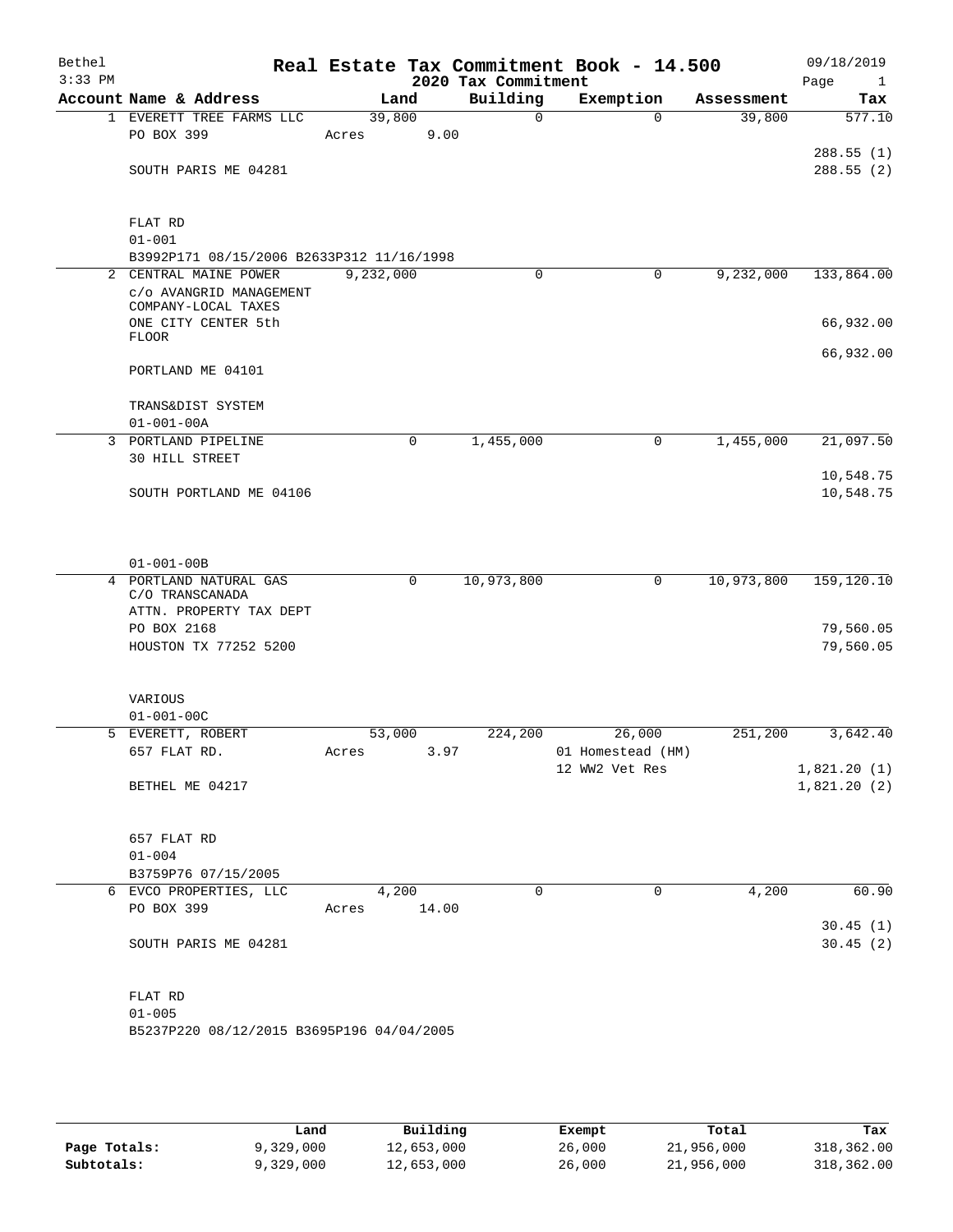| Bethel<br>$3:33$ PM |                                                                   |       |              | 2020 Tax Commitment | Real Estate Tax Commitment Book - 14.500 |            | 09/18/2019<br>Page<br>$\overline{2}$ |  |  |  |
|---------------------|-------------------------------------------------------------------|-------|--------------|---------------------|------------------------------------------|------------|--------------------------------------|--|--|--|
|                     | Account Name & Address                                            |       | Land         | Building            | Exemption                                | Assessment | Tax                                  |  |  |  |
|                     | 9 HARRINGTON, ANNE                                                |       | 53,500       | 220,100             | $\Omega$                                 | 273,600    | 3,967.20                             |  |  |  |
|                     | DURANT, JOHN R                                                    | Acres | 10.00        |                     |                                          |            |                                      |  |  |  |
|                     | <b>46 LINNAEAN ST</b>                                             |       |              |                     |                                          |            | 1,983.60(1)                          |  |  |  |
|                     |                                                                   |       |              |                     |                                          |            | 1,983.60(2)                          |  |  |  |
|                     | CAMBRIDGE MA 02148                                                |       |              |                     |                                          |            |                                      |  |  |  |
|                     | 493 FLAT RD                                                       |       |              |                     |                                          |            |                                      |  |  |  |
|                     | $01 - 008$                                                        |       |              |                     |                                          |            |                                      |  |  |  |
|                     | B4988P342 05/24/2013 B3503P167 04/27/2004                         |       |              |                     |                                          |            |                                      |  |  |  |
|                     | 10 CARMICHAEL, JOHN                                               |       | 55,000       | 33,700              | 0                                        | 88,700     | 1,286.15                             |  |  |  |
|                     | PO BOX 57                                                         | Acres | 5.00         |                     |                                          |            |                                      |  |  |  |
|                     | SAINT AGATHA ME 04772<br>0057                                     |       |              |                     |                                          |            | 643.08 (1)<br>643.07 (2)             |  |  |  |
|                     | 517 FLAT RD<br>$01 - 008 - 00A$                                   |       |              |                     |                                          |            |                                      |  |  |  |
|                     | B3136P98 07/15/2002                                               |       |              |                     |                                          |            |                                      |  |  |  |
|                     | 11 ERICKSON, JEFFREY B                                            |       | 65,600       | 144,700             | 20,000                                   | 190,300    | 2,759.35                             |  |  |  |
|                     | 471 FLAT RD                                                       | Acres | 29.00        |                     | 01 Homestead (HM)                        |            |                                      |  |  |  |
|                     |                                                                   |       |              |                     |                                          |            | 1,379.68(1)                          |  |  |  |
|                     | BETHEL ME 04217                                                   |       |              |                     |                                          |            | 1,379.67(2)                          |  |  |  |
|                     |                                                                   |       |              |                     |                                          |            |                                      |  |  |  |
|                     | 471 FLAT RD                                                       |       |              |                     |                                          |            |                                      |  |  |  |
|                     | $01 - 009$<br>B5272P128 03/15/2016 B5066P262 11/25/2013 B4497P102 |       |              |                     |                                          |            |                                      |  |  |  |
|                     | 09/16/2009                                                        |       |              |                     |                                          |            |                                      |  |  |  |
|                     | 12 SHAPIRO, ANNE D                                                |       | 49,600       | 152,500             | 0                                        | 202,100    | 2,930.45                             |  |  |  |
|                     | 34 TARBELL SPRING ROAD                                            | Acres | 5.33         |                     |                                          |            |                                      |  |  |  |
|                     |                                                                   |       |              |                     |                                          |            | 1,465.23(1)                          |  |  |  |
|                     | CONCORD MA 01742                                                  |       |              |                     |                                          |            | 1,465.22(2)                          |  |  |  |
|                     |                                                                   |       |              |                     |                                          |            |                                      |  |  |  |
|                     |                                                                   |       |              |                     |                                          |            |                                      |  |  |  |
|                     | 33 THUNDER SNOW ROAD                                              |       |              |                     |                                          |            |                                      |  |  |  |
|                     | $01 - 010 - 029$                                                  |       |              |                     |                                          |            |                                      |  |  |  |
|                     | B5272P224 03/15/2016 B4575P24 04/07/2010 B1285P232                |       |              |                     |                                          |            |                                      |  |  |  |
|                     | 13 STRUGATSKIY, ALEKSANDER                                        |       | 49,600       | 160,300             | 0                                        | 209,900    | 3,043.55                             |  |  |  |
|                     | Α<br>CHAMBERLIN, CHAMBERLIN, Acres<br>CATHERINE                   |       | 7.50         |                     |                                          |            |                                      |  |  |  |
|                     | 81 DRAGON FLY DRIVE                                               |       |              |                     |                                          |            | 1,521.78(1)                          |  |  |  |
|                     |                                                                   |       |              |                     |                                          |            | 1,521.77(2)                          |  |  |  |
|                     | BETHEL ME 04217                                                   |       |              |                     |                                          |            |                                      |  |  |  |
|                     | 81 DRAGON FLY DRIVE                                               |       |              |                     |                                          |            |                                      |  |  |  |
|                     | $01 - 010 - 00A$                                                  |       |              |                     |                                          |            |                                      |  |  |  |
|                     | B5362P603 08/21/2017 B4872P76 07/31/2012 B1410P40                 |       |              |                     |                                          |            |                                      |  |  |  |
|                     | 08/01/1986                                                        |       |              |                     |                                          |            |                                      |  |  |  |
|                     | 14 BARTLETT, PHILIP R                                             |       | 34,200       | $\Omega$            | 0                                        | 34,200     | 495.90                               |  |  |  |
|                     | 19 MAPLE HILL ROAD                                                | Acres | 1.20         |                     |                                          |            |                                      |  |  |  |
|                     |                                                                   |       |              |                     |                                          |            | 247.95(1)                            |  |  |  |
|                     | HUNTINGTON NY 11743                                               |       |              |                     |                                          |            | 247.95(2)                            |  |  |  |
|                     | 452 FLAT RD.                                                      |       |              |                     |                                          |            |                                      |  |  |  |
|                     | $01 - 011$                                                        |       |              |                     |                                          |            |                                      |  |  |  |
|                     | B3049P207 01/03/2002                                              |       |              |                     |                                          |            |                                      |  |  |  |
|                     |                                                                   | Land  | Building     |                     | Exempt                                   | Total      | Tax                                  |  |  |  |
| Page Totals:        | 307,500                                                           |       | 711,300      |                     | 20,000                                   | 998,800    | 14,482.60                            |  |  |  |
| Subtotals:          | 9,636,500                                                         |       | 13, 364, 300 |                     | 46,000                                   | 22,954,800 | 332,844.60                           |  |  |  |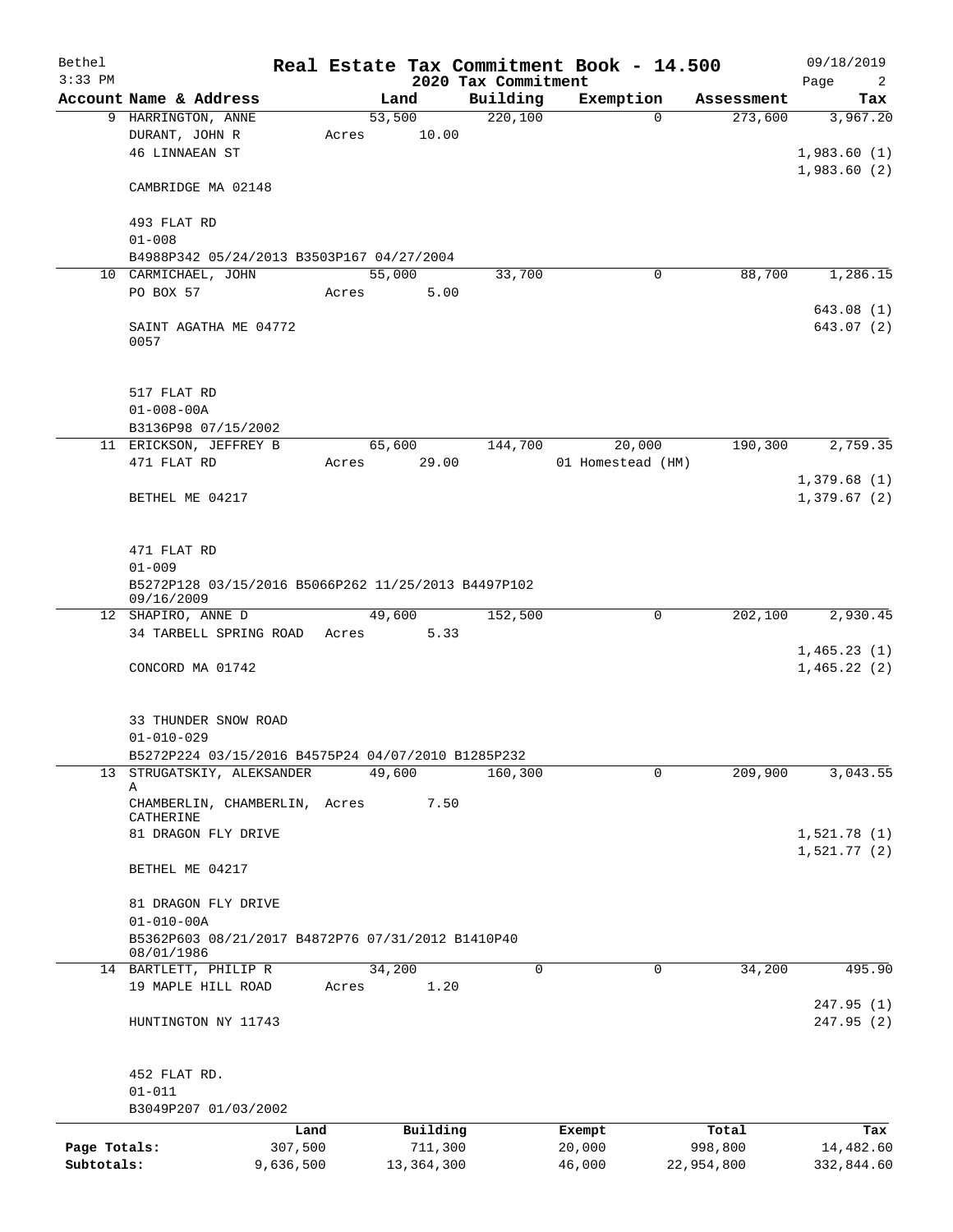| Bethel       |                                                        |           |       |        |            |                     | Real Estate Tax Commitment Book - 14.500 |   |            | 09/18/2019   |
|--------------|--------------------------------------------------------|-----------|-------|--------|------------|---------------------|------------------------------------------|---|------------|--------------|
| $3:33$ PM    |                                                        |           |       |        |            | 2020 Tax Commitment |                                          |   |            | Page<br>3    |
|              | Account Name & Address                                 |           |       | Land   |            | Building            | Exemption                                |   | Assessment | Tax          |
|              | 15 SWAN, DOROTHY<br>460 FLAT RD.                       |           | Acres | 50,000 | 1.80       | 42,000              | 20,000<br>01 Homestead (HM)              |   | 72,000     | 1,044.00     |
|              |                                                        |           |       |        |            |                     |                                          |   |            | 522.00(1)    |
|              | BETHEL ME 04217                                        |           |       |        |            |                     |                                          |   |            | 522.00(2)    |
|              |                                                        |           |       |        |            |                     |                                          |   |            |              |
|              |                                                        |           |       |        |            |                     |                                          |   |            |              |
|              | 460 FLAT RD<br>$01 - 012$                              |           |       |        |            |                     |                                          |   |            |              |
|              | B1250P45 03/13/1984                                    |           |       |        |            |                     |                                          |   |            |              |
|              | 16 DELANEY, DOUGLAS                                    |           |       | 48,400 |            | 302,600             |                                          | 0 | 351,000    | 5,089.50     |
|              | DELANEY, JUDITH                                        |           | Acres |        | 4.15       |                     |                                          |   |            |              |
|              | PO BOX 956                                             |           |       |        |            |                     |                                          |   |            | 2,544.75(1)  |
|              |                                                        |           |       |        |            |                     |                                          |   |            | 2,544.75(2)  |
|              | BETHEL ME 04217                                        |           |       |        |            |                     |                                          |   |            |              |
|              | 472 FLAT RD.                                           |           |       |        |            |                     |                                          |   |            |              |
|              | $01 - 013$                                             |           |       |        |            |                     |                                          |   |            |              |
|              | B2890P348 12/12/2000                                   |           |       |        |            |                     |                                          |   |            |              |
|              | 17 WHITE, CATHERINE                                    |           |       | 33,600 |            | 249,900             |                                          | 0 | 283,500    | 4,110.75     |
|              | WHITE, SCOTT                                           |           | Acres |        | 1.46       |                     |                                          |   |            |              |
|              | 804 FLAT ROAD                                          |           |       |        |            |                     |                                          |   |            | 2,055.38(1)  |
|              |                                                        |           |       |        |            |                     |                                          |   |            | 2,055.37(2)  |
|              | ALBANY TWP ME 04217                                    |           |       |        |            |                     |                                          |   |            |              |
|              | 488 FLAT RD                                            |           |       |        |            |                     |                                          |   |            |              |
|              | $01 - 014 - 001$                                       |           |       |        |            |                     |                                          |   |            |              |
|              | B5392P191 02/05/2018 B4864P284 07/09/2012 B4708P75     |           |       |        |            |                     |                                          |   |            |              |
|              | 03/29/2011                                             |           |       |        |            |                     |                                          |   |            |              |
|              | 18 WHITE, SCOTT A                                      |           |       | 46,700 |            | 108,200             |                                          | 0 | 154,900    | 2,246.05     |
|              | WHITE, CATHERINE A                                     |           | Acres |        | 2.70       |                     |                                          |   |            |              |
|              | 804 FLAT ROAD                                          |           |       |        |            |                     |                                          |   |            | 1, 123.03(1) |
|              | ALBANY TWP ME 04217                                    |           |       |        |            |                     |                                          |   |            | 1, 123.02(2) |
|              |                                                        |           |       |        |            |                     |                                          |   |            |              |
|              | 498 FLAT RD.                                           |           |       |        |            |                     |                                          |   |            |              |
|              | $01 - 015$                                             |           |       |        |            |                     |                                          |   |            |              |
|              | B5341P73 04/19/2017 B5218P191 04/21/2015 B1945P51      |           |       |        |            |                     |                                          |   |            |              |
| 19           | 10/02/1992<br>STANDLEY, STACY B                        |           |       | 27,100 |            | 0                   |                                          | 0 | 27,100     | 392.95       |
|              | STANDLEY, BRADFORD D                                   |           | Acres |        | 1.20       |                     |                                          |   |            |              |
|              | 498 FLAT ROAD                                          |           |       |        |            |                     |                                          |   |            | 196.48(1)    |
|              |                                                        |           |       |        |            |                     |                                          |   |            | 196.47(2)    |
|              | BETHEL ME 04217                                        |           |       |        |            |                     |                                          |   |            |              |
|              |                                                        |           |       |        |            |                     |                                          |   |            |              |
|              | FLAT RD                                                |           |       |        |            |                     |                                          |   |            |              |
|              | $01 - 016$<br>B5218P191 04/21/2015 B1945P51 10/02/1992 |           |       |        |            |                     |                                          |   |            |              |
|              | 20 BOSCHETTI, JAY                                      |           |       | 31,000 |            | 6,400               |                                          | 0 | 37,400     | 542.30       |
|              | 155 WEST BETHEL ROAD                                   |           | Acres |        | 0.85       |                     |                                          |   |            |              |
|              |                                                        |           |       |        |            |                     |                                          |   |            | 271.15(1)    |
|              | BETHEL ME 04217                                        |           |       |        |            |                     |                                          |   |            | 271.15(2)    |
|              |                                                        |           |       |        |            |                     |                                          |   |            |              |
|              | 502 FLAT RD.                                           |           |       |        |            |                     |                                          |   |            |              |
|              | $01 - 017$                                             |           |       |        |            |                     |                                          |   |            |              |
|              | B1685P30 10/04/1989                                    |           |       |        |            |                     |                                          |   |            |              |
|              |                                                        |           |       |        |            |                     |                                          |   |            |              |
|              |                                                        |           |       |        |            |                     |                                          |   |            |              |
|              |                                                        | Land      |       |        | Building   |                     | Exempt                                   |   | Total      | Tax          |
| Page Totals: |                                                        | 236,800   |       |        | 709,100    |                     | 20,000                                   |   | 925,900    | 13, 425.55   |
| Subtotals:   |                                                        | 9,873,300 |       |        | 14,073,400 |                     | 66,000                                   |   | 23,880,700 | 346, 270. 15 |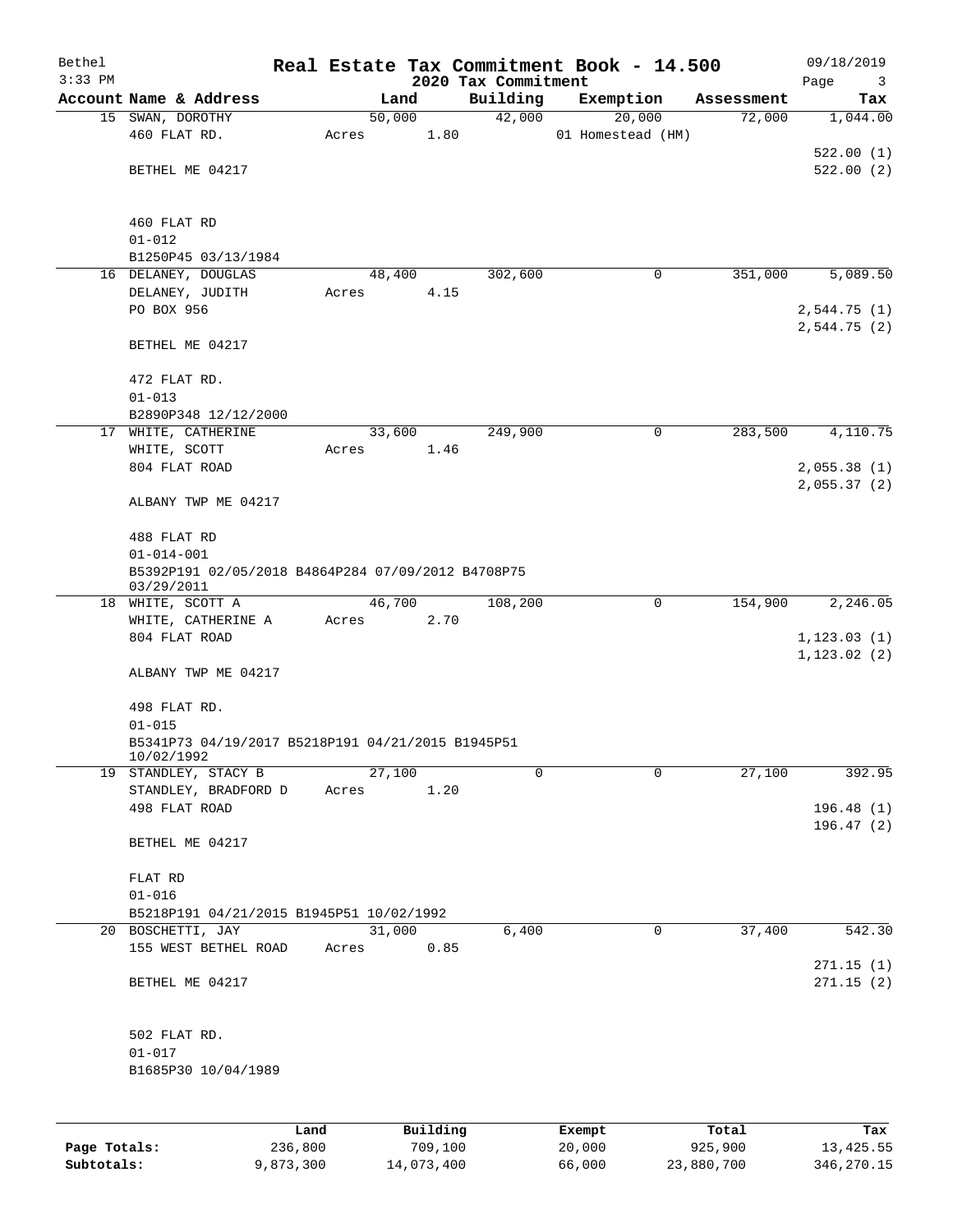| Bethel<br>$3:33$ PM |                                                                                      |                 |                     |                                 | Real Estate Tax Commitment Book - 14.500 |                  | 09/18/2019              |
|---------------------|--------------------------------------------------------------------------------------|-----------------|---------------------|---------------------------------|------------------------------------------|------------------|-------------------------|
|                     | Account Name & Address                                                               |                 | Land                | 2020 Tax Commitment<br>Building | Exemption                                | Assessment       | Page<br>4<br>Tax        |
|                     | 21 KIRGIS, DANIEL P                                                                  |                 | 38,100              | 64,200                          | $\mathbf 0$                              | 102,300          | 1,483.35                |
|                     | KIRGIS, CYNTHIA L<br>SALISBURY                                                       | Acres           |                     | 1.75                            |                                          |                  |                         |
|                     | 516 FLAT RD                                                                          |                 |                     |                                 |                                          |                  | 741.68 (1)<br>741.67(2) |
|                     | BETHEL ME 04217                                                                      |                 |                     |                                 |                                          |                  |                         |
|                     | 516 FLAT RD.                                                                         |                 |                     |                                 |                                          |                  |                         |
|                     | $01 - 018$<br>B3806P69 09/23/2005                                                    |                 |                     |                                 |                                          |                  |                         |
|                     | 22 STAFFORD, JAMES A                                                                 |                 | 31,900              | 7,000                           | 0                                        | 38,900           | 564.05                  |
|                     | STAFFORD, JUDITH I                                                                   | Acres           |                     | 1.70                            |                                          |                  |                         |
|                     | 114 MORSE PLACE                                                                      |                 |                     |                                 |                                          |                  | 282.03(1)<br>282.02(2)  |
|                     | BURLINGTON VT 05401                                                                  |                 |                     |                                 |                                          |                  |                         |
|                     | 526 FLAT RD                                                                          |                 |                     |                                 |                                          |                  |                         |
|                     | $01 - 019$                                                                           |                 |                     |                                 |                                          |                  |                         |
|                     | B1151P3 03/03/1982                                                                   |                 |                     |                                 |                                          |                  |                         |
|                     | 23 HENNESSEY, JEREMIA<br><b>ROBERT</b>                                               |                 | 33,600              | $\mathbf 0$                     | $\mathbf 0$                              | 33,600           | 487.20                  |
|                     | <b>46 EVERGREEN ROAD</b>                                                             | Acres           |                     | 1.00                            |                                          |                  | 243.60(1)               |
|                     | NORTON MA 02766                                                                      |                 |                     |                                 |                                          |                  | 243.60(2)               |
|                     | DRAGON FLY DRIVE                                                                     |                 |                     |                                 |                                          |                  |                         |
|                     | $01 - 020$                                                                           |                 |                     |                                 |                                          |                  |                         |
|                     | B5327P1 01/17/2017 B5095P275 03/07/2014 B2917P271<br>03/14/2001 B1707P166 12/27/1989 |                 |                     |                                 |                                          |                  |                         |
|                     | 24 HENNESSEY, JEREMIA<br>ROBERT                                                      |                 | 45,200              | 62,100                          | 0                                        | 107,300          | 1,555.85                |
|                     | <b>46 EVERGREEN ROAD</b>                                                             | Acres           |                     | 1.80                            |                                          |                  |                         |
|                     | NORTON MA 02766                                                                      |                 |                     |                                 |                                          |                  | 777.93(1)<br>777.92(2)  |
|                     | 60 DRAGON FLY DRIVE<br>$01 - 021$                                                    |                 |                     |                                 |                                          |                  |                         |
|                     | B5327P1 01/17/2017 B5095P275 03/07/2014 B2917P271<br>03/14/2001                      |                 |                     |                                 |                                          |                  |                         |
|                     | 25 WORCESTER, DENNIS A                                                               |                 | 14,400              | 18,400                          | 0                                        | 32,800           | 475.60                  |
|                     | LOW, LOW, CATHERINE<br>211 WALNUT HILL ROAD                                          | Acres           |                     | 1.30                            |                                          |                  | 237.80(1)               |
|                     | NORTH YARMOUTH ME 04097                                                              |                 |                     |                                 |                                          |                  | 237.80(2)               |
|                     |                                                                                      |                 |                     |                                 |                                          |                  |                         |
|                     | 528 FLAT RD<br>$01 - 022$                                                            |                 |                     |                                 |                                          |                  |                         |
|                     | B3590P232 09/15/2004                                                                 |                 |                     |                                 |                                          |                  |                         |
|                     | 26 WILSON, DENNIS                                                                    |                 | 3,800               | 0                               | $\mathbf 0$                              | 3,800            | 55.10                   |
|                     | RFD #1 BOX 566                                                                       | Acres           | 22.00               |                                 |                                          |                  |                         |
|                     | BETHEL ME 04217                                                                      |                 |                     |                                 |                                          |                  | 27.55(1)<br>27.55(2)    |
|                     | FLAT RD                                                                              |                 |                     |                                 |                                          |                  |                         |
|                     | $01 - 024$                                                                           |                 |                     |                                 |                                          |                  |                         |
|                     | B2888P117 12/04/2000                                                                 |                 |                     |                                 |                                          |                  |                         |
| Page Totals:        |                                                                                      | Land<br>167,000 | Building<br>151,700 |                                 | Exempt<br>0                              | Total<br>318,700 | Tax<br>4,621.15         |
| Subtotals:          |                                                                                      | 10,040,300      | 14, 225, 100        |                                 | 66,000                                   | 24,199,400       | 350,891.30              |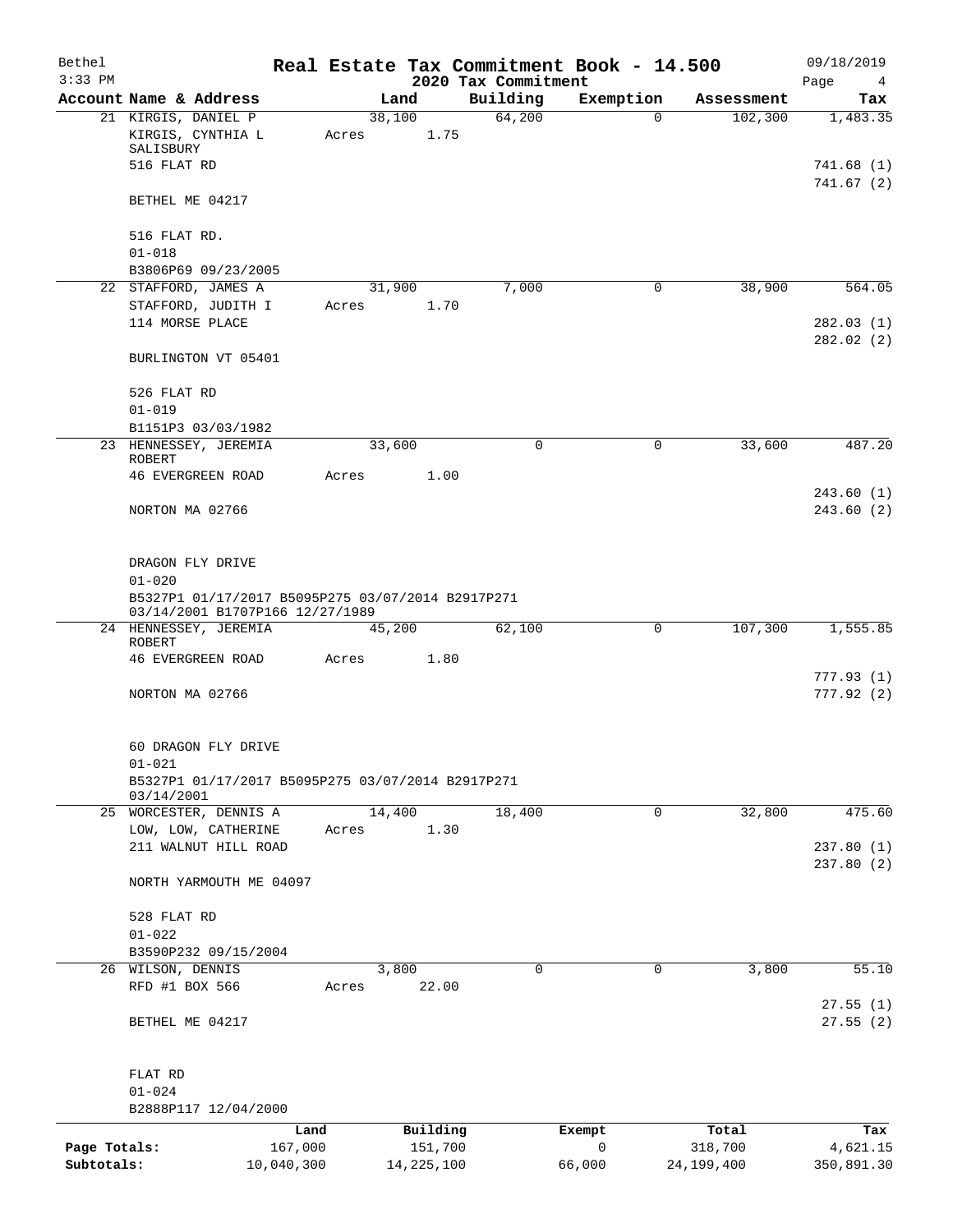| Bethel<br>$3:33$ PM |                                                                    |       |        |       | 2020 Tax Commitment | Real Estate Tax Commitment Book - 14.500 |            | 09/18/2019<br>Page<br>5 |
|---------------------|--------------------------------------------------------------------|-------|--------|-------|---------------------|------------------------------------------|------------|-------------------------|
|                     | Account Name & Address                                             |       | Land   |       | Building            | Exemption                                | Assessment | Tax                     |
|                     | 27 RAMANAUSKAS, RAYMOND<br>RAMANAUSKAS, EILEEN<br>22 MISTLER DRIVE | Acres | 38,900 | 7.00  | $\mathsf{O}$        | $\Omega$                                 | 38,900     | 564.05<br>282.03(1)     |
|                     | CORNISH NH 03745                                                   |       |        |       |                     |                                          |            | 282.02(2)               |
|                     | $01 - 025$                                                         |       |        |       |                     |                                          |            |                         |
|                     | B2462P184 08/11/1997                                               |       |        |       |                     |                                          |            |                         |
|                     | 28 RAMANAUSKAS, RAYMOND                                            |       | 44,700 |       | 0                   | 0                                        | 44,700     | 648.15                  |
|                     | RAMANAUSKAS, EILEEN<br>22 MISTLER DRIVE                            | Acres |        | 50.00 |                     |                                          |            | 324.08(1)               |
|                     | CORNISH NH 03745                                                   |       |        |       |                     |                                          |            | 324.07(2)               |
|                     | 624 FLAT RD.<br>$01 - 026$                                         |       |        |       |                     |                                          |            |                         |
|                     | B1377P266 03/18/1986                                               |       |        |       |                     |                                          |            |                         |
|                     | 29 PROVOST, CORY                                                   |       | 46,100 |       | 14,200              | 0                                        | 60,300     | 874.35                  |
|                     | PROVOST, ANNA<br>18 OUR ROAD                                       | Acres |        | 12.00 |                     |                                          |            | 437.18 (1)              |
|                     |                                                                    |       |        |       |                     |                                          |            | 437.17 (2)              |
|                     | SABATTUS ME 04280                                                  |       |        |       |                     |                                          |            |                         |
|                     | 1074 GROVER HILL<br>$01 - 027$                                     |       |        |       |                     |                                          |            |                         |
|                     | B4950P211 02/05/2013 B2405P281 01/24/1997                          |       |        |       |                     |                                          |            |                         |
|                     | 30 PIAWLOCK, MICHAEL R                                             |       | 3,100  |       | $\Omega$            | $\mathbf 0$                              | 3,100      | 44.95                   |
|                     | 1027 GROVER HILL RD                                                | Acres |        | 2.50  |                     |                                          |            |                         |
|                     | BETHEL ME 04217 3408                                               |       |        |       |                     |                                          |            | 22.48(1)<br>22.47(2)    |
|                     |                                                                    |       |        |       |                     |                                          |            |                         |
|                     | GROVER HILL RD<br>$01 - 028$                                       |       |        |       |                     |                                          |            |                         |
|                     | B4112P336 04/06/2007                                               |       |        |       |                     |                                          |            |                         |
|                     | 31 PIAWLOCK, MICHAEL R                                             |       | 36,400 |       | 124,500             | 20,000                                   | 140,900    | 2,043.05                |
|                     | 1027 GROVER HILL ROAD                                              | Acres |        | 1.40  |                     | 01 Homestead (HM)                        |            | 1,021.53(1)             |
|                     | BETHEL ME 04217                                                    |       |        |       |                     |                                          |            | 1,021.52(2)             |
|                     | 1027 GROVER HILL RD.                                               |       |        |       |                     |                                          |            |                         |
|                     | $01 - 028 - 001$                                                   |       |        |       |                     |                                          |            |                         |
|                     | B2675P115 03/05/1999 B2261P16 10/02/1995<br>32 PIAWLOCK, MICHAEL R |       | 1,000  |       | $\Omega$            | $\Omega$                                 | 1,000      | 14.50                   |
|                     | 1027 Grover Hill Rd.                                               | Acres |        | 1.90  |                     |                                          |            | 7.25(1)                 |
|                     | BETHEL ME 04217 3408                                               |       |        |       |                     |                                          |            | 7.25(2)                 |
|                     | GROVER HILL RD                                                     |       |        |       |                     |                                          |            |                         |
|                     | $01 - 028 - 002$                                                   |       |        |       |                     |                                          |            |                         |
|                     | B2675P115 B2261P16 10/02/1995                                      |       |        |       |                     |                                          |            |                         |
|                     |                                                                    |       |        |       |                     |                                          |            |                         |

|              | Land       | Building   | Exempt | Total      | Tax        |
|--------------|------------|------------|--------|------------|------------|
| Page Totals: | 170,200    | 138,700    | 20,000 | 288,900    | 4,189.05   |
| Subtotals:   | 10,210,500 | 14,363,800 | 86,000 | 24,488,300 | 355,080.35 |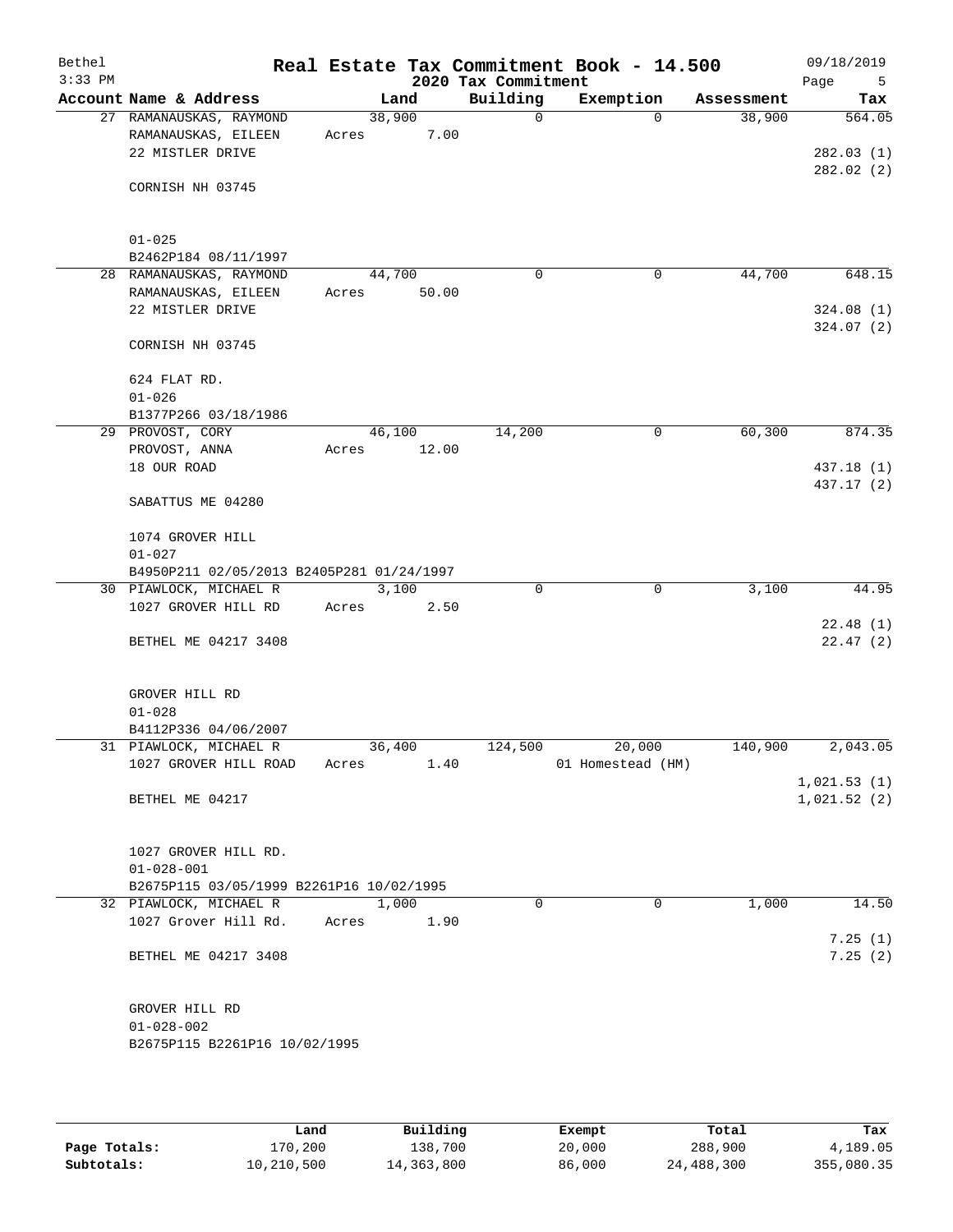| Bethel<br>$3:33$ PM |                                                                                          |       |          | 2020 Tax Commitment | Real Estate Tax Commitment Book - 14.500 |            | 09/18/2019<br>Page     |
|---------------------|------------------------------------------------------------------------------------------|-------|----------|---------------------|------------------------------------------|------------|------------------------|
|                     | Account Name & Address                                                                   |       | Land     | Building            | Exemption                                | Assessment | 6<br>Tax               |
|                     | 33 EVERETT TREE FARMS LLC                                                                |       | 4,400    | $\mathbf 0$         | $\Omega$                                 | 4,400      | 63.80                  |
|                     | PO BOX 399                                                                               | Acres | 24.00    |                     |                                          |            |                        |
|                     |                                                                                          |       |          |                     |                                          |            | 31.90(1)               |
|                     | SOUTH PARIS ME 04281                                                                     |       |          |                     |                                          |            | 31.90(2)               |
|                     | 1028 GROVER HILL RD.<br>$01 - 029$                                                       |       |          |                     |                                          |            |                        |
|                     | B4918P258 11/13/2012 B3992P171 08/15/2006                                                |       |          |                     |                                          |            |                        |
|                     | 34 FLETCHER, CRAIG                                                                       |       | 39,700   | 85,400              | $\mathbf 0$                              | 125,100    | 1,813.95               |
|                     | 12 BROADVIEW LANE                                                                        | Acres | 7.00     |                     |                                          |            |                        |
|                     | EAST WINDSOR CT 06088<br>9639                                                            |       |          |                     |                                          |            | 906.98(1)<br>906.97(2) |
|                     | 1054 GROVER HILL RD<br>$01 - 030$                                                        |       |          |                     |                                          |            |                        |
|                     | B4994P113 06/06/2013 B4918P260 11/13/2012 B4918P256                                      |       |          |                     |                                          |            |                        |
|                     | 11/13/2012 B1193P86 02/17/1983 B659P381 05/06/1967                                       |       |          |                     |                                          |            |                        |
|                     | 35 MILLS, RANDALL O. PR                                                                  |       | 87,000   | $\Omega$            | $\Omega$                                 | 87,000     | 1,261.50               |
|                     | 277 PLEASANT STREET                                                                      | Acres | 283.00   |                     |                                          |            | 630.75(1)              |
|                     | OXFORD ME 04270                                                                          |       |          |                     |                                          |            | 630.75(2)              |
|                     | GROVER HILL RD.<br>$01 - 031$<br>B669P149 03/25/1968                                     |       |          |                     |                                          |            |                        |
|                     | 36 CHARLOTTE WHALEN, LLC                                                                 |       | 43,700   | 71,300              | $\mathbf 0$                              | 115,000    | 1,667.50               |
|                     | 234 SCHOOL STREET                                                                        | Acres | 5.00     |                     |                                          |            | 833.75 (1)             |
|                     | SOMERVILLE MA 02145                                                                      |       |          |                     |                                          |            | 833.75 (2)             |
|                     | 960 GROVER HILL RD.<br>$01 - 032$<br>B5339P294 04/07/2017 B5332P337 02/24/2017 B4760P256 |       |          |                     |                                          |            |                        |
|                     | 09/19/2011 B4648P348 10/20/2010                                                          |       |          |                     |                                          |            |                        |
|                     | 37 MASON PETER A.                                                                        |       | 24,500   | 8,600               | $\mathbf 0$                              | 33,100     | 479.95                 |
|                     | DAVIS, LAWRENCE                                                                          | Acres | 1.00     |                     |                                          |            |                        |
|                     | PO BOX 24                                                                                |       |          |                     |                                          |            | 239.98(1)              |
|                     | WEST BETHEL ME 04286                                                                     |       |          |                     |                                          |            | 239.97(2)              |
|                     | 936 GROVER HILL RD.                                                                      |       |          |                     |                                          |            |                        |
|                     | $01 - 033$                                                                               |       |          |                     |                                          |            |                        |
|                     | B5258P537 12/15/2015 B1083P108 07/09/1980                                                |       |          |                     |                                          |            |                        |
|                     | 38 MILLS, RANDALL O. PR                                                                  |       | 9,600    | 0                   | $\mathbf 0$                              | 9,600      | 139.20                 |
|                     | 277 PLEASANT STREET                                                                      | Acres | 50.00    |                     |                                          |            | 69.60(1)               |
|                     | OXFORD ME 04270                                                                          |       |          |                     |                                          |            | 69.60(2)               |
|                     | GROVER HILL RD.                                                                          |       |          |                     |                                          |            |                        |
|                     | $01 - 034$                                                                               |       |          |                     |                                          |            |                        |
|                     |                                                                                          | Land  | Building |                     | Exempt                                   | Total      | Tax                    |

|              | ∟and       | Building   | Exempt | Total      | тах        |
|--------------|------------|------------|--------|------------|------------|
| Page Totals: | 208,900    | 165,300    |        | 374,200    | 5,425.90   |
| Subtotals:   | 10,419,400 | 14,529,100 | 86,000 | 24,862,500 | 360,506.25 |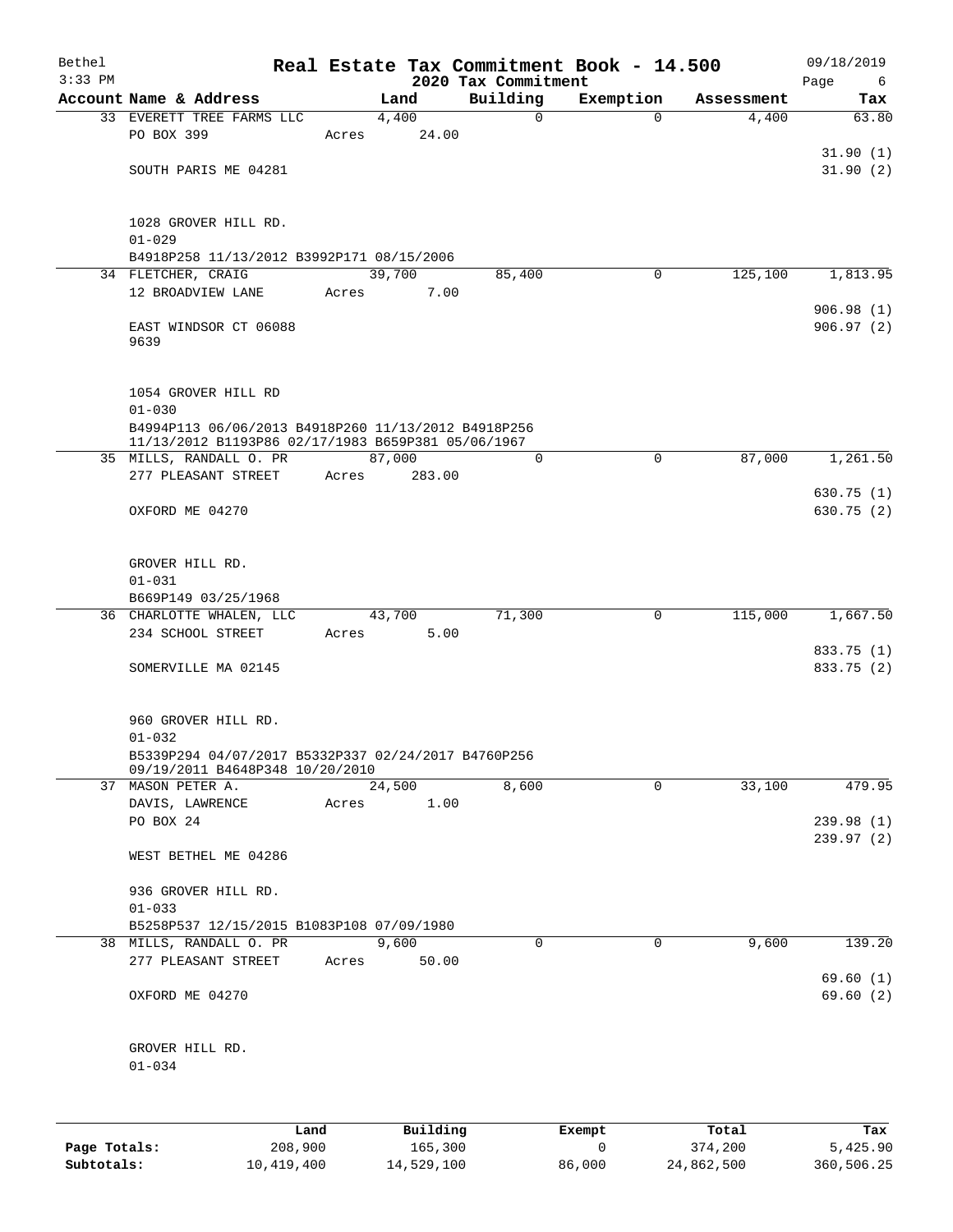| Bethel<br>$3:33$ PM |                                              |        |        | 2020 Tax Commitment | Real Estate Tax Commitment Book - 14.500 |            | 09/18/2019<br>Page<br>$\overline{7}$ |
|---------------------|----------------------------------------------|--------|--------|---------------------|------------------------------------------|------------|--------------------------------------|
|                     | Account Name & Address                       |        | Land   | Building            | Exemption                                | Assessment | Tax                                  |
|                     | 39 REMINGTON, DONNA G                        |        | 68,600 | 113,400             | $\Omega$                                 | 182,000    | 2,639.00                             |
|                     | 791 GROVER HILL ROAD                         | Acres  | 88.60  |                     |                                          |            |                                      |
|                     |                                              |        |        |                     |                                          |            | 1,319.50(1)                          |
|                     | BETHEL ME 04217                              |        |        |                     |                                          |            | 1,319.50(2)                          |
|                     | 791 GROVER HILL RD.                          |        |        |                     |                                          |            |                                      |
|                     | $01 - 035$                                   |        |        |                     |                                          |            |                                      |
|                     | B2135P237 06/29/1994 B1263P57 06/07/1984     |        |        |                     |                                          |            |                                      |
|                     | 40 HUNT, THOMAS M                            | 40,600 |        | 148,400             | $\mathbf 0$                              | 189,000    | 2,740.50                             |
|                     | 1815 BLAKELEY ROAD                           | Acres  | 2.10   |                     |                                          |            |                                      |
|                     |                                              |        |        |                     |                                          |            | 1,370.25(1)                          |
|                     | EAST AURORA NY 14052                         |        |        |                     |                                          |            | 1,370.25(2)                          |
|                     | 857 GROVER HILL RD.                          |        |        |                     |                                          |            |                                      |
|                     | $01 - 035 - 001$                             |        |        |                     |                                          |            |                                      |
|                     | B5055P61 10/28/2013 B1611P168 10/20/1988     |        |        |                     |                                          |            |                                      |
|                     | 41 REUTER, JAMES R                           | 30,900 |        | 0                   | 0                                        | 30,900     | 448.05                               |
|                     | REUTER, JULIA                                | Acres  | 2.02   |                     |                                          |            |                                      |
|                     | 822 GROVER HILL RD                           |        |        |                     |                                          |            | 224.03(1)                            |
|                     |                                              |        |        |                     |                                          |            | 224.02(2)                            |
|                     | BETHEL ME 04217                              |        |        |                     |                                          |            |                                      |
|                     | GROVER HILL RD.                              |        |        |                     |                                          |            |                                      |
|                     | $01 - 035 - 006$                             |        |        |                     |                                          |            |                                      |
|                     | B5009P294 07/10/2013                         |        |        |                     |                                          |            |                                      |
|                     | 42 BARNES, JAMES L                           | 52,500 |        | 273,800             | 26,000                                   | 300,300    | 4,354.35                             |
|                     | PO BOX 30                                    | Acres  | 19.00  |                     | 01 Homestead (HM)                        |            |                                      |
|                     |                                              |        |        |                     | 12 WW2 Vet Res                           |            | 2, 177.18(1)                         |
|                     | WEST BETHEL ME 04286                         |        |        |                     |                                          |            | 2, 177.17(2)                         |
|                     | 861 GROVER HILL RD.                          |        |        |                     |                                          |            |                                      |
|                     | $01 - 035 - 003$                             |        |        |                     |                                          |            |                                      |
|                     | 43 HUNT, THOMAS M                            | 30,700 |        | 0                   | 0                                        | 30,700     | 445.15                               |
|                     | 1815 BLAKELEY RD                             | Acres  | 7.68   |                     |                                          |            |                                      |
|                     |                                              |        |        |                     |                                          |            | 222.58(1)                            |
|                     | EAST AURORA NY 14052                         |        |        |                     |                                          |            | 222.57(2)                            |
|                     | GROVER HILL RD.                              |        |        |                     |                                          |            |                                      |
|                     | $01 - 035 - 004$                             |        |        |                     |                                          |            |                                      |
|                     | B5055P61 10/28/2013 B2440P98 05/29/1997      |        |        |                     |                                          |            |                                      |
|                     | 44 TORNROSE, RUSSELL T                       | 43,100 |        | 206,600             | 20,000                                   | 229,700    | 3,330.65                             |
|                     | PO BOX 95                                    | Acres  | 4.40   |                     | 01 Homestead (HM)                        |            |                                      |
|                     |                                              |        |        |                     |                                          |            | 1,665.33(1)                          |
|                     | BETHEL ME 04217                              |        |        |                     |                                          |            | 1,665.32(2)                          |
|                     | 813 GROVER HILL RD.                          |        |        |                     |                                          |            |                                      |
|                     | $01 - 035 - 005$                             |        |        |                     |                                          |            |                                      |
|                     | BP B5410P568 06/01/2018 B3801P171 09/16/2005 |        |        |                     |                                          |            |                                      |
|                     |                                              |        |        |                     |                                          |            |                                      |

|              | Land       | Building     | Exempt  | Total      | Tax        |
|--------------|------------|--------------|---------|------------|------------|
| Page Totals: | 266,400    | 742,200      | 46,000  | 962,600    | 13,957.70  |
| Subtotals:   | 10,685,800 | 15, 271, 300 | 132,000 | 25,825,100 | 374,463.95 |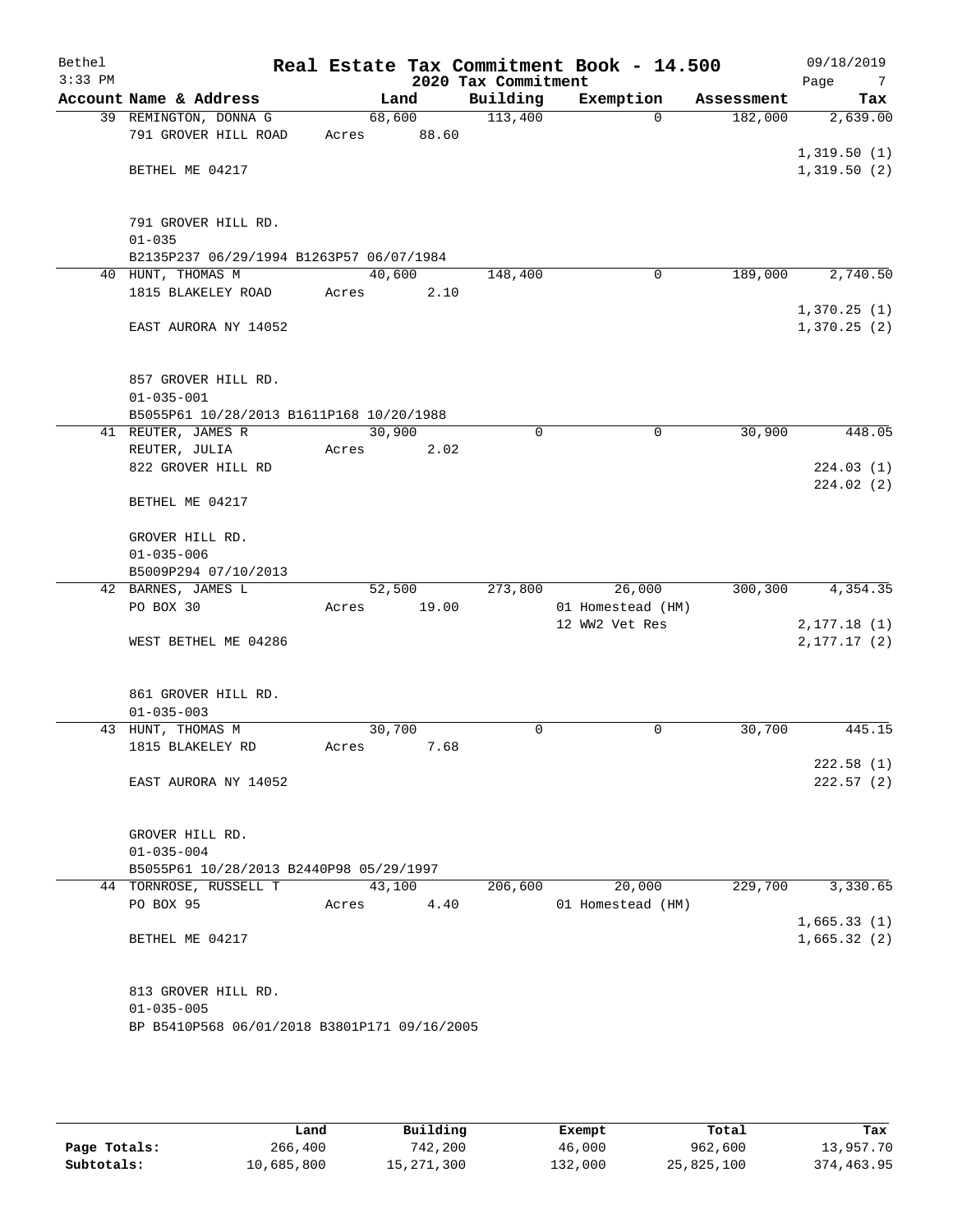| Bethel<br>$3:33$ PM |                                                                   |            |        |            | 2020 Tax Commitment | Real Estate Tax Commitment Book - 14.500 |            | 09/18/2019<br>Page<br>8 |
|---------------------|-------------------------------------------------------------------|------------|--------|------------|---------------------|------------------------------------------|------------|-------------------------|
|                     | Account Name & Address                                            |            | Land   |            | Building            | Exemption                                | Assessment | Tax                     |
|                     | 45 CHANDLER, STEPHEN                                              |            | 35,200 |            | 9,900               | 6,000                                    | 39,100     | 566.95                  |
|                     | CHANDLER, LYNDA                                                   | Acres      |        | 6.00       |                     | 12 WW2 Vet Res                           |            |                         |
|                     | PO BOX 974                                                        |            |        |            |                     |                                          |            | 283.48 (1)              |
|                     |                                                                   |            |        |            |                     |                                          |            | 283.47 (2)              |
|                     | BETHEL ME 04217                                                   |            |        |            |                     |                                          |            |                         |
|                     |                                                                   |            |        |            |                     |                                          |            |                         |
|                     | 727 GROVER HILL RD.<br>$01 - 037$                                 |            |        |            |                     |                                          |            |                         |
|                     |                                                                   |            |        |            |                     |                                          |            |                         |
|                     | B737P40 03/09/1972                                                |            |        |            |                     |                                          |            |                         |
|                     | 46 BRYAN, SARAH C                                                 |            | 54,000 |            | 90,800              | 20,000                                   | 124,800    | 1,809.60                |
|                     | 707 GROVER HILL RD.                                               |            | Acres  | 6.90       |                     | 01 Homestead (HM)                        |            |                         |
|                     |                                                                   |            |        |            |                     |                                          |            | 904.80(1)               |
|                     | BETHEL ME 04217                                                   |            |        |            |                     |                                          |            | 904.80(2)               |
|                     | 707 GROVER HILL RD.                                               |            |        |            |                     |                                          |            |                         |
|                     | $01 - 038$                                                        |            |        |            |                     |                                          |            |                         |
|                     | B5412P386 06/11/2018 B4516P55 10/23/2009                          |            |        |            |                     |                                          |            |                         |
|                     | 47 STRUGATSKIY, ALEXSANDR                                         |            | 60,800 |            | 0                   | 0                                        | 60,800     | 881.60                  |
|                     | Α                                                                 |            |        |            |                     |                                          |            |                         |
|                     | 81 DRAGON FLY DRIVE                                               | Acres      |        | 96.20      |                     |                                          |            |                         |
|                     |                                                                   |            |        |            |                     |                                          |            | 440.80 (1)              |
|                     | BETHEL ME 04217                                                   |            |        |            |                     |                                          |            | 440.80 (2)              |
|                     |                                                                   |            |        |            |                     |                                          |            |                         |
|                     |                                                                   |            |        |            |                     |                                          |            |                         |
|                     | GROVER HILL RD.                                                   |            |        |            |                     |                                          |            |                         |
|                     | $01 - 039$                                                        |            |        |            |                     |                                          |            |                         |
|                     | B5340P59 04/01/2017 B5179P329 11/04/2014 B4956P320                |            |        |            |                     |                                          |            |                         |
|                     | 02/21/2013                                                        |            |        |            |                     |                                          |            |                         |
|                     | 48 LOVEJOY, STEPHEN                                               |            |        | 51,300     | 156,600             | 20,000                                   | 187,900    | 2,724.55                |
|                     | LOVEJOY, LOUISE                                                   | Acres      |        | 18.00      |                     | 01 Homestead (HM)                        |            |                         |
|                     | 633 GROVER HILL RD                                                |            |        |            |                     |                                          |            | 1,362.28(1)             |
|                     |                                                                   |            |        |            |                     |                                          |            | 1,362.27(2)             |
|                     | BETHEL ME 04217                                                   |            |        |            |                     |                                          |            |                         |
|                     |                                                                   |            |        |            |                     |                                          |            |                         |
|                     | 633 GROVER HILL RD                                                |            |        |            |                     |                                          |            |                         |
|                     | $01 - 040$                                                        |            |        |            |                     |                                          |            |                         |
|                     |                                                                   |            |        |            |                     |                                          |            |                         |
|                     | B1009P218 10/20/1978 B1009P217 10/20/1978<br>49 KARG, RICHARD J   |            | 55,100 |            | 246,200             | 0                                        | 301,300    | 4,368.85                |
|                     |                                                                   |            |        |            |                     |                                          |            |                         |
|                     | CHATFIELD, LESLIE ANN                                             | Acres      |        | 25.37      |                     |                                          |            |                         |
|                     | 596 GROVER HILL ROAD                                              |            |        |            |                     |                                          |            | 2,184.43(1)             |
|                     |                                                                   |            |        |            |                     |                                          |            | 2,184.42(2)             |
|                     | BETHEL ME 04217                                                   |            |        |            |                     |                                          |            |                         |
|                     |                                                                   |            |        |            |                     |                                          |            |                         |
|                     | 596 GROVER HILL RD.                                               |            |        |            |                     |                                          |            |                         |
|                     | $01 - 041$                                                        |            |        |            |                     |                                          |            |                         |
|                     | B4540P243 12/18/2009 B4540P225 12/18/2009 B4433P53                |            |        |            |                     |                                          |            |                         |
|                     | 04/27/2009 B4328P145 07/25/2008 B1404P178 07/08/1986<br>B1404P178 |            |        |            |                     |                                          |            |                         |
|                     | 50 LOVEJOY, STEPHEN                                               |            | 38,600 |            | 6,500               | 0                                        | 45,100     | 653.95                  |
|                     |                                                                   |            |        | 22.00      |                     |                                          |            |                         |
|                     | LOVEJOY, LOUISE                                                   | Acres      |        |            |                     |                                          |            |                         |
|                     | 633 GROVER HILL RD                                                |            |        |            |                     |                                          |            | 326.98(1)               |
|                     | BETHEL ME 04217                                                   |            |        |            |                     |                                          |            | 326.97(2)               |
|                     | GROVER HILL RD                                                    |            |        |            |                     |                                          |            |                         |
|                     | $01 - 042$                                                        |            |        |            |                     |                                          |            |                         |
|                     | B1009P217 10/20/1978                                              |            |        |            |                     |                                          |            |                         |
|                     |                                                                   |            |        |            |                     |                                          |            |                         |
|                     |                                                                   | Land       |        | Building   |                     | Exempt                                   | Total      | Tax                     |
| Page Totals:        |                                                                   | 295,000    |        | 510,000    |                     | 46,000                                   | 759,000    | 11,005.50               |
| Subtotals:          |                                                                   | 10,980,800 |        | 15,781,300 |                     | 178,000                                  | 26,584,100 | 385, 469.45             |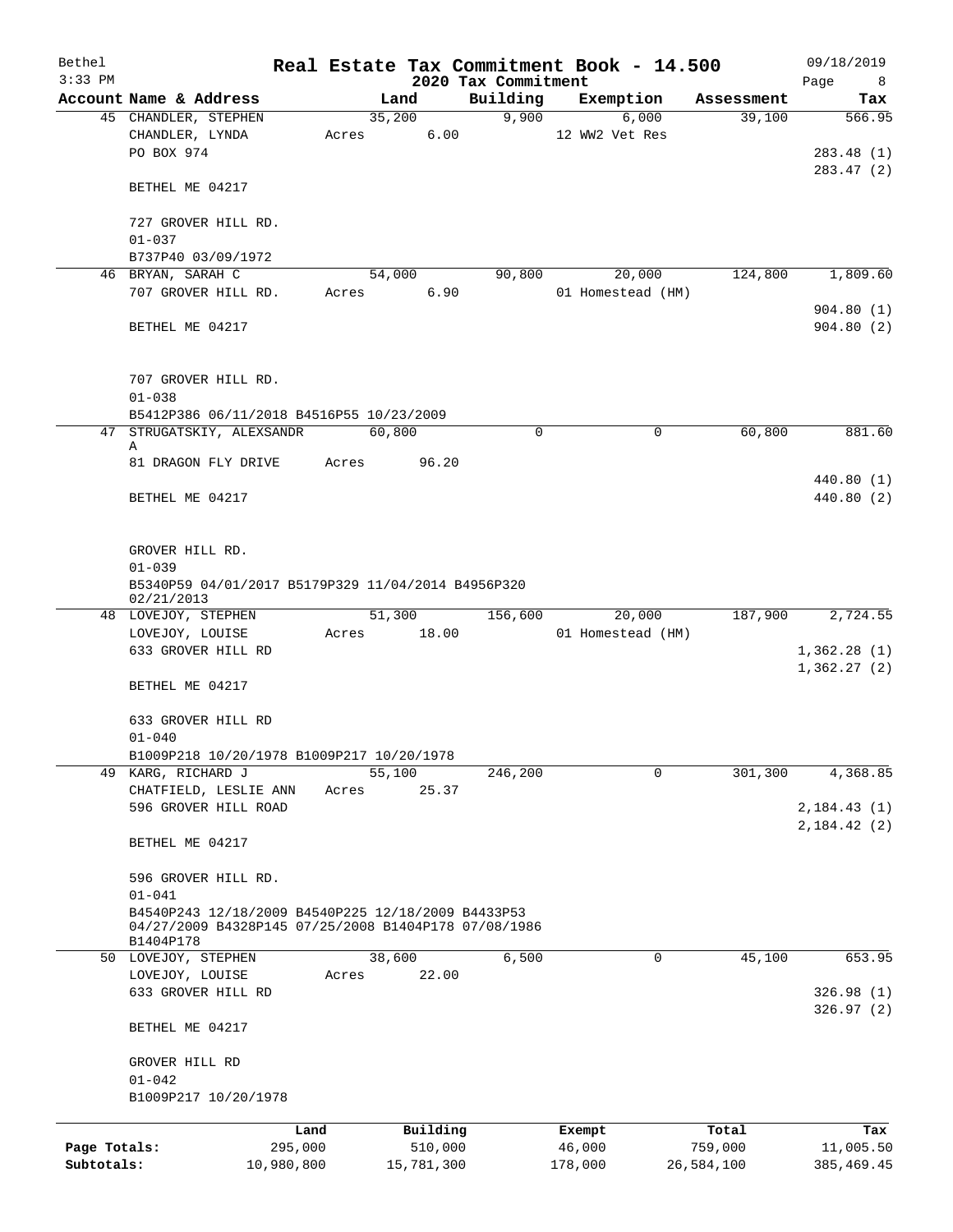| Bethel<br>$3:33$ PM |                                                      |         |         |          | Real Estate Tax Commitment Book - 14.500<br>2020 Tax Commitment |                   |          |            | 09/18/2019<br>Page<br>9 |
|---------------------|------------------------------------------------------|---------|---------|----------|-----------------------------------------------------------------|-------------------|----------|------------|-------------------------|
|                     | Account Name & Address                               |         | Land    |          | Building                                                        | Exemption         |          | Assessment | Tax                     |
|                     | 51 CLARK, JONATHAN T                                 |         | 35,700  |          | $\mathbf 0$                                                     |                   | $\Omega$ | 35,700     | 517.65                  |
|                     | MUNSON, KELLY A                                      | Acres   |         | 122.00   |                                                                 |                   |          |            |                         |
|                     | 395 EAST 7th AVE                                     |         |         |          |                                                                 |                   |          |            | 258.83(1)               |
|                     |                                                      |         |         |          |                                                                 |                   |          |            | 258.82(2)               |
|                     | CHICO CA 95926                                       |         |         |          |                                                                 |                   |          |            |                         |
|                     | GROVER HILL RD.                                      |         |         |          |                                                                 |                   |          |            |                         |
|                     | $01 - 043$                                           |         |         |          |                                                                 |                   |          |            |                         |
|                     | B2941P306 05/16/2001                                 |         |         |          |                                                                 |                   |          |            |                         |
| 52                  | WARNER, COLLEEN M                                    |         | 66,000  |          | 258,700                                                         |                   | 0        | 324,700    | 4,708.15                |
|                     | WARNER, GREGORY A                                    | Acres   |         | 1.90     |                                                                 |                   |          |            |                         |
|                     | 684 GROVER HILL ROAD                                 |         |         |          |                                                                 |                   |          |            | 2,354.08(1)             |
|                     |                                                      |         |         |          |                                                                 |                   |          |            | 2,354.07(2)             |
|                     | BETHEL ME 04217                                      |         |         |          |                                                                 |                   |          |            |                         |
|                     |                                                      |         |         |          |                                                                 |                   |          |            |                         |
|                     | 684 GROVER HILL RD.<br>$01 - 044 - 002$              |         |         |          |                                                                 |                   |          |            |                         |
|                     | B5179P329 11/04/2014 B4956P320 02/21/2013 B4317P242  |         |         |          |                                                                 |                   |          |            |                         |
|                     | 06/30/2008 B4317P240 06/30/2008 B4317P238 06/26/2008 |         |         |          |                                                                 |                   |          |            |                         |
|                     | B4317P232 06/30/2008 B3576P236 08/25/2004            |         |         |          |                                                                 |                   |          |            |                         |
|                     | 53 CHANDLER, LYNDA H                                 |         | 42,900  |          | 59,600                                                          |                   | 0        | 102,500    | 1,486.25                |
|                     | PO BOX 974                                           | Acres   |         | 4.20     |                                                                 |                   |          |            |                         |
|                     |                                                      |         |         |          |                                                                 |                   |          |            | 743.13(1)               |
|                     | BETHEL ME 04217                                      |         |         |          |                                                                 |                   |          |            | 743.12(2)               |
|                     |                                                      |         |         |          |                                                                 |                   |          |            |                         |
|                     | 728 GROVER HILL RD.<br>$01 - 045$                    |         |         |          |                                                                 |                   |          |            |                         |
|                     | B4032P275 10/13/2006 B1515P27                        |         |         |          |                                                                 |                   |          |            |                         |
|                     | 54 WHITMAN, DANIEL C                                 |         | 68,100  |          | 97,700                                                          | 26,000            |          | 139,800    | 2,027.10                |
|                     |                                                      | Acres   |         | 106.00   |                                                                 | 14 WW2 Vet Non    |          |            |                         |
|                     | WHITMAN, THOMAS L<br>PO BOX 1153                     |         |         |          |                                                                 | 01 Homestead (HM) |          |            | 1,013.55(1)             |
|                     |                                                      |         |         |          |                                                                 |                   |          |            | 1,013.55(2)             |
|                     | BETHEL ME 04217                                      |         |         |          |                                                                 |                   |          |            |                         |
|                     |                                                      |         |         |          |                                                                 |                   |          |            |                         |
|                     | 800 GROVER HILL RD                                   |         |         |          |                                                                 |                   |          |            |                         |
|                     | $01 - 046$                                           |         |         |          |                                                                 |                   |          |            |                         |
|                     | B4569P38 03/19/2010 B2516P300 01/14/1998             |         |         |          |                                                                 |                   |          |            |                         |
|                     | 57 KORHONEN, TIMOTHY                                 |         | 109,800 |          | 88,100                                                          | 26,000            |          | 171,900    | 2,492.55                |
|                     | KORHONEN, JO-ANN                                     | Acres   |         | 210.00   |                                                                 | 01 Homestead (HM) |          |            |                         |
|                     | 192 SKILLINGS ROAD                                   |         |         |          |                                                                 | 12 WW2 Vet Res    |          |            | 1, 246.28(1)            |
|                     | BETHEL ME 04217                                      |         |         |          |                                                                 |                   |          |            | 1, 246.27(2)            |
|                     |                                                      |         |         |          |                                                                 |                   |          |            |                         |
|                     | 192 SKILLINGS RD                                     |         |         |          |                                                                 |                   |          |            |                         |
|                     | $01 - 047$                                           |         |         |          |                                                                 |                   |          |            |                         |
|                     | B2900P298 01/16/2001                                 |         |         |          |                                                                 |                   | 0        |            | 3,074.00                |
|                     | 58 STEVENS, SALLY L                                  |         | 58,800  |          | 153,200                                                         |                   |          | 212,000    |                         |
|                     | LEIGH, DAVID W<br>PO BOX 41                          | Acres   |         | 23.00    |                                                                 |                   |          |            | 1,537.00(1)             |
|                     |                                                      |         |         |          |                                                                 |                   |          |            | 1,537.00(2)             |
|                     | LUMBERVILLE PA 18933                                 |         |         |          |                                                                 |                   |          |            |                         |
|                     | 139 SKILLINGS ROAD                                   |         |         |          |                                                                 |                   |          |            |                         |
|                     | $01 - 048$                                           |         |         |          |                                                                 |                   |          |            |                         |
|                     | B3817P52 10/07/2005                                  |         |         |          |                                                                 |                   |          |            |                         |
|                     |                                                      |         |         |          |                                                                 |                   |          |            |                         |
|                     |                                                      |         |         |          |                                                                 |                   |          |            |                         |
|                     |                                                      | Land    |         | Building |                                                                 | Exempt            |          | Total      | Tax                     |
| Page Totals:        |                                                      | 381,300 |         | 657,300  |                                                                 | 52,000            |          | 986,600    | 14,305.70               |

**Subtotals:** 11,362,100 16,438,600 230,000 27,570,700 399,775.15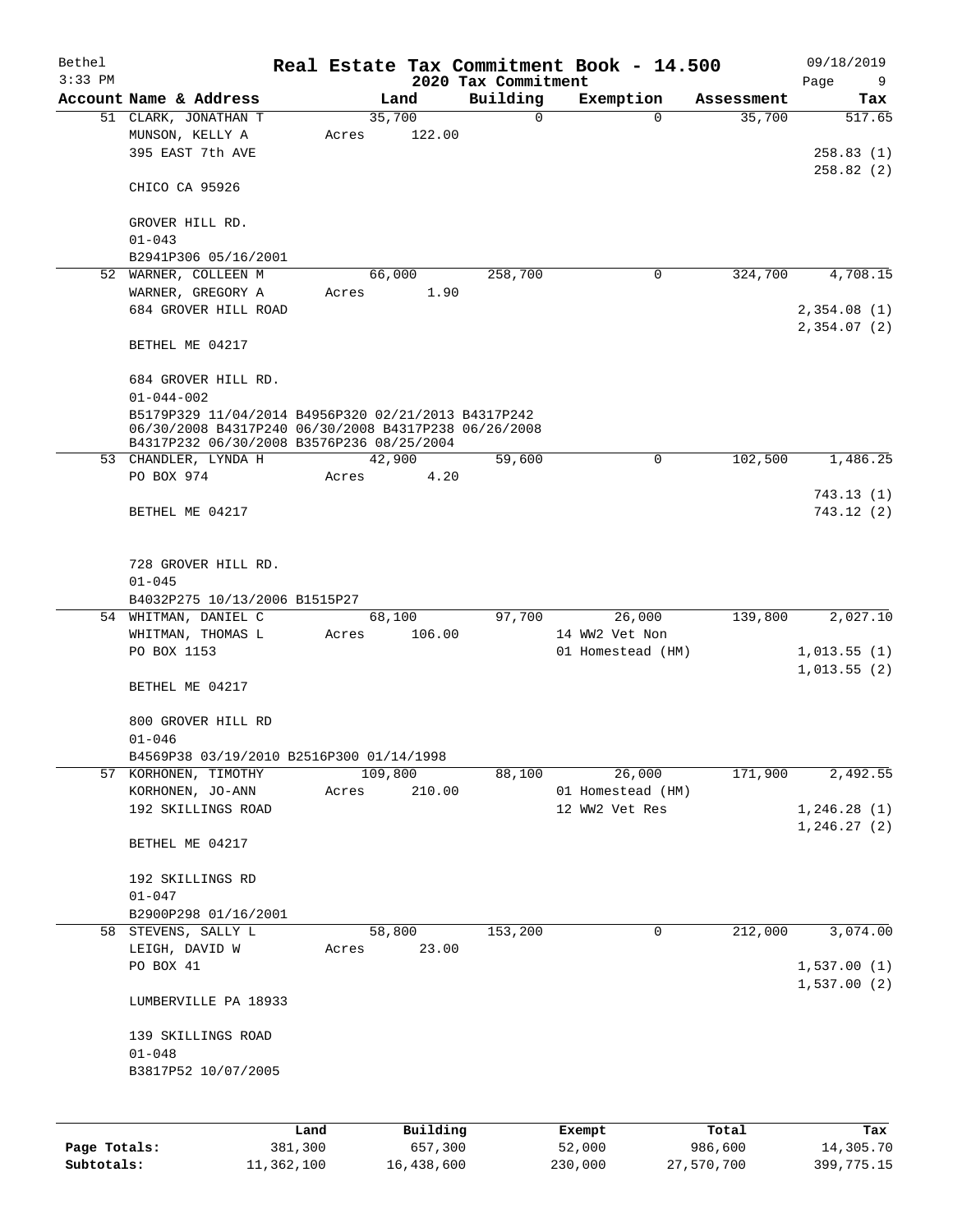| Bethel    |                                                    |       |        |       | Real Estate Tax Commitment Book - 14.500 |                   |             |            | 09/18/2019        |
|-----------|----------------------------------------------------|-------|--------|-------|------------------------------------------|-------------------|-------------|------------|-------------------|
| $3:33$ PM | Account Name & Address                             |       | Land   |       | 2020 Tax Commitment<br>Building          | Exemption         |             | Assessment | Page<br>10<br>Tax |
|           | 59 MEISNER, VINCENT                                |       | 45,300 |       | $\mathbf 0$                              |                   | $\Omega$    | 45,300     | 656.85            |
|           | MEISNER, EILEEN                                    | Acres |        | 17.00 |                                          |                   |             |            |                   |
|           | 214 SHAMROCK ROAD                                  |       |        |       |                                          |                   |             |            | 328.43(1)         |
|           |                                                    |       |        |       |                                          |                   |             |            | 328.42(2)         |
|           | ALBANY ME 04217                                    |       |        |       |                                          |                   |             |            |                   |
|           |                                                    |       |        |       |                                          |                   |             |            |                   |
|           | SKILLINGS RD.                                      |       |        |       |                                          |                   |             |            |                   |
|           | $01 - 049$                                         |       |        |       |                                          |                   |             |            |                   |
|           | B5232P546 07/16/2015 B5205P38 01/25/2015 B5107P222 |       |        |       |                                          |                   |             |            |                   |
|           | 04/23/2014 B2023P274 07/06/1993                    |       |        |       |                                          |                   |             |            |                   |
|           | 60 WHEELER, ROGER A                                |       | 40,600 |       | $\Omega$                                 |                   | 0           | 40,600     | 588.70            |
|           | EST MARY E WHEELER                                 | Acres |        | 12.00 |                                          |                   |             |            |                   |
|           | PO BOX 478                                         |       |        |       |                                          |                   |             |            | 294.35(1)         |
|           |                                                    |       |        |       |                                          |                   |             |            | 294.35 (2)        |
|           | BETHEL ME 04217                                    |       |        |       |                                          |                   |             |            |                   |
|           |                                                    |       |        |       |                                          |                   |             |            |                   |
|           | WHEELER ACRES                                      |       |        |       |                                          |                   |             |            |                   |
|           | $01 - 050 - 010$                                   |       |        |       |                                          |                   |             |            |                   |
|           | B4822P72 03/07/2012 B4544P139 12/29/2009 B768P243  |       |        |       | $\mathbf 0$                              |                   | $\mathbf 0$ |            | 558.25            |
|           | 61 WHEELER, ROGER A                                |       | 38,500 |       |                                          |                   |             | 38,500     |                   |
|           | EST MARY E WHEELER<br>PO BOX 478                   | Acres |        | 10.00 |                                          |                   |             |            | 279.13(1)         |
|           |                                                    |       |        |       |                                          |                   |             |            | 279.12(2)         |
|           | BETHEL ME 04217                                    |       |        |       |                                          |                   |             |            |                   |
|           |                                                    |       |        |       |                                          |                   |             |            |                   |
|           | WHEELER ACRES                                      |       |        |       |                                          |                   |             |            |                   |
|           | $01 - 050 - 011$                                   |       |        |       |                                          |                   |             |            |                   |
|           | B4822P72 03/07/2012 B4544P139 12/29/2009 B768P243  |       |        |       |                                          |                   |             |            |                   |
|           | 62 WHEELER, ROGER A                                |       | 38,500 |       | 0                                        |                   | 0           | 38,500     | 558.25            |
|           | EST MARY E WHEELER                                 | Acres |        | 10.00 |                                          |                   |             |            |                   |
|           | PO BOX 478                                         |       |        |       |                                          |                   |             |            | 279.13(1)         |
|           |                                                    |       |        |       |                                          |                   |             |            | 279.12(2)         |
|           | BETHEL ME 04217                                    |       |        |       |                                          |                   |             |            |                   |
|           |                                                    |       |        |       |                                          |                   |             |            |                   |
|           | WHEELER ACRES                                      |       |        |       |                                          |                   |             |            |                   |
|           | $01 - 050 - 012$                                   |       |        |       |                                          |                   |             |            |                   |
|           | B4822P72 03/07/2012 B4544P139 12/29/2009 B768P243  |       |        |       |                                          |                   |             |            |                   |
|           | 63 ORINO, ROMEO J III                              |       | 45,200 |       | 0                                        |                   | 0           | 45,200     | 655.40            |
|           | ORINO, WANDA J                                     | Acres |        | 17.80 |                                          |                   |             |            |                   |
|           | 18 SOUTH SHORE LANE                                |       |        |       |                                          |                   |             |            | 327.70(1)         |
|           |                                                    |       |        |       |                                          |                   |             |            | 327.70(2)         |
|           | ALBANY TWP. ME 04217                               |       |        |       |                                          |                   |             |            |                   |
|           |                                                    |       |        |       |                                          |                   |             |            |                   |
|           | WHEELER ACRES                                      |       |        |       |                                          |                   |             |            |                   |
|           | $01 - 050 - 007$                                   |       |        |       |                                          |                   |             |            |                   |
|           | B2942P31 05/16/2001                                |       |        |       |                                          |                   |             |            |                   |
|           | 64 SCHWARZ, LUCIA L                                |       | 51,200 |       | 175,200                                  |                   | 20,000      | 206,400    | 2,992.80          |
|           | 98 SKILLINGS ROAD                                  | Acres |        | 13.00 |                                          | 01 Homestead (HM) |             |            |                   |
|           |                                                    |       |        |       |                                          |                   |             |            | 1,496.40(1)       |
|           | BETHEL ME 04217                                    |       |        |       |                                          |                   |             |            | 1,496.40(2)       |
|           |                                                    |       |        |       |                                          |                   |             |            |                   |
|           |                                                    |       |        |       |                                          |                   |             |            |                   |
|           | 98 SKILLINGS RD<br>$01 - 050 - 008$                |       |        |       |                                          |                   |             |            |                   |
|           | B2750P350 09/28/1999                               |       |        |       |                                          |                   |             |            |                   |
|           |                                                    |       |        |       |                                          |                   |             |            |                   |
|           |                                                    |       |        |       |                                          |                   |             |            |                   |
|           |                                                    |       |        |       |                                          |                   |             |            |                   |

|              | Land       | Building   | Exempt  | Total      | Tax        |
|--------------|------------|------------|---------|------------|------------|
| Page Totals: | 259,300    | 175,200    | 20,000  | 414,500    | 6.010.25   |
| Subtotals:   | 11,621,400 | 16,613,800 | 250,000 | 27,985,200 | 405,785.40 |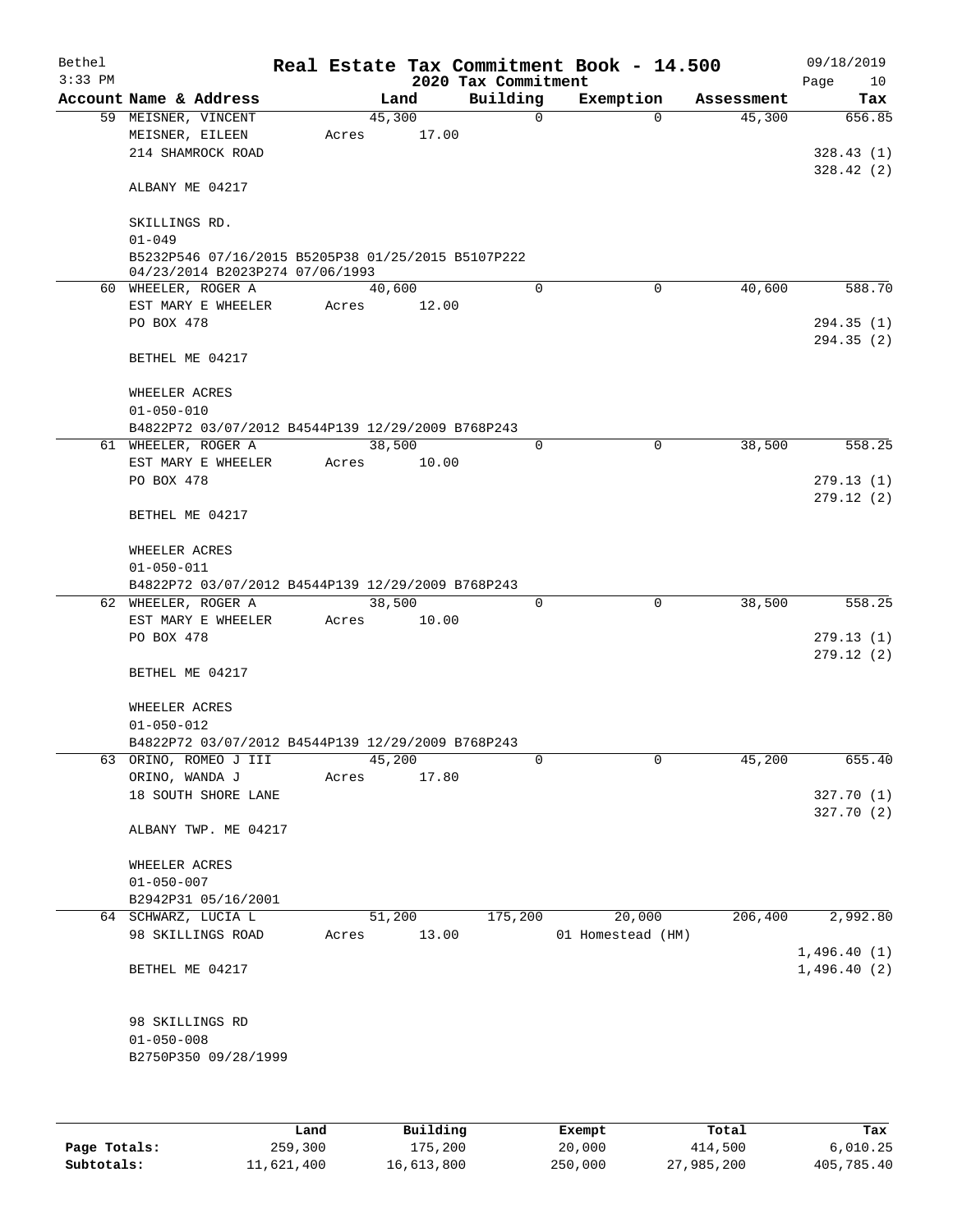| Bethel<br>$3:33$ PM |                                                             | Real Estate Tax Commitment Book - 14.500 | 2020 Tax Commitment |             |            | 09/18/2019<br>Page<br>11   |
|---------------------|-------------------------------------------------------------|------------------------------------------|---------------------|-------------|------------|----------------------------|
|                     | Account Name & Address                                      | Land                                     | Building            | Exemption   | Assessment | Tax                        |
|                     | 65 WHEELER, ROGER A<br>EST MARY E WHEELER                   | 40,800<br>12.20<br>Acres                 | $\mathsf{O}$        | $\Omega$    | 40,800     | 591.60                     |
|                     | PO BOX 478                                                  |                                          |                     |             |            | 295.80(1)<br>295.80(2)     |
|                     | BETHEL ME 04217                                             |                                          |                     |             |            |                            |
|                     | WHEELER ACRES<br>$01 - 050 - 009$                           |                                          |                     |             |            |                            |
|                     | B4822P72 03/07/2012 B2750P350                               |                                          |                     |             |            |                            |
|                     | 66 WHOLEY, JOHN B                                           | 45,000                                   | $\Omega$            | 0           | 45,000     | 652.50                     |
|                     | WHOLEY, JEANNE D<br>PO BOX 437                              | 8.70<br>Acres                            |                     |             |            | 326.25(1)<br>326.25(2)     |
|                     | BETHEL ME 04217                                             |                                          |                     |             |            |                            |
|                     | WHEELER ACRES<br>$01 - 051 - 001$                           |                                          |                     |             |            |                            |
|                     | B3729P3 05/27/2005                                          |                                          |                     |             |            |                            |
|                     | 67 WHEELER, ROGER A., PR                                    | 40,800                                   | 0                   | 0           | 40,800     | 591.60                     |
|                     | EST MARY E WHEELER                                          | 5.00<br>Acres                            |                     |             |            |                            |
|                     | PO BOX 478                                                  |                                          |                     |             |            | 295.80(1)<br>295.80(2)     |
|                     | BETHEL ME 04217                                             |                                          |                     |             |            |                            |
|                     | WHEELER ACRES<br>$01 - 051 - 013$                           |                                          |                     |             |            |                            |
|                     | B4544P139 12/29/2009 B2750P350                              |                                          |                     |             |            |                            |
|                     | 68 OLIVER, MARK D                                           | 58,100                                   | 312,200             | $\mathbf 0$ | 370,300    | 5,369.35                   |
|                     | OLIVER, SARA M                                              | 12.70<br>Acres                           |                     |             |            |                            |
|                     | 5 HERON LANDING DRIVE                                       |                                          |                     |             |            | 2,684.68(1)<br>2,684.67(2) |
|                     | WELLS ME 04090                                              |                                          |                     |             |            |                            |
|                     | 45 LYMAN WHEELER RD<br>$01 - 051 - 002$                     |                                          |                     |             |            |                            |
|                     | B4783P44 11/14/2011 B4204P146 10/03/2007 B2750P350          |                                          |                     |             |            |                            |
|                     | 69 WHOLEY, JOHN B                                           | 53,800                                   | 231,700             | 0           | 285,500    | 4,139.75                   |
|                     | WHOLEY, JEANNE D                                            | 8.90<br>Acres                            |                     |             |            |                            |
|                     | PO BOX 437                                                  |                                          |                     |             |            | 2,069.88(1)                |
|                     | BETHEL ME 04217                                             |                                          |                     |             |            | 2,069.87(2)                |
|                     | 26 LYMAN WHEELER RD                                         |                                          |                     |             |            |                            |
|                     | $01 - 051 - 003$                                            |                                          |                     |             |            |                            |
|                     | B3724P208 05/20/2005                                        |                                          |                     |             |            |                            |
|                     | 70 BAHR, PETER M. & CAROL<br>R, TRUSTEES<br>112 BAY VIEW RD | 57,300                                   | 167,200             | 0           | 224,500    | 3, 255. 25                 |
|                     |                                                             | 12.00<br>Acres                           |                     |             |            |                            |
|                     | DUXBURY MA 02332                                            |                                          |                     |             |            | 1,627.63(1)<br>1,627.62(2) |
|                     | 29 LYMAN WHEELER RD.                                        |                                          |                     |             |            |                            |
|                     | $01 - 051 - 004$                                            |                                          |                     |             |            |                            |
|                     | B5189P272 12/04/2014                                        |                                          |                     |             |            |                            |
|                     |                                                             |                                          |                     |             |            |                            |

|              | Land       | Building   | Exempt  | Total      | Tax          |
|--------------|------------|------------|---------|------------|--------------|
| Page Totals: | 295,800    | 711,100    |         | 1,006,900  | 14,600.05    |
| Subtotals:   | 11,917,200 | 17,324,900 | 250,000 | 28,992,100 | 420, 385. 45 |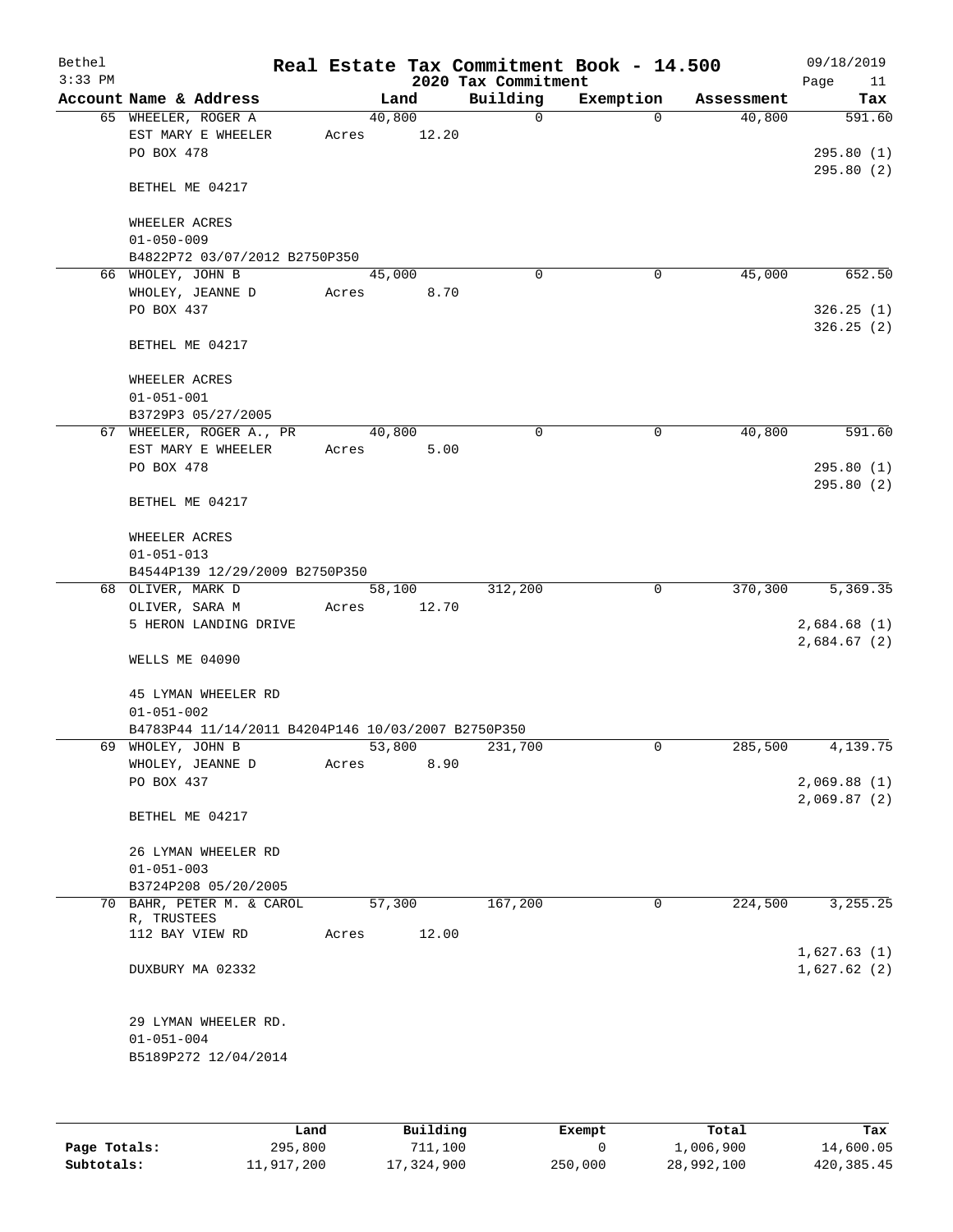| Bethel    |                                                                                       |        |        |        | Real Estate Tax Commitment Book - 14.500 |                   |             |            | 09/18/2019   |        |
|-----------|---------------------------------------------------------------------------------------|--------|--------|--------|------------------------------------------|-------------------|-------------|------------|--------------|--------|
| $3:33$ PM |                                                                                       |        |        |        | 2020 Tax Commitment                      |                   |             |            | Page         | 12     |
|           | Account Name & Address                                                                |        | Land   |        | Building                                 | Exemption         |             | Assessment |              | Tax    |
|           | 71 WHITNEY, STEVEN M                                                                  |        | 51,400 |        | 194,300                                  |                   | $\Omega$    | 245,700    | 3,562.65     |        |
|           | WHITNEY, DONNA L                                                                      | Acres  |        | 8.60   |                                          |                   |             |            |              |        |
|           | 105 SKILLINGS RD                                                                      |        |        |        |                                          |                   |             |            | 1,781.33(1)  |        |
|           |                                                                                       |        |        |        |                                          |                   |             |            | 1,781.32(2)  |        |
|           | BETHEL ME 04217                                                                       |        |        |        |                                          |                   |             |            |              |        |
|           | 105 SKILLINGS ROAD                                                                    |        |        |        |                                          |                   |             |            |              |        |
|           | $01 - 051 - 005$                                                                      |        |        |        |                                          |                   |             |            |              |        |
|           | B3724P337 05/19/2005                                                                  |        |        |        |                                          |                   |             |            |              |        |
|           | 72 HIEBERT, CYNTHIA                                                                   |        | 54,200 |        | 278,900                                  | 20,000            |             | 313,100    | 4,539.95     |        |
|           | HIEBERT, MARK                                                                         | Acres  |        | 10.10  |                                          | 01 Homestead (HM) |             |            |              |        |
|           | P.O. BOX 809                                                                          |        |        |        |                                          |                   |             |            | 2,269.98(1)  |        |
|           |                                                                                       |        |        |        |                                          |                   |             |            | 2, 269.97(2) |        |
|           | BETHEL ME 04217                                                                       |        |        |        |                                          |                   |             |            |              |        |
|           | 81 SKILLINGS ROAD                                                                     |        |        |        |                                          |                   |             |            |              |        |
|           | $01 - 051 - 006$                                                                      |        |        |        |                                          |                   |             |            |              |        |
|           | B2188P227 12/29/1994                                                                  |        |        |        |                                          |                   |             |            |              |        |
|           | 73 CHADBOURNE TREE FARMS,                                                             |        | 34,900 |        | $\mathbf 0$                              |                   | $\mathbf 0$ | 34,900     |              | 506.05 |
|           | LLC<br>PO BOX 1750                                                                    | Acres  |        | 121.00 |                                          |                   |             |            |              |        |
|           |                                                                                       |        |        |        |                                          |                   |             |            | 253.03(1)    |        |
|           | BETHEL ME 04217                                                                       |        |        |        |                                          |                   |             |            | 253.02(2)    |        |
|           |                                                                                       |        |        |        |                                          |                   |             |            |              |        |
|           | GROVER HILL RD.                                                                       |        |        |        |                                          |                   |             |            |              |        |
|           | $01 - 052$                                                                            |        |        |        |                                          |                   |             |            |              |        |
|           | 74 HUTCHINSON, THOMAS C                                                               |        | 45,900 |        | 158,000                                  |                   | 0           | 203,900    | 2,956.55     |        |
|           | C/O BETH WALKER                                                                       | Acres  |        | 7.00   |                                          |                   |             |            |              |        |
|           | 104 SKILLINGS RD.                                                                     |        |        |        |                                          |                   |             |            | 1,478.28(1)  |        |
|           |                                                                                       |        |        |        |                                          |                   |             |            | 1,478.27(2)  |        |
|           | BETHEL ME 04217                                                                       |        |        |        |                                          |                   |             |            |              |        |
|           | 104 SKILLINGS RD                                                                      |        |        |        |                                          |                   |             |            |              |        |
|           | $01 - 053$                                                                            |        |        |        |                                          |                   |             |            |              |        |
|           | B5308P646 10/06/2016 B4626P317 08/27/2010 B4608P265<br>07/13/2010 B1321P24 06/11/1985 |        |        |        |                                          |                   |             |            |              |        |
|           | 75 CHADBOURNE TREE FARMS,                                                             | 20,100 |        |        | U                                        |                   | U           | 20,100     |              | 291.45 |
|           | LLC                                                                                   |        |        |        |                                          |                   |             |            |              |        |
|           | PO BOX 1750                                                                           | Acres  | 70.00  |        |                                          |                   |             |            |              |        |
|           |                                                                                       |        |        |        |                                          |                   |             |            | 145.73(1)    |        |
|           | BETHEL ME 04217                                                                       |        |        |        |                                          |                   |             |            | 145.72(2)    |        |
|           |                                                                                       |        |        |        |                                          |                   |             |            |              |        |
|           | SONGO POND RD                                                                         |        |        |        |                                          |                   |             |            |              |        |
|           | $02 - 001$                                                                            |        |        |        |                                          |                   |             |            |              |        |
|           | B4239P182 12/18/2007 B2217P110 05/02/1995                                             |        |        |        |                                          |                   |             |            |              |        |

|              | Land       | Building   | Exempt  | Total      | Tax        |
|--------------|------------|------------|---------|------------|------------|
| Page Totals: | 206,500    | 631,200    | 20,000  | 817,700    | 11,856.65  |
| Subtotals:   | 12,123,700 | 17,956,100 | 270,000 | 29,809,800 | 432,242.10 |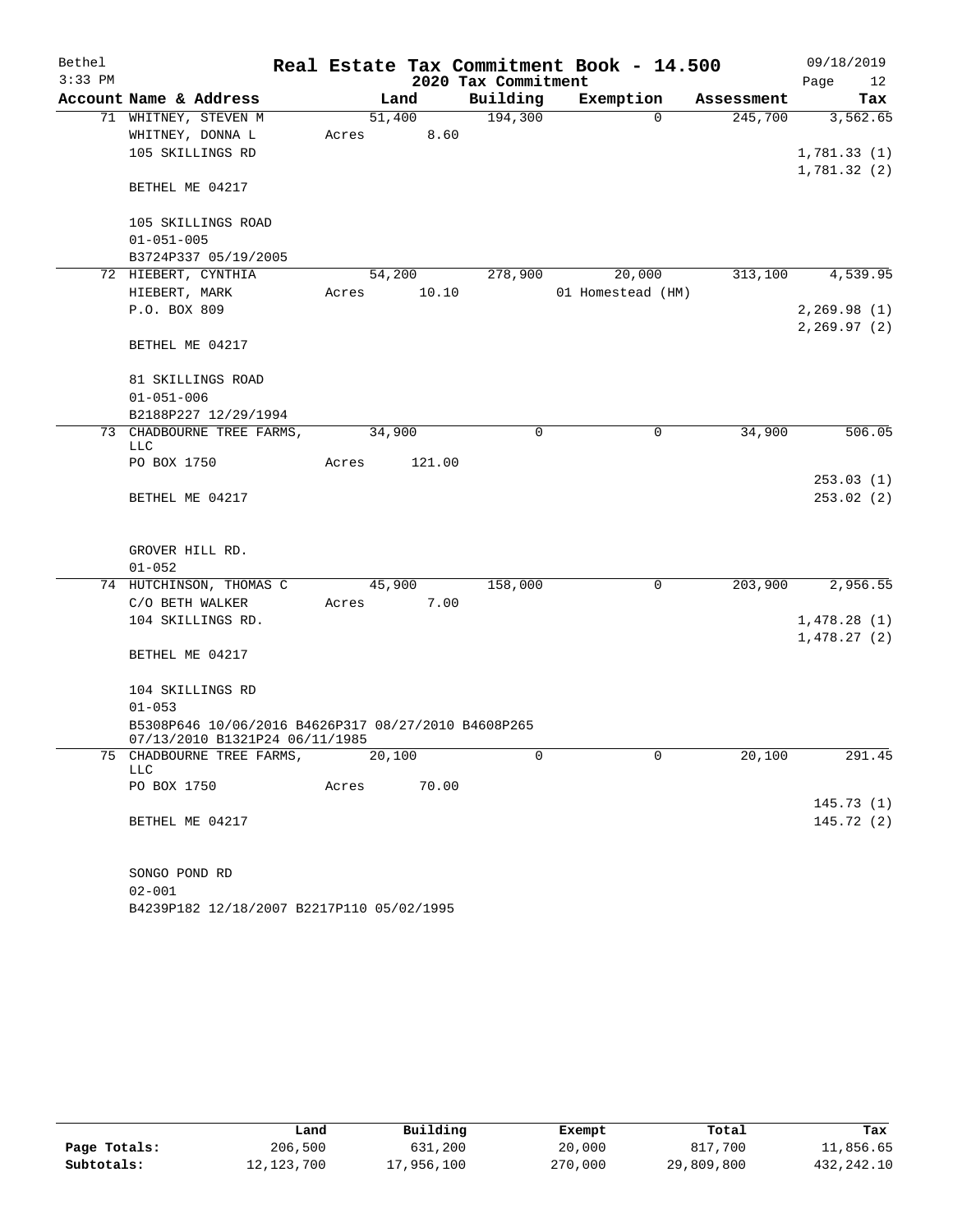| Bethel    |                                                     |                 |        |                     | Real Estate Tax Commitment Book - 14.500 |            | 09/18/2019 |
|-----------|-----------------------------------------------------|-----------------|--------|---------------------|------------------------------------------|------------|------------|
| $3:33$ PM |                                                     |                 |        | 2020 Tax Commitment |                                          |            | 13<br>Page |
|           | Account Name & Address                              |                 | Land   | Building            | Exemption                                | Assessment | Tax        |
|           | 76 OBRIEN, CAROLYN C &                              | 33,400          |        | $\Omega$            | $\Omega$                                 | 33,400     | 484.30     |
|           | ROBERT E, TRUSTEES<br>OF THE CAROLYN OBRIEN         | Acres           | 140.00 |                     |                                          |            |            |
|           | LIVING TRUST                                        |                 |        |                     |                                          |            |            |
|           | 2879 S. PONTE VEDRA                                 |                 |        |                     |                                          |            | 242.15(1)  |
|           | BLVD.                                               |                 |        |                     |                                          |            |            |
|           |                                                     |                 |        |                     |                                          |            | 242.15(2)  |
|           | PONTE VEDRA FL 32082<br>4529                        |                 |        |                     |                                          |            |            |
|           |                                                     |                 |        |                     |                                          |            |            |
|           | SONGO POND RD.                                      |                 |        |                     |                                          |            |            |
|           | $02 - 002$                                          |                 |        |                     |                                          |            |            |
|           | B3835P42 11/03/2005                                 |                 |        |                     |                                          |            |            |
|           | 77 CROSS, WENDY M                                   | 50,200          |        | 87,000              | 20,000                                   | 117,200    | 1,699.40   |
|           | PO BOX 47                                           | Acres           | 12.00  |                     | 01 Homestead (HM)                        |            |            |
|           |                                                     |                 |        |                     |                                          |            | 849.70 (1) |
|           | BETHEL ME 04217                                     |                 |        |                     |                                          |            | 849.70 (2) |
|           |                                                     |                 |        |                     |                                          |            |            |
|           |                                                     |                 |        |                     |                                          |            |            |
|           | 333 SONGO POND RD                                   |                 |        |                     |                                          |            |            |
|           | $02 - 003$                                          |                 |        |                     |                                          |            |            |
|           | B2015P164 06/10/1993 B1146P183 12/22/1981           |                 |        |                     |                                          | 39,000     |            |
|           | 78 PRIVE, KEVIN<br>PRIVE, PATRICIA                  | 38,400<br>Acres | 1.00   | 600                 | 0                                        |            | 565.50     |
|           | 14 FRANCESTOWN ROAD                                 |                 |        |                     |                                          |            | 282.75(1)  |
|           |                                                     |                 |        |                     |                                          |            | 282.75(2)  |
|           | BENNINGTON NH 03442                                 |                 |        |                     |                                          |            |            |
|           |                                                     |                 |        |                     |                                          |            |            |
|           | 313 SONGO POND RD                                   |                 |        |                     |                                          |            |            |
|           | $02 - 003 - 001$                                    |                 |        |                     |                                          |            |            |
|           | B5343P200 05/03/2017 B5260P406 12/23/2015 B5243P470 |                 |        |                     |                                          |            |            |
|           | 09/15/2015 B2622P19 10/16/1998                      |                 |        |                     |                                          |            |            |
|           | 79 HINDMAN, MARK                                    | 38,400          |        | 57,500              | 0                                        | 95,900     | 1,390.55   |
|           | PO BOX 641                                          | Acres           | 1.00   |                     |                                          |            |            |
|           |                                                     |                 |        |                     |                                          |            | 695.28(1)  |
|           | BETHEL ME 04217                                     |                 |        |                     |                                          |            | 695.27(2)  |
|           |                                                     |                 |        |                     |                                          |            |            |
|           | 345 SONGO POND RD                                   |                 |        |                     |                                          |            |            |
|           | $02 - 004$                                          |                 |        |                     |                                          |            |            |
|           | B2411P264                                           |                 |        |                     |                                          |            |            |
|           | 80 STEWARD, TABITHA                                 | 29,100          |        | 42,100              | 0                                        | 71,200     | 1,032.40   |
|           | STEWARD, JOHN                                       | Acres           | 0.46   |                     |                                          |            |            |
|           | PO BOX 636                                          |                 |        |                     |                                          |            | 516.20(1)  |
|           |                                                     |                 |        |                     |                                          |            | 516.20(2)  |
|           | BETHEL ME 04217                                     |                 |        |                     |                                          |            |            |
|           |                                                     |                 |        |                     |                                          |            |            |
|           | 349 SONGO POND RD                                   |                 |        |                     |                                          |            |            |
|           | $02 - 005$                                          |                 |        |                     |                                          |            |            |
|           | B5177P41 10/27/2014 B3449P334 01/05/2004            |                 |        |                     |                                          |            |            |

|              | Land         | Building     | Exempt  | Total      | Tax         |
|--------------|--------------|--------------|---------|------------|-------------|
| Page Totals: | 189,500      | 187,200      | 20,000  | 356,700    | 5,172.15    |
| Subtotals:   | 12, 313, 200 | 18, 143, 300 | 290,000 | 30,166,500 | 437, 414.25 |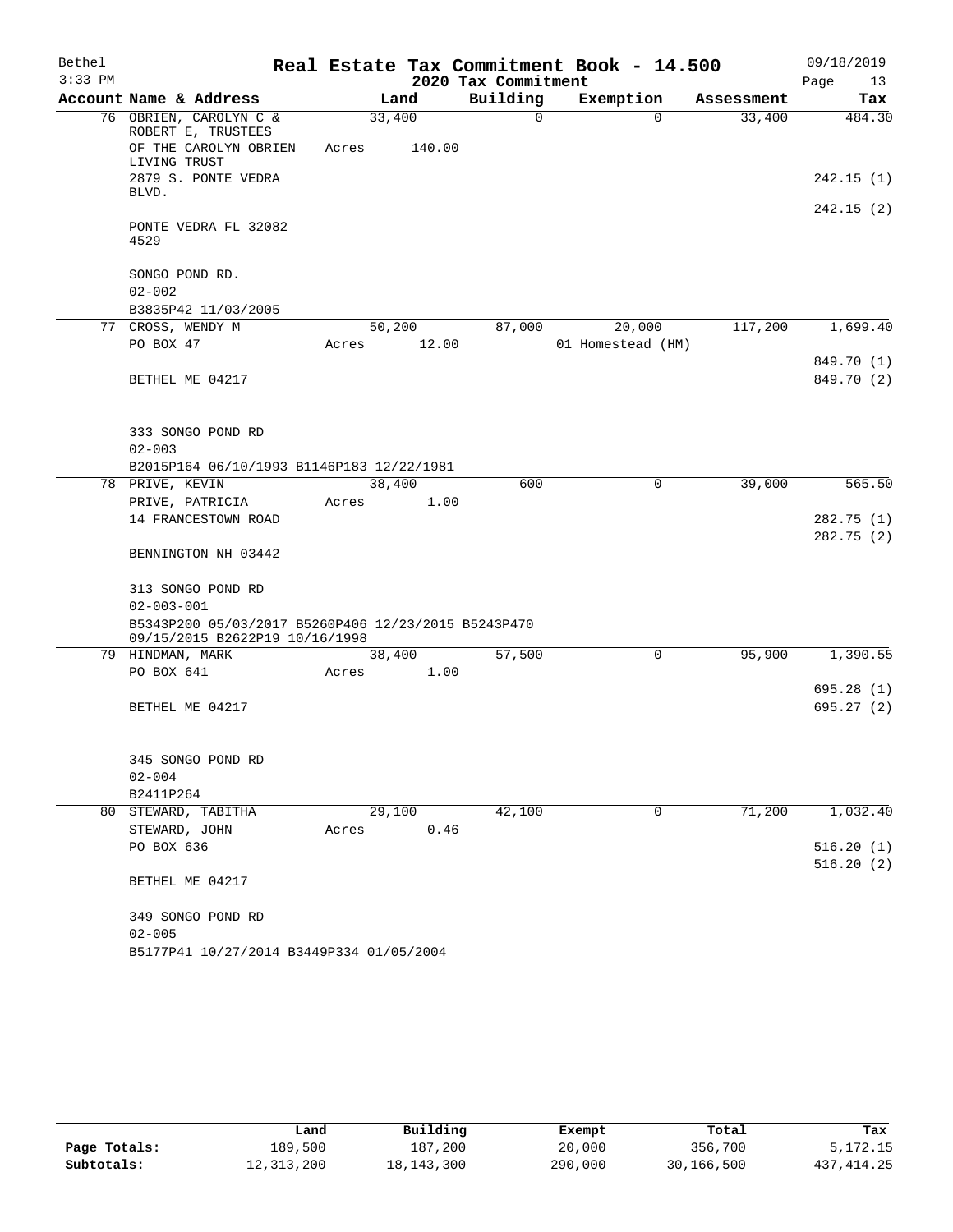| Bethel       |                                                     |         |            |          |                                 | Real Estate Tax Commitment Book - 14.500 |             |                      | 09/18/2019              |
|--------------|-----------------------------------------------------|---------|------------|----------|---------------------------------|------------------------------------------|-------------|----------------------|-------------------------|
| $3:33$ PM    | Account Name & Address                              |         | Land       |          | 2020 Tax Commitment<br>Building | Exemption                                |             |                      | Page<br>14              |
|              | 81 CHADBOURNE TREE FARMS,                           |         | 62,100     |          | 0                               |                                          | $\Omega$    | Assessment<br>62,100 | Tax<br>900.45           |
|              | <b>LLC</b>                                          |         |            |          |                                 |                                          |             |                      |                         |
|              | PO BOX 1750                                         | Acres   | 104.00     |          |                                 |                                          |             |                      |                         |
|              | BETHEL ME 04217                                     |         |            |          |                                 |                                          |             |                      | 450.23(1)<br>450.22(2)  |
|              |                                                     |         |            |          |                                 |                                          |             |                      |                         |
|              |                                                     |         |            |          |                                 |                                          |             |                      |                         |
|              | SONGO POND RD.<br>$02 - 006$                        |         |            |          |                                 |                                          |             |                      |                         |
|              | B3652P43 12/29/2004 B2755P88                        |         |            |          |                                 |                                          |             |                      |                         |
|              | 82 CHADBOURNE TREE FARMS,                           |         | 10,000     |          | 0                               |                                          | $\mathbf 0$ | 10,000               | 145.00                  |
|              | LLC<br>PO BOX 1750                                  | Acres   |            | 14.00    |                                 |                                          |             |                      |                         |
|              |                                                     |         |            |          |                                 |                                          |             |                      | 72.50(1)                |
|              | BETHEL ME 04217                                     |         |            |          |                                 |                                          |             |                      | 72.50(2)                |
|              |                                                     |         |            |          |                                 |                                          |             |                      |                         |
|              | SKILLINGS RD.                                       |         |            |          |                                 |                                          |             |                      |                         |
|              | $02 - 006 - 00A$                                    |         |            |          |                                 |                                          |             |                      |                         |
|              | B3652P43 12/29/2004 B2755P88                        |         |            |          |                                 |                                          |             |                      |                         |
|              | 83 NELSON, ROBERT H                                 |         | 38,400     |          | 38,700                          |                                          | 0           | 77,100               | 1,117.95                |
|              | NELSON, BONNIE                                      | Acres   |            | 1.00     |                                 |                                          |             |                      |                         |
|              | 23 ARROWSIC ROAD                                    |         |            |          |                                 |                                          |             |                      | 558.98 (1)<br>558.97(2) |
|              | ARROWSIC ME 04530                                   |         |            |          |                                 |                                          |             |                      |                         |
|              |                                                     |         |            |          |                                 |                                          |             |                      |                         |
|              | 369 SONGO POND RD                                   |         |            |          |                                 |                                          |             |                      |                         |
|              | $02 - 007$                                          |         |            |          |                                 |                                          |             |                      |                         |
|              | B1068P282 03/04/1980<br>84 SOUTHAM, PETER           |         | 46,900     |          | 205,200                         | 20,000                                   |             | 232,100              | 3,365.45                |
|              | SOUTHAM, SARAH                                      | Acres   |            | 8.00     |                                 | 01 Homestead (HM)                        |             |                      |                         |
|              | PO BOX 111                                          |         |            |          |                                 |                                          |             |                      | 1,682.73(1)             |
|              |                                                     |         |            |          |                                 |                                          |             |                      | 1,682.72(2)             |
|              | BETHEL ME 04217                                     |         |            |          |                                 |                                          |             |                      |                         |
|              | 377 SONGO POND RD                                   |         |            |          |                                 |                                          |             |                      |                         |
|              | $02 - 008$                                          |         |            |          |                                 |                                          |             |                      |                         |
|              | B1753P254 08/30/1990 B1340P287 09/10/1985           |         |            |          |                                 |                                          |             |                      |                         |
| 85           | DUBOIS, SUZANNE L                                   |         | 38,700     |          | 137,200                         |                                          | 0           | 175,900              | 2,550.55                |
|              | 16 LEDGEFIELD CIRCLE                                | Acres   |            | 1.10     |                                 |                                          |             |                      | 1, 275.28(1)            |
|              | SOUTH PORTLAND ME 04106                             |         |            |          |                                 |                                          |             |                      | 1, 275.27(2)            |
|              |                                                     |         |            |          |                                 |                                          |             |                      |                         |
|              |                                                     |         |            |          |                                 |                                          |             |                      |                         |
|              | 385 SONGO POND RD.<br>$02 - 009$                    |         |            |          |                                 |                                          |             |                      |                         |
|              | B5376P404 11/03/2017 B5267P499 02/09/2016 B1118P181 |         |            |          |                                 |                                          |             |                      |                         |
|              | 05/15/1981                                          |         |            |          |                                 |                                          |             |                      |                         |
|              | 86 FRASER, KELLEY<br>PO BOX 737                     |         | 44,900     | 1.62     | 225,200                         |                                          | 0           | 270,100              | 3,916.45                |
|              |                                                     | Acres   |            |          |                                 |                                          |             |                      | 1,958.23(1)             |
|              | BETHEL ME 04217                                     |         |            |          |                                 |                                          |             |                      | 1,958.22(2)             |
|              |                                                     |         |            |          |                                 |                                          |             |                      |                         |
|              | 411 SONGO POND RD                                   |         |            |          |                                 |                                          |             |                      |                         |
|              | $02 - 010 - 006$                                    |         |            |          |                                 |                                          |             |                      |                         |
|              | B4544P235 12/29/2009 B4522P239 11/05/2009 B3815P42  |         |            |          |                                 |                                          |             |                      |                         |
|              | 10/04/2005                                          |         |            |          |                                 |                                          |             |                      |                         |
|              |                                                     | Land    |            | Building |                                 | Exempt                                   |             | Total                | Tax                     |
| Page Totals: |                                                     | 241,000 |            | 606,300  |                                 | 20,000                                   | 827,300     |                      | 11,995.85               |
| Subtotals:   | 12,554,200                                          |         | 18,749,600 |          |                                 | 310,000                                  | 30,993,800  |                      | 449,410.10              |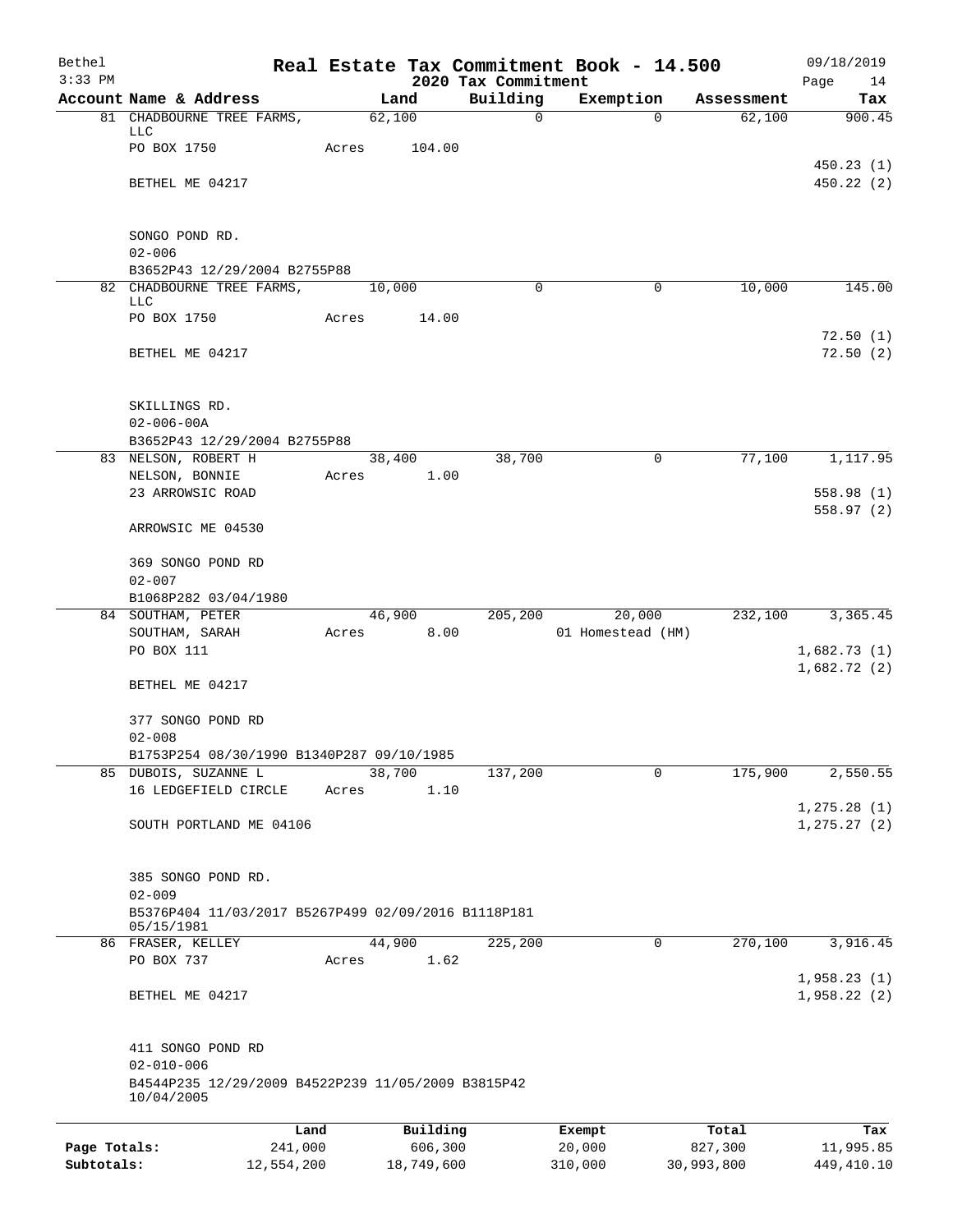| Bethel<br>$3:33$ PM |                                                                   |            |       |            |            | 2020 Tax Commitment |             | Real Estate Tax Commitment Book - 14.500 |            | 09/18/2019<br>Page<br>15 |
|---------------------|-------------------------------------------------------------------|------------|-------|------------|------------|---------------------|-------------|------------------------------------------|------------|--------------------------|
|                     | Account Name & Address                                            |            |       | Land       |            | Building            |             | Exemption                                | Assessment | Tax                      |
|                     | 87 KELLY, EUGENE L                                                |            |       | 41,100     |            | 117,800             |             | 26,000                                   | 132,900    | 1,927.05                 |
|                     | KELLY, VIRGINIA                                                   |            | Acres |            | 2.45       |                     |             | 01 Homestead (HM)                        |            |                          |
|                     | 15 SKILLINGS RD.                                                  |            |       |            |            |                     |             | 12 WW2 Vet Res                           |            | 963.53(1)                |
|                     |                                                                   |            |       |            |            |                     |             |                                          |            | 963.52(2)                |
|                     | BETHEL ME 04217                                                   |            |       |            |            |                     |             |                                          |            |                          |
|                     | 15 SKILLINGS RD<br>$02 - 011$                                     |            |       |            |            |                     |             |                                          |            |                          |
|                     | B971P268 01/17/1978                                               |            |       |            |            |                     |             |                                          |            |                          |
|                     | 88 SNELL, STEPHANIE                                               |            |       | 44,700     |            | 56,100              |             | 0                                        | 100,800    | 1,461.60                 |
|                     | PO BOX 1391                                                       |            |       | Acres      | 5.92       |                     |             |                                          |            |                          |
|                     |                                                                   |            |       |            |            |                     |             |                                          |            | 730.80(1)                |
|                     | NAPLES ME 04055                                                   |            |       |            |            |                     |             |                                          |            | 730.80(2)                |
|                     | 11 SKILLINGS RD<br>$02 - 011 - 001$                               |            |       |            |            |                     |             |                                          |            |                          |
|                     | B5414P14 06/19/2018 B4109P69 03/27/2007 B2319P15                  |            |       |            |            |                     |             |                                          |            |                          |
|                     | 04/22/1996                                                        |            |       |            |            |                     |             |                                          |            |                          |
|                     | 90 HOPKINS, ALLISON N                                             |            |       | 42,000     |            | 181,700             |             | 26,000                                   | 197,700    | 2,866.65                 |
|                     | 512 SONGO POND RD                                                 |            |       | Acres 3.24 |            |                     |             | 01 Homestead (HM)                        |            |                          |
|                     |                                                                   |            |       |            |            |                     |             | 12 WW2 Vet Res                           |            | 1,433.33(1)              |
|                     | BETHEL ME 04217                                                   |            |       |            |            |                     |             |                                          |            | 1,433.32(2)              |
|                     |                                                                   |            |       |            |            |                     |             |                                          |            |                          |
|                     |                                                                   |            |       |            |            |                     |             |                                          |            |                          |
|                     | 512 SONGO POND RD                                                 |            |       |            |            |                     |             |                                          |            |                          |
|                     | $02 - 013$                                                        |            |       |            |            |                     |             |                                          |            |                          |
|                     | B5267P157 02/08/2016 B3448P207 01/12/2004 B3015P112               |            |       |            |            |                     |             |                                          |            |                          |
|                     | 10/20/2001                                                        |            |       |            |            |                     |             |                                          |            |                          |
|                     | 91 TYLER, BERTHA                                                  |            |       | 9,800      |            |                     | 0           | 0                                        | 9,800      | 142.10                   |
|                     | 5645 STAMFORD STREET                                              |            |       | Acres 0.46 |            |                     |             |                                          |            |                          |
|                     |                                                                   |            |       |            |            |                     |             |                                          |            | 71.05(1)                 |
|                     | MIMS FL 32754                                                     |            |       |            |            |                     |             |                                          |            | 71.05(2)                 |
|                     |                                                                   |            |       |            |            |                     |             |                                          |            |                          |
|                     |                                                                   |            |       |            |            |                     |             |                                          |            |                          |
|                     | SONGO POND RD.                                                    |            |       |            |            |                     |             |                                          |            |                          |
|                     | $02 - 014$                                                        |            |       |            |            |                     |             |                                          |            |                          |
|                     | B2396P228 12/15/1996                                              |            |       |            |            |                     |             |                                          |            |                          |
|                     | 92 HOWARD, TERESA, INMAN,                                         |            |       | 40,500     |            | 79,500              |             | 0                                        | 120,000    | 1,740.00                 |
|                     | ANTHONY & MICHAEL                                                 |            |       |            |            |                     |             |                                          |            |                          |
|                     | BUTTERS, RENITA                                                   |            | Acres |            | 2.00       |                     |             |                                          |            |                          |
|                     | 12 BARTON RD.                                                     |            |       |            |            |                     |             |                                          |            | 870.00 (1)               |
|                     |                                                                   |            |       |            |            |                     |             |                                          |            | 870.00 (2)               |
|                     | ALBANY TOWNSHIP ME                                                |            |       |            |            |                     |             |                                          |            |                          |
|                     | 04217                                                             |            |       |            |            |                     |             |                                          |            |                          |
|                     |                                                                   |            |       |            |            |                     |             |                                          |            |                          |
|                     | 20 BAKER RD.                                                      |            |       |            |            |                     |             |                                          |            |                          |
|                     | $02 - 015$                                                        |            |       |            |            |                     |             |                                          |            |                          |
|                     | B3383P34 09/25/2003 B2650P222 12/23/1998                          |            |       |            |            |                     |             |                                          |            |                          |
|                     | 93 PARSONS, PETER MORRIS                                          |            |       | 10,000     |            |                     | $\mathbf 0$ | 0                                        | 10,000     | 145.00                   |
|                     | PO BOX 171                                                        |            | Acres |            | 0.12       |                     |             |                                          |            |                          |
|                     |                                                                   |            |       |            |            |                     |             |                                          |            | 72.50(1)                 |
|                     | BETHEL ME 04217                                                   |            |       |            |            |                     |             |                                          |            | 72.50(2)                 |
|                     |                                                                   |            |       |            |            |                     |             |                                          |            |                          |
|                     | BAKER RD                                                          |            |       |            |            |                     |             |                                          |            |                          |
|                     | $02 - 015 - 001$                                                  |            |       |            |            |                     |             |                                          |            |                          |
|                     | B4891P338 09/11/2012 B4715P245 05/06/2011 B2356P232<br>08/08/1996 |            |       |            |            |                     |             |                                          |            |                          |
|                     |                                                                   | Land       |       |            | Building   |                     |             | Exempt                                   | Total      | Tax                      |
| Page Totals:        |                                                                   | 188,100    |       |            | 435,100    |                     |             | 52,000                                   | 571,200    | 8,282.40                 |
| Subtotals:          |                                                                   | 12,742,300 |       |            | 19,184,700 |                     |             | 362,000                                  | 31,565,000 | 457,692.50               |
|                     |                                                                   |            |       |            |            |                     |             |                                          |            |                          |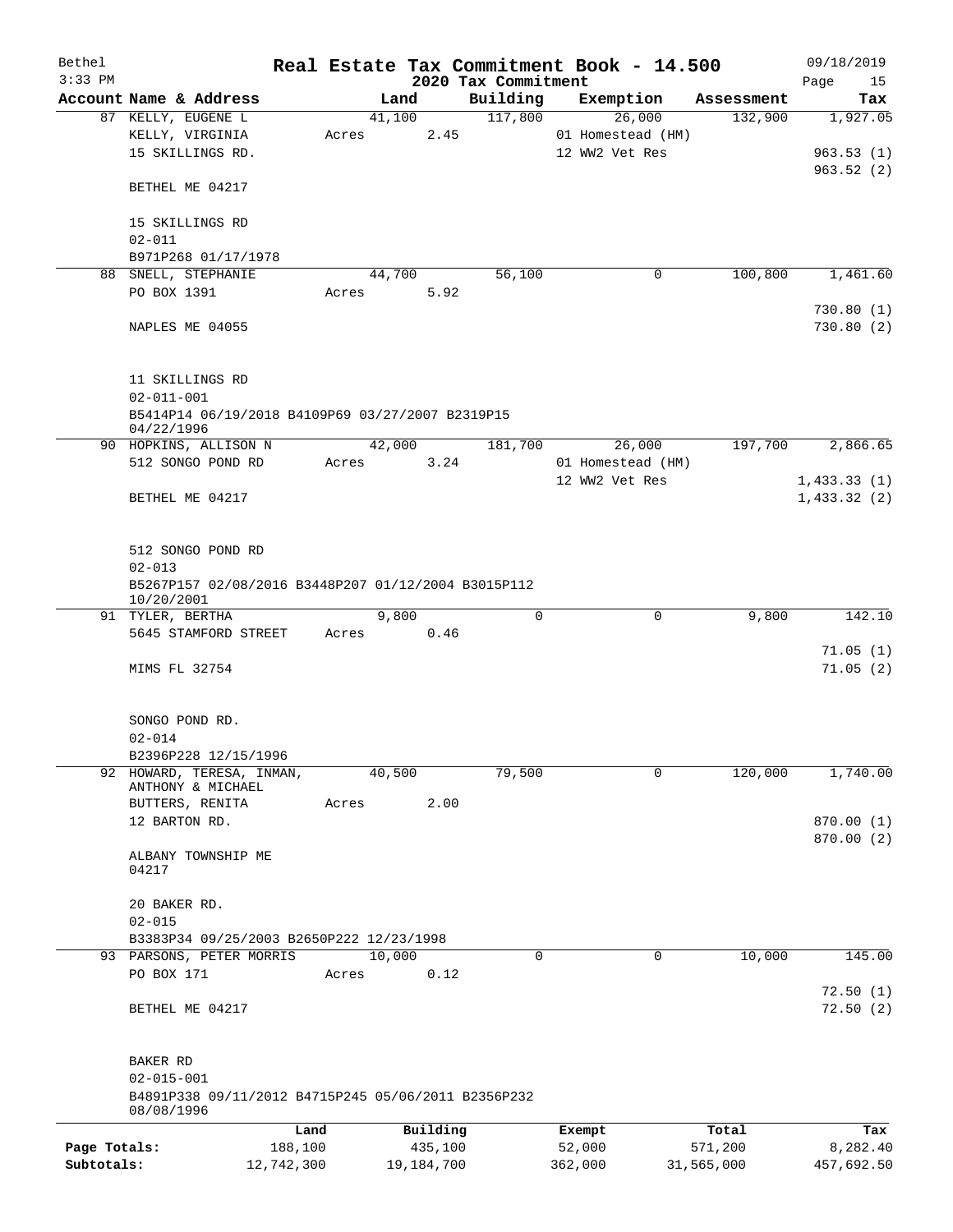| Bethel       |                                                                                       |            |       |                |                     | Real Estate Tax Commitment Book - 14.500 |             |                       | 09/18/2019      |  |  |
|--------------|---------------------------------------------------------------------------------------|------------|-------|----------------|---------------------|------------------------------------------|-------------|-----------------------|-----------------|--|--|
| $3:33$ PM    | Account Name & Address                                                                |            |       |                | 2020 Tax Commitment |                                          |             |                       | Page<br>16      |  |  |
|              | 94 CURTIN, KEVIN D                                                                    |            |       | Land<br>39,400 | Building<br>318,800 | Exemption                                | $\Omega$    | Assessment<br>358,200 | Tax<br>5,193.90 |  |  |
|              | CURTIN, MICHELLE LEA                                                                  |            | Acres | 1.40           |                     |                                          |             |                       |                 |  |  |
|              | 16 STOWECROFT DR.                                                                     |            |       |                |                     |                                          |             |                       | 2,596.95(1)     |  |  |
|              |                                                                                       |            |       |                |                     |                                          |             |                       | 2,596.95(2)     |  |  |
|              | HAMPTON NH 03842                                                                      |            |       |                |                     |                                          |             |                       |                 |  |  |
|              | 26 BAKER RD.                                                                          |            |       |                |                     |                                          |             |                       |                 |  |  |
|              | $02 - 015 - 002$                                                                      |            |       |                |                     |                                          |             |                       |                 |  |  |
|              | B4975P235 04/16/2013 B4850P125 06/01/2012 B3654P118                                   |            |       |                |                     |                                          |             |                       |                 |  |  |
|              | 12/30/2004 B2902P200 01/22/2001                                                       |            |       |                |                     |                                          |             |                       |                 |  |  |
|              | 95 PARSONS, PETER MORRIS<br>PO BOX 171                                                |            |       | 29,700         | 25,600              |                                          | $\mathbf 0$ | 55,300                | 801.85          |  |  |
|              |                                                                                       |            | Acres | 1.36           |                     |                                          |             |                       | 400.93(1)       |  |  |
|              | BETHEL ME 04217                                                                       |            |       |                |                     |                                          |             |                       | 400.92(2)       |  |  |
|              |                                                                                       |            |       |                |                     |                                          |             |                       |                 |  |  |
|              | 42 BAKER RD                                                                           |            |       |                |                     |                                          |             |                       |                 |  |  |
|              | $02 - 016$                                                                            |            |       |                |                     |                                          |             |                       |                 |  |  |
|              | B4891P338 09/11/2012 B4715P245 05/06/2011 B1178P53<br>10/14/1982                      |            |       |                |                     |                                          |             |                       |                 |  |  |
|              | 96 FOLEY, KATHERINE                                                                   |            |       | 36,000         | 97,200              |                                          | 0           | 133,200               | 1,931.40        |  |  |
|              | PARSONS, PETER MICHAEL                                                                |            | Acres | 2.10           |                     |                                          |             |                       |                 |  |  |
|              | PO BOX 171                                                                            |            |       |                |                     |                                          |             |                       | 965.70(1)       |  |  |
|              | BETHEL ME 04217                                                                       |            |       |                |                     |                                          |             |                       | 965.70(2)       |  |  |
|              |                                                                                       |            |       |                |                     |                                          |             |                       |                 |  |  |
|              | 46 BAKER RD.                                                                          |            |       |                |                     |                                          |             |                       |                 |  |  |
|              | $02 - 017$                                                                            |            |       |                |                     |                                          |             |                       |                 |  |  |
|              | B4891P338 09/11/2012 B4715P245 05/06/2011 B4272P167<br>03/14/2008 B1017P88 12/12/1978 |            |       |                |                     |                                          |             |                       |                 |  |  |
|              | 97 CHADBOURNE TREE FARMS                                                              |            |       | 39,800         |                     | $\Omega$                                 | $\mathbf 0$ | 39,800                | 577.10          |  |  |
|              | PO BOX 1750                                                                           |            | Acres | 1.60           |                     |                                          |             |                       |                 |  |  |
|              |                                                                                       |            |       |                |                     |                                          |             |                       | 288.55(1)       |  |  |
|              | BETHEL ME 04217                                                                       |            |       |                |                     |                                          |             |                       | 288.55(2)       |  |  |
|              | 48 BAKER RD.                                                                          |            |       |                |                     |                                          |             |                       |                 |  |  |
|              | $02 - 018$                                                                            |            |       |                |                     |                                          |             |                       |                 |  |  |
|              | B4724P32 06/02/2011 B1397P51 05/08/1986                                               |            |       |                |                     |                                          |             |                       |                 |  |  |
|              | 98 CHADBOURNE TREE FARMS,                                                             |            |       | 96,000         |                     | $\Omega$                                 | $\Omega$    | 96,000                | 1,392.00        |  |  |
|              | <b>LLC</b>                                                                            |            |       |                |                     |                                          |             |                       |                 |  |  |
|              | PO BOX 1750                                                                           |            | Acres | 220.00         |                     |                                          |             |                       |                 |  |  |
|              |                                                                                       |            |       |                |                     |                                          |             |                       | 696.00(1)       |  |  |
|              | BETHEL ME 04217                                                                       |            |       |                |                     |                                          |             |                       | 696.00(2)       |  |  |
|              |                                                                                       |            |       |                |                     |                                          |             |                       |                 |  |  |
|              | SONGO POND RD.                                                                        |            |       |                |                     |                                          |             |                       |                 |  |  |
|              | $02 - 019$<br>B3652P43 12/29/2004 B2755P88                                            |            |       |                |                     |                                          |             |                       |                 |  |  |
|              | 99 COCHRAN, WILLIAM R                                                                 |            |       | 27,400         | 48,700              |                                          | 0           | 76,100                | 1,103.45        |  |  |
|              | 44 RIVER ROAD                                                                         |            | Acres | 0.38           |                     |                                          |             |                       |                 |  |  |
|              |                                                                                       |            |       |                |                     |                                          |             |                       | 551.73(1)       |  |  |
|              | ANDOVER MA 01810                                                                      |            |       |                |                     |                                          |             |                       | 551.72 (2)      |  |  |
|              |                                                                                       |            |       |                |                     |                                          |             |                       |                 |  |  |
|              | 344 SONGO POND RD<br>$02 - 020$                                                       |            |       |                |                     |                                          |             |                       |                 |  |  |
|              | B4174P347 07/19/2007 B3383P239 08/28/2003                                             |            |       |                |                     |                                          |             |                       |                 |  |  |
|              |                                                                                       | Land       |       | Building       |                     | Exempt                                   |             | Total                 | Tax             |  |  |
| Page Totals: |                                                                                       | 268,300    |       | 490,300        |                     | $\mathsf{O}$                             |             | 758,600               | 10,999.70       |  |  |
| Subtotals:   |                                                                                       | 13,010,600 |       | 19,675,000     |                     | 362,000                                  |             | 32, 323, 600          | 468,692.20      |  |  |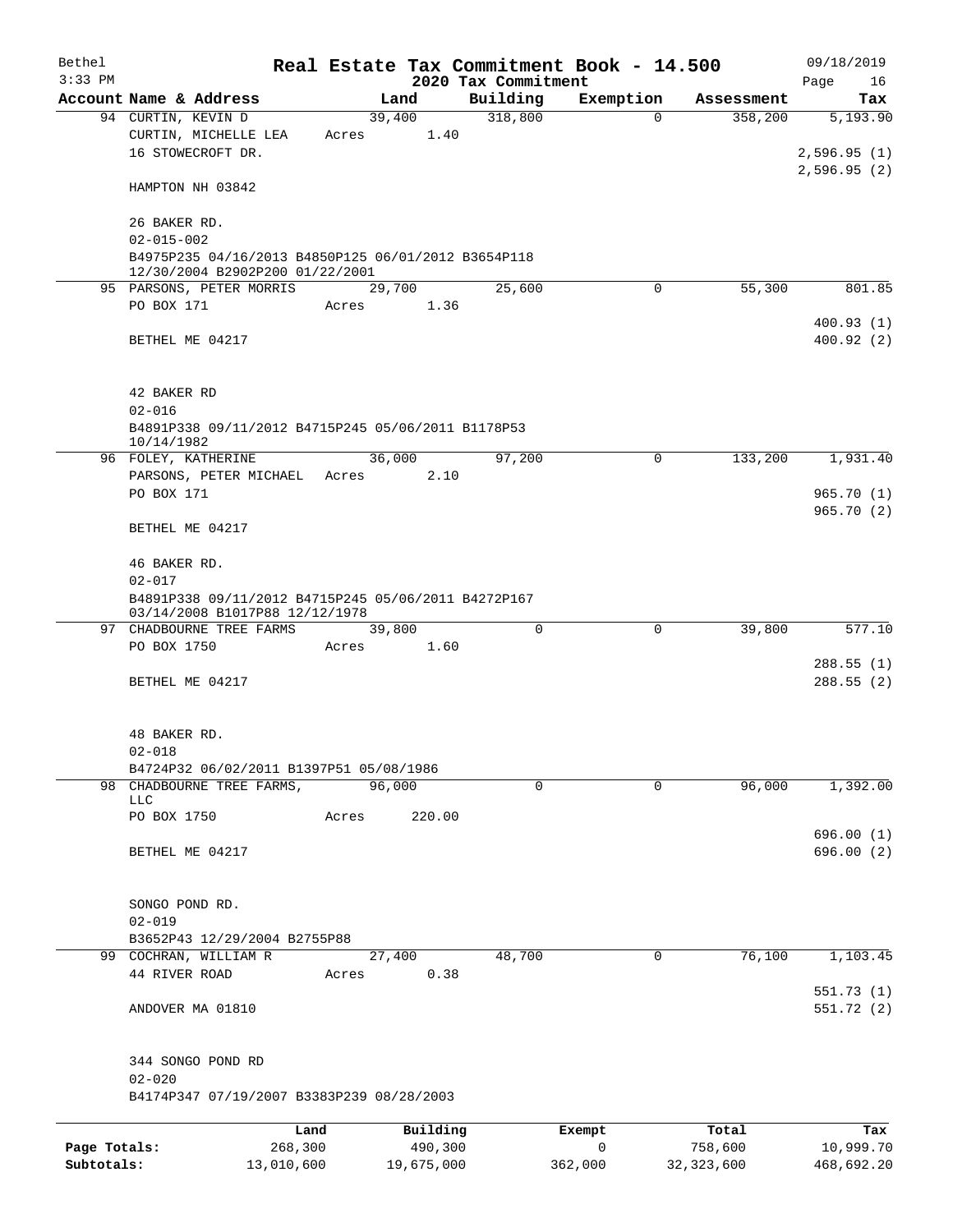| Bethel<br>$3:33$ PM |                                          |         | 2020 Tax Commitment |                      | Real Estate Tax Commitment Book - 14.500 |            | 09/18/2019<br>Page<br>17 |
|---------------------|------------------------------------------|---------|---------------------|----------------------|------------------------------------------|------------|--------------------------|
|                     | Account Name & Address                   | Land    |                     | Building             | Exemption                                | Assessment | Tax                      |
|                     | 100 MCDONNELL, CYNTHIA                   | 41,700  |                     | 200                  | $\Omega$                                 | 41,900     | 607.55                   |
|                     | 60 SOUTH GROVE ST. #1                    | Acres   | 3.00                |                      |                                          |            |                          |
|                     |                                          |         |                     |                      |                                          |            | 303.78 (1)               |
|                     | AUGUSTA ME 04334                         |         |                     |                      |                                          |            | 303.77(2)                |
|                     |                                          |         |                     |                      |                                          |            |                          |
|                     |                                          |         |                     |                      |                                          |            |                          |
|                     | 336 SONGO POND ROAD                      |         |                     |                      |                                          |            |                          |
|                     | $02 - 021 - 001$<br>B2689P197 04/13/1999 |         |                     |                      |                                          |            |                          |
|                     |                                          | 41,700  |                     | 103,300              | 0                                        | 145,000    |                          |
|                     | 101 MCPHERSON, MARK A<br>PO BOX 692      | Acres   | 2.95                |                      |                                          |            | 2,102.50                 |
|                     |                                          |         |                     |                      |                                          |            | 1,051.25(1)              |
|                     | BETHEL ME 04217                          |         |                     |                      |                                          |            | 1,051.25(2)              |
|                     |                                          |         |                     |                      |                                          |            |                          |
|                     |                                          |         |                     |                      |                                          |            |                          |
|                     | 338 SONGO POND ROAD                      |         |                     |                      |                                          |            |                          |
|                     | $02 - 021$                               |         |                     |                      |                                          |            |                          |
|                     | B3611P1 10/22/2004                       |         |                     |                      |                                          |            |                          |
|                     | 102 CHADBOURNE, ROBERT                   | 101,700 |                     | 0                    | 0                                        | 101,700    | 1,474.65                 |
|                     | P.O. BOX 1600                            | Acres   | 214.00              |                      |                                          |            |                          |
|                     |                                          |         |                     |                      |                                          |            | 737.33(1)                |
|                     | BETHEL ME 04217                          |         |                     |                      |                                          |            | 737.32 (2)               |
|                     |                                          |         |                     |                      |                                          |            |                          |
|                     |                                          |         |                     |                      |                                          |            |                          |
|                     | SONGO POND RD.                           |         |                     |                      |                                          |            |                          |
|                     | $02 - 022$                               |         |                     |                      |                                          |            |                          |
| 103                 | CHADBOURNE TREE FARMS,                   | 143,400 |                     | 0                    | 0                                        | 143,400    | 2,079.30                 |
|                     | <b>LLC</b>                               |         |                     |                      |                                          |            |                          |
|                     | PO BOX 1750                              | Acres   | 511.00              |                      |                                          |            |                          |
|                     |                                          |         |                     |                      |                                          |            | 1,039.65(1)              |
|                     | BETHEL ME 04217                          |         |                     |                      |                                          |            | 1,039.65(2)              |
|                     |                                          |         |                     |                      |                                          |            |                          |
|                     | PETER GROVER RD                          |         |                     |                      |                                          |            |                          |
|                     | $02 - 023$                               |         |                     |                      |                                          |            |                          |
|                     | B3652P43 12/29/2004 B2468P349            |         |                     |                      |                                          |            |                          |
|                     | 104 GRAY, JOHN A JR                      | 96,300  |                     | 104,500              | 20,000                                   | 180,800    | 2,621.60                 |
|                     | PO BOX 3                                 | Acres   | 43.00               |                      | 01 Homestead (HM)                        |            |                          |
|                     |                                          |         |                     |                      |                                          |            | 1,310.80(1)              |
|                     | BETHEL ME 04217                          |         |                     |                      |                                          |            | 1,310.80(2)              |
|                     |                                          |         |                     |                      |                                          |            |                          |
|                     |                                          |         |                     |                      |                                          |            |                          |
|                     | 331 PARADISE RD.                         |         |                     |                      |                                          |            |                          |
|                     | $02 - 024$                               |         |                     |                      |                                          |            |                          |
|                     | B1024P243 02/26/1979 B873P249 10/08/1975 |         |                     |                      |                                          |            |                          |
|                     | 105 ROSS, JOHN J                         | 36,000  |                     | $\overline{201,800}$ | 0                                        | 237,800    | 3,448.10                 |
|                     | ROSS, TINA M                             | Acres   | 1.13                |                      |                                          |            |                          |
|                     | 37 TANANGER RD                           |         |                     |                      |                                          |            | 1,724.05(1)              |
|                     |                                          |         |                     |                      |                                          |            | 1,724.05(2)              |
|                     | PLYMOUTH MA 02360                        |         |                     |                      |                                          |            |                          |
|                     |                                          |         |                     |                      |                                          |            |                          |
|                     | 4 TILSON BURKE RD.                       |         |                     |                      |                                          |            |                          |
|                     | $02 - 025 - 001$                         |         |                     |                      |                                          |            |                          |
|                     | B4812P340 02/07/2012 B3803P46 09/20/2005 |         |                     |                      |                                          |            |                          |
|                     |                                          |         |                     |                      |                                          |            |                          |

|              | Land       | Building   | Exempt  | Total        | Tax        |
|--------------|------------|------------|---------|--------------|------------|
| Page Totals: | 460,800    | 409,800    | 20,000  | 850,600      | 12,333.70  |
| Subtotals:   | 13,471,400 | 20,084,800 | 382,000 | 33, 174, 200 | 481,025.90 |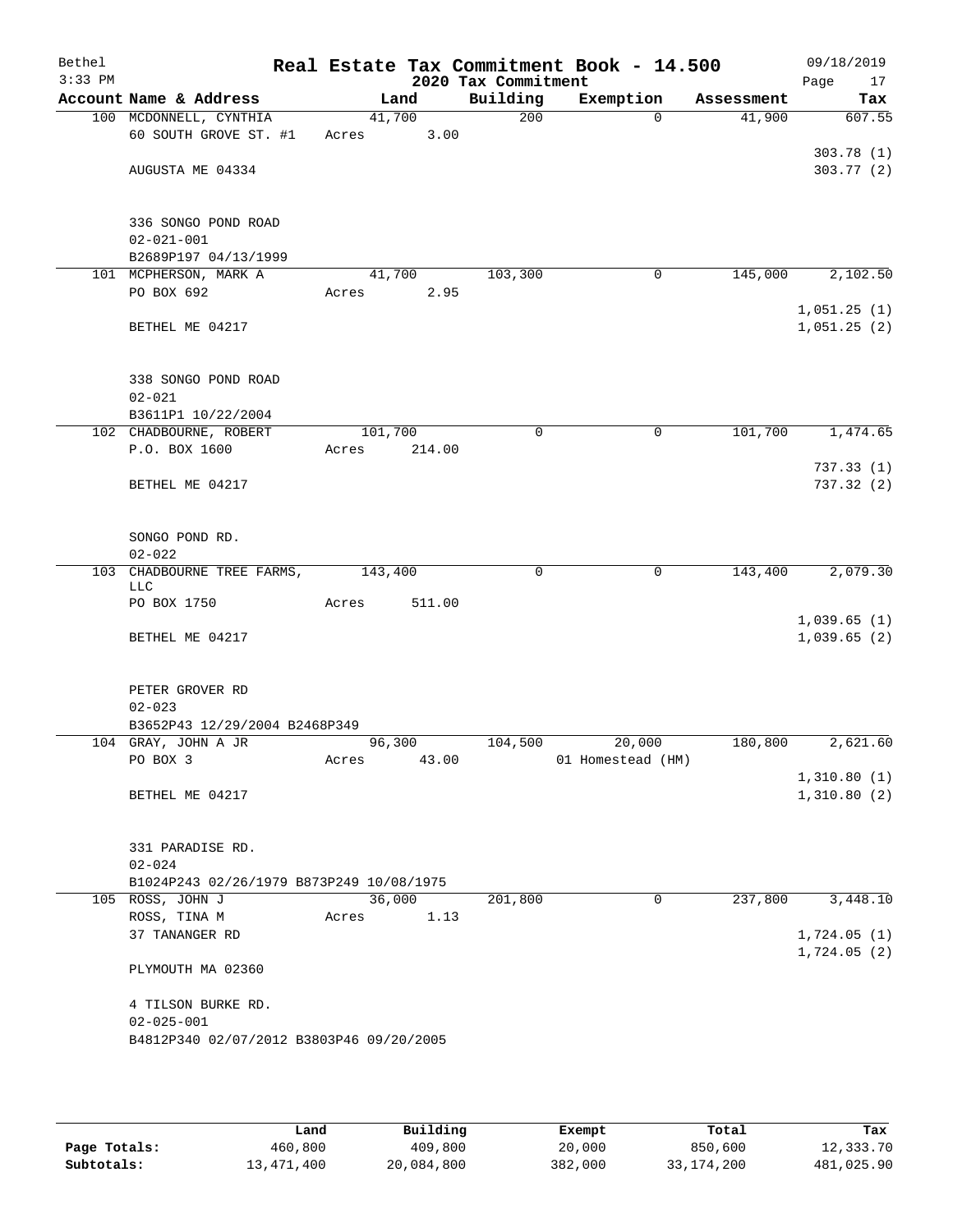| Bethel<br>$3:33$ PM |                                                                  |            |       |        |            | 2020 Tax Commitment | Real Estate Tax Commitment Book - 14.500 |            | 09/18/2019<br>Page<br>18   |
|---------------------|------------------------------------------------------------------|------------|-------|--------|------------|---------------------|------------------------------------------|------------|----------------------------|
|                     | Account Name & Address                                           |            |       | Land   |            | Building            | Exemption                                | Assessment | Tax                        |
|                     | 106 YOUNG, LAWRENCE S                                            |            |       | 44,200 |            | 317,000             | 20,000                                   | 341,200    | 4,947.40                   |
|                     | YOUNG, ADRIANA CAROSIO                                           |            | Acres |        | 5.39       |                     | 01 Homestead (HM)                        |            |                            |
|                     | PO BOX 110                                                       |            |       |        |            |                     |                                          |            | 2,473.70(1)                |
|                     |                                                                  |            |       |        |            |                     |                                          |            | 2,473.70(2)                |
|                     | BETHEL ME 04217                                                  |            |       |        |            |                     |                                          |            |                            |
|                     | 421 PARADISE RD.                                                 |            |       |        |            |                     |                                          |            |                            |
|                     | $02 - 026$                                                       |            |       |        |            |                     |                                          |            |                            |
|                     | B3581P345 08/20/2004                                             |            |       |        |            |                     |                                          |            |                            |
|                     | 107 PRATT, SUSAN                                                 |            |       | 42,100 |            | 128,700             | 0                                        | 170,800    | 2,476.60                   |
|                     | 377 PARADISE RD                                                  |            | Acres |        | 3.34       |                     |                                          |            |                            |
|                     |                                                                  |            |       |        |            |                     |                                          |            | 1,238.30(1)                |
|                     | BETHEL ME 04217                                                  |            |       |        |            |                     |                                          |            | 1, 238.30(2)               |
|                     | 377 PARADISE RD                                                  |            |       |        |            |                     |                                          |            |                            |
|                     | $02 - 026 - 001$                                                 |            |       |        |            |                     |                                          |            |                            |
|                     | B2568P144 06/04/1998                                             |            |       |        |            |                     |                                          |            |                            |
|                     | 108 UNRUH-KEMP, STACEY A                                         |            |       | 40,000 |            | 89,600              | 20,000                                   | 109,600    | 1,589.20                   |
|                     | MAILMAN, BILLY S.                                                |            | Acres |        | 1.70       |                     | 01 Homestead (HM)                        |            |                            |
|                     | 393 PARADISE ROAD                                                |            |       |        |            |                     |                                          |            | 794.60(1)                  |
|                     |                                                                  |            |       |        |            |                     |                                          |            | 794.60(2)                  |
|                     | BETHEL ME 04217                                                  |            |       |        |            |                     |                                          |            |                            |
|                     | 393 PARADISE RD                                                  |            |       |        |            |                     |                                          |            |                            |
|                     | $02 - 026 - 002$                                                 |            |       |        |            |                     |                                          |            |                            |
|                     |                                                                  |            |       |        |            |                     |                                          |            |                            |
|                     | B5428P463 09/05/2018 B5286P572 06/15/2016 B2257P82<br>09/19/1995 |            |       |        |            |                     |                                          |            |                            |
|                     | 109 LONG, CHERYLLE A                                             |            |       | 38,400 |            | 57,600              | 20,000                                   | 76,000     | 1,102.00                   |
|                     | PO BOX 1193                                                      |            | Acres |        | 1.00       |                     | 01 Homestead (HM)                        |            |                            |
|                     |                                                                  |            |       |        |            |                     |                                          |            | 551.00(1)                  |
|                     | BETHEL ME 04217                                                  |            |       |        |            |                     |                                          |            | 551.00(2)                  |
|                     |                                                                  |            |       |        |            |                     |                                          |            |                            |
|                     | 423 PARADISE RD                                                  |            |       |        |            |                     |                                          |            |                            |
|                     | $02 - 026 - 003$                                                 |            |       |        |            |                     |                                          |            |                            |
|                     | B3411P236 10/30/2003 B2521P229                                   |            |       |        |            |                     |                                          |            |                            |
|                     | 110 BLAKE, CYNTHIA                                               |            |       | 40,500 |            | 103, 100            | $\mathsf{O}$                             | 143,600    | 2,082.20                   |
|                     | 107 INTERVALE ROAD                                               |            | Acres |        | 2.00       |                     |                                          |            |                            |
|                     | BETHEL ME 04217                                                  |            |       |        |            |                     |                                          |            | 1,041.10(1)<br>1,041.10(2) |
|                     |                                                                  |            |       |        |            |                     |                                          |            |                            |
|                     | 422 PARADISE RD                                                  |            |       |        |            |                     |                                          |            |                            |
|                     | $02 - 027$                                                       |            |       |        |            |                     |                                          |            |                            |
|                     | B4038P317 10/30/2006                                             |            |       |        |            |                     |                                          |            |                            |
| 111                 | SAVAGE LAND                                                      |            |       | 29,300 |            | 0                   | 0                                        | 29,300     | 424.85                     |
|                     | DEVELOPMENT, LLC                                                 |            |       |        |            |                     |                                          |            |                            |
|                     | PO BOX 358                                                       |            | Acres |        | 1.20       |                     |                                          |            |                            |
|                     |                                                                  |            |       |        |            |                     |                                          |            | 212.43(1)                  |
|                     | BETHEL ME 04217                                                  |            |       |        |            |                     |                                          |            | 212.42(2)                  |
|                     | 438 PARADISE RD.                                                 |            |       |        |            |                     |                                          |            |                            |
|                     | $02 - 027 - 001$                                                 |            |       |        |            |                     |                                          |            |                            |
|                     | B4503P191 09/29/2009                                             |            |       |        |            |                     |                                          |            |                            |
|                     |                                                                  |            |       |        |            |                     |                                          |            |                            |
|                     |                                                                  |            |       |        |            |                     |                                          |            |                            |
|                     |                                                                  | Land       |       |        | Building   |                     | Exempt                                   | Total      | Tax                        |
| Page Totals:        |                                                                  | 234,500    |       |        | 696,000    |                     | 60,000                                   | 870,500    | 12,622.25                  |
| Subtotals:          |                                                                  | 13,705,900 |       |        | 20,780,800 |                     | 442,000                                  | 34,044,700 | 493,648.15                 |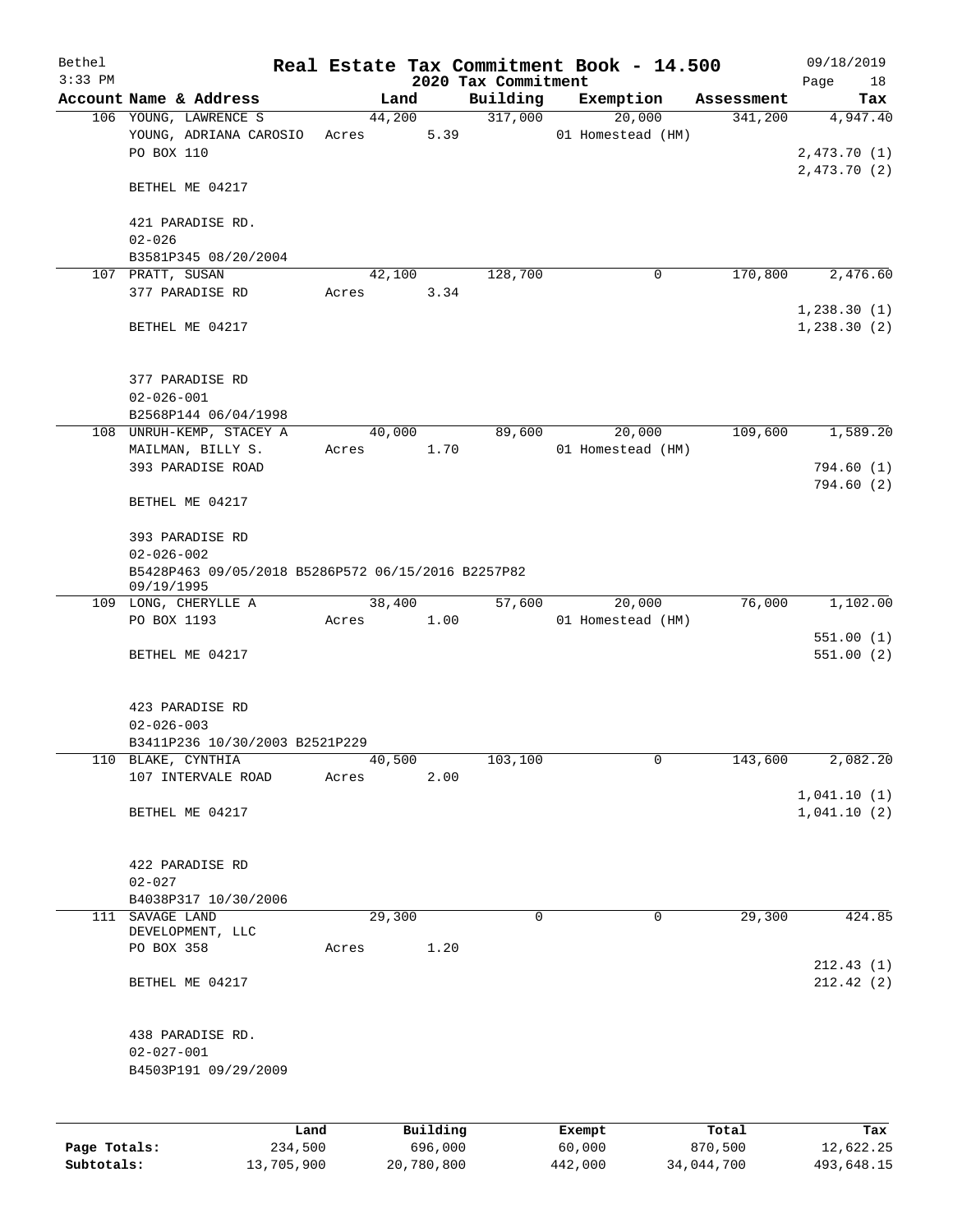| Bethel<br>$3:33$ PM |                                                     |         |            | 2020 Tax Commitment | Real Estate Tax Commitment Book - 14.500 |            | 09/18/2019<br>Page<br>19 |
|---------------------|-----------------------------------------------------|---------|------------|---------------------|------------------------------------------|------------|--------------------------|
|                     | Account Name & Address                              |         | Land       | Building            | Exemption                                | Assessment | Tax                      |
|                     | 112 KIMBALL, CARRIE L. &                            |         | 39,800     | 91,700              | 20,000                                   | 111,500    | 1,616.75                 |
|                     | DEAN, LORI M.                                       |         |            |                     |                                          |            |                          |
|                     | C/O ANITA MASON                                     | Acres   | 1.60       |                     | 01 Homestead (HM)                        |            |                          |
|                     | <b>463 VERNON STREET</b>                            |         |            |                     |                                          |            | 808.38 (1)               |
|                     | BETHEL ME 04217                                     |         |            |                     |                                          |            | 808.37(2)                |
|                     | 463 VERNON ST.                                      |         |            |                     |                                          |            |                          |
|                     | $02 - 028$                                          |         |            |                     |                                          |            |                          |
|                     | B5285P647 06/09/2016 B689P288 01/06/1970            |         |            |                     |                                          |            |                          |
|                     | 113 SAVAGE LAND<br>DEVELOPMENT, LLC                 | 491,200 |            | $\mathbf 0$         | $\mathbf 0$                              | 491,200    | 7,122.40                 |
|                     | PO BOX 358                                          | Acres   | 149.00     |                     |                                          |            |                          |
|                     |                                                     |         |            |                     |                                          |            | 3,561.20(1)              |
|                     | BETHEL ME 04217                                     |         |            |                     |                                          |            | 3,561.20(2)              |
|                     |                                                     |         |            |                     |                                          |            |                          |
|                     | $02 - 029$                                          |         |            |                     |                                          |            |                          |
|                     | B3750P189 06/30/2005<br>114 CROSS FAMILY            | 35,500  |            | $\Omega$            | $\mathbf 0$                              | 35,500     | 514.75                   |
|                     | PARTNERSHIP                                         |         |            |                     |                                          |            |                          |
|                     | 309 VERNON STREET                                   | Acres   | 29.00      |                     |                                          |            |                          |
|                     |                                                     |         |            |                     |                                          |            | 257.38(1)                |
|                     | BETHEL ME 04217                                     |         |            |                     |                                          |            | 257.37(2)                |
|                     | 222 VERNON ST.                                      |         |            |                     |                                          |            |                          |
|                     | $03 - 001$                                          |         |            |                     |                                          |            |                          |
|                     | B2321P320 05/01/1996                                |         |            |                     |                                          |            |                          |
|                     | 115 CARVER, RITA H.,                                | 40,600  |            | 30,600              | 0                                        | 71,200     | 1,032.40                 |
|                     | TRUSTEE OF RITA H.<br>CARVER TRUST OF MAY,<br>2005  | Acres   | 3.00       |                     |                                          |            |                          |
|                     | PO BOX 710                                          |         |            |                     |                                          |            | 516.20(1)                |
|                     |                                                     |         |            |                     |                                          |            | 516.20(2)                |
|                     | NORTH HAMPTON NH 03862                              |         |            |                     |                                          |            |                          |
|                     | 220 VERNON ST.                                      |         |            |                     |                                          |            |                          |
|                     | $03 - 001 - 001$                                    |         |            |                     |                                          |            |                          |
|                     | B3966P9 07/10/2006 B1499P261                        |         |            |                     |                                          |            |                          |
|                     | 117 ADLEY FIVE, LLC                                 |         | 500        | 0                   | 0                                        | 500        | 7.25                     |
|                     | 486 PROSPECT STREET                                 | Acres   | 5.10       |                     |                                          |            |                          |
|                     |                                                     |         |            |                     |                                          |            | 3.63(1)                  |
|                     | RUMFORD ME 04276                                    |         |            |                     |                                          |            | 3.62(2)                  |
|                     | VERNON ST.                                          |         |            |                     |                                          |            |                          |
|                     | $03 - 002$                                          |         |            |                     |                                          |            |                          |
|                     | B5272P429 03/17/2016 B5257P535 12/09/2015 B2322P305 |         |            |                     |                                          |            |                          |
|                     | 118 ADLEY FIVE, LLC                                 |         | 1,500      | 0                   | $\mathbf 0$                              | 1,500      | 21.75                    |
|                     | 486 PROSPECT ST                                     | Acres   | 15.50      |                     |                                          |            |                          |
|                     |                                                     |         |            |                     |                                          |            | 10.88(1)                 |
|                     | RUMFORD ME 04276                                    |         |            |                     |                                          |            | 10.87(2)                 |
|                     | VERNON ST.                                          |         |            |                     |                                          |            |                          |
|                     | $03 - 003$                                          |         |            |                     |                                          |            |                          |
|                     | B5272P429 03/17/2016 B5257P535 12/09/2015 B2322P305 |         |            |                     |                                          |            |                          |
|                     | Land                                                |         | Building   |                     | Exempt                                   | Total      | Tax                      |
| Page Totals:        | 609,100                                             |         | 122,300    |                     | 20,000                                   | 711,400    | 10,315.30                |
| Subtotals:          | 14, 315, 000                                        |         | 20,903,100 |                     | 462,000                                  | 34,756,100 | 503,963.45               |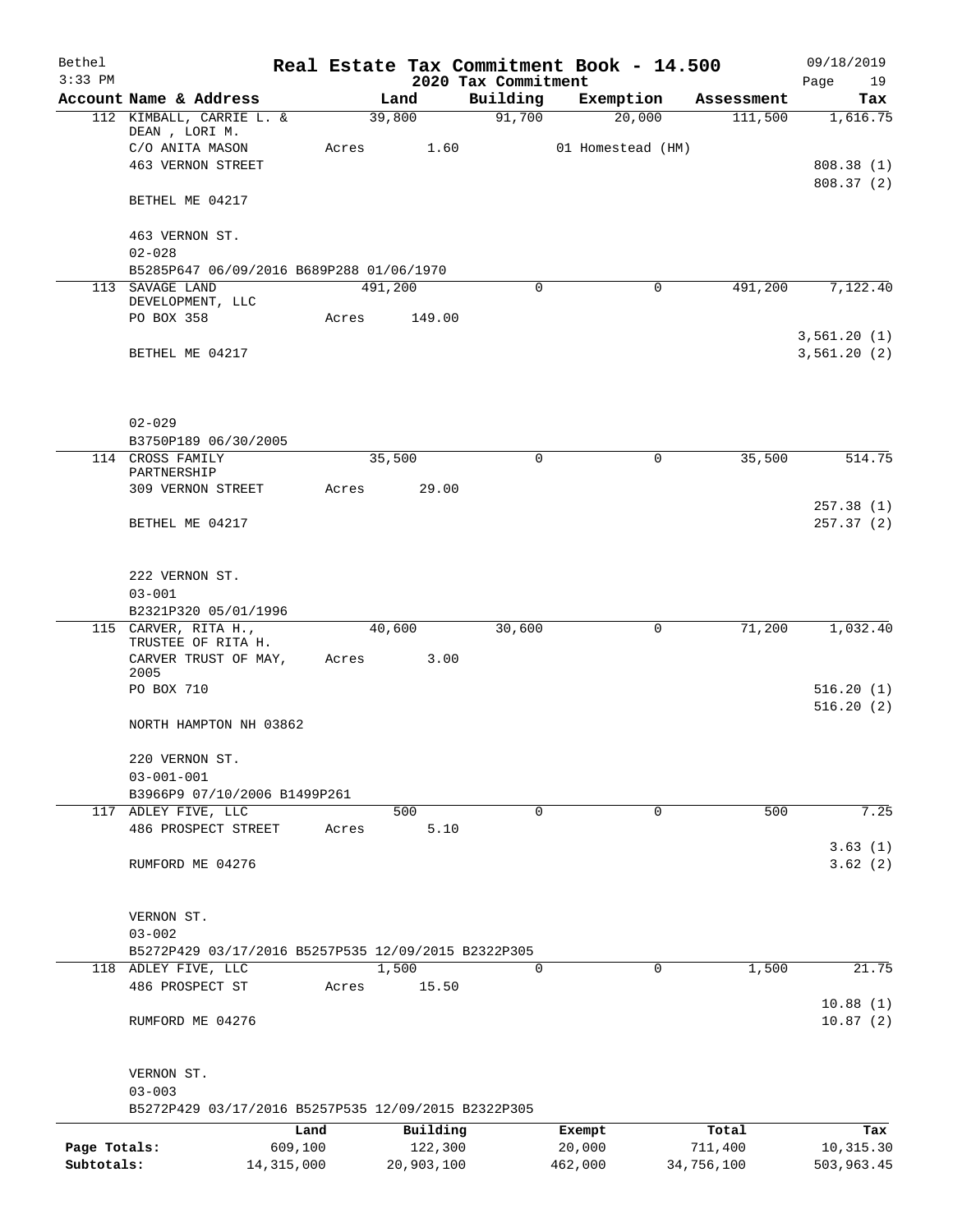| Bethel    |                                                                                                            |       |        |      |                     | Real Estate Tax Commitment Book - 14.500 |            | 09/18/2019  |
|-----------|------------------------------------------------------------------------------------------------------------|-------|--------|------|---------------------|------------------------------------------|------------|-------------|
| $3:33$ PM |                                                                                                            |       |        |      | 2020 Tax Commitment |                                          |            | Page<br>20  |
|           | Account Name & Address                                                                                     |       | Land   |      | Building            | Exemption                                | Assessment | Tax         |
|           | 119 ADLEY, DAVID B<br>236 VERNON ST                                                                        | Acres | 23,400 | 0.23 | 63,800              | 0                                        | 87,200     | 1,264.40    |
|           |                                                                                                            |       |        |      |                     |                                          |            | 632.20(1)   |
|           | BETHEL ME 04217                                                                                            |       |        |      |                     |                                          |            | 632.20(2)   |
|           |                                                                                                            |       |        |      |                     |                                          |            |             |
|           |                                                                                                            |       |        |      |                     |                                          |            |             |
|           | 236 VERNON ST.                                                                                             |       |        |      |                     |                                          |            |             |
|           | $03 - 004$                                                                                                 |       |        |      |                     |                                          |            |             |
|           | B5293P456 07/20/2016 B5272P476 03/17/2016 B5257P541<br>12/09/2015 B4417P233 03/19/2009 B3869P62 01/06/2006 |       |        |      |                     |                                          |            |             |
|           | 120 TURGEON, DARA M                                                                                        |       | 37,400 |      | 119,700             | 0                                        | 157,100    | 2,277.95    |
|           | 250 VERNON ST                                                                                              | Acres |        | 2.00 |                     |                                          |            |             |
|           |                                                                                                            |       |        |      |                     |                                          |            | 1,138.98(1) |
|           | BETHEL ME 04217                                                                                            |       |        |      |                     |                                          |            | 1,138.97(2) |
|           |                                                                                                            |       |        |      |                     |                                          |            |             |
|           |                                                                                                            |       |        |      |                     |                                          |            |             |
|           | 250 VERNON ST.                                                                                             |       |        |      |                     |                                          |            |             |
|           | $03 - 004 - 001$<br>B4406P81 02/20/2009 B4370P182 10/29/2008 B3694P305                                     |       |        |      |                     |                                          |            |             |
|           | 03/22/2005                                                                                                 |       |        |      |                     |                                          |            |             |
|           | 121 BRIGGS, COREY RYAN                                                                                     |       | 38,900 |      | 32,900              | 0                                        | 71,800     | 1,041.10    |
|           | C/O JANICE M. BRIGGS                                                                                       | Acres |        | 1.20 |                     |                                          |            |             |
|           | 245A STONEYFORT ROAD                                                                                       |       |        |      |                     |                                          |            | 520.55(1)   |
|           | WEST KINGSTON RI 02892                                                                                     |       |        |      |                     |                                          |            | 520.55(2)   |
|           |                                                                                                            |       |        |      |                     |                                          |            |             |
|           | 252 VERNON ST.                                                                                             |       |        |      |                     |                                          |            |             |
|           | $03 - 005$                                                                                                 |       |        |      |                     |                                          |            |             |
|           | B4182P3 08/22/2007                                                                                         |       |        |      |                     |                                          |            |             |
|           | 122 KEANE, STEVEN                                                                                          |       | 42,100 |      | 158,700             | 20,000                                   | 180,800    | 2,621.60    |
|           | KEANE, MARIE CORBIN                                                                                        | Acres |        | 3.40 |                     | 01 Homestead (HM)                        |            |             |
|           | PO BOX 754                                                                                                 |       |        |      |                     |                                          |            | 1,310.80(1) |
|           |                                                                                                            |       |        |      |                     |                                          |            | 1,310.80(2) |
|           | BETHEL ME 04217                                                                                            |       |        |      |                     |                                          |            |             |
|           | 288 VERNON ST.                                                                                             |       |        |      |                     |                                          |            |             |
|           | $03 - 006$                                                                                                 |       |        |      |                     |                                          |            |             |
|           | B1672P261 08/08/1989 B1533P322 12/21/1987                                                                  |       |        |      |                     |                                          |            |             |
|           | 123 RYERSON, JANE A                                                                                        |       | 41,500 |      | 74,600              | 26,000                                   | 90,100     | 1,306.45    |
|           | RYERSON, CRAIG A                                                                                           | Acres |        | 2.80 |                     | 01 Homestead (HM)                        |            |             |
|           | PO BOX 152                                                                                                 |       |        |      |                     | 12 WW2 Vet Res                           |            | 653.23(1)   |
|           |                                                                                                            |       |        |      |                     |                                          |            | 653.22 (2)  |
|           | BETHEL ME 04217                                                                                            |       |        |      |                     |                                          |            |             |
|           | 264 VERNON ST                                                                                              |       |        |      |                     |                                          |            |             |
|           | $03 - 006 - 001$                                                                                           |       |        |      |                     |                                          |            |             |
|           | B5284P346 06/01/2016 B3727P319 05/20/2005                                                                  |       |        |      |                     |                                          |            |             |
|           | 124 KEANE, STEVEN                                                                                          |       | 30,900 |      | 4,900               | 0                                        | 35,800     | 519.10      |
|           | KEANE, MARIE                                                                                               | Acres |        | 2.00 |                     |                                          |            |             |
|           | PO BOX 754                                                                                                 |       |        |      |                     |                                          |            | 259.55(1)   |
|           |                                                                                                            |       |        |      |                     |                                          |            | 259.55(2)   |
|           | BETHEL ME 04217                                                                                            |       |        |      |                     |                                          |            |             |
|           | VERNON ST                                                                                                  |       |        |      |                     |                                          |            |             |
|           | $03 - 006 - 002$                                                                                           |       |        |      |                     |                                          |            |             |
|           |                                                                                                            |       |        |      |                     |                                          |            |             |
|           |                                                                                                            |       |        |      |                     |                                          |            |             |
|           |                                                                                                            |       |        |      |                     |                                          |            |             |

|              | Land       | Building   | Exempt  | Total      | Tax        |
|--------------|------------|------------|---------|------------|------------|
| Page Totals: | 214,200    | 454,600    | 46,000  | 622,800    | 9,030.60   |
| Subtotals:   | 14,529,200 | 21,357,700 | 508,000 | 35,378,900 | 512,994.05 |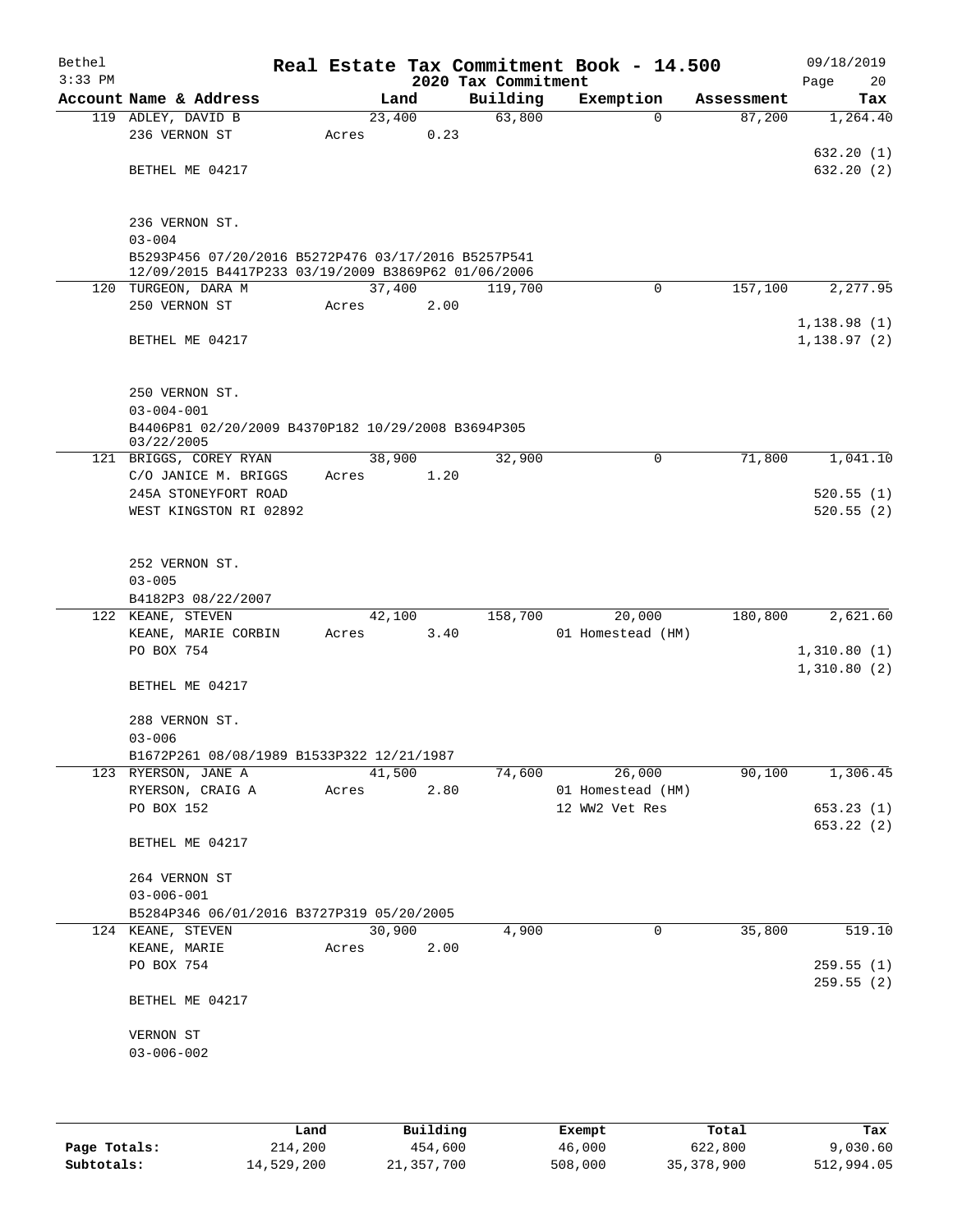| Bethel<br>$3:33$ PM |                                                    |         |       |                | 2020 Tax Commitment | Real Estate Tax Commitment Book - 14.500 |            | 09/18/2019<br>Page<br>21 |
|---------------------|----------------------------------------------------|---------|-------|----------------|---------------------|------------------------------------------|------------|--------------------------|
|                     | Account Name & Address                             |         |       | Land           | Building            | Exemption                                | Assessment | Tax                      |
|                     | 125 O'CONNOR, TIM                                  |         |       | 41,600         | 137,800             | 20,000                                   | 159,400    | 2,311.30                 |
|                     | O'CONNOR, TERESA                                   |         | Acres | 2.87           |                     | 01 Homestead (HM)                        |            |                          |
|                     | 326 VERNON ST.                                     |         |       |                |                     |                                          |            | 1, 155.65(1)             |
|                     |                                                    |         |       |                |                     |                                          |            | 1, 155.65(2)             |
|                     | BETHEL ME 04217                                    |         |       |                |                     |                                          |            |                          |
|                     |                                                    |         |       |                |                     |                                          |            |                          |
|                     | 326 VERNON ST.                                     |         |       |                |                     |                                          |            |                          |
|                     | $03 - 006 - 003$                                   |         |       |                |                     |                                          |            |                          |
|                     | B2130P60 06/13/1994 B1701P284 12/05/1989           |         |       |                |                     |                                          |            |                          |
|                     | 126 BELANGER, GARY                                 |         |       | 40,500         | 24,900              | 0                                        | 65,400     | 948.30                   |
|                     | BELANGER, DIANE                                    |         | Acres | 2.00           |                     |                                          |            |                          |
|                     | 147 LINDEN ST.                                     |         |       |                |                     |                                          |            | 474.15(1)                |
|                     |                                                    |         |       |                |                     |                                          |            | 474.15 (2)               |
|                     | BERLIN MA 01503                                    |         |       |                |                     |                                          |            |                          |
|                     |                                                    |         |       |                |                     |                                          |            |                          |
|                     | 336 VERNON ST.                                     |         |       |                |                     |                                          |            |                          |
|                     | $03 - 007$                                         |         |       |                |                     |                                          |            |                          |
|                     | B1769P220 11/15/1990                               |         |       |                |                     |                                          |            |                          |
|                     | 127 HANLEY, KATHLEEN                               |         |       | 47,000         | 67,600              | 0                                        | 114,600    | 1,661.70                 |
|                     | HANLEY, BRIAN                                      |         | Acres | 19.00          |                     |                                          |            |                          |
|                     | 46 DAVENPORT ROAD                                  |         |       |                |                     |                                          |            | 830.85 (1)               |
|                     |                                                    |         |       |                |                     |                                          |            | 830.85 (2)               |
|                     | PLYMOUTH MA 02360                                  |         |       |                |                     |                                          |            |                          |
|                     |                                                    |         |       |                |                     |                                          |            |                          |
|                     | 350 VERNON ST.                                     |         |       |                |                     |                                          |            |                          |
|                     | $03 - 008$                                         |         |       |                |                     |                                          |            |                          |
|                     | B2059P328 10/25/1993 B998P236 09/09/1978 B0P0      |         |       |                |                     |                                          |            |                          |
|                     | 128 CROSS FAMILY                                   |         |       | 1,200          | 0                   | $\mathbf 0$                              | 1,200      | 17.40                    |
|                     | PARTNERSHIP                                        |         |       |                |                     |                                          |            |                          |
|                     | 309 VERNON STREET                                  |         | Acres | 13.00          |                     |                                          |            |                          |
|                     |                                                    |         |       |                |                     |                                          |            | 8.70(1)                  |
|                     | BETHEL ME 04217                                    |         |       |                |                     |                                          |            | 8.70(2)                  |
|                     |                                                    |         |       |                |                     |                                          |            |                          |
|                     |                                                    |         |       |                |                     |                                          |            |                          |
|                     | VERNON ST.<br>$03 - 009$                           |         |       |                |                     |                                          |            |                          |
|                     |                                                    |         |       |                |                     |                                          |            |                          |
|                     | B2321P320 05/01/1996                               |         |       |                |                     |                                          |            |                          |
|                     | 129 CARREIRO, RICHARD M<br>CARREIRO, DEBORAH S     |         | Acres | 41,400<br>2.70 | 32,700              | $\overline{0}$                           | 74,100     | 1,074.45                 |
|                     | 502 CHACE STREET                                   |         |       |                |                     |                                          |            | 537.23(1)                |
|                     |                                                    |         |       |                |                     |                                          |            | 537.22 (2)               |
|                     | SOMERSET MA 02726                                  |         |       |                |                     |                                          |            |                          |
|                     |                                                    |         |       |                |                     |                                          |            |                          |
|                     | 364 VERNON ST.                                     |         |       |                |                     |                                          |            |                          |
|                     | $03 - 010$                                         |         |       |                |                     |                                          |            |                          |
|                     | B5423P479 08/08/2018 B5377P604 11/09/2017 B1232P21 |         |       |                |                     |                                          |            |                          |
|                     | 10/28/1983                                         |         |       |                |                     |                                          |            |                          |
|                     | 130 CHADBOURNE TREE FARMS,                         |         |       | 457,100        | 0                   | $\mathbf 0$                              | 457,100    | 6,627.95                 |
|                     | LLC                                                |         |       |                |                     |                                          |            |                          |
|                     | PO BOX 1750                                        |         | Acres | 1571.70        |                     |                                          |            |                          |
|                     |                                                    |         |       |                |                     |                                          |            | 3, 313.98 (1)            |
|                     | BETHEL ME 04217                                    |         |       |                |                     |                                          |            | 3,313.97(2)              |
|                     |                                                    |         |       |                |                     |                                          |            |                          |
|                     |                                                    |         |       |                |                     |                                          |            |                          |
|                     | VERNON ST.                                         |         |       |                |                     |                                          |            |                          |
|                     | $03 - 011$                                         |         |       |                |                     |                                          |            |                          |
|                     | B3652P43 12/29/2004 B1232P21                       |         |       |                |                     |                                          |            |                          |
|                     |                                                    |         |       |                |                     |                                          |            |                          |
|                     |                                                    | Land    |       | Building       |                     | Exempt                                   | Total      | Tax                      |
| Page Totals:        |                                                    | 628,800 |       | 263,000        |                     | 20,000                                   | 871,800    | 12,641.10                |

**Subtotals:** 15,158,000 21,620,700 528,000 36,250,700 525,635.15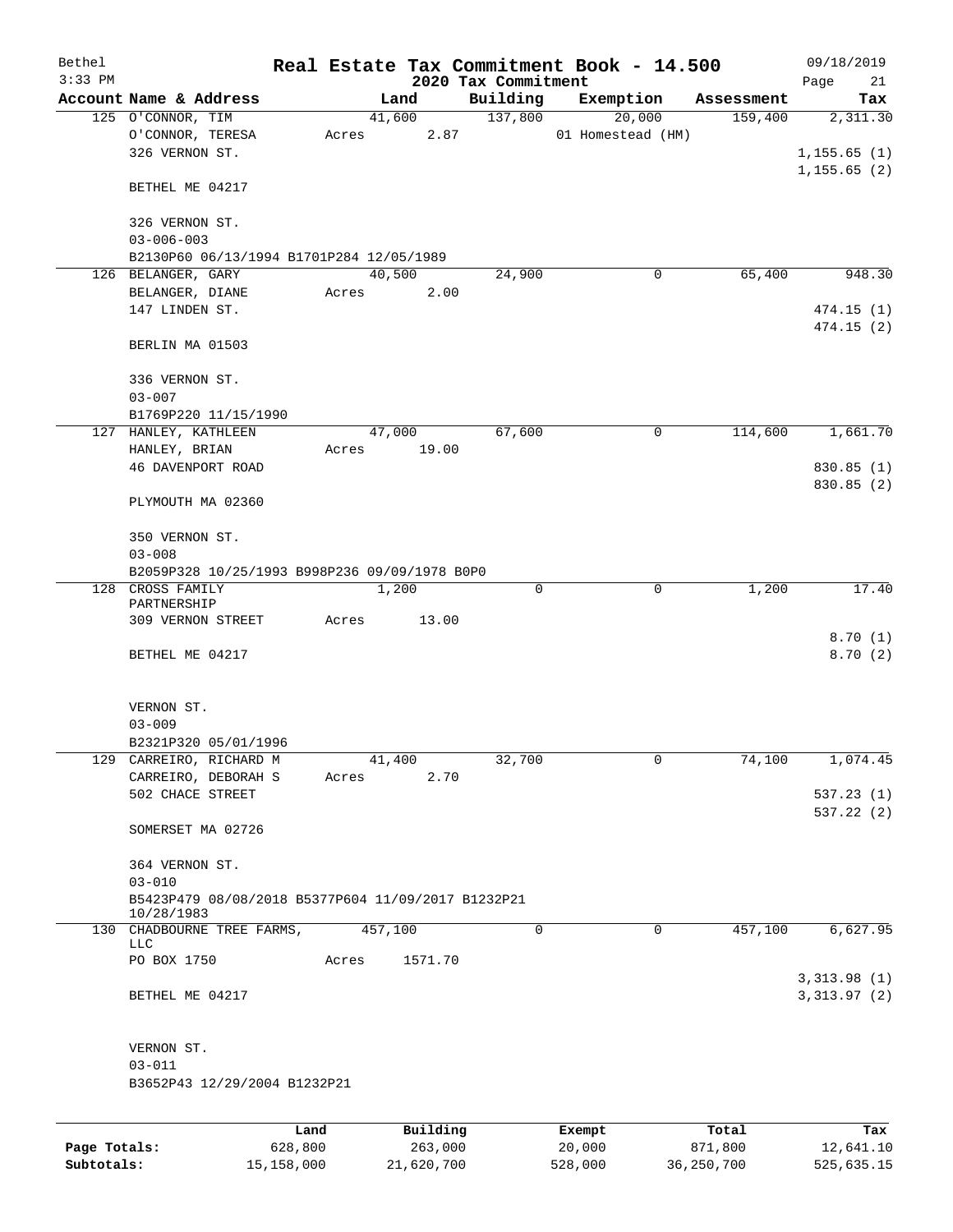| Bethel<br>$3:33$ PM |                                                                          |            |       |            | 2020 Tax Commitment |             | Real Estate Tax Commitment Book - 14.500 |             |            | 09/18/2019<br>Page<br>22   |  |
|---------------------|--------------------------------------------------------------------------|------------|-------|------------|---------------------|-------------|------------------------------------------|-------------|------------|----------------------------|--|
|                     | Account Name & Address                                                   |            |       | Land       | Building            |             | Exemption                                |             | Assessment | Tax                        |  |
|                     | 131 MESSINA, ANTONIO W                                                   |            |       | 29,100     |                     | $\mathbf 0$ |                                          | $\Omega$    | 29,100     | 421.95                     |  |
|                     | MESSINA, LYNNE C                                                         |            | Acres | 4.20       |                     |             |                                          |             |            |                            |  |
|                     | 4 REMINGTON CIRCLE                                                       |            |       |            |                     |             |                                          |             |            | 210.98(1)                  |  |
|                     |                                                                          |            |       |            |                     |             |                                          |             |            | 210.97(2)                  |  |
|                     | NORTH SMITHFIELD RI                                                      |            |       |            |                     |             |                                          |             |            |                            |  |
|                     | 02896                                                                    |            |       |            |                     |             |                                          |             |            |                            |  |
|                     |                                                                          |            |       |            |                     |             |                                          |             |            |                            |  |
|                     | VERNON ST.                                                               |            |       |            |                     |             |                                          |             |            |                            |  |
|                     | $03 - 012$                                                               |            |       |            |                     |             |                                          |             |            |                            |  |
|                     | B4544P89 12/28/2009 B3967P38 07/06/2006 B857P117<br>132 MESSINA, ANTONIO |            |       | 9,100      |                     | $\Omega$    |                                          | 0           | 9,100      | 131.95                     |  |
|                     | 4 REMINGTON CIR                                                          |            | Acres | 15.00      |                     |             |                                          |             |            |                            |  |
|                     |                                                                          |            |       |            |                     |             |                                          |             |            | 65.98(1)                   |  |
|                     | N SMITHFIELD RI 02895                                                    |            |       |            |                     |             |                                          |             |            | 65.97(2)                   |  |
|                     |                                                                          |            |       |            |                     |             |                                          |             |            |                            |  |
|                     |                                                                          |            |       |            |                     |             |                                          |             |            |                            |  |
|                     | VERNON ST.                                                               |            |       |            |                     |             |                                          |             |            |                            |  |
|                     | $03 - 013$                                                               |            |       |            |                     |             |                                          |             |            |                            |  |
|                     | 133 GERTZMAN, MARK I                                                     |            |       | 36,400     | 119,600             |             |                                          | 0           | 156,000    | 2,262.00                   |  |
|                     | DEVINE, DEVINE,                                                          |            | Acres | 10.47      |                     |             |                                          |             |            |                            |  |
|                     | ADRIANNA                                                                 |            |       |            |                     |             |                                          |             |            |                            |  |
|                     | 450 VERNON STREET                                                        |            |       |            |                     |             |                                          |             |            | 1,131.00(1)                |  |
|                     |                                                                          |            |       |            |                     |             |                                          |             |            | 1, 131.00(2)               |  |
|                     | BETHEL ME 04217                                                          |            |       |            |                     |             |                                          |             |            |                            |  |
|                     | 450 VERNON ST.                                                           |            |       |            |                     |             |                                          |             |            |                            |  |
|                     | $03 - 014$                                                               |            |       |            |                     |             |                                          |             |            |                            |  |
|                     | B5375P499 10/30/2017 B4980P328 05/01/2013 B4468P66                       |            |       |            |                     |             |                                          |             |            |                            |  |
|                     | 07/10/2009 B3671P157 02/08/2005                                          |            |       |            |                     |             |                                          |             |            |                            |  |
|                     | 134 MESSINA, IANTONIO W                                                  |            |       | 10,600     |                     | 0           |                                          | $\mathbf 0$ | 10,600     | 153.70                     |  |
|                     | MESSINA, LYNNE C                                                         |            | Acres | 23.00      |                     |             |                                          |             |            |                            |  |
|                     | 4 REMINGTON CIRCLE                                                       |            |       |            |                     |             |                                          |             |            | 76.85(1)                   |  |
|                     |                                                                          |            |       |            |                     |             |                                          |             |            | 76.85(2)                   |  |
|                     | NORTH SMITHFIELD RI<br>02896                                             |            |       |            |                     |             |                                          |             |            |                            |  |
|                     |                                                                          |            |       |            |                     |             |                                          |             |            |                            |  |
|                     | VERNON ST.                                                               |            |       |            |                     |             |                                          |             |            |                            |  |
|                     | $03 - 015$                                                               |            |       |            |                     |             |                                          |             |            |                            |  |
|                     | B4544P89 12/28/2009 B3967P38 07/06/2006 B721P68                          |            |       |            |                     |             |                                          |             |            |                            |  |
|                     | 135 CHADBOURNE TREE FARMS,                                               |            |       | 260,600    |                     | 0           |                                          | $\Omega$    | 260,600    | 3,778.70                   |  |
|                     | LLC                                                                      |            |       |            |                     |             |                                          |             |            |                            |  |
|                     | PO BOX 1750                                                              |            | Acres | 500.00     |                     |             |                                          |             |            |                            |  |
|                     | BETHEL ME 04217                                                          |            |       |            |                     |             |                                          |             |            | 1,889.35(1)<br>1,889.35(2) |  |
|                     |                                                                          |            |       |            |                     |             |                                          |             |            |                            |  |
|                     |                                                                          |            |       |            |                     |             |                                          |             |            |                            |  |
|                     | RABBIT RD                                                                |            |       |            |                     |             |                                          |             |            |                            |  |
|                     | $03 - 016$                                                               |            |       |            |                     |             |                                          |             |            |                            |  |
|                     | B3652P43 12/29/2004 B2826P44                                             |            |       |            |                     |             |                                          |             |            |                            |  |
|                     | 136 CHADBOURNE TREE FARMS,                                               |            |       | 16,800     |                     | $\Omega$    |                                          | $\mathbf 0$ | 16,800     | 243.60                     |  |
|                     | LLC                                                                      |            |       |            |                     |             |                                          |             |            |                            |  |
|                     | PO BOX 1750                                                              |            | Acres | 57.00      |                     |             |                                          |             |            |                            |  |
|                     |                                                                          |            |       |            |                     |             |                                          |             |            | 121.80(1)                  |  |
|                     | BETHEL ME 04217                                                          |            |       |            |                     |             |                                          |             |            | 121.80(2)                  |  |
|                     |                                                                          |            |       |            |                     |             |                                          |             |            |                            |  |
|                     | RABITT RD.                                                               |            |       |            |                     |             |                                          |             |            |                            |  |
|                     | $03 - 017$                                                               |            |       |            |                     |             |                                          |             |            |                            |  |
|                     | B3652P43 12/29/2004 B2826P44                                             |            |       |            |                     |             |                                          |             |            |                            |  |
|                     |                                                                          | Land       |       | Building   |                     |             | Exempt                                   |             | Total      | Tax                        |  |
| Page Totals:        |                                                                          | 362,600    |       | 119,600    |                     |             | $\mathsf{O}$                             |             | 482,200    | 6,991.90                   |  |
| Subtotals:          |                                                                          | 15,520,600 |       | 21,740,300 |                     |             | 528,000                                  |             | 36,732,900 | 532,627.05                 |  |
|                     |                                                                          |            |       |            |                     |             |                                          |             |            |                            |  |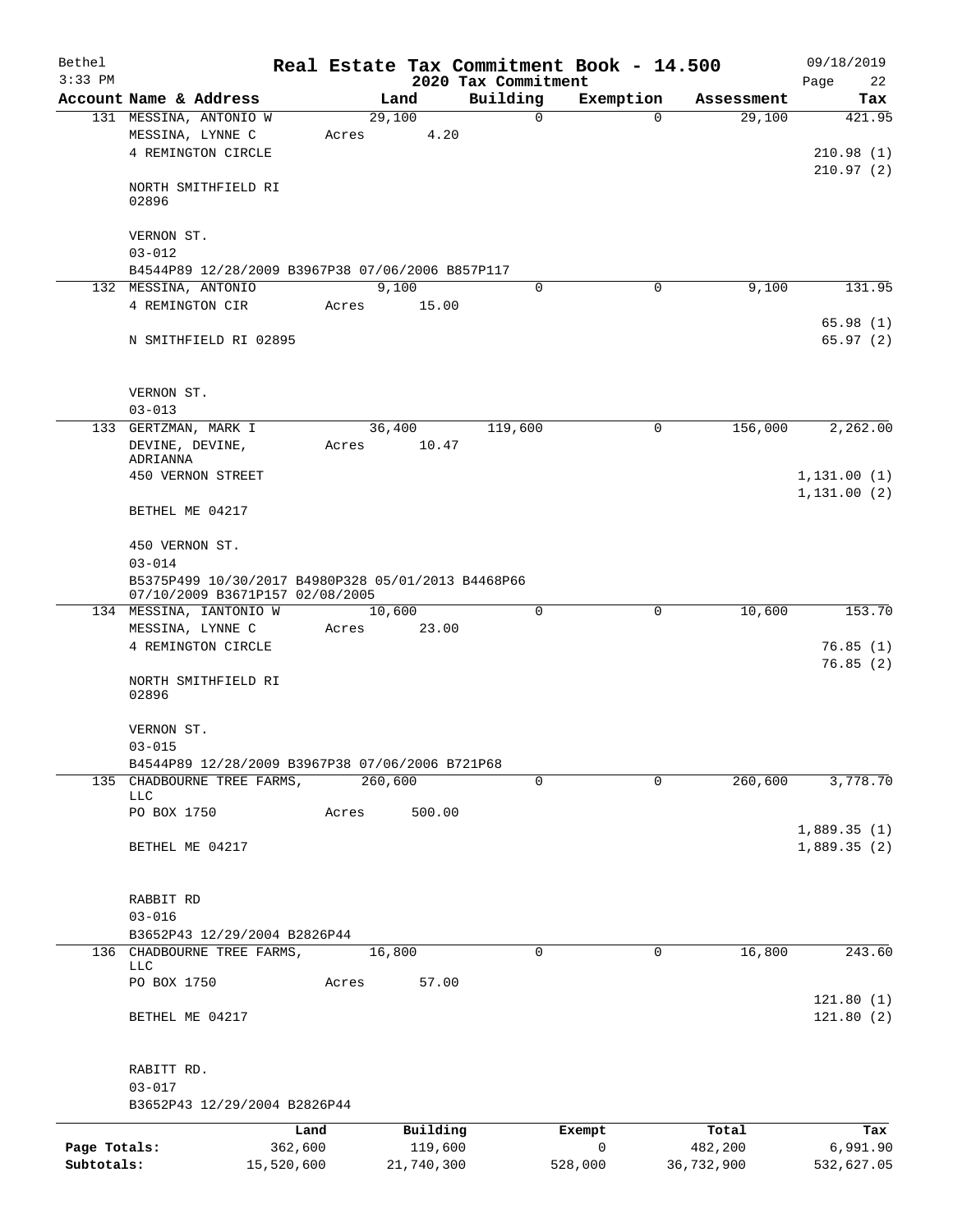| Bethel       |                                           |       |            |                                 | Real Estate Tax Commitment Book - 14.500 |                      | 09/18/2019                 |
|--------------|-------------------------------------------|-------|------------|---------------------------------|------------------------------------------|----------------------|----------------------------|
| $3:33$ PM    | Account Name & Address                    |       | Land       | 2020 Tax Commitment<br>Building | Exemption                                |                      | Page<br>23<br>Tax          |
|              | 137 HART, VICTOR B                        |       | 8,200      | 4,900                           | $\Omega$                                 | Assessment<br>13,100 | 189.95                     |
|              | 60 DEERFOOT RD                            | Acres | 2.40       |                                 |                                          |                      | 94.98 (1)                  |
|              | SOUTHBOROUGH MA 01772                     |       |            |                                 |                                          |                      | 94.97(2)                   |
|              | 35 EDDIES ROAD<br>$03 - 019$              |       |            |                                 |                                          |                      |                            |
|              | B3220P332 12/30/2002                      |       |            |                                 |                                          |                      |                            |
|              | 138 LITTLEFIELD, J RICHARD                |       | 35,800     | 129,900                         | 26,000                                   | 139,700              | 2,025.65                   |
|              | LITTLEFIELD, NESTA                        | Acres | 3.50       |                                 | 01 Homestead (HM)                        |                      |                            |
|              | PO BOX 331                                |       |            |                                 | 12 WW2 Vet Res                           |                      | 1,012.83(1)<br>1,012.82(2) |
|              | BETHEL ME 04217                           |       |            |                                 |                                          |                      |                            |
|              | 39 RABBIT RD<br>$03 - 020$                |       |            |                                 |                                          |                      |                            |
|              | B1169P277 08/14/1982                      |       |            |                                 |                                          |                      |                            |
|              | 139 HANCOCK BETHEL LLC                    |       | 148,200    | 2,553,200                       | 0                                        | 2,701,400            | 39,170.30                  |
|              | PO BOX 299                                | Acres | 70.00      |                                 |                                          |                      | 19,585.15                  |
|              | CASCO ME 04015                            |       |            |                                 |                                          |                      | 19,585.15                  |
|              | 639 WALKERS MILLS RD.                     |       |            |                                 |                                          |                      |                            |
|              | $03 - 021$<br>B2866P47 09/26/2000         |       |            |                                 |                                          |                      |                            |
|              | 140 CHADBOURNE TREE FARMS,                |       | 52,100     | 164,600                         | $\mathbf 0$                              | 216,700              | 3, 142. 15                 |
|              | LLC<br>PO BOX 1750                        | Acres | 18.80      |                                 |                                          |                      |                            |
|              | BETHEL ME 04217                           |       |            |                                 |                                          |                      | 1,571.08(1)<br>1,571.07(2) |
|              | 639 WALKERS MILLS RD.<br>$03 - 021 - 001$ |       |            |                                 |                                          |                      |                            |
|              | B3652P43 12/29/2004 B1169P277             |       |            |                                 |                                          |                      |                            |
| 141          | ANDROSCOGGIN                              |       | 40,700     | 208,800                         | 0                                        | 249,500              | 3,617.75                   |
|              | PROPERTIES, LLC                           |       |            |                                 |                                          |                      |                            |
|              | 14 INDUSTRIAL PARK<br>PLACE               | Acres | 2.19       |                                 |                                          |                      |                            |
|              | MIDDLETOWN CT 06457                       |       |            |                                 |                                          |                      | 1,808.88(1)<br>1,808.87(2) |
|              | 657 WALKERS MILLS RD.<br>$03 - 021 - 002$ |       |            |                                 |                                          |                      |                            |
|              | B5017P214 07/30/2013                      |       |            |                                 |                                          |                      |                            |
|              | 142 GILBERT, DUANE L SR                   |       | 24,300     | 0                               | 0                                        | 24,300               | 352.35                     |
|              | 911 SYCAMORE SHOALS DR                    | Acres | 3.80       |                                 |                                          |                      | 176.18(1)                  |
|              | ELIZABETHTON TN 37643<br>6727             |       |            |                                 |                                          |                      | 176.17(2)                  |
|              | WALKERS MILLS RD.<br>$03 - 022$           |       |            |                                 |                                          |                      |                            |
|              | B2270P325 10/31/1995                      |       |            |                                 |                                          |                      |                            |
|              | Land                                      |       | Building   |                                 | Exempt                                   | Total                | Tax                        |
| Page Totals: | 309,300                                   |       | 3,061,400  |                                 | 26,000                                   | 3,344,700            | 48, 498. 15                |
| Subtotals:   | 15,829,900                                |       | 24,801,700 |                                 | 554,000                                  | 40,077,600           | 581,125.20                 |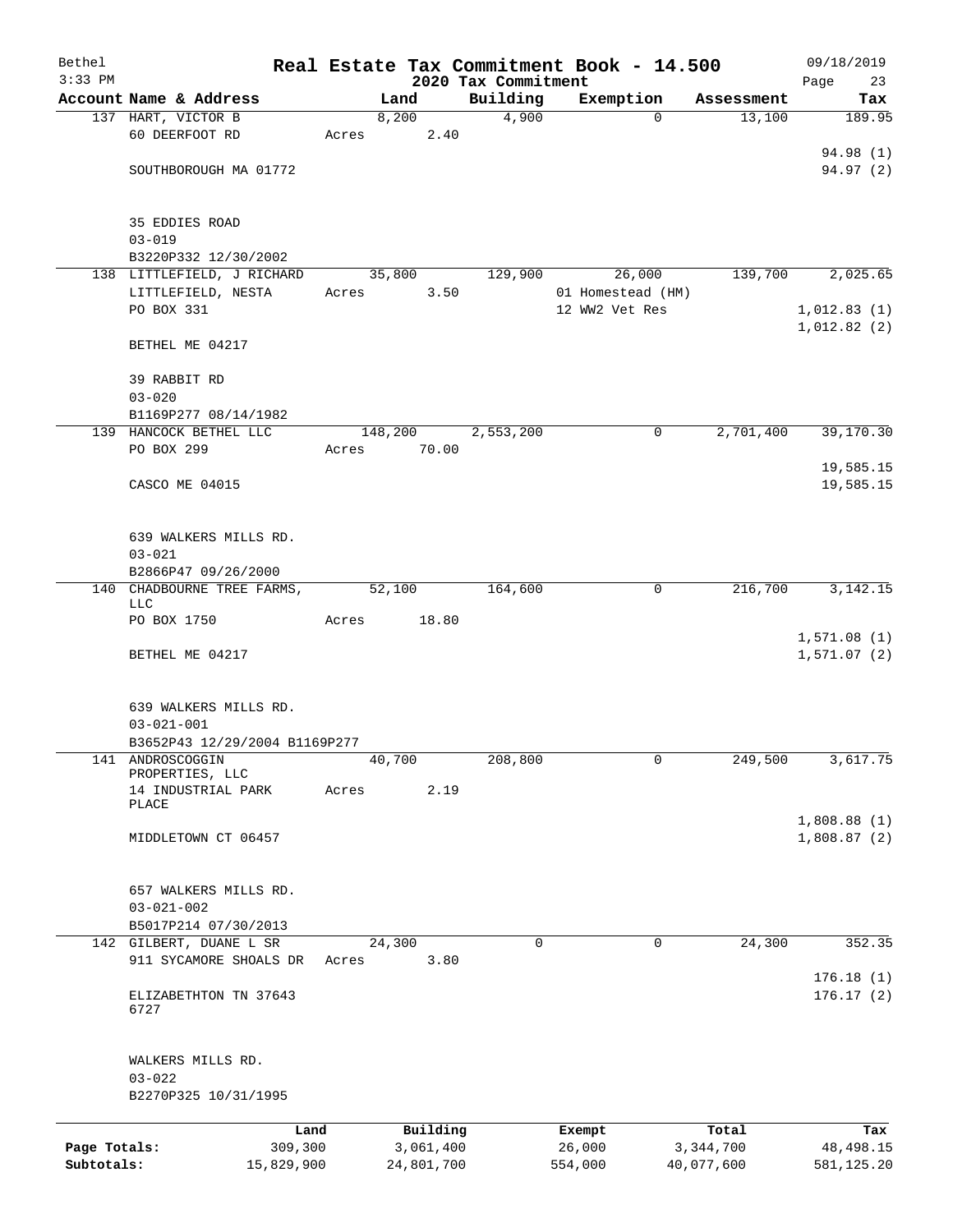| Bethel       |                                                                   |            |       |        |            | Real Estate Tax Commitment Book - 14.500 |                   |                   |              | 09/18/2019             |
|--------------|-------------------------------------------------------------------|------------|-------|--------|------------|------------------------------------------|-------------------|-------------------|--------------|------------------------|
| $3:33$ PM    |                                                                   |            |       |        |            | 2020 Tax Commitment                      |                   |                   |              | Page<br>24             |
|              | Account Name & Address                                            |            |       | Land   |            | Building                                 | Exemption         |                   | Assessment   | Tax                    |
|              | 143 DEIULIO, ANTHONY, M.                                          |            |       | 29,300 |            | 70,600                                   |                   | $\Omega$          | 99,900       | 1,448.55               |
|              | 5 RABBIT ROAD                                                     |            | Acres |        | 0.74       |                                          |                   |                   |              |                        |
|              |                                                                   |            |       |        |            |                                          |                   |                   |              | 724.28(1)              |
|              | BETHEL ME 04217                                                   |            |       |        |            |                                          |                   |                   |              | 724.27(2)              |
|              | 5 RABBIT ROAD                                                     |            |       |        |            |                                          |                   |                   |              |                        |
|              | $03 - 023$                                                        |            |       |        |            |                                          |                   |                   |              |                        |
|              | B4184P22 08/23/2007 B654P316                                      |            |       |        |            |                                          |                   |                   |              |                        |
|              | 144 GILBERT, DUANE L SR                                           |            |       | 600    |            | $\Omega$                                 |                   | 0                 | 600          | 8.70                   |
|              | 911 SYCAMORE SHOALS                                               |            | Acres |        | 0.60       |                                          |                   |                   |              |                        |
|              | <b>DRIVE</b>                                                      |            |       |        |            |                                          |                   |                   |              |                        |
|              | ELIZABETHTON TN 37643                                             |            |       |        |            |                                          |                   |                   |              | 4.35(1)<br>4.35(2)     |
|              |                                                                   |            |       |        |            |                                          |                   |                   |              |                        |
|              | RABBIT RD.                                                        |            |       |        |            |                                          |                   |                   |              |                        |
|              | $03 - 024$                                                        |            |       |        |            |                                          |                   |                   |              |                        |
|              | B2270P325 10/31/1995 B654P316                                     |            |       |        |            |                                          |                   |                   |              |                        |
|              | 145 BOLEN, BENJAMIN &<br><b>JEREMIAH</b>                          |            |       | 47,300 |            | 110,700                                  |                   | 20,000            | 138,000      | 2,001.00               |
|              | C/O YOUNG, CHERYL                                                 |            | Acres |        | 18.00      |                                          | 01 Homestead (HM) |                   |              |                        |
|              | 875 WALKERS MILLS ROAD                                            |            |       |        |            |                                          |                   |                   |              | 1,000.50(1)            |
|              |                                                                   |            |       |        |            |                                          |                   |                   |              | 1,000.50(2)            |
|              | BETHEL ME 04217                                                   |            |       |        |            |                                          |                   |                   |              |                        |
|              | 875 WALKERS MILLS RD.                                             |            |       |        |            |                                          |                   |                   |              |                        |
|              | $04 - 002$                                                        |            |       |        |            |                                          |                   |                   |              |                        |
|              | B5307P407 09/29/2016 B2277P308 11/29/1995 B1912P338<br>06/30/1992 |            |       |        |            |                                          |                   |                   |              |                        |
|              | 146 CENTRAL MAINE POWER                                           |            |       | 4,200  |            | $\Omega$                                 |                   | 0                 | 4,200        | 60.90                  |
|              | c/o AVANGRID MANAGEMENT Acres<br>COMPANY-LOCAL TAXES              |            |       |        | 4.00       |                                          |                   |                   |              |                        |
|              | ONE CITY CENTER 5th<br><b>FLOOR</b>                               |            |       |        |            |                                          |                   |                   |              | 30.45(1)               |
|              | PORTLAND ME 04101                                                 |            |       |        |            |                                          |                   |                   |              | 30.45(2)               |
|              |                                                                   |            |       |        |            |                                          |                   |                   |              |                        |
|              | WALKERS MILLS RD.                                                 |            |       |        |            |                                          |                   |                   |              |                        |
|              | $04 - 003$                                                        |            |       |        |            |                                          |                   |                   |              |                        |
| 147          | PALMER, FRANCIS W. &<br>LOUISE                                    |            |       | 32,600 |            | 45,700                                   |                   | 26,000            | 52,300       | 758.35                 |
|              | KARAS, MELISSA L                                                  |            | Acres |        | 1.00       |                                          |                   | 22 WW2 Widow Res. |              |                        |
|              | 933 WALKERS MILLS RD                                              |            |       |        |            |                                          |                   | 01 Homestead (HM) |              | 379.18(1)              |
|              |                                                                   |            |       |        |            |                                          |                   |                   |              | 379.17(2)              |
|              | BETHEL ME 04217                                                   |            |       |        |            |                                          |                   |                   |              |                        |
|              | 933 WALKERS MILLS RD.                                             |            |       |        |            |                                          |                   |                   |              |                        |
|              | $04 - 004$                                                        |            |       |        |            |                                          |                   |                   |              |                        |
|              | B2296P190 01/26/1996                                              |            |       |        |            |                                          |                   |                   |              |                        |
|              | 148 DOHERTY, JAMES F SR                                           |            |       | 25,600 |            | 56,800                                   |                   | 0                 | 82,400       | 1,194.80               |
|              | DOHERTY, PARI K                                                   |            | Acres |        | 0.50       |                                          |                   |                   |              |                        |
|              | 16 SPY POND PARKWAY                                               |            |       |        |            |                                          |                   |                   |              | 597.40(1)<br>597.40(2) |
|              | ARLINGTON MA 02474                                                |            |       |        |            |                                          |                   |                   |              |                        |
|              | 913 WALKERS MILLS RD.                                             |            |       |        |            |                                          |                   |                   |              |                        |
|              | $04 - 005$                                                        |            |       |        |            |                                          |                   |                   |              |                        |
|              | B2874P308 10/23/2000                                              |            |       |        |            |                                          |                   |                   |              |                        |
|              |                                                                   | Land       |       |        | Building   |                                          | Exempt            |                   | Total        | Tax                    |
| Page Totals: |                                                                   | 139,600    |       |        | 283,800    |                                          | 46,000            |                   | 377,400      | 5,472.30               |
| Subtotals:   |                                                                   | 15,969,500 |       |        | 25,085,500 |                                          | 600,000           |                   | 40, 455, 000 | 586,597.50             |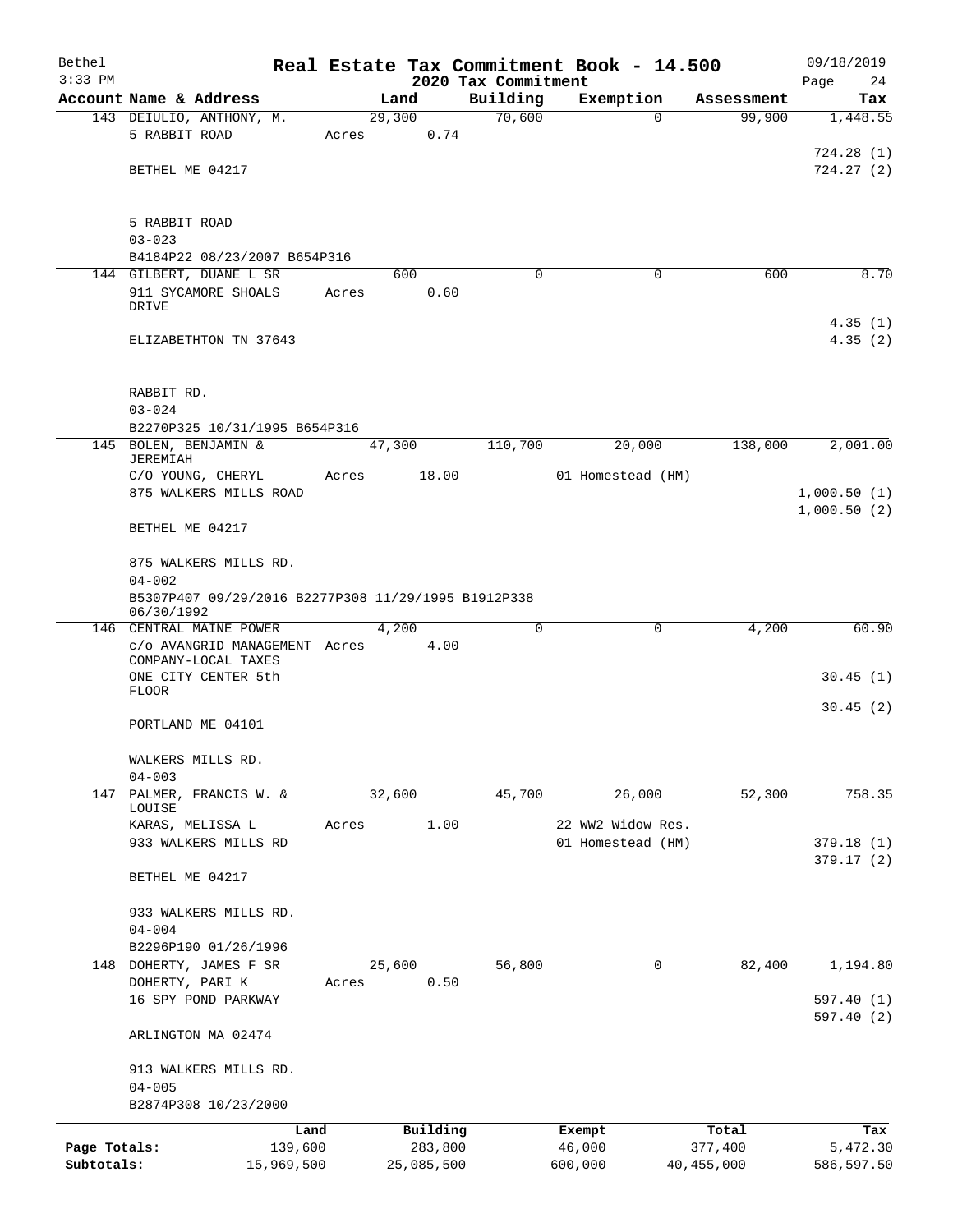| Bethel       |                                                                                                             |       |                |                     | Real Estate Tax Commitment Book - 14.500 |                      | 09/18/2019             |  |  |  |  |
|--------------|-------------------------------------------------------------------------------------------------------------|-------|----------------|---------------------|------------------------------------------|----------------------|------------------------|--|--|--|--|
| $3:33$ PM    |                                                                                                             |       |                | 2020 Tax Commitment |                                          |                      | Page<br>25             |  |  |  |  |
|              | Account Name & Address<br>149 CROCKETT, DALE                                                                |       | Land<br>19,400 | Building<br>31,200  | Exemption<br>20,000                      | Assessment<br>30,600 | Tax<br>443.70          |  |  |  |  |
|              | PO BOX 4                                                                                                    | Acres | 0.20           |                     | 01 Homestead (HM)                        |                      |                        |  |  |  |  |
|              |                                                                                                             |       |                |                     |                                          |                      | 221.85(1)              |  |  |  |  |
|              | GREENWOOD ME 04255                                                                                          |       |                |                     |                                          |                      | 221.85(2)              |  |  |  |  |
|              |                                                                                                             |       |                |                     |                                          |                      |                        |  |  |  |  |
|              |                                                                                                             |       |                |                     |                                          |                      |                        |  |  |  |  |
|              | 911 WALKERS MILLS RD.<br>$04 - 006$                                                                         |       |                |                     |                                          |                      |                        |  |  |  |  |
|              | B2487P219 10/21/1997                                                                                        |       |                |                     |                                          |                      |                        |  |  |  |  |
|              | 150 PROPERTY MANAGEMENT,                                                                                    |       | 25,600         | 28,500              | 0                                        | 54,100               | 784.45                 |  |  |  |  |
|              | LLC                                                                                                         |       |                |                     |                                          |                      |                        |  |  |  |  |
|              | 415B MAIN STREET                                                                                            | Acres | 0.50           |                     |                                          |                      |                        |  |  |  |  |
|              | WESTBROOK ME 04092                                                                                          |       |                |                     |                                          |                      | 392.23(1)<br>392.22(2) |  |  |  |  |
|              |                                                                                                             |       |                |                     |                                          |                      |                        |  |  |  |  |
|              |                                                                                                             |       |                |                     |                                          |                      |                        |  |  |  |  |
|              | 905 WALKERS MILLS RD.                                                                                       |       |                |                     |                                          |                      |                        |  |  |  |  |
|              | $04 - 007$                                                                                                  |       |                |                     |                                          |                      |                        |  |  |  |  |
|              | B5048P339 10/09/2013 B5007P211 07/05/2013 B4957P138<br>02/22/2013 B4534P254 12/07/2009 B3761P293 07/01/2005 |       |                |                     |                                          |                      |                        |  |  |  |  |
|              | 151 BROWN, HERMAN F                                                                                         |       | 30,100         | 52,400              | $\mathbf 0$                              | 82,500               | 1,196.25               |  |  |  |  |
|              | BROWN, TATUM B                                                                                              | Acres | 0.80           |                     |                                          |                      |                        |  |  |  |  |
|              | 63 BILLINGS HILL RD                                                                                         |       |                |                     |                                          |                      | 598.13(1)              |  |  |  |  |
|              |                                                                                                             |       |                |                     |                                          |                      | 598.12(2)              |  |  |  |  |
|              | BRYANT POND ME 04219                                                                                        |       |                |                     |                                          |                      |                        |  |  |  |  |
|              | 901 WALKERS MILLS RD                                                                                        |       |                |                     |                                          |                      |                        |  |  |  |  |
|              | $04 - 008$                                                                                                  |       |                |                     |                                          |                      |                        |  |  |  |  |
|              | B4278P40 03/31/2008                                                                                         |       |                |                     |                                          |                      |                        |  |  |  |  |
|              | 152 BACHELDER, KENNETH E                                                                                    |       | 21,800         | 43,400              | 20,000                                   | 45,200               | 655.40                 |  |  |  |  |
|              | BACHELDER, JANICE M                                                                                         | Acres |                | 0.30                | 01 Homestead (HM)                        |                      |                        |  |  |  |  |
|              | PO BOX 84                                                                                                   |       |                |                     |                                          |                      | 327.70(1)              |  |  |  |  |
|              |                                                                                                             |       |                |                     |                                          |                      | 327.70 (2)             |  |  |  |  |
|              | GREENWOOD ME 04255                                                                                          |       |                |                     |                                          |                      |                        |  |  |  |  |
|              | 899 WALKERS MILLS RD.                                                                                       |       |                |                     |                                          |                      |                        |  |  |  |  |
|              | $04 - 009$                                                                                                  |       |                |                     |                                          |                      |                        |  |  |  |  |
|              | B1513P326 10/06/1987                                                                                        |       |                |                     |                                          |                      |                        |  |  |  |  |
|              | 153 SCHOOLING, EWAN                                                                                         |       | 45,900         | 37,600              | $\mathbf 0$                              | 83,500               | 1,210.75               |  |  |  |  |
|              | <b>40 CYPRESS CREEK</b><br>PARKWAY, APT 359                                                                 | Acres | 15.00          |                     |                                          |                      |                        |  |  |  |  |
|              |                                                                                                             |       |                |                     |                                          |                      | 605.38(1)              |  |  |  |  |
|              | HOUSTON TX 04255                                                                                            |       |                |                     |                                          |                      | 605.37(2)              |  |  |  |  |
|              |                                                                                                             |       |                |                     |                                          |                      |                        |  |  |  |  |
|              |                                                                                                             |       |                |                     |                                          |                      |                        |  |  |  |  |
|              | 869 WALKERS MILLS RD.<br>$04 - 010$                                                                         |       |                |                     |                                          |                      |                        |  |  |  |  |
|              | B5440P319 11/01/2018 B5341P484 04/24/2017 B5311P91                                                          |       |                |                     |                                          |                      |                        |  |  |  |  |
|              | 10/17/2016 B624P490 03/30/1964                                                                              |       |                |                     |                                          |                      |                        |  |  |  |  |
|              | 154 FORTIN, SCOTT                                                                                           |       | 13,500         | 1,500               | 0                                        | 15,000               | 217.50                 |  |  |  |  |
|              | 1859 CONGRESS ST                                                                                            | Acres | 9.30           |                     |                                          |                      | 108.75(1)              |  |  |  |  |
|              | PORTLAND ME 04102                                                                                           |       |                |                     |                                          |                      | 108.75(2)              |  |  |  |  |
|              |                                                                                                             |       |                |                     |                                          |                      |                        |  |  |  |  |
|              |                                                                                                             |       |                |                     |                                          |                      |                        |  |  |  |  |
|              | 849 WALKERS MILLS RD.                                                                                       |       |                |                     |                                          |                      |                        |  |  |  |  |
|              | $04 - 011$                                                                                                  |       |                |                     |                                          |                      |                        |  |  |  |  |
|              | B5317P176 11/22/2016 B5028P322 08/23/2013 B4338P3<br>08/19/2008 B1167P4 04/29/1982                          |       |                |                     |                                          |                      |                        |  |  |  |  |
|              | Land                                                                                                        |       | Building       |                     | Exempt                                   | Total                | Tax                    |  |  |  |  |
| Page Totals: | 156,300                                                                                                     |       | 194,600        |                     | 40,000                                   | 310,900              | 4,508.05               |  |  |  |  |
| Subtotals:   | 16, 125, 800                                                                                                |       | 25,280,100     |                     | 640,000                                  | 40,765,900           | 591,105.55             |  |  |  |  |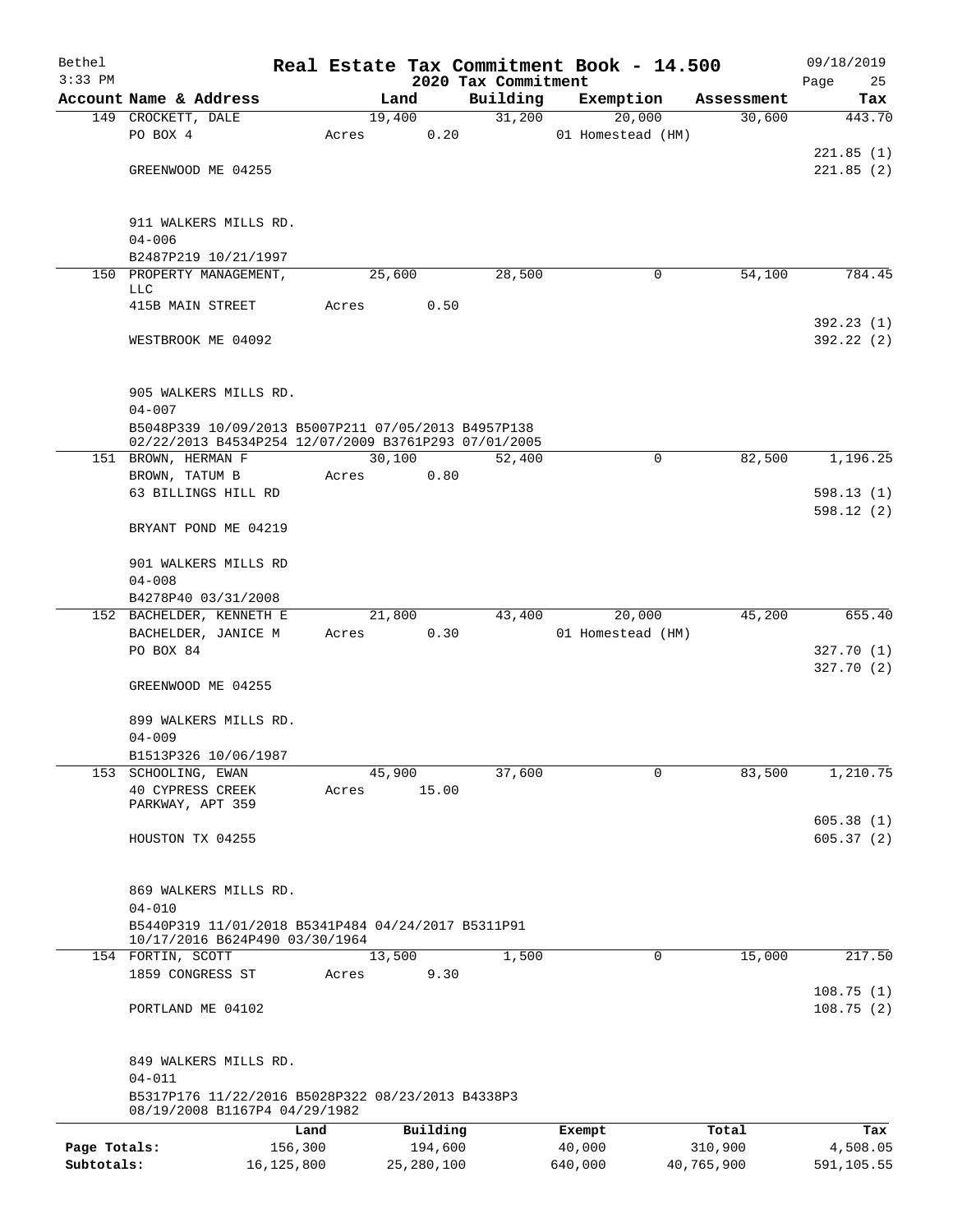| Bethel<br>$3:33$ PM |                                                                                       |            |       |        |            | Real Estate Tax Commitment Book - 14.500<br>2020 Tax Commitment |         |                   |            | 09/18/2019<br>Page<br>26 |
|---------------------|---------------------------------------------------------------------------------------|------------|-------|--------|------------|-----------------------------------------------------------------|---------|-------------------|------------|--------------------------|
|                     | Account Name & Address                                                                |            |       | Land   |            | Building                                                        |         | Exemption         | Assessment | Tax                      |
|                     | 155 BEAN, HOLDEN J                                                                    |            |       | 34,900 |            | 15,100                                                          |         | $\Omega$          | 50,000     | 725.00                   |
|                     | 817 WALKERS MILLS ROAD                                                                |            | Acres |        | 2.50       |                                                                 |         |                   |            |                          |
|                     |                                                                                       |            |       |        |            |                                                                 |         |                   |            | 362.50(1)                |
|                     | BETHEL ME 04217                                                                       |            |       |        |            |                                                                 |         |                   |            | 362.50(2)                |
|                     |                                                                                       |            |       |        |            |                                                                 |         |                   |            |                          |
|                     |                                                                                       |            |       |        |            |                                                                 |         |                   |            |                          |
|                     | 817 WALKERS MILLS RD.                                                                 |            |       |        |            |                                                                 |         |                   |            |                          |
|                     | $04 - 012$                                                                            |            |       |        |            |                                                                 |         |                   |            |                          |
|                     | B5190P172 12/08/2014 B5187P339 12/01/2014 B1480P152<br>05/29/1987 B822P259 11/30/1970 |            |       |        |            |                                                                 |         |                   |            |                          |
|                     | 156 WRIGHT, RICHARD                                                                   |            |       | 33,600 |            | 51,900                                                          |         | 20,000            | 65,500     | 949.75                   |
|                     | 797 WALKERS MILLS ROAD                                                                |            | Acres |        | 1.50       |                                                                 |         | 01 Homestead (HM) |            |                          |
|                     |                                                                                       |            |       |        |            |                                                                 |         |                   |            | 474.88 (1)               |
|                     | BETHEL ME 04217                                                                       |            |       |        |            |                                                                 |         |                   |            | 474.87(2)                |
|                     |                                                                                       |            |       |        |            |                                                                 |         |                   |            |                          |
|                     |                                                                                       |            |       |        |            |                                                                 |         |                   |            |                          |
|                     | 797 WALKERS MILLS RD.                                                                 |            |       |        |            |                                                                 |         |                   |            |                          |
|                     | $04 - 013$                                                                            |            |       |        |            |                                                                 |         |                   |            |                          |
|                     | B1167P4                                                                               |            |       |        |            |                                                                 |         |                   |            |                          |
|                     | 157 MCALLISTER, JOYCE                                                                 |            |       | 33,300 |            | 51,700                                                          |         | 20,000            | 65,000     | 942.50                   |
|                     | P.O. BOX 626                                                                          |            | Acres |        | 1.30       |                                                                 |         | 01 Homestead (HM) |            |                          |
|                     | BETHEL ME 04217                                                                       |            |       |        |            |                                                                 |         |                   |            | 471.25(1)<br>471.25 (2)  |
|                     |                                                                                       |            |       |        |            |                                                                 |         |                   |            |                          |
|                     |                                                                                       |            |       |        |            |                                                                 |         |                   |            |                          |
|                     | 783 WALKERS MILLS RD.                                                                 |            |       |        |            |                                                                 |         |                   |            |                          |
|                     | $04 - 014$                                                                            |            |       |        |            |                                                                 |         |                   |            |                          |
|                     | B1961P45 12/01/1992 B1619P8                                                           |            |       |        |            |                                                                 |         |                   |            |                          |
|                     | 158 WILSON, DENNIS                                                                    |            |       | 17,000 |            | $\mathbf 0$                                                     |         | $\mathbf 0$       | 17,000     | 246.50                   |
|                     | RFD 1                                                                                 |            | Acres |        | 0.50       |                                                                 |         |                   |            |                          |
|                     |                                                                                       |            |       |        |            |                                                                 |         |                   |            | 123.25(1)                |
|                     | BETHEL ME 04217                                                                       |            |       |        |            |                                                                 |         |                   |            | 123.25(2)                |
|                     |                                                                                       |            |       |        |            |                                                                 |         |                   |            |                          |
|                     |                                                                                       |            |       |        |            |                                                                 |         |                   |            |                          |
|                     | WALKERS MILLS RD.                                                                     |            |       |        |            |                                                                 |         |                   |            |                          |
|                     | $04 - 015$                                                                            |            |       |        |            |                                                                 |         |                   |            |                          |
| 159                 | B2882P37<br>ALDER RIVER SELF                                                          |            |       | 57,600 |            | 200,600                                                         |         | 0                 | 258,200    | 3,743.90                 |
|                     | STORAGE INC.                                                                          |            |       |        |            |                                                                 |         |                   |            |                          |
|                     | PELLETIER/MURCH                                                                       |            | Acres |        | 1.00       |                                                                 |         |                   |            |                          |
|                     | PO BOX 119                                                                            |            |       |        |            |                                                                 |         |                   |            | 1,871.95(1)              |
|                     |                                                                                       |            |       |        |            |                                                                 |         |                   |            | 1,871.95(2)              |
|                     | WATERFORD ME 04088                                                                    |            |       |        |            |                                                                 |         |                   |            |                          |
|                     |                                                                                       |            |       |        |            |                                                                 |         |                   |            |                          |
|                     | 765 WALKERS MILLS RD.                                                                 |            |       |        |            |                                                                 |         |                   |            |                          |
|                     | $04 - 015 - 001$                                                                      |            |       |        |            |                                                                 |         |                   |            |                          |
|                     | B2882P37 11/13/2000<br>160 GILBERT, DUANE L SR                                        |            |       | 32,800 |            | $\mathbf 0$                                                     |         | $\mathbf 0$       | 32,800     | 475.60                   |
|                     | 911 SYCAMORE SHOALS                                                                   |            | Acres |        | 14.00      |                                                                 |         |                   |            |                          |
|                     | DRIVE                                                                                 |            |       |        |            |                                                                 |         |                   |            |                          |
|                     |                                                                                       |            |       |        |            |                                                                 |         |                   |            | 237.80 (1)               |
|                     | ELIZABETHTON TN 37643                                                                 |            |       |        |            |                                                                 |         |                   |            | 237.80(2)                |
|                     |                                                                                       |            |       |        |            |                                                                 |         |                   |            |                          |
|                     |                                                                                       |            |       |        |            |                                                                 |         |                   |            |                          |
|                     | WALKERS MILLS RD.                                                                     |            |       |        |            |                                                                 |         |                   |            |                          |
|                     | $04 - 016$                                                                            |            |       |        |            |                                                                 |         |                   |            |                          |
|                     | B2270P325 10/31/1995                                                                  |            |       |        |            |                                                                 |         |                   |            |                          |
|                     |                                                                                       |            |       |        |            |                                                                 |         |                   |            |                          |
|                     |                                                                                       | Land       |       |        | Building   |                                                                 | Exempt  |                   | Total      | Tax                      |
| Page Totals:        |                                                                                       | 209,200    |       |        | 319,300    |                                                                 | 40,000  |                   | 488,500    | 7,083.25                 |
| Subtotals:          |                                                                                       | 16,335,000 |       |        | 25,599,400 |                                                                 | 680,000 |                   | 41,254,400 | 598,188.80               |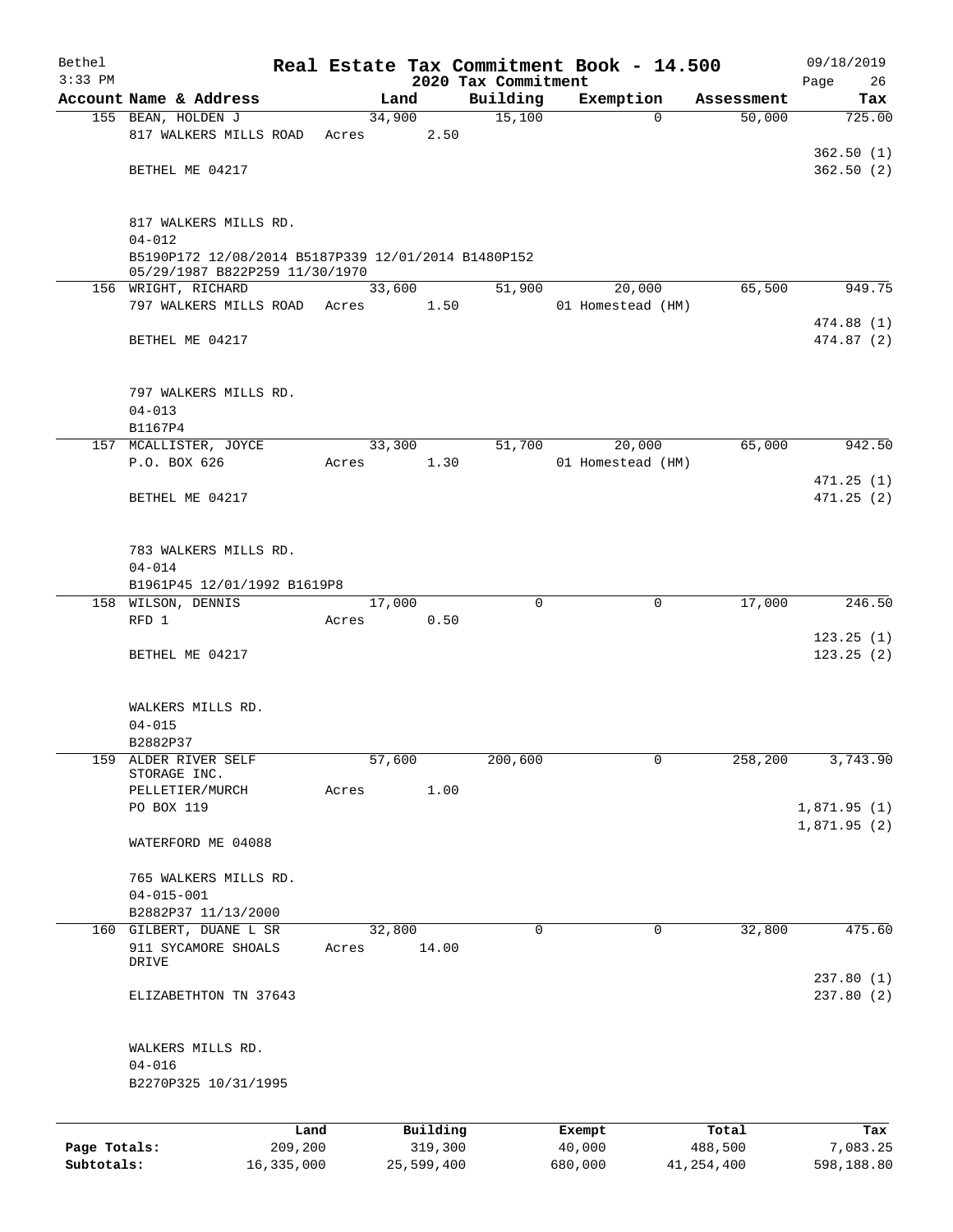| Bethel       |                                                                   |       |            |                                 | Real Estate Tax Commitment Book - 14.500 |            | 09/18/2019                 |
|--------------|-------------------------------------------------------------------|-------|------------|---------------------------------|------------------------------------------|------------|----------------------------|
| $3:33$ PM    | Account Name & Address                                            |       | Land       | 2020 Tax Commitment<br>Building | Exemption                                | Assessment | Page<br>27<br>Tax          |
|              | 161 YORK, ROBERT F                                                |       | 32,600     | 14,900                          | 26,000                                   | 21,500     | 311.75                     |
|              | PO BOX 182                                                        | Acres | 1.00       |                                 | 01 Homestead (HM)                        |            |                            |
|              |                                                                   |       |            |                                 | 12 WW2 Vet Res                           |            | 155.88(1)                  |
|              | GREENWOOD ME 04255                                                |       |            |                                 |                                          |            | 155.87(2)                  |
|              | 26 RABBIT RD.                                                     |       |            |                                 |                                          |            |                            |
|              | $04 - 017$                                                        |       |            |                                 |                                          |            |                            |
|              | B4158P244 07/05/2007 B2882P37                                     |       |            |                                 |                                          |            |                            |
|              | 162 DOUGLASS, GRACE T                                             |       | 86,900     | $\Omega$                        | 0                                        | 86,900     | 1,260.05                   |
|              | 274 NORTH ROAD                                                    | Acres | 68.00      |                                 |                                          |            |                            |
|              |                                                                   |       |            |                                 |                                          |            | 630.03(1)                  |
|              | BETHEL ME 04217                                                   |       |            |                                 |                                          |            | 630.02(2)                  |
|              | EAST BETHEL RD.                                                   |       |            |                                 |                                          |            |                            |
|              | $04 - 019$<br>B5252P258 11/04/2015 B5159P123 09/12/2014 B3725P302 |       |            |                                 |                                          |            |                            |
|              | 05/20/2005                                                        |       |            |                                 |                                          |            |                            |
|              | 163 CHADBOURNE TREE FARMS,<br>LLC                                 |       | 181,100    | $\mathbf 0$                     | $\mathbf 0$                              | 181,100    | 2,625.95                   |
|              | PO BOX 1750                                                       | Acres | 437.20     |                                 |                                          |            |                            |
|              | BETHEL ME 04217                                                   |       |            |                                 |                                          |            | 1,312.98(1)<br>1,312.97(2) |
|              | WALKERS MILLS RD.                                                 |       |            |                                 |                                          |            |                            |
|              | $04 - 020$                                                        |       |            |                                 |                                          |            |                            |
|              | B3652P43 12/29/2004                                               |       |            |                                 |                                          |            |                            |
|              | 165 OCHOA, KAYLA                                                  |       | 34,700     | 64,700                          | 0                                        | 99,400     | 1,441.30                   |
|              | STEVENSON, STEVENSON,                                             | Acres | 2.30       |                                 |                                          |            |                            |
|              | DENISE                                                            |       |            |                                 |                                          |            |                            |
|              | 620 MEADOWBRIAR STREET                                            |       |            |                                 |                                          |            | 720.65(1)<br>720.65(2)     |
|              | LEAGUE CITY TX 77573                                              |       |            |                                 |                                          |            |                            |
|              | 678 WALKERS MILLS RD.                                             |       |            |                                 |                                          |            |                            |
|              | $04 - 021$                                                        |       |            |                                 |                                          |            |                            |
|              | B5422P662 08/03/2018 B4977P240 04/23/2013 B4428P128<br>02/17/2009 |       |            |                                 |                                          |            |                            |
|              | 166 WALKER, MRS GERALD                                            |       | 41,200     | 46,800                          | 0                                        | 88,000     | 1,276.00                   |
|              | C/O STEVEN WALKER                                                 | Acres | 11.00      |                                 |                                          |            |                            |
|              | 692 WALKERS MILLS ROAD                                            |       |            |                                 |                                          |            | 638.00(1)                  |
|              | BETHEL ME 04217                                                   |       |            |                                 |                                          |            | 638.00(2)                  |
|              | 688 WALKERS MILLS RD.                                             |       |            |                                 |                                          |            |                            |
|              | $04 - 022$                                                        |       |            |                                 |                                          |            |                            |
|              | B601P507 04/25/1961                                               |       |            |                                 |                                          |            |                            |
|              | 167 WALKER, STEVE                                                 |       | 0          | 21,400                          | 0                                        | 21,400     | 310.30                     |
|              | 692 WALKERS MILLS ROAD                                            |       |            |                                 |                                          |            |                            |
|              | BETHEL ME 04217                                                   |       |            |                                 |                                          |            | 155.15(1)<br>155.15(2)     |
|              | 692 WALKERS MILLS RD.<br>$04 - 022.001$                           |       |            |                                 |                                          |            |                            |
|              |                                                                   | Land  | Building   |                                 | Exempt                                   | Total      | Tax                        |
| Page Totals: | 376,500                                                           |       | 147,800    |                                 | 26,000                                   | 498,300    | 7,225.35                   |
| Subtotals:   | 16,711,500                                                        |       | 25,747,200 |                                 | 706,000                                  | 41,752,700 | 605, 414.15                |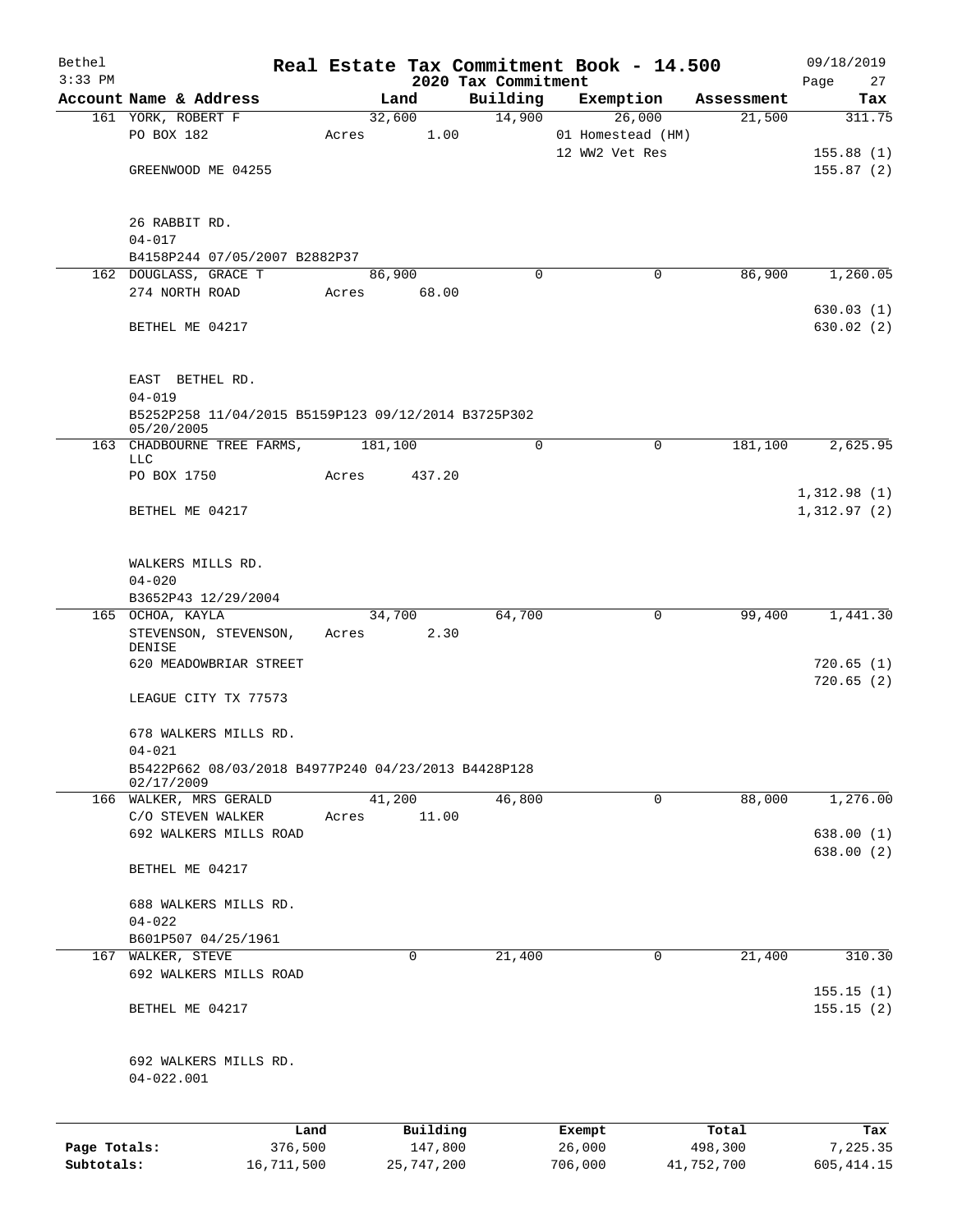| Bethel    |                                                                                                          |       |        |                     | Real Estate Tax Commitment Book - 14.500 |            | 09/18/2019             |        |
|-----------|----------------------------------------------------------------------------------------------------------|-------|--------|---------------------|------------------------------------------|------------|------------------------|--------|
| $3:33$ PM |                                                                                                          |       |        | 2020 Tax Commitment |                                          |            | Page                   | 28     |
|           | Account Name & Address                                                                                   |       | Land   | Building            | Exemption                                | Assessment |                        | Tax    |
|           | 168 HART, EARL                                                                                           |       | 36,900 | 66,100              | 20,000                                   | 83,000     | 1,203.50               |        |
|           | HART, FREIDA                                                                                             | Acres | 4.70   |                     | 01 Homestead (HM)                        |            |                        |        |
|           | 706 WALKERS MILLS ROAD                                                                                   |       |        |                     |                                          |            | 601.75(1)<br>601.75(2) |        |
|           | BETHEL ME 04217                                                                                          |       |        |                     |                                          |            |                        |        |
|           | 706 WALKERS MILLS RD.                                                                                    |       |        |                     |                                          |            |                        |        |
|           | $04 - 023$                                                                                               |       |        |                     |                                          |            |                        |        |
|           | B2600P162 08/26/1998 B663P62 07/31/1967                                                                  |       |        |                     |                                          |            |                        |        |
|           | 169 FEDERAL NATIONAL<br>MORTGAGE ASSOC                                                                   |       | 33,300 | 41,900              | 0                                        | 75,200     | 1,090.40               |        |
|           | 14221 DALLAS PARKWAY,<br>SUITE 1000                                                                      | Acres | 1.30   |                     |                                          |            |                        |        |
|           | DALLAS TX 75254                                                                                          |       |        |                     |                                          |            | 545.20(1)<br>545.20(2) |        |
|           |                                                                                                          |       |        |                     |                                          |            |                        |        |
|           | 708 WALKERS MILLS RD.<br>$04 - 024$                                                                      |       |        |                     |                                          |            |                        |        |
|           | B5401P389 05/06/2018 B4227P30 11/21/2007 B3807P302<br>08/25/2005                                         |       |        |                     |                                          |            |                        |        |
|           | 170 VANDERLAAN, DAVID B.,                                                                                |       | 34,400 | 47,200              | $\mathbf 0$                              | 81,600     | 1,183.20               |        |
|           | PR<br>EST OF KIM VANDERLAAN                                                                              | Acres | 2.00   |                     |                                          |            |                        |        |
|           | 51 PINE KNOLL LN                                                                                         |       |        |                     |                                          |            | 591.60(1)              |        |
|           |                                                                                                          |       |        |                     |                                          |            | 591.60(2)              |        |
|           | WAKEFIELD RI 02879                                                                                       |       |        |                     |                                          |            |                        |        |
|           | 718 WALKERS MILLS RD.<br>$04 - 025$                                                                      |       |        |                     |                                          |            |                        |        |
|           | B4498P50 09/18/2009 B4454P128 06/10/2009 B4454P126<br>06/10/2009 B3951P36 06/07/2006 B3597P50 09/27/2004 |       |        |                     |                                          |            |                        |        |
|           | 171 GROSS, ALVIN JR                                                                                      |       | 39,700 | 60,600              | 20,000                                   | 80,300     | 1,164.35               |        |
|           | LORD, CINDY                                                                                              | Acres | 7.60   |                     | 01 Homestead (HM)                        |            |                        |        |
|           | PO BOX 126                                                                                               |       |        |                     |                                          |            | 582.18(1)              |        |
|           | GREENWOOD ME 04255                                                                                       |       |        |                     |                                          |            | 582.17(2)              |        |
|           | 760 WALKERS MILLS RD.                                                                                    |       |        |                     |                                          |            |                        |        |
|           | $04 - 026$                                                                                               |       |        |                     |                                          |            |                        |        |
|           | B2791P161                                                                                                |       |        |                     |                                          |            |                        |        |
|           | 172 MITCHELL, FREDERICK W                                                                                |       | 32,600 | 6,500               | 0                                        | 39,100     |                        | 566.95 |
|           | MITCHELL, KIMBERLY W                                                                                     | Acres | 1.00   |                     |                                          |            |                        |        |
|           | 379 ELM STREET                                                                                           |       |        |                     |                                          |            | 283.48 (1)             |        |
|           |                                                                                                          |       |        |                     |                                          |            | 283.47(2)              |        |
|           | MECHANICS FALLS ME<br>04256                                                                              |       |        |                     |                                          |            |                        |        |
|           | 772 WALKERS MILLS RD.                                                                                    |       |        |                     |                                          |            |                        |        |
|           | $04 - 027$<br>B5277P638 04/22/2016 B3762P288 07/22/2005                                                  |       |        |                     |                                          |            |                        |        |
|           |                                                                                                          |       |        |                     |                                          |            |                        |        |

|              | Land       | Building   | Exempt  | Total      | Tax        |
|--------------|------------|------------|---------|------------|------------|
| Page Totals: | L76,900    | 222,300    | 40,000  | 359,200    | 5,208.40   |
| Subtotals:   | 16,888,400 | 25,969,500 | 746,000 | 42,111,900 | 610,622.55 |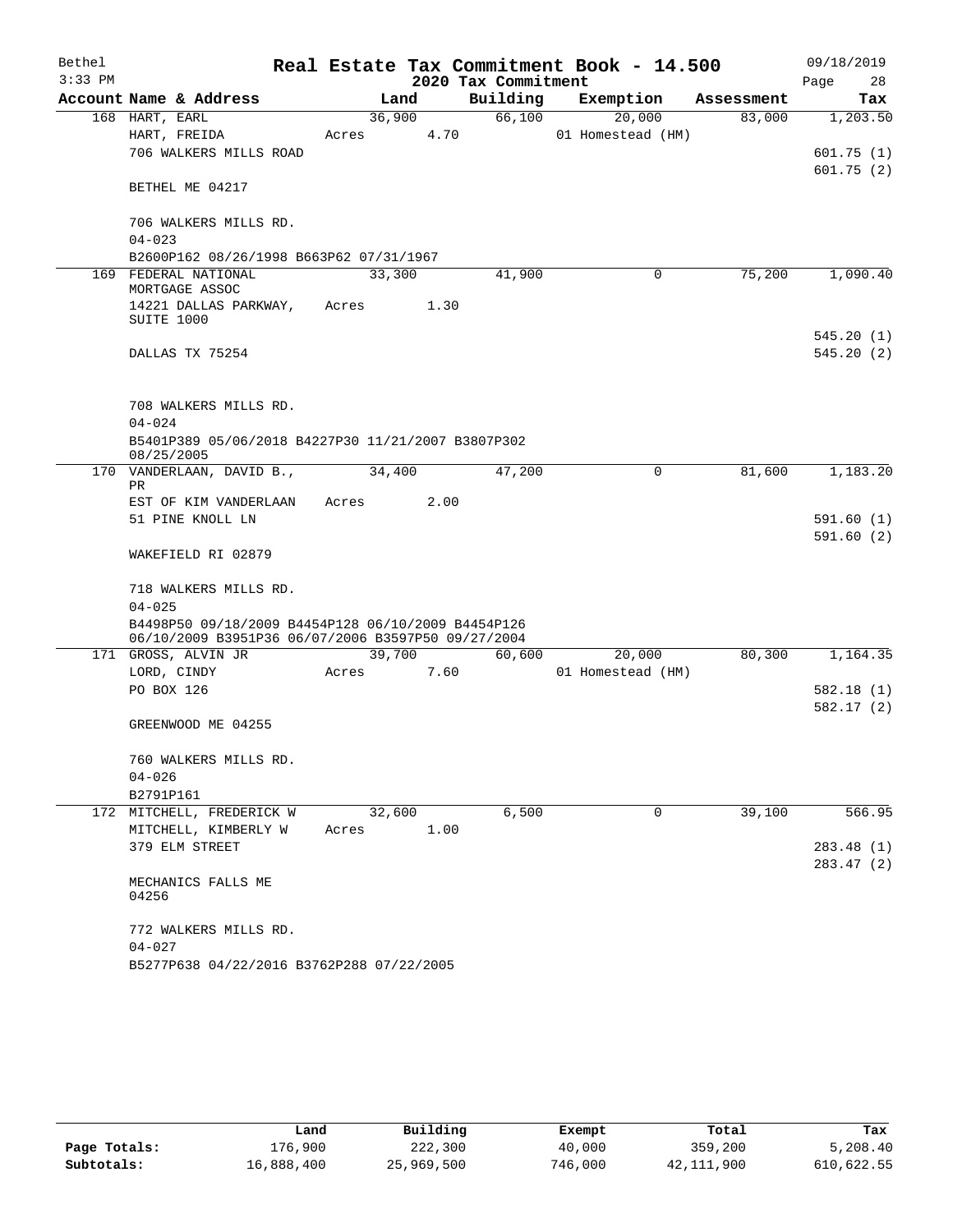| Bethel<br>$3:33$ PM |                                                                                           |       |        |                 | 2020 Tax Commitment | Real Estate Tax Commitment Book - 14.500      |            | 09/18/2019<br>29<br>Page |
|---------------------|-------------------------------------------------------------------------------------------|-------|--------|-----------------|---------------------|-----------------------------------------------|------------|--------------------------|
|                     | Account Name & Address                                                                    |       | Land   |                 | Building            | Exemption                                     | Assessment | Tax                      |
|                     | 173 WALKER, STANLEY<br>817 WALKERS MILLS RD                                               | Acres | 28,400 | 0.68            | 6,100               | 26,000<br>01 Homestead (HM)<br>12 WW2 Vet Res | 8,500      | 123.25<br>61.63(1)       |
|                     | BETHEL ME 04217                                                                           |       |        |                 |                     |                                               |            | 61.62(2)                 |
|                     | 820 WALKERS MILLS RD.<br>$04 - 030$<br>B5371P105 10/02/2017 B5190P173 12/08/2014 B642P285 |       |        |                 |                     |                                               |            |                          |
|                     | 04/12/1966                                                                                |       |        |                 |                     |                                               |            |                          |
|                     | 174 BETHEL ROUTE 26 LLC                                                                   |       | 40,000 |                 | $\Omega$            | $\Omega$                                      | 40,000     | 580.00                   |
|                     | PO BOX 158                                                                                | Acres |        | 20.00           |                     |                                               |            | 290.00(1)                |
|                     | BETHEL ME 04217                                                                           |       |        |                 |                     |                                               |            | 290.00(2)                |
|                     | WALKERS MILLS RD.                                                                         |       |        |                 |                     |                                               |            |                          |
|                     | $04 - 031$                                                                                |       |        |                 |                     |                                               |            |                          |
|                     | B5106P204 04/18/2014 B3728P167 05/24/2005                                                 |       |        |                 |                     |                                               |            |                          |
|                     | 175 HICKS, MICHAEL<br>P.O. BOX 577                                                        | Acres | 47,300 | 18.00           | 88,400              | 20,000<br>01 Homestead (HM)                   | 115,700    | 1,677.65                 |
|                     |                                                                                           |       |        |                 |                     |                                               |            | 838.83 (1)               |
|                     | BETHEL ME 04217                                                                           |       |        |                 |                     |                                               |            | 838.82 (2)               |
|                     | 850 WALKERS MILLS RD.<br>$04 - 031 - 001$                                                 |       |        |                 |                     |                                               |            |                          |
|                     | B2716P307 06/24/1999 B2178P5 11/21/1994                                                   |       |        |                 |                     |                                               |            |                          |
|                     | 176 PROSPER, KRISTEN MARIE                                                                |       | 19,900 |                 | 0                   | $\mathbf 0$                                   | 19,900     | 288.55                   |
|                     | C/O SHARON FATHEREE                                                                       | Acres |        | 2.70            |                     |                                               |            |                          |
|                     | 1088 SCHOOL STREET                                                                        |       |        |                 |                     |                                               |            | 144.28(1)                |
|                     | CANTON ME 04221                                                                           |       |        |                 |                     |                                               |            | 144.27(2)                |
|                     | $04 - 031 - 002$<br>B5341P484 04/24/2017 B5311P91 10/17/2016 B1966P25                     |       |        |                 |                     |                                               |            |                          |
|                     | 12/15/1992                                                                                |       |        |                 |                     |                                               |            |                          |
|                     | 177 BONNEY, LARRY B                                                                       |       | 29,500 |                 | 53,900              | 20,000                                        | 63,400     | 919.30                   |
|                     | BONNEY, ELSIE                                                                             | Acres |        | 1.06            |                     | 01 Homestead (HM)                             |            |                          |
|                     | 28 PARIS ROAD                                                                             |       |        |                 |                     |                                               |            | 459.65(1)                |
|                     | BETHEL ME 04217                                                                           |       |        |                 |                     |                                               |            | 459.65(2)                |
|                     | 28 PARIS RD.                                                                              |       |        |                 |                     |                                               |            |                          |
|                     | $04 - 032$                                                                                |       |        |                 |                     |                                               |            |                          |
|                     | B4044P295 11/13/2006                                                                      |       |        |                 |                     |                                               |            |                          |
|                     | 178 BROOKS, LILLIAN J                                                                     |       | 24,100 |                 | 83,900              | 20,000                                        | 88,000     | 1,276.00                 |
|                     | 43 PARIS ROAD                                                                             | Acres |        | 0.57            |                     | 01 Homestead (HM)                             |            | 638.00(1)                |
|                     | BETHEL ME 04217                                                                           |       |        |                 |                     |                                               |            | 638.00 (2)               |
|                     | 43 PARIS RD.                                                                              |       |        |                 |                     |                                               |            |                          |
|                     | $04 - 033$                                                                                |       |        |                 |                     |                                               |            |                          |
|                     | B1646P58 04/13/1989                                                                       |       |        |                 |                     |                                               |            |                          |
|                     |                                                                                           |       |        |                 |                     |                                               |            |                          |
|                     |                                                                                           |       |        | <b>Duilding</b> |                     | <b>Duamo</b>                                  |            |                          |

|              | ⊥and       | Building     | Exempt  | Total      | Tax          |
|--------------|------------|--------------|---------|------------|--------------|
| Page Totals: | 189,200    | 232,300      | 86,000  | 335,500    | 4,864.75     |
| Subtotals:   | 17,077,600 | 26, 201, 800 | 832,000 | 42,447,400 | 615, 487, 30 |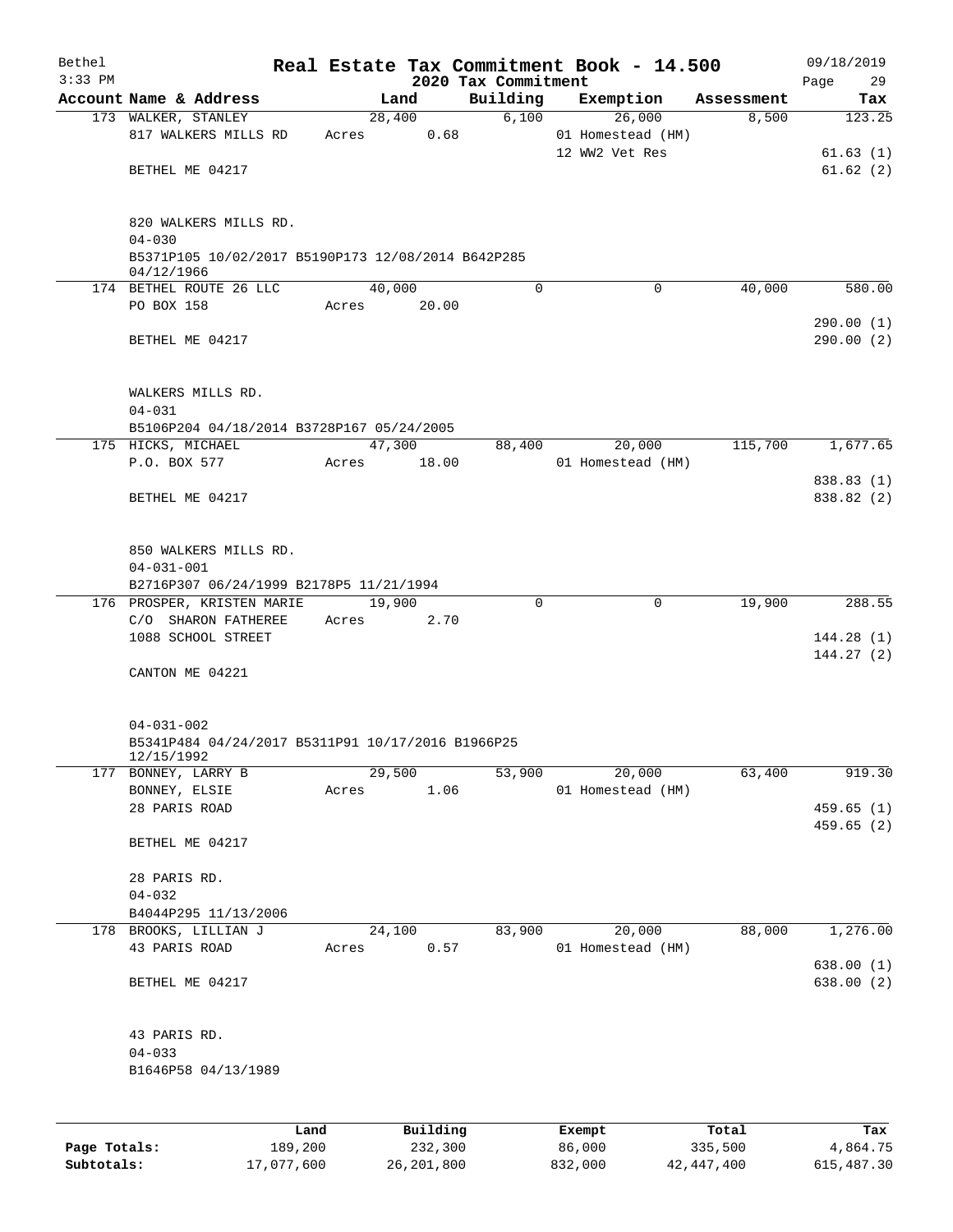| Bethel<br>$3:33$ PM |                                           |              |       |        |              | 2020 Tax Commitment | Real Estate Tax Commitment Book - 14.500 |            | 09/18/2019<br>Page<br>30 |
|---------------------|-------------------------------------------|--------------|-------|--------|--------------|---------------------|------------------------------------------|------------|--------------------------|
|                     | Account Name & Address                    |              |       | Land   |              | Building            | Exemption                                | Assessment | Tax                      |
|                     | 179 A & B EQUIPMENT, INC.                 |              |       | 66,600 |              | 10,600              | $\Omega$                                 | 77,200     | 1,119.40                 |
|                     | 6 MARTIN ROAD                             |              | Acres |        | 26.00        |                     |                                          |            |                          |
|                     |                                           |              |       |        |              |                     |                                          |            | 559.70(1)                |
|                     | RUMFORD ME 04276                          |              |       |        |              |                     |                                          |            | 559.70 (2)               |
|                     | 57 PARIS RD.                              |              |       |        |              |                     |                                          |            |                          |
|                     | $04 - 035$                                |              |       |        |              |                     |                                          |            |                          |
|                     | B5348P447 06/05/2017 B2809P154 04/19/2000 |              |       |        |              |                     |                                          |            |                          |
|                     | 180 BROOKS, LILLIAN J                     |              |       | 27,300 |              | $\Omega$            | 0                                        | 27,300     | 395.85                   |
|                     | 43 PARIS ROAD                             |              | Acres |        | 6.90         |                     |                                          |            |                          |
|                     | BETHEL ME 04217                           |              |       |        |              |                     |                                          |            | 197.93 (1)<br>197.92 (2) |
|                     | PARIS RD.                                 |              |       |        |              |                     |                                          |            |                          |
|                     | $04 - 035 - 001$                          |              |       |        |              |                     |                                          |            |                          |
|                     | B4640P87 09/30/2010                       |              |       |        |              |                     |                                          |            |                          |
|                     | 181 BROOKS, LILLIAN J<br>43 PARIS RD.     |              |       | 28,900 |              | 10,200              | 0                                        | 39,100     | 566.95                   |
|                     |                                           |              | Acres |        | 0.96         |                     |                                          |            | 283.48 (1)               |
|                     | BETHEL ME 04217                           |              |       |        |              |                     |                                          |            | 283.47(2)                |
|                     | 60 PARIS RD.                              |              |       |        |              |                     |                                          |            |                          |
|                     | $04 - 035 - 003$                          |              |       |        |              |                     |                                          |            |                          |
|                     | B4640P87 09/30/2010                       |              |       |        |              |                     |                                          |            |                          |
|                     | 182 A & B EQUIPMENT                       |              |       | 24,900 |              | $\mathbf 0$         | 0                                        | 24,900     | 361.05                   |
|                     | 6 MARTIN ROAD                             |              | Acres |        | 11.70        |                     |                                          |            |                          |
|                     | RUMFORD ME 04276                          |              |       |        |              |                     |                                          |            | 180.53(1)<br>180.52(2)   |
|                     | PARIS RD.                                 |              |       |        |              |                     |                                          |            |                          |
|                     | $04 - 035 - 002$                          |              |       |        |              |                     |                                          |            |                          |
|                     | B5330P93 02/07/2017                       |              |       |        |              |                     |                                          |            |                          |
|                     | 183 CHADBOURNE TREE FARMS,                |              |       | 24,400 |              | 0                   | 0                                        | 24,400     | 353.80                   |
|                     | <b>LLC</b><br>PO BOX 1750                 |              | Acres |        | 1.17         |                     |                                          |            |                          |
|                     |                                           |              |       |        |              |                     |                                          |            | 176.90(1)                |
|                     | BETHEL ME 04217                           |              |       |        |              |                     |                                          |            | 176.90(2)                |
|                     | WALKERS MILLS RD.                         |              |       |        |              |                     |                                          |            |                          |
|                     | $04 - 036$                                |              |       |        |              |                     |                                          |            |                          |
|                     | B3652P43 12/29/2004                       |              |       |        |              |                     |                                          |            |                          |
|                     | 184 WILSON, DENNIS                        |              |       | 4,200  |              | $\Omega$            | $\mathbf 0$                              | 4,200      | 60.90                    |
|                     | RR 1 BOX 566                              |              | Acres |        | 0.50         |                     |                                          |            |                          |
|                     | BETHEL ME 04217                           |              |       |        |              |                     |                                          |            | 30.45(1)<br>30.45(2)     |
|                     | 918 WALKERS MILLS RD.<br>$04 - 037$       |              |       |        |              |                     |                                          |            |                          |
|                     | B3736P186 06/10/2005                      |              |       |        |              |                     |                                          |            |                          |
|                     |                                           | Land         |       |        | Building     |                     | Exempt                                   | Total      | Tax                      |
| Page Totals:        |                                           | 176,300      |       |        | 20,800       |                     | $\mathbf 0$                              | 197,100    | 2,857.95                 |
| Subtotals:          |                                           | 17, 253, 900 |       |        | 26, 222, 600 |                     | 832,000                                  | 42,644,500 | 618, 345.25              |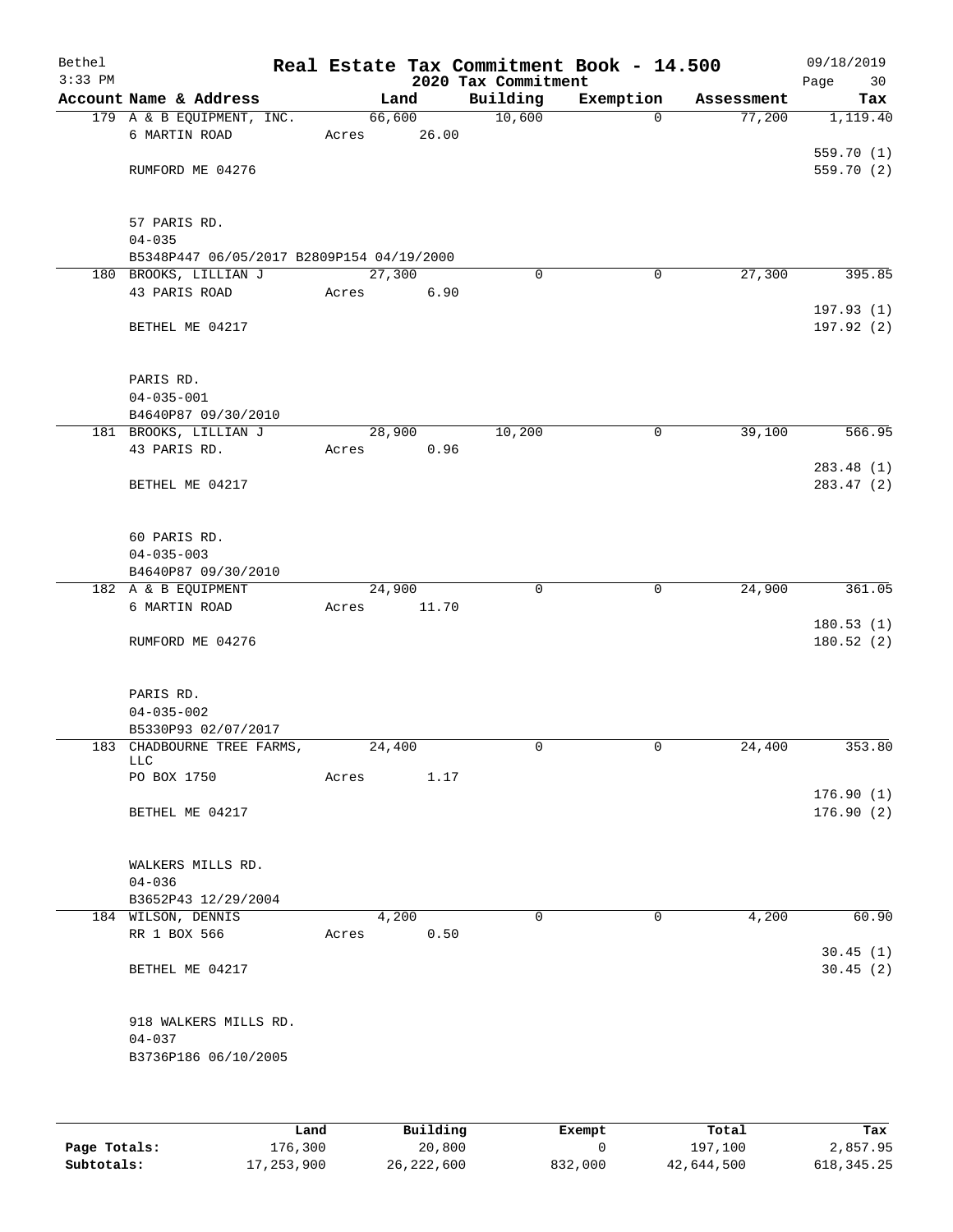| Bethel<br>$3:33$ PM |                                                                        |  |        |        |  | 2020 Tax Commitment | Real Estate Tax Commitment Book - 14.500 |            | 09/18/2019<br>Page<br>31 |  |  |
|---------------------|------------------------------------------------------------------------|--|--------|--------|--|---------------------|------------------------------------------|------------|--------------------------|--|--|
|                     | Account Name & Address                                                 |  |        | Land   |  | Building            | Exemption                                | Assessment | Tax                      |  |  |
|                     | 185 CONWAY, SCOTT                                                      |  | 34,900 |        |  | 82,800              | $\Omega$                                 | 117,700    | 1,706.65                 |  |  |
|                     | 19 ISABELL AVENUE                                                      |  | Acres  | 2.50   |  |                     |                                          |            |                          |  |  |
|                     |                                                                        |  |        |        |  |                     |                                          |            | 853.33 (1)               |  |  |
|                     | HOLBROOK MA 02343                                                      |  |        |        |  |                     |                                          |            | 853.32 (2)               |  |  |
|                     |                                                                        |  |        |        |  |                     |                                          |            |                          |  |  |
|                     |                                                                        |  |        |        |  |                     |                                          |            |                          |  |  |
|                     | 54 EAST BETHEL RD.<br>$04 - 038$                                       |  |        |        |  |                     |                                          |            |                          |  |  |
|                     | BP B5313P431 10/31/2016 B2376P322 10/17/1996                           |  |        |        |  |                     |                                          |            |                          |  |  |
|                     | 186 SIMMONDS, ROY M                                                    |  |        | 600    |  | $\Omega$            | $\Omega$                                 | 600        | 8.70                     |  |  |
|                     | SIMMONDS, THELMA                                                       |  | Acres  | 0.26   |  |                     |                                          |            |                          |  |  |
|                     | 40 EAST BETHEL ROAD                                                    |  |        |        |  |                     |                                          |            | 4.35(1)                  |  |  |
|                     |                                                                        |  |        |        |  |                     |                                          |            | 4.35(2)                  |  |  |
|                     | GREENWOOD ME 04255                                                     |  |        |        |  |                     |                                          |            |                          |  |  |
|                     |                                                                        |  |        |        |  |                     |                                          |            |                          |  |  |
|                     | EAST BETHEL RD.                                                        |  |        |        |  |                     |                                          |            |                          |  |  |
|                     | $04 - 039$                                                             |  |        |        |  |                     |                                          |            |                          |  |  |
|                     | B2951P237 06/05/2001<br>187 EVERETT, JODI                              |  |        | 40,000 |  | 199,700             | 0                                        | 239,700    | 3,475.65                 |  |  |
|                     | EVERETT, RALPH                                                         |  | Acres  | 8.00   |  |                     |                                          |            |                          |  |  |
|                     | P.O. 144                                                               |  |        |        |  |                     |                                          |            | 1,737.83(1)              |  |  |
|                     |                                                                        |  |        |        |  |                     |                                          |            | 1,737.82(2)              |  |  |
|                     | NEWRY ME 04261                                                         |  |        |        |  |                     |                                          |            |                          |  |  |
|                     |                                                                        |  |        |        |  |                     |                                          |            |                          |  |  |
|                     | 78 EAST BETHEL RD.                                                     |  |        |        |  |                     |                                          |            |                          |  |  |
|                     | $04 - 040$                                                             |  |        |        |  |                     |                                          |            |                          |  |  |
|                     | B5388P224 01/09/2018 B971P38 01/10/1978                                |  |        |        |  |                     |                                          |            |                          |  |  |
|                     | 188 KERNOZEK, KATIE L.                                                 |  | 38,200 |        |  | 145,600             | 0                                        | 183,800    | 2,665.10                 |  |  |
|                     | LLOYD, KATHY A.<br>17 FARM POND RD                                     |  | Acres  | 6.10   |  |                     |                                          |            | 1,332.55(1)              |  |  |
|                     |                                                                        |  |        |        |  |                     |                                          |            | 1,332.55(2)              |  |  |
|                     | NORTH STONINGTON CT                                                    |  |        |        |  |                     |                                          |            |                          |  |  |
|                     | 06359                                                                  |  |        |        |  |                     |                                          |            |                          |  |  |
|                     |                                                                        |  |        |        |  |                     |                                          |            |                          |  |  |
|                     | 108 EAST BETHEL RD.                                                    |  |        |        |  |                     |                                          |            |                          |  |  |
|                     | $04 - 041 - 001$<br>B5448P668 01/10/2019 B5351P40 06/15/2017 B1723P141 |  |        |        |  |                     |                                          |            |                          |  |  |
|                     | 04/09/1990                                                             |  |        |        |  |                     |                                          |            |                          |  |  |
|                     | 189 LOCKLIN, THOMAS P, JR                                              |  |        | 36,500 |  | 34,900              | 0                                        | 71,400     | 1,035.30                 |  |  |
|                     | KNOX, JANIE M                                                          |  | Acres  | 4.30   |  |                     |                                          |            |                          |  |  |
|                     | PO BOX 222                                                             |  |        |        |  |                     |                                          |            | 517.65(1)                |  |  |
|                     |                                                                        |  |        |        |  |                     |                                          |            | 517.65(2)                |  |  |
|                     | GREENWOOD ME 04255                                                     |  |        |        |  |                     |                                          |            |                          |  |  |
|                     | 164 EAST BETHEL RD                                                     |  |        |        |  |                     |                                          |            |                          |  |  |
|                     | $04 - 042$                                                             |  |        |        |  |                     |                                          |            |                          |  |  |
|                     | B4320P34 07/03/2008 B1317P135 09/28/1985                               |  |        |        |  |                     |                                          |            |                          |  |  |
|                     | 190 LANDES, CHRISTINE                                                  |  |        | 33,800 |  | 105,400             | 0                                        | 139,200    | 2,018.40                 |  |  |
|                     | LANDES, TRAVIS W                                                       |  | Acres  | 1.63   |  |                     |                                          |            |                          |  |  |
|                     | PO BOX 512                                                             |  |        |        |  |                     |                                          |            | 1,009.20(1)              |  |  |
|                     |                                                                        |  |        |        |  |                     |                                          |            | 1,009.20(2)              |  |  |
|                     | GARDINER ME 04345                                                      |  |        |        |  |                     |                                          |            |                          |  |  |
|                     |                                                                        |  |        |        |  |                     |                                          |            |                          |  |  |
|                     | 192 EAST BETHEL RD.                                                    |  |        |        |  |                     |                                          |            |                          |  |  |
|                     | $04 - 043$<br>B5274P155 03/25/2016 B1391P336 05/20/1986                |  |        |        |  |                     |                                          |            |                          |  |  |
|                     |                                                                        |  |        |        |  |                     |                                          |            |                          |  |  |
|                     |                                                                        |  |        |        |  |                     |                                          |            |                          |  |  |
|                     |                                                                        |  |        |        |  |                     |                                          |            |                          |  |  |

|              | Land       | Building   | Exempt  | Total      | Tax        |
|--------------|------------|------------|---------|------------|------------|
| Page Totals: | 184,000    | 568,400    |         | 752,400    | 10,909.80  |
| Subtotals:   | 17,437,900 | 26,791,000 | 832,000 | 43,396,900 | 629,255.05 |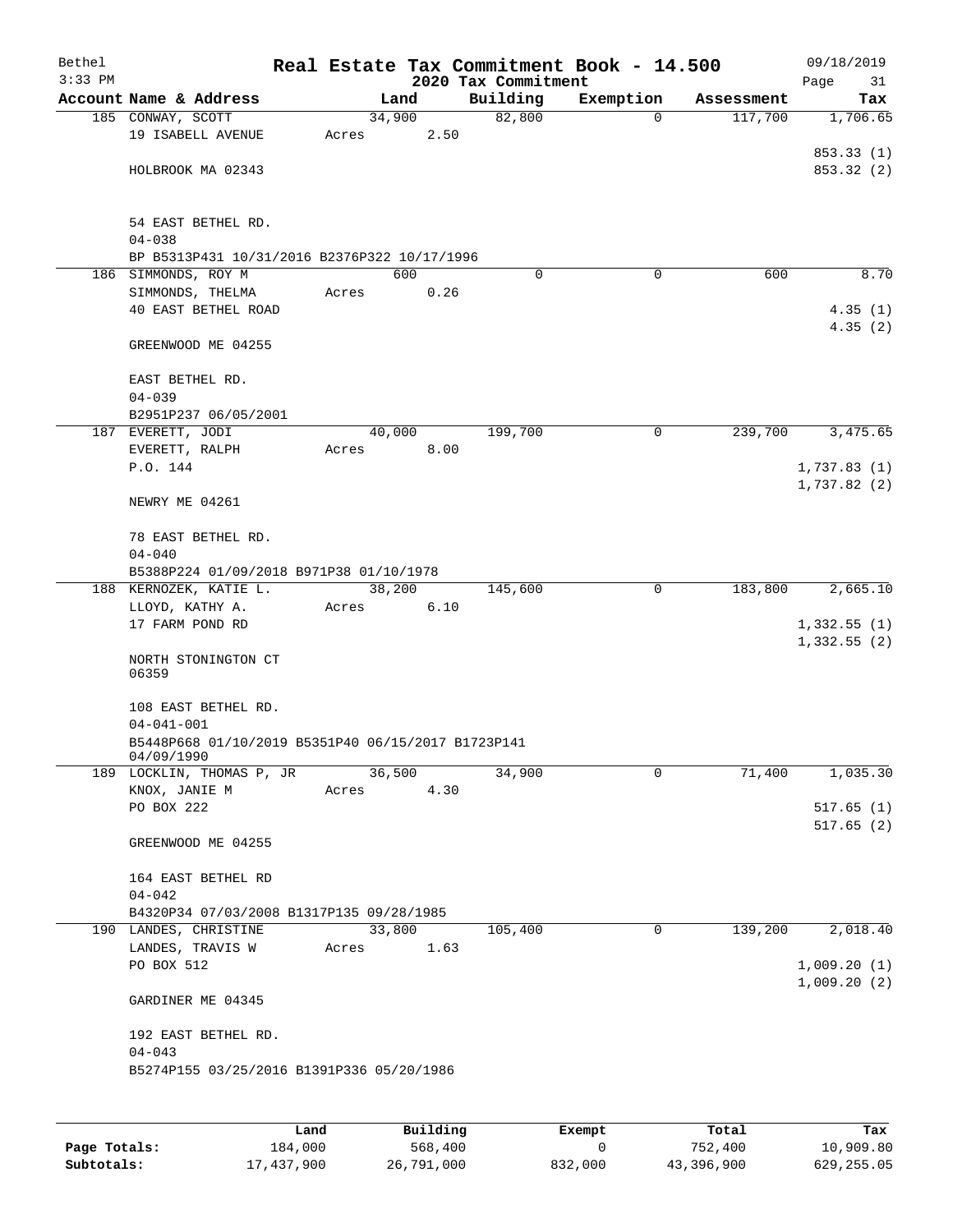| Bethel    |                                                                 |       |                |                     | Real Estate Tax Commitment Book - 14.500 |                       | 09/18/2019      |  |  |  |
|-----------|-----------------------------------------------------------------|-------|----------------|---------------------|------------------------------------------|-----------------------|-----------------|--|--|--|
| $3:33$ PM |                                                                 |       |                | 2020 Tax Commitment |                                          |                       | Page<br>32      |  |  |  |
|           | Account Name & Address                                          |       | Land<br>32,900 | Building<br>92,500  | Exemption<br>$\Omega$                    | Assessment<br>125,400 | Tax<br>1,818.30 |  |  |  |
|           | 192 MORIN, GERALD                                               |       |                |                     |                                          |                       |                 |  |  |  |
|           | MORIN, ANGELA                                                   | Acres | 1.10           |                     |                                          |                       |                 |  |  |  |
|           | 204 EAST BETHEL RD.                                             |       |                |                     |                                          |                       | 909.15(1)       |  |  |  |
|           | BETHEL ME 04217                                                 |       |                |                     |                                          |                       | 909.15(2)       |  |  |  |
|           | 204 EAST BETHEL RD.                                             |       |                |                     |                                          |                       |                 |  |  |  |
|           | $04 - 043 - 001 - 001$                                          |       |                |                     |                                          |                       |                 |  |  |  |
|           | B2853P106 08/25/2000                                            |       |                |                     |                                          |                       |                 |  |  |  |
|           | 193 YUMA ENTERPRISES                                            |       | 34,100         | 8,700               | 0                                        | 42,800                | 620.60          |  |  |  |
|           | 1390 INTERVALE ROAD                                             | Acres | 1.80           |                     |                                          |                       |                 |  |  |  |
|           |                                                                 |       |                |                     |                                          |                       | 310.30(1)       |  |  |  |
|           | BETHEL ME 04217                                                 |       |                |                     |                                          |                       | 310.30(2)       |  |  |  |
|           | 212 EAST BETHEL RD.<br>$04 - 044$                               |       |                |                     |                                          |                       |                 |  |  |  |
|           | B5166P54 09/29/2014 B2198P289                                   |       |                |                     |                                          |                       |                 |  |  |  |
|           | 194 DANFORTH, BETHANY M                                         |       | 32,800         | 63,300              | 20,000                                   | 76,100                | 1,103.45        |  |  |  |
|           | 224 EAST BETHEL RD.                                             | Acres | 2.70           |                     | 01 Homestead (HM)                        |                       |                 |  |  |  |
|           |                                                                 |       |                |                     |                                          |                       | 551.73(1)       |  |  |  |
|           | BETHEL ME 04217                                                 |       |                |                     |                                          |                       | 551.72(2)       |  |  |  |
|           |                                                                 |       |                |                     |                                          |                       |                 |  |  |  |
|           | 224 EAST BETHEL RD.                                             |       |                |                     |                                          |                       |                 |  |  |  |
|           | $04 - 045$                                                      |       |                |                     |                                          |                       |                 |  |  |  |
|           | B5064P174 11/19/2013 B3219P305 11/25/2002                       |       |                |                     |                                          |                       |                 |  |  |  |
|           | 195 REAL ESTATE HOLDINGS,                                       |       | 30,200         | 0                   | 0                                        | 30,200                | 437.90          |  |  |  |
|           | LLC                                                             |       |                |                     |                                          |                       |                 |  |  |  |
|           | 200 NARRAGANSETT STREET Acres                                   |       | 12.00          |                     |                                          |                       |                 |  |  |  |
|           |                                                                 |       |                |                     |                                          |                       | 218.95(1)       |  |  |  |
|           | GORHAM ME 04038                                                 |       |                |                     |                                          |                       | 218.95(2)       |  |  |  |
|           | EAST BETHEL RD.                                                 |       |                |                     |                                          |                       |                 |  |  |  |
|           | $04 - 046$                                                      |       |                |                     |                                          |                       |                 |  |  |  |
|           | B4265P224 02/27/2008 B2417P294                                  |       |                |                     |                                          |                       |                 |  |  |  |
|           | 196 ULRICKSON, ROY                                              |       | 45,200         | 0                   | 0                                        | 45,200                | 655.40          |  |  |  |
|           | ULRICKSON, CHRISTINE                                            | Acres | 29.10          |                     |                                          |                       |                 |  |  |  |
|           | 26 GOAT ISLAND WAY                                              |       |                |                     |                                          |                       | 327.70 (1)      |  |  |  |
|           | NORWAY ME 04268 4553                                            |       |                |                     |                                          |                       | 327.70 (2)      |  |  |  |
|           | EAST BETHEL RD.                                                 |       |                |                     |                                          |                       |                 |  |  |  |
|           | $04 - 047$                                                      |       |                |                     |                                          |                       |                 |  |  |  |
|           | B803P234                                                        |       |                |                     |                                          |                       |                 |  |  |  |
|           | 197 SAVAGE, RONALD W                                            |       | 51,400         | 26,100              | 0                                        | 77,500                | 1,123.75        |  |  |  |
|           | PO BOX 358                                                      | Acres | 24.00          |                     |                                          |                       |                 |  |  |  |
|           |                                                                 |       |                |                     |                                          |                       | 561.88(1)       |  |  |  |
|           | BETHEL ME 04217                                                 |       |                |                     |                                          |                       | 561.87(2)       |  |  |  |
|           | 204 EAST BETHEL RD.                                             |       |                |                     |                                          |                       |                 |  |  |  |
|           | $04 - 048$                                                      |       |                |                     |                                          |                       |                 |  |  |  |
|           | B4899P256 09/27/2012 B1966P17 12/03/1992 B624P490<br>03/30/1964 |       |                |                     |                                          |                       |                 |  |  |  |
|           |                                                                 |       |                |                     |                                          |                       |                 |  |  |  |
|           |                                                                 | Land  | Building       |                     | Exempt                                   | Total                 | Tax             |  |  |  |

|              | ⊥ano       | Building   | Exempt  | тосат      | rax.       |
|--------------|------------|------------|---------|------------|------------|
| Page Totals: | 226,600    | 190,600    | 20,000  | 397,200    | 5,759.40   |
| Subtotals:   | 17,664,500 | 26,981,600 | 852,000 | 43,794,100 | 635,014.45 |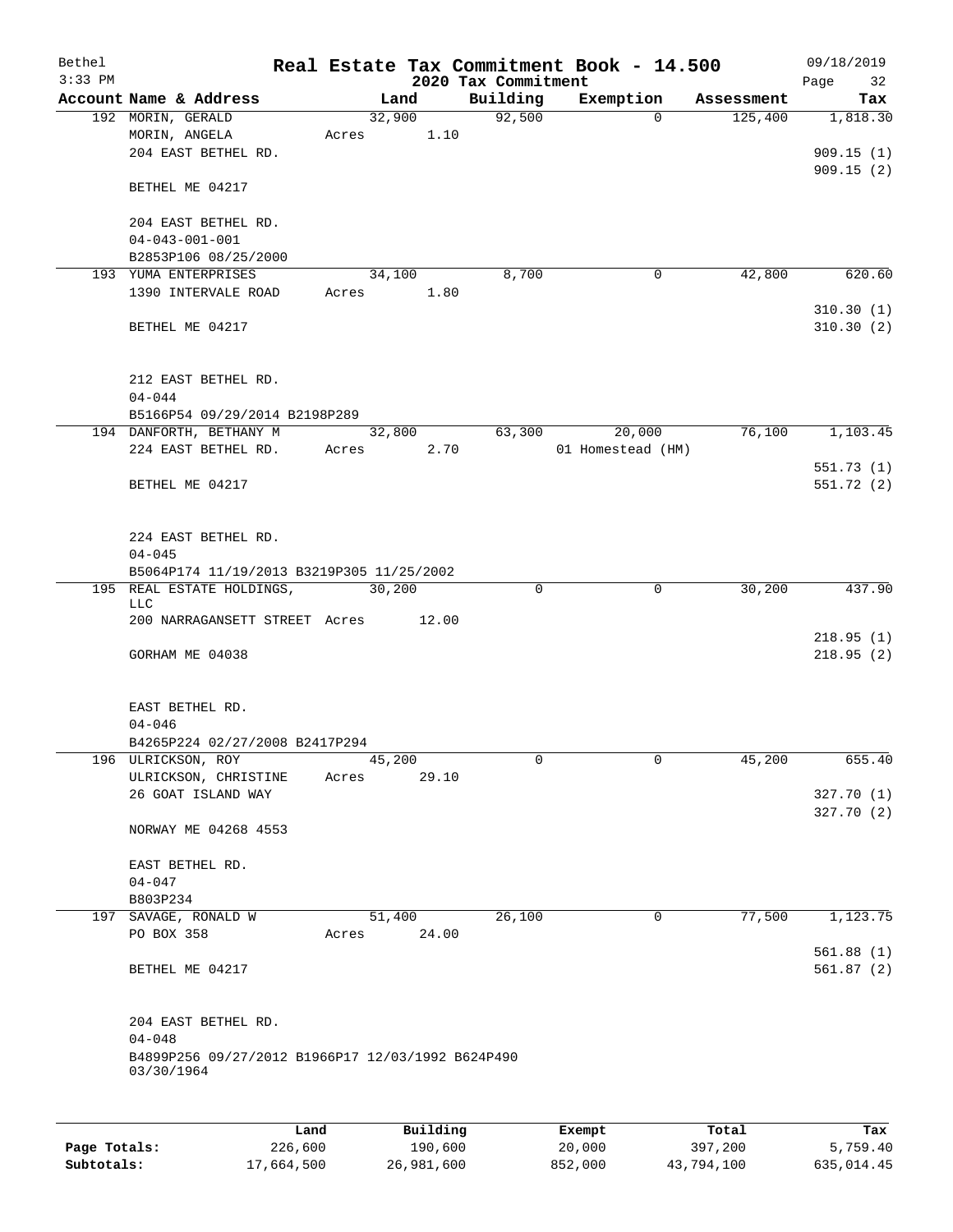| Bethel<br>$3:33$ PM |                                                                             |            |       |        |              | Real Estate Tax Commitment Book - 14.500<br>2020 Tax Commitment |             |             |            | 09/18/2019<br>Page<br>33 |
|---------------------|-----------------------------------------------------------------------------|------------|-------|--------|--------------|-----------------------------------------------------------------|-------------|-------------|------------|--------------------------|
|                     | Account Name & Address                                                      |            |       | Land   |              | Building                                                        | Exemption   |             | Assessment | Tax                      |
|                     | 198 WALKER, JEFFREY G                                                       |            |       | 33,300 |              | 0                                                               |             | $\Omega$    | 33,300     | 482.85                   |
|                     | WALKER, ALISHA A                                                            |            | Acres |        | 10.00        |                                                                 |             |             |            |                          |
|                     | PO BOX 111                                                                  |            |       |        |              |                                                                 |             |             |            | 241.43(1)                |
|                     |                                                                             |            |       |        |              |                                                                 |             |             |            | 241.42 (2)               |
|                     | GREENWOOD ME 04255                                                          |            |       |        |              |                                                                 |             |             |            |                          |
|                     |                                                                             |            |       |        |              |                                                                 |             |             |            |                          |
|                     |                                                                             |            |       |        |              |                                                                 |             |             |            |                          |
|                     | $04 - 048 - 001$                                                            |            |       |        |              |                                                                 |             |             |            |                          |
|                     | B5248P600 10/13/2015 B1966P19 12/15/1992 B624P490                           |            |       |        |              |                                                                 |             |             |            |                          |
|                     | 199 WALKER, JEFF                                                            |            |       | 38,100 |              | 50,800                                                          |             | 0           | 88,900     | 1,289.05                 |
|                     | PO BOX 111                                                                  |            | Acres |        | 5.96         |                                                                 |             |             |            |                          |
|                     |                                                                             |            |       |        |              |                                                                 |             |             |            | 644.53(1)                |
|                     | GREENWOOD ME 04255                                                          |            |       |        |              |                                                                 |             |             |            | 644.52 (2)               |
|                     |                                                                             |            |       |        |              |                                                                 |             |             |            |                          |
|                     |                                                                             |            |       |        |              |                                                                 |             |             |            |                          |
|                     | 24 WALKER LANE                                                              |            |       |        |              |                                                                 |             |             |            |                          |
|                     | $04 - 048 - 002$                                                            |            |       |        |              |                                                                 |             |             |            |                          |
|                     | B624P490 B624P490 B624P490                                                  |            |       |        |              |                                                                 |             |             |            |                          |
|                     | 200 BERNIER, ANDRE                                                          |            |       | 35,400 |              | 129,300                                                         |             | 0           | 164,700    | 2,388.15                 |
|                     | BERNIER, FLORENCE                                                           |            | Acres |        | 3.00         |                                                                 |             |             |            |                          |
|                     | 100 SIERRA DRIVE                                                            |            |       |        |              |                                                                 |             |             |            | 1,194.08(1)              |
|                     |                                                                             |            |       |        |              |                                                                 |             |             |            | 1,194.07 (2)             |
|                     | MILTON TOWNSHIP ME<br>04219                                                 |            |       |        |              |                                                                 |             |             |            |                          |
|                     |                                                                             |            |       |        |              |                                                                 |             |             |            |                          |
|                     | 167 EAST BETHEL RD.                                                         |            |       |        |              |                                                                 |             |             |            |                          |
|                     | $04 - 049$                                                                  |            |       |        |              |                                                                 |             |             |            |                          |
|                     | B5404P689 04/27/2018 B5392P356 02/07/2018 B2511P335                         |            |       |        |              |                                                                 |             |             |            |                          |
|                     | 12/29/1997 B976P251 03/10/1978                                              |            |       |        |              |                                                                 |             |             |            |                          |
|                     | 201 BERNIER, ANDRE N                                                        |            |       | 32,600 |              | 87,000                                                          |             | $\mathbf 0$ | 119,600    | 1,734.20                 |
|                     | BERNIER, FLORENCE E                                                         |            | Acres |        | 1.00         |                                                                 |             |             |            |                          |
|                     | 100 SIERRA DRIVE                                                            |            |       |        |              |                                                                 |             |             |            | 867.10(1)                |
|                     |                                                                             |            |       |        |              |                                                                 |             |             |            | 867.10(2)                |
|                     | BRYANT POND ME 04219                                                        |            |       |        |              |                                                                 |             |             |            |                          |
|                     |                                                                             |            |       |        |              |                                                                 |             |             |            |                          |
|                     | 157 EAST BETHEL RD.                                                         |            |       |        |              |                                                                 |             |             |            |                          |
|                     | $04 - 050$                                                                  |            |       |        |              |                                                                 |             |             |            |                          |
|                     | B5306P350 09/23/2016 B5305P440 09/19/2016 B3920P344<br>04/14/2006 B3303P347 |            |       |        |              |                                                                 |             |             |            |                          |
|                     | 202 OLIVER, BRIAN                                                           |            |       | 23,100 |              | 30,800                                                          |             | $\Omega$    | 53,900     | 781.55                   |
|                     | 37 ROYAL RD.                                                                |            | Acres |        | 0.48         |                                                                 |             |             |            |                          |
|                     |                                                                             |            |       |        |              |                                                                 |             |             |            | 390.78 (1)               |
|                     | POWNAL ME 04069                                                             |            |       |        |              |                                                                 |             |             |            | 390.77 (2)               |
|                     |                                                                             |            |       |        |              |                                                                 |             |             |            |                          |
|                     |                                                                             |            |       |        |              |                                                                 |             |             |            |                          |
|                     | 137 EAST BETHEL RD.                                                         |            |       |        |              |                                                                 |             |             |            |                          |
|                     | $04 - 051$                                                                  |            |       |        |              |                                                                 |             |             |            |                          |
|                     | B907P280 08/10/1976 B623P338 07/12/1963                                     |            |       |        |              |                                                                 |             |             |            |                          |
|                     | 203 CURTIS, ROBERT                                                          |            |       | 32,600 |              | 49,800                                                          |             | 0           | 82,400     | 1,194.80                 |
|                     | 129 EAST BETHEL ROAD                                                        |            | Acres |        | 1.00         |                                                                 |             |             |            |                          |
|                     |                                                                             |            |       |        |              |                                                                 |             |             |            | 597.40(1)                |
|                     | BETHEL ME 04217                                                             |            |       |        |              |                                                                 |             |             |            | 597.40(2)                |
|                     |                                                                             |            |       |        |              |                                                                 |             |             |            |                          |
|                     |                                                                             |            |       |        |              |                                                                 |             |             |            |                          |
|                     | 129 EAST BETHEL RD.                                                         |            |       |        |              |                                                                 |             |             |            |                          |
|                     | $04 - 052$                                                                  |            |       |        |              |                                                                 |             |             |            |                          |
|                     | B907P280                                                                    |            |       |        |              |                                                                 |             |             |            |                          |
|                     |                                                                             |            |       |        |              |                                                                 |             |             |            |                          |
|                     |                                                                             | Land       |       |        | Building     |                                                                 | Exempt      |             | Total      | Tax                      |
| Page Totals:        |                                                                             | 195,100    |       |        | 347,700      |                                                                 | $\mathbf 0$ |             | 542,800    | 7,870.60                 |
| Subtotals:          |                                                                             | 17,859,600 |       |        | 27, 329, 300 |                                                                 | 852,000     |             | 44,336,900 | 642,885.05               |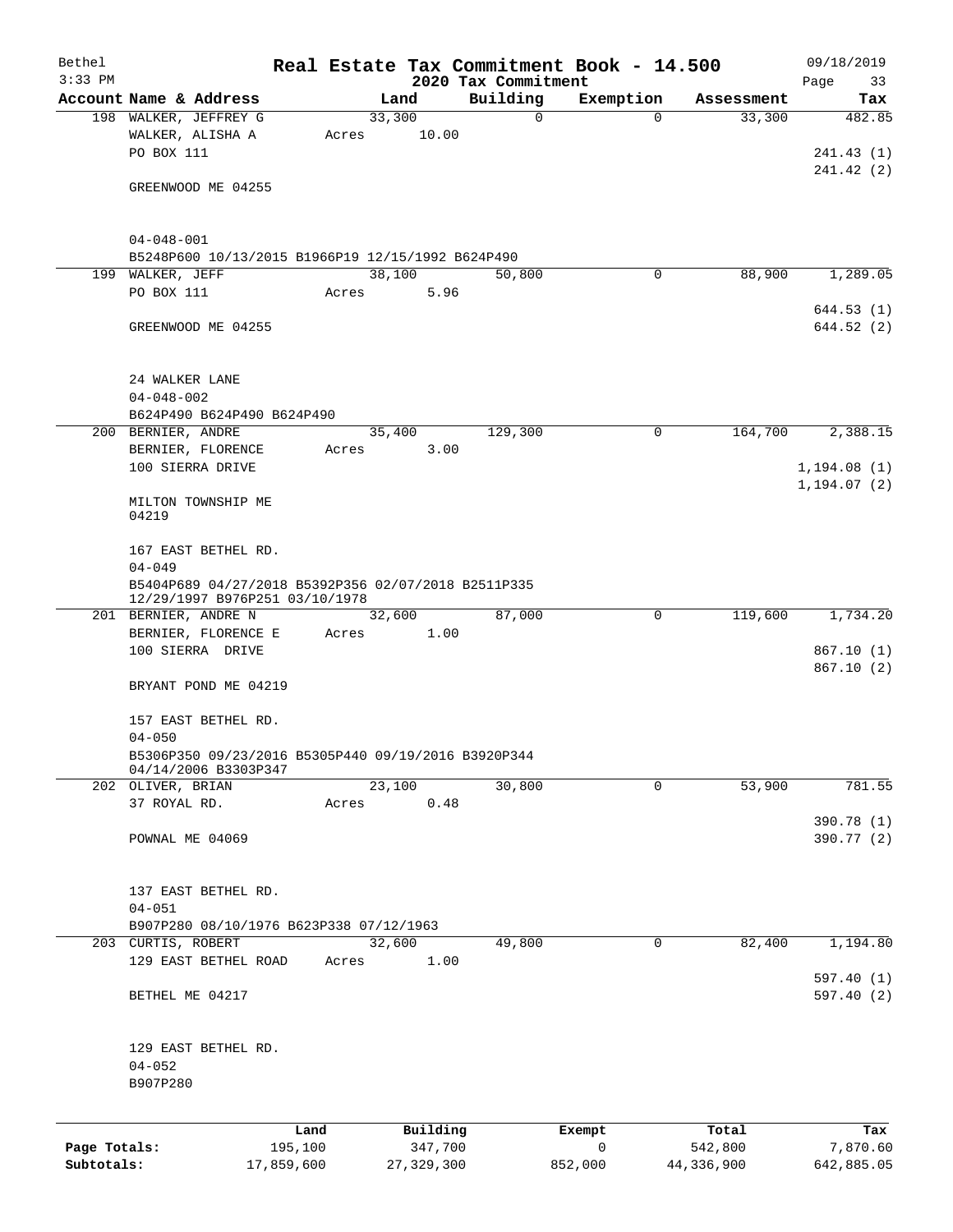| Bethel<br>$3:33$ PM |                                                         |                 |                     |                                 | Real Estate Tax Commitment Book - 14.500 |                  | 09/18/2019             |
|---------------------|---------------------------------------------------------|-----------------|---------------------|---------------------------------|------------------------------------------|------------------|------------------------|
|                     | Account Name & Address                                  |                 | Land                | 2020 Tax Commitment<br>Building | Exemption                                | Assessment       | Page<br>34<br>Tax      |
|                     | 204 PELLETIER, LAURENCE                                 | 33,300          |                     | 24,200                          | $\Omega$                                 | 57,500           | 833.75                 |
|                     | PELLETIER, GENEVA<br>KIMBALL                            | Acres           | 1.30                |                                 |                                          |                  |                        |
|                     | 586 HOOKSET RD.                                         |                 |                     |                                 |                                          |                  | 416.88(1)<br>416.87(2) |
|                     | AUBURN NH 03022                                         |                 |                     |                                 |                                          |                  |                        |
|                     | 115 EAST BETHEL RD.                                     |                 |                     |                                 |                                          |                  |                        |
|                     | $04 - 053$<br>B5342P206 09/21/2018 B1411P298 08/08/1986 |                 |                     |                                 |                                          |                  |                        |
|                     | 205 CROCKETT, KENNETH                                   | 32,900          |                     | 59,400                          | 20,000                                   | 72,300           | 1,048.35               |
|                     | CROCKETT, LAURIE                                        | Acres           | 1.10                |                                 | 01 Homestead (HM)                        |                  |                        |
|                     | 111 EAST BETHEL ROAD                                    |                 |                     |                                 |                                          |                  | 524.18(1)<br>524.17(2) |
|                     | BETHEL ME 04217                                         |                 |                     |                                 |                                          |                  |                        |
|                     | 111 EAST BETHEL RD.                                     |                 |                     |                                 |                                          |                  |                        |
|                     | $04 - 054$<br>B689P125                                  |                 |                     |                                 |                                          |                  |                        |
| 207                 | HUARD, DAVID J. &<br>JENNIFER R. SHAW &                 | 33,300          |                     | 83,800                          | 0                                        | 117,100          | 1,697.95               |
|                     | SHAW, LEONARD                                           | Acres           | 1.33                |                                 |                                          |                  |                        |
|                     | 83 EAST BETHEL RD.                                      |                 |                     |                                 |                                          |                  | 848.98 (1)             |
|                     | BETHEL ME 04217                                         |                 |                     |                                 |                                          |                  | 848.97 (2)             |
|                     |                                                         |                 |                     |                                 |                                          |                  |                        |
|                     | 83 EAST BETHEL RD.<br>$04 - 056 - 001$                  |                 |                     |                                 |                                          |                  |                        |
|                     | B4764P72 09/23/2011 B1223P57 08/30/1983                 |                 |                     |                                 |                                          |                  |                        |
|                     | 208 SLATTERY, WILLIAM D                                 |                 | 33,300              | 51,000                          | 20,000                                   | 64,300           | 932.35                 |
|                     | 7 VAIL WAY                                              | Acres           | 1.30                |                                 | 01 Homestead (HM)                        |                  |                        |
|                     | BETHEL ME 04217                                         |                 |                     |                                 |                                          |                  | 466.18(1)<br>466.17(2) |
|                     |                                                         |                 |                     |                                 |                                          |                  |                        |
|                     | 7 VAIL WAY                                              |                 |                     |                                 |                                          |                  |                        |
|                     | $04 - 057 - 001$                                        |                 |                     |                                 |                                          |                  |                        |
|                     | B5294P610 07/27/2016 B3867P345 01/04/2006               |                 |                     |                                 |                                          |                  |                        |
| 209                 | BERNIER, ANDRE<br>BERNIER, FLORENCE                     | 44,000<br>Acres | 24.20               | 0                               | 0                                        | 44,000           | 638.00                 |
|                     | 100 SIERRA DRIVE                                        |                 |                     |                                 |                                          |                  | 319.00(1)              |
|                     | BRYANT POND ME 04219                                    |                 |                     |                                 |                                          |                  | 319.00(2)              |
|                     |                                                         |                 |                     |                                 |                                          |                  |                        |
|                     | $04 - 057 - 002$                                        |                 |                     |                                 |                                          |                  |                        |
|                     | B2819P260                                               |                 |                     |                                 |                                          |                  |                        |
|                     | 210 PELLETIER, LAURENCE                                 | 43,600          |                     | 0                               | $\mathbf 0$                              | 43,600           | 632.20                 |
|                     | PELLETIER, GENEVA                                       | Acres           | 23.60               |                                 |                                          |                  |                        |
|                     | 586 HOOKSET RD.                                         |                 |                     |                                 |                                          |                  | 316.10(1)<br>316.10(2) |
|                     | AUBURN NH 03022                                         |                 |                     |                                 |                                          |                  |                        |
|                     | $04 - 057 - 003$                                        |                 |                     |                                 |                                          |                  |                        |
|                     | B2819P263 05/22/2000                                    |                 |                     |                                 |                                          |                  |                        |
|                     |                                                         |                 |                     |                                 |                                          |                  |                        |
|                     |                                                         |                 |                     |                                 |                                          |                  |                        |
| Page Totals:        | Land<br>220,400                                         |                 | Building<br>218,400 |                                 | Exempt<br>40,000                         | Total<br>398,800 | Tax<br>5,782.60        |
|                     |                                                         |                 |                     |                                 |                                          |                  |                        |

**Subtotals:** 18,080,000 27,547,700 892,000 44,735,700 648,667.65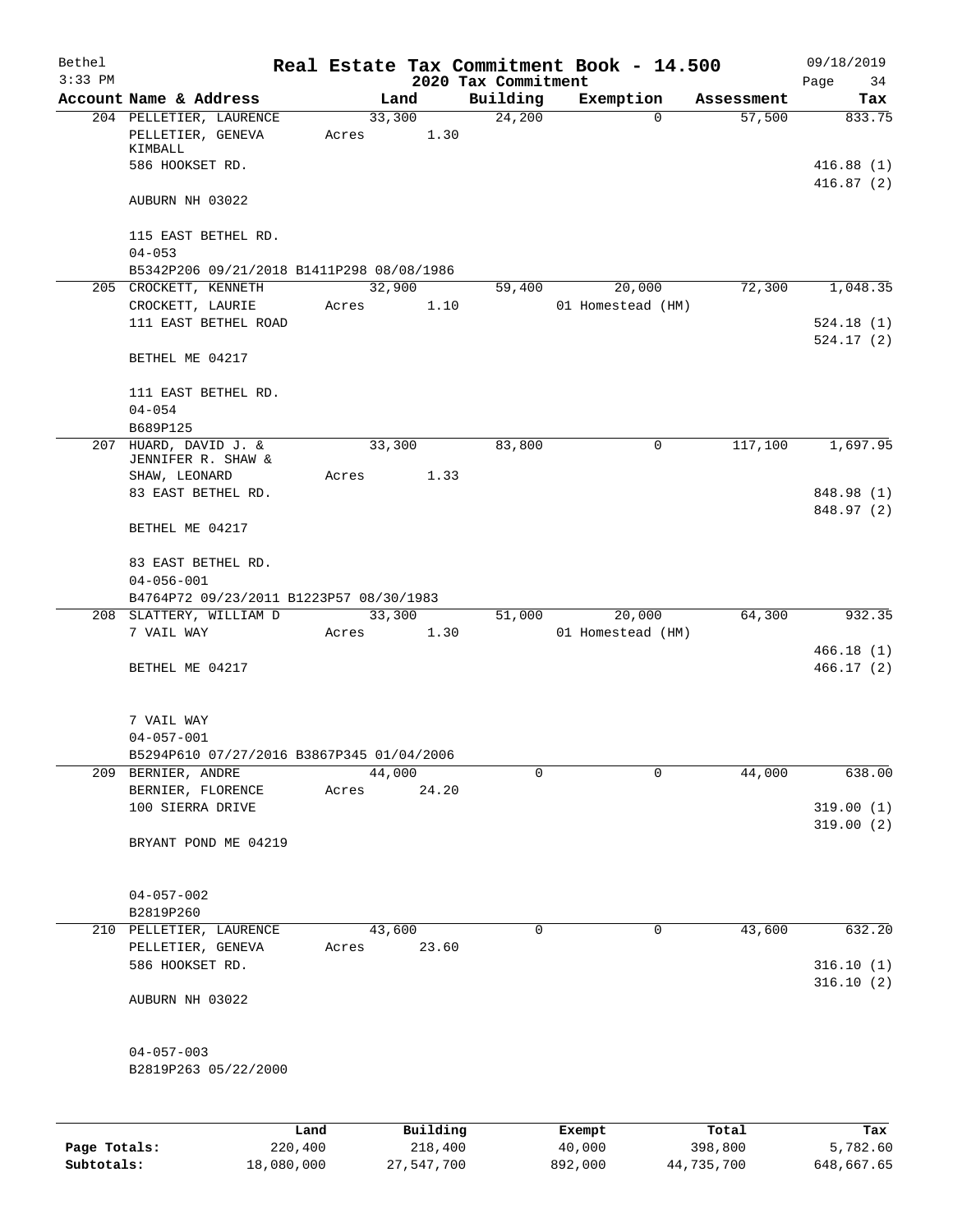| Bethel                     |                                                                                      |                       |                |                       |                     | Real Estate Tax Commitment Book - 14.500 |                       | 09/18/2019              |
|----------------------------|--------------------------------------------------------------------------------------|-----------------------|----------------|-----------------------|---------------------|------------------------------------------|-----------------------|-------------------------|
| $3:33$ PM                  | Account Name & Address                                                               |                       |                |                       | 2020 Tax Commitment |                                          |                       | Page<br>35              |
|                            | 211 YASKO, EDWARD J                                                                  |                       | Land<br>29,200 |                       | Building<br>0       | Exemption<br>$\Omega$                    | Assessment<br>29,200  | Tax<br>423.40           |
|                            | 184 BIRD HILL ROAD                                                                   | Acres                 |                | 5.66                  |                     |                                          |                       |                         |
|                            |                                                                                      |                       |                |                       |                     |                                          |                       | 211.70(1)               |
|                            | BETHEL ME 04217                                                                      |                       |                |                       |                     |                                          |                       | 211.70(2)               |
|                            |                                                                                      |                       |                |                       |                     |                                          |                       |                         |
|                            | $04 - 057 - 004$                                                                     |                       |                |                       |                     |                                          |                       |                         |
|                            | B4611P145 07/20/2010 B3645P10 12/16/2004                                             |                       |                |                       |                     |                                          |                       |                         |
|                            | 212 VAIL, CHRISTOPHER L<br>VAIL, SHERRIN M                                           | Acres                 | 24,600         | 1.30                  | $\Omega$            | 0                                        | 24,600                | 356.70                  |
|                            | 1119 WASHINGTON AVE.                                                                 |                       |                |                       |                     |                                          |                       | 178.35(1)               |
|                            |                                                                                      |                       |                |                       |                     |                                          |                       | 178.35(2)               |
|                            | PORTLAND ME 04103                                                                    |                       |                |                       |                     |                                          |                       |                         |
|                            | 12 VAIL WAY<br>$04 - 057 - 005 - 002$                                                |                       |                |                       |                     |                                          |                       |                         |
|                            | B4061P164 12/11/2006 B3867P345 01/04/2006                                            |                       |                |                       |                     |                                          |                       |                         |
|                            | 213 WHEELER, ROGER A                                                                 |                       | 6,900          |                       | 0                   | $\mathbf 0$                              | 6,900                 | 100.05                  |
|                            | EST OF MARY WHEELER                                                                  | Acres                 |                | 7.14                  |                     |                                          |                       |                         |
|                            | PO BOX 478                                                                           |                       |                |                       |                     |                                          |                       | 50.03(1)                |
|                            |                                                                                      |                       |                |                       |                     |                                          |                       | 50.02(2)                |
|                            | BETHEL ME 04217                                                                      |                       |                |                       |                     |                                          |                       |                         |
|                            | EAST BETHEL RD                                                                       |                       |                |                       |                     |                                          |                       |                         |
|                            | $04 - 057 - 006$                                                                     |                       |                |                       |                     |                                          |                       |                         |
|                            | B4822P69 03/07/2012 B4544P139 12/29/2009 B3820P208<br>10/12/2005 B3098P39 04/18/2002 |                       |                |                       |                     |                                          |                       |                         |
|                            | 214 TIBBETTS, PAMELA A                                                               |                       | 41,000         |                       | 9,700               | $\mathbf 0$                              | 50,700                | 735.15                  |
|                            | PO BOX 2681                                                                          | Acres                 |                | 8.97                  |                     |                                          |                       | 367.58(1)               |
|                            | S PORTLAND ME 04116                                                                  |                       |                |                       |                     |                                          |                       | 367.57(2)               |
|                            | 108 BIRD HILL ROAD                                                                   |                       |                |                       |                     |                                          |                       |                         |
|                            | $04 - 057 - 006 - 001$                                                               |                       |                |                       |                     |                                          |                       |                         |
|                            | B4142P289 06/06/2007 B3232P69 12/22/2003                                             |                       |                |                       |                     |                                          |                       |                         |
|                            | 215 HOWLEY, DENISE ANN                                                               |                       | 30,100         |                       | 94,800              | 0                                        | 124,900               | 1,811.05                |
|                            | PO BOX 478                                                                           | Acres                 |                | 0.80                  |                     |                                          |                       |                         |
|                            | BETHEL ME 04217                                                                      |                       |                |                       |                     |                                          |                       | 905.53(1)<br>905.52(2)  |
|                            |                                                                                      |                       |                |                       |                     |                                          |                       |                         |
|                            | 67 EAST BETHEL RD.                                                                   |                       |                |                       |                     |                                          |                       |                         |
|                            | $04 - 058$                                                                           |                       |                |                       |                     |                                          |                       |                         |
|                            | B5396P455 02/23/2018 B4822P67 03/07/2012 B4544P139<br>12/29/2009 B2965P35 06/29/2001 |                       |                |                       |                     |                                          |                       |                         |
|                            | 216 CENTRAL MAINE POWER                                                              |                       | 26,300         |                       | $\overline{0}$      | $\mathbf 0$                              | 26,300                | 381.35                  |
|                            | c/o AVANGRID MANAGEMENT Acres<br>COMPANY-LOCAL TAXES                                 |                       |                | 2.50                  |                     |                                          |                       |                         |
|                            | ONE CITY CENTER 5th                                                                  |                       |                |                       |                     |                                          |                       | 190.68(1)               |
|                            | FLOOR                                                                                |                       |                |                       |                     |                                          |                       | 190.67(2)               |
|                            | PORTLAND ME 04101                                                                    |                       |                |                       |                     |                                          |                       |                         |
|                            | EAST BETHEL RD.                                                                      |                       |                |                       |                     |                                          |                       |                         |
|                            | $04 - 059$<br>B2965P35                                                               |                       |                |                       |                     |                                          |                       |                         |
|                            |                                                                                      |                       |                |                       |                     |                                          |                       |                         |
|                            |                                                                                      | Land                  |                | Building              |                     | Exempt                                   | Total                 | Tax                     |
| Page Totals:<br>Subtotals: |                                                                                      | 158,100<br>18,238,100 |                | 104,500<br>27,652,200 |                     | $\mathbf 0$<br>892,000                   | 262,600<br>44,998,300 | 3,807.70<br>652, 475.35 |
|                            |                                                                                      |                       |                |                       |                     |                                          |                       |                         |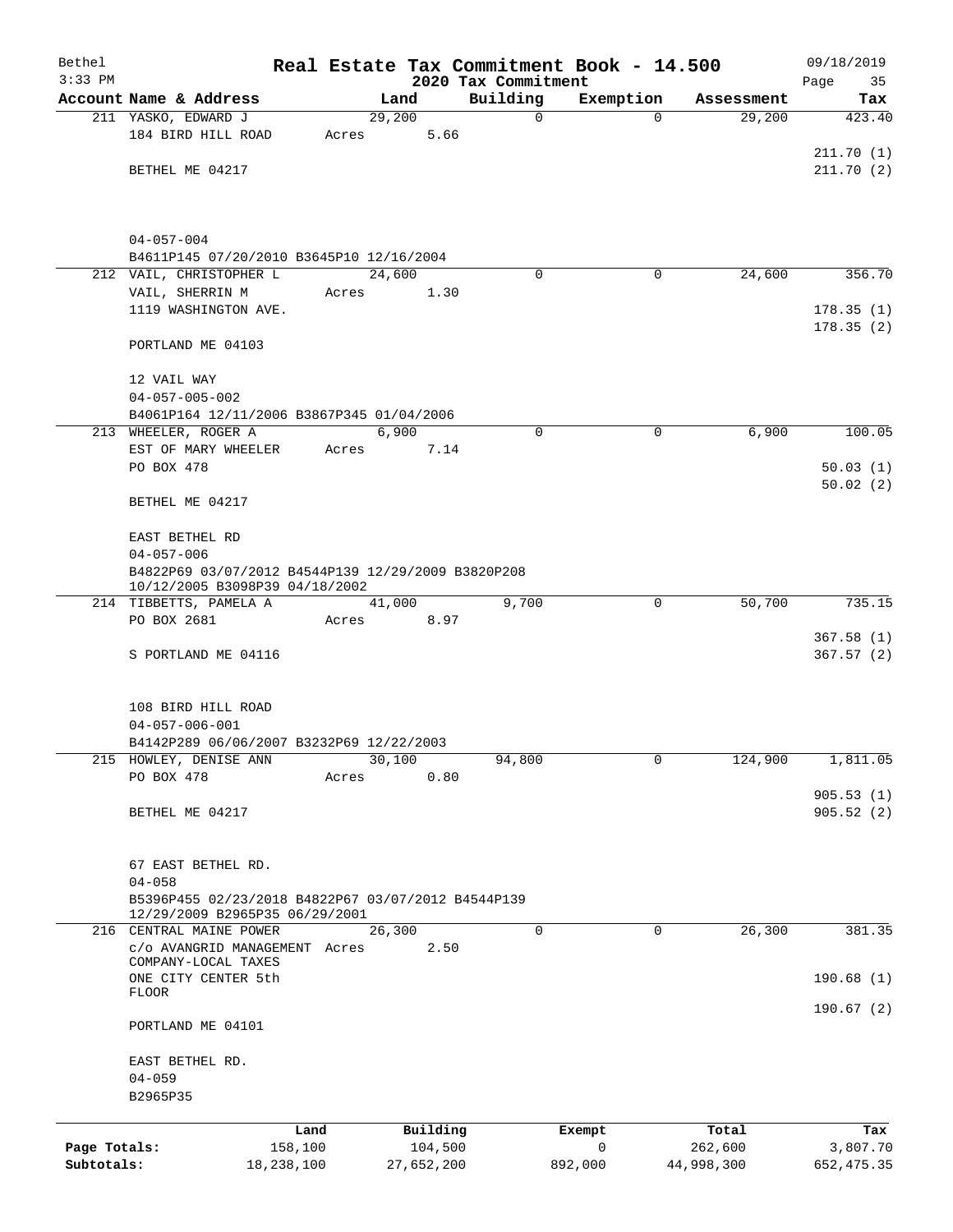| Bethel<br>$3:33$ PM |                                                                                                        |       |        |            | 2020 Tax Commitment | Real Estate Tax Commitment Book - 14.500 |                   | 09/18/2019<br>Page<br>36     |
|---------------------|--------------------------------------------------------------------------------------------------------|-------|--------|------------|---------------------|------------------------------------------|-------------------|------------------------------|
|                     | Account Name & Address                                                                                 |       | Land   |            | Building            | Exemption                                | Assessment        | Tax                          |
|                     | 217 CENTRAL MAINE POWER<br>c/o AVANGRID MANAGEMENT Acres<br>COMPANY-LOCAL TAXES<br>ONE CITY CENTER 5th |       | 5,900  | 0.06       | $\Omega$            |                                          | 5,900<br>$\Omega$ | 85.55                        |
|                     | <b>FLOOR</b>                                                                                           |       |        |            |                     |                                          |                   | 42.78 (1)<br>42.77(2)        |
|                     | PORTLAND ME 04101                                                                                      |       |        |            |                     |                                          |                   |                              |
|                     | EAST BETHEL RD.<br>$04 - 060$                                                                          |       |        |            |                     |                                          |                   |                              |
|                     | B2965P35                                                                                               |       |        |            |                     |                                          |                   |                              |
|                     | 218 YORK, TRAVIS<br>PO BOX 56                                                                          | Acres | 9,000  | 0.14       | 0                   |                                          | 9,000<br>0        | 130.50                       |
|                     | GREENWOOD ME 04255                                                                                     |       |        |            |                     |                                          |                   | 65.25(1)<br>65.25(2)         |
|                     | EAST BETHEL RD.<br>$04 - 061$                                                                          |       |        |            |                     |                                          |                   |                              |
|                     | B3727P340 05/27/2005                                                                                   |       |        |            |                     |                                          |                   |                              |
|                     | 219 NOYES, BRANDON                                                                                     |       | 17,100 |            | $\Omega$            |                                          | 17,100<br>0       | 247.95                       |
|                     | 62 1/2 EVERGREEN AVE.                                                                                  | Acres |        | 0.51       |                     |                                          |                   |                              |
|                     | OLD ORCHARD BEACH ME<br>04064                                                                          |       |        |            |                     |                                          |                   | 123.98(1)<br>123.97(2)       |
|                     | BIRD HILL RD.<br>$04 - 062$<br>B3538P294 06/16/2004                                                    |       |        |            |                     |                                          |                   |                              |
|                     | 220 BARTLETT, KEITH JR                                                                                 |       | 27,200 |            | 0                   |                                          | 27,200<br>0       | 394.40                       |
|                     | BARTLETT, LAURIE                                                                                       | Acres |        | 3.53       |                     |                                          |                   |                              |
|                     | PO BOX 527                                                                                             |       |        |            |                     |                                          |                   | 197.20(1)<br>197.20(2)       |
|                     | CATAUMET MA 02534                                                                                      |       |        |            |                     |                                          |                   |                              |
|                     | BIRD HILL RD<br>$04 - 063$                                                                             |       |        |            |                     |                                          |                   |                              |
|                     | B2840P139 07/18/2000                                                                                   |       |        |            |                     |                                          |                   |                              |
|                     | 221 BLANTON, NICHOLAS W                                                                                |       | 33,200 |            | 165,300             | 20,000                                   | 178,500           | 2,588.25                     |
|                     | 114 BIRD HILL RD.                                                                                      | Acres |        | 1.25       |                     | 01 Homestead (HM)                        |                   |                              |
|                     | BETHEL ME 04217                                                                                        |       |        |            |                     |                                          |                   | 1, 294.13(1)<br>1, 294.12(2) |
|                     | 114 BIRD HILL RD.<br>$04 - 063 - 001$<br>B4630P95 09/08/2010                                           |       |        |            |                     |                                          |                   |                              |
|                     | 222 YASKO, EDWARD                                                                                      |       | 59,000 |            | 1,215,800           | 20,000                                   | 1,254,800         | 18,194.60                    |
|                     | ARROW-YASKO,                                                                                           | Acres |        | 3.84       |                     | 01 Homestead (HM)                        |                   |                              |
|                     | ARROW-YASKO, AMY<br>184 BIRD HILL ROAD                                                                 |       |        |            |                     |                                          |                   | 9,097.30(1)                  |
|                     | BETHEL ME 04217                                                                                        |       |        |            |                     |                                          |                   | 9,097.30(2)                  |
|                     | 184 BIRD HILL RD.<br>$04 - 064 - 001$                                                                  |       |        |            |                     |                                          |                   |                              |
|                     | B2638P60 11/25/1998                                                                                    |       |        |            |                     |                                          |                   |                              |
|                     |                                                                                                        | Land  |        | Building   |                     | Exempt                                   | Total             | Tax                          |
| Page Totals:        | 151,400                                                                                                |       |        | 1,381,100  |                     | 40,000                                   | 1,492,500         | 21,641.25                    |
| Subtotals:          | 18,389,500                                                                                             |       |        | 29,033,300 |                     | 932,000                                  | 46,490,800        | 674,116.60                   |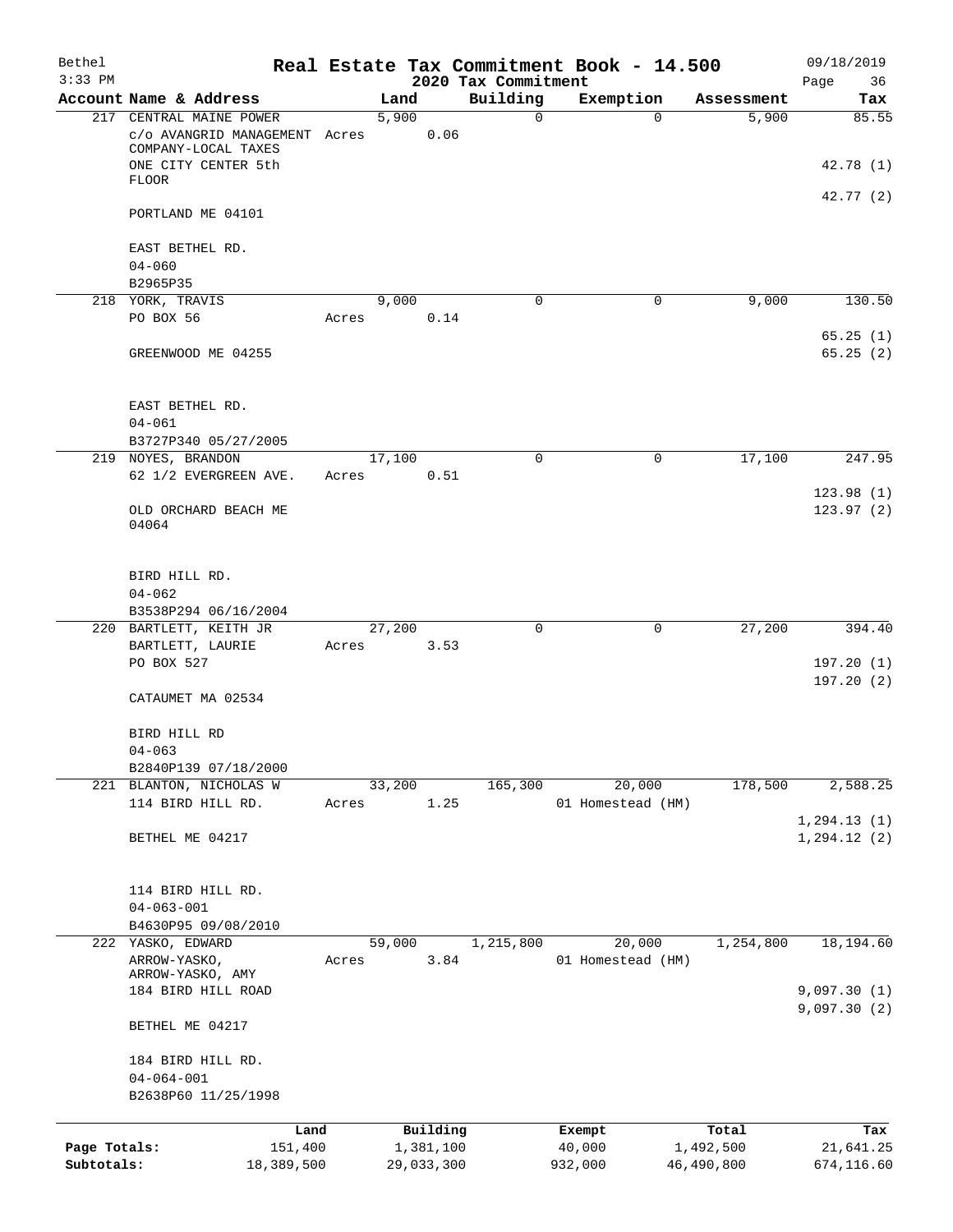| Bethel<br>$3:33$ PM |                                                                          |       |        |          |                                 | Real Estate Tax Commitment Book - 14.500 |          |            | 09/18/2019        |
|---------------------|--------------------------------------------------------------------------|-------|--------|----------|---------------------------------|------------------------------------------|----------|------------|-------------------|
|                     | Account Name & Address                                                   |       | Land   |          | 2020 Tax Commitment<br>Building | Exemption                                |          | Assessment | Page<br>37<br>Tax |
|                     | 223 FOWLER, CHARLES A                                                    |       | 57,000 |          | 114,300                         |                                          | $\Omega$ | 171,300    | 2,483.85          |
|                     | PREBLE, VANESSA L                                                        | Acres |        | 2.55     |                                 |                                          |          |            |                   |
|                     | 9 PINE WOODS ROAD                                                        |       |        |          |                                 |                                          |          |            | 1, 241.93(1)      |
|                     |                                                                          |       |        |          |                                 |                                          |          |            |                   |
|                     |                                                                          |       |        |          |                                 |                                          |          |            | 1, 241.92(2)      |
|                     | EAST KINGSTON NH 03827                                                   |       |        |          |                                 |                                          |          |            |                   |
|                     |                                                                          |       |        |          |                                 |                                          |          |            |                   |
|                     | 192 BIRD HILL RD.                                                        |       |        |          |                                 |                                          |          |            |                   |
|                     | $04 - 064 - 002 - A$                                                     |       |        |          |                                 |                                          |          |            |                   |
|                     | B5303P80 09/07/2016 B3402P316 10/23/2003                                 |       |        |          |                                 |                                          |          |            |                   |
|                     | 224 NELSON, JOHN W                                                       |       | 26,600 |          | $\Omega$                        |                                          | 0        | 26,600     | 385.70            |
|                     | NELSON, BARBARA B                                                        | Acres |        | 2.84     |                                 |                                          |          |            |                   |
|                     | 178 MAIN STREET                                                          |       |        |          |                                 |                                          |          |            | 192.85(1)         |
|                     |                                                                          |       |        |          |                                 |                                          |          |            | 192.85(2)         |
|                     | SPRINGVALE ME 04083                                                      |       |        |          |                                 |                                          |          |            |                   |
|                     |                                                                          |       |        |          |                                 |                                          |          |            |                   |
|                     | 204 BIRD HILL RD.                                                        |       |        |          |                                 |                                          |          |            |                   |
|                     | $04 - 064 - 002 - B$                                                     |       |        |          |                                 |                                          |          |            |                   |
|                     | B4995P117 06/07/2013 B3477P96 03/16/2004 B2638P60                        |       |        |          |                                 |                                          |          |            |                   |
|                     | 225 CHADBOURNE TREE FARMS,                                               |       | 63,000 |          | $\mathbf 0$                     |                                          | 0        | 63,000     | 913.50            |
|                     | LLC                                                                      |       |        |          |                                 |                                          |          |            |                   |
|                     | PO BOX 1750                                                              | Acres |        | 205.00   |                                 |                                          |          |            |                   |
|                     |                                                                          |       |        |          |                                 |                                          |          |            | 456.75(1)         |
|                     | BETHEL ME 04217                                                          |       |        |          |                                 |                                          |          |            | 456.75 (2)        |
|                     |                                                                          |       |        |          |                                 |                                          |          |            |                   |
|                     |                                                                          |       |        |          |                                 |                                          |          |            |                   |
|                     | BIRD HILL RD.                                                            |       |        |          |                                 |                                          |          |            |                   |
|                     | $04 - 065$                                                               |       |        |          |                                 |                                          |          |            |                   |
|                     | B3652P43 12/29/2004 B1595P215                                            |       |        |          |                                 |                                          |          |            |                   |
|                     | 226 PERRY, KRISTIN A                                                     |       | 47,200 |          | 100,000                         | 20,000                                   |          | 127,200    | 1,844.40          |
|                     | 298 BIRD HILL RD                                                         | Acres |        | 16.00    |                                 | 01 Homestead (HM)                        |          |            |                   |
|                     |                                                                          |       |        |          |                                 |                                          |          |            | 922.20(1)         |
|                     | BETHEL ME 04217                                                          |       |        |          |                                 |                                          |          |            | 922.20(2)         |
|                     |                                                                          |       |        |          |                                 |                                          |          |            |                   |
|                     |                                                                          |       |        |          |                                 |                                          |          |            |                   |
|                     | 298 BIRD HILL RD                                                         |       |        |          |                                 |                                          |          |            |                   |
|                     | $04 - 067$                                                               |       |        |          |                                 |                                          |          |            |                   |
|                     |                                                                          |       |        |          |                                 |                                          |          |            |                   |
|                     | B5282P34 05/19/2016 B4318P15 07/01/2008 B1418P276<br>227 GEORGE, KATHRYN |       |        |          | 57,700                          |                                          | 0        |            |                   |
|                     |                                                                          |       | 45,000 |          |                                 |                                          |          | 102,700    | 1,489.15          |
|                     | SALLY ANNE DANTICO                                                       | Acres |        | 39.00    |                                 |                                          |          |            |                   |
|                     | 2 STONELEIGH PARK                                                        |       |        |          |                                 |                                          |          |            | 744.58 (1)        |
|                     |                                                                          |       |        |          |                                 |                                          |          |            | 744.57(2)         |
|                     | WESTFIELD NJ 07090                                                       |       |        |          |                                 |                                          |          |            |                   |
|                     |                                                                          |       |        |          |                                 |                                          |          |            |                   |
|                     | 340 BIRD HILL RD.                                                        |       |        |          |                                 |                                          |          |            |                   |
|                     | $04 - 068$                                                               |       |        |          |                                 |                                          |          |            |                   |
|                     | B2822P100 05/25/2000                                                     |       |        |          |                                 |                                          |          |            |                   |
| 228                 | ESSLINGER, DIANE L,                                                      |       | 32,500 |          | 6,000                           |                                          | 0        | 38,500     | 558.25            |
|                     | TRUSTEE                                                                  |       |        |          |                                 |                                          |          |            |                   |
|                     | DIANE L. ESSLINGER                                                       | Acres |        | 10.00    |                                 |                                          |          |            |                   |
|                     | TRUST                                                                    |       |        |          |                                 |                                          |          |            |                   |
|                     | 123 PLEASANT ST                                                          |       |        |          |                                 |                                          |          |            | 279.13(1)         |
|                     |                                                                          |       |        |          |                                 |                                          |          |            | 279.12(2)         |
|                     | COHASSET MA 02025                                                        |       |        |          |                                 |                                          |          |            |                   |
|                     |                                                                          |       |        |          |                                 |                                          |          |            |                   |
|                     | BIRD HILL RD.                                                            |       |        |          |                                 |                                          |          |            |                   |
|                     | $04 - 069$                                                               |       |        |          |                                 |                                          |          |            |                   |
|                     | B5279P390 05/04/2016 B4478P298 08/04/2009 B1612P91                       |       |        |          |                                 |                                          |          |            |                   |
|                     |                                                                          |       |        |          |                                 |                                          |          |            |                   |
|                     |                                                                          | Land  |        | Building |                                 |                                          |          | Total      | Tax               |
|                     |                                                                          |       |        |          |                                 | Exempt                                   |          |            |                   |

|              | Land       | Building     | Exempt  | Total      | тах        |
|--------------|------------|--------------|---------|------------|------------|
| Page Totals: | 271,300    | 278,000      | 20,000  | 529,300    | 7.674.85   |
| Subtotals:   | 18,660,800 | 29, 311, 300 | 952,000 | 47,020,100 | 681,791.45 |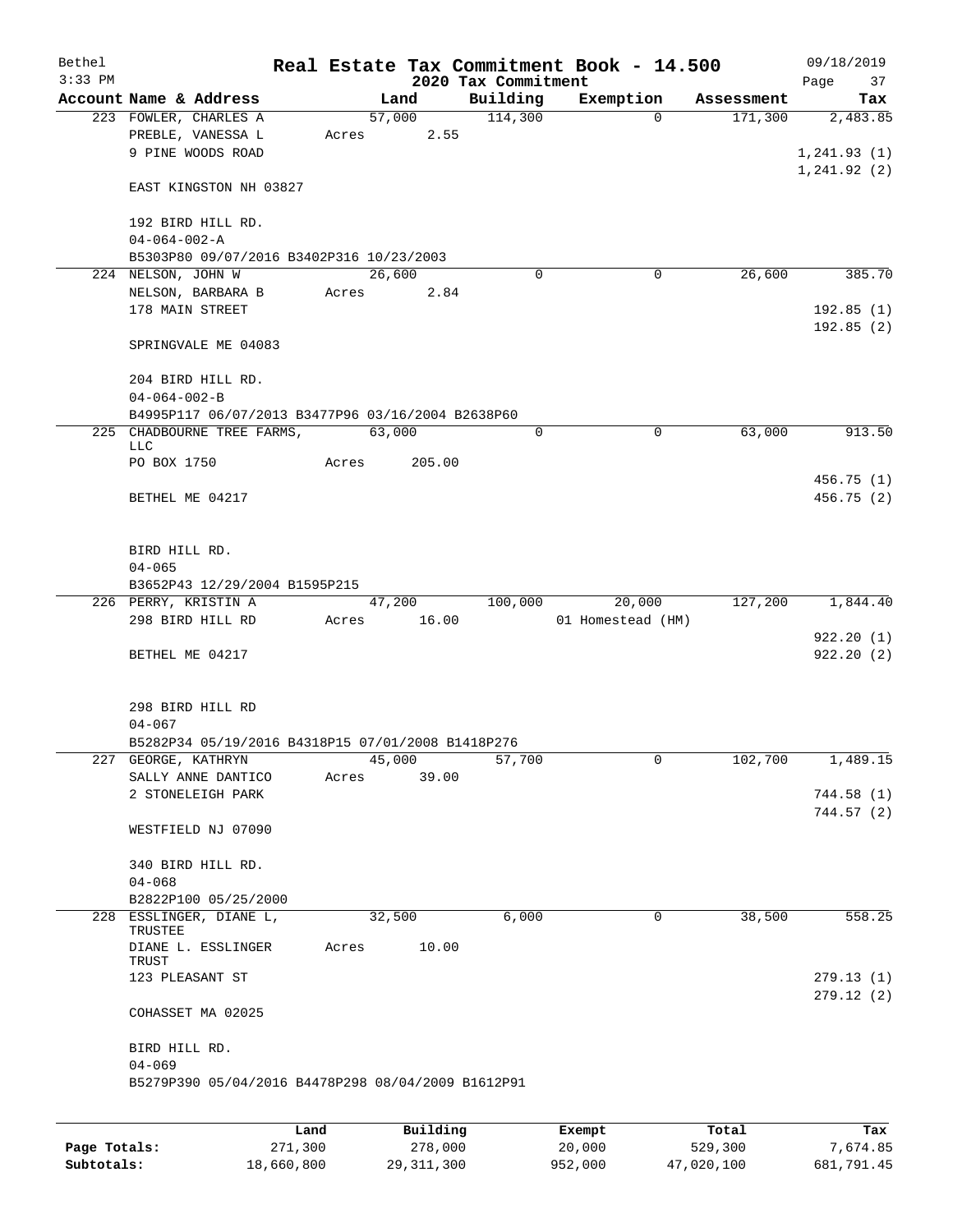| Bethel<br>$3:33$ PM |                                                                |                 |        | 2020 Tax Commitment | Real Estate Tax Commitment Book - 14.500 |            | 09/18/2019<br>Page<br>38 |
|---------------------|----------------------------------------------------------------|-----------------|--------|---------------------|------------------------------------------|------------|--------------------------|
|                     | Account Name & Address                                         |                 | Land   | Building            | Exemption                                | Assessment | Tax                      |
|                     | 229 KOWALZYK, CHARLES                                          | 34,400          |        | $\mathsf{O}$        | $\Omega$                                 | 34,400     | 498.80                   |
|                     | 635 HANCOCK ST                                                 | Acres           | 12.00  |                     |                                          |            |                          |
|                     | RUMFORD ME 04276                                               |                 |        |                     |                                          |            | 249.40(1)<br>249.40(2)   |
|                     |                                                                |                 |        |                     |                                          |            |                          |
|                     | BIRD HILL RD.                                                  |                 |        |                     |                                          |            |                          |
|                     | $04 - 070$                                                     |                 |        |                     |                                          |            |                          |
|                     | B1321P296                                                      |                 |        |                     |                                          |            |                          |
|                     | 230 BAYARDI, ARMAND                                            | 41,400          |        | $\mathbf 0$         | 0                                        | 41,400     | 600.30                   |
|                     | BAYARDI, ELIZABETH<br>PO BOX 50                                | Acres           | 22.00  |                     |                                          |            |                          |
|                     |                                                                |                 |        |                     |                                          |            | 300.15(1)<br>300.15(2)   |
|                     | PENNS PARK PA 18943                                            |                 |        |                     |                                          |            |                          |
|                     | BIRD HILL RD.                                                  |                 |        |                     |                                          |            |                          |
|                     | $04 - 071$                                                     |                 |        |                     |                                          |            |                          |
|                     | B1160P134                                                      |                 |        |                     |                                          |            |                          |
|                     | 231 BROWN, HEIDI<br>16 DACY STREET                             | 95,700<br>Acres | 148.70 | 0                   | $\mathsf{O}$                             | 95,700     | 1,387.65                 |
|                     |                                                                |                 |        |                     |                                          |            | 693.83(1)                |
|                     | HYDE PARK MA 02136                                             |                 |        |                     |                                          |            | 693.82 (2)               |
|                     | EAST BETHEL RD.                                                |                 |        |                     |                                          |            |                          |
|                     | $04 - 073$                                                     |                 |        |                     |                                          |            |                          |
|                     | B4478P299 07/30/2009 B2189P189 12/30/1994 B1036P262            |                 |        |                     |                                          |            |                          |
|                     | 232 HEAD, DAVID A                                              | 32,600          |        | 45,900              | $\mathbf 0$                              | 78,500     | 1,138.25                 |
|                     | HEAD, FRANCES M                                                | Acres           | 1.00   |                     |                                          |            |                          |
|                     | PO BOX 61                                                      |                 |        |                     |                                          |            | 569.13(1)<br>569.12(2)   |
|                     | WEST BETHEL ME 04286                                           |                 |        |                     |                                          |            |                          |
|                     | 341 EAST BETHEL RD.                                            |                 |        |                     |                                          |            |                          |
|                     | $04 - 073 - 002$                                               |                 |        |                     |                                          |            |                          |
|                     | B5308P550 10/05/2016 B1007P216 10/07/1978<br>233 RING, KENNETH |                 | 4,400  | $\Omega$            | $\mathbf 0$                              | 4,400      | 63.80                    |
|                     | RING, AVERILL                                                  | Acres           | 15.00  |                     |                                          |            |                          |
|                     | PO BOX 36                                                      |                 |        |                     |                                          |            | 31.90(1)                 |
|                     |                                                                |                 |        |                     |                                          |            | 31.90(2)                 |
|                     | AMISSVILLE VA 20106                                            |                 |        |                     |                                          |            |                          |
|                     | BIRD HILL RD.                                                  |                 |        |                     |                                          |            |                          |
|                     | $04 - 074$                                                     |                 |        |                     |                                          |            |                          |
|                     | B2865P51                                                       |                 |        |                     |                                          |            |                          |
|                     | 234 BRADFORD, LAURA                                            | 14,700          |        | 0                   | 0                                        | 14,700     | 213.15                   |
|                     | 495 TREASURE RD.                                               | Acres           | 17.00  |                     |                                          |            |                          |
|                     | VENICE FL 34293                                                |                 |        |                     |                                          |            | 106.58(1)<br>106.57(2)   |
|                     | BIRD HILL RD                                                   |                 |        |                     |                                          |            |                          |
|                     | $04 - 075$                                                     |                 |        |                     |                                          |            |                          |
|                     | B1242P286                                                      |                 |        |                     |                                          |            |                          |
|                     |                                                                |                 |        |                     |                                          |            |                          |
|                     |                                                                |                 |        |                     |                                          |            |                          |
|                     |                                                                |                 |        |                     |                                          |            |                          |

|              | Land       | Building     | Exempt  | Total      | Tax        |
|--------------|------------|--------------|---------|------------|------------|
| Page Totals: | 223,200    | 45,900       |         | 269,100    | 3,901.95   |
| Subtotals:   | 18,884,000 | 29, 357, 200 | 952,000 | 47,289,200 | 685,693.40 |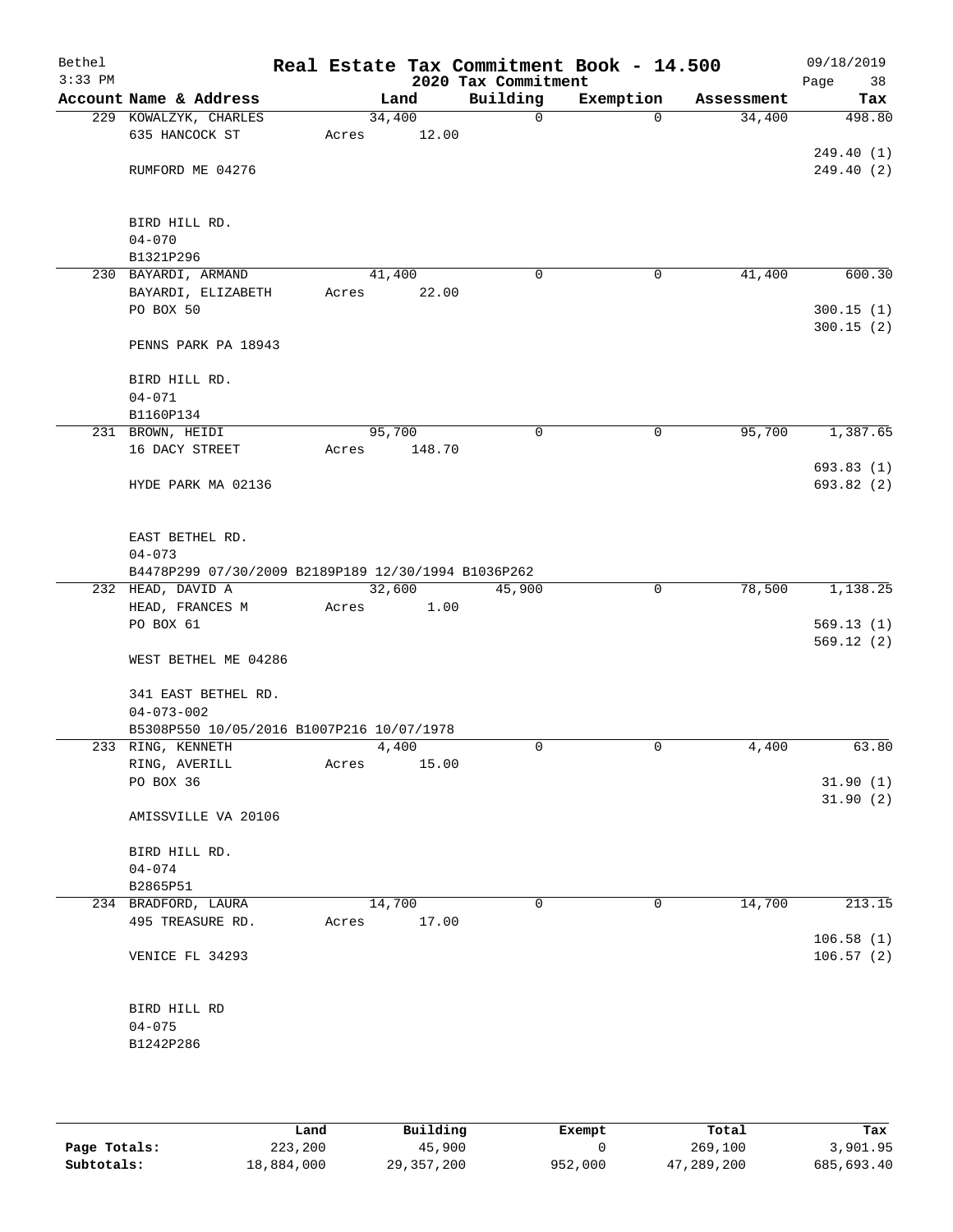| Bethel    |                                                                                   |            |        |        |                     | Real Estate Tax Commitment Book - 14.500 |            | 09/18/2019             |
|-----------|-----------------------------------------------------------------------------------|------------|--------|--------|---------------------|------------------------------------------|------------|------------------------|
| $3:33$ PM |                                                                                   |            |        |        | 2020 Tax Commitment |                                          |            | Page 39                |
|           | Account Name & Address                                                            |            | Land   |        | Building            | Exemption                                | Assessment | Tax                    |
|           | 235 HAYES IRREVOCABLE LAND<br>TRUST                                               |            | 1,200  |        | $\Omega$            | $\Omega$                                 | 1,200      | 17.40                  |
|           | 449 BIRD HILL ROAD                                                                | Acres      |        | 3.90   |                     |                                          |            | 8.70(1)                |
|           | BETHEL ME 04217                                                                   |            |        |        |                     |                                          |            | 8.70(2)                |
|           | BIRD HILL RD.                                                                     |            |        |        |                     |                                          |            |                        |
|           | $04 - 076$                                                                        |            |        |        |                     |                                          |            |                        |
|           | B4862P4 07/02/2012 B4260P131 02/08/2008                                           |            |        |        |                     |                                          |            |                        |
|           | 236 PELLETIER, BETH                                                               |            | 28,000 |        | 0                   | $\mathbf 0$                              | 28,000     | 406.00                 |
|           | PO BOX 97                                                                         | Acres      |        | 4.40   |                     |                                          |            |                        |
|           | HANOVER ME 04237                                                                  |            |        |        |                     |                                          |            | 203.00(1)<br>203.00(2) |
|           | BIRD HILL RD                                                                      |            |        |        |                     |                                          |            |                        |
|           | $04 - 077$                                                                        |            |        |        |                     |                                          |            |                        |
|           | B971P110                                                                          |            |        |        |                     |                                          |            |                        |
|           | 237 WRIGHT, RICHARD                                                               |            |        | 36,600 | 129,700             | 20,000                                   |            | 146,300 2,121.35       |
|           | WRIGHT, LEE ANN                                                                   | Acres 4.40 |        |        |                     | 01 Homestead (HM)                        |            |                        |
|           | 344 BIRD HILL RD                                                                  |            |        |        |                     |                                          |            | 1,060.68(1)            |
|           | BETHEL ME 04217                                                                   |            |        |        |                     |                                          |            | 1,060.67(2)            |
|           | 344 BIRD HILL RD.                                                                 |            |        |        |                     |                                          |            |                        |
|           | $04 - 077 - 001$                                                                  |            |        |        |                     |                                          |            |                        |
|           | B1974P149 12/31/1992 B971P110                                                     |            |        |        |                     |                                          |            |                        |
|           | 238 HAYES IRREVOCABLE LAND<br>TRUST                                               |            | 52,000 |        | 230,600             | 20,000                                   | 262,600    | 3,807.70               |
|           | 449 BIRD HILL RD.                                                                 | Acres      |        | 25.00  |                     | 01 Homestead (HM)                        |            |                        |
|           |                                                                                   |            |        |        |                     |                                          |            | 1,903.85(1)            |
|           | BETHEL ME 04217                                                                   |            |        |        |                     |                                          |            | 1,903.85(2)            |
|           | 449 BIRD HILL RD.                                                                 |            |        |        |                     |                                          |            |                        |
|           | $04 - 078$                                                                        |            |        |        |                     |                                          |            |                        |
|           | B4862P2 07/02/2012 B1366P252 01/07/1986 B1014P26<br>11/01/1978                    |            |        |        |                     |                                          |            |                        |
| 239       | HAYES IRREVOCABLE LAND<br>TRUST                                                   |            | 27,700 |        | $\Omega$            | $\Omega$                                 | 27,700     | 401.65                 |
|           | 449 BIRD HILL ROAD                                                                | Acres      |        | 13.00  |                     |                                          |            |                        |
|           |                                                                                   |            |        |        |                     |                                          |            | 200.83(1)              |
|           | BETHEL ME 04217                                                                   |            |        |        |                     |                                          |            | 200.82(2)              |
|           | BIRD HILL RD                                                                      |            |        |        |                     |                                          |            |                        |
|           | $04 - 080$                                                                        |            |        |        |                     |                                          |            |                        |
|           | B4862P9 07/02/2012 B4446P286 05/26/2009 B4019P8<br>10/02/2006 B994P256 07/18/1978 |            |        |        |                     |                                          |            |                        |

|              | Land       | Building   | Exempt  | Total      | Tax        |
|--------------|------------|------------|---------|------------|------------|
|              |            |            |         |            |            |
| Page Totals: | 145,500    | 360,300    | 40,000  | 465,800    | 6,754.10   |
| Subtotals:   | 19,029,500 | 29,717,500 | 992,000 | 47,755,000 | 692,447.50 |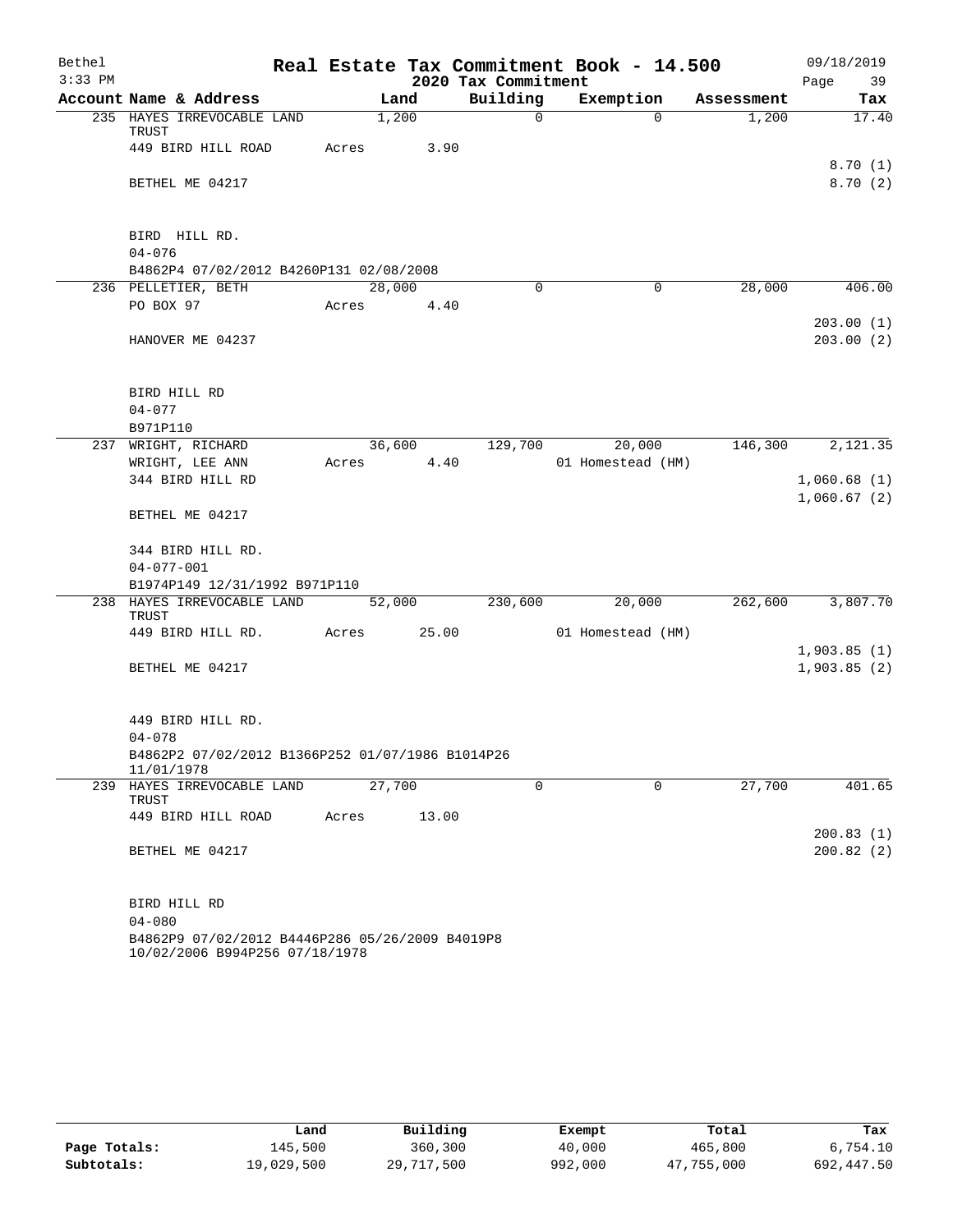| Bethel<br>$3:33$ PM |                                           |       |         |       | 2020 Tax Commitment | Real Estate Tax Commitment Book - 14.500 |            | 09/18/2019<br>Page<br>40    |
|---------------------|-------------------------------------------|-------|---------|-------|---------------------|------------------------------------------|------------|-----------------------------|
|                     | Account Name & Address                    |       | Land    |       | Building            | Exemption                                | Assessment | Tax                         |
|                     | 240 HAYES IRREVOCABLE LAND                |       | 30, 300 |       | 0                   | $\Omega$                                 | 30, 300    | 439.35                      |
|                     | TRUST                                     |       |         |       |                     |                                          |            |                             |
|                     | 449 BIRD HILL RD.                         | Acres |         | 15.74 |                     |                                          |            |                             |
|                     |                                           |       |         |       |                     |                                          |            | 219.68(1)                   |
|                     | BETHEL ME 04217                           |       |         |       |                     |                                          |            | 219.67(2)                   |
|                     |                                           |       |         |       |                     |                                          |            |                             |
|                     | BIRD HILL RD.                             |       |         |       |                     |                                          |            |                             |
|                     | $04 - 081$                                |       |         |       |                     |                                          |            |                             |
|                     | B4862P5 07/02/2012 B2523P195 02/10/1998   |       |         |       |                     |                                          |            |                             |
|                     | 241 JOHNSTON, JEFFERY                     |       | 29,600  |       | $\Omega$            | $\Omega$                                 | 29,600     | 429.20                      |
|                     | JOHNSTON, COREY                           | Acres |         | 6.10  |                     |                                          |            |                             |
|                     | 198 UNION STREET                          |       |         |       |                     |                                          |            | 214.60(1)                   |
|                     |                                           |       |         |       |                     |                                          |            | 214.60(2)                   |
|                     | PORTSMOUTH NH 03801                       |       |         |       |                     |                                          |            |                             |
|                     |                                           |       |         |       |                     |                                          |            |                             |
|                     | 309 BIRD HILL RD<br>$04 - 082$            |       |         |       |                     |                                          |            |                             |
|                     | B5382P563 12/07/2017 B4947P286 01/28/2013 |       |         |       |                     |                                          |            |                             |
|                     | 242 DECAROLIS, RICHARD                    |       | 77,800  |       | 124,600             | 20,000                                   | 182,400    | 2,644.80                    |
|                     | DECAROLIS, KAREN                          | Acres |         | 5.61  |                     | 01 Homestead (HM)                        |            |                             |
|                     | 17 HIGHLAND AVENUE                        |       |         |       |                     |                                          |            | 1,322.40(1)                 |
|                     |                                           |       |         |       |                     |                                          |            | 1,322.40(2)                 |
|                     | BETHEL ME 04217                           |       |         |       |                     |                                          |            |                             |
|                     |                                           |       |         |       |                     |                                          |            |                             |
|                     | 17 HIGHLAND AVE.                          |       |         |       |                     |                                          |            |                             |
|                     | $04 - 083 - 001$                          |       |         |       |                     |                                          |            |                             |
|                     | B1559P182<br>243 THOM, VALERIE            |       | 79,200  |       | 208,200             | 0                                        | 287,400    | 4,167.30                    |
|                     | 16 LUNAR AV                               | Acres |         | 6.73  |                     |                                          |            |                             |
|                     |                                           |       |         |       |                     |                                          |            | 2,083.65(1)                 |
|                     | BRAINTREE MA 02184                        |       |         |       |                     |                                          |            | 2,083.65(2)                 |
|                     |                                           |       |         |       |                     |                                          |            |                             |
|                     |                                           |       |         |       |                     |                                          |            |                             |
|                     | 90 HIGHLAND AVE.                          |       |         |       |                     |                                          |            |                             |
|                     | $04 - 083 - 010$                          |       |         |       |                     |                                          |            |                             |
|                     | B1559P182                                 |       |         |       |                     |                                          |            |                             |
|                     | 244 OKENQUIST, GARY R                     |       | 68,100  |       | 242,000             | 20,000                                   | 290,100    | 4,206.45                    |
|                     | OKENQUIST, EDITH D                        | Acres |         | 5.52  |                     | 01 Homestead (HM)                        |            |                             |
|                     | 78 HIGHLAND AVENUE.                       |       |         |       |                     |                                          |            | 2, 103.23(1)<br>2,103.22(2) |
|                     | BETHEL ME 04217 5902                      |       |         |       |                     |                                          |            |                             |
|                     |                                           |       |         |       |                     |                                          |            |                             |
|                     | 78 HIGHLAND AVE.                          |       |         |       |                     |                                          |            |                             |
|                     | $04 - 083 - 011$                          |       |         |       |                     |                                          |            |                             |
|                     | B1559P182 12/09/1992                      |       |         |       |                     |                                          |            |                             |
|                     | 245 HANNA, THOMAS                         |       | 68,200  |       | 102,600             | 0                                        | 170,800    | 2,476.60                    |
|                     | #6 SEDGEWICK LANE                         | Acres |         | 5.60  |                     |                                          |            |                             |
|                     |                                           |       |         |       |                     |                                          |            | 1, 238.30(1)                |
|                     | SANDWICH MA 02563                         |       |         |       |                     |                                          |            | 1,238.30(2)                 |
|                     |                                           |       |         |       |                     |                                          |            |                             |
|                     | 70 HIGHLAND AVE.                          |       |         |       |                     |                                          |            |                             |
|                     | $04 - 083 - 012$                          |       |         |       |                     |                                          |            |                             |
|                     | B1559P182                                 |       |         |       |                     |                                          |            |                             |
|                     |                                           |       |         |       |                     |                                          |            |                             |
|                     |                                           |       |         |       |                     |                                          |            |                             |
|                     |                                           |       |         |       |                     |                                          |            |                             |

|              | Land       | Building   | Exempt    | Total      | Tax        |
|--------------|------------|------------|-----------|------------|------------|
| Page Totals: | 353,200    | 677,400    | 40,000    | 990,600    | 14,363.70  |
| Subtotals:   | 19,382,700 | 30,394,900 | 1,032,000 | 48,745,600 | 706,811.20 |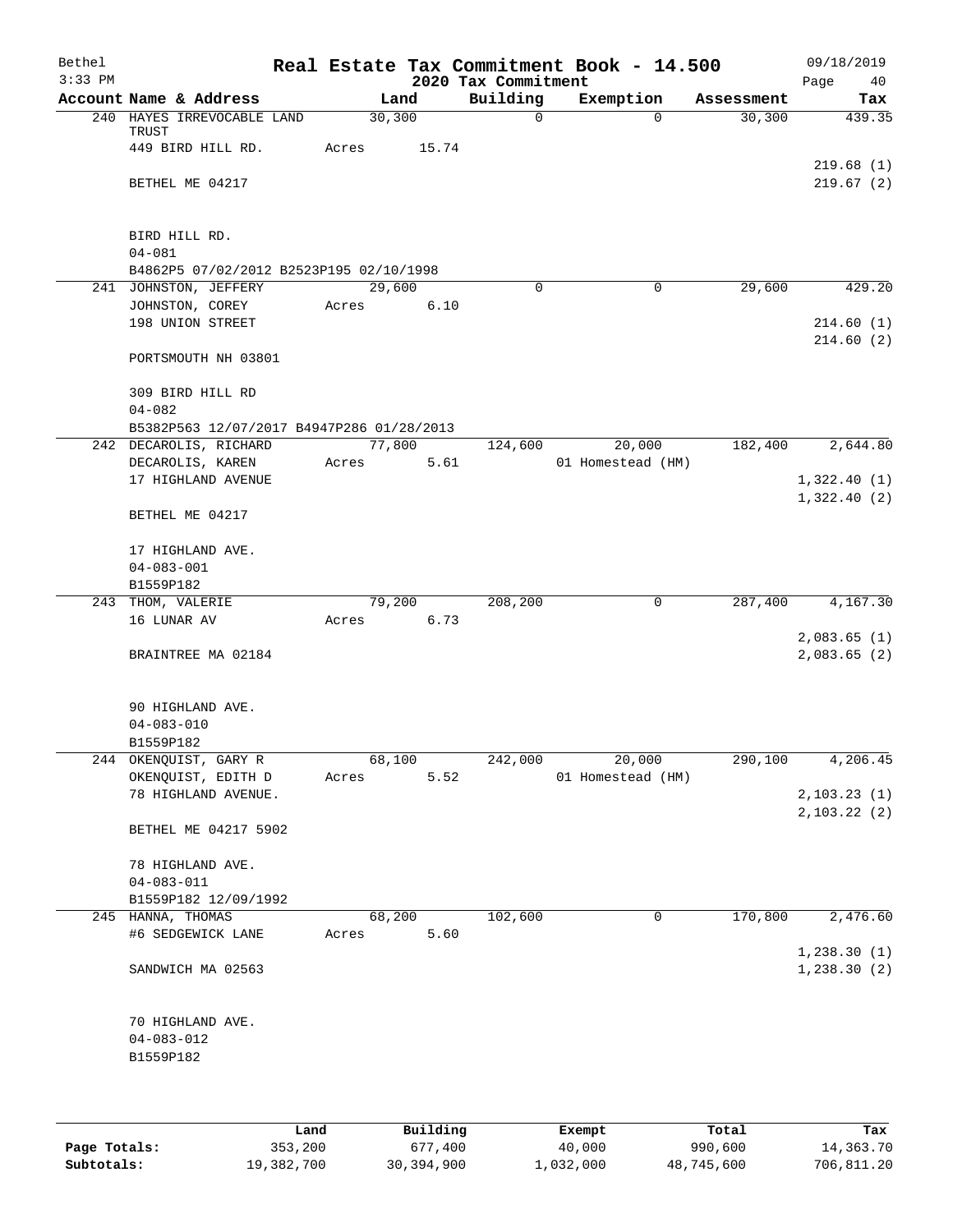| Bethel       |                                                                        |       |        |              |                     | Real Estate Tax Commitment Book - 14.500 |             |                       | 09/18/2019                 |
|--------------|------------------------------------------------------------------------|-------|--------|--------------|---------------------|------------------------------------------|-------------|-----------------------|----------------------------|
| $3:33$ PM    | Account Name & Address                                                 |       | Land   |              | 2020 Tax Commitment |                                          |             |                       | Page<br>41                 |
|              | 246 MURPHY, MATTHEW                                                    |       | 77,200 |              | Building<br>155,400 | Exemption<br>20,000                      |             | Assessment<br>212,600 | Tax<br>3,082.70            |
|              | MURPHY, NANCY<br>60 HIGHLAND AVE                                       | Acres |        | 5.12         |                     | 01 Homestead (HM)                        |             |                       | 1,541.35(1)                |
|              | BETHEL ME 04217 5902                                                   |       |        |              |                     |                                          |             |                       | 1,541.35(2)                |
|              | 60 HIGHLAND AVE.<br>$04 - 083 - 013$                                   |       |        |              |                     |                                          |             |                       |                            |
|              | B2129P217 06/10/1994                                                   |       |        |              |                     |                                          |             |                       |                            |
|              | 247 AUSTIN, CLAY                                                       |       | 77,100 |              | 143,300             |                                          | 0           | 220,400               | 3,195.80                   |
|              | P.O. BOX 1<br>LAUREL NY 11948                                          | Acres |        | 5.05         |                     |                                          |             |                       | 1,597.90(1)<br>1,597.90(2) |
|              | 50 HIGHLAND AVE.                                                       |       |        |              |                     |                                          |             |                       |                            |
|              | $04 - 083 - 014$<br>B5329P326 02/02/2017 B3411P232 11/05/2003 B2592P71 |       |        |              |                     |                                          |             |                       |                            |
|              | 08/04/1998                                                             |       |        |              |                     |                                          |             |                       |                            |
|              | 248 DUPUIS, STEVEN W                                                   |       | 77,100 |              | 223,900             | 20,000                                   |             | 281,000               | 4,074.50                   |
|              | DUPUIS, KIMBERLY Y                                                     | Acres |        | $5.04$       |                     | 01 Homestead (HM)                        |             |                       |                            |
|              | P.O. BOX 106                                                           |       |        |              |                     |                                          |             |                       | 2,037.25(1)                |
|              | BETHEL ME 04217                                                        |       |        |              |                     |                                          |             |                       | 2,037.25(2)                |
|              | 36 HIGHLAND AVE.<br>$04 - 083 - 015$                                   |       |        |              |                     |                                          |             |                       |                            |
|              | B4236P310 12/11/2007 B2597P257                                         |       |        |              |                     |                                          |             |                       |                            |
|              | 249 HILL, CHRISTOPHER                                                  |       | 77,000 |              | 112,600             |                                          | $\mathbf 0$ | 189,600               | 2,749.20                   |
|              | HILL, DONNA<br>918 LUMBERTS HILL ROAD                                  | Acres |        | 5.02         |                     |                                          |             |                       | 1,374.60(1)<br>1,374.60(2) |
|              | MARSTONS MILLS MA 02648                                                |       |        |              |                     |                                          |             |                       |                            |
|              | 26 HIGHLAND AVE.<br>$04 - 083 - 016$                                   |       |        |              |                     |                                          |             |                       |                            |
|              | B1559P182<br>250 MAGUIRE, FREDERICK                                    |       | 77,100 |              | 223,600             |                                          | 0           | 300,700               | 4,360.15                   |
|              | MAGUIRE, SHEILA                                                        | Acres |        | 5.08         |                     |                                          |             |                       |                            |
|              | 4 JERICHO RD.                                                          |       |        |              |                     |                                          |             |                       | 2,180.08(1)                |
|              | SCITUATE MA 02066                                                      |       |        |              |                     |                                          |             |                       | 2,180.07(2)                |
|              |                                                                        |       |        |              |                     |                                          |             |                       |                            |
|              | 22 HIGHLAND AVE.                                                       |       |        |              |                     |                                          |             |                       |                            |
|              | $04 - 083 - 017$                                                       |       |        |              |                     |                                          |             |                       |                            |
|              | B2330P26                                                               |       |        |              |                     |                                          |             |                       |                            |
| 251          | ROY, RICHARD R<br>ROY, LISA B                                          | Acres | 77,000 | 5.00         | 178,200             |                                          | 0           | 255,200               | 3,700.40                   |
|              | 1148 GOLDEN VALLEY                                                     |       |        |              |                     |                                          |             |                       | 1,850.20(1)                |
|              | CHURCH ROAD                                                            |       |        |              |                     |                                          |             |                       | 1,850.20(2)                |
|              | BOSTIC NC 28018                                                        |       |        |              |                     |                                          |             |                       |                            |
|              | 12 HIGHLAND AVE.<br>$04 - 083 - 018$<br>B2226P211 06/08/1995           |       |        |              |                     |                                          |             |                       |                            |
|              |                                                                        |       |        |              |                     |                                          |             |                       |                            |
|              | Land                                                                   |       |        | Building     |                     | Exempt                                   |             | Total                 | Tax                        |
| Page Totals: | 462,500                                                                |       |        | 1,037,000    |                     | 40,000                                   |             | 1,459,500             | 21, 162. 75                |
| Subtotals:   | 19,845,200                                                             |       |        | 31, 431, 900 |                     | 1,072,000                                |             | 50,205,100            | 727,973.95                 |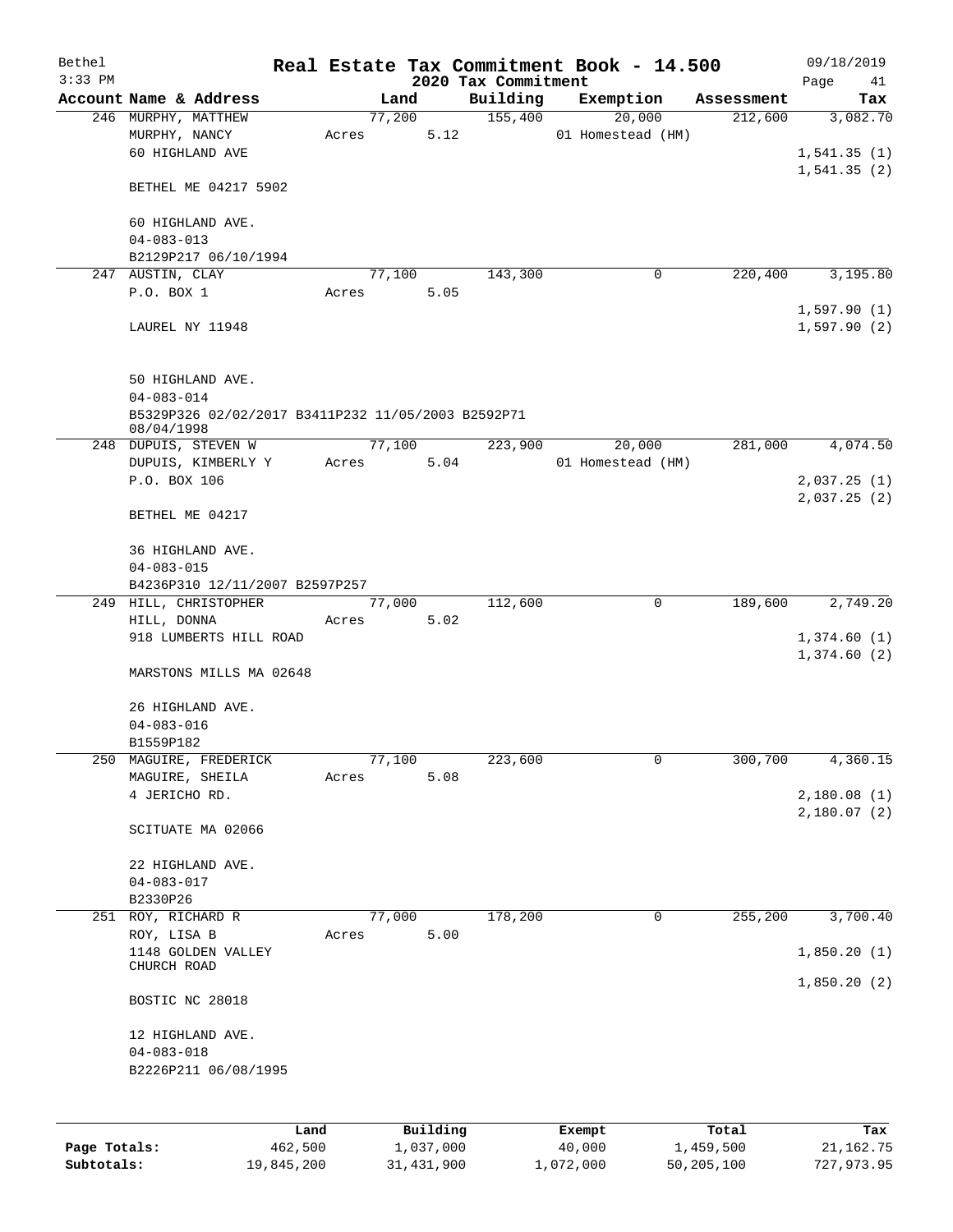| Bethel<br>$3:33$ PM |                                           |       |        |      | 2020 Tax Commitment | Real Estate Tax Commitment Book - 14.500 |            | 09/18/2019<br>42<br>Page     |
|---------------------|-------------------------------------------|-------|--------|------|---------------------|------------------------------------------|------------|------------------------------|
|                     | Account Name & Address                    |       | Land   |      | Building            | Exemption                                | Assessment | Tax                          |
|                     | 252 PATEL, AKSHAY M                       |       | 77,600 |      | 326,400             | $\Omega$                                 | 404,000    | 5,858.00                     |
|                     | PATEL, RAHUL M                            | Acres |        | 5.51 |                     |                                          |            |                              |
|                     | 29 RUBBLEY RD.                            |       |        |      |                     |                                          |            | 2,929.00(1)                  |
|                     |                                           |       |        |      |                     |                                          |            | 2,929.00(2)                  |
|                     | WENHAM MA 01984                           |       |        |      |                     |                                          |            |                              |
|                     |                                           |       |        |      |                     |                                          |            |                              |
|                     | 25 HIGHLAND AVE.                          |       |        |      |                     |                                          |            |                              |
|                     | $04 - 083 - 002$<br>B3663P334 12/17/2004  |       |        |      |                     |                                          |            |                              |
|                     | 253 BURBANK, GREGORY S TTE                |       | 77,000 |      | 156,800             | 0                                        | 233,800    | 3,390.10                     |
|                     | 10 FOUNTAIN SPRING LANE Acres             |       |        | 5.02 |                     |                                          |            |                              |
|                     |                                           |       |        |      |                     |                                          |            | 1,695.05(1)                  |
|                     | JOHNSTON RI 02919                         |       |        |      |                     |                                          |            | 1,695.05(2)                  |
|                     |                                           |       |        |      |                     |                                          |            |                              |
|                     |                                           |       |        |      |                     |                                          |            |                              |
|                     | 39 HIGHLAND AVE.                          |       |        |      |                     |                                          |            |                              |
|                     | $04 - 083 - 003$                          |       |        |      |                     |                                          |            |                              |
|                     | B5447P439 12/28/2018 B5308P181 10/03/2016 |       |        |      |                     |                                          |            |                              |
|                     | 254 GREENE, REID                          |       | 77,000 |      | 222,800             | 0                                        | 299,800    | 4,347.10                     |
|                     | 17 BARBERRY LANE                          | Acres |        | 5.01 |                     |                                          |            |                              |
|                     | W NEWBURY MA 01985                        |       |        |      |                     |                                          |            | 2, 173.55(1)<br>2, 173.55(2) |
|                     |                                           |       |        |      |                     |                                          |            |                              |
|                     |                                           |       |        |      |                     |                                          |            |                              |
|                     | 49 HIGHLAND AVE.                          |       |        |      |                     |                                          |            |                              |
|                     | $04 - 083 - 004$                          |       |        |      |                     |                                          |            |                              |
|                     | B1641P161                                 |       |        |      |                     |                                          |            |                              |
|                     | 255 RISLEY, PERRY                         |       | 77,200 |      | 402,300             | 20,000                                   | 459,500    | 6,662.75                     |
|                     | RISLEY, SHARON K                          | Acres |        | 5.11 |                     | 01 Homestead (HM)                        |            |                              |
|                     | 57 HIGHLAND AVE                           |       |        |      |                     |                                          |            | 3,331.38(1)                  |
|                     |                                           |       |        |      |                     |                                          |            | 3, 331.37 (2)                |
|                     | BETHEL ME 04217                           |       |        |      |                     |                                          |            |                              |
|                     | 57 HIGHLAND AVE.                          |       |        |      |                     |                                          |            |                              |
|                     | $04 - 083 - 005$                          |       |        |      |                     |                                          |            |                              |
|                     | B3512P187 05/13/2004                      |       |        |      |                     |                                          |            |                              |
|                     | 256 HALE, WILLIAM M.,                     |       | 67,400 |      | $\mathbf 0$         | $\mathbf 0$                              | 67,400     | 977.30                       |
|                     | TRUSTEE                                   |       |        |      |                     |                                          |            |                              |
|                     | 41 MORDECAI LINCOLN RD                    | Acres |        | 5.00 |                     |                                          |            |                              |
|                     |                                           |       |        |      |                     |                                          |            | 488.65 (1)                   |
|                     | SITUATE MA 02066                          |       |        |      |                     |                                          |            | 488.65(2)                    |
|                     |                                           |       |        |      |                     |                                          |            |                              |
|                     | HIGHLAND AVE.                             |       |        |      |                     |                                          |            |                              |
|                     | $04 - 083 - 006$                          |       |        |      |                     |                                          |            |                              |
|                     | B4117P311 04/17/2007 B2785P204            |       |        |      |                     |                                          |            |                              |
|                     | 257 DEFRANCESCO, DENISE E                 |       | 77,000 |      | 203,200             | 0                                        | 280,200    | 4,062.90                     |
|                     | 32 TROWBRIDGE CIRCLE                      | Acres |        | 5.00 |                     |                                          |            |                              |
|                     |                                           |       |        |      |                     |                                          |            | 2,031.45(1)                  |
|                     | ROWLEY MA 01969                           |       |        |      |                     |                                          |            | 2,031.45(2)                  |
|                     |                                           |       |        |      |                     |                                          |            |                              |
|                     | 79 HIGHLAND AVE.                          |       |        |      |                     |                                          |            |                              |
|                     | $04 - 083 - 007$                          |       |        |      |                     |                                          |            |                              |
|                     | B3818P333 10/11/2005                      |       |        |      |                     |                                          |            |                              |
|                     |                                           |       |        |      |                     |                                          |            |                              |
|                     |                                           |       |        |      |                     |                                          |            |                              |
|                     |                                           |       |        |      |                     |                                          |            |                              |

|              | Land       | Building   | Exempt    | Total      | Tax         |
|--------------|------------|------------|-----------|------------|-------------|
| Page Totals: | 453,200    | 1,311,500  | 20,000    | 1,744,700  | 25, 298. 15 |
| Subtotals:   | 20,298,400 | 32,743,400 | 1,092,000 | 51,949,800 | 753, 272.10 |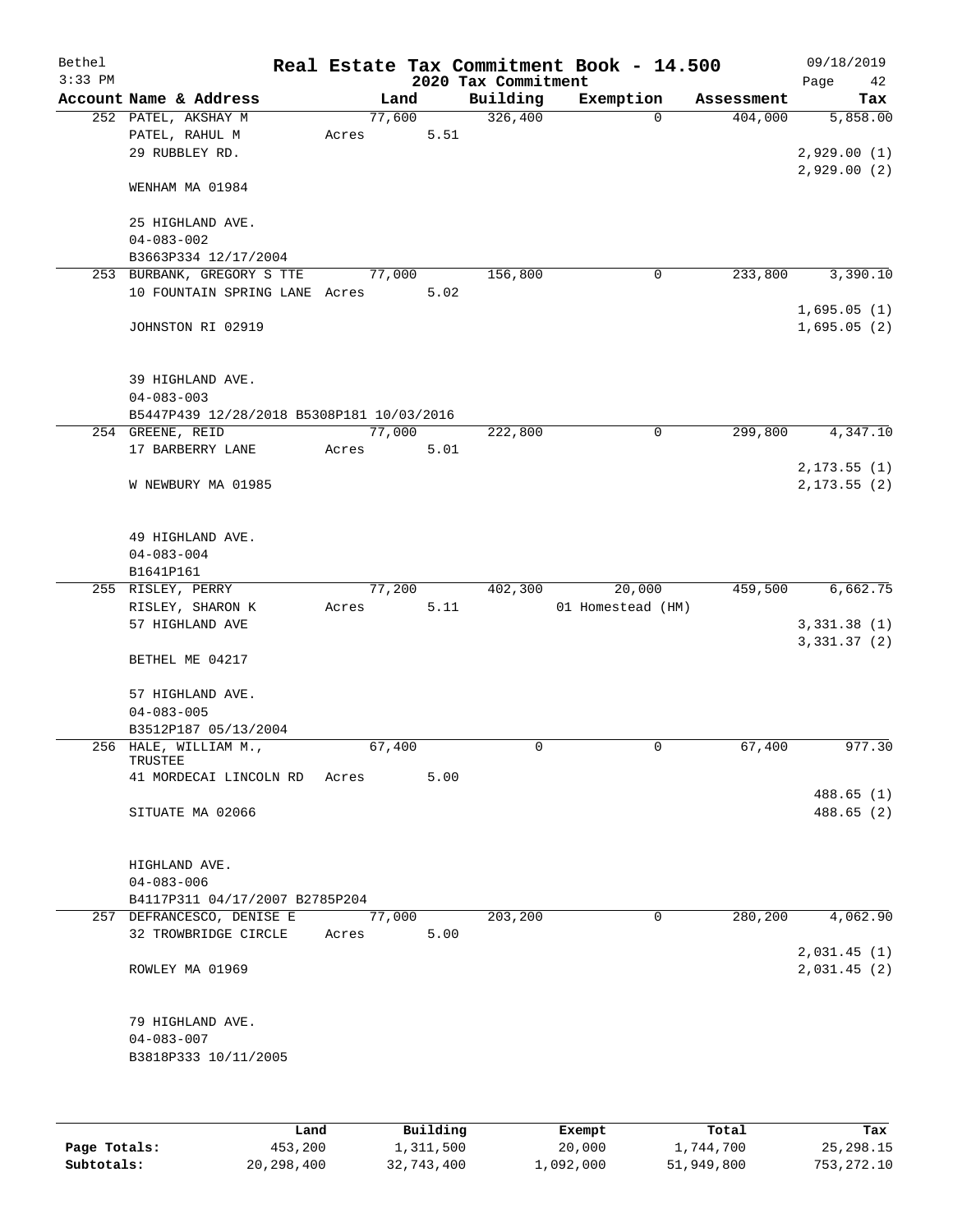| Bethel       |                                                             |            |       |                |      |                     | Real Estate Tax Commitment Book - 14.500 |                       | 09/18/2019                 |
|--------------|-------------------------------------------------------------|------------|-------|----------------|------|---------------------|------------------------------------------|-----------------------|----------------------------|
| $3:33$ PM    |                                                             |            |       |                |      | 2020 Tax Commitment |                                          |                       | Page<br>43                 |
|              | Account Name & Address<br>258 VINTON, ANN H. & BURKE,       |            |       | Land<br>77,000 |      | Building<br>120,700 | Exemption<br>$\Omega$                    | Assessment<br>197,700 | Tax<br>2,866.65            |
|              | SARAH K. TTEE OF THE<br><b>BURKE</b>                        |            |       |                |      |                     |                                          |                       |                            |
|              | FAMILY TRUST                                                |            | Acres |                | 5.01 |                     |                                          |                       |                            |
|              | 36 KING ST                                                  |            |       |                |      |                     |                                          |                       | 1,433.33(1)<br>1,433.32(2) |
|              | NORFOLK MA 02056                                            |            |       |                |      |                     |                                          |                       |                            |
|              | 83 HIGHLAND AVE.<br>$04 - 083 - 008$                        |            |       |                |      |                     |                                          |                       |                            |
|              | B4430P156 B1559P182                                         |            |       |                |      |                     |                                          |                       |                            |
|              | 259 TANGUAY, JOHN                                           |            |       | 77,000         |      | 331,600             | 20,000                                   | 388,600               | 5,634.70                   |
|              | SCHROEDER, SCHROEDER,<br>MARILYN                            |            | Acres |                | 5.01 |                     | 01 Homestead (HM)                        |                       |                            |
|              | 87 HIGHLAND AVE                                             |            |       |                |      |                     |                                          |                       | 2,817.35(1)<br>2,817.35(2) |
|              | BETHEL ME 04217                                             |            |       |                |      |                     |                                          |                       |                            |
|              | 87 HIGHLAND AVE.                                            |            |       |                |      |                     |                                          |                       |                            |
|              | $04 - 083 - 009$                                            |            |       |                |      |                     |                                          |                       |                            |
|              | B5286P375 06/14/2016 B4682P324 01/14/2011<br>TUCKER, WILLIS |            |       | 37,000         |      | 8,300               | $\mathbf 0$                              | 45,300                | 656.85                     |
| 260          | 6 BELMONT ST                                                |            | Acres | 13.84          |      |                     |                                          |                       |                            |
|              |                                                             |            |       |                |      |                     |                                          |                       | 328.43 (1)                 |
|              | BRUNSWICK ME 04011                                          |            |       |                |      |                     |                                          |                       | 328.42 (2)                 |
|              | 163 BIRD HILL RD                                            |            |       |                |      |                     |                                          |                       |                            |
|              | $04 - 083 - 00B$                                            |            |       |                |      |                     |                                          |                       |                            |
|              | B1559P181                                                   |            |       |                |      |                     |                                          |                       |                            |
|              | 261 NIVUS, DAVID<br>HALE-NIVUS, HALE-NIVUS, Acres           |            |       | 75,400         | 3.81 | 137,900             | 20,000<br>01 Homestead (HM)              | 193,300               | 2,802.85                   |
|              | <b>HEATHER</b><br>PO BOX 467                                |            |       |                |      |                     |                                          |                       |                            |
|              |                                                             |            |       |                |      |                     |                                          |                       | 1,401.43(1)<br>1,401.42(2) |
|              | BETHEL ME 04217                                             |            |       |                |      |                     |                                          |                       |                            |
|              | 37 MURIEL LANE                                              |            |       |                |      |                     |                                          |                       |                            |
|              | $04 - 083 - 00D$                                            |            |       |                |      |                     |                                          |                       |                            |
|              | B3189P324 11/01/2002<br>262 CONTI, ROBERT                   |            |       | 36,200         |      | 94,600              | $\mathbf 0$                              | 130,800               | 1,896.60                   |
|              | CONTI, MICHAEL                                              |            | Acres |                | 4.00 |                     |                                          |                       |                            |
|              | 44 LAWRENCE ST.                                             |            |       |                |      |                     |                                          |                       | 948.30 (1)                 |
|              | NORFOLK MA 02056                                            |            |       |                |      |                     |                                          |                       | 948.30 (2)                 |
|              |                                                             |            |       |                |      |                     |                                          |                       |                            |
|              | 253 BIRD HILL                                               |            |       |                |      |                     |                                          |                       |                            |
|              | $04 - 083 - 00D - 001$                                      |            |       |                |      |                     |                                          |                       |                            |
|              | B1701P252                                                   |            |       |                |      |                     |                                          |                       |                            |
| 263          | GIONET, MICHAEL                                             |            |       | 72,200         |      | 114,900             | 0                                        | 187,100               | 2,712.95                   |
|              | GIONET, NANCY                                               |            | Acres |                | 2.29 |                     |                                          |                       |                            |
|              | 20 MURIEL LANE                                              |            |       |                |      |                     |                                          |                       | 1,356.48(1)<br>1,356.47(2) |
|              | BETHEL ME 04217                                             |            |       |                |      |                     |                                          |                       |                            |
|              | 20 MURIEL LANE                                              |            |       |                |      |                     |                                          |                       |                            |
|              | $04 - 083 - 00D - 002$                                      |            |       |                |      |                     |                                          |                       |                            |
|              | B5434P479 10/03/2018 B1660P285                              |            |       |                |      |                     |                                          |                       |                            |
|              |                                                             | Land       |       | Building       |      |                     | Exempt                                   | Total                 | Tax                        |
| Page Totals: |                                                             | 374,800    |       | 808,000        |      |                     | 40,000                                   | 1,142,800             | 16,570.60                  |
| Subtotals:   |                                                             | 20,673,200 |       | 33,551,400     |      |                     | 1,132,000                                | 53,092,600            | 769,842.70                 |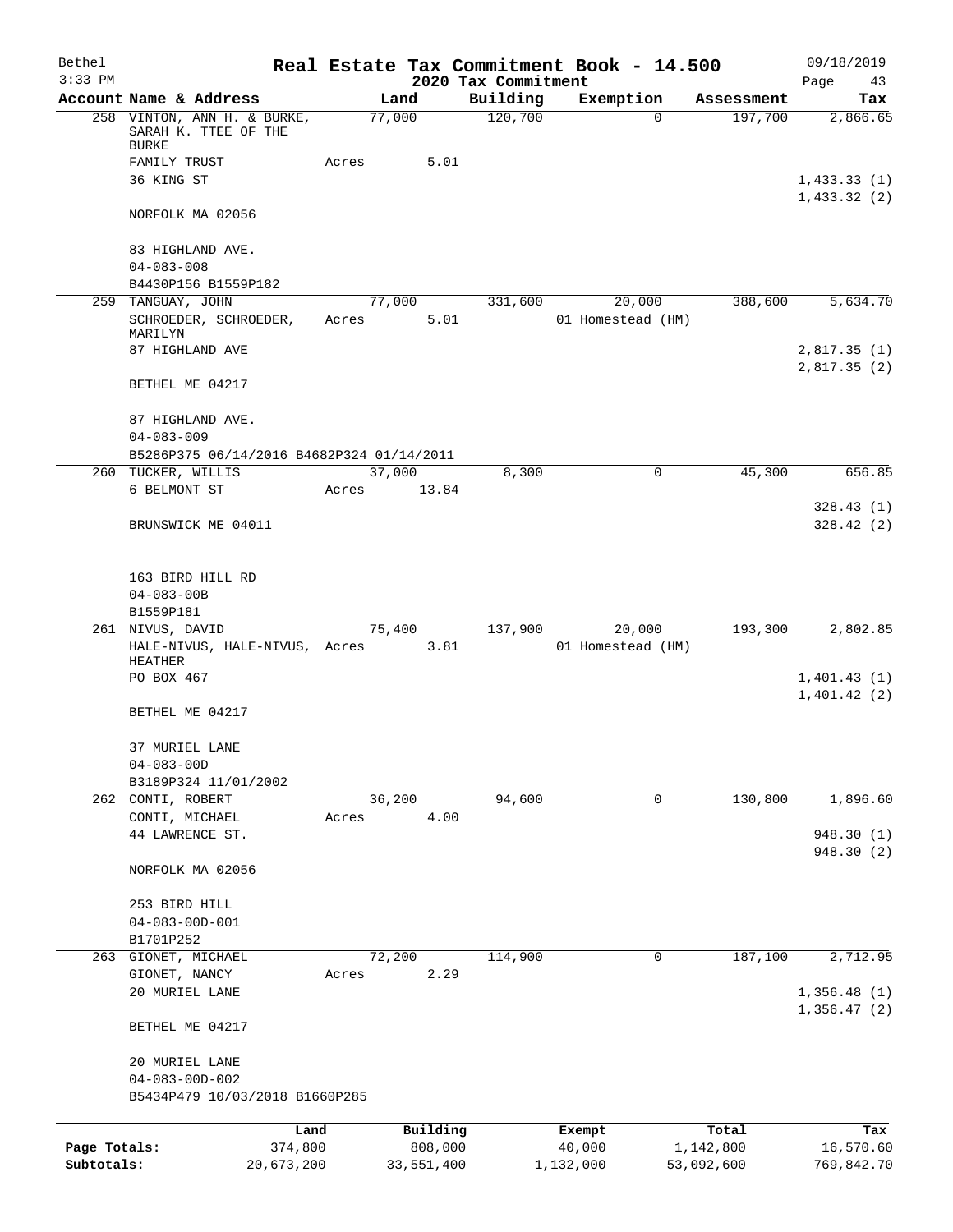| Bethel<br>$3:33$ PM |                                                              |       |        | 2020 Tax Commitment | Real Estate Tax Commitment Book - 14.500 |            | 09/18/2019<br>Page<br>44 |
|---------------------|--------------------------------------------------------------|-------|--------|---------------------|------------------------------------------|------------|--------------------------|
|                     | Account Name & Address                                       |       | Land   | Building            | Exemption                                | Assessment | Tax                      |
|                     | 264 BARTH, ALAN R                                            |       | 63,400 | 0                   | $\Omega$                                 | 63,400     | 919.30                   |
|                     | 365 ESSEX ST.                                                | Acres | 2.63   |                     |                                          |            |                          |
|                     |                                                              |       |        |                     |                                          |            | 459.65(1)                |
|                     | SALEM MA 01970                                               |       |        |                     |                                          |            | 459.65 (2)               |
|                     |                                                              |       |        |                     |                                          |            |                          |
|                     |                                                              |       |        |                     |                                          |            |                          |
|                     | MURIEL LANE                                                  |       |        |                     |                                          |            |                          |
|                     | $04 - 083 - 00D - 003$<br>B1660P285                          |       |        |                     |                                          |            |                          |
|                     | 265 ANTONIO, JOSEPH J                                        |       | 88,600 | 326,100             | $\mathbf 0$                              | 414,700    | 6,013.15                 |
|                     | ANTONIO, LINDA L                                             | Acres | 15.30  |                     |                                          |            |                          |
|                     | 17 PARKMAN ST.                                               |       |        |                     |                                          |            | 3,006.58(1)              |
|                     |                                                              |       |        |                     |                                          |            | 3,006.57(2)              |
|                     | WESTBORO MA 01581                                            |       |        |                     |                                          |            |                          |
|                     |                                                              |       |        |                     |                                          |            |                          |
|                     | 52 MURIEL LANE                                               |       |        |                     |                                          |            |                          |
|                     | $04 - 083 - 00E - 001$                                       |       |        |                     |                                          |            |                          |
|                     | B5391P88 01/22/2018 B3356P308 08/20/2003 B2743P104           |       |        |                     |                                          |            |                          |
|                     | 09/07/1999<br>267 CRANE, ALLAN                               |       | 87,100 | 0                   | 0                                        | 87,100     | 1,262.95                 |
|                     | CRANE, MARY                                                  | Acres | 25.60  |                     |                                          |            |                          |
|                     | 55 MURIEL LANE                                               |       |        |                     |                                          |            | 631.48(1)                |
|                     |                                                              |       |        |                     |                                          |            | 631.47(2)                |
|                     | BETHEL ME 04217                                              |       |        |                     |                                          |            |                          |
|                     |                                                              |       |        |                     |                                          |            |                          |
|                     | MURIEL LANE                                                  |       |        |                     |                                          |            |                          |
|                     | $04 - 083 - 00E - 003$                                       |       |        |                     |                                          |            |                          |
|                     | B5391P90 01/22/2018 B2670P226 02/18/1999<br>268 CRANE, ALLAN |       | 92,200 | 709,300             | 26,000                                   | 775,500    | 11,244.75                |
|                     | CRANE, MARY                                                  | Acres | 20.30  |                     | 01 Homestead (HM)                        |            |                          |
|                     | 55 MURIEL LANE                                               |       |        |                     | 12 WW2 Vet Res                           |            | 5,622.38(1)              |
|                     |                                                              |       |        |                     |                                          |            | 5,622.37(2)              |
|                     | BETHEL ME 04217                                              |       |        |                     |                                          |            |                          |
|                     |                                                              |       |        |                     |                                          |            |                          |
|                     | 55 MURIEL LANE                                               |       |        |                     |                                          |            |                          |
|                     | $04 - 083 - 00E - 004$                                       |       |        |                     |                                          |            |                          |
|                     | B2670P226 02/18/1999                                         |       |        |                     |                                          |            |                          |
|                     | 269 SMITH, JOHN E                                            |       | 33,500 | 62,900              | 0                                        | 96,400     | 1,397.80                 |
|                     | 113 BIRD HILL RD.                                            | Acres | 1.40   |                     |                                          |            | 698.90 (1)               |
|                     | BETHEL ME 04217                                              |       |        |                     |                                          |            | 698.90 (2)               |
|                     |                                                              |       |        |                     |                                          |            |                          |
|                     |                                                              |       |        |                     |                                          |            |                          |
|                     | 113 BIRD HILL RD.                                            |       |        |                     |                                          |            |                          |
|                     | $04 - 084$                                                   |       |        |                     |                                          |            |                          |
|                     | B4578P232 04/21/2010 B3049P36 12/26/2001                     |       |        |                     |                                          |            |                          |
|                     | 270 LORD, JOHN                                               |       | 32,600 | 101,600             | 20,000                                   | 114,200    | 1,655.90                 |
|                     | 123 BIRD HILL RD.                                            | Acres | 1.00   |                     | 01 Homestead (HM)                        |            |                          |
|                     |                                                              |       |        |                     |                                          |            | 827.95 (1)               |
|                     | BETHEL ME 04217                                              |       |        |                     |                                          |            | 827.95 (2)               |
|                     |                                                              |       |        |                     |                                          |            |                          |
|                     | 123 BIRD HILL RD                                             |       |        |                     |                                          |            |                          |
|                     | $04 - 085$                                                   |       |        |                     |                                          |            |                          |
|                     | B2727P209 07/22/1999                                         |       |        |                     |                                          |            |                          |
|                     |                                                              |       |        |                     |                                          |            |                          |
|                     |                                                              |       |        |                     |                                          |            |                          |
|                     |                                                              |       |        |                     |                                          |            |                          |

|              | Land       | Building   | Exempt    | Total      | Tax        |
|--------------|------------|------------|-----------|------------|------------|
| Page Totals: | 397,400    | 1,199,900  | 46,000    | 1,551,300  | 22,493.85  |
| Subtotals:   | 21,070,600 | 34,751,300 | 1,178,000 | 54,643,900 | 792,336.55 |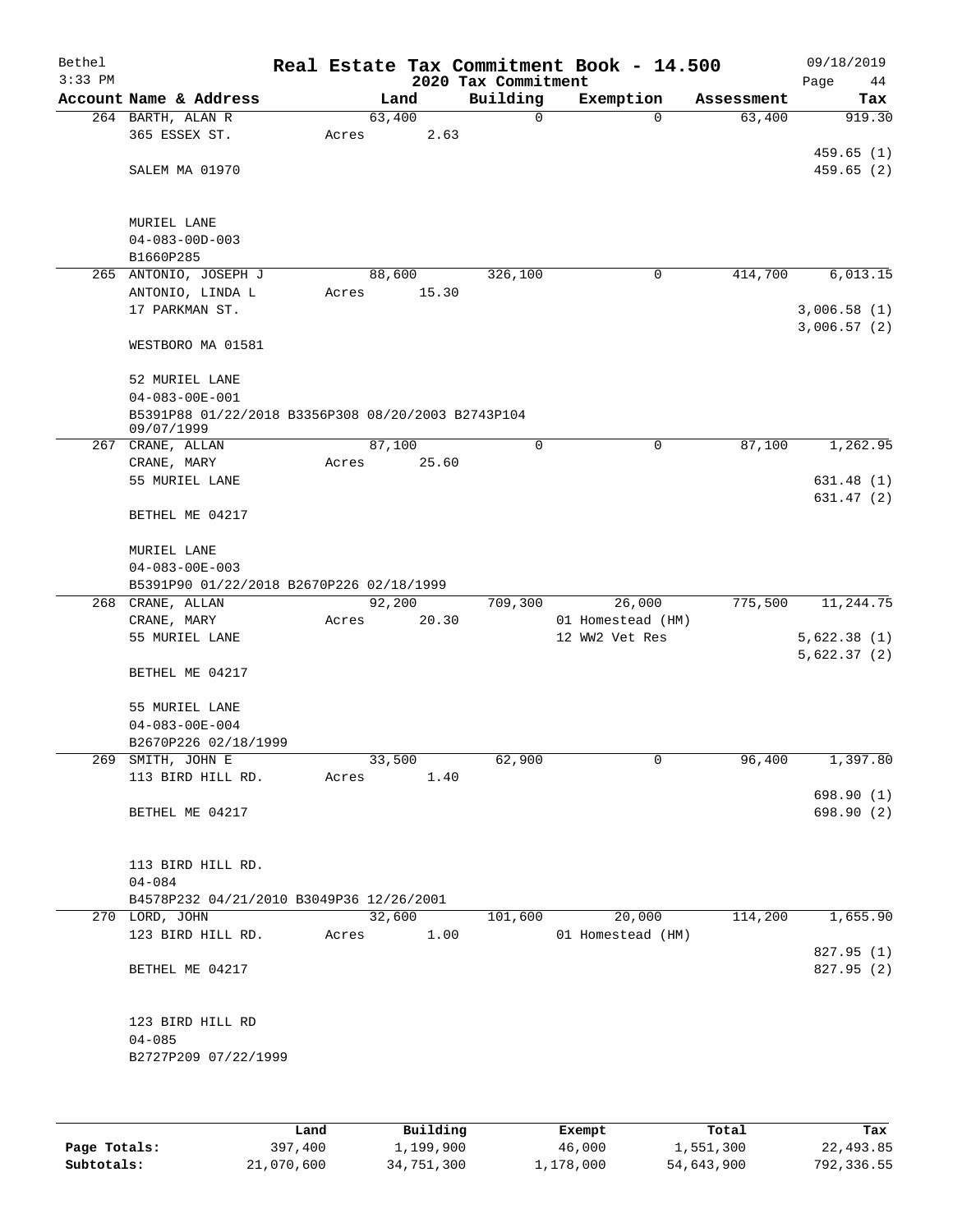| Bethel<br>$3:33$ PM |                                                                                        |                 |                     | 2020 Tax Commitment | Real Estate Tax Commitment Book - 14.500 |            | 09/18/2019<br>Page<br>45   |
|---------------------|----------------------------------------------------------------------------------------|-----------------|---------------------|---------------------|------------------------------------------|------------|----------------------------|
|                     | Account Name & Address                                                                 | Land            |                     | Building            | Exemption                                | Assessment | Tax                        |
|                     | 271 MANGION, CHRISTOPHER<br>PAUL<br>MANGION, MARCY                                     | 45,400<br>Acres | 32.80               | 22,000              | $\Omega$                                 | 67,400     | 977.30                     |
|                     | 283 SOUTH MAIN ST                                                                      |                 |                     |                     |                                          |            | 488.65 (1)<br>488.65(2)    |
|                     | ATTLEBORO MA 02703                                                                     |                 |                     |                     |                                          |            |                            |
|                     | 104 MCCRILLIS BROOK RD.<br>$04 - 089 - 003$                                            |                 |                     |                     |                                          |            |                            |
|                     | B5383P122 12/11/2017 B4520P24 11/02/2009 B4058P188<br>12/04/2006 B2965P8               |                 |                     |                     |                                          |            |                            |
|                     | 272 JOHNSON, EDWARD                                                                    | 32,300          |                     | 107,800             | 0                                        | 140,100    | 2,031.45                   |
|                     | JOHNSON, DEBORAH                                                                       | Acres           | 15.00               |                     |                                          |            |                            |
|                     | 2 QUIMBY ROAD                                                                          |                 |                     |                     |                                          |            | 1,015.73(1)<br>1,015.72(2) |
|                     | ATKINSON NH 03811 2186                                                                 |                 |                     |                     |                                          |            |                            |
|                     | 206 MCCRILLISS BROOK<br>$04 - 087$                                                     |                 |                     |                     |                                          |            |                            |
|                     | B3871P1 01/06/2006                                                                     |                 |                     |                     |                                          |            |                            |
|                     | 273 LAWRENCE, DONALD D<br>PO BOX 157                                                   | 24,200<br>Acres | 8.80                | 6,600               | $\mathbf 0$                              | 30,800     | 446.60                     |
|                     |                                                                                        |                 |                     |                     |                                          |            | 223.30(1)                  |
|                     | BRYANT POND ME 04219                                                                   |                 |                     |                     |                                          |            | 223.30(2)                  |
|                     | 219 MCCRILLIS BROOK RD.<br>$04 - 087 - 001$                                            |                 |                     |                     |                                          |            |                            |
|                     | B5365P251 09/05/2017 B5358P242 07/27/2017 B3394P277<br>10/09/2003 B3242P280 02/11/2003 |                 |                     |                     |                                          |            |                            |
|                     | 274 CARDILLO, JASON<br>65 BANNON STREET                                                | 25,500<br>Acres | 5.27                | 58,200              | 0                                        | 83,700     | 1,213.65                   |
|                     |                                                                                        |                 |                     |                     |                                          |            | 606.83(1)                  |
|                     | TORRINGTON CT 06790                                                                    |                 |                     |                     |                                          |            | 606.82(2)                  |
|                     | 174 MCCRILLIS BROOK RD.                                                                |                 |                     |                     |                                          |            |                            |
|                     | $04 - 088$<br>B3873P281 01/17/2006                                                     |                 |                     |                     |                                          |            |                            |
|                     | 275 DUNHILL, MATTHEW M                                                                 | 25,300          |                     | 23,900              | 0                                        | 49,200     | 713.40                     |
|                     | DUNHILL, ADELE D                                                                       | Acres           | 3.30                |                     |                                          |            |                            |
|                     | 16 SWAIN CIRCLE                                                                        |                 |                     |                     |                                          |            | 356.70 (1)<br>356.70 (2)   |
|                     | MASHPEE MA 02649                                                                       |                 |                     |                     |                                          |            |                            |
|                     | 152 MCCRILLIS BROOK RD.                                                                |                 |                     |                     |                                          |            |                            |
|                     | $04 - 088 - 001$                                                                       |                 |                     |                     |                                          |            |                            |
|                     | B3037P27                                                                               |                 |                     |                     |                                          |            |                            |
|                     | 276 SNOW, BENJAMIN D.<br>SNOW, DAVID A.                                                | 31,000<br>Acres | 6.71                | 32,600              | 0                                        | 63,600     | 922.20                     |
|                     | 86 MCCRILLIS BROOK RD                                                                  |                 |                     |                     |                                          |            | 461.10(1)                  |
|                     | BRYANT POND ME 04219                                                                   |                 |                     |                     |                                          |            | 461.10(2)                  |
|                     | 86 MCCRILLIS BROOK RD.<br>$04 - 089$                                                   |                 |                     |                     |                                          |            |                            |
|                     | B5430P678 08/14/2018 B2317P31 04/12/1996                                               |                 |                     |                     |                                          |            |                            |
|                     |                                                                                        |                 |                     |                     |                                          |            |                            |
| Page Totals:        | Land<br>183,700                                                                        |                 | Building<br>251,100 |                     | Exempt<br>0                              | Total      | Tax<br>6,304.60            |
|                     |                                                                                        |                 |                     |                     |                                          | 434,800    |                            |

**Subtotals:** 21,254,300 35,002,400 1,178,000 55,078,700 798,641.15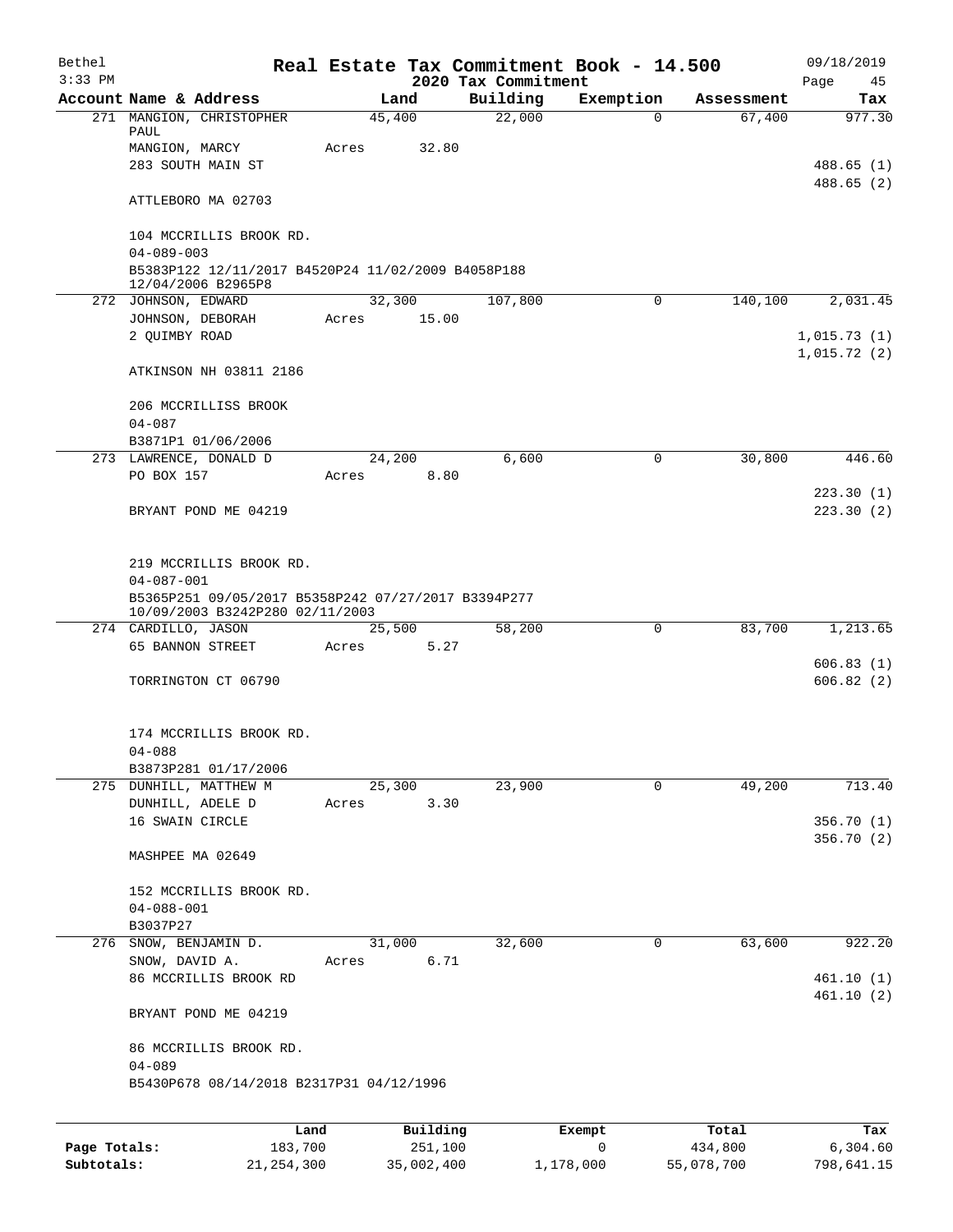| Bethel<br>$3:33$ PM |                                                    |              |       |              | 2020 Tax Commitment | Real Estate Tax Commitment Book - 14.500 |            | 09/18/2019<br>Page 46 |
|---------------------|----------------------------------------------------|--------------|-------|--------------|---------------------|------------------------------------------|------------|-----------------------|
|                     | Account Name & Address                             |              |       | Land         | Building            | Exemption                                | Assessment | Tax                   |
|                     | 277 DEAN, ROBERT W. JR. &                          |              |       | 26,100       | 32,300              | $\Omega$                                 | 58,400     | 846.80                |
|                     | DONNA M. ET AL                                     |              |       |              |                     |                                          |            |                       |
|                     | 27 COLUMBIA RD.                                    |              | Acres | 1.00         |                     |                                          |            |                       |
|                     |                                                    |              |       |              |                     |                                          |            | 423.40(1)             |
|                     | PLYMOUTH MA 02360                                  |              |       |              |                     |                                          |            | 423.40(2)             |
|                     | 72 MCCRILLIS BROOK RD.                             |              |       |              |                     |                                          |            |                       |
|                     | $04 - 089 - 001$                                   |              |       |              |                     |                                          |            |                       |
|                     | B5422P76 08/01/2018 B3156P339 08/29/2002           |              |       |              |                     |                                          |            |                       |
|                     | 278 STADNICKI, THOMAS                              |              |       | 38,000       | 53,700              | $\Omega$                                 | 91,700     | 1,329.65              |
|                     | 92 ROCKY HILL RD.                                  |              |       | Acres 26.68  |                     |                                          |            |                       |
|                     |                                                    |              |       |              |                     |                                          |            | 664.83(1)             |
|                     | REHBOTH MA 02769                                   |              |       |              |                     |                                          |            | 664.82 (2)            |
|                     |                                                    |              |       |              |                     |                                          |            |                       |
|                     | 236 MCCRILLIS BROOK RD.                            |              |       |              |                     |                                          |            |                       |
|                     | $04 - 089 - 002$                                   |              |       |              |                     |                                          |            |                       |
|                     | B2489P283                                          |              |       |              |                     |                                          |            |                       |
|                     | 280 BUCKMAN, ALAN                                  |              |       | 28,300       | 100,400             | 20,000                                   | 108,700    | 1,576.15              |
|                     | BUCKMAN, SUSIE<br>144 MCCRILLIS BROOK              |              | Acres | 2.88         |                     | 01 Homestead (HM)                        |            | 788.08 (1)            |
|                     | ROAD                                               |              |       |              |                     |                                          |            |                       |
|                     |                                                    |              |       |              |                     |                                          |            | 788.07 (2)            |
|                     | BRYANT POND ME 04219                               |              |       |              |                     |                                          |            |                       |
|                     | 144 MCCRILLIS BROOK RD.                            |              |       |              |                     |                                          |            |                       |
|                     | $04 - 090$                                         |              |       |              |                     |                                          |            |                       |
|                     | B839P259                                           |              |       |              |                     |                                          |            |                       |
|                     | 281 RODERICK, HEATHER A                            |              |       | 26,100       |                     | 124,200 20,000                           | 130, 300   | 1,889.35              |
|                     | 134 MCCRILLIS BROOK RD Acres 1.00                  |              |       |              |                     | 01 Homestead (HM)                        |            | 944.68 (1)            |
|                     | BRYANT POND ME 04219                               |              |       |              |                     |                                          |            | 944.67 (2)            |
|                     |                                                    |              |       |              |                     |                                          |            |                       |
|                     | 134 MCCRILLIS BROOK RD.                            |              |       |              |                     |                                          |            |                       |
|                     | $04 - 090 - 001$                                   |              |       |              |                     |                                          |            |                       |
|                     | B5075P36 12/19/2013 B5014P219 07/25/2013 B3548P260 |              |       |              |                     |                                          |            |                       |
|                     | 07/08/2004                                         |              |       |              |                     |                                          |            |                       |
|                     | 282 ZUROMSKI, DAVID                                |              |       | 26,600       | 99,400              | 0                                        | 126,000    | 1,827.00              |
|                     | 58 EAST GLEN DRIVE                                 |              | Acres | 5.20         |                     |                                          |            |                       |
|                     |                                                    |              |       |              |                     |                                          |            | 913.50(1)             |
|                     | TAUNTON MA 02780                                   |              |       |              |                     |                                          |            | 913.50(2)             |
|                     | 159 MCCRILLIS BROOK RD.                            |              |       |              |                     |                                          |            |                       |
|                     | $04 - 092 - A$                                     |              |       |              |                     |                                          |            |                       |
|                     | B5211P35 03/03/2015 B1044P5 07/24/1979             |              |       |              |                     |                                          |            |                       |
|                     | 283 DORMAN, RONALD                                 |              |       | 30,300       | 65,700              | 20,000                                   | 76,000     | 1,102.00              |
|                     | DORMAN, SUSAN                                      |              | Acres | 5.71         |                     | 01 Homestead (HM)                        |            |                       |
|                     | 95 BIRD HILL RD.                                   |              |       |              |                     |                                          |            | 551.00(1)             |
|                     |                                                    |              |       |              |                     |                                          |            | 551.00(2)             |
|                     | BRYANT POND ME 04219<br>6118                       |              |       |              |                     |                                          |            |                       |
|                     | 137 MCCRILLIS BROOK RD.                            |              |       |              |                     |                                          |            |                       |
|                     | $04 - 093 - 001$                                   |              |       |              |                     |                                          |            |                       |
|                     | B2630P197                                          |              |       |              |                     |                                          |            |                       |
|                     |                                                    | Land         |       | Building     |                     | Exempt                                   | Total      | Tax                   |
| Page Totals:        |                                                    | 175,400      |       | 475,700      |                     | 60,000                                   | 591,100    | 8,570.95              |
| Subtotals:          |                                                    | 21, 429, 700 |       | 35, 478, 100 |                     | 1,238,000                                | 55,669,800 | 807,212.10            |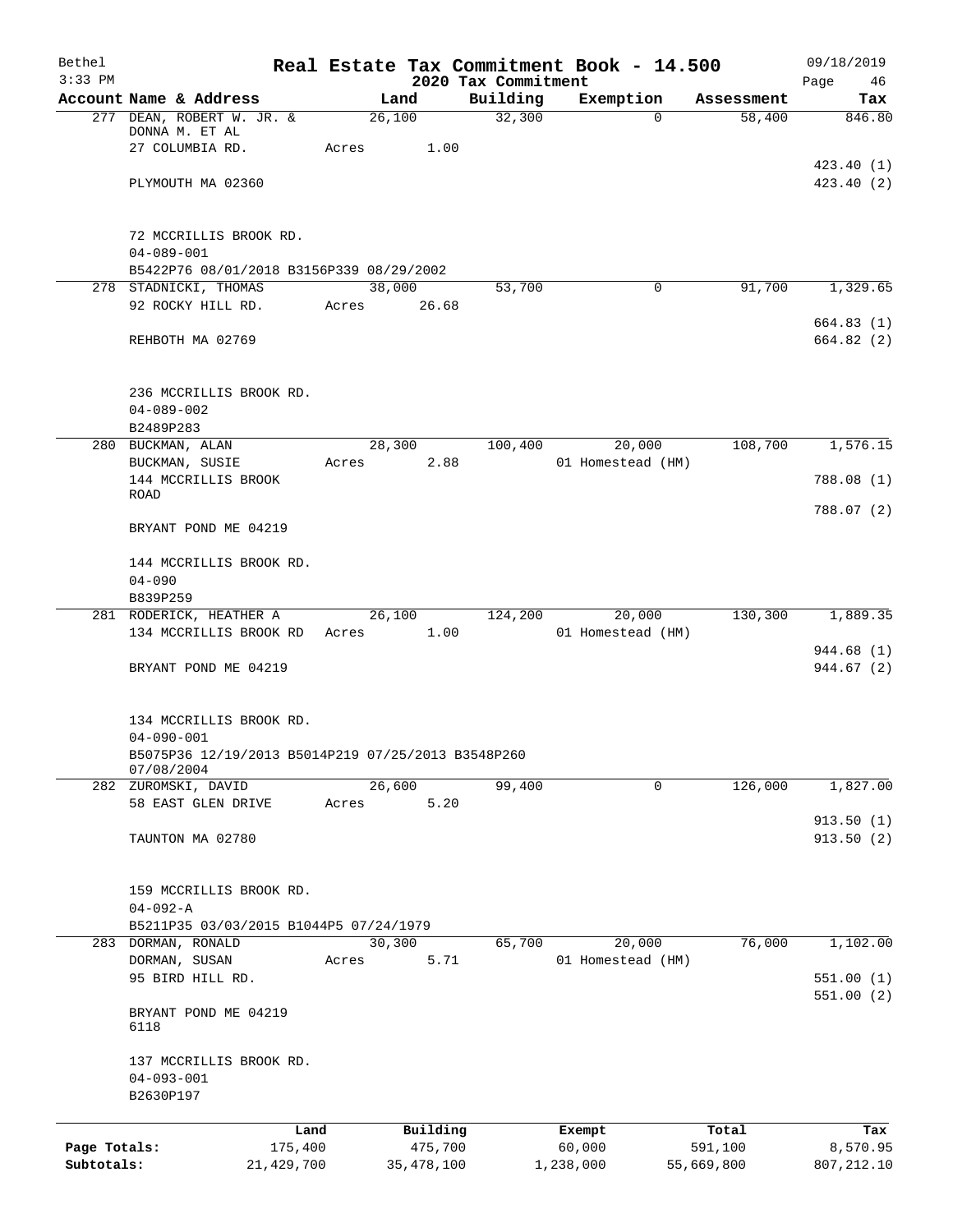| Bethel       |                                              |                 |            |                                 | Real Estate Tax Commitment Book - 14.500 |            | 09/18/2019                 |
|--------------|----------------------------------------------|-----------------|------------|---------------------------------|------------------------------------------|------------|----------------------------|
| $3:33$ PM    | Account Name & Address                       |                 | Land       | 2020 Tax Commitment<br>Building | Exemption                                | Assessment | Page<br>47<br>Tax          |
|              | 284 GAGE, MARY P                             | 24,100          |            | 0                               | $\Omega$                                 | 24,100     | 349.45                     |
|              | 119 MCCRILLIS BROOK<br><b>ROAD</b>           | Acres           | 6.68       |                                 |                                          |            |                            |
|              | BRYANT POND ME 04219                         |                 |            |                                 |                                          |            | 174.73(1)<br>174.72(2)     |
|              | MCCRILLIS BROOK RD<br>$04 - 093 - 002$       |                 |            |                                 |                                          |            |                            |
|              | B4015P244 09/26/2006 B1987P190               |                 |            |                                 |                                          |            |                            |
|              | 285 RISKO, LARRY                             | 29,900          |            | 151,300                         | 20,000                                   | 161,200    | 2,337.40                   |
|              | RISKO, MARY GAGE                             | Acres           | 5.23       |                                 | 01 Homestead (HM)                        |            |                            |
|              | 119 MCCRILLIS BROOK<br>ROAD                  |                 |            |                                 |                                          |            | 1,168.70(1)<br>1,168.70(2) |
|              | BRYANT POND ME 04219                         |                 |            |                                 |                                          |            |                            |
|              | 119 MCCRILLIS BROOK RD.<br>$04 - 093 - 003$  |                 |            |                                 |                                          |            |                            |
|              | B1987P190 02/19/1993                         |                 |            |                                 |                                          |            |                            |
|              | 286 BULLOCK, DAMON A                         | 29,800          |            | $\Omega$                        | 0                                        | 29,800     | 432.10                     |
|              | MEEL-BULLOCK, DIANNA V<br>67 PAT-REE DRIVE   | Acres           | 5.03       |                                 |                                          |            | 216.05(1)<br>216.05(2)     |
|              | EAST TAUNTON MA 02718                        |                 |            |                                 |                                          |            |                            |
|              | MCCRILLIS BROOK RD<br>$04 - 093 - 004$       |                 |            |                                 |                                          |            |                            |
|              | B5328P356 01/25/2017                         |                 |            |                                 |                                          |            |                            |
|              | 287 BULLOCK, DAMON A                         | 22,800          |            | 0                               | 0                                        | 22,800     | 330.60                     |
|              | MEEL-BULLOCK, DIANNA V<br>67 PAT-REE DRIVE   | Acres           | 5.03       |                                 |                                          |            | 165.30(1)<br>165.30(2)     |
|              | EAST TAUNTON MA 02718                        |                 |            |                                 |                                          |            |                            |
|              | 85 MCCRILLIS BROOK RD<br>$04 - 093 - 005$    |                 |            |                                 |                                          |            |                            |
|              | B5328P356 01/25/2017                         |                 |            |                                 |                                          |            |                            |
| 288          | MANETTA, MAXIMILLIAN<br>463 FRANKLINVILLE RD | 22,200<br>Acres | 4.18       | 26,200                          | 0                                        | 48,400     | 701.80<br>350.90(1)        |
|              | SWEDESBORO NJ 08005<br>1833                  |                 |            |                                 |                                          |            | 350.90 (2)                 |
|              | 79 MCCRILLIS BROOK RD.<br>$04 - 094$         |                 |            |                                 |                                          |            |                            |
|              | B3793P68 08/31/2005<br>289 DAY, LEROY        | 30,200          |            | 0                               | 0                                        | 30,200     | 437.90                     |
|              | DAY, LOIS                                    | Acres           | 96.60      |                                 |                                          |            |                            |
|              | 14 BIRD HILL RD.                             |                 |            |                                 |                                          |            | 218.95(1)<br>218.95(2)     |
|              | BRYANT POND ME 04219<br>6118                 |                 |            |                                 |                                          |            |                            |
|              | GORE RD.<br>$04 - 095$                       |                 |            |                                 |                                          |            |                            |
|              | B927P116                                     |                 |            |                                 |                                          |            |                            |
|              | Land                                         |                 | Building   |                                 | Exempt                                   | Total      | Tax                        |
| Page Totals: | 159,000                                      |                 | 177,500    |                                 | 20,000                                   | 316,500    | 4,589.25                   |
| Subtotals:   | 21,588,700                                   |                 | 35,655,600 |                                 | 1,258,000                                | 55,986,300 | 811,801.35                 |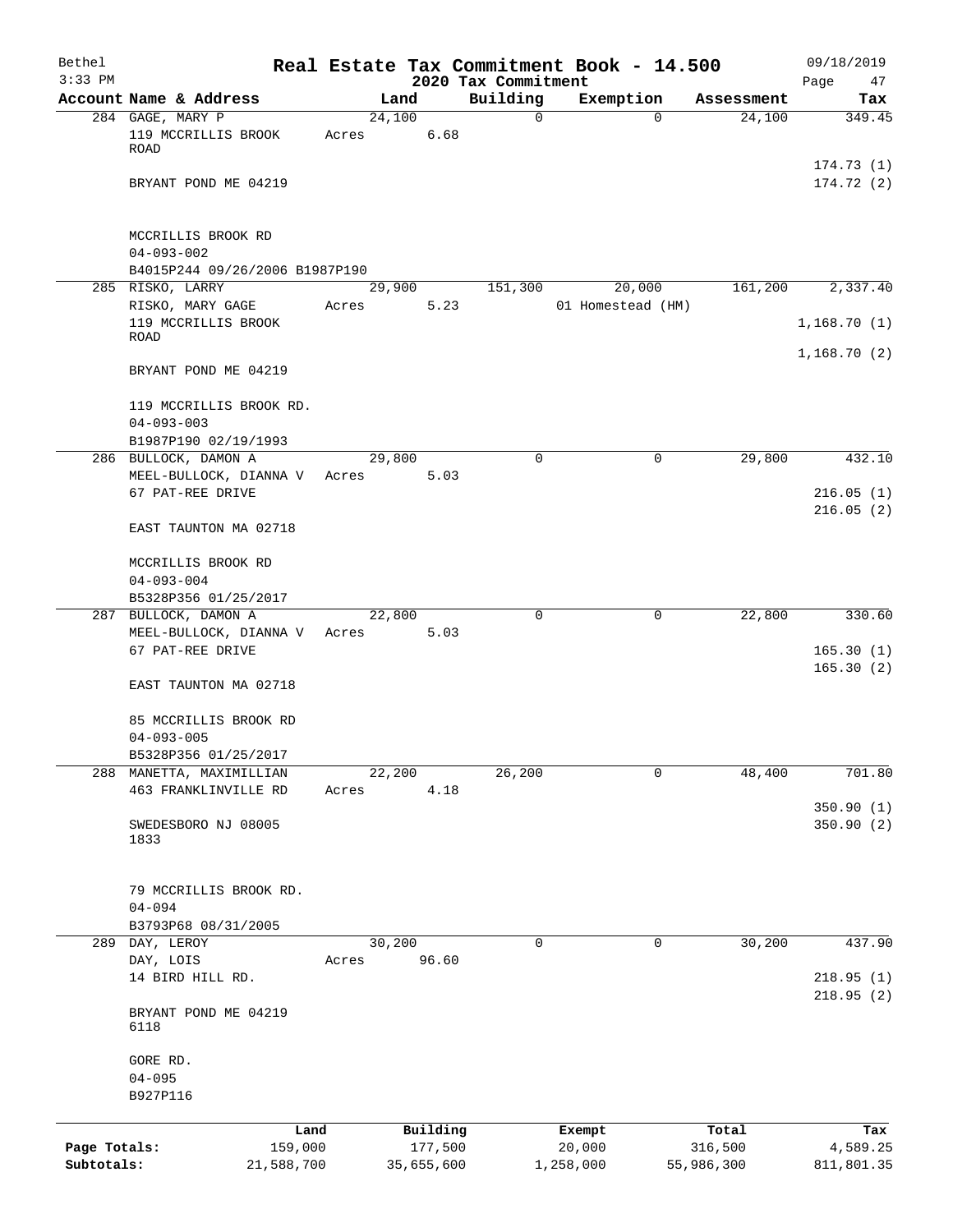| Bethel<br>$3:33$ PM |                                         |        |          | 2020 Tax Commitment | Real Estate Tax Commitment Book - 14.500 |            | 09/18/2019<br>Page<br>48 |
|---------------------|-----------------------------------------|--------|----------|---------------------|------------------------------------------|------------|--------------------------|
|                     | Account Name & Address                  |        | Land     | Building            | Exemption                                | Assessment | Tax                      |
|                     | 290 HAYES IRREVOCABLE LAND              |        | 11,600   | $\mathbf 0$         | $\Omega$                                 | 11,600     | 168.20                   |
|                     | TRUST                                   |        |          |                     |                                          |            |                          |
|                     | 449 BIRD HILL RD.                       | Acres  | 38.00    |                     |                                          |            |                          |
|                     |                                         |        |          |                     |                                          |            | 84.10 (1)                |
|                     | BETHEL ME 04217                         |        |          |                     |                                          |            | 84.10(2)                 |
|                     |                                         |        |          |                     |                                          |            |                          |
|                     | BIRD HILL RD.                           |        |          |                     |                                          |            |                          |
|                     | $04 - 096$                              |        |          |                     |                                          |            |                          |
|                     | B4862P1 07/02/2012 B2834P274 06/22/2000 |        |          |                     |                                          |            |                          |
|                     | 291 HURD, KATHRYN, & DAY,               |        | 28,200   | $\mathbf 0$         | $\mathbf 0$                              | 28,200     | 408.90                   |
|                     | ROBERT H. JR.<br>284 GORE RD            | Acres  | 100.00   |                     |                                          |            |                          |
|                     |                                         |        |          |                     |                                          |            | 204.45(1)                |
|                     | BRYANT POND ME 04219                    |        |          |                     |                                          |            | 204.45(2)                |
|                     |                                         |        |          |                     |                                          |            |                          |
|                     |                                         |        |          |                     |                                          |            |                          |
|                     | GORE RD.                                |        |          |                     |                                          |            |                          |
|                     | $05 - 001$                              |        |          |                     |                                          |            |                          |
|                     | B4304P48 05/30/2008                     |        |          |                     |                                          |            |                          |
|                     | 292 LOWE, MICHAEL                       |        | 5,100    | $\Omega$            | $\mathbf 0$                              | 5,100      | 73.95                    |
|                     | 268 GORE RD.                            | Acres  | 11.00    |                     |                                          |            |                          |
|                     | BRYANT POND ME 04219                    |        |          |                     |                                          |            | 36.98(1)<br>36.97(2)     |
|                     |                                         |        |          |                     |                                          |            |                          |
|                     |                                         |        |          |                     |                                          |            |                          |
|                     | GORE RD                                 |        |          |                     |                                          |            |                          |
|                     | $05 - 002$                              |        |          |                     |                                          |            |                          |
|                     | B2642P73 12/07/1998                     |        |          |                     |                                          |            |                          |
|                     | 293 BLAKE, E G & SON INC                |        | 36,100   | $\mathbf 0$         | 0                                        | 36,100     | 523.45                   |
|                     | 107 INTERVALE ROAD                      | Acres  | 118.00   |                     |                                          |            |                          |
|                     |                                         |        |          |                     |                                          |            | 261.73(1)                |
|                     | BETHEL ME 04217                         |        |          |                     |                                          |            | 261.72(2)                |
|                     |                                         |        |          |                     |                                          |            |                          |
|                     | GORE RD.                                |        |          |                     |                                          |            |                          |
|                     | $05 - 003$                              |        |          |                     |                                          |            |                          |
|                     | B1270P6                                 |        |          |                     |                                          |            |                          |
|                     | 294 PIAWLOCK, MICHAEL G                 |        | 15,800   | 84,700              | 0                                        | 100,500    | 1,457.25                 |
|                     | 162 BONANZA DRIVE                       | Acres  | 1.00     |                     |                                          |            |                          |
|                     |                                         |        |          |                     |                                          |            | 728.63(1)                |
|                     | BRYANT POND ME 04219                    |        |          |                     |                                          |            | 728.62(2)                |
|                     |                                         |        |          |                     |                                          |            |                          |
|                     | 162 BONANZA DRIVE                       |        |          |                     |                                          |            |                          |
|                     | $05 - 004$                              |        |          |                     |                                          |            |                          |
|                     | B3165P241 09/17/2002                    |        |          |                     |                                          |            |                          |
|                     | 295 CHADBOURNE TREE FARMS,              | 18,500 |          | 0                   | 0                                        | 18,500     | 268.25                   |
|                     | LLC                                     |        |          |                     |                                          |            |                          |
|                     | PO BOX 1750                             | Acres  | 57.00    |                     |                                          |            |                          |
|                     | BETHEL ME 04217                         |        |          |                     |                                          |            | 134.13(1)<br>134.12 (2)  |
|                     |                                         |        |          |                     |                                          |            |                          |
|                     |                                         |        |          |                     |                                          |            |                          |
|                     | GORE RD.                                |        |          |                     |                                          |            |                          |
|                     | $05 - 005$                              |        |          |                     |                                          |            |                          |
|                     | B3652P43 12/29/2004 B1270P6             |        |          |                     |                                          |            |                          |
|                     |                                         |        |          |                     |                                          |            |                          |
|                     |                                         | Land   | Building |                     | Exempt                                   | Total      | Tax                      |
|                     |                                         |        |          |                     |                                          |            |                          |

|              | Land       | Building   | Exempt    | тосат      | тах        |
|--------------|------------|------------|-----------|------------|------------|
| Page Totals: | 115,300    | 84,700     |           | 200,000    | 2,900.00   |
| Subtotals:   | 21,704,000 | 35,740,300 | 1,258,000 | 56,186,300 | 814,701.35 |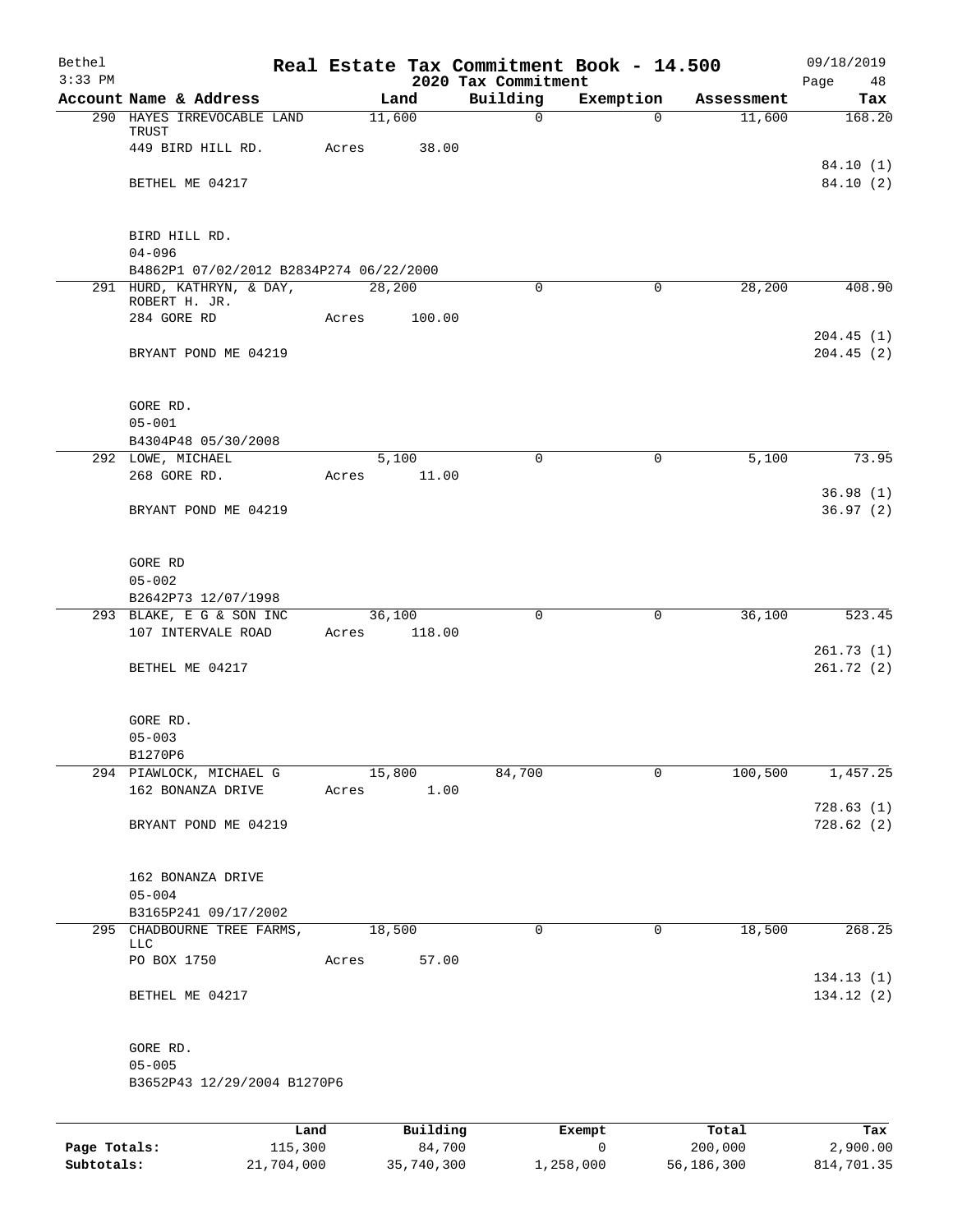| Bethel<br>$3:33$ PM |                                                   |         |        | 2020 Tax Commitment | Real Estate Tax Commitment Book - 14.500 |            | 09/18/2019<br>Page<br>49 |
|---------------------|---------------------------------------------------|---------|--------|---------------------|------------------------------------------|------------|--------------------------|
|                     | Account Name & Address                            |         | Land   | Building            | Exemption                                | Assessment | Tax                      |
|                     | 296 MARKS, JANICE                                 | 12,300  |        | $\Omega$            | $\Omega$                                 | 12,300     | 178.35                   |
|                     | MARKS, JURGEN                                     | Acres   | 46.00  |                     |                                          |            |                          |
|                     | PO BOX 125                                        |         |        |                     |                                          |            | 89.18(1)                 |
|                     |                                                   |         |        |                     |                                          |            | 89.17(2)                 |
|                     | BETHEL ME 04217                                   |         |        |                     |                                          |            |                          |
|                     |                                                   |         |        |                     |                                          |            |                          |
|                     | GORE RD.                                          |         |        |                     |                                          |            |                          |
|                     | $05 - 006$                                        |         |        |                     |                                          |            |                          |
|                     | B4492P97 09/01/2009 B1408P297 07/28/1986 B985P266 |         |        | $\Omega$            |                                          | 53,000     |                          |
|                     | 297 MILLS, RANDALL O. PR                          | 53,000  |        |                     | $\mathbf 0$                              |            | 768.50                   |
|                     | 277 PLEASANT STREET                               | Acres   | 180.00 |                     |                                          |            |                          |
|                     | OXFORD ME 04270                                   |         |        |                     |                                          |            | 384.25 (1)<br>384.25 (2) |
|                     |                                                   |         |        |                     |                                          |            |                          |
|                     |                                                   |         |        |                     |                                          |            |                          |
|                     | GORE RD.<br>$05 - 007$                            |         |        |                     |                                          |            |                          |
|                     | 298 WENTWORTH, MARY L                             | 1,300   |        | 0                   | 0                                        | 1,300      | 18.85                    |
|                     | 224 HANCOCK STREET                                | Acres   | 1.31   |                     |                                          |            |                          |
|                     |                                                   |         |        |                     |                                          |            | 9.43(1)                  |
|                     | RUMFORD ME 04276                                  |         |        |                     |                                          |            | 9.42(2)                  |
|                     |                                                   |         |        |                     |                                          |            |                          |
|                     | 112 GORE RD.                                      |         |        |                     |                                          |            |                          |
|                     | $05 - 008$                                        |         |        |                     |                                          |            |                          |
|                     | B5298P434 08/16/2016 B2857P346 09/07/2000         |         |        |                     |                                          |            |                          |
|                     | 299 WENTWORTH, MARC A                             |         | 100    | $\mathbf 0$         | $\mathbf 0$                              | 100        | 1.45                     |
|                     | 191 CUSHMAN RD                                    | Acres   | 0.06   |                     |                                          |            |                          |
|                     |                                                   |         |        |                     |                                          |            | 0.73(1)                  |
|                     | BRYANT POND ME 04219                              |         |        |                     |                                          |            | 0.72(2)                  |
|                     |                                                   |         |        |                     |                                          |            |                          |
|                     | 96 GORE RD                                        |         |        |                     |                                          |            |                          |
|                     | $05 - 008 - 001$                                  |         |        |                     |                                          |            |                          |
|                     | B1507P12                                          |         |        |                     |                                          |            |                          |
|                     | 300 LUCE, GLENDON N JR                            | 21,700  |        | 0                   | 0                                        | 21,700     | 314.65                   |
|                     | PO BOX 33                                         | Acres   | 73.00  |                     |                                          |            |                          |
|                     |                                                   |         |        |                     |                                          |            | 157.33(1)                |
|                     | TURNER ME 04282 0033                              |         |        |                     |                                          |            | 157.32(2)                |
|                     |                                                   |         |        |                     |                                          |            |                          |
|                     | GORE RD.                                          |         |        |                     |                                          |            |                          |
|                     | $05 - 010$                                        |         |        |                     |                                          |            |                          |
|                     | B2820P283 05/23/2000                              |         |        |                     |                                          |            |                          |
|                     | 301 COOPER, BETSEY                                | 106,900 |        | 138,900             | 0                                        | 245,800    | 3,564.10                 |
|                     | COBURN, PETER                                     | Acres   | 236.00 |                     |                                          |            |                          |
|                     | 85 GORE RD                                        |         |        |                     |                                          |            | 1,782.05(1)              |
|                     |                                                   |         |        |                     |                                          |            | 1,782.05(2)              |
|                     | BRYANT POND ME 04219                              |         |        |                     |                                          |            |                          |
|                     | 85 GORE RD.                                       |         |        |                     |                                          |            |                          |
|                     | $05 - 011$                                        |         |        |                     |                                          |            |                          |
|                     | B5421P677 07/31/2018 B968P88 12/07/1977           |         |        |                     |                                          |            |                          |
|                     |                                                   |         |        |                     |                                          |            |                          |
|                     |                                                   |         |        |                     |                                          |            |                          |

|              | Land       | Building   | Exempt    | Total      | Tax        |
|--------------|------------|------------|-----------|------------|------------|
| Page Totals: | 195,300    | 138,900    |           | 334,200    | 4,845.90   |
| Subtotals:   | 21,899,300 | 35,879,200 | 1,258,000 | 56,520,500 | 819,547.25 |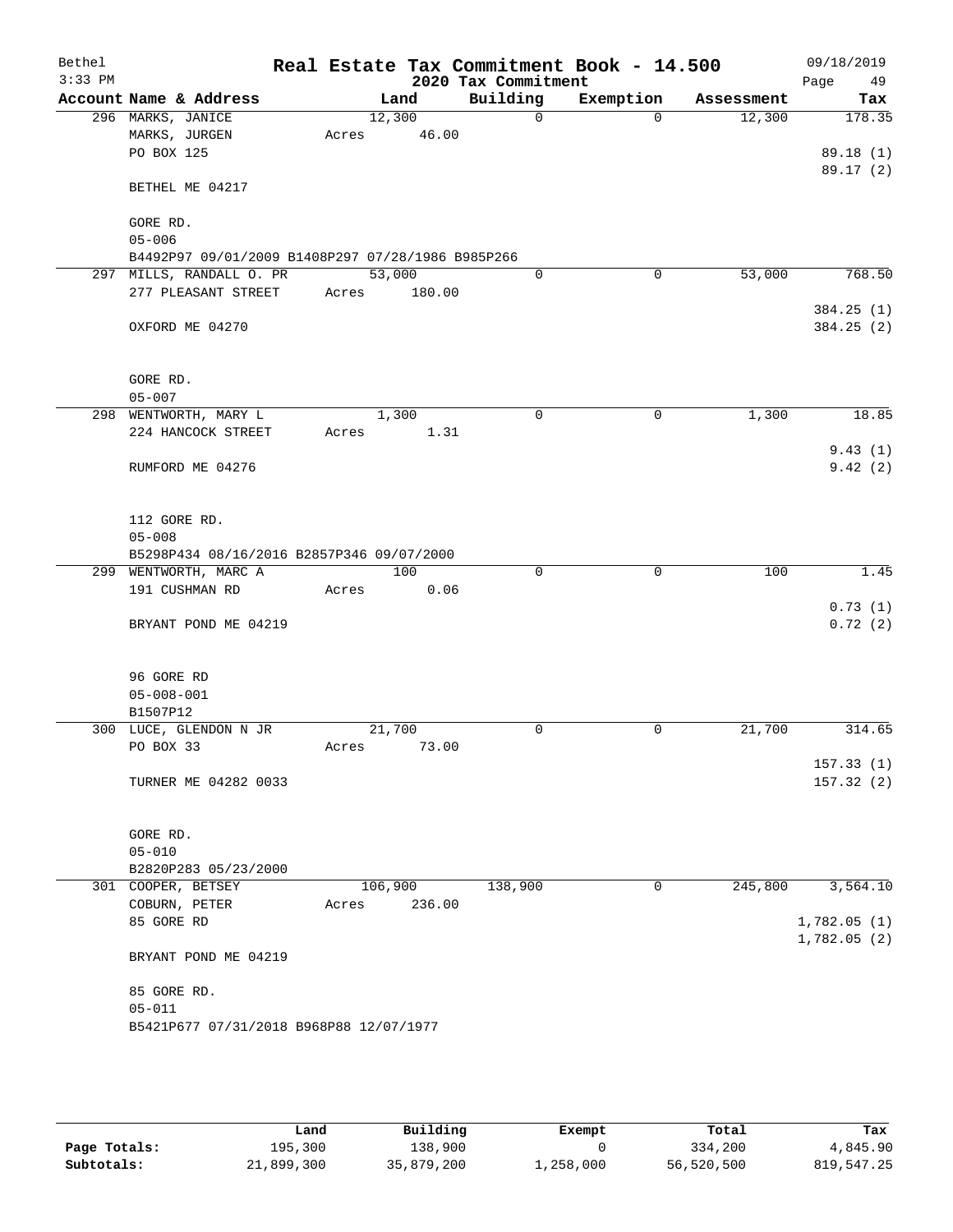| Bethel<br>$3:33$ PM |                                                    |       |        |        |                                 | Real Estate Tax Commitment Book - 14.500 |            | 09/18/2019        |
|---------------------|----------------------------------------------------|-------|--------|--------|---------------------------------|------------------------------------------|------------|-------------------|
|                     | Account Name & Address                             |       | Land   |        | 2020 Tax Commitment<br>Building | Exemption                                | Assessment | Page<br>50<br>Tax |
|                     | 302 COOPER, BETSEY                                 |       | 37,500 |        | 50,800                          | $\mathbf 0$                              | 88,300     | 1,280.35          |
|                     | COBURN, PETER                                      | Acres |        | 5.30   |                                 |                                          |            |                   |
|                     | 85 GORE RD                                         |       |        |        |                                 |                                          |            | 640.18(1)         |
|                     |                                                    |       |        |        |                                 |                                          |            | 640.17 (2)        |
|                     | BRYANT POND ME 04219                               |       |        |        |                                 |                                          |            |                   |
|                     |                                                    |       |        |        |                                 |                                          |            |                   |
|                     | 76 GORE RD.                                        |       |        |        |                                 |                                          |            |                   |
|                     | $05 - 012$                                         |       |        |        |                                 |                                          |            |                   |
|                     | B5471P109 07/25/2019 B3953P230 06/05/2006 B872P257 |       |        |        |                                 |                                          |            |                   |
|                     | 09/29/1975                                         |       | 34,600 |        |                                 |                                          |            | 1,174.50          |
|                     | 303 WILSON, LILLIAN J. &<br>ONDRIZEK, NELLIE I     |       |        | 2.20   | 66,400                          | 20,000<br>01 Homestead (HM)              | 81,000     |                   |
|                     | 48 GORE ROAD                                       | Acres |        |        |                                 |                                          |            | 587.25(1)         |
|                     |                                                    |       |        |        |                                 |                                          |            | 587.25(2)         |
|                     | BRYANT POND ME 04219                               |       |        |        |                                 |                                          |            |                   |
|                     |                                                    |       |        |        |                                 |                                          |            |                   |
|                     | 48 GORE RD.                                        |       |        |        |                                 |                                          |            |                   |
|                     | $05 - 013$                                         |       |        |        |                                 |                                          |            |                   |
|                     | B5320P17 12/07/2016 B3629P99 11/19/2004            |       |        |        |                                 |                                          |            |                   |
|                     | 304 WILSON, TODD R                                 |       | 28,000 |        | 7,400                           | $\mathbf 0$                              | 35,400     | 513.30            |
|                     | 57 GORE ROAD                                       | Acres |        | 5.30   |                                 |                                          |            |                   |
|                     |                                                    |       |        |        |                                 |                                          |            | 256.65(1)         |
|                     | BRYANT POND ME 04219                               |       |        |        |                                 |                                          |            | 256.65(2)         |
|                     |                                                    |       |        |        |                                 |                                          |            |                   |
|                     |                                                    |       |        |        |                                 |                                          |            |                   |
|                     | 54 WILSON ROAD                                     |       |        |        |                                 |                                          |            |                   |
|                     | $05 - 014$                                         |       |        |        |                                 |                                          |            |                   |
|                     | B4646P161 10/14/2010 B2879P295                     |       |        |        |                                 |                                          |            |                   |
|                     | 305 WILSON, TODD                                   |       | 37,300 |        | 63,300                          | 0                                        | 100,600    | 1,458.70          |
|                     | WILSON, MARY                                       | Acres |        | 5.10   |                                 |                                          |            |                   |
|                     | 57 GORE RD                                         |       |        |        |                                 |                                          |            | 729.35(1)         |
|                     |                                                    |       |        |        |                                 |                                          |            | 729.35(2)         |
|                     | BRYANT POND ME 04219<br>5713                       |       |        |        |                                 |                                          |            |                   |
|                     |                                                    |       |        |        |                                 |                                          |            |                   |
|                     | 57 GORE RD.                                        |       |        |        |                                 |                                          |            |                   |
|                     | $05 - 015 - 001$                                   |       |        |        |                                 |                                          |            |                   |
|                     | B2612P261                                          |       |        |        |                                 |                                          |            |                   |
|                     | 306 BENNETT, DEENA                                 |       | 32,600 |        | 29,100                          | 20,000                                   | 41,700     | 604.65            |
|                     | PO BOX 143                                         | Acres |        | 1.00   |                                 | 01 Homestead (HM)                        |            |                   |
|                     |                                                    |       |        |        |                                 |                                          |            | 302.33(1)         |
|                     | BRYANT POND ME 04219                               |       |        |        |                                 |                                          |            | 302.32(2)         |
|                     |                                                    |       |        |        |                                 |                                          |            |                   |
|                     |                                                    |       |        |        |                                 |                                          |            |                   |
|                     | 3 OLD CART RD.                                     |       |        |        |                                 |                                          |            |                   |
|                     | $05 - 015 - 002$                                   |       |        |        |                                 |                                          |            |                   |
|                     | B3052P221 01/10/2002                               |       |        |        |                                 |                                          |            |                   |
|                     | 307 WILSON, TODD                                   |       | 76,900 |        | 1,000                           | 0                                        | 77,900     | 1,129.55          |
|                     | WILSON, MARY                                       | Acres |        | 250.00 |                                 |                                          |            |                   |
|                     | 57 GORE RD.                                        |       |        |        |                                 |                                          |            | 564.78 (1)        |
|                     |                                                    |       |        |        |                                 |                                          |            | 564.77 (2)        |
|                     | BRYANT POND ME 04219                               |       |        |        |                                 |                                          |            |                   |
|                     |                                                    |       |        |        |                                 |                                          |            |                   |
|                     | GORE RD.<br>$05 - 016$                             |       |        |        |                                 |                                          |            |                   |
|                     | B5378P682 11/17/2017 B3587P118 09/14/2004          |       |        |        |                                 |                                          |            |                   |
|                     |                                                    |       |        |        |                                 |                                          |            |                   |
|                     |                                                    |       |        |        |                                 |                                          |            |                   |
|                     |                                                    |       |        |        |                                 |                                          |            |                   |

|              | Land       | Building   | Exempt    | Total      | Tax        |
|--------------|------------|------------|-----------|------------|------------|
| Page Totals: | 246,900    | 218,000    | 40,000    | 424,900    | 6,161.05   |
| Subtotals:   | 22,146,200 | 36,097,200 | 1,298,000 | 56,945,400 | 825,708.30 |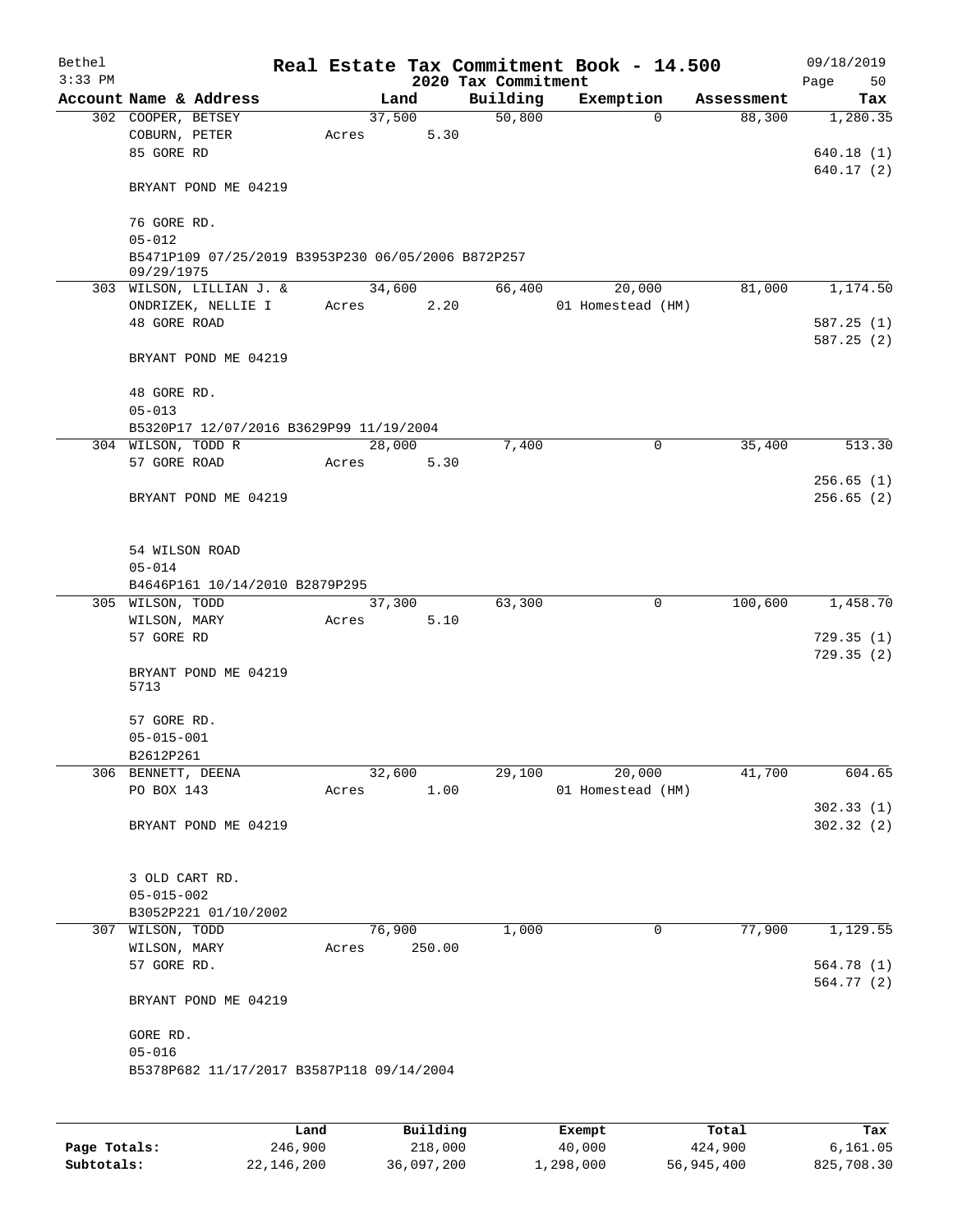| Bethel       |                                                                   |         |        |          |                                 | Real Estate Tax Commitment Book - 14.500 |             |                       | 09/18/2019                  |
|--------------|-------------------------------------------------------------------|---------|--------|----------|---------------------------------|------------------------------------------|-------------|-----------------------|-----------------------------|
| $3:33$ PM    | Account Name & Address                                            |         | Land   |          | 2020 Tax Commitment<br>Building | Exemption                                |             |                       | Page<br>51                  |
|              | 309 POWERS, CHERYL                                                |         | 35,000 |          | 133,700                         |                                          | $\Omega$    | Assessment<br>168,700 | Tax<br>2,446.15             |
|              | TALBERT, TALBERT,<br>JOSEPH                                       | Acres   |        | 6.80     |                                 |                                          |             |                       |                             |
|              | 107 TURNER ST                                                     |         |        |          |                                 |                                          |             |                       | 1,223.08(1)<br>1, 223.07(2) |
|              | BUCKFIELD ME 04220                                                |         |        |          |                                 |                                          |             |                       |                             |
|              | 708 ROUTE 232                                                     |         |        |          |                                 |                                          |             |                       |                             |
|              | $05 - 019$<br>B5277P580 04/22/2016 B794P9 08/08/1973              |         |        |          |                                 |                                          |             |                       |                             |
|              | 310 LEE, CHRISTOPHER                                              |         | 36,400 |          | 102,500                         | 20,000                                   |             | 118,900               | 1,724.05                    |
|              | LEE, ALICE                                                        | Acres   |        | 6.18     |                                 | 01 Homestead (HM)                        |             |                       |                             |
|              | PO BOX 727                                                        |         |        |          |                                 |                                          |             |                       | 862.03(1)<br>862.02(2)      |
|              | BETHEL ME 04217                                                   |         |        |          |                                 |                                          |             |                       |                             |
|              | 724 ROUTE 232                                                     |         |        |          |                                 |                                          |             |                       |                             |
|              | $05 - 020$<br>B2444P182 07/16/1997 B965P136 11/21/1977            |         |        |          |                                 |                                          |             |                       |                             |
|              | 311 SAVAGE LAND                                                   |         | 74,400 |          | $\mathbf 0$                     |                                          | 0           | 74,400                | 1,078.80                    |
|              | DEVELOPMENT, LLC<br>PO BOX 398                                    | Acres   |        | 38.00    |                                 |                                          |             |                       |                             |
|              |                                                                   |         |        |          |                                 |                                          |             |                       | 539.40(1)                   |
|              | BETHEL ME 04217                                                   |         |        |          |                                 |                                          |             |                       | 539.40(2)                   |
|              | ROUTE 232                                                         |         |        |          |                                 |                                          |             |                       |                             |
|              | $05 - 021$                                                        |         |        |          |                                 |                                          |             |                       |                             |
|              | B5231P556 07/13/2015 B3314P120 06/19/2003 B2879P92<br>11/02/1998  |         |        |          |                                 |                                          |             |                       |                             |
|              | 313 VERRILL, HEIRS OF LEWIS                                       |         | 29,200 |          | 0                               |                                          | $\mathbf 0$ | 29,200                | 423.40                      |
|              | C/O DOROTHY HALE<br>264 BROADTURN RD.                             | Acres   |        | 5.70     |                                 |                                          |             |                       | 211.70(1)                   |
|              |                                                                   |         |        |          |                                 |                                          |             |                       | 211.70(2)                   |
|              | SCARBOROUGH ME 04074                                              |         |        |          |                                 |                                          |             |                       |                             |
|              | ROUTE 232                                                         |         |        |          |                                 |                                          |             |                       |                             |
|              | $05 - 022$                                                        |         |        |          |                                 |                                          |             |                       |                             |
|              | 314 POLAND, KENNETH                                               |         | 6,500  |          | 0                               |                                          | $\mathbf 0$ | 6,500                 | 94.25                       |
|              | 96 HIGH STREET                                                    | Acres   |        | 6.80     |                                 |                                          |             |                       |                             |
|              | W PARIS ME 04289                                                  |         |        |          |                                 |                                          |             |                       | 47.13(1)<br>47.12(2)        |
|              |                                                                   |         |        |          |                                 |                                          |             |                       |                             |
|              | ROUTE 232                                                         |         |        |          |                                 |                                          |             |                       |                             |
|              | $05 - 023$<br>B635P1                                              |         |        |          |                                 |                                          |             |                       |                             |
|              | 316 POLAND, KENNETH                                               |         | 42,700 |          | 0                               |                                          | 0           | 42,700                | 619.15                      |
|              | BRADFORD, DANIEL R                                                | Acres   |        | 32.50    |                                 |                                          |             |                       |                             |
|              | 96 HIGH STREET                                                    |         |        |          |                                 |                                          |             |                       | 309.58(1)<br>309.57(2)      |
|              | W PARIS ME 04289                                                  |         |        |          |                                 |                                          |             |                       |                             |
|              | ROUTE 232                                                         |         |        |          |                                 |                                          |             |                       |                             |
|              | $05 - 025$                                                        |         |        |          |                                 |                                          |             |                       |                             |
|              | B5081P231 12/16/2013 B4756P165 09/06/2011 B1637P213<br>10/31/1988 |         |        |          |                                 |                                          |             |                       |                             |
|              |                                                                   |         |        |          |                                 |                                          |             |                       |                             |
|              |                                                                   | Land    |        | Building |                                 | Exempt                                   |             | Total                 | Tax                         |
| Page Totals: |                                                                   | 224,200 |        | 236,200  |                                 | 20,000                                   |             | 440,400               | 6,385.80                    |

**Subtotals:** 22,370,400 36,333,400 1,318,000 57,385,800 832,094.10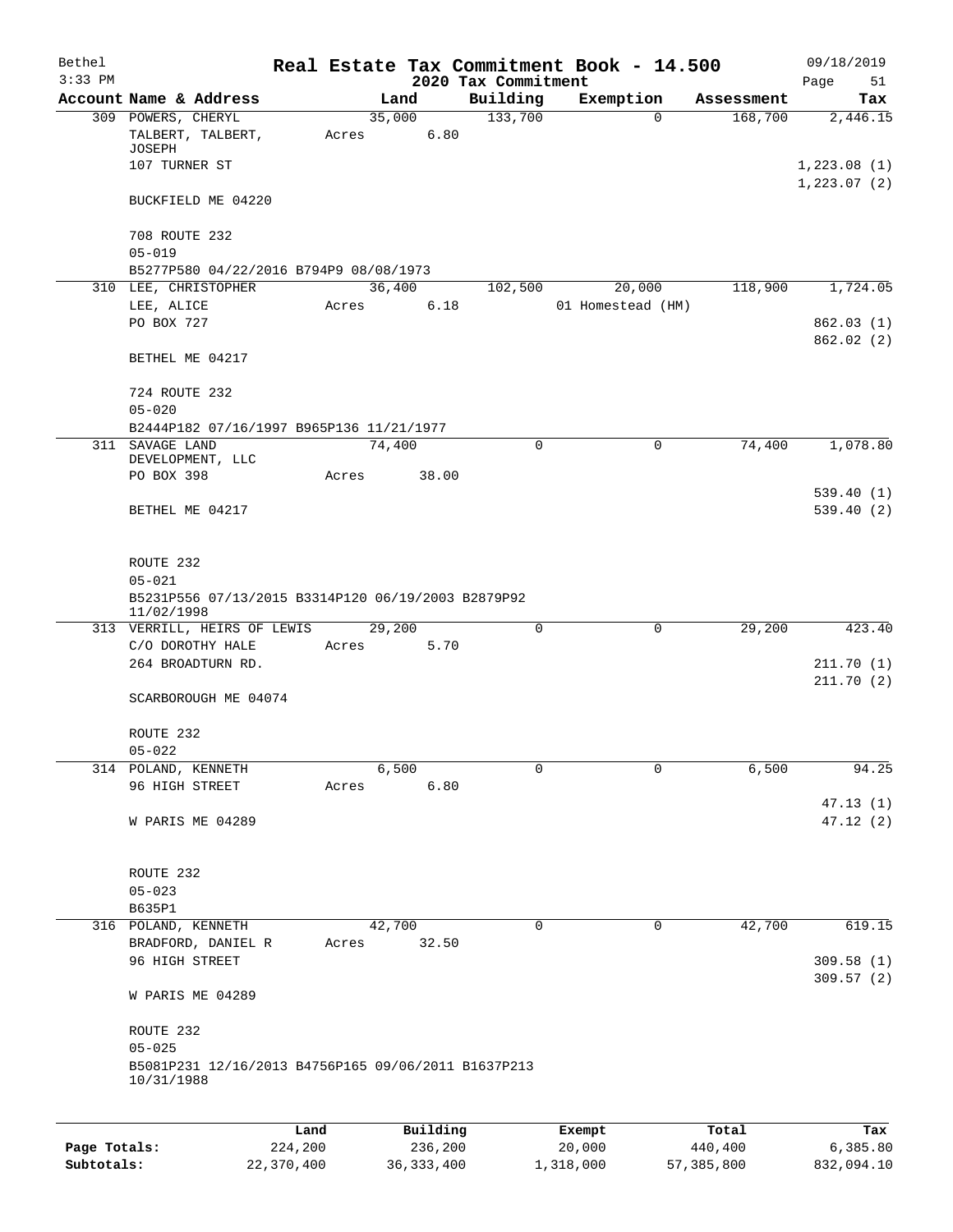| Bethel                     |                                                                   |       |                       |                                 | Real Estate Tax Commitment Book - 14.500 |                       | 09/18/2019               |
|----------------------------|-------------------------------------------------------------------|-------|-----------------------|---------------------------------|------------------------------------------|-----------------------|--------------------------|
| $3:33$ PM                  | Account Name & Address                                            |       | Land                  | 2020 Tax Commitment<br>Building | Exemption                                | Assessment            | Page<br>52<br>Tax        |
|                            | 317 HURD, KATHRYN, & DAY,                                         |       | 44,700                | $\mathsf{O}$                    | $\Omega$                                 | 44,700                | 648.15                   |
|                            | ROBERT H. JR.                                                     |       |                       |                                 |                                          |                       |                          |
|                            | 284 GORE RD                                                       | Acres | 28.00                 |                                 |                                          |                       |                          |
|                            | BRYANT POND ME 04219                                              |       |                       |                                 |                                          |                       | 324.08(1)<br>324.07(2)   |
|                            |                                                                   |       |                       |                                 |                                          |                       |                          |
|                            | ROUTE 232                                                         |       |                       |                                 |                                          |                       |                          |
|                            | $05 - 026$                                                        |       |                       |                                 |                                          |                       |                          |
|                            | B4290P297 05/01/2008 B4217P336 11/01/2007 B3931P72<br>B1637P213   |       |                       |                                 |                                          |                       |                          |
|                            | 319 LAWRENCE, DONALD                                              |       | 28,900                | 61,600                          | $\mathbf 0$                              | 90,500                | 1,312.25                 |
|                            | LAWRENCE, JOHANNA                                                 | Acres | 0.71                  |                                 |                                          |                       |                          |
|                            | PO BOX 157                                                        |       |                       |                                 |                                          |                       | 656.13(1)                |
|                            | BRYANT POND ME 04219                                              |       |                       |                                 |                                          |                       | 656.12(2)                |
|                            | 952 ROUTE 232                                                     |       |                       |                                 |                                          |                       |                          |
|                            | $05 - 028$                                                        |       |                       |                                 |                                          |                       |                          |
|                            | B5327P55 01/17/2017 B910P206 08/30/1976 B1748P96                  |       |                       |                                 |                                          |                       |                          |
|                            | 320 LAWRENCE, DONALD D.<br>JOHANNA J.                             |       | 1,000                 | $\Omega$                        | $\Omega$                                 | 1,000                 | 14.50                    |
|                            | PO BOX 157                                                        | Acres | 1.00                  |                                 |                                          |                       |                          |
|                            |                                                                   |       |                       |                                 |                                          |                       | 7.25(1)                  |
|                            | BRYANT POND ME 04219                                              |       |                       |                                 |                                          |                       | 7.25(2)                  |
|                            | $05 - 028 - 001$<br>B5342P228 04/26/2017 B1748P96                 |       |                       |                                 |                                          |                       |                          |
|                            | 321 KELLY, DELIA C                                                |       | 34,400                | 86,200                          | 20,000                                   | 100,600               | 1,458.70                 |
|                            | 954 RTE 232                                                       | Acres | 2.00                  |                                 | 01 Homestead (HM)                        |                       | 729.35(1)                |
|                            | BRYANT POND ME 04219                                              |       |                       |                                 |                                          |                       | 729.35(2)                |
|                            | 954 ROUTE 232                                                     |       |                       |                                 |                                          |                       |                          |
|                            | $05 - 029$                                                        |       |                       |                                 |                                          |                       |                          |
|                            | B3165P144 09/17/2002                                              |       |                       |                                 | 0                                        | 66,100                | 958.45                   |
|                            | 323 WORMSTEAD, KEVIN F<br>WORMSTEAD, PETER L                      | Acres | 26,400<br>0.55        | 39,700                          |                                          |                       |                          |
|                            | 43 CUSHING ROAD                                                   |       |                       |                                 |                                          |                       | 479.23 (1)               |
|                            | BRYANT POND ME 04219                                              |       |                       |                                 |                                          |                       | 479.22 (2)               |
|                            | 5 CUSHING RD.                                                     |       |                       |                                 |                                          |                       |                          |
|                            | $05 - 030$                                                        |       |                       |                                 |                                          |                       |                          |
|                            | B5379P216 11/21/2017 B3132P139 07/02/2002                         |       |                       |                                 |                                          |                       |                          |
|                            | 324 WEBB, BERNARD                                                 |       | 33,800                | 89,400                          | 0                                        | 123,200               | 1,786.40                 |
|                            | 29 LAKE ROAD EAST                                                 | Acres | 1.60                  |                                 |                                          |                       |                          |
|                            | WEST YARMOUTH MA 02673                                            |       |                       |                                 |                                          |                       | 893.20 (1)<br>893.20 (2) |
|                            |                                                                   |       |                       |                                 |                                          |                       |                          |
|                            | 11 CUSHING RD.                                                    |       |                       |                                 |                                          |                       |                          |
|                            | $05 - 031$<br>B5206P680 02/05/2015 B5155P273 09/03/2014 B5062P161 |       |                       |                                 |                                          |                       |                          |
|                            | 11/15/2013 B1017P187 12/15/1978                                   |       |                       |                                 |                                          |                       |                          |
|                            |                                                                   | Land  | Building              |                                 | Exempt                                   | Total                 | Tax                      |
| Page Totals:<br>Subtotals: | 169,200<br>22,539,600                                             |       | 276,900<br>36,610,300 |                                 | 20,000<br>1,338,000                      | 426,100<br>57,811,900 | 6,178.45<br>838, 272.55  |
|                            |                                                                   |       |                       |                                 |                                          |                       |                          |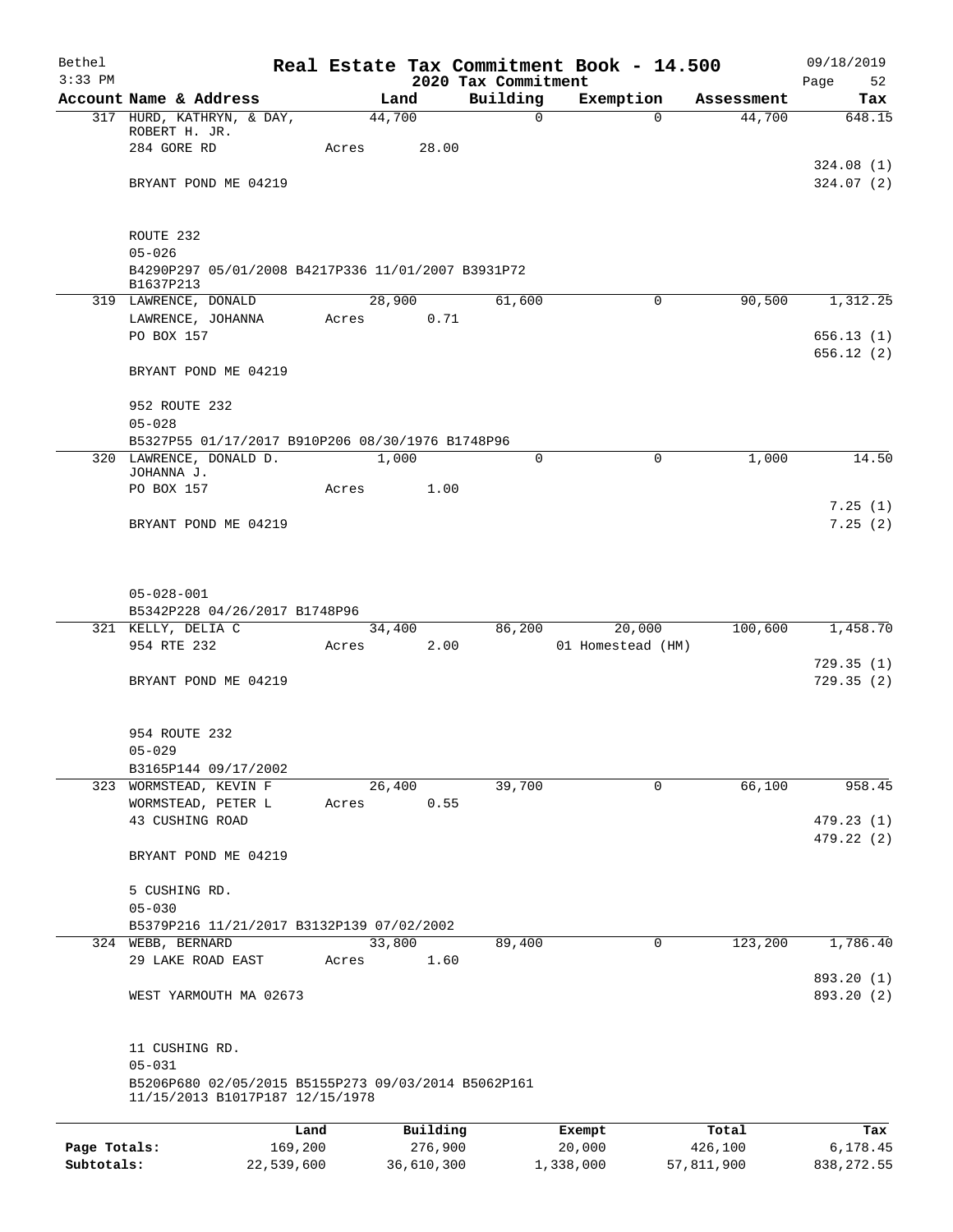| Bethel       |                                                    |       |          |                                 | Real Estate Tax Commitment Book - 14.500 |                       | 09/18/2019             |
|--------------|----------------------------------------------------|-------|----------|---------------------------------|------------------------------------------|-----------------------|------------------------|
| $3:33$ PM    | Account Name & Address                             |       | Land     | 2020 Tax Commitment<br>Building | Exemption                                |                       | 53<br>Page             |
|              | 325 WORMSTEAD, KEVIN F                             |       | 30,900   | 122,100                         | 20,000                                   | Assessment<br>133,000 | Tax<br>1,928.50        |
|              | 43 CUSHING RD                                      | Acres | 5.60     |                                 | 01 Homestead (HM)                        |                       |                        |
|              |                                                    |       |          |                                 |                                          |                       | 964.25(1)              |
|              | BRYANT POND ME 04219                               |       |          |                                 |                                          |                       | 964.25(2)              |
|              |                                                    |       |          |                                 |                                          |                       |                        |
|              | 43 CUSHING RD.                                     |       |          |                                 |                                          |                       |                        |
|              | $05 - 032$                                         |       |          |                                 |                                          |                       |                        |
|              | B5232P277 07/14/2015 B1668P65 07/20/1989 B1397P246 |       |          |                                 |                                          |                       |                        |
|              | 06/11/1986                                         |       |          |                                 |                                          |                       |                        |
|              | 326 DAVIS, TODD T                                  |       | 7,900    | $\Omega$                        | $\mathbf 0$                              | 7,900                 | 114.55                 |
|              | 8 FARM HILL RD                                     | Acres | 19.10    |                                 |                                          |                       | 57.28(1)               |
|              | BETHEL ME 04217 4923                               |       |          |                                 |                                          |                       | 57.27(2)               |
|              |                                                    |       |          |                                 |                                          |                       |                        |
|              | ROUTE 232                                          |       |          |                                 |                                          |                       |                        |
|              | $05 - 033$                                         |       |          |                                 |                                          |                       |                        |
|              | B2740P178 08/31/1999                               |       |          |                                 |                                          |                       |                        |
|              | 327 QUARTIER, PHILIP III                           |       | 27,200   | $\mathbf 0$                     | 0                                        | 27,200                | 394.40                 |
|              | ALICINO, FRANCIS Q                                 | Acres | 3.50     |                                 |                                          |                       |                        |
|              | 11516 MANOR DRIVE                                  |       |          |                                 |                                          |                       | 197.20(1)<br>197.20(2) |
|              | CARMEL IN 46033 3648                               |       |          |                                 |                                          |                       |                        |
|              | ROUTE 232                                          |       |          |                                 |                                          |                       |                        |
|              | $05 - 034$                                         |       |          |                                 |                                          |                       |                        |
|              | B954P180 08/30/1977                                |       |          |                                 |                                          |                       |                        |
|              | 328 PELLOCK, CHARLES                               |       | 8,700    | 0                               | 0                                        | 8,700                 | 126.15                 |
|              | 15 VIA BACCHUS                                     | Acres | 3.50     |                                 |                                          |                       |                        |
|              |                                                    |       |          |                                 |                                          |                       | 63.08(1)               |
|              | ALISO VIEJO CA 92656<br>1600                       |       |          |                                 |                                          |                       | 63.07(2)               |
|              |                                                    |       |          |                                 |                                          |                       |                        |
|              | ROUTE 232                                          |       |          |                                 |                                          |                       |                        |
|              | $05 - 035$                                         |       |          |                                 |                                          |                       |                        |
|              | B926P241 01/25/1977                                |       |          |                                 |                                          |                       |                        |
| 329          | HOUGHTON, JOSHUA                                   |       | 12,300   | 0                               | $\mathbf 0$                              | 12,300                | 178.35                 |
|              | LEVESQUE, LEVESQUE,                                | Acres | 4.00     |                                 |                                          |                       |                        |
|              | MICHELLE                                           |       |          |                                 |                                          |                       | 89.18 (1)              |
|              | 156 CUMBERLAND AVE. #1                             |       |          |                                 |                                          |                       | 89.17 (2)              |
|              | PORTLAND ME 04101                                  |       |          |                                 |                                          |                       |                        |
|              | ROUTE 232                                          |       |          |                                 |                                          |                       |                        |
|              | $05 - 036$                                         |       |          |                                 |                                          |                       |                        |
|              | B4595P188 06/08/2010 B3863P167 12/23/2005          |       |          |                                 |                                          |                       |                        |
|              | 331 MARTIN, BRADLEY                                |       | 21,300   | 51,500                          | 0                                        | 72,800                | 1,055.60               |
|              | MARTIN, WILLIAM A                                  | Acres | 0.28     |                                 |                                          |                       |                        |
|              | 968 RT. 232                                        |       |          |                                 |                                          |                       | 527.80(1)              |
|              | BRYANT POND ME 04219                               |       |          |                                 |                                          |                       | 527.80 (2)             |
|              | 968 ROUTE 232                                      |       |          |                                 |                                          |                       |                        |
|              | $05 - 037$                                         |       |          |                                 |                                          |                       |                        |
|              | B5376P393 11/03/2017 B2035P134 08/11/1993          |       |          |                                 |                                          |                       |                        |
|              | Land                                               |       | Building |                                 | Exempt                                   | Total                 | Tax                    |
| Page Totals: | 108,300                                            |       | 173,600  |                                 | 20,000                                   | 261,900               | 3,797.55               |

**Subtotals:** 22,647,900 36,783,900 1,358,000 58,073,800 842,070.10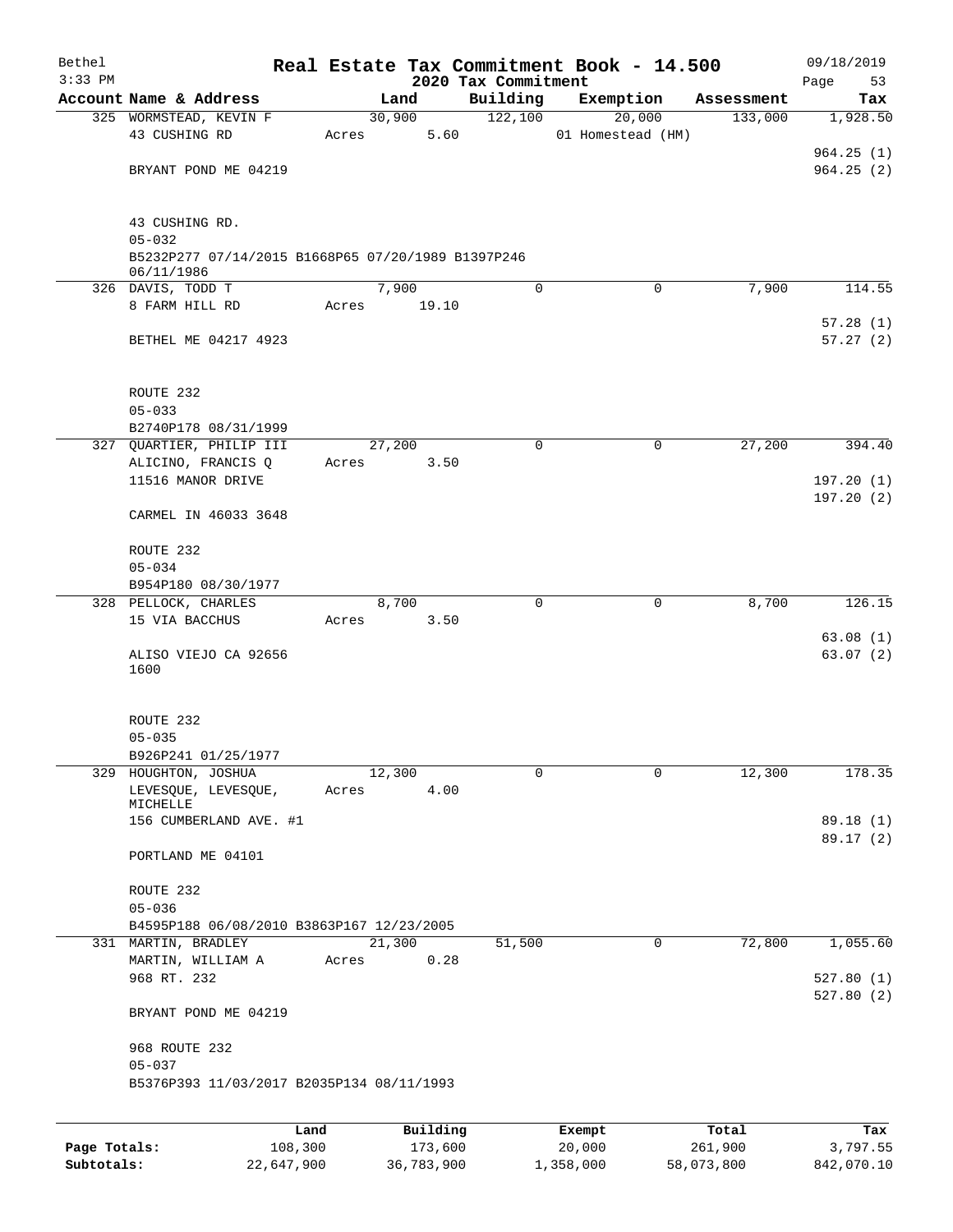| Bethel<br>$3:33$ PM |                                                                                               |       |                | 2020 Tax Commitment | Real Estate Tax Commitment Book - 14.500 |            | 09/18/2019<br>Page<br>54 |
|---------------------|-----------------------------------------------------------------------------------------------|-------|----------------|---------------------|------------------------------------------|------------|--------------------------|
|                     | Account Name & Address                                                                        |       | Land           | Building            | Exemption                                | Assessment | Tax                      |
|                     | 333 BERRY, ROXANNE J<br>BERRY, E SCOTT<br>21 COYOTE RIDGE ROAD                                | Acres | 24,600<br>0.44 | 122,300             | $\Omega$                                 | 146,900    | 2,130.05<br>1,065.03(1)  |
|                     | NEWRY ME 04261                                                                                |       |                |                     |                                          |            | 1,065.02(2)              |
|                     | 967 ROUTE 232<br>$05 - 039$                                                                   |       |                |                     |                                          |            |                          |
|                     | B5230P531 07/07/2015 B3122P242 06/14/2002                                                     |       |                |                     |                                          |            |                          |
|                     | 334 SAVAGE AUTO REPAIR &<br>TOWING, LLC                                                       |       | 19,000         | 28,900              | 0                                        | 47,900     | 694.55                   |
|                     | 54 WEST BETHEL ROAD                                                                           | Acres | 0.63           |                     |                                          |            | 347.28 (1)               |
|                     | BETHEL ME 04217                                                                               |       |                |                     |                                          |            | 347.27 (2)               |
|                     | ROUTE 232                                                                                     |       |                |                     |                                          |            |                          |
|                     | $05 - 040$                                                                                    |       |                |                     |                                          |            |                          |
|                     | B4595P15 06/07/2010 B4416P15 03/16/2009 B4359P151<br>10/02/2008 B4356P87 09/25/2008 B1438P238 |       |                |                     |                                          |            |                          |
|                     | 335 SAVAGE, KEITH A                                                                           |       | 28,400         | 7,900               | 0                                        | 36,300     | 526.35                   |
|                     | SAVAGE, PENNY E                                                                               | Acres | 0.68           |                     |                                          |            |                          |
|                     | 609 OLD COUNTY RD.                                                                            |       |                |                     |                                          |            | 263.18(1)                |
|                     | GREENWOOD ME 04255                                                                            |       |                |                     |                                          |            | 263.17(2)                |
|                     | 951 ROUTE 232                                                                                 |       |                |                     |                                          |            |                          |
|                     | $05 - 041$                                                                                    |       |                |                     |                                          |            |                          |
|                     | B1579P279                                                                                     |       |                |                     |                                          |            |                          |
|                     | 336 FARNUM, DAVID P                                                                           |       | 31,500         | 45,900              | 20,000                                   | 57,400     | 832.30                   |
|                     | FARNUM, SANDRA                                                                                | Acres | 0.91           |                     | 01 Homestead (HM)                        |            |                          |
|                     | 923 ROUTE 232                                                                                 |       |                |                     |                                          |            | 416.15(1)<br>416.15(2)   |
|                     | BRYANT POND ME 04219                                                                          |       |                |                     |                                          |            |                          |
|                     | 923 ROUTE 232                                                                                 |       |                |                     |                                          |            |                          |
|                     | $05 - 042$<br>B711P296                                                                        |       |                |                     |                                          |            |                          |
|                     | 337 FARNUM, MARK                                                                              |       | 31,500         | 106,800             | 20,000                                   | 118,300    | 1,715.35                 |
|                     | FARNUM, SONDRA                                                                                | Acres | 0.91           |                     | 01 Homestead (HM)                        |            |                          |
|                     | 915 RT. 232                                                                                   |       |                |                     |                                          |            | 857.68 (1)               |
|                     | BRYANT POND ME 04219                                                                          |       |                |                     |                                          |            | 857.67 (2)               |
|                     | 915 ROUTE 232                                                                                 |       |                |                     |                                          |            |                          |
|                     | $05 - 042 - 001$                                                                              |       |                |                     |                                          |            |                          |
|                     | B711P296                                                                                      |       |                |                     |                                          |            |                          |
|                     | 338 LAMB, PAULA                                                                               |       | 35,600         | 0                   | $\mathbf 0$                              | 35,600     | 516.20                   |
|                     | 51 HILL STREET                                                                                | Acres | 128.00         |                     |                                          |            |                          |
|                     | SOUTH PARIS ME 04281                                                                          |       |                |                     |                                          |            | 258.10(1)<br>258.10(2)   |
|                     | ROUTE 232                                                                                     |       |                |                     |                                          |            |                          |
|                     | $05 - 043$<br>B4246P161 12/31/2007 B3879P208 01/27/2006                                       |       |                |                     |                                          |            |                          |
|                     |                                                                                               |       |                |                     |                                          |            |                          |
|                     |                                                                                               |       |                |                     |                                          |            |                          |

|              | Land       | Building   | Exempt    | Total      | Tax        |
|--------------|------------|------------|-----------|------------|------------|
| Page Totals: | 170,600    | 311,800    | 40,000    | 442,400    | 6,414.80   |
| Subtotals:   | 22,818,500 | 37,095,700 | 1,398,000 | 58,516,200 | 848,484.90 |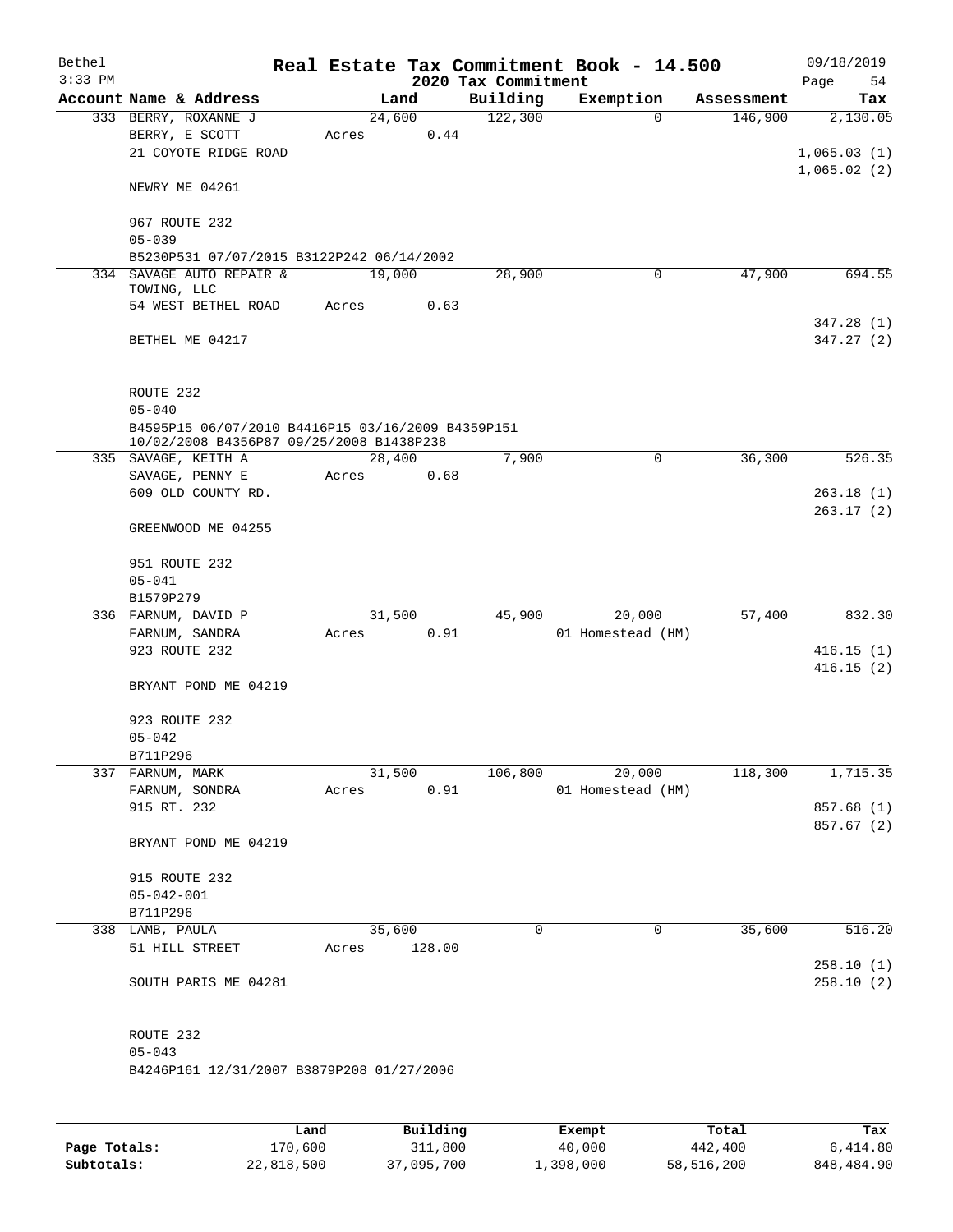| Bethel<br>$3:33$ PM |                                            |            |        | 2020 Tax Commitment | Real Estate Tax Commitment Book - 14.500 |            | 09/18/2019<br>Page<br>55 |
|---------------------|--------------------------------------------|------------|--------|---------------------|------------------------------------------|------------|--------------------------|
|                     | Account Name & Address                     | Land       |        | Building            | Exemption                                | Assessment | Tax                      |
|                     | 339 OMAN HUGHES, MARISSA L                 |            | 32,600 | 42,100              | $\Omega$                                 | 74,700     | 1,083.15                 |
|                     | 231 MAIN STREET 3187                       | Acres 1.00 |        |                     |                                          |            |                          |
|                     |                                            |            |        |                     |                                          |            | 541.58(1)                |
|                     | NORWAY ME 04268                            |            |        |                     |                                          |            | 541.57(2)                |
|                     |                                            |            |        |                     |                                          |            |                          |
|                     | 841 ROUTE 232                              |            |        |                     |                                          |            |                          |
|                     | $05 - 044$                                 |            |        |                     |                                          |            |                          |
|                     | B5249P272 10/16/2015 B3256P163             |            |        |                     |                                          |            |                          |
|                     | 340 BAUMGARTEL, RICHARD T                  | 29,300     |        | 81,500              | 20,000                                   | 90,800     | 1,316.60                 |
|                     | BAUMGARTEL, LESLIE A<br>839 RTE. 232       | Acres      | 0.74   |                     | 01 Homestead (HM)                        |            | 658.30(1)                |
|                     |                                            |            |        |                     |                                          |            | 658.30(2)                |
|                     | BRYANT POND ME 04219                       |            |        |                     |                                          |            |                          |
|                     |                                            |            |        |                     |                                          |            |                          |
|                     | 839 ROUTE 232                              |            |        |                     |                                          |            |                          |
|                     | $05 - 045$<br>B1899P105 05/21/1992         |            |        |                     |                                          |            |                          |
|                     | 341 POLAND, JOHN E                         | 25,500     |        | $\mathbf 0$         | 0                                        | 25,500     | 369.75                   |
|                     | 821 ROUTE 232                              | Acres      | 1.80   |                     |                                          |            |                          |
|                     |                                            |            |        |                     |                                          |            | 184.88 (1)               |
|                     | BRYANT POND ME 04219                       |            |        |                     |                                          |            | 184.87 (2)               |
|                     |                                            |            |        |                     |                                          |            |                          |
|                     |                                            |            |        |                     |                                          |            |                          |
|                     | ROUTE 232<br>$05 - 046$                    |            |        |                     |                                          |            |                          |
|                     | B3203P264 11/27/2002                       |            |        |                     |                                          |            |                          |
|                     | 342 POLAND, JOHN E                         | 33,300     |        | 83,000              | 20,000                                   | 96,300     | 1,396.35                 |
|                     | 821 ROUTE 232                              | Acres      | 1.30   |                     | 01 Homestead (HM)                        |            |                          |
|                     |                                            |            |        |                     |                                          |            | 698.18 (1)               |
|                     | BRYANT POND ME 04219                       |            |        |                     |                                          |            | 698.17(2)                |
|                     |                                            |            |        |                     |                                          |            |                          |
|                     | 821 ROUTE 232                              |            |        |                     |                                          |            |                          |
|                     | $05 - 047$                                 |            |        |                     |                                          |            |                          |
|                     | B3203P264 11/26/2002                       |            |        |                     |                                          |            |                          |
|                     | 343 LAMB, PAULA J M                        | 30,600     |        | 0                   | $\mathbf 0$                              | 30,600     | 443.70                   |
|                     | 51 HILL ST.                                | Acres      | 128.00 |                     |                                          |            |                          |
|                     |                                            |            |        |                     |                                          |            | 221.85(1)                |
|                     | SOUTH PARIS ME 04281                       |            |        |                     |                                          |            | 221.85(2)                |
|                     |                                            |            |        |                     |                                          |            |                          |
|                     | ROUTE 232                                  |            |        |                     |                                          |            |                          |
|                     | $05 - 048$                                 |            |        |                     |                                          |            |                          |
|                     | B591P319                                   |            |        |                     |                                          |            |                          |
|                     | 344 VERRILL, CARROLL                       | 24,000     |        | 10,500              | 0                                        | 34,500     | 500.25                   |
|                     | C/O MICHAEL VERRILL<br>51 STEARN HILL LANE | Acres      | 1.00   |                     |                                          |            | 250.13(1)                |
|                     |                                            |            |        |                     |                                          |            | 250.12(2)                |
|                     | HANOVER ME 04237                           |            |        |                     |                                          |            |                          |
|                     |                                            |            |        |                     |                                          |            |                          |
|                     | 783 ROUTE 232                              |            |        |                     |                                          |            |                          |
|                     | $05 - 049$<br>B1306P80 03/20/1985          |            |        |                     |                                          |            |                          |
|                     |                                            |            |        |                     |                                          |            |                          |
|                     |                                            |            |        |                     |                                          |            |                          |
|                     |                                            |            |        |                     |                                          |            |                          |

|              | Land       | Building   | Exempt    | Total      | Tax        |
|--------------|------------|------------|-----------|------------|------------|
| Page Totals: | 175,300    | 217,100    | 40,000    | 352,400    | 5,109.80   |
| Subtotals:   | 22,993,800 | 37,312,800 | 1,438,000 | 58,868,600 | 853,594.70 |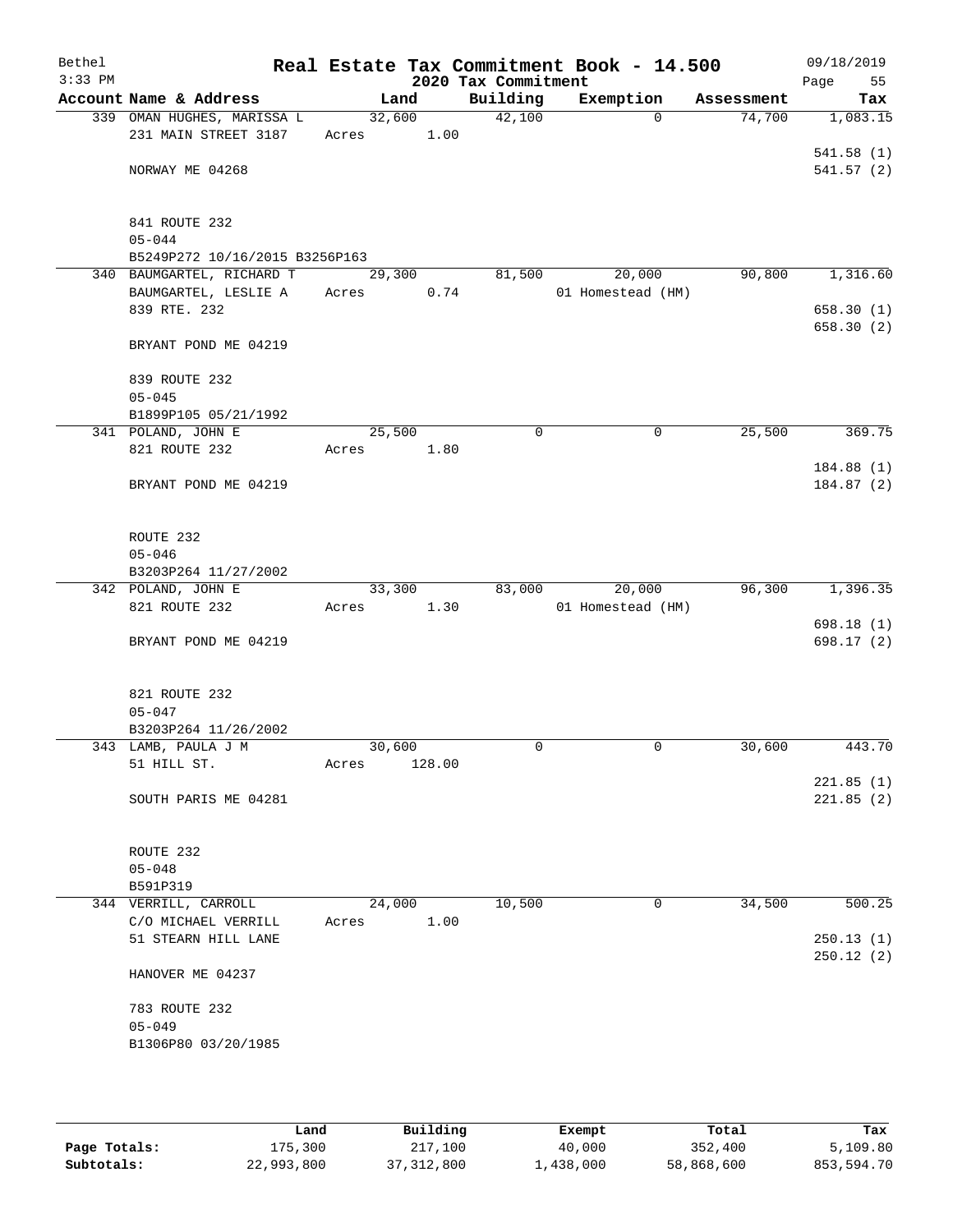| Bethel<br>$3:33$ PM |                                                     |       |        |       | 2020 Tax Commitment | Real Estate Tax Commitment Book - 14.500 |            | 09/18/2019<br>Page<br>56 |
|---------------------|-----------------------------------------------------|-------|--------|-------|---------------------|------------------------------------------|------------|--------------------------|
|                     | Account Name & Address                              |       | Land   |       | Building            | Exemption                                | Assessment | Tax                      |
|                     | 345 FAULKNER, RANDALL                               |       | 33,800 |       | 104,200             | $\Omega$                                 | 138,000    | 2,001.00                 |
|                     | FAULKNER, JEAN                                      | Acres |        | 1.60  |                     |                                          |            |                          |
|                     | 59 AVON STREET                                      |       |        |       |                     |                                          |            | 1,000.50(1)              |
|                     |                                                     |       |        |       |                     |                                          |            | 1,000.50(2)              |
|                     | SOMERVILLE MA 02143                                 |       |        |       |                     |                                          |            |                          |
|                     |                                                     |       |        |       |                     |                                          |            |                          |
|                     | 765 ROUTE 232                                       |       |        |       |                     |                                          |            |                          |
|                     | $05 - 050 - 001$                                    |       |        |       |                     |                                          |            |                          |
|                     | B4137P294 05/25/2007 B3598P329 09/30/2004           |       |        |       |                     |                                          |            |                          |
| 346                 | ROY, SYLVIE M                                       |       | 26,600 |       | 6,300               | 0                                        | 32,900     | 477.05                   |
|                     | ROY, DONALD J                                       | Acres |        | 0.56  |                     |                                          |            |                          |
|                     | PO BOX 1062                                         |       |        |       |                     |                                          |            | 238.53(1)                |
|                     |                                                     |       |        |       |                     |                                          |            | 238.52(2)                |
|                     | BETHEL ME 04217                                     |       |        |       |                     |                                          |            |                          |
|                     |                                                     |       |        |       |                     |                                          |            |                          |
|                     | 743 ROUTE 232                                       |       |        |       |                     |                                          |            |                          |
|                     | $05 - 051$                                          |       |        |       |                     |                                          |            |                          |
|                     | B4532P129 12/01/2009 B4523P101 11/06/2009 B3291P275 |       |        |       |                     |                                          |            |                          |
|                     | 04/23/2003 B2796P19 02/29/2000                      |       |        |       |                     |                                          |            |                          |
|                     | 348 WESTLEIGH, FRANCIS                              |       | 28,000 |       | 105,200             | 20,000                                   | 113,200    | 1,641.40                 |
|                     | RR 232 BOX 739                                      | Acres |        | 0.65  |                     | 01 Homestead (HM)                        |            |                          |
|                     |                                                     |       |        |       |                     |                                          |            | 820.70 (1)               |
|                     | BRYANT POND ME 04219                                |       |        |       |                     |                                          |            | 820.70 (2)               |
|                     |                                                     |       |        |       |                     |                                          |            |                          |
|                     |                                                     |       |        |       |                     |                                          |            |                          |
|                     | 739 ROUTE 232                                       |       |        |       |                     |                                          |            |                          |
|                     | $05 - 052$                                          |       |        |       |                     |                                          |            |                          |
|                     | B3088P348 03/28/2002                                |       |        |       |                     |                                          |            |                          |
|                     | 349 WESTLEIGH, FRANCIS                              |       | 28,400 |       | $\mathbf 0$         | $\mathbf 0$                              | 28,400     | 411.80                   |
|                     | WESTLEIGH, SALLY                                    | Acres |        | 0.68  |                     |                                          |            |                          |
|                     | RR 232 BOX 739                                      |       |        |       |                     |                                          |            | 205.90(1)                |
|                     |                                                     |       |        |       |                     |                                          |            | 205.90(2)                |
|                     | BRYANT POND ME 04219                                |       |        |       |                     |                                          |            |                          |
|                     |                                                     |       |        |       |                     |                                          |            |                          |
|                     | ROUTE 232                                           |       |        |       |                     |                                          |            |                          |
|                     | $05 - 053$                                          |       |        |       |                     |                                          |            |                          |
|                     | B3088P348                                           |       |        |       |                     |                                          |            |                          |
|                     | 350 BENNETT, DWAYNE R                               |       | 41,100 |       | 79,500              | 20,000                                   | 100,600    | 1,458.70                 |
|                     | 149 WALKERS MILLS RD.                               | Acres |        | 10.00 |                     | 01 Homestead (HM)                        |            |                          |
|                     |                                                     |       |        |       |                     |                                          |            | 729.35(1)                |
|                     | BETHEL ME 04217                                     |       |        |       |                     |                                          |            | 729.35(2)                |
|                     |                                                     |       |        |       |                     |                                          |            |                          |
|                     |                                                     |       |        |       |                     |                                          |            |                          |
|                     | 729 RTE 232                                         |       |        |       |                     |                                          |            |                          |
|                     | $05 - 054 - 001$                                    |       |        |       |                     |                                          |            |                          |
|                     | B3939P194 05/23/2006                                |       |        |       |                     |                                          |            |                          |
|                     | 351 BENNETT, DWAYNE R                               |       | 36,300 |       | 21,800              | 0                                        | 58,100     | 842.45                   |
|                     | 149 WALKERS MILLS RD                                | Acres |        | 0.91  |                     |                                          |            |                          |
|                     |                                                     |       |        |       |                     |                                          |            | 421.23(1)                |
|                     | BETHEL ME 04217                                     |       |        |       |                     |                                          |            | 421.22 (2)               |
|                     |                                                     |       |        |       |                     |                                          |            |                          |
|                     |                                                     |       |        |       |                     |                                          |            |                          |
|                     | 733 RTE 232                                         |       |        |       |                     |                                          |            |                          |
|                     | $05 - 054 - 002$                                    |       |        |       |                     |                                          |            |                          |
|                     | B5110P28 05/01/2014                                 |       |        |       |                     |                                          |            |                          |
|                     |                                                     |       |        |       |                     |                                          |            |                          |
|                     |                                                     |       |        |       |                     |                                          |            |                          |
|                     |                                                     |       |        |       |                     |                                          |            |                          |
|                     |                                                     |       |        |       |                     |                                          |            |                          |

|              | Land       | Building   | Exempt    | Total      | Tax         |
|--------------|------------|------------|-----------|------------|-------------|
| Page Totals: | 194,200    | 317,000    | 40,000    | 471,200    | 6,832.40    |
| Subtotals:   | 23,188,000 | 37,629,800 | 1,478,000 | 59,339,800 | 860, 427.10 |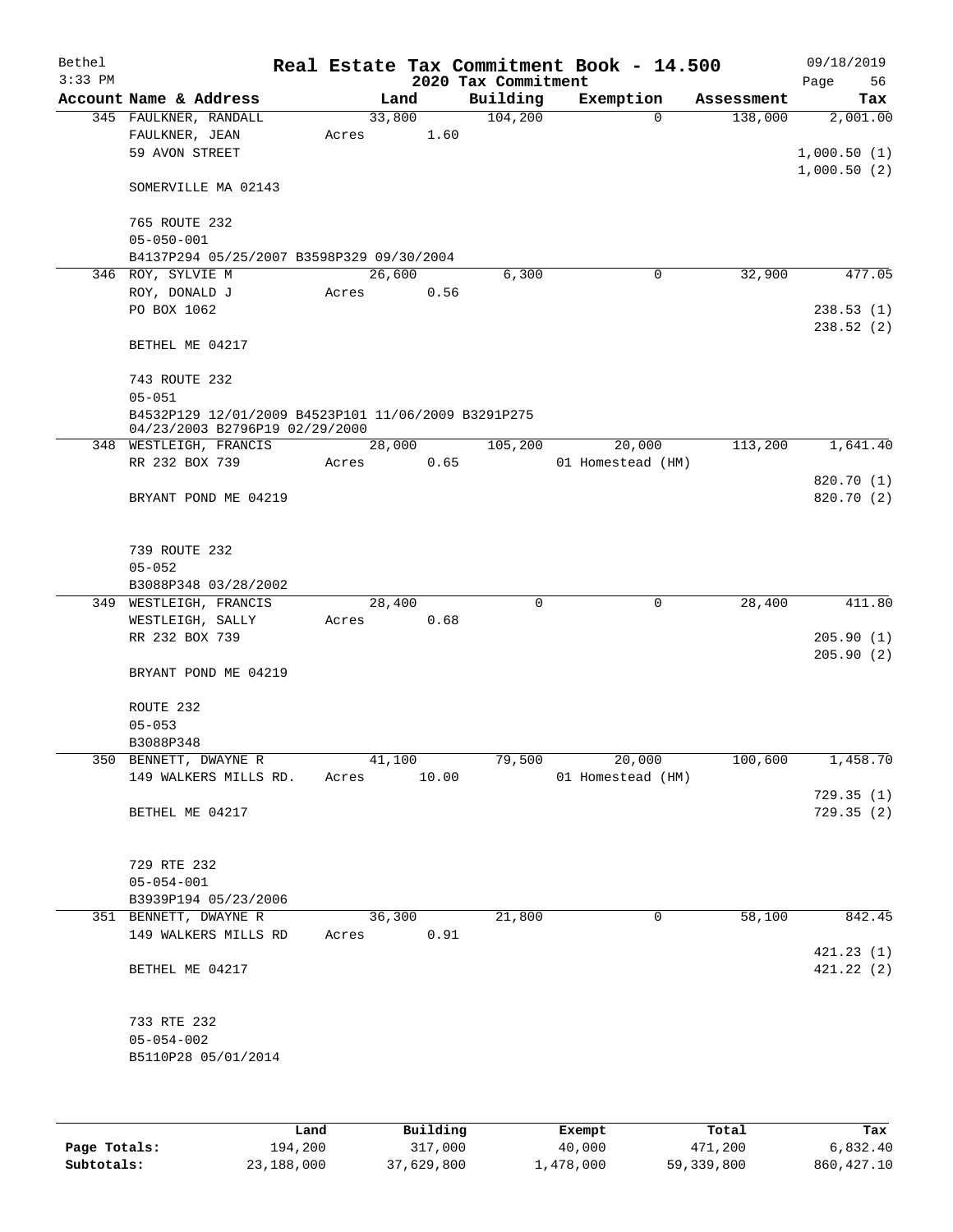| Bethel<br>$3:33$ PM |                                           |        |        | 2020 Tax Commitment | Real Estate Tax Commitment Book - 14.500 |            | Page        | 09/18/2019<br>57 |
|---------------------|-------------------------------------------|--------|--------|---------------------|------------------------------------------|------------|-------------|------------------|
|                     | Account Name & Address                    |        | Land   | Building            | Exemption                                | Assessment |             | Tax              |
|                     | 352 FREIDAY, DAVID N                      |        | 61,600 | 96,700              | 20,000                                   | 138,300    |             | 2,005.35         |
|                     | P.O. BOX 884                              | Acres  | 46.00  |                     | 01 Homestead (HM)                        |            |             |                  |
|                     |                                           |        |        |                     |                                          |            | 1,002.68(1) |                  |
|                     | BETHEL ME 04217                           |        |        |                     |                                          |            | 1,002.67(2) |                  |
|                     |                                           |        |        |                     |                                          |            |             |                  |
|                     | 723 ROUTE 232                             |        |        |                     |                                          |            |             |                  |
|                     | $05 - 054$                                |        |        |                     |                                          |            |             |                  |
|                     | B1937P233 09/08/1992                      |        |        |                     |                                          |            |             |                  |
|                     | 353 FEENEY, PATRICK                       |        | 36,200 | 117,400             | 20,000                                   | 133,600    |             | 1,937.20         |
|                     | FEENEY, CHRISTY                           | Acres  | 4.00   |                     | 01 Homestead (HM)                        |            |             |                  |
|                     | 711 RTE. 232                              |        |        |                     |                                          |            |             | 968.60(1)        |
|                     |                                           |        |        |                     |                                          |            |             | 968.60(2)        |
|                     | BRYANT POND ME 04219                      |        |        |                     |                                          |            |             |                  |
|                     |                                           |        |        |                     |                                          |            |             |                  |
|                     | 711 ROUTE 232                             |        |        |                     |                                          |            |             |                  |
|                     | $05 - 055$                                |        |        |                     |                                          |            |             |                  |
|                     | B5036P170 09/13/2013 B3112P27 05/20/2002  |        |        |                     |                                          |            |             |                  |
|                     | 354 PINETTE, RAYMOND D                    |        | 29,300 | 38,400              | $\mathbf 0$                              | 67,700     |             | 981.65           |
|                     | 7778 S FAST HORSE RD.                     | Acres  | 2.06   |                     |                                          |            |             |                  |
|                     |                                           |        |        |                     |                                          |            |             | 490.83(1)        |
|                     | TUCSON AZ 85756 8515                      |        |        |                     |                                          |            |             | 490.82 (2)       |
|                     |                                           |        |        |                     |                                          |            |             |                  |
|                     | 44 GORE RD                                |        |        |                     |                                          |            |             |                  |
|                     | $05 - 056$                                |        |        |                     |                                          |            |             |                  |
|                     | B1713P276 02/12/1990 B1611P273 11/01/1988 |        |        |                     |                                          |            |             |                  |
|                     | 355 STONE, JENNIFER                       |        | 44,600 | 11,100              | 0                                        | 55,700     |             | 807.65           |
|                     | C/O JOYCE MCALLISTER                      | Acres  | 1.50   |                     |                                          |            |             |                  |
|                     | PO BOX 626                                |        |        |                     |                                          |            |             | 403.83(1)        |
|                     |                                           |        |        |                     |                                          |            |             | 403.82(2)        |
|                     | BETHEL ME 04217                           |        |        |                     |                                          |            |             |                  |
|                     |                                           |        |        |                     |                                          |            |             |                  |
|                     | 425 FLAT RD.                              |        |        |                     |                                          |            |             |                  |
|                     | $06 - 001$                                |        |        |                     |                                          |            |             |                  |
|                     | B4947P218 01/28/2013 B2202P3 02/22/1995   |        |        |                     |                                          |            |             |                  |
|                     | 356 LOVEJOY, CATHRYN ET AL                | 35,200 |        | 110,000             | 26,000                                   | 119,200    |             | 1,728.40         |
|                     | 415 FLAT ROAD                             | Acres  | 2.75   |                     | 01 Homestead (HM)                        |            |             |                  |
|                     |                                           |        |        |                     | 12 WW2 Vet Res                           |            |             | 864.20(1)        |
|                     | BETHEL ME 04217                           |        |        |                     |                                          |            |             | 864.20(2)        |
|                     |                                           |        |        |                     |                                          |            |             |                  |
|                     | 415 FLAT RD.                              |        |        |                     |                                          |            |             |                  |
|                     | $06 - 002$                                |        |        |                     |                                          |            |             |                  |
|                     | B4760P58 09/16/2011 B1818P222 09/10/1991  |        |        |                     |                                          |            |             |                  |
|                     | 358 HEDDEN, PETER                         |        | 51,000 | 74,100              | 0                                        | 125,100    |             | 1,813.95         |
|                     | WILKERSON, TRACEY K                       | Acres  | 30.00  |                     |                                          |            |             |                  |
|                     | PO BOX 134                                |        |        |                     |                                          |            |             | 906.98(1)        |
|                     |                                           |        |        |                     |                                          |            |             | 906.97(2)        |
|                     | BETHEL ME 04217                           |        |        |                     |                                          |            |             |                  |
|                     |                                           |        |        |                     |                                          |            |             |                  |
|                     | 391 FLAT RD.                              |        |        |                     |                                          |            |             |                  |
|                     | $06 - 004$                                |        |        |                     |                                          |            |             |                  |
|                     | B5441P55 11/06/2018 B3493P127 04/09/2004  |        |        |                     |                                          |            |             |                  |
|                     |                                           |        |        |                     |                                          |            |             |                  |

|              | Land       | Building   | Exempt    | Total      | Tax        |
|--------------|------------|------------|-----------|------------|------------|
| Page Totals: | 257,900    | 447,700    | 66,000    | 639,600    | 9,274.20   |
| Subtotals:   | 23,445,900 | 38,077,500 | 1,544,000 | 59,979,400 | 869,701.30 |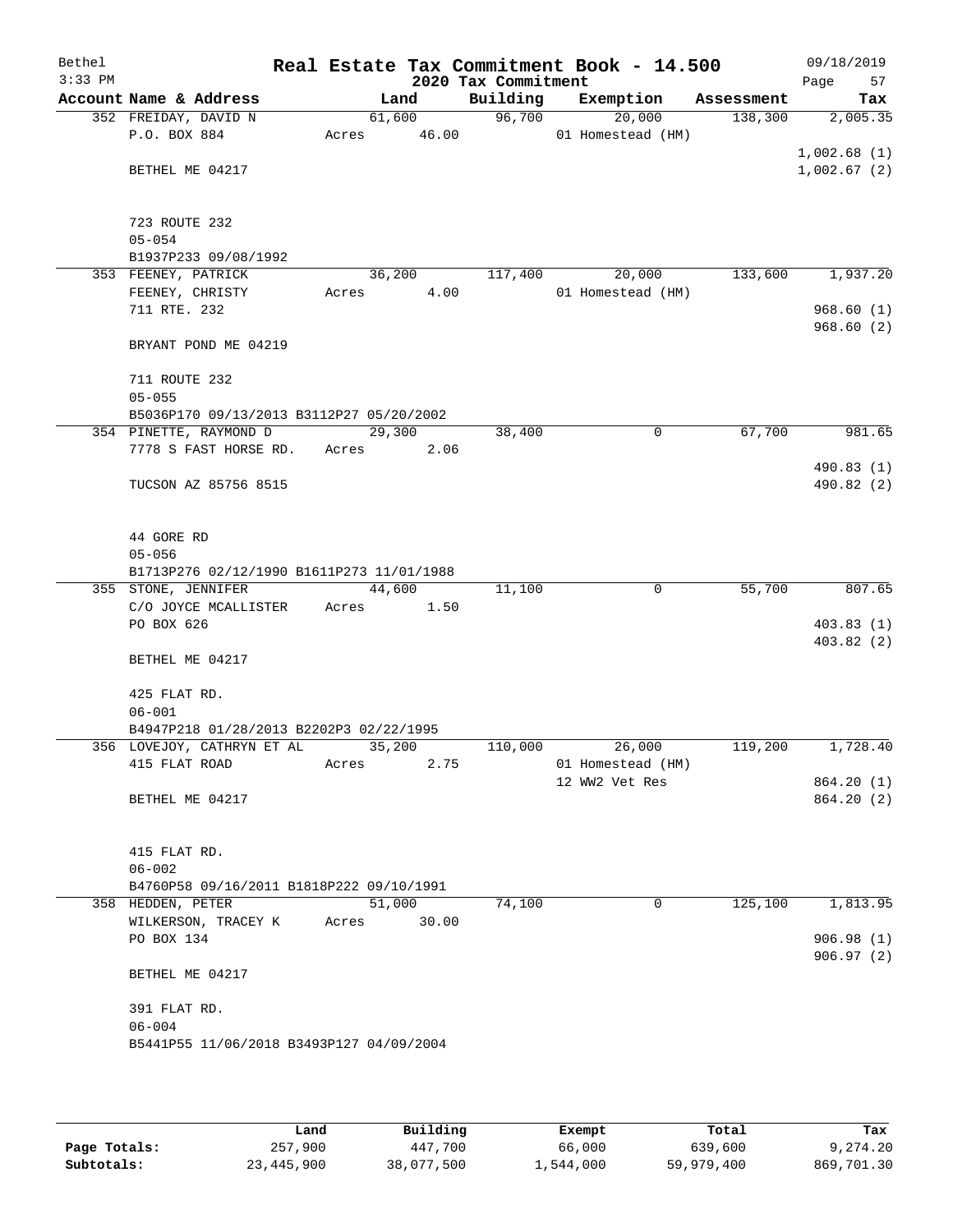| Bethel<br>$3:33$ PM |                                                             |                 |            |                                 | Real Estate Tax Commitment Book - 14.500 |                    | 09/18/2019        |
|---------------------|-------------------------------------------------------------|-----------------|------------|---------------------------------|------------------------------------------|--------------------|-------------------|
|                     | Account Name & Address                                      |                 | Land       | 2020 Tax Commitment<br>Building | Exemption                                | Assessment         | Page<br>58<br>Tax |
|                     | 359 GABLE, JOAN CLARK                                       |                 | 52,100     |                                 | $\mathbf 0$                              | 52,100<br>$\Omega$ | 755.45            |
|                     | 853 FLAT RD.                                                | Acres           |            | 33.00                           |                                          |                    |                   |
|                     |                                                             |                 |            |                                 |                                          |                    | 377.73(1)         |
|                     | ALBANY TOWNSHIP ME                                          |                 |            |                                 |                                          |                    | 377.72 (2)        |
|                     | 04217                                                       |                 |            |                                 |                                          |                    |                   |
|                     |                                                             |                 |            |                                 |                                          |                    |                   |
|                     |                                                             |                 |            |                                 |                                          |                    |                   |
|                     | FLAT RD.<br>$06 - 005$                                      |                 |            |                                 |                                          |                    |                   |
|                     | B2858P283                                                   |                 |            |                                 |                                          |                    |                   |
|                     | 360 BRENNAN, JR., MICHAEL                                   |                 | 44,400     | 89,700                          |                                          | 0<br>134,100       | 1,944.45          |
|                     | Ρ.                                                          |                 |            |                                 |                                          |                    |                   |
|                     | 72 SEACOAST SHORES BLVD Acres                               |                 |            | 1.40                            |                                          |                    |                   |
|                     |                                                             |                 |            |                                 |                                          |                    | 972.23(1)         |
|                     | EAST FALMOUTH MA 02536                                      |                 |            |                                 |                                          |                    | 972.22(2)         |
|                     |                                                             |                 |            |                                 |                                          |                    |                   |
|                     | 353 FLAT RD.                                                |                 |            |                                 |                                          |                    |                   |
|                     | $06 - 006$                                                  |                 |            |                                 |                                          |                    |                   |
|                     | B5383P166 12/11/2017 B5383P164 12/11/2017 B4972P215         |                 |            |                                 |                                          |                    |                   |
|                     | 04/09/2013 B2797P327 03/03/2000<br>361 SMITH, IAN MATTHEW   |                 | 44,100     |                                 | $\Omega$<br>0                            | 44,100             | 639.45            |
|                     | 321 BLANCHARD RD                                            | Acres           | 121.00     |                                 |                                          |                    |                   |
|                     |                                                             |                 |            |                                 |                                          |                    | 319.73(1)         |
|                     | CUMBERLAND ME 04021                                         |                 |            |                                 |                                          |                    | 319.72(2)         |
|                     |                                                             |                 |            |                                 |                                          |                    |                   |
|                     |                                                             |                 |            |                                 |                                          |                    |                   |
|                     | SMITH FARM RD.                                              |                 |            |                                 |                                          |                    |                   |
|                     | $06 - 007$                                                  |                 |            |                                 |                                          |                    |                   |
|                     | B5371P589 10/06/2017 B2744P131 09/09/1999<br>362 LIST, ERIC |                 | 49,900     | 168,200                         | 20,000                                   | 198,100            | 2,872.45          |
|                     | TREFETHEN, TREFETHEN,                                       | Acres           |            | 5.64                            | 01 Homestead (HM)                        |                    |                   |
|                     | CHRISTINE                                                   |                 |            |                                 |                                          |                    |                   |
|                     | P.O. BOX 667                                                |                 |            |                                 |                                          |                    | 1,436.23(1)       |
|                     |                                                             |                 |            |                                 |                                          |                    | 1,436.22(2)       |
|                     | BETHEL ME 04217                                             |                 |            |                                 |                                          |                    |                   |
|                     | 343 FLAT RD.                                                |                 |            |                                 |                                          |                    |                   |
|                     | $06 - 007 - 001$                                            |                 |            |                                 |                                          |                    |                   |
|                     | B2463P129 08/11/1997                                        |                 |            |                                 |                                          |                    |                   |
| 363                 | MERRILL, JAMES C                                            |                 | 54,900     | 120,000                         | 20,000                                   | 154,900            | 2, 246.05         |
|                     | MERRILL, MARY F                                             | Acres           |            | 14.00                           | 01 Homestead (HM)                        |                    |                   |
|                     | 306 FLAT ROAD                                               |                 |            |                                 |                                          |                    | 1, 123.03(1)      |
|                     |                                                             |                 |            |                                 |                                          |                    | 1, 123.02(2)      |
|                     | BETHEL ME 04217                                             |                 |            |                                 |                                          |                    |                   |
|                     | 333 FLAT RD.                                                |                 |            |                                 |                                          |                    |                   |
|                     | $06 - 008$                                                  |                 |            |                                 |                                          |                    |                   |
|                     | B3204P278 12/02/2002                                        |                 |            |                                 |                                          |                    |                   |
|                     | 364 THOMPSON, BOYD                                          |                 | 56,500     | 100,100                         |                                          | 156,600<br>0       | 2,270.70          |
|                     | UBER, VALERIE                                               | Acres           |            | 37.00                           |                                          |                    |                   |
|                     | 4 BURR STREET                                               |                 |            |                                 |                                          |                    | 1, 135.35(1)      |
|                     |                                                             |                 |            |                                 |                                          |                    | 1, 135.35(2)      |
|                     | JAMAICA PLAIN MA 02130                                      |                 |            |                                 |                                          |                    |                   |
|                     | 253 FLAT RD                                                 |                 |            |                                 |                                          |                    |                   |
|                     | $06 - 009$                                                  |                 |            |                                 |                                          |                    |                   |
|                     | B569P45                                                     |                 |            |                                 |                                          |                    |                   |
|                     |                                                             |                 |            |                                 |                                          |                    |                   |
| Page Totals:        |                                                             | Land<br>301,900 | Building   | 478,000                         | Exempt<br>40,000                         | Total<br>739,900   | Tax<br>10,728.55  |
| Subtotals:          |                                                             | 23,747,800      | 38,555,500 |                                 | 1,584,000                                | 60,719,300         | 880, 429.85       |
|                     |                                                             |                 |            |                                 |                                          |                    |                   |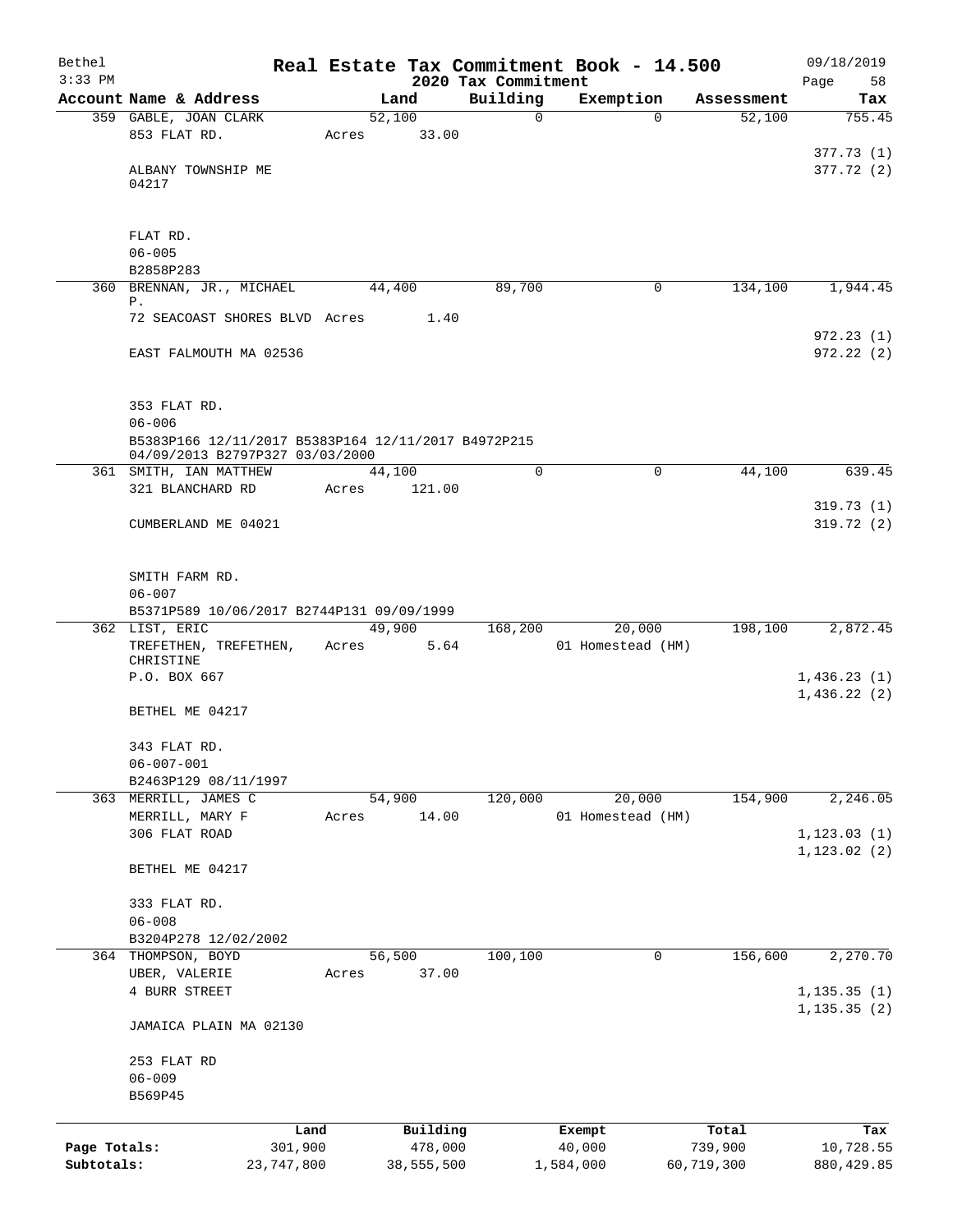| Bethel       |                                                              |         |       |          | Real Estate Tax Commitment Book - 14.500 |        |                                     |            | 09/18/2019        |
|--------------|--------------------------------------------------------------|---------|-------|----------|------------------------------------------|--------|-------------------------------------|------------|-------------------|
| $3:33$ PM    | Account Name & Address                                       |         |       | Land     | 2020 Tax Commitment<br>Building          |        | Exemption                           | Assessment | 59<br>Page<br>Tax |
|              | 365 THOMPSON, BOYD                                           |         |       | 2,400    | 0                                        |        | $\mathbf 0$                         | 2,400      | 34.80             |
|              | 4 BURR ST                                                    |         | Acres | 5.00     |                                          |        |                                     |            |                   |
|              |                                                              |         |       |          |                                          |        |                                     |            | 17.40(1)          |
|              | JAMAICA PLAIN MA 02130                                       |         |       |          |                                          |        |                                     |            | 17.40(2)          |
|              |                                                              |         |       |          |                                          |        |                                     |            |                   |
|              |                                                              |         |       |          |                                          |        |                                     |            |                   |
|              | FLAT RD.<br>$06 - 010$                                       |         |       |          |                                          |        |                                     |            |                   |
|              | B569P45                                                      |         |       |          |                                          |        |                                     |            |                   |
|              | 366 MOWERY, JOSHUA A                                         |         |       | 47,900   | 117,600                                  |        | 0                                   | 165,500    | 2,399.75          |
|              | MOWERY, ERIN E                                               |         | Acres | 25.80    |                                          |        |                                     |            |                   |
|              | 191 FLAT RD                                                  |         |       |          |                                          |        |                                     |            | 1,199.88(1)       |
|              |                                                              |         |       |          |                                          |        |                                     |            | 1, 199.87(2)      |
|              | BETHEL ME 04217                                              |         |       |          |                                          |        |                                     |            |                   |
|              |                                                              |         |       |          |                                          |        |                                     |            |                   |
|              | 191 FLAT RD.                                                 |         |       |          |                                          |        |                                     |            |                   |
|              | $06 - 011$                                                   |         |       |          |                                          |        |                                     |            |                   |
|              | B5079P44 01/02/2014 B5079P42 01/02/2014 B5079P40             |         |       |          |                                          |        |                                     |            |                   |
|              | 01/02/2014 B4235P234 12/10/2007<br>367 MORRILL-DREHER, GEMMA |         |       | 46,900   | 117,400                                  |        | 20,000                              | 144,300    | 2,092.35          |
|              | PO BOX 267                                                   |         | Acres | 2.84     |                                          |        | 01 Homestead (HM)                   |            |                   |
|              |                                                              |         |       |          |                                          |        |                                     |            | 1,046.18(1)       |
|              | BETHEL ME 04217                                              |         |       |          |                                          |        |                                     |            | 1,046.17(2)       |
|              |                                                              |         |       |          |                                          |        |                                     |            |                   |
|              |                                                              |         |       |          |                                          |        |                                     |            |                   |
|              | 163 FLAT RD.                                                 |         |       |          |                                          |        |                                     |            |                   |
|              | $06 - 012$                                                   |         |       |          |                                          |        |                                     |            |                   |
|              | B1583P281 07/18/1988                                         |         |       |          |                                          |        |                                     |            |                   |
|              | 368 BUINISKAS, FRANK, JR.                                    |         |       | 38,700   | 37,000                                   |        | 26,000                              | 49,700     | 720.65            |
|              | ET AL                                                        |         |       |          |                                          |        |                                     |            |                   |
|              | 157 FLAT RD                                                  |         | Acres | 0.75     |                                          |        | 01 Homestead (HM)<br>12 WW2 Vet Res |            | 360.33(1)         |
|              | BETHEL ME 04217                                              |         |       |          |                                          |        |                                     |            | 360.32(2)         |
|              |                                                              |         |       |          |                                          |        |                                     |            |                   |
|              |                                                              |         |       |          |                                          |        |                                     |            |                   |
|              | 157 FLAT RD.                                                 |         |       |          |                                          |        |                                     |            |                   |
|              | $06 - 013$                                                   |         |       |          |                                          |        |                                     |            |                   |
|              | B2367P14 09/12/1996                                          |         |       |          |                                          |        |                                     |            |                   |
|              | 369 CROCKETT, CLAYTON                                        |         |       | 26,600   | 0                                        |        | 0                                   | 26,600     | 385.70            |
|              | CROCKETT, LOLA                                               |         | Acres | 37.00    |                                          |        |                                     |            |                   |
|              | PO BOX 420                                                   |         |       |          |                                          |        |                                     |            | 192.85(1)         |
|              |                                                              |         |       |          |                                          |        |                                     |            | 192.85(2)         |
|              | BETHEL ME 04217                                              |         |       |          |                                          |        |                                     |            |                   |
|              | FLAT RD.                                                     |         |       |          |                                          |        |                                     |            |                   |
|              | $06 - 014$                                                   |         |       |          |                                          |        |                                     |            |                   |
|              | B1020P232                                                    |         |       |          |                                          |        |                                     |            |                   |
| 370          | LAURENDEAU, THOMAS &                                         |         |       | 48,600   | 136,700                                  |        | 0                                   | 185,300    | 2,686.85          |
|              | DIANE                                                        |         |       |          |                                          |        |                                     |            |                   |
|              | 362 EAST SHORE DRIVE                                         |         | Acres | 4.36     |                                          |        |                                     |            |                   |
|              |                                                              |         |       |          |                                          |        |                                     |            | 1,343.43(1)       |
|              | ACTON ME 04001                                               |         |       |          |                                          |        |                                     |            | 1,343.42(2)       |
|              |                                                              |         |       |          |                                          |        |                                     |            |                   |
|              |                                                              |         |       |          |                                          |        |                                     |            |                   |
|              | 5 MOZEE'S WAY<br>$06 - 015$                                  |         |       |          |                                          |        |                                     |            |                   |
|              | B5451P663 02/12/2019 B4945P44 01/18/2013 B3184P302           |         |       |          |                                          |        |                                     |            |                   |
|              |                                                              |         |       |          |                                          |        |                                     |            |                   |
|              |                                                              |         |       |          |                                          |        |                                     |            |                   |
|              |                                                              | Land    |       | Building |                                          | Exempt |                                     | Total      | Tax               |
| Page Totals: |                                                              | 211,100 |       | 408,700  |                                          | 46,000 |                                     | 573,800    | 8,320.10          |

**Subtotals:** 23,958,900 38,964,200 1,630,000 61,293,100 888,749.95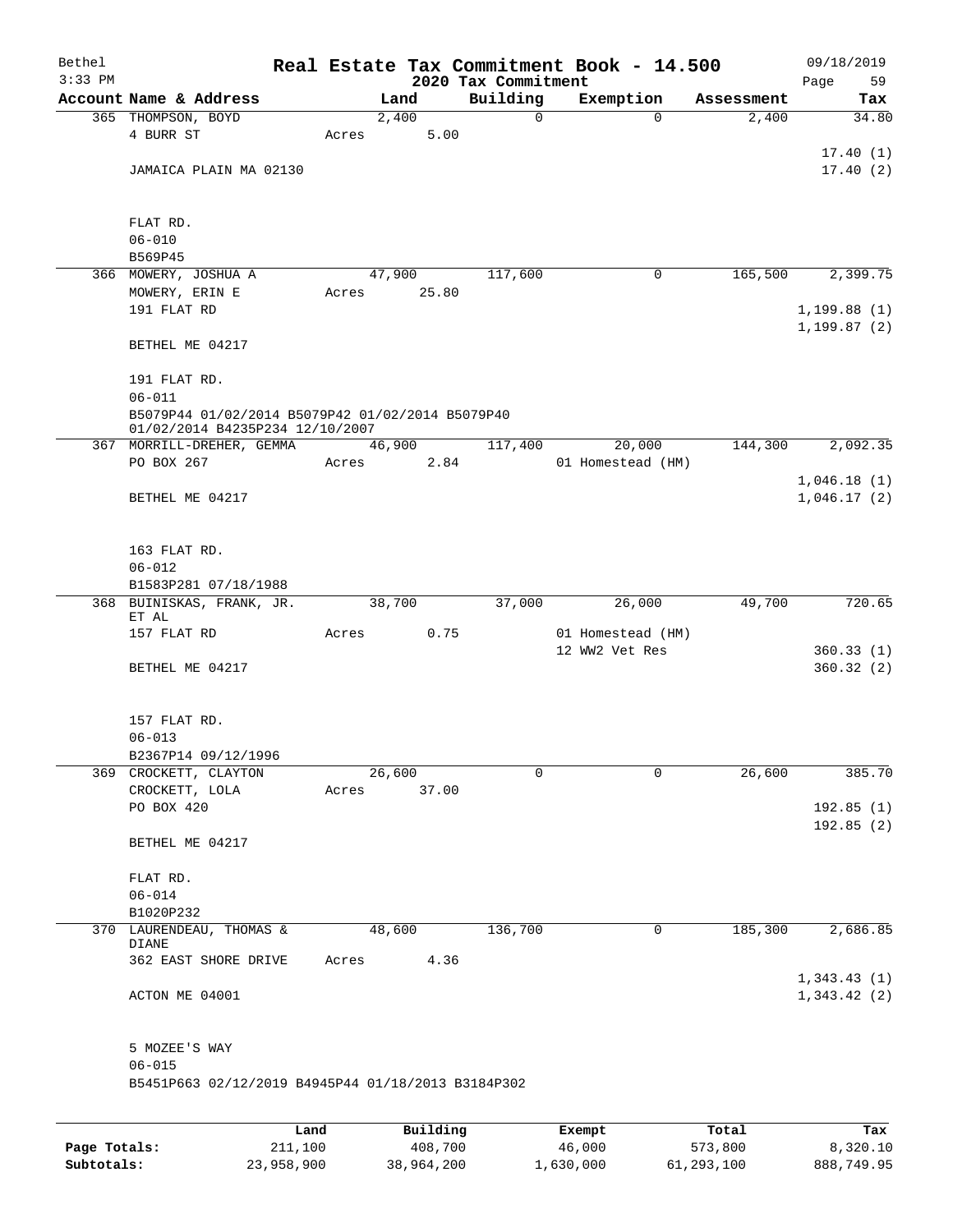| Bethel<br>$3:33$ PM |                                                                                    |                 |      | 2020 Tax Commitment | Real Estate Tax Commitment Book - 14.500 |            | 09/18/2019<br>60<br>Page   |
|---------------------|------------------------------------------------------------------------------------|-----------------|------|---------------------|------------------------------------------|------------|----------------------------|
|                     | Account Name & Address                                                             | Land            |      | Building            | Exemption                                | Assessment | Tax                        |
|                     | 371 HUBBARD, JEFFREY L<br>HUBBARD, PURVI SEVAK<br>4126 27TH ST, APT 5D             | 56,200<br>Acres | 6.00 | 373,300             | $\Omega$                                 | 429,500    | 6, 227.75<br>3, 113.88(1)  |
|                     | LONG ISLAND CITY NY<br>11101                                                       |                 |      |                     |                                          |            | 3, 113.87 (2)              |
|                     | 92 PINE BLUFF RD.<br>$06 - 016 - 001$<br>B3300P306 05/29/2003                      |                 |      |                     |                                          |            |                            |
|                     | 372 BROOKS, THERESA D                                                              | 46,700          |      | $\Omega$            | 0                                        | 46,700     | 677.15                     |
|                     | BROOKS, JOSEPH R<br>16 AMHERST STREET                                              | Acres           | 6.10 |                     |                                          |            | 338.58(1)<br>338.57(2)     |
|                     | BIDDEFORD ME 04005                                                                 |                 |      |                     |                                          |            |                            |
|                     | PINE BLUFF RD.<br>$06 - 016 - 010$<br>B3361P39 08/26/2003                          |                 |      |                     |                                          |            |                            |
|                     | 373 HUBBARD, JEFFREY L                                                             | 45,400          |      | $\mathbf 0$         | 0                                        | 45,400     | 658.30                     |
|                     | HUBBARD, PURVI SEVAK                                                               | Acres           | 5.00 |                     |                                          |            |                            |
|                     | 4126 27TH ST, APT 5D                                                               |                 |      |                     |                                          |            | 329.15(1)                  |
|                     | LONG ISLAND CITY NY<br>11101                                                       |                 |      |                     |                                          |            | 329.15(2)                  |
|                     | PINE BLUFF RD.                                                                     |                 |      |                     |                                          |            |                            |
|                     | $06 - 016 - 002$                                                                   |                 |      |                     |                                          |            |                            |
|                     | 374 CORBO, WILLIAM F                                                               | 56,000          |      | 128,800             | 0                                        | 184,800    | 2,679.60                   |
|                     | CORBO, LOUISE G                                                                    | Acres           | 5.80 |                     |                                          |            |                            |
|                     | 1 TEABERRY CIRCLE                                                                  |                 |      |                     |                                          |            | 1,339.80(1)                |
|                     | PLYMOUTH MA 02360                                                                  |                 |      |                     |                                          |            | 1,339.80(2)                |
|                     | 72 PINE BLUFF ROAD<br>$06 - 016 - 003$                                             |                 |      |                     |                                          |            |                            |
|                     | B4289P63 04/25/2008 B3685P273 03/09/2005                                           |                 |      |                     |                                          |            |                            |
|                     | 375 SIMONDS, JULIA                                                                 | 48,600          |      |                     |                                          | 48,600     | 704.70                     |
|                     | 74 LITTLEFIELD ST                                                                  | Acres           | 7.60 |                     |                                          |            |                            |
|                     | QUINCY MA 02169                                                                    |                 |      |                     |                                          |            | 352.35(1)<br>352.35(2)     |
|                     | PINE BLUFF RD.<br>$06 - 016 - 004$                                                 |                 |      |                     |                                          |            |                            |
|                     | B1739P91 06/25/1990                                                                |                 |      |                     |                                          |            |                            |
|                     | 376 SCANLON, NEIL A                                                                | 57,200          |      | 177,000             | 0                                        | 234,200    | 3,395.90                   |
|                     | SCANLON, MARY E                                                                    | Acres           | 6.80 |                     |                                          |            |                            |
|                     | PO BOX 1314                                                                        |                 |      |                     |                                          |            | 1,697.95(1)<br>1,697.95(2) |
|                     | BETHEL ME 04217                                                                    |                 |      |                     |                                          |            |                            |
|                     | 45 PINE BLUFF RD.<br>$06 - 016 - 005$<br>B5105P261 04/16/2014 B3134P176 07/03/2002 |                 |      |                     |                                          |            |                            |
|                     |                                                                                    |                 |      |                     |                                          |            |                            |

|              | Land       | Building   | Exempt    | Total      | Tax         |
|--------------|------------|------------|-----------|------------|-------------|
| Page Totals: | 310,100    | 679,100    |           | 989,200    | 14, 343, 40 |
| Subtotals:   | 24,269,000 | 39,643,300 | 1,630,000 | 62,282,300 | 903,093.35  |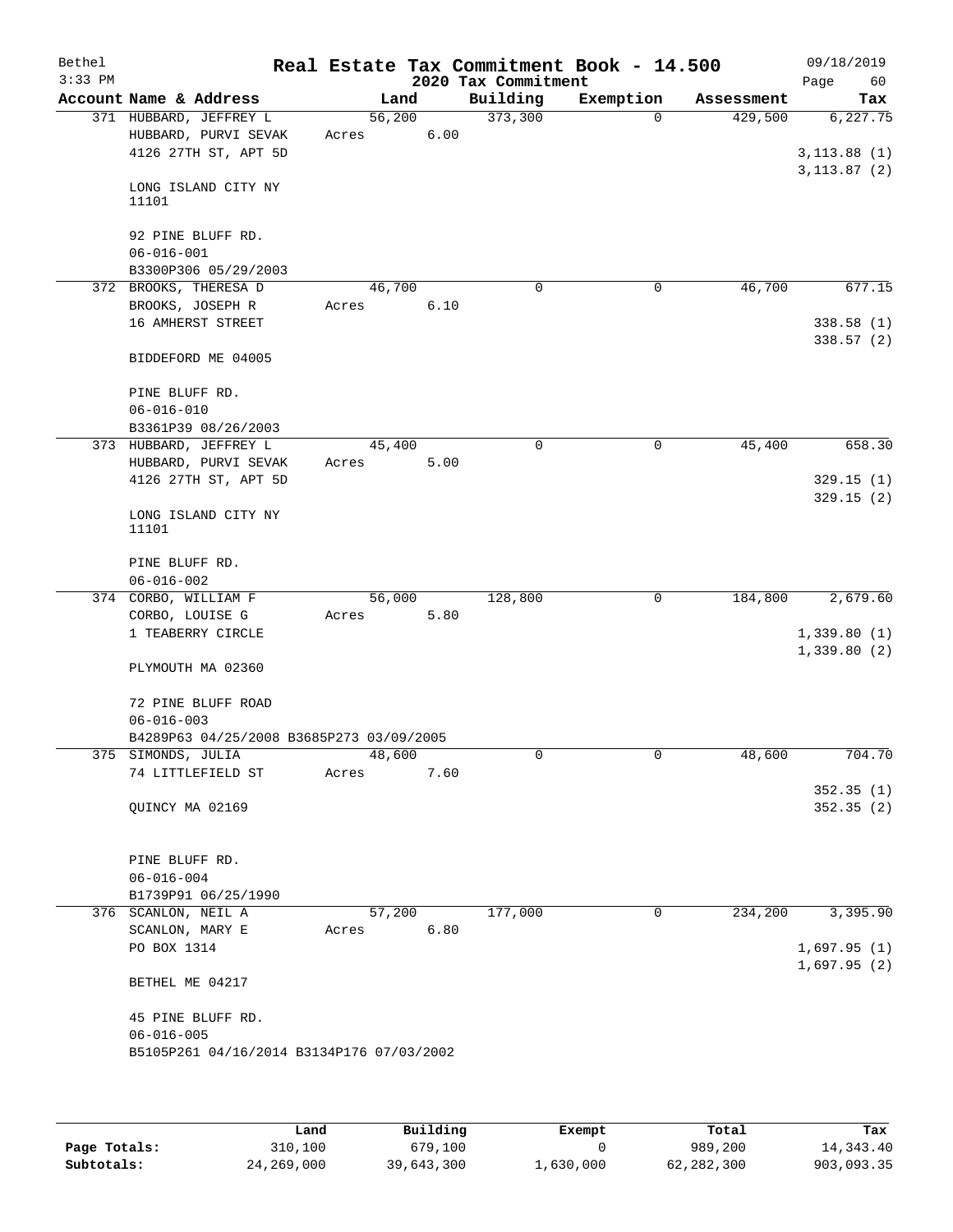| Bethel       |                                                        |       |        |                     |                     | Real Estate Tax Commitment Book - 14.500 |                  | 09/18/2019                 |
|--------------|--------------------------------------------------------|-------|--------|---------------------|---------------------|------------------------------------------|------------------|----------------------------|
| $3:33$ PM    |                                                        |       |        |                     | 2020 Tax Commitment |                                          |                  | Page<br>61                 |
|              | Account Name & Address                                 |       | Land   |                     | Building            | Exemption                                | Assessment       | Tax                        |
|              | 377 FARRELL, ELKE<br>FARRELL, BRIAN<br>PO BOX 917      | Acres | 45,500 | 5.10                | 12,900              | $\Omega$                                 | 58,400           | 846.80<br>423.40(1)        |
|              | WEST TISBURY MA 02575<br>0917                          |       |        |                     |                     |                                          |                  | 423.40 (2)                 |
|              | 56 PINE BLUFF RD.<br>$06 - 016 - 006$                  |       |        |                     |                     |                                          |                  |                            |
|              | B5234P136 07/27/2015 B3134P176 08/21/2003              |       |        |                     |                     |                                          |                  |                            |
|              | 378 KENNIE, LEE ANN & JAMES                            |       | 46,000 |                     | 7,500               | $\mathbf 0$                              | 53,500           | 775.75                     |
|              | W. III, TRUSTEES<br>18 MEADOWCREEK LANE                | Acres |        | 5.50                |                     |                                          |                  |                            |
|              | NORTH YARMOUTH ME 04097                                |       |        |                     |                     |                                          |                  | 387.88 (1)<br>387.87 (2)   |
|              |                                                        |       |        |                     |                     |                                          |                  |                            |
|              | 8 PINE BLUFF RD.<br>$06 - 016 - 007$                   |       |        |                     |                     |                                          |                  |                            |
|              | B3396P132 10/09/2003<br>379 COLE, TODD C               |       | 47,000 |                     | $\Omega$            | 0                                        | 47,000           | 681.50                     |
|              | COLE, VIRGINIA B                                       | Acres |        | 6.30                |                     |                                          |                  |                            |
|              | 22 WINTER DRIVE                                        |       |        |                     |                     |                                          |                  | 340.75(1)<br>340.75(2)     |
|              | SEEKONK MA 02771                                       |       |        |                     |                     |                                          |                  |                            |
|              | PINE BLUFF RD.<br>$06 - 016 - 008$                     |       |        |                     |                     |                                          |                  |                            |
|              | B3134P176                                              |       |        |                     |                     |                                          |                  |                            |
|              | 380 DEVIVO, JOHN M<br>DEVIVO, AMY E                    | Acres | 55,700 | 5.60                | 230,200             | 20,000<br>01 Homestead (HM)              | 265,900          | 3,855.55                   |
|              | 184 WESTWOODS ROAD                                     |       |        |                     |                     |                                          |                  | 1,927.78(1)<br>1,927.77(2) |
|              | BETHEL ME 04217 3071                                   |       |        |                     |                     |                                          |                  |                            |
|              | 184 WESTWOODS ROAD                                     |       |        |                     |                     |                                          |                  |                            |
|              | $06 - 016 - 009$                                       |       |        |                     |                     |                                          |                  |                            |
| 381          | B3531P131 06/14/2004<br>SHORTSLEEVES, FRANCIS          |       | 18,500 |                     | 0                   | 0                                        | 18,500           | 268.25                     |
|              | SHORTSLEEVES, MARIE                                    | Acres |        | 29.00               |                     |                                          |                  |                            |
|              | PO BOX 95                                              |       |        |                     |                     |                                          |                  | 134.13(1)                  |
|              | WAKEFIELD MA 01880 0195                                |       |        |                     |                     |                                          |                  | 134.12(2)                  |
|              | SPARROWHAWK MT RD.<br>$06 - 017$<br>B1467P75           |       |        |                     |                     |                                          |                  |                            |
|              | 382 SHORTSLEEVES, FRANCIS                              |       | 75,200 |                     | 200,600             | 0                                        | 275,800          | 3,999.10                   |
|              | SHORTSLEEVES, MARIE<br>PO BOX 95                       | Acres |        | 28.00               |                     |                                          |                  | 1,999.55(1)                |
|              | WAKEFIELD MA 01880 0195                                |       |        |                     |                     |                                          |                  | 1,999.55(2)                |
|              | 121 SPARROWHAWK MT RD<br>$06 - 017 - 001$<br>B1651P120 |       |        |                     |                     |                                          |                  |                            |
|              |                                                        |       |        |                     |                     |                                          |                  |                            |
|              |                                                        |       |        |                     |                     |                                          |                  |                            |
| Page Totals: | Land<br>287,900                                        |       |        | Building<br>451,200 |                     | Exempt<br>20,000                         | Total<br>719,100 | Tax<br>10,426.95           |

**Subtotals:** 24,556,900 40,094,500 1,650,000 63,001,400 913,520.30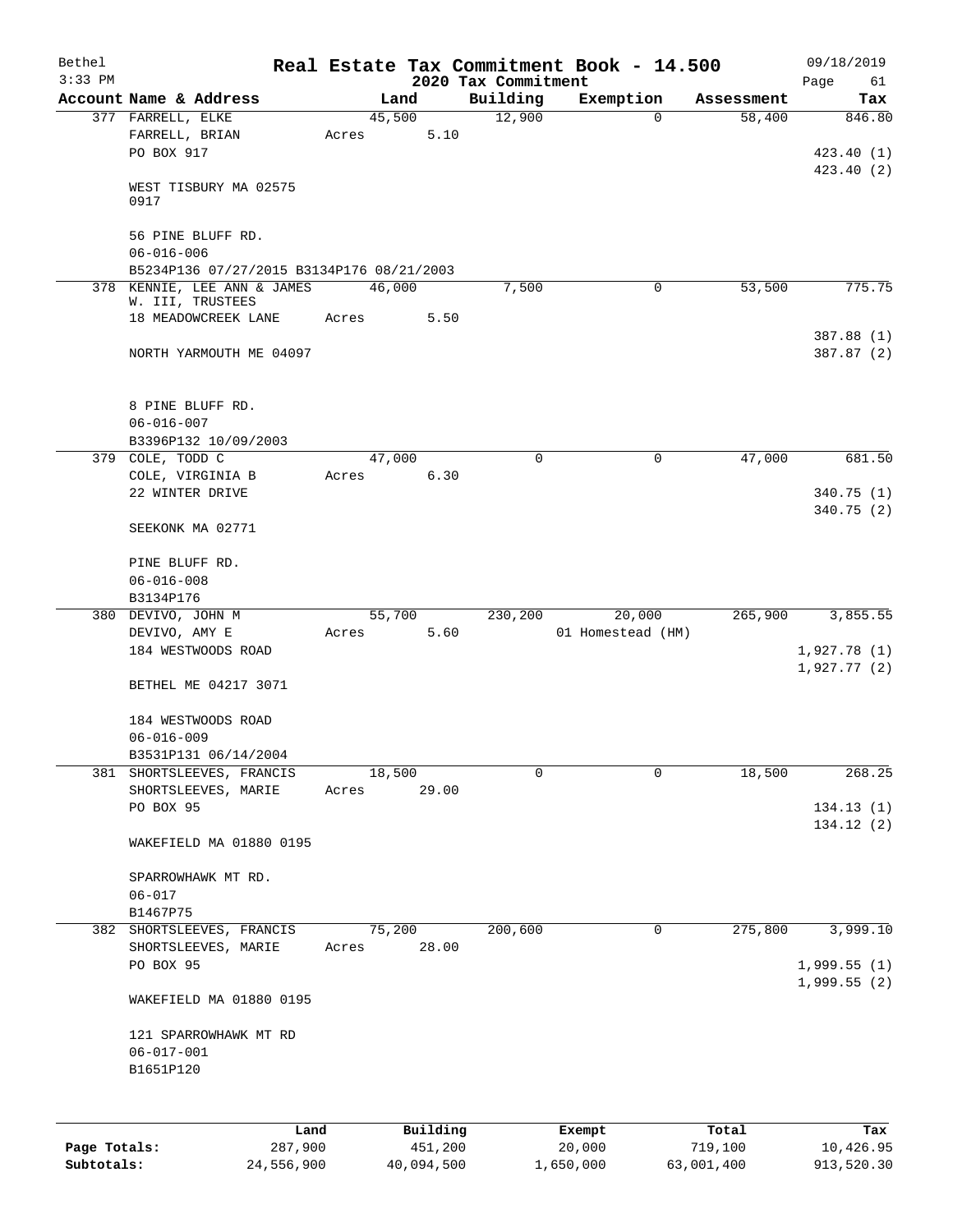| Bethel<br>$3:33$ PM |                                                              |                 |      | 2020 Tax Commitment | Real Estate Tax Commitment Book - 14.500 |            | 09/18/2019<br>Page<br>62    |
|---------------------|--------------------------------------------------------------|-----------------|------|---------------------|------------------------------------------|------------|-----------------------------|
|                     | Account Name & Address                                       | Land            |      | Building            | Exemption                                | Assessment | Tax                         |
|                     | 383 BODEN, GARY<br>BODEN, CAROL L<br>133 SPARROWHAWK MT. RD. | 56,100<br>Acres | 5.90 | 169,700             | 20,000<br>01 Homestead (HM)              | 205,800    | 2,984.10<br>1,492.05(1)     |
|                     | BETHEL ME 04217                                              |                 |      |                     |                                          |            | 1,492.05(2)                 |
|                     | 133 SPARROWHAWK MT RD<br>$06 - 018 - 001$                    |                 |      |                     |                                          |            |                             |
|                     | B3788P314 08/15/2005                                         |                 |      |                     |                                          |            |                             |
|                     | 384 PARKER, MARY E<br>PO BOX 1913                            | 55,200<br>Acres | 5.20 | 192,800             | 0                                        | 248,000    | 3,596.00                    |
|                     | BETHEL ME 04217                                              |                 |      |                     |                                          |            | 1,798.00(1)<br>1,798.00(2)  |
|                     | 124 SPARROWHAWK MT RD<br>$06 - 018 - 010$<br>B1462P102       |                 |      |                     |                                          |            |                             |
|                     | 385 MORRISON, ROBERT                                         | 58,000          |      | 137,300             | 0                                        | 195,300    | 2,831.85                    |
|                     | MORRISON, EMILY                                              | Acres           | 7.40 |                     |                                          |            |                             |
|                     | 18 WELLINGTON ST.                                            |                 |      |                     |                                          |            | 1,415.93(1)                 |
|                     | ARLINGTON MA 02476                                           |                 |      |                     |                                          |            | 1,415.92(2)                 |
|                     | 119 SPARROWHAWK MT RD<br>$06 - 018 - 002$                    |                 |      |                     |                                          |            |                             |
|                     | B2817P329                                                    |                 |      |                     |                                          |            |                             |
|                     | 386 LYON, SEABURY A III<br>LYON, SHARON B                    | 55,800<br>Acres | 5.70 | 121,300             | 20,000<br>01 Homestead (HM)              | 157,100    | 2, 277.95                   |
|                     | 99 SPARROWHAWK MTN. RD.                                      |                 |      |                     |                                          |            | 1,138.98(1)<br>1, 138.97(2) |
|                     | BETHEL ME 04217                                              |                 |      |                     |                                          |            |                             |
|                     | 99 SPARROWHAWK MT RD<br>$06 - 018 - 003$                     |                 |      |                     |                                          |            |                             |
|                     | B2884P264                                                    |                 |      |                     |                                          |            |                             |
|                     | 387 AREY, TIMOTHY M                                          | 55,700          |      | 124,100             | 0                                        | 179,800    | 2,607.10                    |
|                     | AREY, KAREN M AUGER<br>89 BELLE AVE                          | Acres           | 5.60 |                     |                                          |            | 1,303.55(1)<br>1,303.55(2)  |
|                     | MEDFORD MA 02155 1346                                        |                 |      |                     |                                          |            |                             |
|                     | 69 SPARROWHAWK MT RD.<br>$06 - 018 - 004$                    |                 |      |                     |                                          |            |                             |
|                     | B5256P528 12/02/2015                                         |                 |      |                     |                                          |            |                             |
|                     | 388 CORCORAN, LOUIS T                                        | 55,600          |      | 205,900             | 0                                        | 261,500    | 3,791.75                    |
|                     | CORCORAN, KAREN<br>12 SWEETSER ST                            | Acres           | 5.50 |                     |                                          |            | 1,895.88(1)                 |
|                     |                                                              |                 |      |                     |                                          |            | 1,895.87(2)                 |
|                     | WAKEFIELD MA 01880                                           |                 |      |                     |                                          |            |                             |
|                     | 67 SPARROWHAWK MT RD.                                        |                 |      |                     |                                          |            |                             |
|                     | $06 - 018 - 005$                                             |                 |      |                     |                                          |            |                             |
|                     | B1493P137 07/21/1987                                         |                 |      |                     |                                          |            |                             |
|                     |                                                              |                 |      |                     |                                          |            |                             |

|              | Land       | Building   | Exempt    | Total      | Tax        |
|--------------|------------|------------|-----------|------------|------------|
| Page Totals: | 336,400    | 951,100    | 40,000    | 1,247,500  | 18,088.75  |
| Subtotals:   | 24,893,300 | 41,045,600 | ⊥,690,000 | 64,248,900 | 931,609.05 |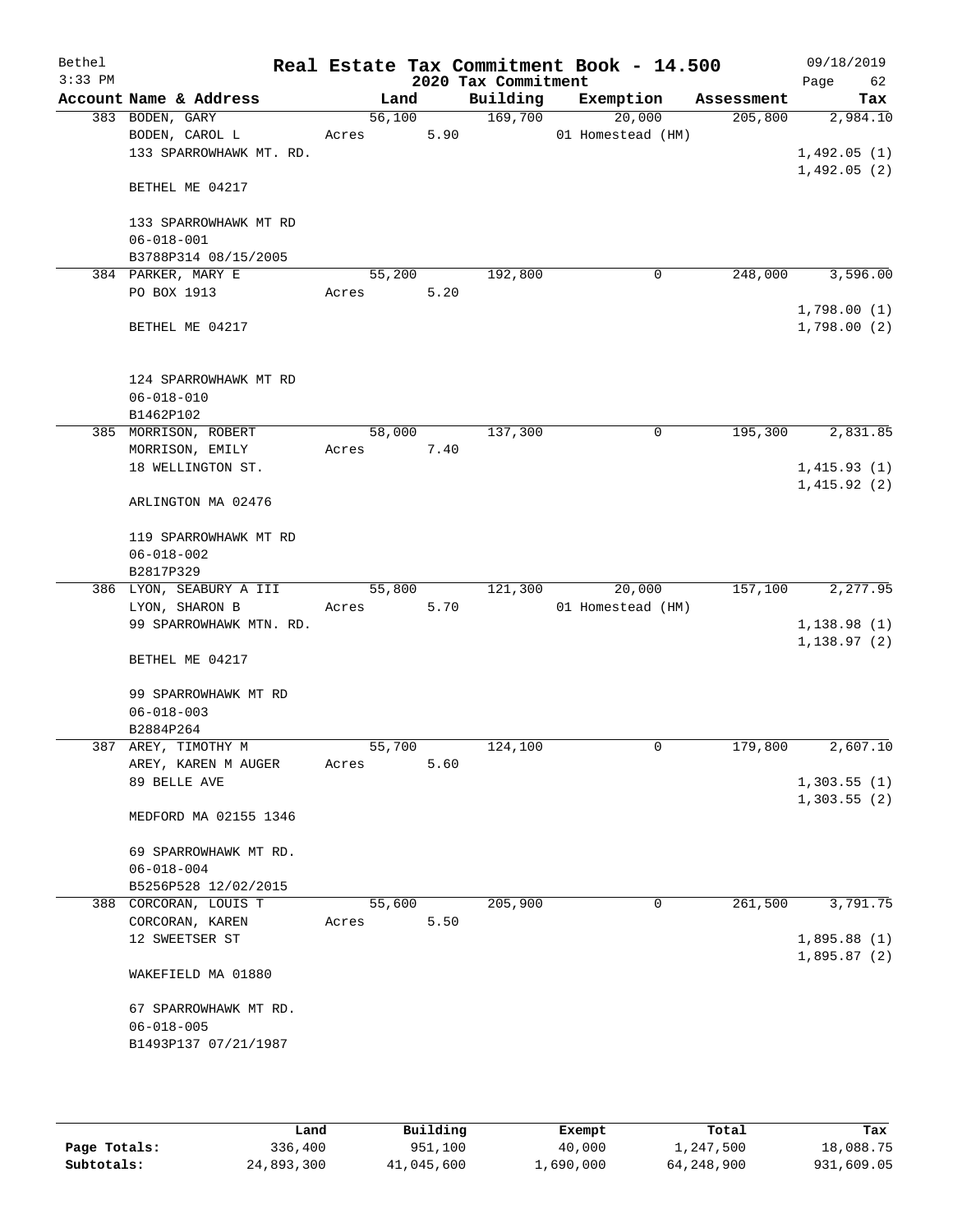| Bethel<br>$3:33$ PM |                                                         |        |      | 2020 Tax Commitment | Real Estate Tax Commitment Book - 14.500 |            | 09/18/2019<br>63<br>Page |
|---------------------|---------------------------------------------------------|--------|------|---------------------|------------------------------------------|------------|--------------------------|
|                     | Account Name & Address                                  |        | Land | Building            | Exemption                                | Assessment | Tax                      |
|                     | 389 ONEIL, FRANCIS                                      | 55,500 |      | 167, 100            | $\Omega$                                 | 222,600    | 3,227.70                 |
|                     | ONEIL, PATRICIA                                         | Acres  | 5.40 |                     |                                          |            |                          |
|                     | 49 SUMMER ST.                                           |        |      |                     |                                          |            | 1,613.85(1)              |
|                     |                                                         |        |      |                     |                                          |            | 1,613.85(2)              |
|                     | ANDOVER MA 01810                                        |        |      |                     |                                          |            |                          |
|                     |                                                         |        |      |                     |                                          |            |                          |
|                     | 37 SPARROW HAWK                                         |        |      |                     |                                          |            |                          |
|                     | $06 - 018 - 006$                                        |        |      |                     |                                          |            |                          |
|                     | B2620P298<br>390 GAGNE, STEPHEN J                       | 45,900 |      | $\mathbf 0$         | 0                                        | 45,900     | 665.55                   |
|                     | GAGNE, CHRISTOPHER                                      | Acres  | 5.40 |                     |                                          |            |                          |
|                     | 320 SALEM RD                                            |        |      |                     |                                          |            | 332.78 (1)               |
|                     |                                                         |        |      |                     |                                          |            | 332.77 (2)               |
|                     | DRACUT MA 01826                                         |        |      |                     |                                          |            |                          |
|                     |                                                         |        |      |                     |                                          |            |                          |
|                     | SPARROWHAWK MT RD.                                      |        |      |                     |                                          |            |                          |
|                     | $06 - 018 - 007$                                        |        |      |                     |                                          |            |                          |
|                     | B1779P179                                               |        |      |                     |                                          |            |                          |
|                     | 391 BLAISDELL, BRENDA                                   | 47,000 |      | 0                   | 0                                        | 47,000     | 681.50                   |
|                     | 186 FLAT ROAD                                           | Acres  | 6.29 |                     |                                          |            |                          |
|                     |                                                         |        |      |                     |                                          |            | 340.75(1)                |
|                     | BETHEL ME 04217                                         |        |      |                     |                                          |            | 340.75 (2)               |
|                     |                                                         |        |      |                     |                                          |            |                          |
|                     | SPARROWHAWK MT RD.                                      |        |      |                     |                                          |            |                          |
|                     | $06 - 018 - 008$                                        |        |      |                     |                                          |            |                          |
|                     | B1474P45                                                |        |      |                     |                                          |            |                          |
|                     | 392 MALATESTA, ROBERT P JR                              | 55,100 |      | 149,500             | 0                                        | 204,600    | 2,966.70                 |
|                     | AYR, LAURA J                                            | Acres  | 5.10 |                     |                                          |            |                          |
|                     | 11 LINNET ST.                                           |        |      |                     |                                          |            | 1,483.35(1)              |
|                     |                                                         |        |      |                     |                                          |            | 1,483.35(2)              |
|                     | WEST ROXBURY MA 02132                                   |        |      |                     |                                          |            |                          |
|                     |                                                         |        |      |                     |                                          |            |                          |
|                     | 74 SPARROWHAWK MT RD.                                   |        |      |                     |                                          |            |                          |
|                     | $06 - 018 - 009$                                        |        |      |                     |                                          |            |                          |
|                     | B4292P332 05/05/2008 B1460P354<br>393 BLAISDELL, BRENDA | 56,400 |      | 35,700              | 20,000                                   | 72,100     | 1,045.45                 |
|                     | 186 FLAT ROAD                                           | Acres  | 2.76 |                     | 01 Homestead (HM)                        |            |                          |
|                     |                                                         |        |      |                     |                                          |            | 522.73(1)                |
|                     | BETHEL ME 04217                                         |        |      |                     |                                          |            | 522.72 (2)               |
|                     |                                                         |        |      |                     |                                          |            |                          |
|                     |                                                         |        |      |                     |                                          |            |                          |
|                     | 186 FLAT RD.                                            |        |      |                     |                                          |            |                          |
|                     | $06 - 019$                                              |        |      |                     |                                          |            |                          |
|                     | B4094P226 02/13/2007                                    |        |      |                     |                                          |            |                          |
|                     | 394 KIMBALL, RYAN                                       | 43,200 |      | 167,700             | 0                                        | 210,900    | 3,058.05                 |
|                     | KIMBALL, KARA                                           | Acres  | 1.01 |                     |                                          |            |                          |
|                     | PO BOX 758                                              |        |      |                     |                                          |            | 1,529.03(1)              |
|                     |                                                         |        |      |                     |                                          |            | 1,529.02(2)              |
|                     | BETHEL ME 04217                                         |        |      |                     |                                          |            |                          |
|                     | 12 LEDGE CIRCLE                                         |        |      |                     |                                          |            |                          |
|                     | $06 - 020 - 004$                                        |        |      |                     |                                          |            |                          |
|                     | B5378P113 11/13/2017 B4191P141 09/06/2007 B3954P3       |        |      |                     |                                          |            |                          |
|                     | B3221P170                                               |        |      |                     |                                          |            |                          |
|                     |                                                         |        |      |                     |                                          |            |                          |
|                     |                                                         |        |      |                     |                                          |            |                          |

|              | Land       | Building   | Exempt    | Total      | Tax        |
|--------------|------------|------------|-----------|------------|------------|
| Page Totals: | 303,100    | 520,000    | 20,000    | 803,100    | 11,644.95  |
| Subtotals:   | 25,196,400 | 41,565,600 | 1,710,000 | 65,052,000 | 943,254.00 |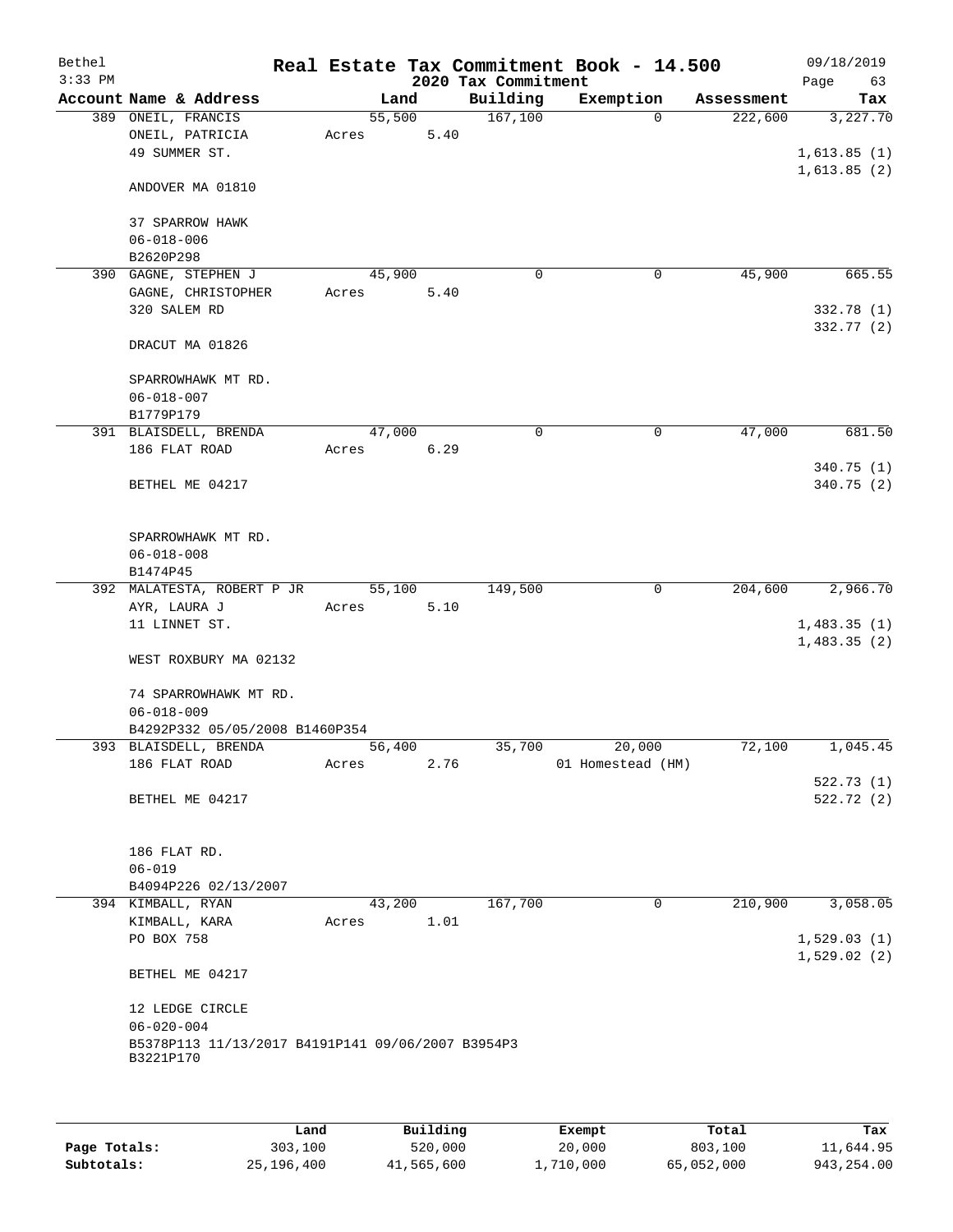| Bethel       |                                                                                |       |                |                                 | Real Estate Tax Commitment Book - 14.500 |            | 09/18/2019             |
|--------------|--------------------------------------------------------------------------------|-------|----------------|---------------------------------|------------------------------------------|------------|------------------------|
| $3:33$ PM    | Account Name & Address                                                         |       | Land           | 2020 Tax Commitment<br>Building | Exemption                                | Assessment | Page<br>64<br>Tax      |
|              | 395 HOEFER, DEBRA                                                              |       | 54,000         | 178,700                         | $\Omega$                                 | 232,700    | 3,374.15               |
|              | HOEFER, RICHARD G JR<br>149 BUTTONWOOD ST.                                     | Acres | 9.50           |                                 |                                          |            | 1,687.08(1)            |
|              | DORCHESTER MA 02125                                                            |       |                |                                 |                                          |            | 1,687.07(2)            |
|              | 206 FLAT RD.                                                                   |       |                |                                 |                                          |            |                        |
|              | $06 - 021$                                                                     |       |                |                                 |                                          |            |                        |
|              | B3204P289                                                                      |       | 16,200         | $\mathbf 0$                     | 0                                        | 16,200     | 234.90                 |
|              | 396 CHADBOURNE TREE FARMS,<br>LLC                                              |       |                |                                 |                                          |            |                        |
|              | PO BOX 1750                                                                    | Acres | 54.30          |                                 |                                          |            |                        |
|              | BETHEL ME 04217                                                                |       |                |                                 |                                          |            | 117.45(1)<br>117.45(2) |
|              |                                                                                |       |                |                                 |                                          |            |                        |
|              | FLAT RD.                                                                       |       |                |                                 |                                          |            |                        |
|              | $06 - 022$<br>B3652P43 12/29/2004                                              |       |                |                                 |                                          |            |                        |
|              | 397 SHORTSLEEVES, FRANCIS                                                      |       | 8,400          | $\mathbf 0$                     | 0                                        | 8,400      | 121.80                 |
|              | SHORTSLEEVES, MARIE                                                            | Acres | 29.00          |                                 |                                          |            |                        |
|              | PO BOX 95                                                                      |       |                |                                 |                                          |            | 60.90(1)               |
|              | WAKEFIELD MA 01880 0195                                                        |       |                |                                 |                                          |            | 60.90(2)               |
|              | FLAT RD.                                                                       |       |                |                                 |                                          |            |                        |
|              | $06 - 023$                                                                     |       |                |                                 |                                          |            |                        |
|              | B1934P86 08/26/1992 B659P187 03/28/1967<br>398 THOMPSON, BOYD                  |       | 38,000         | $\mathbf 0$                     | $\mathbf 0$                              | 38,000     | $\overline{551}$ .00   |
|              | UBER, VALERIE                                                                  | Acres | 3.40           |                                 |                                          |            |                        |
|              | 4 BURR STREET                                                                  |       |                |                                 |                                          |            | 275.50(1)              |
|              | JAMAICA PLAIN MA 02130                                                         |       |                |                                 |                                          |            | 275.50(2)              |
|              |                                                                                |       |                |                                 |                                          |            |                        |
|              | FLAT RD.                                                                       |       |                |                                 |                                          |            |                        |
|              | $06 - 024$                                                                     |       |                |                                 |                                          |            |                        |
|              | B656P187                                                                       |       |                |                                 |                                          |            |                        |
| 399          | THOMPSON, BOYD<br>UBER, VALERIE                                                | Acres | 38,600<br>4.00 | 0                               | 0                                        | 38,600     | 559.70                 |
|              | 4 BURR STREET                                                                  |       |                |                                 |                                          |            | 279.85(1)              |
|              |                                                                                |       |                |                                 |                                          |            | 279.85(2)              |
|              | JAMAICA PLAIN MA 02130                                                         |       |                |                                 |                                          |            |                        |
|              | FLAT RD.                                                                       |       |                |                                 |                                          |            |                        |
|              | $06 - 025$                                                                     |       |                |                                 |                                          |            |                        |
|              | B656P187                                                                       |       |                |                                 |                                          |            |                        |
|              | 400 HADDOCK, DOUGLAS                                                           |       | 49,400         | 72,000                          | 0                                        | 121,400    | 1,760.30               |
|              | C/O DOUG HADDOCK<br>1275 WINSTED RD, UNIT                                      | Acres | 5.10           |                                 |                                          |            | 880.15 (1)             |
|              | 319                                                                            |       |                |                                 |                                          |            | 880.15 (2)             |
|              | TORRINGTON CT 06790                                                            |       |                |                                 |                                          |            |                        |
|              | 272 FLAT RD.                                                                   |       |                |                                 |                                          |            |                        |
|              | $06 - 026$<br>B5348P609 06/05/2017 B5236P354 08/07/2015 B1349P67<br>10/22/1985 |       |                |                                 |                                          |            |                        |
|              |                                                                                |       |                |                                 |                                          |            |                        |
|              |                                                                                | Land  | Building       |                                 | Exempt                                   | Total      | Tax                    |
| Page Totals: | 204,600                                                                        |       | 250,700        |                                 | 0                                        | 455,300    | 6,601.85               |

**Subtotals:** 25,401,000 41,816,300 1,710,000 65,507,300 949,855.85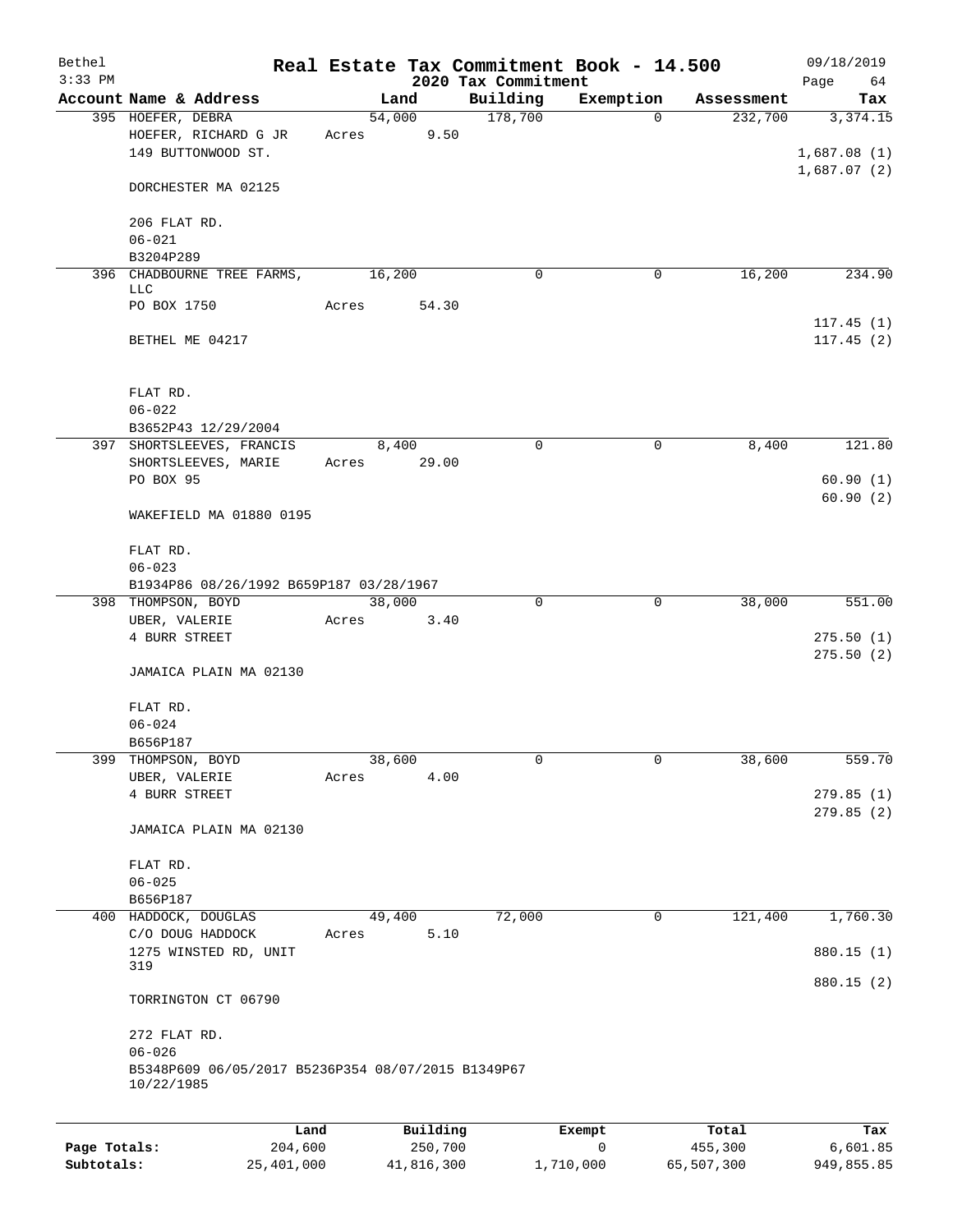| Bethel<br>$3:33$ PM |                                        |        |        | Real Estate Tax Commitment Book - 14.500<br>2020 Tax Commitment |                   |             |            | 09/18/2019<br>Page<br>65 |
|---------------------|----------------------------------------|--------|--------|-----------------------------------------------------------------|-------------------|-------------|------------|--------------------------|
|                     | Account Name & Address                 |        | Land   | Building                                                        | Exemption         |             | Assessment | Tax                      |
|                     | 401 WEGGE, PAMELA                      |        | 46,500 | 240,500                                                         |                   | 20,000      | 267,000    | 3,871.50                 |
|                     | PO BOX 43                              | Acres  | 5.90   |                                                                 | 01 Homestead (HM) |             |            |                          |
|                     |                                        |        |        |                                                                 |                   |             |            | 1,935.75(1)              |
|                     | W BETHEL ME 04286                      |        |        |                                                                 |                   |             |            | 1,935.75(2)              |
|                     |                                        |        |        |                                                                 |                   |             |            |                          |
|                     |                                        |        |        |                                                                 |                   |             |            |                          |
|                     | 36 CHESTNUT KNOLL LANE                 |        |        |                                                                 |                   |             |            |                          |
|                     | $06 - 027 - 001$                       |        |        |                                                                 |                   |             |            |                          |
|                     | B1608P20 10/18/1988                    |        |        |                                                                 |                   |             |            |                          |
|                     | 402 FLYNN, BRIAN                       | 46,100 |        | $\Omega$                                                        |                   | 0           | 46,100     | 668.45                   |
|                     | FLYNN, CARIE A                         | Acres  | 5.60   |                                                                 |                   |             |            |                          |
|                     | 1309 85TH CT NW STREET                 |        |        |                                                                 |                   |             |            | 334.23(1)                |
|                     | BRADENTON FL 34209                     |        |        |                                                                 |                   |             |            | 334.22 (2)               |
|                     |                                        |        |        |                                                                 |                   |             |            |                          |
|                     | CHESTNUT KNOLL LANE                    |        |        |                                                                 |                   |             |            |                          |
|                     | $06 - 027 - 010$                       |        |        |                                                                 |                   |             |            |                          |
|                     | B1608P20                               |        |        |                                                                 |                   |             |            |                          |
|                     | 403 DIRAGO, MARK                       |        | 56,300 | 254,400                                                         |                   | 20,000      | 290,700    | 4, 215.15                |
|                     | DIRAGO, KATHLEEN                       | Acres  | 6.10   |                                                                 | 01 Homestead (HM) |             |            |                          |
|                     | 181 CHESTNUT KNOLL RD.                 |        |        |                                                                 |                   |             |            | 2,107.58(1)              |
|                     |                                        |        |        |                                                                 |                   |             |            | 2,107.57(2)              |
|                     | BETHEL ME 04217                        |        |        |                                                                 |                   |             |            |                          |
|                     |                                        |        |        |                                                                 |                   |             |            |                          |
|                     | 181 CHESTNUT KNOLL LANE                |        |        |                                                                 |                   |             |            |                          |
|                     | $06 - 027 - 011$                       |        |        |                                                                 |                   |             |            |                          |
|                     | B2927P316 04/10/2001                   |        |        |                                                                 |                   |             |            |                          |
|                     | 404 MCLAUGHLIN, LUCILLE                |        | 55,600 | 120,700                                                         |                   | 26,000      | 150,300    | 2,179.35                 |
|                     | MCLAUGHLIN, LOUIS                      | Acres  | 5.52   |                                                                 | 01 Homestead (HM) |             |            |                          |
|                     | 189 CHESTNUT KNOLL RD.                 |        |        |                                                                 | 12 WW2 Vet Res    |             |            | 1,089.68(1)              |
|                     |                                        |        |        |                                                                 |                   |             |            | 1,089.67(2)              |
|                     | BETHEL ME 04217                        |        |        |                                                                 |                   |             |            |                          |
|                     |                                        |        |        |                                                                 |                   |             |            |                          |
|                     | 189 CHESTNUT KNOLL LANE                |        |        |                                                                 |                   |             |            |                          |
|                     | $06 - 027 - 012$                       |        |        |                                                                 |                   |             |            |                          |
|                     | B2945P104 05/22/2001                   | 45,900 |        | 0                                                               |                   | $\mathbf 0$ | 45,900     | 665.55                   |
|                     | 405 STANDARD, JOHN K                   |        |        |                                                                 |                   |             |            |                          |
|                     | STANDARD, SEONA M<br>430 HIGH ROCK ST. | Acres  | 5.46   |                                                                 |                   |             |            | 332.78 (1)               |
|                     |                                        |        |        |                                                                 |                   |             |            | 332.77 (2)               |
|                     | NEEDHAM MA 02492                       |        |        |                                                                 |                   |             |            |                          |
|                     |                                        |        |        |                                                                 |                   |             |            |                          |
|                     | CHESTNUT KNOLL LANE                    |        |        |                                                                 |                   |             |            |                          |
|                     | $06 - 027 - 013$                       |        |        |                                                                 |                   |             |            |                          |
|                     | B3188P59                               |        |        |                                                                 |                   |             |            |                          |
|                     | 406 BUTLER, DAVID M                    | 55,600 |        | 266,000                                                         |                   | $\mathbf 0$ | 321,600    | 4,663.20                 |
|                     | BUTLER, KELLEY L                       | Acres  | 5.50   |                                                                 |                   |             |            |                          |
|                     | 650 BAYVIEW AVE                        |        |        |                                                                 |                   |             |            | 2,331.60(1)              |
|                     |                                        |        |        |                                                                 |                   |             |            | 2,331.60 (2)             |
|                     | BAYVILLE NJ 08721                      |        |        |                                                                 |                   |             |            |                          |
|                     |                                        |        |        |                                                                 |                   |             |            |                          |
|                     | 194 CHESTNUT KNOLL LANE                |        |        |                                                                 |                   |             |            |                          |
|                     | $06 - 027 - 014$                       |        |        |                                                                 |                   |             |            |                          |
|                     | B2415P30 02/28/1997                    |        |        |                                                                 |                   |             |            |                          |
|                     |                                        |        |        |                                                                 |                   |             |            |                          |
|                     |                                        |        |        |                                                                 |                   |             |            |                          |

|              | Land       | Building   | Exempt    | Total      | Tax         |
|--------------|------------|------------|-----------|------------|-------------|
| Page Totals: | 306,000    | 881,600    | 66,000    | 1,121,600  | 16,263.20   |
| Subtotals:   | 25,707,000 | 42,697,900 | 1,776,000 | 66,628,900 | 966, 119.05 |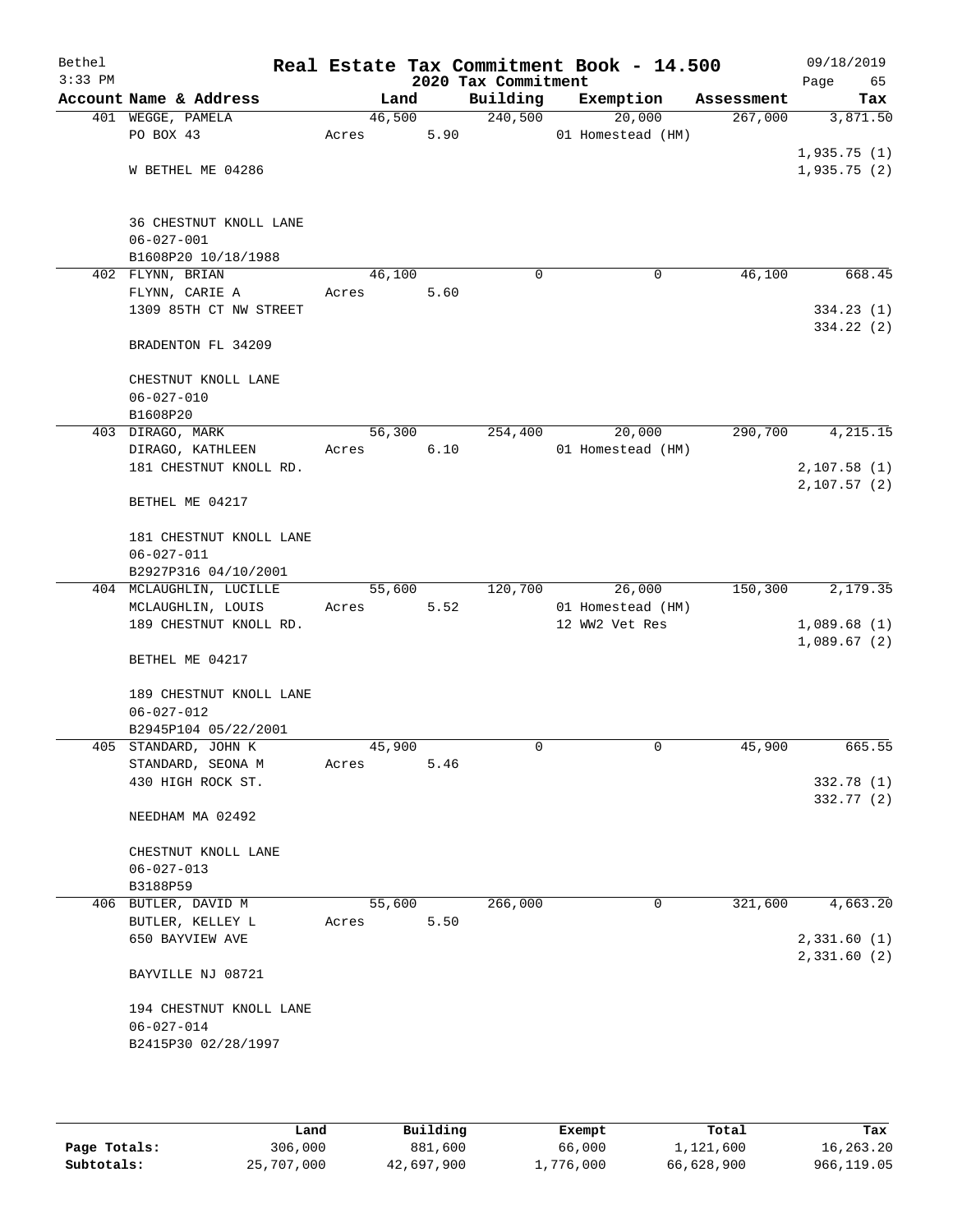| Bethel<br>$3:33$ PM |                                                                  |        |      | 2020 Tax Commitment | Real Estate Tax Commitment Book - 14.500 |            | 09/18/2019<br>Page<br>66     |
|---------------------|------------------------------------------------------------------|--------|------|---------------------|------------------------------------------|------------|------------------------------|
|                     | Account Name & Address                                           | Land   |      | Building            | Exemption                                | Assessment | Tax                          |
|                     | 407 OCHTERA, JON M                                               | 57,000 |      | 114,500             | $\Omega$                                 | 171,500    | 2,486.75                     |
|                     | ANDREWS, WILLOW                                                  | Acres  | 6.60 |                     |                                          |            |                              |
|                     | PO BOX 1792                                                      |        |      |                     |                                          |            | 1,243.38(1)                  |
|                     | BETHEL ME 04217                                                  |        |      |                     |                                          |            | 1, 243.37(2)                 |
|                     | 182 CHESTNUT KNOLL LANE<br>$06 - 027 - 015$                      |        |      |                     |                                          |            |                              |
|                     | B4320P63 07/03/2008                                              |        |      |                     |                                          |            |                              |
|                     | 408 LEBLOND, MARC L                                              | 59,800 |      | 222,600             | 26,000                                   | 256,400    | 3,717.80                     |
|                     | LEBLOND, KELLY D<br>180 CHESTNUT KNOLL LANE                      | Acres  | 8.88 |                     | 01 Homestead (HM)<br>12 WW2 Vet Res      |            | 1,858.90(1)                  |
|                     |                                                                  |        |      |                     |                                          |            | 1,858.90(2)                  |
|                     | BETHEL ME 04217                                                  |        |      |                     |                                          |            |                              |
|                     | 180 CHESTNUT KNOLL LANE<br>$06 - 027 - 016$                      |        |      |                     |                                          |            |                              |
|                     | B4914P280 11/01/2012 B4864P219 07/09/2012 B1608P70<br>10/18/1988 |        |      |                     |                                          |            |                              |
|                     | 409 DONAHUE, JOHN B                                              | 55,300 |      | 244,800             | 0                                        | 300, 100   | 4,351.45                     |
|                     | DONAHUE, WENDY                                                   | Acres  | 5.30 |                     |                                          |            |                              |
|                     | 34 CLARK ROAD                                                    |        |      |                     |                                          |            | 2, 175.73(1)<br>2, 175.72(2) |
|                     | LOVELL MA 01852                                                  |        |      |                     |                                          |            |                              |
|                     | 4 VINCENT ST.<br>$06 - 027 - 002$                                |        |      |                     |                                          |            |                              |
|                     | B1608P70                                                         |        |      |                     |                                          |            |                              |
|                     | 410 GILL, MARK S                                                 | 55,300 |      | 200,400             | $\mathbf 0$                              | 255,700    | 3,707.65                     |
|                     | 61 WHITTIER ROAD                                                 | Acres  | 5.30 |                     |                                          |            |                              |
|                     | WELLESLEY MA 02481                                               |        |      |                     |                                          |            | 1,853.83(1)<br>1,853.82(2)   |
|                     | 22 VINCENT STREET<br>$06 - 027 - 003$                            |        |      |                     |                                          |            |                              |
|                     | B1608P70                                                         |        |      |                     |                                          |            |                              |
|                     | 411 BUKER, GARY E                                                | 58,300 |      | 268,300             | 26,000                                   | 300,600    | 4,358.70                     |
|                     | 76 CHESTNUT KNOLL LANE                                           | Acres  | 7.70 |                     | 01 Homestead (HM)                        |            |                              |
|                     |                                                                  |        |      |                     | 12 WW2 Vet Res                           |            | 2,179.35(1)                  |
|                     | BETHEL ME 04217                                                  |        |      |                     |                                          |            | 2, 179.35(2)                 |
|                     | 76 CHESTNUT KNOLL LANE                                           |        |      |                     |                                          |            |                              |
|                     | $06 - 027 - 004$                                                 |        |      |                     |                                          |            |                              |
|                     | B4727P107 06/14/2011 B1757P208 09/14/1990<br>412 GILLIS, JOHN    | 56,000 |      | 259,200             | 20,000                                   | 295,200    | 4,280.40                     |
|                     | GILLIS, DONNA                                                    | Acres  | 5.80 |                     | 01 Homestead (HM)                        |            |                              |
|                     | 27 CHESTNUT KNOLL                                                |        |      |                     |                                          |            | 2,140.20(1)                  |
|                     | BETHEL ME 04217                                                  |        |      |                     |                                          |            | 2,140.20(2)                  |
|                     |                                                                  |        |      |                     |                                          |            |                              |
|                     | 27 CHESTNUT KNOLL LANE<br>$06 - 027 - 005$                       |        |      |                     |                                          |            |                              |
|                     | B2345P187 07/08/1996                                             |        |      |                     |                                          |            |                              |
|                     |                                                                  |        |      |                     |                                          |            |                              |
|                     |                                                                  |        |      |                     |                                          |            |                              |

|              | Land       | Building   | Exempt    | Total      | Tax        |
|--------------|------------|------------|-----------|------------|------------|
| Page Totals: | 341,700    | ⊥,309,800  | 72,000    | 1,579,500  | 22,902.75  |
| Subtotals:   | 26,048,700 | 44,007,700 | 1,848,000 | 68,208,400 | 989,021.80 |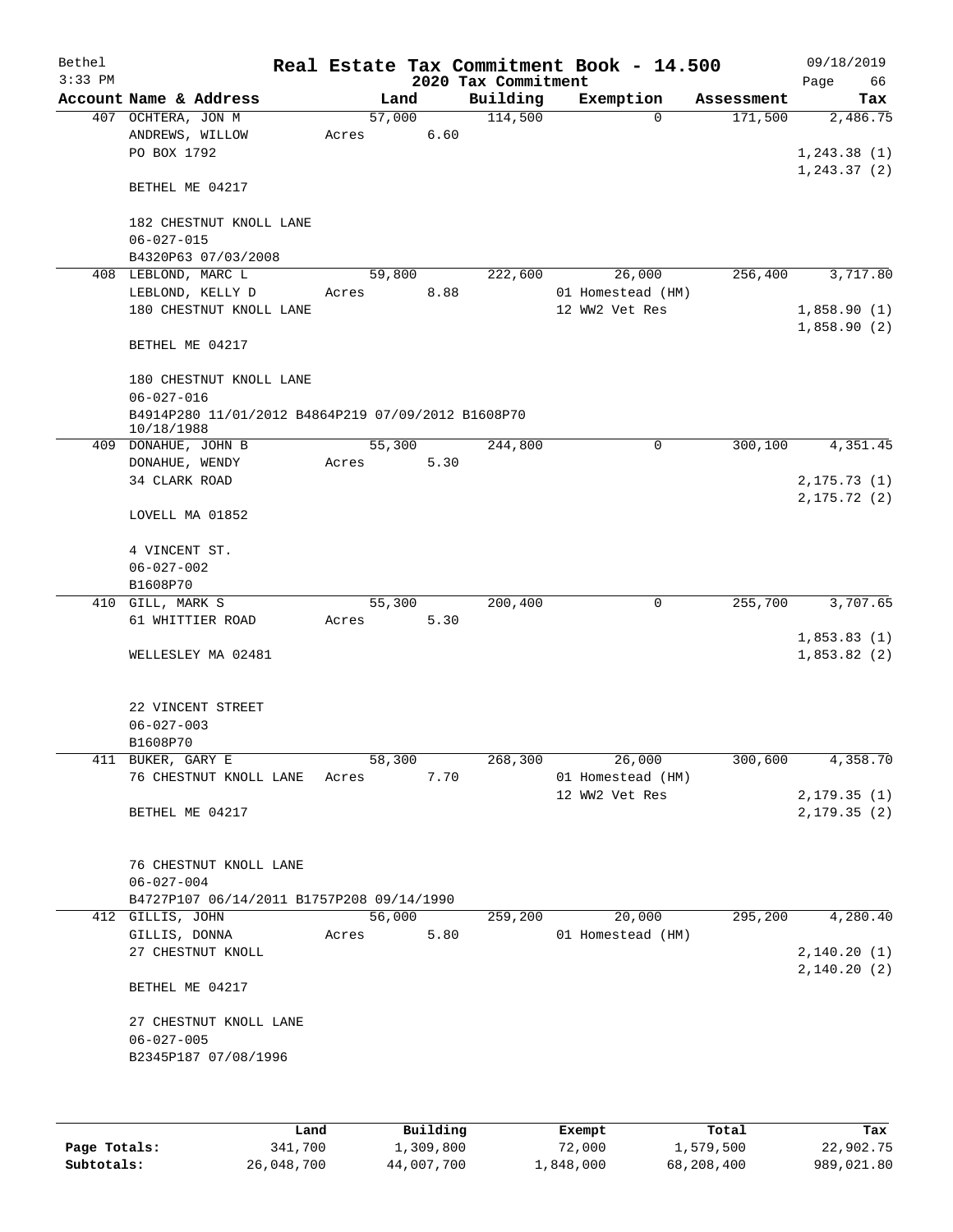| Bethel       |                                                                   |       |          |                                 | Real Estate Tax Commitment Book - 14.500 |            | 09/18/2019        |
|--------------|-------------------------------------------------------------------|-------|----------|---------------------------------|------------------------------------------|------------|-------------------|
| $3:33$ PM    | Account Name & Address                                            |       | Land     | 2020 Tax Commitment<br>Building | Exemption                                | Assessment | Page<br>67<br>Tax |
|              | 413 BRANDON, FRENCH L III                                         |       | 56,600   | 105,800                         | $\Omega$                                 | 162,400    | 2,354.80          |
|              | BRANDON, LINDA R                                                  | Acres | 6.30     |                                 |                                          |            |                   |
|              | 46 MILE LANE                                                      |       |          |                                 |                                          |            | 1, 177.40(1)      |
|              |                                                                   |       |          |                                 |                                          |            | 1, 177.40(2)      |
|              | IPSWICH MA 01938 1153                                             |       |          |                                 |                                          |            |                   |
|              | 25 CHESTNUT KNOLL LANE                                            |       |          |                                 |                                          |            |                   |
|              | $06 - 027 - 006$                                                  |       |          |                                 |                                          |            |                   |
|              | B4455P262 06/15/2009 B1710P128                                    |       |          |                                 |                                          |            |                   |
|              | 414 DOBLE, GLENN                                                  |       | 46,600   | $\Omega$                        | $\mathbf 0$                              | 46,600     | 675.70            |
|              | 12 AIKEN ST                                                       | Acres | 6.00     |                                 |                                          |            |                   |
|              |                                                                   |       |          |                                 |                                          |            | 337.85(1)         |
|              | DERRY NH 03038                                                    |       |          |                                 |                                          |            | 337.85(2)         |
|              | CHESTNUT KNOLL LANE<br>$06 - 027 - 007$                           |       |          |                                 |                                          |            |                   |
|              | B4154P253 06/28/2007 B3195P17                                     |       |          |                                 |                                          |            |                   |
|              | 415 MCEVOY, MICHAEL                                               |       | 56,700   | 127,000                         | 26,000                                   | 157,700    | 2,286.65          |
|              | 114 CHESTNUT KNOLL LN                                             | Acres | 6.40     |                                 | 14 WW2 Vet Non                           |            |                   |
|              |                                                                   |       |          |                                 | 01 Homestead (HM)                        |            | 1, 143.33(1)      |
|              | BETHEL ME 04217                                                   |       |          |                                 |                                          |            | 1, 143.32(2)      |
|              |                                                                   |       |          |                                 |                                          |            |                   |
|              | 114 CHESTNUT KNOLL LANE                                           |       |          |                                 |                                          |            |                   |
|              | $06 - 027 - 008$                                                  |       |          |                                 |                                          |            |                   |
|              | B2989P347 08/29/2001                                              |       |          |                                 |                                          |            |                   |
|              | 416 JAMISON, MICHAEL A                                            |       | 56,100   | 118,400                         | 0                                        | 174,500    | 2,530.25          |
|              | JAMISON, PAMELA J                                                 | Acres | 5.90     |                                 |                                          |            |                   |
|              | 195 MIDDLE RD.                                                    |       |          |                                 |                                          |            | 1, 265.13(1)      |
|              |                                                                   |       |          |                                 |                                          |            | 1, 265.12(2)      |
|              | BYFIELD MA 01922                                                  |       |          |                                 |                                          |            |                   |
|              | 63 CHESTNUT KNOLL LANE                                            |       |          |                                 |                                          |            |                   |
|              | $06 - 027 - 009$                                                  |       |          |                                 |                                          |            |                   |
|              | B4687P342 01/31/2011 B3070P304                                    |       |          |                                 |                                          |            |                   |
|              | 417 MERRILL, RUSSELL,                                             |       | 54,000   | 124,300                         | 20,000                                   | 158,300    | 2,295.35          |
|              | SAMANTHA & JAMES                                                  |       |          |                                 |                                          |            |                   |
|              | C/O MERRILL, EMERSON &                                            | Acres | 4.20     |                                 | 01 Homestead (HM)                        |            |                   |
|              | LORETTA<br>11 MERRILL DR                                          |       |          |                                 |                                          |            | 1,147.68(1)       |
|              |                                                                   |       |          |                                 |                                          |            | 1, 147.67(2)      |
|              | BETHEL ME 04217                                                   |       |          |                                 |                                          |            |                   |
|              | 11 MERRILL DRIVE                                                  |       |          |                                 |                                          |            |                   |
|              | $06 - 028$                                                        |       |          |                                 |                                          |            |                   |
|              | B5296P193 08/03/2016 B3897P103 03/06/2006                         |       |          |                                 |                                          |            |                   |
|              | 418 GEIGER, RAY                                                   |       | 45,600   | 70,600                          | $\mathbf 0$                              | 116,200    | 1,684.90          |
|              | YOUMANS, YOUMANS, WENDY Acres                                     |       | 2.00     |                                 |                                          |            |                   |
|              | PO BOX 322                                                        |       |          |                                 |                                          |            | 842.45 (1)        |
|              |                                                                   |       |          |                                 |                                          |            | 842.45 (2)        |
|              | BETHEL ME 04217                                                   |       |          |                                 |                                          |            |                   |
|              | 292 FLAT RD.                                                      |       |          |                                 |                                          |            |                   |
|              | $06 - 028 - 001$                                                  |       |          |                                 |                                          |            |                   |
|              | B4952P300 02/12/2013 B4844P339 05/14/2012 B2348P113<br>07/17/1996 |       |          |                                 |                                          |            |                   |
|              |                                                                   |       |          |                                 |                                          |            |                   |
|              | Land                                                              |       | Building |                                 | Exempt                                   | Total      | Tax               |
| Page Totals: | 315,600                                                           |       | 546,100  |                                 | 46,000                                   | 815,700    | 11,827.65         |

**Subtotals:** 26,364,300 44,553,800 1,894,000 69,024,100 1,000,849.45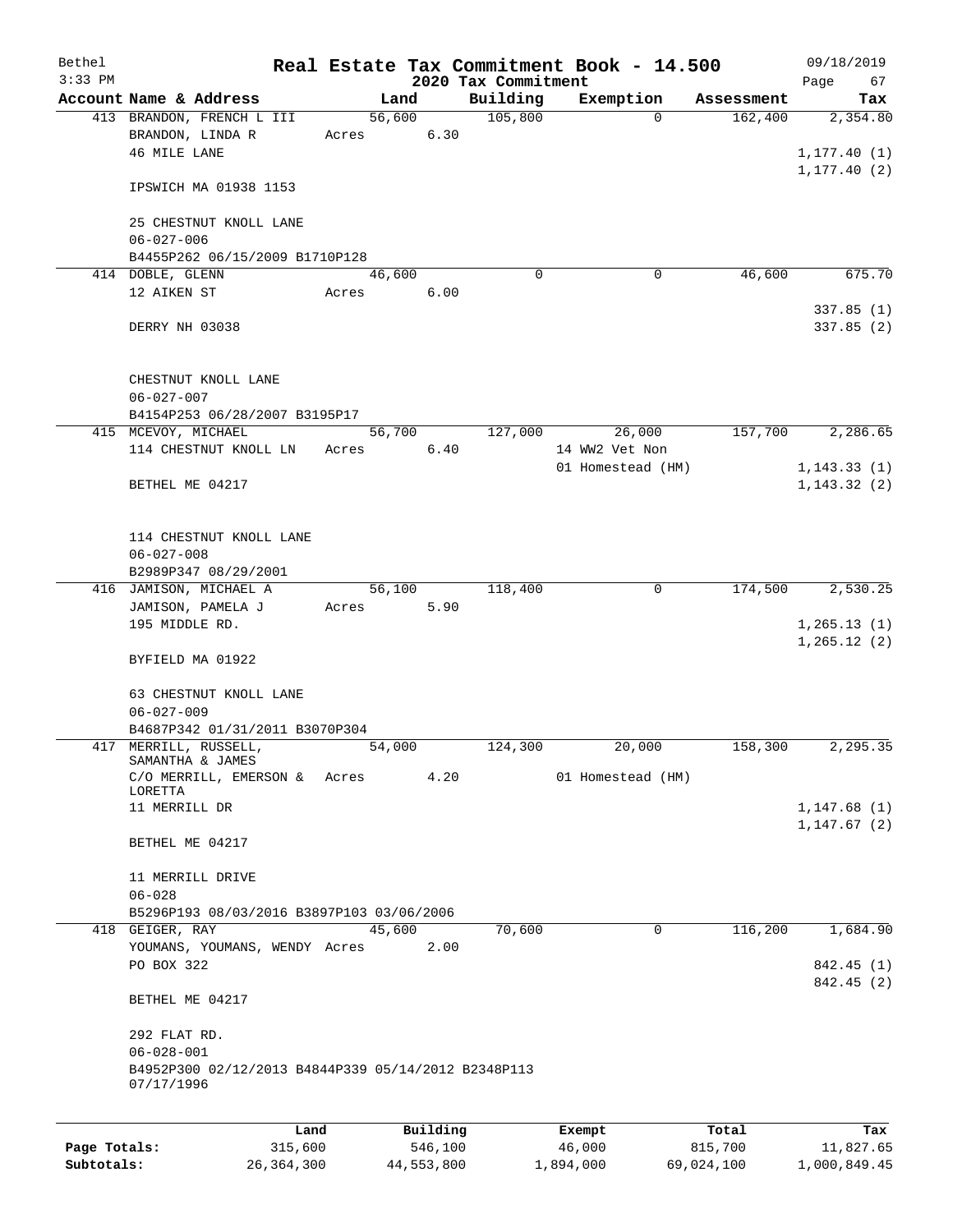| Bethel       |                                                               |            |        |            |                                 | Real Estate Tax Commitment Book - 14.500 |                       | 09/18/2019                 |
|--------------|---------------------------------------------------------------|------------|--------|------------|---------------------------------|------------------------------------------|-----------------------|----------------------------|
| $3:33$ PM    | Account Name & Address                                        |            |        | Land       | 2020 Tax Commitment<br>Building | Exemption                                | Assessment            | Page<br>68                 |
|              | 419 CARD, BETHANY A                                           |            |        | 46,800     | 108,800                         |                                          | 155,600<br>0          | Tax<br>2,256.20            |
|              | ALTIERI, ALTIERI,<br>MICHAEL                                  |            | Acres  | 2.75       |                                 |                                          |                       |                            |
|              | 18 SHIP ST                                                    |            |        |            |                                 |                                          |                       | 1,128.10(1)<br>1,128.10(2) |
|              | NEWBURYPORT MA 01950                                          |            |        |            |                                 |                                          |                       |                            |
|              | 12 MERRILL DRIVE<br>$06 - 028 - 002$                          |            |        |            |                                 |                                          |                       |                            |
|              | B4126P265 04/27/2007 B3349P345 B2348P113                      |            |        |            |                                 |                                          |                       |                            |
|              | 420 MERRILL, RUSSELL &                                        |            | 30,400 |            | 0                               |                                          | 30,400<br>0           | 440.80                     |
|              | <b>JAMES</b><br>C/O MERRILL, EMERSON &<br>LORETTA             |            | Acres  | 71.00      |                                 |                                          |                       |                            |
|              | 11 MERRILL DR                                                 |            |        |            |                                 |                                          |                       | 220.40(1)<br>220.40(2)     |
|              | BETHEL ME 04217                                               |            |        |            |                                 |                                          |                       |                            |
|              | FLAT RD.<br>$06 - 029$                                        |            |        |            |                                 |                                          |                       |                            |
|              | B5296P199 08/03/2016 B3203P82 11/27/2002                      |            |        |            |                                 |                                          |                       |                            |
|              | 421 GILBERT, REGINALD                                         |            |        | 43,500     | 103,500                         | 20,000                                   | 127,000               | 1,841.50                   |
|              | DONCASTER, DONCASTER,<br>REBECCA                              |            | Acres  | 8.60       |                                 | 01 Homestead (HM)                        |                       |                            |
|              | 352 FLAT ROAD                                                 |            |        |            |                                 |                                          |                       | 920.75(1)<br>920.75 (2)    |
|              | BETHEL ME 04217                                               |            |        |            |                                 |                                          |                       |                            |
|              | 352 FLAT RD.                                                  |            |        |            |                                 |                                          |                       |                            |
|              | $06 - 030$<br>B955P174                                        |            |        |            |                                 |                                          |                       |                            |
|              | 422 HEDDEN, PETER W                                           |            |        | 55,900     | 268,000                         |                                          | 323,900<br>0          | 4,696.55                   |
|              | HEDDEN, TRACEY<br>WILKERSON                                   |            | Acres  | 19.00      |                                 |                                          |                       |                            |
|              | PO BOX 134                                                    |            |        |            |                                 |                                          |                       | 2,348.28(1)<br>2,348.27(2) |
|              | BETHEL ME 04217                                               |            |        |            |                                 |                                          |                       |                            |
|              | 386 FLAT RD.                                                  |            |        |            |                                 |                                          |                       |                            |
|              | $06 - 031$<br>B955P174                                        |            |        |            |                                 |                                          |                       |                            |
|              | 423 HEDDEN, PETER W                                           |            |        | 69,500     | 105,700                         |                                          | 175,200<br>0          | 2,540.40                   |
|              | WILKERSON, TRACY K<br>PO BOX 134                              |            | Acres  | 82.00      |                                 |                                          |                       | 1, 270.20(1)               |
|              | BETHEL ME 04217                                               |            |        |            |                                 |                                          |                       | 1, 270.20(2)               |
|              | 402 FLAT RD                                                   |            |        |            |                                 |                                          |                       |                            |
|              | $06 - 032$                                                    |            |        |            |                                 |                                          |                       |                            |
|              | B4780P213 11/07/2011 B966P168 11/29/1977                      |            |        |            |                                 |                                          |                       |                            |
|              | 425 KELLY, MERYL A                                            |            |        | 44,100     | 53,800                          |                                          | $\mathbf 0$<br>97,900 | 1,419.55                   |
|              | LENBERG, LENBERG, BRIAN Acres<br>575 GROVER HILL ROAD         |            |        | 5.31       |                                 |                                          |                       | 709.78 (1)                 |
|              | BETHEL ME 04217                                               |            |        |            |                                 |                                          |                       | 709.77(2)                  |
|              | 575 GROVER HILL RD.                                           |            |        |            |                                 |                                          |                       |                            |
|              | $06 - 033 - 001$<br>B5358P555 07/31/2017 B2970P279 07/13/2001 |            |        |            |                                 |                                          |                       |                            |
|              |                                                               | Land       |        | Building   |                                 | Exempt                                   | Total                 | Tax                        |
| Page Totals: |                                                               | 290,200    |        | 639,800    |                                 | 20,000                                   | 910,000               | 13,195.00                  |
| Subtotals:   |                                                               | 26,654,500 |        | 45,193,600 |                                 | 1,914,000                                | 69,934,100            | 1,014,044.45               |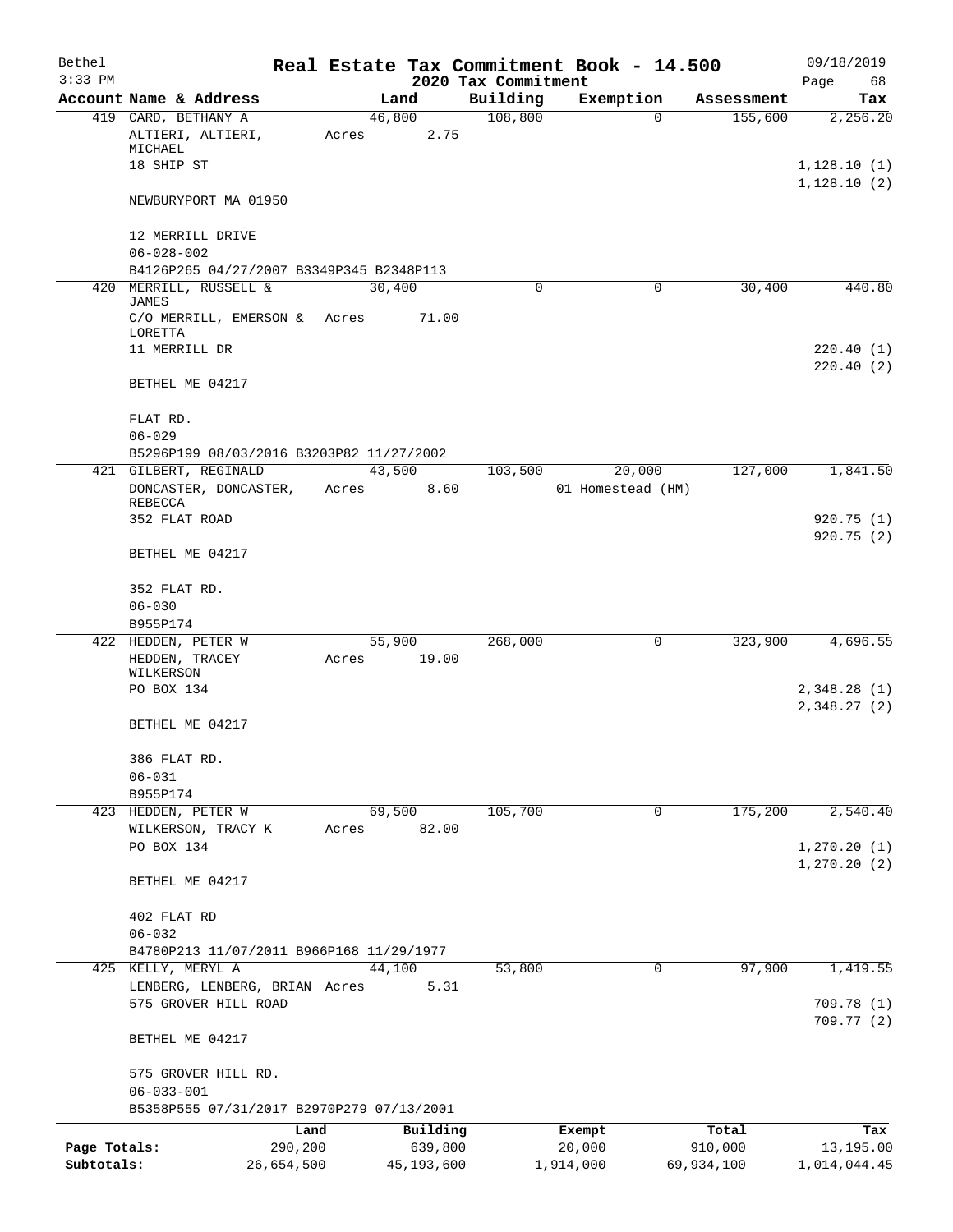| Bethel    |                                                                                     |       |        |                     | Real Estate Tax Commitment Book - 14.500 |            | 09/18/2019             |
|-----------|-------------------------------------------------------------------------------------|-------|--------|---------------------|------------------------------------------|------------|------------------------|
| $3:33$ PM |                                                                                     |       |        | 2020 Tax Commitment |                                          |            | Page<br>69             |
|           | Account Name & Address                                                              |       | Land   | Building            | Exemption                                | Assessment | Tax                    |
|           | 426 BARRETT, BRUCE W                                                                |       | 33,000 | $\mathsf{O}$        | $\Omega$                                 | 33,000     | 478.50                 |
|           | 294 HUTCHINSON POND RD                                                              | Acres | 13.20  |                     |                                          |            |                        |
|           | ALBANY TWP. ME 04217                                                                |       |        |                     |                                          |            | 239.25(1)<br>239.25(2) |
|           |                                                                                     |       |        |                     |                                          |            |                        |
|           |                                                                                     |       |        |                     |                                          |            |                        |
|           | GROVER HILL RD.                                                                     |       |        |                     |                                          |            |                        |
|           | $06 - 033 - 002$                                                                    |       |        |                     |                                          |            |                        |
|           | B2984P185 08/17/2001                                                                |       |        |                     |                                          |            |                        |
|           | 427 CHADBOURNE TREE FARMS,<br>LLC                                                   |       | 57,500 | $\Omega$            | 0                                        | 57,500     | 833.75                 |
|           | PO BOX 1750                                                                         | Acres | 194.00 |                     |                                          |            |                        |
|           |                                                                                     |       |        |                     |                                          |            | 416.88(1)              |
|           | BETHEL ME 04217                                                                     |       |        |                     |                                          |            | 416.87(2)              |
|           |                                                                                     |       |        |                     |                                          |            |                        |
|           |                                                                                     |       |        |                     |                                          |            |                        |
|           | FLAT RD.                                                                            |       |        |                     |                                          |            |                        |
|           | $06 - 034$                                                                          |       |        |                     |                                          |            |                        |
|           | B5311P166 12/14/2016 B3652P43 12/29/2004                                            |       |        |                     |                                          |            |                        |
|           | 428 INNELLA, MICHAEL A.,<br>ELIZABETH, GERALD                                       |       | 41,600 | 50,000              | $\mathbf 0$                              | 91,600     | 1,328.20               |
|           | 622 WEST SIDNEY ROAD                                                                | Acres | 12.00  |                     |                                          |            |                        |
|           |                                                                                     |       |        |                     |                                          |            | 664.10 (1)             |
|           | PITTSTOWN NJ 08867                                                                  |       |        |                     |                                          |            | 664.10(2)              |
|           |                                                                                     |       |        |                     |                                          |            |                        |
|           |                                                                                     |       |        |                     |                                          |            |                        |
|           | 453 GROVER HILL RD                                                                  |       |        |                     |                                          |            |                        |
|           | $06 - 035 - 001$                                                                    |       |        |                     |                                          |            |                        |
|           | B4816P76 02/21/2012 B4362P205 10/08/2008 B4203P6<br>10/02/2007 B2817P348 05/11/2000 |       |        |                     |                                          |            |                        |
|           | 429 WHEELER, ROGER A                                                                |       | 48,200 | $\Omega$            | 0                                        | 48,200     | 698.90                 |
|           | PO BOX 478                                                                          | Acres | 159.00 |                     |                                          |            |                        |
|           |                                                                                     |       |        |                     |                                          |            | 349.45(1)              |
|           | BETHEL ME 04217                                                                     |       |        |                     |                                          |            | 349.45(2)              |
|           |                                                                                     |       |        |                     |                                          |            |                        |
|           | GROVER HILL RD.                                                                     |       |        |                     |                                          |            |                        |
|           | $06 - 036$                                                                          |       |        |                     |                                          |            |                        |
|           | B4822P72 03/07/2012 B4544P139 12/29/2009 B696P254                                   |       |        |                     |                                          |            |                        |
|           | 03/28/1971                                                                          |       |        |                     |                                          |            |                        |
|           | 430 CHADBOURNE TREE FARMS,                                                          |       | 54,600 | $\mathbf 0$         | $\mathbf 0$                              | 54,600     | 791.70                 |
|           | LLC                                                                                 |       |        |                     |                                          |            |                        |
|           | PO BOX 1750                                                                         | Acres | 182.00 |                     |                                          |            | 395.85(1)              |
|           | BETHEL ME 04217                                                                     |       |        |                     |                                          |            | 395.85(2)              |
|           |                                                                                     |       |        |                     |                                          |            |                        |
|           |                                                                                     |       |        |                     |                                          |            |                        |
|           | GROVER HILL RD.                                                                     |       |        |                     |                                          |            |                        |
|           | $06 - 037$                                                                          |       |        |                     |                                          |            |                        |
|           | B3652P43 12/29/2004 B696P254                                                        |       |        |                     |                                          |            |                        |

|              | Land       | Building     | Exempt    | Total      | Tax          |
|--------------|------------|--------------|-----------|------------|--------------|
| Page Totals: | 234,900    | 50,000       |           | 284,900    | 4,131.05     |
| Subtotals:   | 26,889,400 | 45, 243, 600 | 1,914,000 | 70,219,000 | 1,018,175.50 |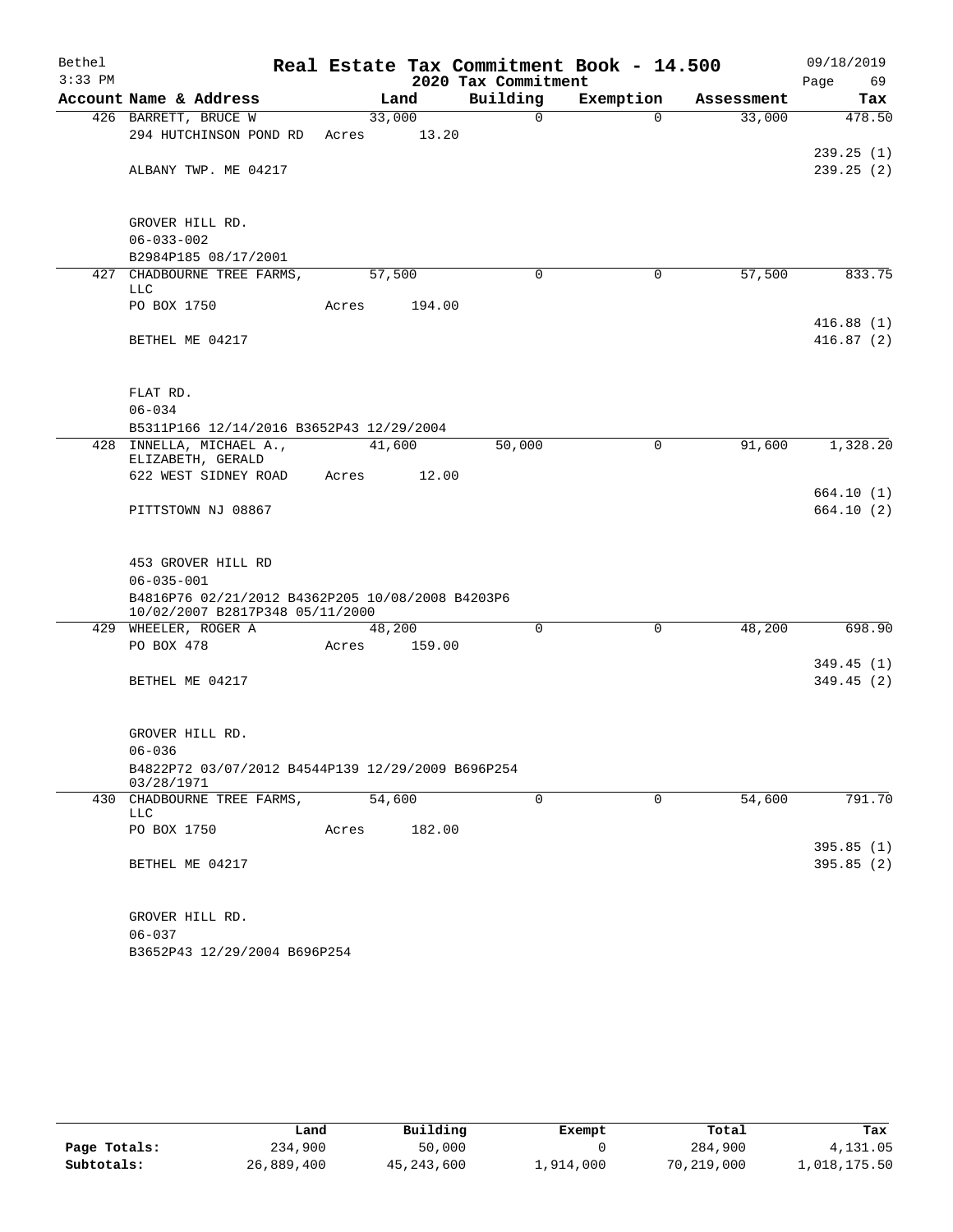| Bethel<br>$3:33$ PM |                                                        |         |          | 2020 Tax Commitment | Real Estate Tax Commitment Book - 14.500 |            | 09/18/2019<br>Page<br>70   |  |  |  |
|---------------------|--------------------------------------------------------|---------|----------|---------------------|------------------------------------------|------------|----------------------------|--|--|--|
|                     | Account Name & Address                                 |         | Land     | Building            | Exemption                                | Assessment | Tax                        |  |  |  |
|                     | 431 CHADBOURNE TREE FARMS,                             | 253,400 |          | 0                   | $\Omega$                                 | 253,400    | 3,674.30                   |  |  |  |
|                     | LLC<br>PO BOX 1750                                     | Acres   | 534.00   |                     |                                          |            |                            |  |  |  |
|                     |                                                        |         |          |                     |                                          |            | 1,837.15(1)                |  |  |  |
|                     | BETHEL ME 04217                                        |         |          |                     |                                          |            | 1,837.15(2)                |  |  |  |
|                     | CROUSE RD.                                             |         |          |                     |                                          |            |                            |  |  |  |
|                     | $06 - 038$                                             |         |          |                     |                                          |            |                            |  |  |  |
|                     | B3652P43 12/29/2004 B696P254<br>432 CARVER, BARRY D    |         | 54,800   | 248,000             | 20,000                                   | 282,800    | 4,100.60                   |  |  |  |
|                     | CARVER, CLAIRE M                                       | Acres   | 17.30    |                     | 01 Homestead (HM)                        |            |                            |  |  |  |
|                     | 420 GROVER HILL ROAD                                   |         |          |                     |                                          |            | 2,050.30(1)<br>2,050.30(2) |  |  |  |
|                     | BETHEL ME 04217                                        |         |          |                     |                                          |            |                            |  |  |  |
|                     | 420 GROVER HILL RD.<br>$06 - 039$                      |         |          |                     |                                          |            |                            |  |  |  |
|                     | B1230P121 10/18/1983                                   |         |          |                     |                                          |            |                            |  |  |  |
|                     | 433 MARSH, DWAYNE A                                    |         | 2,500    | $\mathbf 0$         | 0                                        | 2,500      | 36.25                      |  |  |  |
|                     | MARSH, KATHLEEN F                                      | Acres   | 8.71     |                     |                                          |            |                            |  |  |  |
|                     | 17 PULASKI RD                                          |         |          |                     |                                          |            | 18.13(1)                   |  |  |  |
|                     | WHITEHOUSE STATION NJ<br>08889                         |         |          |                     |                                          |            | 18.12(2)                   |  |  |  |
|                     | GROVER HILL RD.<br>$06 - 040$                          |         |          |                     |                                          |            |                            |  |  |  |
|                     | B5324P804 12/27/2016 B4303P5 10/02/2007 B2638P239      |         |          |                     |                                          |            |                            |  |  |  |
|                     | 434 MARSH, DWAYNE A                                    |         | 50,500   | 86,600              | 0                                        | 137,100    | 1,987.95                   |  |  |  |
|                     | MARSH, KATHLEEN F<br>17 PULASKI ROAD                   | Acres   | 25.33    |                     |                                          |            | 993.98 (1)                 |  |  |  |
|                     |                                                        |         |          |                     |                                          |            | 993.97 (2)                 |  |  |  |
|                     | WHITEHOUSE STATION NJ<br>08889                         |         |          |                     |                                          |            |                            |  |  |  |
|                     | 460 GROVER HILL RD.                                    |         |          |                     |                                          |            |                            |  |  |  |
|                     | $06 - 041$                                             |         |          |                     |                                          |            |                            |  |  |  |
|                     | B4979P289 04/21/2014 B3423P104<br>435 HUNT, BRADFORD P |         | 41,100   | 231,400             | 0                                        | 272,500    | 3,951.25                   |  |  |  |
|                     | HURLEY, KATHLEEN M                                     | Acres   | 6.50     |                     |                                          |            |                            |  |  |  |
|                     | PO BOX 111                                             |         |          |                     |                                          |            | 1,975.63(1)                |  |  |  |
|                     | READINGTON NJ 08870                                    |         |          |                     |                                          |            | 1,975.62(2)                |  |  |  |
|                     |                                                        |         |          |                     |                                          |            |                            |  |  |  |
|                     | 504 GROVER HILL RD.<br>$06 - 042$                      |         |          |                     |                                          |            |                            |  |  |  |
|                     | B5372P24 10/06/2017 B4203P5 10/02/2007 B1470P278       |         |          |                     |                                          |            |                            |  |  |  |
|                     | 436 BLAKE, LEE J                                       | 13,800  |          | 3,900               | 0                                        | 17,700     | 256.65                     |  |  |  |
|                     | 1129 WEEKS MILLS ROAD                                  | Acres   | 48.00    |                     |                                          |            | 128.33(1)                  |  |  |  |
|                     | AUGUSTA ME 04330                                       |         |          |                     |                                          |            | 128.32(2)                  |  |  |  |
|                     | HALL RD                                                |         |          |                     |                                          |            |                            |  |  |  |
|                     | $07 - 001$                                             |         |          |                     |                                          |            |                            |  |  |  |
|                     | B1065P120                                              |         |          |                     |                                          |            |                            |  |  |  |
|                     |                                                        | Land    | Building |                     | Exempt                                   | Total      | Tax                        |  |  |  |
| Page Totals:        | 416,100                                                |         | 569,900  |                     | 20,000                                   | 966,000    | 14,007.00                  |  |  |  |

**Subtotals:** 27,305,500 45,813,500 1,934,000 71,185,000 1,032,182.50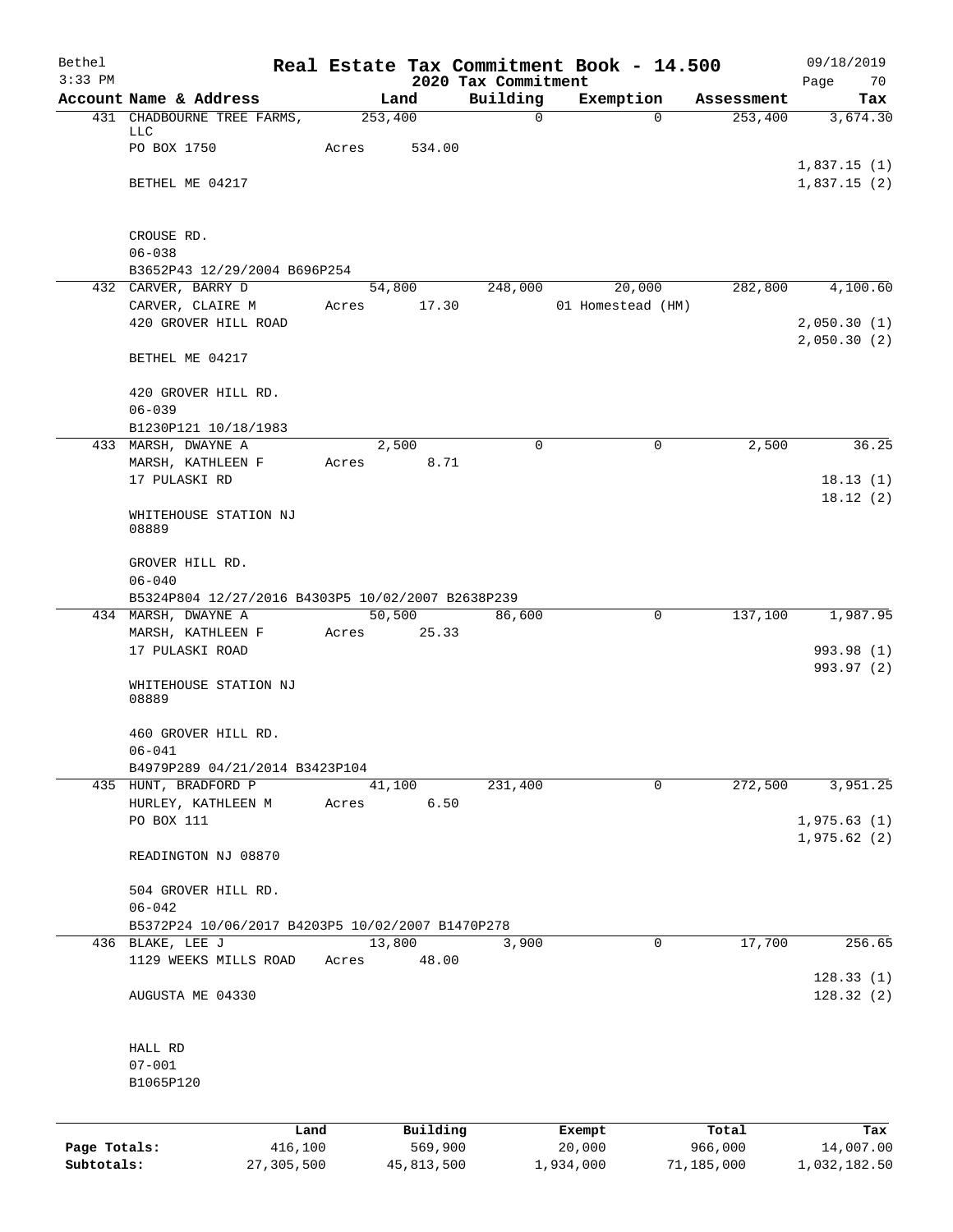| Bethel<br>$3:33$ PM |                                                                     |       |        | 2020 Tax Commitment | Real Estate Tax Commitment Book - 14.500 |            | 09/18/2019<br>Page<br>71 |
|---------------------|---------------------------------------------------------------------|-------|--------|---------------------|------------------------------------------|------------|--------------------------|
|                     | Account Name & Address                                              |       | Land   | Building            | Exemption                                | Assessment | Tax                      |
|                     | 437 ROBERTS, DAVID                                                  |       | 47,200 | 108,200             | $\Omega$                                 | 155,400    | 2, 253.30                |
|                     | PO BOX 673                                                          | Acres | 8.30   |                     |                                          |            |                          |
|                     |                                                                     |       |        |                     |                                          |            | 1, 126.65(1)             |
|                     | BETHEL ME 04217                                                     |       |        |                     |                                          |            | 1, 126.65(2)             |
|                     |                                                                     |       |        |                     |                                          |            |                          |
|                     |                                                                     |       |        |                     |                                          |            |                          |
|                     | 41 HALL RD.                                                         |       |        |                     |                                          |            |                          |
|                     | $07 - 002.001$<br>B2561P93 05/20/1998 B2018P241 B489P191 01/11/3194 |       |        |                     |                                          |            |                          |
|                     | 438 BLAKE, ROBERT                                                   |       | 7,600  | $\Omega$            | 0                                        | 7,600      | 110.20                   |
|                     | 107 INTERVALE ROAD                                                  | Acres | 33.00  |                     |                                          |            |                          |
|                     |                                                                     |       |        |                     |                                          |            | 55.10(1)                 |
|                     | BETHEL ME 04217                                                     |       |        |                     |                                          |            | 55.10(2)                 |
|                     |                                                                     |       |        |                     |                                          |            |                          |
|                     |                                                                     |       |        |                     |                                          |            |                          |
|                     | HALL RD E/S                                                         |       |        |                     |                                          |            |                          |
|                     | $07 - 003$                                                          |       |        |                     |                                          |            |                          |
|                     | B1065P120                                                           |       |        |                     |                                          |            |                          |
|                     | 439 MCLELLAN, EDWARD C III                                          |       | 54,500 | 0                   | 0                                        | 54,500     | 790.25                   |
|                     | 17 WASHINGTON WAY                                                   | Acres | 33.00  |                     |                                          |            |                          |
|                     |                                                                     |       |        |                     |                                          |            | 395.13(1)                |
|                     | KINGSTON NH 03848                                                   |       |        |                     |                                          |            | 395.12 (2)               |
|                     |                                                                     |       |        |                     |                                          |            |                          |
|                     | HALL RD E/S                                                         |       |        |                     |                                          |            |                          |
|                     | $07 - 004$                                                          |       |        |                     |                                          |            |                          |
|                     | B3117P181 B3117P181                                                 |       |        |                     |                                          |            |                          |
|                     | 440 WHITE, CAROL                                                    |       | 38,700 | 117,300             | 20,000                                   | 136,000    | 1,972.00                 |
|                     | 228 GROVER HILL RD.                                                 | Acres | 1.10   |                     | 01 Homestead (HM)                        |            |                          |
|                     |                                                                     |       |        |                     |                                          |            | 986.00 (1)               |
|                     | BETHEL ME 04217                                                     |       |        |                     |                                          |            | 986.00 (2)               |
|                     |                                                                     |       |        |                     |                                          |            |                          |
|                     |                                                                     |       |        |                     |                                          |            |                          |
|                     | 228 GROVER HILL RD.                                                 |       |        |                     |                                          |            |                          |
|                     | $07 - 005$                                                          |       |        |                     |                                          |            |                          |
|                     | B2410P36 02/10/1997<br>441 TRUMAN, PATTI                            |       | 15,500 | 0                   | 0                                        | 15,500     | 224.75                   |
|                     | PO BOX 769                                                          | Acres | 2.06   |                     |                                          |            |                          |
|                     |                                                                     |       |        |                     |                                          |            | 112.38(1)                |
|                     | BETHEL ME 04217                                                     |       |        |                     |                                          |            | 112.37(2)                |
|                     |                                                                     |       |        |                     |                                          |            |                          |
|                     |                                                                     |       |        |                     |                                          |            |                          |
|                     | GROVER HILL S/S                                                     |       |        |                     |                                          |            |                          |
|                     | $07 - 006$                                                          |       |        |                     |                                          |            |                          |
|                     | B2801P348 03/21/2000                                                |       |        |                     |                                          |            |                          |
|                     | 442 SWEATT, MARTHA                                                  |       | 40,400 | 14,200              | 0                                        | 54,600     | 791.70                   |
|                     | BONNEY, LINDA G                                                     | Acres | 6.70   |                     |                                          |            |                          |
|                     | PO BOX 184                                                          |       |        |                     |                                          |            | 395.85(1)                |
|                     |                                                                     |       |        |                     |                                          |            | 395.85(2)                |
|                     | BETHEL ME 04217                                                     |       |        |                     |                                          |            |                          |
|                     | 194 GROVER HILL RD                                                  |       |        |                     |                                          |            |                          |
|                     | $07 - 007$                                                          |       |        |                     |                                          |            |                          |
|                     | B806P93                                                             |       |        |                     |                                          |            |                          |
|                     |                                                                     |       |        |                     |                                          |            |                          |
|                     |                                                                     |       |        |                     |                                          |            |                          |
|                     |                                                                     |       |        |                     |                                          |            |                          |

|              | Land       | Building   | Exempt    | Total      | Tax          |
|--------------|------------|------------|-----------|------------|--------------|
| Page Totals: | 203,900    | 239,700    | 20,000    | 423,600    | 6,142.20     |
| Subtotals:   | 27,509,400 | 46,053,200 | 1,954,000 | 71,608,600 | 1,038,324.70 |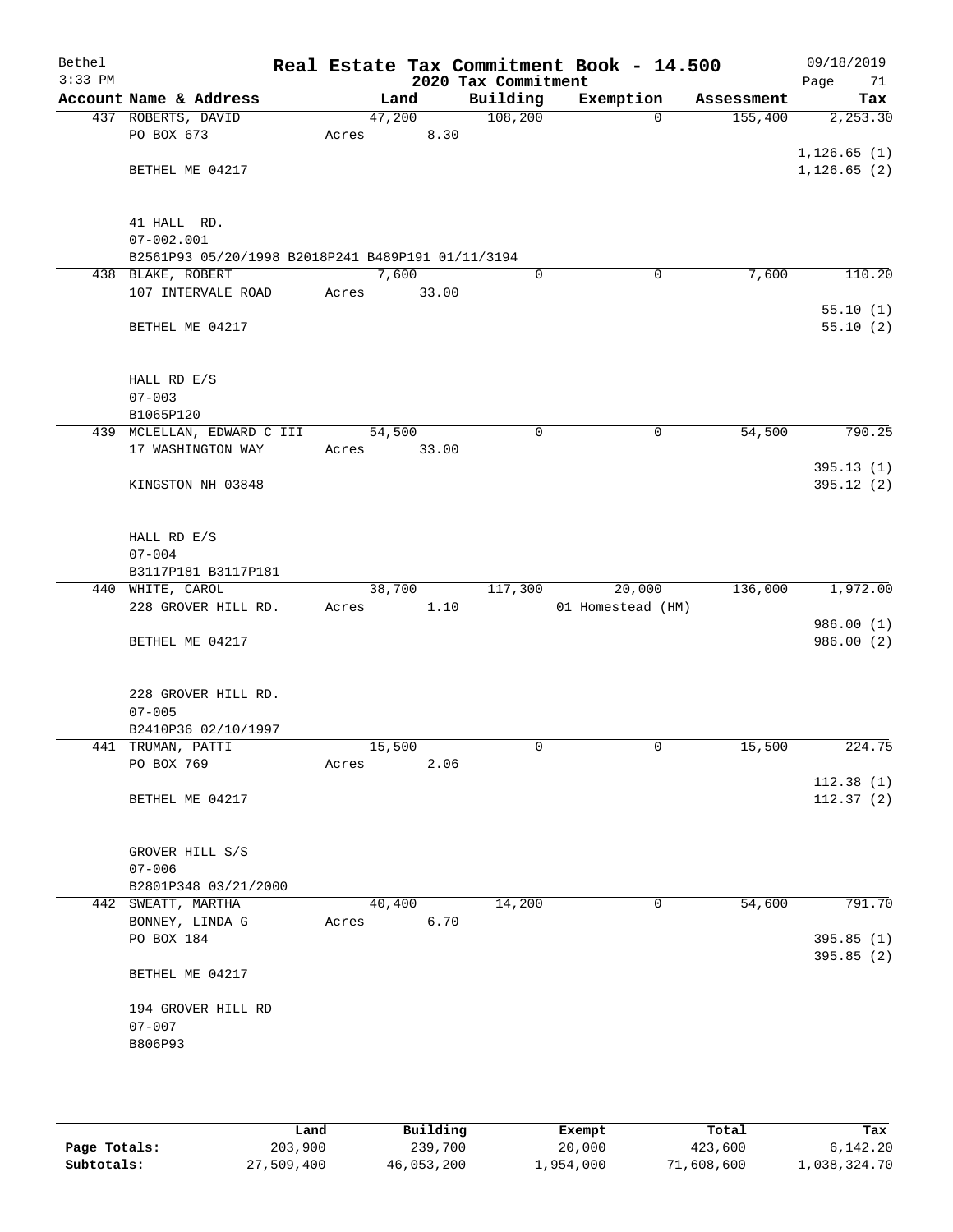| Bethel       |                                                                                   |                 |       |                |                     |                     | Real Estate Tax Commitment Book - 14.500 |             |                       | 09/18/2019             |
|--------------|-----------------------------------------------------------------------------------|-----------------|-------|----------------|---------------------|---------------------|------------------------------------------|-------------|-----------------------|------------------------|
| $3:33$ PM    | Account Name & Address                                                            |                 |       |                |                     | 2020 Tax Commitment |                                          |             |                       | Page<br>72             |
|              | 443 TRUMAN, PATTI                                                                 |                 |       | Land<br>57,100 |                     | Building<br>120,800 | Exemption                                | 20,000      | Assessment<br>157,900 | Tax<br>2,289.55        |
|              | P.O. BOX 769                                                                      |                 | Acres |                | 33.00               |                     | 01 Homestead (HM)                        |             |                       |                        |
|              |                                                                                   |                 |       |                |                     |                     |                                          |             |                       | 1, 144.78(1)           |
|              | BETHEL ME 04217                                                                   |                 |       |                |                     |                     |                                          |             |                       | 1, 144.77(2)           |
|              |                                                                                   |                 |       |                |                     |                     |                                          |             |                       |                        |
|              | 208 GROVER HILL RD.                                                               |                 |       |                |                     |                     |                                          |             |                       |                        |
|              | $07 - 008$                                                                        |                 |       |                |                     |                     |                                          |             |                       |                        |
|              | B1859P261 01/13/1992 B1155P171 04/22/1982                                         |                 |       |                |                     |                     |                                          |             |                       |                        |
|              | 444 WILSON, DENNIS                                                                |                 |       | 37,200         |                     | $\Omega$            |                                          | 0           | 37,200                | 539.40                 |
|              | RFD#1 BOX 566                                                                     |                 | Acres |                | 21.00               |                     |                                          |             |                       |                        |
|              | BETHEL ME 04217                                                                   |                 |       |                |                     |                     |                                          |             |                       | 269.70(1)<br>269.70(2) |
|              | GROVER HILL S/S                                                                   |                 |       |                |                     |                     |                                          |             |                       |                        |
|              | $07 - 009$                                                                        |                 |       |                |                     |                     |                                          |             |                       |                        |
|              | B2888P117                                                                         |                 |       |                |                     |                     |                                          |             |                       |                        |
|              | 445 CHADBOURNE TREE FARMS,<br>LLC.                                                |                 |       | 83,900         |                     | 0                   |                                          | $\mathbf 0$ | 83,900                | 1,216.55               |
|              | PO BOX 1750                                                                       |                 | Acres |                | 135.00              |                     |                                          |             |                       |                        |
|              |                                                                                   |                 |       |                |                     |                     |                                          |             |                       | 608.28(1)              |
|              | BETHEL ME 04217                                                                   |                 |       |                |                     |                     |                                          |             |                       | 608.27(2)              |
|              | GROVER HILL RD S/S<br>$07 - 010$                                                  |                 |       |                |                     |                     |                                          |             |                       |                        |
|              | B3652P43 12/29/2004 B2888P117                                                     |                 |       |                |                     |                     |                                          |             |                       |                        |
| 446          | NEWELL, MATTHEW ISAIAH                                                            |                 |       | 40,100         |                     | 107,100             |                                          | 20,000      | 127,200               | 1,844.40               |
|              | AND                                                                               |                 |       |                |                     |                     |                                          |             |                       |                        |
|              | AMBER LEE                                                                         |                 | Acres |                | 1.75                |                     | 01 Homestead (HM)                        |             |                       |                        |
|              | PO BOX 1763                                                                       |                 |       |                |                     |                     |                                          |             |                       | 922.20(1)<br>922.20(2) |
|              | ALBANY ME 04217                                                                   |                 |       |                |                     |                     |                                          |             |                       |                        |
|              | 96 GROVER HILL RD.                                                                |                 |       |                |                     |                     |                                          |             |                       |                        |
|              | $07 - 011 - 001$                                                                  |                 |       |                |                     |                     |                                          |             |                       |                        |
|              | B5352P515 06/23/2017 B5347P221 05/26/2017 B5342P470                               |                 |       |                |                     |                     |                                          |             |                       |                        |
|              | 04/28/2017 B2987P199 08/24/2001 B2164P118 10/03/1994<br>448 KINLAW, WILLIAM B III |                 |       | 35,800         |                     | 212,200             |                                          | 0           | 248,000               | 3,596.00               |
|              | KINLAW, SARAH<br>BRISSENDEN                                                       |                 | Acres |                | 0.83                |                     |                                          |             |                       |                        |
|              | 37 LARAMIE RD                                                                     |                 |       |                |                     |                     |                                          |             |                       | 1,798.00(1)            |
|              |                                                                                   |                 |       |                |                     |                     |                                          |             |                       | 1,798.00(2)            |
|              | ETNA NH 03750                                                                     |                 |       |                |                     |                     |                                          |             |                       |                        |
|              | 16 GROVER HILL RD.                                                                |                 |       |                |                     |                     |                                          |             |                       |                        |
|              | $07 - 013$                                                                        |                 |       |                |                     |                     |                                          |             |                       |                        |
|              | B4472P16 07/17/2009 B4214P164 10/17/2007 B3921P38                                 |                 |       |                |                     |                     |                                          |             |                       |                        |
|              | 04/13/2006 B3709P133 04/28/2005<br>449 COLE, RAY                                  |                 |       | 30,000         |                     | 128,000             |                                          | 20,000      | 138,000               | 2,001.00               |
|              | COLE, JOAN                                                                        |                 | Acres |                | 0.50                |                     | 01 Homestead (HM)                        |             |                       |                        |
|              | PO BOX 1356                                                                       |                 |       |                |                     |                     |                                          |             |                       | 1,000.50(1)            |
|              | BETHEL ME 04217                                                                   |                 |       |                |                     |                     |                                          |             |                       | 1,000.50(2)            |
|              |                                                                                   |                 |       |                |                     |                     |                                          |             |                       |                        |
|              | 6 GROVER HILL RD.                                                                 |                 |       |                |                     |                     |                                          |             |                       |                        |
|              | $07 - 015$<br>B3004P6 09/28/2001                                                  |                 |       |                |                     |                     |                                          |             |                       |                        |
|              |                                                                                   |                 |       |                |                     |                     |                                          |             |                       |                        |
| Page Totals: |                                                                                   | Land<br>284,100 |       |                | Building<br>568,100 |                     | Exempt<br>60,000                         |             | Total<br>792,200      | Tax<br>11,486.90       |
| Subtotals:   |                                                                                   | 27,793,500      |       |                | 46,621,300          |                     | 2,014,000                                |             | 72,400,800            | 1,049,811.60           |
|              |                                                                                   |                 |       |                |                     |                     |                                          |             |                       |                        |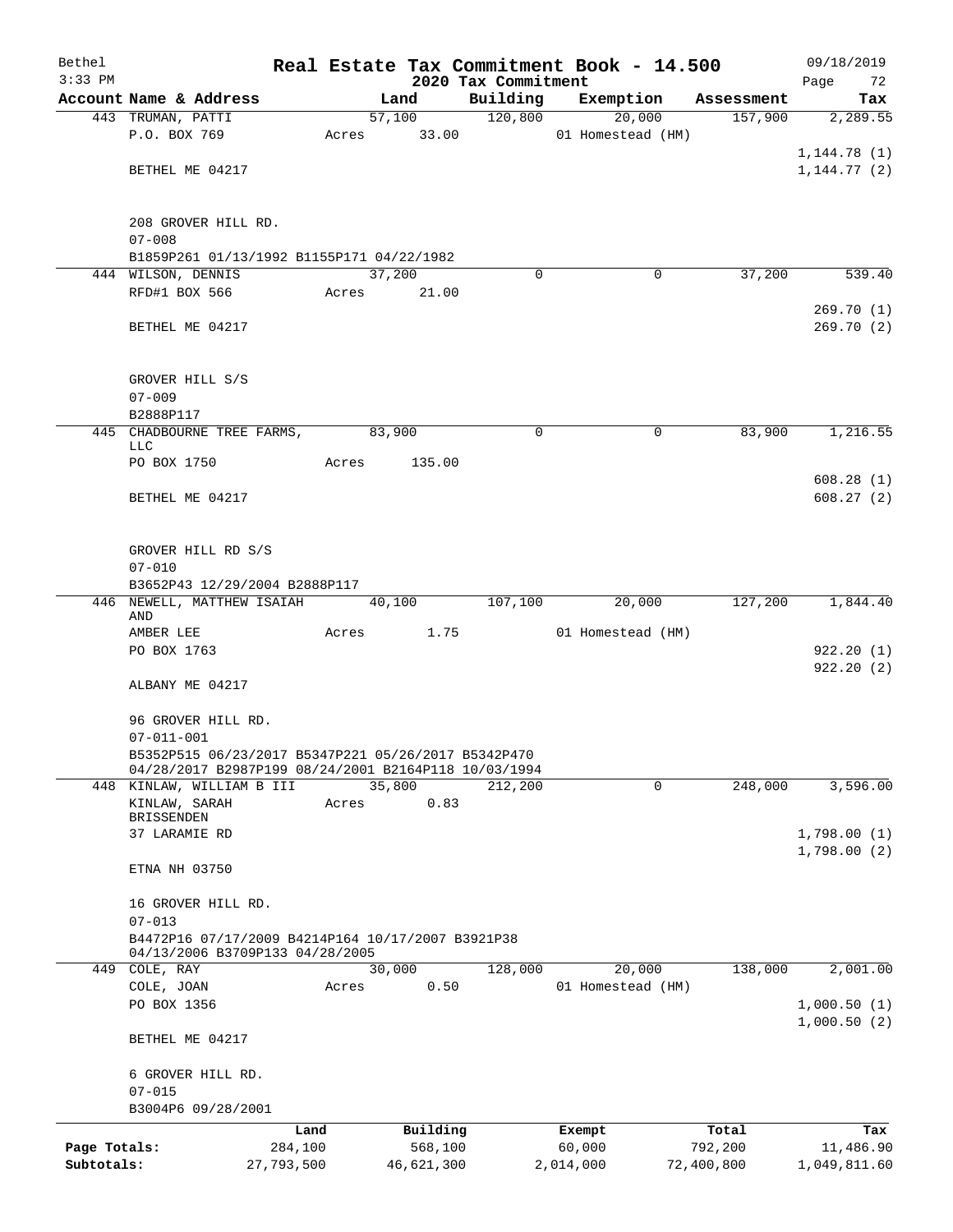| Bethel       |                                                                                      |                 |            |                                 | Real Estate Tax Commitment Book - 14.500 |                  | 09/18/2019             |
|--------------|--------------------------------------------------------------------------------------|-----------------|------------|---------------------------------|------------------------------------------|------------------|------------------------|
| $3:33$ PM    | Account Name & Address                                                               |                 | Land       | 2020 Tax Commitment<br>Building | Exemption                                | Assessment       | Page<br>73<br>Tax      |
|              | 450 MATSON, DAVID P                                                                  |                 | 22,500     | 132,600                         | $\Omega$                                 | 155,100          | 2,248.95               |
|              | 124 RATTLESNAKE HILL RD Acres                                                        |                 |            | 0.20                            |                                          |                  |                        |
|              |                                                                                      |                 |            |                                 |                                          |                  | 1, 124.48(1)           |
|              | ANDOVER MA 01810 6045                                                                |                 |            |                                 |                                          |                  | 1, 124.47(2)           |
|              |                                                                                      |                 |            |                                 |                                          |                  |                        |
|              | 1 SONGO POND RD<br>$07 - 016$                                                        |                 |            |                                 |                                          |                  |                        |
|              | B4684P173 01/20/2011 B3019P78                                                        |                 |            |                                 |                                          |                  |                        |
|              | 451 BYE, STEPHEN A                                                                   |                 | 30,000     | 94,900                          | 0                                        | 124,900          | 1,811.05               |
|              | 3 SONGO POND RD                                                                      | Acres           |            | 0.50                            |                                          |                  |                        |
|              | BETHEL ME 04217                                                                      |                 |            |                                 |                                          |                  | 905.53(1)<br>905.52(2) |
|              | 3 SONGO POND RD                                                                      |                 |            |                                 |                                          |                  |                        |
|              | $07 - 017$                                                                           |                 |            |                                 |                                          |                  |                        |
|              | B5189P179 12/04/2014 B3587P348 09/15/2004 B689P385<br>02/24/1970                     |                 |            |                                 |                                          |                  |                        |
|              | 452 CASTALDO, CARMINE A                                                              |                 | 14,400     | 83,200                          | $\mathbf 0$                              | 97,600           | 1,415.20               |
|              | CASTALDO, DONNA L<br>558 NEW DAM RD                                                  |                 |            |                                 |                                          |                  | 707.60(1)              |
|              |                                                                                      |                 |            |                                 |                                          |                  | 707.60(2)              |
|              | NORTH WATERBORO ME<br>04021                                                          |                 |            |                                 |                                          |                  |                        |
|              | 9 SONGO POND RD, UNIT 1                                                              |                 |            |                                 |                                          |                  |                        |
|              | $07 - 018 - U1$                                                                      |                 |            |                                 |                                          |                  |                        |
|              | B5287P144 06/01/2016 B5177P347 10/29/2014 B3964P60<br>06/30/2006 B1500P49 08/14/1987 |                 |            |                                 |                                          |                  |                        |
|              | 453 TIFFT, ROSABELLE                                                                 |                 | 30,000     | 14,900                          | 20,000                                   | 24,900           | 361.05                 |
|              | 12 EVERGREEN ROAD #2                                                                 | Acres           |            | 0.50                            | 01 Homestead (HM)                        |                  | 180.53(1)              |
|              | BETHEL ME 04217                                                                      |                 |            |                                 |                                          |                  | 180.52(2)              |
|              |                                                                                      |                 |            |                                 |                                          |                  |                        |
|              | 15 SONGO POND RD                                                                     |                 |            |                                 |                                          |                  |                        |
|              | $07 - 019$                                                                           |                 |            |                                 |                                          |                  |                        |
|              | B1336P140 08/15/1985                                                                 |                 |            |                                 |                                          |                  |                        |
|              | 454 WILLIAMS, LELA<br>142 PORT ROAD                                                  | Acres           | 34,500     | 91,300<br>0.75                  | 0                                        | 125,800          | 1,824.10               |
|              |                                                                                      |                 |            |                                 |                                          |                  | 912.05(1)              |
|              | KENNEBUNKPORT ME 04043                                                               |                 |            |                                 |                                          |                  | 912.05(2)              |
|              | 23 SONGO POND ROAD                                                                   |                 |            |                                 |                                          |                  |                        |
|              | $07 - 020$                                                                           |                 |            |                                 |                                          |                  |                        |
|              | B5183P226 11/17/2014 B4889P149 09/06/2012 B4528P98<br>12/14/2009 B3770P1 07/28/2005  |                 |            |                                 |                                          |                  |                        |
|              | 455 PEASE, KENNETH                                                                   |                 | 30,000     | 25,100                          | 20,000                                   | 35,100           | 508.95                 |
|              | 27 SONGO POND ROAD                                                                   | Acres           |            | 0.50                            | 01 Homestead (HM)                        |                  |                        |
|              | BETHEL ME 04217                                                                      |                 |            |                                 |                                          |                  | 254.48(1)<br>254.47(2) |
|              |                                                                                      |                 |            |                                 |                                          |                  |                        |
|              | 27 SONGO POND RD                                                                     |                 |            |                                 |                                          |                  |                        |
|              | $07 - 021$<br>B677P246 01/31/1969                                                    |                 |            |                                 |                                          |                  |                        |
|              |                                                                                      |                 |            |                                 |                                          |                  |                        |
| Page Totals: |                                                                                      | Land<br>161,400 | Building   | 442,000                         | Exempt<br>40,000                         | Total<br>563,400 | Tax<br>8,169.30        |
| Subtotals:   |                                                                                      | 27,954,900      | 47,063,300 |                                 | 2,054,000                                | 72,964,200       | 1,057,980.90           |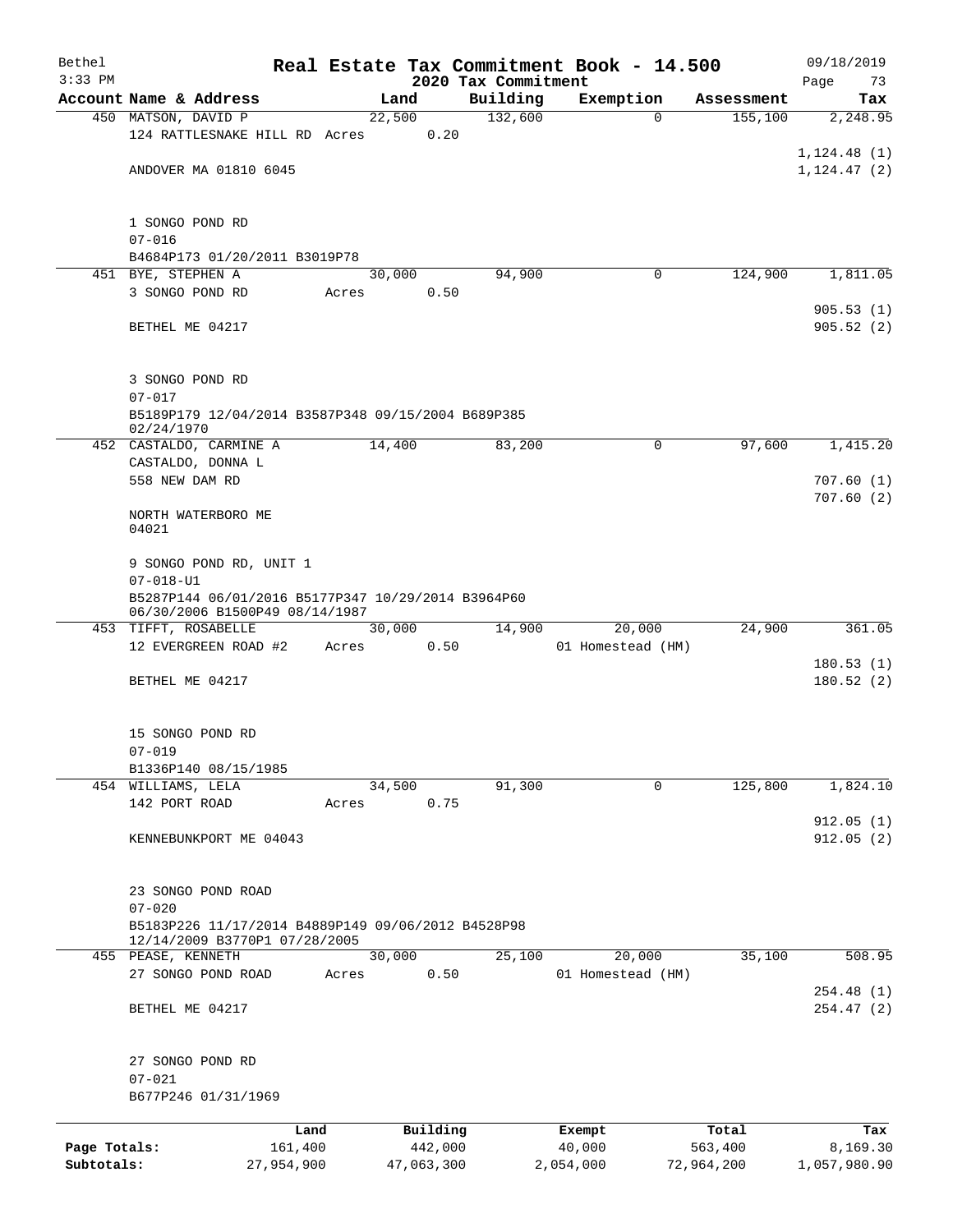| Bethel<br>$3:33$ PM |                                          |        |        | 2020 Tax Commitment | Real Estate Tax Commitment Book - 14.500 |            | 09/18/2019<br>74<br>Page |
|---------------------|------------------------------------------|--------|--------|---------------------|------------------------------------------|------------|--------------------------|
|                     | Account Name & Address                   |        | Land   | Building            | Exemption                                | Assessment | Tax                      |
|                     | 456 OWEN, JEAN K                         |        | 37,100 | 93,400              | 20,000                                   | 110,500    | 1,602.25                 |
|                     | PO BOX 481                               | Acres  | 0.91   |                     | 01 Homestead (HM)                        |            |                          |
|                     |                                          |        |        |                     |                                          |            | 801.13 (1)               |
|                     | BETHEL ME 04217                          |        |        |                     |                                          |            | 801.12(2)                |
|                     |                                          |        |        |                     |                                          |            |                          |
|                     |                                          |        |        |                     |                                          |            |                          |
|                     | 33 SONGO POND ROAD                       |        |        |                     |                                          |            |                          |
|                     | $07 - 022$                               |        |        |                     |                                          |            |                          |
|                     | B677P246                                 |        |        |                     |                                          |            |                          |
|                     | 457 THORNTON, JAMES J                    | 38,400 |        | 171,400             | 20,000                                   | 189,800    | 2,752.10                 |
|                     | NASTA, PATRICIA M                        | Acres  | 1.00   |                     | 01 Homestead (HM)                        |            |                          |
|                     | 43 SONGO POND ROAD                       |        |        |                     |                                          |            | 1,376.05(1)              |
|                     |                                          |        |        |                     |                                          |            | 1,376.05(2)              |
|                     | BETHEL ME 04217                          |        |        |                     |                                          |            |                          |
|                     |                                          |        |        |                     |                                          |            |                          |
|                     | 43 SONGO POND ROAD                       |        |        |                     |                                          |            |                          |
|                     | $07 - 023$                               |        |        |                     |                                          |            |                          |
|                     | B3253P174                                |        |        |                     |                                          |            |                          |
|                     | 458 HEAD, DAVID                          | 38,400 |        | 135,100             | 20,000                                   | 153,500    | 2,225.75                 |
|                     | HEAD, FRANCES                            | Acres  | 1.00   |                     | 01 Homestead (HM)                        |            |                          |
|                     | PO BOX 61                                |        |        |                     |                                          |            | 1,112.88(1)              |
|                     | WEST BETHEL ME 04286                     |        |        |                     |                                          |            | 1, 112.87(2)             |
|                     |                                          |        |        |                     |                                          |            |                          |
|                     | 53 SONGO POND ROAD                       |        |        |                     |                                          |            |                          |
|                     | $07 - 024$                               |        |        |                     |                                          |            |                          |
|                     | B4331P145 08/04/2008 B918P245 11/03/1976 |        |        |                     |                                          |            |                          |
|                     | 459 SWEATT, MARTHA                       | 18,200 |        | 41,100              | 20,000                                   | 39,300     | 569.85                   |
|                     | PO BOX 184                               | Acres  | 0.09   |                     | 01 Homestead (HM)                        |            |                          |
|                     |                                          |        |        |                     |                                          |            | 284.93 (1)               |
|                     | BETHEL ME 04217                          |        |        |                     |                                          |            | 284.92 (2)               |
|                     |                                          |        |        |                     |                                          |            |                          |
|                     |                                          |        |        |                     |                                          |            |                          |
|                     | 61 SONGO POND ROAD                       |        |        |                     |                                          |            |                          |
|                     | $07 - 025$                               |        |        |                     |                                          |            |                          |
|                     | B1314P95                                 |        |        |                     |                                          |            |                          |
|                     | 460 SMITH, LARRY G SR,                   | 82,600 |        | 37,100              | 0                                        | 119,700    | 1,735.65                 |
|                     | ESTATE OF                                |        |        |                     |                                          |            |                          |
|                     | SMITH, LARRY G. JR., PR Acres            |        | 69.20  |                     |                                          |            |                          |
|                     | 2110 COUNTY RD 112                       |        |        |                     |                                          |            | 867.83(1)                |
|                     |                                          |        |        |                     |                                          |            | 867.82 (2)               |
|                     | CARBONDALE CO 81623                      |        |        |                     |                                          |            |                          |
|                     | 99 SONGO POND RD                         |        |        |                     |                                          |            |                          |
|                     | $07 - 026$                               |        |        |                     |                                          |            |                          |
|                     | B1153P24                                 |        |        |                     |                                          |            |                          |
|                     | 462 HARVEST TABLE LLC                    | 46,100 |        | 20,200              | 0                                        | 66,300     | 961.35                   |
|                     | 16 BAILEY RD                             | Acres  | 19.00  |                     |                                          |            |                          |
|                     |                                          |        |        |                     |                                          |            | 480.68 (1)               |
|                     | BETHEL ME 04217                          |        |        |                     |                                          |            | 480.67 (2)               |
|                     |                                          |        |        |                     |                                          |            |                          |
|                     |                                          |        |        |                     |                                          |            |                          |
|                     | SONGO POND ROAD                          |        |        |                     |                                          |            |                          |
|                     | $07 - 027$                               |        |        |                     |                                          |            |                          |
|                     | B5439P530 10/29/2018 B873P180            |        |        |                     |                                          |            |                          |
|                     |                                          |        |        |                     |                                          |            |                          |
|                     |                                          |        |        |                     |                                          |            |                          |
|                     |                                          |        |        |                     |                                          |            |                          |
|                     |                                          |        |        |                     |                                          |            |                          |

|              | Land         | Building   | Exempt    | Total      | Tax          |
|--------------|--------------|------------|-----------|------------|--------------|
| Page Totals: | 260,800      | 498,300    | 80,000    | 679,100    | 9,846.95     |
| Subtotals:   | 28, 215, 700 | 47,561,600 | 2,134,000 | 73,643,300 | 1,067,827.85 |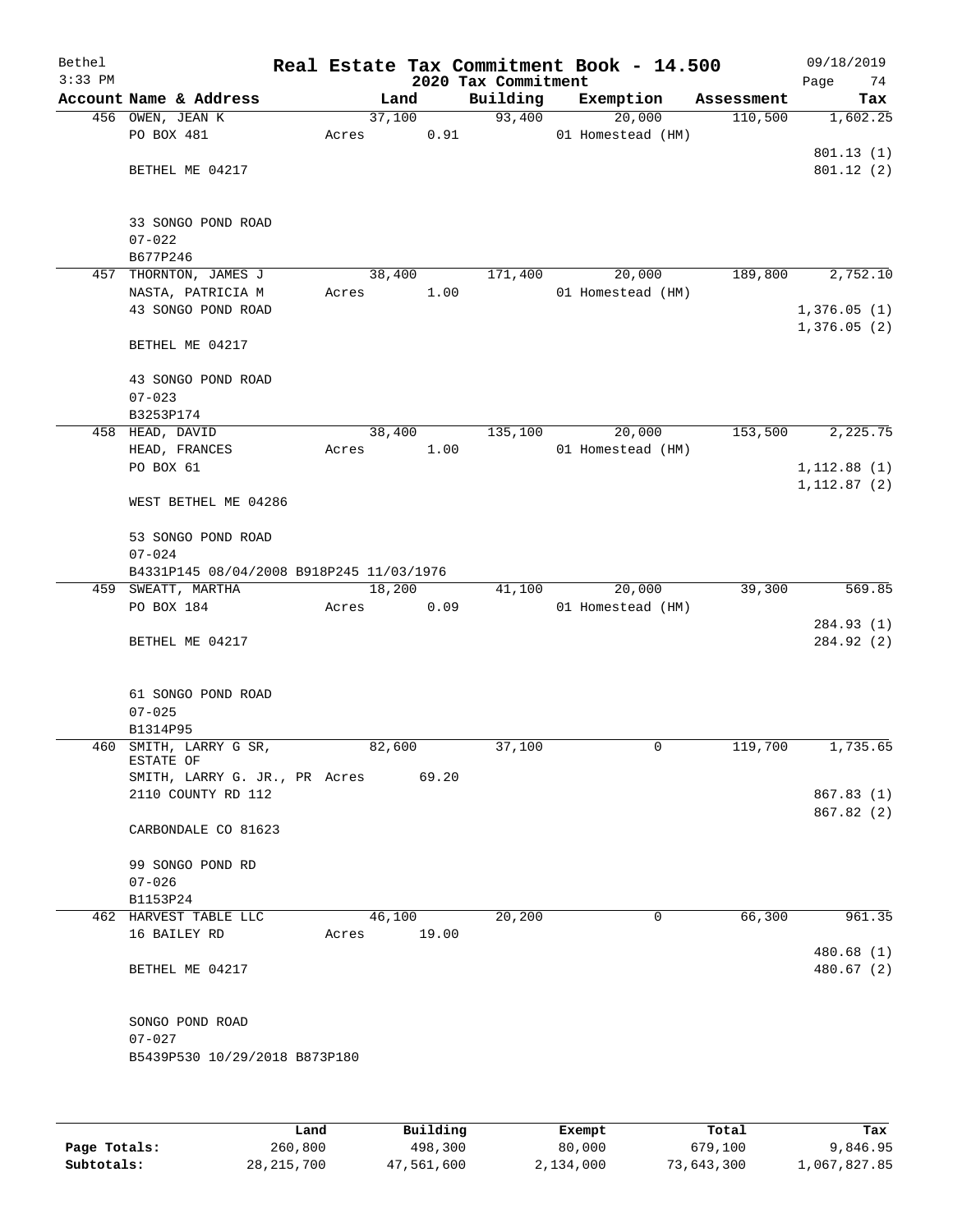| Bethel<br>$3:33$ PM |                                           |        |           | 2020 Tax Commitment | Real Estate Tax Commitment Book - 14.500 |            | 09/18/2019<br>Page<br>75 |
|---------------------|-------------------------------------------|--------|-----------|---------------------|------------------------------------------|------------|--------------------------|
|                     | Account Name & Address                    |        | Land      | Building            | Exemption                                | Assessment | Tax                      |
|                     | 463 BETHEL INN                            |        | 1,861,800 | 2,718,900           | 0                                        | 4,580,700  | 66,420.15                |
|                     | PO BOX 49                                 | Acres  | 156.86    |                     |                                          |            |                          |
|                     |                                           |        |           |                     |                                          |            | 33,210.08                |
|                     | BETHEL ME 04217                           |        |           |                     |                                          |            | 33, 210.07               |
|                     |                                           |        |           |                     |                                          |            |                          |
|                     |                                           |        |           |                     |                                          |            |                          |
|                     | 21 BROAD STREET                           |        |           |                     |                                          |            |                          |
|                     | $07 - 028$<br>B4648P125 10/19/2010        |        |           |                     |                                          |            |                          |
|                     | 464 TIBBETTS, RICHARD A                   | 28,900 |           | $\mathbf 0$         | 0                                        | 28,900     | 419.05                   |
|                     | 73 LONGVIEW DRIVE                         | Acres  | 35.20     |                     |                                          |            |                          |
|                     |                                           |        |           |                     |                                          |            | 209.53(1)                |
|                     | OXFORD ME 04270                           |        |           |                     |                                          |            | 209.52(2)                |
|                     |                                           |        |           |                     |                                          |            |                          |
|                     |                                           |        |           |                     |                                          |            |                          |
|                     | OFF NORTH RD                              |        |           |                     |                                          |            |                          |
|                     | $12 - 074 - 001$                          |        |           |                     |                                          |            |                          |
|                     | B5005P112 06/27/2013                      |        |           |                     |                                          |            |                          |
|                     | 465 HAINES, JAMES L.,                     | 23,800 |           | 0                   | 0                                        | 23,800     | 345.10                   |
|                     | HAINES, GEORGE K.<br>HAINES, LISA         |        | 58.00     |                     |                                          |            |                          |
|                     | 1968 INTERVALE ROAD                       | Acres  |           |                     |                                          |            | 172.55(1)                |
|                     |                                           |        |           |                     |                                          |            | 172.55(2)                |
|                     | BETHEL ME 04217                           |        |           |                     |                                          |            |                          |
|                     |                                           |        |           |                     |                                          |            |                          |
|                     | INTERVALE ROAD                            |        |           |                     |                                          |            |                          |
|                     | $20 - 011$                                |        |           |                     |                                          |            |                          |
|                     | B4904P68 09/07/2012 B2945P218             |        |           |                     |                                          |            |                          |
|                     | 466 THURSTON, GLENDON                     | 27,500 |           | 0                   | 0                                        | 27,500     | 398.75                   |
|                     | 60 RTE 232                                | Acres  | 51.00     |                     |                                          |            |                          |
|                     |                                           |        |           |                     |                                          |            | 199.38(1)                |
|                     | RUMFORD ME 04276                          |        |           |                     |                                          |            | 199.37(2)                |
|                     |                                           |        |           |                     |                                          |            |                          |
|                     |                                           |        |           |                     |                                          |            |                          |
|                     | INTERVALE ROAD<br>$20 - 010 - 001$        |        |           |                     |                                          |            |                          |
|                     | B4916P74 10/30/2012                       |        |           |                     |                                          |            |                          |
|                     | 467 MANN, ELIJAH A                        | 40,500 |           | 0                   | 0                                        | 40,500     | 587.25                   |
|                     | PO BOX 757                                | Acres  | 11.00     |                     |                                          |            |                          |
|                     |                                           |        |           |                     |                                          |            | 293.63(1)                |
|                     | BETHEL ME 04217                           |        |           |                     |                                          |            | 293.62(2)                |
|                     |                                           |        |           |                     |                                          |            |                          |
|                     |                                           |        |           |                     |                                          |            |                          |
|                     | INTERVALE RD                              |        |           |                     |                                          |            |                          |
|                     | $19 - 011 - 004$                          |        |           |                     |                                          |            |                          |
|                     | B5385P213 12/22/2017 B4970P281 03/02/2013 |        |           |                     |                                          |            |                          |
|                     | 468 PEABODY, MICHAEL E                    | 40,500 |           | $\Omega$            | $\Omega$                                 | 40,500     | 587.25                   |
|                     | PEABODY, SUSAN M                          | Acres  | 11.00     |                     |                                          |            |                          |
|                     | 21 ELIZABETH DRIVE                        |        |           |                     |                                          |            | 293.63(1)                |
|                     |                                           |        |           |                     |                                          |            | 293.62(2)                |
|                     | STOW MA 01775                             |        |           |                     |                                          |            |                          |
|                     | INTERVALE ROAD                            |        |           |                     |                                          |            |                          |
|                     | $19 - 011 - 005$                          |        |           |                     |                                          |            |                          |
|                     | B5443P906 12/03/2018 B4970P283 03/14/2013 |        |           |                     |                                          |            |                          |
|                     |                                           |        |           |                     |                                          |            |                          |
|                     |                                           |        |           |                     |                                          |            |                          |
|                     |                                           |        |           |                     |                                          |            |                          |

|              | Land       | Building   | Exempt    | Total      | Tax          |
|--------------|------------|------------|-----------|------------|--------------|
| Page Totals: | 2,023,000  | 2,718,900  |           | 4,741,900  | 68,757.55    |
| Subtotals:   | 30,238,700 | 50,280,500 | 2,134,000 | 78,385,200 | 1,136,585.40 |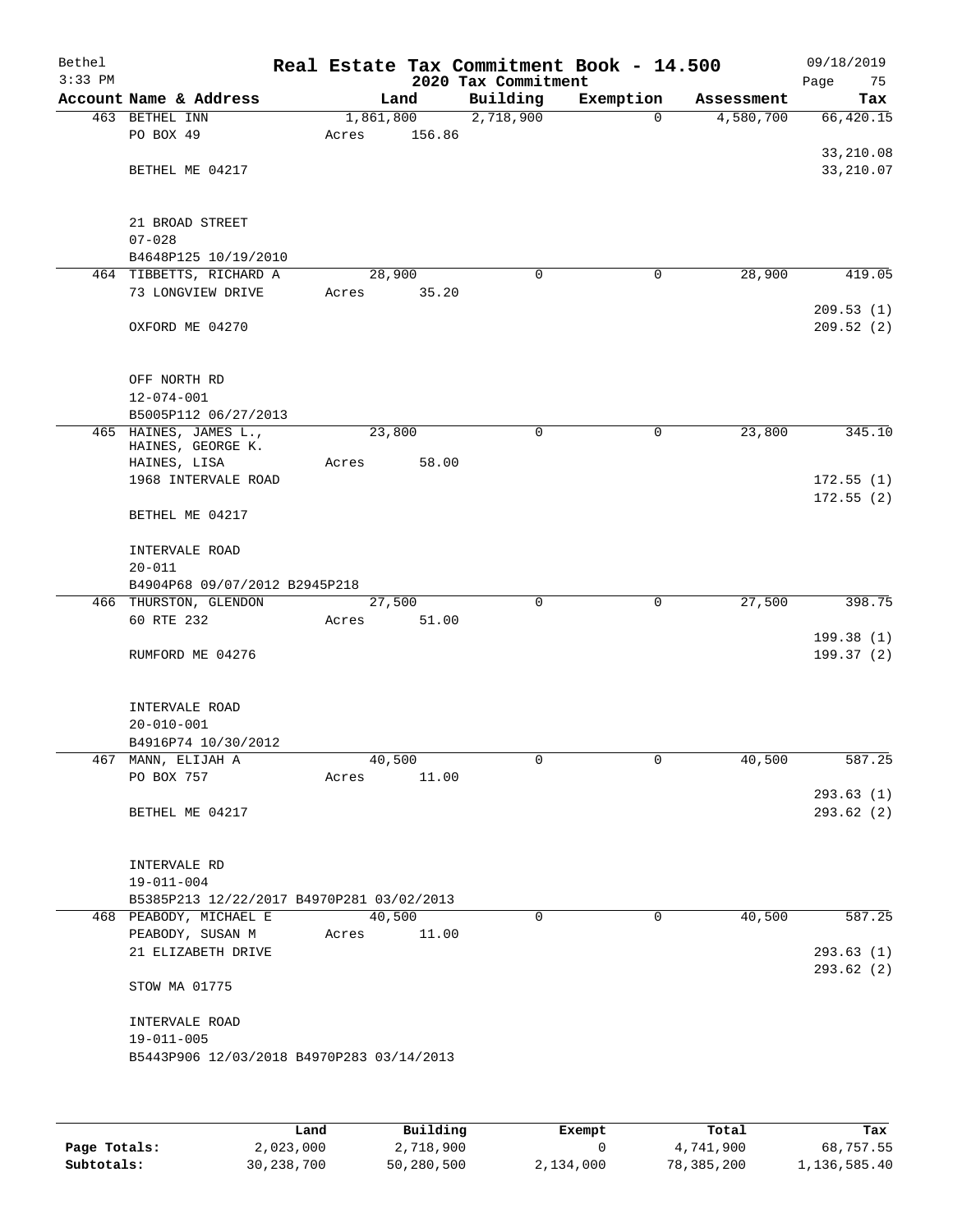| Bethel       |                                                                     |       |                     |                                 | Real Estate Tax Commitment Book - 14.500 |                  | 09/18/2019        |
|--------------|---------------------------------------------------------------------|-------|---------------------|---------------------------------|------------------------------------------|------------------|-------------------|
| $3:33$ PM    | Account Name & Address                                              |       | Land                | 2020 Tax Commitment<br>Building | Exemption                                | Assessment       | Page<br>76<br>Tax |
|              | 469 BEAR HAVEN CROSSING,                                            |       | 117,700             | 85,100                          | $\Omega$                                 | 202,800          | 2,940.60          |
|              | LLC<br>58 DOUGLAS ROAD                                              |       | 2.50                |                                 |                                          |                  |                   |
|              |                                                                     | Acres |                     |                                 |                                          |                  | 1,470.30(1)       |
|              | NEWRY ME 04261                                                      |       |                     |                                 |                                          |                  | 1,470.30(2)       |
|              | 164 MAYVILLE ROAD                                                   |       |                     |                                 |                                          |                  |                   |
|              | $24 - 025 - 001$                                                    |       |                     |                                 |                                          |                  |                   |
|              | B5051P94 10/17/2013                                                 |       |                     |                                 |                                          |                  |                   |
|              | 470 SINDELIR, ANTHONY C                                             |       | 28,500              | $\Omega$                        | $\Omega$                                 | 28,500           | 413.25            |
|              | SINDELIR, JENNIFER L<br>42 UPPER SHORE ROAD                         | Acres | 7.83                |                                 |                                          |                  | 206.63(1)         |
|              |                                                                     |       |                     |                                 |                                          |                  | 206.62(2)         |
|              | CASCO ME 04015                                                      |       |                     |                                 |                                          |                  |                   |
|              | NORDY HILL                                                          |       |                     |                                 |                                          |                  |                   |
|              | $09 - 034 - 005$                                                    |       |                     |                                 |                                          |                  |                   |
|              | B5387P85 01/05/2018 B5319P480 12/05/2016 B13P4636<br>04/27/2010     |       |                     |                                 |                                          |                  |                   |
|              | 471 BOUCHER, SHARON L                                               |       | 36,900              | 189,800                         | $\Omega$                                 | 226,700          | 3,287.15          |
|              | BOUCHER, PETER F<br>7 SOUTH STREET                                  | Acres | 1.47                |                                 |                                          |                  | 1,643.58(1)       |
|              |                                                                     |       |                     |                                 |                                          |                  | 1,643.57(2)       |
|              | BROOKLYN CT 06234                                                   |       |                     |                                 |                                          |                  |                   |
|              | 3 THAYER WAY                                                        |       |                     |                                 |                                          |                  |                   |
|              | $08 - 041 - 002 - 001$<br>B5327P449 01/20/2017 B4840P201 05/01/2012 |       |                     |                                 |                                          |                  |                   |
|              | 472 SHABLOM, NANCY E, TTEE                                          |       | 27,100              | $\mathbf 0$                     | 0                                        | 27,100           | 392.95            |
|              | HAROLD C. SHABLOM JR.                                               | Acres | 1.30                |                                 |                                          |                  |                   |
|              | LIVING TRUST<br>18 PHOEBE'S WAY                                     |       |                     |                                 |                                          |                  | 196.48(1)         |
|              |                                                                     |       |                     |                                 |                                          |                  | 196.47(2)         |
|              | CAPE ELIZABETH ME 04107                                             |       |                     |                                 |                                          |                  |                   |
|              | THAYER WAY                                                          |       |                     |                                 |                                          |                  |                   |
|              | $08 - 041 - 002 - 002$                                              |       |                     |                                 |                                          |                  |                   |
|              | B4840P201 05/01/2012                                                |       |                     | $\Omega$                        | 0                                        | 29,100           |                   |
|              | 473 SHABLOM, NANCY E, TTEE<br>HAROLD C. SHABLOM JR.                 | Acres | 29,100<br>2.67      |                                 |                                          |                  | 421.95            |
|              | LIVING TRUST                                                        |       |                     |                                 |                                          |                  |                   |
|              | 18 PHOEBE'S WAY                                                     |       |                     |                                 |                                          |                  | 210.98(1)         |
|              | CAPE ELIZABETH ME 04107                                             |       |                     |                                 |                                          |                  | 210.97(2)         |
|              | THAYER WAY                                                          |       |                     |                                 |                                          |                  |                   |
|              | $08 - 041 - 002 - 003$                                              |       |                     |                                 |                                          |                  |                   |
|              | B4840P201 05/01/2012                                                |       |                     |                                 |                                          |                  |                   |
|              | 474 SHABLOM, NANCY E, TTEE                                          |       | 28,800              | $\Omega$                        | 0                                        | 28,800           | 417.60            |
|              | HAROLD C. SHABLOM JR.<br>LIVING TRUST                               | Acres | 2.35                |                                 |                                          |                  |                   |
|              | 18 PHOEBE'S WAY                                                     |       |                     |                                 |                                          |                  | 208.80(1)         |
|              |                                                                     |       |                     |                                 |                                          |                  | 208.80(2)         |
|              | CAPE ELIZABETH ME 04107                                             |       |                     |                                 |                                          |                  |                   |
|              | THAYER WAY                                                          |       |                     |                                 |                                          |                  |                   |
|              | $08 - 041 - 002 - 004$                                              |       |                     |                                 |                                          |                  |                   |
|              | B4840P201 05/12/2012                                                |       |                     |                                 |                                          |                  |                   |
| Page Totals: | 268,100                                                             | Land  | Building<br>274,900 |                                 | Exempt<br>$\mathbf 0$                    | Total<br>543,000 | Tax<br>7,873.50   |
| Subtotals:   | 30,506,800                                                          |       | 50, 555, 400        |                                 | 2,134,000                                | 78,928,200       | 1, 144, 458.90    |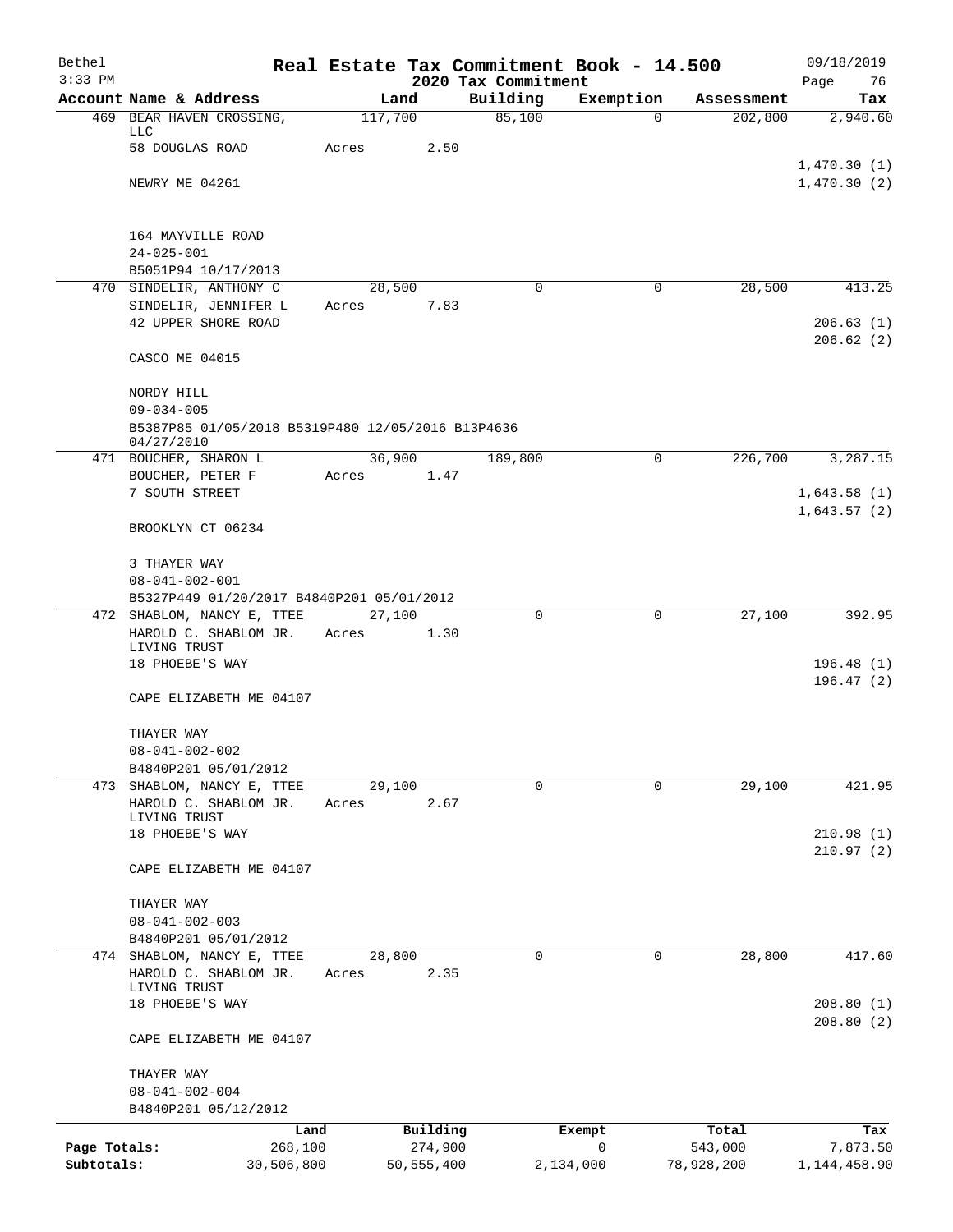| Bethel    |                                                                |        |      |                     | Real Estate Tax Commitment Book - 14.500 |            | 09/18/2019                 |
|-----------|----------------------------------------------------------------|--------|------|---------------------|------------------------------------------|------------|----------------------------|
| $3:33$ PM |                                                                |        |      | 2020 Tax Commitment |                                          |            | Page<br>77                 |
|           | Account Name & Address                                         | Land   |      | Building            | Exemption                                | Assessment | Tax                        |
|           | 475 SHABLOM, NANCY E, TTEE                                     | 28,200 |      | $\mathsf{O}$        | $\Omega$                                 | 28,200     | 408.90                     |
|           | HAROLD C. SHABLOM JR.<br>LIVING TRUST                          | Acres  | 1.91 |                     |                                          |            |                            |
|           | 18 PHOEBE'S WAY                                                |        |      |                     |                                          |            | 204.45(1)                  |
|           | CAPE ELIZABETH ME 04107                                        |        |      |                     |                                          |            | 204.45(2)                  |
|           | THAYER WAY                                                     |        |      |                     |                                          |            |                            |
|           | $08 - 041 - 002 - 005$                                         |        |      |                     |                                          |            |                            |
|           | B4840P201 05/01/2012                                           |        |      |                     |                                          |            |                            |
|           | 476 JACQUES, BEAU                                              | 36,800 |      | 219,600             | 0                                        | 256,400    | 3,717.80                   |
|           | JACQUES, ERIKA                                                 | Acres  | 1.40 |                     |                                          |            |                            |
|           | 56 THAYER WAY                                                  |        |      |                     |                                          |            | 1,858.90(1)<br>1,858.90(2) |
|           | BETHEL ME 04217                                                |        |      |                     |                                          |            |                            |
|           | 56 THAYER WAY                                                  |        |      |                     |                                          |            |                            |
|           | $08 - 041 - 002 - 006$                                         |        |      |                     |                                          |            |                            |
|           | B5343P75 05/02/2017 B5180P4 11/04/2014 B4840P201<br>05/01/2012 |        |      |                     |                                          |            |                            |
|           | 477 SHABLOM, NANCY E, TTEE                                     | 27,100 |      | $\Omega$            | 0                                        | 27,100     | 392.95                     |
|           | HAROLD C. SHABLOM JR.<br>LIVING TRUST                          | Acres  | 1.32 |                     |                                          |            |                            |
|           | 18 PHOEBE'S WAY                                                |        |      |                     |                                          |            | 196.48(1)                  |
|           |                                                                |        |      |                     |                                          |            | 196.47(2)                  |
|           | CAPE ELIZABETH ME 04107                                        |        |      |                     |                                          |            |                            |
|           | THAYER WAY                                                     |        |      |                     |                                          |            |                            |
|           | $08 - 041 - 002 - 007$                                         |        |      |                     |                                          |            |                            |
|           | B4840P201 05/01/2012                                           |        |      |                     |                                          |            |                            |
|           | 478 SHABLOM, NANCY E, TTEE                                     | 27,100 |      | $\Omega$            | 0                                        | 27,100     | 392.95                     |
|           | HAROLD C. SHABLOM JR.                                          | Acres  | 1.32 |                     |                                          |            |                            |
|           | LIVING TRUST<br>18 PHOEBE'S WAY                                |        |      |                     |                                          |            | 196.48(1)                  |
|           |                                                                |        |      |                     |                                          |            | 196.47(2)                  |
|           | CAPE ELIZABETH ME 04107                                        |        |      |                     |                                          |            |                            |
|           | THAYER WAY                                                     |        |      |                     |                                          |            |                            |
|           | $08 - 041 - 002 - 008$                                         |        |      |                     |                                          |            |                            |
|           | B4840P201 05/01/2012                                           |        |      |                     |                                          |            |                            |
| 479       | SHABLOM, NANCY E, TTEE                                         | 27,000 |      | $\mathbf 0$         | $\mathbf 0$                              | 27,000     | 391.50                     |
|           | HAROLD C. SHABLOM JR.<br>LIVING TRUST                          | Acres  | 1.27 |                     |                                          |            |                            |
|           | 18 PHOEBE'S WAY                                                |        |      |                     |                                          |            | 195.75(1)                  |
|           | CAPE ELIZABETH ME 04107                                        |        |      |                     |                                          |            | 195.75(2)                  |
|           | THAYER WAY                                                     |        |      |                     |                                          |            |                            |
|           | $08 - 041 - 002 - 009$                                         |        |      |                     |                                          |            |                            |
|           | B4840P201 05/01/2012                                           |        |      |                     |                                          |            |                            |

|              | Land       | Building   | Exempt    | Total      | Tax          |
|--------------|------------|------------|-----------|------------|--------------|
| Page Totals: | 146,200    | 219,600    |           | 365,800    | 5,304.10     |
| Subtotals:   | 30,653,000 | 50,775,000 | 2,134,000 | 79,294,000 | 1,149,763.00 |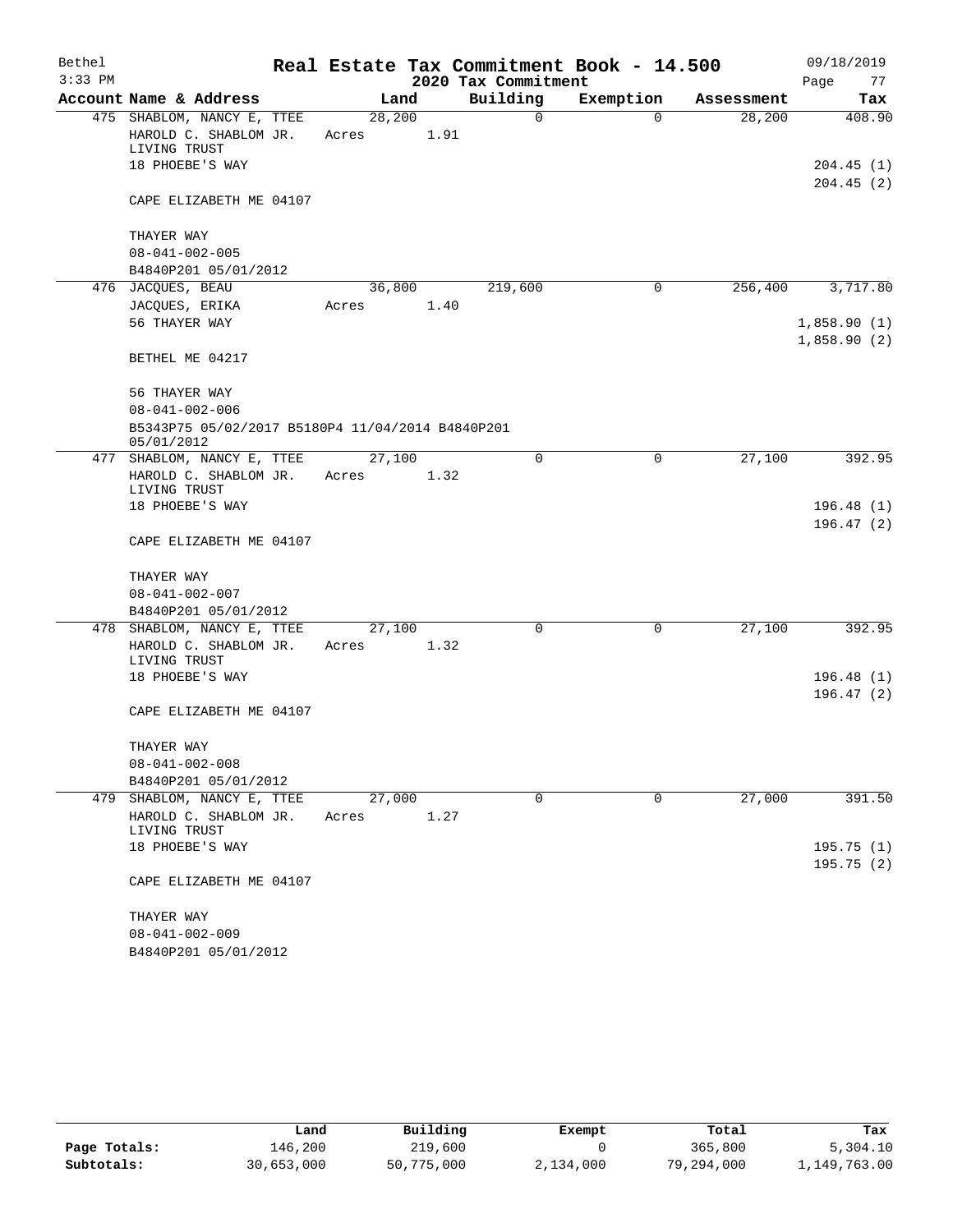| Bethel<br>$3:33$ PM |                                                                                                          |            |       |            |         | 2020 Tax Commitment | Real Estate Tax Commitment Book - 14.500 |            | 09/18/2019<br>Page<br>78 |
|---------------------|----------------------------------------------------------------------------------------------------------|------------|-------|------------|---------|---------------------|------------------------------------------|------------|--------------------------|
|                     | Account Name & Address                                                                                   |            |       | Land       |         | Building            | Exemption                                | Assessment | Tax                      |
|                     | 480 SHABLOM, NANCY E, TTEE<br>HAROLD C. SHABLOM JR.<br>LIVING TRUST                                      |            | Acres | 27,100     | 1.30    | $\mathbf 0$         | $\Omega$                                 | 27,100     | 392.95                   |
|                     | 18 PHOEBE'S WAY                                                                                          |            |       |            |         |                     |                                          |            | 196.48(1)<br>196.47(2)   |
|                     | CAPE ELIZABETH ME 04107                                                                                  |            |       |            |         |                     |                                          |            |                          |
|                     | THAYER WAY<br>$08 - 041 - 002 - 010$                                                                     |            |       |            |         |                     |                                          |            |                          |
|                     | B4840P201 05/01/2012                                                                                     |            |       |            |         |                     |                                          |            |                          |
|                     | 481 SHABLOM, NANCY E, TTEE                                                                               |            |       | 28,300     |         | $\Omega$            | $\Omega$                                 | 28,300     | 410.35                   |
|                     | HAROLD C. SHABLOM JR.                                                                                    |            | Acres |            | 1.99    |                     |                                          |            |                          |
|                     | LIVING TRUST<br>18 PHOEBE'S WAY                                                                          |            |       |            |         |                     |                                          |            | 205.18(1)<br>205.17(2)   |
|                     | CAPE ELIZABETH ME 04107                                                                                  |            |       |            |         |                     |                                          |            |                          |
|                     | THAYER WAY<br>$08 - 041 - 002 - 011$                                                                     |            |       |            |         |                     |                                          |            |                          |
|                     | B4840P201 05/01/2012                                                                                     |            |       |            |         |                     |                                          |            |                          |
|                     | 482 SHABLOM, NANCY E, TTEE                                                                               |            |       | 28,200     |         | $\Omega$            | $\Omega$                                 | 28,200     | 408.90                   |
|                     | HAROLD C. SHABLOM JR.                                                                                    |            | Acres |            | 1.93    |                     |                                          |            |                          |
|                     | LIVING TRUST                                                                                             |            |       |            |         |                     |                                          |            |                          |
|                     | 18 PHOEBE'S WAY                                                                                          |            |       |            |         |                     |                                          |            | 204.45(1)<br>204.45(2)   |
|                     | CAPE ELIZABETH ME 04107                                                                                  |            |       |            |         |                     |                                          |            |                          |
|                     | THAYER WAY                                                                                               |            |       |            |         |                     |                                          |            |                          |
|                     | $08 - 041 - 002 - 012$                                                                                   |            |       |            |         |                     |                                          |            |                          |
|                     | B4840P201 05/01/2012                                                                                     |            |       |            |         | 0                   | 0                                        | 34,600     | 501.70                   |
|                     | 483 HANCOCK LUMBER CO. INC.<br>PO BOX 299                                                                |            | Acres | 34,600     | 5.40    |                     |                                          |            |                          |
|                     |                                                                                                          |            |       |            |         |                     |                                          |            | 250.85(1)                |
|                     | CASCO ME 04015                                                                                           |            |       |            |         |                     |                                          |            | 250.85(2)                |
|                     | WALKERS MILLS RD                                                                                         |            |       |            |         |                     |                                          |            |                          |
|                     | $03 - 021 - 003$                                                                                         |            |       |            |         |                     |                                          |            |                          |
|                     | B2866P47 09/26/2000                                                                                      |            |       |            |         |                     |                                          |            |                          |
|                     | 484 MORGAN, JOYCE C<br>807 NORTH RD                                                                      |            |       | 52,500     | 3.00    | 213,600             | 26,000                                   | 240,100    | 3,481.45                 |
|                     |                                                                                                          |            | Acres |            |         |                     | 01 Homestead (HM)<br>12 WW2 Vet Res      |            | 1,740.73(1)              |
|                     | BETHEL ME 04217                                                                                          |            |       |            |         |                     |                                          |            | 1,740.72(2)              |
|                     | 807 NORTH RD                                                                                             |            |       |            |         |                     |                                          |            |                          |
|                     | $16 - 021 - 001$<br>B5225P474 06/08/2015 B1174P277 03/13/1982 B858P156<br>06/04/1975 B729P116 12/06/1971 |            |       |            |         |                     |                                          |            |                          |
|                     | 486 ATEVI PROPERTIES, LLC                                                                                |            |       | 10,000     |         | $\Omega$            | 0                                        | 10,000     | 145.00                   |
|                     | PO BOX 581                                                                                               |            | Acres |            | 28.50   |                     |                                          |            |                          |
|                     | BETHEL ME 04217                                                                                          |            |       |            |         |                     |                                          |            | 72.50(1)<br>72.50(2)     |
|                     |                                                                                                          |            |       |            |         |                     |                                          |            |                          |
|                     | INTERVALE RD                                                                                             |            |       |            |         |                     |                                          |            |                          |
|                     | $13 - 002 - 003$<br>B5026P33 08/16/2013                                                                  |            |       |            |         |                     |                                          |            |                          |
|                     |                                                                                                          | Land       |       | Building   |         |                     | Exempt                                   | Total      | Tax                      |
| Page Totals:        |                                                                                                          | 180,700    |       |            | 213,600 |                     | 26,000                                   | 368,300    | 5,340.35                 |
| Subtotals:          |                                                                                                          | 30,833,700 |       | 50,988,600 |         |                     | 2,160,000                                | 79,662,300 | 1, 155, 103.35           |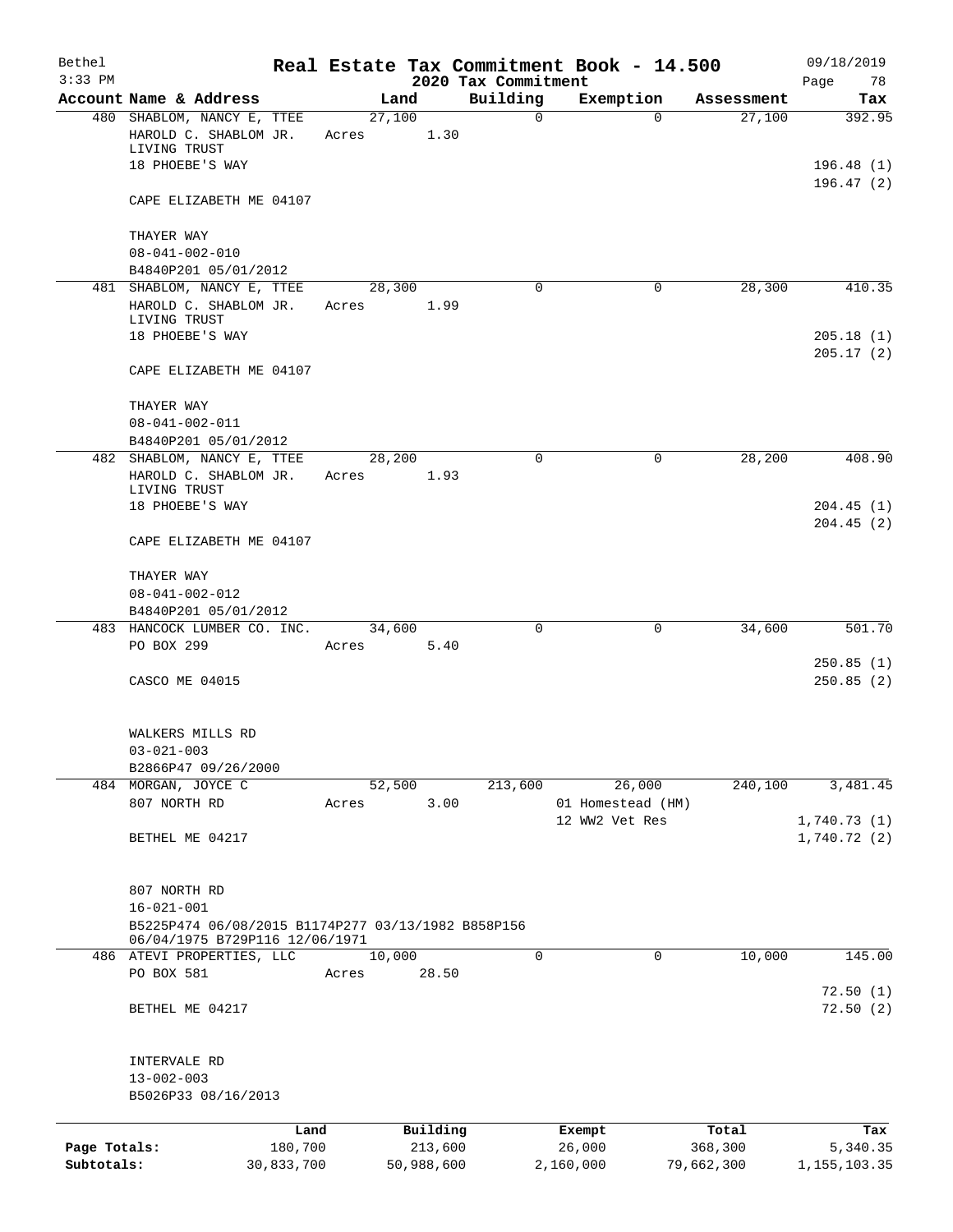| Bethel    |                                                                  |      |       |        |             |                     | Real Estate Tax Commitment Book - 14.500 |            | 09/18/2019                 |
|-----------|------------------------------------------------------------------|------|-------|--------|-------------|---------------------|------------------------------------------|------------|----------------------------|
| $3:33$ PM |                                                                  |      |       |        |             | 2020 Tax Commitment |                                          |            | 79<br>Page                 |
|           | Account Name & Address                                           |      |       | Land   |             | Building            | Exemption                                | Assessment | Tax                        |
|           | 488 SPELLIOS, PETER A                                            |      |       | 57,800 |             | 294,800             | $\Omega$                                 | 352,600    | 5,112.70                   |
|           | SPELLIOS, REBECCA S                                              |      | Acres |        | 27.80       |                     |                                          |            |                            |
|           | 7 OUTLOOK ROAD                                                   |      |       |        |             |                     |                                          |            | 2,556.35(1)                |
|           | SWAMPSCOTT MA 01907                                              |      |       |        |             |                     |                                          |            | 2,556.35(2)                |
|           | 548 NORTH RD                                                     |      |       |        |             |                     |                                          |            |                            |
|           | $11 - 069$                                                       |      |       |        |             |                     |                                          |            |                            |
|           | B5360P158 08/07/2017 B5275P268 03/31/2016 B5061P117              |      |       |        |             |                     |                                          |            |                            |
|           | 11/08/2013<br>489 ANGEVINE, RICHARD E.,                          |      |       | 55,200 |             | 185,300             | 20,000                                   | 220,500    | 3,197.25                   |
|           | SR.                                                              |      |       |        |             |                     |                                          |            |                            |
|           | 400 NORTH RD.                                                    |      | Acres |        | 12.00       |                     | 01 Homestead (HM)                        |            |                            |
|           |                                                                  |      |       |        |             |                     |                                          |            | 1,598.63(1)                |
|           | BETHEL ME 04217                                                  |      |       |        |             |                     |                                          |            | 1,598.62(2)                |
|           | 400 NORTH ROAD                                                   |      |       |        |             |                     |                                          |            |                            |
|           | $12 - 053 - 001$                                                 |      |       |        |             |                     |                                          |            |                            |
|           | B5043P293 10/01/2013                                             |      |       |        |             |                     |                                          |            |                            |
|           | 490 LAWRENCE, DONALD D                                           |      |       |        | $\mathbf 0$ | 18,000              | $\mathbf 0$                              | 18,000     | 261.00                     |
|           | LAWRENCE, JOHANNA                                                |      |       |        |             |                     |                                          |            |                            |
|           | PO BOX 157                                                       |      |       |        |             |                     |                                          |            | 130.50(1)                  |
|           |                                                                  |      |       |        |             |                     |                                          |            | 130.50(2)                  |
|           | BRYANT POND ME 04219                                             |      |       |        |             |                     |                                          |            |                            |
|           | 8 RED COURT                                                      |      |       |        |             |                     |                                          |            |                            |
|           | $07 - 082 - B - ON$                                              |      |       |        |             |                     |                                          |            |                            |
|           | 491 JUTRAS, JENNA IVERSON                                        |      |       | 27,600 |             | 0                   | $\mathbf 0$                              | 27,600     | 400.20                     |
|           | 118 FRIEND STREET                                                |      | Acres |        | 1.09        |                     |                                          |            |                            |
|           |                                                                  |      |       |        |             |                     |                                          |            | 200.10(1)                  |
|           | AMESBURY MA 01913                                                |      |       |        |             |                     |                                          |            | 200.10(2)                  |
|           | VERNON STREET                                                    |      |       |        |             |                     |                                          |            |                            |
|           | $26 - 078 - 001$                                                 |      |       |        |             |                     |                                          |            |                            |
|           | B5270P387 03/02/2016 B5063P121 11/14/2013 B3435P347              |      |       |        |             |                     |                                          |            |                            |
|           | 492 POND, KEVIN                                                  |      |       | 32,600 |             | 145,000             | $\cup$                                   | 177,600    | 2,575.20                   |
|           | PO BOX 48                                                        |      | Acres |        | 1.00        |                     |                                          |            |                            |
|           | WEST BETHEL ME 04286                                             |      |       |        |             |                     |                                          |            | 1,287.60(1)<br>1,287.60(2) |
|           |                                                                  |      |       |        |             |                     |                                          |            |                            |
|           | 82 EVANS HILL<br>$11 - 005 - 002$                                |      |       |        |             |                     |                                          |            |                            |
|           | B5060P215 11/08/2013                                             |      |       |        |             |                     |                                          |            |                            |
|           | 493 VALENTINO, MARK                                              |      |       | 22,500 |             | $\Omega$            | $\mathbf 0$                              | 22,500     | 326.25                     |
|           | RYLEY, RYLEY, DEBBIE                                             |      | Acres |        | 1.50        |                     |                                          |            |                            |
|           | 1609 OSGOOD ST.                                                  |      |       |        |             |                     |                                          |            | 163.13(1)                  |
|           | NORTH ANDOVER MA 01845                                           |      |       |        |             |                     |                                          |            | 163.12(2)                  |
|           | HOLT HILL RD.                                                    |      |       |        |             |                     |                                          |            |                            |
|           | $23 - 011 - 002$                                                 |      |       |        |             |                     |                                          |            |                            |
|           | B5280P549 05/11/2016 B5257P286 12/08/2015 B5034P10<br>09/06/2013 |      |       |        |             |                     |                                          |            |                            |
|           |                                                                  |      |       |        |             |                     |                                          |            |                            |
|           |                                                                  | Land |       |        | Building    |                     | <b>Exempt</b>                            | Total      | Tax                        |

|              | Land       | Building   | Exempt    | Total      | Tax          |
|--------------|------------|------------|-----------|------------|--------------|
| Page Totals: | 195.700    | 643,100    | 20,000    | 818,800    | 11,872.60    |
| Subtotals:   | 31,029,400 | 51,631,700 | 2,180,000 | 80,481,100 | 1,166,975.95 |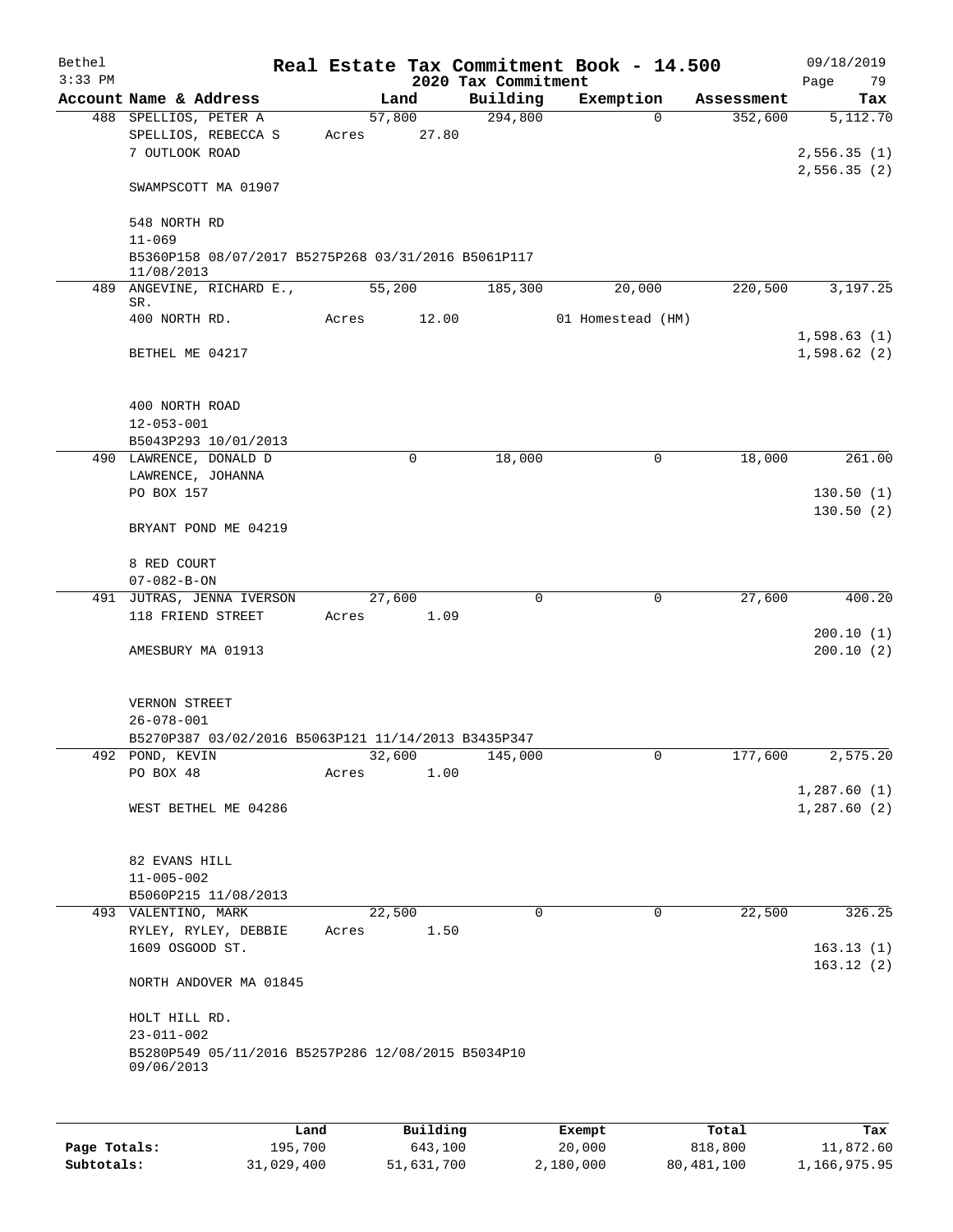| Bethel<br>$3:33$ PM |                                                               |      |                 |          | Real Estate Tax Commitment Book - 14.500<br>2020 Tax Commitment |                   |              |            | 09/18/2019<br>Page<br>80   |
|---------------------|---------------------------------------------------------------|------|-----------------|----------|-----------------------------------------------------------------|-------------------|--------------|------------|----------------------------|
|                     | Account Name & Address                                        |      |                 | Land     | Building                                                        | Exemption         |              | Assessment | Tax                        |
|                     | 494 GTP ACQUISITION<br>PARTNERS II, LLC<br>C/O AMERICAN TOWER |      |                 | 0        | 110,700                                                         |                   | $\mathbf 0$  | 110,700    | 1,605.15                   |
|                     | 10 PRESIDENTIAL WAY<br>WOBURN MA 01801                        |      |                 |          |                                                                 |                   |              |            | 802.58(1)<br>802.57(2)     |
|                     | TOWER                                                         |      |                 |          |                                                                 |                   |              |            |                            |
|                     | $11 - 005 - ON$<br>B5324P425 11/14/2016                       |      |                 |          |                                                                 |                   |              |            |                            |
|                     | 495 DECATO, CHRISTOPHER                                       |      | 63,800          |          | 210,100                                                         |                   | 20,000       | 253,900    | 3,681.55                   |
|                     | DECATO, SARAH<br>520 NORTH ROAD                               |      | Acres           | 12.10    |                                                                 | 01 Homestead (HM) |              |            | 1,840.78(1)<br>1,840.77(2) |
|                     | BETHEL ME 04217                                               |      |                 |          |                                                                 |                   |              |            |                            |
|                     | 520 NORTH ROAD<br>$11 - 068 - 001$                            |      |                 |          |                                                                 |                   |              |            |                            |
|                     | B5140P318 07/21/2014                                          |      |                 |          |                                                                 |                   |              |            |                            |
|                     | 496 LACER, VANESSA JADE<br>1511 S. 4TH STREET                 |      | 31,900<br>Acres | 2.77     | $\mathbf 0$                                                     |                   | $\mathbf 0$  | 31,900     | 462.55                     |
|                     | WILMINGTON NC 28401                                           |      |                 |          |                                                                 |                   |              |            | 231.28(1)<br>231.27(2)     |
|                     | INTERVALE ROAD<br>$18 - 033 - 001 - 013 - B$                  |      |                 |          |                                                                 |                   |              |            |                            |
|                     | B5430P7 08/10/2018 B3966P2                                    |      |                 |          |                                                                 |                   |              |            |                            |
|                     | 497 FAMILY DOLLAR, INC                                        |      | 122,300         |          | 385,300                                                         |                   | $\mathsf{O}$ | 507,600    | 7,360.20                   |
|                     | P.O. BOX 59365                                                |      | Acres           | 1.10     |                                                                 |                   |              |            | 3,680.10(1)                |
|                     | SCHAUMBURG IL 60159<br>0365                                   |      |                 |          |                                                                 |                   |              |            | 3,680.10(2)                |
|                     | <b>36 MAYVILLE ROAD</b><br>$25 - 248$                         |      |                 |          |                                                                 |                   |              |            |                            |
|                     | B5215P12 03/27/2015                                           |      |                 |          |                                                                 |                   |              |            |                            |
|                     | 500 ANDACKY, BRIAN K<br>600 FRANKLIN ST, #7313                |      | 31,900<br>Acres | 20.00    | 0                                                               |                   | $\mathbf 0$  | 31,900     | 462.55                     |
|                     | GARDEN CITY NY 11530                                          |      |                 |          |                                                                 |                   |              |            | 231.28(1)<br>231.27(2)     |
|                     | DAISY BRYANT RD<br>$17 - 003 - 00D$                           |      |                 |          |                                                                 |                   |              |            |                            |
|                     | B5184P92 11/18/2014                                           |      |                 |          |                                                                 |                   |              |            |                            |
|                     | 501 VAN WINKLE, MARK                                          |      | 34,000          |          | $\mathbf 0$                                                     |                   | $\mathbf 0$  | 34,000     | 493.00                     |
|                     | 25 GULICK ROAD                                                |      | Acres           | 10.50    |                                                                 |                   |              |            | 246.50(1)                  |
|                     | RAYMOND ME 04071                                              |      |                 |          |                                                                 |                   |              |            | 246.50(2)                  |
|                     | DAISY BRYANT RD<br>$17 - 003 - 00B$                           |      |                 |          |                                                                 |                   |              |            |                            |
|                     | B5194P341 12/22/2014 B3035P185                                |      |                 |          |                                                                 |                   |              |            |                            |
|                     |                                                               |      |                 |          |                                                                 |                   |              |            |                            |
|                     |                                                               | Land |                 | Building |                                                                 | Exempt            |              | Total      | Tax                        |

**Page Totals:** 283,900 706,100 20,000 970,000 14,065.00 **Subtotals:** 31,313,300 52,337,800 2,200,000 81,451,100 1,181,040.95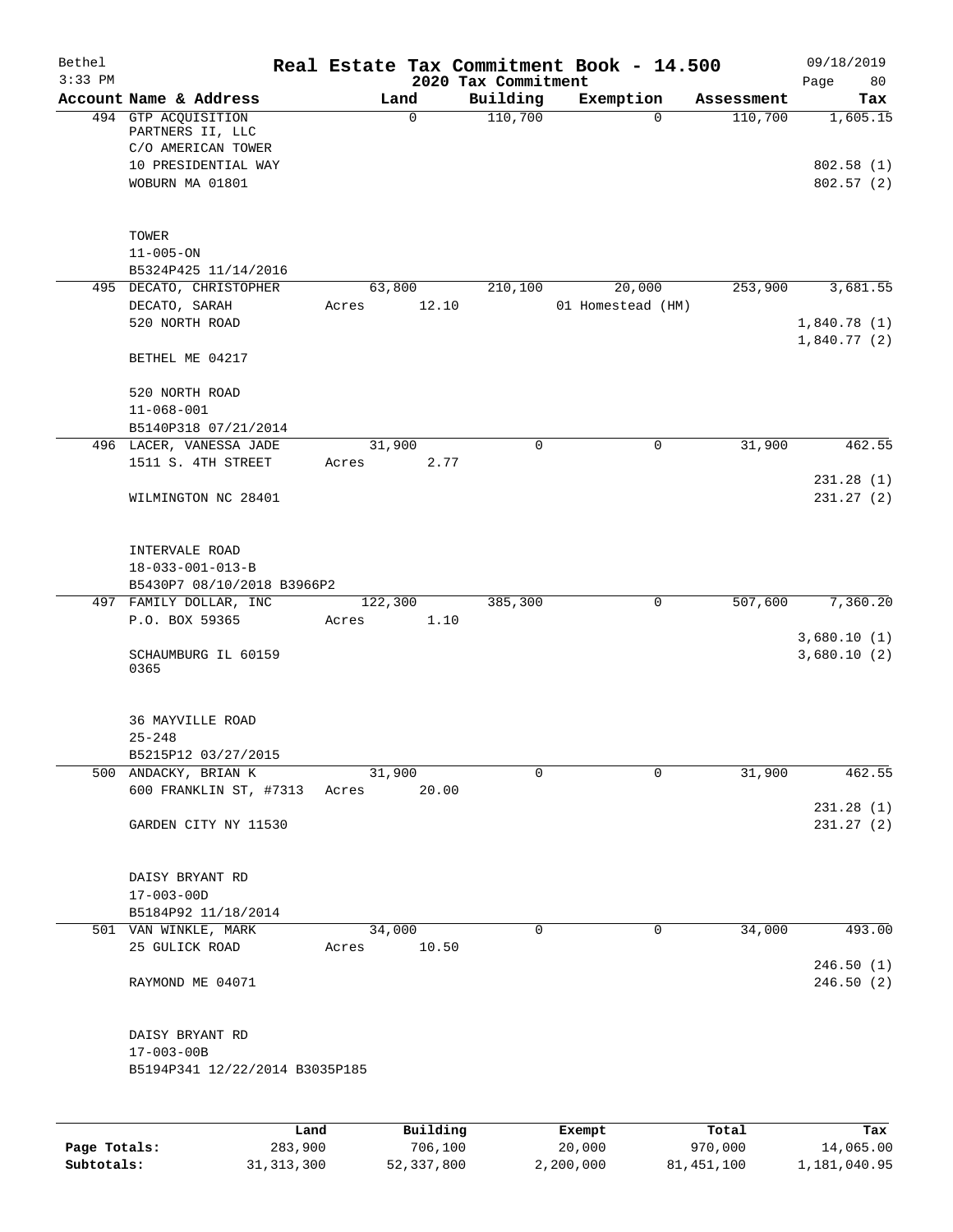| Bethel<br>$3:33$ PM |                                           |        |       | 2020 Tax Commitment | Real Estate Tax Commitment Book - 14.500 |            | 09/18/2019<br>Page<br>81   |
|---------------------|-------------------------------------------|--------|-------|---------------------|------------------------------------------|------------|----------------------------|
|                     | Account Name & Address                    |        | Land  | Building            | Exemption                                | Assessment | Tax                        |
|                     | 502 JONES, MICHAEL J                      | 38,200 |       | 13,000              | $\mathbf 0$                              | 51,200     | 742.40                     |
|                     | 25 LEARY DRIVE                            | Acres  | 15.70 |                     |                                          |            |                            |
|                     |                                           |        |       |                     |                                          |            | 371.20(1)                  |
|                     | SAVANNAH GA 31406                         |        |       |                     |                                          |            | 371.20(2)                  |
|                     | 85 DAISY BRYANT RD                        |        |       |                     |                                          |            |                            |
|                     | $17 - 003 - 00C$                          |        |       |                     |                                          |            |                            |
|                     | B5172P170 10/07/2014                      |        |       |                     |                                          |            |                            |
|                     | 503 SAVAGE, RYAN A                        | 33,600 |       | 146,700             | 0                                        | 180,300    | 2,614.35                   |
|                     | SAVAGE, HANNAH N                          | Acres  | 3.30  |                     |                                          |            |                            |
|                     | P.O. BOX 813                              |        |       |                     |                                          |            | 1,307.18(1)<br>1,307.17(2) |
|                     | BETHEL ME 04217                           |        |       |                     |                                          |            |                            |
|                     | 53 SAVAGE MOUNTAIN RD                     |        |       |                     |                                          |            |                            |
|                     | 19-015-002-001                            |        |       |                     |                                          |            |                            |
|                     | B5293P433 07/20/2016 B5197P86 12/19/2014  | 14,000 |       | $\mathbf 0$         | 0                                        | 14,000     | 203.00                     |
|                     | 504 BEHAN, KEITH M<br>250 VERNON STREET   | Acres  | 7.90  |                     |                                          |            |                            |
|                     |                                           |        |       |                     |                                          |            | 101.50(1)                  |
|                     | BETHEL ME 04217                           |        |       |                     |                                          |            | 101.50(2)                  |
|                     |                                           |        |       |                     |                                          |            |                            |
|                     | OFF HOLT HILL RD                          |        |       |                     |                                          |            |                            |
|                     | $23 - 003 - 002 - 002$                    |        |       |                     |                                          |            |                            |
|                     | B5107P300 04/23/2014                      |        |       |                     |                                          |            |                            |
|                     | 505 BROWN, LELAND R                       | 44,600 |       | $\mathbf 0$         | $\mathbf 0$                              | 44,600     | 646.70                     |
|                     | 148 GRAND OAK CIRCLE                      | Acres  | 0.23  |                     |                                          |            |                            |
|                     | VENICE FL 34292 2441                      |        |       |                     |                                          |            | 323.35(1)<br>323.35(2)     |
|                     |                                           |        |       |                     |                                          |            |                            |
|                     | RAILROAD<br>$25 - 031 - 001$              |        |       |                     |                                          |            |                            |
|                     | B4753P271 08/26/2011                      |        |       |                     |                                          |            |                            |
|                     | 507 CORKERY, TIMOTHY                      | 67,200 |       | 0                   | $\mathbf 0$                              | 67,200     | 974.40                     |
|                     | CORKERY, JENNIFER                         | Acres  | 1.04  |                     |                                          |            |                            |
|                     | 199 FAIR OAKS PARK                        |        |       |                     |                                          |            | 487.20 (1)                 |
|                     | NEEDHAM MA 02492 3017                     |        |       |                     |                                          |            | 487.20 (2)                 |
|                     |                                           |        |       |                     |                                          |            |                            |
|                     | PARADISE RD.<br>$26 - 008 - 00B$          |        |       |                     |                                          |            |                            |
|                     | B5226P416 06/12/2015                      |        |       |                     |                                          |            |                            |
|                     | 508 GUNAPATI, SHERYL W                    | 37,700 |       | 0                   | 0                                        | 37,700     | 546.65                     |
|                     | 159 RAMBLEWOOD DR.                        | Acres  | 8.40  |                     |                                          |            |                            |
|                     |                                           |        |       |                     |                                          |            | 273.33(1)                  |
|                     | RAYNHAM MA 02767                          |        |       |                     |                                          |            | 273.32(2)                  |
|                     |                                           |        |       |                     |                                          |            |                            |
|                     | VERNON ST<br>$27 - 042$                   |        |       |                     |                                          |            |                            |
|                     | B5246P649 09/30/2015 B3416P164 11/07/2003 |        |       |                     |                                          |            |                            |
|                     |                                           |        |       |                     |                                          |            |                            |

|              | Land       | Building   | Exempt    | Total      | Tax          |
|--------------|------------|------------|-----------|------------|--------------|
| Page Totals: | 235,300    | 159,700    |           | 395,000    | 5,727.50     |
| Subtotals:   | 31,548,600 | 52,497,500 | 2,200,000 | 81,846,100 | 1,186,768.45 |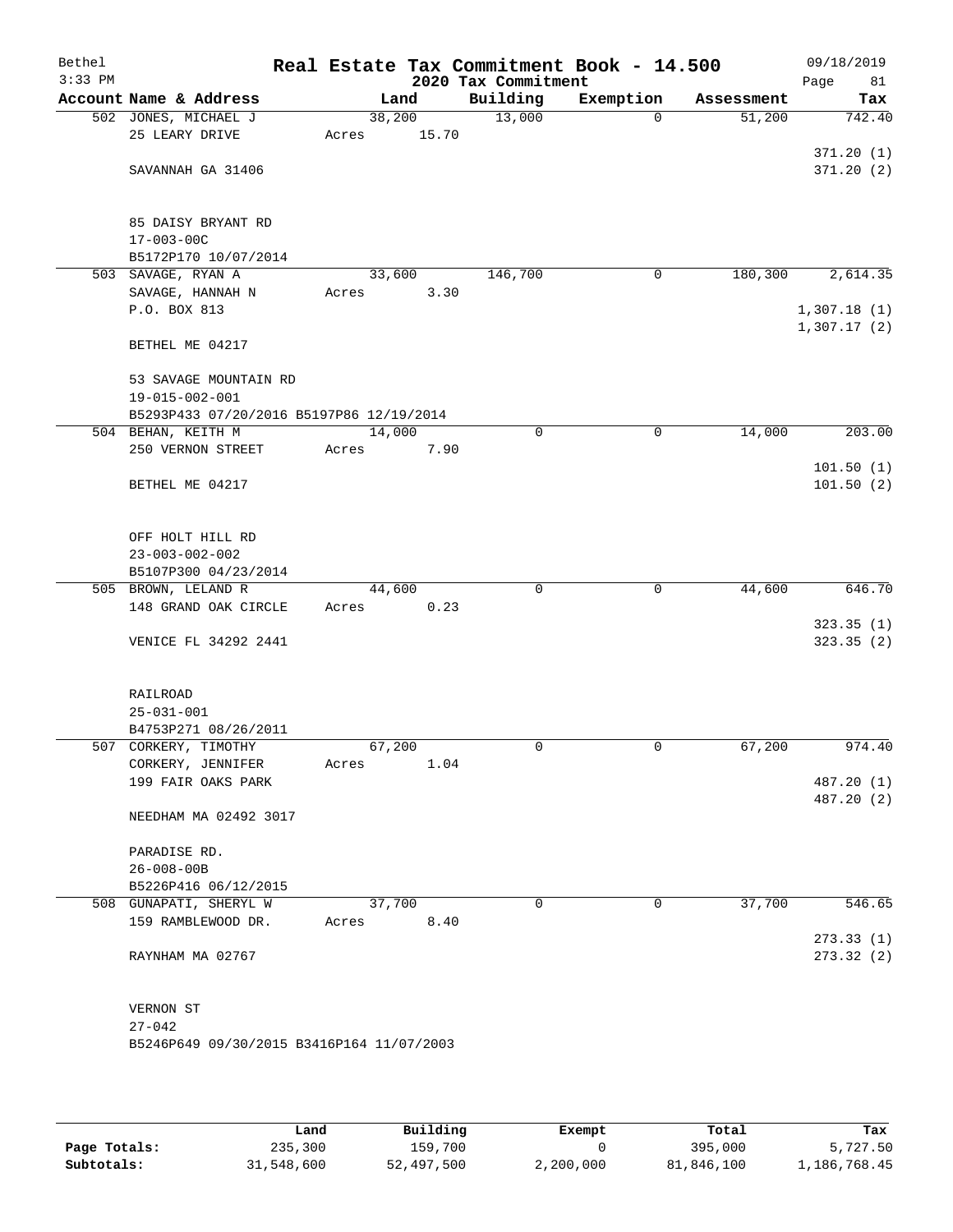| Bethel       |                                                                    |       |                | Real Estate Tax Commitment Book - 14.500 |                |                      | 09/18/2019                   |
|--------------|--------------------------------------------------------------------|-------|----------------|------------------------------------------|----------------|----------------------|------------------------------|
| $3:33$ PM    | Account Name & Address                                             |       |                | 2020 Tax Commitment                      |                |                      | Page<br>82                   |
|              | 514 EVANS, JOHN M                                                  |       | Land<br>41,100 | Building<br>0                            | Exemption<br>0 | Assessment<br>41,100 | Tax<br>595.95                |
|              | 640 WEST BETHEL RD                                                 | Acres | 22.20          |                                          |                |                      |                              |
|              |                                                                    |       |                |                                          |                |                      | 297.98 (1)                   |
|              | BETHEL ME 04217                                                    |       |                |                                          |                |                      | 297.97 (2)                   |
|              | WEST BETHEL ROAD                                                   |       |                |                                          |                |                      |                              |
|              | $11 - 005$                                                         |       |                |                                          |                |                      |                              |
|              | B3553P170 06/15/2012                                               |       |                |                                          |                |                      |                              |
|              | 515 MACARTHUR, ROSALIE<br>MACARTHUR, STEVEN                        | Acres | 48,100<br>1.03 | 24,700                                   | 0              | 72,800               | 1,055.60                     |
|              | PO BOX 52                                                          |       |                |                                          |                |                      | 527.80(1)<br>527.80(2)       |
|              | EDDINGTON ME 04428                                                 |       |                |                                          |                |                      |                              |
|              | 564 NORTH ROAD<br>$11 - 070 - 005$                                 |       |                |                                          |                |                      |                              |
|              | B5421P338 07/27/2018 B5364P67 08/28/2017 B4873P162<br>07/27/2012   |       |                |                                          |                |                      |                              |
|              | 516 DOLAN, MICHAEL J                                               |       | 33,600         | 131,700                                  | 0              | 165,300              | 2,396.85                     |
|              | PO BOX 1507                                                        |       |                |                                          |                |                      | 1, 198.43(1)                 |
|              | BETHEL ME 04217                                                    |       |                |                                          |                |                      | 1, 198.42(2)                 |
|              | 114 FAIRWAY ROAD                                                   |       |                |                                          |                |                      |                              |
|              | $07 - 028 - 502$                                                   |       |                |                                          |                |                      |                              |
|              | B5265P595 01/29/2016 B5240P212 08/27/2015 B1868P218<br>02/18/1992  |       |                |                                          |                |                      |                              |
|              | 670 MORGAN, GWYNNE ELLEN<br>TRUST 2007<br>MORGAN, GWYNNE           |       | 33,600         | 131,700                                  | 0              | 165,300              | 2,396.85                     |
|              | 52 RICHWOOD ST                                                     |       |                |                                          |                |                      | 1, 198.43(1)<br>1, 198.42(2) |
|              | WEST ROXBURY MA 02132                                              |       |                |                                          |                |                      |                              |
|              | 114 FAIRWAY ROAD                                                   |       |                |                                          |                |                      |                              |
|              | $07 - 028 - 510$                                                   |       |                |                                          |                |                      |                              |
|              | B5380P464 11/28/2017 B1553P92 03/18/1988<br>722 QUINLAN, RICHARD M |       | 33,600         | 131,700                                  | $\mathbf{0}$   | 165,300              | 2,396.85                     |
|              | QUINLAN, MELINDA K                                                 |       |                |                                          |                |                      |                              |
|              | 14 DAMONS POINT RD.                                                |       |                |                                          |                |                      | 1, 198.43(1)<br>1, 198.42(2) |
|              | MARSHFIELD MA 02050                                                |       |                |                                          |                |                      |                              |
|              | 114 FAIRWAY ROAD                                                   |       |                |                                          |                |                      |                              |
|              | $07 - 028 - 514$                                                   |       |                |                                          |                |                      |                              |
|              | B3837P51 10/12/2005<br>876 JACOBS, DAVID                           |       | 33,600         | 131,700                                  | 0              | 165,300              | 2,396.85                     |
|              | JACOBS, DANIELLE                                                   |       |                |                                          |                |                      |                              |
|              | 91 POND ST.                                                        |       |                |                                          |                |                      | 1, 198.43(1)                 |
|              | MARBLEHEAD MA 01945                                                |       |                |                                          |                |                      | 1, 198.42(2)                 |
|              |                                                                    |       |                |                                          |                |                      |                              |
|              | 100 FAIRWAY ROAD                                                   |       |                |                                          |                |                      |                              |
|              | $07 - 028 - 522$<br>B2455P277                                      |       |                |                                          |                |                      |                              |
|              | Land                                                               |       | Building       |                                          | Exempt         | Total                | Tax                          |
| Page Totals: | 223,600                                                            |       | 551,500        |                                          | 0              | 775,100              | 11,238.95                    |
| Subtotals:   | 31,772,200                                                         |       | 53,049,000     |                                          | 2,200,000      | 82,621,200           | 1,198,007.40                 |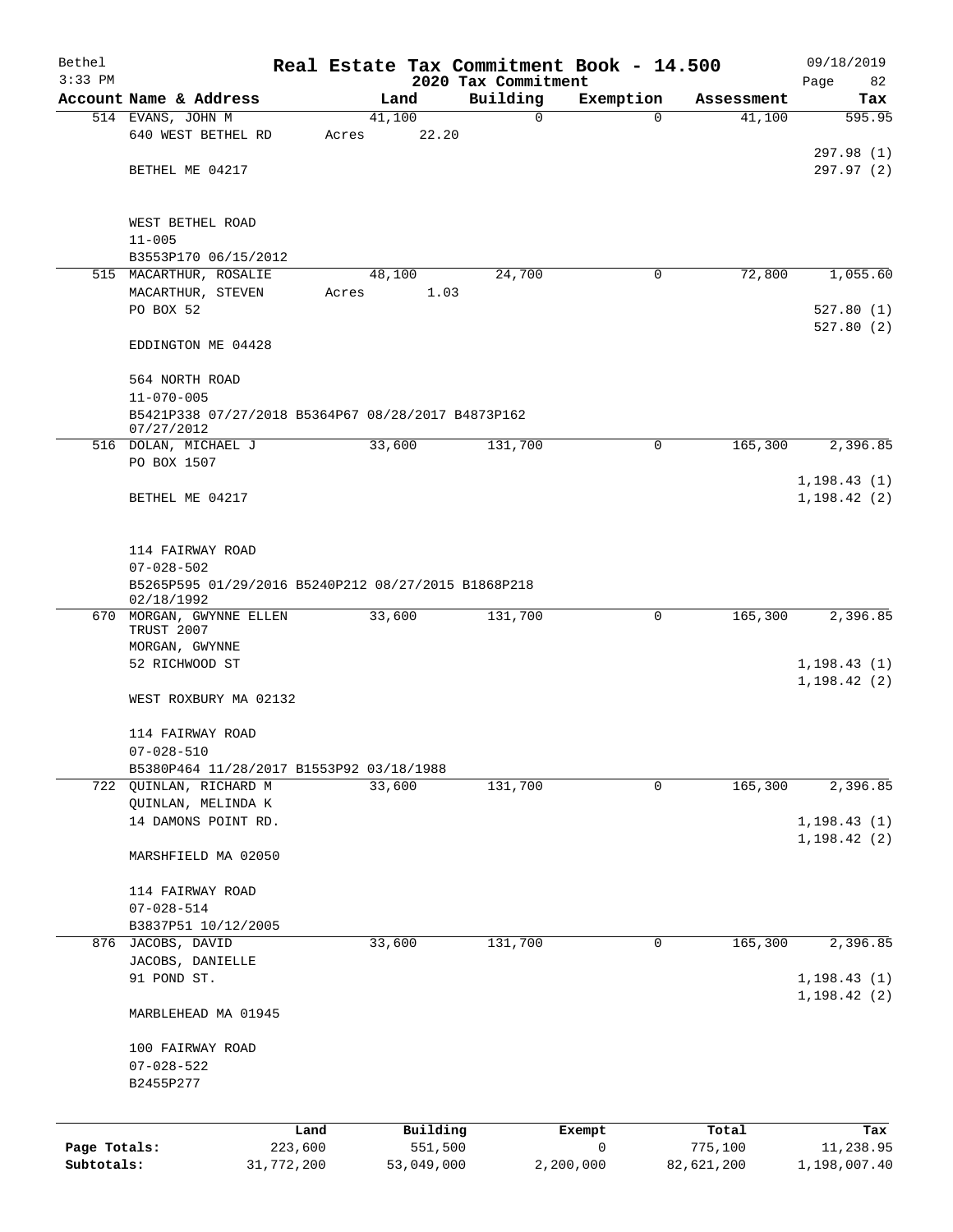| Bethel<br>$3:33$ PM |                                          |        | 2020 Tax Commitment | Real Estate Tax Commitment Book - 14.500 |            | 09/18/2019<br>Page<br>83     |
|---------------------|------------------------------------------|--------|---------------------|------------------------------------------|------------|------------------------------|
|                     | Account Name & Address                   | Land   | Building            | Exemption                                | Assessment | Tax                          |
|                     | 877 BALASCHAK, JAMES<br>PO BOX 3531      | 33,600 | 131,700             | $\Omega$                                 | 165,300    | 2,396.85                     |
|                     | CAREFREE AZ 85377                        |        |                     |                                          |            | 1, 198.43(1)<br>1, 198.42(2) |
|                     |                                          |        |                     |                                          |            |                              |
|                     | 100 FAIRWAY ROAD<br>$07 - 028 - 524$     |        |                     |                                          |            |                              |
|                     | 929 O'CONNELL, CANDICE M                 | 33,600 | 131,700             | 0                                        | 165,300    | 2,396.85                     |
|                     | O'CONNELL, BRENDAN                       |        |                     |                                          |            |                              |
|                     | 18 DEERFIELD STREET                      |        |                     |                                          |            | 1, 198.43(1)                 |
|                     |                                          |        |                     |                                          |            | 1, 198.42(2)                 |
|                     | QUINCY MA 02171                          |        |                     |                                          |            |                              |
|                     | 100 FAIRWAY ROAD                         |        |                     |                                          |            |                              |
|                     | $07 - 028 - 528$                         |        |                     |                                          |            |                              |
|                     | B5354P223 07/05/2017 B3433P6 12/10/2003  |        |                     |                                          |            |                              |
|                     | 981 CLAPP, WILLIAM K                     | 33,600 | 131,700             | 0                                        | 165,300    | 2,396.85                     |
|                     | CLAPP, CYNTHIA R                         |        |                     |                                          |            |                              |
|                     | 86 NORTH RIDGE RD.                       |        |                     |                                          |            | 1, 198.43(1)                 |
|                     | IPSWICH MA 01938                         |        |                     |                                          |            | 1,198.42(2)                  |
|                     | 100 FAIRWAY ROAD                         |        |                     |                                          |            |                              |
|                     | $07 - 028 - 532$                         |        |                     |                                          |            |                              |
|                     | B3130P291                                |        |                     |                                          |            |                              |
|                     | 982 THEODORES, MATTHEW L                 | 33,600 | 131,700             | 0                                        | 165,300    | 2,396.85                     |
|                     | THEODORES, ELLEN H                       |        |                     |                                          |            |                              |
|                     | 11 LANTERN LANE                          |        |                     |                                          |            | 1, 198.43(1)                 |
|                     |                                          |        |                     |                                          |            | 1, 198.42(2)                 |
|                     | CUMBERLAND FORESIDE ME<br>04110          |        |                     |                                          |            |                              |
|                     | 100 FAIRWAY ROAD                         |        |                     |                                          |            |                              |
|                     | $07 - 028 - 534$                         |        |                     |                                          |            |                              |
|                     | B4537P47 12/10/2009 B3338P299 07/24/2003 |        |                     |                                          |            |                              |
|                     | 983 CZOTTER, THEODORE V                  | 33,600 | 131,700             | 0                                        | 165,300    | 2,396.85                     |
|                     | CZOTTER, SUE ANN M                       |        |                     |                                          |            |                              |
|                     | 1375 WASHINGTON STREET                   |        |                     |                                          |            | 1,198.43(1)                  |
|                     | HOLLISTON MA 01746                       |        |                     |                                          |            | 1, 198.42(2)                 |
|                     | 100 FAIRWAY ROAD                         |        |                     |                                          |            |                              |
|                     | $07 - 028 - 536$                         |        |                     |                                          |            |                              |
|                     | B3686P242 03/11/2005                     |        |                     |                                          |            |                              |
|                     | 1035 CIMMINO, MICHAEL                    | 33,600 | 131,700             | 0                                        | 165,300    | 2,396.85                     |
|                     | 31 COUNTRY CLUB WAY                      |        |                     |                                          |            |                              |
|                     |                                          |        |                     |                                          |            | 1, 198.43(1)                 |
|                     | IPSWICH MA 01938                         |        |                     |                                          |            | 1, 198.42(2)                 |
|                     | 88 FAIRWAY ROAD                          |        |                     |                                          |            |                              |
|                     | $07 - 028 - 540$                         |        |                     |                                          |            |                              |
|                     | B4717P324 05/16/2011 B3670P29 02/01/2005 |        |                     |                                          |            |                              |
|                     |                                          |        |                     |                                          |            |                              |

|              | Land       | Building   | Exempt    | Total      | Tax          |
|--------------|------------|------------|-----------|------------|--------------|
| Page Totals: | 201,600    | 790,200    |           | 991,800    | 14,381.10    |
| Subtotals:   | 31,973,800 | 53,839,200 | 2,200,000 | 83,613,000 | 1,212,388.50 |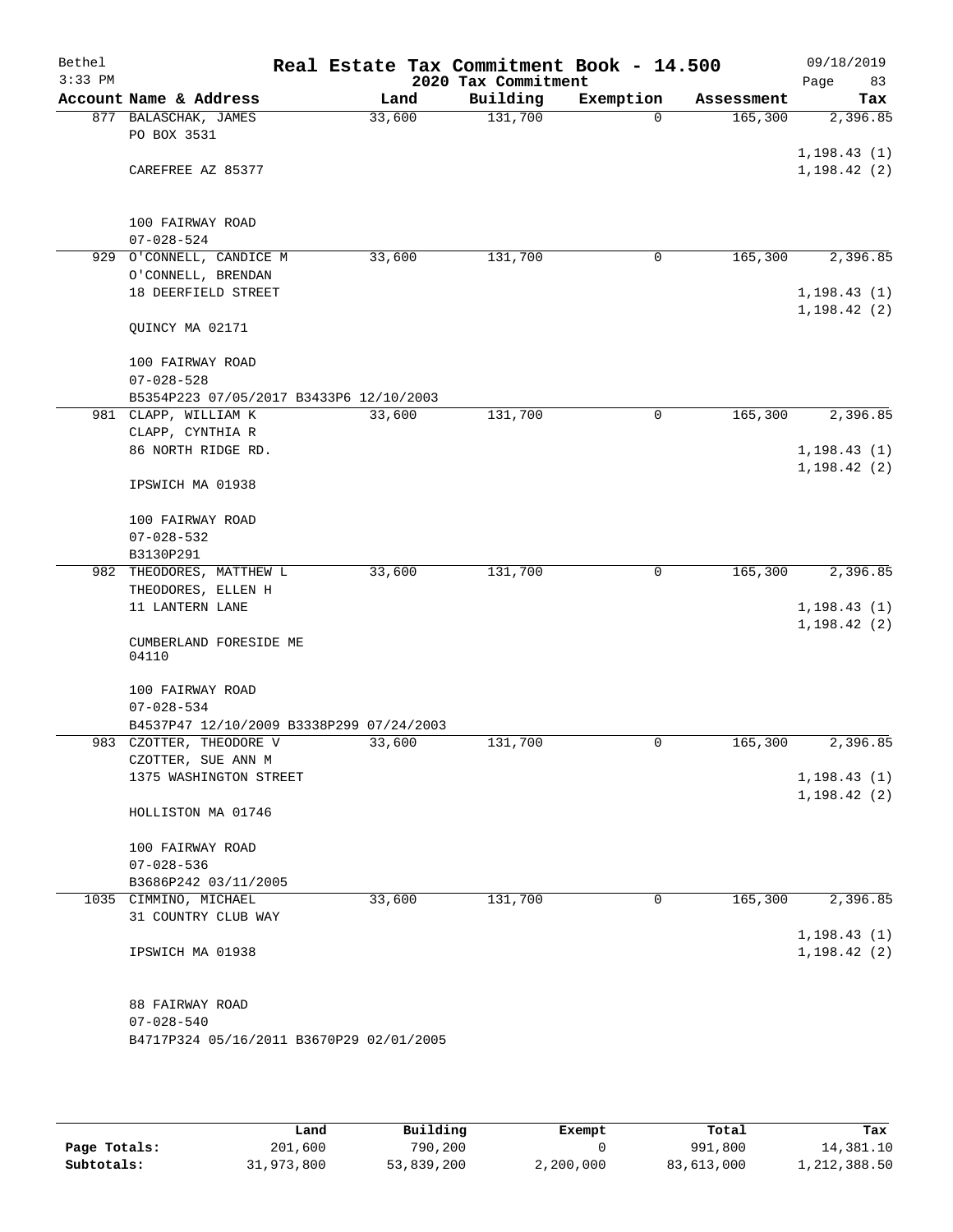| Bethel<br>$3:33$ PM |                                                     | Real Estate Tax Commitment Book - 14.500 | 2020 Tax Commitment |             |            | 09/18/2019<br>84<br>Page |
|---------------------|-----------------------------------------------------|------------------------------------------|---------------------|-------------|------------|--------------------------|
|                     | Account Name & Address                              | Land                                     | Building            | Exemption   | Assessment | Tax                      |
|                     | 1036 BUNN, ROSEMARY S                               | 33,600                                   | 131,700             | $\Omega$    | 165,300    | 2,396.85                 |
|                     | PO BOX 15                                           |                                          |                     |             |            |                          |
|                     |                                                     |                                          |                     |             |            | 1, 198.43(1)             |
|                     | BETHEL ME 04217                                     |                                          |                     |             |            | 1, 198.42(2)             |
|                     |                                                     |                                          |                     |             |            |                          |
|                     |                                                     |                                          |                     |             |            |                          |
|                     | 88 FAIRWAY ROAD<br>$07 - 028 - 542$                 |                                          |                     |             |            |                          |
|                     | B2664P83 02/01/1999                                 |                                          |                     |             |            |                          |
|                     | 1037 PETTIT, DONALD R                               | 33,600                                   | 131,700             | $\mathbf 0$ | 165,300    | 2,396.85                 |
|                     | 3 RAVEN LANE                                        |                                          |                     |             |            |                          |
|                     |                                                     |                                          |                     |             |            | 1, 198.43(1)             |
|                     | GLOUCESTER MA 01930                                 |                                          |                     |             |            | 1, 198.42(2)             |
|                     | 4177                                                |                                          |                     |             |            |                          |
|                     |                                                     |                                          |                     |             |            |                          |
|                     | 88 FAIRWAY ROAD                                     |                                          |                     |             |            |                          |
|                     | $07 - 028 - 544$                                    |                                          |                     |             |            |                          |
|                     | 1038 STANTON, PAT                                   | 33,600                                   | 131,700             | 0           | 165,300    | 2,396.85                 |
|                     | STANTON, JAMES                                      |                                          |                     |             |            |                          |
|                     | 26 ANNAPOLIS WAY                                    |                                          |                     |             |            | 1, 198.43(1)             |
|                     |                                                     |                                          |                     |             |            | 1, 198.42(2)             |
|                     | NEWBURY MA 01951 2004                               |                                          |                     |             |            |                          |
|                     |                                                     |                                          |                     |             |            |                          |
|                     | 88 FAIRWAY ROAD                                     |                                          |                     |             |            |                          |
|                     | $07 - 028 - 546$<br>1039 MENICI, MARK               | 33,600                                   | 131,700             | 0           | 165,300    | 2,396.85                 |
|                     | 28 ABINGTON ROAD                                    |                                          |                     |             |            |                          |
|                     |                                                     |                                          |                     |             |            | 1, 198.43(1)             |
|                     | DANVERS MA 01923                                    |                                          |                     |             |            | 1, 198.42(2)             |
|                     |                                                     |                                          |                     |             |            |                          |
|                     |                                                     |                                          |                     |             |            |                          |
|                     | 88 FAIRWAY ROAD                                     |                                          |                     |             |            |                          |
|                     | $07 - 028 - 548$                                    |                                          |                     |             |            |                          |
|                     | B2719P168                                           |                                          |                     |             |            |                          |
|                     | 1040 GRAHAM, MICHAEL G                              | 33,600                                   | 131,700             | 0           | 165,300    | 2,396.85                 |
|                     | GRAHAM, NOREEN<br>62 PINEHURST ROAD                 |                                          |                     |             |            | 1, 198.43(1)             |
|                     |                                                     |                                          |                     |             |            | 1, 198.42(2)             |
|                     | MARSHFIELD MA 02050                                 |                                          |                     |             |            |                          |
|                     |                                                     |                                          |                     |             |            |                          |
|                     | 88 FAIRWAY ROAD                                     |                                          |                     |             |            |                          |
|                     | $07 - 028 - 550$                                    |                                          |                     |             |            |                          |
|                     | B5390P569 01/29/2018 B5155P80 09/02/2014            |                                          |                     |             |            |                          |
|                     | 1041 CIMMINO, MICHAEL                               | 33,600                                   | 131,700             | $\mathbf 0$ | 165,300    | 2,396.85                 |
|                     | SMITH, SMITH, JEANNE<br>31 COUNTRY CLUB WAY         |                                          |                     |             |            | 1, 198.43(1)             |
|                     |                                                     |                                          |                     |             |            | 1, 198.42(2)             |
|                     | IPSWICH MA 01938                                    |                                          |                     |             |            |                          |
|                     |                                                     |                                          |                     |             |            |                          |
|                     | 88 FAIRWAY ROAD                                     |                                          |                     |             |            |                          |
|                     | $07 - 028 - 552$                                    |                                          |                     |             |            |                          |
|                     | B5384P617 12/19/2017 B5332P513 02/27/2017 B1545P115 |                                          |                     |             |            |                          |
|                     | 02/05/1988                                          |                                          |                     |             |            |                          |
|                     |                                                     |                                          |                     |             |            |                          |

|              | Land       | Building   | Exempt    | Total      | Tax          |
|--------------|------------|------------|-----------|------------|--------------|
| Page Totals: | 201,600    | 790,200    |           | 991,800    | 14,381.10    |
| Subtotals:   | 32,175,400 | 54,629,400 | 2,200,000 | 84,604,800 | 1,226,769.60 |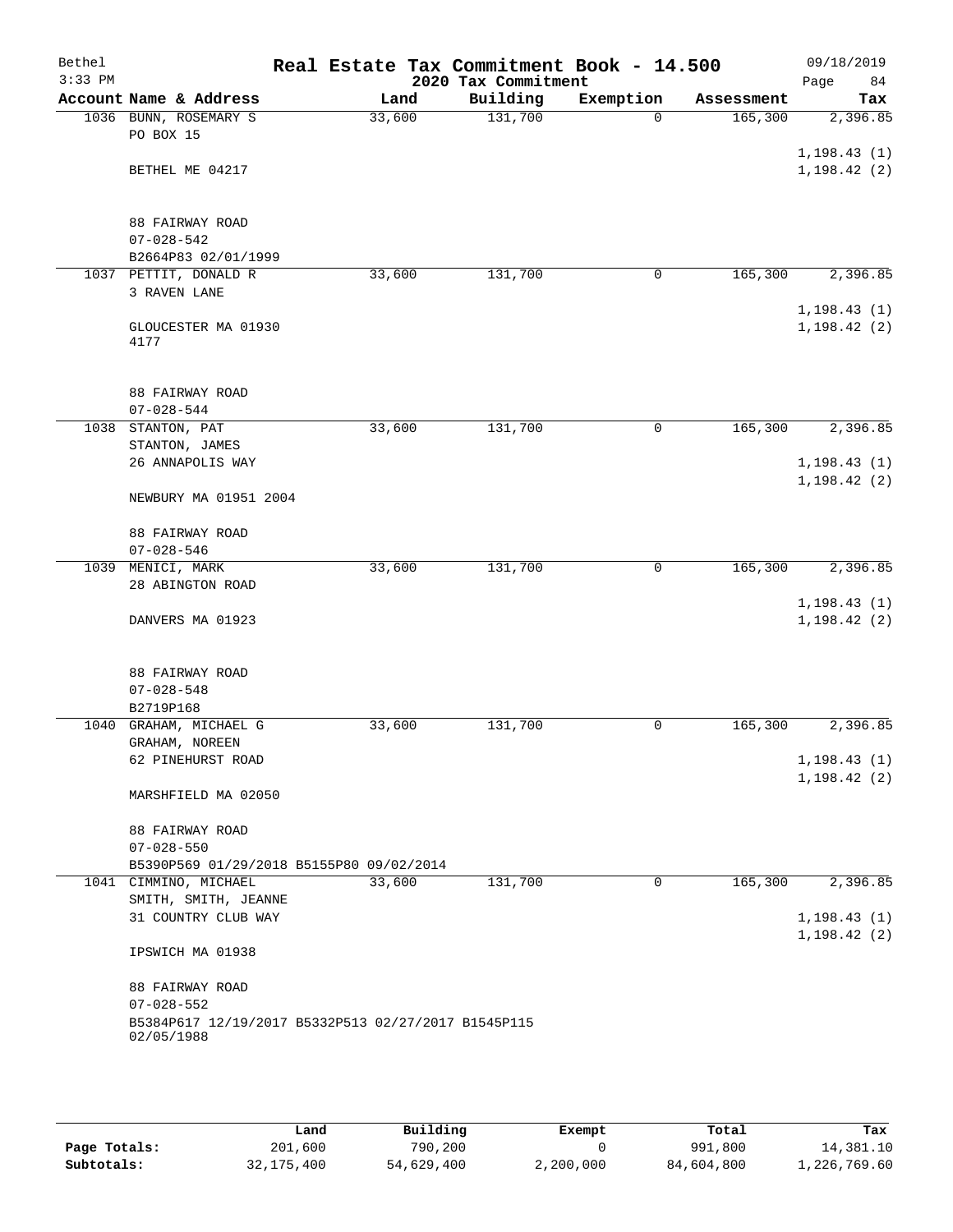| Bethel<br>$3:33$ PM |                                           |        |      | Real Estate Tax Commitment Book - 14.500<br>2020 Tax Commitment |           |             |            | 09/18/2019<br>Page           | 85  |
|---------------------|-------------------------------------------|--------|------|-----------------------------------------------------------------|-----------|-------------|------------|------------------------------|-----|
|                     | Account Name & Address                    |        | Land | Building                                                        | Exemption |             | Assessment |                              | Tax |
|                     | 1094 BROWN, JAMES FRANCIS<br>BROWN, MARY  | 33,600 |      | 131,700                                                         |           | $\Omega$    | 165,300    | 2,396.85                     |     |
|                     | 2 HOWE ROAD                               |        |      |                                                                 |           |             |            | 1, 198.43(1)<br>1, 198.42(2) |     |
|                     | NAHANT MA 01908                           |        |      |                                                                 |           |             |            |                              |     |
|                     | 88 FAIRWAY ROAD- Unit<br>$07 - 028 - 558$ |        |      |                                                                 |           |             |            |                              |     |
|                     | B4974P42 04/09/2013                       |        |      |                                                                 |           |             |            |                              |     |
|                     | 1095 CAREY, DENNIS                        | 33,600 |      | 131,700                                                         |           | $\mathbf 0$ | 165,300    | 2,396.85                     |     |
|                     | 1179 ROSEWOOD DR. N.E.                    |        |      |                                                                 |           |             |            | 1, 198.43(1)                 |     |
|                     | ATLANTA GA 30306 3554                     |        |      |                                                                 |           |             |            | 1, 198.42(2)                 |     |
|                     | 74 FAIRWAY ROAD<br>$07 - 028 - 560$       |        |      |                                                                 |           |             |            |                              |     |
|                     | 1096 BROWN, GARY A                        |        |      | 131,700                                                         |           | $\mathbf 0$ | 165,300    | 2,396.85                     |     |
|                     |                                           | 33,600 |      |                                                                 |           |             |            |                              |     |
|                     | ANN, ANN, TTE<br>44 SAW MILL RD.          |        |      |                                                                 |           |             |            | 1, 198.43(1)                 |     |
|                     | CONCORD MA 01742                          |        |      |                                                                 |           |             |            | 1, 198.42(2)                 |     |
|                     | 74 FAIRWAY ROAD<br>$07 - 028 - 562$       |        |      |                                                                 |           |             |            |                              |     |
|                     | B5301P473 08/31/2016 B2334P026 06/07/1996 |        |      |                                                                 |           |             |            |                              |     |
|                     | 1097 BETHEL INN (TIMESHARE)               | 56,400 |      | 159,400                                                         |           | 0           | 215,800    | 3,129.10                     |     |
|                     | PO BOX 49                                 |        |      |                                                                 |           |             |            |                              |     |
|                     |                                           |        |      |                                                                 |           |             |            | 1,564.55(1)                  |     |
|                     | BETHEL ME 04217                           |        |      |                                                                 |           |             |            | 1,564.55(2)                  |     |
|                     |                                           |        |      |                                                                 |           |             |            |                              |     |
|                     | 74 FAIRWAY ROAD                           |        |      |                                                                 |           |             |            |                              |     |
|                     | $07 - 028 - 564$                          |        |      |                                                                 |           |             |            |                              |     |
|                     | B3441P68 12/17/2003                       |        |      |                                                                 |           |             |            |                              |     |
| 1098                | FERREIRA, DENNIS                          | 33,600 |      | 131,700                                                         |           | 0           | 165,300    | 2,396.85                     |     |
|                     | FERREIRA, YVONNE                          |        |      |                                                                 |           |             |            | 1, 198.43(1)                 |     |
|                     | 734 ADAMS STREET                          |        |      |                                                                 |           |             |            | 1,198.42 (2)                 |     |
|                     | HOLLISTON MA 01746                        |        |      |                                                                 |           |             |            |                              |     |
|                     | 74 FAIRWAY ROAD                           |        |      |                                                                 |           |             |            |                              |     |
|                     | $07 - 028 - 566$                          |        |      |                                                                 |           |             |            |                              |     |
|                     | B3670P2 02/02/2005                        |        |      |                                                                 |           |             |            |                              |     |
|                     | 1099 JESSE, SANDRA                        | 33,600 |      | 131,700                                                         |           | 0           | 165,300    | 2,396.85                     |     |
|                     | 148 SCHOOL ST                             |        |      |                                                                 |           |             |            | 1, 198.43(1)                 |     |
|                     | MANCHESTER BY THE SEA<br>MA 01944 1235    |        |      |                                                                 |           |             |            | 1, 198.42(2)                 |     |
|                     | 74 FAIRWAY ROAD                           |        |      |                                                                 |           |             |            |                              |     |
|                     | $07 - 028 - 568$                          |        |      |                                                                 |           |             |            |                              |     |
|                     | B3712P298 05/06/2005                      |        |      |                                                                 |           |             |            |                              |     |

|              | Land       | Building   | Exempt    | Total      | Tax          |
|--------------|------------|------------|-----------|------------|--------------|
| Page Totals: | 224,400    | 817,900    |           | 1,042,300  | 15, 113. 35  |
| Subtotals:   | 32,399,800 | 55,447,300 | 2,200,000 | 85,647,100 | 1,241,882.95 |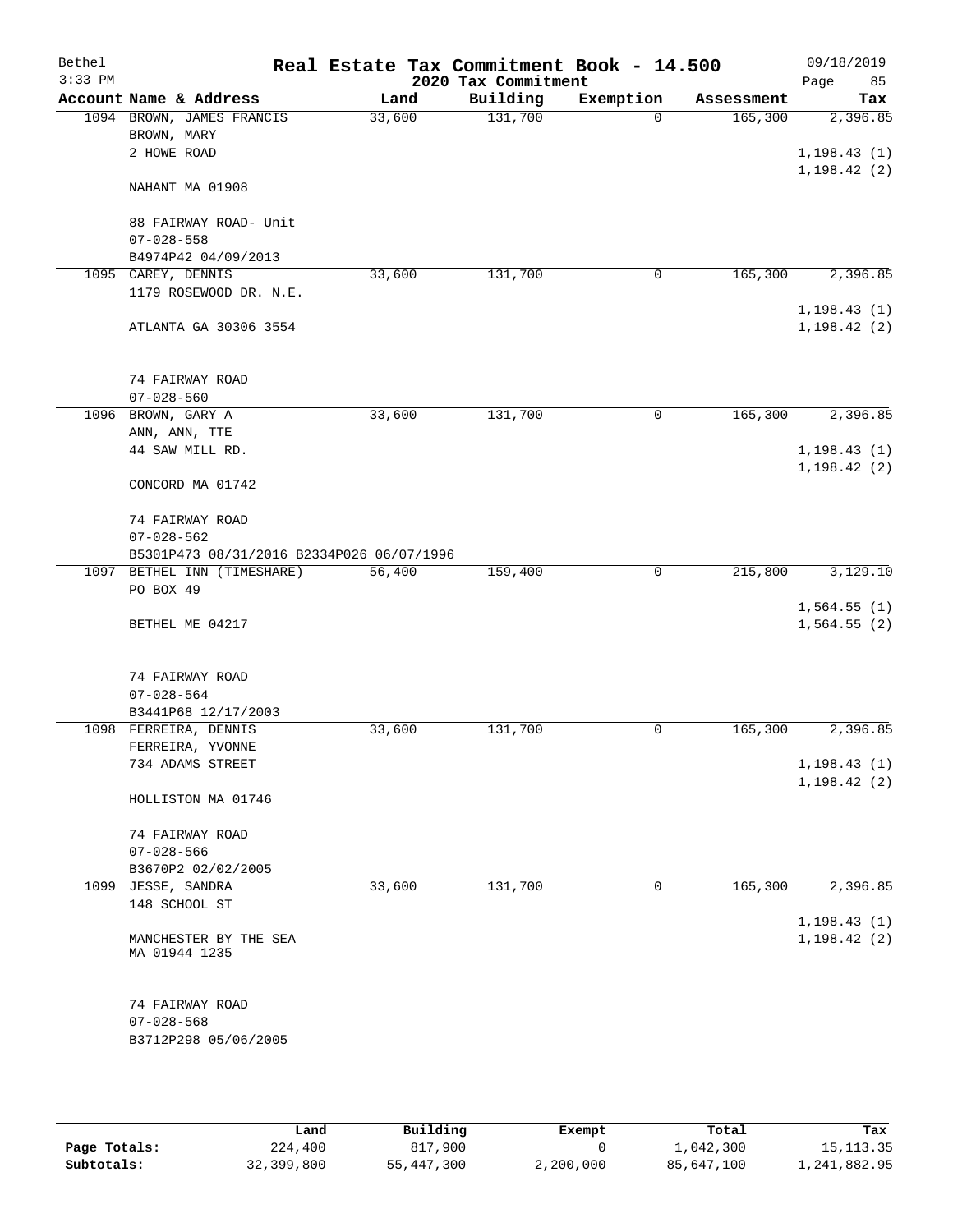| Bethel<br>$3:33$ PM |                                                                                                                        |            | Real Estate Tax Commitment Book - 14.500 |                                 |              |                      | 09/18/2019                 |
|---------------------|------------------------------------------------------------------------------------------------------------------------|------------|------------------------------------------|---------------------------------|--------------|----------------------|----------------------------|
|                     | Account Name & Address                                                                                                 |            | Land                                     | 2020 Tax Commitment<br>Building | Exemption    | Assessment           | Page<br>86<br>Tax          |
|                     | 1100 GREELY, JOHN                                                                                                      |            | 33,600                                   | 131,700                         | $\Omega$     | 165,300              | 2,396.85                   |
|                     | GREELY, CLAUDIA                                                                                                        |            |                                          |                                 |              |                      |                            |
|                     | 7 WHALE COVE ROAD                                                                                                      |            |                                          |                                 |              |                      | 1, 198.43(1)               |
|                     | ROCKPORT MA 01966 1921                                                                                                 |            |                                          |                                 |              |                      | 1, 198.42(2)               |
|                     | 74 FAIRWAY ROAD                                                                                                        |            |                                          |                                 |              |                      |                            |
|                     | $07 - 028 - 570$                                                                                                       |            |                                          |                                 |              |                      |                            |
|                     | 1101 CARLETON, WESTON G                                                                                                |            | 33,600                                   | 131,700                         | 0            | 165,300              | 2,396.85                   |
|                     | PO BOX 388                                                                                                             |            |                                          |                                 |              |                      | 1, 198.43(1)               |
|                     | BETHEL ME 04217                                                                                                        |            |                                          |                                 |              |                      | 1, 198.42(2)               |
|                     | 74 FAIRWAY ROAD                                                                                                        |            |                                          |                                 |              |                      |                            |
|                     | $07 - 028 - 572$                                                                                                       |            |                                          |                                 |              |                      |                            |
|                     | B5256P102 12/01/2015 B3765P263 07/25/2005                                                                              |            |                                          |                                 |              |                      |                            |
|                     | 1203 BETHEL INN CORPORATION<br>P.O. BOX 49                                                                             |            | 43,700                                   | 254,400                         | 0            | $\overline{298,100}$ | 4,322.45                   |
|                     | BETHEL ME 04217                                                                                                        |            |                                          |                                 |              |                      | 2,161.23(1)<br>2,161.22(2) |
|                     | 46 MILL HILL RD. #<br>$07 - 028 - 578 - 600 - 01$<br>B5260P442 12/24/2015 B4792P160 12/09/2011 B3132P316<br>07/01/2002 |            |                                          |                                 |              |                      |                            |
|                     | 1205 THE BETHEL INN                                                                                                    |            | 43,700                                   | 254,400                         | 0            | 298,100              | 4,322.45                   |
|                     | CORPORATION<br>PO BOX 49                                                                                               |            |                                          |                                 |              |                      |                            |
|                     |                                                                                                                        |            |                                          |                                 |              |                      | 2,161.23(1)                |
|                     | BETHEL ME 04217                                                                                                        |            |                                          |                                 |              |                      | 2,161.22(2)                |
|                     | 46 MILL HILL RD.                                                                                                       |            |                                          |                                 |              |                      |                            |
|                     | $07 - 028 - 578 - 602 - 3$                                                                                             |            |                                          |                                 |              |                      |                            |
|                     | B5279P106 05/02/2016 B3142P2 07/29/2002                                                                                |            |                                          |                                 |              |                      |                            |
|                     | 1207 HEFFERNAN, PHILIP N<br>HEFFERNAN, RACHEL                                                                          |            | 43,700                                   | 254,400                         | 0            | 298,100              | 4,322.45                   |
|                     | <b>BETHANY</b>                                                                                                         |            |                                          |                                 |              |                      |                            |
|                     | 129 ATLANTIC AVE                                                                                                       |            |                                          |                                 |              |                      | 2,161.23(1)                |
|                     | NORTH HAMPTON NH 03862                                                                                                 |            |                                          |                                 |              |                      | 2,161.22(2)                |
|                     | 46 MILL HILL RD.                                                                                                       |            |                                          |                                 |              |                      |                            |
|                     | $07 - 028 - 578 - 604 - 05$                                                                                            |            |                                          |                                 |              |                      |                            |
|                     | B5324P8695 01/04/2017 B3410P75 11/03/2003                                                                              |            |                                          |                                 |              |                      |                            |
|                     | 1209 SKRZYPCZAK, CASIMIR<br>SKRZYPCZAK, GRACE                                                                          |            | 43,700                                   | 254,400                         | 0            | 298,100              | 4,322.45                   |
|                     | 90 OXFORD RD                                                                                                           |            |                                          |                                 |              |                      | 2,161.23(1)<br>2,161.22(2) |
|                     | ROCKVILLE CENTER NY<br>11570                                                                                           |            |                                          |                                 |              |                      |                            |
|                     | 46 MILL HILL RD.                                                                                                       |            |                                          |                                 |              |                      |                            |
|                     | $07 - 028 - 578 - 606 - 07$<br>B3124P270                                                                               |            |                                          |                                 |              |                      |                            |
|                     |                                                                                                                        | Land       | Building                                 |                                 | Exempt       | Total                | Tax                        |
| Page Totals:        |                                                                                                                        | 242,000    | 1,281,000                                |                                 | $\mathsf{O}$ | 1,523,000            | 22,083.50                  |
| Subtotals:          |                                                                                                                        | 32,641,800 | 56,728,300                               |                                 | 2,200,000    | 87,170,100           | 1,263,966.45               |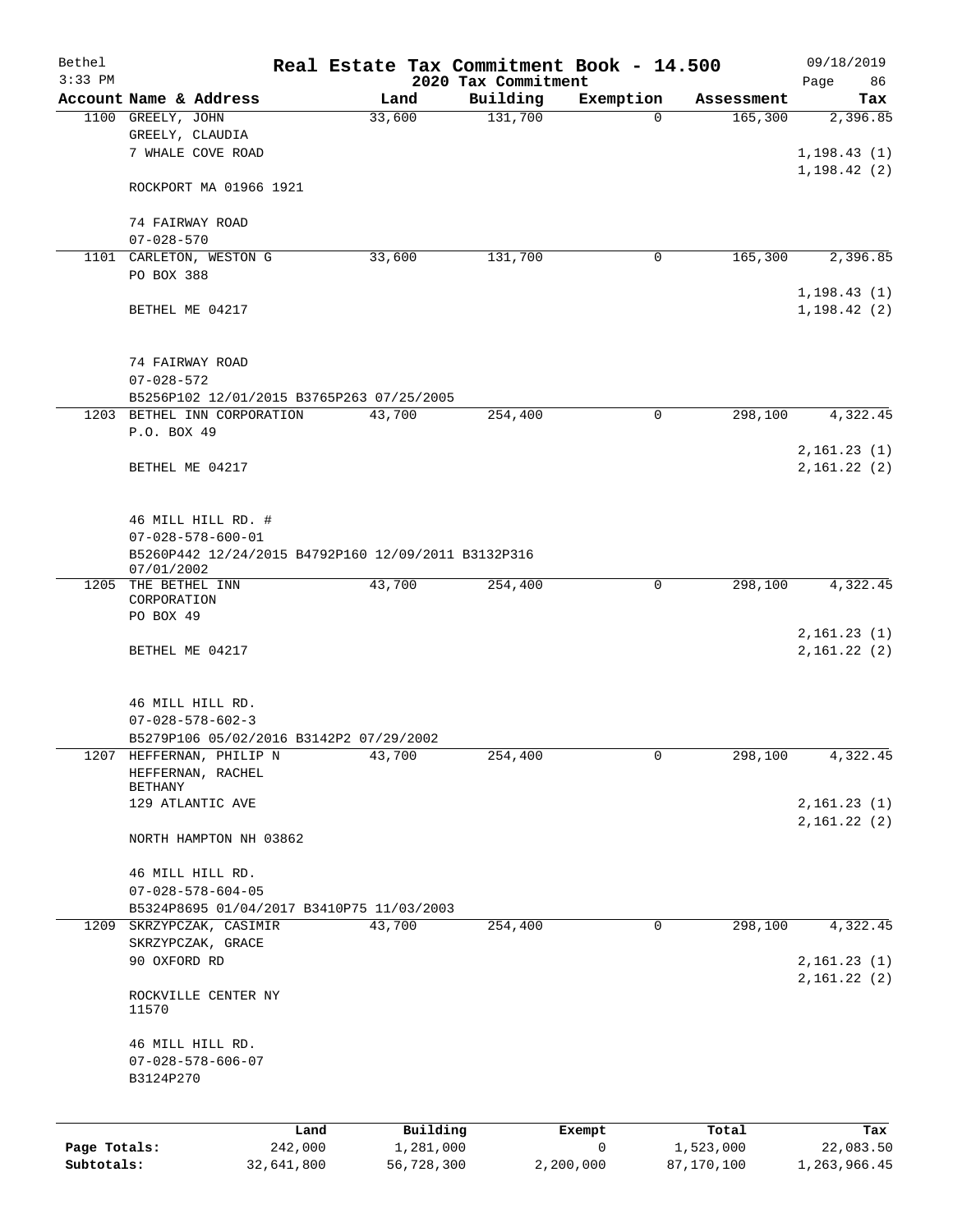| Bethel       |                                                                          |         |            |          |                                 | Real Estate Tax Commitment Book - 14.500 |            | 09/18/2019        |  |
|--------------|--------------------------------------------------------------------------|---------|------------|----------|---------------------------------|------------------------------------------|------------|-------------------|--|
| $3:33$ PM    | Account Name & Address                                                   |         | Land       |          | 2020 Tax Commitment<br>Building | Exemption                                | Assessment | Page<br>87<br>Tax |  |
|              | 1223 STIFLER, LAWRENCE T P                                               |         | 39,500     |          | 30,300                          | $\Omega$                                 | 69,800     | 1,012.10          |  |
|              | STIFLER,                                                                 | Acres   |            | 7.41     |                                 |                                          |            |                   |  |
|              | 100 CODMAN RD                                                            |         |            |          |                                 |                                          |            | 506.05(1)         |  |
|              |                                                                          |         |            |          |                                 |                                          |            | 506.05(2)         |  |
|              | BROOKLINE MA 02445                                                       |         |            |          |                                 |                                          |            |                   |  |
|              | 14 WEST BETHEL RD.<br>$07 - 030$                                         |         |            |          |                                 |                                          |            |                   |  |
|              | B4856P88 06/18/2012 B4714P288 04/28/2011 B3929P17<br>B3888P59 02/14/2006 |         |            |          |                                 |                                          |            |                   |  |
|              | 1225 PARENT, HELEN                                                       |         | 31,900     |          | 109,700                         | 20,000                                   | 121,600    | 1,763.20          |  |
|              | PO BOX 208                                                               | Acres   |            | 0.60     |                                 | 01 Homestead (HM)                        |            |                   |  |
|              |                                                                          |         |            |          |                                 |                                          |            | 881.60 (1)        |  |
|              | BETHEL ME 04217                                                          |         |            |          |                                 |                                          |            | 881.60 (2)        |  |
|              |                                                                          |         |            |          |                                 |                                          |            |                   |  |
|              | 110 LOVERS LANE                                                          |         |            |          |                                 |                                          |            |                   |  |
|              | $07 - 032$                                                               |         |            |          |                                 |                                          |            |                   |  |
|              | B3181P197 10/16/2002                                                     |         |            |          |                                 |                                          |            |                   |  |
|              | 1226 YOUNG, JAMES                                                        |         | 35,400     |          | 86,900                          | 20,000                                   | 102,300    | 1,483.35          |  |
|              | YOUNG, NANCY                                                             | Acres   |            | 0.80     |                                 | 01 Homestead (HM)                        |            |                   |  |
|              | PO BOX 531                                                               |         |            |          |                                 |                                          |            | 741.68(1)         |  |
|              | BETHEL ME 04217                                                          |         |            |          |                                 |                                          |            | 741.67(2)         |  |
|              | 126 LOVERS LANE                                                          |         |            |          |                                 |                                          |            |                   |  |
|              | $07 - 033$                                                               |         |            |          |                                 |                                          |            |                   |  |
|              | B1079P117 06/16/1980                                                     |         |            |          |                                 |                                          |            |                   |  |
|              | 1227 C.N. BROWN COMPANY                                                  |         | 49,300     |          | 117,000                         | $\mathbf 0$                              | 166,300    | 2,411.35          |  |
|              | 164 MAIN ST.                                                             | Acres   |            | 1.40     |                                 |                                          |            |                   |  |
|              |                                                                          |         |            |          |                                 |                                          |            | 1,205.68(1)       |  |
|              | SOUTH PARIS ME 04281                                                     |         |            |          |                                 |                                          |            | 1, 205.67(2)      |  |
|              |                                                                          |         |            |          |                                 |                                          |            |                   |  |
|              | 38 WEST BETHEL RD.                                                       |         |            |          |                                 |                                          |            |                   |  |
|              | $07 - 034$                                                               |         |            |          |                                 |                                          |            |                   |  |
|              | B2710P305 06/09/1999                                                     |         |            |          |                                 |                                          |            |                   |  |
| 1229         | GOULD ACADEMY                                                            |         | 26,100     |          | 53,300                          | 0                                        | 79,400     | 1,151.30          |  |
|              | ATTN: BUSINESS OFFICE,                                                   | Acres   |            | 0.33     |                                 |                                          |            |                   |  |
|              | BETH MCWILLIAMS, CFO<br>PO BOX 860                                       |         |            |          |                                 |                                          |            | 575.65(1)         |  |
|              |                                                                          |         |            |          |                                 |                                          |            | 575.65(2)         |  |
|              | BETHEL ME 04217                                                          |         |            |          |                                 |                                          |            |                   |  |
|              | 62 LOVERS LANE                                                           |         |            |          |                                 |                                          |            |                   |  |
|              | $07 - 036$                                                               |         |            |          |                                 |                                          |            |                   |  |
|              | B4817P18 02/23/2012 B4775P309 10/26/2011 B620P358                        |         |            |          |                                 |                                          |            |                   |  |
|              | 05/09/1963<br>1230 DAVIS, JAMES RUSSELL,                                 |         | 38,400     |          | 82,900                          | 0                                        | 121,300    | 1,758.85          |  |
|              | JR.                                                                      |         |            |          |                                 |                                          |            |                   |  |
|              | 831 PLUM AVE.                                                            | Acres   |            | 1.00     |                                 |                                          |            |                   |  |
|              |                                                                          |         |            |          |                                 |                                          |            | 879.43 (1)        |  |
|              | NEW SMYRNA FL 32168                                                      |         |            |          |                                 |                                          |            | 879.42 (2)        |  |
|              | 26 LOVERS LANE                                                           |         |            |          |                                 |                                          |            |                   |  |
|              | $07 - 037$                                                               |         |            |          |                                 |                                          |            |                   |  |
|              | B5066P49 11/22/2013 B5012P332 07/19/2013 B3659P111<br>12/17/2004         |         |            |          |                                 |                                          |            |                   |  |
|              |                                                                          | Land    |            | Building |                                 | Exempt                                   | Total      | Tax               |  |
| Page Totals: |                                                                          | 220,600 |            | 480,100  |                                 | 40,000                                   | 660,700    | 9,580.15          |  |
| Subtotals:   | 32,862,400                                                               |         | 57,208,400 |          |                                 | 2,240,000                                | 87,830,800 | 1,273,546.60      |  |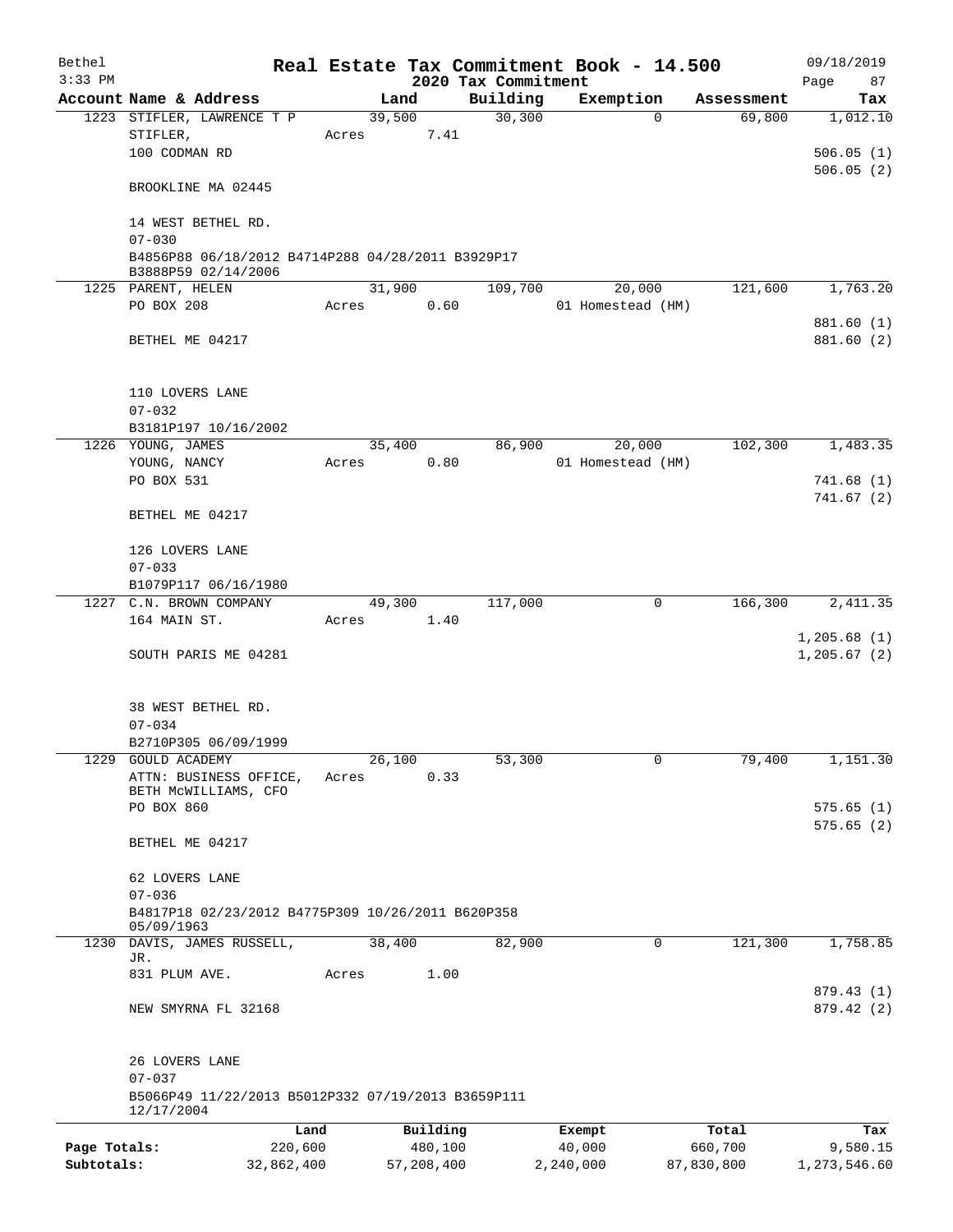| Bethel<br>$3:33$ PM |                                                                                        |         |                | 2020 Tax Commitment | Real Estate Tax Commitment Book - 14.500 |            | 09/18/2019<br>Page<br>88   |
|---------------------|----------------------------------------------------------------------------------------|---------|----------------|---------------------|------------------------------------------|------------|----------------------------|
|                     | Account Name & Address                                                                 |         | Land           | Building            | Exemption                                | Assessment | Tax                        |
|                     | 1231 GOCLOWSKI, BERNARD J<br>GOCLOWSKI, CLARA P                                        |         | 28,900<br>0.45 | 272,100             | 0                                        | 301,000    | 4,364.50                   |
|                     | PO BOX 26                                                                              | Acres   |                |                     |                                          |            | 2,182.25(1)<br>2,182.25(2) |
|                     | MONTAGUE MA 01351                                                                      |         |                |                     |                                          |            |                            |
|                     | 18 LOVERS LANE<br>$07 - 037 - 001$                                                     |         |                |                     |                                          |            |                            |
|                     | B5303P388 09/08/2016 B5255P408 11/23/2015 B5012P332<br>07/19/2013 B3659P111 12/17/2004 |         |                |                     |                                          |            |                            |
|                     | 1233 MONZO, MICHAEL JR<br>C/O JEAN MONZO                                               | Acres   | 38,400<br>1.00 | 135,900             | 20,000<br>01 Homestead (HM)              | 154,300    | 2,237.35                   |
|                     | 201 GROVER HILL ROAD                                                                   |         |                |                     |                                          |            | 1,118.68(1)                |
|                     | BETHEL ME 04217                                                                        |         |                |                     |                                          |            | 1, 118.67(2)               |
|                     | 201 GROVER HILL RD.<br>$07 - 039$                                                      |         |                |                     |                                          |            |                            |
|                     | B4988P281 05/23/2013 B4974P42 04/12/2013 B3495P329<br>04/16/2004                       |         |                |                     |                                          |            |                            |
|                     | 1234 D'AMBOISE, PATRICK                                                                |         | 43,700         | 67,900              | $\mathbf 0$                              | 111,600    | 1,618.20                   |
|                     | D'AMBOISE, DENISE<br>169 TOWN FARM RD                                                  | Acres   | 1.16           |                     |                                          |            | 809.10(1)                  |
|                     | NEW GLOUCESTER ME 04260                                                                |         |                |                     |                                          |            | 809.10(2)                  |
|                     | 223 GROVER HILL ROAD                                                                   |         |                |                     |                                          |            |                            |
|                     | $07 - 040 - 006$                                                                       |         |                |                     |                                          |            |                            |
|                     | B3745P202 06/22/2005                                                                   |         |                |                     |                                          |            |                            |
|                     | 1235 GIBSON, THERESA                                                                   |         | 38,400         | 17,500              | 20,000                                   | 35,900     | 520.55                     |
|                     | MILLS, MILLS, DUSTIN<br>197 GROVER HILL RD                                             | Acres   | 1.00           |                     | 01 Homestead (HM)                        |            | 260.28(1)                  |
|                     |                                                                                        |         |                |                     |                                          |            | 260.27(2)                  |
|                     | BETHEL ME 04217                                                                        |         |                |                     |                                          |            |                            |
|                     | 197 GROVER HILL RD.                                                                    |         |                |                     |                                          |            |                            |
|                     | $07 - 040 - 001$                                                                       |         |                |                     |                                          |            |                            |
|                     | B4962P166 03/11/2013 B3769P253 08/01/2005<br>1236 KENDALL, MARK                        |         | 36,700         | 0                   | 0                                        | 36,700     | 532.15                     |
|                     | PO BOX 443                                                                             | Acres   | 8.30           |                     |                                          |            |                            |
|                     | BETHEL ME 04217 0443                                                                   |         |                |                     |                                          |            | 266.08(1)<br>266.07(2)     |
|                     |                                                                                        |         |                |                     |                                          |            |                            |
|                     | GROVER HILL RD.                                                                        |         |                |                     |                                          |            |                            |
|                     | $07 - 040 - 002$                                                                       |         |                |                     |                                          |            |                            |
| 1237                | B2624P131<br>KENDALL, MARK                                                             |         | 38,900         | 227,800             | 0                                        | 266,700    | 3,867.15                   |
|                     | RAND-MAINES,                                                                           | Acres   | 1.20           |                     |                                          |            |                            |
|                     | RAND-MAINES, BRENDA<br>PO BOX 443                                                      |         |                |                     |                                          |            | 1,933.58(1)                |
|                     | BETHEL ME 04217 0443                                                                   |         |                |                     |                                          |            | 1,933.57(2)                |
|                     | 221 GROVER HILL RD.<br>$07 - 040 - 002 - 001$                                          |         |                |                     |                                          |            |                            |
|                     | B5302P480 09/06/2016 B2710P175 06/08/1999 B2624P131<br>10/23/1998                      |         |                |                     |                                          |            |                            |
|                     |                                                                                        | Land    | Building       |                     | Exempt                                   | Total      | Tax                        |
| Page Totals:        |                                                                                        | 225,000 | 721,200        |                     | 40,000                                   | 906,200    | 13,139.90                  |

**Subtotals:** 33,087,400 57,929,600 2,280,000 88,737,000 1,286,686.50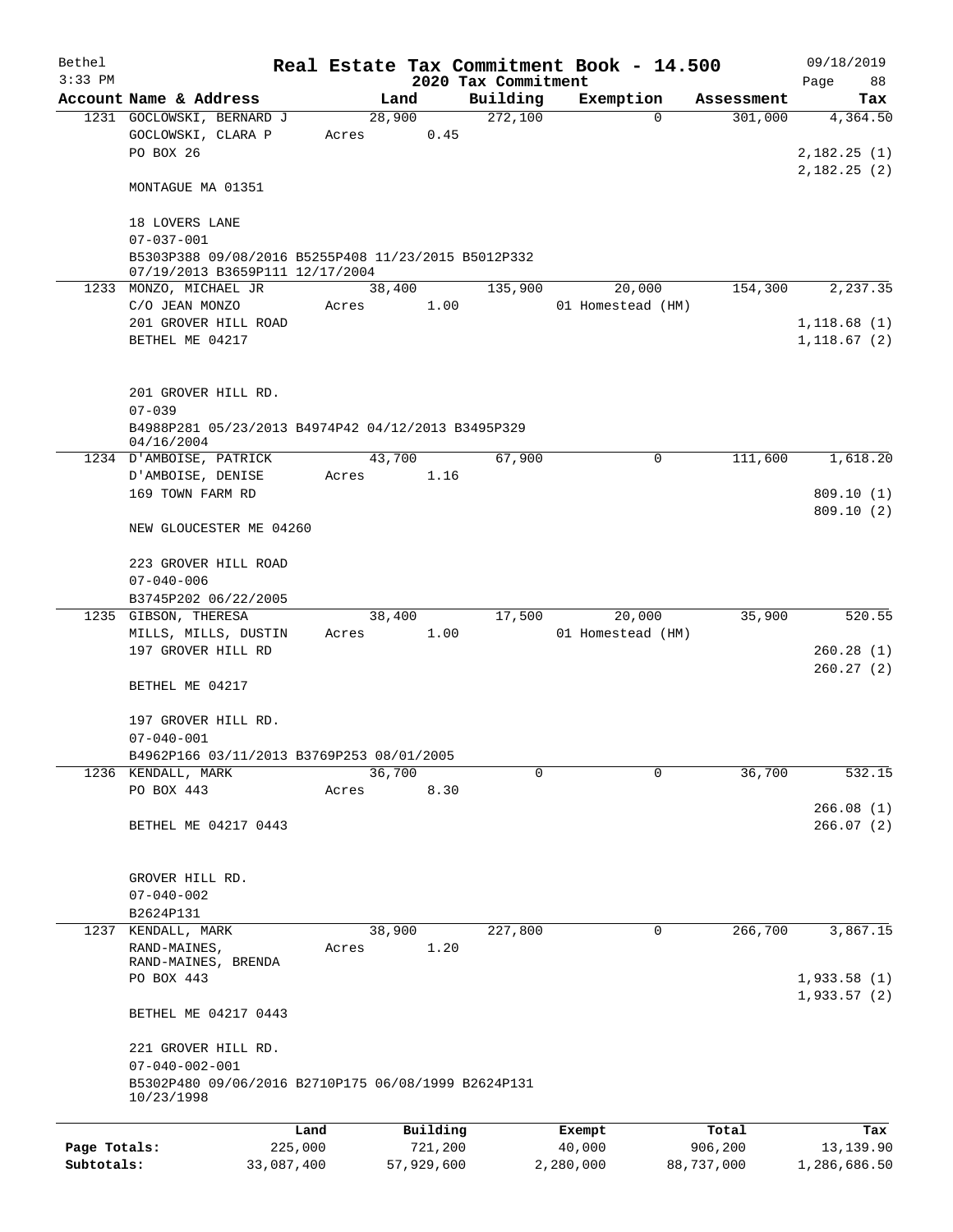| Bethel<br>$3:33$ PM |                                                                  |       |        | Real Estate Tax Commitment Book - 14.500<br>2020 Tax Commitment |              |            | 09/18/2019<br>89 |
|---------------------|------------------------------------------------------------------|-------|--------|-----------------------------------------------------------------|--------------|------------|------------------|
|                     | Account Name & Address                                           |       | Land   | Building                                                        | Exemption    | Assessment | Page<br>Tax      |
|                     | 1238 STEWARD, JOHN F                                             |       | 34,500 | 31,900                                                          | $\mathbf 0$  | 66,400     | 962.80           |
|                     |                                                                  |       |        |                                                                 |              |            |                  |
|                     | STEWARD, TABAITHA M                                              | Acres | 0.75   |                                                                 |              |            |                  |
|                     | PO BOX 636                                                       |       |        |                                                                 |              |            | 481.40 (1)       |
|                     | BETHEL ME 04217                                                  |       |        |                                                                 |              |            | 481.40 (2)       |
|                     | 243 GROVER HILL RD.                                              |       |        |                                                                 |              |            |                  |
|                     | $07 - 041$                                                       |       |        |                                                                 |              |            |                  |
|                     | B5298P57 08/11/2016 B693P95 09/25/1970                           |       |        |                                                                 |              |            |                  |
|                     | 1239 CHADBOURNE TREE FARMS,                                      |       | 30,900 | $\Omega$                                                        | 0            | 30,900     | 448.05           |
|                     | <b>LLC</b>                                                       |       |        |                                                                 |              |            |                  |
|                     | PO BOX 1750                                                      | Acres | 74.00  |                                                                 |              |            |                  |
|                     |                                                                  |       |        |                                                                 |              |            | 224.03(1)        |
|                     | BETHEL ME 04217                                                  |       |        |                                                                 |              |            | 224.02(2)        |
|                     |                                                                  |       |        |                                                                 |              |            |                  |
|                     | GROVER HILL RD N/S                                               |       |        |                                                                 |              |            |                  |
|                     | $07 - 042$                                                       |       |        |                                                                 |              |            |                  |
|                     | B3652P43 12/29/2004                                              |       |        |                                                                 |              |            |                  |
|                     | 1240 SWAIN, MAUREEN W., PR                                       |       | 84,200 | 0                                                               | $\mathbf 0$  | 84,200     | 1,220.90         |
|                     | SWAIN, RUEL E. SWAIN,                                            | Acres | 102.57 |                                                                 |              |            |                  |
|                     | SR. ESTATE OF                                                    |       |        |                                                                 |              |            |                  |
|                     | 185 WEST BETHEL ROAD                                             |       |        |                                                                 |              |            | 610.45(1)        |
|                     |                                                                  |       |        |                                                                 |              |            | 610.45(2)        |
|                     | BETHEL ME 04217                                                  |       |        |                                                                 |              |            |                  |
|                     | OLD GROVER HILL S/S                                              |       |        |                                                                 |              |            |                  |
|                     | $07 - 043$                                                       |       |        |                                                                 |              |            |                  |
|                     | 1241 CARVER, JUSTINE L                                           |       | 24,400 | 0                                                               | $\mathsf{O}$ | 24,400     | 353.80           |
|                     | BROOKS, TRAVIS G                                                 | Acres | 36.00  |                                                                 |              |            |                  |
|                     | 120 SUNDAY RIVER ROAD                                            |       |        |                                                                 |              |            | 176.90(1)        |
|                     |                                                                  |       |        |                                                                 |              |            | 176.90(2)        |
|                     | BETHEL ME 04217                                                  |       |        |                                                                 |              |            |                  |
|                     |                                                                  |       |        |                                                                 |              |            |                  |
|                     | OLD GROVER HILL N/S                                              |       |        |                                                                 |              |            |                  |
|                     | $07 - 044$                                                       |       |        |                                                                 |              |            |                  |
|                     | B5151P125 08/22/2014 B2188P215 09/10/1992<br>1242 ANNIS, SCOTT E |       | 36,000 | 0                                                               | 0            | 36,000     | 522.00           |
|                     |                                                                  | Acres | 8.70   |                                                                 |              |            |                  |
|                     | ANNIS, WENDY E<br>PO BOX 112                                     |       |        |                                                                 |              |            | 261.00(1)        |
|                     |                                                                  |       |        |                                                                 |              |            | 261.00(2)        |
|                     | GREENWOOD ME 04219                                               |       |        |                                                                 |              |            |                  |
|                     |                                                                  |       |        |                                                                 |              |            |                  |
|                     | ANNIS RD.                                                        |       |        |                                                                 |              |            |                  |
|                     | $07 - 045$                                                       |       |        |                                                                 |              |            |                  |
|                     | B5110P261 05/02/2014 B4982P188 05/06/2013 B595P123<br>06/02/1960 |       |        |                                                                 |              |            |                  |
|                     | 1243 ANNIS, SCOTT                                                |       | 48,000 | 93,600                                                          | 0            | 141,600    | 2,053.20         |
|                     | ANNIS, WENDY                                                     | Acres | 9.00   |                                                                 |              |            |                  |
|                     | PO BOX 112                                                       |       |        |                                                                 |              |            | 1,026.60(1)      |
|                     |                                                                  |       |        |                                                                 |              |            | 1,026.60(2)      |
|                     | GREENWOOD ME 04255                                               |       |        |                                                                 |              |            |                  |
|                     | 104 ANNIS RD.                                                    |       |        |                                                                 |              |            |                  |
|                     | $07 - 046$                                                       |       |        |                                                                 |              |            |                  |
|                     | B3678P95 02/22/2005                                              |       |        |                                                                 |              |            |                  |
|                     |                                                                  |       |        |                                                                 |              |            |                  |
|                     |                                                                  |       |        |                                                                 |              |            |                  |
|                     |                                                                  |       |        |                                                                 |              |            |                  |

|              | Land         | Building   | Exempt    | Total      | Tax          |
|--------------|--------------|------------|-----------|------------|--------------|
| Page Totals: | 258,000      | 125,500    |           | 383,500    | 5,560.75     |
| Subtotals:   | 33, 345, 400 | 58,055,100 | 2,280,000 | 89,120,500 | 1,292,247.25 |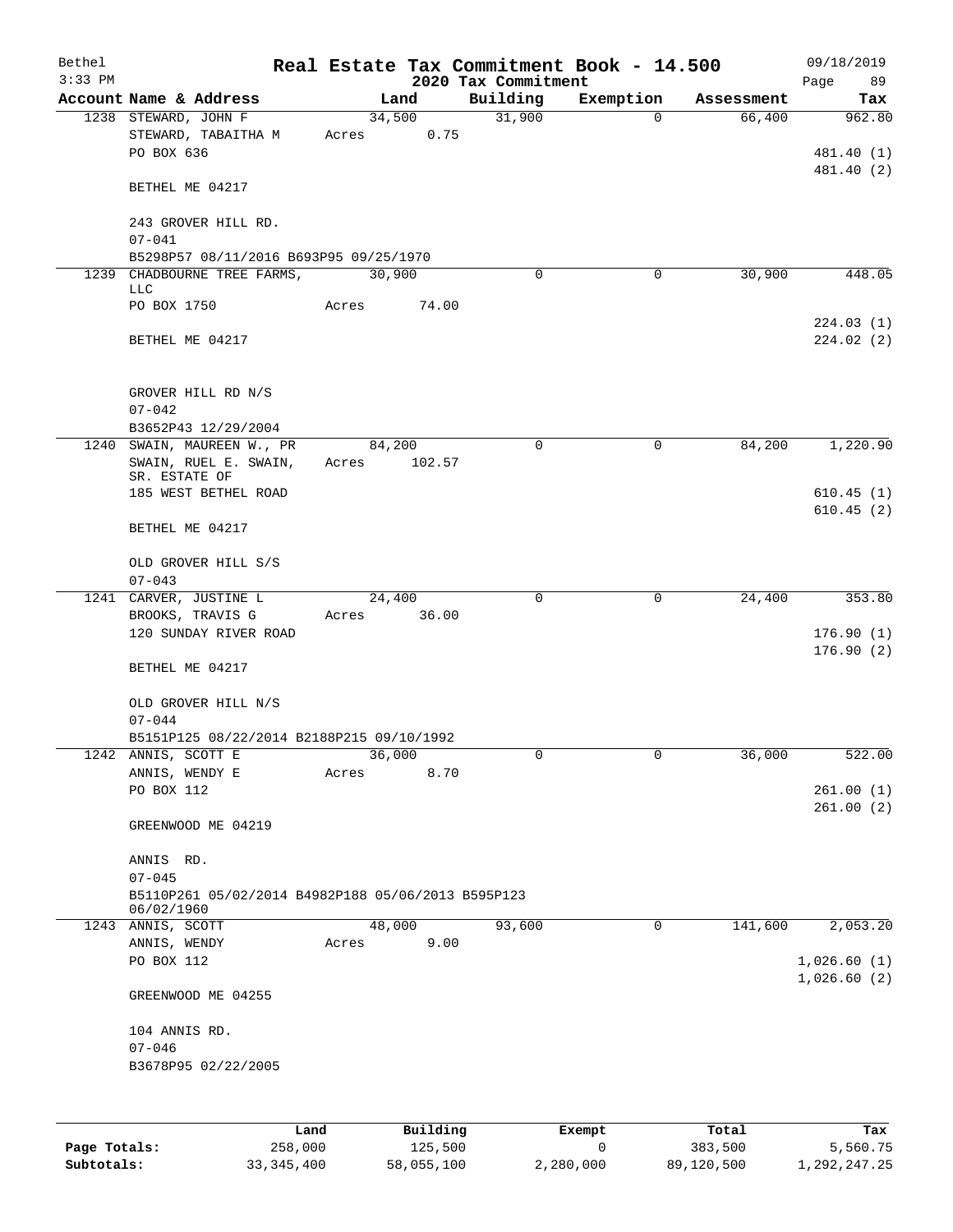| Bethel<br>$3:33$ PM |                                                |                 |      | 2020 Tax Commitment | Real Estate Tax Commitment Book - 14.500 |            | 09/18/2019<br>Page<br>90 |
|---------------------|------------------------------------------------|-----------------|------|---------------------|------------------------------------------|------------|--------------------------|
|                     | Account Name & Address                         |                 | Land | Building            | Exemption                                | Assessment | Tax                      |
|                     | 1244 ANNIS, SCOTT<br>C/O ROLAND ANNIS          | 4,800           |      | 6,500               | $\mathbf 0$                              | 11,300     | 163.85                   |
|                     | PO BOX 112                                     |                 |      |                     |                                          |            | 81.93(1)<br>81.92(2)     |
|                     | GREENWOOD ME 04255                             |                 |      |                     |                                          |            |                          |
|                     | 92 ANNIS RD.                                   |                 |      |                     |                                          |            |                          |
|                     | $07 - 046 - 001$                               |                 |      |                     |                                          |            |                          |
|                     | B2924P109                                      |                 |      |                     |                                          |            |                          |
| 1245                | SWAIN, MAUREEN W., PR<br>SWAIN, RUEL E. SWAIN, | 41,400<br>Acres | 2.67 | 43,000              | 0                                        | 84,400     | 1,223.80                 |
|                     | SR. ESTATE OF                                  |                 |      |                     |                                          |            |                          |
|                     | 185 WEST BETHEL ROAD                           |                 |      |                     |                                          |            | 611.90(1)                |
|                     | BETHEL ME 04217                                |                 |      |                     |                                          |            | 611.90(2)                |
|                     | 66 ANNIS ROAD                                  |                 |      |                     |                                          |            |                          |
|                     | $07 - 047$                                     |                 |      |                     |                                          |            |                          |
|                     | B2924P109                                      |                 |      |                     |                                          |            |                          |
|                     | 1247 SWEETSER, LLOYD W<br>54 ANNIS ROAD        | 41,300          |      | 105,100             | 20,000                                   | 126,400    | 1,832.80                 |
|                     |                                                | Acres           | 2.60 |                     | 01 Homestead (HM)                        |            | 916.40(1)                |
|                     | BETHEL ME 04217                                |                 |      |                     |                                          |            | 916.40(2)                |
|                     |                                                |                 |      |                     |                                          |            |                          |
|                     | 54 ANNIS RD.                                   |                 |      |                     |                                          |            |                          |
|                     | $07 - 048$                                     |                 |      |                     |                                          |            |                          |
|                     | B3192P260 11/07/2002                           |                 |      |                     |                                          |            |                          |
| 1248                | DOOEN, GAYLAND                                 | 44,200          |      | 80,400              | 26,000                                   | 98,600     | 1,429.70                 |
|                     | DOOEN, MARY<br>PO BOX 176                      | Acres           | 5.43 |                     | 01 Homestead (HM)                        |            |                          |
|                     |                                                |                 |      |                     | 12 WW2 Vet Res                           |            | 714.85(1)<br>714.85(2)   |
|                     | BETHEL ME 04217                                |                 |      |                     |                                          |            |                          |
|                     | 34 ANNIS RD.                                   |                 |      |                     |                                          |            |                          |
|                     | $07 - 050$                                     |                 |      |                     |                                          |            |                          |
|                     | B837P157 09/26/1974                            |                 |      |                     |                                          |            |                          |
|                     | 1249 DOOEN, GAYLAND                            | 36,200          |      | 18,200              | 0                                        | 54,400     | 788.80                   |
|                     | DOOEN, MARY<br>P.O. BOX 176                    | Acres           | 0.85 |                     |                                          |            | 394.40 (1)               |
|                     |                                                |                 |      |                     |                                          |            | 394.40(2)                |
|                     | BETHEL ME 04217                                |                 |      |                     |                                          |            |                          |
|                     | 26 ANNIS RD.                                   |                 |      |                     |                                          |            |                          |
|                     | $07 - 051$                                     |                 |      |                     |                                          |            |                          |
|                     | B677P86                                        |                 |      |                     |                                          |            |                          |
| 1250                | WITTER, MICHAEL                                | 39,600          |      | 91,000              | 20,000                                   | 110,600    | 1,603.70                 |
|                     | WITTER, GAIL                                   | Acres           | 1.51 |                     | 01 Homestead (HM)                        |            |                          |
|                     | 16 ANNIS ROAD                                  |                 |      |                     |                                          |            | 801.85 (1)<br>801.85 (2) |
|                     | BETHEL ME 04217                                |                 |      |                     |                                          |            |                          |
|                     | 16 ANNIS RD.                                   |                 |      |                     |                                          |            |                          |
|                     | $07 - 053$                                     |                 |      |                     |                                          |            |                          |
|                     | B844P2 12/10/1974                              |                 |      |                     |                                          |            |                          |
|                     |                                                |                 |      |                     |                                          |            |                          |
|                     |                                                |                 |      |                     |                                          |            |                          |
|                     |                                                |                 |      |                     |                                          |            |                          |

|              | Land       | Building   | Exempt    | Total      | Tax          |
|--------------|------------|------------|-----------|------------|--------------|
| Page Totals: | 207,500    | 344,200    | 66,000    | 485,700    | 7,042.65     |
| Subtotals:   | 33,552,900 | 58,399,300 | 2,346,000 | 89,606,200 | 1,299,289.90 |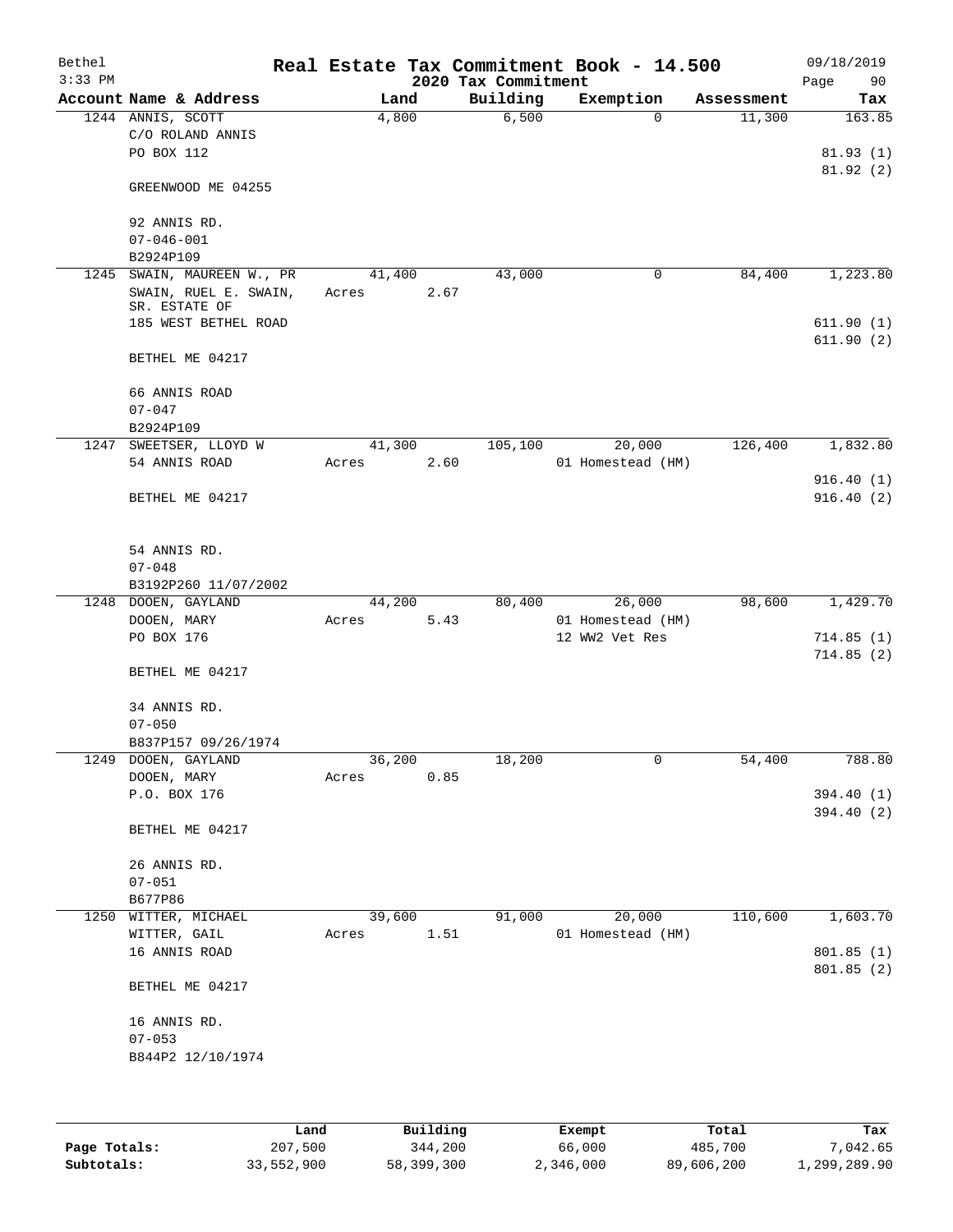| Bethel<br>$3:33$ PM |                                                                                          |       |                | 2020 Tax Commitment | Real Estate Tax Commitment Book - 14.500 |            | 09/18/2019<br>Page<br>91     |
|---------------------|------------------------------------------------------------------------------------------|-------|----------------|---------------------|------------------------------------------|------------|------------------------------|
|                     | Account Name & Address                                                                   |       | Land           | Building            | Exemption                                | Assessment | Tax                          |
|                     | 1251 MACMUNN, ELEANOR EST.<br>OF/BRUCE MACMUNN, PR<br>723 ALLEN POND RD.                 | Acres | 31,400<br>0.90 | 80,600              | $\Omega$                                 | 112,000    | 1,624.00                     |
|                     | GREENE ME 04236                                                                          |       |                |                     |                                          |            | 812.00(1)<br>812.00(2)       |
|                     | 188 WEST BETHEL RD.<br>$07 - 054$                                                        |       |                |                     |                                          |            |                              |
|                     | B3709P43 05/02/2005                                                                      |       |                |                     |                                          |            |                              |
|                     | 1252 SWAIN, RUEL E JR                                                                    |       | 23,900         | $\mathbf 0$         | $\mathbf 0$                              | 23,900     | 346.55                       |
|                     | 3 ANNIS ROAD                                                                             | Acres | 0.99           |                     |                                          |            |                              |
|                     | BETHEL ME 04217                                                                          |       |                |                     |                                          |            | 173.28(1)<br>173.27(2)       |
|                     | RTE 2 S/S<br>$07 - 055$                                                                  |       |                |                     |                                          |            |                              |
|                     | B4604P70 06/30/2010 B4558P287 02/10/2010 B1516P279                                       |       |                |                     |                                          |            |                              |
|                     | 1253 WITTER, MICHAEL                                                                     |       | 71,200         | 34,000              | 0                                        | 105,200    | 1,525.40                     |
|                     | 16 ANNIS ROAD                                                                            | Acres | 56.00          |                     |                                          |            |                              |
|                     | BETHEL ME 04217                                                                          |       |                |                     |                                          |            | 762.70(1)<br>762.70(2)       |
|                     | 172 WEST BETHEL RD<br>$07 - 056$                                                         |       |                |                     |                                          |            |                              |
|                     | B1554P151                                                                                |       |                |                     |                                          |            |                              |
|                     | 1254 HUTCHINS, JEFFREY                                                                   |       | 1,000          | $\mathbf 0$         | 0                                        | 1,000      | 14.50                        |
|                     | 1329 NORTH ROAD                                                                          | Acres | 4.80           |                     |                                          |            | 7.25(1)                      |
|                     | GILEAD ME 04217                                                                          |       |                |                     |                                          |            | 7.25(2)                      |
|                     | RTE 2 S/S<br>$07 - 057$                                                                  |       |                |                     |                                          |            |                              |
|                     | B1094P100 10/08/1980 B575P63                                                             |       |                |                     |                                          |            |                              |
|                     | 1255 GOBEL, JOHN A                                                                       |       | 48,400         | 106,400             | 0                                        | 154,800    | 2,244.60                     |
|                     | 34 JACOBS WAY                                                                            | Acres | 1.10           |                     |                                          |            |                              |
|                     | GORHAM ME 04038                                                                          |       |                |                     |                                          |            | 1, 122.30(1)<br>1, 122.30(2) |
|                     | 160 WEST BETHEL RD.<br>$07 - 058$<br>B5398P296 03/21/2018 B5220P170 05/04/2015 B4866P127 |       |                |                     |                                          |            |                              |
|                     | 07/12/2012 B4291P251 05/01/2008 B2396P106 12/13/1996                                     |       | 34,200         | 51,300              | 20,000                                   | 65,500     | 949.75                       |
|                     | 1256 MARIN, RICHARD<br>PO BOX 606                                                        | Acres | 1.90           |                     | 01 Homestead (HM)                        |            |                              |
|                     |                                                                                          |       |                |                     |                                          |            | 474.88 (1)                   |
|                     | BETHEL ME 04217                                                                          |       |                |                     |                                          |            | 474.87 (2)                   |
|                     | 150 WEST BETHEL ROAD<br>$07 - 059$                                                       |       |                |                     |                                          |            |                              |
|                     | B1761P205 10/09/1990                                                                     |       |                |                     |                                          |            |                              |
|                     |                                                                                          |       |                |                     |                                          |            |                              |
|                     |                                                                                          | Land. | Building       |                     | $F$ vomnt                                | $T$ ctal   | Tov                          |

|              | Land       | Building   | Exempt    | Total      | Tax          |
|--------------|------------|------------|-----------|------------|--------------|
| Page Totals: | 210,100    | 272,300    | 20,000    | 462,400    | 6,704.80     |
| Subtotals:   | 33,763,000 | 58,671,600 | 2,366,000 | 90,068,600 | 1,305,994.70 |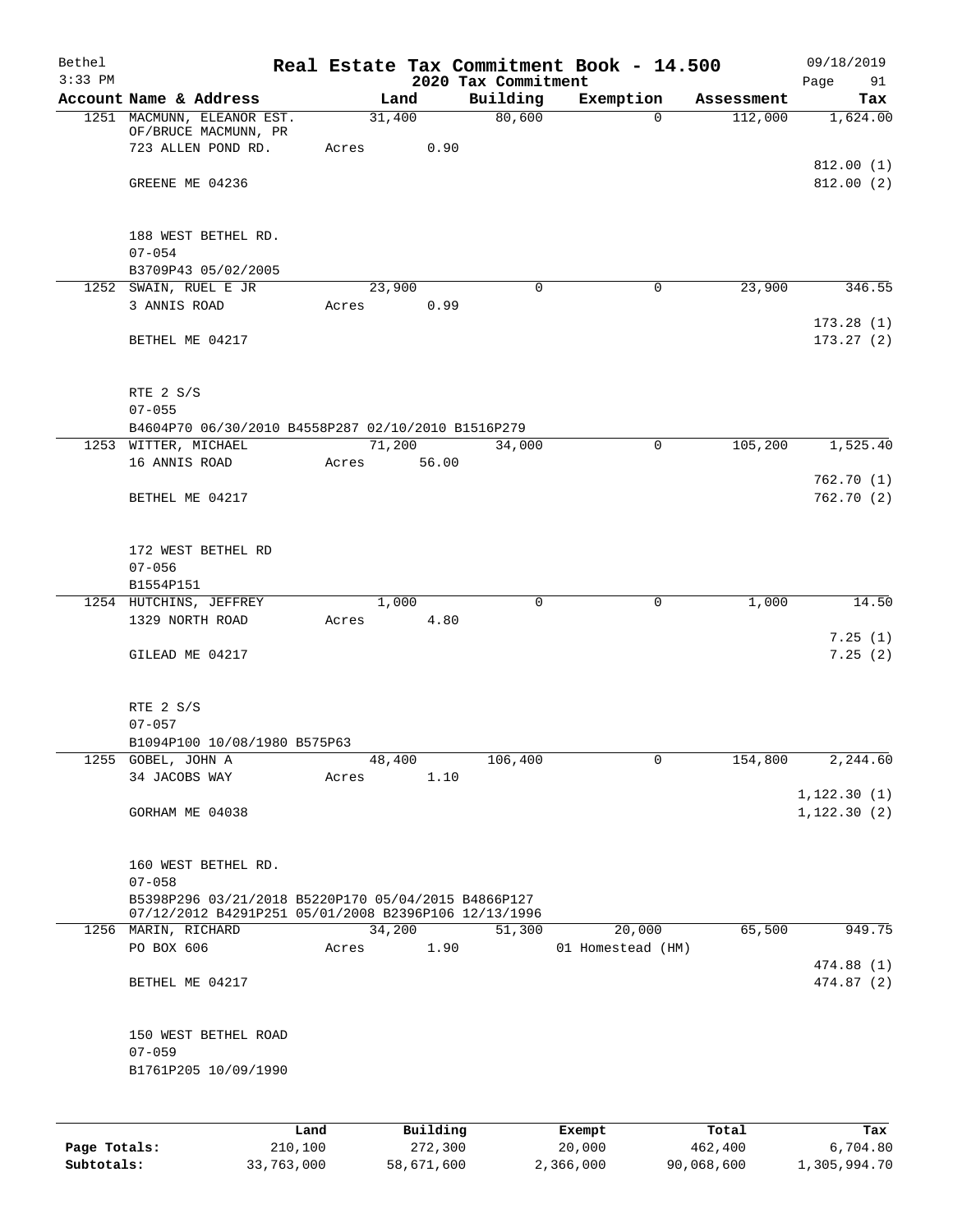| Bethel       |                                                                           |                                                    |  |            |  |                                 | Real Estate Tax Commitment Book - 14.500 |            | 09/18/2019        |  |  |
|--------------|---------------------------------------------------------------------------|----------------------------------------------------|--|------------|--|---------------------------------|------------------------------------------|------------|-------------------|--|--|
| $3:33$ PM    | Account Name & Address                                                    |                                                    |  | Land       |  | 2020 Tax Commitment<br>Building | Exemption                                | Assessment | Page<br>92<br>Tax |  |  |
|              | 1257 TAYLOR, SALLY                                                        |                                                    |  | 42,700     |  | 0                               | $\Omega$                                 | 42,700     | 619.15            |  |  |
|              | TAYLOR, RICHARD                                                           | Acres                                              |  | 24.00      |  |                                 |                                          |            |                   |  |  |
|              | PO BOX 16                                                                 |                                                    |  |            |  |                                 |                                          |            | 309.58(1)         |  |  |
|              |                                                                           |                                                    |  |            |  |                                 |                                          |            | 309.57(2)         |  |  |
|              | BETHEL ME 04217                                                           |                                                    |  |            |  |                                 |                                          |            |                   |  |  |
|              |                                                                           |                                                    |  |            |  |                                 |                                          |            |                   |  |  |
|              | RTE 2 S/S                                                                 |                                                    |  |            |  |                                 |                                          |            |                   |  |  |
|              | $07 - 060$                                                                |                                                    |  |            |  |                                 |                                          |            |                   |  |  |
|              | B2553P333 05/05/1998                                                      |                                                    |  |            |  |                                 |                                          |            |                   |  |  |
|              | 1258 MARCHAND, KENNETH                                                    |                                                    |  | 17,900     |  | 32,200                          | 0                                        | 50,100     | 726.45            |  |  |
|              | MARCHAND, SALLY                                                           | Acres                                              |  | 0.15       |  |                                 |                                          |            |                   |  |  |
|              | PO BOX 1310                                                               |                                                    |  |            |  |                                 |                                          |            | 363.23(1)         |  |  |
|              | YORK HARBOR ME 03911                                                      |                                                    |  |            |  |                                 |                                          |            | 363.22(2)         |  |  |
|              |                                                                           |                                                    |  |            |  |                                 |                                          |            |                   |  |  |
|              | 134 WEST BETHEL RD.                                                       |                                                    |  |            |  |                                 |                                          |            |                   |  |  |
|              | $07 - 061$                                                                |                                                    |  |            |  |                                 |                                          |            |                   |  |  |
|              | B5276P134 04/08/2016 B5269P390 02/24/2016 B3712P300                       |                                                    |  |            |  |                                 |                                          |            |                   |  |  |
|              | 05/05/2005                                                                |                                                    |  |            |  |                                 |                                          |            |                   |  |  |
|              | 1259 CONNORS, JARRETT                                                     |                                                    |  | 20,200     |  | 45,200                          | 0                                        | 65,400     | 948.30            |  |  |
|              | 17 RIVERBANK RD                                                           | Acres                                              |  | 0.23       |  |                                 |                                          |            |                   |  |  |
|              |                                                                           |                                                    |  |            |  |                                 |                                          |            | 474.15(1)         |  |  |
|              | NEWRY ME 04261                                                            |                                                    |  |            |  |                                 |                                          |            | 474.15(2)         |  |  |
|              |                                                                           |                                                    |  |            |  |                                 |                                          |            |                   |  |  |
|              | 128 WEST BETHEL RD.                                                       |                                                    |  |            |  |                                 |                                          |            |                   |  |  |
|              | $07 - 062$                                                                |                                                    |  |            |  |                                 |                                          |            |                   |  |  |
|              |                                                                           | B5056P329 10/30/2013 B4997P81 06/13/2013 B4978P273 |  |            |  |                                 |                                          |            |                   |  |  |
|              | 04/25/2013 B4926P106 08/09/2012 B3695P4 03/30/2005                        |                                                    |  |            |  |                                 |                                          |            |                   |  |  |
|              | 1260 PETERSON, BRIAN                                                      |                                                    |  | 20,200     |  | 23,000                          | $\mathbf 0$                              | 43,200     | 626.40            |  |  |
|              | PETERSON, SHELLEY                                                         | Acres                                              |  | 0.23       |  |                                 |                                          |            |                   |  |  |
|              | PO BOX 132                                                                |                                                    |  |            |  |                                 |                                          |            | 313.20(1)         |  |  |
|              |                                                                           |                                                    |  |            |  |                                 |                                          |            | 313.20(2)         |  |  |
|              | BETHEL ME 04217                                                           |                                                    |  |            |  |                                 |                                          |            |                   |  |  |
|              |                                                                           |                                                    |  |            |  |                                 |                                          |            |                   |  |  |
|              | 124 WEST BETHEL ROAD<br>$07 - 063$                                        |                                                    |  |            |  |                                 |                                          |            |                   |  |  |
|              | B5438P616 10/25/2018 B5407P408 05/14/2018 B5235P15                        |                                                    |  |            |  |                                 |                                          |            |                   |  |  |
|              | 07/30/2015 B3800P296 08/25/2005                                           |                                                    |  |            |  |                                 |                                          |            |                   |  |  |
|              | 1261 PETERSON, BRIAN                                                      |                                                    |  | 18,500     |  | 84,800                          | 0                                        | 103,300    | 1,497.85          |  |  |
|              | PETERSON, SHELLEY                                                         | Acres                                              |  | 0.17       |  |                                 |                                          |            |                   |  |  |
|              | PO BOX 132                                                                |                                                    |  |            |  |                                 |                                          |            | 748.93(1)         |  |  |
|              |                                                                           |                                                    |  |            |  |                                 |                                          |            | 748.92(2)         |  |  |
|              | BETHEL ME 04217                                                           |                                                    |  |            |  |                                 |                                          |            |                   |  |  |
|              |                                                                           |                                                    |  |            |  |                                 |                                          |            |                   |  |  |
|              | 122 WEST BETHEL RD.                                                       |                                                    |  |            |  |                                 |                                          |            |                   |  |  |
|              | $07 - 064$                                                                |                                                    |  |            |  |                                 |                                          |            |                   |  |  |
|              | B5438P616 10/25/2018 B5407P408 05/14/2018 B5235P15<br>07/30/2015 B1544P21 |                                                    |  |            |  |                                 |                                          |            |                   |  |  |
|              | 1262 BERUBE, RALPH                                                        |                                                    |  | 20,600     |  | 85,700                          | 0                                        | 106,300    | 1,541.35          |  |  |
|              | 42 COLES GROVE RD.                                                        | Acres                                              |  | 0.25       |  |                                 |                                          |            |                   |  |  |
|              |                                                                           |                                                    |  |            |  |                                 |                                          |            | 770.68(1)         |  |  |
|              | DERRY NH 03038                                                            |                                                    |  |            |  |                                 |                                          |            | 770.67(2)         |  |  |
|              |                                                                           |                                                    |  |            |  |                                 |                                          |            |                   |  |  |
|              |                                                                           |                                                    |  |            |  |                                 |                                          |            |                   |  |  |
|              | 116 WEST BETHEL RD.                                                       |                                                    |  |            |  |                                 |                                          |            |                   |  |  |
|              | $07 - 065$                                                                |                                                    |  |            |  |                                 |                                          |            |                   |  |  |
|              | B3492P253 04/12/2004                                                      |                                                    |  |            |  |                                 |                                          |            |                   |  |  |
|              |                                                                           | Land                                               |  | Building   |  |                                 | Exempt                                   | Total      | Tax               |  |  |
| Page Totals: |                                                                           | 140,100                                            |  | 270,900    |  |                                 | 0                                        | 411,000    | 5,959.50          |  |  |
| Subtotals:   |                                                                           | 33,903,100                                         |  | 58,942,500 |  |                                 | 2,366,000                                | 90,479,600 | 1, 311, 954.20    |  |  |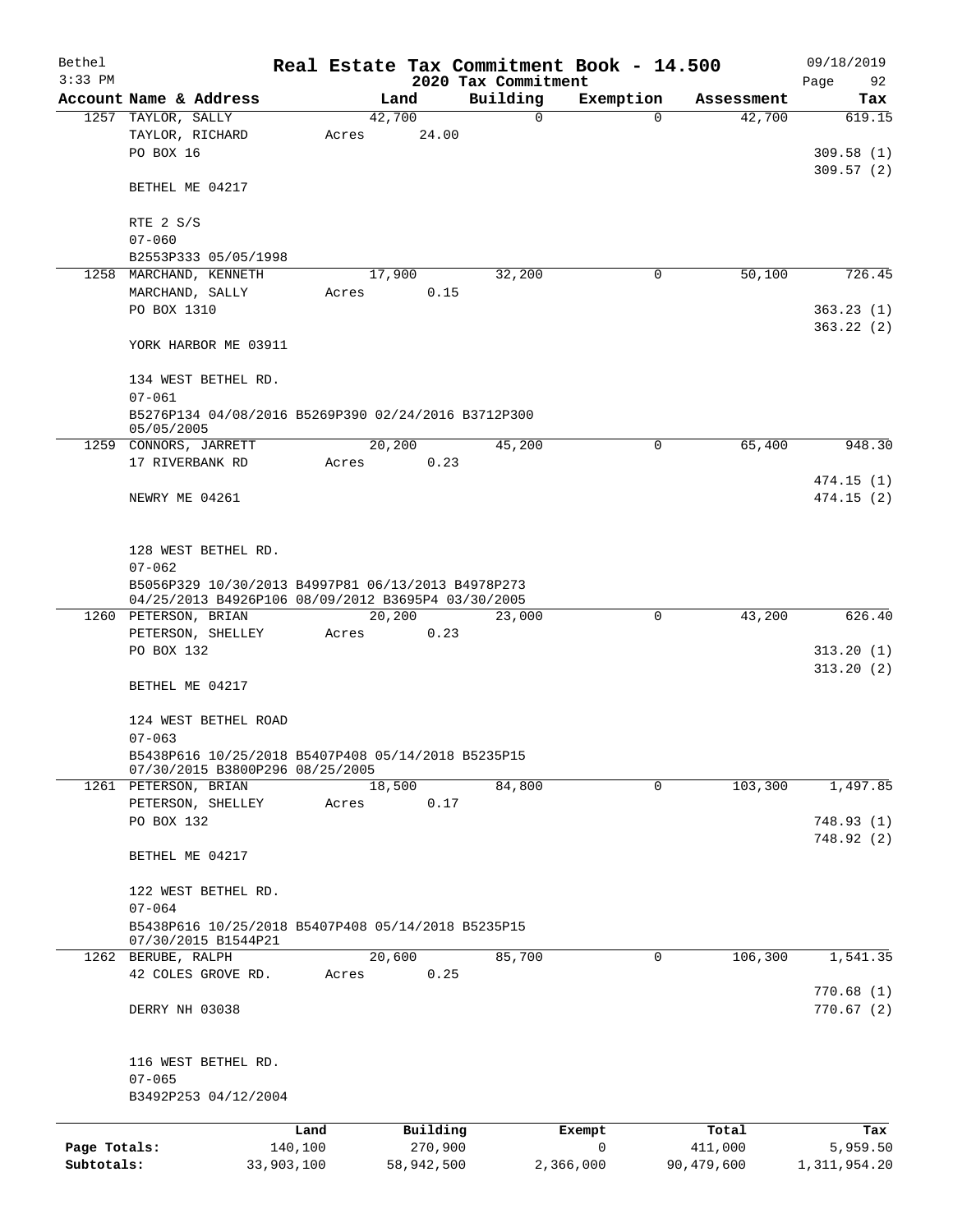| Bethel    |                                                                   |       |        |          |                     | Real Estate Tax Commitment Book - 14.500 |            | 09/18/2019           |
|-----------|-------------------------------------------------------------------|-------|--------|----------|---------------------|------------------------------------------|------------|----------------------|
| $3:33$ PM |                                                                   |       |        |          | 2020 Tax Commitment |                                          |            | Page<br>93           |
|           | Account Name & Address                                            |       | Land   |          | Building            | Exemption                                | Assessment | Tax<br>1,487.70      |
|           | 1263 DOYLE, DEBORAH M<br>602 WEST BETHEL RD                       | Acres | 20,600 | 0.25     | 82,000              | $\mathbf 0$                              | 102,600    |                      |
|           |                                                                   |       |        |          |                     |                                          |            | 743.85(1)            |
|           | BETHEL ME 04217                                                   |       |        |          |                     |                                          |            | 743.85(2)            |
|           |                                                                   |       |        |          |                     |                                          |            |                      |
|           |                                                                   |       |        |          |                     |                                          |            |                      |
|           | 120 WEST BETHEL RD.                                               |       |        |          |                     |                                          |            |                      |
|           | $07 - 065 - 001$                                                  |       |        |          |                     |                                          |            |                      |
|           | B5325P650 01/09/2017 B5325P645 01/09/2017 B3015P151<br>10/23/2001 |       |        |          |                     |                                          |            |                      |
|           | 1264 BROWN, OWEN J                                                |       | 22,500 |          | 49,300              | 20,000                                   | 51,800     | 751.10               |
|           | BROWN, DEBRA A                                                    | Acres |        | 0.68     |                     | 01 Homestead (HM)                        |            |                      |
|           | 110 WEST BETHEL RD.                                               |       |        |          |                     |                                          |            | 375.55(1)            |
|           |                                                                   |       |        |          |                     |                                          |            | 375.55(2)            |
|           | BETHEL ME 04217                                                   |       |        |          |                     |                                          |            |                      |
|           | 110 WEST BETHEL RD.                                               |       |        |          |                     |                                          |            |                      |
|           | $07 - 066$                                                        |       |        |          |                     |                                          |            |                      |
|           | B4653P286 11/02/2010 B3718P122 05/02/2005                         |       |        |          |                     |                                          |            |                      |
|           | 1265 JODREY, ELEANOR                                              |       | 67,000 |          | $\mathbf 0$         | 0                                        | 67,000     | 971.50               |
|           | 75 VERNON ST                                                      | Acres |        | 91.00    |                     |                                          |            |                      |
|           |                                                                   |       |        |          |                     |                                          |            | 485.75 (1)           |
|           | BETHEL ME 04217                                                   |       |        |          |                     |                                          |            | 485.75 (2)           |
|           |                                                                   |       |        |          |                     |                                          |            |                      |
|           | RTE 2 S/S                                                         |       |        |          |                     |                                          |            |                      |
|           | $07 - 067$                                                        |       |        |          |                     |                                          |            |                      |
|           | B3571P223 08/04/2004                                              |       |        |          |                     |                                          |            |                      |
|           | 1266 DAVIS, JEFF                                                  |       | 29,600 |          | $\Omega$            | 0                                        | 29,600     | 429.20               |
|           | LOWELL, LOWELL, DAVID                                             | Acres |        | 6.10     |                     |                                          |            |                      |
|           | 2989 US HIGHWAY 2                                                 |       |        |          |                     |                                          |            | 214.60(1)            |
|           | HANOVER ME 04237                                                  |       |        |          |                     |                                          |            | 214.60(2)            |
|           |                                                                   |       |        |          |                     |                                          |            |                      |
|           | WEST BETHEL RD. - HOWE                                            |       |        |          |                     |                                          |            |                      |
|           | $07 - 068$                                                        |       |        |          |                     |                                          |            |                      |
|           | B4547P323 01/07/2010 B1567P267                                    |       |        |          |                     |                                          |            |                      |
|           | 1267 DAVIS, JEFF                                                  |       | 3,900  |          | 0                   | $\overline{0}$                           | 3,900      | 56.55                |
|           | 2989 US HIGHWAY 2                                                 | Acres |        | 0.27     |                     |                                          |            |                      |
|           | HANOVER ME 04237                                                  |       |        |          |                     |                                          |            | 28.28(1)<br>28.27(2) |
|           |                                                                   |       |        |          |                     |                                          |            |                      |
|           |                                                                   |       |        |          |                     |                                          |            |                      |
|           | WEST BETHEL RD. - HOWE                                            |       |        |          |                     |                                          |            |                      |
|           | $07 - 069$                                                        |       |        |          |                     |                                          |            |                      |
|           | B1545P272                                                         |       |        |          |                     |                                          |            |                      |
|           | 1268 SAVAGE AUTO REPAIR &<br>TOWING                               |       | 21,300 |          | 37,600              | $\mathbf 0$                              | 58,900     | 854.05               |
|           | 54 WEST BETHEL ROAD                                               | Acres |        | 0.28     |                     |                                          |            |                      |
|           |                                                                   |       |        |          |                     |                                          |            | 427.03(1)            |
|           | BETHEL ME 04217                                                   |       |        |          |                     |                                          |            | 427.02(2)            |
|           |                                                                   |       |        |          |                     |                                          |            |                      |
|           |                                                                   |       |        |          |                     |                                          |            |                      |
|           | 68 WEST BETHEL RD.<br>$07 - 070$                                  |       |        |          |                     |                                          |            |                      |
|           | B5406P297 05/07/2018 B5402P543 04/17/2018 B5326P596               |       |        |          |                     |                                          |            |                      |
|           | 01/13/2017 B3664P325 01/24/2005                                   |       |        |          |                     |                                          |            |                      |
|           |                                                                   |       |        |          |                     |                                          |            |                      |
|           |                                                                   | Land  |        | Building |                     | Exempt                                   | Total      | Tax                  |

|              | ⊥and       | Building   | Exempt    | тосат      | тах          |
|--------------|------------|------------|-----------|------------|--------------|
| Page Totals: | 164,900    | 168,900    | 20,000    | 313,800    | 4,550.10     |
| Subtotals:   | 34,068,000 | 59,111,400 | 2,386,000 | 90,793,400 | 1,316,504.30 |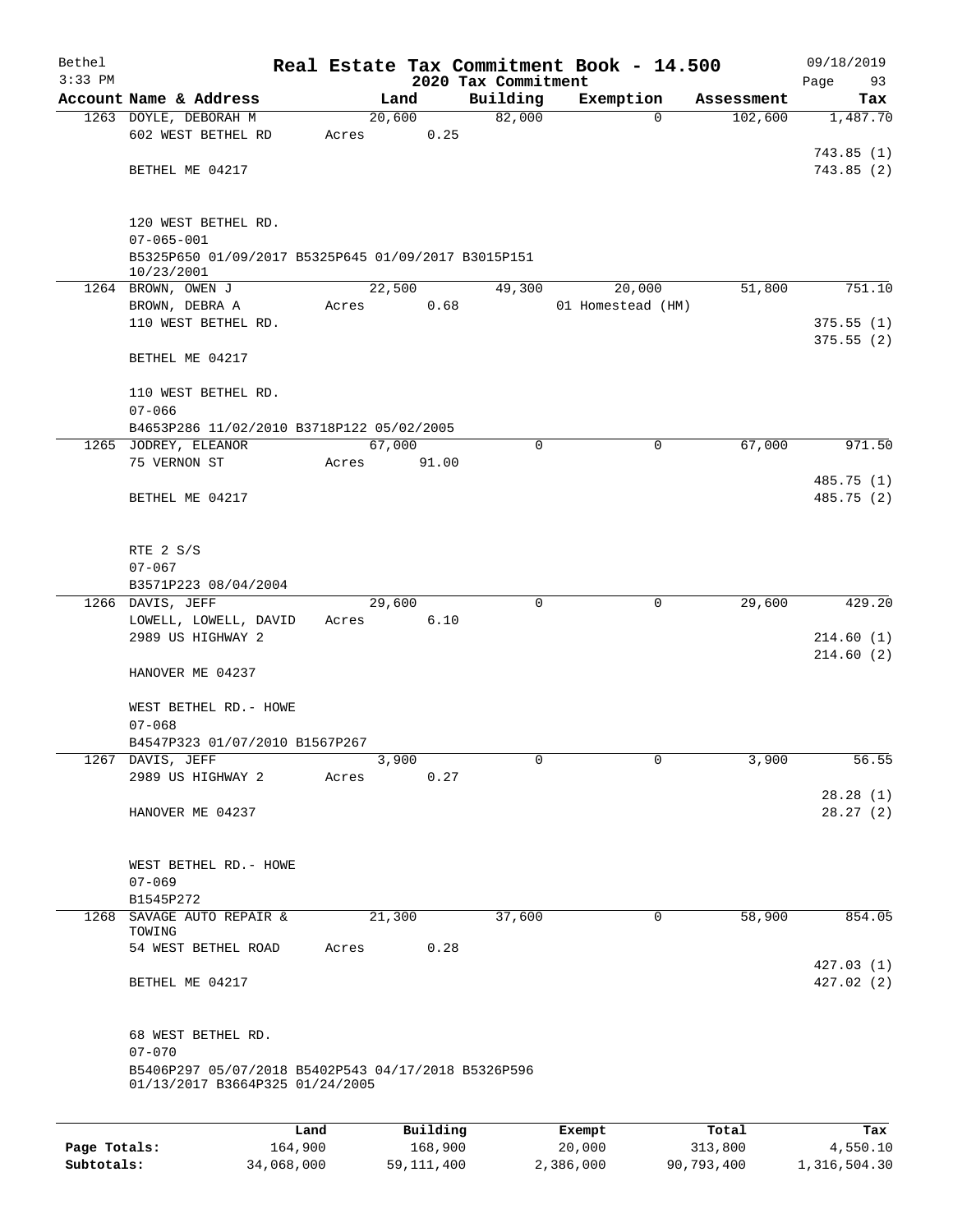| Bethel       |                                                                           |         |            |                     | Real Estate Tax Commitment Book - 14.500 |            | 09/18/2019   |
|--------------|---------------------------------------------------------------------------|---------|------------|---------------------|------------------------------------------|------------|--------------|
| $3:33$ PM    |                                                                           |         |            | 2020 Tax Commitment |                                          |            | Page<br>94   |
| 1269         | Account Name & Address                                                    |         | Land       | Building<br>58,300  | Exemption                                | Assessment | Tax          |
|              | SAVAGE AUTO REPAIR &<br>TOWING LLC                                        |         | 25,800     |                     | 0                                        | 84,100     | 1,219.45     |
|              | 54 WEST BETHEL RD                                                         | Acres   | 0.51       |                     |                                          |            |              |
|              |                                                                           |         |            |                     |                                          |            | 609.73(1)    |
|              | BETHEL ME 04217                                                           |         |            |                     |                                          |            | 609.72(2)    |
|              | 64 WEST BETHEL RD.                                                        |         |            |                     |                                          |            |              |
|              | $07 - 071$                                                                |         |            |                     |                                          |            |              |
|              | B5209P97 02/19/2015 B5158P52 09/10/2014 B3344P152<br>08/01/2003 B2320P133 |         |            |                     |                                          |            |              |
|              | 1271 SAVAGE AUTO REPAIR &                                                 |         | 48,700     | 196,300             | 0                                        | 245,000    | 3,552.50     |
|              | TOWING, LLC<br>54 WEST BETHEL RD                                          | Acres   | 1.20       |                     |                                          |            |              |
|              |                                                                           |         |            |                     |                                          |            | 1,776.25(1)  |
|              | BETHEL ME 04217                                                           |         |            |                     |                                          |            | 1,776.25(2)  |
|              | 52 WEST BETHEL RD.                                                        |         |            |                     |                                          |            |              |
|              | $07 - 073$                                                                |         |            |                     |                                          |            |              |
|              | B4595P17 06/07/2010 B4318P333 07/02/2008 B2620P58                         |         |            |                     |                                          |            |              |
|              | 1272 GIBBS, JOSHEPH                                                       |         | 30,000     | 110,400             | 20,000                                   | 120,400    | 1,745.80     |
|              | HUTCHINS, HUTCHINS,<br><b>BURLEIGH</b>                                    | Acres   | 0.79       |                     | 01 Homestead (HM)                        |            |              |
|              | 113 WEST BETHEL ROAD                                                      |         |            |                     |                                          |            | 872.90 (1)   |
|              |                                                                           |         |            |                     |                                          |            | 872.90 (2)   |
|              | BETHEL ME 04217                                                           |         |            |                     |                                          |            |              |
|              | 113 WEST BETHEL RD.                                                       |         |            |                     |                                          |            |              |
|              | $07 - 075$                                                                |         |            |                     |                                          |            |              |
|              | B5273P533 03/23/2016 B3922P1 04/05/2006 B2814P31                          |         |            |                     |                                          |            |              |
|              | 1273 WINKLER, RICHARD T                                                   |         | 17,000     | 36,000              | $\mathbf 0$                              | 53,000     | 768.50       |
|              | 1316 WESTBROOK ST                                                         | Acres   | 0.12       |                     |                                          |            | 384.25(1)    |
|              | PORTLAND ME 04102                                                         |         |            |                     |                                          |            | 384.25(2)    |
|              | 119 WEST BETHEL RD.                                                       |         |            |                     |                                          |            |              |
|              | $07 - 075 - 001$                                                          |         |            |                     |                                          |            |              |
|              | B5190P292 12/08/2014 B2814P31                                             |         |            |                     |                                          |            |              |
|              | 1274 ROBERTS, GREGG T                                                     |         | 18,500     | 60,000              | $\mathbf 0$                              | 78,500     | 1,138.25     |
|              | ROBERTS, DAWN M                                                           | Acres   | 0.17       |                     |                                          |            | 569.13(1)    |
|              | <b>48 BUTTERS ROW</b>                                                     |         |            |                     |                                          |            | 569.12(2)    |
|              | WILMINGTON MA 01887                                                       |         |            |                     |                                          |            |              |
|              | 125 WEST BETHEL RD.                                                       |         |            |                     |                                          |            |              |
|              | $07 - 076$                                                                |         |            |                     |                                          |            |              |
|              | B3687P204 03/11/2005                                                      |         |            |                     |                                          |            |              |
| 1275         | TOWLE, GREGORY J                                                          |         | 23,600     | 66,900              | 0                                        | 90,500     | 1,312.25     |
|              | 131 WEST BETHEL RD                                                        | Acres   | 0.39       |                     |                                          |            |              |
|              |                                                                           |         |            |                     |                                          |            | 656.13(1)    |
|              | BETHEL ME 04217                                                           |         |            |                     |                                          |            | 656.12(2)    |
|              | 131 WEST BETHEL RD.<br>$07 - 077$                                         |         |            |                     |                                          |            |              |
|              | B5185P285 11/21/2014 B5146P218 08/11/2014 B2556P125<br>05/08/1998         |         |            |                     |                                          |            |              |
|              |                                                                           | Land    | Building   |                     | Exempt                                   | Total      | Tax          |
| Page Totals: |                                                                           | 163,600 | 527,900    |                     | 20,000                                   | 671,500    | 9,736.75     |
| Subtotals:   | 34, 231, 600                                                              |         | 59,639,300 |                     | 2,406,000                                | 91,464,900 | 1,326,241.05 |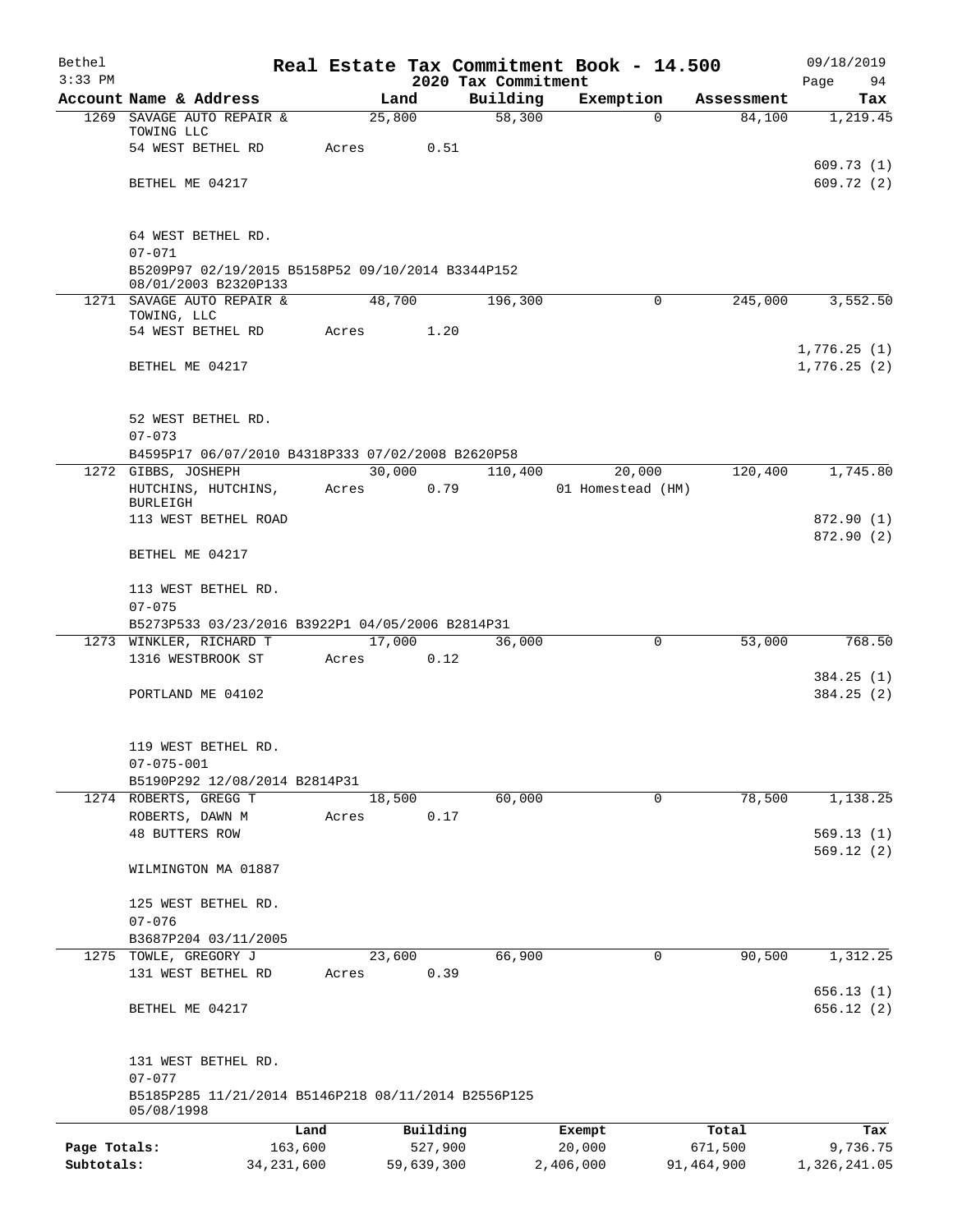| Bethel<br>$3:33$ PM |                                                                                       |                 | 2020 Tax Commitment | Real Estate Tax Commitment Book - 14.500 |            | 09/18/2019<br>Page<br>95   |
|---------------------|---------------------------------------------------------------------------------------|-----------------|---------------------|------------------------------------------|------------|----------------------------|
|                     | Account Name & Address                                                                | Land            | Building            | Exemption                                | Assessment | Tax                        |
|                     | 1276 MCDONOUGH, PETER<br>135 WEST BETHEL ROAD                                         | 18,500<br>Acres | 30, 300<br>0.17     | 20,000<br>01 Homestead (HM)              | 28,800     | 417.60                     |
|                     | BETHEL ME 04217                                                                       |                 |                     |                                          |            | 208.80(1)<br>208.80(2)     |
|                     | 135 WEST BETHEL RD.                                                                   |                 |                     |                                          |            |                            |
|                     | $07 - 078$<br>B1628P134 01/10/1989                                                    |                 |                     |                                          |            |                            |
|                     | 1277 CHABOT, DAVID                                                                    | 23,800          | 75,200              | 0                                        | 99,000     | 1,435.50                   |
|                     | 242 PINE HILL ROAD                                                                    | Acres           | 0.40                |                                          |            | 717.75(1)                  |
|                     | CROYDON NH 03773                                                                      |                 |                     |                                          |            | 717.75(2)                  |
|                     | 139 WEST BETHEL RD.                                                                   |                 |                     |                                          |            |                            |
|                     | $07 - 079$<br>B5361P49 08/09/2017 B4904P158 10/09/2012 B4774P191                      |                 |                     |                                          |            |                            |
|                     | 10/24/2011 B3877P146 01/23/2006<br>1278 BOSCHETTI, JAY                                | 30,100          | 93,500              | 20,000                                   | 103,600    | 1,502.20                   |
|                     | 155 WEST BETHEL ROAD                                                                  | Acres           | 0.80                | 01 Homestead (HM)                        |            | 751.10(1)                  |
|                     | BETHEL ME 04217                                                                       |                 |                     |                                          |            | 751.10(2)                  |
|                     | 155 WEST BETHEL RD.                                                                   |                 |                     |                                          |            |                            |
|                     | $07 - 080$                                                                            |                 |                     |                                          |            |                            |
|                     | B3417P295 10/02/2003                                                                  |                 |                     |                                          |            |                            |
|                     | 1279 CARVER, LLOYD D                                                                  | 46,000          | 153,000             | 20,000                                   | 179,000    | 2,595.50                   |
|                     | CARVER, MELANIE T                                                                     | Acres           | 33.00               | 01 Homestead (HM)                        |            |                            |
|                     | 14 CARVER RD.                                                                         |                 |                     |                                          |            | 1,297.75(1)<br>1,297.75(2) |
|                     | BETHEL ME 04217                                                                       |                 |                     |                                          |            |                            |
|                     | 14 CARVER RD.<br>$07 - 081$                                                           |                 |                     |                                          |            |                            |
|                     | B2256P330 09/18/1995                                                                  |                 |                     |                                          |            |                            |
|                     | 1280 CARVER, HAROLD                                                                   | 26,800          | 500                 | 0                                        | 27,300     | 395.85                     |
|                     | 14 CARVER RD.                                                                         | Acres           | 3.00                |                                          |            |                            |
|                     | BETHEL ME 04217                                                                       |                 |                     |                                          |            | 197.93(1)<br>197.92(2)     |
|                     |                                                                                       |                 |                     |                                          |            |                            |
|                     | WEST BETHEL RD.<br>$07 - 081 - 001$                                                   |                 |                     |                                          |            |                            |
|                     | 1281 SAVAGE, KEITH A JR                                                               | 37,700          | 158,900             | 0                                        | 196,600    | 2,850.70                   |
|                     | SAVAGE, ALYSSA M                                                                      | Acres           | 5.60                |                                          |            |                            |
|                     | 1 JONATHAN CLARK LANE                                                                 |                 |                     |                                          |            | 1,425.35(1)<br>1,425.35(2) |
|                     | BETHEL ME 04217                                                                       |                 |                     |                                          |            |                            |
|                     | 9 JONATHAN CLARK LANE                                                                 |                 |                     |                                          |            |                            |
|                     | $07 - 082 - A$                                                                        |                 |                     |                                          |            |                            |
|                     | B5305P307 09/19/2016 B5105P202 04/15/2014 B5067P84<br>11/27/2013 B3708P128 04/22/2005 |                 |                     |                                          |            |                            |
|                     |                                                                                       |                 |                     |                                          |            |                            |

|              | Land         | Building   | Exempt    | Total      | Tax          |
|--------------|--------------|------------|-----------|------------|--------------|
| Page Totals: | 182,900      | 511,400    | 60,000    | 634,300    | 9,197.35     |
| Subtotals:   | 34, 414, 500 | 60,150,700 | 2,466,000 | 92,099,200 | 1,335,438.40 |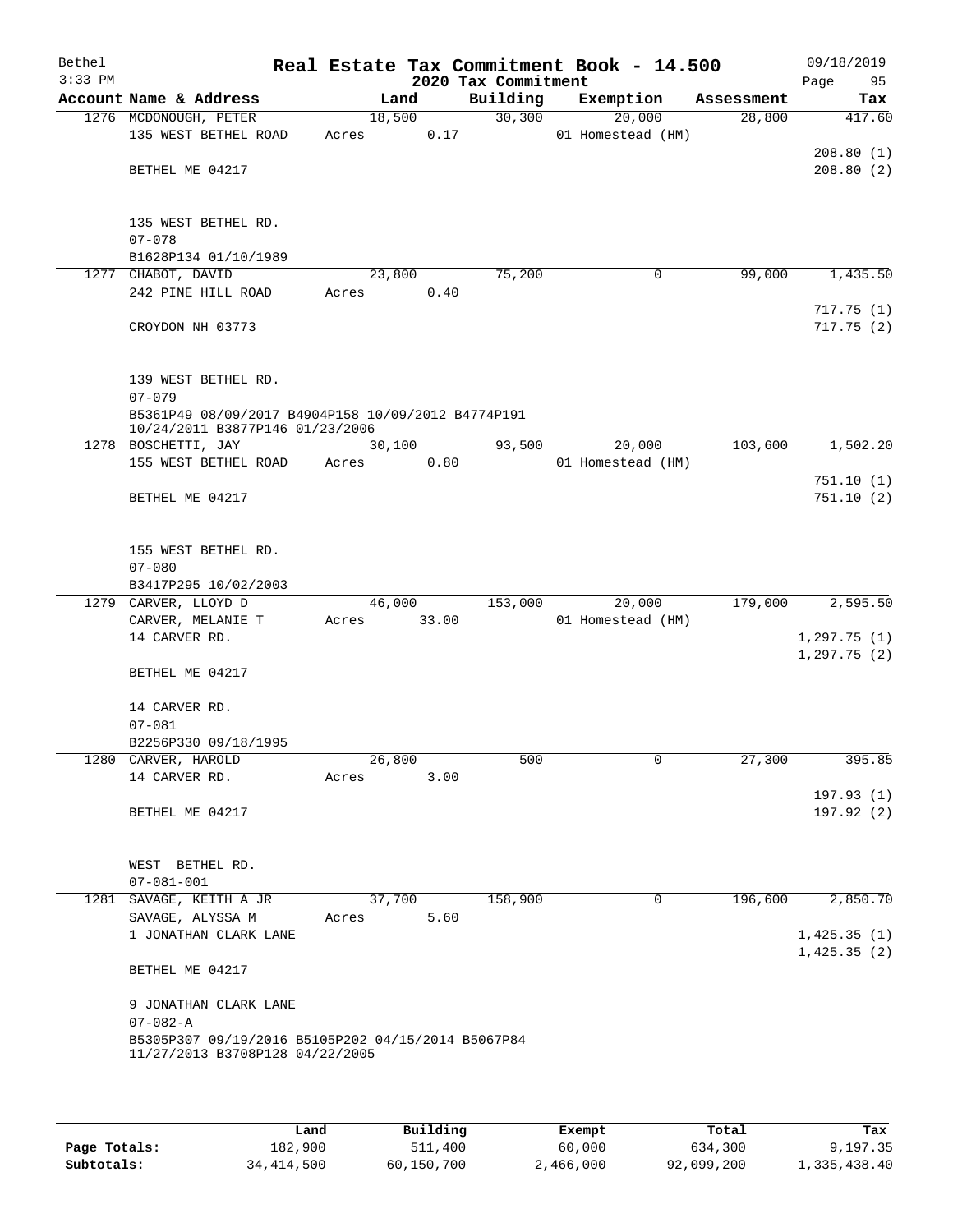| Bethel    |                                         | Real Estate Tax Commitment Book - 14.500 |                     |              |            | 09/18/2019 |
|-----------|-----------------------------------------|------------------------------------------|---------------------|--------------|------------|------------|
| $3:33$ PM |                                         |                                          | 2020 Tax Commitment |              |            | 96<br>Page |
|           | Account Name & Address                  | Land                                     | Building            | Exemption    | Assessment | Tax        |
|           | 1282 LAWRENCE, DONALD D                 | 0                                        | 12,000              | $\Omega$     | 12,000     | 174.00     |
|           | LAWRENCE, JOHANNA                       |                                          |                     |              |            |            |
|           | PO BOX 157                              |                                          |                     |              |            | 87.00(1)   |
|           |                                         |                                          |                     |              |            | 87.00(2)   |
|           | BRYANT POND ME 04219                    |                                          |                     |              |            |            |
|           | 2 RED COURT                             |                                          |                     |              |            |            |
|           | $07 - 082 - B - ON$                     |                                          |                     |              |            |            |
|           | 1283 HATSTAT, REBECCA                   | 0                                        | 9,400               | 0            | 9,400      | 136.30     |
|           | OWENS, OWENS, ROBERT                    |                                          |                     |              |            |            |
|           | 1 BLUE CT                               |                                          |                     |              |            | 68.15(1)   |
|           |                                         |                                          |                     |              |            | 68.15(2)   |
|           | BETHEL ME 04217 3435                    |                                          |                     |              |            |            |
|           |                                         |                                          |                     |              |            |            |
|           | 1 BLUE COURT                            |                                          |                     |              |            |            |
|           | $07 - 082 - B - ON$                     |                                          |                     |              |            |            |
|           | B4590P331 05/24/2010                    |                                          |                     |              |            |            |
|           | 1284 DAVIS, LAWRENCE                    | 0                                        | 15,000              | $\mathsf{O}$ | 15,000     | 217.50     |
|           | DAVIS, MARY                             |                                          |                     |              |            |            |
|           | P.O. BOX 51                             |                                          |                     |              |            | 108.75(1)  |
|           |                                         |                                          |                     |              |            | 108.75(2)  |
|           | BETHEL ME 04217                         |                                          |                     |              |            |            |
|           |                                         |                                          |                     |              |            |            |
|           | 3 RED COURT                             |                                          |                     |              |            |            |
|           | $07 - 082 - B - ON$                     |                                          |                     |              |            |            |
| 1287      | HELMS, ALEX                             | 0                                        | 4,000               | 0            | 4,000      | 58.00      |
|           | P.O. BOX 44                             |                                          |                     |              |            |            |
|           |                                         |                                          |                     |              |            | 29.00(1)   |
|           | BRYANT POND ME 04217                    |                                          |                     |              |            | 29.00(2)   |
|           |                                         |                                          |                     |              |            |            |
|           |                                         |                                          |                     |              |            |            |
|           | 5 WHITE COURT                           |                                          |                     |              |            |            |
|           | $07 - 082 - B - ON$                     |                                          |                     |              |            |            |
| 1290      | GARDNER, JOHANNA                        | $\mathbf 0$                              | 7,000               | 0            | 7,000      | 101.50     |
|           | 30 JONATHAN CLARK LANE                  |                                          |                     |              |            |            |
|           |                                         |                                          |                     |              |            | 50.75(1)   |
|           | BETHEL ME 04217                         |                                          |                     |              |            | 50.75(2)   |
|           |                                         |                                          |                     |              |            |            |
|           | 30 JONATHAN CLARK LANE                  |                                          |                     |              |            |            |
|           | $07 - 082 - B - ON$                     |                                          |                     |              |            |            |
|           | 1292 CHADBOURNE TREE FARMS,             | 5,100                                    | $\mathbf 0$         | $\mathbf 0$  | 5,100      | 73.95      |
|           | LLC                                     |                                          |                     |              |            |            |
|           | PO BOX 1750                             | 20.00<br>Acres                           |                     |              |            |            |
|           |                                         |                                          |                     |              |            | 36.98(1)   |
|           | BETHEL ME 04217                         |                                          |                     |              |            | 36.97(2)   |
|           |                                         |                                          |                     |              |            |            |
|           |                                         |                                          |                     |              |            |            |
|           | RTE 26                                  |                                          |                     |              |            |            |
|           | $08 - 001$                              |                                          |                     |              |            |            |
|           | B4372P56 10/31/2008 B1658P62 06/05/1989 |                                          |                     |              |            |            |

|              | Land         | Building   | Exempt    | Total      | Tax          |
|--------------|--------------|------------|-----------|------------|--------------|
| Page Totals: | 100.دَ       | 47,400     |           | 52,500     | 761.25       |
| Subtotals:   | 34, 419, 600 | 60,198,100 | 2,466,000 | 92,151,700 | 1,336,199.65 |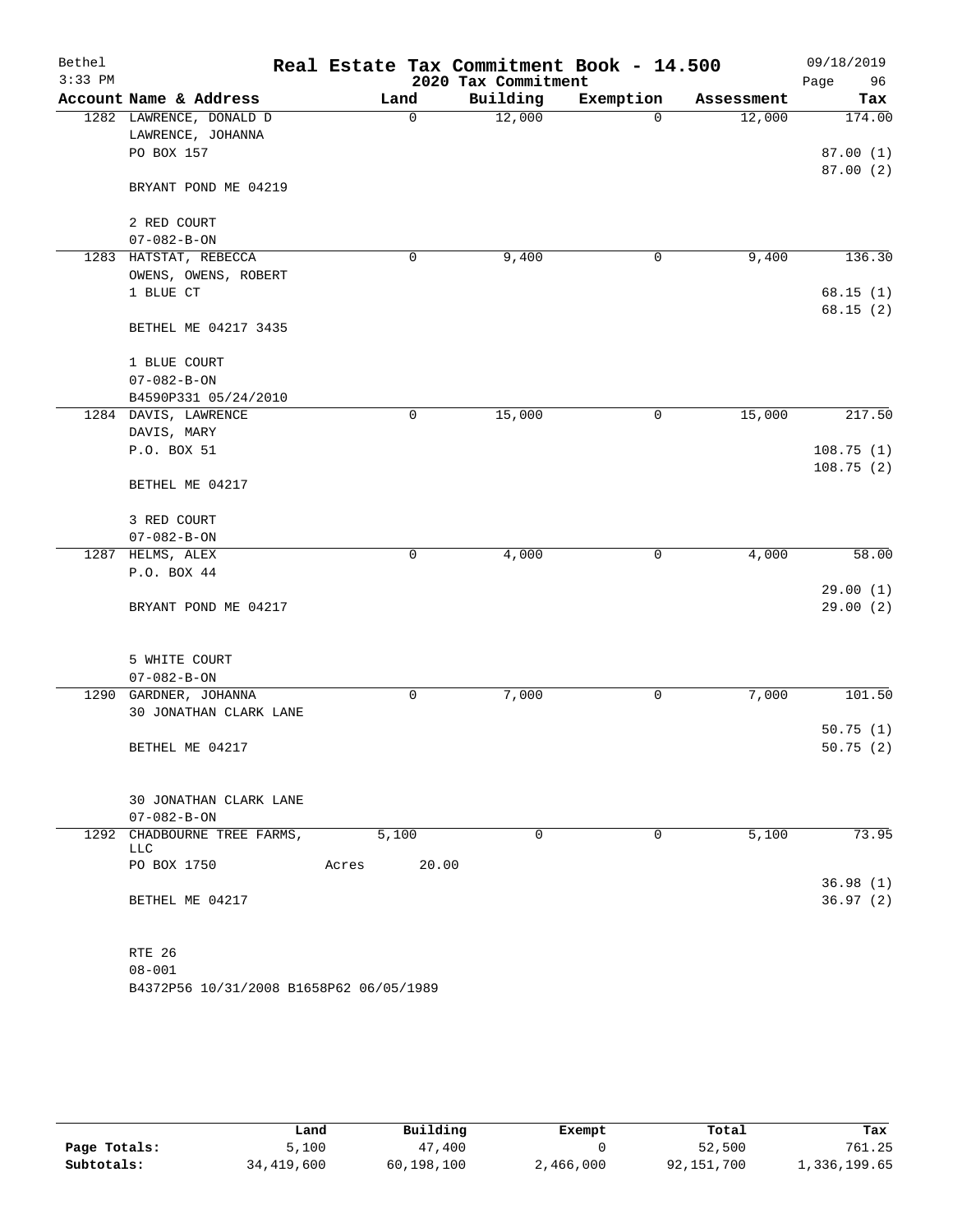| Bethel<br>$3:33$ PM |                                                                       |         |        |          |                                 | Real Estate Tax Commitment Book - 14.500 |            | 09/18/2019                 |
|---------------------|-----------------------------------------------------------------------|---------|--------|----------|---------------------------------|------------------------------------------|------------|----------------------------|
|                     | Account Name & Address                                                |         |        | Land     | 2020 Tax Commitment<br>Building | Exemption                                | Assessment | Page<br>97<br>Tax          |
|                     | 1293 CHADBOURNE TREE FARMS,                                           |         |        | 5,900    | $\mathbf 0$                     | $\Omega$                                 | 5,900      | 85.55                      |
|                     | <b>LLC</b><br>PO BOX 1750                                             |         |        |          |                                 |                                          |            |                            |
|                     |                                                                       |         | Acres  | 14.00    |                                 |                                          |            | 42.78 (1)                  |
|                     | BETHEL ME 04217                                                       |         |        |          |                                 |                                          |            | 42.77 (2)                  |
|                     |                                                                       |         |        |          |                                 |                                          |            |                            |
|                     | GREENWOOD RD                                                          |         |        |          |                                 |                                          |            |                            |
|                     | $08 - 002$                                                            |         |        |          |                                 |                                          |            |                            |
|                     | B4372P56 10/31/2008 B1658P62 06/05/1989                               |         |        |          |                                 |                                          |            |                            |
|                     | 1294 CHADBOURNE TREE FARMS,<br>LLC                                    |         | 22,900 |          | 0                               | $\mathbf 0$                              | 22,900     | 332.05                     |
|                     | PO BOX 1750                                                           |         | Acres  | 70.80    |                                 |                                          |            |                            |
|                     |                                                                       |         |        |          |                                 |                                          |            | 166.03(1)                  |
|                     | BETHEL ME 04217                                                       |         |        |          |                                 |                                          |            | 166.02(2)                  |
|                     |                                                                       |         |        |          |                                 |                                          |            |                            |
|                     | RTE 26<br>$08 - 005$                                                  |         |        |          |                                 |                                          |            |                            |
|                     | B3652P43 12/29/2004 B1658P62                                          |         |        |          |                                 |                                          |            |                            |
|                     | 1295 BENNETT, DWAYNE R                                                |         |        | 45,500   | 137,100                         | $\Omega$                                 | 182,600    | 2,647.70                   |
|                     | 149 WALKERS MILLS RD.                                                 |         | Acres  | 6.70     |                                 |                                          |            |                            |
|                     | BETHEL ME 04217                                                       |         |        |          |                                 |                                          |            | 1,323.85(1)<br>1,323.85(2) |
|                     |                                                                       |         |        |          |                                 |                                          |            |                            |
|                     |                                                                       |         |        |          |                                 |                                          |            |                            |
|                     | 149 WALKERS MILLS RD.                                                 |         |        |          |                                 |                                          |            |                            |
|                     | $08 - 006$<br>B2841P191                                               |         |        |          |                                 |                                          |            |                            |
|                     | 1296 CONROY, ROBERT S                                                 |         | 51,000 |          | 153,300                         | 20,000                                   | 184,300    | 2,672.35                   |
|                     | CONROY, MICHELLE A                                                    |         | Acres  | 2.10     |                                 | 01 Homestead (HM)                        |            |                            |
|                     | P.O. BOX 748                                                          |         |        |          |                                 |                                          |            | 1,336.18(1)                |
|                     | BETHEL ME 04217                                                       |         |        |          |                                 |                                          |            | 1,336.17(2)                |
|                     |                                                                       |         |        |          |                                 |                                          |            |                            |
|                     | 12 FOREST DR.                                                         |         |        |          |                                 |                                          |            |                            |
|                     | $08 - 006 - 001$<br>B4670P322 12/14/2010 B3810P279 09/30/2005         |         |        |          |                                 |                                          |            |                            |
| 1297                | GENTILI, PAUL T.                                                      |         | 51,300 |          | 269,900                         | 0                                        | 321,200    | 4,657.40                   |
|                     | GENTILI, MARY E.                                                      |         | Acres  | 2.30     |                                 |                                          |            |                            |
|                     | 27 STANWOOD DRIVE                                                     |         |        |          |                                 |                                          |            | 2,328.70(1)                |
|                     | FRANKILN MA 02038                                                     |         |        |          |                                 |                                          |            | 2,328.70(2)                |
|                     |                                                                       |         |        |          |                                 |                                          |            |                            |
|                     | 21 FOREST DRIVE                                                       |         |        |          |                                 |                                          |            |                            |
|                     | $08 - 006 - 010$<br>B5456P929 04/03/2019 B5146P135 08/08/2014         |         |        |          |                                 |                                          |            |                            |
|                     | 1298 GREGORY, NIKOLAS K                                               |         | 41,700 |          | 187,200                         | 0                                        | 228,900    | 3,319.05                   |
|                     | GREGORY, LAURA M                                                      |         | Acres  | 3.00     |                                 |                                          |            |                            |
|                     | 5 EMBASSY LANE                                                        |         |        |          |                                 |                                          |            | 1,659.53(1)                |
|                     | ANDOVER MA 01810                                                      |         |        |          |                                 |                                          |            | 1,659.52(2)                |
|                     |                                                                       |         |        |          |                                 |                                          |            |                            |
|                     | 203 WALKERS MILLS RD                                                  |         |        |          |                                 |                                          |            |                            |
|                     | $08 - 006 - 011$<br>B4783P84 11/14/2011 B4406P86 02/20/2009 B4314P234 |         |        |          |                                 |                                          |            |                            |
|                     | 06/23/2008 B3363P215 08/27/2003 B2549P47                              |         |        |          |                                 |                                          |            |                            |
|                     |                                                                       |         |        |          |                                 |                                          |            |                            |
|                     |                                                                       | Land    |        | Building |                                 | Exempt                                   | Total      | Tax                        |
| Page Totals:        |                                                                       | 218,300 |        | 747,500  |                                 | 20,000                                   | 945,800    | 13,714.10                  |

**Subtotals:** 34,637,900 60,945,600 2,486,000 93,097,500 1,349,913.75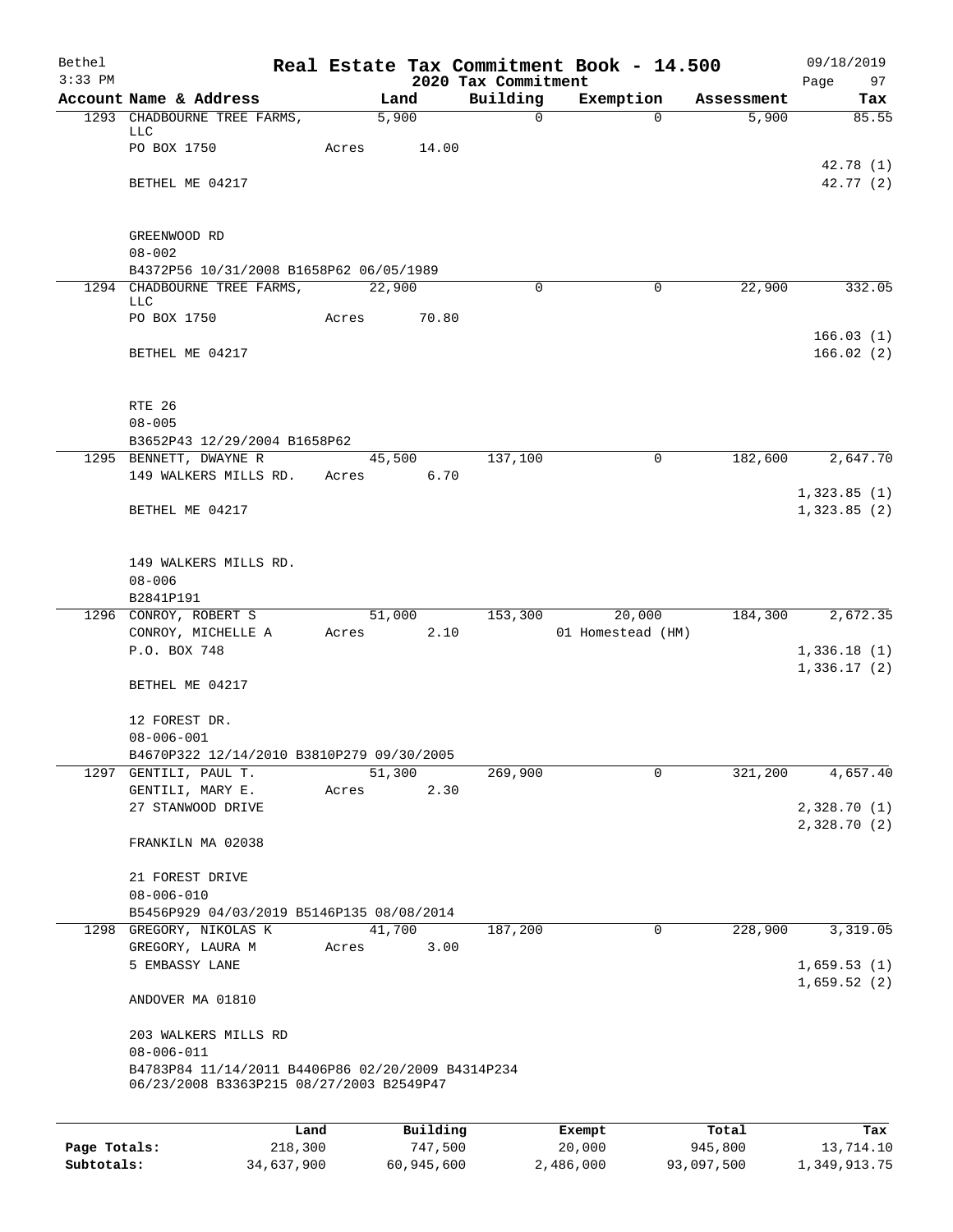| Bethel    |                                                                         |       |                 |      |                                 | Real Estate Tax Commitment Book - 14.500 |            | 09/18/2019   |
|-----------|-------------------------------------------------------------------------|-------|-----------------|------|---------------------------------|------------------------------------------|------------|--------------|
| $3:33$ PM | Account Name & Address                                                  |       | Land            |      | 2020 Tax Commitment<br>Building | Exemption                                | Assessment | Page<br>98   |
|           | 1299 YASKO, AMY                                                         |       | 3,600           |      | 0                               | 0                                        | 3,600      | Tax<br>52.20 |
|           | 184 BIRD HILL RD                                                        | Acres |                 | 3.10 |                                 |                                          |            |              |
|           |                                                                         |       |                 |      |                                 |                                          |            | 26.10(1)     |
|           | BETHEL ME 04217                                                         |       |                 |      |                                 |                                          |            | 26.10(2)     |
|           |                                                                         |       |                 |      |                                 |                                          |            |              |
|           | $08 - 006 - 012$<br>B4947P311 01/28/2013 B4500P175 09/23/2009 B3324P157 |       |                 |      |                                 |                                          |            |              |
|           | 07/01/2003 B2549P47                                                     |       |                 |      |                                 |                                          |            |              |
|           | 1300 EASLEY, ERIC M                                                     |       | 4,500           |      | $\mathbf 0$                     | $\Omega$                                 | 4,500      | 65.25        |
|           | EASLEY, JENNIFER P                                                      | Acres |                 | 3.90 |                                 |                                          |            |              |
|           | 30-B WINDING OAKS WAY                                                   |       |                 |      |                                 |                                          |            | 32.63(1)     |
|           | BOXFORD MA 01921                                                        |       |                 |      |                                 |                                          |            | 32.62(2)     |
|           |                                                                         |       |                 |      |                                 |                                          |            |              |
|           | $08 - 006 - 013$                                                        |       |                 |      |                                 |                                          |            |              |
|           | B4628P304 10/02/2010 B3522P98 04/01/2004                                |       |                 |      | $\mathbf 0$                     |                                          |            | 62.35        |
|           | 1301 BENJAMIN, RONALD C., JR<br>10 POND ROAD                            | Acres | 4,300           | 3.70 |                                 | 0                                        | 4,300      |              |
|           |                                                                         |       |                 |      |                                 |                                          |            | 31.18(1)     |
|           | GLOUCESTER MA 01930                                                     |       |                 |      |                                 |                                          |            | 31.17(2)     |
|           |                                                                         |       |                 |      |                                 |                                          |            |              |
|           | $08 - 006 - 014$                                                        |       |                 |      |                                 |                                          |            |              |
|           | B5396P587 03/12/2018 B4381P58 12/01/2008                                |       |                 |      |                                 |                                          |            |              |
|           | 1302 YASKO, AMY<br>ESTATE OF GLORIA JUNE                                | Acres | 51,000          | 2.10 | 324,400                         | 0                                        | 375,400    | 5,443.30     |
|           | ARROW<br>184 BIRD HILL RD                                               |       |                 |      |                                 |                                          |            | 2,721.65(1)  |
|           |                                                                         |       |                 |      |                                 |                                          |            | 2,721.65(2)  |
|           | BETHEL ME 04217                                                         |       |                 |      |                                 |                                          |            |              |
|           | 16 FOREST DR.                                                           |       |                 |      |                                 |                                          |            |              |
|           | $08 - 006 - 002$<br>B4947P309 01/28/2013 B4500P175 09/22/2009 B2733P230 |       |                 |      |                                 |                                          |            |              |
|           | 1303 EASLEY, ERIC M                                                     |       | 50,300          |      | 312,900                         | 0                                        | 363,200    | 5,266.40     |
|           | EASLEY, JENNIFER P                                                      | Acres |                 | 1.80 |                                 |                                          |            |              |
|           | 30-B WINDING OAKS WAY                                                   |       |                 |      |                                 |                                          |            | 2,633.20(1)  |
|           | BOXFORD MA 01921                                                        |       |                 |      |                                 |                                          |            | 2,633.20(2)  |
|           |                                                                         |       |                 |      |                                 |                                          |            |              |
|           | 32 FOREST DR                                                            |       |                 |      |                                 |                                          |            |              |
|           | $08 - 006 - 003$                                                        |       |                 |      |                                 |                                          |            |              |
|           | B4628P304 09/02/2010 B4160P190 07/10/2007 B3522P98<br>05/21/2004        |       |                 |      |                                 |                                          |            |              |
|           | 1304 BENJAMIN, RONALD C., JR                                            |       | 39,700          |      | 0                               | 0                                        | 39,700     | 575.65       |
|           | 10 POND ROAD                                                            | Acres |                 | 1.40 |                                 |                                          |            |              |
|           |                                                                         |       |                 |      |                                 |                                          |            | 287.83(1)    |
|           | GLOUCESTER MA 01930                                                     |       |                 |      |                                 |                                          |            | 287.82 (2)   |
|           | ROUTE 26                                                                |       |                 |      |                                 |                                          |            |              |
|           | $08 - 006 - 004$<br>B5396P587 03/12/2018 B4381P58 12/01/2008            |       |                 |      |                                 |                                          |            |              |
|           |                                                                         |       |                 |      |                                 |                                          |            |              |
|           |                                                                         | Land. | <b>Building</b> |      |                                 | <b>Fromnt</b>                            | $T$ otal   |              |

|              | Land       | Building   | Exempt    | Total      | Tax          |
|--------------|------------|------------|-----------|------------|--------------|
| Page Totals: | 153,400    | 637,300    |           | 790,700    | 11,465.15    |
| Subtotals:   | 34,791,300 | 61,582,900 | 2,486,000 | 93,888,200 | 1,361,378.90 |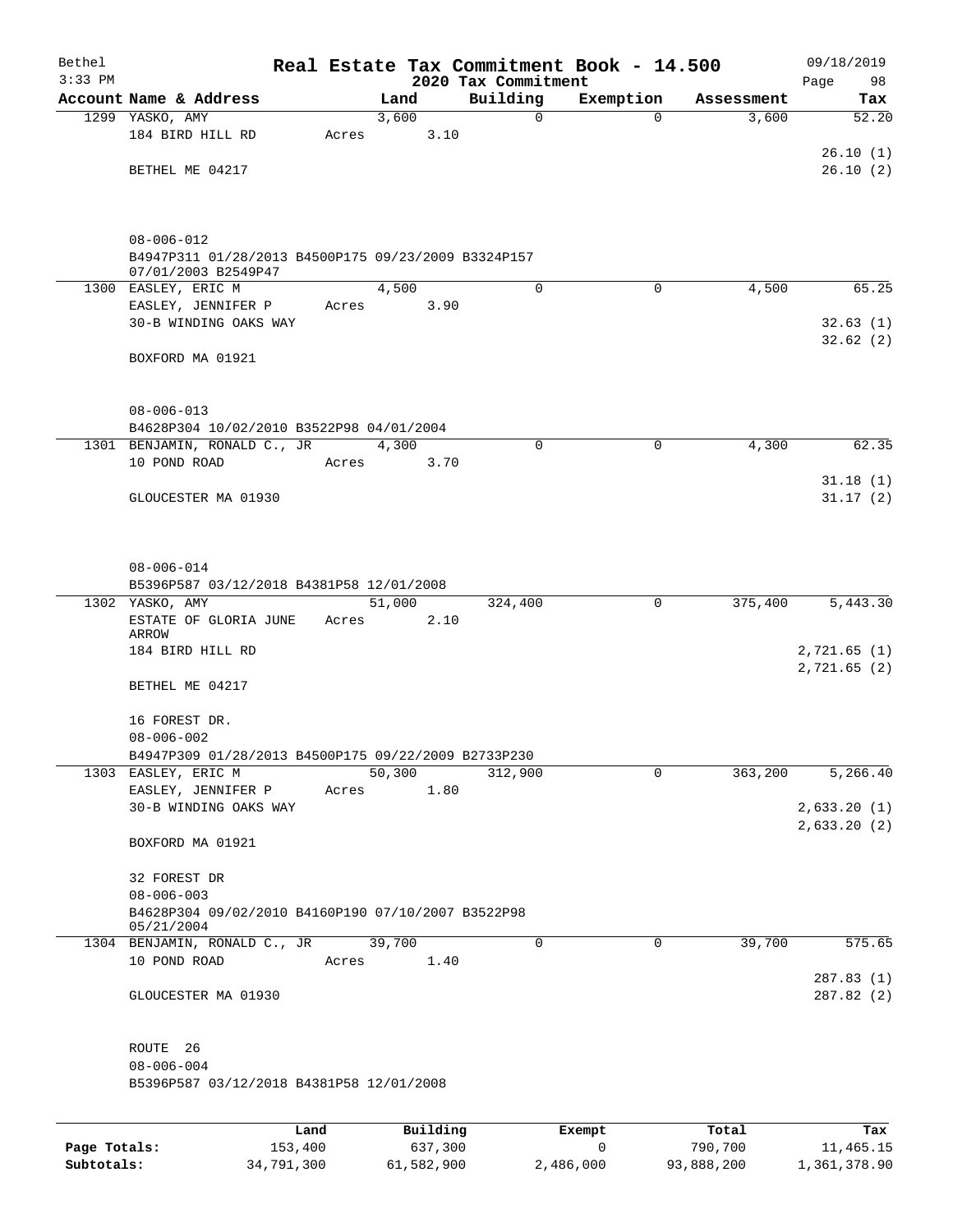| Bethel       |                                                     |                 |       |                |                       |                     | Real Estate Tax Commitment Book - 14.500 |                                    | 09/18/2019       |  |  |  |
|--------------|-----------------------------------------------------|-----------------|-------|----------------|-----------------------|---------------------|------------------------------------------|------------------------------------|------------------|--|--|--|
| $3:33$ PM    |                                                     |                 |       |                |                       | 2020 Tax Commitment |                                          |                                    | Page<br>99       |  |  |  |
|              | Account Name & Address<br>1305 WILSON, GARY G       |                 |       | Land<br>55,100 |                       | Building<br>145,300 | Exemption                                | Assessment<br>200, 400<br>$\Omega$ | Tax<br>2,905.80  |  |  |  |
|              | WILSON, MARY J                                      |                 | Acres |                | 5.20                  |                     |                                          |                                    |                  |  |  |  |
|              | PO BOX 52                                           |                 |       |                |                       |                     |                                          |                                    | 1,452.90(1)      |  |  |  |
|              | 52 FOREST DRIVE                                     |                 |       |                |                       |                     |                                          |                                    | 1,452.90(2)      |  |  |  |
|              | BETHEL ME 04217                                     |                 |       |                |                       |                     |                                          |                                    |                  |  |  |  |
|              |                                                     |                 |       |                |                       |                     |                                          |                                    |                  |  |  |  |
|              | 52 FOREST DR.                                       |                 |       |                |                       |                     |                                          |                                    |                  |  |  |  |
|              | $08 - 006 - 005$                                    |                 |       |                |                       |                     |                                          |                                    |                  |  |  |  |
|              | B5268P569 02/18/2016 B2707P166 06/01/1999 B2440P30  |                 |       |                |                       |                     |                                          |                                    |                  |  |  |  |
|              | 06/03/1997 B2201P200 02/21/1995                     |                 |       |                |                       |                     |                                          |                                    |                  |  |  |  |
|              | 1306 WALKER, DEAN                                   |                 |       | 56,500         |                       | 225,300             | 26,000                                   | 255,800                            | 3,709.10         |  |  |  |
|              | WALKER, PRISCILLA                                   |                 | Acres |                | 6.40                  |                     | 01 Homestead (HM)                        |                                    |                  |  |  |  |
|              | 60 FORSET DRIVE                                     |                 |       |                |                       |                     | 12 WW2 Vet Res                           |                                    | 1,854.55(1)      |  |  |  |
|              |                                                     |                 |       |                |                       |                     |                                          |                                    | 1,854.55(2)      |  |  |  |
|              | BETHEL ME 04217                                     |                 |       |                |                       |                     |                                          |                                    |                  |  |  |  |
|              |                                                     |                 |       |                |                       |                     |                                          |                                    |                  |  |  |  |
|              | 60 FOREST DR.                                       |                 |       |                |                       |                     |                                          |                                    |                  |  |  |  |
|              | $08 - 006 - 006$                                    |                 |       |                |                       |                     |                                          |                                    |                  |  |  |  |
| 1307         | B2832P15 06/26/2000<br>ZEOLI, MICHAEL T             |                 |       |                |                       | 225,900             |                                          | 279,400<br>0                       | 4,051.30         |  |  |  |
|              | ZEOLI, EWA I                                        |                 | Acres | 53,500         | 3.80                  |                     |                                          |                                    |                  |  |  |  |
|              | 3213 SUTTON PLACE, NW.                              |                 |       |                |                       |                     |                                          |                                    | 2,025.65(1)      |  |  |  |
|              | APT B                                               |                 |       |                |                       |                     |                                          |                                    |                  |  |  |  |
|              |                                                     |                 |       |                |                       |                     |                                          |                                    | 2,025.65(2)      |  |  |  |
|              | WASHINGTON DC 20016                                 |                 |       |                |                       |                     |                                          |                                    |                  |  |  |  |
|              |                                                     |                 |       |                |                       |                     |                                          |                                    |                  |  |  |  |
|              | 53 FOREST DR.                                       |                 |       |                |                       |                     |                                          |                                    |                  |  |  |  |
|              | $08 - 006 - 007$                                    |                 |       |                |                       |                     |                                          |                                    |                  |  |  |  |
|              | B5424P102 08/13/2018 B4566P40 03/05/2010 B3625P257  |                 |       |                |                       |                     |                                          |                                    |                  |  |  |  |
|              | 11/01/2004<br>1308 FULTZ, AARON                     |                 |       | 52,000         |                       | 226,100             |                                          | 278,100<br>0                       | 4,032.45         |  |  |  |
|              | FULTZ, CYNTHIA                                      |                 | Acres |                | 2.70                  |                     |                                          |                                    |                  |  |  |  |
|              | 9 FOREST DRIVE                                      |                 |       |                |                       |                     |                                          |                                    | 2,016.23(1)      |  |  |  |
|              |                                                     |                 |       |                |                       |                     |                                          |                                    | 2,016.22(2)      |  |  |  |
|              | BETHEL ME 04217 4856                                |                 |       |                |                       |                     |                                          |                                    |                  |  |  |  |
|              |                                                     |                 |       |                |                       |                     |                                          |                                    |                  |  |  |  |
|              | 9 FOREST DR.                                        |                 |       |                |                       |                     |                                          |                                    |                  |  |  |  |
|              | $08 - 006 - 008$                                    |                 |       |                |                       |                     |                                          |                                    |                  |  |  |  |
|              | B4326P199 07/21/2008 B4267P186 03/03/2008 B3930P88  |                 |       |                |                       |                     |                                          |                                    |                  |  |  |  |
|              | 05/02/2006 B2611P13                                 |                 |       |                |                       |                     |                                          |                                    |                  |  |  |  |
|              | 1309 EVERETT LEASING, LLC                           |                 |       | 42,900         |                       | 163,900             |                                          | $\mathbf 0$<br>206,800             | 2,998.60         |  |  |  |
|              | 1 EVERETT DRIVE                                     |                 | Acres |                | 4.25                  |                     |                                          |                                    |                  |  |  |  |
|              |                                                     |                 |       |                |                       |                     |                                          |                                    | 1,499.30(1)      |  |  |  |
|              | WEST PARIS ME 04289                                 |                 |       |                |                       |                     |                                          |                                    | 1,499.30(2)      |  |  |  |
|              |                                                     |                 |       |                |                       |                     |                                          |                                    |                  |  |  |  |
|              | 175 WALKERS MILLS RD.                               |                 |       |                |                       |                     |                                          |                                    |                  |  |  |  |
|              | $08 - 006 - 009$                                    |                 |       |                |                       |                     |                                          |                                    |                  |  |  |  |
|              | B5424P253 08/13/2018 B4480P315 08/10/2009 B2098P321 |                 |       |                |                       |                     |                                          |                                    |                  |  |  |  |
| 1310         | REUTS CORP.                                         |                 |       | 39,200         |                       | 269,900             |                                          | 309,100<br>$\mathbf 0$             | 4,481.95         |  |  |  |
|              | 179 WALKERS MILLS RD.                               |                 | Acres |                | 1.30                  |                     |                                          |                                    |                  |  |  |  |
|              |                                                     |                 |       |                |                       |                     |                                          |                                    | 2, 240.98(1)     |  |  |  |
|              | BETHEL ME 04217                                     |                 |       |                |                       |                     |                                          |                                    | 2, 240.97(2)     |  |  |  |
|              |                                                     |                 |       |                |                       |                     |                                          |                                    |                  |  |  |  |
|              |                                                     |                 |       |                |                       |                     |                                          |                                    |                  |  |  |  |
|              | 179 WALKERS MILLS RD.                               |                 |       |                |                       |                     |                                          |                                    |                  |  |  |  |
|              | $08 - 006 - 009 - 001$                              |                 |       |                |                       |                     |                                          |                                    |                  |  |  |  |
|              | B2426P218                                           |                 |       |                |                       |                     |                                          |                                    |                  |  |  |  |
|              |                                                     |                 |       |                |                       |                     |                                          |                                    |                  |  |  |  |
| Page Totals: |                                                     | Land<br>299,200 |       |                | Building<br>1,256,400 |                     | Exempt<br>26,000                         | Total<br>1,529,600                 | Tax<br>22,179.20 |  |  |  |
| Subtotals:   |                                                     | 35,090,500      |       | 62,839,300     |                       |                     | 2,512,000                                | 95, 417, 800                       | 1,383,558.10     |  |  |  |
|              |                                                     |                 |       |                |                       |                     |                                          |                                    |                  |  |  |  |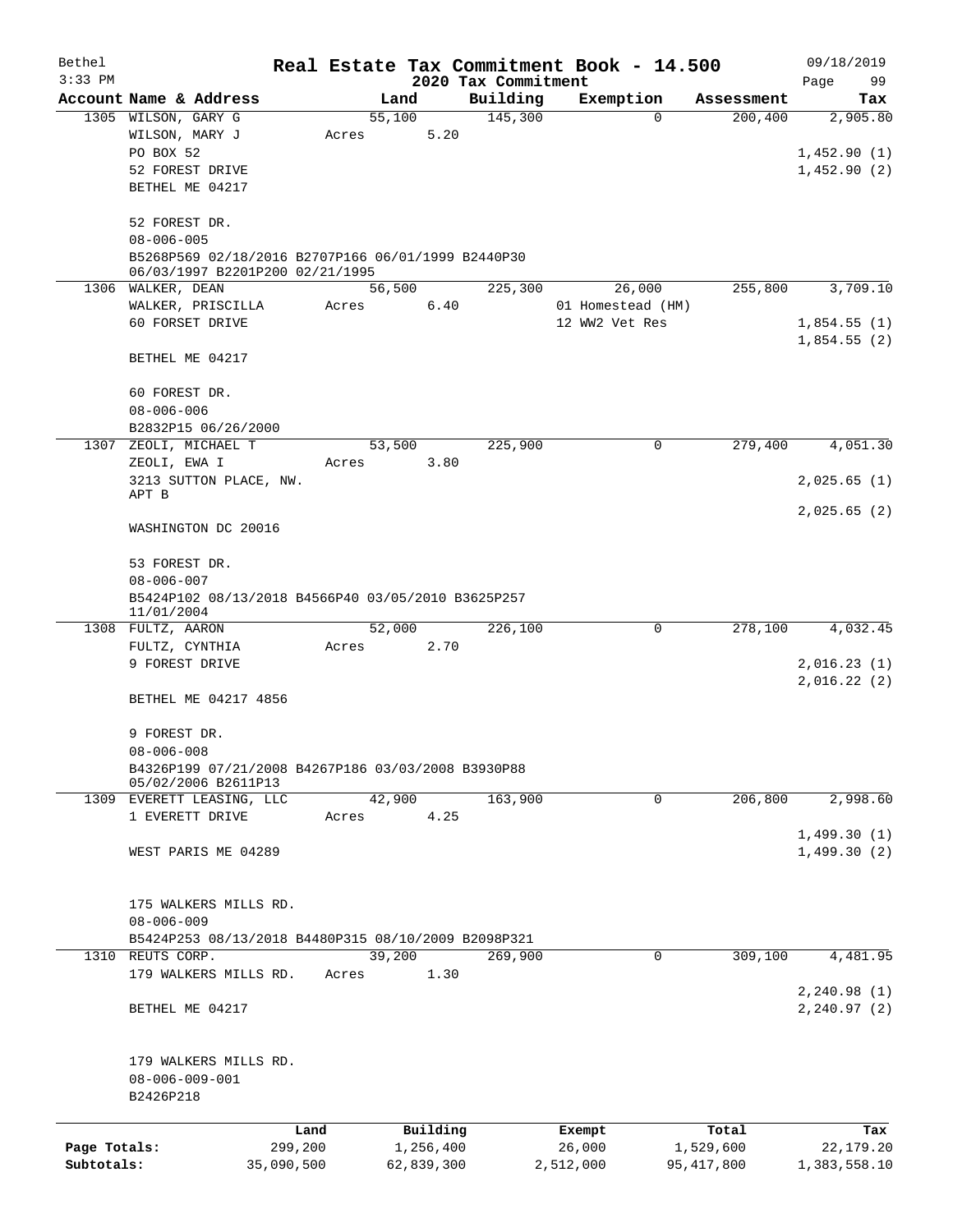| Bethel<br>$3:33$ PM |                                                                  |        |       | 2020 Tax Commitment | Real Estate Tax Commitment Book - 14.500 |            | 09/18/2019<br>100<br>Page |  |  |  |
|---------------------|------------------------------------------------------------------|--------|-------|---------------------|------------------------------------------|------------|---------------------------|--|--|--|
|                     | Account Name & Address                                           | Land   |       | Building            | Exemption                                | Assessment | Tax                       |  |  |  |
|                     | 1311 LOWELL, ROBERT L                                            | 34,500 |       | $\mathsf{O}$        | $\Omega$                                 | 34,500     | 500.25                    |  |  |  |
|                     | 241 WALKERS MILLS RD                                             | Acres  | 0.75  |                     |                                          |            |                           |  |  |  |
|                     |                                                                  |        |       |                     |                                          |            | 250.13(1)                 |  |  |  |
|                     | BETHEL ME 04217                                                  |        |       |                     |                                          |            | 250.12(2)                 |  |  |  |
|                     |                                                                  |        |       |                     |                                          |            |                           |  |  |  |
|                     |                                                                  |        |       |                     |                                          |            |                           |  |  |  |
|                     | 233 WALKERS MILLS RD.<br>$08 - 008$                              |        |       |                     |                                          |            |                           |  |  |  |
|                     |                                                                  |        |       |                     |                                          |            |                           |  |  |  |
|                     | B5007P306 07/08/2013 B4990P214 05/30/2013 B529P358<br>04/29/1953 |        |       |                     |                                          |            |                           |  |  |  |
|                     | 1312 LOWELL, ROBERT                                              | 58,900 |       | 100,200             | 26,000                                   | 133,100    | 1,929.95                  |  |  |  |
|                     | CROSS, SUSAN                                                     | Acres  | 24.00 |                     | 01 Homestead (HM)                        |            |                           |  |  |  |
|                     | 241 WALKERS MILLS ROAD                                           |        |       |                     | 12 WW2 Vet Res                           |            | 964.98 (1)                |  |  |  |
|                     |                                                                  |        |       |                     |                                          |            | 964.97(2)                 |  |  |  |
|                     | BETHEL ME 04217                                                  |        |       |                     |                                          |            |                           |  |  |  |
|                     |                                                                  |        |       |                     |                                          |            |                           |  |  |  |
|                     | 241 WALKERS MILLS RD.                                            |        |       |                     |                                          |            |                           |  |  |  |
|                     | $08 - 009$                                                       |        |       |                     |                                          |            |                           |  |  |  |
|                     | B2426P218                                                        |        |       |                     |                                          |            |                           |  |  |  |
|                     | 1313 LOWELL, ROBERT                                              |        | 0     | 11,200              | $\mathbf 0$                              | 11,200     | 162.40                    |  |  |  |
|                     | 241 WAKERS MILLS ROAD                                            |        |       |                     |                                          |            |                           |  |  |  |
|                     |                                                                  |        |       |                     |                                          |            | 81.20(1)                  |  |  |  |
|                     | BETHEL ME 04217                                                  |        |       |                     |                                          |            | 81.20(2)                  |  |  |  |
|                     |                                                                  |        |       |                     |                                          |            |                           |  |  |  |
|                     |                                                                  |        |       |                     |                                          |            |                           |  |  |  |
|                     | $08 - 009.001$                                                   |        |       |                     |                                          |            |                           |  |  |  |
|                     | 1316 EARTH DESIGN ASSOC                                          | 42,100 |       | 39,000              | $\mathbf 0$                              | 81,100     | 1,175.95                  |  |  |  |
|                     | C/O DAVID FREIDAY                                                | Acres  | 3.38  |                     |                                          |            |                           |  |  |  |
|                     | PO BOX 884                                                       |        |       |                     |                                          |            | 587.98 (1)                |  |  |  |
|                     |                                                                  |        |       |                     |                                          |            | 587.97 (2)                |  |  |  |
|                     | BETHEL ME 04217                                                  |        |       |                     |                                          |            |                           |  |  |  |
|                     |                                                                  |        |       |                     |                                          |            |                           |  |  |  |
|                     | 279 WALKERS MILLS RD.                                            |        |       |                     |                                          |            |                           |  |  |  |
|                     | $08 - 012$                                                       |        |       |                     |                                          |            |                           |  |  |  |
|                     | B2932P135                                                        |        |       |                     |                                          |            |                           |  |  |  |
| 1317                | WALKERS MILLS PLACE LLC                                          | 39,400 |       | 329,700             | 0                                        | 369,100    | 5,351.95                  |  |  |  |
|                     | 279 WALKERS MILLS ROAD                                           | Acres  | 1.42  |                     |                                          |            |                           |  |  |  |
|                     |                                                                  |        |       |                     |                                          |            | 2,675.98(1)               |  |  |  |
|                     | BETHEL ME 04217                                                  |        |       |                     |                                          |            | 2,675.97(2)               |  |  |  |
|                     |                                                                  |        |       |                     |                                          |            |                           |  |  |  |
|                     |                                                                  |        |       |                     |                                          |            |                           |  |  |  |
|                     | 281 WALKERS MILLS RD.                                            |        |       |                     |                                          |            |                           |  |  |  |
|                     | $08 - 012 - 001$<br>B4143P10 03/06/2007 B2932P135                |        |       |                     |                                          |            |                           |  |  |  |
|                     | 1318 YORK, ROLAND                                                | 39,800 |       | 83,300              | 20,000                                   | 103,100    | 1,494.95                  |  |  |  |
|                     | 291 WALKERS MILLS ROAD Acres                                     |        | 1.63  |                     | 01 Homestead (HM)                        |            |                           |  |  |  |
|                     |                                                                  |        |       |                     |                                          |            | 747.48(1)                 |  |  |  |
|                     | BETHEL ME 04217                                                  |        |       |                     |                                          |            | 747.47(2)                 |  |  |  |
|                     |                                                                  |        |       |                     |                                          |            |                           |  |  |  |
|                     |                                                                  |        |       |                     |                                          |            |                           |  |  |  |
|                     | 291 WALKERS MILLS RD.                                            |        |       |                     |                                          |            |                           |  |  |  |
|                     | $08 - 013$                                                       |        |       |                     |                                          |            |                           |  |  |  |
|                     | B2618P234 10/07/1998                                             |        |       |                     |                                          |            |                           |  |  |  |
|                     |                                                                  |        |       |                     |                                          |            |                           |  |  |  |
|                     |                                                                  |        |       |                     |                                          |            |                           |  |  |  |

|              | Land         | Building   | Exempt    | Total      | Tax          |
|--------------|--------------|------------|-----------|------------|--------------|
| Page Totals: | 214,700      | 563,400    | 46,000    | 732,100    | 10,615.45    |
| Subtotals:   | 35, 305, 200 | 63,402,700 | 2,558,000 | 96,149,900 | 1,394,173.55 |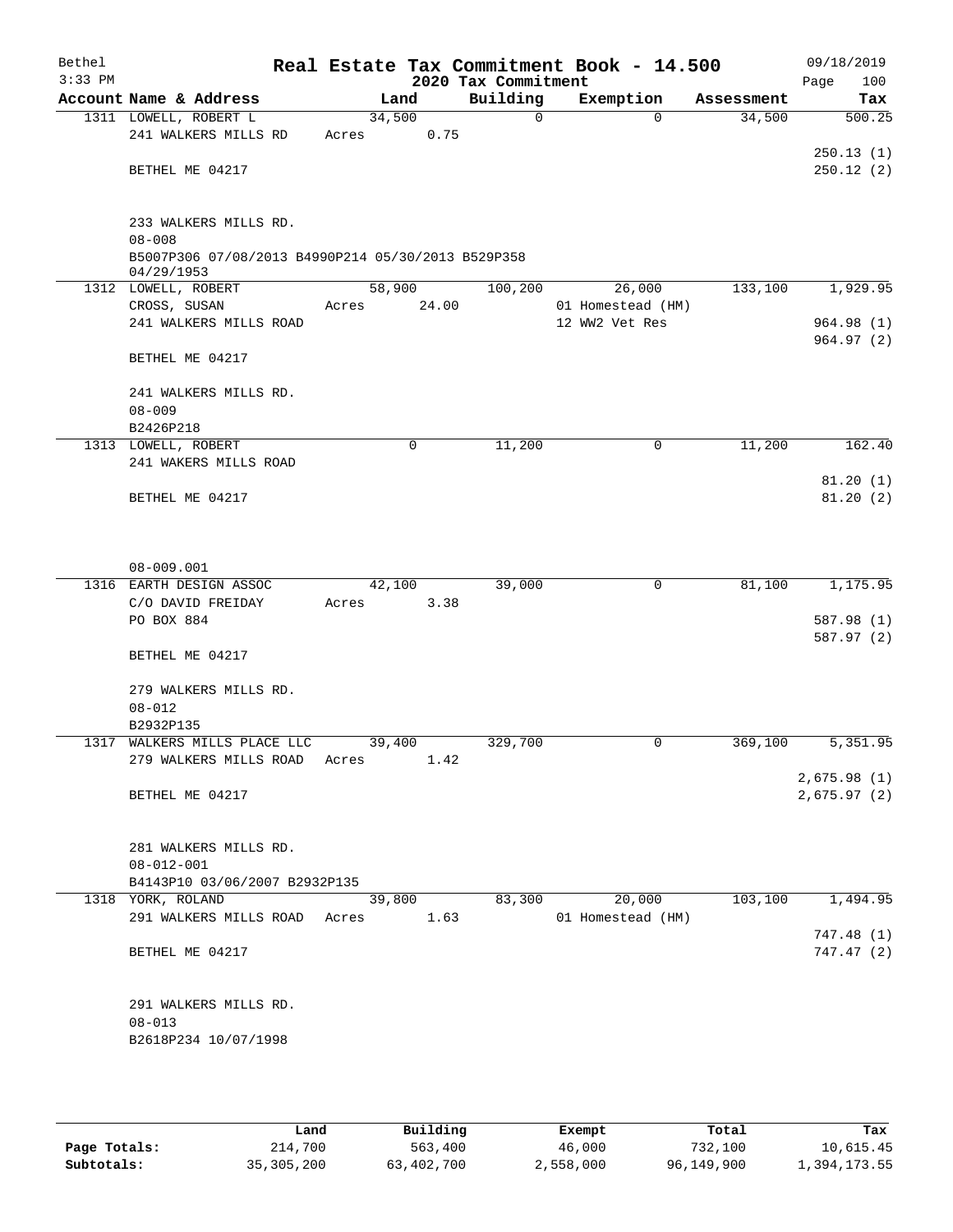| Bethel<br>$3:33$ PM |                                                                                     |       |                | 2020 Tax Commitment | Real Estate Tax Commitment Book - 14.500 |            | 09/18/2019<br>101<br>Page |
|---------------------|-------------------------------------------------------------------------------------|-------|----------------|---------------------|------------------------------------------|------------|---------------------------|
|                     | Account Name & Address                                                              |       | Land           | Building            | Exemption                                | Assessment | Tax                       |
| 1319                | PINE TREE WASTE<br>SERVICES OF MAINE<br>c/o HARDING & CARBONE<br>3903 BELLAIRE BLVD | Acres | 40,500<br>2.00 | 118,600             | $\Omega$                                 | 159,100    | 2,306.95<br>1, 153.48(1)  |
|                     | HOUSTON TX 77025                                                                    |       |                |                     |                                          |            | 1, 153.47(2)              |
|                     | 299 WALKERS MILLS RD.                                                               |       |                |                     |                                          |            |                           |
|                     | $08 - 014$                                                                          |       |                |                     |                                          |            |                           |
|                     | B2750P276<br>1320 BUCK, ANNA M                                                      |       | 43,000         | 13,900              | 20,000                                   | 36,900     | 535.05                    |
|                     | PO BOX 702                                                                          | Acres | 4.30           |                     | 01 Homestead (HM)                        |            |                           |
|                     | BETHEL ME 04217                                                                     |       |                |                     |                                          |            | 267.53(1)<br>267.52(2)    |
|                     | 307 WALKERS MILLS RD.<br>$08 - 015$                                                 |       |                |                     |                                          |            |                           |
|                     | B1275P84 08/28/1984                                                                 |       |                |                     |                                          |            |                           |
|                     | 1321 CHADBOURNE TREE FARMS,<br>LLC                                                  |       | 11,200         | 12,600              | 0                                        | 23,800     | 345.10                    |
|                     | PO BOX 1750                                                                         | Acres | 25.00          |                     |                                          |            |                           |
|                     | BETHEL ME 04217                                                                     |       |                |                     |                                          |            | 172.55(1)<br>172.55(2)    |
|                     | RTE 26 S/S                                                                          |       |                |                     |                                          |            |                           |
|                     | $08 - 016$<br>B3652P43 12/29/2004 B3652P43 12/29/2004 B1275P84<br>B1275P84          |       |                |                     |                                          |            |                           |
|                     | 1322 BLAKE, BRIAN C                                                                 |       | 57,500         | $\Omega$            | 0                                        | 57,500     | 833.75                    |
|                     | BLAKE, CHRISTINE M<br>384 WALKERS MILLS ROAD                                        | Acres | 40.00          |                     |                                          |            | 416.88(1)<br>416.87(2)    |
|                     | BETHEL ME 04217                                                                     |       |                |                     |                                          |            |                           |
|                     | RTE 26 S/S<br>$08 - 017$                                                            |       |                |                     |                                          |            |                           |
|                     | B5157P195 09/08/2014 B1035P206                                                      |       |                |                     |                                          |            |                           |
|                     | 1323 FRONTIER VISION<br>OPERATING PTNRS.<br>TIME WARNER NY CABLE                    |       | 0              | 16,500              | 0                                        | 16,500     | 239.25                    |
|                     | PO Box 7467                                                                         |       |                |                     |                                          |            | 119.63(1)                 |
|                     | CHARLOTTE NC 28241 7467                                                             |       |                |                     |                                          |            | 119.62(2)                 |
|                     | 383 WALKERS MILLS RD.<br>$08 - 017 - 001$                                           |       |                |                     |                                          |            |                           |
|                     | 1324 CHADBOURNE TREE FARMS,<br>LLC                                                  |       | 5,900          | $\mathbf 0$         | 0                                        | 5,900      | 85.55                     |
|                     | PO BOX 1750                                                                         | Acres | 29.00          |                     |                                          |            |                           |
|                     | BETHEL ME 04217                                                                     |       |                |                     |                                          |            | 42.78 (1)<br>42.77 (2)    |
|                     | RTE 26 S/S                                                                          |       |                |                     |                                          |            |                           |
|                     | $08 - 018$<br>B3652P43 12/29/2004 B939P243                                          |       |                |                     |                                          |            |                           |
|                     |                                                                                     | Land  | Building       |                     | Exempt                                   | Total      | Tax                       |
| Page Totals:        | 158,100                                                                             |       | 161,600        |                     | 20,000                                   | 299,700    | 4,345.65                  |
| Subtotals:          | 35, 463, 300                                                                        |       | 63,564,300     |                     | 2,578,000                                | 96,449,600 | 1,398,519.20              |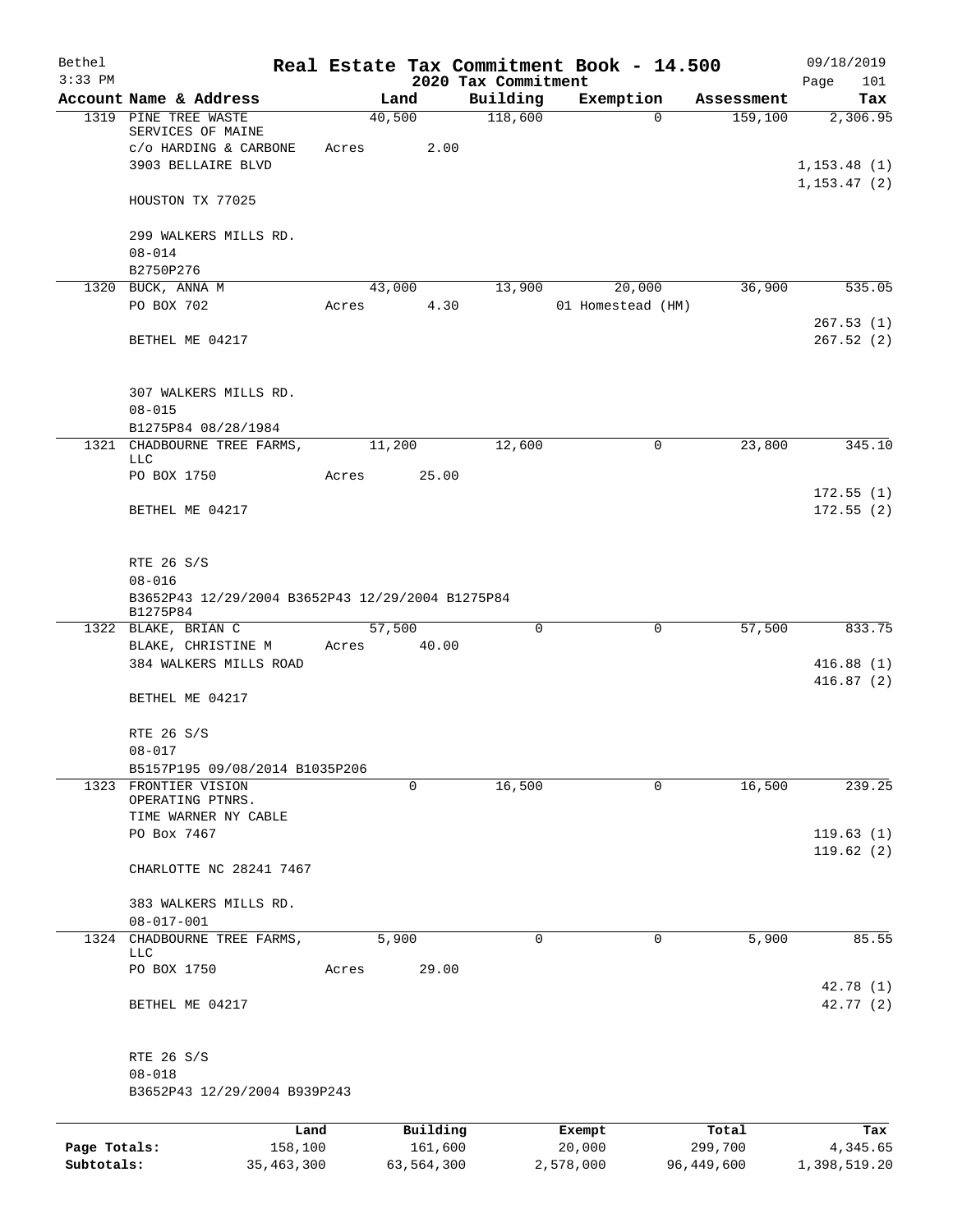| Bethel<br>$3:33$ PM |                                                                  |             |                      | 2020 Tax Commitment | Real Estate Tax Commitment Book - 14.500 |            | 09/18/2019<br>Page<br>102 |
|---------------------|------------------------------------------------------------------|-------------|----------------------|---------------------|------------------------------------------|------------|---------------------------|
|                     | Account Name & Address                                           |             | Land                 | Building            | Exemption                                | Assessment | Tax                       |
|                     | 1325 BLAKE, BRIAN C                                              |             | 5,800                | $\mathbf 0$         | $\Omega$                                 | 5,800      | 84.10                     |
|                     | BLAKE, CHRISTINE M<br>384 WALKERS MILLS ROAD                     | Acres       | 12.00                |                     |                                          |            | 42.05(1)                  |
|                     | BETHEL ME 04217                                                  |             |                      |                     |                                          |            | 42.05(2)                  |
|                     | RTE 26 S/S<br>$08 - 019$                                         |             |                      |                     |                                          |            |                           |
|                     | B5157P195 09/08/2014 B1035P206                                   |             |                      |                     |                                          |            |                           |
|                     | 1326 CHADBOURNE TREE FARMS,<br>LLC                               |             | 1,600                | $\Omega$            | 0                                        | 1,600      | 23.20                     |
|                     | PO BOX 1750                                                      | Acres       | 9.00                 |                     |                                          |            | 11.60(1)                  |
|                     | BETHEL ME 04217                                                  |             |                      |                     |                                          |            | 11.60(2)                  |
|                     | RTE 26 S/S                                                       |             |                      |                     |                                          |            |                           |
|                     | $08 - 020$                                                       |             |                      |                     |                                          |            |                           |
|                     | B3652P43 12/29/2004 B995P130                                     |             |                      |                     |                                          |            |                           |
|                     | 1327 HEAD, DAVID A<br>HEAD, FRANCES M                            | Acres       | 32,000<br>8.60       | $\mathbf 0$         | $\mathsf{O}$                             | 32,000     | 464.00                    |
|                     | PO BOX 61                                                        |             |                      |                     |                                          |            | 232.00(1)<br>232.00(2)    |
|                     | WEST BETHEL ME 04286                                             |             |                      |                     |                                          |            |                           |
|                     | RTE 26 S/S                                                       |             |                      |                     |                                          |            |                           |
|                     | $08 - 022$<br>B5273P176 03/21/2016 B4603P47 06/28/2010 B3855P303 |             |                      |                     |                                          |            |                           |
|                     | 12/12/2005                                                       |             |                      |                     |                                          |            |                           |
|                     | 1328 HAMEL, KEITH<br>HAMEL, MARILYN                              |             | 34,600<br>Acres 2.20 | 128,600             | 0                                        | 163,200    | 2,366.40                  |
|                     | 112 BAYSIDE RD                                                   |             |                      |                     |                                          |            | 1,183.20(1)               |
|                     |                                                                  |             |                      |                     |                                          |            | 1,183.20(2)               |
|                     | ELLSWORTH ME 04605                                               |             |                      |                     |                                          |            |                           |
|                     | 507 WALKERS MILLS RD.<br>$08 - 023$                              |             |                      |                     |                                          |            |                           |
|                     | B3253P169 03/05/2003                                             |             |                      |                     |                                          |            |                           |
|                     | 1329 KISSEL, RANDALL A                                           |             | 29,700               | 169,600             | $\mathbf 0$                              | 199,300    | 2,889.85                  |
|                     | BALLARD, MEGAN A                                                 | Acres       | 1.38                 |                     |                                          |            |                           |
|                     | PO BOX 181                                                       |             |                      |                     |                                          |            | 1,444.93(1)               |
|                     | GREENWOOD ME 02455                                               |             |                      |                     |                                          |            | 1,444.92(2)               |
|                     | 513 WALKERS MILLS RD.                                            |             |                      |                     |                                          |            |                           |
|                     | $08 - 023 - 001$                                                 |             |                      |                     |                                          |            |                           |
|                     | B4781P232 11/08/2011 B3664P195 12/23/2004                        |             |                      |                     |                                          |            |                           |
|                     | 1330 ANGEVINE, RICHARD E.,<br>SR.                                |             | 26,600               | 0                   | $\mathbf 0$                              | 26,600     | 385.70                    |
|                     | 400 NORTH RD.                                                    | Acres       | 2.80                 |                     |                                          |            | 192.85(1)                 |
|                     | BETHEL ME 04217                                                  |             |                      |                     |                                          |            | 192.85(2)                 |
|                     | RTE 26 S/S                                                       |             |                      |                     |                                          |            |                           |
|                     | $08 - 024$<br>B5043P293 09/25/2013 B4913P284 10/31/2012 B585P409 |             |                      |                     |                                          |            |                           |
|                     |                                                                  |             |                      |                     |                                          |            |                           |
|                     |                                                                  | <b>Tond</b> | $P_{11}$ ilding      |                     | $F$ vomnt                                | $T - 1$    | т.,                       |

|              | Land       | Building   | Exempt    | Total      | Tax          |
|--------------|------------|------------|-----------|------------|--------------|
| Page Totals: | 130,300    | 298,200    |           | 428,500    | 6.213.25     |
| Subtotals:   | 35,593,600 | 63,862,500 | 2,578,000 | 96,878,100 | 1,404,732.45 |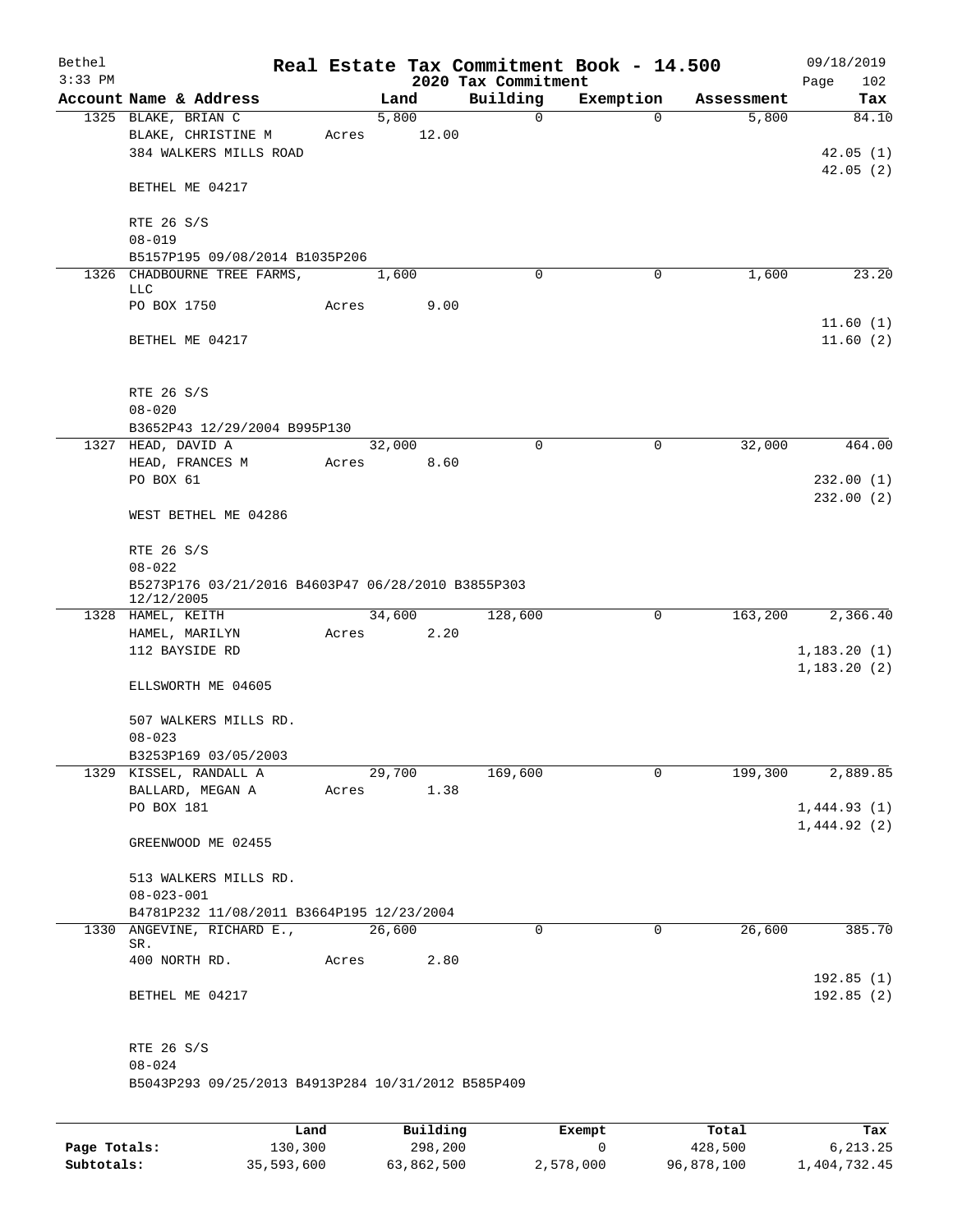| Bethel<br>$3:33$ PM |                                                                   |       |        | 2020 Tax Commitment | Real Estate Tax Commitment Book - 14.500 |            | 09/18/2019<br>103<br>Page |
|---------------------|-------------------------------------------------------------------|-------|--------|---------------------|------------------------------------------|------------|---------------------------|
|                     | Account Name & Address                                            |       | Land   | Building            | Exemption                                | Assessment | Tax                       |
|                     | 1331 DAY, JOHN C                                                  |       | 34,800 | 48,500              | 20,000                                   | 63,300     | 917.85                    |
|                     | DAY, SUSAN                                                        | Acres |        | 2.40                | 01 Homestead (HM)                        |            |                           |
|                     | 531 WALKERS MILLS ROAD                                            |       |        |                     |                                          |            | 458.93 (1)                |
|                     |                                                                   |       |        |                     |                                          |            | 458.92 (2)                |
|                     | BETHEL ME 04217                                                   |       |        |                     |                                          |            |                           |
|                     | 531 WALKERS MILLS RD.                                             |       |        |                     |                                          |            |                           |
|                     | $08 - 025$                                                        |       |        |                     |                                          |            |                           |
|                     | B1011P22                                                          |       |        |                     |                                          |            |                           |
|                     | 1332 BUCKMAN, FRANCIS E                                           |       | 30,000 | 60,000              | 20,000                                   | 70,000     | 1,015.00                  |
|                     | BUCKMAN, MARY F                                                   | Acres | 6.48   |                     | 01 Homestead (HM)                        |            |                           |
|                     | 549 WALKERS MILLS ROAD                                            |       |        |                     |                                          |            | 507.50(1)                 |
|                     |                                                                   |       |        |                     |                                          |            | 507.50(2)                 |
|                     | BETHEL ME 04217                                                   |       |        |                     |                                          |            |                           |
|                     | 549 WALKERS MILLS RD.                                             |       |        |                     |                                          |            |                           |
|                     | $08 - 026$                                                        |       |        |                     |                                          |            |                           |
|                     | B1116P51 04/29/1981                                               |       |        |                     |                                          |            |                           |
|                     | 1333 HART, BARBARA                                                |       | 28,100 | 10,200              | 20,000                                   | 18,300     | 265.35                    |
|                     | 561 WALKERS MILLS ROAD                                            | Acres | 0.66   |                     | 01 Homestead (HM)                        |            |                           |
|                     |                                                                   |       |        |                     |                                          |            | 132.68(1)                 |
|                     | BETHEL ME 04217                                                   |       |        |                     |                                          |            | 132.67(2)                 |
|                     |                                                                   |       |        |                     |                                          |            |                           |
|                     | 561 WALKERS MILLS RD.                                             |       |        |                     |                                          |            |                           |
|                     | $08 - 027$                                                        |       |        |                     |                                          |            |                           |
|                     | B1116P52 04/29/1981 B659P579 07/12/1967                           |       |        |                     |                                          |            |                           |
|                     | 1334 TUTTLE, MARGUERITE                                           |       | 32,600 | 46,500              | 20,000                                   | 59,100     | 856.95                    |
|                     | PO BOX 146                                                        | Acres | 1.00   |                     | 01 Homestead (HM)                        |            |                           |
|                     |                                                                   |       |        |                     |                                          |            | 428.48 (1)                |
|                     | GREENWOOD ME 04255                                                |       |        |                     |                                          |            | 428.47(2)                 |
|                     |                                                                   |       |        |                     |                                          |            |                           |
|                     | 576 WALKERS MILLS RD.                                             |       |        |                     |                                          |            |                           |
|                     | $08 - 028$                                                        |       |        |                     |                                          |            |                           |
|                     | B908P68 08/12/1976 B753P32 07/24/1972                             |       |        |                     |                                          |            |                           |
|                     | 1335 BENNETT, BEVERLY CAROL                                       |       | 25,800 | 34,900              | 0                                        | 60,700     | 880.15                    |
|                     | PO BOX 739                                                        | Acres | 0.51   |                     |                                          |            |                           |
|                     |                                                                   |       |        |                     |                                          |            | 440.08 (1)                |
|                     | BETHEL ME 04217                                                   |       |        |                     |                                          |            | 440.07 (2)                |
|                     |                                                                   |       |        |                     |                                          |            |                           |
|                     | 566 WALKERS MILLS RD.                                             |       |        |                     |                                          |            |                           |
|                     | $08 - 029$                                                        |       |        |                     |                                          |            |                           |
|                     | B5397P447 03/16/2018 B5324P653 01/03/2017 B1024P198<br>02/23/1979 |       |        |                     |                                          |            |                           |
|                     | 1336 GAUDREAU, GEOFFREY                                           |       | 44,900 | 140,700             | 20,000                                   | 165,600    | 2,401.20                  |
|                     | 554 WALKERS MILLS ROAD                                            | Acres | 14.00  |                     | 01 Homestead (HM)                        |            |                           |
|                     |                                                                   |       |        |                     |                                          |            | 1,200.60(1)               |
|                     | BETHEL ME 04217                                                   |       |        |                     |                                          |            | 1,200.60(2)               |
|                     |                                                                   |       |        |                     |                                          |            |                           |
|                     | 554 WALKERS MILLS RD.                                             |       |        |                     |                                          |            |                           |
|                     | $08 - 030$                                                        |       |        |                     |                                          |            |                           |
|                     | B785P194                                                          |       |        |                     |                                          |            |                           |
|                     |                                                                   |       |        |                     |                                          |            |                           |
|                     |                                                                   |       |        |                     |                                          |            |                           |
|                     |                                                                   |       |        |                     |                                          |            |                           |

|              | Land       | Building   | Exempt    | Total        | Tax          |
|--------------|------------|------------|-----------|--------------|--------------|
| Page Totals: | 196,200    | 340,800    | 100,000   | 437,000      | 6,336.50     |
| Subtotals:   | 35,789,800 | 64,203,300 | 2,678,000 | 97, 315, 100 | 1,411,068.95 |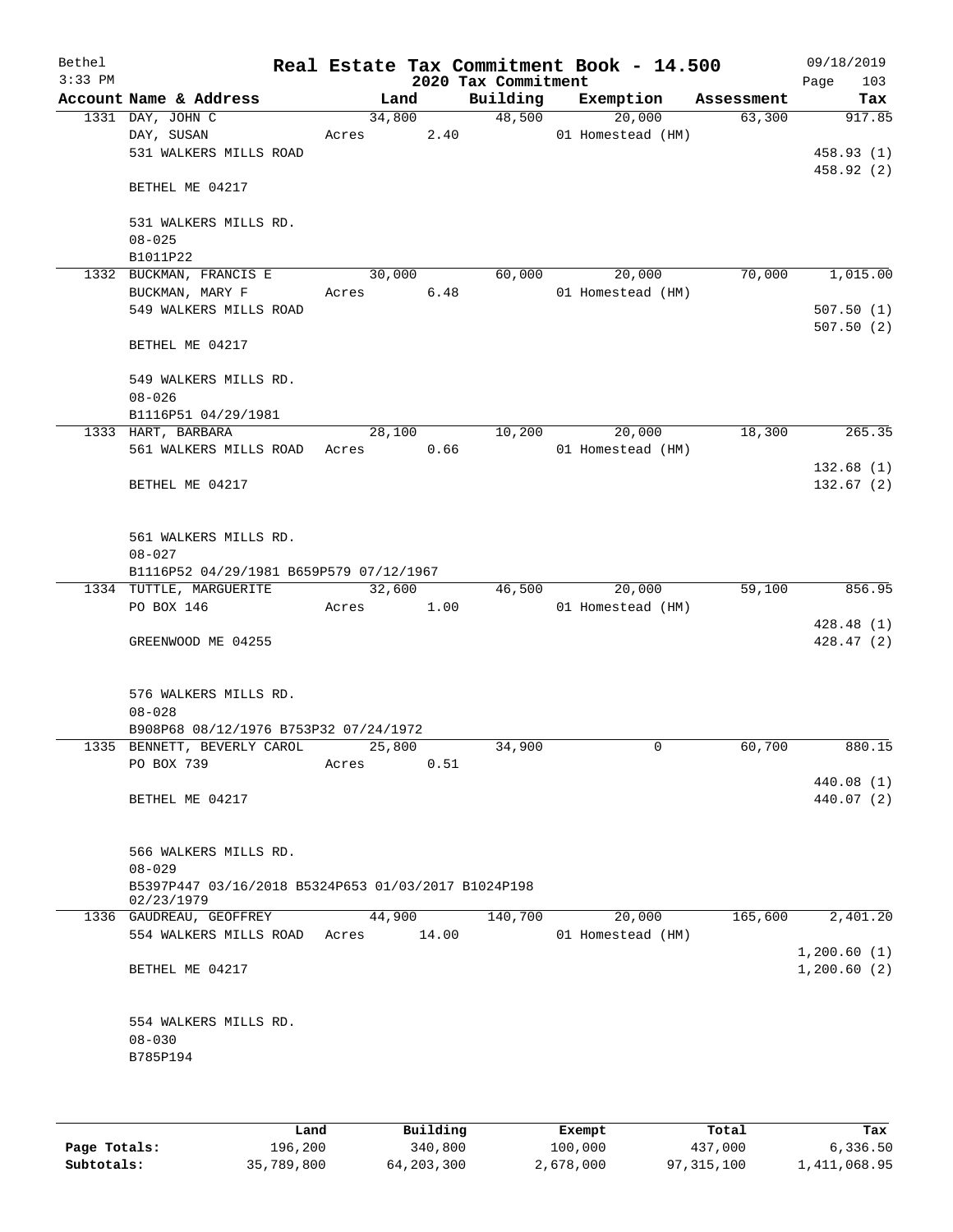| Bethel       |                                                                   |         |        |              |                     | Real Estate Tax Commitment Book - 14.500 |              | 09/18/2019    |
|--------------|-------------------------------------------------------------------|---------|--------|--------------|---------------------|------------------------------------------|--------------|---------------|
| $3:33$ PM    |                                                                   |         |        |              | 2020 Tax Commitment |                                          |              | 104<br>Page   |
|              | Account Name & Address                                            |         | Land   |              | Building<br>61,000  | Exemption                                | Assessment   | Tax<br>968.60 |
|              | 1337 GAUDREAU, GEOFFREY G<br>560 WALKERS MILLS ROAD               |         |        | 25,800       |                     | 20,000                                   | 66,800       |               |
|              |                                                                   | Acres   |        | 0.51         |                     | 01 Homestead (HM)                        |              | 484.30 (1)    |
|              | BETHEL ME 04217                                                   |         |        |              |                     |                                          |              | 484.30 (2)    |
|              |                                                                   |         |        |              |                     |                                          |              |               |
|              |                                                                   |         |        |              |                     |                                          |              |               |
|              | 560 WALKERS MILLS RD.                                             |         |        |              |                     |                                          |              |               |
|              | $08 - 031$<br>B5281P696 05/19/2016 B673P401 08/06/1968 B669P39    |         |        |              |                     |                                          |              |               |
|              | 01/31/1968                                                        |         |        |              |                     |                                          |              |               |
|              | 1338 GAUDREAU, GEOFFREY                                           |         | 22,600 |              | 6,200               |                                          | 28,800<br>0  | 417.60        |
|              | 554 WALKERS MILLS RD.                                             | Acres   |        | 0.34         |                     |                                          |              |               |
|              |                                                                   |         |        |              |                     |                                          |              | 208.80(1)     |
|              | BETHEL ME 04217                                                   |         |        |              |                     |                                          |              | 208.80(2)     |
|              |                                                                   |         |        |              |                     |                                          |              |               |
|              | 548 WALKERS MILLS RD.                                             |         |        |              |                     |                                          |              |               |
|              | $08 - 032$                                                        |         |        |              |                     |                                          |              |               |
|              | B2618P302 10/08/1998                                              |         |        |              |                     |                                          |              |               |
|              | 1339 SWEETSER, TOMMY I                                            |         | 36,900 |              | 68,200              | 20,000                                   | 85,100       | 1,233.95      |
|              | 544 WALKERS MILLS ROAD Acres                                      |         |        | 4.70         |                     | 01 Homestead (HM)                        |              |               |
|              |                                                                   |         |        |              |                     |                                          |              | 616.98(1)     |
|              | BETHEL ME 04217                                                   |         |        |              |                     |                                          |              | 616.97(2)     |
|              |                                                                   |         |        |              |                     |                                          |              |               |
|              | 544 WALKERS MILLS RD.                                             |         |        |              |                     |                                          |              |               |
|              | $08 - 033$                                                        |         |        |              |                     |                                          |              |               |
|              | B3086P122                                                         |         |        |              |                     |                                          |              |               |
|              | 1340 BAILEY, JACK E                                               |         | 35,200 |              | 69,600              |                                          | 0<br>104,800 | 1,519.60      |
|              | 44 PARADISE ROAD                                                  | Acres   |        | 2.79         |                     |                                          |              |               |
|              |                                                                   |         |        |              |                     |                                          |              | 759.80(1)     |
|              | BETHEL ME 04217                                                   |         |        |              |                     |                                          |              | 759.80(2)     |
|              |                                                                   |         |        |              |                     |                                          |              |               |
|              |                                                                   |         |        |              |                     |                                          |              |               |
|              | 530 WALKERS MILLS RD.                                             |         |        |              |                     |                                          |              |               |
|              | $08 - 034$                                                        |         |        |              |                     |                                          |              |               |
|              | B5330P104 02/07/2017 B5246P686 09/30/2015 B693P43<br>09/01/1970   |         |        |              |                     |                                          |              |               |
|              | 1341 BAILEY, JACK E                                               |         | 24,600 |              | 0                   |                                          | 24,600<br>0  | 356.70        |
|              | 44 PARADISE RD                                                    | Acres   |        | 1.30         |                     |                                          |              |               |
|              |                                                                   |         |        |              |                     |                                          |              | 178.35(1)     |
|              | BETHEL ME 04217                                                   |         |        |              |                     |                                          |              | 178.35(2)     |
|              |                                                                   |         |        |              |                     |                                          |              |               |
|              |                                                                   |         |        |              |                     |                                          |              |               |
|              | RTE 26 N/S                                                        |         |        |              |                     |                                          |              |               |
|              | $08 - 035$<br>B5330P104 02/07/2017 B5246P686 09/30/2015 B4122P213 |         |        |              |                     |                                          |              |               |
|              | 04/26/2007 B757P195                                               |         |        |              |                     |                                          |              |               |
|              | 1342 KIMBALL, JULIE A                                             |         | 48,300 |              | 84,900              |                                          | 0<br>133,200 | 1,931.40      |
|              | P.O. BOX 334                                                      | Acres   |        | 36.00        |                     |                                          |              |               |
|              |                                                                   |         |        |              |                     |                                          |              | 965.70(1)     |
|              | BETHEL ME 04217                                                   |         |        |              |                     |                                          |              | 965.70 (2)    |
|              |                                                                   |         |        |              |                     |                                          |              |               |
|              | 512 WALKERS MILLS RD.                                             |         |        |              |                     |                                          |              |               |
|              | $08 - 036$                                                        |         |        |              |                     |                                          |              |               |
|              | B2945P197                                                         |         |        |              |                     |                                          |              |               |
|              |                                                                   |         |        |              |                     |                                          |              |               |
|              |                                                                   | Land    |        | Building     |                     | Exempt                                   | Total        | Tax           |
| Page Totals: |                                                                   | 193,400 |        | 289,900      |                     | 40,000                                   | 443,300      | 6,427.85      |
| Subtotals:   | 35,983,200                                                        |         |        | 64, 493, 200 |                     | 2,718,000                                | 97,758,400   | 1,417,496.80  |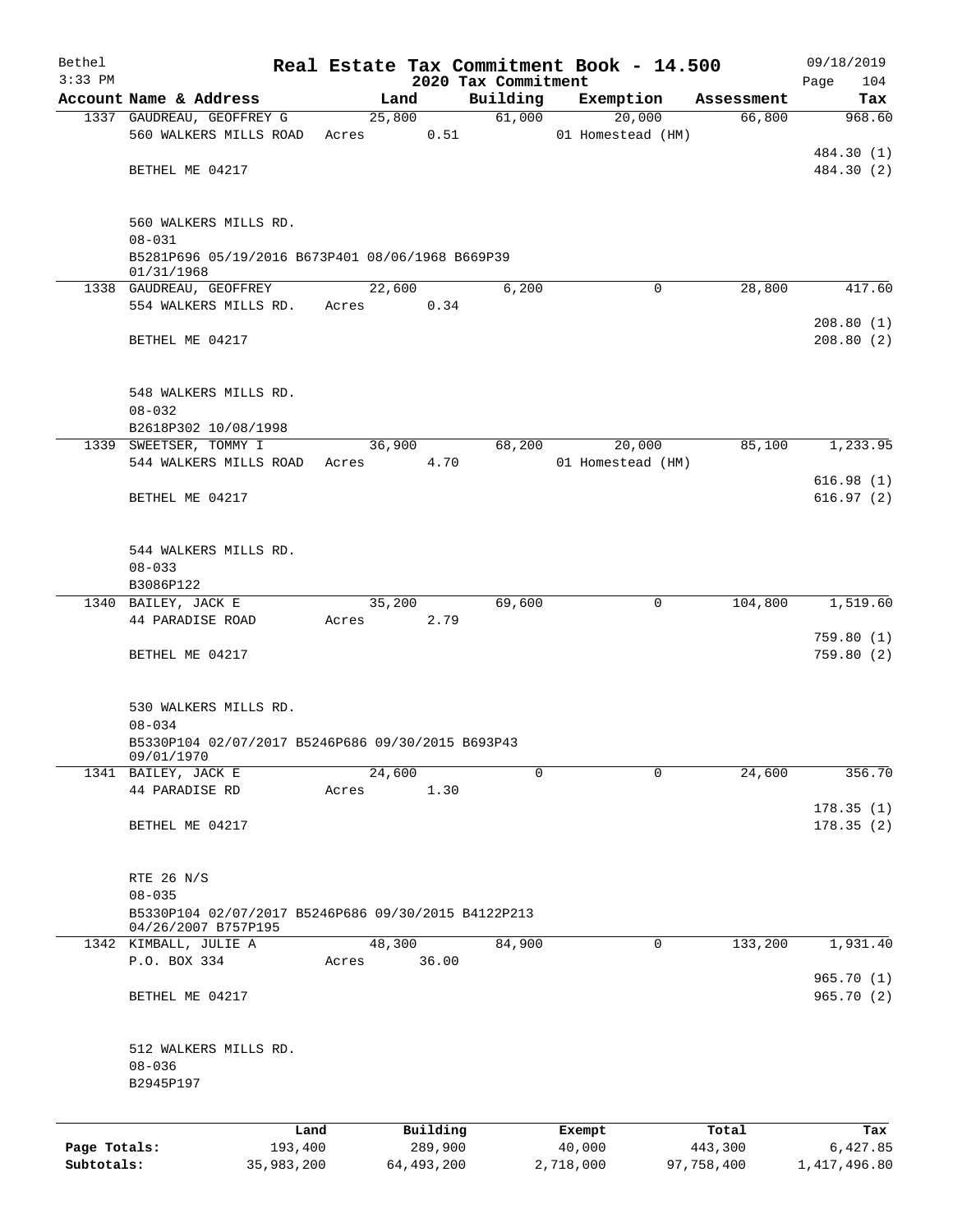| Bethel       |                                                                                                                         |            |       |        |            |                     | Real Estate Tax Commitment Book - 14.500 |            | 09/18/2019             |
|--------------|-------------------------------------------------------------------------------------------------------------------------|------------|-------|--------|------------|---------------------|------------------------------------------|------------|------------------------|
| $3:33$ PM    |                                                                                                                         |            |       |        |            | 2020 Tax Commitment |                                          |            | 105<br>Page            |
|              | Account Name & Address                                                                                                  |            |       | Land   |            | Building            | Exemption                                | Assessment | Tax                    |
|              | 1343 GAUDREAU, GEOFFREY<br>560 WALKERS MILLS RD.                                                                        |            | Acres | 42,100 | 23.00      | $\mathbf 0$         | $\Omega$                                 | 42,100     | 610.45                 |
|              |                                                                                                                         |            |       |        |            |                     |                                          |            | 305.23(1)              |
|              | BETHEL ME 04217                                                                                                         |            |       |        |            |                     |                                          |            | 305.22(2)              |
|              |                                                                                                                         |            |       |        |            |                     |                                          |            |                        |
|              | RTE 26 N/S                                                                                                              |            |       |        |            |                     |                                          |            |                        |
|              | $08 - 037$                                                                                                              |            |       |        |            |                     |                                          |            |                        |
|              | B2864P121                                                                                                               |            |       |        |            |                     |                                          |            |                        |
|              | 1344 GARVEY, DANIEL                                                                                                     |            |       | 22,800 |            | $\Omega$            | 0                                        | 22,800     | 330.60                 |
|              | 20 REMICKS LANE                                                                                                         |            | Acres |        | 36.00      |                     |                                          |            |                        |
|              |                                                                                                                         |            |       |        |            |                     |                                          |            | 165.30(1)              |
|              | KITTERY ME 03904                                                                                                        |            |       |        |            |                     |                                          |            | 165.30(2)              |
|              | RTE 26 N/S                                                                                                              |            |       |        |            |                     |                                          |            |                        |
|              | $08 - 038$                                                                                                              |            |       |        |            |                     |                                          |            |                        |
|              | B1493P323                                                                                                               |            |       |        |            |                     |                                          |            |                        |
|              | 1345 ROBERTSON, DENNIS                                                                                                  |            |       | 59,600 |            | 0                   | 0                                        | 59,600     | 864.20                 |
|              | 104 BEACON CREST                                                                                                        |            | Acres |        | 50.00      |                     |                                          |            |                        |
|              |                                                                                                                         |            |       |        |            |                     |                                          |            | 432.10 (1)             |
|              | NEWNAN GA 30265                                                                                                         |            |       |        |            |                     |                                          |            | 432.10 (2)             |
|              |                                                                                                                         |            |       |        |            |                     |                                          |            |                        |
|              | CHANDLER HILL E/S                                                                                                       |            |       |        |            |                     |                                          |            |                        |
|              | $08 - 040$                                                                                                              |            |       |        |            |                     |                                          |            |                        |
|              | B658P35 07/18/1966                                                                                                      |            |       |        |            |                     |                                          |            |                        |
|              | 1347 ANDERSON, PETER G                                                                                                  |            |       | 38,900 |            | 61,100              | 26,000                                   | 74,000     | 1,073.00               |
|              | ANDERSON, NANCY J                                                                                                       |            | Acres |        | 1.20       |                     | 01 Homestead (HM)                        |            |                        |
|              | PO BOX 102                                                                                                              |            |       |        |            |                     | 12 WW2 Vet Res                           |            | 536.50(1)<br>536.50(2) |
|              | BETHEL ME 04217                                                                                                         |            |       |        |            |                     |                                          |            |                        |
|              | 244 CHANDLER HILL ROAD                                                                                                  |            |       |        |            |                     |                                          |            |                        |
|              | $08 - 041 - 001$                                                                                                        |            |       |        |            |                     |                                          |            |                        |
|              | B5076P74 12/20/2013                                                                                                     |            |       |        |            |                     |                                          |            |                        |
|              | 1348 SHABLOM, NANCY E, TTEE                                                                                             |            |       | 92,400 |            | 0                   | $\mathbf 0$                              | 92,400     | 1,339.80               |
|              | HAROLD C. SHABLOM JR.                                                                                                   |            | Acres |        | 121.52     |                     |                                          |            |                        |
|              | LIVING TRUST<br>18 PHOEBE'S WAY                                                                                         |            |       |        |            |                     |                                          |            | 669.90 (1)             |
|              |                                                                                                                         |            |       |        |            |                     |                                          |            | 669.90 (2)             |
|              | CAPE ELIZABETH ME 04107                                                                                                 |            |       |        |            |                     |                                          |            |                        |
|              |                                                                                                                         |            |       |        |            |                     |                                          |            |                        |
|              | OFF CHANDLER HILL                                                                                                       |            |       |        |            |                     |                                          |            |                        |
|              | $08 - 041 - 002$                                                                                                        |            |       |        |            |                     |                                          |            |                        |
|              | B4840P201 05/01/2012 B3540P226 06/18/2004                                                                               |            |       |        |            |                     |                                          |            |                        |
|              | 1349 OVERWETER, NICOLE                                                                                                  |            |       | 41,100 |            | 193,700             | $\mathbf 0$                              | 234,800    | 3,404.60               |
|              | OVERWETER, PETER H. DE                                                                                                  |            | Acres |        | 2.44       |                     |                                          |            |                        |
|              | BLAAK, AARTJE VAN<br>BEETHOVEN ST #51                                                                                   |            |       |        |            |                     |                                          |            | 1,702.30(1)            |
|              | ST. MAARTEN                                                                                                             |            |       |        |            |                     |                                          |            | 1,702.30(2)            |
|              | NETHERLAND ANTILLES                                                                                                     |            |       |        |            |                     |                                          |            |                        |
|              | 110 CHANDLER HILL RD                                                                                                    |            |       |        |            |                     |                                          |            |                        |
|              | $08 - 041 - 007$                                                                                                        |            |       |        |            |                     |                                          |            |                        |
|              | B5333P640 03/06/2017 B5333P638 03/06/2017 B5198P43<br>01/02/2015 B3923P250 04/21/2006 B3306P192 06/07/2003<br>B2753P233 |            |       |        |            |                     |                                          |            |                        |
|              |                                                                                                                         | Land       |       |        | Building   |                     | Exempt                                   | Total      | Tax                    |
| Page Totals: |                                                                                                                         | 296,900    |       |        | 254,800    |                     | 26,000                                   | 525,700    | 7,622.65               |
| Subtotals:   |                                                                                                                         | 36,280,100 |       |        | 64,748,000 |                     | 2,744,000                                | 98,284,100 | 1, 425, 119.45         |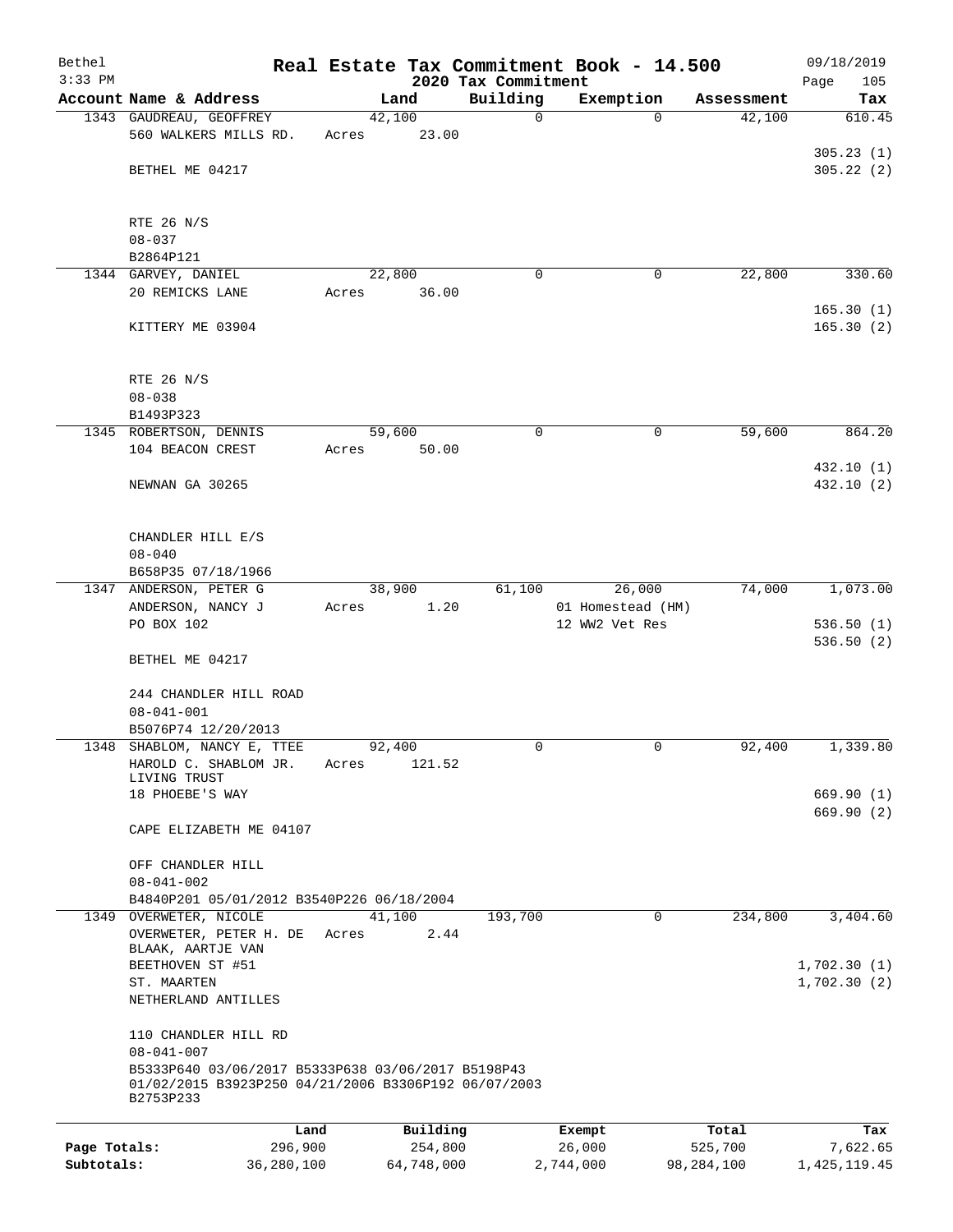| Bethel<br>$3:33$ PM |                                                   |        |        | 2020 Tax Commitment | Real Estate Tax Commitment Book - 14.500 |            | 09/18/2019<br>106<br>Page  |
|---------------------|---------------------------------------------------|--------|--------|---------------------|------------------------------------------|------------|----------------------------|
|                     | Account Name & Address                            |        | Land   | Building            | Exemption                                | Assessment | Tax                        |
|                     | 1350 ROMANS, CHARLES                              | 84,400 |        | 35,600              | $\Omega$                                 | 120,000    | 1,740.00                   |
|                     | 44 HIDE-A-WAY LANE                                | Acres  | 48.00  |                     |                                          |            |                            |
|                     |                                                   |        |        |                     |                                          |            | 870.00(1)                  |
|                     | BETHEL ME 04217                                   |        |        |                     |                                          |            | 870.00 (2)                 |
|                     |                                                   |        |        |                     |                                          |            |                            |
|                     |                                                   |        |        |                     |                                          |            |                            |
|                     | 44 HIDE-A-WAY LANE                                |        |        |                     |                                          |            |                            |
|                     | $08 - 041 - 003 - 008$                            |        |        |                     |                                          |            |                            |
|                     | B4554P93 01/28/2010 B4460P143 06/18/2009 B3150P13 |        |        |                     |                                          |            |                            |
|                     | 1351 BENNETT, JAMES<br>BENNETT, ROBIN             | 62,400 |        | 170,600             | 20,000                                   | 213,000    | 3,088.50                   |
|                     | 89 HIDE-A-WAY LANE                                | Acres  | 45.28  |                     | 01 Homestead (HM)                        |            |                            |
|                     |                                                   |        |        |                     |                                          |            | 1,544.25(1)<br>1,544.25(2) |
|                     | BETHEL ME 04217                                   |        |        |                     |                                          |            |                            |
|                     |                                                   |        |        |                     |                                          |            |                            |
|                     | 89 HIDE-A-WAY LANE                                |        |        |                     |                                          |            |                            |
|                     | $08 - 041 - 004$                                  |        |        |                     |                                          |            |                            |
|                     | B3150P7 08/15/2002                                |        |        |                     |                                          |            |                            |
|                     | 1352 POLAND, LLOYD L                              | 60,000 |        | 0                   | 0                                        | 60,000     | 870.00                     |
|                     | 73 LONGVIE DRIVE                                  | Acres  | 45.27  |                     |                                          |            |                            |
|                     |                                                   |        |        |                     |                                          |            | 435.00 (1)                 |
|                     | OXFORD ME 04270                                   |        |        |                     |                                          |            | 435.00 (2)                 |
|                     |                                                   |        |        |                     |                                          |            |                            |
|                     |                                                   |        |        |                     |                                          |            |                            |
|                     | $08 - 041 - 005$                                  |        |        |                     |                                          |            |                            |
|                     | B5358P680 08/01/2017 B3150P7 08/15/2002           |        |        |                     |                                          |            |                            |
|                     | 1353 ANDERSON, PETER                              | 41,500 |        | $\Omega$            | $\mathbf 0$                              | 41,500     | 601.75                     |
|                     | ANDERSON, NANCY                                   | Acres  | 2.80   |                     |                                          |            |                            |
|                     | PO BOX 102                                        |        |        |                     |                                          |            | 300.88(1)                  |
|                     |                                                   |        |        |                     |                                          |            | 300.87(2)                  |
|                     | BETHEL ME 04217                                   |        |        |                     |                                          |            |                            |
|                     |                                                   |        |        |                     |                                          |            |                            |
|                     | 242 CHANDLER HILL ROAD                            |        |        |                     |                                          |            |                            |
|                     | $08 - 041 - 005 - 001$                            |        |        |                     |                                          |            |                            |
|                     | B2688P164                                         |        |        |                     |                                          |            |                            |
|                     | 1354 PROBERT, RANDALL<br>PO BOX 862               | 40,000 | 1.70   | 70,000              | 20,000<br>01 Homestead (HM)              | 90,000     | 1,305.00                   |
|                     |                                                   | Acres  |        |                     |                                          |            | 652.50(1)                  |
|                     | BETHEL ME 04217                                   |        |        |                     |                                          |            | 652.50(2)                  |
|                     |                                                   |        |        |                     |                                          |            |                            |
|                     |                                                   |        |        |                     |                                          |            |                            |
|                     | 218 CHANDLER HILL RD.                             |        |        |                     |                                          |            |                            |
|                     | $08 - 041 - 005 - 002$                            |        |        |                     |                                          |            |                            |
|                     | B2943P264                                         |        |        |                     |                                          |            |                            |
|                     | 1355 COWAN, JON                                   |        | 49,900 | 166,000             | 20,000                                   | 195,900    | 2,840.55                   |
|                     | SCHUBERT-COWAN, JULIA D Acres                     |        | 10.88  |                     | 01 Homestead (HM)                        |            |                            |
|                     | 246 CHANDLER HILL RD.                             |        |        |                     |                                          |            | 1,420.28(1)                |
|                     |                                                   |        |        |                     |                                          |            | 1,420.27(2)                |
|                     | BETHEL ME 04217 4925                              |        |        |                     |                                          |            |                            |
|                     | 246 CHANDLER HILL RD.                             |        |        |                     |                                          |            |                            |
|                     | $08 - 041 - 006$                                  |        |        |                     |                                          |            |                            |
|                     | B3552P93 07/15/2004                               |        |        |                     |                                          |            |                            |
|                     |                                                   |        |        |                     |                                          |            |                            |
|                     |                                                   |        |        |                     |                                          |            |                            |

|              | Land       | Building   | Exempt    | Total      | Tax          |
|--------------|------------|------------|-----------|------------|--------------|
| Page Totals: | 338,200    | 442,200    | 60,000    | 720,400    | 10,445.80    |
| Subtotals:   | 36,618,300 | 65,190,200 | 2,804,000 | 99,004,500 | 1,435,565.25 |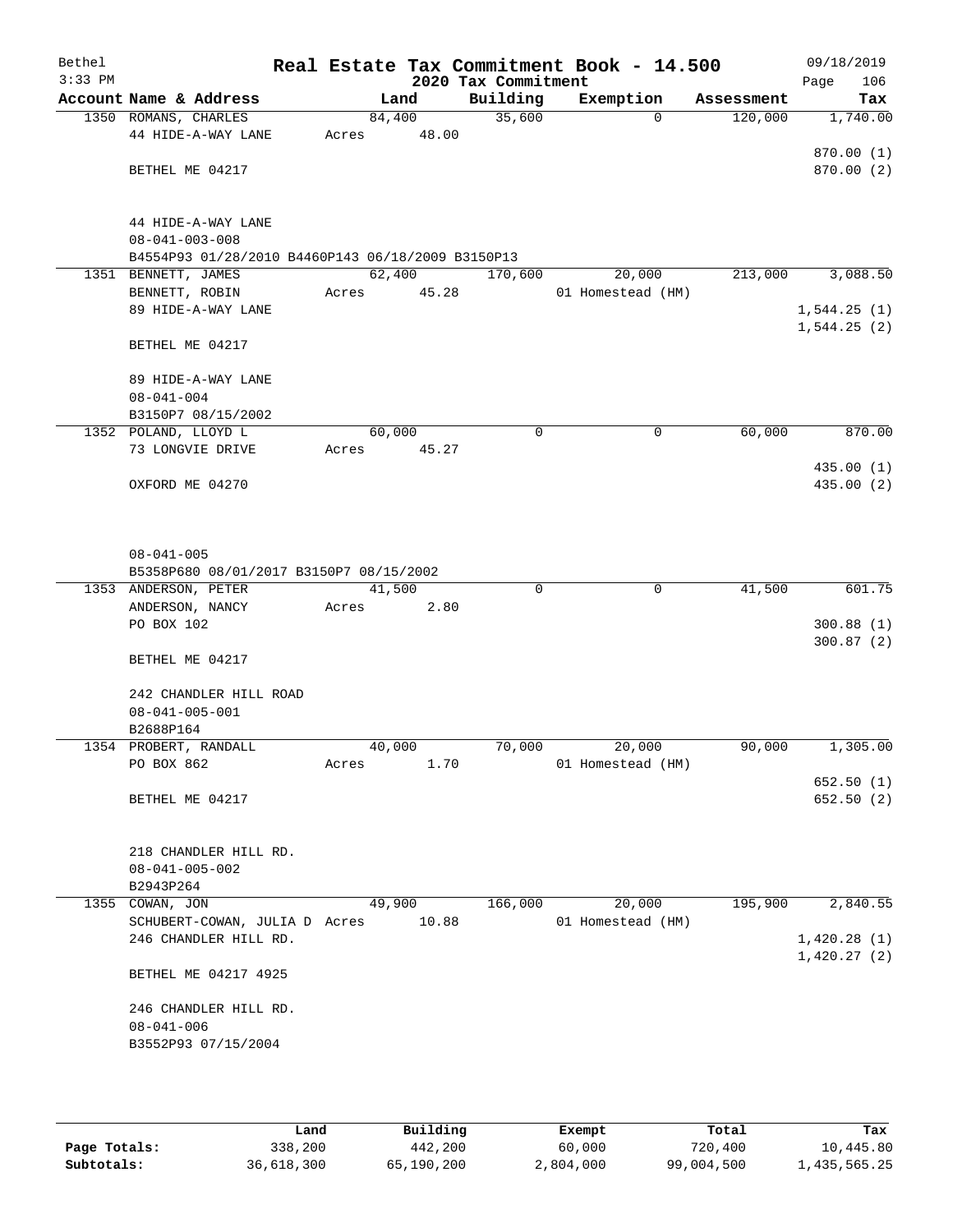| Bethel    |                                              |       |        |       |                     | Real Estate Tax Commitment Book - 14.500 |            | 09/18/2019   |
|-----------|----------------------------------------------|-------|--------|-------|---------------------|------------------------------------------|------------|--------------|
| $3:33$ PM |                                              |       |        |       | 2020 Tax Commitment |                                          |            | Page<br>107  |
|           | Account Name & Address                       |       | Land   |       | Building            | Exemption                                | Assessment | Tax          |
|           | 1356 BLAKE, HARLAN R                         |       | 65,100 |       | 0                   | $\Omega$                                 | 65,100     | 943.95       |
|           | 10 CHANDLER HILL RD                          | Acres |        | 57.53 |                     |                                          |            |              |
|           |                                              |       |        |       |                     |                                          |            | 471.98 (1)   |
|           | BETHEL ME 04217                              |       |        |       |                     |                                          |            | 471.97 (2)   |
|           |                                              |       |        |       |                     |                                          |            |              |
|           |                                              |       |        |       |                     |                                          |            |              |
|           | RTE 26 N/S                                   |       |        |       |                     |                                          |            |              |
|           | $08 - 042$<br>B5157P200 09/08/2014 B2344P276 |       |        |       |                     |                                          |            |              |
|           | 1357 BLAKE, HARLAN                           |       | 39,500 |       | 136,400             | 20,000                                   | 155,900    | 2,260.55     |
|           | 10 CHANDLER HILL RD.                         | Acres |        | 1.45  |                     | 01 Homestead (HM)                        |            |              |
|           |                                              |       |        |       |                     |                                          |            | 1, 130.28(1) |
|           | BETHEL ME 04217                              |       |        |       |                     |                                          |            | 1, 130.27(2) |
|           |                                              |       |        |       |                     |                                          |            |              |
|           |                                              |       |        |       |                     |                                          |            |              |
|           | 10 CHANDLER HILL RD.                         |       |        |       |                     |                                          |            |              |
|           | $08 - 042 - 002$                             |       |        |       |                     |                                          |            |              |
|           | B2140P38 07/12/1994                          |       |        |       |                     |                                          |            |              |
|           | 1358 BLAKE, BRIAN C                          |       | 82,100 |       | 132,600             | 20,000                                   | 194,700    | 2,823.15     |
|           | BLAKE, CHRISTINE M                           | Acres |        | 74.00 |                     | 01 Homestead (HM)                        |            |              |
|           | 384 WALKERS MILLS ROAD                       |       |        |       |                     |                                          |            | 1,411.58(1)  |
|           |                                              |       |        |       |                     |                                          |            | 1,411.57(2)  |
|           | BETHEL ME 04217                              |       |        |       |                     |                                          |            |              |
|           |                                              |       |        |       |                     |                                          |            |              |
|           | 384 WALKERS MILLS RD.                        |       |        |       |                     |                                          |            |              |
|           | $08 - 042 - 001$                             |       |        |       |                     |                                          |            |              |
|           | B1715P219 02/26/1990                         |       |        |       |                     |                                          |            |              |
|           | 1359 WHEELER, TODD                           |       | 40,300 |       | 140,100             | 20,000                                   | 160,400    | 2,325.80     |
|           | WHEELER, AMY<br>25 FARM HILL RD              | Acres |        | 1.90  |                     | 01 Homestead (HM)                        |            | 1,162.90(1)  |
|           |                                              |       |        |       |                     |                                          |            | 1,162.90(2)  |
|           | BETHEL ME 04217                              |       |        |       |                     |                                          |            |              |
|           |                                              |       |        |       |                     |                                          |            |              |
|           | 25 FARM HILL RD.                             |       |        |       |                     |                                          |            |              |
|           | $08 - 042 - 003$                             |       |        |       |                     |                                          |            |              |
|           | B2344P276 07/03/1996                         |       |        |       |                     |                                          |            |              |
|           | 1360 ROBERGE, LUCIEN G                       |       | 39,800 |       | 70,900              | 20,000                                   | 90,700     | 1,315.15     |
|           | ROBERGE, TINA M                              | Acres |        | 1.60  |                     | 01 Homestead (HM)                        |            |              |
|           | 368 WALKERS MILLS ROAD                       |       |        |       |                     |                                          |            | 657.58(1)    |
|           |                                              |       |        |       |                     |                                          |            | 657.57(2)    |
|           | BETHEL ME 04217                              |       |        |       |                     |                                          |            |              |
|           |                                              |       |        |       |                     |                                          |            |              |
|           | 368 WALKERS MILLS RD.                        |       |        |       |                     |                                          |            |              |
|           | $08 - 043$                                   |       |        |       |                     |                                          |            |              |
|           | B3822P123 10/14/2005                         |       |        |       |                     |                                          |            |              |
|           | 1361 BAILEY, CAROL ANNE                      |       | 40,500 |       | 150,200             | 0                                        | 190,700    | 2,765.15     |
|           | 372 WALKERS MILLS RD.                        | Acres |        | 2.00  |                     |                                          |            |              |
|           | BETHEL ME 04217                              |       |        |       |                     |                                          |            | 1,382.58(1)  |
|           |                                              |       |        |       |                     |                                          |            | 1,382.57(2)  |
|           |                                              |       |        |       |                     |                                          |            |              |
|           | 372 WALKERS MILLS RD.                        |       |        |       |                     |                                          |            |              |
|           | $08 - 043 - 001$                             |       |        |       |                     |                                          |            |              |
|           | B2999P28                                     |       |        |       |                     |                                          |            |              |
|           |                                              |       |        |       |                     |                                          |            |              |
|           |                                              |       |        |       |                     |                                          |            |              |

|              | Land       | Building   | Exempt    | Total      | Tax          |
|--------------|------------|------------|-----------|------------|--------------|
| Page Totals: | 307,300    | 630,200    | 80,000    | 857,500    | 12,433.75    |
| Subtotals:   | 36,925,600 | 65,820,400 | 2,884,000 | 99,862,000 | 1,447,999.00 |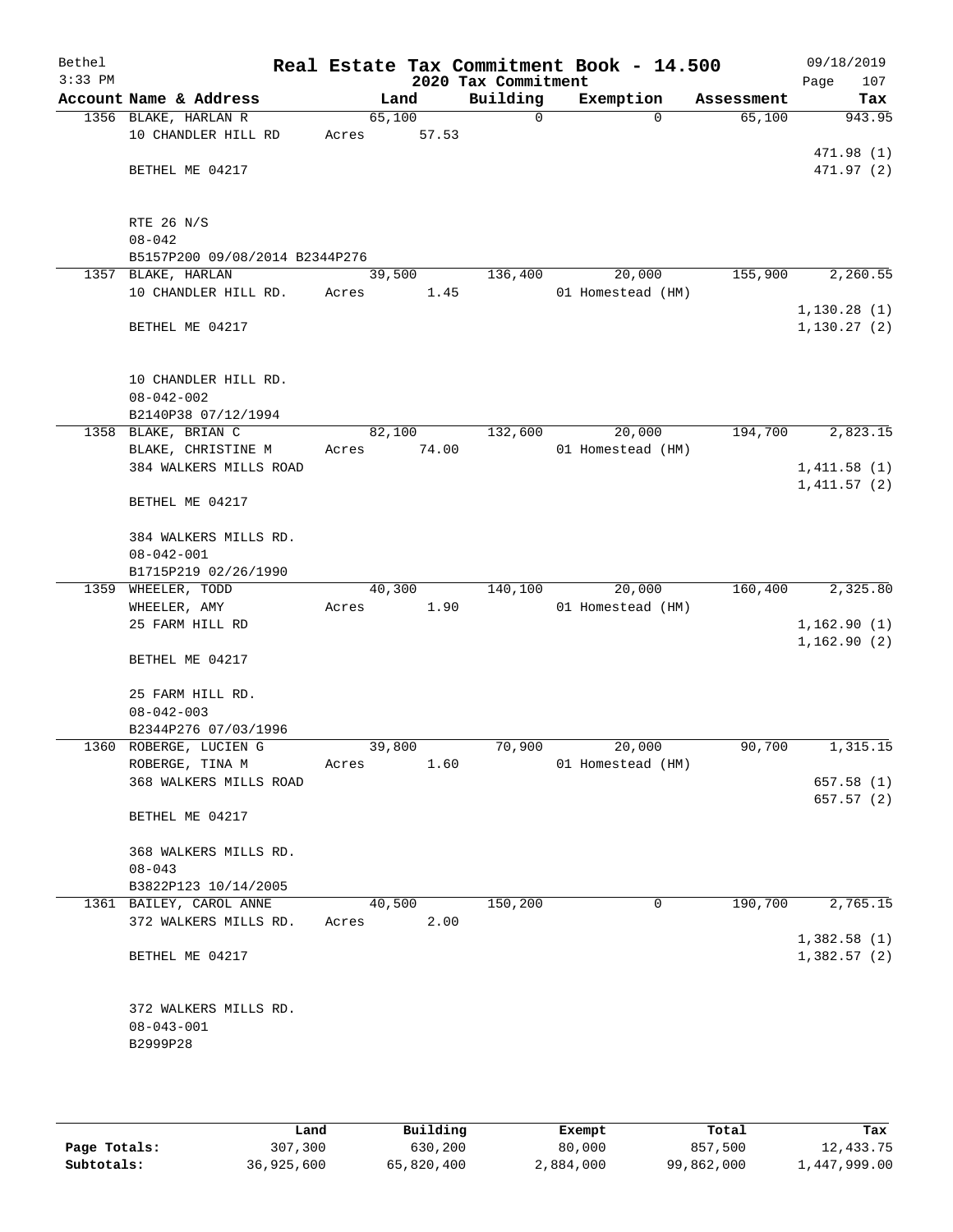| Bethel<br>$3:33$ PM |                                                                   |       |        |       | 2020 Tax Commitment | Real Estate Tax Commitment Book - 14.500 |            | 09/18/2019<br>Page<br>108 |
|---------------------|-------------------------------------------------------------------|-------|--------|-------|---------------------|------------------------------------------|------------|---------------------------|
|                     | Account Name & Address                                            |       | Land   |       | Building            | Exemption                                | Assessment | Tax                       |
|                     | 1362 CHADBOURNE TREE FARMS                                        |       | 31,300 |       | 0                   | 0                                        | 31,300     | 453.85                    |
|                     | PO BOX 1750                                                       | Acres |        | 2.30  |                     |                                          |            |                           |
|                     |                                                                   |       |        |       |                     |                                          |            | 226.93(1)                 |
|                     | BETHEL ME 04217                                                   |       |        |       |                     |                                          |            | 226.92(2)                 |
|                     |                                                                   |       |        |       |                     |                                          |            |                           |
|                     | RTE 26 N/S                                                        |       |        |       |                     |                                          |            |                           |
|                     | $08 - 044$                                                        |       |        |       |                     |                                          |            |                           |
|                     | B5266P520 02/04/2016 B2999P28                                     |       |        |       |                     |                                          |            |                           |
|                     | 1363 CHADBOURNE TREE FARMS<br>PO BOX 1750                         | Acres | 12,800 | 41.00 | $\Omega$            | 0                                        | 12,800     | 185.60                    |
|                     |                                                                   |       |        |       |                     |                                          |            | 92.80(1)                  |
|                     | BETHEL ME 04217                                                   |       |        |       |                     |                                          |            | 92.80(2)                  |
|                     |                                                                   |       |        |       |                     |                                          |            |                           |
|                     |                                                                   |       |        |       |                     |                                          |            |                           |
|                     | RTE 26 N/S                                                        |       |        |       |                     |                                          |            |                           |
|                     | $08 - 045$<br>B4922P326 11/20/2012 B3152P251 06/24/2002           |       |        |       |                     |                                          |            |                           |
|                     | 1364 HANLEY, ERIN A                                               |       | 38,700 |       | 195,600             | 0                                        | 234,300    | 3,397.35                  |
|                     | HANLEY, ERIN A                                                    | Acres |        | 1.10  |                     |                                          |            |                           |
|                     | PO BOX 1083                                                       |       |        |       |                     |                                          |            | 1,698.68(1)               |
|                     |                                                                   |       |        |       |                     |                                          |            | 1,698.67(2)               |
|                     | BETHEL ME 04217                                                   |       |        |       |                     |                                          |            |                           |
|                     | 340 WALKERS MILLS RD.                                             |       |        |       |                     |                                          |            |                           |
|                     | $08 - 046$                                                        |       |        |       |                     |                                          |            |                           |
|                     | B5368P522 09/20/2017 B3441P274 12/24/2003 B3421P319               |       |        |       |                     |                                          |            |                           |
|                     | B989P225                                                          |       |        |       |                     |                                          |            |                           |
|                     | 1365 CHADBOURNE TREE FARMS<br>PO BOX 1750                         | Acres | 50,200 | 12.00 | 120,100             | 0                                        | 170,300    | 2,469.35                  |
|                     |                                                                   |       |        |       |                     |                                          |            | 1,234.68(1)               |
|                     | BETHEL ME 04217                                                   |       |        |       |                     |                                          |            | 1,234.67(2)               |
|                     |                                                                   |       |        |       |                     |                                          |            |                           |
|                     |                                                                   |       |        |       |                     |                                          |            |                           |
|                     | 324 WALKERS MILLS RD.<br>$08 - 047$                               |       |        |       |                     |                                          |            |                           |
|                     | B5266P520 02/04/2016 B2388P218 11/19/1996                         |       |        |       |                     |                                          |            |                           |
|                     | 1367 GAMBLE, LESLIE B                                             |       | 39,100 |       | 142,500             | 20,000                                   | 161,600    | 2,343.20                  |
|                     | GAMBLE, LINDA C                                                   | Acres |        | 1.26  |                     | 01 Homestead (HM)                        |            |                           |
|                     | 248 WALKERS MILLS ROAD                                            |       |        |       |                     |                                          |            | 1, 171.60(1)              |
|                     |                                                                   |       |        |       |                     |                                          |            | 1, 171.60(2)              |
|                     | BETHEL ME 04217                                                   |       |        |       |                     |                                          |            |                           |
|                     | 248 WALKERS MILLS RD.                                             |       |        |       |                     |                                          |            |                           |
|                     | $08 - 050$                                                        |       |        |       |                     |                                          |            |                           |
|                     | B1625P142 12/26/1988                                              |       |        |       |                     |                                          |            |                           |
|                     | 1368 WILSON, DANNA R.                                             |       | 42,200 |       | 106,000             | 0                                        | 148,200    | 2,148.90                  |
|                     | LOUISON, ZACHARY<br>PO BOX 635                                    | Acres |        | 3.49  |                     |                                          |            | 1,074.45(1)               |
|                     |                                                                   |       |        |       |                     |                                          |            | 1,074.45(2)               |
|                     | BETHEL ME 04217                                                   |       |        |       |                     |                                          |            |                           |
|                     |                                                                   |       |        |       |                     |                                          |            |                           |
|                     | 238 WALKERS MILLS RD.                                             |       |        |       |                     |                                          |            |                           |
|                     | $08 - 051$<br>B5456P618 04/01/2019 B5032P117 08/30/2013 B4464P330 |       |        |       |                     |                                          |            |                           |
|                     | 07/01/2009 B1625P142                                              |       |        |       |                     |                                          |            |                           |
|                     |                                                                   |       |        |       |                     |                                          |            |                           |
|                     |                                                                   |       |        |       |                     |                                          |            |                           |
|                     |                                                                   |       |        |       |                     |                                          |            |                           |

|              | Land       | Building   | Exempt    | Total       | Tax          |
|--------------|------------|------------|-----------|-------------|--------------|
| Page Totals: | 214,300    | 564,200    | 20,000    | 758,500     | 10,998.25    |
| Subtotals:   | 37,139,900 | 66,384,600 | 2,904,000 | 100,620,500 | 1,458,997.25 |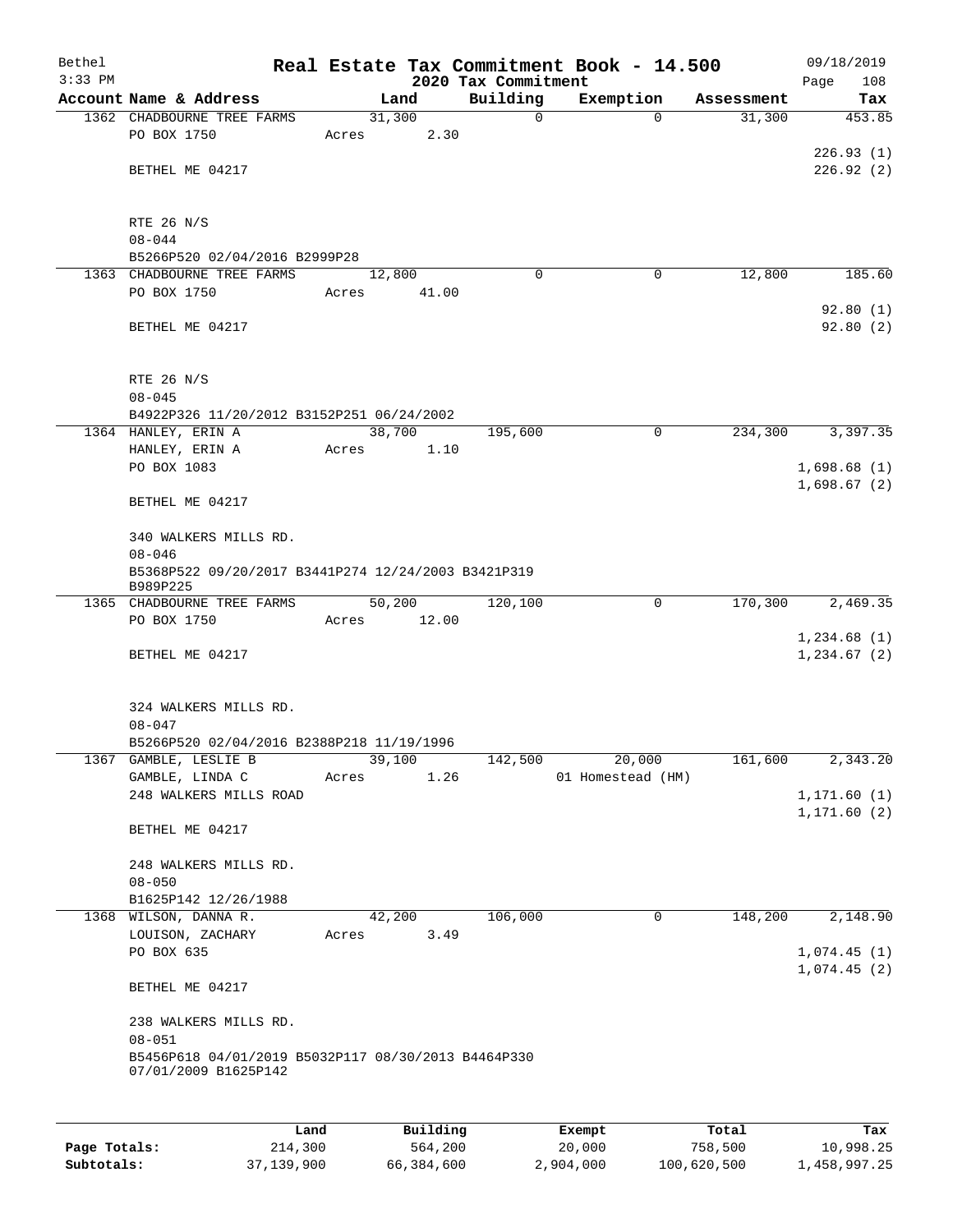| Bethel       |                                                                                                             |         |        |            |                     | Real Estate Tax Commitment Book - 14.500 |               | 09/18/2019   |
|--------------|-------------------------------------------------------------------------------------------------------------|---------|--------|------------|---------------------|------------------------------------------|---------------|--------------|
| $3:33$ PM    |                                                                                                             |         |        |            | 2020 Tax Commitment |                                          |               | Page<br>109  |
|              | Account Name & Address                                                                                      |         | Land   |            | Building            | Exemption                                | Assessment    | Tax          |
|              | 1369 CROCKETT, CLAYTON                                                                                      |         | 41,000 |            | 111,200             | 26,000                                   | 126,200       | 1,829.90     |
|              | CROCKETT, LOLA                                                                                              | Acres   |        | 2.40       |                     | 01 Homestead (HM)                        |               |              |
|              | PO BOX 420                                                                                                  |         |        |            |                     | 12 WW2 Vet Res                           |               | 914.95(1)    |
|              |                                                                                                             |         |        |            |                     |                                          |               | 914.95(2)    |
|              | BETHEL ME 04217                                                                                             |         |        |            |                     |                                          |               |              |
|              |                                                                                                             |         |        |            |                     |                                          |               |              |
|              | 208 WALKERS MILLS RD.                                                                                       |         |        |            |                     |                                          |               |              |
|              | $08 - 052$                                                                                                  |         |        |            |                     |                                          |               |              |
|              | B561P229 03/28/1957                                                                                         |         |        |            | 178,200             | 0                                        | 219,900       | 3,188.55     |
|              | 1370 TYLER-NETHERLAND, LLC<br>PO BOX 731                                                                    |         | 41,700 |            |                     |                                          |               |              |
|              |                                                                                                             | Acres   |        | 3.00       |                     |                                          |               | 1,594.28(1)  |
|              | BETHEL ME 04217                                                                                             |         |        |            |                     |                                          |               | 1,594.27(2)  |
|              |                                                                                                             |         |        |            |                     |                                          |               |              |
|              |                                                                                                             |         |        |            |                     |                                          |               |              |
|              | 196 WALKERS MILLS RD.                                                                                       |         |        |            |                     |                                          |               |              |
|              | $08 - 053$                                                                                                  |         |        |            |                     |                                          |               |              |
|              | B3640P70 12/07/2004                                                                                         |         |        |            |                     |                                          |               |              |
|              | 1371 MARSHALL, PAUL C                                                                                       |         | 48,000 |            | 129,100             | 0                                        | 177,100       | 2,567.95     |
|              | MARSHALL, DANIELLE                                                                                          | Acres   |        | 1.00       |                     |                                          |               |              |
|              | LAROCHE                                                                                                     |         |        |            |                     |                                          |               |              |
|              | 7 BAILEY RD.                                                                                                |         |        |            |                     |                                          |               | 1,283.98(1)  |
|              |                                                                                                             |         |        |            |                     |                                          |               | 1, 283.97(2) |
|              | BETHEL ME 04217                                                                                             |         |        |            |                     |                                          |               |              |
|              |                                                                                                             |         |        |            |                     |                                          |               |              |
|              | 7 BAILEY RD.                                                                                                |         |        |            |                     |                                          |               |              |
|              | $08 - 053 - 001$                                                                                            |         |        |            |                     |                                          |               |              |
|              | B4860P241 06/28/2012 B3387P24 09/30/2003 B2717P2                                                            |         |        |            |                     |                                          |               |              |
|              | 1372 FADEYEV, CHRISTOPHER                                                                                   |         | 48,000 |            | 198,500             | 0                                        | 246,500       | 3,574.25     |
|              | FADEYEV, KAREN                                                                                              | Acres   |        | 1.00       |                     |                                          |               |              |
|              | 387 NORTH 9th STREET                                                                                        |         |        |            |                     |                                          |               | 1,787.13(1)  |
|              |                                                                                                             |         |        |            |                     |                                          |               | 1,787.12(2)  |
|              | SURF CITY NJ 08008                                                                                          |         |        |            |                     |                                          |               |              |
|              |                                                                                                             |         |        |            |                     |                                          |               |              |
|              | 11 BAILEY RD.                                                                                               |         |        |            |                     |                                          |               |              |
|              | $08 - 053 - 001 - 001$<br>B5144P340 08/04/2014 B4809P90 11/25/2011 B2634P218                                |         |        |            |                     |                                          |               |              |
|              | 11/17/1998                                                                                                  |         |        |            |                     |                                          |               |              |
|              | 1373 GUNTHER, H SCOTT                                                                                       |         | 51,300 |            | 135,700             | 0                                        | 187,000       | 2,711.50     |
|              | TRUSTEE OF ERIC GUNTHER Acres                                                                               |         |        | 2.30       |                     |                                          |               |              |
|              | TRUST                                                                                                       |         |        |            |                     |                                          |               |              |
|              | 27 BAILEY RD.                                                                                               |         |        |            |                     |                                          |               | 1,355.75(1)  |
|              |                                                                                                             |         |        |            |                     |                                          |               | 1,355.75(2)  |
|              | BETHEL ME 04217                                                                                             |         |        |            |                     |                                          |               |              |
|              |                                                                                                             |         |        |            |                     |                                          |               |              |
|              | 27 BAILEY RD.                                                                                               |         |        |            |                     |                                          |               |              |
|              | $08 - 054$                                                                                                  |         |        |            |                     |                                          |               |              |
|              | B5094P233 03/04/2014 B5092P342 02/27/2014 B4992P180<br>05/22/2013 B3475P253 03/12/2004 B1675P349 06/30/1989 |         |        |            |                     |                                          |               |              |
|              | B991P165 06/27/1978                                                                                         |         |        |            |                     |                                          |               |              |
|              | 1375 AKERS, EVAN M                                                                                          |         | 39,400 |            | $\Omega$            | $\Omega$                                 | 39,400        | 571.30       |
|              | AKERS, TIMOTHY P                                                                                            | Acres   |        | 1.30       |                     |                                          |               |              |
|              | 179 TREMONT ST                                                                                              |         |        |            |                     |                                          |               | 285.65(1)    |
|              |                                                                                                             |         |        |            |                     |                                          |               | 285.65(2)    |
|              | REHOBOTH MA 02769                                                                                           |         |        |            |                     |                                          |               |              |
|              |                                                                                                             |         |        |            |                     |                                          |               |              |
|              | BAILEY RD                                                                                                   |         |        |            |                     |                                          |               |              |
|              | $08 - 055 - 001$                                                                                            |         |        |            |                     |                                          |               |              |
|              | B1459P228 02/17/1987 B1413P228 08/06/1986                                                                   |         |        |            |                     |                                          |               |              |
|              |                                                                                                             | Land    |        | Building   |                     | Exempt                                   | Total         | Tax          |
| Page Totals: |                                                                                                             | 269,400 |        | 752,700    |                     | 26,000                                   | 996,100       | 14, 443. 45  |
| Subtotals:   | 37,409,300                                                                                                  |         |        | 67,137,300 |                     | 2,930,000                                | 101, 616, 600 | 1,473,440.70 |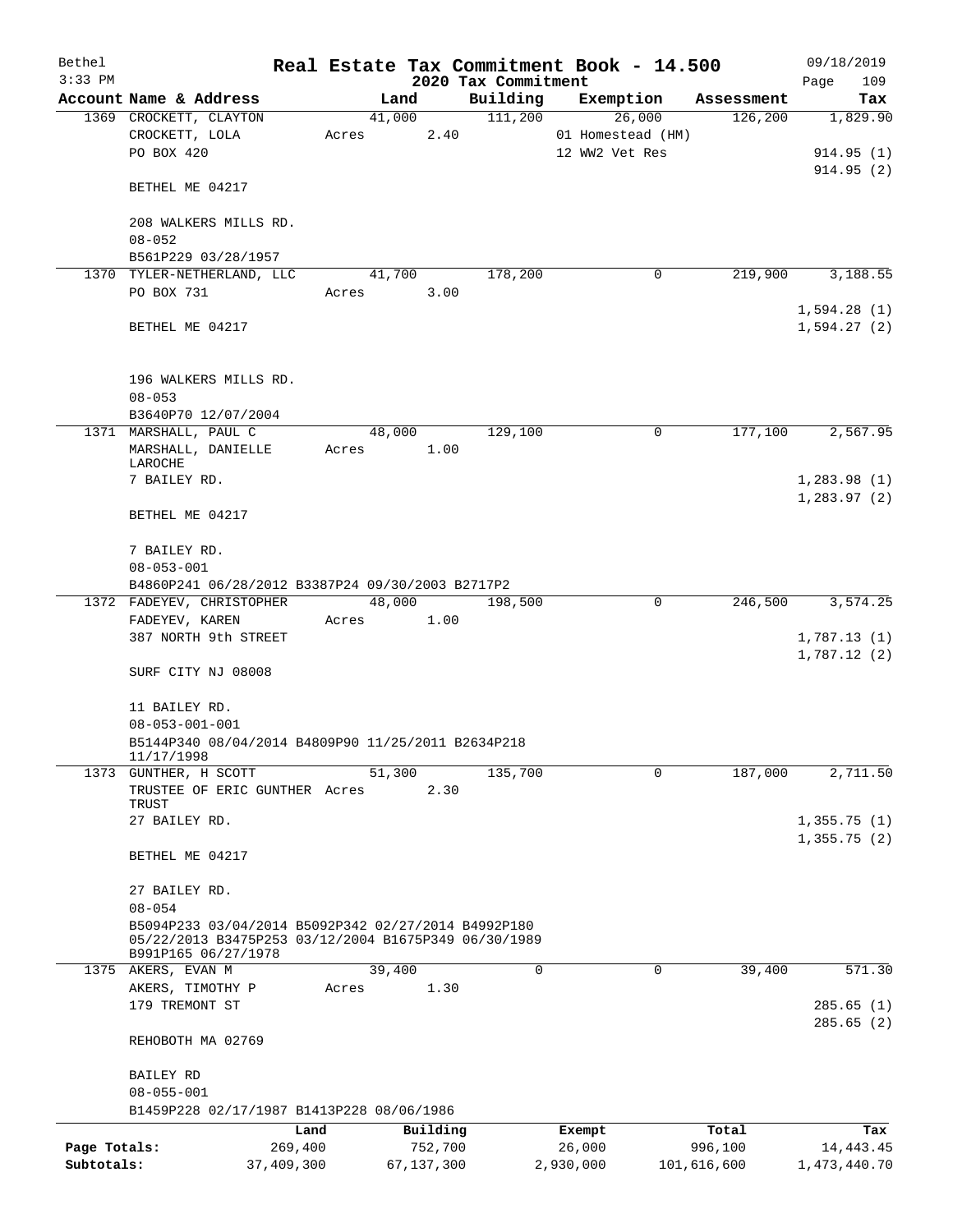| Bethel       |                                                                  |         |       |          |                                 | Real Estate Tax Commitment Book - 14.500 |          |            | 09/18/2019         |
|--------------|------------------------------------------------------------------|---------|-------|----------|---------------------------------|------------------------------------------|----------|------------|--------------------|
| $3:33$ PM    | Account Name & Address                                           |         |       | Land     | 2020 Tax Commitment<br>Building | Exemption                                |          | Assessment | Page<br>110<br>Tax |
|              | 1376 KIESEL, RICHARD                                             |         |       | 51,300   | 203,800                         |                                          | $\Omega$ | 255,100    | 3,698.95           |
|              | KIESEL, KAREN                                                    |         | Acres | 2.30     |                                 |                                          |          |            |                    |
|              | 90 HORNE STREET                                                  |         |       |          |                                 |                                          |          |            | 1,849.48(1)        |
|              |                                                                  |         |       |          |                                 |                                          |          |            | 1,849.47(2)        |
|              | DOVER NH 03820                                                   |         |       |          |                                 |                                          |          |            |                    |
|              | 124 BAILEY RD.                                                   |         |       |          |                                 |                                          |          |            |                    |
|              | $08 - 055 - 010$                                                 |         |       |          |                                 |                                          |          |            |                    |
|              | B2755P217 10/13/1999                                             |         |       |          |                                 |                                          |          |            |                    |
|              | 1377 TUCKER, SARAH S                                             |         |       | 51,300   | 123,700                         |                                          | 20,000   | 155,000    | 2,247.50           |
|              | 129 BAILEY RD.                                                   |         | Acres | 2.30     |                                 | 01 Homestead (HM)                        |          |            |                    |
|              |                                                                  |         |       |          |                                 |                                          |          |            | 1, 123.75(1)       |
|              | BETHEL ME 04217                                                  |         |       |          |                                 |                                          |          |            | 1,123.75(2)        |
|              | 129 BAILEY RD                                                    |         |       |          |                                 |                                          |          |            |                    |
|              | $08 - 055 - 011$                                                 |         |       |          |                                 |                                          |          |            |                    |
|              | B5229P510 06/30/2015 B3092P1 04/05/2002 B1923P334                |         |       |          |                                 |                                          |          |            |                    |
|              | 07/28/1992 B1903P286 06/04/1992 B1492P65 07/15/1987              |         |       |          |                                 |                                          |          |            |                    |
|              | 1378 ROSENBERG, JASON R                                          |         |       | 50,200   | 268,300                         |                                          | 0        | 318,500    | 4,618.25           |
|              | ROSENBERG, ANGELA M                                              |         | Acres | 1.75     |                                 |                                          |          |            |                    |
|              | 138 BAILEY ROAD                                                  |         |       |          |                                 |                                          |          |            | 2,309.13(1)        |
|              | BETHEL ME 04217                                                  |         |       |          |                                 |                                          |          |            | 2,309.12(2)        |
|              | 138 BAILEY RD                                                    |         |       |          |                                 |                                          |          |            |                    |
|              | $08 - 055 - 012$                                                 |         |       |          |                                 |                                          |          |            |                    |
|              | B5034P12 09/06/2013 B4637P175 09/24/2010 B2385P146<br>11/06/1996 |         |       |          |                                 |                                          |          |            |                    |
|              | 1379 DESROCHES, SHEINA                                           |         |       | 50,000   | 117,800                         |                                          | 20,000   | 147,800    | 2,143.10           |
|              | 686 S. HIGH STREET                                               |         | Acres | 1.65     |                                 | 01 Homestead (HM)                        |          |            |                    |
|              |                                                                  |         |       |          |                                 |                                          |          |            | 1,071.55(1)        |
|              | BRIDGTON ME 04009                                                |         |       |          |                                 |                                          |          |            | 1,071.55(2)        |
|              | 143 BAILEY RD                                                    |         |       |          |                                 |                                          |          |            |                    |
|              | $08 - 055 - 013$                                                 |         |       |          |                                 |                                          |          |            |                    |
|              | B4910P294 10/23/2012 B2178P229 11/22/1994 B1799P97               |         |       |          |                                 |                                          |          |            |                    |
|              | 05/07/1991 B1504P271 09/01/1987                                  |         |       |          |                                 |                                          |          |            |                    |
|              | 1380 MATTHEWS, DAVID J                                           |         |       | 49,800   | 125,100                         |                                          | 0        | 174,900    | 2,536.05           |
|              | MATTHEWS, GINA F                                                 |         | Acres | 1.57     |                                 |                                          |          |            |                    |
|              | 15 FLEETWOOD DRIVE                                               |         |       |          |                                 |                                          |          |            | 1,268.03(1)        |
|              | NORFOLK MA 02056                                                 |         |       |          |                                 |                                          |          |            | 1,268.02(2)        |
|              |                                                                  |         |       |          |                                 |                                          |          |            |                    |
|              | 150 BAILEY RD<br>$08 - 055 - 014$                                |         |       |          |                                 |                                          |          |            |                    |
|              | B5129P19 06/23/2014 B3651P320 12/17/2004                         |         |       |          |                                 |                                          |          |            |                    |
|              | 1381 GROVE, ANN C. REVOCABLE                                     |         |       | 40,400   |                                 | 0                                        | 0        | 40,400     | 585.80             |
|              | TRUST                                                            |         |       |          |                                 |                                          |          |            |                    |
|              | 884 HANLON WAY                                                   |         | Acres | 1.65     |                                 |                                          |          |            |                    |
|              |                                                                  |         |       |          |                                 |                                          |          |            | 292.90 (1)         |
|              | BENICIA CA 94510                                                 |         |       |          |                                 |                                          |          |            | 292.90(2)          |
|              | BAILEY RD                                                        |         |       |          |                                 |                                          |          |            |                    |
|              | $08 - 055 - 015$                                                 |         |       |          |                                 |                                          |          |            |                    |
|              | B5210P607 03/02/2015 B1493P333 07/22/1987                        |         |       |          |                                 |                                          |          |            |                    |
|              |                                                                  |         |       |          |                                 |                                          |          |            |                    |
|              |                                                                  | Land    |       | Building |                                 | Exempt                                   |          | Total      | Tax                |
| Page Totals: |                                                                  | 293,000 |       | 838,700  |                                 | 40,000                                   |          | 1,091,700  | 15,829.65          |

**Subtotals:** 37,702,300 67,976,000 2,970,000 102,708,300 1,489,270.35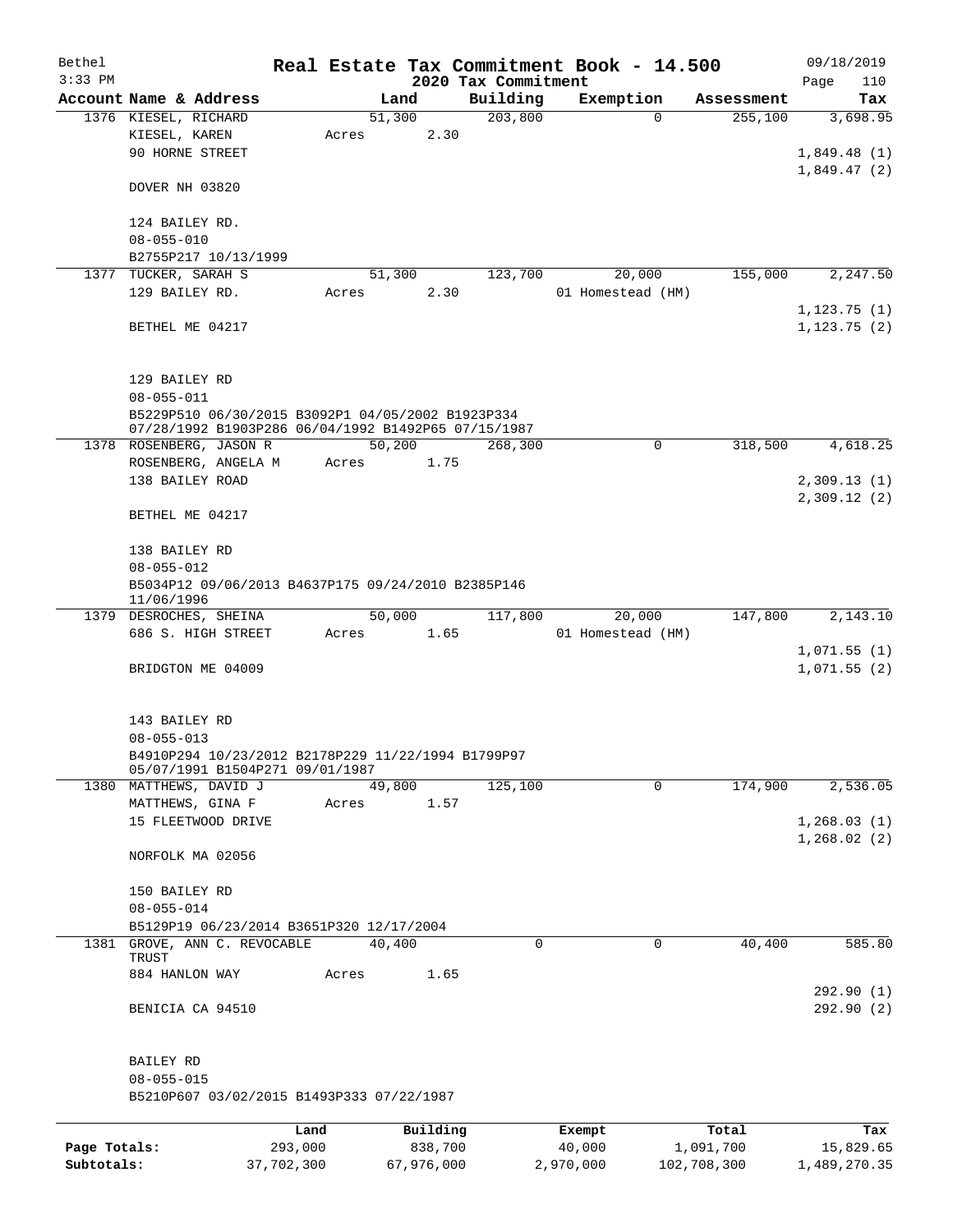| Bethel    |                                                     |       |        |          |                                 | Real Estate Tax Commitment Book - 14.500 |            |      | 09/18/2019   |
|-----------|-----------------------------------------------------|-------|--------|----------|---------------------------------|------------------------------------------|------------|------|--------------|
| $3:33$ PM | Account Name & Address                              |       | Land   |          | 2020 Tax Commitment<br>Building | Exemption                                | Assessment | Page | 111<br>Tax   |
|           | 1382 HATCH, WALTER H                                |       | 57,000 |          | 263,100                         | 26,000                                   | 294,100    |      | 4,264.45     |
|           | HATCH, CAROLYN                                      | Acres |        | 6.60     |                                 | 01 Homestead (HM)                        |            |      |              |
|           | 70 BAILEY ROAD                                      |       |        |          |                                 | 12 WW2 Vet Res                           |            |      | 2, 132.23(1) |
|           |                                                     |       |        |          |                                 |                                          |            |      | 2,132.22(2)  |
|           | BETHEL ME 04217                                     |       |        |          |                                 |                                          |            |      |              |
|           | 70 BAILEY RD.                                       |       |        |          |                                 |                                          |            |      |              |
|           | $08 - 055 - 002$                                    |       |        |          |                                 |                                          |            |      |              |
|           | B1420P155 09/17/1986                                |       |        |          |                                 |                                          |            |      |              |
|           | 1383 MESSIER, HENRY E                               |       | 55,500 |          | 138,800                         | 26,000                                   | 168,300    |      | 2,440.35     |
|           | 65 BAILEY RD.                                       | Acres |        | 5.40     |                                 | 01 Homestead (HM)                        |            |      |              |
|           |                                                     |       |        |          |                                 | 12 WW2 Vet Res                           |            |      | 1,220.18(1)  |
|           | BETHEL ME 04217                                     |       |        |          |                                 |                                          |            |      | 1,220.17(2)  |
|           |                                                     |       |        |          |                                 |                                          |            |      |              |
|           |                                                     |       |        |          |                                 |                                          |            |      |              |
|           | 65 BAILEY RD.<br>$08 - 055 - 003$                   |       |        |          |                                 |                                          |            |      |              |
|           | B5264P252 01/20/2016 B2742P34 09/03/1999            |       |        |          |                                 |                                          |            |      |              |
|           | 1384 HATCH, WALTER H                                |       | 43,400 |          | $\Omega$                        | 0                                        | 43,400     |      | 629.30       |
|           | HATCH, CAROLYN                                      | Acres |        | 3.40     |                                 |                                          |            |      |              |
|           | 70 BAILEY ROAD                                      |       |        |          |                                 |                                          |            |      | 314.65(1)    |
|           |                                                     |       |        |          |                                 |                                          |            |      | 314.65(2)    |
|           | BETHEL ME 04217                                     |       |        |          |                                 |                                          |            |      |              |
|           |                                                     |       |        |          |                                 |                                          |            |      |              |
|           | BAILEY RD<br>$08 - 055 - 004$                       |       |        |          |                                 |                                          |            |      |              |
|           | B1486P80 05/23/1987                                 |       |        |          |                                 |                                          |            |      |              |
|           | 1385 COBB, JAMES A                                  |       | 50,300 |          | 133,700                         | 0                                        | 184,000    |      | 2,668.00     |
|           | 194 GORE ROAD                                       | Acres |        | 1.80     |                                 |                                          |            |      |              |
|           |                                                     |       |        |          |                                 |                                          |            |      | 1,334.00(1)  |
|           | BRYANT POND ME 04219                                |       |        |          |                                 |                                          |            |      | 1,334.00(2)  |
|           |                                                     |       |        |          |                                 |                                          |            |      |              |
|           | 83 BAILEY RD.                                       |       |        |          |                                 |                                          |            |      |              |
|           | $08 - 055 - 005$                                    |       |        |          |                                 |                                          |            |      |              |
|           | B5255P216 11/20/2015 B4143P178 06/07/2007 B2617P30  |       |        |          |                                 |                                          |            |      |              |
|           | 1386 DENNIS, SCOTT A                                |       | 50,300 |          | 200,300                         | 20,000                                   | 230,600    |      | 3,343.70     |
|           | DENNIS, SANDRA K                                    | Acres |        | 1.80     |                                 | 01 Homestead (HM)                        |            |      |              |
|           | 91 BAILEY ROAD                                      |       |        |          |                                 |                                          |            |      | 1,671.85(1)  |
|           |                                                     |       |        |          |                                 |                                          |            |      | 1,671.85(2)  |
|           | BETHEL ME 04217                                     |       |        |          |                                 |                                          |            |      |              |
|           | 91 BAILEY RD.                                       |       |        |          |                                 |                                          |            |      |              |
|           | $08 - 055 - 006$                                    |       |        |          |                                 |                                          |            |      |              |
|           | B1524P183 11/17/1987                                |       |        |          |                                 |                                          |            |      |              |
|           | 1387 INGLESIDE PROPERTIES                           |       | 50,300 |          | 208,700                         | 0                                        | 259,000    |      | 3,755.50     |
|           | NORTH, LLC                                          |       |        |          |                                 |                                          |            |      |              |
|           | 99 BAILEY RD                                        | Acres |        | 1.80     |                                 |                                          |            |      |              |
|           |                                                     |       |        |          |                                 |                                          |            |      | 1,877.75(1)  |
|           | BETHEL ME 04217                                     |       |        |          |                                 |                                          |            |      | 1,877.75(2)  |
|           |                                                     |       |        |          |                                 |                                          |            |      |              |
|           | 99 BAILEY RD.                                       |       |        |          |                                 |                                          |            |      |              |
|           | $08 - 055 - 007$                                    |       |        |          |                                 |                                          |            |      |              |
|           | B4447P169 05/27/2009 B4131P348 05/09/2007 B3406P261 |       |        |          |                                 |                                          |            |      |              |
|           | 10/27/2003 B2760P332                                |       |        |          |                                 |                                          |            |      |              |
|           |                                                     |       |        |          |                                 |                                          |            |      |              |
|           |                                                     | Land  |        | Building |                                 | Exempt                                   | Total      |      | Tax          |

|              | Land       | Building   | Exempt    | Total       | Tax          |
|--------------|------------|------------|-----------|-------------|--------------|
| Page Totals: | 306,800    | 944,600    | 72,000    | 1,179,400   | 17,101.30    |
| Subtotals:   | 38,009,100 | 68,920,600 | 3,042,000 | 103,887,700 | 1,506,371.65 |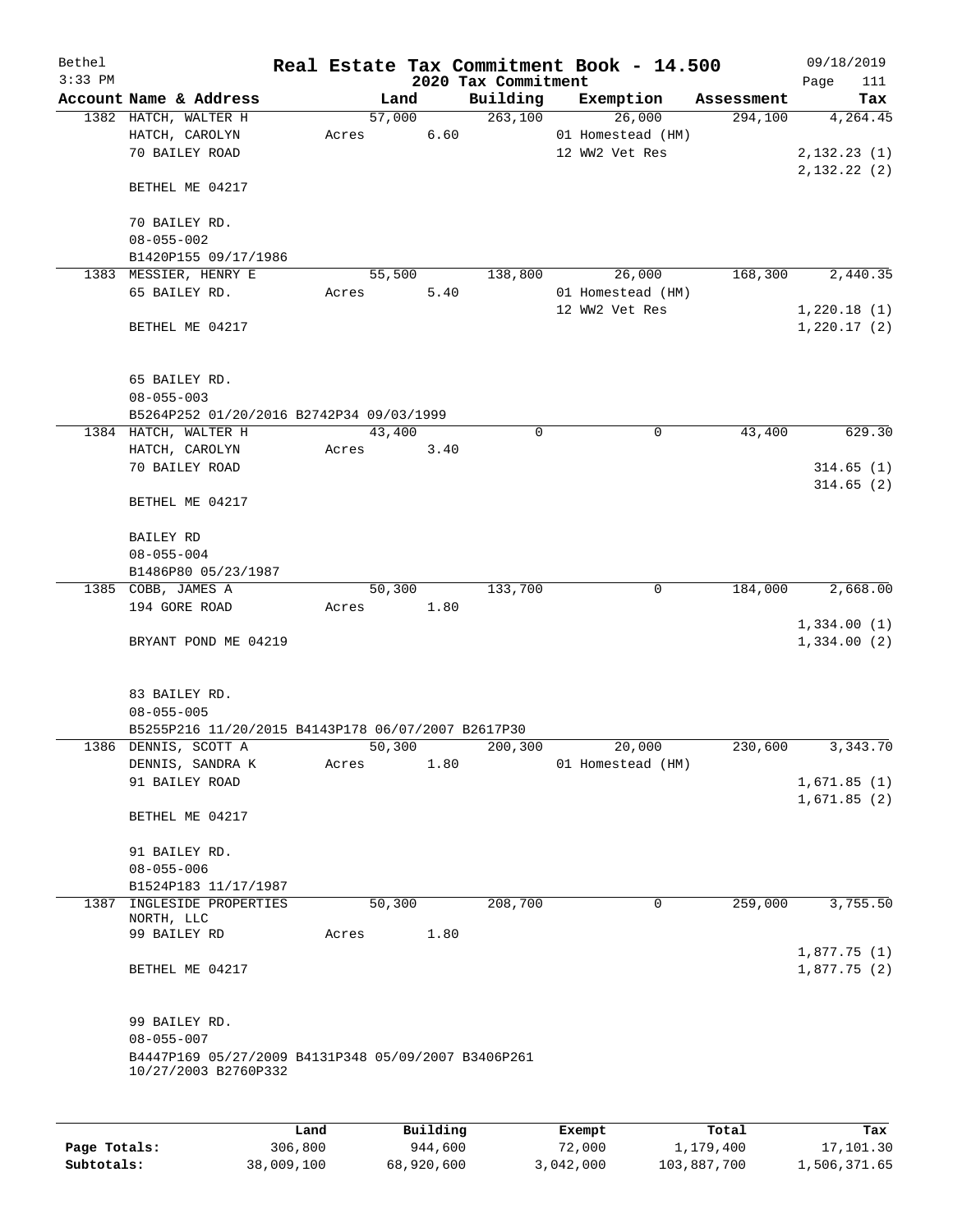| Bethel<br>$3:33$ PM |                                                  |        |      | 2020 Tax Commitment | Real Estate Tax Commitment Book - 14.500 |            | 09/18/2019<br>112<br>Page |
|---------------------|--------------------------------------------------|--------|------|---------------------|------------------------------------------|------------|---------------------------|
|                     | Account Name & Address                           |        | Land | Building            | Exemption                                | Assessment | Tax                       |
|                     | 1388 MCMANUS, EDWARD J                           | 50,800 |      | 140,600             | $\Omega$                                 | 191,400    | 2,775.30                  |
|                     | MCMANUS, JUDY E                                  | Acres  | 2.00 |                     |                                          |            |                           |
|                     | 21 ORCHARD ST                                    |        |      |                     |                                          |            | 1,387.65(1)               |
|                     |                                                  |        |      |                     |                                          |            | 1,387.65(2)               |
|                     | N. QUINCY MA 02171                               |        |      |                     |                                          |            |                           |
|                     |                                                  |        |      |                     |                                          |            |                           |
|                     | 90 BAILEY RD.                                    |        |      |                     |                                          |            |                           |
|                     | $08 - 055 - 008$                                 |        |      |                     |                                          |            |                           |
|                     | B1602P13 09/23/1988                              |        |      |                     |                                          |            |                           |
|                     | 1389 ROBERTS, RICHARD F                          | 40,900 |      | $\mathbf 0$         | 0                                        | 40,900     | 593.05                    |
|                     | ROBERTS, CHERYL T                                | Acres  | 1.90 |                     |                                          |            |                           |
|                     | 99 BAILEY RD                                     |        |      |                     |                                          |            | 296.53(1)                 |
|                     |                                                  |        |      |                     |                                          |            | 296.52 (2)                |
|                     | BETHEL ME 04217                                  |        |      |                     |                                          |            |                           |
|                     |                                                  |        |      |                     |                                          |            |                           |
|                     | BAILEY RD                                        |        |      |                     |                                          |            |                           |
|                     | $08 - 055 - 009$                                 |        |      |                     |                                          |            |                           |
|                     | B5300P275 08/24/2016 B1482P205 06/09/1987        |        |      |                     |                                          |            |                           |
|                     | 1390 REMINGTON, THOMAS                           | 55,800 |      | 59,900              | 0                                        | 115,700    | 1,677.65                  |
|                     | REMINGTON, MELINDA                               | Acres  | 5.70 |                     |                                          |            |                           |
|                     | 1071 DONEGAN ROAD #313                           |        |      |                     |                                          |            | 838.83 (1)                |
|                     |                                                  |        |      |                     |                                          |            | 838.82 (2)                |
|                     | LARGO FL 33771                                   |        |      |                     |                                          |            |                           |
|                     |                                                  |        |      |                     |                                          |            |                           |
|                     | 16 BAILEY RD.                                    |        |      |                     |                                          |            |                           |
|                     | $08 - 056$                                       |        |      |                     |                                          |            |                           |
|                     | B1389P320                                        |        |      |                     |                                          |            |                           |
|                     | 1391 GORDET, RICHARD E                           | 41,200 |      | 149,800             | $\mathbf 0$                              | 191,000    | 2,769.50                  |
|                     | 192 WREN ST.                                     | Acres  | 2.50 |                     |                                          |            |                           |
|                     |                                                  |        |      |                     |                                          |            | 1,384.75(1)               |
|                     | WEST ROXBURY MA 02132                            |        |      |                     |                                          |            | 1,384.75 (2)              |
|                     |                                                  |        |      |                     |                                          |            |                           |
|                     |                                                  |        |      |                     |                                          |            |                           |
|                     | 170 WALKERS MILLS RD.<br>$08 - 056 - 001$        |        |      |                     |                                          |            |                           |
|                     | B3353P293 08/15/2003 B2620P156                   |        |      |                     |                                          |            |                           |
|                     | 1392 COOLIDGE, WILFRED T                         | 42,900 |      | 67,700              | 20,000                                   | 90,600     | 1,313.70                  |
|                     | COOLIDGE, CHRISTINE K Acres                      |        | 0.75 |                     | 01 Homestead (HM)                        |            |                           |
|                     | 64 SUNSET ROAD                                   |        |      |                     |                                          |            | 656.85(1)                 |
|                     |                                                  |        |      |                     |                                          |            | 656.85 (2)                |
|                     | BETHEL ME 04217                                  |        |      |                     |                                          |            |                           |
|                     |                                                  |        |      |                     |                                          |            |                           |
|                     | 64 SUNSET RD.                                    |        |      |                     |                                          |            |                           |
|                     | $08 - 057$                                       |        |      |                     |                                          |            |                           |
|                     | B5237P33 08/11/2015 B3334P294 07/18/2003 B658P77 |        |      |                     |                                          |            |                           |
|                     | 1394 ANDREWS, ANTHONY V                          | 49,000 |      | 160,900             | 0                                        | 209,900    | 3,043.55                  |
|                     | THURSTON, CHERYL F                               | Acres  | 1.30 |                     |                                          |            |                           |
|                     | 28 SUNSET RD.                                    |        |      |                     |                                          |            | 1,521.78(1)               |
|                     |                                                  |        |      |                     |                                          |            | 1,521.77(2)               |
|                     | BETHEL ME 04217                                  |        |      |                     |                                          |            |                           |
|                     |                                                  |        |      |                     |                                          |            |                           |
|                     | 28 SUNSET RD.                                    |        |      |                     |                                          |            |                           |
|                     | $08 - 059$                                       |        |      |                     |                                          |            |                           |
|                     | B5272P542 01/18/2016                             |        |      |                     |                                          |            |                           |
|                     |                                                  |        |      |                     |                                          |            |                           |
|                     |                                                  |        |      |                     |                                          |            |                           |

|              | Land       | Building   | Exempt    | Total       | Tax          |
|--------------|------------|------------|-----------|-------------|--------------|
| Page Totals: | 280,600    | 578,900    | 20,000    | 839,500     | 12, 172. 75  |
| Subtotals:   | 38,289,700 | 69,499,500 | 3,062,000 | 104,727,200 | 1,518,544.40 |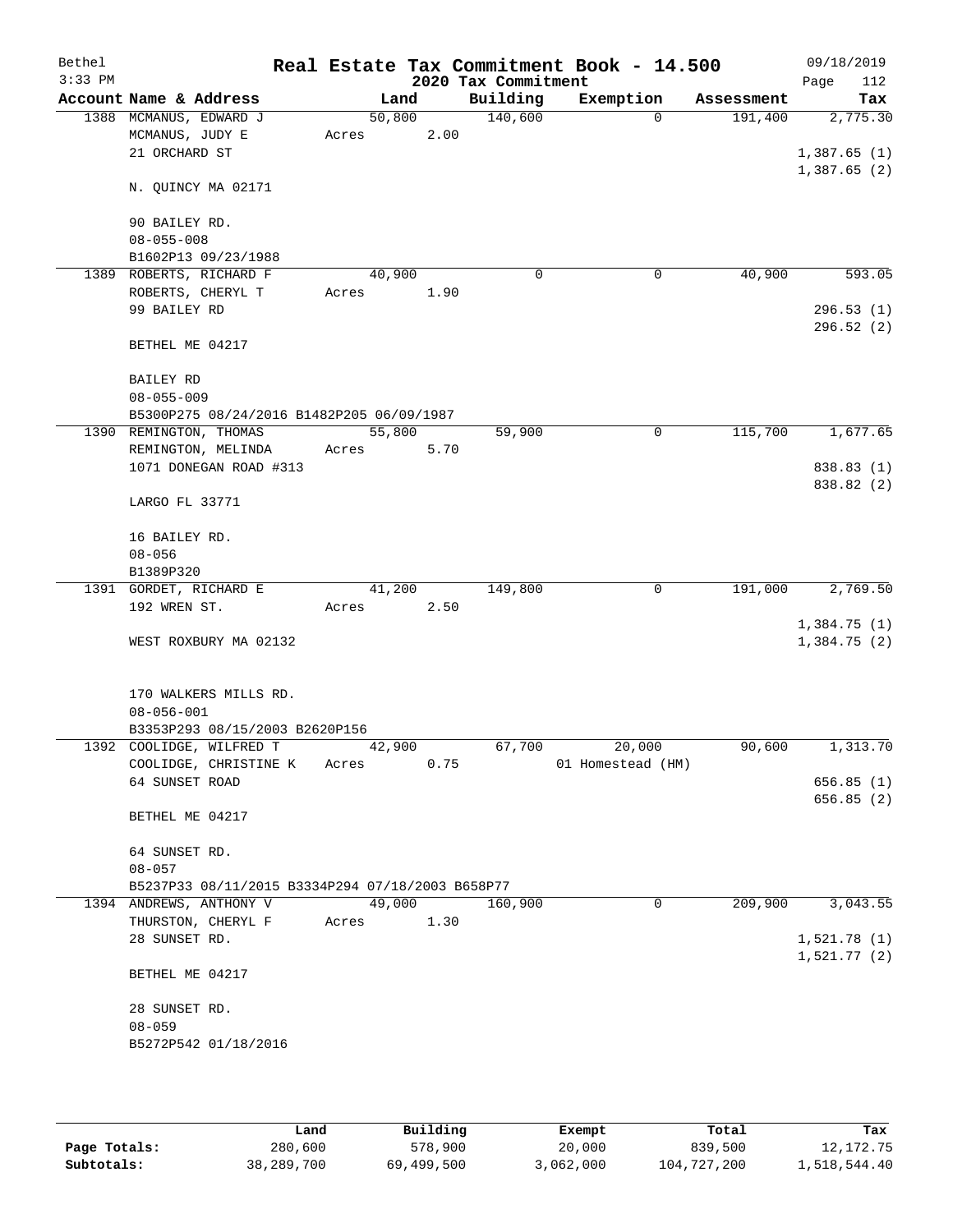| Bethel       |                                                                              |            |       |                |                                 |          | Real Estate Tax Commitment Book - 14.500 |          |               | 09/18/2019                 |
|--------------|------------------------------------------------------------------------------|------------|-------|----------------|---------------------------------|----------|------------------------------------------|----------|---------------|----------------------------|
| $3:33$ PM    | Account Name & Address                                                       |            |       | Land           | 2020 Tax Commitment<br>Building |          | Exemption                                |          | Assessment    | Page<br>113<br>Tax         |
|              | 1395 RUNDLE, JILL                                                            |            |       | 54,400         |                                 | 0        |                                          | $\Omega$ | 54,400        | 788.80                     |
|              | 4553 OLD CARRIAGE TRAIL Acres                                                |            |       | 12.97          |                                 |          |                                          |          |               |                            |
|              | OVIEDO FL 32765                                                              |            |       |                |                                 |          |                                          |          |               | 394.40 (1)<br>394.40 (2)   |
|              | SUNSET HILL SUB<br>$08 - 060$<br>B3769P162 07/29/2005                        |            |       |                |                                 |          |                                          |          |               |                            |
|              | 1396 CROWELL, SCOTT P                                                        |            |       | 40,000         | 114,000                         |          | 20,000                                   |          | 134,000       | 1,943.00                   |
|              | CROWELL, ANDREA K<br>CROWELL                                                 |            | Acres | 1.70           |                                 |          | 01 Homestead (HM)                        |          |               |                            |
|              | 59 INTERVALE RD                                                              |            |       |                |                                 |          |                                          |          |               | 971.50(1)<br>971.50(2)     |
|              | BETHEL ME 04217                                                              |            |       |                |                                 |          |                                          |          |               |                            |
|              | 59 INTERVALE RD.<br>$08 - 061$                                               |            |       |                |                                 |          |                                          |          |               |                            |
|              | B5174P280 10/20/2014 B4265P164 02/26/2008 B3893P46<br>02/27/2006             |            |       |                |                                 |          |                                          |          |               |                            |
|              | 1397 BLAKE, ROBERT                                                           |            |       | 70,700         |                                 | $\Omega$ |                                          | $\Omega$ | 70,700        | 1,025.15                   |
|              | BLAKE, CYNTHIA<br>107 INTERVALE RD                                           |            | Acres | 35.15          |                                 |          |                                          |          |               | 512.58(1)                  |
|              | BETHEL ME 04217                                                              |            |       |                |                                 |          |                                          |          |               | 512.57(2)                  |
|              | BLAKE RD.<br>$08 - 062$                                                      |            |       |                |                                 |          |                                          |          |               |                            |
|              | B4151P60 06/13/2007                                                          |            |       |                |                                 |          |                                          |          |               |                            |
|              | 1398 SCHEIDEGGER, BRIAN                                                      |            |       | 52,500         | 111,500                         |          | 20,000                                   |          | 144,000       | 2,088.00                   |
|              | SCHEIDEGGER, LAURA<br>PO BOX 622                                             |            | Acres |                | 3.00                            |          | 01 Homestead (HM)                        |          |               | 1,044.00(1)                |
|              | BETHEL ME 04217                                                              |            |       |                |                                 |          |                                          |          |               | 1,044.00(2)                |
|              | 6 BLAKE RD.<br>$08 - 062 - 001$<br>B3169P271 09/24/2002 B1975P281 01/05/1993 |            |       |                |                                 |          |                                          |          |               |                            |
| 1400         | SHEPLEY, LORRAINE E TTE                                                      |            |       | 84,500         | 593,600                         |          |                                          | 0        | 678,100       | 9,832.45                   |
|              | SHEPLEY, LORRAINE E                                                          |            | Acres | 18.00          |                                 |          |                                          |          |               |                            |
|              | PO BOX 420                                                                   |            |       |                |                                 |          |                                          |          |               | 4,916.23(1)<br>4,916.22(2) |
|              | W. HYANNISPORT MA 02672<br>0420                                              |            |       |                |                                 |          |                                          |          |               |                            |
|              | 46 INTERVALE RD.<br>$08 - 063$                                               |            |       |                |                                 |          |                                          |          |               |                            |
|              | B5438P610 10/25/2018 B3696P72 04/04/2005                                     |            |       |                |                                 |          |                                          |          |               |                            |
|              | 1403 GUNDERSEN, ROBERT<br>GUNDERSEN, ROBIN                                   |            | Acres | 38,900<br>1.20 | 64,500                          |          |                                          | 0        | 103,400       | 1,499.30                   |
|              | 14 OLD GORE RD.                                                              |            |       |                |                                 |          |                                          |          |               | 749.65(1)                  |
|              | BRYANT POND ME 04219                                                         |            |       |                |                                 |          |                                          |          |               | 749.65(2)                  |
|              | 55 SUNSET RD.                                                                |            |       |                |                                 |          |                                          |          |               |                            |
|              | $08 - 066$                                                                   |            |       |                |                                 |          |                                          |          |               |                            |
|              | B2686P257 04/05/1999                                                         |            |       |                |                                 |          |                                          |          |               |                            |
|              |                                                                              | Land       |       | Building       |                                 |          | Exempt                                   |          | Total         | Tax                        |
| Page Totals: |                                                                              | 341,000    |       | 883,600        |                                 |          | 40,000                                   |          | 1,184,600     | 17,176.70                  |
| Subtotals:   |                                                                              | 38,630,700 |       | 70,383,100     |                                 |          | 3,102,000                                |          | 105, 911, 800 | 1,535,721.10               |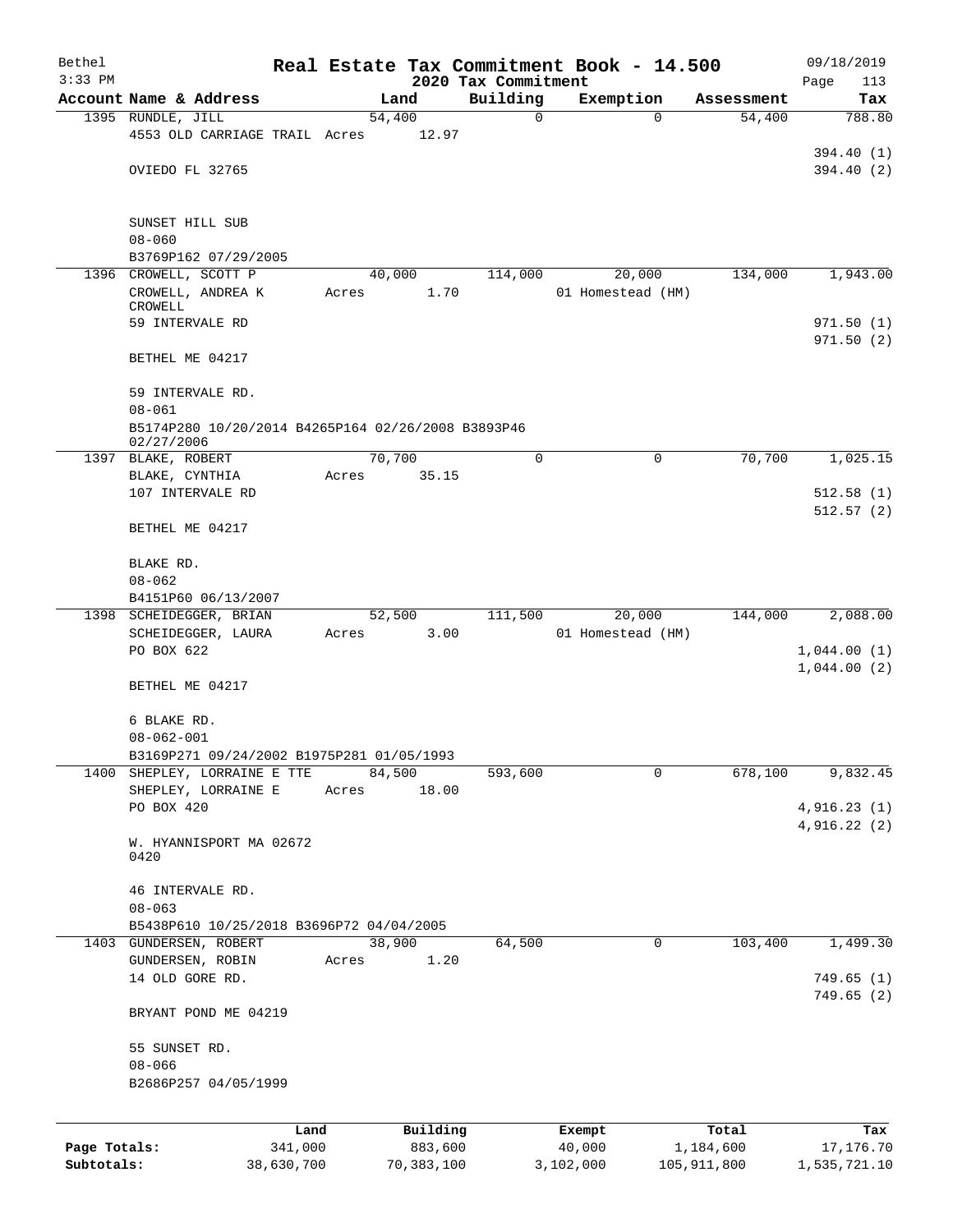| Bethel       |                                                                |            |       |        |            | Real Estate Tax Commitment Book - 14.500 |                   |   |             | 09/18/2019   |
|--------------|----------------------------------------------------------------|------------|-------|--------|------------|------------------------------------------|-------------------|---|-------------|--------------|
| $3:33$ PM    |                                                                |            |       |        |            | 2020 Tax Commitment                      |                   |   |             | Page<br>114  |
|              | Account Name & Address                                         |            |       |        | Land       | Building                                 | Exemption         |   | Assessment  | Tax          |
|              | 1404 WEAFER, SARAH                                             |            |       | 38,700 |            | 71,500                                   |                   | 0 | 110,200     | 1,597.90     |
|              | 211 PARADISE RD                                                |            | Acres |        | 1.10       |                                          |                   |   |             |              |
|              |                                                                |            |       |        |            |                                          |                   |   |             | 798.95 (1)   |
|              | BETHEL ME 04217                                                |            |       |        |            |                                          |                   |   |             | 798.95(2)    |
|              | 67 SUNSET RD.                                                  |            |       |        |            |                                          |                   |   |             |              |
|              | $08 - 067$                                                     |            |       |        |            |                                          |                   |   |             |              |
|              | B5323P186 12/22/2016 B3101P43 07/22/2003                       |            |       |        |            |                                          |                   |   |             |              |
|              | 1405 SCHUESLER, JACQUELYN K                                    |            |       | 40,600 |            | 65,500                                   | 20,000            |   | 86,100      | 1,248.45     |
|              | SCHUESLER, ROBERT F                                            |            | Acres |        | 2.11       |                                          | 01 Homestead (HM) |   |             |              |
|              | 81 INTERVALE ROAD                                              |            |       |        |            |                                          |                   |   |             | 624.23(1)    |
|              |                                                                |            |       |        |            |                                          |                   |   |             | 624.22(2)    |
|              | BETHEL ME 04217                                                |            |       |        |            |                                          |                   |   |             |              |
|              | 81 INTERVALE RD.                                               |            |       |        |            |                                          |                   |   |             |              |
|              | $24 - 056$                                                     |            |       |        |            |                                          |                   |   |             |              |
|              | B5207P157 02/09/2015 B5106P16 04/16/2014 B677P85<br>08/19/1968 |            |       |        |            |                                          |                   |   |             |              |
| 1406         | CHADBOURNE TREE FARMS                                          |            |       | 44,200 |            | 0                                        |                   | 0 | 44,200      | 640.90       |
|              | P.O. BOX 1750                                                  |            | Acres |        | 125.00     |                                          |                   |   |             |              |
|              |                                                                |            |       |        |            |                                          |                   |   |             | 320.45(1)    |
|              | BETHEL ME 04217                                                |            |       |        |            |                                          |                   |   |             | 320.45(2)    |
|              | RTE 26 N/S                                                     |            |       |        |            |                                          |                   |   |             |              |
|              | $08 - 069$                                                     |            |       |        |            |                                          |                   |   |             |              |
|              | B5191P255 12/10/2014 B3835P42 11/03/2005                       |            |       |        |            |                                          |                   |   |             |              |
| 1407         | SHANE, ADAM M                                                  |            |       | 41,500 |            | 290,300                                  |                   | 0 | 331,800     | 4,811.10     |
|              | SWANK, SWANK,                                                  |            | Acres |        | 2.81       |                                          |                   |   |             |              |
|              | CHRISTOPHER                                                    |            |       |        |            |                                          |                   |   |             |              |
|              | 100 E. BROOKLINE                                               |            |       |        |            |                                          |                   |   |             | 2,405.55(1)  |
|              | STREET, APT. 1                                                 |            |       |        |            |                                          |                   |   |             |              |
|              | BOSTON MA 02118                                                |            |       |        |            |                                          |                   |   |             | 2,405.55(2)  |
|              | 145 CHANDLER HILL                                              |            |       |        |            |                                          |                   |   |             |              |
|              | $08 - 070 - 001$                                               |            |       |        |            |                                          |                   |   |             |              |
|              | B5397P19 03/13/2018 B4938P151 01/03/2013 B3151P199             |            |       |        |            |                                          |                   |   |             |              |
|              | 08/13/2002                                                     |            |       |        |            |                                          |                   |   |             |              |
|              | 1408 WESTFALL, ROBERT E                                        |            |       | 41,500 |            | 205, 200                                 | 20,000            |   | 226,700     | 3,287.15     |
|              | WESTFALL, JOAN A                                               |            | Acres |        | 2.79       |                                          | 01 Homestead (HM) |   |             |              |
|              | 135 CHANDLER HILL RD.                                          |            |       |        |            |                                          |                   |   |             | 1,643.58(1)  |
|              | BETHEL ME 04217                                                |            |       |        |            |                                          |                   |   |             | 1,643.57(2)  |
|              |                                                                |            |       |        |            |                                          |                   |   |             |              |
|              | 135 CHANDLER HILL RD.                                          |            |       |        |            |                                          |                   |   |             |              |
|              | $08 - 070 - 002$                                               |            |       |        |            |                                          |                   |   |             |              |
|              | B4204P129 10/03/2007 B3151P200                                 |            |       |        |            |                                          |                   |   |             |              |
| 1409         | WARREN, ROBERT P                                               |            |       | 41,000 |            | 192,400                                  |                   | 0 | 233,400     | 3,384.30     |
|              | WARREN, JULIA                                                  |            | Acres |        | 2.36       |                                          |                   |   |             |              |
|              | 3 MERGANSER RD                                                 |            |       |        |            |                                          |                   |   |             | 1,692.15(1)  |
|              |                                                                |            |       |        |            |                                          |                   |   |             | 1,692.15(2)  |
|              | IPSWICH MA 01938                                               |            |       |        |            |                                          |                   |   |             |              |
|              | 125 CHANDLER HILL RD.                                          |            |       |        |            |                                          |                   |   |             |              |
|              | $08 - 070 - 003$                                               |            |       |        |            |                                          |                   |   |             |              |
|              | B4357P311 09/30/2008                                           |            |       |        |            |                                          |                   |   |             |              |
|              |                                                                | Land       |       |        | Building   |                                          | Exempt            |   | Total       | Tax          |
| Page Totals: |                                                                | 247,500    |       |        | 824,900    |                                          | 40,000            |   | 1,032,400   | 14,969.80    |
| Subtotals:   |                                                                | 38,878,200 |       |        | 71,208,000 |                                          | 3,142,000         |   | 106,944,200 | 1,550,690.90 |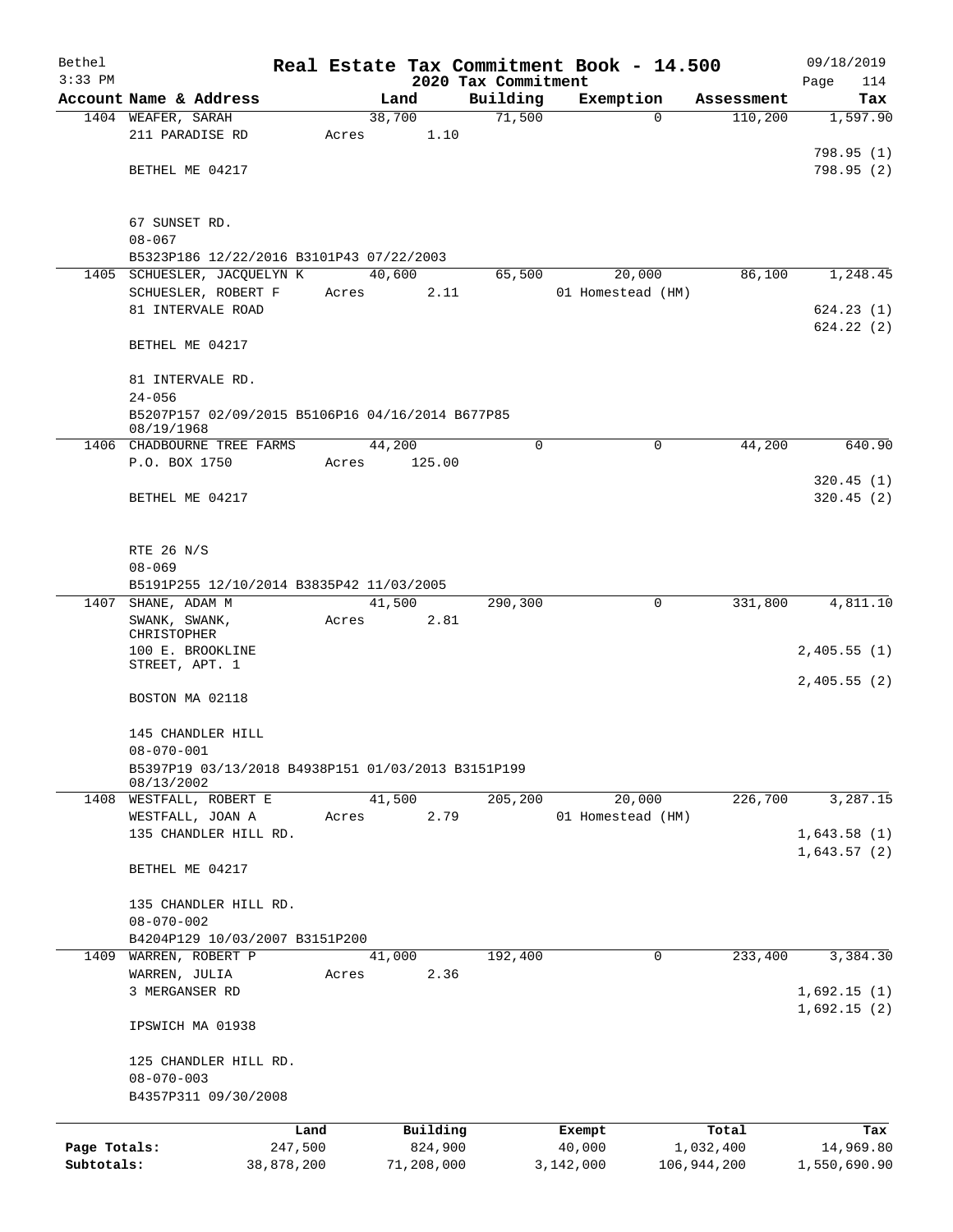| Bethel    |                                                                                                                                                                   |        |        |                     | Real Estate Tax Commitment Book - 14.500 |            | 09/18/2019                 |
|-----------|-------------------------------------------------------------------------------------------------------------------------------------------------------------------|--------|--------|---------------------|------------------------------------------|------------|----------------------------|
| $3:33$ PM |                                                                                                                                                                   |        |        | 2020 Tax Commitment |                                          |            | Page<br>115                |
|           | Account Name & Address                                                                                                                                            | Land   |        | Building            | Exemption                                | Assessment | Tax                        |
|           | 1410 HEBERT, SR, MICHAEL E &<br>DAWN A                                                                                                                            | 41,600 |        | 130,600             | $\Omega$                                 | 172,200    | 2,496.90                   |
|           | 43 KINSMAN STREET                                                                                                                                                 | Acres  | 2.84   |                     |                                          |            |                            |
|           | CUMBERLAND RI 02864                                                                                                                                               |        |        |                     |                                          |            | 1,248.45(1)<br>1,248.45(2) |
|           |                                                                                                                                                                   |        |        |                     |                                          |            |                            |
|           | 119 CHANDLER HILL RD.                                                                                                                                             |        |        |                     |                                          |            |                            |
|           | $08 - 070 - 004$                                                                                                                                                  |        |        |                     |                                          |            |                            |
|           | B4368P18 10/22/2008 B3488P130 02/25/2004 B2331P188                                                                                                                |        |        |                     |                                          |            |                            |
|           | 1411 MORIN, ANTHONY                                                                                                                                               | 40,900 |        | 86,700              | 20,000                                   | 107,600    | 1,560.20                   |
|           | MORIN, TRACY                                                                                                                                                      | Acres  | 2.30   |                     | 01 Homestead (HM)                        |            |                            |
|           | 115 CHANDLER HILL ROAD                                                                                                                                            |        |        |                     |                                          |            | 780.10(1)<br>780.10 (2)    |
|           | BETHEL ME 04217 4929                                                                                                                                              |        |        |                     |                                          |            |                            |
|           | 115 CHANDLER HILL RD.                                                                                                                                             |        |        |                     |                                          |            |                            |
|           | $08 - 070 - 005$                                                                                                                                                  |        |        |                     |                                          |            |                            |
|           | B2275P34 11/09/1995<br>1412 LANE, DAVID L                                                                                                                         | 40,800 |        | 93,700              | $\mathbf 0$                              | 134,500    | 1,950.25                   |
|           | LANE, ANDREA J                                                                                                                                                    | Acres  | 2.21   |                     |                                          |            |                            |
|           | 25 NORTHERN LIGHTS FARM<br><b>ROAD</b>                                                                                                                            |        |        |                     |                                          |            | 975.13(1)                  |
|           | UPTON ME 04261                                                                                                                                                    |        |        |                     |                                          |            | 975.12(2)                  |
|           | 107 CHANDLER HILL RD.                                                                                                                                             |        |        |                     |                                          |            |                            |
|           | $08 - 070 - 006$                                                                                                                                                  |        |        |                     |                                          |            |                            |
|           | B5375P627 10/31/2017 B2251P327 09/07/1995                                                                                                                         |        |        |                     |                                          |            |                            |
|           | 1413 FITZGERALD, JAMES F.                                                                                                                                         |        | 40,900 | 103,500             | $\mathbf 0$                              | 144,400    | 2,093.80                   |
|           | 373 S. WILLOW STREET<br>D1-1 PMB 424                                                                                                                              | Acres  | 2.28   |                     |                                          |            |                            |
|           |                                                                                                                                                                   |        |        |                     |                                          |            | 1,046.90(1)                |
|           | MANCHESTER NH 03103                                                                                                                                               |        |        |                     |                                          |            | 1,046.90(2)                |
|           | 105 CHANDLER HILL RD.                                                                                                                                             |        |        |                     |                                          |            |                            |
|           | $08 - 070 - 007$                                                                                                                                                  |        |        |                     |                                          |            |                            |
|           | B5442P646 11/20/2018 B5139P234 07/16/2014 B5119P66<br>05/27/2014 B4746P238 08/09/2011 B4546P267 01/04/2010<br>B4462P142 06/26/2009 B3415P273 11/07/2003 B2851P275 |        |        |                     |                                          |            |                            |
|           | B0P0                                                                                                                                                              |        |        |                     |                                          |            |                            |
|           | 1414 MADMACS'S LLC                                                                                                                                                | 40,900 |        | 51,000              | 0                                        | 91,900     | 1,332.55                   |
|           | PO BOX 896                                                                                                                                                        | Acres  | 2.30   |                     |                                          |            |                            |
|           |                                                                                                                                                                   |        |        |                     |                                          |            | 666.28 (1)                 |
|           | BETHEL ME 04217                                                                                                                                                   |        |        |                     |                                          |            | 666.27 (2)                 |
|           | 93 CHANDLER HILL RD.                                                                                                                                              |        |        |                     |                                          |            |                            |
|           | $08 - 070 - 008$                                                                                                                                                  |        |        |                     |                                          |            |                            |
|           | B5178P218 10/30/2014 B5133P196 07/02/2014 B4543P278<br>12/28/2009 B3819P317 10/11/2005                                                                            |        |        |                     |                                          |            |                            |

|              | Land       | Building   | Exempt    | Total       | Tax          |
|--------------|------------|------------|-----------|-------------|--------------|
| Page Totals: | 205,100    | 465,500    | 20,000    | 650,600     | 9,433.70     |
| Subtotals:   | 39,083,300 | 71,673,500 | 3,162,000 | 107,594,800 | 1,560,124.60 |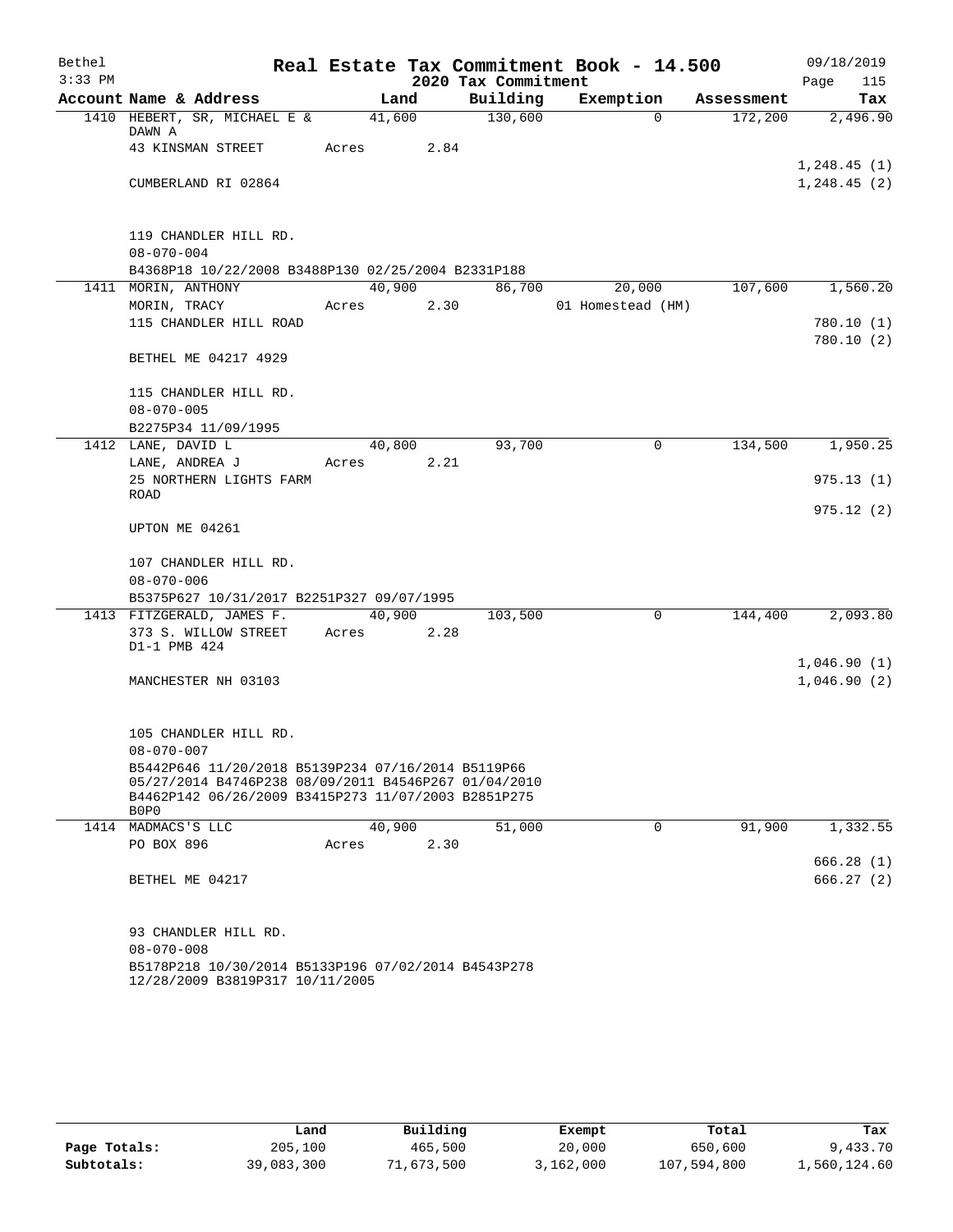| Bethel<br>$3:33$ PM |                                                                          |       |        |        | 2020 Tax Commitment | Real Estate Tax Commitment Book - 14.500 |            | 09/18/2019<br>Page<br>116               |
|---------------------|--------------------------------------------------------------------------|-------|--------|--------|---------------------|------------------------------------------|------------|-----------------------------------------|
|                     | Account Name & Address                                                   |       | Land   |        | Building            | Exemption                                | Assessment | Tax                                     |
|                     | 1415 OAKES, EDWARD FINLEY<br>MAINE REALTY TRUST<br>428 RICHMOND RD       | Acres | 83,800 | 242.00 | 76,800              | $\Omega$                                 | 160,600    | 2,328.70<br>1, 164.35(1)<br>1,164.35(2) |
|                     | TROY NH 03465<br>116 CHASE ROAD<br>$09 - 001$                            |       |        |        |                     |                                          |            |                                         |
|                     | B5197P71 12/30/2014 B4441P268 05/18/2009 B3955P45<br>03/31/2006 B623P231 |       |        |        |                     |                                          |            |                                         |
|                     | 1416 MASON, JOHN                                                         |       | 39,400 |        | $\Omega$            | 0                                        | 39,400     | 571.30                                  |
|                     | MASON, TRACY<br>PO BOX 570                                               | Acres |        | 19.00  |                     |                                          |            | 285.65(1)<br>285.65(2)                  |
|                     | BETHEL ME 04217                                                          |       |        |        |                     |                                          |            |                                         |
|                     | TAYLOR SMITH RD<br>$09 - 002$                                            |       |        |        |                     |                                          |            |                                         |
|                     | B4134P343 05/18/2007                                                     |       |        |        |                     |                                          |            |                                         |
|                     | 1417 BEBKO, JAMES J                                                      |       | 84,200 |        | 152,400             | 20,000                                   | 216,600    | 3,140.70                                |
|                     | BEBKO, RUTH J                                                            | Acres |        | 2.66   |                     | 01 Homestead (HM)                        |            |                                         |
|                     | 140 TAYLOR SMITH RD                                                      |       |        |        |                     |                                          |            | 1,570.35(1)                             |
|                     | BETHEL ME 04217                                                          |       |        |        |                     |                                          |            | 1,570.35(2)                             |
|                     | 140 TAYLOR SMITH ROAD<br>$09 - 003$                                      |       |        |        |                     |                                          |            |                                         |
|                     | B4733P79 07/01/2011                                                      |       |        |        |                     |                                          |            |                                         |
|                     | 1418 TAYLOR, ROBERTA M                                                   |       | 84,900 |        | 51,400              | 20,000                                   | 116,300    | 1,686.35                                |
|                     | P.O. BOX 1068                                                            | Acres |        | 2.90   |                     | 01 Homestead (HM)                        |            |                                         |
|                     |                                                                          |       |        |        |                     |                                          |            | 843.18 (1)                              |
|                     | BETHEL ME 04217                                                          |       |        |        |                     |                                          |            | 843.17 (2)                              |
|                     | 132 TAYLOR SMITH ROAD<br>$09 - 004$                                      |       |        |        |                     |                                          |            |                                         |
|                     | B1381P261                                                                |       |        |        |                     |                                          |            |                                         |
|                     | 1421 SCHECHTER, STEPHEN<br>SCHECHTER, ALYSSA                             | Acres | 53,300 | 40.00  | 0                   | 0                                        | 53,300     | 772.85                                  |
|                     | 8408 MONUMENT OAK                                                        |       |        |        |                     |                                          |            | 386.43 (1)                              |
|                     | BOERNE TX 78015                                                          |       |        |        |                     |                                          |            | 386.42 (2)                              |
|                     | $09 - 007$<br>B3908P282 03/27/2006                                       |       |        |        |                     |                                          |            |                                         |
|                     | 1422 HYNEK, SCOTT                                                        |       | 74,600 |        | 257,000             | 20,000                                   | 311,600    | 4,518.20                                |
|                     | PO BOX 1144                                                              | Acres |        | 29.50  |                     | 01 Homestead (HM)                        |            | 2, 259.10(1)                            |
|                     | BETHEL ME 04217                                                          |       |        |        |                     |                                          |            | 2, 259.10(2)                            |
|                     | 23 GOSS POND RD.<br>$09 - 007 - 001$                                     |       |        |        |                     |                                          |            |                                         |
|                     | B2519P295 B2519P295                                                      |       |        |        |                     |                                          |            |                                         |

|              | Land       | Building   | Exempt    | Total       | Tax          |
|--------------|------------|------------|-----------|-------------|--------------|
| Page Totals: | 420,200    | 537,600    | 60,000    | 897,800     | 13,018.10    |
| Subtotals:   | 39,503,500 | 72,211,100 | 3,222,000 | 108,492,600 | 1,573,142.70 |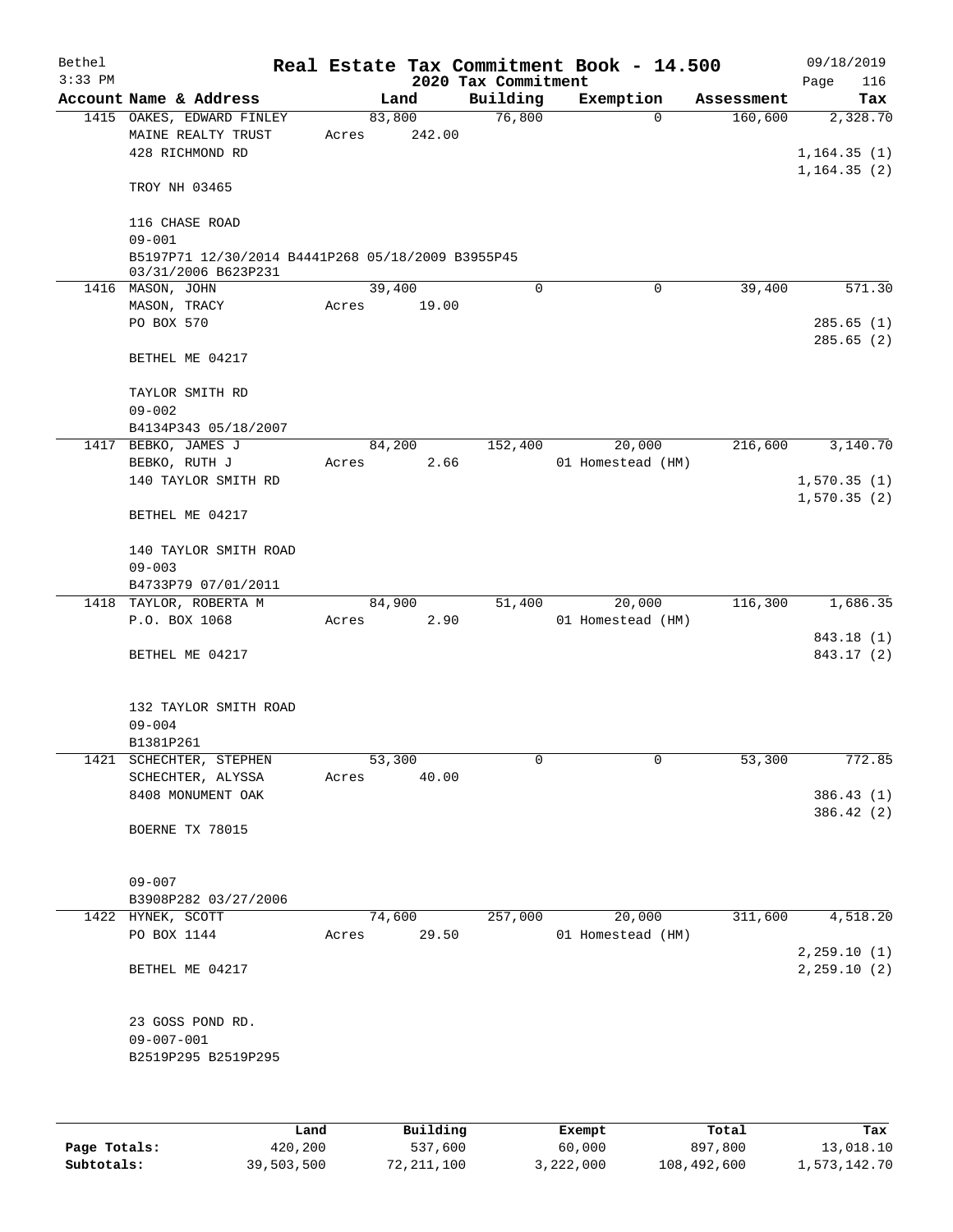| Bethel       |                                                                         |         |        |            | Real Estate Tax Commitment Book - 14.500 |           |                   |             | 09/18/2019              |  |  |
|--------------|-------------------------------------------------------------------------|---------|--------|------------|------------------------------------------|-----------|-------------------|-------------|-------------------------|--|--|
| $3:33$ PM    |                                                                         |         |        |            | 2020 Tax Commitment                      |           |                   |             | Page<br>117             |  |  |
|              | Account Name & Address                                                  |         |        | Land       | Building                                 | Exemption |                   | Assessment  | Tax                     |  |  |
|              | 1424 GIBSON, KRISTIN H                                                  |         | 32,800 |            | 82,200                                   |           | $\Omega$          | 115,000     | 1,667.50                |  |  |
|              | PO BOX 1055                                                             |         | Acres  | 1.09       |                                          |           |                   |             | 833.75 (1)              |  |  |
|              | BETHEL ME 04217                                                         |         |        |            |                                          |           |                   |             | 833.75 (2)              |  |  |
|              |                                                                         |         |        |            |                                          |           |                   |             |                         |  |  |
|              | 400 EAST BETHEL RD.                                                     |         |        |            |                                          |           |                   |             |                         |  |  |
|              | $09 - 009$<br>B4784P169 11/17/2011 B908P31 06/09/1976 B713P98           |         |        |            |                                          |           |                   |             |                         |  |  |
|              | 07/14/1971                                                              |         |        |            |                                          |           |                   |             |                         |  |  |
|              | 1425 WALKER, TERESA & DONALD                                            |         |        | 53,800     | 66,500                                   |           | 20,000            | 100,300     | 1,454.35                |  |  |
|              | COOLIDGE, RUBY                                                          | Acres   |        | 4.05       |                                          |           | 01 Homestead (HM) |             |                         |  |  |
|              | 434 EAST BETHEL ROAD                                                    |         |        |            |                                          |           |                   |             | 727.18 (1)<br>727.17(2) |  |  |
|              | BETHEL ME 04217                                                         |         |        |            |                                          |           |                   |             |                         |  |  |
|              | 434 EAST BETHEL RD.                                                     |         |        |            |                                          |           |                   |             |                         |  |  |
|              | $09 - 010$                                                              |         |        |            |                                          |           |                   |             |                         |  |  |
|              | B5444P583 12/06/2018 B1978P334 01/15/1993 B1585P106<br>07/25/1988       |         |        |            |                                          |           |                   |             |                         |  |  |
|              | 1427 CROCKETT, JARROD S                                                 |         | 49,900 |            | $\Omega$                                 |           | $\Omega$          | 49,900      | 723.55                  |  |  |
|              | CROCKETT, CROCKETT,                                                     | Acres   |        | 9.00       |                                          |           |                   |             |                         |  |  |
|              | GORDON                                                                  |         |        |            |                                          |           |                   |             |                         |  |  |
|              | PO BOX 701                                                              |         |        |            |                                          |           |                   |             | 361.78(1)<br>361.77(2)  |  |  |
|              | BETHEL ME 04217                                                         |         |        |            |                                          |           |                   |             |                         |  |  |
|              | EAST BETHEL RD.                                                         |         |        |            |                                          |           |                   |             |                         |  |  |
|              | $09 - 010 - 001$<br>B5085P163 01/28/2014 B4830P117 03/28/2012 B4385P286 |         |        |            |                                          |           |                   |             |                         |  |  |
|              | 12/16/2008 B1736P165 06/11/1990                                         |         |        |            |                                          |           |                   |             |                         |  |  |
|              | 1428 COOLIDGE, RUBY                                                     |         |        | 0          | 19,100                                   |           | 19,100            | 0           | 0.00                    |  |  |
|              | 434 EAST BETHEL RD.                                                     |         |        |            |                                          |           | 01 Homestead (HM) |             |                         |  |  |
|              | BETHEL ME 04217                                                         |         |        |            |                                          |           |                   |             |                         |  |  |
|              |                                                                         |         |        |            |                                          |           |                   |             |                         |  |  |
|              | 434 EAST<br>BETHEL RD.                                                  |         |        |            |                                          |           |                   |             |                         |  |  |
|              | $09 - 010.001$                                                          |         |        |            |                                          |           |                   |             |                         |  |  |
| 1429         | WELSH, CAROL S. LIVING<br>TRUST                                         |         | 85,200 |            | 122,300                                  |           | $\mathbf 0$       | 207,500     | 3,008.75                |  |  |
|              | 86 EGYPT MOUNTAIN ROAD                                                  | Acres   |        | 83.70      |                                          |           |                   |             |                         |  |  |
|              |                                                                         |         |        |            |                                          |           |                   |             | 1,504.38(1)             |  |  |
|              | BETHEL ME 04217                                                         |         |        |            |                                          |           |                   |             | 1,504.37(2)             |  |  |
|              |                                                                         |         |        |            |                                          |           |                   |             |                         |  |  |
|              | 81 EGYPT MTN RD.                                                        |         |        |            |                                          |           |                   |             |                         |  |  |
|              | $09 - 011$                                                              |         |        |            |                                          |           |                   |             |                         |  |  |
|              | B3908P280 03/27/2006 B3231P172 B1480P336                                |         |        |            |                                          |           |                   |             |                         |  |  |
|              | 1430 BLUMENSTOCK, DAVID A II                                            |         | 16,200 |            | $\Omega$                                 |           | 0                 | 16,200      | 234.90                  |  |  |
|              | DUBE, DANIEL & KRISTEN<br>50 WEST STREET                                | Acres   |        | 48.00      |                                          |           |                   |             |                         |  |  |
|              |                                                                         |         |        |            |                                          |           |                   |             | 117.45(1)<br>117.45(2)  |  |  |
|              | WESTFORD MA 01886                                                       |         |        |            |                                          |           |                   |             |                         |  |  |
|              |                                                                         |         |        |            |                                          |           |                   |             |                         |  |  |
|              | $09 - 011 - 001$                                                        |         |        |            |                                          |           |                   |             |                         |  |  |
|              | B2812P53                                                                |         |        |            |                                          |           |                   |             |                         |  |  |
|              |                                                                         | Land    |        | Building   |                                          | Exempt    |                   | Total       | Tax                     |  |  |
| Page Totals: |                                                                         | 237,900 |        | 290,100    |                                          | 39,100    |                   | 488,900     | 7,089.05                |  |  |
| Subtotals:   | 39,741,400                                                              |         |        | 72,501,200 |                                          | 3,261,100 |                   | 108,981,500 | 1,580,231.75            |  |  |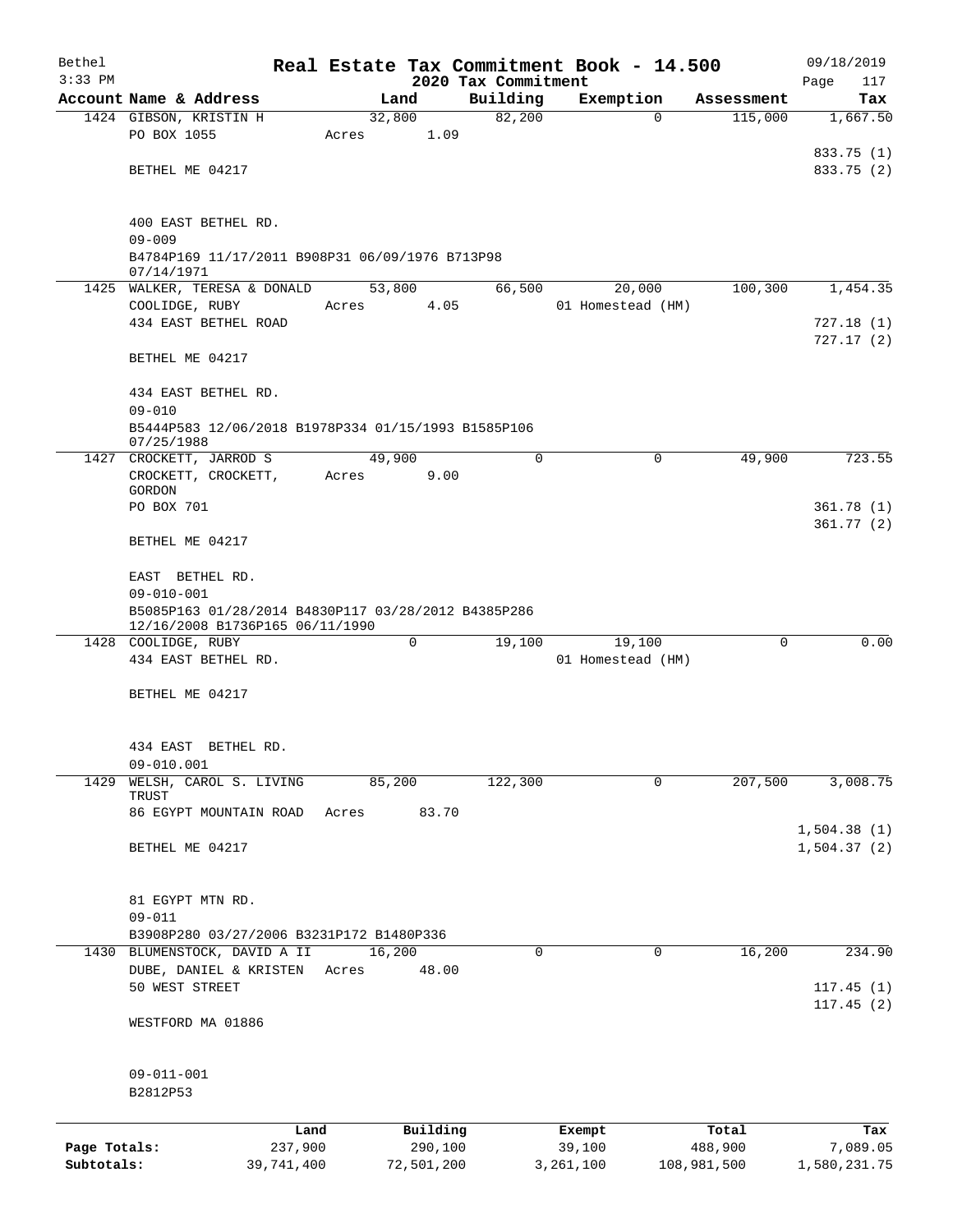| Bethel    |                                                                     |       |                |                     | Real Estate Tax Commitment Book - 14.500 |            | 09/18/2019                 |
|-----------|---------------------------------------------------------------------|-------|----------------|---------------------|------------------------------------------|------------|----------------------------|
| $3:33$ PM |                                                                     |       |                | 2020 Tax Commitment |                                          |            | Page<br>118                |
|           | Account Name & Address                                              |       | Land           | Building            | Exemption                                | Assessment | Tax                        |
|           | 1431 RIPPE, ROBERT & MARY<br>ALICE FAMILY TRUST                     |       | 52,500         | 150, 500            | 0                                        | 203,000    | 2,943.50                   |
|           | 5305 MAPLE LANE                                                     | Acres | 3.00           |                     |                                          |            |                            |
|           | COLLEYVILLE TX 76034                                                |       |                |                     |                                          |            | 1,471.75(1)<br>1,471.75(2) |
|           |                                                                     |       |                |                     |                                          |            |                            |
|           | 28 EGYPT MTN RD.<br>$09 - 011 - 002 - 001$                          |       |                |                     |                                          |            |                            |
|           | B5364P539 08/30/2017 B5182P85 11/12/2014 B3710P8<br>04/18/2005 B0P0 |       |                |                     |                                          |            |                            |
|           | 1432 BEZANSON, ANDREW W                                             |       | 54,400         | 129,600             | $\mathbf 0$                              | 184,000    | 2,668.00                   |
|           | EAVES, SUSAN D                                                      | Acres | 4.60           |                     |                                          |            |                            |
|           | 171 RIVER ROAD W.                                                   |       |                |                     |                                          |            | 1,334.00(1)<br>1,334.00(2) |
|           | BERLIN MA 01503                                                     |       |                |                     |                                          |            |                            |
|           | 60 EGYPT MTN RD                                                     |       |                |                     |                                          |            |                            |
|           | $09 - 011 - 003$<br>B3134P182                                       |       |                |                     |                                          |            |                            |
|           | 1434 ANNIS, SCOTT                                                   |       | 37,400         | 186,200             | 20,000                                   | 203,600    | 2,952.20                   |
|           | ANNIS, WENDY                                                        | Acres | 5.20           |                     | 01 Homestead (HM)                        |            |                            |
|           | PO BOX 112                                                          |       |                |                     |                                          |            | 1,476.10(1)                |
|           | GREENWOOD ME 04255                                                  |       |                |                     |                                          |            | 1,476.10(2)                |
|           | 504 EAST BETHEL RD.                                                 |       |                |                     |                                          |            |                            |
|           | $09 - 012$                                                          |       |                |                     |                                          |            |                            |
|           | B952P71 08/12/1977<br>1435 LEIGHTON, AMANDA                         |       | 34,700         | 79,300              | 20,000                                   | 94,000     | 1,363.00                   |
|           | LEIGHTON, TOBY                                                      | Acres | 2.29           |                     | 01 Homestead (HM)                        |            |                            |
|           | PO BOX 774                                                          |       |                |                     |                                          |            | 681.50(1)                  |
|           |                                                                     |       |                |                     |                                          |            | 681.50(2)                  |
|           | BETHEL ME 04217                                                     |       |                |                     |                                          |            |                            |
|           | 504 EAST BETHEL RD.                                                 |       |                |                     |                                          |            |                            |
|           | $09 - 012 - 001$                                                    |       |                |                     |                                          |            |                            |
|           | B2880P26                                                            |       |                |                     |                                          |            |                            |
|           | 1436 PIAWLOCK, BRIAN<br>502 EAST BETHEL RD                          | Acres | 35,600<br>3.20 | 27,500              | 20,000<br>01 Homestead (HM)              | 43,100     | 624.95                     |
|           |                                                                     |       |                |                     |                                          |            | 312.48(1)                  |
|           | BETHEL ME 04217                                                     |       |                |                     |                                          |            | 312.47(2)                  |
|           |                                                                     |       |                |                     |                                          |            |                            |
|           | 502 EAST BETHEL RD.                                                 |       |                |                     |                                          |            |                            |
|           | $09 - 013$                                                          |       |                |                     |                                          |            |                            |
|           | B1211P54<br>1437 CHARETTE, ANTHONY P SR                             |       | 39,500         | 84,600              | $\mathbf 0$                              | 124,100    | 1,799.45                   |
|           | CHARETTE, SANDRA                                                    | Acres | 7.45           |                     |                                          |            |                            |
|           | 930 MILLVILLE RD                                                    |       |                |                     |                                          |            | 899.73 (1)                 |
|           | UXBRIDGE MA 01569                                                   |       |                |                     |                                          |            | 899.72 (2)                 |
|           | 538 EAST BETHEL RD.                                                 |       |                |                     |                                          |            |                            |
|           | $09 - 015$<br>B5114P67 05/12/2014 B5052P92 10/18/2013 B3867P306     |       |                |                     |                                          |            |                            |
|           | 12/29/2005                                                          |       |                |                     |                                          |            |                            |
|           |                                                                     |       |                |                     |                                          |            |                            |
|           |                                                                     | Land  | Building       |                     | Exempt                                   | Total      | Tax                        |

| Page Totals: | 254,100    | 657,700    | 60,000    | 851,800     | 12,351.10    |
|--------------|------------|------------|-----------|-------------|--------------|
| Subtotals:   | 39,995,500 | 73,158,900 | 3,321,100 | 109,833,300 | 1,592,582.85 |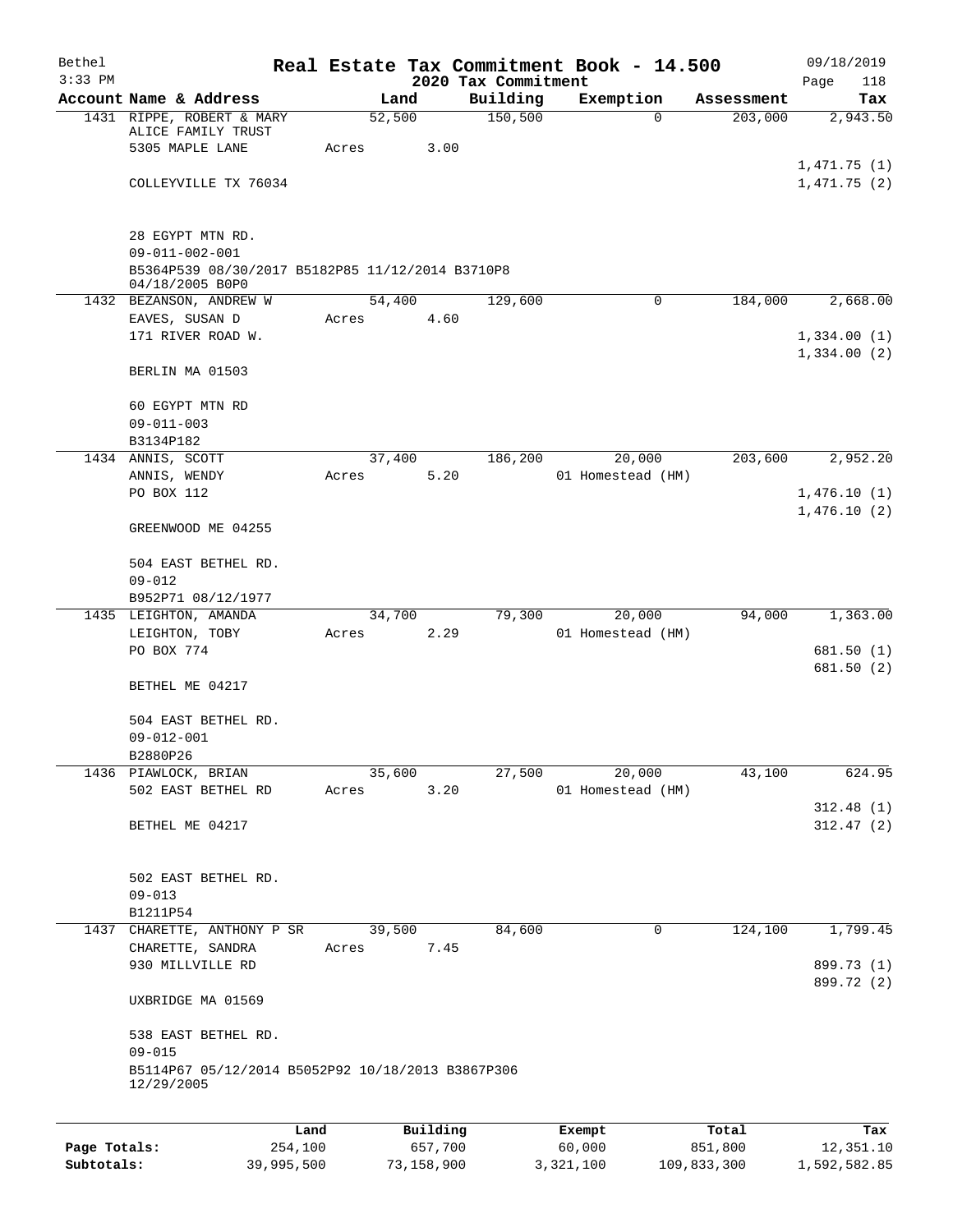| Bethel    |                                                                   |       |        |       |                     | Real Estate Tax Commitment Book - 14.500 |            | 09/18/2019                 |
|-----------|-------------------------------------------------------------------|-------|--------|-------|---------------------|------------------------------------------|------------|----------------------------|
| $3:33$ PM |                                                                   |       |        |       | 2020 Tax Commitment |                                          |            | Page<br>119                |
|           | Account Name & Address                                            |       | Land   |       | Building            | Exemption                                | Assessment | Tax                        |
|           | 1438 DOYLE, JAMES Q                                               |       | 42,400 | 11.30 | 151,800             | 0                                        | 194,200    | 2,815.90                   |
|           | DOYLE, JENNIFER S<br>PO BOX 840                                   | Acres |        |       |                     |                                          |            |                            |
|           |                                                                   |       |        |       |                     |                                          |            | 1,407.95(1)<br>1,407.95(2) |
|           | WEST TISBURY MA 02575                                             |       |        |       |                     |                                          |            |                            |
|           | 558 EAST BETHEL RD.                                               |       |        |       |                     |                                          |            |                            |
|           | $09 - 016$                                                        |       |        |       |                     |                                          |            |                            |
|           | B5355P665 07/13/2017 B4769P326 10/07/2011 B2484P308<br>10/10/1997 |       |        |       |                     |                                          |            |                            |
|           | 1439 ANNIS, WENDY E                                               |       | 73,600 |       | 0                   | 0                                        | 73,600     | 1,067.20                   |
|           | ANNIS, SCOTT E                                                    | Acres |        | 93.00 |                     |                                          |            |                            |
|           | PO BOX 112                                                        |       |        |       |                     |                                          |            | 533.60(1)                  |
|           |                                                                   |       |        |       |                     |                                          |            | 533.60(2)                  |
|           | GREENWOOD ME 04255                                                |       |        |       |                     |                                          |            |                            |
|           | EAST BETHEL RD.                                                   |       |        |       |                     |                                          |            |                            |
|           | $09 - 017$                                                        |       |        |       |                     |                                          |            |                            |
|           | B4998P248 06/17/2013 B2539P295 03/26/1998                         |       |        |       |                     |                                          |            |                            |
|           | 1440 NORTH, DAVID G                                               |       | 2,700  |       | 0                   | 0                                        | 2,700      | 39.15                      |
|           | PO BOX 207                                                        | Acres |        | 3.87  |                     |                                          |            |                            |
|           |                                                                   |       |        |       |                     |                                          |            | 19.58(1)                   |
|           | CENTER CONWAY NH 03109                                            |       |        |       |                     |                                          |            | 19.57(2)                   |
|           |                                                                   |       |        |       |                     |                                          |            |                            |
|           | OTTER BROOK                                                       |       |        |       |                     |                                          |            |                            |
|           | $09 - 018$                                                        |       |        |       |                     |                                          |            |                            |
|           | B4891P349 09/12/2012 B4427P212 04/09/2009 B1900P247               |       |        |       |                     |                                          |            |                            |
|           | 1441 WALKER, CASEY J                                              |       | 28,400 |       | 10,100              | 20,000                                   | 18,500     | 268.25                     |
|           | WALKER, WALKER, MATTHEW Acres                                     |       |        | 0.68  |                     | 01 Homestead (HM)                        |            |                            |
|           | 646 EAST BETHEL ROAD                                              |       |        |       |                     |                                          |            | 134.13(1)                  |
|           | BETHEL ME 04217                                                   |       |        |       |                     |                                          |            | 134.12(2)                  |
|           | 646 EAST BETHEL RD.                                               |       |        |       |                     |                                          |            |                            |
|           | $09 - 019$                                                        |       |        |       |                     |                                          |            |                            |
|           | B5297P99 08/08/2016 B4566P42 03/05/2010                           |       |        |       |                     |                                          |            |                            |
|           | 1442 MALGIERI, GENNARO                                            |       | 20,200 |       | 35,800              | 0                                        | 56,000     | 812.00                     |
|           | MICHAUD, THEODORE                                                 | Acres |        | 0.23  |                     |                                          |            |                            |
|           | 577 SPRING STREET                                                 |       |        |       |                     |                                          |            | 406.00(1)                  |
|           |                                                                   |       |        |       |                     |                                          |            | 406.00(2)                  |
|           | NEWPORT RI 02840                                                  |       |        |       |                     |                                          |            |                            |
|           | 656 EAST BETHEL RD                                                |       |        |       |                     |                                          |            |                            |
|           | $09 - 020$                                                        |       |        |       |                     |                                          |            |                            |
|           | B883P142                                                          |       |        |       |                     |                                          |            |                            |
|           | 1443 LONG, DANNY JR                                               |       | 35,900 |       | 10,800              | 0                                        | 46,700     | 677.15                     |
|           | PO BOX 507                                                        | Acres |        | 8.00  |                     |                                          |            |                            |
|           |                                                                   |       |        |       |                     |                                          |            | 338.58 (1)                 |
|           | BETHEL ME 04217                                                   |       |        |       |                     |                                          |            | 338.57(2)                  |
|           |                                                                   |       |        |       |                     |                                          |            |                            |
|           | 654 EAST BETHEL ROAD<br>$09 - 021$                                |       |        |       |                     |                                          |            |                            |
|           | B2406P63 01/27/1997                                               |       |        |       |                     |                                          |            |                            |
|           |                                                                   |       |        |       |                     |                                          |            |                            |
|           |                                                                   |       |        |       |                     |                                          |            |                            |
|           |                                                                   |       |        |       |                     |                                          |            |                            |
|           |                                                                   |       |        |       |                     |                                          |            |                            |

|              | Land       | Building   | Exempt    | Total       | Tax          |
|--------------|------------|------------|-----------|-------------|--------------|
| Page Totals: | 203,200    | 208,500    | 20,000    | 391,700     | 5,679.65     |
| Subtotals:   | 40,198,700 | 73,367,400 | 3,341,100 | 110,225,000 | 1,598,262.50 |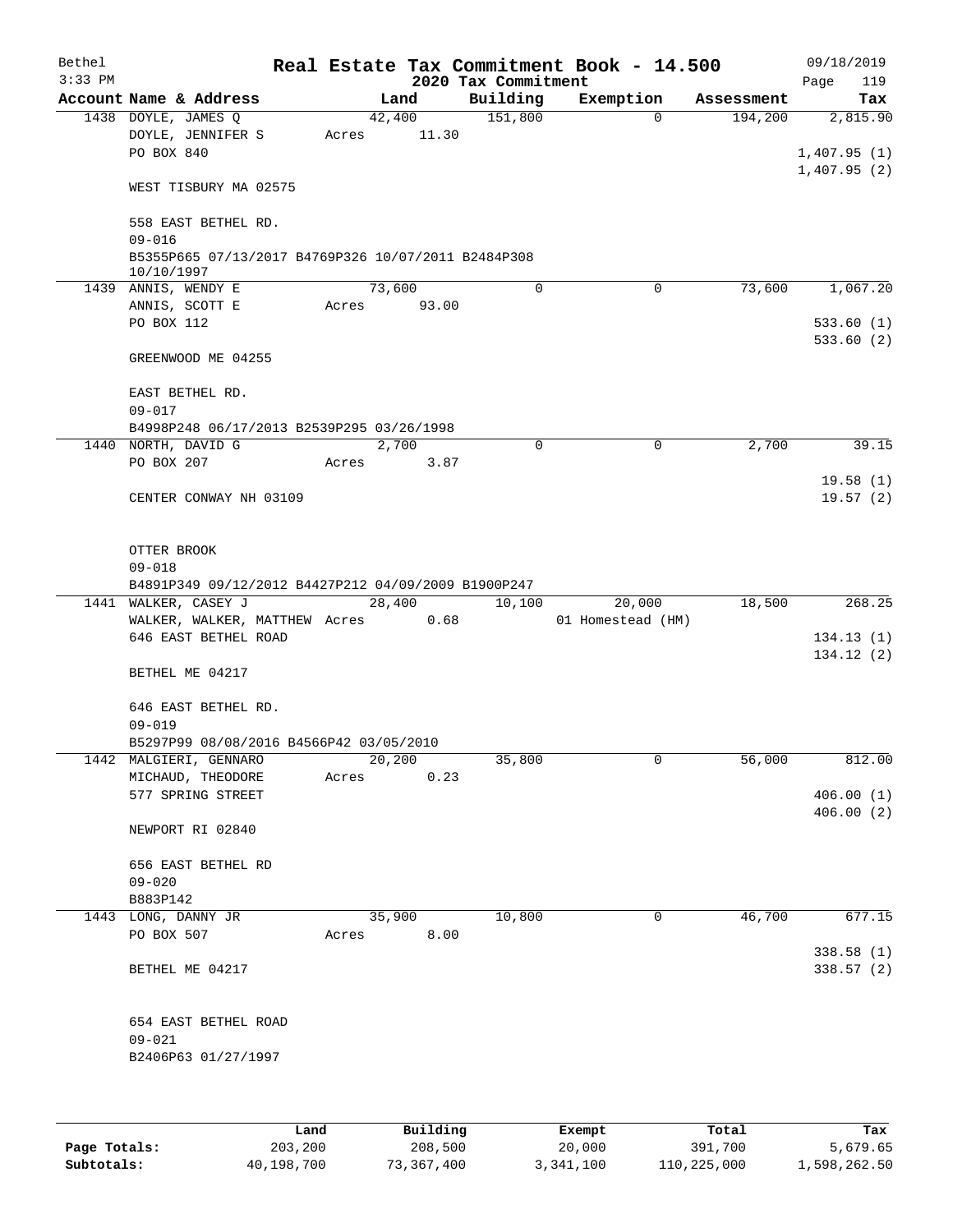| Bethel       |                                                                      |       |                |                     | Real Estate Tax Commitment Book - 14.500 |                       | 09/18/2019      |
|--------------|----------------------------------------------------------------------|-------|----------------|---------------------|------------------------------------------|-----------------------|-----------------|
| $3:33$ PM    | Account Name & Address                                               |       |                | 2020 Tax Commitment |                                          |                       | Page<br>120     |
|              | 1444 HOLT, HEIDI                                                     |       | Land<br>48,900 | Building<br>77,100  | Exemption<br>20,000                      | Assessment<br>106,000 | Tax<br>1,537.00 |
|              | 688 EAST BETHEL ROAD                                                 | Acres | 31.64          |                     | 01 Homestead (HM)                        |                       |                 |
|              |                                                                      |       |                |                     |                                          |                       | 768.50(1)       |
|              | BETHEL ME 04217                                                      |       |                |                     |                                          |                       | 768.50(2)       |
|              |                                                                      |       |                |                     |                                          |                       |                 |
|              |                                                                      |       |                |                     |                                          |                       |                 |
|              | 688 EAST BETHEL RD.                                                  |       |                |                     |                                          |                       |                 |
|              | $09 - 022$                                                           |       |                |                     |                                          |                       |                 |
|              | B5443P701 11/28/2018 B2813P10 05/03/2000<br>1446 GAINEY, CHRISTINA K |       | 48,500         | 175,700             | 0                                        | 224,200               | 3,250.90        |
|              | GAINEY, CLINT E                                                      | Acres | 36.00          |                     |                                          |                       |                 |
|              | 672 EAST BETHEL RD                                                   |       |                |                     |                                          |                       | 1,625.45(1)     |
|              |                                                                      |       |                |                     |                                          |                       | 1,625.45(2)     |
|              | BETHEL ME 04217                                                      |       |                |                     |                                          |                       |                 |
|              |                                                                      |       |                |                     |                                          |                       |                 |
|              | 672 EAST BETHEL RD.                                                  |       |                |                     |                                          |                       |                 |
|              | $09 - 023$                                                           |       |                |                     |                                          |                       |                 |
|              | B5329P586 02/06/2017 B5307P304 09/28/2016 B1395P31<br>06/04/1986     |       |                |                     |                                          |                       |                 |
|              | 1447 NEVEL, ROBIN                                                    |       | 155,300        | 136,400             | 20,000                                   | 271,700               | 3,939.65        |
|              | NEVEL, BARRY                                                         | Acres | 100.00         |                     | 01 Homestead (HM)                        |                       |                 |
|              | PO BOX 573                                                           |       |                |                     |                                          |                       | 1,969.83(1)     |
|              |                                                                      |       |                |                     |                                          |                       | 1,969.82(2)     |
|              | BETHEL ME 04217                                                      |       |                |                     |                                          |                       |                 |
|              |                                                                      |       |                |                     |                                          |                       |                 |
|              | 148 NEVEL RD.                                                        |       |                |                     |                                          |                       |                 |
|              | $09 - 024$                                                           |       |                |                     |                                          |                       |                 |
|              | B2484P295 10/14/1997<br>1448 GAINEY, CHRISTINA K                     |       | 45,600         | $\Omega$            | 0                                        | 45,600                | 661.20          |
|              | GAINEY, CLINT E                                                      | Acres | 151.00         |                     |                                          |                       |                 |
|              | 672 EAST BETHEL RD                                                   |       |                |                     |                                          |                       | 330.60(1)       |
|              |                                                                      |       |                |                     |                                          |                       | 330.60(2)       |
|              | BETHEL ME 04217                                                      |       |                |                     |                                          |                       |                 |
|              |                                                                      |       |                |                     |                                          |                       |                 |
|              | LOCKE MILLS/E BETHEL                                                 |       |                |                     |                                          |                       |                 |
|              | $09 - 025$                                                           |       |                |                     |                                          |                       |                 |
|              | B5329P586 02/06/2017 B5307P304 09/28/2016 B2821P350<br>05/25/2000    |       |                |                     |                                          |                       |                 |
|              | 1449 FOSTER, JOHN                                                    |       | 6,900          | 0                   | 0                                        | 6,900                 | 100.05          |
|              | P.O. BOX 15                                                          | Acres | 28.00          |                     |                                          |                       |                 |
|              |                                                                      |       |                |                     |                                          |                       | 50.03(1)        |
|              | ANDOVER ME 04216                                                     |       |                |                     |                                          |                       | 50.02(2)        |
|              |                                                                      |       |                |                     |                                          |                       |                 |
|              | LOCKE MILLS/E BETHEL                                                 |       |                |                     |                                          |                       |                 |
|              | $09 - 026$                                                           |       |                |                     |                                          |                       |                 |
|              | B1900P247                                                            |       |                |                     |                                          |                       |                 |
|              | 1451 HARLOW, KENT E                                                  |       | 46,600         | 245,200             | 20,000                                   | 271,800               | 3,941.10        |
|              | KIBBE, JANIS PRESCOTT                                                | Acres | 15.24          |                     | 01 Homestead (HM)                        |                       |                 |
|              | 740 EAST BETHEL RD                                                   |       |                |                     |                                          |                       | 1,970.55(1)     |
|              |                                                                      |       |                |                     |                                          |                       | 1,970.55(2)     |
|              | BETHEL ME 04217                                                      |       |                |                     |                                          |                       |                 |
|              | 740 EAST BETHEL RD.                                                  |       |                |                     |                                          |                       |                 |
|              | $09 - 028$                                                           |       |                |                     |                                          |                       |                 |
|              | B5443P698 11/21/2018 B4551P3 01/19/2010 B1047P48                     |       |                |                     |                                          |                       |                 |
|              | 08/10/1979                                                           |       |                |                     |                                          |                       |                 |
|              |                                                                      |       |                |                     |                                          |                       |                 |
|              | Land                                                                 |       | Building       |                     | Exempt                                   | Total                 | Tax             |
| Page Totals: | 351,800                                                              |       | 634,400        |                     | 60,000                                   | 926,200               | 13,429.90       |

**Subtotals:** 40,550,500 74,001,800 3,401,100 111,151,200 1,611,692.40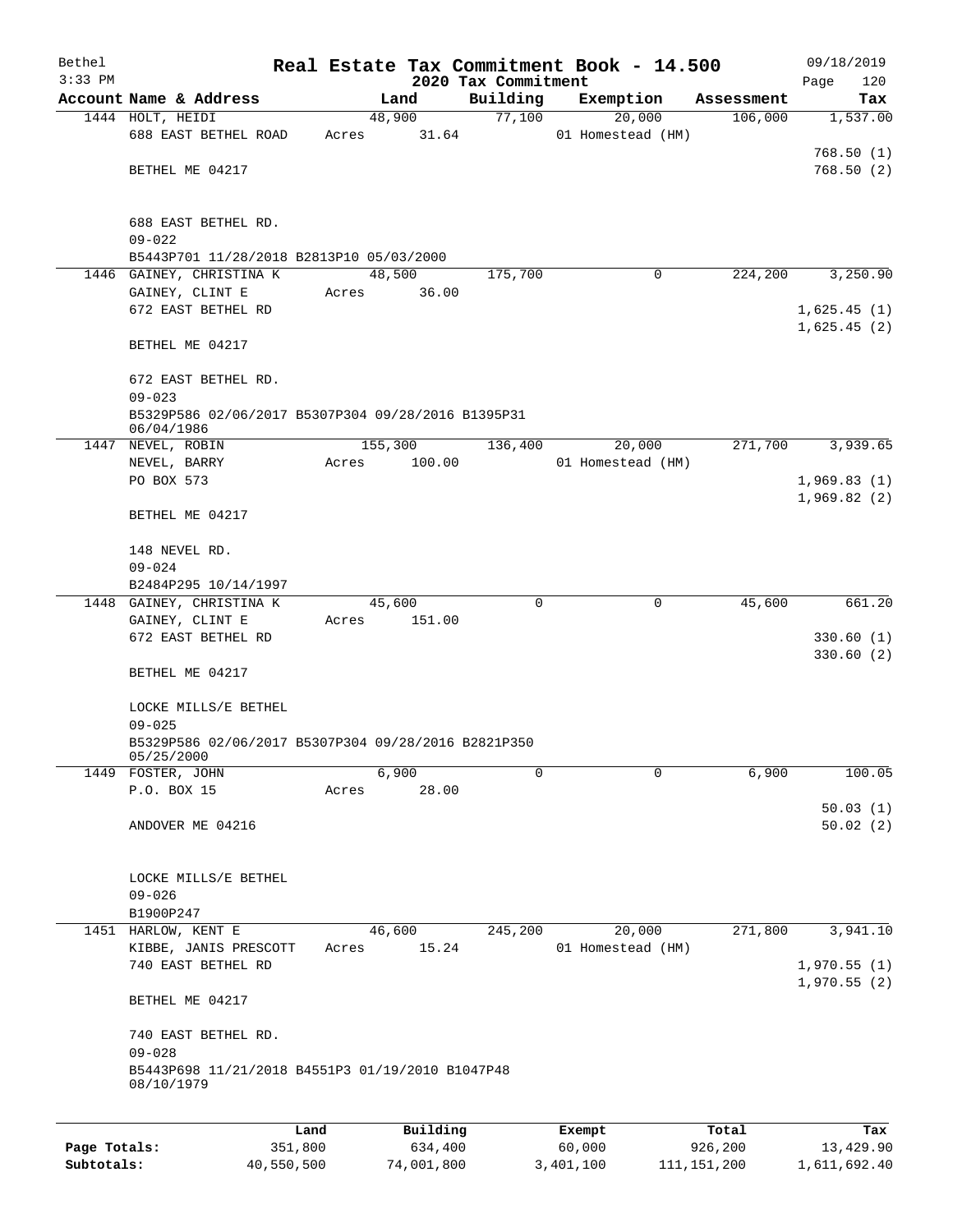| Bethel<br>$3:33$ PM |                                                     |        |        | 2020 Tax Commitment | Real Estate Tax Commitment Book - 14.500 |            | 09/18/2019<br>Page<br>121 |
|---------------------|-----------------------------------------------------|--------|--------|---------------------|------------------------------------------|------------|---------------------------|
|                     | Account Name & Address                              |        | Land   | Building            | Exemption                                | Assessment | Tax                       |
|                     | 1452 KITTREDGE, PENNY B                             | 39,000 |        | 62,700              | $\Omega$                                 | 101,700    | 1,474.65                  |
|                     | C/O PENNY KITTREDGE, PR Acres                       |        | 1.90   |                     |                                          |            |                           |
|                     | PO BOX 286                                          |        |        |                     |                                          |            | 737.33(1)                 |
|                     | GREENWOOD ME 04255                                  |        |        |                     |                                          |            | 737.32 (2)                |
|                     | 748 EAST BETHEL RD.                                 |        |        |                     |                                          |            |                           |
|                     | $09 - 029$                                          |        |        |                     |                                          |            |                           |
|                     | B5357P328 07/24/2017 B5310P402 10/13/2016           |        |        |                     |                                          |            |                           |
|                     | 1453 OLSON, NEIL                                    | 33,300 |        | 180,800             | 20,000                                   | 194,100    | 2,814.45                  |
|                     | OLSON, LINDA<br>760 EAST BETHEL ROAD                | Acres  | 1.30   |                     | 01 Homestead (HM)                        |            | 1,407.23(1)               |
|                     |                                                     |        |        |                     |                                          |            | 1,407.22(2)               |
|                     | BETHEL ME 04217                                     |        |        |                     |                                          |            |                           |
|                     | 760 EAST BETHEL RD.                                 |        |        |                     |                                          |            |                           |
|                     | $09 - 031$                                          |        |        |                     |                                          |            |                           |
|                     | 1454 HOLT, SCOTT J                                  | 65,600 |        | 135,200             | $\mathbf 0$                              | 200,800    | 2,911.60                  |
|                     | HOLT, PAMELA A                                      | Acres  | 36.00  |                     |                                          |            |                           |
|                     | <b>PO BOX 118</b>                                   |        |        |                     |                                          |            | 1,455.80(1)               |
|                     |                                                     |        |        |                     |                                          |            | 1,455.80(2)               |
|                     | GREENWOOD ME 04255                                  |        |        |                     |                                          |            |                           |
|                     | 47 TOOTIE LANE                                      |        |        |                     |                                          |            |                           |
|                     | $09 - 032$                                          |        |        |                     |                                          |            |                           |
|                     | B3536P66 06/22/2004 B3536P66 06/22/2004             |        |        |                     |                                          |            |                           |
|                     | 1455 HOLT, JEROME A                                 | 49,600 |        | 393,800             | 20,000                                   | 423,400    | 6, 139.30                 |
|                     | 691 EAST BETHEL ROAD                                | Acres  | 19.60  |                     | 01 Homestead (HM)                        |            | 3,069.65(1)               |
|                     | BETHEL ME 04217                                     |        |        |                     |                                          |            | 3,069.65(2)               |
|                     |                                                     |        |        |                     |                                          |            |                           |
|                     | 691 EAST BETHEL RD.                                 |        |        |                     |                                          |            |                           |
|                     | $09 - 032 - 001$                                    |        |        |                     |                                          |            |                           |
|                     | B5324P616 12/28/2016 B5117P50 05/19/2014 B5104P340  |        |        |                     |                                          |            |                           |
|                     | 04/14/2014 B4539P47 12/16/2009 B3195P224 11/13/2002 |        |        |                     |                                          |            |                           |
|                     | 1456 DUMONT, BARBARA B                              | 39,800 |        | 52,100              | 0                                        | 91,900     | 1,332.55                  |
|                     | DUMONT, FRANCIS G. &<br>FELICIA K.                  | Acres  | 7.78   |                     |                                          |            |                           |
|                     | 2975 N. BEACH RD                                    |        |        |                     |                                          |            | 666.28 (1)                |
|                     |                                                     |        |        |                     |                                          |            | 666.27(2)                 |
|                     | ENGLEWOOD FL 34223                                  |        |        |                     |                                          |            |                           |
|                     | 663 EAST BETHEL RD.                                 |        |        |                     |                                          |            |                           |
|                     | $09 - 033$                                          |        |        |                     |                                          |            |                           |
|                     | B5324P618 12/28/2016 B1260P53                       |        |        |                     |                                          |            |                           |
|                     | 1457 ROTHROCK, STEVEN H                             |        | 35,000 | 61,000              | $\Omega$                                 | 96,000     | 1,392.00                  |
|                     | ROTHROCK, EILEEN                                    | Acres  | 2.53   |                     |                                          |            |                           |
|                     | 104 MAIN ST.                                        |        |        |                     |                                          |            | 696.00(1)<br>696.00(2)    |
|                     | KENNEBUNK ME 04046                                  |        |        |                     |                                          |            |                           |
|                     | 619 EAST BETHEL RD.                                 |        |        |                     |                                          |            |                           |
|                     | $09 - 034$                                          |        |        |                     |                                          |            |                           |
|                     | B4560P342 02/18/2010 B4427P212 04/09/2009 B1900P247 |        |        |                     |                                          |            |                           |
|                     |                                                     |        |        |                     |                                          |            |                           |
|                     |                                                     |        |        |                     |                                          |            |                           |

|              | Land       | Building   | Exempt    | Total       | Tax          |
|--------------|------------|------------|-----------|-------------|--------------|
| Page Totals: | 262,300    | 885,600    | 40,000    | 1,107,900   | 16,064.55    |
| Subtotals:   | 40,812,800 | 74,887,400 | 3,441,100 | 112,259,100 | 1,627,756.95 |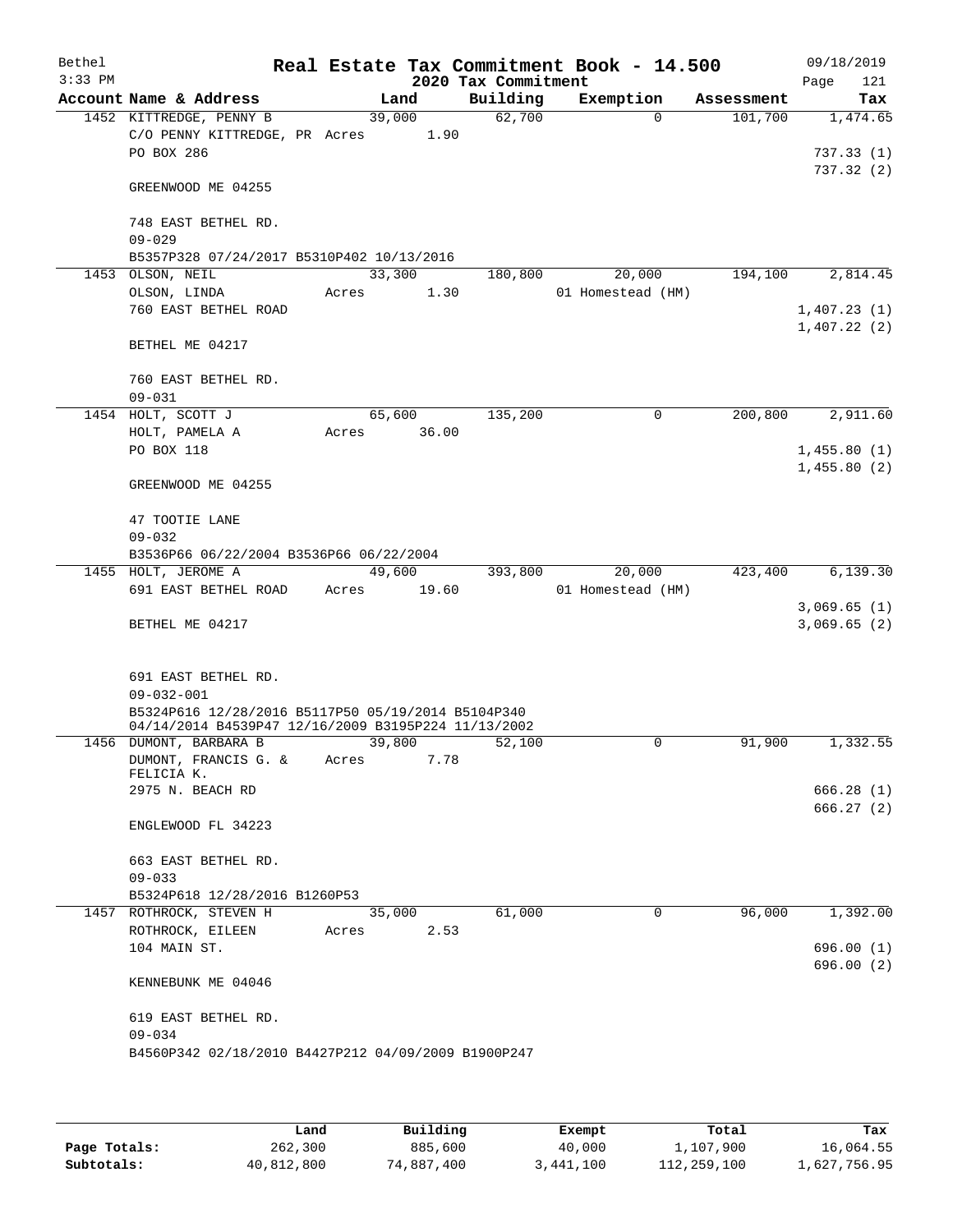| Bethel       |                                                                                       |            |       |            |                                 | Real Estate Tax Commitment Book - 14.500 |          |             | 09/18/2019         |
|--------------|---------------------------------------------------------------------------------------|------------|-------|------------|---------------------------------|------------------------------------------|----------|-------------|--------------------|
| $3:33$ PM    | Account Name & Address                                                                |            |       | Land       | 2020 Tax Commitment<br>Building | Exemption                                |          | Assessment  | Page<br>122<br>Tax |
|              | 1458 CHAPPIE, TRICIA M                                                                |            |       | 46,000     | 70,100                          |                                          | $\Omega$ | 116,100     | 1,683.45           |
|              | 571 EAST BETHEL ROAD                                                                  |            | Acres | 16.00      |                                 |                                          |          |             |                    |
|              |                                                                                       |            |       |            |                                 |                                          |          |             | 841.73 (1)         |
|              | BETHEL ME 04217                                                                       |            |       |            |                                 |                                          |          |             | 841.72 (2)         |
|              |                                                                                       |            |       |            |                                 |                                          |          |             |                    |
|              |                                                                                       |            |       |            |                                 |                                          |          |             |                    |
|              | 571 EAST BETHEL RD.<br>$09 - 035$                                                     |            |       |            |                                 |                                          |          |             |                    |
|              | B5282P567 05/23/2016 B3402P288 10/17/2003 B3402P288                                   |            |       |            |                                 |                                          |          |             |                    |
|              | 10/17/2003                                                                            |            |       |            |                                 |                                          |          |             |                    |
|              | 1459 SINDELIR, ANTHONY C                                                              |            |       | 55,000     | $\Omega$                        |                                          | $\Omega$ | 55,000      | 797.50             |
|              | SINDELIR, JENNIFER L                                                                  |            | Acres | 200.90     |                                 |                                          |          |             |                    |
|              | 42 UPPER SHORE DRIVE                                                                  |            |       |            |                                 |                                          |          |             | 398.75(1)          |
|              | CASCO ME 04015                                                                        |            |       |            |                                 |                                          |          |             | 398.75(2)          |
|              |                                                                                       |            |       |            |                                 |                                          |          |             |                    |
|              | LOCKE MILLS/E BETHEL                                                                  |            |       |            |                                 |                                          |          |             |                    |
|              | $09 - 036$                                                                            |            |       |            |                                 |                                          |          |             |                    |
|              | B5298P662 08/17/2016 B5298P659 08/17/2016 B5235P154                                   |            |       |            |                                 |                                          |          |             |                    |
|              | 07/31/2015 B4876P230 08/10/2012 B3546P194 06/29/2004                                  |            |       |            |                                 |                                          |          |             |                    |
|              | 1460 FITZMORRIS, LOUISE                                                               |            |       | 38,100     | 59,800                          | 20,000                                   |          | 77,900      | 1,129.55           |
|              | WHEATLEY, LISA M. &<br>TYLER, LAURA J.                                                |            | Acres | 2.10       |                                 | 01 Homestead (HM)                        |          |             |                    |
|              | 549 EAST BETHEL RD.                                                                   |            |       |            |                                 |                                          |          |             | 564.78(1)          |
|              |                                                                                       |            |       |            |                                 |                                          |          |             | 564.77(2)          |
|              | BETHEL ME 04217                                                                       |            |       |            |                                 |                                          |          |             |                    |
|              |                                                                                       |            |       |            |                                 |                                          |          |             |                    |
|              | 549 EAST BETHEL RD.                                                                   |            |       |            |                                 |                                          |          |             |                    |
|              | $09 - 037$                                                                            |            |       |            |                                 |                                          |          |             |                    |
|              | B4978P341 04/25/2013 B1716P160 02/28/1990 B1063P122<br>11/29/1979 B638P362 04/01/1965 |            |       |            |                                 |                                          |          |             |                    |
|              | 1463 HICINBOTHEM, TORI                                                                |            |       | 33,300     | 120,100                         |                                          | $\Omega$ | 153,400     | 2,224.30           |
|              | 409 EAST BETHEL RD.                                                                   |            | Acres | 1.30       |                                 |                                          |          |             |                    |
|              |                                                                                       |            |       |            |                                 |                                          |          |             | 1, 112.15(1)       |
|              | BETHEL ME 04217                                                                       |            |       |            |                                 |                                          |          |             | 1,112.15(2)        |
|              |                                                                                       |            |       |            |                                 |                                          |          |             |                    |
|              | 409 EAST BETHEL RD.                                                                   |            |       |            |                                 |                                          |          |             |                    |
|              | $09 - 038 - 001$                                                                      |            |       |            |                                 |                                          |          |             |                    |
|              | B4272P64 03/14/2008 B3602P1 10/04/2004                                                |            |       |            |                                 |                                          |          |             |                    |
|              | 1464 OJEDA, HERIBERTO                                                                 |            |       | 33,900     | 79,600                          | 20,000                                   |          | 93,500      | 1,355.75           |
|              | OJEDA, MERRIE L                                                                       |            | Acres | 1.70       |                                 | 01 Homestead (HM)                        |          |             |                    |
|              | PO BOX 714                                                                            |            |       |            |                                 |                                          |          |             | 677.88(1)          |
|              |                                                                                       |            |       |            |                                 |                                          |          |             | 677.87 (2)         |
|              | BETHEL ME 04217                                                                       |            |       |            |                                 |                                          |          |             |                    |
|              | 401 EAST BETHEL RD.                                                                   |            |       |            |                                 |                                          |          |             |                    |
|              | $09 - 038 - 002$                                                                      |            |       |            |                                 |                                          |          |             |                    |
|              | B2243P347 08/11/1995                                                                  |            |       |            |                                 |                                          |          |             |                    |
| 1465         | CURRIER, IVORY S JR                                                                   |            |       | 34,500     | 13,200                          |                                          | 0        | 47,700      | 691.65             |
|              | CURRIER, PRISCILLA M                                                                  |            | Acres | 2.10       |                                 |                                          |          |             |                    |
|              | PO BOX 11                                                                             |            |       |            |                                 |                                          |          |             | 345.83(1)          |
|              |                                                                                       |            |       |            |                                 |                                          |          |             | 345.82(2)          |
|              | BETHEL ME 04217                                                                       |            |       |            |                                 |                                          |          |             |                    |
|              | 391 EAST BETHEL RD.                                                                   |            |       |            |                                 |                                          |          |             |                    |
|              | $09 - 038 - 003$                                                                      |            |       |            |                                 |                                          |          |             |                    |
|              | B2263P245 10/12/1995                                                                  |            |       |            |                                 |                                          |          |             |                    |
|              |                                                                                       |            |       |            |                                 |                                          |          |             |                    |
|              |                                                                                       | Land       |       | Building   |                                 | Exempt                                   |          | Total       | Tax                |
| Page Totals: |                                                                                       | 240,800    |       | 342,800    |                                 | 40,000                                   |          | 543,600     | 7,882.20           |
| Subtotals:   |                                                                                       | 41,053,600 |       | 75,230,200 |                                 | 3,481,100                                |          | 112,802,700 | 1,635,639.15       |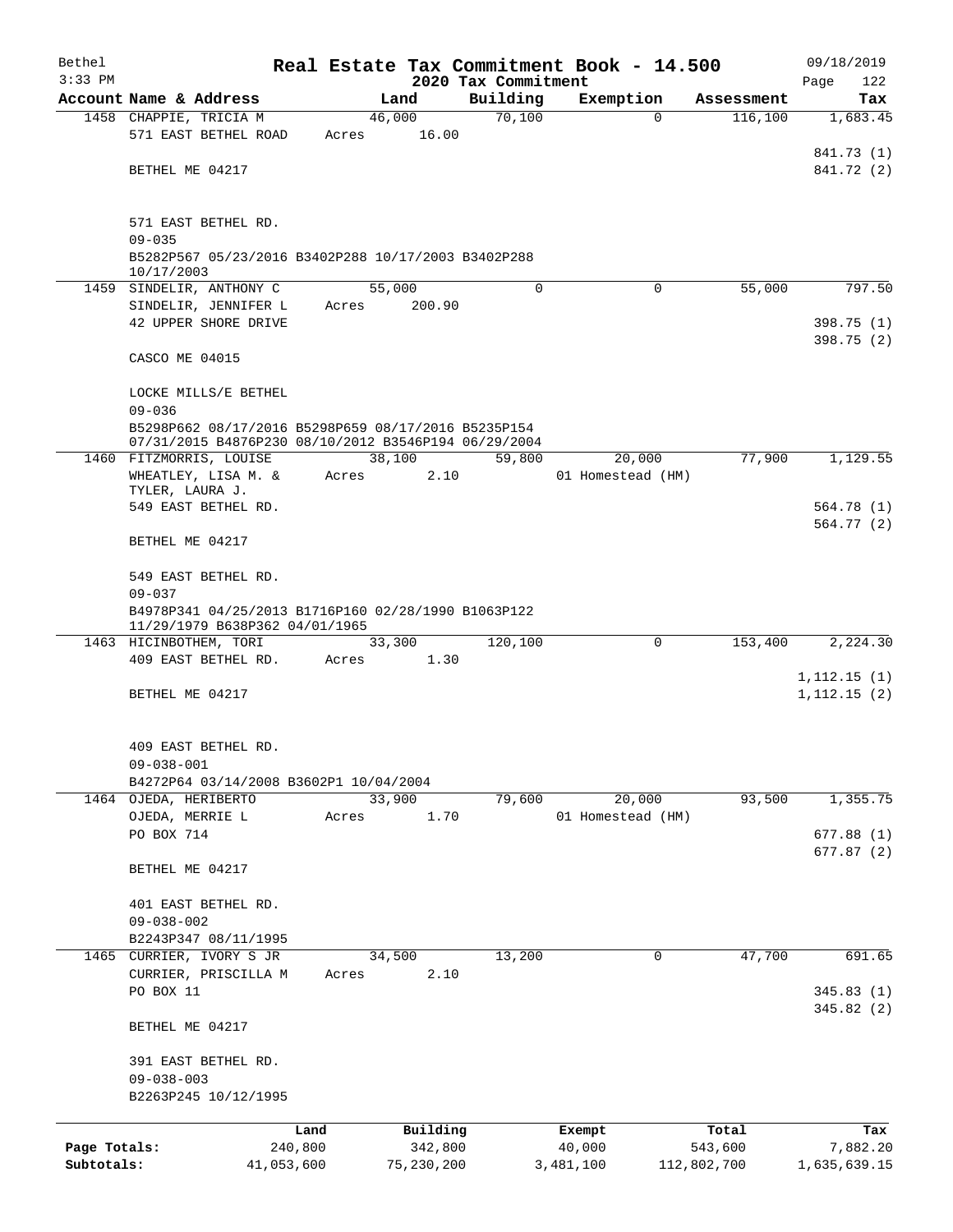| Bethel<br>$3:33$ PM |                                                                   |        |      | 2020 Tax Commitment | Real Estate Tax Commitment Book - 14.500 |            | 09/18/2019<br>123<br>Page |
|---------------------|-------------------------------------------------------------------|--------|------|---------------------|------------------------------------------|------------|---------------------------|
|                     | Account Name & Address                                            |        | Land | Building            | Exemption                                | Assessment | Tax                       |
|                     | 1466 BEAR MOUNTAIN HOLDINGS                                       | 33,900 |      | 9,700               | $\mathbf 0$                              | 43,600     | 632.20                    |
|                     | PO BOX 701                                                        | Acres  | 1.70 |                     |                                          |            |                           |
|                     |                                                                   |        |      |                     |                                          |            | 316.10(1)                 |
|                     | BETHEL ME 04217                                                   |        |      |                     |                                          |            | 316.10(2)                 |
|                     |                                                                   |        |      |                     |                                          |            |                           |
|                     | 377 EAST BETHEL ROAD                                              |        |      |                     |                                          |            |                           |
|                     | $09 - 038 - 004$                                                  |        |      |                     |                                          |            |                           |
|                     | B5149P111 08/19/2014 B2035P340 08/03/1993                         |        |      |                     |                                          |            |                           |
|                     | 1467 STOPPINI, MARY ANN,<br>TRUSTEE OF THE PROSTOP<br>TRUST       | 34,400 |      | 151,800             | 0                                        | 186,200    | 2,699.90                  |
|                     | 100 ELIZABETH ST                                                  | Acres  | 2.00 |                     |                                          |            |                           |
|                     |                                                                   |        |      |                     |                                          |            | 1,349.95(1)               |
|                     | ELMHURST TOWNSHIP PA                                              |        |      |                     |                                          |            | 1,349.95(2)               |
|                     | 18444                                                             |        |      |                     |                                          |            |                           |
|                     |                                                                   |        |      |                     |                                          |            |                           |
|                     | 421 EAST BETHEL RD.                                               |        |      |                     |                                          |            |                           |
|                     | $09 - 038 - 005 - 001$                                            |        |      |                     |                                          |            |                           |
|                     | B5109P252 05/01/2014 B4663P168 11/24/2010 B4212P123               |        |      |                     |                                          |            |                           |
|                     | 10/22/2007 B3905P66 03/21/2006                                    |        |      |                     |                                          |            |                           |
|                     | 1468 BEAR MOUNTAIN HOLDINGS,<br><b>LLC</b>                        | 38,900 |      | 8,500               | 0                                        | 47,400     | 687.30                    |
|                     | PO BOX 701                                                        | Acres  | 8.27 |                     |                                          |            |                           |
|                     |                                                                   |        |      |                     |                                          |            | 343.65(1)                 |
|                     | BETHEL ME 04217                                                   |        |      |                     |                                          |            | 343.65(2)                 |
|                     |                                                                   |        |      |                     |                                          |            |                           |
|                     |                                                                   |        |      |                     |                                          |            |                           |
|                     | 32 THOMPSON MOUNTAIN                                              |        |      |                     |                                          |            |                           |
|                     | $09 - 038$<br>B5337P619 03/30/2017 B5220P471 05/07/2015 B4596P176 |        |      |                     |                                          |            |                           |
|                     | 06/11/2010 B4549P128 12/04/2009 B3043P14 11/27/2001               |        |      |                     |                                          |            |                           |
|                     | 1469 CROCKETT, GORDON                                             | 37,500 |      | $\Omega$            | $\mathbf 0$                              | 37,500     | 543.75                    |
|                     | CROCKETT, JARROD S                                                | Acres  | 5.33 |                     |                                          |            |                           |
|                     | PO BOX 701                                                        |        |      |                     |                                          |            | 271.88(1)                 |
|                     |                                                                   |        |      |                     |                                          |            | 271.87 (2)                |
|                     | BETHEL ME 04217                                                   |        |      |                     |                                          |            |                           |
|                     | EAST BETHEL RD.                                                   |        |      |                     |                                          |            |                           |
|                     | $09 - 038 - 007$                                                  |        |      |                     |                                          |            |                           |
|                     | B5170P145 10/07/2014 B1523P70 10/13/1987                          |        |      |                     |                                          |            |                           |
|                     | 1470 O'ROURKE, MICHAEL S                                          | 33,900 |      | 116,800             | 0                                        | 150,700    | 2,185.15                  |
|                     | 545 EAST BETHEL RD                                                | Acres  | 1.70 |                     |                                          |            |                           |
|                     |                                                                   |        |      |                     |                                          |            | 1,092.58(1)               |
|                     | BETHEL ME 04217                                                   |        |      |                     |                                          |            | 1,092.57(2)               |
|                     |                                                                   |        |      |                     |                                          |            |                           |
|                     |                                                                   |        |      |                     |                                          |            |                           |
|                     | 545 EAST BETHEL RD.<br>$09 - 039$                                 |        |      |                     |                                          |            |                           |
|                     | B5269P682 02/26/2016 B638P341 03/31/1965 B602P137                 |        |      |                     |                                          |            |                           |
|                     | 07/07/1961                                                        |        |      |                     |                                          |            |                           |

|              | Land       | Building   | Exempt    | Total       | Tax          |
|--------------|------------|------------|-----------|-------------|--------------|
| Page Totals: | 178,600    | 286,800    |           | 465,400     | 6,748.30     |
| Subtotals:   | 41,232,200 | 75,517,000 | 3,481,100 | 113,268,100 | 1,642,387.45 |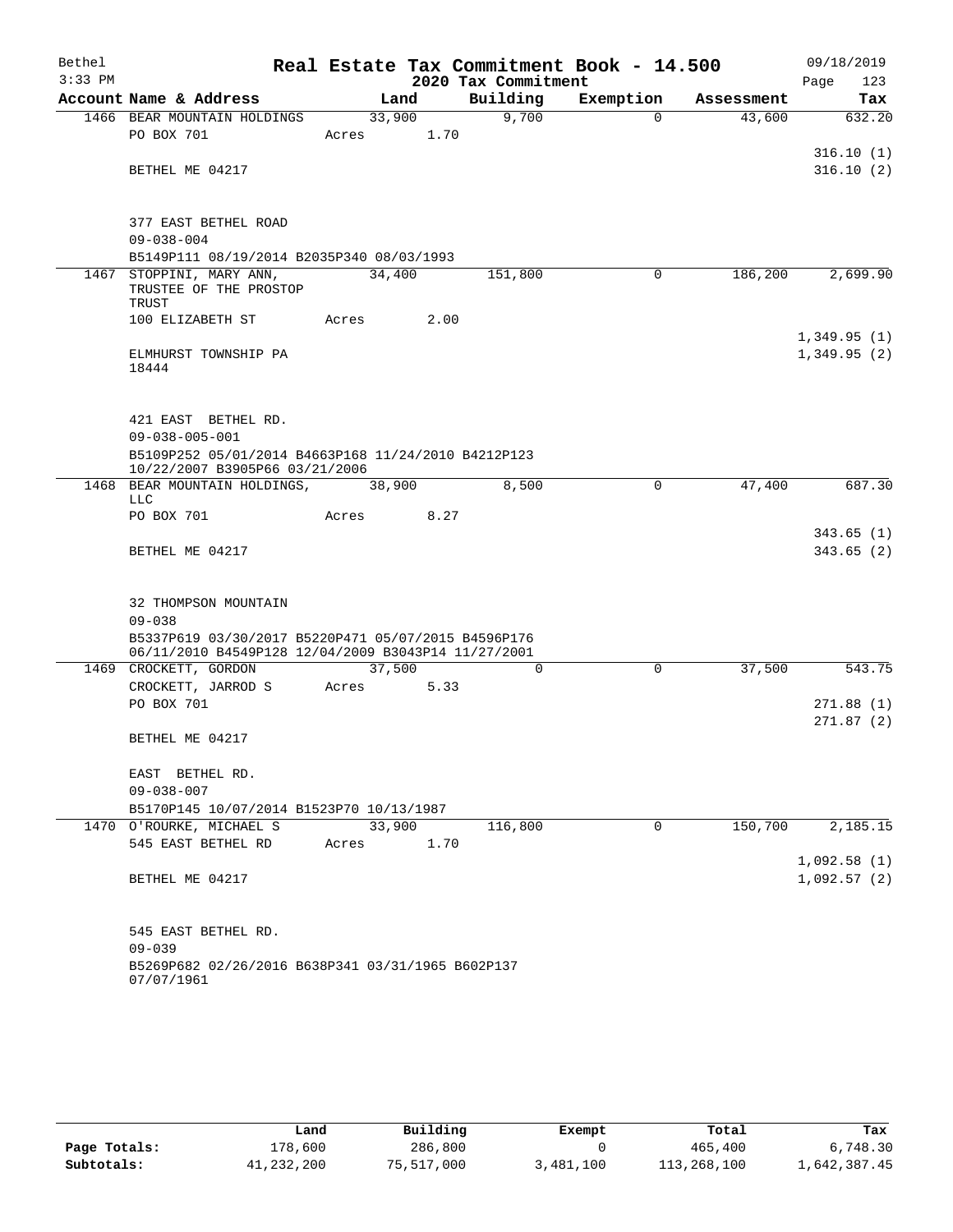| Bethel       |                                                      |       |          |                     | Real Estate Tax Commitment Book - 14.500 |            | 09/18/2019   |
|--------------|------------------------------------------------------|-------|----------|---------------------|------------------------------------------|------------|--------------|
| $3:33$ PM    |                                                      |       |          | 2020 Tax Commitment |                                          |            | Page<br>124  |
|              | Account Name & Address                               |       | Land     | Building            | Exemption                                | Assessment | Tax          |
|              | 1471 TYLER, QUENTIN                                  |       | 41,100   | 57,300              | $\Omega$                                 | 98,400     | 1,426.80     |
|              | TYLER, LAURA                                         | Acres | 4.10     |                     |                                          |            |              |
|              | 517 EAST BETHEL RD.                                  |       |          |                     |                                          |            | 713.40(1)    |
|              | BETHEL ME 04217                                      |       |          |                     |                                          |            | 713.40(2)    |
|              | 517 EAST BETHEL RD.                                  |       |          |                     |                                          |            |              |
|              | $09 - 041 - 001$                                     |       |          |                     |                                          |            |              |
|              | B3137P341 07/18/2002 B1338P62 08/27/1985             |       |          |                     |                                          |            |              |
|              | 1473 HEAD, DAVID A                                   |       | 41,300   | 116,800             | 0                                        | 158,100    | 2,292.45     |
|              | HEAD, FRANCES M                                      | Acres | 1.00     |                     |                                          |            |              |
|              | PO BOX 61                                            |       |          |                     |                                          |            | 1, 146.23(1) |
|              |                                                      |       |          |                     |                                          |            | 1, 146.22(2) |
|              | WEST BETHEL ME 04286                                 |       |          |                     |                                          |            |              |
|              |                                                      |       |          |                     |                                          |            |              |
|              | 487 EAST BETHEL RD.                                  |       |          |                     |                                          |            |              |
|              | $09 - 042$                                           |       |          |                     |                                          |            |              |
|              | B5319P123 12/01/2016 B5319P120 12/01/2016 B5319P117  |       |          |                     |                                          |            |              |
|              | 12/01/2016 B5220P446 05/07/2015 B5099P214 03/21/2014 |       |          |                     |                                          |            |              |
|              | B4981P317 05/03/2012 B3613P226 11/25/2004            |       |          |                     |                                          |            |              |
|              | 1474 CROCKETT, GORDON &                              |       | 38,300   | 136,600             | 26,000                                   | 148,900    | 2,159.05     |
|              | <b>ROSEANN</b>                                       |       |          |                     |                                          |            |              |
|              | C/O CROCKETT, JARROD S. Acres                        |       | 6.20     |                     | 01 Homestead (HM)                        |            |              |
|              | PO BOX 701                                           |       |          |                     | 12 WW2 Vet Res                           |            | 1,079.53(1)  |
|              |                                                      |       |          |                     |                                          |            | 1,079.52(2)  |
|              | BETHEL ME 04217                                      |       |          |                     |                                          |            |              |
|              |                                                      |       |          |                     |                                          |            |              |
|              | 461 EAST BETHEL RD.                                  |       |          |                     |                                          |            |              |
|              | $09 - 045$                                           |       |          |                     |                                          |            |              |
|              | B5003P13 06/26/2013 B785P99 03/30/1973               |       |          |                     |                                          |            |              |
| 1475         | BEAR MOUNTAIN HOLDINGS                               |       | 34,500   | 40,500              | 0                                        | 75,000     | 1,087.50     |
|              | PO BOX 701                                           | Acres | 2.10     |                     |                                          |            |              |
|              |                                                      |       |          |                     |                                          |            | 543.75(1)    |
|              | BETHEL ME 04217                                      |       |          |                     |                                          |            | 543.75(2)    |
|              |                                                      |       |          |                     |                                          |            |              |
|              | 449 EAST BETHEL RD.                                  |       |          |                     |                                          |            |              |
|              | $09 - 046$                                           |       |          |                     |                                          |            |              |
|              | B5331P190 02/15/2017 B1521P135 11/04/1987 B915P152   |       |          |                     |                                          |            |              |
|              | 10/05/1976                                           |       |          |                     |                                          |            |              |
|              | 1476 CROCKETT, JARROD S                              |       | 33,500   | 129,600             | 20,000                                   | 143,100    | 2,074.95     |
|              | CROCKETT, PAIGE D                                    | Acres | 1.40     |                     | 01 Homestead (HM)                        |            |              |
|              | PO BOX 701                                           |       |          |                     |                                          |            | 1,037.48(1)  |
|              |                                                      |       |          |                     |                                          |            | 1,037.47(2)  |
|              | BETHEL ME 04217                                      |       |          |                     |                                          |            |              |
|              |                                                      |       |          |                     |                                          |            |              |
|              | 439 EAST BETHEL RD.                                  |       |          |                     |                                          |            |              |
|              | $09 - 047$                                           |       |          |                     |                                          |            |              |
|              | B4989P107 05/24/2013 B4226P328 11/21/2007 B2786P219  |       |          |                     |                                          |            |              |
|              | 1477 DEMAIO, TODD S                                  |       | 34,200   | 12,800              | 0                                        | 47,000     | 681.50       |
|              | DEMAIO, ELLEN A                                      | Acres | 1.90     |                     |                                          |            |              |
|              | 435 EAST BETHEL RD                                   |       |          |                     |                                          |            | 340.75 (1)   |
|              |                                                      |       |          |                     |                                          |            | 340.75(2)    |
|              | BETHEL ME 04217                                      |       |          |                     |                                          |            |              |
|              |                                                      |       |          |                     |                                          |            |              |
|              | 435 EAST BETHEL RD.                                  |       |          |                     |                                          |            |              |
|              | $09 - 048$                                           |       |          |                     |                                          |            |              |
|              | B5263P282 01/12/2016 B1497P52                        |       |          |                     |                                          |            |              |
|              |                                                      |       |          |                     |                                          |            |              |
|              | Land                                                 |       | Building |                     | Exempt                                   | Total      | Tax          |
| Page Totals: | 222,900                                              |       | 493,600  |                     | 46,000                                   | 670,500    | 9,722.25     |

**Subtotals:** 41,455,100 76,010,600 3,527,100 113,938,600 1,652,109.70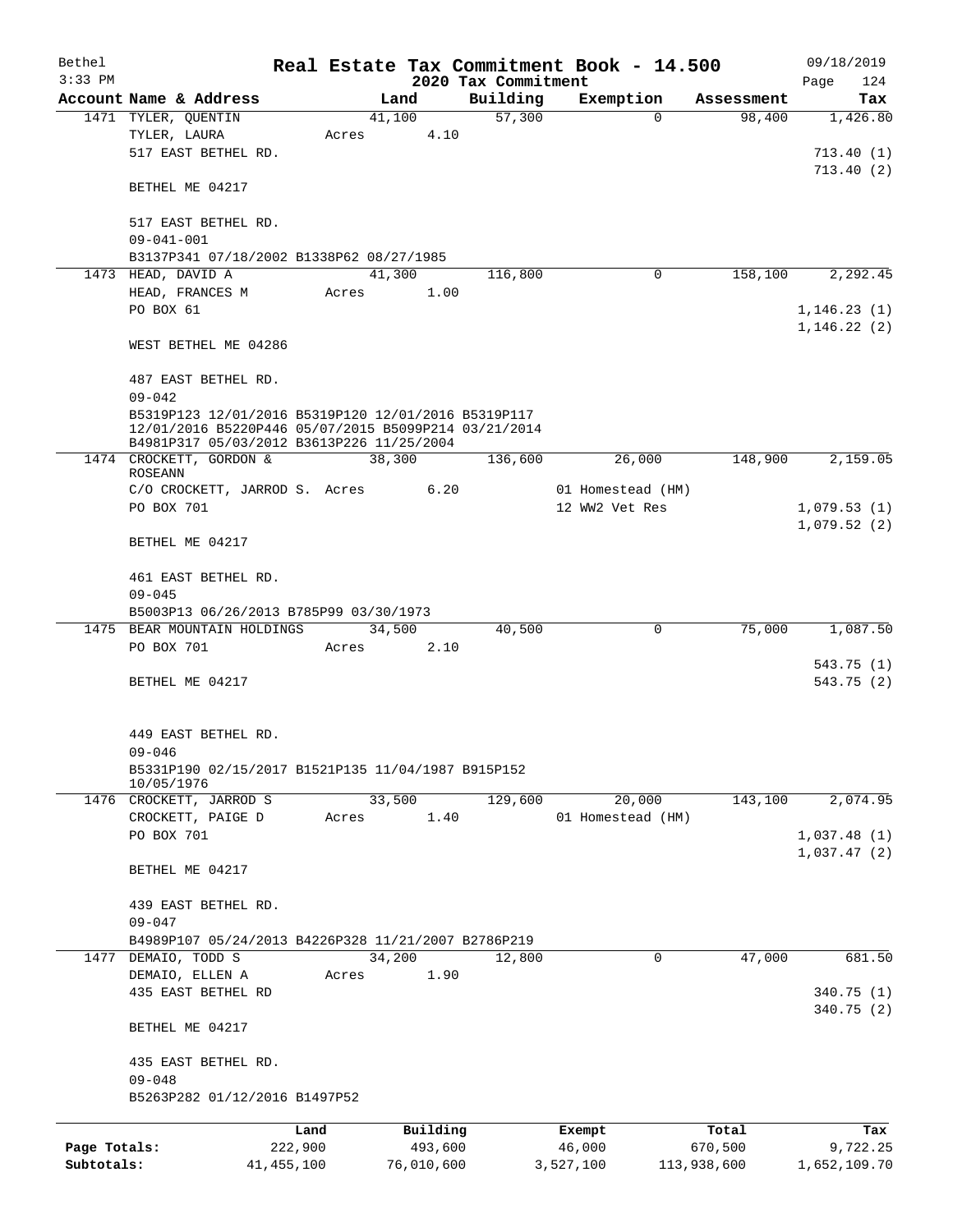| Bethel    |                                                                        |       |                |          |                         | Real Estate Tax Commitment Book - 14.500 |                      | 09/18/2019                 |
|-----------|------------------------------------------------------------------------|-------|----------------|----------|-------------------------|------------------------------------------|----------------------|----------------------------|
| $3:33$ PM |                                                                        |       |                |          | 2020 Tax Commitment     |                                          |                      | Page<br>125                |
|           | Account Name & Address<br>1478 WHITE, PAULINE G                        |       | Land<br>29,000 |          | Building<br>$\mathbf 0$ | Exemption<br>$\Omega$                    | Assessment<br>29,000 | Tax<br>420.50              |
|           | 301 LINDEN PONDS WAY,<br>APT #BC206                                    | Acres |                | 1.09     |                         |                                          |                      |                            |
|           | HINGHAM MA 02043                                                       |       |                |          |                         |                                          |                      | 210.25(1)<br>210.25(2)     |
|           | 5 GOSS POND RD.                                                        |       |                |          |                         |                                          |                      |                            |
|           | $09 - 007 - 001 - 003$<br>B3794P83 08/31/2005                          |       |                |          |                         |                                          |                      |                            |
|           | 1479 OAKES, DONALD E                                                   |       | 48,700         |          | 171,900                 | $\mathbf 0$                              | 220,600              | 3,198.70                   |
|           | 176 FORESIDE RD                                                        | Acres |                | 1.20     |                         |                                          |                      | 1,599.35(1)                |
|           | FALMOUTH ME 04105 1719                                                 |       |                |          |                         |                                          |                      | 1,599.35(2)                |
|           | 11 GOSS POND RD.                                                       |       |                |          |                         |                                          |                      |                            |
|           | $09 - 007 - 001 - 004$<br>B3569P138 08/12/2004 B3235P151               |       |                |          |                         |                                          |                      |                            |
| 1480      | SCANLON, DEBORAH E                                                     |       | 48,700         |          | 151,000                 | 0                                        | 199,700              | 2,895.65                   |
|           | SCANLON, JOHN J                                                        | Acres |                | 1.20     |                         |                                          |                      |                            |
|           | 50 NIGHTINGALE ROAD,<br>APT 11                                         |       |                |          |                         |                                          |                      | 1,447.83(1)                |
|           | PLYMOUTH MA 02360                                                      |       |                |          |                         |                                          |                      | 1,447.82(2)                |
|           | 15 GOSS POND RD.<br>$09 - 007 - 001 - 005$                             |       |                |          |                         |                                          |                      |                            |
|           | B3608P246 10/08/2004 B2071P239<br>1481 DOUGLASS, ROGER L               |       | 38,800         |          | $\mathbf 0$             | $\mathsf{O}$                             | 38,800               | 562.60                     |
|           | LINDA A, LINDA A., III                                                 | Acres |                | 1.12     |                         |                                          |                      |                            |
|           | 5 VINCENT AVE                                                          |       |                |          |                         |                                          |                      | 281.30(1)                  |
|           | BIDDEFORD ME 04005                                                     |       |                |          |                         |                                          |                      | 281.30(2)                  |
|           | 19 GOSS POND RD.                                                       |       |                |          |                         |                                          |                      |                            |
|           | $09 - 007 - 001 - 006$                                                 |       |                |          |                         |                                          |                      |                            |
|           | B4131P192 05/11/2007 B3701P296 04/11/2005<br>1482 MILLS, RANDALL O. PR |       | 9,600          |          | 0                       | $\mathbf 0$                              | 9,600                | 139.20                     |
|           | 277 PLEASANT STREET                                                    | Acres |                | 33.00    |                         |                                          |                      |                            |
|           |                                                                        |       |                |          |                         |                                          |                      | 69.60(1)                   |
|           | OXFORD ME 04270                                                        |       |                |          |                         |                                          |                      | 69.60(2)                   |
|           | EAST BETHEL RD E/S                                                     |       |                |          |                         |                                          |                      |                            |
|           | $10 - 001$                                                             |       |                |          |                         |                                          |                      |                            |
|           | B951P194                                                               |       |                |          |                         |                                          |                      |                            |
|           | 1483 LES BOIS CARTHAGE, INC.<br>103 RUSSELL ROAD                       | Acres | 422,100        | 1403.00  | 0                       | $\mathsf{O}$                             | 422,100              | 6,120.45                   |
|           | MADISON ME 04920                                                       |       |                |          |                         |                                          |                      | 3,060.23(1)<br>3,060.22(2) |
|           | KIMBALL HILL RD                                                        |       |                |          |                         |                                          |                      |                            |
|           | $10 - 002$                                                             |       |                |          |                         |                                          |                      |                            |
|           | B3569P173 08/06/2004 B2383P50                                          |       |                |          |                         |                                          |                      |                            |
|           |                                                                        | Land, |                | Building |                         | Exempt                                   | Total                | Tax                        |

|              | Land       | Building   | Exempt    | Total       | Tax          |
|--------------|------------|------------|-----------|-------------|--------------|
| Page Totals: | 596,900    | 322,900    |           | 919,800     | 13,337.10    |
| Subtotals:   | 42,052,000 | 76,333,500 | 3,527,100 | 114,858,400 | 1,665,446.80 |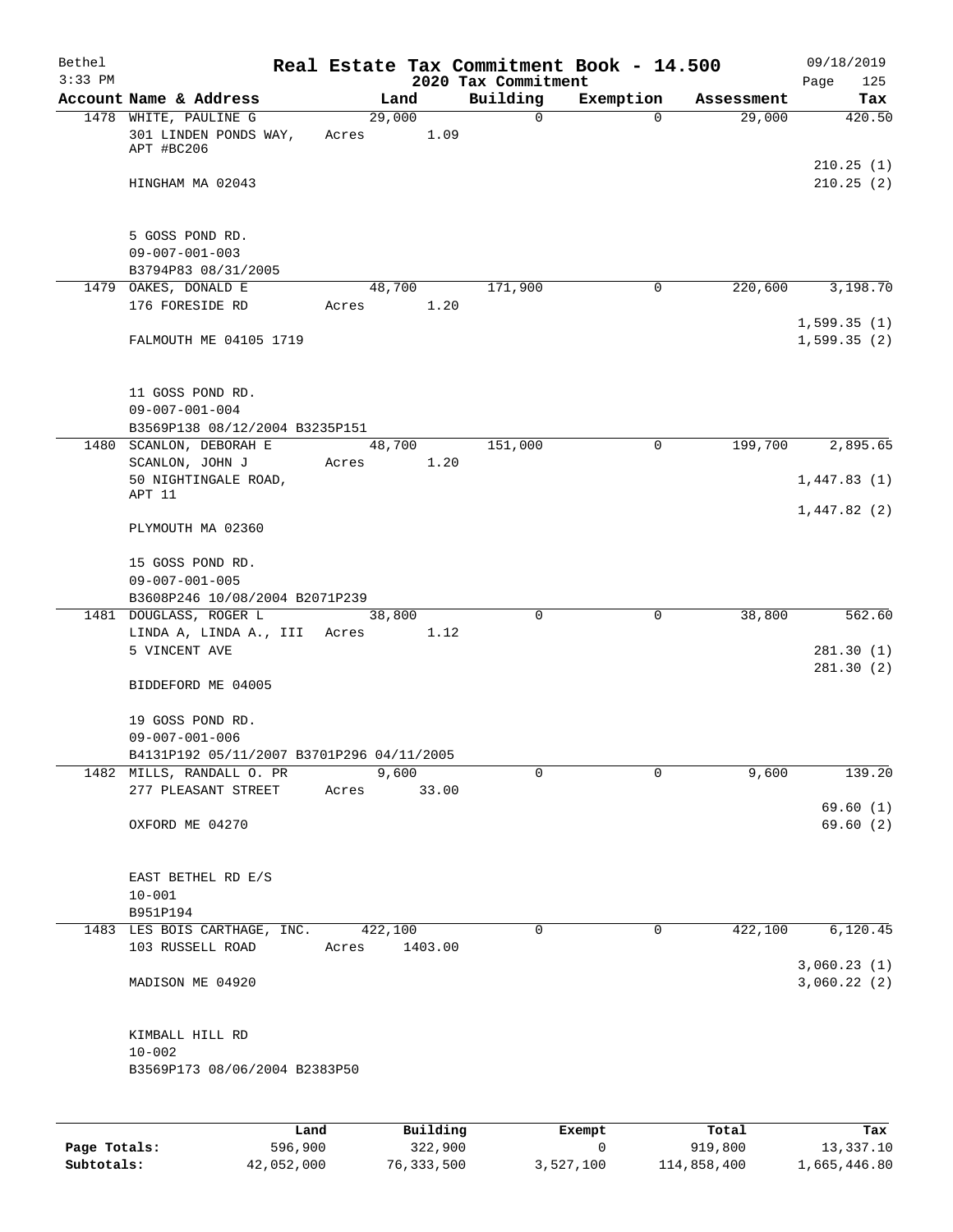| Bethel<br>$3:33$ PM |                                                                                      |       |        | Real Estate Tax Commitment Book - 14.500<br>2020 Tax Commitment |             |            | 09/18/2019             |
|---------------------|--------------------------------------------------------------------------------------|-------|--------|-----------------------------------------------------------------|-------------|------------|------------------------|
|                     | Account Name & Address                                                               |       | Land   | Building                                                        | Exemption   | Assessment | Page<br>126<br>Tax     |
|                     | 1484 HAINES, LISA M                                                                  |       | 52,200 | 157,300                                                         | $\Omega$    | 209,500    | 3,037.75               |
|                     | 168 KIMBALL HILL ROAD                                                                | Acres | 2.80   |                                                                 |             |            |                        |
|                     |                                                                                      |       |        |                                                                 |             |            | 1,518.88(1)            |
|                     | BETHEL ME 04217                                                                      |       |        |                                                                 |             |            | 1,518.87(2)            |
|                     | 168 KIMBALL HILL RD.                                                                 |       |        |                                                                 |             |            |                        |
|                     | $10 - 003$                                                                           |       |        |                                                                 |             |            |                        |
|                     | B5400P248 03/30/2018 B5400P248 03/27/2018 B5359P459<br>08/03/2017 B763P32 10/16/1972 |       |        |                                                                 |             |            |                        |
|                     | 1485 HARRINGTON, RALPH B                                                             |       | 37,300 | 8,300                                                           | $\mathbf 0$ | 45,600     | 661.20                 |
|                     | 91 MONKEY BROOK ROAD                                                                 | Acres | 130.00 |                                                                 |             |            |                        |
|                     | NEWRY ME 04261                                                                       |       |        |                                                                 |             |            | 330.60(1)<br>330.60(2) |
|                     | KIMBALL HILL RD E/S                                                                  |       |        |                                                                 |             |            |                        |
|                     | $10 - 004$                                                                           |       |        |                                                                 |             |            |                        |
|                     | B5104P265 04/11/2014 B4956P172 02/20/2013 B763P32                                    |       |        |                                                                 |             |            |                        |
|                     | 1486 HAINES, JAMES L                                                                 |       | 29,900 | $\mathbf 0$                                                     | $\mathbf 0$ | 29,900     | 433.55                 |
|                     | HAINES, GEORGE K                                                                     | Acres | 103.00 |                                                                 |             |            |                        |
|                     | 1968 INVERVALE ROAD                                                                  |       |        |                                                                 |             |            | 216.78(1)              |
|                     | BETHEL ME 04217                                                                      |       |        |                                                                 |             |            | 216.77(2)              |
|                     | RT 232 N/S                                                                           |       |        |                                                                 |             |            |                        |
|                     | $10 - 005$                                                                           |       |        |                                                                 |             |            |                        |
|                     | B4904P75 09/07/2012 B4829P169 03/28/2012 B743P194<br>05/15/1972                      |       |        |                                                                 |             |            |                        |
|                     | 1487 SCRIBNER, WENDELL B                                                             |       | 31,200 | $\mathbf 0$                                                     | $\mathbf 0$ | 31,200     | 452.40                 |
|                     | SCRIBNER, RACHEL M<br>190 HASKELL HILL RD.                                           | Acres | 102.00 |                                                                 |             |            | 226.20(1)              |
|                     |                                                                                      |       |        |                                                                 |             |            | 226.20(2)              |
|                     | HARRISON ME 04040 3720                                                               |       |        |                                                                 |             |            |                        |
|                     | RTE 232 N/S                                                                          |       |        |                                                                 |             |            |                        |
|                     | $10 - 006$                                                                           |       |        |                                                                 |             |            |                        |
|                     | B1521P110 10/30/1987 B1099P11 09/17/1980<br>1488 SCRIBNER, RACHEL E                  |       | 47,500 | 0                                                               | 0           | 47,500     | 688.75                 |
|                     | 190 HASKELL HILL RD.                                                                 | Acres | 155.00 |                                                                 |             |            |                        |
|                     |                                                                                      |       |        |                                                                 |             |            | 344.38 (1)             |
|                     | HARRISON ME 04040 3720                                                               |       |        |                                                                 |             |            | 344.37 (2)             |
|                     | RTE 232 N/S                                                                          |       |        |                                                                 |             |            |                        |
|                     | $10 - 007$                                                                           |       |        |                                                                 |             |            |                        |
|                     | 1489 HUTCHINS, KRISTIE                                                               |       | 8,000  | $\mathbf 0$                                                     | 0           | 8,000      | 116.00                 |
|                     | 1023 ROUTE 232                                                                       | Acres | 21.00  |                                                                 |             |            | 58.00(1)               |
|                     | MILTON TOWNSHIP ME<br>04219                                                          |       |        |                                                                 |             |            | 58.00(2)               |
|                     | RTE 232 N/S                                                                          |       |        |                                                                 |             |            |                        |
|                     | $10 - 008$                                                                           |       |        |                                                                 |             |            |                        |
|                     | B4216P109 10/30/2007 B3931P72 B827P108                                               |       |        |                                                                 |             |            |                        |
|                     |                                                                                      |       |        |                                                                 |             |            |                        |
|                     |                                                                                      |       |        |                                                                 |             |            |                        |

|              | Land       | Building   | Exempt    | Total       | Tax          |
|--------------|------------|------------|-----------|-------------|--------------|
| Page Totals: | 206,100    | 165,600    |           | 371,700     | 5,389.65     |
| Subtotals:   | 42,258,100 | 76,499,100 | 3,527,100 | 115,230,100 | 1,670,836.45 |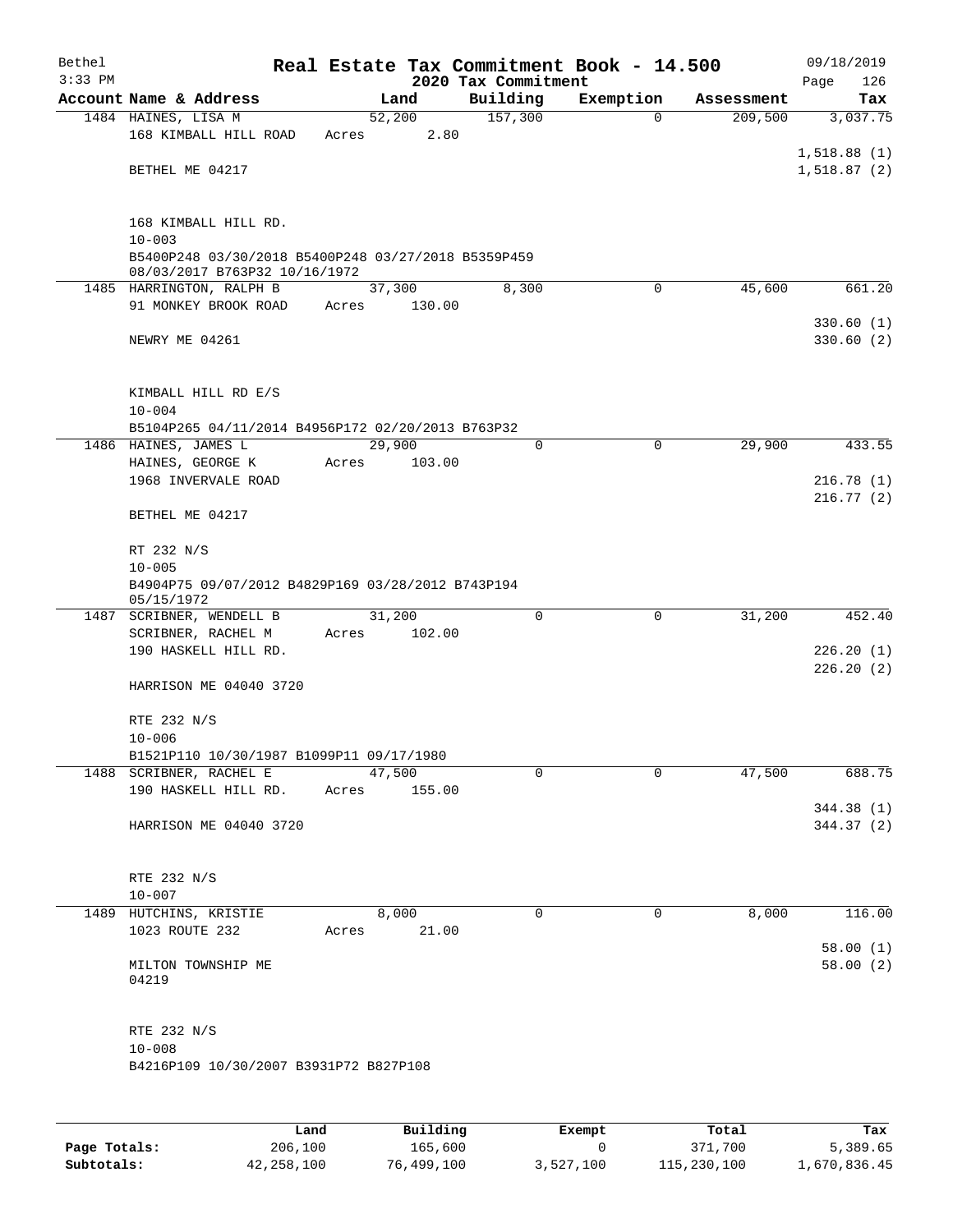| Bethel<br>$3:33$ PM |                                                                                    |       |         |          | 2020 Tax Commitment | Real Estate Tax Commitment Book - 14.500 |            | 09/18/2019<br>127<br>Page  |
|---------------------|------------------------------------------------------------------------------------|-------|---------|----------|---------------------|------------------------------------------|------------|----------------------------|
|                     | Account Name & Address                                                             |       | Land    |          | Building            | Exemption                                | Assessment | Tax                        |
|                     | 1490 KIMBALL, RODNEY E<br>NATTN: KRISTEN CANNELL<br>172 PARSONS RD                 | Acres | 57,300  | 52.00    | $\mathbf 0$         | $\Omega$                                 | 57,300     | 830.85<br>415.43(1)        |
|                     | NORWAY ME 04268                                                                    |       |         |          |                     |                                          |            | 415.42(2)                  |
|                     | RTE 2 S/S<br>$11 - 001$                                                            |       |         |          |                     |                                          |            |                            |
|                     | 1491 HEAD, DAVID & FRANCIS                                                         |       | 57,900  |          | 0                   | 0                                        | 57,900     | 839.55                     |
|                     | M. TRUSTEES<br>PO BOX 61                                                           | Acres |         | 216.00   |                     |                                          |            |                            |
|                     | W BETHEL ME 04286                                                                  |       |         |          |                     |                                          |            | 419.78 (1)<br>419.77 (2)   |
|                     | RTE 2 S/S<br>$11 - 002$                                                            |       |         |          |                     |                                          |            |                            |
|                     | B4953P101 02/07/2013 B647P220                                                      |       |         |          |                     |                                          |            |                            |
|                     | 1492 515 WEST BETHEL ROAD<br>C/O BENJAMIN CROTEAU<br>PO BOX 77                     | Acres | 105,500 | 15.26    | 187,700             | 0                                        | 293,200    | 4,251.40<br>2,125.70(1)    |
|                     | WEST BETHEL ME 04286                                                               |       |         |          |                     |                                          |            | 2,125.70(2)                |
|                     | 518 WEST BETHEL RD.<br>$11 - 003$                                                  |       |         |          |                     |                                          |            |                            |
|                     | B5256P523 12/02/2015 B5041P1 09/23/2013 B637P322<br>07/10/1964 B575P548 08/26/1958 |       |         |          |                     |                                          |            |                            |
|                     | 1493 CHADBOURNE TREE FARMS,<br>LLC                                                 |       | 92,100  |          | 0                   | 0                                        | 92,100     | 1,335.45                   |
|                     | PO BOX 1750                                                                        | Acres |         | 124.50   |                     |                                          |            |                            |
|                     | BETHEL ME 04217                                                                    |       |         |          |                     |                                          |            | 667.73(1)<br>667.72 (2)    |
|                     | RTE 2                                                                              |       |         |          |                     |                                          |            |                            |
|                     | $11 - 004$<br>B3652P43 12/29/2004                                                  |       |         |          |                     |                                          |            |                            |
|                     | 1494 EVANS, JOHN M                                                                 |       | 34,300  |          | 238,100             | 0                                        | 272,400    | 3,949.80                   |
|                     | 640 WEST BETHEL RD                                                                 | Acres |         | 1.92     |                     |                                          |            |                            |
|                     | BETHEL ME 04217                                                                    |       |         |          |                     |                                          |            | 1,974.90(1)<br>1,974.90(2) |
|                     |                                                                                    |       |         |          |                     |                                          |            |                            |
|                     | 108 EVANS HILL<br>$11 - 005 - 001$                                                 |       |         |          |                     |                                          |            |                            |
|                     | B4859P44 06/15/2012 B3553P170 07/14/2004                                           |       |         |          |                     |                                          |            |                            |
|                     | 1495 CAMPBELL, CAROLYN S<br>CASSARINO, JANET                                       | Acres | 56,800  | 36.00    | 105,400             | 20,000<br>01 Homestead (HM)              | 142,200    | 2,061.90                   |
|                     | 616 WEST BETHEL ROAD                                                               |       |         |          |                     |                                          |            | 1,030.95(1)                |
|                     | BETHEL ME 04217                                                                    |       |         |          |                     |                                          |            | 1,030.95(2)                |
|                     | 616 WEST BETHEL RD.<br>$11 - 006$                                                  |       |         |          |                     |                                          |            |                            |
|                     | B5255P414 11/23/2015 B1029P90 04/18/1979 B682P411<br>09/16/1969                    |       |         |          |                     |                                          |            |                            |
|                     |                                                                                    | Land  |         | Building |                     | Exempt                                   | Total      | Tax                        |
|                     |                                                                                    |       |         |          |                     |                                          |            |                            |

|              | Land       | Building   | Exempt    | тосат       | тах          |
|--------------|------------|------------|-----------|-------------|--------------|
| Page Totals: | 403,900    | 531,200    | 20,000    | 915,100     | 13,268.95    |
| Subtotals:   | 42,662,000 | 77,030,300 | 3,547,100 | 116,145,200 | 1,684,105.40 |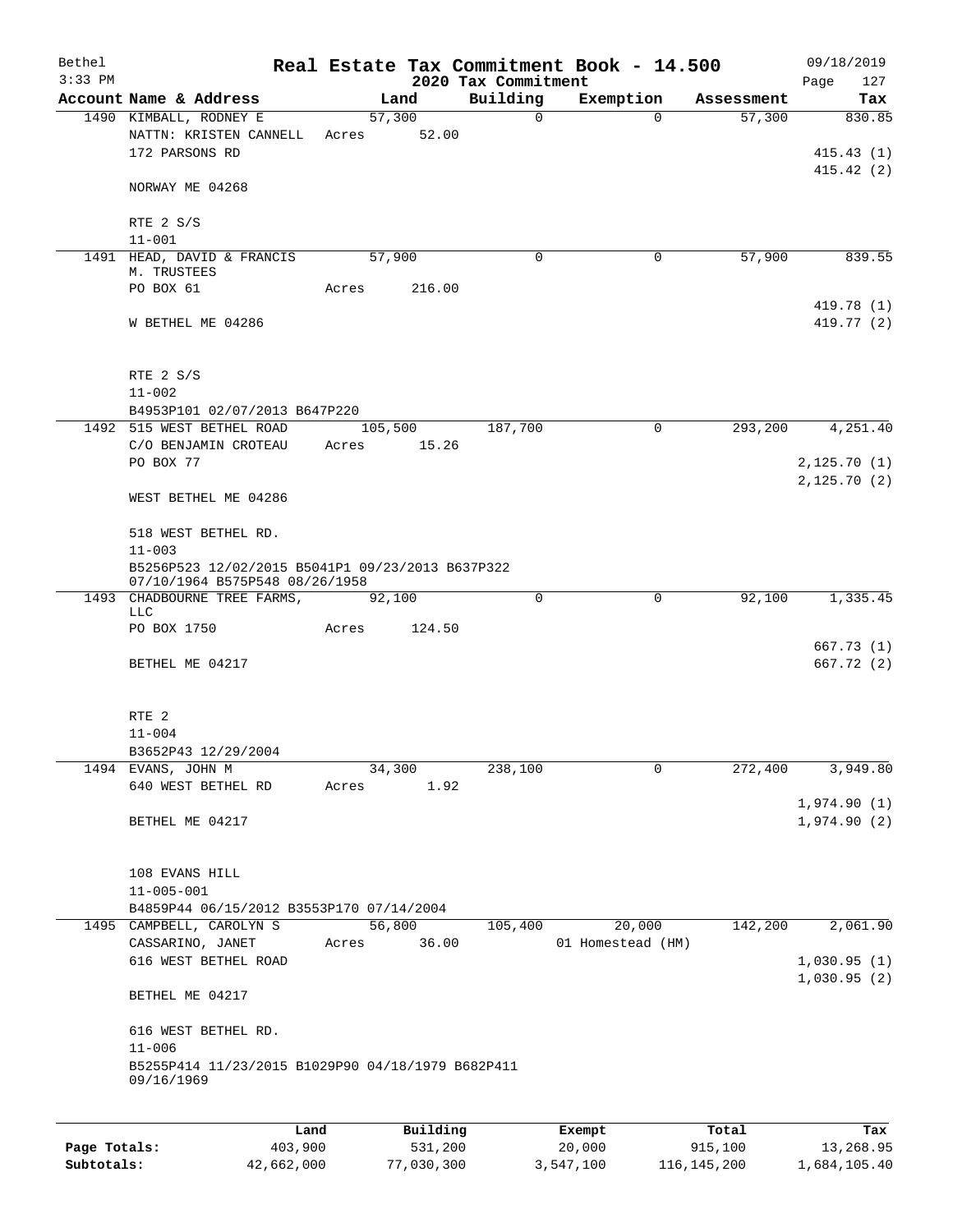| Bethel                     |                                                                           |            |        |            | Real Estate Tax Commitment Book - 14.500 |             |             | 09/18/2019                 |
|----------------------------|---------------------------------------------------------------------------|------------|--------|------------|------------------------------------------|-------------|-------------|----------------------------|
| $3:33$ PM                  | Account Name & Address                                                    |            | Land   |            | 2020 Tax Commitment<br>Building          | Exemption   | Assessment  | Page<br>128<br>Tax         |
|                            | 1496 GROVER, MARTHA H. &                                                  |            | 58,800 |            | 147,600                                  | 0           | 206,400     | 2,992.80                   |
|                            | LYDIA C.<br>C/O GROVER, DANIEL T.                                         | Acres      |        | 9.31       |                                          |             |             |                            |
|                            | NANCY W.                                                                  |            |        |            |                                          |             |             |                            |
|                            | 50 KINGS HIGHWAY                                                          |            |        |            |                                          |             |             | 1,496.40(1)                |
|                            | MASON TOWNSHIP ME 04217                                                   |            |        |            |                                          |             |             | 1,496.40(2)                |
|                            | 630 WEST BETHEL RD<br>$11 - 006 - 001$                                    |            |        |            |                                          |             |             |                            |
|                            | B5320P633 12/12/2016 B2290P243 01/04/1996 B1681P85<br>09/13/1989 B682P411 |            |        |            |                                          |             |             |                            |
|                            | 1497 KAVANAGH, LESLIE                                                     |            | 49,600 |            | 44,600                                   | 0           | 94,200      | 1,365.90                   |
|                            | SAWYER, SALLY S                                                           | Acres      |        | 1.50       |                                          |             |             |                            |
|                            | PO BOX 994                                                                |            |        |            |                                          |             |             | 682.95 (1)<br>682.95 (2)   |
|                            | BETHEL ME 04217                                                           |            |        |            |                                          |             |             |                            |
|                            | 590 WEST BETHEL RD.<br>$11 - 007$                                         |            |        |            |                                          |             |             |                            |
|                            | B1515P203 10/15/1987                                                      |            |        |            |                                          |             |             |                            |
|                            | 1499 DOYLE, DAVID                                                         |            | 51,600 |            | 138,500                                  | 0           | 190,100     | 2,756.45                   |
|                            | DOYLE, DEBORAH                                                            | Acres      |        | 2.45       |                                          |             |             |                            |
|                            | PO Box 64                                                                 |            |        |            |                                          |             |             | 1,378.23(1)<br>1,378.22(2) |
|                            | BETHEL ME 04217                                                           |            |        |            |                                          |             |             |                            |
|                            | 602 WEST BETHEL RD.                                                       |            |        |            |                                          |             |             |                            |
|                            | $11 - 008$                                                                |            |        |            |                                          |             |             |                            |
|                            | B4533P155 12/03/2009 B2847P125 12/30/1995                                 |            |        |            |                                          |             |             |                            |
|                            | 1500 GULLY, DAVID<br>596 B WEST BETHEL ROAD                               | Acres      | 24,900 | 0.46       | 89,200                                   | 0           | 114,100     | 1,654.45                   |
|                            |                                                                           |            |        |            |                                          |             |             | 827.23 (1)                 |
|                            | BETHEL ME 04217                                                           |            |        |            |                                          |             |             | 827.22(2)                  |
|                            | 596 WEST BETHEL RD.                                                       |            |        |            |                                          |             |             |                            |
|                            | $11 - 008 - 002 - B$                                                      |            |        |            |                                          |             |             |                            |
|                            | B5435P292 10/09/2018 B5269P43 02/23/2016 B2619P303<br>10/13/1998          |            |        |            |                                          |             |             |                            |
|                            | 1501 PAUL, ERIC                                                           |            | 33,200 |            | 54,200                                   | $\mathbf 0$ | 87,400      | 1,267.30                   |
|                            | 634 W. BETHEL RD.                                                         | Acres      |        | 1.26       |                                          |             |             | 633.65(1)                  |
|                            | BETHEL ME 04217                                                           |            |        |            |                                          |             |             | 633.65(2)                  |
|                            |                                                                           |            |        |            |                                          |             |             |                            |
|                            | 634 WEST BETHEL RD.                                                       |            |        |            |                                          |             |             |                            |
|                            | $11 - 010$                                                                |            |        |            |                                          |             |             |                            |
|                            | B2454P124                                                                 |            |        |            |                                          |             |             |                            |
|                            | 1502 EVANS, JOHN M                                                        |            | 27,400 |            | 0                                        | 0           | 27,400      | 397.30                     |
|                            | 640 WEST BETHEL RD                                                        | Acres      |        | 6.74       |                                          |             |             | 198.65(1)                  |
|                            | BETHEL ME 04217                                                           |            |        |            |                                          |             |             | 198.65 (2)                 |
|                            | WEST BETHEL RD.                                                           |            |        |            |                                          |             |             |                            |
|                            | $11 - 011$                                                                |            |        |            |                                          |             |             |                            |
|                            | B3553P170 07/14/2004                                                      |            |        |            |                                          |             |             |                            |
|                            |                                                                           | Land       |        | Building   |                                          | Exempt      | Total       | Tax                        |
| Page Totals:<br>Subtotals: |                                                                           | 245,500    |        | 474,100    |                                          | $\mathbf 0$ | 719,600     | 10,434.20                  |
|                            |                                                                           | 42,907,500 |        | 77,504,400 |                                          | 3,547,100   | 116,864,800 | 1,694,539.60               |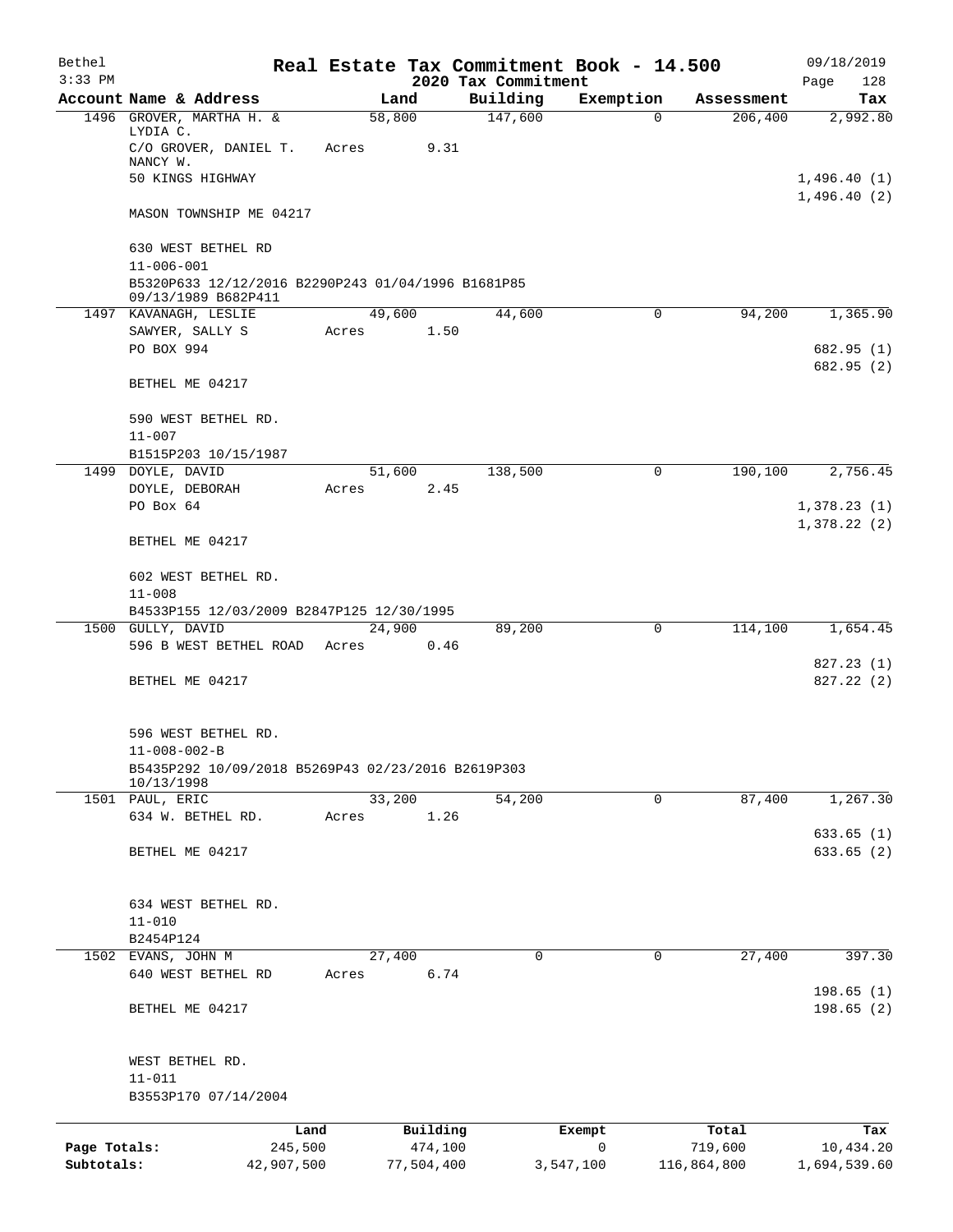| Bethel<br>$3:33$ PM |                                                    |       |        |      | Real Estate Tax Commitment Book - 14.500<br>2020 Tax Commitment |              |            | 09/18/2019<br>Page<br>129 |
|---------------------|----------------------------------------------------|-------|--------|------|-----------------------------------------------------------------|--------------|------------|---------------------------|
|                     | Account Name & Address                             |       | Land   |      | Building                                                        | Exemption    | Assessment | Tax                       |
|                     | 1503 ECLIMONT, LLC                                 |       | 54,700 |      | 151,800                                                         | $\Omega$     | 206,500    | 2,994.25                  |
|                     | 728 ORANGE AVE.                                    | Acres |        | 5.30 |                                                                 |              |            |                           |
|                     |                                                    |       |        |      |                                                                 |              |            | 1,497.13(1)               |
|                     | LOS ALTOS CA 94022                                 |       |        |      |                                                                 |              |            | 1,497.12(2)               |
|                     |                                                    |       |        |      |                                                                 |              |            |                           |
|                     | 646 WEST BETHEL RD.                                |       |        |      |                                                                 |              |            |                           |
|                     | $11 - 012 - 001$                                   |       |        |      |                                                                 |              |            |                           |
|                     | B5433P503 09/28/2018 B1628P063 B1468P203           |       |        |      |                                                                 |              |            |                           |
|                     | 1504 BLAKE, STEPHEN                                |       | 37,200 |      | 26,700                                                          | 0            | 63,900     | 926.55                    |
|                     | BLAKE, LINDA                                       | Acres |        | 5.00 |                                                                 |              |            |                           |
|                     | 153 WESTWOODS ROAD                                 |       |        |      |                                                                 |              |            | 463.28(1)                 |
|                     |                                                    |       |        |      |                                                                 |              |            | 463.27(2)                 |
|                     | BETHEL ME 04217                                    |       |        |      |                                                                 |              |            |                           |
|                     |                                                    |       |        |      |                                                                 |              |            |                           |
|                     | 153 WESTWOODS ROAD                                 |       |        |      |                                                                 |              |            |                           |
|                     | $11 - 012 - 010$<br>B2950P150                      |       |        |      |                                                                 |              |            |                           |
|                     | 1505 ANGEVINE, CRAIG D                             |       | 36,900 |      | 57,000                                                          | $\mathbf 0$  | 93,900     | 1,361.55                  |
|                     | P.O. BOX 1072                                      | Acres |        | 4.70 |                                                                 |              |            |                           |
|                     |                                                    |       |        |      |                                                                 |              |            | 680.78 (1)                |
|                     | BETHEL ME 04217                                    |       |        |      |                                                                 |              |            | 680.77 (2)                |
|                     |                                                    |       |        |      |                                                                 |              |            |                           |
|                     |                                                    |       |        |      |                                                                 |              |            |                           |
|                     | 146 WESTWOODS RD.                                  |       |        |      |                                                                 |              |            |                           |
|                     | $11 - 012 - 011$                                   |       |        |      |                                                                 |              |            |                           |
|                     | B5385P510 12/02/2017 B4293P89 05/06/2008           |       |        |      |                                                                 |              |            |                           |
|                     | 1506 BORDONARO, MICHELLE<br>411 EAST CARRILLO ST.  | Acres | 28,500 | 5.00 | 0                                                               | $\mathbf{0}$ | 28,500     | 413.25                    |
|                     |                                                    |       |        |      |                                                                 |              |            | 206.63(1)                 |
|                     | SANTA BARBARA CA 93101                             |       |        |      |                                                                 |              |            | 206.62(2)                 |
|                     |                                                    |       |        |      |                                                                 |              |            |                           |
|                     |                                                    |       |        |      |                                                                 |              |            |                           |
|                     |                                                    |       |        |      |                                                                 |              |            |                           |
|                     | $11 - 012 - 012$                                   |       |        |      |                                                                 |              |            |                           |
|                     | B2427P154 04/23/1997                               |       |        |      |                                                                 |              |            |                           |
|                     | 1507 HAYDEN, JUSTIN K.                             |       | 37,200 |      | 108,800                                                         | 0            | 146,000    | 2,117.00                  |
|                     | HAYDEN, ALISON J.<br>32 AUTUMN BROOK WAY           | Acres |        | 5.00 |                                                                 |              |            | 1,058.50(1)               |
|                     |                                                    |       |        |      |                                                                 |              |            | 1,058.50(2)               |
|                     | GORHAM ME 04038                                    |       |        |      |                                                                 |              |            |                           |
|                     |                                                    |       |        |      |                                                                 |              |            |                           |
|                     | 41 WESTWOODS ROAD                                  |       |        |      |                                                                 |              |            |                           |
|                     | $11 - 012 - 002$                                   |       |        |      |                                                                 |              |            |                           |
|                     | B5444P169 12/04/2018 B5099P33 03/20/2014 B3577P243 |       |        |      |                                                                 |              |            |                           |
|                     | 08/23/2004<br>1508 MORTIMER, TAVISH A              |       | 37,800 |      | 118,900                                                         | 0            | 156,700    | 2,272.15                  |
|                     | FITZGERALD, ELLEN C                                | Acres |        | 5.70 |                                                                 |              |            |                           |
|                     | 1 ABERDEEN WAY, STE 219                            |       |        |      |                                                                 |              |            | 1, 136.08(1)              |
|                     |                                                    |       |        |      |                                                                 |              |            | 1, 136.07(2)              |
|                     | CAMBRIDGE MA 02138 2692                            |       |        |      |                                                                 |              |            |                           |
|                     |                                                    |       |        |      |                                                                 |              |            |                           |
|                     | 60 WESTWOODS ROAD                                  |       |        |      |                                                                 |              |            |                           |
|                     | $11 - 012 - 003$                                   |       |        |      |                                                                 |              |            |                           |
|                     | B5348P213 05/22/2017 B1547P349 02/23/1988          |       |        |      |                                                                 |              |            |                           |
|                     |                                                    |       |        |      |                                                                 |              |            |                           |
|                     |                                                    |       |        |      |                                                                 |              |            |                           |

|              | Land       | Building   | Exempt    | Total       | Tax          |
|--------------|------------|------------|-----------|-------------|--------------|
| Page Totals: | 232,300    | 463,200    |           | 695,500     | 10,084.75    |
| Subtotals:   | 43,139,800 | 77,967,600 | 3,547,100 | 117,560,300 | 1,704,624.35 |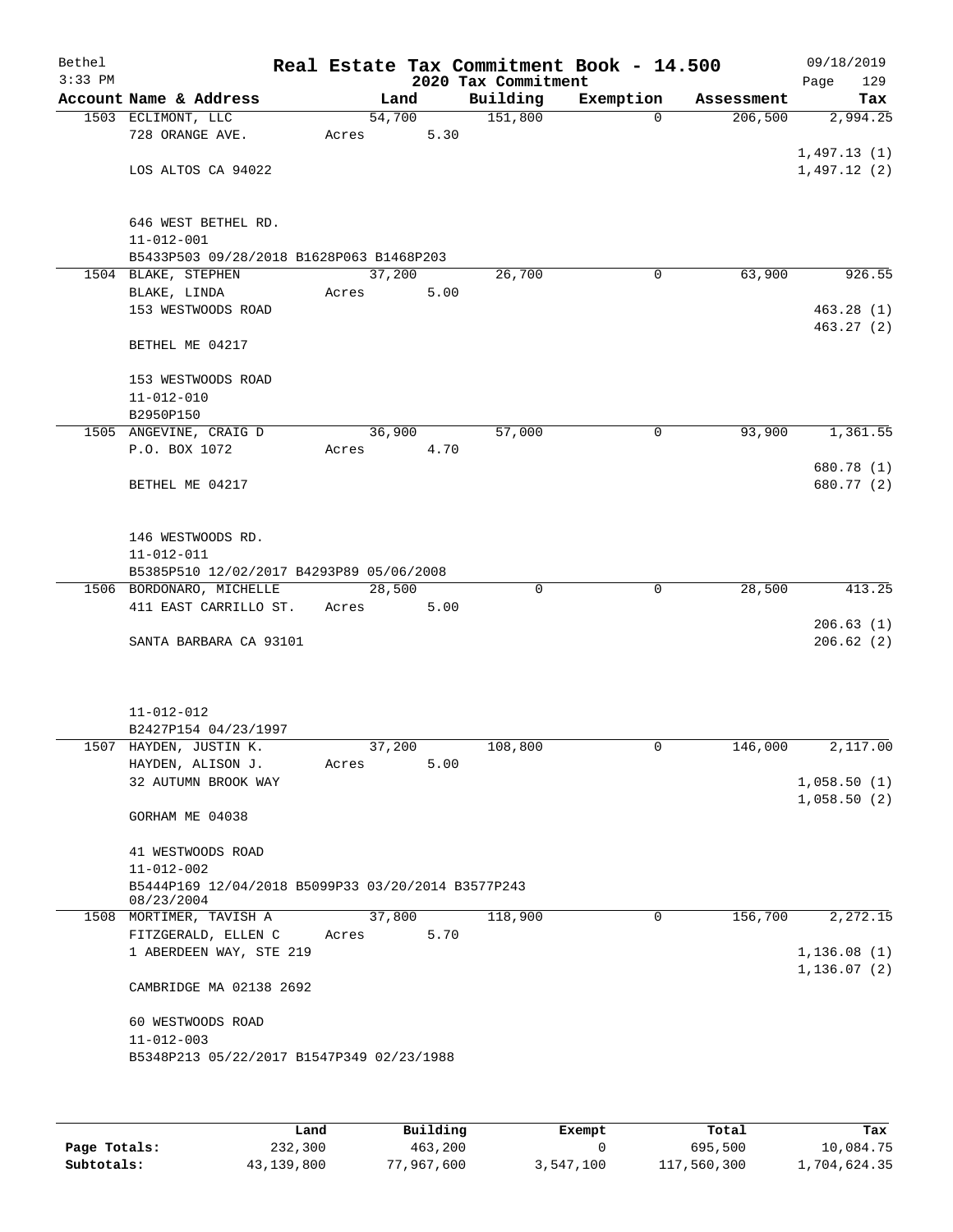| Bethel       |                                                                 |       |        |            |                     | Real Estate Tax Commitment Book - 14.500 |                     | 09/18/2019                 |
|--------------|-----------------------------------------------------------------|-------|--------|------------|---------------------|------------------------------------------|---------------------|----------------------------|
| $3:33$ PM    |                                                                 |       |        |            | 2020 Tax Commitment |                                          |                     | Page<br>130                |
|              | Account Name & Address                                          |       | Land   |            | Building            | Exemption                                | Assessment          | Tax                        |
|              | 1509 KEARNS, RICHARD TTE                                        |       | 39,100 |            | 91,600              |                                          | 130,700<br>$\Omega$ | 1,895.15                   |
|              | KEARNS, JILL K. TTE<br>577 SANDY POINT AVENUE                   | Acres |        | 7.00       |                     |                                          |                     | 947.58 (1)                 |
|              |                                                                 |       |        |            |                     |                                          |                     | 947.57 (2)                 |
|              | PORTSMOUTH RI 02871                                             |       |        |            |                     |                                          |                     |                            |
|              | 64 WESTWOODS RD.                                                |       |        |            |                     |                                          |                     |                            |
|              | $11 - 012 - 004$                                                |       |        |            |                     |                                          |                     |                            |
|              | B5445P681 12/14/2018 B5352P274 06/26/2017 B3110P183             |       |        |            |                     |                                          |                     |                            |
|              | 05/20/2002                                                      |       |        |            |                     |                                          |                     |                            |
|              | 1510 MARVIN FAMILY<br>REVCOCABLE TRUST 2009                     |       | 28,700 |            | $\Omega$            | $\Omega$                                 | 28,700              | 416.15                     |
|              | 80 LOCKE ROAD                                                   | Acres |        | 5.20       |                     |                                          |                     |                            |
|              |                                                                 |       |        |            |                     |                                          |                     | 208.08(1)                  |
|              | RYE NH 03870                                                    |       |        |            |                     |                                          |                     | 208.07(2)                  |
|              |                                                                 |       |        |            |                     |                                          |                     |                            |
|              | 5 WESTWOODS RD.<br>$11 - 012 - 005$                             |       |        |            |                     |                                          |                     |                            |
|              | B5222P569 05/19/2015 B4020P3 10/02/2006 B1554P95                |       |        |            |                     |                                          |                     |                            |
|              | 1511 OILER, JOHN P                                              |       | 29,500 |            | $\Omega$            | 0                                        | 29,500              | 427.75                     |
|              | 2506 LAKESIDE DRIVE                                             | Acres |        | 6.00       |                     |                                          |                     |                            |
|              |                                                                 |       |        |            |                     |                                          |                     | 213.88(1)                  |
|              | BALDWIN NY 11510                                                |       |        |            |                     |                                          |                     | 213.87(2)                  |
|              | WESTWOODS RD.                                                   |       |        |            |                     |                                          |                     |                            |
|              | $11 - 012 - 006$                                                |       |        |            |                     |                                          |                     |                            |
|              | B5333P151 03/01/2017 B4079P295 01/19/2007 B3132P1<br>07/02/2002 |       |        |            |                     |                                          |                     |                            |
| 1512         | MARVIN, BRADLEY D. JR.                                          |       | 37,200 |            | 152,700             | 0                                        | 189,900             | 2,753.55                   |
|              | & KRISTINE E.<br>TTEES MARVIN FAMILY                            | Acres |        | 5.00       |                     |                                          |                     |                            |
|              | REV. TRUST                                                      |       |        |            |                     |                                          |                     |                            |
|              | 80 LOCKE ROAD                                                   |       |        |            |                     |                                          |                     | 1,376.78(1)<br>1,376.77(2) |
|              | RYE NH 03870                                                    |       |        |            |                     |                                          |                     |                            |
|              |                                                                 |       |        |            |                     |                                          |                     |                            |
|              | 123 WESTWOODS RD                                                |       |        |            |                     |                                          |                     |                            |
|              | $11 - 012 - 007$                                                |       |        |            |                     |                                          |                     |                            |
|              | B4478P106 08/03/2009 B3890P211 02/21/2006<br>1513 CONANT, TODD  |       | 42,000 |            | 96,900              | 20,000                                   | 118,900             | 1,724.05                   |
|              | PO BOX 1064                                                     | Acres |        | 10.00      |                     | 01 Homestead (HM)                        |                     |                            |
|              |                                                                 |       |        |            |                     |                                          |                     | 862.03(1)                  |
|              | BETHEL ME 04217                                                 |       |        |            |                     |                                          |                     | 862.02 (2)                 |
|              |                                                                 |       |        |            |                     |                                          |                     |                            |
|              | 142 WESTWOODS RD.                                               |       |        |            |                     |                                          |                     |                            |
|              | $11 - 012 - 008$                                                |       |        |            |                     |                                          |                     |                            |
|              | B2033P9 08/03/1993                                              |       |        |            |                     |                                          |                     |                            |
|              | 1514 GLASFELD, ANDREW H                                         |       | 37,200 |            | 169,200             | 20,000                                   | 186,400             | 2,702.80                   |
|              | GLASFELD, SARAH E                                               | Acres |        | 5.00       |                     | 01 Homestead (HM)                        |                     |                            |
|              | 143 WESTWOOD RD                                                 |       |        |            |                     |                                          |                     | 1,351.40(1)                |
|              | BETHEL ME 04217                                                 |       |        |            |                     |                                          |                     | 1,351.40(2)                |
|              | 143 WESTWOODS RD.                                               |       |        |            |                     |                                          |                     |                            |
|              | $11 - 012 - 009$                                                |       |        |            |                     |                                          |                     |                            |
|              | B3870P336 01/06/2006                                            |       |        |            |                     |                                          |                     |                            |
|              | Land                                                            |       |        | Building   |                     | Exempt                                   | Total               | Tax                        |
| Page Totals: | 213,700                                                         |       |        | 510,400    |                     | 40,000                                   | 684,100             | 9,919.45                   |
| Subtotals:   | 43, 353, 500                                                    |       |        | 78,478,000 |                     | 3,587,100                                | 118, 244, 400       | 1,714,543.80               |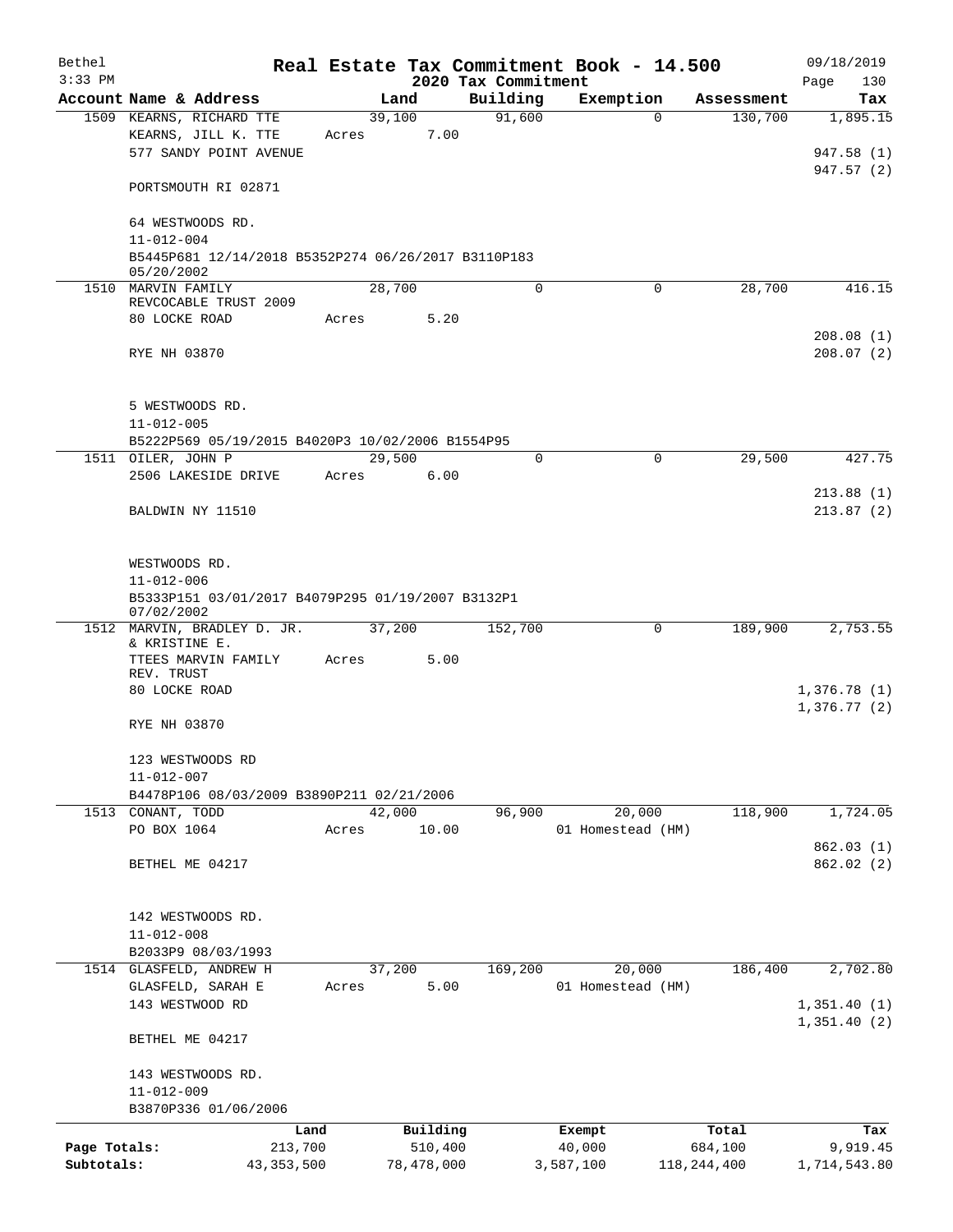| Bethel<br>$3:33$ PM |                                          |         |        | 2020 Tax Commitment | Real Estate Tax Commitment Book - 14.500 |            | 09/18/2019<br>Page<br>131   |
|---------------------|------------------------------------------|---------|--------|---------------------|------------------------------------------|------------|-----------------------------|
|                     | Account Name & Address                   |         | Land   | Building            | Exemption                                | Assessment | Tax                         |
|                     | 1515 CHADBOURNE TREE FARMS,              | 63,800  |        | $\mathsf{O}$        | $\Omega$                                 | 63,800     | 925.10                      |
|                     | LLC<br>PO BOX 1750                       | Acres   | 71.00  |                     |                                          |            |                             |
|                     |                                          |         |        |                     |                                          |            | 462.55(1)                   |
|                     | BETHEL ME 04217                          |         |        |                     |                                          |            | 462.55(2)                   |
|                     | RTE 2 S/S                                |         |        |                     |                                          |            |                             |
|                     | $11 - 013$                               |         |        |                     |                                          |            |                             |
|                     | B3652P43 12/29/2004                      |         |        |                     |                                          |            |                             |
|                     | 1516 WHITWORTH, JAN R                    |         | 70,800 | 115,500             | 20,000                                   | 166,300    | $\overline{2,411.35}$       |
|                     | 130 FLAT ROAD                            | Acres   | 33.00  |                     | 01 Homestead (HM)                        |            |                             |
|                     | BETHEL ME 04217                          |         |        |                     |                                          |            | 1,205.68(1)<br>1, 205.67(2) |
|                     |                                          |         |        |                     |                                          |            |                             |
|                     | 130 FLAT RD.                             |         |        |                     |                                          |            |                             |
|                     | $11 - 014$                               |         |        |                     |                                          |            |                             |
|                     | B2620P209 10/14/1998                     |         |        |                     |                                          |            |                             |
|                     | 1517 CLOUGH, THERON ET AL                | 46,100  |        | 77,000              | 26,000                                   | 97,100     | 1,407.95                    |
|                     | C/O ADALINE S. CLOUGH                    | Acres   | 2.30   |                     | 01 Homestead (HM)                        |            |                             |
|                     | 138 FLAT ROAD                            |         |        |                     | 12 WW2 Vet Res                           |            | 703.98(1)<br>703.97(2)      |
|                     | BETHEL ME 04217                          |         |        |                     |                                          |            |                             |
|                     | 138 FLAT RD.                             |         |        |                     |                                          |            |                             |
|                     | $11 - 015$                               |         |        |                     |                                          |            |                             |
|                     | B1553P48 03/17/1988 B1265P150 06/04/1984 |         |        |                     |                                          |            |                             |
|                     | 1518 MERRILL, ALMA                       | 33,800  |        | 39,300              | 26,000                                   | 47,100     | 682.95                      |
|                     | MERRILL, FLORENCE                        | Acres   | 0.52   |                     | 01 Homestead (HM)                        |            |                             |
|                     | 149 FLAT ROAD                            |         |        |                     | 22 WW2 Widow Res.                        |            | 341.48(1)<br>341.47(2)      |
|                     | BETHEL ME 04217                          |         |        |                     |                                          |            |                             |
|                     | 149 FLAT RD.                             |         |        |                     |                                          |            |                             |
|                     | $11 - 016$                               |         |        |                     |                                          |            |                             |
|                     | B689P32 09/09/1969                       |         |        |                     |                                          |            |                             |
|                     | 1519 WHEELER, SANDRA                     | 46,000  |        | 73,200              | 20,000                                   | 99,200     | 1,438.40                    |
|                     | 137 FLAT RD                              | Acres   | 2.20   |                     | 01 Homestead (HM)                        |            |                             |
|                     |                                          |         |        |                     |                                          |            | 719.20(1)                   |
|                     | WEST BETHEL ME 04286                     |         |        |                     |                                          |            | 719.20(2)                   |
|                     | 137 FLAT RD.                             |         |        |                     |                                          |            |                             |
|                     | $11 - 017$                               |         |        |                     |                                          |            |                             |
|                     | B3338P218 07/23/2003                     |         |        |                     |                                          |            |                             |
|                     | 1520 ROBERTI, THOMAS                     | 141,300 |        | 753,500             | 0                                        | 894,800    | 12,974.60                   |
|                     | ROBERTI, SUSAN                           | Acres   | 106.00 |                     |                                          |            |                             |
|                     | 120 FLEMING RD.                          |         |        |                     |                                          |            | 6,487.30(1)                 |
|                     | BETHEL ME 04217                          |         |        |                     |                                          |            | 6,487.30(2)                 |
|                     | 120 FLEMING RD.                          |         |        |                     |                                          |            |                             |
|                     | $11 - 018$                               |         |        |                     |                                          |            |                             |
|                     | B2752P62 B2752P62                        |         |        |                     |                                          |            |                             |
|                     |                                          |         |        |                     |                                          |            |                             |
|                     |                                          |         |        |                     |                                          |            |                             |
|                     |                                          |         |        |                     |                                          |            |                             |

|              | Land       | Building   | Exempt    | Total       | Tax          |
|--------------|------------|------------|-----------|-------------|--------------|
| Page Totals: | 401,800    | 1,058,500  | 92,000    | 1,368,300   | 19,840.35    |
| Subtotals:   | 43,755,300 | 79,536,500 | 3,679,100 | 119,612,700 | 1,734,384.15 |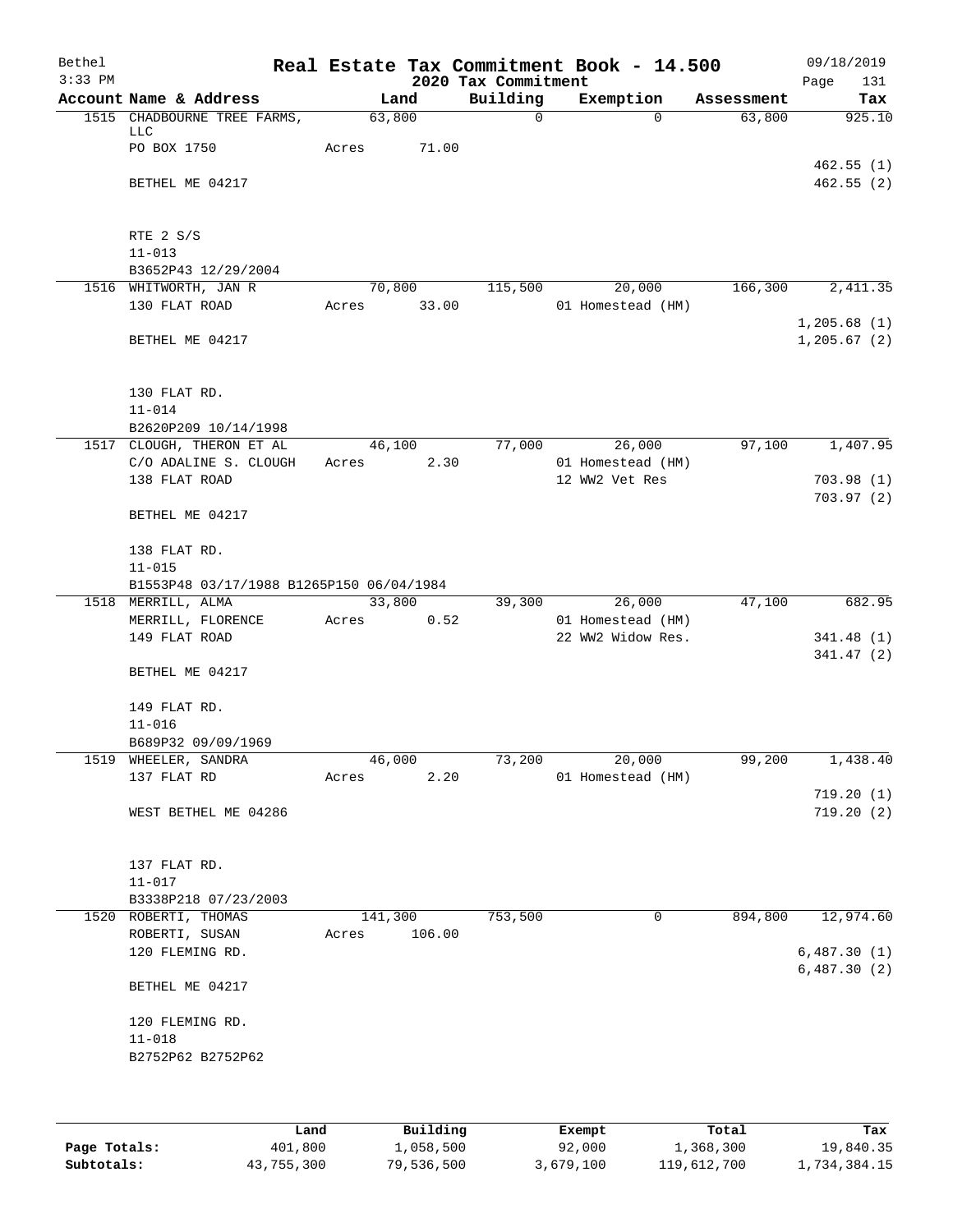| Bethel    |                              |       |        |      |                     | Real Estate Tax Commitment Book - 14.500 |            | 09/18/2019  |
|-----------|------------------------------|-------|--------|------|---------------------|------------------------------------------|------------|-------------|
| $3:33$ PM |                              |       |        |      | 2020 Tax Commitment |                                          |            | Page<br>132 |
|           | Account Name & Address       |       | Land   |      | Building            | Exemption                                | Assessment | Tax         |
|           | 1521 ROBERTI, THOMAS         |       | 5,900  |      | 0                   | $\mathbf 0$                              | 5,900      | 85.55       |
|           | ROBERTI, SUSAN               | Acres |        | 1.30 |                     |                                          |            |             |
|           | 120 FLEMING RD.              |       |        |      |                     |                                          |            | 42.78 (1)   |
|           |                              |       |        |      |                     |                                          |            | 42.77(2)    |
|           | BETHEL ME 04217              |       |        |      |                     |                                          |            |             |
|           |                              |       |        |      |                     |                                          |            |             |
|           | FLEMING RD.                  |       |        |      |                     |                                          |            |             |
|           | $11 - 018 - 010$             |       |        |      |                     |                                          |            |             |
|           | B2752P62                     |       |        |      |                     |                                          |            |             |
|           | 1522 ROBERTI, THOMAS         |       | 6,000  |      | $\mathbf 0$         | 0                                        | 6,000      | 87.00       |
|           | ROBERTI, SUSAN               | Acres |        | 1.50 |                     |                                          |            |             |
|           | 120 FLEMING ROAD             |       |        |      |                     |                                          |            | 43.50(1)    |
|           |                              |       |        |      |                     |                                          |            | 43.50 (2)   |
|           | BETHEL ME 04217              |       |        |      |                     |                                          |            |             |
|           |                              |       |        |      |                     |                                          |            |             |
|           | 1 NEWTON HIGHLANDS           |       |        |      |                     |                                          |            |             |
|           | $11 - 018 - 003$             |       |        |      |                     |                                          |            |             |
|           | B2752P62 10/01/1999          |       |        |      |                     |                                          |            |             |
|           | 1523 ROBERTI, THOMAS         |       | 39,200 |      | 232,300             | 0                                        | 271,500    | 3,936.75    |
|           | ROBERTI, SUSAN               | Acres |        | 1.30 |                     |                                          |            |             |
|           | 120 FLEMING RD.              |       |        |      |                     |                                          |            | 1,968.38(1) |
|           |                              |       |        |      |                     |                                          |            | 1,968.37(2) |
|           | BETHEL ME 04217              |       |        |      |                     |                                          |            |             |
|           |                              |       |        |      |                     |                                          |            |             |
|           | 80 FLEMING RD.               |       |        |      |                     |                                          |            |             |
|           | $11 - 018 - 004$             |       |        |      |                     |                                          |            |             |
|           | B2752P62                     |       |        |      |                     |                                          |            |             |
|           | 1524 ROBERTI, THOMAS         |       | 6,000  |      | $\mathbf 0$         | $\mathbf 0$                              | 6,000      | 87.00       |
|           |                              |       |        |      |                     |                                          |            |             |
|           | ROBERTI, SUSAN               | Acres |        | 1.52 |                     |                                          |            |             |
|           | 120 FLEMING RD.              |       |        |      |                     |                                          |            | 43.50(1)    |
|           |                              |       |        |      |                     |                                          |            | 43.50(2)    |
|           | BETHEL ME 04217              |       |        |      |                     |                                          |            |             |
|           | FLEMING RD.                  |       |        |      |                     |                                          |            |             |
|           |                              |       |        |      |                     |                                          |            |             |
|           | $11 - 018 - 005$<br>B2752P62 |       |        |      |                     |                                          |            |             |
|           |                              |       | 5,900  |      | 0                   | 0                                        |            | 85.55       |
|           | 1525 ROBERTI, THOMAS         |       |        |      |                     |                                          | 5,900      |             |
|           | ROBERTI, SUSAN               | Acres |        | 1.30 |                     |                                          |            |             |
|           | 120 FLEMING RD.              |       |        |      |                     |                                          |            | 42.78 (1)   |
|           |                              |       |        |      |                     |                                          |            | 42.77 (2)   |
|           | BETHEL ME 04217              |       |        |      |                     |                                          |            |             |
|           |                              |       |        |      |                     |                                          |            |             |
|           | FLEMING RD.                  |       |        |      |                     |                                          |            |             |
|           | $11 - 018 - 006$             |       |        |      |                     |                                          |            |             |
|           | B2752P62                     |       |        |      |                     |                                          |            |             |
|           | 1526 ROBERTI, THOMAS         |       | 6,000  |      | 0                   | 0                                        | 6,000      | 87.00       |
|           | ROBERTI, SUSAN               | Acres |        | 1.54 |                     |                                          |            |             |
|           | 120 FLEMING RD.              |       |        |      |                     |                                          |            | 43.50(1)    |
|           |                              |       |        |      |                     |                                          |            | 43.50 (2)   |
|           | BETHEL ME 04217              |       |        |      |                     |                                          |            |             |
|           |                              |       |        |      |                     |                                          |            |             |
|           | FLEMING RD.                  |       |        |      |                     |                                          |            |             |
|           | $11 - 018 - 007$             |       |        |      |                     |                                          |            |             |
|           | B2752P62                     |       |        |      |                     |                                          |            |             |
|           |                              |       |        |      |                     |                                          |            |             |
|           |                              |       |        |      |                     |                                          |            |             |
|           |                              |       |        |      |                     |                                          |            |             |

|              | Land       | Building   | Exempt    | Total       | Tax          |
|--------------|------------|------------|-----------|-------------|--------------|
| Page Totals: | 69,000     | 232,300    |           | 301,300     | 4,368.85     |
| Subtotals:   | 43,824,300 | 79,768,800 | 3,679,100 | 119,914,000 | 1,738,753.00 |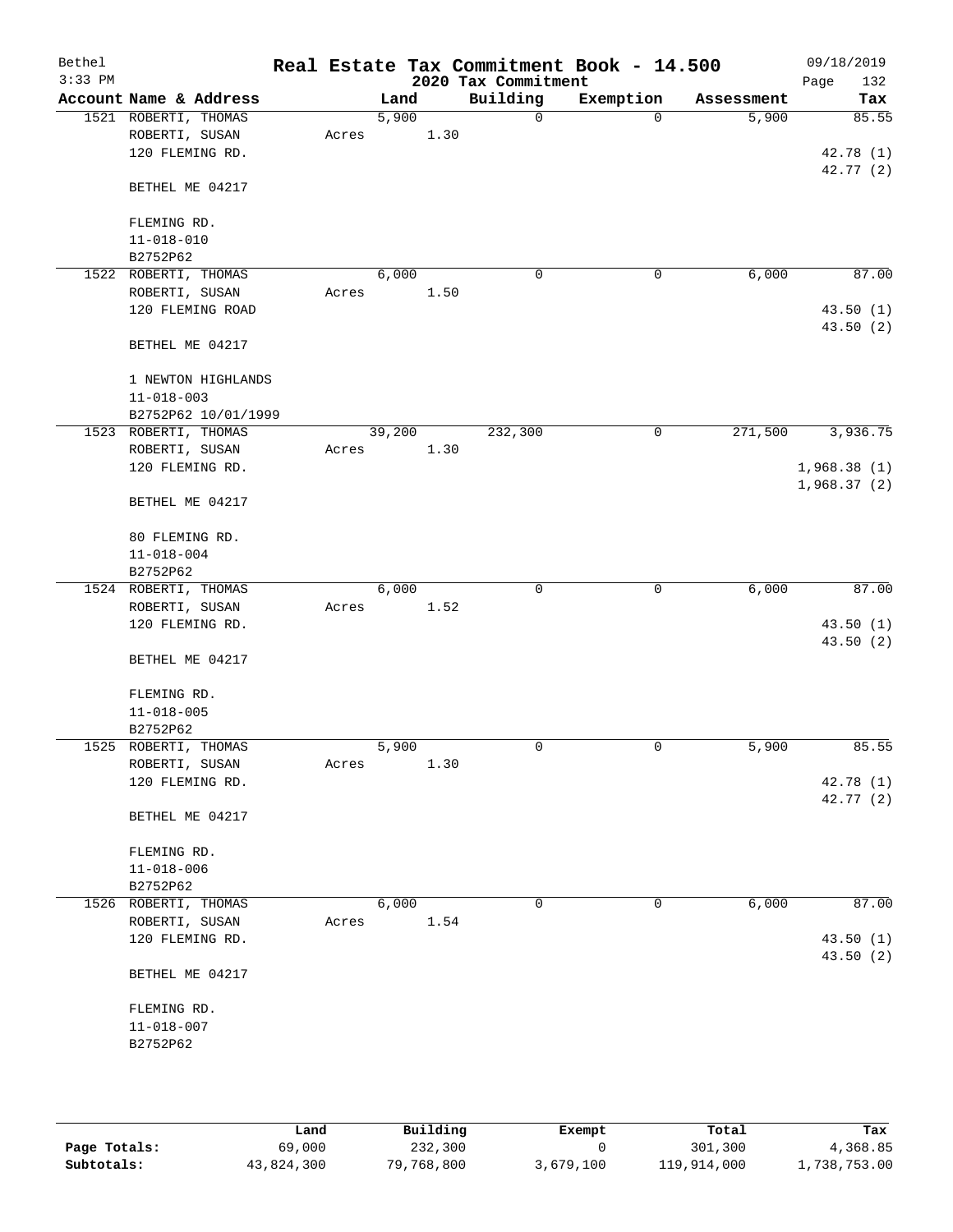| Bethel<br>$3:33$ PM |                                                                  |       |        | 2020 Tax Commitment | Real Estate Tax Commitment Book - 14.500 |            | 09/18/2019<br>Page<br>133 |
|---------------------|------------------------------------------------------------------|-------|--------|---------------------|------------------------------------------|------------|---------------------------|
|                     | Account Name & Address                                           |       | Land   | Building            | Exemption                                | Assessment | Tax                       |
|                     | 1527 ROBERTI, THOMAS                                             |       | 5,900  | 0                   | $\Omega$                                 | 5,900      | 85.55                     |
|                     | ROBERTI, SUSAN                                                   | Acres |        | 1.30                |                                          |            |                           |
|                     | 120 FLEMING RD.                                                  |       |        |                     |                                          |            | 42.78 (1)                 |
|                     | BETHEL ME 04217                                                  |       |        |                     |                                          |            | 42.77 (2)                 |
|                     | FLEMING RD.                                                      |       |        |                     |                                          |            |                           |
|                     | $11 - 018 - 008$                                                 |       |        |                     |                                          |            |                           |
|                     | B2752P62                                                         |       |        |                     |                                          |            |                           |
| 1528                | ROBERTI, THOMAS                                                  |       | 6,000  | 0                   | 0                                        | 6,000      | 87.00                     |
|                     | ROBERTI, SUSAN                                                   | Acres |        | 1.56                |                                          |            |                           |
|                     | 120 FLEMING RD.                                                  |       |        |                     |                                          |            | 43.50(1)                  |
|                     | BETHEL ME 04217                                                  |       |        |                     |                                          |            | 43.50 (2)                 |
|                     | FLEMING RD.                                                      |       |        |                     |                                          |            |                           |
|                     | $11 - 018 - 009$                                                 |       |        |                     |                                          |            |                           |
|                     | B2752P62                                                         |       |        |                     |                                          |            |                           |
|                     | 1529 HUTCHINSON, JUDITH                                          |       | 500    | 0                   | 0                                        | 500        | 7.25                      |
|                     | 1103 LAKE MOXIE RD                                               | Acres |        | 4.80                |                                          |            |                           |
|                     | WEST FORKS ME 04286                                              |       |        |                     |                                          |            | 3.63(1)<br>3.62(2)        |
|                     | $11 - 019$<br>B4758P261 09/12/2011 B4512P17 10/16/2009 B2142P347 |       |        |                     |                                          |            |                           |
|                     | B845P185                                                         |       |        |                     |                                          |            |                           |
|                     | 1530 WILSON, DENNIS                                              |       | 56,100 | $\mathbf 0$         | $\mathbf 0$                              | 56,100     | 813.45                    |
|                     | RFD 1 BOX 566                                                    | Acres | 23.00  |                     |                                          |            |                           |
|                     | BETHEL ME 04217                                                  |       |        |                     |                                          |            | 406.73(1)<br>406.72(2)    |
|                     | FLAT RD W/S                                                      |       |        |                     |                                          |            |                           |
|                     | $11 - 020$                                                       |       |        |                     |                                          |            |                           |
|                     | B865P94                                                          |       |        |                     |                                          |            |                           |
|                     | 1531 ROY, MICHAEL & NORMA                                        |       | 35,000 | 25,500              | 0                                        | 60,500     | 877.25                    |
|                     | C/O MELYNDA COTE                                                 | Acres |        | 0.57                |                                          |            |                           |
|                     | 310 MASON ST.                                                    |       |        |                     |                                          |            | 438.63 (1)<br>438.62 (2)  |
|                     | WOONSOCKET RI 02895                                              |       |        |                     |                                          |            |                           |
|                     | 127 FLAT RD.                                                     |       |        |                     |                                          |            |                           |
|                     | $11 - 021$                                                       |       |        |                     |                                          |            |                           |
|                     | B2626P336 10/28/1998                                             |       |        |                     |                                          |            | 807.65                    |
|                     | 1532 WALKER, TOBY E<br>WALKER, TRACY                             | Acres | 45,200 | 30,500<br>1.76      | 20,000<br>01 Homestead (HM)              | 55,700     |                           |
|                     | 117 FLAT RD                                                      |       |        |                     |                                          |            | 403.83 (1)                |
|                     |                                                                  |       |        |                     |                                          |            | 403.82(2)                 |
|                     | BETHEL ME 04217                                                  |       |        |                     |                                          |            |                           |
|                     | 117 FLAT RD.                                                     |       |        |                     |                                          |            |                           |
|                     | $11 - 022$                                                       |       |        |                     |                                          |            |                           |
|                     | B2840P274 07/19/2000 B2830P349 06/22/2000                        |       |        |                     |                                          |            |                           |
|                     |                                                                  |       |        |                     |                                          |            |                           |

|              | Land       | Building   | Exempt    | Total       | Tax          |
|--------------|------------|------------|-----------|-------------|--------------|
| Page Totals: | 148,700    | 56,000     | 20,000    | 184,700     | 2,678.15     |
| Subtotals:   | 43,973,000 | 79,824,800 | 3,699,100 | 120,098,700 | 1,741,431.15 |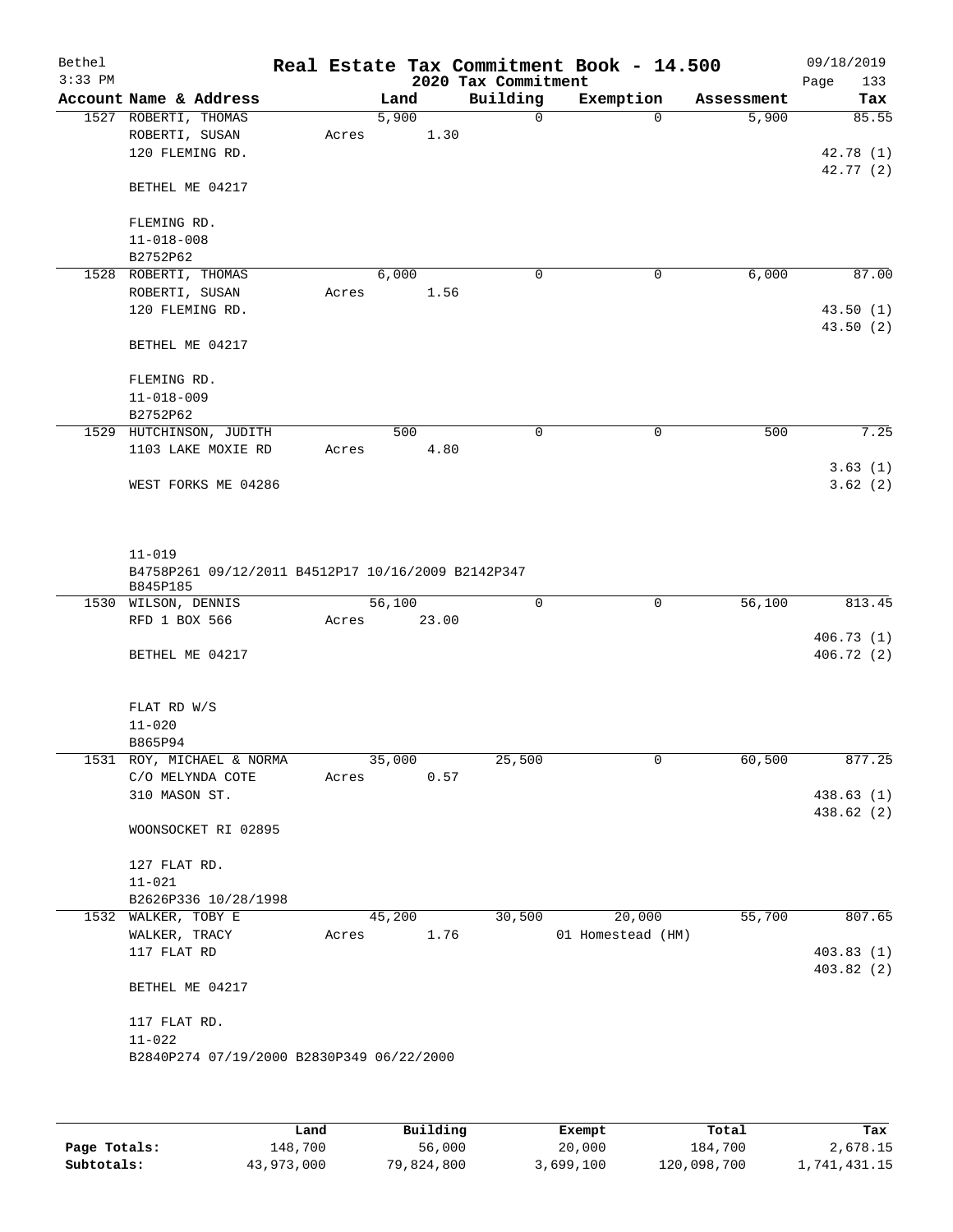| Bethel<br>$3:33$ PM |                                         |                 |       | 2020 Tax Commitment | Real Estate Tax Commitment Book - 14.500 |            | 09/18/2019<br>134<br>Page |
|---------------------|-----------------------------------------|-----------------|-------|---------------------|------------------------------------------|------------|---------------------------|
|                     | Account Name & Address                  |                 | Land  | Building            | Exemption                                | Assessment | Tax                       |
|                     | 1533 WALKER, FLORENCE                   | 40,600          |       | 65,000              | 20,000                                   | 85,600     | 1,241.20                  |
|                     | 113 FLAT ROAD                           | Acres           | 0.85  |                     | 01 Homestead (HM)                        |            |                           |
|                     |                                         |                 |       |                     |                                          |            | 620.60(1)                 |
|                     | BETHEL ME 04217                         |                 |       |                     |                                          |            | 620.60(2)                 |
|                     |                                         |                 |       |                     |                                          |            |                           |
|                     |                                         |                 |       |                     |                                          |            |                           |
|                     | 113 FLAT RD.                            |                 |       |                     |                                          |            |                           |
|                     | $11 - 023$                              |                 |       |                     |                                          |            |                           |
|                     | B642P67 07/09/1965                      |                 |       |                     |                                          |            |                           |
|                     | 1534 HERRICK, CHESTER                   | 49,200<br>Acres | 4.97  | 99,000              | 20,000<br>01 Homestead (HM)              | 128,200    | 1,858.90                  |
|                     | HERRICK, THIRZA<br>103 FLAT ROAD        |                 |       |                     |                                          |            | 929.45(1)                 |
|                     |                                         |                 |       |                     |                                          |            | 929.45 (2)                |
|                     | BETHEL ME 04217                         |                 |       |                     |                                          |            |                           |
|                     |                                         |                 |       |                     |                                          |            |                           |
|                     | 103 FLAT RD.                            |                 |       |                     |                                          |            |                           |
|                     | $11 - 024$                              |                 |       |                     |                                          |            |                           |
|                     | B642P111 09/07/1965                     |                 |       |                     |                                          |            |                           |
|                     | 1535 SUMNER, SCOTT                      | 47,300          |       | 165,100             | 20,000                                   | 192,400    | 2,789.80                  |
|                     | SUMNER, LORRAINE                        | Acres           | 3.13  |                     | 01 Homestead (HM)                        |            |                           |
|                     | 111 FLAT ROAD                           |                 |       |                     |                                          |            | 1,394.90(1)               |
|                     |                                         |                 |       |                     |                                          |            | 1,394.90(2)               |
|                     | BETHEL ME 04217                         |                 |       |                     |                                          |            |                           |
|                     |                                         |                 |       |                     |                                          |            |                           |
|                     | 111 FLAT RD.                            |                 |       |                     |                                          |            |                           |
|                     | $11 - 024 - 001$                        |                 |       |                     |                                          |            |                           |
|                     | B3397P68 10/10/2003                     |                 |       |                     |                                          |            |                           |
|                     | 1536 NAPLES, MITZIE J<br>PO BOX 757     | 53,600          | 10.00 | 62,300              | 0                                        | 115,900    | 1,680.55                  |
|                     |                                         | Acres           |       |                     |                                          |            | 840.28 (1)                |
|                     | BETHEL ME 04217                         |                 |       |                     |                                          |            | 840.27 (2)                |
|                     |                                         |                 |       |                     |                                          |            |                           |
|                     |                                         |                 |       |                     |                                          |            |                           |
|                     | 81 FLAT RD.                             |                 |       |                     |                                          |            |                           |
|                     | $11 - 025$                              |                 |       |                     |                                          |            |                           |
|                     | B5381P216 12/01/2017 B658P72 07/28/1966 |                 |       |                     |                                          |            |                           |
|                     | 1537 LAKEMONT BRIDGE, LLC               | 14,500          |       | 0                   | 0                                        | 14,500     | 210.25                    |
|                     | PO BOX 590253                           | Acres           | 1.10  |                     |                                          |            |                           |
|                     |                                         |                 |       |                     |                                          |            | 105.13(1)                 |
|                     | NEWTON MA 02459                         |                 |       |                     |                                          |            | 105.12(2)                 |
|                     |                                         |                 |       |                     |                                          |            |                           |
|                     | MONARCH CIRCLE LOT 1                    |                 |       |                     |                                          |            |                           |
|                     | $11 - 026 - 001$                        |                 |       |                     |                                          |            |                           |
|                     | B3889P248 02/17/2006                    |                 |       |                     |                                          |            |                           |
|                     | 1538 PLEASANT RIVER                     | 76,900          |       | 157,600             | 20,000                                   | 214,500    | 3,110.25                  |
|                     | CAMPGROUND INC.                         |                 |       |                     |                                          |            |                           |
|                     | PO BOX 92                               | Acres           | 32.22 |                     | 01 Homestead (HM)                        |            |                           |
|                     |                                         |                 |       |                     |                                          |            | 1, 555.13(1)              |
|                     | WEST BETHEL ME 04286                    |                 |       |                     |                                          |            | 1,555.12(2)               |
|                     |                                         |                 |       |                     |                                          |            |                           |
|                     |                                         |                 |       |                     |                                          |            |                           |
|                     | 800 WEST BETHEL RD.                     |                 |       |                     |                                          |            |                           |
|                     | $11 - 027$                              |                 |       |                     |                                          |            |                           |
|                     | B2561P27 05/19/1998                     |                 |       |                     |                                          |            |                           |
|                     |                                         |                 |       |                     |                                          |            |                           |
|                     |                                         |                 |       |                     |                                          |            |                           |

|              | Land         | Building   | Exempt    | Total       | Tax          |
|--------------|--------------|------------|-----------|-------------|--------------|
| Page Totals: | 282,100      | 549,000    | 80,000    | 751,100     | 10,890.95    |
| Subtotals:   | 44, 255, 100 | 80,373,800 | 3,779,100 | 120,849,800 | 1,752,322.10 |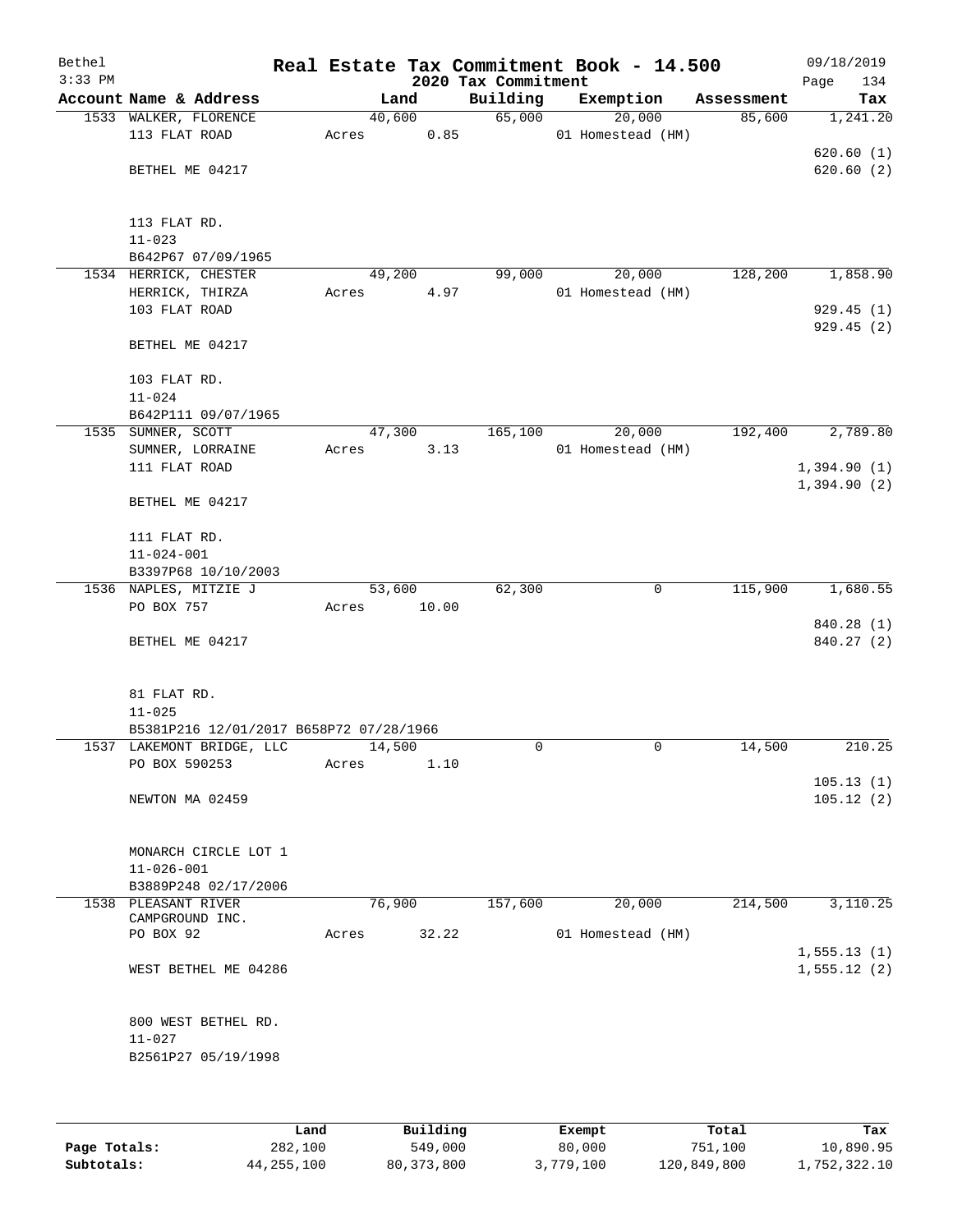| Bethel<br>$3:33$ PM |                                                                        |                |                     |                                 | Real Estate Tax Commitment Book - 14.500 |                  | 09/18/2019             |
|---------------------|------------------------------------------------------------------------|----------------|---------------------|---------------------------------|------------------------------------------|------------------|------------------------|
|                     | Account Name & Address                                                 |                | Land                | 2020 Tax Commitment<br>Building | Exemption                                | Assessment       | Page<br>135<br>Tax     |
|                     | 1539 ROWSELL, JANNETTE D. &<br>RICHARD P. CALLAGHAN<br>REVOCABLE TRUST |                | 10,800              | 48,600                          | 0                                        | 59,400           | 861.30                 |
|                     | 37 PINE RIDGE RD                                                       |                |                     |                                 |                                          |                  | 430.65(1)<br>430.65(2) |
|                     | E WEYMOUTH MA 02189                                                    |                |                     |                                 |                                          |                  |                        |
|                     | 788 WEST BETHEL RD.                                                    |                |                     |                                 |                                          |                  |                        |
|                     | $11 - 027 - 001 - 001$<br>B4457P246 06/18/2009 B3588P315 09/13/2004    |                |                     |                                 |                                          |                  |                        |
|                     | 1540 COUGHLAN, DAVID                                                   |                | 10,800              | 48,600                          | 0                                        | 59,400           | 861.30                 |
|                     | COUGHLAN, KATHERINE<br>48 TENNEY ST.                                   |                |                     |                                 |                                          |                  | 430.65(1)              |
|                     |                                                                        |                |                     |                                 |                                          |                  | 430.65(2)              |
|                     | YARMOUTH ME 04096                                                      |                |                     |                                 |                                          |                  |                        |
|                     | 788 WEST BETHEL RD.                                                    |                |                     |                                 |                                          |                  |                        |
|                     | $11 - 027 - 001 - 010$<br>B2468P108                                    |                |                     |                                 |                                          |                  |                        |
|                     | 1541 SWAN, JOYCE E                                                     |                | 10,800              | 48,600                          | $\mathsf{O}$                             | 59,400           | 861.30                 |
|                     | SWAN, BRUCE R                                                          |                |                     |                                 |                                          |                  |                        |
|                     | 27 TANNERY BROOK ROAD                                                  |                |                     |                                 |                                          |                  | 430.65(1)<br>430.65(2) |
|                     | GORHAM ME 04038                                                        |                |                     |                                 |                                          |                  |                        |
|                     | 788 WEST BETHEL RD.                                                    |                |                     |                                 |                                          |                  |                        |
|                     | $11 - 027 - 001 - 002$                                                 |                |                     |                                 |                                          |                  |                        |
|                     | B5354P213 07/05/2017 B3161P270 09/11/2002                              |                |                     |                                 |                                          |                  |                        |
|                     | 1542 CURRO, ANTHONY S<br>182 MAY ST.                                   |                | 10,800              | 48,600                          | 0                                        | 59,400           | 861.30                 |
|                     | BIDDEFORD ME 04005                                                     |                |                     |                                 |                                          |                  | 430.65(1)<br>430.65(2) |
|                     | 788 WEST BETHEL RD.<br>$11 - 027 - 001 - 003$<br>B3161P270             |                |                     |                                 |                                          |                  |                        |
| 1543                | CRADDOCK, EDWARD S                                                     |                | 10,800              | 48,600                          | 0                                        | 59,400           | 861.30                 |
|                     | CRADDOCK, JENNIFER L<br>523 CRAFTS STREET                              |                |                     |                                 |                                          |                  | 430.65(1)              |
|                     | NEWTON MA 02165                                                        |                |                     |                                 |                                          |                  | 430.65 (2)             |
|                     | 788 WEST BETHEL RD.                                                    |                |                     |                                 |                                          |                  |                        |
|                     | $11 - 027 - 001 - 004$                                                 |                |                     |                                 |                                          |                  |                        |
|                     | B3161P270                                                              |                |                     |                                 |                                          |                  |                        |
|                     | 1544 FONG, PEGGY S<br>18 ARBOR LANE                                    |                | 10,800              | 48,600                          | 0                                        | 59,400           | 861.30                 |
|                     |                                                                        |                |                     |                                 |                                          |                  | 430.65 (1)             |
|                     | WINCHESTER MA 01890<br>1650                                            |                |                     |                                 |                                          |                  | 430.65(2)              |
|                     | 788 WEST BETHEL RD.<br>$11 - 027 - 001 - 005$<br>B3646P249 12/17/2004  |                |                     |                                 |                                          |                  |                        |
|                     |                                                                        |                |                     |                                 |                                          |                  |                        |
| Page Totals:        |                                                                        | Land<br>64,800 | Building<br>291,600 |                                 | Exempt<br>$\mathbf 0$                    | Total<br>356,400 | Tax<br>5,167.80        |
| Subtotals:          |                                                                        | 44, 319, 900   | 80,665,400          |                                 | 3,779,100                                | 121,206,200      | 1,757,489.90           |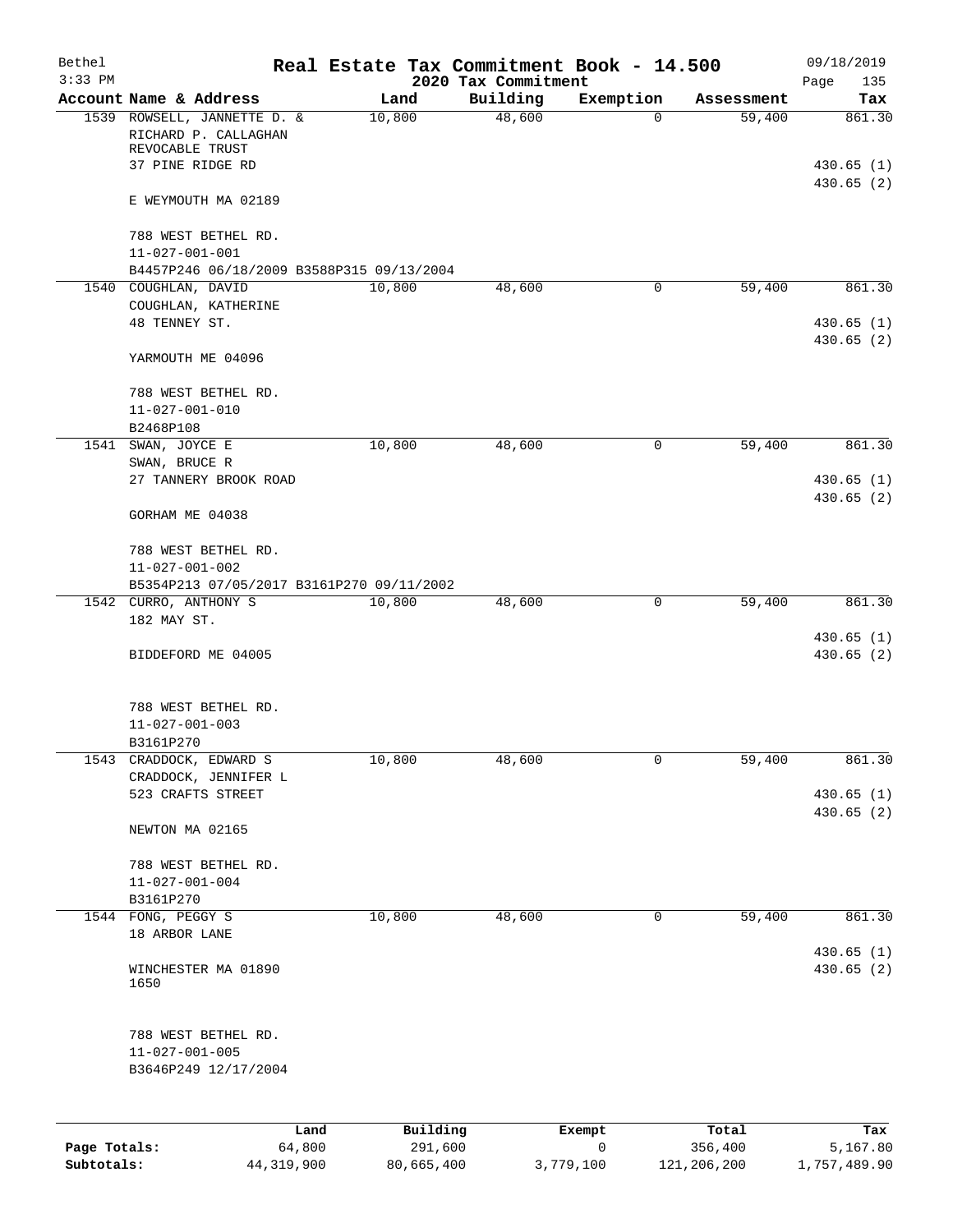| Bethel<br>$3:33$ PM |                                               | Real Estate Tax Commitment Book - 14.500 | 2020 Tax Commitment |           |            | 09/18/2019<br>136<br>Page |
|---------------------|-----------------------------------------------|------------------------------------------|---------------------|-----------|------------|---------------------------|
|                     | Account Name & Address                        | Land                                     | Building            | Exemption | Assessment | Tax                       |
|                     | 1545 BURKE, EDWARD P<br>105 KENOZA AVE.       | 10,800                                   | 48,600              | $\Omega$  | 59,400     | 861.30                    |
|                     |                                               |                                          |                     |           |            | 430.65(1)                 |
|                     | HAVERHILL MA 01830                            |                                          |                     |           |            | 430.65(2)                 |
|                     | 788 WEST BETHEL RD.                           |                                          |                     |           |            |                           |
|                     | $11 - 027 - 001 - 006$                        |                                          |                     |           |            |                           |
|                     | B4408P265 02/26/2009 B2782P290 12/28/1999     |                                          |                     |           |            |                           |
|                     | 1546 MURPHY, DANIEL J<br>MURPHY, MARY ANNE    | 10,800                                   | 48,600              | 0         | 59,400     | 861.30                    |
|                     | 13 WINTERBERRY ROAD                           |                                          |                     |           |            | 430.65(1)                 |
|                     |                                               |                                          |                     |           |            | 430.65 (2)                |
|                     | PELHAM NH 03076 3574                          |                                          |                     |           |            |                           |
|                     | 788 WEST BETHEL RD.                           |                                          |                     |           |            |                           |
|                     | $11 - 027 - 001 - 007$                        |                                          |                     |           |            |                           |
|                     | B2782P290                                     |                                          |                     |           |            |                           |
|                     | 1547 REZENDES, BERNADETTE<br>REZENDES, RONALD | 10,800                                   | 48,600              | 0         | 59,400     | 861.30                    |
|                     | 2 JAIME PATH                                  |                                          |                     |           |            | 430.65(1)                 |
|                     | PLYMOUTH MA 02360                             |                                          |                     |           |            | 430.65(2)                 |
|                     |                                               |                                          |                     |           |            |                           |
|                     | 788 WEST BETHEL RD.                           |                                          |                     |           |            |                           |
|                     | $11 - 027 - 001 - 008$<br>B3025P240           |                                          |                     |           |            |                           |
|                     | 1548 FONG, PEGGY S                            | 10,800                                   | 48,600              | 0         | 59,400     | 861.30                    |
|                     | 18 ARBOR LANE                                 |                                          |                     |           |            | 430.65(1)                 |
|                     | WINCHESTER MA 01890<br>1650                   |                                          |                     |           |            | 430.65 (2)                |
|                     |                                               |                                          |                     |           |            |                           |
|                     | 788 WEST BETHEL RD.                           |                                          |                     |           |            |                           |
|                     | $11 - 027 - 001 - 009$                        |                                          |                     |           |            |                           |
|                     | B3719P288 05/13/2005                          |                                          |                     |           |            |                           |
|                     | 1549 FONG, PEGGY S<br>18 ARBOR LN             | 34,400<br>2.00<br>Acres                  | 90,400              | 0         | 124,800    | 1,809.60                  |
|                     |                                               |                                          |                     |           |            | 904.80(1)                 |
|                     | WINCHESTER MA 01890                           |                                          |                     |           |            | 904.80(2)                 |
|                     |                                               |                                          |                     |           |            |                           |
|                     | WEST BETHEL RD.                               |                                          |                     |           |            |                           |
|                     | $11 - 027 - 002$                              |                                          |                     |           |            |                           |
|                     | B3646P277 12/17/2004                          |                                          |                     |           |            |                           |
|                     | 1550 TUCKER LAND COMPANY,                     | 58,300                                   | 165,900             | 0         | 224,200    | 3,250.90                  |
|                     | LLC<br>BROWN, MARK                            | 8.00<br>Acres                            |                     |           |            |                           |
|                     | PLEASANT RIVER MOTEL                          |                                          |                     |           |            | 1,625.45(1)               |
|                     | PO BOX 72                                     |                                          |                     |           |            | 1,625.45(2)               |
|                     | WEST BETHEL ME 04286                          |                                          |                     |           |            |                           |
|                     |                                               |                                          |                     |           |            |                           |
|                     | 764 WEST BETHEL RD.<br>$11 - 027 - 003$       |                                          |                     |           |            |                           |
|                     | B3443P231 12/30/2003 B3198P81 11/18/2002      |                                          |                     |           |            |                           |
|                     |                                               |                                          |                     |           |            |                           |
|                     |                                               |                                          |                     |           |            |                           |

|              | Land       | Building   | Exempt    | Total       | Tax          |
|--------------|------------|------------|-----------|-------------|--------------|
| Page Totals: | 135,900    | 450,700    |           | 586,600     | 8,505.70     |
| Subtotals:   | 44,455,800 | 81,116,100 | 3,779,100 | 121,792,800 | 1,765,995.60 |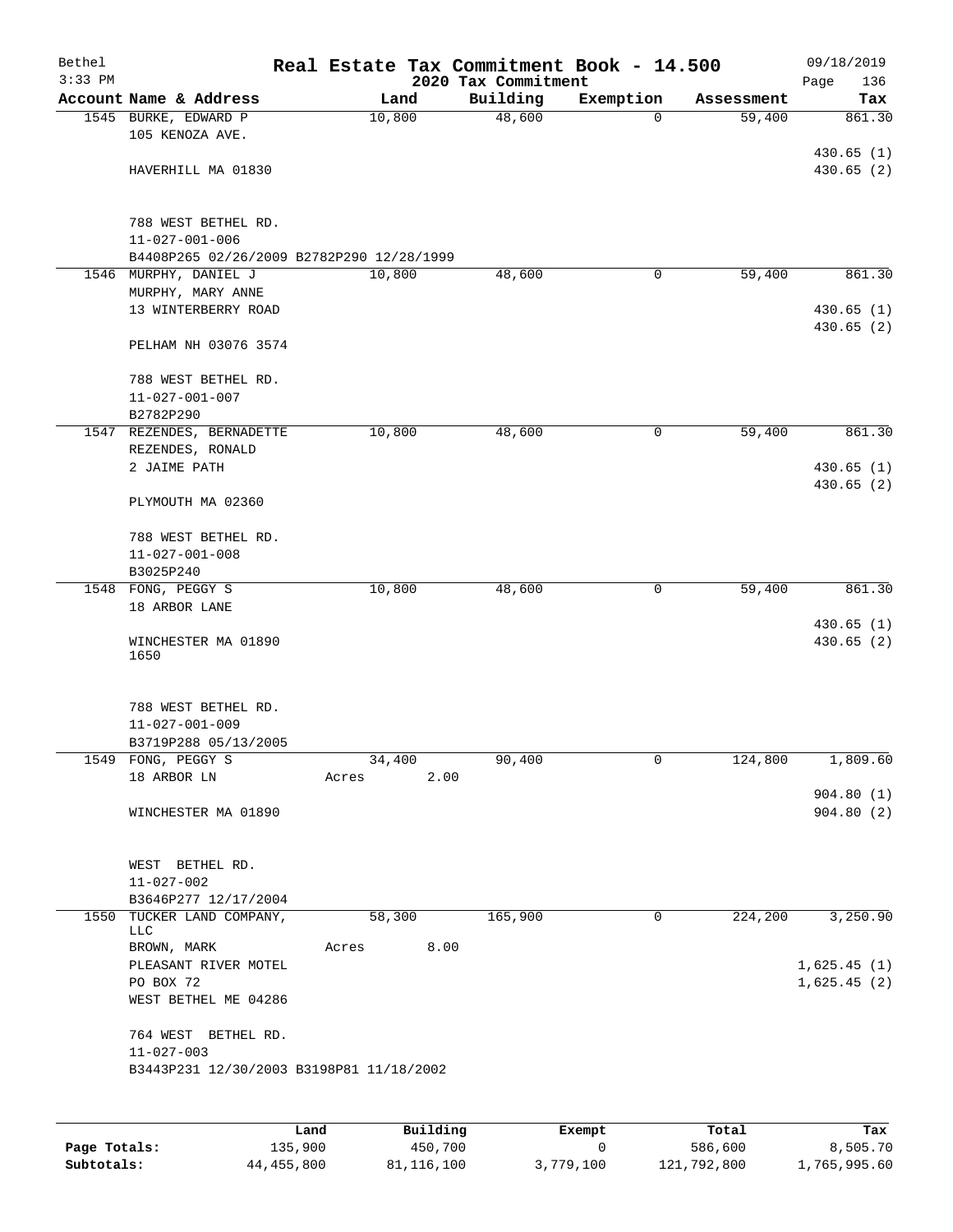| Bethel<br>$3:33$ PM |                                                                       |       |        | 2020 Tax Commitment | Real Estate Tax Commitment Book - 14.500 |            | 09/18/2019<br>Page<br>137 |
|---------------------|-----------------------------------------------------------------------|-------|--------|---------------------|------------------------------------------|------------|---------------------------|
|                     | Account Name & Address                                                |       | Land   | Building            | Exemption                                | Assessment | Tax                       |
|                     | 1552 HALE, ARLYNNE G                                                  |       | 43,400 | 64,400              | 20,000                                   | 87,800     | 1,273.10                  |
|                     | PO BOX 52                                                             | Acres | 16.26  |                     | 01 Homestead (HM)                        |            |                           |
|                     |                                                                       |       |        |                     |                                          |            | 636.55(1)                 |
|                     | W BETHEL ME 04286                                                     |       |        |                     |                                          |            | 636.55(2)                 |
|                     |                                                                       |       |        |                     |                                          |            |                           |
|                     |                                                                       |       |        |                     |                                          |            |                           |
|                     | 12 FLEMING RD.                                                        |       |        |                     |                                          |            |                           |
|                     | $11 - 029$                                                            |       |        |                     |                                          |            |                           |
|                     | B5410P189 05/29/2018 B4526P320 11/16/2009 B2353P87                    |       |        |                     |                                          |            |                           |
|                     | 1553 ROBERTI, THOMAS                                                  |       | 42,500 | $\Omega$            | 0                                        | 42,500     | 616.25                    |
|                     | ROBERTI, SUSAN                                                        | Acres | 27.00  |                     |                                          |            |                           |
|                     | 120 FLEMING RD.                                                       |       |        |                     |                                          |            | 308.13(1)<br>308.12(2)    |
|                     | BETHEL ME 04217                                                       |       |        |                     |                                          |            |                           |
|                     |                                                                       |       |        |                     |                                          |            |                           |
|                     | RTE 2 S/S                                                             |       |        |                     |                                          |            |                           |
|                     | $11 - 030$                                                            |       |        |                     |                                          |            |                           |
|                     | B3019P80 B3019P80                                                     |       |        |                     |                                          |            |                           |
|                     | 1554 KNUDSEN, JAY MORGAN                                              |       | 36,400 | 0                   | $\mathbf 0$                              | 36,400     | 527.80                    |
|                     | KNUDSEN, ERICA LYNN                                                   | Acres | 7.10   |                     |                                          |            |                           |
|                     | 23 FOX RUN                                                            |       |        |                     |                                          |            | 263.90(1)                 |
|                     |                                                                       |       |        |                     |                                          |            | 263.90(2)                 |
|                     | KENNEBUNKPORT ME 04046                                                |       |        |                     |                                          |            |                           |
|                     |                                                                       |       |        |                     |                                          |            |                           |
|                     | 43 FLEMING RD.                                                        |       |        |                     |                                          |            |                           |
|                     | $11 - 031$                                                            |       |        |                     |                                          |            |                           |
|                     | B5372P636 10/13/2017 B2653P106 12/30/1998                             |       |        |                     |                                          |            |                           |
|                     | 1555 KNUDSEN, JAY MORGAN                                              |       | 5,900  | $\Omega$            | $\Omega$                                 | 5,900      | 85.55                     |
|                     | KNUDSEN, ERICA LYNN                                                   | Acres | 1.30   |                     |                                          |            |                           |
|                     | 23 FOX RUN                                                            |       |        |                     |                                          |            | 42.78 (1)                 |
|                     |                                                                       |       |        |                     |                                          |            | 42.77(2)                  |
|                     | KENNEBUNKPORT ME 04046                                                |       |        |                     |                                          |            |                           |
|                     |                                                                       |       |        |                     |                                          |            |                           |
|                     | FLEMING RD.                                                           |       |        |                     |                                          |            |                           |
|                     | $11 - 031 - 001$                                                      |       |        |                     |                                          |            |                           |
|                     | B5372P636 10/13/2017 B2653P106 12/30/1998<br>1556 KNUDSEN, JAY MORGAN |       | 5,900  | $\Omega$            | 0                                        | 5,900      | 85.55                     |
|                     | KNUDSEN, ERICA LYNN                                                   | Acres | 1.20   |                     |                                          |            |                           |
|                     | 23 FOX RUN                                                            |       |        |                     |                                          |            | 42.78 (1)                 |
|                     |                                                                       |       |        |                     |                                          |            | 42.77 (2)                 |
|                     | KENNEBUNKPORT ME 04046                                                |       |        |                     |                                          |            |                           |
|                     |                                                                       |       |        |                     |                                          |            |                           |
|                     | FLEMING RD.                                                           |       |        |                     |                                          |            |                           |
|                     | $11 - 031 - 002$                                                      |       |        |                     |                                          |            |                           |
|                     | B5372P636 10/13/2017 B2653P106 12/30/1998                             |       |        |                     |                                          |            |                           |
|                     | 1557 LAVALLEE, ELIZABETH S                                            |       | 32,100 | $\Omega$            | $\mathbf 0$                              | 32,100     | 465.45                    |
|                     | 27 FLEMING RD.                                                        | Acres | 3.00   |                     |                                          |            |                           |
|                     |                                                                       |       |        |                     |                                          |            | 232.73(1)                 |
|                     | BETHEL ME 04217                                                       |       |        |                     |                                          |            | 232.72 (2)                |
|                     |                                                                       |       |        |                     |                                          |            |                           |
|                     |                                                                       |       |        |                     |                                          |            |                           |
|                     | RTE 2 S/S                                                             |       |        |                     |                                          |            |                           |
|                     | $11 - 032$                                                            |       |        |                     |                                          |            |                           |
|                     | B3733P329 06/02/2005                                                  |       |        |                     |                                          |            |                           |
|                     |                                                                       |       |        |                     |                                          |            |                           |

|              | Land       | Building   | Exempt    | Total       | Tax          |
|--------------|------------|------------|-----------|-------------|--------------|
|              |            |            |           |             |              |
| Page Totals: | 166,200    | 64,400     | 20,000    | 210,600     | 3,053.70     |
| Subtotals:   | 44,622,000 | 81,180,500 | 3,799,100 | 122,003,400 | 1,769,049.30 |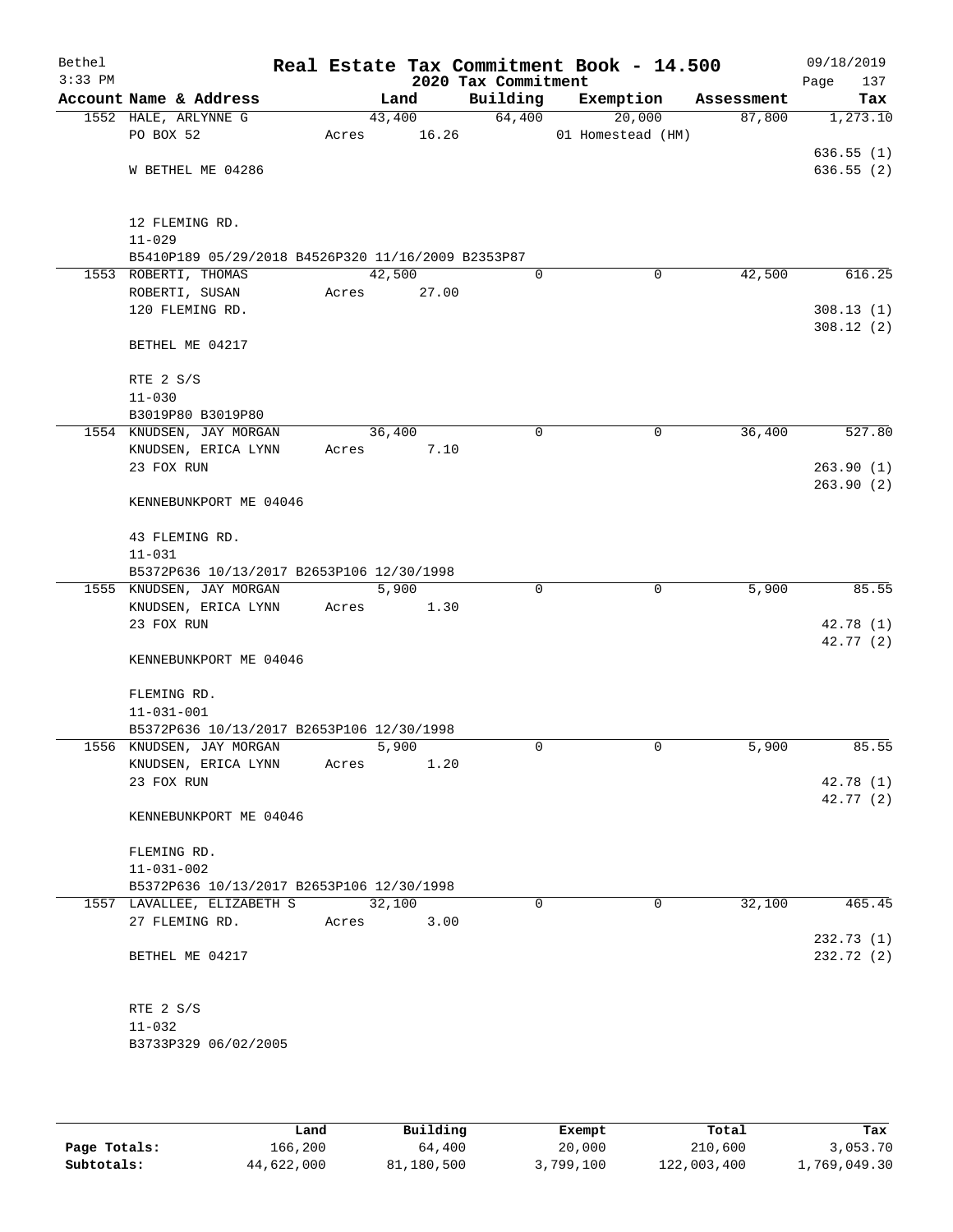| Bethel    |                                                                                        |       |        |                     | Real Estate Tax Commitment Book - 14.500 |            | 09/18/2019                   |
|-----------|----------------------------------------------------------------------------------------|-------|--------|---------------------|------------------------------------------|------------|------------------------------|
| $3:33$ PM |                                                                                        |       |        | 2020 Tax Commitment |                                          |            | 138<br>Page                  |
|           | Account Name & Address                                                                 |       | Land   | Building            | Exemption                                | Assessment | Tax                          |
|           | 1558 BURNHAM, DAVID                                                                    |       | 41,500 | 112,500             | 20,000                                   | 134,000    | 1,943.00                     |
|           | BURNHAM, SUSAN                                                                         | Acres | 2.80   |                     | 01 Homestead (HM)                        |            |                              |
|           | 14 FLEMING RD.                                                                         |       |        |                     |                                          |            | 971.50(1)                    |
|           | BETHEL ME 04217                                                                        |       |        |                     |                                          |            | 971.50 (2)                   |
|           | 14 FLEMING RD.                                                                         |       |        |                     |                                          |            |                              |
|           | $11 - 033$                                                                             |       |        |                     |                                          |            |                              |
|           | B2403P201 09/07/1993 B1449P171 12/31/1986                                              |       |        |                     |                                          |            |                              |
|           | 1559 CAPODILUPO, LUCIANO A                                                             |       | 37,700 | 144,900             | 20,000                                   | 162,600    | 2,357.70                     |
|           | PO BOX 343                                                                             | Acres | 0.95   |                     | 01 Homestead (HM)                        |            |                              |
|           | BETHEL ME 04217                                                                        |       |        |                     |                                          |            | 1, 178.85(1)<br>1, 178.85(2) |
|           | 21 FLEMING RD.                                                                         |       |        |                     |                                          |            |                              |
|           | $11 - 033 - 001$                                                                       |       |        |                     |                                          |            |                              |
|           | B3675P271 02/15/2005                                                                   |       |        |                     |                                          |            |                              |
|           | 1561 LUXTON, DAVID C                                                                   |       | 29,000 | 91,900              | 20,000                                   | 100,900    | 1,463.05                     |
|           | LUXTON, DEBORAH                                                                        | Acres | 6.49   |                     | 01 Homestead (HM)                        |            |                              |
|           | PO BOX 274                                                                             |       |        |                     |                                          |            | 731.53(1)                    |
|           |                                                                                        |       |        |                     |                                          |            | 731.52(2)                    |
|           | BETHEL ME 04217                                                                        |       |        |                     |                                          |            |                              |
|           | 891 WEST BETHEL RD.<br>$11 - 035$                                                      |       |        |                     |                                          |            |                              |
|           | B859P170 06/10/1975                                                                    |       |        |                     |                                          |            |                              |
|           | 1562 COLEMAN CONCRETE, INC                                                             |       | 20,200 | $\Omega$            | $\mathbf 0$                              | 20, 200    | 292.90                       |
|           | 9 NH ROUTE 113                                                                         | Acres | 20.00  |                     |                                          |            |                              |
|           |                                                                                        |       |        |                     |                                          |            | 146.45(1)                    |
|           | CONWAY NH 03818                                                                        |       |        |                     |                                          |            | 146.45(2)                    |
|           |                                                                                        |       |        |                     |                                          |            |                              |
|           | RTE 2 N/S                                                                              |       |        |                     |                                          |            |                              |
|           | $11 - 037$                                                                             |       |        |                     |                                          |            |                              |
|           | B4548P198 01/08/2010 B1444P47                                                          |       |        |                     |                                          |            |                              |
|           | 1563 COLEMAN CONCRETE                                                                  |       | 5,000  | 0                   | $\mathbf 0$                              | 5,000      | 72.50                        |
|           | 9 NH ROUTE 113                                                                         | Acres | 5.20   |                     |                                          |            |                              |
|           | CONWAY NH 03818                                                                        |       |        |                     |                                          |            | 36.25(1)<br>36.25(2)         |
|           |                                                                                        |       |        |                     |                                          |            |                              |
|           | RTE $2 N/S$                                                                            |       |        |                     |                                          |            |                              |
|           | $11 - 038$                                                                             |       |        |                     |                                          |            |                              |
|           | B5375P505 10/30/2017 B3716P46 05/10/2005                                               |       |        |                     |                                          |            |                              |
|           | 1564 JONES, DOUGLAS G                                                                  |       | 14,700 | 14,000              | 0                                        | 28,700     | 416.15                       |
|           | 22 STORMY BROOK RD                                                                     | Acres | 0.59   |                     |                                          |            |                              |
|           |                                                                                        |       |        |                     |                                          |            | 208.08(1)                    |
|           | FALMOUTH ME 04105                                                                      |       |        |                     |                                          |            | 208.07(2)                    |
|           | 10 FERRY RD                                                                            |       |        |                     |                                          |            |                              |
|           | $11 - 039$                                                                             |       |        |                     |                                          |            |                              |
|           | B5208P503 02/17/2015 B4568P190 03/16/2010 B4450P235<br>08/07/2009 B3662P211 12/28/2004 |       |        |                     |                                          |            |                              |
|           |                                                                                        |       |        |                     |                                          |            |                              |
|           |                                                                                        |       |        |                     |                                          |            |                              |

|              | Land       | Building   | Exempt    | Total       | Tax          |
|--------------|------------|------------|-----------|-------------|--------------|
| Page Totals: | 148,100    | 363,300    | 60,000    | 451,400     | 6.545.30     |
| Subtotals:   | 44,770,100 | 81,543,800 | 3,859,100 | 122,454,800 | 1,775,594.60 |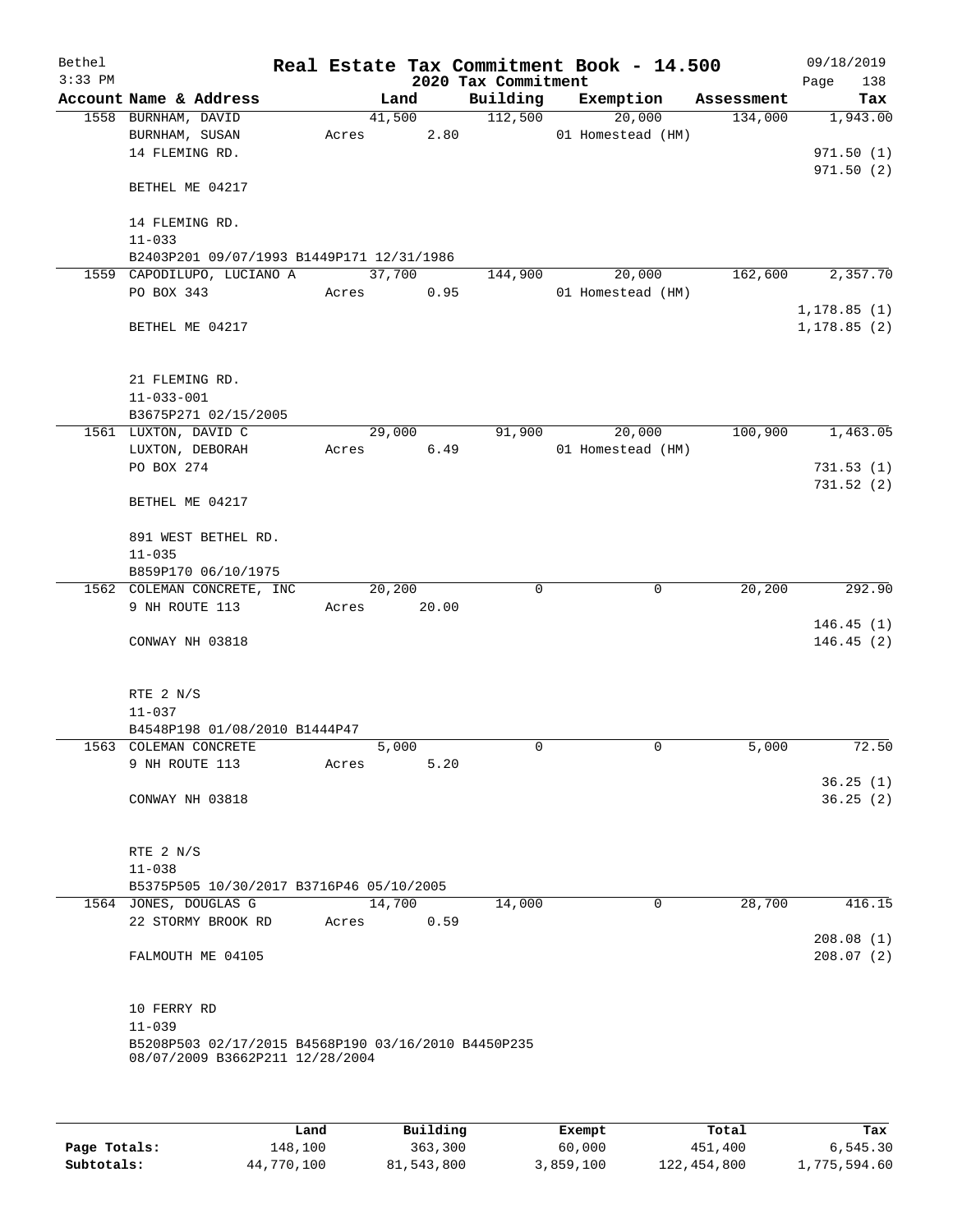| Bethel                                                            |                                                                 |         |            |          |                                 | Real Estate Tax Commitment Book - 14.500 |               | 09/18/2019             |
|-------------------------------------------------------------------|-----------------------------------------------------------------|---------|------------|----------|---------------------------------|------------------------------------------|---------------|------------------------|
| $3:33$ PM                                                         | Account Name & Address                                          |         | Land       |          | 2020 Tax Commitment<br>Building | Exemption                                | Assessment    | 139<br>Page<br>Tax     |
|                                                                   | 1565 JONES, DOUGLAS GRANT                                       |         | 66,300     |          | 23,100                          | $\Omega$                                 | 89,400        | 1,296.30               |
|                                                                   | 22 STORMY BROOK ROAD                                            | Acres   |            | 17.17    |                                 |                                          |               |                        |
| 8 FERRY RD.                                                       |                                                                 |         |            |          |                                 |                                          |               | 648.15 (1)             |
|                                                                   | FALMOUTH ME 04105                                               |         |            |          |                                 |                                          |               | 648.15(2)              |
|                                                                   |                                                                 |         |            |          |                                 |                                          |               |                        |
|                                                                   |                                                                 |         |            |          |                                 |                                          |               |                        |
|                                                                   | $11 - 040$<br>B5324P355 12/30/2016 B5261P636 12/31/2015 B4198P7 |         |            |          |                                 |                                          |               |                        |
|                                                                   | 09/21/2007 B3020P287                                            |         |            |          |                                 |                                          |               |                        |
|                                                                   | 1567 MOUNTFORD, ANDREW<br>BOSWORTH, BOSWORTH,                   | Acres   | 60,900     | 1.20     | 150,900                         | $\Omega$                                 | 211,800       | 3,071.10               |
| ELIZABETH<br>MEDFORD MA 02155<br>10 OAK DRIVE<br>$11 - 042 - 001$ |                                                                 |         |            |          |                                 |                                          |               |                        |
|                                                                   | 17 GARDEN ST                                                    |         |            |          |                                 |                                          |               | 1,535.55(1)            |
|                                                                   |                                                                 |         |            |          |                                 |                                          |               | 1,535.55(2)            |
|                                                                   |                                                                 |         |            |          |                                 |                                          |               |                        |
|                                                                   |                                                                 |         |            |          |                                 |                                          |               |                        |
|                                                                   |                                                                 |         |            |          |                                 |                                          |               |                        |
|                                                                   | B4782P348 11/14/2011 B3540P6 06/25/2004<br>1568 MOY, QUINCY K   |         | 50,400     |          | $\Omega$                        | $\Omega$                                 | 50,400        | 730.80                 |
|                                                                   | ELLEN DRISCOLL                                                  | Acres   |            | 1.00     |                                 |                                          |               |                        |
|                                                                   | 22 TANGLEWOOD DRIVE                                             |         |            |          |                                 |                                          |               | 365.40(1)              |
|                                                                   |                                                                 |         |            |          |                                 |                                          |               | 365.40(2)              |
|                                                                   | KENNEBUNK ME 04043                                              |         |            |          |                                 |                                          |               |                        |
| FERRY RD                                                          |                                                                 |         |            |          |                                 |                                          |               |                        |
|                                                                   | $11 - 042 - 002$                                                |         |            |          |                                 |                                          |               |                        |
|                                                                   | B3213P16 12/13/2002                                             |         | 50,400     |          | 1,500                           | 0                                        | 51,900        | 752.55                 |
|                                                                   | 1569 LAMPPU, ERKKI I.,<br>PIRKKO & DIANA                        |         |            |          |                                 |                                          |               |                        |
|                                                                   | 4394 WASHINGTON ST                                              | Acres   |            | 1.00     |                                 |                                          |               |                        |
|                                                                   |                                                                 |         |            |          |                                 |                                          |               | 376.28(1)<br>376.27(2) |
|                                                                   | ROSLINDALE MA 02130                                             |         |            |          |                                 |                                          |               |                        |
|                                                                   | 20 OAK DRIVE                                                    |         |            |          |                                 |                                          |               |                        |
|                                                                   | $11 - 042 - 003$                                                |         |            |          |                                 |                                          |               |                        |
|                                                                   | B4865P335 07/11/2012 B3168P189 09/23/2002                       |         |            |          |                                 |                                          |               |                        |
|                                                                   | 1570 DAGDIGIAN, CHRISTOPHER                                     |         | 60,900     |          | 109,800                         | 0                                        | 170,700       | 2,475.15               |
|                                                                   | R                                                               |         |            |          |                                 |                                          |               |                        |
|                                                                   | LAMPPU, DIANA M<br>4394 WASHINGTON ST.                          | Acres   |            | 1.20     |                                 |                                          |               | 1,237.58(1)            |
|                                                                   |                                                                 |         |            |          |                                 |                                          |               | 1, 237.57(2)           |
|                                                                   | ROSLINDALE MA 02131                                             |         |            |          |                                 |                                          |               |                        |
|                                                                   |                                                                 |         |            |          |                                 |                                          |               |                        |
|                                                                   | 24 OAK DRIVE<br>$11 - 042 - 004$                                |         |            |          |                                 |                                          |               |                        |
|                                                                   | B5366P455 09/11/2017 B3955P1 06/09/2006 B3170P116               |         |            |          |                                 |                                          |               |                        |
|                                                                   | 1571 ROCHEFORT, DAVID R                                         |         | 43,200     |          | 120,000                         | $\mathbf 0$                              | 163,200       | 2,366.40               |
|                                                                   | ROCHEFORT, SUZANNE                                              | Acres   |            | 1.00     |                                 |                                          |               |                        |
|                                                                   | 25 MIDDLEBURY RD.                                               |         |            |          |                                 |                                          |               | 1,183.20(1)            |
|                                                                   | LEXINGTON MA 02421                                              |         |            |          |                                 |                                          |               | 1,183.20 (2)           |
|                                                                   |                                                                 |         |            |          |                                 |                                          |               |                        |
|                                                                   | 23 OAK DRIVE<br>$11 - 042 - 005$                                |         |            |          |                                 |                                          |               |                        |
|                                                                   | B3170P116 09/25/2002                                            |         |            |          |                                 |                                          |               |                        |
|                                                                   |                                                                 | Land    |            | Building |                                 | Exempt                                   | Total         | Tax                    |
| Page Totals:                                                      |                                                                 | 332,100 |            | 405,300  |                                 | 0                                        | 737,400       | 10,692.30              |
| Subtotals:                                                        | 45,102,200                                                      |         | 81,949,100 |          |                                 | 3,859,100                                | 123, 192, 200 | 1,786,286.90           |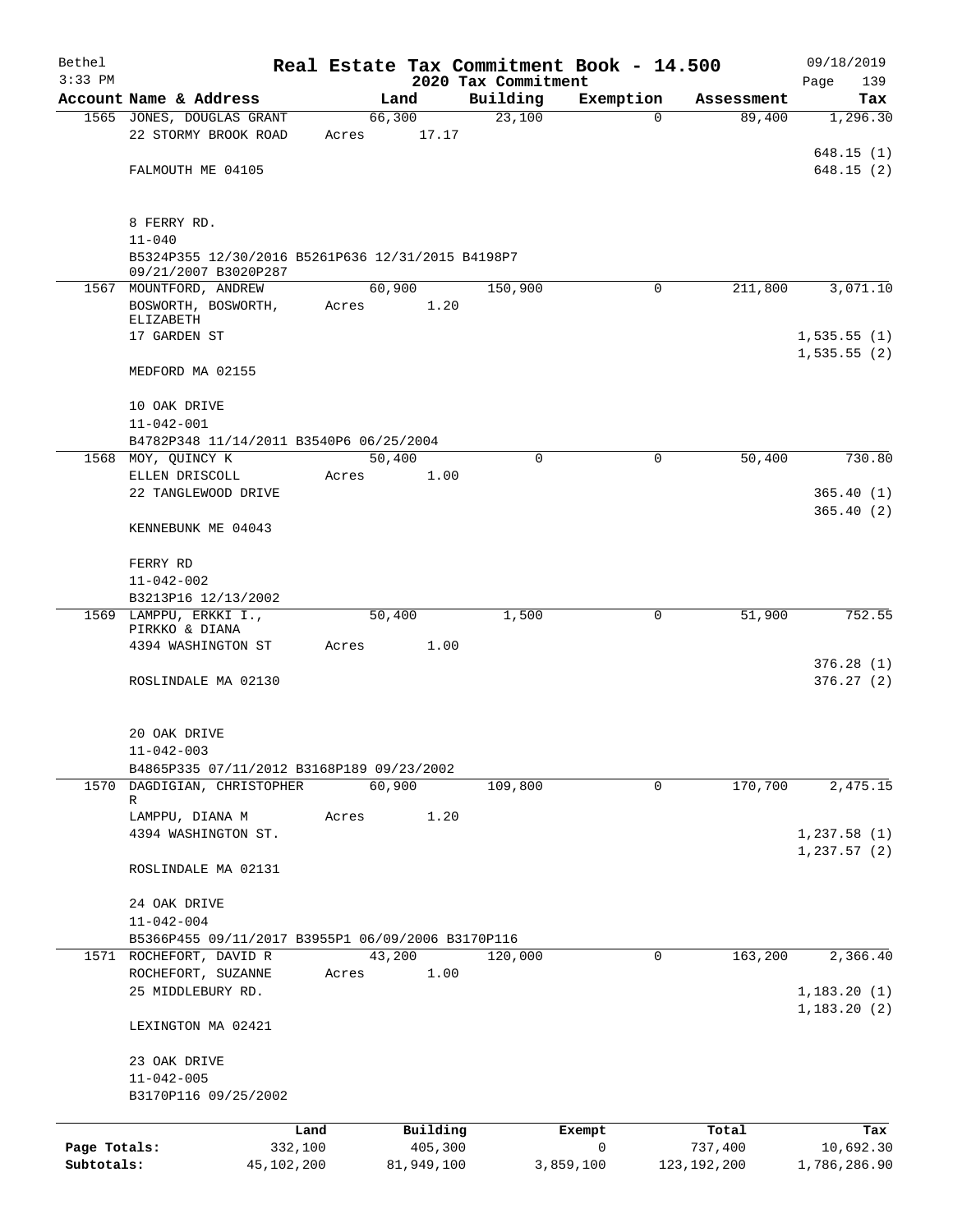| Bethel<br>$3:33$ PM |                                           |       |        | 2020 Tax Commitment | Real Estate Tax Commitment Book - 14.500 |            | 09/18/2019<br>Page<br>140  |
|---------------------|-------------------------------------------|-------|--------|---------------------|------------------------------------------|------------|----------------------------|
|                     | Account Name & Address                    |       | Land   | Building            | Exemption                                | Assessment | Tax                        |
|                     | 1572 HEAD, DAVID A                        |       | 43,200 | 135,000             | $\mathbf 0$                              | 178,200    | 2,583.90                   |
|                     | HEAD, FRANCES M                           | Acres | 1.00   |                     |                                          |            |                            |
|                     | PO BOX 61                                 |       |        |                     |                                          |            | 1, 291.95(1)               |
|                     |                                           |       |        |                     |                                          |            | 1, 291.95(2)               |
|                     | WEST BETHEL ME 04286                      |       |        |                     |                                          |            |                            |
|                     |                                           |       |        |                     |                                          |            |                            |
|                     | 21 OAK DRIVE                              |       |        |                     |                                          |            |                            |
|                     | $11 - 042 - 006$                          |       |        |                     |                                          |            |                            |
|                     | B4346P236 09/04/2008 B2661P274 12/30/1998 |       |        |                     |                                          |            |                            |
|                     | 1573 BARTLETT, MARK A                     |       | 44,100 | 134,100             | 0                                        | 178,200    | 2,583.90                   |
|                     | BARTLETT, MICHELLE C                      | Acres | 1.30   |                     |                                          |            |                            |
|                     | 15 OAK DRIVE                              |       |        |                     |                                          |            | 1, 291.95(1)               |
|                     |                                           |       |        |                     |                                          |            | 1, 291.95(2)               |
|                     | BETHEL ME 04217                           |       |        |                     |                                          |            |                            |
|                     | 15 OAK DRIVE                              |       |        |                     |                                          |            |                            |
|                     | $11 - 042 - 007$                          |       |        |                     |                                          |            |                            |
|                     | B3224P254 01/07/2003                      |       |        |                     |                                          |            |                            |
|                     | 1574 COTE, ALBERT                         |       | 24,900 | 25,300              | $\mathbf 0$                              | 50,200     | 727.90                     |
|                     | COTE, PATSY                               | Acres | 0.46   |                     |                                          |            |                            |
|                     | PO BOX 54                                 |       |        |                     |                                          |            | 363.95(1)                  |
|                     |                                           |       |        |                     |                                          |            | 363.95(2)                  |
|                     | WEST BETHEL ME 04286                      |       |        |                     |                                          |            |                            |
|                     |                                           |       |        |                     |                                          |            |                            |
|                     | 21 FERRY RD.                              |       |        |                     |                                          |            |                            |
|                     | $11 - 043$                                |       |        |                     |                                          |            |                            |
|                     | B3031P194 11/27/2001                      |       |        |                     |                                          |            |                            |
|                     | 1575 COTE, ALBERT                         |       | 33,300 | 63,700              | $\mathbf 0$                              | 97,000     | 1,406.50                   |
|                     | COTE, PATSY                               | Acres | 1.30   |                     |                                          |            |                            |
|                     | PO BOX 54                                 |       |        |                     |                                          |            | 703.25(1)                  |
|                     |                                           |       |        |                     |                                          |            | 703.25(2)                  |
|                     | WEST BETHEL ME 04286                      |       |        |                     |                                          |            |                            |
|                     |                                           |       |        |                     |                                          |            |                            |
|                     | 17 FERRY RD.                              |       |        |                     |                                          |            |                            |
|                     | $11 - 044$                                |       |        |                     |                                          |            |                            |
|                     | B2744P252 09/09/1999                      |       |        |                     |                                          |            |                            |
|                     | 1576 BENNETT, MALCOLM                     |       | 48,000 | 136,100             | 20,000                                   | 164,100    | 2,379.45                   |
|                     | PO BOX 392                                | Acres | 4.50   |                     | 01 Homestead (HM)                        |            |                            |
|                     | BETHEL ME 04217                           |       |        |                     |                                          |            | 1,189.73(1)<br>1,189.72(2) |
|                     |                                           |       |        |                     |                                          |            |                            |
|                     |                                           |       |        |                     |                                          |            |                            |
|                     | 249 BARKER RD                             |       |        |                     |                                          |            |                            |
|                     | $11 - 045$                                |       |        |                     |                                          |            |                            |
|                     | B2361P187 08/27/1996                      |       |        |                     |                                          |            |                            |
|                     | 1577 BROWN, RONALD B                      |       | 0      | 14,700              | 0                                        | 14,700     | 213.15                     |
|                     | 10 CHANDLER HILL RD                       |       |        |                     |                                          |            |                            |
|                     |                                           |       |        |                     |                                          |            | 106.58(1)                  |
|                     | BETHEL ME 04217                           |       |        |                     |                                          |            | 106.57(2)                  |
|                     |                                           |       |        |                     |                                          |            |                            |
|                     |                                           |       |        |                     |                                          |            |                            |
|                     | 245 BARKER RD.                            |       |        |                     |                                          |            |                            |
|                     | $11 - 046$                                |       |        |                     |                                          |            |                            |
|                     | B2361P187                                 |       |        |                     |                                          |            |                            |
|                     |                                           |       |        |                     |                                          |            |                            |
|                     |                                           |       |        |                     |                                          |            |                            |

|              | Land         | Building   | Exempt    | Total       | Tax          |
|--------------|--------------|------------|-----------|-------------|--------------|
| Page Totals: | 193,500      | 508,900    | 20,000    | 682,400     | 9,894.80     |
| Subtotals:   | 45, 295, 700 | 82,458,000 | 3,879,100 | 123,874,600 | 1,796,181.70 |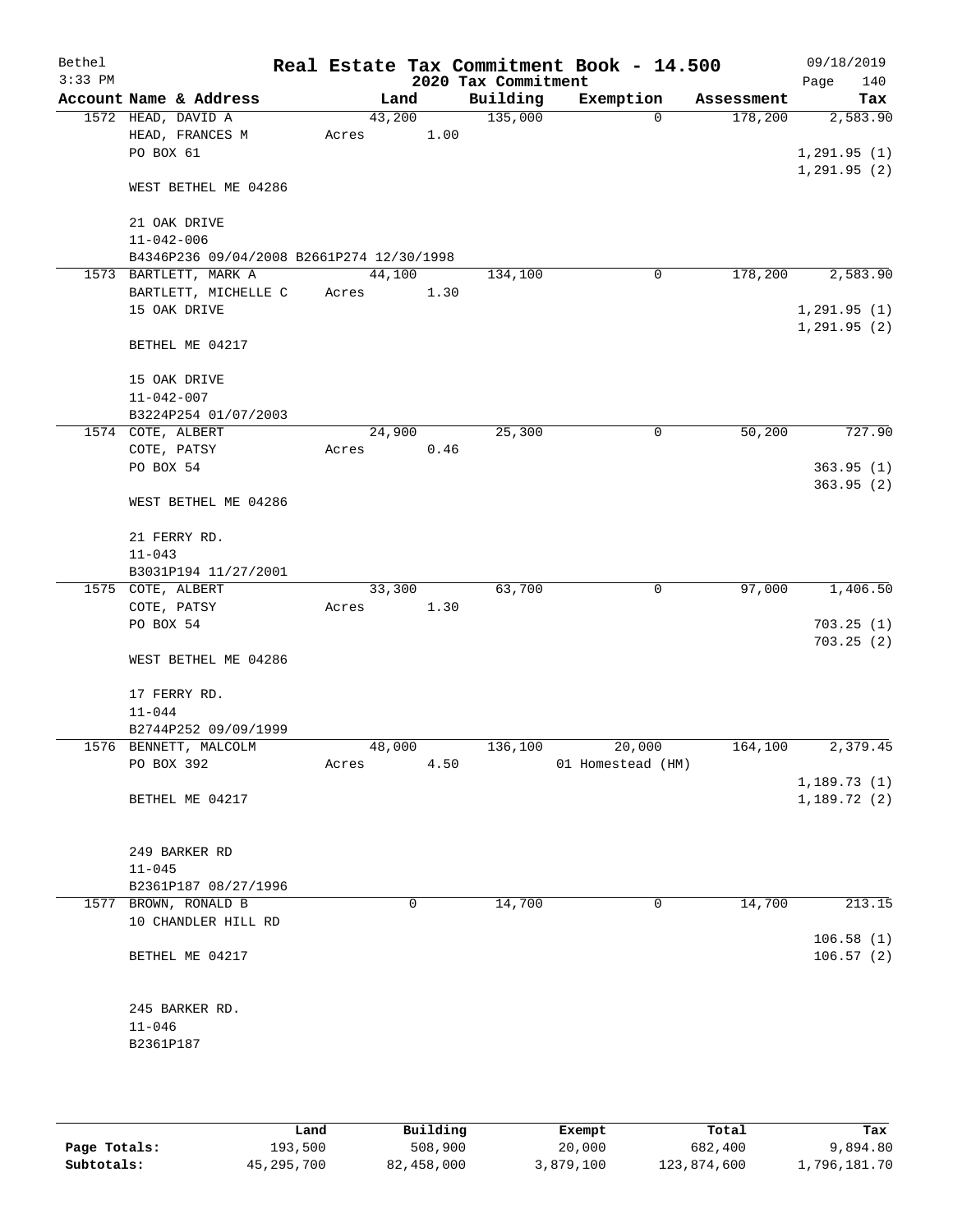| Bethel<br>$3:33$ PM |                                                    |       |        |      | 2020 Tax Commitment | Real Estate Tax Commitment Book - 14.500 |            | 09/18/2019<br>Page<br>141 |
|---------------------|----------------------------------------------------|-------|--------|------|---------------------|------------------------------------------|------------|---------------------------|
|                     | Account Name & Address                             |       | Land   |      | Building            | Exemption                                | Assessment | Tax                       |
|                     | 1578 WHEELER, STACEY L                             |       | 23,800 |      | $\mathsf{O}$        | $\Omega$                                 | 23,800     | 345.10                    |
|                     | 29 TERRACE ROAD                                    | Acres |        | 0.40 |                     |                                          |            |                           |
|                     |                                                    |       |        |      |                     |                                          |            | 172.55(1)                 |
|                     | BETHEL ME 04217                                    |       |        |      |                     |                                          |            | 172.55(2)                 |
|                     |                                                    |       |        |      |                     |                                          |            |                           |
|                     | 239 BARKER RD.                                     |       |        |      |                     |                                          |            |                           |
|                     | $11 - 047$                                         |       |        |      |                     |                                          |            |                           |
|                     | B3352P027 08/14/2003                               |       |        |      |                     |                                          |            |                           |
| 1579                |                                                    |       | 25,900 |      | 1,600               | $\mathbf 0$                              | 27,500     | 398.75                    |
|                     | 233 BARKER RD                                      | Acres |        | 0.52 |                     |                                          |            |                           |
|                     |                                                    |       |        |      |                     |                                          |            | 199.38(1)                 |
|                     | BETHEL ME 04217                                    |       |        |      |                     |                                          |            | 199.37 (2)                |
|                     |                                                    |       |        |      |                     |                                          |            |                           |
|                     |                                                    |       |        |      |                     |                                          |            |                           |
|                     | 233 BARKER RD.<br>$11 - 049$                       |       |        |      |                     |                                          |            |                           |
|                     | B1170P49                                           |       |        |      |                     |                                          |            |                           |
|                     | 1580 LUXTON, DONALD                                |       | 32,600 |      | 34,900              | 20,000                                   | 47,500     | 688.75                    |
|                     | 227 BARKER ROAD                                    | Acres |        | 1.00 |                     | 01 Homestead (HM)                        |            |                           |
|                     |                                                    |       |        |      |                     |                                          |            | 344.38 (1)                |
|                     | BETHEL ME 04217                                    |       |        |      |                     |                                          |            | 344.37 (2)                |
|                     |                                                    |       |        |      |                     |                                          |            |                           |
|                     |                                                    |       |        |      |                     |                                          |            |                           |
|                     | 227 BARKER RD.<br>$11 - 049 - 001$                 |       |        |      |                     |                                          |            |                           |
|                     | B1588P48                                           |       |        |      |                     |                                          |            |                           |
|                     | 1581 CHRISTOFORO, MARGARET V                       |       | 67,700 |      | 112,800             | $\mathbf 0$                              | 180,500    | 2,617.25                  |
|                     | 758 S 51ST STREET                                  | Acres |        | 6.00 |                     |                                          |            |                           |
|                     |                                                    |       |        |      |                     |                                          |            | 1,308.63(1)               |
|                     | PHILADELPHIA PA 19143                              |       |        |      |                     |                                          |            | 1,308.62(2)               |
|                     |                                                    |       |        |      |                     |                                          |            |                           |
|                     | 221 BARKER RD.                                     |       |        |      |                     |                                          |            |                           |
|                     | $11 - 050$                                         |       |        |      |                     |                                          |            |                           |
|                     | B5403P26 04/18/2018 B2454P124 07/16/1997           |       |        |      |                     |                                          |            |                           |
|                     | 1582 KELLER, JAMES                                 |       | 32,600 |      | 91,800              | 0                                        | 124,400    | 1,803.80                  |
|                     | 207 BARKER RD.                                     | Acres |        | 1.00 |                     |                                          |            |                           |
|                     |                                                    |       |        |      |                     |                                          |            | 901.90(1)                 |
|                     | BETHEL ME 04217                                    |       |        |      |                     |                                          |            | 901.90(2)                 |
|                     |                                                    |       |        |      |                     |                                          |            |                           |
|                     | 207 BARKER RD.                                     |       |        |      |                     |                                          |            |                           |
|                     | $11 - 051$                                         |       |        |      |                     |                                          |            |                           |
|                     | B2840P337 07/19/2000                               |       |        |      |                     |                                          |            |                           |
|                     | 1583 PAUL, ERIC                                    |       | 68,100 |      | 85,500              | 0                                        | 153,600    | 2,227.20                  |
|                     | 215 BARKER ROAD                                    | Acres |        | 4.46 |                     |                                          |            |                           |
|                     |                                                    |       |        |      |                     |                                          |            | 1, 113.60(1)              |
|                     | BETHEL ME 04217                                    |       |        |      |                     |                                          |            | 1, 113.60(2)              |
|                     |                                                    |       |        |      |                     |                                          |            |                           |
|                     | 215 BARKER RD.                                     |       |        |      |                     |                                          |            |                           |
|                     | $11 - 051 - 001$                                   |       |        |      |                     |                                          |            |                           |
|                     | B5447P618 12/31/2018 B4453P50 06/08/2009 B2640P253 |       |        |      |                     |                                          |            |                           |
|                     |                                                    |       |        |      |                     |                                          |            |                           |
|                     |                                                    |       |        |      |                     |                                          |            |                           |

|              | Land       | Building   |           |             |              |
|--------------|------------|------------|-----------|-------------|--------------|
|              |            |            | Exempt    | Total       | Tax          |
| Page Totals: | 250,700    | 326,600    | 20,000    | 557,300     | 8,080.85     |
| Subtotals:   | 45,546,400 | 82,784,600 | 3,899,100 | 124,431,900 | 1,804,262.55 |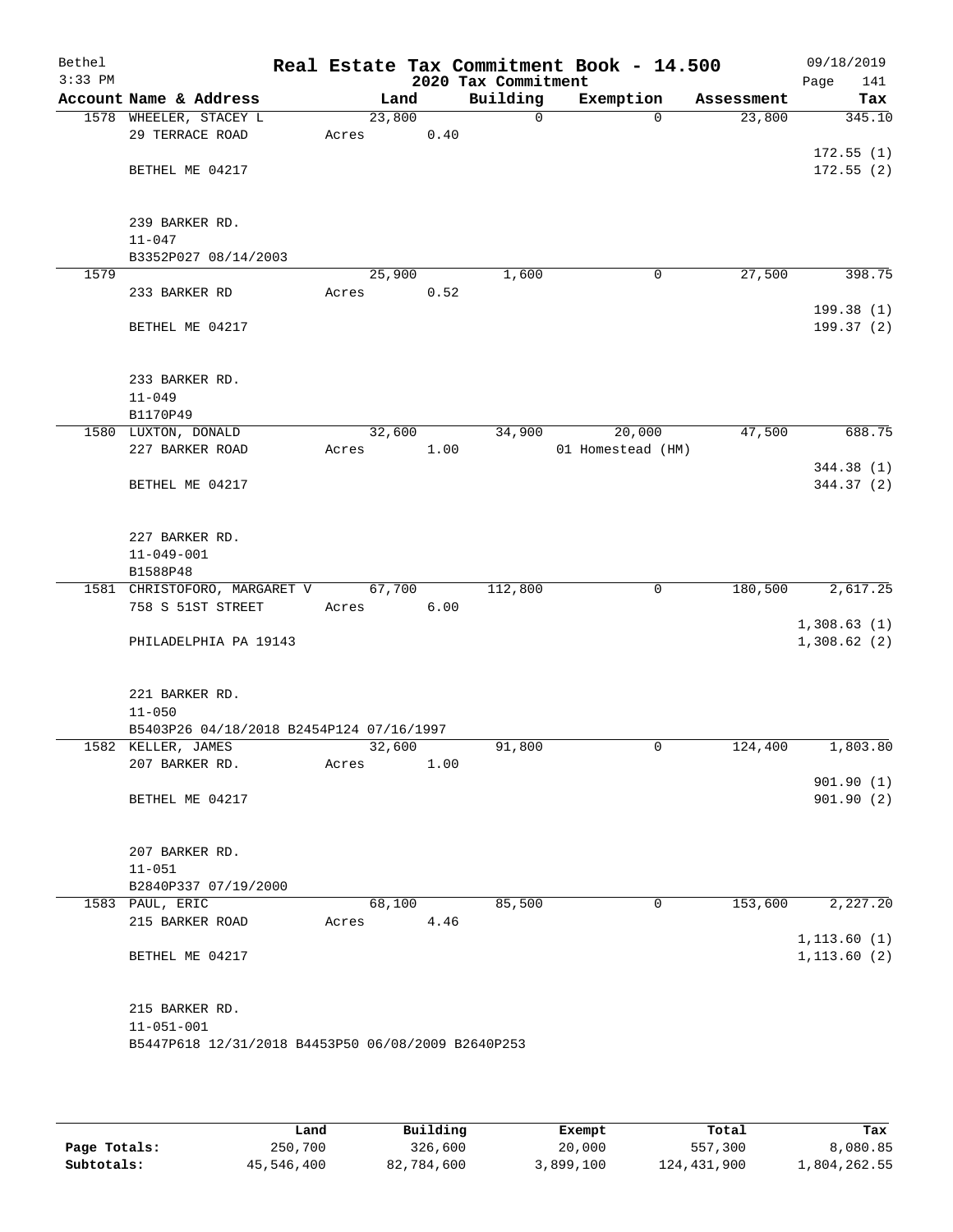| Bethel<br>$3:33$ PM |                                           |       |        |      | 2020 Tax Commitment | Real Estate Tax Commitment Book - 14.500 |            | Page        | 09/18/2019<br>142 |
|---------------------|-------------------------------------------|-------|--------|------|---------------------|------------------------------------------|------------|-------------|-------------------|
|                     | Account Name & Address                    |       | Land   |      | Building            | Exemption                                | Assessment |             | Tax               |
|                     | 1584 BEAN, ELMER H JR                     |       | 69,000 |      | 67,200              | 26,000                                   | 110,200    |             | 1,597.90          |
|                     | BEAN, LORNA BEAN MAHAR                    | Acres |        | 6.00 |                     | 01 Homestead (HM)                        |            |             |                   |
|                     | 173 BARKER ROAD                           |       |        |      |                     | 12 WW2 Vet Res                           |            |             | 798.95(1)         |
|                     |                                           |       |        |      |                     |                                          |            |             | 798.95(2)         |
|                     | BETHEL ME 04217                           |       |        |      |                     |                                          |            |             |                   |
|                     | 185 BARKER RD.                            |       |        |      |                     |                                          |            |             |                   |
|                     | $11 - 052$                                |       |        |      |                     |                                          |            |             |                   |
|                     | B5313P502 11/01/2016                      |       |        |      |                     |                                          |            |             |                   |
|                     | 1585 MURPHY, WILLIAM R                    |       | 38,400 |      | 0                   | $\mathbf 0$                              | 38,400     |             | 556.80            |
|                     | C/O WILLIAM & SYLVIE                      | Acres |        | 1.00 |                     |                                          |            |             |                   |
|                     | MURPHY                                    |       |        |      |                     |                                          |            |             |                   |
|                     | 309 ROUTE 232                             |       |        |      |                     |                                          |            |             | 278.40(1)         |
|                     | WOODSTOCK ME 04219 6225                   |       |        |      |                     |                                          |            |             | 278.40(2)         |
|                     | 190 BARKER RD.                            |       |        |      |                     |                                          |            |             |                   |
|                     | $11 - 053$                                |       |        |      |                     |                                          |            |             |                   |
|                     | B5233P528 07/23/2015 B804P135 11/05/1973  |       |        |      |                     |                                          |            |             |                   |
|                     | 1586 GUNTHER, JACQUELINE                  |       | 33,300 |      | 137,500             | 20,000                                   | 150,800    |             | 2,186.60          |
|                     | P.O. BOX 334                              | Acres |        | 0.68 |                     | 01 Homestead (HM)                        |            |             |                   |
|                     |                                           |       |        |      |                     |                                          |            | 1,093.30(1) |                   |
|                     | BETHEL ME 04217                           |       |        |      |                     |                                          |            | 1,093.30(2) |                   |
|                     |                                           |       |        |      |                     |                                          |            |             |                   |
|                     | 172 BARKER RD.                            |       |        |      |                     |                                          |            |             |                   |
|                     | $11 - 054$                                |       |        |      |                     |                                          |            |             |                   |
|                     | B1251P199                                 |       |        |      |                     |                                          |            |             |                   |
|                     | 1587 QUINN, MAUREEN A                     |       | 28,300 |      | 62,600              | $\mathbf 0$                              | 90,900     |             | 1,318.05          |
|                     | 18 CONWELL ST                             | Acres |        | 0.42 |                     |                                          |            |             | 659.03(1)         |
|                     | SOMERVILLE MA 02143                       |       |        |      |                     |                                          |            |             | 659.02 (2)        |
|                     |                                           |       |        |      |                     |                                          |            |             |                   |
|                     | 184 BARKER ROAD                           |       |        |      |                     |                                          |            |             |                   |
|                     | $11 - 054 - 001$                          |       |        |      |                     |                                          |            |             |                   |
|                     | B4965P234 03/18/2013 B3244P127 02/10/2003 |       |        |      |                     |                                          |            |             |                   |
|                     | 1588 WHEELER, MICHAEL G                   |       | 33,500 |      | 67,700              | 20,000                                   | 81,200     |             | 1,177.40          |
|                     | WHEELER, NINA L                           | Acres |        | 1.40 |                     | 01 Homestead (HM)                        |            |             |                   |
|                     | 156 BARKER ROAD                           |       |        |      |                     |                                          |            |             | 588.70 (1)        |
|                     |                                           |       |        |      |                     |                                          |            |             | 588.70 (2)        |
|                     | BETHEL ME 04217                           |       |        |      |                     |                                          |            |             |                   |
|                     | 156 BARKER RD.                            |       |        |      |                     |                                          |            |             |                   |
|                     | $11 - 055$                                |       |        |      |                     |                                          |            |             |                   |
|                     | B2426P27 04/17/1997 B1999P265 04/08/1993  |       |        |      |                     |                                          |            |             |                   |
|                     | 1589 EVANS, JOHN MICHAEL                  |       | 38,800 |      | 39,200              | 0                                        | 78,000     |             | 1,131.00          |
|                     | 640 WEST BETHEL RD                        | Acres |        | 1.10 |                     |                                          |            |             |                   |
|                     |                                           |       |        |      |                     |                                          |            |             | 565.50(1)         |
|                     | BETHEL ME 04217                           |       |        |      |                     |                                          |            |             | 565.50(2)         |
|                     |                                           |       |        |      |                     |                                          |            |             |                   |
|                     | 152 BARKER RD.                            |       |        |      |                     |                                          |            |             |                   |
|                     | $11 - 055 - 001$                          |       |        |      |                     |                                          |            |             |                   |
|                     | B5009P227 07/11/2013                      |       |        |      |                     |                                          |            |             |                   |
|                     |                                           |       |        |      |                     |                                          |            |             |                   |
|                     |                                           |       |        |      |                     |                                          |            |             |                   |

|              | Land       | Building   | Exempt    | Total       | Tax          |
|--------------|------------|------------|-----------|-------------|--------------|
| Page Totals: | 241,300    | 374,200    | 66,000    | 549,500     | 7,967.75     |
| Subtotals:   | 45,787,700 | 83,158,800 | 3,965,100 | 124,981,400 | 1,812,230.30 |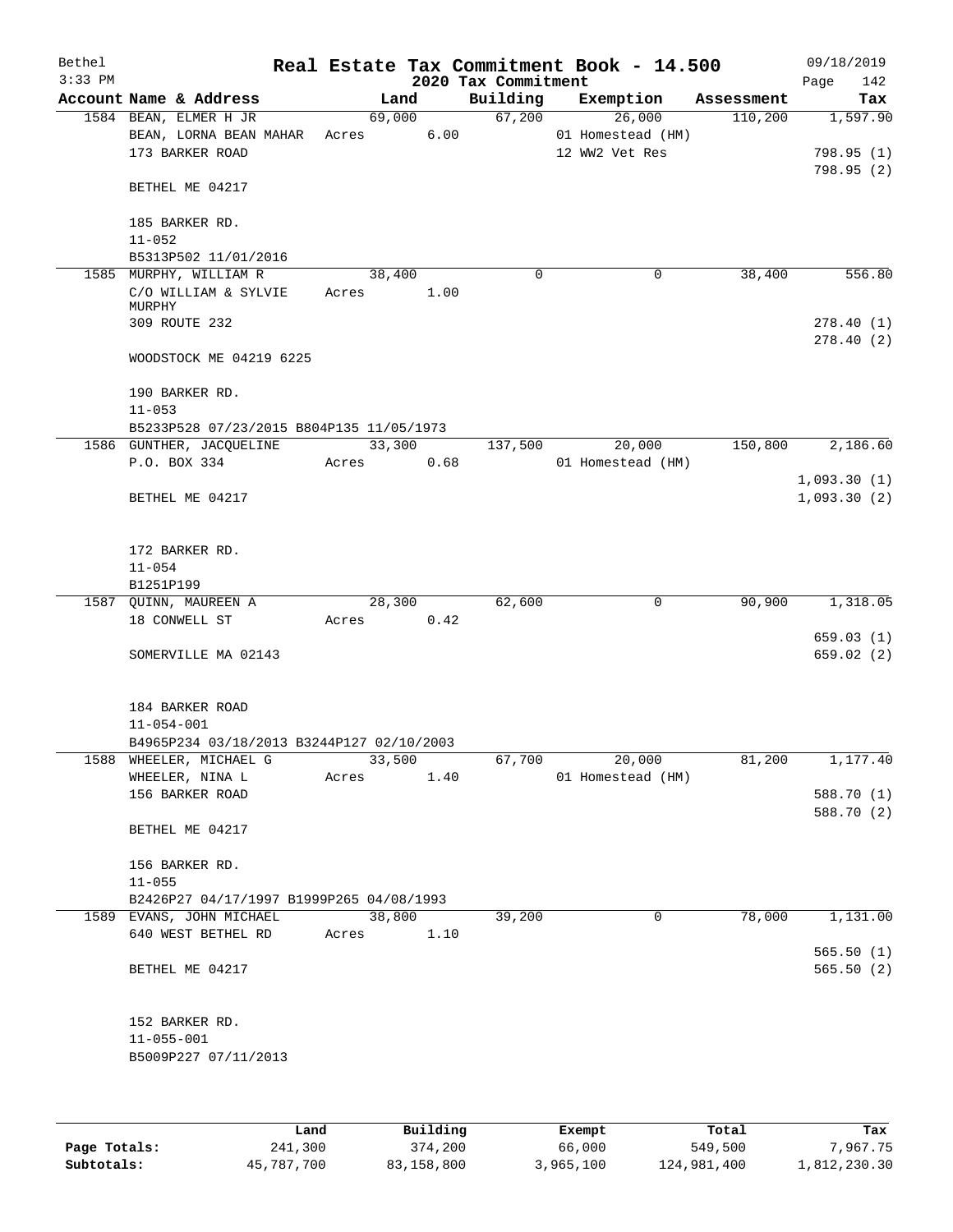| Bethel       |                                                    |       |        |          |                                 | Real Estate Tax Commitment Book - 14.500 |                       | 09/18/2019      |
|--------------|----------------------------------------------------|-------|--------|----------|---------------------------------|------------------------------------------|-----------------------|-----------------|
| $3:33$ PM    | Account Name & Address                             |       | Land   |          | 2020 Tax Commitment<br>Building | Exemption                                |                       | Page<br>143     |
|              | 1590 GROVER, RUPERT H, JR &                        |       | 78,300 |          | 239,100                         | $\Omega$                                 | Assessment<br>317,400 | Tax<br>4,602.30 |
|              | <b>SUZANNE</b>                                     |       |        |          |                                 |                                          |                       |                 |
|              | PO BOX 223                                         | Acres |        | 13.60    |                                 |                                          |                       |                 |
|              |                                                    |       |        |          |                                 |                                          |                       | 2,301.15(1)     |
|              | NORWAY ME 04268                                    |       |        |          |                                 |                                          |                       | 2,301.15(2)     |
|              |                                                    |       |        |          |                                 |                                          |                       |                 |
|              | 157 BARKER RD.<br>$11 - 056$                       |       |        |          |                                 |                                          |                       |                 |
|              | B4877P190 08/13/2012 B2426P27 03/30/1997 B1257P115 |       |        |          |                                 |                                          |                       |                 |
|              | 05/07/1984                                         |       |        |          |                                 |                                          |                       |                 |
|              | 1591 BEAN, RICHARD D                               |       | 81,100 |          | 213,500                         | 26,000                                   | 268,600               | 3,894.70        |
|              | BEAN, CHANTAL                                      | Acres |        | 19.00    |                                 | 01 Homestead (HM)                        |                       |                 |
|              | 135 BARKER ROAD                                    |       |        |          |                                 | 12 WW2 Vet Res                           |                       | 1,947.35(1)     |
|              | BETHEL ME 04217                                    |       |        |          |                                 |                                          |                       | 1,947.35(2)     |
|              |                                                    |       |        |          |                                 |                                          |                       |                 |
|              | 135 BARKER RD.                                     |       |        |          |                                 |                                          |                       |                 |
|              | $11 - 057$                                         |       |        |          |                                 |                                          |                       |                 |
|              | B1217P156 08/04/1983<br>1592 WHEELER, DENNIS A     |       | 38,900 |          | 151,500                         | 20,000                                   | 170,400               | 2,470.80        |
|              | PO BOX 271                                         | Acres |        | 1.20     |                                 | 01 Homestead (HM)                        |                       |                 |
|              |                                                    |       |        |          |                                 |                                          |                       | 1, 235.40(1)    |
|              | BETHEL ME 04217                                    |       |        |          |                                 |                                          |                       | 1, 235.40(2)    |
|              |                                                    |       |        |          |                                 |                                          |                       |                 |
|              | 144 BARKER ROAD                                    |       |        |          |                                 |                                          |                       |                 |
|              | $11 - 058$                                         |       |        |          |                                 |                                          |                       |                 |
|              | B3371P155 09/08/2003                               |       |        |          |                                 |                                          |                       |                 |
|              | 1593 O'DONNELL, BARBARA SUE                        |       | 28,800 |          | 0                               | 0                                        | 28,800                | 417.60          |
|              | PO BOX 728                                         | Acres | 1.00   |          |                                 |                                          |                       |                 |
|              |                                                    |       |        |          |                                 |                                          |                       | 208.80(1)       |
|              | BETHEL ME 04217                                    |       |        |          |                                 |                                          |                       | 208.80(2)       |
|              |                                                    |       |        |          |                                 |                                          |                       |                 |
|              | BARKER RD.                                         |       |        |          |                                 |                                          |                       |                 |
|              | $11 - 058 - 001$<br>B2634P69                       |       |        |          |                                 |                                          |                       |                 |
|              | 1594 MILLS, CYNTHIA                                |       | 38,700 |          | 124,400                         | 20,000                                   | 143,100               | 2,074.95        |
|              | P.O. BOX 95                                        | Acres |        | 1.10     |                                 | 01 Homestead (HM)                        |                       |                 |
|              |                                                    |       |        |          |                                 |                                          |                       | 1,037.48(1)     |
|              | WEST BETHEL ME 04286                               |       |        |          |                                 |                                          |                       | 1,037.47(2)     |
|              |                                                    |       |        |          |                                 |                                          |                       |                 |
|              | 122 BARKER RD.                                     |       |        |          |                                 |                                          |                       |                 |
|              | $11 - 059$                                         |       |        |          |                                 |                                          |                       |                 |
|              | B1192P150 02/09/1983                               |       |        |          |                                 |                                          |                       |                 |
|              | 1595 DAVIS, KEITH                                  |       | 30,500 |          | 0                               | 0                                        | 30,500                | 442.25          |
|              | PO BOX 32                                          | Acres |        | 1.80     |                                 |                                          |                       | 221.13(1)       |
|              | WEST BETHEL ME 04217                               |       |        |          |                                 |                                          |                       | 221.12(2)       |
|              |                                                    |       |        |          |                                 |                                          |                       |                 |
|              | RTE 2 S/S                                          |       |        |          |                                 |                                          |                       |                 |
|              | $11 - 060 - 001$                                   |       |        |          |                                 |                                          |                       |                 |
|              | B2990P80                                           |       |        |          |                                 |                                          |                       |                 |
|              |                                                    |       |        |          |                                 |                                          |                       |                 |
|              | Land                                               |       |        | Building |                                 |                                          | Total                 | Tax             |
| Page Totals: | 296,300                                            |       |        | 728,500  |                                 | Exempt<br>66,000                         | 958,800               | 13,902.60       |

**Subtotals:** 46,084,000 83,887,300 4,031,100 125,940,200 1,826,132.90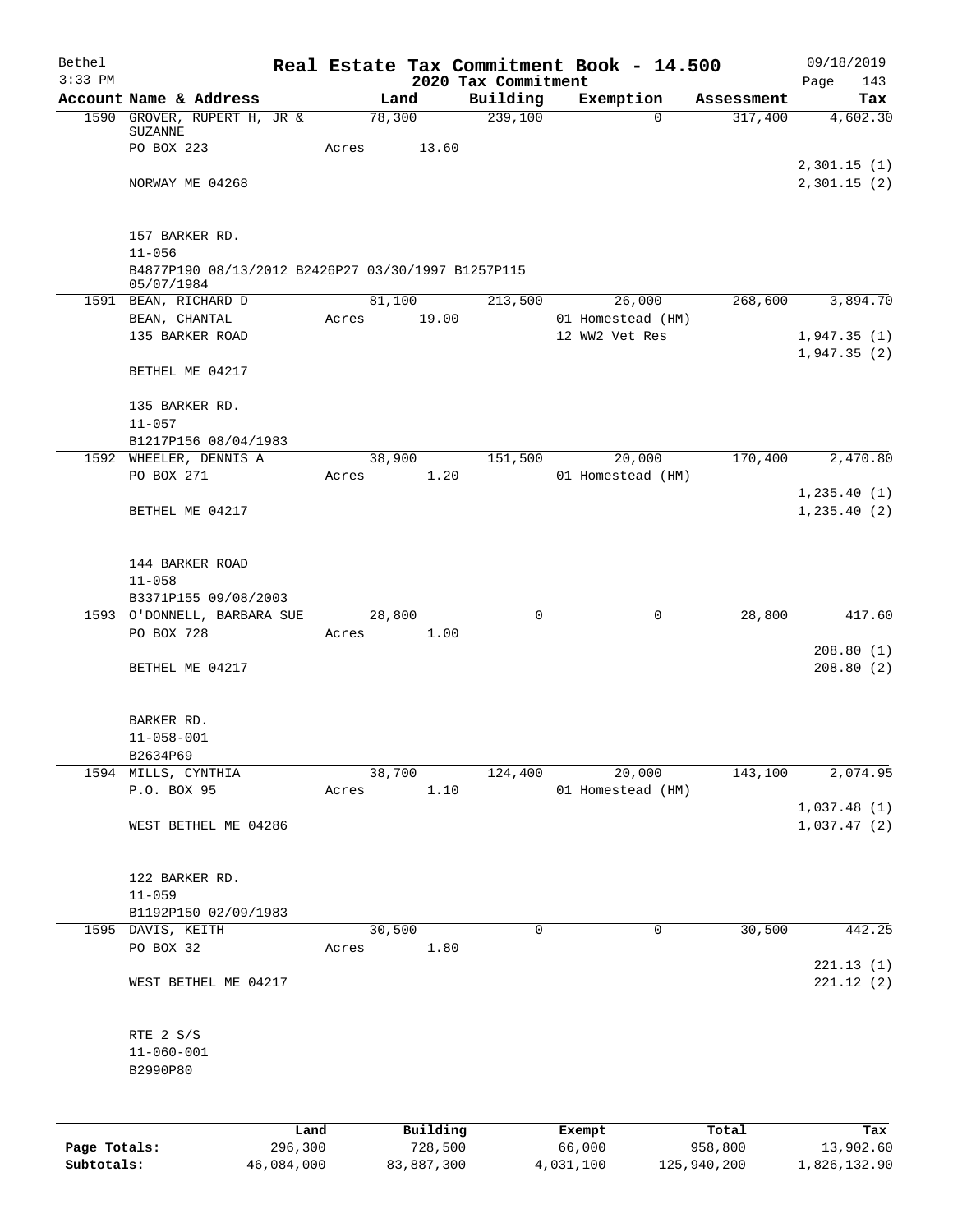| Bethel<br>$3:33$ PM |                                                                   |         |          |         |                                 | Real Estate Tax Commitment Book - 14.500 |            | 09/18/2019                 |
|---------------------|-------------------------------------------------------------------|---------|----------|---------|---------------------------------|------------------------------------------|------------|----------------------------|
|                     | Account Name & Address                                            |         | Land     |         | 2020 Tax Commitment<br>Building | Exemption                                | Assessment | Page<br>144<br>Tax         |
|                     | 1596 FONT, MIGUEL F                                               |         | 40,000   |         | 70,100                          | 20,000                                   | 90,100     | 1,306.45                   |
|                     | FONT, BARBARA A                                                   |         | Acres    | 1.70    |                                 | 01 Homestead (HM)                        |            |                            |
|                     | 98 BARKER RD                                                      |         |          |         |                                 |                                          |            | 653.23(1)                  |
|                     |                                                                   |         |          |         |                                 |                                          |            | 653.22(2)                  |
|                     | BETHEL ME 04217                                                   |         |          |         |                                 |                                          |            |                            |
|                     | 98 BARKER RD.                                                     |         |          |         |                                 |                                          |            |                            |
|                     | $11 - 060 - 002$                                                  |         |          |         |                                 |                                          |            |                            |
|                     | B5157P317 09/09/2014 B4232P93 12/03/2007 B2550P76                 |         |          |         |                                 |                                          |            |                            |
| 1597                | BROWN, SCOTT                                                      |         | 40,100   |         | 118,400                         | 20,000                                   | 138,500    | 2,008.25                   |
|                     | BROWN, LESA                                                       |         | Acres    | 1.80    |                                 | 01 Homestead (HM)                        |            |                            |
|                     | 88 BARKER RD.                                                     |         |          |         |                                 |                                          |            | 1,004.13(1)                |
|                     |                                                                   |         |          |         |                                 |                                          |            | 1,004.12(2)                |
|                     | BETHEL ME 04217 3222                                              |         |          |         |                                 |                                          |            |                            |
|                     | 88 BARKER ROAD                                                    |         |          |         |                                 |                                          |            |                            |
|                     | $11 - 060 - 003$                                                  |         |          |         |                                 |                                          |            |                            |
|                     | B2550P76                                                          |         |          |         |                                 |                                          |            |                            |
|                     | 1598 LUNNEY, TARA L                                               |         | 40,000   |         | 87,700                          | 0                                        | 127,700    | 1,851.65                   |
|                     | PO BOX 681                                                        |         | Acres    | 1.70    |                                 |                                          |            |                            |
|                     |                                                                   |         |          |         |                                 |                                          |            | 925.83(1)                  |
|                     | BETHEL ME 04217                                                   |         |          |         |                                 |                                          |            | 925.82(2)                  |
|                     |                                                                   |         |          |         |                                 |                                          |            |                            |
|                     | 76 BARKER RD                                                      |         |          |         |                                 |                                          |            |                            |
|                     | $11 - 060 - 004$                                                  |         |          |         |                                 |                                          |            |                            |
|                     | B5303P463 09/09/2016 B3923P242 04/21/2006 B2591P184<br>08/03/1998 |         |          |         |                                 |                                          |            |                            |
|                     | 1599 HEAD, DAVID & FRANCIS                                        |         | 44,100   |         | 96,800                          | $\mathbf 0$                              | 140,900    | 2,043.05                   |
|                     | M. TRUSTEES                                                       |         |          |         |                                 |                                          |            |                            |
|                     | PO BOX 61                                                         |         | Acres    | 5.38    |                                 |                                          |            |                            |
|                     |                                                                   |         |          |         |                                 |                                          |            | 1,021.53(1)                |
|                     | W BETHEL ME 04286                                                 |         |          |         |                                 |                                          |            | 1,021.52(2)                |
|                     |                                                                   |         |          |         |                                 |                                          |            |                            |
|                     | 101 BARKER RD.                                                    |         |          |         |                                 |                                          |            |                            |
|                     | $11 - 061$                                                        |         |          |         |                                 |                                          |            |                            |
|                     | B4953P101 02/13/2013 B624P225                                     |         |          |         |                                 | 0                                        | 180,000    |                            |
|                     | 1600 DIAMOND, JUDITH<br>15 ACRES RD.                              | Acres   | 64,200   | 6.00    | 115,800                         |                                          |            | 2,610.00                   |
|                     |                                                                   |         |          |         |                                 |                                          |            | 1,305.00(1)                |
|                     | BETHEL ME 04217                                                   |         |          |         |                                 |                                          |            | 1,305.00(2)                |
|                     |                                                                   |         |          |         |                                 |                                          |            |                            |
|                     | 15 ACRES RD.                                                      |         |          |         |                                 |                                          |            |                            |
|                     | $11 - 062 - 001$                                                  |         |          |         |                                 |                                          |            |                            |
|                     | B3128P210                                                         |         |          |         |                                 |                                          |            |                            |
|                     | 1601 VANDENBULCKE, ROBERT                                         |         | 63,300   |         | 143,700                         | $\mathbf 0$                              | 207,000    | 3,001.50                   |
|                     | 1 COMMONWEALTH AVE                                                | Acres   |          | 5.30    |                                 |                                          |            |                            |
|                     | SALISBURY MA 01952                                                |         |          |         |                                 |                                          |            | 1,500.75(1)<br>1,500.75(2) |
|                     |                                                                   |         |          |         |                                 |                                          |            |                            |
|                     | 7 ACRES RD.                                                       |         |          |         |                                 |                                          |            |                            |
|                     | $11 - 062 - 002$                                                  |         |          |         |                                 |                                          |            |                            |
|                     | B5373P633 10/19/2017 B4497P103 09/16/2009 B3128P228               |         |          |         |                                 |                                          |            |                            |
|                     | 06/26/2002                                                        |         |          |         |                                 |                                          |            |                            |
|                     |                                                                   |         |          |         |                                 |                                          |            |                            |
|                     |                                                                   | Land    | Building |         |                                 | Exempt                                   | Total      | Tax                        |
| Page Totals:        |                                                                   | 291,700 |          | 632,500 |                                 | 40,000                                   | 884,200    | 12,820.90                  |

**Subtotals:** 46,375,700 84,519,800 4,071,100 126,824,400 1,838,953.80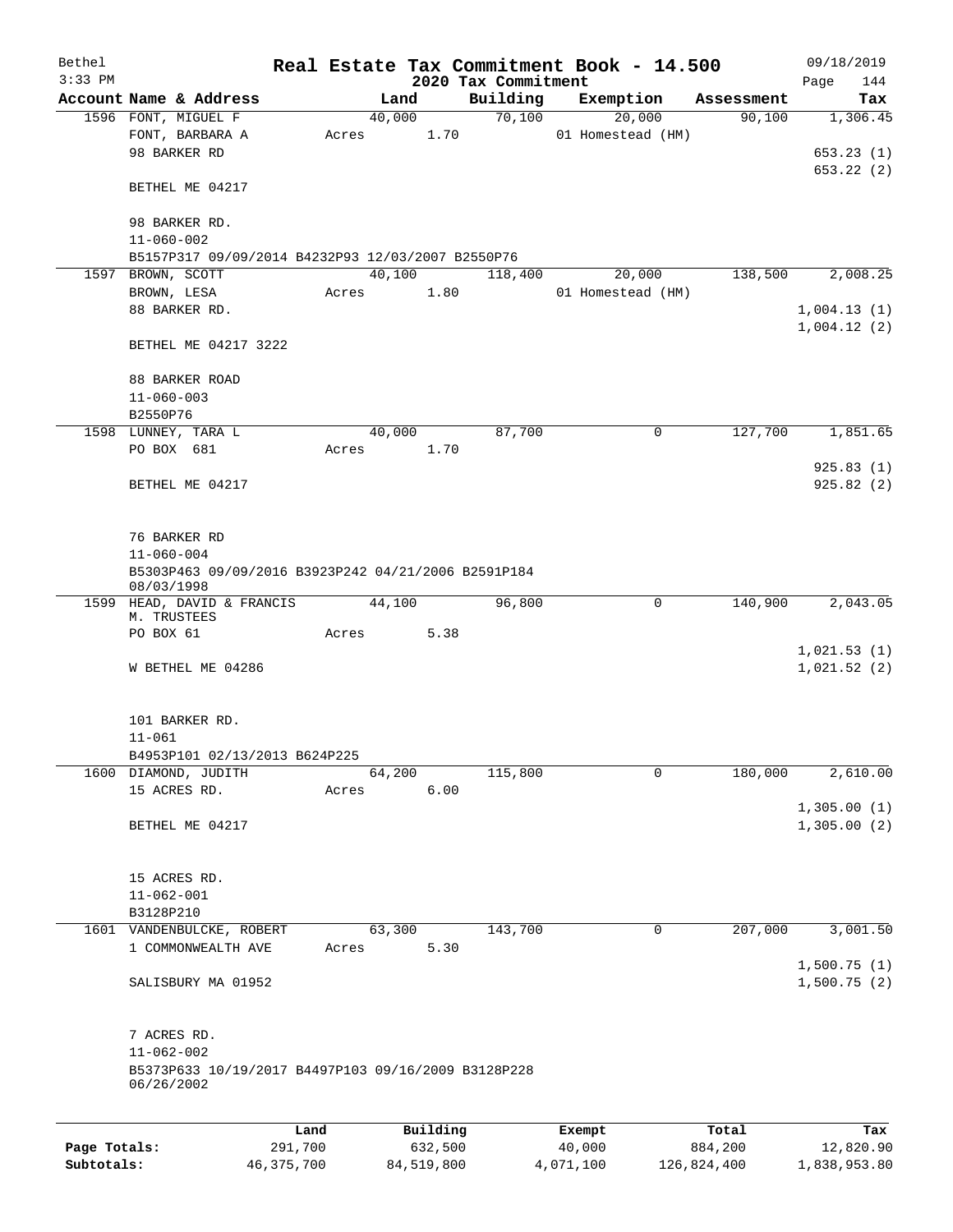| Bethel<br>$3:33$ PM |                                                                   |       |        |      | 2020 Tax Commitment | Real Estate Tax Commitment Book - 14.500 |            | 09/18/2019<br>Page<br>145  |
|---------------------|-------------------------------------------------------------------|-------|--------|------|---------------------|------------------------------------------|------------|----------------------------|
|                     | Account Name & Address                                            |       | Land   |      | Building            | Exemption                                | Assessment | Tax                        |
|                     | 1602 KEARNEY, RIAN & PAMELA<br>ROBINSON, JADE<br>65 SEAVIEW DRIVE | Acres | 63,100 | 5.15 | 127,700             | $\Omega$                                 | 190,800    | 2,766.60<br>1,383.30(1)    |
|                     | MARSHFIELD MA 02050                                               |       |        |      |                     |                                          |            | 1,383.30(2)                |
|                     | 24 ANDROSCOGGIN ROAD<br>$11 - 062 - 003$                          |       |        |      |                     |                                          |            |                            |
|                     | B5323P534 12/27/2016 B5232P560 07/16/2015 B3550P336<br>06/04/2004 |       |        |      |                     |                                          |            |                            |
|                     | 1603 MERRILL, JOAN M                                              |       | 69,100 |      | 110,500             | 0                                        | 179,600    | 2,604.20                   |
|                     | GOUCHER, ALLEN F<br>11 DEWEY ST.                                  | Acres |        | 5.29 |                     |                                          |            | 1,302.10(1)<br>1,302.10(2) |
|                     | AMESBURY MA 01913                                                 |       |        |      |                     |                                          |            |                            |
|                     | 38 ANDROSCOGGIN RD<br>$11 - 062 - 004$                            |       |        |      |                     |                                          |            |                            |
|                     | B3146P57                                                          |       |        |      |                     |                                          |            |                            |
|                     | 1604 GILL, MARK                                                   |       | 44,100 |      | 88,800              | 0                                        | 132,900    | 1,927.05                   |
|                     | 61 WHITTIER RD                                                    | Acres |        | 5.32 |                     |                                          |            | 963.53(1)                  |
|                     | WELLESLEY MA 02481                                                |       |        |      |                     |                                          |            | 963.52(2)                  |
|                     | 85 BARKER RD.<br>$11 - 062 - 005$                                 |       |        |      |                     |                                          |            |                            |
|                     | B4131P236 05/14/2007 B3712P181 05/06/2005                         |       |        |      |                     |                                          |            |                            |
|                     | 1605 MARSHALL, ROBERT A                                           |       | 38,700 |      | 130,200             | $\mathbf 0$                              | 168,900    | 2,449.05                   |
|                     | MARSHALL, ALESSANDRA S                                            | Acres |        | 1.10 |                     |                                          |            |                            |
|                     | 5 ALDERBROOK DRIVE                                                |       |        |      |                     |                                          |            | 1,224.53(1)                |
|                     | TOPSFIELD MA 01983                                                |       |        |      |                     |                                          |            | 1,224.52(2)                |
|                     | 73 BARKER RD.                                                     |       |        |      |                     |                                          |            |                            |
|                     | $11 - 063$                                                        |       |        |      |                     |                                          |            |                            |
|                     | B3641P209 12/10/2004 B2594P218                                    |       |        |      |                     |                                          |            |                            |
|                     | 1606 MACINNIS, MERRILL                                            |       | 9,000  |      | 8,300               | 0                                        | 17,300     | 250.85                     |
|                     | PO BOX 708                                                        | Acres |        | 1.50 |                     |                                          |            |                            |
|                     | BETHEL ME 04217                                                   |       |        |      |                     |                                          |            | 125.43(1)<br>125.42(2)     |
|                     | RTE 2 S/S                                                         |       |        |      |                     |                                          |            |                            |
|                     | $11 - 064$                                                        |       |        |      |                     |                                          |            |                            |
|                     | B4061P124 B2488P66                                                |       |        |      |                     |                                          |            |                            |
|                     | 1607 MACINNIS, MERRILL<br>PO BOX 708                              |       | 48,900 | 6.06 | $\Omega$            | 0                                        | 48,900     | 709.05                     |
|                     |                                                                   | Acres |        |      |                     |                                          |            | 354.53(1)                  |
|                     | BETHEL ME 04217                                                   |       |        |      |                     |                                          |            | 354.52(2)                  |
|                     | 61 BARKER RD.<br>$11 - 065$                                       |       |        |      |                     |                                          |            |                            |
|                     | B4061P124 12/08/2006 B2488P66 B2488P66                            |       |        |      |                     |                                          |            |                            |
|                     |                                                                   |       |        |      |                     |                                          |            |                            |

|              | Land       | Building   | Exempt    | Total       | Tax          |
|--------------|------------|------------|-----------|-------------|--------------|
| Page Totals: | 272,900    | 465,500    |           | 738,400     | 10,706.80    |
| Subtotals:   | 46,648,600 | 84,985,300 | 4,071,100 | 127,562,800 | 1,849,660.60 |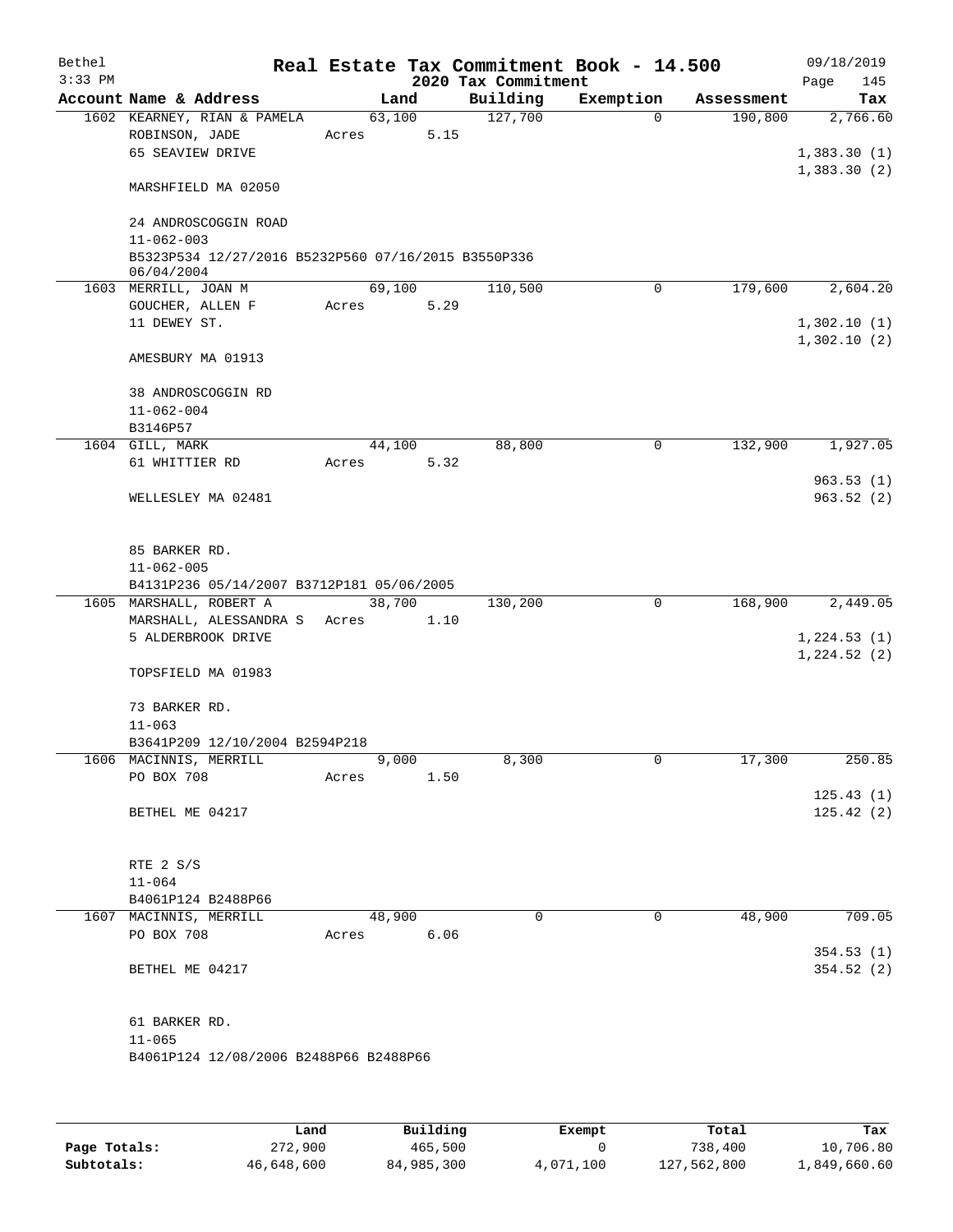| Bethel       |                                                                   |            |       |                |                                 | Real Estate Tax Commitment Book - 14.500 |             | 09/18/2019             |  |
|--------------|-------------------------------------------------------------------|------------|-------|----------------|---------------------------------|------------------------------------------|-------------|------------------------|--|
| $3:33$ PM    | Account Name & Address                                            |            |       | Land           | 2020 Tax Commitment<br>Building | Exemption                                | Assessment  | 146<br>Page<br>Tax     |  |
|              | 1608 MACINNIS, MERRILL                                            |            |       | 100            | $\mathbf 0$                     | $\Omega$                                 | 100         | $\overline{1.45}$      |  |
|              | PO BOX 708                                                        |            | Acres | 0.06           |                                 |                                          |             |                        |  |
|              |                                                                   |            |       |                |                                 |                                          |             | 0.73(1)                |  |
|              | BETHEL ME 04217                                                   |            |       |                |                                 |                                          |             | 0.72(2)                |  |
|              | RTE 2 N/S                                                         |            |       |                |                                 |                                          |             |                        |  |
|              | $11 - 066$                                                        |            |       |                |                                 |                                          |             |                        |  |
|              | B4061P124 B2507P307                                               |            |       |                |                                 |                                          |             |                        |  |
|              | 1609 BLAISDELL, BRENDA J                                          |            |       | 100            | $\Omega$                        | 0                                        | 100         | 1.45                   |  |
|              | 186 FLAT ROAD                                                     |            | Acres | 0.70           |                                 |                                          |             |                        |  |
|              | BETHEL ME 04217                                                   |            |       |                |                                 |                                          |             | 0.73(1)<br>0.72(2)     |  |
|              | <b>BARKER RD</b>                                                  |            |       |                |                                 |                                          |             |                        |  |
|              | $11 - 066 - 001$                                                  |            |       |                |                                 |                                          |             |                        |  |
|              | B5166P154 09/30/2014 B2884P107 11/21/2000                         |            |       |                |                                 |                                          |             |                        |  |
|              | 1610 CROSS, JUDITH A<br>COOLIDGE                                  |            |       | 43,500         | $\mathbf 0$                     | $\mathbf 0$                              | 43,500      | 630.75                 |  |
|              | 508 NORTH RD                                                      |            | Acres | 86.00          |                                 |                                          |             |                        |  |
|              |                                                                   |            |       |                |                                 |                                          |             | 315.38(1)              |  |
|              | BETHEL ME 04217                                                   |            |       |                |                                 |                                          |             | 315.37(2)              |  |
|              | NORTH RD                                                          |            |       |                |                                 |                                          |             |                        |  |
|              | $12 - 053$<br>B5042P216 09/25/2013 B4968P322 03/28/2013 B1188P248 |            |       |                |                                 |                                          |             |                        |  |
|              |                                                                   |            |       |                |                                 |                                          |             |                        |  |
|              | 1611 ROSSI REV TRUST, MARK<br>D.                                  |            |       | 50,200         | 6,800                           | 0                                        | 57,000      | 826.50                 |  |
|              | 92 OLD LOWELL ROAD                                                |            | Acres | 8.90           |                                 |                                          |             |                        |  |
|              | WESTFORD MA 01886                                                 |            |       |                |                                 |                                          |             | 413.25(1)<br>413.25(2) |  |
|              |                                                                   |            |       |                |                                 |                                          |             |                        |  |
|              | 578 NORTH RD                                                      |            |       |                |                                 |                                          |             |                        |  |
|              | $11 - 070$                                                        |            |       |                |                                 |                                          |             |                        |  |
|              | B5442P652 11/20/2018 B5412P51 06/07/2018 B3817P50<br>10/06/2005   |            |       |                |                                 |                                          |             |                        |  |
|              | 1612 ROSSI, MARK D                                                |            |       | 52,500         | 107,900                         | 0                                        | 160,400     | 2,325.80               |  |
|              | ROSSI, JEAN L                                                     |            | Acres | 3.00           |                                 |                                          |             |                        |  |
|              | 92 OLD LOWELL RD                                                  |            |       |                |                                 |                                          |             | 1,162.90(1)            |  |
|              | WESTFORD MA 01886                                                 |            |       |                |                                 |                                          |             | 1,162.90(2)            |  |
|              | 28 LOST BROOK RD                                                  |            |       |                |                                 |                                          |             |                        |  |
|              | $11 - 070 - 001$                                                  |            |       |                |                                 |                                          |             |                        |  |
|              | B4827P313 03/26/2012 B3151P232 08/20/2002                         |            |       |                |                                 |                                          |             |                        |  |
|              | 1613 SMITH, ADAM D<br>602 NORTH ROAD                              |            | Acres | 48,400<br>1.10 | 11,900                          | 0                                        | 60,300      | 874.35                 |  |
|              |                                                                   |            |       |                |                                 |                                          |             | 437.18 (1)             |  |
|              | BETHEL ME 04217                                                   |            |       |                |                                 |                                          |             | 437.17 (2)             |  |
|              | 602 NORTH ROAD                                                    |            |       |                |                                 |                                          |             |                        |  |
|              | $11 - 070 - 002$                                                  |            |       |                |                                 |                                          |             |                        |  |
|              | B3781P64 08/12/2005                                               |            |       |                |                                 |                                          |             |                        |  |
|              |                                                                   | Land       |       | Building       |                                 | Exempt                                   | Total       | Tax                    |  |
| Page Totals: |                                                                   | 194,800    |       | 126,600        |                                 | 0                                        | 321,400     | 4,660.30               |  |
| Subtotals:   |                                                                   | 46,843,400 |       | 85, 111, 900   |                                 | 4,071,100                                | 127,884,200 | 1,854,320.90           |  |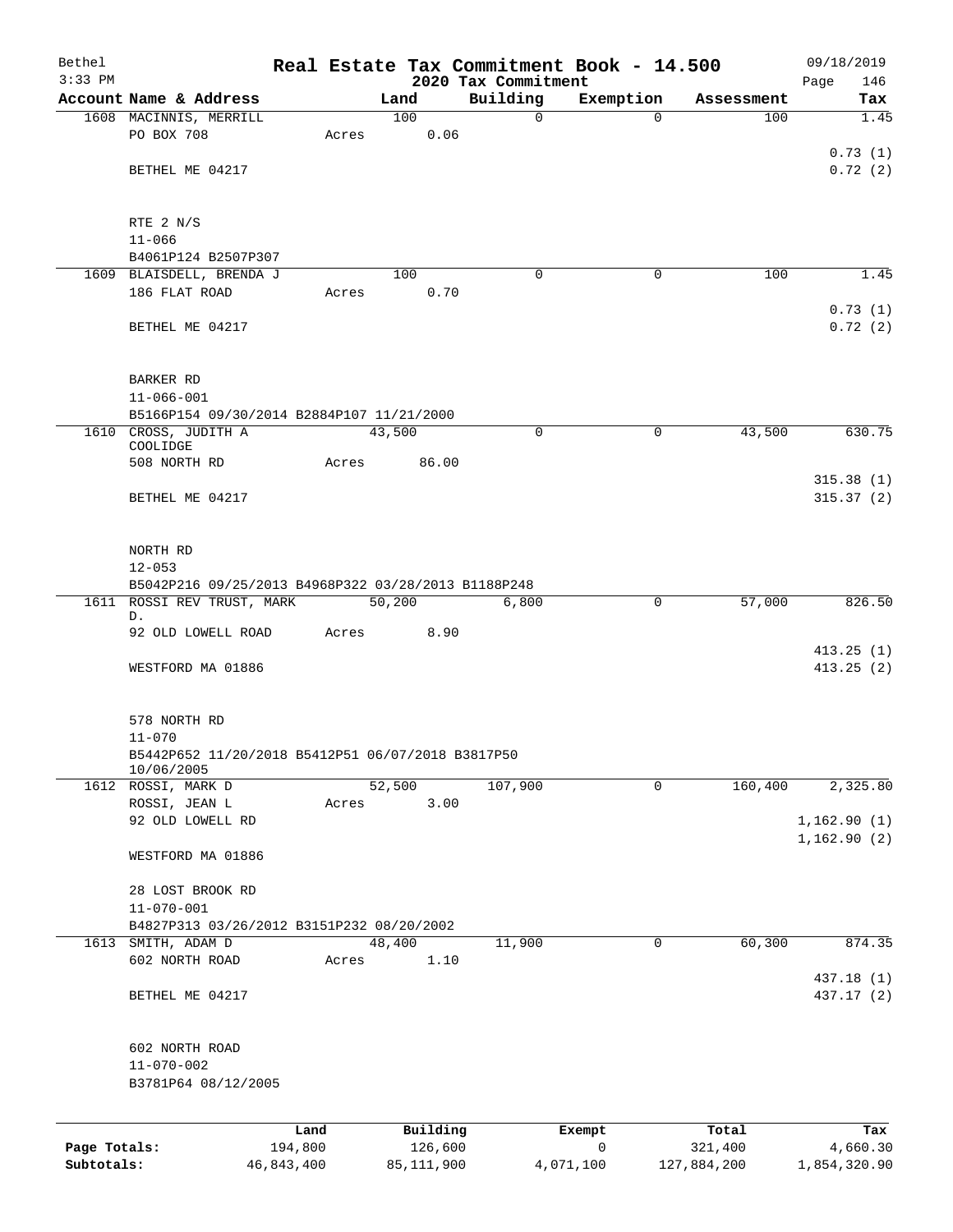| Bethel    |                                                     |       |        |       |                     | Real Estate Tax Commitment Book - 14.500 |            | 09/18/2019   |            |
|-----------|-----------------------------------------------------|-------|--------|-------|---------------------|------------------------------------------|------------|--------------|------------|
| $3:33$ PM |                                                     |       |        |       | 2020 Tax Commitment |                                          |            | Page         | 147        |
|           | Account Name & Address                              |       | Land   |       | Building            | Exemption                                | Assessment |              | Tax        |
|           | 1614 STEARNS, JOYCE                                 |       | 82,300 |       | 92,900              | 20,000                                   | 155,200    |              | 2,250.40   |
|           | STEARNS, DEBRA                                      | Acres |        | 24.00 |                     | 01 Homestead (HM)                        |            |              |            |
|           | 646 NORTH ROAD                                      |       |        |       |                     |                                          |            | 1,125.20(1)  |            |
|           |                                                     |       |        |       |                     |                                          |            | 1, 125.20(2) |            |
|           | BETHEL ME 04217                                     |       |        |       |                     |                                          |            |              |            |
|           |                                                     |       |        |       |                     |                                          |            |              |            |
|           | 646 NORTH ROAD                                      |       |        |       |                     |                                          |            |              |            |
|           | $11 - 071$                                          |       |        |       |                     |                                          |            |              |            |
|           | B2246P273 08/22/1995<br>1615 GIBBS, DANIEL          |       | 66,600 |       | 127,100             | 20,000                                   | 173,700    |              | 2,518.65   |
|           | GIBBS, ANITA K                                      | Acres |        | 3.44  |                     | 01 Homestead (HM)                        |            |              |            |
|           | PO BOX 391                                          |       |        |       |                     |                                          |            | 1, 259.33(1) |            |
|           |                                                     |       |        |       |                     |                                          |            | 1, 259.32(2) |            |
|           | BETHEL ME 04217                                     |       |        |       |                     |                                          |            |              |            |
|           |                                                     |       |        |       |                     |                                          |            |              |            |
|           | 674 NORTH ROAD                                      |       |        |       |                     |                                          |            |              |            |
|           | $11 - 072$                                          |       |        |       |                     |                                          |            |              |            |
|           | B5385P427 12/20/2017 B4512P252 10/19/2009 B1057P197 |       |        |       |                     |                                          |            |              |            |
|           | 1616 BENSON, ANDREW B                               |       | 59,300 |       | $\Omega$            | $\mathbf 0$                              | 59,300     |              | 859.85     |
|           | BENSON, ALICIA B                                    | Acres |        | 8.00  |                     |                                          |            |              |            |
|           | 25 DORE HILL ROAD                                   |       |        |       |                     |                                          |            |              | 429.93(1)  |
|           |                                                     |       |        |       |                     |                                          |            |              | 429.92(2)  |
|           | ATHENS ME 04912                                     |       |        |       |                     |                                          |            |              |            |
|           |                                                     |       |        |       |                     |                                          |            |              |            |
|           | NORTH RD.                                           |       |        |       |                     |                                          |            |              |            |
|           | $11 - 073$                                          |       |        |       |                     |                                          |            |              |            |
|           | B4762P203 09/23/2011 B4762P201 09/23/2011 B4674P106 |       |        |       |                     |                                          |            |              |            |
|           | 12/21/2010 B2777P59                                 |       |        |       |                     |                                          |            |              |            |
|           | 1617 ADAMO, JOHN J                                  |       | 70,500 |       | 159,200             | $\mathbf 0$                              | 229,700    |              | 3,330.65   |
|           | 651 OCEAN AVENUE                                    | Acres |        | 6.40  |                     |                                          |            |              |            |
|           |                                                     |       |        |       |                     |                                          |            | 1,665.33(1)  |            |
|           | PORTLAND ME 04103                                   |       |        |       |                     |                                          |            | 1,665.32(2)  |            |
|           |                                                     |       |        |       |                     |                                          |            |              |            |
|           |                                                     |       |        |       |                     |                                          |            |              |            |
|           | 726 NORTH RD.<br>$11 - 074$                         |       |        |       |                     |                                          |            |              |            |
|           | B2877P160                                           |       |        |       |                     |                                          |            |              |            |
|           | 1618 LILLY, BRUCE                                   |       | 72,500 |       | 1,011,700           | 20,000                                   | 1,064,200  |              | 15,430.90  |
|           | LILLY, SHEILA                                       | Acres |        | 8.90  |                     | 01 Homestead (HM)                        |            |              |            |
|           | 750 NORTH RD.                                       |       |        |       |                     |                                          |            | 7,715.45(1)  |            |
|           |                                                     |       |        |       |                     |                                          |            | 7,715.45(2)  |            |
|           | BETHEL ME 04217                                     |       |        |       |                     |                                          |            |              |            |
|           |                                                     |       |        |       |                     |                                          |            |              |            |
|           | 746 NORTH ROAD                                      |       |        |       |                     |                                          |            |              |            |
|           | $11 - 075$                                          |       |        |       |                     |                                          |            |              |            |
|           | B4015P247 09/26/2006 B3629P271 11/19/2004           |       |        |       |                     |                                          |            |              |            |
| 1619      | STAY FOR GOOD LLC                                   |       | 52,600 |       | 75,800              | 0                                        | 128,400    |              | 1,861.80   |
|           | 750 NORTH RD.                                       | Acres |        | 3.10  |                     |                                          |            |              |            |
|           |                                                     |       |        |       |                     |                                          |            |              | 930.90 (1) |
|           | BETHEL ME 04217                                     |       |        |       |                     |                                          |            |              | 930.90 (2) |
|           |                                                     |       |        |       |                     |                                          |            |              |            |
|           |                                                     |       |        |       |                     |                                          |            |              |            |
|           | 748 NORTH ROAD                                      |       |        |       |                     |                                          |            |              |            |
|           | $11 - 075 - 001$                                    |       |        |       |                     |                                          |            |              |            |
|           | B5397P194 03/12/2018 B3664P83 01/19/2005            |       |        |       |                     |                                          |            |              |            |
|           |                                                     |       |        |       |                     |                                          |            |              |            |
|           |                                                     |       |        |       |                     |                                          |            |              |            |
|           |                                                     |       |        |       |                     |                                          |            |              |            |

|              | Land       | Building   | Exempt    | Total       | Tax          |
|--------------|------------|------------|-----------|-------------|--------------|
| Page Totals: | 403,800    | 1,466,700  | 60,000    | 1,810,500   | 26, 252, 25  |
| Subtotals:   | 47,247,200 | 86,578,600 | 4,131,100 | 129,694,700 | 1,880,573.15 |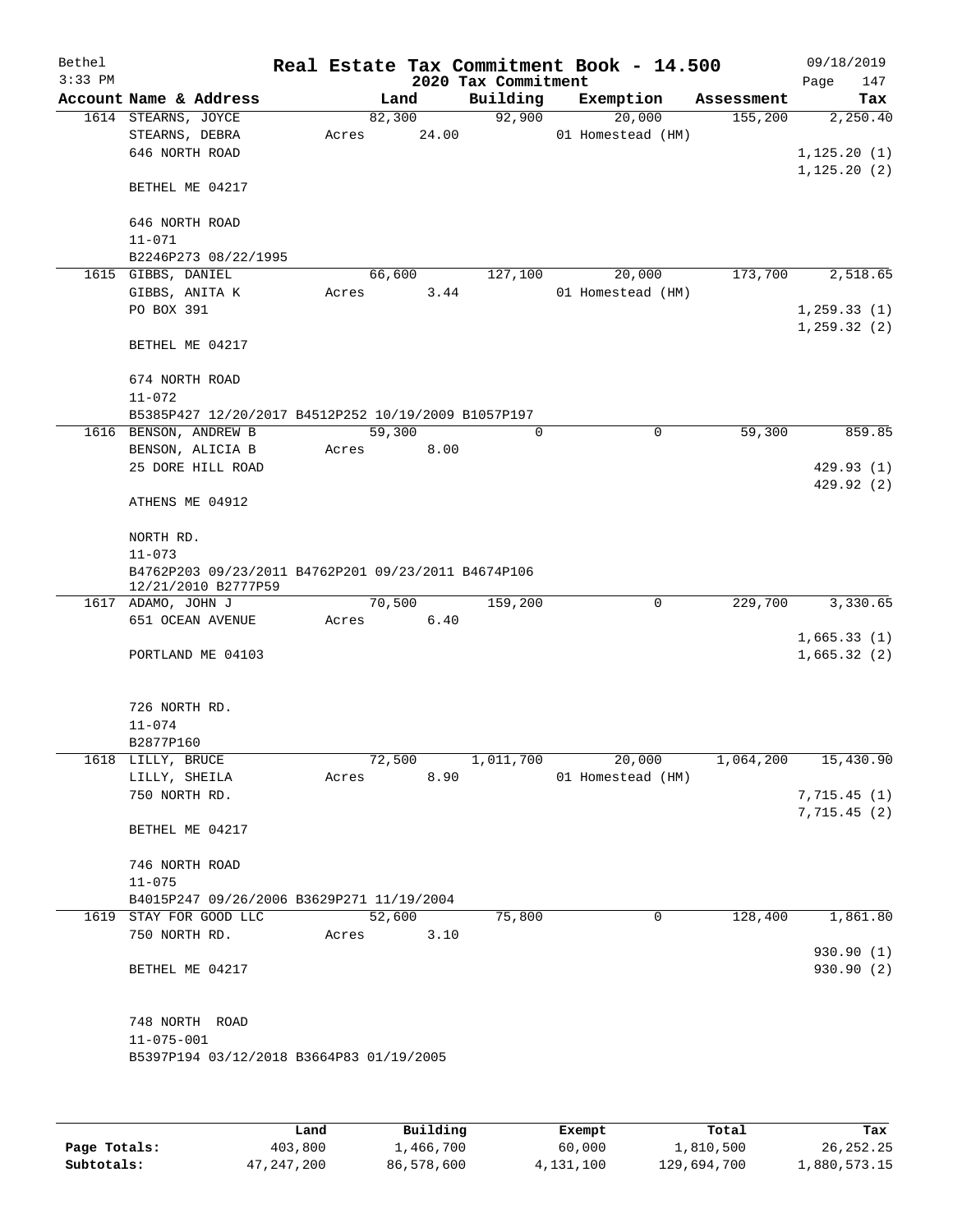| Bethel    |                                                                   |       |        |                     | Real Estate Tax Commitment Book - 14.500 |            | 09/18/2019                 |
|-----------|-------------------------------------------------------------------|-------|--------|---------------------|------------------------------------------|------------|----------------------------|
| $3:33$ PM |                                                                   |       |        | 2020 Tax Commitment |                                          |            | 148<br>Page                |
|           | Account Name & Address                                            |       | Land   | Building            | Exemption                                | Assessment | Tax                        |
|           | 1620 BROWN, COREY                                                 |       | 54,100 | $\Omega$            | $\Omega$                                 | 54,100     | 784.45                     |
|           | BROWN, PATRICIA                                                   | Acres | 12.00  |                     |                                          |            |                            |
|           | 336 P ST                                                          |       |        |                     |                                          |            | 392.23(1)                  |
|           | ROCK SPRINGS WY 82901                                             |       |        |                     |                                          |            | 392.22(2)                  |
|           | NORTH RD                                                          |       |        |                     |                                          |            |                            |
|           | $11 - 076$                                                        |       |        |                     |                                          |            |                            |
|           | B880P288 12/18/1975                                               |       |        |                     |                                          |            |                            |
|           | 1621 DOUGLASS, GRACE T                                            |       | 76,400 | $\mathbf 0$         | 0                                        | 76,400     | 1,107.80                   |
|           | 274 NORTH ROAD                                                    | Acres | 21.90  |                     |                                          |            |                            |
|           |                                                                   |       |        |                     |                                          |            | 553.90(1)                  |
|           | BETHEL ME 04217                                                   |       |        |                     |                                          |            | 553.90(2)                  |
|           | NORTH RD                                                          |       |        |                     |                                          |            |                            |
|           | $11 - 077$                                                        |       |        |                     |                                          |            |                            |
|           | B5252P258 11/04/2015 B5159P122 09/12/2014 B3725P302<br>05/20/2005 |       |        |                     |                                          |            |                            |
|           | 1622 WILLIAMS, DOLORES G                                          |       | 52,400 | 65,100              | 20,000                                   | 97,500     | 1,413.75                   |
|           | 820 NORTH ROAD                                                    | Acres | 0.98   |                     | 01 Homestead (HM)                        |            |                            |
|           |                                                                   |       |        |                     |                                          |            | 706.88(1)                  |
|           | BETHEL ME 04217 3204                                              |       |        |                     |                                          |            | 706.87(2)                  |
|           | 816 NORTH ROAD                                                    |       |        |                     |                                          |            |                            |
|           | $11 - 078$                                                        |       |        |                     |                                          |            |                            |
|           | B1136P27 09/29/1981                                               |       |        |                     |                                          |            |                            |
|           | 1623 GIBSON, IRA A                                                |       | 2,800  | 0                   | $\mathbf 0$                              | 2,800      | 40.60                      |
|           | 36 GIBSON ROAD                                                    | Acres | 10.00  |                     |                                          |            |                            |
|           |                                                                   |       |        |                     |                                          |            | 20.30(1)                   |
|           | BETHEL ME 04217                                                   |       |        |                     |                                          |            | 20.30(2)                   |
|           | GIBSON RD E/S                                                     |       |        |                     |                                          |            |                            |
|           | $11 - 079$                                                        |       |        |                     |                                          |            |                            |
|           | B4580P28 04/26/2010 B1467P93 03/31/1987                           |       |        |                     |                                          |            |                            |
|           | 1624 GIBSON, GEORGE A                                             |       | 43,600 | 0                   | 0                                        | 43,600     | 632.20                     |
|           | 55 GIBSON RD                                                      | Acres | 0.75   |                     |                                          |            |                            |
|           | BETHEL ME 04217                                                   |       |        |                     |                                          |            | 316.10(1)<br>316.10(2)     |
|           |                                                                   |       |        |                     |                                          |            |                            |
|           | GIBSON RD E/S                                                     |       |        |                     |                                          |            |                            |
|           | $11 - 080$                                                        |       |        |                     |                                          |            |                            |
|           | B2888P308 12/04/2000                                              |       |        |                     |                                          |            |                            |
|           | 1625 GIBSON, IRA                                                  |       | 63,100 | 153,500             | 20,000                                   | 196,600    | 2,850.70                   |
|           | 36 GIBSON ROAD                                                    | Acres | 10.70  |                     | 01 Homestead (HM)                        |            |                            |
|           | BETHEL ME 04217                                                   |       |        |                     |                                          |            | 1,425.35(1)<br>1,425.35(2) |
|           |                                                                   |       |        |                     |                                          |            |                            |
|           | 36 GIBSON RD                                                      |       |        |                     |                                          |            |                            |
|           | $11 - 080 - 001$                                                  |       |        |                     |                                          |            |                            |
|           | B4740P45 07/25/2011 B1479P34 05/26/1987                           |       |        |                     |                                          |            |                            |
|           |                                                                   |       |        |                     |                                          |            |                            |
|           |                                                                   |       |        |                     |                                          |            |                            |
|           |                                                                   |       |        |                     |                                          |            |                            |

|              | Land       | Building   | Exempt    | Total         | Tax          |
|--------------|------------|------------|-----------|---------------|--------------|
| Page Totals: | 292,400    | 218,600    | 40,000    | 471,000       | 6.829.50     |
| Subtotals:   | 47,539,600 | 86,797,200 | 4,171,100 | 130, 165, 700 | 1,887,402.65 |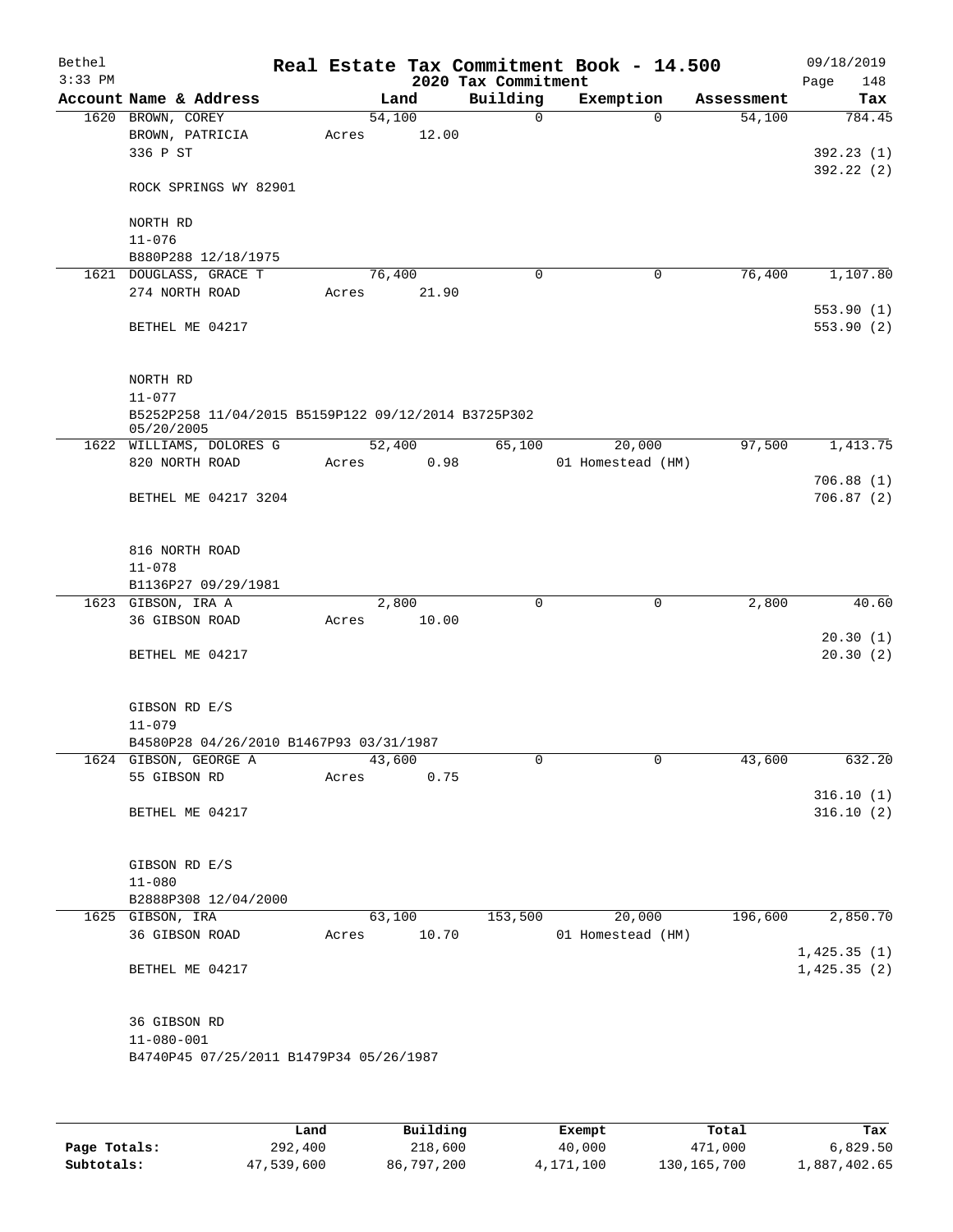| Bethel<br>$3:33$ PM |                                                                                                            |        |        | 2020 Tax Commitment | Real Estate Tax Commitment Book - 14.500 |            | 09/18/2019<br>149<br>Page |
|---------------------|------------------------------------------------------------------------------------------------------------|--------|--------|---------------------|------------------------------------------|------------|---------------------------|
|                     | Account Name & Address                                                                                     |        | Land   | Building            | Exemption                                | Assessment | Tax                       |
|                     | 1628 GIBSON, GEORGE A                                                                                      |        | 63,100 | 75,200              | 20,000                                   | 118,300    | 1,715.35                  |
|                     | 55 GIBSON ROAD                                                                                             | Acres  | 5.16   |                     | 01 Homestead (HM)                        |            |                           |
|                     |                                                                                                            |        |        |                     |                                          |            | 857.68 (1)                |
|                     | BETHEL ME 04217                                                                                            |        |        |                     |                                          |            | 857.67 (2)                |
|                     |                                                                                                            |        |        |                     |                                          |            |                           |
|                     |                                                                                                            |        |        |                     |                                          |            |                           |
|                     | 55 GIBSON RD.                                                                                              |        |        |                     |                                          |            |                           |
|                     | $11 - 082$                                                                                                 |        |        |                     |                                          |            |                           |
|                     | B4708P30 04/07/2011 B2424P291 04/14/1997                                                                   |        |        |                     |                                          |            |                           |
|                     | 1629 PEVEAR, ROBERTA C. &                                                                                  | 48,000 |        | 50,400              | 0                                        | 98,400     | 1,426.80                  |
|                     | GIBSON, IRA ALBERT                                                                                         | Acres  | 1.00   |                     |                                          |            |                           |
|                     | 7 RIVER WOODS DRIVE,                                                                                       |        |        |                     |                                          |            | 713.40(1)                 |
|                     | APT. D125                                                                                                  |        |        |                     |                                          |            |                           |
|                     | EXETER NH 03833                                                                                            |        |        |                     |                                          |            | 713.40(2)                 |
|                     |                                                                                                            |        |        |                     |                                          |            |                           |
|                     | 47 GIBSON RD.                                                                                              |        |        |                     |                                          |            |                           |
|                     | $11 - 083$                                                                                                 |        |        |                     |                                          |            |                           |
|                     | B4952P89 02/11/2013 B4708P32 04/07/2011 B4124P194                                                          |        |        |                     |                                          |            |                           |
|                     | 04/27/2007 B3524P269 06/01/2004                                                                            |        |        |                     |                                          |            |                           |
|                     | 1630 STONE, KELLY                                                                                          |        | 57,300 | 103,400             | 20,000                                   | 140,700    | 2,040.15                  |
|                     | STONE, STEPHEN                                                                                             | Acres  | 6.90   |                     | 01 Homestead (HM)                        |            |                           |
|                     | 852 NORTH ROAD                                                                                             |        |        |                     |                                          |            | 1,020.08(1)               |
|                     |                                                                                                            |        |        |                     |                                          |            | 1,020.07(2)               |
|                     | BETHEL ME 04217                                                                                            |        |        |                     |                                          |            |                           |
|                     |                                                                                                            |        |        |                     |                                          |            |                           |
|                     | 852 NORTH ROAD                                                                                             |        |        |                     |                                          |            |                           |
|                     | $11 - 084$                                                                                                 |        |        |                     |                                          |            |                           |
|                     | B2086P53 01/10/1994                                                                                        |        |        |                     |                                          |            |                           |
|                     | 1632 DOUGLASS, GRACE T                                                                                     | 83,100 |        | $\mathbf 0$         | $\mathbf 0$                              | 83,100     | 1,204.95                  |
|                     | 274 NORTH ROAD                                                                                             | Acres  | 34.45  |                     |                                          |            |                           |
|                     |                                                                                                            |        |        |                     |                                          |            | 602.48(1)                 |
|                     | BETHEL ME 04217                                                                                            |        |        |                     |                                          |            | 602.47(2)                 |
|                     |                                                                                                            |        |        |                     |                                          |            |                           |
|                     |                                                                                                            |        |        |                     |                                          |            |                           |
|                     | NORTH RD                                                                                                   |        |        |                     |                                          |            |                           |
|                     | $11 - 087$                                                                                                 |        |        |                     |                                          |            |                           |
|                     | B5252P258 11/04/2015 B5159P122 09/12/2014 B3725P302                                                        |        |        |                     |                                          |            |                           |
|                     | 05/20/2005                                                                                                 |        |        |                     |                                          |            |                           |
|                     | 1633 SZELIGA, MARK                                                                                         | 21,500 |        | $\Omega$            | $\Omega$                                 | 21,500     | 311.75                    |
|                     | SZELIGA, CASSANDRA                                                                                         | Acres  | 3.05   |                     |                                          |            |                           |
|                     | PO BOX 505                                                                                                 |        |        |                     |                                          |            | 155.88(1)                 |
|                     |                                                                                                            |        |        |                     |                                          |            | 155.87(2)                 |
|                     | BETHEL ME 04217                                                                                            |        |        |                     |                                          |            |                           |
|                     |                                                                                                            |        |        |                     |                                          |            |                           |
|                     | JORDAN WOODS LOT 1                                                                                         |        |        |                     |                                          |            |                           |
|                     | $11 - 088 - 001$                                                                                           |        |        |                     |                                          |            |                           |
|                     | B5449P115 01/14/2019 B5436P309 10/15/2018 B5334P672<br>03/13/2017 B5334P670 03/13/2017 B5270P39 02/29/2016 |        |        |                     |                                          |            |                           |
|                     | B5255P534 11/25/2015 B3928P296 01/25/2006 B3811P47                                                         |        |        |                     |                                          |            |                           |
|                     | 07/07/2005                                                                                                 |        |        |                     |                                          |            |                           |

|              | Land       | Building   | Exempt    | Total       | Tax          |
|--------------|------------|------------|-----------|-------------|--------------|
| Page Totals: | 273,000    | 229,000    | 40,000    | 462,000     | 6,699.00     |
| Subtotals:   | 47,812,600 | 87,026,200 | 4,211,100 | 130,627,700 | 1,894,101.65 |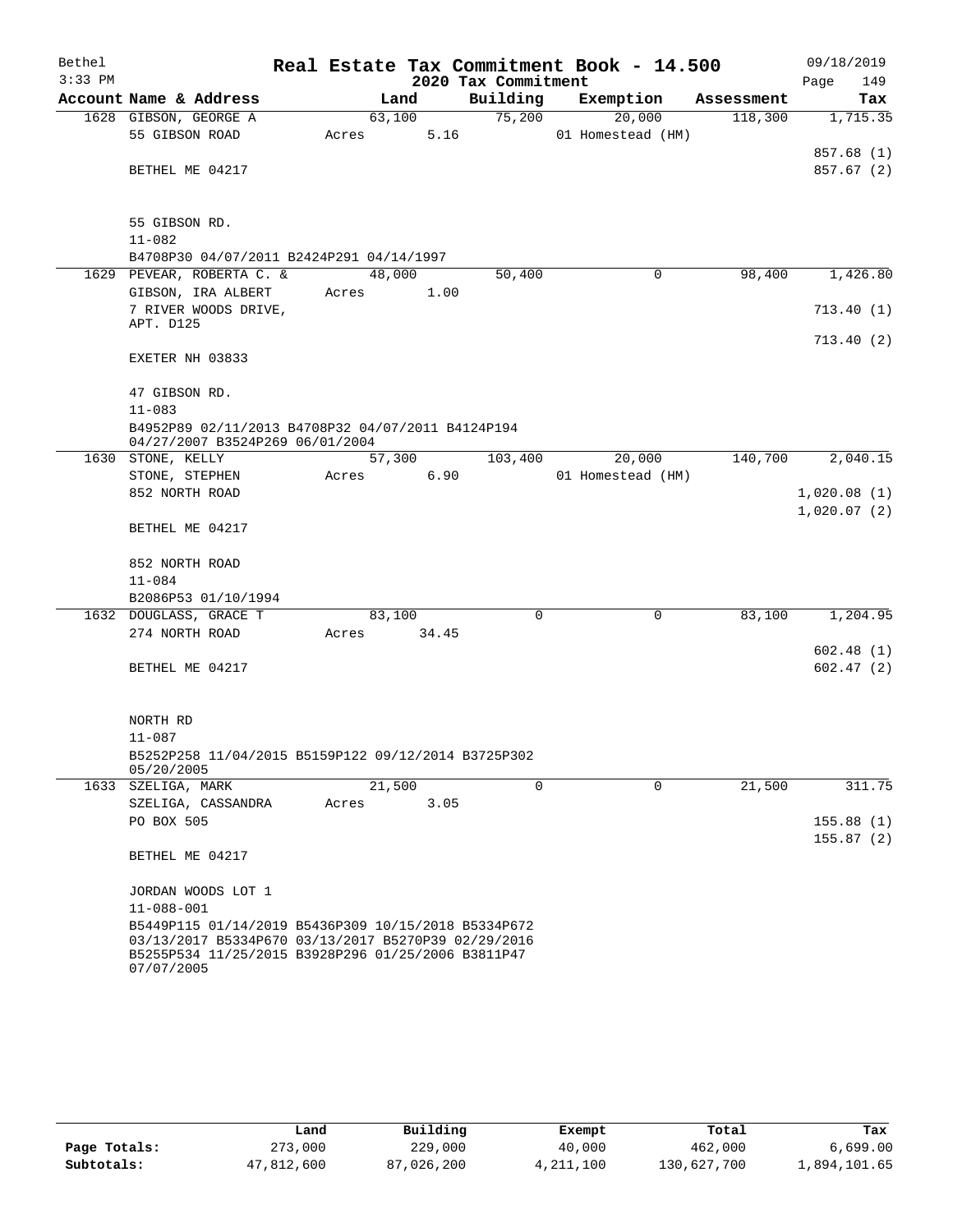| Bethel<br>$3:33$ PM |                                                                                                |            |       |              |                                 | Real Estate Tax Commitment Book - 14.500 |             |             | 09/18/2019         |
|---------------------|------------------------------------------------------------------------------------------------|------------|-------|--------------|---------------------------------|------------------------------------------|-------------|-------------|--------------------|
|                     | Account Name & Address                                                                         |            |       | Land         | 2020 Tax Commitment<br>Building | Exemption                                |             | Assessment  | Page<br>150<br>Tax |
|                     | 1635 DOUGLASS, GRACE T                                                                         |            |       | 500          | 0                               |                                          | $\mathbf 0$ | 500         | 7.25               |
|                     | 274 NORTH ROAD                                                                                 |            | Acres | 8.80         |                                 |                                          |             |             |                    |
|                     |                                                                                                |            |       |              |                                 |                                          |             |             | 3.63(1)            |
|                     | BETHEL ME 04217                                                                                |            |       |              |                                 |                                          |             |             | 3.62(2)            |
|                     |                                                                                                |            |       |              |                                 |                                          |             |             |                    |
|                     |                                                                                                |            |       |              |                                 |                                          |             |             |                    |
|                     | 1/2 ISLAND IN ANDRO RIV<br>$11 - 090$                                                          |            |       |              |                                 |                                          |             |             |                    |
|                     | B5252P258 11/04/2015 B5159P122 09/12/2014 B3725P302                                            |            |       |              |                                 |                                          |             |             |                    |
|                     | 05/20/2005                                                                                     |            |       |              |                                 |                                          |             |             |                    |
|                     | 1637 DOUGLASS, GRACE T                                                                         |            |       | 500          | $\Omega$                        |                                          | 0           | 500         | 7.25               |
|                     | 274 NORTH ROAD                                                                                 |            | Acres | 8.00         |                                 |                                          |             |             |                    |
|                     | BETHEL ME 04217                                                                                |            |       |              |                                 |                                          |             |             | 3.63(1)<br>3.62(2) |
|                     |                                                                                                |            |       |              |                                 |                                          |             |             |                    |
|                     |                                                                                                |            |       |              |                                 |                                          |             |             |                    |
|                     | ISLAND IN ANDRO                                                                                |            |       |              |                                 |                                          |             |             |                    |
|                     | $11 - 092$                                                                                     |            |       |              |                                 |                                          |             |             |                    |
|                     | B5252P258 11/04/2015 B5159P122 09/12/2014 B3725P302                                            |            |       |              |                                 |                                          |             |             |                    |
|                     | 05/20/2005<br>1638 DOUGLASS, GRACE T                                                           |            |       | 200          | $\Omega$                        |                                          | $\mathbf 0$ | 200         | 2.90               |
|                     | 274 NORTH ROAD                                                                                 |            | Acres | 14.00        |                                 |                                          |             |             |                    |
|                     |                                                                                                |            |       |              |                                 |                                          |             |             | 1.45(1)            |
|                     | BETHEL ME 04217                                                                                |            |       |              |                                 |                                          |             |             | 1.45(2)            |
|                     |                                                                                                |            |       |              |                                 |                                          |             |             |                    |
|                     |                                                                                                |            |       |              |                                 |                                          |             |             |                    |
|                     | ISLAND IN ANDRO                                                                                |            |       |              |                                 |                                          |             |             |                    |
|                     | $11 - 093$                                                                                     |            |       |              |                                 |                                          |             |             |                    |
|                     | B5252P258 11/04/2015 B5159P122 09/12/2014 B3725P302<br>05/20/2005                              |            |       |              |                                 |                                          |             |             |                    |
|                     | 1640 BENSON, ANDREW B                                                                          |            |       | 900          | $\Omega$                        |                                          | 0           | 900         | 13.05              |
|                     | BENSON, ALICIA B                                                                               |            | Acres | 17.00        |                                 |                                          |             |             |                    |
|                     | 25 DORE HILL ROAD                                                                              |            |       |              |                                 |                                          |             |             | 6.53(1)            |
|                     |                                                                                                |            |       |              |                                 |                                          |             |             | 6.52(2)            |
|                     | ATHENS ME 04912                                                                                |            |       |              |                                 |                                          |             |             |                    |
|                     | 1/2 GROVERS ISLAND                                                                             |            |       |              |                                 |                                          |             |             |                    |
|                     | $11 - 095$                                                                                     |            |       |              |                                 |                                          |             |             |                    |
|                     | B4762P203 09/23/2011 B4762P201 09/23/2011 B4674P106                                            |            |       |              |                                 |                                          |             |             |                    |
|                     | 12/21/2010 B4382P30 12/03/2008 B0P0                                                            |            |       |              |                                 |                                          |             |             |                    |
|                     | 1641 BENSON, ANDREW B<br>BENSON, ALICIA B                                                      |            |       | 900<br>18.00 | 0                               |                                          | $\mathbf 0$ | 900         | 13.05              |
|                     | 25 DORE HILL ROAD                                                                              |            | Acres |              |                                 |                                          |             |             | 6.53(1)            |
|                     |                                                                                                |            |       |              |                                 |                                          |             |             | 6.52(2)            |
|                     | ATHENS ME 04912                                                                                |            |       |              |                                 |                                          |             |             |                    |
|                     |                                                                                                |            |       |              |                                 |                                          |             |             |                    |
|                     | 1/2 GROVERS ISLAND                                                                             |            |       |              |                                 |                                          |             |             |                    |
|                     | $11 - 096$                                                                                     |            |       |              |                                 |                                          |             |             |                    |
|                     | B4762P203 09/23/2011 B4762P201 09/23/2011 B4674P106<br>12/21/2010 B4382P30 11/19/2008 B2777P59 |            |       |              |                                 |                                          |             |             |                    |
|                     | 1642 GUNDERSEN, ROBERT L                                                                       |            |       | 38,400       | 65,600                          |                                          | $\Omega$    | 104,000     | 1,508.00           |
|                     | GUNDERSEN, ROBIN L                                                                             |            | Acres | 1.00         |                                 |                                          |             |             |                    |
|                     | 14 OLD GORE RD.                                                                                |            |       |              |                                 |                                          |             |             | 754.00(1)          |
|                     |                                                                                                |            |       |              |                                 |                                          |             |             | 754.00(2)          |
|                     | BRYANT POND ME 04219                                                                           |            |       |              |                                 |                                          |             |             |                    |
|                     | 67 ANNIS RD.                                                                                   |            |       |              |                                 |                                          |             |             |                    |
|                     | $12 - 001$                                                                                     |            |       |              |                                 |                                          |             |             |                    |
|                     | B4885P341 08/31/2012 B4189P229 07/19/2007 B1524P73                                             |            |       |              |                                 |                                          |             |             |                    |
|                     |                                                                                                | Land       |       | Building     |                                 | Exempt                                   |             | Total       | Tax                |
| Page Totals:        |                                                                                                | 41,400     |       | 65,600       |                                 | $\mathbf 0$                              |             | 107,000     | 1,551.50           |
| Subtotals:          |                                                                                                | 47,854,000 |       | 87,091,800   |                                 | 4, 211, 100                              |             | 130,734,700 | 1,895,653.15       |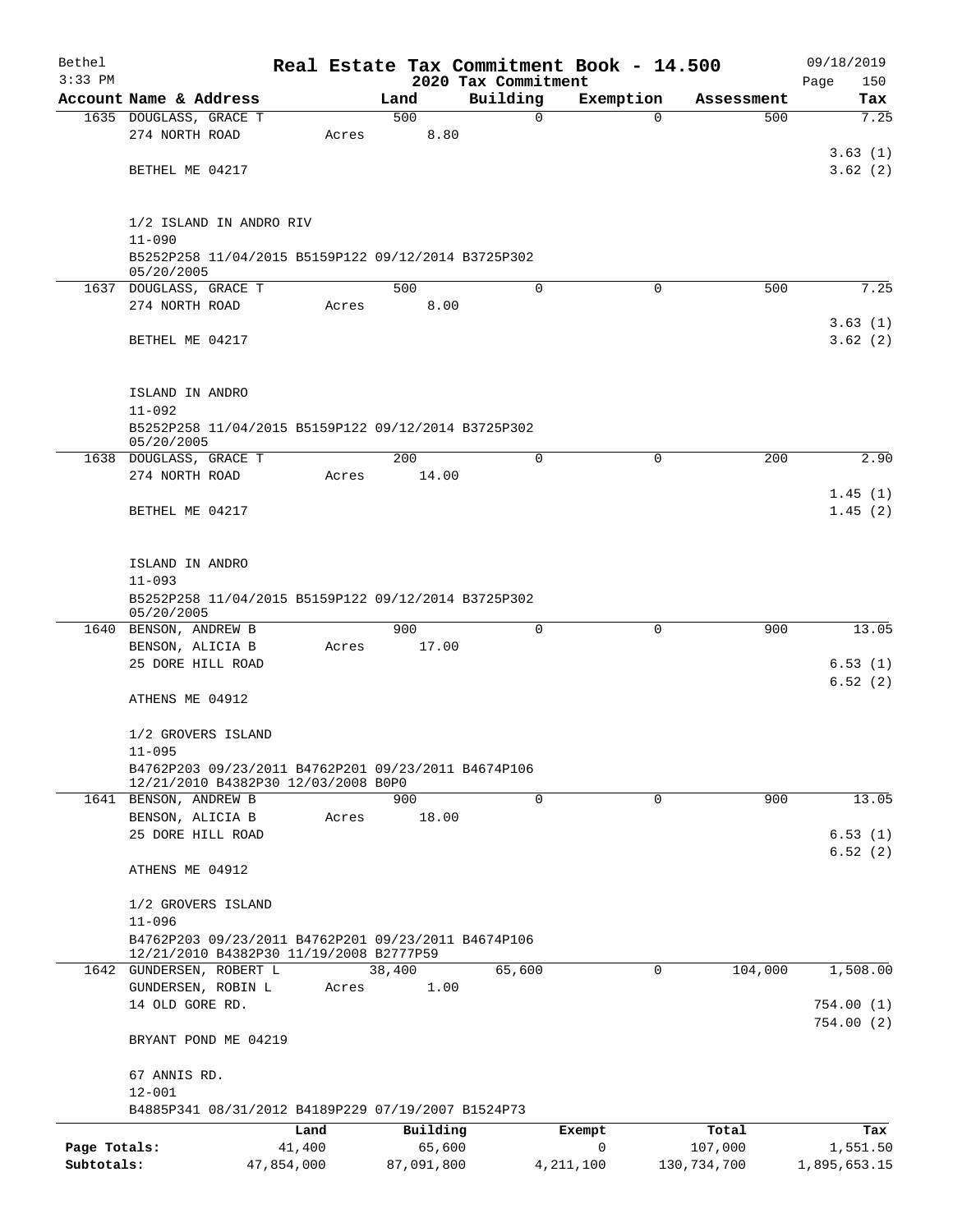| Bethel       |                                                                                        |                 |              |                     | Real Estate Tax Commitment Book - 14.500 |               | 09/18/2019             |
|--------------|----------------------------------------------------------------------------------------|-----------------|--------------|---------------------|------------------------------------------|---------------|------------------------|
| $3:33$ PM    |                                                                                        |                 |              | 2020 Tax Commitment |                                          |               | Page<br>151            |
|              | Account Name & Address                                                                 |                 | Land         | Building            | Exemption                                | Assessment    | Tax                    |
|              | 1643 SWAIN, RUEL E., JR.<br>SWAIN, RUEL E. SWAIN,<br>SR. ESTATE OF                     | 79,800<br>Acres | 83.40        | $\mathbf 0$         | 0                                        | 79,800        | 1,157.10               |
|              | 3 ANNIS ROAD                                                                           |                 |              |                     |                                          |               | 578.55(1)<br>578.55(2) |
|              | BETHEL ME 04217                                                                        |                 |              |                     |                                          |               |                        |
|              | ANNIS RD.<br>$12 - 002$                                                                |                 |              |                     |                                          |               |                        |
|              | B5417P669 07/12/2018 B5142P245 07/29/2014 B4558P288<br>02/10/2010 B2535P154 03/17/1998 |                 |              |                     |                                          |               |                        |
|              | 1644 CARVER, HEATHER A                                                                 | 36,600          |              | 23,600              | 0                                        | 60,200        | 872.90                 |
|              | 77 ANNIS RD                                                                            | Acres           | 0.88         |                     |                                          |               | 436.45(1)              |
|              | BETHEL ME 04217                                                                        |                 |              |                     |                                          |               | 436.45(2)              |
|              | 77 ANNIS RD.                                                                           |                 |              |                     |                                          |               |                        |
|              | $12 - 002 - 001$                                                                       |                 |              |                     |                                          |               |                        |
|              | B5172P98 01/14/2014 B2815P123                                                          |                 |              |                     |                                          |               |                        |
|              | 1645 SIMIS, MARIANNE                                                                   | 40,000          |              | 57,700              | 0                                        | 97,700        | 1,416.65               |
|              | 15 HILLCREST ROAD                                                                      | Acres           | 1.70         |                     |                                          |               | 708.33(1)              |
|              | BURLINGTON MA 01803                                                                    |                 |              |                     |                                          |               | 708.32(2)              |
|              | 39 ANNIS RD.                                                                           |                 |              |                     |                                          |               |                        |
|              | $12 - 003$                                                                             |                 |              |                     |                                          |               |                        |
|              | B5453P50 02/27/2019 B5398P672 03/23/2018 B5365P621<br>09/05/2017 B4671P60 12/14/2010   |                 |              |                     |                                          |               |                        |
|              | 1646 PETILLO, FRANK                                                                    | 38,400          |              | 89,100              | 20,000                                   | 107,500       | 1,558.75               |
|              | PETILLO, TERRY                                                                         | Acres           | 1.00         |                     | 01 Homestead (HM)                        |               |                        |
|              | 47 ANNIS ROAD                                                                          |                 |              |                     |                                          |               | 779.38(1)              |
|              | BETHEL ME 04217                                                                        |                 |              |                     |                                          |               | 779.37 (2)             |
|              | 47 ANNIS RD                                                                            |                 |              |                     |                                          |               |                        |
|              | $12 - 003 - 001$                                                                       |                 |              |                     |                                          |               |                        |
|              | B1497P41 08/04/1987                                                                    |                 |              |                     |                                          |               |                        |
|              | 1647 BLASZCZAK, BRETT D<br>PO BOX 101                                                  | 38,700<br>Acres | 1.12         | 109,800             | 20,000<br>01 Homestead (HM)              | 128,500       | 1,863.25               |
|              | BETHEL ME 04217                                                                        |                 |              |                     |                                          |               | 931.63(1)<br>931.62(2) |
|              | 27 ANNIS RD.                                                                           |                 |              |                     |                                          |               |                        |
|              | $12 - 004$<br>B5337P234 02/28/2017 B4097P52 03/05/2007 B4044P62                        |                 |              |                     |                                          |               |                        |
|              | 11/09/2006                                                                             |                 |              |                     |                                          |               |                        |
|              | 1648 HEALY, KATHERINE L<br>SWAIN                                                       | 32,700          |              | $\Omega$            | 0                                        | 32,700        | 474.15                 |
|              | 12 NOYES STREET                                                                        | Acres           | 3.60         |                     |                                          |               | 237.08(1)              |
|              | CONCORD NH 03301                                                                       |                 |              |                     |                                          |               | 237.07(2)              |
|              | ANNIS RD                                                                               |                 |              |                     |                                          |               |                        |
|              | $12 - 005$<br>B2535P155 03/17/1998 B725P190 10/28/1971                                 |                 |              |                     |                                          |               |                        |
|              | Land                                                                                   |                 | Building     |                     | Exempt                                   | Total         | Tax                    |
| Page Totals: | 266,200                                                                                |                 | 280,200      |                     | 40,000                                   | 506,400       | 7,342.80               |
| Subtotals:   | 48,120,200                                                                             |                 | 87, 372, 000 |                     | 4,251,100                                | 131, 241, 100 | 1,902,995.95           |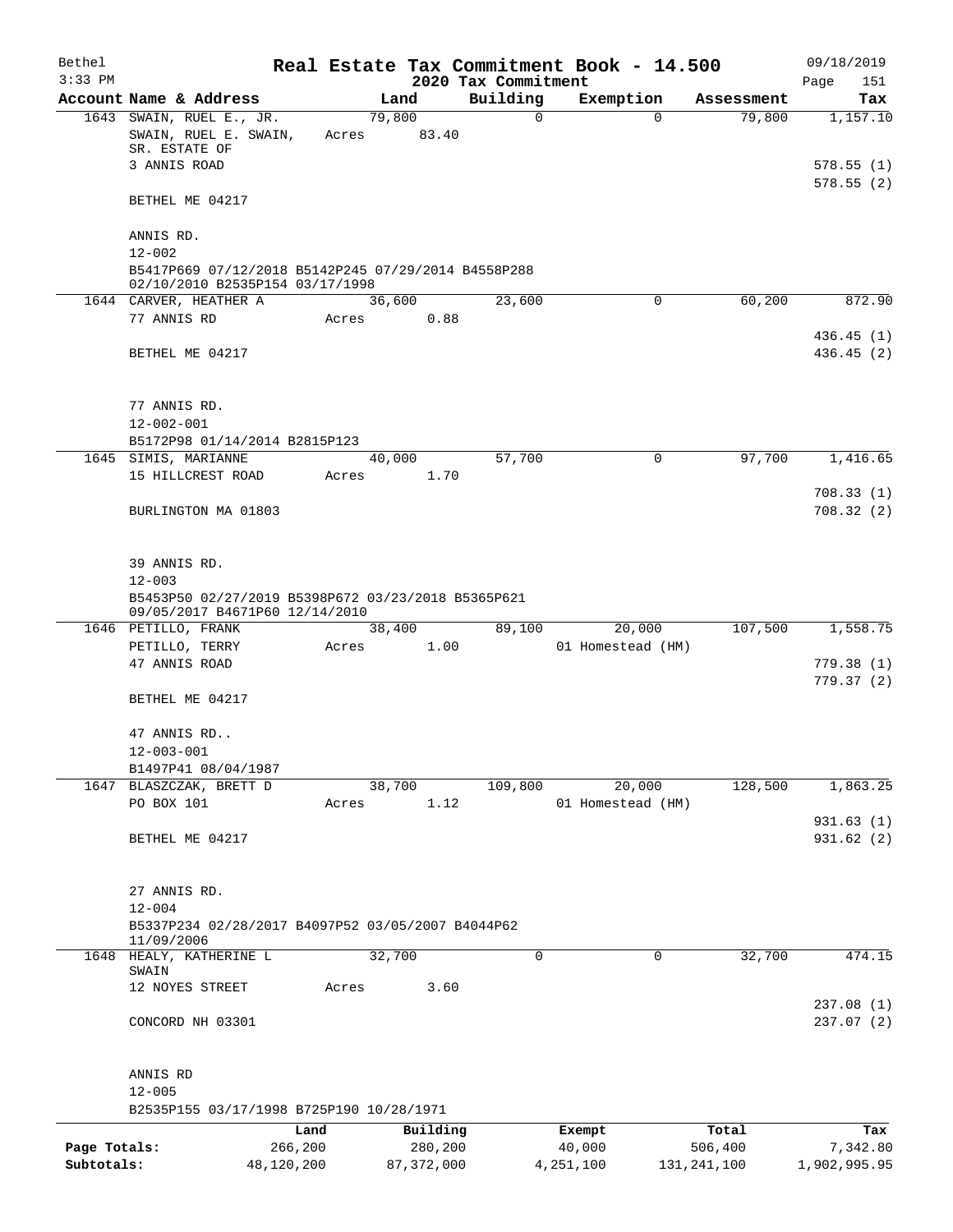| Bethel<br>$3:33$ PM |                                                     |       |          |                                 | Real Estate Tax Commitment Book - 14.500 |            | 09/18/2019         |
|---------------------|-----------------------------------------------------|-------|----------|---------------------------------|------------------------------------------|------------|--------------------|
|                     | Account Name & Address                              |       | Land     | 2020 Tax Commitment<br>Building | Exemption                                | Assessment | Page<br>152<br>Tax |
|                     | 1649 SWAIN, RUEL JR                                 |       | 24,800   | 95,300                          | 20,000                                   | 100, 100   | 1,451.45           |
|                     | SWAIN, LORI                                         | Acres | 0.28     |                                 | 01 Homestead (HM)                        |            |                    |
|                     | 3 ANNIS RD                                          |       |          |                                 |                                          |            | 725.73(1)          |
|                     |                                                     |       |          |                                 |                                          |            | 725.72(2)          |
|                     | BETHEL ME 04217                                     |       |          |                                 |                                          |            |                    |
|                     | 3 ANNIS ROAD                                        |       |          |                                 |                                          |            |                    |
|                     | $12 - 006$                                          |       |          |                                 |                                          |            |                    |
|                     | B4383P231 12/09/2008 B4304P335 04/10/2008 B2498P175 |       |          |                                 |                                          |            |                    |
| 1650                | SWAIN, RUEL                                         |       | 20,400   | $\Omega$                        | 0                                        | 20,400     | 295.80             |
|                     | SWAIN, LORI                                         | Acres | 0.72     |                                 |                                          |            |                    |
|                     | 3 ANNIS ROAD                                        |       |          |                                 |                                          |            | 147.90(1)          |
|                     |                                                     |       |          |                                 |                                          |            | 147.90(2)          |
|                     | BETHEL ME 04217                                     |       |          |                                 |                                          |            |                    |
|                     |                                                     |       |          |                                 |                                          |            |                    |
|                     | RTE 2 S/S<br>$12 - 007$                             |       |          |                                 |                                          |            |                    |
|                     | B5317P185 11/22/2016 B4753P69 08/26/2011 B670P413   |       |          |                                 |                                          |            |                    |
|                     | 09/02/1969                                          |       |          |                                 |                                          |            |                    |
|                     | 1651 MOWERY, JOSHUA                                 |       | 48,400   | 47,200                          | $\mathsf{O}$                             | 95,600     | 1,386.20           |
|                     | MOWERY, ERIN                                        | Acres | 1.10     |                                 |                                          |            |                    |
|                     | 191 FLAT ROAD                                       |       |          |                                 |                                          |            | 693.10(1)          |
|                     |                                                     |       |          |                                 |                                          |            | 693.10(2)          |
|                     | BETHEL ME 04217                                     |       |          |                                 |                                          |            |                    |
|                     | 214 WEST BETHEL RD.                                 |       |          |                                 |                                          |            |                    |
|                     | $12 - 008$                                          |       |          |                                 |                                          |            |                    |
|                     | B4749P146 08/16/2011 B3759P76 07/15/2005            |       |          |                                 |                                          |            |                    |
|                     | 1652 FOX, NANCY J                                   |       | 32,900   | 43,400                          | 20,000                                   | 56,300     | 816.35             |
|                     | PO BOX 494                                          | Acres | 1.11     |                                 | 01 Homestead (HM)                        |            |                    |
|                     |                                                     |       |          |                                 |                                          |            | 408.18(1)          |
|                     | BETHEL ME 04217                                     |       |          |                                 |                                          |            | 408.17 (2)         |
|                     |                                                     |       |          |                                 |                                          |            |                    |
|                     |                                                     |       |          |                                 |                                          |            |                    |
|                     | 226 WEST BETHEL RD.                                 |       |          |                                 |                                          |            |                    |
|                     | $12 - 009$                                          |       |          |                                 |                                          |            |                    |
|                     | B1342P203 09/17/1985                                |       |          |                                 |                                          |            |                    |
|                     | 1653 CHADBOURNE TREE FARMS,                         |       | 23,600   | 0                               | $\mathsf{O}$                             | 23,600     | 342.20             |
|                     | LLC                                                 |       |          |                                 |                                          |            |                    |
|                     | PO BOX 1750                                         | Acres | 47.70    |                                 |                                          |            |                    |
|                     |                                                     |       |          |                                 |                                          |            | 171.10(1)          |
|                     | BETHEL ME 04217                                     |       |          |                                 |                                          |            | 171.10(2)          |
|                     |                                                     |       |          |                                 |                                          |            |                    |
|                     | RTE 2 S/S                                           |       |          |                                 |                                          |            |                    |
|                     | $12 - 010$                                          |       |          |                                 |                                          |            |                    |
|                     | B3652P43 12/29/2004 B1342P203                       |       |          |                                 |                                          |            |                    |
|                     | 1654 JODREY, ELEANOR                                |       | 25,400   | $\mathbf 0$                     | $\mathbf 0$                              | 25,400     | 368.30             |
|                     | 75 VERNON STREET                                    | Acres | 1.79     |                                 |                                          |            |                    |
|                     |                                                     |       |          |                                 |                                          |            | 184.15(1)          |
|                     | BETHEL ME 04217                                     |       |          |                                 |                                          |            | 184.15(2)          |
|                     |                                                     |       |          |                                 |                                          |            |                    |
|                     | 240 WEST BETHEL RD.                                 |       |          |                                 |                                          |            |                    |
|                     | $12 - 011$                                          |       |          |                                 |                                          |            |                    |
|                     | B3571P221 08/04/2004                                |       |          |                                 |                                          |            |                    |
|                     |                                                     |       |          |                                 |                                          |            |                    |
|                     |                                                     |       |          |                                 |                                          |            |                    |
|                     |                                                     | Land  | Building |                                 | Exempt                                   | Total      | Tax                |
| Page Totals:        | 175,500                                             |       | 185,900  |                                 | 40,000                                   | 321,400    | 4,660.30           |

**Subtotals:** 48,295,700 87,557,900 4,291,100 131,562,500 1,907,656.25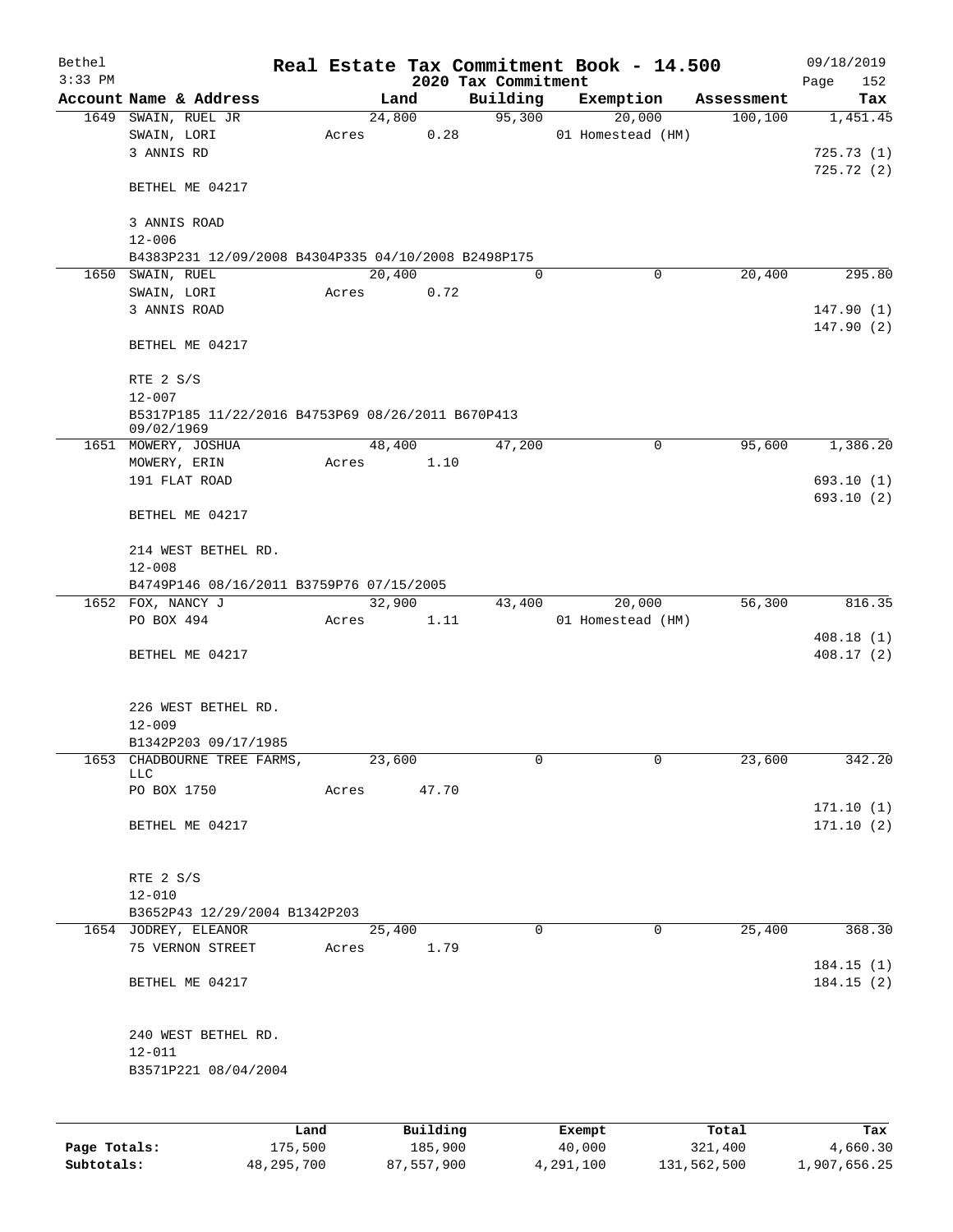| Bethel<br>$3:33$ PM        |                                                                                      |                 |                       |                                 | Real Estate Tax Commitment Book - 14.500 |                        | 09/18/2019               |
|----------------------------|--------------------------------------------------------------------------------------|-----------------|-----------------------|---------------------------------|------------------------------------------|------------------------|--------------------------|
|                            | Account Name & Address                                                               |                 | Land                  | 2020 Tax Commitment<br>Building | Exemption                                | Assessment             | 153<br>Page<br>Tax       |
|                            | 1655 MITCHELL, EDWARD G                                                              |                 | 36,100                | 82,200                          | $\Omega$                                 | 118,300                | 1,715.35                 |
|                            | MITCHELL, MELISSA A<br>PO BOX 15                                                     | Acres           | 3.79                  |                                 |                                          |                        | 857.68 (1)               |
|                            | WEST BETHEL ME 04286                                                                 |                 |                       |                                 |                                          |                        | 857.67 (2)               |
|                            | 248 WEST BETHEL RD.<br>$12 - 012$                                                    |                 |                       |                                 |                                          |                        |                          |
|                            | B5277P418 04/20/2016 B4603P261 06/29/2010 B4039P88<br>10/30/2006 B3626P76 11/05/2004 |                 |                       |                                 |                                          |                        |                          |
|                            | 1656 PIERCE, BENJAMIN F                                                              |                 | 35,800                | 88,000                          | $\mathbf 0$                              | 123,800                | 1,795.10                 |
|                            | PO BOX 770                                                                           | Acres           | 3.40                  |                                 |                                          |                        |                          |
|                            | BETHEL ME 04217                                                                      |                 |                       |                                 |                                          |                        | 897.55 (1)<br>897.55 (2) |
|                            | 280 WEST BETHEL RD.<br>$12 - 013$                                                    |                 |                       |                                 |                                          |                        |                          |
|                            | B3851P133 12/06/2005                                                                 |                 |                       |                                 |                                          |                        |                          |
|                            | 1657 HEAD, DAVID & FRANCIS<br>M. TRUSTEES                                            | 10,400          |                       | $\mathbf 0$                     | 0                                        | 10,400                 | 150.80                   |
|                            | PO BOX 61                                                                            | Acres           | 44.00                 |                                 |                                          |                        |                          |
|                            | W BETHEL ME 04286                                                                    |                 |                       |                                 |                                          |                        | 75.40(1)<br>75.40(2)     |
|                            | RTE 2 S/S<br>$12 - 014$                                                              |                 |                       |                                 |                                          |                        |                          |
|                            | B4953P101 02/17/2013 B1476P50 05/12/1987                                             |                 |                       |                                 |                                          |                        |                          |
|                            | 1658 CHADBOURNE TREE FARMS,<br><b>LLC</b>                                            | 24,200          |                       | 0                               | $\mathbf 0$                              | 24,200                 | 350.90                   |
|                            | PO BOX 1750                                                                          | Acres           | 41.40                 |                                 |                                          |                        |                          |
|                            | BETHEL ME 04217                                                                      |                 |                       |                                 |                                          |                        | 175.45(1)<br>175.45(2)   |
|                            |                                                                                      |                 |                       |                                 |                                          |                        |                          |
|                            | $12 - 015$<br>B3652P43 12/29/2004 B1476P50                                           |                 |                       |                                 |                                          |                        |                          |
|                            | 1659 MERRILL, ELIZABETH C/O                                                          | 30,500          |                       | $\Omega$                        | 0                                        | 30,500                 | 442.25                   |
|                            | MERRILL, ALBERTA, LIFE<br>TENANT                                                     | Acres           | 7.02                  |                                 |                                          |                        |                          |
|                            | PO BOX 262                                                                           |                 |                       |                                 |                                          |                        | 221.13(1)                |
|                            | BETHEL ME 04217                                                                      |                 |                       |                                 |                                          |                        | 221.12(2)                |
|                            | WEST BETHEL ROAD<br>$12 - 016$                                                       |                 |                       |                                 |                                          |                        |                          |
|                            | B5095P165 02/14/2014                                                                 |                 |                       |                                 |                                          |                        |                          |
| 1660                       | MERRILL, ELIZABETH C/O<br>MERRILL, ALBERTA, LIFE<br>TENANT,                          | 32,600<br>Acres | 1.00                  | 61,600                          | 0                                        | 94,200                 | 1,365.90                 |
|                            | PO BOX 262                                                                           |                 |                       |                                 |                                          |                        | 682.95 (1)<br>682.95 (2) |
|                            | BETHEL ME 04217                                                                      |                 |                       |                                 |                                          |                        |                          |
|                            | 314 WEST BETHEL RD.<br>$12 - 017$                                                    |                 |                       |                                 |                                          |                        |                          |
|                            | B5095P163 02/04/2014                                                                 |                 |                       |                                 |                                          |                        |                          |
|                            | Land                                                                                 |                 | Building              |                                 | Exempt                                   | Total                  | Tax                      |
| Page Totals:<br>Subtotals: | 169,600<br>48, 465, 300                                                              |                 | 231,800<br>87,789,700 |                                 | 0<br>4,291,100                           | 401,400<br>131,963,900 | 5,820.30<br>1,913,476.55 |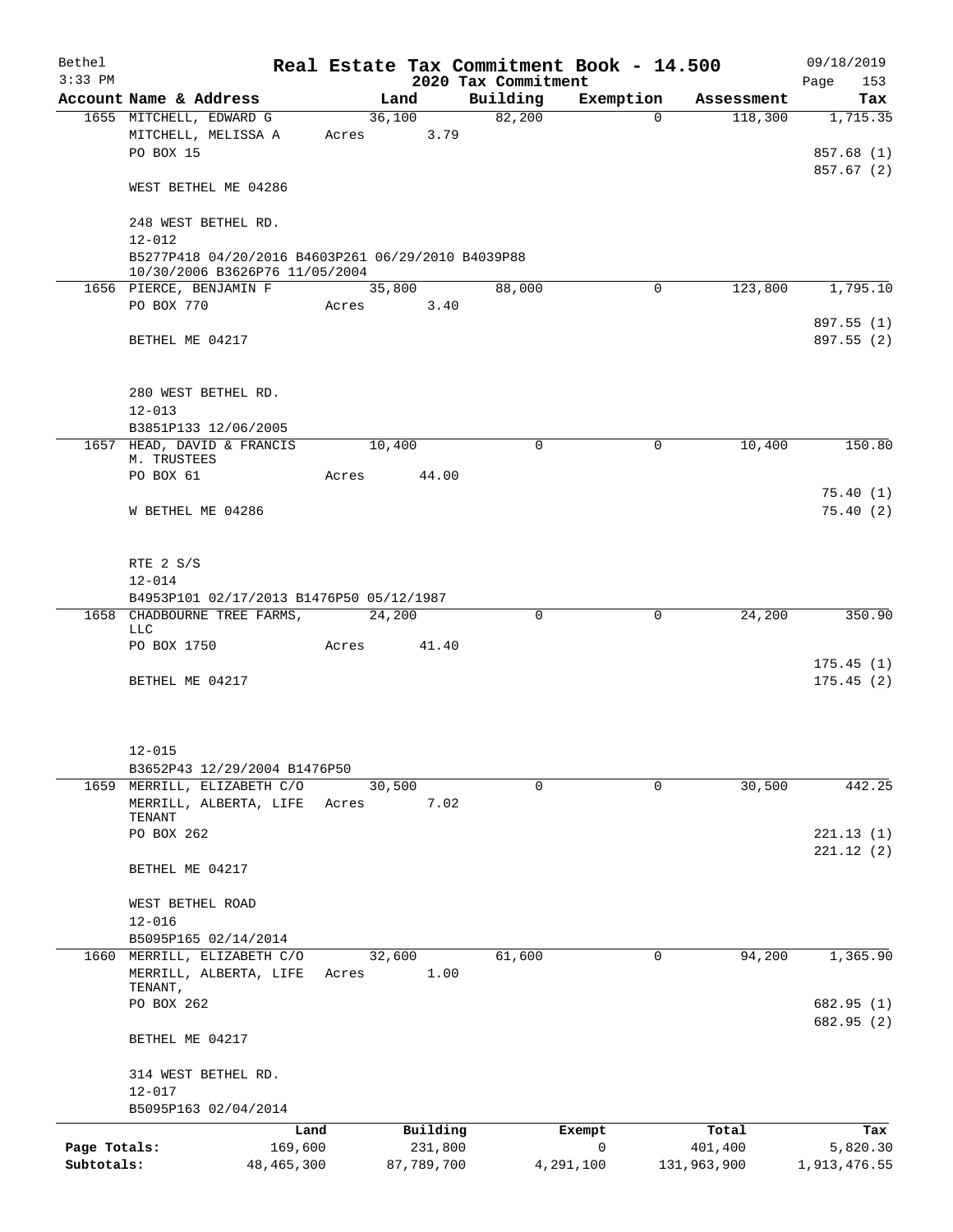| Bethel    |                                                               |        |        |                     | Real Estate Tax Commitment Book - 14.500 |            | 09/18/2019  |
|-----------|---------------------------------------------------------------|--------|--------|---------------------|------------------------------------------|------------|-------------|
| $3:33$ PM |                                                               |        |        | 2020 Tax Commitment |                                          |            | Page<br>154 |
|           | Account Name & Address                                        | Land   |        | Building            | Exemption                                | Assessment | Tax         |
|           | 1661 COCHRAN, ELLEN E                                         |        | 33,200 | 80,200              | $\Omega$                                 | 113,400    | 1,644.30    |
|           | 6656 CHAMBERLAIN DRAW                                         | Acres  | 1.26   |                     |                                          |            |             |
|           |                                                               |        |        |                     |                                          |            | 822.15(1)   |
|           | WOODBURY MN 55125                                             |        |        |                     |                                          |            | 822.15(2)   |
|           |                                                               |        |        |                     |                                          |            |             |
|           | 322 WEST BETHEL RD.                                           |        |        |                     |                                          |            |             |
|           | $12 - 018$                                                    |        |        |                     |                                          |            |             |
|           | B2350P221 07/24/1996 B2350P220 07/24/1996                     |        |        |                     |                                          |            |             |
|           | 1664 CHADBOURNE TREE FARMS,                                   | 32,400 |        | $\Omega$            | 0                                        | 32,400     | 469.80      |
|           | <b>LLC</b>                                                    |        |        |                     |                                          |            |             |
|           | PO BOX 1750                                                   | Acres  | 9.00   |                     |                                          |            |             |
|           |                                                               |        |        |                     |                                          |            | 234.90(1)   |
|           | BETHEL ME 04217                                               |        |        |                     |                                          |            | 234.90(2)   |
|           |                                                               |        |        |                     |                                          |            |             |
|           | RTE 2 S/S                                                     |        |        |                     |                                          |            |             |
|           | $12 - 021$                                                    |        |        |                     |                                          |            |             |
|           | B3652P43 12/29/2004                                           |        |        |                     |                                          |            |             |
|           | 1665 FOUKE, CHAD S                                            | 41,700 |        | 74,900              | $\mathbf 0$                              | 116,600    | 1,690.70    |
|           | HARTE, LESLEY C                                               | Acres  | 9.77   |                     |                                          |            |             |
|           | 48 OTHMAR ST                                                  |        |        |                     |                                          |            | 845.35(1)   |
|           |                                                               |        |        |                     |                                          |            | 845.35 (2)  |
|           | NARRAGANSETT RI 02882                                         |        |        |                     |                                          |            |             |
|           |                                                               |        |        |                     |                                          |            |             |
|           | 382 WEST BETHEL RD.                                           |        |        |                     |                                          |            |             |
|           | $12 - 022$                                                    |        |        |                     |                                          |            |             |
|           | B4787P109 11/28/2011 B1910P205 06/16/1992<br>1666 SAVAGE LAND | 18,600 |        | 0                   | $\mathbf 0$                              | 18,600     | 269.70      |
|           | DEVELOPMENT, LLC                                              |        |        |                     |                                          |            |             |
|           | P.O. BOX 358                                                  | Acres  | 2.80   |                     |                                          |            |             |
|           |                                                               |        |        |                     |                                          |            | 134.85(1)   |
|           | BETHEL ME 04217                                               |        |        |                     |                                          |            | 134.85(2)   |
|           |                                                               |        |        |                     |                                          |            |             |
|           |                                                               |        |        |                     |                                          |            |             |
|           | RTE 2 S/S                                                     |        |        |                     |                                          |            |             |
|           | $12 - 023$                                                    |        |        |                     |                                          |            |             |
|           | B4107P102 03/23/2007<br>1667 DOUGENECK, WILLIAM               | 27,900 |        | 69,300              | $\mathbf 0$                              | 97,200     | 1,409.40    |
|           | 425 WEST BETHEL RD                                            | Acres  | 2.00   |                     |                                          |            |             |
|           |                                                               |        |        |                     |                                          |            | 704.70 (1)  |
|           | BETHEL ME 04217                                               |        |        |                     |                                          |            | 704.70 (2)  |
|           |                                                               |        |        |                     |                                          |            |             |
|           |                                                               |        |        |                     |                                          |            |             |
|           | 425 WEST BETHEL RD.                                           |        |        |                     |                                          |            |             |
|           | $12 - 024$                                                    |        |        |                     |                                          |            |             |
|           | B3091P32 04/03/2002                                           |        |        |                     |                                          |            |             |

|              | Land       | Building   | Exempt    | Total       | Tax          |
|--------------|------------|------------|-----------|-------------|--------------|
| Page Totals: | 153,800    | 224,400    |           | 378,200     | 5,483.90     |
| Subtotals:   | 48,619,100 | 88,014,100 | 4,291,100 | 132,342,100 | 1,918,960.45 |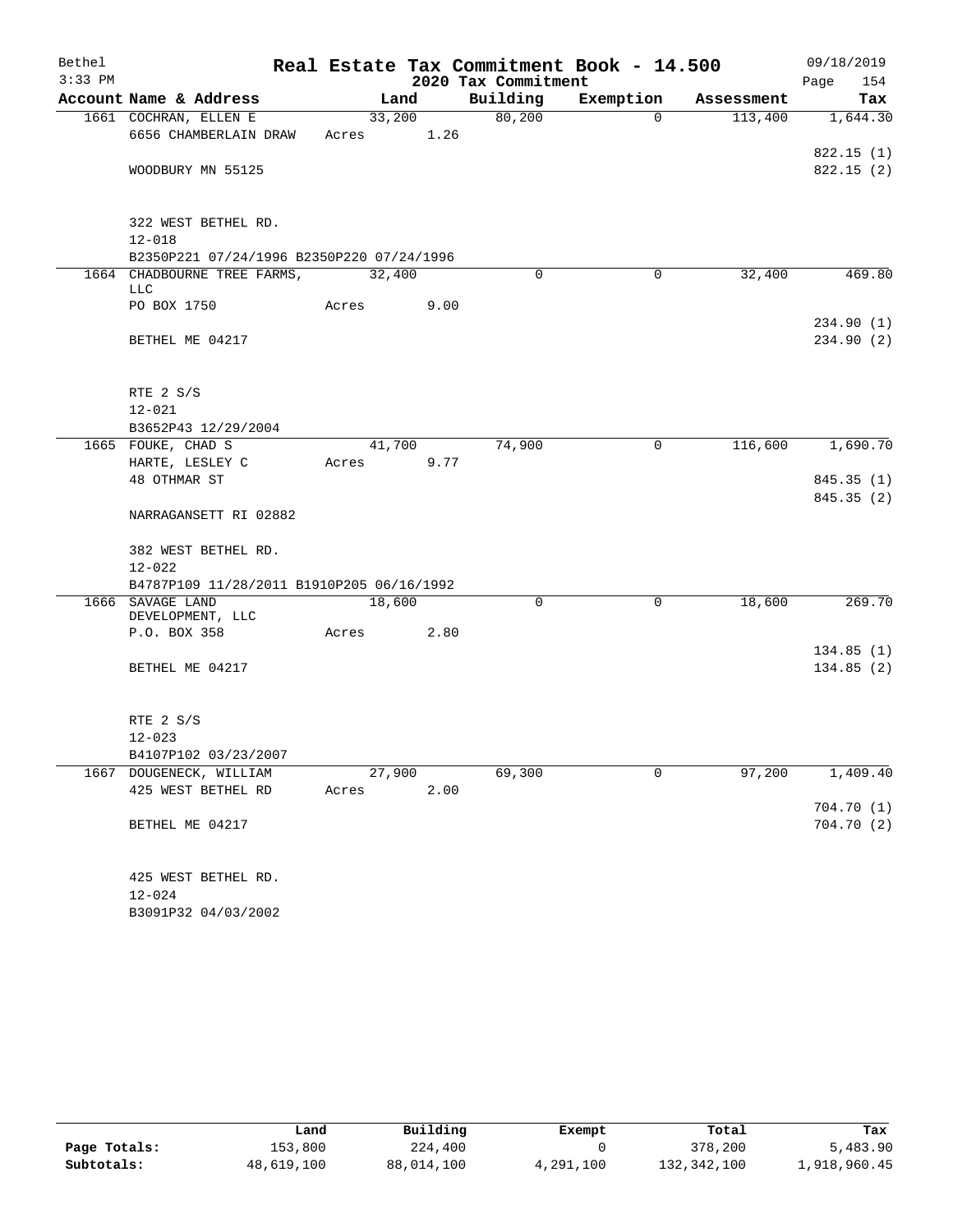| Bethel    |                                                                                         |                 |       |                     | Real Estate Tax Commitment Book - 14.500 |            | 09/18/2019             |
|-----------|-----------------------------------------------------------------------------------------|-----------------|-------|---------------------|------------------------------------------|------------|------------------------|
| $3:33$ PM |                                                                                         |                 |       | 2020 Tax Commitment |                                          |            | Page<br>155            |
|           | Account Name & Address                                                                  | Land            |       | Building            | Exemption                                | Assessment | Tax                    |
|           | 1668 OBRIEN, CAROLYN C &<br>ROBERT E, TRUSTEES<br>OF THE CAROLYN OBRIEN<br>LIVING TRUST | 9,300<br>Acres  | 18.00 | $\Omega$            | $\Omega$                                 | 9,300      | 134.85                 |
|           | 2879 S. PONTE VEDRA<br><b>BLVD</b>                                                      |                 |       |                     |                                          |            | 67.43(1)               |
|           | PONTE VEDRA FL 32082<br>4529                                                            |                 |       |                     |                                          |            | 67.42(2)               |
|           | RTE 2 N/S                                                                               |                 |       |                     |                                          |            |                        |
|           | $12 - 025$                                                                              |                 |       |                     |                                          |            |                        |
|           | B3835P42 11/03/2005                                                                     |                 |       |                     |                                          |            |                        |
|           | 1669 AMBROSE, GEORGE C JR ET<br>ALS                                                     | 31,000          |       | 0                   | 0                                        | 31,000     | 449.50                 |
|           | 12 IVERSON RD.                                                                          | Acres           | 7.60  |                     |                                          |            |                        |
|           | BEVERLY MA 01915                                                                        |                 |       |                     |                                          |            | 224.75(1)<br>224.75(2) |
|           | RTE 2 N/S                                                                               |                 |       |                     |                                          |            |                        |
|           | $12 - 026$                                                                              |                 |       |                     |                                          |            |                        |
|           | B5141P172 07/23/2014 B1462P104 03/03/1987                                               |                 |       |                     |                                          |            |                        |
|           | 1670 DOUGHERTY, PHILLIP M                                                               | 31,200          |       | 74,300              | 20,000                                   | 85,500     | 1,239.75               |
|           | PO BOX 642                                                                              | Acres           | 0.88  |                     | 01 Homestead (HM)                        |            |                        |
|           | BETHEL ME 04217                                                                         |                 |       |                     |                                          |            | 619.88(1)<br>619.87(2) |
|           | 347 WEST BETHEL RD.<br>$12 - 027$                                                       |                 |       |                     |                                          |            |                        |
|           | B3506P241 05/07/2004                                                                    |                 |       |                     |                                          |            |                        |
|           | 1671 LAMONTAGNE, JUDITH<br>PO BOX 642                                                   | 32,600<br>Acres | 1.00  | 57,500              | 20,000<br>01 Homestead (HM)              | 70,100     | 1,016.45               |
|           |                                                                                         |                 |       |                     |                                          |            | 508.23(1)              |
|           | BETHEL ME 04217                                                                         |                 |       |                     |                                          |            | 508.22(2)              |
|           | 339 WEST BETHEL RD.<br>$12 - 028$                                                       |                 |       |                     |                                          |            |                        |
|           | B4153P72 06/25/2007 B669P260                                                            |                 |       |                     |                                          |            |                        |
|           | 1672 DOOLEY, CORINNE                                                                    | 47,500          |       | 28,600              | 0                                        | 76,100     | 1,103.45               |
|           | PO BOX 675                                                                              | Acres           | 34.00 |                     |                                          |            |                        |
|           |                                                                                         |                 |       |                     |                                          |            | 551.73(1)              |
|           | GLEN NH 03838                                                                           |                 |       |                     |                                          |            | 551.72 (2)             |
|           | 324 WEST BETHEL RD.<br>$12 - 029$                                                       |                 |       |                     |                                          |            |                        |
|           | B5444P926 12/10/2018 B5311P313 10/19/2016 B3462P306<br>01/21/2004                       |                 |       |                     |                                          |            |                        |

|              | Land       | Building   | Exempt    | Total       | Tax          |
|--------------|------------|------------|-----------|-------------|--------------|
| Page Totals: | 151,600    | 160,400    | 40,000    | 272,000     | 3,944.00     |
| Subtotals:   | 48,770,700 | 88,174,500 | 4,331,100 | 132,614,100 | 1,922,904.45 |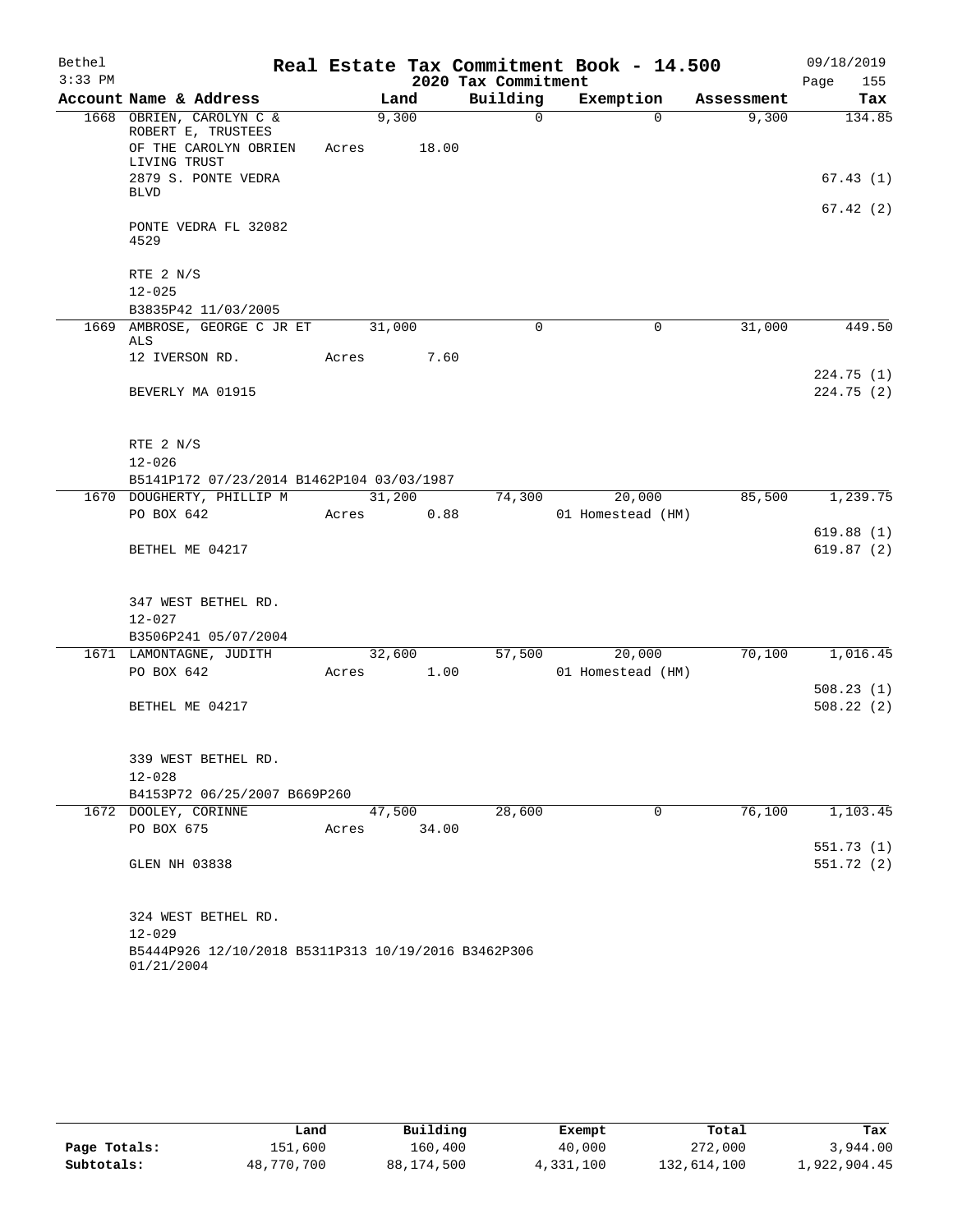| Bethel<br>$3:33$ PM |                                                                         |       |          | 2020 Tax Commitment | Real Estate Tax Commitment Book - 14.500 |            | 09/18/2019<br>Page<br>156  |
|---------------------|-------------------------------------------------------------------------|-------|----------|---------------------|------------------------------------------|------------|----------------------------|
|                     | Account Name & Address                                                  |       | Land     | Building            | Exemption                                | Assessment | Tax                        |
|                     | 1673 CHADBOURNE TREE FARMS,                                             |       | 41,500   | $\mathbf 0$         | $\Omega$                                 | 41,500     | 601.75                     |
|                     | LLC<br>PO BOX 1750                                                      | Acres | 22.20    |                     |                                          |            |                            |
|                     | BETHEL ME 04217                                                         |       |          |                     |                                          |            | 300.88(1)<br>300.87(2)     |
|                     | RTE 2 N/S                                                               |       |          |                     |                                          |            |                            |
|                     | $12 - 030$<br>B3652P43 12/29/2004                                       |       |          |                     |                                          |            |                            |
|                     | 1674 CHADBOURNE TREE FARMS,                                             |       | 2,800    | $\mathbf 0$         | $\mathbf 0$                              | 2,800      | 40.60                      |
|                     | LLC<br>PO BOX 1750                                                      | Acres | 17.80    |                     |                                          |            |                            |
|                     |                                                                         |       |          |                     |                                          |            | 20.30(1)                   |
|                     | BETHEL ME 04217                                                         |       |          |                     |                                          |            | 20.30(2)                   |
|                     | RTE 2 N/S                                                               |       |          |                     |                                          |            |                            |
|                     | $12 - 031$<br>B3652P43 12/29/2004 B2645P168                             |       |          |                     |                                          |            |                            |
|                     | 1675 CORDWELL, STANLEY                                                  |       | 20,200   | 68,700              | $\mathbf 0$                              | 88,900     | 1,289.05                   |
|                     | ESTATE OF<br>CORDWELL, STANLEY, PR                                      | Acres | 0.23     |                     |                                          |            |                            |
|                     | 237 WEST BETHEL ROAD                                                    |       |          |                     |                                          |            | 644.53(1)                  |
|                     | BETHEL ME 04217                                                         |       |          |                     |                                          |            | 644.52(2)                  |
|                     |                                                                         |       |          |                     |                                          |            |                            |
|                     | 237 WEST BETHEL RD.<br>$12 - 032$                                       |       |          |                     |                                          |            |                            |
|                     | B2788P212 02/01/2000                                                    |       |          |                     |                                          |            |                            |
|                     | 1676 PARKER, MICHAEL J                                                  |       | 25,900   | 46,100              | $\mathbf 0$                              | 72,000     | 1,044.00                   |
|                     | 20 BUCKFIELD RD                                                         | Acres | 0.52     |                     |                                          |            |                            |
|                     | SOUTH PARIS ME 04281                                                    |       |          |                     |                                          |            | 522.00(1)<br>522.00(2)     |
|                     | 233 WEST BETHEL RD.                                                     |       |          |                     |                                          |            |                            |
|                     | $12 - 033$<br>B1730P343 05/16/1990 B1250P52 03/13/1984                  |       |          |                     |                                          |            |                            |
|                     | 1677 AMANN, JOHN                                                        |       | 23,800   | 116,800             | $\mathbf 0$                              | 140,600    | 2,038.70                   |
|                     | AMANN, AMY                                                              | Acres | 0.40     |                     |                                          |            |                            |
|                     | PO BOX 982                                                              |       |          |                     |                                          |            | 1,019.35(1)<br>1,019.35(2) |
|                     | BETHEL ME 04217                                                         |       |          |                     |                                          |            |                            |
|                     | 229 WEST BETHEL RD.                                                     |       |          |                     |                                          |            |                            |
|                     | $12 - 034$                                                              |       |          |                     |                                          |            |                            |
|                     | B5115P120 05/15/2014 B2099P125 02/24/1994<br>1678 SCHUELLEIN, WILLIAM H |       | 32,900   | 95,900              | 0                                        | 128,800    | 1,867.60                   |
|                     | 221 WEST BETHEL RD                                                      | Acres | 1.10     |                     |                                          |            |                            |
|                     | BETHEL ME 04217                                                         |       |          |                     |                                          |            | 933.80 (1)<br>933.80 (2)   |
|                     | 221 WEST BETHEL RD.                                                     |       |          |                     |                                          |            |                            |
|                     | $12 - 035$                                                              |       |          |                     |                                          |            |                            |
|                     | B5400P197 03/29/2018 B3962P112 06/28/2006 B638P158                      |       |          |                     |                                          |            |                            |
|                     |                                                                         |       |          |                     |                                          |            |                            |
|                     |                                                                         | Land  | Building |                     | Exempt                                   | Total      | Tax                        |

|              | nana       | <b>DUITOTII</b> | LACINUL   | TOLAT       | ias.         |
|--------------|------------|-----------------|-----------|-------------|--------------|
| Page Totals: | 147,100    | 327,500         |           | 474,600     | 6,881.70     |
| Subtotals:   | 48,917,800 | 88,502,000      | 4,331,100 | 133,088,700 | 1,929,786.15 |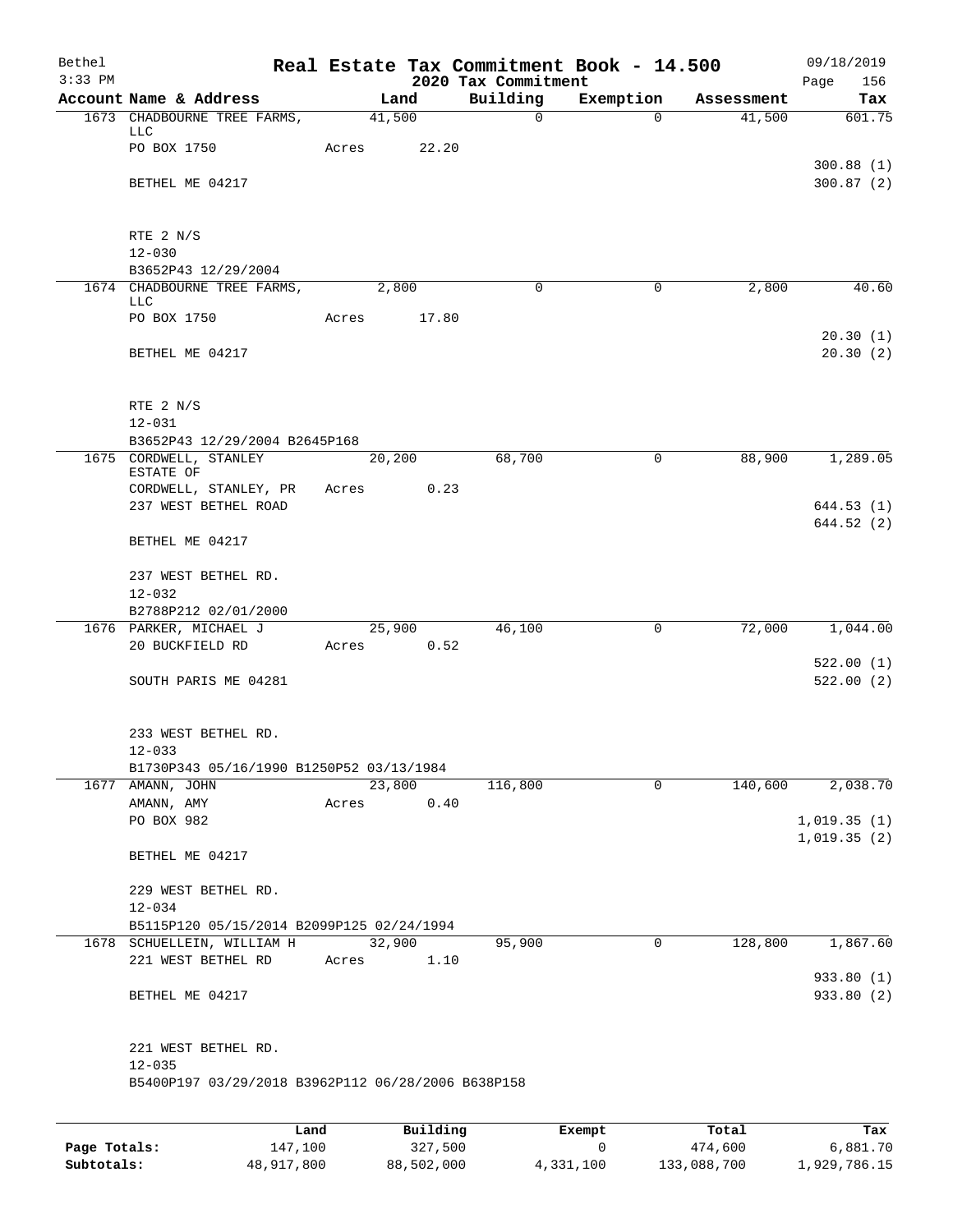| Bethel       |                                                                                     |            |            |                                 | Real Estate Tax Commitment Book - 14.500 |               | 09/18/2019           |
|--------------|-------------------------------------------------------------------------------------|------------|------------|---------------------------------|------------------------------------------|---------------|----------------------|
| $3:33$ PM    | Account Name & Address                                                              |            | Land       | 2020 Tax Commitment<br>Building | Exemption                                | Assessment    | Page<br>157<br>Tax   |
|              | 1679 SWAIN, RUEL                                                                    |            | 27,000     | $\mathbf 0$                     | $\Omega$                                 | 27,000        | 391.50               |
|              | SWAIN, LORI                                                                         | Acres      | 3.30       |                                 |                                          |               |                      |
|              | 3 ANNIS ROAD                                                                        |            |            |                                 |                                          |               | 195.75(1)            |
|              |                                                                                     |            |            |                                 |                                          |               | 195.75(2)            |
|              | BETHEL ME 04217                                                                     |            |            |                                 |                                          |               |                      |
|              | WEST BETHEL RD.                                                                     |            |            |                                 |                                          |               |                      |
|              | $12 - 036$                                                                          |            |            |                                 |                                          |               |                      |
|              | B5337P92 03/27/2017 B5317P179 11/22/2016 B4753P68<br>08/26/2011 B670P413 09/02/1969 |            |            |                                 |                                          |               |                      |
|              | 1680 SWAIN, MAUREEN W., PR                                                          |            | 35,400     | 111,300                         | 20,000                                   | 126,700       | 1,837.15             |
|              | SWAIN, RUEL E. SWAIN,                                                               | Acres      | 3.01       |                                 | 01 Homestead (HM)                        |               |                      |
|              | SR. ESTATE OF                                                                       |            |            |                                 |                                          |               |                      |
|              | 185 WEST BETHEL ROAD                                                                |            |            |                                 |                                          |               | 918.58(1)            |
|              | BETHEL ME 04217                                                                     |            |            |                                 |                                          |               | 918.57(2)            |
|              | 185 WEST BETHEL RD.                                                                 |            |            |                                 |                                          |               |                      |
|              | $12 - 037$                                                                          |            |            |                                 |                                          |               |                      |
|              | B2535P155 03/17/1998 B618P207 09/07/1962                                            |            |            |                                 |                                          |               |                      |
|              | 1681 SWAIN, MAUREEN                                                                 |            | 7,300      | $\Omega$                        | 0                                        | 7,300         | 105.85               |
|              | 185 WEST BETHEL ROAD                                                                | Acres      | 12.71      |                                 |                                          |               |                      |
|              | BETHEL ME 04217                                                                     |            |            |                                 |                                          |               | 52.93(1)<br>52.92(2) |
|              |                                                                                     |            |            |                                 |                                          |               |                      |
|              | C & N RR N/S                                                                        |            |            |                                 |                                          |               |                      |
|              | $12 - 038$                                                                          |            |            |                                 |                                          |               |                      |
|              | B618P207 09/07/1962                                                                 |            |            |                                 |                                          |               |                      |
|              | 1682 HEALY, KATHERINE L<br>SWAIN                                                    |            | 400        | $\mathbf 0$                     | $\mathbf 0$                              | 400           | 5.80                 |
|              | 12 NOYES STREET                                                                     | Acres      | 6.77       |                                 |                                          |               |                      |
|              |                                                                                     |            |            |                                 |                                          |               | 2.90(1)              |
|              | CONCORD NH 03301                                                                    |            |            |                                 |                                          |               | 2.90(2)              |
|              |                                                                                     |            |            |                                 |                                          |               |                      |
|              | CLARK ISLAND<br>$12 - 039$                                                          |            |            |                                 |                                          |               |                      |
|              | B5417P673 07/12/2018 B2535P155 03/17/1998 B4604P72                                  |            |            |                                 |                                          |               |                      |
|              | 06/30/2010 B623P362                                                                 |            |            |                                 |                                          |               |                      |
|              | 1683 SWAIN, MAUREEN                                                                 |            | 800        | 0                               | 0                                        | 800           | 11.60                |
|              | 185 WEST BETHEL ROAD                                                                | Acres      | 15.00      |                                 |                                          |               | 5.80(1)              |
|              | BETHEL ME 04217                                                                     |            |            |                                 |                                          |               | 5.80(2)              |
|              |                                                                                     |            |            |                                 |                                          |               |                      |
|              | <b>BOND ISLAND</b>                                                                  |            |            |                                 |                                          |               |                      |
|              | $12 - 040$                                                                          |            |            |                                 |                                          |               |                      |
|              | B623P362 07/19/1963                                                                 |            |            |                                 |                                          |               |                      |
|              | 1684 SWAIN, MAUREEN                                                                 |            | 700        | 0                               | 0                                        | 700           | 10.15                |
|              | 185 WEST BETHEL ROAD                                                                | Acres      | 12.00      |                                 |                                          |               |                      |
|              |                                                                                     |            |            |                                 |                                          |               | 5.08(1)              |
|              | BETHEL ME 04217                                                                     |            |            |                                 |                                          |               | 5.07(2)              |
|              | BOND ISLAND                                                                         |            |            |                                 |                                          |               |                      |
|              | $12 - 041$                                                                          |            |            |                                 |                                          |               |                      |
|              | B623P362 07/19/1963                                                                 |            |            |                                 |                                          |               |                      |
|              |                                                                                     | Land       | Building   |                                 | Exempt                                   | Total         | Tax                  |
| Page Totals: |                                                                                     | 71,600     | 111,300    |                                 | 20,000                                   | 162,900       | 2,362.05             |
| Subtotals:   |                                                                                     | 48,989,400 | 88,613,300 |                                 | 4,351,100                                | 133, 251, 600 | 1,932,148.20         |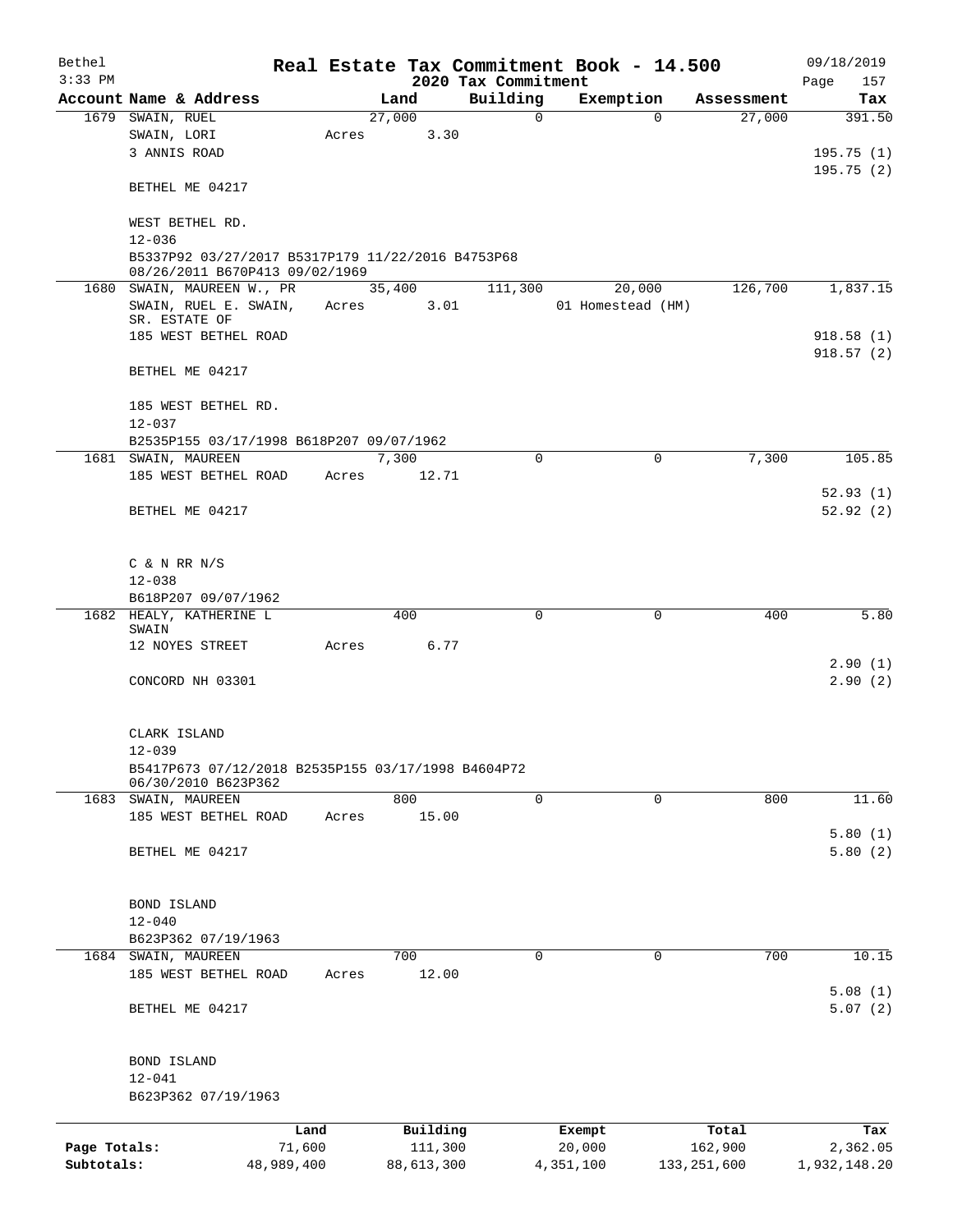| Bethel<br>$3:33$ PM |                                                                    |       |        | 2020 Tax Commitment | Real Estate Tax Commitment Book - 14.500 |             |            | 09/18/2019<br>158<br>Page |
|---------------------|--------------------------------------------------------------------|-------|--------|---------------------|------------------------------------------|-------------|------------|---------------------------|
|                     | Account Name & Address                                             |       | Land   | Building            | Exemption                                |             | Assessment | Tax                       |
|                     | 1685 WITTER, MICHAEL                                               |       | 1,000  | $\mathsf{O}$        |                                          | $\Omega$    | 1,000      | 14.50                     |
|                     | 16 ANNIS RD.                                                       | Acres | 19.00  |                     |                                          |             |            |                           |
|                     |                                                                    |       |        |                     |                                          |             |            | 7.25(1)                   |
|                     | BETHEL ME 04217                                                    |       |        |                     |                                          |             |            | 7.25(2)                   |
|                     |                                                                    |       |        |                     |                                          |             |            |                           |
|                     | BOND ISLAND                                                        |       |        |                     |                                          |             |            |                           |
|                     | $12 - 042$                                                         |       |        |                     |                                          |             |            |                           |
|                     | B1554P151 03/22/1988                                               |       |        |                     |                                          |             |            |                           |
|                     | 1686 SWAIN, RUEL E JR                                              |       | 300    | $\mathbf 0$         |                                          | 0           | 300        | 4.35                      |
|                     | 3 ANNIS ROAD                                                       | Acres | 4.17   |                     |                                          |             |            |                           |
|                     |                                                                    |       |        |                     |                                          |             |            | 2.18(1)                   |
|                     | BETHEL ME 04217                                                    |       |        |                     |                                          |             |            | 2.17(2)                   |
|                     |                                                                    |       |        |                     |                                          |             |            |                           |
|                     |                                                                    |       |        |                     |                                          |             |            |                           |
|                     | BOND ISLAND<br>$12 - 043$                                          |       |        |                     |                                          |             |            |                           |
|                     | B4604P70 06/30/2010 B4558P286 02/10/2010 B1554P151                 |       |        |                     |                                          |             |            |                           |
|                     | 1687 SWAIN, RUEL E JR                                              |       | 1,800  | 0                   |                                          | 0           | 1,800      | 26.10                     |
|                     | 3 ANNIS ROAD                                                       | Acres | 52.25  |                     |                                          |             |            |                           |
|                     |                                                                    |       |        |                     |                                          |             |            | 13.05(1)                  |
|                     | BETHEL ME 04217                                                    |       |        |                     |                                          |             |            | 13.05(2)                  |
|                     |                                                                    |       |        |                     |                                          |             |            |                           |
|                     |                                                                    |       |        |                     |                                          |             |            |                           |
|                     | BOND ISLAND                                                        |       |        |                     |                                          |             |            |                           |
|                     | $12 - 044$<br>B4604P70 06/30/2010 B4558P286 02/10/2010 B720P174    |       |        |                     |                                          |             |            |                           |
|                     | 1688 MCCRUM LAND, LLC                                              |       | 23,600 | 0                   |                                          | $\mathbf 0$ | 23,600     | 342.20                    |
|                     | PO BOX 660                                                         | Acres | 41.00  |                     |                                          |             |            |                           |
|                     |                                                                    |       |        |                     |                                          |             |            | 171.10(1)                 |
|                     | MARS HILL ME 04758                                                 |       |        |                     |                                          |             |            | 171.10(2)                 |
|                     |                                                                    |       |        |                     |                                          |             |            |                           |
|                     |                                                                    |       |        |                     |                                          |             |            |                           |
|                     | NORTH RD                                                           |       |        |                     |                                          |             |            |                           |
|                     | $12 - 045$                                                         |       |        |                     |                                          |             |            |                           |
|                     | B4932P273 12/19/2012 B3585P309 09/10/2004<br>1691 MCCRUM LAND, LLC |       | 28,800 | 0                   |                                          | 0           | 28,800     | 417.60                    |
|                     | PO BOX 660                                                         | Acres | 50.00  |                     |                                          |             |            |                           |
|                     |                                                                    |       |        |                     |                                          |             |            | 208.80(1)                 |
|                     | MARS HILL ME 04758                                                 |       |        |                     |                                          |             |            | 208.80(2)                 |
|                     |                                                                    |       |        |                     |                                          |             |            |                           |
|                     |                                                                    |       |        |                     |                                          |             |            |                           |
|                     | NORTH RD                                                           |       |        |                     |                                          |             |            |                           |
|                     | $12 - 047$                                                         |       |        |                     |                                          |             |            |                           |
|                     | B4932P273 12/19/2012 B3585P310 09/10/2004<br>1692 PATTEN, ELLEN B  |       | 44,100 | 23,300              |                                          | 0           | 67,400     | 977.30                    |
|                     | PO BOX 362                                                         | Acres | 4.00   |                     |                                          |             |            |                           |
|                     |                                                                    |       |        |                     |                                          |             |            | 488.65(1)                 |
|                     | OGUNQUIT ME 03907                                                  |       |        |                     |                                          |             |            | 488.65 (2)                |
|                     |                                                                    |       |        |                     |                                          |             |            |                           |
|                     |                                                                    |       |        |                     |                                          |             |            |                           |
|                     | NORTH RD                                                           |       |        |                     |                                          |             |            |                           |
|                     | $12 - 048$                                                         |       |        |                     |                                          |             |            |                           |
|                     | B4746P48 08/08/2011 B4557P195 02/10/2010 B3892P83                  |       |        |                     |                                          |             |            |                           |
|                     | 02/16/2006                                                         |       |        |                     |                                          |             |            |                           |
|                     |                                                                    |       |        |                     |                                          |             |            |                           |
|                     |                                                                    |       |        |                     |                                          |             |            |                           |

|              | Land       | Building   | Exempt    | Total       | Tax          |
|--------------|------------|------------|-----------|-------------|--------------|
| Page Totals: | 99,600     | 23,300     |           | 122,900     | 1,782.05     |
| Subtotals:   | 49,089,000 | 88,636,600 | 4,351,100 | 133,374,500 | 1,933,930.25 |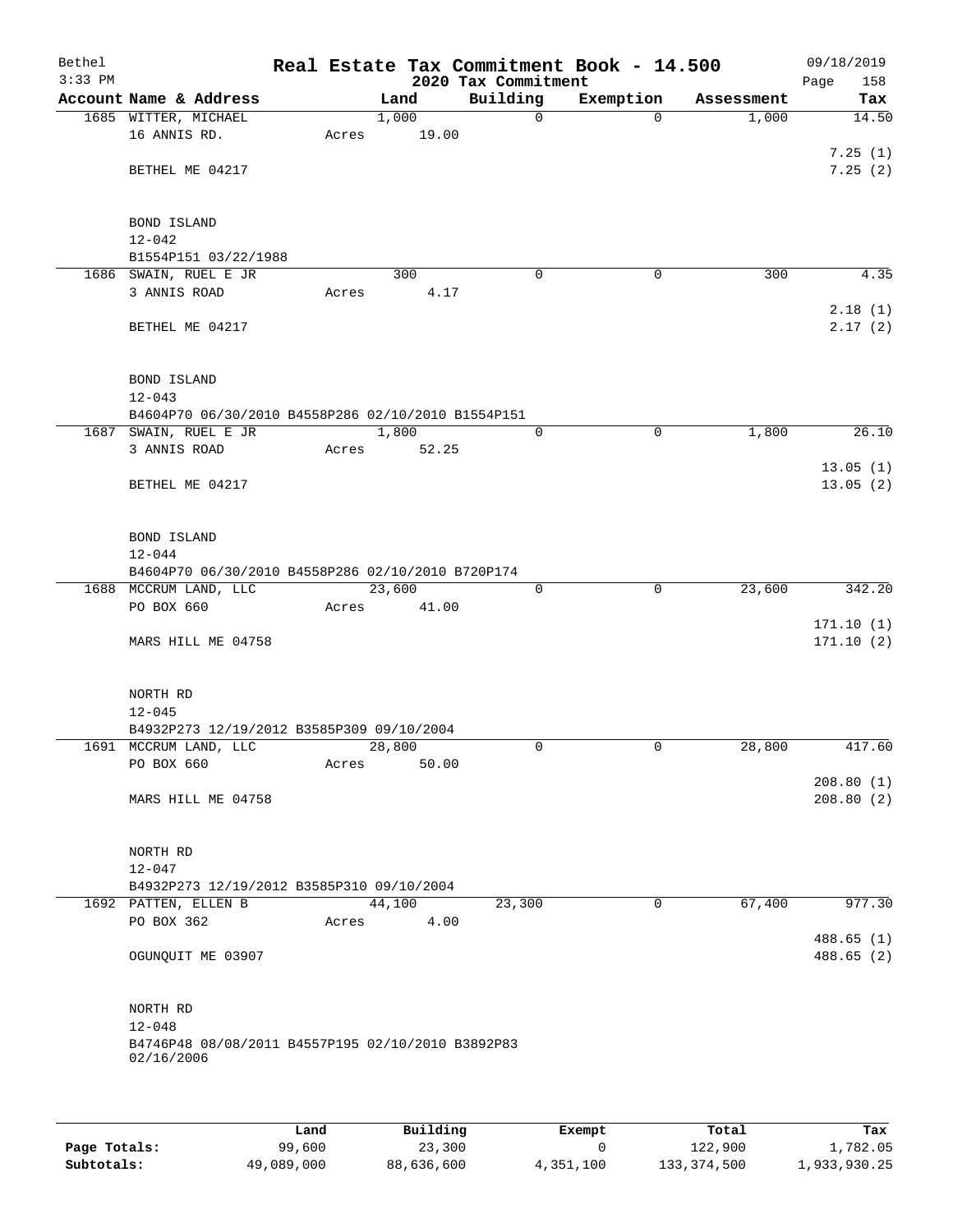| Bethel    |                                                                   |       |        |       |                     | Real Estate Tax Commitment Book - 14.500 |            | 09/18/2019                 |
|-----------|-------------------------------------------------------------------|-------|--------|-------|---------------------|------------------------------------------|------------|----------------------------|
| $3:33$ PM |                                                                   |       |        |       | 2020 Tax Commitment |                                          |            | Page<br>159                |
|           | Account Name & Address                                            |       | Land   |       | Building            | Exemption                                | Assessment | Tax                        |
|           | 1693 DOUGLASS, GRACE T                                            |       | 92,000 |       | 121,200             | $\Omega$                                 | 213,200    | 3,091.40                   |
|           | 274 NORTH ROAD                                                    | Acres |        | 35.73 |                     |                                          |            |                            |
|           |                                                                   |       |        |       |                     |                                          |            | 1,545.70(1)                |
|           | BETHEL ME 04217                                                   |       |        |       |                     |                                          |            | 1,545.70(2)                |
|           | 282 NORTH ROAD                                                    |       |        |       |                     |                                          |            |                            |
|           | $12 - 049$                                                        |       |        |       |                     |                                          |            |                            |
|           | B5252P258 11/04/2015 B5159P122 09/12/2014 B3725P302<br>05/20/2005 |       |        |       |                     |                                          |            |                            |
|           | 1694 DOUGLASS, GRACE T                                            |       | 55,600 |       | 228,300             | 20,000                                   | 263,900    | 3,826.55                   |
|           | 274 NORTH ROAD                                                    | Acres |        | 5.50  |                     | 01 Homestead (HM)                        |            |                            |
|           |                                                                   |       |        |       |                     |                                          |            | 1,913.28(1)                |
|           | BETHEL ME 04217                                                   |       |        |       |                     |                                          |            | 1,913.27(2)                |
|           |                                                                   |       |        |       |                     |                                          |            |                            |
|           |                                                                   |       |        |       |                     |                                          |            |                            |
|           | 274 NORTH ROAD                                                    |       |        |       |                     |                                          |            |                            |
|           | $12 - 049 - 001$                                                  |       |        |       |                     |                                          |            |                            |
|           | B5252P258 11/04/2015 B5159P122 09/12/2014 B3725P302               |       |        |       |                     |                                          |            |                            |
|           | 05/20/2005                                                        |       |        |       |                     |                                          |            |                            |
|           | 1695 DOUGLASS, BRIAN                                              |       | 49,300 |       | 116,000             | 20,000                                   | 145,300    | 2,106.85                   |
|           | DOUGLASS, GINA<br>340 NORTH ROAD                                  | Acres |        | 1.40  |                     | 01 Homestead (HM)                        |            |                            |
|           |                                                                   |       |        |       |                     |                                          |            | 1,053.43(1)<br>1,053.42(2) |
|           | BETHEL ME 04217                                                   |       |        |       |                     |                                          |            |                            |
|           | 340 NORTH ROAD                                                    |       |        |       |                     |                                          |            |                            |
|           | $12 - 050$                                                        |       |        |       |                     |                                          |            |                            |
|           | B1171P182 08/13/1982                                              |       |        |       |                     |                                          |            |                            |
|           | 1696 PATIPA, MICHAEL                                              |       | 44,100 |       | 0                   | $\mathbf 0$                              | 44,100     | 639.45                     |
|           | PATIPA, BONNIE                                                    | Acres |        | 3.95  |                     |                                          |            |                            |
|           | 112 EBBTIDE DRIVE                                                 |       |        |       |                     |                                          |            | 319.73(1)                  |
|           |                                                                   |       |        |       |                     |                                          |            | 319.72(2)                  |
|           | NORTH PALM BEACH FL                                               |       |        |       |                     |                                          |            |                            |
|           | 33408                                                             |       |        |       |                     |                                          |            |                            |
|           |                                                                   |       |        |       |                     |                                          |            |                            |
|           | 10 RIPPS TRAIL                                                    |       |        |       |                     |                                          |            |                            |
|           | $12 - 052 - 001$                                                  |       |        |       |                     |                                          |            |                            |
|           | B4937P199 12/31/2012 B3912P43 08/01/2005 B2776P256<br>12/15/1999  |       |        |       |                     |                                          |            |                            |
|           | 1697 BOISVERT FAMILY TRUST                                        |       | 51,100 |       | 321,900             | 0                                        | 373,000    | 5,408.50                   |
|           | 4 WORTHLEY HILL ROAD                                              | Acres |        | 2.19  |                     |                                          |            |                            |
|           |                                                                   |       |        |       |                     |                                          |            | 2,704.25(1)                |
|           | GOFFSTOWN NH 03045                                                |       |        |       |                     |                                          |            | 2,704.25(2)                |
|           | 11 RIPPS TRAIL                                                    |       |        |       |                     |                                          |            |                            |
|           | $12 - 052 - 010$                                                  |       |        |       |                     |                                          |            |                            |
|           |                                                                   |       |        |       |                     |                                          |            |                            |

| 14-054-010 |                      |
|------------|----------------------|
|            | B5193P296 12/17/2014 |

|              | Land       | Building   | Exempt    | Total       | Tax          |
|--------------|------------|------------|-----------|-------------|--------------|
| Page Totals: | 292,100    | 787,400    | 40,000    | 1,039,500   | 15,072.75    |
| Subtotals:   | 49,381,100 | 89,424,000 | 4,391,100 | 134,414,000 | 1,949,003.00 |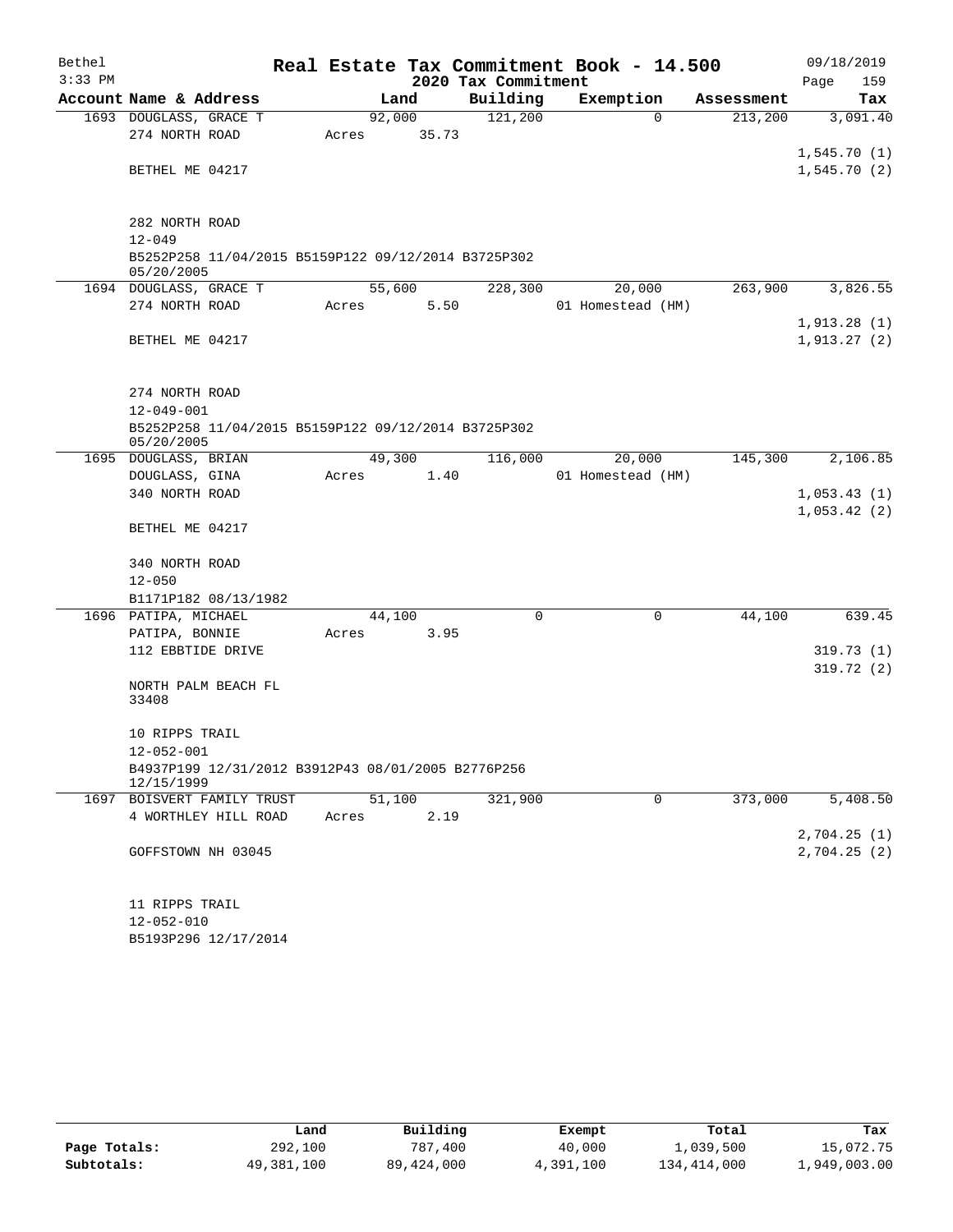| Bethel<br>$3:33$ PM    |                                        |                                                                                     |       |         |      | 2020 Tax Commitment | Real Estate Tax Commitment Book - 14.500 |          |            | Page | 09/18/2019<br>160          |
|------------------------|----------------------------------------|-------------------------------------------------------------------------------------|-------|---------|------|---------------------|------------------------------------------|----------|------------|------|----------------------------|
| Account Name & Address |                                        |                                                                                     |       | Land    |      | Building            | Exemption                                |          | Assessment |      | Tax                        |
|                        | 1699 PATIPA, MICHAEL<br>PATIPA, BONNIE | 112 EBBTIDE DRIVE                                                                   | Acres | 61,300  | 1.87 | $\Omega$            |                                          | $\Omega$ | 61,300     |      | 888.85<br>444.43 (1)       |
|                        | 33408                                  | NORTH PALM BEACH FL                                                                 |       |         |      |                     |                                          |          |            |      | 444.42 (2)                 |
|                        | 20 RIPPS TRAIL<br>$12 - 052 - 002$     |                                                                                     |       |         |      |                     |                                          |          |            |      |                            |
|                        | 03/02/2001                             | B4937P200 12/31/2012 B4553P171 01/26/2010 B2935P93                                  |       |         |      |                     |                                          |          |            |      |                            |
|                        | 1700 PATIPA, MICHAEL,                  |                                                                                     |       | 76,600  |      | 554,500             |                                          | 0        | 631,100    |      | 9,150.95                   |
|                        | TRUSTEE<br>QUALIFIED TRUST             | BONNIE PATIPA MAINE<br>112 EBBTIDE DRIVE                                            | Acres |         | 4.68 |                     |                                          |          |            |      | 4,575.48(1)                |
|                        | 33408                                  | NORTH PALM BEACH FL                                                                 |       |         |      |                     |                                          |          |            |      | 4,575.47(2)                |
|                        | 45 RIPPS TRAIL<br>$12 - 052 - 003$     | B4098P254 01/31/2007 B3469P91 02/11/2004 B3469P91                                   |       |         |      |                     |                                          |          |            |      |                            |
|                        | 02/11/2004                             |                                                                                     |       |         |      |                     |                                          |          |            |      |                            |
|                        | 1702 HYMAN, MICHAEL<br>HYMAN, SHERRY   | 4301 SOUTH FLAGER DR.                                                               | Acres | 108,600 | 3.21 | 438,200             |                                          | $\Omega$ | 546,800    |      | 7,928.60<br>3,964.30(1)    |
|                        | 33405                                  | WEST PALM BEACH FL                                                                  |       |         |      |                     |                                          |          |            |      | 3,964.30(2)                |
|                        | 50 RIPPS TRAIL<br>$12 - 052 - 005$     |                                                                                     |       |         |      |                     |                                          |          |            |      |                            |
|                        | 1704 WINSOR, KEVIN                     | B4960P275 03/01/2013 B3256P172                                                      |       | 108,500 |      | 278,000             | 20,000                                   |          | 366,500    |      | 5, 314.25                  |
|                        | WINSOR, LAURIE<br>PO BOX 29            |                                                                                     | Acres |         | 3.16 |                     | 01 Homestead (HM)                        |          |            |      | 2,657.13(1)<br>2,657.12(2) |
|                        | BETHEL ME 04217                        |                                                                                     |       |         |      |                     |                                          |          |            |      |                            |
|                        | 35 RIPPS TRAIL<br>12-052-007           |                                                                                     |       |         |      |                     |                                          |          |            |      |                            |
|                        |                                        | B4960P266 03/01/2013 B4254P202 01/24/2008 B2896P174<br>1705 MANSON, DAVID W & ELLEN |       | 71,200  |      | 408,200             |                                          | $\Omega$ | 479,400    |      | 6,951.30                   |
|                        | K, TRUSTEES<br>TRUSTS                  | MANSON REVOCABLE LIVING Acres                                                       |       |         | 1.97 |                     |                                          |          |            |      |                            |
|                        | PO BOX 1276                            |                                                                                     |       |         |      |                     |                                          |          |            |      | 3,475.65(1)<br>3,475.65(2) |
|                        | BETHEL ME 04217                        |                                                                                     |       |         |      |                     |                                          |          |            |      |                            |
|                        | 25 RIPPS TRAIL<br>$12 - 052 - 008$     | B5117P93 05/20/2014 B4123P156 04/27/2007 B3931P222<br>05/08/2006 B3255P255          |       |         |      |                     |                                          |          |            |      |                            |

|              | Land       | Building   | Exempt    | Total       | Tax          |
|--------------|------------|------------|-----------|-------------|--------------|
| Page Totals: | 426,200    | ⊥,678,900  | 20,000    | 2,085,100   | 30,233.95    |
| Subtotals:   | 49,807,300 | 91,102,900 | 4,411,100 | 136,499,100 | 1,979,236.95 |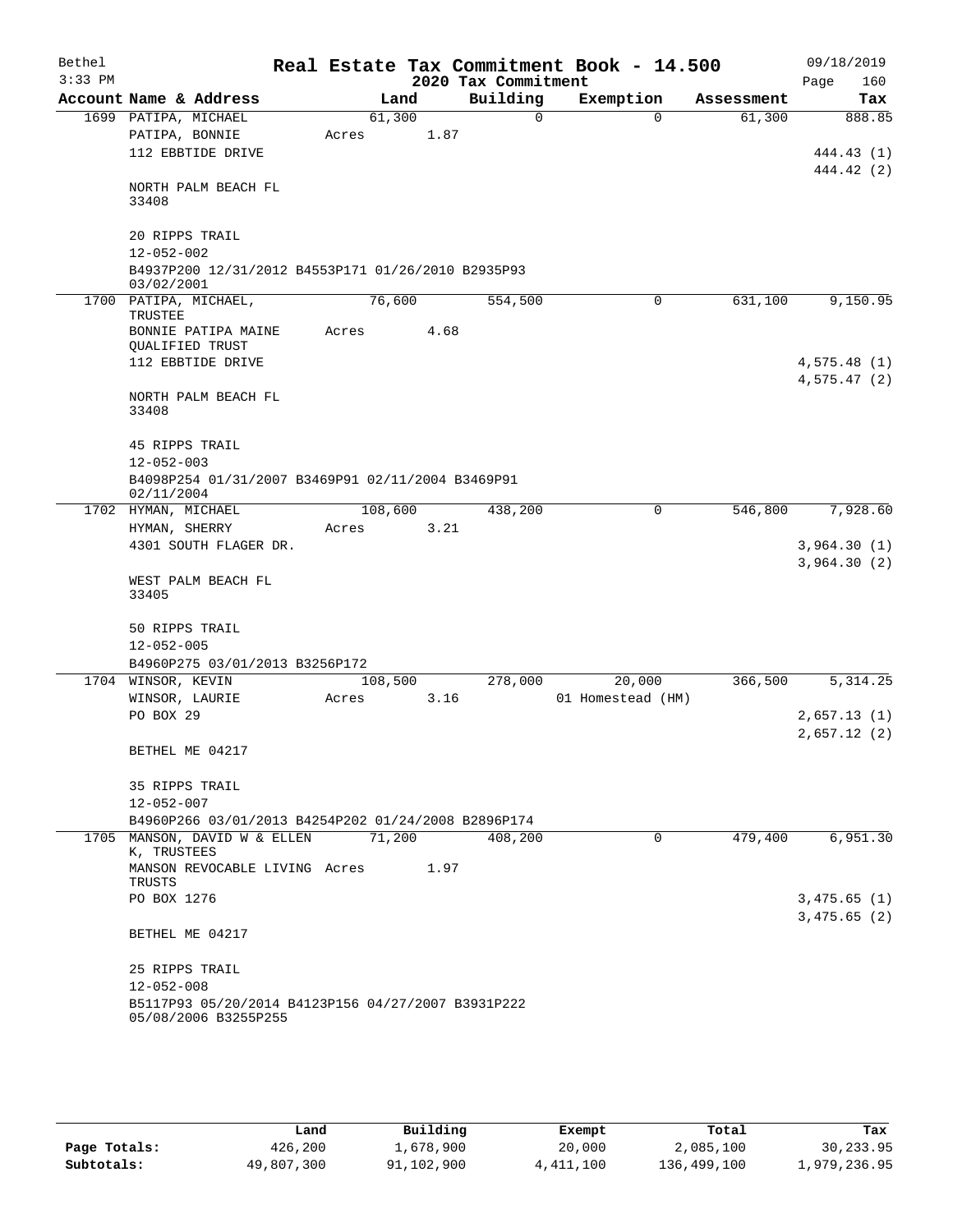| Bethel    |                                                                |       |        |      |                                 | Real Estate Tax Commitment Book - 14.500 |          |            |      | 09/18/2019  |
|-----------|----------------------------------------------------------------|-------|--------|------|---------------------------------|------------------------------------------|----------|------------|------|-------------|
| $3:33$ PM | Account Name & Address                                         |       | Land   |      | 2020 Tax Commitment<br>Building | Exemption                                |          | Assessment | Page | 161<br>Tax  |
|           | 1706 ZONA, JOHN                                                |       | 61,500 |      | $\mathbf 0$                     |                                          | $\Omega$ | 61,500     |      | 891.75      |
|           | 2600 BELFORT RD                                                | Acres |        | 1.94 |                                 |                                          |          |            |      |             |
|           |                                                                |       |        |      |                                 |                                          |          |            |      | 445.88 (1)  |
|           | JACKSONVILLE FL 32216                                          |       |        |      |                                 |                                          |          |            |      | 445.87 (2)  |
|           |                                                                |       |        |      |                                 |                                          |          |            |      |             |
|           |                                                                |       |        |      |                                 |                                          |          |            |      |             |
|           | 15 RIPPS TRAIL<br>$12 - 052 - 009$                             |       |        |      |                                 |                                          |          |            |      |             |
|           | B3277P232 04/23/2003                                           |       |        |      |                                 |                                          |          |            |      |             |
|           | 1707 WALKER, DOUGLAS                                           |       | 49,000 |      | 12,500                          | 20,000                                   |          | 41,500     |      | 601.75      |
|           | WALKER, JANE                                                   | Acres |        | 1.30 |                                 | 01 Homestead (HM)                        |          |            |      |             |
|           | 432 NORTH ROAD                                                 |       |        |      |                                 |                                          |          |            |      | 300.88(1)   |
|           |                                                                |       |        |      |                                 |                                          |          |            |      | 300.87(2)   |
|           | BETHEL ME 04217                                                |       |        |      |                                 |                                          |          |            |      |             |
|           |                                                                |       |        |      |                                 |                                          |          |            |      |             |
|           | 432 NORTH ROAD<br>$12 - 054$                                   |       |        |      |                                 |                                          |          |            |      |             |
|           | B1471P197 04/23/1987                                           |       |        |      |                                 |                                          |          |            |      |             |
|           | 1708 ROSE, JAMES                                               |       | 39,800 |      | 130,000                         | 20,000                                   |          | 149,800    |      | 2,172.10    |
|           | 468 NORTH RD.                                                  | Acres |        | 0.62 |                                 | 01 Homestead (HM)                        |          |            |      |             |
|           |                                                                |       |        |      |                                 |                                          |          |            |      | 1,086.05(1) |
|           | BETHEL ME 04217                                                |       |        |      |                                 |                                          |          |            |      | 1,086.05(2) |
|           |                                                                |       |        |      |                                 |                                          |          |            |      |             |
|           |                                                                |       |        |      |                                 |                                          |          |            |      |             |
|           | 468 NORTH ROAD                                                 |       |        |      |                                 |                                          |          |            |      |             |
|           | $12 - 056$<br>B4698P22 03/07/2011 B2976P100                    |       |        |      |                                 |                                          |          |            |      |             |
|           | 1709 FELCH, MYLES                                              |       | 43,500 |      | 78,900                          |                                          | 0        | 122,400    |      | 1,774.80    |
|           | 489 NORTH RD                                                   | Acres |        | 0.78 |                                 |                                          |          |            |      |             |
|           |                                                                |       |        |      |                                 |                                          |          |            |      | 887.40 (1)  |
|           | BETHEL ME 04217                                                |       |        |      |                                 |                                          |          |            |      | 887.40 (2)  |
|           |                                                                |       |        |      |                                 |                                          |          |            |      |             |
|           |                                                                |       |        |      |                                 |                                          |          |            |      |             |
|           | 474 NORTH ROAD                                                 |       |        |      |                                 |                                          |          |            |      |             |
|           | $12 - 057$                                                     |       |        |      |                                 |                                          |          |            |      |             |
|           | B5410P211 05/29/2018 B5319P562 12/06/2016<br>1710 BEAN, DONALD |       | 43,000 |      | 3,900                           | 26,000                                   |          | 20,900     |      | 303.05      |
|           | BEAN, KAREN                                                    | Acres |        | 3.13 |                                 | 12 WW2 Vet Res                           |          |            |      |             |
|           | 489 NORTH RD.                                                  |       |        |      |                                 | 01 Homestead (HM)                        |          |            |      | 151.53(1)   |
|           |                                                                |       |        |      |                                 |                                          |          |            |      | 151.52(2)   |
|           | BETHEL ME 04217                                                |       |        |      |                                 |                                          |          |            |      |             |
|           |                                                                |       |        |      |                                 |                                          |          |            |      |             |
|           | 482 NORTH RD                                                   |       |        |      |                                 |                                          |          |            |      |             |
|           | $12 - 058$                                                     |       |        |      |                                 |                                          |          |            |      |             |
| 1711      | B2682P259<br>CROSS, JUDITH A                                   |       | 53,000 |      | 199,800                         | 20,000                                   |          | 232,800    |      | 3,375.60    |
|           | COOLIDGE                                                       |       |        |      |                                 |                                          |          |            |      |             |
|           | 508 NORTH ROAD                                                 | Acres |        | 3.40 |                                 | 01 Homestead (HM)                        |          |            |      |             |
|           |                                                                |       |        |      |                                 |                                          |          |            |      | 1,687.80(1) |
|           | BETHEL ME 04217                                                |       |        |      |                                 |                                          |          |            |      | 1,687.80(2) |
|           |                                                                |       |        |      |                                 |                                          |          |            |      |             |
|           | 508 NORTH ROAD                                                 |       |        |      |                                 |                                          |          |            |      |             |
|           | $12 - 059$                                                     |       |        |      |                                 |                                          |          |            |      |             |
|           | B899P125                                                       |       |        |      |                                 |                                          |          |            |      |             |
|           |                                                                |       |        |      |                                 |                                          |          |            |      |             |
|           |                                                                |       |        |      |                                 |                                          |          |            |      |             |
|           |                                                                |       |        |      |                                 |                                          |          |            |      |             |

|              | Land       | Building   | Exempt    | Total       | Tax          |
|--------------|------------|------------|-----------|-------------|--------------|
| Page Totals: | 289,800    | 425,100    | 86,000    | 628,900     | 9,119.05     |
| Subtotals:   | 50,097,100 | 91,528,000 | 4,497,100 | 137,128,000 | 1,988,356.00 |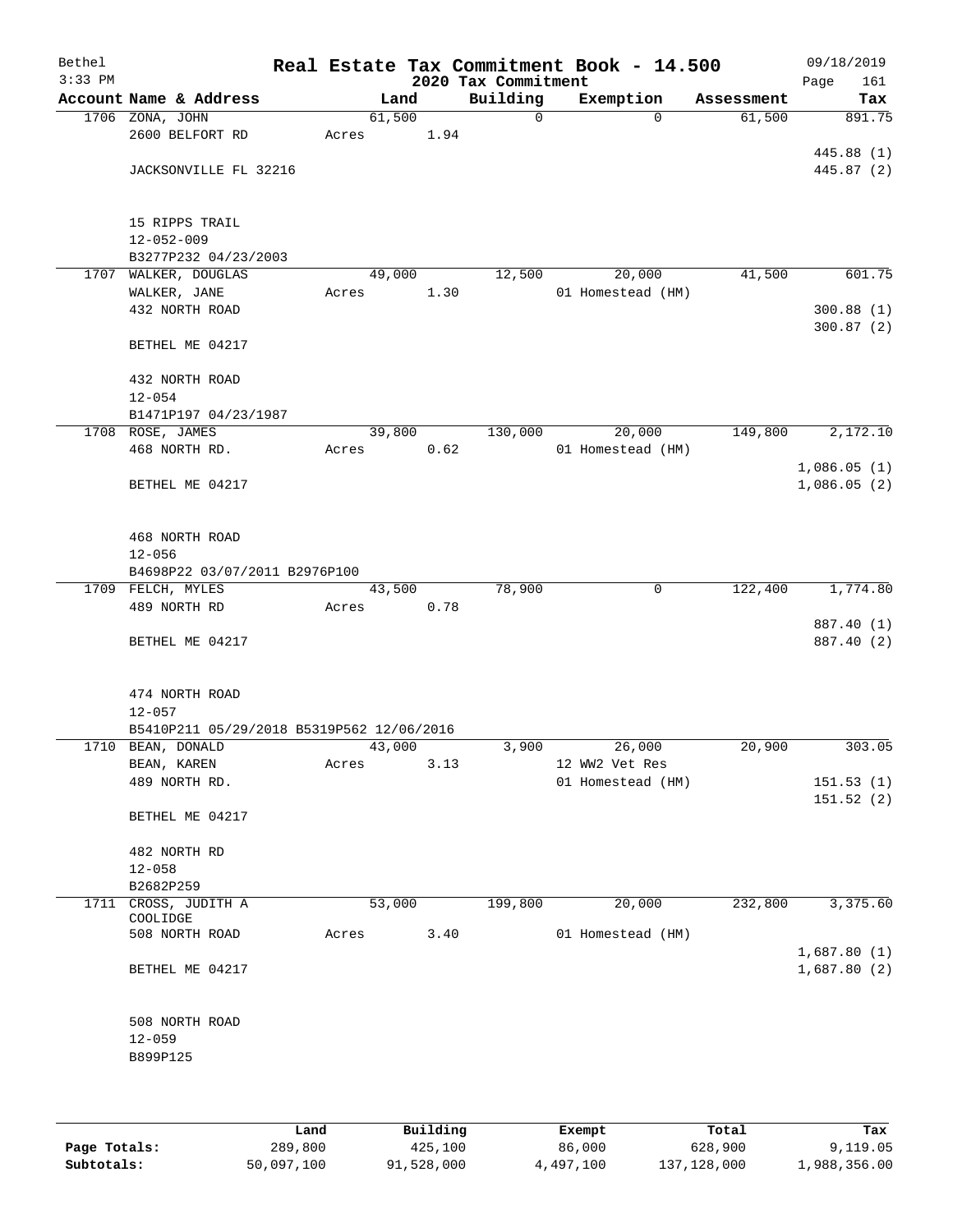| Bethel<br>$3:33$ PM |                                                                      |         |                | 2020 Tax Commitment | Real Estate Tax Commitment Book - 14.500 |            | 09/18/2019<br>Page | 162      |
|---------------------|----------------------------------------------------------------------|---------|----------------|---------------------|------------------------------------------|------------|--------------------|----------|
|                     | Account Name & Address                                               |         | Land           | Building            | Exemption                                | Assessment |                    | Tax      |
|                     | 1712 AGUILAR, ERNEST<br>AGUILAR, KRISTY<br>365 NORTH RD              | Acres   | 57,400<br>6.94 | 132,100             | 20,000<br>01 Homestead (HM)              | 169,500    | 1,228.88(1)        | 2,457.75 |
|                     | BETHEL ME 04217                                                      |         |                |                     |                                          |            | 1,228.87(2)        |          |
|                     | 365 NORTH ROAD<br>$12 - 060$                                         |         |                |                     |                                          |            |                    |          |
|                     | B5427P208 08/24/2018 B858P204 06/04/1975                             |         |                |                     |                                          |            |                    |          |
|                     | 1713 ANGEVINE, RICHARD E JR                                          |         | 54,300         | 128,400             | 20,000                                   | 162,700    |                    | 2,359.15 |
|                     | ANGEVINE, TERRI                                                      | Acres   | 4.47           |                     | 01 Homestead (HM)                        |            |                    |          |
|                     | 397 NORTH ROAD                                                       |         |                |                     |                                          |            | 1, 179.58(1)       |          |
|                     | BETHEL ME 04217                                                      |         |                |                     |                                          |            | 1, 179.57(2)       |          |
|                     | 397 NORTH ROAD                                                       |         |                |                     |                                          |            |                    |          |
|                     | $12 - 060 - 001$                                                     |         |                |                     |                                          |            |                    |          |
|                     | B3023P48 11/08/2001                                                  |         |                |                     |                                          |            |                    |          |
|                     | 1714 ROSE, JAMES                                                     |         | 40,700         | 0                   | 0                                        | 40,700     |                    | 590.15   |
|                     | 468 NORTH ROAD                                                       | Acres   | 1.80           |                     |                                          |            |                    |          |
|                     |                                                                      |         |                |                     |                                          |            | 295.08(1)          |          |
|                     | BETHEL ME 04217                                                      |         |                |                     |                                          |            | 295.07(2)          |          |
|                     | NORTH RD                                                             |         |                |                     |                                          |            |                    |          |
|                     | $12 - 061$                                                           |         |                |                     |                                          |            |                    |          |
|                     | B5278P209 04/26/2016 B729P60 12/02/1971<br>1715 STAG PROPERTIES, LLC |         | 64,400         | $\Omega$            | $\mathbf 0$                              | 64,400     |                    | 933.80   |
|                     | 537 HIGH ST.                                                         | Acres   | 18.90          |                     |                                          |            |                    |          |
|                     |                                                                      |         |                |                     |                                          |            | 466.90(1)          |          |
|                     | W GARDINER ME 04345                                                  |         |                |                     |                                          |            | 466.90(2)          |          |
|                     | NORTH RD                                                             |         |                |                     |                                          |            |                    |          |
|                     | $12 - 062$                                                           |         |                |                     |                                          |            |                    |          |
|                     | B3835P114 11/03/2005                                                 |         |                |                     |                                          |            |                    |          |
|                     | 1716 CHADBOURNE TREE FARMS,<br>LLC<br>PO BOX 1750                    | Acres   | 26,000<br>3.36 | 0                   | 0                                        | 26,000     |                    | 377.00   |
|                     |                                                                      |         |                |                     |                                          |            | 188.50(1)          |          |
|                     | BETHEL ME 04217                                                      |         |                |                     |                                          |            | 188.50(2)          |          |
|                     | NORTH RD                                                             |         |                |                     |                                          |            |                    |          |
|                     | $12 - 063$                                                           |         |                |                     |                                          |            |                    |          |
|                     | B3652P43 12/29/2004 B673P87 03/25/1968<br>1717 COLEMAN CONCRETE INC. | 116,200 |                | 299,300             | $\mathbf 0$                              | 415,500    |                    | 6,024.75 |
|                     | 9 NH ROUTE 113                                                       | Acres   | 27.20          |                     |                                          |            |                    |          |
|                     |                                                                      |         |                |                     |                                          |            | 3,012.38(1)        |          |
|                     | ALBANY NH 03818                                                      |         |                |                     |                                          |            | 3,012.37(2)        |          |
|                     | 275 NORTH RD.<br>$12 - 063 - 001$                                    |         |                |                     |                                          |            |                    |          |
|                     | BP B5354P597 07/10/2017 B2624P1 10/21/1998                           |         |                |                     |                                          |            |                    |          |
|                     |                                                                      |         |                |                     |                                          |            |                    |          |

|              | Land       | Building   | Exempt    | Total       | Tax          |
|--------------|------------|------------|-----------|-------------|--------------|
| Page Totals: | 359,000    | 559,800    | 40,000    | 878,800     | 12,742.60    |
| Subtotals:   | 50,456,100 | 92,087,800 | 4,537,100 | 138,006,800 | 2,001,098.60 |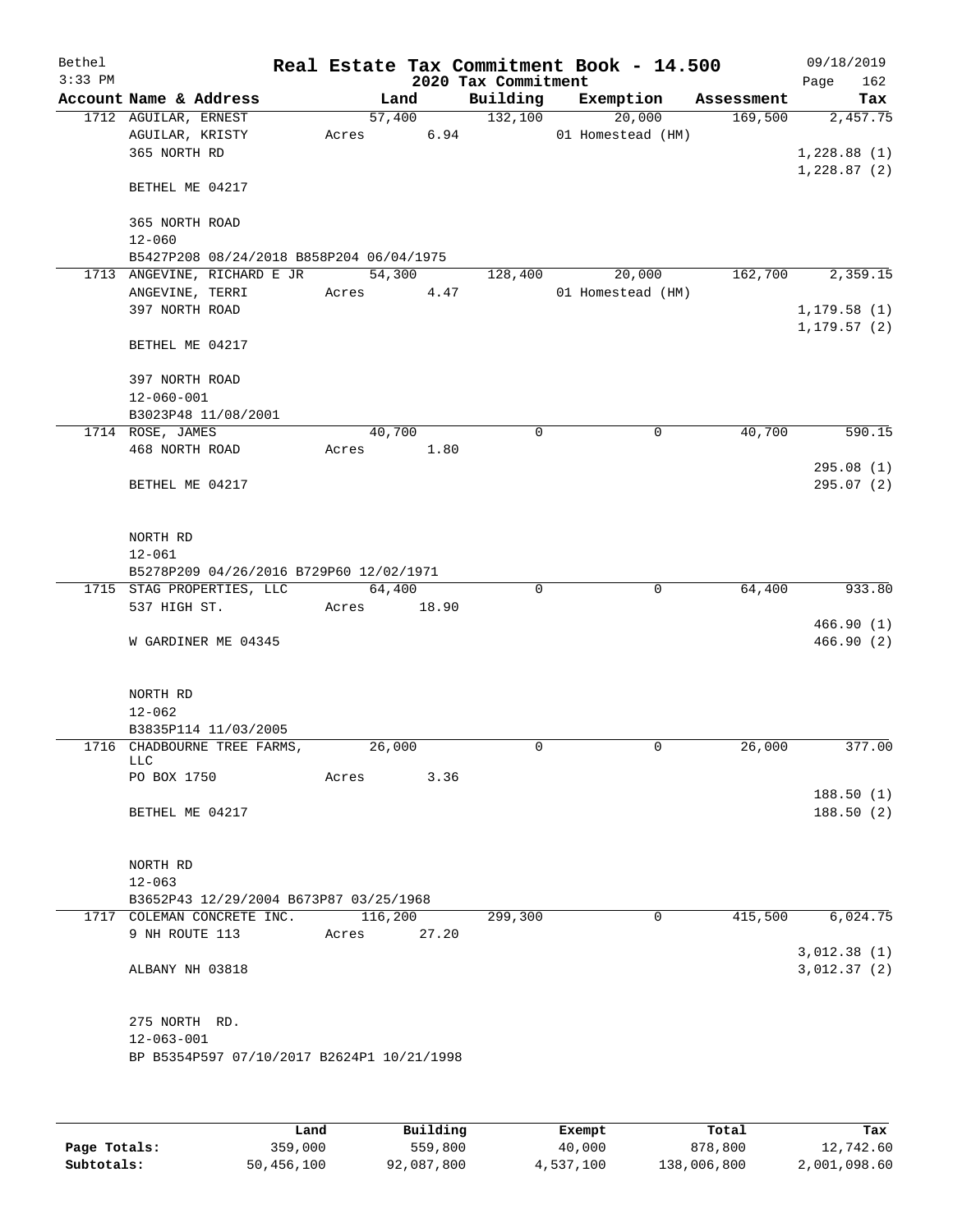| Bethel    |                                                                         |       |              |                     | Real Estate Tax Commitment Book - 14.500 |            | 09/18/2019                 |
|-----------|-------------------------------------------------------------------------|-------|--------------|---------------------|------------------------------------------|------------|----------------------------|
| $3:33$ PM |                                                                         |       |              | 2020 Tax Commitment |                                          |            | Page<br>163                |
|           | Account Name & Address                                                  |       | Land         | Building            | Exemption                                | Assessment | Tax                        |
| 1718      | JERBECK CONSTRUCTION,<br>INC                                            |       | 62,600       | $\mathbf 0$         | $\Omega$                                 | 62,600     | 907.70                     |
|           | P.O. BOX 1015                                                           | Acres | 21.84        |                     |                                          |            |                            |
|           |                                                                         |       |              |                     |                                          |            | 453.85(1)                  |
|           | BETHEL ME 04217                                                         |       |              |                     |                                          |            | 453.85(2)                  |
|           | 245 NORTH RD                                                            |       |              |                     |                                          |            |                            |
|           | $12 - 064$                                                              |       |              |                     |                                          |            |                            |
|           | B5182P176 11/12/2014 B3835P114 11/03/2005                               |       |              |                     |                                          |            |                            |
|           | 1719 PATTEN, ELLEN B                                                    |       | 49,000       | 69,400              | 0                                        | 118,400    | 1,716.80                   |
|           | PO BOX 362                                                              | Acres | 1.30         |                     |                                          |            |                            |
|           |                                                                         |       |              |                     |                                          |            | 858.40 (1)                 |
|           | OGUNQUIT ME 03907                                                       |       |              |                     |                                          |            | 858.40 (2)                 |
|           | 241 NORTH ROAD                                                          |       |              |                     |                                          |            |                            |
|           | $12 - 065$                                                              |       |              |                     |                                          |            |                            |
|           | B4746P48 08/08/2011 B4557P195 02/05/2010 B2624P1<br>B805P273 11/20/1973 |       |              |                     |                                          |            |                            |
|           | 1720 COLLINS, MARGARET A                                                |       | 49,000       | 65,400              | $\mathbf 0$                              | 114,400    | 1,658.80                   |
|           | 10 CHARLES STREET                                                       | Acres | 1.30         |                     |                                          |            |                            |
|           |                                                                         |       |              |                     |                                          |            | 829.40 (1)                 |
|           | BRIDGEWATER MA 02324                                                    |       |              |                     |                                          |            | 829.40(2)                  |
|           | 219 NORTH ROAD                                                          |       |              |                     |                                          |            |                            |
|           | $12 - 066$                                                              |       |              |                     |                                          |            |                            |
|           | B3321P90 06/30/2003 B3306P194 06/09/2003                                |       |              |                     |                                          |            |                            |
|           | 1728 CLEARY, BRIAN & VICKI                                              |       | $\mathbf 0$  | 94,900              | 0                                        | 94,900     | 1,376.05                   |
|           | VICTOR BRAVO AVIATION                                                   |       |              |                     |                                          |            |                            |
|           | 83 WOOSTER HEIGHTS RD.                                                  |       |              |                     |                                          |            | 688.03(1)                  |
|           | LEE FARM CORPORATE PARK                                                 |       |              |                     |                                          |            | 688.02 (2)                 |
|           | DANBURY CT 06810                                                        |       |              |                     |                                          |            |                            |
|           | AIRPORT HANGAR                                                          |       |              |                     |                                          |            |                            |
|           | 12-068.001                                                              |       |              |                     |                                          |            |                            |
|           | 1729 MERRILL, CHRIS                                                     |       | $\mathsf{O}$ | 69,600              | 0                                        | 69,600     | 1,009.20                   |
|           | 85 SUMNER BEAN RD                                                       |       |              |                     |                                          |            |                            |
|           |                                                                         |       |              |                     |                                          |            | 504.60(1)<br>504.60(2)     |
|           | ALBANY TWP ME 04217<br>6233                                             |       |              |                     |                                          |            |                            |
|           | AIRPORT HANGAR AT                                                       |       |              |                     |                                          |            |                            |
|           | 12-068.002                                                              |       |              |                     |                                          |            |                            |
|           | 1732 CHASE, DONALD C                                                    |       | 57,300       | 217,800             | 20,000                                   | 255,100    | 3,698.95                   |
|           | CHASE, BEVERLY J                                                        | Acres | 9.00         |                     | 01 Homestead (HM)                        |            |                            |
|           | PO BOX 332                                                              |       |              |                     |                                          |            | 1,849.48(1)<br>1,849.47(2) |
|           | BETHEL ME 04217                                                         |       |              |                     |                                          |            |                            |
|           | 236 MAYVILLE RD.                                                        |       |              |                     |                                          |            |                            |
|           | $12 - 069$                                                              |       |              |                     |                                          |            |                            |
|           | B1315P145 05/20/1985                                                    |       |              |                     |                                          |            |                            |
|           |                                                                         |       |              |                     |                                          |            |                            |
|           |                                                                         |       |              |                     |                                          |            |                            |

|              | Land       | Building   | Exempt    | Total       | Tax          |
|--------------|------------|------------|-----------|-------------|--------------|
| Page Totals: | 217,900    | 517,100    | 20,000    | 715,000     | 10,367.50    |
| Subtotals:   | 50,674,000 | 92,604,900 | 4,557,100 | 138,721,800 | 2,011,466.10 |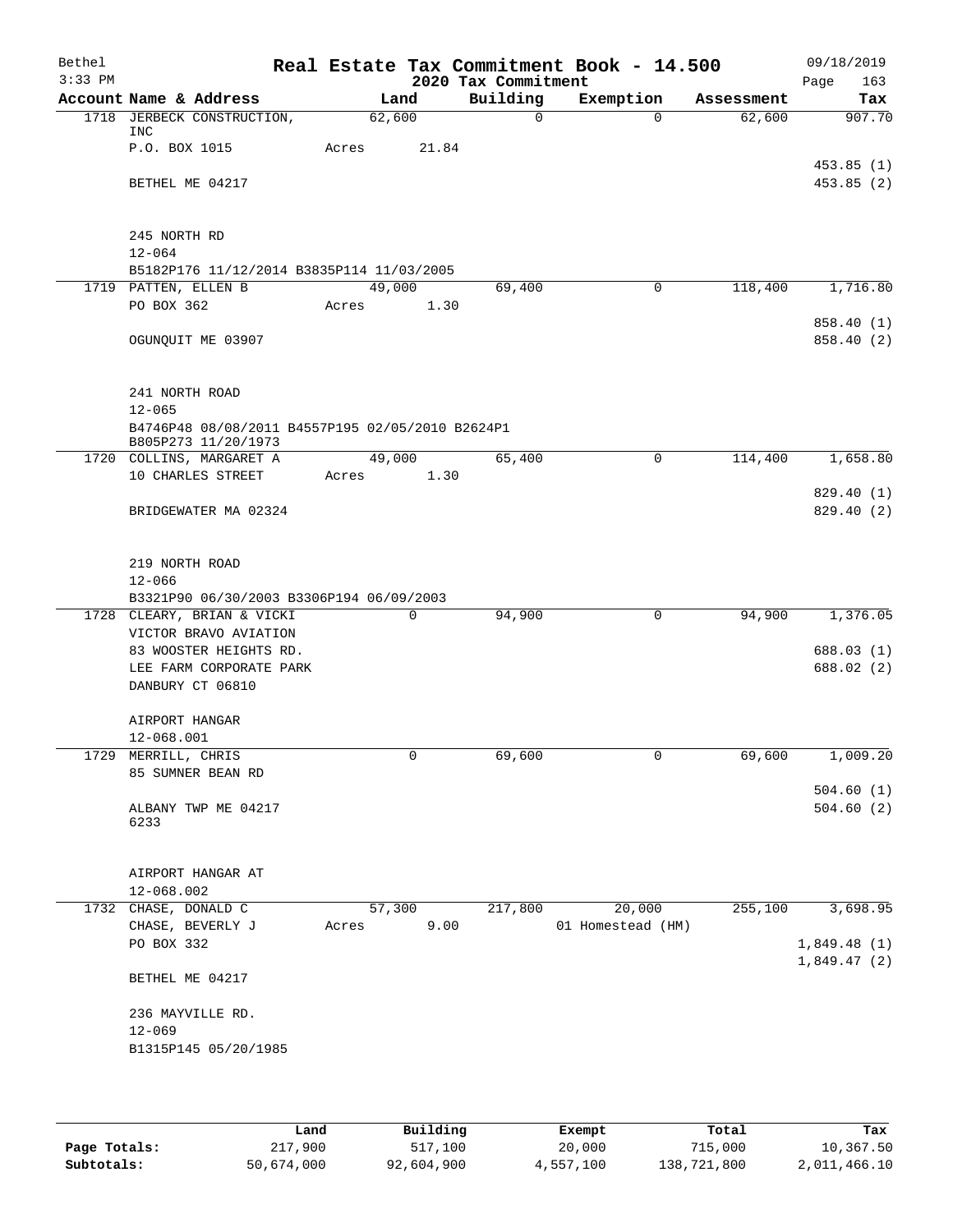| Bethel       |                                                                                                                                             |                 |            |                     | Real Estate Tax Commitment Book - 14.500 |             | 09/18/2019                 |
|--------------|---------------------------------------------------------------------------------------------------------------------------------------------|-----------------|------------|---------------------|------------------------------------------|-------------|----------------------------|
| $3:33$ PM    |                                                                                                                                             |                 |            | 2020 Tax Commitment |                                          |             | Page<br>164                |
|              | Account Name & Address                                                                                                                      |                 | Land       | Building            | Exemption                                | Assessment  | Tax                        |
|              | 1733 BEARHAVEN CROSSING, LLC<br>58 DOUGLASS RD                                                                                              | 44,900<br>Acres | 1.65       | 262,500             | 0                                        | 307,400     | 4,457.30                   |
|              |                                                                                                                                             |                 |            |                     |                                          |             | 2,228.65(1)                |
|              | NEWRY ME 04261                                                                                                                              |                 |            |                     |                                          |             | 2, 228.65 (2)              |
|              |                                                                                                                                             |                 |            |                     |                                          |             |                            |
|              | 248 MAYVILLE RD                                                                                                                             |                 |            |                     |                                          |             |                            |
|              | $12 - 070 - 001$                                                                                                                            |                 |            |                     |                                          |             |                            |
|              | B5255P369 11/20/2015                                                                                                                        |                 |            |                     |                                          |             |                            |
|              | 1734 TASSER, L.L.P.                                                                                                                         | 144,000         |            | 412,700             | 0                                        | 556,700     | 8,072.15                   |
|              | P.O. BOX 92                                                                                                                                 | Acres           | 1.76       |                     |                                          |             |                            |
|              | BETHEL ME 04217                                                                                                                             |                 |            |                     |                                          |             | 4,036.08(1)<br>4,036.07(2) |
|              | 288 MAYVILLE RD.                                                                                                                            |                 |            |                     |                                          |             |                            |
|              | $12 - 072$                                                                                                                                  |                 |            |                     |                                          |             |                            |
|              | B5302P389 09/01/2016 B4996P6 06/07/2013 B3930P347<br>05/08/2006 B3930P343 05/08/2006                                                        |                 |            |                     |                                          |             |                            |
|              | 1735 SAVAGE, RONALD W                                                                                                                       | 92,500          |            | 387,300             | 20,000                                   | 459,800     | 6,667.10                   |
|              | SAVAGE, CYNTHIA A                                                                                                                           | Acres           | 14.23      |                     | 01 Homestead (HM)                        |             |                            |
|              | PO BOX 358                                                                                                                                  |                 |            |                     |                                          |             | 3,333.55(1)                |
|              | BETHEL ME 04217                                                                                                                             |                 |            |                     |                                          |             | 3,333.55(2)                |
|              | 11 DEER VIEW ROAD<br>$12 - 073 - 001$                                                                                                       |                 |            |                     |                                          |             |                            |
|              | B3282P97 05/02/2003 B2776P258 12/15/1999                                                                                                    |                 |            |                     |                                          |             |                            |
|              | 1737 BENNETT, DONALD G                                                                                                                      |                 | 27,000     | 42,500              | 0                                        | 69,500      | 1,007.75                   |
|              | BENNETT, CHERYL G                                                                                                                           | Acres           | 6.10       |                     |                                          |             |                            |
|              | PO BOX 462                                                                                                                                  |                 |            |                     |                                          |             | 503.88(1)<br>503.87(2)     |
|              | BETHEL ME 04217                                                                                                                             |                 |            |                     |                                          |             |                            |
|              | 59 OLD IRON ROAD                                                                                                                            |                 |            |                     |                                          |             |                            |
|              | $12 - 074 - 00B$                                                                                                                            |                 |            |                     |                                          |             |                            |
|              | B3761P192 07/19/2005                                                                                                                        |                 |            |                     |                                          |             |                            |
|              | 1740 BLAIS, APRYL                                                                                                                           | 85,400          |            | 171,500             | 26,000                                   | 230,900     | 3,348.05                   |
|              | 165 PLEASANT STREET                                                                                                                         | Acres           | 21.00      |                     | 22 WW2 Widow Res.<br>01 Homestead (HM)   |             | 1,674.03(1)                |
|              | LEWISTON ME 04240                                                                                                                           |                 |            |                     |                                          |             | 1,674.02(2)                |
|              |                                                                                                                                             |                 |            |                     |                                          |             |                            |
|              | 333 MAYVILLE RD.                                                                                                                            |                 |            |                     |                                          |             |                            |
|              | $12 - 075$<br>B5443P314 11/28/2018 B3242P50 02/10/2003                                                                                      |                 |            |                     |                                          |             |                            |
|              | 1741 ALLEN, MADELINE & RAY                                                                                                                  | 70,500          |            | 147,700             | 0                                        | 218,200     | 3,163.90                   |
|              | 57 BROADVIEW TERRACE                                                                                                                        | Acres           | 6.40       |                     |                                          |             | 1,581.95(1)                |
|              | MERIDEN CT 06450                                                                                                                            |                 |            |                     |                                          |             | 1,581.95(2)                |
|              | 273 MAYVILLE RD.                                                                                                                            |                 |            |                     |                                          |             |                            |
|              | $12 - 076$<br>B5409P186 05/21/2018 B5247P6 10/01/2015 B5247P4<br>10/01/2015 B1962P119 12/03/1992 B1910P54 06/19/1992<br>B603P583 02/20/1962 |                 |            |                     |                                          |             |                            |
|              |                                                                                                                                             | Land            | Building   |                     | Exempt                                   | Total       | Tax                        |
| Page Totals: | 464,300                                                                                                                                     |                 | 1,424,200  |                     | 46,000                                   | 1,842,500   | 26,716.25                  |
| Subtotals:   | 51,138,300                                                                                                                                  |                 | 94,029,100 |                     | 4,603,100                                | 140,564,300 | 2,038,182.35               |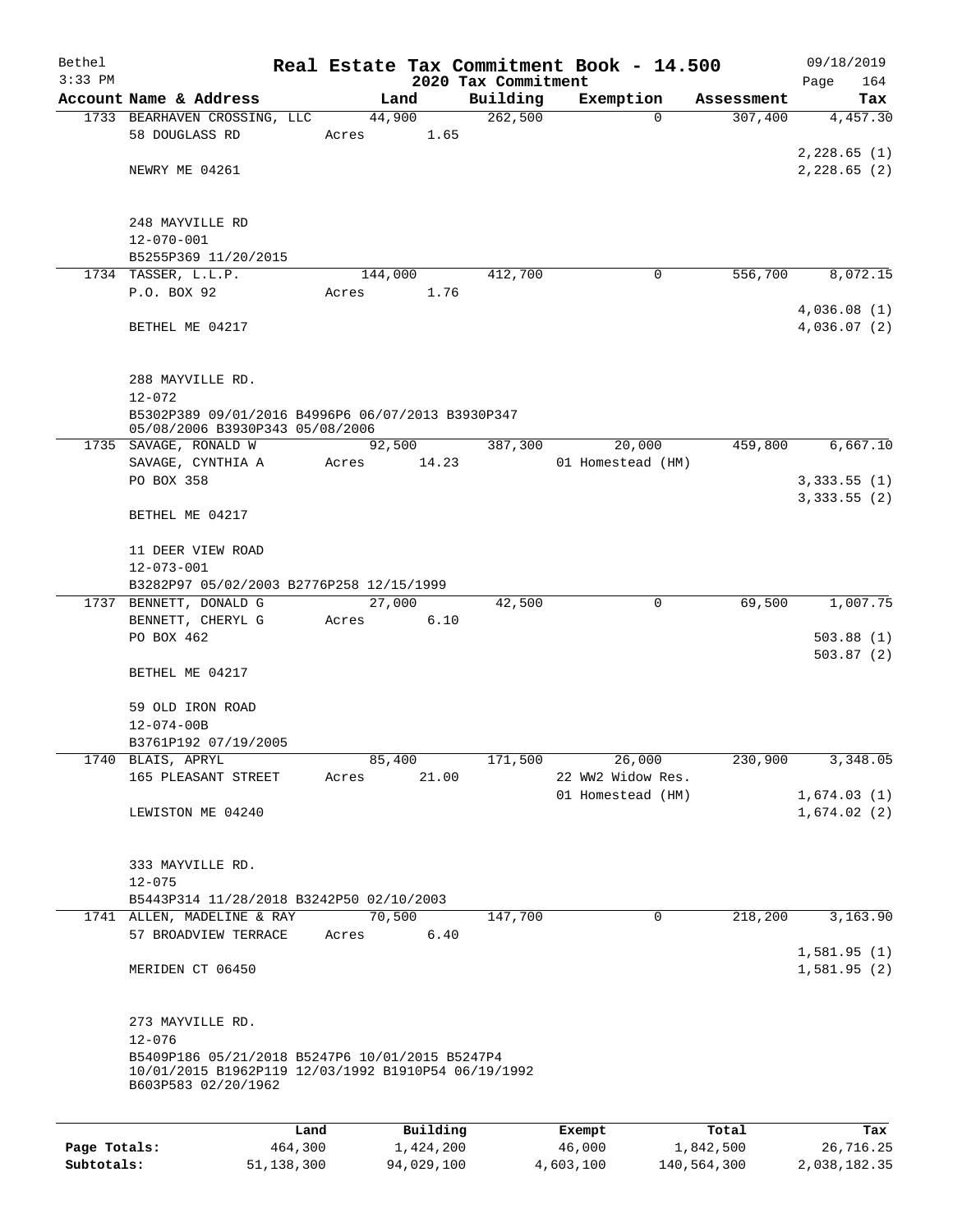| Bethel<br>$3:33$ PM |                                           |         |       | 2020 Tax Commitment | Real Estate Tax Commitment Book - 14.500 |            | 09/18/2019<br>165          |
|---------------------|-------------------------------------------|---------|-------|---------------------|------------------------------------------|------------|----------------------------|
|                     | Account Name & Address                    | Land    |       | Building            | Exemption                                | Assessment | Page<br>Tax                |
|                     | 1742 CLANTON, NORMAN                      | 103,500 |       | $\mathbf 0$         | $\Omega$                                 | 103,500    | 1,500.75                   |
|                     | CLANTON, SYLVIA                           | Acres   | 4.20  |                     |                                          |            |                            |
|                     | PO BOX 305                                |         |       |                     |                                          |            | 750.38(1)                  |
|                     | BETHEL ME 04217                           |         |       |                     |                                          |            | 750.37(2)                  |
|                     | RTE $2 E/S$                               |         |       |                     |                                          |            |                            |
|                     | $12 - 077$                                |         |       |                     |                                          |            |                            |
|                     | B725P199 10/28/1971                       |         |       |                     |                                          |            |                            |
|                     | 1743 MCCRUM LAND, LLC                     | 76,900  |       | $\mathbf 0$         | 0                                        | 76,900     | 1,115.05                   |
|                     | PO BOX 660                                | Acres   | 37.00 |                     |                                          |            |                            |
|                     | MARS HILL ME 04758                        |         |       |                     |                                          |            | 557.53(1)<br>557.52 (2)    |
|                     | MAYVILLE RD.                              |         |       |                     |                                          |            |                            |
|                     | $12 - 078$                                |         |       |                     |                                          |            |                            |
|                     | B4932P273 12/19/2012 B3585P310 09/10/2004 |         |       |                     |                                          |            |                            |
|                     | 1744 MURPHY, PAUL B                       | 43,400  |       | 115,000             | $\mathbf 0$                              | 158,400    | 2,296.80                   |
|                     | MACMILLAN, JEANNE M<br>12 WESTBRANCH RD.  | Acres   | 1.05  |                     |                                          |            |                            |
|                     |                                           |         |       |                     |                                          |            | 1,148.40(1)<br>1,148.40(2) |
|                     | CUMBERLAND ME 04021                       |         |       |                     |                                          |            |                            |
|                     | 347 MAYVILLE RD.                          |         |       |                     |                                          |            |                            |
|                     | $12 - 079$                                |         |       |                     |                                          |            |                            |
|                     | B3502P296 04/30/2004                      |         |       |                     |                                          |            |                            |
|                     | 1745 GRAY, JANE D                         | 19,200  |       | 53,100              | 0                                        | 72,300     | 1,048.35                   |
|                     | TRUSTEE RIVERVIEW TRUST                   |         |       |                     |                                          |            |                            |
|                     | PO BOX 535                                |         |       |                     |                                          |            | 524.18(1)                  |
|                     | HARRISON ME 04040                         |         |       |                     |                                          |            | 524.17(2)                  |
|                     | 357 MAYVILLE RD.                          |         |       |                     |                                          |            |                            |
|                     | $12 - 080 - 001$                          |         |       |                     |                                          |            |                            |
|                     | B3061P111                                 |         |       |                     |                                          |            |                            |
|                     | 1746 GRAY, JANE D                         | 19,200  |       | 53,100              | $\mathbf 0$                              | 72,300     | 1,048.35                   |
|                     | TRUSTEE RIVERVIEW TRUST                   |         |       |                     |                                          |            |                            |
|                     | PO BOX 535                                |         |       |                     |                                          |            | 524.18(1)                  |
|                     | HARRISON ME 04040                         |         |       |                     |                                          |            | 524.17(2)                  |
|                     | 357 MAYVILLE RD.                          |         |       |                     |                                          |            |                            |
|                     | $12 - 080 - 002$                          |         |       |                     |                                          |            |                            |
|                     | B3061P111                                 |         |       |                     |                                          |            |                            |
|                     | 1747 GRAY, JANE D                         | 19,200  |       | 53,100              | $\mathbf 0$                              | 72,300     | 1,048.35                   |
|                     | TRUSTEE RIVERVIEW TRUST                   |         |       |                     |                                          |            |                            |
|                     | PO BOX 535                                |         |       |                     |                                          |            | 524.18(1)<br>524.17(2)     |
|                     | HARRISON ME 04040                         |         |       |                     |                                          |            |                            |
|                     | 357 MAYVILLE RD.                          |         |       |                     |                                          |            |                            |
|                     | $12 - 080 - 003$                          |         |       |                     |                                          |            |                            |
|                     | B3061P111                                 |         |       |                     |                                          |            |                            |
|                     |                                           |         |       |                     |                                          |            |                            |
|                     |                                           |         |       |                     |                                          |            |                            |

|              | Land       | Building   | Exempt    | Total       | Tax          |
|--------------|------------|------------|-----------|-------------|--------------|
| Page Totals: | 281,400    | 274,300    |           | 555,700     | 8,057.65     |
| Subtotals:   | 51,419,700 | 94,303,400 | 4,603,100 | 141,120,000 | 2,046,240.00 |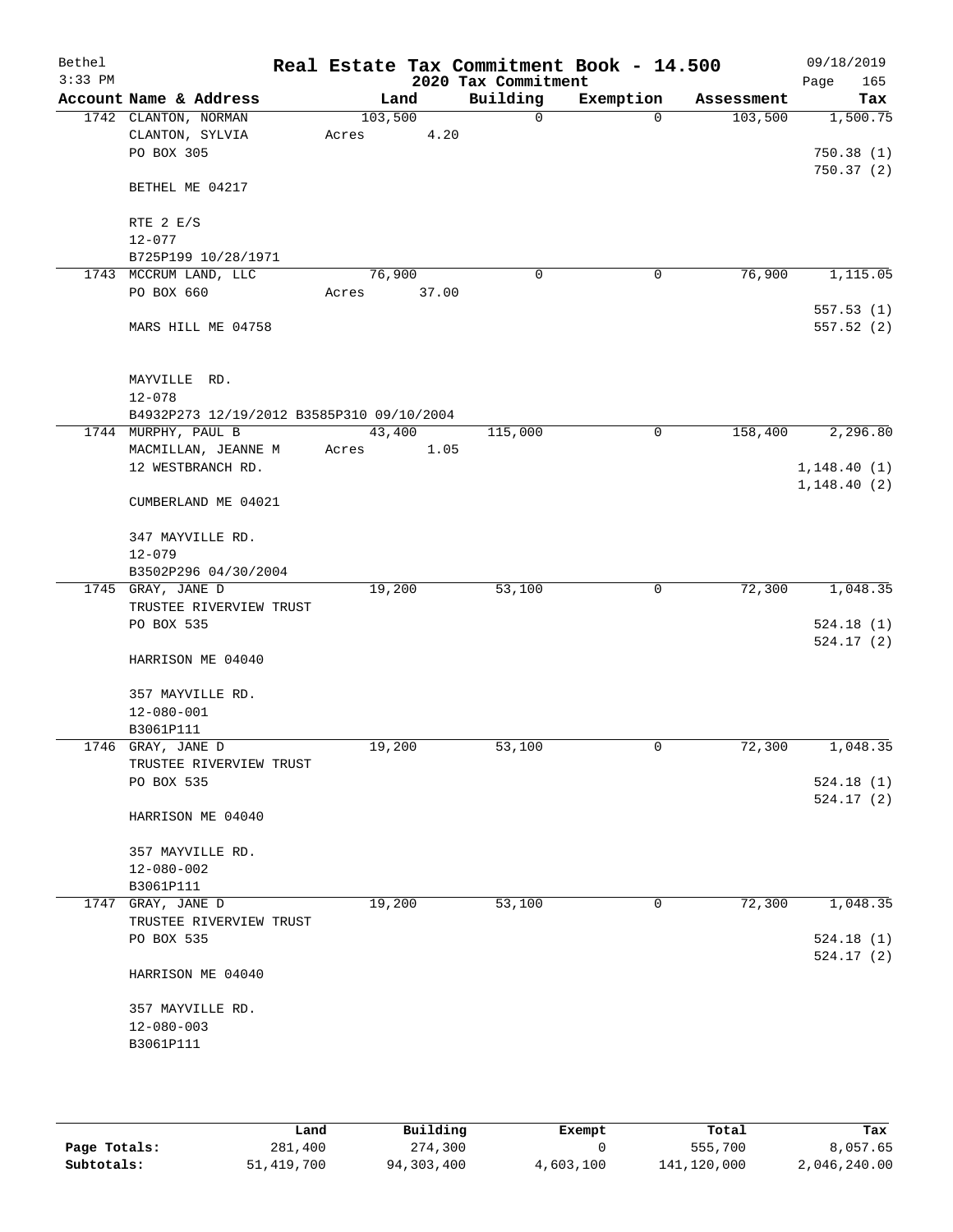| Bethel<br>$3:33$ PM |                                                                        |        |      | Real Estate Tax Commitment Book - 14.500<br>2020 Tax Commitment |              |            | 09/18/2019<br>166<br>Page |
|---------------------|------------------------------------------------------------------------|--------|------|-----------------------------------------------------------------|--------------|------------|---------------------------|
|                     | Account Name & Address                                                 |        | Land | Building                                                        | Exemption    | Assessment | Tax                       |
|                     | 1748 GRAY, JANE D<br>TRUSTEE RIVERVIEW TRUST                           | 19,200 |      | 53,100                                                          | $\Omega$     | 72,300     | 1,048.35                  |
|                     | PO BOX 535                                                             |        |      |                                                                 |              |            | 524.18(1)<br>524.17(2)    |
|                     | HARRISON ME 04040                                                      |        |      |                                                                 |              |            |                           |
|                     | 357 MAYVILLE RD.<br>$12 - 080 - 004$                                   |        |      |                                                                 |              |            |                           |
|                     | B3061P111                                                              |        |      |                                                                 |              |            |                           |
| 1749                | CROCKETT, CAROLYN                                                      | 19,200 |      | 53,100                                                          | 0            | 72,300     | 1,048.35                  |
|                     | HARRINGTON, SHEILA<br>44 RODERICK ROAD                                 |        |      |                                                                 |              |            | 524.18(1)                 |
|                     | NEWRY ME 04261                                                         |        |      |                                                                 |              |            | 524.17(2)                 |
|                     | 357 MAYVILLE RD.<br>$12 - 080 - 101$                                   |        |      |                                                                 |              |            |                           |
|                     | B3061P111                                                              |        |      |                                                                 |              |            |                           |
|                     | 1750 GRAY, JANE D                                                      | 19,200 |      | 53,100                                                          | 0            | 72,300     | 1,048.35                  |
|                     | TRUSTEE RIVERVIEW TRUST                                                |        |      |                                                                 |              |            |                           |
|                     | PO BOX 535                                                             |        |      |                                                                 |              |            | 524.18(1)<br>524.17(2)    |
|                     | HARRISON ME 04040                                                      |        |      |                                                                 |              |            |                           |
|                     | 357 MAYVILLE RD.                                                       |        |      |                                                                 |              |            |                           |
|                     | 12-080-102                                                             |        |      |                                                                 |              |            |                           |
|                     | B3061P111                                                              |        |      |                                                                 |              |            |                           |
|                     | 1751 GRAY, JANE D                                                      | 19,200 |      | 53,100                                                          | 0            | 72,300     | 1,048.35                  |
|                     | TRUSTEE RIVERVIEW TRUST                                                |        |      |                                                                 |              |            |                           |
|                     | PO BOX 535                                                             |        |      |                                                                 |              |            | 524.18(1)<br>524.17(2)    |
|                     | HARRISON ME 04040                                                      |        |      |                                                                 |              |            |                           |
|                     | 357 MAYVILLE RD.                                                       |        |      |                                                                 |              |            |                           |
|                     | $12 - 080 - 103$                                                       |        |      |                                                                 |              |            |                           |
|                     | B3061P111                                                              |        |      |                                                                 |              |            |                           |
|                     | 1752 GRAY, JANE D                                                      | 19,200 |      | 53,100                                                          | $\mathsf{O}$ | 72,300     | 1,048.35                  |
|                     | TRUSTEE RIVERVIEW TRUST                                                |        |      |                                                                 |              |            |                           |
|                     | PO BOX 535                                                             |        |      |                                                                 |              |            | 524.18(1)                 |
|                     | HARRISON ME 04040                                                      |        |      |                                                                 |              |            | 524.17(2)                 |
|                     | 357 MAYVILLE RD.                                                       |        |      |                                                                 |              |            |                           |
|                     | $12 - 080 - 104$                                                       |        |      |                                                                 |              |            |                           |
|                     | B3061P111                                                              |        |      |                                                                 |              |            |                           |
|                     | 1753 CARR, ALEXANDER E                                                 | 11,800 |      | 95,800                                                          | 0            | 107,600    | 1,560.20                  |
|                     | PO BOX 64                                                              |        |      |                                                                 |              |            |                           |
|                     | NEWRY ME 04261                                                         |        |      |                                                                 |              |            | 780.10(1)<br>780.10(2)    |
|                     |                                                                        |        |      |                                                                 |              |            |                           |
|                     | 31 PARK ST                                                             |        |      |                                                                 |              |            |                           |
|                     | $25 - 020 - 002$<br>B5413P588 06/18/2018 B5371P13 10/02/2017 B5278P216 |        |      |                                                                 |              |            |                           |
|                     | 04/26/2016 B4709P208 12/04/2011                                        |        |      |                                                                 |              |            |                           |
|                     |                                                                        |        |      |                                                                 |              |            |                           |
|                     |                                                                        |        |      |                                                                 |              |            |                           |

|              | Land       | Building   | Exempt    | Total       | Tax          |
|--------------|------------|------------|-----------|-------------|--------------|
| Page Totals: | 107,800    | 361,300    |           | 469,100     | 6,801.95     |
| Subtotals:   | 51,527,500 | 94,664,700 | 4,603,100 | 141,589,100 | 2,053,041.95 |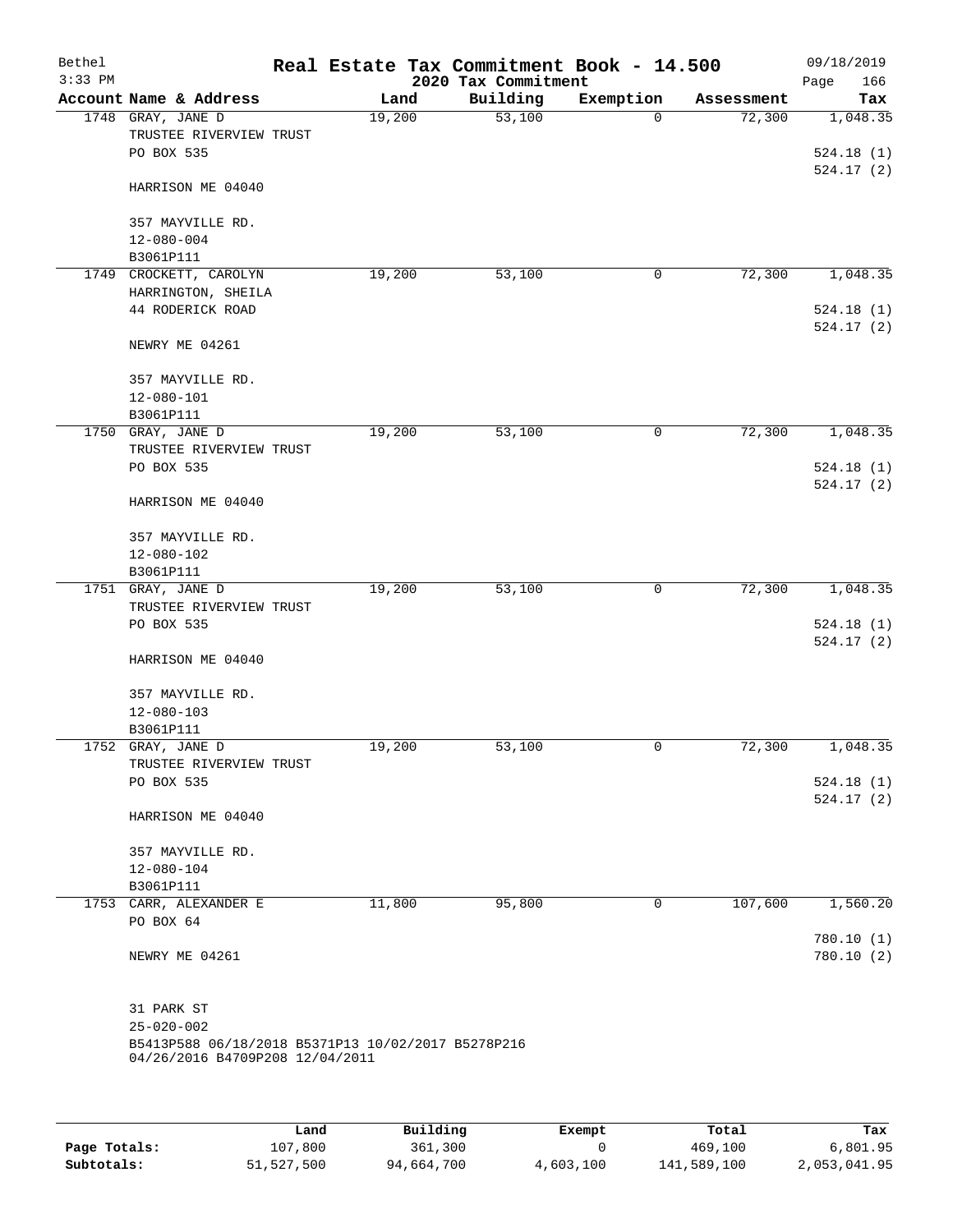| Bethel<br>$3:33$ PM |                                                                        |        | 2020 Tax Commitment | Real Estate Tax Commitment Book - 14.500 |            | 09/18/2019<br>Page<br>167 |
|---------------------|------------------------------------------------------------------------|--------|---------------------|------------------------------------------|------------|---------------------------|
|                     | Account Name & Address                                                 | Land   | Building            | Exemption                                | Assessment | Tax                       |
|                     | 1754 STOCKAMORE, BRENDA J                                              | 11,800 | 70,600              | $\Omega$                                 | 82,400     | 1,194.80                  |
|                     | STOCKAMORE, RICHARD D                                                  |        |                     |                                          |            |                           |
|                     | 82 PARK AVE                                                            |        |                     |                                          |            | 597.40 (1)                |
|                     | HAMPTON NH 03842                                                       |        |                     |                                          |            | 597.40(2)                 |
|                     |                                                                        |        |                     |                                          |            |                           |
|                     | 31 PARK ST                                                             |        |                     |                                          |            |                           |
|                     | $25 - 020 - 004$                                                       |        |                     |                                          |            |                           |
|                     | B5293P9 07/18/2016 B5252P182 11/03/2015 B4709P208<br>12/04/2011        |        |                     |                                          |            |                           |
|                     | 1755 KELLEY, MATHEW                                                    | 11,800 | 59,100              | 0                                        | 70,900     | 1,028.05                  |
|                     | 231 MAIN STREET                                                        |        |                     |                                          |            |                           |
|                     |                                                                        |        |                     |                                          |            | 514.03(1)                 |
|                     | NORWAY ME 04268                                                        |        |                     |                                          |            | 514.02(2)                 |
|                     |                                                                        |        |                     |                                          |            |                           |
|                     | 31 PARK ST<br>$25 - 020 - 003$                                         |        |                     |                                          |            |                           |
|                     | B4915P228 11/05/2012 B4709P208 04/08/2011                              |        |                     |                                          |            |                           |
|                     | 1798 WILLIAMS, ELLIS J                                                 | 39,600 | 85,100              | 20,000                                   | 104,700    | 1,518.15                  |
|                     | WILLIAMS, KAYLA J                                                      | Acres  | 1.50                | 01 Homestead (HM)                        |            |                           |
|                     | <b>LEVEILLE</b>                                                        |        |                     |                                          |            |                           |
|                     | 81 HOLT HILL ROAD                                                      |        |                     |                                          |            | 759.08(1)                 |
|                     | BETHEL ME 04217 5305                                                   |        |                     |                                          |            | 759.07(2)                 |
|                     |                                                                        |        |                     |                                          |            |                           |
|                     | 81 HOLT HILL RD.                                                       |        |                     |                                          |            |                           |
|                     | $23 - 011 - 001$<br>B5071P182 12/09/2013 B5034P10 09/06/2013 B3565P254 |        |                     |                                          |            |                           |
|                     | 08/05/2004                                                             |        |                     |                                          |            |                           |
|                     | 1804 GRAY, JANE D<br>TRUSTEE RIVERVIEW TRUST                           | 19,200 | 53,100              | $\mathbf 0$                              | 72,300     | 1,048.35                  |
|                     | PO BOX 535                                                             |        |                     |                                          |            | 524.18(1)                 |
|                     |                                                                        |        |                     |                                          |            | 524.17(2)                 |
|                     | HARRISON ME 04040                                                      |        |                     |                                          |            |                           |
|                     | 357 MAYVILLE RD.                                                       |        |                     |                                          |            |                           |
|                     | $12 - 080 - 106$                                                       |        |                     |                                          |            |                           |
|                     | 2014 GRAY, JANE D                                                      | 19,200 | 53,100              | 0                                        | 72,300     | 1,048.35                  |
|                     | TRUSTEE RIVERVIEW TRUST                                                |        |                     |                                          |            |                           |
|                     | PO BOX 535                                                             |        |                     |                                          |            | 524.18 (1)                |
|                     |                                                                        |        |                     |                                          |            | 524.17 (2)                |
|                     | HARRISON ME 04040                                                      |        |                     |                                          |            |                           |
|                     | 357 MAYVILLE RD.                                                       |        |                     |                                          |            |                           |
|                     | 12-080-111                                                             |        |                     |                                          |            |                           |
|                     | 2119 GRAY, JANE D                                                      | 19,200 | 53,100              | 0                                        | 72,300     | 1,048.35                  |
|                     | TRUSTEE RIVERVIEW TRUST                                                |        |                     |                                          |            |                           |
|                     | PO BOX 535                                                             |        |                     |                                          |            | 524.18(1)                 |
|                     |                                                                        |        |                     |                                          |            | 524.17(2)                 |
|                     | HARRISON ME 04040                                                      |        |                     |                                          |            |                           |
|                     | 357 MAYVILLE RD.                                                       |        |                     |                                          |            |                           |
|                     | 12-080-114                                                             |        |                     |                                          |            |                           |
|                     |                                                                        |        |                     |                                          |            |                           |

|              | Land       | Building   | Exempt    | Total       | Tax          |
|--------------|------------|------------|-----------|-------------|--------------|
| Page Totals: | 120,800    | 374,100    | 20,000    | 474,900     | 6,886.05     |
| Subtotals:   | 51,648,300 | 95,038,800 | 4,623,100 | 142,064,000 | 2,059,928.00 |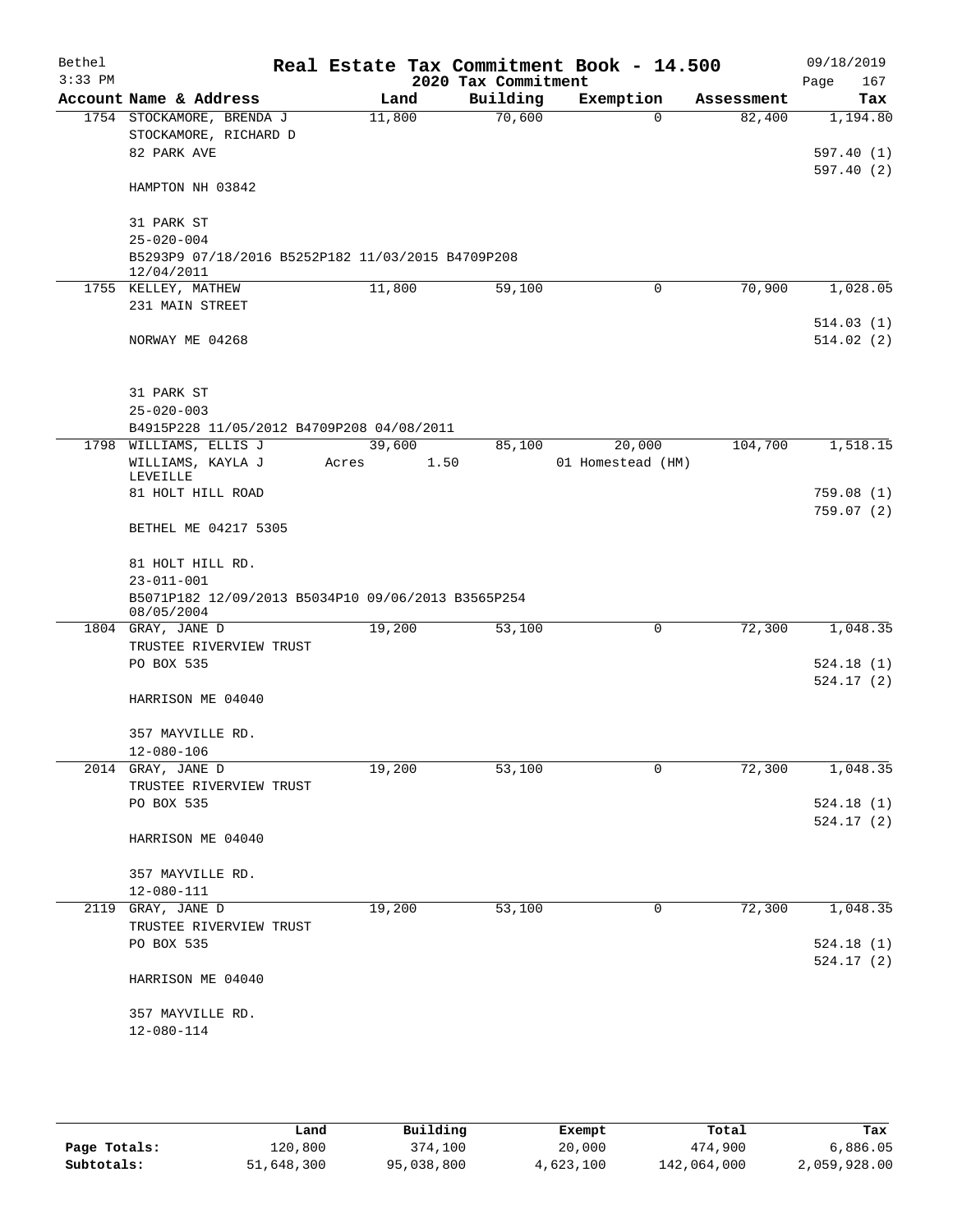| Bethel<br>$3:33$ PM |                                                            |        | Real Estate Tax Commitment Book - 14.500<br>2020 Tax Commitment |             |            | 09/18/2019<br>168<br>Page |
|---------------------|------------------------------------------------------------|--------|-----------------------------------------------------------------|-------------|------------|---------------------------|
|                     | Account Name & Address                                     | Land   | Building                                                        | Exemption   | Assessment | Tax                       |
|                     | 2120 GRAY, JANE D<br>TRUSTEE RIVERVIEW TRUST<br>PO BOX 535 | 19,200 | 53,100                                                          | $\Omega$    | 72,300     | 1,048.35<br>524.18(1)     |
|                     | HARRISON ME 04040                                          |        |                                                                 |             |            | 524.17(2)                 |
|                     | 357 MAYVILLE RD.<br>$12 - 080 - 201$                       |        |                                                                 |             |            |                           |
|                     | B3120P262 06/10/2002                                       |        |                                                                 |             |            |                           |
|                     | 2121 GRAY, JANE D                                          | 19,200 | 53,100                                                          | $\mathbf 0$ | 72,300     | 1,048.35                  |
|                     | TRUSTEE RIVERVIEW TRUST<br>PO BOX 535                      |        |                                                                 |             |            | 524.18(1)<br>524.17(2)    |
|                     | HARRISON ME 04040                                          |        |                                                                 |             |            |                           |
|                     | 357 MAYVILLE RD.<br>$12 - 080 - 202$                       |        |                                                                 |             |            |                           |
|                     | B3120P262 06/10/2002                                       |        |                                                                 |             |            |                           |
|                     | 2122 GRAY, JANE D<br>TRUSTEE RIVERVIEW TRUST               | 19,200 | 53,100                                                          | 0           | 72,300     | 1,048.35                  |
|                     | PO BOX 535                                                 |        |                                                                 |             |            | 524.18(1)<br>524.17(2)    |
|                     | HARRISON ME 04040                                          |        |                                                                 |             |            |                           |
|                     | 357 MAYVILLE RD.                                           |        |                                                                 |             |            |                           |
|                     | $12 - 080 - 203$<br>B3120P262 06/10/2002                   |        |                                                                 |             |            |                           |
|                     | 2123 GRAY, JANE D                                          | 19,200 | 53,100                                                          | 0           | 72,300     | 1,048.35                  |
|                     | TRUSTEE RIVERVIEW TRUST                                    |        |                                                                 |             |            |                           |
|                     | PO BOX 535                                                 |        |                                                                 |             |            | 524.18(1)                 |
|                     | HARRISTON ME 04040                                         |        |                                                                 |             |            | 524.17(2)                 |
|                     | 357 MAYVILLE RD.                                           |        |                                                                 |             |            |                           |
|                     | $12 - 080 - 204$<br>B3120P262 06/10/2002                   |        |                                                                 |             |            |                           |
|                     | 2124 GRAY, JANE D. TRUSTEE                                 | 19,200 | 53,100                                                          | 0           | 72,300     | 1,048.35                  |
|                     | RIVERVIEW TIMESHARE<br>TRUST                               |        |                                                                 |             |            |                           |
|                     | PO BOX 535                                                 |        |                                                                 |             |            | 524.18(1)<br>524.17(2)    |
|                     | HARRISON ME 04040                                          |        |                                                                 |             |            |                           |
|                     | 357 MAYVILLE RD.                                           |        |                                                                 |             |            |                           |
|                     | $12 - 080 - 205$                                           |        |                                                                 |             |            |                           |
|                     | B3120P262 06/10/2002                                       |        |                                                                 |             |            |                           |
|                     | 2125 GRAY, JANE D                                          | 19,200 | 53,100                                                          | $\mathbf 0$ | 72,300     | 1,048.35                  |
|                     | TRUSTEE RIVERVIEW TRUST<br>PO BOX 535                      |        |                                                                 |             |            | 524.18(1)<br>524.17(2)    |
|                     | HARRISON ME 04040                                          |        |                                                                 |             |            |                           |
|                     | 357 MAYVILLE RD.<br>$12 - 080 - 206$                       |        |                                                                 |             |            |                           |
|                     | B3120P262 06/10/2002                                       |        |                                                                 |             |            |                           |
|                     |                                                            |        |                                                                 |             |            |                           |

|              | Land       | Building   | Exempt    | Total       | Tax          |
|--------------|------------|------------|-----------|-------------|--------------|
| Page Totals: | 115,200    | 318,600    |           | 433,800     | 6, 290.10    |
| Subtotals:   | 51,763,500 | 95,357,400 | 4,623,100 | 142,497,800 | 2,066,218.10 |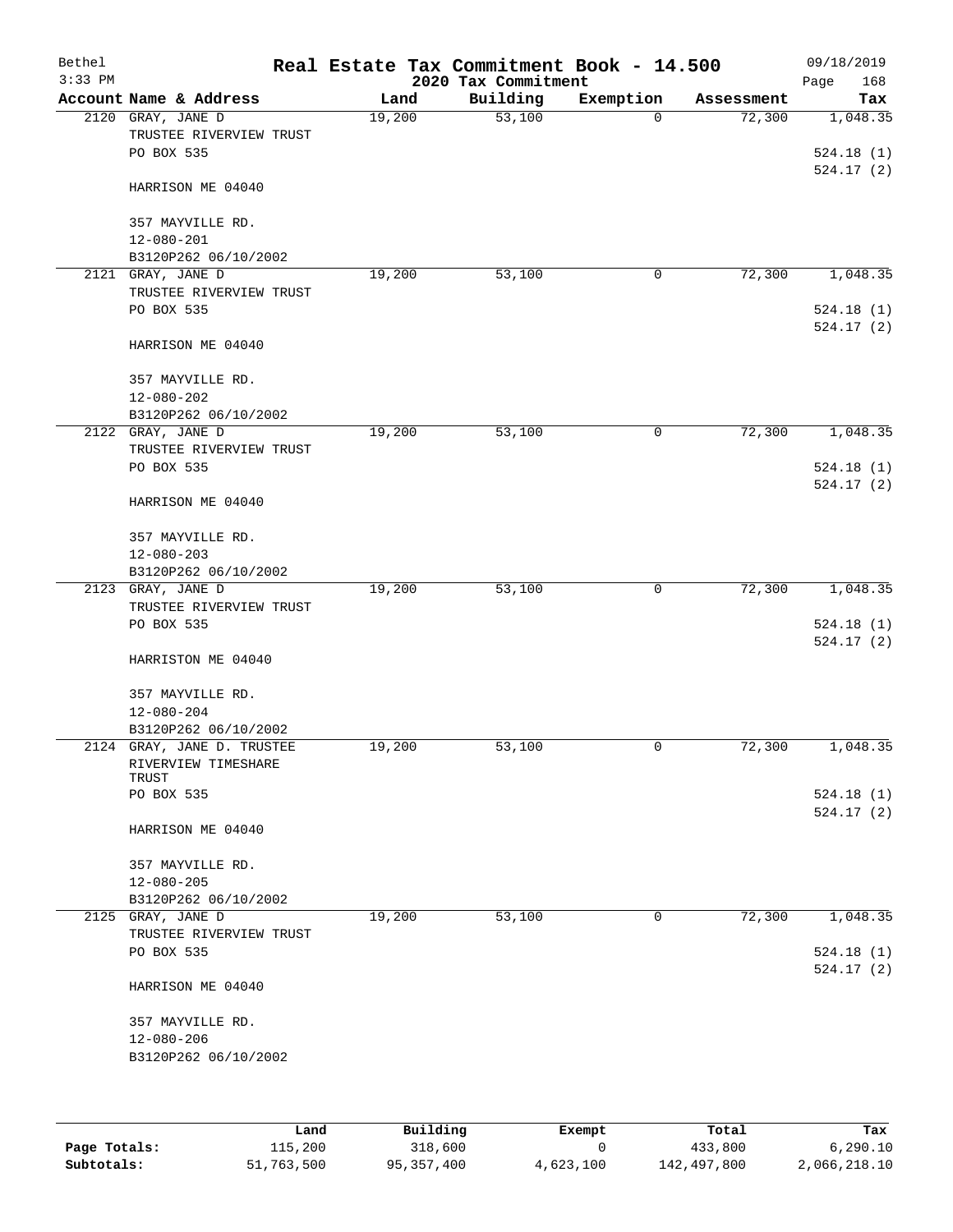| Bethel<br>$3:33$ PM |                                                                                      |        |        | 2020 Tax Commitment | Real Estate Tax Commitment Book - 14.500 |            | 09/18/2019         |
|---------------------|--------------------------------------------------------------------------------------|--------|--------|---------------------|------------------------------------------|------------|--------------------|
|                     | Account Name & Address                                                               |        | Land   | Building            | Exemption                                | Assessment | 169<br>Page<br>Tax |
|                     | 2230 GRAY, JANE D                                                                    | 19,200 |        | $\overline{53,100}$ | $\Omega$                                 | 72,300     | 1,048.35           |
|                     | TRUSTEE RIVERVIEW TRUST                                                              |        |        |                     |                                          |            |                    |
|                     | PO BOX 535                                                                           |        |        |                     |                                          |            | 524.18(1)          |
|                     |                                                                                      |        |        |                     |                                          |            | 524.17(2)          |
|                     | HARRISON ME 04040                                                                    |        |        |                     |                                          |            |                    |
|                     | 357 MAYVILLE RD.                                                                     |        |        |                     |                                          |            |                    |
|                     | $12 - 080 - 209$                                                                     |        |        |                     |                                          |            |                    |
|                     | 2435 GRAY, JANE D                                                                    | 19,200 |        | 53,100              | 0                                        | 72,300     | 1,048.35           |
|                     | TRUSTEE RIVERVIEW TRUST                                                              |        |        |                     |                                          |            |                    |
|                     | PO BOX 535                                                                           |        |        |                     |                                          |            | 524.18(1)          |
|                     |                                                                                      |        |        |                     |                                          |            | 524.17(2)          |
|                     | HARRISON ME 04040                                                                    |        |        |                     |                                          |            |                    |
|                     | 357 MAYVILLE RD.                                                                     |        |        |                     |                                          |            |                    |
|                     | $12 - 080 - 214$                                                                     |        |        |                     |                                          |            |                    |
|                     | 2436 HOWE, THOMAS                                                                    | 42,100 |        | 186,600             | 20,000                                   | 208,700    | 3,026.15           |
|                     | HOWE, SUZANNE                                                                        | Acres  |        | 3.32                | 01 Homestead (HM)                        |            |                    |
|                     | 234 INTERVALE RD.                                                                    |        |        |                     |                                          |            | 1,513.08(1)        |
|                     | BETHEL ME 04217                                                                      |        |        |                     |                                          |            | 1, 513.07(2)       |
|                     |                                                                                      |        |        |                     |                                          |            |                    |
|                     | 234 INTERVALE RD.                                                                    |        |        |                     |                                          |            |                    |
|                     | $13 - 001$                                                                           |        |        |                     |                                          |            |                    |
|                     | B2008P282 05/13/1993                                                                 |        |        |                     |                                          |            |                    |
| 2437                | SLOVENSKI, KENTON                                                                    | 39,900 |        | 261,600             | 0                                        | 301,500    | 4,371.75           |
|                     | 175 GRANT AVENUE                                                                     | Acres  | 1.68   |                     |                                          |            | 2,185.88(1)        |
|                     | PORTSMOUTH NH 03801                                                                  |        |        |                     |                                          |            | 2,185.87(2)        |
|                     |                                                                                      |        |        |                     |                                          |            |                    |
|                     |                                                                                      |        |        |                     |                                          |            |                    |
|                     | 216 INTERVALE RD.                                                                    |        |        |                     |                                          |            |                    |
|                     | $13 - 001 - 002$                                                                     |        |        |                     |                                          |            |                    |
|                     | B5395P269 02/28/2018 B3587P25 09/08/2004 B2538P292<br>03/26/1998 B0P0                |        |        |                     |                                          |            |                    |
|                     | 2438 HOWE, CATHY                                                                     | 13,000 |        | $\mathbf 0$         | 0                                        | 13,000     | 188.50             |
|                     | 257 INTERVALE RD                                                                     | Acres  | 21.20  |                     |                                          |            |                    |
|                     |                                                                                      |        |        |                     |                                          |            | 94.25(1)           |
|                     | BETHEL ME 04217                                                                      |        |        |                     |                                          |            | 94.25(2)           |
|                     |                                                                                      |        |        |                     |                                          |            |                    |
|                     | INTERVALE RD.                                                                        |        |        |                     |                                          |            |                    |
|                     | $13 - 002$                                                                           |        |        |                     |                                          |            |                    |
|                     | B5194P265 12/19/2014 B4879P244 08/20/2012 B3699P31<br>04/12/2005 B3031P59 11/27/2001 |        |        |                     |                                          |            |                    |
|                     | 2439 MCCORMICK, CHARLES R                                                            |        | 39,600 | 193,500             | 20,000                                   | 213,100    | 3,089.95           |
|                     | PO BOX 958                                                                           | Acres  | 1.50   |                     | 01 Homestead (HM)                        |            |                    |
|                     |                                                                                      |        |        |                     |                                          |            | 1,544.98(1)        |
|                     | BETHEL ME 04217                                                                      |        |        |                     |                                          |            | 1,544.97(2)        |
|                     |                                                                                      |        |        |                     |                                          |            |                    |
|                     | 322 INTERVALE RD                                                                     |        |        |                     |                                          |            |                    |
|                     | $13 - 002 - 001$                                                                     |        |        |                     |                                          |            |                    |
|                     | B5273P366 03/22/2016 B2699P79 05/11/1999                                             |        |        |                     |                                          |            |                    |
|                     |                                                                                      |        |        |                     |                                          |            |                    |

|              | Land       | Building   | Exempt    | Total         | Tax          |
|--------------|------------|------------|-----------|---------------|--------------|
| Page Totals: | 173,000    | 747,900    | 40,000    | 880,900       | 12,773.05    |
| Subtotals:   | 51,936,500 | 96,105,300 | 4,663,100 | 143, 378, 700 | 2,078,991.15 |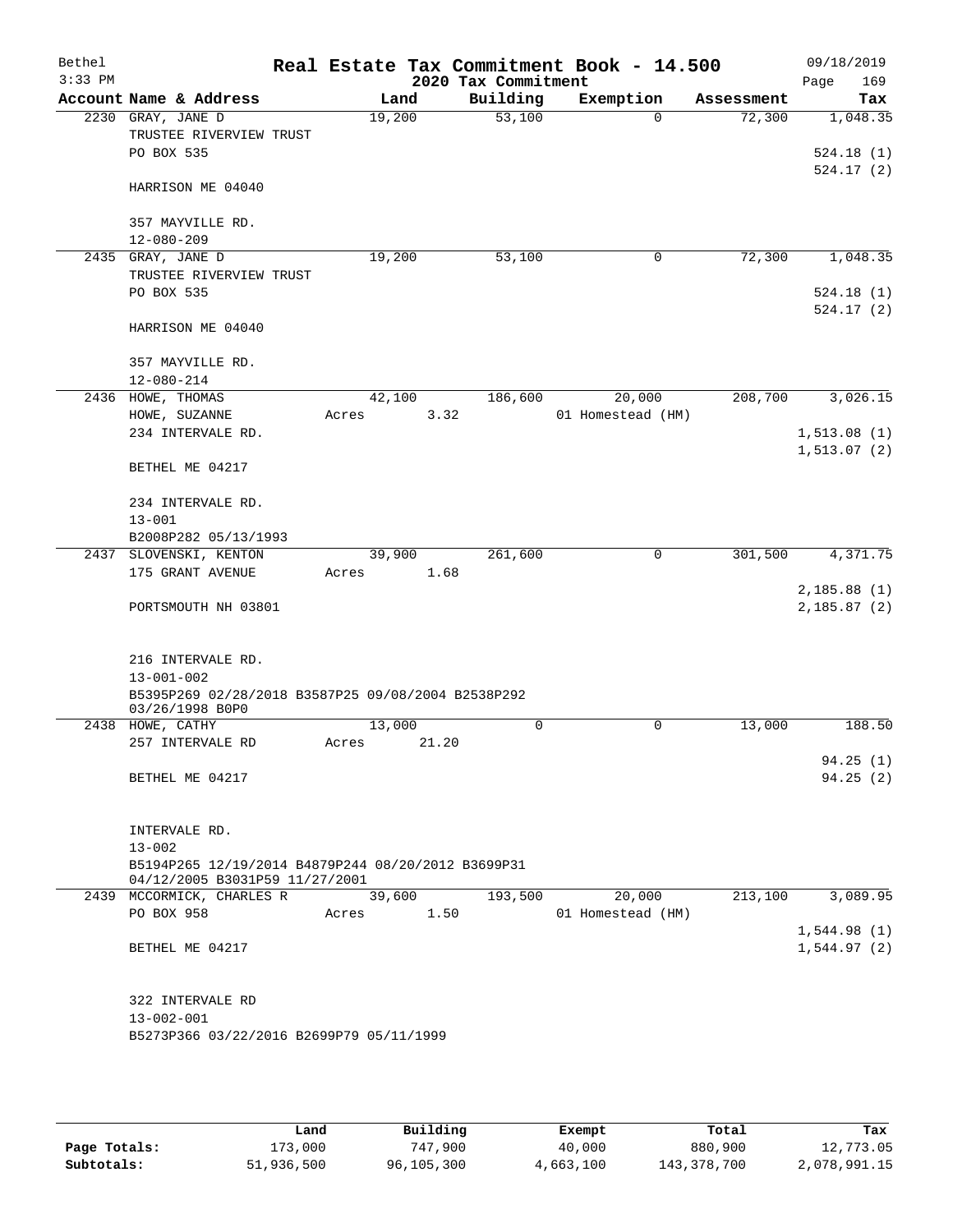| Bethel       |                                                                  |       |        |                |  |                     | Real Estate Tax Commitment Book - 14.500 |                       | 09/18/2019             |  |  |  |
|--------------|------------------------------------------------------------------|-------|--------|----------------|--|---------------------|------------------------------------------|-----------------------|------------------------|--|--|--|
| $3:33$ PM    |                                                                  |       |        |                |  | 2020 Tax Commitment |                                          |                       | 170<br>Page            |  |  |  |
|              | Account Name & Address                                           |       |        | Land<br>35,200 |  | Building<br>215,500 | Exemption<br>$\Omega$                    | Assessment<br>250,700 | Tax<br>3,635.15        |  |  |  |
|              | 2440 FRASER, MICHAEL<br>P.O. BOX 844                             | Acres |        | 0.79           |  |                     |                                          |                       |                        |  |  |  |
|              |                                                                  |       |        |                |  |                     |                                          |                       | 1,817.58(1)            |  |  |  |
|              | BETHEL ME 04217                                                  |       |        |                |  |                     |                                          |                       | 1,817.57(2)            |  |  |  |
|              |                                                                  |       |        |                |  |                     |                                          |                       |                        |  |  |  |
|              |                                                                  |       |        |                |  |                     |                                          |                       |                        |  |  |  |
|              | 276 INTERVALE RD.                                                |       |        |                |  |                     |                                          |                       |                        |  |  |  |
|              | $13 - 003$<br>B5043P230 09/30/2013 B3511P133 05/12/2004 B2907P51 |       |        |                |  |                     |                                          |                       |                        |  |  |  |
|              | 02/06/2001                                                       |       |        |                |  |                     |                                          |                       |                        |  |  |  |
|              | 2441 HOWE, CLARENCE W                                            |       |        | 56,200         |  | 125,100             | 20,000                                   | 161,300               | 2,338.85               |  |  |  |
|              | 356 INTERVALE ROAD                                               | Acres |        | 51.30          |  |                     | 01 Homestead (HM)                        |                       |                        |  |  |  |
|              |                                                                  |       |        |                |  |                     |                                          |                       | 1, 169.43(1)           |  |  |  |
|              | BETHEL ME 04217                                                  |       |        |                |  |                     |                                          |                       | 1, 169.42(2)           |  |  |  |
|              |                                                                  |       |        |                |  |                     |                                          |                       |                        |  |  |  |
|              | 356 INTERVALE RD.                                                |       |        |                |  |                     |                                          |                       |                        |  |  |  |
|              | $13 - 005$                                                       |       |        |                |  |                     |                                          |                       |                        |  |  |  |
|              | B5376P98 10/31/2017 B2890P299 12/12/2000                         |       |        |                |  |                     |                                          |                       |                        |  |  |  |
|              | 2443 HOWE, ROBERT W                                              |       |        | 40,800         |  | 118,400             | 20,000                                   | 139,200               | 2,018.40               |  |  |  |
|              | HOWE, LINDA                                                      | Acres |        | 2.20           |  |                     | 01 Homestead (HM)                        |                       |                        |  |  |  |
|              | 346 INTERVALE RD.                                                |       |        |                |  |                     |                                          |                       | 1,009.20(1)            |  |  |  |
|              |                                                                  |       |        |                |  |                     |                                          |                       | 1,009.20(2)            |  |  |  |
|              | BETHEL ME 04217                                                  |       |        |                |  |                     |                                          |                       |                        |  |  |  |
|              | 346 INTERVALE RD.                                                |       |        |                |  |                     |                                          |                       |                        |  |  |  |
|              | $13 - 005 - 001$                                                 |       |        |                |  |                     |                                          |                       |                        |  |  |  |
|              | B2946P234                                                        |       |        |                |  |                     |                                          |                       |                        |  |  |  |
| 2444         | CHADBOURNE TREE FARMS,                                           |       | 23,300 |                |  | 0                   | $\mathbf 0$                              | 23,300                | 337.85                 |  |  |  |
|              | LLC                                                              |       |        |                |  |                     |                                          |                       |                        |  |  |  |
|              | PO BOX 1750                                                      | Acres |        | 48.52          |  |                     |                                          |                       |                        |  |  |  |
|              | BETHEL ME 04217                                                  |       |        |                |  |                     |                                          |                       | 168.93(1)<br>168.92(2) |  |  |  |
|              |                                                                  |       |        |                |  |                     |                                          |                       |                        |  |  |  |
|              |                                                                  |       |        |                |  |                     |                                          |                       |                        |  |  |  |
|              | INTERVALE RD                                                     |       |        |                |  |                     |                                          |                       |                        |  |  |  |
|              | $13 - 006$                                                       |       |        |                |  |                     |                                          |                       |                        |  |  |  |
|              | B3652P43 12/29/2004 B2755P88                                     |       |        |                |  |                     |                                          |                       |                        |  |  |  |
|              | 2445 BITTNER, MICHAEL JOHN                                       |       |        | 32,800         |  | 77,200              | 0                                        | 110,000               | 1,595.00               |  |  |  |
|              | 231 NORTH CENTRAL AVE                                            | Acres |        | 0.65           |  |                     |                                          |                       | 797.50(1)              |  |  |  |
|              | WOLLASTON MA 02170                                               |       |        |                |  |                     |                                          |                       | 797.50(2)              |  |  |  |
|              |                                                                  |       |        |                |  |                     |                                          |                       |                        |  |  |  |
|              |                                                                  |       |        |                |  |                     |                                          |                       |                        |  |  |  |
|              | 367 INTERVALE RD.                                                |       |        |                |  |                     |                                          |                       |                        |  |  |  |
|              | $13 - 007$                                                       |       |        |                |  |                     |                                          |                       |                        |  |  |  |
|              | B5392P35 02/05/2018 B3368P46 08/26/2003                          |       |        |                |  |                     |                                          |                       |                        |  |  |  |
|              | 2446 BEATSON, DOUGLAS<br>365 INTERVALE RD.                       |       |        | 38,800<br>1.14 |  | 157,600             | 20,000<br>01 Homestead (HM)              | 176,400               | 2,557.80               |  |  |  |
|              |                                                                  | Acres |        |                |  |                     |                                          |                       | 1,278.90(1)            |  |  |  |
|              | BETHEL ME 04217                                                  |       |        |                |  |                     |                                          |                       | 1,278.90(2)            |  |  |  |
|              |                                                                  |       |        |                |  |                     |                                          |                       |                        |  |  |  |
|              |                                                                  |       |        |                |  |                     |                                          |                       |                        |  |  |  |
|              | 365 INTERVALE RD.                                                |       |        |                |  |                     |                                          |                       |                        |  |  |  |
|              | $13 - 007 - 001$                                                 |       |        |                |  |                     |                                          |                       |                        |  |  |  |
|              | B2435P40 05/20/1997                                              |       |        |                |  |                     |                                          |                       |                        |  |  |  |
|              |                                                                  |       |        |                |  |                     |                                          |                       |                        |  |  |  |
|              |                                                                  |       |        |                |  |                     |                                          |                       |                        |  |  |  |
|              |                                                                  | Land  |        | Building       |  |                     | Exempt                                   | Total                 | Tax                    |  |  |  |
| Page Totals: | 227,100                                                          |       |        | 693,800        |  |                     | 60,000                                   | 860,900               | 12,483.05              |  |  |  |

**Subtotals:** 52,163,600 96,799,100 4,723,100 144,239,600 2,091,474.20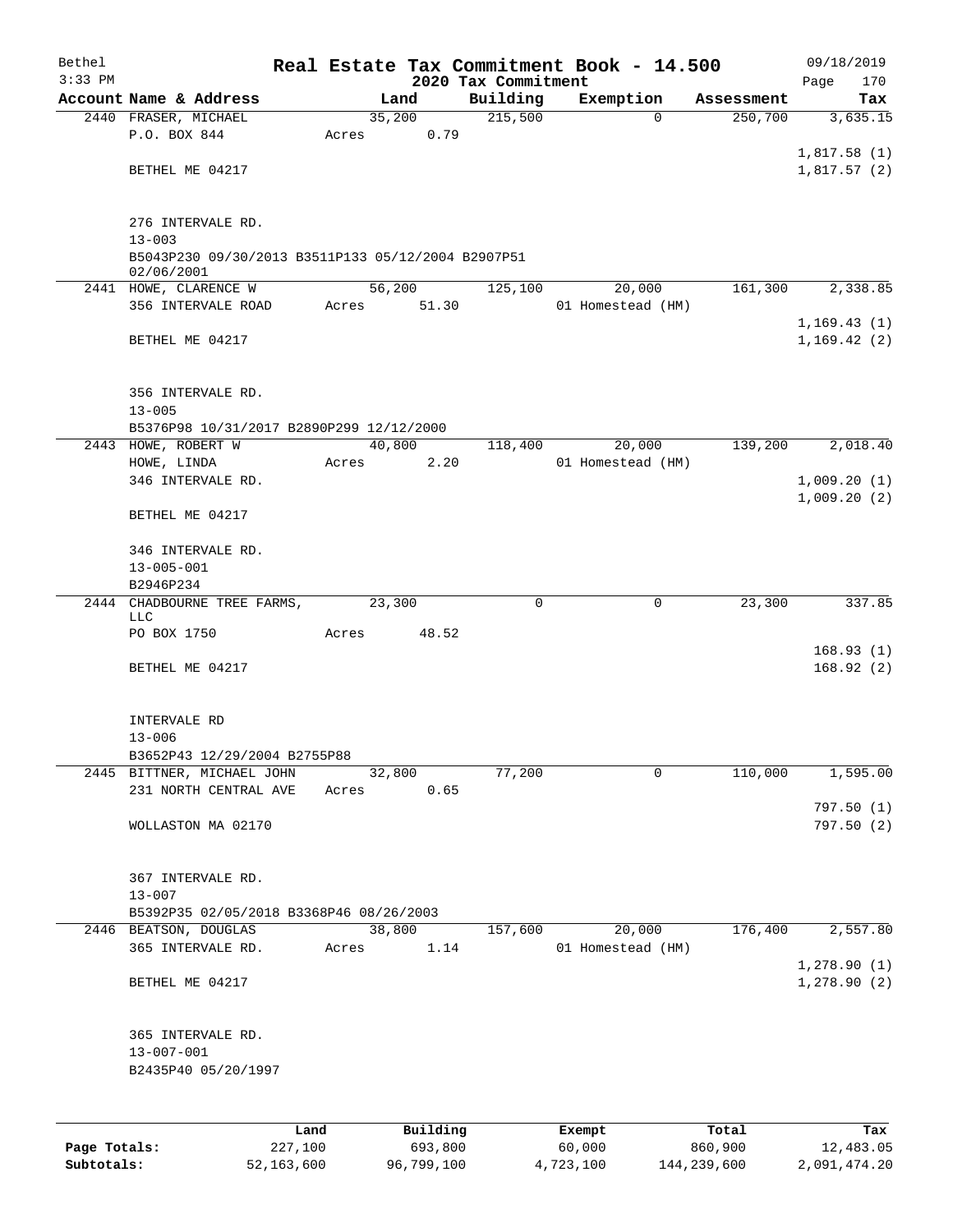| Bethel       |                                                                  |              |              |                                 | Real Estate Tax Commitment Book - 14.500 |             | 09/18/2019                  |
|--------------|------------------------------------------------------------------|--------------|--------------|---------------------------------|------------------------------------------|-------------|-----------------------------|
| $3:33$ PM    | Account Name & Address                                           |              | Land         | 2020 Tax Commitment<br>Building | Exemption                                | Assessment  | Page<br>171<br>Tax          |
|              | 2447 HOWE, CLARENCE W                                            |              | 44,500       | $\mathbf 0$                     | $\Omega$                                 | 44,500      | 645.25                      |
|              | 356 INTERVALE ROAD                                               | Acres        | 145.00       |                                 |                                          |             |                             |
|              |                                                                  |              |              |                                 |                                          |             | 322.63(1)                   |
|              | BETHEL ME 04217                                                  |              |              |                                 |                                          |             | 322.62(2)                   |
|              |                                                                  |              |              |                                 |                                          |             |                             |
|              |                                                                  |              |              |                                 |                                          |             |                             |
|              | INTERVALE RD E/S<br>$13 - 008$                                   |              |              |                                 |                                          |             |                             |
|              | B2942P42                                                         |              |              |                                 |                                          |             |                             |
|              | 2448 HOWE, CATHY                                                 |              | 57,700       | 53,900                          | 0                                        | 111,600     | 1,618.20                    |
|              | 257 INTERVALE RD                                                 | Acres        | 56.00        |                                 |                                          |             |                             |
|              |                                                                  |              |              |                                 |                                          |             | 809.10 (1)                  |
|              | BETHEL ME 04217                                                  |              |              |                                 |                                          |             | 809.10 (2)                  |
|              |                                                                  |              |              |                                 |                                          |             |                             |
|              |                                                                  |              |              |                                 |                                          |             |                             |
|              | 257 INTERVALE RD.                                                |              |              |                                 |                                          |             |                             |
|              | $13 - 009$<br>B5194P265 12/19/2014 B4879P245 08/20/2012 B3699P31 |              |              |                                 |                                          |             |                             |
|              | 04/12/2005 B3031P59 11/27/2001                                   |              |              |                                 |                                          |             |                             |
|              | 2449 HOWE, CATHY E                                               |              | 20,000       | $\mathbf 0$                     | $\mathbf 0$                              | 20,000      | 290.00                      |
|              | 257 INTERVALE ROAD                                               | Acres        | 0.86         |                                 |                                          |             |                             |
|              |                                                                  |              |              |                                 |                                          |             | 145.00(1)                   |
|              | BETHEL MA 04217                                                  |              |              |                                 |                                          |             | 145.00(2)                   |
|              |                                                                  |              |              |                                 |                                          |             |                             |
|              | INTERVALE RD                                                     |              |              |                                 |                                          |             |                             |
|              | $13 - 009 - 001$                                                 |              |              |                                 |                                          |             |                             |
|              | B5388P337 01/16/2018 B5257P619 12/10/2015 B2287P285              |              |              |                                 |                                          |             |                             |
|              | 2450 STANLEY, DAWN                                               |              | 5,800        | $\mathbf 0$                     | $\mathbf 0$                              | 5,800       | 84.10                       |
|              | 1825 MADISON AVE. APT.                                           | Acres        | 20.00        |                                 |                                          |             |                             |
|              | $8 - B$                                                          |              |              |                                 |                                          |             |                             |
|              | NEW YORK NY 10035                                                |              |              |                                 |                                          |             | 42.05(1)<br>42.05(2)        |
|              |                                                                  |              |              |                                 |                                          |             |                             |
|              |                                                                  |              |              |                                 |                                          |             |                             |
|              | INTERVALE RD                                                     |              |              |                                 |                                          |             |                             |
|              | $13 - 009 - 002$                                                 |              |              |                                 |                                          |             |                             |
|              | B2377P219                                                        |              |              |                                 |                                          |             |                             |
|              | 2451 FRASER, MICHAEL                                             |              | 34,200       | 375,100                         | 20,000                                   | 389,300     | 5,644.85                    |
|              | PO BOX 844                                                       | Acres        | 0.73         |                                 | 01 Homestead (HM)                        |             |                             |
|              | BETHEL ME 04217                                                  |              |              |                                 |                                          |             | 2,822.43(1)<br>2,822.42 (2) |
|              |                                                                  |              |              |                                 |                                          |             |                             |
|              |                                                                  |              |              |                                 |                                          |             |                             |
|              | 279 INTERVALE RD.                                                |              |              |                                 |                                          |             |                             |
|              | $13 - 010$                                                       |              |              |                                 |                                          |             |                             |
|              | B2377P219                                                        |              |              |                                 |                                          |             |                             |
|              | 2452 KETTINGER, SUSAN B                                          |              | 19,500       | 0                               | $\mathbf 0$                              | 19,500      | 282.75                      |
|              | 39 JOSEPH RD                                                     | Acres        | 0.46         |                                 |                                          |             |                             |
|              |                                                                  |              |              |                                 |                                          |             | 141.38 (1)                  |
|              | SALEM NH 03079                                                   |              |              |                                 |                                          |             | 141.37(2)                   |
|              |                                                                  |              |              |                                 |                                          |             |                             |
|              | INTERVALE RD E/S                                                 |              |              |                                 |                                          |             |                             |
|              | $13 - 011$                                                       |              |              |                                 |                                          |             |                             |
|              | B2377P219                                                        |              |              |                                 |                                          |             |                             |
|              |                                                                  |              |              |                                 |                                          |             |                             |
|              |                                                                  |              |              |                                 |                                          |             |                             |
|              |                                                                  | Land         | Building     |                                 | Exempt                                   | Total       | Tax                         |
| Page Totals: |                                                                  | 181,700      | 429,000      |                                 | 20,000                                   | 590,700     | 8,565.15                    |
| Subtotals:   |                                                                  | 52, 345, 300 | 97, 228, 100 |                                 | 4,743,100                                | 144,830,300 | 2,100,039.35                |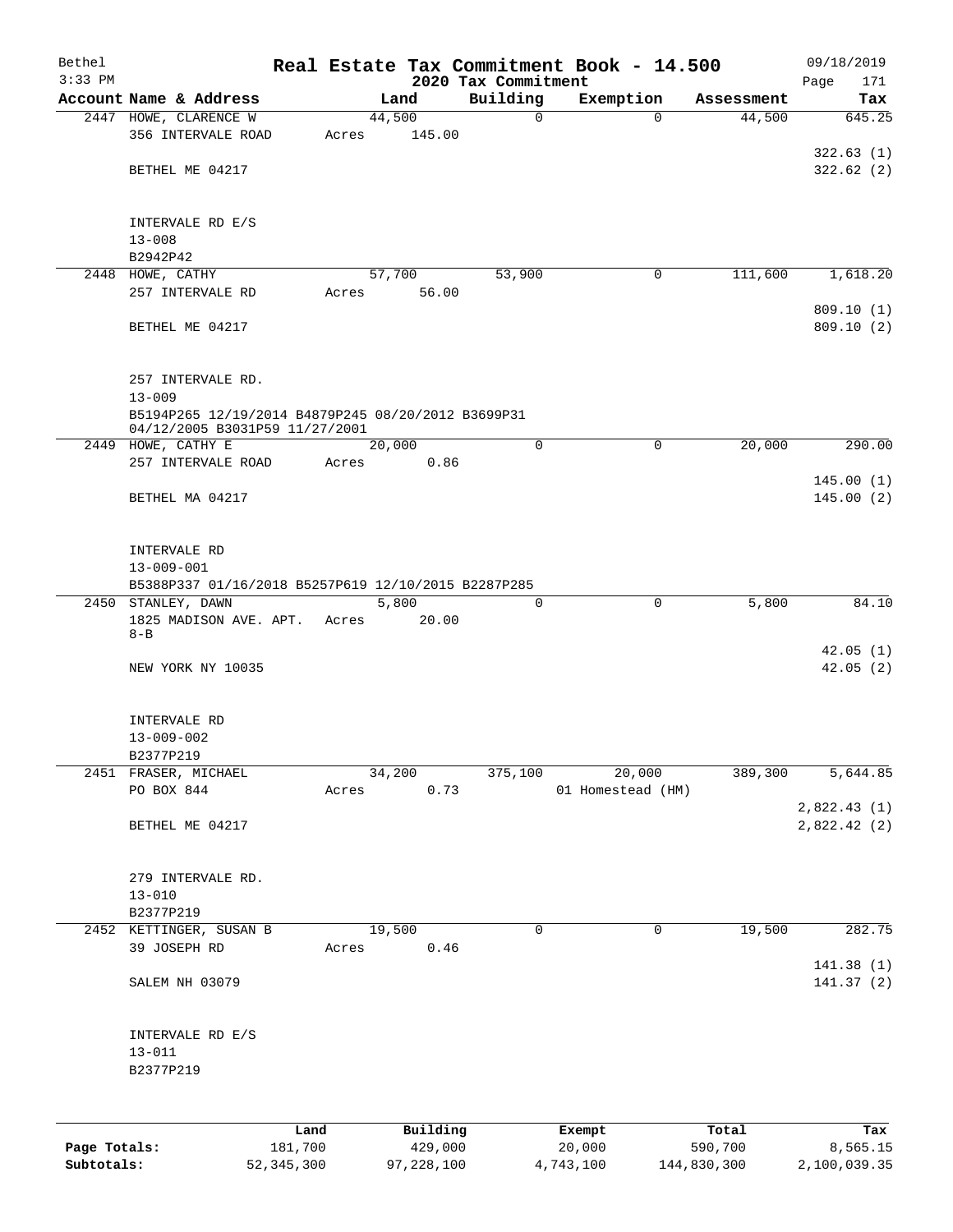| Bethel       |                                                                                                    |         |       |        |          |                     | Real Estate Tax Commitment Book - 14.500 |            | 09/18/2019                   |
|--------------|----------------------------------------------------------------------------------------------------|---------|-------|--------|----------|---------------------|------------------------------------------|------------|------------------------------|
| $3:33$ PM    |                                                                                                    |         |       |        |          | 2020 Tax Commitment |                                          |            | Page<br>172                  |
|              | Account Name & Address                                                                             |         |       | Land   |          | Building            | Exemption                                | Assessment | Tax                          |
|              | 2453 BOTKA, ERIC<br>BOTKA, KATHERINE<br>PO BOX 214                                                 |         | Acres | 42,400 | 3.70     | 135,600             | 20,000<br>01 Homestead (HM)              | 158,000    | 2,291.00<br>1,145.50(1)      |
|              | BETHEL ME 04217 0214                                                                               |         |       |        |          |                     |                                          |            | 1, 145.50(2)                 |
|              | 237 INTERVALE RD.<br>$13 - 012$                                                                    |         |       |        |          |                     |                                          |            |                              |
|              | B2503P283 12/04/1997                                                                               |         |       |        |          |                     |                                          |            |                              |
|              | 2454 CASWELL, STEPHEN W                                                                            |         |       | 40,900 |          | 102,600             | 26,000                                   | 117,500    | 1,703.75                     |
|              | 227 INTERVALE RD                                                                                   |         | Acres |        | 2.30     |                     | 01 Homestead (HM)                        |            |                              |
|              | BETHEL ME 04217                                                                                    |         |       |        |          |                     | 12 WW2 Vet Res                           |            | 851.88 (1)<br>851.87 (2)     |
|              | 227 INTERVALE RD.<br>$13 - 013$                                                                    |         |       |        |          |                     |                                          |            |                              |
|              | B4181P150 08/21/2007 B3265P283 04/01/2003 B809P75<br>01/03/1974                                    |         |       |        |          |                     |                                          |            |                              |
|              | 2455 RAYMOND, ALBERT                                                                               |         |       | 38,700 |          | 42,400              | 0                                        | 81,100     | 1,175.95                     |
|              | C/O DEBORAH WILD                                                                                   |         | Acres |        | 1.10     |                     |                                          |            |                              |
|              | 213 INTERVALE RD                                                                                   |         |       |        |          |                     |                                          |            | 587.98 (1)<br>587.97 (2)     |
|              | BETHEL ME 04217                                                                                    |         |       |        |          |                     |                                          |            |                              |
|              | 213 INTERVALE RD.<br>$13 - 014$                                                                    |         |       |        |          |                     |                                          |            |                              |
|              | B638P65 11/13/1964                                                                                 |         |       |        |          |                     |                                          |            |                              |
|              | 2456 JS HOLDINGS, LLC                                                                              |         |       | 38,400 |          | 98,600              | 0                                        | 137,000    | 1,986.50                     |
|              | 6 SOD FARM LANE                                                                                    |         | Acres |        | 1.00     |                     |                                          |            |                              |
|              | SACO ME 04072                                                                                      |         |       |        |          |                     |                                          |            | 993.25(1)<br>993.25(2)       |
|              | 205 INTERVALE RD.<br>$13 - 015$<br>B5393P78 02/12/2018 B4606P122 07/06/2010 B3216P61<br>12/17/2002 |         |       |        |          |                     |                                          |            |                              |
|              | 2457 AUTREY, CATHY                                                                                 |         |       | 79,600 |          | 225,600             | 20,000                                   | 285,200    | 4,135.40                     |
|              | AUTREY, RANDALL                                                                                    |         | Acres |        | 63.00    |                     | 01 Homestead (HM)                        |            |                              |
|              | 139 INTERVALE RD.                                                                                  |         |       |        |          |                     |                                          |            | 2,067.70 (1)<br>2,067.70 (2) |
|              | BETHEL ME 04217                                                                                    |         |       |        |          |                     |                                          |            |                              |
|              | 139 INTERVALE RD.                                                                                  |         |       |        |          |                     |                                          |            |                              |
|              | $13 - 016$                                                                                         |         |       |        |          |                     |                                          |            |                              |
|              | B2594P315 08/11/1998<br>2458 HOWE, CLARENCE W                                                      |         |       | 26,500 |          | $\mathbf 0$         | 0                                        | 26,500     | 384.25                       |
|              | 356 INTERVALE RD.                                                                                  |         | Acres |        | 90.00    |                     |                                          |            |                              |
|              |                                                                                                    |         |       |        |          |                     |                                          |            | 192.13(1)                    |
|              | BETHEL ME 04217                                                                                    |         |       |        |          |                     |                                          |            | 192.12(2)                    |
|              | INTERVALE RD E/S                                                                                   |         |       |        |          |                     |                                          |            |                              |
|              | $13 - 017$                                                                                         |         |       |        |          |                     |                                          |            |                              |
|              | B3241P189 02/07/2003                                                                               |         |       |        |          |                     |                                          |            |                              |
|              |                                                                                                    | Land    |       |        | Building |                     | Exempt                                   | Total      | Tax                          |
| Page Totals: |                                                                                                    | 266,500 |       |        | 604,800  |                     | 66,000                                   | 805,300    | 11,676.85                    |

**Subtotals:** 52,611,800 97,832,900 4,809,100 145,635,600 2,111,716.20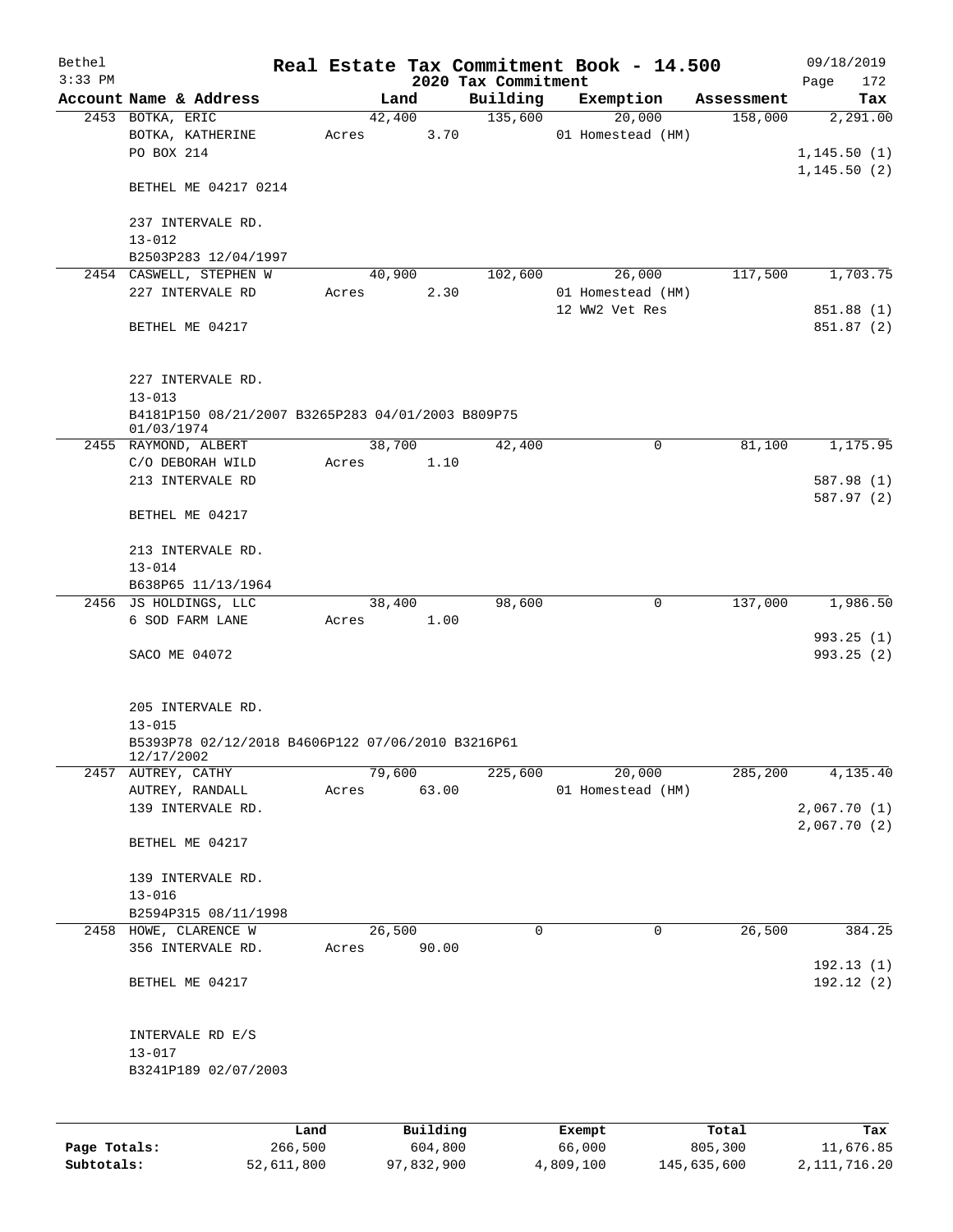| Bethel<br>$3:33$ PM        |                                                   |                         |       |            |          | Real Estate Tax Commitment Book - 14.500 |                          |                          | 09/18/2019                |
|----------------------------|---------------------------------------------------|-------------------------|-------|------------|----------|------------------------------------------|--------------------------|--------------------------|---------------------------|
|                            | Account Name & Address                            |                         |       | Land       |          | 2020 Tax Commitment<br>Building          | Exemption                | Assessment               | Page<br>173<br>Tax        |
|                            | 2459 GUT, PHILIPPE E                              |                         |       | 16,900     |          | $\mathbf 0$                              | $\Omega$                 | 16,900                   | 245.05                    |
|                            | 16 GRAFTON RD                                     |                         | Acres | 62.40      |          |                                          |                          |                          |                           |
|                            |                                                   |                         |       |            |          |                                          |                          |                          | 122.53(1)                 |
|                            | UPTON MA 01568                                    |                         |       |            |          |                                          |                          |                          | 122.52(2)                 |
|                            |                                                   |                         |       |            |          |                                          |                          |                          |                           |
|                            | BAILEY RD                                         |                         |       |            |          |                                          |                          |                          |                           |
|                            | $13 - 018$                                        |                         |       |            |          |                                          |                          |                          |                           |
|                            | B4737P330 07/19/2011 B3633P216 11/30/2004         |                         |       |            |          |                                          |                          |                          |                           |
|                            | 2460 CHADBOURNE TREE FARMS,<br>LLC                |                         |       | 19,600     |          | $\Omega$                                 | 0                        | 19,600                   | 284.20                    |
|                            | PO BOX 1750                                       |                         | Acres |            | 68.00    |                                          |                          |                          |                           |
|                            |                                                   |                         |       |            |          |                                          |                          |                          | 142.10(1)                 |
|                            | BETHEL ME 04217 1750                              |                         |       |            |          |                                          |                          |                          | 142.10(2)                 |
|                            |                                                   |                         |       |            |          |                                          |                          |                          |                           |
|                            | BAILEY RD                                         |                         |       |            |          |                                          |                          |                          |                           |
|                            | $13 - 019$                                        |                         |       |            |          |                                          |                          |                          |                           |
|                            | B3652P43 12/29/2004 B2803P246 B1432P17 11/03/1986 |                         |       |            |          |                                          |                          |                          |                           |
|                            | 2461 CHADBOURNE TREE FARMS,<br>LLC                |                         |       | 569,100    |          | $\mathbf 0$                              | $\mathbf 0$              | 569,100                  | 8,251.95                  |
|                            | PO BOX 1750                                       |                         | Acres |            | 1987.00  |                                          |                          |                          |                           |
|                            |                                                   |                         |       |            |          |                                          |                          |                          | 4, 125.98(1)              |
|                            | BETHEL ME 04217                                   |                         |       |            |          |                                          |                          |                          | 4, 125.97 (2)             |
|                            |                                                   |                         |       |            |          |                                          |                          |                          |                           |
|                            | CHANDLER HILL RD N/S                              |                         |       |            |          |                                          |                          |                          |                           |
|                            | $13 - 020$                                        |                         |       |            |          |                                          |                          |                          |                           |
|                            | B3652P43 12/29/2004                               |                         |       |            |          |                                          |                          |                          |                           |
|                            | 2463 CROSS FAMILY<br>PARTNERSHIP                  |                         |       | 17,700     |          | $\mathbf 0$                              | 0                        | 17,700                   | 256.65                    |
|                            | 309 VERNON ST.                                    |                         | Acres |            | 57.00    |                                          |                          |                          |                           |
|                            |                                                   |                         |       |            |          |                                          |                          |                          | 128.33(1)                 |
|                            | BETHEL ME 04217                                   |                         |       |            |          |                                          |                          |                          | 128.32(2)                 |
|                            |                                                   |                         |       |            |          |                                          |                          |                          |                           |
|                            | INTERVALE RD E/S                                  |                         |       |            |          |                                          |                          |                          |                           |
|                            | $13 - 021$                                        |                         |       |            |          |                                          |                          |                          |                           |
|                            | B1546P249                                         |                         |       |            |          |                                          |                          |                          |                           |
|                            | 2464 KENNY, VICTORIA A.                           |                         |       | 40,000     |          | 25,100                                   | 0                        | 65,100                   | 943.95                    |
|                            | PO BOX 202                                        |                         | Acres |            | 1.70     |                                          |                          |                          | 471.98 (1)                |
|                            | BOOTHBAY HARBOR ME                                |                         |       |            |          |                                          |                          |                          | 471.97 (2)                |
|                            | 04538                                             |                         |       |            |          |                                          |                          |                          |                           |
|                            |                                                   |                         |       |            |          |                                          |                          |                          |                           |
|                            | 259 CHANDLER HILL                                 |                         |       |            |          |                                          |                          |                          |                           |
|                            | $14 - 001$                                        |                         |       |            |          |                                          |                          |                          |                           |
|                            | B5434P576 10/04/2018 B2467P341 08/26/1997         |                         |       |            |          |                                          |                          |                          |                           |
|                            | 2465 SWAIN, RUEL JR                               |                         |       | 39,100     |          | 14,200                                   | $\mathbf 0$              | 53,300                   | 772.85                    |
|                            | SWAIN, LORI<br>3 ANNIS RD                         |                         | Acres |            | 1.27     |                                          |                          |                          | 386.43 (1)                |
|                            |                                                   |                         |       |            |          |                                          |                          |                          | 386.42 (2)                |
|                            | BETHEL ME 04217                                   |                         |       |            |          |                                          |                          |                          |                           |
|                            |                                                   |                         |       |            |          |                                          |                          |                          |                           |
|                            | 35 TERRACE ROAD<br>$14 - 002$                     |                         |       |            |          |                                          |                          |                          |                           |
|                            | B1409P39                                          |                         |       |            |          |                                          |                          |                          |                           |
|                            |                                                   |                         |       |            |          |                                          |                          |                          |                           |
|                            |                                                   | Land                    |       |            | Building |                                          | Exempt                   | Total                    | Tax                       |
| Page Totals:<br>Subtotals: |                                                   | 702,400<br>53, 314, 200 |       | 97,872,200 | 39,300   |                                          | $\mathbf 0$<br>4,809,100 | 741,700<br>146, 377, 300 | 10,754.65<br>2,122,470.85 |
|                            |                                                   |                         |       |            |          |                                          |                          |                          |                           |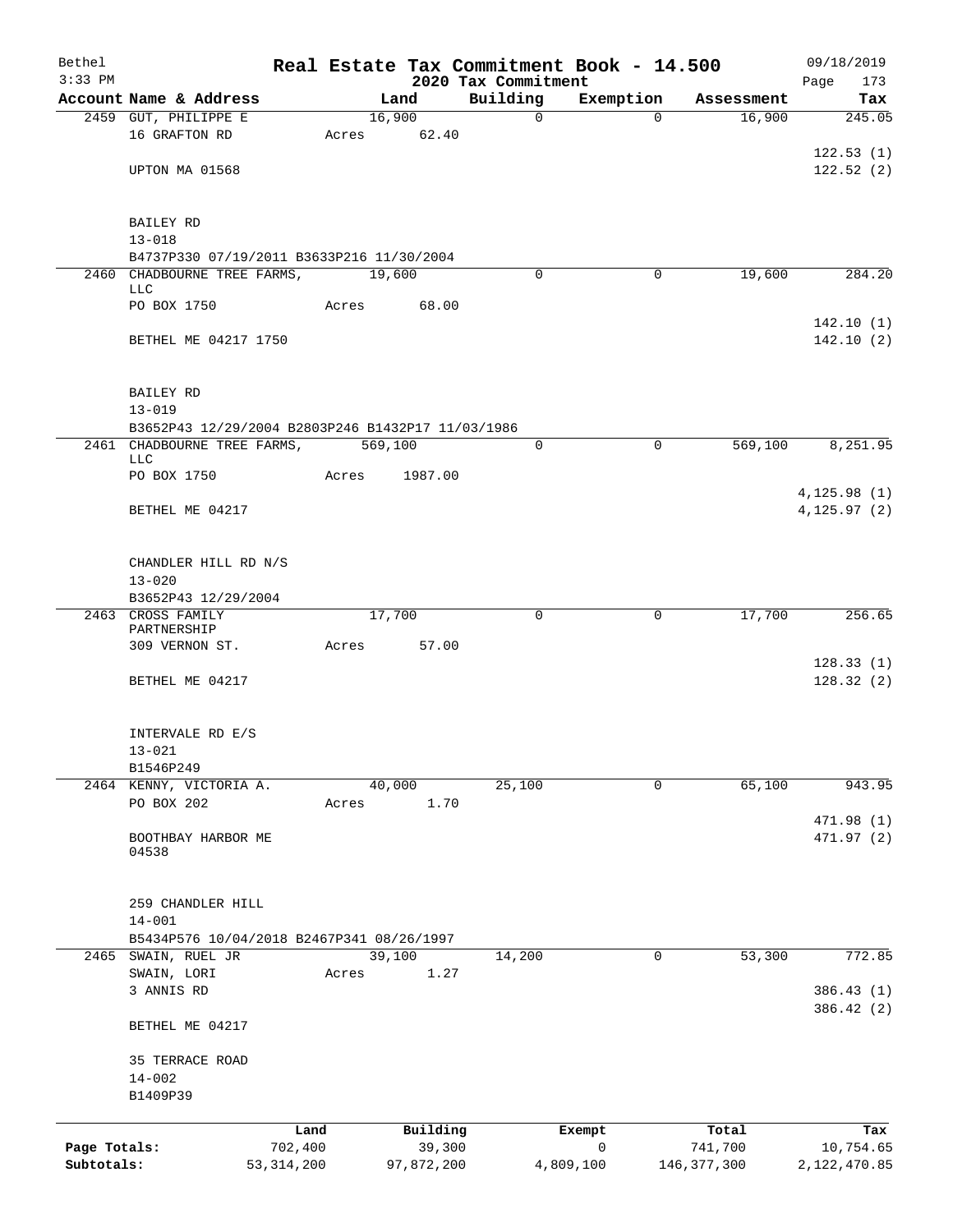| Bethel<br>$3:33$ PM |                                                               |            |        |      | 2020 Tax Commitment | Real Estate Tax Commitment Book - 14.500 |            | 09/18/2019<br>174<br>Page |
|---------------------|---------------------------------------------------------------|------------|--------|------|---------------------|------------------------------------------|------------|---------------------------|
|                     | Account Name & Address                                        |            | Land   |      | Building            | Exemption                                | Assessment | Tax                       |
|                     | 2466 DECARTERET, GLEN S<br>CASEY, DOREEN P<br>19 TERRACE ROAD | Acres 1.60 | 39,800 |      | 90,500              | $\overline{20,000}$<br>01 Homestead (HM) | 110,300    | 1,599.35<br>799.68(1)     |
|                     | BETHEL ME 04217                                               |            |        |      |                     |                                          |            | 799.67(2)                 |
|                     | 19 TERRACE ROAD<br>$14 - 002 - 001$                           |            |        |      |                     |                                          |            |                           |
|                     | B4000P93 08/31/2006 B1423P306                                 |            |        |      |                     |                                          |            |                           |
|                     | 2467 FILES, GREGORY W                                         |            | 38,400 |      | 111,200             | $\mathbf 0$                              | 149,600    | 2,169.20                  |
|                     | FILES, COLLEEN A                                              | Acres      |        | 1.00 |                     |                                          |            |                           |
|                     | 75 WOODLAND RD                                                |            |        |      |                     |                                          |            | 1,084.60(1)               |
|                     | WINDHAM ME 04062                                              |            |        |      |                     |                                          |            | 1,084.60(2)               |
|                     | 25 TERRACE ROAD                                               |            |        |      |                     |                                          |            |                           |
|                     | $14 - 002 - 002$                                              |            |        |      |                     |                                          |            |                           |
|                     | B3459P192 09/29/2003 B1719P178                                |            |        |      |                     |                                          |            |                           |
|                     | 2468 ZERILLO, TIMOTHY E                                       |            | 28,800 |      | $\mathbf 0$         | 0                                        | 28,800     | 417.60                    |
|                     | 17 JORDAN DR.                                                 | Acres 1.00 |        |      |                     |                                          |            |                           |
|                     | GORHAM ME 04038                                               |            |        |      |                     |                                          |            | 208.80(1)<br>208.80(2)    |
|                     | CHANDLER TERR<br>$14 - 002 - 002 - 001$                       |            |        |      |                     |                                          |            |                           |
|                     | B5019P316 08/05/2013 B1719P179 03/19/1990                     |            |        |      |                     |                                          |            |                           |
|                     | 2469 KINGSLEY, HELEN H                                        |            | 38,700 |      | 101,900             | $\mathbf 0$                              | 140,600    | 2,038.70                  |
|                     | 57 ELM STREET                                                 | Acres      |        | 1.10 |                     |                                          |            | 1,019.35(1)               |
|                     | EAST BRIDGEWATER MA<br>02333                                  |            |        |      |                     |                                          |            | 1,019.35(2)               |
|                     | 27 TERRACE ROAD<br>$14 - 002 - 003$                           |            |        |      |                     |                                          |            |                           |
|                     | B3036P5                                                       |            |        |      |                     |                                          |            |                           |
|                     | 2470 WHEELER, TIMOTHY                                         |            | 38,600 |      | 97,400              | 20,000                                   | 116,000    | 1,682.00                  |
|                     | WHEELER, STACEY                                               | Acres      |        | 1.08 |                     | 01 Homestead (HM)                        |            |                           |
|                     | 29 TERRACE ROAD                                               |            |        |      |                     |                                          |            | 841.00 (1)                |
|                     | BETHEL ME 04217                                               |            |        |      |                     |                                          |            | 841.00 (2)                |
|                     | 29 TERRACE ROAD<br>$14 - 002 - 004$                           |            |        |      |                     |                                          |            |                           |
|                     | B1421P1 09/18/1986                                            |            |        |      |                     |                                          |            |                           |
|                     | 2471 MCDONOUGH, MICHAEL J                                     |            | 39,900 |      | $\Omega$            | 0                                        | 39,900     | 578.55                    |
|                     | 43 SUNRISE AVE                                                | Acres      |        | 1.66 |                     |                                          |            |                           |
|                     |                                                               |            |        |      |                     |                                          |            | 289.28 (1)                |
|                     | GRAFTON MA 01519                                              |            |        |      |                     |                                          |            | 289.27 (2)                |
|                     | CHANDLER HILL TER                                             |            |        |      |                     |                                          |            |                           |
|                     | $14 - 003$                                                    |            |        |      |                     |                                          |            |                           |
|                     | B1543P350                                                     |            |        |      |                     |                                          |            |                           |
|                     |                                                               |            |        |      |                     |                                          |            |                           |

|              | Land       | Building     | Exempt    | Total       | Tax          |
|--------------|------------|--------------|-----------|-------------|--------------|
| Page Totals: | 224,200    | 401,000      | 40,000    | 585,200     | 8,485.40     |
| Subtotals:   | 53,538,400 | 98, 273, 200 | 4,849,100 | 146,962,500 | 2,130,956.25 |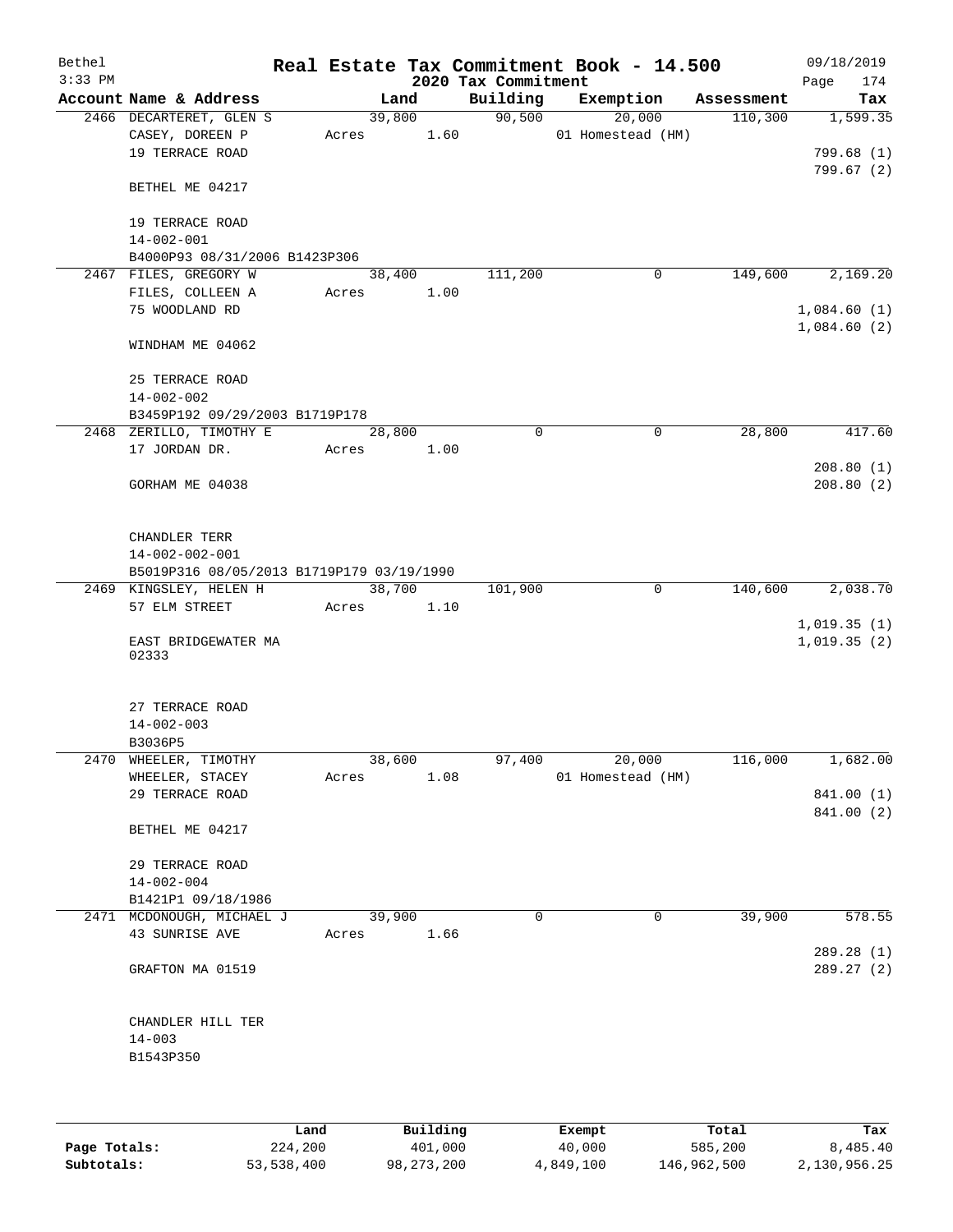| Bethel<br>$3:33$ PM |                                               |       |        |      | 2020 Tax Commitment | Real Estate Tax Commitment Book - 14.500 |            | 09/18/2019<br>Page<br>175   |
|---------------------|-----------------------------------------------|-------|--------|------|---------------------|------------------------------------------|------------|-----------------------------|
|                     | Account Name & Address                        |       | Land   |      | Building            | Exemption                                | Assessment | Tax                         |
|                     | 2472 ROVALDI, CHRISTOPHER<br>24 ORCHARD ROAD  | Acres | 37,100 | 0.91 | 118,900             | $\mathbf 0$                              | 156,000    | 2,262.00                    |
|                     | SWAMPSCOTT MA 01907                           |       |        |      |                     |                                          |            | 1,131.00(1)<br>1, 131.00(2) |
|                     | 273 CHANDLER HILL<br>$14 - 003 - 002$         |       |        |      |                     |                                          |            |                             |
|                     | B3744P56 06/17/2005                           |       |        |      |                     |                                          |            |                             |
|                     | 2473 BOVE, LOUIS GREGORY                      |       | 25,600 |      | $\mathbf 0$         | 0                                        | 25,600     | 371.20                      |
|                     | PO BOX 441                                    | Acres |        | 0.79 |                     |                                          |            | 185.60(1)                   |
|                     | BETHEL ME 04217                               |       |        |      |                     |                                          |            | 185.60(2)                   |
|                     | 26 TERRACE ROAD<br>$14 - 003 - 001$           |       |        |      |                     |                                          |            |                             |
|                     | B5371P233 10/03/2017 B5231P281 07/10/2015     |       |        |      |                     |                                          |            |                             |
|                     | 2474 GIBSON, GRACE                            |       | 35,200 |      | 108,600             | 20,000                                   | 123,800    | 1,795.10                    |
|                     | WILSON, ESTHER &                              | Acres |        | 0.79 |                     | 01 Homestead (HM)                        |            |                             |
|                     | CROCKETT, JACQUELINE<br>291 CHANDLER HILL RD. |       |        |      |                     |                                          |            | 897.55 (1)                  |
|                     |                                               |       |        |      |                     |                                          |            | 897.55 (2)                  |
|                     | BETHEL ME 04217 4931                          |       |        |      |                     |                                          |            |                             |
|                     | 291 CHANDLER HILL                             |       |        |      |                     |                                          |            |                             |
|                     | $14 - 004$                                    |       |        |      |                     |                                          |            |                             |
|                     | B5279P204 05/03/2016 B1725P319 B1065P267      |       |        |      |                     |                                          |            |                             |
|                     | 2475 HART, MAURICE F                          |       | 35,200 |      | 59,400              | 20,000                                   | 74,600     | 1,081.70                    |
|                     | HART, YVONNE                                  | Acres |        | 0.79 |                     | 01 Homestead (HM)                        |            |                             |
|                     | PO BOX 551                                    |       |        |      |                     |                                          |            | 540.85(1)                   |
|                     | BETHEL ME 04217                               |       |        |      |                     |                                          |            | 540.85(2)                   |
|                     | 299 CHANDLER HILL<br>$14 - 005$               |       |        |      |                     |                                          |            |                             |
|                     | B1065P272 01/29/1980                          |       |        |      |                     |                                          |            |                             |
|                     | 2476 SWAIN, RUEL JR                           |       | 5,200  |      | 0                   | 0                                        | 5,200      | 75.40                       |
|                     | SWAIN, LORI                                   | Acres |        | 2.59 |                     |                                          |            |                             |
|                     | 3 ANNIS RD                                    |       |        |      |                     |                                          |            | 37.70(1)                    |
|                     | BETHEL ME 04217                               |       |        |      |                     |                                          |            | 37.70(2)                    |
|                     | CHANDLER HILL S/S                             |       |        |      |                     |                                          |            |                             |
|                     | $14 - 006$                                    |       |        |      |                     |                                          |            |                             |
|                     | B3633P50 11/24/2004                           |       | 34,500 |      | $\Omega$            | 0                                        | 34,500     | 500.25                      |
|                     | 2477 RUSSO, BARRY<br>C/O MICHAEL P. RUSSO     | Acres |        | 5.30 |                     |                                          |            |                             |
|                     | 491 MARS WAY                                  |       |        |      |                     |                                          |            | 250.13(1)<br>250.12(2)      |
|                     | JUNO BEACH FL 33408                           |       |        |      |                     |                                          |            |                             |
|                     | CHANDLER HILL RD S/S<br>$14 - 007$            |       |        |      |                     |                                          |            |                             |
|                     | B2722P195 07/12/1999                          |       |        |      |                     |                                          |            |                             |
|                     |                                               |       |        |      |                     |                                          |            |                             |
|                     |                                               |       |        |      |                     |                                          |            |                             |
|                     |                                               |       |        |      |                     |                                          |            |                             |

|              | Land       | Building   | Exempt    | Total       | Tax          |
|--------------|------------|------------|-----------|-------------|--------------|
| Page Totals: | 172,800    | 286,900    | 40,000    | 419,700     | 6,085.65     |
| Subtotals:   | 53,711,200 | 98,560,100 | 4,889,100 | 147,382,200 | 2,137,041.90 |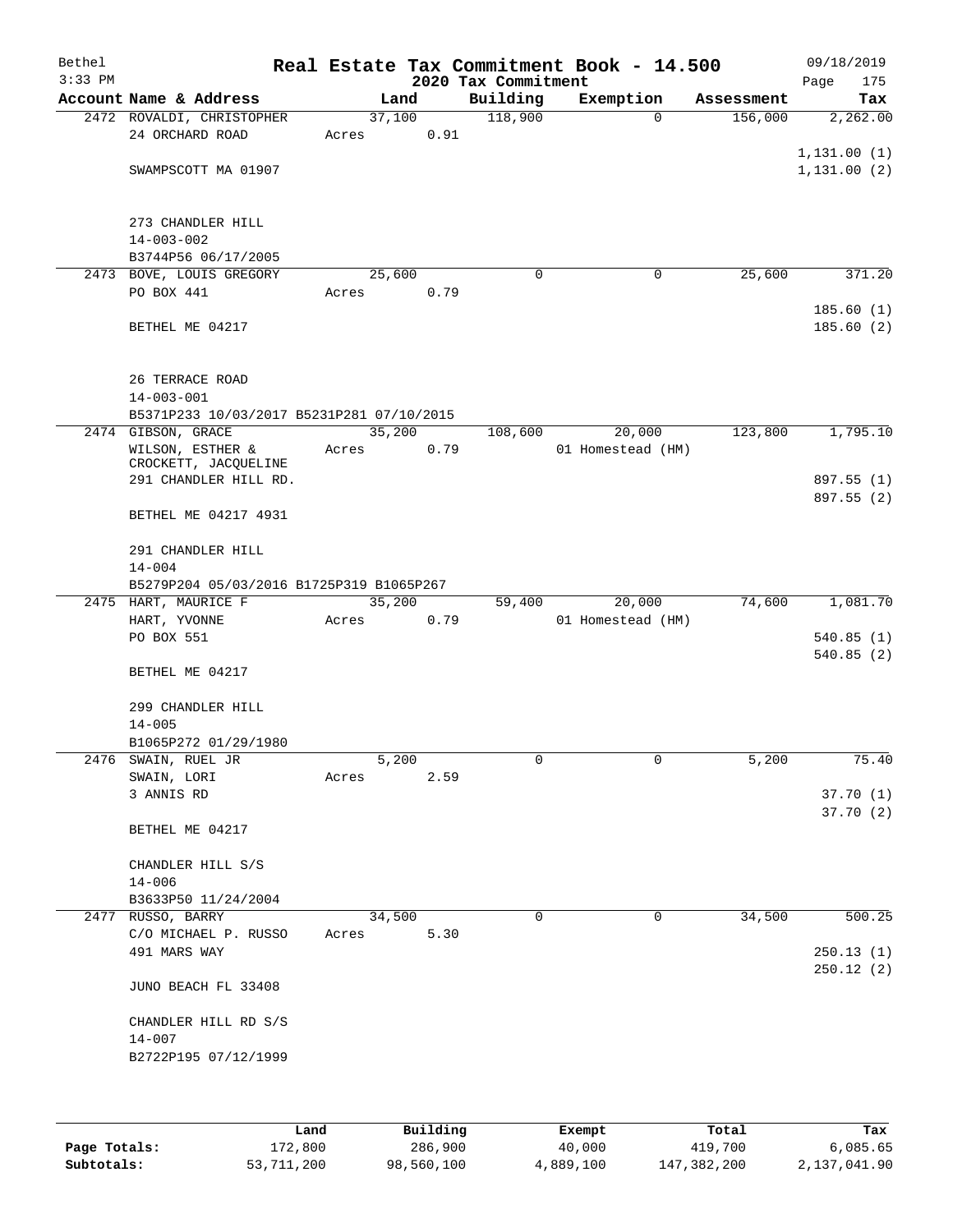| Bethel    |                                                    |        |        |                     | Real Estate Tax Commitment Book - 14.500 |                      | 09/18/2019             |
|-----------|----------------------------------------------------|--------|--------|---------------------|------------------------------------------|----------------------|------------------------|
| $3:33$ PM |                                                    |        |        | 2020 Tax Commitment |                                          |                      | 176<br>Page            |
|           | Account Name & Address                             |        | Land   | Building            | Exemption                                | Assessment           | Tax                    |
|           | 2478 PATTEN, LEROY L JR                            |        | 40,100 | 93,100              | 26,000                                   | 107,200              | 1,554.40               |
|           | PATTEN, ANN<br>PO BOX 414                          | Acres  | 1.80   |                     | 01 Homestead (HM)<br>12 WW2 Vet Res      |                      | 777.20(1)              |
|           |                                                    |        |        |                     |                                          |                      | 777.20(2)              |
|           | BETHEL ME 04217                                    |        |        |                     |                                          |                      |                        |
|           | 328 CHANDLER HILL                                  |        |        |                     |                                          |                      |                        |
|           | $14 - 008$                                         |        |        |                     |                                          |                      |                        |
|           | B876P257 11/05/1975<br>2479 CHADBOURNE TREE FARMS, | 63,800 |        | $\mathbf 0$         | $\mathbf 0$                              |                      | 925.10                 |
|           | <b>LLC</b>                                         |        |        |                     |                                          | 63,800               |                        |
|           | PO BOX 1750                                        | Acres  | 50.00  |                     |                                          |                      |                        |
|           |                                                    |        |        |                     |                                          |                      | 462.55(1)              |
|           | BETHEL ME 04217                                    |        |        |                     |                                          |                      | 462.55(2)              |
|           | CHANDLER HILL RD S/S                               |        |        |                     |                                          |                      |                        |
|           | $14 - 009$                                         |        |        |                     |                                          |                      |                        |
|           | B3652P43 12/29/2004 B2722P195<br>2480 MILLS, DORIS |        | 4,300  | $\mathbf 0$         | $\mathbf 0$                              | 4,300                | 62.35                  |
|           | 435 CHANDLER HILL                                  | Acres  | 20.40  |                     |                                          |                      |                        |
|           |                                                    |        |        |                     |                                          |                      | 31.18(1)               |
|           | BETHEL ME 04217                                    |        |        |                     |                                          |                      | 31.17(2)               |
|           |                                                    |        |        |                     |                                          |                      |                        |
|           | CHASE RD W/S                                       |        |        |                     |                                          |                      |                        |
|           | $14 - 010$                                         |        |        |                     |                                          |                      |                        |
|           | B1682P133                                          |        |        |                     |                                          |                      |                        |
|           | 2481 OWENS, DAVID L                                | 42,100 |        | 43,800              | $\mathbf 0$                              | 85,900               | 1,245.55               |
|           | 24 CHASE RD.                                       | Acres  | 3.30   |                     |                                          |                      |                        |
|           |                                                    |        |        |                     |                                          |                      | 622.78(1)              |
|           | BETHEL ME 04217                                    |        |        |                     |                                          |                      | 622.77(2)              |
|           | 24 CHASE ROAD                                      |        |        |                     |                                          |                      |                        |
|           | $14 - 010 - 001$                                   |        |        |                     |                                          |                      |                        |
|           | B3735P40 06/03/2005                                |        |        |                     |                                          |                      |                        |
|           | 2482 DOUCETTE, STEVEN                              | 42,100 |        | 125,600             | 20,000                                   | $1\overline{47,700}$ | 2,141.65               |
|           | 50 CHASE ROAD                                      | Acres  | 3.30   |                     | 01 Homestead (HM)                        |                      |                        |
|           |                                                    |        |        |                     |                                          |                      | 1,070.83(1)            |
|           | BETHEL ME 04217                                    |        |        |                     |                                          |                      | 1,070.82(2)            |
|           | <b>50 CHASE ROAD</b>                               |        |        |                     |                                          |                      |                        |
|           | $14 - 010 - 002$                                   |        |        |                     |                                          |                      |                        |
|           | B3485P40 03/31/2004                                |        |        |                     |                                          |                      |                        |
|           | 2483 NEVEL, ROBIN                                  | 28,800 |        | $\Omega$            | 0                                        | 28,800               | 417.60                 |
|           | NEVEL, BARRY                                       | Acres  | 1.00   |                     |                                          |                      |                        |
|           | PO BOX 573                                         |        |        |                     |                                          |                      | 208.80(1)<br>208.80(2) |
|           | BETHEL ME 04217                                    |        |        |                     |                                          |                      |                        |
|           | CHASE RD.                                          |        |        |                     |                                          |                      |                        |
|           | $14 - 012$                                         |        |        |                     |                                          |                      |                        |
|           | B5436P659 10/17/2018 B1233P218 11/07/1983          |        |        |                     |                                          |                      |                        |
|           |                                                    |        |        |                     |                                          |                      |                        |
|           |                                                    |        |        |                     |                                          |                      |                        |
|           |                                                    |        |        |                     |                                          |                      |                        |

|              | Land       | Building   | Exempt    | Total       | Tax          |
|--------------|------------|------------|-----------|-------------|--------------|
| Page Totals: | 221,200    | 262,500    | 46,000    | 437,700     | 6,346.65     |
| Subtotals:   | 53,932,400 | 98,822,600 | 4,935,100 | 147,819,900 | 2,143,388.55 |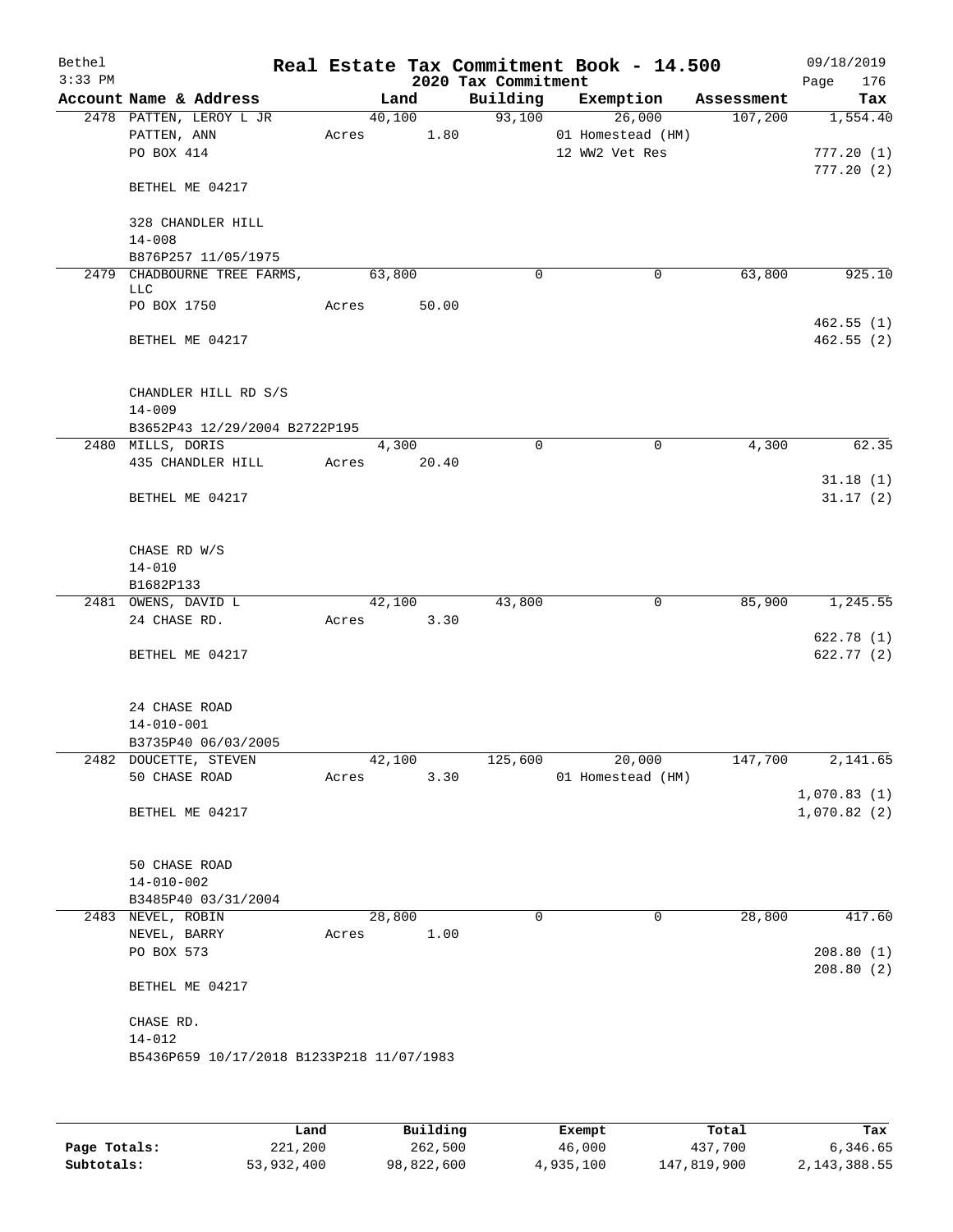| Bethel    |                                                    |       |             |                     | Real Estate Tax Commitment Book - 14.500 |            | 09/18/2019  |
|-----------|----------------------------------------------------|-------|-------------|---------------------|------------------------------------------|------------|-------------|
| $3:33$ PM |                                                    |       |             | 2020 Tax Commitment |                                          |            | Page<br>177 |
|           | Account Name & Address                             |       | Land        | Building            | Exemption                                | Assessment | Tax         |
|           | 2484 MALLORY, MARK                                 |       | 38,400      | 77,200              | 20,000                                   | 95,600     | 1,386.20    |
|           | MALLORY, SUSAN                                     | Acres | 1.00        |                     | 01 Homestead (HM)                        |            |             |
|           | 8 CHASE RD.                                        |       |             |                     |                                          |            | 693.10(1)   |
|           |                                                    |       |             |                     |                                          |            | 693.10 (2)  |
|           | BETHEL ME 04217                                    |       |             |                     |                                          |            |             |
|           | 8 CHASE RD.                                        |       |             |                     |                                          |            |             |
|           | $14 - 012 - 001$                                   |       |             |                     |                                          |            |             |
|           | B5436P657 10/17/2018 B2630P145 11/05/1998          |       |             |                     |                                          |            |             |
|           | 2485 MALLORY, SUSAN J                              |       | 49,100      | 57,100              | 20,000                                   | 86,200     | 1,249.90    |
|           | 8 CHASE ROAD                                       | Acres | 11.00       |                     | 01 Homestead (HM)                        |            |             |
|           |                                                    |       |             |                     |                                          |            | 624.95(1)   |
|           | BETHEL ME 04217                                    |       |             |                     |                                          |            | 624.95(2)   |
|           |                                                    |       |             |                     |                                          |            |             |
|           |                                                    |       |             |                     |                                          |            |             |
|           | 403 CHANDLER HILL                                  |       |             |                     |                                          |            |             |
|           | $14 - 013$                                         |       |             |                     |                                          |            |             |
|           | B5412P37 06/07/2018 B5380P520 11/29/2017 B5372P429 |       |             |                     |                                          |            |             |
|           | 10/12/2017 B818P47 04/22/1974 B659P595 07/17/1967  |       |             |                     |                                          |            |             |
|           | 2488 MILLS, DORIS                                  |       | 67,500      | 38,800              | 20,000                                   | 86,300     | 1,251.35    |
|           | 435 CHANDLER HILL ROAD                             |       | Acres 77.00 |                     | 01 Homestead (HM)                        |            |             |
|           |                                                    |       |             |                     |                                          |            | 625.68(1)   |
|           | BETHEL ME 04217                                    |       |             |                     |                                          |            | 625.67(2)   |
|           |                                                    |       |             |                     |                                          |            |             |
|           |                                                    |       |             |                     |                                          |            |             |
|           | 435 CHANDLER HILL ROAD                             |       |             |                     |                                          |            |             |
|           | $14 - 015$                                         |       |             |                     |                                          |            |             |
|           | B863P10 07/08/1975 B751P223 07/14/1972 B0P0        |       |             |                     | $\mathbf 0$                              |            |             |
|           | 2489 GAINEY, CHRISTINA K<br>GAINEY, CLINT E        |       | 21,200      | 0                   |                                          | 21,200     | 307.40      |
|           | 672 EAST BETHEL RD                                 | Acres | 69.00       |                     |                                          |            | 153.70(1)   |
|           |                                                    |       |             |                     |                                          |            | 153.70(2)   |
|           | BETHEL ME 04217                                    |       |             |                     |                                          |            |             |
|           |                                                    |       |             |                     |                                          |            |             |
|           | WATERSPOUT MT RD S/S                               |       |             |                     |                                          |            |             |
|           | $14 - 016$                                         |       |             |                     |                                          |            |             |
|           | B5329P586 02/06/2017 B2821P350 05/25/2000          |       |             |                     |                                          |            |             |
|           | 2491 SMEGCORP                                      |       | 29,700      | 17,000              | 0                                        | 46,700     | 677.15      |
|           | C/O CHRIS MCINERNEY                                | Acres | 79.00       |                     |                                          |            |             |
|           | 102 HIGHLAND AVE                                   |       |             |                     |                                          |            | 338.58(1)   |
|           |                                                    |       |             |                     |                                          |            | 338.57(2)   |
|           | GREENFIELD MA 01301                                |       |             |                     |                                          |            |             |
|           |                                                    |       |             |                     |                                          |            |             |
|           | 17 WATERSPOUT MT RD.                               |       |             |                     |                                          |            |             |
|           | $14 - 018$                                         |       |             |                     |                                          |            |             |
|           | B2975P130 06/29/2001                               |       |             |                     |                                          |            |             |
|           | 2493 HAINES, CHARLES                               |       | 4,000       | $\Omega$            | 0                                        | 4,000      | 58.00       |
|           | 1788 INTERVALE RD.                                 | Acres | 13.00       |                     |                                          |            |             |
|           |                                                    |       |             |                     |                                          |            | 29.00(1)    |
|           | BETHEL ME 04217                                    |       |             |                     |                                          |            | 29.00(2)    |
|           |                                                    |       |             |                     |                                          |            |             |
|           |                                                    |       |             |                     |                                          |            |             |
|           | INTERVALE RD.                                      |       |             |                     |                                          |            |             |
|           | $14 - 019$                                         |       |             |                     |                                          |            |             |
|           | B2975P132                                          |       |             |                     |                                          |            |             |
|           |                                                    |       |             |                     |                                          |            |             |
|           |                                                    |       |             |                     |                                          |            |             |
|           |                                                    |       |             |                     |                                          |            |             |

|              | Land         | Building   | Exempt    | Total       | Tax          |
|--------------|--------------|------------|-----------|-------------|--------------|
| Page Totals: | 209,900      | 190,100    | 60,000    | 340,000     | 4,930.00     |
| Subtotals:   | 54, 142, 300 | 99,012,700 | 4,995,100 | 148,159,900 | 2,148,318.55 |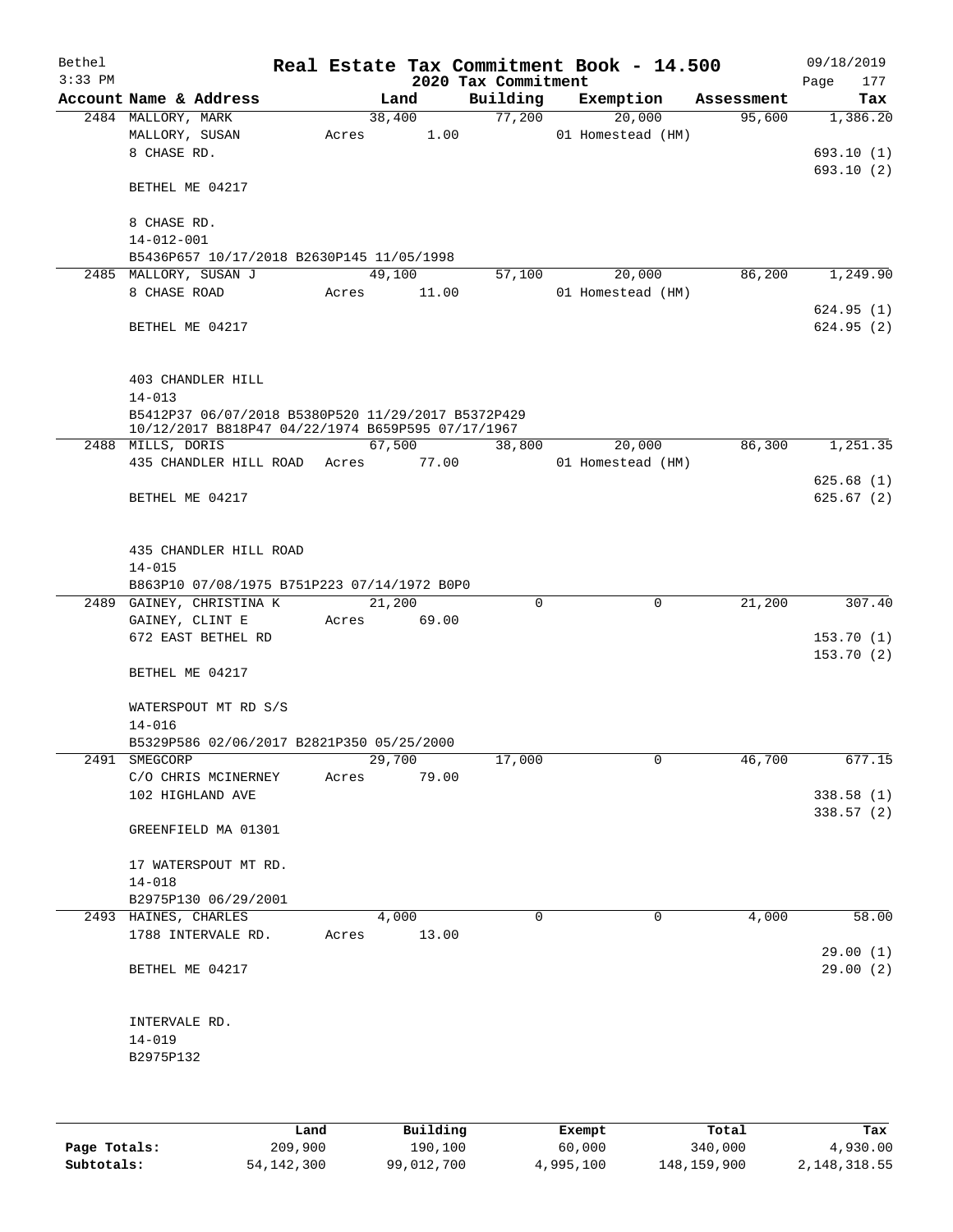| Bethel<br>$3:33$ PM |                                                                                    |       |                | 2020 Tax Commitment | Real Estate Tax Commitment Book - 14.500 |            | 09/18/2019<br>178<br>Page |
|---------------------|------------------------------------------------------------------------------------|-------|----------------|---------------------|------------------------------------------|------------|---------------------------|
|                     | Account Name & Address                                                             |       | Land           | Building            | Exemption                                | Assessment | Tax                       |
|                     | 2494 COOLIDGE, JASON<br>HOWE-COOLIDGE,<br>HOWE-COOLIDGE, REBEKAH                   | Acres | 8,300<br>28.00 | 0                   | $\Omega$                                 | 8,300      | 120.35                    |
|                     | 964 EAST BETHEL ROAD<br>BETHEL ME 04217                                            |       |                |                     |                                          |            | 60.18(1)<br>60.17(2)      |
|                     | INTERVALE RD.<br>$14 - 020$<br>B5361P514 08/14/2017 B5194P265 12/19/2014 B4879P245 |       |                |                     |                                          |            |                           |
|                     | 08/20/2012 B3699P31 04/12/2005 B3031P59 11/27/2001                                 |       |                |                     |                                          |            |                           |
|                     | 2495 MILLS, RANDALL O. PR<br>277 PLEASANT STREET                                   | Acres | 9,800<br>36.00 | 0                   | $\mathbf 0$                              | 9,800      | 142.10<br>71.05(1)        |
|                     | OXFORD ME 04270                                                                    |       |                |                     |                                          |            | 71.05(2)                  |
|                     | WATERSPOUT MT RD S/S<br>$14 - 021$                                                 |       |                |                     |                                          |            |                           |
|                     | B3031P59<br>2496 HAINES, CHARLES                                                   |       | 35,600         | $\Omega$            | $\mathbf 0$                              | 35,600     | 516.20                    |
|                     | 1788 INTERVALE RD                                                                  | Acres | 140.00         |                     |                                          |            |                           |
|                     | BETHEL ME 04217                                                                    |       |                |                     |                                          |            | 258.10(1)<br>258.10(2)    |
|                     | INTERVALE RD.<br>$14 - 022$                                                        |       |                |                     |                                          |            |                           |
|                     | B3031P59<br>2497 HAINES, CHARLES                                                   |       | 35,200         | 0                   | 0                                        | 35,200     | 510.40                    |
|                     | 1788 INTERVALE ROAD                                                                | Acres | 124.00         |                     |                                          |            |                           |
|                     | BETHEL ME 04217                                                                    |       |                |                     |                                          |            | 255.20(1)<br>255.20(2)    |
|                     | INTERVALE N/S<br>$14 - 023$<br>B3031P59                                            |       |                |                     |                                          |            |                           |
|                     | 2498 KIMBALL, AMOS                                                                 |       | 12,700         | 0                   | $\Omega$                                 | 12,700     | 184.15                    |
|                     | 1727 INTERVALE ROAD                                                                | Acres | 45.00          |                     |                                          |            |                           |
|                     | BETHEL ME 04217                                                                    |       |                |                     |                                          |            | 92.08(1)<br>92.07(2)      |
|                     | INTERVALE RD W/S<br>$14 - 024$                                                     |       |                |                     |                                          |            |                           |
|                     | B5397P323 03/16/2018 B2297P129 01/31/1996                                          |       |                | 0                   | 0                                        |            | 26.10                     |
|                     | 2499 KIMBALL, GLENDON M<br>86 BIRD HILL RD.                                        | Acres | 1,800<br>3.70  |                     |                                          | 1,800      | 13.05(1)                  |
|                     | GREENWOOD ME 04255                                                                 |       |                |                     |                                          |            | 13.05(2)                  |
|                     | INTERVALE RD W/S<br>$14 - 025$                                                     |       |                |                     |                                          |            |                           |
|                     | B4537P272 12/11/2009 B3184P337 10/23/2002 B1659P36<br>04/28/1989                   |       |                |                     |                                          |            |                           |
|                     |                                                                                    | Land  | Building       |                     | Exempt                                   | Total      | Tax                       |

|              | nana         | <b>DUITOTII</b> | LACINUL   | ⊥∪∟a⊥       | ias.         |
|--------------|--------------|-----------------|-----------|-------------|--------------|
| Page Totals: | 103,400      |                 |           | 103,400     | 1,499.30     |
| Subtotals:   | 54, 245, 700 | 99,012,700      | 4,995,100 | 148,263,300 | 2,149,817.85 |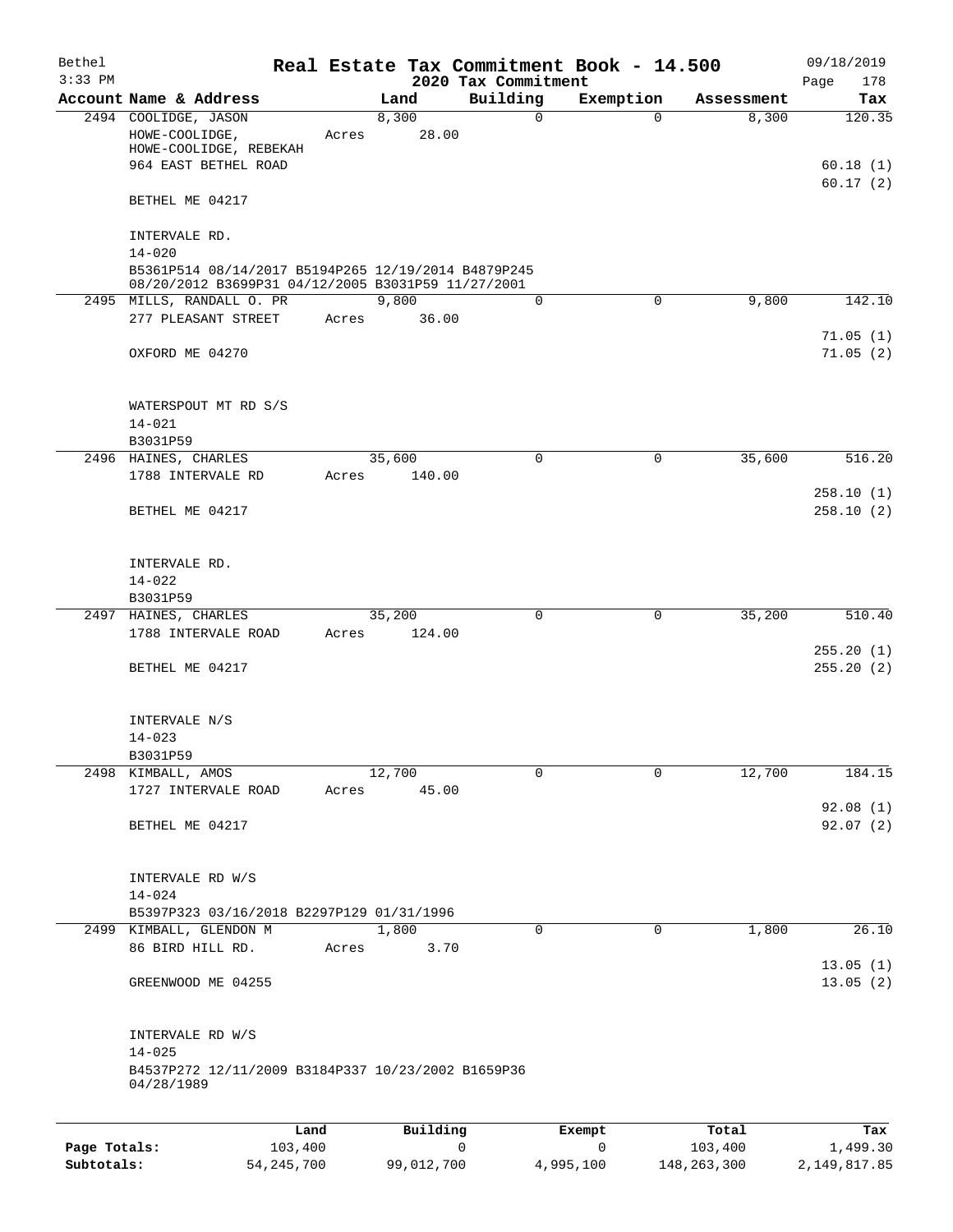| Bethel<br>$3:33$ PM |                                                    |         |        | 2020 Tax Commitment | Real Estate Tax Commitment Book - 14.500 |            | 09/18/2019<br>Page<br>179 |
|---------------------|----------------------------------------------------|---------|--------|---------------------|------------------------------------------|------------|---------------------------|
|                     | Account Name & Address                             |         | Land   | Building            | Exemption                                | Assessment | Tax                       |
|                     | 2500 HOWE, DIANE                                   | 43,700  |        | 8,200               | $\Omega$                                 | 51,900     | 752.55                    |
|                     | 1760 INTERVALE ROAD                                | Acres   | 15.00  |                     |                                          |            |                           |
|                     |                                                    |         |        |                     |                                          |            | 376.28(1)                 |
|                     | BETHEL ME 04217                                    |         |        |                     |                                          |            | 376.27(2)                 |
|                     |                                                    |         |        |                     |                                          |            |                           |
|                     |                                                    |         |        |                     |                                          |            |                           |
|                     | INTERVALE W/S                                      |         |        |                     |                                          |            |                           |
|                     | $14 - 026$<br>B3184P337                            |         |        |                     |                                          |            |                           |
|                     | 2502 HASTINGS, ROBERT W                            | 153,100 |        | 152,700             | 20,000                                   | 285,800    | 4,144.10                  |
|                     | 1751 INTERVALE RD.                                 | Acres   | 232.40 |                     | 01 Homestead (HM)                        |            |                           |
|                     |                                                    |         |        |                     |                                          |            | 2,072.05(1)               |
|                     | BETHEL ME 04217                                    |         |        |                     |                                          |            | 2,072.05(2)               |
|                     |                                                    |         |        |                     |                                          |            |                           |
|                     |                                                    |         |        |                     |                                          |            |                           |
|                     | 1747 INTERVALE RD.                                 |         |        |                     |                                          |            |                           |
|                     | $14 - 027$                                         |         |        |                     |                                          |            |                           |
|                     | B560P575 B560P575                                  |         |        |                     |                                          |            |                           |
|                     | 2503 HASTINGS, ROBERT D                            |         | 0      | 55,800              | 0                                        | 55,800     | 809.10                    |
|                     | HASTINGS, FLORENCE<br>1751 INTERVALE ROAD          |         |        |                     |                                          |            | 404.55(1)                 |
|                     |                                                    |         |        |                     |                                          |            | 404.55(2)                 |
|                     | BETHEL ME 04217                                    |         |        |                     |                                          |            |                           |
|                     |                                                    |         |        |                     |                                          |            |                           |
|                     | 1751 INTERVALE RD.                                 |         |        |                     |                                          |            |                           |
|                     | $14 - 027 - 001$                                   |         |        |                     |                                          |            |                           |
|                     | 2504 ATEVI PROPERTIES, LLC                         | 58,100  |        | 0                   | 0                                        | 58,100     | 842.45                    |
|                     | PO BOX 581                                         | Acres   | 172.00 |                     |                                          |            |                           |
|                     |                                                    |         |        |                     |                                          |            | 421.23(1)<br>421.22(2)    |
|                     | BETHEL ME 04217                                    |         |        |                     |                                          |            |                           |
|                     |                                                    |         |        |                     |                                          |            |                           |
|                     | WATERSPOUT MTN RD.                                 |         |        |                     |                                          |            |                           |
|                     | $14 - 028$                                         |         |        |                     |                                          |            |                           |
|                     | B5194P265 12/19/2014 B4879P245 08/20/2012 B3699P31 |         |        |                     |                                          |            |                           |
|                     | 04/12/2005 B3031P59 11/27/2001                     |         |        |                     |                                          |            |                           |
|                     | 2505 HASTINGS, ROBERT W                            |         | 2,200  | $\mathbf 0$         | 0                                        | 2,200      | 31.90                     |
|                     | 1751 INTERVALE RD.                                 | Acres   | 9.00   |                     |                                          |            |                           |
|                     | BETHEL ME 04217                                    |         |        |                     |                                          |            | 15.95(1)<br>15.95(2)      |
|                     |                                                    |         |        |                     |                                          |            |                           |
|                     |                                                    |         |        |                     |                                          |            |                           |
|                     | INTERVALE RD W/S                                   |         |        |                     |                                          |            |                           |
|                     | $14 - 029$                                         |         |        |                     |                                          |            |                           |
|                     | B3031P59                                           |         |        |                     |                                          |            |                           |
|                     | 2506 KIMBALL, AMOS A                               | 48,100  |        | 363,900             | 20,000                                   | 392,000    | 5,684.00                  |
|                     | KIMBALL, CARRIE L                                  | Acres   | 9.10   |                     | 01 Homestead (HM)                        |            |                           |
|                     | 1727 INTERVALE RD.                                 |         |        |                     |                                          |            | 2,842.00(1)               |
|                     |                                                    |         |        |                     |                                          |            | 2,842.00(2)               |
|                     | BETHEL ME 04217                                    |         |        |                     |                                          |            |                           |
|                     | 1727 INTERVALE RD.                                 |         |        |                     |                                          |            |                           |
|                     | $14 - 030$                                         |         |        |                     |                                          |            |                           |
|                     | B5294P01 07/21/2016 B5231P552 07/21/2015 B2506P301 |         |        |                     |                                          |            |                           |
|                     | 11/20/2007 B2252P25                                |         |        |                     |                                          |            |                           |
|                     |                                                    |         |        |                     |                                          |            |                           |
|                     |                                                    |         |        |                     |                                          |            |                           |

|              | Land       | Building   | Exempt    | Total       | Tax          |
|--------------|------------|------------|-----------|-------------|--------------|
| Page Totals: | 305,200    | 580,600    | 40,000    | 845,800     | 12,264.10    |
| Subtotals:   | 54,550,900 | 99,593,300 | 5,035,100 | 149,109,100 | 2,162,081.95 |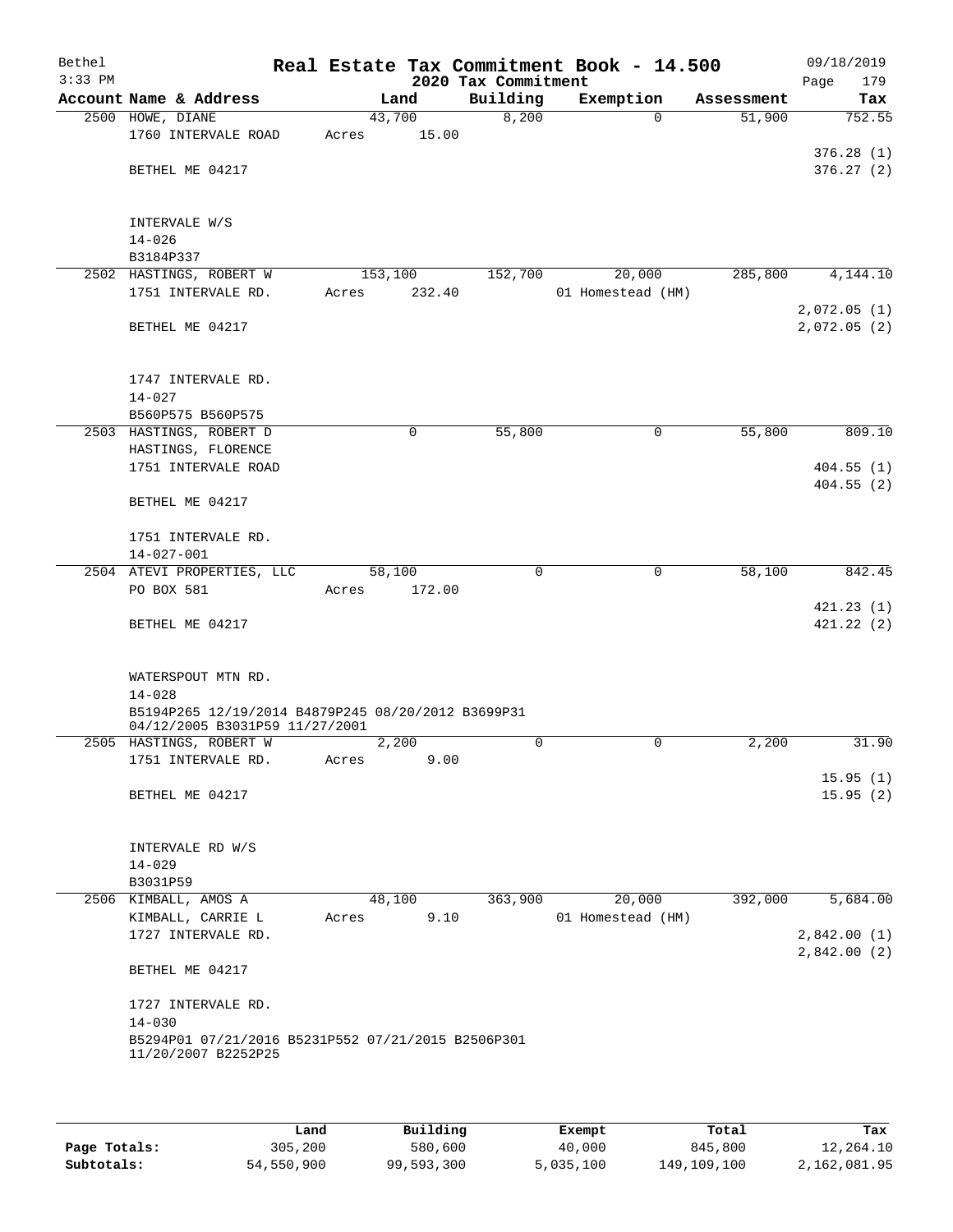| Bethel<br>$3:33$ PM |                                                        |       |                | 2020 Tax Commitment | Real Estate Tax Commitment Book - 14.500 |            | 09/18/2019<br>180<br>Page  |
|---------------------|--------------------------------------------------------|-------|----------------|---------------------|------------------------------------------|------------|----------------------------|
|                     | Account Name & Address                                 |       | Land           | Building            | Exemption                                | Assessment | Tax                        |
|                     | 2508 HASTINGS, JAY R<br>1738 INTERVALE RD.             | Acres | 38,400<br>1.00 | 111,300             | $\Omega$                                 | 149,700    | 2,170.65                   |
|                     | BETHEL ME 04217                                        |       |                |                     |                                          |            | 1,085.33(1)<br>1,085.32(2) |
|                     |                                                        |       |                |                     |                                          |            |                            |
|                     | 1738 INTERVALE RD.<br>$14 - 031 - 001$                 |       |                |                     |                                          |            |                            |
| 2509                | B5218P189 03/19/2015<br>HOWE, DIANE                    |       | 43,300         | 94,400              |                                          | 117,700    | 1,706.65                   |
|                     | 1760 INTERVALE ROAD                                    | Acres | 4.60           |                     | 20,000<br>01 Homestead (HM)              |            | 853.33 (1)                 |
|                     | BETHEL ME 04217                                        |       |                |                     |                                          |            | 853.32 (2)                 |
|                     | 1760 INTERVALE RD.                                     |       |                |                     |                                          |            |                            |
|                     | $14 - 032$                                             |       |                |                     |                                          |            |                            |
|                     | B3465P254 02/23/2004 B1235P261<br>2510 HAINES, CHARLES |       | 66,200         | 85,100              | 20,000                                   | 131,300    | 1,903.85                   |
|                     | 1788 INTERVALE ROAD                                    | Acres | 49.00          |                     | 01 Homestead (HM)                        |            |                            |
|                     |                                                        |       |                |                     |                                          |            | 951.93(1)                  |
|                     | BETHEL ME 04217                                        |       |                |                     |                                          |            | 951.92(2)                  |
|                     | 1798 INTERVALE RD.                                     |       |                |                     |                                          |            |                            |
|                     | $14 - 033$                                             |       |                |                     |                                          |            |                            |
|                     | B2505P112 04/21/1998                                   |       |                |                     |                                          |            |                            |
|                     | 2511 HAINES, CHARLES                                   |       | 33,700         | 73,900              | 0                                        | 107,600    | 1,560.20                   |
|                     | HAINES, MARY                                           | Acres | 0.70           |                     |                                          |            |                            |
|                     | 1788 INTERVALE ROAD                                    |       |                |                     |                                          |            | 780.10(1)                  |
|                     | BETHEL ME 04217                                        |       |                |                     |                                          |            | 780.10(2)                  |
|                     | 1788 INTERVALE RD.<br>$14 - 033 - 001$                 |       |                |                     |                                          |            |                            |
|                     | B669P290 05/21/1968                                    |       |                |                     |                                          |            |                            |
|                     | 2512 HAINES, SCOTT                                     |       | 38,400         | 111,700             | 0                                        | 150,100    | 2,176.45                   |
|                     | HAINES, JUDY                                           | Acres | 1.00           |                     |                                          |            |                            |
|                     | 1096 COUNTY ROAD 152                                   |       |                |                     |                                          |            | 1,088.23(1)                |
|                     | COLUMBUS TX 78934 1649                                 |       |                |                     |                                          |            | 1,088.22(2)                |
|                     | 1786 INTERVALE RD                                      |       |                |                     |                                          |            |                            |
|                     | $14 - 033 - 002$                                       |       |                |                     |                                          |            |                            |
|                     | B2547P316 04/21/1998<br>2513 BETHEL, GEORGE            |       | 17,900         | $\Omega$            | 0                                        | 17,900     | 259.55                     |
|                     | BETHEL, BARBARA                                        | Acres | 62.00          |                     |                                          |            |                            |
|                     | 2139 INTERVALE ROAD                                    |       |                |                     |                                          |            | 129.78 (1)<br>129.77(2)    |
|                     | BETHEL ME 04217                                        |       |                |                     |                                          |            |                            |
|                     | INTERVALE RD S/S                                       |       |                |                     |                                          |            |                            |
|                     | $14 - 034$                                             |       |                |                     |                                          |            |                            |
|                     | B1163P15                                               |       |                |                     |                                          |            |                            |
|                     |                                                        |       |                |                     |                                          |            |                            |
|                     |                                                        |       |                |                     |                                          |            |                            |
|                     |                                                        |       |                |                     |                                          |            |                            |

|              | Land       | Building    | Exempt    | Total       | Tax          |
|--------------|------------|-------------|-----------|-------------|--------------|
| Page Totals: | 237,900    | 476,400     | 40,000    | 674,300     | 9,777.35     |
| Subtotals:   | 54,788,800 | 100,069,700 | 5,075,100 | 149,783,400 | 2,171,859.30 |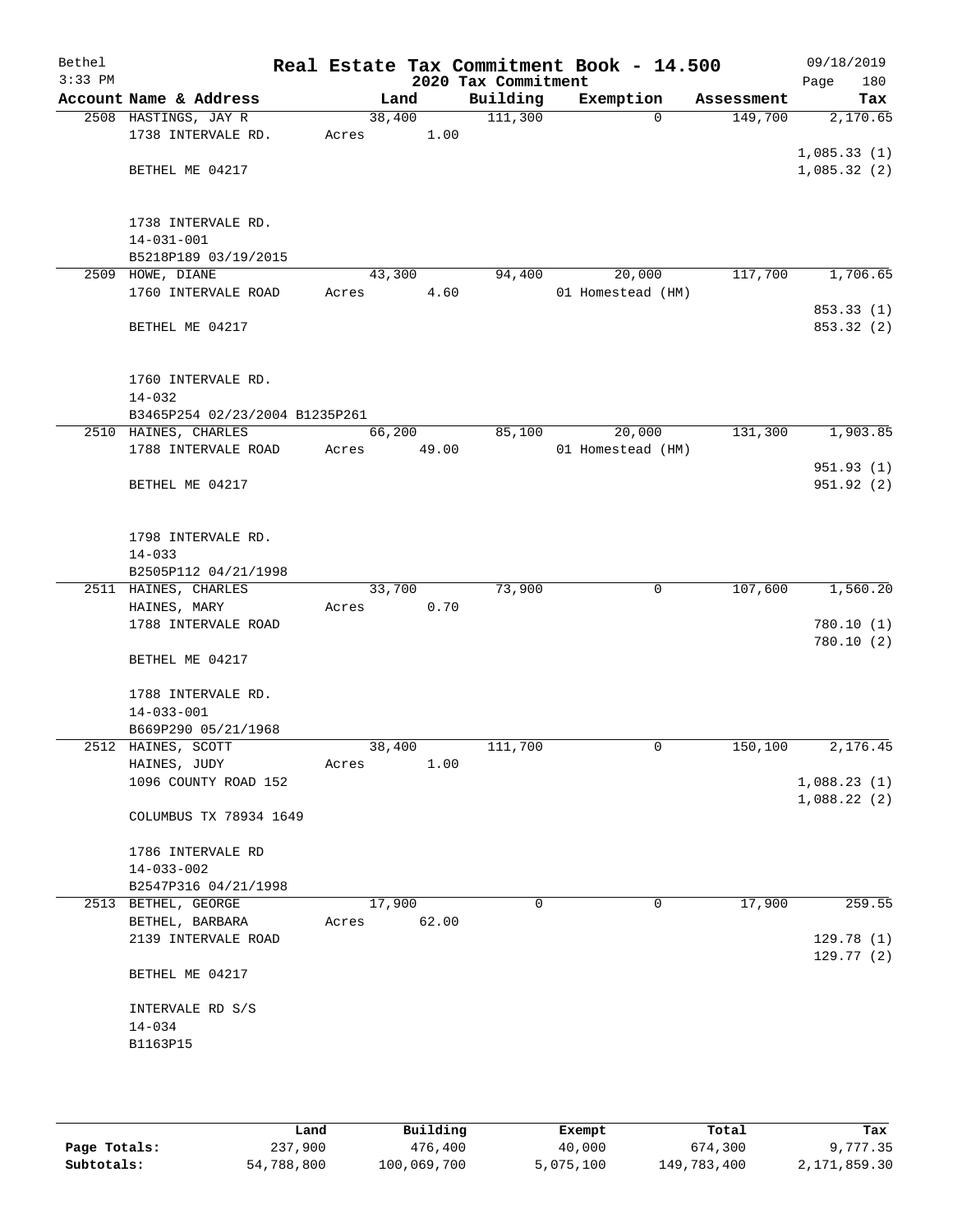| Bethel    |                                                                                        |       |        |          | Real Estate Tax Commitment Book - 14.500 |        |                             |            | 09/18/2019  |                        |
|-----------|----------------------------------------------------------------------------------------|-------|--------|----------|------------------------------------------|--------|-----------------------------|------------|-------------|------------------------|
| $3:33$ PM |                                                                                        |       |        |          | 2020 Tax Commitment                      |        |                             |            | Page        | 181                    |
|           | Account Name & Address                                                                 |       | Land   |          | Building                                 |        | Exemption                   | Assessment |             | Tax                    |
|           | 2514 CROCKETT, ANDREW C<br>CROCKETT, CHERRI L<br>PO BOX 253                            | Acres | 41,400 | 3.60     | 197,500                                  |        | 20,000<br>01 Homestead (HM) | 218,900    | 1,587.03(1) | 3,174.05               |
|           | BETHEL ME 04217                                                                        |       |        |          |                                          |        |                             |            | 1,587.02(2) |                        |
|           | 1847 INTERVALE RD.<br>$14 - 035$                                                       |       |        |          |                                          |        |                             |            |             |                        |
|           | B3946P19 05/30/2006 B2335P6                                                            |       |        |          |                                          |        |                             |            |             |                        |
|           | 2515 COOLIDGE, JOHN                                                                    |       | 45,800 |          | 54,500                                   |        | 20,000                      | 80,300     |             | 1,164.35               |
|           | COOLIDGE, EVA                                                                          | Acres |        | 15.80    |                                          |        | 01 Homestead (HM)           |            |             |                        |
|           | 994 EAST BETHEL RD.                                                                    |       |        |          |                                          |        |                             |            |             | 582.18(1)<br>582.17(2) |
|           | BETHEL ME 04217                                                                        |       |        |          |                                          |        |                             |            |             |                        |
|           | 994 EAST BETHEL RD.<br>$14 - 036$                                                      |       |        |          |                                          |        |                             |            |             |                        |
|           | B3001P141 09/24/2001                                                                   |       |        |          |                                          |        |                             |            |             |                        |
|           | 2516 CATALONI, RALPH                                                                   |       | 33,100 |          | 21,200                                   |        | 0                           | 54,300     |             | 787.35                 |
|           | 4 LAZY LANE                                                                            | Acres |        | 1.20     |                                          |        |                             |            |             |                        |
|           | NORTON MA 02766                                                                        |       |        |          |                                          |        |                             |            |             | 393.68(1)<br>393.67(2) |
|           | 924 EAST BETHEL RD<br>$14 - 036 - 001$                                                 |       |        |          |                                          |        |                             |            |             |                        |
|           | B4314P104 06/20/2008 B3354P62 08/15/2003                                               |       |        |          |                                          |        |                             |            |             |                        |
|           | 2517 GLOVER, CHRISTOPHER L                                                             |       | 23,800 |          | 51,600                                   |        | 0                           | 75,400     |             | 1,093.30               |
|           | GLOVER, KATELYN R<br>972 EAST BETHEL ROAD                                              | Acres |        | 0.40     |                                          |        |                             |            |             | 546.65(1)<br>546.65(2) |
|           | BETHEL ME 04217                                                                        |       |        |          |                                          |        |                             |            |             |                        |
|           | 972 EAST BETHEL RD.<br>$14 - 037$                                                      |       |        |          |                                          |        |                             |            |             |                        |
|           | B5411P407 06/01/2018 B5357P326 07/24/2017 B5310P402<br>10/13/2016 B4356P186 09/25/2008 |       |        |          |                                          |        |                             |            |             |                        |
|           | 2518 THERIAULT, TOBY A                                                                 |       | 31,900 |          | 60,000                                   |        | 0                           | 91,900     |             | 1,332.55               |
|           | PO BOX 216                                                                             | Acres |        | 0.94     |                                          |        |                             |            |             | 666.28(1)              |
|           | GREENWOOD ME 04255                                                                     |       |        |          |                                          |        |                             |            |             | 666.27 (2)             |
|           | 938 EAST BETHEL RD.<br>$14 - 038$                                                      |       |        |          |                                          |        |                             |            |             |                        |
|           | B4539P100 12/16/2009 B4539P99 12/16/2009 B3791P211<br>09/01/2005                       |       |        |          |                                          |        |                             |            |             |                        |
|           | 2519 HOWE, REBEKAH                                                                     |       | 32,600 |          | 53,000                                   |        | 20,000                      | 65,600     |             | 951.20                 |
|           | HOWE, JASON COOLIDGE<br>964 EAST BETHEL ROAD                                           | Acres |        | 1.00     |                                          |        | 01 Homestead (HM)           |            |             | 475.60(1)              |
|           | BETHEL ME 04217                                                                        |       |        |          |                                          |        |                             |            |             | 475.60 (2)             |
|           | 964 EAST BETHEL RD.<br>$14 - 039$                                                      |       |        |          |                                          |        |                             |            |             |                        |
|           | B3901P276 03/13/2006                                                                   |       |        |          |                                          |        |                             |            |             |                        |
|           |                                                                                        | Land  |        | Building |                                          | Exempt |                             | Total      |             | Tax                    |

**Page Totals:** 208,600 437,800 60,000 586,400 8,502.80 **Subtotals:** 54,997,400 100,507,500 5,135,100 150,369,800 2,180,362.10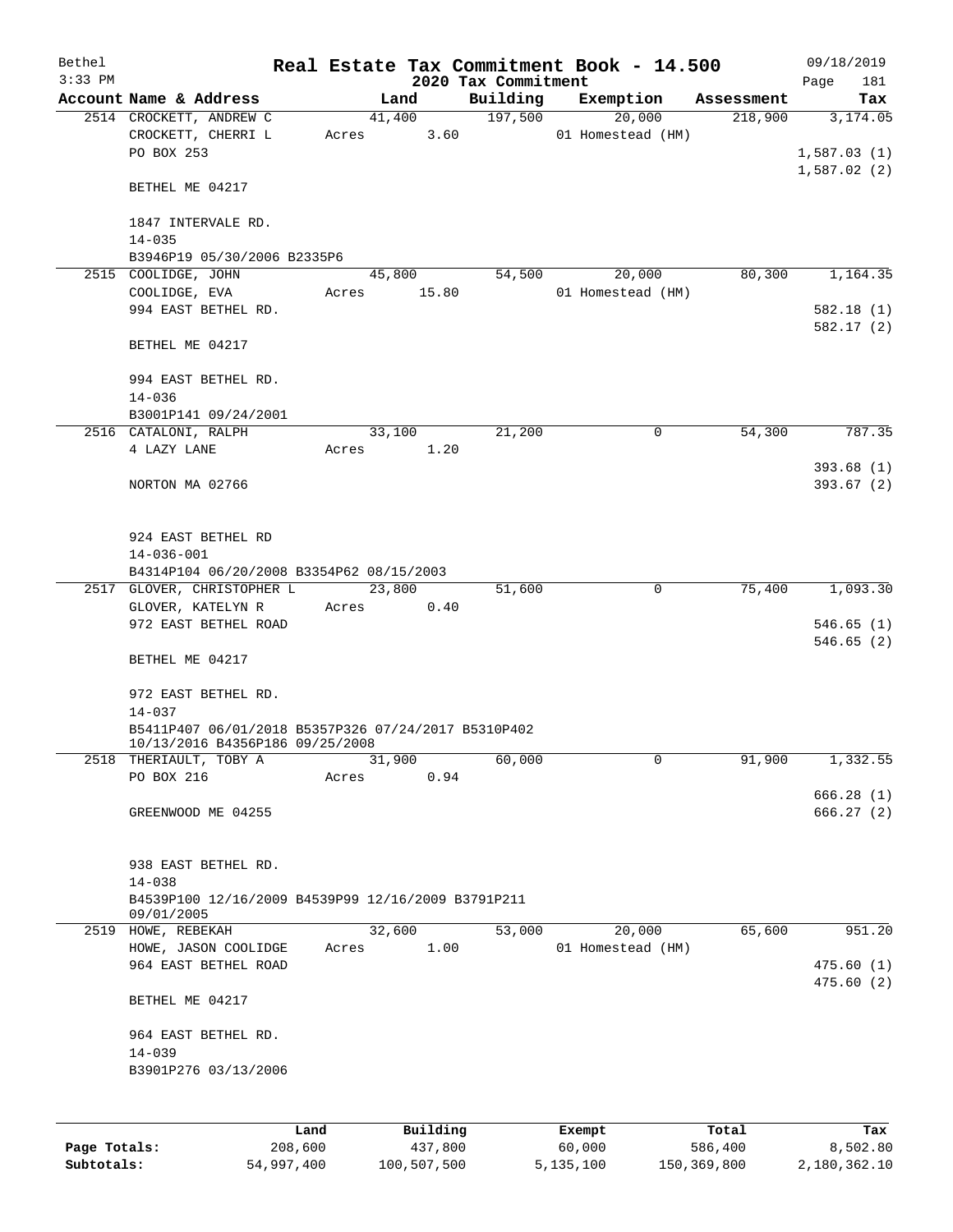| Bethel    |                                                     |       |        |       |                     | Real Estate Tax Commitment Book - 14.500 |          |            | 09/18/2019             |
|-----------|-----------------------------------------------------|-------|--------|-------|---------------------|------------------------------------------|----------|------------|------------------------|
| $3:33$ PM |                                                     |       |        |       | 2020 Tax Commitment |                                          |          |            | 182<br>Page            |
|           | Account Name & Address                              |       | Land   |       | Building            | Exemption                                |          | Assessment | Tax                    |
|           | 2520 BENNETT, DOUGLAS J<br>BENNETT, JENNIFER L      | Acres | 30,500 | 0.83  | 77,900              |                                          | $\Omega$ | 108,400    | 1,571.80               |
|           | PO BOX 113                                          |       |        |       |                     |                                          |          |            | 785.90 (1)             |
|           |                                                     |       |        |       |                     |                                          |          |            | 785.90 (2)             |
|           | BRYANT POND ME 04219                                |       |        |       |                     |                                          |          |            |                        |
|           | 0113                                                |       |        |       |                     |                                          |          |            |                        |
|           |                                                     |       |        |       |                     |                                          |          |            |                        |
|           | 906 EAST BETHEL RD.                                 |       |        |       |                     |                                          |          |            |                        |
|           | $14 - 040$<br>B2926P111 04/05/2001                  |       |        |       |                     |                                          |          |            |                        |
|           | 2521 HEATH, JAMES, SR. &                            |       | 34,000 |       | 91,100              | 20,000                                   |          | 105,100    | 1,523.95               |
|           | CYNTHIA                                             |       |        |       |                     |                                          |          |            |                        |
|           | HEATH, JAMES, JR. &                                 | Acres |        | 1.72  |                     | 01 Homestead (HM)                        |          |            |                        |
|           | HEATH, JERED                                        |       |        |       |                     |                                          |          |            |                        |
|           | PO BOX 61                                           |       |        |       |                     |                                          |          |            | 761.98(1)<br>761.97(2) |
|           | LOCKE MILLS ME 04255                                |       |        |       |                     |                                          |          |            |                        |
|           |                                                     |       |        |       |                     |                                          |          |            |                        |
|           | 917 EAST BETHEL RD.                                 |       |        |       |                     |                                          |          |            |                        |
|           | $14 - 040 - 001$                                    |       |        |       |                     |                                          |          |            |                        |
|           | B5334P275 03/07/2017 B2584P145 07/14/1998           |       |        |       |                     |                                          |          |            |                        |
|           | 2522 HARRINGTON, ARLENE                             |       | 65,700 |       | 7,500               |                                          | 0        | 73,200     | 1,061.40               |
|           | 891 EAST BETHEL ROAD                                | Acres |        | 71.93 |                     |                                          |          |            |                        |
|           |                                                     |       |        |       |                     |                                          |          |            | 530.70(1)              |
|           | BETHEL ME 04217                                     |       |        |       |                     |                                          |          |            | 530.70 (2)             |
|           |                                                     |       |        |       |                     |                                          |          |            |                        |
|           | 892 EAST BETHEL RD.                                 |       |        |       |                     |                                          |          |            |                        |
|           | $14 - 041$                                          |       |        |       |                     |                                          |          |            |                        |
|           | B3441P235 12/23/2003 B3441P235 12/23/2003 B2584P145 |       |        |       |                     |                                          |          |            |                        |
|           | B2584P145                                           |       |        |       |                     |                                          |          |            |                        |
|           | 2523 HERTELL, DEBRA C/O                             |       | 66,000 |       | 122,700             | 20,000                                   |          | 168,700    | 2,446.15               |
|           | HERTELL, ARTHUR<br>868 EAST BETHEL ROAD             | Acres |        | 56.00 |                     | 01 Homestead (HM)                        |          |            |                        |
|           |                                                     |       |        |       |                     |                                          |          |            | 1,223.08(1)            |
|           | BETHEL ME 04217                                     |       |        |       |                     |                                          |          |            | 1, 223.07(2)           |
|           |                                                     |       |        |       |                     |                                          |          |            |                        |
|           |                                                     |       |        |       |                     |                                          |          |            |                        |
|           | 868 EAST BETHEL RD.                                 |       |        |       |                     |                                          |          |            |                        |
|           | $14 - 043$                                          |       |        |       |                     |                                          |          |            |                        |
|           | B5195P47 12/22/2014 B1371P265                       |       |        |       |                     |                                          |          |            |                        |
|           | 2524 GROVER, DAWN R. & JAMES<br>К.                  |       | 33,600 |       | 103,900             |                                          | 0        | 137,500    | 1,993.75               |
|           | GROVER, DAWN R                                      | Acres |        | 1.50  |                     |                                          |          |            |                        |
|           | 826 EAST BETHEL ROAD                                |       |        |       |                     |                                          |          |            | 996.88 (1)             |
|           |                                                     |       |        |       |                     |                                          |          |            | 996.87 (2)             |
|           | BETHEL ME 04217                                     |       |        |       |                     |                                          |          |            |                        |
|           |                                                     |       |        |       |                     |                                          |          |            |                        |
|           | 826 EAST BETHEL RD.                                 |       |        |       |                     |                                          |          |            |                        |
|           | $14 - 045$                                          |       |        |       |                     |                                          |          |            |                        |
|           | B5115P234 05/16/2014 B1139P77 10/30/1981            |       |        |       |                     |                                          |          |            |                        |

|              | Land       | Building    | Exempt    | Total       | Tax          |
|--------------|------------|-------------|-----------|-------------|--------------|
| Page Totals: | 229,800    | 403,100     | 40,000    | 592,900     | 8,597.05     |
| Subtotals:   | 55,227,200 | 100,910,600 | 5,175,100 | 150,962,700 | 2,188,959.15 |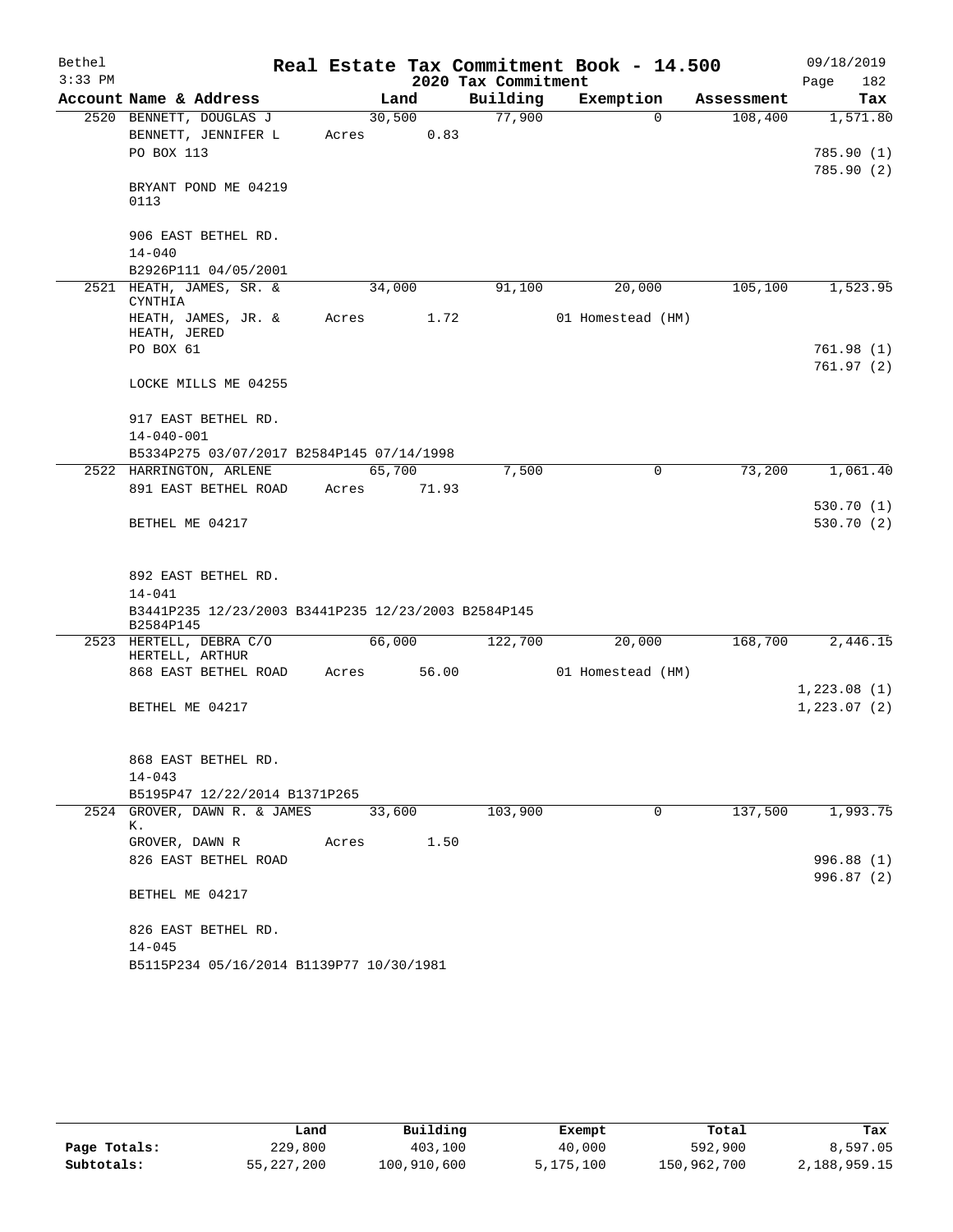| Bethel<br>$3:33$ PM |                                                                                        |        |       | 2020 Tax Commitment | Real Estate Tax Commitment Book - 14.500 |            | 09/18/2019<br>183<br>Page  |
|---------------------|----------------------------------------------------------------------------------------|--------|-------|---------------------|------------------------------------------|------------|----------------------------|
|                     | Account Name & Address                                                                 | Land   |       | Building            | Exemption                                | Assessment | Tax                        |
|                     | 2525 MILLS, RANDALL O. PR                                                              | 3,200  |       | 200                 | $\Omega$                                 | 3,400      | 49.30                      |
|                     | 277 PLEASANT STREET                                                                    | Acres  | 11.00 |                     |                                          |            |                            |
|                     |                                                                                        |        |       |                     |                                          |            | 24.65(1)                   |
|                     | OXFORD ME 04270                                                                        |        |       |                     |                                          |            | 24.65(2)                   |
|                     |                                                                                        |        |       |                     |                                          |            |                            |
|                     | EAST BETHEL RD SW/S                                                                    |        |       |                     |                                          |            |                            |
|                     | $14 - 046$                                                                             |        |       |                     |                                          |            |                            |
|                     | B1135P1                                                                                |        |       |                     |                                          |            |                            |
|                     | 2526 RAYMOND, CYNTHIA S                                                                | 36,200 |       | 147,200             | 0                                        | 183,400    | 2,659.30                   |
|                     | PO BOX 1164                                                                            | Acres  | 4.00  |                     |                                          |            |                            |
|                     | BETHEL ME 04217                                                                        |        |       |                     |                                          |            | 1,329.65(1)<br>1,329.65(2) |
|                     |                                                                                        |        |       |                     |                                          |            |                            |
|                     |                                                                                        |        |       |                     |                                          |            |                            |
|                     | 804 EAST BETHEL RD.                                                                    |        |       |                     |                                          |            |                            |
|                     | $14 - 047$                                                                             |        |       |                     |                                          |            |                            |
|                     | B5294P343 07/25/2016 B2000P256 04/14/1993 B1479P124<br>05/27/1987 B1128P251 07/15/1981 |        |       |                     |                                          |            |                            |
|                     | 2527 GROVER, KENNETH                                                                   | 32,500 |       | 11,300              | 0                                        | 43,800     | 635.10                     |
|                     | 789 EAST BETHEL ROAD                                                                   | Acres  | 10.00 |                     |                                          |            |                            |
|                     |                                                                                        |        |       |                     |                                          |            | 317.55(1)                  |
|                     | BETHEL ME 04217                                                                        |        |       |                     |                                          |            | 317.55(2)                  |
|                     |                                                                                        |        |       |                     |                                          |            |                            |
|                     | EAST BETHEL RD W/S                                                                     |        |       |                     |                                          |            |                            |
|                     | $14 - 048$                                                                             |        |       |                     |                                          |            |                            |
|                     | B1400P341                                                                              |        |       |                     |                                          |            |                            |
|                     | 2528 SHANNON, KIM R                                                                    | 33,300 |       | 37,200              | $\mathbf 0$                              | 70,500     | 1,022.25                   |
|                     | 774 EAST BETHEL ROAD                                                                   | Acres  | 1.30  |                     |                                          |            |                            |
|                     |                                                                                        |        |       |                     |                                          |            | 511.13(1)                  |
|                     | BETHEL ME 04217                                                                        |        |       |                     |                                          |            | 511.12(2)                  |
|                     |                                                                                        |        |       |                     |                                          |            |                            |
|                     | 774 EAST BETHEL RD.                                                                    |        |       |                     |                                          |            |                            |
|                     | $14 - 049$                                                                             |        |       |                     |                                          |            |                            |
|                     | B3446P38 12/19/2003 B1209P157                                                          |        |       |                     |                                          |            |                            |
|                     | 2529 COOLIDGE, JOHN                                                                    | 45,900 |       | 0                   | 0                                        | 45,900     | 665.55                     |
|                     | 994 EAST BETHEL ROAD                                                                   | Acres  | 29.40 |                     |                                          |            | 332.78 (1)                 |
|                     | BETHEL ME 04217                                                                        |        |       |                     |                                          |            | 332.77 (2)                 |
|                     |                                                                                        |        |       |                     |                                          |            |                            |
|                     |                                                                                        |        |       |                     |                                          |            |                            |
|                     | EAST BETHEL RD W/S                                                                     |        |       |                     |                                          |            |                            |
|                     | $14 - 050$                                                                             |        |       |                     |                                          |            |                            |
|                     | B647P531<br>2530 GROVER, KENNETH R                                                     | 35,600 |       | 84,000              | 20,000                                   | 99,600     | 1,444.20                   |
|                     | 789 EAST BETHEL ROAD                                                                   | Acres  | 3.20  |                     | 01 Homestead (HM)                        |            |                            |
|                     |                                                                                        |        |       |                     |                                          |            | 722.10(1)                  |
|                     | BETHEL ME 04217                                                                        |        |       |                     |                                          |            | 722.10(2)                  |
|                     |                                                                                        |        |       |                     |                                          |            |                            |
|                     |                                                                                        |        |       |                     |                                          |            |                            |
|                     | 789 EAST BETHEL RD.                                                                    |        |       |                     |                                          |            |                            |
|                     | $14 - 051$<br>B4767P244 10/04/2011 B1220P259 08/22/1983                                |        |       |                     |                                          |            |                            |
|                     |                                                                                        |        |       |                     |                                          |            |                            |
|                     |                                                                                        |        |       |                     |                                          |            |                            |
|                     |                                                                                        |        |       |                     |                                          |            |                            |

|              | Land         | Building    | Exempt    | Total       | Tax          |
|--------------|--------------|-------------|-----------|-------------|--------------|
| Page Totals: | 186,700      | 279,900     | 20,000    | 446,600     | 6,475.70     |
| Subtotals:   | 55, 413, 900 | 101,190,500 | 5,195,100 | 151,409,300 | 2,195,434.85 |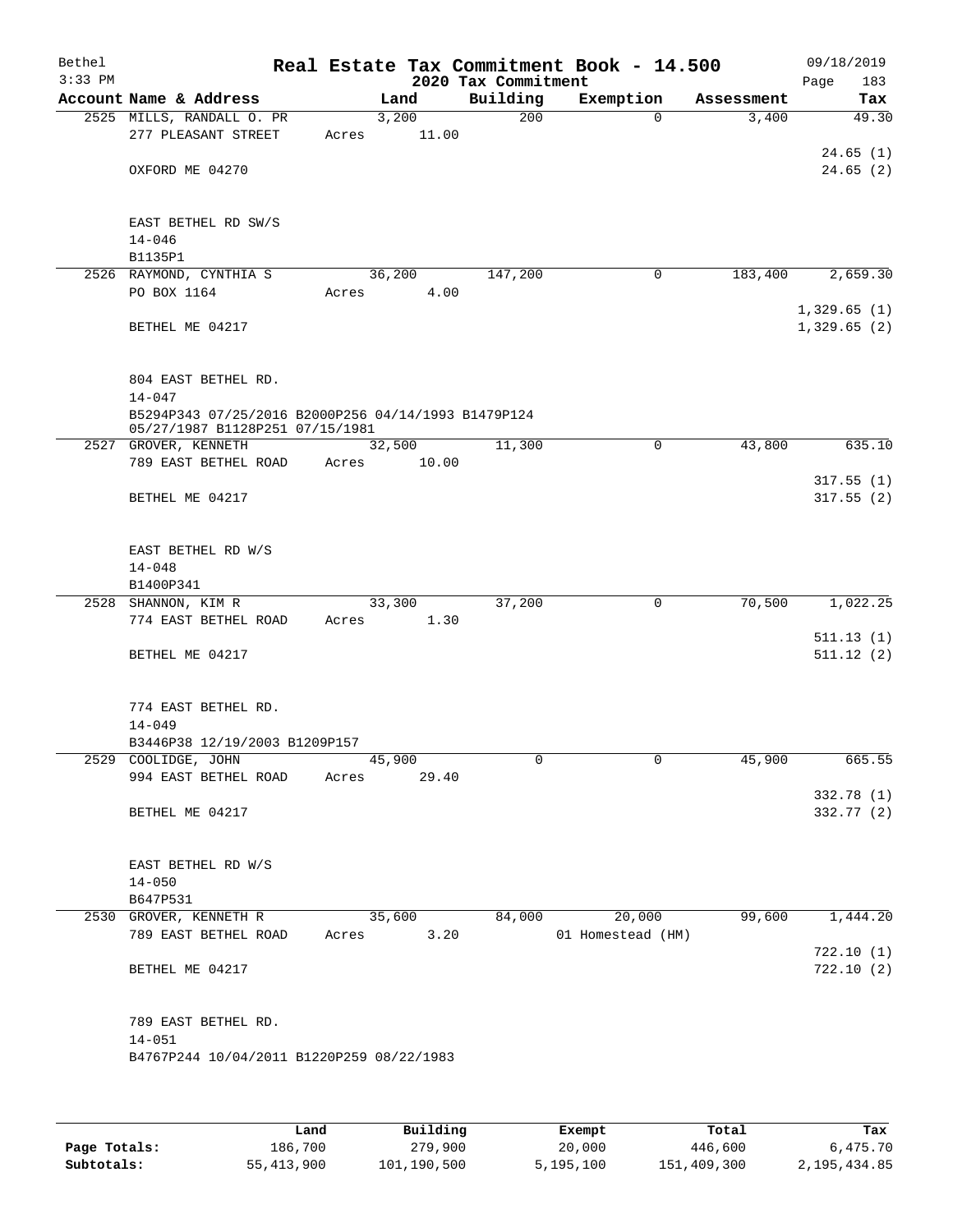| Bethel<br>$3:33$ PM |                                                                   |       |             | 2020 Tax Commitment | Real Estate Tax Commitment Book - 14.500 |            | 09/18/2019<br>184<br>Page |
|---------------------|-------------------------------------------------------------------|-------|-------------|---------------------|------------------------------------------|------------|---------------------------|
|                     | Account Name & Address                                            |       | Land        | Building            | Exemption                                | Assessment | Tax                       |
|                     | 2531 GROVER, KENNETH R. C/O                                       |       | 26,600      | 4,700               | 20,000                                   | 11,300     | 163.85                    |
|                     | GROVER, JEAN                                                      | Acres | 1.00        |                     | 01 Homestead (HM)                        |            |                           |
|                     | PO BOX 28                                                         |       |             |                     |                                          |            | 81.93(1)                  |
|                     |                                                                   |       |             |                     |                                          |            | 81.92(2)                  |
|                     | GREENWOOD ME 04255                                                |       |             |                     |                                          |            |                           |
|                     | 811 EAST BETHEL RD.                                               |       |             |                     |                                          |            |                           |
|                     | $14 - 052$                                                        |       |             |                     |                                          |            |                           |
|                     | B4767P243 10/04/2011 B1220P259 08/22/1983                         |       |             |                     |                                          |            |                           |
|                     | 2532 MILLS, RANDALL O. PR                                         |       | 19,100      | $\Omega$            | 0                                        | 19,100     | 276.95                    |
|                     | 277 PLEASANT STREET                                               |       | Acres 68.00 |                     |                                          |            |                           |
|                     | OXFORD ME 04270                                                   |       |             |                     |                                          |            | 138.48(1)<br>138.47(2)    |
|                     | EAST BETHEL RD NE/S                                               |       |             |                     |                                          |            |                           |
|                     | $14 - 053$                                                        |       |             |                     |                                          |            |                           |
|                     | B951P194                                                          |       |             |                     |                                          |            |                           |
|                     | 2533 LEWIS, JOHN                                                  |       | 33,300      | 85,300              | $\mathsf{O}$                             | 118,600    | 1,719.70                  |
|                     | LEWIS, TONYA                                                      | Acres | 1.30        |                     |                                          |            |                           |
|                     | 831 EAST BETHEL RD                                                |       |             |                     |                                          |            | 859.85 (1)                |
|                     | BETHEL ME 04217                                                   |       |             |                     |                                          |            | 859.85(2)                 |
|                     |                                                                   |       |             |                     |                                          |            |                           |
|                     | 831 EAST BETHEL RD.                                               |       |             |                     |                                          |            |                           |
|                     | $14 - 054$                                                        |       |             |                     |                                          |            |                           |
|                     | B5432P284 09/21/2018 B1259P168                                    |       |             |                     |                                          |            |                           |
|                     | 2534 SULTAN CORP                                                  |       | 30,100      | 100,700             | $\overline{0}$                           | 130,800    | 1,896.60                  |
|                     | PO BOX 7065                                                       | Acres | 0.80        |                     |                                          |            |                           |
|                     | LEWISTON ME 04243                                                 |       |             |                     |                                          |            | 948.30(1)<br>948.30(2)    |
|                     | 843 EAST BETHEL RD.                                               |       |             |                     |                                          |            |                           |
|                     | $14 - 055$                                                        |       |             |                     |                                          |            |                           |
|                     | B5129P158 06/24/2014 B4599P316 06/22/2010 B4504P154<br>10/01/2009 |       |             |                     |                                          |            |                           |
| 2535                | HERTELL, DEBRA C/O                                                |       | 7,000       | 0                   | 0                                        | 7,000      | 101.50                    |
|                     | HERTELL, ARTHUR                                                   |       |             |                     |                                          |            |                           |
|                     | 868 EAST BETHEL ROAD                                              | Acres | 5.50        |                     |                                          |            |                           |
|                     | BETHEL ME 04217                                                   |       |             |                     |                                          |            | 50.75(1)<br>50.75(2)      |
|                     |                                                                   |       |             |                     |                                          |            |                           |
|                     | EAST BETHEL RD                                                    |       |             |                     |                                          |            |                           |
|                     | $14 - 056$                                                        |       |             |                     |                                          |            |                           |
|                     | B5195P47 12/22/2014 B647P516                                      |       |             |                     |                                          |            |                           |
|                     | 2536 SAVAGE LAND DEVELOPMENT                                      |       | 25,000      | 10,500              | 0                                        | 35,500     | 514.75                    |
|                     | P.O. BOX 358                                                      | Acres | 1.52        |                     |                                          |            |                           |
|                     | BETHEL ME 04217                                                   |       |             |                     |                                          |            | 257.38(1)<br>257.37(2)    |
|                     | 2 KIMBALL HILL RD                                                 |       |             |                     |                                          |            |                           |
|                     | $14 - 057$                                                        |       |             |                     |                                          |            |                           |
|                     | B4439P328 05/12/2009                                              |       |             |                     |                                          |            |                           |
|                     |                                                                   |       |             |                     |                                          |            |                           |
|                     |                                                                   |       |             |                     |                                          |            |                           |
|                     | Land                                                              |       | Building    |                     | Exempt                                   | Total      | Tax                       |
| Page Totals:        | 141,100                                                           |       | 201,200     |                     | 20,000                                   | 322,300    | 4,673.35                  |

**Subtotals:** 55,555,000 101,391,700 5,215,100 151,731,600 2,200,108.20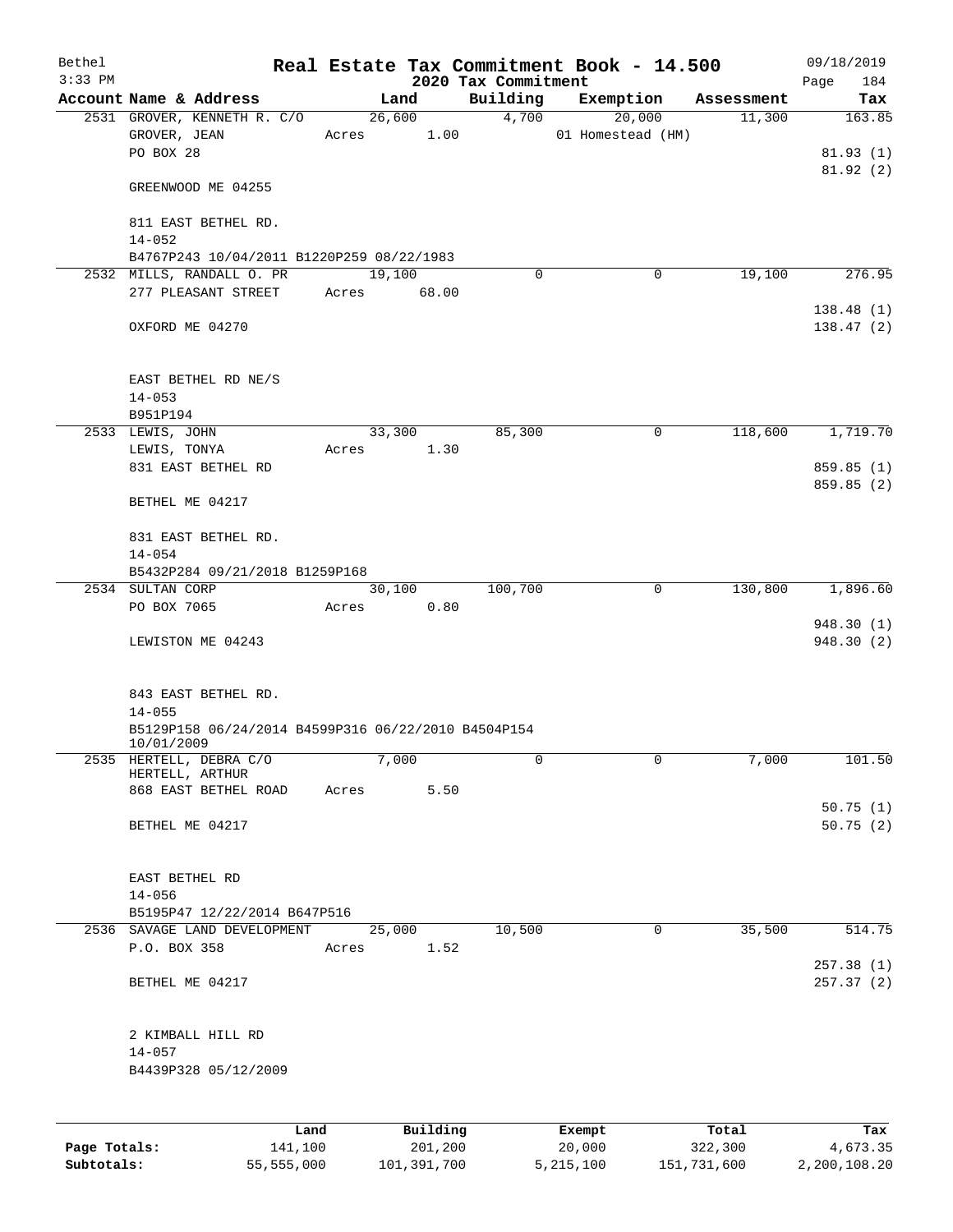| Bethel<br>$3:33$ PM |                                                    |        | 2020 Tax Commitment | Real Estate Tax Commitment Book - 14.500 |            | 09/18/2019<br>185<br>Page |
|---------------------|----------------------------------------------------|--------|---------------------|------------------------------------------|------------|---------------------------|
|                     | Account Name & Address                             | Land   | Building            | Exemption                                | Assessment | Tax                       |
|                     | 2537 BOURNE, JONATHAN L                            | 31,300 | $\mathbf 0$         | $\Omega$                                 | 31,300     | 453.85                    |
|                     | PO BOX 377                                         | Acres  | 7.90                |                                          |            |                           |
|                     |                                                    |        |                     |                                          |            | 226.93(1)                 |
|                     | OGUNQUIT ME 03907                                  |        |                     |                                          |            | 226.92(2)                 |
|                     |                                                    |        |                     |                                          |            |                           |
|                     | EAST BETHEL RD                                     |        |                     |                                          |            |                           |
|                     | $14 - 058$                                         |        |                     |                                          |            |                           |
|                     | B848P66                                            |        |                     |                                          |            |                           |
|                     | 2538 BEAN, WAYNE                                   | 35,400 | 142,100             | 20,000                                   | 157,500    | 2,283.75                  |
|                     | BEAN, WILMA                                        | Acres  | 3.00                | 01 Homestead (HM)                        |            |                           |
|                     | 905 EAST BETHEL ROAD                               |        |                     |                                          |            | 1, 141.88(1)              |
|                     |                                                    |        |                     |                                          |            | 1, 141.87(2)              |
|                     | BETHEL ME 04217                                    |        |                     |                                          |            |                           |
|                     |                                                    |        |                     |                                          |            |                           |
|                     | 905 EAST BETHEL RD.<br>$14 - 059$                  |        |                     |                                          |            |                           |
|                     | B2341P232 06/27/1996                               |        |                     |                                          |            |                           |
|                     | 2539 HARRINGTON, ARLENE                            | 37,600 | 74,300              | 26,000                                   | 85,900     | 1,245.55                  |
|                     | 891 EAST BETHEL ROAD                               | Acres  | 5.40                | 01 Homestead (HM)                        |            |                           |
|                     |                                                    |        |                     | 12 WW2 Vet Res                           |            | 622.78(1)                 |
|                     | BETHEL ME 04217                                    |        |                     |                                          |            | 622.77 (2)                |
|                     |                                                    |        |                     |                                          |            |                           |
|                     |                                                    |        |                     |                                          |            |                           |
|                     | 891 EAST BETHEL RD.<br>$14 - 060$                  |        |                     |                                          |            |                           |
|                     | B1162P49 06/09/1982                                |        |                     |                                          |            |                           |
|                     | 2540 HARRINGTON, RALPH B                           | 35,000 | $\mathbf 0$         | $\mathbf 0$                              | 35,000     | 507.50                    |
|                     | 91 MONKEY BROOK ROAD                               | Acres  | 140.00              |                                          |            |                           |
|                     |                                                    |        |                     |                                          |            | 253.75(1)                 |
|                     | NEWRY ME 04261                                     |        |                     |                                          |            | 253.75(2)                 |
|                     |                                                    |        |                     |                                          |            |                           |
|                     | KIMBALL HILL E/S                                   |        |                     |                                          |            |                           |
|                     | $15 - 001$                                         |        |                     |                                          |            |                           |
|                     | B5104P265 04/11/2014 B4956P172 02/20/2013 B738P164 |        |                     |                                          |            |                           |
|                     | 03/29/1972                                         |        |                     |                                          |            |                           |
|                     | 2541 BLAKE, ROBERT                                 | 56,800 | 0                   | $\mathsf{O}$                             | 56,800     | 823.60                    |
|                     | BLAKE, CYNTHIA                                     | Acres  | 162.00              |                                          |            |                           |
|                     | 107 INTERVALE RD.                                  |        |                     |                                          |            | 411.80(1)<br>411.80(2)    |
|                     | BETHEL ME 04217                                    |        |                     |                                          |            |                           |
|                     |                                                    |        |                     |                                          |            |                           |
|                     | KIMBALL HILL RD                                    |        |                     |                                          |            |                           |
|                     | $15 - 002$                                         |        |                     |                                          |            |                           |
|                     | B2920P309 03/21/2001                               |        |                     |                                          |            |                           |
|                     | 2542 BEAN, WAYNE                                   | 23,700 | $\Omega$            | 0                                        | 23,700     | 343.65                    |
|                     | BEAN, WILMA                                        | Acres  | 52.00               |                                          |            |                           |
|                     | 905 EAST BETHEL ROAD                               |        |                     |                                          |            | 171.83(1)<br>171.82(2)    |
|                     | BETHEL ME 04217                                    |        |                     |                                          |            |                           |
|                     |                                                    |        |                     |                                          |            |                           |
|                     | KIMBALL HILL RD                                    |        |                     |                                          |            |                           |
|                     | $15 - 003$                                         |        |                     |                                          |            |                           |
|                     | B1468P175                                          |        |                     |                                          |            |                           |
|                     |                                                    |        |                     |                                          |            |                           |
|                     |                                                    |        |                     |                                          |            |                           |
|                     |                                                    |        |                     |                                          |            |                           |

|              | Land       | Building    | Exempt    | Total       | Tax          |
|--------------|------------|-------------|-----------|-------------|--------------|
| Page Totals: | 219,800    | 216,400     | 46,000    | 390,200     | 5,657.90     |
| Subtotals:   | 55,774,800 | 101,608,100 | 5,261,100 | 152,121,800 | 2,205,766.10 |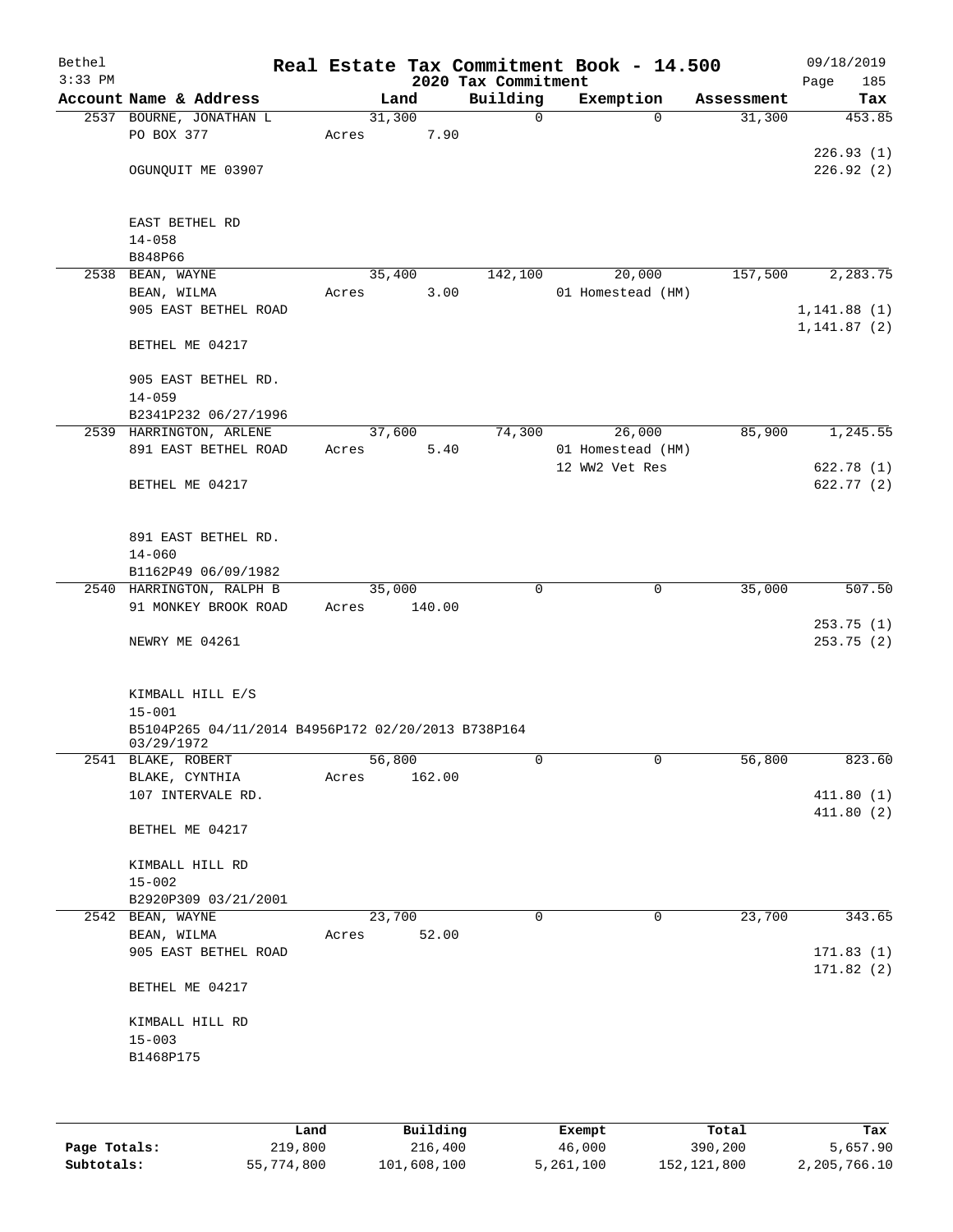| Bethel       |                                                    |            |        |             | Real Estate Tax Commitment Book - 14.500 |                   |             |             | 09/18/2019         |
|--------------|----------------------------------------------------|------------|--------|-------------|------------------------------------------|-------------------|-------------|-------------|--------------------|
| $3:33$ PM    | Account Name & Address                             |            | Land   |             | 2020 Tax Commitment<br>Building          | Exemption         |             | Assessment  | Page<br>186<br>Tax |
|              | 2543 COOLIDGE, JOHN                                |            | 34,600 |             | 3,700                                    |                   | $\Omega$    | 38,300      | 555.35             |
|              | COOLIDGE, EVA                                      | Acres      |        | 5.40        |                                          |                   |             |             |                    |
|              | 994 EAST BETHEL RD.                                |            |        |             |                                          |                   |             |             | 277.68(1)          |
|              |                                                    |            |        |             |                                          |                   |             |             | 277.67(2)          |
|              | BETHEL ME 04217                                    |            |        |             |                                          |                   |             |             |                    |
|              |                                                    |            |        |             |                                          |                   |             |             |                    |
|              | LOCKE MILLS/INTERVAL                               |            |        |             |                                          |                   |             |             |                    |
|              | $15 - 005$<br>B3001P141                            |            |        |             |                                          |                   |             |             |                    |
|              | 2544 KITTREDGE, JOHN S                             |            | 35,400 |             | 116,900                                  |                   | 20,000      | 132,300     | 1,918.35           |
|              | KITTREDGE, PENNY B                                 |            | Acres  | 3.00        |                                          | 01 Homestead (HM) |             |             |                    |
|              | PO BOX 286                                         |            |        |             |                                          |                   |             |             | 959.18(1)          |
|              |                                                    |            |        |             |                                          |                   |             |             | 959.17 (2)         |
|              | GREENWOOD ME 04255                                 |            |        |             |                                          |                   |             |             |                    |
|              |                                                    |            |        |             |                                          |                   |             |             |                    |
|              | 985 EAST BETHEL RD.                                |            |        |             |                                          |                   |             |             |                    |
|              | $15 - 005 - 001$                                   |            |        |             |                                          |                   |             |             |                    |
|              | B1650P342 05/09/1989                               |            |        |             |                                          |                   |             |             |                    |
|              | 2546 WOLFE, CYNTHIA                                |            | 30,200 |             | $\Omega$                                 |                   | 0           | 30,200      | 437.90             |
|              | 10 ENGLISH WOODS DR.                               | Acres      |        | 1.63        |                                          |                   |             |             | 218.95(1)          |
|              | BETHEL ME 04217                                    |            |        |             |                                          |                   |             |             | 218.95(2)          |
|              |                                                    |            |        |             |                                          |                   |             |             |                    |
|              |                                                    |            |        |             |                                          |                   |             |             |                    |
|              | INTERVALE RD.                                      |            |        |             |                                          |                   |             |             |                    |
|              | $15 - 007$                                         |            |        |             |                                          |                   |             |             |                    |
|              | B4997P243 06/14/2013 B4569P82 03/19/2010 B4375P279 |            |        |             |                                          |                   |             |             |                    |
|              | 11/12/2008 B3610P100 02/26/2007 B1650P342          |            |        |             |                                          |                   |             |             |                    |
|              | 2548 WOLFE, CYNTHIA                                |            | 34,300 |             | 243,500                                  |                   | $\mathbf 0$ | 277,800     | 4,028.10           |
|              | 824 ROOSEVELT TRAIL,<br>#199                       | Acres      |        | 1.90        |                                          |                   |             |             |                    |
|              |                                                    |            |        |             |                                          |                   |             |             | 2,014.05(1)        |
|              | WINDHAM ME 04062                                   |            |        |             |                                          |                   |             |             | 2,014.05(2)        |
|              |                                                    |            |        |             |                                          |                   |             |             |                    |
|              |                                                    |            |        |             |                                          |                   |             |             |                    |
|              | 10 ENGLISH WOODS                                   |            |        |             |                                          |                   |             |             |                    |
|              | $15 - 008 - 001$                                   |            |        |             |                                          |                   |             |             |                    |
|              | B4966P186 03/20/2013 B4435P170 05/01/2009          |            |        |             |                                          |                   | 0           |             | 2,154.70           |
|              | 2549 MACDONALD, BRIDGET A<br>MACDONALD, BRIAN J    | Acres      | 38,400 | 1.00        | 110,200                                  |                   |             | 148,600     |                    |
|              | MACDONALD                                          |            |        |             |                                          |                   |             |             |                    |
|              | 73 WATER ST                                        |            |        |             |                                          |                   |             |             | 1,077.35(1)        |
|              |                                                    |            |        |             |                                          |                   |             |             | 1,077.35(2)        |
|              | HANOVER MA 02339                                   |            |        |             |                                          |                   |             |             |                    |
|              |                                                    |            |        |             |                                          |                   |             |             |                    |
|              | 1913 INTERVALE RD.                                 |            |        |             |                                          |                   |             |             |                    |
|              | $15 - 009$                                         |            |        |             |                                          |                   |             |             |                    |
|              | B3378P125 08/29/2003<br>2550 CORRIVEAU, LAURIET JR |            | 38,400 |             | 22,700                                   |                   | 0           | 61,100      | 885.95             |
|              | P.O. BOX 725                                       | Acres      |        | 1.00        |                                          |                   |             |             |                    |
|              |                                                    |            |        |             |                                          |                   |             |             | 442.98 (1)         |
|              | BETHEL ME 04217                                    |            |        |             |                                          |                   |             |             | 442.97 (2)         |
|              |                                                    |            |        |             |                                          |                   |             |             |                    |
|              |                                                    |            |        |             |                                          |                   |             |             |                    |
|              | 1917 INTERVALE RD.                                 |            |        |             |                                          |                   |             |             |                    |
|              | $15 - 010$                                         |            |        |             |                                          |                   |             |             |                    |
|              | B1371P341                                          |            |        |             |                                          |                   |             |             |                    |
|              |                                                    |            |        |             |                                          |                   |             |             |                    |
|              |                                                    | Land       |        | Building    |                                          | Exempt            |             | Total       | Tax                |
| Page Totals: |                                                    | 211,300    |        | 497,000     |                                          | 20,000            |             | 688,300     | 9,980.35           |
| Subtotals:   |                                                    | 55,986,100 |        | 102,105,100 |                                          | 5,281,100         |             | 152,810,100 | 2, 215, 746.45     |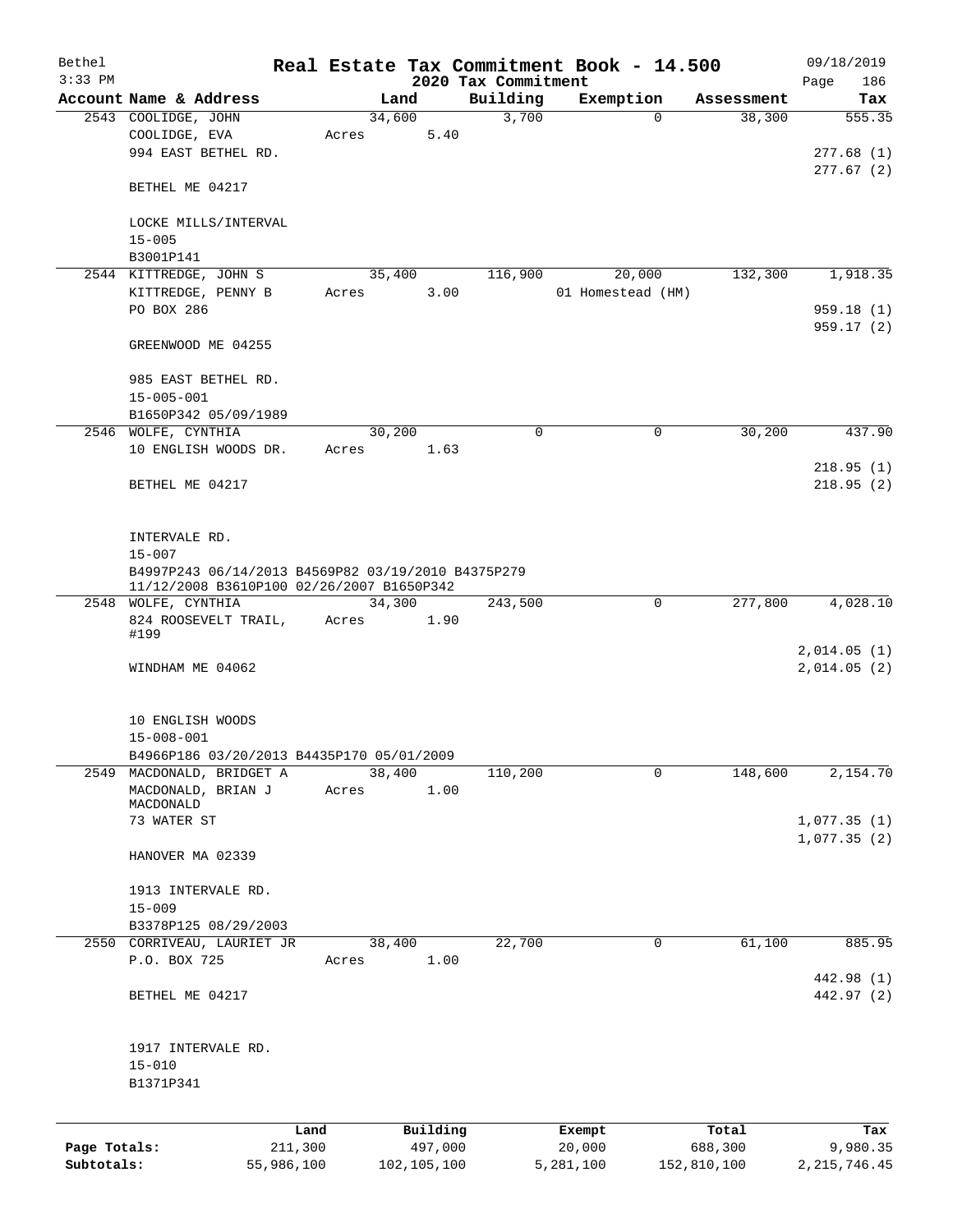| Bethel<br>$3:33$ PM |                                                                 |        |        | 2020 Tax Commitment | Real Estate Tax Commitment Book - 14.500 |            | 09/18/2019<br>187<br>Page |
|---------------------|-----------------------------------------------------------------|--------|--------|---------------------|------------------------------------------|------------|---------------------------|
|                     | Account Name & Address                                          | Land   |        | Building            | Exemption                                | Assessment | Tax                       |
|                     | 2551 BARTLETT, DOROTHY                                          | 8,600  |        | 3,100               | $\mathbf 0$                              | 11,700     | 169.65                    |
|                     | 1938 INTERVALE RD.                                              | Acres  | 130.00 |                     |                                          |            |                           |
|                     |                                                                 |        |        |                     |                                          |            | 84.83 (1)                 |
|                     | BETHEL ME 04217                                                 |        |        |                     |                                          |            | 84.82 (2)                 |
|                     |                                                                 |        |        |                     |                                          |            |                           |
|                     |                                                                 |        |        |                     |                                          |            |                           |
|                     | INTERVALE RD S/S<br>$15 - 011$                                  |        |        |                     |                                          |            |                           |
|                     | B5109P203 04/30/2014                                            |        |        |                     |                                          |            |                           |
|                     | 2552 BARTLETT, DOROTHY                                          | 7,800  |        | 0                   | $\mathbf 0$                              | 7,800      | 113.10                    |
|                     | 1938 INTERVALE RD.                                              | Acres  | 33.00  |                     |                                          |            |                           |
|                     |                                                                 |        |        |                     |                                          |            | 56.55(1)                  |
|                     | BETHEL ME 04217                                                 |        |        |                     |                                          |            | 56.55(2)                  |
|                     |                                                                 |        |        |                     |                                          |            |                           |
|                     |                                                                 |        |        |                     |                                          |            |                           |
|                     |                                                                 |        |        |                     |                                          |            |                           |
|                     | $15 - 011 - 001$                                                |        |        |                     |                                          |            |                           |
|                     | B5109P203 04/30/2014<br>2553 HAINES, JAMES L                    | 41,700 |        | 0                   | 0                                        | 41,700     | 604.65                    |
|                     | MERCER, NANCY                                                   | Acres  | 3.00   |                     |                                          |            |                           |
|                     | 1968 INTERVALE ROAD                                             |        |        |                     |                                          |            | 302.33(1)                 |
|                     |                                                                 |        |        |                     |                                          |            | 302.32(2)                 |
|                     | BETHEL ME 04217                                                 |        |        |                     |                                          |            |                           |
|                     |                                                                 |        |        |                     |                                          |            |                           |
|                     | INTERVALE RD S/S                                                |        |        |                     |                                          |            |                           |
|                     | $15 - 013$                                                      |        |        |                     |                                          |            |                           |
|                     | B4904P71 09/07/2012 B4829P169 03/28/2012 B743P194<br>05/15/1972 |        |        |                     |                                          |            |                           |
|                     | 2554 MERCER, NANCY H                                            | 42,200 |        | 79,200              | 26,000                                   | 95,400     | 1,383.30                  |
|                     | 1987 INTERVALE ROAD                                             | Acres  | 3.43   |                     | 01 Homestead (HM)                        |            |                           |
|                     |                                                                 |        |        |                     | 12 WW2 Vet Res                           |            | 691.65(1)                 |
|                     | BETHEL ME 04217                                                 |        |        |                     |                                          |            | 691.65(2)                 |
|                     |                                                                 |        |        |                     |                                          |            |                           |
|                     |                                                                 |        |        |                     |                                          |            |                           |
|                     | 1987 INTERVALE RD.                                              |        |        |                     |                                          |            |                           |
|                     | $15 - 014$                                                      |        |        |                     |                                          |            |                           |
|                     | B802P91 10/16/1973<br>2555 JOHNSON, MONA                        | 38,400 |        | 88,100              | 20,000                                   | 106,500    | 1,544.25                  |
|                     | PO BOX 676                                                      | Acres  | 1.00   |                     | 01 Homestead (HM)                        |            |                           |
|                     |                                                                 |        |        |                     |                                          |            | 772.13(1)                 |
|                     | BETHEL ME 04217                                                 |        |        |                     |                                          |            | 772.12(2)                 |
|                     |                                                                 |        |        |                     |                                          |            |                           |
|                     |                                                                 |        |        |                     |                                          |            |                           |
|                     | 1999 INTERVALE RD.                                              |        |        |                     |                                          |            |                           |
|                     | $15 - 015$                                                      |        |        |                     |                                          |            |                           |
|                     | B5146P76 08/08/2014 B4154P64 06/25/2007<br>2556 BRADY, JOHN F   | 25,600 |        | 114,100             | 20,000                                   | 119,700    | 1,735.65                  |
|                     | 3 BALSAM RD                                                     | Acres  | 0.50   |                     | 01 Homestead (HM)                        |            |                           |
|                     |                                                                 |        |        |                     |                                          |            | 867.83 (1)                |
|                     | BETHEL ME 04217                                                 |        |        |                     |                                          |            | 867.82 (2)                |
|                     |                                                                 |        |        |                     |                                          |            |                           |
|                     |                                                                 |        |        |                     |                                          |            |                           |
|                     | 3 BALSAM ROAD                                                   |        |        |                     |                                          |            |                           |
|                     | $15 - 016 - 001$                                                |        |        |                     |                                          |            |                           |
|                     | B5299P430 08/19/2016 B3349P232 08/08/2003                       |        |        |                     |                                          |            |                           |
|                     |                                                                 |        |        |                     |                                          |            |                           |
|                     |                                                                 |        |        |                     |                                          |            |                           |

|              | Land       | Building    | Exempt    | Total         | Tax          |
|--------------|------------|-------------|-----------|---------------|--------------|
| Page Totals: | 164,300    | 284,500     | 66,000    | 382,800       | 5,550.60     |
| Subtotals:   | 56,150,400 | 102,389,600 | 5,347,100 | 153, 192, 900 | 2,221,297.05 |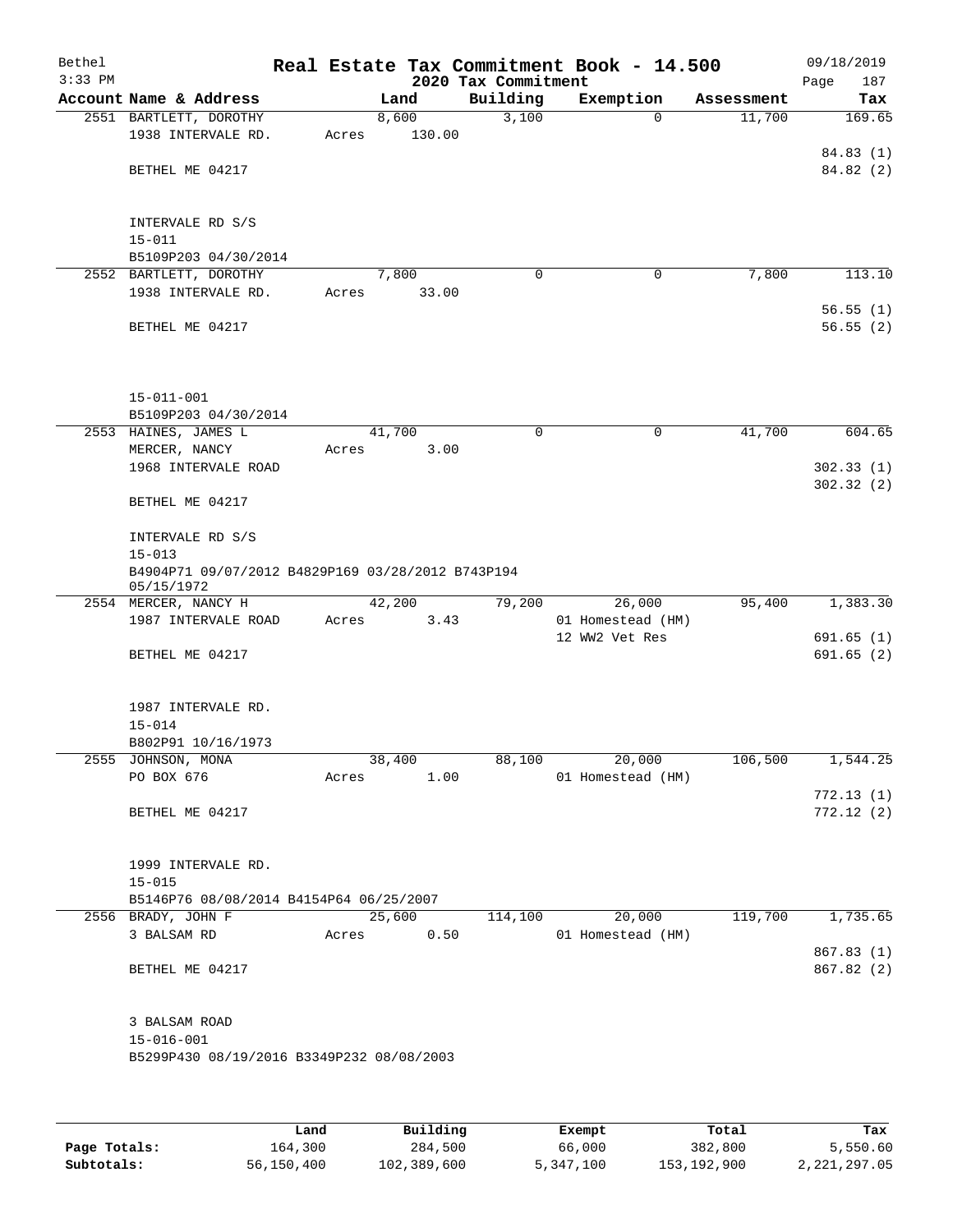| Bethel       |                                                     |         |          |      |                     | Real Estate Tax Commitment Book - 14.500 |            | 09/18/2019    |
|--------------|-----------------------------------------------------|---------|----------|------|---------------------|------------------------------------------|------------|---------------|
| $3:33$ PM    |                                                     |         |          |      | 2020 Tax Commitment |                                          |            | Page<br>188   |
|              | Account Name & Address                              |         | Land     |      | Building            | Exemption                                | Assessment | Tax           |
|              | 2557 GLEW, RAYMOND L                                |         | 25,600   |      | 153,100             | 20,000                                   | 158,700    | 2,301.15      |
|              | GLEW, NANCY L                                       | Acres   |          | 0.50 |                     | 01 Homestead (HM)                        |            |               |
|              | 8 BALSAM RD                                         |         |          |      |                     |                                          |            | 1,150.58(1)   |
|              |                                                     |         |          |      |                     |                                          |            | 1,150.57(2)   |
|              | BETHEL ME 04217                                     |         |          |      |                     |                                          |            |               |
|              |                                                     |         |          |      |                     |                                          |            |               |
|              | 8 BALSAM ROAD<br>$15 - 016 - 010$                   |         |          |      |                     |                                          |            |               |
|              | B4449P185 06/01/2009 B4310P145 06/12/2008 B4270P284 |         |          |      |                     |                                          |            |               |
|              | 03/10/2008 B2172P124                                |         |          |      |                     |                                          |            |               |
|              | 2558 MADGE, PETER                                   |         | 25,600   |      | 214,600             | $\Omega$                                 | 240,200    | 3,482.90      |
|              | MADGE, TRACI                                        | Acres   |          | 0.50 |                     |                                          |            |               |
|              | 237 UNION ST                                        |         |          |      |                     |                                          |            | 1,741.45(1)   |
|              |                                                     |         |          |      |                     |                                          |            | 1,741.45(2)   |
|              | MARSHFIELD MA 02050                                 |         |          |      |                     |                                          |            |               |
|              | 5275                                                |         |          |      |                     |                                          |            |               |
|              |                                                     |         |          |      |                     |                                          |            |               |
|              | 1 HOLLY PLACE                                       |         |          |      |                     |                                          |            |               |
|              | $15 - 016 - 011$                                    |         |          |      |                     |                                          |            |               |
|              | B3740P342 06/15/2005                                |         |          |      |                     |                                          |            |               |
|              | 2559 GOULET, ZACHARY T                              |         | 26,300   |      | 78,800              | $\mathbf 0$                              | 105,100    | 1,523.95      |
|              | 97 STEBBINS ROAD                                    | Acres   |          | 0.54 |                     |                                          |            |               |
|              |                                                     |         |          |      |                     |                                          |            | 761.98(1)     |
|              | SANFORD ME 04073                                    |         |          |      |                     |                                          |            | 761.97(2)     |
|              |                                                     |         |          |      |                     |                                          |            |               |
|              |                                                     |         |          |      |                     |                                          |            |               |
|              | 12 ASPEN RD.                                        |         |          |      |                     |                                          |            |               |
|              | $15 - 016 - 012$                                    |         |          |      |                     |                                          |            |               |
|              | B5429P694 09/10/2018 B2085P76 B1889P138             |         |          |      |                     |                                          |            |               |
|              | 2560 MCGARRY, ELIZABETH                             |         | 26,100   |      | 151,200             | 0                                        | 177,300    | 2,570.85      |
|              | 69 JOB ST.                                          | Acres   |          | 0.53 |                     |                                          |            |               |
|              |                                                     |         |          |      |                     |                                          |            | 1, 285.43(1)  |
|              | PROVIDENCE RI 02904                                 |         |          |      |                     |                                          |            | 1, 285.42(2)  |
|              |                                                     |         |          |      |                     |                                          |            |               |
|              |                                                     |         |          |      |                     |                                          |            |               |
|              | 37 HOLLY PLACE<br>$15 - 016 - 013$                  |         |          |      |                     |                                          |            |               |
|              | B4198P196 09/21/2007 B1889P138                      |         |          |      |                     |                                          |            |               |
| 2561         | GOULET, RONALD &                                    |         | 17,000   |      | 0                   | 0                                        | 17,000     | 246.50        |
|              | <b>JESSICA MARY</b>                                 |         |          |      |                     |                                          |            |               |
|              | TENANTS IN COMMON                                   | Acres   |          | 0.50 |                     |                                          |            |               |
|              | 140 CATMOUSAM ROAD                                  |         |          |      |                     |                                          |            | 123.25(1)     |
|              |                                                     |         |          |      |                     |                                          |            | 123.25(2)     |
|              | KENNEBUNK ME 04043                                  |         |          |      |                     |                                          |            |               |
|              |                                                     |         |          |      |                     |                                          |            |               |
|              | 19 HOLLY PLACE                                      |         |          |      |                     |                                          |            |               |
|              | $15 - 016 - 014$                                    |         |          |      |                     |                                          |            |               |
|              | B4025P171 10/11/2006 B2634P198                      |         |          |      |                     |                                          |            |               |
|              | 2562 ROBERTS, HOLLY                                 |         | 29,100   |      | 300,300             | 20,000                                   | 309,400    | 4,486.30      |
|              | 2011 INTERVALE RD.                                  | Acres   |          | 0.73 |                     | 01 Homestead (HM)                        |            |               |
|              |                                                     |         |          |      |                     |                                          |            | 2, 243.15 (1) |
|              | BETHEL ME 04217                                     |         |          |      |                     |                                          |            | 2, 243.15 (2) |
|              |                                                     |         |          |      |                     |                                          |            |               |
|              |                                                     |         |          |      |                     |                                          |            |               |
|              | 17 HOLLY PLACE                                      |         |          |      |                     |                                          |            |               |
|              | $15 - 016 - 015$                                    |         |          |      |                     |                                          |            |               |
|              | B3593P169 09/23/2004 B2719P40                       |         |          |      |                     |                                          |            |               |
|              |                                                     |         |          |      |                     |                                          |            |               |
|              |                                                     | Land    | Building |      |                     | Exempt                                   | Total      | Tax           |
| Page Totals: |                                                     | 149,700 | 898,000  |      |                     | 40,000                                   | 1,007,700  | 14,611.65     |
|              |                                                     |         |          |      |                     |                                          |            |               |

**Subtotals:** 56,300,100 103,287,600 5,387,100 154,200,600 2,235,908.70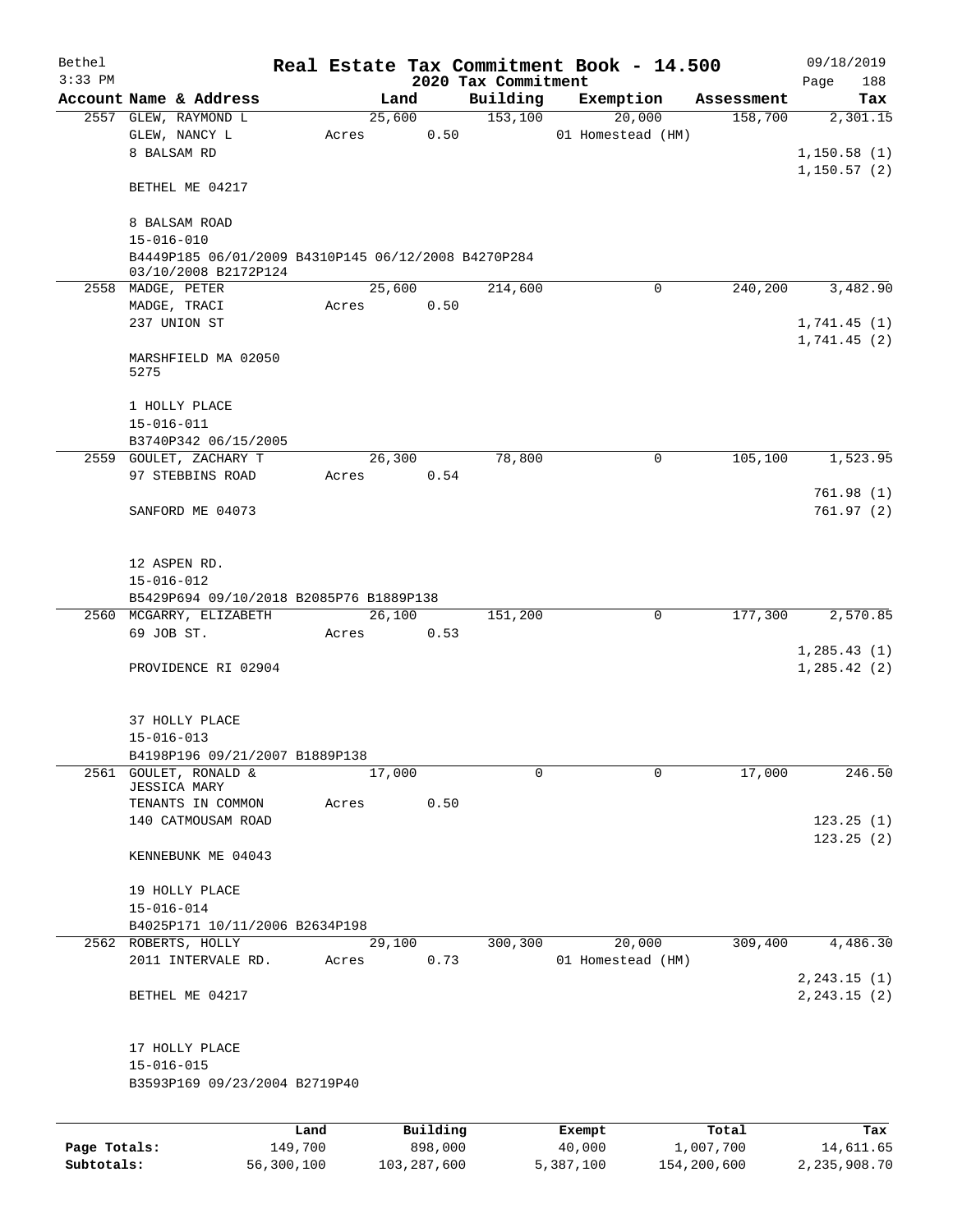| Bethel<br>$3:33$ PM |                                               |        |                     |                                 | Real Estate Tax Commitment Book - 14.500 |                  | 09/18/2019                 |
|---------------------|-----------------------------------------------|--------|---------------------|---------------------------------|------------------------------------------|------------------|----------------------------|
|                     | Account Name & Address                        |        | Land                | 2020 Tax Commitment<br>Building | Exemption                                | Assessment       | Page<br>189<br>Tax         |
|                     | 2563 ROBERTS, HOLLY J                         | 32,600 |                     | 11,200                          | $\Omega$                                 | 43,800           | 635.10                     |
|                     | 2011 INTERVALE ROAD                           | Acres  | 1.00                |                                 |                                          |                  |                            |
|                     |                                               |        |                     |                                 |                                          |                  | 317.55(1)                  |
|                     | BETHEL ME 04217                               |        |                     |                                 |                                          |                  | 317.55(2)                  |
|                     | 11 HOLLY PLACE<br>$15 - 016$                  |        |                     |                                 |                                          |                  |                            |
|                     | B3888P11 02/14/2006 B2719P40                  |        |                     |                                 |                                          |                  |                            |
|                     | 2564 BUCKLEY, CORNELIUS, E.<br>III & JANET J. | 25,600 |                     | 187,600                         | $\mathbf 0$                              | 213,200          | 3,091.40                   |
|                     | 256 GRANITE STREET                            | Acres  | 0.50                |                                 |                                          |                  |                            |
|                     | LEOMINSTER MA 01453                           |        |                     |                                 |                                          |                  | 1,545.70(1)<br>1,545.70(2) |
|                     | 9 HOLLY PLACE                                 |        |                     |                                 |                                          |                  |                            |
|                     | $15 - 016 - 016$<br>B4930P52 12/12/2012       |        |                     |                                 |                                          |                  |                            |
|                     | 2565 MULLER, JOSEPH W                         | 17,000 |                     | $\mathbf 0$                     | 0                                        | 17,000           | 246.50                     |
|                     | 24 WOODHULL LANE                              | Acres  | 0.50                |                                 |                                          |                  |                            |
|                     |                                               |        |                     |                                 |                                          |                  | 123.25(1)                  |
|                     | SAYVILLE NY 11782                             |        |                     |                                 |                                          |                  | 123.25(2)                  |
|                     | 5 HOLLY PLACE                                 |        |                     |                                 |                                          |                  |                            |
|                     | $15 - 016 - 017$<br>B3743P308 06/14/2005      |        |                     |                                 |                                          |                  |                            |
|                     | 2566 TEDESCHI, JOHN K                         | 17,000 |                     | 0                               | 0                                        | 17,000           | 246.50                     |
|                     | TEDESCHI, JOSEPH W<br>MULLER                  | Acres  | 0.50                |                                 |                                          |                  |                            |
|                     | 24 WOODHULL LANE                              |        |                     |                                 |                                          |                  | 123.25(1)<br>123.25(2)     |
|                     | SAYVILLE NY 11782                             |        |                     |                                 |                                          |                  |                            |
|                     | 3 HOLLY PLACE<br>$15 - 016 - 018$             |        |                     |                                 |                                          |                  |                            |
|                     | B3740P339 06/15/2005                          |        |                     |                                 |                                          |                  |                            |
| 2567                | TEDESCHI, JOHN K                              | 25,600 |                     | 206,400                         | 0                                        | 232,000          | 3,364.00                   |
|                     | TEDESCHI, JOSEPH W<br>MULLER                  | Acres  | 0.50                |                                 |                                          |                  |                            |
|                     | 24 WOODHULL LANE                              |        |                     |                                 |                                          |                  | 1,682.00(1)<br>1,682.00(2) |
|                     | SAYVILLE NY 11782                             |        |                     |                                 |                                          |                  |                            |
|                     | 3 HOLLY PLACE<br>$15 - 016 - 019$             |        |                     |                                 |                                          |                  |                            |
|                     | B3740P336 06/15/2005                          |        |                     |                                 |                                          |                  |                            |
|                     | 2568 POULSON, MARC M                          | 25,600 |                     | 142,200                         | 0                                        | 167,800          | 2,433.10                   |
|                     | POULSON, CARLA R<br>44 GILFORD RD             | Acres  | 0.50                |                                 |                                          |                  | 1,216.55(1)                |
|                     | HINGHAM MA 02043                              |        |                     |                                 |                                          |                  | 1,216.55(2)                |
|                     | 13 BALSAM ROAD<br>$15 - 016 - 002$            |        |                     |                                 |                                          |                  |                            |
|                     | B4616P184 07/27/2010 B3527P77 05/21/2004      |        |                     |                                 |                                          |                  |                            |
|                     |                                               |        |                     |                                 |                                          |                  |                            |
| Page Totals:        | Land<br>143,400                               |        | Building<br>547,400 |                                 | Exempt<br>0                              | Total<br>690,800 | Tax<br>10,016.60           |
|                     |                                               |        |                     |                                 |                                          |                  |                            |

**Subtotals:** 56,443,500 103,835,000 5,387,100 154,891,400 2,245,925.30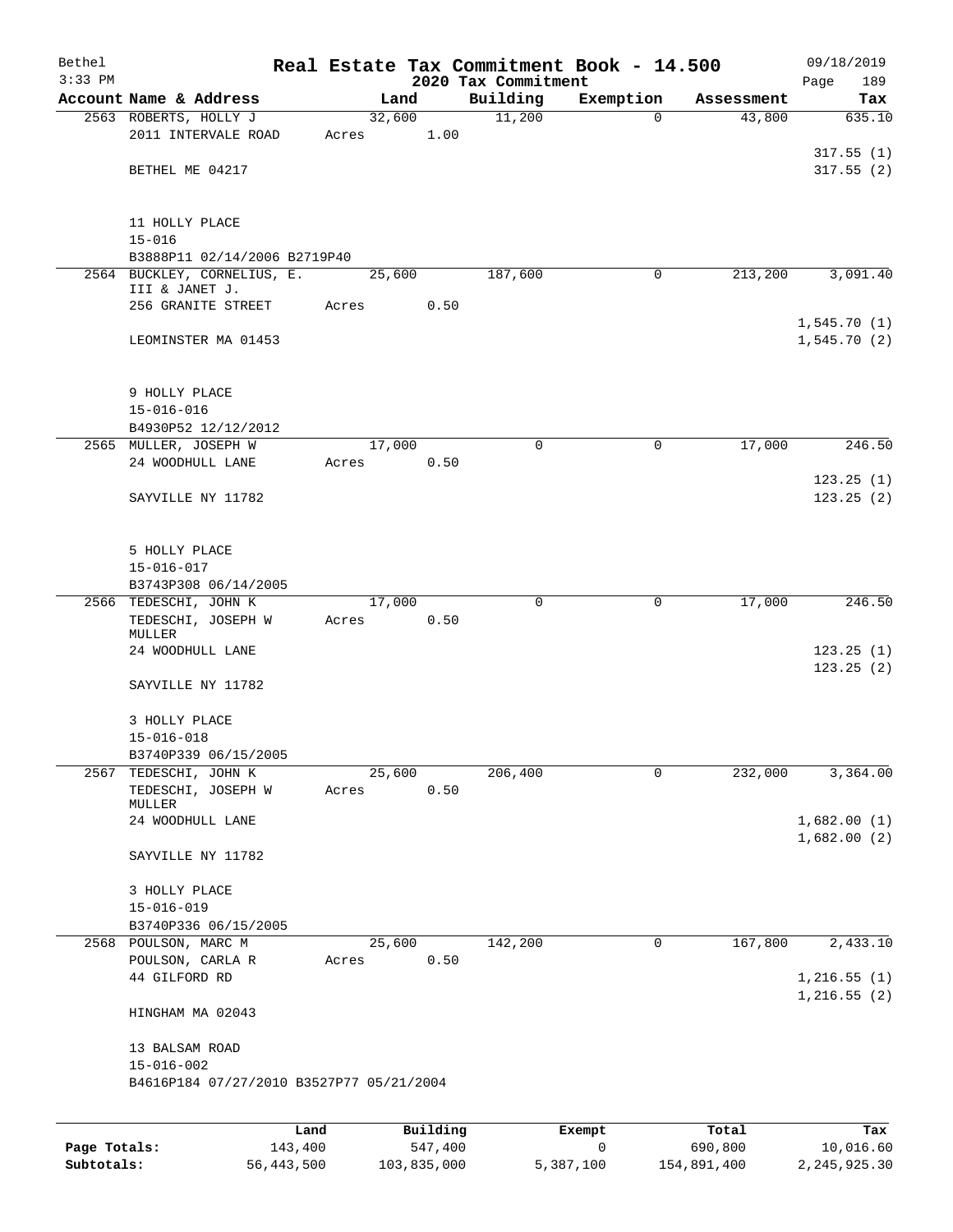| Bethel                     |                                                                                                      |                       |       |        |                          |                     |         | Real Estate Tax Commitment Book - 14.500 |             |                        | 09/18/2019                 |
|----------------------------|------------------------------------------------------------------------------------------------------|-----------------------|-------|--------|--------------------------|---------------------|---------|------------------------------------------|-------------|------------------------|----------------------------|
| $3:33$ PM                  |                                                                                                      |                       |       |        |                          | 2020 Tax Commitment |         |                                          |             |                        | 190<br>Page                |
|                            | Account Name & Address                                                                               |                       |       | Land   |                          | Building            |         | Exemption                                |             | Assessment             | Tax                        |
|                            | 2569 DANIELSON, TAYLOR L<br>COTE, MICHELLE E<br>24 BALSAM RD                                         |                       | Acres | 25,600 | 0.50                     |                     | 122,300 |                                          | $\Omega$    | 147,900                | 2,144.55<br>1,072.28(1)    |
|                            | BETHEL ME 04217                                                                                      |                       |       |        |                          |                     |         |                                          |             |                        | 1,072.27(2)                |
|                            | 24 BALSAM ROAD<br>$15 - 016 - 020$                                                                   |                       |       |        |                          |                     |         |                                          |             |                        |                            |
|                            | B4763P244 09/23/2011 B3388P236 09/25/2003 B3219P49                                                   |                       |       |        |                          |                     |         |                                          |             |                        |                            |
|                            | 2570 DOW, GEORGE                                                                                     |                       |       | 24,000 |                          |                     | 0       |                                          | 0           | 24,000                 | 348.00                     |
|                            | DOW, JULIE<br>1 BARTLETT RD.                                                                         |                       | Acres |        | 1.00                     |                     |         |                                          |             |                        | 174.00(1)<br>174.00(2)     |
|                            | KITTERY POINT ME 03905                                                                               |                       |       |        |                          |                     |         |                                          |             |                        |                            |
|                            | INTERVALE RD.<br>$15 - 016 - 021$                                                                    |                       |       |        |                          |                     |         |                                          |             |                        |                            |
|                            | B3376P147 09/08/2003 B2231P234                                                                       |                       |       |        |                          |                     |         |                                          |             |                        |                            |
|                            | 2571 SAVAGE LAND<br>DEVELOPMENT, LLC                                                                 |                       |       | 18,000 |                          |                     | 0       |                                          | 0           | 18,000                 | 261.00                     |
|                            | PO BOX 358                                                                                           |                       | Acres |        | 0.56                     |                     |         |                                          |             |                        |                            |
|                            | BETHEL ME 04217                                                                                      |                       |       |        |                          |                     |         |                                          |             |                        | 130.50(1)<br>130.50(2)     |
|                            | JOHNSON PARK<br>$15 - 016 - 022$                                                                     |                       |       |        |                          |                     |         |                                          |             |                        |                            |
|                            | B4612P254 07/23/2010                                                                                 |                       |       |        |                          |                     |         |                                          |             |                        |                            |
| 2572                       | TOMCHIK, JEFFREY M                                                                                   |                       |       | 25,800 |                          |                     | 57,200  |                                          | 0           | 83,000                 | 1,203.50                   |
|                            | TOMCHIK, JULIANA<br>20 OYSTER WAY                                                                    |                       | Acres |        | 0.51                     |                     |         |                                          |             |                        | 601.75(1)                  |
|                            | MASHPEE MA 02649                                                                                     |                       |       |        |                          |                     |         |                                          |             |                        | 601.75(2)                  |
|                            | 23 SPRUCE WAY<br>$15 - 016 - 023$                                                                    |                       |       |        |                          |                     |         |                                          |             |                        |                            |
|                            | B5318P330 11/29/2016 B5182P83 11/12/2014 B5145P232<br>08/06/2014 B2840P144                           |                       |       |        |                          |                     |         |                                          |             |                        |                            |
|                            | 2573 SAVAGE, RONALD W                                                                                |                       |       | 18,000 |                          |                     | 0       |                                          | 0           | 18,000                 | 261.00                     |
|                            | PO BOX 358                                                                                           |                       | Acres |        | 0.56                     |                     |         |                                          |             |                        | 130.50(1)                  |
|                            | BETHEL ME 04217                                                                                      |                       |       |        |                          |                     |         |                                          |             |                        | 130.50(2)                  |
|                            | <b>BALSAM ROAD</b><br>$15 - 016 - 024$                                                               |                       |       |        |                          |                     |         |                                          |             |                        |                            |
|                            | B5188P317 12/02/2014 B2936P5 05/02/2001 B0P0                                                         |                       |       |        |                          |                     |         |                                          |             |                        |                            |
|                            | 2574 SAITO, OSAMU                                                                                    |                       |       | 32,600 |                          |                     | 236,500 |                                          | $\mathbf 0$ | 269,100                | 3,901.95                   |
|                            | PO BOX 136                                                                                           |                       | Acres |        | 1.00                     |                     |         |                                          |             |                        | 1,950.98(1)                |
|                            | BRYANT POND ME 04219                                                                                 |                       |       |        |                          |                     |         |                                          |             |                        | 1,950.97(2)                |
|                            | 37 BALSAM RD.<br>$15 - 016 - 025$<br>B5402P97 04/09/2018 B5188P319 12/02/2014 B3122P54<br>06/04/2002 |                       |       |        |                          |                     |         |                                          |             |                        |                            |
|                            |                                                                                                      |                       |       |        |                          |                     |         |                                          |             |                        |                            |
|                            |                                                                                                      | Land                  |       |        | Building                 |                     |         | Exempt                                   |             | Total                  | Tax                        |
| Page Totals:<br>Subtotals: |                                                                                                      | 144,000<br>56,587,500 |       |        | 416,000<br>104, 251, 000 |                     |         | 0<br>5,387,100                           |             | 560,000<br>155,451,400 | 8,120.00<br>2, 254, 045.30 |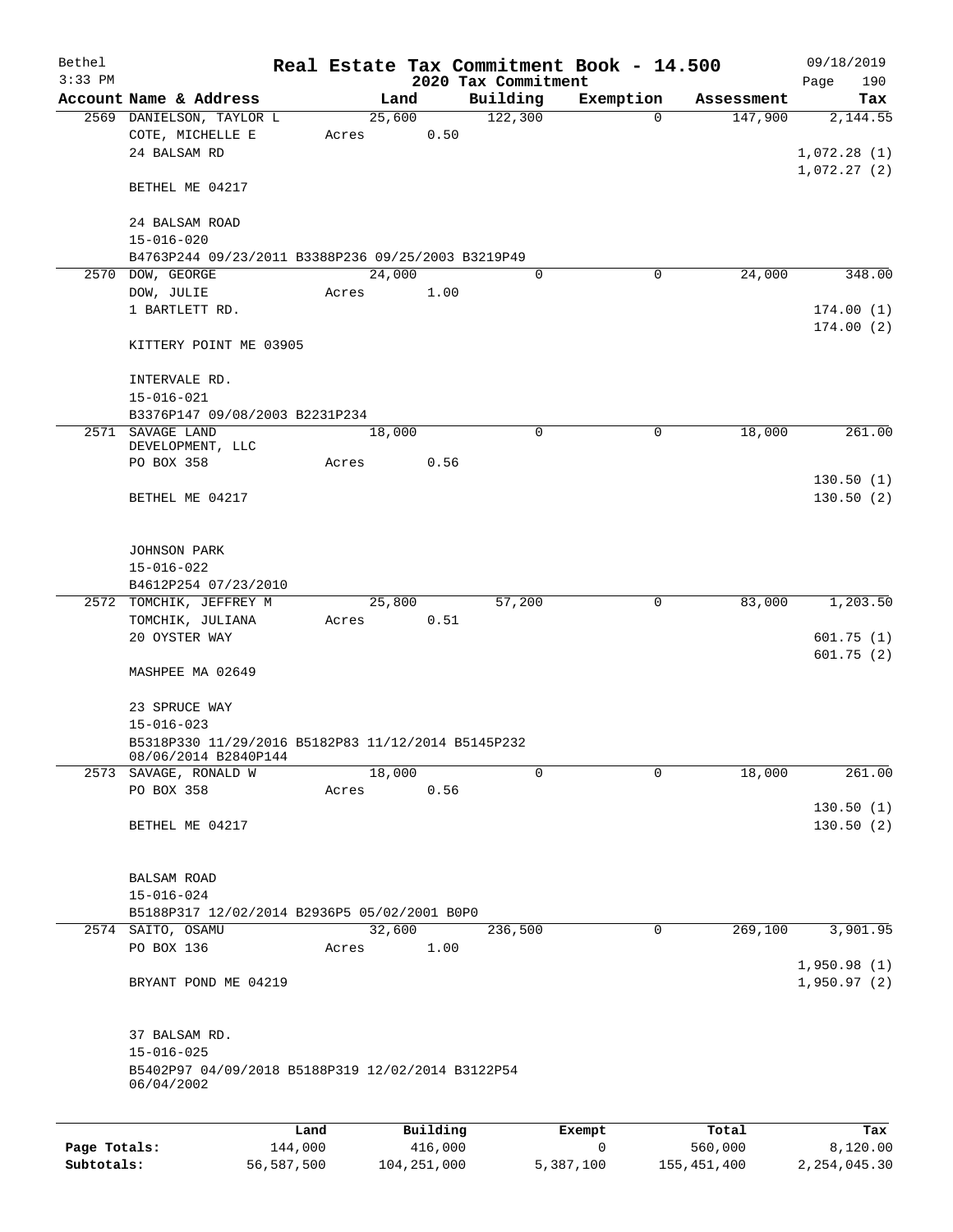| Bethel    |                                                             |        |      |                     | Real Estate Tax Commitment Book - 14.500 |            | 09/18/2019  |
|-----------|-------------------------------------------------------------|--------|------|---------------------|------------------------------------------|------------|-------------|
| $3:33$ PM |                                                             |        |      | 2020 Tax Commitment |                                          |            | 191<br>Page |
|           | Account Name & Address                                      |        | Land | Building            | Exemption                                | Assessment | Tax         |
|           | 2575 SAVAGE, RONALD W                                       | 20,400 |      | $\mathbf 0$         | 0                                        | 20,400     | 295.80      |
|           | PO BOX 358                                                  | Acres  | 0.72 |                     |                                          |            |             |
|           |                                                             |        |      |                     |                                          |            | 147.90(1)   |
|           | BETHEL ME 04217                                             |        |      |                     |                                          |            | 147.90(2)   |
|           |                                                             |        |      |                     |                                          |            |             |
|           | $15 - 016 - 026$<br>B5188P321 12/02/2014 B2936P5 05/02/2001 |        |      |                     |                                          |            |             |
|           | 2576 SULLIVAN, JEAN E                                       | 17,300 |      | 28,300              | 0                                        | 45,600     | 661.20      |
|           | 22 BLACK POINT RD, APT Acres                                |        | 0.52 |                     |                                          |            |             |
|           | 2F                                                          |        |      |                     |                                          |            |             |
|           |                                                             |        |      |                     |                                          |            | 330.60(1)   |
|           | SCARBOROUGH ME 04074                                        |        |      |                     |                                          |            | 330.60(2)   |
|           |                                                             |        |      |                     |                                          |            |             |
|           | 47 BALSAM ROAD                                              |        |      |                     |                                          |            |             |
|           | $15 - 016 - 027$<br>B3432P72 12/05/2003 B2936P5             |        |      |                     |                                          |            |             |
|           | 2577 SULLIVAN, JEAN E                                       | 30,500 |      | 121,000             | 0                                        | 151,500    | 2,196.75    |
|           | 751 MAIN ST, APT. 120                                       | Acres  | 0.83 |                     |                                          |            |             |
|           |                                                             |        |      |                     |                                          |            | 1,098.38(1) |
|           | SO. PORTLAND ME 04106                                       |        |      |                     |                                          |            | 1,098.37(2) |
|           |                                                             |        |      |                     |                                          |            |             |
|           | 49 BALSAM ROAD                                              |        |      |                     |                                          |            |             |
|           | $15 - 016 - 028$<br>B3432P72 12/05/2003 B2596P302           |        |      |                     |                                          |            |             |
|           | 2578 RODRIGUES, RAYMOND JR                                  | 17,800 |      | $\mathbf 0$         | 0                                        | 17,800     | 258.10      |
|           | RODRIGUES, ADELINE                                          | Acres  | 0.55 |                     |                                          |            |             |
|           | 55 BEACH RD.                                                |        |      |                     |                                          |            | 129.05(1)   |
|           |                                                             |        |      |                     |                                          |            | 129.05(2)   |
|           | BRISTOL RI 02809                                            |        |      |                     |                                          |            |             |
|           | 4 ASPEN DRIVE                                               |        |      |                     |                                          |            |             |
|           | $15 - 016 - 003$                                            |        |      |                     |                                          |            |             |
|           | B2363P242                                                   |        |      |                     |                                          |            |             |
|           | 2579 RODRIGUES, RAYMOND JR                                  | 17,000 |      | 0                   | $\overline{0}$                           | 17,000     | 246.50      |
|           | RODRIGUES, ADELINE<br>55 BEACH RD.                          | Acres  | 0.50 |                     |                                          |            | 123.25(1)   |
|           |                                                             |        |      |                     |                                          |            | 123.25(2)   |
|           | BRISTOL RI 02809                                            |        |      |                     |                                          |            |             |
|           | <b>BALSAM ROAD</b>                                          |        |      |                     |                                          |            |             |
|           | $15 - 016 - 004$                                            |        |      |                     |                                          |            |             |
|           | B2363P242                                                   |        |      |                     |                                          |            |             |
|           | 2580 SOUSA, JOSEPH                                          | 17,000 |      | $\mathbf 0$         | $\overline{0}$                           | 17,000     | 246.50      |
|           | 33 DUFFIELD                                                 | Acres  | 0.50 |                     |                                          |            |             |
|           |                                                             |        |      |                     |                                          |            | 123.25(1)   |
|           | BRISTOL RI 02809                                            |        |      |                     |                                          |            | 123.25(2)   |
|           | 25 BALSAM ROAD                                              |        |      |                     |                                          |            |             |
|           | $15 - 016 - 005$                                            |        |      |                     |                                          |            |             |
|           | B2363P242                                                   |        |      |                     |                                          |            |             |
|           |                                                             |        |      |                     |                                          |            |             |
|           |                                                             |        |      |                     |                                          |            |             |
|           |                                                             |        |      |                     |                                          |            |             |

|              | Land       | Building    | Exempt    | Total       | Tax          |
|--------------|------------|-------------|-----------|-------------|--------------|
| Page Totals: | 120,000    | 149,300     |           | 269,300     | 3,904.85     |
| Subtotals:   | 56,707,500 | 104,400,300 | 5,387,100 | 155,720,700 | 2,257,950.15 |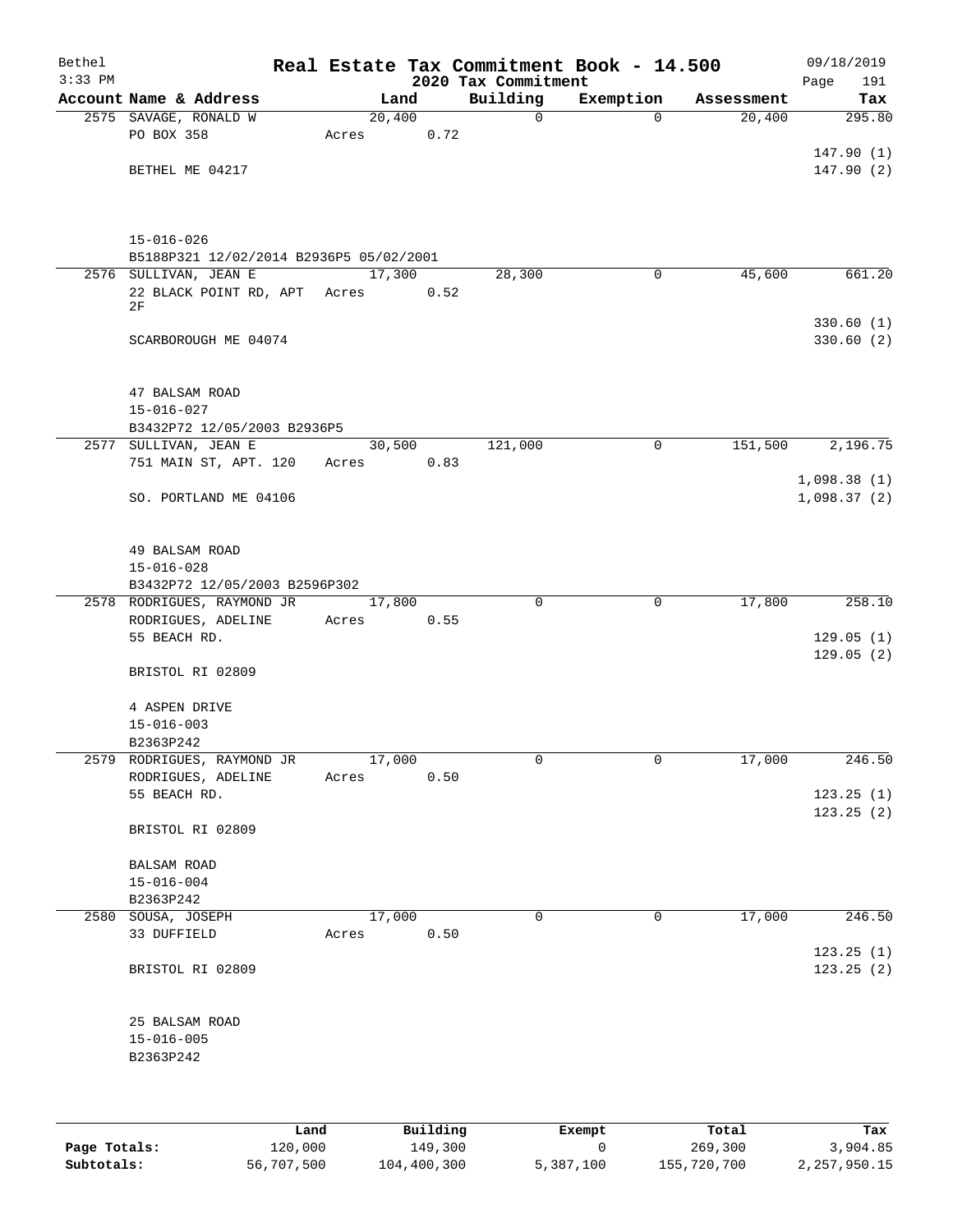| Bethel       |                                                     |       |                |                     | Real Estate Tax Commitment Book - 14.500 |                       | 09/18/2019      |
|--------------|-----------------------------------------------------|-------|----------------|---------------------|------------------------------------------|-----------------------|-----------------|
| $3:33$ PM    |                                                     |       |                | 2020 Tax Commitment |                                          |                       | 192<br>Page     |
|              | Account Name & Address<br>2581 DICARLI, FRANCIS M   |       | Land<br>25,600 | Building<br>105,400 | Exemption<br>$\Omega$                    | Assessment<br>131,000 | Tax<br>1,899.50 |
|              | 32 EAGLE WAY                                        | Acres | 0.50           |                     |                                          |                       |                 |
|              |                                                     |       |                |                     |                                          |                       | 949.75 (1)      |
|              | LAKEVILLE MA 02347 1456                             |       |                |                     |                                          |                       | 949.75 (2)      |
|              |                                                     |       |                |                     |                                          |                       |                 |
|              | 29 BALSAM ROAD                                      |       |                |                     |                                          |                       |                 |
|              | $15 - 016 - 006$                                    |       |                |                     |                                          |                       |                 |
|              | B4738P322 07/21/2011 B3023P199 11/05/2001           |       |                |                     |                                          |                       |                 |
|              | 2582 DALTON, CHARLES H                              |       | 32,600         | 80,400              | 0                                        | 113,000               | 1,638.50        |
|              | DALTON, DIANE K                                     | Acres | 1.00           |                     |                                          |                       |                 |
|              | 3016 PERSIMMON VALLEY<br>TRL                        |       |                |                     |                                          |                       | 819.25(1)       |
|              |                                                     |       |                |                     |                                          |                       | 819.25(2)       |
|              | AUSTIN TX 78732 2198                                |       |                |                     |                                          |                       |                 |
|              | 44 BALSAM ROAD                                      |       |                |                     |                                          |                       |                 |
|              | $15 - 016 - 007$                                    |       |                |                     |                                          |                       |                 |
|              | B4767P324 10/05/2011 B3973P119 07/20/2006 B302P199  |       |                |                     |                                          |                       |                 |
|              | 2583 46 BALSAM ROAD, LLC                            |       | 26,400         | 59,600              | 0                                        | 86,000                | 1,247.00        |
|              | 351 S CYPRESS ROAD STE                              | Acres | 0.55           |                     |                                          |                       |                 |
|              | 407                                                 |       |                |                     |                                          |                       |                 |
|              |                                                     |       |                |                     |                                          |                       | 623.50(1)       |
|              | POMPANO BEACH FL 33060                              |       |                |                     |                                          |                       | 623.50(2)       |
|              | 46 BALSAM ROAD                                      |       |                |                     |                                          |                       |                 |
|              | $15 - 016 - 008$                                    |       |                |                     |                                          |                       |                 |
|              | B5332P530 02/27/2017 B3441P73 12/23/2003 B3023P90   |       |                |                     |                                          |                       |                 |
|              | 11/08/2001                                          |       |                |                     |                                          |                       |                 |
|              | 2584 KING, MATTHEW T                                |       | 26,400         | 81,500              | 0                                        | 107,900               | 1,564.55        |
|              | KING, DEBORAH H                                     | Acres | 0.55           |                     |                                          |                       |                 |
|              | 108 HILL STREET                                     |       |                |                     |                                          |                       | 782.28 (1)      |
|              |                                                     |       |                |                     |                                          |                       | 782.27 (2)      |
|              | WEYMOUTH MA 02189                                   |       |                |                     |                                          |                       |                 |
|              | 4 BALSAM ROAD                                       |       |                |                     |                                          |                       |                 |
|              | $15 - 016 - 009$                                    |       |                |                     |                                          |                       |                 |
|              | B3445P9 12/23/2004 B3023P90                         |       |                |                     |                                          |                       |                 |
|              | 2585 RYDER, PAULA B                                 |       | 39,400         | 0                   | 0                                        | 39,400                | 571.30          |
|              | 405 B SABBATHDAY RD                                 | Acres | 10.00          |                     |                                          |                       |                 |
|              |                                                     |       |                |                     |                                          |                       | 285.65(1)       |
|              | NEW GLOUCESTER ME 04260                             |       |                |                     |                                          |                       | 285.65(2)       |
|              |                                                     |       |                |                     |                                          |                       |                 |
|              | INTERVALE RD                                        |       |                |                     |                                          |                       |                 |
|              | $15 - 017$                                          |       |                |                     |                                          |                       |                 |
|              | B1511P78<br>2586 LAWRENCE, DONALD D                 |       | 25,200         | 84,900              | 0                                        | 110,100               | 1,596.45        |
|              | LAWRENCE, JOHANNA J                                 | Acres | 0.60           |                     |                                          |                       |                 |
|              | PO BOX 157                                          |       |                |                     |                                          |                       | 798.23(1)       |
|              |                                                     |       |                |                     |                                          |                       | 798.22 (2)      |
|              | BRYANT POND ME 04219                                |       |                |                     |                                          |                       |                 |
|              | 2067 INTERVALE RD.                                  |       |                |                     |                                          |                       |                 |
|              | $15 - 018$                                          |       |                |                     |                                          |                       |                 |
|              | B5148P270 08/18/2014 B5130P74 06/26/2014 B5051P76   |       |                |                     |                                          |                       |                 |
|              | 10/17/2013 B2561P74 05/20/1998 B1417P105 09/02/1986 |       |                |                     |                                          |                       |                 |
|              |                                                     | Land  | Building       |                     | Exempt                                   | Total                 | Tax             |
| Page Totals: | 175,600                                             |       | 411,800        |                     | 0                                        | 587,400               | 8,517.30        |
| Subtotals:   | 56,883,100                                          |       | 104,812,100    |                     | 5,387,100                                | 156,308,100           | 2, 266, 467. 45 |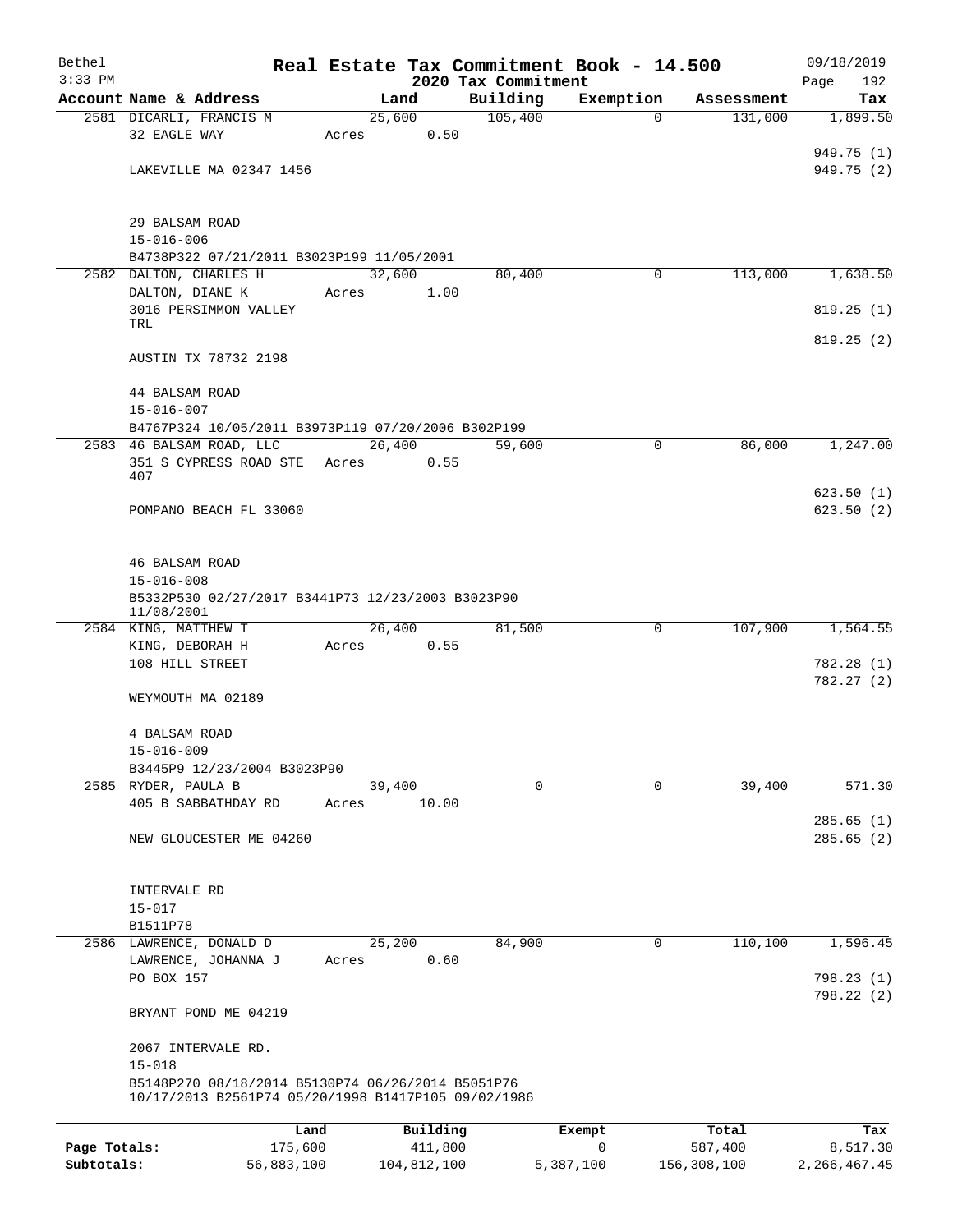| Bethel<br>$3:33$ PM |                                                                                |       |        | 2020 Tax Commitment | Real Estate Tax Commitment Book - 14.500 |            | 09/18/2019<br>193 |
|---------------------|--------------------------------------------------------------------------------|-------|--------|---------------------|------------------------------------------|------------|-------------------|
|                     | Account Name & Address                                                         |       | Land   | Building            | Exemption                                | Assessment | Page<br>Tax       |
|                     | 2587 DAY, PERLEY                                                               |       | 28,300 | 7,700               | 0                                        | 36,000     | 522.00            |
|                     | DAY, KATHLEEN                                                                  | Acres | 1.00   |                     |                                          |            |                   |
|                     | 663 BROWNFIELD RD                                                              |       |        |                     |                                          |            | 261.00(1)         |
|                     |                                                                                |       |        |                     |                                          |            | 261.00(2)         |
|                     | EATON NH 03832                                                                 |       |        |                     |                                          |            |                   |
|                     |                                                                                |       |        |                     |                                          |            |                   |
|                     | 2069 INTERVALE RD.                                                             |       |        |                     |                                          |            |                   |
|                     | $15 - 019$                                                                     |       |        |                     |                                          |            |                   |
|                     | B5382P75 12/05/2017 B4174P304 08/03/2007 B3141P151<br>2588 MOLLICONE, NINA, PR |       | 18,200 | $\Omega$            | 0                                        | 18,200     | 263.90            |
|                     | EST. OF LESLIE NOYES                                                           | Acres | 28.00  |                     |                                          |            |                   |
|                     | 83 GRANDVIEW RD.                                                               |       |        |                     |                                          |            | 131.95(1)         |
|                     |                                                                                |       |        |                     |                                          |            | 131.95(2)         |
|                     | BETHEL ME 04217                                                                |       |        |                     |                                          |            |                   |
|                     |                                                                                |       |        |                     |                                          |            |                   |
|                     | INTERVALE RD S/S                                                               |       |        |                     |                                          |            |                   |
|                     | $15 - 020$                                                                     |       |        |                     |                                          |            |                   |
|                     | B3412P46 11/03/2003 B3141P151                                                  |       |        |                     |                                          |            |                   |
|                     | 2590 RICH, JONATHAN W                                                          |       | 37,800 | 564,900             | 0                                        | 602,700    | 8,739.15          |
|                     | 1 RAMONA WAY                                                                   | Acres | 5.71   |                     |                                          |            |                   |
|                     |                                                                                |       |        |                     |                                          |            | 4,369.58(1)       |
|                     | WENHAM MA 01984                                                                |       |        |                     |                                          |            | 4,369.57(2)       |
|                     |                                                                                |       |        |                     |                                          |            |                   |
|                     | 35 GRANDVIEW ROAD                                                              |       |        |                     |                                          |            |                   |
|                     | $15 - 022 - A$                                                                 |       |        |                     |                                          |            |                   |
|                     | B5217P144 04/13/2015 B4334P64 08/08/2008 B4252P298                             |       |        |                     |                                          |            |                   |
|                     | 12/27/2007 B2841P138                                                           |       |        |                     |                                          |            |                   |
|                     | 2591 TRUFANT, PAUL R                                                           |       | 26,200 | 197,900             | 0                                        | 224,100    | 3,249.45          |
|                     | LABBE-TRUFANT, NICOLE L Acres                                                  |       | 2.00   |                     |                                          |            |                   |
|                     | 5 RIVER'S EDGE DRIVE                                                           |       |        |                     |                                          |            | 1,624.73(1)       |
|                     | KENNEBUNK ME 04043 3218                                                        |       |        |                     |                                          |            | 1,624.72(2)       |
|                     |                                                                                |       |        |                     |                                          |            |                   |
|                     | GRAND VIEW ESTATES                                                             |       |        |                     |                                          |            |                   |
|                     | $15 - 022 - 001$                                                               |       |        |                     |                                          |            |                   |
|                     | B3940P210 05/24/2006 B3591P338 09/17/2004                                      |       |        |                     |                                          |            |                   |
|                     | 2592 FOULSHAM, JOHN W                                                          |       | 33,100 | 170,500             | 0                                        | 203,600    | 2,952.20          |
|                     | FOULSHAM, BARBARA A                                                            | Acres | 1.22   |                     |                                          |            |                   |
|                     | 272 ATLANTIC STREET                                                            |       |        |                     |                                          |            | 1,476.10(1)       |
|                     |                                                                                |       |        |                     |                                          |            | 1,476.10(2)       |
|                     | QUINCY MA 02171                                                                |       |        |                     |                                          |            |                   |
|                     | 16 VALLEY VIEW DRIVE                                                           |       |        |                     |                                          |            |                   |
|                     | $15 - 022 - 010$                                                               |       |        |                     |                                          |            |                   |
|                     | B3521P279 05/24/2004 B3287P145 05/08/2003 B2841P138                            |       |        |                     |                                          |            |                   |
|                     | 2593 BUSSIERE, JAMES A                                                         |       | 32,800 | 139,800             | $\mathbf 0$                              | 172,600    | 2,502.70          |
|                     | BUSSIERE, DEBORAH L                                                            | Acres | 1.08   |                     |                                          |            |                   |
|                     | 8 GLEN ELLEN DRIVE                                                             |       |        |                     |                                          |            | 1, 251.35(1)      |
|                     |                                                                                |       |        |                     |                                          |            | 1, 251.35(2)      |
|                     | CUMBERLAND RI 02864                                                            |       |        |                     |                                          |            |                   |
|                     |                                                                                |       |        |                     |                                          |            |                   |
|                     | 20 VALLEY VIEW DRIVE                                                           |       |        |                     |                                          |            |                   |
|                     | 15-022-011                                                                     |       |        |                     |                                          |            |                   |
|                     | B3667P14 01/21/2005                                                            |       |        |                     |                                          |            |                   |
|                     |                                                                                |       |        |                     |                                          |            |                   |
|                     |                                                                                |       |        |                     |                                          |            |                   |

|              | Land       | Building    | Exempt    | Total       | Tax          |
|--------------|------------|-------------|-----------|-------------|--------------|
| Page Totals: | 176,400    | 1,080,800   |           | 1,257,200   | 18,229.40    |
| Subtotals:   | 57,059,500 | 105,892,900 | 5,387,100 | 157,565,300 | 2,284,696.85 |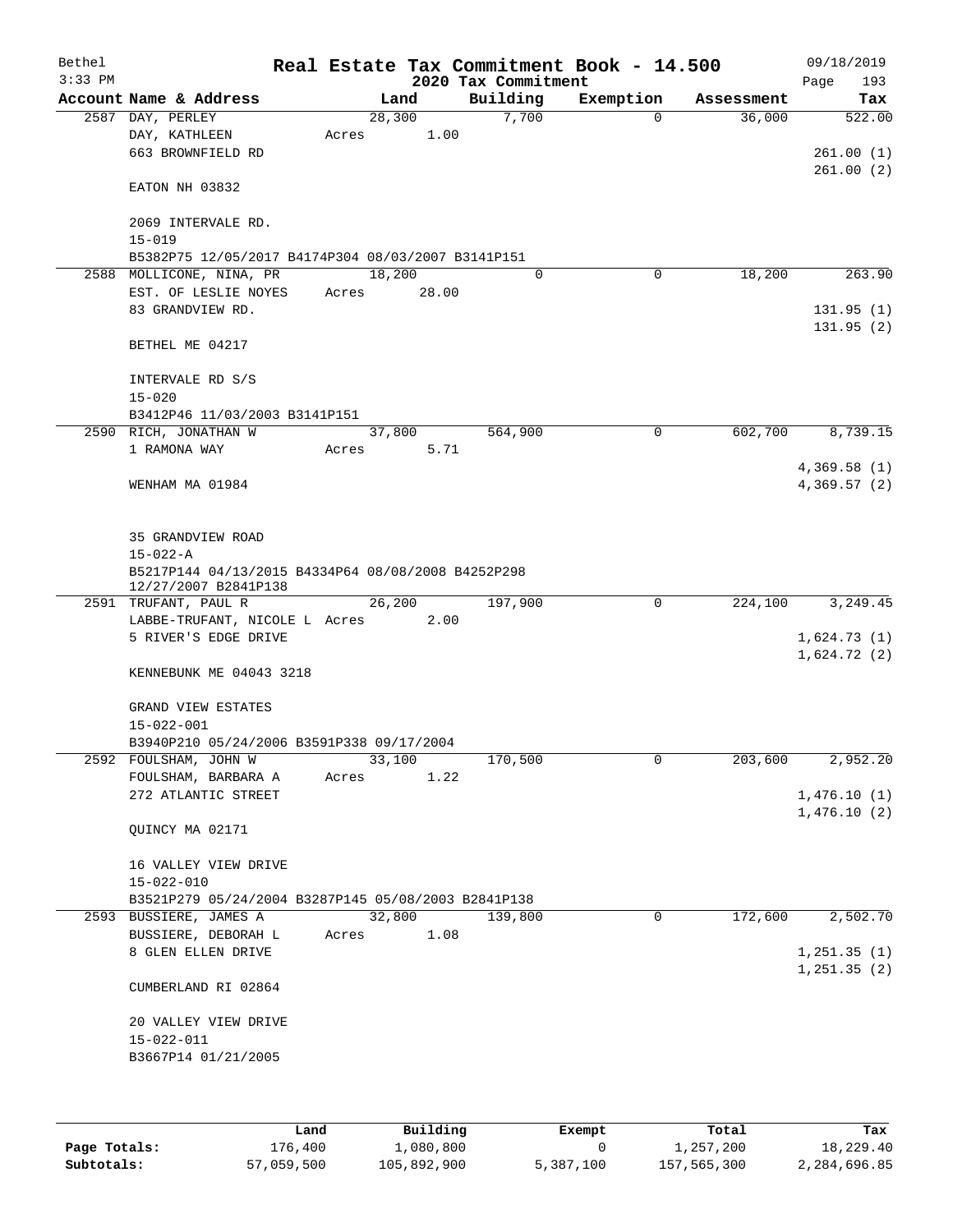| Bethel<br>$3:33$ PM |                                            |        |      | 2020 Tax Commitment | Real Estate Tax Commitment Book - 14.500 |            | 09/18/2019<br>Page<br>194  |
|---------------------|--------------------------------------------|--------|------|---------------------|------------------------------------------|------------|----------------------------|
|                     | Account Name & Address                     | Land   |      | Building            | Exemption                                | Assessment | Tax                        |
|                     | 2594 BELL, STEPHEN                         | 33,900 |      | 188,400             | 0                                        | 222,300    | 3,223.35                   |
|                     | BELL, IRENE                                | Acres  | 1.66 |                     |                                          |            |                            |
|                     | 21 WADSWORTH ST.                           |        |      |                     |                                          |            | 1,611.68(1)                |
|                     |                                            |        |      |                     |                                          |            | 1,611.67(2)                |
|                     | QUINCY MA 02171                            |        |      |                     |                                          |            |                            |
|                     |                                            |        |      |                     |                                          |            |                            |
|                     | 28 VALLEY VIEW DRIVE                       |        |      |                     |                                          |            |                            |
|                     | $15 - 022 - 012$                           |        |      |                     |                                          |            |                            |
|                     | B4157P191 07/03/2007                       |        |      |                     |                                          |            |                            |
|                     | 2595 BEAULIEU, WILLIAM J                   | 24,900 |      | $\mathbf 0$         | 0                                        | 24,900     | 361.05                     |
|                     | BEAULIEU, KRYSTLE M                        | Acres  | 1.20 |                     |                                          |            |                            |
|                     | PO BOX 216                                 |        |      |                     |                                          |            | 180.53(1)                  |
|                     |                                            |        |      |                     |                                          |            | 180.52 (2)                 |
|                     | UNION NH 03887                             |        |      |                     |                                          |            |                            |
|                     |                                            |        |      |                     |                                          |            |                            |
|                     | GRAND VIEW ESTATES LOT<br>$15 - 022 - 013$ |        |      |                     |                                          |            |                            |
|                     | B4915P205 11/02/2012                       |        |      |                     |                                          |            |                            |
|                     | 2596 BATIC, GERALD E                       | 24,700 |      | 0                   | 0                                        | 24,700     | 358.15                     |
|                     | BATIC, CAROLE J                            | Acres  | 1.10 |                     |                                          |            |                            |
|                     | 40 VALLEY VIEW ROAD                        |        |      |                     |                                          |            | 179.08(1)                  |
|                     |                                            |        |      |                     |                                          |            | 179.07(2)                  |
|                     | BELLINGHAM MA 02019                        |        |      |                     |                                          |            |                            |
|                     |                                            |        |      |                     |                                          |            |                            |
|                     | GRAND VIEW ESTATES                         |        |      |                     |                                          |            |                            |
|                     | $15 - 022 - 014$                           |        |      |                     |                                          |            |                            |
|                     | B3681P90 03/02/2005                        |        |      |                     |                                          |            |                            |
|                     | 2597 TYLER, BENJAMIN                       | 34,800 |      | 181,500             | $\mathbf 0$                              | 216,300    | 3,136.35                   |
|                     | PO BOX 117                                 | Acres  | 2.37 |                     |                                          |            |                            |
|                     |                                            |        |      |                     |                                          |            | 1,568.18(1)                |
|                     | GREENWOOD ME 04255                         |        |      |                     |                                          |            | 1,568.17(2)                |
|                     |                                            |        |      |                     |                                          |            |                            |
|                     | 25 VALLEY VIEW DRIVE                       |        |      |                     |                                          |            |                            |
|                     | $15 - 022 - 015$                           |        |      |                     |                                          |            |                            |
|                     | B3372P240 08/18/2003                       |        |      |                     |                                          |            |                            |
|                     | 2599 MOLLICONE, NINA R                     | 34,300 |      | 175,100             | 20,000                                   | 189,400    | 2,746.30                   |
|                     | 83 GRAND VIEW ROAD                         | Acres  | 1.95 |                     | 01 Homestead (HM)                        |            |                            |
|                     |                                            |        |      |                     |                                          |            | 1,373.15(1)                |
|                     | BETHEL ME 04217                            |        |      |                     |                                          |            | 1,373.15(2)                |
|                     |                                            |        |      |                     |                                          |            |                            |
|                     |                                            |        |      |                     |                                          |            |                            |
|                     | 83 GRANDVIEW ROAD                          |        |      |                     |                                          |            |                            |
|                     | $15 - 022 - 002$                           |        |      |                     |                                          |            |                            |
|                     | B3511P288 05/14/2004                       |        |      |                     |                                          |            |                            |
|                     | 2600 CADIGAN, SEAN D.                      | 34,500 |      | 151,700             | 0                                        | 186,200    | 2,699.90                   |
|                     | 36 HAVERHILL ROAD,                         | Acres  | 2.08 |                     |                                          |            |                            |
|                     | #5107                                      |        |      |                     |                                          |            |                            |
|                     | AMESBURY MA 01913                          |        |      |                     |                                          |            | 1,349.95(1)<br>1,349.95(2) |
|                     |                                            |        |      |                     |                                          |            |                            |
|                     |                                            |        |      |                     |                                          |            |                            |
|                     | 3 GRANDVIEW ROAD                           |        |      |                     |                                          |            |                            |
|                     | $15 - 022 - 003$                           |        |      |                     |                                          |            |                            |
|                     | B5456P607 04/01/2019 B3696P1 03/25/2005    |        |      |                     |                                          |            |                            |
|                     |                                            |        |      |                     |                                          |            |                            |
|                     |                                            |        |      |                     |                                          |            |                            |

|              | Land       | Building    | Exempt    | Total       | Tax          |
|--------------|------------|-------------|-----------|-------------|--------------|
| Page Totals: | 187,100    | 696,700     | 20,000    | 863,800     | 12,525.10    |
| Subtotals:   | 57,246,600 | 106,589,600 | 5,407,100 | 158,429,100 | 2,297,221.95 |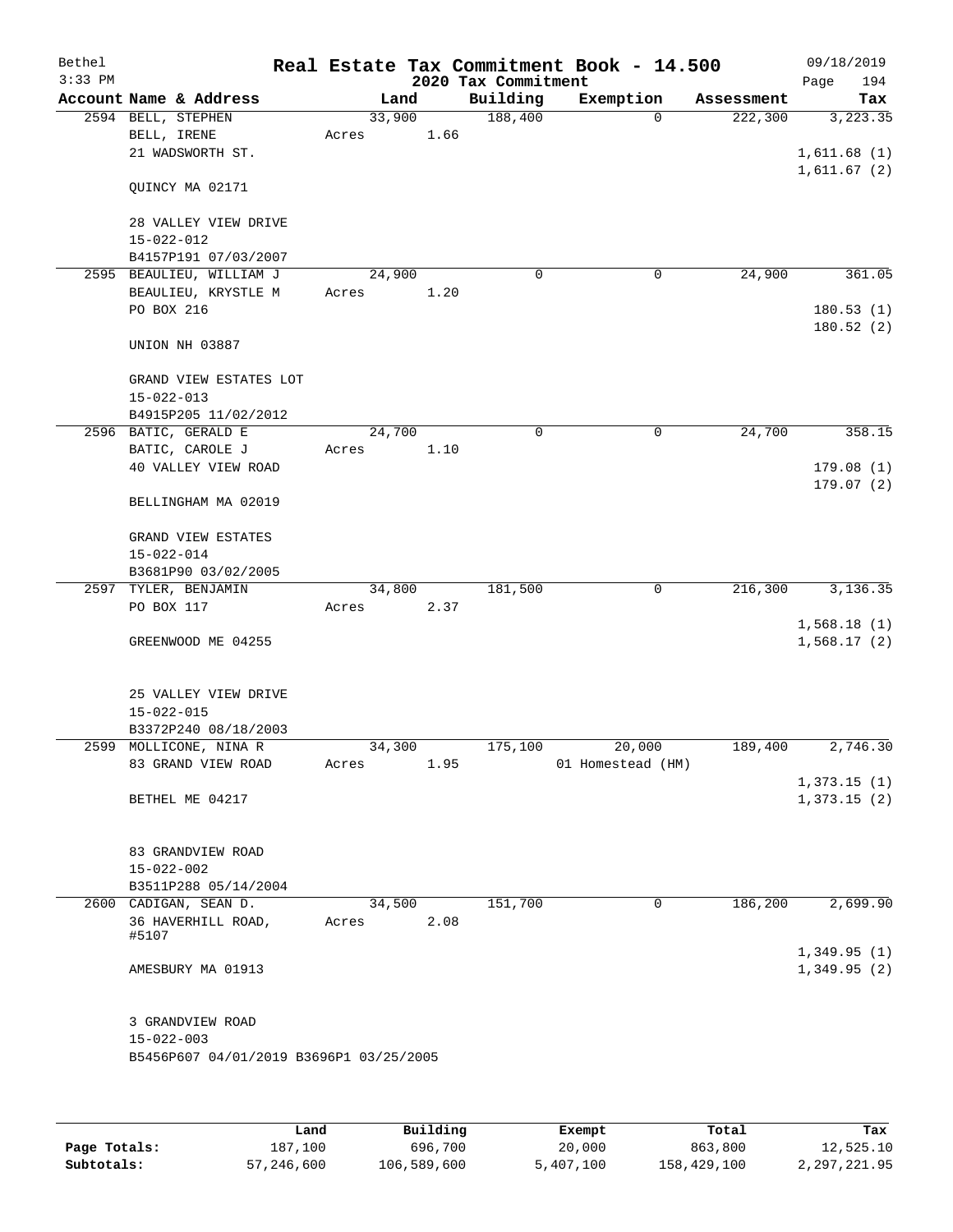| Bethel<br>$3:33$ PM |                                                                 |                 |      | 2020 Tax Commitment | Real Estate Tax Commitment Book - 14.500 |            | 09/18/2019<br>Page<br>195 |
|---------------------|-----------------------------------------------------------------|-----------------|------|---------------------|------------------------------------------|------------|---------------------------|
|                     | Account Name & Address                                          | Land            |      | Building            | Exemption                                | Assessment | Tax                       |
|                     | 2601 LAVIGNE, ERNEST L III                                      | 24,700          |      | 0                   | $\Omega$                                 | 24,700     | 358.15                    |
|                     | LAVIGNE, STACEY R                                               | Acres           | 1.10 |                     |                                          |            |                           |
|                     | 3 RAINONE COURT                                                 |                 |      |                     |                                          |            | 179.08(1)                 |
|                     | COVENTRY RI 02816                                               |                 |      |                     |                                          |            | 179.07(2)                 |
|                     | GRAND VIEW ESTATES                                              |                 |      |                     |                                          |            |                           |
|                     | $15 - 022 - 004$                                                |                 |      |                     |                                          |            |                           |
|                     | B3623P241 11/08/2004                                            |                 |      |                     |                                          |            |                           |
|                     | 2602 RAMSAY, RICHARD N<br>RAMSAY, SHERYL L                      | 25,400<br>Acres | 1.45 | 0                   | 0                                        | 25,400     | 368.30                    |
|                     | 74 DAWES STREET                                                 |                 |      |                     |                                          |            | 184.15(1)                 |
|                     |                                                                 |                 |      |                     |                                          |            | 184.15(2)                 |
|                     | WEST WARWICK RI 02893                                           |                 |      |                     |                                          |            |                           |
|                     | GRAND VIEW ESTATES LOT                                          |                 |      |                     |                                          |            |                           |
|                     | $15 - 022 - 005$                                                |                 |      |                     |                                          |            |                           |
|                     | B3610P54 10/19/2004                                             |                 |      |                     |                                          |            |                           |
|                     | 2603 DELMONICO, RONALD J                                        | 25,600          |      | 0                   | 0                                        | 25,600     | 371.20                    |
|                     | DELMONICO, DOREEN R                                             | Acres           | 1.58 |                     |                                          |            |                           |
|                     | 72 COMMERCIAl STREET                                            |                 |      |                     |                                          |            | 185.60(1)                 |
|                     | WHITMAN MA 02382                                                |                 |      |                     |                                          |            | 185.60(2)                 |
|                     | GRAND VIEW ESTATES                                              |                 |      |                     |                                          |            |                           |
|                     | $15 - 022 - 006$                                                |                 |      |                     |                                          |            |                           |
|                     | B4573P282 03/26/2010 B4137P68 05/23/2007 B3301P99<br>05/28/2003 |                 |      |                     |                                          |            |                           |
|                     | 2604 KUZMESKAS, MARK J                                          | 25,600          |      | $\mathbf 0$         | $\mathbf 0$                              | 25,600     | 371.20                    |
|                     | KUZMESKAS, KIMBERLY M                                           | Acres           | 1.44 |                     |                                          |            |                           |
|                     | 300 HANCOCK STREET                                              |                 |      |                     |                                          |            | 185.60(1)                 |
|                     |                                                                 |                 |      |                     |                                          |            | 185.60 (2)                |
|                     | WRENTHAM MA 02093                                               |                 |      |                     |                                          |            |                           |
|                     | GRAND VIEW ESTATES LOT                                          |                 |      |                     |                                          |            |                           |
|                     | $15 - 022 - 007$                                                |                 |      |                     |                                          |            |                           |
|                     | B3572P70 08/20/2004                                             |                 |      |                     |                                          |            |                           |
|                     | 2605 KUZMESKAS, MARK J                                          | 26,100          |      | 0                   | 0                                        | 26,100     | 378.45                    |
|                     | KUZMESKAS, KIMBERLY M                                           | Acres           | 1.90 |                     |                                          |            |                           |
|                     | 300 HANCOCK STREET                                              |                 |      |                     |                                          |            | 189.23(1)<br>189.22 (2)   |
|                     | WRENTHAM MA 02093                                               |                 |      |                     |                                          |            |                           |
|                     | GRAND VIEW ESTATES LOT                                          |                 |      |                     |                                          |            |                           |
|                     | $15 - 022 - 008$                                                |                 |      |                     |                                          |            |                           |
|                     | B3572P70 08/20/2004                                             |                 |      |                     |                                          |            |                           |
|                     | 2606 DECRESCENZO, DINO                                          | 26,700          |      | $\Omega$            | 0                                        | 26,700     | 387.15                    |
|                     | DECRESCENZO, LORI ANN                                           | Acres           | 2.41 |                     |                                          |            |                           |
|                     | 72 GORHAM STREET                                                |                 |      |                     |                                          |            | 193.58(1)                 |
|                     | REHOBOTH MA 02769                                               |                 |      |                     |                                          |            | 193.57(2)                 |
|                     |                                                                 |                 |      |                     |                                          |            |                           |
|                     | GRAND VIEW ESTATES                                              |                 |      |                     |                                          |            |                           |
|                     | $15 - 022 - 009$                                                |                 |      |                     |                                          |            |                           |
|                     | B3279P171 04/24/2003                                            |                 |      |                     |                                          |            |                           |
|                     |                                                                 |                 |      |                     |                                          |            |                           |
|                     |                                                                 |                 |      |                     |                                          |            |                           |

|              | Land       | Building    | Exempt    | Total       | Tax          |
|--------------|------------|-------------|-----------|-------------|--------------|
| Page Totals: | 154,100    |             |           | 154,100     | 2,234.45     |
| Subtotals:   | 57,400,700 | 106,589,600 | 5,407,100 | 158,583,200 | 2,299,456.40 |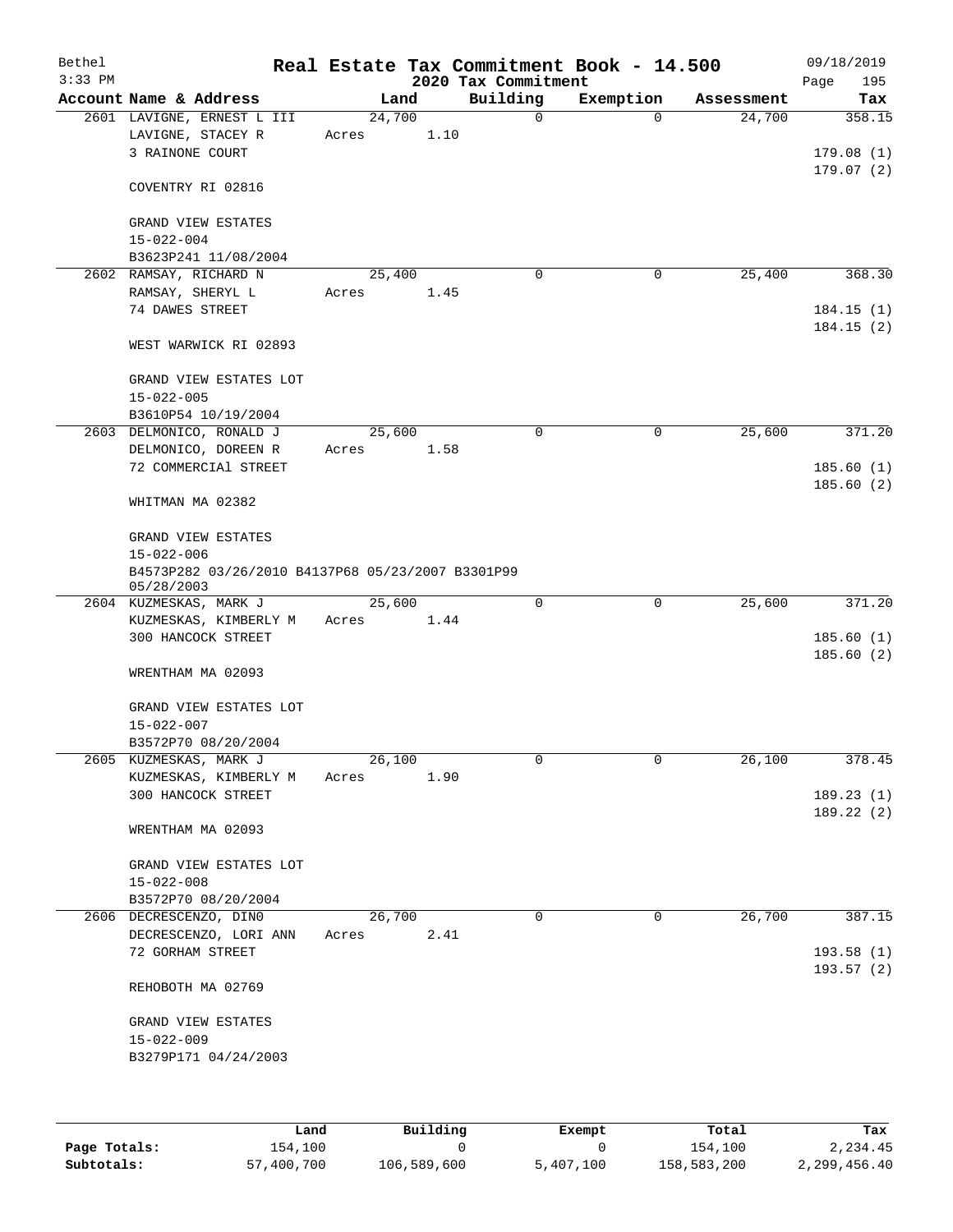| Bethel       |                                                   |        |                 |                                 | Real Estate Tax Commitment Book - 14.500 |                      | 09/18/2019              |
|--------------|---------------------------------------------------|--------|-----------------|---------------------------------|------------------------------------------|----------------------|-------------------------|
| $3:33$ PM    | Account Name & Address                            |        |                 | 2020 Tax Commitment<br>Building |                                          |                      | 196<br>Page             |
|              | 2607 DAY, REBEKAH I                               | 14,500 | Land            | 0                               | Exemption<br>$\Omega$                    | Assessment<br>14,500 | Tax<br>210.25           |
|              | 316 BUCKSKIN PATH                                 | Acres  | 0.70            |                                 |                                          |                      |                         |
|              |                                                   |        |                 |                                 |                                          |                      | 105.13(1)               |
|              | CENTERVILLE MA 02632                              |        |                 |                                 |                                          |                      | 105.12(2)               |
|              | 2204                                              |        |                 |                                 |                                          |                      |                         |
|              |                                                   |        |                 |                                 |                                          |                      |                         |
|              | INTERVALE RD S/S                                  |        |                 |                                 |                                          |                      |                         |
|              | $15 - 023$                                        |        |                 |                                 |                                          |                      |                         |
|              | B3887P306 02/14/2006                              |        |                 |                                 |                                          |                      |                         |
| 2608         | WIGHT, NATHAN                                     |        | 34,500          | 103,200                         | $\mathbf 0$                              | 137,700              | 1,996.65                |
|              | WIGHT, DEBBIE<br>2097 INTERVALE RD                | Acres  | 0.75            |                                 |                                          |                      | 998.33 (1)              |
|              |                                                   |        |                 |                                 |                                          |                      | 998.32 (2)              |
|              | BETHEL ME 04217                                   |        |                 |                                 |                                          |                      |                         |
|              |                                                   |        |                 |                                 |                                          |                      |                         |
|              | 2097 INTERVALE RD.                                |        |                 |                                 |                                          |                      |                         |
|              | $15 - 024$                                        |        |                 |                                 |                                          |                      |                         |
|              | B1516P213                                         |        |                 |                                 |                                          |                      |                         |
| 2609         | BETHEL, GEORGE<br>BETHEL, BARBARA                 | Acres  | 68,600<br>40.00 | 220,200                         | 20,000<br>01 Homestead (HM)              | 268,800              | 3,897.60                |
|              | 2139 INTERVALE ROAD                               |        |                 |                                 |                                          |                      | 1,948.80(1)             |
|              |                                                   |        |                 |                                 |                                          |                      | 1,948.80(2)             |
|              | BETHEL ME 04217                                   |        |                 |                                 |                                          |                      |                         |
|              |                                                   |        |                 |                                 |                                          |                      |                         |
|              | 2139 INTERVALE RD.                                |        |                 |                                 |                                          |                      |                         |
|              | $15 - 025$<br>B700P55 02/02/1971                  |        |                 |                                 |                                          |                      |                         |
|              | 2610 PIRET, JACQUELINE                            |        | 35,500          | $\mathbf 0$                     | $\mathbf 0$                              | 35,500               | 514.75                  |
|              | TRUSTEE JACQUELINE                                | Acres  | 94.00           |                                 |                                          |                      |                         |
|              | PIRET INDENTURE TRUST                             |        |                 |                                 |                                          |                      |                         |
|              | 79 UPLAND ROAD                                    |        |                 |                                 |                                          |                      | 257.38 (1)<br>257.37(2) |
|              | CAMBRIDGE MA 02140                                |        |                 |                                 |                                          |                      |                         |
|              |                                                   |        |                 |                                 |                                          |                      |                         |
|              | INTERVALE RD S/S                                  |        |                 |                                 |                                          |                      |                         |
|              | $15 - 026$                                        |        |                 |                                 |                                          |                      |                         |
|              | B3439P304 12/02/2003                              |        |                 |                                 |                                          |                      |                         |
| 2611         | KEYES, DENNIS                                     |        | 50,400          | 0                               | $\mathbf 0$                              | 50,400               | 730.80                  |
|              | SWEEZY, KENNETH JR<br>51 MATTAKEESETT ST          | Acres  | 40.50           |                                 |                                          |                      | 365.40(1)               |
|              |                                                   |        |                 |                                 |                                          |                      | 365.40(2)               |
|              | HANSON MA 02341                                   |        |                 |                                 |                                          |                      |                         |
|              |                                                   |        |                 |                                 |                                          |                      |                         |
|              |                                                   |        |                 |                                 |                                          |                      |                         |
|              | $15 - 027 - 001$<br>B3085P163                     |        |                 |                                 |                                          |                      |                         |
|              | 2612 DUMONT, PAUL D                               |        | 49,100          | 0                               | 20,000                                   | 29,100               | 421.95                  |
|              | PO BOX 245                                        | Acres  | 40.50           |                                 | 01 Homestead (HM)                        |                      |                         |
|              |                                                   |        |                 |                                 |                                          |                      | 210.98(1)               |
|              | BETHEL ME 04217                                   |        |                 |                                 |                                          |                      | 210.97(2)               |
|              |                                                   |        |                 |                                 |                                          |                      |                         |
|              |                                                   |        |                 |                                 |                                          |                      |                         |
|              | EIRE PROPERTIES<br>$15 - 027 - 002$               |        |                 |                                 |                                          |                      |                         |
|              | B5127P311 06/19/2014 B4821P22 02/15/2012 B3087P14 |        |                 |                                 |                                          |                      |                         |
|              | 04/29/2002                                        |        |                 |                                 |                                          |                      |                         |
|              |                                                   |        |                 |                                 |                                          |                      |                         |
|              | Land                                              |        | Building        |                                 | Exempt                                   | Total                | Tax                     |
| Page Totals: | 252,600                                           |        | 323,400         |                                 | 40,000                                   | 536,000              | 7,772.00                |

**Subtotals:** 57,653,300 106,913,000 5,447,100 159,119,200 2,307,228.40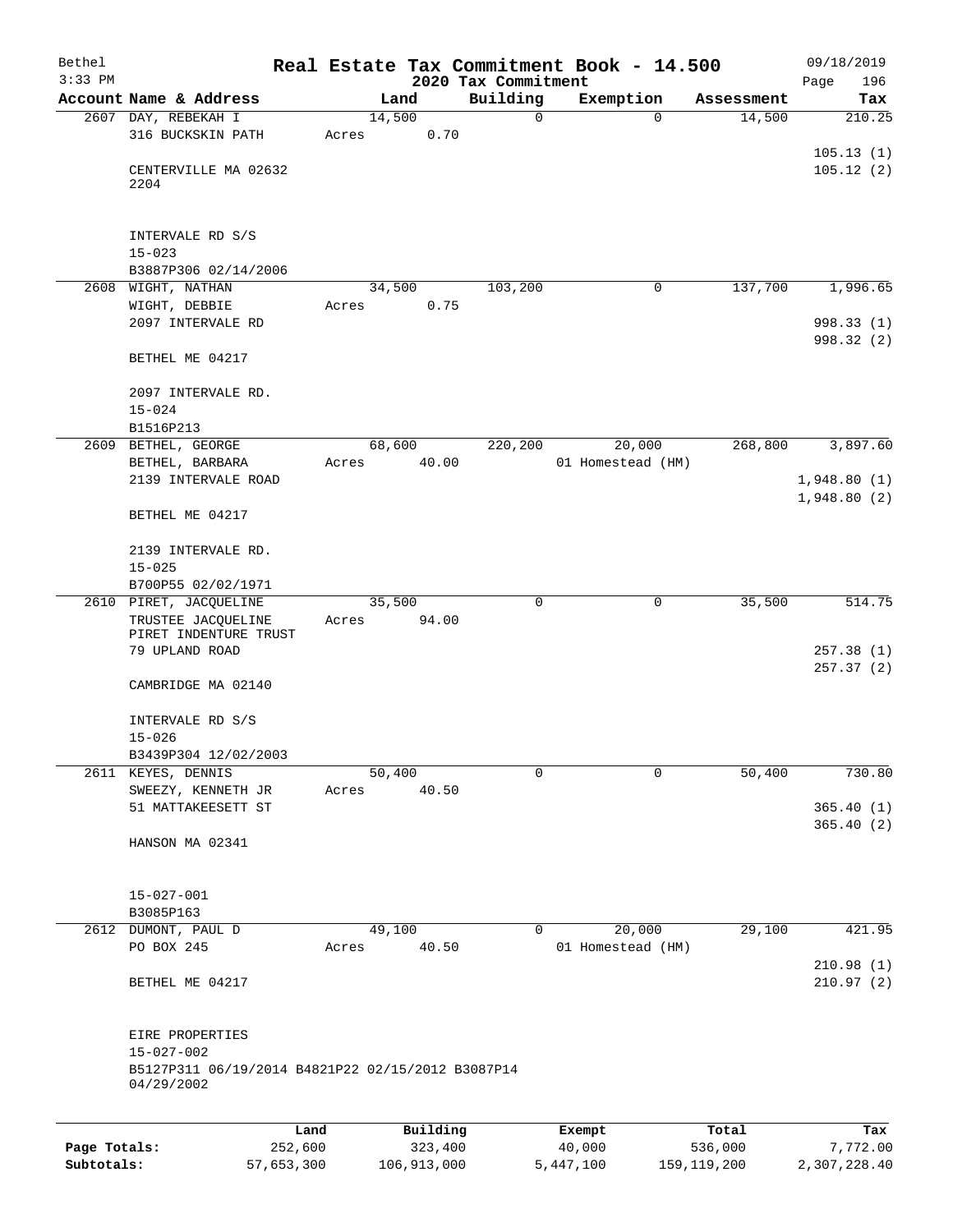| Bethel       |                                                                 |                 |       |                     |                     | Real Estate Tax Commitment Book - 14.500 |                  | 09/18/2019             |
|--------------|-----------------------------------------------------------------|-----------------|-------|---------------------|---------------------|------------------------------------------|------------------|------------------------|
| $3:33$ PM    |                                                                 |                 |       |                     | 2020 Tax Commitment |                                          |                  | 197<br>Page            |
|              | Account Name & Address                                          |                 |       | Land                | Building            | Exemption                                | Assessment       | Tax                    |
|              | 2613 DUMONT, PAUL D<br>PO BOX 245                               |                 |       | 57,200              | 561,700             | 20,000                                   | 598,900          | 8,684.05               |
|              |                                                                 |                 | Acres | 40.50               |                     | 01 Homestead (HM)                        |                  | 4,342.03(1)            |
|              | BETHEL ME 04217                                                 |                 |       |                     |                     |                                          |                  | 4,342.02(2)            |
|              |                                                                 |                 |       |                     |                     |                                          |                  |                        |
|              |                                                                 |                 |       |                     |                     |                                          |                  |                        |
|              | 256 GRANDVIEW ROAD                                              |                 |       |                     |                     |                                          |                  |                        |
|              | $15 - 027 - 003$                                                |                 |       |                     |                     |                                          |                  |                        |
|              | B5127P311 06/19/2014 B4821P22 02/15/2012 B3087P14<br>04/29/2002 |                 |       |                     |                     |                                          |                  |                        |
|              | 2614 DUMONT, PAUL D                                             |                 |       | 17,200              | 0                   | $\mathbf 0$                              | 17,200           | 249.40                 |
|              | PO BOX 245                                                      |                 | Acres | 25.90               |                     |                                          |                  |                        |
|              |                                                                 |                 |       |                     |                     |                                          |                  | 124.70(1)              |
|              | BETHEL ME 04217                                                 |                 |       |                     |                     |                                          |                  | 124.70(2)              |
|              |                                                                 |                 |       |                     |                     |                                          |                  |                        |
|              | EIRE PROPERTIES                                                 |                 |       |                     |                     |                                          |                  |                        |
|              | $15 - 027 - 004$                                                |                 |       |                     |                     |                                          |                  |                        |
|              | B4821P22 02/15/2012 B3101P233 04/29/2002                        |                 |       |                     |                     |                                          |                  |                        |
|              | 2615 ANVARI, JAMSHED                                            |                 |       | 53,100              | $\mathbf 0$         | $\mathbf 0$                              | 53,100           | 769.95                 |
|              | ANVARI, ELIZABETH A                                             |                 | Acres | 49.70               |                     |                                          |                  |                        |
|              | 115 HILL STREET                                                 |                 |       |                     |                     |                                          |                  | 384.98 (1)             |
|              | TOPSFIELD MA 0193                                               |                 |       |                     |                     |                                          |                  | 384.97 (2)             |
|              |                                                                 |                 |       |                     |                     |                                          |                  |                        |
|              |                                                                 |                 |       |                     |                     |                                          |                  |                        |
|              | $15 - 027 - 005$                                                |                 |       |                     |                     |                                          |                  |                        |
|              | B5312P580 10/14/2016                                            |                 |       |                     |                     |                                          |                  |                        |
|              | 2616 SENNEVILLE, JEFFREY S                                      |                 |       | 59,700              | 25,000              | 0                                        | 84,700           | 1,228.15               |
|              | SENNEVILLE, WENDY T<br>PO BOX 192                               |                 | Acres | 46.60               |                     |                                          |                  | 614.08(1)              |
|              |                                                                 |                 |       |                     |                     |                                          |                  | 614.07(2)              |
|              | BETHEL ME 04217                                                 |                 |       |                     |                     |                                          |                  |                        |
|              |                                                                 |                 |       |                     |                     |                                          |                  |                        |
|              | 239 GRAND VIEW RD.                                              |                 |       |                     |                     |                                          |                  |                        |
|              | $15 - 027 - 006$                                                |                 |       |                     |                     |                                          |                  |                        |
| 2617         | B5220P148 05/04/2015 B3140P3<br>DELLAQUILA, ANTHONY &           |                 |       | 24,500              | 0                   | 0                                        | 24,500           | 355.25                 |
|              | KELLY                                                           |                 |       |                     |                     |                                          |                  |                        |
|              | TRUSTEES DELLAQUILA                                             |                 | Acres | 49.90               |                     |                                          |                  |                        |
|              | LIVING TRUSTS<br>368 SPURWINK AVE                               |                 |       |                     |                     |                                          |                  |                        |
|              |                                                                 |                 |       |                     |                     |                                          |                  | 177.63(1)<br>177.62(2) |
|              | CAPE ELIZABETH ME 04107                                         |                 |       |                     |                     |                                          |                  |                        |
|              |                                                                 |                 |       |                     |                     |                                          |                  |                        |
|              | INTERVALE RD S/S                                                |                 |       |                     |                     |                                          |                  |                        |
|              | $15 - 028$                                                      |                 |       |                     |                     |                                          |                  |                        |
|              | B2675P58                                                        |                 |       |                     | 0                   |                                          |                  | 308.85                 |
|              | 2618 HARVEY, JOHN F<br>HARVEY, ANGELA M                         |                 | Acres | 21,300<br>41.40     |                     | 0                                        | 21,300           |                        |
|              | 167 RINALDI RD                                                  |                 |       |                     |                     |                                          |                  | 154.43(1)              |
|              |                                                                 |                 |       |                     |                     |                                          |                  | 154.42(2)              |
|              | BETHEL ME 04217                                                 |                 |       |                     |                     |                                          |                  |                        |
|              |                                                                 |                 |       |                     |                     |                                          |                  |                        |
|              | $15 - 028 - 001$                                                |                 |       |                     |                     |                                          |                  |                        |
|              | B5104P343 04/14/2014 B5104P342 04/14/2014 B5004P257             |                 |       |                     |                     |                                          |                  |                        |
|              | 07/01/2013 B4820P196 03/05/2012 B2430P298 05/02/1997            |                 |       |                     |                     |                                          |                  |                        |
|              |                                                                 |                 |       |                     |                     |                                          |                  |                        |
| Page Totals: |                                                                 | Land<br>233,000 |       | Building<br>586,700 |                     | Exempt<br>20,000                         | Total<br>799,700 | Tax<br>11,595.65       |
|              |                                                                 |                 |       |                     |                     |                                          |                  |                        |

**Subtotals:** 57,886,300 107,499,700 5,467,100 159,918,900 2,318,824.05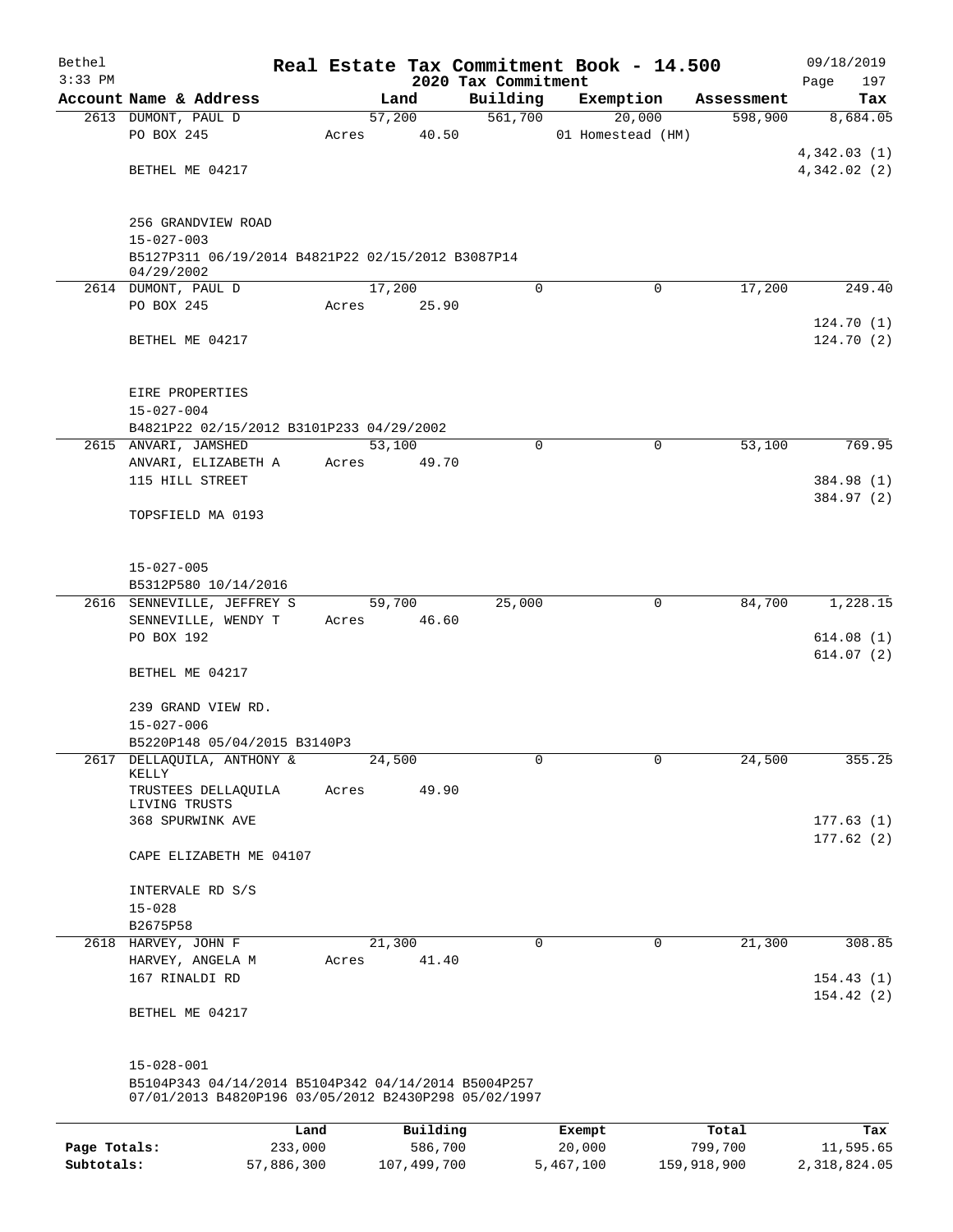| Bethel<br>$3:33$ PM |                                           |        |       |                                 | Real Estate Tax Commitment Book - 14.500 |            | 09/18/2019         |
|---------------------|-------------------------------------------|--------|-------|---------------------------------|------------------------------------------|------------|--------------------|
|                     | Account Name & Address                    |        | Land  | 2020 Tax Commitment<br>Building | Exemption                                | Assessment | 198<br>Page<br>Tax |
|                     | 2619 DELLAQUILA, ANTHONY                  | 18,700 |       | 62,200                          | $\Omega$                                 | 80,900     | 1,173.05           |
|                     | DELLAQUILA, KELLY                         | Acres  | 41.40 |                                 |                                          |            |                    |
|                     | 368 SPURWINK AVENUE                       |        |       |                                 |                                          |            | 586.53(1)          |
|                     |                                           |        |       |                                 |                                          |            | 586.52(2)          |
|                     | CAPE ELIZABETH ME 04107<br>0007           |        |       |                                 |                                          |            |                    |
|                     | 265 RINALDI ROAD<br>$15 - 028 - 002$      |        |       |                                 |                                          |            |                    |
|                     | B2430P298                                 |        |       |                                 |                                          |            |                    |
|                     | 2620 HARVEY, JOHN FREDERICK               | 12,200 |       | 61,000                          | 0                                        | 73,200     | 1,061.40           |
|                     | HARVEY, ANGELA                            | Acres  | 11.00 |                                 |                                          |            |                    |
|                     | 167 RINALDI RD                            |        |       |                                 |                                          |            | 530.70(1)          |
|                     |                                           |        |       |                                 |                                          |            | 530.70(2)          |
|                     | BETHEL ME 04217 0181                      |        |       |                                 |                                          |            |                    |
|                     | 167 RINALDI ROAD                          |        |       |                                 |                                          |            |                    |
|                     | $15 - 028 - 003$                          |        |       |                                 |                                          |            |                    |
|                     | B3116P20 05/21/2002                       |        |       |                                 |                                          |            |                    |
|                     | 2621 GAMMON, LESLIE R                     | 28,900 |       | 1,000                           | 0                                        | 29,900     | 433.55             |
|                     | GAMMON, MARIANNE                          | Acres  | 70.00 |                                 |                                          |            |                    |
|                     | 1193 WATERFORD RD.                        |        |       |                                 |                                          |            | 216.78(1)          |
|                     |                                           |        |       |                                 |                                          |            | 216.77(2)          |
|                     | WATERFORD ME 04088                        |        |       |                                 |                                          |            |                    |
|                     | INTERVALE RD S/S                          |        |       |                                 |                                          |            |                    |
|                     | $15 - 029$                                |        |       |                                 |                                          |            |                    |
|                     | B4750P338 08/19/2011 B774P257 03/03/1973  |        |       |                                 |                                          |            |                    |
|                     | 2622 BLAKE, HARLAN R                      | 31,000 |       | $\mathbf 0$                     | $\mathbf 0$                              | 31,000     | 449.50             |
|                     | 10 CHANDLER HILL RD                       | Acres  | 78.00 |                                 |                                          |            |                    |
|                     |                                           |        |       |                                 |                                          |            | 224.75(1)          |
|                     | BETHEL ME 04217                           |        |       |                                 |                                          |            | 224.75(2)          |
|                     | INTERVALE RD S/S                          |        |       |                                 |                                          |            |                    |
|                     | $15 - 030$                                |        |       |                                 |                                          |            |                    |
|                     | B5157P199 09/08/2014                      |        |       |                                 |                                          |            |                    |
|                     | 2623 PROTO, RICHARD R                     | 24,500 |       | 159,500                         | 0                                        | 184,000    | 2,668.00           |
|                     | PROTO, ANN R                              | Acres  | 1.00  |                                 |                                          |            |                    |
|                     | 8 EIGHTEENTH DRIVE                        |        |       |                                 |                                          |            | 1,334.00(1)        |
|                     |                                           |        |       |                                 |                                          |            | 1,334.00(2)        |
|                     | FRANKLIN MA 02038                         |        |       |                                 |                                          |            |                    |
|                     | 1 COUNTRYSIDE LANE                        |        |       |                                 |                                          |            |                    |
|                     | $15 - 004 - 001$                          |        |       |                                 |                                          |            |                    |
|                     | B4563P154 02/25/2010 B3615P111 10/27/2004 |        |       |                                 |                                          |            |                    |
|                     | 2624 ORDWAY, CAROL M                      | 24,500 |       | 268,100                         | 0                                        | 292,600    | 4,242.70           |
|                     | ORDWAY, DONALD W                          | Acres  | 1.01  |                                 |                                          |            |                    |
|                     | 17 ALBION ROAD                            |        |       |                                 |                                          |            | 2, 121.35(1)       |
|                     |                                           |        |       |                                 |                                          |            | 2, 121.35(2)       |
|                     | WOLLASTON MA 02790                        |        |       |                                 |                                          |            |                    |
|                     | 9 COUNTRYSIDE LANE                        |        |       |                                 |                                          |            |                    |
|                     | $15 - 004 - 002$                          |        |       |                                 |                                          |            |                    |
|                     | B3926P252 04/28/2006 B3591P310 09/17/2004 |        |       |                                 |                                          |            |                    |
|                     |                                           |        |       |                                 |                                          |            |                    |
|                     |                                           |        |       |                                 |                                          |            |                    |
|                     |                                           |        |       |                                 |                                          |            |                    |

|              | Land       | Building    | Exempt    | Total       | Tax          |
|--------------|------------|-------------|-----------|-------------|--------------|
| Page Totals: | 139,800    | 551,800     |           | 691,600     | 10,028.20    |
| Subtotals:   | 58,026,100 | 108,051,500 | 5,467,100 | 160,610,500 | 2,328,852.25 |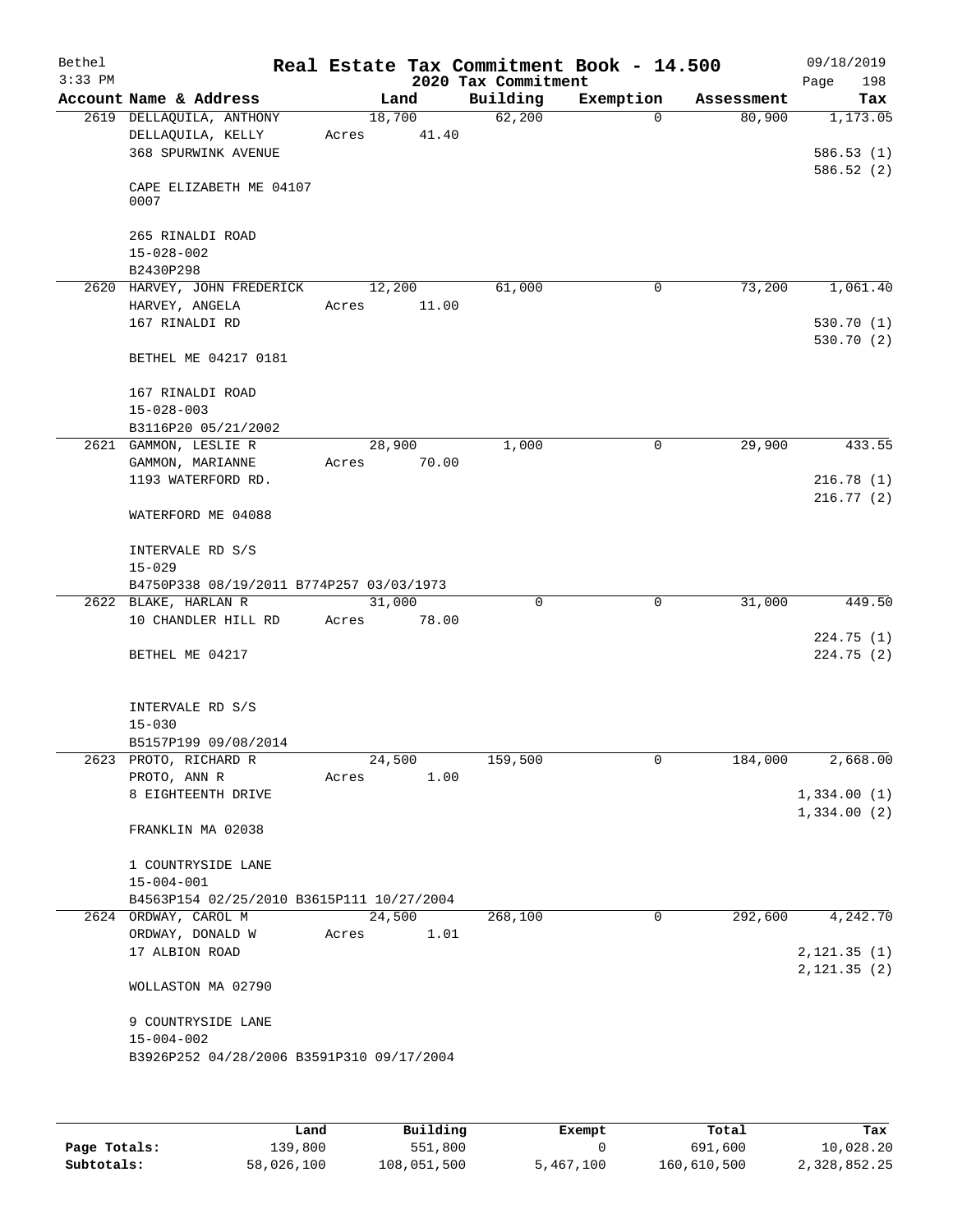| Bethel       |                                                                                                          |        |                |                     | Real Estate Tax Commitment Book - 14.500 |                       | 09/18/2019             |
|--------------|----------------------------------------------------------------------------------------------------------|--------|----------------|---------------------|------------------------------------------|-----------------------|------------------------|
| $3:33$ PM    |                                                                                                          |        |                | 2020 Tax Commitment |                                          |                       | Page<br>199            |
|              | Account Name & Address                                                                                   |        | Land           | Building            | Exemption                                | Assessment<br>195,600 | Tax<br>2,836.20        |
|              | 2625 REDFERN, PETER A.<br>KAREN REDFERN                                                                  | Acres  | 43,200<br>2.45 | 152,400             | $\mathbf 0$                              |                       |                        |
|              | 7538 KICKLITTER LANE                                                                                     |        |                |                     |                                          |                       | 1,418.10(1)            |
|              |                                                                                                          |        |                |                     |                                          |                       | 1,418.10(2)            |
|              | LAND O LAKES FL 35637                                                                                    |        |                |                     |                                          |                       |                        |
|              | 19 COUNTRYSIDE LANE                                                                                      |        |                |                     |                                          |                       |                        |
|              | $15 - 004 - 003$<br>B5435P268 10/09/2018 B4440P98 05/14/2009 B4056P86<br>11/30/2006 B3844P134 11/16/2005 |        |                |                     |                                          |                       |                        |
|              | 2626 KELLEHER, ETHAN                                                                                     |        | 25,200         | 166,700             | 0                                        | 191,900               | 2,782.55               |
|              | KELLEHER, MEGAN                                                                                          | Acres  | 1.49           |                     |                                          |                       |                        |
|              | 18 GRISTMILL LN                                                                                          |        |                |                     |                                          |                       | 1,391.28(1)            |
|              |                                                                                                          |        |                |                     |                                          |                       | 1,391.27(2)            |
|              | NORTHBOROUGH MA 01532                                                                                    |        |                |                     |                                          |                       |                        |
|              | 23 COUNTRYSIDE LANE                                                                                      |        |                |                     |                                          |                       |                        |
|              | $15 - 004 - 004$                                                                                         |        |                |                     |                                          |                       |                        |
|              | B3785P192 08/23/2005                                                                                     |        |                |                     |                                          |                       |                        |
|              | 2627 BEAN, DONALD A                                                                                      |        | 40,700         | $\mathbf 0$         | 0                                        | 40,700                | 590.15                 |
|              | BEAN, KAREN G                                                                                            | Acres  | 1.80           |                     |                                          |                       |                        |
|              | 489 NORTH RD                                                                                             |        |                |                     |                                          |                       | 295.08(1)              |
|              | BETHEL ME 04217                                                                                          |        |                |                     |                                          |                       | 295.07(2)              |
|              | NORTH RD                                                                                                 |        |                |                     |                                          |                       |                        |
|              | $16 - 001$                                                                                               |        |                |                     |                                          |                       |                        |
|              | B5317P578 11/23/2016 B5258P608 12/15/2015 B3254P246                                                      |        |                |                     |                                          |                       |                        |
|              | 2628 BLAUSS, NATHANIEL                                                                                   |        | 53,100         | 196,500             | 0                                        | 249,600               | 3,619.20               |
|              | 1471 NORTH RD                                                                                            | Acres  | 3.50           |                     |                                          |                       |                        |
|              |                                                                                                          |        |                |                     |                                          |                       | 1,809.60(1)            |
|              | GILEAD ME 04217                                                                                          |        |                |                     |                                          |                       | 1,809.60(2)            |
|              | 489 NORTH ROAD                                                                                           |        |                |                     |                                          |                       |                        |
|              | $16 - 002$                                                                                               |        |                |                     |                                          |                       |                        |
|              | B5430P12 09/06/2018 B1268P44 07/17/1984                                                                  |        |                |                     |                                          |                       |                        |
|              | 2629 BLAKE, ROBERT L                                                                                     |        | 14,500         | 0                   | 0                                        | 14,500                | 210.25                 |
|              | BLAKE, CYNTHIA J<br>107 INTERVALE RD                                                                     | Acres  | 61.30          |                     |                                          |                       |                        |
|              |                                                                                                          |        |                |                     |                                          |                       | 105.13(1)<br>105.12(2) |
|              | BETHEL ME 04217                                                                                          |        |                |                     |                                          |                       |                        |
|              | NORTH RD                                                                                                 |        |                |                     |                                          |                       |                        |
|              | $16 - 003$                                                                                               |        |                |                     |                                          |                       |                        |
|              | B5043P298 10/01/2013 B5043P293 09/25/2013<br>2630 GROGAN, PAUL S                                         | 52,000 |                | 242,100             | 0                                        | 294,100               | 4,264.45               |
|              | 8 WEST HILL PLACE, APT                                                                                   | Acres  | 2.70           |                     |                                          |                       |                        |
|              | 1                                                                                                        |        |                |                     |                                          |                       |                        |
|              |                                                                                                          |        |                |                     |                                          |                       | 2,132.23(1)            |
|              | BOSTON MA 02114                                                                                          |        |                |                     |                                          |                       | 2,132.22(2)            |
|              | 511 NORTH ROAD                                                                                           |        |                |                     |                                          |                       |                        |
|              | $16 - 004$                                                                                               |        |                |                     |                                          |                       |                        |
|              | B4916P32 11/05/2012 B4895P57 09/18/2012 B4699P273<br>03/11/2011 B3711P11 05/05/2005                      |        |                |                     |                                          |                       |                        |
|              |                                                                                                          |        |                |                     |                                          |                       |                        |
|              | Land                                                                                                     |        | Building       |                     | Exempt                                   | Total                 | Tax                    |
| Page Totals: | 228,700                                                                                                  |        | 757,700        |                     | $\mathbf 0$                              | 986,400               | 14,302.80              |

**Subtotals:** 58,254,800 108,809,200 5,467,100 161,596,900 2,343,155.05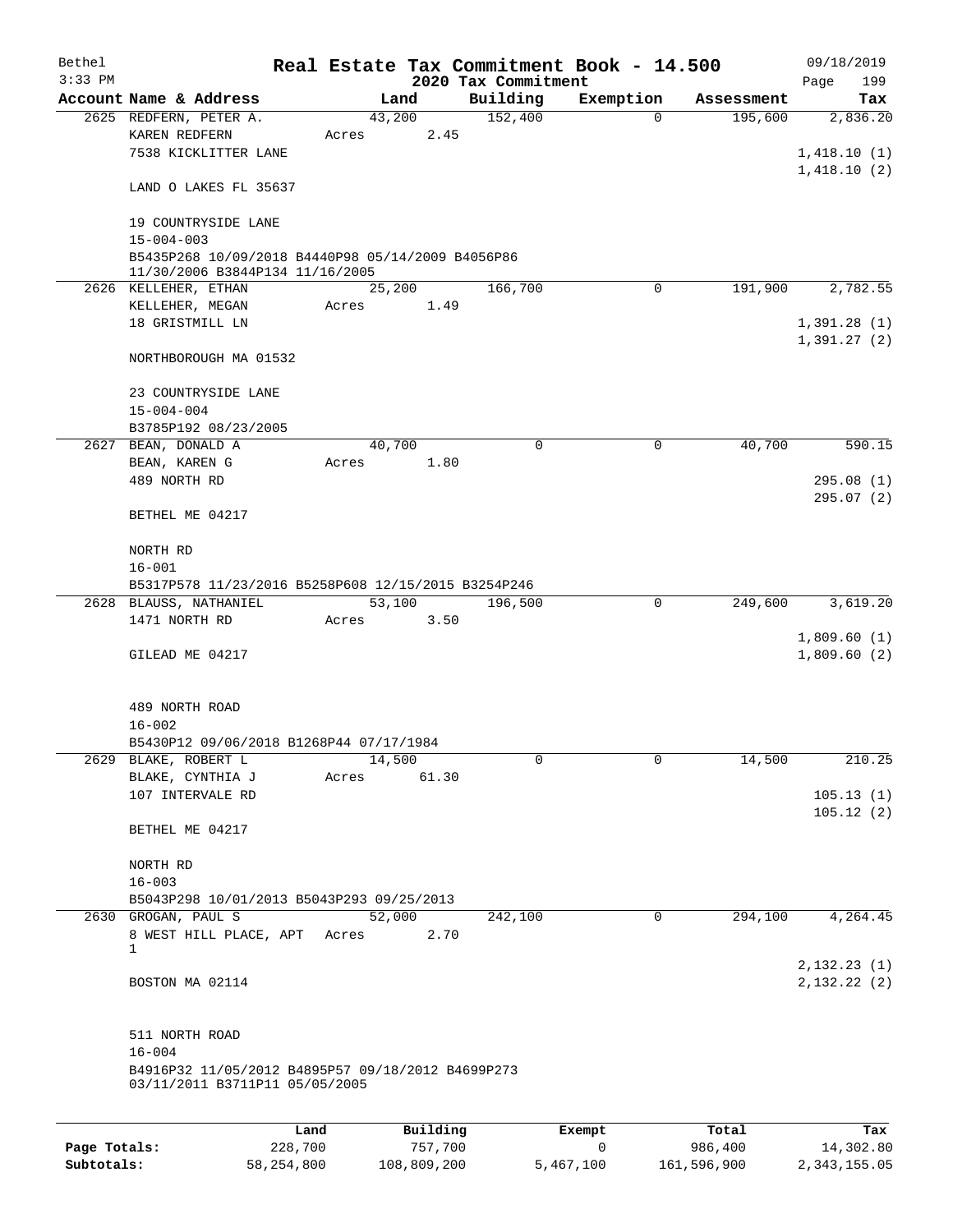| Bethel<br>$3:33$ PM |                                                                 | Real Estate Tax Commitment Book - 14.500 | 2020 Tax Commitment |                   |            | 09/18/2019<br>200<br>Page |
|---------------------|-----------------------------------------------------------------|------------------------------------------|---------------------|-------------------|------------|---------------------------|
|                     | Account Name & Address                                          | Land                                     | Building            | Exemption         | Assessment | Tax                       |
|                     | 2631 COWGILL, JAMES                                             | 52,300                                   | $\overline{59,300}$ | 26,000            | 85,600     | 1,241.20                  |
|                     | P.O. BOX 571                                                    | 2.90<br>Acres                            |                     | 01 Homestead (HM) |            |                           |
|                     |                                                                 |                                          |                     | 12 WW2 Vet Res    |            | 620.60(1)                 |
|                     | BETHEL ME 04217                                                 |                                          |                     |                   |            | 620.60(2)                 |
|                     |                                                                 |                                          |                     |                   |            |                           |
|                     |                                                                 |                                          |                     |                   |            |                           |
|                     | 521 NORTH ROAD                                                  |                                          |                     |                   |            |                           |
|                     | $16 - 005$<br>B871P147 09/19/1975                               |                                          |                     |                   |            |                           |
|                     | 2632 MAYNARD, MELISSA C                                         | 53,000                                   | 147,100             | 0                 | 200,100    | 2,901.45                  |
|                     | MAYNARD, STEVEN                                                 | Acres<br>3.40                            |                     |                   |            |                           |
|                     | 448 LAPHAM MILLS RD                                             |                                          |                     |                   |            | 1,450.73(1)               |
|                     |                                                                 |                                          |                     |                   |            | 1,450.72(2)               |
|                     | PERU NY 12972 5030                                              |                                          |                     |                   |            |                           |
|                     |                                                                 |                                          |                     |                   |            |                           |
|                     | 531 NORTH ROAD                                                  |                                          |                     |                   |            |                           |
|                     | $16 - 006$                                                      |                                          |                     |                   |            |                           |
|                     | B3361P99 08/22/2003<br>2633 WILLARD, BARBARA                    |                                          | 107,600             | 0                 | 163,600    | 2,372.20                  |
|                     | BOX 1982                                                        | 56,000<br>24.00<br>Acres                 |                     |                   |            |                           |
|                     |                                                                 |                                          |                     |                   |            | 1,186.10(1)               |
|                     | RUIDOSO NM 88355                                                |                                          |                     |                   |            | 1,186.10(2)               |
|                     |                                                                 |                                          |                     |                   |            |                           |
|                     |                                                                 |                                          |                     |                   |            |                           |
|                     | 543 NORTH ROAD                                                  |                                          |                     |                   |            |                           |
|                     | $16 - 007$                                                      |                                          |                     |                   |            |                           |
|                     | B5061P117 11/08/2013 B5054P94 10/18/2013 B2054P94<br>10/18/2013 |                                          |                     |                   |            |                           |
|                     | 2634 MCCLAIN, BRADLEY S                                         | 50,800                                   | 76,200              | 0                 | 127,000    | 1,841.50                  |
|                     | MASON, CAROLE L                                                 | 2.00<br>Acres                            |                     |                   |            |                           |
|                     | 559 NORTH RD.                                                   |                                          |                     |                   |            | 920.75(1)                 |
|                     |                                                                 |                                          |                     |                   |            | 920.75(2)                 |
|                     | BETHEL ME 04217 0104                                            |                                          |                     |                   |            |                           |
|                     |                                                                 |                                          |                     |                   |            |                           |
|                     | 559 NORTH ROAD                                                  |                                          |                     |                   |            |                           |
|                     | $16 - 008$<br>B1248P76 02/23/1984 B642P46 06/15/1965 B560P219   |                                          |                     |                   |            |                           |
|                     | 2635 CHAPMAN, HOWARD                                            | 93,100                                   | 53,800              | 20,000            | 126,900    | 1,840.05                  |
|                     | 76 CHAPMAN HILL RD.                                             | 63.85<br>Acres                           |                     | 01 Homestead (HM) |            |                           |
|                     |                                                                 |                                          |                     |                   |            | 920.03(1)                 |
|                     | BETHEL ME 04217                                                 |                                          |                     |                   |            | 920.02(2)                 |
|                     |                                                                 |                                          |                     |                   |            |                           |
|                     |                                                                 |                                          |                     |                   |            |                           |
|                     | 85 CHAPMAN HILL RD                                              |                                          |                     |                   |            |                           |
|                     | $16 - 010$                                                      |                                          |                     |                   |            |                           |
|                     | B3331P51 07/11/2003<br>2637 CHAPMAN, MARY ELLEN                 | 50,100                                   | 52,900              | 20,000            | 83,000     | 1,203.50                  |
|                     | 93 CHAPMAN HILL ROAD                                            | 1.70<br>Acres                            |                     | 01 Homestead (HM) |            |                           |
|                     |                                                                 |                                          |                     |                   |            | 601.75 (1)                |
|                     | BETHEL ME 04217                                                 |                                          |                     |                   |            | 601.75 (2)                |
|                     |                                                                 |                                          |                     |                   |            |                           |
|                     |                                                                 |                                          |                     |                   |            |                           |
|                     | 93 CHAPMAN HILL RD                                              |                                          |                     |                   |            |                           |
|                     | $16 - 011 - 001$                                                |                                          |                     |                   |            |                           |
|                     | B1610P157 10/26/1988                                            |                                          |                     |                   |            |                           |
|                     |                                                                 |                                          |                     |                   |            |                           |
|                     |                                                                 |                                          |                     |                   |            |                           |

|              | Land       | Building    | Exempt    | Total       | Tax          |
|--------------|------------|-------------|-----------|-------------|--------------|
| Page Totals: | 355,300    | 496,900     | 66,000    | 786,200     | 11,399.90    |
| Subtotals:   | 58,610,100 | 109,306,100 | 5,533,100 | 162,383,100 | 2,354,554.95 |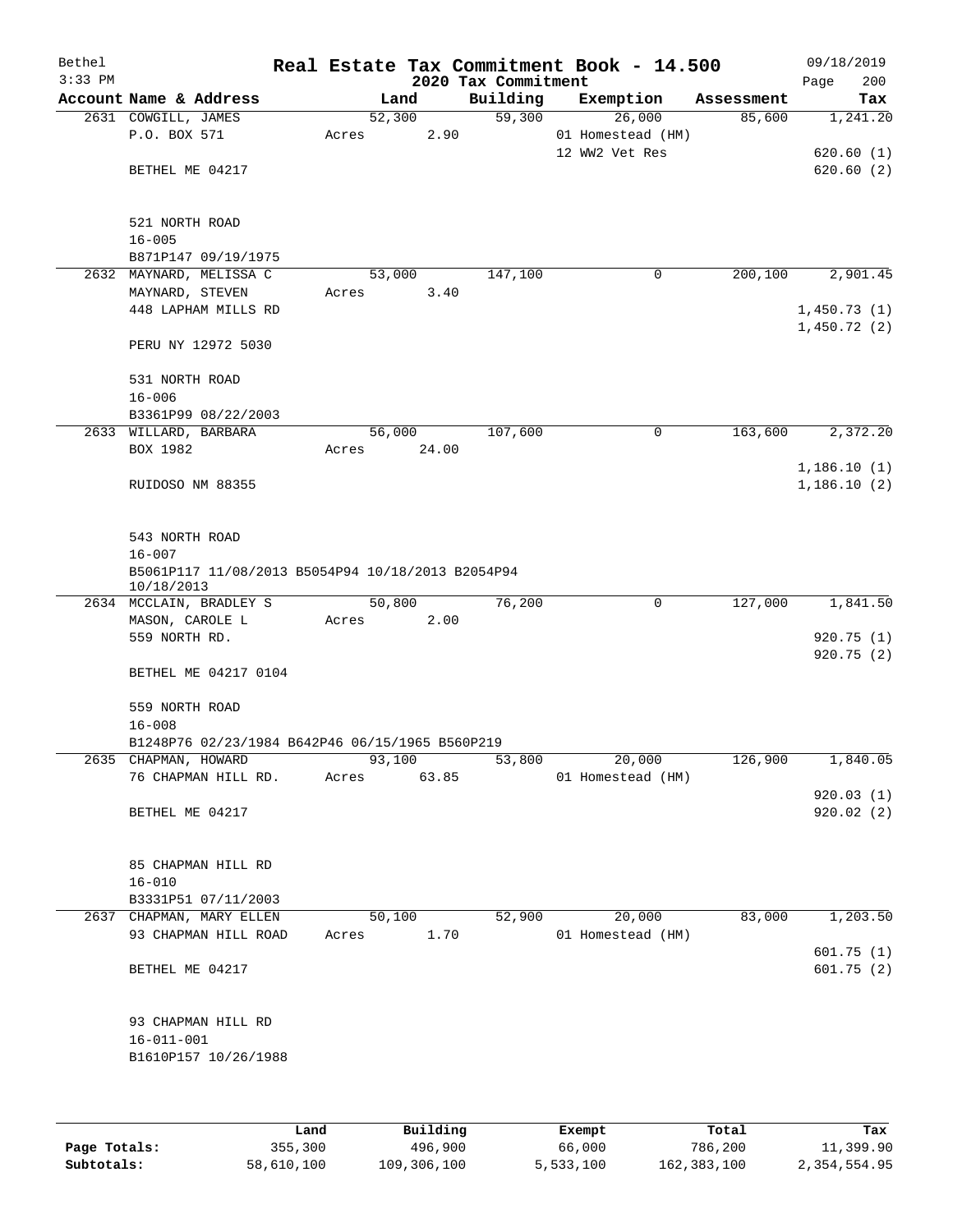| Bethel<br>$3:33$ PM |                                                                           |       |                     |                                 | Real Estate Tax Commitment Book - 14.500 |                  | 09/18/2019         |  |  |  |
|---------------------|---------------------------------------------------------------------------|-------|---------------------|---------------------------------|------------------------------------------|------------------|--------------------|--|--|--|
|                     | Account Name & Address                                                    |       | Land                | 2020 Tax Commitment<br>Building | Exemption                                | Assessment       | 201<br>Page<br>Tax |  |  |  |
|                     | 2638 SMITH, E VICKI                                                       |       | 49,400              | 117,300                         | 20,000                                   | 146,700          | 2,127.15           |  |  |  |
|                     | PO BOX 1264                                                               | Acres | 1.43                |                                 | 01 Homestead (HM)                        |                  |                    |  |  |  |
|                     |                                                                           |       |                     |                                 |                                          |                  | 1,063.58(1)        |  |  |  |
|                     | BETHEL ME 04217                                                           |       |                     |                                 |                                          |                  | 1,063.57(2)        |  |  |  |
|                     |                                                                           |       |                     |                                 |                                          |                  |                    |  |  |  |
|                     | 52 CHAPMAN HILL RD.                                                       |       |                     |                                 |                                          |                  |                    |  |  |  |
|                     | $16 - 012$                                                                |       |                     |                                 |                                          |                  |                    |  |  |  |
|                     | B4179P310 08/17/2007 B1610P157                                            |       |                     |                                 |                                          |                  |                    |  |  |  |
| 2639                | ANGEVINE, RICHARD E.,                                                     |       | 5,100               | $\Omega$                        | 0                                        | 5,100            | 73.95              |  |  |  |
|                     | SR.<br>400 NORTH RD.                                                      | Acres | 18.00               |                                 |                                          |                  |                    |  |  |  |
|                     |                                                                           |       |                     |                                 |                                          |                  | 36.98(1)           |  |  |  |
|                     | BETHEL ME 04217                                                           |       |                     |                                 |                                          |                  | 36.97(2)           |  |  |  |
|                     |                                                                           |       |                     |                                 |                                          |                  |                    |  |  |  |
|                     |                                                                           |       |                     |                                 |                                          |                  |                    |  |  |  |
|                     | NORTH RD                                                                  |       |                     |                                 |                                          |                  |                    |  |  |  |
|                     | $16 - 013$                                                                |       |                     |                                 |                                          |                  |                    |  |  |  |
|                     | B5043P298 10/01/2013 B4968P322 03/28/2013 B1610P157<br>2640 SALVO, VICTOR |       | 33,600              | 69,000                          | 0                                        | 102,600          | 1,487.70           |  |  |  |
|                     | PO BOX 164                                                                | Acres | 0.39                |                                 |                                          |                  |                    |  |  |  |
|                     |                                                                           |       |                     |                                 |                                          |                  | 743.85(1)          |  |  |  |
|                     | GREENWOOD ME 04255                                                        |       |                     |                                 |                                          |                  | 743.85 (2)         |  |  |  |
|                     |                                                                           |       |                     |                                 |                                          |                  |                    |  |  |  |
|                     |                                                                           |       |                     |                                 |                                          |                  |                    |  |  |  |
|                     | 579 NORTH ROAD                                                            |       |                     |                                 |                                          |                  |                    |  |  |  |
|                     | $16 - 014$<br>B5435P340 10/09/2018 B5412P51 06/07/2018 B517P407           |       |                     |                                 |                                          |                  |                    |  |  |  |
|                     | 07/23/1953                                                                |       |                     |                                 |                                          |                  |                    |  |  |  |
|                     | 2641 BREMMER, STEPHEN R                                                   |       | 24,600              | 500                             | 0                                        | 25,100           | 363.95             |  |  |  |
|                     | BREMMER, ROBERTA C                                                        | Acres | 0.75                |                                 |                                          |                  |                    |  |  |  |
|                     | 158 SUNRISE DRIVE                                                         |       |                     |                                 |                                          |                  | 181.98(1)          |  |  |  |
|                     | GUILFORD VT 05301                                                         |       |                     |                                 |                                          |                  | 181.97(2)          |  |  |  |
|                     |                                                                           |       |                     |                                 |                                          |                  |                    |  |  |  |
|                     | 613 NORTH RD                                                              |       |                     |                                 |                                          |                  |                    |  |  |  |
|                     | $16 - 015$                                                                |       |                     |                                 |                                          |                  |                    |  |  |  |
|                     | B5215P204 03/30/2015                                                      |       |                     |                                 |                                          |                  |                    |  |  |  |
| 2642                | STEARNS, JOYCE                                                            |       | 120,300             | 0                               | $\mathbf 0$                              | 120, 300         | 1,744.35           |  |  |  |
|                     | STEARNS, DEBRA<br>646 NORTH ROAD                                          | Acres | 133.00              |                                 |                                          |                  | 872.18 (1)         |  |  |  |
|                     |                                                                           |       |                     |                                 |                                          |                  | 872.17 (2)         |  |  |  |
|                     | BETHEL ME 04217                                                           |       |                     |                                 |                                          |                  |                    |  |  |  |
|                     |                                                                           |       |                     |                                 |                                          |                  |                    |  |  |  |
|                     | NORTH RD                                                                  |       |                     |                                 |                                          |                  |                    |  |  |  |
|                     | $16 - 016$                                                                |       |                     |                                 |                                          |                  |                    |  |  |  |
|                     | B615P248                                                                  |       |                     |                                 |                                          |                  |                    |  |  |  |
|                     | 2643 STEARNS, DEBRA<br>646 NORTH RD.                                      |       | 52,500<br>3.00      | 7,500                           | 0                                        | 60,000           | 870.00             |  |  |  |
|                     |                                                                           | Acres |                     |                                 |                                          |                  | 435.00(1)          |  |  |  |
|                     | BETHEL ME 04217                                                           |       |                     |                                 |                                          |                  | 435.00 (2)         |  |  |  |
|                     |                                                                           |       |                     |                                 |                                          |                  |                    |  |  |  |
|                     |                                                                           |       |                     |                                 |                                          |                  |                    |  |  |  |
|                     | 611 NORTH ROAD                                                            |       |                     |                                 |                                          |                  |                    |  |  |  |
|                     | $16 - 017$                                                                |       |                     |                                 |                                          |                  |                    |  |  |  |
|                     | B902P66                                                                   |       |                     |                                 |                                          |                  |                    |  |  |  |
|                     |                                                                           |       |                     |                                 |                                          |                  |                    |  |  |  |
|                     |                                                                           |       |                     |                                 |                                          |                  |                    |  |  |  |
| Page Totals:        | 285,500                                                                   | Land  | Building<br>194,300 |                                 | Exempt<br>20,000                         | Total<br>459,800 | Tax<br>6,667.10    |  |  |  |
|                     |                                                                           |       |                     |                                 |                                          |                  |                    |  |  |  |

**Subtotals:** 58,895,600 109,500,400 5,553,100 162,842,900 2,361,222.05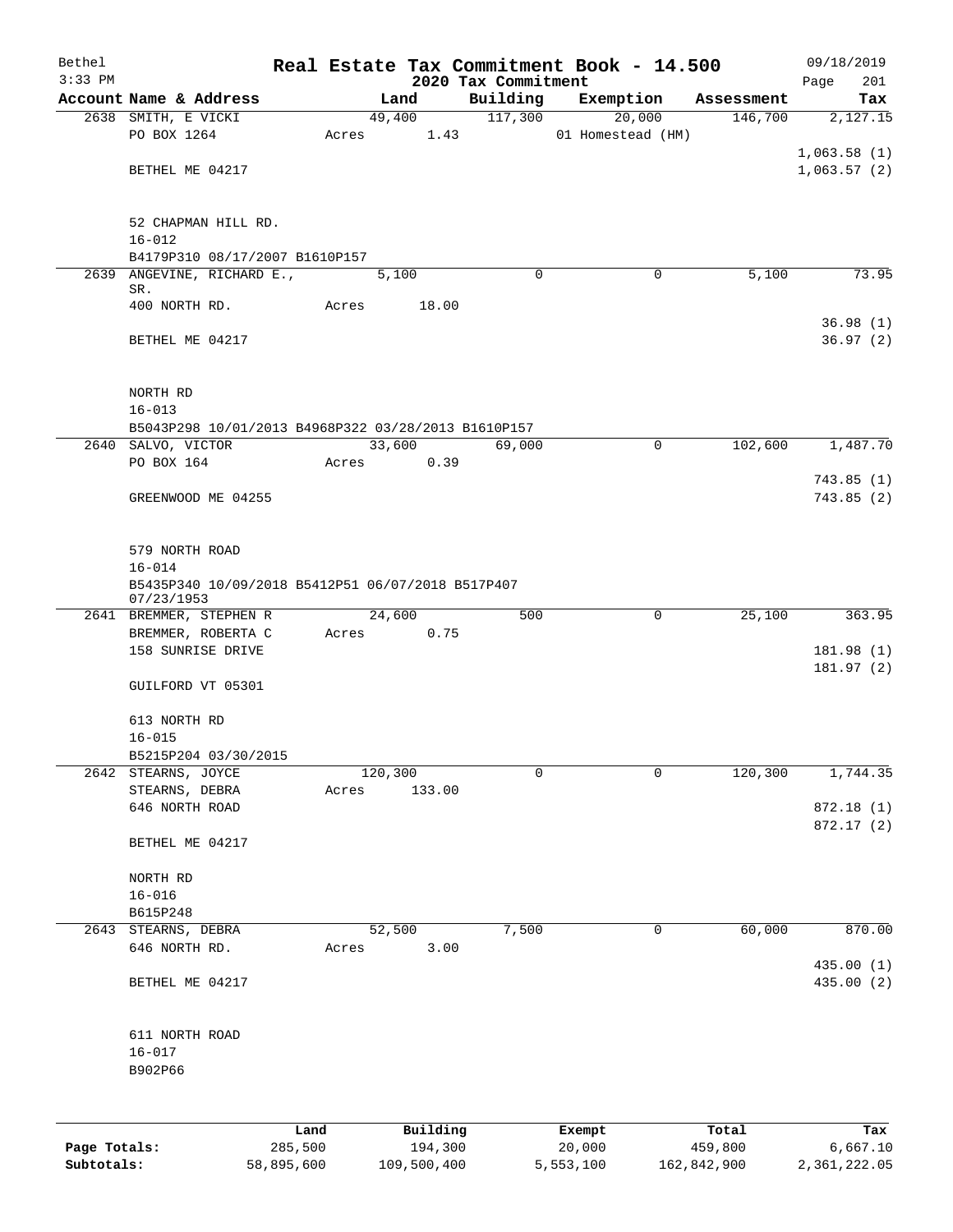| Bethel<br>$3:33$ PM |                                                   |       |        | 2020 Tax Commitment | Real Estate Tax Commitment Book - 14.500 |            | 09/18/2019<br>202<br>Page  |
|---------------------|---------------------------------------------------|-------|--------|---------------------|------------------------------------------|------------|----------------------------|
|                     | Account Name & Address                            |       | Land   | Building            | Exemption                                | Assessment | Tax                        |
|                     | 2644 BENSON, FERN                                 |       | 56,300 | 83,200              | $\mathbf 0$                              | 139,500    | 2,022.75                   |
|                     | 689 NORTH ROAD                                    | Acres | 6.09   |                     |                                          |            |                            |
|                     |                                                   |       |        |                     |                                          |            | 1,011.38(1)                |
|                     | BETHEL ME 04912                                   |       |        |                     |                                          |            | 1,011.37(2)                |
|                     |                                                   |       |        |                     |                                          |            |                            |
|                     | 689 NORTH ROAD                                    |       |        |                     |                                          |            |                            |
|                     | $16 - 018 - 001$                                  |       |        |                     |                                          |            |                            |
|                     | B4736P73 07/13/2011 B4674P106 12/21/2010          |       |        |                     |                                          |            |                            |
|                     | 2645 CHAPMAN, NICHOLAS                            |       | 43,300 | 52,100              | 0                                        | 95,400     | 1,383.30                   |
|                     | CHAPMAN, TASHA                                    | Acres | 0.77   |                     |                                          |            |                            |
|                     | 74 CHAPMAN HILL RD                                |       |        |                     |                                          |            | 691.65(1)                  |
|                     |                                                   |       |        |                     |                                          |            | 691.65(2)                  |
|                     | BETHEL ME 04217                                   |       |        |                     |                                          |            |                            |
|                     |                                                   |       |        |                     |                                          |            |                            |
|                     | 74 CHAPMAN HILL RD                                |       |        |                     |                                          |            |                            |
|                     | $16 - 010 - 002$                                  |       |        |                     |                                          |            |                            |
|                     | B5122P204 06/05/2014 B3787P60 08/24/2005          |       |        |                     |                                          |            |                            |
|                     | 2646 BENNETT, MICHAEL RYAN                        |       | 53,100 | 60,200              | $\mathbf 0$                              | 113,300    | 1,642.85                   |
|                     | 781 NORTH ROAD                                    | Acres | 3.50   |                     |                                          |            |                            |
|                     | BETHEL ME 04217                                   |       |        |                     |                                          |            | 821.43 (1)<br>821.42 (2)   |
|                     |                                                   |       |        |                     |                                          |            |                            |
|                     |                                                   |       |        |                     |                                          |            |                            |
|                     | 781 NORTH ROAD                                    |       |        |                     |                                          |            |                            |
|                     | $16 - 020$                                        |       |        |                     |                                          |            |                            |
|                     | B5396P371 03/07/2018 B5262P443 01/06/2016 B3224P2 |       |        |                     |                                          |            |                            |
|                     | 2647 FIVE ACRES FARM                              |       | 43,700 | 137,700             | $\mathbf 0$                              | 181,400    | 2,630.30                   |
|                     | PROPERTIES                                        |       |        |                     |                                          |            |                            |
|                     | PO BOX 1943                                       | Acres | 5.00   |                     |                                          |            |                            |
|                     | BETHEL ME 04217 1943                              |       |        |                     |                                          |            | 1,315.15(1)<br>1,315.15(2) |
|                     |                                                   |       |        |                     |                                          |            |                            |
|                     |                                                   |       |        |                     |                                          |            |                            |
|                     | 791 NORTH ROAD                                    |       |        |                     |                                          |            |                            |
|                     | $16 - 021$                                        |       |        |                     |                                          |            |                            |
|                     | B5022P207 08/09/2013                              |       |        |                     |                                          |            |                            |
|                     | 2648 GILBERT, LAURIE K.                           |       | 36,200 | 65,100              | 0                                        | 101,300    | 1,468.85                   |
|                     | 823 NORTH ROAD                                    | Acres | 0.48   |                     |                                          |            |                            |
|                     |                                                   |       |        |                     |                                          |            | 734.43(1)                  |
|                     | BETHEL ME 04217                                   |       |        |                     |                                          |            | 734.42 (2)                 |
|                     |                                                   |       |        |                     |                                          |            |                            |
|                     | 823 NORTH ROAD                                    |       |        |                     |                                          |            |                            |
|                     | $16 - 022$                                        |       |        |                     |                                          |            |                            |
|                     | B5442P721 11/20/2018 B1090P64 09/04/1980          |       |        |                     |                                          |            |                            |
|                     | 2649 HAMMAN, MARK A                               |       | 88,300 | 117,400             | 20,000                                   | 185,700    | 2,692.65                   |
|                     | HAMMAN, NANCY C                                   | Acres | 49.00  |                     | 01 Homestead (HM)                        |            |                            |
|                     | PO BOX 362                                        |       |        |                     |                                          |            | 1,346.33(1)                |
|                     |                                                   |       |        |                     |                                          |            | 1,346.32(2)                |
|                     | BETHEL ME 04217                                   |       |        |                     |                                          |            |                            |
|                     |                                                   |       |        |                     |                                          |            |                            |
|                     | 857 NORTH ROAD                                    |       |        |                     |                                          |            |                            |
|                     | $16 - 023$                                        |       |        |                     |                                          |            |                            |
|                     | B3180P97 10/10/2002                               |       |        |                     |                                          |            |                            |
|                     |                                                   |       |        |                     |                                          |            |                            |
|                     |                                                   |       |        |                     |                                          |            |                            |

|              | Land       | Building    | Exempt    | Total       | Tax          |
|--------------|------------|-------------|-----------|-------------|--------------|
| Page Totals: | 320,900    | 515,700     | 20,000    | 816,600     | 11,840.70    |
| Subtotals:   | 59,216,500 | 110,016,100 | 5,573,100 | 163,659,500 | 2,373,062.75 |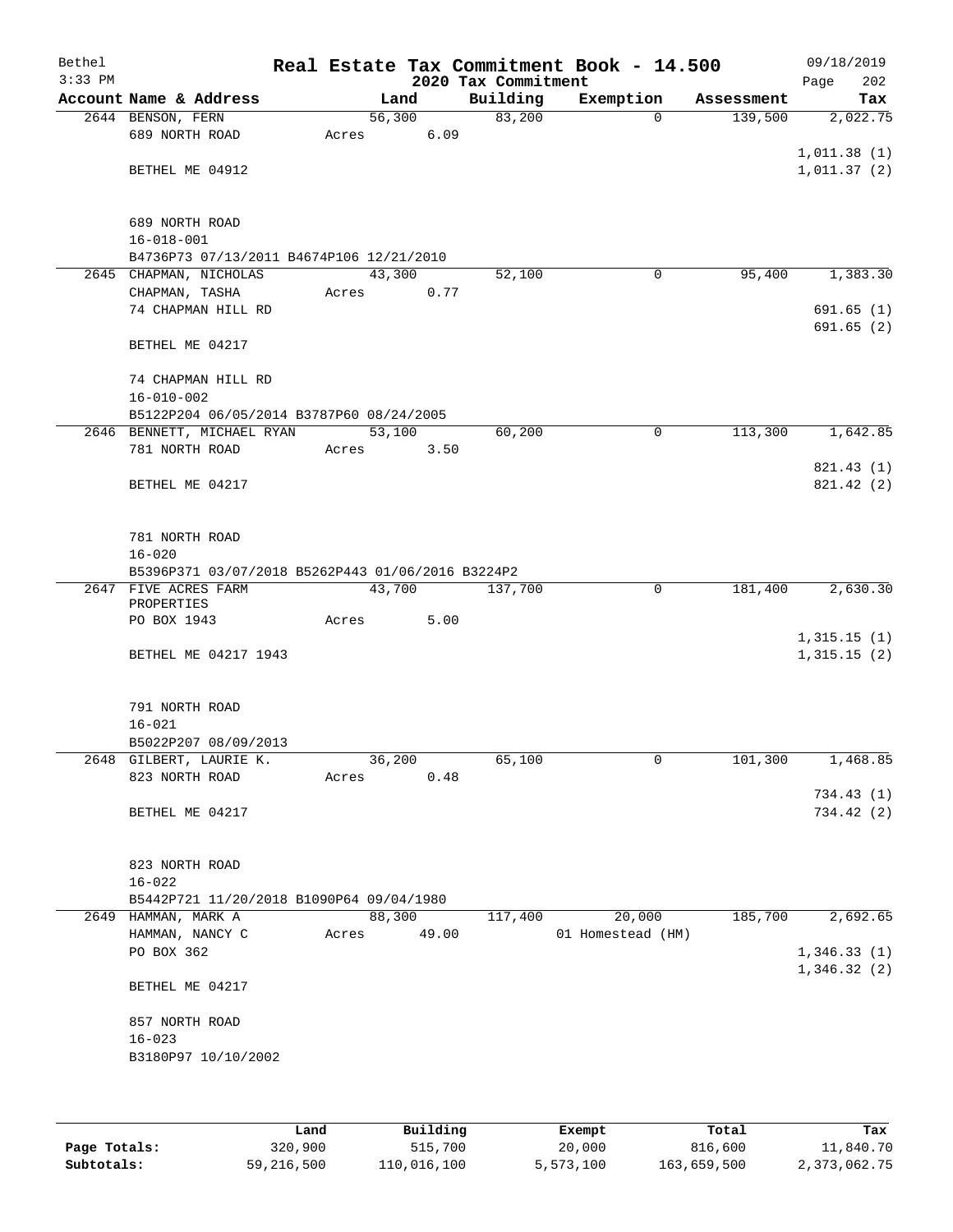| Bethel    |                                                   |       |         |                     | Real Estate Tax Commitment Book - 14.500 |            | 09/18/2019  |
|-----------|---------------------------------------------------|-------|---------|---------------------|------------------------------------------|------------|-------------|
| $3:33$ PM |                                                   |       |         | 2020 Tax Commitment |                                          |            | 203<br>Page |
|           | Account Name & Address                            |       | Land    | Building            | Exemption                                | Assessment | Tax         |
|           | 2650 CROCKER, STUART                              |       | 57,000  | 510, 200            | 20,000                                   | 547,200    | 7,934.40    |
|           | CROCKER, ELLEN                                    | Acres | 48.00   |                     | 01 Homestead (HM)                        |            |             |
|           | 917 NORTH ROAD                                    |       |         |                     |                                          |            | 3,967.20(1) |
|           | BETHEL ME 04217                                   |       |         |                     |                                          |            | 3,967.20(2) |
|           |                                                   |       |         |                     |                                          |            |             |
|           | 917 NORTH ROAD                                    |       |         |                     |                                          |            |             |
|           | $16 - 024$                                        |       |         |                     |                                          |            |             |
|           | B1037P149 B1037P149                               |       |         |                     |                                          |            |             |
| 2651      | SHAW, LEONARD S. &<br>JONATHAN M.& JENNIFER<br>R. |       | 76,400  | 162,100             | 20,000                                   | 218,500    | 3,168.25    |
|           | PO BOX 955                                        | Acres | 98.00   |                     | 01 Homestead (HM)                        |            |             |
|           |                                                   |       |         |                     |                                          |            | 1,584.13(1) |
|           | BETHEL ME 04217                                   |       |         |                     |                                          |            | 1,584.12(2) |
|           |                                                   |       |         |                     |                                          |            |             |
|           | 951 NORTH ROAD                                    |       |         |                     |                                          |            |             |
|           | $16 - 025$                                        |       |         |                     |                                          |            |             |
|           | B3750P338 06/21/2005 B0P0                         |       |         |                     |                                          |            |             |
|           | 2652 BELL, F LEE                                  |       | 49,800  | 113,000             | 0                                        | 162,800    | 2,360.60    |
|           | BELL, MARILYN                                     | Acres | 1.60    |                     |                                          |            |             |
|           | P.O. BOX 1446                                     |       |         |                     |                                          |            | 1,180.30(1) |
|           | CHARLOTTETOWN, PEI<br>C1A7N1                      |       |         |                     |                                          |            | 1,180.30(2) |
|           |                                                   |       |         |                     |                                          |            |             |
|           | 937 NORTH ROAD                                    |       |         |                     |                                          |            |             |
|           | $16 - 025 - 001$                                  |       |         |                     |                                          |            |             |
|           | B1868P238 02/18/1992                              |       |         |                     |                                          |            |             |
|           | 2654 GRAY BIRCH LAND INVEST,<br>LLC               |       | 125,300 | $\mathbf 0$         | $\mathbf 0$                              | 125,300    | 1,816.85    |
|           | 1351 W ALTGELD, 1F                                | Acres | 410.00  |                     |                                          |            |             |
|           |                                                   |       |         |                     |                                          |            | 908.43(1)   |
|           | CHICAGO IL 60614                                  |       |         |                     |                                          |            | 908.42(2)   |
|           |                                                   |       |         |                     |                                          |            |             |
|           | NORTH RD                                          |       |         |                     |                                          |            |             |
|           | $16 - 027$                                        |       |         |                     |                                          |            |             |
|           | B5054P91 10/24/2013 B3569P173 08/06/2004 B2383P50 |       |         |                     |                                          |            |             |
|           | 2655 CHADBOURNE TREE FARMS,                       |       | 268,200 | 0                   | $\Omega$                                 | 268,200    | 3,888.90    |
|           | LLC                                               |       |         |                     |                                          |            |             |
|           | PO BOX 1750                                       | Acres | 413.60  |                     |                                          |            |             |
|           |                                                   |       |         |                     |                                          |            | 1,944.45(1) |
|           | BETHEL ME 04217                                   |       |         |                     |                                          |            | 1,944.45(2) |
|           | NORTH RD                                          |       |         |                     |                                          |            |             |
|           | $16 - 028$                                        |       |         |                     |                                          |            |             |
|           | B3652P43 12/29/2004 B2383P50                      |       |         |                     |                                          |            |             |

|              | Land       | Building    | Exempt    | Total       | Tax          |
|--------------|------------|-------------|-----------|-------------|--------------|
| Page Totals: | 576,700    | 785,300     | 40,000    | 1,322,000   | 19,169.00    |
| Subtotals:   | 59,793,200 | 110,801,400 | 5,613,100 | 164,981,500 | 2,392,231.75 |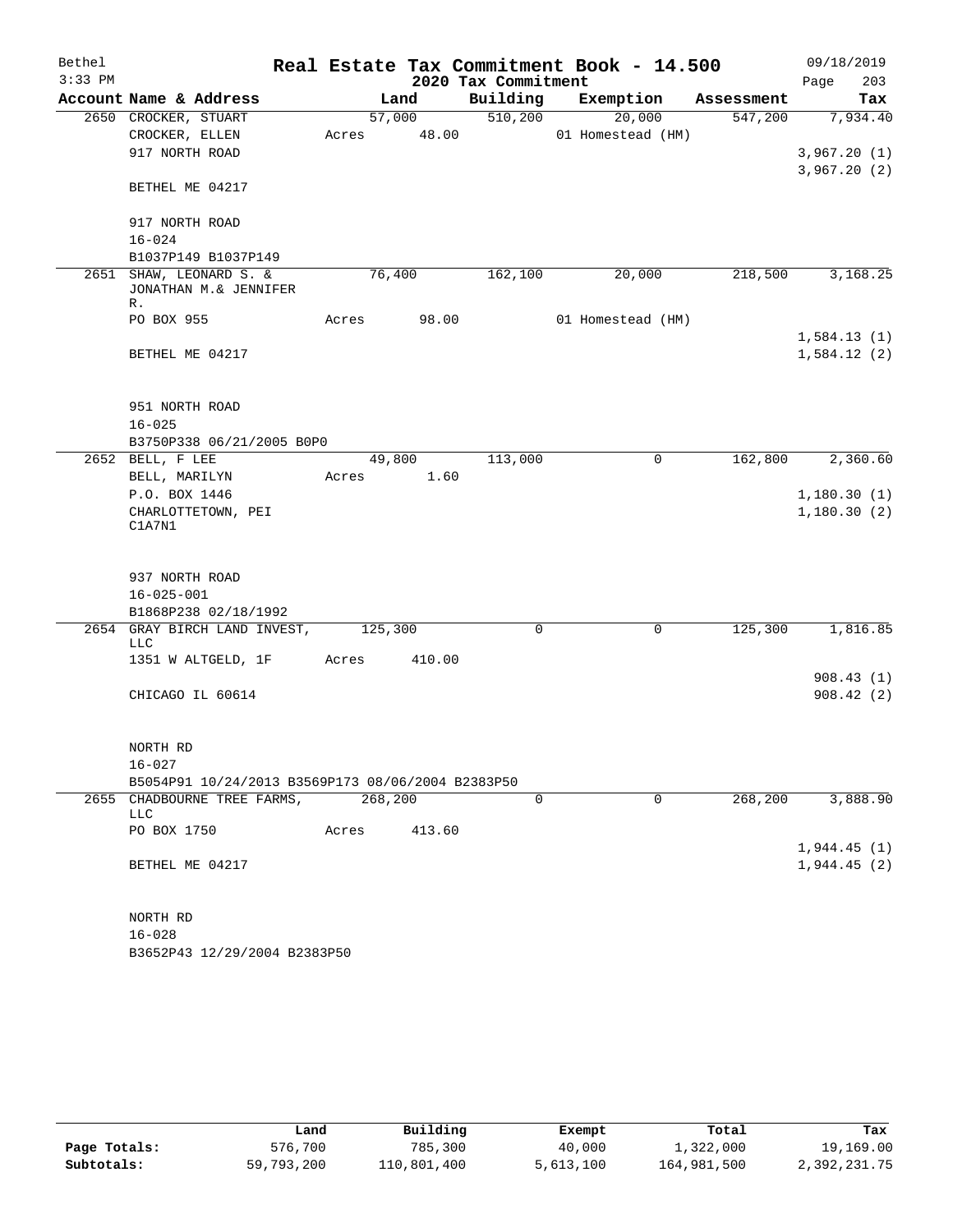| Bethel<br>$3:33$ PM |                                                     |         |               | 2020 Tax Commitment | Real Estate Tax Commitment Book - 14.500 |            | 09/18/2019<br>204<br>Page |  |  |
|---------------------|-----------------------------------------------------|---------|---------------|---------------------|------------------------------------------|------------|---------------------------|--|--|
|                     | Account Name & Address                              |         | Land          | Building            | Exemption                                | Assessment | Tax                       |  |  |
|                     | 2658 TRINWARD, KEVIN J                              |         | 45,200        | 10,800              | $\Omega$                                 | 56,000     | 812.00                    |  |  |
|                     | TRINWARD, CYNTHIA                                   | Acres   | 13.90         |                     |                                          |            |                           |  |  |
|                     | 313 WEST GRAY RD                                    |         |               |                     |                                          |            | 406.00(1)                 |  |  |
|                     |                                                     |         |               |                     |                                          |            | 406.00(2)                 |  |  |
|                     | GRAY ME 04039                                       |         |               |                     |                                          |            |                           |  |  |
|                     | 174 DAISY BRYANT ROAD                               |         |               |                     |                                          |            |                           |  |  |
|                     | $17 - 001$                                          |         |               |                     |                                          |            |                           |  |  |
|                     | B5320P255 11/30/2016 B5268P299 02/16/2016 B1218P191 |         |               |                     |                                          |            |                           |  |  |
|                     | 08/11/1983 B614P495 07/12/1962                      |         |               | 209,600             |                                          |            |                           |  |  |
|                     | 2659 DAVIS, VERNON J                                |         | 38,600        |                     | 20,000                                   | 228,200    | 3,308.90                  |  |  |
|                     | DAVIS, TAMARA                                       |         | 6.60<br>Acres |                     | 01 Homestead (HM)                        |            |                           |  |  |
|                     | P.O. BOX 561                                        |         |               |                     |                                          |            | 1,654.45(1)               |  |  |
|                     |                                                     |         |               |                     |                                          |            | 1,654.45(2)               |  |  |
|                     | BETHEL ME 04217                                     |         |               |                     |                                          |            |                           |  |  |
|                     |                                                     |         |               |                     |                                          |            |                           |  |  |
|                     | 144 DAISY BRYANT ROAD                               |         |               |                     |                                          |            |                           |  |  |
|                     | $17 - 002$                                          |         |               |                     |                                          |            |                           |  |  |
|                     | B5264P398 01/19/2016 B2782P73                       |         |               |                     |                                          |            |                           |  |  |
|                     | 2660 OBEAR, THOMAS ROBERT                           |         | 33,500        | $\mathbf 0$         | $\mathbf 0$                              | 33,500     | 485.75                    |  |  |
|                     | 191 DAMON RD                                        | Acres   | 10.00         |                     |                                          |            |                           |  |  |
|                     |                                                     |         |               |                     |                                          |            | 242.88(1)                 |  |  |
|                     | SUMNER ME 04292                                     |         |               |                     |                                          |            | 242.87(2)                 |  |  |
|                     |                                                     |         |               |                     |                                          |            |                           |  |  |
|                     |                                                     |         |               |                     |                                          |            |                           |  |  |
|                     | DAISY BRYANT ROAD                                   |         |               |                     |                                          |            |                           |  |  |
|                     | $17 - 003 - 00A$                                    |         |               |                     |                                          |            |                           |  |  |
|                     | B5147P172 08/08/2014 B3481P86 03/22/2004            |         |               |                     |                                          |            |                           |  |  |
|                     | 2661 WINN, KATHERINE RUTH                           |         | 42,200        | 25,200              | 0                                        | 67,400     | 977.30                    |  |  |
|                     | 12 HAMILTON ST                                      | Acres   | 6.50          |                     |                                          |            |                           |  |  |
|                     |                                                     |         |               |                     |                                          |            | 488.65(1)                 |  |  |
|                     | SOUTH PORTLAND ME 04106                             |         |               |                     |                                          |            | 488.65 (2)                |  |  |
|                     |                                                     |         |               |                     |                                          |            |                           |  |  |
|                     |                                                     |         |               |                     |                                          |            |                           |  |  |
|                     | 449 NORTH ROAD                                      |         |               |                     |                                          |            |                           |  |  |
|                     | $17 - 004$                                          |         |               |                     |                                          |            |                           |  |  |
|                     | B4971P252 04/08/2013 B4801P289 01/03/2012 B1725P287 |         |               |                     |                                          |            |                           |  |  |
|                     | 04/19/1990                                          |         |               |                     |                                          |            |                           |  |  |
|                     | 2662 LAUX, ROBERT                                   |         | 52,800        | 352,100             | 26,000                                   | 378,900    | 5,494.05                  |  |  |
|                     | MORAN-LAUX, MORAN-LAUX, Acres<br>CYNTHIA            |         | 7.50          |                     | 01 Homestead (HM)                        |            |                           |  |  |
|                     | PO BOX 997                                          |         |               |                     | 12 WW2 Vet Res                           |            | 2,747.03 (1)              |  |  |
|                     |                                                     |         |               |                     |                                          |            | 2,747.02(2)               |  |  |
|                     | BETHEL ME 04217                                     |         |               |                     |                                          |            |                           |  |  |
|                     |                                                     |         |               |                     |                                          |            |                           |  |  |
|                     | 459 NORTH RD.                                       |         |               |                     |                                          |            |                           |  |  |
|                     | $17 - 004 - 001$                                    |         |               |                     |                                          |            |                           |  |  |
|                     | B2513P322                                           |         |               |                     |                                          |            |                           |  |  |
|                     | 2665 GILBERT, ROBIN                                 |         | 52,000        | 188,700             | 0                                        | 240,700    | 3,490.15                  |  |  |
|                     | 431 NORTH RD.                                       |         | 2.70          |                     |                                          |            |                           |  |  |
|                     |                                                     | Acres   |               |                     |                                          |            | 1,745.08(1)               |  |  |
|                     |                                                     |         |               |                     |                                          |            |                           |  |  |
|                     | BETHEL ME 04217                                     |         |               |                     |                                          |            | 1,745.07(2)               |  |  |
|                     |                                                     |         |               |                     |                                          |            |                           |  |  |
|                     | 431 NORTH ROAD                                      |         |               |                     |                                          |            |                           |  |  |
|                     | $17 - 007$                                          |         |               |                     |                                          |            |                           |  |  |
|                     | B3697P149 03/18/2005                                |         |               |                     |                                          |            |                           |  |  |
|                     |                                                     |         |               |                     |                                          |            |                           |  |  |
|                     |                                                     |         |               |                     |                                          |            |                           |  |  |
|                     |                                                     | Land    | Building      |                     | Exempt                                   | Total      | Tax                       |  |  |
| Page Totals:        |                                                     | 264,300 | 786,400       |                     | 46,000                                   | 1,004,700  | 14,568.15                 |  |  |

**Subtotals:** 60,057,500 111,587,800 5,659,100 165,986,200 2,406,799.90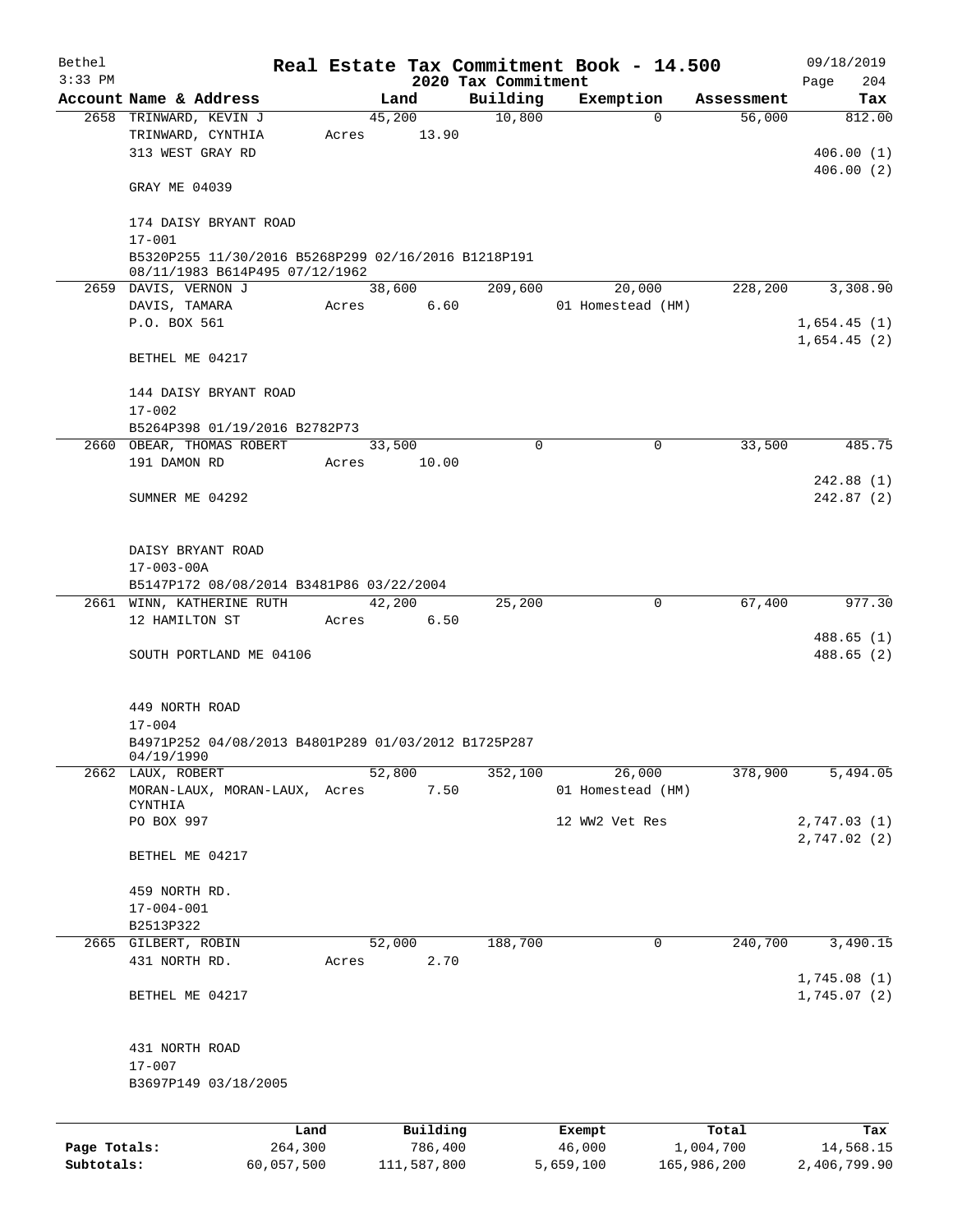| Bethel<br>$3:33$ PM |                                                                  |        |          | 2020 Tax Commitment | Real Estate Tax Commitment Book - 14.500 |            | 09/18/2019<br>205<br>Page |
|---------------------|------------------------------------------------------------------|--------|----------|---------------------|------------------------------------------|------------|---------------------------|
|                     | Account Name & Address                                           |        | Land     | Building            | Exemption                                | Assessment | Tax                       |
|                     | 2666 ANNIS, DAVID                                                |        | 32,600   | 119,500             | 20,000                                   | 132,100    | 1,915.45                  |
|                     | ANNIS, NANCY                                                     | Acres  | 1.00     |                     | 01 Homestead (HM)                        |            |                           |
|                     | 37 DAISY BRYANT ROAD                                             |        |          |                     |                                          |            | 957.73 (1)                |
|                     | BETHEL ME 04217                                                  |        |          |                     |                                          |            | 957.72 (2)                |
|                     |                                                                  |        |          |                     |                                          |            |                           |
|                     | 37 DAISY BRYANT ROAD<br>$17 - 008$                               |        |          |                     |                                          |            |                           |
|                     | B1254P94 04/19/1984                                              |        |          |                     |                                          |            |                           |
|                     | 2667 ANGEVINE, RICHARD E.,                                       |        | 7,300    | 0                   | 0                                        | 7,300      | 105.85                    |
|                     | SR.                                                              |        |          |                     |                                          |            |                           |
|                     | 400 NORTH RD.                                                    | Acres  | 30.00    |                     |                                          |            |                           |
|                     | BETHEL ME 04217                                                  |        |          |                     |                                          |            | 52.93(1)<br>52.92(2)      |
|                     |                                                                  |        |          |                     |                                          |            |                           |
|                     | NORTH RD                                                         |        |          |                     |                                          |            |                           |
|                     | $17 - 009$                                                       |        |          |                     |                                          |            |                           |
|                     | B5043P293 10/01/2013 B4913P283 10/31/2012 B711P270               |        |          |                     |                                          |            |                           |
|                     | 2668 STEARNS, JOYCE                                              |        | 500      | $\mathbf 0$         | $\mathbf 0$                              | 500        | 7.25                      |
|                     | STEARNS, DEBRA                                                   | Acres  | 5.40     |                     |                                          |            |                           |
|                     | 646 NORTH ROAD                                                   |        |          |                     |                                          |            | 3.63(1)                   |
|                     | BETHEL ME 04217                                                  |        |          |                     |                                          |            | 3.62(2)                   |
|                     | NORTH RD                                                         |        |          |                     |                                          |            |                           |
|                     | $17 - 010$                                                       |        |          |                     |                                          |            |                           |
|                     | B711P270                                                         |        |          |                     |                                          |            |                           |
|                     | 2669 GRANT, LUTHER C                                             |        | 700      | 0                   | $\mathbf 0$                              | 700        | 10.15                     |
|                     | PO BOX 11                                                        | Acres  | 7.70     |                     |                                          |            | 5.08(1)                   |
|                     | MANSFIELD MA 02048                                               |        |          |                     |                                          |            | 5.07(2)                   |
|                     |                                                                  |        |          |                     |                                          |            |                           |
|                     | NORTH RD.                                                        |        |          |                     |                                          |            |                           |
|                     | $17 - 011$                                                       |        |          |                     |                                          |            |                           |
|                     | B5239P388 08/21/2015 B2647P63 12/16/1998                         |        |          |                     |                                          |            |                           |
| 2670                | CHADBOURNE TREE FARMS,<br>LLC                                    |        | 2,700    | 0                   | 0                                        | 2,700      | 39.15                     |
|                     | PO BOX 1750                                                      | Acres  | 4.60     |                     |                                          |            |                           |
|                     |                                                                  |        |          |                     |                                          |            | 19.58(1)                  |
|                     | BETHEL ME 04217                                                  |        |          |                     |                                          |            | 19.57(2)                  |
|                     |                                                                  |        |          |                     |                                          |            |                           |
|                     | NORTH RD                                                         |        |          |                     |                                          |            |                           |
|                     | $17 - 012$<br>B3652P43 12/29/2004 B3325P100 07/02/2003           |        |          |                     |                                          |            |                           |
|                     | 2671 FULLER, LINDA ET AL.                                        |        | 17,400   | $\mathbf 0$         | 0                                        | 17,400     | 252.30                    |
|                     | 84 LYMBURNER ROAD                                                | Acres  | 106.00   |                     |                                          |            |                           |
|                     | OTIS ME 04605                                                    |        |          |                     |                                          |            | 126.15(1)<br>126.15(2)    |
|                     |                                                                  |        |          |                     |                                          |            |                           |
|                     | NORTH RD                                                         |        |          |                     |                                          |            |                           |
|                     | $17 - 013$                                                       |        |          |                     |                                          |            |                           |
|                     | B5163P240 09/24/2014 B2872P285 08/22/2000 B1576P65<br>06/21/1988 |        |          |                     |                                          |            |                           |
|                     |                                                                  |        |          |                     |                                          |            |                           |
|                     |                                                                  | Land   | Building |                     | Exempt                                   | Total      | Tax                       |
| Page Totals:        |                                                                  | 61,200 | 119,500  |                     | 20,000                                   | 160,700    | 2,330.15                  |

**Subtotals:** 60,118,700 111,707,300 5,679,100 166,146,900 2,409,130.05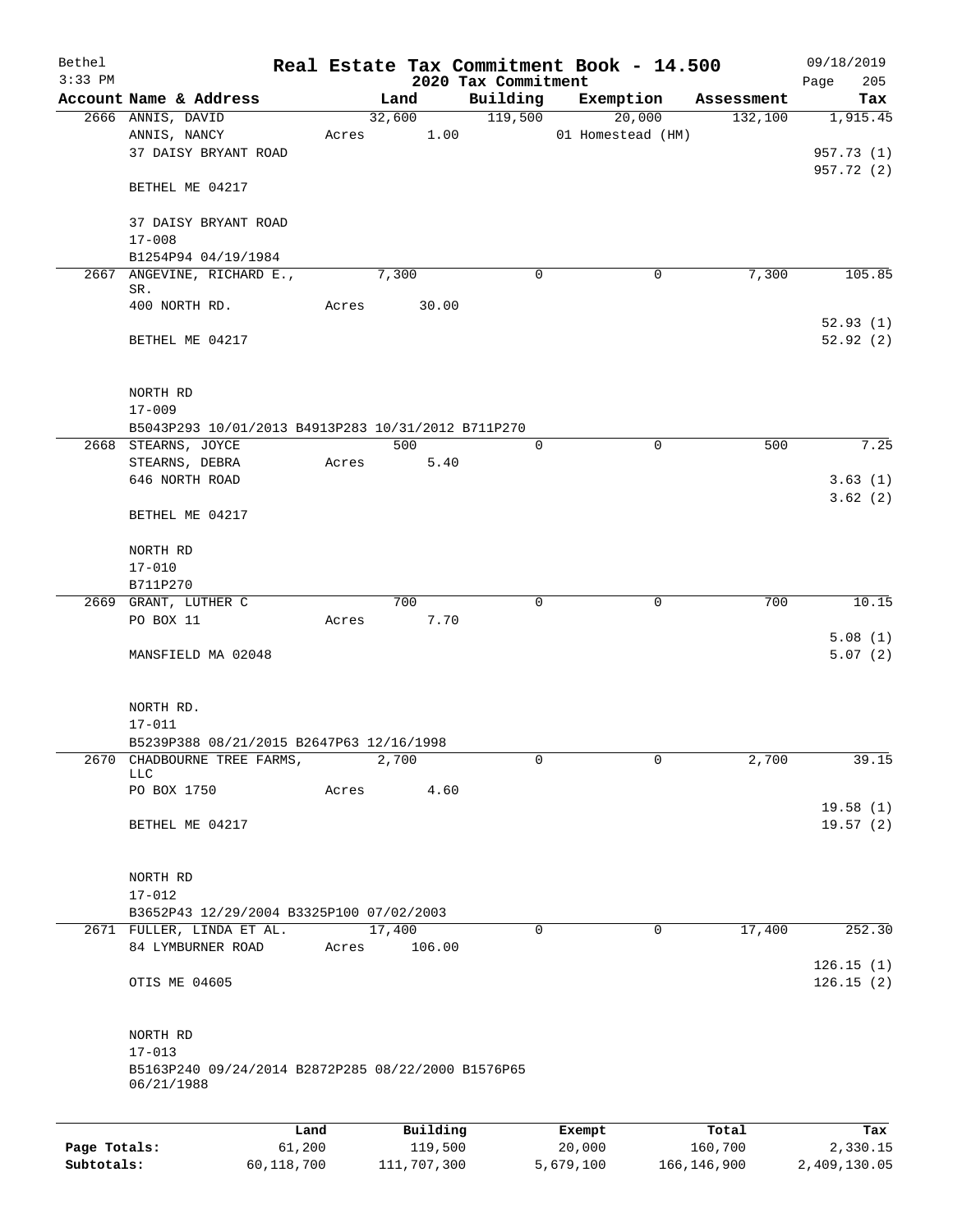| Bethel<br>$3:33$ PM |                                                                                                                 |        |       | 2020 Tax Commitment | Real Estate Tax Commitment Book - 14.500 |            | 09/18/2019<br>Page<br>206 |
|---------------------|-----------------------------------------------------------------------------------------------------------------|--------|-------|---------------------|------------------------------------------|------------|---------------------------|
|                     | Account Name & Address                                                                                          | Land   |       | Building            | Exemption                                | Assessment | Tax                       |
|                     | 2672 THURSTON, MURRAY FAMILY<br>TRUST                                                                           | 13,200 |       | $\mathbf 0$         | $\Omega$                                 | 13,200     | 191.40                    |
|                     | C/O DAVID THURSTON                                                                                              | Acres  | 46.60 |                     |                                          |            |                           |
|                     | PO BOX 662                                                                                                      |        |       |                     |                                          |            | 95.70 (1)<br>95.70 (2)    |
|                     | OLD LYME CT 06371                                                                                               |        |       |                     |                                          |            |                           |
|                     | RTE $2 W/S$                                                                                                     |        |       |                     |                                          |            |                           |
|                     | $17 - 014$                                                                                                      |        |       |                     |                                          |            |                           |
|                     | B4503P100 09/25/2009 B2833P276                                                                                  |        |       |                     | 0                                        | 264,200    |                           |
|                     | 2673 THURSTON, PETER &<br>VANDERZANDEN, DANIELLE                                                                | 51,600 |       | 212,600             |                                          |            | 3,830.90                  |
|                     | MURRAY THURSTON FAMILY<br>TRUST                                                                                 | Acres  | 7.27  |                     |                                          |            |                           |
|                     | 5 FOX CHAPEL COURT                                                                                              |        |       |                     |                                          |            | 1,915.45(1)               |
|                     |                                                                                                                 |        |       |                     |                                          |            | 1,915.45(2)               |
|                     | EXETER NH 03833                                                                                                 |        |       |                     |                                          |            |                           |
|                     | 450 MAYVILLE RD.                                                                                                |        |       |                     |                                          |            |                           |
|                     | $17 - 015$                                                                                                      |        |       |                     |                                          |            |                           |
|                     | BP B5410P107 05/25/2018 B5410P103 05/25/2018<br>B5144P88 08/04/2014 B4503P97 09/29/2009 B2369P108<br>09/16/1996 |        |       |                     |                                          |            |                           |
|                     | 2674 THURSTON, DAVID P.                                                                                         | 44,300 |       | 176,700             | $\mathbf 0$                              | 221,000    | 3,204.50                  |
|                     | PO BOX 662                                                                                                      | Acres  | 13.10 |                     |                                          |            |                           |
|                     |                                                                                                                 |        |       |                     |                                          |            | 1,602.25(1)               |
|                     | OLD LYME CT 06371                                                                                               |        |       |                     |                                          |            | 1,602.25(2)               |
|                     | 374 MAYVILLE RD                                                                                                 |        |       |                     |                                          |            |                           |
|                     | $17 - 015 - 001 - 2$                                                                                            |        |       |                     |                                          |            |                           |
|                     | B5455P313 03/15/2019 B5410P103 05/25/2018 B5144P88<br>08/04/2014 B2369P108 09/20/1996                           |        |       |                     |                                          |            |                           |
|                     | 2675 CARIBOU RUN, LLC                                                                                           | 43,400 |       | 467,100             | 0                                        | 510,500    | 7,402.25                  |
|                     | 510 RANDOLPH AVE                                                                                                | Acres  | 13.00 |                     |                                          |            |                           |
|                     |                                                                                                                 |        |       |                     |                                          |            | 3,701.13(1)               |
|                     | MILTON MA 02186                                                                                                 |        |       |                     |                                          |            | 3,701.12(2)               |
|                     | 446 MAYVILLE RD                                                                                                 |        |       |                     |                                          |            |                           |
|                     | $17 - 015 - 001 - 001$                                                                                          |        |       |                     |                                          |            |                           |
|                     | B5384P151 12/15/2017 B5220P160 05/04/2015 B4805P251<br>01/12/2012 B2567P115 05/08/1998                          |        |       |                     |                                          |            |                           |
|                     | 2676 THURSTON, CONSTANCE,<br>TTEE                                                                               | 24,600 |       | $\Omega$            | $\Omega$                                 | 24,600     | 356.70                    |
|                     | C/O DAVID THURSTON                                                                                              | Acres  | 46.00 |                     |                                          |            |                           |
|                     | PO BOX 662                                                                                                      |        |       |                     |                                          |            | 178.35(1)                 |
|                     | OLD LYME CT 06371                                                                                               |        |       |                     |                                          |            | 178.35(2)                 |
|                     | RTE 2 E/S                                                                                                       |        |       |                     |                                          |            |                           |
|                     | $17 - 016$                                                                                                      |        |       |                     |                                          |            |                           |
|                     | B4503P100 09/29/2009 B1147P129 01/08/1982                                                                       |        |       |                     |                                          |            |                           |

|              | Land       | Building    | Exempt    | Total       | Tax          |
|--------------|------------|-------------|-----------|-------------|--------------|
| Page Totals: | 177.100    | 856,400     |           | 1,033,500   | 14,985.75    |
| Subtotals:   | 60,295,800 | 112,563,700 | 5,679,100 | 167,180,400 | 2,424,115.80 |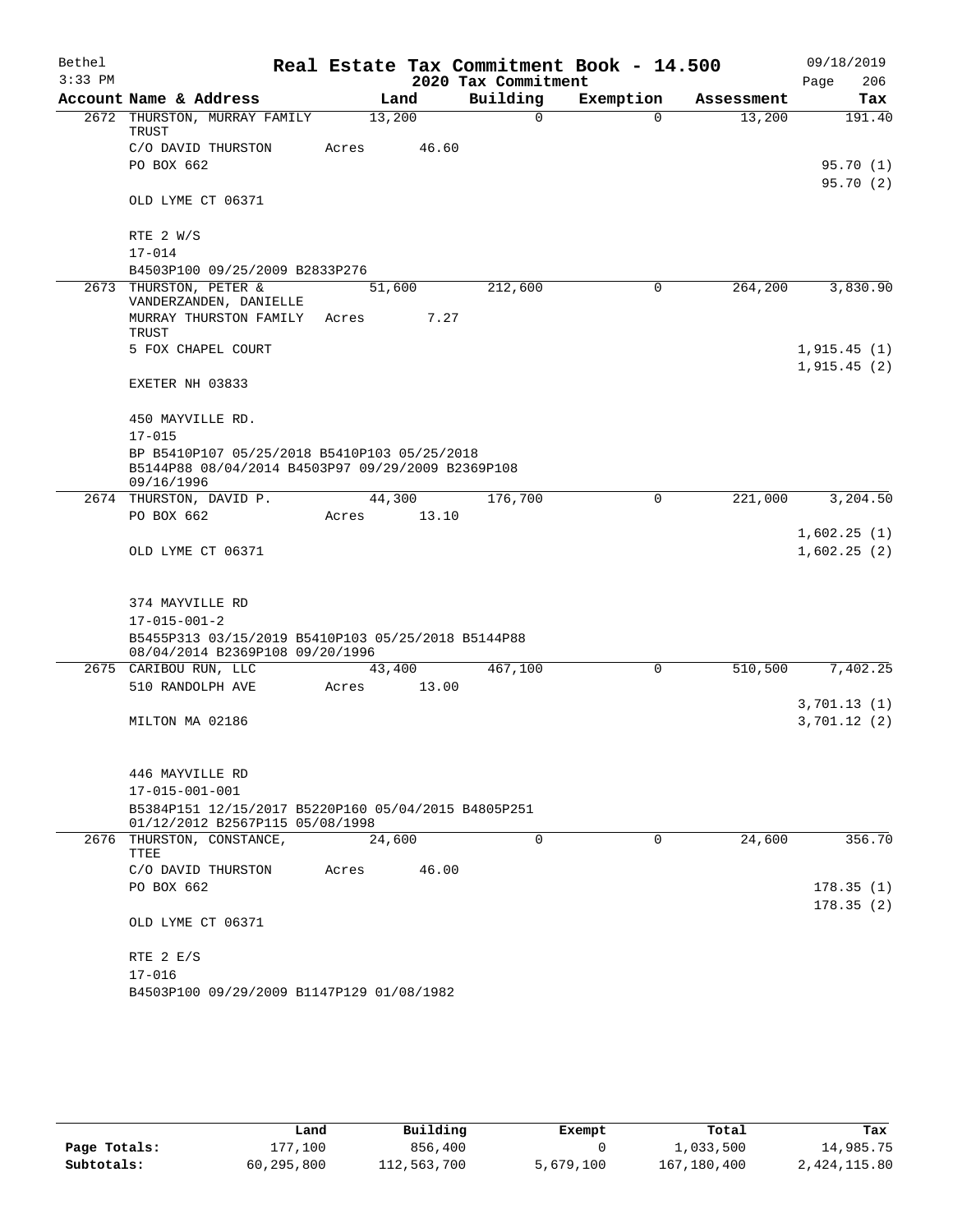| Bethel       |                                                                                        |         |                     |                     | Real Estate Tax Commitment Book - 14.500 |                       | 09/18/2019                 |
|--------------|----------------------------------------------------------------------------------------|---------|---------------------|---------------------|------------------------------------------|-----------------------|----------------------------|
| $3:33$ PM    |                                                                                        |         |                     | 2020 Tax Commitment |                                          |                       | 207<br>Page                |
|              | Account Name & Address<br>2677 CHADBOURNE TREE FARMS,                                  | 122,200 | Land                | Building<br>0       | Exemption<br>$\Omega$                    | Assessment<br>122,200 | Tax<br>1,771.90            |
|              | LLC                                                                                    |         |                     |                     |                                          |                       |                            |
|              | PO BOX 1750                                                                            | Acres   | 169.00              |                     |                                          |                       |                            |
|              |                                                                                        |         |                     |                     |                                          |                       | 885.95 (1)                 |
|              | BETHEL ME 04217                                                                        |         |                     |                     |                                          |                       | 885.95 (2)                 |
|              |                                                                                        |         |                     |                     |                                          |                       |                            |
|              | RTE 2 W/S                                                                              |         |                     |                     |                                          |                       |                            |
|              | $17 - 017$                                                                             |         |                     |                     |                                          |                       |                            |
|              | B3652P43 12/29/2004 B1147P129                                                          |         |                     |                     |                                          |                       |                            |
|              | 2678 WALSH, JOANNE F                                                                   |         | 70,700              | 297,700             | 0                                        | 368,400               | 5,341.80                   |
|              | 23 ROCK CREST DRIVE                                                                    | Acres   | 1.02                |                     |                                          |                       |                            |
|              | CAPE ELIZABETH ME 04107                                                                |         |                     |                     |                                          |                       | 2,670.90(1)<br>2,670.90(2) |
|              |                                                                                        |         |                     |                     |                                          |                       |                            |
|              |                                                                                        |         |                     |                     |                                          |                       |                            |
|              | 28 TUCKERS WAY                                                                         |         |                     |                     |                                          |                       |                            |
|              | $17 - 018$                                                                             |         |                     |                     |                                          |                       |                            |
|              | B5266P622 02/05/2016 B5266P619 02/05/2016 B5264P204<br>01/19/2016 B3800P223 09/16/2005 |         |                     |                     |                                          |                       |                            |
|              | 2679 SUORSA, PETER A                                                                   |         | 53,500              | $\Omega$            | $\mathbf 0$                              | 53,500                | 775.75                     |
|              | C/O NOVUS                                                                              | Acres   | 3.80                |                     |                                          |                       |                            |
|              | 48 MONROE ST.                                                                          |         |                     |                     |                                          |                       | 387.88 (1)                 |
|              | AMESBURY MA 01913                                                                      |         |                     |                     |                                          |                       | 387.87 (2)                 |
|              |                                                                                        |         |                     |                     |                                          |                       |                            |
|              | 22 SUNDAY RIVER RD.                                                                    |         |                     |                     |                                          |                       |                            |
|              | $17 - 018 - 001$                                                                       |         |                     |                     |                                          |                       |                            |
|              | B2295P121 01/23/1996                                                                   |         |                     |                     |                                          |                       |                            |
|              | 2680 SWAN, BION NEAL                                                                   |         | 55,000              | 106,400             | 0                                        | 161,400               | 2,340.30                   |
|              | 74 SUNDAY RIVER RD.                                                                    | Acres   | 5.00                |                     |                                          |                       | 1, 170.15(1)               |
|              | BETHEL ME 04217                                                                        |         |                     |                     |                                          |                       | 1, 170.15(2)               |
|              |                                                                                        |         |                     |                     |                                          |                       |                            |
|              |                                                                                        |         |                     |                     |                                          |                       |                            |
|              | 48 SUNDAY RIVER ROAD                                                                   |         |                     |                     |                                          |                       |                            |
|              | $17 - 019$                                                                             |         |                     |                     |                                          |                       |                            |
|              | B4052P98 11/15/2006 B1634P314<br>2681 SWAN, JAMES N                                    |         | 58,800              | 150,900             | 20,000                                   | 189,700               | 2,750.65                   |
|              | SWAN, MARILYN A                                                                        | Acres   | 22.00               |                     | 01 Homestead (HM)                        |                       |                            |
|              | 74 SUNDAY RIVER ROAD                                                                   |         |                     |                     |                                          |                       | 1,375.33(1)                |
|              |                                                                                        |         |                     |                     |                                          |                       | 1,375.32(2)                |
|              | BETHEL ME 04217                                                                        |         |                     |                     |                                          |                       |                            |
|              | 74 SUNDAY RIVER RD                                                                     |         |                     |                     |                                          |                       |                            |
|              | 17-019-001                                                                             |         |                     |                     |                                          |                       |                            |
|              | B2892P141 12/15/2000 B2567P275                                                         |         |                     |                     |                                          |                       |                            |
|              | 2682 STEARNS, JEFFREY                                                                  |         | 41,300              | $\mathbf 0$         | $\mathbf 0$                              | 41,300                | 598.85                     |
|              | 39 SHEFFIELD ROAD                                                                      | Acres   | 0.68                |                     |                                          |                       |                            |
|              | BOXFORD MA 01921                                                                       |         |                     |                     |                                          |                       | 299.43(1)<br>299.42 (2)    |
|              |                                                                                        |         |                     |                     |                                          |                       |                            |
|              |                                                                                        |         |                     |                     |                                          |                       |                            |
|              | 84 SUNDAY RIVER RD                                                                     |         |                     |                     |                                          |                       |                            |
|              | $17 - 020$                                                                             |         |                     |                     |                                          |                       |                            |
|              | B5286P680 06/15/2016 B4717P66 05/12/2011 B4640P49<br>09/30/2010 B2342P237              |         |                     |                     |                                          |                       |                            |
|              |                                                                                        |         |                     |                     |                                          |                       |                            |
|              |                                                                                        |         |                     |                     |                                          |                       |                            |
| Page Totals: | Land<br>401,500                                                                        |         | Building<br>555,000 |                     | Exempt<br>20,000                         | Total<br>936,500      | Tax<br>13,579.25           |
|              |                                                                                        |         |                     |                     |                                          |                       |                            |

**Subtotals:** 60,697,300 113,118,700 5,699,100 168,116,900 2,437,695.05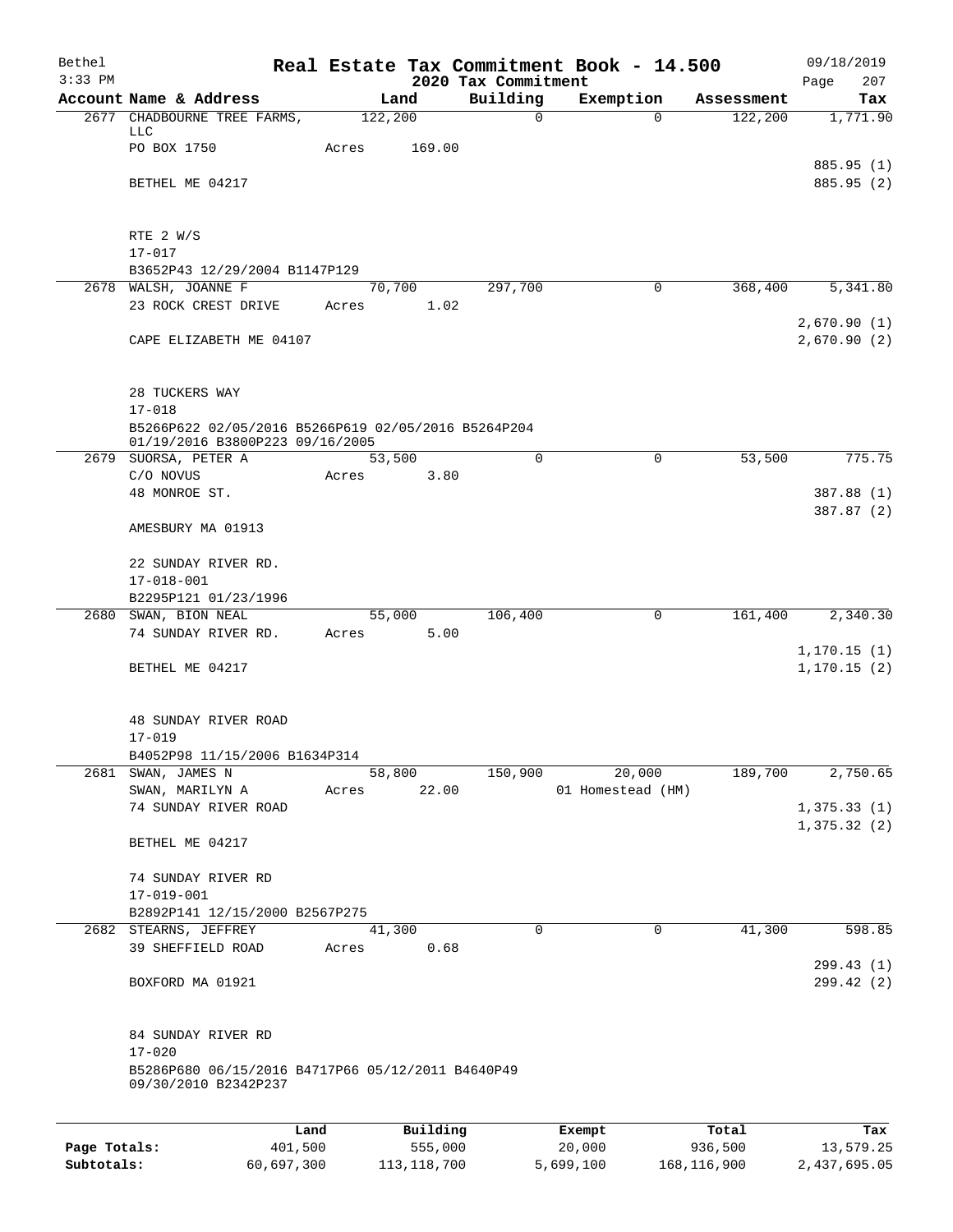| Bethel    |                                                                             |                 |          | Real Estate Tax Commitment Book - 14.500 |               |            | 09/18/2019                 |
|-----------|-----------------------------------------------------------------------------|-----------------|----------|------------------------------------------|---------------|------------|----------------------------|
| $3:33$ PM | Account Name & Address                                                      | Land            |          | 2020 Tax Commitment<br>Building          | Exemption     | Assessment | 208<br>Page<br>Tax         |
| 2683      | SAVAGE LAND DEVELOPMENT                                                     | 168,500         |          | 396,600                                  | $\Omega$      | 565,100    | 8,193.95                   |
|           | PO BOX 358                                                                  | Acres           | 4.20     |                                          |               |            |                            |
|           |                                                                             |                 |          |                                          |               |            | 4,096.98(1)                |
|           | BETHEL ME 04217                                                             |                 |          |                                          |               |            | 4,096.97(2)                |
|           |                                                                             |                 |          |                                          |               |            |                            |
|           | 96 SUNDAY RIVER RD.                                                         |                 |          |                                          |               |            |                            |
|           | $17 - 021$                                                                  |                 |          |                                          |               |            |                            |
|           | B5092P137 02/25/2014 B4603P279 06/30/2010                                   |                 |          |                                          |               |            |                            |
|           | 2684 CARVER, JUSTINE<br>BROOKS, BROOKS, TRAVIS                              | 44,800<br>Acres | 0.84     | 102,800                                  | 0             | 147,600    | 2,140.20                   |
|           | 420 GROVER HILL RD                                                          |                 |          |                                          |               |            | 1,070.10(1)                |
|           |                                                                             |                 |          |                                          |               |            | 1,070.10(2)                |
|           | BETHEL ME 04217                                                             |                 |          |                                          |               |            |                            |
|           | 120 SUNDAY RIVER RD                                                         |                 |          |                                          |               |            |                            |
|           | $17 - 022$                                                                  |                 |          |                                          |               |            |                            |
|           | B4731P158 06/28/2011 B4198P87 09/21/2007 B1122P173<br>06/04/1981            |                 |          |                                          |               |            |                            |
|           | 2687 CONNORS, LINDA M                                                       | 52,800          |          | 78,100                                   | 0             | 130,900    | 1,898.05                   |
|           | 442 MIDDLE STREET                                                           | Acres           | 0.50     |                                          |               |            |                            |
|           |                                                                             |                 |          |                                          |               |            | 949.03 (1)                 |
|           | WEST NEWBURY MA 01985                                                       |                 |          |                                          |               |            | 949.02(2)                  |
|           |                                                                             |                 |          |                                          |               |            |                            |
|           | 26 RIVER VALLEY ACRES                                                       |                 |          |                                          |               |            |                            |
|           | $17 - 024$                                                                  |                 |          |                                          |               |            |                            |
|           | B2364P87<br>2688 FORMAN, DAVID A                                            |                 |          |                                          |               |            | 3,727.95                   |
|           | FORMAN, JACQUELINE S                                                        | 53,700<br>Acres | 0.52     | 203,400                                  | 0             | 257,100    |                            |
|           | 2 JOHNSON STREET                                                            |                 |          |                                          |               |            | 1,863.98(1)                |
|           |                                                                             |                 |          |                                          |               |            | 1,863.97(2)                |
|           | PEABODY MA 01960                                                            |                 |          |                                          |               |            |                            |
|           | 30 RIVER VALLEY ACRES                                                       |                 |          |                                          |               |            |                            |
|           | $17 - 025$                                                                  |                 |          |                                          |               |            |                            |
|           | B3820P283 10/14/2005                                                        |                 |          |                                          |               |            |                            |
|           | 2689 PEASE, MICHAEL S                                                       | 58,100          |          | 131,200                                  | 0             | 189,300    | 2,744.85                   |
|           | CASEY, FRANCINE M                                                           | Acres           | 0.63     |                                          |               |            |                            |
|           | PO BOX 131                                                                  |                 |          |                                          |               |            | 1,372.43(1)<br>1,372.42(2) |
|           | NEWRY ME 04261                                                              |                 |          |                                          |               |            |                            |
|           |                                                                             |                 |          |                                          |               |            |                            |
|           | 40 RIVER VALLEY ACRES                                                       |                 |          |                                          |               |            |                            |
|           | $17 - 027$                                                                  |                 |          |                                          |               |            |                            |
|           | B5344P27 05/08/2017 B3847P1 11/21/2005 B2372P304<br>2690 BROWN-HUFF, LISA A | 52,800          |          | 184,600                                  | 0             | 237,400    | 3,442.30                   |
|           | BROWN-HUFF, LISA A                                                          | Acres           | 0.50     |                                          |               |            |                            |
|           | 44 RIVER VALLEY ACRES                                                       |                 |          |                                          |               |            | 1,721.15(1)                |
|           |                                                                             |                 |          |                                          |               |            | 1,721.15(2)                |
|           | BETHEL ME 04217                                                             |                 |          |                                          |               |            |                            |
|           | 44 RIVER VALLEY ACRES                                                       |                 |          |                                          |               |            |                            |
|           | $17 - 028$                                                                  |                 |          |                                          |               |            |                            |
|           | B5406P41 05/03/2018 B4773P243 10/19/2011 B4302P329<br>05/28/2008            |                 |          |                                          |               |            |                            |
|           |                                                                             |                 |          |                                          |               |            |                            |
|           |                                                                             |                 |          |                                          |               |            |                            |
|           |                                                                             | Land            | Building |                                          | <b>Exempt</b> | Total      | Tax                        |

|              | Land       | Building    | Exempt    | Total       | Tax          |
|--------------|------------|-------------|-----------|-------------|--------------|
| Page Totals: | 430,700    | 1,096,700   |           | 1,527,400   | 22,147.30    |
| Subtotals:   | 61,128,000 | 114,215,400 | 5,699,100 | 169,644,300 | 2,459,842.35 |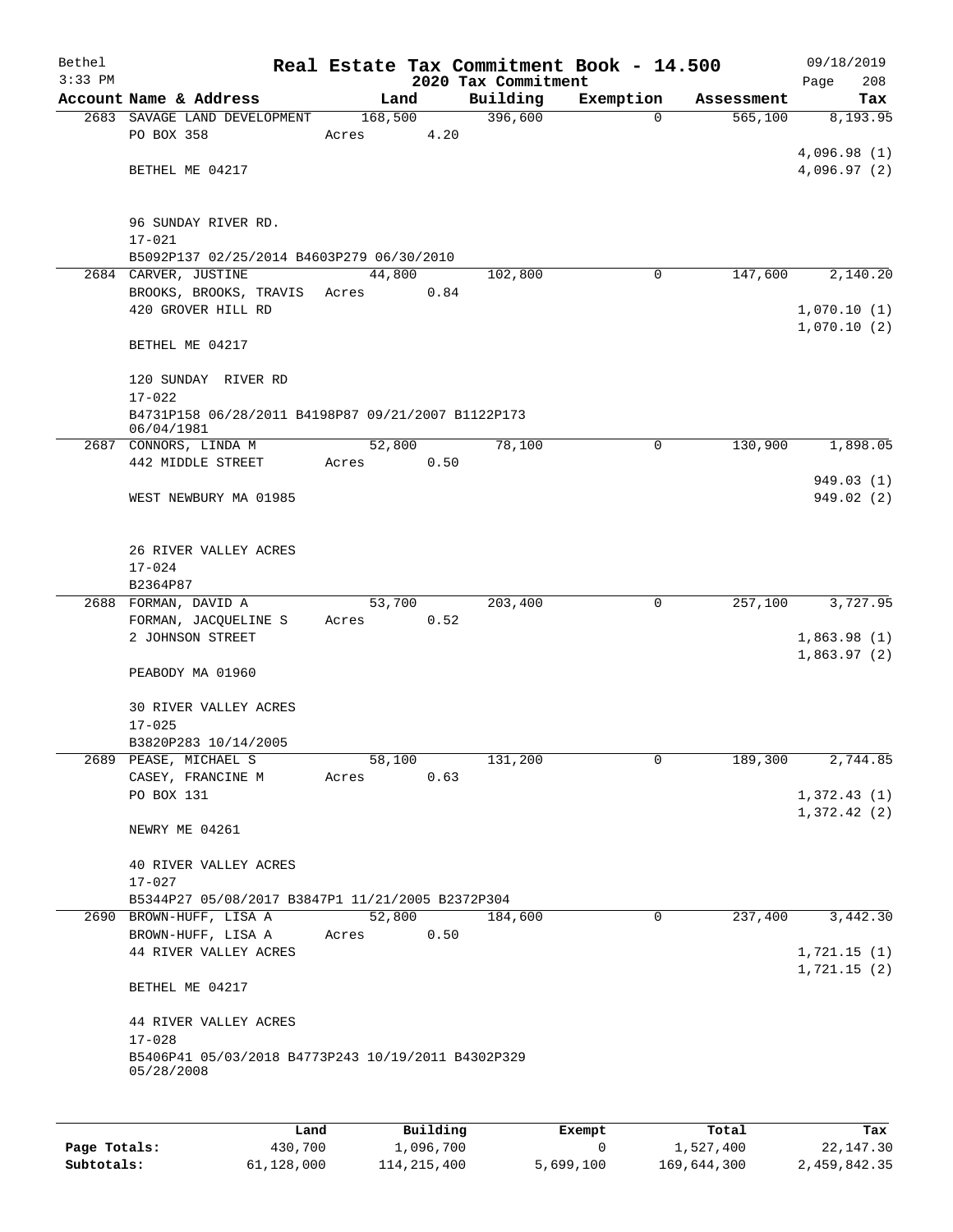| Bethel<br>$3:33$ PM |                                                                  |       |        | 2020 Tax Commitment | Real Estate Tax Commitment Book - 14.500 |            | 09/18/2019<br>209<br>Page  |
|---------------------|------------------------------------------------------------------|-------|--------|---------------------|------------------------------------------|------------|----------------------------|
|                     | Account Name & Address                                           |       | Land   | Building            | Exemption                                | Assessment | Tax                        |
|                     | 2691 MULLINS, NATHANIEL                                          |       | 52,800 | 287,500             | $\Omega$                                 | 340, 300   | 4,934.35                   |
|                     | MULLINS, REBECCA                                                 | Acres | 0.50   |                     |                                          |            |                            |
|                     | 28 CRESTVIEW DR                                                  |       |        |                     |                                          |            | 2,467.18(1)                |
|                     |                                                                  |       |        |                     |                                          |            | 2,467.17(2)                |
|                     | EAST SANDWICH MA 02537                                           |       |        |                     |                                          |            |                            |
|                     | 60 RIVER VALLEY ACRES<br>$17 - 029$                              |       |        |                     |                                          |            |                            |
|                     |                                                                  |       |        |                     |                                          |            |                            |
|                     | B4982P321 05/07/2013 B4787P73 11/21/2011 B1397P50                |       | 54,900 | 176,800             | 0                                        | 231,700    |                            |
|                     | 2692 BELL, SIMON                                                 |       |        |                     |                                          |            | 3,359.65                   |
|                     | PO BOX 121                                                       | Acres | 0.55   |                     |                                          |            |                            |
|                     | KENNEBUNK ME 04043                                               |       |        |                     |                                          |            | 1,679.83(1)<br>1,679.82(2) |
|                     | 62 RIVER VALLEY ACRES                                            |       |        |                     |                                          |            |                            |
|                     | $17 - 030$                                                       |       |        |                     |                                          |            |                            |
|                     | B5301P29 08/29/2016                                              |       |        |                     |                                          |            |                            |
|                     | 2693 F L MALONE INC                                              |       | 42,800 | $\mathbf 0$         | 0                                        | 42,800     | 620.60                     |
|                     | 244 DOVER POINT RD                                               | Acres | 0.50   |                     |                                          |            |                            |
|                     | DOVER NH 03820                                                   |       |        |                     |                                          |            | 310.30(1)<br>310.30(2)     |
|                     | RIVER VALLEY AC<br>$17 - 031$                                    |       |        |                     |                                          |            |                            |
|                     | B1442P107                                                        |       |        |                     |                                          |            |                            |
|                     | 2694 DIBIASE, JOSEPH                                             |       | 62,100 | 185,400             | $\mathbf 0$                              | 247,500    | 3,588.75                   |
|                     | DIBIASE, DENISE                                                  | Acres | 0.74   |                     |                                          |            |                            |
|                     | 18 AMBURG ST.                                                    |       |        |                     |                                          |            | 1,794.38(1)                |
|                     | GEORGETOWN MA 01833                                              |       |        |                     |                                          |            | 1,794.37(2)                |
|                     | 86 RIVER VALLEY ACRES                                            |       |        |                     |                                          |            |                            |
|                     |                                                                  |       |        |                     |                                          |            |                            |
|                     | $17 - 032$                                                       |       |        |                     |                                          |            |                            |
|                     | B2554P287                                                        |       |        |                     |                                          |            |                            |
|                     | 2695 PAISLEY, ROBERT G                                           |       | 52,000 | 0                   | 0                                        | 52,000     | 754.00                     |
|                     | 80 REVERE ST.                                                    | Acres | 0.74   |                     |                                          |            |                            |
|                     |                                                                  |       |        |                     |                                          |            | 377.00(1)                  |
|                     | PORTLAND ME 04103                                                |       |        |                     |                                          |            | 377.00 (2)                 |
|                     | RIVER VALLEY AC<br>$17 - 033$                                    |       |        |                     |                                          |            |                            |
|                     | B5287P372 06/20/2016 B2301P033 02/14/1996 B1530P96<br>12/08/1987 |       |        |                     |                                          |            |                            |
|                     | 2696 PARKER, WALTER GORDON                                       |       | 58,100 | 39,100              | 0                                        | 97,200     | 1,409.40                   |
|                     | JR                                                               |       |        |                     |                                          |            |                            |
|                     | 1 SOUTH STREET                                                   | Acres | 0.63   |                     |                                          |            |                            |
|                     | YARMOUTH ME 04096                                                |       |        |                     |                                          |            | 704.70(1)<br>704.70(2)     |
|                     | 95 RIVER VALLEY ACRES<br>$17 - 034$                              |       |        |                     |                                          |            |                            |
|                     |                                                                  |       |        |                     |                                          |            |                            |

|              | Land       | Building    | Exempt    | Total       | Tax          |
|--------------|------------|-------------|-----------|-------------|--------------|
| Page Totals: | 322,700    | 688,800     |           | 1,011,500   | 14,666.75    |
| Subtotals:   | 61,450,700 | 114,904,200 | 5,699,100 | 170,655,800 | 2,474,509.10 |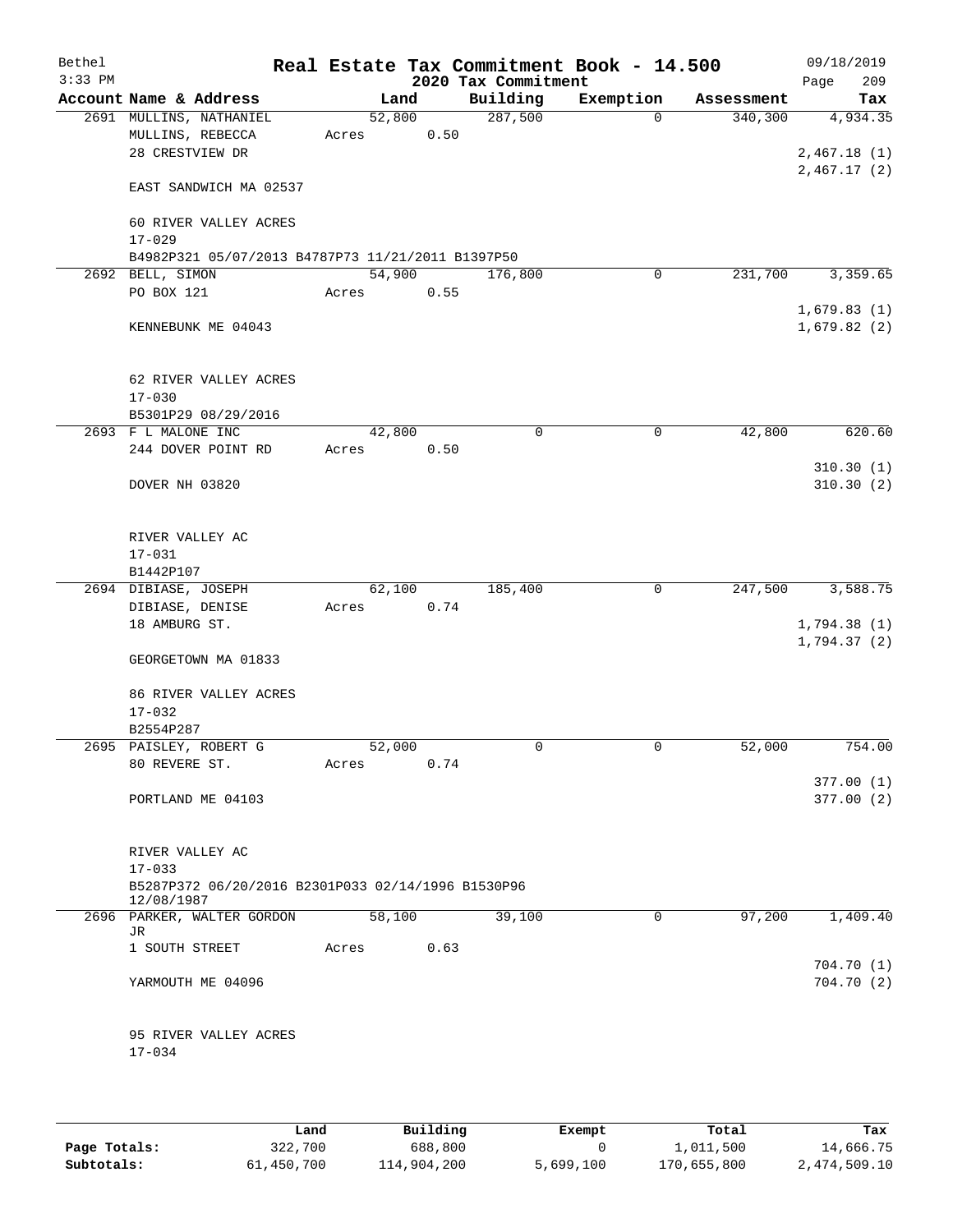| Bethel       |                                                                                                            |       |                |                     | Real Estate Tax Commitment Book - 14.500 |                       | 09/18/2019                 |
|--------------|------------------------------------------------------------------------------------------------------------|-------|----------------|---------------------|------------------------------------------|-----------------------|----------------------------|
| $3:33$ PM    |                                                                                                            |       |                | 2020 Tax Commitment |                                          |                       | 210<br>Page                |
|              | Account Name & Address<br>2698 LANDSBERGEN, THOMAS                                                         |       | Land<br>71,200 | Building<br>281,600 | Exemption<br>$\Omega$                    | Assessment<br>352,800 | Tax<br>5,115.60            |
|              | MALTEMPI, MALTEMPI,<br>CAMILLE                                                                             | Acres | 1.11           |                     |                                          |                       |                            |
|              | 675 WOLFES NECK ROAD                                                                                       |       |                |                     |                                          |                       | 2,557.80(1)                |
|              | FREEPORT ME 04032                                                                                          |       |                |                     |                                          |                       | 2,557.80(2)                |
|              | 12 WILL VIEW ROAD                                                                                          |       |                |                     |                                          |                       |                            |
|              | $17 - 035 - 001$                                                                                           |       |                |                     |                                          |                       |                            |
|              | B5410P377 05/30/2018 B5023P257 08/13/2013 B4944P272<br>01/17/2013 B4915P210 11/02/2012 B3401P90 10/17/2003 |       |                |                     |                                          |                       |                            |
|              | 2699 HARRISON, AMANDA S                                                                                    |       | 70,600         | 99,400              | $\mathbf 0$                              | 170,000               | 2,465.00                   |
|              | 678 HALE STREET                                                                                            | Acres | 1.01           |                     |                                          |                       |                            |
|              |                                                                                                            |       |                |                     |                                          |                       | 1,232.50(1)                |
|              | BEVERLY MA 01915                                                                                           |       |                |                     |                                          |                       | 1,232.50(2)                |
|              | 7 CONFORTI COURT                                                                                           |       |                |                     |                                          |                       |                            |
|              | $17 - 035 - 010$                                                                                           |       |                |                     |                                          |                       |                            |
|              | B4642P347 10/06/2010 B2963P1                                                                               |       |                |                     |                                          |                       |                            |
|              | 2700 MCCABE, THOMAS A                                                                                      |       | 70,700         | 215,100             | 0                                        | 285,800               | 4,144.10                   |
|              | SOLTERO, GLISETTE M                                                                                        | Acres | 1.03           |                     |                                          |                       |                            |
|              | 9 NANTUCKET AVE                                                                                            |       |                |                     |                                          |                       | 2,072.05(1)                |
|              | SWAMPSCOT MA 01907                                                                                         |       |                |                     |                                          |                       | 2,072.05(2)                |
|              | 3 CONFORTI COURT<br>17-035-011                                                                             |       |                |                     |                                          |                       |                            |
|              | B4322P96 07/10/2008 B4276P340 03/20/2008 B4276P338<br>03/20/2008 B3713P37 04/28/2005                       |       |                |                     |                                          |                       |                            |
|              | 2701 THOMAS, JAYNE M                                                                                       |       | 71,500         | 198,300             | $\mathbf 0$                              | 269,800               | 3,912.10                   |
|              | 2 HERITAGE COURT                                                                                           | Acres | 1.17           |                     |                                          |                       |                            |
|              | CAPE ELIZABETH ME 04107                                                                                    |       |                |                     |                                          |                       | 1,956.05(1)<br>1,956.05(2) |
|              | 83 WILL VIEW ROAD                                                                                          |       |                |                     |                                          |                       |                            |
|              | $17 - 035 - 012$<br>B4595P251 06/09/2010 B3661P145 01/12/2005                                              |       |                |                     |                                          |                       |                            |
|              | 2702 PERSSON, NANCY                                                                                        |       | 71,100         | 267,500             | 0                                        | 338,600               | 4,909.70                   |
|              | LEONARD, MARK                                                                                              | Acres | 1.10           |                     |                                          |                       |                            |
|              | 4 LYMAN WHEELOCK ROAD                                                                                      |       |                |                     |                                          |                       | 2,454.85(1)                |
|              | SOUTH EASTON MA 02375                                                                                      |       |                |                     |                                          |                       | 2,454.85(2)                |
|              |                                                                                                            |       |                |                     |                                          |                       |                            |
|              | 8 MAHANEY'S LANE                                                                                           |       |                |                     |                                          |                       |                            |
|              | 17-035-013                                                                                                 |       |                |                     |                                          |                       |                            |
|              | B4016P170 09/27/2006 B3302P94 05/30/2003 B3218P253                                                         |       |                |                     |                                          |                       |                            |
|              | 2703 NOCE, MAURA A TTEE<br>99 APPLETON STREET                                                              | Acres | 62,200<br>1.08 | 0                   | 0                                        | 62,200                | 901.90                     |
|              | REALTY TRUST                                                                                               |       |                |                     |                                          |                       | 450.95(1)                  |
|              | 20 WHARF LANE                                                                                              |       |                |                     |                                          |                       | 450.95(2)                  |
|              | HAVERHILL MA 01830                                                                                         |       |                |                     |                                          |                       |                            |
|              | WILL VIEW                                                                                                  |       |                |                     |                                          |                       |                            |
|              | 17-035-014<br>B4508P102 10/06/2009 B3401P342 10/21/2003                                                    |       |                |                     |                                          |                       |                            |
|              |                                                                                                            |       |                |                     |                                          |                       |                            |
|              | Land                                                                                                       |       | Building       |                     | Exempt                                   | Total                 | Tax                        |
| Page Totals: | 417,300                                                                                                    |       | 1,061,900      |                     | 0                                        | 1,479,200             | 21,448.40                  |

**Subtotals:** 61,868,000 115,966,100 5,699,100 172,135,000 2,495,957.50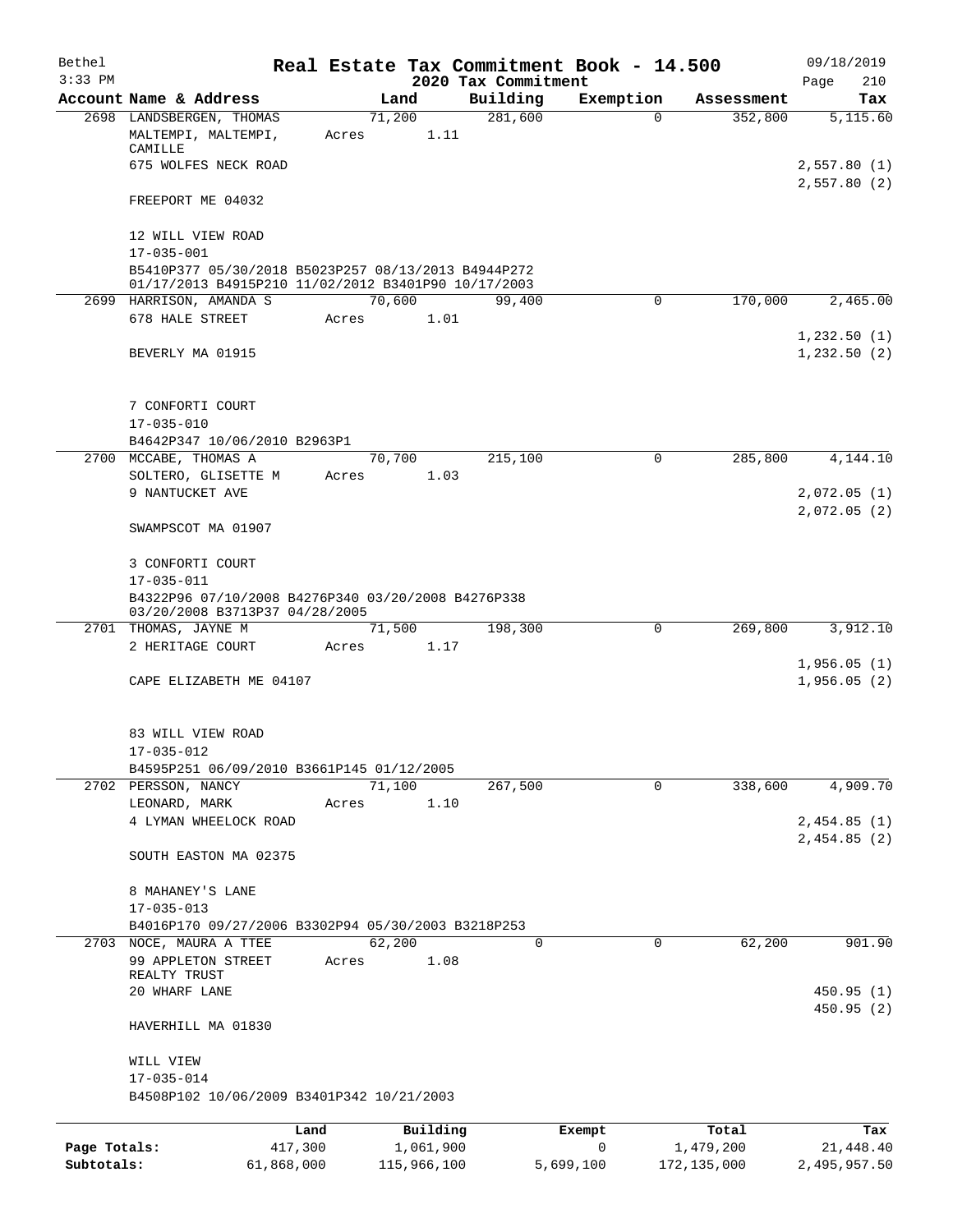| Bethel       |                                                                 |            |                 |             |                                 | Real Estate Tax Commitment Book - 14.500 |               | 09/18/2019                 |
|--------------|-----------------------------------------------------------------|------------|-----------------|-------------|---------------------------------|------------------------------------------|---------------|----------------------------|
| $3:33$ PM    | Account Name & Address                                          |            |                 | Land        | 2020 Tax Commitment<br>Building | Exemption                                | Assessment    | Page<br>211<br>Tax         |
|              | 2704 RYAN, CHRISTOPHER &                                        |            | 71,800          |             | 160,400                         | $\Omega$                                 | 232,200       | 3,366.90                   |
|              | NANCY                                                           |            |                 |             |                                 |                                          |               |                            |
|              | RYAN, MICHAEL<br>19 VICKY ROAD                                  |            | Acres           | 1.22        |                                 |                                          |               |                            |
|              |                                                                 |            |                 |             |                                 |                                          |               | 1,683.45(1)<br>1,683.45(2) |
|              | WEYMOUTH MA 02189                                               |            |                 |             |                                 |                                          |               |                            |
|              | 20 MAHANEY'S LANE                                               |            |                 |             |                                 |                                          |               |                            |
|              | $17 - 035 - 015$                                                |            |                 |             |                                 |                                          |               |                            |
|              | B3458P278 02/03/2004                                            |            |                 |             |                                 |                                          |               |                            |
|              | 2705 LEWIS, MARK S<br>PO BOX 165                                |            | 71,700<br>Acres | 1.20        | 109,400                         | 0                                        | 181,100       | 2,625.95                   |
|              |                                                                 |            |                 |             |                                 |                                          |               | 1,312.98(1)                |
|              | WAKEFIELD RI 02880                                              |            |                 |             |                                 |                                          |               | 1,312.97(2)                |
|              | 17 MAHANEY'S LANE                                               |            |                 |             |                                 |                                          |               |                            |
|              | $17 - 035 - 016$                                                |            |                 |             |                                 |                                          |               |                            |
|              | B4841P88 05/02/2012 B4643P41 10/07/2010 B3270P165<br>04/04/2003 |            |                 |             |                                 |                                          |               |                            |
|              | 2706 COONS, NOAH J                                              |            | 73,000          |             | 180,500                         | $\Omega$                                 | 253,500       | 3,675.75                   |
|              | COONS, ELISA L<br>17 FAIRLANE RD                                |            | Acres           | 1.35        |                                 |                                          |               | 1,837.88(1)                |
|              |                                                                 |            |                 |             |                                 |                                          |               | 1,837.87(2)                |
|              | STONEHAM MA 02180                                               |            |                 |             |                                 |                                          |               |                            |
|              | 63 WILL VIEW ROAD                                               |            |                 |             |                                 |                                          |               |                            |
|              | $17 - 035 - 017$                                                |            |                 |             |                                 |                                          |               |                            |
|              | B5283P675 05/31/2016 B3209P337 12/09/2002                       |            |                 |             |                                 |                                          |               |                            |
|              | 2707 TIMONEY, TERRY<br>TIMONEY, JAMES                           |            | 71,200          |             | 173,000                         | 0                                        | 244,200       | 3,540.90                   |
|              | 158 EAST SHORE ROAD                                             |            | Acres           | 1.12        |                                 |                                          |               | 1,770.45(1)                |
|              |                                                                 |            |                 |             |                                 |                                          |               | 1,770.45(2)                |
|              | AUBURN ME 04210                                                 |            |                 |             |                                 |                                          |               |                            |
|              | 57 WILL VIEW RD                                                 |            |                 |             |                                 |                                          |               |                            |
|              | $17 - 035 - 018$                                                |            |                 |             |                                 |                                          |               |                            |
|              | B5364P420 08/29/2017 B3741P305 06/16/2005                       |            |                 |             |                                 |                                          |               |                            |
|              | 2708 DORAN-HEALEY, ELIZABETH<br>15 CAHOON WAY                   |            | 72,500<br>Acres | 1.38        | 168,800                         | 0                                        | 241,300       | 3,498.85                   |
|              |                                                                 |            |                 |             |                                 |                                          |               | 1,749.43(1)                |
|              | BARRINGTON NH 03825                                             |            |                 |             |                                 |                                          |               | 1,749.42(2)                |
|              |                                                                 |            |                 |             |                                 |                                          |               |                            |
|              |                                                                 |            |                 |             |                                 |                                          |               |                            |
|              | 41 WILL VIEW ROAD<br>$17 - 035 - 019$                           |            |                 |             |                                 |                                          |               |                            |
|              | B3411P234 10/31/2003                                            |            |                 |             |                                 |                                          |               |                            |
| 2709         | KIRCHNER, MATTHEW &                                             |            | 71,000          |             | 120,400                         | 0                                        | 191,400       | 2,775.30                   |
|              | WENDY TRUST                                                     |            |                 |             |                                 |                                          |               |                            |
|              | 46 BOWDEN AVE                                                   |            | Acres           | 1.08        |                                 |                                          |               |                            |
|              | BARRINGTON RI 02806                                             |            |                 |             |                                 |                                          |               | 1,387.65(1)<br>1,387.65(2) |
|              |                                                                 |            |                 |             |                                 |                                          |               |                            |
|              | 14 WILL VIEW RD.<br>$17 - 035 - 002$                            |            |                 |             |                                 |                                          |               |                            |
|              | B5341P601 04/25/2017 B4387P342 12/24/2008 B3399P298             |            |                 |             |                                 |                                          |               |                            |
|              | 10/17/2003                                                      |            |                 |             |                                 |                                          |               |                            |
|              |                                                                 | Land       |                 | Building    |                                 | Exempt                                   | Total         | Tax                        |
| Page Totals: |                                                                 | 431,200    |                 | 912,500     |                                 | 0                                        | 1,343,700     | 19,483.65                  |
| Subtotals:   |                                                                 | 62,299,200 |                 | 116,878,600 |                                 | 5,699,100                                | 173, 478, 700 | 2,515,441.15               |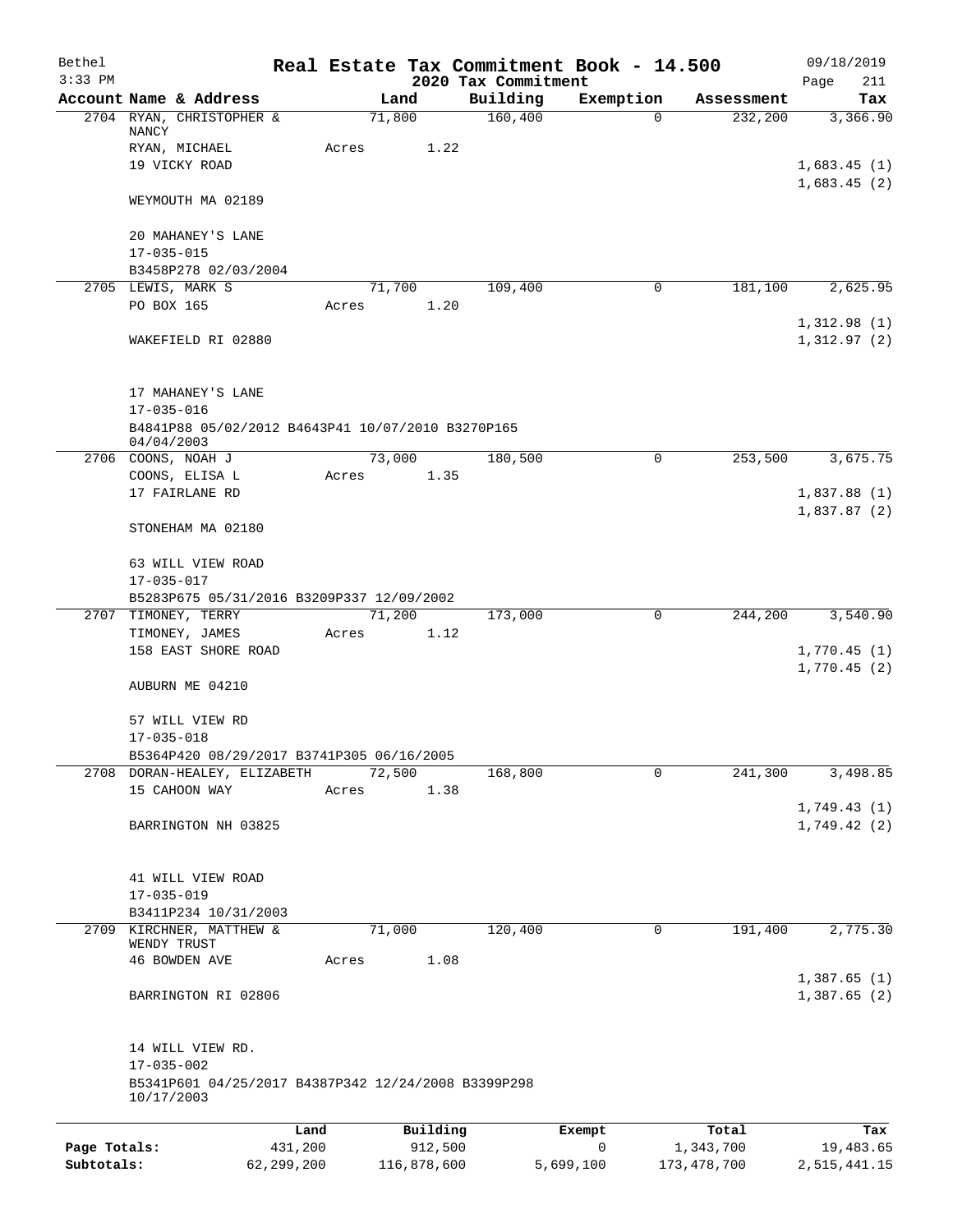| Bethel<br>$3:33$ PM |                                                               |       |        |      | 2020 Tax Commitment | Real Estate Tax Commitment Book - 14.500 |            | 09/18/2019<br>212              |
|---------------------|---------------------------------------------------------------|-------|--------|------|---------------------|------------------------------------------|------------|--------------------------------|
|                     | Account Name & Address                                        |       | Land   |      | Building            | Exemption                                | Assessment | Page<br>Tax                    |
|                     | 2710 GUNVILLE, MARK R                                         |       | 70,600 |      | 230,900             | 0                                        | 301,500    | 4,371.75                       |
|                     | 526 EAST MAIN ST                                              | Acres |        | 1.01 |                     |                                          |            |                                |
|                     |                                                               |       |        |      |                     |                                          |            | 2,185.88(1)                    |
|                     | YARMOUTH ME 04096                                             |       |        |      |                     |                                          |            | 2,185.87(2)                    |
|                     |                                                               |       |        |      |                     |                                          |            |                                |
|                     | 39 WILL VIEW ROAD LOT                                         |       |        |      |                     |                                          |            |                                |
|                     | $17 - 035 - 020$<br>B5278P176 04/25/2016 B3488P171 04/02/2004 |       |        |      |                     |                                          |            |                                |
|                     | 2711 JELOVCICH, SYLVIO                                        |       | 71,000 |      | 207,700             | 0                                        | 278,700    | 4,041.15                       |
|                     | BELSANTI, LINDA                                               | Acres |        | 1.07 |                     |                                          |            |                                |
|                     | 7 APPALOOSA DRIVE                                             |       |        |      |                     |                                          |            | 2,020.58(1)                    |
|                     | NORTH GRAFTON MA 01536                                        |       |        |      |                     |                                          |            | 2,020.57(2)                    |
|                     | 29 WILL VIEW ROAD                                             |       |        |      |                     |                                          |            |                                |
|                     | $17 - 035 - 021$                                              |       |        |      |                     |                                          |            |                                |
|                     | B4503P295 09/30/2009                                          |       |        |      |                     |                                          |            |                                |
|                     | 2712 BLOCK, MATTHEW                                           |       | 71,000 |      | 142,900             | $\mathbf 0$                              | 213,900    | 3,101.55                       |
|                     | 117 OAK HILL DRIVE                                            | Acres |        | 1.08 |                     |                                          |            |                                |
|                     |                                                               |       |        |      |                     |                                          |            | 1,550.78(1)                    |
|                     | SHARON MA 02067                                               |       |        |      |                     |                                          |            | 1,550.77(2)                    |
|                     |                                                               |       |        |      |                     |                                          |            |                                |
|                     | 27 WILL VIEW RD.<br>$17 - 035 - 022$                          |       |        |      |                     |                                          |            |                                |
|                     | B5433P478 09/27/2018 B5045P134 10/02/2013 B3349P86            |       |        |      |                     |                                          |            |                                |
|                     | 07/25/2003                                                    |       |        |      |                     |                                          |            |                                |
|                     | 2713 NORTH, DAVID G                                           |       | 1,300  |      | $\mathbf 0$         | $\mathbf 0$                              | 1,300      | 18.85                          |
|                     | PO BOX 207                                                    | Acres |        | 3.40 |                     |                                          |            |                                |
|                     |                                                               |       |        |      |                     |                                          |            | 9.43(1)                        |
|                     | CENTER CONWAY NH 03813                                        |       |        |      |                     |                                          |            | 9.42(2)                        |
|                     | RIVER VALLEY ACRES RD                                         |       |        |      |                     |                                          |            |                                |
|                     | $17 - 035 - 023$                                              |       |        |      |                     |                                          |            |                                |
|                     | B2892P141 12/14/2000 B2796P50 B2796P49 B2796P48               |       |        |      |                     |                                          |            |                                |
|                     | 2714 NORTH, DAVID G                                           |       | 73,300 |      | 53,400              | 0                                        | 126,700    | 1,837.15                       |
|                     | PO BOX 207                                                    | Acres |        | 1.55 |                     |                                          |            |                                |
|                     | CENTER CONWAY NH 03813                                        |       |        |      |                     |                                          |            | 918.58(1)<br>918.57(2)         |
|                     |                                                               |       |        |      |                     |                                          |            |                                |
|                     | 93 WILL VIEW ROAD                                             |       |        |      |                     |                                          |            |                                |
|                     | $17 - 035 - 024$                                              |       |        |      |                     |                                          |            |                                |
|                     | B2982P1                                                       |       |        |      |                     |                                          |            |                                |
|                     | 2715 BAGLEY, BRIAN                                            |       | 70,800 |      | 234,200             | $\mathbf 0$                              | 305,000    | 4,422.50                       |
|                     | HURLEY, LISA D                                                | Acres |        | 1.04 |                     |                                          |            |                                |
|                     | 29 VINE ST #4                                                 |       |        |      |                     |                                          |            | 2, 211.25 (1)<br>2, 211.25 (2) |
|                     | WINCHESTER MA 01890                                           |       |        |      |                     |                                          |            |                                |
|                     | 8 MEGAN'S WAY                                                 |       |        |      |                     |                                          |            |                                |
|                     | $17 - 035 - 003$                                              |       |        |      |                     |                                          |            |                                |
|                     | B4988P121                                                     |       |        |      |                     |                                          |            |                                |
|                     |                                                               |       |        |      |                     |                                          |            |                                |
|                     |                                                               |       |        |      |                     |                                          |            |                                |
|                     |                                                               |       |        |      |                     |                                          |            |                                |

|              | Land       | Building    | Exempt    | Total       | Tax          |
|--------------|------------|-------------|-----------|-------------|--------------|
| Page Totals: | 358,000    | 869,100     |           | 1,227,100   | 17,792.95    |
| Subtotals:   | 62,657,200 | 117,747,700 | 5,699,100 | 174,705,800 | 2,533,234.10 |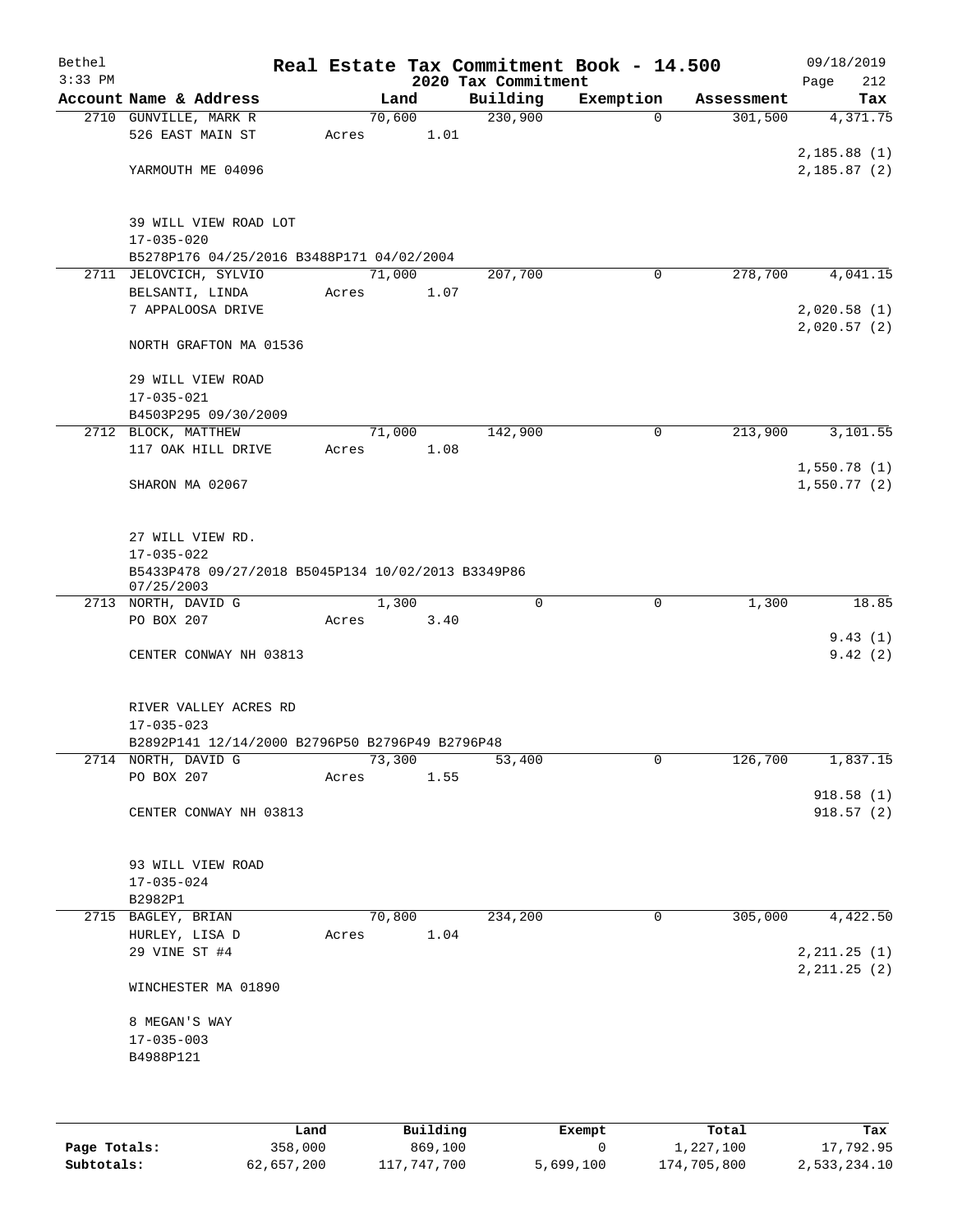| Bethel<br>$3:33$ PM |                                                                          |       |        |      | 2020 Tax Commitment | Real Estate Tax Commitment Book - 14.500 |            | 09/18/2019<br>Page<br>213  |
|---------------------|--------------------------------------------------------------------------|-------|--------|------|---------------------|------------------------------------------|------------|----------------------------|
|                     | Account Name & Address                                                   |       | Land   |      | Building            | Exemption                                | Assessment | Tax                        |
|                     | 2716 FIORE, MICHAEL J<br>FIORE, KATHLEEN ROYAL<br>210 SOUTH ST, UNIT 3-2 | Acres | 71,500 | 1.17 | 210,900             | $\Omega$                                 | 282,400    | 4,094.80<br>2,047.40(1)    |
|                     | BOSTON MA 02111                                                          |       |        |      |                     |                                          |            | 2,047.40(2)                |
|                     | 10 MEGAN'S WAY<br>$17 - 035 - 004$                                       |       |        |      |                     |                                          |            |                            |
|                     | B4593P254 06/02/2010 B3804P259 09/26/2005                                |       |        |      |                     |                                          |            |                            |
|                     | 2717 GRAWEHR, BRIAN P. &<br>DORMAN, TIMOTHY R                            | Acres | 71,800 | 1.22 | 152,600             | 0                                        | 224,400    | 3,253.80                   |
|                     | 144 BROWN AVENUE, UNIT<br>2                                              |       |        |      |                     |                                          |            | 1,626.90(1)                |
|                     | ROSLINDALE MA 02131                                                      |       |        |      |                     |                                          |            | 1,626.90(2)                |
|                     | 14 MEGAN'S WAY<br>$17 - 035 - 005$                                       |       |        |      |                     |                                          |            |                            |
|                     | B4937P201 12/31/2012 B2967P302 06/22/2001                                |       |        |      |                     |                                          |            |                            |
|                     | 2718 WILLIAMSON, PETER C<br>WILLIAMSON, LYNN G                           | Acres | 10,100 | 1.00 | 180,500             | $\mathbf 0$                              | 190,600    | 2,763.70                   |
|                     | 11 INVERNESS ROAD                                                        |       |        |      |                     |                                          |            | 1,381.85(1)<br>1,381.85(2) |
|                     | FALMOUTH ME 04105                                                        |       |        |      |                     |                                          |            |                            |
|                     | 15 MEGAN'S WAY                                                           |       |        |      |                     |                                          |            |                            |
|                     | $17 - 035 - 006$<br>B3404P314 10/08/2003                                 |       |        |      |                     |                                          |            |                            |
|                     | 2719 CARDEW, TERENCE M                                                   |       | 61,000 |      | 223,300             | $\mathbf 0$                              | 284,300    | 4,122.35                   |
|                     | CARDEW, CATHERINE V                                                      | Acres |        | 1.09 |                     |                                          |            |                            |
|                     | 250 BEDFORD RD.                                                          |       |        |      |                     |                                          |            | 2,061.18(1)<br>2,061.17(2) |
|                     | RIDGEWOOD NJ 07450 1326                                                  |       |        |      |                     |                                          |            |                            |
|                     | 9 MEGAN'S WAY                                                            |       |        |      |                     |                                          |            |                            |
|                     | $17 - 035 - 007$                                                         |       |        |      |                     |                                          |            |                            |
|                     | B3498P175 04/23/2004<br>2720 ROSSI, JAMES F JR                           |       | 70,700 |      | 148,200             | 0                                        | 218,900    | 3,174.05                   |
|                     | SHERIDAN, ALICE M                                                        | Acres |        | 1.03 |                     |                                          |            |                            |
|                     | 11 BECK STREET                                                           |       |        |      |                     |                                          |            | 1,587.03(1)                |
|                     | NEWBURYPORT MA 01950                                                     |       |        |      |                     |                                          |            | 1,587.02(2)                |
|                     | 66 WILL VIEW ROAD<br>$17 - 035 - 008$                                    |       |        |      |                     |                                          |            |                            |
|                     | B3420P2 10/17/2003                                                       |       |        |      |                     |                                          |            |                            |
|                     | 2721 RICE, HUGH A                                                        |       | 71,500 |      | 178,500             | 0                                        | 250,000    | 3,625.00                   |
|                     | RICE, ALISSA R                                                           | Acres |        | 1.16 |                     |                                          |            |                            |
|                     | 7R AUSTIN LANE                                                           |       |        |      |                     |                                          |            | 1,812.50(1)<br>1,812.50(2) |
|                     | BYFIELD MA 01922                                                         |       |        |      |                     |                                          |            |                            |
|                     | 6 CONFORTI COURT<br>$17 - 035 - 009$                                     |       |        |      |                     |                                          |            |                            |
|                     | B5306P414 09/23/2016 B4623P271 08/23/2010 B3101P45                       |       |        |      |                     |                                          |            |                            |
|                     |                                                                          |       |        |      |                     |                                          |            |                            |

|              | Land       | Building    | Exempt    | Total       | Tax          |
|--------------|------------|-------------|-----------|-------------|--------------|
| Page Totals: | 356,600    | 1,094,000   |           | 1,450,600   | 21,033.70    |
| Subtotals:   | 63,013,800 | 118,841,700 | 5,699,100 | 176,156,400 | 2,554,267.80 |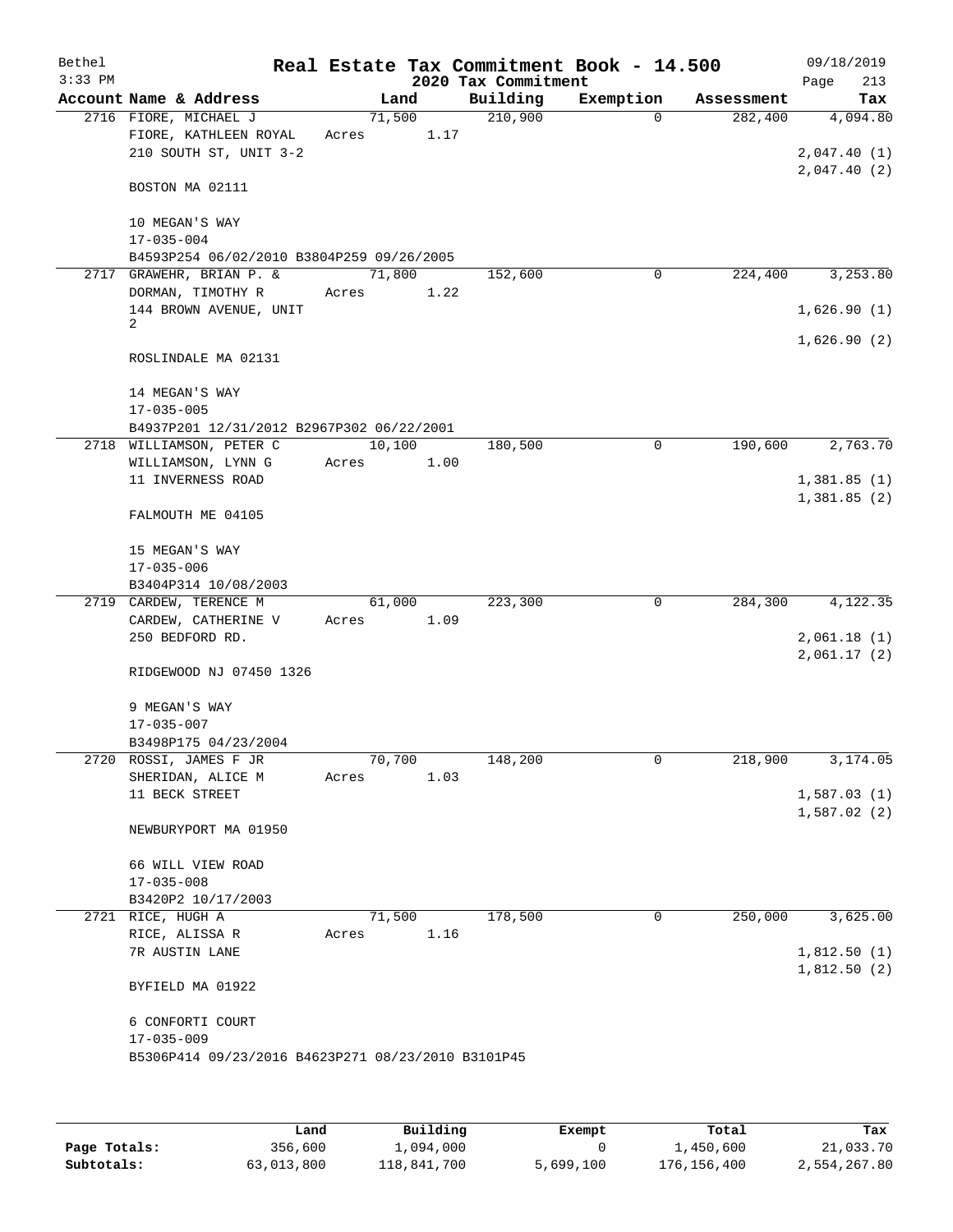| Bethel       |                                                                  |       |                     |                     | Real Estate Tax Commitment Book - 14.500 |                    | 09/18/2019                   |
|--------------|------------------------------------------------------------------|-------|---------------------|---------------------|------------------------------------------|--------------------|------------------------------|
| $3:33$ PM    |                                                                  |       |                     | 2020 Tax Commitment |                                          |                    | Page<br>214                  |
|              | Account Name & Address                                           |       | Land                | Building            | Exemption<br>$\Omega$                    | Assessment         | Tax                          |
|              | 2722 PORTER, JONATHAN D<br>PORTER, CAROLYN B<br>596 SUMMER ST    | Acres | 62,100<br>0.74      | 240,900             |                                          | 303,000            | 4,393.50<br>2,196.75(1)      |
|              | MANCHESTER MA 01944                                              |       |                     |                     |                                          |                    | 2,196.75(2)                  |
|              | 91 RIVER VALLEY ACRES<br>$17 - 036$                              |       |                     |                     |                                          |                    |                              |
|              | B5027P215 08/21/2013 B4833P110 04/09/2012 B789P140<br>06/20/1973 |       |                     |                     |                                          |                    |                              |
|              | 2723 GWOZDZ, MARK A                                              |       | 64,200              | 136,600             | 0                                        | 200,800            | 2,911.60                     |
|              | GWOZDZ, JENNIFER A                                               | Acres | 0.80                |                     |                                          |                    |                              |
|              | 230 STAPLES TREET                                                |       |                     |                     |                                          |                    | 1,455.80(1)<br>1,455.80(2)   |
|              | EAST TAUNTON MA 02719                                            |       |                     |                     |                                          |                    |                              |
|              | 89 RIVER VALLEY ACRES<br>$17 - 037$                              |       |                     |                     |                                          |                    |                              |
|              | B3162P27<br>2724 MADDEN, ELIZABETH ET                            |       | 56,700              | $\mathbf 0$         | 0                                        | 56,700             | 822.15                       |
|              | AL                                                               |       |                     |                     |                                          |                    |                              |
|              | 11 GLORIA DR                                                     | Acres | 0.88                |                     |                                          |                    |                              |
|              | MANSFIELD MA 02048                                               |       |                     |                     |                                          |                    | 411.08(1)<br>411.07(2)       |
|              | RIVER VALLEY AC<br>$17 - 038$                                    |       |                     |                     |                                          |                    |                              |
|              | B3162P27                                                         |       |                     |                     |                                          |                    |                              |
|              | 2725 LUCE, CHAD                                                  |       | 70,600              | 240,300             | 0                                        | 310,900            | 4,508.05                     |
|              | LUCE, MEGAN E<br>31 WILLOW LANE                                  | Acres | 1.00                |                     |                                          |                    | 2, 254.03(1)<br>2, 254.02(2) |
|              | PORTSMOUTH NH 03801                                              |       |                     |                     |                                          |                    |                              |
|              | 81 RIVER VALLEY ACRES<br>$17 - 039$                              |       |                     |                     |                                          |                    |                              |
|              | B4769P227 10/07/2011 B3752P309 06/30/2005                        |       |                     |                     |                                          |                    |                              |
|              | 2726 BARRY, JAMES                                                |       | 65,200              | 94,600              | 0                                        | 159,800            | 2,317.10                     |
|              | BARRY, CAREY<br>10 STOREY AVENUE                                 | Acres | 0.83                |                     |                                          |                    | 1, 158.55(1)                 |
|              | NEWBURYPORT MA 01950                                             |       |                     |                     |                                          |                    | 1, 158.55(2)                 |
|              | 73 RIVER VALLEY ACRES                                            |       |                     |                     |                                          |                    |                              |
|              | $17 - 040$                                                       |       |                     |                     |                                          |                    |                              |
|              | B4663P296 11/24/2010                                             |       |                     |                     |                                          |                    |                              |
|              | 2727 MARTIN, ESTATE OF,<br>ROBERT                                |       | 70,600              | 239,000             | $\mathbf 0$                              | 309,600            | 4,489.20                     |
|              | C/O DOREEN MARTIN<br>56 WHISPER LANE                             | Acres | 1.00                |                     |                                          |                    | 2, 244.60 (1)                |
|              | NORTH KINGSTON RI 02852                                          |       |                     |                     |                                          |                    | 2, 244.60 (2)                |
|              | 59 RIVER VALLEY ACRES<br>$17 - 041$                              |       |                     |                     |                                          |                    |                              |
|              | B3358P199 08/21/2003 B1360P185                                   |       |                     |                     |                                          |                    |                              |
|              |                                                                  |       |                     |                     |                                          |                    |                              |
| Page Totals: | Land<br>389,400                                                  |       | Building<br>951,400 |                     | Exempt<br>0                              | Total<br>1,340,800 | Tax<br>19,441.60             |

**Subtotals:** 63,403,200 119,793,100 5,699,100 177,497,200 2,573,709.40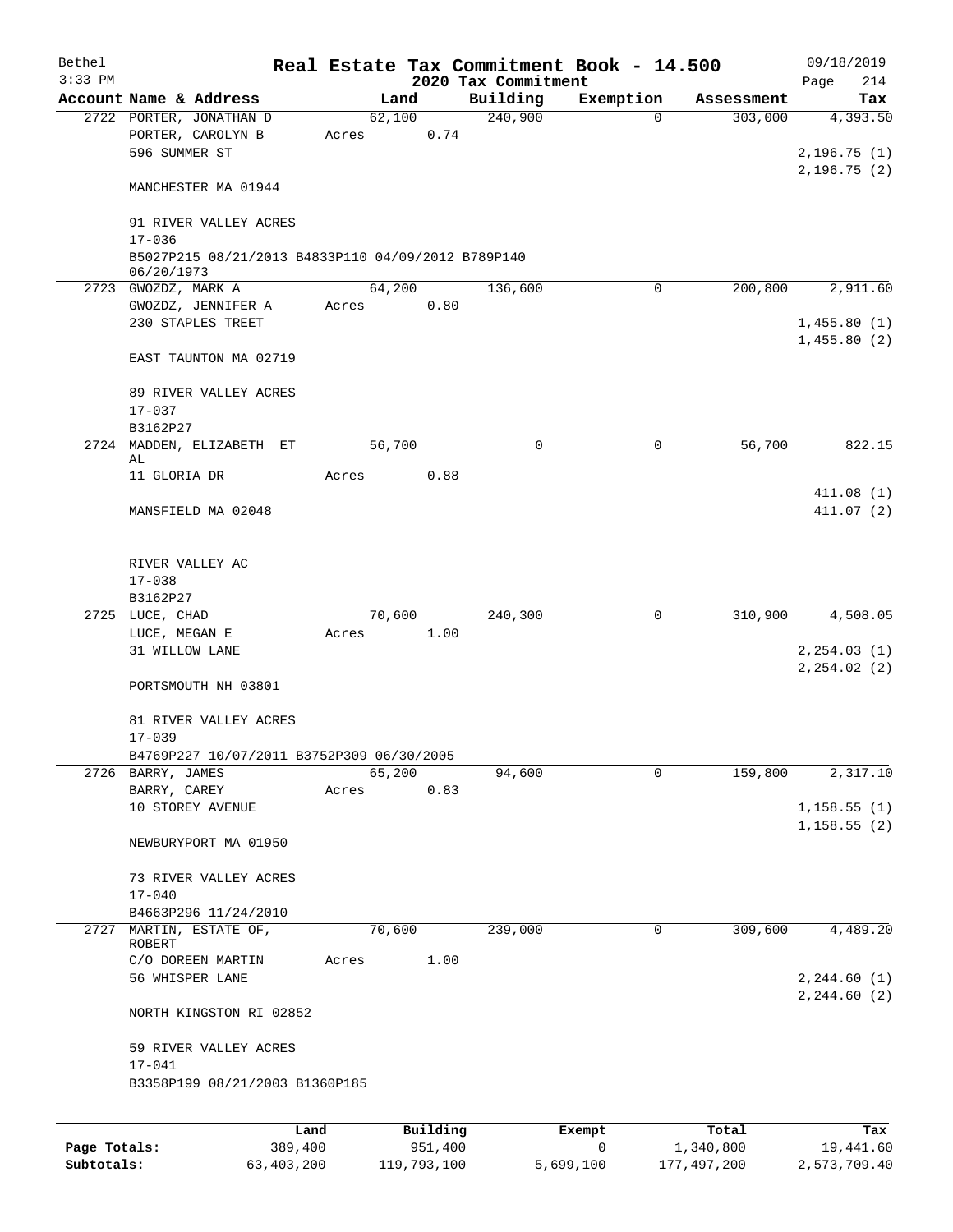| Bethel    |                                                  |       |         |        |                     | Real Estate Tax Commitment Book - 14.500 |             |            |      | 09/18/2019                 |
|-----------|--------------------------------------------------|-------|---------|--------|---------------------|------------------------------------------|-------------|------------|------|----------------------------|
| $3:33$ PM |                                                  |       |         |        | 2020 Tax Commitment |                                          |             |            | Page | 215                        |
|           | Account Name & Address                           |       | Land    |        | Building            | Exemption                                |             | Assessment |      | Tax                        |
|           | 2728 RANDAZZO, ANNE                              |       | 71,100  |        | 66,500              |                                          | 0           | 137,600    |      | 1,995.20                   |
|           | RANDAZZO, RICHARD                                | Acres |         | 1.10   |                     |                                          |             |            |      |                            |
|           | 25 WESTWIND DR.                                  |       |         |        |                     |                                          |             |            |      | 997.60 (1)                 |
|           |                                                  |       |         |        |                     |                                          |             |            |      | 997.60(2)                  |
|           | METHUEN MA 01844 1959                            |       |         |        |                     |                                          |             |            |      |                            |
|           |                                                  |       |         |        |                     |                                          |             |            |      |                            |
|           | 35 RIVER VALLEY ACRES                            |       |         |        |                     |                                          |             |            |      |                            |
|           | $17 - 042$                                       |       |         |        |                     |                                          |             |            |      |                            |
|           | B4584P204 05/06/2010 B4584P202 05/06/2010 B778P3 |       |         |        |                     |                                          |             |            |      |                            |
| 2729      | ELDRIDGE, WILLIAM &<br>CHRISTINE                 |       | 53,700  |        | 93,300              |                                          | 0           | 147,000    |      | 2,131.50                   |
|           | MAYO, JOSEPH & TAMRA                             | Acres |         | 0.52   |                     |                                          |             |            |      |                            |
|           | 37 KATHLEEN CIRCLE                               |       |         |        |                     |                                          |             |            |      | 1,065.75(1)                |
|           |                                                  |       |         |        |                     |                                          |             |            |      | 1,065.75(2)                |
|           | ROWLEY MA 01969                                  |       |         |        |                     |                                          |             |            |      |                            |
|           |                                                  |       |         |        |                     |                                          |             |            |      |                            |
|           | 23 RIVER VALLEY ACRES                            |       |         |        |                     |                                          |             |            |      |                            |
|           | $17 - 043$                                       |       |         |        |                     |                                          |             |            |      |                            |
|           | B4121P51 04/23/2007 B2420P141                    |       |         |        |                     |                                          |             |            |      |                            |
|           | 2730 SWANDEROSA                                  |       | 49,500  |        | 0                   |                                          | $\mathbf 0$ | 49,500     |      | 717.75                     |
|           | C/O JAMES SWAN                                   | Acres |         | 172.00 |                     |                                          |             |            |      |                            |
|           | 74 SUNDAY RIVER RD                               |       |         |        |                     |                                          |             |            |      | 358.88 (1)                 |
|           |                                                  |       |         |        |                     |                                          |             |            |      | 358.87(2)                  |
|           | BETHEL ME 04217                                  |       |         |        |                     |                                          |             |            |      |                            |
|           |                                                  |       |         |        |                     |                                          |             |            |      |                            |
|           | SUNDAY RIVER RD                                  |       |         |        |                     |                                          |             |            |      |                            |
|           | $17 - 044$                                       |       |         |        |                     |                                          |             |            |      |                            |
|           | B2728P290                                        |       |         |        |                     |                                          |             |            |      |                            |
| 2731      | SWAN, JON R                                      |       | 58,300  |        | 152,400             | 20,000                                   |             | 190,700    |      | 2,765.15                   |
|           | SWAN, DEBORA L                                   | Acres |         | 7.70   |                     | 01 Homestead (HM)                        |             |            |      |                            |
|           | 162 SUNDAY RIVER RD.                             |       |         |        |                     |                                          |             |            |      | 1,382.58(1)                |
|           |                                                  |       |         |        |                     |                                          |             |            |      | 1,382.57(2)                |
|           | BETHEL ME 04217                                  |       |         |        |                     |                                          |             |            |      |                            |
|           |                                                  |       |         |        |                     |                                          |             |            |      |                            |
|           | 162 SUNDAY RIVER RD.                             |       |         |        |                     |                                          |             |            |      |                            |
|           | $17 - 044 - 001$                                 |       |         |        |                     |                                          |             |            |      |                            |
|           | B5305P194 09/19/2016 B2567P277 06/03/1998        |       |         |        |                     |                                          |             |            |      |                            |
|           | 2732 AKERS, MILLY                                |       | 62,400  |        | 154,800             | 20,000                                   |             | 197,200    |      | 2,859.40                   |
|           | AKERS, DEXTER                                    | Acres |         | 11.00  |                     | 01 Homestead (HM)                        |             |            |      |                            |
|           | 172 SUNDAY RIVER RD.                             |       |         |        |                     |                                          |             |            |      | 1,429.70(1)                |
|           |                                                  |       |         |        |                     |                                          |             |            |      | 1,429.70(2)                |
|           | BETHEL ME 04217                                  |       |         |        |                     |                                          |             |            |      |                            |
|           |                                                  |       |         |        |                     |                                          |             |            |      |                            |
|           | 172 SUNDAY RIVER RD.                             |       |         |        |                     |                                          |             |            |      |                            |
|           | $17 - 044 - 002$                                 |       |         |        |                     |                                          |             |            |      |                            |
|           | B2715P120 06/21/1999                             |       |         |        | $\Omega$            |                                          | 0           | 257,300    |      | 3,730.85                   |
|           | 2733 STAG PROPERTIES, LLC                        |       | 257,300 |        |                     |                                          |             |            |      |                            |
|           | 537 HIGH ST.                                     | Acres |         | 891.60 |                     |                                          |             |            |      |                            |
|           | W GARDINER ME 04345                              |       |         |        |                     |                                          |             |            |      | 1,865.43(1)<br>1,865.42(2) |
|           |                                                  |       |         |        |                     |                                          |             |            |      |                            |
|           |                                                  |       |         |        |                     |                                          |             |            |      |                            |
|           | NORTH RD                                         |       |         |        |                     |                                          |             |            |      |                            |
|           | $17 - 045$                                       |       |         |        |                     |                                          |             |            |      |                            |
|           | B3835P114 11/07/2005 B3835P114 11/07/2005        |       |         |        |                     |                                          |             |            |      |                            |
|           |                                                  |       |         |        |                     |                                          |             |            |      |                            |
|           |                                                  |       |         |        |                     |                                          |             |            |      |                            |
|           |                                                  |       |         |        |                     |                                          |             |            |      |                            |
|           |                                                  |       |         |        |                     |                                          |             |            |      |                            |

|              | Land       | Building    | Exempt    | Total       | Tax          |
|--------------|------------|-------------|-----------|-------------|--------------|
| Page Totals: | 552,300    | 467,000     | 40,000    | 979,300     | 14,199.85    |
| Subtotals:   | 63,955,500 | 120,260,100 | 5,739,100 | 178,476,500 | 2,587,909.25 |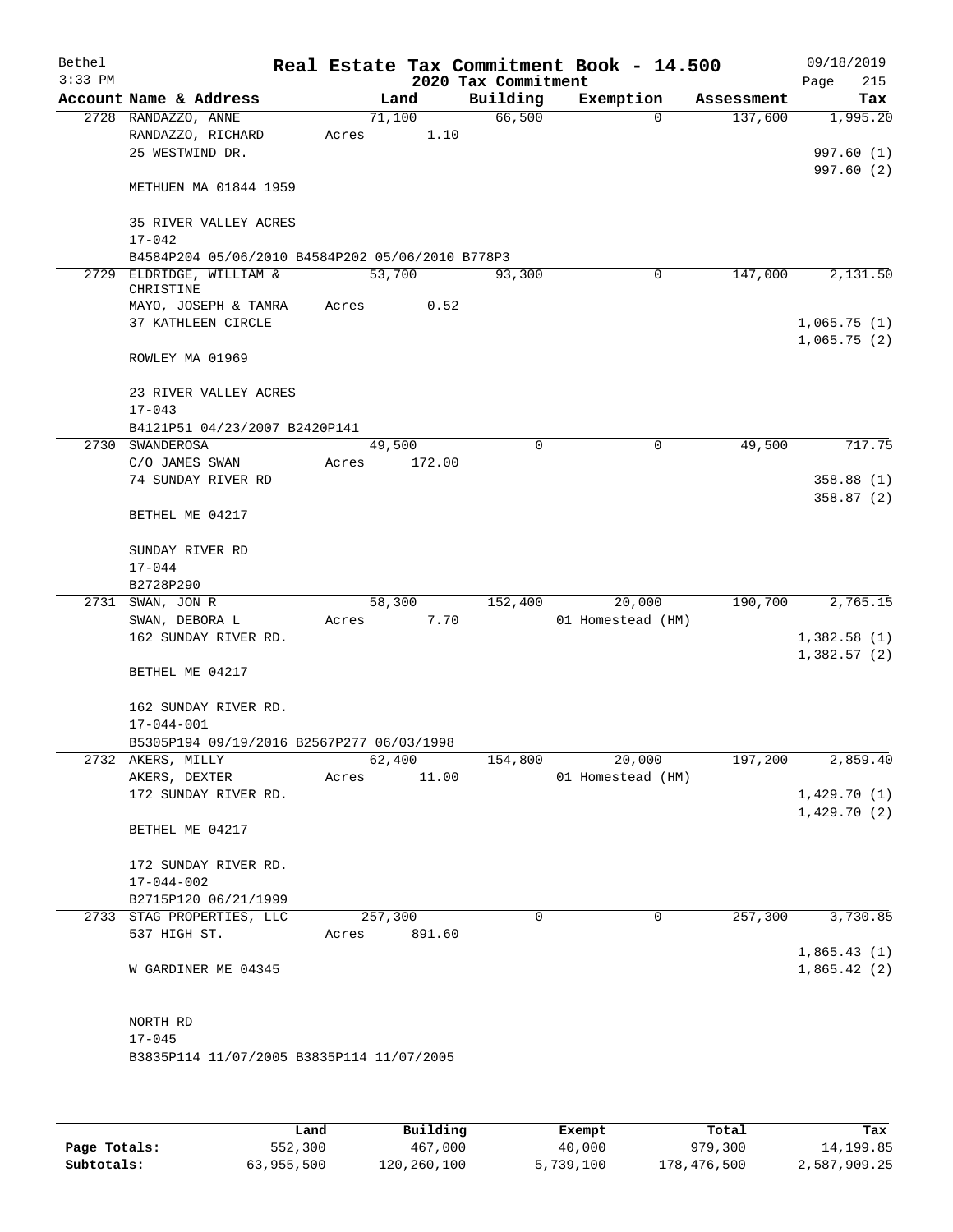| Bethel<br>$3:33$ PM |                                                        |                 |          | 2020 Tax Commitment | Real Estate Tax Commitment Book - 14.500 |            | 09/18/2019<br>216<br>Page  |
|---------------------|--------------------------------------------------------|-----------------|----------|---------------------|------------------------------------------|------------|----------------------------|
|                     | Account Name & Address                                 |                 | Land     | Building            | Exemption                                | Assessment | Tax                        |
|                     | 2734 CHADBOURNE TREE FARMS,<br>LLC                     | 46,700          |          | $\mathbf 0$         | $\Omega$                                 | 46,700     | 677.15                     |
|                     | PO BOX 1750                                            | Acres           | 200.00   |                     |                                          |            |                            |
|                     | BETHEL ME 04217                                        |                 |          |                     |                                          |            | 338.58(1)<br>338.57(2)     |
|                     |                                                        |                 |          |                     |                                          |            |                            |
|                     | $17 - 046$                                             |                 |          |                     |                                          |            |                            |
|                     | B3652P43 12/29/2004 B2755P88<br>2735 BRONDER, JUSTIN S | 59,800          |          | 110,500             | 0                                        | 170,300    | 2,469.35                   |
|                     | 10 PLEASANT ST                                         | Acres           | 0.76     |                     |                                          |            |                            |
|                     | STONEHAM MA 02180                                      |                 |          |                     |                                          |            | 1,234.68(1)<br>1,234.67(2) |
|                     | 133 SUNDAY RIVER RD                                    |                 |          |                     |                                          |            |                            |
|                     | $18 - 001 - 001$<br>B5047P253 10/07/2013               |                 |          |                     |                                          |            |                            |
|                     | 2736 JBEGOOD, LLC                                      | 175,400         |          | 150,600             | $\mathbf 0$                              | 326,000    | 4,727.00                   |
|                     | PO BOX 24                                              | Acres           | 6.60     |                     |                                          |            |                            |
|                     | NO WOODSTOCK NH 03262<br>0657                          |                 |          |                     |                                          |            | 2,363.50(1)<br>2,363.50(2) |
|                     |                                                        |                 |          |                     |                                          |            |                            |
|                     | 119 SUNDAY RIVER RD.<br>$18 - 002$                     |                 |          |                     |                                          |            |                            |
|                     | B3785P346 08/16/2005                                   |                 |          |                     |                                          |            |                            |
|                     | 2737 WEBB, GREGORY                                     | 48,000          |          | 276,400             | 0                                        | 324,400    | 4,703.80                   |
|                     | WEBB, AMY<br>63 HARBOR LANE                            | Acres           | 1.00     |                     |                                          |            | 2,351.90(1)                |
|                     |                                                        |                 |          |                     |                                          |            | 2,351.90(2)                |
|                     | NORWELL MA 02061 2337                                  |                 |          |                     |                                          |            |                            |
|                     | 123 SUNDAY RIVER RD.                                   |                 |          |                     |                                          |            |                            |
|                     | $18 - 002 - 001$                                       |                 |          |                     |                                          |            |                            |
|                     | B3524P25 05/28/2004<br>2739 BORGIOLI, STEPHEN C        |                 |          |                     | $\mathbf 0$                              | 166,500    | 2,414.25                   |
|                     | BORGIOLI, CHARLES                                      | 36,800<br>Acres | 0.50     | 129,700             |                                          |            |                            |
|                     | PO BOX 217                                             |                 |          |                     |                                          |            | 1, 207.13(1)               |
|                     | AMHERST NH 03054                                       |                 |          |                     |                                          |            | 1, 207.12(2)               |
|                     | 79 SUNDAY RIVER RD                                     |                 |          |                     |                                          |            |                            |
|                     | $18 - 003$                                             |                 |          |                     |                                          |            |                            |
|                     | B2759P347<br>2742 BRODERICK, MICHAEL                   | 36,800          |          | 100,500             | 20,000                                   | 117,300    | 1,700.85                   |
|                     | BRODERICK, EILEEN                                      | Acres           | 0.50     |                     | 01 Homestead (HM)                        |            |                            |
|                     | 77 SUNDAY RIVER RD                                     |                 |          |                     |                                          |            | 850.43 (1)<br>850.42 (2)   |
|                     | BETHEL ME 04217                                        |                 |          |                     |                                          |            |                            |
|                     | 77 SUNDAY RIVER RD.                                    |                 |          |                     |                                          |            |                            |
|                     | $18 - 003 - 003$                                       |                 |          |                     |                                          |            |                            |
|                     | B2384P250 11/06/1996                                   |                 |          |                     |                                          |            |                            |
|                     |                                                        |                 |          |                     |                                          |            |                            |
|                     | Land                                                   |                 | Building |                     | Exempt                                   | Total      | Tax                        |
| Page Totals:        | 403,500                                                |                 | 767,700  |                     | 20,000                                   | 1,151,200  | 16,692.40                  |

**Subtotals:** 64,359,000 121,027,800 5,759,100 179,627,700 2,604,601.65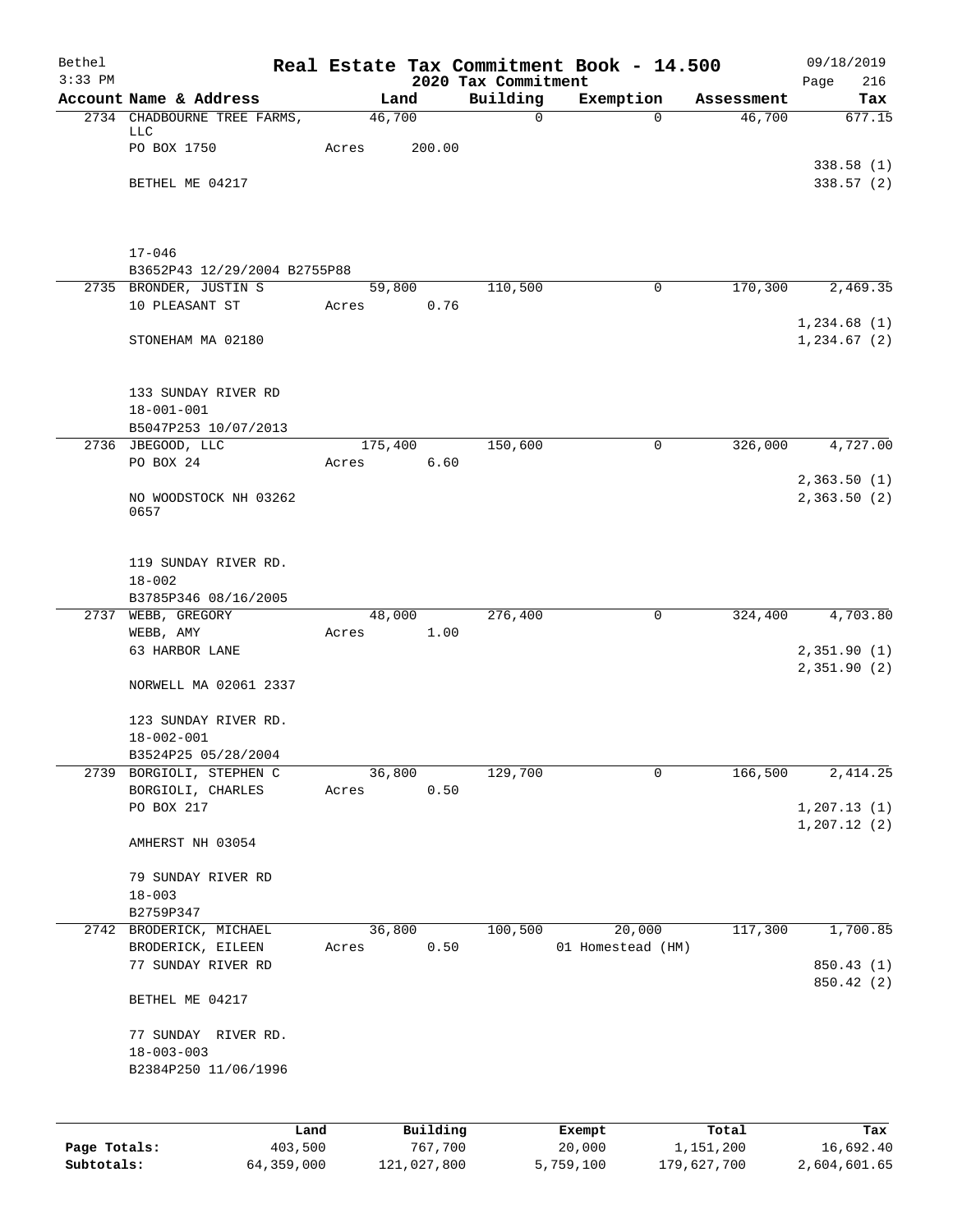| Bethel    |                                                                   |         |      |                     | Real Estate Tax Commitment Book - 14.500 |            | 09/18/2019                 |
|-----------|-------------------------------------------------------------------|---------|------|---------------------|------------------------------------------|------------|----------------------------|
| $3:33$ PM |                                                                   |         |      | 2020 Tax Commitment |                                          |            | Page<br>217                |
|           | Account Name & Address                                            | Land    |      | Building            | Exemption                                | Assessment | Tax                        |
| 2743      | SULLIVAN, ROBERT E &<br>LESLIE A                                  | 134,100 |      | 258,800             | $\Omega$                                 | 392,900    | 5,697.05                   |
|           | TRUSTEES OF REVOCABLE<br>TRUSTS                                   | Acres   | 1.20 |                     |                                          |            |                            |
|           | BOX 1026                                                          |         |      |                     |                                          |            | 2,848.53(1)<br>2,848.52(2) |
|           | NORTH CONWAY NH 03860                                             |         |      |                     |                                          |            |                            |
|           | 61 SUNDAY RIVER RD                                                |         |      |                     |                                          |            |                            |
|           | $18 - 004$                                                        |         |      |                     |                                          |            |                            |
|           | B2335P51<br>2745 DURSO, CARMEN L. &                               | 26,900  |      | 98,700              | 0                                        | 125,600    | 1,821.20                   |
|           | ZUFFANTE, ROSANNE                                                 |         |      |                     |                                          |            |                            |
|           | 175 FEDERAL STREET                                                |         |      |                     |                                          |            | 910.60(1)                  |
|           | SUITE 1425                                                        |         |      |                     |                                          |            |                            |
|           | BOSTON MA 02110 2287                                              |         |      |                     |                                          |            | 910.60(2)                  |
|           | 53 SUNDAY RIVER RD.                                               |         |      |                     |                                          |            |                            |
|           | $18 - 005 - 001$                                                  |         |      |                     |                                          |            |                            |
|           | B4943P143 01/14/2013 B3558P166 07/22/2004                         |         |      |                     |                                          |            |                            |
|           | 2746 VANNI, JANE A                                                | 26,900  |      | 98,700              | 0                                        | 125,600    | 1,821.20                   |
|           | 536 LOVELL LAKE ROAD                                              |         |      |                     |                                          |            |                            |
|           | SANBORNVILLE NH 03872                                             |         |      |                     |                                          |            | 910.60(1)<br>910.60(2)     |
|           |                                                                   |         |      |                     |                                          |            |                            |
|           | 53 SUNDAY RIVER RD.                                               |         |      |                     |                                          |            |                            |
|           | $18 - 005 - 002$                                                  |         |      |                     |                                          |            |                            |
|           | B4978P292 04/25/2013 B4504P240 10/01/2009 B3399P330<br>10/16/2003 |         |      |                     |                                          |            |                            |
|           | 2747 SHEEHAN, JOSEPH G                                            | 26,900  |      | 98,700              | 0                                        | 125,600    | 1,821.20                   |
|           | SHEEHAN, PATRICK M                                                |         |      |                     |                                          |            |                            |
|           | 9 SHADOW RIDGE DR.                                                |         |      |                     |                                          |            | 910.60(1)<br>910.60(2)     |
|           | CAROLINA RI 02812                                                 |         |      |                     |                                          |            |                            |
|           | 53 SUNDAY RIVER RD.                                               |         |      |                     |                                          |            |                            |
|           | $18 - 005 - 003$                                                  |         |      |                     |                                          |            |                            |
|           | B4071P267 12/07/2006 B2877P273                                    |         |      |                     |                                          |            |                            |
|           | 2748 SAVAGE LAND<br>DEVELOPMENT, LLC                              | 180,300 |      | 721,600             | $\mathbf 0$                              | 901,900    | 13,077.55                  |
|           | PO BOX 358                                                        | Acres   | 8.30 |                     |                                          |            |                            |
|           |                                                                   |         |      |                     |                                          |            | 6,538.78(1)                |
|           | BETHEL ME 04217                                                   |         |      |                     |                                          |            | $6, 538.77$ (2)            |
|           | 29 SUNDAY RIVER RD                                                |         |      |                     |                                          |            |                            |
|           | $18 - 006$                                                        |         |      |                     |                                          |            |                            |
|           | B5455P155 03/19/2019 B5343P331 05/04/2017 B2219P68<br>04/28/1995  |         |      |                     |                                          |            |                            |

|              | Land       | Building    | Exempt    | Total       | Tax          |
|--------------|------------|-------------|-----------|-------------|--------------|
| Page Totals: | 395,100    | 1,276,500   |           | 1,671,600   | 24, 238. 20  |
| Subtotals:   | 64,754,100 | 122,304,300 | 5,759,100 | 181,299,300 | 2,628,839.85 |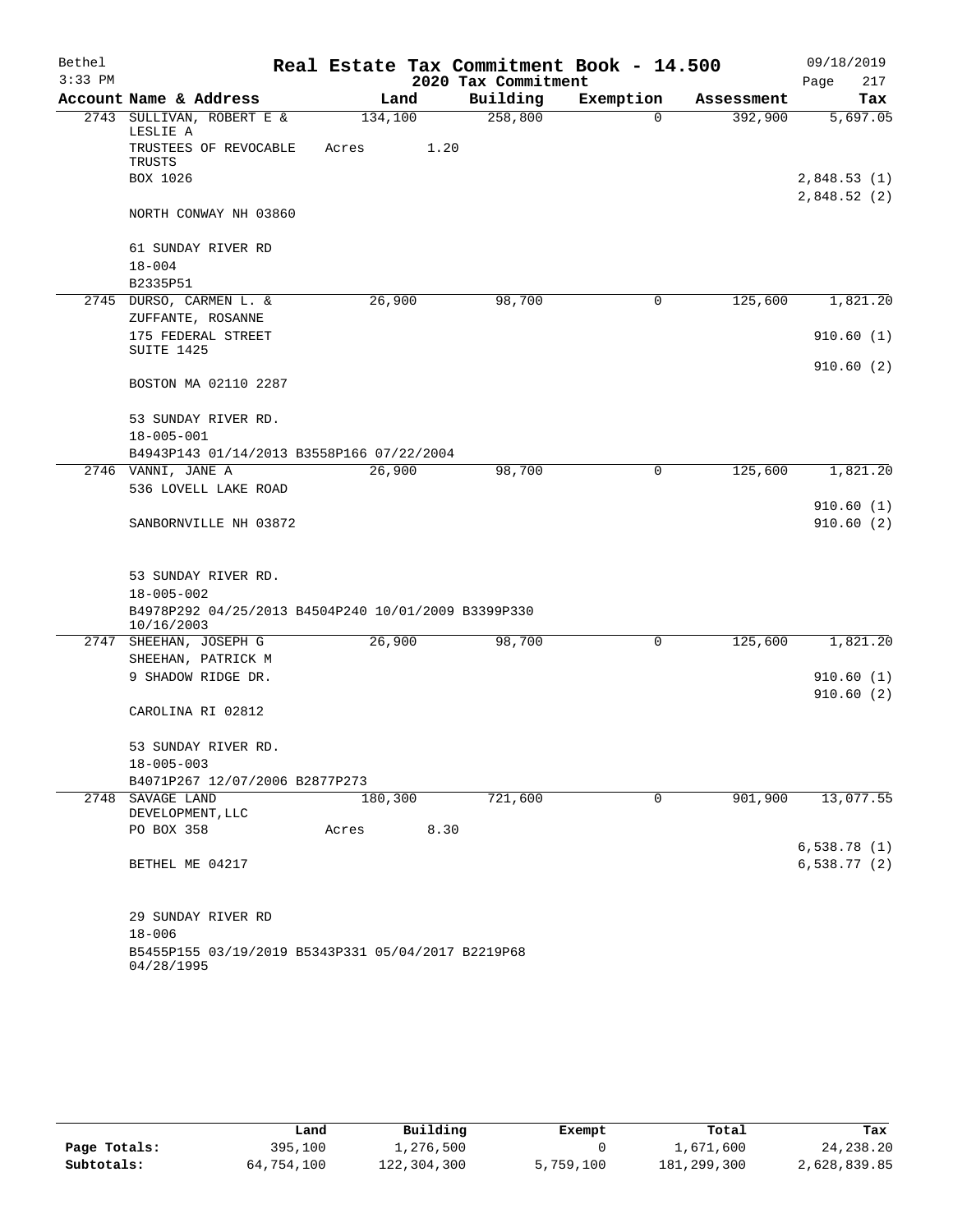| Bethel    |                                                    |       |        |       |                     | Real Estate Tax Commitment Book - 14.500 |            | 09/18/2019           |
|-----------|----------------------------------------------------|-------|--------|-------|---------------------|------------------------------------------|------------|----------------------|
| $3:33$ PM |                                                    |       |        |       | 2020 Tax Commitment |                                          |            | 218<br>Page          |
|           | Account Name & Address                             |       | Land   |       | Building            | Exemption                                | Assessment | Tax                  |
|           | 2749 PEARSON, MICHAEL W., TE                       |       | 46,700 |       | 180,000             | 26,000                                   | 200,700    | 2,910.15             |
|           | P.O. BOX 275                                       | Acres |        | 2.70  |                     | 01 Homestead (HM)                        |            |                      |
|           | BETHEL ME 04217                                    |       |        |       |                     | 12 WW2 Vet Res                           |            | 1,455.08(1)          |
|           |                                                    |       |        |       |                     |                                          |            | 1,455.07(2)          |
|           | 85 SUNDAY RIVER RD                                 |       |        |       |                     |                                          |            |                      |
|           | $18 - 007 - 001$                                   |       |        |       |                     |                                          |            |                      |
|           | B5252P459 11/05/2015 B5248P259 10/01/2015 B4640P47 |       |        |       |                     |                                          |            |                      |
|           | 09/30/2010 B2384P249                               |       |        |       |                     |                                          |            |                      |
|           | 2751 SWANDEROSA                                    |       | 3,500  |       | $\mathbf 0$         | $\mathbf 0$                              | 3,500      | 50.75                |
|           | C/O JAMES SWAN                                     | Acres |        | 6.00  |                     |                                          |            |                      |
|           | 74 SUNDAY RIVER RD                                 |       |        |       |                     |                                          |            | 25.38(1)<br>25.37(2) |
|           | BETHEL ME 04217                                    |       |        |       |                     |                                          |            |                      |
|           | RTE 2 N/S                                          |       |        |       |                     |                                          |            |                      |
|           | $18 - 009$                                         |       |        |       |                     |                                          |            |                      |
|           | B2728P290                                          |       |        |       |                     |                                          |            |                      |
|           | 2752 WHEELER, ROGER A                              |       | 38,900 |       | $\mathbf 0$         | 0                                        | 38,900     | 564.05               |
|           | PO BOX 478                                         | Acres |        | 4.30  |                     |                                          |            |                      |
|           |                                                    |       |        |       |                     |                                          |            | 282.03(1)            |
|           | BETHEL ME 04217                                    |       |        |       |                     |                                          |            | 282.02 (2)           |
|           | RTE 2 N/S                                          |       |        |       |                     |                                          |            |                      |
|           | $18 - 010$                                         |       |        |       |                     |                                          |            |                      |
|           | BP B3328P39 07/10/2003 B1355P24 11/19/1985         |       |        |       |                     |                                          |            |                      |
|           | 2754 GORTMANS, DEBORAH                             |       | 4,000  |       | 0                   | $\mathbf 0$                              | 4,000      | 58.00                |
|           | 12918 W LIMEWOOD DR.                               | Acres |        | 1.70  |                     |                                          |            |                      |
|           |                                                    |       |        |       |                     |                                          |            | 29.00(1)             |
|           | SUN CITY WEST AZ 85375                             |       |        |       |                     |                                          |            | 29.00(2)             |
|           |                                                    |       |        |       |                     |                                          |            |                      |
|           | RTE 2 N/S<br>$18 - 013$                            |       |        |       |                     |                                          |            |                      |
|           | B3188P311                                          |       |        |       |                     |                                          |            |                      |
|           | 2755 VENIOS, SPEROS C                              |       | 25,300 |       | 79,900              | 0                                        | 105,200    | 1,525.40             |
|           | 12 PULASKI STREET                                  | Acres |        | 0.34  |                     |                                          |            |                      |
|           |                                                    |       |        |       |                     |                                          |            | 762.70 (1)           |
|           | PEABODY MA 01960                                   |       |        |       |                     |                                          |            | 762.70 (2)           |
|           |                                                    |       |        |       |                     |                                          |            |                      |
|           | 3 MARTIN LANE                                      |       |        |       |                     |                                          |            |                      |
|           | $18 - 014$                                         |       |        |       |                     |                                          |            |                      |
|           | B3659P19 08/27/2004                                |       |        |       |                     |                                          |            |                      |
|           | 2756 RICHMOND, ELIZABETH J.,<br>WESLEY & SCOTT     |       | 54,500 |       | 304,000             | $\mathbf 0$                              | 358,500    | 5,198.25             |
|           | 11 SCHOOL STREET                                   | Acres |        | 10.00 |                     |                                          |            |                      |
|           |                                                    |       |        |       |                     |                                          |            | 2,599.13(1)          |
|           | LAKEVILLE MA 02347                                 |       |        |       |                     |                                          |            | 2,599.12(2)          |
|           |                                                    |       |        |       |                     |                                          |            |                      |
|           | 690 MAYVILLE RD                                    |       |        |       |                     |                                          |            |                      |
|           | $18 - 015$                                         |       |        |       |                     |                                          |            |                      |
|           | B4374P242 11/07/2008 B2974P166                     |       |        |       |                     |                                          |            |                      |
|           |                                                    |       |        |       |                     |                                          |            |                      |
|           |                                                    |       |        |       |                     |                                          |            |                      |

|              | Land       | Building    | Exempt    | Total       | Tax          |
|--------------|------------|-------------|-----------|-------------|--------------|
| Page Totals: | 172,900    | 563,900     | 26,000    | 710,800     | 10,306.60    |
| Subtotals:   | 64,927,000 | 122,868,200 | 5,785,100 | 182,010,100 | 2,639,146.45 |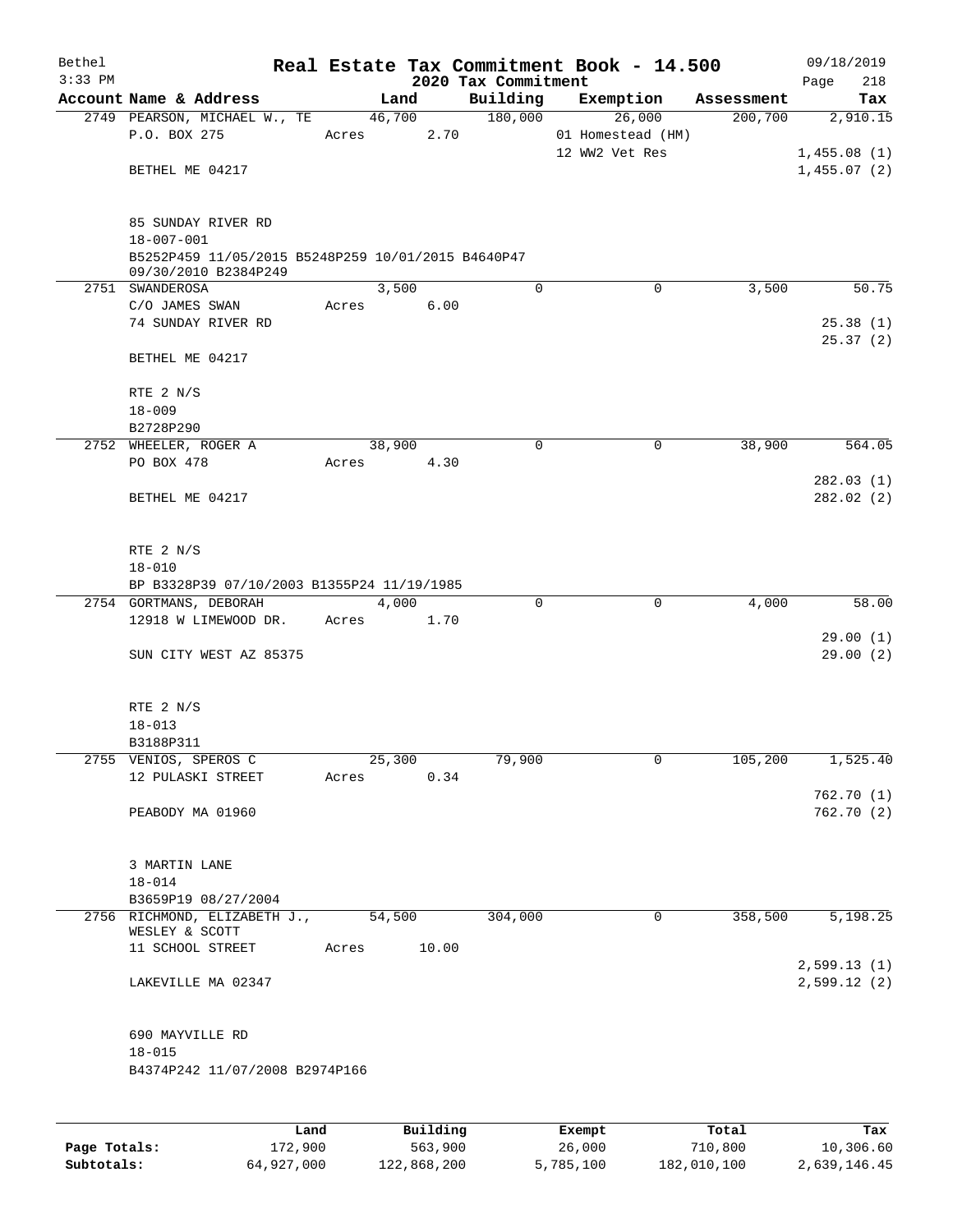| Bethel<br>$3:33$ PM |                                                   |        |        | 2020 Tax Commitment | Real Estate Tax Commitment Book - 14.500 |            | 09/18/2019<br>219<br>Page |
|---------------------|---------------------------------------------------|--------|--------|---------------------|------------------------------------------|------------|---------------------------|
|                     | Account Name & Address                            | Land   |        | Building            | Exemption                                | Assessment | Tax                       |
|                     | 2757 ROBERTS POULTRY FARM                         |        | 79,600 | 310,800             | $\Omega$                                 | 390,400    | 5,660.80                  |
|                     | 740 MAYVILLE ROAD                                 | Acres  | 72.60  |                     |                                          |            |                           |
|                     |                                                   |        |        |                     |                                          |            | 2,830.40(1)               |
|                     | BETHEL ME 04217                                   |        |        |                     |                                          |            | 2,830.40(2)               |
|                     |                                                   |        |        |                     |                                          |            |                           |
|                     |                                                   |        |        |                     |                                          |            |                           |
|                     | 6 EMERY RD.                                       |        |        |                     |                                          |            |                           |
|                     | $18 - 016$                                        |        |        |                     |                                          |            |                           |
|                     | 2758 HARRINGTON, FRANKLIN<br>HARRINGTON, SHEILA R | 44,600 | 1.50   | 89,900              | 20,000<br>01 Homestead (HM)              | 114,500    | 1,660.25                  |
|                     | 740 MAYVILLE ROAD                                 | Acres  |        |                     |                                          |            | 830.13(1)                 |
|                     |                                                   |        |        |                     |                                          |            | 830.12 (2)                |
|                     | BETHEL ME 04217                                   |        |        |                     |                                          |            |                           |
|                     |                                                   |        |        |                     |                                          |            |                           |
|                     | 740 MAYVILLE RD.                                  |        |        |                     |                                          |            |                           |
|                     | $18 - 017$                                        |        |        |                     |                                          |            |                           |
| 2759                | CHADBOURNE TREE FARMS,                            | 85,700 |        | $\Omega$            | $\mathbf 0$                              | 85,700     | 1,242.65                  |
|                     | <b>LLC</b>                                        |        |        |                     |                                          |            |                           |
|                     | PO BOX 1750                                       | Acres  | 40.00  |                     |                                          |            | 621.33(1)                 |
|                     | BETHEL ME 04217                                   |        |        |                     |                                          |            | 621.32(2)                 |
|                     |                                                   |        |        |                     |                                          |            |                           |
|                     |                                                   |        |        |                     |                                          |            |                           |
|                     | RTE 2 S/S                                         |        |        |                     |                                          |            |                           |
|                     | $18 - 018$                                        |        |        |                     |                                          |            |                           |
|                     | B3652P43 12/29/2004                               |        |        |                     |                                          |            |                           |
|                     | 2760 ROBERTS POULTRY FARM                         | 2,400  |        | $\Omega$            | $\mathbf 0$                              | 2,400      | 34.80                     |
|                     | 740 MAYVILLE ROAD                                 | Acres  | 2.30   |                     |                                          |            |                           |
|                     |                                                   |        |        |                     |                                          |            | 17.40(1)                  |
|                     | BETHEL ME 04217                                   |        |        |                     |                                          |            | 17.40(2)                  |
|                     |                                                   |        |        |                     |                                          |            |                           |
|                     | RTE <sub>2</sub>                                  |        |        |                     |                                          |            |                           |
|                     | $18 - 018 - 001$                                  |        |        |                     |                                          |            |                           |
|                     | 2762 ROBERTS POULTRY FARM                         | 7,800  |        | 0                   | $\mathsf{O}$                             | 7,800      | 113.10                    |
|                     | 740 MAYVILLE ROAD                                 | Acres  | 14.00  |                     |                                          |            |                           |
|                     |                                                   |        |        |                     |                                          |            | 56.55(1)                  |
|                     | BETHEL ME 04217                                   |        |        |                     |                                          |            | 56.55(2)                  |
|                     |                                                   |        |        |                     |                                          |            |                           |
|                     |                                                   |        |        |                     |                                          |            |                           |
|                     | RTE 2 S/S                                         |        |        |                     |                                          |            |                           |
|                     | $18 - 019$                                        |        |        |                     |                                          |            |                           |
|                     | 2763 HARRINGTON, KELLY D                          | 44,700 |        | 132,700             | 20,000                                   | 157,400    | 2,282.30                  |
|                     | 721 MAYVILLE RD.                                  | Acres  | 1.55   |                     | 01 Homestead (HM)                        |            | 1, 141.15(1)              |
|                     | BETHEL ME 04217                                   |        |        |                     |                                          |            | 1, 141.15(2)              |
|                     |                                                   |        |        |                     |                                          |            |                           |
|                     |                                                   |        |        |                     |                                          |            |                           |
|                     | 721 MAYVILLE RD.                                  |        |        |                     |                                          |            |                           |
|                     | $18 - 019 - 001$                                  |        |        |                     |                                          |            |                           |
|                     | B4125P186 05/01/2007 B2792P268                    |        |        |                     |                                          |            |                           |
|                     |                                                   |        |        |                     |                                          |            |                           |

|              | Land       | Building    | Exempt    | Total       | Tax          |
|--------------|------------|-------------|-----------|-------------|--------------|
| Page Totals: | 264,800    | 533,400     | 40,000    | 758,200     | 10,993.90    |
| Subtotals:   | 65,191,800 | 123,401,600 | 5,825,100 | 182,768,300 | 2,650,140.35 |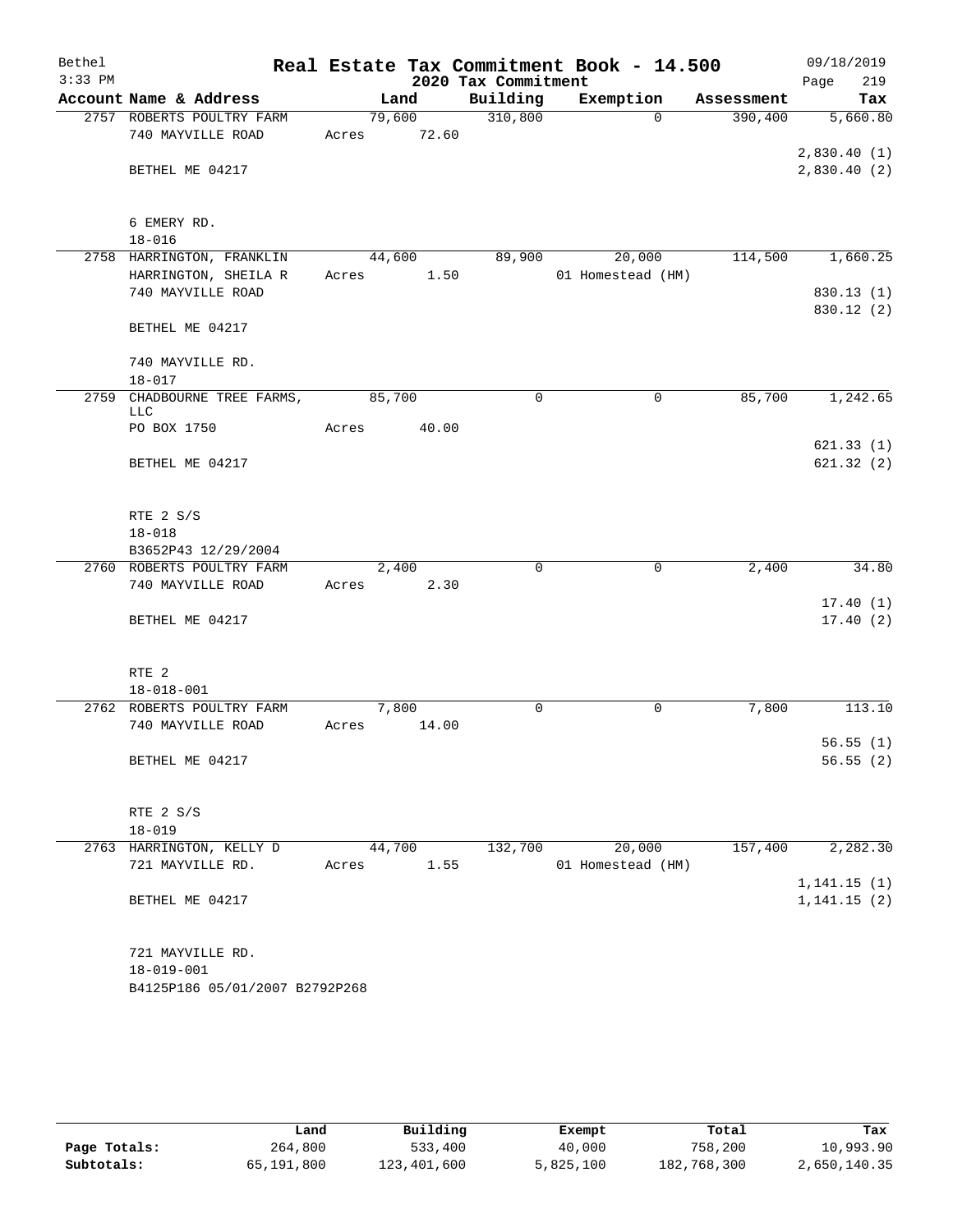| Bethel<br>$3:33$ PM |                                                                  |       |             |          | 2020 Tax Commitment | Real Estate Tax Commitment Book - 14.500 |             |             | 09/18/2019<br>220          |
|---------------------|------------------------------------------------------------------|-------|-------------|----------|---------------------|------------------------------------------|-------------|-------------|----------------------------|
|                     | Account Name & Address                                           |       | Land        |          | Building            | Exemption                                |             | Assessment  | Page<br>Tax                |
|                     | 2764 MARSHALL, KEVIN                                             |       | 66,500      |          | 80,000              | 20,000                                   |             | 126,500     | 1,834.25                   |
|                     | C/O JOHN & BONITA<br>MARSHALL                                    | Acres | 25.00       |          |                     | 01 Homestead (HM)                        |             |             |                            |
|                     | 679 MAYVILLE RD                                                  |       |             |          |                     |                                          |             |             | 917.13(1)<br>917.12(2)     |
|                     | BETHEL ME 04217                                                  |       |             |          |                     |                                          |             |             |                            |
|                     | 679 MAYVILLE RD.<br>$18 - 020$                                   |       |             |          |                     |                                          |             |             |                            |
|                     | B5301P36 08/29/2016 B4285P37 04/16/2008                          |       |             |          |                     |                                          |             |             |                            |
|                     | 2766 VAN BUREN, DANIEL E                                         |       | 63,100      |          | 1,157,600           |                                          | 0           | 1,220,700   | 17,700.15                  |
|                     | HERBECK, STEPHANIE L<br>P.O. BOX 1688                            | Acres |             | 28.50    |                     |                                          |             |             | 8,850.08(1)                |
|                     | BETHEL ME 04217                                                  |       |             |          |                     |                                          |             |             | 8,850.07(2)                |
|                     | 414 INTERVALE RD<br>$18 - 022$                                   |       |             |          |                     |                                          |             |             |                            |
|                     | B4610P54 07/16/2010 B2589P282                                    |       |             |          |                     |                                          |             |             |                            |
|                     | 2767 CARTER, JOHN R                                              |       | 6,900       |          | $\mathbf 0$         |                                          | $\mathbf 0$ | 6,900       | 100.05                     |
|                     | 758 INTERVALE RD.                                                | Acres | 12.00       |          |                     |                                          |             |             |                            |
|                     |                                                                  |       |             |          |                     |                                          |             |             | 50.03(1)                   |
|                     | BETHEL ME 04217                                                  |       |             |          |                     |                                          |             |             | 50.02(2)                   |
|                     | INTERVALE RD W/S<br>$18 - 023$                                   |       |             |          |                     |                                          |             |             |                            |
|                     | B2103P280 03/10/1994 B765P42                                     |       |             |          |                     |                                          |             |             |                            |
|                     | 2768 EYPPER, EDITH ESTATE OF                                     |       | 107,700     |          | 133,900             |                                          | $\mathbf 0$ | 241,600     | 3,503.20                   |
|                     | C/O CHARLES H. EYPPER<br>GROSSER HASENPFAD 25                    | Acres | 89.00       |          |                     |                                          |             |             | 1,751.60(1)<br>1,751.60(2) |
|                     | 60598 FRANKFURT am MAIN<br>00000                                 |       |             |          |                     |                                          |             |             |                            |
|                     | 72 EYPPER RD.                                                    |       |             |          |                     |                                          |             |             |                            |
|                     | $18 - 024$                                                       |       |             |          |                     |                                          |             |             |                            |
|                     | 2769 MILLS, RYAN                                                 |       | 105,400     |          | 0                   |                                          | 0           | 105,400     | 1,528.30                   |
|                     | 465 INTERVALE RD                                                 | Acres |             | 100.00   |                     |                                          |             |             | 764.15(1)                  |
|                     | BETHEL ME 04217                                                  |       |             |          |                     |                                          |             |             | 764.15(2)                  |
|                     | INTERVALE RD W/S                                                 |       |             |          |                     |                                          |             |             |                            |
|                     | $18 - 025$                                                       |       |             |          |                     |                                          |             |             |                            |
| 2770                | ROGERS, BARBARA,<br>TRUSTEE                                      |       | 58,300      |          | 100,300             |                                          | $\mathbf 0$ | 158,600     | 2,299.70                   |
|                     | ROGERS, BARBARA REV<br>TRUST<br>9 EYPPER RD                      | Acres |             | 0.85     |                     |                                          |             |             | 1,149.85(1)                |
|                     | BETHEL ME 04217                                                  |       |             |          |                     |                                          |             |             | 1,149.85(2)                |
|                     | 9 EYPPER RD.                                                     |       |             |          |                     |                                          |             |             |                            |
|                     | $18 - 026$<br>B5404P419 04/26/2018 B1714P332 02/20/1990 B1550P31 |       |             |          |                     |                                          |             |             |                            |
|                     | 03/02/1988                                                       |       |             |          |                     |                                          |             |             |                            |
|                     |                                                                  | Land  |             | Building |                     | Exempt                                   |             | Total       | Tax                        |
| Page Totals:        | 407,900                                                          |       | 1,471,800   |          |                     | 20,000                                   |             | 1,859,700   | 26,965.65                  |
| Subtotals:          | 65,599,700                                                       |       | 124,873,400 |          |                     | 5,845,100                                |             | 184,628,000 | 2,677,106.00               |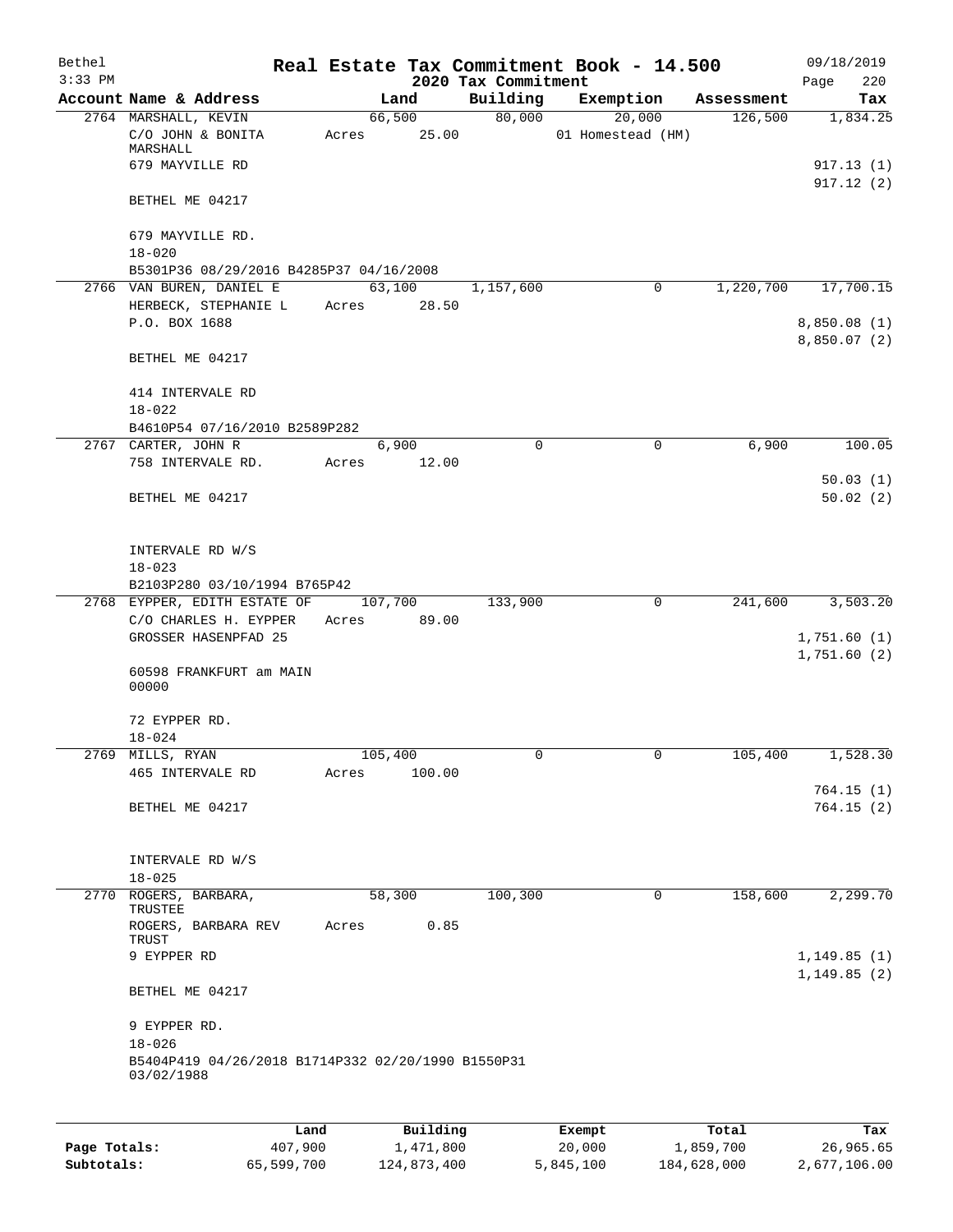| Bethel<br>$3:33$ PM |                                                                         |             |        | 2020 Tax Commitment | Real Estate Tax Commitment Book - 14.500 |            | 09/18/2019                   |
|---------------------|-------------------------------------------------------------------------|-------------|--------|---------------------|------------------------------------------|------------|------------------------------|
|                     | Account Name & Address                                                  |             | Land   | Building            | Exemption                                | Assessment | 221<br>Page<br>Tax           |
|                     | 2771 CHADBOURNE TREE FARMS,                                             | 68,400      |        | $\mathsf{O}$        | $\Omega$                                 | 68,400     | 991.80                       |
|                     | LLC<br>PO BOX 1750                                                      | Acres       | 62.00  |                     |                                          |            | 495.90 (1)                   |
|                     | BETHEL ME 04217                                                         |             |        |                     |                                          |            | 495.90 (2)                   |
|                     | INTERVALE W/S<br>$18 - 027$<br>B2755P88                                 |             |        |                     |                                          |            |                              |
|                     | 2772 EYPPER, EDITH ESTATE OF                                            |             | 2,900  | $\Omega$            | 0                                        | 2,900      | 42.05                        |
|                     | C/O CHARLES H EYPPER<br>GROSSER HASENPFAD 25                            | Acres       | 10.00  |                     |                                          |            | 21.03(1)                     |
|                     | 60598 FRANKFURT am MAIN<br>0000                                         |             |        |                     |                                          |            | 21.02(2)                     |
|                     | INTERVALE W/S<br>$18 - 028$                                             |             |        |                     |                                          |            |                              |
|                     | 2773 NEWSOM, JEFFREY C                                                  | 36,600      | 56.00  | $\Omega$            | $\mathbf 0$                              | 36,600     | 530.70                       |
|                     | C/O JAY HASTINGS<br>69 WINSLOW RD                                       | Acres       |        |                     |                                          |            | 265.35(1)                    |
|                     | BETHEL ME 04217                                                         |             |        |                     |                                          |            | 265.35(2)                    |
|                     | INTERVALE W/S                                                           |             |        |                     |                                          |            |                              |
|                     | $18 - 029$<br>B4815P98 02/16/2012 B645P151 01/01/1965                   |             |        |                     |                                          |            |                              |
|                     | 2774 NEWSOM, JEFFREY C                                                  |             | 44,900 | 210,700             | $\mathbf 0$                              | 255,600    | 3,706.20                     |
|                     | 69 WINSLOW RD.                                                          | Acres       | 6.10   |                     |                                          |            |                              |
|                     | BETHEL ME 04217                                                         |             |        |                     |                                          |            | 1,853.10(1)<br>1,853.10(2)   |
|                     | 69 WINSLOW ROAD<br>$18 - 030$<br>B4241P245 12/21/2007 B1650P339         |             |        |                     |                                          |            |                              |
|                     | 2775 DOYON, JOEL                                                        |             | 44,500 | 111,000             | $\overline{0}$                           | 155,500    | 2, 254.75                    |
|                     | DOYON, KATHLEEN                                                         | Acres       | 5.70   |                     |                                          |            |                              |
|                     | PO BOX 742                                                              |             |        |                     |                                          |            | 1, 127.38(1)<br>1, 127.37(2) |
|                     | BETHEL ME 04217                                                         |             |        |                     |                                          |            |                              |
|                     | 59 WINSLOW ROAD                                                         |             |        |                     |                                          |            |                              |
|                     | $18 - 030 - 001$<br>B5404P395 04/25/2018 B4414P331 03/11/2009 B2997P202 |             |        |                     |                                          |            |                              |
|                     | 2776 CHADBOURNE, THEODORE                                               | 78,700      |        | $\Omega$            | $\Omega$                                 | 78,700     | 1,141.15                     |
|                     | 50 STOCKHOLM DR.                                                        | Acres 81.00 |        |                     |                                          |            | 570.58(1)                    |
|                     | CUMBERLAND CTR. ME<br>04021 8712                                        |             |        |                     |                                          |            | 570.57(2)                    |
|                     | INTERVALE W/S<br>$18 - 031$                                             |             |        |                     |                                          |            |                              |
|                     |                                                                         |             |        |                     |                                          |            |                              |

|              | Land       | Building    | Exempt    | Total         | Tax          |
|--------------|------------|-------------|-----------|---------------|--------------|
| Page Totals: | 276,000    | 321,700     |           | 597,700       | 8,666.65     |
| Subtotals:   | 65,875,700 | 125,195,100 | 5,845,100 | 185, 225, 700 | 2,685,772.65 |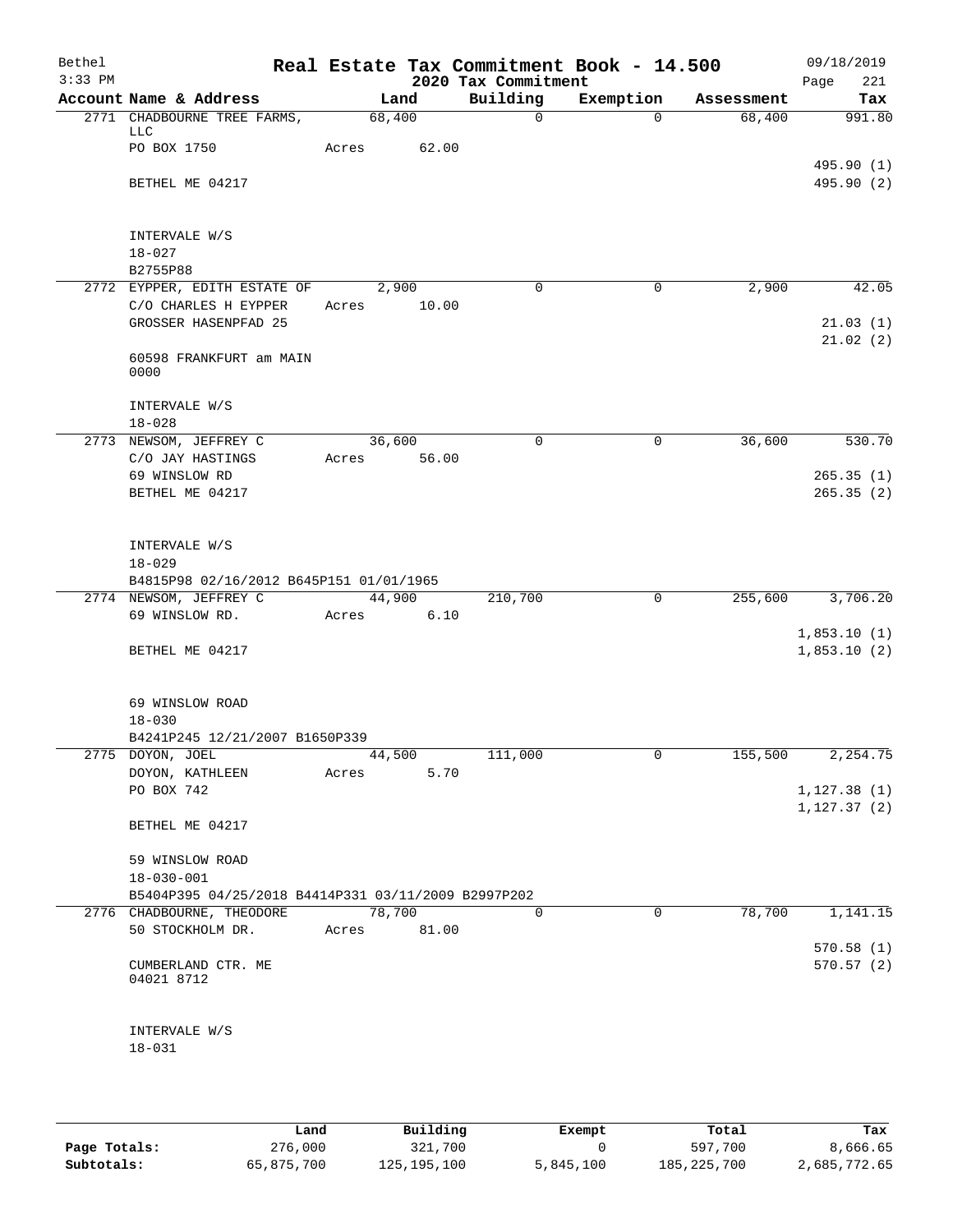| Bethel<br>$3:33$ PM        |                                                                                                                                                                                  |                       |       |                        | 2020 Tax Commitment | Real Estate Tax Commitment Book - 14.500 |                            | 09/18/2019<br>222<br>Page    |
|----------------------------|----------------------------------------------------------------------------------------------------------------------------------------------------------------------------------|-----------------------|-------|------------------------|---------------------|------------------------------------------|----------------------------|------------------------------|
|                            | Account Name & Address                                                                                                                                                           |                       |       | Land                   | Building            | Exemption                                | Assessment                 | Tax                          |
|                            | 2777 MUIR, FREDERICK R JR                                                                                                                                                        |                       |       | 39,400                 | 83,900              | 20,000                                   | 103,300                    | 1,497.85                     |
|                            | MARCIA J, MICHAEL J<br>30 YALE ROAD                                                                                                                                              |                       | Acres | 1.40                   |                     | 01 Homestead (HM)                        |                            | 748.93(1)                    |
|                            | NEEDHAM MA 02494                                                                                                                                                                 |                       |       |                        |                     |                                          |                            | 748.92(2)                    |
|                            | 608 INTERVALE RD.<br>$18 - 032$                                                                                                                                                  |                       |       |                        |                     |                                          |                            |                              |
|                            | B3805P328 09/26/2005                                                                                                                                                             |                       |       |                        |                     |                                          |                            |                              |
|                            | 2780 PENLEY & MILLS, INC.                                                                                                                                                        |                       |       | 7,500                  | $\mathbf 0$         | 0                                        | 7,500                      | 108.75                       |
|                            | 8 COLLEGE HTS.                                                                                                                                                                   |                       | Acres | 29.00                  |                     |                                          |                            |                              |
|                            | ORONO ME 04473                                                                                                                                                                   |                       |       |                        |                     |                                          |                            | 54.38(1)<br>54.37(2)         |
|                            | INTERVALE RD<br>$18 - 033 - 002$                                                                                                                                                 |                       |       |                        |                     |                                          |                            |                              |
|                            | 2781 CHICK, GEOFFREY C., JR.                                                                                                                                                     |                       |       | 41,100                 | 170,800             | 0                                        | 211,900                    | 3,072.55                     |
|                            | & SHAWN G.                                                                                                                                                                       |                       |       |                        |                     |                                          |                            |                              |
|                            | 790 NORTH HIGHWAY, 393 Acres<br>SUITE 2E                                                                                                                                         |                       |       | 2.45                   |                     |                                          |                            | 1,536.28(1)                  |
|                            | SANTA ROSA BEACH FL<br>32459                                                                                                                                                     |                       |       |                        |                     |                                          |                            | 1,536.27(2)                  |
|                            | 656 INTERVALE RD.<br>$18 - 034$<br>B5386P413 01/03/2018 B4857P236 06/21/2012 B4857P234<br>06/21/2012 B4680P171 01/07/2011 B4680P168 01/07/2011<br>B4680P165 01/07/2011 B1639P201 |                       |       |                        |                     |                                          |                            |                              |
|                            | 2782 CARTER, JOHN R                                                                                                                                                              |                       |       | 143,100                | 242,000             | 20,000                                   | 365,100                    | 5,293.95                     |
|                            | 758 INTERVALE RD.                                                                                                                                                                |                       | Acres | 170.00                 |                     | 01 Homestead (HM)                        |                            |                              |
|                            |                                                                                                                                                                                  |                       |       |                        |                     |                                          |                            | 2,646.98(1)                  |
|                            | BETHEL ME 04217                                                                                                                                                                  |                       |       |                        |                     |                                          |                            | 2,646.97(2)                  |
|                            | 758 INTERVALE RD.<br>$18 - 035$                                                                                                                                                  |                       |       |                        |                     |                                          |                            |                              |
|                            | B2103P280 03/10/1994 B902P20 B902P20                                                                                                                                             |                       |       |                        |                     |                                          |                            |                              |
|                            | 2783 ZALE, STEPHEN<br>201 E. ANDOVER RD                                                                                                                                          |                       |       | 0                      | 7,800               | 0                                        | 7,800                      | 113.10                       |
|                            |                                                                                                                                                                                  |                       |       |                        |                     |                                          |                            | 56.55(1)                     |
|                            | RUMFORD ME 04276 4207                                                                                                                                                            |                       |       |                        |                     |                                          |                            | 56.55(2)                     |
|                            | 684 INTERVALE RD.<br>$18 - 035.001$                                                                                                                                              |                       |       |                        |                     |                                          |                            |                              |
|                            | B2408P214 02/04/1997<br>2784 MCMAHON, TIMOTHY L                                                                                                                                  |                       |       | 38,700                 | 280,200             | 6,000                                    | 312,900                    | 4,537.05                     |
|                            | MCMAHON, DIANE M                                                                                                                                                                 |                       | Acres | 1.10                   |                     | 12 WW2 Vet Res                           |                            |                              |
|                            | 676 INTERVALE RD                                                                                                                                                                 |                       |       |                        |                     |                                          |                            | 2, 268.53(1)<br>2, 268.52(2) |
|                            | BETHEL ME 04217                                                                                                                                                                  |                       |       |                        |                     |                                          |                            |                              |
|                            | 676 INTERVALE RD.                                                                                                                                                                |                       |       |                        |                     |                                          |                            |                              |
|                            | $18 - 035 - 001$                                                                                                                                                                 |                       |       |                        |                     |                                          |                            |                              |
|                            | B2408P214 02/04/1997                                                                                                                                                             |                       |       |                        |                     |                                          |                            |                              |
|                            |                                                                                                                                                                                  | Land                  |       | Building               |                     | Exempt                                   | Total                      | Tax                          |
| Page Totals:<br>Subtotals: |                                                                                                                                                                                  | 269,800<br>66,145,500 |       | 784,700<br>125,979,800 |                     | 46,000<br>5,891,100                      | 1,008,500<br>186, 234, 200 | 14,623.25<br>2,700,395.90    |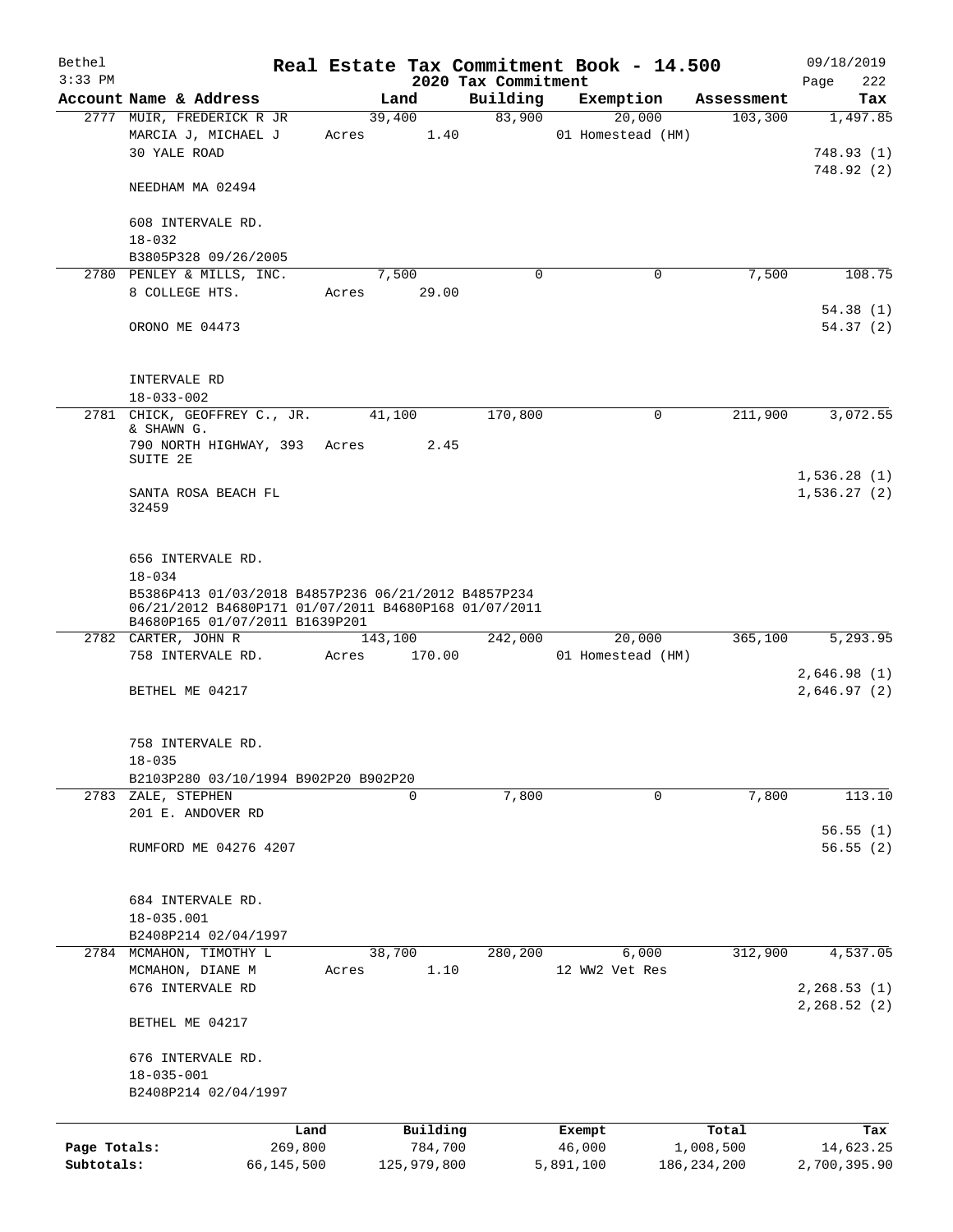| Bethel    |                                                                                                                        |                 |       |                     | Real Estate Tax Commitment Book - 14.500 |            | 09/18/2019              |
|-----------|------------------------------------------------------------------------------------------------------------------------|-----------------|-------|---------------------|------------------------------------------|------------|-------------------------|
| $3:33$ PM |                                                                                                                        |                 |       | 2020 Tax Commitment |                                          |            | Page<br>223             |
|           | Account Name & Address                                                                                                 |                 | Land  | Building            | Exemption                                | Assessment | Tax                     |
|           | 2785 KIEFFER, WILLIAM H III,<br>TTEE  REALTY TRUST<br>MAY, JAMES M, TTEE<br>JAMES M. MAY REALTY<br>TRUST<br>PO BOX 746 | 31,900<br>Acres | 0.60  | 211,600             | $\Omega$                                 | 243,500    | 3,530.75<br>1,765.38(1) |
|           | BETHEL ME 04217                                                                                                        |                 |       |                     |                                          |            | 1,765.37(2)             |
|           | 714 INTERVALE RD.<br>$18 - 036$                                                                                        |                 |       |                     |                                          |            |                         |
|           | B4653P260 10/26/2010 B4633P258 10/26/2010 B2668P194<br>02/02/1999                                                      |                 |       |                     |                                          |            |                         |
|           | 2786 CARTER, TIMOTHY                                                                                                   | 24,800          |       | 58,700              | 26,000                                   | 57,500     | 833.75                  |
|           | 744 INTERVALE ROAD                                                                                                     | Acres           | 0.28  |                     | 01 Homestead (HM)                        |            |                         |
|           |                                                                                                                        |                 |       |                     | 12 WW2 Vet Res                           |            | 416.88(1)               |
|           | BETHEL ME 04217                                                                                                        |                 |       |                     |                                          |            | 416.87(2)               |
|           | 744 INTERVALE RD.<br>$18 - 037$                                                                                        |                 |       |                     |                                          |            |                         |
| 2787      | CARTER, ANNE M                                                                                                         | 12,000          |       | 0                   | $\mathbf 0$                              | 12,000     | 174.00                  |
|           | 786 INTERVALE RD                                                                                                       | Acres           | 0.70  |                     |                                          |            |                         |
|           | BETHEL ME 04217                                                                                                        |                 |       |                     |                                          |            | 87.00(1)<br>87.00(2)    |
|           | INTERVALE E/S<br>$18 - 038$                                                                                            |                 |       |                     |                                          |            |                         |
| 2788      | CROCKETT, DAVID C                                                                                                      | 38,400          |       | 90,200              | 20,000                                   | 108,600    | 1,574.70                |
|           | CROCKETT, JOANN                                                                                                        | Acres           | 1.00  |                     | 01 Homestead (HM)                        |            |                         |
|           | 815 INTERVALE ROAD                                                                                                     |                 |       |                     |                                          |            | 787.35 (1)              |
|           |                                                                                                                        |                 |       |                     |                                          |            | 787.35(2)               |
|           | BETHEL ME 04217                                                                                                        |                 |       |                     |                                          |            |                         |
|           | 815 INTERVALE RD.<br>$18 - 039$                                                                                        |                 |       |                     |                                          |            |                         |
|           | B3768P87 07/21/2005                                                                                                    |                 |       |                     |                                          |            |                         |
| 2789      | BUCK, RODGER J PR                                                                                                      | 47,800          |       | 205,300             | 0                                        | 253,100    | 3,669.95                |
|           | 150 GLENWOOD AVE                                                                                                       | Acres           | 8.80  |                     |                                          |            |                         |
|           |                                                                                                                        |                 |       |                     |                                          |            | 1,834.98(1)             |
|           | PORTLAND ME 04103                                                                                                      |                 |       |                     |                                          |            | 1,834.97(2)             |
|           | 789 INTERVALE RD.<br>$18 - 040$                                                                                        |                 |       |                     |                                          |            |                         |
|           | B2964P84 07/03/2001                                                                                                    |                 |       |                     |                                          |            |                         |
|           | 2790 CARTER, JOHN R                                                                                                    | 16,700          |       | 0                   | 0                                        | 16,700     | 242.15                  |
|           | 758 INTERVALE RD.                                                                                                      | Acres           | 31.66 |                     |                                          |            |                         |
|           | BETHEL ME 04217                                                                                                        |                 |       |                     |                                          |            | 121.08(1)<br>121.07(2)  |
|           | $18 - 041$<br>B2103P280 03/10/1994                                                                                     |                 |       |                     |                                          |            |                         |

|              | Land         | Building    | Exempt    | Total       | Tax          |
|--------------|--------------|-------------|-----------|-------------|--------------|
| Page Totals: | 171,600      | 565,800     | 46,000    | 691,400     | 10,025.30    |
| Subtotals:   | 66, 317, 100 | 126,545,600 | 5,937,100 | 186,925,600 | 2,710,421.20 |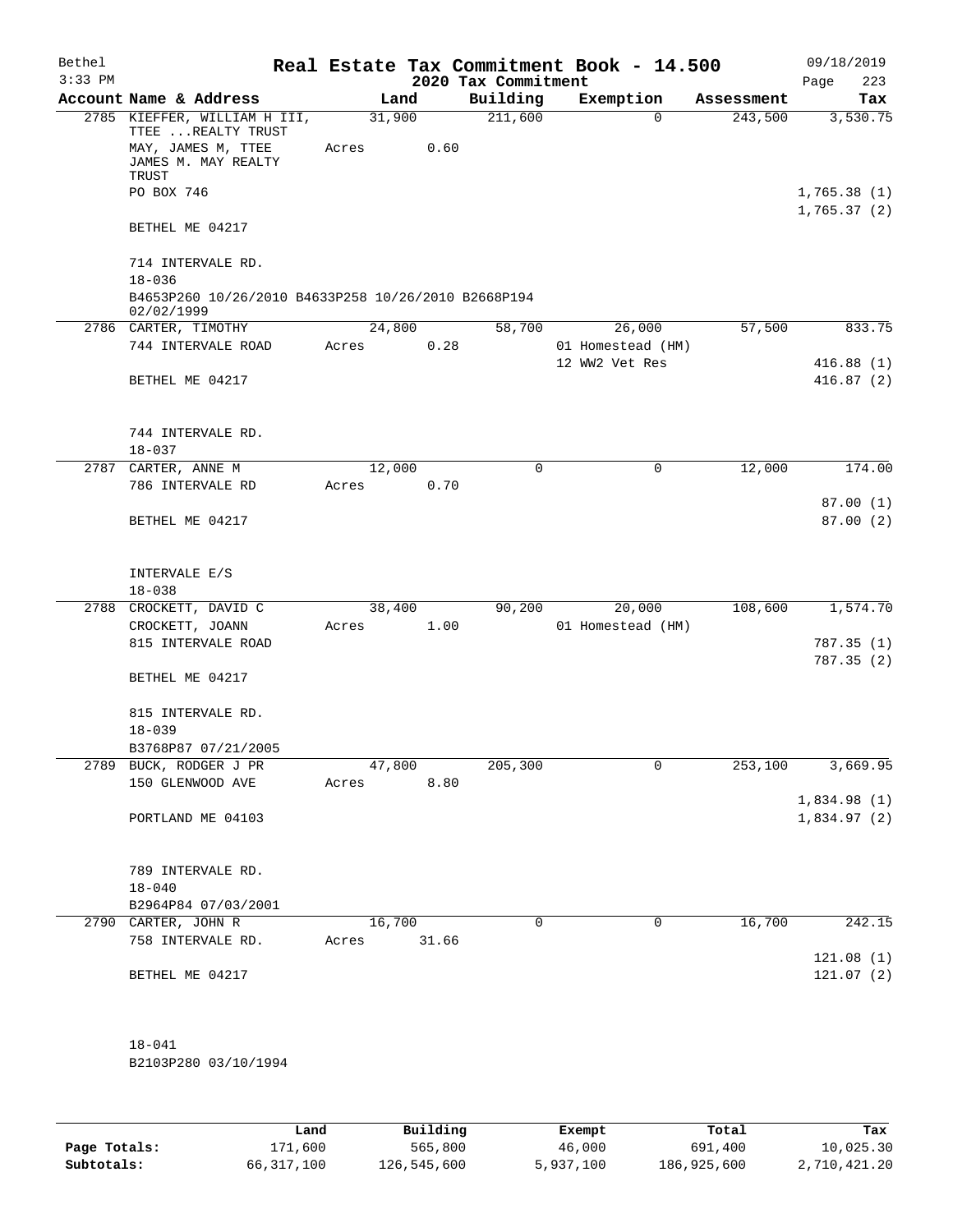| Bethel<br>$3:33$ PM |                                                  | Real Estate Tax Commitment Book - 14.500 | 2020 Tax Commitment |                   |            | 09/18/2019<br>224<br>Page |
|---------------------|--------------------------------------------------|------------------------------------------|---------------------|-------------------|------------|---------------------------|
|                     | Account Name & Address                           | Land                                     | Building            | Exemption         | Assessment | Tax                       |
|                     | 2791 CARTER, ANNE M                              | 24,000                                   | 14,000              | $\Omega$          | 38,000     | 551.00                    |
|                     | 786 INTERVALE RD                                 | 1.00<br>Acres                            |                     |                   |            |                           |
|                     |                                                  |                                          |                     |                   |            | 275.50(1)                 |
|                     | BETHEL ME 04217                                  |                                          |                     |                   |            | 275.50(2)                 |
|                     |                                                  |                                          |                     |                   |            |                           |
|                     |                                                  |                                          |                     |                   |            |                           |
|                     | 91 SWAN HILL RD                                  |                                          |                     |                   |            |                           |
|                     | $18 - 042$                                       |                                          |                     |                   |            |                           |
|                     | B976P161                                         |                                          |                     |                   |            |                           |
|                     | 2792 CARTER, ANNE M                              | 57,900                                   | $\mathbf 0$         | 0                 | 57,900     | 839.55                    |
|                     | 786 INTERVALE RD                                 | 75.00<br>Acres                           |                     |                   |            |                           |
|                     |                                                  |                                          |                     |                   |            | 419.78 (1)                |
|                     | BETHEL ME 04217                                  |                                          |                     |                   |            | 419.77 (2)                |
|                     |                                                  |                                          |                     |                   |            |                           |
|                     |                                                  |                                          |                     |                   |            |                           |
|                     | $18 - 043$                                       |                                          |                     |                   |            |                           |
|                     | 2793 CARTER, PAMELA L. &                         | 13,600                                   | $\mathbf 0$         | $\mathbf 0$       | 13,600     | 197.20                    |
|                     | DUNN, LORNA L. CARTER                            |                                          |                     |                   |            |                           |
|                     | C/O CARTER, THOMAS                               | 53.00<br>Acres                           |                     |                   |            |                           |
|                     | PO BOX 282                                       |                                          |                     |                   |            | 98.60(1)                  |
|                     |                                                  |                                          |                     |                   |            | 98.60(2)                  |
|                     | BETHEL ME 04217                                  |                                          |                     |                   |            |                           |
|                     |                                                  |                                          |                     |                   |            |                           |
|                     | INTERVALE RD S/S                                 |                                          |                     |                   |            |                           |
|                     | $18 - 044$                                       |                                          |                     |                   |            |                           |
|                     | B5323P348 12/23/2016 B1100P23                    |                                          |                     |                   |            |                           |
|                     | 2794 CARTER, PAMELA L. &                         | 3,500                                    | $\Omega$            | $\mathbf 0$       | 3,500      | 50.75                     |
|                     | DUNN, LORNA L. CARTER                            |                                          |                     |                   |            |                           |
|                     | C/O CARTER, THOMAS                               | 12.00<br>Acres                           |                     |                   |            |                           |
|                     | P.O. BOX 282                                     |                                          |                     |                   |            | 25.38(1)<br>25.37(2)      |
|                     | BETHEL ME 04217                                  |                                          |                     |                   |            |                           |
|                     |                                                  |                                          |                     |                   |            |                           |
|                     | INTERVALE E/S                                    |                                          |                     |                   |            |                           |
|                     | $18 - 044 - 001$                                 |                                          |                     |                   |            |                           |
|                     | B5323P348 12/23/2016 B1576P67 06/21/1988         |                                          |                     |                   |            |                           |
|                     | 2795 CARTER, TIMOTHY                             | 12,700                                   |                     |                   | 12,700     | 184.15                    |
|                     | 744 INTERVALE ROAD                               | Acres<br>49.00                           |                     |                   |            |                           |
|                     |                                                  |                                          |                     |                   |            | 92.08(1)                  |
|                     | BETHEL ME 04217                                  |                                          |                     |                   |            | 92.07(2)                  |
|                     |                                                  |                                          |                     |                   |            |                           |
|                     |                                                  |                                          |                     |                   |            |                           |
|                     | INTERVALE RD.                                    |                                          |                     |                   |            |                           |
|                     | $18 - 041 - 001$                                 |                                          |                     |                   |            |                           |
|                     | 2796 CARTER, PAMELA L. &                         | 41,900                                   | 86,600              | 20,000            | 108,500    | 1,573.25                  |
|                     | DUNN, LORNA L. CARTER                            |                                          |                     |                   |            |                           |
|                     | C/O CARTER, THOMAS R.                            | Acres                                    | 3.15                | 01 Homestead (HM) |            |                           |
|                     | PO BOX 282                                       |                                          |                     |                   |            | 786.63(1)<br>786.62(2)    |
|                     | BETHEL ME 04217                                  |                                          |                     |                   |            |                           |
|                     |                                                  |                                          |                     |                   |            |                           |
|                     | 32 STEVENS RD                                    |                                          |                     |                   |            |                           |
|                     | $18 - 048$                                       |                                          |                     |                   |            |                           |
|                     | B5323P348 12/23/2016 B935P263 05/03/1977 B735P70 |                                          |                     |                   |            |                           |
|                     | 02/17/1972                                       |                                          |                     |                   |            |                           |
|                     |                                                  |                                          |                     |                   |            |                           |
|                     |                                                  |                                          |                     |                   |            |                           |

|              | Land       | Building    | Exempt    | Total         | Tax          |
|--------------|------------|-------------|-----------|---------------|--------------|
| Page Totals: | 153,600    | 100,600     | 20,000    | 234,200       | 3,395.90     |
| Subtotals:   | 66,470,700 | 126,646,200 | 5,957,100 | 187, 159, 800 | 2,713,817.10 |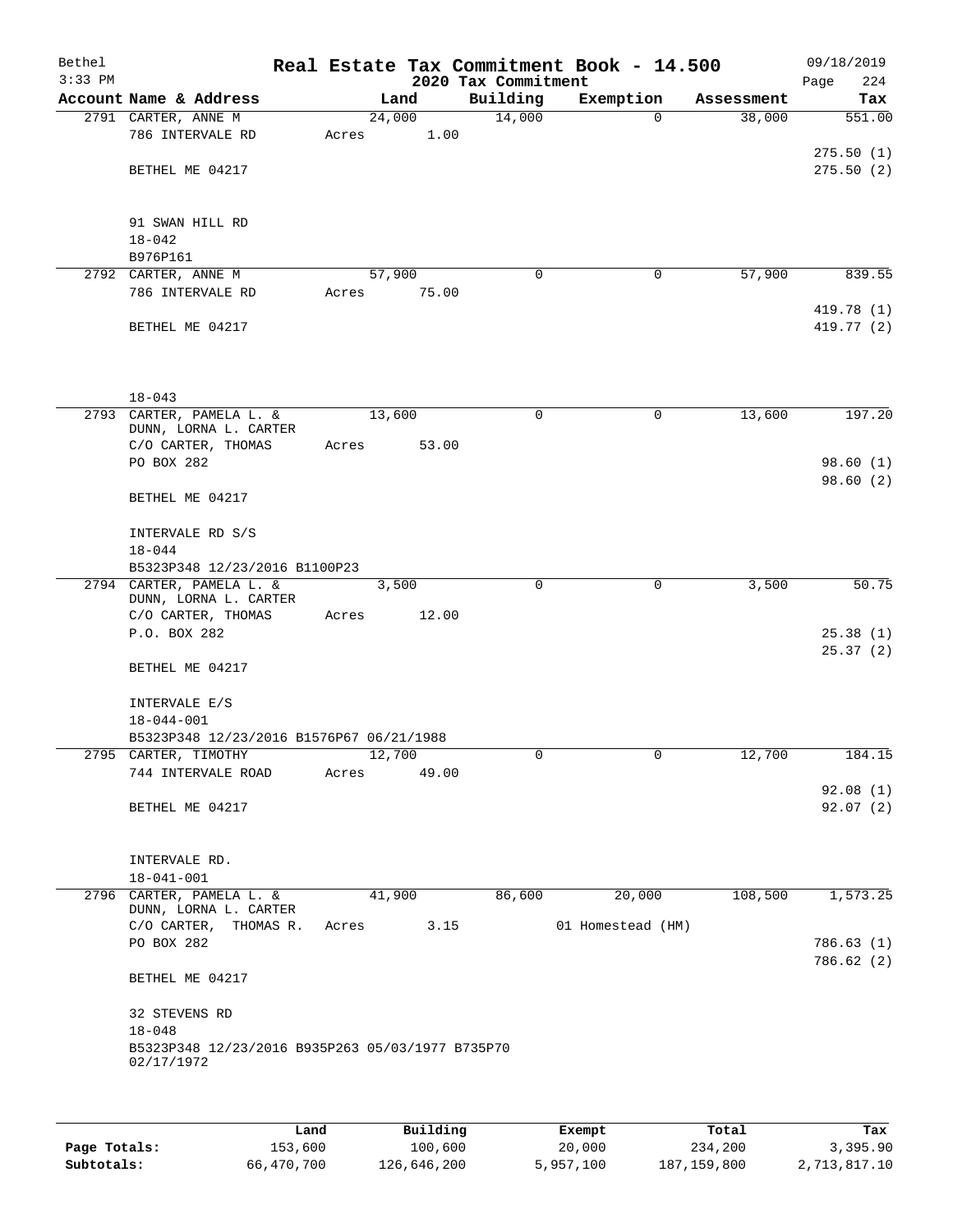| Bethel<br>$3:33$ PM |                              |       |        |       | 2020 Tax Commitment | Real Estate Tax Commitment Book - 14.500 |            | 09/18/2019<br>225<br>Page |
|---------------------|------------------------------|-------|--------|-------|---------------------|------------------------------------------|------------|---------------------------|
|                     | Account Name & Address       |       | Land   |       | Building            | Exemption                                | Assessment | Tax                       |
|                     | 2797 CARTER, ANNE M          |       | 40,500 |       | 13,100              | $\mathbf 0$                              | 53,600     | 777.20                    |
|                     | CARTER, ANNE                 | Acres |        | 19.00 |                     |                                          |            |                           |
|                     | 786 INTERVALE RD             |       |        |       |                     |                                          |            | 388.60(1)                 |
|                     | BETHEL ME 04217              |       |        |       |                     |                                          |            | 388.60 (2)                |
|                     | 65 HOWLING HOLE ROAD         |       |        |       |                     |                                          |            |                           |
|                     | $18 - 049$                   |       |        |       |                     |                                          |            |                           |
|                     | B2787P345 01/28/2000         |       |        |       |                     |                                          |            |                           |
|                     | 2798 DUFAULT, PAUL           |       | 42,000 |       | 117,600             | 26,000                                   | 133,600    | 1,937.20                  |
|                     | DUFAULT, ELEANOR             | Acres |        | 10.00 |                     | 01 Homestead (HM)                        |            |                           |
|                     | PO BOX 839                   |       |        |       |                     | 12 WW2 Vet Res                           |            | 968.60(1)                 |
|                     | BETHEL ME 04217              |       |        |       |                     |                                          |            | 968.60(2)                 |
|                     | 45 HOWLING HOLE ROAD         |       |        |       |                     |                                          |            |                           |
|                     | $18 - 049 - 001$             |       |        |       |                     |                                          |            |                           |
|                     | B1435P157 09/02/1986         |       |        |       |                     |                                          |            |                           |
|                     | 2799 RIVLIN, LENARD          |       | 27,600 |       | $\mathbf 0$         | $\mathsf{O}$                             | 27,600     | 400.20                    |
|                     | RIVLIN, HOLLY                | Acres |        | 4.00  |                     |                                          |            |                           |
|                     | 313 COLONEL GREENE RD.       |       |        |       |                     |                                          |            | 200.10(1)                 |
|                     | YORKTOWN HEIGHTS NY<br>10598 |       |        |       |                     |                                          |            | 200.10(2)                 |
|                     | 67 HOWLING HOLE ROAD         |       |        |       |                     |                                          |            |                           |
|                     | $18 - 049 - 002$             |       |        |       |                     |                                          |            |                           |
|                     | B2787P347 01/28/2000         |       |        |       |                     |                                          |            |                           |
|                     | 2800 STEVENS, ROBERT A       |       | 19,300 |       | 3,400               | 0                                        | 22,700     | 329.15                    |
|                     | STEVENS, ALTHEA              | Acres |        | 50.00 |                     |                                          |            |                           |
|                     | 49 STEVENS RD.               |       |        |       |                     |                                          |            | 164.58(1)                 |
|                     |                              |       |        |       |                     |                                          |            | 164.57(2)                 |
|                     | BETHEL ME 04217              |       |        |       |                     |                                          |            |                           |
|                     | INTERVALE RD S/S             |       |        |       |                     |                                          |            |                           |
|                     | $18 - 050$                   |       |        |       |                     |                                          |            |                           |
|                     | 2801 STEVENS, DALE           |       | 4,100  |       | 0                   | 0                                        | 4,100      | 59.45                     |
|                     | STEVENS, BARBARA             | Acres |        | 15.00 |                     |                                          |            |                           |
|                     | 507 INTERVALE RD.            |       |        |       |                     |                                          |            | 29.73 (1)                 |
|                     | BETHEL ME 04217              |       |        |       |                     |                                          |            | 29.72(2)                  |
|                     | STEVENS RD.                  |       |        |       |                     |                                          |            |                           |
|                     | $18 - 050 - 001$             |       |        |       |                     |                                          |            |                           |
|                     | B2226P54                     |       |        |       |                     |                                          |            |                           |
| 2802                | CHASE, RUTH                  |       | 26,300 |       | 0                   | 0                                        | 26,300     | 381.35                    |
|                     | CHASE, GEORGE                | Acres |        | 90.00 |                     |                                          |            |                           |
|                     | 1 FENDERSON ROAD             |       |        |       |                     |                                          |            | 190.68(1)<br>190.67(2)    |
|                     | SACO ME 04072                |       |        |       |                     |                                          |            |                           |
|                     | INTERVALE RD.                |       |        |       |                     |                                          |            |                           |
|                     | $18 - 050 - 002$             |       |        |       |                     |                                          |            |                           |
|                     | B2226P72                     |       |        |       |                     |                                          |            |                           |
|                     |                              |       |        |       |                     |                                          |            |                           |
|                     |                              |       |        |       |                     |                                          |            |                           |

|              | Land       | Building    | Exempt    | Total         | Tax          |
|--------------|------------|-------------|-----------|---------------|--------------|
| Page Totals: | 159,800    | 134,100     | 26,000    | 267,900       | 3,884.55     |
| Subtotals:   | 66,630,500 | 126,780,300 | 5,983,100 | 187, 427, 700 | 2,717,701.65 |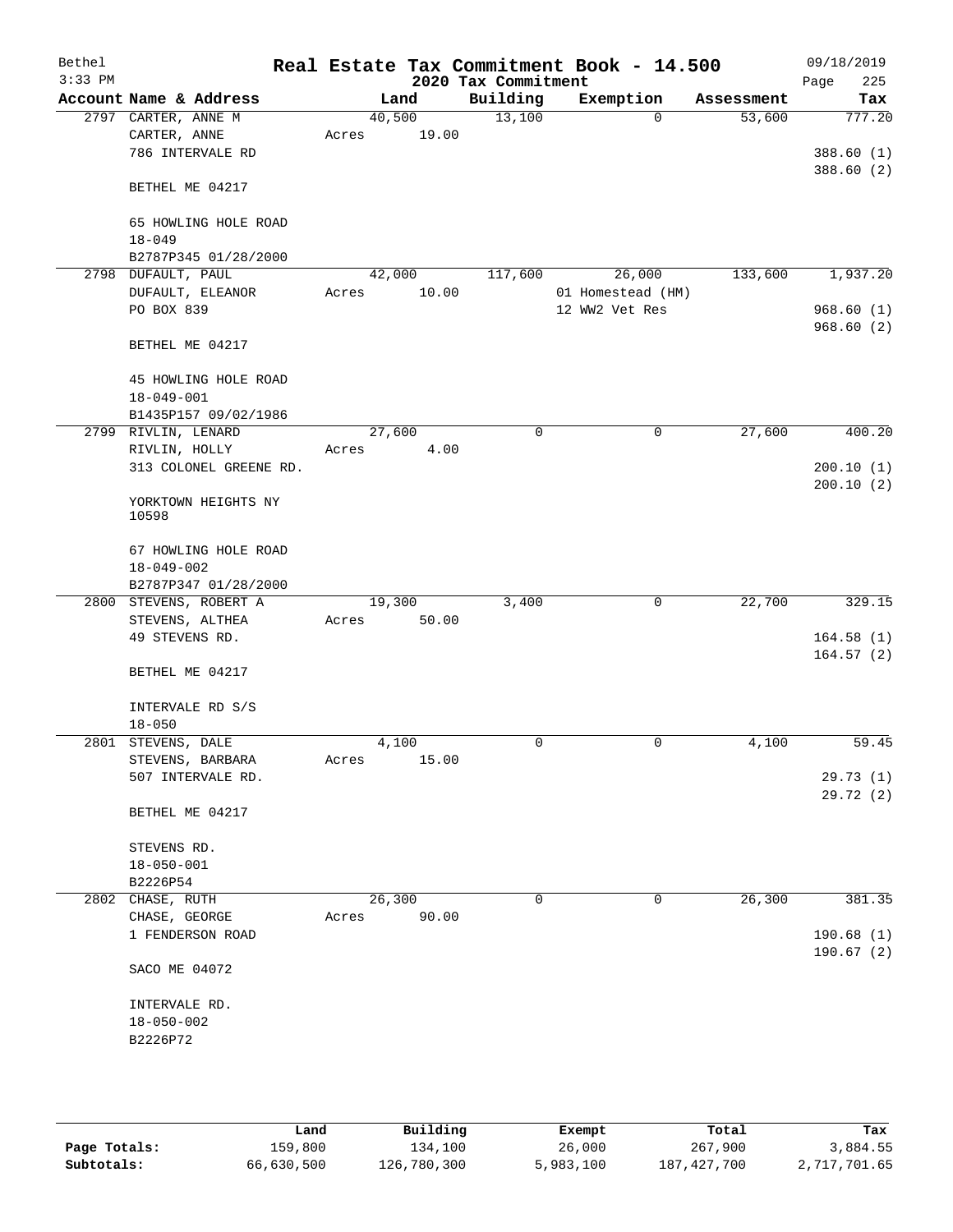| Bethel    |                                                                |       |                  | Real Estate Tax Commitment Book - 14.500 |                   |          |            | 09/18/2019                  |
|-----------|----------------------------------------------------------------|-------|------------------|------------------------------------------|-------------------|----------|------------|-----------------------------|
| $3:33$ PM |                                                                |       |                  | 2020 Tax Commitment                      |                   |          |            | 226<br>Page                 |
|           | Account Name & Address                                         |       | Land             | Building                                 | Exemption         |          | Assessment | Tax                         |
|           | 2803 HILLSIDE TREE FARM, LLC<br>ALVIN R. & ALICE R.<br>STEVENS | Acres | 83,200<br>134.00 | 125,400                                  | 01 Homestead (HM) | 20,000   | 188,600    | 2,734.70                    |
|           | 94 STEVENS ROAD                                                |       |                  |                                          |                   |          |            | 1,367.35(1)<br>1,367.35(2)  |
|           | BETHEL ME 04217                                                |       |                  |                                          |                   |          |            |                             |
|           | 94 STEVENS RD<br>$18 - 051$                                    |       |                  |                                          |                   |          |            |                             |
|           | B4838P229 04/24/2012 B647P217 03/08/1966                       |       |                  |                                          |                   |          |            |                             |
|           | 2804 STEVENS, SCOTT                                            |       | 40,300           | 73,600                                   |                   | 20,000   | 93,900     | 1,361.55                    |
|           | STEVENS, AMYLYNN                                               | Acres | 1.90             |                                          | 01 Homestead (HM) |          |            |                             |
|           | 25 STEVENS ROAD                                                |       |                  |                                          |                   |          |            | 680.78 (1)<br>680.77 (2)    |
|           | BETHEL ME 04217                                                |       |                  |                                          |                   |          |            |                             |
|           | 25 STEVENS RD                                                  |       |                  |                                          |                   |          |            |                             |
|           | $18 - 052$                                                     |       |                  |                                          |                   |          |            |                             |
|           | B2484P124 10/10/1997 B2484P123 10/10/1997                      |       |                  |                                          |                   |          |            |                             |
|           | 2805 STEVENS, ROBERT A<br>49 STEVENS ROAD                      | Acres | 42,900<br>4.25   | 104,300                                  | 01 Homestead (HM) | 20,000   | 127,200    | 1,844.40                    |
|           |                                                                |       |                  |                                          |                   |          |            | 922.20(1)                   |
|           | BETHEL ME 04217                                                |       |                  |                                          |                   |          |            | 922.20(2)                   |
|           | 49 STEVENS RD<br>$18 - 053$<br>B1024P57                        |       |                  |                                          |                   |          |            |                             |
|           | 2806 BLAKE, E G & SON INC                                      |       | 58,900           | 0                                        |                   | 0        | 58,900     | 854.05                      |
|           | 107 INTERVALE ROAD                                             |       | Acres 39.70      |                                          |                   |          |            |                             |
|           |                                                                |       |                  |                                          |                   |          |            | 427.03(1)                   |
|           | BETHEL ME 04217                                                |       |                  |                                          |                   |          |            | 427.02(2)                   |
|           | INTERVALE RD S/S                                               |       |                  |                                          |                   |          |            |                             |
|           | $18 - 054$<br>B678P34                                          |       |                  |                                          |                   |          |            |                             |
|           | 2807 JENNINGS LIVING TRUST                                     |       | 44,300           | 113,100                                  |                   | 0        | 157,400    | 2,282.30                    |
|           | 59 EARLS RD.                                                   | Acres | 1.39             |                                          |                   |          |            |                             |
|           | SOUTH BERWICK ME 03908                                         |       |                  |                                          |                   |          |            | 1,141.15(1)<br>1, 141.15(2) |
|           |                                                                |       |                  |                                          |                   |          |            |                             |
|           | 661 INTERVALE RD.                                              |       |                  |                                          |                   |          |            |                             |
|           | $18 - 054 - 001$                                               |       |                  |                                          |                   |          |            |                             |
|           | B5359P357 08/03/2017 B2996P238 09/02/2001                      |       |                  |                                          |                   |          |            |                             |
|           | 2808 CHEEVER, MARK R                                           |       | 34,300           | $\Omega$                                 |                   | $\Omega$ | 34,300     | 497.35                      |
|           | LEWEY, DORENE M                                                | Acres | 1.24             |                                          |                   |          |            |                             |
|           | 8 ILA RD                                                       |       |                  |                                          |                   |          |            | 248.68 (1)<br>248.67(2)     |
|           | SAUGUS MA 01906                                                |       |                  |                                          |                   |          |            |                             |
|           | $18 - 054 - 002$                                               |       |                  |                                          |                   |          |            |                             |
|           | B3222P244                                                      |       |                  |                                          |                   |          |            |                             |
|           |                                                                |       |                  |                                          |                   |          |            |                             |
|           |                                                                |       |                  |                                          |                   |          |            |                             |

|              | Land       | Building    | Exempt    | Total       | Tax          |
|--------------|------------|-------------|-----------|-------------|--------------|
| Page Totals: | 303,900    | 416,400     | 60,000    | 660,300     | 9,574.35     |
| Subtotals:   | 66,934,400 | 127,196,700 | 6,043,100 | 188,088,000 | 2,727,276.00 |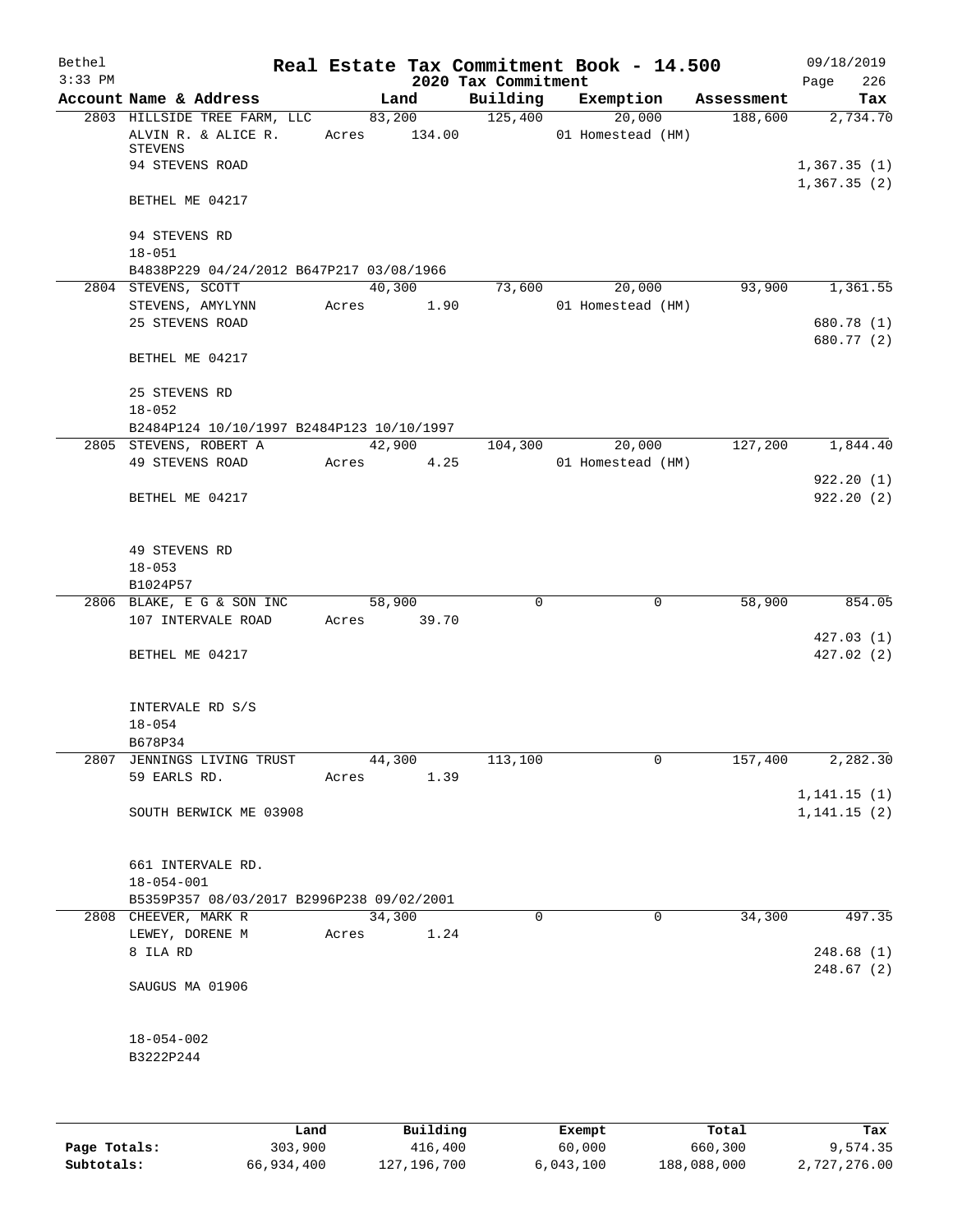| Bethel       |                                                                   |         |          |                                 | Real Estate Tax Commitment Book - 14.500 |                      | 09/18/2019                 |
|--------------|-------------------------------------------------------------------|---------|----------|---------------------------------|------------------------------------------|----------------------|----------------------------|
| $3:33$ PM    | Account Name & Address                                            |         | Land     | 2020 Tax Commitment<br>Building |                                          |                      | Page<br>227                |
|              | 2809 CHEEVER, MARK R                                              |         | 34,100   | $\mathbf 0$                     | Exemption<br>$\mathbf 0$                 | Assessment<br>34,100 | Tax<br>494.45              |
|              | LEWEY, DORENE M<br>8 ILA RD.                                      | Acres   | 1.15     |                                 |                                          |                      | 247.23(1)                  |
|              | SAUGUS MA 01906                                                   |         |          |                                 |                                          |                      | 247.22 (2)                 |
|              | 22 PINE HAVEN LANE<br>$18 - 054 - 003$                            |         |          |                                 |                                          |                      |                            |
|              | B3247P190 02/21/2003                                              |         |          |                                 |                                          |                      |                            |
|              | 2810 CHEEVER, MARK R                                              |         | 43,600   | 232,000                         | 0                                        | 275,600              | 3,996.20                   |
|              | LEWEY, DORENE M<br>8 ILA RD.                                      | Acres   | 1.12     |                                 |                                          |                      | 1,998.10(1)<br>1,998.10(2) |
|              | SAUGUS MA 01906                                                   |         |          |                                 |                                          |                      |                            |
|              | 24 PINE HAVEN LANE<br>$18 - 054 - 004$                            |         |          |                                 |                                          |                      |                            |
|              | B3247P190 02/21/2003                                              |         |          |                                 |                                          |                      |                            |
|              | 2811 BROWN, TRAVIS A.                                             |         | 37,200   | 65,700                          | 0                                        | 102,900              | 1,492.05                   |
|              | 88 BARKER ROAD                                                    | Acres   | 0.92     |                                 |                                          |                      |                            |
|              | BETHEL ME 04217                                                   |         |          |                                 |                                          |                      | 746.03(1)                  |
|              |                                                                   |         |          |                                 |                                          |                      | 746.02(2)                  |
|              | 591 INTERVALE RD.                                                 |         |          |                                 |                                          |                      |                            |
|              | $18 - 055 - 001$                                                  |         |          |                                 |                                          |                      |                            |
|              | B5453P5 02/26/2019 B5305P191 09/19/2016 B1430P112<br>10/27/1986   |         |          |                                 |                                          |                      |                            |
|              | 2812 KAUF, KRISTIE                                                |         | 37,200   | 86,300                          | 0                                        | 123,500              | 1,790.75                   |
|              | 6 OSGOOD RD.                                                      | Acres   | 0.92     |                                 |                                          |                      | 895.38 (1)                 |
|              | BETHEL ME 04217                                                   |         |          |                                 |                                          |                      | 895.37 (2)                 |
|              | 6 OSGOOD ROAD                                                     |         |          |                                 |                                          |                      |                            |
|              | $18 - 056$                                                        |         |          |                                 |                                          |                      |                            |
|              | B4765P37 09/27/2011 B1471P135 04/14/1987                          |         |          |                                 |                                          |                      |                            |
|              | 2813 REMINGTON, TIMOTHY A                                         |         | 33,300   | 63,600                          | 0                                        | 96,900               | 1,405.05                   |
|              | 740 VERNON ST                                                     | Acres   | 0.68     |                                 |                                          |                      |                            |
|              |                                                                   |         |          |                                 |                                          |                      | 702.53(1)                  |
|              | ALBANY TOWNSHIP ME<br>04217                                       |         |          |                                 |                                          |                      | 702.52(2)                  |
|              | 12 OSGOOD RD                                                      |         |          |                                 |                                          |                      |                            |
|              | $18 - 057$                                                        |         |          |                                 |                                          |                      |                            |
|              | B4616P198 08/02/2010 B3087P181                                    |         |          |                                 |                                          |                      |                            |
|              | 2814 MERRILL, CHRISTOPHER O                                       |         | 33,300   | 71,800                          | $\mathbf 0$                              | 105, 100             | 1,523.95                   |
|              | MERRILL, DIANE E                                                  | Acres   | 0.68     |                                 |                                          |                      |                            |
|              | 85 SUMNER BEAN RD.                                                |         |          |                                 |                                          |                      | 761.98(1)                  |
|              | ALBANY ME 04217                                                   |         |          |                                 |                                          |                      | 761.97(2)                  |
|              | 16 OSGOOD ROAD                                                    |         |          |                                 |                                          |                      |                            |
|              | $18 - 058$<br>B5054P325 10/25/2013 B4983P106 05/08/2013 B4124P199 |         |          |                                 |                                          |                      |                            |
|              | 04/20/2007 B2494P131                                              |         |          |                                 |                                          |                      |                            |
|              |                                                                   | Land    | Building |                                 | Exempt                                   | Total                | Tax                        |
| Page Totals: |                                                                   | 218,700 | 519,400  |                                 | 0                                        | 738,100              | 10,702.45                  |

**Subtotals:** 67,153,100 127,716,100 6,043,100 188,826,100 2,737,978.45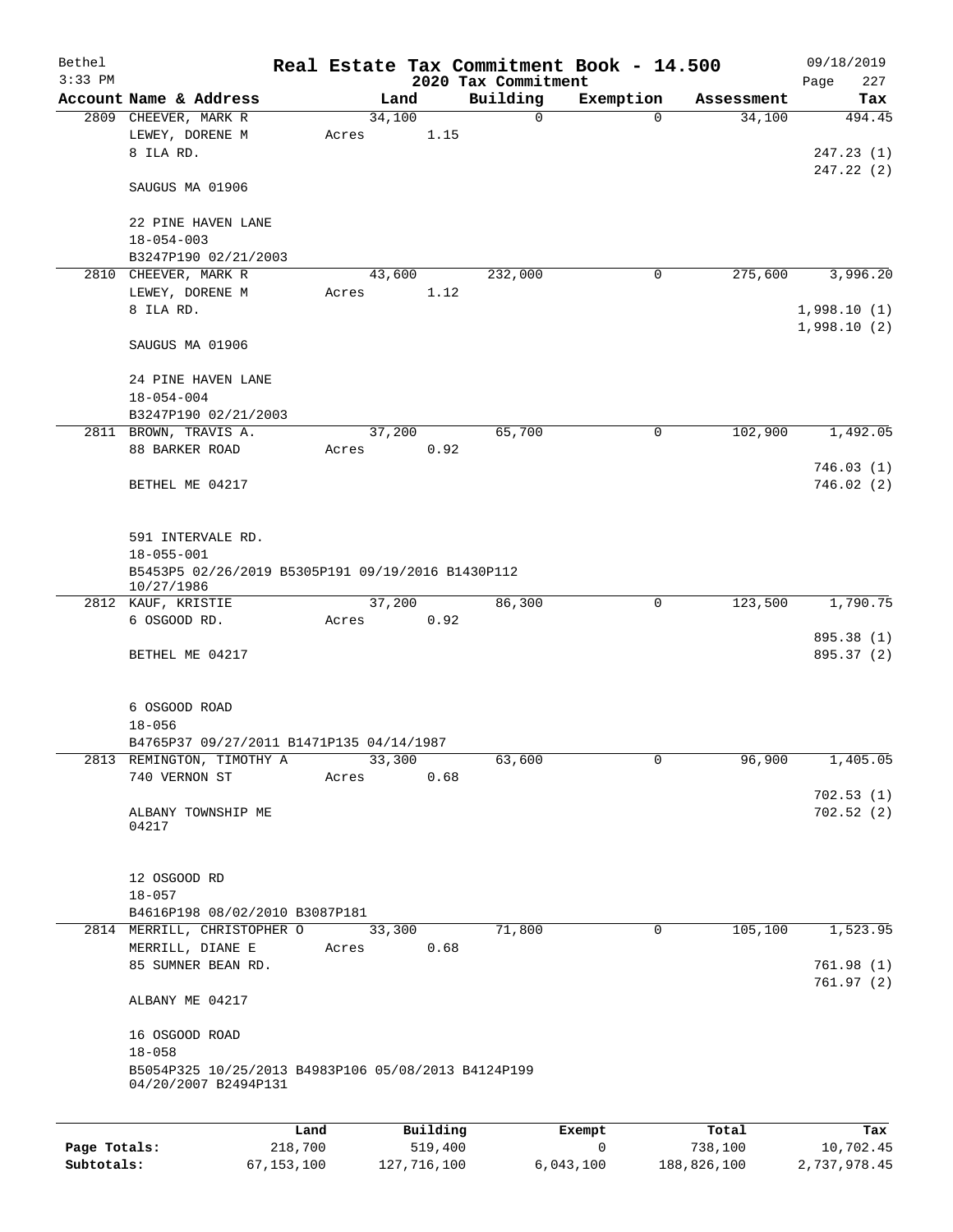| Bethel                     |                                           |                         |                        |                                 | Real Estate Tax Commitment Book - 14.500 |                          | 09/18/2019               |
|----------------------------|-------------------------------------------|-------------------------|------------------------|---------------------------------|------------------------------------------|--------------------------|--------------------------|
| $3:33$ PM                  | Account Name & Address                    |                         | Land                   | 2020 Tax Commitment<br>Building | Exemption                                | Assessment               | 228<br>Page<br>Tax       |
|                            | 2815 RICE, WILLIAM                        |                         | 33,500                 | 143,400                         | 20,000                                   | 156,900                  | 2,275.05                 |
|                            | RICE, LOUISE<br>24 OSGOOD ROAD            | Acres                   | 0.69                   |                                 | 01 Homestead (HM)                        |                          | 1, 137.53(1)             |
|                            | BETHEL ME 04217                           |                         |                        |                                 |                                          |                          | 1,137.52(2)              |
|                            | 24 OSGOOD RD.<br>$18 - 059$               |                         |                        |                                 |                                          |                          |                          |
|                            | B2782P239                                 |                         |                        |                                 |                                          |                          |                          |
|                            | 2817 CHADBOURNE, TANIA E                  |                         | 23,300                 | $\mathbf 0$                     | 0                                        | 23,300                   | 337.85                   |
|                            | 50 STOCKHOLM DR.                          | Acres                   | 2.10                   |                                 |                                          |                          | 168.93(1)                |
|                            | CUMBERLAND CTR. ME<br>04021 8712          |                         |                        |                                 |                                          |                          | 168.92(2)                |
|                            | 569 INTERVALE RD.<br>$18 - 061$           |                         |                        |                                 |                                          |                          |                          |
|                            | B1457P246 02/06/1987                      |                         |                        |                                 |                                          |                          |                          |
|                            | 2818 AHLQUIST, EARLENE                    |                         | 12,000                 | $\mathbf 0$                     | $\mathbf 0$                              | 12,000                   | 174.00                   |
|                            | 50 STOCKHOLM DR.                          | Acres                   | 0.70                   |                                 |                                          |                          |                          |
|                            |                                           |                         |                        |                                 |                                          |                          | 87.00(1)                 |
|                            | CUMBERLAND CTR. ME<br>04021 8712          |                         |                        |                                 |                                          |                          | 87.00(2)                 |
|                            | INTERVALE S/S                             |                         |                        |                                 |                                          |                          |                          |
|                            | $18 - 061 - 001$<br>B1457P248 02/06/1987  |                         |                        |                                 |                                          |                          |                          |
|                            | 2819 CROCKETT, CLAYTON                    |                         | 28,800                 | $\mathbf 0$                     | 0                                        | 28,800                   | 417.60                   |
|                            | CROCKETT, LOLA                            | Acres                   | 1.00                   |                                 |                                          |                          |                          |
|                            | P.O. BOX 420                              |                         |                        |                                 |                                          |                          | 208.80(1)<br>208.80(2)   |
|                            | BETHEL ME 04217                           |                         |                        |                                 |                                          |                          |                          |
|                            | SCHOOL HOUSE BROOK RD<br>18-061-001-001   |                         |                        |                                 |                                          |                          |                          |
|                            | B5029P211 08/23/2013 B1530P168 12/09/1987 |                         |                        |                                 |                                          |                          |                          |
|                            | 2820 CHADBOURNE, THEODORE                 |                         | 31,800                 | 0                               | $\Omega$                                 | 31,800                   | 461.10                   |
|                            | 50 STOCKHOLM DR.                          | Acres                   | 2.70                   |                                 |                                          |                          |                          |
|                            |                                           |                         |                        |                                 |                                          |                          | 230.55(1)                |
|                            | CUMBERLAND CTR. ME<br>04021 8712          |                         |                        |                                 |                                          |                          | 230.55(2)                |
|                            | INTERVALE S/S                             |                         |                        |                                 |                                          |                          |                          |
|                            | $18 - 062$                                |                         |                        |                                 |                                          |                          |                          |
| 2821                       | WAKEFIELD-CAMPBELL,<br>CYNTHIA            |                         | 33,300                 | 86,200                          | 20,000                                   | 99,500                   | 1,442.75                 |
|                            | 4 SCHOOLHOUSE BROOK<br>ROAD               | Acres                   | 0.68                   |                                 | 01 Homestead (HM)                        |                          |                          |
|                            | BETHEL ME 04217                           |                         |                        |                                 |                                          |                          | 721.38(1)<br>721.37(2)   |
|                            | 4 SCHOOLHOUSE BROOK RD<br>$18 - 063$      |                         |                        |                                 |                                          |                          |                          |
|                            | B1135P88 09/22/1981                       |                         |                        |                                 |                                          |                          |                          |
|                            |                                           | Land                    | Building               |                                 | Exempt                                   | Total                    | Tax                      |
| Page Totals:<br>Subtotals: |                                           | 162,700<br>67, 315, 800 | 229,600<br>127,945,700 |                                 | 40,000<br>6,083,100                      | 352,300<br>189, 178, 400 | 5,108.35<br>2,743,086.80 |
|                            |                                           |                         |                        |                                 |                                          |                          |                          |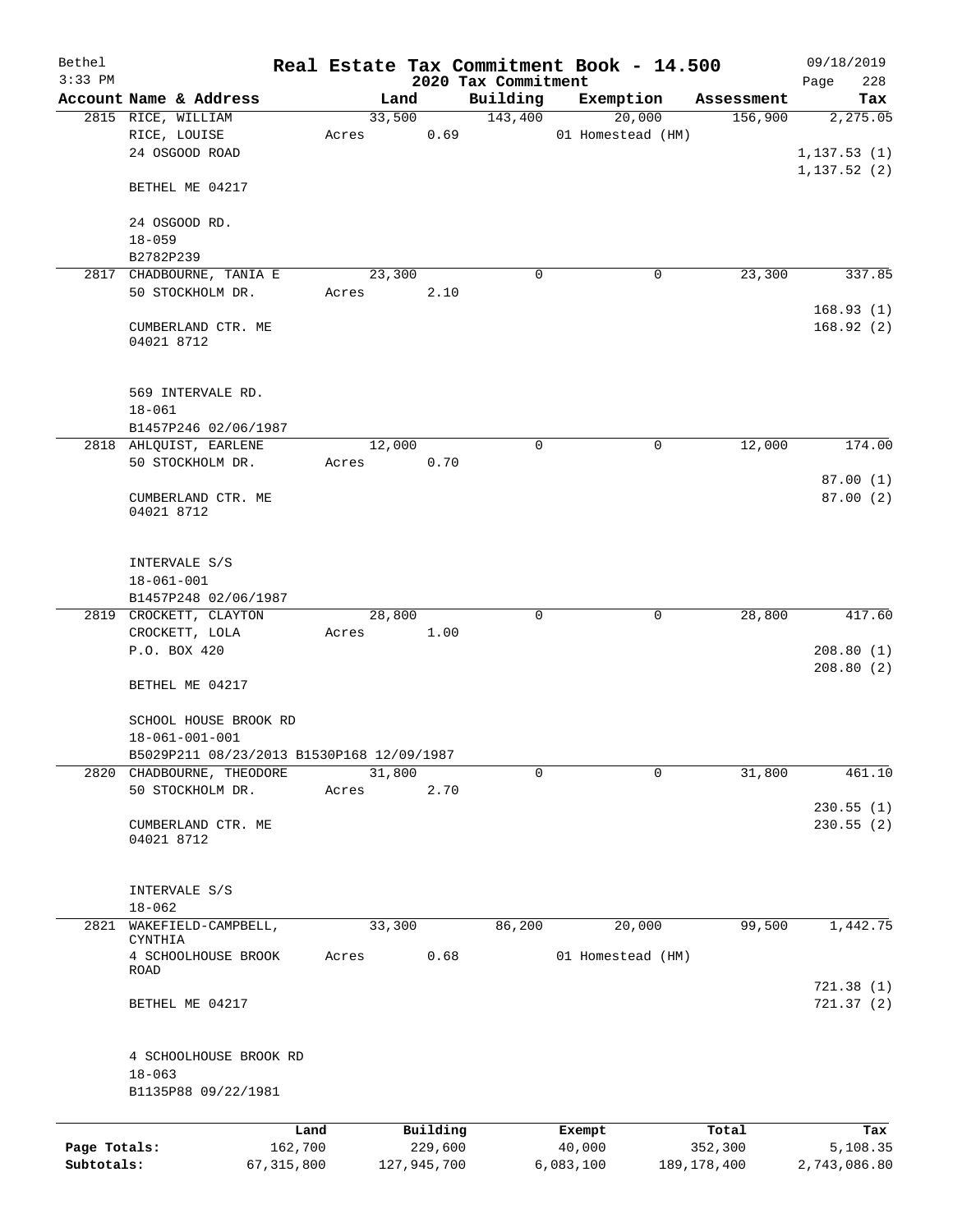| Bethel<br>$3:33$ PM |                                            |       |        | 2020 Tax Commitment | Real Estate Tax Commitment Book - 14.500 |            | 09/18/2019<br>229<br>Page |
|---------------------|--------------------------------------------|-------|--------|---------------------|------------------------------------------|------------|---------------------------|
|                     | Account Name & Address                     |       | Land   | Building            | Exemption                                | Assessment | Tax                       |
|                     | 2822 CROCKETT, CLYDE H                     |       | 32,500 | 52,500              | 20,000                                   | 65,000     | 942.50                    |
|                     | 8 SCHOOL HOUSE ROAD                        | Acres | 0.63   |                     | 01 Homestead (HM)                        |            |                           |
|                     |                                            |       |        |                     |                                          |            | 471.25(1)                 |
|                     | BETHEL ME 04217                            |       |        |                     |                                          |            | 471.25(2)                 |
|                     |                                            |       |        |                     |                                          |            |                           |
|                     |                                            |       |        |                     |                                          |            |                           |
|                     | 8 SCHOOLHOUSE BROOK RD<br>$18 - 064$       |       |        |                     |                                          |            |                           |
|                     | B5412P215 06/11/2018 B3845P121 11/23/2005  |       |        |                     |                                          |            |                           |
|                     | 2823 STARBIRD, CARLA MARIE                 |       | 33,300 | 63,200              | 20,000                                   | 76,500     | 1,109.25                  |
|                     | C/O HOLIDAY, JOHN D. & Acres               |       | 0.68   |                     | 01 Homestead (HM)                        |            |                           |
|                     | ROSALIE B.                                 |       |        |                     |                                          |            |                           |
|                     | P.O. BOX 1188                              |       |        |                     |                                          |            | 554.63(1)                 |
|                     |                                            |       |        |                     |                                          |            | 554.62(2)                 |
|                     | BETHEL ME 04217                            |       |        |                     |                                          |            |                           |
|                     |                                            |       |        |                     |                                          |            |                           |
|                     | 9 SCHOOLHOUSE BROOK RD                     |       |        |                     |                                          |            |                           |
|                     | $18 - 065$                                 |       |        |                     |                                          |            |                           |
|                     | B5062P95 B2261P233 10/04/1995              |       |        |                     |                                          |            |                           |
|                     | 2824 WAKEFIELD-CAMPBELL,<br><b>CYNTHIA</b> |       | 11,900 | $\mathbf 0$         | $\mathbf 0$                              | 11,900     | 172.55                    |
|                     | 4 SCHOOL BROOK ROAD                        | Acres | 0.68   |                     |                                          |            |                           |
|                     |                                            |       |        |                     |                                          |            | 86.28(1)                  |
|                     | BETHEL ME 04217                            |       |        |                     |                                          |            | 86.27(2)                  |
|                     |                                            |       |        |                     |                                          |            |                           |
|                     |                                            |       |        |                     |                                          |            |                           |
|                     | INTERVALE RD S/S                           |       |        |                     |                                          |            |                           |
|                     | $18 - 066$                                 |       |        |                     |                                          |            |                           |
|                     | B1135P83                                   |       |        |                     |                                          |            |                           |
|                     | 2825 STEVENS, DALE                         |       | 38,900 | 105,300             | 20,000                                   | 124,200    | 1,800.90                  |
|                     | STEVENS, BARBARA                           | Acres | 1.20   |                     | 01 Homestead (HM)                        |            |                           |
|                     | 507 INTERVALE ROAD                         |       |        |                     |                                          |            | 900.45(1)<br>900.45(2)    |
|                     | BETHEL ME 04217                            |       |        |                     |                                          |            |                           |
|                     |                                            |       |        |                     |                                          |            |                           |
|                     | 507 INTERVALE RD.                          |       |        |                     |                                          |            |                           |
|                     | $18 - 067$                                 |       |        |                     |                                          |            |                           |
|                     | 2826 STEVENS, DALE                         |       | 34,600 | 0                   | 0                                        | 34,600     | 501.70                    |
|                     | STEVENS, BARBARA                           | Acres | 5.40   |                     |                                          |            |                           |
|                     | 507 INTERVALE RD.                          |       |        |                     |                                          |            | 250.85(1)                 |
|                     |                                            |       |        |                     |                                          |            | 250.85(2)                 |
|                     | BETHEL ME 04217                            |       |        |                     |                                          |            |                           |
|                     |                                            |       |        |                     |                                          |            |                           |
|                     | INTERVALE RD S/S                           |       |        |                     |                                          |            |                           |
|                     | $18 - 068$                                 |       |        |                     |                                          |            |                           |
|                     | 2827 MILLS, RYAN                           |       | 44,800 | 81,500              | 20,000                                   | 106,300    | 1,541.35                  |
|                     | 465 INTERVALE RD                           | Acres | 6.00   |                     | 01 Homestead (HM)                        |            | 770.68(1)                 |
|                     | BETHEL ME 04217                            |       |        |                     |                                          |            | 770.67(2)                 |
|                     |                                            |       |        |                     |                                          |            |                           |
|                     |                                            |       |        |                     |                                          |            |                           |
|                     | 465 INTERVALE RD.                          |       |        |                     |                                          |            |                           |
|                     | $18 - 069$                                 |       |        |                     |                                          |            |                           |
|                     | B2338P83 06/17/1996                        |       |        |                     |                                          |            |                           |
|                     |                                            |       |        |                     |                                          |            |                           |
|                     |                                            |       |        |                     |                                          |            |                           |

|              | Land       | Building    | Exempt      | Total       | Tax          |
|--------------|------------|-------------|-------------|-------------|--------------|
| Page Totals: | 196,000    | 302,500     | 80,000      | 418,500     | 6,068.25     |
| Subtotals:   | 67,511,800 | 128,248,200 | 6, 163, 100 | 189,596,900 | 2,749,155.05 |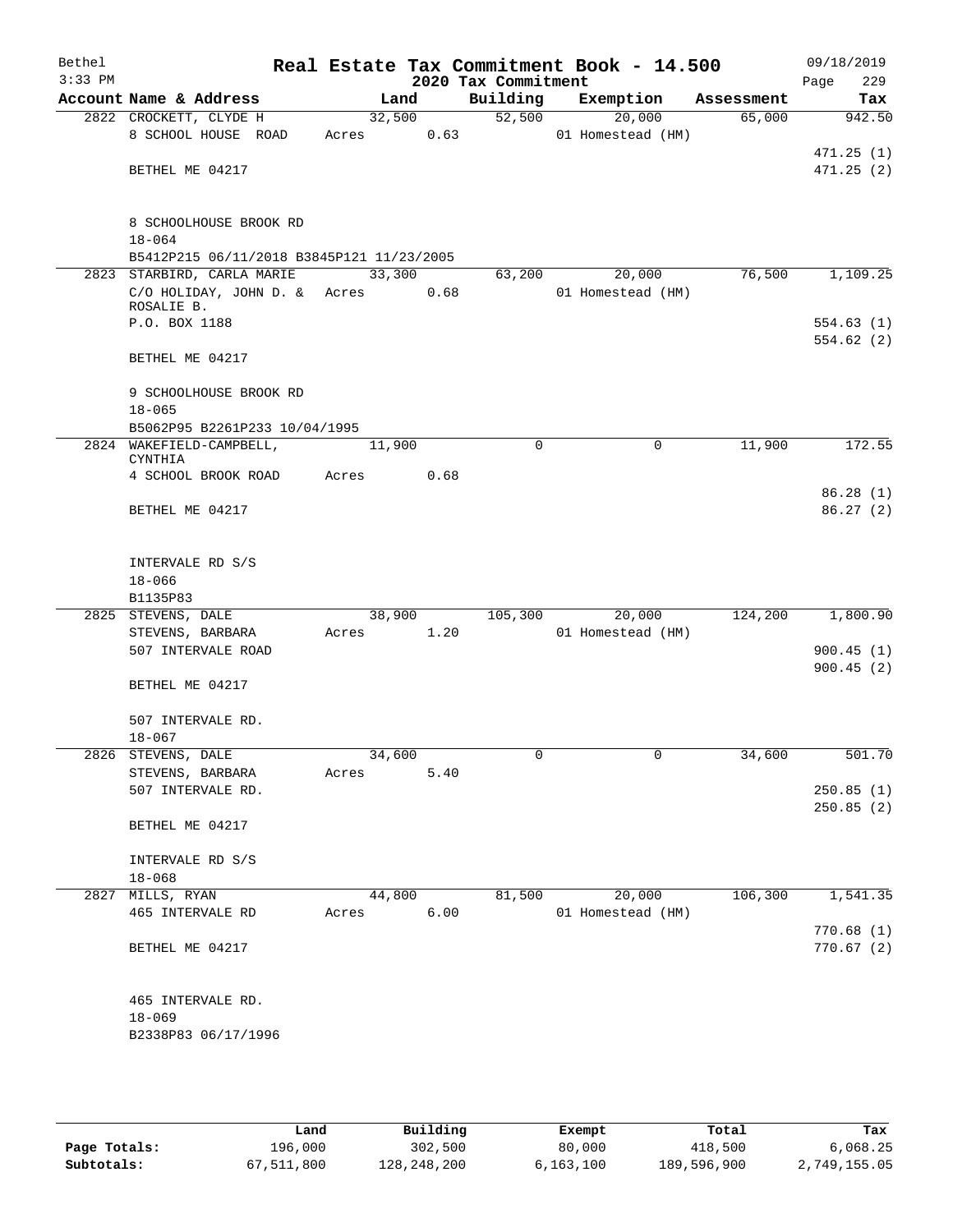| Bethel                     |                                                 |                 |               |                                 | Real Estate Tax Commitment Book - 14.500 |                       | 09/18/2019             |
|----------------------------|-------------------------------------------------|-----------------|---------------|---------------------------------|------------------------------------------|-----------------------|------------------------|
| $3:33$ PM                  | Account Name & Address                          |                 | Land          | 2020 Tax Commitment<br>Building | Exemption                                | Assessment            | 230<br>Page<br>Tax     |
|                            | 2828 EYPPER, EDITH ESTATE OF                    | 3,200           |               | $\mathbf 0$                     | $\Omega$                                 | 3,200                 | 46.40                  |
|                            | C/O CHARLES H. EYPPER<br>GROSSER HASENPFAD 25   | Acres           | 12.00         |                                 |                                          |                       | 23.20(1)               |
|                            | 60598 FRANKFURT am MAIN<br>0000                 |                 |               |                                 |                                          |                       | 23.20(2)               |
|                            | INTERVALE S/S<br>$18 - 070$                     |                 |               |                                 |                                          |                       |                        |
|                            | B1383P102 04/16/1986                            |                 |               |                                 |                                          |                       |                        |
|                            | 2829 STEVENS, DALE                              | 13,000          |               | 8,400                           | 0                                        | 21,400                | 310.30                 |
|                            | 507 INTERVALE ROAD                              | Acres           | 30.00         |                                 |                                          |                       | 155.15(1)              |
|                            | BETHEL ME 04217                                 |                 |               |                                 |                                          |                       | 155.15(2)              |
|                            | 223 SWAN HILL RD.<br>$19 - 001$                 |                 |               |                                 |                                          |                       |                        |
|                            | B1111P140 03/18/1981                            |                 |               |                                 |                                          |                       |                        |
|                            | 2830 TRUSTEES OF THE BUCK<br>FAMILY TRUST       | 14,200          |               | 1,000                           | 0                                        | 15,200                | 220.40                 |
|                            | C/O CATHERINE G.                                | Acres           | 21.00         |                                 |                                          |                       |                        |
|                            | PRESTON<br>77 PREBLE STREET                     |                 |               |                                 |                                          |                       | 110.20(1)              |
|                            | SOUTH PORTLAND ME 04106                         |                 |               |                                 |                                          |                       | 110.20(2)              |
|                            | SWAN HILL RD N/S<br>$19 - 002$                  |                 |               |                                 |                                          |                       |                        |
|                            | B4644P338 10/13/2010                            |                 |               |                                 |                                          |                       |                        |
|                            | 2831 CHADBOURNE TREE FARMS,<br>LLC              | 14,400          |               | $\Omega$                        | 0                                        | 14,400                | 208.80                 |
|                            | PO BOX 1750                                     | Acres           | 50.00         |                                 |                                          |                       |                        |
|                            | BETHEL ME 04217                                 |                 |               |                                 |                                          |                       | 104.40(1)<br>104.40(2) |
|                            | SWAN HILL RD S/S<br>$19 - 003$                  |                 |               |                                 |                                          |                       |                        |
|                            | B3562P43 12/29/2004                             |                 |               |                                 |                                          |                       |                        |
|                            | 2832 CARTER, RUSSELL A<br>188 HOWLING HOLE ROAD | 31,600<br>Acres | 44.70         | 12,200                          | 20,000<br>01 Homestead (HM)              | 23,800                | 345.10                 |
|                            |                                                 |                 |               |                                 |                                          |                       | 172.55(1)              |
|                            | BETHEL ME 04217                                 |                 |               |                                 |                                          |                       | 172.55(2)              |
|                            | 188 HOWLING HOLE ROAD                           |                 |               |                                 |                                          |                       |                        |
|                            | $19 - 004$                                      |                 |               |                                 |                                          |                       |                        |
| 2833                       | B1692P123<br>CARTER, ANNE M                     | 9,500           |               | 0                               | 0                                        | 9,500                 | 137.75                 |
|                            | 786 INTERVALE RD                                | Acres           | 5.30          |                                 |                                          |                       |                        |
|                            | BETHEL ME 04217                                 |                 |               |                                 |                                          |                       | 68.88 (1)<br>68.87 (2) |
|                            | SWAN HILL RD<br>$19 - 004 - 001$                |                 |               |                                 |                                          |                       |                        |
|                            | B3515P180 05/21/2004                            |                 |               |                                 |                                          |                       |                        |
|                            | Land                                            |                 | Building      |                                 | Exempt                                   | Total                 | Tax                    |
| Page Totals:<br>Subtotals: | 85,900                                          |                 | 21,600        |                                 | 20,000                                   | 87,500<br>189,684,400 | 1,268.75               |
|                            | 67,597,700                                      |                 | 128, 269, 800 |                                 | 6,183,100                                |                       | 2,750,423.80           |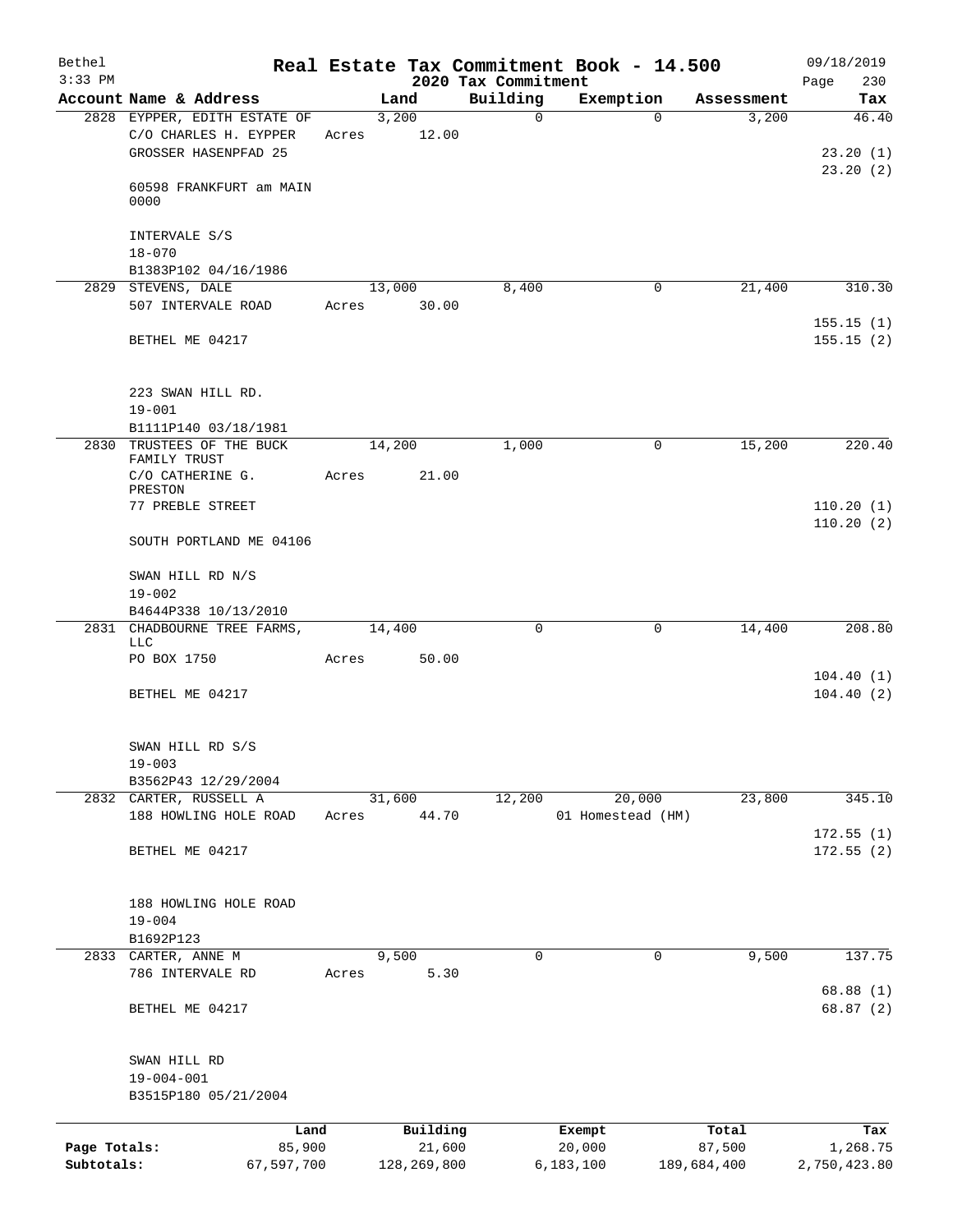| Bethel<br>$3:33$ PM |                                                 |             |                 | 2020 Tax Commitment | Real Estate Tax Commitment Book - 14.500 |            | 09/18/2019<br>231<br>Page |
|---------------------|-------------------------------------------------|-------------|-----------------|---------------------|------------------------------------------|------------|---------------------------|
|                     | Account Name & Address                          |             | Land            | Building            | Exemption                                | Assessment | Tax                       |
|                     | 2834 DOUGHTY, PRISCILLA,<br>ESTATE OF           | 13,200      |                 | 34,700              | $\Omega$                                 | 47,900     | 694.55                    |
|                     | C/O SMITH, CHERYL                               | Acres       | 13.00           |                     |                                          |            |                           |
|                     | 24 BRACKETT ST.                                 |             |                 |                     |                                          |            | 347.28 (1)                |
|                     | DIXFIELD ME 04224                               |             |                 |                     |                                          |            | 347.27(2)                 |
|                     |                                                 |             |                 |                     |                                          |            |                           |
|                     | 264 SWAN HILL RD.                               |             |                 |                     |                                          |            |                           |
|                     | $19 - 005$                                      |             |                 |                     |                                          |            |                           |
|                     | B5108P254 04/28/2014 B2636P349 11/23/1998       |             |                 |                     |                                          |            |                           |
|                     | 2835 MARTIROS, CHRISTOPHER<br>22 ROUND HOUSE RD |             | 9,600           | $\Omega$            | $\mathbf 0$                              | 9,600      | 139.20                    |
|                     |                                                 | Acres       | 5.50            |                     |                                          |            | 69.60(1)                  |
|                     | BOURNE MA 02532                                 |             |                 |                     |                                          |            | 69.60(2)                  |
|                     |                                                 |             |                 |                     |                                          |            |                           |
|                     | $19 - 005 - 001$                                |             |                 |                     |                                          |            |                           |
|                     | B4137P349 05/25/2007 B1457P60                   |             |                 |                     |                                          |            |                           |
|                     | 2836 FACEY, MARK D                              | 17,700      |                 | $\mathbf 0$         | 0                                        | 17,700     | 256.65                    |
|                     | 4 WOODLAND DR                                   | Acres       | 26.40           |                     |                                          |            |                           |
|                     |                                                 |             |                 |                     |                                          |            | 128.33(1)                 |
|                     | COHASSET MA 02025                               |             |                 |                     |                                          |            | 128.32(2)                 |
|                     | SWAN HILL RD                                    |             |                 |                     |                                          |            |                           |
|                     | $19 - 005 - 002$                                |             |                 |                     |                                          |            |                           |
|                     | B1400P140                                       |             |                 |                     |                                          |            |                           |
|                     | 2837 SWANSON, KAREN<br>8 ABBOTT FARM ROAD       | Acres       | 20,700<br>10.60 | 111,900             | 0                                        | 132,600    | 1,922.70                  |
|                     |                                                 |             |                 |                     |                                          |            | 961.35(1)                 |
|                     | BETHEL ME 04217                                 |             |                 |                     |                                          |            | 961.35(2)                 |
|                     |                                                 |             |                 |                     |                                          |            |                           |
|                     | 8 ABBOTT FARM RD.                               |             |                 |                     |                                          |            |                           |
|                     | $19 - 005 - 003$                                |             |                 |                     |                                          |            |                           |
|                     | B2841P152 07/21/2000 B2367P26 09/12/1996 B0P0   |             |                 |                     |                                          |            |                           |
|                     | 2838 SANTOS, JOSEPH EDWARD                      | 11,900      |                 | 39,100              | $\mathsf{O}$                             | 51,000     | 739.50                    |
|                     | 118 MANSFIELD ST                                | Acres 10.42 |                 |                     |                                          |            |                           |
|                     |                                                 |             |                 |                     |                                          |            | 369.75(1)                 |
|                     | SHARON MA 02067                                 |             |                 |                     |                                          |            | 369.75(2)                 |
|                     | 34 ABBOTT FARM RD.                              |             |                 |                     |                                          |            |                           |
|                     | $19 - 005 - 004$                                |             |                 |                     |                                          |            |                           |
|                     | 2839 DORMAN, GIDEON                             |             | 20,800          | 51,800              | 20,000                                   | 52,600     | 762.70                    |
|                     | 48 ABBOTT FARM RD                               | Acres 10.94 |                 |                     | 01 Homestead (HM)                        |            |                           |
|                     |                                                 |             |                 |                     |                                          |            | 381.35 (1)                |
|                     | BETHEL ME 04217 5335                            |             |                 |                     |                                          |            | 381.35(2)                 |
|                     | 48 ABBOTT FARM RD.                              |             |                 |                     |                                          |            |                           |
|                     | $19 - 005 - 005$                                |             |                 |                     |                                          |            |                           |
|                     | B2606P124 08/28/1998                            |             |                 |                     |                                          |            |                           |
|                     |                                                 |             |                 |                     |                                          |            |                           |

|              | Land       | Building    |           | Total       | Tax          |
|--------------|------------|-------------|-----------|-------------|--------------|
|              |            |             | Exempt    |             |              |
| Page Totals: | 93,900     | 237,500     | 20,000    | 311,400     | 4,515.30     |
| Subtotals:   | 67,691,600 | 128,507,300 | 6,203,100 | 189,995,800 | 2,754,939.10 |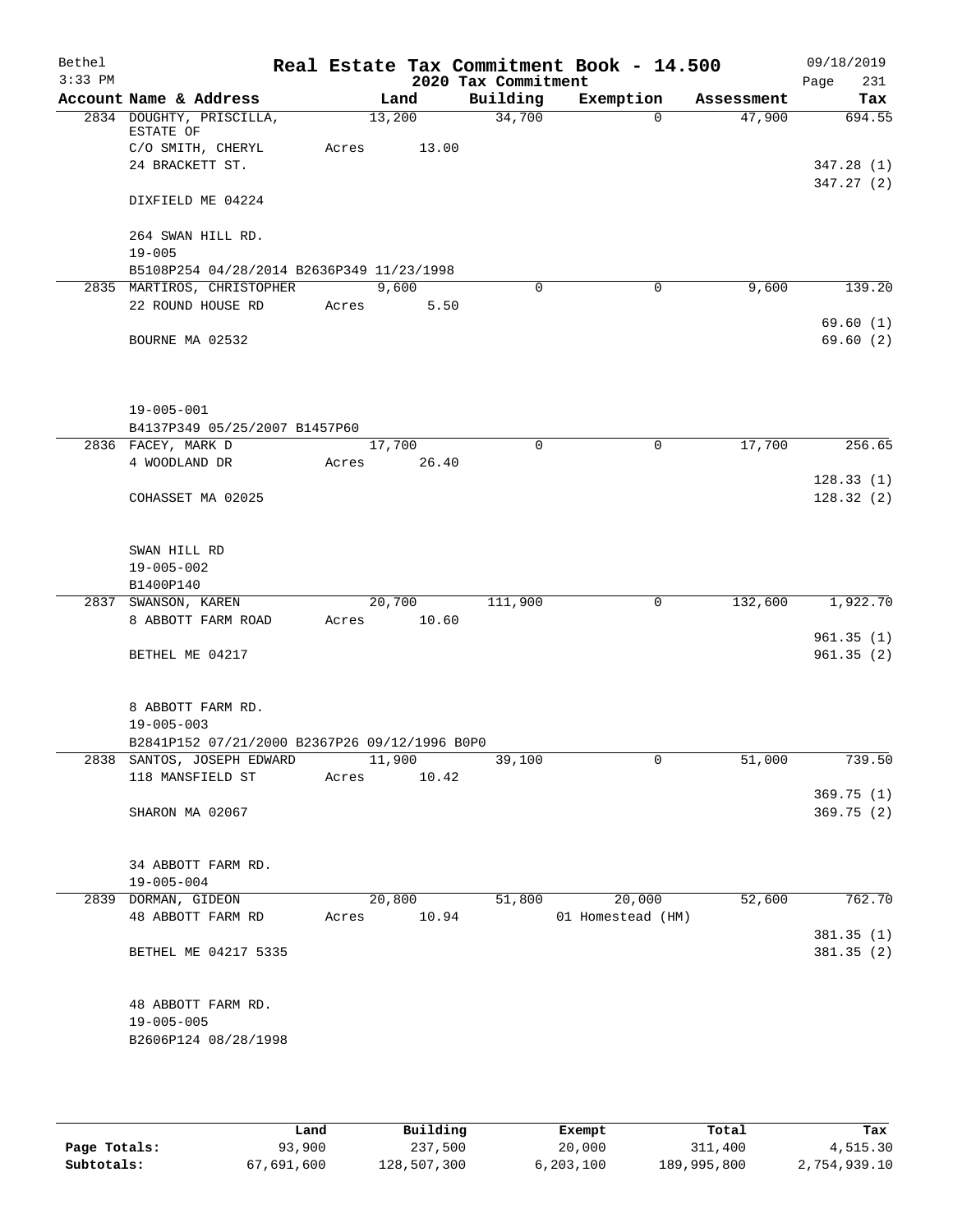| Bethel       |                                                              |       |                |          |                     | Real Estate Tax Commitment Book - 14.500 |                      | 09/18/2019           |
|--------------|--------------------------------------------------------------|-------|----------------|----------|---------------------|------------------------------------------|----------------------|----------------------|
| $3:33$ PM    |                                                              |       |                |          | 2020 Tax Commitment |                                          |                      | 232<br>Page          |
|              | Account Name & Address                                       |       | Land<br>12,100 |          | Building<br>8,500   | Exemption<br>$\Omega$                    | Assessment<br>20,600 | Tax<br>298.70        |
|              | 2840 CALDWELL, CRAIG<br>500 RUN HILL RD.                     | Acres |                | 10.69    |                     |                                          |                      |                      |
|              |                                                              |       |                |          |                     |                                          |                      | 149.35(1)            |
|              | BREWSTER MA 02631                                            |       |                |          |                     |                                          |                      | 149.35(2)            |
|              |                                                              |       |                |          |                     |                                          |                      |                      |
|              |                                                              |       |                |          |                     |                                          |                      |                      |
|              | 70 ABBOTT FARM RD.                                           |       |                |          |                     |                                          |                      |                      |
|              | $19 - 005 - 006$<br>B5051P314 10/18/2013 B2652P88 12/29/1998 |       |                |          |                     |                                          |                      |                      |
|              | 2841 GILMORE, MARK                                           |       | 16,200         |          | 31,100              | $\mathbf 0$                              | 47,300               | 685.85               |
|              | GILMORE, JANE                                                | Acres |                | 10.37    |                     |                                          |                      |                      |
|              | 136 FROST HILL RD.                                           |       |                |          |                     |                                          |                      | 342.93(1)            |
|              |                                                              |       |                |          |                     |                                          |                      | 342.92 (2)           |
|              | NORWAY ME 04268                                              |       |                |          |                     |                                          |                      |                      |
|              |                                                              |       |                |          |                     |                                          |                      |                      |
|              | 11 ABBOTT FARM RD.                                           |       |                |          |                     |                                          |                      |                      |
|              | $19 - 006$<br>B2598P24                                       |       |                |          |                     |                                          |                      |                      |
|              | 2842 WINSLOW, BRIAN B. II,                                   |       | 9,500          |          | 35,700              | 0                                        | 45,200               | 655.40               |
|              | TTE WINSLOW FAMILY                                           |       |                |          |                     |                                          |                      |                      |
|              | TRUST                                                        |       |                |          |                     |                                          |                      |                      |
|              | 344 GILMANTON ROAD                                           | Acres |                | 5.24     |                     |                                          |                      |                      |
|              |                                                              |       |                |          |                     |                                          |                      | 327.70(1)            |
|              | BELMONT NH 03220                                             |       |                |          |                     |                                          |                      | 327.70(2)            |
|              |                                                              |       |                |          |                     |                                          |                      |                      |
|              | 19 ABBOTT FARM ROAD                                          |       |                |          |                     |                                          |                      |                      |
|              | $19 - 006 - 001$                                             |       |                |          |                     |                                          |                      |                      |
|              | B4390P210 01/05/2009 B2427P299 04/17/1997                    |       |                |          |                     |                                          |                      |                      |
|              | 2843 MACDERMID, CLIFFORD S                                   |       | 12,300         |          | $\Omega$            | $\mathbf 0$                              | 12,300               | 178.35               |
|              | MACDERMID, DORI J                                            | Acres |                | 11.20    |                     |                                          |                      |                      |
|              | 37 DORCAS DRIVE                                              |       |                |          |                     |                                          |                      | 89.18(1)<br>89.17(2) |
|              | BARNSTABLE MA 02630                                          |       |                |          |                     |                                          |                      |                      |
|              |                                                              |       |                |          |                     |                                          |                      |                      |
|              |                                                              |       |                |          |                     |                                          |                      |                      |
|              | $19 - 006 - 002$                                             |       |                |          |                     |                                          |                      |                      |
|              | B3546P133 06/30/2004                                         |       |                |          |                     |                                          |                      |                      |
|              | 2844 LAVALLIERE, ROGER                                       |       | 12,200         |          | 200                 | 0                                        | 12,400               | 179.80               |
|              | 81 FORBES LANE                                               | Acres |                | 10.90    |                     |                                          |                      | 89.90 (1)            |
|              | WINDHAM ME 04062                                             |       |                |          |                     |                                          |                      | 89.90 (2)            |
|              |                                                              |       |                |          |                     |                                          |                      |                      |
|              |                                                              |       |                |          |                     |                                          |                      |                      |
|              | ABBOTT FARM RD.                                              |       |                |          |                     |                                          |                      |                      |
|              | $19 - 007$                                                   |       |                |          |                     |                                          |                      |                      |
|              | B3078P54                                                     |       |                |          |                     |                                          |                      |                      |
| 2845         | SITTNICK FAMILY REV<br>TRUST                                 |       | 17,600         |          | 18,400              | 0                                        | 36,000               | 522.00               |
|              | 4 48TH ST                                                    | Acres |                | 26.00    |                     |                                          |                      |                      |
|              |                                                              |       |                |          |                     |                                          |                      | 261.00(1)            |
|              | NEWBURY MA 01951                                             |       |                |          |                     |                                          |                      | 261.00(2)            |
|              | 143 ABBOTT FARM RD.                                          |       |                |          |                     |                                          |                      |                      |
|              | $19 - 007 - 001$                                             |       |                |          |                     |                                          |                      |                      |
|              | B5327P582 01/23/2017 B1373P203 02/18/1986                    |       |                |          |                     |                                          |                      |                      |
|              |                                                              |       |                |          |                     |                                          |                      |                      |
|              |                                                              | Land  |                | Building |                     | Exempt                                   | Total                | Tax                  |
| Page Totals: | 79,900                                                       |       |                | 93,900   |                     | 0                                        | 173,800              | 2,520.10             |

**Subtotals:** 67,771,500 128,601,200 6,203,100 190,169,600 2,757,459.20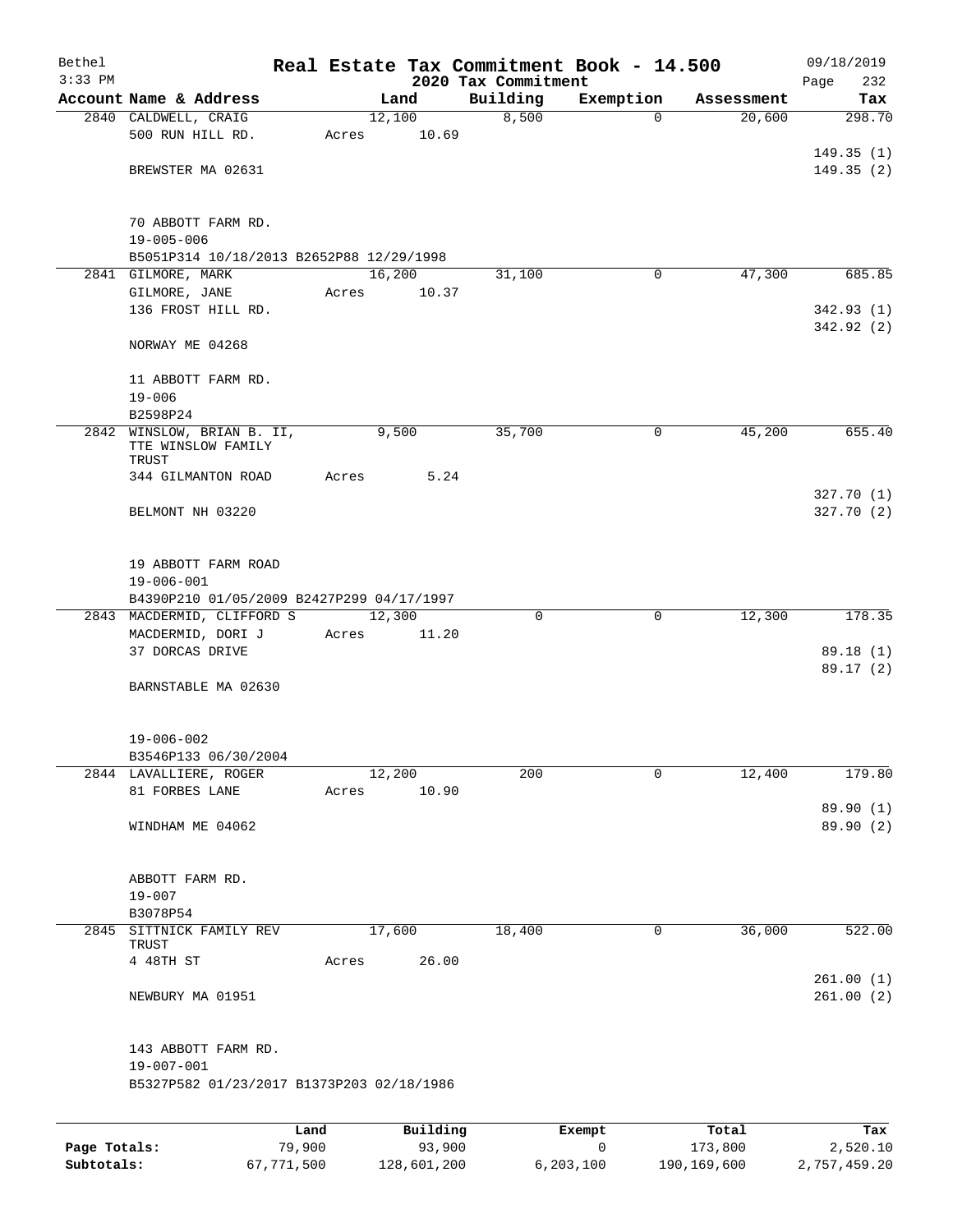| Bethel<br>$3:33$ PM |                                                                                       |                 |        | 2020 Tax Commitment | Real Estate Tax Commitment Book - 14.500 |            | 09/18/2019             |
|---------------------|---------------------------------------------------------------------------------------|-----------------|--------|---------------------|------------------------------------------|------------|------------------------|
|                     | Account Name & Address                                                                |                 | Land   | Building            | Exemption                                | Assessment | Page<br>233<br>Tax     |
| 2846                | CHADBOURNE TREE FARMS,                                                                | 101,900         |        | 0                   | $\Omega$                                 | 101,900    | 1,477.55               |
|                     | LLC<br>PO BOX 1750                                                                    | Acres           | 348.00 |                     |                                          |            |                        |
|                     |                                                                                       |                 |        |                     |                                          |            | 738.78 (1)             |
|                     | BETHEL ME 04217                                                                       |                 |        |                     |                                          |            | 738.77 (2)             |
|                     | SWAN HILL RD                                                                          |                 |        |                     |                                          |            |                        |
|                     | $19 - 008$                                                                            |                 |        |                     |                                          |            |                        |
|                     | B3652P43 12/29/2004                                                                   |                 |        |                     |                                          |            |                        |
|                     | 2847 CUMMINGS, MITCHELL<br>CUMMINGS, KATHY                                            | 39,200<br>Acres | 1.30   | 109,300             | 20,000<br>01 Homestead (HM)              | 128,500    | 1,863.25               |
|                     | 1085 INTERVALE RD.                                                                    |                 |        |                     |                                          |            | 931.63(1)              |
|                     |                                                                                       |                 |        |                     |                                          |            | 931.62(2)              |
|                     | BETHEL ME 04217                                                                       |                 |        |                     |                                          |            |                        |
|                     | 1683 INTERVALE RD.                                                                    |                 |        |                     |                                          |            |                        |
|                     | $19 - 009$                                                                            |                 |        |                     |                                          |            |                        |
|                     | B5049P71 10/10/2013 B5016P339 07/30/2013 B4766P137<br>09/29/2011 B1580P301 06/30/1988 |                 |        |                     |                                          |            |                        |
|                     | 2848 SPETH, ANN                                                                       | 56,000          |        | $\Omega$            | 0                                        | 56,000     | 812.00                 |
|                     | SMITH, SMITH, ROGER<br>1511 INTERVALE ROAD                                            | Acres           | 82.00  |                     |                                          |            |                        |
|                     |                                                                                       |                 |        |                     |                                          |            | 406.00(1)<br>406.00(2) |
|                     | BETHEL ME 04217                                                                       |                 |        |                     |                                          |            |                        |
|                     | INTERVALE RD                                                                          |                 |        |                     |                                          |            |                        |
|                     | $19 - 010$                                                                            |                 |        |                     |                                          |            |                        |
|                     | B4609P246 07/15/2010 B4485P181 01/02/2002 B4094P68<br>02/26/2007                      |                 |        |                     |                                          |            |                        |
| 2849                | MANN, ELIJAH A                                                                        | 50,100          |        | 5,800               | 0                                        | 55,900     | 810.55                 |
|                     | PO BOX 757                                                                            | Acres           | 11.00  |                     |                                          |            |                        |
|                     | BETHEL ME 04217                                                                       |                 |        |                     |                                          |            | 405.28(1)<br>405.27(2) |
|                     |                                                                                       |                 |        |                     |                                          |            |                        |
|                     |                                                                                       |                 |        |                     |                                          |            |                        |
|                     | 1615 INTERVALE ROAD<br>19-011                                                         |                 |        |                     |                                          |            |                        |
|                     | B5061P123 11/12/2013 B4970P279 03/02/2013 B4562P162                                   |                 |        |                     |                                          |            |                        |
|                     | 04/04/2010 B4155P113 06/29/2007                                                       |                 |        |                     |                                          |            |                        |
|                     | 2850 HARVEY, ADELE P.,<br>TRUSTEE                                                     | 39,200          |        | $\Omega$            | $\Omega$                                 | 39,200     | 568.40                 |
|                     | ADELE P.HARVEY TRUST                                                                  | Acres           | 9.80   |                     |                                          |            |                        |
|                     | 140 LINCOLN ROAD, UNIT                                                                |                 |        |                     |                                          |            | 284.20 (1)             |
|                     | 215                                                                                   |                 |        |                     |                                          |            | 284.20 (2)             |
|                     | LINCOLN MA 01773                                                                      |                 |        |                     |                                          |            |                        |
|                     | INTERVAL RD W/S                                                                       |                 |        |                     |                                          |            |                        |
|                     | $19 - 011 - 001$                                                                      |                 |        |                     |                                          |            |                        |
|                     | B4922P332 11/20/2012 B4887P154 09/04/2012 B3577P296<br>08/26/2004 B1150P115           |                 |        |                     |                                          |            |                        |

|              | Land       | Building    | Exempt    | Total       | Tax          |
|--------------|------------|-------------|-----------|-------------|--------------|
| Page Totals: | 286,400    | 115,100     | 20,000    | 381,500     | 5,531.75     |
| Subtotals:   | 68,057,900 | 128,716,300 | 6,223,100 | 190,551,100 | 2,762,990.95 |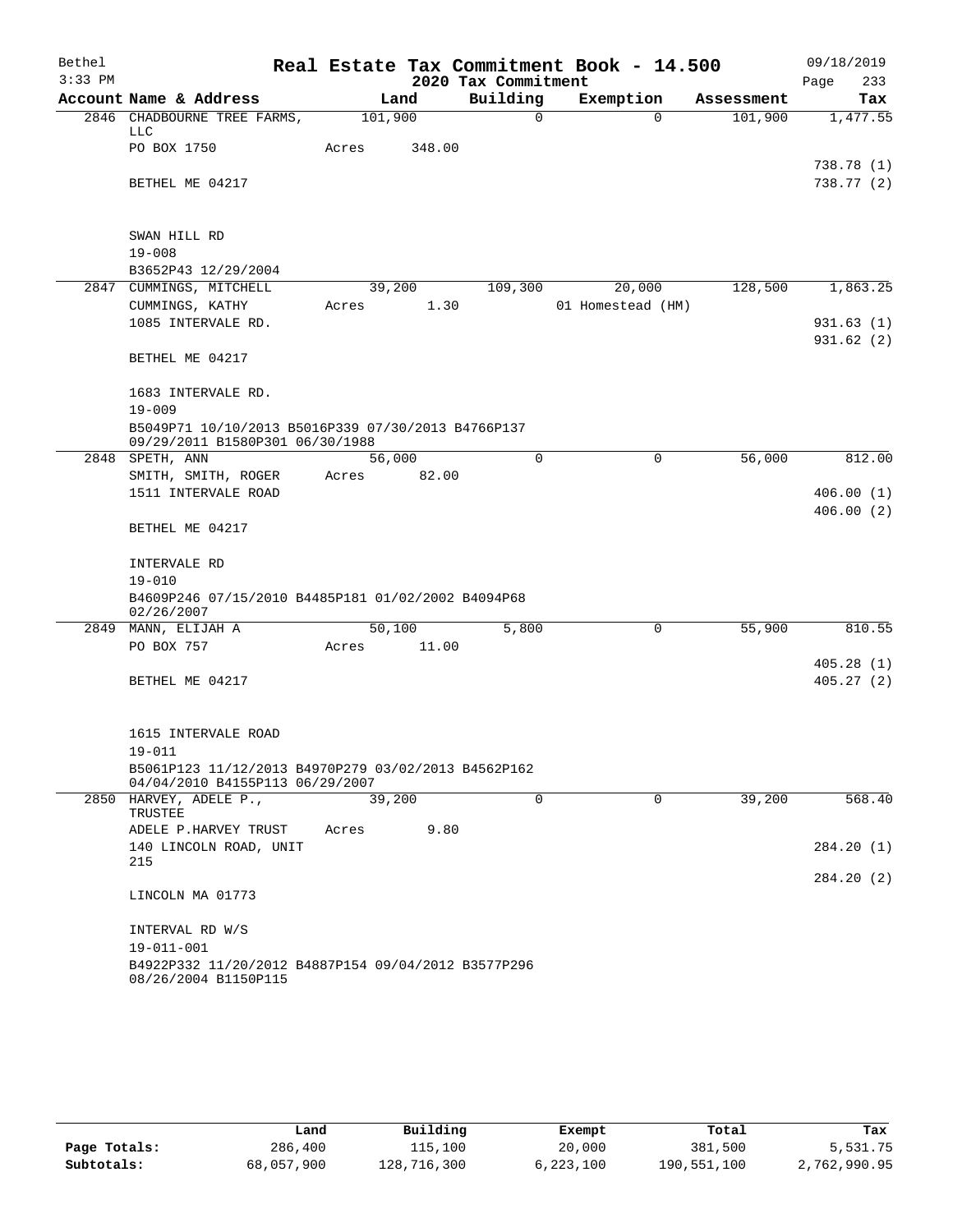| Bethel<br>$3:33$ PM |                                                     |       |          | 2020 Tax Commitment | Real Estate Tax Commitment Book - 14.500 |            | 09/18/2019<br>Page<br>234 |
|---------------------|-----------------------------------------------------|-------|----------|---------------------|------------------------------------------|------------|---------------------------|
|                     | Account Name & Address                              |       | Land     | Building            | Exemption                                | Assessment | Tax                       |
|                     | 2851 HARVEY, ADELE P.,                              |       | 49,700   | 204,600             | $\mathbf 0$                              | 254,300    | 3,687.35                  |
|                     | TRUSTEE                                             |       |          |                     |                                          |            |                           |
|                     | ADELE P.HARVEY TRUST                                | Acres | 10.60    |                     |                                          |            |                           |
|                     | 140 LINCOLN ROAD, UNIT<br>215                       |       |          |                     |                                          |            | 1,843.68(1)               |
|                     |                                                     |       |          |                     |                                          |            | 1,843.67(2)               |
|                     | LINCOLN MA 01773                                    |       |          |                     |                                          |            |                           |
|                     |                                                     |       |          |                     |                                          |            |                           |
|                     | 1583 INTERVALE RD.                                  |       |          |                     |                                          |            |                           |
|                     | 19-011-002                                          |       |          |                     |                                          |            |                           |
|                     | B3871P38 01/06/2006                                 |       |          |                     |                                          |            |                           |
|                     | 2852 SPETH, ANN                                     |       | 54,800   | 0                   | 0                                        | 54,800     | 794.60                    |
|                     | SMITH, ROGER H<br>1511 INTERVALE ROAD               | Acres | 186.40   |                     |                                          |            | 397.30 (1)                |
|                     |                                                     |       |          |                     |                                          |            | 397.30 (2)                |
|                     | BETHEL ME 04217                                     |       |          |                     |                                          |            |                           |
|                     |                                                     |       |          |                     |                                          |            |                           |
|                     | INTERVALE RD                                        |       |          |                     |                                          |            |                           |
|                     | $19 - 012$                                          |       |          |                     |                                          |            |                           |
|                     | B5258P414 12/14/2015 B5256P419 12/01/2015 B5185P136 |       |          |                     |                                          |            |                           |
|                     | 11/20/2014 B645P151<br>2853 SPETH, ANN              |       | 31,200   | 117,600             | 20,000                                   | 128,800    | 1,867.60                  |
|                     | SMITH, SMITH, ROGER                                 | Acres | 2.20     |                     | 01 Homestead (HM)                        |            |                           |
|                     | 1511 INTERVALE ROAD                                 |       |          |                     |                                          |            | 933.80 (1)                |
|                     |                                                     |       |          |                     |                                          |            | 933.80 (2)                |
|                     | BETHEL ME 04217                                     |       |          |                     |                                          |            |                           |
|                     |                                                     |       |          |                     |                                          |            |                           |
|                     | 1511 INTERVALE RD.                                  |       |          |                     |                                          |            |                           |
|                     | $19 - 013$<br>B2118P214 05/06/1994                  |       |          |                     |                                          |            |                           |
|                     | 2854 FISKE ET. AL., BRADLEY                         |       | 7,500    | 8,600               | 0                                        | 16,100     | 233.45                    |
|                     | FISKE, SUZANNE                                      | Acres | 7.10     |                     |                                          |            |                           |
|                     | 2105 S.R. #129                                      |       |          |                     |                                          |            | 116.73(1)                 |
|                     |                                                     |       |          |                     |                                          |            | 116.72(2)                 |
|                     | SOUTH BRISTOL ME 04568                              |       |          |                     |                                          |            |                           |
|                     |                                                     |       |          |                     |                                          |            |                           |
|                     | INTERVALE RD.                                       |       |          |                     |                                          |            |                           |
|                     | $19 - 014$<br>B5453P441 03/04/2019                  |       |          |                     |                                          |            |                           |
|                     | 2855 SAVAGE, RONALD W                               |       | 15,000   | $\Omega$            | 0                                        | 15,000     | 217.50                    |
|                     | PO BOX 358                                          | Acres | 40.23    |                     |                                          |            |                           |
|                     |                                                     |       |          |                     |                                          |            | 108.75(1)                 |
|                     | BETHEL ME 04217                                     |       |          |                     |                                          |            | 108.75(2)                 |
|                     |                                                     |       |          |                     |                                          |            |                           |
|                     |                                                     |       |          |                     |                                          |            |                           |
|                     |                                                     |       |          |                     |                                          |            |                           |
|                     | 19-015-001<br>B2979P108 08/06/2001                  |       |          |                     |                                          |            |                           |
|                     | 2856 SAVAGE, RONALD W                               |       | 9,000    | 0                   | $\mathbf 0$                              | 9,000      | 130.50                    |
|                     | PO BOX 358                                          | Acres | 37.57    |                     |                                          |            |                           |
|                     |                                                     |       |          |                     |                                          |            | 65.25(1)                  |
|                     | BETHEL ME 04217                                     |       |          |                     |                                          |            | 65.25(2)                  |
|                     |                                                     |       |          |                     |                                          |            |                           |
|                     |                                                     |       |          |                     |                                          |            |                           |
|                     | $19 - 015 - 002$                                    |       |          |                     |                                          |            |                           |
|                     | B2979P108 08/06/2001                                |       |          |                     |                                          |            |                           |
|                     |                                                     |       |          |                     |                                          |            |                           |
|                     |                                                     |       |          |                     |                                          |            |                           |
|                     |                                                     | Land  | Building |                     | Exempt                                   | Total      | Tax                       |

|              | nana         | <u>DULLULUM</u> | <b>BY CITING</b> | ----        | $-0.0$       |
|--------------|--------------|-----------------|------------------|-------------|--------------|
| Page Totals: | 167,200      | 330,800         | 20,000           | 478,000     | 6,931.00     |
| Subtotals:   | 68, 225, 100 | 129,047,100     | 6,243,100        | 191,029,100 | 2,769,921.95 |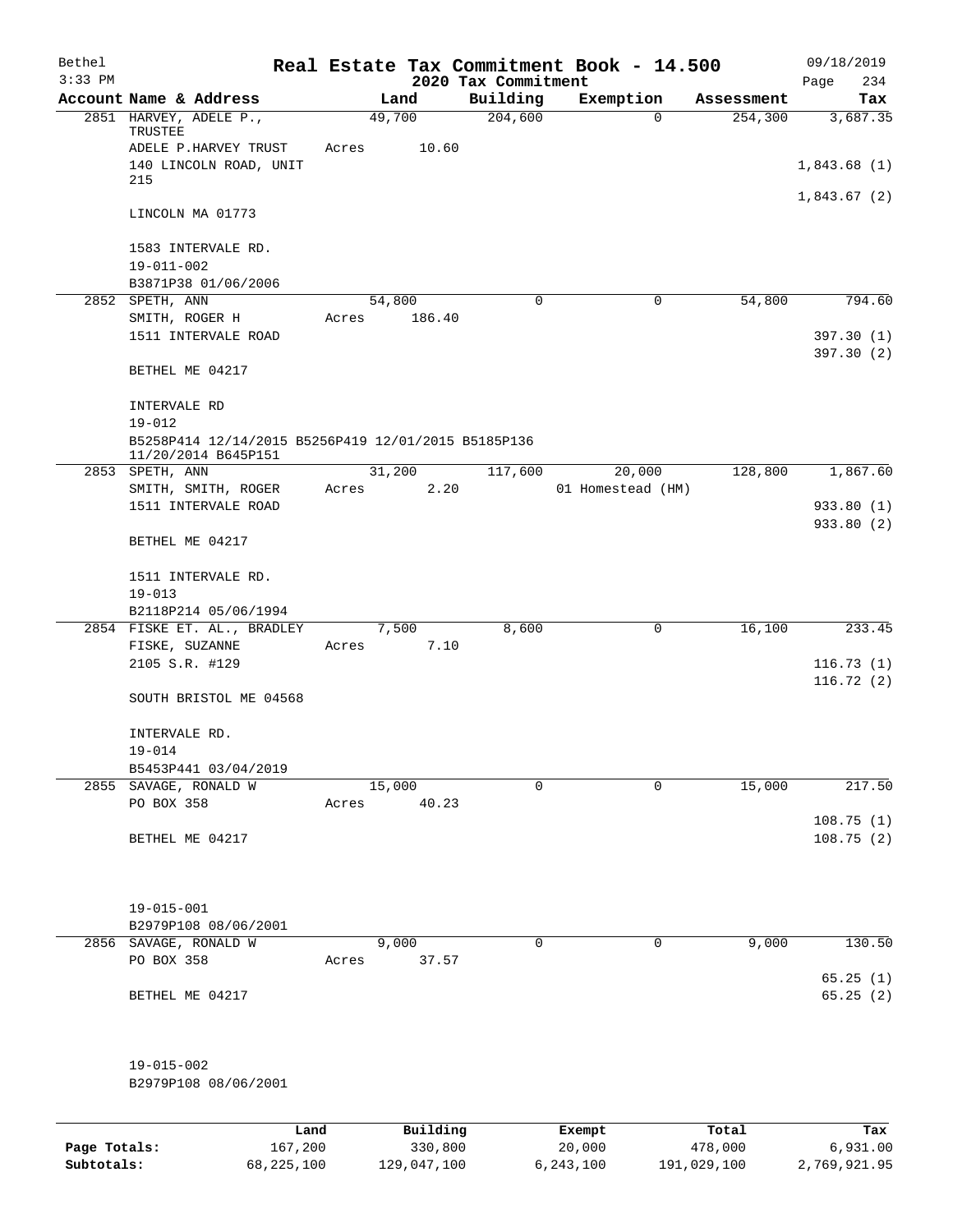| Bethel<br>$3:33$ PM |                                                                         |        |       | 2020 Tax Commitment | Real Estate Tax Commitment Book - 14.500 |          |            | 09/18/2019<br>235<br>Page |
|---------------------|-------------------------------------------------------------------------|--------|-------|---------------------|------------------------------------------|----------|------------|---------------------------|
|                     | Account Name & Address                                                  |        | Land  | Building            | Exemption                                |          | Assessment | Tax                       |
|                     | 2857 SAVAGE, RONALD W                                                   | 23,800 |       | $\Omega$            |                                          | $\Omega$ | 23,800     | 345.10                    |
|                     | PO BOX 358                                                              | Acres  | 38.50 |                     |                                          |          |            |                           |
|                     |                                                                         |        |       |                     |                                          |          |            | 172.55(1)                 |
|                     | BETHEL ME 04217                                                         |        |       |                     |                                          |          |            | 172.55(2)                 |
|                     |                                                                         |        |       |                     |                                          |          |            |                           |
|                     | INTERVALE ROAD                                                          |        |       |                     |                                          |          |            |                           |
|                     | $19 - 015 - 003$                                                        |        |       |                     |                                          |          |            |                           |
|                     | B2979P108 08/06/2001                                                    |        |       |                     |                                          |          |            |                           |
|                     | 2858 SAVAGE, RONALD W                                                   | 66,900 |       | 44,500              |                                          | 0        | 111,400    | 1,615.30                  |
|                     | PO BOX 358                                                              | Acres  | 40.60 |                     |                                          |          |            |                           |
|                     |                                                                         |        |       |                     |                                          |          |            | 807.65(1)                 |
|                     | BETHEL ME 04217                                                         |        |       |                     |                                          |          |            | 807.65(2)                 |
|                     |                                                                         |        |       |                     |                                          |          |            |                           |
|                     |                                                                         |        |       |                     |                                          |          |            |                           |
|                     | 1447 INTERVALE RD.                                                      |        |       |                     |                                          |          |            |                           |
|                     | $19 - 015 - 004$<br>B2979P108 08/06/2001                                |        |       |                     |                                          |          |            |                           |
|                     | 2859 SAVAGE, RICK, SR.                                                  | 21,900 |       | 24,900              |                                          | 0        | 46,800     | 678.60                    |
|                     | PO BOX 358                                                              | Acres  | 41.00 |                     |                                          |          |            |                           |
|                     |                                                                         |        |       |                     |                                          |          |            | 339.30(1)                 |
|                     | BETHEL ME 04217                                                         |        |       |                     |                                          |          |            | 339.30(2)                 |
|                     |                                                                         |        |       |                     |                                          |          |            |                           |
|                     |                                                                         |        |       |                     |                                          |          |            |                           |
|                     | 134 SAVAGE MOUNTAIN RD.                                                 |        |       |                     |                                          |          |            |                           |
|                     | $19 - 015 - 005$                                                        |        |       |                     |                                          |          |            |                           |
|                     | B5373P127 10/16/2017 B2978P181 08/03/2001                               |        |       |                     |                                          |          |            |                           |
|                     | 2860 SAVAGE, RONALD W                                                   | 12,600 |       | 0                   |                                          | 0        | 12,600     | 182.70                    |
|                     | PO BOX 358                                                              | Acres  | 41.00 |                     |                                          |          |            |                           |
|                     |                                                                         |        |       |                     |                                          |          |            | 91.35(1)                  |
|                     | BETHEL ME 04217                                                         |        |       |                     |                                          |          |            | 91.35(2)                  |
|                     |                                                                         |        |       |                     |                                          |          |            |                           |
|                     |                                                                         |        |       |                     |                                          |          |            |                           |
|                     | $19 - 015 - 006$                                                        |        |       |                     |                                          |          |            |                           |
|                     | B2979P108 08/06/2001                                                    |        |       |                     |                                          |          |            |                           |
|                     | 2861 SAVAGE, RICK A                                                     | 62,000 |       | 325,600             | 20,000                                   |          | 367,600    | 5,330.20                  |
|                     | SAVAGE, MELISSA M                                                       | Acres  | 40.60 |                     | 01 Homestead (HM)                        |          |            |                           |
|                     | PO BOX 209                                                              |        |       |                     |                                          |          |            | 2,665.10(1)               |
|                     |                                                                         |        |       |                     |                                          |          |            | 2,665.10(2)               |
|                     | BETHEL ME 04217                                                         |        |       |                     |                                          |          |            |                           |
|                     |                                                                         |        |       |                     |                                          |          |            |                           |
|                     | 66 TOP OF MOUNTAIN RD.                                                  |        |       |                     |                                          |          |            |                           |
|                     | $19 - 015 - 007$<br>B5236P360 08/07/2015 B5032P117 08/30/2013 B3825P212 |        |       |                     |                                          |          |            |                           |
|                     | 10/21/2005 B2979P108 08/06/2001                                         |        |       |                     |                                          |          |            |                           |
|                     | 2862 SAVAGE, RONALD W                                                   | 22,200 |       | $\Omega$            |                                          | 0        | 22,200     | 321.90                    |
|                     | PO BOX 358                                                              | Acres  | 40.60 |                     |                                          |          |            |                           |
|                     |                                                                         |        |       |                     |                                          |          |            | 160.95(1)                 |
|                     | BETHEL ME 04217                                                         |        |       |                     |                                          |          |            | 160.95(2)                 |
|                     |                                                                         |        |       |                     |                                          |          |            |                           |
|                     |                                                                         |        |       |                     |                                          |          |            |                           |
|                     |                                                                         |        |       |                     |                                          |          |            |                           |
|                     | $19 - 015 - 008$<br>B2979P108 08/06/2001                                |        |       |                     |                                          |          |            |                           |
|                     |                                                                         |        |       |                     |                                          |          |            |                           |
|                     |                                                                         |        |       |                     |                                          |          |            |                           |

|              | Land       | Building    | Exempt    | Total       | Tax          |
|--------------|------------|-------------|-----------|-------------|--------------|
| Page Totals: | 209,400    | 395,000     | 20,000    | 584,400     | 8,473.80     |
| Subtotals:   | 68,434,500 | 129,442,100 | 6,263,100 | 191,613,500 | 2,778,395.75 |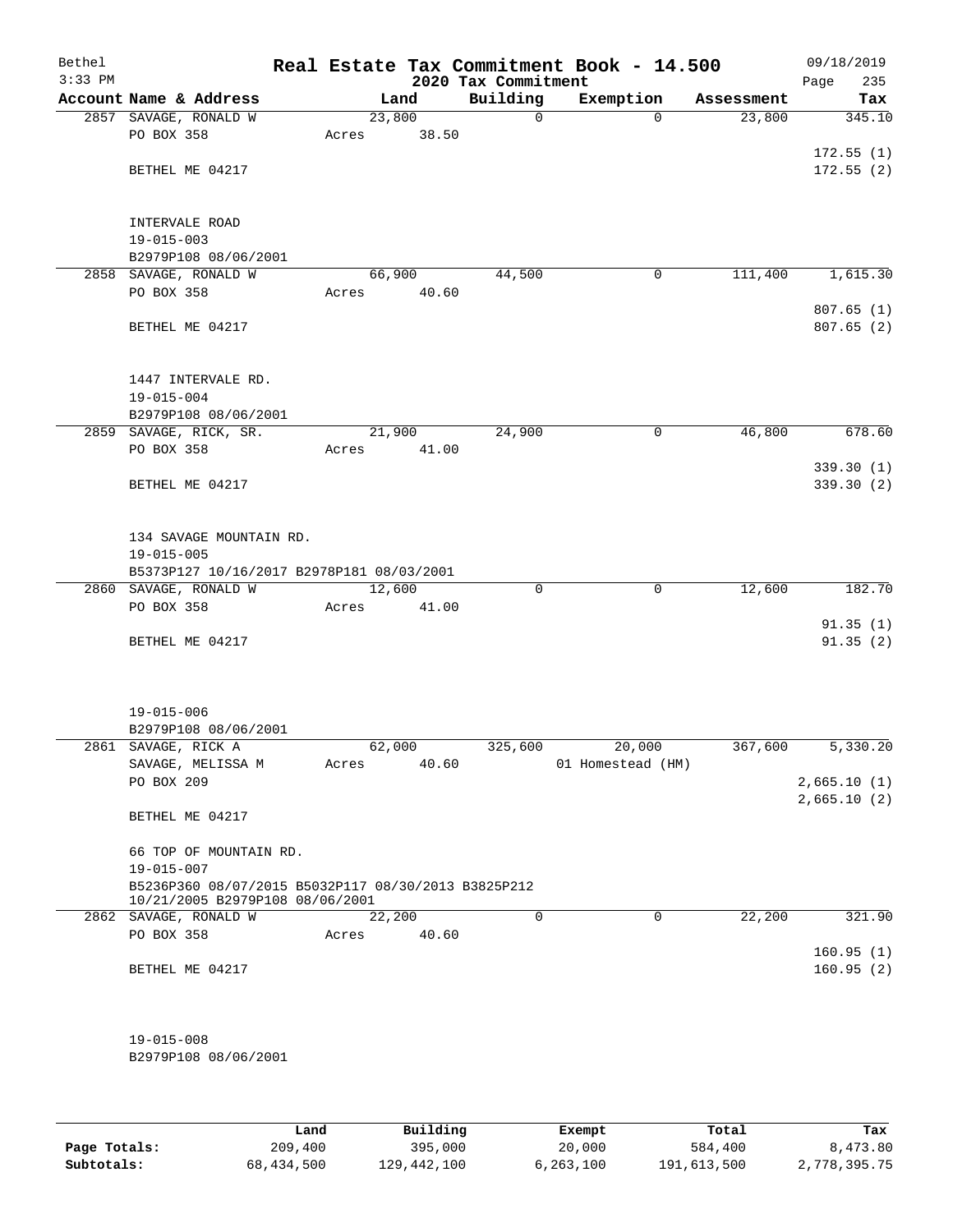| Bethel<br>$3:33$ PM |                                                                            |       |        |       | Real Estate Tax Commitment Book - 14.500<br>2020 Tax Commitment |                   |              |            | 09/18/2019<br>Page<br>236 |
|---------------------|----------------------------------------------------------------------------|-------|--------|-------|-----------------------------------------------------------------|-------------------|--------------|------------|---------------------------|
|                     | Account Name & Address                                                     |       | Land   |       | Building                                                        | Exemption         |              | Assessment | Tax                       |
|                     | 2863 SAVAGE, RONALD W                                                      |       | 18,100 |       | 0                                                               |                   | $\Omega$     | 18,100     | 262.45                    |
|                     | PO BOX 358                                                                 | Acres |        | 35.60 |                                                                 |                   |              |            |                           |
|                     |                                                                            |       |        |       |                                                                 |                   |              |            | 131.23(1)                 |
|                     | BETHEL ME 04217                                                            |       |        |       |                                                                 |                   |              |            | 131.22 (2)                |
|                     |                                                                            |       |        |       |                                                                 |                   |              |            |                           |
|                     |                                                                            |       |        |       |                                                                 |                   |              |            |                           |
|                     | $19 - 015 - 009$                                                           |       |        |       |                                                                 |                   |              |            |                           |
|                     | B2979P108 08/06/2001                                                       |       |        |       |                                                                 |                   |              |            |                           |
|                     | 2864 MCGUIRE, TIMOTHY                                                      |       | 33,700 |       | 0                                                               |                   | 0            | 33,700     | 488.65                    |
|                     | MYERS, M BETH<br>93 MILE RD                                                | Acres |        | 4.60  |                                                                 |                   |              |            |                           |
|                     |                                                                            |       |        |       |                                                                 |                   |              |            | 244.33 (1)<br>244.32 (2)  |
|                     | THORNDIKE ME 04986                                                         |       |        |       |                                                                 |                   |              |            |                           |
|                     | INTERVALE RD SW/S                                                          |       |        |       |                                                                 |                   |              |            |                           |
|                     | $19 - 016$                                                                 |       |        |       |                                                                 |                   |              |            |                           |
|                     | B2622P215 10/19/1998                                                       |       |        |       |                                                                 |                   |              |            |                           |
|                     | 2865 BEAN, RUBY ARCHER                                                     |       | 37,800 |       | 151,400                                                         |                   | 0            | 189,200    | 2,743.40                  |
|                     | PO BOX 253                                                                 | Acres |        | 0.96  |                                                                 |                   |              |            |                           |
|                     |                                                                            |       |        |       |                                                                 |                   |              |            | 1,371.70(1)               |
|                     | RUMFORD ME 04276                                                           |       |        |       |                                                                 |                   |              |            | 1,371.70(2)               |
|                     | 1405 INTERVALE RD.                                                         |       |        |       |                                                                 |                   |              |            |                           |
|                     | 19-017-001                                                                 |       |        |       |                                                                 |                   |              |            |                           |
|                     | B5160P143 09/16/2014                                                       |       |        |       |                                                                 |                   |              |            |                           |
|                     | 2866 GILBERT, NICHOLAS R                                                   |       | 38,800 |       | 127,600                                                         |                   | $\mathsf{O}$ | 166,400    | 2,412.80                  |
|                     | GILBERT, DANIELLE M                                                        | Acres |        | 1.15  |                                                                 |                   |              |            |                           |
|                     | 1395 INTERVALE RD                                                          |       |        |       |                                                                 |                   |              |            | 1,206.40(1)               |
|                     |                                                                            |       |        |       |                                                                 |                   |              |            | 1,206.40(2)               |
|                     | BETHEL ME 04217                                                            |       |        |       |                                                                 |                   |              |            |                           |
|                     | 1395 INTERVALE RD.                                                         |       |        |       |                                                                 |                   |              |            |                           |
|                     | $19 - 017 - 002$                                                           |       |        |       |                                                                 |                   |              |            |                           |
|                     | B4955P190 02/19/2013                                                       |       |        |       |                                                                 |                   |              |            |                           |
|                     | 2867 COLLINS, TERRENC                                                      |       | 38,900 |       | 77,600                                                          |                   | 0            | 116,500    | 1,689.25                  |
|                     | SEAMAN, SEAMAN, JAIME                                                      | Acres |        | 1.18  |                                                                 |                   |              |            |                           |
|                     | 1389 INTERVALE RD.                                                         |       |        |       |                                                                 |                   |              |            | 844.63 (1)                |
|                     |                                                                            |       |        |       |                                                                 |                   |              |            | 844.62 (2)                |
|                     | BETHEL ME 04217                                                            |       |        |       |                                                                 |                   |              |            |                           |
|                     | 1389 INTERVALE RD.                                                         |       |        |       |                                                                 |                   |              |            |                           |
|                     | $19 - 017 - 003$                                                           |       |        |       |                                                                 |                   |              |            |                           |
|                     | B5133P251 07/02/2014 B5091P39 02/19/2014 B3606P291<br>10/14/2004 B3016P240 |       |        |       |                                                                 |                   |              |            |                           |
|                     | 2868 MORGENSTERN, MAUREEN L                                                |       | 38,600 |       | 73,900                                                          |                   | 20,000       | 92,500     | 1,341.25                  |
|                     | 1381 INTERVALE RD                                                          | Acres |        | 1.09  |                                                                 | 01 Homestead (HM) |              |            |                           |
|                     |                                                                            |       |        |       |                                                                 |                   |              |            | 670.63(1)                 |
|                     | BETHEL ME 04217                                                            |       |        |       |                                                                 |                   |              |            | 670.62(2)                 |
|                     |                                                                            |       |        |       |                                                                 |                   |              |            |                           |
|                     | 1381 INTERVALE RD.                                                         |       |        |       |                                                                 |                   |              |            |                           |
|                     | 19-017-004<br>B5203P26 01/16/2015 B5112P300 05/12/2014 B2763P309           |       |        |       |                                                                 |                   |              |            |                           |
|                     |                                                                            |       |        |       |                                                                 |                   |              |            |                           |
|                     |                                                                            |       |        |       |                                                                 |                   |              |            |                           |
|                     |                                                                            |       |        |       |                                                                 |                   |              |            |                           |

|              | Land       | Building    | Exempt      | Total       | Tax          |
|--------------|------------|-------------|-------------|-------------|--------------|
| Page Totals: | 205,900    | 430,500     | 20,000      | 616,400     | 8,937.80     |
| Subtotals:   | 68,640,400 | 129,872,600 | 6, 283, 100 | 192,229,900 | 2,787,333.55 |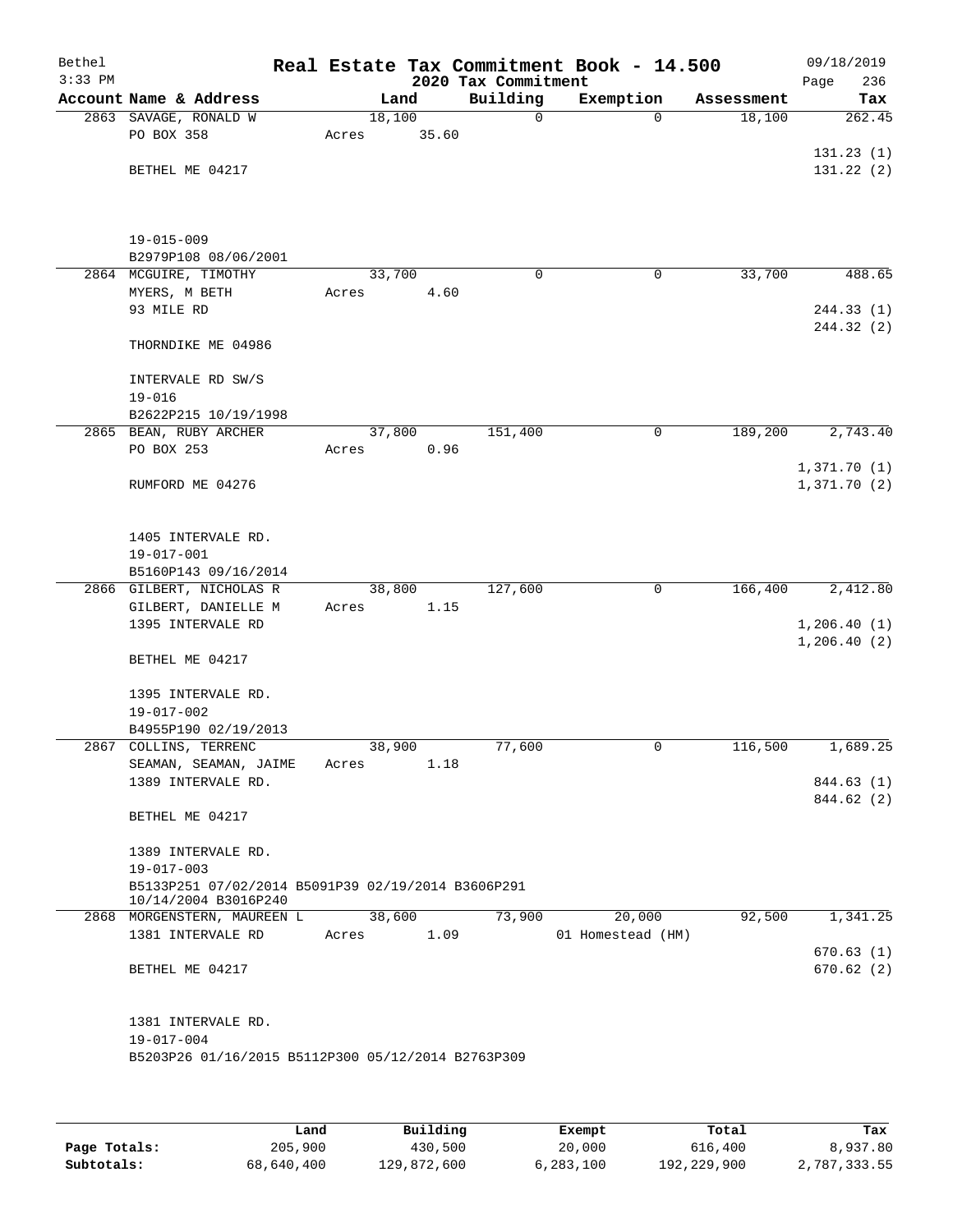| Bethel<br>$3:33$ PM |                                                                   |       |        |       | 2020 Tax Commitment | Real Estate Tax Commitment Book - 14.500 |            | 09/18/2019<br>237<br>Page |
|---------------------|-------------------------------------------------------------------|-------|--------|-------|---------------------|------------------------------------------|------------|---------------------------|
|                     | Account Name & Address                                            |       | Land   |       | Building            | Exemption                                | Assessment | Tax                       |
|                     | 2869 ISHAM, TAMARA                                                |       | 38,400 |       | 83,000              | $\Omega$                                 | 121,400    | 1,760.30                  |
|                     | PO BOX 592                                                        | Acres |        | 1.00  |                     |                                          |            |                           |
|                     |                                                                   |       |        |       |                     |                                          |            | 880.15 (1)                |
|                     | BETHEL ME 04217                                                   |       |        |       |                     |                                          |            | 880.15 (2)                |
|                     |                                                                   |       |        |       |                     |                                          |            |                           |
|                     | 1371 INTERVALE RD.                                                |       |        |       |                     |                                          |            |                           |
|                     | $19 - 017 - 005$                                                  |       |        |       |                     |                                          |            |                           |
|                     | B5347P231 05/26/2017 B5259P338 02/18/2015 B2609P288               |       |        |       |                     |                                          |            |                           |
|                     | 09/16/1998                                                        |       |        |       |                     |                                          |            |                           |
|                     | 2870 SAVAGE, RONALD W                                             |       | 24,400 |       | $\mathbf 0$         | $\mathbf 0$                              | 24,400     | 353.80                    |
|                     | PO BOX 358                                                        | Acres |        | 0.72  |                     |                                          |            |                           |
|                     |                                                                   |       |        |       |                     |                                          |            | 176.90(1)                 |
|                     | BETHEL ME 04217                                                   |       |        |       |                     |                                          |            | 176.90(2)                 |
|                     |                                                                   |       |        |       |                     |                                          |            |                           |
|                     | 1361 INTERVALE RD.                                                |       |        |       |                     |                                          |            |                           |
|                     | $19 - 017 - 006$                                                  |       |        |       |                     |                                          |            |                           |
|                     | B3211P233                                                         |       |        |       |                     |                                          |            |                           |
|                     | 2871 US BANK TRUST, N.A.                                          |       | 79,800 |       | 154,000             | $\mathbf 0$                              | 233,800    | 3,390.10                  |
|                     | 13801 WIRELESS WAY                                                | Acres |        | 17.43 |                     |                                          |            |                           |
|                     |                                                                   |       |        |       |                     |                                          |            | 1,695.05(1)               |
|                     | OKLAHOMA CITY OK 73134                                            |       |        |       |                     |                                          |            | 1,695.05(2)               |
|                     |                                                                   |       |        |       |                     |                                          |            |                           |
|                     |                                                                   |       |        |       |                     |                                          |            |                           |
|                     | 1460 INTERVALE RD.<br>$19 - 018$                                  |       |        |       |                     |                                          |            |                           |
|                     | B5451P795 02/13/2019 B2622P215 10/19/1998                         |       |        |       |                     |                                          |            |                           |
|                     | 2872 SEASHORE, REBECCA MAY                                        |       | 64,700 |       | $\mathbf 0$         | $\mathbf 0$                              | 64,700     | 938.15                    |
|                     | 128 NICOLL ST.                                                    | Acres |        | 7.25  |                     |                                          |            |                           |
|                     |                                                                   |       |        |       |                     |                                          |            | 469.08(1)                 |
|                     | NEW HAVEN CT 06511                                                |       |        |       |                     |                                          |            | 469.07(2)                 |
|                     |                                                                   |       |        |       |                     |                                          |            |                           |
|                     |                                                                   |       |        |       |                     |                                          |            |                           |
|                     | INTERVALE RD.                                                     |       |        |       |                     |                                          |            |                           |
|                     | $19 - 018 - 001$<br>B2622P230 10/19/1998                          |       |        |       |                     |                                          |            |                           |
|                     | 2873 FISKE ET. AL., BRADLEY                                       |       | 73,700 |       | 173,300             | 26,000                                   | 221,000    | 3,204.50                  |
|                     | THE FISKE FAMILY TRUST Acres                                      |       |        | 6.80  |                     | 01 Homestead (HM)                        |            |                           |
|                     | 2105 S.R. #129                                                    |       |        |       |                     | 12 WW2 Vet Res                           |            | 1,602.25(1)               |
|                     |                                                                   |       |        |       |                     |                                          |            | 1,602.25(2)               |
|                     | SOUTH BRISTOL ME 04568                                            |       |        |       |                     |                                          |            |                           |
|                     |                                                                   |       |        |       |                     |                                          |            |                           |
|                     | 1472 INTERVALE RD.                                                |       |        |       |                     |                                          |            |                           |
|                     | $19 - 019$                                                        |       |        |       |                     |                                          |            |                           |
|                     | B5453P441 03/04/2019 B2411P290 02/20/1997 B1639P201<br>03/10/1989 |       |        |       |                     |                                          |            |                           |
|                     | 2874 HASTINGS, ROBERT W                                           |       | 36,300 |       | $\mathbf 0$         | $\mathbf 0$                              | 36,300     | 526.35                    |
|                     | 1751 INTERVALE RD.                                                | Acres |        | 58.00 |                     |                                          |            |                           |
|                     |                                                                   |       |        |       |                     |                                          |            | 263.18(1)                 |
|                     | BETHEL ME 04217                                                   |       |        |       |                     |                                          |            | 263.17(2)                 |
|                     |                                                                   |       |        |       |                     |                                          |            |                           |
|                     |                                                                   |       |        |       |                     |                                          |            |                           |
|                     | INTERVALE RD.                                                     |       |        |       |                     |                                          |            |                           |
|                     | $19 - 020$                                                        |       |        |       |                     |                                          |            |                           |
|                     |                                                                   |       |        |       |                     |                                          |            |                           |
|                     |                                                                   |       |        |       |                     |                                          |            |                           |
|                     |                                                                   |       |        |       |                     |                                          |            |                           |

|              | Land       | Building    | Exempt    | Total       | Tax          |
|--------------|------------|-------------|-----------|-------------|--------------|
| Page Totals: | 317,300    | 410,300     | 26,000    | 701,600     | 10,173.20    |
| Subtotals:   | 68,957,700 | 130,282,900 | 6,309,100 | 192,931,500 | 2,797,506.75 |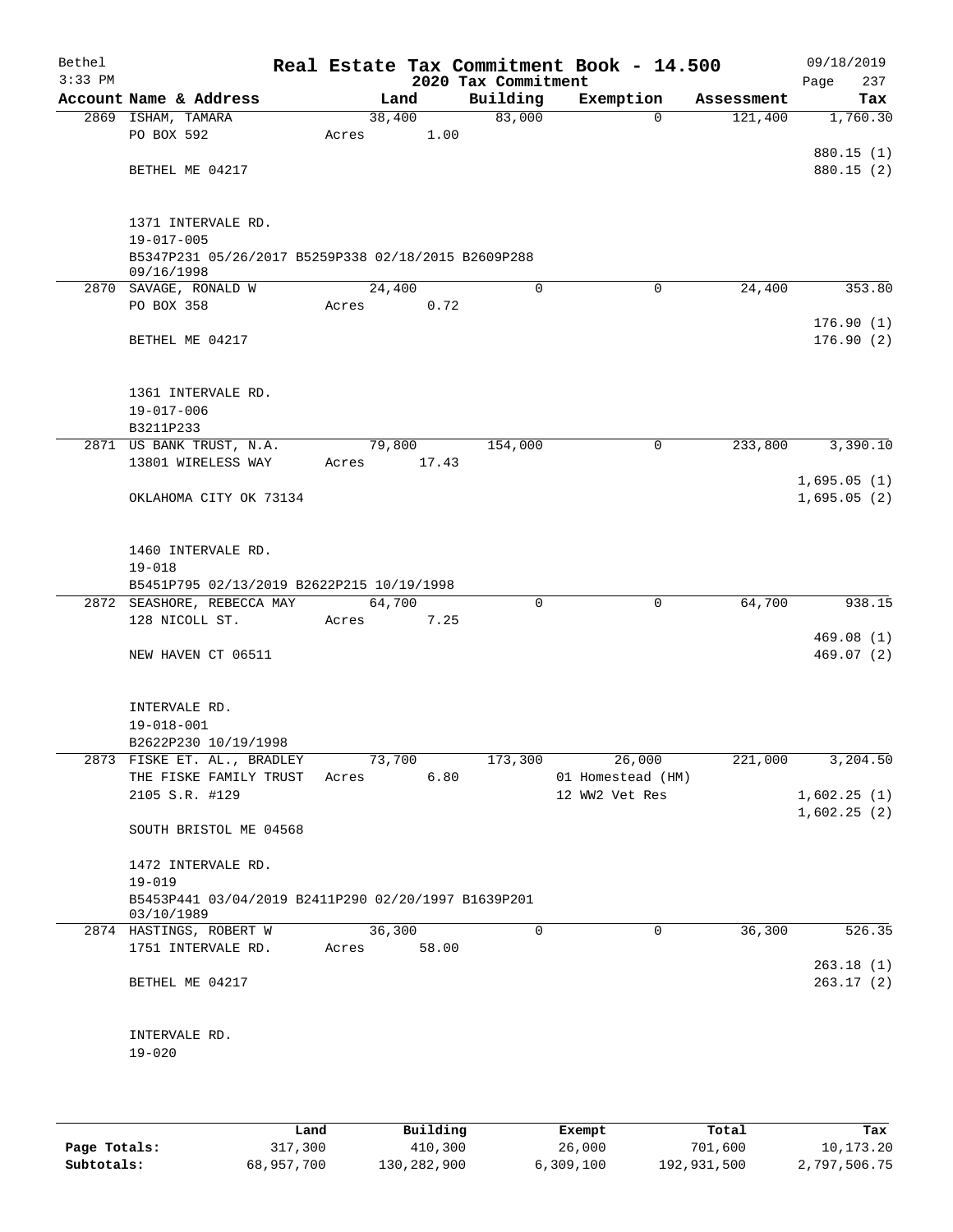| Bethel       |                                                     |         |        |             |                     | Real Estate Tax Commitment Book - 14.500 |                       | 09/18/2019                   |
|--------------|-----------------------------------------------------|---------|--------|-------------|---------------------|------------------------------------------|-----------------------|------------------------------|
| $3:33$ PM    |                                                     |         |        |             | 2020 Tax Commitment |                                          |                       | 238<br>Page                  |
|              | Account Name & Address                              |         | Land   |             | Building            | Exemption                                | Assessment            | Tax                          |
|              | 2875 HASTINGS, ROBERT W                             |         | 35,400 |             | 8,300               |                                          | 43,700<br>0           | 633.65                       |
|              | 1751 INTERVALE RD.                                  | Acres   |        | 0.80        |                     |                                          |                       |                              |
|              |                                                     |         |        |             |                     |                                          |                       | 316.83(1)                    |
|              | BETHEL ME 04217                                     |         |        |             |                     |                                          |                       | 316.82(2)                    |
|              |                                                     |         |        |             |                     |                                          |                       |                              |
|              |                                                     |         |        |             |                     |                                          |                       |                              |
|              | 1566 INTERVALE RD.<br>$19 - 021$                    |         |        |             |                     |                                          |                       |                              |
|              | B658P416                                            |         |        |             |                     |                                          |                       |                              |
|              | 2876 PEABODY, MICHAEL E                             |         | 42,800 |             | 179,600             |                                          | 222,400<br>0          | 3,224.80                     |
|              | PEABODY, SUSAN M                                    | Acres   |        | 4.10        |                     |                                          |                       |                              |
|              | 21 ELIZABETH DRIVE                                  |         |        |             |                     |                                          |                       | 1,612.40(1)                  |
|              |                                                     |         |        |             |                     |                                          |                       | 1,612.40(2)                  |
|              | STOW MA 01775                                       |         |        |             |                     |                                          |                       |                              |
|              |                                                     |         |        |             |                     |                                          |                       |                              |
|              | 1638 INTERVALE RD.                                  |         |        |             |                     |                                          |                       |                              |
|              | $19 - 022$                                          |         |        |             |                     |                                          |                       |                              |
|              | B5251P481 11/02/2015 B2942P180 05/17/2001 B2181P187 |         |        |             |                     |                                          |                       |                              |
|              | 12/01/1994                                          |         |        |             |                     |                                          |                       |                              |
|              | 2877 HAWKINS, BARBARA M,                            |         | 12,100 |             | 0                   |                                          | $\mathbf 0$<br>12,100 | 175.45                       |
|              | MANN, ELIJAH A., & MANN<br>PETER A.                 |         |        |             |                     |                                          |                       |                              |
|              | 56 CAPTAIN COOK LN                                  | Acres   |        | 10.72       |                     |                                          |                       |                              |
|              |                                                     |         |        |             |                     |                                          |                       | 87.73(1)                     |
|              | CENTERVILLE MA 02632                                |         |        |             |                     |                                          |                       | 87.72(2)                     |
|              |                                                     |         |        |             |                     |                                          |                       |                              |
|              |                                                     |         |        |             |                     |                                          |                       |                              |
|              | INTERVALE                                           |         |        |             |                     |                                          |                       |                              |
|              | 19-022-001                                          |         |        |             |                     |                                          |                       |                              |
|              | B5454P920 03/18/2019 B4562P162 02/04/2010 B4155P113 |         |        |             |                     |                                          |                       |                              |
|              | 06/29/2007                                          |         |        |             |                     |                                          |                       |                              |
|              | 2878 HARVEY, SCOTT                                  |         | 55,500 |             | 261,300             |                                          | 0<br>316,800          | 4,593.60                     |
|              | HARVEY, TAMMY F.                                    | Acres   |        | 24.00       |                     |                                          |                       |                              |
|              | 19 JUSTICE HILL RD                                  |         |        |             |                     |                                          |                       | 2, 296.80(1)<br>2, 296.80(2) |
|              | STERLING MA 01564                                   |         |        |             |                     |                                          |                       |                              |
|              |                                                     |         |        |             |                     |                                          |                       |                              |
|              | 1662 INTERVALE RD.                                  |         |        |             |                     |                                          |                       |                              |
|              | $19 - 023$                                          |         |        |             |                     |                                          |                       |                              |
|              | B5450P524 01/31/2019 B5428P490 09/05/2018 B5422P74  |         |        |             |                     |                                          |                       |                              |
|              | 07/31/2018 B3243P177 02/12/2003 B8P13 08/13/1979    |         |        |             |                     |                                          |                       |                              |
|              | 2879 HASTINGS, ROBERT W                             |         | 43,100 |             | 0                   |                                          | 43,100<br>0           | 624.95                       |
|              | 1751 INTERVALE RD.                                  | Acres   |        | 62.00       |                     |                                          |                       |                              |
|              |                                                     |         |        |             |                     |                                          |                       | 312.48(1)                    |
|              | BETHEL ME 04217                                     |         |        |             |                     |                                          |                       | 312.47(2)                    |
|              |                                                     |         |        |             |                     |                                          |                       |                              |
|              |                                                     |         |        |             |                     |                                          |                       |                              |
|              | INTERVALE E/S<br>$19 - 024$                         |         |        |             |                     |                                          |                       |                              |
| 2880         | COLLINS, BARBARA &                                  |         | 43,500 |             | 161,200             | 20,000                                   | 184,700               | 2,678.15                     |
|              | PATRICK J.                                          |         |        |             |                     |                                          |                       |                              |
|              | 105 DALE DR                                         | Acres   |        | 5.00        |                     | 01 Homestead (HM)                        |                       |                              |
|              |                                                     |         |        |             |                     |                                          |                       | 1,339.08(1)                  |
|              | OAKDALE NY 11769                                    |         |        |             |                     |                                          |                       | 1,339.07(2)                  |
|              |                                                     |         |        |             |                     |                                          |                       |                              |
|              |                                                     |         |        |             |                     |                                          |                       |                              |
|              | 1726 INTERVALE RD.                                  |         |        |             |                     |                                          |                       |                              |
|              | $19 - 025 - 1$                                      |         |        |             |                     |                                          |                       |                              |
|              | B5456P652 04/01/2019 B2297P129 01/31/1996           |         |        |             |                     |                                          |                       |                              |
|              |                                                     | Land    |        | Building    |                     | Exempt                                   | Total                 | Tax                          |
| Page Totals: |                                                     | 232,400 |        | 610,400     |                     | 20,000                                   | 822,800               | 11,930.60                    |
| Subtotals:   | 69,190,100                                          |         |        | 130,893,300 |                     | 6,329,100                                | 193,754,300           | 2,809,437.35                 |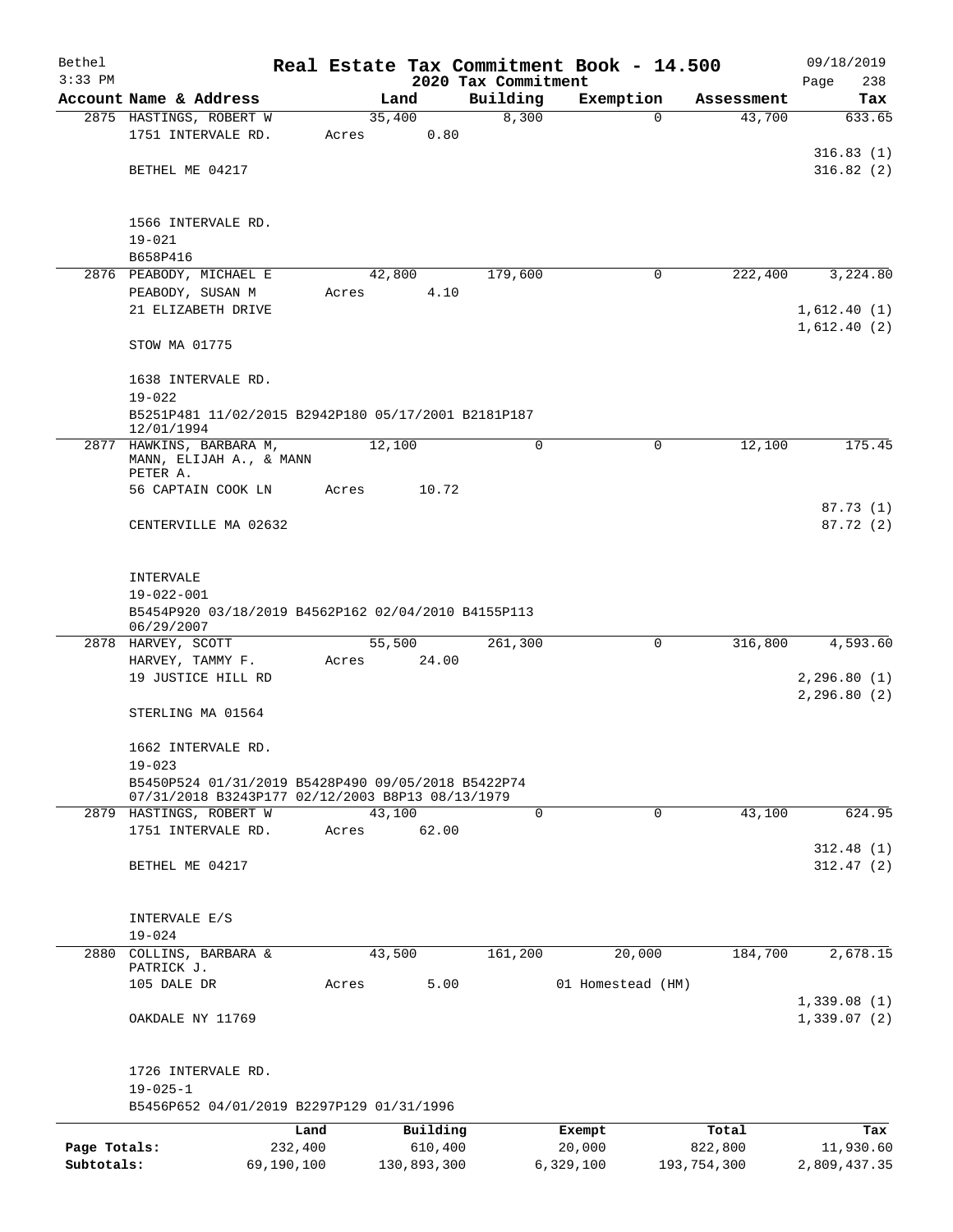| Bethel    |                                                                                      |       |                |                     | Real Estate Tax Commitment Book - 14.500 |                      | 09/18/2019             |
|-----------|--------------------------------------------------------------------------------------|-------|----------------|---------------------|------------------------------------------|----------------------|------------------------|
| $3:33$ PM |                                                                                      |       |                | 2020 Tax Commitment |                                          |                      | 239<br>Page            |
|           | Account Name & Address<br>2881 HASTINGS, ROBERT W                                    |       | Land<br>16,200 | Building<br>0       | Exemption<br>$\Omega$                    | Assessment<br>16,200 | Tax<br>234.90          |
|           | 1751 INTERVALE RD.                                                                   | Acres | 20.00          |                     |                                          |                      |                        |
|           |                                                                                      |       |                |                     |                                          |                      | 117.45(1)              |
|           | BETHEL ME 04217                                                                      |       |                |                     |                                          |                      | 117.45(2)              |
|           |                                                                                      |       |                |                     |                                          |                      |                        |
|           | INTERVALE RD                                                                         |       |                |                     |                                          |                      |                        |
|           | $19 - 026$                                                                           |       |                |                     |                                          |                      |                        |
|           | 2882 DOUGHERTY, PHILIP MARK                                                          |       | 38,400         | 53,000              | 0                                        | 91,400               | 1,325.30               |
|           | PO BOX 642                                                                           | Acres | 1.00           |                     |                                          |                      |                        |
|           |                                                                                      |       |                |                     |                                          |                      | 662.65(1)              |
|           | BETHEL ME 04217                                                                      |       |                |                     |                                          |                      | 662.65(2)              |
|           | 1880 INTERVALE RD.                                                                   |       |                |                     |                                          |                      |                        |
|           | $20 - 001$                                                                           |       |                |                     |                                          |                      |                        |
|           | B4780P241 11/07/2011 B4583P177 05/04/2010 B1179P240<br>10/22/1982                    |       |                |                     |                                          |                      |                        |
|           | 2883 CROCKETT, ANDREW C                                                              |       | 37,300         | 0                   | $\mathbf 0$                              | 37,300               | 540.85                 |
|           | CROCKETT, CHERRI L                                                                   | Acres | 17.00          |                     |                                          |                      |                        |
|           | PO BOX 253                                                                           |       |                |                     |                                          |                      | 270.43(1)<br>270.42(2) |
|           | BETHEL ME 04217                                                                      |       |                |                     |                                          |                      |                        |
|           | INTERVALE RD N/S                                                                     |       |                |                     |                                          |                      |                        |
|           | $20 - 002$                                                                           |       |                |                     |                                          |                      |                        |
|           | B3411P231 11/04/2003                                                                 |       |                |                     |                                          |                      |                        |
|           | 2884 HOPKINS, RALPH                                                                  |       | 31,700         | 37,700              | 0                                        | 69,400               | 1,006.30               |
|           | 58 HILL RD                                                                           | Acres | 4.20           |                     |                                          |                      | 503.15(1)              |
|           | HARRISVILLE RI 02830                                                                 |       |                |                     |                                          |                      | 503.15(2)              |
|           | 1004                                                                                 |       |                |                     |                                          |                      |                        |
|           |                                                                                      |       |                |                     |                                          |                      |                        |
|           | 1874 INTERVALE RD.                                                                   |       |                |                     |                                          |                      |                        |
|           | $20 - 003$<br>B3692P100 03/19/2005                                                   |       |                |                     |                                          |                      |                        |
|           | 2885 CROOKER, DANIEL S., JR.                                                         |       | 44,600         | 131,200             | 0                                        | 175,800              | 2,549.10               |
|           | 1725 E SEGO LILY DR                                                                  | Acres | 9.42           |                     |                                          |                      |                        |
|           |                                                                                      |       |                |                     |                                          |                      | 1, 274.55(1)           |
|           | SANDY UT 84092                                                                       |       |                |                     |                                          |                      | 1, 274.55 (2)          |
|           |                                                                                      |       |                |                     |                                          |                      |                        |
|           | 1890 INTERVALE RD.                                                                   |       |                |                     |                                          |                      |                        |
|           | $20 - 004$<br>B3986P111 08/09/2006 B3692P133 03/25/2005 B3412P46                     |       |                |                     |                                          |                      |                        |
|           | 11/03/2003                                                                           |       |                |                     |                                          |                      |                        |
|           | 2886 HASTINGS, JAY R                                                                 |       | 9,100          | $\mathbf 0$         | 0                                        | 9,100                | 131.95                 |
|           | 1738 INTERVALE RD                                                                    | Acres | 20.00          |                     |                                          |                      | 65.98(1)               |
|           | BETHEL ME 04217                                                                      |       |                |                     |                                          |                      | 65.97(2)               |
|           |                                                                                      |       |                |                     |                                          |                      |                        |
|           | INTERVALE RD N/S                                                                     |       |                |                     |                                          |                      |                        |
|           | $20 - 005$                                                                           |       |                |                     |                                          |                      |                        |
|           | B4913P100 10/29/2012 B4879P244 08/20/2012 B3699P31<br>04/12/2005 B477P413 06/18/1947 |       |                |                     |                                          |                      |                        |
|           |                                                                                      |       |                |                     |                                          |                      |                        |
|           | Land                                                                                 |       | Building       |                     | Exempt                                   | Total                | Tax                    |

| Page Totals: | 177,300    | 221,900       |           | 399,200       | 5,788.40     |
|--------------|------------|---------------|-----------|---------------|--------------|
| Subtotals:   | 69,367,400 | 131, 115, 200 | 6,329,100 | 194, 153, 500 | 2,815,225.75 |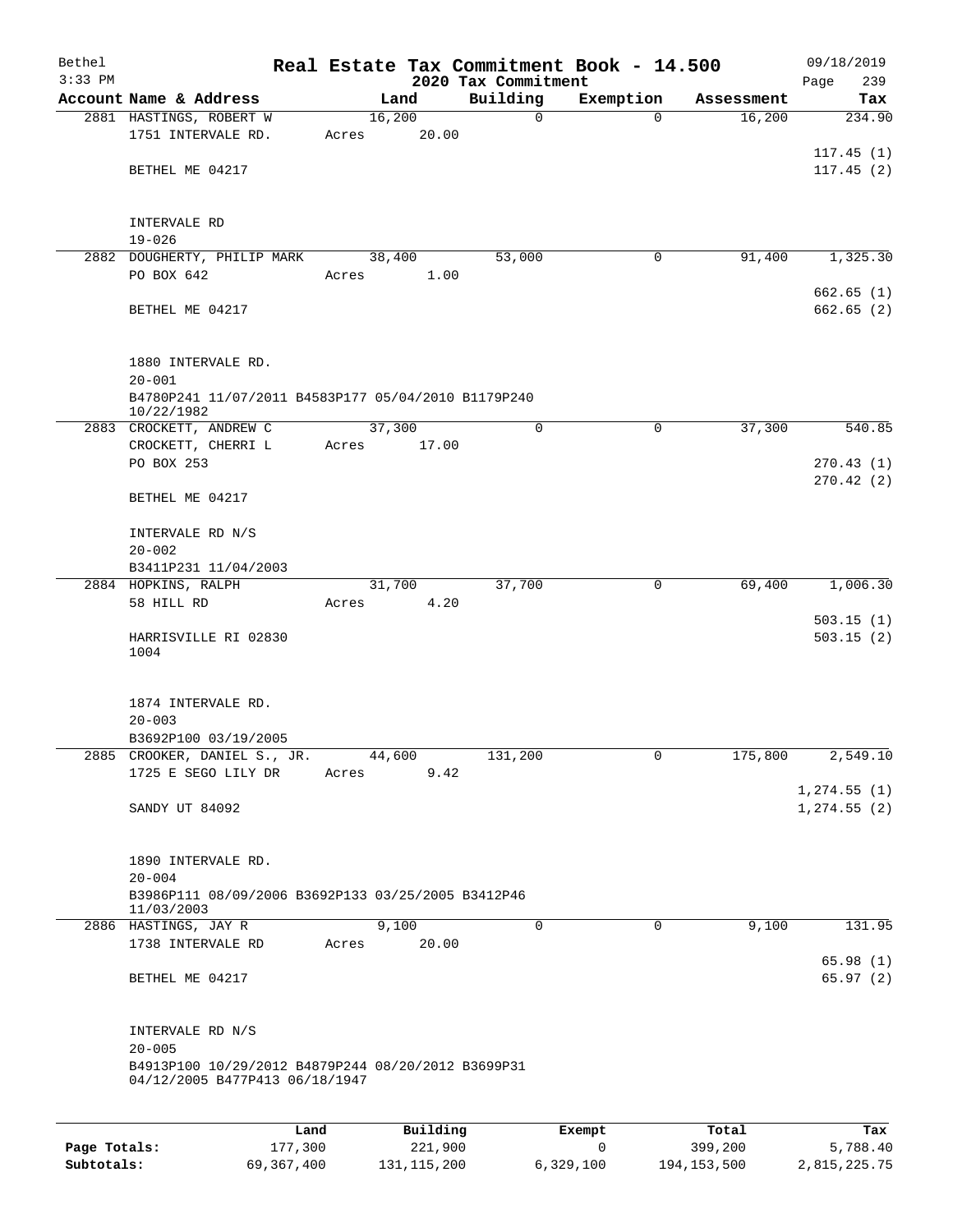| Bethel       |                                                        |                 |       |                     | Real Estate Tax Commitment Book - 14.500 |                  |                   |                      | 09/18/2019                 |
|--------------|--------------------------------------------------------|-----------------|-------|---------------------|------------------------------------------|------------------|-------------------|----------------------|----------------------------|
| $3:33$ PM    | Account Name & Address                                 |                 |       |                     | 2020 Tax Commitment                      |                  |                   |                      | Page<br>240                |
|              | 2887 HASTINGS, ROBERT W                                |                 |       | Land<br>15,800      | Building<br>0                            |                  | Exemption<br>0    | Assessment<br>15,800 | Tax<br>229.10              |
|              | 1751 INTERVALE RD.                                     | Acres           |       | 30.00               |                                          |                  |                   |                      |                            |
|              |                                                        |                 |       |                     |                                          |                  |                   |                      | 114.55(1)                  |
|              | BETHEL ME 04217                                        |                 |       |                     |                                          |                  |                   |                      | 114.55(2)                  |
|              | INTERVALE RD N/S                                       |                 |       |                     |                                          |                  |                   |                      |                            |
|              | $20 - 006$                                             |                 |       |                     |                                          |                  |                   |                      |                            |
| 2888         | B602P328 08/29/1961<br>OBRIEN, CAROLYN C &             |                 |       | 21,700              | $\Omega$                                 |                  | 0                 | 21,700               | 314.65                     |
|              | ROBERT E, TRUSTEES                                     |                 |       |                     |                                          |                  |                   |                      |                            |
|              | OF THE CAROLYN OBRIEN                                  |                 | Acres | 3.00                |                                          |                  |                   |                      |                            |
|              | LIVING TRUST<br>2879 S. PONTE VEDRA                    |                 |       |                     |                                          |                  |                   |                      |                            |
|              | BLVD.                                                  |                 |       |                     |                                          |                  |                   |                      | 157.33(1)                  |
|              |                                                        |                 |       |                     |                                          |                  |                   |                      | 157.32(2)                  |
|              | PONTE VEDRA FL 32082<br>4529                           |                 |       |                     |                                          |                  |                   |                      |                            |
|              | INTERVALE RD N/S<br>$20 - 007$                         |                 |       |                     |                                          |                  |                   |                      |                            |
|              | B3835P42 11/03/2005                                    |                 |       |                     |                                          |                  |                   |                      |                            |
| 2889         | SMALL, SHERMAN R                                       |                 |       | 35,400              | 100,700                                  |                  | 20,000            | 116,100              | 1,683.45                   |
|              | PO BOX 621                                             | Acres           |       | 3.10                |                                          |                  | 01 Homestead (HM) |                      |                            |
|              | BETHEL ME 04217                                        |                 |       |                     |                                          |                  |                   |                      | 841.73 (1)<br>841.72 (2)   |
|              | 1924 INTERVALE RD.<br>$20 - 007 - 001$                 |                 |       |                     |                                          |                  |                   |                      |                            |
|              | B1629P218                                              |                 |       |                     |                                          |                  |                   |                      |                            |
|              | 2890 PERRY, DONALD                                     |                 |       | 41,300              | 105,800                                  |                  | 26,000            | 121,100              | 1,755.95                   |
|              | PERRY, CLAIRE                                          | Acres           |       | 2.60                |                                          |                  | 01 Homestead (HM) |                      |                            |
|              | 1902 INTERVALE ROAD                                    |                 |       |                     |                                          |                  | 12 WW2 Vet Res    |                      | 877.98 (1)                 |
|              | BETHEL ME 04217                                        |                 |       |                     |                                          |                  |                   |                      | 877.97 (2)                 |
|              | 1902 INTERVALE RD.                                     |                 |       |                     |                                          |                  |                   |                      |                            |
|              | $20 - 008$<br>B689P61 09/17/1969                       |                 |       |                     |                                          |                  |                   |                      |                            |
|              | 2891 BARTLETT, DOROTHY                                 |                 |       | 39,800              | 97,300                                   |                  | $\mathbf 0$       | 137,100              | 1,987.95                   |
|              | 1954 INTERVALE ROAD                                    | Acres           |       | 1.60                |                                          |                  |                   |                      |                            |
|              |                                                        |                 |       |                     |                                          |                  |                   |                      | 993.98 (1)                 |
|              | BETHEL ME 04217                                        |                 |       |                     |                                          |                  |                   |                      | 993.97 (2)                 |
|              | 1954 INTERVALE RD.                                     |                 |       |                     |                                          |                  |                   |                      |                            |
|              | $20 - 009$<br>B5109P203 04/30/2014 B884P258 01/12/1976 |                 |       |                     |                                          |                  |                   |                      |                            |
|              | 2892 BARTLETT, DOROTHY                                 |                 |       | 75,400              | 155,600                                  |                  | 20,000            | 211,000              | 3,059.50                   |
|              | 1938 INTERVALE ROAD                                    | Acres           |       | 10.00               |                                          |                  | 01 Homestead (HM) |                      |                            |
|              | BETHEL ME 04217                                        |                 |       |                     |                                          |                  |                   |                      | 1,529.75(1)<br>1,529.75(2) |
|              |                                                        |                 |       |                     |                                          |                  |                   |                      |                            |
|              | 1938 INTERVALE RD.<br>$20 - 010$                       |                 |       |                     |                                          |                  |                   |                      |                            |
|              | B2411P51 02/18/1997                                    |                 |       |                     |                                          |                  |                   |                      |                            |
| Page Totals: |                                                        | Land<br>229,400 |       | Building<br>459,400 |                                          | Exempt<br>66,000 |                   | Total<br>622,800     | Tax<br>9,030.60            |
| Subtotals:   |                                                        | 69,596,800      |       | 131,574,600         |                                          | 6,395,100        |                   | 194,776,300          | 2,824,256.35               |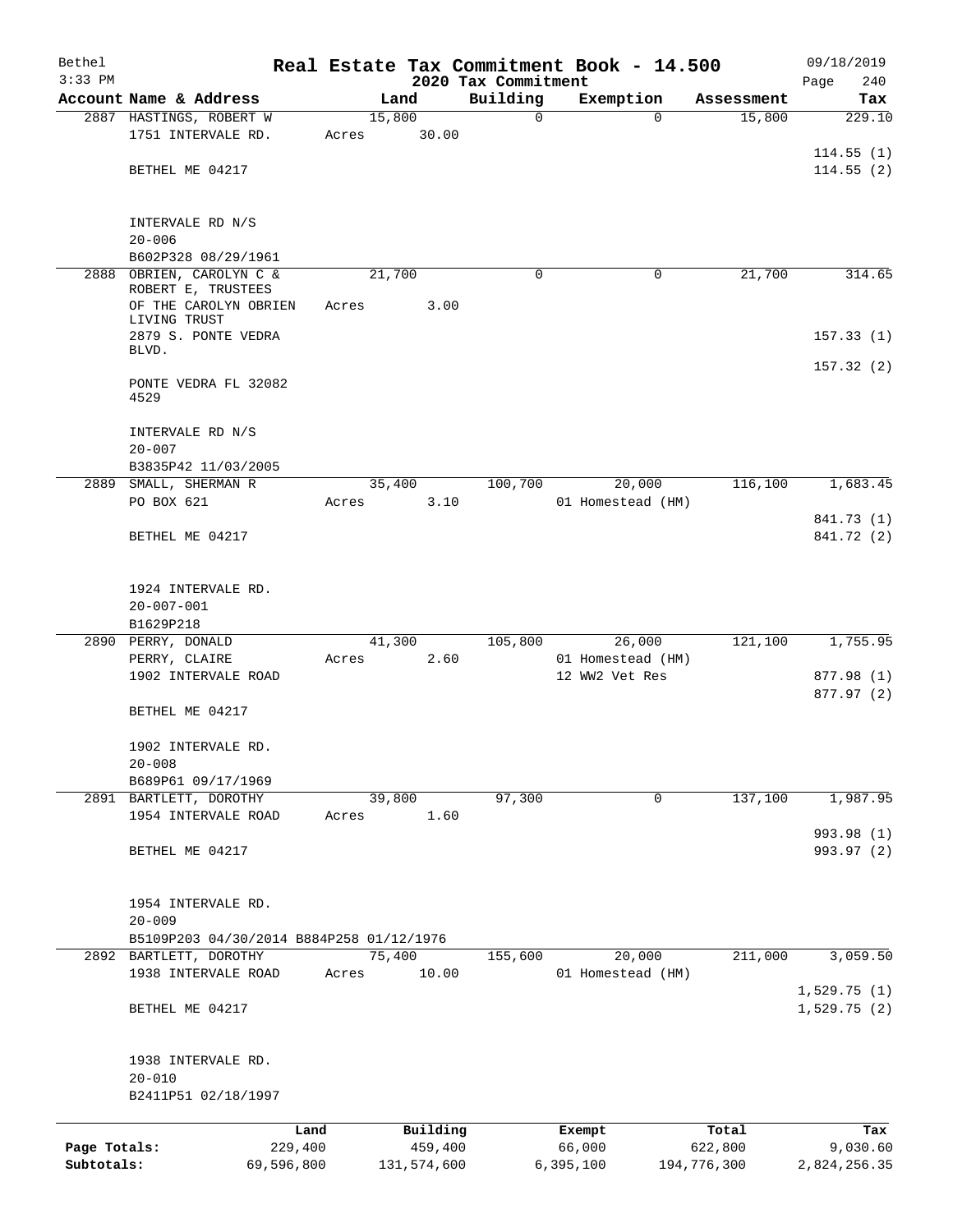| Bethel<br>$3:33$ PM |                                                      |                 |        | 2020 Tax Commitment | Real Estate Tax Commitment Book - 14.500 |            | 09/18/2019<br>241<br>Page |
|---------------------|------------------------------------------------------|-----------------|--------|---------------------|------------------------------------------|------------|---------------------------|
|                     | Account Name & Address                               |                 | Land   | Building            | Exemption                                | Assessment | Tax                       |
|                     | 2893 HAINES, JAMES L                                 | 77,900          |        | 132,000             | $\Omega$                                 | 209,900    | 3,043.55                  |
|                     | 1968 INTERVALE RD.                                   | Acres           | 12.12  |                     |                                          |            |                           |
|                     |                                                      |                 |        |                     |                                          |            | 1,521.78(1)               |
|                     | BETHEL ME 04217                                      |                 |        |                     |                                          |            | 1,521.77(2)               |
|                     |                                                      |                 |        |                     |                                          |            |                           |
|                     | 1968 INTERVALE RD.                                   |                 |        |                     |                                          |            |                           |
|                     | $20 - 011 - 001$                                     |                 |        |                     |                                          |            |                           |
|                     | B4829P169 03/28/2012 B743P194 05/15/1972             |                 |        |                     |                                          |            |                           |
|                     | 2894 GRATTAN, WALTER, W., JR<br>25 WALNUT FARM DRIVE | 31,100<br>Acres | 4.00   | $\Omega$            | 0                                        | 31,100     | 450.95                    |
|                     |                                                      |                 |        |                     |                                          |            | 225.48(1)                 |
|                     | FARMINGTON CT 06032                                  |                 |        |                     |                                          |            | 225.47(2)                 |
|                     |                                                      |                 |        |                     |                                          |            |                           |
|                     | INTERVALE RD N/S                                     |                 |        |                     |                                          |            |                           |
|                     | $20 - 012 - 001$                                     |                 |        |                     |                                          |            |                           |
|                     | B4293P111 05/06/2008                                 |                 |        |                     |                                          |            |                           |
|                     | 2895 HAINES, LISA                                    | 22,700          |        | 0                   | $\mathbf 0$                              | 22,700     | 329.15                    |
|                     | HAINES, JAMES L                                      | Acres           | 56.00  |                     |                                          |            |                           |
|                     | 168 KIMBALL HILL ROAD                                |                 |        |                     |                                          |            | 164.58(1)                 |
|                     | BETHEL ME 04217                                      |                 |        |                     |                                          |            | 164.57(2)                 |
|                     |                                                      |                 |        |                     |                                          |            |                           |
|                     | INTERVALE RD N/S                                     |                 |        |                     |                                          |            |                           |
|                     | $20 - 013$                                           |                 |        |                     |                                          |            |                           |
|                     | B4618P293 08/06/2010                                 |                 |        |                     |                                          |            |                           |
|                     | 2896 SCRIBNER, JEFF                                  |                 | 44,700 | 70,300              | $\mathbf 0$                              | 115,000    | 1,667.50                  |
|                     | SCRIBNER, CYNTHIA<br>216 THISTLE ST                  | Acres           | 7.70   |                     |                                          |            | 833.75 (1)                |
|                     |                                                      |                 |        |                     |                                          |            | 833.75 (2)                |
|                     | UPTON ME 04261 4018                                  |                 |        |                     |                                          |            |                           |
|                     |                                                      |                 |        |                     |                                          |            |                           |
|                     | 2052 INTERVALE RD.                                   |                 |        |                     |                                          |            |                           |
|                     | $20 - 014$                                           |                 |        |                     |                                          |            |                           |
|                     | B1836P73 09/24/1991 B172P235 04/03/1990              |                 |        |                     |                                          |            | 3,472.75                  |
|                     | 2897 WIGHT, ERIC<br>WIGHT, KAREN                     | 78,900<br>Acres | 6.08   | 180,600             | 20,000<br>01 Homestead (HM)              | 239,500    |                           |
|                     | 2100 INTERVALE ROAD                                  |                 |        |                     |                                          |            | 1,736.38(1)               |
|                     |                                                      |                 |        |                     |                                          |            | 1,736.37 (2)              |
|                     | BETHEL ME 04217                                      |                 |        |                     |                                          |            |                           |
|                     | 2100 INTERVALE RD.                                   |                 |        |                     |                                          |            |                           |
|                     | $20 - 015$                                           |                 |        |                     |                                          |            |                           |
|                     | B1010P23 10/24/1978                                  |                 |        |                     |                                          |            |                           |
|                     | 2898 ABBOTT, LUCY K                                  | 79,700          |        | 100,800             | 0                                        | 180,500    | 2,617.25                  |
|                     | 2118 INTERVALE ROAD                                  | Acres           | 41.00  |                     |                                          |            |                           |
|                     |                                                      |                 |        |                     |                                          |            | 1,308.63(1)               |
|                     | BETHEL ME 04217                                      |                 |        |                     |                                          |            | 1,308.62(2)               |
|                     |                                                      |                 |        |                     |                                          |            |                           |
|                     | 2118 INTERVALE RD.                                   |                 |        |                     |                                          |            |                           |
|                     | $20 - 016$<br>B4796P41 12/16/2011                    |                 |        |                     |                                          |            |                           |
|                     |                                                      |                 |        |                     |                                          |            |                           |
|                     |                                                      |                 |        |                     |                                          |            |                           |

|              | Land       | Building    | Exempt    | Total       | Tax          |  |
|--------------|------------|-------------|-----------|-------------|--------------|--|
| Page Totals: | 335,000    | 483,700     | 20,000    | 798,700     | 11,581.15    |  |
| Subtotals:   | 69,931,800 | 132,058,300 | 6,415,100 | 195,575,000 | 2,835,837.50 |  |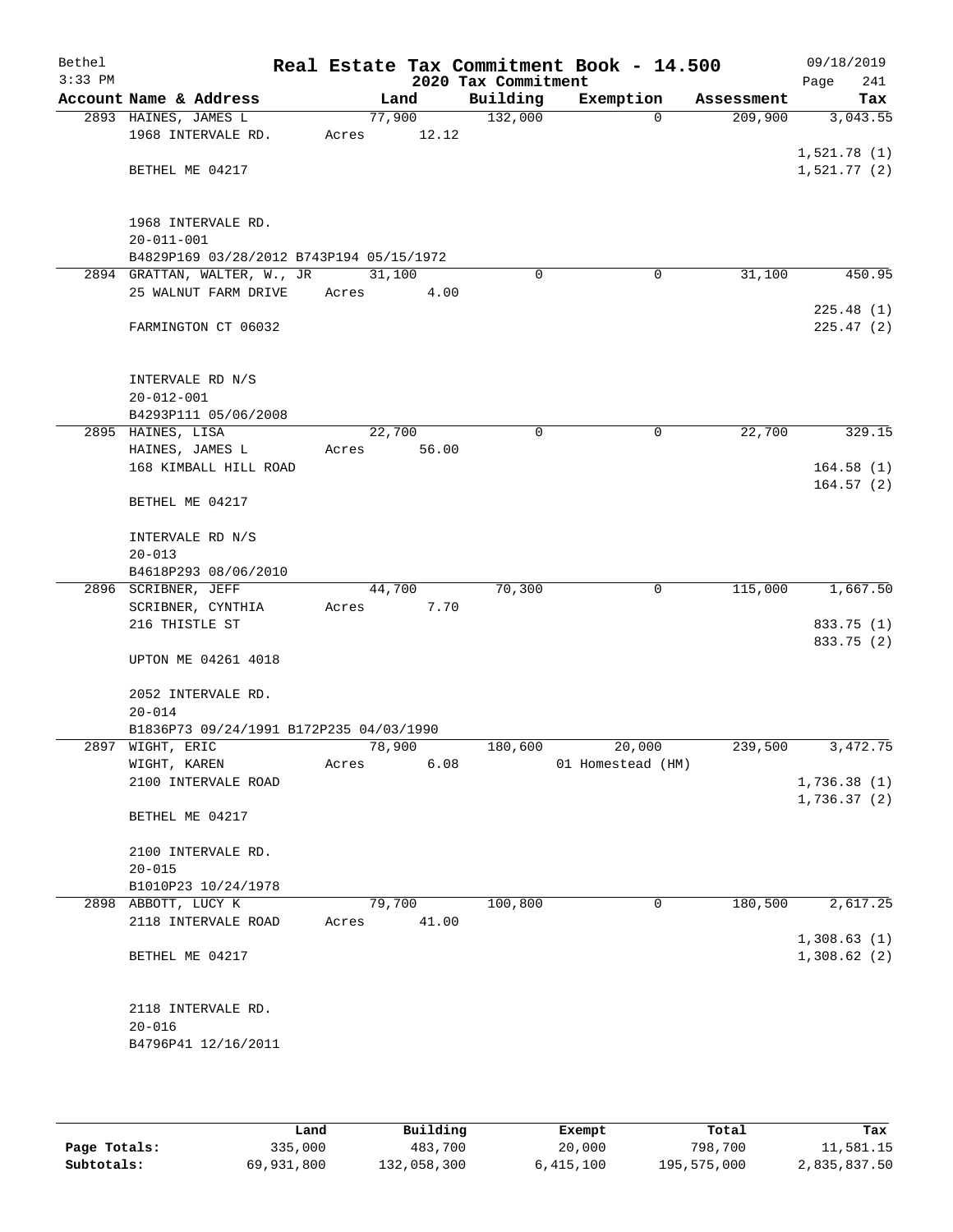| Bethel<br>$3:33$ PM |                                                                                                            |       |                | 2020 Tax Commitment | Real Estate Tax Commitment Book - 14.500 |            | 09/18/2019<br>242<br>Page          |
|---------------------|------------------------------------------------------------------------------------------------------------|-------|----------------|---------------------|------------------------------------------|------------|------------------------------------|
|                     | Account Name & Address                                                                                     |       | Land           | Building            | Exemption                                | Assessment | Tax                                |
|                     | 2899 ZIMMERMAN, ROGER S<br>ZIMMERMAN, LYNNE<br>2206 INTERVALE ROAD                                         | Acres | 45,300<br>6.50 | 58,600              | $\Omega$                                 | 103,900    | 1,506.55<br>753.28(1)<br>753.27(2) |
|                     | BETHEL ME 04217                                                                                            |       |                |                     |                                          |            |                                    |
|                     | 2206 INTERVALE RD.<br>$20 - 017$                                                                           |       |                |                     |                                          |            |                                    |
|                     | B1453P88                                                                                                   |       |                |                     |                                          |            |                                    |
|                     | 2900 RAYMOND, ROBERT T                                                                                     |       | 6,400          | 0                   | 0                                        | 6,400      | 92.80                              |
|                     | RAYMOND, COLLEEN<br>2272 INTERVALE RD                                                                      | Acres | 12.00          |                     |                                          |            | 46.40(1)<br>46.40(2)               |
|                     | BETHEL ME 04217                                                                                            |       |                |                     |                                          |            |                                    |
|                     | INTERVALE RD N/S<br>$20 - 018$                                                                             |       |                |                     |                                          |            |                                    |
|                     | B5109P307 05/01/2014 B2693P200 04/19/1999                                                                  |       |                |                     |                                          |            |                                    |
|                     | 2901 TEFFT, SUSAN J                                                                                        |       | 77,400         | 57,900              | $\mathbf 0$                              | 135,300    | 1,961.85                           |
|                     | 3665 SPALDING TER.                                                                                         | Acres | 18.00          |                     |                                          |            |                                    |
|                     | NORCROSS GA 30092                                                                                          |       |                |                     |                                          |            | 980.93 (1)<br>980.92 (2)           |
|                     | 2236 INTERVALE RD.<br>$20 - 018 - 001$                                                                     |       |                |                     |                                          |            |                                    |
|                     | B2352P143 B2352P143                                                                                        |       |                |                     |                                          |            |                                    |
|                     | 2902 OLSON, CHRISTOPHER D                                                                                  |       | 39,800         | 74,100              | 20,000                                   | 93,900     | 1,361.55                           |
|                     | OLSON, CYNDY KANE<br>2242 INTERVALE ROAD                                                                   | Acres | 1.60           |                     | 01 Homestead (HM)                        |            | 680.78 (1)<br>680.77 (2)           |
|                     | BETHEL ME 04217                                                                                            |       |                |                     |                                          |            |                                    |
|                     | 2242 INTERVALE RD.<br>$20 - 019$                                                                           |       |                |                     |                                          |            |                                    |
|                     | B5177P286 10/28/2014 B1109P196                                                                             |       |                |                     |                                          |            |                                    |
|                     | 2903 RAYMOND, ROBERT T                                                                                     |       | 72,800         | $\Omega$            | $\mathbf 0$                              | 72,800     | 1,055.60                           |
|                     | RAYMOND, COLLEEN                                                                                           | Acres | 35.62          |                     |                                          |            |                                    |
|                     | 2272 INTERVALE RD.                                                                                         |       |                |                     |                                          |            | 527.80(1)<br>527.80(2)             |
|                     | BETHEL ME 04217                                                                                            |       |                |                     |                                          |            |                                    |
|                     | INTERVALE RD.<br>$20 - 020$                                                                                |       |                |                     |                                          |            |                                    |
|                     | B5109P307 05/01/2014 B3293P200 04/19/1999                                                                  |       |                |                     |                                          |            |                                    |
|                     | 2904 RAYMOND, ROBERT T. &                                                                                  |       | 39,300         | 276,100             | 0                                        | 315,400    | 4,573.30                           |
|                     | COLLEEN, TRUSTEES<br>THE STILLWATER TRUST                                                                  | Acres | 1.38           |                     |                                          |            |                                    |
|                     | 2272 INTERVALE RD.                                                                                         |       |                |                     |                                          |            | 2,286.65(1)                        |
|                     | BETHEL ME 04217                                                                                            |       |                |                     |                                          |            | 2,286.65(2)                        |
|                     | 2272 INTERVALE RD                                                                                          |       |                |                     |                                          |            |                                    |
|                     | $20 - 020 - 001$                                                                                           |       |                |                     |                                          |            |                                    |
|                     | B5205P89 01/26/2015 B5184P267 11/19/2014 B5177P289<br>10/28/2014 B5109P279 05/01/2014 B2228P249 06/16/1995 |       |                |                     |                                          |            |                                    |
|                     |                                                                                                            |       |                |                     |                                          |            |                                    |

|              | Land         | Building    | Exempt    | Total       | Tax          |
|--------------|--------------|-------------|-----------|-------------|--------------|
| Page Totals: | 281,000      | 466,700     | 20,000    | 727,700     | 10,551.65    |
| Subtotals:   | 70, 212, 800 | 132,525,000 | 6,435,100 | 196,302,700 | 2,846,389.15 |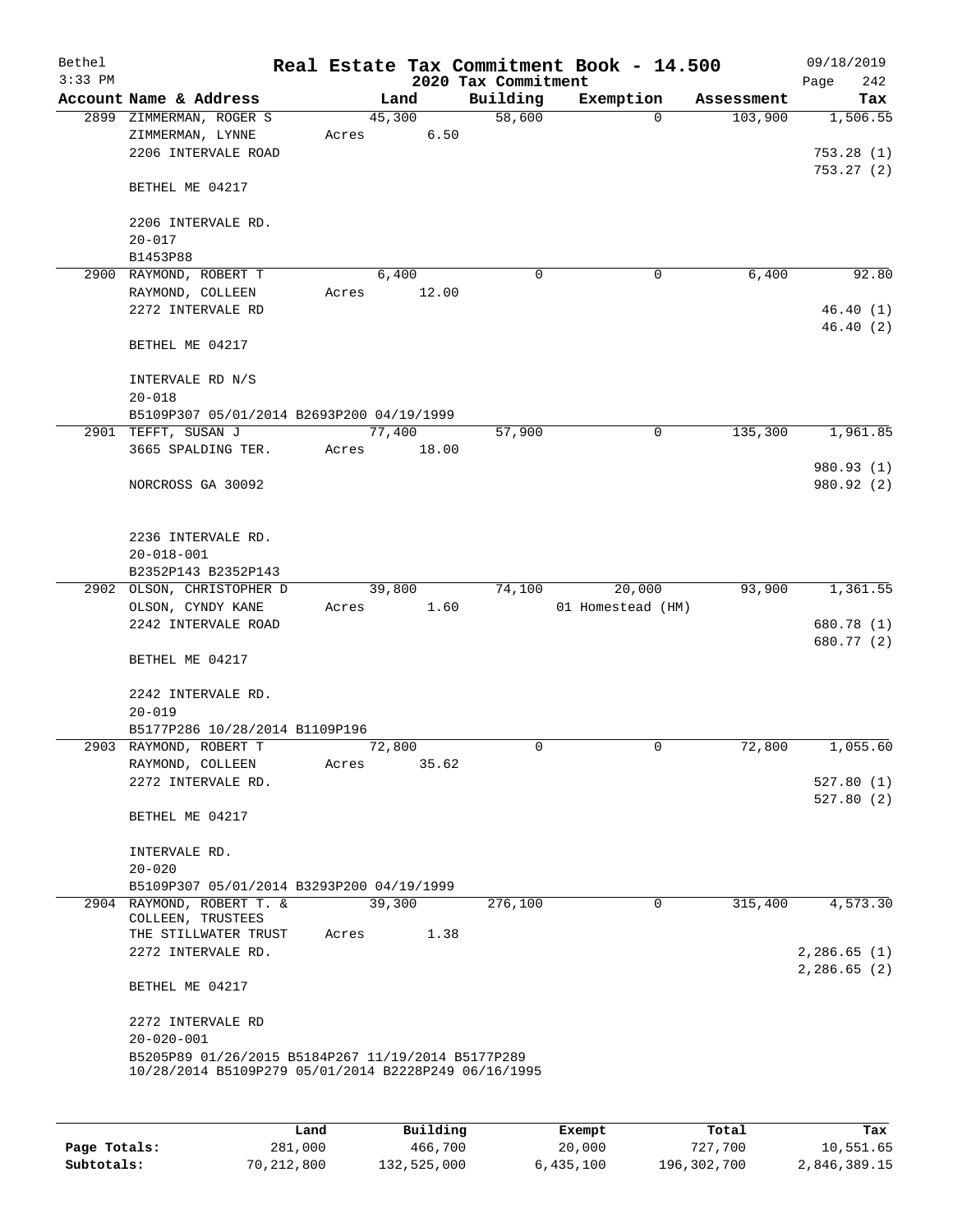| Bethel       |                                                                                     |            |       |                |          | Real Estate Tax Commitment Book - 14.500 |                       |                      | 09/18/2019                 |
|--------------|-------------------------------------------------------------------------------------|------------|-------|----------------|----------|------------------------------------------|-----------------------|----------------------|----------------------------|
| $3:33$ PM    | Account Name & Address                                                              |            |       |                |          | 2020 Tax Commitment                      |                       |                      | 243<br>Page                |
|              | 2905 WIGHT, ERIC T                                                                  |            |       | Land<br>44,500 |          | Building<br>0                            | Exemption<br>$\Omega$ | Assessment<br>44,500 | Tax<br>645.25              |
|              | WIGHT, KAREN P<br>2100 INTERVALE RD                                                 |            | Acres |                | 84.00    |                                          |                       |                      | 322.63(1)                  |
|              | BETHEL ME 04217                                                                     |            |       |                |          |                                          |                       |                      | 322.62(2)                  |
|              | INTERVALE RD N/S<br>$20 - 021$                                                      |            |       |                |          |                                          |                       |                      |                            |
|              | B4708P192 04/07/2011 B2774P349 12/10/1999                                           |            |       |                |          |                                          |                       |                      |                            |
|              | 2906 GREENE, STEPHEN                                                                |            |       | 44,100         |          | 147,300                                  | 0                     | 191,400              | 2,775.30                   |
|              | LAWRENCE, AMY                                                                       |            | Acres |                | 5.30     |                                          |                       |                      |                            |
|              | 905 EAST BROADWAY                                                                   |            |       |                |          |                                          |                       |                      | 1,387.65(1)<br>1,387.65(2) |
|              | SOUTH BOSTON MA 02127                                                               |            |       |                |          |                                          |                       |                      |                            |
|              | 2375 INTERVALE ROAD<br>$20 - 022$                                                   |            |       |                |          |                                          |                       |                      |                            |
|              | B4069P9 B3930P293 B3788P55 08/23/2005                                               |            |       |                |          |                                          |                       |                      |                            |
|              | 2907 MORAN, ANNE                                                                    |            |       | 40,800         |          | $\mathbf 0$                              | 0                     | 40,800               | 591.60                     |
|              | 1188 IMPERIAL DR                                                                    |            | Acres |                | 11.30    |                                          |                       |                      |                            |
|              | NAPLES FL 34110                                                                     |            |       |                |          |                                          |                       |                      | 295.80(1)<br>295.80(2)     |
|              | INTERVALE RD S/S                                                                    |            |       |                |          |                                          |                       |                      |                            |
|              | $20 - 023$                                                                          |            |       |                |          |                                          |                       |                      |                            |
|              | B1155P164 04/22/1982 B1065P79 01/18/1980 B967P135<br>11/29/1973 B796P221 08/29/1973 |            |       |                |          |                                          |                       |                      |                            |
|              | 2908 WILLIS, JOHN M. LOIS D.<br>96 ROCKAWAY RD.                                     |            |       | 49,900         |          | $\Omega$                                 | $\mathbf 0$           | 49,900               | 723.55                     |
|              |                                                                                     |            | Acres |                | 22.20    |                                          |                       |                      | 361.78(1)                  |
|              | FALMOUTH ME 04105                                                                   |            |       |                |          |                                          |                       |                      | 361.77(2)                  |
|              | INTERVALE RD                                                                        |            |       |                |          |                                          |                       |                      |                            |
|              | $20 - 024$                                                                          |            |       |                |          |                                          |                       |                      |                            |
|              | B5292P683 07/18/2016 B5292P680 07/18/2016 B3892P329<br>02/27/2006                   |            |       |                |          |                                          |                       |                      |                            |
| 2909         | BLANCHARD/JONES,<br>BARBARA ET AL                                                   |            |       | 50,600         | 43.00    | 31,500                                   | $\mathbf 0$           | 82,100               | 1,190.45                   |
|              | 333 RIVER RD.                                                                       |            | Acres |                |          |                                          |                       |                      | 595.23(1)                  |
|              | MEXICO ME 04257                                                                     |            |       |                |          |                                          |                       |                      | 595.22 (2)                 |
|              | 69 ASH RD.                                                                          |            |       |                |          |                                          |                       |                      |                            |
|              | $20 - 025$                                                                          |            |       |                |          |                                          |                       |                      |                            |
|              | B2408P41 02/03/1997                                                                 |            |       |                |          |                                          |                       |                      |                            |
|              | 2910 LEWIS, SCOTT A<br>824 ALDERLEAF DRIVE                                          |            | Acres | 12,800         | 12.20    | 11,000                                   | 0                     | 23,800               | 345.10                     |
|              | FUQUAY-VARINA NC 27526                                                              |            |       |                |          |                                          |                       |                      | 172.55(1)<br>172.55(2)     |
|              | INTERVALE S/S                                                                       |            |       |                |          |                                          |                       |                      |                            |
|              | $20 - 026$<br>B5284P49 05/31/2016 B2138P161 07/08/1994 B1214P182<br>07/19/1983      |            |       |                |          |                                          |                       |                      |                            |
|              |                                                                                     | Land       |       |                | Building |                                          | Exempt                | Total                | Tax                        |
| Page Totals: |                                                                                     | 242,700    |       |                | 189,800  |                                          | 0                     | 432,500              | 6,271.25                   |
| Subtotals:   |                                                                                     | 70,455,500 |       | 132,714,800    |          |                                          | 6,435,100             | 196, 735, 200        | 2,852,660.40               |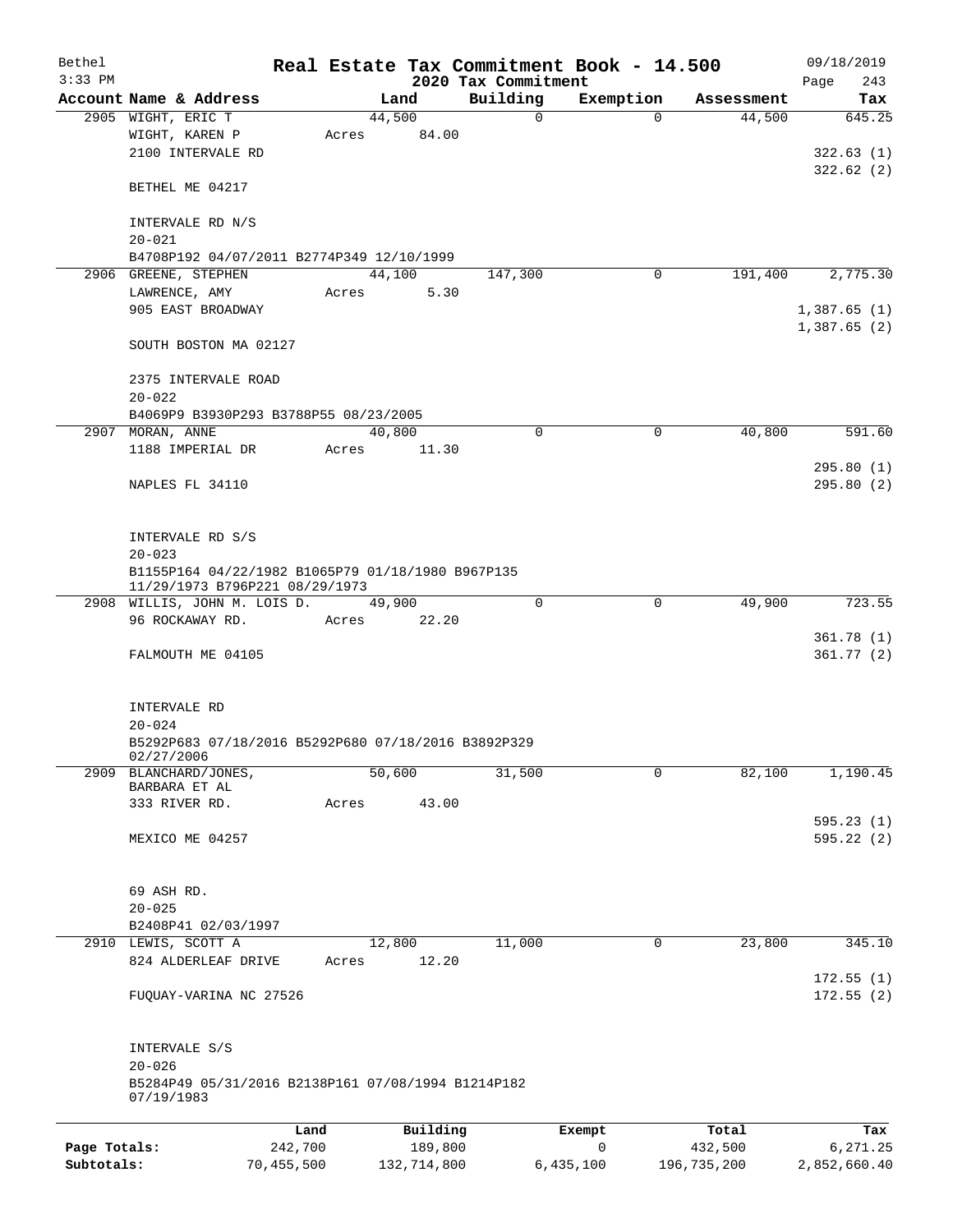| Bethel<br>$3:33$ PM |                                               |       |        | 2020 Tax Commitment | Real Estate Tax Commitment Book - 14.500 |            | 09/18/2019<br>Page<br>244 |
|---------------------|-----------------------------------------------|-------|--------|---------------------|------------------------------------------|------------|---------------------------|
|                     | Account Name & Address                        |       | Land   | Building            | Exemption                                | Assessment | Tax                       |
|                     | 2911 DOSTIE-LADD, MARY<br>MARTHA              |       | 12,800 | $\mathbf 0$         | $\Omega$                                 | 12,800     | 185.60                    |
|                     | 5450 SE 117th TER.                            | Acres | 12.20  |                     |                                          |            | 92.80(1)                  |
|                     | MORRISTON FL 32668                            |       |        |                     |                                          |            | 92.80 (2)                 |
|                     | $20 - 026 - 001$                              |       |        |                     |                                          |            |                           |
|                     | 2912 JACQUES, BRIAN R                         |       | 17,200 | $\Omega$            | 0                                        | 17,200     | 249.40                    |
|                     | 82 PICADILLY ROAD                             | Acres | 24.60  |                     |                                          |            | 124.70 (1)                |
|                     | HAMPSTEAD NH 03841                            |       |        |                     |                                          |            | 124.70 (2)                |
|                     | 16 INTERVALE RD.<br>$20 - 028$                |       |        |                     |                                          |            |                           |
|                     | B1564P287 05/11/1988<br>2913 DAVIDOWICZ, JOAN |       | 12,100 | $\mathbf 0$         | $\mathbf 0$                              | 12,100     | 175.45                    |
|                     | DAVIDOWICZ, DOROTHY                           | Acres | 10.80  |                     |                                          |            |                           |
|                     | 15 STONE ST, UNIT J                           |       |        |                     |                                          |            | 87.73(1)<br>87.72 (2)     |
|                     | BEVERLY MA 01915                              |       |        |                     |                                          |            |                           |
|                     | LOT 11                                        |       |        |                     |                                          |            |                           |
|                     | $20 - 029$                                    |       |        |                     |                                          |            |                           |
|                     | B3427P41 11/20/2003<br>2914 DAVIDOWICZ, JOAN  |       | 12,100 | $\mathbf 0$         | $\mathbf 0$                              | 12,100     | 175.45                    |
|                     | DAVIDOWICZ, DOROTHY                           | Acres | 10.80  |                     |                                          |            |                           |
|                     | 15 STONE ST, UNIT J                           |       |        |                     |                                          |            | 87.73 (1)<br>87.72 (2)    |
|                     | BEVERLY MA 01915                              |       |        |                     |                                          |            |                           |
|                     | LOT 12                                        |       |        |                     |                                          |            |                           |
|                     | $20 - 029 - 001$                              |       |        |                     |                                          |            |                           |
|                     | B3427P41 11/20/2003<br>2915 DAVIDOWICZ, JOAN  |       | 12,200 | 0                   | 0                                        | 12,200     | 176.90                    |
|                     | DAVIDOWICZ, DOROTHY                           | Acres | 11.50  |                     |                                          |            |                           |
|                     | 15 STONE ST, UNIT J                           |       |        |                     |                                          |            | 88.45(1)                  |
|                     | BEVERLY MA 01915                              |       |        |                     |                                          |            | 88.45 (2)                 |
|                     | LOT 13                                        |       |        |                     |                                          |            |                           |
|                     | $20 - 029 - 002$                              |       |        |                     |                                          |            |                           |
|                     | B3427P41 11/20/2003                           |       |        |                     |                                          |            |                           |
|                     | 2916 DAVIDOWICZ, JOAN                         |       | 13,700 | 0                   | $\mathbf 0$                              | 13,700     | 198.65                    |
|                     | DAVIDOWICZ, DOROTHY                           | Acres | 14.00  |                     |                                          |            |                           |
|                     | 15 STONE ST, UNIT J                           |       |        |                     |                                          |            | 99.33(1)                  |
|                     | BEVERLY MA 01915                              |       |        |                     |                                          |            | 99.32 (2)                 |
|                     | LOT 14                                        |       |        |                     |                                          |            |                           |
|                     | $20 - 029 - 003$                              |       |        |                     |                                          |            |                           |
|                     | B3427P41 11/20/2003                           |       |        |                     |                                          |            |                           |
|                     |                                               |       |        |                     |                                          |            |                           |

|              | Land       | Building    | Exempt    | Total       | Tax          |
|--------------|------------|-------------|-----------|-------------|--------------|
| Page Totals: | 80,100     |             |           | 80,100      | 1,161.45     |
| Subtotals:   | 70,535,600 | 132,714,800 | 6,435,100 | 196,815,300 | 2,853,821.85 |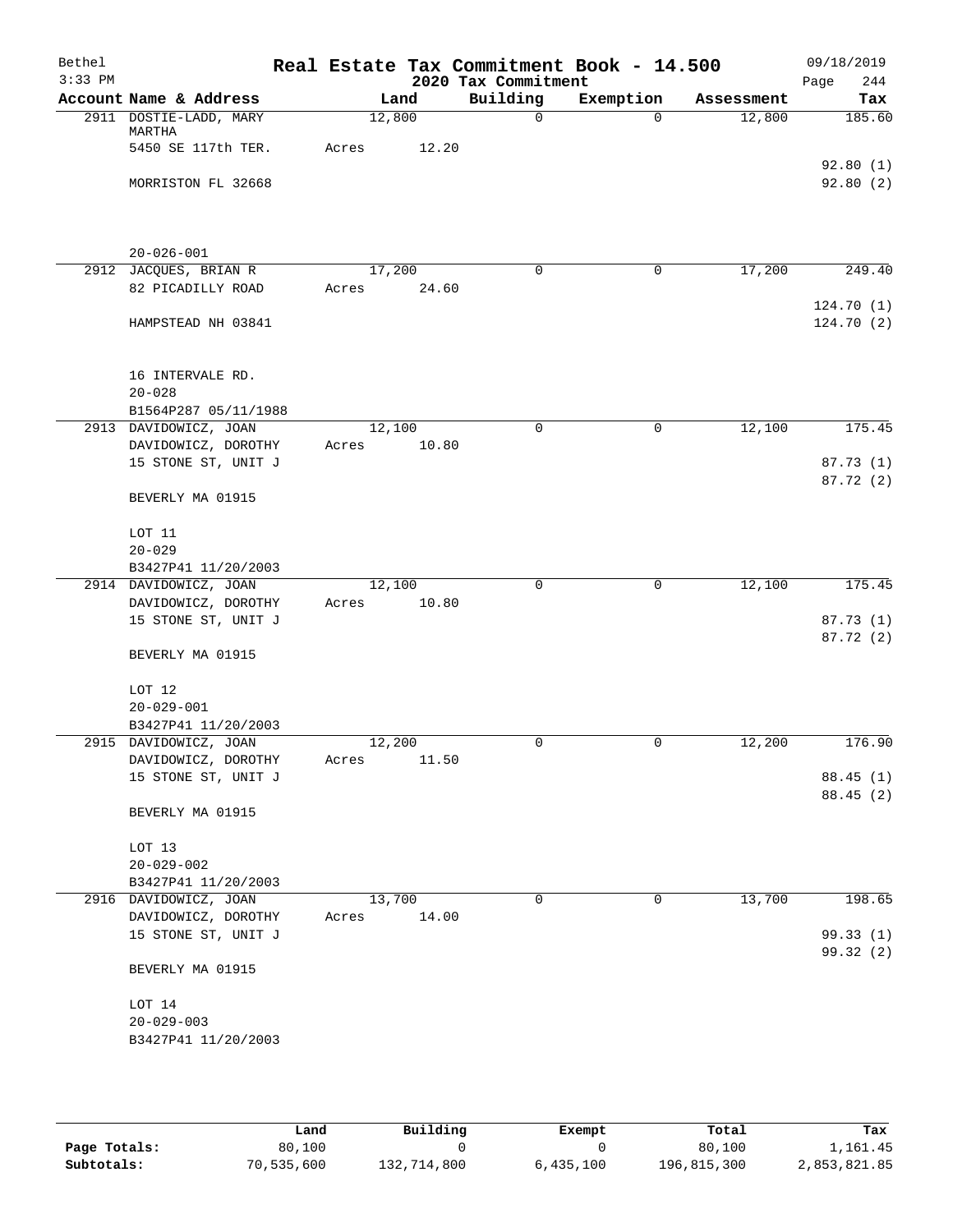| Bethel<br>$3:33$ PM |                                                                  |       |        | 2020 Tax Commitment | Real Estate Tax Commitment Book - 14.500 |            | 09/18/2019<br>Page<br>245  |
|---------------------|------------------------------------------------------------------|-------|--------|---------------------|------------------------------------------|------------|----------------------------|
|                     | Account Name & Address                                           |       | Land   | Building            | Exemption                                | Assessment | Tax                        |
|                     | 2917 HAYES, GEORGE F III                                         |       | 38,000 | $\mathbf 0$         | $\Omega$                                 | 38,000     | 551.00                     |
|                     | HAYES, ANNE I<br>15 FINGER LANE                                  | Acres | 11.10  |                     |                                          |            | 275.50(1)                  |
|                     | WEST HARTFORD CT 06107                                           |       |        |                     |                                          |            | 275.50(2)                  |
|                     | 207 ASH RD.<br>$20 - 029 - 005$                                  |       |        |                     |                                          |            |                            |
|                     | B5236P290 08/06/2015 B4346P318 09/05/2008 B2589P47               |       |        |                     |                                          |            |                            |
|                     | 2918 HAYES, GEORGE F III                                         |       | 38,000 | 144,500             | 0                                        | 182,500    | 2,646.25                   |
|                     | HAYES, ANNE I                                                    | Acres | 11.40  |                     |                                          |            |                            |
|                     | 15 FINGER LANE                                                   |       |        |                     |                                          |            | 1,323.13(1)<br>1,323.12(2) |
|                     | WEST HARTFORD CT 06107                                           |       |        |                     |                                          |            |                            |
|                     | 205 ASH RD.<br>$20 - 029 - 004$                                  |       |        |                     |                                          |            |                            |
|                     | B5236P292 08/06/2015 B4346P318 09/05/2008 B2589P47<br>07/24/1998 |       |        |                     |                                          |            |                            |
|                     | 2919 RUSSELL, ALAN                                               |       | 40,900 | $\mathbf 0$         | 0                                        | 40,900     | 593.05                     |
|                     | RUSSELL, DEBRA                                                   | Acres | 11.40  |                     |                                          |            |                            |
|                     | PO BOX 733                                                       |       |        |                     |                                          |            | 296.53(1)                  |
|                     | WATERBORO ME 04087                                               |       |        |                     |                                          |            | 296.52(2)                  |
|                     | INTERVALE RD S/S<br>$20 - 030$                                   |       |        |                     |                                          |            |                            |
|                     | B1699P95 12/01/1989                                              |       |        |                     |                                          |            |                            |
|                     | 2920 PEREIRA, DOUGLAS                                            |       | 43,800 | 97,100              | 20,000                                   | 120,900    | 1,753.05                   |
|                     | PEREIRA, JOYCE                                                   | Acres | 5.08   |                     | 01 Homestead (HM)                        |            |                            |
|                     | PO BOX 54                                                        |       |        |                     |                                          |            | 876.53(1)                  |
|                     | BETHEL ME 04217                                                  |       |        |                     |                                          |            | 876.52(2)                  |
|                     | 2279 INTERVALE RD.<br>$20 - 031$                                 |       |        |                     |                                          |            |                            |
|                     | B5263P145 01/11/2016 B2634P155 11/17/1998                        |       |        |                     |                                          |            |                            |
|                     | 2921 GOBBI, JOSEPH R JR                                          |       | 44,900 | 118,600             | 0                                        | 163,500    | 2,370.75                   |
|                     | GOBBI, JOSEPH R                                                  | Acres | 6.10   |                     |                                          |            |                            |
|                     | PO BOX 125                                                       |       |        |                     |                                          |            | 1, 185.38(1)               |
|                     | PORTSMOUTH NH 03801                                              |       |        |                     |                                          |            | 1, 185.37(2)               |
|                     |                                                                  |       |        |                     |                                          |            |                            |
|                     | 2261 INTERVALE RD.                                               |       |        |                     |                                          |            |                            |
|                     | $20 - 032$                                                       |       |        |                     |                                          |            |                            |
|                     | B3932P78 05/05/2006 B3618P75 10/28/2004                          |       |        |                     |                                          |            |                            |
|                     | 2922 BARTLETT, NICK D                                            |       | 43,100 | 131,000             | 0                                        | 174,100    | 2,524.45                   |
|                     | BARTLETT, JANET A                                                | Acres | 4.35   |                     |                                          |            |                            |
|                     | 2239 INTERVALE RD                                                |       |        |                     |                                          |            | 1, 262.23(1)               |
|                     | BETHEL ME 04217                                                  |       |        |                     |                                          |            | 1, 262.22(2)               |
|                     | 2239 INTERVALE RD.                                               |       |        |                     |                                          |            |                            |
|                     | $20 - 033$                                                       |       |        |                     |                                          |            |                            |
|                     | B3834P120 11/04/2005                                             |       |        |                     |                                          |            |                            |
|                     |                                                                  |       |        |                     |                                          |            |                            |
|                     |                                                                  |       |        |                     |                                          |            |                            |
|                     |                                                                  |       |        |                     |                                          |            |                            |

|              | Land       | Building    | Exempt    | Total       | Tax          |
|--------------|------------|-------------|-----------|-------------|--------------|
| Page Totals: | 248,700    | 491,200     | 20,000    | 719,900     | 10,438.55    |
| Subtotals:   | 70,784,300 | 133,206,000 | 6.455.100 | 197,535,200 | 2,864,260.40 |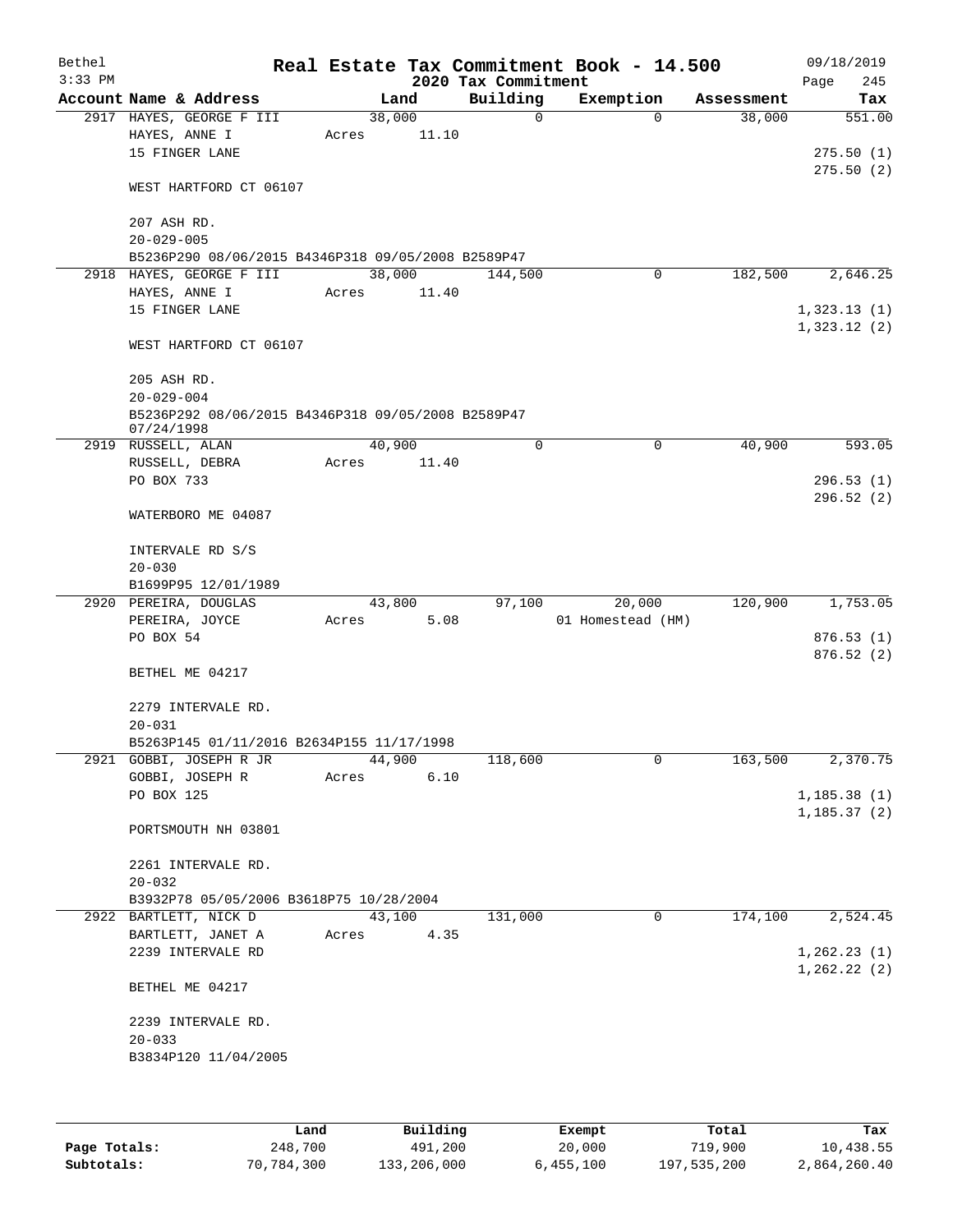| Bethel    |                                                                  |       |        |                     | Real Estate Tax Commitment Book - 14.500 |            | 09/18/2019             |
|-----------|------------------------------------------------------------------|-------|--------|---------------------|------------------------------------------|------------|------------------------|
| $3:33$ PM |                                                                  |       |        | 2020 Tax Commitment |                                          |            | Page<br>246            |
|           | Account Name & Address                                           |       | Land   | Building            | Exemption                                | Assessment | Tax                    |
|           | 2923 CHADBOURNE TREE FARMS,<br>LLC                               |       | 90,200 | $\mathbf 0$         | $\Omega$                                 | 90,200     | 1,307.90               |
|           | PO BOX 1750                                                      | Acres | 105.00 |                     |                                          |            |                        |
|           | BETHEL ME 04217                                                  |       |        |                     |                                          |            | 653.95(1)<br>653.95(2) |
|           | INTERVALE RD S/S                                                 |       |        |                     |                                          |            |                        |
|           | $20 - 034$                                                       |       |        |                     |                                          |            |                        |
|           | B1689P163                                                        |       |        |                     |                                          |            |                        |
|           | 2924 MALLEY, TODD W                                              |       | 34,400 | 79,700              | 20,000                                   | 94,100     | 1,364.45               |
|           | MALLEY, HANNAH K                                                 | Acres | 0.74   |                     | 01 Homestead (HM)                        |            |                        |
|           | 2159 INTERVALE RD                                                |       |        |                     |                                          |            | 682.23(1)              |
|           | BETHEL ME 04217                                                  |       |        |                     |                                          |            | 682.22(2)              |
|           | 2159 INTERVALE RD.                                               |       |        |                     |                                          |            |                        |
|           | $20 - 035$                                                       |       |        |                     |                                          |            |                        |
|           | B3583P30 08/31/2004                                              |       |        |                     |                                          |            |                        |
|           | 2925 LOCKE SUMMIT ESTATES,<br>LLC                                |       | 21,000 | 2,300               | $\mathbf 0$                              | 23,300     | 337.85                 |
|           | 29 INDUSTRIAL PARK                                               | Acres | 0.30   |                     |                                          |            |                        |
|           |                                                                  |       |        |                     |                                          |            | 168.93(1)              |
|           | RUMFORD ME 04276                                                 |       |        |                     |                                          |            | 168.92(2)              |
|           | 192 SUNDAY RIVER RD.                                             |       |        |                     |                                          |            |                        |
|           | $21 - 002 - 001$                                                 |       |        |                     |                                          |            |                        |
|           | B3726P27 05/25/2005                                              |       |        |                     |                                          |            |                        |
|           | 2926 JOHN MAROTTA<br>CONSTRUCTION COMPANY                        |       | 74,700 | $\mathbf 0$         | 0                                        | 74,700     | 1,083.15               |
|           | PO BOX 44                                                        | Acres | 5.38   |                     |                                          |            |                        |
|           |                                                                  |       |        |                     |                                          |            | 541.58(1)              |
|           | NEWRY ME 04261                                                   |       |        |                     |                                          |            | 541.57(2)              |
|           | LOCKE SUMMIT MT                                                  |       |        |                     |                                          |            |                        |
|           | $21 - 002 - 002$                                                 |       |        |                     |                                          |            |                        |
|           | B5085P308 01/20/2014 B3679P183 02/28/2005                        |       |        |                     |                                          |            |                        |
|           | 2927 THURSTON, CONSTANCE,<br>TTEE                                |       | 23,400 | $\Omega$            | $\Omega$                                 | 23,400     | 339.30                 |
|           | C/O DAVID THURSTON                                               | Acres | 73.00  |                     |                                          |            |                        |
|           | PO BOX 662                                                       |       |        |                     |                                          |            | 169.65(1)              |
|           | OLD LYME CT 06371                                                |       |        |                     |                                          |            | 169.65(2)              |
|           | SUNDAY RIVER RD W/S                                              |       |        |                     |                                          |            |                        |
|           | $21 - 003$                                                       |       |        |                     |                                          |            |                        |
|           | B4708P192 04/07/2011 B4503P99 09/29/2009 B3621P340<br>11/08/2004 |       |        |                     |                                          |            |                        |

|              | Land       | Building    | Exempt    | Total       | Tax          |
|--------------|------------|-------------|-----------|-------------|--------------|
| Page Totals: | 243,700    | 82,000      | 20,000    | 305,700     | 4,432.65     |
| Subtotals:   | 71,028,000 | 133,288,000 | 6,475,100 | 197,840,900 | 2,868,693.05 |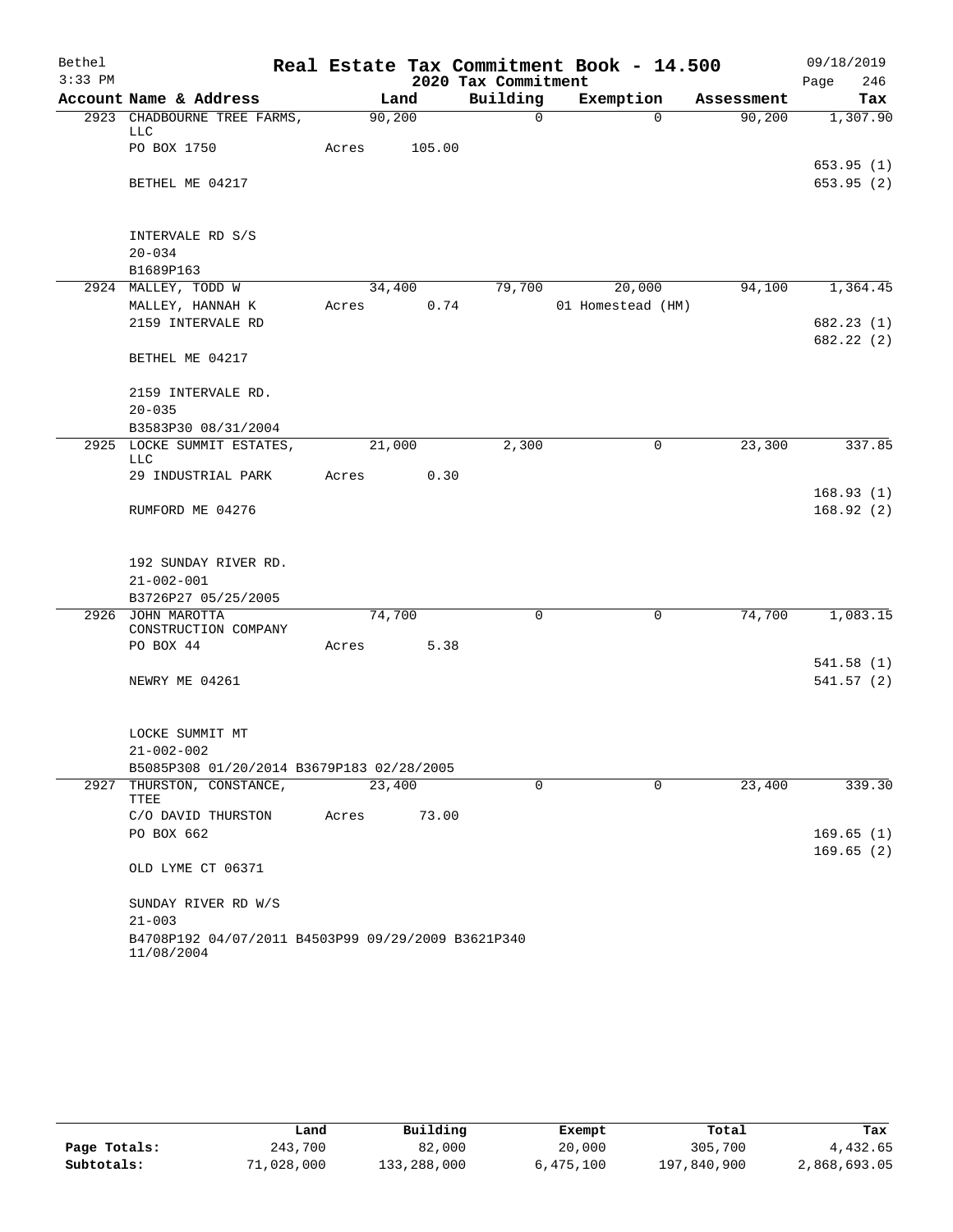| Bethel<br>$3:33$ PM |                                                                                                   |               | Real Estate Tax Commitment Book - 14.500<br>2020 Tax Commitment |                |               | 09/18/2019         |
|---------------------|---------------------------------------------------------------------------------------------------|---------------|-----------------------------------------------------------------|----------------|---------------|--------------------|
|                     | Account Name & Address                                                                            | Land          | Building                                                        | Exemption      | Assessment    | 247<br>Page<br>Tax |
|                     | 2928 CHADBOURNE TREE FARMS,                                                                       | 500           | $\mathsf{O}$                                                    | $\Omega$       | 500           | 7.25               |
|                     | LLC<br>PO BOX 1750                                                                                | 5.30<br>Acres |                                                                 |                |               |                    |
|                     |                                                                                                   |               |                                                                 |                |               | 3.63(1)            |
|                     | BETHEL ME 04217                                                                                   |               |                                                                 |                |               | 3.62(2)            |
|                     | SUNDAY RIVER RD E/S                                                                               |               |                                                                 |                |               |                    |
|                     | $22 - 001$                                                                                        |               |                                                                 |                |               |                    |
|                     | B3652P43 12/29/2004<br>2929 CONLON, JAMES B                                                       | 9,900         | $\Omega$                                                        | 0              | 9,900         | 143.55             |
|                     | CONLON, CHRISTINE S                                                                               | 7.90<br>Acres |                                                                 |                |               |                    |
|                     | 6 GERRISH DRIVE                                                                                   |               |                                                                 |                |               | 71.78(1)           |
|                     | DURHAM NH 03824                                                                                   |               |                                                                 |                |               | 71.77(2)           |
|                     | SUNDAY RIVER RD E/S                                                                               |               |                                                                 |                |               |                    |
|                     | $22 - 002$<br>B5144P169 06/04/2014 B5095P280 03/06/2014 B3063P1<br>01/31/2002 B735P152 02/22/1972 |               |                                                                 |                |               |                    |
|                     | 2931 DIZAZZO, DAVID J                                                                             | 33,600        | 59,900                                                          | $\overline{0}$ | 93,500        | 1,355.75           |
|                     | 61A OAK ST                                                                                        |               |                                                                 |                |               | 677.88(1)          |
|                     | METHUEN MA 01844                                                                                  |               |                                                                 |                |               | 677.87(2)          |
|                     | 7 CHERRY LANE                                                                                     |               |                                                                 |                |               |                    |
|                     | $22 - 002 - 001 - 001$                                                                            |               |                                                                 |                |               |                    |
|                     | B1730P331 05/16/1990                                                                              |               |                                                                 |                |               |                    |
|                     | 2932 KELLY, SUE N<br>105 POPE RD.                                                                 | 33,600        | 60,600                                                          | 0              | 94,200        | 1,365.90           |
|                     |                                                                                                   |               |                                                                 |                |               | 682.95 (1)         |
|                     | WINDHAM ME 04062                                                                                  |               |                                                                 |                |               | 682.95 (2)         |
|                     | 9 CHERRY LANE                                                                                     |               |                                                                 |                |               |                    |
|                     | $22 - 002 - 001 - 010$                                                                            |               |                                                                 |                |               |                    |
| 2933                | B3213P14 12/12/2002<br>FOOTE, ROBERT M.,                                                          | 33,600        | 60,600                                                          | $\mathbf 0$    | 94,200        | 1,365.90           |
|                     | TRUSTEE                                                                                           |               |                                                                 |                |               |                    |
|                     | FOOTE, JANET L.,<br>TRUSTEE                                                                       |               |                                                                 |                |               |                    |
|                     | 9 HOMESTEAD LANE                                                                                  |               |                                                                 |                |               | 682.95 (1)         |
|                     | ROWLEY MA 01969                                                                                   |               |                                                                 |                |               | 682.95 (2)         |
|                     | 9 CHERRY LANE                                                                                     |               |                                                                 |                |               |                    |
|                     | $22 - 002 - 001 - 011$                                                                            |               |                                                                 |                |               |                    |
|                     | B4942P192 01/11/2013 B4059P135 12/08/2006 B3752P302<br>06/18/2005                                 |               |                                                                 |                |               |                    |
|                     | 2934 HOLLORAN, THOMAS J                                                                           | 33,600        | 60,600                                                          | 0              | 94,200        | 1,365.90           |
|                     | HOLLORAN, KERRY J<br>30 CHESTNUT ST                                                               |               |                                                                 |                |               | 682.95 (1)         |
|                     |                                                                                                   |               |                                                                 |                |               | 682.95 (2)         |
|                     | WOBURN MA 01801                                                                                   |               |                                                                 |                |               |                    |
|                     | 9 CHERRY LANE                                                                                     |               |                                                                 |                |               |                    |
|                     | $22 - 002 - 001 - 012$<br>B5170P41 10/06/2014 B1976P177 01/06/1993                                |               |                                                                 |                |               |                    |
|                     | Land                                                                                              | Building      | Exempt                                                          |                | Total         | Tax                |
| Page Totals:        | 144,800                                                                                           | 241,700       | 0                                                               |                | 386,500       | 5,604.25           |
| Subtotals:          | 71,172,800                                                                                        | 133,529,700   | 6,475,100                                                       |                | 198, 227, 400 | 2,874,297.30       |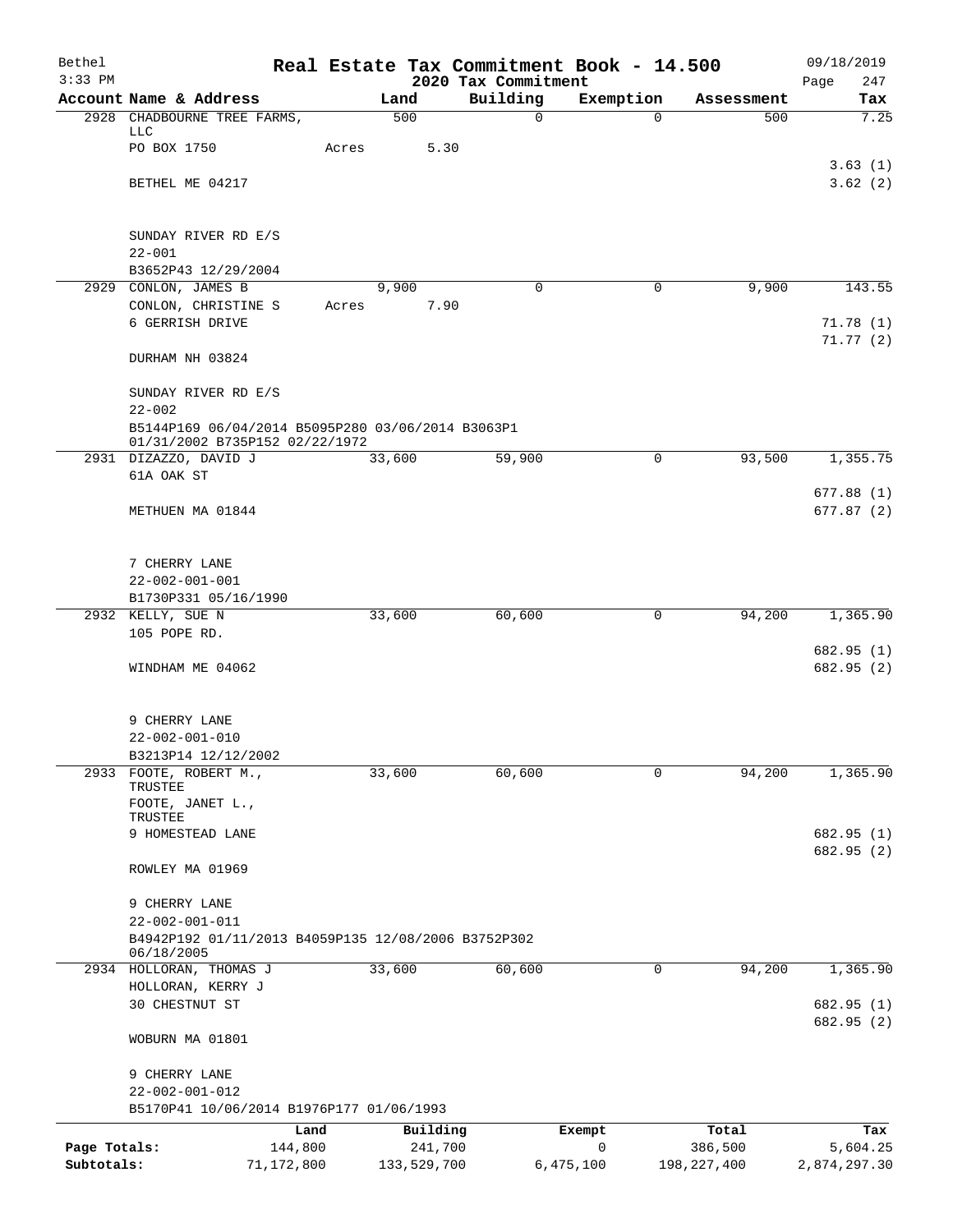| Bethel<br>$3:33$ PM |                                                                                       | Real Estate Tax Commitment Book - 14.500 | 2020 Tax Commitment |             |            | 09/18/2019<br>248<br>Page  |
|---------------------|---------------------------------------------------------------------------------------|------------------------------------------|---------------------|-------------|------------|----------------------------|
|                     | Account Name & Address                                                                | Land                                     | Building            | Exemption   | Assessment | Tax                        |
|                     | 2935 CURRAN, JAMES<br>CURRAN, KAREN                                                   | 33,600                                   | 108,200             | $\Omega$    | 141,800    | 2,056.10                   |
|                     | 160 HOLEBROOK ROAD                                                                    |                                          |                     |             |            | 1,028.05(1)<br>1,028.05(2) |
|                     | QUINCY MA 02171                                                                       |                                          |                     |             |            |                            |
|                     | 9 CHERRY LANE<br>$22 - 002 - 001 - 013$                                               |                                          |                     |             |            |                            |
|                     | B1976P158 12/31/1992                                                                  |                                          |                     |             |            |                            |
| 2936                | BURKE, KEVIN M                                                                        | 33,600                                   | 108,200             | 0           | 141,800    | 2,056.10                   |
|                     | 183 BUTTERNUT LN                                                                      |                                          |                     |             |            |                            |
|                     | METHUEN MA 01844                                                                      |                                          |                     |             |            | 1,028.05(1)<br>1,028.05(2) |
|                     | 9 CHERRY LANE<br>$22 - 002 - 001 - 014$                                               |                                          |                     |             |            |                            |
|                     | B4910P317 10/23/2012 B4899P283 09/27/2012 B3592P4<br>09/14/2004                       |                                          |                     |             |            |                            |
|                     | 2937 BENSON, GLENN S                                                                  | 33,600                                   | 108,200             | 0           | 141,800    | 2,056.10                   |
|                     | BENSON, LILLIAN P<br>76 SHERIDAN ST.                                                  |                                          |                     |             |            | 1,028.05(1)                |
|                     | NEWTON MA 02465                                                                       |                                          |                     |             |            | 1,028.05(2)                |
|                     |                                                                                       |                                          |                     |             |            |                            |
|                     | 9 CHERRY LANE<br>$22 - 002 - 001 - 015$                                               |                                          |                     |             |            |                            |
|                     | B3592P171 09/10/2004                                                                  |                                          |                     |             |            |                            |
|                     | 2938 VANUDEN, MAUREEN E                                                               | 33,600                                   | 108,200             | $\mathbf 0$ | 141,800    | 2,056.10                   |
|                     | 8 SPRINGBROOK LN                                                                      |                                          |                     |             |            |                            |
|                     | SCARBOROUGH ME 04074                                                                  |                                          |                     |             |            | 1,028.05(1)<br>1,028.05(2) |
|                     | 9 CHERRY LANE                                                                         |                                          |                     |             |            |                            |
|                     | $22 - 002 - 001 - 016$                                                                |                                          |                     |             |            |                            |
|                     | B4850P261 06/01/2012 B1970P13 12/28/1992                                              |                                          |                     |             |            |                            |
|                     | 2939 PRESCOTT, SARAH ANN                                                              | 33,600                                   | 60,600              | 0           | 94,200     | 1,365.90                   |
|                     | PRESCOTT, ROBERT<br>240 MEDOMAK ROAD                                                  |                                          |                     |             |            | 682.95 (1)                 |
|                     |                                                                                       |                                          |                     |             |            | 682.95 (2)                 |
|                     | BREMEN ME 04551                                                                       |                                          |                     |             |            |                            |
|                     | 11 CHERRY LANE<br>$22 - 002 - 001 - 017$                                              |                                          |                     |             |            |                            |
|                     | B5454P907 03/18/2019 B4983P68 05/08/2013 B4121P152<br>08/21/2007 B3734P348 05/06/2005 |                                          |                     |             |            |                            |
|                     | 2940 MCATAVEY, RICHARD                                                                | 33,600                                   | 60,600              | $\mathbf 0$ | 94,200     | 1,365.90                   |
|                     | MCATAVEY, BRENDA                                                                      |                                          |                     |             |            |                            |
|                     | 1 COTTAGE LANE                                                                        |                                          |                     |             |            | 682.95 (1)<br>682.95 (2)   |
|                     | ROLLINSFORD NH 03869                                                                  |                                          |                     |             |            |                            |
|                     | 11 CHERRY LANE                                                                        |                                          |                     |             |            |                            |
|                     | $22 - 002 - 001 - 018$<br>B4332P253 08/05/2009 B3611P146 10/19/2004 B2443P308         |                                          |                     |             |            |                            |
|                     |                                                                                       |                                          |                     |             |            |                            |
|                     |                                                                                       |                                          |                     |             |            |                            |

|              | Land       | Building    | Exempt    | Total       | Tax          |
|--------------|------------|-------------|-----------|-------------|--------------|
| Page Totals: | 201,600    | 554,000     |           | 755,600     | 10,956.20    |
| Subtotals:   | 71,374,400 | 134,083,700 | 6,475,100 | 198,983,000 | 2,885,253.50 |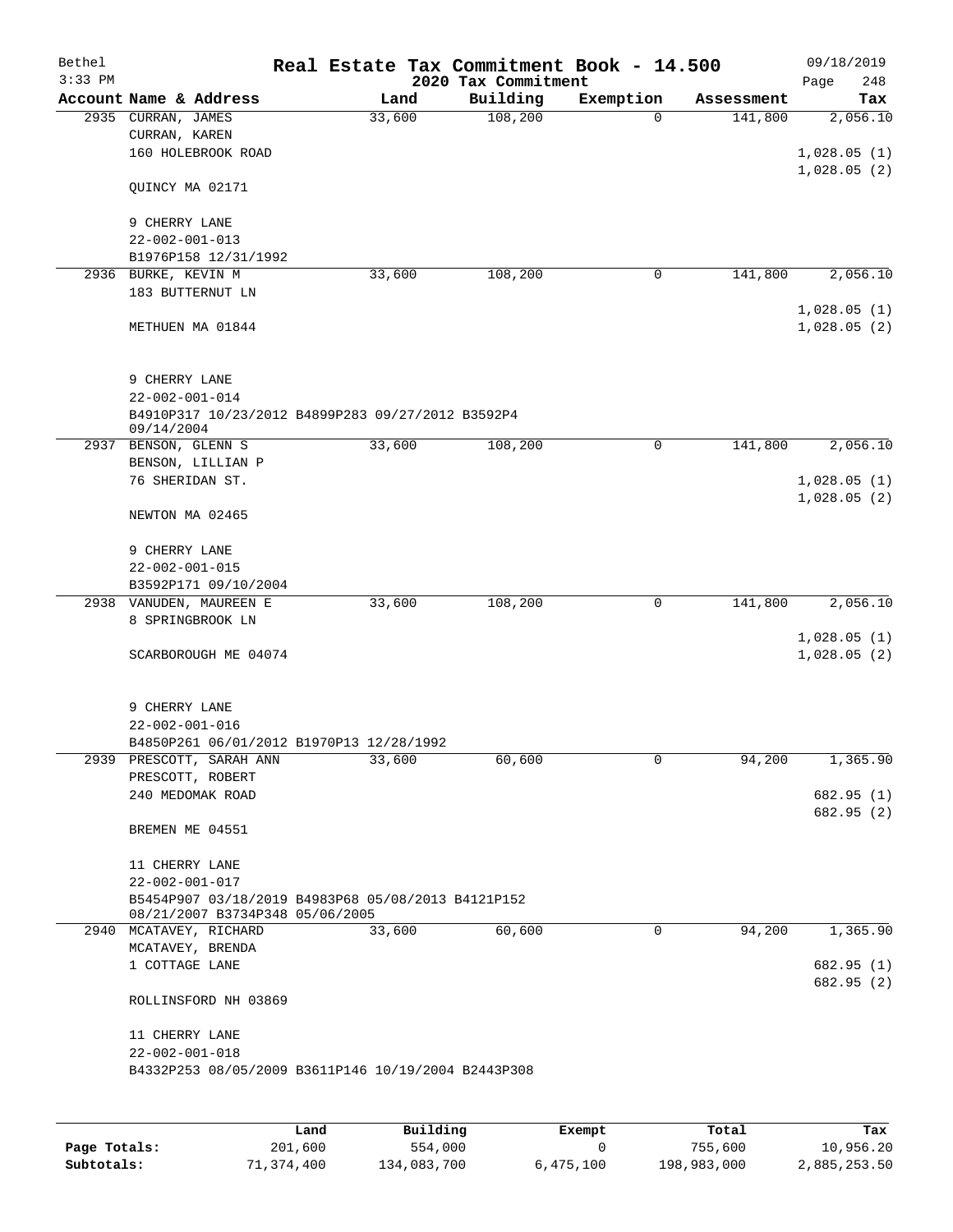| Bethel<br>$3:33$ PM |                                                                                          | Real Estate Tax Commitment Book - 14.500 | 2020 Tax Commitment |           |            | 09/18/2019<br>249 |
|---------------------|------------------------------------------------------------------------------------------|------------------------------------------|---------------------|-----------|------------|-------------------|
|                     | Account Name & Address                                                                   | Land                                     | Building            | Exemption | Assessment | Page<br>Tax       |
|                     | 2941 WESTCOTT, JULIA L                                                                   | 33,600                                   | 60,600              | $\Omega$  | 94,200     | 1,365.90          |
|                     | 730 KINGSTOWN RD, UNIT                                                                   |                                          |                     |           |            |                   |
|                     | В2                                                                                       |                                          |                     |           |            |                   |
|                     |                                                                                          |                                          |                     |           |            | 682.95 (1)        |
|                     | WAKEFIELD RI 02879 302                                                                   |                                          |                     |           |            | 682.95 (2)        |
|                     | 11 CHERRY LANE                                                                           |                                          |                     |           |            |                   |
|                     | $22 - 002 - 001 - 019$                                                                   |                                          |                     |           |            |                   |
|                     | B3603P250 10/08/2004                                                                     |                                          |                     |           |            |                   |
|                     | 2942 RAE, JANET C.                                                                       | 33,600                                   | 59,900              | 0         | 93,500     | 1,355.75          |
|                     | BERTSCH, GEORGE M.                                                                       |                                          |                     |           |            |                   |
|                     | 3 LITTLES BROOK COURT,                                                                   |                                          |                     |           |            | 677.88(1)         |
|                     | #83                                                                                      |                                          |                     |           |            | 677.87(2)         |
|                     | BURLINGTON MA 01803                                                                      |                                          |                     |           |            |                   |
|                     | 7 CHERRY LANE                                                                            |                                          |                     |           |            |                   |
|                     | $22 - 002 - 001 - 002$                                                                   |                                          |                     |           |            |                   |
|                     | B5439P26 10/25/2018 B4411P145 03/04/2009 B3453P330<br>01/16/2004                         |                                          |                     |           |            |                   |
|                     | 2943 JOHNSON, JOAN M                                                                     | 33,600                                   | 60,600              | 0         | 94,200     | 1,365.90          |
|                     | 653 MARTINS POND ROAD                                                                    |                                          |                     |           |            |                   |
|                     |                                                                                          |                                          |                     |           |            | 682.95 (1)        |
|                     | GROTON MA 01450                                                                          |                                          |                     |           |            | 682.95 (2)        |
|                     | 11 CHERRY LANE                                                                           |                                          |                     |           |            |                   |
|                     | $22 - 002 - 001 - 020$                                                                   |                                          |                     |           |            |                   |
|                     | B5336P570 03/24/2017 B2289P160 12/29/1995                                                |                                          |                     |           |            |                   |
|                     | 2944 RIVERBEND 21 REALTY                                                                 | 33,600                                   | 108,200             | 0         | 141,800    | 2,056.10          |
|                     | TRUST<br>8 LAKE SHORE DR                                                                 |                                          |                     |           |            |                   |
|                     |                                                                                          |                                          |                     |           |            | 1,028.05(1)       |
|                     | GEORGETOWN MA 01833                                                                      |                                          |                     |           |            | 1,028.05(2)       |
|                     |                                                                                          |                                          |                     |           |            |                   |
|                     | 11 CHERRY LANE                                                                           |                                          |                     |           |            |                   |
|                     | 22-002-001-021                                                                           |                                          |                     |           |            |                   |
|                     | B5316P454 11/17/2016 B5247P346 10/02/2015 B2179P168<br>11/28/1994                        |                                          |                     |           |            |                   |
|                     | 2945 HAYWARD, REBECCA A                                                                  | 33,600                                   | 108,200             | 0         | 141,800    | 2,056.10          |
|                     | HAYWARD, JOSEPH J                                                                        |                                          |                     |           |            |                   |
|                     | 58 TORREY ST                                                                             |                                          |                     |           |            | 1,028.05(1)       |
|                     | PORTLAND ME 04103                                                                        |                                          |                     |           |            | 1,028.05(2)       |
|                     | 11 CHERRY LANE                                                                           |                                          |                     |           |            |                   |
|                     | $22 - 002 - 001 - 022$                                                                   |                                          |                     |           |            |                   |
|                     | B5137P30 07/09/2014 B4976P69 04/18/2013 B4769P49<br>10/06/2011 B2180P114 11/29/1994 B0P0 |                                          |                     |           |            |                   |

|              | Land       | Building    | Exempt    | Total       | Tax          |
|--------------|------------|-------------|-----------|-------------|--------------|
| Page Totals: | 168,000    | 397,500     |           | 565,500     | 8,199.75     |
| Subtotals:   | 71,542,400 | 134,481,200 | 6,475,100 | 199,548,500 | 2,893,453.25 |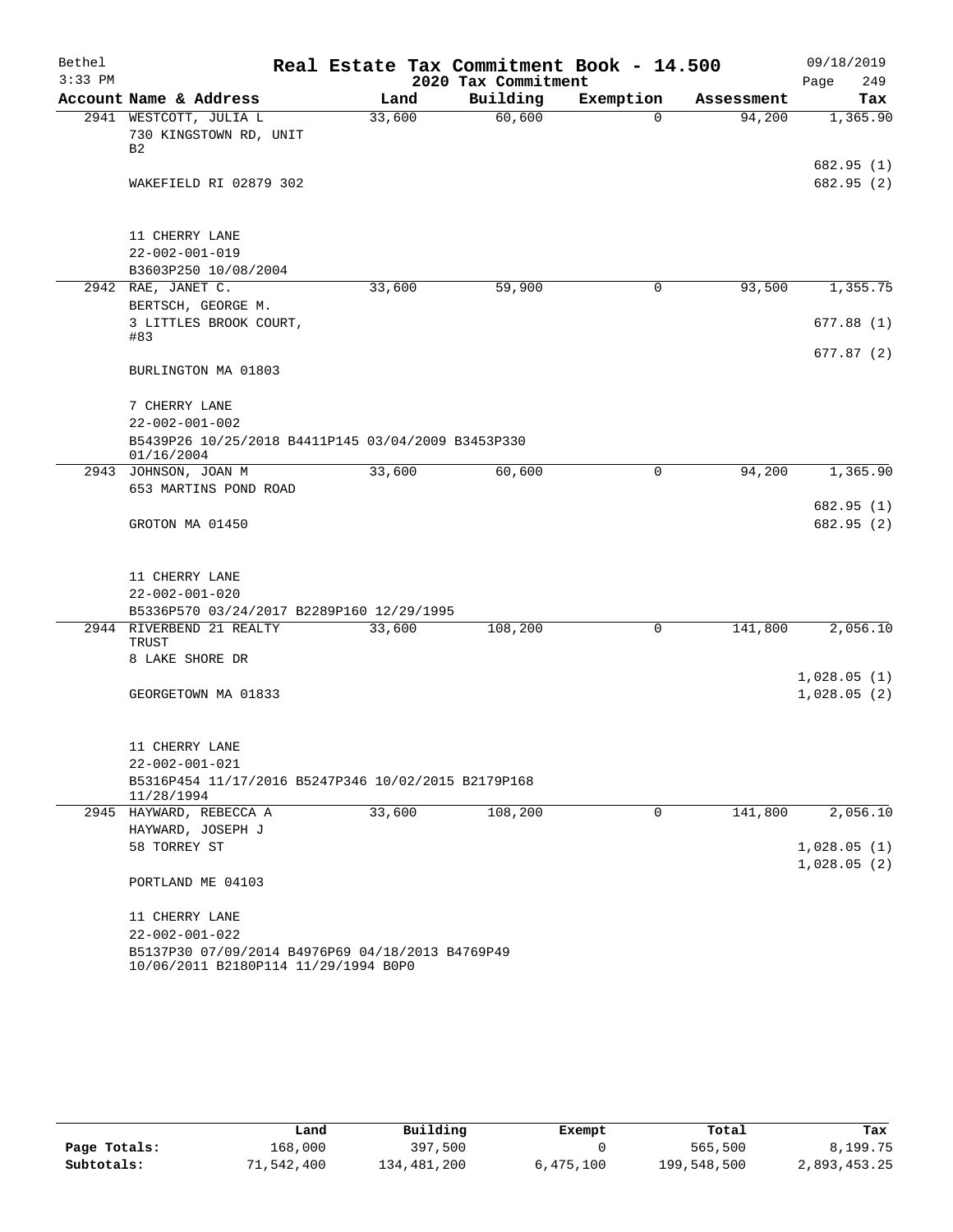| Bethel<br>$3:33$ PM |                                                                                       | Real Estate Tax Commitment Book - 14.500 | 2020 Tax Commitment |             |            | 09/18/2019<br>250<br>Page  |
|---------------------|---------------------------------------------------------------------------------------|------------------------------------------|---------------------|-------------|------------|----------------------------|
|                     | Account Name & Address                                                                | Land                                     | Building            | Exemption   | Assessment | Tax                        |
|                     | 2946 PHIPPS, DONALD F<br>PHIPPS, FAITH A<br>1792 STATE ROAD                           | 33,600                                   | 108,200             | $\Omega$    | 141,800    | 2,056.10<br>1,028.05(1)    |
|                     | ELIOT ME 03903                                                                        |                                          |                     |             |            | 1,028.05(2)                |
|                     | 11 CHERRY LANE<br>$22 - 002 - 001 - 023$                                              |                                          |                     |             |            |                            |
|                     | B4064P16 12/12/2006 B3853P69 12/06/2005                                               |                                          |                     |             |            |                            |
| 2947                | MANSFIELD, KAREN L. &<br>J. PATRICK, TRUSTEES<br>KAREN L. MANSFIELD 1994              | 33,600                                   | 108,200             | $\mathbf 0$ | 141,800    | 2,056.10                   |
|                     | TRUST                                                                                 |                                          |                     |             |            |                            |
|                     | 64 GREAT HILL DR                                                                      |                                          |                     |             |            | 1,028.05(1)<br>1,028.05(2) |
|                     | TOPSFIELD MA 01983                                                                    |                                          |                     |             |            |                            |
|                     | 11 CHERRY LANE                                                                        |                                          |                     |             |            |                            |
|                     | $22 - 002 - 001 - 024$                                                                |                                          |                     |             |            |                            |
|                     | B5090P56 02/14/2014 B2179P163 11/28/1994<br>2948 BROWN, ALISON A                      | 33,600                                   | 61,400              | 0           | 95,000     | 1,377.50                   |
|                     | 23 WILSON ROAD                                                                        |                                          |                     |             |            | 688.75 (1)                 |
|                     | GRAY ME 04039                                                                         |                                          |                     |             |            | 688.75 (2)                 |
|                     | 22 CHERRY LANE<br>$22 - 002 - 001 - 025$                                              |                                          |                     |             |            |                            |
|                     | B5342P494 04/28/2017 B4383P55 12/03/2008                                              |                                          |                     |             |            |                            |
|                     | 2949 CAMERON, SCOTT G<br>471 UNION STREET                                             | 33,600                                   | 61,400              | 0           | 95,000     | 1,377.50                   |
|                     | BRAINTREE MA 02184                                                                    |                                          |                     |             |            | 688.75 (1)<br>688.75 (2)   |
|                     | 22 CHERRY LANE<br>$22 - 002 - 001 - 026$<br>B3531P51 06/15/2004                       |                                          |                     |             |            |                            |
|                     | 2950 AMATO, FERNANDO J                                                                | 33,600                                   | 61,400              | 0           | 95,000     | 1,377.50                   |
|                     | PO BOX 584                                                                            |                                          |                     |             |            |                            |
|                     | SEABROOK NH 03874                                                                     |                                          |                     |             |            | 688.75 (1)<br>688.75 (2)   |
|                     | 22 CHERRY LANE<br>$22 - 002 - 001 - 027$<br>B3566P29 08/06/2004                       |                                          |                     |             |            |                            |
|                     | 2951 PECK, CLAIRE E                                                                   | 33,600                                   | 61,400              | 0           | 95,000     | 1,377.50                   |
|                     | PO BOX 331                                                                            |                                          |                     |             |            |                            |
|                     |                                                                                       |                                          |                     |             |            | 688.75 (1)                 |
|                     | GLEN NH 03838                                                                         |                                          |                     |             |            | 688.75 (2)                 |
|                     | 22 CHERRY LANE<br>$22 - 002 - 001 - 028$<br>B5256P551 12/03/2015 B3654P101 01/05/2005 |                                          |                     |             |            |                            |
|                     |                                                                                       |                                          |                     |             |            |                            |
|                     | Land.                                                                                 | P <sub>1</sub> 1111n <sub>0</sub>        |                     | $F$ vemnt   | $T$ otal   | To -                       |

|              | Land       | Building    | Exempt    | Total         | Tax          |
|--------------|------------|-------------|-----------|---------------|--------------|
| Page Totals: | 201,600    | 462,000     |           | 663,600       | 9,622.20     |
| Subtotals:   | 71,744,000 | 134,943,200 | 6,475,100 | 200, 212, 100 | 2,903,075.45 |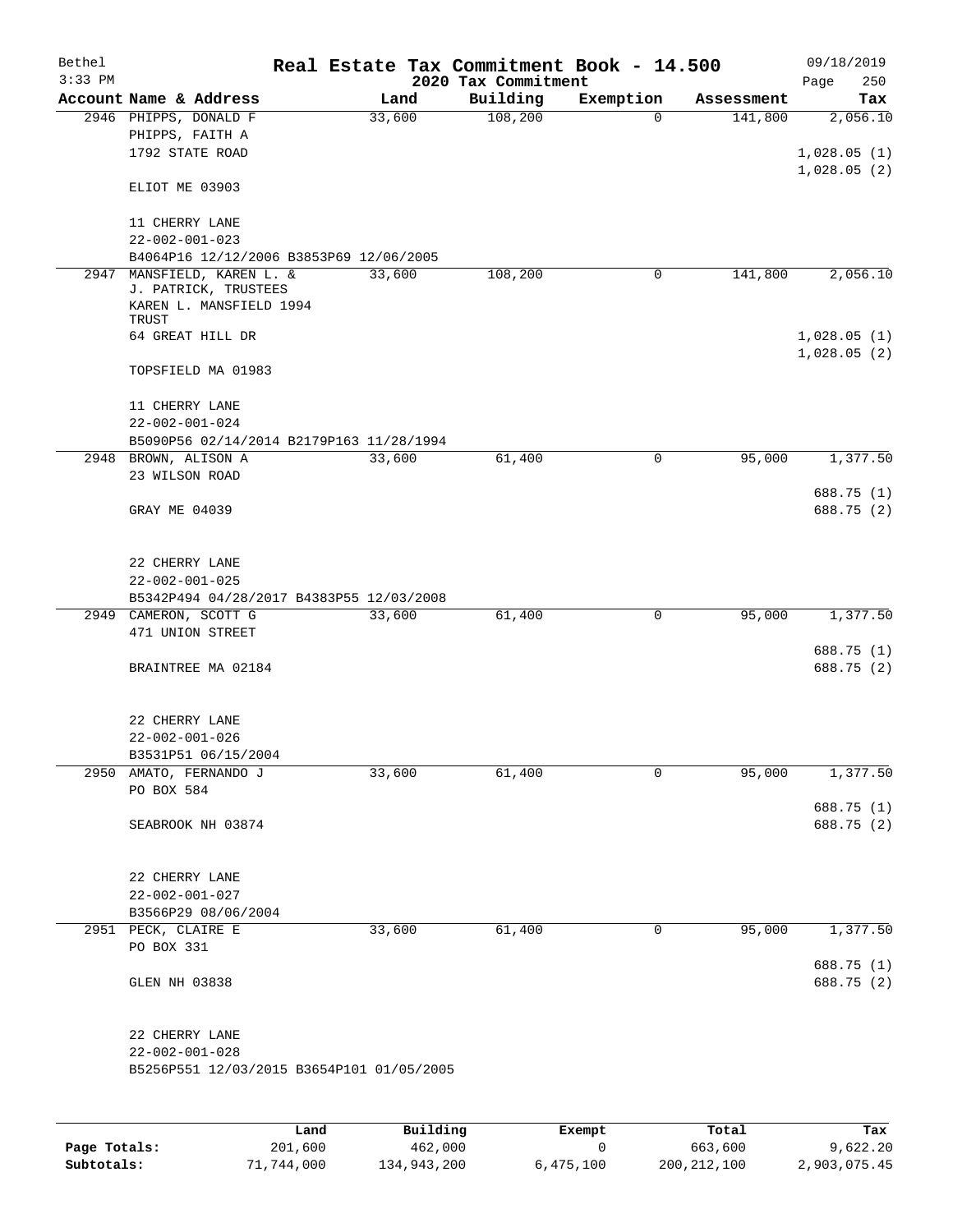| Bethel<br>$3:33$ PM |                                                                          |        |             | 2020 Tax Commitment | Real Estate Tax Commitment Book - 14.500 |               | 09/18/2019<br>Page<br>251  |
|---------------------|--------------------------------------------------------------------------|--------|-------------|---------------------|------------------------------------------|---------------|----------------------------|
|                     | Account Name & Address                                                   | Land   |             | Building            | Exemption                                | Assessment    | Tax                        |
|                     | 2952 GILMORE, RICHARD S.<br>JR., TRUSTEE<br>29 RIVERBEND REALTY<br>TRUST | 33,600 |             | 61,400              | 0                                        | 95,000        | 1,377.50                   |
|                     | 8 LAKE SHORE DR.                                                         |        |             |                     |                                          |               | 688.75 (1)<br>688.75 (2)   |
|                     | GEORGETOWN MA 01833                                                      |        |             |                     |                                          |               |                            |
|                     | 22 CHERRY LANE<br>$22 - 002 - 001 - 029$                                 |        |             |                     |                                          |               |                            |
|                     | B4789P43 12/01/2011 B3843P261 11/21/2005                                 | 33,600 |             | 59,900              |                                          | 93,500        |                            |
|                     | 2953 BICKFORD, JOSHUA<br>74 CHESTNUT ST #3                               |        |             |                     | 0                                        |               | 1,355.75<br>677.88(1)      |
|                     | BROOKLINE MA 02445                                                       |        |             |                     |                                          |               | 677.87(2)                  |
|                     | 7 CHERRY LANE                                                            |        |             |                     |                                          |               |                            |
|                     | $22 - 002 - 001 - 003$                                                   |        |             |                     |                                          |               |                            |
|                     | B5181P285 11/10/2014 B4568P213 03/17/2010 B3454P131<br>01/19/2004        |        |             |                     |                                          |               |                            |
|                     | 2954 FLEMING, RICHARD W                                                  | 33,600 |             | 109,600             | 0                                        | 143,200       | 2,076.40                   |
|                     | FLEMING, PATRICIA M                                                      |        |             |                     |                                          |               |                            |
|                     | 143 CHERRY ST.                                                           |        |             |                     |                                          |               | 1,038.20(1)<br>1,038.20(2) |
|                     | WENHAM MA 01984                                                          |        |             |                     |                                          |               |                            |
|                     | 22 CHERRY LANE                                                           |        |             |                     |                                          |               |                            |
|                     | $22 - 002 - 001 - 031$                                                   |        |             |                     |                                          |               |                            |
|                     | B2303P166 02/22/1996                                                     |        |             |                     |                                          |               |                            |
|                     | 2955 ROY, LEONARD P., JR. &<br>TERRI H.                                  | 33,600 |             | 109,600             | 0                                        | 143,200       | 2,076.40                   |
|                     | 290 MIDDLE ROAD                                                          |        |             |                     |                                          |               |                            |
|                     |                                                                          |        |             |                     |                                          |               | 1,038.20(1)                |
|                     | FALMOUTH ME 04105                                                        |        |             |                     |                                          |               | 1,038.20(2)                |
|                     | 22 CHERRY LANE                                                           |        |             |                     |                                          |               |                            |
|                     | $22 - 002 - 001 - 032$                                                   |        |             |                     |                                          |               |                            |
|                     | B5256P312 12/01/2015 B2441P331 06/06/1997                                |        |             |                     |                                          |               |                            |
|                     | 2956 WOOD, TIMOTHY R<br>175 CONCORD ST                                   | 33,600 |             | 109,600             | 0                                        | 143,200       | 2,076.40                   |
|                     |                                                                          |        |             |                     |                                          |               | 1,038.20(1)                |
|                     | GLOUCESTER MA 01930                                                      |        |             |                     |                                          |               | 1,038.20(2)                |
|                     | 22 CHERRY LANE                                                           |        |             |                     |                                          |               |                            |
|                     | $22 - 002 - 001 - 033$                                                   |        |             |                     |                                          |               |                            |
|                     | B5382P190 12/05/2017 B3554P252 06/09/2004                                |        |             |                     |                                          |               |                            |
|                     | 2957 MILLS, SCOTT J                                                      | 33,600 |             | 109,600             | 0                                        | 143,200       | 2,076.40                   |
|                     | DUFFY, MATTHEW T III                                                     |        |             |                     |                                          |               |                            |
|                     | 2 CLARENDON ST., #405                                                    |        |             |                     |                                          |               | 1,038.20(1)<br>1,038.20(2) |
|                     | BOSTON MA 02116                                                          |        |             |                     |                                          |               |                            |
|                     | 22 CHERRY LANE                                                           |        |             |                     |                                          |               |                            |
|                     | $22 - 002 - 001 - 034$<br>B5170P173 10/07/2014 B3475P59 03/12/2004       |        |             |                     |                                          |               |                            |
|                     |                                                                          | Land   | Building    |                     | Exempt                                   | Total         | Tax                        |
| Page Totals:        | 201,600                                                                  |        | 559,700     |                     | 0                                        | 761,300       | 11,038.85                  |
| Subtotals:          | 71,945,600                                                               |        | 135,502,900 |                     | 6,475,100                                | 200, 973, 400 | 2,914,114.30               |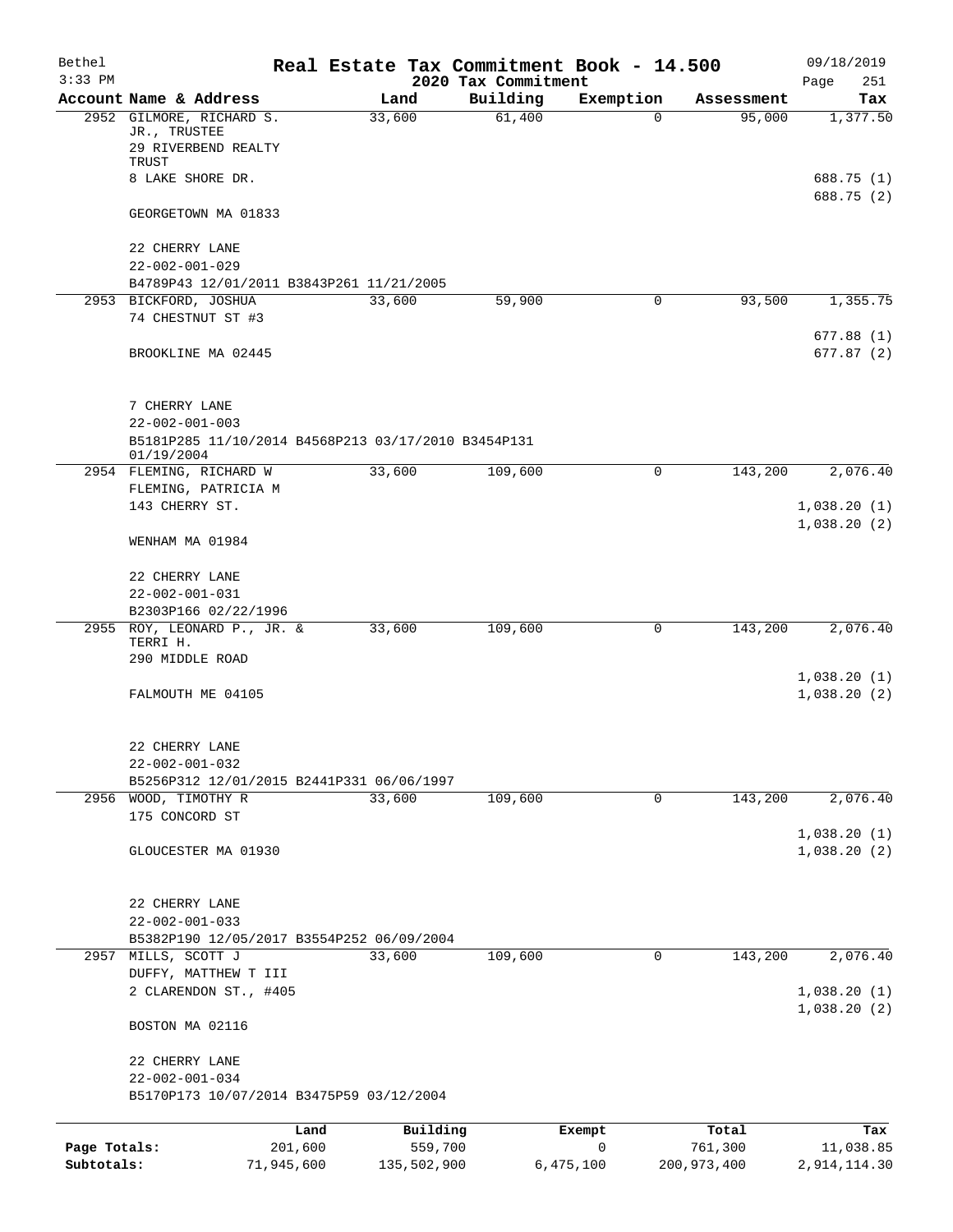| Account Name & Address<br>Building<br>Exemption<br>Land<br>Assessment<br>109,600<br>33,600<br>2958<br>COOK, SARAH<br>143,200<br>0<br>12 MONTROSE DRIVE<br>STRATHAM NH 03885<br>22 CHERRY LANE<br>$22 - 002 - 001 - 035$<br>B3617P30 10/27/2004<br>33,600<br>143,200<br>2959<br>EDGERLEY, ROBERT<br>109,600<br>0<br>EDGERLEY, NADRA<br>9 GRAPEVINE LANE<br>1,038.20(1)<br>1,038.20(2)<br>SCARBOROUGH ME 04074<br>22 CHERRY LANE<br>$22 - 002 - 001 - 036$<br>B5276P392 04/11/2016 B5276P390 04/11/2016 B4165P104<br>07/13/2007 B3063P2<br>33,600<br>65,800<br>0<br>99,400<br>2960 LAVENDA, RONALD G<br>LAVENDA, LINDA G<br>39 BROWNLEA RD.<br>720.65(1)<br>720.65(2)<br>FRAMINGHAM MA 01701<br>24 CHERRY LANE<br>$22 - 002 - 001 - 037$<br>B3525P243 05/14/2004<br>2961<br>WHITMAN, DAVID B<br>33,600<br>65,800<br>0<br>99,400<br>WHITMAN, KRISTEN C<br>27 UPLAND STREET<br>720.65(2)<br>HOLEBROOK MA 02343<br>24 CHERRY LANE<br>$22 - 002 - 001 - 038$<br>B5249P613 10/20/2015 B3583P115 08/30/2004<br>2962 RETI, KARL I<br>33,600<br>65,800<br>0<br>99,400<br>RETI, ELIZABETH M<br>42 CROSSBOW LANE<br>720.65(2)<br>NORTH ANDOVER MA 01845<br>24 CHERRY LANE<br>$22 - 002 - 001 - 039$<br>B3589P334 09/09/2004<br>93,500<br>1,355.75<br>2963 HEPPNER, CATHERINE J<br>33,600<br>59,900<br>0<br>2 DOWNING CT.<br>EXETER NH 03833<br>7 CHERRY LANE<br>$22 - 002 - 001 - 004$<br>B3717P109 05/13/2005<br><b>Duilding</b> | Bethel<br>$3:33$ PM | Real Estate Tax Commitment Book - 14.500 | 2020 Tax Commitment |  | 09/18/2019<br>Page<br>252  |
|-----------------------------------------------------------------------------------------------------------------------------------------------------------------------------------------------------------------------------------------------------------------------------------------------------------------------------------------------------------------------------------------------------------------------------------------------------------------------------------------------------------------------------------------------------------------------------------------------------------------------------------------------------------------------------------------------------------------------------------------------------------------------------------------------------------------------------------------------------------------------------------------------------------------------------------------------------------------------------------------------------------------------------------------------------------------------------------------------------------------------------------------------------------------------------------------------------------------------------------------------------------------------------------------------------------------------------------------------------------------------------------------------------------------------|---------------------|------------------------------------------|---------------------|--|----------------------------|
|                                                                                                                                                                                                                                                                                                                                                                                                                                                                                                                                                                                                                                                                                                                                                                                                                                                                                                                                                                                                                                                                                                                                                                                                                                                                                                                                                                                                                       |                     |                                          |                     |  | Tax                        |
|                                                                                                                                                                                                                                                                                                                                                                                                                                                                                                                                                                                                                                                                                                                                                                                                                                                                                                                                                                                                                                                                                                                                                                                                                                                                                                                                                                                                                       |                     |                                          |                     |  | 2,076.40                   |
|                                                                                                                                                                                                                                                                                                                                                                                                                                                                                                                                                                                                                                                                                                                                                                                                                                                                                                                                                                                                                                                                                                                                                                                                                                                                                                                                                                                                                       |                     |                                          |                     |  | 1,038.20(1)<br>1,038.20(2) |
|                                                                                                                                                                                                                                                                                                                                                                                                                                                                                                                                                                                                                                                                                                                                                                                                                                                                                                                                                                                                                                                                                                                                                                                                                                                                                                                                                                                                                       |                     |                                          |                     |  |                            |
|                                                                                                                                                                                                                                                                                                                                                                                                                                                                                                                                                                                                                                                                                                                                                                                                                                                                                                                                                                                                                                                                                                                                                                                                                                                                                                                                                                                                                       |                     |                                          |                     |  |                            |
|                                                                                                                                                                                                                                                                                                                                                                                                                                                                                                                                                                                                                                                                                                                                                                                                                                                                                                                                                                                                                                                                                                                                                                                                                                                                                                                                                                                                                       |                     |                                          |                     |  | 2,076.40                   |
|                                                                                                                                                                                                                                                                                                                                                                                                                                                                                                                                                                                                                                                                                                                                                                                                                                                                                                                                                                                                                                                                                                                                                                                                                                                                                                                                                                                                                       |                     |                                          |                     |  |                            |
|                                                                                                                                                                                                                                                                                                                                                                                                                                                                                                                                                                                                                                                                                                                                                                                                                                                                                                                                                                                                                                                                                                                                                                                                                                                                                                                                                                                                                       |                     |                                          |                     |  |                            |
|                                                                                                                                                                                                                                                                                                                                                                                                                                                                                                                                                                                                                                                                                                                                                                                                                                                                                                                                                                                                                                                                                                                                                                                                                                                                                                                                                                                                                       |                     |                                          |                     |  |                            |
|                                                                                                                                                                                                                                                                                                                                                                                                                                                                                                                                                                                                                                                                                                                                                                                                                                                                                                                                                                                                                                                                                                                                                                                                                                                                                                                                                                                                                       |                     |                                          |                     |  |                            |
|                                                                                                                                                                                                                                                                                                                                                                                                                                                                                                                                                                                                                                                                                                                                                                                                                                                                                                                                                                                                                                                                                                                                                                                                                                                                                                                                                                                                                       |                     |                                          |                     |  |                            |
|                                                                                                                                                                                                                                                                                                                                                                                                                                                                                                                                                                                                                                                                                                                                                                                                                                                                                                                                                                                                                                                                                                                                                                                                                                                                                                                                                                                                                       |                     |                                          |                     |  | 1,441.30                   |
|                                                                                                                                                                                                                                                                                                                                                                                                                                                                                                                                                                                                                                                                                                                                                                                                                                                                                                                                                                                                                                                                                                                                                                                                                                                                                                                                                                                                                       |                     |                                          |                     |  |                            |
|                                                                                                                                                                                                                                                                                                                                                                                                                                                                                                                                                                                                                                                                                                                                                                                                                                                                                                                                                                                                                                                                                                                                                                                                                                                                                                                                                                                                                       |                     |                                          |                     |  |                            |
|                                                                                                                                                                                                                                                                                                                                                                                                                                                                                                                                                                                                                                                                                                                                                                                                                                                                                                                                                                                                                                                                                                                                                                                                                                                                                                                                                                                                                       |                     |                                          |                     |  |                            |
|                                                                                                                                                                                                                                                                                                                                                                                                                                                                                                                                                                                                                                                                                                                                                                                                                                                                                                                                                                                                                                                                                                                                                                                                                                                                                                                                                                                                                       |                     |                                          |                     |  |                            |
|                                                                                                                                                                                                                                                                                                                                                                                                                                                                                                                                                                                                                                                                                                                                                                                                                                                                                                                                                                                                                                                                                                                                                                                                                                                                                                                                                                                                                       |                     |                                          |                     |  |                            |
|                                                                                                                                                                                                                                                                                                                                                                                                                                                                                                                                                                                                                                                                                                                                                                                                                                                                                                                                                                                                                                                                                                                                                                                                                                                                                                                                                                                                                       |                     |                                          |                     |  |                            |
|                                                                                                                                                                                                                                                                                                                                                                                                                                                                                                                                                                                                                                                                                                                                                                                                                                                                                                                                                                                                                                                                                                                                                                                                                                                                                                                                                                                                                       |                     |                                          |                     |  | 1,441.30                   |
|                                                                                                                                                                                                                                                                                                                                                                                                                                                                                                                                                                                                                                                                                                                                                                                                                                                                                                                                                                                                                                                                                                                                                                                                                                                                                                                                                                                                                       |                     |                                          |                     |  |                            |
|                                                                                                                                                                                                                                                                                                                                                                                                                                                                                                                                                                                                                                                                                                                                                                                                                                                                                                                                                                                                                                                                                                                                                                                                                                                                                                                                                                                                                       |                     |                                          |                     |  | 720.65(1)                  |
|                                                                                                                                                                                                                                                                                                                                                                                                                                                                                                                                                                                                                                                                                                                                                                                                                                                                                                                                                                                                                                                                                                                                                                                                                                                                                                                                                                                                                       |                     |                                          |                     |  |                            |
|                                                                                                                                                                                                                                                                                                                                                                                                                                                                                                                                                                                                                                                                                                                                                                                                                                                                                                                                                                                                                                                                                                                                                                                                                                                                                                                                                                                                                       |                     |                                          |                     |  |                            |
|                                                                                                                                                                                                                                                                                                                                                                                                                                                                                                                                                                                                                                                                                                                                                                                                                                                                                                                                                                                                                                                                                                                                                                                                                                                                                                                                                                                                                       |                     |                                          |                     |  |                            |
|                                                                                                                                                                                                                                                                                                                                                                                                                                                                                                                                                                                                                                                                                                                                                                                                                                                                                                                                                                                                                                                                                                                                                                                                                                                                                                                                                                                                                       |                     |                                          |                     |  | 1,441.30                   |
|                                                                                                                                                                                                                                                                                                                                                                                                                                                                                                                                                                                                                                                                                                                                                                                                                                                                                                                                                                                                                                                                                                                                                                                                                                                                                                                                                                                                                       |                     |                                          |                     |  |                            |
|                                                                                                                                                                                                                                                                                                                                                                                                                                                                                                                                                                                                                                                                                                                                                                                                                                                                                                                                                                                                                                                                                                                                                                                                                                                                                                                                                                                                                       |                     |                                          |                     |  | 720.65(1)                  |
|                                                                                                                                                                                                                                                                                                                                                                                                                                                                                                                                                                                                                                                                                                                                                                                                                                                                                                                                                                                                                                                                                                                                                                                                                                                                                                                                                                                                                       |                     |                                          |                     |  |                            |
|                                                                                                                                                                                                                                                                                                                                                                                                                                                                                                                                                                                                                                                                                                                                                                                                                                                                                                                                                                                                                                                                                                                                                                                                                                                                                                                                                                                                                       |                     |                                          |                     |  |                            |
|                                                                                                                                                                                                                                                                                                                                                                                                                                                                                                                                                                                                                                                                                                                                                                                                                                                                                                                                                                                                                                                                                                                                                                                                                                                                                                                                                                                                                       |                     |                                          |                     |  |                            |
|                                                                                                                                                                                                                                                                                                                                                                                                                                                                                                                                                                                                                                                                                                                                                                                                                                                                                                                                                                                                                                                                                                                                                                                                                                                                                                                                                                                                                       |                     |                                          |                     |  |                            |
|                                                                                                                                                                                                                                                                                                                                                                                                                                                                                                                                                                                                                                                                                                                                                                                                                                                                                                                                                                                                                                                                                                                                                                                                                                                                                                                                                                                                                       |                     |                                          |                     |  | 677.88(1)                  |
|                                                                                                                                                                                                                                                                                                                                                                                                                                                                                                                                                                                                                                                                                                                                                                                                                                                                                                                                                                                                                                                                                                                                                                                                                                                                                                                                                                                                                       |                     |                                          |                     |  | 677.87(2)                  |
|                                                                                                                                                                                                                                                                                                                                                                                                                                                                                                                                                                                                                                                                                                                                                                                                                                                                                                                                                                                                                                                                                                                                                                                                                                                                                                                                                                                                                       |                     |                                          |                     |  |                            |
|                                                                                                                                                                                                                                                                                                                                                                                                                                                                                                                                                                                                                                                                                                                                                                                                                                                                                                                                                                                                                                                                                                                                                                                                                                                                                                                                                                                                                       |                     |                                          |                     |  |                            |
|                                                                                                                                                                                                                                                                                                                                                                                                                                                                                                                                                                                                                                                                                                                                                                                                                                                                                                                                                                                                                                                                                                                                                                                                                                                                                                                                                                                                                       |                     |                                          |                     |  |                            |
|                                                                                                                                                                                                                                                                                                                                                                                                                                                                                                                                                                                                                                                                                                                                                                                                                                                                                                                                                                                                                                                                                                                                                                                                                                                                                                                                                                                                                       |                     |                                          |                     |  |                            |
|                                                                                                                                                                                                                                                                                                                                                                                                                                                                                                                                                                                                                                                                                                                                                                                                                                                                                                                                                                                                                                                                                                                                                                                                                                                                                                                                                                                                                       |                     |                                          |                     |  |                            |

|              | Land       | Building    | Exempt    | Total       | Tax          |
|--------------|------------|-------------|-----------|-------------|--------------|
| Page Totals: | 201,600    | 476,500     |           | 678,100     | 9,832.45     |
| Subtotals:   | 72,147,200 | 135,979,400 | 6,475,100 | 201,651,500 | 2,923,946.75 |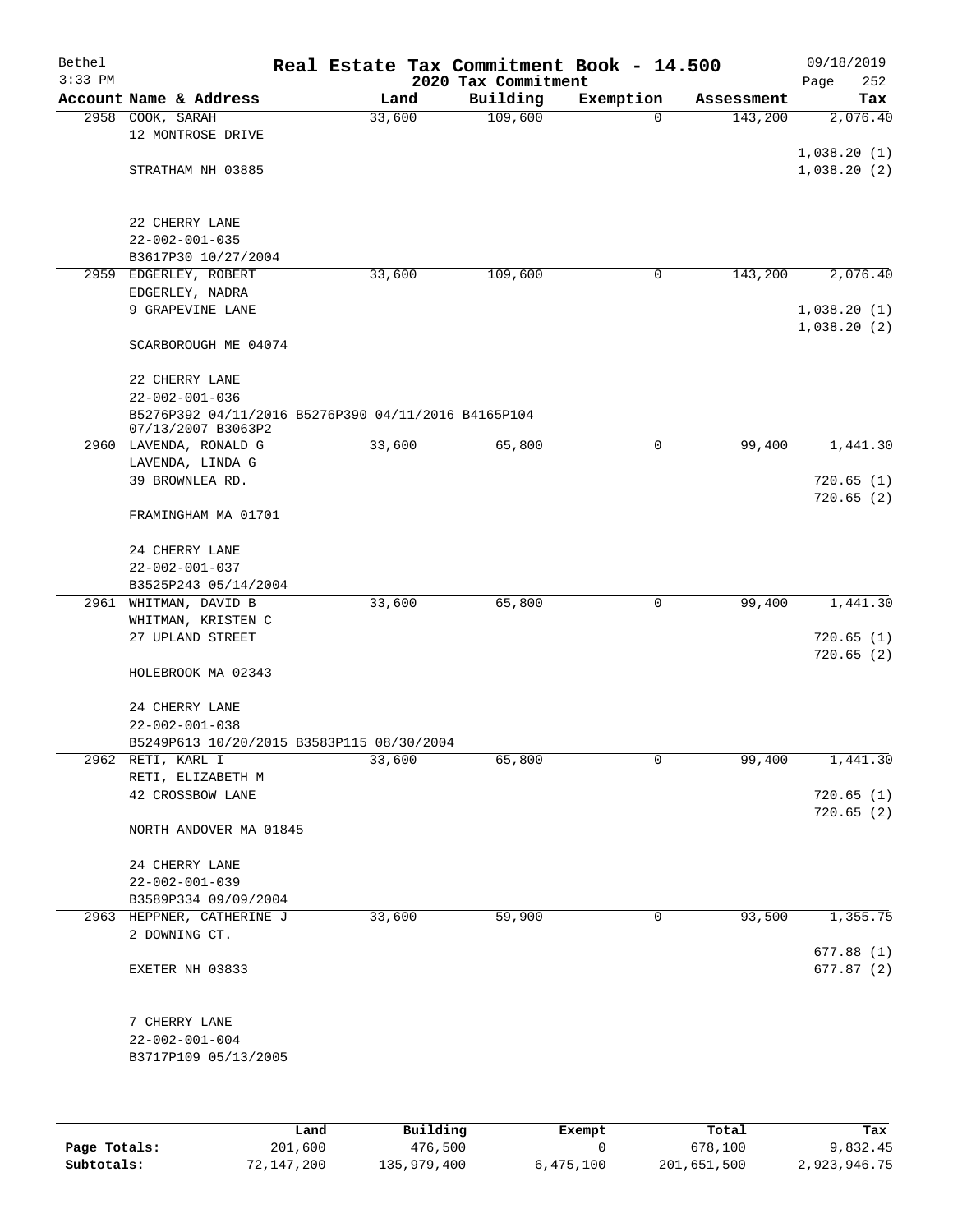| Bethel<br>$3:33$ PM |                                                                                        |        | 2020 Tax Commitment | Real Estate Tax Commitment Book - 14.500 |            | 09/18/2019<br>Page<br>253  |
|---------------------|----------------------------------------------------------------------------------------|--------|---------------------|------------------------------------------|------------|----------------------------|
|                     | Account Name & Address                                                                 | Land   | Building            | Exemption                                | Assessment | Tax                        |
|                     | 2964 DEMARIA, ROBERT J<br>104 ALEHSON ST                                               | 33,600 | 65,800              | $\Omega$                                 | 99,400     | 1,441.30                   |
|                     | RYE NH 03870                                                                           |        |                     |                                          |            | 720.65(1)<br>720.65(2)     |
|                     |                                                                                        |        |                     |                                          |            |                            |
|                     | 24 CHERRY LANE<br>$22 - 002 - 001 - 040$<br>B3131P40 06/28/2002                        |        |                     |                                          |            |                            |
| 2965                | SIVRET, WILLIAM TTE                                                                    | 33,600 | 117,500             | 0                                        | 151,100    | 2,190.95                   |
|                     | SIVRET, ANN-MARIE TTE                                                                  |        |                     |                                          |            |                            |
|                     | 37 LAWS LANE                                                                           |        |                     |                                          |            | 1,095.48(1)                |
|                     |                                                                                        |        |                     |                                          |            | 1,095.47(2)                |
|                     | STOW MA 01775                                                                          |        |                     |                                          |            |                            |
|                     | 24 CHERRY LANE                                                                         |        |                     |                                          |            |                            |
|                     | $22 - 002 - 001 - 041$                                                                 |        |                     |                                          |            |                            |
|                     | B5444P635 12/06/2018 B2784P36 01/07/2000                                               |        |                     |                                          |            |                            |
|                     | 2966 WILLARD, ABBOTT                                                                   | 33,600 | 117,500             | 0                                        | 151,100    | 2,190.95                   |
|                     | WILLARD, JENNIFER                                                                      |        |                     |                                          |            |                            |
|                     | 357 PACKERS FALLS ROAD                                                                 |        |                     |                                          |            | 1,095.48(1)                |
|                     | DURHAM NH 03824                                                                        |        |                     |                                          |            | 1,095.47(2)                |
|                     | 24 CHERRY LANE                                                                         |        |                     |                                          |            |                            |
|                     | $22 - 002 - 001 - 042$                                                                 |        |                     |                                          |            |                            |
|                     | B5439P510 10/29/2018 B3067P145 02/11/2002                                              |        |                     |                                          |            |                            |
|                     | 2967 LYONS, JEFFREY                                                                    | 33,600 | 117,500             | 0                                        | 151,100    | 2,190.95                   |
|                     | LYONS, KELLY                                                                           |        |                     |                                          |            |                            |
|                     | 43 ARDSMOOR ROAD                                                                       |        |                     |                                          |            | 1,095.48(1)<br>1,095.47(2) |
|                     | MELROSE MA 02176                                                                       |        |                     |                                          |            |                            |
|                     | 24 CHERRY LANE                                                                         |        |                     |                                          |            |                            |
|                     | $22 - 002 - 001 - 043$                                                                 |        |                     |                                          |            |                            |
|                     | B5410P462 05/31/2018 B5255P412 11/23/2015 B4418P138<br>03/23/2009 B3603P248 09/22/2004 |        |                     |                                          |            |                            |
|                     | 2968 CHISMARK, ANTHONY &<br>KATHERINE, TRUSTEES                                        | 33,600 | 117,500             | 0                                        | 151,100    | 2,190.95                   |
|                     | CHISMARK FAMILY TRUST                                                                  |        |                     |                                          |            |                            |
|                     | 88 QUINCY DR.                                                                          |        |                     |                                          |            | 1,095.48(1)                |
|                     |                                                                                        |        |                     |                                          |            | 1,095.47(2)                |
|                     | BEDFORD NH 03110                                                                       |        |                     |                                          |            |                            |
|                     | 24 CHERRY LANE                                                                         |        |                     |                                          |            |                            |
|                     | $22 - 002 - 001 - 044$                                                                 |        |                     |                                          |            |                            |
|                     | B5077P169 12/26/2013 B2786P304 01/14/2000                                              |        |                     |                                          |            |                            |
|                     | 2969 GILLESPIE, JOHN K                                                                 | 33,600 | 106,900             | $\mathbf 0$                              | 140,500    | 2,037.25                   |
|                     | GILLESPIE, CHERYL G                                                                    |        |                     |                                          |            |                            |
|                     | 287 HUNTER WAY                                                                         |        |                     |                                          |            | 1,018.63(1)                |
|                     | FALMOUTH ME 04105                                                                      |        |                     |                                          |            | 1,018.62(2)                |
|                     | 7 CHERRY LANE                                                                          |        |                     |                                          |            |                            |
|                     | $22 - 002 - 001 - 005$                                                                 |        |                     |                                          |            |                            |
|                     | B4642P53 10/05/2010 B3572P19 09/13/2004                                                |        |                     |                                          |            |                            |
|                     |                                                                                        |        |                     |                                          |            |                            |
|                     |                                                                                        |        |                     |                                          |            |                            |
|                     |                                                                                        |        |                     |                                          |            |                            |

|              | Land       | Building    | Exempt    | Total       | Tax          |
|--------------|------------|-------------|-----------|-------------|--------------|
| Page Totals: | 201,600    | 642,700     |           | 844,300     | 12,242.35    |
| Subtotals:   | 72,348,800 | 136,622,100 | 6,475,100 | 202,495,800 | 2,936,189.10 |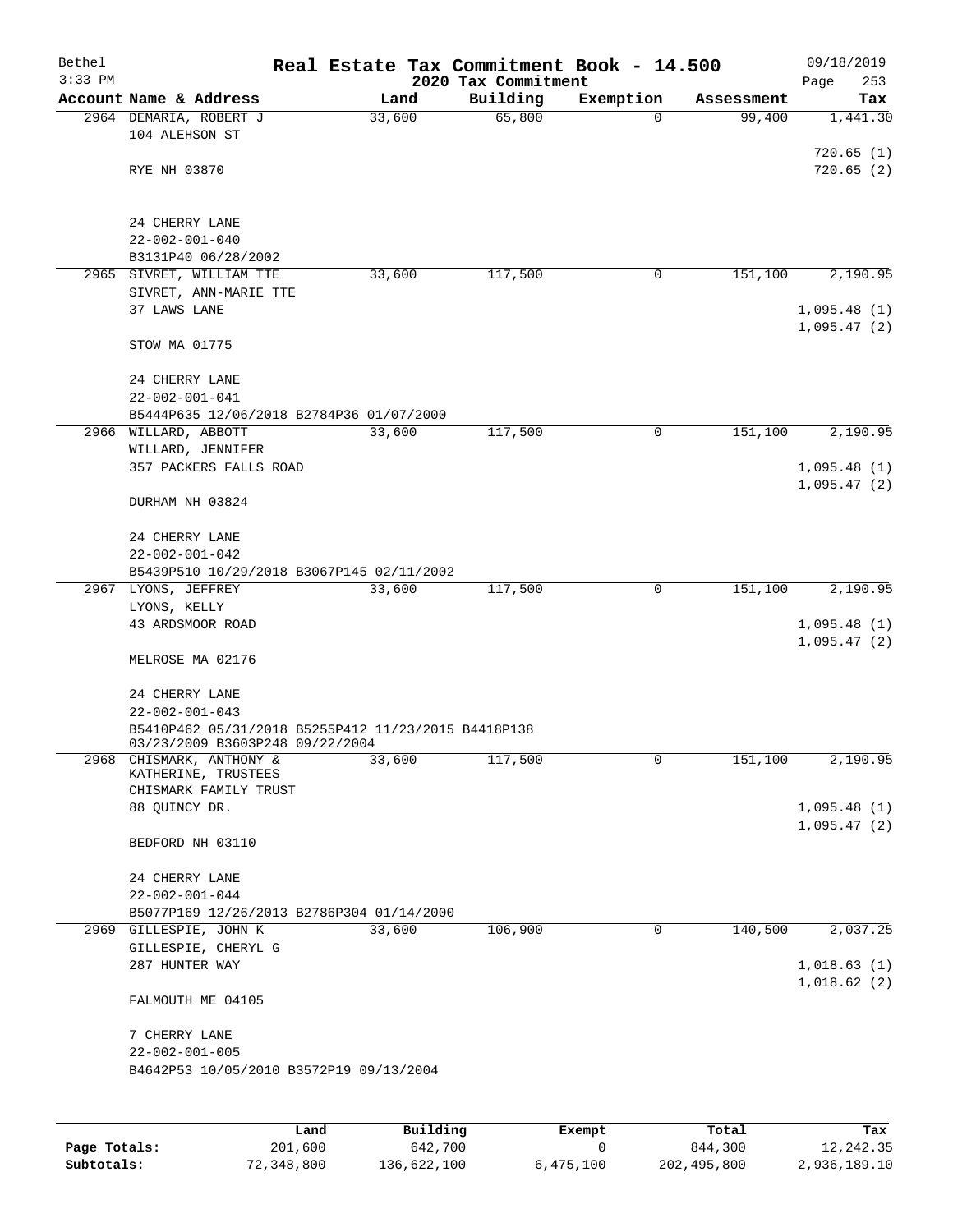| Bethel       |                                                    |       |          |                                 | Real Estate Tax Commitment Book - 14.500 |            | 09/18/2019         |
|--------------|----------------------------------------------------|-------|----------|---------------------------------|------------------------------------------|------------|--------------------|
| $3:33$ PM    | Account Name & Address                             |       | Land     | 2020 Tax Commitment<br>Building | Exemption                                | Assessment | Page<br>254<br>Tax |
| 2970         | CRAIG, ALEXA K.                                    |       | 33,600   | 106,900                         | 0                                        | 140,500    | 2,037.25           |
|              | CRAIG, ANTHONY K.                                  |       |          |                                 |                                          |            |                    |
|              | 16 LONGMEADOW RD                                   |       |          |                                 |                                          |            | 1,018.63(1)        |
|              |                                                    |       |          |                                 |                                          |            | 1,018.62(2)        |
|              | CUMBERLAND FORESIDE ME                             |       |          |                                 |                                          |            |                    |
|              | 04110                                              |       |          |                                 |                                          |            |                    |
|              | 7 CHERRY LANE                                      |       |          |                                 |                                          |            |                    |
|              | $22 - 002 - 001 - 006$                             |       |          |                                 |                                          |            |                    |
|              | B5450P822 02/04/2019 B3001P150 09/21/2001          |       |          |                                 |                                          |            |                    |
|              | 2971 CURTIS, BETHANY S                             |       | 33,600   | 106,900                         | 0                                        | 140,500    | 2,037.25           |
|              | CURTIS, ANDREW M                                   |       |          |                                 |                                          |            |                    |
|              | 86 HIGH MEADOW LANE                                |       |          |                                 |                                          |            | 1,018.63(1)        |
|              |                                                    |       |          |                                 |                                          |            | 1,018.62(2)        |
|              | WAKEFIELD RI 02879                                 |       |          |                                 |                                          |            |                    |
|              |                                                    |       |          |                                 |                                          |            |                    |
|              | 7 CHERRY LANE                                      |       |          |                                 |                                          |            |                    |
|              | $22 - 002 - 001 - 007$                             |       |          |                                 |                                          |            |                    |
|              | B3553P316 07/14/2004                               |       |          |                                 |                                          |            |                    |
| 2972         | OGDEN, DIANE                                       |       | 33,600   | 106,900                         | 0                                        | 140,500    | 2,037.25           |
|              | MONGEON, BETHANY C                                 |       |          |                                 |                                          |            |                    |
|              | <b>GOEBEL % SAFE HARBOR</b><br>MARINA              |       |          |                                 |                                          |            | 1,018.63(1)        |
|              | 6810 FRONT ST #178                                 |       |          |                                 |                                          |            | 1,018.62(2)        |
|              | STOCK ISLAND FL 33040                              |       |          |                                 |                                          |            |                    |
|              |                                                    |       |          |                                 |                                          |            |                    |
|              | 7 CHERRY LANE                                      |       |          |                                 |                                          |            |                    |
|              | $22 - 002 - 001 - 008$                             |       |          |                                 |                                          |            |                    |
|              | B3247P120 02/17/2003                               |       |          |                                 |                                          |            |                    |
|              | 2973 LEAVITT, CHRISTOPHER                          |       | 33,600   | 60,600                          | 0                                        | 94,200     | 1,365.90           |
|              | TANG, GRACE CHEN                                   |       |          |                                 |                                          |            |                    |
|              | 288 MAGNOLIA AVE.                                  |       |          |                                 |                                          |            | 682.95 (1)         |
|              |                                                    |       |          |                                 |                                          |            | 682.95 (2)         |
|              | GLOUCESTER MA 01930                                |       |          |                                 |                                          |            |                    |
|              | 9 CHERRY LANE                                      |       |          |                                 |                                          |            |                    |
|              | $22 - 002 - 001 - 009$                             |       |          |                                 |                                          |            |                    |
|              | B5293P230 07/19/2016 B5293P206 07/19/2016 B4440P28 |       |          |                                 |                                          |            |                    |
|              | 05/13/2009 B3850P65 09/21/2005                     |       |          |                                 |                                          |            |                    |
|              | 2974 SWANDEROSA                                    |       | 12,800   | $\Omega$                        | $\Omega$                                 | 12,800     | 185.60             |
|              | C/O JAMES SWAN                                     | Acres | 30.00    |                                 |                                          |            |                    |
|              | 74 SUNDAY RIVER RD                                 |       |          |                                 |                                          |            | 92.80(1)           |
|              |                                                    |       |          |                                 |                                          |            | 92.80(2)           |
|              | BETHEL ME 04217                                    |       |          |                                 |                                          |            |                    |
|              |                                                    |       |          |                                 |                                          |            |                    |
|              | SUNDAY RIVER RD E/S<br>$22 - 003$                  |       |          |                                 |                                          |            |                    |
|              | B2728P290 07/27/1999                               |       |          |                                 |                                          |            |                    |
|              | 2975 HARRINGTON, FRANKLIN                          |       | 45,900   | 0                               | 0                                        | 45,900     | 665.55             |
|              | 740 MAYVILLE RD.                                   | Acres | 160.00   |                                 |                                          |            |                    |
|              |                                                    |       |          |                                 |                                          |            | 332.78 (1)         |
|              | BETHEL ME 04217                                    |       |          |                                 |                                          |            | 332.77 (2)         |
|              |                                                    |       |          |                                 |                                          |            |                    |
|              |                                                    |       |          |                                 |                                          |            |                    |
|              | EMERY RD                                           |       |          |                                 |                                          |            |                    |
|              | $22 - 004$                                         |       |          |                                 |                                          |            |                    |
|              | B848P183 02/11/1975                                |       |          |                                 |                                          |            |                    |
|              |                                                    |       |          |                                 |                                          |            |                    |
|              |                                                    | Land  | Building |                                 | Exempt                                   | Total      | Tax                |
| Page Totals: | 193,100                                            |       | 381,300  |                                 | $\mathbf 0$                              | 574,400    | 8,328.80           |

**Subtotals:** 72,541,900 137,003,400 6,475,100 203,070,200 2,944,517.90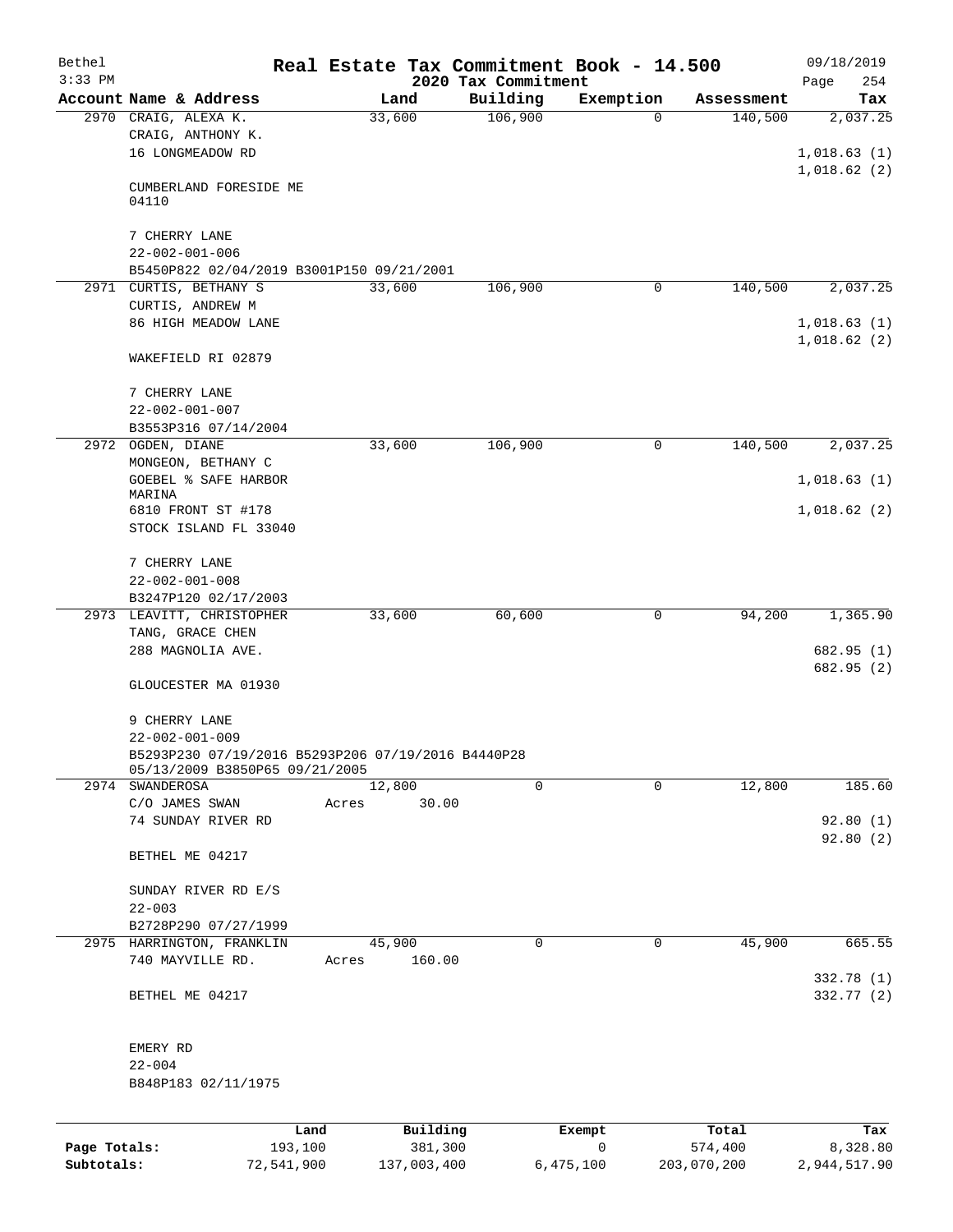| Bethel<br>$3:33$ PM |                                                 |         |        | 2020 Tax Commitment | Real Estate Tax Commitment Book - 14.500 |            | 09/18/2019<br>255<br>Page  |
|---------------------|-------------------------------------------------|---------|--------|---------------------|------------------------------------------|------------|----------------------------|
|                     | Account Name & Address                          |         | Land   | Building            | Exemption                                | Assessment | Tax                        |
|                     | 2976 CHADBOURNE TREE FARMS,<br>LLC              | 105,700 |        | $\mathsf{O}$        | $\Omega$                                 | 105,700    | 1,532.65                   |
|                     | PO BOX 1750                                     | Acres   | 125.80 |                     |                                          |            |                            |
|                     | BETHEL ME 04217                                 |         |        |                     |                                          |            | 766.33(1)<br>766.32(2)     |
|                     | RTE 2 N/S                                       |         |        |                     |                                          |            |                            |
|                     | $22 - 005$<br>B3652P43 12/29/2004               |         |        |                     |                                          |            |                            |
|                     | 2977 ROBERTS POULTRY FARM                       | 1,600   |        | $\Omega$            | 0                                        | 1,600      | 23.20                      |
|                     | 740 MAYVILLE ROAD                               | Acres   | 3.00   |                     |                                          |            | 11.60(1)                   |
|                     | BETHEL ME 04217                                 |         |        |                     |                                          |            | 11.60(2)                   |
|                     | RTE 2 N/S                                       |         |        |                     |                                          |            |                            |
|                     | $22 - 005 - 001 - 002$                          |         |        |                     |                                          |            |                            |
|                     | 2979 HARRINGTON, SHEILA                         |         | 5,400  | $\mathbf 0$         | $\mathbf 0$                              | 5,400      | 78.30                      |
|                     | 740 MAYVILLE RD                                 | Acres   | 8.10   |                     |                                          |            |                            |
|                     | BETHEL ME 04217                                 |         |        |                     |                                          |            | 39.15(1)<br>39.15(2)       |
|                     | RTE 2 N/S                                       |         |        |                     |                                          |            |                            |
|                     | $22 - 007$                                      |         |        |                     |                                          |            |                            |
|                     | B1760P208 09/28/1990                            |         |        |                     |                                          |            |                            |
|                     | 2980 MURPHY, DAVID                              | 66,900  |        | 157,100             | 20,000                                   | 204,000    | 2,958.00                   |
|                     | MURPHY, NANCY                                   | Acres   | 45.00  |                     | 01 Homestead (HM)                        |            |                            |
|                     | 844 MAYVILLE ROAD                               |         |        |                     |                                          |            | 1,479.00(1)                |
|                     | BETHEL ME 04217                                 |         |        |                     |                                          |            | 1,479.00(2)                |
|                     | 844 MAYVILLE RD.                                |         |        |                     |                                          |            |                            |
|                     | $22 - 008$                                      |         |        |                     |                                          |            |                            |
|                     | B1815P129 07/01/1991<br>2981 ST. PIERRE, EDWARD | 52,900  |        | 500                 | 0                                        | 53,400     | 774.30                     |
|                     | ST. PIERRE, CONNIE                              | Acres   | 68.00  |                     |                                          |            |                            |
|                     | 894 MAYVILLE RD.                                |         |        |                     |                                          |            | 387.15(1)                  |
|                     |                                                 |         |        |                     |                                          |            | 387.15(2)                  |
|                     | BETHEL ME 04217                                 |         |        |                     |                                          |            |                            |
|                     | RTE 2 N/S                                       |         |        |                     |                                          |            |                            |
|                     | $22 - 009$                                      |         |        |                     |                                          |            |                            |
|                     | B2677P96 03/10/1999                             |         |        |                     |                                          |            |                            |
| 2982                | ST. PIERRE, EDWARD                              | 48,500  |        | 202,200             | 20,000                                   | 230,700    | 3, 345. 15                 |
|                     | ST. PIERRE, CONNIE                              | Acres   | 12.00  |                     | 01 Homestead (HM)                        |            |                            |
|                     | 894 MAYVILLE ROAD                               |         |        |                     |                                          |            | 1,672.58(1)<br>1,672.57(2) |
|                     | BETHEL ME 04217                                 |         |        |                     |                                          |            |                            |
|                     | 894 MAYVILLE RD.                                |         |        |                     |                                          |            |                            |
|                     | $22 - 010$<br>B1096P267 10/28/1980              |         |        |                     |                                          |            |                            |
|                     |                                                 |         |        |                     |                                          |            |                            |

|              | Land       | Building      | Exempt    | Total       | Tax          |
|--------------|------------|---------------|-----------|-------------|--------------|
| Page Totals: | 281,000    | 359,800       | 40,000    | 600,800     | 8,711.60     |
| Subtotals:   | 72,822,900 | 137, 363, 200 | 6.515.100 | 203,671,000 | 2,953,229.50 |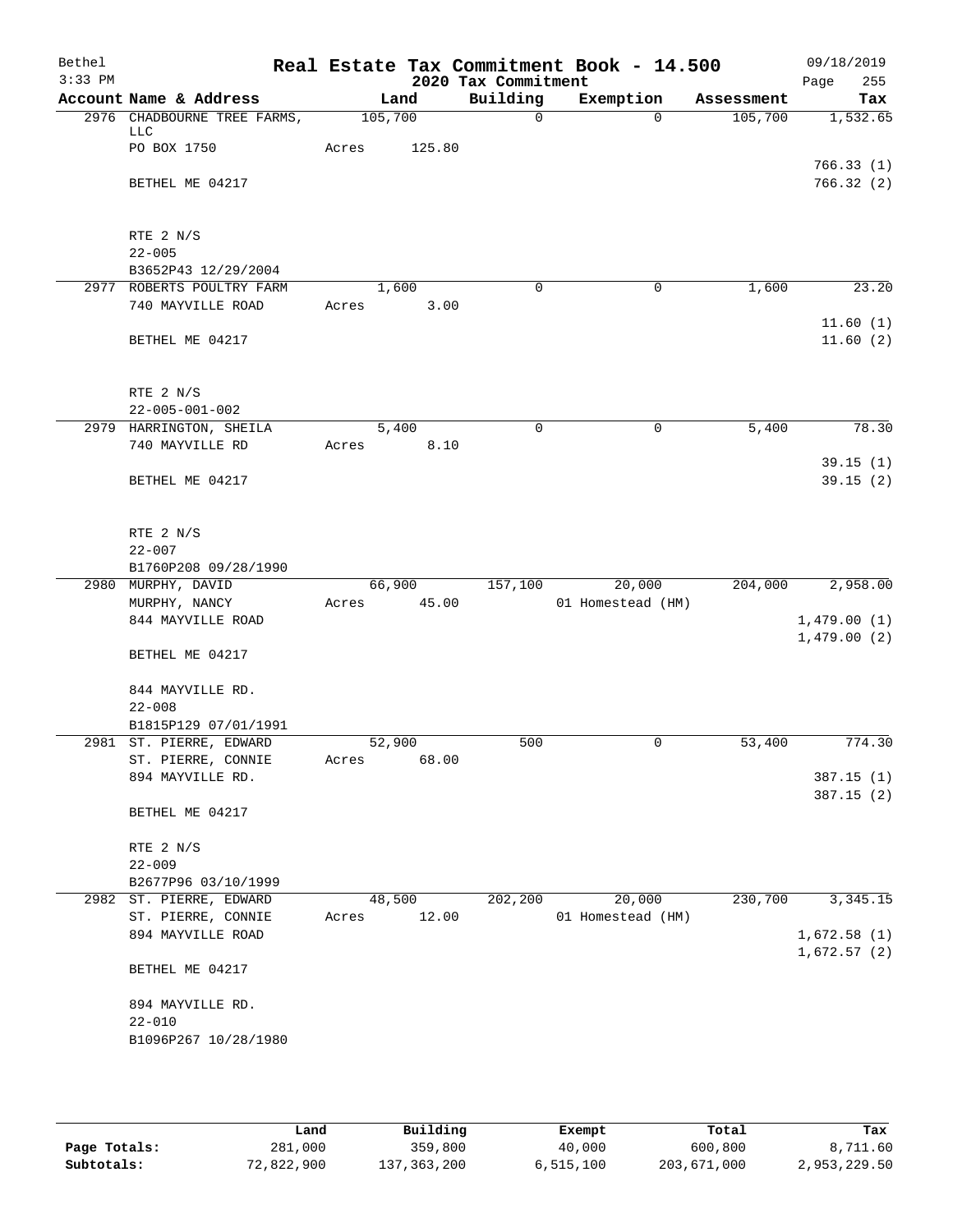| Bethel       |                                                                   |       |          |                                 | Real Estate Tax Commitment Book - 14.500 |            | 09/18/2019           |  |  |
|--------------|-------------------------------------------------------------------|-------|----------|---------------------------------|------------------------------------------|------------|----------------------|--|--|
| $3:33$ PM    | Account Name & Address                                            |       | Land     | 2020 Tax Commitment<br>Building | Exemption                                | Assessment | 256<br>Page<br>Tax   |  |  |
|              | 2983 DOLLOFF, HELEN H                                             |       | 19,900   | $\mathsf{O}$                    | $\Omega$                                 | 19,900     | 288.55               |  |  |
|              | P.O. BOX 117                                                      | Acres | 69.00    |                                 |                                          |            |                      |  |  |
|              |                                                                   |       |          |                                 |                                          |            | 144.28(1)            |  |  |
|              | HANOVER ME 04237                                                  |       |          |                                 |                                          |            | 144.27(2)            |  |  |
|              |                                                                   |       |          |                                 |                                          |            |                      |  |  |
|              | RTE 2 N/S                                                         |       |          |                                 |                                          |            |                      |  |  |
|              | $22 - 011$                                                        |       |          |                                 |                                          |            |                      |  |  |
|              | B2215P109 04/24/1995                                              |       |          |                                 |                                          |            |                      |  |  |
|              | 2985 BERRY, DAVID F.,                                             |       | 47,900   | 236,300                         | 0                                        | 284,200    | 4,120.90             |  |  |
|              | TRUSTEE<br>51 LONE PINE ROAD                                      | Acres | 3.70     |                                 |                                          |            |                      |  |  |
|              |                                                                   |       |          |                                 |                                          |            | 2,060.45(1)          |  |  |
|              | NEWRY ME 04261                                                    |       |          |                                 |                                          |            | 2,060.45(2)          |  |  |
|              |                                                                   |       |          |                                 |                                          |            |                      |  |  |
|              |                                                                   |       |          |                                 |                                          |            |                      |  |  |
|              | 1116 MAYVILLE RD.                                                 |       |          |                                 |                                          |            |                      |  |  |
|              | $22 - 013$<br>B5397P164 03/15/2018 B5341P447 04/24/2017 B5333P192 |       |          |                                 |                                          |            |                      |  |  |
|              | 03/02/2017 B1146P202 01/12/1982                                   |       |          |                                 |                                          |            |                      |  |  |
|              | 2986 LITTLEHALE, TERRI                                            |       | 900      | $\Omega$                        | $\Omega$                                 | 900        | 13.05                |  |  |
|              | 31 LONE PINE ROAD                                                 | Acres | 3.01     |                                 |                                          |            |                      |  |  |
|              |                                                                   |       |          |                                 |                                          |            | 6.53(1)              |  |  |
|              | NEWRY ME 04261                                                    |       |          |                                 |                                          |            | 6.52(2)              |  |  |
|              |                                                                   |       |          |                                 |                                          |            |                      |  |  |
|              | RTE 2 N/S                                                         |       |          |                                 |                                          |            |                      |  |  |
|              | $22 - 014$                                                        |       |          |                                 |                                          |            |                      |  |  |
|              | B2507P78 12/17/1997 B1241P203 12/20/1983                          |       |          |                                 |                                          |            |                      |  |  |
|              | 2987 BERRY, SUSAN                                                 |       | 6,100    | $\mathbf 0$                     | 0                                        | 6,100      | 88.45                |  |  |
|              | 1166 MAYVILLE ROAD                                                | Acres | 0.53     |                                 |                                          |            |                      |  |  |
|              | NEWRY ME 04261                                                    |       |          |                                 |                                          |            | 44.23(1)<br>44.22(2) |  |  |
|              |                                                                   |       |          |                                 |                                          |            |                      |  |  |
|              |                                                                   |       |          |                                 |                                          |            |                      |  |  |
|              | RTE 2 N/S                                                         |       |          |                                 |                                          |            |                      |  |  |
|              | $22 - 015$                                                        |       |          |                                 |                                          |            |                      |  |  |
|              | B5416P425 07/03/2018 B5239P600 08/24/2015                         |       | 68,800   |                                 | 0                                        |            | 2,569.40             |  |  |
|              | 2988 CALIRI, JENNY<br>CALIRI, FRANK                               | Acres | 5.30     | 108,400                         |                                          | 177,200    |                      |  |  |
|              | 8 BERTWELL RD.                                                    |       |          |                                 |                                          |            | 1,284.70(1)          |  |  |
|              |                                                                   |       |          |                                 |                                          |            | 1,284.70(2)          |  |  |
|              | LEXINGTON MA 02420                                                |       |          |                                 |                                          |            |                      |  |  |
|              |                                                                   |       |          |                                 |                                          |            |                      |  |  |
|              | 35 BEAR POINT RD.<br>$22 - 016$                                   |       |          |                                 |                                          |            |                      |  |  |
|              | B3399P189 10/14/2003 B3399P189 10/14/2003                         |       |          |                                 |                                          |            |                      |  |  |
|              | 2989 BALL, KEVIN J                                                |       | 65,500   | 137,600                         | 0                                        | 203,100    | 2,944.95             |  |  |
|              | BALL, SUZANNE P                                                   | Acres | 2.82     |                                 |                                          |            |                      |  |  |
|              | 8 VICTORY DR                                                      |       |          |                                 |                                          |            | 1,472.48(1)          |  |  |
|              |                                                                   |       |          |                                 |                                          |            | 1,472.47(2)          |  |  |
|              | ENGLISHTOWN NJ 07726                                              |       |          |                                 |                                          |            |                      |  |  |
|              | 5 BEAR POINT ROAD                                                 |       |          |                                 |                                          |            |                      |  |  |
|              | $22 - 016 - 002$                                                  |       |          |                                 |                                          |            |                      |  |  |
|              | B4715P188 05/06/2011                                              |       |          |                                 |                                          |            |                      |  |  |
|              |                                                                   |       |          |                                 |                                          |            |                      |  |  |
|              |                                                                   |       |          |                                 |                                          |            |                      |  |  |
|              |                                                                   | Land  | Building |                                 | Exempt                                   | Total      | Tax                  |  |  |
| Page Totals: | 209,100                                                           |       | 482,300  |                                 | 0                                        | 691,400    | 10,025.30            |  |  |

**Subtotals:** 73,032,000 137,845,500 6,515,100 204,362,400 2,963,254.80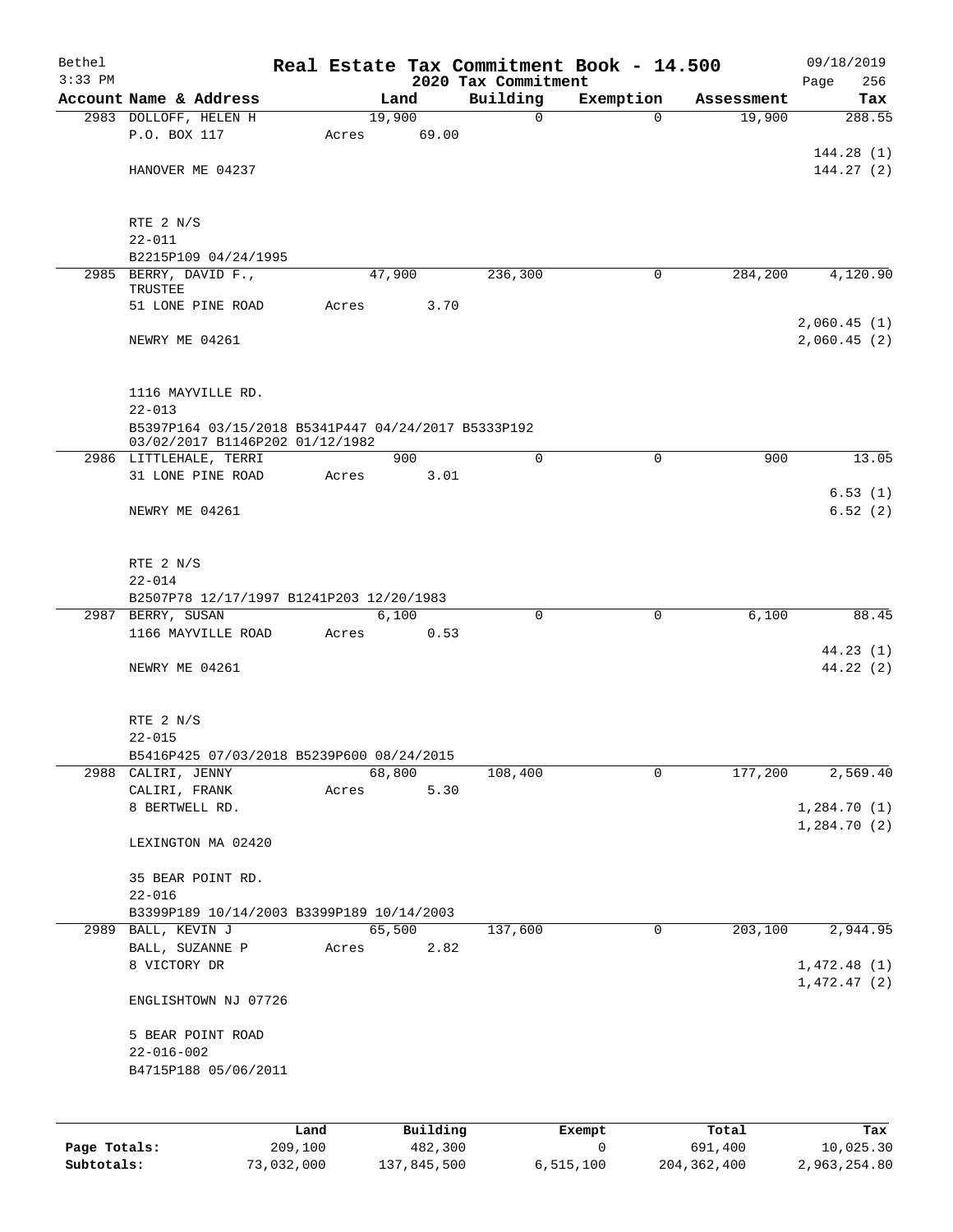| Bethel    |                                                                                                           |        |      |                     | Real Estate Tax Commitment Book - 14.500 |            | 09/18/2019                 |
|-----------|-----------------------------------------------------------------------------------------------------------|--------|------|---------------------|------------------------------------------|------------|----------------------------|
| $3:33$ PM |                                                                                                           |        |      | 2020 Tax Commitment |                                          |            | Page<br>257                |
|           | Account Name & Address                                                                                    |        | Land | Building            | Exemption                                | Assessment | Tax                        |
|           | 2990 GILBERT, GREGORY P                                                                                   | 65,500 |      | 330,000             | $\Omega$                                 | 395,500    | 5,734.75                   |
|           | GILBERT, MARY ELLEN                                                                                       | Acres  | 2.82 |                     |                                          |            |                            |
|           | 9 POWDERHOUSE LANE                                                                                        |        |      |                     |                                          |            | 2,867.38(1)<br>2,867.37(2) |
|           | BOXFORD MA 01921                                                                                          |        |      |                     |                                          |            |                            |
|           | 2 LANGLEY RD.                                                                                             |        |      |                     |                                          |            |                            |
|           | $22 - 016 - 003$                                                                                          |        |      |                     |                                          |            |                            |
|           | B5218P157 04/21/2014 B5144P100 08/04/2014 B5144P95<br>08/04/2014 B5144P92 08/04/2014 B3593P163 09/15/2004 |        |      |                     |                                          |            |                            |
|           | 2991 BRUNNICK, MICHAEL                                                                                    | 55,000 |      | $\Omega$            | $\Omega$                                 | 55,000     | 797.50                     |
|           | BRUNNICK, ANYA PURI                                                                                       | Acres  | 2.40 |                     |                                          |            |                            |
|           | 18 BROAD STREET                                                                                           |        |      |                     |                                          |            | 398.75 (1)                 |
|           |                                                                                                           |        |      |                     |                                          |            | 398.75 (2)                 |
|           | NEWBURYPORT MA 01950                                                                                      |        |      |                     |                                          |            |                            |
|           | LANGLEY RD.                                                                                               |        |      |                     |                                          |            |                            |
|           | $22 - 016 - 004$                                                                                          |        |      |                     |                                          |            |                            |
|           | B5429P260 09/06/2018 B5092P117 02/25/2014 B3385P119<br>09/29/2003                                         |        |      |                     |                                          |            |                            |
|           | 2992 SCHNEIDER, JOHN C &                                                                                  | 55,700 |      | $\Omega$            | 0                                        | 55,700     | 807.65                     |
|           | SUZANNE M, TRUSTEES<br>THE SCHNEIDER FAMILY                                                               |        | 2.70 |                     |                                          |            |                            |
|           | REALTY TRUST                                                                                              | Acres  |      |                     |                                          |            |                            |
|           | 17 CENTRAL ST. UNIT 7                                                                                     |        |      |                     |                                          |            | 403.83(1)                  |
|           |                                                                                                           |        |      |                     |                                          |            | 403.82(2)                  |
|           | SALEM MA 01970 3781                                                                                       |        |      |                     |                                          |            |                            |
|           | LANGELEY RD                                                                                               |        |      |                     |                                          |            |                            |
|           | $22 - 016 - 005$                                                                                          |        |      |                     |                                          |            |                            |
|           | B5092P117 02/25/2014 B2547P97 04/17/1998                                                                  |        |      |                     |                                          |            |                            |
|           | 2993 BRUNNICK, MICHAEL                                                                                    | 65,100 |      | 158,500             | $\Omega$                                 | 223,600    | 3,242.20                   |
|           | BRUNNICK, ANYA PURI                                                                                       | Acres  | 2.60 |                     |                                          |            |                            |
|           | 18 BROAD STREET                                                                                           |        |      |                     |                                          |            | 1,621.10(1)                |
|           |                                                                                                           |        |      |                     |                                          |            | 1,621.10(2)                |
|           | NEWBURYPORT MA 01950                                                                                      |        |      |                     |                                          |            |                            |
|           | <b>30 LANGELEY RD</b>                                                                                     |        |      |                     |                                          |            |                            |
|           | $22 - 016 - 006$                                                                                          |        |      |                     |                                          |            |                            |
|           | B5407P361 05/11/2018 B5092P117 02/25/2014 B1396P6<br>06/06/1986                                           |        |      |                     |                                          |            |                            |
|           | 2994 KIRLEIS, ERIC                                                                                        | 65,900 |      | 41,100              | 0                                        | 107,000    | 1,551.50                   |
|           | KIRLEIS, KATHLEEN                                                                                         | Acres  | 3.05 |                     |                                          |            |                            |
|           | 71 BOYLSTON ST                                                                                            |        |      |                     |                                          |            | 775.75(1)                  |
|           | JAMAICA PLAIN MA 02130                                                                                    |        |      |                     |                                          |            | 775.75(2)                  |
|           |                                                                                                           |        |      |                     |                                          |            |                            |
|           | 1115 MAYVILLE RD                                                                                          |        |      |                     |                                          |            |                            |
|           | $22 - 016 - 007$                                                                                          |        |      |                     |                                          |            |                            |
|           | B5146P342 08/11/2014 B2226P140 05/27/1995 B2104P142<br>03/10/1994 B1359P163                               |        |      |                     |                                          |            |                            |

|              | Land       | Building    | Exempt    | Total       | Tax          |
|--------------|------------|-------------|-----------|-------------|--------------|
| Page Totals: | 307,200    | 529,600     |           | 836,800     | 12,133.60    |
| Subtotals:   | 73,339,200 | 138,375,100 | 6,515,100 | 205,199,200 | 2,975,388.40 |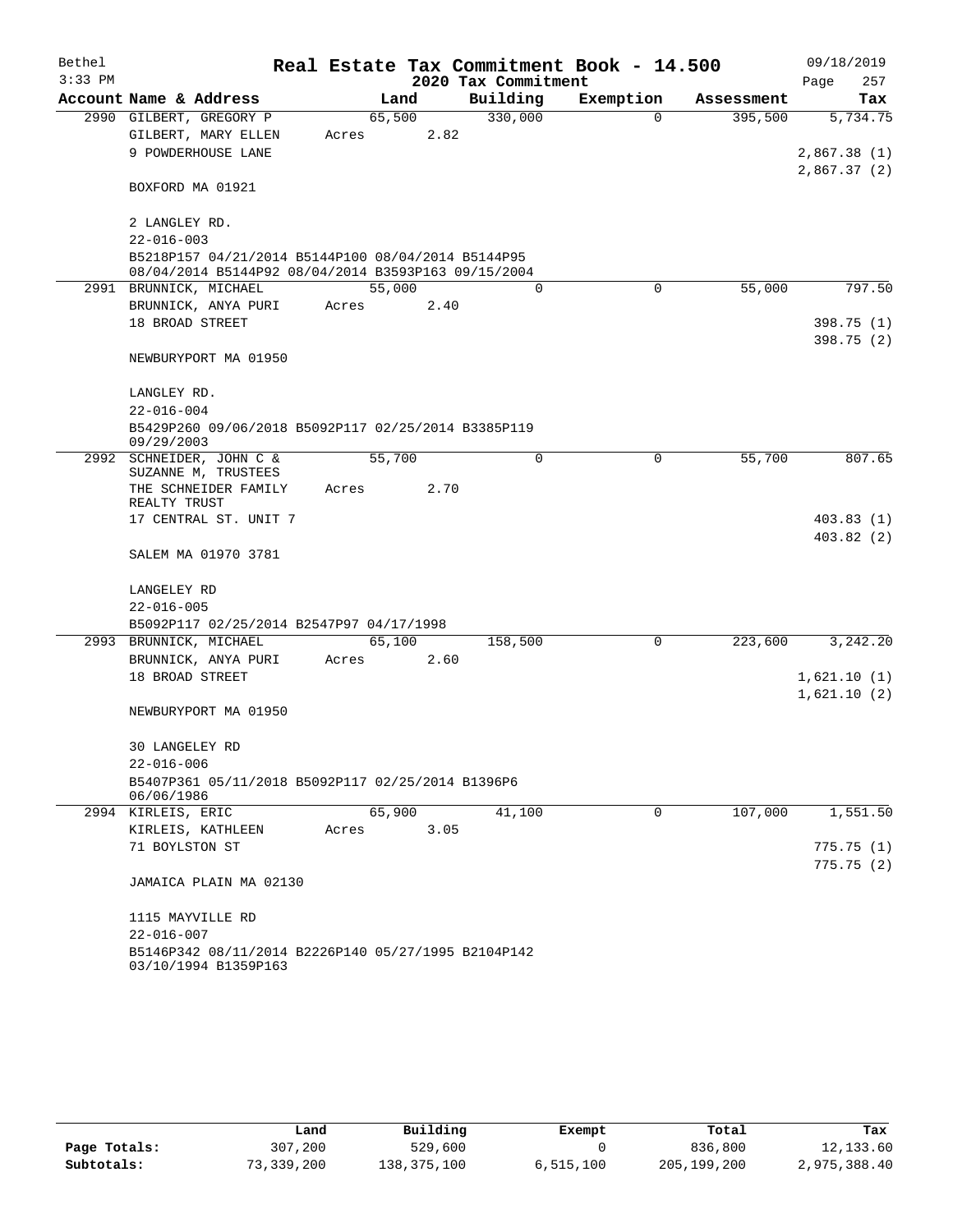| Bethel<br>$3:33$ PM |                                                               |       |        | 2020 Tax Commitment | Real Estate Tax Commitment Book - 14.500 |            | 09/18/2019<br>258<br>Page |
|---------------------|---------------------------------------------------------------|-------|--------|---------------------|------------------------------------------|------------|---------------------------|
|                     | Account Name & Address                                        |       | Land   | Building            | Exemption                                | Assessment | Tax                       |
|                     | 2995 CHADBOURNE TREE FARMS,                                   |       | 52,400 | $\mathbf 0$         | $\Omega$                                 | 52,400     | 759.80                    |
|                     | LLC                                                           |       |        |                     |                                          |            |                           |
|                     | PO BOX 1750                                                   | Acres | 7.50   |                     |                                          |            | 379.90(1)                 |
|                     | BETHEL ME 04217                                               |       |        |                     |                                          |            | 379.90(2)                 |
|                     |                                                               |       |        |                     |                                          |            |                           |
|                     |                                                               |       |        |                     |                                          |            |                           |
|                     | ROUTE TWO                                                     |       |        |                     |                                          |            |                           |
|                     | $22 - 017$                                                    |       |        |                     |                                          |            |                           |
|                     | B3652P43 12/29/2004<br>2997 FULGHUM, JOHN R. III &            |       | 45,400 | 122,900             | 0                                        | 168,300    | 2,440.35                  |
|                     | DECENZO, MAUREEN T                                            | Acres | 1.90   |                     |                                          |            |                           |
|                     | 29 RANGE RD                                                   |       |        |                     |                                          |            | 1,220.18(1)               |
|                     |                                                               |       |        |                     |                                          |            | 1,220.17(2)               |
|                     | NAHANT MA 01908                                               |       |        |                     |                                          |            |                           |
|                     |                                                               |       |        |                     |                                          |            |                           |
|                     | 973 MAYVILLE RD                                               |       |        |                     |                                          |            |                           |
|                     | $22 - 019 - 002$<br>B4833P169 04/10/2012 B3440P145 02/10/1998 |       |        |                     |                                          |            |                           |
|                     | 2998 GOTJEN, ELAINE                                           |       | 65,300 | 0                   | $\mathsf{O}$                             | 65,300     | 946.85                    |
|                     | GOTJEN, REGINALD                                              | Acres | 12.50  |                     |                                          |            |                           |
|                     | 7 LYNDON ST                                                   |       |        |                     |                                          |            | 473.43 (1)                |
|                     |                                                               |       |        |                     |                                          |            | 473.42 (2)                |
|                     | WARREN RI 02825                                               |       |        |                     |                                          |            |                           |
|                     |                                                               |       |        |                     |                                          |            |                           |
|                     | RTE 2 S/S<br>$22 - 019 - A$                                   |       |        |                     |                                          |            |                           |
|                     | B1308P44 04/02/1985                                           |       |        |                     |                                          |            |                           |
|                     | 2999 KUZYK, PETER L                                           |       | 74,000 | 101,800             | 26,000                                   | 149,800    | 2,172.10                  |
|                     | 895 MAYVILLE RD.                                              | Acres | 10.90  |                     | 01 Homestead (HM)                        |            |                           |
|                     |                                                               |       |        |                     | 12 WW2 Vet Res                           |            | 1,086.05(1)               |
|                     | BETHEL ME 04217                                               |       |        |                     |                                          |            | 1,086.05(2)               |
|                     |                                                               |       |        |                     |                                          |            |                           |
|                     | 895 MAYVILLE RD.                                              |       |        |                     |                                          |            |                           |
|                     | $22 - 020$                                                    |       |        |                     |                                          |            |                           |
|                     | B985P170 05/26/1978                                           |       |        |                     |                                          |            |                           |
|                     | 3000 KUZYK, PETER L                                           |       | 60,000 | 98,600              | 0                                        | 158,600    | 2,299.70                  |
|                     | KUZYK, LINDA T                                                | Acres | 1.00   |                     |                                          |            |                           |
|                     | 895 MAYVILLE RD.                                              |       |        |                     |                                          |            | 1,149.85(1)               |
|                     | BETHEL ME 04217                                               |       |        |                     |                                          |            | 1,149.85(2)               |
|                     |                                                               |       |        |                     |                                          |            |                           |
|                     | 897 MAYVILLE RD.                                              |       |        |                     |                                          |            |                           |
|                     | $22 - 020 - 001$                                              |       |        |                     |                                          |            |                           |
|                     | B5312P587 10/26/2016 B5307P164 09/26/2016 B2004P238           |       |        |                     |                                          |            |                           |
|                     | 05/03/1993<br>3001 ST. PIERRE, EDWARD                         |       | 51,300 | 0                   | 0                                        | 51,300     | 743.85                    |
|                     | ST. PIERRE, CONNIE                                            | Acres | 20.00  |                     |                                          |            |                           |
|                     | 894 MAYVILLE RD.                                              |       |        |                     |                                          |            | 371.93(1)                 |
|                     |                                                               |       |        |                     |                                          |            | 371.92 (2)                |
|                     | BETHEL ME 04217                                               |       |        |                     |                                          |            |                           |
|                     |                                                               |       |        |                     |                                          |            |                           |
|                     | RTE 2 S/S<br>$22 - 021$                                       |       |        |                     |                                          |            |                           |
|                     |                                                               |       |        |                     |                                          |            |                           |
|                     |                                                               |       |        |                     |                                          |            |                           |
|                     |                                                               |       |        |                     |                                          |            |                           |

|              | Land       | Building    | Exempt    | Total       | Tax          |
|--------------|------------|-------------|-----------|-------------|--------------|
| Page Totals: | 348,400    | 323,300     | 26,000    | 645,700     | 9,362.65     |
| Subtotals:   | 73,687,600 | 138,698,400 | 6,541,100 | 205,844,900 | 2,984,751.05 |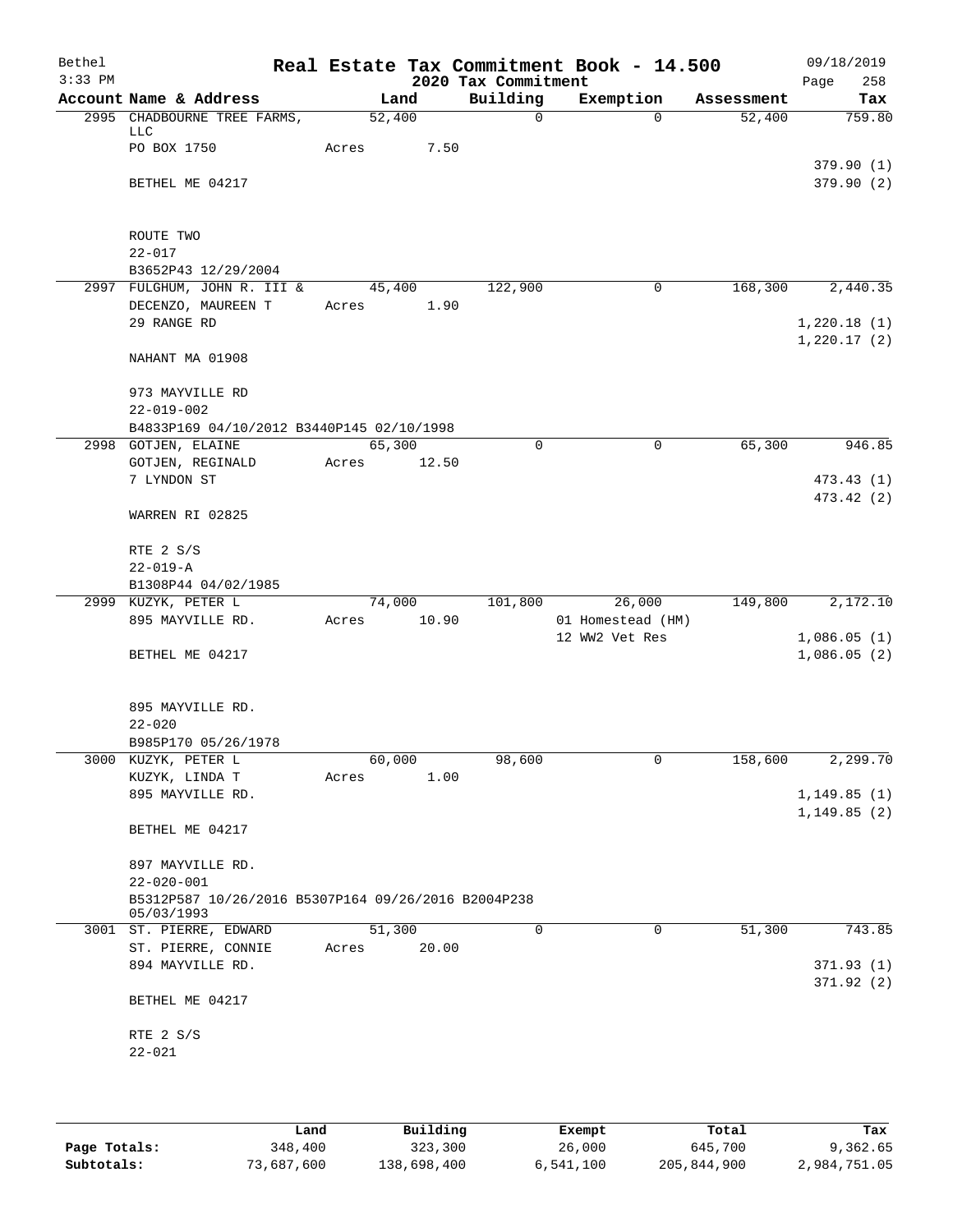| Bethel<br>$3:33$ PM |                                                                                      |       |         |             | 2020 Tax Commitment | Real Estate Tax Commitment Book - 14.500 |            | 09/18/2019<br>259<br>Page    |
|---------------------|--------------------------------------------------------------------------------------|-------|---------|-------------|---------------------|------------------------------------------|------------|------------------------------|
|                     | Account Name & Address                                                               |       | Land    |             | Building            | Exemption                                | Assessment | Tax                          |
|                     | 3002 MURPHY, DAVID<br>MURPHY, NANCY<br>844 MAYVILLE ROAD                             | Acres | 74,000  | 45.00       | 0                   | $\Omega$                                 | 74,000     | 1,073.00<br>536.50(1)        |
|                     | BETHEL ME 04217                                                                      |       |         |             |                     |                                          |            | 536.50(2)                    |
|                     | RTE 2 S/S<br>$22 - 022$                                                              |       |         |             |                     |                                          |            |                              |
|                     | B1815P130 07/01/1991 B1446P268                                                       |       |         |             |                     |                                          |            |                              |
|                     | 3003 CARTER, EDWARD M. &<br>GROVE, ANN C., TRUSTEE                                   |       | 103,100 |             | 46,700              | 0                                        | 149,800    | 2,172.10                     |
|                     | 825 INTERVALE ROAD                                                                   | Acres |         | 46.00       |                     |                                          |            | 1,086.05(1)                  |
|                     | BETHEL ME 04217                                                                      |       |         |             |                     |                                          |            | 1,086.05(2)                  |
|                     | 840 INTERVALE RD.<br>$22 - 023$                                                      |       |         |             |                     |                                          |            |                              |
|                     | B2653P65                                                                             |       |         |             |                     |                                          |            |                              |
|                     | 3004 CARTER, ANNE M                                                                  |       | 92,700  |             | 178,800             | 20,000                                   | 251,500    | 3,646.75                     |
|                     | 786 INTERVALE RD                                                                     |       |         | Acres 32.00 |                     | 01 Homestead (HM)                        |            | 1,823.38(1)                  |
|                     | BETHEL ME 04217                                                                      |       |         |             |                     |                                          |            | 1,823.37(2)                  |
|                     | 786 INTERVALE RD.<br>$22 - 024$                                                      |       |         |             |                     |                                          |            |                              |
|                     | 3005 CAVANAGH, CHARLES M                                                             |       | 38,400  |             | 394,900             | 0                                        | 433,300    | 6,282.85                     |
|                     | 910 INTERVALE RD.                                                                    | Acres |         | 1.00        |                     |                                          |            | 3, 141.43(1)                 |
|                     | BETHEL ME 04217                                                                      |       |         |             |                     |                                          |            | 3, 141.42(2)                 |
|                     | 910 INTERVALE RD.<br>$22 - 025$                                                      |       |         |             |                     |                                          |            |                              |
|                     | B5213P170 03/17/2015 B4903P93 10/05/2012 B3209P23<br>11/27/2002                      |       |         |             |                     |                                          |            |                              |
|                     | 3007 MCMENIMEN, JOSEPH P                                                             |       | 49,500  |             |                     | 283,100<br>20,000                        | 312,600    | 4,532.70                     |
|                     | MCMENIMEN, KAREN L                                                                   | Acres |         | 1.48        |                     | 01 Homestead (HM)                        |            |                              |
|                     | P.O. BOX 1492                                                                        |       |         |             |                     |                                          |            | 2, 266.35(1)<br>2, 266.35(2) |
|                     | BETHEL ME 04217                                                                      |       |         |             |                     |                                          |            |                              |
|                     | 46 TAYLOR WOODS RD.                                                                  |       |         |             |                     |                                          |            |                              |
|                     | $22 - 026 - 010$<br>B3014P136 10/22/2001                                             |       |         |             |                     |                                          |            |                              |
|                     | 3008 CHAISSON, KATHLEEN                                                              |       | 52,000  |             | 307,900             | 0                                        | 359,900    | 5,218.55                     |
|                     | CHAISSON, PAUL                                                                       | Acres |         | 2.72        |                     |                                          |            |                              |
|                     | 49 TAYLOR WOODS RD                                                                   |       |         |             |                     |                                          |            | 2,609.28(1)<br>2,609.27(2)   |
|                     | BETHEL ME 04217                                                                      |       |         |             |                     |                                          |            |                              |
|                     | 49 TAYLOR WOODS RD                                                                   |       |         |             |                     |                                          |            |                              |
|                     | $22 - 026 - 011$<br>B4985P53 05/14/2013 B4821P287 03/06/2012 B2934P144<br>04/27/2001 |       |         |             |                     |                                          |            |                              |
|                     |                                                                                      |       |         |             |                     |                                          |            |                              |
|                     |                                                                                      |       |         |             |                     |                                          |            |                              |

|              | Land       | Building    | Exempt    | Total       | Tax          |
|--------------|------------|-------------|-----------|-------------|--------------|
| Page Totals: | 409,700    | 1,211,400   | 40,000    | 1,581,100   | 22,925.95    |
| Subtotals:   | 74,097,300 | 139,909,800 | 6,581,100 | 207,426,000 | 3,007,677.00 |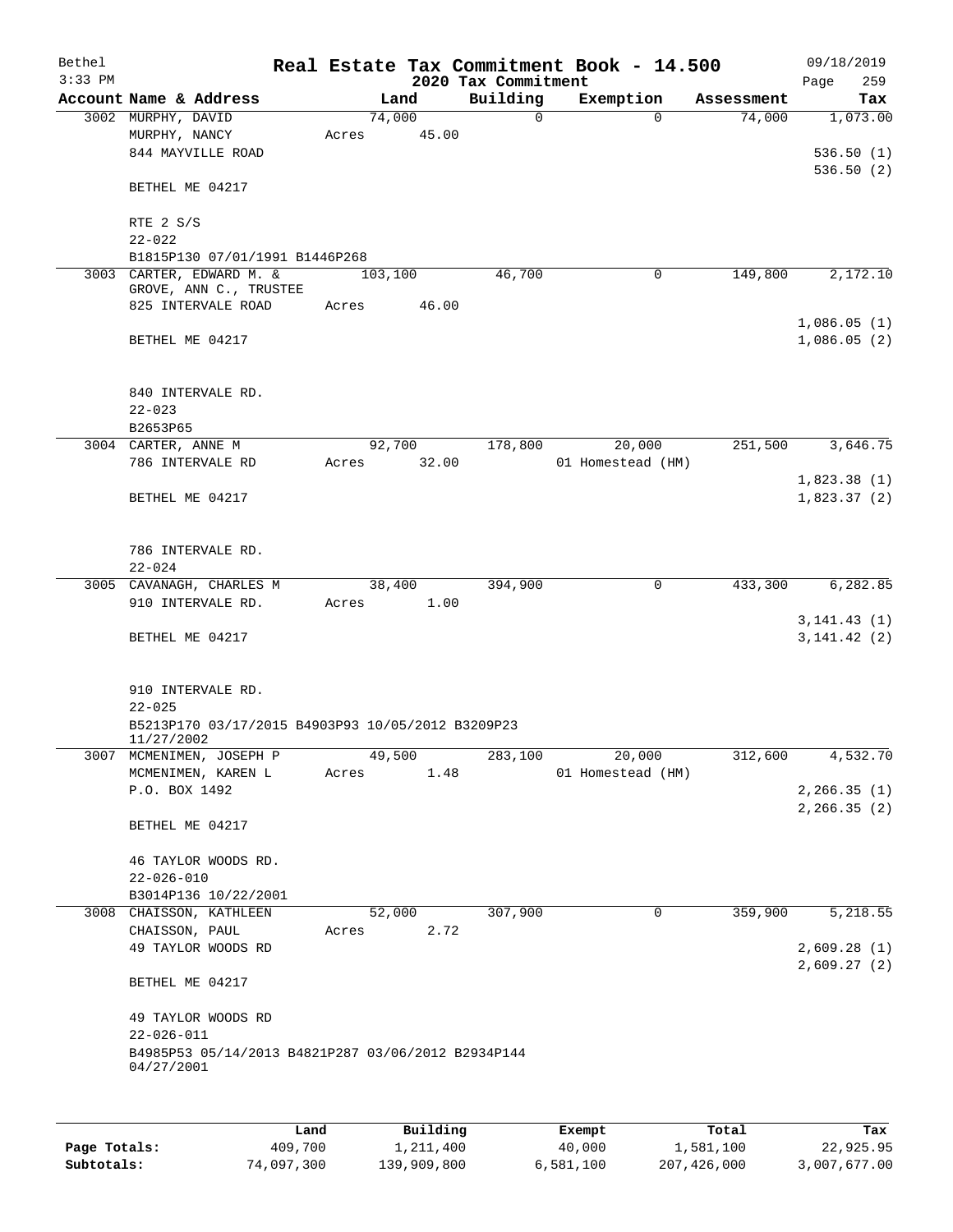| Bethel       |                                                            |       |                |             |                         | Real Estate Tax Commitment Book - 14.500 |                      | 09/18/2019                   |
|--------------|------------------------------------------------------------|-------|----------------|-------------|-------------------------|------------------------------------------|----------------------|------------------------------|
| $3:33$ PM    |                                                            |       |                |             | 2020 Tax Commitment     |                                          |                      | 260<br>Page                  |
|              | Account Name & Address<br>3009 MCCUE, ROBERT B. ESTATE     |       | Land<br>38,400 |             | Building<br>$\mathbf 0$ | Exemption<br>$\Omega$                    | Assessment<br>38,400 | Tax<br>556.80                |
|              | ΟF<br>MCCUE, SEAN M. & MCCUE<br>MATTHEW R. % MARY MCCUE    | Acres |                | 1.00        |                         |                                          |                      |                              |
|              | 38 VIRGINIA RD.                                            |       |                |             |                         |                                          |                      | 278.40(1)<br>278.40(2)       |
|              | WALTHAM MA 02453                                           |       |                |             |                         |                                          |                      |                              |
|              | 37 TAYLOR WOODS/LOT 1<br>$22 - 026 - 001$                  |       |                |             |                         |                                          |                      |                              |
|              | B4197P138 09/20/2007 B2896P148<br>3010 8 TAYLOR WOODS, LLC |       | 49,600         |             | 272,800                 | $\mathbf 0$                              | 322,400              | 4,674.80                     |
|              | PO BOX 550                                                 | Acres |                | 1.52        |                         |                                          |                      |                              |
|              | NORTH ATTLEBORO MA<br>02761                                |       |                |             |                         |                                          |                      | 2,337.40 (1)<br>2,337.40 (2) |
|              | 8 TAYLOR WOODS ROAD<br>$22 - 026 - 002$                    |       |                |             |                         |                                          |                      |                              |
|              | B4517P239 10/26/2009 B4110P170 04/02/2007 B3111P199        |       |                |             |                         |                                          |                      |                              |
|              | 3011 COWGILL, WILLIAM F                                    |       |                | 82,000      | 173,300                 | 26,000                                   | 229,300              | 3,324.85                     |
|              | COWGILL, KAREN A                                           | Acres |                | 9.00        |                         | 01 Homestead (HM)                        |                      |                              |
|              | 55 TAYLOR WOODS RD                                         |       |                |             |                         | 12 WW2 Vet Res                           |                      | 1,662.43(1)<br>1,662.42(2)   |
|              | BETHEL ME 04217                                            |       |                |             |                         |                                          |                      |                              |
|              | 55 TAYLOR WOODS ROAD<br>$22 - 026 - 012$                   |       |                |             |                         |                                          |                      |                              |
|              | B4362P212 10/08/2008 B3810P263 09/30/2005                  |       |                |             |                         |                                          |                      |                              |
|              | 3012 HILL FAMILY TRUST                                     |       | 63,600         |             | $\Omega$                | $\Omega$                                 | 63,600               | 922.20                       |
|              | C/O HILL, KAREN K.                                         | Acres |                | 2.70        |                         |                                          |                      |                              |
|              | 363 WETHERSFIELD STREET                                    |       |                |             |                         |                                          |                      | 461.10 (1)                   |
|              | ROWLEY MA 01969                                            |       |                |             |                         |                                          |                      | 461.10(2)                    |
|              | TAYLOR WOODS/LOT 13                                        |       |                |             |                         |                                          |                      |                              |
|              | $22 - 026 - 013$                                           |       |                |             |                         |                                          |                      |                              |
|              | B5375P509 10/31/2017 B3366P138 08/29/2003                  |       |                |             |                         |                                          |                      |                              |
|              | 3013 WEST, JASON T                                         |       | 69,600         |             | 250,400                 | $\mathbf 0$                              | 320,000              | 4,640.00                     |
|              | WEST, HELEN CLAIRE<br>TAYLOR                               | Acres |                | 1.50        |                         |                                          |                      |                              |
|              | 706 MEADOWMONT LANE                                        |       |                |             |                         |                                          |                      | 2,320.00(1)<br>2,320.00(2)   |
|              | CHAPEL HILL NC 27517                                       |       |                |             |                         |                                          |                      |                              |
|              | 67 TAYLOR WOODS ROAD                                       |       |                |             |                         |                                          |                      |                              |
|              | $22 - 026 - 014$                                           |       |                |             |                         |                                          |                      |                              |
|              | B4922P101 11/19/2012 B3237P214 01/30/2003                  |       |                |             |                         |                                          |                      |                              |
|              | 3014 MCMENIMEN, JOSEPH P<br>MCMENIMEN, KAREN L             | Acres | 40,300         | 1.62        | 0                       | $\mathbf 0$                              | 40,300               | 584.35                       |
|              | PO BOX 1492                                                |       |                |             |                         |                                          |                      | 292.18(1)                    |
|              | BETHEL ME 04217                                            |       |                |             |                         |                                          |                      | 292.17 (2)                   |
|              | TAYLOR WOODS/LOT 15                                        |       |                |             |                         |                                          |                      |                              |
|              | $22 - 026 - 015$<br>B3305P57 06/04/2003                    |       |                |             |                         |                                          |                      |                              |
|              |                                                            | Land  |                | Building    |                         | Exempt                                   | Total                | Tax                          |
| Page Totals: | 343,500                                                    |       |                | 696,500     |                         | 26,000                                   | 1,014,000            | 14,703.00                    |
| Subtotals:   | 74,440,800                                                 |       |                | 140,606,300 |                         | 6,607,100                                | 208,440,000          | 3,022,380.00                 |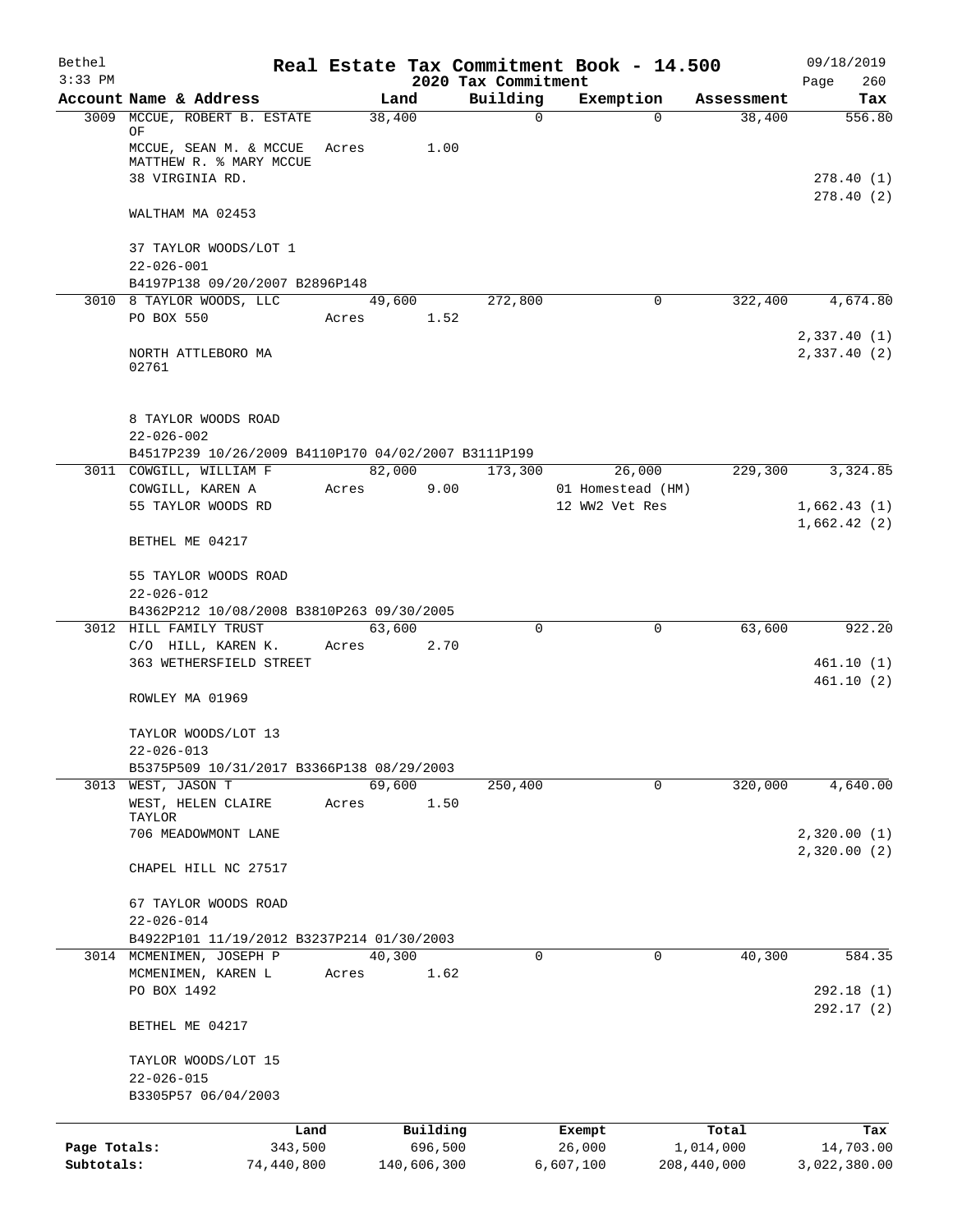| Bethel<br>$3:33$ PM |                                                                                      |        |      | 2020 Tax Commitment | Real Estate Tax Commitment Book - 14.500 |            | 09/18/2019<br>Page<br>261 |
|---------------------|--------------------------------------------------------------------------------------|--------|------|---------------------|------------------------------------------|------------|---------------------------|
|                     | Account Name & Address                                                               | Land   |      | Building            | Exemption                                | Assessment | Tax                       |
|                     | 3015 EASLEY, ERIC M                                                                  | 50,000 |      | 308,000             | $\mathbf{0}$                             | 358,000    | 5,191.00                  |
|                     | EASLEY, JENNIFER P                                                                   | Acres  | 1.67 |                     |                                          |            |                           |
|                     | 30-B WINDING OAKS WAY                                                                |        |      |                     |                                          |            | 2,595.50(1)               |
|                     |                                                                                      |        |      |                     |                                          |            | 2,595.50(2)               |
|                     | BOXFORD MA 01921                                                                     |        |      |                     |                                          |            |                           |
|                     | 74 TAYLOR WOODS ROAD                                                                 |        |      |                     |                                          |            |                           |
|                     | $22 - 026 - 016$                                                                     |        |      |                     |                                          |            |                           |
|                     | B3763P292 07/22/2005                                                                 |        |      |                     |                                          |            |                           |
|                     | 3016 DUDICS, JERI LYNN, TTE                                                          | 60,700 |      | 0                   | 0                                        | 60,700     | 880.15                    |
|                     | 70 DUDICS MOUNTAIN RD                                                                | Acres  | 1.70 |                     |                                          |            |                           |
|                     |                                                                                      |        |      |                     |                                          |            | 440.08 (1)                |
|                     | PORTER ME 04068                                                                      |        |      |                     |                                          |            | 440.07 (2)                |
|                     |                                                                                      |        |      |                     |                                          |            |                           |
|                     | TAYLOR WOODS/LOT 17                                                                  |        |      |                     |                                          |            |                           |
|                     | $22 - 026 - 017$                                                                     |        |      |                     |                                          |            |                           |
|                     | B4869P135 07/23/2012 B3176P248 10/04/2002                                            |        |      | 237,700             |                                          |            |                           |
|                     | 3017 JOHNSON, EVAN K                                                                 | 38,400 |      |                     | $\mathbf 0$                              | 276,100    | 4,003.45                  |
|                     | 201 MAIN STREET, #10                                                                 | Acres  | 1.00 |                     |                                          |            | 2,001.73(1)               |
|                     | WOBURN MA 01801                                                                      |        |      |                     |                                          |            | 2,001.72(2)               |
|                     |                                                                                      |        |      |                     |                                          |            |                           |
|                     | 930 INTERVALE RD.                                                                    |        |      |                     |                                          |            |                           |
|                     | $22 - 026 - B$                                                                       |        |      |                     |                                          |            |                           |
|                     | B5330P49 02/06/2017 B5113P342 05/12/2014 B4293P196<br>05/07/2008 B3619P23 10/29/2004 |        |      |                     |                                          |            |                           |
|                     | 3018 O'CONNOR, JAMES L                                                               | 64,900 |      | $\mathbf 0$         | $\mathbf 0$                              | 64,900     | 941.05                    |
|                     | O'CONNOR, LAURETTA L                                                                 | Acres  | 3.30 |                     |                                          |            |                           |
|                     | 65 ELM ST.                                                                           |        |      |                     |                                          |            | 470.53(1)                 |
|                     |                                                                                      |        |      |                     |                                          |            | 470.52(2)                 |
|                     | CHELMSFORD MA 08124                                                                  |        |      |                     |                                          |            |                           |
|                     | TAYLOR WOODS/LOT 18                                                                  |        |      |                     |                                          |            |                           |
|                     | $22 - 026 - 018$                                                                     |        |      |                     |                                          |            |                           |
|                     | B3176P247                                                                            |        |      |                     |                                          |            |                           |
|                     | 3019 DONOFRIO, JOSEPH R                                                              | 51,400 |      | 405,000             | 0                                        | 456,400    | 6,617.80                  |
|                     | DONOFRIO, DEBORAH                                                                    | Acres  | 2.33 |                     |                                          |            |                           |
|                     | 6 RINGBOLT ROAD                                                                      |        |      |                     |                                          |            | 3,308.90(1)               |
|                     | HINGHAM MA 02043                                                                     |        |      |                     |                                          |            | 3,308.90(2)               |
|                     |                                                                                      |        |      |                     |                                          |            |                           |
|                     | 90 TAYLOR WOODS ROAD                                                                 |        |      |                     |                                          |            |                           |
|                     | $22 - 026 - 019$                                                                     |        |      |                     |                                          |            |                           |
|                     | B3917P328 04/10/2006                                                                 |        |      |                     |                                          |            |                           |
|                     | 3020 SKI TRACKS INC.                                                                 | 50,100 |      | 351,400             | 0                                        | 401,500    | 5,821.75                  |
|                     | C/O DOREEN MARTIN                                                                    | Acres  | 1.70 |                     |                                          |            |                           |
|                     | 202 MAPLECREST DR                                                                    |        |      |                     |                                          |            | 2,910.88 (1)              |
|                     |                                                                                      |        |      |                     |                                          |            | 2,910.87(2)               |
|                     | PAWTUCKET RI 02861                                                                   |        |      |                     |                                          |            |                           |
|                     | 93 TAYLOR WOODS ROAD                                                                 |        |      |                     |                                          |            |                           |
|                     | $22 - 026 - 020$                                                                     |        |      |                     |                                          |            |                           |
|                     |                                                                                      |        |      |                     |                                          |            |                           |
|                     |                                                                                      |        |      |                     |                                          |            |                           |

|              | Land       | Building    | Exempt    | Total       | Tax          |
|--------------|------------|-------------|-----------|-------------|--------------|
| Page Totals: | 315,500    | 1,302,100   |           | 1,617,600   | 23,455.20    |
| Subtotals:   | 74,756,300 | 141,908,400 | 6,607,100 | 210,057,600 | 3,045,835.20 |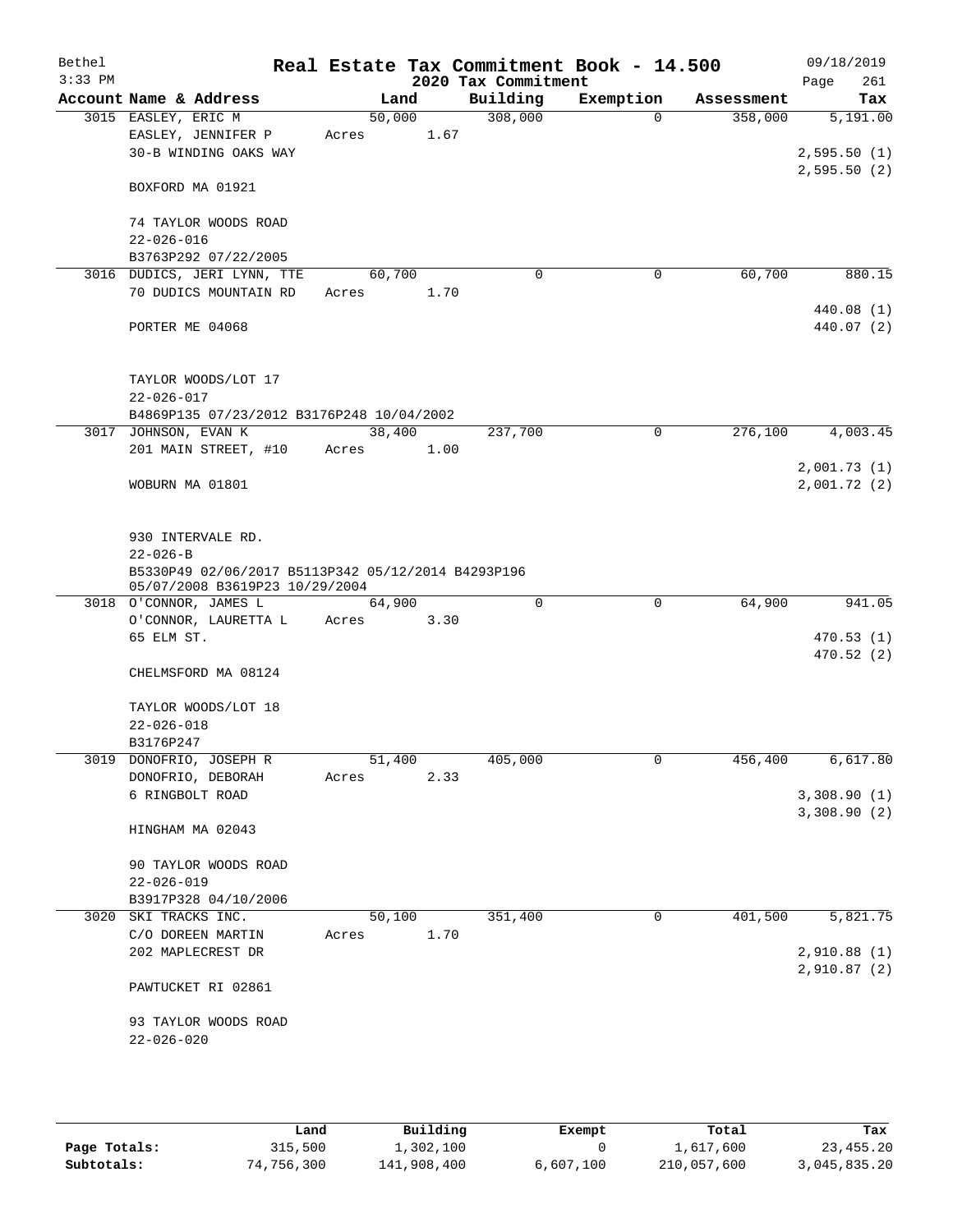| Bethel    |                                                                  |        |      |                     | Real Estate Tax Commitment Book - 14.500 |            | 09/18/2019             |
|-----------|------------------------------------------------------------------|--------|------|---------------------|------------------------------------------|------------|------------------------|
| $3:33$ PM |                                                                  |        |      | 2020 Tax Commitment |                                          |            | Page<br>262            |
|           | Account Name & Address                                           |        | Land | Building            | Exemption                                | Assessment | Tax                    |
|           | 3021 NICKINELLO, KIMBERLY &<br>PRUNTY, HOLLY                     | 50,400 |      | 217,300             | 20,000                                   | 247,700    | 3,591.65               |
|           | C/O CASAVANT, ROBERT C. Acres 1.84<br>& SARAH M.                 |        |      |                     | 01 Homestead (HM)                        |            |                        |
|           | 106 TAYLOR WOODS                                                 |        |      |                     |                                          |            | 1,795.83(1)            |
|           | BETHEL ME 04217                                                  |        |      |                     |                                          |            | 1,795.82(2)            |
|           | 106 TAYLOR WOODS ROAD                                            |        |      |                     |                                          |            |                        |
|           | $22 - 026 - 021$                                                 |        |      |                     |                                          |            |                        |
|           | B5177P332 10/29/2014 B3684P160 02/28/2005                        |        |      |                     |                                          |            |                        |
|           | 3022 SKI TRACKS INC.                                             | 40,500 |      | 0                   | $\mathbf 0$                              | 40,500     | 587.25                 |
|           | C/O DOREEN MARTIN                                                | Acres  | 1.70 |                     |                                          |            |                        |
|           | 202 MAPLECREST DR                                                |        |      |                     |                                          |            | 293.63(1)              |
|           |                                                                  |        |      |                     |                                          |            | 293.62(2)              |
|           | PAWTUCKET RI 02861                                               |        |      |                     |                                          |            |                        |
|           | 101 TAYLOR WOODS ROAD                                            |        |      |                     |                                          |            |                        |
|           | $22 - 026 - 022$                                                 |        |      |                     |                                          |            |                        |
|           | 3023 JENSEN, CARLA E                                             | 41,000 |      | $\Omega$            | 0                                        | 41,000     | 594.50                 |
|           | 20 BIGWOOD LANE                                                  | Acres  | 1.93 |                     |                                          |            |                        |
|           | BURLINGTON CT 06013<br>1415                                      |        |      |                     |                                          |            | 297.25(1)<br>297.25(2) |
|           | TAYLOR WOODS/LOT 23                                              |        |      |                     |                                          |            |                        |
|           | $22 - 026 - 023$                                                 |        |      |                     |                                          |            |                        |
|           | B3850P271 12/05/2005                                             |        |      |                     |                                          |            |                        |
|           | 3024 BROWN, STEPHEN                                              | 50,100 |      | 319,600             | 0                                        | 369,700    | 5,360.65               |
|           | BROWN, SHEILA                                                    | Acres  | 1.70 |                     |                                          |            |                        |
|           | 113 TAYLOR WOODS ROAD                                            |        |      |                     |                                          |            | 2,680.33(1)            |
|           |                                                                  |        |      |                     |                                          |            | 2,680.32(2)            |
|           | BETHEL ME 04217                                                  |        |      |                     |                                          |            |                        |
|           | 113 TAYLOR WOODS ROAD                                            |        |      |                     |                                          |            |                        |
|           | $22 - 026 - 024$                                                 |        |      |                     |                                          |            |                        |
|           | B4237P306 12/13/2007                                             |        |      |                     |                                          |            |                        |
| 3025      | ANDREASEN, PATRICK W.,<br>& KATHERINE J.                         | 50,600 |      | 337,400             | 0                                        | 388,000    | 5,626.00               |
|           | TRUSTEES OF THE<br>ANDREASEN TRUST                               | Acres  | 1.91 |                     |                                          |            |                        |
|           | 34 CRESTWOOD RD                                                  |        |      |                     |                                          |            | 2,813.00(1)            |
|           | MARBLEHEAD MA 01945                                              |        |      |                     |                                          |            | 2,813.00 (2)           |
|           |                                                                  |        |      |                     |                                          |            |                        |
|           | 116 TAYLOR WOODS                                                 |        |      |                     |                                          |            |                        |
|           | $22 - 026 - 025$                                                 |        |      |                     |                                          |            |                        |
|           | B5251P171 10/30/2015 B4969P329 04/01/2013 B3612P17<br>10/22/2004 |        |      |                     |                                          |            |                        |

|              | Land       | Building    | Exempt    | Total       | Tax          |
|--------------|------------|-------------|-----------|-------------|--------------|
| Page Totals: | 232,600    | 874,300     | 20,000    | 1,086,900   | 15,760.05    |
| Subtotals:   | 74,988,900 | 142,782,700 | 6,627,100 | 211,144,500 | 3,061,595.25 |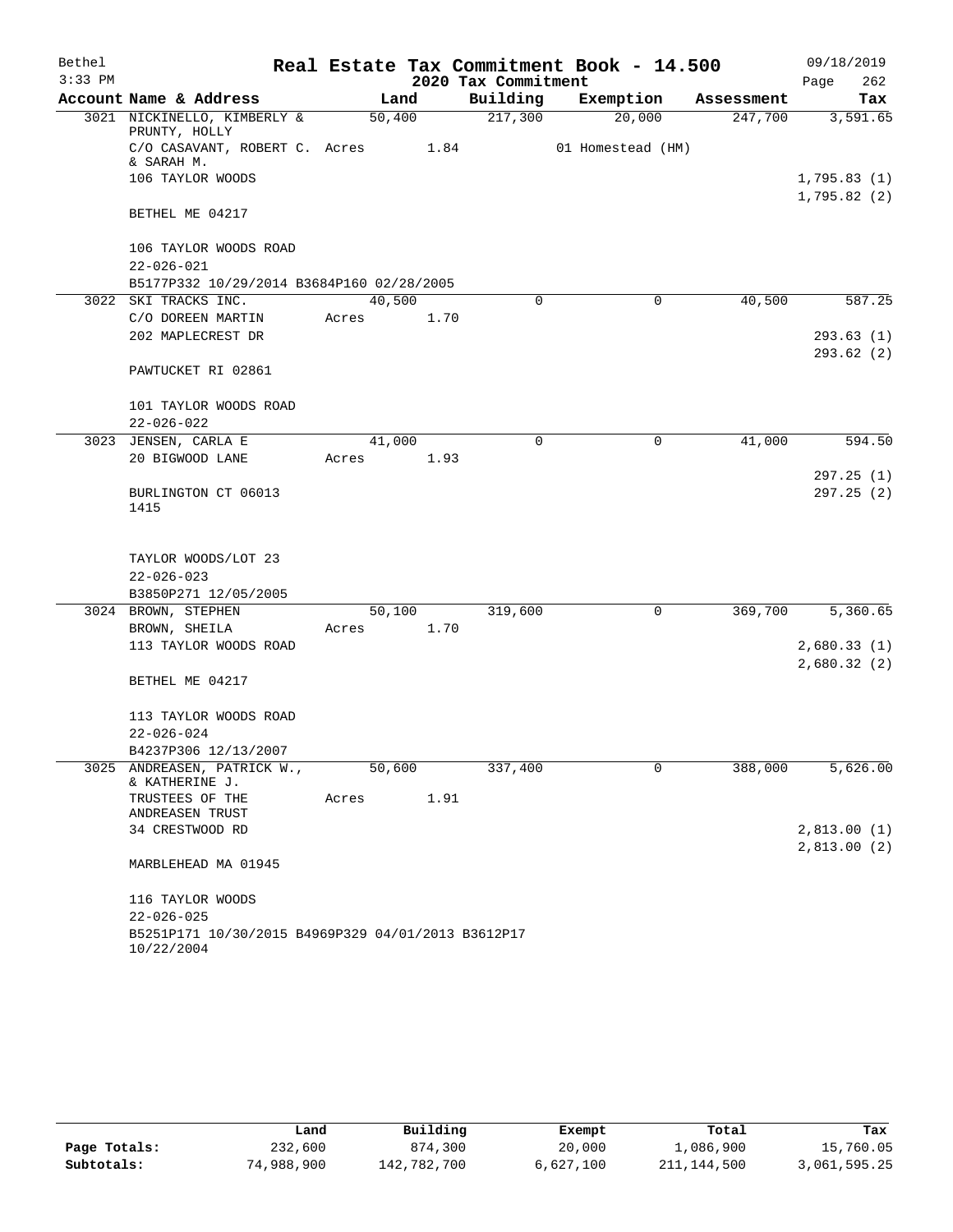| Bethel<br>$3:33$ PM |                                                                                                             |                 |      | 2020 Tax Commitment | Real Estate Tax Commitment Book - 14.500 |            | 09/18/2019<br>Page<br>263    |
|---------------------|-------------------------------------------------------------------------------------------------------------|-----------------|------|---------------------|------------------------------------------|------------|------------------------------|
|                     | Account Name & Address                                                                                      | Land            |      | Building            | Exemption                                | Assessment | Tax                          |
|                     | 3026 GRAUL, CHRISTOPHER<br>GRAUL, REGINA<br>14 PINE BROOKWAY                                                | 51,200<br>Acres | 2.21 | 314,200             | 0                                        | 365,400    | 5,298.30<br>2,649.15(1)      |
|                     | DUXBURY MA 02332                                                                                            |                 |      |                     |                                          |            | 2,649.15(2)                  |
|                     | 14 TAYLOR WOODS RD.<br>$22 - 026 - 003$<br>B5337P307 03/28/2017 B4518P226 10/23/2009 B3707P74<br>04/27/2005 |                 |      |                     |                                          |            |                              |
|                     | 3027 MCCUE, ROBERT B. ESTATE<br>ΟF                                                                          | 49,500          |      | 291,500             | 0                                        | 341,000    | 4,944.50                     |
|                     | MCCUE, SEAN M. & MCCUE<br>MATTHEW R. % MARY MCCUE<br>38 VIRGINIA RD.                                        | Acres           | 1.46 |                     |                                          |            | 2,472.25 (1)<br>2,472.25 (2) |
|                     | WALTHAM MA 02453                                                                                            |                 |      |                     |                                          |            |                              |
|                     | 21 TAYLOR WOODS RD.<br>$22 - 026 - 004$                                                                     |                 |      |                     |                                          |            |                              |
|                     | B4197P136 09/20/2007 B2648P245                                                                              |                 |      |                     |                                          |            |                              |
|                     | 3028 MCCUE, ROBERT B. ESTATE<br>ΟF<br>MCCUE, SEAN M. & MCCUE<br>MATTHEW R. % MARY MCCUE<br>38 VIRGINIA RD.  | 40,000<br>Acres | 1.52 | 0                   | 0                                        | 40,000     | 580.00<br>290.00 (1)         |
|                     | WALTHAM MA 02453                                                                                            |                 |      |                     |                                          |            | 290.00(2)                    |
|                     | TAYLOR WOODS SUB<br>$22 - 026 - 005$<br>B4197P134 09/20/2007 B2648P246                                      |                 |      |                     |                                          |            |                              |
|                     | 3029 NGUYEN, CONG V<br>GORDON, TAMMY L                                                                      | 49,500<br>Acres | 1.48 | 142,600             | 0                                        | 192,100    | 2,785.45                     |
|                     | 26 TAYLOR WOODS RD.<br>BETHEL ME 04217                                                                      |                 |      |                     |                                          |            | 1,392.73(1)<br>1,392.72(2)   |
|                     | 26 TAYLOR WOODS RD.<br>$22 - 026 - 006$<br>B4873P170 09/02/2012 B4252P17 01/15/2008 B3160P30<br>08/29/2002  |                 |      |                     |                                          |            |                              |
|                     | 3030 OCHTERA, CAROLINE                                                                                      | 48,900          |      | 203,800             | 0                                        | 252,700    | 3,664.15                     |
|                     | 28 TAYLOR WOODS ROAD<br>BETHEL ME 04217                                                                     | Acres           | 1.25 |                     |                                          |            | 1,832.08(1)<br>1,832.07(2)   |
|                     | 28 TAYLOR WOODS RD.<br>$22 - 026 - 007$<br>B4329P132 07/30/2008 B3414P273 11/07/2003                        |                 |      |                     |                                          |            |                              |

|              | Land       | Building    | Exempt    | Total       | Tax          |
|--------------|------------|-------------|-----------|-------------|--------------|
| Page Totals: | 239,100    | 952,100     |           | 1,191,200   | 17,272.40    |
| Subtotals:   | 75,228,000 | 143,734,800 | 6,627,100 | 212,335,700 | 3,078,867.65 |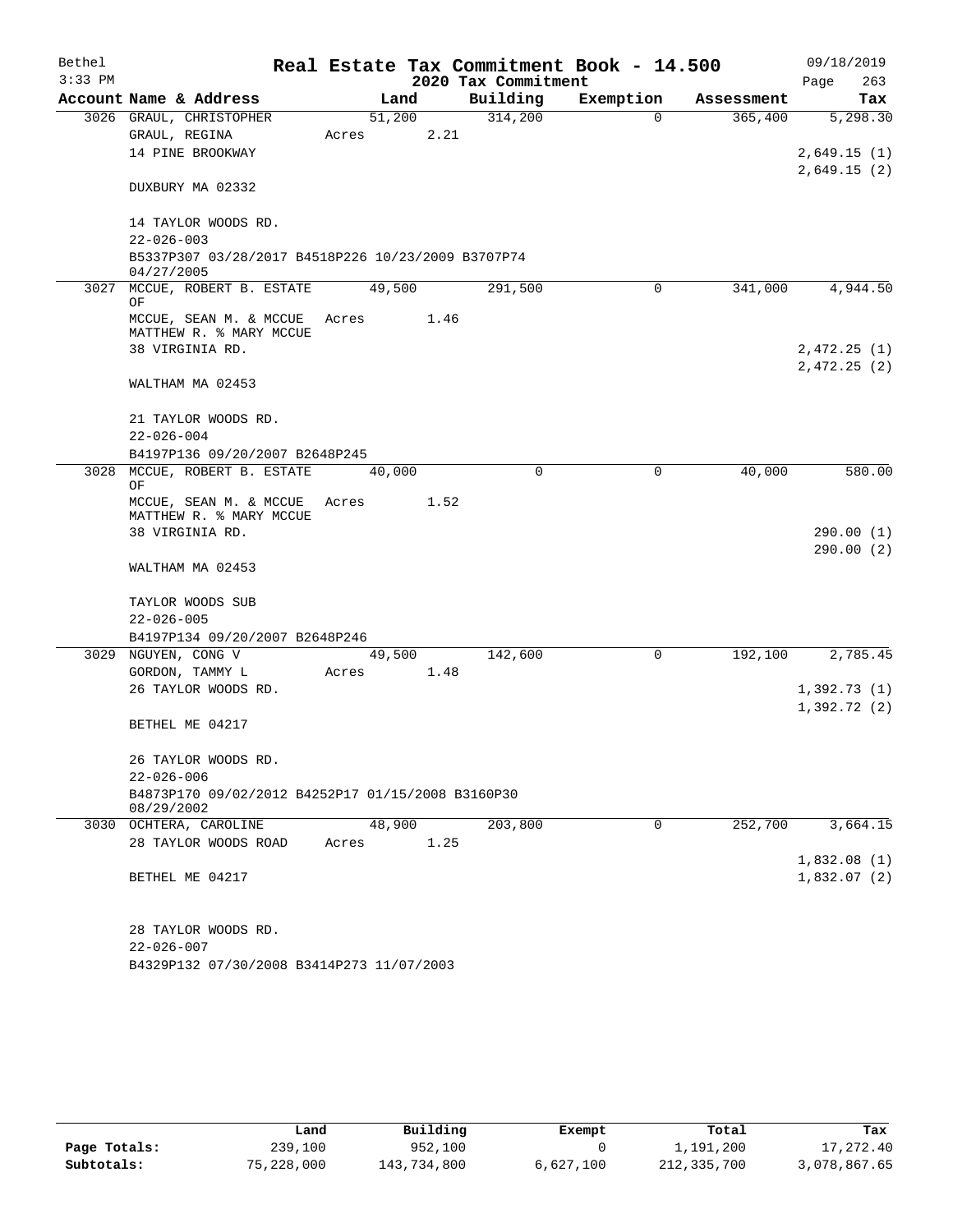| Bethel<br>$3:33$ PM |                                           | Real Estate Tax Commitment Book - 14.500 | 2020 Tax Commitment |                   |            | 09/18/2019<br>264<br>Page |
|---------------------|-------------------------------------------|------------------------------------------|---------------------|-------------------|------------|---------------------------|
|                     | Account Name & Address                    | Land                                     | Building            | Exemption         | Assessment | Tax                       |
|                     | 3031 SAUCIER, REGIS                       | 49,600                                   | 211,200             | 20,000            | 240,800    | 3,491.60                  |
|                     | SAUCIER, REGINA                           | 1.52<br>Acres                            |                     | 01 Homestead (HM) |            |                           |
|                     | 31 TAYLOR WOODS RD.                       |                                          |                     |                   |            | 1,745.80(1)               |
|                     | BETHEL ME 04217                           |                                          |                     |                   |            | 1,745.80(2)               |
|                     | 31 TAYLOR WOODS RD.                       |                                          |                     |                   |            |                           |
|                     | $22 - 026 - 008$                          |                                          |                     |                   |            |                           |
|                     | B2390P285                                 |                                          |                     |                   |            |                           |
|                     | 3032 WESTON, SHARON                       | 49,600                                   | 146,800             | 0                 | 196,400    | 2,847.80                  |
|                     | 890 EAST BETHEL ROAD                      | 1.52<br>Acres                            |                     |                   |            |                           |
|                     |                                           |                                          |                     |                   |            | 1,423.90(1)               |
|                     | BETHEL ME 04217                           |                                          |                     |                   |            | 1,423.90(2)               |
|                     | 43 TAYLOR WOODS RD.                       |                                          |                     |                   |            |                           |
|                     | $22 - 026 - 009$                          |                                          |                     |                   |            |                           |
|                     | B4944P111 01/17/2013 B2768P308 11/18/1999 |                                          |                     |                   |            |                           |
|                     | 3033 SKI TRACKS INC.                      | 14,000                                   | 0                   | 0                 | 14,000     | 203.00                    |
|                     | C/O DOREEN MARTIN                         | 25.00<br>Acres                           |                     |                   |            |                           |
|                     | 202 MAPLECREST DR                         |                                          |                     |                   |            | 101.50(1)                 |
|                     | PAWTUCKET RI 02861                        |                                          |                     |                   |            | 101.50(2)                 |
|                     |                                           |                                          |                     |                   |            |                           |
|                     | INTERVALE RD W/S                          |                                          |                     |                   |            |                           |
|                     | $22 - 027$                                |                                          |                     |                   |            |                           |
|                     | B3394P283 10/08/2003                      |                                          |                     |                   |            |                           |
|                     | 3034 MCNARY, K SCOTT                      | 34,200                                   | $\mathbf 0$         | $\mathbf 0$       | 34,200     | 495.90                    |
|                     | MCNARY, CHRISTINE                         | 5.10<br>Acres                            |                     |                   |            |                           |
|                     | PO BOX 1542                               |                                          |                     |                   |            | 247.95(1)                 |
|                     | BETHEL ME 04217                           |                                          |                     |                   |            | 247.95(2)                 |
|                     | INTERVALE RD.                             |                                          |                     |                   |            |                           |
|                     | $22 - 028 - 001$                          |                                          |                     |                   |            |                           |
|                     | B3281P7 04/22/2003                        |                                          |                     |                   |            |                           |
|                     | 3035 MCNARY, K SCOTT                      | 62,800                                   | 0                   | $\mathbf 0$       | 62,800     | 910.60                    |
|                     | MCNARY, CHRISTINE                         | 9.40<br>Acres                            |                     |                   |            |                           |
|                     | PO BOX 1542                               |                                          |                     |                   |            | 455.30(1)                 |
|                     |                                           |                                          |                     |                   |            | 455.30(2)                 |
|                     | BETHEL ME 04217                           |                                          |                     |                   |            |                           |
|                     | $22 - 028 - 002$                          |                                          |                     |                   |            |                           |
|                     | B3281P7 04/22/2003                        |                                          |                     |                   |            |                           |
|                     | 3036 MCNARY, K SCOTT                      | 71,600                                   | 180,900             | 0                 | 252,500    | 3,661.25                  |
|                     | MCNARY, CHRISTINE                         | 5.10<br>Acres                            |                     |                   |            |                           |
|                     | PO BOX 1542                               |                                          |                     |                   |            | 1,830.63(1)               |
|                     |                                           |                                          |                     |                   |            | 1,830.62(2)               |
|                     | BETHEL ME 04217                           |                                          |                     |                   |            |                           |
|                     | 52 TIMBER WAY                             |                                          |                     |                   |            |                           |
|                     | $22 - 028 - 003$                          |                                          |                     |                   |            |                           |
|                     | B2754P182                                 |                                          |                     |                   |            |                           |
|                     |                                           |                                          |                     |                   |            |                           |
|                     |                                           |                                          |                     |                   |            |                           |

|              | Land       | Building      | Exempt    | Total         | Tax          |
|--------------|------------|---------------|-----------|---------------|--------------|
| Page Totals: | 281,800    | 538,900       | 20,000    | 800,700       | 11,610.15    |
| Subtotals:   | 75,509,800 | 144, 273, 700 | 6,647,100 | 213, 136, 400 | 3,090,477.80 |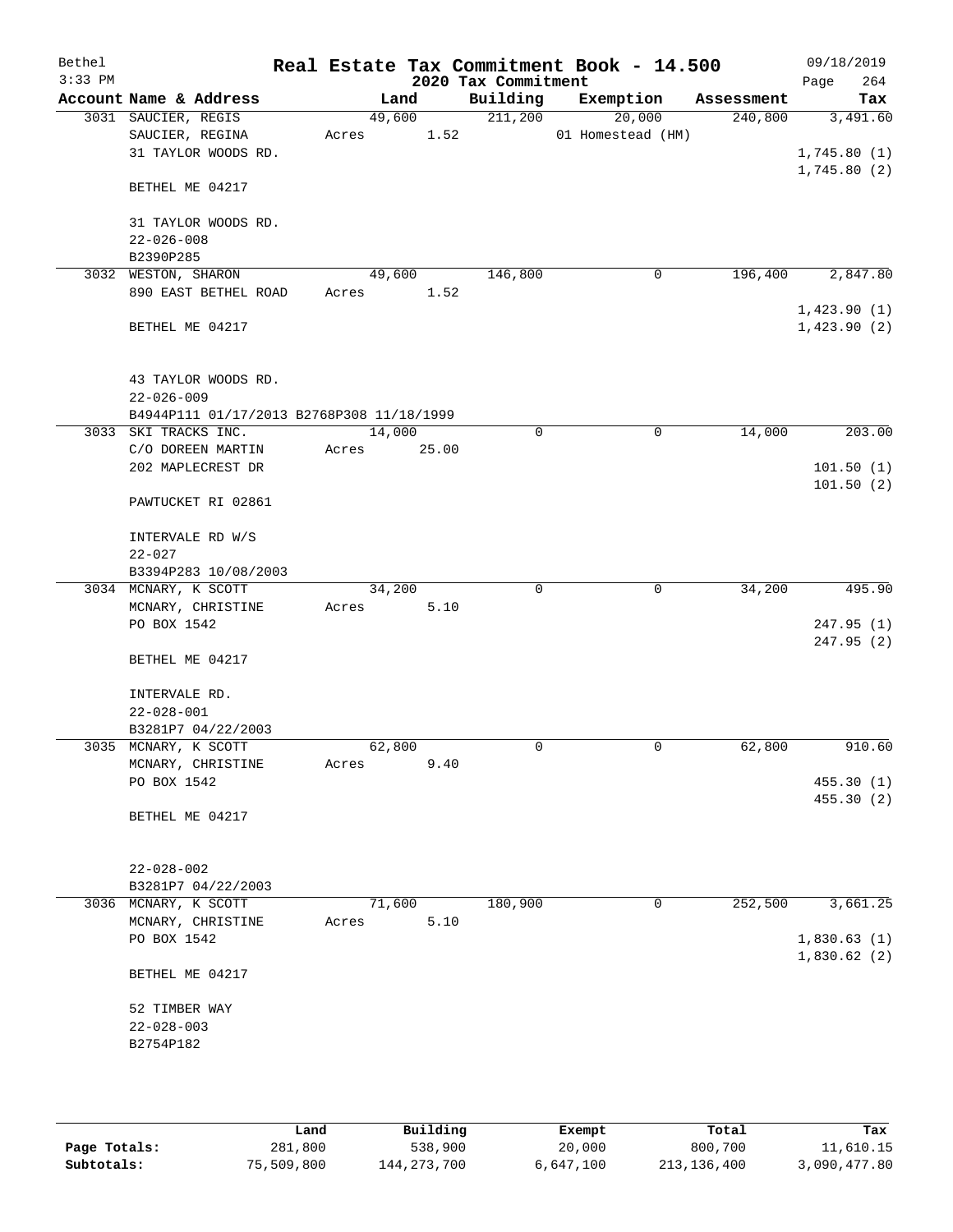| Bethel    |                                               |        |       |                     | Real Estate Tax Commitment Book - 14.500 |            | 09/18/2019       |
|-----------|-----------------------------------------------|--------|-------|---------------------|------------------------------------------|------------|------------------|
| $3:33$ PM |                                               |        |       | 2020 Tax Commitment |                                          |            | 265<br>Page      |
|           | Account Name & Address                        |        | Land  | Building            | Exemption                                | Assessment | Tax              |
|           | 3037 JOHNSON, WILLIAM<br>70 NEVEDA ST.        | 71,600 | 5.10  | 81,100              | $\Omega$                                 | 152,700    | 2, 214.15        |
|           |                                               | Acres  |       |                     |                                          |            | 1,107.08(1)      |
|           | MARSHFIELD MA 02050                           |        |       |                     |                                          |            | 1, 107.07(2)     |
|           |                                               |        |       |                     |                                          |            |                  |
|           |                                               |        |       |                     |                                          |            |                  |
|           | 47 TIMBER WAY                                 |        |       |                     |                                          |            |                  |
|           | $22 - 028 - 004$                              |        |       |                     |                                          |            |                  |
|           | B3106P109                                     |        |       |                     |                                          |            |                  |
| 3040      | CARTER, EDWARD M. &<br>GROVE, ANN C., TRUSTEE | 59,500 |       | $\mathbf 0$         | 0                                        | 59,500     | 862.75           |
|           | 825 INTERVALE ROAD                            | Acres  | 41.00 |                     |                                          |            |                  |
|           |                                               |        |       |                     |                                          |            | 431.38 (1)       |
|           | BETHEL ME 04217                               |        |       |                     |                                          |            | 431.37 (2)       |
|           |                                               |        |       |                     |                                          |            |                  |
|           |                                               |        |       |                     |                                          |            |                  |
|           | SWAN HILL RD S/S                              |        |       |                     |                                          |            |                  |
|           | $22 - 030$                                    |        |       |                     |                                          |            |                  |
|           | 3041 CARTER, EDWARD M.&                       | 31,700 |       | $\mathbf 0$         | $\mathbf 0$                              | 31,700     | 459.65           |
|           | GROVE, ANN C., TRUSTEE<br>825 INTERVALE ROAD  | Acres  | 2.65  |                     |                                          |            |                  |
|           |                                               |        |       |                     |                                          |            | 229.83(1)        |
|           | BETHEL ME 04217                               |        |       |                     |                                          |            | 229.82(2)        |
|           |                                               |        |       |                     |                                          |            |                  |
|           |                                               |        |       |                     |                                          |            |                  |
|           | INTERVALE RD E/S                              |        |       |                     |                                          |            |                  |
|           | $22 - 031$                                    |        |       |                     |                                          |            |                  |
|           | B4702P125 03/18/2011 B2518P58                 |        |       |                     |                                          |            |                  |
|           | 3042 CARTER, EDWARD M                         | 39,200 |       | 100,700             | 20,000                                   | 119,900    | 1,738.55         |
|           | CARTER, PATRICIA G                            | Acres  | 1.30  |                     | 01 Homestead (HM)                        |            |                  |
|           | 825 INTERVALE RD.                             |        |       |                     |                                          |            | 869.28(1)        |
|           |                                               |        |       |                     |                                          |            | 869.27(2)        |
|           | BETHEL ME 04217                               |        |       |                     |                                          |            |                  |
|           | 825 INTERVALE RD.                             |        |       |                     |                                          |            |                  |
|           | $22 - 032$                                    |        |       |                     |                                          |            |                  |
|           | B1558P55 04/11/1988 B1540P251 01/14/1988      |        |       |                     |                                          |            |                  |
|           | 3043 MORISSETTE, GARY G                       | 50,100 |       | 217,900             | 0                                        |            | 268,000 3,886.00 |
|           | MORISSETTE, SARAH J                           | Acres  | 1.70  |                     |                                          |            |                  |
|           | 33 WESTWIND ROAD                              |        |       |                     |                                          |            | 1,943.00(1)      |
|           |                                               |        |       |                     |                                          |            | 1,943.00(2)      |
|           | ANDOVER MA 01810                              |        |       |                     |                                          |            |                  |
|           |                                               |        |       |                     |                                          |            |                  |
|           | 115 TAYLOR WOODS RD                           |        |       |                     |                                          |            |                  |
|           | $22 - 026 - 026$                              |        |       |                     |                                          |            |                  |
|           | B5423P92 08/06/2018 B4099P50 03/02/2007       |        |       |                     |                                          |            |                  |
|           | 3044 BENNETT, MICHAEL R                       | 37,200 |       | 76,900              | 20,000                                   | 94,100     | 1,364.45         |
|           | 1355 INTERVALE RD.                            | Acres  | 0.92  |                     | 01 Homestead (HM)                        |            |                  |
|           |                                               |        |       |                     |                                          |            | 682.23(1)        |
|           | BETHEL ME 04217                               |        |       |                     |                                          |            | 682.22 (2)       |
|           |                                               |        |       |                     |                                          |            |                  |
|           | 1355 INTERVALE RD.                            |        |       |                     |                                          |            |                  |
|           | $23 - 001$                                    |        |       |                     |                                          |            |                  |
|           | B4087P29 01/31/2007                           |        |       |                     |                                          |            |                  |
|           |                                               |        |       |                     |                                          |            |                  |
|           |                                               |        |       |                     |                                          |            |                  |

|              | Land       | Building    | Exempt    | Total       | Tax          |
|--------------|------------|-------------|-----------|-------------|--------------|
| Page Totals: | 289,300    | 476,600     | 40,000    | 725,900     | 10,525.55    |
| Subtotals:   | 75,799,100 | 144,750,300 | 6,687,100 | 213,862,300 | 3,101,003.35 |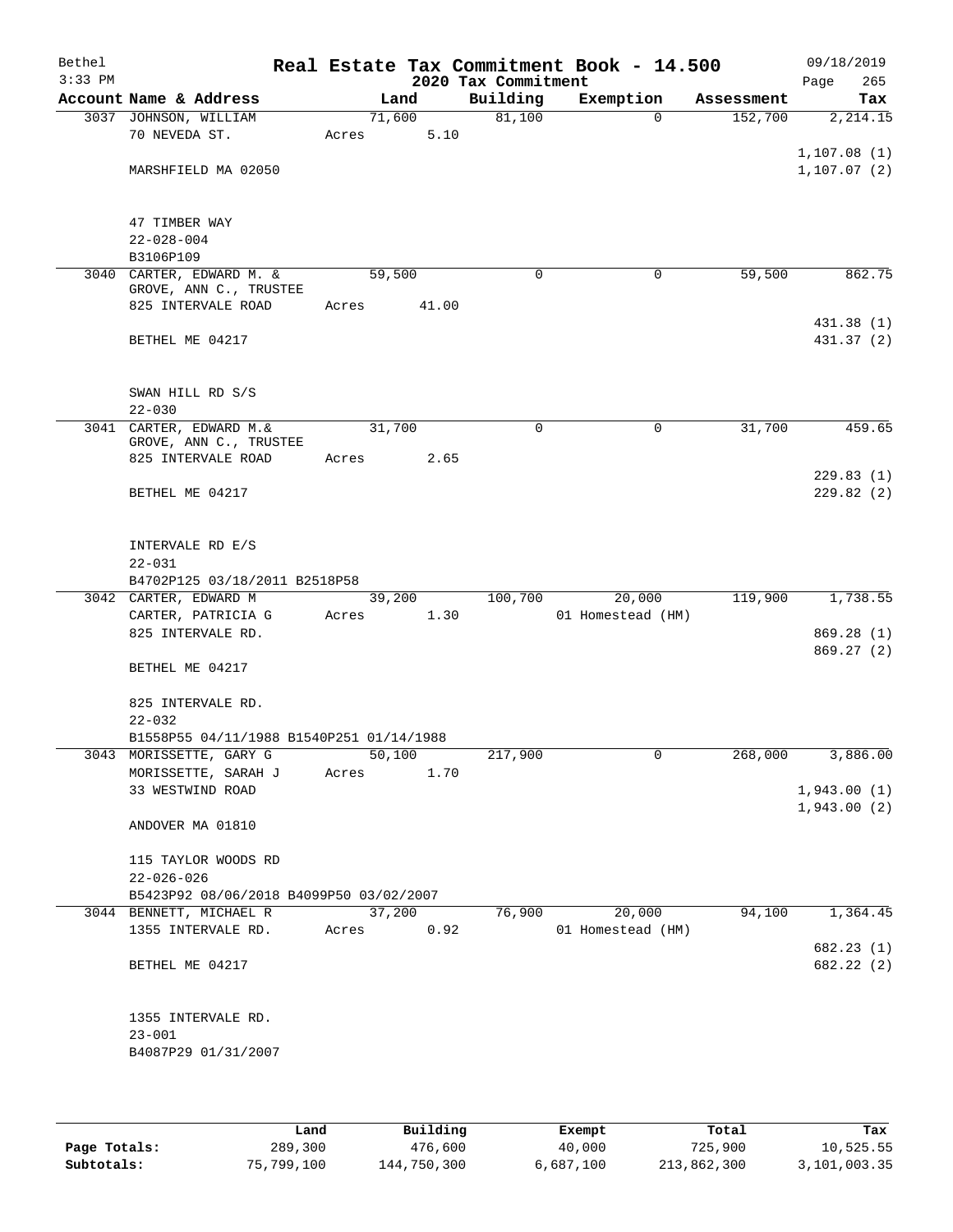| Bethel       |                                                    |       |          |                                 |             | Real Estate Tax Commitment Book - 14.500 |            | 09/18/2019         |
|--------------|----------------------------------------------------|-------|----------|---------------------------------|-------------|------------------------------------------|------------|--------------------|
| $3:33$ PM    | Account Name & Address                             |       | Land     | 2020 Tax Commitment<br>Building |             | Exemption                                | Assessment | 266<br>Page<br>Tax |
|              | 3045 LENNOX, RICHARD J                             |       | 41,500   | 156,300                         |             | $\Omega$                                 | 197,800    | 2,868.10           |
|              | LENNOX, JANE M                                     | Acres | 2.80     |                                 |             |                                          |            |                    |
|              | 20 STOWE ROAD                                      |       |          |                                 |             |                                          |            | 1,434.05(1)        |
|              |                                                    |       |          |                                 |             |                                          |            | 1,434.05(2)        |
|              | SANDWICH MA 02563                                  |       |          |                                 |             |                                          |            |                    |
|              |                                                    |       |          |                                 |             |                                          |            |                    |
|              | 1339 INTERVALE RD.<br>$23 - 002$                   |       |          |                                 |             |                                          |            |                    |
|              | B3542P329 06/29/2004                               |       |          |                                 |             |                                          |            |                    |
|              | 3046 NOLAN, TIMOTHY & DANIEL                       |       | 33,400   |                                 | $\mathbf 0$ | 0                                        | 33,400     | 484.30             |
|              | ET AL                                              |       |          |                                 |             |                                          |            |                    |
|              | PIKE, JOSEPH & SEAN                                | Acres | 4.30     |                                 |             |                                          |            |                    |
|              | 133 HURRICANE RD.                                  |       |          |                                 |             |                                          |            | 242.15(1)          |
|              |                                                    |       |          |                                 |             |                                          |            | 242.15(2)          |
|              | FALMOUTH ME 04105 2525                             |       |          |                                 |             |                                          |            |                    |
|              | Holt Hill Rd                                       |       |          |                                 |             |                                          |            |                    |
|              | $23 - 003 - 001$                                   |       |          |                                 |             |                                          |            |                    |
|              | B2973P68 07/23/2001                                |       |          |                                 |             |                                          |            |                    |
|              | 3047 BEHAN, MARGARET A                             |       | 10,100   |                                 | 0           | 0                                        | 10,100     | 146.45             |
|              | PO BOX 153                                         | Acres | 31.59    |                                 |             |                                          |            |                    |
|              |                                                    |       |          |                                 |             |                                          |            | 73.23(1)           |
|              | BETHEL ME 04217                                    |       |          |                                 |             |                                          |            | 73.22(2)           |
|              |                                                    |       |          |                                 |             |                                          |            |                    |
|              |                                                    |       |          |                                 |             |                                          |            |                    |
|              | HOLT HILL RD.                                      |       |          |                                 |             |                                          |            |                    |
|              | $23 - 003 - 002$                                   |       |          |                                 |             |                                          |            |                    |
|              | B4431P173 04/21/2009 B3169P130 09/23/2002          |       |          |                                 |             |                                          |            |                    |
|              | 3048 BOOTH, CHRISTINA A                            |       | 37,400   | 95,500                          |             | 0                                        | 132,900    | 1,927.05           |
|              | BOOTH, HEATH                                       | Acres | 1.90     |                                 |             |                                          |            |                    |
|              | 12 HOLT HILL RD.                                   |       |          |                                 |             |                                          |            | 963.53(1)          |
|              |                                                    |       |          |                                 |             |                                          |            | 963.52(2)          |
|              | BETHEL ME 04217                                    |       |          |                                 |             |                                          |            |                    |
|              |                                                    |       |          |                                 |             |                                          |            |                    |
|              | 12 HOLT HILL RD.                                   |       |          |                                 |             |                                          |            |                    |
|              | $23 - 003 - 003$                                   |       |          |                                 |             |                                          |            |                    |
|              | B5305P546 09/20/2016 B4456P170 06/16/2009 B3079P34 |       |          |                                 |             |                                          |            |                    |
|              | 03/06/2002<br>3049 PARENT, JOSEPH P                |       | 43,800   | 150,300                         |             | 0                                        | 194,100    | 2,814.45           |
|              | 20 MEADOW VIEW                                     | Acres | 5.10     |                                 |             |                                          |            |                    |
|              |                                                    |       |          |                                 |             |                                          |            | 1,407.23(1)        |
|              | WINDHAM ME 04060                                   |       |          |                                 |             |                                          |            | 1,407.22(2)        |
|              |                                                    |       |          |                                 |             |                                          |            |                    |
|              |                                                    |       |          |                                 |             |                                          |            |                    |
|              | 1309 INTERVALE RD.                                 |       |          |                                 |             |                                          |            |                    |
|              | $23 - 003 - 004$                                   |       |          |                                 |             |                                          |            |                    |
|              | B3057P121 01/18/2002                               |       |          |                                 |             |                                          |            |                    |
|              | 3050 JACKSON, DENNIS                               |       | 42,700   | 86,100                          |             | 20,000                                   | 108,800    | 1,577.60           |
|              | 1289 INTERVALE ROAD                                | Acres | 4.00     |                                 |             | 01 Homestead (HM)                        |            |                    |
|              |                                                    |       |          |                                 |             |                                          |            | 788.80 (1)         |
|              | BETHEL ME 04217                                    |       |          |                                 |             |                                          |            | 788.80 (2)         |
|              |                                                    |       |          |                                 |             |                                          |            |                    |
|              |                                                    |       |          |                                 |             |                                          |            |                    |
|              | 1289 INTERVALE RD.                                 |       |          |                                 |             |                                          |            |                    |
|              | $23 - 004$                                         |       |          |                                 |             |                                          |            |                    |
|              | B2987P271                                          |       |          |                                 |             |                                          |            |                    |
|              |                                                    |       |          |                                 |             |                                          |            |                    |
|              |                                                    |       |          |                                 |             |                                          |            |                    |
|              | Land                                               |       | Building |                                 |             | Exempt                                   | Total      | Tax                |
| Page Totals: | 208,900                                            |       | 488,200  |                                 |             | 20,000                                   | 677,100    | 9,817.95           |

**Subtotals:** 76,008,000 145,238,500 6,707,100 214,539,400 3,110,821.30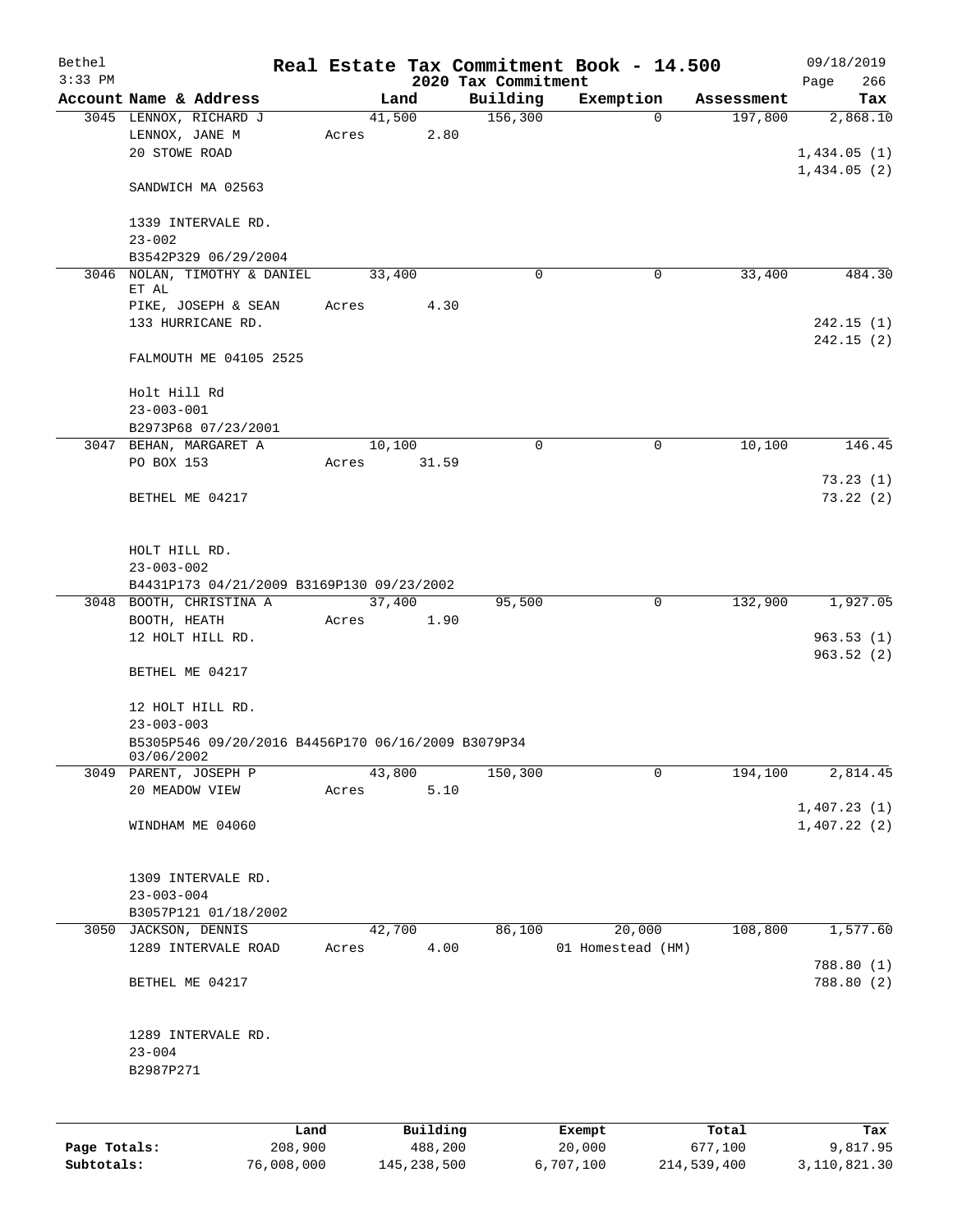| Bethel<br>$3:33$ PM |                                           |                 |      | 2020 Tax Commitment | Real Estate Tax Commitment Book - 14.500 |             |            | 09/18/2019<br>267 |
|---------------------|-------------------------------------------|-----------------|------|---------------------|------------------------------------------|-------------|------------|-------------------|
|                     | Account Name & Address                    |                 | Land | Building            | Exemption                                |             | Assessment | Page<br>Tax       |
|                     | 3051 HINCKLEY, WILLIAM                    | 35,400          |      | 35,800              | 20,000                                   |             | 51,200     | 742.40            |
|                     | 1251 INTERVALE ROAD                       | Acres           | 0.80 |                     | 01 Homestead (HM)                        |             |            |                   |
|                     |                                           |                 |      |                     |                                          |             |            | 371.20(1)         |
|                     | BETHEL ME 04217                           |                 |      |                     |                                          |             |            | 371.20(2)         |
|                     |                                           |                 |      |                     |                                          |             |            |                   |
|                     | 1251 INTERVALE RD.<br>$23 - 005$          |                 |      |                     |                                          |             |            |                   |
|                     | B2969P145                                 |                 |      |                     |                                          |             |            |                   |
|                     | 3052 HOY, DOUGLAS J                       | 41,900          |      | 125,900             | 20,000                                   |             | 147,800    | 2,143.10          |
|                     | HOY, CECELIA J                            | Acres           | 3.10 |                     | 01 Homestead (HM)                        |             |            |                   |
|                     | PO BOX 712                                |                 |      |                     |                                          |             |            | 1,071.55(1)       |
|                     | BETHEL ME 04217                           |                 |      |                     |                                          |             |            | 1,071.55(2)       |
|                     | 29 HOLT HILL RD.                          |                 |      |                     |                                          |             |            |                   |
|                     | $23 - 006$                                |                 |      |                     |                                          |             |            |                   |
|                     | B1209P293 06/16/1983                      |                 |      |                     |                                          |             |            |                   |
|                     | 3053 DYER, RANDALL<br>DYER, NIKKI         | 27,600          | 0.92 | 86,500              |                                          | 0           | 114,100    | 1,654.45          |
|                     | 65 BIG BEAR PLACE NW                      | Acres           |      |                     |                                          |             |            | 827.23 (1)        |
|                     |                                           |                 |      |                     |                                          |             |            | 827.22(2)         |
|                     | ISSAQUAH WA 98027                         |                 |      |                     |                                          |             |            |                   |
|                     | 1221 INTERVALE RD S/S                     |                 |      |                     |                                          |             |            |                   |
|                     | $23 - 007$                                |                 |      |                     |                                          |             |            |                   |
|                     | B4131P233 05/11/2007 B3854P148 12/12/2005 |                 |      |                     |                                          |             |            |                   |
|                     | 3054 CURRIER, IVORY S JR<br>PO BOX 11     | 39,200          |      | 85,500              | 20,000                                   |             | 104,700    | 1,518.15          |
|                     |                                           | Acres           | 1.30 |                     | 01 Homestead (HM)                        |             |            | 759.08(1)         |
|                     | BETHEL ME 04217                           |                 |      |                     |                                          |             |            | 759.07(2)         |
|                     |                                           |                 |      |                     |                                          |             |            |                   |
|                     | 41 HOLT HILL RD.                          |                 |      |                     |                                          |             |            |                   |
|                     | $23 - 008$<br>B852P69 04/01/1975          |                 |      |                     |                                          |             |            |                   |
|                     | 3055 JALBERT, JOHN F                      | 44,500          |      | 39,400              |                                          | 0           | 83,900     | 1,216.55          |
|                     | JALBERT, CONSTANCE                        | Acres           | 5.70 |                     |                                          |             |            |                   |
|                     | 14 DEXTER AVE                             |                 |      |                     |                                          |             |            | 608.28(1)         |
|                     |                                           |                 |      |                     |                                          |             |            | 608.27(2)         |
|                     | AUBURN ME 04240                           |                 |      |                     |                                          |             |            |                   |
|                     | 59 HOLT HILL RD.                          |                 |      |                     |                                          |             |            |                   |
|                     | $23 - 009$                                |                 |      |                     |                                          |             |            |                   |
|                     | B1764P17 10/18/1990                       |                 |      | 138,800             |                                          |             |            |                   |
|                     | 3056 PERRY, GREGORY D<br>PO BOX 1713      | 42,200<br>Acres | 3.50 |                     |                                          | $\mathbf 0$ | 181,000    | 2,624.50          |
|                     |                                           |                 |      |                     |                                          |             |            | 1,312.25(1)       |
|                     | BETHEL ME 04217                           |                 |      |                     |                                          |             |            | 1,312.25(2)       |
|                     |                                           |                 |      |                     |                                          |             |            |                   |
|                     | 65 HOLT HILL RD.                          |                 |      |                     |                                          |             |            |                   |
|                     | $23 - 010$                                |                 |      |                     |                                          |             |            |                   |
|                     | B5249P576 10/20/2015 B2355P107            |                 |      |                     |                                          |             |            |                   |
|                     |                                           |                 |      |                     |                                          |             |            |                   |

|              | úand       | Building    | Exempt    | Total         | Tax          |
|--------------|------------|-------------|-----------|---------------|--------------|
| Page Totals: | 230,800    | 511,900     | 60,000    | 682,700       | 9,899.15     |
| Subtotals:   | 76,238,800 | 145,750,400 | 6,767,100 | 215, 222, 100 | 3,120,720.45 |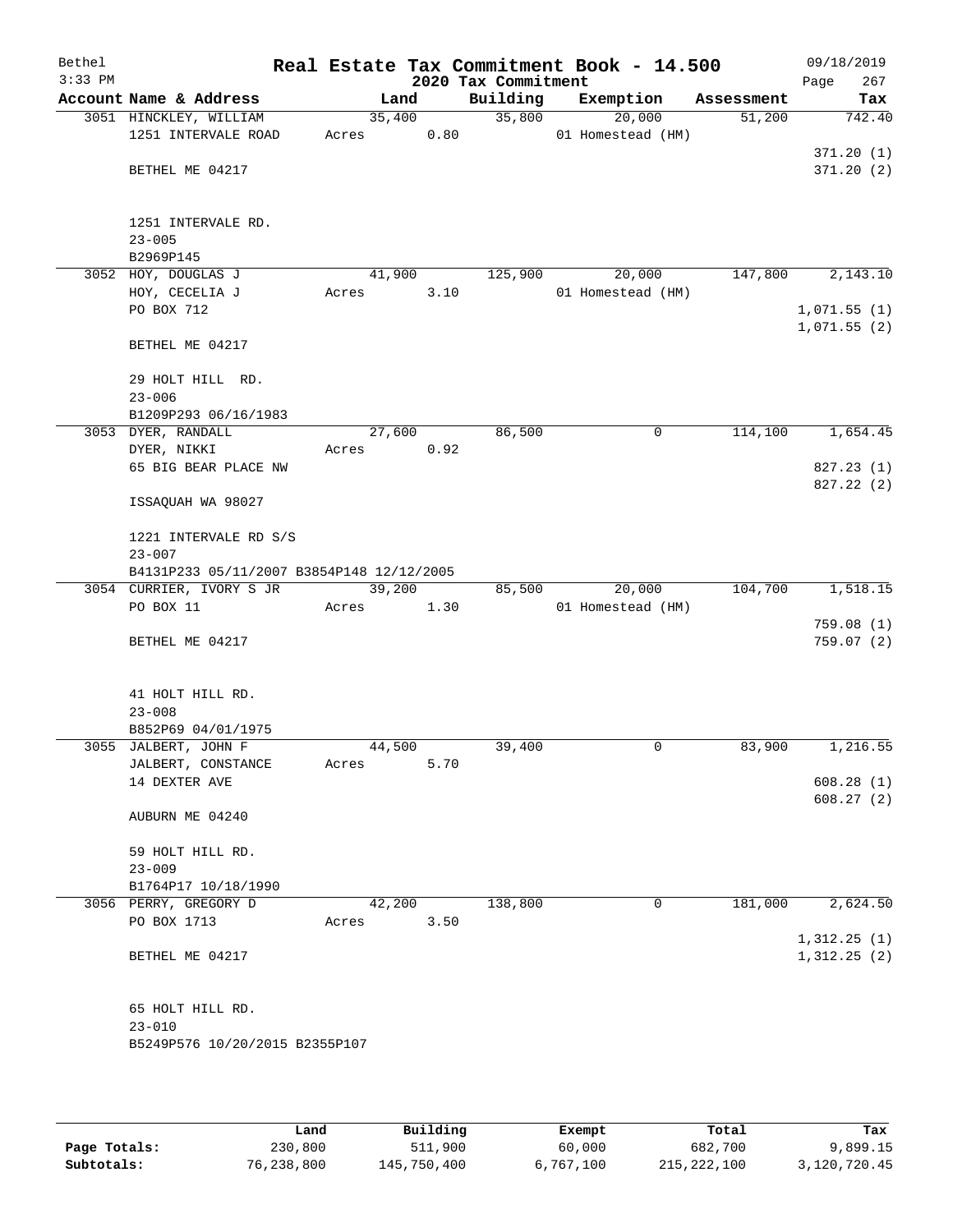| Bethel<br>$3:33$ PM |                                                                        |       |                 | 2020 Tax Commitment | Real Estate Tax Commitment Book - 14.500 |            | 09/18/2019<br>268<br>Page              |
|---------------------|------------------------------------------------------------------------|-------|-----------------|---------------------|------------------------------------------|------------|----------------------------------------|
|                     | Account Name & Address                                                 |       | Land            | Building            | Exemption                                | Assessment | Tax                                    |
|                     | 3057 SCHNEIDER, BARBARA T<br>SCHNEIDER, WILLIAM J<br>50 ROUGH RIDER RD | Acres | 54,200<br>17.00 | 133,600             | $\Omega$                                 | 187,800    | 2,723.10<br>1,361.55(1)<br>1,361.55(2) |
|                     | DURHAM ME 04222                                                        |       |                 |                     |                                          |            |                                        |
|                     | 82 HOLT HILL RD.<br>$23 - 011$                                         |       |                 |                     |                                          |            |                                        |
|                     | B5289P467 06/29/2016 B1237P292 12/05/1983                              |       |                 |                     |                                          |            |                                        |
|                     | 3058 WHITNEY, ANDREW R                                                 |       | 13,700          | 0                   | 0                                        | 13,700     | 198.65                                 |
|                     | PO BOX 356                                                             | Acres | 22.00           |                     |                                          |            |                                        |
|                     | BETHEL ME 04217                                                        |       |                 |                     |                                          |            | 99.33(1)<br>99.32 (2)                  |
|                     | HOLT HILL RD<br>$23 - 012 - 001$                                       |       |                 |                     |                                          |            |                                        |
|                     | B5380P147 11/28/2017 B4169P3 06/26/2007                                |       |                 |                     |                                          |            |                                        |
|                     | 3059 BAILEY, CATHERINE                                                 |       | 30,000          | 53,500              | 0                                        | 83,500     | 1,210.75                               |
|                     | PO BOX 1002                                                            | Acres | 39.20           |                     |                                          |            |                                        |
|                     | BETHEL ME 04217                                                        |       |                 |                     |                                          |            | 605.38(1)<br>605.37(2)                 |
|                     | 95 HOLT HILL RD<br>$23 - 012$                                          |       |                 |                     |                                          |            |                                        |
|                     | B5419P236 07/17/2018 B5241P176 09/02/2015 B3022P172<br>11/07/2001      |       |                 |                     |                                          |            |                                        |
|                     | 3060 SWAN HILL CORPORATION                                             |       | 91,600          | 128,300             | $\mathbf 0$                              | 219,900    | 3,188.55                               |
|                     | 382 MORRELLS MILL ROAD                                                 | Acres | 76.48           |                     |                                          |            |                                        |
|                     | NORTH BERWICK ME 03906                                                 |       |                 |                     |                                          |            | 1,594.28(1)<br>1,594.27(2)             |
|                     | 161 SWAN HILL RD                                                       |       |                 |                     |                                          |            |                                        |
|                     | $23 - 013$<br>B3660P233 12/14/2005                                     |       |                 |                     |                                          |            |                                        |
|                     | 3061 SWAN HILL CORPORATION                                             |       | 31,300          | 0                   | 0                                        | 31,300     | 453.85                                 |
|                     | 382 MORRELLS MILL ROAD                                                 | Acres | 47.21           |                     |                                          |            |                                        |
|                     | NORTH BERWICK ME 03906                                                 |       |                 |                     |                                          |            | 226.93(1)<br>226.92(2)                 |
|                     | $23 - 013 - 001$<br>B3640P2 12/09/2004                                 |       |                 |                     |                                          |            |                                        |
|                     | 3062 CHADBOURNE TREE FARMS,                                            |       | 68,100          | 0                   | 0                                        | 68,100     | 987.45                                 |
|                     | <b>LLC</b><br>PO BOX 1750                                              | Acres | 67.00           |                     |                                          |            |                                        |
|                     |                                                                        |       |                 |                     |                                          |            | 493.73 (1)                             |
|                     | BETHEL ME 04217                                                        |       |                 |                     |                                          |            | 493.72 (2)                             |
|                     | INTERVALE RD S/S                                                       |       |                 |                     |                                          |            |                                        |
|                     | $23 - 014$                                                             |       |                 |                     |                                          |            |                                        |
|                     | B3652P43 12/29/2004                                                    |       |                 |                     |                                          |            |                                        |
|                     | Land                                                                   |       | Building        |                     | Exempt                                   | Total      | Tax                                    |

**Page Totals:** 288,900 315,400 0 604,300 8,762.35 **Subtotals:** 76,527,700 146,065,800 6,767,100 215,826,400 3,129,482.80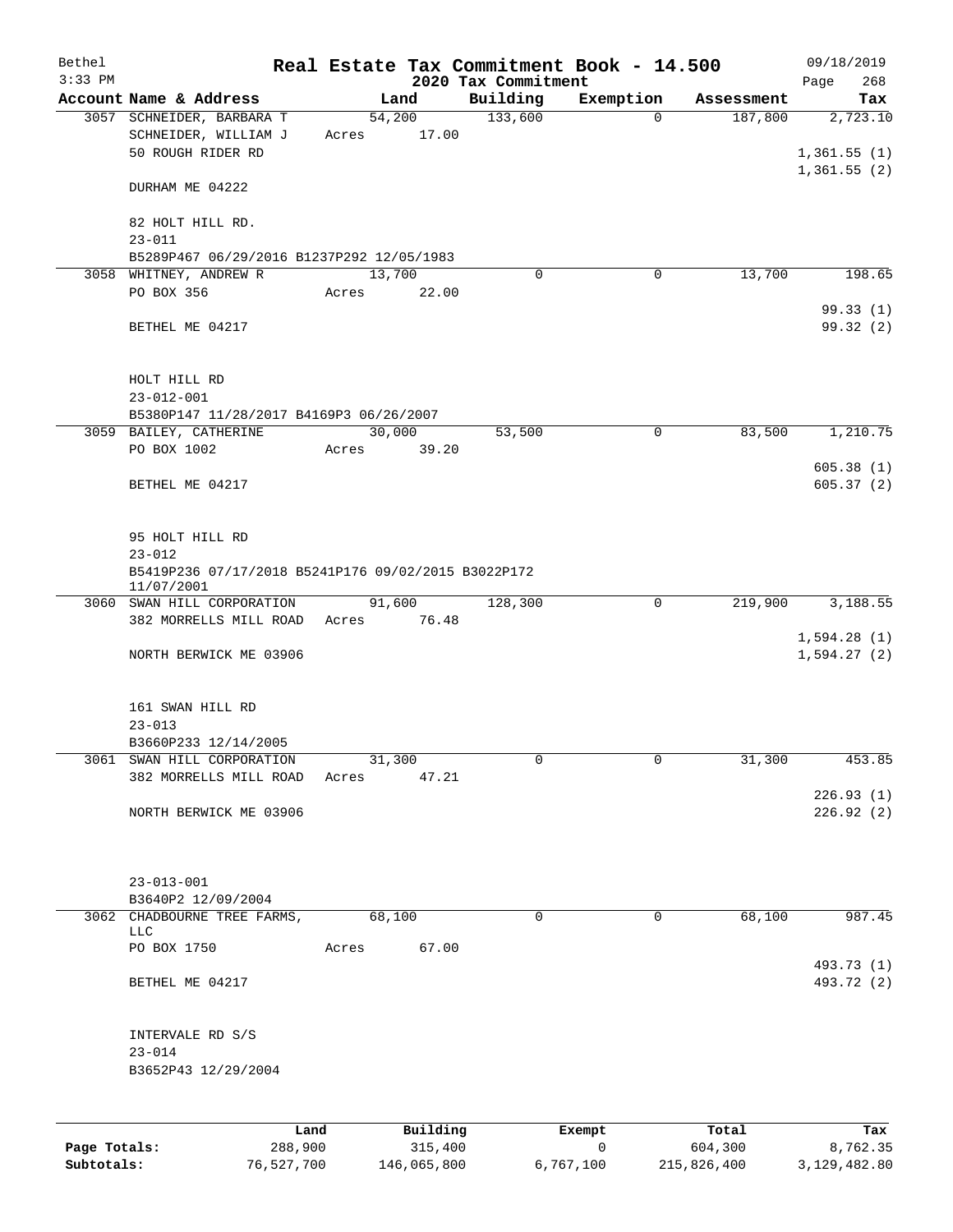| Bethel<br>$3:33$ PM |                                                                            |             |        | 2020 Tax Commitment | Real Estate Tax Commitment Book - 14.500 |            | 09/18/2019<br>269<br>Page |
|---------------------|----------------------------------------------------------------------------|-------------|--------|---------------------|------------------------------------------|------------|---------------------------|
|                     | Account Name & Address                                                     |             | Land   | Building            | Exemption                                | Assessment | Tax                       |
|                     | 3063 CUMMINGS, KATHY S                                                     |             | 46,300 | 113,600             | 20,000                                   | 139,900    | 2,028.55                  |
|                     | PO BOX 778                                                                 | Acres       | 2.80   |                     | 01 Homestead (HM)                        |            |                           |
|                     |                                                                            |             |        |                     |                                          |            | 1,014.28(1)               |
|                     | BETHEL ME 04217                                                            |             |        |                     |                                          |            | 1,014.27(2)               |
|                     | 4 CUMMINGS ROAD                                                            |             |        |                     |                                          |            |                           |
|                     | $23 - 015$                                                                 |             |        |                     |                                          |            |                           |
|                     | B4148P325 06/18/2007 B1021P4                                               |             |        |                     |                                          |            |                           |
|                     | 3064 FLEMING, DAVID J                                                      |             | 44,200 | 221,000             | 0                                        | 265,200    | 3,845.40                  |
|                     | MINOR, BRENDA C                                                            | Acres       | 5.40   |                     |                                          |            |                           |
|                     | 80 NAUGUS AVE.                                                             |             |        |                     |                                          |            | 1,922.70(1)               |
|                     | MARBLEHEAD MA 01945                                                        |             |        |                     |                                          |            | 1,922.70(2)               |
|                     |                                                                            |             |        |                     |                                          |            |                           |
|                     | 8 CUMMINGS RD.                                                             |             |        |                     |                                          |            |                           |
|                     | $23 - 016$                                                                 |             |        |                     |                                          |            |                           |
|                     | B2433P145 05/15/1997                                                       |             |        |                     |                                          |            |                           |
|                     | 3065 TURNER, KELLY R                                                       | 46,700      |        | 800                 | $\mathsf{O}$                             | 47,500     | 688.75                    |
|                     | 32 POINT STREET                                                            | Acres       | 7.80   |                     |                                          |            |                           |
|                     |                                                                            |             |        |                     |                                          |            | 344.38 (1)                |
|                     | PROVINCETOWN MA 02657                                                      |             |        |                     |                                          |            | 344.37 (2)                |
|                     | 1 CUMMINGS RD                                                              |             |        |                     |                                          |            |                           |
|                     | $23 - 017$                                                                 |             |        |                     |                                          |            |                           |
|                     | B5197P230 12/31/2014 B5122P175 06/04/2014 B2148P1                          |             |        |                     |                                          |            |                           |
|                     | 08/02/1994                                                                 |             |        |                     |                                          |            |                           |
|                     | 3066 CROCKETT, AARON                                                       |             | 40,000 | 21,400              | $\mathbf 0$                              | 61,400     | 890.30                    |
|                     | EMERSON, EMERSON, COREY Acres 1.70                                         |             |        |                     |                                          |            |                           |
|                     | 1390 INTERVALE RD                                                          |             |        |                     |                                          |            | 445.15(1)                 |
|                     |                                                                            |             |        |                     |                                          |            | 445.15(2)                 |
|                     | BETHEL ME 04217                                                            |             |        |                     |                                          |            |                           |
|                     | 1054 INTERVALE RD.                                                         |             |        |                     |                                          |            |                           |
|                     | $23 - 018$                                                                 |             |        |                     |                                          |            |                           |
|                     | B5170P228 10/08/2014 B5033P307 08/05/2013 B4584P283<br>05/06/2010 B998P205 |             |        |                     |                                          |            |                           |
|                     | 3067 SPRAGUE, RICHARD                                                      |             | 40,900 | 155,700             | $\mathbf 0$                              | 196,600    | 2,850.70                  |
|                     | 1060 INTERVALE RD.                                                         | Acres       | 2.27   |                     |                                          |            |                           |
|                     |                                                                            |             |        |                     |                                          |            | 1,425.35(1)               |
|                     | BETHEL ME 04217                                                            |             |        |                     |                                          |            | 1,425.35(2)               |
|                     |                                                                            |             |        |                     |                                          |            |                           |
|                     | 1060 INTERVALE RD.                                                         |             |        |                     |                                          |            |                           |
|                     | $23 - 019$                                                                 |             |        |                     |                                          |            |                           |
|                     | B5220P625 05/08/2015 B5050P91 10/15/2013 B2481P339<br>3068 CARTER, ANNE M  |             | 19,900 | 8,600               | 0                                        | 28,500     | 413.25                    |
|                     | 786 INTERVALE RD                                                           | Acres 34.00 |        |                     |                                          |            |                           |
|                     |                                                                            |             |        |                     |                                          |            | 206.63(1)                 |
|                     | BETHEL ME 04217                                                            |             |        |                     |                                          |            | 206.62(2)                 |
|                     |                                                                            |             |        |                     |                                          |            |                           |
|                     | 1050 INTERVALE RD.                                                         |             |        |                     |                                          |            |                           |
|                     | $23 - 020$                                                                 |             |        |                     |                                          |            |                           |
|                     |                                                                            |             |        |                     |                                          |            |                           |
|                     |                                                                            |             |        |                     |                                          |            |                           |
|                     |                                                                            |             |        |                     |                                          |            |                           |

|              | Land       | Building    | Exempt    | Total       | Tax          |
|--------------|------------|-------------|-----------|-------------|--------------|
| Page Totals: | 238,000    | 521,100     | 20,000    | 739,100     | 10,716.95    |
| Subtotals:   | 76,765,700 | 146,586,900 | 6,787,100 | 216,565,500 | 3,140,199.75 |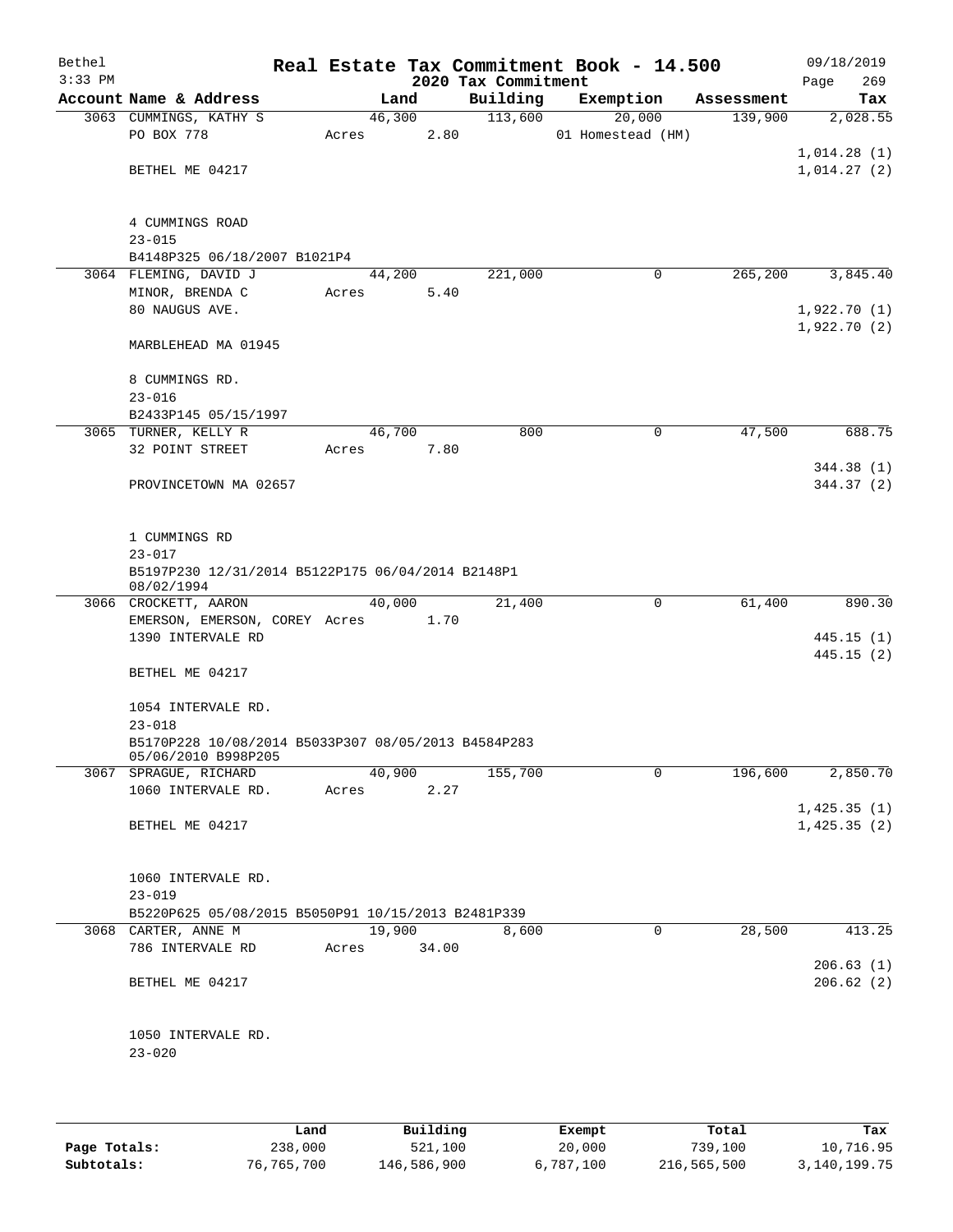| Bethel<br>$3:33$ PM |                                                       |       |        |       | 2020 Tax Commitment | Real Estate Tax Commitment Book - 14.500 |            | 09/18/2019<br>270  |
|---------------------|-------------------------------------------------------|-------|--------|-------|---------------------|------------------------------------------|------------|--------------------|
|                     | Account Name & Address                                |       | Land   |       | Building            | Exemption                                | Assessment | Page<br>Tax        |
|                     | 3069 CHADBOURNE, THEODORE                             |       | 56,600 |       | $\Omega$            | $\Omega$                                 | 56,600     | 820.70             |
|                     | 50 STOCKHOLM DR.                                      | Acres |        | 35.00 |                     |                                          |            |                    |
|                     |                                                       |       |        |       |                     |                                          |            | 410.35(1)          |
|                     | CUMGERLAND CTR. ME<br>04021 8712                      |       |        |       |                     |                                          |            | 410.35(2)          |
|                     |                                                       |       |        |       |                     |                                          |            |                    |
|                     |                                                       |       |        |       |                     |                                          |            |                    |
|                     | INTERVALE RD N/S                                      |       |        |       |                     |                                          |            |                    |
|                     | $23 - 021$                                            |       |        |       |                     |                                          |            |                    |
|                     | B1432P10                                              |       |        |       |                     |                                          |            |                    |
|                     | 3070 LINCOLN, SUSAN F<br>KERR, GLENN                  | Acres | 24,800 | 0.28  | 85,000              | $\mathbf 0$                              | 109,800    | 1,592.10           |
|                     | PO Box 596                                            |       |        |       |                     |                                          |            | 796.05(1)          |
|                     |                                                       |       |        |       |                     |                                          |            | 796.05(2)          |
|                     | DRIGGS ID 83422                                       |       |        |       |                     |                                          |            |                    |
|                     | 1160 INTERVALE RD.                                    |       |        |       |                     |                                          |            |                    |
|                     | $23 - 022$                                            |       |        |       |                     |                                          |            |                    |
|                     | B933P148                                              |       |        |       |                     |                                          |            |                    |
|                     | 3071 DAVIS, MARGARET                                  |       | 100    |       | $\Omega$            | $\mathbf 0$                              | 100        | 1.45               |
|                     | 50 EVERGREEN ROAD                                     | Acres |        | 1.00  |                     |                                          |            |                    |
|                     | BETHEL ME 04217                                       |       |        |       |                     |                                          |            | 0.73(1)<br>0.72(2) |
|                     |                                                       |       |        |       |                     |                                          |            |                    |
|                     |                                                       |       |        |       |                     |                                          |            |                    |
|                     | INTERVALE RD N/S                                      |       |        |       |                     |                                          |            |                    |
|                     | $23 - 023$                                            |       |        |       |                     |                                          |            |                    |
|                     | 3072 HONKALA, RUDOLF                                  |       | 44,100 |       | 150,300             | 26,000                                   | 168,400    | 2,441.80           |
|                     | HONKALA, BARBARA<br>1262 INTERVALE RD                 | Acres |        | 5.30  |                     | 01 Homestead (HM)<br>12 WW2 Vet Res      |            | 1,220.90(1)        |
|                     |                                                       |       |        |       |                     |                                          |            | 1,220.90(2)        |
|                     | BETHEL ME 04217                                       |       |        |       |                     |                                          |            |                    |
|                     | 1262 INTERVALE RD.                                    |       |        |       |                     |                                          |            |                    |
|                     | $23 - 025$                                            |       |        |       |                     |                                          |            |                    |
|                     | B1689P282 10/20/1989 B1689P280 10/20/1989 B1689P278   |       |        |       |                     |                                          |            |                    |
|                     | 10/20/1989                                            |       |        |       |                     |                                          |            |                    |
|                     | 3073 SCHIFONE, WESTON<br>MURPHY, MURPHY, DENISE Acres |       | 44,000 | 5.20  | 172,200             | 0                                        | 216,200    | 3,134.90           |
|                     | 43 VILLAGE CIRCLE                                     |       |        |       |                     |                                          |            | 1,567.45(1)        |
|                     |                                                       |       |        |       |                     |                                          |            | 1,567.45(2)        |
|                     | MILFORD MA 01757                                      |       |        |       |                     |                                          |            |                    |
|                     | 1290 INTERVALE RD.                                    |       |        |       |                     |                                          |            |                    |
|                     | $23 - 026 - 002$                                      |       |        |       |                     |                                          |            |                    |
|                     | B5361P47 08/09/2017 B3892P335 02/27/2006              |       |        |       |                     |                                          |            |                    |
|                     | 3074 SHANAHAN, CHRISTOPHER L                          |       | 45,500 |       | 132,900             | 0                                        | 178,400    | 2,586.80           |
|                     | SHOEMAKER, HELEN A                                    | Acres |        | 6.71  |                     |                                          |            |                    |
|                     | 834 CENTRE STREET                                     |       |        |       |                     |                                          |            | 1, 293.40(1)       |
|                     | JAMAICA PLAIN MA 02130                                |       |        |       |                     |                                          |            | 1, 293.40(2)       |
|                     |                                                       |       |        |       |                     |                                          |            |                    |
|                     | 1322 INTERVALE RD.                                    |       |        |       |                     |                                          |            |                    |
|                     | $23 - 026 - 001$                                      |       |        |       |                     |                                          |            |                    |
|                     | B5078P163 12/30/2013 B4641P81 10/04/2010              |       |        |       |                     |                                          |            |                    |
|                     |                                                       |       |        |       |                     |                                          |            |                    |

|              | Land       | Building    | Exempt    | Total       | Tax          |
|--------------|------------|-------------|-----------|-------------|--------------|
| Page Totals: | 215,100    | 540,400     | 26,000    | 729,500     | 10,577.75    |
| Subtotals:   | 76,980,800 | 147,127,300 | 6,813,100 | 217,295,000 | 3,150,777.50 |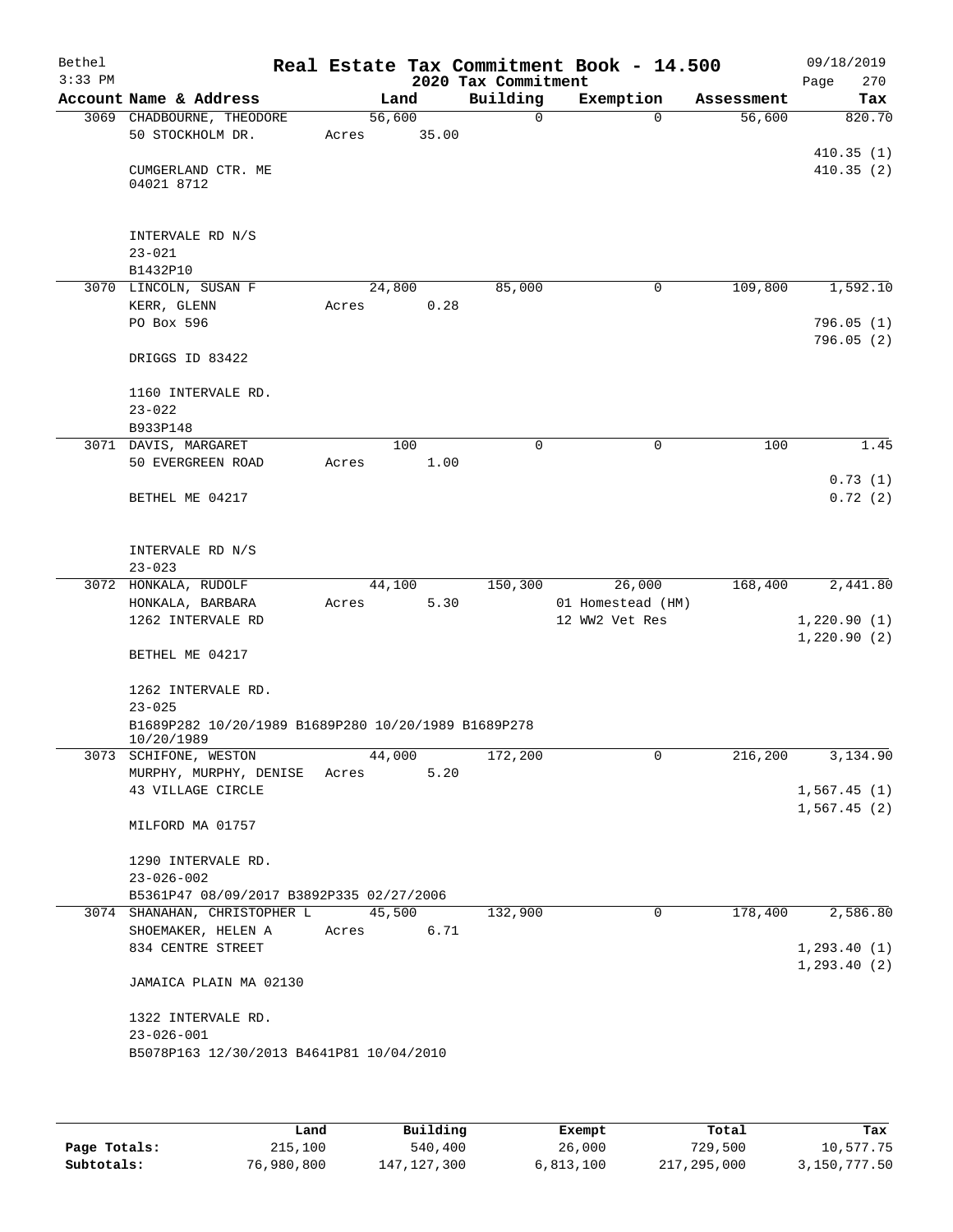| Bethel    |                                                                |       |                |                 |                     | Real Estate Tax Commitment Book - 14.500 |                      | 09/18/2019      |
|-----------|----------------------------------------------------------------|-------|----------------|-----------------|---------------------|------------------------------------------|----------------------|-----------------|
| $3:33$ PM |                                                                |       |                |                 | 2020 Tax Commitment |                                          |                      | 271<br>Page     |
|           | Account Name & Address<br>3075 HUSSEY, STEVEN J                |       | Land<br>37,800 |                 | Building<br>37,500  | Exemption<br>$\Omega$                    | Assessment<br>75,300 | Tax<br>1,091.85 |
|           | HUSSEY, SUSAN V                                                | Acres |                | 0.96            |                     |                                          |                      |                 |
|           | 602 MEGQUIER HILL ROAD                                         |       |                |                 |                     |                                          |                      | 545.93(1)       |
|           |                                                                |       |                |                 |                     |                                          |                      | 545.92(2)       |
|           | POLAND ME 04274                                                |       |                |                 |                     |                                          |                      |                 |
|           |                                                                |       |                |                 |                     |                                          |                      |                 |
|           | 1328 INTERVALE RD.                                             |       |                |                 |                     |                                          |                      |                 |
|           | $23 - 027$                                                     |       |                |                 |                     |                                          |                      |                 |
|           | B5363P507 08/24/2017 B1276P195 09/07/1984                      |       |                |                 |                     | 26,000                                   |                      |                 |
|           | 3076 CROCKETT, GLORIA<br>1360 INTERVALE RD.                    | Acres | 68,100         | 39.00           | 116,100             | 01 Homestead (HM)                        | 158,200              | 2,293.90        |
|           |                                                                |       |                |                 |                     | 22 WW2 Widow Res.                        |                      | 1, 146.95(1)    |
|           | BETHEL ME 04217                                                |       |                |                 |                     |                                          |                      | 1, 146.95(2)    |
|           |                                                                |       |                |                 |                     |                                          |                      |                 |
|           |                                                                |       |                |                 |                     |                                          |                      |                 |
|           | 1360 INTERVALE RD.                                             |       |                |                 |                     |                                          |                      |                 |
|           | $23 - 028$                                                     |       |                |                 |                     |                                          |                      |                 |
|           | B1280P176 09/25/1984<br>3077 LEVESQUE, FRANCIS                 |       | 44,800         |                 | 80,500              | 20,000                                   | 105,300              | 1,526.85        |
|           | LEVESQUE, KAREN                                                | Acres |                | 6.00            |                     | 01 Homestead (HM)                        |                      |                 |
|           | 1348 INTERVALE ROAD                                            |       |                |                 |                     |                                          |                      | 763.43(1)       |
|           |                                                                |       |                |                 |                     |                                          |                      | 763.42(2)       |
|           | BETHEL ME 04217                                                |       |                |                 |                     |                                          |                      |                 |
|           |                                                                |       |                |                 |                     |                                          |                      |                 |
|           | 1348 INTERVALE RD.                                             |       |                |                 |                     |                                          |                      |                 |
|           | $23 - 028 - 001$<br>B3022P184                                  |       |                |                 |                     |                                          |                      |                 |
|           | 3078 FRANGIPANE, ANTHONY S                                     |       | 38,600         |                 | 140,300             | 20,000                                   | 158,900              | 2,304.05        |
|           | 1404 INTERVALE RD.                                             | Acres |                | 2.70            |                     | 01 Homestead (HM)                        |                      |                 |
|           |                                                                |       |                |                 |                     |                                          |                      | 1, 152.03(1)    |
|           | BETHEL ME 04217                                                |       |                |                 |                     |                                          |                      | 1,152.02(2)     |
|           |                                                                |       |                |                 |                     |                                          |                      |                 |
|           |                                                                |       |                |                 |                     |                                          |                      |                 |
|           | 1404 INTERVALE RD.<br>$23 - 028 - 002$                         |       |                |                 |                     |                                          |                      |                 |
|           | B4773P170 10/19/2011                                           |       |                |                 |                     |                                          |                      |                 |
|           | 3079 CROCKETT, AARON                                           |       | 40,800         |                 | 195,100             | 20,000                                   | 215,900              | 3,130.55        |
|           | CROCKETT, KELLIE                                               | Acres |                | 2.24            |                     | 01 Homestead (HM)                        |                      |                 |
|           | 1390 INTERVALE RD.                                             |       |                |                 |                     |                                          |                      | 1,565.28(1)     |
|           |                                                                |       |                |                 |                     |                                          |                      | 1,565.27(2)     |
|           | BETHEL ME 04217                                                |       |                |                 |                     |                                          |                      |                 |
|           | 1390 INTERVALE RD.                                             |       |                |                 |                     |                                          |                      |                 |
|           | $23 - 028 - 003$                                               |       |                |                 |                     |                                          |                      |                 |
|           | B2878P212                                                      |       |                |                 |                     |                                          |                      |                 |
|           | 3080 HUTCHINS, DAVID M., PR                                    |       | 52,500         |                 | 61,500              | 0                                        | 114,000              | 1,653.00        |
|           | ESTATE OF JAMES E.                                             | Acres |                | 0.75            |                     |                                          |                      |                 |
|           | HUTCHINS<br>202 RIVER RD                                       |       |                |                 |                     |                                          |                      | 826.50(1)       |
|           |                                                                |       |                |                 |                     |                                          |                      | 826.50(2)       |
|           | CHELSEA ME 04330                                               |       |                |                 |                     |                                          |                      |                 |
|           |                                                                |       |                |                 |                     |                                          |                      |                 |
|           | 44 MAYVILLE RD.                                                |       |                |                 |                     |                                          |                      |                 |
|           | $24 - 002$                                                     |       |                |                 |                     |                                          |                      |                 |
|           | B5213P38 03/16/2015 B5016P53 07/29/2013 B584P518<br>02/28/1968 |       |                |                 |                     |                                          |                      |                 |
|           |                                                                |       |                |                 |                     |                                          |                      |                 |
|           |                                                                |       |                |                 |                     |                                          |                      |                 |
|           |                                                                | Land. |                | <b>Building</b> |                     | $F$ vomnt                                | $T$ ctal             | Tov             |

|              | Land         | Building    | Exempt    | Total       | Tax          |
|--------------|--------------|-------------|-----------|-------------|--------------|
| Page Totals: | 282,600      | 631,000     | 86,000    | 827,600     | 12,000.20    |
| Subtotals:   | 77, 263, 400 | 147,758,300 | 6,899,100 | 218,122,600 | 3,162,777.70 |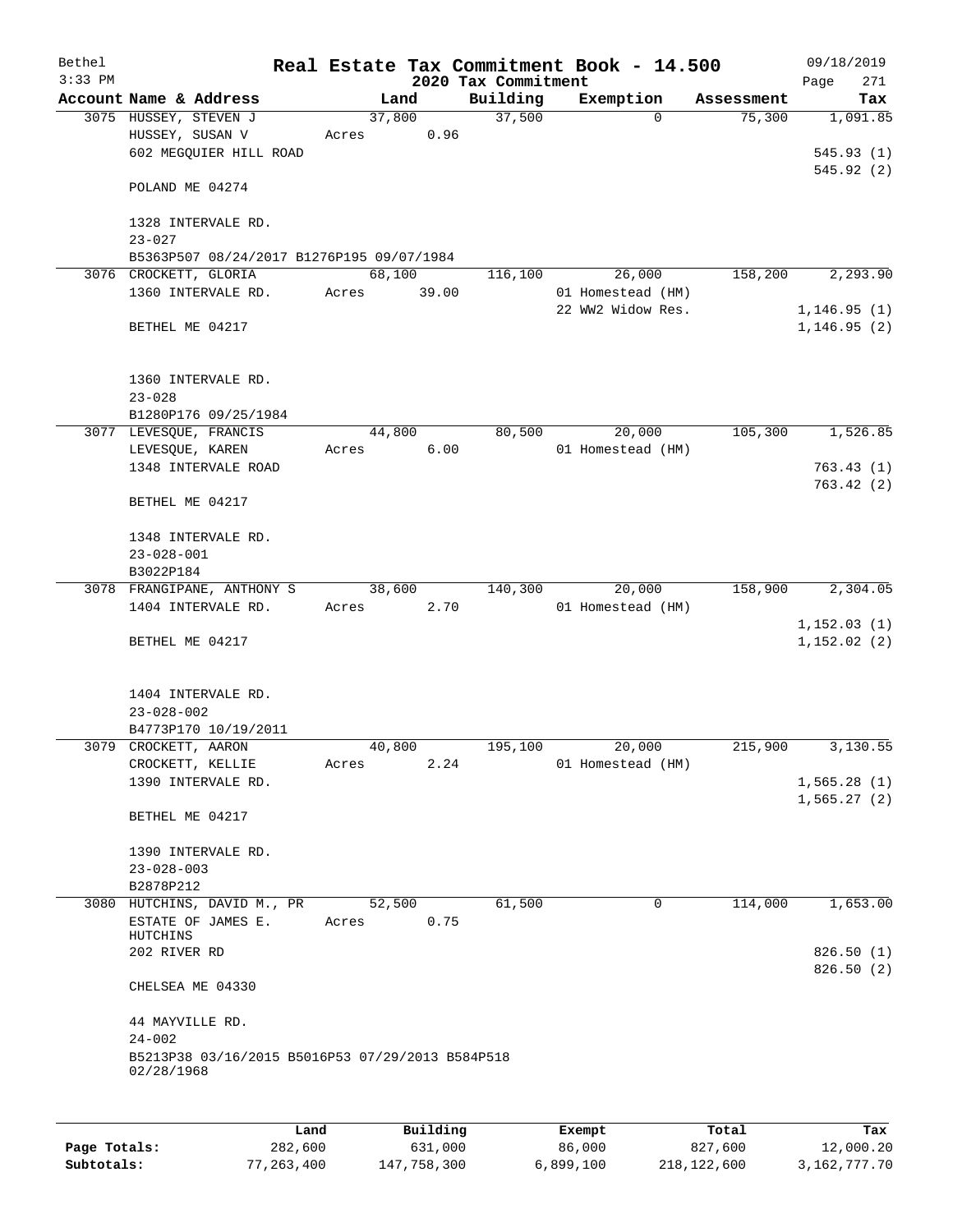| Bethel<br>$3:33$ PM |                                                                                       |                 |       | 2020 Tax Commitment | Real Estate Tax Commitment Book - 14.500 |            | 09/18/2019<br>272<br>Page    |
|---------------------|---------------------------------------------------------------------------------------|-----------------|-------|---------------------|------------------------------------------|------------|------------------------------|
|                     | Account Name & Address                                                                |                 | Land  | Building            | Exemption                                | Assessment | Tax                          |
|                     | 3081 PATTERSON, BARBARA<br><b>48 MAYVILLE ROAD</b>                                    | 42,600<br>Acres | 0.26  | 83,100              | 26,000<br>01 Homestead (HM)              | 99,700     | 1,445.65                     |
|                     |                                                                                       |                 |       |                     | 12 WW2 Vet Res                           |            | 722.83(1)                    |
|                     | BETHEL ME 04217                                                                       |                 |       |                     |                                          |            | 722.82(2)                    |
|                     | 48 MAYVILLE RD.                                                                       |                 |       |                     |                                          |            |                              |
|                     | $24 - 003$                                                                            |                 |       |                     |                                          |            |                              |
|                     | B673P280 06/04/1968<br>3082 KELLOGG, BENJAMIN                                         | 46,700          |       | 108, 300            | 26,000                                   | 129,000    | 1,870.50                     |
|                     | KELLOGG, DIANA                                                                        | Acres           | 0.34  |                     | 01 Homestead (HM)                        |            |                              |
|                     | PO BOX 172                                                                            |                 |       |                     | 12 WW2 Vet Res                           |            | 935.25(1)                    |
|                     |                                                                                       |                 |       |                     |                                          |            | 935.25(2)                    |
|                     | BETHEL ME 04217                                                                       |                 |       |                     |                                          |            |                              |
|                     | 4 RIVERSIDE LANE                                                                      |                 |       |                     |                                          |            |                              |
|                     | $24 - 005$                                                                            |                 |       |                     |                                          |            |                              |
|                     | B673P282 06/04/1968                                                                   |                 |       |                     |                                          |            |                              |
|                     | 3083 BARKER, JUDITH J                                                                 | 46,700          |       | 104,900             | 0                                        | 151,600    | 2,198.20                     |
|                     | PO BOX 31                                                                             | Acres           | 0.34  |                     |                                          |            |                              |
|                     | BETHEL ME 04217                                                                       |                 |       |                     |                                          |            | 1,099.10(1)<br>1,099.10(2)   |
|                     | 8 RIVERSIDE LANE                                                                      |                 |       |                     |                                          |            |                              |
|                     | $24 - 006$                                                                            |                 |       |                     |                                          |            |                              |
|                     | B3003P332 09/28/2001                                                                  |                 |       |                     |                                          |            |                              |
|                     | 3084 DEMERCHANT, DONALD L                                                             | 51,900          |       | 113,100             | $\mathsf{O}$                             | 165,000    | 2,392.50                     |
|                     | PO BOX 1634                                                                           | Acres           | 0.69  |                     |                                          |            |                              |
|                     | BETHEL ME 04217                                                                       |                 |       |                     |                                          |            | 1, 196.25(1)<br>1, 196.25(2) |
|                     | 18 RIVERSIDE LANE                                                                     |                 |       |                     |                                          |            |                              |
|                     | $24 - 007 - 001$                                                                      |                 |       |                     |                                          |            |                              |
|                     | B5408P52 05/11/2018 B5184P293 11/19/2014 B5157P199<br>09/08/2014 B1715P319 02/27/1990 |                 |       |                     |                                          |            |                              |
|                     | 3085 BARKER, JUDITH J                                                                 | 13,200          |       | 18,800              | 0                                        | 32,000     | 464.00                       |
|                     | PO BOX 31                                                                             | Acres           | 11.00 |                     |                                          |            |                              |
|                     | BETHEL ME 04217                                                                       |                 |       |                     |                                          |            | 232.00(1)<br>232.00(2)       |
|                     | BRIDGE ST W/S                                                                         |                 |       |                     |                                          |            |                              |
|                     | $24 - 008$                                                                            |                 |       |                     |                                          |            |                              |
|                     | B2815P114 05/11/2000                                                                  |                 |       |                     |                                          |            |                              |
|                     | 3086 BARKER, JUDITH J                                                                 | 51,900          |       | 63,700              | 0                                        | 115,600    | 1,676.20                     |
|                     | PO BOX 31                                                                             | Acres           | 0.69  |                     |                                          |            |                              |
|                     |                                                                                       |                 |       |                     |                                          |            | 838.10 (1)                   |
|                     | BETHEL ME 04217                                                                       |                 |       |                     |                                          |            | 838.10 (2)                   |
|                     | 11 RIVERSIDE LANE                                                                     |                 |       |                     |                                          |            |                              |
|                     | $24 - 009$                                                                            |                 |       |                     |                                          |            |                              |
|                     | B2815P107                                                                             |                 |       |                     |                                          |            |                              |
|                     |                                                                                       |                 |       |                     |                                          |            |                              |
|                     |                                                                                       |                 |       |                     |                                          |            |                              |
|                     |                                                                                       |                 |       |                     |                                          |            |                              |

|              | Land       | Building    | Exempt    | Total       | Tax          |
|--------------|------------|-------------|-----------|-------------|--------------|
| Page Totals: | 253,000    | 491,900     | 52,000    | 692,900     | 10,047.05    |
| Subtotals:   | 77,516,400 | 148,250,200 | 6,951,100 | 218,815,500 | 3,172,824.75 |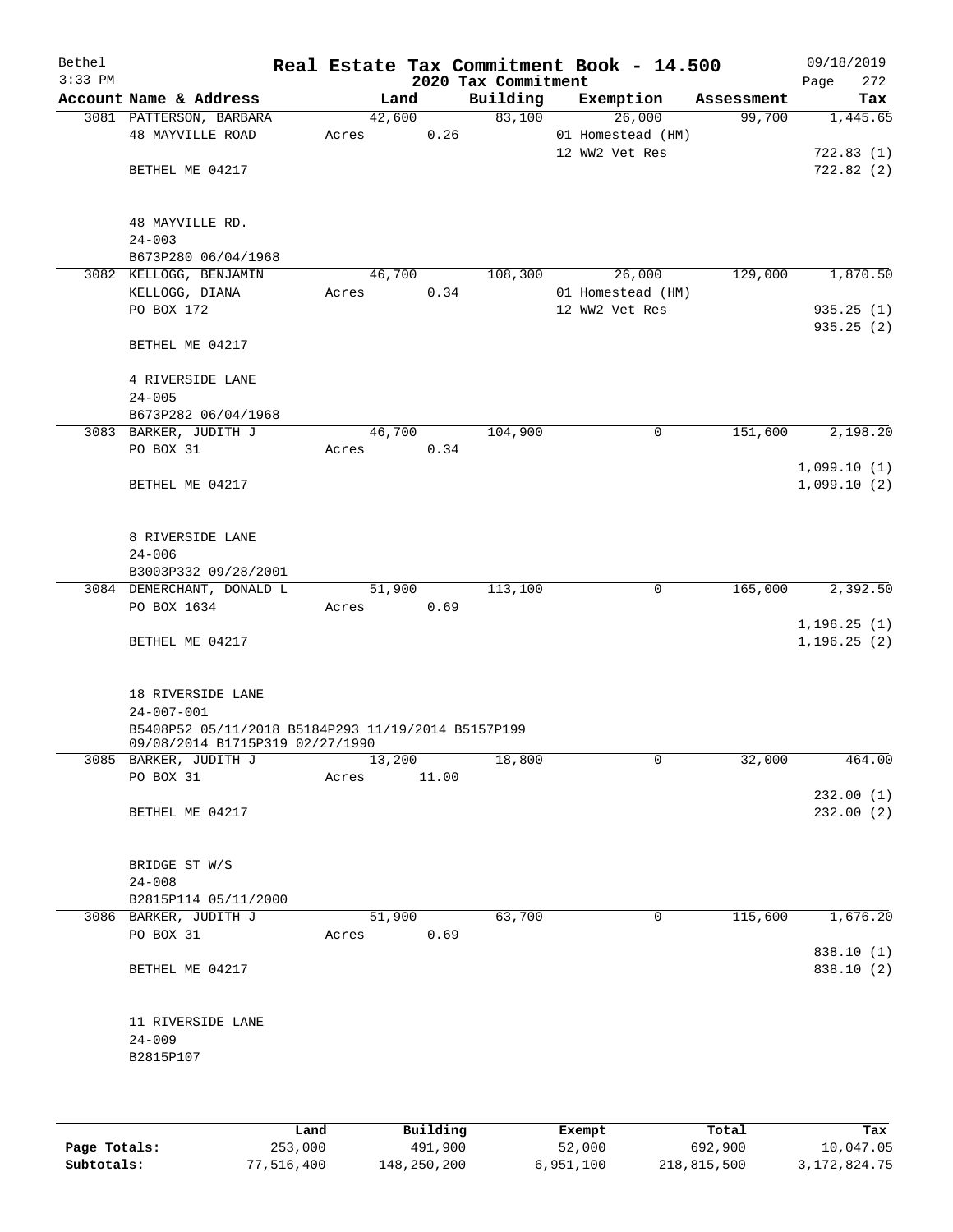| Bethel    |                                          |      |       |                |          |                     | Real Estate Tax Commitment Book - 14.500 |                       | 09/18/2019                 |
|-----------|------------------------------------------|------|-------|----------------|----------|---------------------|------------------------------------------|-----------------------|----------------------------|
| $3:33$ PM |                                          |      |       |                |          | 2020 Tax Commitment |                                          |                       | 273<br>Page                |
|           | Account Name & Address                   |      |       | Land<br>46,700 |          | Building<br>64,700  | Exemption<br>$\mathbf 0$                 | Assessment<br>111,400 | Tax<br>1,615.30            |
|           | 3087 TAYLOR, PAUL<br>TAYLOR, CYNTHIA     |      | Acres |                | 0.34     |                     |                                          |                       |                            |
|           | 10 WOLF CREEK DRIVE                      |      |       |                |          |                     |                                          |                       | 807.65(1)                  |
|           |                                          |      |       |                |          |                     |                                          |                       | 807.65(2)                  |
|           | WINDHAM ME 04062                         |      |       |                |          |                     |                                          |                       |                            |
|           | 7 RIVERSIDE LANE                         |      |       |                |          |                     |                                          |                       |                            |
|           | $24 - 010$                               |      |       |                |          |                     |                                          |                       |                            |
|           | B5184P172 11/18/2014 B1601P63 01/17/1988 |      |       |                |          |                     |                                          |                       |                            |
|           | 3088 BONFATTI, THOMAS ANDREW             |      |       | 46,700         |          | 67,000              | $\mathbf 0$                              | 113,700               | 1,648.65                   |
|           | BONFATTI, MELISSA MOREL Acres            |      |       |                | 0.34     |                     |                                          |                       |                            |
|           | 102 BIRCH LN                             |      |       |                |          |                     |                                          |                       | 824.33 (1)<br>824.32 (2)   |
|           | NORTH FALMOUTH MA 02556                  |      |       |                |          |                     |                                          |                       |                            |
|           | 2919                                     |      |       |                |          |                     |                                          |                       |                            |
|           | 3 RIVERSIDE LANE                         |      |       |                |          |                     |                                          |                       |                            |
|           | $24 - 011$                               |      |       |                |          |                     |                                          |                       |                            |
|           | B4593P141 06/01/2010                     |      |       |                |          |                     |                                          |                       |                            |
|           | 3089 BARKER, JUDITH J                    |      |       | 50,000         |          | 134,800             | 0                                        | 184,800               | 2,679.60                   |
|           | PO BOX 31                                |      | Acres |                | 0.54     |                     |                                          |                       |                            |
|           |                                          |      |       |                |          |                     |                                          |                       | 1,339.80(1)                |
|           | BETHEL ME 04217                          |      |       |                |          |                     |                                          |                       | 1,339.80(2)                |
|           |                                          |      |       |                |          |                     |                                          |                       |                            |
|           | 66 MAYVILLE RD.                          |      |       |                |          |                     |                                          |                       |                            |
|           | $24 - 012$                               |      |       |                |          |                     |                                          |                       |                            |
|           | B2815P114 05/11/2000<br>3090 MASON, JOHN |      |       | 67,300         |          | 266,800             | 0                                        | 334,100               | 4,844.45                   |
|           | P.O. BOX 570                             |      | Acres |                | 3.90     |                     |                                          |                       |                            |
|           |                                          |      |       |                |          |                     |                                          |                       | 2,422.23(1)                |
|           | BETHEL ME 04217                          |      |       |                |          |                     |                                          |                       | 2,422.22(2)                |
|           |                                          |      |       |                |          |                     |                                          |                       |                            |
|           | 24 NORTH ROAD                            |      |       |                |          |                     |                                          |                       |                            |
|           | $24 - 014$                               |      |       |                |          |                     |                                          |                       |                            |
|           | B4134P343 05/18/2007                     |      |       |                |          |                     |                                          |                       |                            |
|           | 3091 WWD ADVENTURES, LLC                 |      |       | 164,100        |          | 236,100             | 0                                        | 400,200               | 5,802.90                   |
|           | WILLIAMS, DAVID                          |      | Acres |                | 6.00     |                     |                                          |                       |                            |
|           | 6 HEMLOCK DRIVE                          |      |       |                |          |                     |                                          |                       | 2,901.45(1)<br>2,901.45(2) |
|           | CUMBERLAND CTR. ME                       |      |       |                |          |                     |                                          |                       |                            |
|           | 04021                                    |      |       |                |          |                     |                                          |                       |                            |
|           |                                          |      |       |                |          |                     |                                          |                       |                            |
|           | 12 NORTH RD<br>$24 - 014 - 001$          |      |       |                |          |                     |                                          |                       |                            |
|           | B4469P62 07/10/2009 B2613P316            |      |       |                |          |                     |                                          |                       |                            |
|           | 3092 RAHILLY, JEANNIE                    |      |       | 31,700         |          | 120,500             | 20,000                                   | 132,200               | 1,916.90                   |
|           | 32 NORTH ROAD                            |      | Acres |                | 0.33     |                     | 01 Homestead (HM)                        |                       |                            |
|           |                                          |      |       |                |          |                     |                                          |                       | 958.45(1)                  |
|           | BETHEL ME 04217                          |      |       |                |          |                     |                                          |                       | 958.45 (2)                 |
|           |                                          |      |       |                |          |                     |                                          |                       |                            |
|           | 32 NORTH ROAD                            |      |       |                |          |                     |                                          |                       |                            |
|           | $24 - 015$<br>B1636P146 02/21/1989       |      |       |                |          |                     |                                          |                       |                            |
|           |                                          |      |       |                |          |                     |                                          |                       |                            |
|           |                                          |      |       |                |          |                     |                                          |                       |                            |
|           |                                          | Land |       |                | Building |                     | Exempt                                   | Total                 | Tax                        |

|              | Land       | Building    | Exempt    | Total       | тах          |
|--------------|------------|-------------|-----------|-------------|--------------|
| Page Totals: | 406,500    | 889,900     | 20,000    | 1,276,400   | 18,507.80    |
| Subtotals:   | 77,922,900 | 149,140,100 | 6,971,100 | 220,091,900 | 3,191,332.55 |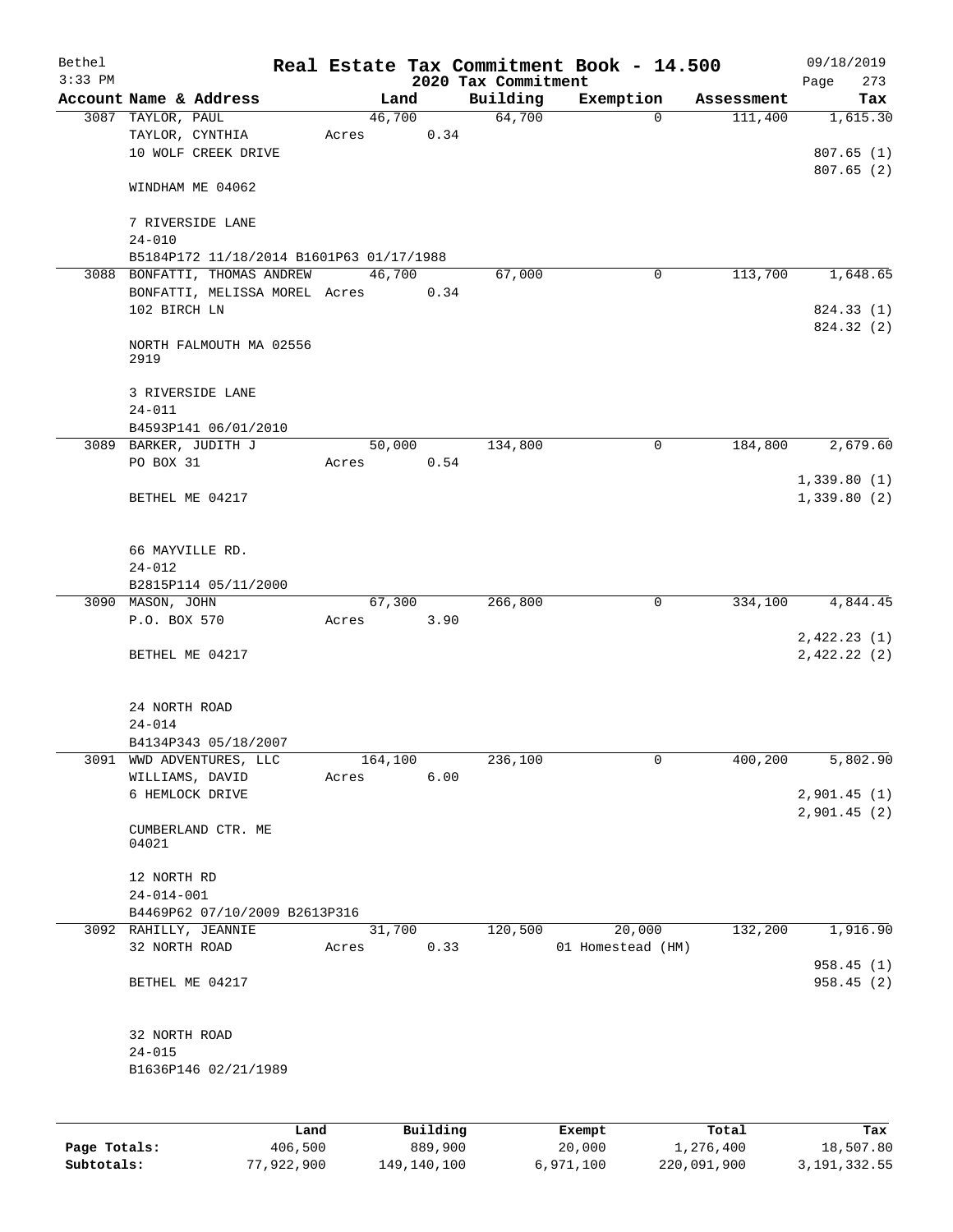| Bethel<br>$3:33$ PM |                                                    | Real Estate Tax Commitment Book - 14.500 | 2020 Tax Commitment |           |            | 09/18/2019<br>274<br>Page |
|---------------------|----------------------------------------------------|------------------------------------------|---------------------|-----------|------------|---------------------------|
|                     | Account Name & Address                             | Land                                     | Building            | Exemption | Assessment | Tax                       |
|                     | 3093 SAPAK REALTY, LLC                             | 70,000                                   | 255,800             | $\Omega$  | 325,800    | 4,724.10                  |
|                     | PO BOX 1627                                        | 1.60<br>Acres                            |                     |           |            |                           |
|                     |                                                    |                                          |                     |           |            | 2,362.05(1)               |
|                     | BETHEL ME 04217                                    |                                          |                     |           |            | 2,362.05(2)               |
|                     |                                                    |                                          |                     |           |            |                           |
|                     |                                                    |                                          |                     |           |            |                           |
|                     | 44 NORTH ROAD                                      |                                          |                     |           |            |                           |
|                     | $24 - 016$                                         |                                          |                     |           |            |                           |
|                     | B5339P377 04/07/2017<br>3094 WILLIAMS, STEPHEN C   | 54,700                                   | 106,500             | 0         | 161,200    | 2,337.40                  |
|                     | REECE, LISA RAE                                    | 0.80<br>Acres                            |                     |           |            |                           |
|                     | 320 ROBINHOOD RD                                   |                                          |                     |           |            | 1,168.70(1)               |
|                     |                                                    |                                          |                     |           |            | 1,168.70(2)               |
|                     | GEORGETOWN ME 04548                                |                                          |                     |           |            |                           |
|                     |                                                    |                                          |                     |           |            |                           |
|                     | 56 NORTH ROAD                                      |                                          |                     |           |            |                           |
|                     | $24 - 017$                                         |                                          |                     |           |            |                           |
|                     | B5370P365 09/28/2017 B3717P63 05/16/2005           |                                          |                     |           |            |                           |
|                     | 3095 HARRINGTON, FRANK D                           | 48,500                                   | 33,300              | 0         | 81,800     | 1,186.10                  |
|                     | 740 MAYVILLE ROAD                                  | 18.50<br>Acres                           |                     |           |            |                           |
|                     | BETHEL ME 04217                                    |                                          |                     |           |            | 593.05(1)<br>593.05 (2)   |
|                     |                                                    |                                          |                     |           |            |                           |
|                     |                                                    |                                          |                     |           |            |                           |
|                     | NW BETHEL RD N/S                                   |                                          |                     |           |            |                           |
|                     | $24 - 018$                                         |                                          |                     |           |            |                           |
|                     | B2833P259 06/27/2000                               |                                          |                     |           |            |                           |
|                     | 3096 EICHELBERGER, JOHN A                          | 37,800                                   | 68,100              | 0         | 105,900    | 1,535.55                  |
|                     | EICHELBERGER, MEGHNA G                             | 0.54<br>Acres                            |                     |           |            |                           |
|                     | 1 CURTIS CIRCLE                                    |                                          |                     |           |            | 767.78(1)                 |
|                     | WINCHESTER MA 01890                                |                                          |                     |           |            | 767.77(2)                 |
|                     |                                                    |                                          |                     |           |            |                           |
|                     | 27 NORTH ROAD                                      |                                          |                     |           |            |                           |
|                     | $24 - 019$                                         |                                          |                     |           |            |                           |
|                     | B4210P237 10/15/2007                               |                                          |                     |           |            |                           |
|                     | 3097 ESCLIMONT, LLC                                | 161,200                                  | 884,000             | 0         | 1,045,200  | 15, 155. 40               |
|                     | 728 ORANGE AVENUE                                  | 5.00<br>Acres                            |                     |           |            |                           |
|                     |                                                    |                                          |                     |           |            | 7,577.70 (1)              |
|                     | LOS ALTOS CA 94022                                 |                                          |                     |           |            | 7,577.70(2)               |
|                     |                                                    |                                          |                     |           |            |                           |
|                     | 134 MAYVILLE RD.                                   |                                          |                     |           |            |                           |
|                     | $24 - 020$                                         |                                          |                     |           |            |                           |
|                     | B5377P486 11/09/2017 B4402P38 02/10/2009           |                                          |                     |           |            |                           |
|                     | 3098 FORGET DEVELOPMENT                            | 67,800                                   | $\Omega$            | $\Omega$  | 67,800     | 983.10                    |
|                     | 728 ORANGE AVENUE                                  | 1.00<br>Acres                            |                     |           |            |                           |
|                     |                                                    |                                          |                     |           |            | 491.55 (1)                |
|                     | LOS ALTOS CA 94022                                 |                                          |                     |           |            | 491.55(2)                 |
|                     |                                                    |                                          |                     |           |            |                           |
|                     |                                                    |                                          |                     |           |            |                           |
|                     | 142 MAYVILLE RD.<br>$24 - 021$                     |                                          |                     |           |            |                           |
|                     | B5434P354 10/03/2018 B4402P34 02/10/2009 B2281P103 |                                          |                     |           |            |                           |
|                     | 11/22/1995                                         |                                          |                     |           |            |                           |
|                     |                                                    |                                          |                     |           |            |                           |
|                     |                                                    |                                          |                     |           |            |                           |

|              | Land       | Building    | Exempt    | Total       | Tax             |
|--------------|------------|-------------|-----------|-------------|-----------------|
| Page Totals: | 440,000    | 1,347,700   |           | 1,787,700   | 25,921.65       |
| Subtotals:   | 78,362,900 | 150,487,800 | 6,971,100 | 221,879,600 | 3, 217, 254. 20 |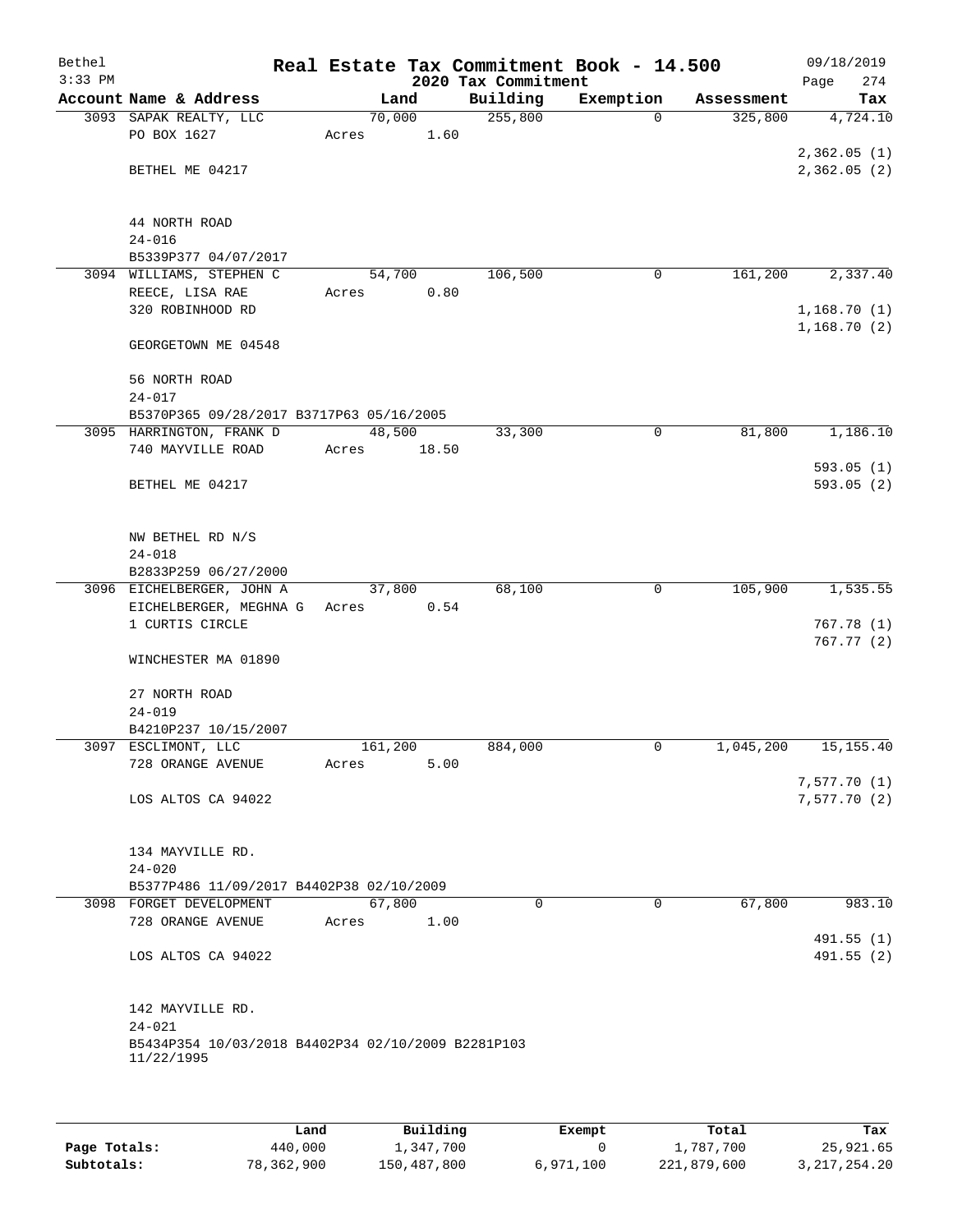| Bethel<br>$3:33$ PM |                                                                        |       |                       | 2020 Tax Commitment | Real Estate Tax Commitment Book - 14.500 |                    | 09/18/2019         |
|---------------------|------------------------------------------------------------------------|-------|-----------------------|---------------------|------------------------------------------|--------------------|--------------------|
|                     | Account Name & Address                                                 |       | Land                  | Building            | Exemption                                | Assessment         | 275<br>Page<br>Tax |
|                     | 3099 FORGET DEVELOPMENT                                                |       | 8,700                 | $\mathbf 0$         | $\Omega$                                 | 8,700              | 126.15             |
|                     | 728 ORANGE AVENUE                                                      | Acres | 8.24                  |                     |                                          |                    |                    |
|                     |                                                                        |       |                       |                     |                                          |                    | 63.08(1)           |
|                     | LOS ALTOS CA 94022                                                     |       |                       |                     |                                          |                    | 63.07(2)           |
|                     |                                                                        |       |                       |                     |                                          |                    |                    |
|                     | 144 MAYVILLE RD.                                                       |       |                       |                     |                                          |                    |                    |
|                     | $24 - 022$                                                             |       |                       |                     |                                          |                    |                    |
|                     | B5434P354 10/03/2018 B4402P40 02/10/2009 B4335P327                     |       |                       |                     |                                          |                    |                    |
|                     | 08/14/2008 B2833P265                                                   |       |                       |                     |                                          |                    |                    |
|                     | 3100 FORGET DEVELOPMENT<br>728 ORANGE AVENUE                           | Acres | 52,800<br>0.78        | $\mathbf 0$         | $\mathbf 0$                              | 52,800             | 765.60             |
|                     |                                                                        |       |                       |                     |                                          |                    | 382.80(1)          |
|                     | LOS ALTOS CA 94022                                                     |       |                       |                     |                                          |                    | 382.80(2)          |
|                     |                                                                        |       |                       |                     |                                          |                    |                    |
|                     |                                                                        |       |                       |                     |                                          |                    |                    |
|                     | MAYVILLE RD.                                                           |       |                       |                     |                                          |                    |                    |
|                     | $24 - 022 - 001$<br>B5434P354 10/03/2018 B4402P40 02/10/2009 B2833P267 |       |                       |                     |                                          |                    |                    |
|                     | 3101 IDEAS UNDAUNTED, LLC                                              |       | 124,500               | 324,900             | 0                                        | 449,400            | 6, 516.30          |
|                     | PO BOX 250                                                             | Acres | 1.20                  |                     |                                          |                    |                    |
|                     |                                                                        |       |                       |                     |                                          |                    | 3, 258.15 (1)      |
|                     | BETHEL ME 04217                                                        |       |                       |                     |                                          |                    | 3, 258.15 (2)      |
|                     |                                                                        |       |                       |                     |                                          |                    |                    |
|                     | 150 MAYVILLE RD.                                                       |       |                       |                     |                                          |                    |                    |
|                     | $24 - 023$                                                             |       |                       |                     |                                          |                    |                    |
|                     | B5266P76 02/01/2016 B4528P73 11/15/2009 B4335P333                      |       |                       |                     |                                          |                    |                    |
|                     | 08/14/2008 B3663P38 01/24/2005                                         |       |                       |                     |                                          |                    |                    |
|                     | 3102 TIMBERLAKE, S ROSS                                                |       | 130,100               | 162,000             | 20,000                                   | 272,100            | 3,945.45           |
|                     | TIMBERLAKE, CAROLE A<br>MARTIN-TIMBERLAKE                              | Acres | 1.50                  |                     | 01 Homestead (HM)                        |                    |                    |
|                     | PO BOX 24                                                              |       |                       |                     |                                          |                    | 1,972.73(1)        |
|                     |                                                                        |       |                       |                     |                                          |                    | 1,972.72(2)        |
|                     | BETHEL ME 04217                                                        |       |                       |                     |                                          |                    |                    |
|                     | 158 MAYVILLE RD.                                                       |       |                       |                     |                                          |                    |                    |
|                     | $24 - 024$                                                             |       |                       |                     |                                          |                    |                    |
|                     | B4462P246 06/29/2009 B4149P68 06/18/2007 B2980P157                     |       |                       |                     |                                          |                    |                    |
|                     | 3103 MURPHY, ARTHUR                                                    |       | 132,000               | 258,300             | $\mathbf 0$                              | 390,300            | 5,659.35           |
|                     | MURPHY, SUSAN                                                          | Acres | 1.61                  |                     |                                          |                    |                    |
|                     | 510 RANDOLPH AVE                                                       |       |                       |                     |                                          |                    | 2,829.68(1)        |
|                     | MILTON MA 02186                                                        |       |                       |                     |                                          |                    | 2,829.67(2)        |
|                     |                                                                        |       |                       |                     |                                          |                    |                    |
|                     | 162 MAYVILLE RD.                                                       |       |                       |                     |                                          |                    |                    |
|                     | $24 - 025$                                                             |       |                       |                     |                                          |                    |                    |
|                     | B5053P160 10/10/2013 B4701P65 03/15/2011                               |       |                       |                     |                                          |                    |                    |
|                     | 3105 BLOND, CARL J                                                     |       | 36,000                | 261,400             | 0                                        | 297,400            | 4,312.30           |
|                     | BLOND, BRENDA L<br>PO BOX 295                                          | Acres | 2.00                  |                     |                                          |                    | 2, 156.15(1)       |
|                     |                                                                        |       |                       |                     |                                          |                    | 2,156.15(2)        |
|                     | NEWRY ME 04261                                                         |       |                       |                     |                                          |                    |                    |
|                     |                                                                        |       |                       |                     |                                          |                    |                    |
|                     | 174 MAYVILLE RD.                                                       |       |                       |                     |                                          |                    |                    |
|                     | $24 - 026$<br>B5310P526 10/14/2016 B3438P241 12/16/2003                |       |                       |                     |                                          |                    |                    |
|                     |                                                                        |       |                       |                     |                                          |                    |                    |
|                     |                                                                        |       |                       |                     |                                          |                    |                    |
| Page Totals:        | 484,100                                                                | Land  | Building<br>1,006,600 |                     | Exempt<br>20,000                         | Total<br>1,470,700 | Tax<br>21, 325.15  |
|                     |                                                                        |       |                       |                     |                                          |                    |                    |

**Subtotals:** 78,847,000 151,494,400 6,991,100 223,350,300 3,238,579.35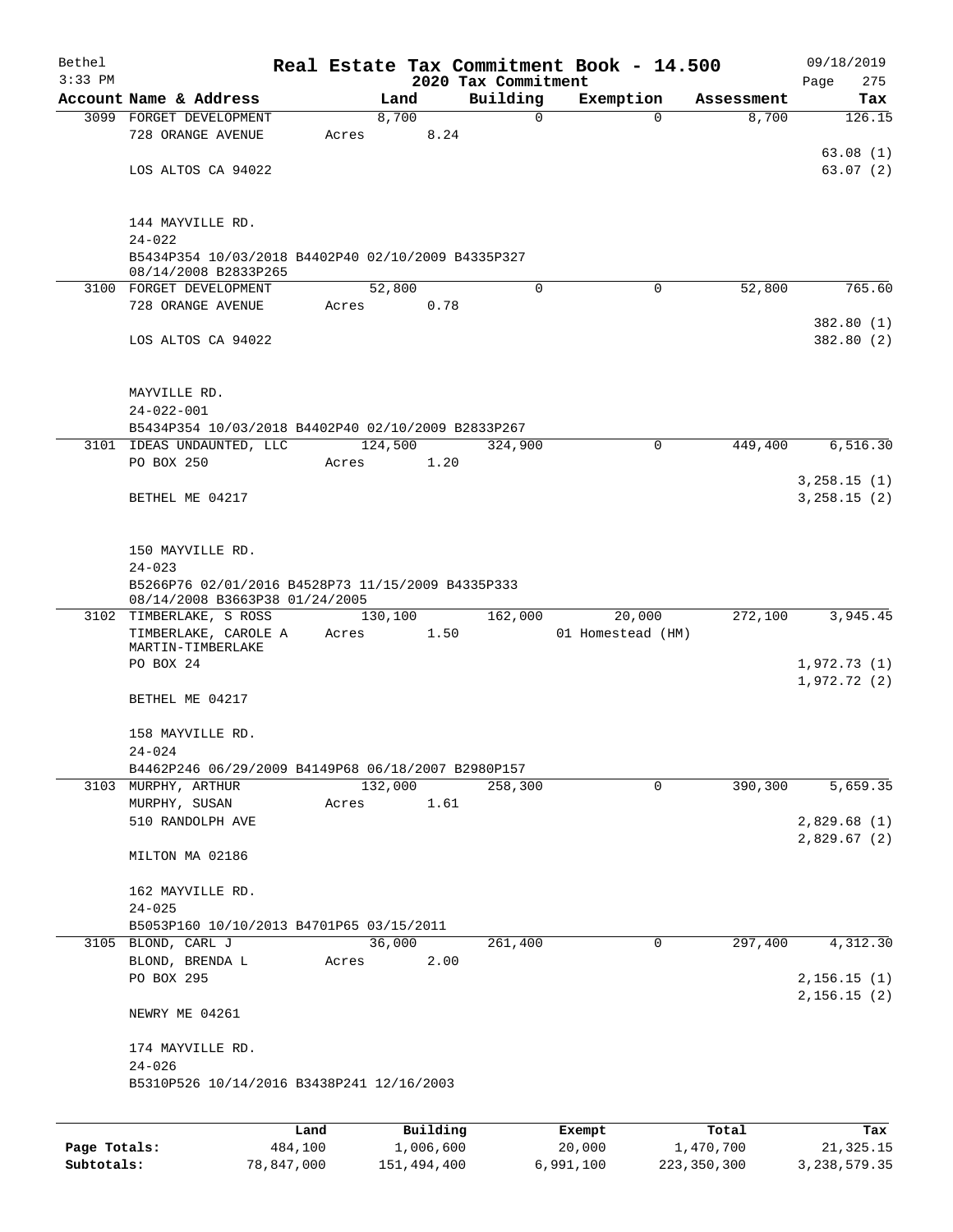| Bethel       |                                                                                       |                 |                 |                       | Real Estate Tax Commitment Book - 14.500 |                       |                    | 09/18/2019       |
|--------------|---------------------------------------------------------------------------------------|-----------------|-----------------|-----------------------|------------------------------------------|-----------------------|--------------------|------------------|
| $3:33$ PM    | Account Name & Address                                                                |                 |                 |                       | 2020 Tax Commitment                      |                       | Assessment         | 276<br>Page      |
|              | 3106 SOJAN, LLC                                                                       |                 | 148,800         | Land                  | Building<br>584,500                      | Exemption<br>$\Omega$ | 733,300            | Tax<br>10,632.85 |
|              | 186 MAYVILLE RD                                                                       |                 | Acres           | 4.41                  |                                          |                       |                    |                  |
|              |                                                                                       |                 |                 |                       |                                          |                       |                    | 5,316.43(1)      |
|              | BETHEL ME 04217                                                                       |                 |                 |                       |                                          |                       |                    | 5,316.42(2)      |
|              |                                                                                       |                 |                 |                       |                                          |                       |                    |                  |
|              | 186 MAYVILLE RD.                                                                      |                 |                 |                       |                                          |                       |                    |                  |
|              | $24 - 027$                                                                            |                 |                 |                       |                                          |                       |                    |                  |
|              | B5260P554 12/28/2015 B3583P77 09/07/2004 B2912P313<br>02/28/2001 B2476P186 09/19/1997 |                 |                 |                       |                                          |                       |                    |                  |
|              | 3107 MCHOWELL, SUSANNE                                                                |                 | 33,600          |                       | 192,200                                  | $\Omega$              | 225,800            | 3,274.10         |
|              | C/O MAHOUSUC REALTY &                                                                 |                 |                 |                       |                                          |                       |                    |                  |
|              | RENTAL<br>PO BOX 508                                                                  |                 |                 |                       |                                          |                       |                    | 1,637.05(1)      |
|              | BETHEL ME 04217                                                                       |                 |                 |                       |                                          |                       |                    | 1,637.05(2)      |
|              |                                                                                       |                 |                 |                       |                                          |                       |                    |                  |
|              |                                                                                       |                 |                 |                       |                                          |                       |                    |                  |
|              | 232 MAYVILLE RD., UNIT<br>$24 - 028 - C1$                                             |                 |                 |                       |                                          |                       |                    |                  |
|              | B4295P175 05/12/2008 B4151P174 06/22/2007 B3482P61                                    |                 |                 |                       |                                          |                       |                    |                  |
|              | 03/19/2004                                                                            |                 |                 |                       |                                          |                       |                    |                  |
|              | 3108 NIVUS-HALE<br>P.O. BOX 467                                                       |                 | 76,400<br>Acres | 0.50                  | 196,600                                  | 0                     | 273,000            | 3,958.50         |
|              |                                                                                       |                 |                 |                       |                                          |                       |                    | 1,979.25(1)      |
|              | BETHEL ME 04217                                                                       |                 |                 |                       |                                          |                       |                    | 1,979.25(2)      |
|              |                                                                                       |                 |                 |                       |                                          |                       |                    |                  |
|              | 212 MAYVILLE RD.                                                                      |                 |                 |                       |                                          |                       |                    |                  |
|              | $24 - 029$                                                                            |                 |                 |                       |                                          |                       |                    |                  |
|              | B2115P218 04/27/1994 B1918P124 07/13/1992 B1518P9                                     |                 |                 |                       |                                          |                       |                    |                  |
|              | 3109 IRVING OIL LIMITED                                                               |                 | 121,200         |                       | 313,800                                  | $\Omega$              | 435,000            | 6, 307.50        |
|              | ATTN: CORPORATE REAL<br><b>ESTATE</b>                                                 |                 | Acres           | 1.05                  |                                          |                       |                    |                  |
|              | PO BOX 868                                                                            |                 |                 |                       |                                          |                       |                    | 3, 153.75(1)     |
|              |                                                                                       |                 |                 |                       |                                          |                       |                    | 3, 153.75(2)     |
|              | CALAIS ME 04619                                                                       |                 |                 |                       |                                          |                       |                    |                  |
|              | 211 MAYVILLE RD.                                                                      |                 |                 |                       |                                          |                       |                    |                  |
|              | $24 - 030$                                                                            |                 |                 |                       |                                          |                       |                    |                  |
|              | B4754P133 08/29/2011 B4390P200 01/02/2009 B1230P146<br>3110 MCCRUM LAND, LLC          |                 |                 |                       | 276,700                                  | $\mathbf 0$           |                    |                  |
|              | PO BOX 660                                                                            |                 | 92,500<br>Acres | 64.00                 |                                          |                       | 369,200            | 5,353.40         |
|              |                                                                                       |                 |                 |                       |                                          |                       |                    | 2,676.70(1)      |
|              | MARS HILL ME 04758                                                                    |                 |                 |                       |                                          |                       |                    | 2,676.70(2)      |
|              |                                                                                       |                 |                 |                       |                                          |                       |                    |                  |
|              | 175 MAYVILLE RD.                                                                      |                 |                 |                       |                                          |                       |                    |                  |
|              | $24 - 031$                                                                            |                 |                 |                       |                                          |                       |                    |                  |
|              | B4932P273 12/19/2012 B3585P326 09/10/2004                                             |                 |                 |                       |                                          |                       |                    |                  |
|              | 3111 ETHERIDGE, STEVE R<br>PO BOX 856                                                 |                 | 143,600         |                       | 454,600                                  | $\mathbf{0}$          | 598,200            | 8,673.90         |
|              |                                                                                       |                 | Acres           | 2.45                  |                                          |                       |                    | 4,336.95 (1)     |
|              | BETHEL ME 04217                                                                       |                 |                 |                       |                                          |                       |                    | 4,336.95(2)      |
|              |                                                                                       |                 |                 |                       |                                          |                       |                    |                  |
|              |                                                                                       |                 |                 |                       |                                          |                       |                    |                  |
|              | 159 MAYVILLE RD.<br>$24 - 032$                                                        |                 |                 |                       |                                          |                       |                    |                  |
|              | B3431P48 11/26/2003                                                                   |                 |                 |                       |                                          |                       |                    |                  |
|              |                                                                                       |                 |                 |                       |                                          |                       |                    |                  |
| Page Totals: |                                                                                       | Land<br>616,100 |                 | Building<br>2,018,400 |                                          | Exempt<br>0           | Total<br>2,634,500 | Tax<br>38,200.25 |
| Subtotals:   | 79,463,100                                                                            |                 |                 | 153,512,800           |                                          | 6,991,100             | 225,984,800        | 3, 276, 779.60   |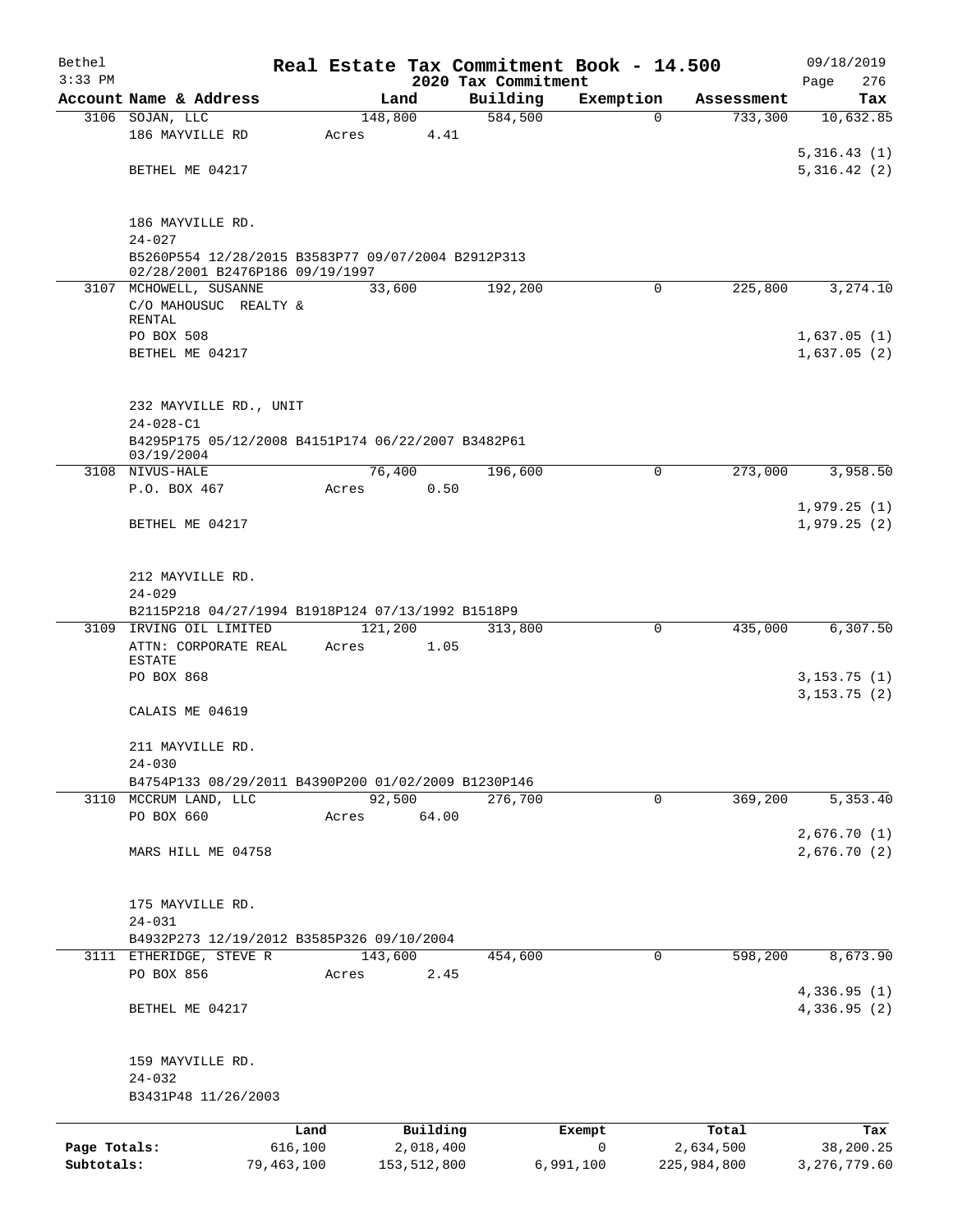| Bethel<br>$3:33$ PM |                                                                   |       |          | 2020 Tax Commitment | Real Estate Tax Commitment Book - 14.500 |            | 09/18/2019<br>277<br>Page |
|---------------------|-------------------------------------------------------------------|-------|----------|---------------------|------------------------------------------|------------|---------------------------|
|                     | Account Name & Address                                            |       | Land     | Building            | Exemption                                | Assessment | Tax                       |
|                     | 3112 MCCRUM LAND, LLC                                             |       | 14,900   | 0                   | $\mathbf 0$                              | 14,900     | 216.05                    |
|                     | PO BOX 660                                                        | Acres | 31.00    |                     |                                          |            |                           |
|                     |                                                                   |       |          |                     |                                          |            | 108.03(1)                 |
|                     | MARS HILL ME 04758                                                |       |          |                     |                                          |            | 108.02(2)                 |
|                     |                                                                   |       |          |                     |                                          |            |                           |
|                     | RTE 2 E/S                                                         |       |          |                     |                                          |            |                           |
|                     | $24 - 033$                                                        |       |          |                     |                                          |            |                           |
|                     | B4932P273 12/19/2012 B3585P326 09/10/2004                         |       |          |                     |                                          |            |                           |
|                     | 3113 HARRINGTON, RALPH B                                          |       | 82,500   | 2,000               | 0                                        | 84,500     | 1,225.25                  |
|                     | HARRINGTON, FRANKLIN D                                            | Acres | 33.30    |                     |                                          |            |                           |
|                     | 740 MAYVILLE ROAD                                                 |       |          |                     |                                          |            | 612.63(1)                 |
|                     |                                                                   |       |          |                     |                                          |            | 612.62(2)                 |
|                     | BETHEL ME 04217                                                   |       |          |                     |                                          |            |                           |
|                     | RTE $2 E/S$                                                       |       |          |                     |                                          |            |                           |
|                     | $24 - 034$                                                        |       |          |                     |                                          |            |                           |
|                     | B5369P285 09/22/2017 B4907P198 10/16/2012 B1249P240<br>03/07/1984 |       |          |                     |                                          |            |                           |
|                     | 3114 PARSONS, JEFFREY H                                           |       | 58,300   | 108,400             | 0                                        | 166,700    | 2,417.15                  |
|                     | PARSONS, PARTICIA                                                 | Acres | 1.50     |                     |                                          |            |                           |
|                     | 121 MAYVILLE RD.                                                  |       |          |                     |                                          |            | 1,208.58(1)               |
|                     | BETHEL ME 04217                                                   |       |          |                     |                                          |            | 1,208.57(2)               |
|                     |                                                                   |       |          |                     |                                          |            |                           |
|                     | 137 MAYVILLE RD.                                                  |       |          |                     |                                          |            |                           |
|                     | $24 - 035$                                                        |       |          |                     |                                          |            |                           |
|                     | B3987P3 08/10/2006 B3521P162 05/27/2004                           |       |          |                     |                                          |            |                           |
|                     | 3115 PARSONS, JEFFREY                                             |       | 257,600  | 150,800             | 20,000                                   | 388,400    | 5,631.80                  |
|                     | PARSONS, PATRICIA                                                 | Acres | 21.90    |                     | 01 Homestead (HM)                        |            |                           |
|                     | 121 MAYVILLE RD.                                                  |       |          |                     |                                          |            | 2,815.90(1)               |
|                     |                                                                   |       |          |                     |                                          |            | 2,815.90(2)               |
|                     | BETHEL ME 04217                                                   |       |          |                     |                                          |            |                           |
|                     | 121 MAYVILLE RD.                                                  |       |          |                     |                                          |            |                           |
|                     | $24 - 036$                                                        |       |          |                     |                                          |            |                           |
|                     | B2316P151 04/11/1996 B1440P193                                    |       |          |                     |                                          |            |                           |
|                     | 3116 IANNUZZI FAMILY TRUST                                        |       | 60,600   | 189,600             | 0                                        | 250,200    | 3,627.90                  |
|                     | 579 HIGHWAY AIA 302                                               | Acres | 6.18     |                     |                                          |            |                           |
|                     |                                                                   |       |          |                     |                                          |            | 1,813.95(1)               |
|                     | SATELLITE BEACH FL<br>32937                                       |       |          |                     |                                          |            | 1,813.95(2)               |
|                     |                                                                   |       |          |                     |                                          |            |                           |
|                     |                                                                   |       |          |                     |                                          |            |                           |
|                     | 73 MAYVILLE RD.                                                   |       |          |                     |                                          |            |                           |
|                     | $24 - 037$                                                        |       |          |                     |                                          |            |                           |
|                     | B5402P408 04/13/2018 B5356P530 07/19/2017 B1286P130<br>10/30/1984 |       |          |                     |                                          |            |                           |
|                     | 3117 C. N. BROWN COMPANY                                          |       | 115,100  | 185,700             | 0                                        | 300,800    | 4,361.60                  |
|                     | PO BOX 200                                                        | Acres | 0.92     |                     |                                          |            |                           |
|                     |                                                                   |       |          |                     |                                          |            | 2,180.80(1)               |
|                     | SO PARIS ME 04281                                                 |       |          |                     |                                          |            | 2,180.80(2)               |
|                     |                                                                   |       |          |                     |                                          |            |                           |
|                     | 59 MAYVILLE RD.                                                   |       |          |                     |                                          |            |                           |
|                     | $24 - 038$                                                        |       |          |                     |                                          |            |                           |
|                     | B5386P285 01/02/2018 B1252P46 03/30/1984                          |       |          |                     |                                          |            |                           |
|                     |                                                                   |       |          |                     |                                          |            |                           |
|                     |                                                                   | Land  | Building |                     | Exempt                                   | Total      | Tax                       |

|              | -----      | --------    | -------   | -----       | .            |
|--------------|------------|-------------|-----------|-------------|--------------|
| Page Totals: | 589,000    | 636,500     | 20,000    | 1,205,500   | 17,479.75    |
| Subtotals:   | 80,052,100 | 154,149,300 | 7,011,100 | 227,190,300 | 3,294,259.35 |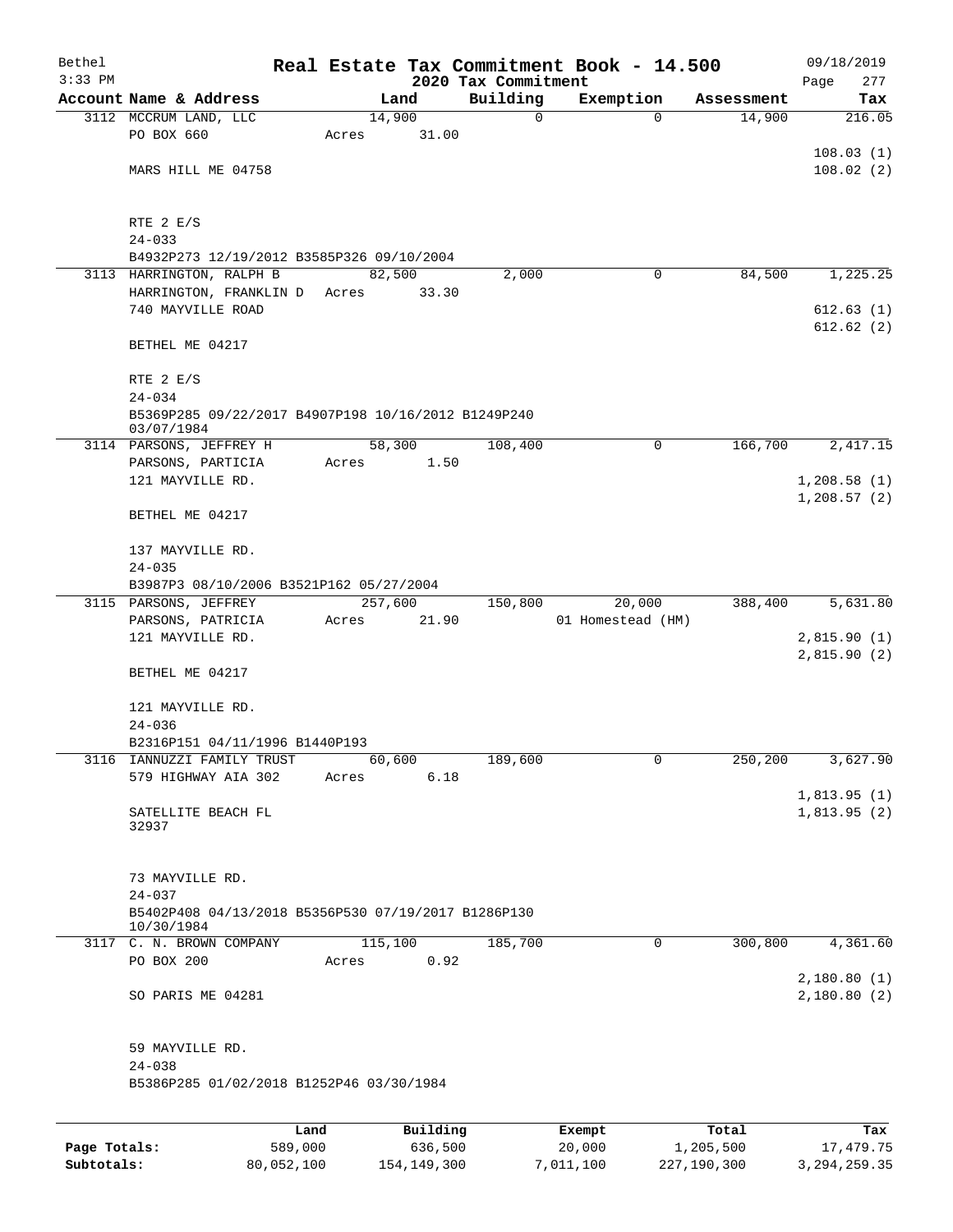| Bethel<br>$3:33$ PM |                                                                          |              |             |         | 2020 Tax Commitment | Real Estate Tax Commitment Book - 14.500 |             | 09/18/2019<br>278<br>Page |
|---------------------|--------------------------------------------------------------------------|--------------|-------------|---------|---------------------|------------------------------------------|-------------|---------------------------|
|                     | Account Name & Address                                                   |              | Land        |         | Building            | Exemption                                | Assessment  | Tax                       |
|                     | 3118 SEIB PROPERTY                                                       |              | 82,300      |         | 104,800             | 0                                        | 187,100     | 2,712.95                  |
|                     | MANAGEMENT, LLC                                                          |              |             |         |                     |                                          |             |                           |
|                     | 80 BLOOMFIELD RD                                                         | Acres        |             | 0.47    |                     |                                          |             |                           |
|                     |                                                                          |              |             |         |                     |                                          |             | 1,356.48(1)               |
|                     | DEERFIELD NH 03037                                                       |              |             |         |                     |                                          |             | 1,356.47(2)               |
|                     | 53 MAYVILLE RD.                                                          |              |             |         |                     |                                          |             |                           |
|                     | $24 - 039$                                                               |              |             |         |                     |                                          |             |                           |
|                     | B5213P522 03/19/2015 B4503P186 09/29/2009 B4442P1<br>05/18/2009 B1047P61 |              |             |         |                     |                                          |             |                           |
|                     | 3119 NELSON, ALIDA                                                       |              | 51,500      |         | 41,600              | 0                                        | 93,100      | 1,349.95                  |
|                     | 47 MAYVILLE ROAD                                                         | Acres        |             | 0.66    |                     |                                          |             |                           |
|                     |                                                                          |              |             |         |                     |                                          |             | 674.98(1)                 |
|                     | BETHEL ME 04217                                                          |              |             |         |                     |                                          |             | 674.97(2)                 |
|                     | 47 MAYVILLE RD.                                                          |              |             |         |                     |                                          |             |                           |
|                     | $24 - 040$                                                               |              |             |         |                     |                                          |             |                           |
|                     | B5295P315 08/01/2016 B4845P141 05/14/2012 B4426P104                      |              |             |         |                     |                                          |             |                           |
|                     | 04/08/2009                                                               |              |             |         |                     |                                          |             |                           |
|                     | 3120 GILBERT, MICHAEL                                                    |              | 51,200      |         | 119,400             | 0                                        | 170,600     | 2,473.70                  |
|                     | GILBERT, LINDA                                                           | Acres        |             | 0.63    |                     |                                          |             |                           |
|                     | PO BOX 256                                                               |              |             |         |                     |                                          |             | 1, 236.85(1)              |
|                     | BETHEL ME 04217                                                          |              |             |         |                     |                                          |             | 1, 236.85(2)              |
|                     | 43 MAYVILLE RD.                                                          |              |             |         |                     |                                          |             |                           |
|                     | $24 - 041$                                                               |              |             |         |                     |                                          |             |                           |
|                     | B825P144                                                                 |              |             |         |                     |                                          |             |                           |
| 3121                | MURPHY, DAVID & NANCY                                                    |              | 39,200      |         | 93,800              | 0                                        | 133,000     | 1,928.50                  |
|                     | ROMA, PATRICK & JOYCE                                                    | Acres        |             | 0.22    |                     |                                          |             |                           |
|                     | 844 MAYVILLE ROAD                                                        |              |             |         |                     |                                          |             | 964.25(1)<br>964.25(2)    |
|                     | BETHEL ME 04217                                                          |              |             |         |                     |                                          |             |                           |
|                     | 39 MAYVILLE RD.                                                          |              |             |         |                     |                                          |             |                           |
|                     | $24 - 042$                                                               |              |             |         |                     |                                          |             |                           |
|                     | B3243P101 01/29/2003 B1417P118                                           |              |             |         |                     |                                          |             |                           |
|                     | 3122 KAVANAUGH, PAUL                                                     |              | 27,800      |         | 66,700              | $\Omega$                                 | 94,500      | 1,370.25                  |
|                     | 312 BENNETT ST                                                           | Acres        |             | 0.40    |                     |                                          |             |                           |
|                     | WRENTHAM MA 02093                                                        |              |             |         |                     |                                          |             | 685.13(1)<br>685.12 (2)   |
|                     |                                                                          |              |             |         |                     |                                          |             |                           |
|                     | 78 INTERVALE RD.<br>$24 - 043$                                           |              |             |         |                     |                                          |             |                           |
|                     | B5177P221 05/20/2014 B3168P196 09/23/2002                                |              |             |         |                     |                                          |             |                           |
|                     | 3123 SCHUESLER, JACQUELINE K                                             |              | 8,700       |         | 0                   | $\mathbf 0$                              | 8,700       | 126.15                    |
|                     | SCHUESLER, ROBERT F                                                      | Acres        |             | 0.57    |                     |                                          |             |                           |
|                     | (JT)                                                                     |              |             |         |                     |                                          |             |                           |
|                     | 81 INTERVALE ROAD                                                        |              |             |         |                     |                                          |             | 63.08(1)<br>63.07(2)      |
|                     | BETHEL ME 04217                                                          |              |             |         |                     |                                          |             |                           |
|                     | INTERVALE<br>$24 - 044$                                                  |              |             |         |                     |                                          |             |                           |
|                     | B5207P157 02/09/2015 B5106P16 04/11/2014 B5076P72<br>12/18/2013          |              |             |         |                     |                                          |             |                           |
|                     |                                                                          | Land         | Building    |         |                     | Exempt                                   | Total       | Tax                       |
| Page Totals:        |                                                                          | 260,700      |             | 426,300 |                     | 0                                        | 687,000     | 9,961.50                  |
| Subtotals:          |                                                                          | 80, 312, 800 | 154,575,600 |         |                     | 7,011,100                                | 227,877,300 | 3,304,220.85              |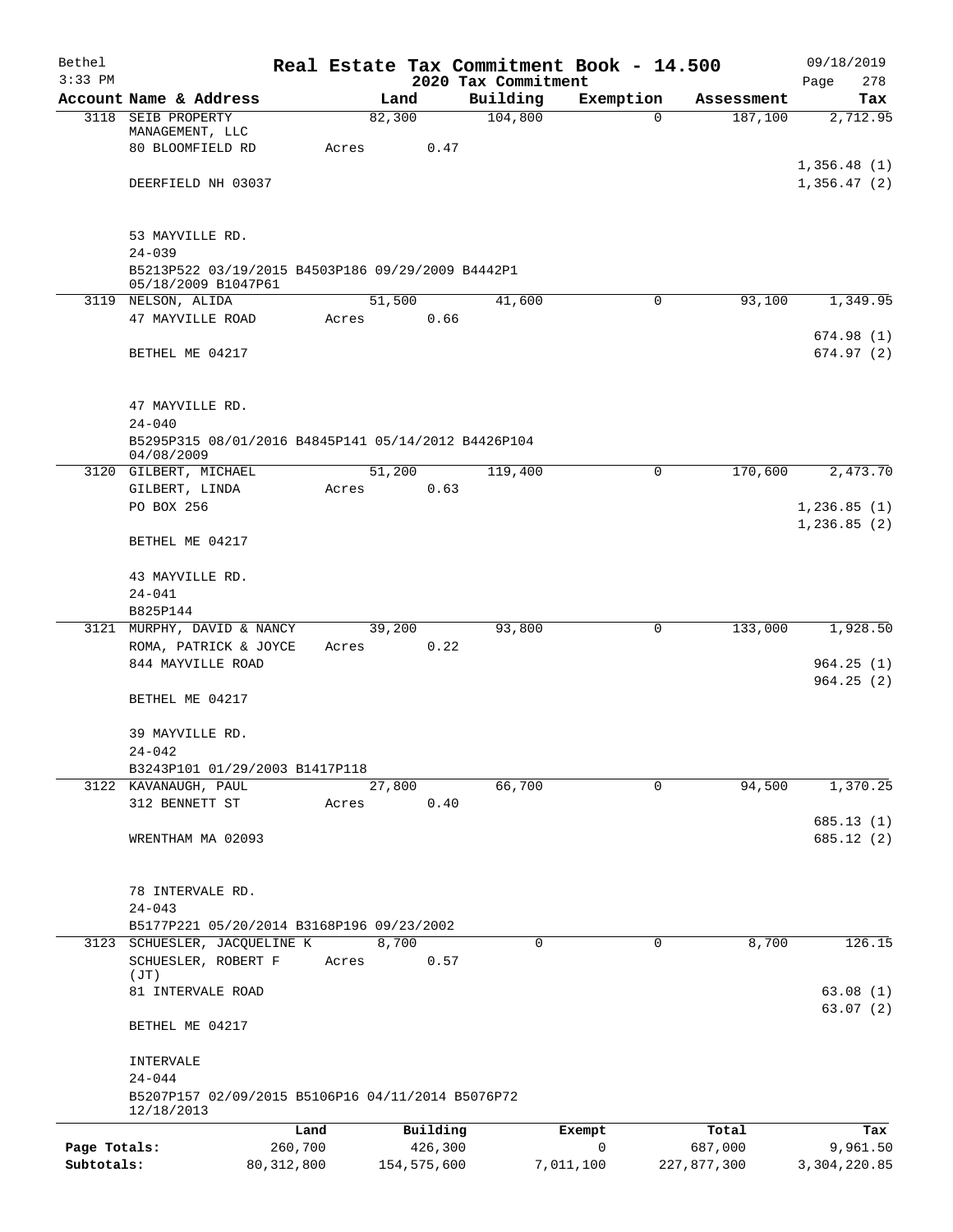| Bethel<br>$3:33$ PM |                                                     |       |        |       | Real Estate Tax Commitment Book - 14.500<br>2020 Tax Commitment |   |              |            | 09/18/2019<br>Page<br>279 |
|---------------------|-----------------------------------------------------|-------|--------|-------|-----------------------------------------------------------------|---|--------------|------------|---------------------------|
|                     | Account Name & Address                              |       | Land   |       | Building                                                        |   | Exemption    | Assessment | Tax                       |
|                     | 3124 BLAKE, ROBERT                                  |       | 69,400 |       | 56,500                                                          |   | $\mathbf 0$  | 125,900    | 1,825.55                  |
|                     | 107 INTERVALE RD.                                   | Acres |        | 11.00 |                                                                 |   |              |            |                           |
|                     |                                                     |       |        |       |                                                                 |   |              |            | 912.78(1)                 |
|                     | BETHEL ME 04217                                     |       |        |       |                                                                 |   |              |            | 912.77(2)                 |
|                     | 112 INTERVALE RD                                    |       |        |       |                                                                 |   |              |            |                           |
|                     | $24 - 045$                                          |       |        |       |                                                                 |   |              |            |                           |
|                     | B2589P282                                           |       |        |       |                                                                 |   |              |            |                           |
|                     | 3125 BIELUCH, KAREN H                               |       | 24,300 |       | 108,700                                                         |   | 0            | 133,000    | 1,928.50                  |
|                     | BIELUCH, JESSE A                                    | Acres |        | 0.26  |                                                                 |   |              |            |                           |
|                     | 114 INTERVALE RD                                    |       |        |       |                                                                 |   |              |            | 964.25(1)                 |
|                     | SALISBURY NH 03268                                  |       |        |       |                                                                 |   |              |            | 964.25(2)                 |
|                     | 114 INTERVALE RD.                                   |       |        |       |                                                                 |   |              |            |                           |
|                     | $24 - 046$                                          |       |        |       |                                                                 |   |              |            |                           |
|                     | B5382P158 12/05/2017 B4097P129 02/28/2007 B3041P161 |       |        |       |                                                                 |   |              |            |                           |
|                     | 3126 AUTREY, CATHY                                  |       | 9,300  |       |                                                                 | 0 | 0            | 9,300      | 134.85                    |
|                     | AUTREY, RANDALL                                     | Acres |        | 16.12 |                                                                 |   |              |            |                           |
|                     | 139 INTERVALE RD.                                   |       |        |       |                                                                 |   |              |            | 67.43(1)<br>67.42(2)      |
|                     | BETHEL ME 04217                                     |       |        |       |                                                                 |   |              |            |                           |
|                     | INTERVALE RD W/S                                    |       |        |       |                                                                 |   |              |            |                           |
|                     | $24 - 047$                                          |       |        |       |                                                                 |   |              |            |                           |
|                     | B2594P315 08/11/1998<br>3127 HUTCHINS ONE FAMILY    |       | 60,500 |       |                                                                 | 0 | 0            | 60,500     | 877.25                    |
|                     | TRUST                                               |       |        |       |                                                                 |   |              |            |                           |
|                     | HUTCHINS, MARK L.                                   | Acres |        | 3.88  |                                                                 |   |              |            |                           |
|                     | TRUSTEE<br>121 INTERVALE RD                         |       |        |       |                                                                 |   |              |            | 438.63(1)                 |
|                     |                                                     |       |        |       |                                                                 |   |              |            | 438.62 (2)                |
|                     | BETHEL ME 04217                                     |       |        |       |                                                                 |   |              |            |                           |
|                     | INTERVALE RD.                                       |       |        |       |                                                                 |   |              |            |                           |
|                     | 24-047-001                                          |       |        |       |                                                                 |   |              |            |                           |
|                     | B5154P185 08/29/2014 B2745P143 09/13/1999           |       |        |       |                                                                 |   |              |            |                           |
|                     | 3128 NEE, TIMOTHY                                   |       | 66,800 |       | 59,700                                                          |   | 0            | 126,500    | 1,834.25                  |
|                     | NEE, BARBARA<br>37 DRAKE ROAD #708                  | Acres |        | 2.23  |                                                                 |   |              |            | 917.13(1)                 |
|                     |                                                     |       |        |       |                                                                 |   |              |            | 917.12(2)                 |
|                     | ARLINGTON MA 02476                                  |       |        |       |                                                                 |   |              |            |                           |
|                     | 196 INTERVALE RD                                    |       |        |       |                                                                 |   |              |            |                           |
|                     | $24 - 048$                                          |       |        |       |                                                                 |   |              |            |                           |
|                     | B3197P344 11/15/2002                                |       |        |       |                                                                 |   |              |            |                           |
|                     | 3129 DEAN, PAUL D                                   |       | 70,100 |       | 62,500                                                          |   | $\mathsf{O}$ | 132,600    | 1,922.70                  |
|                     | DEAN, TONYA C                                       | Acres |        | 3.90  |                                                                 |   |              |            |                           |
|                     | 2 ALEWIFE ROAD                                      |       |        |       |                                                                 |   |              |            | 961.35(1)                 |
|                     | PLYMOUTH MA 02360                                   |       |        |       |                                                                 |   |              |            | 961.35(2)                 |
|                     | 206 INTERVALE RD.                                   |       |        |       |                                                                 |   |              |            |                           |
|                     | $24 - 049$                                          |       |        |       |                                                                 |   |              |            |                           |
|                     | B5263P681 01/14/2016 B2218P169 05/08/1995           |       |        |       |                                                                 |   |              |            |                           |
|                     |                                                     |       |        |       |                                                                 |   |              |            |                           |
|                     |                                                     |       |        |       |                                                                 |   |              |            |                           |

|              | Land       | Building    | Exempt    | Total       | Tax          |
|--------------|------------|-------------|-----------|-------------|--------------|
| Page Totals: | 300,400    | 287,400     |           | 587,800     | 8,523.10     |
| Subtotals:   | 80,613,200 | 154,863,000 | 7,011,100 | 228,465,100 | 3,312,743.95 |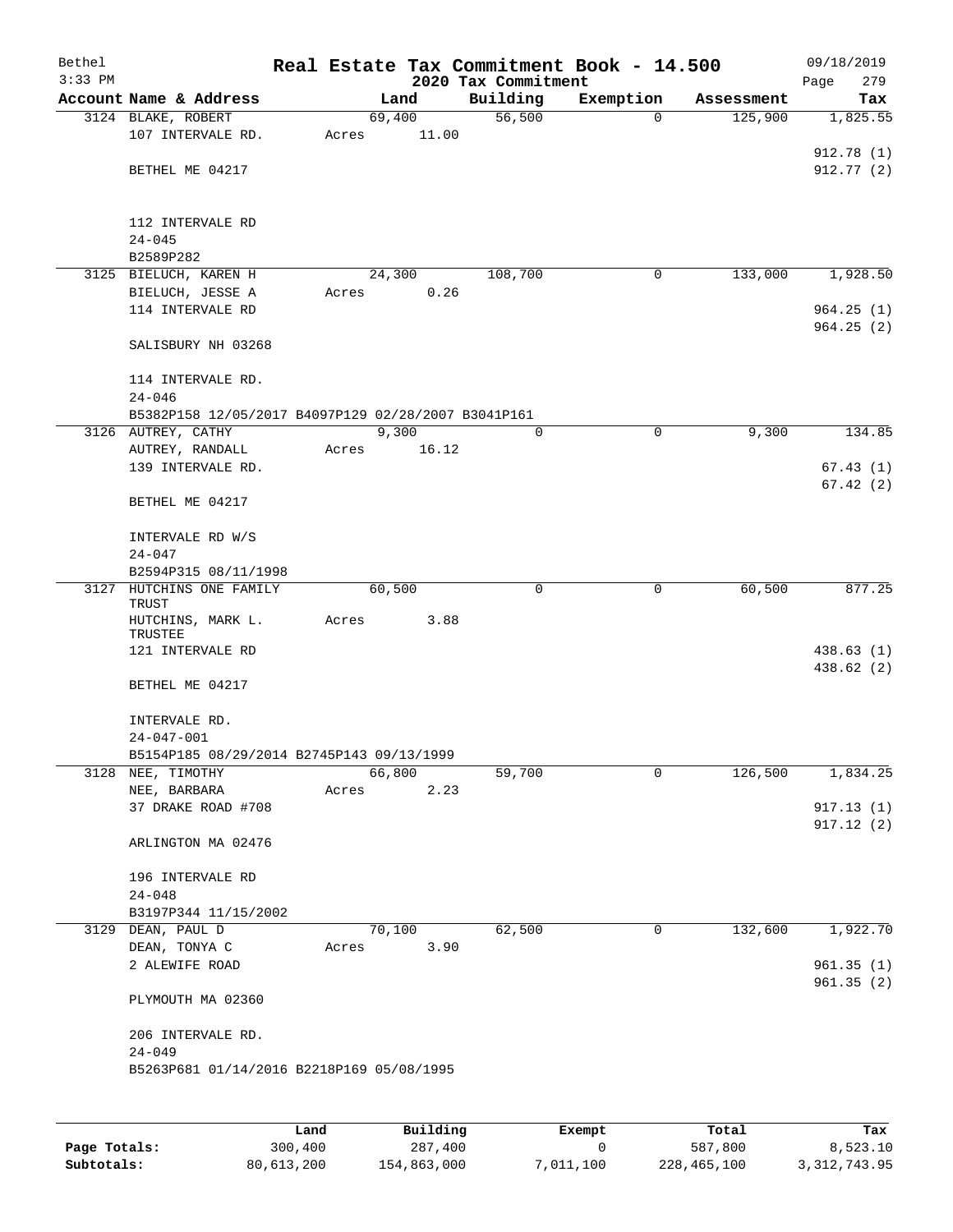| Bethel    |                                           |      |       |        |          | Real Estate Tax Commitment Book - 14.500 |                   |          |            | 09/18/2019               |
|-----------|-------------------------------------------|------|-------|--------|----------|------------------------------------------|-------------------|----------|------------|--------------------------|
| $3:33$ PM |                                           |      |       |        |          | 2020 Tax Commitment                      |                   |          |            | 280<br>Page              |
|           | Account Name & Address                    |      |       | Land   |          | Building                                 | Exemption         |          | Assessment | Tax<br>764.15            |
|           | 3130 PALMER, RUSSELL                      |      |       | 30,000 |          | 22,700                                   |                   | $\Omega$ | 52,700     |                          |
|           | PALMER, BRANDON<br>202 INTERVALE RD       |      | Acres |        | 0.50     |                                          |                   |          |            |                          |
|           |                                           |      |       |        |          |                                          |                   |          |            | 382.08 (1)<br>382.07 (2) |
|           | BETHEL ME 04217                           |      |       |        |          |                                          |                   |          |            |                          |
|           |                                           |      |       |        |          |                                          |                   |          |            |                          |
|           | 202 INTERVALE RD.                         |      |       |        |          |                                          |                   |          |            |                          |
|           | $24 - 049 - 001$                          |      |       |        |          |                                          |                   |          |            |                          |
|           | B4794P144 12/14/2011 B1573P74 06/10/1988  |      |       |        |          |                                          |                   |          |            |                          |
|           | 3132 DAVIS, TODD A                        |      |       | 40,000 |          | 120,600                                  |                   | 20,000   | 140,600    | 2,038.70                 |
|           | 181 INTERVALE RD                          |      | Acres |        | 1.70     |                                          | 01 Homestead (HM) |          |            |                          |
|           |                                           |      |       |        |          |                                          |                   |          |            | 1,019.35(1)              |
|           | BETHEL ME 04217                           |      |       |        |          |                                          |                   |          |            | 1,019.35(2)              |
|           |                                           |      |       |        |          |                                          |                   |          |            |                          |
|           |                                           |      |       |        |          |                                          |                   |          |            |                          |
|           | 181 INTERVALE RD.                         |      |       |        |          |                                          |                   |          |            |                          |
|           | $24 - 050$                                |      |       |        |          |                                          |                   |          |            |                          |
|           | B2745P315                                 |      |       |        |          |                                          |                   |          |            |                          |
| 3133      | HUTCHINS ONE FAMILY                       |      |       | 38,900 |          | 118,200                                  |                   | 0        | 157,100    | 2,277.95                 |
|           | TRUST                                     |      |       |        |          |                                          |                   |          |            |                          |
|           | HUTCHINS, MARK L.,<br>TRUSTEE             |      | Acres |        | 1.20     |                                          |                   |          |            |                          |
|           | 121 INTERVALE RD                          |      |       |        |          |                                          |                   |          |            | 1,138.98(1)              |
|           |                                           |      |       |        |          |                                          |                   |          |            | 1,138.97(2)              |
|           | BETHEL ME 04217                           |      |       |        |          |                                          |                   |          |            |                          |
|           |                                           |      |       |        |          |                                          |                   |          |            |                          |
|           | 121 INTERVALE RD.                         |      |       |        |          |                                          |                   |          |            |                          |
|           | $24 - 051$                                |      |       |        |          |                                          |                   |          |            |                          |
|           | B5154P185 08/29/2014 B2745P143 09/03/1999 |      |       |        |          |                                          |                   |          |            |                          |
|           | 3134 BLAKE, ROBERT                        |      |       |        | 44,100   | 153,900                                  |                   | 20,000   | 178,000    | 2,581.00                 |
|           | 107 INTERVALE ROAD                        |      | Acres |        | 5.35     |                                          | 01 Homestead (HM) |          |            |                          |
|           |                                           |      |       |        |          |                                          |                   |          |            | 1,290.50(1)              |
|           | BETHEL ME 04217                           |      |       |        |          |                                          |                   |          |            | 1,290.50(2)              |
|           |                                           |      |       |        |          |                                          |                   |          |            |                          |
|           |                                           |      |       |        |          |                                          |                   |          |            |                          |
|           | 107 INTERVALE RD.                         |      |       |        |          |                                          |                   |          |            |                          |
|           | $24 - 052$                                |      |       |        |          |                                          |                   |          |            |                          |
|           | B638P183 01/07/1967                       |      |       |        |          |                                          |                   |          |            |                          |
|           | 3135 TRIPP, HALEY                         |      |       | 38,800 |          | 101,800                                  |                   | 20,000   | 120,600    | 1,748.70                 |
|           | BLAKE, CYNTHIA                            |      | Acres |        | 1.16     |                                          | 01 Homestead (HM) |          |            |                          |
|           | 99 INTERVALE RD.                          |      |       |        |          |                                          |                   |          |            | 874.35(1)                |
|           |                                           |      |       |        |          |                                          |                   |          |            | 874.35 (2)               |
|           | BETHEL ME 04217                           |      |       |        |          |                                          |                   |          |            |                          |
|           |                                           |      |       |        |          |                                          |                   |          |            |                          |
|           | 99 INTERVALE RD.<br>$24 - 053$            |      |       |        |          |                                          |                   |          |            |                          |
|           | B4038P315 10/31/2006 B2763P27             |      |       |        |          |                                          |                   |          |            |                          |
|           | 3136 BROOKS, CLYDE                        |      |       | 39,400 |          | 106,000                                  |                   | 20,000   | 125,400    | 1,818.30                 |
|           | BROOKS, SENE                              |      | Acres |        | 4.00     |                                          | 01 Homestead (HM) |          |            |                          |
|           | P.O. BOX 377                              |      |       |        |          |                                          |                   |          |            | 909.15(1)                |
|           |                                           |      |       |        |          |                                          |                   |          |            | 909.15(2)                |
|           | BETHEL ME 04217                           |      |       |        |          |                                          |                   |          |            |                          |
|           |                                           |      |       |        |          |                                          |                   |          |            |                          |
|           | 93 INTERVALE RD.                          |      |       |        |          |                                          |                   |          |            |                          |
|           | $24 - 054$                                |      |       |        |          |                                          |                   |          |            |                          |
|           | B788P134 10/30/2003                       |      |       |        |          |                                          |                   |          |            |                          |
|           |                                           |      |       |        |          |                                          |                   |          |            |                          |
|           |                                           |      |       |        |          |                                          |                   |          |            |                          |
|           |                                           | Land |       |        | Building |                                          |                   |          | Total      | Tax                      |
|           |                                           |      |       |        |          |                                          | Exempt            |          |            |                          |

|              | nana       | <b>DULLULLY</b> | <b>BACILDL</b> | TOLAT         | ⊥a∧             |
|--------------|------------|-----------------|----------------|---------------|-----------------|
| Page Totals: | 231,200    | 623,200         | 80,000         | 774,400       | 11,228.80       |
| Subtotals:   | 80,844,400 | 155,486,200     | 7,091,100      | 229, 239, 500 | 3, 323, 972, 75 |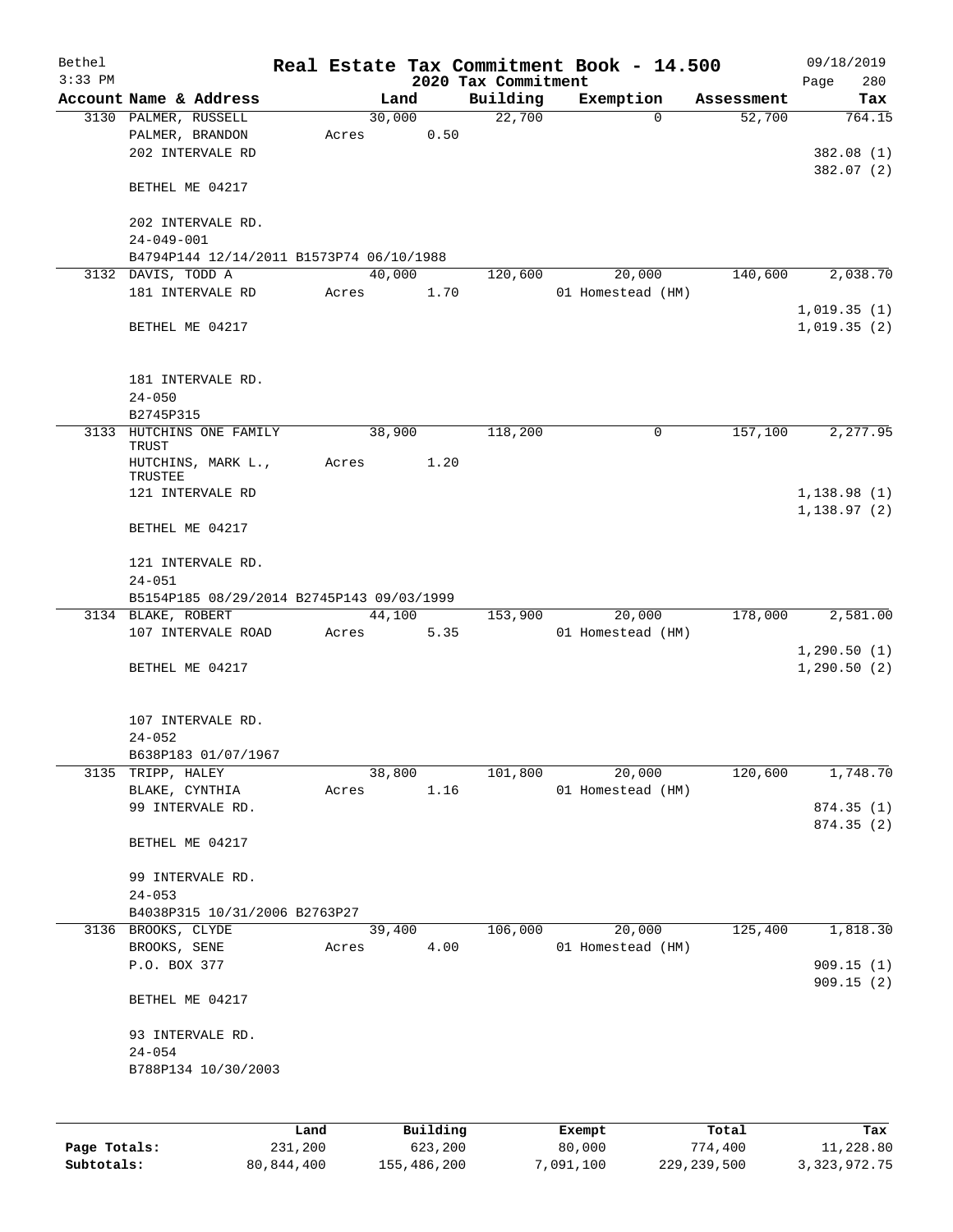| Bethel<br>$3:33$ PM |                                                                                       |       |        |       | Real Estate Tax Commitment Book - 14.500<br>2020 Tax Commitment |           |             |            | 09/18/2019<br>281<br>Page  |
|---------------------|---------------------------------------------------------------------------------------|-------|--------|-------|-----------------------------------------------------------------|-----------|-------------|------------|----------------------------|
|                     | Account Name & Address                                                                |       | Land   |       | Building                                                        | Exemption |             | Assessment | Tax                        |
|                     | 3137 BELLISIMO, DARIN P                                                               |       | 34,500 |       | 94,800                                                          |           | $\mathbf 0$ | 129,300    | 1,874.85                   |
|                     | 14 RICE STREET                                                                        | Acres |        | 0.75  |                                                                 |           |             |            |                            |
|                     |                                                                                       |       |        |       |                                                                 |           |             |            | 937.43 (1)                 |
|                     | MIDDLEBORO MA 02346                                                                   |       |        |       |                                                                 |           |             |            | 937.42 (2)                 |
|                     | 91 INTERVALE RD.                                                                      |       |        |       |                                                                 |           |             |            |                            |
|                     | $24 - 055$                                                                            |       |        |       |                                                                 |           |             |            |                            |
|                     | B4732P277 07/01/2011 B4732P276 07/01/2011 B4728P300<br>06/20/2011 B1811P13 06/17/1991 |       |        |       |                                                                 |           |             |            |                            |
|                     | 3139 PEASLEE, GREGORY J                                                               |       | 20,900 |       | 0                                                               |           | $\mathbf 0$ | 20,900     | 303.05                     |
|                     | 377 N. MAIN ST.                                                                       | Acres |        | 1.40  |                                                                 |           |             |            |                            |
|                     |                                                                                       |       |        |       |                                                                 |           |             |            | 151.53(1)                  |
|                     | ANDOVER ME 04216 6025                                                                 |       |        |       |                                                                 |           |             |            | 151.52(2)                  |
|                     | INTERVALE RD E/S                                                                      |       |        |       |                                                                 |           |             |            |                            |
|                     | $24 - 057$                                                                            |       |        |       |                                                                 |           |             |            |                            |
|                     | B4320P1 07/03/2008                                                                    |       |        |       |                                                                 |           |             |            |                            |
|                     | 3140 MELANSON, MARK M                                                                 |       | 29,100 |       | 113,300                                                         |           | 0           | 142,400    | 2,064.80                   |
|                     | MELANSON, LAURIE A                                                                    | Acres |        | 0.46  |                                                                 |           |             |            |                            |
|                     | 35 PHEASANT RUN                                                                       |       |        |       |                                                                 |           |             |            | 1,032.40(1)<br>1,032.40(2) |
|                     | ALFRED ME 04002                                                                       |       |        |       |                                                                 |           |             |            |                            |
|                     | 69 INTERVALE RD.                                                                      |       |        |       |                                                                 |           |             |            |                            |
|                     | $24 - 058$                                                                            |       |        |       |                                                                 |           |             |            |                            |
|                     | B4301P347 05/27/2008<br>3141 PARSONS, JEFFREY                                         |       | 4,400  |       | 0                                                               |           | 0           | 4,400      | 63.80                      |
|                     | PARSONS, PATRICIA                                                                     | Acres |        | 37.00 |                                                                 |           |             |            |                            |
|                     | 121 MAYVILLE RD.                                                                      |       |        |       |                                                                 |           |             |            | 31.90(1)                   |
|                     |                                                                                       |       |        |       |                                                                 |           |             |            | 31.90(2)                   |
|                     | BETHEL ME 04217                                                                       |       |        |       |                                                                 |           |             |            |                            |
|                     | HASTINGS ISLAND                                                                       |       |        |       |                                                                 |           |             |            |                            |
|                     | $24 - 059$<br>B1440P193 01/22/2004                                                    |       |        |       |                                                                 |           |             |            |                            |
|                     | 3142 PARSONS, JEFFREY                                                                 |       | 1,500  |       | 0                                                               |           | 0           | 1,500      | 21.75                      |
|                     | PARSONS, PATRICIA                                                                     | Acres |        | 12.50 |                                                                 |           |             |            |                            |
|                     | 121 MAYVILLE RD.                                                                      |       |        |       |                                                                 |           |             |            | 10.88(1)                   |
|                     |                                                                                       |       |        |       |                                                                 |           |             |            | 10.87(2)                   |
|                     | BETHEL ME 04217                                                                       |       |        |       |                                                                 |           |             |            |                            |
|                     | HASTI NGS ISLAND 1/2                                                                  |       |        |       |                                                                 |           |             |            |                            |
|                     | $24 - 060$                                                                            |       |        |       |                                                                 |           |             |            |                            |
|                     | B3468P32 02/23/2004                                                                   |       |        |       |                                                                 |           |             |            |                            |
|                     | 3146 SAUNDERS, ANNMARIE                                                               |       | 58,400 |       | 96,900                                                          |           | 0           | 155,300    | 2,251.85                   |
|                     | PO BOX 263                                                                            | Acres |        | 0.75  |                                                                 |           |             |            | 1, 125.93(1)               |
|                     | BETHEL ME 04217                                                                       |       |        |       |                                                                 |           |             |            | 1, 125.92(2)               |
|                     |                                                                                       |       |        |       |                                                                 |           |             |            |                            |
|                     | 47 MILL HILL                                                                          |       |        |       |                                                                 |           |             |            |                            |
|                     | $25 - 004$                                                                            |       |        |       |                                                                 |           |             |            |                            |
|                     | B5177P323 10/29/2014 B4536P311 12/10/2009 B646P556                                    |       |        |       |                                                                 |           |             |            |                            |
|                     |                                                                                       |       |        |       |                                                                 |           |             |            |                            |
|                     |                                                                                       |       |        |       |                                                                 |           |             |            |                            |

|              | Land       | Building    | Exempt    | Total       | Tax          |
|--------------|------------|-------------|-----------|-------------|--------------|
| Page Totals: | 148,800    | 305,000     |           | 453,800     | 6,580.10     |
| Subtotals:   | 80,993,200 | 155,791,200 | 7,091,100 | 229,693,300 | 3,330,552.85 |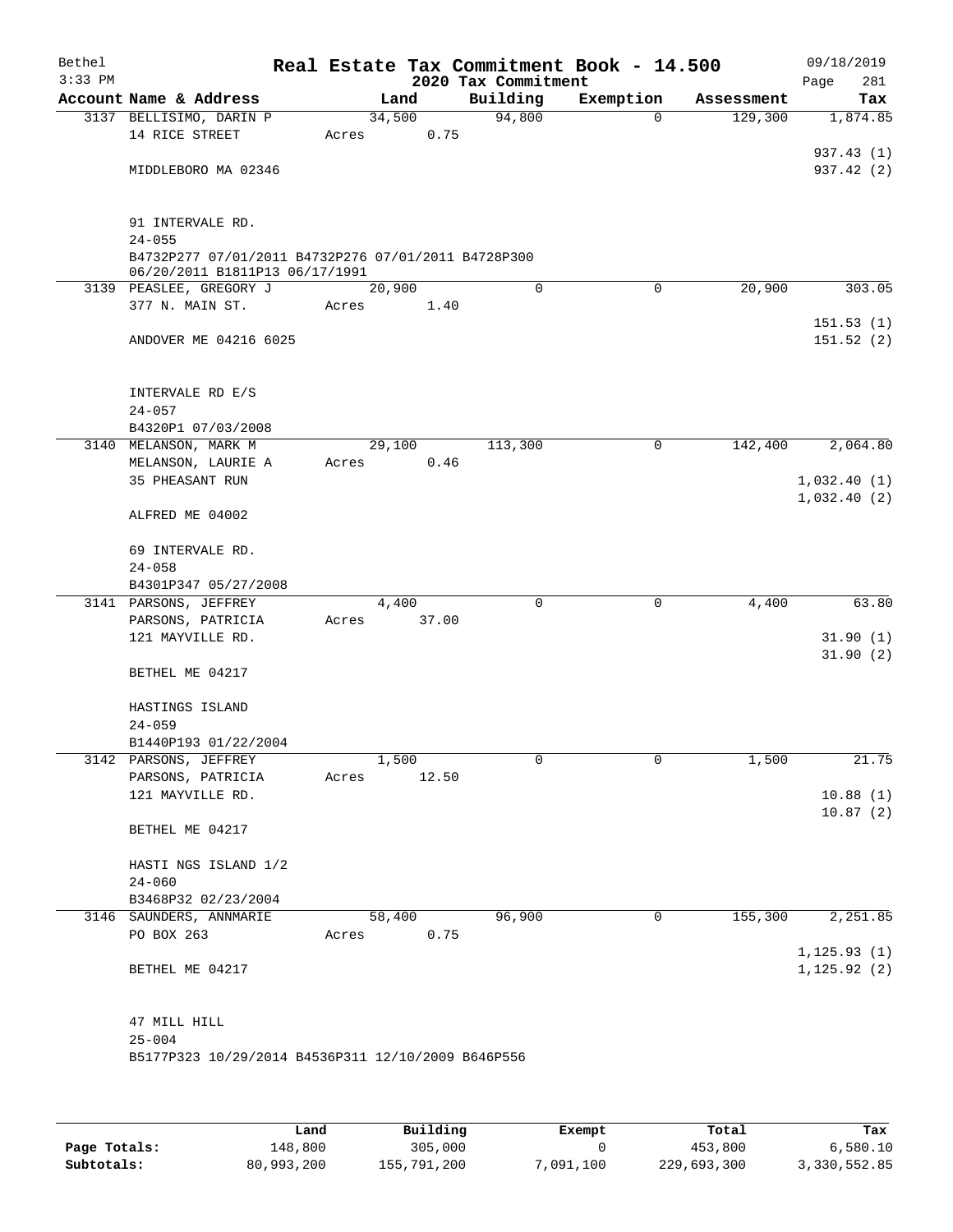| Bethel       |                                                                                                  |                     |                     | Real Estate Tax Commitment Book - 14.500 |                       | 09/18/2019               |
|--------------|--------------------------------------------------------------------------------------------------|---------------------|---------------------|------------------------------------------|-----------------------|--------------------------|
| $3:33$ PM    |                                                                                                  |                     | 2020 Tax Commitment |                                          |                       | Page<br>282              |
|              | Account Name & Address<br>3148 PRENTICE, ROBIN A                                                 | Land<br>51,400      | Building<br>136,900 | Exemption<br>$\mathbf 0$                 | Assessment<br>188,300 | Tax<br>2,730.35          |
|              | PRENTICE, PAUL FALLON<br>Acres<br>5 COURT FARM LANE                                              | 0.32                |                     |                                          |                       | 1,365.18(1)              |
|              | NEWBURYPORT MA 01950                                                                             |                     |                     |                                          |                       | 1,365.17(2)              |
|              | 37 MILL HILL<br>$25 - 006$                                                                       |                     |                     |                                          |                       |                          |
|              | B3901P216 03/13/2006                                                                             |                     |                     |                                          |                       |                          |
|              | 3149 RYAN, MICHAEL T                                                                             | 56,200              | 498,100             | 0                                        | 554,300               | 8,037.35                 |
|              | RYAN, PATRICIA O<br>Acres                                                                        | 1.57                |                     |                                          |                       |                          |
|              | PO BOX 111                                                                                       |                     |                     |                                          |                       | 4,018.68(1)              |
|              |                                                                                                  |                     |                     |                                          |                       | 4,018.67(2)              |
|              | BETHEL ME 04217                                                                                  |                     |                     |                                          |                       |                          |
|              | 33 MILL HILL RD<br>$25 - 007$                                                                    |                     |                     |                                          |                       |                          |
|              | B5360P561 08/09/2017 B4577P278 04/16/2010 B4450P301<br>06/03/2009 B3599P202 10/01/2004 B2969P200 |                     |                     |                                          |                       |                          |
|              | 3151 HOGAN, PAUL                                                                                 | 16,800              | 56,000              | 0                                        | 72,800                | 1,055.60                 |
|              | FITZGERALD, FITZGERALD,<br>GERALYN                                                               |                     |                     |                                          |                       |                          |
|              | 324 KINGS HIGHWAY                                                                                |                     |                     |                                          |                       | 527.80(1)                |
|              | KENNEBUNKPORT ME 04046                                                                           |                     |                     |                                          |                       | 527.80(2)                |
|              |                                                                                                  |                     |                     |                                          |                       |                          |
|              | 15 MILL HILL                                                                                     |                     |                     |                                          |                       |                          |
|              | $25 - 008 - 001$<br>B5415P673 07/02/2018 B5294P334 07/25/2016 B3113P264                          |                     |                     |                                          |                       |                          |
|              | 05/28/2002                                                                                       |                     |                     |                                          |                       |                          |
|              | 3152 SCHEFFREEN, CHARLES                                                                         | 16,800              | 63,000              | 0                                        | 79,800                | 1,157.10                 |
|              | THOMPSON, CAROL                                                                                  |                     |                     |                                          |                       |                          |
|              | <b>30 ORNE STREET</b>                                                                            |                     |                     |                                          |                       | 578.55(1)                |
|              | MARBLEHEAD MA 01945                                                                              |                     |                     |                                          |                       | 578.55(2)                |
|              | 15 MILL HILL                                                                                     |                     |                     |                                          |                       |                          |
|              | $25 - 008 - 002$                                                                                 |                     |                     |                                          |                       |                          |
|              | 3153 PARIKH, NIMESH R                                                                            | 16,800              | 48,000              | 0                                        | 64,800                | 939.60                   |
|              | PARIKH, SWETA N                                                                                  |                     |                     |                                          |                       |                          |
|              | 6 AULSEN RD                                                                                      |                     |                     |                                          |                       | 469.80(1)                |
|              | SALEM NH 03079                                                                                   |                     |                     |                                          |                       | 469.80 (2)               |
|              | 15 MILL HILL                                                                                     |                     |                     |                                          |                       |                          |
|              | $25 - 008 - 021$                                                                                 |                     |                     |                                          |                       |                          |
|              | B4252P66 01/16/2008                                                                              |                     |                     |                                          |                       |                          |
|              | 3154 CAROLAN, JOHN D<br>28 NORTH ST. APT. 3                                                      | 16,800              | 45,800              | 0                                        | 62,600                | 907.70                   |
|              | PORTLAND ME 02356                                                                                |                     |                     |                                          |                       | 453.85 (1)<br>453.85 (2) |
|              | 15 MILL HILL                                                                                     |                     |                     |                                          |                       |                          |
|              | $25 - 008 - 022$                                                                                 |                     |                     |                                          |                       |                          |
|              | B3809P28 09/13/2005                                                                              |                     |                     |                                          |                       |                          |
|              |                                                                                                  |                     |                     |                                          |                       |                          |
|              |                                                                                                  |                     |                     |                                          |                       |                          |
| Page Totals: | Land<br>174,800                                                                                  | Building<br>847,800 |                     | Exempt<br>0                              | Total<br>1,022,600    | Tax<br>14,827.70         |

**Subtotals:** 81,168,000 156,639,000 7,091,100 230,715,900 3,345,380.55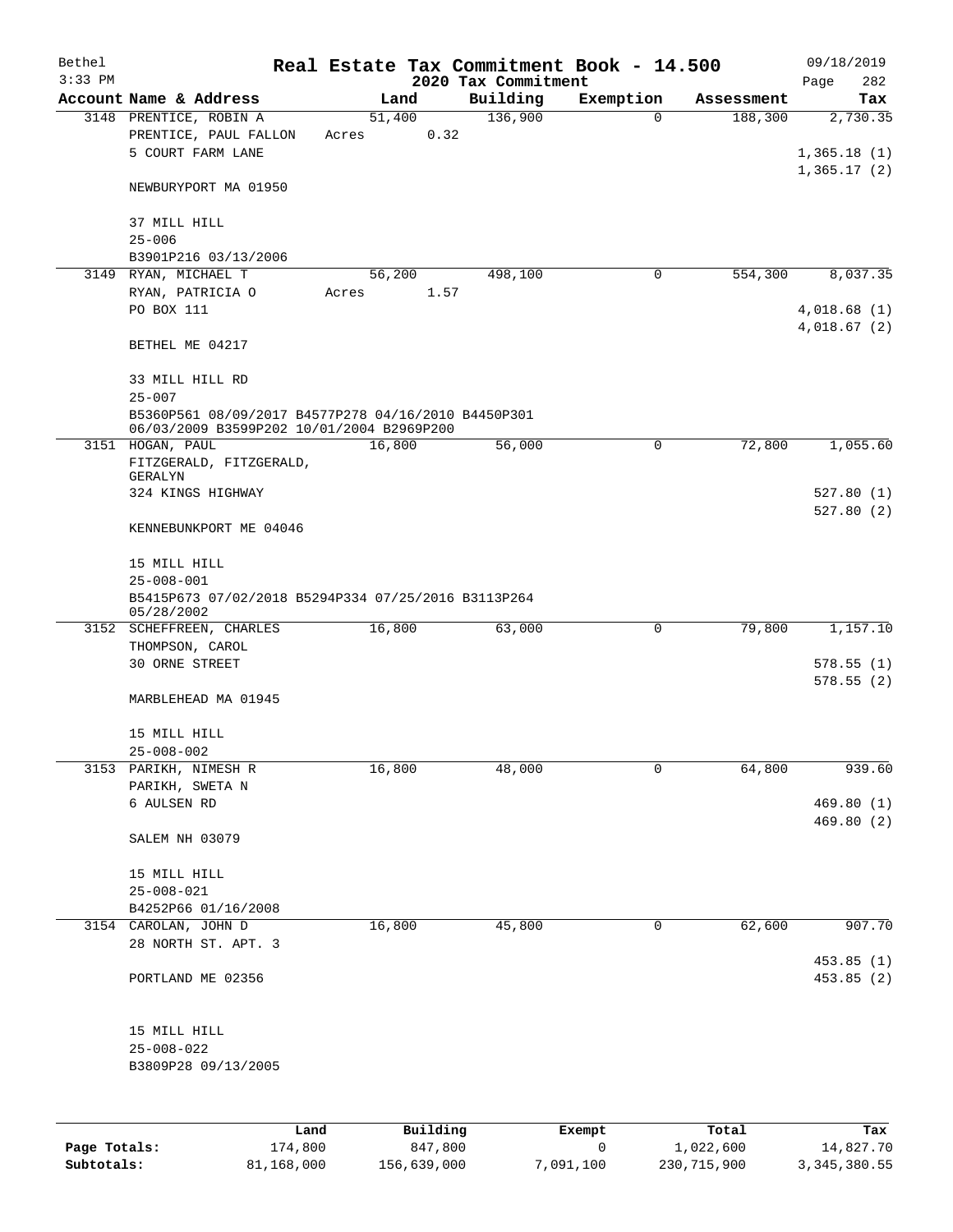| Bethel                     |                                                                                        |         |                        | Real Estate Tax Commitment Book - 14.500 |             |                          | 09/18/2019                 |
|----------------------------|----------------------------------------------------------------------------------------|---------|------------------------|------------------------------------------|-------------|--------------------------|----------------------------|
| $3:33$ PM                  | Account Name & Address                                                                 |         | Land                   | 2020 Tax Commitment<br>Building          | Exemption   | Assessment               | Page<br>283<br>Tax         |
|                            | 3155 FIORENTINI, REGINA L                                                              |         | 16,800                 | 48,000                                   | $\Omega$    | 64,800                   | 939.60                     |
|                            | PO BOX 625                                                                             |         |                        |                                          |             |                          |                            |
|                            | BETHEL ME 04217                                                                        |         |                        |                                          |             |                          | 469.80(1)<br>469.80(2)     |
|                            |                                                                                        |         |                        |                                          |             |                          |                            |
|                            | 15 MILL HILL                                                                           |         |                        |                                          |             |                          |                            |
|                            | $25 - 008 - 023$                                                                       |         |                        |                                          |             |                          |                            |
|                            | B5211P111 03/03/2015 B4925P117 11/28/2012 B4872P272<br>08/01/2012 B3860P178 12/09/2005 |         |                        |                                          |             |                          |                            |
|                            | 3156 PETRIN, MICHAEL GEORGE                                                            |         | 16,800                 | 45,800                                   | $\mathbf 0$ | 62,600                   | 907.70                     |
|                            | LAVERRIERE, KATIE MARIE                                                                |         |                        |                                          |             |                          |                            |
|                            | 268 DENNETT ST                                                                         |         |                        |                                          |             |                          | 453.85(1)                  |
|                            | PORTSMOUTH NH 03801                                                                    |         |                        |                                          |             |                          | 453.85(2)                  |
|                            | 15 MILL HILL                                                                           |         |                        |                                          |             |                          |                            |
|                            | $25 - 008 - 024$                                                                       |         |                        |                                          |             |                          |                            |
|                            | B5439P658 10/30/2018 B5175P50 10/21/2014 B3210P234<br>12/11/2002                       |         |                        |                                          |             |                          |                            |
|                            | 3157 CASTALDO, CARMINE<br>CASTALDO, DONNA                                              |         | 16,800                 | 44,700                                   | 0           | 61,500                   | 891.75                     |
|                            | 558 NEW DAM ROAD                                                                       |         |                        |                                          |             |                          | 445.88 (1)                 |
|                            |                                                                                        |         |                        |                                          |             |                          | 445.87 (2)                 |
|                            | NORTH WATERBORO ME<br>04051                                                            |         |                        |                                          |             |                          |                            |
|                            | 15 MILL HILL                                                                           |         |                        |                                          |             |                          |                            |
|                            | $25 - 008 - 025$                                                                       |         |                        |                                          |             |                          |                            |
|                            | B4258P173 02/01/2008                                                                   |         |                        |                                          |             |                          |                            |
|                            | 3158 BROUSSEAU, MARK A                                                                 |         | 16,800                 | 50,000                                   | 0           | 66,800                   | 968.60                     |
|                            | PO BOX 1533                                                                            |         |                        |                                          |             |                          | 484.30 (1)                 |
|                            | BETHEL ME 04217                                                                        |         |                        |                                          |             |                          | 484.30 (2)                 |
|                            |                                                                                        |         |                        |                                          |             |                          |                            |
|                            | 15 MILL HILL<br>$25 - 008 - 026$                                                       |         |                        |                                          |             |                          |                            |
|                            | B5388P385 01/16/2018 B4114P27 04/09/2007                                               |         |                        |                                          |             |                          |                            |
|                            | 3159 POWER, THERESA M.                                                                 |         | 16,800                 | 57,500                                   | 0           | 74,300                   | 1,077.35                   |
|                            | 25 CHANNEL CENTER ST                                                                   |         |                        |                                          |             |                          |                            |
|                            | Unit 412                                                                               |         |                        |                                          |             |                          | 538.68(1)                  |
|                            | BOSTON MA 02210 3416                                                                   |         |                        |                                          |             |                          | 538.67(2)                  |
|                            |                                                                                        |         |                        |                                          |             |                          |                            |
|                            | 15 MILL HILL                                                                           |         |                        |                                          |             |                          |                            |
|                            | $25 - 008 - 003$                                                                       |         |                        |                                          |             |                          |                            |
|                            | B5375P455 10/30/2017 B2887P208 11/30/2000                                              |         |                        |                                          |             |                          |                            |
|                            | 3160 DILLON, JOHN H<br>1245 REYNOLDS ROAD                                              |         | 16,800                 | 61,600                                   | 0           | 78,400                   | 1,136.80                   |
|                            |                                                                                        |         |                        |                                          |             |                          | 568.40(1)                  |
|                            | CHEPACHET RI 02814                                                                     |         |                        |                                          |             |                          | 568.40(2)                  |
|                            | 15 MILL HILL                                                                           |         |                        |                                          |             |                          |                            |
|                            | $25 - 008 - 004$                                                                       |         |                        |                                          |             |                          |                            |
|                            | B5342P892 05/02/2017 B4936P101 12/28/2012 B4906P94<br>10/12/2012 B1658P316 06/08/1989  |         |                        |                                          |             |                          |                            |
|                            |                                                                                        | Land    | Building               |                                          | Exempt      | Total                    | Tax                        |
| Page Totals:<br>Subtotals: | 81,268,800                                                                             | 100,800 | 307,600<br>156,946,600 | 7,091,100                                | 0           | 408,400<br>231, 124, 300 | 5,921.80<br>3, 351, 302.35 |
|                            |                                                                                        |         |                        |                                          |             |                          |                            |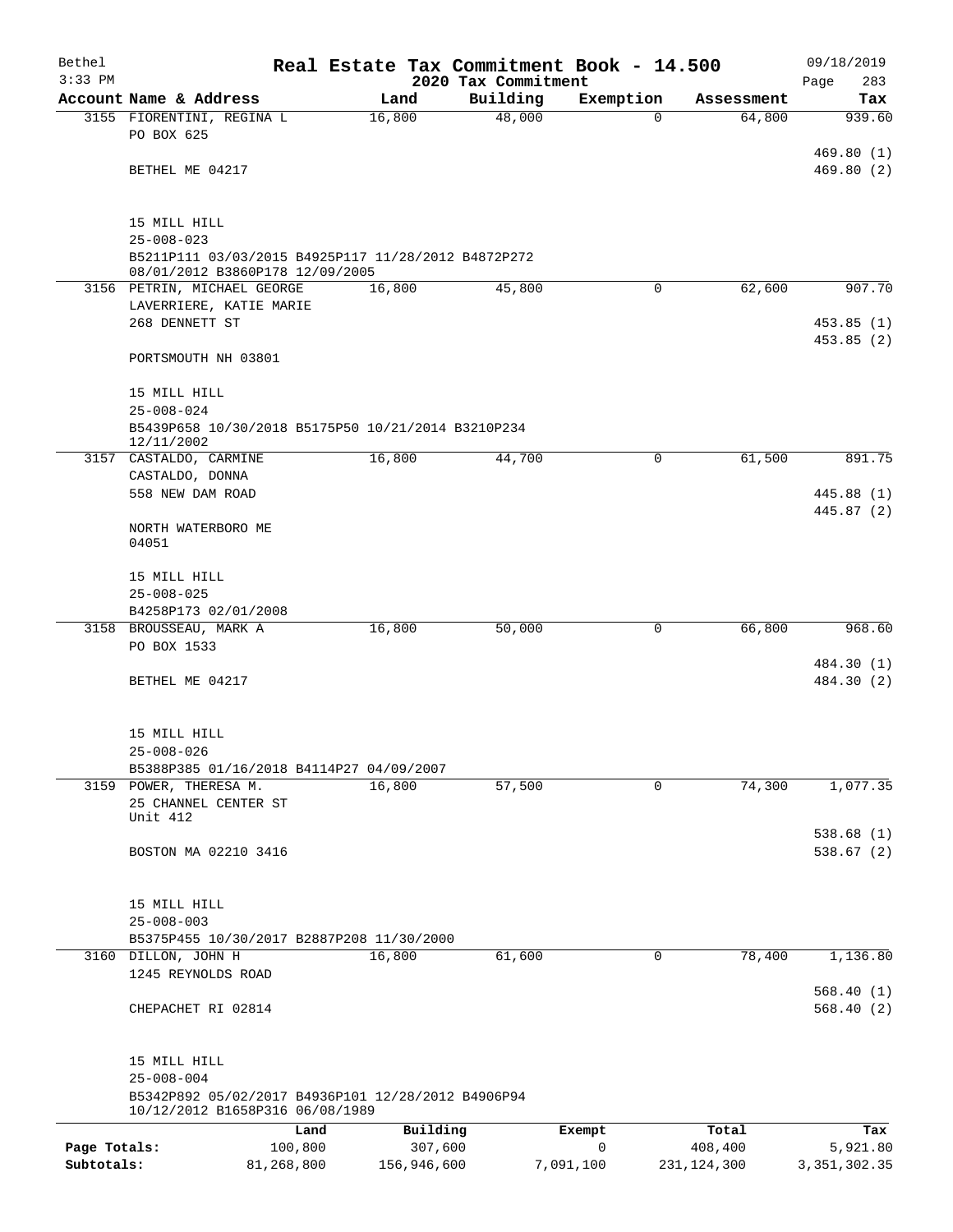| Bethel       |                                                     |            |       |             |           |                     | Real Estate Tax Commitment Book - 14.500 |             |            | 09/18/2019   |
|--------------|-----------------------------------------------------|------------|-------|-------------|-----------|---------------------|------------------------------------------|-------------|------------|--------------|
| $3:33$ PM    |                                                     |            |       |             |           | 2020 Tax Commitment |                                          |             |            | Page<br>284  |
|              | Account Name & Address                              |            |       | Land        |           | Building            | Exemption                                |             | Assessment | Tax          |
|              | 3161 BERGERON, STEPHEN D.                           |            |       | 16,800      |           | 52,500              |                                          | 0           | 69,300     | 1,004.85     |
|              | BERGERON, KATHLEEN M.                               |            |       |             |           |                     |                                          |             |            |              |
|              | 429 ENTERPRISE DRIVE                                |            |       |             |           |                     |                                          |             |            | 502.43(1)    |
|              |                                                     |            |       |             |           |                     |                                          |             |            | 502.42(2)    |
|              | SOMERSET MA 02725                                   |            |       |             |           |                     |                                          |             |            |              |
|              |                                                     |            |       |             |           |                     |                                          |             |            |              |
|              | 15 MILL HILL<br>$25 - 008 - 00B - 002$              |            |       |             |           |                     |                                          |             |            |              |
|              | B5454P803 03/15/2019 B2145P216 07/27/1994           |            |       |             |           |                     |                                          |             |            |              |
|              | 3162 HIEBERT, MATTHEW G                             |            |       | 16,800      |           | 69,800              |                                          | 0           | 86,600     | 1,255.70     |
|              | HIEBERT, SARAH C                                    |            |       |             |           |                     |                                          |             |            |              |
|              | PO BOX 819                                          |            |       |             |           |                     |                                          |             |            | 627.85(1)    |
|              |                                                     |            |       |             |           |                     |                                          |             |            | 627.85(2)    |
|              | BETHEL ME 04217                                     |            |       |             |           |                     |                                          |             |            |              |
|              |                                                     |            |       |             |           |                     |                                          |             |            |              |
|              | 15 MILL HILL                                        |            |       |             |           |                     |                                          |             |            |              |
|              | $25 - 008 - 00M$                                    |            |       |             |           |                     |                                          |             |            |              |
|              | B5387P132 01/06/2018 B5216P593 04/09/2015 B5061P198 |            |       |             |           |                     |                                          |             |            |              |
|              | 11/13/2013 B2109P193 04/01/1994                     |            |       |             |           |                     |                                          |             |            |              |
|              | 3164 BLACK, WILLIAM                                 |            |       | 46,400      |           | 227,300             |                                          | 0           | 273,700    | 3,968.65     |
|              | BLACK, JANET                                        |            | Acres |             | 0.25      |                     |                                          |             |            |              |
|              | 2005 SE 26th AVENUE                                 |            |       |             |           |                     |                                          |             |            | 1,984.33(1)  |
|              |                                                     |            |       |             |           |                     |                                          |             |            | 1,984.32(2)  |
|              | FORT LAUDERDALE FL                                  |            |       |             |           |                     |                                          |             |            |              |
|              | 33316                                               |            |       |             |           |                     |                                          |             |            |              |
|              |                                                     |            |       |             |           |                     |                                          |             |            |              |
|              | 7 MILL HILL                                         |            |       |             |           |                     |                                          |             |            |              |
|              | $25 - 010$                                          |            |       |             |           |                     |                                          |             |            |              |
|              | B2608P98 09/08/1998                                 |            |       |             |           |                     |                                          |             |            |              |
|              | 3165 MILL HILL PROPERTIES,<br><b>LLC</b>            |            |       | 51,800      |           | 205,200             |                                          | 0           | 257,000    | 3,726.50     |
|              | C/O MOREAU, MICHAEL F.                              |            | Acres |             | 0.34      |                     |                                          |             |            |              |
|              | & ANNIE M.                                          |            |       |             |           |                     |                                          |             |            |              |
|              | 41 BUNKER HILL AVE                                  |            |       |             |           |                     |                                          |             |            | 1,863.25(1)  |
|              |                                                     |            |       |             |           |                     |                                          |             |            | 1,863.25(2)  |
|              | STRATHAM NH 03885                                   |            |       |             |           |                     |                                          |             |            |              |
|              |                                                     |            |       |             |           |                     |                                          |             |            |              |
|              | 5 MILL HILL                                         |            |       |             |           |                     |                                          |             |            |              |
|              | $25 - 011$                                          |            |       |             |           |                     |                                          |             |            |              |
|              | B4421P259 03/30/2009                                |            |       |             |           |                     |                                          |             |            |              |
|              | 3166 NOLTE, FRED                                    |            |       | 72,900      |           | 322,500             | 20,000                                   |             | 375,400    | 5,443.30     |
|              | NOLTE, SANDRA FRYE                                  |            | Acres |             | 0.46      |                     | 01 Homestead (HM)                        |             |            |              |
|              | PO BOX 341                                          |            |       |             |           |                     |                                          |             |            | 2,721.65 (1) |
|              |                                                     |            |       |             |           |                     |                                          |             |            | 2,721.65 (2) |
|              | BETHEL ME 04217                                     |            |       |             |           |                     |                                          |             |            |              |
|              |                                                     |            |       |             |           |                     |                                          |             |            |              |
|              | 1 MILL HILL                                         |            |       |             |           |                     |                                          |             |            |              |
|              | $25 - 012$                                          |            |       |             |           |                     |                                          |             |            |              |
|              | B2552P1 05/01/1998                                  |            |       |             |           |                     |                                          |             |            | 3,778.70     |
| 3167         | DRESSER, HARRY H JR<br>DRESSER, ELAINE S            |            |       | 52,100      | 0.35      | 228,500             | 20,000                                   |             | 260,600    |              |
|              | PO BOX 526                                          |            | Acres |             |           |                     | 01 Homestead (HM)                        |             |            | 1,889.35(1)  |
|              |                                                     |            |       |             |           |                     |                                          |             |            | 1,889.35(2)  |
|              | BETHEL ME 04217                                     |            |       |             |           |                     |                                          |             |            |              |
|              |                                                     |            |       |             |           |                     |                                          |             |            |              |
|              | 10 CHURCH ST.                                       |            |       |             |           |                     |                                          |             |            |              |
|              | $25 - 013 - 00A$                                    |            |       |             |           |                     |                                          |             |            |              |
|              | B3532P204 06/16/2004                                |            |       |             |           |                     |                                          |             |            |              |
|              |                                                     |            |       |             |           |                     |                                          |             |            |              |
|              |                                                     | Land       |       |             | Building  |                     | Exempt                                   |             | Total      | Tax          |
| Page Totals: |                                                     | 256,800    |       |             | 1,105,800 |                     | 40,000                                   |             | 1,322,600  | 19,177.70    |
| Subtotals:   |                                                     | 81,525,600 |       | 158,052,400 |           |                     | 7,131,100                                | 232,446,900 |            | 3,370,480.05 |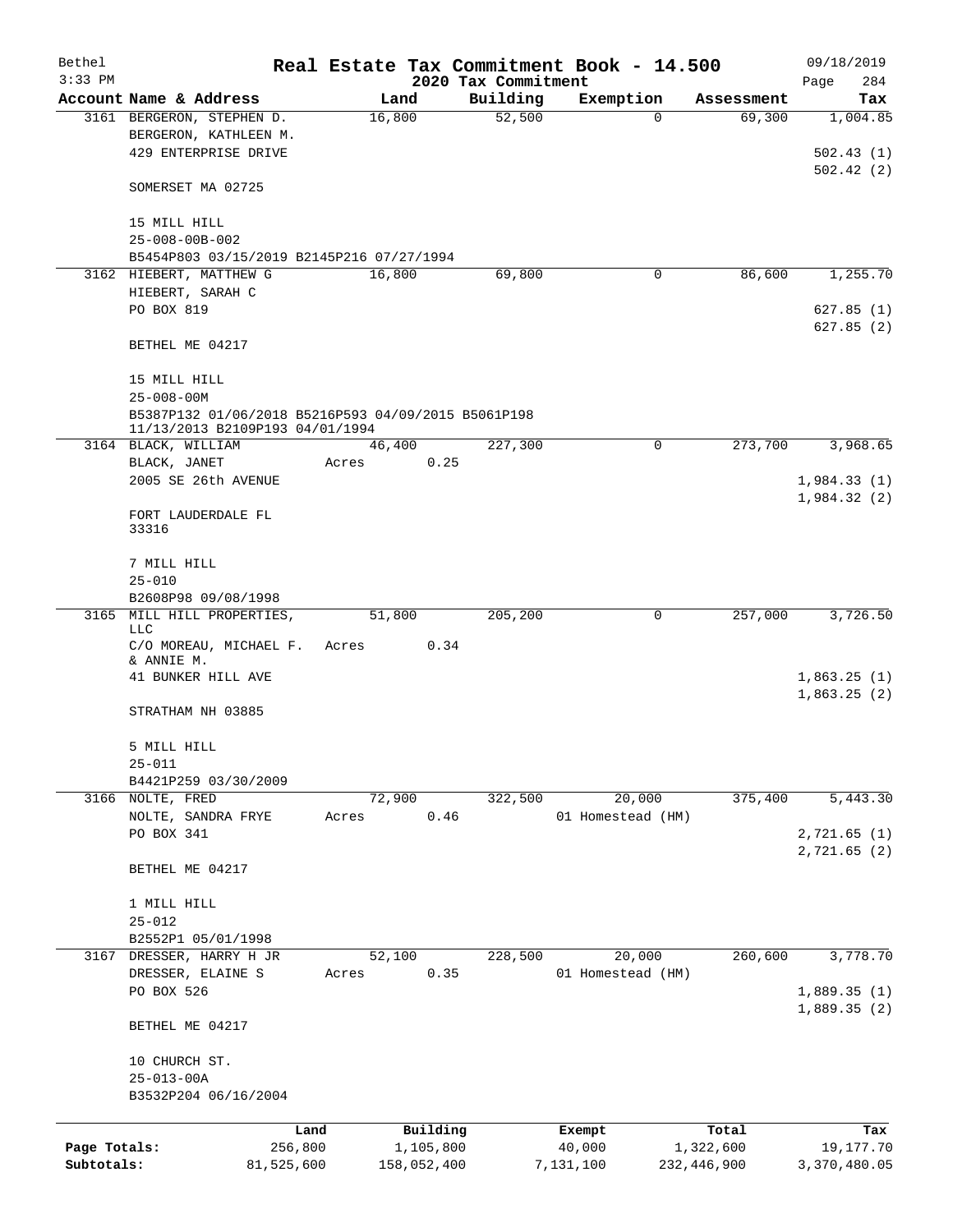| Bethel<br>$3:33$ PM |                                                                   |        |      | 2020 Tax Commitment | Real Estate Tax Commitment Book - 14.500 |            | 09/18/2019<br>285<br>Page |
|---------------------|-------------------------------------------------------------------|--------|------|---------------------|------------------------------------------|------------|---------------------------|
|                     | Account Name & Address                                            | Land   |      | Building            | Exemption                                | Assessment | Tax                       |
|                     | 3168 GOULD ACADEMY (COX)                                          | 42,600 |      | 209,900             | $\Omega$                                 | 252,500    | 3,661.25                  |
|                     | ATTN: BUSINESS OFFICE                                             | Acres  | 0.21 |                     |                                          |            |                           |
|                     | PO BOX 860                                                        |        |      |                     |                                          |            | 1,830.63(1)               |
|                     |                                                                   |        |      |                     |                                          |            | 1,830.62(2)               |
|                     | BETHEL ME 04217                                                   |        |      |                     |                                          |            |                           |
|                     | 14 CHURCH ST                                                      |        |      |                     |                                          |            |                           |
|                     | $25 - 013 - 00B$                                                  |        |      |                     |                                          |            |                           |
|                     | 3169 RACKLIFFE, PETER                                             | 51,100 |      | 123,800             | 20,000                                   | 154,900    | 2,246.05                  |
|                     | RACKLIFFE, VICKI                                                  | Acres  | 0.31 |                     | 01 Homestead (HM)                        |            |                           |
|                     | PO BOX 265                                                        |        |      |                     |                                          |            | 1, 123.03(1)              |
|                     |                                                                   |        |      |                     |                                          |            | 1, 123.02(2)              |
|                     | BETHEL ME 04217                                                   |        |      |                     |                                          |            |                           |
|                     |                                                                   |        |      |                     |                                          |            |                           |
|                     | 12 PARK ST.                                                       |        |      |                     |                                          |            |                           |
|                     | $25 - 014$                                                        |        |      |                     |                                          |            |                           |
|                     | B2949P159 05/31/2001                                              |        |      |                     |                                          |            |                           |
|                     | 3170 HARKINS, ROBERT J                                            | 51,600 |      | 120,700             | 0                                        | 172,300    | 2,498.35                  |
|                     | HARKINS, SALLY F                                                  | Acres  | 0.33 |                     |                                          |            |                           |
|                     | PO BOX 45                                                         |        |      |                     |                                          |            | 1,249.18(1)               |
|                     |                                                                   |        |      |                     |                                          |            | 1, 249.17(2)              |
|                     | BETHEL ME 04217                                                   |        |      |                     |                                          |            |                           |
|                     |                                                                   |        |      |                     |                                          |            |                           |
|                     | 14 PARK ST.                                                       |        |      |                     |                                          |            |                           |
|                     | $25 - 015$                                                        |        |      |                     |                                          |            |                           |
|                     | B5369P243 09/25/2017 B4722P126 05/31/2011 B4620P304<br>08/13/2010 |        |      |                     |                                          |            |                           |
|                     | 3171 CRESSY, ALLEN S                                              | 56,600 |      | 297,400             | 26,000                                   | 328,000    | 4,756.00                  |
|                     | CRESSY, JACQUELYN K                                               | Acres  | 0.61 |                     | 01 Homestead (HM)                        |            |                           |
|                     | PO BOX 74                                                         |        |      |                     | 12 WW2 Vet Res                           |            | 2,378.00(1)               |
|                     |                                                                   |        |      |                     |                                          |            | 2,378.00(2)               |
|                     | BETHEL ME 04217                                                   |        |      |                     |                                          |            |                           |
|                     |                                                                   |        |      |                     |                                          |            |                           |
|                     | 16 PARK ST.                                                       |        |      |                     |                                          |            |                           |
|                     | $25 - 016$                                                        |        |      |                     |                                          |            |                           |
|                     | B2315P316 04/09/1996                                              |        |      |                     |                                          |            |                           |
|                     | 3172 BENNETT, DONALD                                              | 40,500 |      | 82,400              | 20,000                                   | 102,900    | 1,492.05                  |
|                     | BENNETT, CHERYL                                                   | Acres  | 0.19 |                     | 01 Homestead (HM)                        |            |                           |
|                     | PO BOX 462                                                        |        |      |                     |                                          |            | 746.03(1)<br>746.02 (2)   |
|                     | BETHEL ME 04217                                                   |        |      |                     |                                          |            |                           |
|                     |                                                                   |        |      |                     |                                          |            |                           |
|                     | 18 PARK ST.                                                       |        |      |                     |                                          |            |                           |
|                     | $25 - 017$                                                        |        |      |                     |                                          |            |                           |
|                     | B1768P321 11/09/1990                                              |        |      |                     |                                          |            |                           |
|                     | 3173 SZUBA, SCOTT                                                 | 50,900 |      | 144,700             | 0                                        | 195,600    | 2,836.20                  |
|                     | SZUBA, SIMONE                                                     | Acres  | 0.30 |                     |                                          |            |                           |
|                     | 140 NORTH ROAD                                                    |        |      |                     |                                          |            | 1,418.10(1)               |
|                     |                                                                   |        |      |                     |                                          |            | 1,418.10(2)               |
|                     | EAST KINGSTON NH 03827                                            |        |      |                     |                                          |            |                           |
|                     | 20 PARK ST.                                                       |        |      |                     |                                          |            |                           |
|                     | $25 - 018$                                                        |        |      |                     |                                          |            |                           |
|                     | B5210P485 03/02/2015 B3769P343 07/29/2005                         |        |      |                     |                                          |            |                           |
|                     |                                                                   |        |      |                     |                                          |            |                           |
|                     |                                                                   |        |      |                     |                                          |            |                           |

|              | úand       | Building    | Exempt    | Total       | Tax          |
|--------------|------------|-------------|-----------|-------------|--------------|
| Page Totals: | 293,300    | 978,900     | 66,000    | 1,206,200   | 17,489.90    |
| Subtotals:   | 81,818,900 | 159,031,300 | 7,197,100 | 233,653,100 | 3,387,969.95 |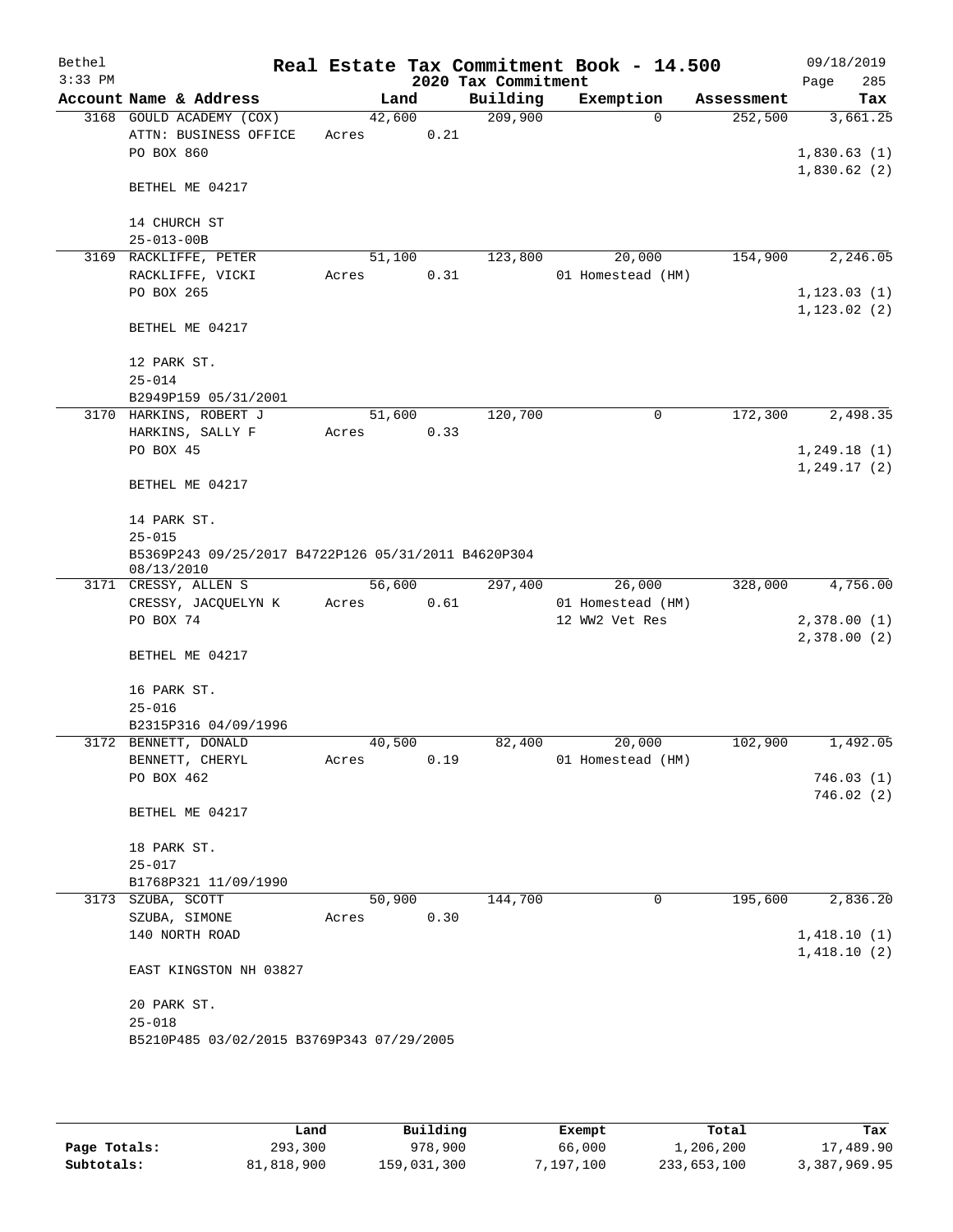| Bethel       |                                                                          |            |                |                     | Real Estate Tax Commitment Book - 14.500 |                       | 09/18/2019                 |
|--------------|--------------------------------------------------------------------------|------------|----------------|---------------------|------------------------------------------|-----------------------|----------------------------|
| $3:33$ PM    |                                                                          |            |                | 2020 Tax Commitment |                                          |                       | Page<br>286                |
|              | Account Name & Address                                                   |            | Land<br>52,300 | Building<br>131,000 | Exemption<br>20,000                      | Assessment<br>163,300 | Tax                        |
|              | 3174 TIBBETTS, BRIAN C<br>TIBBETTS, KATHY B<br>PO BOX 123                | Acres      |                | 0.73                | 01 Homestead (HM)                        |                       | 2,367.85<br>1,183.93(1)    |
|              | BETHEL ME 04217                                                          |            |                |                     |                                          |                       | 1, 183.92(2)               |
|              | 24 PARK ST.<br>$25 - 019$                                                |            |                |                     |                                          |                       |                            |
|              | B3106P321 05/09/2002                                                     |            |                |                     |                                          |                       |                            |
|              | 3175 TWADDEL, NATALIE                                                    |            | 11,800         | 111,200             | 0                                        | 123,000               | 1,783.50                   |
|              | TWADDEL, NORMAN<br>10 LONGFELLOW ROAD                                    |            |                |                     |                                          |                       | 891.75 (1)                 |
|              | GORHAM ME 04098                                                          |            |                |                     |                                          |                       | 891.75 (2)                 |
|              | 31 PARK ST<br>$25 - 020 - 001$                                           |            |                |                     |                                          |                       |                            |
|              | B4965P9 03/15/2013 B4709P208 04/12/2011 B3994P74<br>08/22/2006 B3156P210 |            |                |                     |                                          |                       |                            |
|              | 3176 GOULD ACADEMY (KAILEY)<br>ATTN: BUSINESS OFFICE                     | Acres      | 43,600<br>0.22 | 205,600             | 0                                        | 249,200               | 3,613.40                   |
|              | PO BOX 860                                                               |            |                |                     |                                          |                       | 1,806.70(1)                |
|              | BETHEL ME 04217                                                          |            |                |                     |                                          |                       | 1,806.70(2)                |
|              | 36 PARK ST.<br>$25 - 021$                                                |            |                |                     |                                          |                       |                            |
|              | B1493P133                                                                |            |                |                     |                                          |                       |                            |
| 3177         | BASS, BRENDON & JEAN,<br>TRUSTEES<br>BASS FAMILY REVOCABLE               | Acres      | 26,300<br>0.08 | 116,200             | 0                                        | 142,500               | 2,066.25                   |
|              | TRUST                                                                    |            |                |                     |                                          |                       |                            |
|              | PO BOX 26                                                                |            |                |                     |                                          |                       | 1,033.13(1)                |
|              | BETHEL ME 04217                                                          |            |                |                     |                                          |                       | 1,033.12(2)                |
|              | 7 PARK ST.<br>$25 - 022$                                                 |            |                |                     |                                          |                       |                            |
|              | B5122P227 06/05/2014 B1858P312 01/08/1992 B1284P29                       |            |                |                     |                                          |                       |                            |
|              | 10/16/1984                                                               |            |                |                     |                                          |                       |                            |
|              | 3178 GOULD ACADEMY<br>ATTN: BUSINESS OFFICE,                             | Acres      | 26,300<br>0.08 | 116,000             | 0                                        | 142,300               | 2,063.35                   |
|              | BETH MCWILLIAMS, CFO                                                     |            |                |                     |                                          |                       |                            |
|              | PO BOX 860                                                               |            |                |                     |                                          |                       | 1,031.68(1)<br>1,031.67(2) |
|              | BETHEL ME 04217                                                          |            |                |                     |                                          |                       |                            |
|              | 5 PARK ST.                                                               |            |                |                     |                                          |                       |                            |
|              | $25 - 023$                                                               |            |                |                     |                                          |                       |                            |
|              | B4806P162 01/17/2012 B3143P140 07/29/2002                                |            |                |                     |                                          |                       |                            |
|              | 3185 GOULD ACADEMY<br>ATTN: BUSINESS OFFICE,                             | Acres      | 56,800<br>0.96 | 168,400             | 0                                        | 225,200               | 3,265.40                   |
|              | BETH MCWILLIAMS, CFO<br>PO BOX 860                                       |            |                |                     |                                          |                       | 1,632.70(1)                |
|              | BETHEL ME 04217                                                          |            |                |                     |                                          |                       | 1,632.70(2)                |
|              | CHURCH ST E/S<br>$25 - 030 - 001$                                        |            |                |                     |                                          |                       |                            |
|              |                                                                          | Land       | Building       |                     | Exempt                                   | Total                 | Tax                        |
| Page Totals: |                                                                          | 217,100    | 848,400        |                     | 20,000                                   | 1,045,500             | 15, 159. 75                |
| Subtotals:   |                                                                          | 82,036,000 | 159,879,700    |                     | 7,217,100                                | 234,698,600           | 3,403,129.70               |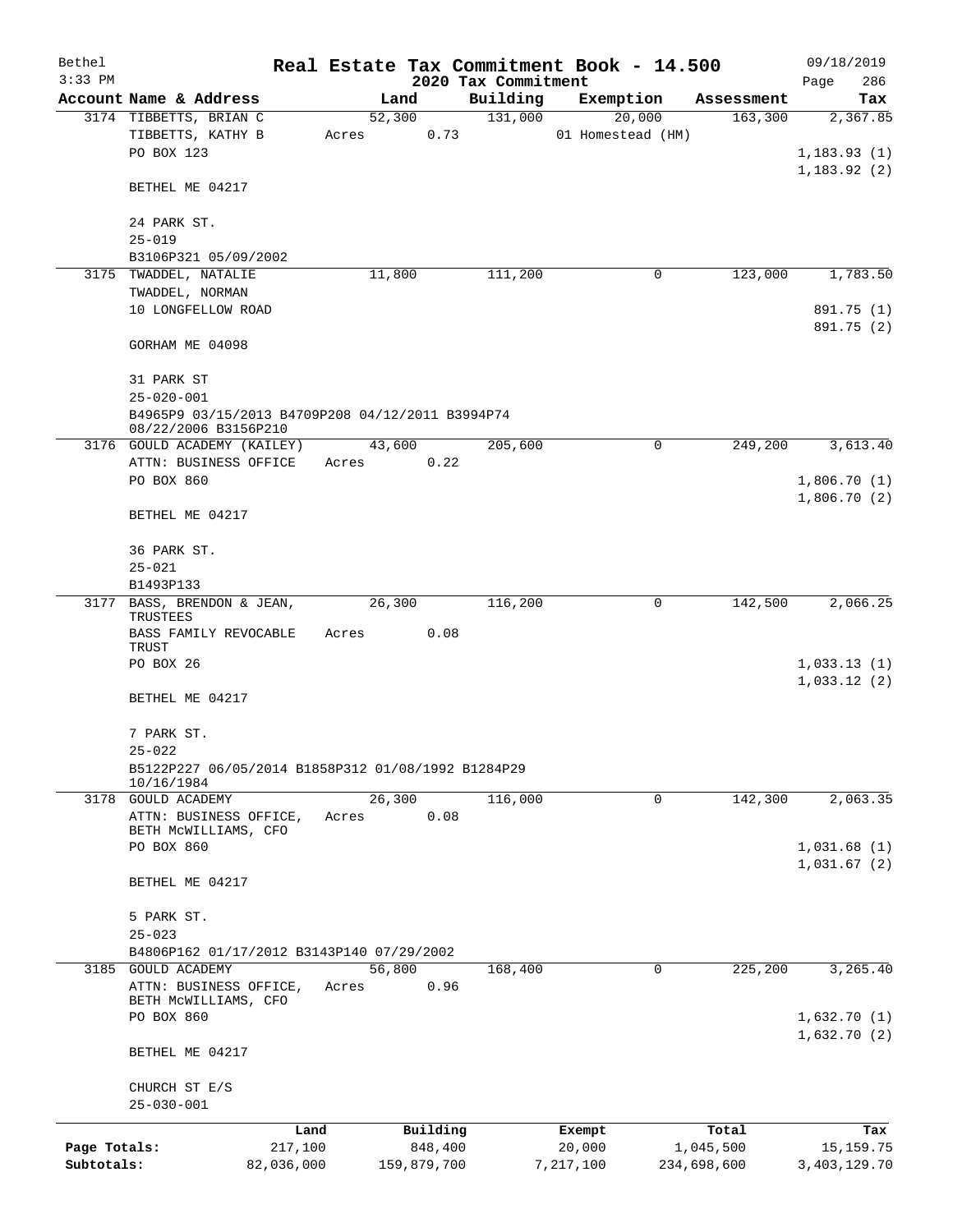| Bethel<br>$3:33$ PM |                                                     |            |        | 2020 Tax Commitment | Real Estate Tax Commitment Book - 14.500 |            | 09/18/2019<br>Page<br>287  |
|---------------------|-----------------------------------------------------|------------|--------|---------------------|------------------------------------------|------------|----------------------------|
|                     | Account Name & Address                              |            | Land   | Building            | Exemption                                | Assessment | Tax                        |
|                     | 3186 GOULD ACADEMY                                  | 55,700     |        | 94,600              | $\Omega$                                 | 150,300    | 2,179.35                   |
|                     | (HUTCHINSON)                                        |            |        |                     |                                          |            |                            |
|                     | ATTN: BUSINESS OFFICE<br>PO BOX 860                 | Acres      | 0.55   |                     |                                          |            |                            |
|                     |                                                     |            |        |                     |                                          |            | 1,089.68(1)<br>1,089.67(2) |
|                     | BETHEL ME 04217                                     |            |        |                     |                                          |            |                            |
|                     |                                                     |            |        |                     |                                          |            |                            |
|                     | $25 - 030 - 002$                                    |            |        |                     |                                          |            |                            |
|                     | 3187 GOULD ACADEMY                                  | 54,600     |        | 74,200              | 0                                        | 128,800    | 1,867.60                   |
|                     | (THOMPSON)                                          |            |        |                     |                                          |            |                            |
|                     | ATTN: BUSINESS OFFICE                               | Acres      | 0.48   |                     |                                          |            |                            |
|                     | PO BOX 860                                          |            |        |                     |                                          |            | 933.80 (1)                 |
|                     | BETHEL ME 04217                                     |            |        |                     |                                          |            | 933.80 (2)                 |
|                     |                                                     |            |        |                     |                                          |            |                            |
|                     | $25 - 030 - 003$                                    |            |        |                     |                                          |            |                            |
|                     | 3188 GOULD ACADEMY (GARBER)                         | 51,100     |        | 107,900             | $\mathbf 0$                              | 159,000    | 2,305.50                   |
|                     | ATTN: BUSINESS OFFICE                               | Acres      | 0.31   |                     |                                          |            |                            |
|                     | PO BOX 860                                          |            |        |                     |                                          |            | 1,152.75(1)                |
|                     |                                                     |            |        |                     |                                          |            | 1,152.75(2)                |
|                     | BETHEL ME 04217                                     |            |        |                     |                                          |            |                            |
|                     | 8 WINTER STREET                                     |            |        |                     |                                          |            |                            |
|                     | $25 - 030 - 004$                                    |            |        |                     |                                          |            |                            |
|                     | 3189 GRIFFITHS, SARAH J                             | 52,100     |        | 141,800             | $\mathbf 0$                              | 193,900    | 2,811.55                   |
|                     | BORCHERT, DONALD                                    | Acres      | 0.35   |                     |                                          |            |                            |
|                     | 117 HARDY RD                                        |            |        |                     |                                          |            | 1,405.78(1)                |
|                     | FALMOUTH ME 04105                                   |            |        |                     |                                          |            | 1,405.77(2)                |
|                     | 68 ELM ST.                                          |            |        |                     |                                          |            |                            |
|                     | $25 - 031$                                          |            |        |                     |                                          |            |                            |
|                     | B5216P56 04/03/2015 B4753P271 08/26/2011 B4180P111  |            |        |                     |                                          |            |                            |
|                     | 08/17/2007                                          |            |        |                     |                                          |            |                            |
|                     | 3190 WITTER, MARJORIE                               | 54,800     |        | 100,500             | 26,000                                   | 129,300    | 1,874.85                   |
|                     | PO BOX 882                                          | Acres 0.49 |        |                     | 01 Homestead (HM)                        |            |                            |
|                     |                                                     |            |        |                     | 12 WW2 Vet Res                           |            | 937.43 (1)                 |
|                     | BETHEL ME 04217                                     |            |        |                     |                                          |            | 937.42(2)                  |
|                     | 62 ELM ST.                                          |            |        |                     |                                          |            |                            |
|                     | $25 - 032$                                          |            |        |                     |                                          |            |                            |
|                     | B2900P110 01/11/2001                                |            |        |                     |                                          |            |                            |
|                     | 3191 KULIK, MARTIN M JR                             |            | 40,500 | 173,900             | 26,000                                   | 188,400    | 2,731.80                   |
|                     | KULIK, LYNNE Z                                      | Acres      | 0.19   |                     | 01 Homestead (HM)                        |            |                            |
|                     | 60 ELM ST                                           |            |        |                     | 12 WW2 Vet Res                           |            | 1,365.90(1)                |
|                     | BETHEL ME 04217                                     |            |        |                     |                                          |            | 1,365.90(2)                |
|                     | 60 ELM ST.                                          |            |        |                     |                                          |            |                            |
|                     | $25 - 033$                                          |            |        |                     |                                          |            |                            |
|                     | B5254P280 11/16/2015 B4014P342 09/22/2006 B2634P168 |            |        |                     |                                          |            |                            |
|                     |                                                     |            |        |                     |                                          |            |                            |
|                     |                                                     |            |        |                     |                                          |            |                            |

|              | Land         | Building    | Exempt    | Total       | Tax          |
|--------------|--------------|-------------|-----------|-------------|--------------|
| Page Totals: | 308,800      | 692,900     | 52,000    | 949,700     | 13,770.65    |
| Subtotals:   | 82, 344, 800 | 160,572,600 | 7,269,100 | 235,648,300 | 3,416,900.35 |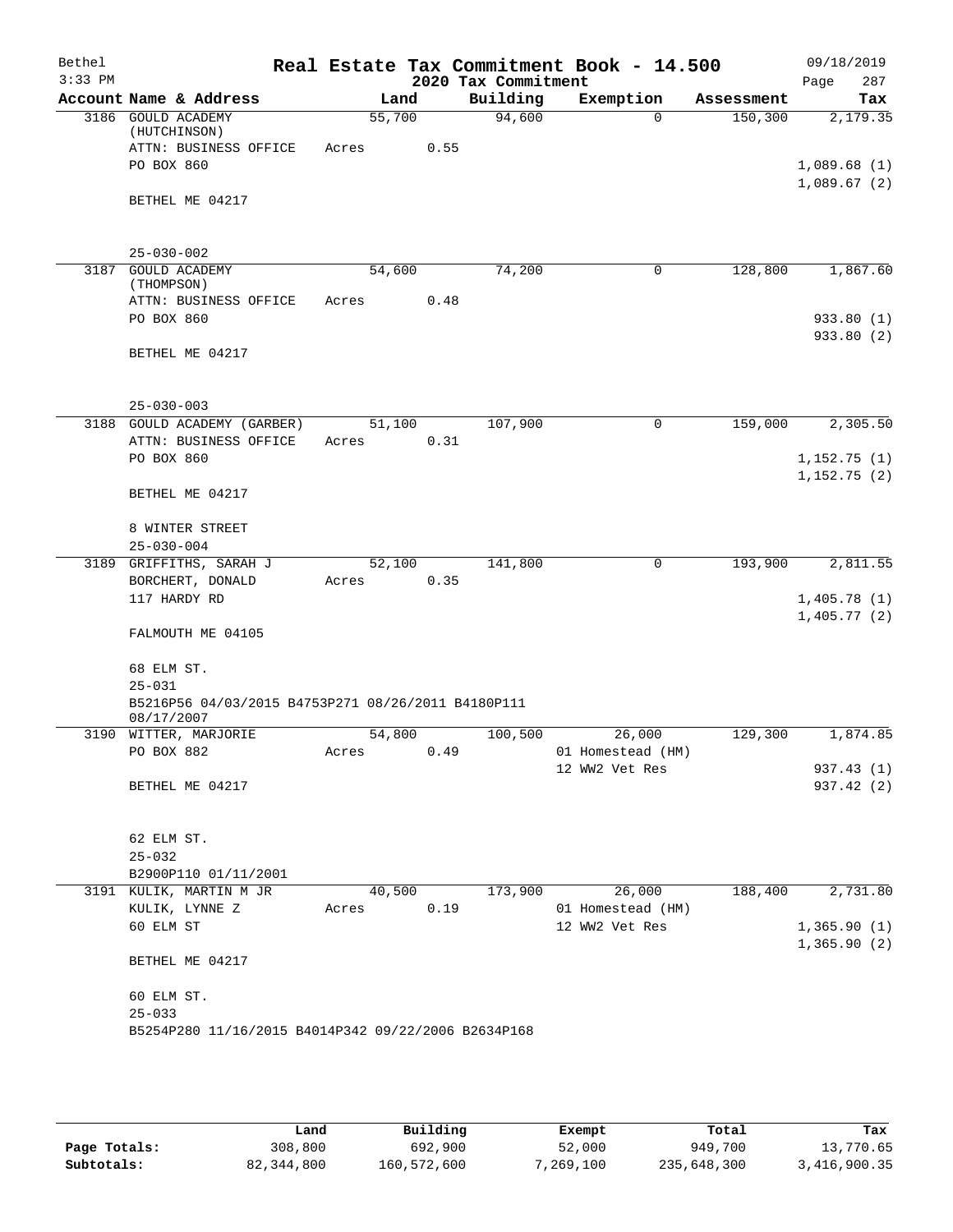| Bethel       |                                                                      |            |       |        |             |                     | Real Estate Tax Commitment Book - 14.500 |             | 09/18/2019                 |
|--------------|----------------------------------------------------------------------|------------|-------|--------|-------------|---------------------|------------------------------------------|-------------|----------------------------|
| $3:33$ PM    |                                                                      |            |       |        |             | 2020 Tax Commitment |                                          |             | 288<br>Page                |
|              | Account Name & Address                                               |            |       | Land   |             | Building            | Exemption                                | Assessment  | Tax                        |
|              | 3193 GOULD ACADEMY<br>ATTN: BUSINESS OFFICE,<br>BETH MCWILLIAMS, CFO |            | Acres | 78,200 | 0.52        | 299,100             | $\Omega$                                 | 377,300     | 5,470.85                   |
|              | PO BOX 860                                                           |            |       |        |             |                     |                                          |             | 2,735.43(1)<br>2,735.42(2) |
|              | BETHEL ME 04217                                                      |            |       |        |             |                     |                                          |             |                            |
|              | 20 ELM ST<br>$25 - 034 - 001$                                        |            |       |        |             |                     |                                          |             |                            |
|              | 3194 GOULD ACADEMY                                                   |            |       | 45,500 |             | 11,700              | 0                                        | 57,200      | 829.40                     |
|              | ATTN: BUSINESS OFFICE,<br>BETH MCWILLIAMS, CFO                       |            | Acres |        | 0.24        |                     |                                          |             |                            |
|              | PO BOX 860                                                           |            |       |        |             |                     |                                          |             | 414.70 (1)<br>414.70 (2)   |
|              | BETHEL ME 04217                                                      |            |       |        |             |                     |                                          |             |                            |
|              | 23 CHURCH ST.<br>$25 - 035$                                          |            |       |        |             |                     |                                          |             |                            |
|              | B4682P263 01/14/2011 B3976P318 07/24/2006                            |            |       |        |             |                     |                                          |             |                            |
|              | 3195 BUMPUS HISTORIC MINE,<br>LLC                                    |            |       | 50,900 |             | 225,700             | $\mathbf 0$                              | 276,600     | 4,010.70                   |
|              | 100 CODMAN ROAD                                                      |            | Acres |        | 0.30        |                     |                                          |             |                            |
|              | BROOKLINE MA 02445                                                   |            |       |        |             |                     |                                          |             | 2,005.35(1)<br>2,005.35(2) |
|              | 21 CHURCH ST.<br>$25 - 036$                                          |            |       |        |             |                     |                                          |             |                            |
|              | B5248P602 10/13/2015 B4151P251 06/19/2007 B3707P12<br>04/27/2005     |            |       |        |             |                     |                                          |             |                            |
|              | 3196 WODKA, BRENDA/WODKA,                                            |            |       | 54,100 |             | 168,000             | $\Omega$                                 | 222,100     | 3,220.45                   |
|              | AARON<br>1008 WILMINGTON AVE                                         |            | Acres |        | 0.45        |                     |                                          |             |                            |
|              | BALTIMORE MD 21223 3226                                              |            |       |        |             |                     |                                          |             | 1,610.23(1)<br>1,610.22(2) |
|              | 17 CHURCH ST.                                                        |            |       |        |             |                     |                                          |             |                            |
|              | 25-037                                                               |            |       |        |             |                     |                                          |             |                            |
|              | B2647P304                                                            |            |       |        |             |                     |                                          |             |                            |
|              | 3197 MOWERY, JOSHUA A<br>MOWERY, ERIN E                              |            | Acres | 44,600 | 0.23        | 188,800             | 0                                        | 233,400     | 3,384.30                   |
|              | 191 FLAT RD                                                          |            |       |        |             |                     |                                          |             | 1,692.15(1)                |
|              | BETHEL ME 04217                                                      |            |       |        |             |                     |                                          |             | 1,692.15(2)                |
|              | 15 CHURCH ST.                                                        |            |       |        |             |                     |                                          |             |                            |
|              | $25 - 038$                                                           |            |       |        |             |                     |                                          |             |                            |
|              | B4310P260 06/13/2008<br>3198 HURD, CHARLES JR                        |            |       | 24,600 |             | 80,600              | 20,000                                   | 85,200      | 1,235.40                   |
|              | HURD, DONNA L MALLAHY<br>PO BOX 613                                  |            | Acres |        | 0.07        |                     | 01 Homestead (HM)                        |             | 617.70(1)                  |
|              |                                                                      |            |       |        |             |                     |                                          |             | 617.70(2)                  |
|              | BETHEL ME 04217                                                      |            |       |        |             |                     |                                          |             |                            |
|              | 9 CHURCH ST<br>$25 - 039$                                            |            |       |        |             |                     |                                          |             |                            |
|              | B3687P225 03/16/2005                                                 |            |       |        |             |                     |                                          |             |                            |
|              |                                                                      | Land       |       |        | Building    |                     | Exempt                                   | Total       | Tax                        |
| Page Totals: |                                                                      | 297,900    |       |        | 973,900     |                     | 20,000                                   | 1,251,800   | 18,151.10                  |
| Subtotals:   |                                                                      | 82,642,700 |       |        | 161,546,500 |                     | 7,289,100                                | 236,900,100 | 3,435,051.45               |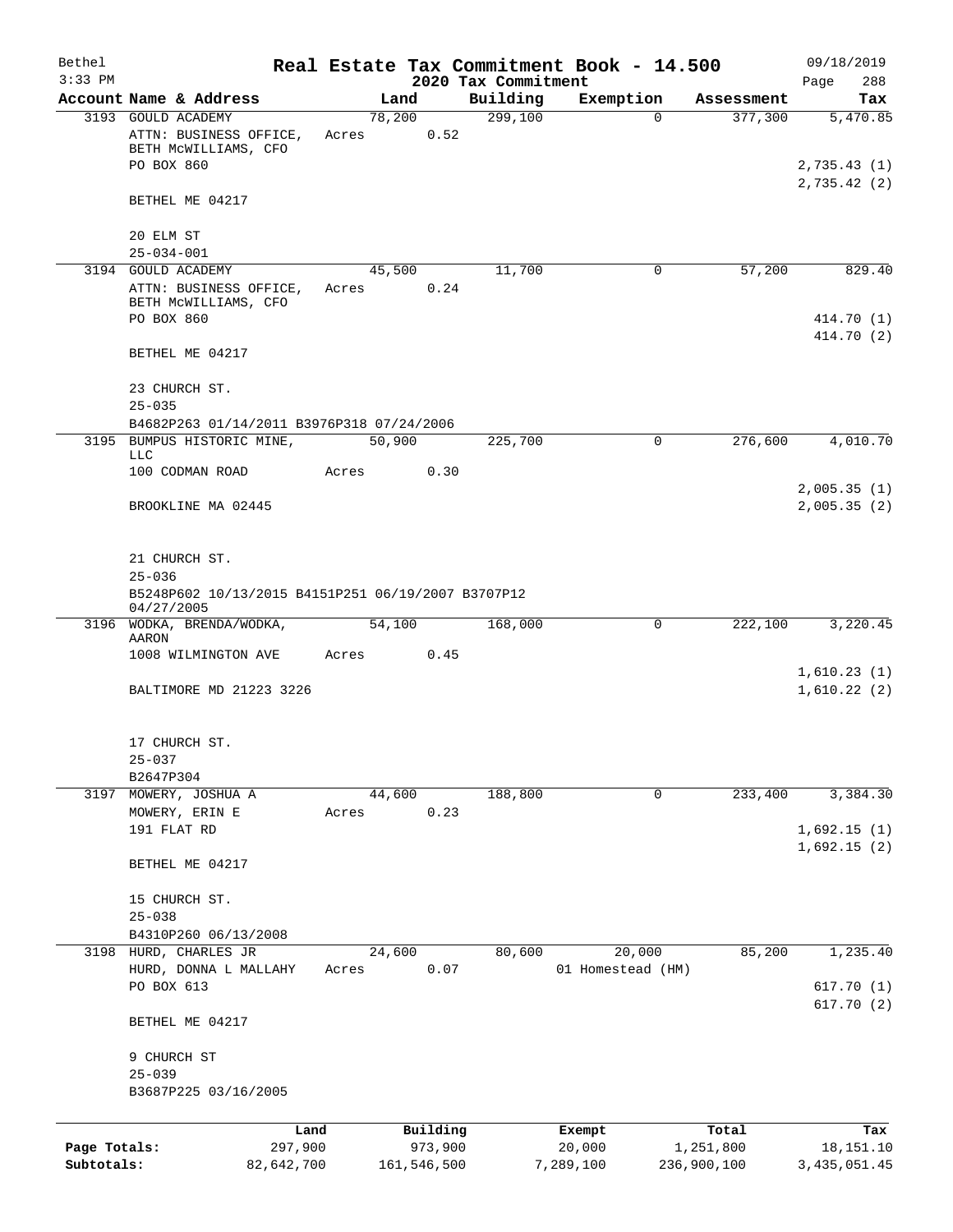| Bethel    |                                                    |                 |      |                     | Real Estate Tax Commitment Book - 14.500 |            | 09/18/2019                  |
|-----------|----------------------------------------------------|-----------------|------|---------------------|------------------------------------------|------------|-----------------------------|
| $3:33$ PM |                                                    |                 |      | 2020 Tax Commitment |                                          |            | 289<br>Page                 |
|           | Account Name & Address                             | Land            |      | Building            | Exemption                                | Assessment | Tax                         |
|           | 3199 TERRA PINE, LLC                               | 43,600          |      | 332,200             | $\Omega$                                 | 375,800    | 5,449.10                    |
|           | 186 BEAR POND ROAD                                 | Acres           | 0.11 |                     |                                          |            |                             |
|           | WATERFORD ME 04088                                 |                 |      |                     |                                          |            | 2,724.55(1)<br>2,724.55 (2) |
|           |                                                    |                 |      |                     |                                          |            |                             |
|           |                                                    |                 |      |                     |                                          |            |                             |
|           | 2 MAIN ST.                                         |                 |      |                     |                                          |            |                             |
|           | $25 - 040$                                         |                 |      |                     |                                          |            |                             |
|           | B5413P345 06/15/2018 B2379P142 10/23/1996          |                 |      |                     |                                          |            |                             |
|           | 3200 INTEGRITY HOLDINGS, LLC<br>46 CUNNINGHAM ROAD | 50,900<br>Acres |      | 453,100             | 0                                        | 504,000    | 7,308.00                    |
|           |                                                    |                 | 0.15 |                     |                                          |            | 3,654.00(1)                 |
|           | FREEPORT ME 04032                                  |                 |      |                     |                                          |            | 3,654.00(2)                 |
|           |                                                    |                 |      |                     |                                          |            |                             |
|           |                                                    |                 |      |                     |                                          |            |                             |
|           | 14 MAIN ST.<br>$25 - 041$                          |                 |      |                     |                                          |            |                             |
|           | B4199P129 09/25/2007 B2759P55                      |                 |      |                     |                                          |            |                             |
|           | 3201 BROWN-MOHR, KAREN L                           | 72,700          |      | 269,500             | $\mathsf{O}$                             | 342,200    | 4,961.90                    |
|           | 2088 TOCOBAGA LANE                                 | Acres           | 0.32 |                     |                                          |            |                             |
|           |                                                    |                 |      |                     |                                          |            | 2,480.95(1)                 |
|           | NOKOMIS FL 34275                                   |                 |      |                     |                                          |            | 2,480.95(2)                 |
|           |                                                    |                 |      |                     |                                          |            |                             |
|           | 22 MAIN ST.                                        |                 |      |                     |                                          |            |                             |
|           | $25 - 042$                                         |                 |      |                     |                                          |            |                             |
|           | B1564P173                                          |                 |      |                     |                                          |            |                             |
|           | 3202 HW BETHEL REALTY, LLC                         | 81,900          |      | 422,000             | $\mathbf 0$                              | 503,900    | 7,306.55                    |
|           | 227 SKIWAY ROAD                                    | Acres           | 0.71 |                     |                                          |            |                             |
|           |                                                    |                 |      |                     |                                          |            | 3,653.28(1)                 |
|           | NEWRY ME 04262                                     |                 |      |                     |                                          |            | 3,653.27(2)                 |
|           |                                                    |                 |      |                     |                                          |            |                             |
|           | 32 MAIN ST.                                        |                 |      |                     |                                          |            |                             |
|           | $25 - 043$                                         |                 |      |                     |                                          |            |                             |
|           | B5420P417 07/25/2018 B4593P188 06/01/2010          |                 |      |                     |                                          |            |                             |
|           | 3203 GOULD ACADEMY (VAN)                           | 50,000          |      | 176,700             | 0                                        | 226,700    | 3,287.15                    |
|           | ATTN: BUSINESS OFFICE                              | Acres           | 0.29 |                     |                                          |            |                             |
|           | PO BOX 860                                         |                 |      |                     |                                          |            | 1,643.58(1)                 |
|           | BETHEL ME 04217                                    |                 |      |                     |                                          |            | 1,643.57(2)                 |
|           |                                                    |                 |      |                     |                                          |            |                             |
|           | 4 ELM ST.                                          |                 |      |                     |                                          |            |                             |
|           | $25 - 045$                                         |                 |      |                     |                                          |            |                             |
|           | 3204 OXFORD NETWORKS<br>491 LISBON ST.             | 70,000          |      | 67,500              | 0                                        | 137,500    | 1,993.75                    |
|           |                                                    | Acres           | 0.35 |                     |                                          |            | 996.88 (1)                  |
|           | LEWISTON ME 04243                                  |                 |      |                     |                                          |            | 996.87 (2)                  |
|           |                                                    |                 |      |                     |                                          |            |                             |
|           | 8 ELM ST.                                          |                 |      |                     |                                          |            |                             |
|           | $25 - 046$                                         |                 |      |                     |                                          |            |                             |
|           | B2145P285 07/27/1994                               |                 |      |                     |                                          |            |                             |
|           |                                                    |                 |      |                     |                                          |            |                             |

|              | Land       | Building      | Exempt   | Total       | Tax          |
|--------------|------------|---------------|----------|-------------|--------------|
| Page Totals: | 369,100    | 1,721,000     |          | 2,090,100   | 30,306.45    |
| Subtotals:   | 83,011,800 | 163, 267, 500 | ,289,100 | 238,990,200 | 3,465,357.90 |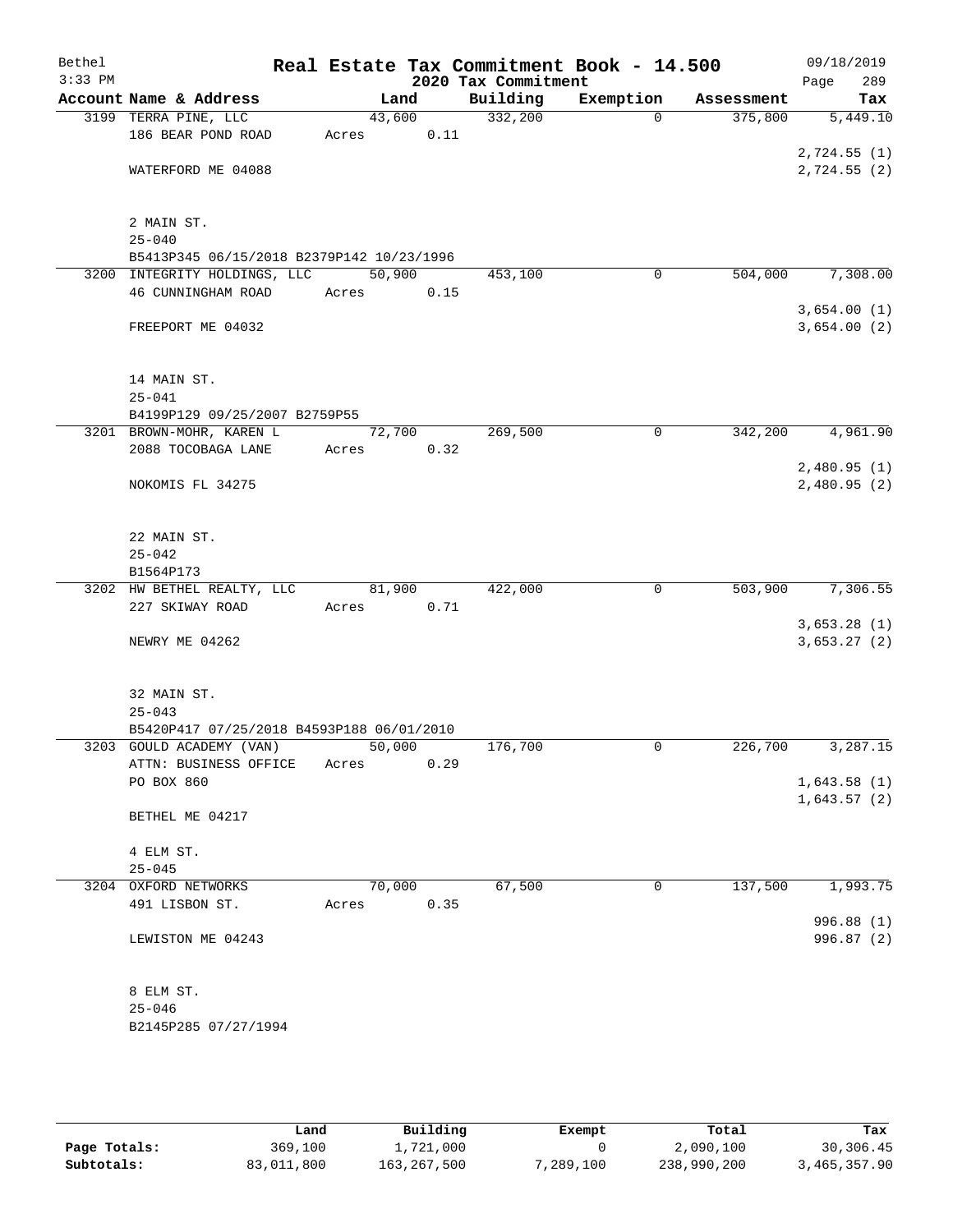| Bethel<br>$3:33$ PM |                                                 |            |             |      | 2020 Tax Commitment | Real Estate Tax Commitment Book - 14.500 |          |               | 09/18/2019<br>290            |
|---------------------|-------------------------------------------------|------------|-------------|------|---------------------|------------------------------------------|----------|---------------|------------------------------|
|                     | Account Name & Address                          |            | Land        |      | Building            | Exemption                                |          | Assessment    | Page<br>Tax                  |
|                     | 3205 BETHEL HOUSING                             |            | 151,500     |      | 963,500             |                                          | $\Omega$ | 1,115,000     | 16,167.50                    |
|                     | ASSOCIATES<br>C/O PHOENIX MANAGEMENT<br>CORP.   | Acres      |             | 0.84 |                     |                                          |          |               |                              |
|                     | PO BOX 759                                      |            |             |      |                     |                                          |          |               | 8,083.75 (1)<br>8,083.75 (2) |
|                     | SACO ME 04072                                   |            |             |      |                     |                                          |          |               |                              |
|                     | 56 MAIN ST.<br>$25 - 047$                       |            |             |      |                     |                                          |          |               |                              |
|                     | B1154P270 04/08/1882                            |            |             |      |                     |                                          |          |               |                              |
|                     | 3207 BROOKS, DONALD E                           |            | 50,900      |      | 182,100             |                                          | 0        | 233,000       | 3,378.50                     |
|                     | BROOKS, ELEANOR S<br>PO BOX 402                 | Acres      |             | 0.30 |                     |                                          |          |               | 1,689.25(1)<br>1,689.25(2)   |
|                     | BETHEL ME 04217                                 |            |             |      |                     |                                          |          |               |                              |
|                     | 62 MAIN ST.<br>$25 - 049$                       |            |             |      |                     |                                          |          |               |                              |
|                     | B5386P312 01/02/2018 B546P152 04/03/1955        |            |             |      |                     |                                          |          |               |                              |
|                     | 3208 GLIDDEN, CARL                              |            | 86,800      |      | 651,800             |                                          | 0        | 738,600       | 10,709.70                    |
|                     | P.O. BOX 1387                                   | Acres      |             | 1.23 |                     |                                          |          |               |                              |
|                     | BETHEL ME 04217                                 |            |             |      |                     |                                          |          |               | 5,354.85(1)<br>5,354.85(2)   |
|                     | 72 MAIN ST.                                     |            |             |      |                     |                                          |          |               |                              |
|                     | $25 - 050$<br>B1469P108 03/30/1987              |            |             |      |                     |                                          |          |               |                              |
|                     | 3209 GLIDDEN, CARL                              |            | 72,700      |      | 438,800             |                                          | 0        | 511,500       | 7,416.75                     |
|                     | P.O. BOX 1387                                   | Acres      |             | 0.32 |                     |                                          |          |               |                              |
|                     | BETHEL ME 04217                                 |            |             |      |                     |                                          |          |               | 3,708.38 (1)<br>3,708.37 (2) |
|                     |                                                 |            |             |      |                     |                                          |          |               |                              |
|                     | 82 MAIN STREET<br>$25 - 051$                    |            |             |      |                     |                                          |          |               |                              |
|                     | B2376P183 10/16/1996 B1173P51 08/26/1982        |            |             |      |                     |                                          |          |               |                              |
| 3210                | GROVER, RUTH D<br>GROVER, JAIME ELIZABETH Acres |            | 58,800      | 0.20 | 305,500             | 20,000<br>01 Homestead (HM)              |          | 344,300       | 4,992.35                     |
|                     | PO BOX 8                                        |            |             |      |                     |                                          |          |               | 2,496.18(1)                  |
|                     | BETHEL ME 04217                                 |            |             |      |                     |                                          |          |               | 2,496.17(2)                  |
|                     | 88 MAIN ST.                                     |            |             |      |                     |                                          |          |               |                              |
|                     | $25 - 052$                                      |            |             |      |                     |                                          |          |               |                              |
|                     | B5395P248 02/28/2018 B1308P281 04/08/1985       |            |             |      |                     |                                          |          |               |                              |
| 3211                | CORELOGICCOMMERCIAL TAX<br>SERVICES             |            | 67,000      |      | 260,800             |                                          | 0        | 327,800       | 4,753.10                     |
|                     | ATTN: KEYCORP<br>MANAGEMENT COMPANY             | Acres      |             | 0.26 |                     |                                          |          |               |                              |
|                     | PO BOX 961009                                   |            |             |      |                     |                                          |          |               | 2,376.55 (1)<br>2,376.55(2)  |
|                     | FORT WORTH TX 76161<br>0009                     |            |             |      |                     |                                          |          |               |                              |
|                     | 96 MAIN ST.                                     |            |             |      |                     |                                          |          |               |                              |
|                     | $25 - 053$<br>B738P70                           |            |             |      |                     |                                          |          |               |                              |
|                     |                                                 | Land       | Building    |      |                     | Exempt                                   |          | Total         | Tax                          |
| Page Totals:        |                                                 | 487,700    | 2,802,500   |      |                     | 20,000                                   |          | 3,270,200     | 47, 417.90                   |
| Subtotals:          |                                                 | 83,499,500 | 166,070,000 |      |                     | 7,309,100                                |          | 242, 260, 400 | 3,512,775.80                 |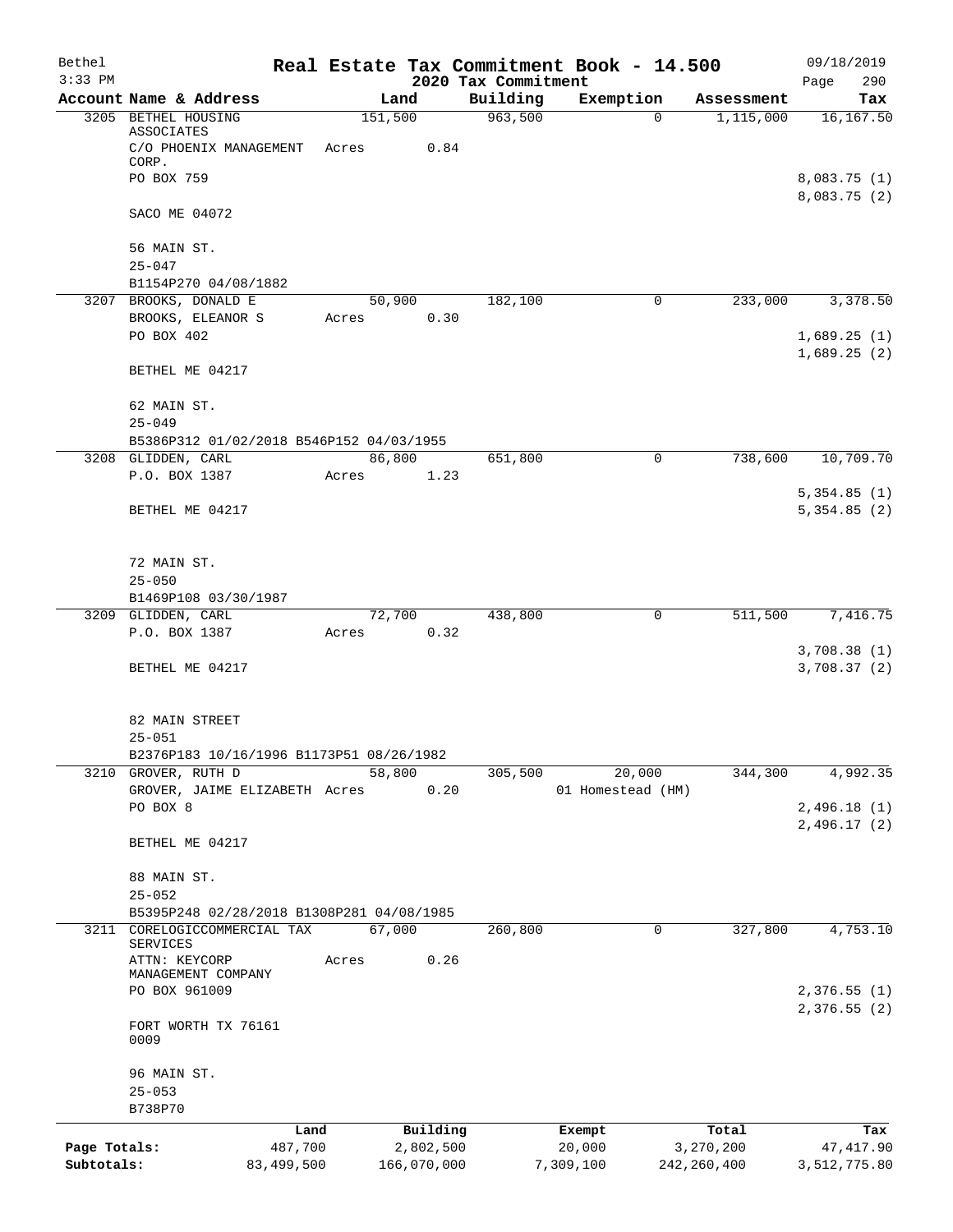| $3:33$ PM    |                                                                |       |                     |                                 |                |                       |                            |
|--------------|----------------------------------------------------------------|-------|---------------------|---------------------------------|----------------|-----------------------|----------------------------|
|              | Account Name & Address                                         |       | Land                | 2020 Tax Commitment<br>Building | Exemption      |                       | 291<br>Page<br>Tax         |
|              | 3212 MORAN SMITH, LLC                                          |       | 72,000              | 71,600                          | $\mathbf 0$    | Assessment<br>143,600 | 2,082.20                   |
|              | PO BOX 1176                                                    | Acres | 0.30                |                                 |                |                       |                            |
|              |                                                                |       |                     |                                 |                |                       | 1,041.10(1)                |
|              | BETHEL ME 04217                                                |       |                     |                                 |                |                       | 1,041.10(2)                |
|              |                                                                |       |                     |                                 |                |                       |                            |
|              | 2 MECHANIC ST.                                                 |       |                     |                                 |                |                       |                            |
|              | $25 - 054$                                                     |       |                     |                                 |                |                       |                            |
|              | B4967P277 03/25/2013 B2953P290 06/11/2001                      |       |                     |                                 |                |                       |                            |
|              | 3213 WILLIE, JANET L                                           |       | 51,400              | 88,400                          | 0              | 139,800               | 2,027.10                   |
|              | PO BOX 944                                                     | Acres | 0.32                |                                 |                |                       |                            |
|              |                                                                |       |                     |                                 |                |                       | 1,013.55(1)                |
|              | BETHEL ME 04217                                                |       |                     |                                 |                |                       | 1,013.55(2)                |
|              |                                                                |       |                     |                                 |                |                       |                            |
|              | 18 HIGH ST.                                                    |       |                     |                                 |                |                       |                            |
|              | $25 - 055$                                                     |       |                     |                                 |                |                       |                            |
|              | B3498P241 04/23/2004                                           |       |                     |                                 |                |                       |                            |
|              | 3214 RECORD-EVANS, LLC                                         |       | 50,400              | 101,100                         | 0              | 151,500               | 2,196.75                   |
|              | C/O REBECCA RECORD                                             | Acres | 0.30                |                                 |                |                       |                            |
|              | 640 WEST BETHEL ROAD                                           |       |                     |                                 |                |                       | 1,098.38(1)<br>1,098.37(2) |
|              | BETHEL ME 04217                                                |       |                     |                                 |                |                       |                            |
|              |                                                                |       |                     |                                 |                |                       |                            |
|              | 14 HIGH ST.                                                    |       |                     |                                 |                |                       |                            |
|              | $25 - 055 - 001$                                               |       |                     |                                 |                |                       |                            |
|              | B5372P35 10/10/2017 B4837P75 04/20/2012 B3248P81<br>02/25/2003 |       |                     |                                 |                |                       |                            |
|              | 3215 GAMMON, JACKLYN                                           |       | 30,800              | 56,500                          | 0              | 87,300                | 1,265.85                   |
|              | P.O. BOX 135                                                   | Acres | 0.11                |                                 |                |                       |                            |
|              |                                                                |       |                     |                                 |                |                       | 632.93(1)                  |
|              | BRYANT POND ME 04219                                           |       |                     |                                 |                |                       | 632.92 (2)                 |
|              |                                                                |       |                     |                                 |                |                       |                            |
|              | 16 HIGH ST.                                                    |       |                     |                                 |                |                       |                            |
|              | $25 - 056$                                                     |       |                     |                                 |                |                       |                            |
|              | B638P1                                                         |       |                     |                                 |                |                       |                            |
|              | 3216 BRENNON, ROBERT C<br>PO BOX 174                           |       | 40,500              | 102,600                         | $\overline{0}$ | 143,100               | 2,074.95                   |
|              |                                                                | Acres | 0.19                |                                 |                |                       | 1,037.48(1)                |
|              | BETHEL ME 04217                                                |       |                     |                                 |                |                       | 1,037.47(2)                |
|              |                                                                |       |                     |                                 |                |                       |                            |
|              |                                                                |       |                     |                                 |                |                       |                            |
|              | 12 HIGH ST.                                                    |       |                     |                                 |                |                       |                            |
|              | $25 - 057$<br>B4209P250 10/17/2007 B2952P183 06/07/2001        |       |                     |                                 |                |                       |                            |
|              | 3217 DUFFY, MATTHEW T. III,                                    |       | 49,200              | 121,500                         | $\mathbf 0$    | 170,700               | 2,475.15                   |
|              | ESQ.                                                           |       |                     |                                 |                |                       |                            |
|              | 2 CLARENDON STREET,<br>#405                                    | Acres | 0.28                |                                 |                |                       |                            |
|              |                                                                |       |                     |                                 |                |                       | 1,237.58(1)                |
|              | BOSTON MA 02116                                                |       |                     |                                 |                |                       | 1, 237.57(2)               |
|              |                                                                |       |                     |                                 |                |                       |                            |
|              |                                                                |       |                     |                                 |                |                       |                            |
|              | 8 HIGH ST.<br>$25 - 058$                                       |       |                     |                                 |                |                       |                            |
|              | B3859P121 12/19/2005                                           |       |                     |                                 |                |                       |                            |
|              |                                                                |       |                     |                                 |                |                       |                            |
|              |                                                                |       |                     |                                 |                |                       |                            |
| Page Totals: | Land<br>294,300                                                |       | Building<br>541,700 |                                 | Exempt<br>0    | Total<br>836,000      | Tax<br>12,122.00           |

**Subtotals:** 83,793,800 166,611,700 7,309,100 243,096,400 3,524,897.80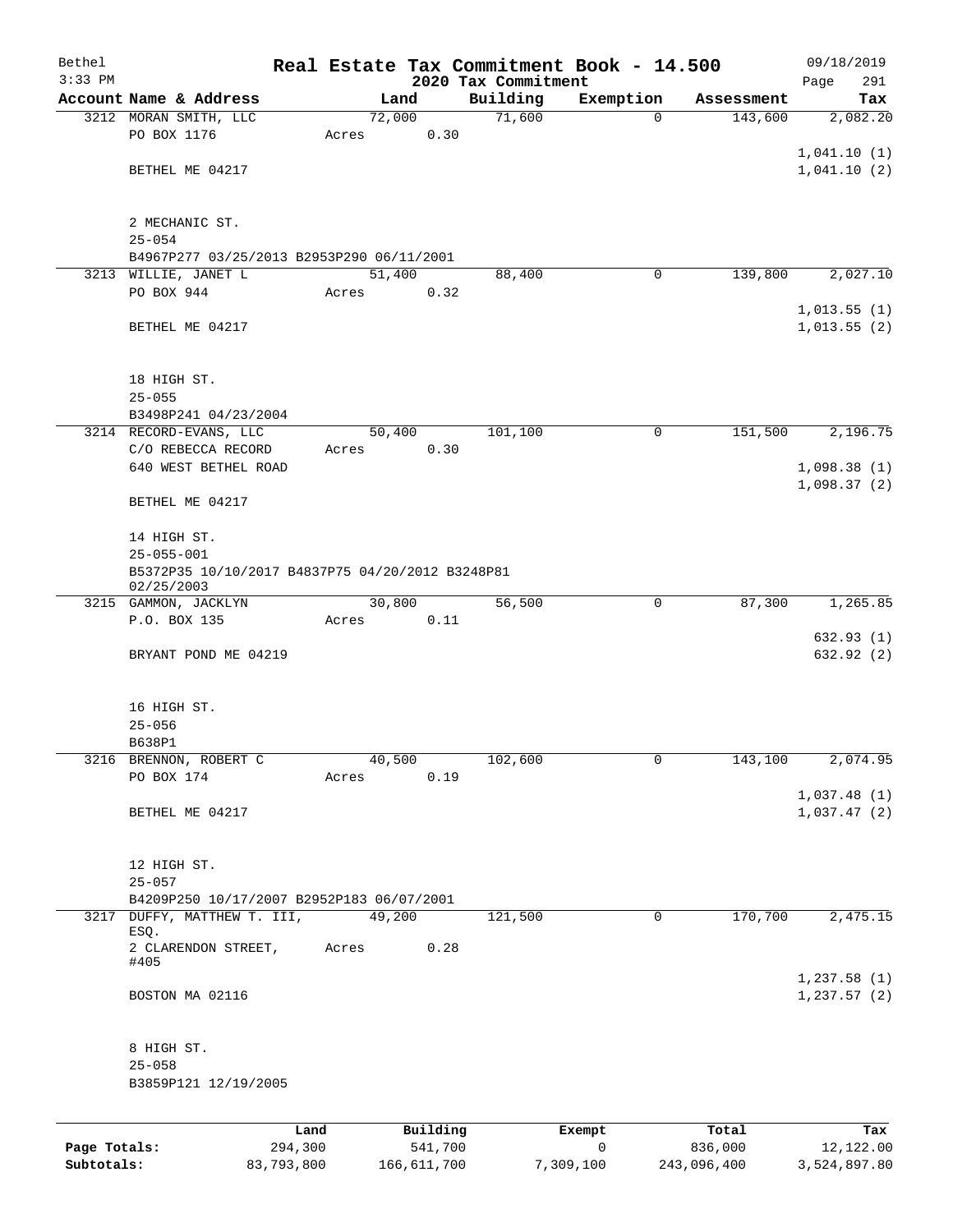| Bethel<br>$3:33$ PM |                                                      |                 |      | 2020 Tax Commitment | Real Estate Tax Commitment Book - 14.500 |            | 09/18/2019<br>292<br>Page  |
|---------------------|------------------------------------------------------|-----------------|------|---------------------|------------------------------------------|------------|----------------------------|
|                     | Account Name & Address                               | Land            |      | Building            | Exemption                                | Assessment | Tax                        |
|                     | 3218 PHILBRICK, MARY R                               | 44,600          |      | 106,300             | $\Omega$                                 | 150,900    | 2,188.05                   |
|                     | 71 MILLBROOK LANE                                    | Acres           | 0.23 |                     |                                          |            |                            |
|                     |                                                      |                 |      |                     |                                          |            | 1,094.03(1)                |
|                     | AUBURN ME 04210 8317                                 |                 |      |                     |                                          |            | 1,094.02(2)                |
|                     |                                                      |                 |      |                     |                                          |            |                            |
|                     | 4 HIGH ST.                                           |                 |      |                     |                                          |            |                            |
|                     | $25 - 059$                                           |                 |      |                     |                                          |            |                            |
|                     | B3952P136 06/02/2006                                 |                 |      |                     |                                          |            |                            |
|                     | 3219 GOULD ACADEMY (LOWELL)                          | 43,600          |      | 105,000             | 0                                        | 148,600    | 2,154.70                   |
|                     | ATTN: BUSINESS OFFICE<br>PO BOX 860                  | Acres           | 0.22 |                     |                                          |            | 1,077.35(1)                |
|                     |                                                      |                 |      |                     |                                          |            | 1,077.35(2)                |
|                     | BETHEL ME 04217                                      |                 |      |                     |                                          |            |                            |
|                     |                                                      |                 |      |                     |                                          |            |                            |
|                     |                                                      |                 |      |                     |                                          |            |                            |
|                     | $25 - 060 - 001$                                     |                 |      |                     |                                          |            |                            |
|                     | 3220 GOULD ACADEMY (BRYANT)<br>ATTN: BUSINESS OFFICE | 43,600<br>Acres | 0.22 | 97,100              | 0                                        | 140,700    | 2,040.15                   |
|                     | PO BOX 860                                           |                 |      |                     |                                          |            | 1,020.08(1)                |
|                     |                                                      |                 |      |                     |                                          |            | 1,020.07(2)                |
|                     | BETHEL ME 04217                                      |                 |      |                     |                                          |            |                            |
|                     |                                                      |                 |      |                     |                                          |            |                            |
|                     |                                                      |                 |      |                     |                                          |            |                            |
| 3221                | $25 - 060 - 002$<br><b>GOULD ACADEMY (HALL</b>       | 43,600          |      | 86,200              | 0                                        | 129,800    | 1,882.10                   |
|                     | HOUSE)                                               |                 |      |                     |                                          |            |                            |
|                     | ATTN: BUSINESS OFFICE                                | Acres           | 0.22 |                     |                                          |            |                            |
|                     | PO BOX 860                                           |                 |      |                     |                                          |            | 941.05 (1)                 |
|                     |                                                      |                 |      |                     |                                          |            | 941.05 (2)                 |
|                     | BETHEL ME 04217                                      |                 |      |                     |                                          |            |                            |
|                     | ELM ST E/S                                           |                 |      |                     |                                          |            |                            |
|                     | $25 - 060 - 003$                                     |                 |      |                     |                                          |            |                            |
|                     | 3222 HARRINGTON, RALPH B                             | 9,800           |      | 0                   | 0                                        | 9,800      | 142.10                     |
|                     | FOURNIER, PEGGY J                                    | Acres           | 0.28 |                     |                                          |            |                            |
|                     | 740 MAYVILLE RD                                      |                 |      |                     |                                          |            | 71.05(1)                   |
|                     |                                                      |                 |      |                     |                                          |            | 71.05(2)                   |
|                     | BETHEL ME 04217                                      |                 |      |                     |                                          |            |                            |
|                     | SUMMER ST                                            |                 |      |                     |                                          |            |                            |
|                     | $25 - 061$                                           |                 |      |                     |                                          |            |                            |
|                     | B4907P198 10/16/2012                                 |                 |      |                     |                                          |            |                            |
|                     | 3223 MADMAC'S REALTY LLC                             | 50,900          |      | 192,400             | 0                                        | 243,300    | 3,527.85                   |
|                     | PO BOX 896                                           | Acres           | 0.30 |                     |                                          |            |                            |
|                     | BETHEL ME 04217                                      |                 |      |                     |                                          |            | 1,763.93(1)<br>1,763.92(2) |
|                     |                                                      |                 |      |                     |                                          |            |                            |
|                     |                                                      |                 |      |                     |                                          |            |                            |
|                     | 19 SUMMER ST                                         |                 |      |                     |                                          |            |                            |
|                     | $25 - 062$                                           |                 |      |                     |                                          |            |                            |
|                     | B5178P220 10/30/2014 B3678P220 02/25/2005            |                 |      |                     |                                          |            |                            |

|              | Land       | Building    | Exempt    | Total       | Tax          |
|--------------|------------|-------------|-----------|-------------|--------------|
| Page Totals: | 236,100    | 587,000     |           | 823,100     | 11,934.95    |
| Subtotals:   | 84,029,900 | 167,198,700 | 7,309,100 | 243,919,500 | 3,536,832.75 |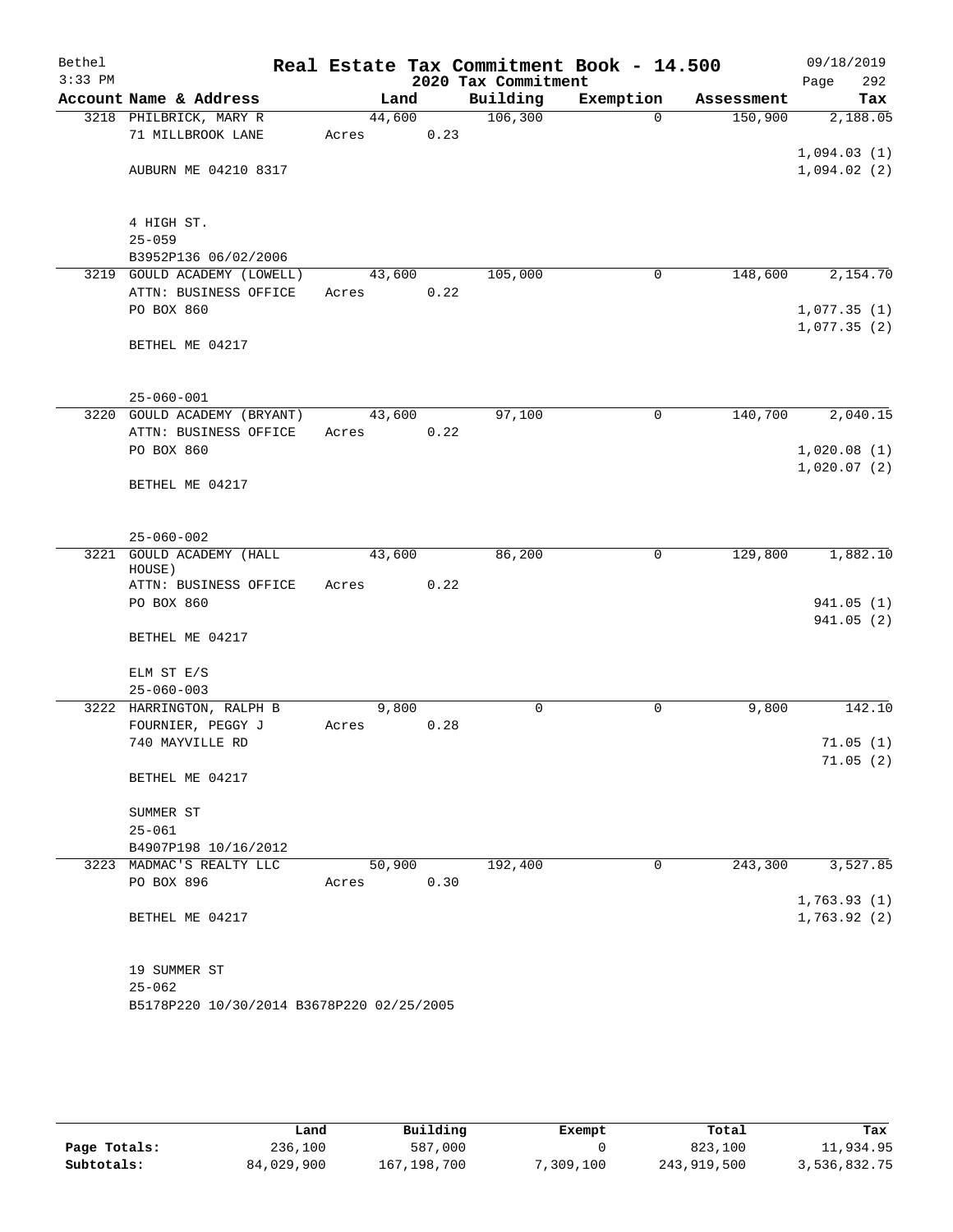| Bethel<br>$3:33$ PM |                                                                   |        |      | 2020 Tax Commitment | Real Estate Tax Commitment Book - 14.500 |            | 09/18/2019<br>293<br>Page |
|---------------------|-------------------------------------------------------------------|--------|------|---------------------|------------------------------------------|------------|---------------------------|
|                     | Account Name & Address                                            | Land   |      | Building            | Exemption                                | Assessment | Tax                       |
|                     | 3224 EGEBERG, MARK                                                | 50,900 |      | 183,400             | 20,000                                   | 214,300    | 3,107.35                  |
|                     | PO BOX 257                                                        | Acres  | 0.30 |                     | 01 Homestead (HM)                        |            |                           |
|                     |                                                                   |        |      |                     |                                          |            | 1,553.68(1)               |
|                     | BETHEL ME 04217                                                   |        |      |                     |                                          |            | 1,553.67(2)               |
|                     |                                                                   |        |      |                     |                                          |            |                           |
|                     |                                                                   |        |      |                     |                                          |            |                           |
|                     | 6 MECHANIC ST.                                                    |        |      |                     |                                          |            |                           |
|                     | $25 - 063$                                                        |        |      |                     |                                          |            |                           |
|                     | B3104P90 04/30/2002                                               |        |      |                     |                                          |            |                           |
| 3225                | KELLEYS AUTO PARTS                                                | 75,500 |      | 157,000             | 0                                        | 232,500    | 3,371.25                  |
|                     | 505 3RD AVENUE                                                    | Acres  | 0.41 |                     |                                          |            |                           |
|                     |                                                                   |        |      |                     |                                          |            | 1,685.63(1)               |
|                     | BERLIN NH 03570                                                   |        |      |                     |                                          |            | 1,685.62(2)               |
|                     |                                                                   |        |      |                     |                                          |            |                           |
|                     | 10 MECHANIC ST.                                                   |        |      |                     |                                          |            |                           |
|                     | $25 - 064$                                                        |        |      |                     |                                          |            |                           |
|                     | B1066P123                                                         |        |      |                     |                                          |            |                           |
|                     | 3226 SOUTHAM, PETER                                               | 61,600 |      | 21,700              | 0                                        | 83,300     | 1,207.85                  |
|                     | SOUTHAM, SARAH                                                    | Acres  | 1.25 |                     |                                          |            |                           |
|                     | PO BOX 1111                                                       |        |      |                     |                                          |            | 603.93(1)                 |
|                     |                                                                   |        |      |                     |                                          |            | 603.92(2)                 |
|                     | BETHEL ME 04217                                                   |        |      |                     |                                          |            |                           |
|                     |                                                                   |        |      |                     |                                          |            |                           |
|                     | 6 SUMMER ST.                                                      |        |      |                     |                                          |            |                           |
|                     | $25 - 065$                                                        |        |      |                     |                                          |            |                           |
|                     | B5370P658 10/02/2017 B4907P198 10/16/2012 B1298P297<br>01/23/1985 |        |      |                     |                                          |            |                           |
|                     | 3227 GOULD ACADEMY (ZALLEN)                                       | 53,700 |      | 125,900             | 0                                        | 179,600    | 2,604.20                  |
|                     | ATTN: BUSINESS OFFICE                                             | Acres  | 0.43 |                     |                                          |            |                           |
|                     | PO BOX 860                                                        |        |      |                     |                                          |            | 1,302.10(1)               |
|                     |                                                                   |        |      |                     |                                          |            | 1,302.10(2)               |
|                     | BETHEL ME 04217                                                   |        |      |                     |                                          |            |                           |
|                     |                                                                   |        |      |                     |                                          |            |                           |
|                     | 47 ELM ST E/S                                                     |        |      |                     |                                          |            |                           |
|                     | $25 - 066 - 001$                                                  |        |      |                     |                                          |            |                           |
|                     | 3228 GOULD ACADEMY (KNAPP)                                        | 53,700 |      | 119,300             | 0                                        | 173,000    | 2,508.50                  |
|                     | ATTN: BUSINESS OFFICE                                             | Acres  | 0.43 |                     |                                          |            |                           |
|                     | PO BOX 860                                                        |        |      |                     |                                          |            | 1, 254.25(1)              |
|                     |                                                                   |        |      |                     |                                          |            | 1, 254.25(2)              |
|                     | BETHEL ME 04217                                                   |        |      |                     |                                          |            |                           |
|                     |                                                                   |        |      |                     |                                          |            |                           |
|                     | 45 ELM                                                            |        |      |                     |                                          |            |                           |
|                     | $25 - 066 - 002$                                                  |        |      |                     |                                          |            |                           |
|                     | 3229 GOULD ACADEMY (CLARK)                                        | 53,700 |      | 112,100             | 0                                        | 165,800    | 2,404.10                  |
|                     | ATTN: BUSINESS OFFICE                                             | Acres  | 0.43 |                     |                                          |            |                           |
|                     | PO BOX 860                                                        |        |      |                     |                                          |            | 1, 202.05(1)              |
|                     | BETHEL ME 04217                                                   |        |      |                     |                                          |            | 1, 202.05(2)              |
|                     |                                                                   |        |      |                     |                                          |            |                           |
|                     |                                                                   |        |      |                     |                                          |            |                           |
|                     | $25 - 066 - 003$                                                  |        |      |                     |                                          |            |                           |

|              | Land         | Building    | Exempt   | Total       | Tax          |
|--------------|--------------|-------------|----------|-------------|--------------|
| Page Totals: | 349.100      | 719,400     | 20,000   | 1,048,500   | 15,203.25    |
| Subtotals:   | 84, 379, 000 | 167,918,100 | .329.100 | 244,968,000 | 3,552,036.00 |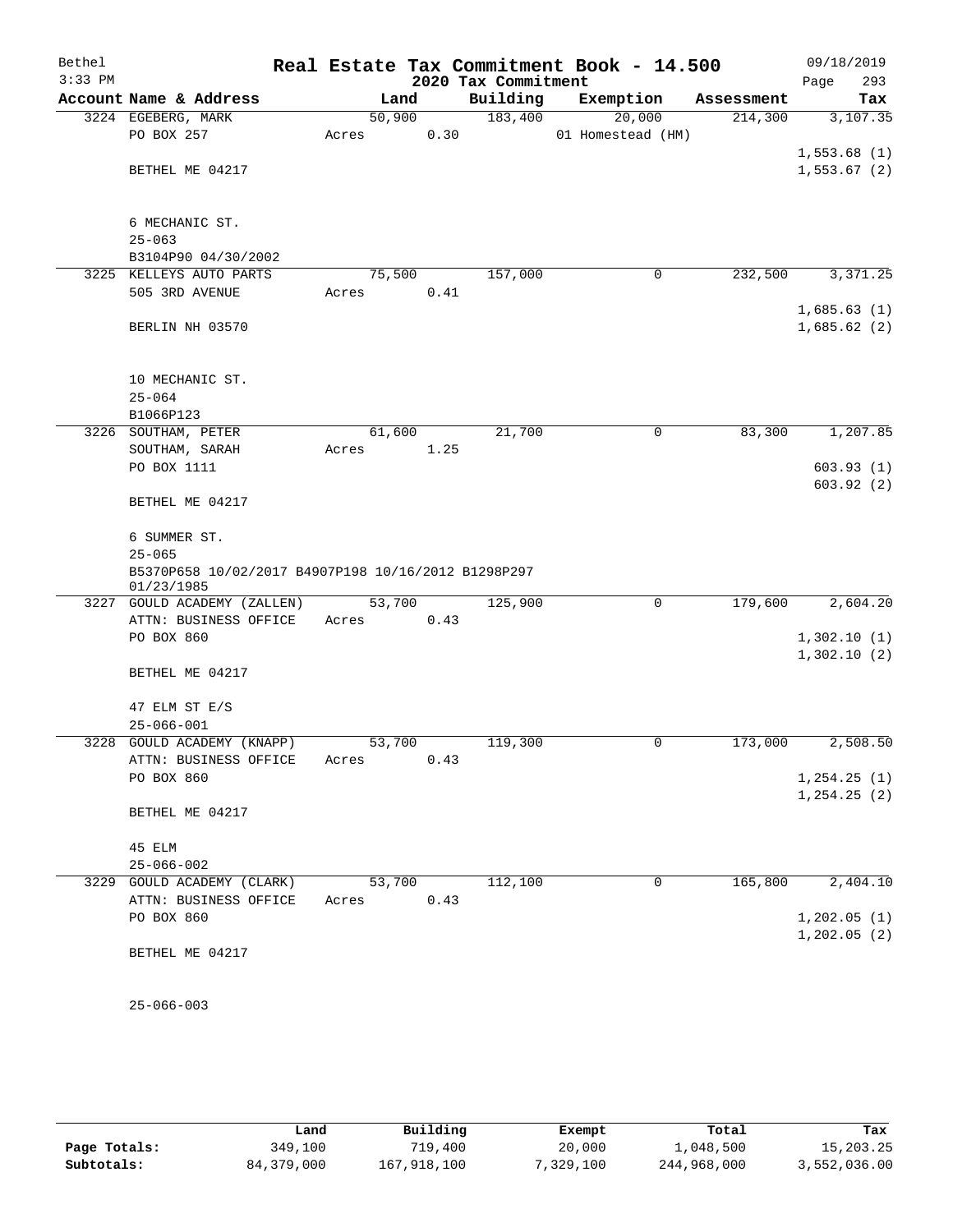| Bethel    |                                               |                 |      |                     | Real Estate Tax Commitment Book - 14.500 |                      | 09/18/2019                 |
|-----------|-----------------------------------------------|-----------------|------|---------------------|------------------------------------------|----------------------|----------------------------|
| $3:33$ PM |                                               |                 |      | 2020 Tax Commitment |                                          |                      | 294<br>Page                |
|           | Account Name & Address                        | Land            |      | Building            | Exemption                                | Assessment           | Tax                        |
|           | 3230 GOULD ACADEMY                            | 49,200          |      | $\Omega$            | $\Omega$                                 | 49,200               | 713.40                     |
|           | ATTN: BUSINESS OFFICE<br>PO BOX 860           | Acres           | 0.28 |                     |                                          |                      | 356.70(1)                  |
|           |                                               |                 |      |                     |                                          |                      | 356.70 (2)                 |
|           | Bethel ME 04217                               |                 |      |                     |                                          |                      |                            |
|           | 53 ELM ST.                                    |                 |      |                     |                                          |                      |                            |
|           | $25 - 067$                                    |                 |      |                     |                                          |                      |                            |
|           | B1224P83 09/07/1983                           |                 |      |                     |                                          |                      |                            |
|           | 3231 BEAN, DAVID H<br>LIBBY, LIBBY, BROOKE    | 40,500<br>Acres | 0.19 | 125,500             | 20,000<br>01 Homestead (HM)              | 146,000              | 2,117.00                   |
|           | 57 ELM ST.                                    |                 |      |                     |                                          |                      | 1,058.50(1)                |
|           |                                               |                 |      |                     |                                          |                      | 1,058.50(2)                |
|           | BETHEL ME 04217                               |                 |      |                     |                                          |                      |                            |
|           | 57 ELM ST.                                    |                 |      |                     |                                          |                      |                            |
|           | $25 - 068$                                    |                 |      |                     |                                          |                      |                            |
|           | B5231P474 07/13/2015<br>3232 TOWNSEND, DONALD | 41,500          |      | 108,100             | $\mathbf 0$                              | 149,600              | 2,169.20                   |
|           | TOWNSEND, LESLIE                              | Acres           | 0.20 |                     |                                          |                      |                            |
|           | KRICHKO                                       |                 |      |                     |                                          |                      |                            |
|           | 130 RAMAPOO RD.                               |                 |      |                     |                                          |                      | 1,084.60(1)                |
|           | RIDGEFIELD CT 06877                           |                 |      |                     |                                          |                      | 1,084.60(2)                |
|           | 61 ELM ST.                                    |                 |      |                     |                                          |                      |                            |
|           | $25 - 069$                                    |                 |      |                     |                                          |                      |                            |
|           | B3880P202 01/30/2006                          |                 |      |                     |                                          |                      |                            |
|           | 3233 HARVIE, SCOTT                            | 37,200          |      | 80,700              | $\mathbf 0$                              | 117,900              | 1,709.55                   |
|           | 120 WASHINGTON ST.                            | Acres           | 0.16 |                     |                                          |                      |                            |
|           |                                               |                 |      |                     |                                          |                      | 854.78 (1)                 |
|           | CAMDEN ME 04843                               |                 |      |                     |                                          |                      | 854.77 (2)                 |
|           | 63 ELM ST.                                    |                 |      |                     |                                          |                      |                            |
|           | $25 - 070$                                    |                 |      |                     |                                          |                      |                            |
|           | B2954P129                                     |                 |      |                     |                                          |                      |                            |
|           | 3234 PETERSON, SHELLEY LYNN<br>PO BOX 132     | 41,500<br>Acres | 0.20 | 117,000             | 20,000<br>01 Homestead (HM)              | $1\overline{38,500}$ | 2,008.25                   |
|           |                                               |                 |      |                     |                                          |                      | 1,004.13(1)                |
|           | BETHEL ME 04217                               |                 |      |                     |                                          |                      | 1,004.12(2)                |
|           |                                               |                 |      |                     |                                          |                      |                            |
|           | 46 RAILROAD ST.                               |                 |      |                     |                                          |                      |                            |
|           | $25 - 071$                                    |                 |      |                     |                                          |                      |                            |
|           | B3817P54 10/11/2005                           |                 |      |                     |                                          |                      |                            |
|           | 3235 BARSTOW, CHRISTOPHER R                   | 56,200          |      | 89,300              | 0                                        | 145,500              | 2,109.75                   |
|           | BARSTOW, NANCY M                              | Acres           | 0.58 |                     |                                          |                      |                            |
|           | 49 PARADISE RD                                |                 |      |                     |                                          |                      | 1,054.88(1)<br>1,054.87(2) |
|           | BETHEL ME 04217                               |                 |      |                     |                                          |                      |                            |
|           | 42 RAILROAD ST.                               |                 |      |                     |                                          |                      |                            |
|           | $25 - 072$                                    |                 |      |                     |                                          |                      |                            |
|           | B3455P340 01/28/2004                          |                 |      |                     |                                          |                      |                            |
|           |                                               |                 |      |                     |                                          |                      |                            |
|           |                                               |                 |      |                     |                                          |                      |                            |
|           |                                               |                 |      |                     |                                          |                      |                            |

|              | Land       | Building    | Exempt    | Total       | Tax          |
|--------------|------------|-------------|-----------|-------------|--------------|
| Page Totals: | 266,100    | 520,600     | 40,000    | 746,700     | 10,827.15    |
| Subtotals:   | 84,645,100 | 168,438,700 | 7,369,100 | 245,714,700 | 3,562,863.15 |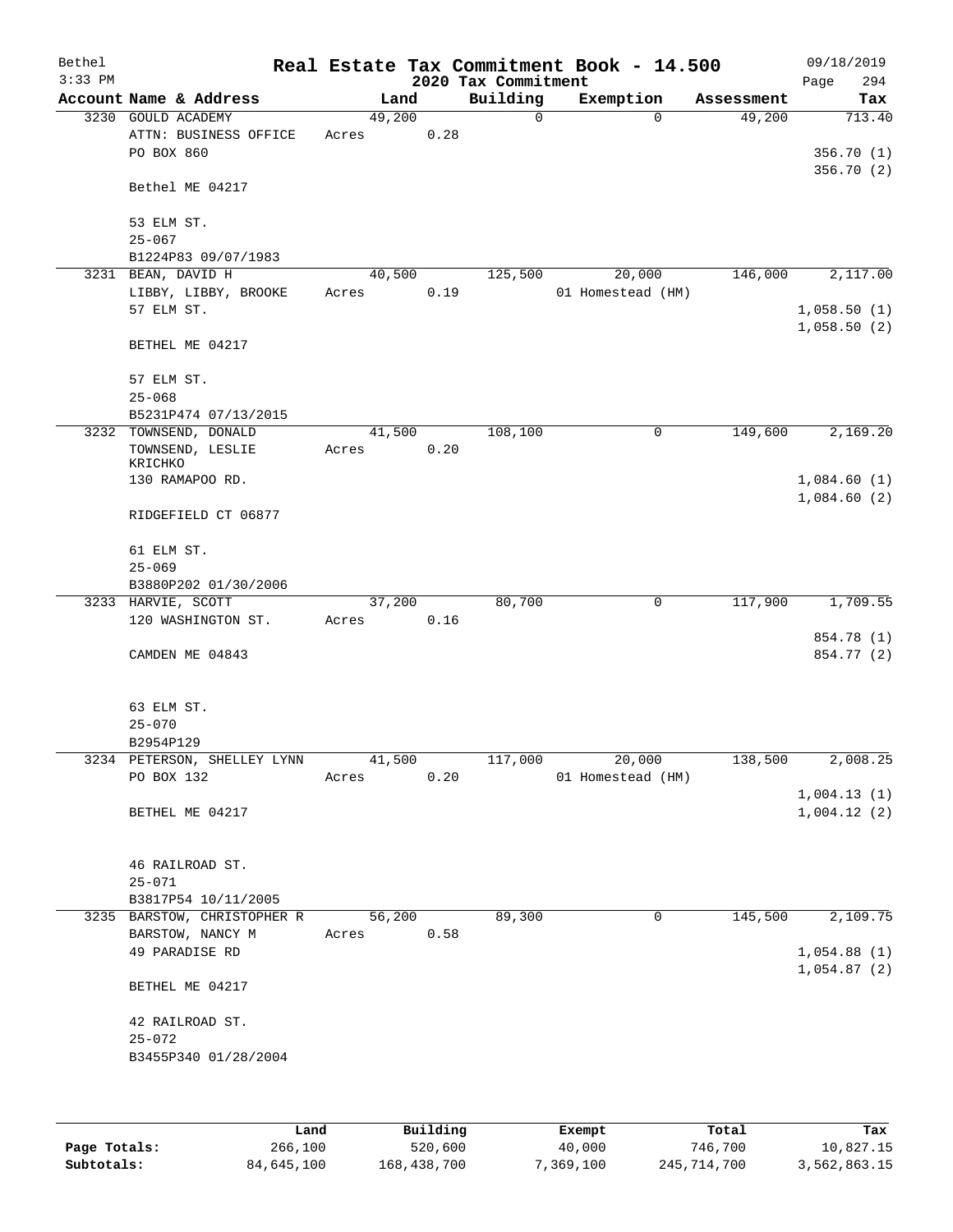| Bethel       |                                                                  |                 |                     |                                 | Real Estate Tax Commitment Book - 14.500 |             |                  | 09/18/2019                 |
|--------------|------------------------------------------------------------------|-----------------|---------------------|---------------------------------|------------------------------------------|-------------|------------------|----------------------------|
| $3:33$ PM    | Account Name & Address                                           |                 | Land                | 2020 Tax Commitment<br>Building | Exemption                                |             | Assessment       | Page<br>295<br>Tax         |
|              | 3237 NORTHERN OXFORD HEALTH                                      |                 | 51,400              | 75,100                          |                                          | $\Omega$    | 126,500          | 1,834.25                   |
|              | AND SERVICE COUNCIL                                              |                 |                     |                                 |                                          |             |                  |                            |
|              | PO BOX 959                                                       | Acres           |                     | 0.32                            |                                          |             |                  |                            |
|              |                                                                  |                 |                     |                                 |                                          |             |                  | 917.13 (1)                 |
|              | BETHEL ME 04217                                                  |                 |                     |                                 |                                          |             |                  | 917.12(2)                  |
|              | 30 RAILROAD ST.                                                  |                 |                     |                                 |                                          |             |                  |                            |
|              | $25 - 074$                                                       |                 |                     |                                 |                                          |             |                  |                            |
|              | B4813P200 02/09/2012 B691P179 08/18/1970                         |                 |                     |                                 |                                          |             |                  |                            |
|              | 3238 CALLANAN, MARY E                                            |                 | 61,000              | 116,500                         |                                          | 0           | 177,500          | 2,573.75                   |
|              | INGWERSEN, THOM T                                                | Acres           |                     | 1.00                            |                                          |             |                  |                            |
|              | 23 HASKELL STREET                                                |                 |                     |                                 |                                          |             |                  | 1,286.88(1)<br>1,286.87(2) |
|              | LEXINGTON MA 02420                                               |                 |                     |                                 |                                          |             |                  |                            |
|              | 24 RAILROAD ST.                                                  |                 |                     |                                 |                                          |             |                  |                            |
|              | $25 - 075$                                                       |                 |                     |                                 |                                          |             |                  |                            |
|              | B5385P638 12/27/2017 B5237P589 08/14/2015 B963P135<br>11/01/1977 |                 |                     |                                 |                                          |             |                  |                            |
|              | 3239 HEAD DAVID & FRANCES                                        |                 | 73,400              | 112,900                         |                                          | 0           | 186,300          | 2,701.35                   |
|              | PO BOX 61                                                        | Acres           |                     | 0.34                            |                                          |             |                  |                            |
|              | WEST BETHEL ME 04286                                             |                 |                     |                                 |                                          |             |                  | 1,350.68(1)<br>1,350.67(2) |
|              |                                                                  |                 |                     |                                 |                                          |             |                  |                            |
|              | 20 RAILROAD ST.                                                  |                 |                     |                                 |                                          |             |                  |                            |
|              | $25 - 076$                                                       |                 |                     |                                 |                                          |             |                  |                            |
|              | B4242P91 12/24/2007 B3190P152 11/01/2002<br>3241 COLE, SCOTT G   |                 |                     |                                 |                                          |             | 146,100          | 2,118.45                   |
|              | COLE, MICHELE V                                                  | Acres           | 53,700              | 112,400<br>0.43                 | 20,000<br>01 Homestead (HM)              |             |                  |                            |
|              | PO BOX 735                                                       |                 |                     |                                 |                                          |             |                  | 1,059.23(1)                |
|              |                                                                  |                 |                     |                                 |                                          |             |                  | 1,059.22(2)                |
|              | BETHEL ME 04217                                                  |                 |                     |                                 |                                          |             |                  |                            |
|              | 32 MECHANIC ST.                                                  |                 |                     |                                 |                                          |             |                  |                            |
|              | $25 - 077$                                                       |                 |                     |                                 |                                          |             |                  |                            |
|              | B5018P194 08/02/2013 B4963P61 03/11/2013 B4937P119               |                 |                     |                                 |                                          |             |                  |                            |
|              | 12/31/2012 B4242P92 12/24/2007 B2740P241 08/31/1999              |                 |                     |                                 |                                          | $\mathbf 0$ |                  |                            |
|              | 3242 SHRIGLEY, WILFRED R III<br>20 CENTENNIAL AVE.               | Acres           | 38,300              | 127,400<br>0.17                 |                                          |             | 165,700          | 2,402.65                   |
|              |                                                                  |                 |                     |                                 |                                          |             |                  | 1, 201.33(1)               |
|              | GLOUCESTER MA 01930                                              |                 |                     |                                 |                                          |             |                  | 1, 201.32(2)               |
|              | 28 MECHANIC ST.                                                  |                 |                     |                                 |                                          |             |                  |                            |
|              | $25 - 078$                                                       |                 |                     |                                 |                                          |             |                  |                            |
|              | B3194P308                                                        |                 |                     |                                 |                                          |             |                  |                            |
|              | 3243 BODWELL, SALLY G                                            |                 | 52,300              | 101,500                         | 20,000                                   |             | 133,800          | 1,940.10                   |
|              | PO BOX 695                                                       | Acres           |                     | 0.36                            | 01 Homestead (HM)                        |             |                  |                            |
|              | BETHEL ME 04217                                                  |                 |                     |                                 |                                          |             |                  | 970.05(1)<br>970.05(2)     |
|              |                                                                  |                 |                     |                                 |                                          |             |                  |                            |
|              | 24 MECHANIC ST.                                                  |                 |                     |                                 |                                          |             |                  |                            |
|              | $25 - 078 - 001$                                                 |                 |                     |                                 |                                          |             |                  |                            |
|              | B5267P590 02/09/2016                                             |                 |                     |                                 |                                          |             |                  |                            |
|              |                                                                  |                 |                     |                                 |                                          |             |                  |                            |
| Page Totals: |                                                                  | Land<br>330,100 | Building<br>645,800 |                                 | Exempt<br>40,000                         |             | Total<br>935,900 | Tax<br>13,570.55           |
| Subtotals:   |                                                                  | 84,975,200      | 169,084,500         |                                 | 7,409,100                                |             | 246,650,600      | 3,576,433.70               |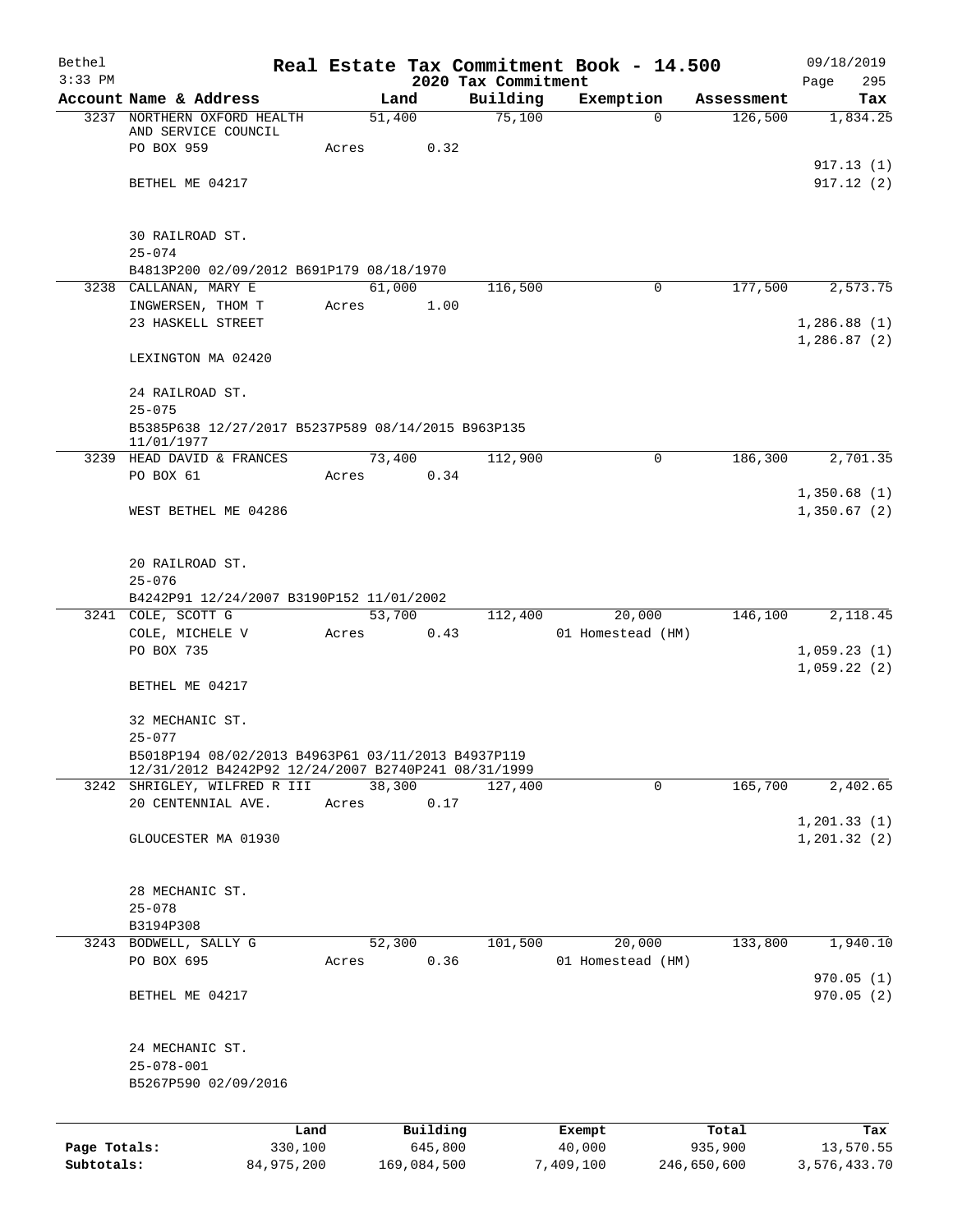| Bethel<br>$3:33$ PM |                                         |                 |      | 2020 Tax Commitment | Real Estate Tax Commitment Book - 14.500 |            | 09/18/2019<br>296<br>Page |
|---------------------|-----------------------------------------|-----------------|------|---------------------|------------------------------------------|------------|---------------------------|
|                     | Account Name & Address                  | Land            |      | Building            | Exemption                                | Assessment | Tax                       |
| 3244                | CHAN, NINA S                            | 38,300          |      | $\mathsf{O}$        | $\Omega$                                 | 38,300     | 555.35                    |
|                     | CHAN, TIM C                             | Acres           | 0.17 |                     |                                          |            |                           |
|                     | 10 SOUTHBROOK DRIVE                     |                 |      |                     |                                          |            | 277.68(1)                 |
|                     | CLAREMONT NH 03743                      |                 |      |                     |                                          |            | 277.67(2)                 |
|                     | MECHANIC ST.                            |                 |      |                     |                                          |            |                           |
|                     | $25 - 079$                              |                 |      |                     |                                          |            |                           |
|                     | B5229P473 06/30/2015 B615P37 08/20/1962 |                 |      |                     |                                          |            |                           |
|                     | 3245 KAUFMAN, ELLIOT M                  | 64,600          |      | 184,600             | 0                                        | 249,200    | 3,613.40                  |
|                     | KAUFMAN, JANICE                         | Acres           | 2.51 |                     |                                          |            |                           |
|                     | 714 BEAR ROCK RD.                       |                 |      |                     |                                          |            | 1,806.70(1)               |
|                     | STEWARTSTOWN NH 03576                   |                 |      |                     |                                          |            | 1,806.70(2)               |
|                     | 18 MECHANIC ST.                         |                 |      |                     |                                          |            |                           |
|                     | $25 - 080$                              |                 |      |                     |                                          |            |                           |
|                     | B1448P298 12/30/1986                    |                 |      |                     |                                          |            |                           |
|                     | 3248 LANE, POK SUN                      | 27,900          |      | 106,900             | 0                                        | 134,800    | 1,954.60                  |
|                     | PO BOX 807                              | Acres           | 0.09 |                     |                                          |            |                           |
|                     | BETHEL ME 04217                         |                 |      |                     |                                          |            | 977.30(1)<br>977.30 (2)   |
|                     |                                         |                 |      |                     |                                          |            |                           |
|                     | 7 MECHANIC ST.                          |                 |      |                     |                                          |            |                           |
|                     | $25 - 083$                              |                 |      |                     |                                          |            |                           |
|                     | B4211P22 10/19/2007 B2797P309           |                 |      |                     |                                          |            |                           |
|                     | 3249 LANE, POK-SUN                      | 50,000          |      | $\Omega$            | $\mathbf 0$                              | 50,000     | 725.00                    |
|                     | PO BOX 807                              | Acres           | 0.29 |                     |                                          |            |                           |
|                     | BETHEL ME 04217                         |                 |      |                     |                                          |            | 362.50(1)<br>362.50(2)    |
|                     |                                         |                 |      |                     |                                          |            |                           |
|                     | MECHANIC ST.                            |                 |      |                     |                                          |            |                           |
|                     | $25 - 084$                              |                 |      |                     |                                          |            |                           |
|                     | B4211P22 10/19/2007 B2798P161           |                 |      |                     |                                          | 230,600    | 3,343.70                  |
|                     | 3250 BENNETT, MARK<br>PO BOX 344        | 51,800<br>Acres | 0.34 | 204,800             | 26,000<br>01 Homestead (HM)              |            |                           |
|                     |                                         |                 |      |                     | 12 WW2 Vet Res                           |            | 1,671.85(1)               |
|                     | BETHEL ME 04217                         |                 |      |                     |                                          |            | 1,671.85(2)               |
|                     |                                         |                 |      |                     |                                          |            |                           |
|                     | 21 MECHANIC ST.                         |                 |      |                     |                                          |            |                           |
|                     | $25 - 085$                              |                 |      |                     |                                          |            |                           |
|                     | B2643P238 12/09/1998                    |                 |      |                     |                                          |            |                           |
|                     | 3251 CHAN, TIM C                        | 42,600          |      | 184,700             | 0                                        | 227,300    | 3,295.85                  |
|                     | CHAN, NINA S                            | Acres           | 0.21 |                     |                                          |            |                           |
|                     | 10 SOUTHBROOK DR                        |                 |      |                     |                                          |            | 1,647.93(1)               |
|                     | CLAREMONT NH 03743                      |                 |      |                     |                                          |            | 1,647.92(2)               |
|                     | 23 MECHANIC ST.                         |                 |      |                     |                                          |            |                           |
|                     | $25 - 086$                              |                 |      |                     |                                          |            |                           |
|                     | B3963P235 06/29/2006                    |                 |      |                     |                                          |            |                           |
|                     |                                         |                 |      |                     |                                          |            |                           |
|                     |                                         |                 |      |                     |                                          |            |                           |

|              | Land       | Building    | Exempt    | Total       | Tax          |
|--------------|------------|-------------|-----------|-------------|--------------|
| Page Totals: | 275,200    | 681,000     | 26,000    | 930,200     | 13,487.90    |
| Subtotals:   | 85,250,400 | 169,765,500 | 7,435,100 | 247,580,800 | 3,589,921.60 |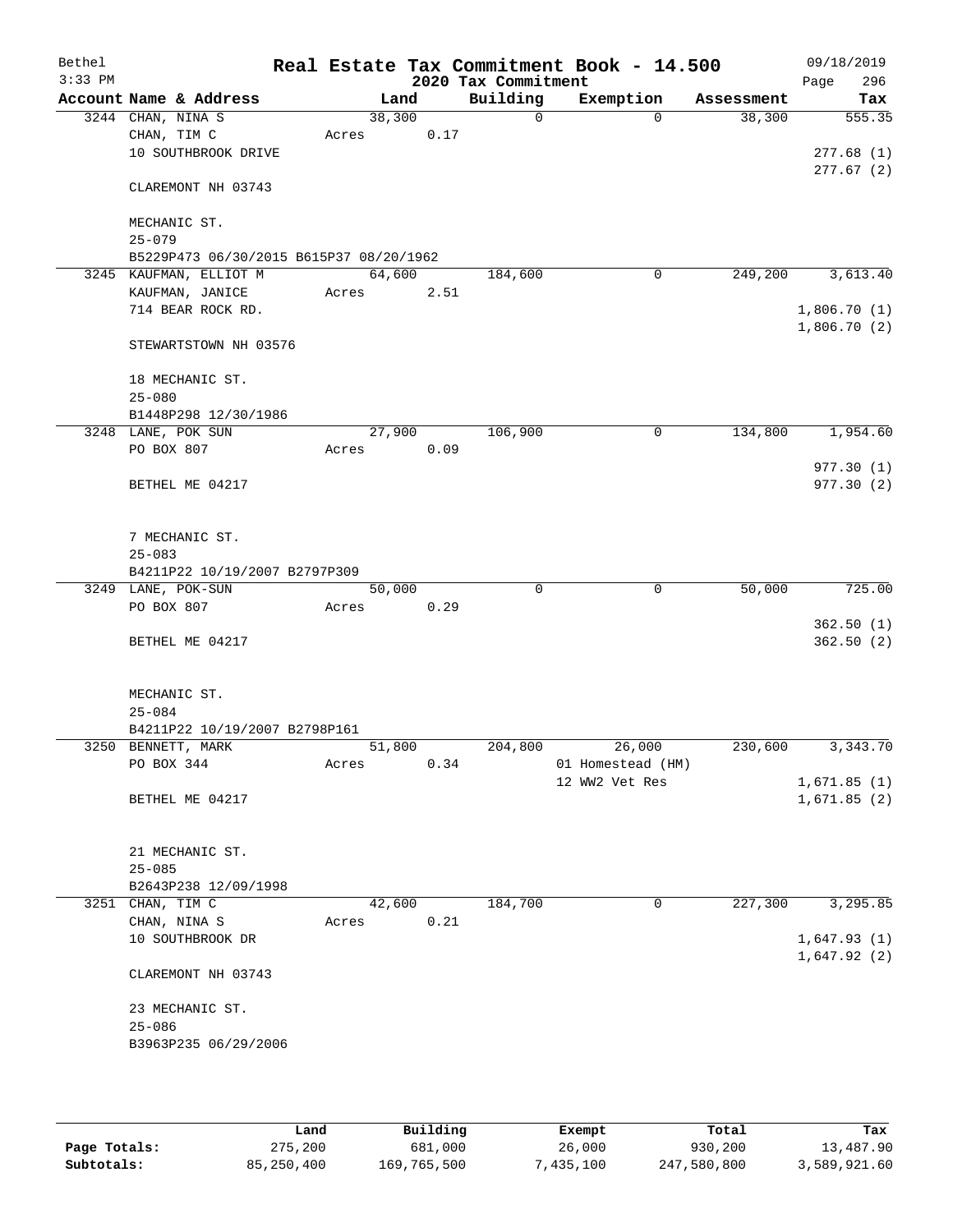| Bethel<br>$3:33$ PM |                                                        |       |        |          | 2020 Tax Commitment | Real Estate Tax Commitment Book - 14.500 |            | 09/18/2019<br>297<br>Page  |
|---------------------|--------------------------------------------------------|-------|--------|----------|---------------------|------------------------------------------|------------|----------------------------|
|                     | Account Name & Address                                 |       | Land   |          | Building            | Exemption                                | Assessment | Tax                        |
|                     | 3252 LUNNEY, JAMES F                                   |       |        | 51,600   | 132,300             | 20,000                                   | 163,900    | 2,376.55                   |
|                     | PO BOX 681                                             | Acres |        | 0.33     |                     | 01 Homestead (HM)                        |            |                            |
|                     |                                                        |       |        |          |                     |                                          |            | 1,188.28(1)                |
|                     | BETHEL ME 04217                                        |       |        |          |                     |                                          |            | 1,188.27(2)                |
|                     |                                                        |       |        |          |                     |                                          |            |                            |
|                     |                                                        |       |        |          |                     |                                          |            |                            |
|                     | 25 MECHANIC ST.                                        |       |        |          |                     |                                          |            |                            |
|                     | $25 - 087$<br>B2043P83 09/07/1993 B1416P285 08/29/1986 |       |        |          |                     |                                          |            |                            |
|                     | 3253 CHADBOURNE TREE FARMS,                            |       | 52,900 |          | 0                   | 0                                        | 52,900     | 767.05                     |
|                     | LLC                                                    |       |        |          |                     |                                          |            |                            |
|                     | PO BOX 1750                                            | Acres |        | 0.39     |                     |                                          |            |                            |
|                     |                                                        |       |        |          |                     |                                          |            | 383.53(1)                  |
|                     | BETHEL ME 04217                                        |       |        |          |                     |                                          |            | 383.52 (2)                 |
|                     |                                                        |       |        |          |                     |                                          |            |                            |
|                     | 29 MECHANIC ST.                                        |       |        |          |                     |                                          |            |                            |
|                     | $25 - 088$                                             |       |        |          |                     |                                          |            |                            |
|                     | B3130P217 06/28/2002                                   |       |        |          |                     |                                          |            |                            |
|                     | 3254 CONLEY, MAUREEN E                                 |       | 43,600 |          | 183,500             | 0                                        | 227,100    | 3,292.95                   |
|                     | ALLAIN, CHRISTOPHER J                                  | Acres |        | 0.22     |                     |                                          |            |                            |
|                     | 7 ROBIN AVE.                                           |       |        |          |                     |                                          |            | 1,646.48(1)                |
|                     | WESTBROOK ME 04092                                     |       |        |          |                     |                                          |            | 1,646.47(2)                |
|                     |                                                        |       |        |          |                     |                                          |            |                            |
|                     | 33 MECHANIC ST.                                        |       |        |          |                     |                                          |            |                            |
|                     | $25 - 089$                                             |       |        |          |                     |                                          |            |                            |
|                     | B5038P313 09/18/2013 B4031P241 10/03/2006              |       |        |          |                     |                                          |            |                            |
|                     | 3255 C. N. BROWN COMPANY                               |       | 91,300 |          | 60,500              | 0                                        | 151,800    | 2,201.10                   |
|                     | PO BOX 200                                             | Acres |        | 0.33     |                     |                                          |            |                            |
|                     | SO PARIS ME 04281                                      |       |        |          |                     |                                          |            | 1,100.55(1)<br>1,100.55(2) |
|                     |                                                        |       |        |          |                     |                                          |            |                            |
|                     |                                                        |       |        |          |                     |                                          |            |                            |
|                     | 10 RAILROAD ST.                                        |       |        |          |                     |                                          |            |                            |
|                     | $25 - 090$                                             |       |        |          |                     |                                          |            |                            |
|                     | B5386P285 01/02/2018 B1656P182 06/01/1989              |       |        |          |                     |                                          |            |                            |
|                     | 3256 BEAN, MICHAEL<br>210 MILTON RD.                   | Acres | 39,400 | 0.09     | 28,300              | 0                                        | 67,700     | 981.65                     |
|                     |                                                        |       |        |          |                     |                                          |            | 490.83 (1)                 |
|                     | MILTON TOWNSHIP ME                                     |       |        |          |                     |                                          |            | 490.82 (2)                 |
|                     | 04219                                                  |       |        |          |                     |                                          |            |                            |
|                     |                                                        |       |        |          |                     |                                          |            |                            |
|                     | 6 RAILROAD ST.                                         |       |        |          |                     |                                          |            |                            |
|                     | $25 - 091$                                             |       |        |          |                     |                                          |            |                            |
|                     | B731P261                                               |       |        |          |                     |                                          |            |                            |
| 3257                | CHADBOURNE TREE FARMS,                                 |       | 69,600 |          | 378,100             | 0                                        | 447,700    | 6,491.65                   |
|                     | LLC                                                    |       |        |          |                     |                                          |            |                            |
|                     | PO BOX 1750                                            | Acres |        | 0.28     |                     |                                          |            | 3, 245.83(1)               |
|                     | BETHEL ME 04217                                        |       |        |          |                     |                                          |            | 3, 245.82 (2)              |
|                     |                                                        |       |        |          |                     |                                          |            |                            |
|                     |                                                        |       |        |          |                     |                                          |            |                            |
|                     | 172 MAIN ST.                                           |       |        |          |                     |                                          |            |                            |
|                     | $25 - 091 - 001$                                       |       |        |          |                     |                                          |            |                            |
|                     | B3652P43 12/29/2004 B2586P1853                         |       |        |          |                     |                                          |            |                            |
|                     |                                                        |       |        |          |                     |                                          |            |                            |
|                     |                                                        | Land  |        | Building |                     | Exempt                                   | Total      | Tax                        |
| Page Totals:        | 348,400                                                |       |        | 782,700  |                     | 20,000                                   | 1,111,100  | 16,110.95                  |

**Subtotals:** 85,598,800 170,548,200 7,455,100 248,691,900 3,606,032.55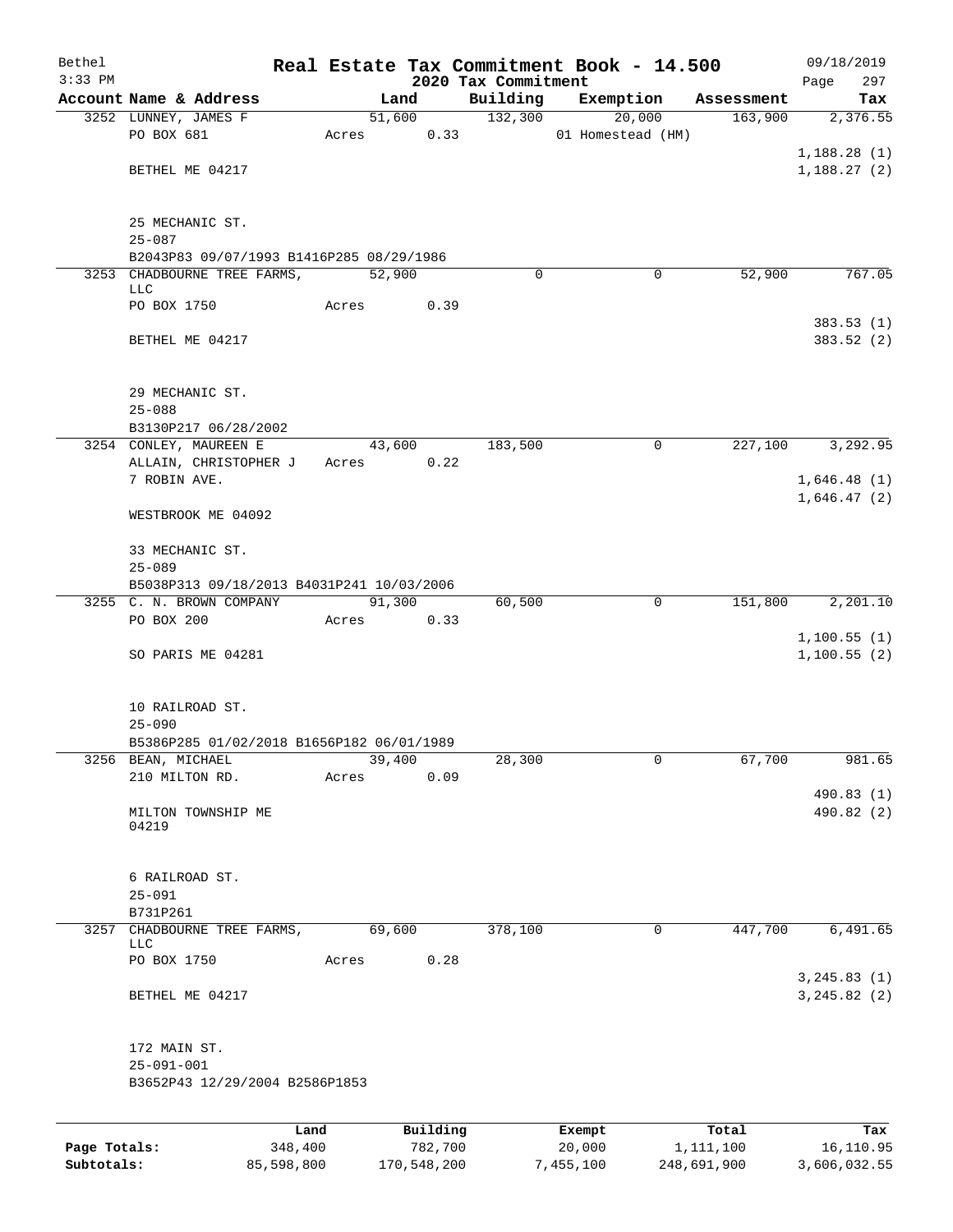| Bethel    |                                                                 |      |       |        |          |                     |        | Real Estate Tax Commitment Book - 14.500 |            | 09/18/2019   |
|-----------|-----------------------------------------------------------------|------|-------|--------|----------|---------------------|--------|------------------------------------------|------------|--------------|
| $3:33$ PM |                                                                 |      |       |        |          | 2020 Tax Commitment |        |                                          |            | 298<br>Page  |
|           | Account Name & Address                                          |      |       | Land   |          | Building            |        | Exemption                                | Assessment | Tax          |
|           | 3258 NAPLES, MITZIE J<br>PO BOX 757                             |      | Acres | 39,400 | 0.18     | 139,300             |        | 20,000<br>01 Homestead (HM)              | 158,700    | 2,301.15     |
|           |                                                                 |      |       |        |          |                     |        |                                          |            | 1,150.58(1)  |
|           | BETHEL ME 04217                                                 |      |       |        |          |                     |        |                                          |            | 1,150.57(2)  |
|           |                                                                 |      |       |        |          |                     |        |                                          |            |              |
|           | 170 MAIN ST.                                                    |      |       |        |          |                     |        |                                          |            |              |
|           | $25 - 092$                                                      |      |       |        |          |                     |        |                                          |            |              |
|           | B1327P245 07/09/1985                                            |      |       |        |          |                     |        |                                          |            |              |
|           | 3259 HEMEON, SARA                                               |      |       | 81,800 |          | 319,200             |        | 0                                        | 401,000    | 5,814.50     |
|           | PO BOX 652                                                      |      | Acres |        | 0.70     |                     |        |                                          |            |              |
|           |                                                                 |      |       |        |          |                     |        |                                          |            | 2,907.25(1)  |
|           | BETHEL ME 04217                                                 |      |       |        |          |                     |        |                                          |            | 2,907.25(2)  |
|           | 162 MAIN ST.                                                    |      |       |        |          |                     |        |                                          |            |              |
|           | $25 - 093$                                                      |      |       |        |          |                     |        |                                          |            |              |
|           | B5449P50 01/14/2019 B2137P165 07/06/1994 B1467P94<br>03/18/1987 |      |       |        |          |                     |        |                                          |            |              |
|           | 3260 BONNEMA, GARRETT B                                         |      |       | 74,600 |          | 239,800             |        | 20,000                                   | 294,400    | 4,268.80     |
|           | BONNEMA, MELODY                                                 |      | Acres |        | 0.38     |                     |        | 01 Homestead (HM)                        |            |              |
|           | PO BOX 53                                                       |      |       |        |          |                     |        |                                          |            | 2,134.40 (1) |
|           | BETHEL ME 04217                                                 |      |       |        |          |                     |        |                                          |            | 2, 134.40(2) |
|           | 146 MAIN ST.                                                    |      |       |        |          |                     |        |                                          |            |              |
|           | $25 - 094$                                                      |      |       |        |          |                     |        |                                          |            |              |
|           | B814P24 03/05/1974                                              |      |       |        |          |                     |        |                                          |            |              |
|           | 3261 CYCLOPS PROPERTIES, LLC                                    |      |       | 60,200 |          | 132,300             |        | $\mathbf 0$                              | 192,500    | 2,791.25     |
|           | PO BOX 268                                                      |      | Acres |        | 0.21     |                     |        |                                          |            | 1,395.63(1)  |
|           | RUMFORD ME 04276                                                |      |       |        |          |                     |        |                                          |            | 1,395.62(2)  |
|           |                                                                 |      |       |        |          |                     |        |                                          |            |              |
|           | 140 MAIN ST.                                                    |      |       |        |          |                     |        |                                          |            |              |
|           | $25 - 095$                                                      |      |       |        |          |                     |        |                                          |            |              |
|           | B4529P92 11/23/2009 B866P114                                    |      |       |        |          |                     |        |                                          |            |              |
|           | 3262 LANE, POK-SUN<br>PO BOX 807                                |      | Acres | 52,600 | 0.16     | 196,500             |        | 0                                        | 249,100    | 3,611.95     |
|           |                                                                 |      |       |        |          |                     |        |                                          |            | 1,805.98(1)  |
|           | BETHEL ME 04217                                                 |      |       |        |          |                     |        |                                          |            | 1,805.97(2)  |
|           | 130 MAIN ST                                                     |      |       |        |          |                     |        |                                          |            |              |
|           | $25 - 096$                                                      |      |       |        |          |                     |        |                                          |            |              |
|           | B3629P268 11/12/2004                                            |      |       |        |          |                     |        |                                          |            |              |
|           | 3263 MILLS, DEBRA                                               |      |       | 22,800 |          | 95,200              |        | 20,000                                   | 98,000     | 1,421.00     |
|           | PO BOX 183                                                      |      | Acres |        | 0.06     |                     |        | 01 Homestead (HM)                        |            |              |
|           |                                                                 |      |       |        |          |                     |        |                                          |            | 710.50(1)    |
|           | BETHEL ME 04217                                                 |      |       |        |          |                     |        |                                          |            | 710.50(2)    |
|           | 126 MAIN ST                                                     |      |       |        |          |                     |        |                                          |            |              |
|           | $25 - 097$                                                      |      |       |        |          |                     |        |                                          |            |              |
|           | B1285P19                                                        |      |       |        |          |                     |        |                                          |            |              |
|           |                                                                 |      |       |        |          |                     |        |                                          |            |              |
|           |                                                                 | Land |       |        | Building |                     | Exempt |                                          | Total      | Tax          |

**Page Totals:** 331,400 1,122,300 60,000 1,393,700 20,208.65<br>**Subtotals:** 85,930,200 171,670,500 7,515,100 250,085,600 3,626,241.20

**Subtotals:** 85,930,200 171,670,500 7,515,100 250,085,600 3,626,241.20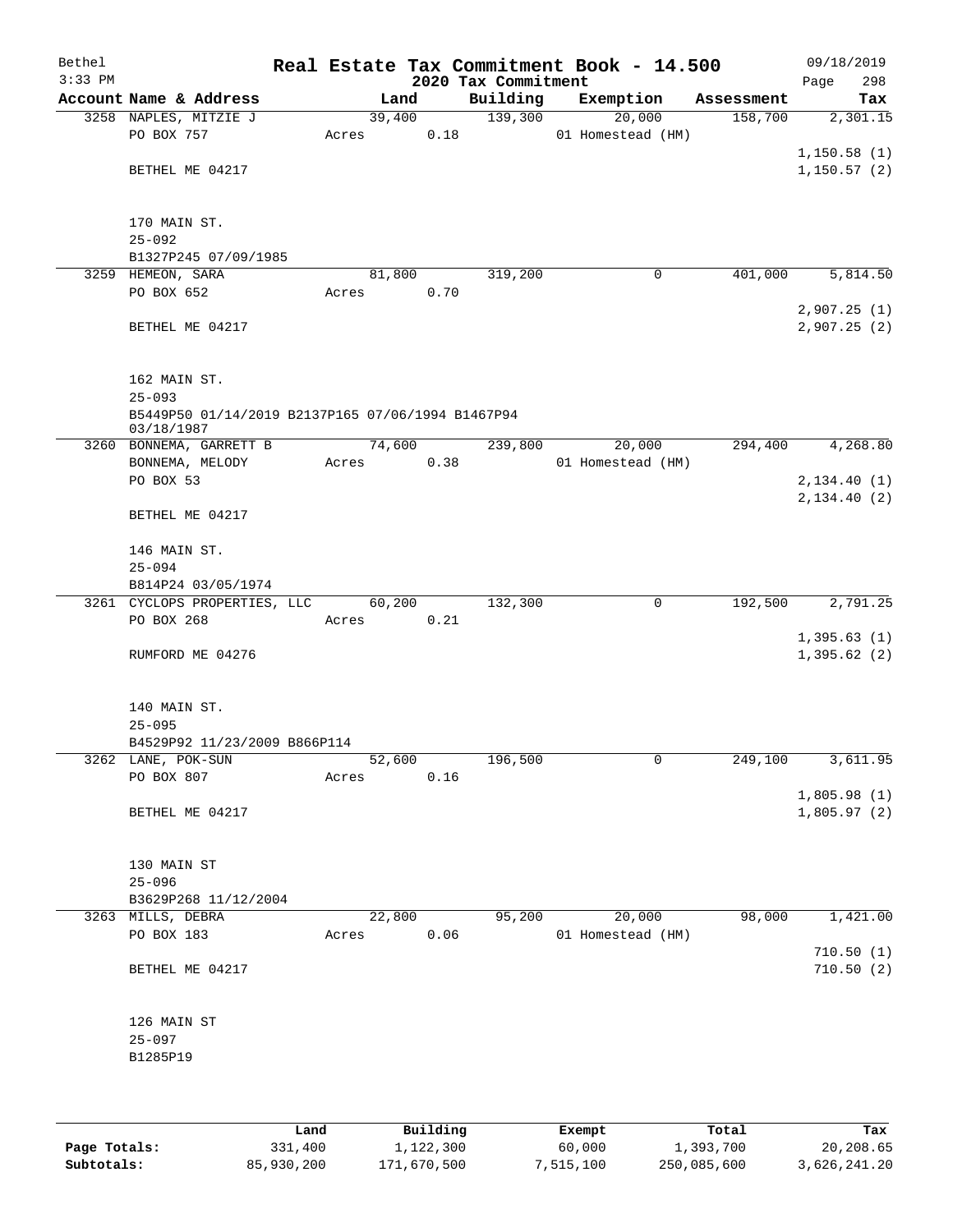| Bethel    |                                                                 |       |        |          |                     | Real Estate Tax Commitment Book - 14.500 |            | 09/18/2019               |
|-----------|-----------------------------------------------------------------|-------|--------|----------|---------------------|------------------------------------------|------------|--------------------------|
| $3:33$ PM |                                                                 |       |        |          | 2020 Tax Commitment |                                          |            | 299<br>Page              |
|           | Account Name & Address                                          |       | Land   |          | Building            | Exemption                                | Assessment | Tax                      |
|           | 3264 HYNEK, SCOTT                                               |       | 72,000 |          | 135,400             | $\mathbf 0$                              | 207,400    | 3,007.30                 |
|           | PO BOX 1144                                                     | Acres |        | 0.30     |                     |                                          |            |                          |
|           |                                                                 |       |        |          |                     |                                          |            | 1,503.65(1)              |
|           | BETHEL ME 04217                                                 |       |        |          |                     |                                          |            | 1,503.65(2)              |
|           |                                                                 |       |        |          |                     |                                          |            |                          |
|           | 111 MAIN ST.                                                    |       |        |          |                     |                                          |            |                          |
|           | $25 - 098$                                                      |       |        |          |                     |                                          |            |                          |
|           | B3299P130 05/27/2003                                            |       |        |          |                     |                                          |            |                          |
|           | 3265 YORK, BARBARA J                                            |       | 57,700 |          | 98,600              | 20,000                                   | 136,300    | 1,976.35                 |
|           | KAISER, SHARON A                                                | Acres |        | 0.69     |                     | 01 Homestead (HM)                        |            |                          |
|           | PO BOX 76                                                       |       |        |          |                     |                                          |            | 988.18 (1)<br>988.17 (2) |
|           | BETHEL ME 04217                                                 |       |        |          |                     |                                          |            |                          |
|           |                                                                 |       |        |          |                     |                                          |            |                          |
|           | 7 VERNON ST.                                                    |       |        |          |                     |                                          |            |                          |
|           | $25 - 099$                                                      |       |        |          |                     |                                          |            |                          |
|           | B5377P283 11/07/2017 B5338P178 03/31/2017 B5015P334             |       |        |          |                     |                                          |            |                          |
|           | 07/29/2013 B3514P317 05/17/2004<br>3266 COVERDALE, REV DONALD E |       | 57,800 |          | 182,600             | 0                                        | 240,400    | 3,485.80                 |
|           | PO BOX 883                                                      | Acres |        | 0.70     |                     |                                          |            |                          |
|           |                                                                 |       |        |          |                     |                                          |            | 1,742.90(1)              |
|           | BETHEL ME 04217                                                 |       |        |          |                     |                                          |            | 1,742.90(2)              |
|           |                                                                 |       |        |          |                     |                                          |            |                          |
|           |                                                                 |       |        |          |                     |                                          |            |                          |
|           | 11 VERNON ST.                                                   |       |        |          |                     |                                          |            |                          |
|           | $25 - 100$                                                      |       |        |          |                     |                                          |            |                          |
|           | B1582P294 07/12/1988                                            |       |        |          |                     |                                          |            |                          |
|           | 3267 EARLY, PATRICIA                                            |       | 54,400 |          | 160,500             | 20,000                                   | 194,900    | 2,826.05                 |
|           | 23 MASON ST, APT 20                                             | Acres |        | 0.47     |                     | 01 Homestead (HM)                        |            |                          |
|           |                                                                 |       |        |          |                     |                                          |            | 1,413.03(1)              |
|           | BETHEL ME 04217                                                 |       |        |          |                     |                                          |            | 1,413.02(2)              |
|           |                                                                 |       |        |          |                     |                                          |            |                          |
|           |                                                                 |       |        |          |                     |                                          |            |                          |
|           | 19 VERNON ST.                                                   |       |        |          |                     |                                          |            |                          |
|           | $25 - 101$                                                      |       |        |          |                     |                                          |            |                          |
|           | B864P291 07/23/1975                                             |       |        |          |                     |                                          |            |                          |
|           | 3268 WENTWORTH, THOMAS<br>HEFFERNAN, HEFFERNAN,                 |       | 58,600 | 0.77     | 148,900             | 20,000                                   | 187,500    | 2,718.75                 |
|           | CATHARINE                                                       | Acres |        |          |                     | 01 Homestead (HM)                        |            |                          |
|           | PO BOX 1116                                                     |       |        |          |                     |                                          |            | 1,359.38(1)              |
|           |                                                                 |       |        |          |                     |                                          |            | 1,359.37(2)              |
|           | BETHEL ME 04217                                                 |       |        |          |                     |                                          |            |                          |
|           |                                                                 |       |        |          |                     |                                          |            |                          |
|           | 25 VERNON ST.                                                   |       |        |          |                     |                                          |            |                          |
|           | $25 - 102$                                                      |       |        |          |                     |                                          |            |                          |
|           | B2466P182 08/22/1997                                            |       |        |          |                     |                                          |            |                          |
|           | 3269 MOSSEY, JUSTIN M                                           |       | 57,300 |          | 130,900             | 0                                        | 188,200    | 2,728.90                 |
|           | 31 VERNON ST.                                                   | Acres |        | 0.66     |                     |                                          |            |                          |
|           |                                                                 |       |        |          |                     |                                          |            | 1,364.45(1)              |
|           | BETHEL ME 04217                                                 |       |        |          |                     |                                          |            | 1,364.45(2)              |
|           |                                                                 |       |        |          |                     |                                          |            |                          |
|           | 31 VERNON ST.                                                   |       |        |          |                     |                                          |            |                          |
|           | $25 - 102 - 001$                                                |       |        |          |                     |                                          |            |                          |
|           | B5314P366 11/07/2016 B4287P147 04/22/2008                       |       |        |          |                     |                                          |            |                          |
|           |                                                                 |       |        |          |                     |                                          |            |                          |
|           |                                                                 |       |        |          |                     |                                          |            |                          |
|           |                                                                 | Land. |        | Building |                     | <b>Ryomnt</b>                            | $T0+21$    | Tav                      |

|              | Land       | Building    | Exempt    | Total       | Tax          |
|--------------|------------|-------------|-----------|-------------|--------------|
| Page Totals: | 357,800    | 856,900     | 60,000    | 1,154,700   | 16,743.15    |
| Subtotals:   | 86,288,000 | 172,527,400 | 7,575,100 | 251,240,300 | 3,642,984.35 |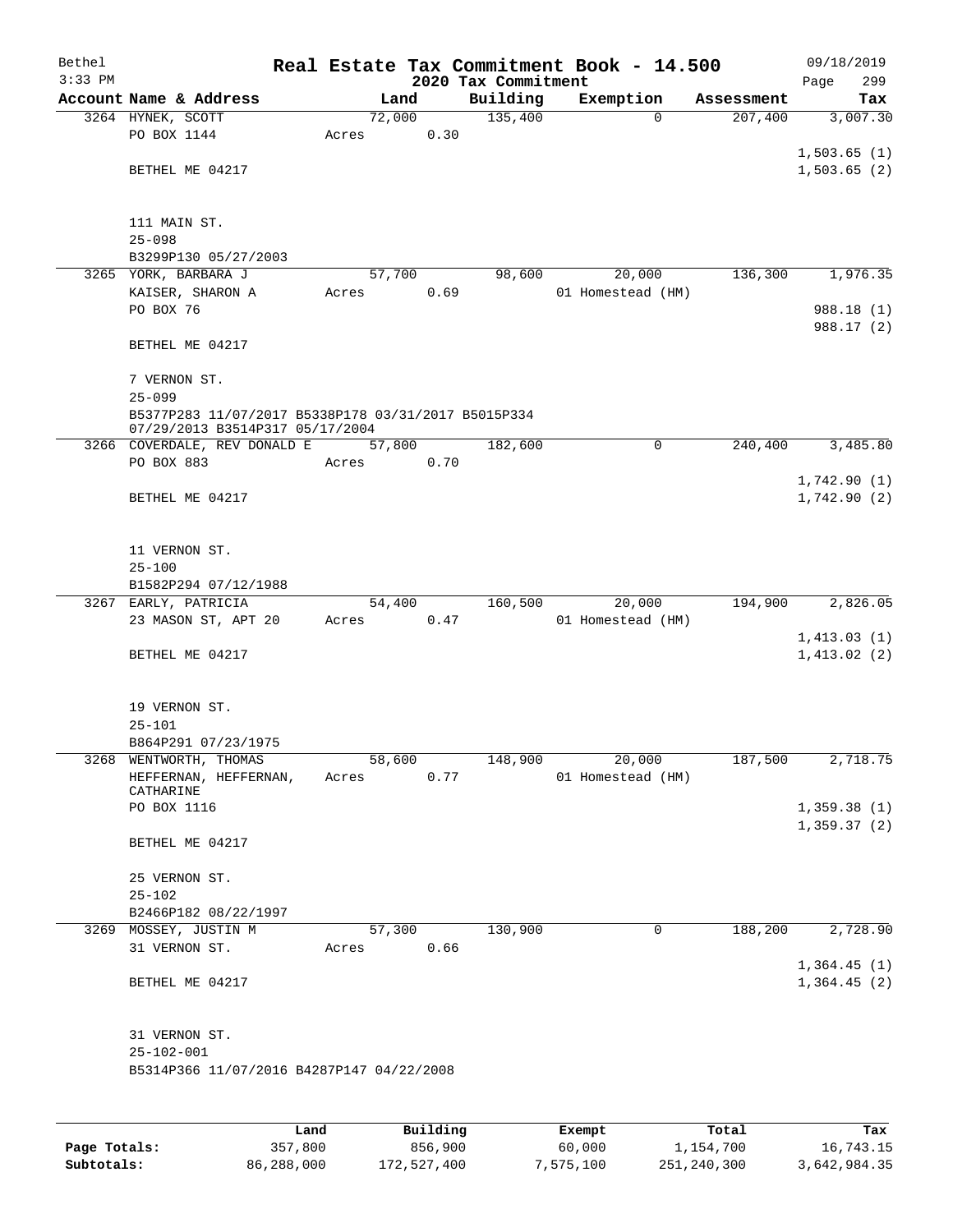| Bethel    |                                                                            |                 |      |                     | Real Estate Tax Commitment Book - 14.500 |            | 09/18/2019                 |          |
|-----------|----------------------------------------------------------------------------|-----------------|------|---------------------|------------------------------------------|------------|----------------------------|----------|
| $3:33$ PM |                                                                            |                 |      | 2020 Tax Commitment |                                          |            | Page                       | 300      |
|           | Account Name & Address                                                     |                 | Land | Building            | Exemption                                | Assessment |                            | Tax      |
|           | 3270 CHANDLER FUNERAL HOMES<br>& CREMATION SERVICE                         | 76,300          |      | 245,100             | $\Omega$                                 | 321,400    |                            | 4,660.30 |
|           | 51 MAIN STREET                                                             | Acres           | 0.62 |                     |                                          |            |                            |          |
|           | SOUTH PARIS ME 04281                                                       |                 |      |                     |                                          |            | 2,330.15(1)<br>2,330.15(2) |          |
|           | 37 VERNON ST.                                                              |                 |      |                     |                                          |            |                            |          |
|           | $25 - 103$                                                                 |                 |      |                     |                                          |            |                            |          |
|           | B4034P7 12/20/2006 B1277P74                                                |                 |      |                     |                                          |            |                            |          |
|           | 3271 GREENLEAF, NATHAN E, PR<br>GREENLEAF, ELIZABETH,<br>ESTATE OF         | 54,600<br>Acres | 0.48 | 94,100              | 0                                        | 148,700    |                            | 2,156.15 |
|           | 8 COLTON AVENUE                                                            |                 |      |                     |                                          |            | 1,078.08(1)                |          |
|           | STOW ME 04037                                                              |                 |      |                     |                                          |            | 1,078.07(2)                |          |
|           | 16 KILBORN ST.<br>$25 - 104$                                               |                 |      |                     |                                          |            |                            |          |
|           | B5376P641 11/03/2017 B2452P205 07/08/1997                                  |                 |      |                     |                                          |            |                            |          |
|           | 3272 NICKERSON IRREV FAMILY<br><b>TRUST</b>                                | 56,200          |      | 189,400             | 0                                        | 245,600    |                            | 3,561.20 |
|           | WIGHT, KATE N., TRUSTEE Acres<br>47 GARRISON STREET, APT                   |                 | 0.58 |                     |                                          |            | 1,780.60(1)                |          |
|           | В.                                                                         |                 |      |                     |                                          |            | 1,780.60(2)                |          |
|           | BRUNSWICK ME 04011                                                         |                 |      |                     |                                          |            |                            |          |
|           | 10 KILBORN ST.                                                             |                 |      |                     |                                          |            |                            |          |
|           | $25 - 105$                                                                 |                 |      |                     |                                          |            |                            |          |
|           | B5421P430 07/30/2018 B2452P201 07/08/1997                                  |                 |      |                     |                                          |            |                            |          |
|           | 3273 BROWN, DAVID B                                                        | 55,700          |      | 82,400              | 26,000                                   | 112,100    |                            | 1,625.45 |
|           | BROWN, JUDITH M                                                            | Acres           | 0.55 |                     | 01 Homestead (HM)                        |            |                            |          |
|           | PO BOX 22                                                                  |                 |      |                     | 12 WW2 Vet Res                           |            | 812.73(1)<br>812.72 (2)    |          |
|           | BETHEL ME 04217                                                            |                 |      |                     |                                          |            |                            |          |
|           | 15 KILBORN ST.                                                             |                 |      |                     |                                          |            |                            |          |
|           | $25 - 106$                                                                 |                 |      |                     |                                          |            |                            |          |
|           | B4999P40 06/18/2013                                                        |                 |      |                     |                                          |            |                            |          |
|           | 3274 OUIROZ, RICHARD                                                       | 50,900          |      | 115,700             | 0                                        | 166,600    |                            | 2,415.70 |
|           | QUIROZ, CAROLE                                                             | Acres           | 0.30 |                     |                                          |            |                            |          |
|           | 69 CAMBRIDGE RD                                                            |                 |      |                     |                                          |            | 1,207.85(1)                |          |
|           | MONTCLAIR NJ 05075                                                         |                 |      |                     |                                          |            | 1,207.85(2)                |          |
|           | 19 KILBORN ST.                                                             |                 |      |                     |                                          |            |                            |          |
|           | $25 - 107$                                                                 |                 |      |                     |                                          |            |                            |          |
|           | B5329P100 01/30/2017 B4107P17 03/23/2007 B4104P162<br>03/16/2007 B2444P149 |                 |      |                     |                                          |            |                            |          |

|              | Land       | Building    | Exempt    | Total         | Tax          |
|--------------|------------|-------------|-----------|---------------|--------------|
| Page Totals: | 293,700    | 726,700     | 26,000    | 994,400       | 14,418.80    |
| Subtotals:   | 86,581,700 | 173,254,100 | 7,601,100 | 252, 234, 700 | 3,657,403.15 |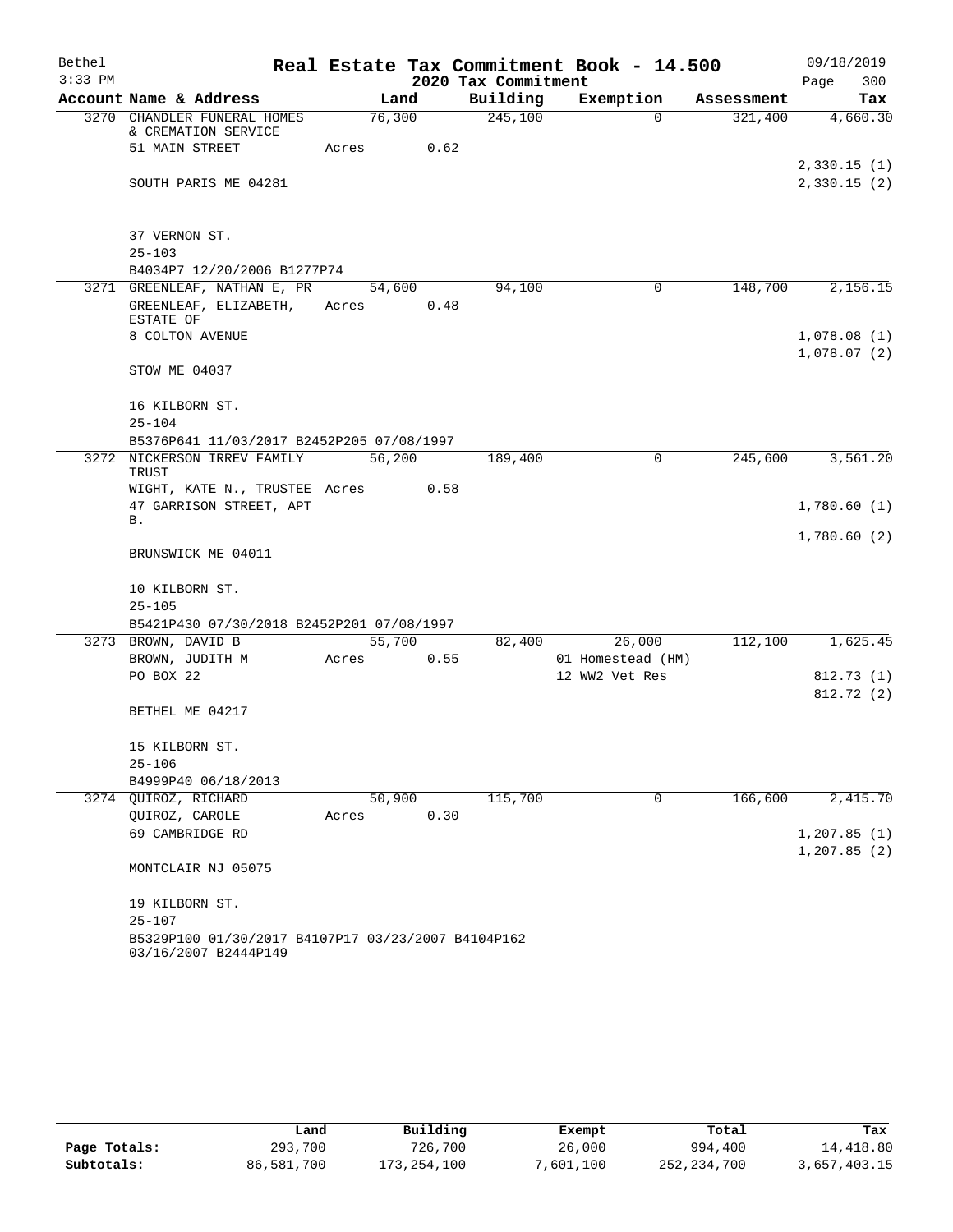| Bethel       |                                                                                                 |                 |        |             |                                 | Real Estate Tax Commitment Book - 14.500 |                     | 09/18/2019               |
|--------------|-------------------------------------------------------------------------------------------------|-----------------|--------|-------------|---------------------------------|------------------------------------------|---------------------|--------------------------|
| $3:33$ PM    | Account Name & Address                                                                          |                 | Land   |             | 2020 Tax Commitment<br>Building | Exemption                                | Assessment          | 301<br>Page<br>Tax       |
|              | 3275 MAGNER, MICHAEL R                                                                          |                 | 48,300 |             | 64,700                          |                                          | 113,000<br>$\Omega$ | 1,638.50                 |
|              | 644 HALE ST                                                                                     |                 | Acres  | 0.27        |                                 |                                          |                     |                          |
|              |                                                                                                 |                 |        |             |                                 |                                          |                     | 819.25(1)                |
|              | BEVERLY MA 01915 1435                                                                           |                 |        |             |                                 |                                          |                     | 819.25(2)                |
|              | 47 VERNON ST.                                                                                   |                 |        |             |                                 |                                          |                     |                          |
|              | $25 - 108$                                                                                      |                 |        |             |                                 |                                          |                     |                          |
|              | B5310P250 10/12/2016 B5282P8 05/19/2016 B5282P8<br>05/19/2016 B3640P61 12/01/2004               |                 |        |             |                                 |                                          |                     |                          |
|              | 3276 SMITH, LYNDSEY A                                                                           |                 | 55,100 |             | 149,000                         | 20,000                                   | 184,100             | 2,669.45                 |
|              | 51 VERNON ST                                                                                    |                 | Acres  | 0.51        |                                 | 01 Homestead (HM)                        |                     |                          |
|              |                                                                                                 |                 |        |             |                                 |                                          |                     | 1,334.73(1)              |
|              | BETHEL ME 04217                                                                                 |                 |        |             |                                 |                                          |                     | 1,334.72(2)              |
|              | 51 VERNON ST.                                                                                   |                 |        |             |                                 |                                          |                     |                          |
|              | $25 - 109$                                                                                      |                 |        |             |                                 |                                          |                     |                          |
|              | B5227P29 06/16/2015 B4365P54 10/16/2008 B4335P136<br>08/13/2008 B2822P346 05/26/2000            |                 |        |             |                                 |                                          |                     |                          |
|              | 3277 SHIMAMURA, WILLIAM                                                                         |                 | 54,200 |             | 63,000                          | 20,000                                   | 97,200              | 1,409.40                 |
|              | 225 SAM INGALLS ROAD                                                                            |                 | Acres  | 0.46        |                                 | 01 Homestead (HM)                        |                     |                          |
|              |                                                                                                 |                 |        |             |                                 |                                          |                     | 704.70(1)                |
|              | BRIDGETON ME 0409                                                                               |                 |        |             |                                 |                                          |                     | 704.70(2)                |
|              | 59 VERNON ST.                                                                                   |                 |        |             |                                 |                                          |                     |                          |
|              | $25 - 110$                                                                                      |                 |        |             |                                 |                                          |                     |                          |
|              | B5247P60 10/01/2015 B912P157 09/14/1976                                                         |                 |        |             |                                 |                                          |                     |                          |
|              | 3278 MACDONALD, SARAH E                                                                         |                 | 51,800 |             | 93,800                          |                                          | 145,600<br>0        | 2,111.20                 |
|              | MACDONALD, SCOTT M                                                                              |                 | Acres  | 0.34        |                                 |                                          |                     |                          |
|              | 4 MERRILL BROOK DRIVE                                                                           |                 |        |             |                                 |                                          |                     | 1,055.60(1)              |
|              | SCARBOROUGH ME 04074                                                                            |                 |        |             |                                 |                                          |                     | 1,055.60(2)              |
|              |                                                                                                 |                 |        |             |                                 |                                          |                     |                          |
|              | 20 TYLER ST.                                                                                    |                 |        |             |                                 |                                          |                     |                          |
|              | $25 - 111$                                                                                      |                 |        |             |                                 |                                          |                     |                          |
|              | B5393P692 02/20/2018 B5344P334 05/09/2017 B4723P107<br>06/01/2011 B2931P299 04/19/2001 B1476P52 |                 |        |             |                                 |                                          |                     |                          |
|              | 3279 MOGHTADER, PAUL                                                                            |                 | 53,100 |             | 115,100                         |                                          | 168,200<br>0        | 2,438.90                 |
|              | MOGHTADER, SARAH                                                                                |                 | Acres  | 0.40        |                                 |                                          |                     |                          |
|              | 16 CHILTON ST                                                                                   |                 |        |             |                                 |                                          |                     | 1, 219.45(1)             |
|              | BROOKLINE MA 02446                                                                              |                 |        |             |                                 |                                          |                     | 1,219.45(2)              |
|              | 16 TYLER ST.                                                                                    |                 |        |             |                                 |                                          |                     |                          |
|              | $25 - 112$                                                                                      |                 |        |             |                                 |                                          |                     |                          |
|              | B4723P109 06/01/2011 B3811P338 09/30/2005                                                       |                 |        |             |                                 |                                          |                     |                          |
|              | 3280 CASEY, ADAM P                                                                              |                 | 50,000 |             | 78,800                          |                                          | 128,800<br>0        | 1,867.60                 |
|              | CASEY, CINDY L                                                                                  |                 | Acres  | 0.29        |                                 |                                          |                     |                          |
|              | 14 WILLIAMS STREET                                                                              |                 |        |             |                                 |                                          |                     | 933.80 (1)<br>933.80 (2) |
|              | BOOTHBAY HARBOR ME<br>04538                                                                     |                 |        |             |                                 |                                          |                     |                          |
|              | 10 TYLER ST.                                                                                    |                 |        |             |                                 |                                          |                     |                          |
|              | $25 - 113$<br>B5338P377 04/04/2017 B4231P28 11/30/2007 B3496P159                                |                 |        |             |                                 |                                          |                     |                          |
|              | 04/21/2004                                                                                      |                 |        | Building    |                                 |                                          |                     |                          |
| Page Totals: |                                                                                                 | Land<br>312,500 |        | 564,400     |                                 | Exempt<br>40,000                         | Total<br>836,900    | Tax<br>12,135.05         |
| Subtotals:   |                                                                                                 | 86,894,200      |        | 173,818,500 |                                 | 7,641,100                                | 253,071,600         | 3,669,538.20             |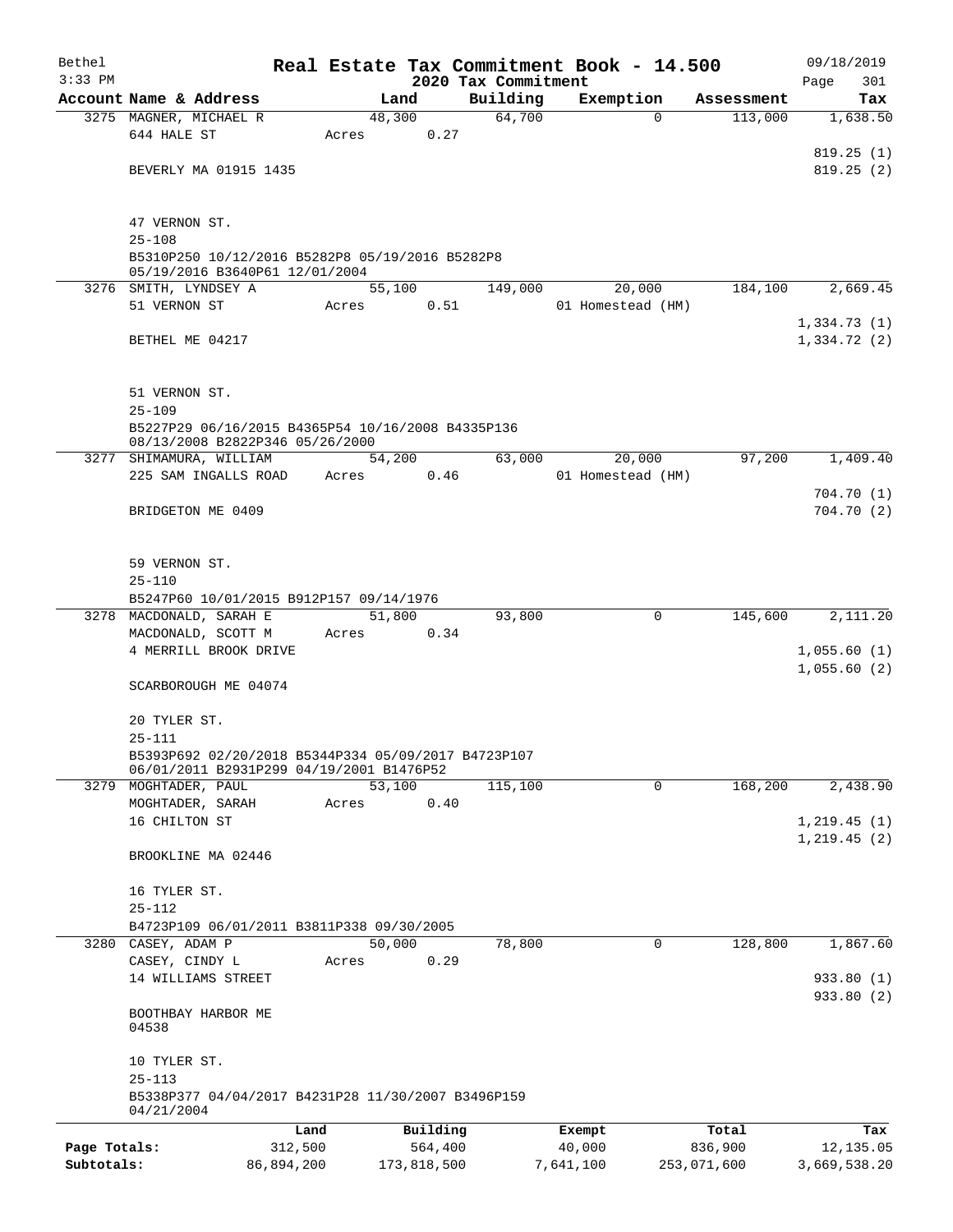| Bethel                     |                                                                                      |                         |       |        |                        |                     | Real Estate Tax Commitment Book - 14.500 |                          | 09/18/2019                   |
|----------------------------|--------------------------------------------------------------------------------------|-------------------------|-------|--------|------------------------|---------------------|------------------------------------------|--------------------------|------------------------------|
| $3:33$ PM                  |                                                                                      |                         |       |        |                        | 2020 Tax Commitment |                                          |                          | Page<br>302                  |
|                            | Account Name & Address                                                               |                         |       | Land   |                        | Building            | Exemption                                | Assessment               | Tax                          |
|                            | 3281 DUNCAN, DENISE L<br>MARBLEHEAD, MA                                              |                         |       | 30,800 | 0.11                   | 87,100              | $\Omega$                                 | 117,900                  | 1,709.55                     |
|                            | 3 BIRCHWOOD DR.                                                                      |                         | Acres |        |                        |                     |                                          |                          | 854.78 (1)                   |
|                            | SOUTH BOROUGH MA 01772                                                               |                         |       |        |                        |                     |                                          |                          | 854.77 (2)                   |
|                            |                                                                                      |                         |       |        |                        |                     |                                          |                          |                              |
|                            | 8 TYLER ST.                                                                          |                         |       |        |                        |                     |                                          |                          |                              |
|                            | $25 - 115$                                                                           |                         |       |        |                        |                     |                                          |                          |                              |
|                            | B3524P27 05/26/2004                                                                  |                         |       |        |                        |                     |                                          |                          |                              |
|                            | 3282 FRASER, DORIS                                                                   |                         |       | 54,800 |                        | 57,300              | 26,000                                   | 86,100                   | 1,248.45                     |
|                            | P.O. BOX 1235                                                                        |                         | Acres |        | 0.49                   |                     | 01 Homestead (HM)                        |                          |                              |
|                            | BETHEL ME 04217                                                                      |                         |       |        |                        |                     | 12 WW2 Vet Res                           |                          | 624.23(1)<br>624.22(2)       |
|                            |                                                                                      |                         |       |        |                        |                     |                                          |                          |                              |
|                            | 44 CHAPMAN ST.                                                                       |                         |       |        |                        |                     |                                          |                          |                              |
|                            | $25 - 116$                                                                           |                         |       |        |                        |                     |                                          |                          |                              |
|                            | B505P392 06/19/1950<br>3283 BOHR, KATHERINE ALDEN                                    |                         |       | 60,600 |                        | 279,600             | 20,000                                   | 320,200                  | 4,642.90                     |
|                            | PO BOX 247                                                                           |                         | Acres |        | 0.96                   |                     | 01 Homestead (HM)                        |                          |                              |
|                            |                                                                                      |                         |       |        |                        |                     |                                          |                          | 2,321.45(1)                  |
|                            | BETHEL ME 04217                                                                      |                         |       |        |                        |                     |                                          |                          | 2,321.45(2)                  |
|                            |                                                                                      |                         |       |        |                        |                     |                                          |                          |                              |
|                            | 38 CHAPMAN ST.                                                                       |                         |       |        |                        |                     |                                          |                          |                              |
|                            | $25 - 117$                                                                           |                         |       |        |                        |                     |                                          |                          |                              |
|                            | B4946P315 01/24/2013 B4831P343 04/03/2012 B1187P11<br>12/09/1982 B854P162 04/29/1975 |                         |       |        |                        |                     |                                          |                          |                              |
|                            | 3284 HUGHES, WOODLEIGH H. &<br>LEE MORISON                                           |                         |       | 60,600 |                        | 127,800             | 20,000                                   | 168,400                  | 2,441.80                     |
|                            | TRUSTEES, HUGHES<br>REVOCABLE TRUSTS                                                 |                         | Acres |        | 0.96                   |                     | 01 Homestead (HM)                        |                          |                              |
|                            | 32 CHAPMAN ST                                                                        |                         |       |        |                        |                     |                                          |                          | 1,220.90(1)<br>1,220.90(2)   |
|                            | BETHEL ME 04217                                                                      |                         |       |        |                        |                     |                                          |                          |                              |
|                            | 32 CHAPMAN ST.                                                                       |                         |       |        |                        |                     |                                          |                          |                              |
|                            | $25 - 118$                                                                           |                         |       |        |                        |                     |                                          |                          |                              |
|                            | B5247P373 10/02/2015 B3322P55 06/27/2003 B2848P298<br>3285 SNOGREN, KYLE C &         |                         |       | 58,400 |                        | 127,400             | 0                                        | 185,800                  | 2,694.10                     |
|                            | BOTSAS, CHRYSOVALANTOU                                                               |                         | Acres |        | 0.75                   |                     |                                          |                          |                              |
|                            | 24 CHAPMAN ST.                                                                       |                         |       |        |                        |                     |                                          |                          | 1,347.05(1)                  |
|                            |                                                                                      |                         |       |        |                        |                     |                                          |                          | 1,347.05(2)                  |
|                            | BETHEL ME 04217                                                                      |                         |       |        |                        |                     |                                          |                          |                              |
|                            | 24 CHAPMAN ST.                                                                       |                         |       |        |                        |                     |                                          |                          |                              |
|                            | $25 - 119$                                                                           |                         |       |        |                        |                     |                                          |                          |                              |
|                            | B4796P223 12/19/2011 B4402P36 02/10/2009 B4000P162<br>08/31/2006 B2028P172           |                         |       |        |                        |                     |                                          |                          |                              |
|                            | 3286 FREEMAN, HUGH                                                                   |                         |       | 55,100 |                        | 98,900              | $\mathbf 0$                              | 154,000                  | 2,233.00                     |
|                            | 2 HICKORY STREET                                                                     |                         | Acres |        | 0.51                   |                     |                                          |                          |                              |
|                            | GLOUCESTER MA 01930                                                                  |                         |       |        |                        |                     |                                          |                          | 1, 116.50(1)<br>1, 116.50(2) |
|                            | 20 CHAPMAN ST.                                                                       |                         |       |        |                        |                     |                                          |                          |                              |
|                            | $25 - 120$<br>B5316P76 11/14/2016 B4455P201 06/15/2009 B4417P67                      |                         |       |        |                        |                     |                                          |                          |                              |
|                            | 03/19/2009                                                                           |                         |       |        |                        |                     |                                          |                          |                              |
|                            |                                                                                      | Land                    |       |        | Building               |                     | Exempt                                   | Total                    | Tax                          |
| Page Totals:<br>Subtotals: |                                                                                      | 320,300<br>87, 214, 500 |       |        | 778,100<br>174,596,600 |                     | 66,000<br>7,707,100                      | 1,032,400<br>254,104,000 | 14,969.80<br>3,684,508.00    |
|                            |                                                                                      |                         |       |        |                        |                     |                                          |                          |                              |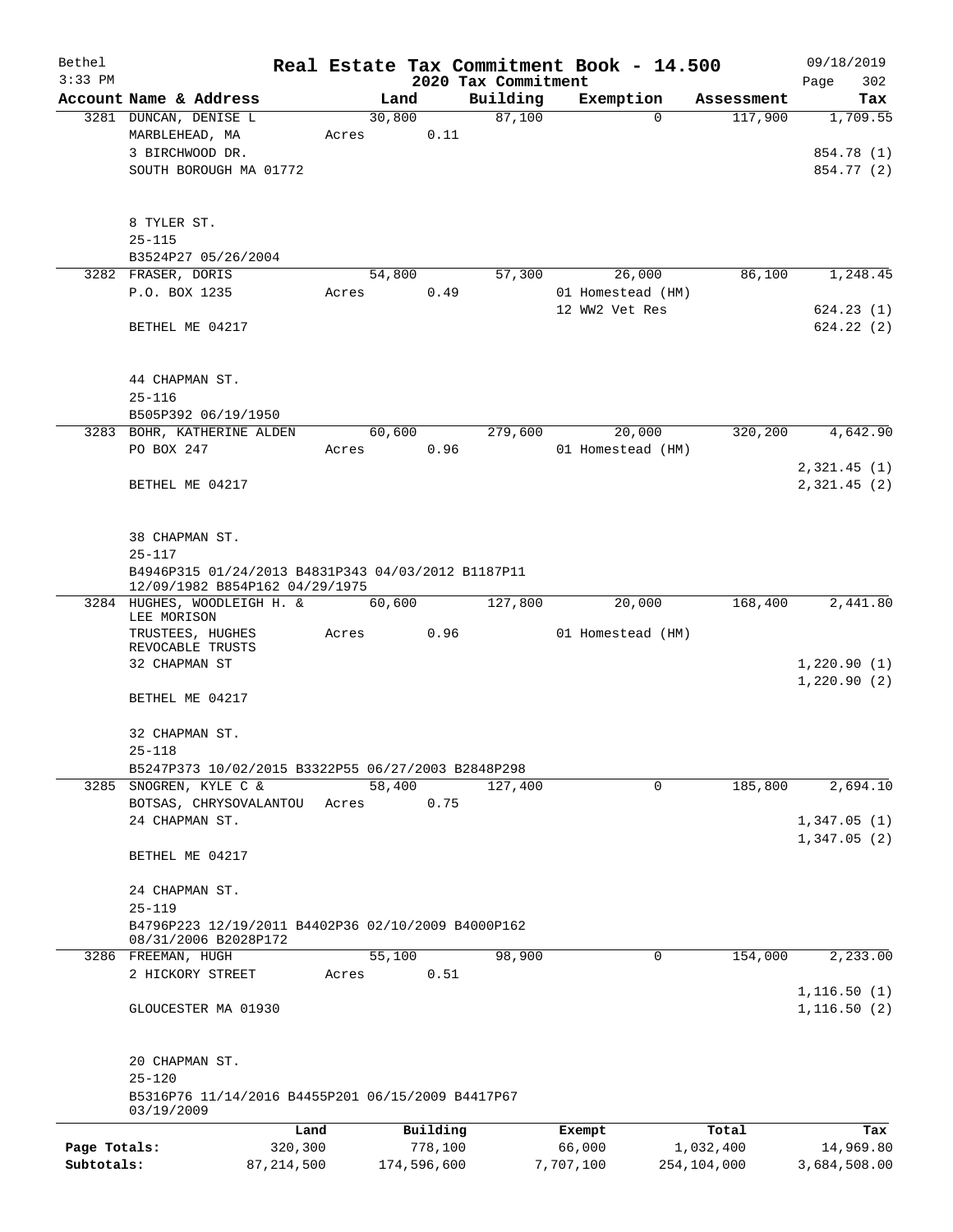| Bethel<br>$3:33$ PM |                                                                |        |      | 2020 Tax Commitment | Real Estate Tax Commitment Book - 14.500 |            | Page          | 09/18/2019<br>303 |
|---------------------|----------------------------------------------------------------|--------|------|---------------------|------------------------------------------|------------|---------------|-------------------|
|                     | Account Name & Address                                         |        | Land | Building            | Exemption                                | Assessment |               | Tax               |
|                     | 3287 CHANDLER, LYNDA H                                         | 52,700 |      | 189,500             | 20,000                                   | 222, 200   |               | 3,221.90          |
|                     | PO BOX 974                                                     | Acres  | 0.38 |                     | 01 Homestead (HM)                        |            |               |                   |
|                     |                                                                |        |      |                     |                                          |            | 1,610.95(1)   |                   |
|                     | BETHEL ME 04217                                                |        |      |                     |                                          |            | 1,610.95(2)   |                   |
|                     |                                                                |        |      |                     |                                          |            |               |                   |
|                     |                                                                |        |      |                     |                                          |            |               |                   |
|                     | 12 CHAPMAN ST.                                                 |        |      |                     |                                          |            |               |                   |
|                     | $25 - 121$<br>B4032P274 B1247P61 02/13/1984 B1109P1 02/18/1981 |        |      |                     |                                          |            |               |                   |
|                     | 3288 TSE, MAN S                                                | 51,600 |      | 140,200             | $\mathbf 0$                              | 191,800    |               | 2,781.10          |
|                     | CHEN, SU C                                                     | Acres  | 0.33 |                     |                                          |            |               |                   |
|                     | PO BOX 1241                                                    |        |      |                     |                                          |            | 1,390.55(1)   |                   |
|                     |                                                                |        |      |                     |                                          |            | 1,390.55(2)   |                   |
|                     | BETHEL ME 04217                                                |        |      |                     |                                          |            |               |                   |
|                     |                                                                |        |      |                     |                                          |            |               |                   |
|                     | 10 CHAPMAN ST                                                  |        |      |                     |                                          |            |               |                   |
|                     | $25 - 122$                                                     |        |      |                     |                                          |            |               |                   |
|                     | B4763P321 09/26/2011 B3475P251 03/12/2004                      |        |      |                     |                                          |            |               |                   |
|                     | 3292 BROOKS, DONALD                                            | 61,700 |      | 173,100             | 26,000                                   | 208,800    |               | 3,027.60          |
|                     | BROOKS, ELEANOR                                                | Acres  | 0.22 |                     | 01 Homestead (HM)                        |            |               |                   |
|                     | PO BOX 402                                                     |        |      |                     | 12 WW2 Vet Res                           |            | 1, 513.80(1)  |                   |
|                     | BETHEL ME 04217                                                |        |      |                     |                                          |            | 1, 513.80(2)  |                   |
|                     | 91 MAIN ST.                                                    |        |      |                     |                                          |            |               |                   |
|                     | $25 - 126$                                                     |        |      |                     |                                          |            |               |                   |
|                     | B5198P79 01/07/2015                                            |        |      |                     |                                          |            |               |                   |
|                     | 3293 MAINE MINERAL & GEM<br>MUSEUM                             | 41,500 |      | 214,000             | $\mathbf 0$                              | 255,500    |               | 3,704.75          |
|                     | PO BOX 500                                                     | Acres  | 0.20 |                     |                                          |            |               |                   |
|                     |                                                                |        |      |                     |                                          |            | 1,852.38(1)   |                   |
|                     | BETHEL ME 04217                                                |        |      |                     |                                          |            | 1,852.37(2)   |                   |
|                     | 2 METEORITE LANDING                                            |        |      |                     |                                          |            |               |                   |
|                     | $25 - 127$                                                     |        |      |                     |                                          |            |               |                   |
|                     | B5100P194 03/25/2014 B3777P183 08/01/2005                      |        |      |                     |                                          |            |               |                   |
|                     | 3294 BENEDICT, MITCHELL P                                      | 54,200 |      | 176,900             | 0                                        | 231,100    |               | 3,350.95          |
|                     | BENEDICT, JEAN E                                               | Acres  | 0.46 |                     |                                          |            |               |                   |
|                     | PO BOX 1932                                                    |        |      |                     |                                          |            | 1,675.48(1)   |                   |
|                     |                                                                |        |      |                     |                                          |            | 1,675.47(2)   |                   |
|                     | BETHEL ME 04217                                                |        |      |                     |                                          |            |               |                   |
|                     | 13 CHAPMAN ST.                                                 |        |      |                     |                                          |            |               |                   |
|                     | $25 - 127 - 001$                                               |        |      |                     |                                          |            |               |                   |
|                     | B4380P262 11/26/2008                                           |        |      |                     |                                          |            |               |                   |
|                     | 3295 REIFF, JULIE                                              | 52,300 |      | 114,000             | 0                                        | 166,300    |               | 2,411.35          |
|                     | PO BOX 1177                                                    | Acres  | 0.36 |                     |                                          |            |               |                   |
|                     |                                                                |        |      |                     |                                          |            | 1,205.68(1)   |                   |
|                     | BETHEL ME 04217                                                |        |      |                     |                                          |            | 1, 205.67 (2) |                   |
|                     | 15 CHAPMAN ST.                                                 |        |      |                     |                                          |            |               |                   |
|                     | $25 - 128$                                                     |        |      |                     |                                          |            |               |                   |
|                     | B5440P343 11/01/2018 B5050P154 10/15/2013                      |        |      |                     |                                          |            |               |                   |
|                     |                                                                |        |      |                     |                                          |            |               |                   |
|                     |                                                                |        |      |                     |                                          |            |               |                   |
|                     |                                                                |        |      |                     |                                          |            |               |                   |

|              | Land       | Building    | Exempt    | Total       | Tax          |
|--------------|------------|-------------|-----------|-------------|--------------|
| Page Totals: | 314,000    | 1,007,700   | 46,000    | 1,275,700   | 18,497.65    |
| Subtotals:   | 87,528,500 | 175,604,300 | 7,753,100 | 255,379,700 | 3,703,005.65 |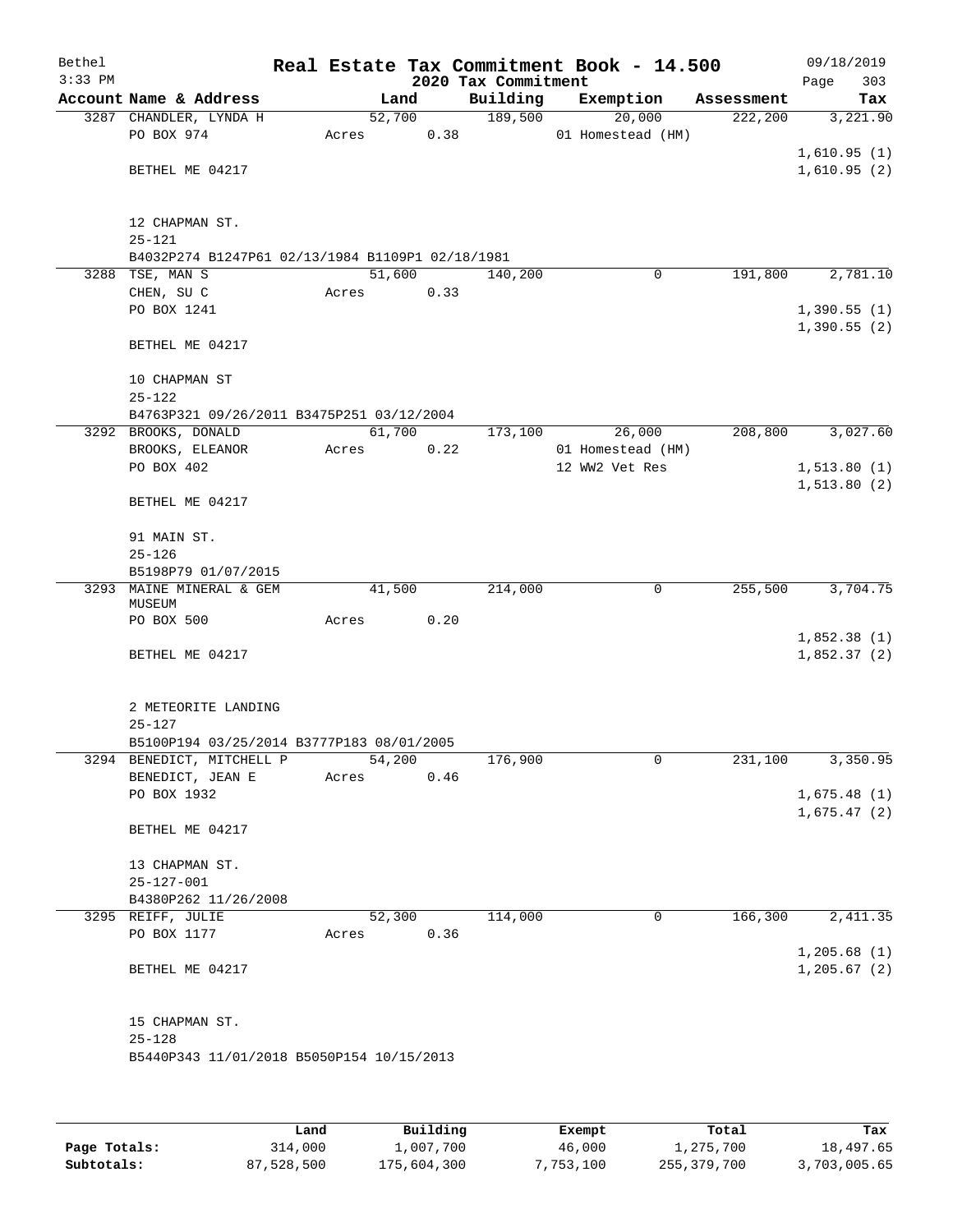| Bethel    |                                                                                                        |        |      |                     | Real Estate Tax Commitment Book - 14.500 |            | 09/18/2019                 |
|-----------|--------------------------------------------------------------------------------------------------------|--------|------|---------------------|------------------------------------------|------------|----------------------------|
| $3:33$ PM |                                                                                                        |        |      | 2020 Tax Commitment |                                          |            | 304<br>Page                |
|           | Account Name & Address                                                                                 |        | Land | Building            | Exemption                                | Assessment | Tax                        |
|           | 3296 FROST, ELDON - TRUSTEE<br>ELDON D. FROST REVOC.<br>TRUST                                          | 58,400 |      | 154,900             | $\Omega$                                 | 213,300    | 3,092.85                   |
|           | FROST, RITA - TRUSTEE<br>RITA M. FROST REVOC.<br>TRUST                                                 | Acres  | 0.75 |                     |                                          |            |                            |
|           | 1 BRAVE BOAT HARBOR RD                                                                                 |        |      |                     |                                          |            | 1,546.43(1)<br>1,546.42(2) |
|           | YORK ME 03909                                                                                          |        |      |                     |                                          |            |                            |
|           | 21 CHAPMAN ST.                                                                                         |        |      |                     |                                          |            |                            |
|           | $25 - 129$                                                                                             |        |      |                     |                                          |            |                            |
|           | B3660P43 01/10/2005<br>3297 MCCRUM, DAVID B                                                            | 55,900 |      | 88,600              | 0                                        | 144,500    | 2,095.25                   |
|           | MCCRUM, PATRICIA T                                                                                     | Acres  | 0.56 |                     |                                          |            |                            |
|           | PO BOX 629                                                                                             |        |      |                     |                                          |            | 1,047.63(1)<br>1,047.62(2) |
|           | MARS HILL ME 04758                                                                                     |        |      |                     |                                          |            |                            |
|           | 25 CHAPMAN ST.<br>$25 - 130$                                                                           |        |      |                     |                                          |            |                            |
|           | B5357P236 07/21/2017 B744P170 05/22/1972 B744P169<br>05/22/1972 B744P168 05/22/1972 B668P74 08/04/1967 |        |      |                     |                                          |            |                            |
|           | 3298 MILLARD, CHARLES E. JR.<br>& MARY C. MILLARD,<br>TRUSTEE                                          | 58,100 |      | 153,200             | $\mathbf 0$                              | 211,300    | 3,063.85                   |
|           | CHARLES MILLARD<br>REV.TRST/MARY MILLARD<br>REV. TRUST                                                 | Acres  | 0.73 |                     |                                          |            |                            |
|           | 620 HOPE ST.                                                                                           |        |      |                     |                                          |            | 1,531.93(1)<br>1,531.92(2) |
|           | BRISTOL RI 02809                                                                                       |        |      |                     |                                          |            |                            |
|           | 31 CHAPMAN ST.<br>$25 - 131$                                                                           |        |      |                     |                                          |            |                            |
|           | B3878P194 01/25/2006                                                                                   |        |      |                     |                                          |            |                            |
|           | 3299 GETCHELL, KATHERINE G                                                                             | 61,700 |      | 107,400             | 0                                        | 169,100    | 2,451.95                   |
|           | GETCHELL, PHILIP J                                                                                     | Acres  | 1.30 |                     |                                          |            |                            |
|           | 1313 WASHINGTON ST,                                                                                    |        |      |                     |                                          |            | 1,225.98(1)                |
|           | #104                                                                                                   |        |      |                     |                                          |            | 1,225.97(2)                |
|           | BOSTON MA 02118                                                                                        |        |      |                     |                                          |            |                            |
|           | 39 CHAPMAN ST.<br>$25 - 132$                                                                           |        |      |                     |                                          |            |                            |
|           | B4737P285 07/07/2011 B3096P344 04/17/2002                                                              |        |      |                     |                                          |            |                            |
| 3300      | MCGUIRE, MICHAEL C                                                                                     | 52,700 |      | 94,500              | 0                                        | 147,200    | 2,134.40                   |
|           | MCGUIRE, MEGAN E                                                                                       | Acres  | 0.38 |                     |                                          |            |                            |
|           | 41 CHAPMAN STREET                                                                                      |        |      |                     |                                          |            | 1,067.20(1)<br>1,067.20(2) |
|           | BETHEL ME 04217                                                                                        |        |      |                     |                                          |            |                            |
|           | 41 CHAPMAN ST.                                                                                         |        |      |                     |                                          |            |                            |
|           | $25 - 133$<br>B5399P408 03/27/2018 B5299P361 08/16/2016                                                |        |      |                     |                                          |            |                            |
|           |                                                                                                        |        |      |                     |                                          |            |                            |

|              | Land         | Building    | Exempt    | Total       | Tax          |
|--------------|--------------|-------------|-----------|-------------|--------------|
| Page Totals: | 286,800      | 598,600     |           | 885,400     | 12,838.30    |
| Subtotals:   | 87, 815, 300 | 176,202,900 | 7,753,100 | 256,265,100 | 3,715,843.95 |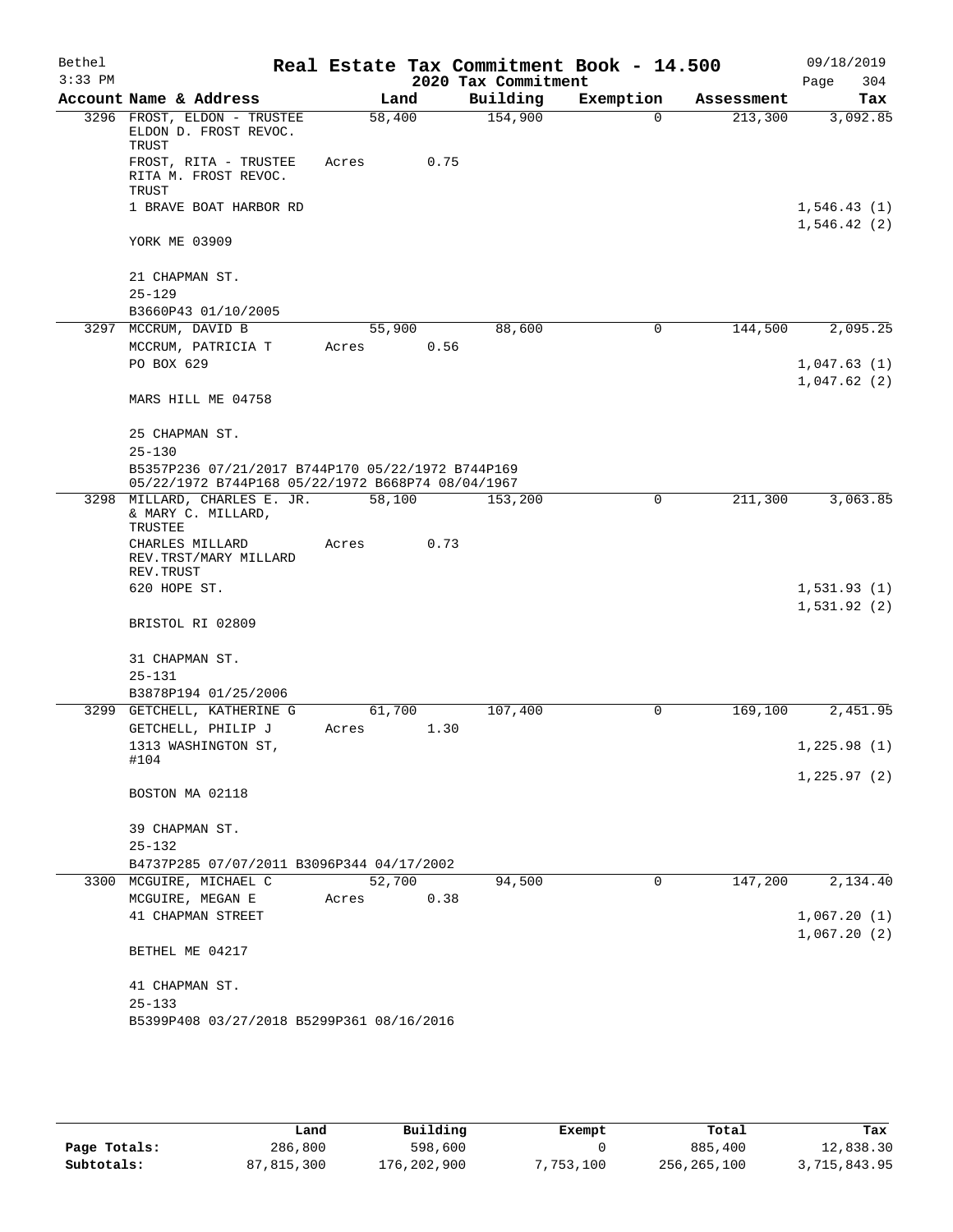| Bethel    |                                                    |        |        |      |                     | Real Estate Tax Commitment Book - 14.500 |            | 09/18/2019   |           |
|-----------|----------------------------------------------------|--------|--------|------|---------------------|------------------------------------------|------------|--------------|-----------|
| $3:33$ PM |                                                    |        |        |      | 2020 Tax Commitment |                                          |            | Page         | 305       |
|           | Account Name & Address                             |        | Land   |      | Building            | Exemption                                | Assessment |              | Tax       |
|           | 3301 COOLEY, RAY                                   | 53,900 |        |      | 98,500              | 20,000                                   | 132,400    |              | 1,919.80  |
|           | COOLEY, LESLIE                                     | Acres  |        | 0.44 |                     | 01 Homestead (HM)                        |            |              |           |
|           | PO BOX 254                                         |        |        |      |                     |                                          |            |              | 959.90(1) |
|           |                                                    |        |        |      |                     |                                          |            |              | 959.90(2) |
|           | BETHEL ME 04217                                    |        |        |      |                     |                                          |            |              |           |
|           |                                                    |        |        |      |                     |                                          |            |              |           |
|           | 47 CHAPMAN ST.                                     |        |        |      |                     |                                          |            |              |           |
|           | $25 - 134$                                         |        |        |      |                     |                                          |            |              |           |
|           | B1286P149                                          |        |        |      |                     |                                          |            |              |           |
|           | 3302 CLIFFORD, JUDY L                              | 46,400 |        |      | 112,800             | 20,000                                   | 139,200    |              | 2,018.40  |
|           | CLIFFORD, DAVID S                                  | Acres  |        | 0.25 |                     | 01 Homestead (HM)                        |            |              |           |
|           | PO BOX 1491                                        |        |        |      |                     |                                          |            | 1,009.20(1)  |           |
|           |                                                    |        |        |      |                     |                                          |            | 1,009.20(2)  |           |
|           | BETHEL ME 04217                                    |        |        |      |                     |                                          |            |              |           |
|           |                                                    |        |        |      |                     |                                          |            |              |           |
|           | 48 MASON ST.                                       |        |        |      |                     |                                          |            |              |           |
|           | $25 - 135$                                         |        |        |      |                     |                                          |            |              |           |
|           | B4986P319 05/20/2013 B3304P252 05/28/2003 B2933P55 |        |        |      |                     |                                          |            |              |           |
|           | 3303 ZICARELLI, THOMAS                             |        | 62,800 |      | 239,900             | 20,000                                   | 282,700    |              | 4,099.15  |
|           | ZICARELLI, REBECCA<br>PO BOX 2                     | Acres  |        | 1.76 |                     | 01 Homestead (HM)                        |            | 2,049.58(1)  |           |
|           |                                                    |        |        |      |                     |                                          |            |              |           |
|           | BETHEL ME 04217                                    |        |        |      |                     |                                          |            | 2,049.57(2)  |           |
|           |                                                    |        |        |      |                     |                                          |            |              |           |
|           | 40 MASON ST.                                       |        |        |      |                     |                                          |            |              |           |
|           | $25 - 136$                                         |        |        |      |                     |                                          |            |              |           |
|           | B2408P212                                          |        |        |      |                     |                                          |            |              |           |
|           | 3304 METHODIST CHURCH                              | 45,500 |        |      | 101,700             | 20,000                                   | 127,200    |              | 1,844.40  |
|           | P.O. BOX 387                                       | Acres  |        | 0.24 |                     | 53 Parsonages                            |            |              |           |
|           |                                                    |        |        |      |                     |                                          |            |              | 922.20(1) |
|           | BETHEL ME 04217                                    |        |        |      |                     |                                          |            |              | 922.20(2) |
|           |                                                    |        |        |      |                     |                                          |            |              |           |
|           |                                                    |        |        |      |                     |                                          |            |              |           |
|           | 34 MASON ST.                                       |        |        |      |                     |                                          |            |              |           |
|           | $25 - 137$                                         |        |        |      |                     |                                          |            |              |           |
|           | 3305 PARKER, SUSAN M                               | 61,900 |        |      | 100,700             | 0                                        | 162,600    |              | 2,357.70  |
|           | PO BOX 1187                                        | Acres  |        | 1.38 |                     |                                          |            |              |           |
|           |                                                    |        |        |      |                     |                                          |            | 1,178.85(1)  |           |
|           | BETHEL ME 04217                                    |        |        |      |                     |                                          |            | 1, 178.85(2) |           |
|           |                                                    |        |        |      |                     |                                          |            |              |           |
|           |                                                    |        |        |      |                     |                                          |            |              |           |
|           | 30 MASON ST.                                       |        |        |      |                     |                                          |            |              |           |
|           | $25 - 138$                                         |        |        |      |                     |                                          |            |              |           |
|           | B5453P213 02/28/2019 B670P479 11/24/1969           |        |        |      |                     |                                          |            |              |           |
|           | 3307 JANICKI, ERIK                                 | 45,500 |        |      | 103,700             | 0                                        | 149,200    |              | 2,163.40  |
|           | JANICKI, MARGARET FOLEY Acres                      |        |        | 0.24 |                     |                                          |            |              |           |
|           | 20 MAIN STREET                                     |        |        |      |                     |                                          |            | 1,081.70(1)  |           |
|           |                                                    |        |        |      |                     |                                          |            | 1,081.70(2)  |           |
|           | EXETER NH 03833                                    |        |        |      |                     |                                          |            |              |           |
|           |                                                    |        |        |      |                     |                                          |            |              |           |
|           | 18 PHILBROOK ST.                                   |        |        |      |                     |                                          |            |              |           |
|           | $25 - 140$                                         |        |        |      |                     |                                          |            |              |           |
|           | B3578P312 08/30/2004                               |        |        |      |                     |                                          |            |              |           |
|           |                                                    |        |        |      |                     |                                          |            |              |           |

|              | Land         | Building    | Exempt    | Total         | Tax          |
|--------------|--------------|-------------|-----------|---------------|--------------|
| Page Totals: | 316,000      | 757,300     | 80,000    | 993,300       | 14,402.85    |
| Subtotals:   | 88, 131, 300 | 176,960,200 | 7,833,100 | 257, 258, 400 | 3,730,246.80 |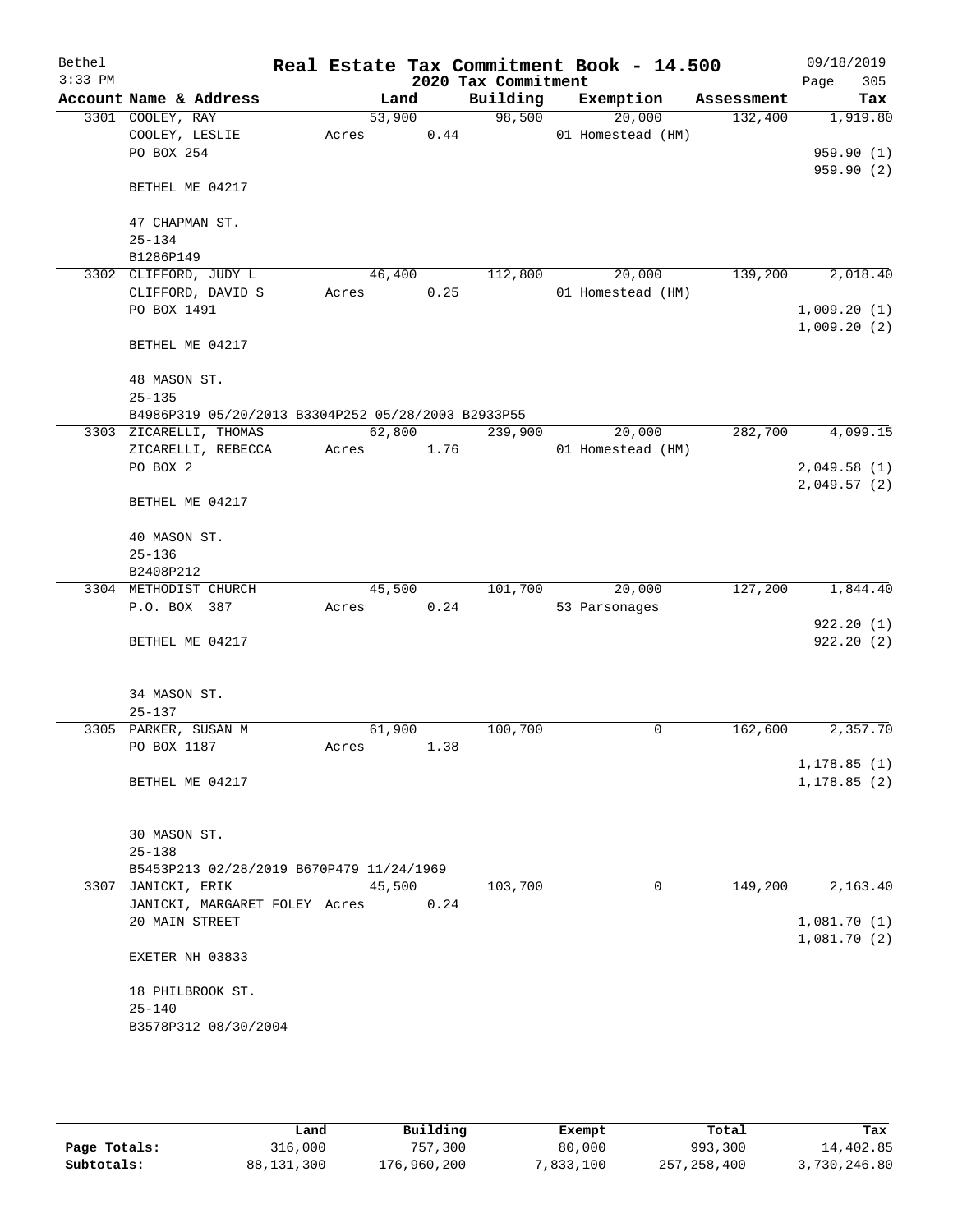| Bethel<br>$3:33$ PM |                                                     |                 |       |        |                     | 2020 Tax Commitment | Real Estate Tax Commitment Book - 14.500 |                            | 09/18/2019<br>306<br>Page |
|---------------------|-----------------------------------------------------|-----------------|-------|--------|---------------------|---------------------|------------------------------------------|----------------------------|---------------------------|
|                     | Account Name & Address                              |                 |       | Land   |                     | Building            | Exemption                                | Assessment                 | Tax                       |
|                     | 3308 CONROY, ROBERT S                               |                 |       | 48,300 |                     | 133,100             | $\Omega$                                 | 181,400                    | 2,630.30                  |
|                     | CONROY, MICHELLE                                    |                 | Acres |        | 0.27                |                     |                                          |                            |                           |
|                     | PO BOX 748                                          |                 |       |        |                     |                     |                                          |                            | 1,315.15(1)               |
|                     |                                                     |                 |       |        |                     |                     |                                          |                            | 1,315.15(2)               |
|                     | BETHEL ME 04217                                     |                 |       |        |                     |                     |                                          |                            |                           |
|                     |                                                     |                 |       |        |                     |                     |                                          |                            |                           |
|                     | 14 PHILBROOK ST.<br>$25 - 141$                      |                 |       |        |                     |                     |                                          |                            |                           |
|                     | B1449P66 12/31/1986 B751P55 06/30/1972              |                 |       |        |                     |                     |                                          |                            |                           |
|                     | 3309 CE LIMITED LIABILITY                           |                 |       | 70,800 |                     | 184,700             | 0                                        | 255,500                    | 3,704.75                  |
|                     | COMPANY                                             |                 |       |        |                     |                     |                                          |                            |                           |
|                     | 299 SPRUCE STREET                                   |                 | Acres |        | 0.29                |                     |                                          |                            |                           |
|                     |                                                     |                 |       |        |                     |                     |                                          |                            | 1,852.38(1)               |
|                     | RUMFORD ME 04276                                    |                 |       |        |                     |                     |                                          |                            | 1,852.37(2)               |
|                     |                                                     |                 |       |        |                     |                     |                                          |                            |                           |
|                     | 73 MAIN ST.                                         |                 |       |        |                     |                     |                                          |                            |                           |
|                     | $25 - 142$                                          |                 |       |        |                     |                     |                                          |                            |                           |
|                     | B5033P131 08/05/2013                                |                 |       |        |                     |                     |                                          |                            |                           |
|                     | 3311 BLACK-POOLE HOSPITALITY                        |                 |       | 70,800 |                     | 335,500             | 0                                        | 406,300                    | 5,891.35                  |
|                     | INC.                                                |                 |       |        |                     |                     |                                          |                            |                           |
|                     | 85 MAIN STREET                                      |                 | Acres |        | 0.29                |                     |                                          |                            |                           |
|                     |                                                     |                 |       |        |                     |                     |                                          |                            | 2,945.68(1)               |
|                     | BETHEL ME 04217                                     |                 |       |        |                     |                     |                                          |                            | 2,945.67(2)               |
|                     |                                                     |                 |       |        |                     |                     |                                          |                            |                           |
|                     | 85 MAIN ST.                                         |                 |       |        |                     |                     |                                          |                            |                           |
|                     | $25 - 144$                                          |                 |       |        |                     |                     |                                          |                            |                           |
|                     | B5224P93 05/27/2015                                 |                 |       |        |                     |                     |                                          |                            |                           |
|                     | 3312 OLIVER, ASHLEY E                               |                 |       | 35,500 |                     | 51,400              | 0                                        | 86,900                     | 1,260.05                  |
|                     | 15 PHILBROOK ST                                     |                 | Acres |        | 0.18                |                     |                                          |                            |                           |
|                     |                                                     |                 |       |        |                     |                     |                                          |                            | 630.03(1)                 |
|                     | BETHEL ME 04217                                     |                 |       |        |                     |                     |                                          |                            | 630.02(2)                 |
|                     |                                                     |                 |       |        |                     |                     |                                          |                            |                           |
|                     | 15 PHILBROOK ST.                                    |                 |       |        |                     |                     |                                          |                            |                           |
|                     | $25 - 145$                                          |                 |       |        |                     |                     |                                          |                            |                           |
|                     | B5329P283 02/01/2017 B5295P319 08/01/2016 B4852P181 |                 |       |        |                     |                     |                                          |                            |                           |
|                     | 06/08/2012 B4843P79 05/08/2012 B3008P252 09/28/2001 |                 |       |        |                     |                     |                                          |                            |                           |
|                     | 3314 YOUNG HOUSE, LLC                               |                 |       | 41,500 |                     | 122,200             | 0                                        | 163,700                    | 2,373.65                  |
|                     | PO BOX 483                                          |                 | Acres |        | 0.20                |                     |                                          |                            |                           |
|                     |                                                     |                 |       |        |                     |                     |                                          |                            | 1, 186.83(1)              |
|                     | BETHEL ME 04217                                     |                 |       |        |                     |                     |                                          |                            | 1, 186.82(2)              |
|                     |                                                     |                 |       |        |                     |                     |                                          |                            |                           |
|                     | 63 MAIN ST.                                         |                 |       |        |                     |                     |                                          |                            |                           |
|                     | $25 - 147$                                          |                 |       |        |                     |                     |                                          |                            |                           |
|                     | B5187P215 11/26/2014 B1392P10 B1392P8               |                 |       |        |                     |                     |                                          |                            |                           |
|                     | 3315 CE LIMITED LIABILITY                           |                 |       | 58,800 |                     | 14,700              | 0                                        | 73,500                     | 1,065.75                  |
|                     | COMPANY                                             |                 |       |        |                     |                     |                                          |                            |                           |
|                     | 299 SPRUCE STREET                                   |                 | Acres |        | 0.20                |                     |                                          |                            | 532.88(1)                 |
|                     | RUMFORD ME 04276                                    |                 |       |        |                     |                     |                                          |                            | 532.87(2)                 |
|                     |                                                     |                 |       |        |                     |                     |                                          |                            |                           |
|                     |                                                     |                 |       |        |                     |                     |                                          |                            |                           |
|                     | 7 Philbrook St.                                     |                 |       |        |                     |                     |                                          |                            |                           |
|                     | $25 - 147 - 001$                                    |                 |       |        |                     |                     |                                          |                            |                           |
|                     | B5033P131 08/05/2013                                |                 |       |        |                     |                     |                                          |                            |                           |
|                     |                                                     |                 |       |        |                     |                     |                                          |                            |                           |
| Page Totals:        |                                                     | Land<br>325,700 |       |        | Building<br>841,600 |                     | Exempt<br>0                              | Total                      | Tax                       |
| Subtotals:          |                                                     | 88, 457, 000    |       |        | 177,801,800         |                     | 7,833,100                                | 1,167,300<br>258, 425, 700 | 16,925.85<br>3,747,172.65 |
|                     |                                                     |                 |       |        |                     |                     |                                          |                            |                           |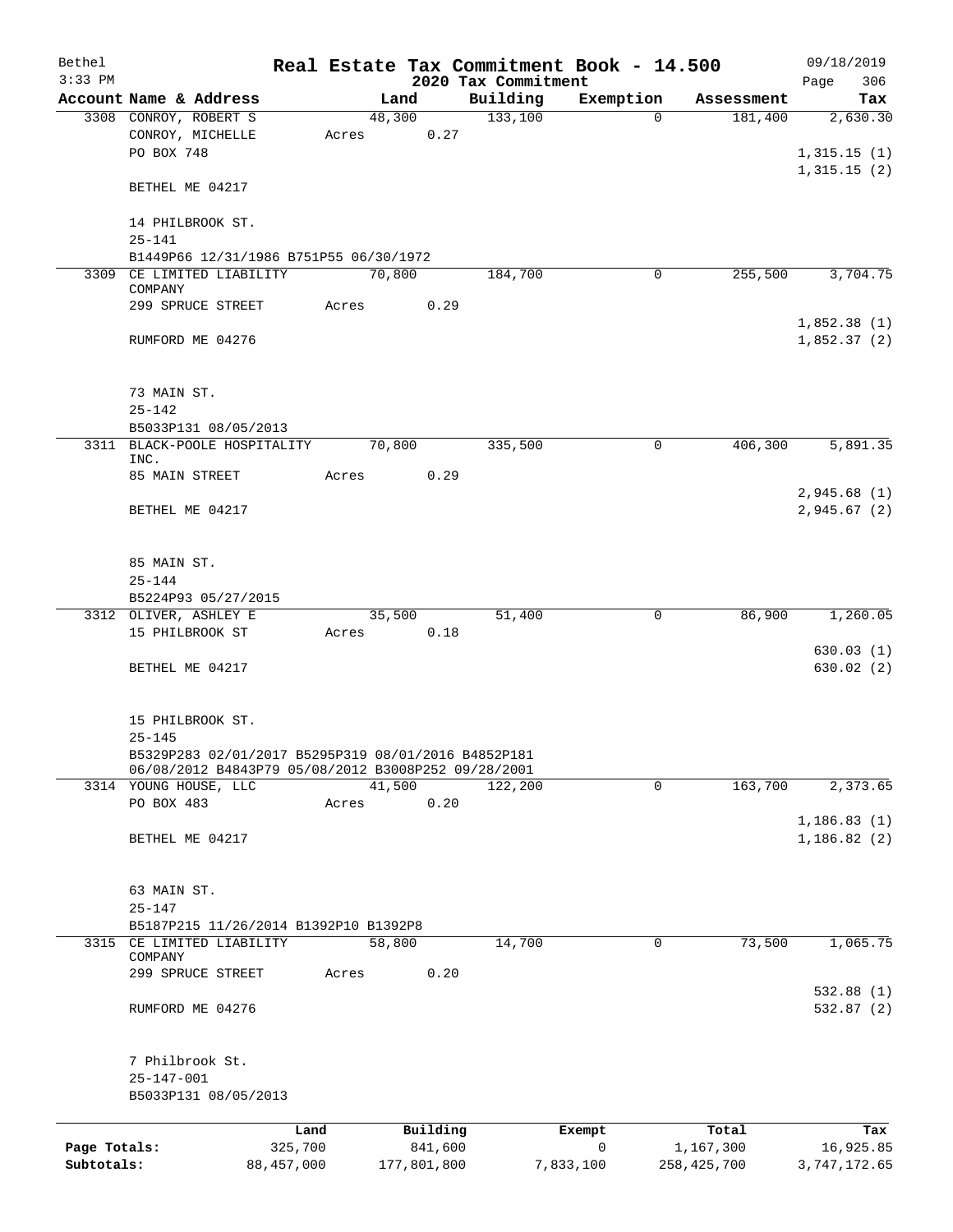| Bethel       |                                                                                                           |        |          |                     | Real Estate Tax Commitment Book - 14.500 |            | 09/18/2019  |
|--------------|-----------------------------------------------------------------------------------------------------------|--------|----------|---------------------|------------------------------------------|------------|-------------|
| $3:33$ PM    |                                                                                                           |        |          | 2020 Tax Commitment |                                          |            | 307<br>Page |
|              | Account Name & Address<br>3316 CREATIVE WELL, LLC                                                         |        | Land     | Building            | Exemption<br>$\Omega$                    | Assessment | Tax         |
|              |                                                                                                           |        | 67,000   | 156,900             |                                          | 223,900    | 3,246.55    |
|              | C/O JIM MANN<br>420 CROCKETT RIDGE RD                                                                     | Acres  | 0.26     |                     |                                          |            |             |
|              |                                                                                                           |        |          |                     |                                          |            | 1,623.28(1) |
|              | NORWAY ME 04268                                                                                           |        |          |                     |                                          |            | 1,623.27(2) |
|              | 57 MAIN ST.                                                                                               |        |          |                     |                                          |            |             |
|              | $25 - 148$                                                                                                |        |          |                     |                                          |            |             |
|              | B3311P100 06/03/2003 B1334P295                                                                            |        |          |                     |                                          |            |             |
|              | 3317 BROOKS, DOUGLAS GROVER                                                                               |        | 53,900   | 179,300             | 0                                        | 233,200    | 3,381.40    |
|              | 92 BELLSQUEEZE RD                                                                                         | Acres  | 0.44     |                     |                                          |            |             |
|              |                                                                                                           |        |          |                     |                                          |            | 1,690.70(1) |
|              | BENTON ME 04901                                                                                           |        |          |                     |                                          |            | 1,690.70(2) |
|              | 51 MAIN ST.                                                                                               |        |          |                     |                                          |            |             |
|              | $25 - 149$                                                                                                |        |          |                     |                                          |            |             |
|              | B4712P287 04/26/2011                                                                                      |        |          |                     |                                          |            |             |
|              | 3318 O'DONNELL, BARBARA SUE                                                                               |        | 9,600    | $\mathbf 0$         | $\mathbf 0$                              | 9,600      | 139.20      |
|              | PO BOX 728                                                                                                | Acres  | 0.17     |                     |                                          |            |             |
|              |                                                                                                           |        |          |                     |                                          |            | 69.60(1)    |
|              | BETHEL ME 04217                                                                                           |        |          |                     |                                          |            | 69.60(2)    |
|              |                                                                                                           |        |          |                     |                                          |            |             |
|              | 14 SPRING ST.                                                                                             |        |          |                     |                                          |            |             |
|              | $25 - 150$                                                                                                |        |          |                     |                                          |            |             |
|              | B5107P216 04/23/2014 B3841P13 08/25/2005                                                                  |        |          |                     |                                          |            |             |
|              | 3319 IRIE HOLDINGS, LLC                                                                                   | 75,200 |          | 186,300             | $\mathbf 0$                              | 261,500    | 3,791.75    |
|              | C/O JESSICA & BRIAN                                                                                       | Acres  | 0.40     |                     |                                          |            |             |
|              | NICHOLS                                                                                                   |        |          |                     |                                          |            |             |
|              | PO BOX 72                                                                                                 |        |          |                     |                                          |            | 1,895.88(1) |
|              | BETHEL ME 04217                                                                                           |        |          |                     |                                          |            | 1,895.87(2) |
|              |                                                                                                           |        |          |                     |                                          |            |             |
|              | 43 MAIN ST.                                                                                               |        |          |                     |                                          |            |             |
|              | $25 - 150 - 001$                                                                                          |        |          |                     |                                          |            |             |
|              | B5300P205 08/24/2016 B3281P265 04/30/2003 B2761P222                                                       |        |          |                     |                                          |            |             |
|              | 3320 IRIE HOLDINGS, LLC                                                                                   |        | 67,000   | 0                   | 0                                        | 67,000     | 971.50      |
|              | C/O JESSICA & BRIAN<br>NICHOLS                                                                            | Acres  | 0.26     |                     |                                          |            |             |
|              | P.O. BOX 72                                                                                               |        |          |                     |                                          |            | 485.75 (1)  |
|              |                                                                                                           |        |          |                     |                                          |            | 485.75 (2)  |
|              | BETHEL ME 04217                                                                                           |        |          |                     |                                          |            |             |
|              | 41 MAIN ST.                                                                                               |        |          |                     |                                          |            |             |
|              | $25 - 151$                                                                                                |        |          |                     |                                          |            |             |
|              | B5300P205 08/24/2016 B4442P37 05/18/2009 B4121P256<br>08/24/2007 B3943P296 05/26/2006 B3841P19 11/09/2005 |        |          |                     |                                          |            |             |
|              | 3321 SWEENEY, MARK J                                                                                      |        | 39,400   | 281,000             | 0                                        | 320,400    | 4,645.80    |
|              | SWEENEY, KRISTIN B                                                                                        | Acres  | 0.09     |                     |                                          |            |             |
|              | 225 LINDEN ST.                                                                                            |        |          |                     |                                          |            | 2,322.90(1) |
|              | BERLIN MA 01503                                                                                           |        |          |                     |                                          |            | 2,322.90(2) |
|              |                                                                                                           |        |          |                     |                                          |            |             |
|              | 2 SPRING ST.<br>$25 - 152$                                                                                |        |          |                     |                                          |            |             |
|              | B4489P347 08/28/2009 B1580P318                                                                            |        |          |                     |                                          |            |             |
|              |                                                                                                           |        |          |                     |                                          |            |             |
|              | Land                                                                                                      |        | Building |                     | Exempt                                   | Total      | Tax         |
| Page Totals: | 312,100                                                                                                   |        | 803,500  |                     | 0                                        | 1,115,600  | 16,176.20   |

**Subtotals:** 88,769,100 178,605,300 7,833,100 259,541,300 3,763,348.85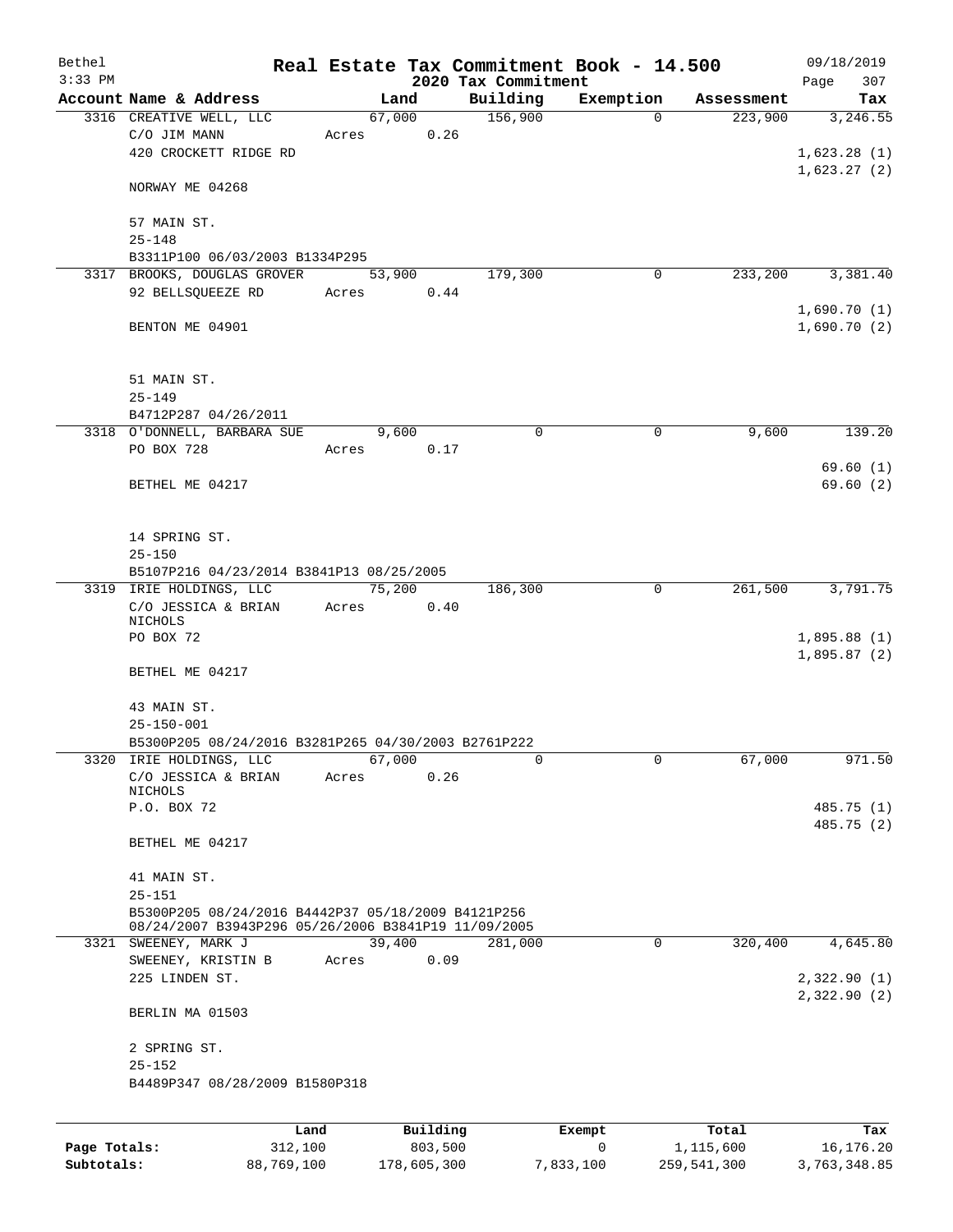| Bethel    |                                                                                        |                 |      |                     | Real Estate Tax Commitment Book - 14.500 |            | 09/18/2019                 |
|-----------|----------------------------------------------------------------------------------------|-----------------|------|---------------------|------------------------------------------|------------|----------------------------|
| $3:33$ PM |                                                                                        |                 |      | 2020 Tax Commitment |                                          |            | 308<br>Page                |
|           | Account Name & Address                                                                 |                 | Land | Building            | Exemption                                | Assessment | Tax                        |
|           | 3322 DRISCOLL, MARK H TTE<br>DRISCOLL, KIMBERLY C.<br>TTE<br>28 ANDERSON ST            | 52,300<br>Acres | 0.36 | 92,300              | $\Omega$                                 | 144,600    | 2,096.70<br>1,048.35(1)    |
|           |                                                                                        |                 |      |                     |                                          |            | 1,048.35(2)                |
|           | MARBLEHEAD MA 01945<br>2327                                                            |                 |      |                     |                                          |            |                            |
|           | 12 SPRING ST<br>$25 - 154$                                                             |                 |      |                     |                                          |            |                            |
|           | B5449P446 01/17/2019 B5137P341 07/14/2014 B4342P292<br>08/26/2008 B3554P173 07/15/2004 |                 |      |                     |                                          |            |                            |
|           | 3324 REARDON, MICHAEL                                                                  | 58,000          |      | 244,600             | 20,000                                   | 282,600    | 4,097.70                   |
|           | REARDON, SHEILA                                                                        | Acres           | 0.72 |                     | 01 Homestead (HM)                        |            |                            |
|           | PO BOX 875                                                                             |                 |      |                     |                                          |            | 2,048.85(1)<br>2,048.85(2) |
|           | BETHEL ME 04217                                                                        |                 |      |                     |                                          |            |                            |
|           | 16 SPRING ST                                                                           |                 |      |                     |                                          |            |                            |
|           | $25 - 155$<br>B5203P162 01/20/2015 B5110P38 05/01/2014 B2432P116                       |                 |      |                     |                                          |            |                            |
|           | 05/13/1997                                                                             |                 |      |                     |                                          |            |                            |
|           | 3326 SAITO, KAREN                                                                      | 51,400          |      | 94,200              | 20,000                                   | 125,600    | 1,821.20                   |
|           | PO BOX 143                                                                             | Acres           | 0.32 |                     | 01 Homestead (HM)                        |            | 910.60(1)                  |
|           | BETHEL ME 04217                                                                        |                 |      |                     |                                          |            | 910.60(2)                  |
|           | 17 SPRING ST                                                                           |                 |      |                     |                                          |            |                            |
|           | $25 - 157$                                                                             |                 |      |                     |                                          |            |                            |
|           | B5357P123 07/20/2017 B5278P591 04/29/2016 B3863P94<br>12/22/2005                       |                 |      |                     |                                          |            |                            |
|           | 3327 OJEDA, MERRIE LEE                                                                 | 43,600          |      | 84,200              | 0                                        | 127,800    | 1,853.10                   |
|           | PO BOX 714                                                                             | Acres           | 0.22 |                     |                                          |            | 926.55(1)                  |
|           | BETHEL ME 04217                                                                        |                 |      |                     |                                          |            | 926.55(2)                  |
|           | 15 SPRING ST<br>$25 - 158$                                                             |                 |      |                     |                                          |            |                            |
|           | BP B5313P504 11/01/2016 B651P471 03/30/1971                                            |                 |      |                     |                                          |            |                            |
| 3328      | DECOSSY, LISA SHERMAN<br>REV TRUST                                                     | 52,900          |      | 148,800             | 0                                        | 201,700    | 2,924.65                   |
|           | SHERMAN, THOMAS<br>MARSHALL, TTEE                                                      | Acres           | 0.39 |                     |                                          |            |                            |
|           | 296 HARBOR RD                                                                          |                 |      |                     |                                          |            | 1,462.33(1)<br>1,462.32(2) |
|           | RYE NH 03870                                                                           |                 |      |                     |                                          |            |                            |
|           | 11 SPRING ST                                                                           |                 |      |                     |                                          |            |                            |
|           | $25 - 159$<br>B4840P203 05/01/2012 B2781P344 12/31/1999                                |                 |      |                     |                                          |            |                            |
|           |                                                                                        |                 |      |                     |                                          |            |                            |

|              | Land       | Building    | Exempt    | Total       | Tax          |
|--------------|------------|-------------|-----------|-------------|--------------|
| Page Totals: | 258,200    | 664,100     | 40,000    | 882,300     | 12,793.35    |
| Subtotals:   | 89,027,300 | 179,269,400 | 7,873,100 | 260,423,600 | 3,776,142.20 |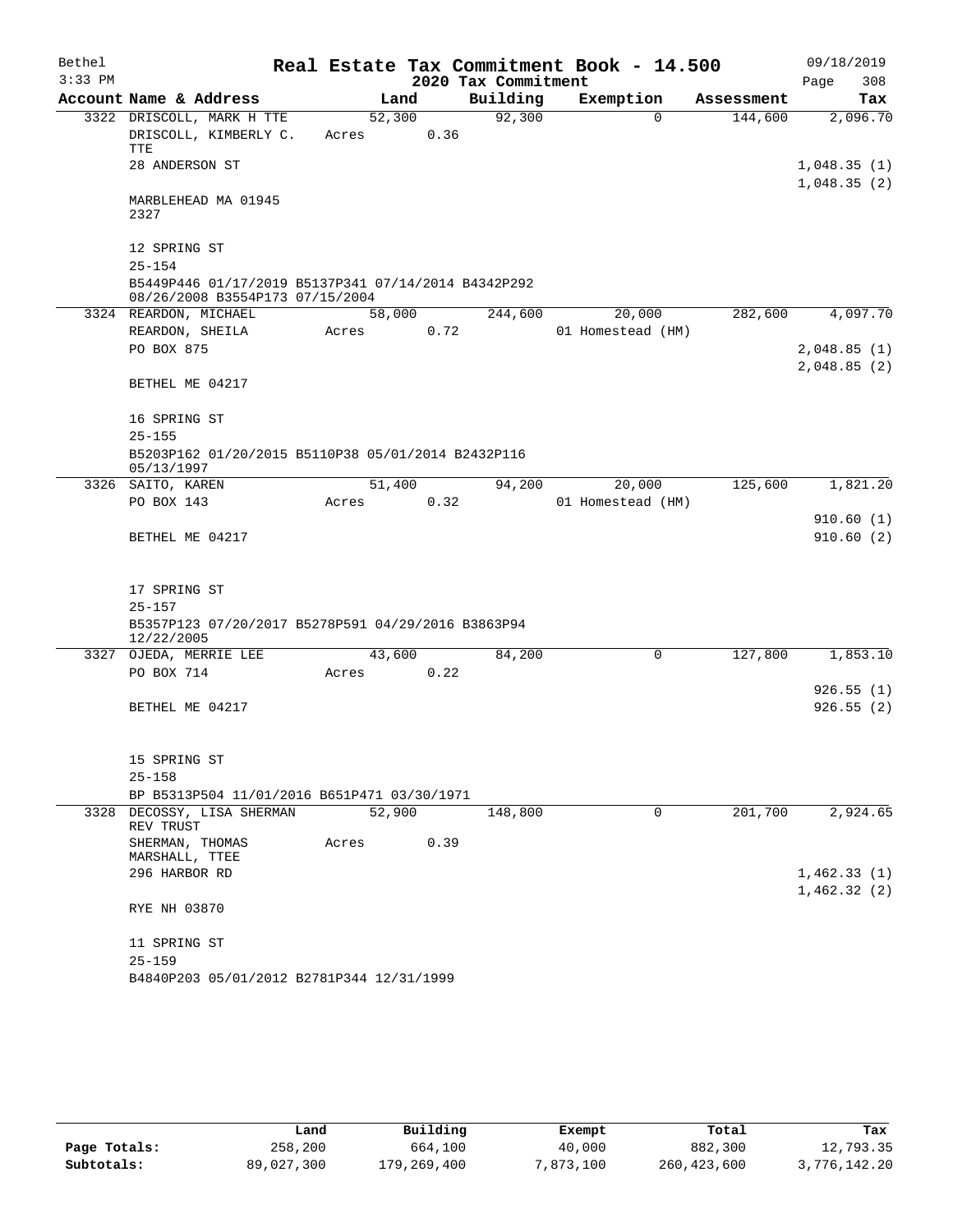| Bethel<br>$3:33$ PM |                                                   |       |        | 2020 Tax Commitment | Real Estate Tax Commitment Book - 14.500 |            | 09/18/2019<br>309<br>Page |
|---------------------|---------------------------------------------------|-------|--------|---------------------|------------------------------------------|------------|---------------------------|
|                     | Account Name & Address                            |       | Land   | Building            | Exemption                                | Assessment | Tax                       |
|                     | 3329 O'DONNELL, BARBARA SUE                       |       | 67,000 | 236,400             | 20,000                                   | 283,400    | 4,109.30                  |
|                     | PO BOX 728                                        | Acres | 0.26   |                     | 01 Homestead (HM)                        |            |                           |
|                     |                                                   |       |        |                     |                                          |            | 2,054.65(1)               |
|                     | BETHEL ME 04217                                   |       |        |                     |                                          |            | 2,054.65(2)               |
|                     |                                                   |       |        |                     |                                          |            |                           |
|                     | 29 MAIN ST.                                       |       |        |                     |                                          |            |                           |
|                     | $25 - 160$                                        |       |        |                     |                                          |            |                           |
|                     | B5107P216 04/23/2014 B3841P13 08/25/2005          |       |        |                     |                                          |            |                           |
|                     | 3330 WHITNEY, RICHARD H                           |       | 69,600 | 186,100             | 20,000                                   | 235,700    | 3, 417.65                 |
|                     | WHITNEY, ELLEN                                    | Acres | 0.28   |                     | 01 Homestead (HM)                        |            |                           |
|                     | PO BOX 356                                        |       |        |                     |                                          |            | 1,708.83(1)               |
|                     |                                                   |       |        |                     |                                          |            | 1,708.82(2)               |
|                     | BETHEL ME 04217                                   |       |        |                     |                                          |            |                           |
|                     |                                                   |       |        |                     |                                          |            |                           |
|                     | 23 MAIN ST.                                       |       |        |                     |                                          |            |                           |
|                     | $25 - 161$<br>B1195P233 03/15/1983                |       |        |                     |                                          |            |                           |
|                     | 3332 NORTHEAST BANK                               |       | 57,300 | 568,000             | 0                                        | 625,300    | 9,066.85                  |
|                     | PO BOX 850                                        | Acres | 0.19   |                     |                                          |            |                           |
|                     |                                                   |       |        |                     |                                          |            | 4,533.43(1)               |
|                     | BETHEL ME 04217                                   |       |        |                     |                                          |            | 4,533.42(2)               |
|                     |                                                   |       |        |                     |                                          |            |                           |
|                     |                                                   |       |        |                     |                                          |            |                           |
|                     | 11 MAIN ST.                                       |       |        |                     |                                          |            |                           |
|                     | $25 - 163$                                        |       |        |                     |                                          |            |                           |
|                     | 3333 PARKINSON, ALLSTON B. &                      |       | 33,200 | 92,900              | 0                                        | 126,100    | 1,828.45                  |
|                     | DEGOZZALDI, SUSAN                                 | Acres | 0.20   |                     |                                          |            |                           |
|                     | 321 FALMOUTH RD                                   |       |        |                     |                                          |            | 914.23(1)                 |
|                     |                                                   |       |        |                     |                                          |            | 914.22(2)                 |
|                     | FALMOUTH ME 04105                                 |       |        |                     |                                          |            |                           |
|                     | 1 MAIN ST.                                        |       |        |                     |                                          |            |                           |
|                     | $25 - 164$                                        |       |        |                     |                                          |            |                           |
|                     | B4880P286 08/22/2012 B651P254 09/26/1968 B563P357 |       |        |                     |                                          |            |                           |
|                     | 01/09/1957                                        |       |        |                     |                                          |            |                           |
|                     | 3334 SMITH, G SCOTT                               |       | 30,800 | 142,100             | 0                                        | 172,900    | 2,507.05                  |
|                     | MACDONALD, LORINDA M                              | Acres | 0.11   |                     |                                          |            |                           |
|                     | PO BOX 312                                        |       |        |                     |                                          |            | 1, 253.53(1)              |
|                     |                                                   |       |        |                     |                                          |            | 1, 253.52(2)              |
|                     | BETHEL ME 04217                                   |       |        |                     |                                          |            |                           |
|                     | 2 BROAD ST                                        |       |        |                     |                                          |            |                           |
|                     | $25 - 165$                                        |       |        |                     |                                          |            |                           |
|                     | B5439P217 10/26/2018 B5170P52 10/06/2014 B2604P19 |       |        |                     |                                          |            |                           |
|                     | 09/27/1998                                        |       |        |                     |                                          |            |                           |
|                     | 3336 BETHEL COMMODORE CORP                        |       | 87,800 | 322,500             | $\mathbf 0$                              | 410,300    | 5,949.35                  |
|                     | PO BOX 49                                         | Acres | 1.65   |                     |                                          |            |                           |
|                     |                                                   |       |        |                     |                                          |            | 2,974.68(1)               |
|                     | BETHEL ME 04217                                   |       |        |                     |                                          |            | 2,974.67(2)               |
|                     |                                                   |       |        |                     |                                          |            |                           |
|                     | 12 BROAD ST.                                      |       |        |                     |                                          |            |                           |
|                     | $25 - 167$                                        |       |        |                     |                                          |            |                           |
|                     | B2555P45                                          |       |        |                     |                                          |            |                           |
|                     |                                                   |       |        |                     |                                          |            |                           |
|                     |                                                   |       |        |                     |                                          |            |                           |

|              | Land         | Building    | Exempt    | Total         | Tax          |
|--------------|--------------|-------------|-----------|---------------|--------------|
| Page Totals: | 345,700      | 1,548,000   | 40,000    | 1,853,700     | 26,878.65    |
| Subtotals:   | 89, 373, 000 | 180,817,400 | 7,913,100 | 262, 277, 300 | 3,803,020.85 |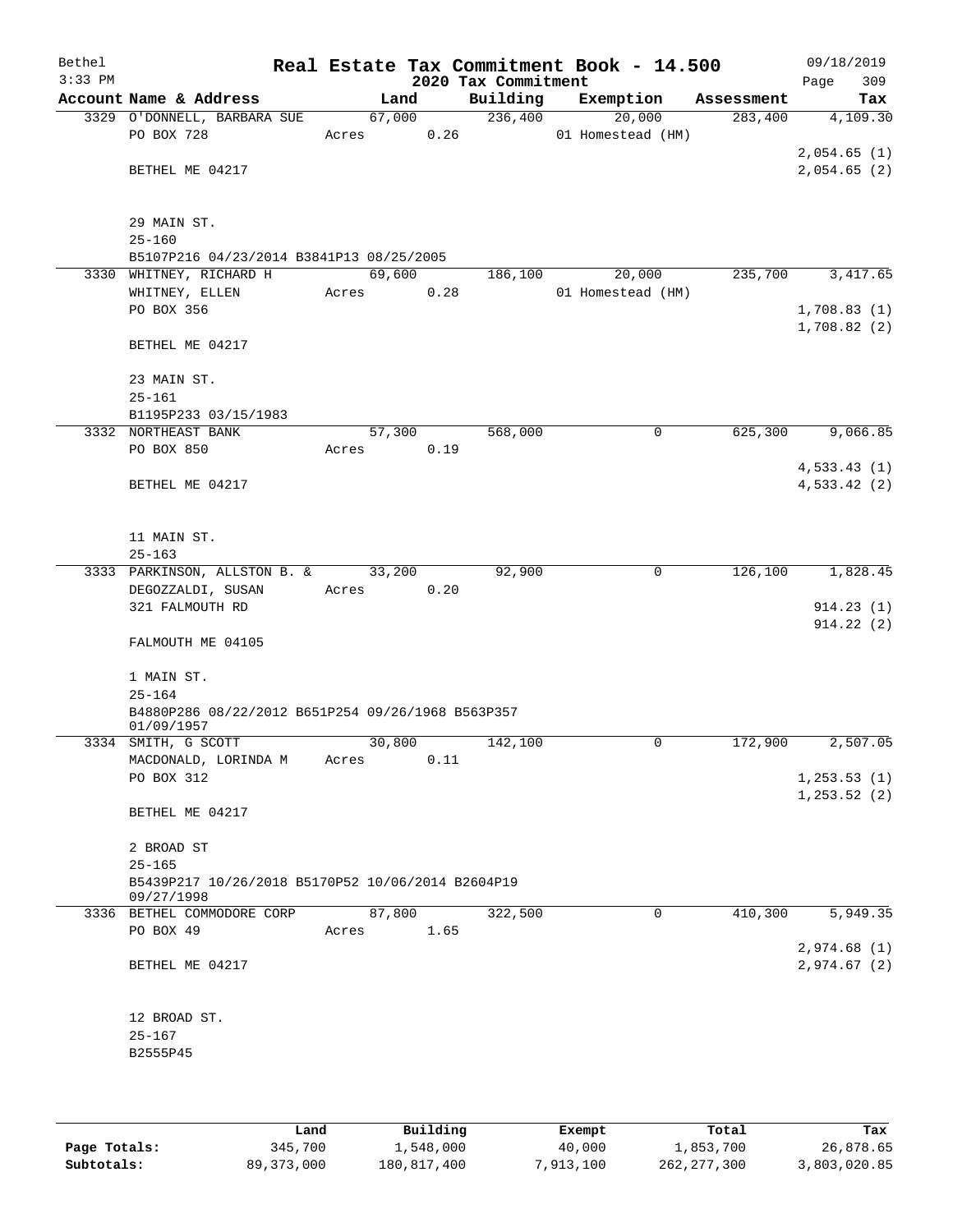| Bethel<br>$3:33$ PM |                                                                                      |                 |                     | 2020 Tax Commitment |          | Real Estate Tax Commitment Book - 14.500 |             |                  | 09/18/2019<br>Page<br>310 |
|---------------------|--------------------------------------------------------------------------------------|-----------------|---------------------|---------------------|----------|------------------------------------------|-------------|------------------|---------------------------|
|                     | Account Name & Address                                                               |                 | Land                |                     | Building | Exemption                                |             | Assessment       | Tax                       |
|                     | 3337 CONTIS, JAMES M                                                                 |                 | 20, 200             |                     | 80,000   |                                          | $\Omega$    | 100,200          | 1,452.90                  |
|                     | CONTIS, LISA T                                                                       |                 |                     |                     |          |                                          |             |                  |                           |
|                     | 9 SHEPARD ST                                                                         |                 |                     |                     |          |                                          |             |                  | 726.45(1)                 |
|                     |                                                                                      |                 |                     |                     |          |                                          |             |                  | 726.45(2)                 |
|                     | MARBLEHEAD MA 01945                                                                  |                 |                     |                     |          |                                          |             |                  |                           |
|                     | 21 SPRING ST                                                                         |                 |                     |                     |          |                                          |             |                  |                           |
|                     | $25 - 167 - 001 - 001$                                                               |                 |                     |                     |          |                                          |             |                  |                           |
|                     | B4885P336 08/31/2012 B3886P339 02/10/2006                                            |                 |                     |                     |          |                                          |             |                  |                           |
| 3338                | NARDONE FAMILY                                                                       |                 | 20, 200             |                     | 86,400   |                                          | $\mathbf 0$ | 106,600          | 1, 545.70                 |
|                     | TRUST-2011                                                                           |                 |                     |                     |          |                                          |             |                  |                           |
|                     | NARDONE, MARIE A                                                                     |                 |                     |                     |          |                                          |             |                  |                           |
|                     | 15 MORELAND ST                                                                       |                 |                     |                     |          |                                          |             |                  | 772.85(1)                 |
|                     |                                                                                      |                 |                     |                     |          |                                          |             |                  | 772.85(2)                 |
|                     | JOHNSTON RI 02919                                                                    |                 |                     |                     |          |                                          |             |                  |                           |
|                     | 23 SPRING ST                                                                         |                 |                     |                     |          |                                          |             |                  |                           |
|                     | $25 - 167 - 001 - 002$                                                               |                 |                     |                     |          |                                          |             |                  |                           |
|                     | B4751P347 08/23/2011 B4092P64 02/15/2007 B2868P333                                   |                 |                     |                     |          |                                          |             |                  |                           |
|                     | 3339 PEARSON, CHERYL E.                                                              |                 | 20,200              |                     | 86,400   |                                          | $\mathbf 0$ | 106,600          | 1,545.70                  |
|                     | PEARSON, JON R.                                                                      |                 |                     |                     |          |                                          |             |                  |                           |
|                     | 15 GROVE ST                                                                          |                 |                     |                     |          |                                          |             |                  | 772.85(1)                 |
|                     |                                                                                      |                 |                     |                     |          |                                          |             |                  | 772.85(2)                 |
|                     | MERRIMAC MA 01860                                                                    |                 |                     |                     |          |                                          |             |                  |                           |
|                     | 25 SPRING ST                                                                         |                 |                     |                     |          |                                          |             |                  |                           |
|                     | $25 - 167 - 001 - 003$                                                               |                 |                     |                     |          |                                          |             |                  |                           |
|                     | B5436P378 10/15/2018 B5333P183 03/01/2017 B4626P324                                  |                 |                     |                     |          |                                          |             |                  |                           |
|                     | 08/27/2010 B4493P41 B4336P315 08/18/2008 B4260P159<br>02/08/2008 B3718P77 05/13/2005 |                 |                     |                     |          |                                          |             |                  |                           |
|                     | 3340 BEEUWKES, HENRY                                                                 |                 | 20,200              |                     | 80,000   |                                          | 0           | 100,200          | 1,452.90                  |
|                     | MILLS, MARGARET E                                                                    |                 |                     |                     |          |                                          |             |                  |                           |
|                     | 168 SIMPSON ROAD                                                                     |                 |                     |                     |          |                                          |             |                  | 726.45(1)                 |
|                     |                                                                                      |                 |                     |                     |          |                                          |             |                  | 726.45(2)                 |
|                     | SACO ME 04072                                                                        |                 |                     |                     |          |                                          |             |                  |                           |
|                     |                                                                                      |                 |                     |                     |          |                                          |             |                  |                           |
|                     | 27 SPRING ST                                                                         |                 |                     |                     |          |                                          |             |                  |                           |
|                     | $25 - 167 - 001 - 004$                                                               |                 |                     |                     |          |                                          |             |                  |                           |
|                     | B4688P74 02/01/2011                                                                  |                 |                     |                     | 86,400   |                                          |             | 106,600          |                           |
|                     | 3341 GADD, PETER<br>GADD, SHERRIE                                                    |                 | 20,200              |                     |          |                                          | 0           |                  | 1,545.70                  |
|                     | 415 MIDDLE ST.                                                                       |                 |                     |                     |          |                                          |             |                  | 772.85 (1)                |
|                     |                                                                                      |                 |                     |                     |          |                                          |             |                  | 772.85 (2)                |
|                     | NEWBURY MA 01985                                                                     |                 |                     |                     |          |                                          |             |                  |                           |
|                     |                                                                                      |                 |                     |                     |          |                                          |             |                  |                           |
|                     | 12 MASON ST.                                                                         |                 |                     |                     |          |                                          |             |                  |                           |
|                     | $25 - 167 - 001 - 005$                                                               |                 |                     |                     |          |                                          |             |                  |                           |
|                     | B3022P157                                                                            |                 |                     |                     |          |                                          |             |                  |                           |
|                     | 3342 VARGIU, QUINTO                                                                  |                 | 20,200              |                     | 86,400   |                                          | 0           | 106,600          | 1,545.70                  |
|                     | VARGIU, NANCY F                                                                      |                 |                     |                     |          |                                          |             |                  |                           |
|                     | PO BOX 465                                                                           |                 |                     |                     |          |                                          |             |                  | 772.85(1)                 |
|                     | BETHEL ME 04217                                                                      |                 |                     |                     |          |                                          |             |                  | 772.85(2)                 |
|                     |                                                                                      |                 |                     |                     |          |                                          |             |                  |                           |
|                     | 14 MASON ST.                                                                         |                 |                     |                     |          |                                          |             |                  |                           |
|                     | $25 - 167 - 001 - 006$                                                               |                 |                     |                     |          |                                          |             |                  |                           |
|                     | B4421P216 03/27/2009 B4421P159 02/28/2008 B3220P337                                  |                 |                     |                     |          |                                          |             |                  |                           |
|                     |                                                                                      |                 |                     |                     |          |                                          |             |                  |                           |
| Page Totals:        |                                                                                      | Land<br>121,200 | Building<br>505,600 |                     |          | Exempt<br>0                              |             | Total<br>626,800 | Tax<br>9,088.60           |
|                     |                                                                                      |                 |                     |                     |          |                                          |             |                  |                           |

**Subtotals:** 89,494,200 181,323,000 7,913,100 262,904,100 3,812,109.45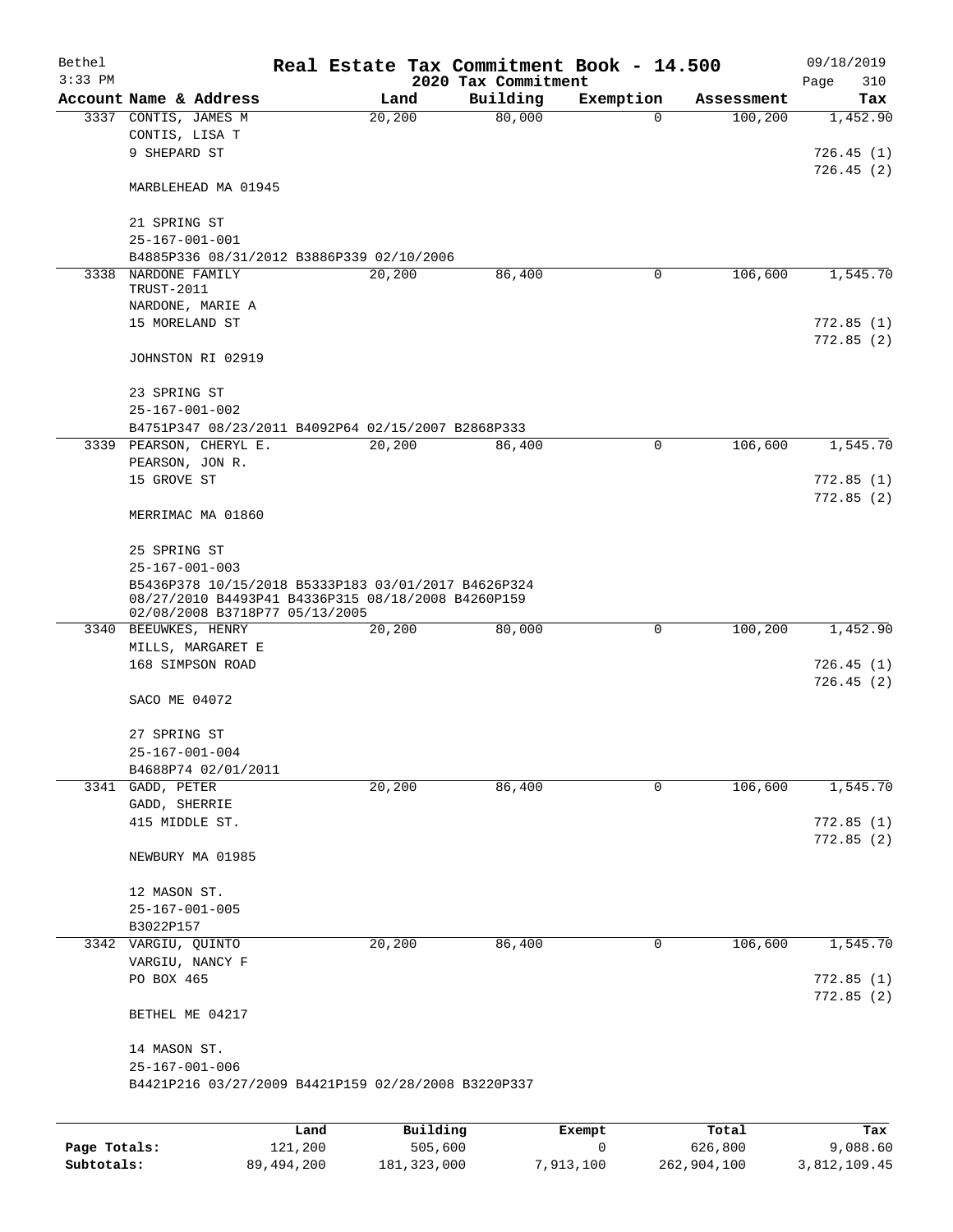| Bethel    |                                          |       |          |                     | Real Estate Tax Commitment Book - 14.500 |            | 09/18/2019  |
|-----------|------------------------------------------|-------|----------|---------------------|------------------------------------------|------------|-------------|
| $3:33$ PM |                                          |       |          | 2020 Tax Commitment |                                          |            | Page<br>311 |
|           | Account Name & Address                   |       | Land     | Building<br>86,400  | Exemption<br>0                           | Assessment | Tax         |
|           | 3343 MAGEE, JAMES<br>MAGEE, MARILYN      |       | 20,200   |                     |                                          | 106,600    | 1,545.70    |
|           | 373 FOX DEN CIRCLE                       |       |          |                     |                                          |            | 772.85(1)   |
|           |                                          |       |          |                     |                                          |            |             |
|           | NAPLES FL 34104                          |       |          |                     |                                          |            | 772.85(2)   |
|           |                                          |       |          |                     |                                          |            |             |
|           | 16 MASON ST.<br>$25 - 167 - 001 - 007$   |       |          |                     |                                          |            |             |
|           |                                          |       |          |                     |                                          |            |             |
|           | B2347P2<br>3344 PEARL, KAREN D           |       |          | 89,400              | 0                                        | 109,600    | 1,589.20    |
|           | PO BOX 81                                |       | 20,200   |                     |                                          |            |             |
|           | 18 MASON STREET                          |       |          |                     |                                          |            | 794.60(1)   |
|           | BETHEL ME 04217                          |       |          |                     |                                          |            | 794.60 (2)  |
|           |                                          |       |          |                     |                                          |            |             |
|           | 18 MASON ST.                             |       |          |                     |                                          |            |             |
|           | $25 - 167 - 001 - 008$                   |       |          |                     |                                          |            |             |
|           | B5438P336 10/23/2018 B3078P40 03/06/2002 |       |          |                     |                                          |            |             |
|           | 3347 AMANN, JOHN                         |       | 155,600  | 349,400             | 20,000                                   | 485,000    | 7,032.50    |
|           | P.O. BOX 982                             | Acres | 0.66     |                     | 01 Homestead (HM)                        |            |             |
|           |                                          |       |          |                     |                                          |            | 3,516.25(1) |
|           | BETHEL ME 04217                          |       |          |                     |                                          |            | 3,516.25(2) |
|           |                                          |       |          |                     |                                          |            |             |
|           | 22 BROAD ST.                             |       |          |                     |                                          |            |             |
|           | $25 - 169$                               |       |          |                     |                                          |            |             |
|           | B2742P19 09/03/1999                      |       |          |                     |                                          |            |             |
|           | 3348 HOWE, STANLEY                       |       | 74,600   | 223,100             | 20,000                                   | 277,700    | 4,026.65    |
|           | PO BOX 113                               | Acres | 1.50     |                     | 01 Homestead (HM)                        |            |             |
|           |                                          |       |          |                     |                                          |            | 2,013.33(1) |
|           | BETHEL ME 04217                          |       |          |                     |                                          |            | 2,013.32(2) |
|           |                                          |       |          |                     |                                          |            |             |
|           | 18 BROAD ST.                             |       |          |                     |                                          |            |             |
|           | $25 - 170$                               |       |          |                     |                                          |            |             |
|           | B1575P21 06/20/1988                      |       |          |                     |                                          |            |             |
|           | 3349 MCDERMOTT, PAUL S                   |       | 47,400   | 95,000              | 0                                        | 142,400    | 2,064.80    |
|           | MCDERMOTT, JANINE M                      | Acres | 0.26     |                     |                                          |            |             |
|           | 3 BRIGHTSIDE AVE, UNIT                   |       |          |                     |                                          |            | 1,032.40(1) |
|           | 1                                        |       |          |                     |                                          |            | 1,032.40(2) |
|           | GLOUCESTER MA 01930                      |       |          |                     |                                          |            |             |
|           | 11 MASON ST.                             |       |          |                     |                                          |            |             |
|           | $25 - 171$                               |       |          |                     |                                          |            |             |
|           | B4163P5 07/12/2007 B3831P139 10/26/2005  |       |          |                     |                                          |            |             |
| 3350      |                                          |       | 269,100  | 1,239,000           | 0                                        | 1,508,100  | 21,867.45   |
|           | SILVER PINES, CORNISH                    | Acres | 7.31     |                     |                                          |            |             |
|           | STATION                                  |       |          |                     |                                          |            |             |
|           | 23 MASON STREET, #25                     |       |          |                     |                                          |            | 10,933.73   |
|           | BETHEL ME 04217                          |       |          |                     |                                          |            | 10,933.72   |
|           | 23 MASON ST.                             |       |          |                     |                                          |            |             |
|           | $25 - 172$                               |       |          |                     |                                          |            |             |
|           | B1822P192 07/29/1991                     |       |          |                     |                                          |            |             |
|           |                                          |       |          |                     |                                          |            |             |
|           |                                          | Land  | Building |                     | Exempt                                   | Total      | Tax         |
|           |                                          |       |          |                     |                                          |            |             |

|              | uanu       | <b>DULLULIN</b> | <b>BACILDL</b> | TOLAT       | ⊥a∧          |
|--------------|------------|-----------------|----------------|-------------|--------------|
| Page Totals: | 587,100    | 2,082,300       | 40,000         | 2,629,400   | 38,126.30    |
| Subtotals:   | 90,081,300 | 183,405,300     | 7,953,100      | 265,533,500 | 3,850,235.75 |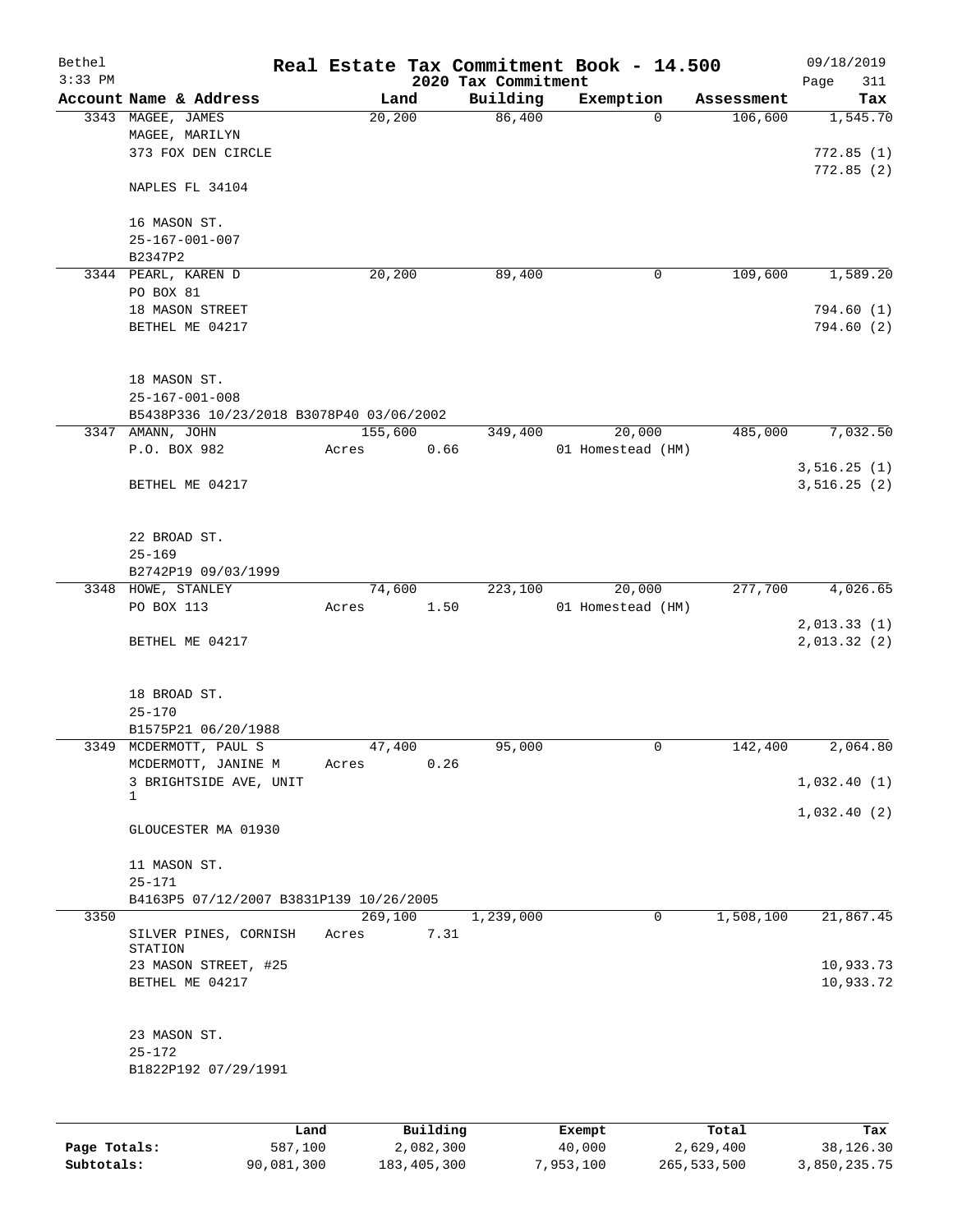| Bethel    |                                            |        |        |                     | Real Estate Tax Commitment Book - 14.500 |            | 09/18/2019  |
|-----------|--------------------------------------------|--------|--------|---------------------|------------------------------------------|------------|-------------|
| $3:33$ PM |                                            |        |        | 2020 Tax Commitment |                                          |            | Page<br>312 |
|           | Account Name & Address                     |        | Land   | Building            | Exemption                                | Assessment | Tax         |
|           | 3351 SOLARI, GEORGE, ESTATE<br>ΟF          |        | 62,600 | 341,100             | $\mathbf 0$                              | 403,700    | 5,853.65    |
|           | PATRICIA THURSTON, PR                      | Acres  | 1.20   |                     |                                          |            |             |
|           | PO BOX 249                                 |        |        |                     |                                          |            | 2,926.83(1) |
|           |                                            |        |        |                     |                                          |            | 2,926.82(2) |
|           | BETHEL ME 04217                            |        |        |                     |                                          |            |             |
|           |                                            |        |        |                     |                                          |            |             |
|           | 17 MASON ST.                               |        |        |                     |                                          |            |             |
|           | $25 - 172 - 001$                           |        |        |                     |                                          |            |             |
|           | B4309P173 06/05/2008 B4057P164 12/06/2006  |        |        |                     |                                          |            |             |
|           | 3352 CLIFFORD, JUDY L                      |        | 59,400 | 70,900              | 0                                        | 130,300    | 1,889.35    |
|           | PO BOX 1491                                | Acres  | 0.84   |                     |                                          |            |             |
|           | 29 MASON STREET                            |        |        |                     |                                          |            | 944.68 (1)  |
|           | BETHEL ME 04217                            |        |        |                     |                                          |            | 944.67 (2)  |
|           |                                            |        |        |                     |                                          |            |             |
|           |                                            |        |        |                     |                                          |            |             |
|           | 29 MASON ST.                               |        |        |                     |                                          |            |             |
|           | $25 - 173$                                 |        |        |                     |                                          |            |             |
|           | B3207P70 12/04/2002                        |        |        |                     |                                          |            |             |
|           | 3353 KEITH, SCOTT A                        |        | 57,000 | 112,100             | 0                                        | 169,100    | 2,451.95    |
|           | 423 SOUTH MEADOW ROAD                      | Acres  | 0.64   |                     |                                          |            |             |
|           |                                            |        |        |                     |                                          |            | 1,225.98(1) |
|           | LANCASTER MA 01523                         |        |        |                     |                                          |            | 1,225.97(2) |
|           |                                            |        |        |                     |                                          |            |             |
|           |                                            |        |        |                     |                                          |            |             |
|           | 31 MASON ST.                               |        |        |                     |                                          |            |             |
|           | $25 - 174$                                 |        |        |                     |                                          |            |             |
|           | B4949P1 01/31/2013 B3672P218 02/11/2005    |        |        |                     |                                          |            |             |
|           | 3354 BENNETT, GEORGE                       |        | 53,900 | 115,600             | 20,000                                   | 149,500    | 2,167.75    |
|           | BENNETT, JENNIFER                          | Acres  | 0.44   |                     | 01 Homestead (HM)                        |            |             |
|           | PO BOX 146                                 |        |        |                     |                                          |            | 1,083.88(1) |
|           |                                            |        |        |                     |                                          |            | 1,083.87(2) |
|           | BETHEL ME 04217                            |        |        |                     |                                          |            |             |
|           |                                            |        |        |                     |                                          |            |             |
|           | 33 MASON ST.<br>$25 - 175$                 |        |        |                     |                                          |            |             |
|           |                                            |        |        |                     |                                          |            |             |
|           | B2724P138 07/14/1999<br>3355 LANE, POK-SUN | 46,900 |        | 0                   | 0                                        | 46,900     | 680.05      |
|           | LANE, BRUCE                                | Acres  | 1.50   |                     |                                          |            |             |
|           | PO BOX 807                                 |        |        |                     |                                          |            | 340.03(1)   |
|           |                                            |        |        |                     |                                          |            | 340.02(2)   |
|           | BETHEL ME 04217                            |        |        |                     |                                          |            |             |
|           |                                            |        |        |                     |                                          |            |             |
|           | 39 MASON ST.                               |        |        |                     |                                          |            |             |
|           | $25 - 176$                                 |        |        |                     |                                          |            |             |
|           | B3629P266 11/12/2004                       |        |        |                     |                                          |            |             |
|           | 3356 WOODS, MAHAN                          |        | 33,500 | 87,800              | 0                                        | 121,300    | 1,758.85    |
|           | PO BOX 276                                 | Acres  | 0.13   |                     |                                          |            |             |
|           |                                            |        |        |                     |                                          |            | 879.43 (1)  |
|           | BETHEL ME 04217                            |        |        |                     |                                          |            | 879.42 (2)  |
|           |                                            |        |        |                     |                                          |            |             |
|           |                                            |        |        |                     |                                          |            |             |
|           | 41 MASON ST.                               |        |        |                     |                                          |            |             |
|           | $25 - 177$                                 |        |        |                     |                                          |            |             |
|           | B5401P426 04/06/2018 B3619P317 11/01/2004  |        |        |                     |                                          |            |             |
|           |                                            |        |        |                     |                                          |            |             |
|           |                                            |        |        |                     |                                          |            |             |
|           |                                            |        |        |                     |                                          |            |             |

|              | Land       | Building      | Exempt    | Total       | Tax          |
|--------------|------------|---------------|-----------|-------------|--------------|
| Page Totals: | 313,300    | 727,500       | 20,000    | 1,020,800   | 14,801.60    |
| Subtotals:   | 90,394,600 | 184, 132, 800 | 7,973,100 | 266,554,300 | 3,865,037.35 |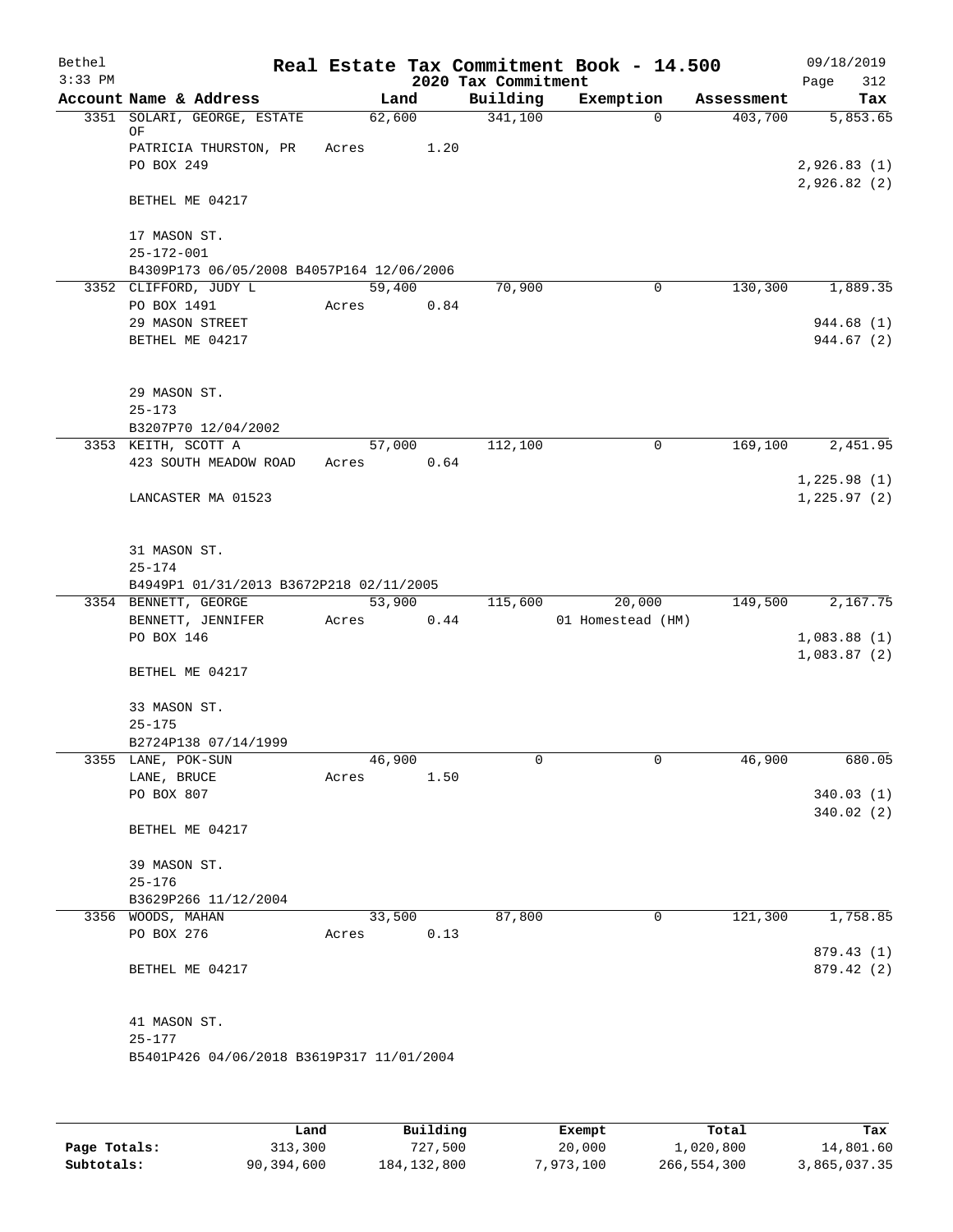| Bethel       |                                                                                        |            |       |                |          | Real Estate Tax Commitment Book - 14.500 |                             |             |                       | 09/18/2019      |
|--------------|----------------------------------------------------------------------------------------|------------|-------|----------------|----------|------------------------------------------|-----------------------------|-------------|-----------------------|-----------------|
| $3:33$ PM    |                                                                                        |            |       |                |          | 2020 Tax Commitment                      |                             |             |                       | 313<br>Page     |
|              | Account Name & Address                                                                 |            |       | Land<br>54,600 |          | Building<br>222,900                      | Exemption                   | $\Omega$    | Assessment<br>277,500 | Tax<br>4,023.75 |
|              | 3357 WOODS, MAHAN<br>PO BOX 276                                                        |            | Acres |                | 0.48     |                                          |                             |             |                       |                 |
|              |                                                                                        |            |       |                |          |                                          |                             |             |                       | 2,011.88(1)     |
|              | BETHEL ME 04217                                                                        |            |       |                |          |                                          |                             |             |                       | 2,011.87 (2)    |
|              |                                                                                        |            |       |                |          |                                          |                             |             |                       |                 |
|              | 45 MASON ST.                                                                           |            |       |                |          |                                          |                             |             |                       |                 |
|              | $25 - 178$                                                                             |            |       |                |          |                                          |                             |             |                       |                 |
|              | B5158P44 09/09/2014 B4255P6 01/24/2008                                                 |            |       |                |          |                                          |                             |             |                       |                 |
|              | 3358 HALLETT, BARRY J JR                                                               |            |       | 54,600         |          | 88,700                                   |                             | 0           | 143,300               | 2,077.85        |
|              | HALLETT, BROOKE L                                                                      |            | Acres |                | 0.48     |                                          |                             |             |                       |                 |
|              | PO BOX 896                                                                             |            |       |                |          |                                          |                             |             |                       | 1,038.93(1)     |
|              |                                                                                        |            |       |                |          |                                          |                             |             |                       | 1,038.92(2)     |
|              | BETHEL ME 04217                                                                        |            |       |                |          |                                          |                             |             |                       |                 |
|              |                                                                                        |            |       |                |          |                                          |                             |             |                       |                 |
|              | 47 MASON ST.<br>$25 - 179$                                                             |            |       |                |          |                                          |                             |             |                       |                 |
|              | B3471P348                                                                              |            |       |                |          |                                          |                             |             |                       |                 |
|              | 3359 GORMAN, JANE                                                                      |            |       | 51,800         |          | 52,400                                   | 20,000                      |             | 84,200                | 1,220.90        |
|              | 12 CRESCENT LANE                                                                       |            | Acres |                | 0.34     |                                          | 01 Homestead (HM)           |             |                       |                 |
|              |                                                                                        |            |       |                |          |                                          |                             |             |                       | 610.45(1)       |
|              | BETHEL ME 04217                                                                        |            |       |                |          |                                          |                             |             |                       | 610.45(2)       |
|              |                                                                                        |            |       |                |          |                                          |                             |             |                       |                 |
|              |                                                                                        |            |       |                |          |                                          |                             |             |                       |                 |
|              | 11 CRESCENT LANE                                                                       |            |       |                |          |                                          |                             |             |                       |                 |
|              | $25 - 180$                                                                             |            |       |                |          |                                          |                             |             |                       |                 |
|              | B3274P230 04/11/2003                                                                   |            |       |                |          |                                          |                             |             |                       |                 |
|              | 3360 CAVINESS, ANN NURRIE<br>8 CRESCENT LANE                                           |            |       | 45,500         | 0.24     | 91,600                                   | 20,000<br>01 Homestead (HM) |             | 117,100               | 1,697.95        |
|              |                                                                                        |            | Acres |                |          |                                          |                             |             |                       | 848.98 (1)      |
|              | BETHEL ME 04217                                                                        |            |       |                |          |                                          |                             |             |                       | 848.97 (2)      |
|              |                                                                                        |            |       |                |          |                                          |                             |             |                       |                 |
|              |                                                                                        |            |       |                |          |                                          |                             |             |                       |                 |
|              | 8 CRESCENT LANE                                                                        |            |       |                |          |                                          |                             |             |                       |                 |
|              | $25 - 181$                                                                             |            |       |                |          |                                          |                             |             |                       |                 |
|              | B5303P167 09/19/2016 B5277P552 04/21/2016 B4596P33                                     |            |       |                |          |                                          |                             |             |                       |                 |
|              | 06/09/2010 B4553P209 01/26/2010 B964P202 11/14/1977<br>3361 PERKINS, GABRIEL M         |            |       | 50,000         |          | 93,300                                   | 20,000                      |             | 123,300               | 1,787.85        |
|              | SEYMOUR, JESSIE R                                                                      |            | Acres |                | 0.29     |                                          | 01 Homestead (HM)           |             |                       |                 |
|              | 53 MASON ST.                                                                           |            |       |                |          |                                          |                             |             |                       | 893.93 (1)      |
|              |                                                                                        |            |       |                |          |                                          |                             |             |                       | 893.92 (2)      |
|              | BETHEL ME 04217                                                                        |            |       |                |          |                                          |                             |             |                       |                 |
|              |                                                                                        |            |       |                |          |                                          |                             |             |                       |                 |
|              | 53 MASON ST.                                                                           |            |       |                |          |                                          |                             |             |                       |                 |
|              | $25 - 182$                                                                             |            |       |                |          |                                          |                             |             |                       |                 |
|              | B4413P173 03/09/2009 B4410P238 03/03/2009 B1094P101<br>10/08/1980                      |            |       |                |          |                                          |                             |             |                       |                 |
|              | 3362 FEDERAL NATIONAL                                                                  |            |       | 54,000         |          | 221,700                                  |                             | $\mathbf 0$ | 275,700               | 3,997.65        |
|              | MORTGAGE ASSOC                                                                         |            |       |                |          |                                          |                             |             |                       |                 |
|              | 14221 DALLAS PARKWAY,                                                                  |            | Acres |                | 0.90     |                                          |                             |             |                       |                 |
|              | SUITE 1000                                                                             |            |       |                |          |                                          |                             |             |                       | 1,998.83(1)     |
|              | DALLAS TX 75254                                                                        |            |       |                |          |                                          |                             |             |                       | 1,998.82 (2)    |
|              |                                                                                        |            |       |                |          |                                          |                             |             |                       |                 |
|              |                                                                                        |            |       |                |          |                                          |                             |             |                       |                 |
|              | 55 MASON ST.                                                                           |            |       |                |          |                                          |                             |             |                       |                 |
|              | $25 - 183$                                                                             |            |       |                |          |                                          |                             |             |                       |                 |
|              | B5463P929 05/29/2019 B5455P903 03/26/2019 B4151P144<br>06/22/2007 B3820P102 10/17/2005 |            |       |                |          |                                          |                             |             |                       |                 |
|              |                                                                                        | Land       |       |                | Building |                                          | Exempt                      |             | Total                 | Tax             |
| Page Totals: |                                                                                        | 310,500    |       |                | 770,600  |                                          | 60,000                      |             | 1,021,100             | 14,805.95       |
| Subtotals:   |                                                                                        | 90,705,100 |       | 184,903,400    |          |                                          | 8,033,100                   |             | 267,575,400           | 3,879,843.30    |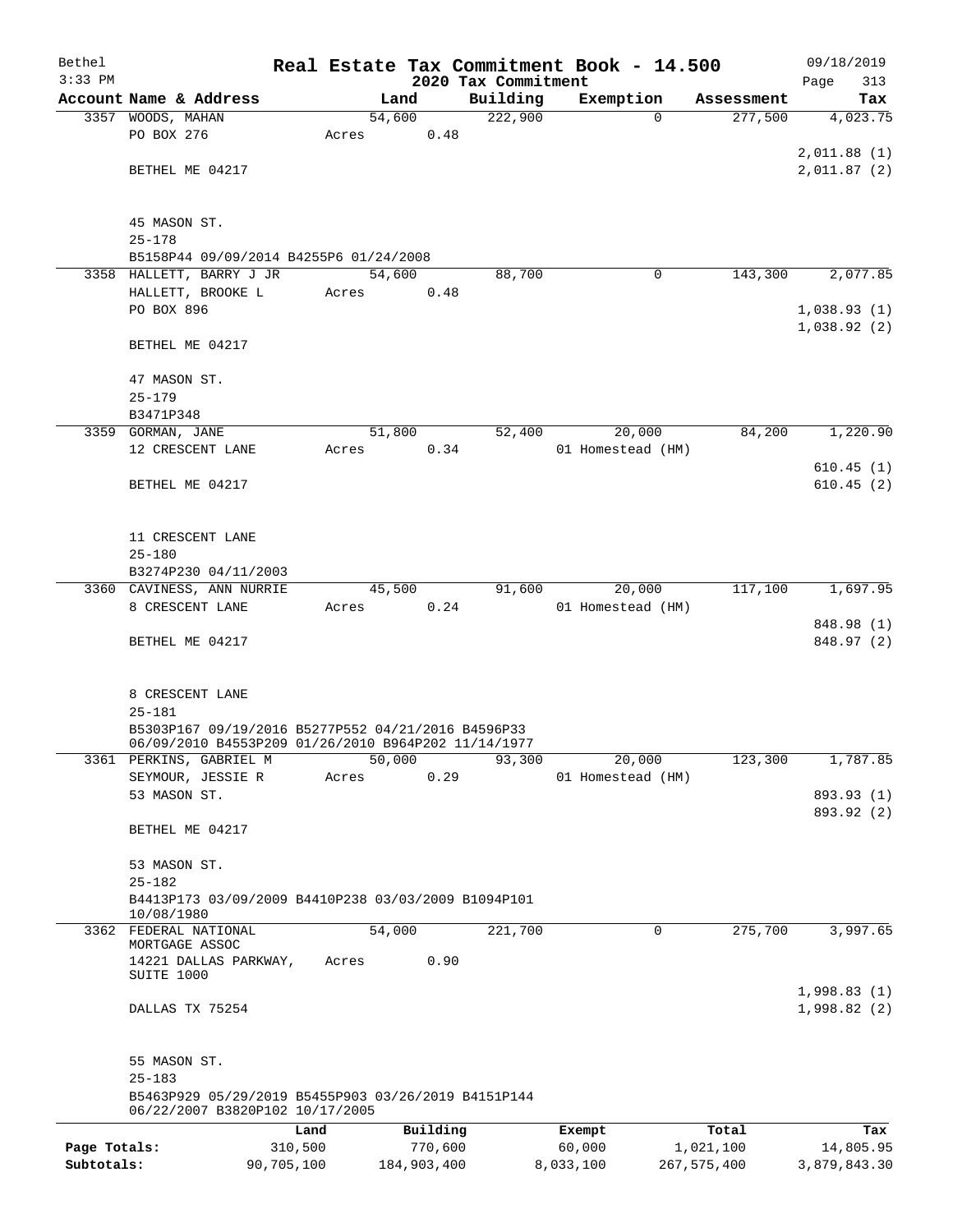| Bethel<br>$3:33$ PM |                                                                  |                 |      | 2020 Tax Commitment | Real Estate Tax Commitment Book - 14.500 |            | 09/18/2019<br>314<br>Page |
|---------------------|------------------------------------------------------------------|-----------------|------|---------------------|------------------------------------------|------------|---------------------------|
|                     | Account Name & Address                                           | Land            |      | Building            | Exemption                                | Assessment | Tax                       |
|                     | 3363 BORRIN, ERIC D                                              | 44,800          |      | 83,800              | $\Omega$                                 | 128,600    | 1,864.70                  |
|                     | KATZ-BORRIN, JENNIFER A Acres                                    |                 | 0.57 |                     |                                          |            |                           |
|                     | 117 BACK RD                                                      |                 |      |                     |                                          |            | 932.35(1)                 |
|                     |                                                                  |                 |      |                     |                                          |            | 932.35(2)                 |
|                     | DOVER NH 03820                                                   |                 |      |                     |                                          |            |                           |
|                     |                                                                  |                 |      |                     |                                          |            |                           |
|                     | 59 MASON ST.                                                     |                 |      |                     |                                          |            |                           |
|                     | $25 - 184$                                                       |                 |      |                     |                                          |            |                           |
|                     | B5291P22 07/05/2016<br>3364 CROMWELL, NICHOLAS C                 |                 |      | 135,600             | 0                                        | 199,000    |                           |
|                     | CROMWELL, CATHARINE M                                            | 63,400<br>Acres | 2.00 |                     |                                          |            | 2,885.50                  |
|                     | 649 HOPE ST                                                      |                 |      |                     |                                          |            | 1,442.75(1)               |
|                     |                                                                  |                 |      |                     |                                          |            | 1,442.75(2)               |
|                     | BRISTOL RI 02809                                                 |                 |      |                     |                                          |            |                           |
|                     |                                                                  |                 |      |                     |                                          |            |                           |
|                     | 54 CHAPMAN ST.                                                   |                 |      |                     |                                          |            |                           |
|                     | $25 - 185$                                                       |                 |      |                     |                                          |            |                           |
|                     | B4777P150 10/31/2011 B1444P4 12/16/1986                          |                 |      |                     |                                          |            |                           |
|                     | 3365 KAISER, SHARON A                                            | 52,500          |      | 64,900              | 0                                        | 117,400    | 1,702.30                  |
|                     | KAISER, PETER M                                                  | Acres           | 0.37 |                     |                                          |            |                           |
|                     | 48 POOR FARM RD.                                                 |                 |      |                     |                                          |            | 851.15(1)                 |
|                     | FARMINGTON NH 03835                                              |                 |      |                     |                                          |            | 851.15(2)                 |
|                     |                                                                  |                 |      |                     |                                          |            |                           |
|                     | 52 CHAPMAN ST.                                                   |                 |      |                     |                                          |            |                           |
|                     | $25 - 186$                                                       |                 |      |                     |                                          |            |                           |
|                     | B3305P331 05/30/2003                                             |                 |      |                     |                                          |            |                           |
|                     | 3366 DELDUCA, FRANK                                              | 50,900          |      | 68,100              | 0                                        | 119,000    | 1,725.50                  |
|                     | PO BOX 1131                                                      | Acres           | 0.30 |                     |                                          |            |                           |
|                     |                                                                  |                 |      |                     |                                          |            | 862.75 (1)                |
|                     | BETHEL ME 04217                                                  |                 |      |                     |                                          |            | 862.75 (2)                |
|                     |                                                                  |                 |      |                     |                                          |            |                           |
|                     | 7 TYLER ST.                                                      |                 |      |                     |                                          |            |                           |
|                     | $25 - 187$                                                       |                 |      |                     |                                          |            |                           |
|                     | B3764P148 07/21/2005                                             |                 |      |                     |                                          |            |                           |
|                     | 3367 SPADINGER, MICHAEL                                          | 52,300          |      | 96,500              | 0                                        | 148,800    | 2,157.60                  |
|                     | SPADINGER, LYNN L                                                | Acres           | 0.36 |                     |                                          |            |                           |
|                     | 17 MCAULEY ROAD                                                  |                 |      |                     |                                          |            | 1,078.80(1)               |
|                     |                                                                  |                 |      |                     |                                          |            | 1,078.80(2)               |
|                     | CAPE ELIZABETH ME 04107                                          |                 |      |                     |                                          |            |                           |
|                     |                                                                  |                 |      |                     |                                          |            |                           |
|                     | 11 TYLER ST.<br>$25 - 188$                                       |                 |      |                     |                                          |            |                           |
|                     | B3833P229 11/03/2005                                             |                 |      |                     |                                          |            |                           |
|                     | 3368 BAILEY, DOUGLAS A AND                                       | 62,100          |      | 63,400              | 20,000                                   | 105,500    | 1,529.75                  |
|                     | SESSIONS, SAVANNAH L                                             | Acres           | 1.46 |                     | 01 Homestead (HM)                        |            |                           |
|                     | 15 TYLER ST                                                      |                 |      |                     |                                          |            | 764.88(1)                 |
|                     |                                                                  |                 |      |                     |                                          |            | 764.87(2)                 |
|                     | BETHEL ME 04217                                                  |                 |      |                     |                                          |            |                           |
|                     |                                                                  |                 |      |                     |                                          |            |                           |
|                     | 15 TYLER ST.                                                     |                 |      |                     |                                          |            |                           |
|                     | $25 - 189$                                                       |                 |      |                     |                                          |            |                           |
|                     | B5350P468 08/14/2017 B4382P185 12/05/2008 B3433P23<br>12/04/2003 |                 |      |                     |                                          |            |                           |
|                     |                                                                  |                 |      |                     |                                          |            |                           |
|                     |                                                                  |                 |      |                     |                                          |            |                           |

|              | Land       | Building    | Exempt    | Total         | Tax          |
|--------------|------------|-------------|-----------|---------------|--------------|
| Page Totals: | 326,000    | 512,300     | 20,000    | 818,300       | 11,865.35    |
| Subtotals:   | 91,031,100 | 185,415,700 | 8,053,100 | 268, 393, 700 | 3,891,708.65 |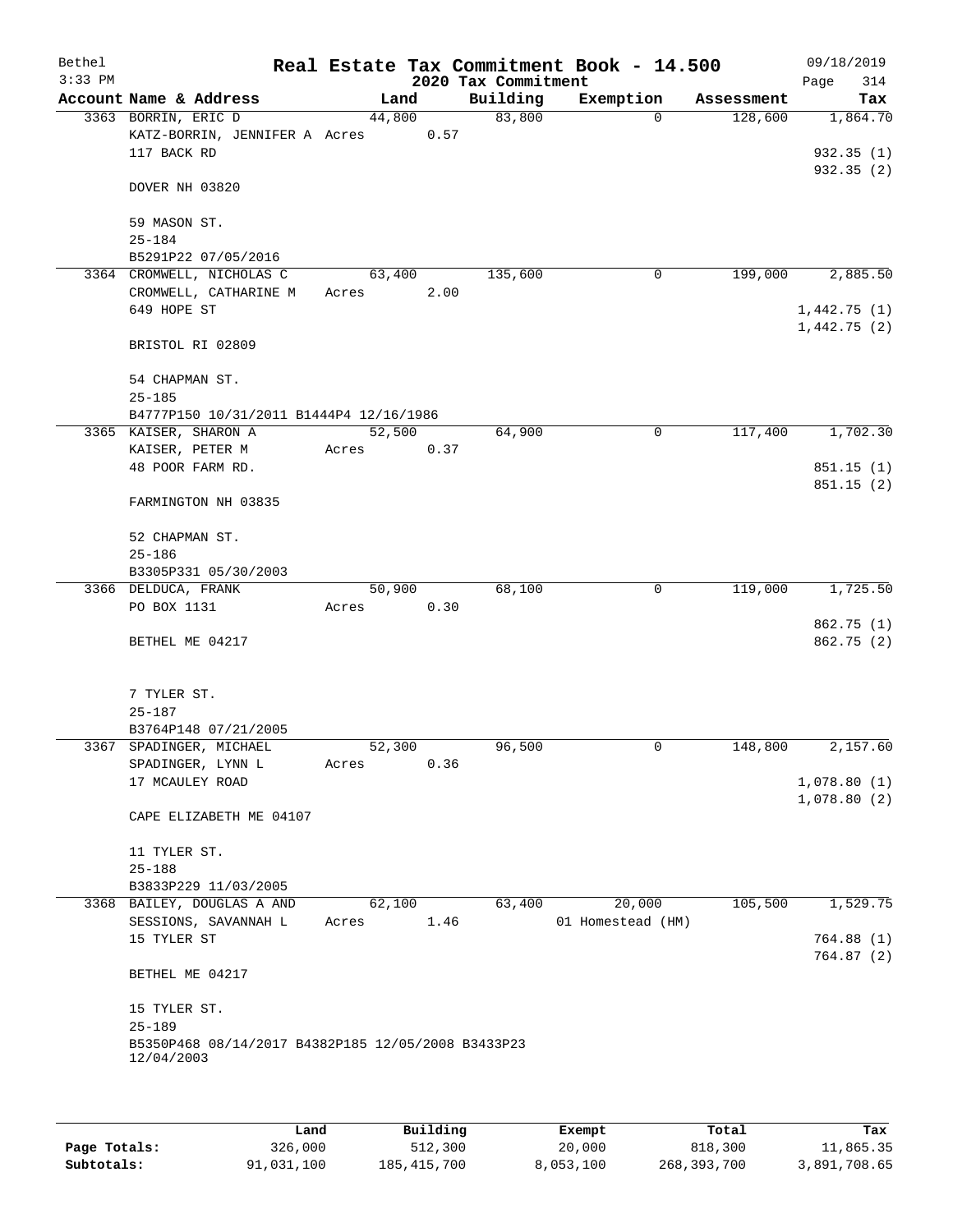| Bethel<br>$3:33$ PM |                                                  |       |        |      | 2020 Tax Commitment | Real Estate Tax Commitment Book - 14.500 |            | 09/18/2019<br>Page<br>315 |
|---------------------|--------------------------------------------------|-------|--------|------|---------------------|------------------------------------------|------------|---------------------------|
|                     | Account Name & Address                           |       | Land   |      | Building            | Exemption                                | Assessment | Tax                       |
|                     | 3369 MCLEAN, ANGELA G                            |       | 61,100 |      | 54,000              | 20,000                                   | 95,100     | 1,378.95                  |
|                     | PO BOX 709                                       | Acres |        | 1.07 |                     | 01 Homestead (HM)                        |            |                           |
|                     |                                                  |       |        |      |                     |                                          |            | 689.48 (1)                |
|                     | BETHEL ME 04217                                  |       |        |      |                     |                                          |            | 689.47 (2)                |
|                     |                                                  |       |        |      |                     |                                          |            |                           |
|                     |                                                  |       |        |      |                     |                                          |            |                           |
|                     | 21 TYLER ST.                                     |       |        |      |                     |                                          |            |                           |
|                     | $25 - 190$                                       |       |        |      |                     |                                          |            |                           |
|                     | B4703P194 03/23/2011 B4295P196 05/12/2008 B711P6 |       |        |      |                     |                                          |            |                           |
|                     | 01/04/1971                                       |       |        |      |                     |                                          |            |                           |
|                     | 3370 GOLDBERG, JONATHAN                          |       | 62,200 |      | 126,200             | 20,000                                   | 168,400    | 2,441.80                  |
|                     | GOLDBERG, KATHRYN                                | Acres |        | 1.51 |                     | 01 Homestead (HM)                        |            |                           |
|                     | PO BOX 731                                       |       |        |      |                     |                                          |            | 1,220.90(1)               |
|                     |                                                  |       |        |      |                     |                                          |            | 1,220.90(2)               |
|                     | BETHEL ME 04217                                  |       |        |      |                     |                                          |            |                           |
|                     |                                                  |       |        |      |                     |                                          |            |                           |
|                     | 31 TYLER ST.                                     |       |        |      |                     |                                          |            |                           |
|                     | $25 - 191$                                       |       |        |      |                     |                                          |            |                           |
|                     | B2104P274 03/08/1994<br>3371 JODREY, ELEANOR     |       | 54,200 |      | 150,700             | 20,000                                   | 184,900    | 2,681.05                  |
|                     | 75 VERNON STREET                                 | Acres |        |      |                     | 01 Homestead (HM)                        |            |                           |
|                     |                                                  |       |        | 0.46 |                     |                                          |            | 1,340.53(1)               |
|                     | BETHEL ME 04217                                  |       |        |      |                     |                                          |            | 1,340.52(2)               |
|                     |                                                  |       |        |      |                     |                                          |            |                           |
|                     |                                                  |       |        |      |                     |                                          |            |                           |
|                     | 75 VERNON ST.                                    |       |        |      |                     |                                          |            |                           |
|                     | $25 - 192$                                       |       |        |      |                     |                                          |            |                           |
|                     | B584P207                                         |       |        |      |                     |                                          |            |                           |
|                     | 3372 JODREY, ELEANOR                             |       | 55,300 |      | 58,000              | 0                                        | 113,300    | 1,642.85                  |
|                     | 75 VERNON STREET                                 | Acres |        | 0.52 |                     |                                          |            |                           |
|                     |                                                  |       |        |      |                     |                                          |            | 821.43 (1)                |
|                     | BETHEL ME 04217                                  |       |        |      |                     |                                          |            | 821.42 (2)                |
|                     |                                                  |       |        |      |                     |                                          |            |                           |
|                     |                                                  |       |        |      |                     |                                          |            |                           |
|                     | 79 VERNON ST.                                    |       |        |      |                     |                                          |            |                           |
|                     | $25 - 193$                                       |       |        |      |                     |                                          |            |                           |
|                     | B878P2                                           |       |        |      |                     |                                          |            |                           |
|                     | 3375 WILSON, LYNN K                              |       | 54,200 |      | 37,900              | 20,000                                   | 72,100     | 1,045.45                  |
|                     | 91 VERNON STREET                                 | Acres |        | 0.46 |                     | 01 Homestead (HM)                        |            |                           |
|                     |                                                  |       |        |      |                     |                                          |            | 522.73(1)                 |
|                     | BETHEL ME 04217                                  |       |        |      |                     |                                          |            | 522.72 (2)                |
|                     |                                                  |       |        |      |                     |                                          |            |                           |
|                     |                                                  |       |        |      |                     |                                          |            |                           |
|                     | 91 VERNON ST.                                    |       |        |      |                     |                                          |            |                           |
|                     | $25 - 197$                                       |       |        |      |                     |                                          |            |                           |
|                     | B3425P242 11/26/2003                             |       |        |      |                     |                                          |            |                           |
|                     | 3376 MYERS, WILBUR                               |       | 61,300 |      | 21,600              | 0                                        | 82,900     | 1,202.05                  |
|                     | 64 BIRCH ST.                                     | Acres |        | 1.04 |                     |                                          |            |                           |
|                     |                                                  |       |        |      |                     |                                          |            | 601.03(1)                 |
|                     | BRYANT POND ME 04219                             |       |        |      |                     |                                          |            | 601.02(2)                 |
|                     |                                                  |       |        |      |                     |                                          |            |                           |
|                     |                                                  |       |        |      |                     |                                          |            |                           |
|                     | 97 VERNON ST.                                    |       |        |      |                     |                                          |            |                           |
|                     | $25 - 198$                                       |       |        |      |                     |                                          |            |                           |
|                     | B1060P280 12/05/1979                             |       |        |      |                     |                                          |            |                           |
|                     |                                                  |       |        |      |                     |                                          |            |                           |
|                     |                                                  |       |        |      |                     |                                          |            |                           |
|                     |                                                  |       |        |      |                     |                                          |            |                           |

|              | Land       | Building    | Exempt    | Total       | Tax          |
|--------------|------------|-------------|-----------|-------------|--------------|
| Page Totals: | 348,300    | 448,400     | 80,000    | 716,700     | 10,392.15    |
| Subtotals:   | 91,379,400 | 185,864,100 | 8,133,100 | 269,110,400 | 3,902,100.80 |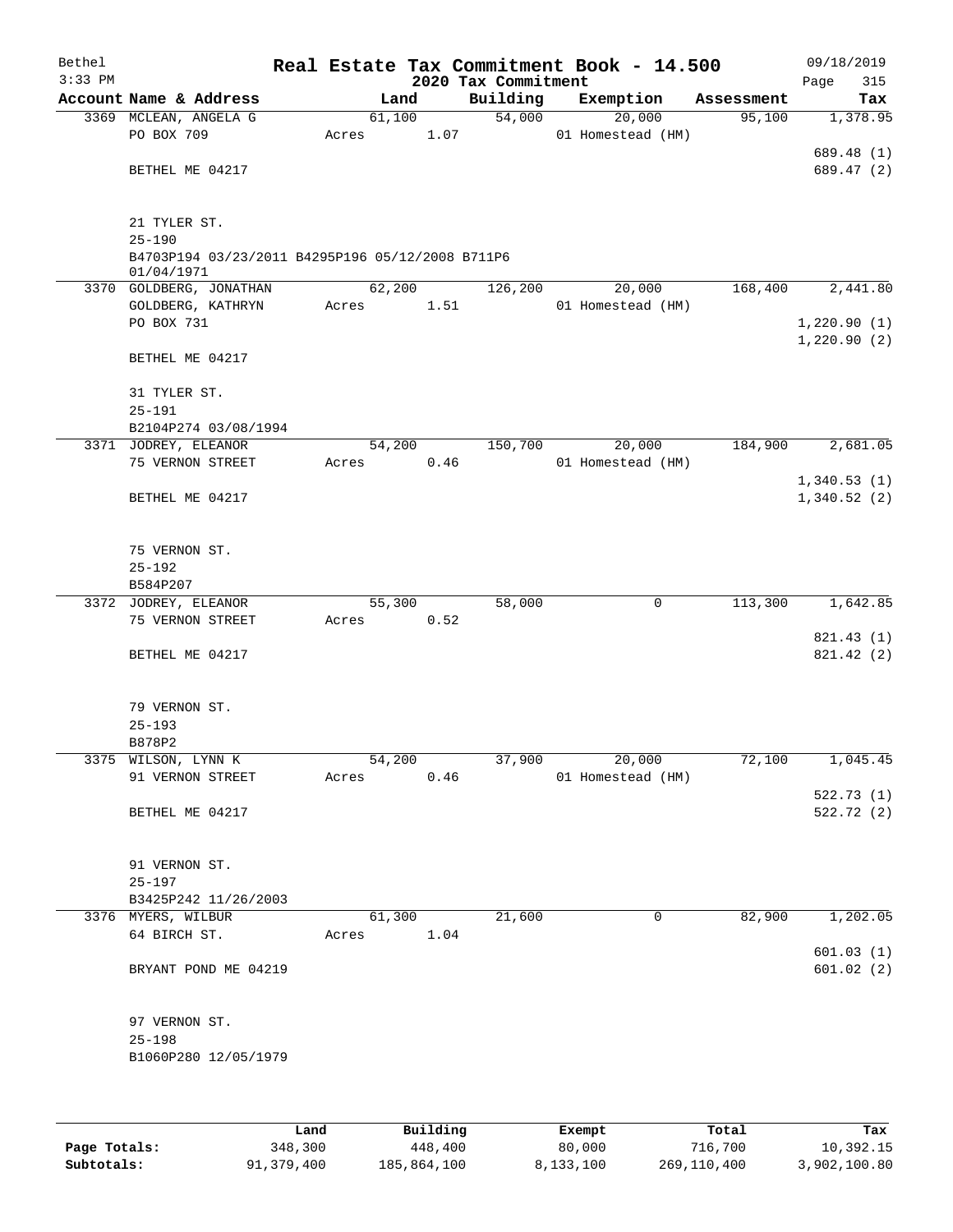| Bethel    |                                                                                      |       |                |                     | Real Estate Tax Commitment Book - 14.500 |            | 09/18/2019   |
|-----------|--------------------------------------------------------------------------------------|-------|----------------|---------------------|------------------------------------------|------------|--------------|
| $3:33$ PM |                                                                                      |       |                | 2020 Tax Commitment |                                          |            | 316<br>Page  |
|           | Account Name & Address                                                               |       | Land           | Building            | Exemption<br>$\mathbf 0$                 | Assessment | Tax          |
|           | 3377 MYERS, KELLY<br>99 VERNON ST.                                                   | Acres | 61,300<br>1.14 | 101, 100            |                                          | 162,400    | 2,354.80     |
|           |                                                                                      |       |                |                     |                                          |            | 1, 177.40(1) |
|           | BETHEL ME 04217                                                                      |       |                |                     |                                          |            | 1, 177.40(2) |
|           |                                                                                      |       |                |                     |                                          |            |              |
|           | 99 VERNON ST.                                                                        |       |                |                     |                                          |            |              |
|           | $25 - 199$                                                                           |       |                |                     |                                          |            |              |
|           | B3395P19 09/23/2003                                                                  |       |                |                     |                                          |            |              |
|           | 3380 JODREY, ELEANOR                                                                 |       | 28,600         | $\Omega$            | $\mathbf 0$                              | 28,600     | 414.70       |
|           | 75 VERNON STREET                                                                     | Acres | 20.00          |                     |                                          |            |              |
|           |                                                                                      |       |                |                     |                                          |            | 207.35(1)    |
|           | BETHEL ME 04217                                                                      |       |                |                     |                                          |            | 207.35(2)    |
|           | VERNON ST E/S                                                                        |       |                |                     |                                          |            |              |
|           | $25 - 202$                                                                           |       |                |                     |                                          |            |              |
|           | B3571P227 08/04/2004                                                                 |       |                |                     |                                          |            |              |
|           | 3381 JODREY, ELEANOR                                                                 |       | 61,900         | 86,700              | 0                                        | 148,600    | 2,154.70     |
|           | 75 VERNON STREET                                                                     | Acres | 1.40           |                     |                                          |            |              |
|           |                                                                                      |       |                |                     |                                          |            | 1,077.35(1)  |
|           | BETHEL ME 04217                                                                      |       |                |                     |                                          |            | 1,077.35(2)  |
|           |                                                                                      |       |                |                     |                                          |            |              |
|           | 60 VERNON ST.<br>$25 - 203$                                                          |       |                |                     |                                          |            |              |
|           | B3571P225 08/04/2004                                                                 |       |                |                     |                                          |            |              |
| 3382      | SMITH, PHYLLIS, ESTATE                                                               |       | 68,800         | 99,700              | $\mathbf 0$                              | 168,500    | 2,443.25     |
|           | ΟF                                                                                   |       |                |                     |                                          |            |              |
|           | ELAINE S. CROSS, PR                                                                  | Acres | 25.00          |                     |                                          |            |              |
|           | 309 VERNON STREET                                                                    |       |                |                     |                                          |            | 1,221.63(1)  |
|           |                                                                                      |       |                |                     |                                          |            | 1,221.62(2)  |
|           | BETHEL ME 04217                                                                      |       |                |                     |                                          |            |              |
|           | 46 VERNON ST.                                                                        |       |                |                     |                                          |            |              |
|           | $25 - 204$                                                                           |       |                |                     |                                          |            |              |
|           | B5294P58 07/22/2016 B4980P226 05/01/2013 B4405P341<br>02/19/2009 B505P247 12/30/1949 |       |                |                     |                                          |            |              |
|           | 3383 ROGOWSKY, MARCIA L                                                              |       | 52,700         | 75,400              | 0                                        | 128,100    | 1,857.45     |
|           | ROGOWSKY, ROBERT J                                                                   | Acres | 0.38           |                     |                                          |            |              |
|           | 14 PEACH DRIVE                                                                       |       |                |                     |                                          |            | 928.73 (1)   |
|           |                                                                                      |       |                |                     |                                          |            | 928.72(2)    |
|           | NASHUA NH 03060                                                                      |       |                |                     |                                          |            |              |
|           | 42 VERNON ST.                                                                        |       |                |                     |                                          |            |              |
|           | $25 - 205$                                                                           |       |                |                     |                                          |            |              |
|           | B5134P139 07/03/2014 B1336P249 02/07/1995                                            |       |                |                     |                                          |            |              |
|           | 3384 MUFF, CLAUDE                                                                    |       | 65,800         | 156,500             | 0                                        | 222,300    | 3,223.35     |
|           | PO BOX 1003                                                                          | Acres | 3.03           |                     |                                          |            |              |
|           |                                                                                      |       |                |                     |                                          |            | 1,611.68(1)  |
|           | BETHEL ME 04217                                                                      |       |                |                     |                                          |            | 1,611.67(2)  |
|           | 36 VERNON ST.                                                                        |       |                |                     |                                          |            |              |
|           | $25 - 206$                                                                           |       |                |                     |                                          |            |              |
|           | B3071P140                                                                            |       |                |                     |                                          |            |              |
|           |                                                                                      |       |                |                     |                                          |            |              |
|           |                                                                                      | Land  | Building       |                     | Exempt                                   | Total      | Tax          |

|              | Land       | Building    | Exempt    | Total       | Tax          |
|--------------|------------|-------------|-----------|-------------|--------------|
| Page Totals: | 339,100    | 519,400     |           | 858,500     | 12,448.25    |
| Subtotals:   | 91,718,500 | 186,383,500 | 8,133,100 | 269,968,900 | 3,914,549.05 |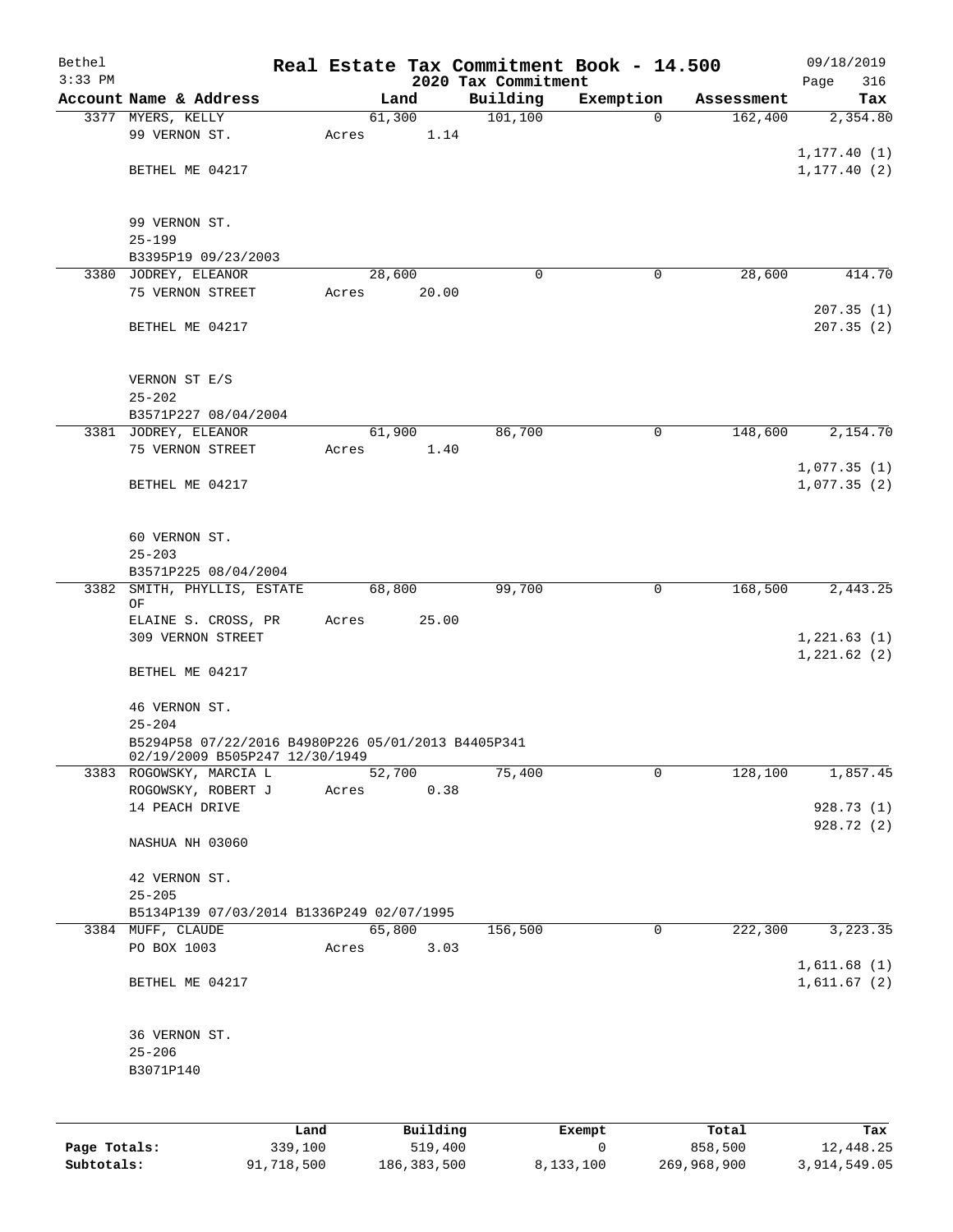| Bethel<br>$3:33$ PM |                                           |        |      | 2020 Tax Commitment | Real Estate Tax Commitment Book - 14.500 |            | 09/18/2019<br>Page<br>317    |
|---------------------|-------------------------------------------|--------|------|---------------------|------------------------------------------|------------|------------------------------|
|                     | Account Name & Address                    | Land   |      | Building            | Exemption                                | Assessment | Tax                          |
|                     | 3385 HART, DAN                            | 55,900 |      | 181,800             | 20,000                                   | 217,700    | 3,156.65                     |
|                     | HART, JULIE                               | Acres  | 1.43 |                     | 01 Homestead (HM)                        |            |                              |
|                     | PO BOX 552                                |        |      |                     |                                          |            | 1,578.33(1)                  |
|                     | BETHEL ME 04217                           |        |      |                     |                                          |            | 1,578.32(2)                  |
|                     | 32 VERNON ST.                             |        |      |                     |                                          |            |                              |
|                     | $25 - 207$                                |        |      |                     |                                          |            |                              |
|                     | B2253P213 09/12/1995                      |        |      |                     |                                          |            |                              |
|                     | 3386 BUNN, ROSEMARY S                     | 63,600 |      | 179,400             | 20,000                                   | 223,000    | 3,233.50                     |
|                     | PO BOX 15                                 | Acres  | 2.10 |                     | 01 Homestead (HM)                        |            |                              |
|                     |                                           |        |      |                     |                                          |            | 1,616.75(1)                  |
|                     | BETHEL ME 04217                           |        |      |                     |                                          |            | 1,616.75(2)                  |
|                     | 25 CLARK ST.                              |        |      |                     |                                          |            |                              |
|                     | $25 - 208$                                |        |      |                     |                                          |            |                              |
|                     | B4705P192 03/30/2011 B3630P133 11/18/2004 |        |      |                     |                                          |            |                              |
|                     | 3387 GRAMMAS, COREY A                     | 53,500 |      | 127,200             | 0                                        | 180,700    | 2,620.15                     |
|                     | GRAMMAS, ELIZABETH                        | Acres  | 0.42 |                     |                                          |            |                              |
|                     | COMPTON CAPITAL                           |        |      |                     |                                          |            | 1,310.08(1)                  |
|                     | PO BOX 609                                |        |      |                     |                                          |            | 1,310.07(2)                  |
|                     | BETHEL ME 04217                           |        |      |                     |                                          |            |                              |
|                     | 24 VERNON ST.                             |        |      |                     |                                          |            |                              |
|                     | $25 - 208 - 001$                          |        |      |                     |                                          |            |                              |
|                     | B4616P96 08/02/2010 B3457P319 01/30/2004  |        |      |                     |                                          |            |                              |
|                     | 3388 HEAD, JOHN                           | 60,400 |      | 272,200             | 26,000                                   | 306,600    | 4,445.70                     |
|                     | HEAD, FUMIKO                              | Acres  | 0.94 |                     | 01 Homestead (HM)                        |            |                              |
|                     | PO BOX 7                                  |        |      |                     | 22 WW2 Widow Res.                        |            | 2, 222.85 (1)                |
|                     | BETHEL ME 04217                           |        |      |                     |                                          |            | 2, 222.85 (2)                |
|                     | 14 VERNON ST.                             |        |      |                     |                                          |            |                              |
|                     | $25 - 209$                                |        |      |                     |                                          |            |                              |
|                     | B852P68 04/01/1975                        |        |      |                     |                                          |            |                              |
|                     | 3389 SHORB, JOHN K                        | 56,700 |      | 310,900             | 0                                        | 367,600    | 5,330.20                     |
|                     | 4 CARTER BROOK DRIVE                      | Acres  | 0.62 |                     |                                          |            |                              |
|                     |                                           |        |      |                     |                                          |            | 2,665.10(1)                  |
|                     | SCARBOROUGH ME 04074                      |        |      |                     |                                          |            | 2,665.10(2)                  |
|                     | 8 VERNON ST.                              |        |      |                     |                                          |            |                              |
|                     | $25 - 210$                                |        |      |                     |                                          |            |                              |
|                     | B1554P255 03/24/1988 B1307P37 03/26/1985  |        |      |                     |                                          |            |                              |
|                     | 3390 CELLUPICA, EDWARD                    | 63,000 |      | 101,800             | 0                                        | 164,800    | 2,389.60                     |
|                     | PO BOX 261                                | Acres  | 0.23 |                     |                                          |            |                              |
|                     |                                           |        |      |                     |                                          |            | 1, 194.80(1)<br>1, 194.80(2) |
|                     | BETHEL ME 04217                           |        |      |                     |                                          |            |                              |
|                     | 119 MAIN ST.                              |        |      |                     |                                          |            |                              |
|                     | $25 - 211$                                |        |      |                     |                                          |            |                              |
|                     | B2775P206                                 |        |      |                     |                                          |            |                              |
|                     |                                           |        |      |                     |                                          |            |                              |
|                     |                                           |        |      |                     |                                          |            |                              |

|              | Land       | Building    | Exempt    | Total       | Tax          |
|--------------|------------|-------------|-----------|-------------|--------------|
| Page Totals: | 353,100    | 1,173,300   | 66,000    | 1,460,400   | 21,175.80    |
| Subtotals:   | 92,071,600 | 187,556,800 | 8,199,100 | 271,429,300 | 3,935,724.85 |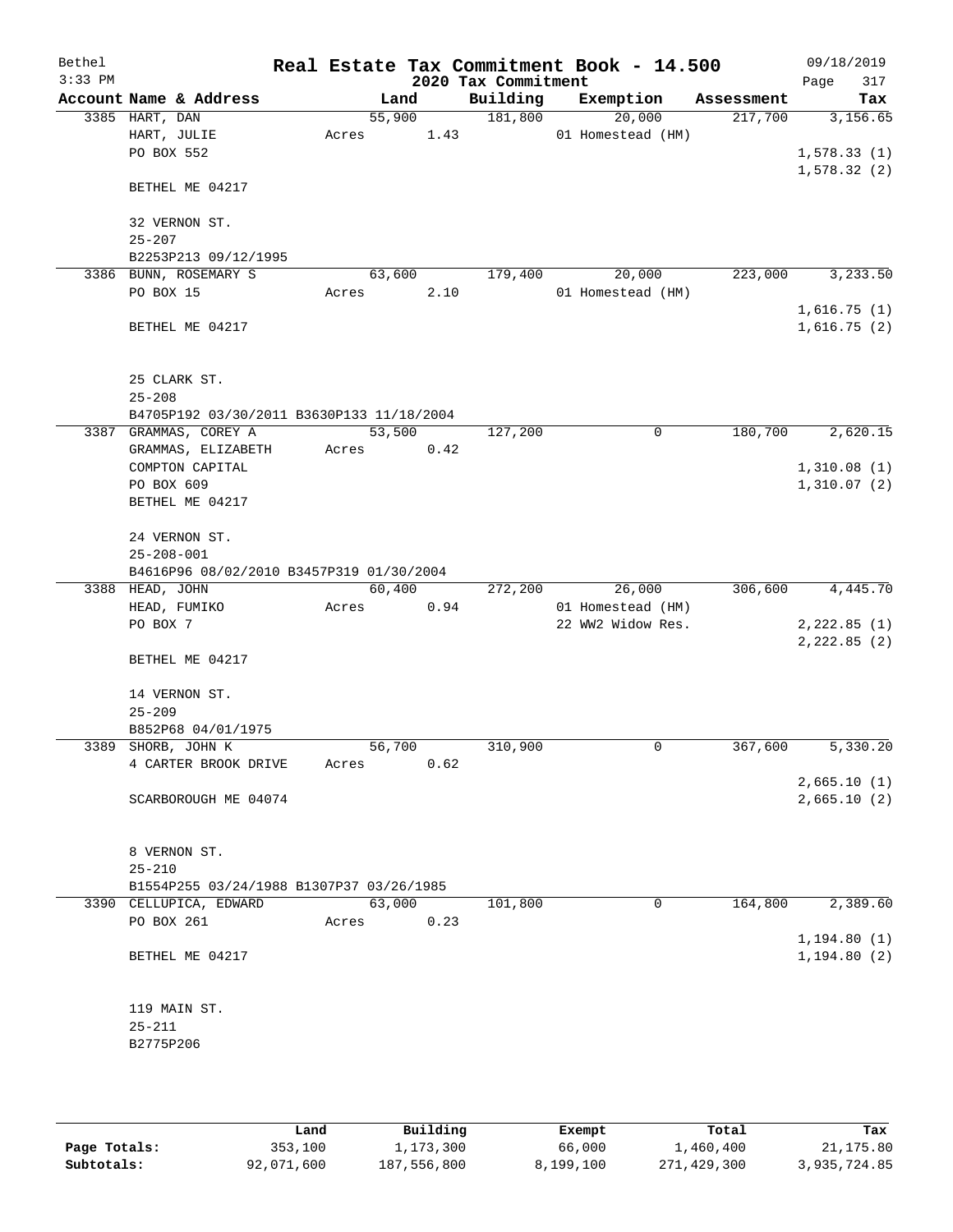| Bethel    |                                              |       |                |                     | Real Estate Tax Commitment Book - 14.500 |            | 09/18/2019                 |
|-----------|----------------------------------------------|-------|----------------|---------------------|------------------------------------------|------------|----------------------------|
| $3:33$ PM |                                              |       |                | 2020 Tax Commitment |                                          |            | Page<br>318                |
|           | Account Name & Address                       |       | Land           | Building            | Exemption                                | Assessment | Tax                        |
|           | 3391 CELLUPICA, EDWARD                       |       | 63,000         | 152,200             | $\mathbf 0$                              | 215,200    | 3,120.40                   |
|           | PO BOX 261                                   | Acres | 0.23           |                     |                                          |            |                            |
|           | BETHEL ME 04217                              |       |                |                     |                                          |            | 1,560.20(1)<br>1,560.20(2) |
|           |                                              |       |                |                     |                                          |            |                            |
|           |                                              |       |                |                     |                                          |            |                            |
|           | 125 MAIN ST.                                 |       |                |                     |                                          |            |                            |
|           | $25 - 212$                                   |       |                |                     |                                          |            |                            |
|           | B1075P154                                    |       |                |                     |                                          |            |                            |
|           | 3392 DARBY, CHRISTOPHER                      |       | 86,600         | 291,700             | 0                                        | 378,300    | 5,485.35                   |
|           | DARBY, KIMBERLY R                            | Acres | 1.14           |                     |                                          |            |                            |
|           | PO BOX 808                                   |       |                |                     |                                          |            | 2,742.68 (1)               |
|           |                                              |       |                |                     |                                          |            | 2,742.67 (2)               |
|           | JACKSON NH 03846                             |       |                |                     |                                          |            |                            |
|           | 137 MAIN ST S/S                              |       |                |                     |                                          |            |                            |
|           | $25 - 213$                                   |       |                |                     |                                          |            |                            |
|           | B2770P130 11/24/1999                         |       |                |                     |                                          |            |                            |
|           | 3393 LANE, POK SUN                           |       | 74,900         | 356,000             | $\mathsf{O}$                             | 430,900    | 6,248.05                   |
|           | CHO SUN RESTARAUNT                           | Acres | 0.39           |                     |                                          |            |                            |
|           | PO BOX 807                                   |       |                |                     |                                          |            | 3, 124.03(1)               |
|           |                                              |       |                |                     |                                          |            | 3, 124.02 (2)              |
|           | BETHEL ME 04217                              |       |                |                     |                                          |            |                            |
|           |                                              |       |                |                     |                                          |            |                            |
|           | 141 MAIN ST.<br>$25 - 214$                   |       |                |                     |                                          |            |                            |
|           | B5159P94 09/12/2014 B3629P269 11/12/2004     |       |                |                     |                                          |            |                            |
|           | 3394 COLE, PETER                             |       | 57,800         | 131,900             | $\mathbf 0$                              | 189,700    | 2,750.65                   |
|           | COLE, KAREN                                  | Acres | 0.70           |                     |                                          |            |                            |
|           | PO BOX 247                                   |       |                |                     |                                          |            | 1,375.33(1)                |
|           |                                              |       |                |                     |                                          |            | 1,375.32(2)                |
|           | SOUTHPORT ME 04576                           |       |                |                     |                                          |            |                            |
|           |                                              |       |                |                     |                                          |            |                            |
|           | 17 CLARK ST.                                 |       |                |                     |                                          |            |                            |
|           | $25 - 215$                                   |       |                |                     |                                          |            |                            |
|           | B5117P253 05/20/2014 B537P36                 |       |                | 94,100              |                                          |            |                            |
|           | 3395 BROWN, LELAND R<br>148 GRAND OAK CIRCLE | Acres | 55,000<br>1.07 |                     | 0                                        | 149,100    | 2,161.95                   |
|           |                                              |       |                |                     |                                          |            | 1,080.98(1)                |
|           | VENICE FL 34292 2441                         |       |                |                     |                                          |            | 1,080.97(2)                |
|           |                                              |       |                |                     |                                          |            |                            |
|           |                                              |       |                |                     |                                          |            |                            |
|           | 23 CLARK ST                                  |       |                |                     |                                          |            |                            |
|           | $25 - 216$                                   |       |                |                     |                                          |            |                            |
|           | B2939P293                                    |       |                |                     |                                          |            |                            |
|           | 3396 HARTAI, THOMAS M                        |       | 53,300         | 82,500              | 0                                        | 135,800    | 1,969.10                   |
|           | HARTAI, JENNIFER J                           | Acres | 0.41           |                     |                                          |            |                            |
|           | 1 AVON ROAD                                  |       |                |                     |                                          |            | 984.55 (1)<br>984.55 (2)   |
|           | BEDFORD MA 01730                             |       |                |                     |                                          |            |                            |
|           |                                              |       |                |                     |                                          |            |                            |
|           | 20 CLARK ST.                                 |       |                |                     |                                          |            |                            |
|           | $25 - 217$                                   |       |                |                     |                                          |            |                            |
|           | B3449P102 07/01/2003                         |       |                |                     |                                          |            |                            |
|           |                                              |       |                |                     |                                          |            |                            |
|           |                                              |       |                |                     |                                          |            |                            |

|              | Land       | Building    | Exempt    | Total       | Tax          |
|--------------|------------|-------------|-----------|-------------|--------------|
| Page Totals: | 390,600    | 1,108,400   |           | 1,499,000   | 21,735.50    |
| Subtotals:   | 92,462,200 | 188,665,200 | 8,199,100 | 272,928,300 | 3,957,460.35 |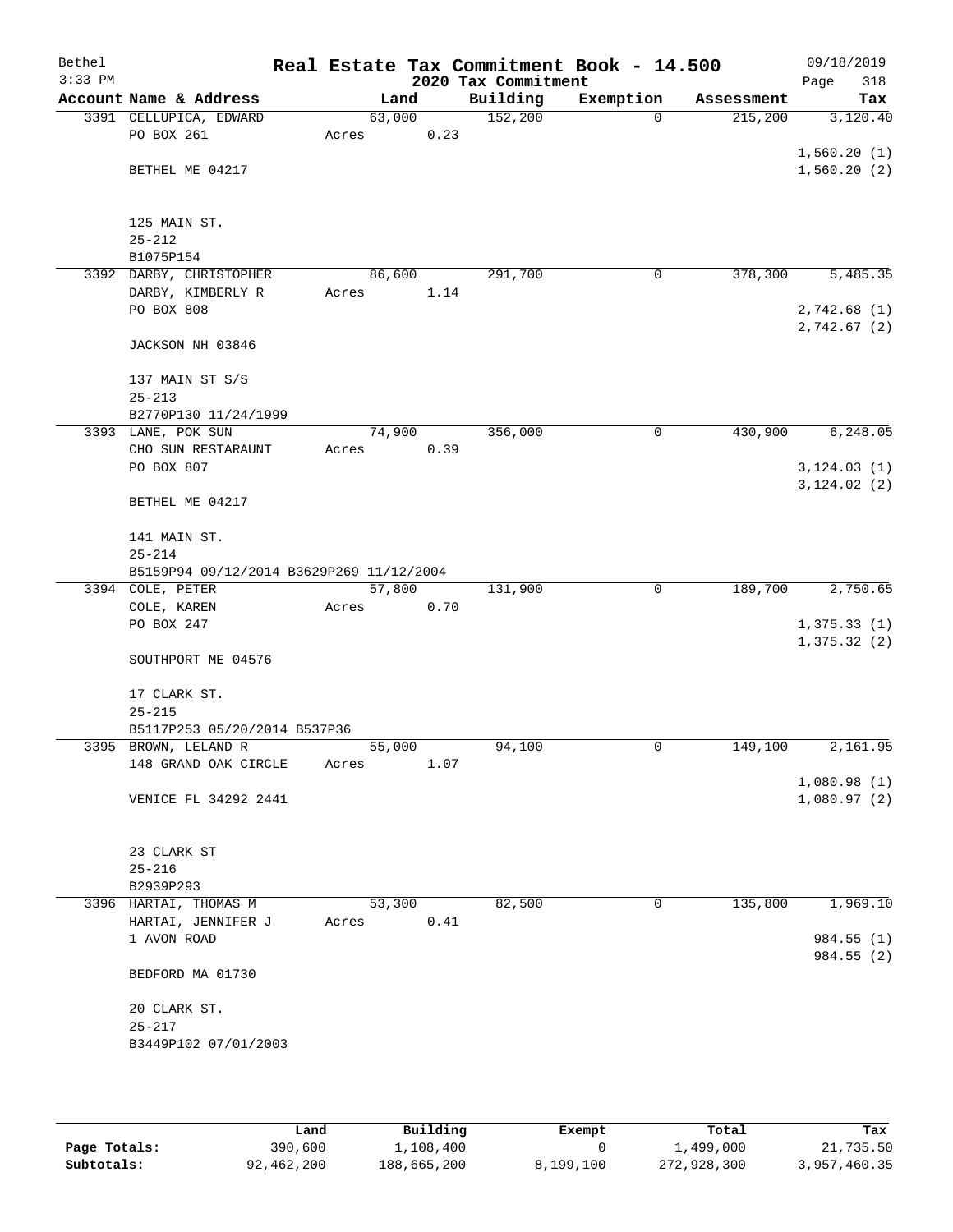| Bethel       |                                                                                |            |       |                |                                 | Real Estate Tax Commitment Book - 14.500 |                       | 09/18/2019      |
|--------------|--------------------------------------------------------------------------------|------------|-------|----------------|---------------------------------|------------------------------------------|-----------------------|-----------------|
| $3:33$ PM    | Account Name & Address                                                         |            |       | Land           | 2020 Tax Commitment<br>Building | Exemption                                |                       | Page<br>319     |
|              | 3397 VREELAND, ROBERT H                                                        |            |       | 57,700         | 145,100                         | $\Omega$                                 | Assessment<br>202,800 | Tax<br>2,940.60 |
|              | VREELAND, MADELINE B                                                           |            | Acres | 0.69           |                                 |                                          |                       |                 |
|              | P.O. BOX 736                                                                   |            |       |                |                                 |                                          |                       | 1,470.30(1)     |
|              |                                                                                |            |       |                |                                 |                                          |                       | 1,470.30(2)     |
|              | BETHEL ME 04217                                                                |            |       |                |                                 |                                          |                       |                 |
|              |                                                                                |            |       |                |                                 |                                          |                       |                 |
|              | 18 CLARK ST.                                                                   |            |       |                |                                 |                                          |                       |                 |
|              | $25 - 218$                                                                     |            |       |                |                                 |                                          |                       |                 |
|              | B5251P485 11/02/2015 B2693P336 04/27/1999                                      |            |       |                |                                 |                                          |                       |                 |
|              | 3398 R & B REAL ESTATE, LLC                                                    |            |       | 57,700         | 95,400                          | 0                                        | 153,100               | 2,219.95        |
|              | PO BOX 369                                                                     |            | Acres | 0.69           |                                 |                                          |                       |                 |
|              |                                                                                |            |       |                |                                 |                                          |                       | 1,109.98(1)     |
|              | BETHEL ME 04217                                                                |            |       |                |                                 |                                          |                       | 1, 109.97(2)    |
|              |                                                                                |            |       |                |                                 |                                          |                       |                 |
|              | 14 CLARK ST.                                                                   |            |       |                |                                 |                                          |                       |                 |
|              | $25 - 219$                                                                     |            |       |                |                                 |                                          |                       |                 |
|              | B5337P281 03/28/2017 B4880P39 08/21/2012 B4248P298                             |            |       |                |                                 |                                          |                       |                 |
|              | 01/07/2008 B3198P208                                                           |            |       |                |                                 |                                          |                       |                 |
|              | 3399 R & B REAL ESTATE, LLC                                                    |            |       | 46,400         | 186,200                         | 0                                        | 232,600               | 3,372.70        |
|              | PO BOX 369                                                                     |            | Acres | 0.25           |                                 |                                          |                       |                 |
|              |                                                                                |            |       |                |                                 |                                          |                       | 1,686.35(1)     |
|              | BETHEL ME 04217                                                                |            |       |                |                                 |                                          |                       | 1,686.35(2)     |
|              |                                                                                |            |       |                |                                 |                                          |                       |                 |
|              |                                                                                |            |       |                |                                 |                                          |                       |                 |
|              | 8 CLARK ST.                                                                    |            |       |                |                                 |                                          |                       |                 |
|              | $25 - 220$                                                                     |            |       |                |                                 |                                          |                       |                 |
|              | B5337P281 03/28/2017 B4841P128 05/02/2012 B4248P295<br>01/07/2008 B2829P195    |            |       |                |                                 |                                          |                       |                 |
|              | 3400 R & B REAL ESTATE, LLC                                                    |            |       | 79,700         | 601,100                         | $\mathbf 0$                              | 680,800               | 9,871.60        |
|              | PO BOX 369                                                                     |            | Acres | 0.59           |                                 |                                          |                       |                 |
|              |                                                                                |            |       |                |                                 |                                          |                       | 4,935.80(1)     |
|              | BETHEL ME 04217                                                                |            |       |                |                                 |                                          |                       | 4,935.80 (2)    |
|              |                                                                                |            |       |                |                                 |                                          |                       |                 |
|              |                                                                                |            |       |                |                                 |                                          |                       |                 |
|              | 151 MAIN ST.                                                                   |            |       |                |                                 |                                          |                       |                 |
|              | $25 - 221$                                                                     |            |       |                |                                 |                                          |                       |                 |
|              | BP B5337P281 03/28/2017 B4841P128 05/02/2012<br>B4248P295 01/07/2008 B2829P195 |            |       |                |                                 |                                          |                       |                 |
|              | 3401 KRAMER, ELIZABETH A                                                       |            |       | 40,500         | 142,400                         | 0                                        | 182,900               | 2,652.05        |
|              | (TTEE)                                                                         |            |       |                |                                 |                                          |                       |                 |
|              | PO BOX 842                                                                     |            | Acres | 0.19           |                                 |                                          |                       |                 |
|              |                                                                                |            |       |                |                                 |                                          |                       | 1,326.03(1)     |
|              | GREENLAND NH 03840                                                             |            |       |                |                                 |                                          |                       | 1,326.02(2)     |
|              |                                                                                |            |       |                |                                 |                                          |                       |                 |
|              |                                                                                |            |       |                |                                 |                                          |                       |                 |
|              | 153 MAIN ST.                                                                   |            |       |                |                                 |                                          |                       |                 |
|              | $25 - 222$                                                                     |            |       |                |                                 |                                          |                       |                 |
|              | B4646P294 10/14/2010 B3108P197                                                 |            |       |                |                                 |                                          |                       |                 |
|              | 3402 REISS, CHARLIE<br>COLOMBOTOS, KATRINA                                     |            |       | 79,300<br>0.57 | 155,300                         | 0                                        | 234,600               | 3,401.70        |
|              | PO BOX 1888                                                                    |            | Acres |                |                                 |                                          |                       | 1,700.85(1)     |
|              |                                                                                |            |       |                |                                 |                                          |                       | 1,700.85(2)     |
|              | BETHEL ME 04217                                                                |            |       |                |                                 |                                          |                       |                 |
|              |                                                                                |            |       |                |                                 |                                          |                       |                 |
|              | 161 MAIN ST.                                                                   |            |       |                |                                 |                                          |                       |                 |
|              | $25 - 223$                                                                     |            |       |                |                                 |                                          |                       |                 |
|              | B2742P208                                                                      |            |       |                |                                 |                                          |                       |                 |
|              |                                                                                |            |       |                |                                 |                                          |                       |                 |
|              |                                                                                | Land       |       | Building       |                                 | Exempt                                   | Total                 | Tax             |
| Page Totals: |                                                                                | 361,300    |       | 1,325,500      |                                 | $\mathsf{O}$                             | 1,686,800             | 24,458.60       |
| Subtotals:   |                                                                                | 92,823,500 |       | 189,990,700    |                                 | 8,199,100                                | 274,615,100           | 3,981,918.95    |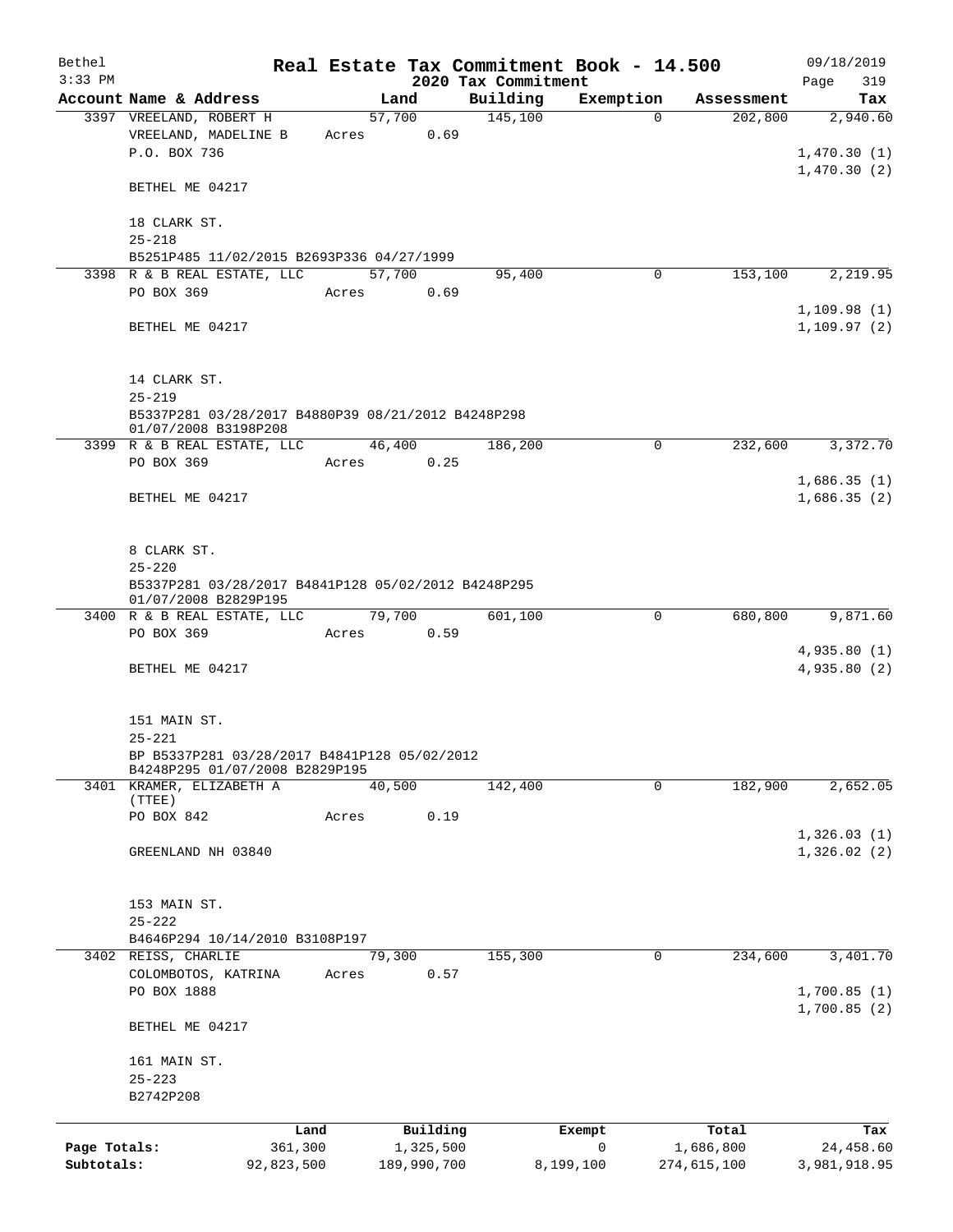| Bethel       |                                          |            |        |               | Real Estate Tax Commitment Book - 14.500 |                          |                       | 09/18/2019                 |
|--------------|------------------------------------------|------------|--------|---------------|------------------------------------------|--------------------------|-----------------------|----------------------------|
| $3:33$ PM    | Account Name & Address                   |            | Land   |               | 2020 Tax Commitment                      |                          |                       | 320<br>Page                |
|              | 3403 SWAN, ROSS                          |            | 61,100 |               | Building<br>209,000                      | Exemption<br>$\mathbf 0$ | Assessment<br>270,100 | Tax<br>3,916.45            |
|              | SWAN, BECKY                              | Acres      |        | 1.05          |                                          |                          |                       |                            |
|              | PO BOX 1056                              |            |        |               |                                          |                          |                       | 1,958.23(1)                |
|              |                                          |            |        |               |                                          |                          |                       | 1,958.22(2)                |
|              | BETHEL ME 04217                          |            |        |               |                                          |                          |                       |                            |
|              | 171 MAIN ST.                             |            |        |               |                                          |                          |                       |                            |
|              | $25 - 224$                               |            |        |               |                                          |                          |                       |                            |
|              | B3051P51 01/07/2002                      |            |        |               |                                          |                          |                       |                            |
|              | 3404 LANE, POK SUN                       |            | 75,200 |               | 73,500                                   | 0                        | 148,700               | 2,156.15                   |
|              | PO BOX 807                               | Acres      |        | 0.40          |                                          |                          |                       |                            |
|              | BETHEL ME 04217                          |            |        |               |                                          |                          |                       | 1,078.08(1)<br>1,078.07(2) |
|              | 177 MAIN ST.                             |            |        |               |                                          |                          |                       |                            |
|              | $25 - 225$                               |            |        |               |                                          |                          |                       |                            |
|              | B5215P206 03/30/2015 B3027P78 11/16/2001 |            |        |               |                                          |                          |                       |                            |
|              | 3406 LANE, POK SUN                       |            | 24,000 |               | 0                                        | 0                        | 24,000                | 348.00                     |
|              | PO BOX 807                               | Acres      |        | 0.90          |                                          |                          |                       |                            |
|              |                                          |            |        |               |                                          |                          |                       | 174.00(1)                  |
|              | BETHEL ME 04217                          |            |        |               |                                          |                          |                       | 174.00(2)                  |
|              | MAIN ST S/S                              |            |        |               |                                          |                          |                       |                            |
|              | $25 - 227$                               |            |        |               |                                          |                          |                       |                            |
|              | B5215P206 03/30/2015 B3027P78 11/16/2001 |            |        |               |                                          |                          |                       |                            |
|              | 3407 CHADBOURNE, ROBERT                  |            | 4,700  |               | $\mathbf 0$                              | $\mathbf 0$              | 4,700                 | 68.15                      |
|              | P.O. BOX 1600                            | Acres      |        | 13.00         |                                          |                          |                       |                            |
|              |                                          |            |        |               |                                          |                          |                       | 34.08(1)                   |
|              | BETHEL ME 04217                          |            |        |               |                                          |                          |                       | 34.07(2)                   |
|              | MAIN ST S/S                              |            |        |               |                                          |                          |                       |                            |
|              | $25 - 228$                               |            |        |               |                                          |                          |                       |                            |
|              | B1253P116                                |            |        |               |                                          |                          |                       |                            |
|              | 3408 CE LIMITED LIABILITY                |            | 1,300  |               | 67,900                                   | 0                        | 69,200                | 1,003.40                   |
|              | COMPANY                                  |            |        |               |                                          |                          |                       |                            |
|              | 299 SPRUCE STREET                        | Acres      |        | 1.29          |                                          |                          |                       |                            |
|              | RUMFORD ME 04276                         |            |        |               |                                          |                          |                       | 501.70(1)<br>501.70(2)     |
|              |                                          |            |        |               |                                          |                          |                       |                            |
|              | 191 MAIN ST.                             |            |        |               |                                          |                          |                       |                            |
|              | $25 - 229$                               |            |        |               |                                          |                          |                       |                            |
|              | B5033P131 08/05/2013 B742P30 05/02/1972  |            |        |               |                                          |                          |                       |                            |
|              | 3411 CENTRAL MAINE POWER                 |            | 91,800 |               | $\Omega$                                 | 0                        | 91,800                | 1,331.10                   |
|              | c/o AVANGRID MANAGEMENT Acres            |            |        | 1.51          |                                          |                          |                       |                            |
|              | COMPANY-LOCAL TAXES                      |            |        |               |                                          |                          |                       |                            |
|              | ONE CITY CENTER 5th<br><b>FLOOR</b>      |            |        |               |                                          |                          |                       | 665.55(1)                  |
|              |                                          |            |        |               |                                          |                          |                       | 665.55(2)                  |
|              | PORTLAND ME 04101                        |            |        |               |                                          |                          |                       |                            |
|              | 205 MAIN STREET                          |            |        |               |                                          |                          |                       |                            |
|              | $25 - 233$                               |            |        |               |                                          |                          |                       |                            |
|              | B5244P586 08/17/2015                     |            |        |               |                                          |                          |                       |                            |
|              |                                          |            |        |               |                                          |                          |                       |                            |
|              |                                          | Land       |        | Building      |                                          | Exempt                   | Total                 | Tax                        |
| Page Totals: |                                          | 258,100    |        | 350,400       |                                          | 0                        | 608,500               | 8,823.25                   |
| Subtotals:   |                                          | 93,081,600 |        | 190, 341, 100 |                                          | 8,199,100                | 275, 223, 600         | 3,990,742.20               |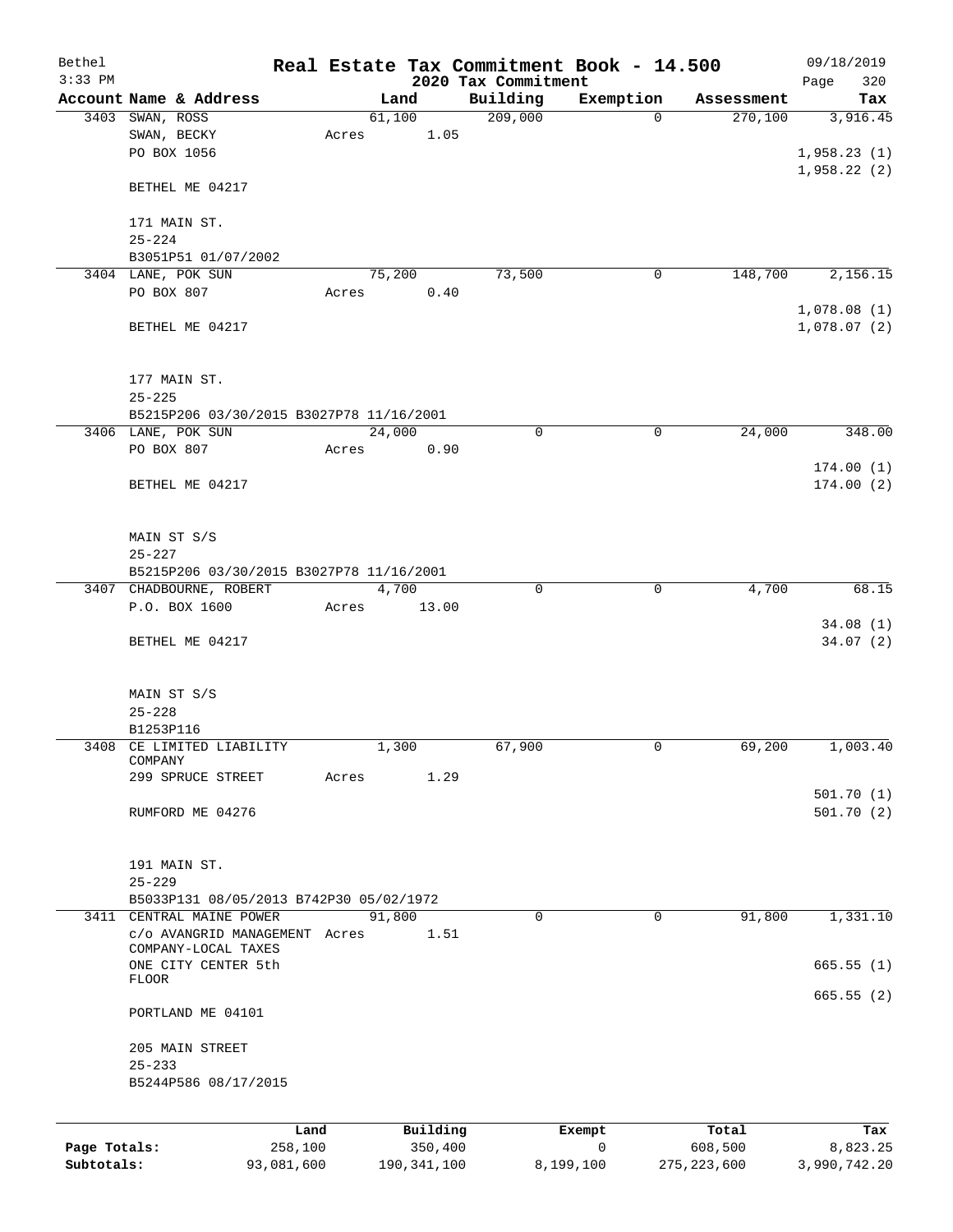| Bethel<br>$3:33$ PM |                                                                                       |         |                | 2020 Tax Commitment | Real Estate Tax Commitment Book - 14.500 |            | 09/18/2019<br>321<br>Page |
|---------------------|---------------------------------------------------------------------------------------|---------|----------------|---------------------|------------------------------------------|------------|---------------------------|
|                     | Account Name & Address                                                                |         | Land           | Building            | Exemption                                | Assessment | Tax                       |
|                     | 3412 DOMINATOR PLAZA TWO,                                                             |         | 78,000         | 208,700             | $\Omega$                                 | 286,700    | 4,157.15                  |
|                     | LLC<br>140 GRANITE POINT RD.                                                          | Acres   | 0.51           |                     |                                          |            |                           |
|                     |                                                                                       |         |                |                     |                                          |            | 2,078.58(1)               |
|                     | BIDDEFORD ME 04005                                                                    |         |                |                     |                                          |            | 2,078.57(2)               |
|                     | 190 MAIN ST.                                                                          |         |                |                     |                                          |            |                           |
|                     | $25 - 234$                                                                            |         |                |                     |                                          |            |                           |
|                     | B3681P92 03/01/2005                                                                   |         |                |                     |                                          |            |                           |
|                     | 3413 D & S REALTY, LLC<br>140 GRANITE POINT RD                                        | Acres   | 74,900<br>0.39 | 110,700             | 0                                        | 185,600    | 2,691.20                  |
|                     |                                                                                       |         |                |                     |                                          |            | 1,345.60(1)               |
|                     | BIDDEFORD ME 04005                                                                    |         |                |                     |                                          |            | 1,345.60(2)               |
|                     | 182 MAIN ST.                                                                          |         |                |                     |                                          |            |                           |
|                     | $25 - 235$                                                                            |         |                |                     |                                          |            |                           |
|                     | B3810P264 09/29/2005<br>3414 DEIULIO HOLDINGS, LLC                                    |         | 87,000         | 70,300              | $\mathsf{O}$                             | 157,300    | 2,280.85                  |
|                     | 5 RABBIT ROAD                                                                         | Acres   | 1.31           |                     |                                          |            |                           |
|                     |                                                                                       |         |                |                     |                                          |            | 1, 140.43(1)              |
|                     | BETHEL ME 04217                                                                       |         |                |                     |                                          |            | 1,140.42(2)               |
|                     | 48 CROSS ST.                                                                          |         |                |                     |                                          |            |                           |
|                     | $25 - 236$                                                                            |         |                |                     |                                          |            |                           |
|                     | B5416P497 07/05/2018 B3417P247 11/14/2003                                             |         |                |                     |                                          |            |                           |
|                     | 3415 KINGPINS LLC                                                                     |         | 90,300         | 0                   | 0                                        | 90,300     | 1,309.35                  |
|                     | PO BOX 1130                                                                           | Acres   | 2.69           |                     |                                          |            | 654.68(1)                 |
|                     | BETHEL ME 04217                                                                       |         |                |                     |                                          |            | 654.67 (2)                |
|                     |                                                                                       |         |                |                     |                                          |            |                           |
|                     | CROSS ST.                                                                             |         |                |                     |                                          |            |                           |
|                     | $25 - 236 - 001$                                                                      |         |                |                     |                                          |            |                           |
|                     | B5456P711 04/01/2019 B5443P874 12/03/2018 B5422P287                                   |         |                |                     |                                          |            |                           |
|                     | 08/02/2018<br>3416 BSB REALTY TRUST                                                   |         | 90,300         | 0                   | 0                                        | 90,300     | 1,309.35                  |
|                     | C/O ANDREA SULLIVAN                                                                   | Acres   | 2.70           |                     |                                          |            |                           |
|                     | 18 LAURA LANE                                                                         |         |                |                     |                                          |            | 654.68 (1)                |
|                     | NORTON MA 02766                                                                       |         |                |                     |                                          |            | 654.67(2)                 |
|                     |                                                                                       |         |                |                     |                                          |            |                           |
|                     | CROSS ST.<br>$25 - 238$                                                               |         |                |                     |                                          |            |                           |
| 3418                | PLEISTOCENE HOLDING                                                                   |         | 78,200         | 467,100             | 0                                        | 545,300    | 7,906.85                  |
|                     | COMPANY LLC                                                                           |         |                |                     |                                          |            |                           |
|                     | 23 CROSS ST.                                                                          | Acres   | 0.52           |                     |                                          |            | 3,953.43(1)               |
|                     | BETHEL ME 04217                                                                       |         |                |                     |                                          |            | 3,953.42(2)               |
|                     |                                                                                       |         |                |                     |                                          |            |                           |
|                     | CROSS ST.                                                                             |         |                |                     |                                          |            |                           |
|                     | $25 - 238 - 002$<br>B5256P350 12/01/2015 B5042P119 09/26/2013 B2894P247<br>12/22/2000 |         |                |                     |                                          |            |                           |
|                     |                                                                                       |         |                |                     |                                          |            |                           |
|                     |                                                                                       | Land    | Building       |                     | Exempt                                   | Total      | Tax                       |
| Page Totals:        |                                                                                       | 498,700 | 856,800        |                     | 0                                        | 1,355,500  | 19,654.75                 |

**Subtotals:** 93,580,300 191,197,900 8,199,100 276,579,100 4,010,396.95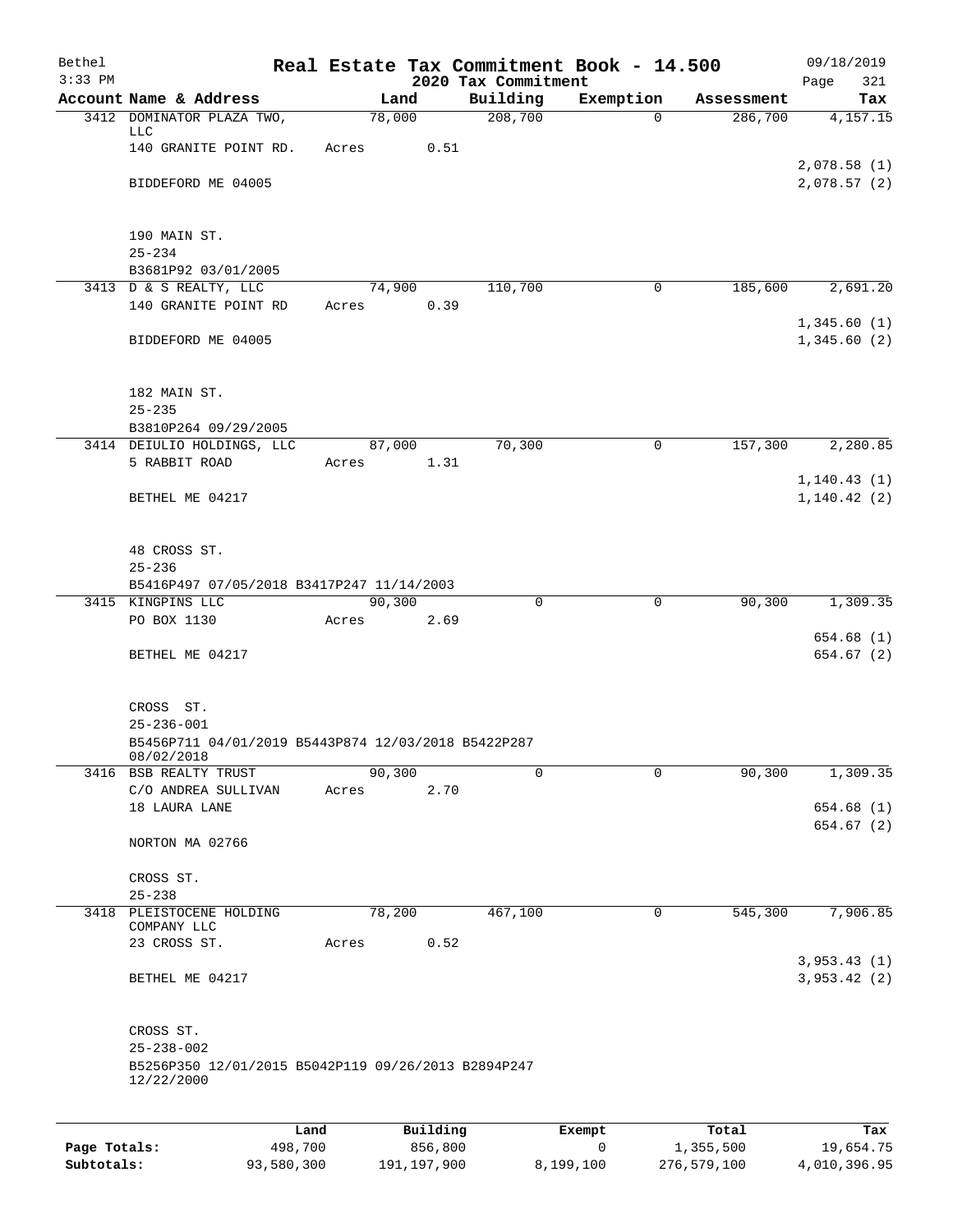| Bethel    |                                                                                        |         |        |                     | Real Estate Tax Commitment Book - 14.500 |            | 09/18/2019                 |
|-----------|----------------------------------------------------------------------------------------|---------|--------|---------------------|------------------------------------------|------------|----------------------------|
| $3:33$ PM |                                                                                        |         |        | 2020 Tax Commitment |                                          |            | 322<br>Page                |
|           | Account Name & Address                                                                 |         | Land   | Building            | Exemption                                | Assessment | Tax                        |
|           | 3419 BETHEL STATION LIMITED<br>PARTNERSHIP                                             | 101,000 |        | 55,500              | $\Omega$                                 | 156,500    | 2,269.25                   |
|           | C/O ANDREA SULLIVAN<br>18 LAURA LANE                                                   | Acres   | 7.15   |                     |                                          |            | 1, 134.63(1)               |
|           | NORTON MA 02766                                                                        |         |        |                     |                                          |            | 1, 134.62(2)               |
|           | 23 CROSS ST<br>$25 - 239$                                                              |         |        |                     |                                          |            |                            |
|           | B1645P17                                                                               |         |        |                     |                                          |            |                            |
|           | 3420 BSB REALTY TRUST                                                                  |         | 56,200 | $\Omega$            | $\mathbf 0$                              | 56,200     | 814.90                     |
|           | C/O ANDREA SULLIVAN<br>18 LAURA LANE                                                   | Acres   | 0.39   |                     |                                          |            | 407.45(1)<br>407.45(2)     |
|           | NORTON MA 02766                                                                        |         |        |                     |                                          |            |                            |
|           | 45 CROSS ST.<br>$25 - 239 - 001$                                                       |         |        |                     |                                          |            |                            |
| 3421      | WESTERN HILLS HOUSING<br>ASSOC. LP                                                     |         | 50,000 | 246,400             | 0                                        | 296,400    | 4,297.80                   |
|           | PROPERTY MANAGEMENT                                                                    | Acres   | 1.71   |                     |                                          |            |                            |
|           | 240 BATES ST.                                                                          |         |        |                     |                                          |            | 2,148.90(1)                |
|           | LEWISTON ME 04240                                                                      |         |        |                     |                                          |            | 2,148.90(2)                |
|           | 29 CROSS ST.<br>$25 - 239 - 001 - 001$                                                 |         |        |                     |                                          |            |                            |
|           | B3100P227                                                                              |         |        |                     |                                          |            |                            |
|           | 3423 WESTERN MAINE SUPPLY                                                              |         | 89,000 | 1,451,100           | 0                                        | 1,540,100  | 22, 331.45                 |
|           | PO BOX 69                                                                              | Acres   | 2.16   |                     |                                          |            |                            |
|           |                                                                                        |         |        |                     |                                          |            | 11,165.73                  |
|           | BETHEL ME 04217                                                                        |         |        |                     |                                          |            | 11,165.72                  |
|           | 33 CROSS ST.                                                                           |         |        |                     |                                          |            |                            |
|           | $25 - 240$                                                                             |         |        |                     |                                          |            |                            |
|           | B665P577<br>3425 JSC ENTERPRISES, INC                                                  | 86,700  |        | 120, 100            | 0                                        | 206,800    | 2,998.60                   |
|           | 250 TAYLOR SMITH ROAD                                                                  | Acres   | 1.20   |                     |                                          |            | 1,499.30(1)                |
|           | BETHEL ME 04217                                                                        |         |        |                     |                                          |            | 1,499.30(2)                |
|           | 22 PARKWAY<br>$25 - 241 - 002$                                                         |         |        |                     |                                          |            |                            |
|           | B5141P330 07/24/2014 B2881P27                                                          |         |        |                     |                                          |            |                            |
|           | 3426 BENNETT, COURTNEY J                                                               |         | 33,600 | 105,500             | $\mathbf 0$                              | 139,100    | 2,016.95                   |
|           | BENNETT, MICHAEL R                                                                     |         |        |                     |                                          |            |                            |
|           | 1355 INTERVALE RD                                                                      |         |        |                     |                                          |            | 1,008.48(1)<br>1,008.47(2) |
|           | BETHEL ME 04217                                                                        |         |        |                     |                                          |            |                            |
|           | 32 PARKWAY CONDO UNIT 3<br>$25 - 241 - 003 - 3$                                        |         |        |                     |                                          |            |                            |
|           | B5275P275 04/04/2016 B4511P339 10/15/2009 B4481P249<br>08/10/2009 B3889P302 02/17/2006 |         |        |                     |                                          |            |                            |
|           |                                                                                        |         |        |                     |                                          |            |                            |

|              | Land       | Building    | Exempt    | Total       | Tax          |
|--------------|------------|-------------|-----------|-------------|--------------|
| Page Totals: | 416,500    | 1,978,600   |           | 2,395,100   | 34,728.95    |
| Subtotals:   | 93,996,800 | 193,176,500 | 8,199,100 | 278,974,200 | 4,045,125.90 |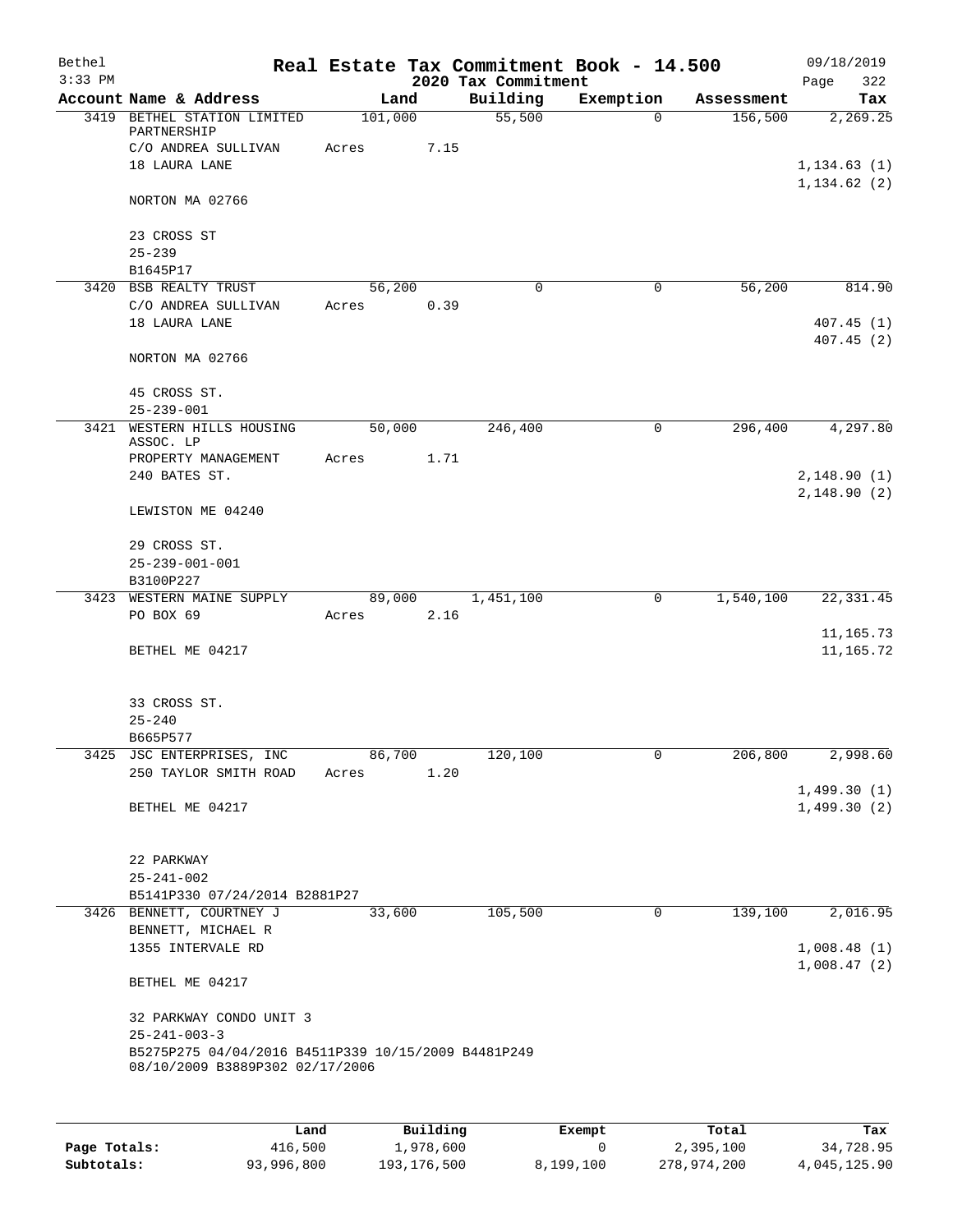| Bethel    |                                                     |                  |      |                     | Real Estate Tax Commitment Book - 14.500 |            | 09/18/2019   |
|-----------|-----------------------------------------------------|------------------|------|---------------------|------------------------------------------|------------|--------------|
| $3:33$ PM |                                                     |                  |      | 2020 Tax Commitment |                                          |            | Page<br>323  |
|           | Account Name & Address                              | Land             |      | Building<br>0       | Exemption<br>$\Omega$                    | Assessment | Tax          |
|           | 3429 BAHRE STATION LLC<br>PO BOX 198                | 68,300<br>Acres  | 4.08 |                     |                                          | 68,300     | 990.35       |
|           |                                                     |                  |      |                     |                                          |            | 495.18 (1)   |
|           | OXFORD ME 04270                                     |                  |      |                     |                                          |            | 495.17 (2)   |
|           |                                                     |                  |      |                     |                                          |            |              |
|           |                                                     |                  |      |                     |                                          |            |              |
|           | 43 CROSS ST.                                        |                  |      |                     |                                          |            |              |
|           | $25 - 244$                                          |                  |      |                     |                                          |            |              |
|           | B5269P527 02/25/2016<br>3431 NORWAY SAVINGS BANK    |                  |      |                     | 0                                        |            |              |
|           | ATTN. BRIAN SHIBLES,                                | 122,200<br>Acres | 1.75 | 1,438,600           |                                          | 1,560,800  | 22,631.60    |
|           | VICE PRES/CFO                                       |                  |      |                     |                                          |            |              |
|           | PO BOX 347                                          |                  |      |                     |                                          |            | 11,315.80    |
|           | NORWAY ME 04268                                     |                  |      |                     |                                          |            | 11,315.80    |
|           |                                                     |                  |      |                     |                                          |            |              |
|           | 1 PARKWAY                                           |                  |      |                     |                                          |            |              |
|           | $25 - 245 - 001$                                    |                  |      |                     |                                          |            |              |
|           | B2778P182 12/21/1999                                |                  |      |                     |                                          |            |              |
|           | 3432 EDNABL, LLC                                    | 121,000          |      | 176,300             | $\mathbf 0$                              | 297,300    | 4,310.85     |
|           | 175 BETHEL RD                                       | Acres            | 1.34 |                     |                                          |            |              |
|           |                                                     |                  |      |                     |                                          |            | 2, 155.43(1) |
|           | WEST PARIS ME 04289                                 |                  |      |                     |                                          |            | 2, 155.42(2) |
|           |                                                     |                  |      |                     |                                          |            |              |
|           |                                                     |                  |      |                     |                                          |            |              |
|           | 33 MAYVILLE RD.<br>$25 - 246$                       |                  |      |                     |                                          |            |              |
|           | B4703P313 03/24/2011 B3004P93 09/27/2001            |                  |      |                     |                                          |            |              |
|           | 3433 EDNABL, LLC                                    | 63,500           |      | 164,100             | $\mathbf 0$                              | 227,600    | 3,300.20     |
|           | 175 BETHEL RD.                                      | Acres            | 0.28 |                     |                                          |            |              |
|           |                                                     |                  |      |                     |                                          |            | 1,650.10(1)  |
|           | WEST PARIS ME 04289                                 |                  |      |                     |                                          |            | 1,650.10(2)  |
|           |                                                     |                  |      |                     |                                          |            |              |
|           | 37 MAYVILLE RD.                                     |                  |      |                     |                                          |            |              |
|           | $25 - 247$                                          |                  |      |                     |                                          |            |              |
|           | B5316P566 11/18/2016 B2195P290 01/30/1995 B2137P287 |                  |      |                     |                                          |            |              |
|           | 07/07/1994 B2107P328 03/28/1994                     | 121,200          |      |                     |                                          | 820,000    |              |
|           | 3435 BETHEL MANAGMENT LLC<br>RITE AID STORE #4944   | Acres            | 1.41 | 698,800             | 0                                        |            | 11,890.00    |
|           | PO BOX 3165                                         |                  |      |                     |                                          |            | 5,945.00(1)  |
|           |                                                     |                  |      |                     |                                          |            | 5,945.00(2)  |
|           | HARRISBURG PA 17105                                 |                  |      |                     |                                          |            |              |
|           |                                                     |                  |      |                     |                                          |            |              |
|           | 28 MAYVILLE RD.                                     |                  |      |                     |                                          |            |              |
|           | $25 - 248 - 001$                                    |                  |      |                     |                                          |            |              |
|           | B2486P202 10/17/1997                                |                  |      |                     |                                          |            |              |
|           | 3436 DELDUCA, FRANK<br>PO BOX 1131                  | 70,000<br>Acres  | 0.34 | 208,100             | 0                                        | 278,100    | 4,032.45     |
|           |                                                     |                  |      |                     |                                          |            | 2,016.23(1)  |
|           | BETHEL ME 04217                                     |                  |      |                     |                                          |            | 2,016.22(2)  |
|           |                                                     |                  |      |                     |                                          |            |              |
|           |                                                     |                  |      |                     |                                          |            |              |
|           | 24 MAYVILLE RD.                                     |                  |      |                     |                                          |            |              |
|           | $25 - 249$                                          |                  |      |                     |                                          |            |              |
|           | B5374P667 10/25/2017 B3027P139 11/19/2001           |                  |      |                     |                                          |            |              |
|           |                                                     |                  |      |                     |                                          |            |              |
|           |                                                     |                  |      |                     |                                          |            |              |

|              | Land       | Building    | Exempt    | Total         | Tax          |
|--------------|------------|-------------|-----------|---------------|--------------|
| Page Totals: | 566,200    | 2,685,900   |           | 3,252,100     | 47,155.45    |
| Subtotals:   | 94,563,000 | 195,862,400 | 8,199,100 | 282, 226, 300 | 4,092,281.35 |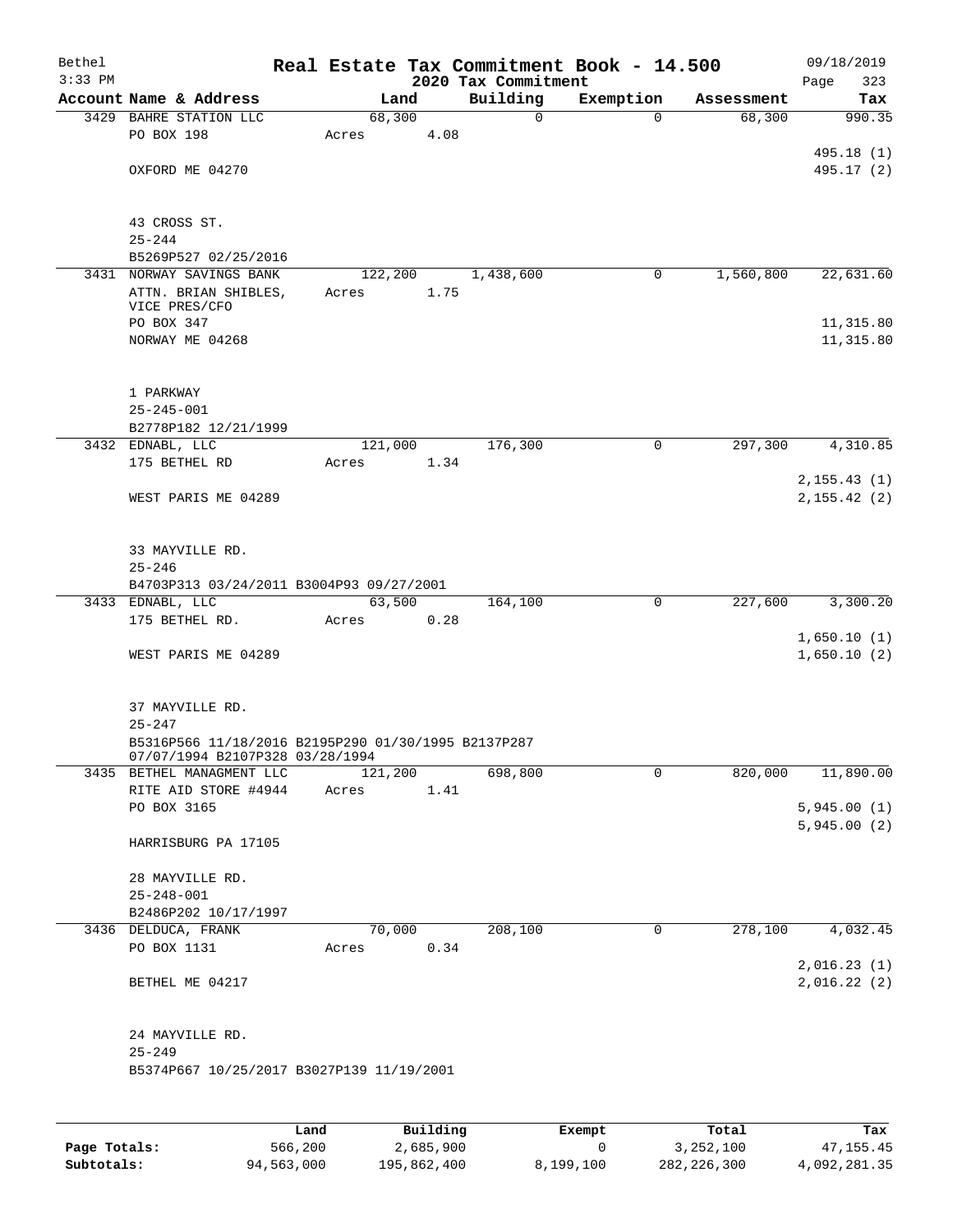| Bethel<br>$3:33$ PM |                                                                          |        |             | 2020 Tax Commitment | Real Estate Tax Commitment Book - 14.500 |            | 09/18/2019<br>Page<br>324 |
|---------------------|--------------------------------------------------------------------------|--------|-------------|---------------------|------------------------------------------|------------|---------------------------|
|                     | Account Name & Address                                                   |        | Land        | Building            | Exemption                                | Assessment | Tax                       |
|                     | 3438 WOODMAN, TIMOTHY D                                                  | 16,500 |             | $\mathbf 0$         | $\Omega$                                 | 16,500     | 239.25                    |
|                     | 184 PALM ST.                                                             | Acres  | 1.00        |                     |                                          |            |                           |
|                     |                                                                          |        |             |                     |                                          |            | 119.63(1)                 |
|                     | BANGOR ME 04401                                                          |        |             |                     |                                          |            | 119.62(2)                 |
|                     |                                                                          |        |             |                     |                                          |            |                           |
|                     | BRIDGE ST W/S                                                            |        |             |                     |                                          |            |                           |
|                     | $25 - 251$                                                               |        |             |                     |                                          |            |                           |
|                     | B5242P161 09/04/2015 B3718P261 05/02/2005                                |        |             |                     |                                          |            |                           |
| 3439                | ST LAWRENCE & ATLANTIC                                                   | 16,300 |             | $\Omega$            | $\mathbf 0$                              | 16,300     | 236.35                    |
|                     | RR CO.                                                                   |        |             |                     |                                          |            |                           |
|                     | 9001 boul. de l'Acadie<br>SUITE 600                                      | Acres  | 0.69        |                     |                                          |            | 118.18(1)                 |
|                     | MONTREAL QC H4N 3H5                                                      |        |             |                     |                                          |            | 118.17(2)                 |
|                     |                                                                          |        |             |                     |                                          |            |                           |
|                     |                                                                          |        |             |                     |                                          |            |                           |
|                     | RAILROAD ST N/S                                                          |        |             |                     |                                          |            |                           |
|                     | $25 - 252$                                                               |        |             |                     |                                          |            |                           |
|                     | B1653P60                                                                 |        |             |                     |                                          |            |                           |
|                     | 3440 COLE, SCOTT G<br>COLE, MICHELE V                                    |        | $\mathbf 0$ | 3,000               | 0                                        | 3,000      | 43.50                     |
|                     | PO BOX 735                                                               |        |             |                     |                                          |            | 21.75(1)                  |
|                     |                                                                          |        |             |                     |                                          |            | 21.75(2)                  |
|                     | BETHEL ME 04217                                                          |        |             |                     |                                          |            |                           |
|                     |                                                                          |        |             |                     |                                          |            |                           |
|                     | 23 RAILROAD ST.                                                          |        |             |                     |                                          |            |                           |
|                     | $25 - 252 - 001$                                                         |        |             |                     |                                          |            |                           |
|                     | 3441 DAVIDSON, LISA A<br>173 PARADISE RD                                 | 67,000 | 1.00        | 79,700              | $\mathbf 0$                              | 146,700    | 2,127.15                  |
|                     |                                                                          | Acres  |             |                     |                                          |            | 1,063.58(1)               |
|                     | BETHEL ME 04217 1235                                                     |        |             |                     |                                          |            | 1,063.57(2)               |
|                     |                                                                          |        |             |                     |                                          |            |                           |
|                     |                                                                          |        |             |                     |                                          |            |                           |
|                     | 173 PARADISE RD                                                          |        |             |                     |                                          |            |                           |
|                     | $26 - 001$                                                               |        |             |                     |                                          |            |                           |
|                     | B4907P236 10/16/2012 B4708P73 03/29/2011 B4591P126<br>05/26/2010 B816P88 |        |             |                     |                                          |            |                           |
|                     | 3442 OUWINGA, MARVIN                                                     |        |             |                     | 85,200 178,500 20,000                    | 243,700    | 3,533.65                  |
|                     | OUWINGA, TRIJNTJE                                                        | Acres  | 1.89        |                     | 01 Homestead (HM)                        |            |                           |
|                     | PO BOX 407                                                               |        |             |                     |                                          |            | 1,766.83(1)               |
|                     |                                                                          |        |             |                     |                                          |            | 1,766.82(2)               |
|                     | BETHEL ME 04217                                                          |        |             |                     |                                          |            |                           |
|                     | 159 PARADISE RD.                                                         |        |             |                     |                                          |            |                           |
|                     | $26 - 002$                                                               |        |             |                     |                                          |            |                           |
|                     | B1425P262 10/07/1986                                                     |        |             |                     |                                          |            |                           |
|                     | 3443 STOWELL, JANET                                                      |        | 93,400      | 207,100             | 26,000                                   | 274,500    | 3,980.25                  |
|                     | PO BOX 1363                                                              | Acres  | 2.63        |                     | 01 Homestead (HM)                        |            |                           |
|                     |                                                                          |        |             |                     | 12 WW2 Vet Res                           |            | 1,990.13(1)               |
|                     | BETHEL ME 04217                                                          |        |             |                     |                                          |            | 1,990.12(2)               |
|                     |                                                                          |        |             |                     |                                          |            |                           |
|                     | 153 PARADISE RD.                                                         |        |             |                     |                                          |            |                           |
|                     | $26 - 003$                                                               |        |             |                     |                                          |            |                           |
|                     | B2342P246 07/01/1996                                                     |        |             |                     |                                          |            |                           |
|                     |                                                                          |        |             |                     |                                          |            |                           |
|                     |                                                                          |        |             |                     |                                          |            |                           |
|                     |                                                                          |        |             |                     |                                          |            |                           |

|              | Land       | Building    | Exempt    | Total       | Tax          |
|--------------|------------|-------------|-----------|-------------|--------------|
| Page Totals: | 278,400    | 468,300     | 46,000    | 700,700     | 10,160.15    |
| Subtotals:   | 94,841,400 | 196,330,700 | 8,245,100 | 282,927,000 | 4,102,441.50 |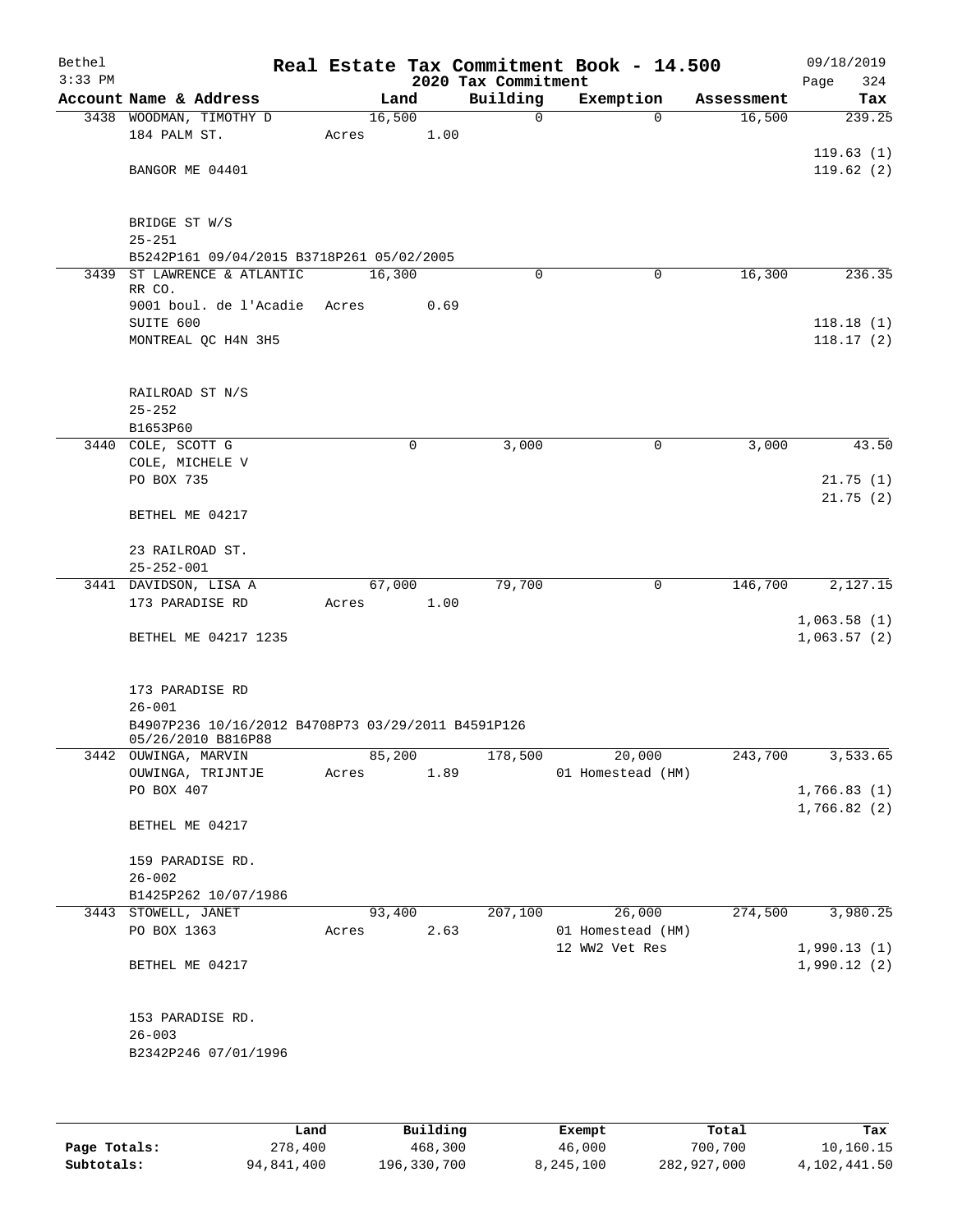| Bethel    |                                                  |         |        |                     | Real Estate Tax Commitment Book - 14.500 |            | 09/18/2019                 |
|-----------|--------------------------------------------------|---------|--------|---------------------|------------------------------------------|------------|----------------------------|
| $3:33$ PM |                                                  |         |        | 2020 Tax Commitment |                                          |            | 325<br>Page                |
|           | Account Name & Address                           |         | Land   | Building            | Exemption                                | Assessment | Tax                        |
|           | 3444 CHADBOURNE, THEODORE                        | 104,900 |        | $\Omega$            | $\Omega$                                 | 104,900    | 1,521.05                   |
|           | 50 STOCKHOLM DR.                                 | Acres   | 20.00  |                     |                                          |            |                            |
|           |                                                  |         |        |                     |                                          |            | 760.53(1)                  |
|           | CUMBERLAND CTR. ME<br>04021 8712                 |         |        |                     |                                          |            | 760.52(2)                  |
|           | PARADISE RD                                      |         |        |                     |                                          |            |                            |
|           | $26 - 004$                                       |         |        |                     |                                          |            |                            |
|           | B754P32                                          |         |        |                     |                                          |            |                            |
|           | 3445 RECTOR, GEORGIA KAY                         |         | 87,100 | 212,900             | 20,000                                   | 280,000    | 4,060.00                   |
|           | 143 PARADISE RD                                  | Acres   | 2.60   |                     | 01 Homestead (HM)                        |            |                            |
|           |                                                  |         |        |                     |                                          |            | 2,030.00(1)                |
|           | BETHEL ME 04217                                  |         |        |                     |                                          |            | 2,030.00(2)                |
|           | 143 PARADISE RD.<br>$26 - 004 - 001$             |         |        |                     |                                          |            |                            |
|           | B1696P98 11/17/1989                              |         |        |                     |                                          |            |                            |
|           | 3446 SAPAK, JAN                                  | 84,500  |        | 280,900             | 20,000                                   | 345,400    | 5,008.30                   |
|           | SAPAK, JENNIFER M.                               | Acres   | 1.60   |                     | 01 Homestead (HM)                        |            |                            |
|           | 129 PARADISE RD                                  |         |        |                     |                                          |            | 2,504.15(1)                |
|           | BETHEL ME 04217                                  |         |        |                     |                                          |            | 2,504.15(2)                |
|           | 129 PARADISE RD.                                 |         |        |                     |                                          |            |                            |
|           | $26 - 005$                                       |         |        |                     |                                          |            |                            |
|           | B5431P142 09/17/2018 B3702P195 04/20/2005        |         |        |                     |                                          |            |                            |
|           | 3447 HABERMAN, JULES J. &<br>MARY L. CO-TRUSTEES | 83,700  |        | 303,200             | 26,000                                   | 360,900    | 5,233.05                   |
|           | THE HABERMAN FAMILY<br>TRUST                     | Acres   | 1.31   |                     | 01 Homestead (HM)                        |            |                            |
|           | PO BOX 576                                       |         |        |                     | 12 WW2 Vet Res                           |            | 2,616.53(1)<br>2,616.52(2) |
|           | BETHEL ME 04217                                  |         |        |                     |                                          |            |                            |
|           | 107 PARADISE RD<br>$26 - 006$                    |         |        |                     |                                          |            |                            |
|           | B3120P120 05/22/2002                             |         |        |                     |                                          |            |                            |
|           | 3448 RICHMOND, CHARLES &<br>FRANCES              | 85,500  |        | 166,200             | 20,000                                   | 231,700    | 3,359.65                   |
|           | TRUSTEES RICHMOND<br>FAMILY TRUST                | Acres   | 2.00   |                     | 01 Homestead (HM)                        |            |                            |
|           | 99 PARADISE RD                                   |         |        |                     |                                          |            | 1,679.83(1)                |
|           | BETHEL ME 04217                                  |         |        |                     |                                          |            | 1,679.82(2)                |
|           | 99 PARADISE RD,                                  |         |        |                     |                                          |            |                            |
|           | $26 - 007$                                       |         |        |                     |                                          |            |                            |
|           | B2897P18 12/29/2000                              |         |        |                     |                                          |            |                            |

|              | Land       | Building    | Exempt    | Total       | Tax          |
|--------------|------------|-------------|-----------|-------------|--------------|
| Page Totals: | 445,700    | 963,200     | 86,000    | 1,322,900   | 19,182.05    |
| Subtotals:   | 95,287,100 | 197,293,900 | 8,331,100 | 284,249,900 | 4,121,623.55 |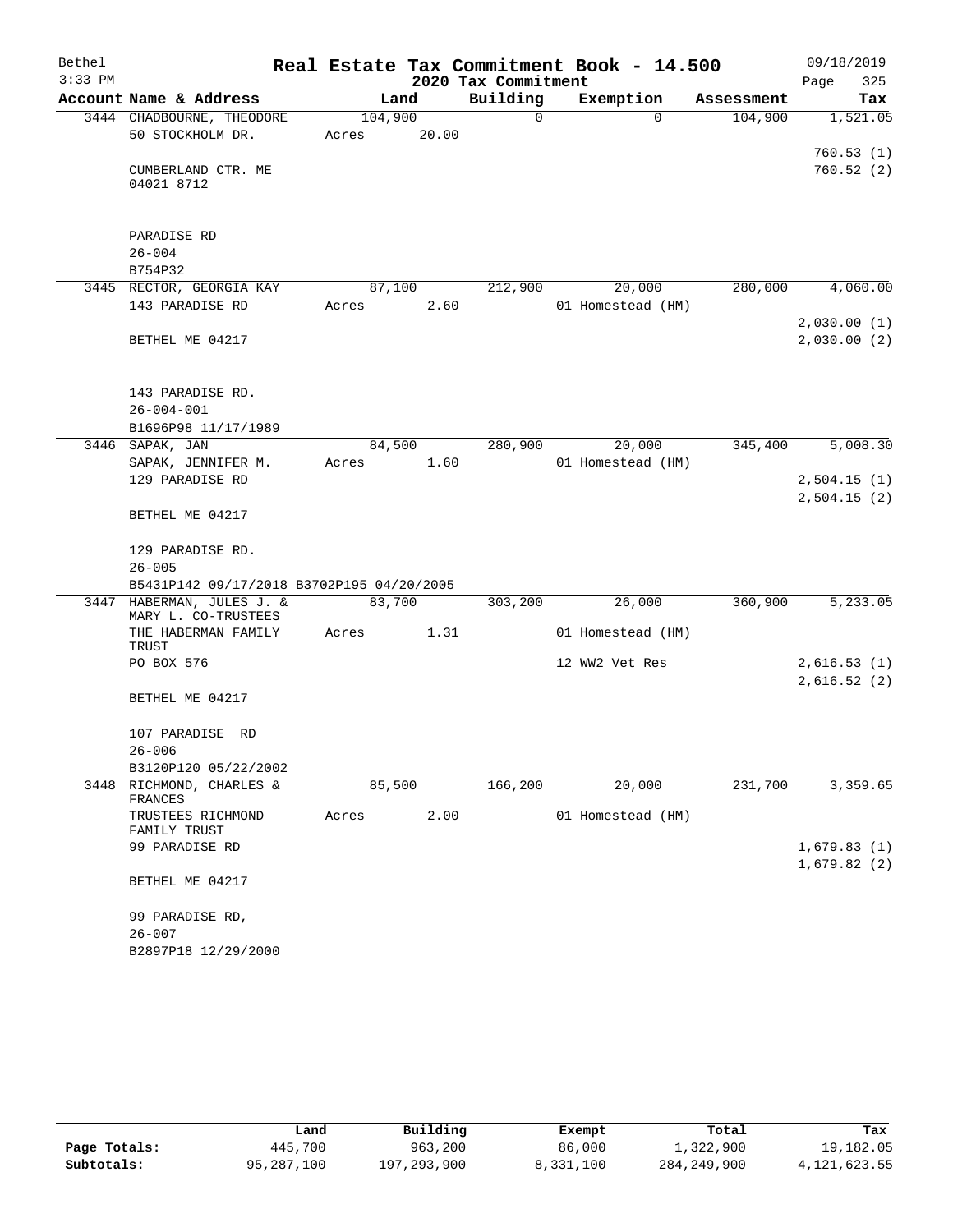| Bethel       |                                                                   |       |                |                     |             | Real Estate Tax Commitment Book - 14.500 |               | 09/18/2019      |
|--------------|-------------------------------------------------------------------|-------|----------------|---------------------|-------------|------------------------------------------|---------------|-----------------|
| $3:33$ PM    |                                                                   |       |                | 2020 Tax Commitment |             |                                          |               | Page<br>326     |
|              | Account Name & Address                                            |       | Land           | Building            |             | Exemption                                | Assessment    | Tax             |
|              | 3449 CORKERY, TIMOTHY                                             |       | 67,100         |                     | $\mathbf 0$ | $\Omega$                                 | 67,100        | 972.95          |
|              | CORKERY, JENNIFER<br>199 FAIR OAKS PARK                           | Acres | 1.03           |                     |             |                                          |               | 486.48 (1)      |
|              |                                                                   |       |                |                     |             |                                          |               | 486.47 (2)      |
|              | NEEDHAM MA 02492 3017                                             |       |                |                     |             |                                          |               |                 |
|              | PARADISE RD W/S<br>$26 - 008 - 00A$                               |       |                |                     |             |                                          |               |                 |
|              | B5226P416 06/12/2015 B4868P311 07/20/2012 B985P226<br>05/30/1978  |       |                |                     |             |                                          |               |                 |
|              | 3450 VACHON, JASON, & RYAN                                        |       | 106,800        |                     | 1,000       | 0                                        | 107,800       | 1,563.10        |
|              | PAUL VACHON TRUST                                                 | Acres | 9.10           |                     |             |                                          |               |                 |
|              | 123 ADAMS DRIVE                                                   |       |                |                     |             |                                          |               | 781.55(1)       |
|              |                                                                   |       |                |                     |             |                                          |               | 781.55(2)       |
|              | PORTSMOUTH RI 02871                                               |       |                |                     |             |                                          |               |                 |
|              | PARADISE RD.                                                      |       |                |                     |             |                                          |               |                 |
|              | $26 - 009$                                                        |       |                |                     |             |                                          |               |                 |
|              | B5264P633 01/25/2016 B4868P311 07/20/2012 B3882P189<br>01/30/2006 |       |                |                     |             |                                          |               |                 |
|              | 3451 SNOWE, JOHN                                                  |       | 60,800         |                     | 171,500     | 0                                        | 232,300       | 3,368.35        |
|              | POSTON, COURTNEY                                                  | Acres | 0.52           |                     |             |                                          |               |                 |
|              | 65 PARADISE RD                                                    |       |                |                     |             |                                          |               | 1,684.18(1)     |
|              | BETHEL ME 04217                                                   |       |                |                     |             |                                          |               | 1,684.17(2)     |
|              | 65 PARADISE RD                                                    |       |                |                     |             |                                          |               |                 |
|              | $26 - 010 - 002$                                                  |       |                |                     |             |                                          |               |                 |
|              | B5438P98 10/23/2018 B5294P328 07/25/2016 B669P222<br>04/30/1968   |       |                |                     |             |                                          |               |                 |
|              | 3452 FINLEY, T KEVIN                                              |       | 77,500         |                     | 126,600     | 20,000                                   | 184,100       | 2,669.45        |
|              | 55 PARADISE RD.                                                   | Acres | 0.57           |                     |             | 01 Homestead (HM)                        |               |                 |
|              |                                                                   |       |                |                     |             |                                          |               | 1,334.73(1)     |
|              | BETHEL ME 04217                                                   |       |                |                     |             |                                          |               | 1,334.72(2)     |
|              | 55 PARADISE RD.                                                   |       |                |                     |             |                                          |               |                 |
|              | 26-011                                                            |       |                |                     |             |                                          |               |                 |
|              | B5159P23 09/12/2014 B2271P203 11/01/1995 B1025P3<br>03/01/1979    |       |                |                     |             |                                          |               |                 |
|              | 3453 BARSTOW, CHRISTOPHER R                                       |       | 80,700         |                     | 129,600     | 20,000                                   | 190,300       | 2,759.35        |
|              | BARSTOW, NANCY M                                                  | Acres | 0.80           |                     |             | 01 Homestead (HM)                        |               |                 |
|              | 49 PARADISE RD                                                    |       |                |                     |             |                                          |               | 1,379.68(1)     |
|              | BETHEL ME 04217                                                   |       |                |                     |             |                                          |               | 1,379.67(2)     |
|              |                                                                   |       |                |                     |             |                                          |               |                 |
|              | 49 PARADISE RD.                                                   |       |                |                     |             |                                          |               |                 |
|              | $26 - 012$                                                        |       |                |                     |             |                                          |               |                 |
|              | B5081P319 01/13/2014                                              |       |                |                     | 68,000      |                                          |               |                 |
|              | 3454 CUNNINGHAM, GREGORY A<br>CUNNINGHAM, JANETTE                 | Acres | 74,300<br>0.40 |                     |             | 0                                        | 142,300       | 2,063.35        |
|              | 453 MAIN STREET, UNIT 4                                           |       |                |                     |             |                                          |               | 1,031.68(1)     |
|              |                                                                   |       |                |                     |             |                                          |               | 1,031.67(2)     |
|              | ROCKLAND ME 04841                                                 |       |                |                     |             |                                          |               |                 |
|              | 45 PARADISE RD                                                    |       |                |                     |             |                                          |               |                 |
|              | $26 - 013$                                                        |       |                |                     |             |                                          |               |                 |
|              | B4630P346 09/09/2010 B3252P58                                     |       |                |                     |             |                                          |               |                 |
|              |                                                                   | Land  | Building       |                     |             | Exempt                                   | Total         | Tax             |
| Page Totals: | 467,200                                                           |       | 496,700        |                     |             | 40,000                                   | 923,900       | 13,396.55       |
| Subtotals:   | 95,754,300                                                        |       | 197,790,600    |                     |             | 8,371,100                                | 285, 173, 800 | 4, 135, 020. 10 |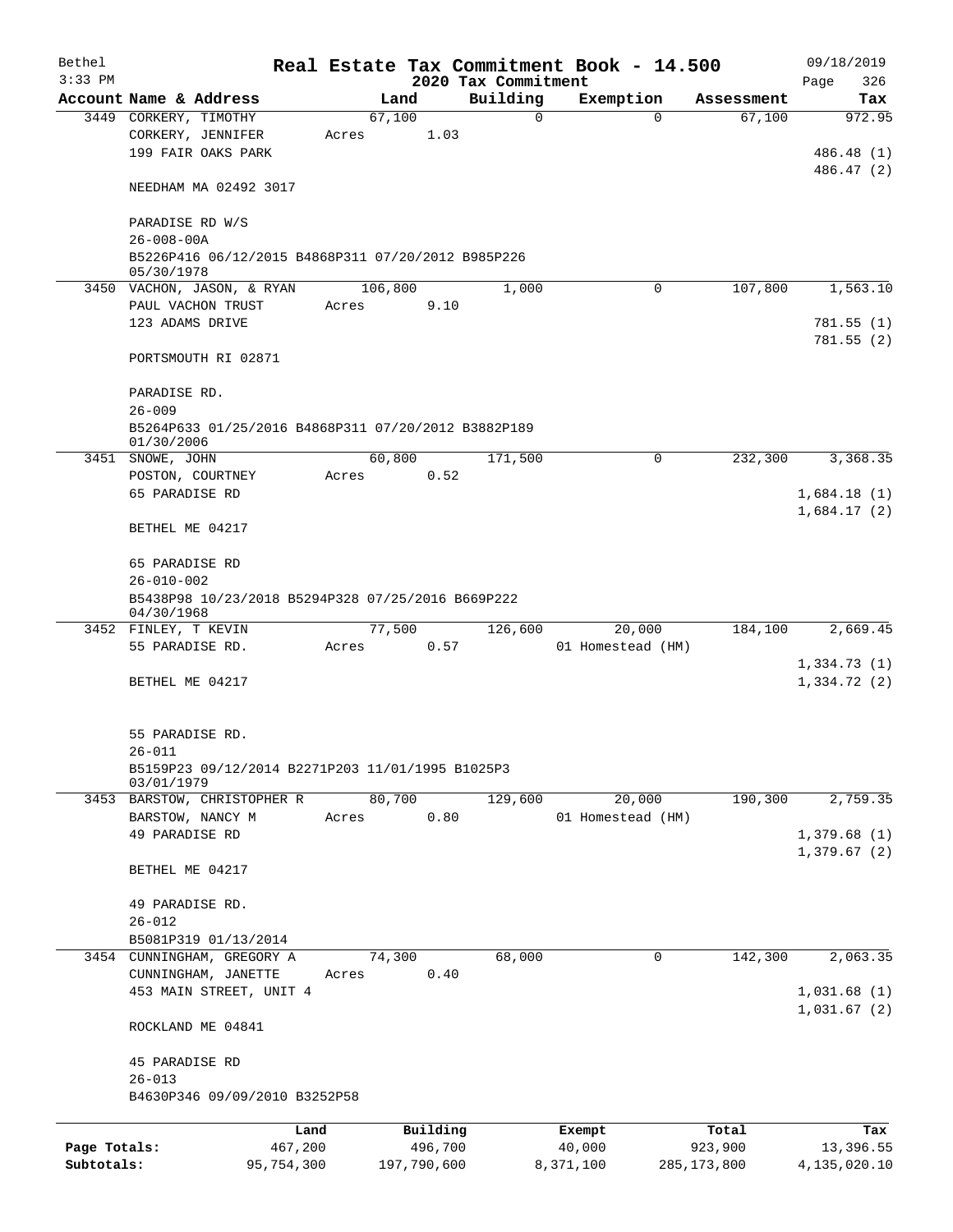| Bethel       |                                                   |         |                       |                     | Real Estate Tax Commitment Book - 14.500 |                       | 09/18/2019                 |
|--------------|---------------------------------------------------|---------|-----------------------|---------------------|------------------------------------------|-----------------------|----------------------------|
| $3:33$ PM    |                                                   |         |                       | 2020 Tax Commitment |                                          |                       | 327<br>Page                |
|              | Account Name & Address<br>3455 CLARKE, BRADFORD J |         | Land<br>86,800        | Building<br>94,200  | Exemption<br>$\Omega$                    | Assessment<br>181,000 | Tax<br>2,624.50            |
|              | CLARKE, ELIZABETH<br>35 PARADISE RD.              | Acres   | 2.50                  |                     |                                          |                       | 1,312.25(1)                |
|              | BETHEL ME 04217                                   |         |                       |                     |                                          |                       | 1,312.25(2)                |
|              | 35 PARADISE RD<br>$26 - 014$                      |         |                       |                     |                                          |                       |                            |
|              | B4956P39 02/20/2013 B2923P254 03/29/2001          |         |                       |                     |                                          |                       |                            |
|              | 3456 STASINOS, JESSICA                            | 80,100  |                       | 64,500              | $\mathbf 0$                              | 144,600               | 2,096.70                   |
|              | 2 DALE ST<br>PEABODY MA 01960                     | Acres   | 0.75                  |                     |                                          |                       | 1,048.35(1)<br>1,048.35(2) |
|              | 25 PARADISE RD<br>$26 - 015$                      |         |                       |                     |                                          |                       |                            |
|              | B5439P589 10/30/2018 B3509P286 05/10/2004         |         |                       |                     |                                          |                       |                            |
|              | 3457 CHADBOURNE TREE FARMS,<br>LLC                | 67,300  |                       | 0                   | $\mathbf 0$                              | 67,300                | 975.85                     |
|              | PO BOX 1750                                       | Acres   | 1.10                  |                     |                                          |                       |                            |
|              | BETHEL ME 04217                                   |         |                       |                     |                                          |                       | 487.93 (1)<br>487.92 (2)   |
|              | BROAD ST.<br>$26 - 016$                           |         |                       |                     |                                          |                       |                            |
|              | B3421P324 11/05/2003                              |         |                       |                     |                                          |                       |                            |
|              | 3458 KENNEBEC LAND COMPANY,<br>LLC                | 242,600 |                       | 434,200             | $\mathbf 0$                              | 676,800               | 9,813.60                   |
|              | 10 WATER ST, BOX 68                               | Acres   | 10.30                 |                     |                                          |                       | 4,906.80(1)                |
|              | WATERVILLE ME 04901                               |         |                       |                     |                                          |                       | 4,906.80 (2)               |
|              | 70 BROAD ST. (MERGED<br>$26 - 017$                |         |                       |                     |                                          |                       |                            |
|              | B4643P156 10/07/2010                              |         |                       |                     |                                          |                       |                            |
| 3459         | ANDERSON, KRIS E                                  | 77,000  |                       | 416,000             | $\mathbf 0$                              | 493,000               | 7,148.50                   |
|              | ANDERSON, GRETCHEN L                              | Acres   | 1.27                  |                     |                                          |                       |                            |
|              | 10666 BOULDER CANYON RD                           |         |                       |                     |                                          |                       | 3,574.25(1)<br>3,574.25(2) |
|              | RANCHO CUCAMONGA CA<br>91737                      |         |                       |                     |                                          |                       |                            |
|              | 67 BROAD ST.<br>$26 - 018$                        |         |                       |                     |                                          |                       |                            |
|              | B4344P112 08/29/2008                              |         |                       |                     |                                          |                       |                            |
|              | 3460 CONNORS, ALLEN                               | 74,600  |                       | 244,400             | 20,000                                   | 299,000               | 4,335.50                   |
|              | 59 BROAD STREET                                   | Acres   | 0.87                  |                     | 01 Homestead (HM)                        |                       | 2,167.75(1)                |
|              | BETHEL ME 04217                                   |         |                       |                     |                                          |                       | 2, 167.75 (2)              |
|              | 59 BROAD ST<br>$26 - 019$                         |         |                       |                     |                                          |                       |                            |
|              | B2000P211 04/09/1992 B1080P56 06/17/1980          |         |                       |                     |                                          |                       |                            |
|              |                                                   |         |                       |                     |                                          |                       |                            |
| Page Totals: | Land<br>628,400                                   |         | Building<br>1,253,300 |                     | Exempt<br>20,000                         | Total<br>1,861,700    | Tax<br>26,994.65           |

**Subtotals:** 96,382,700 199,043,900 8,391,100 287,035,500 4,162,014.75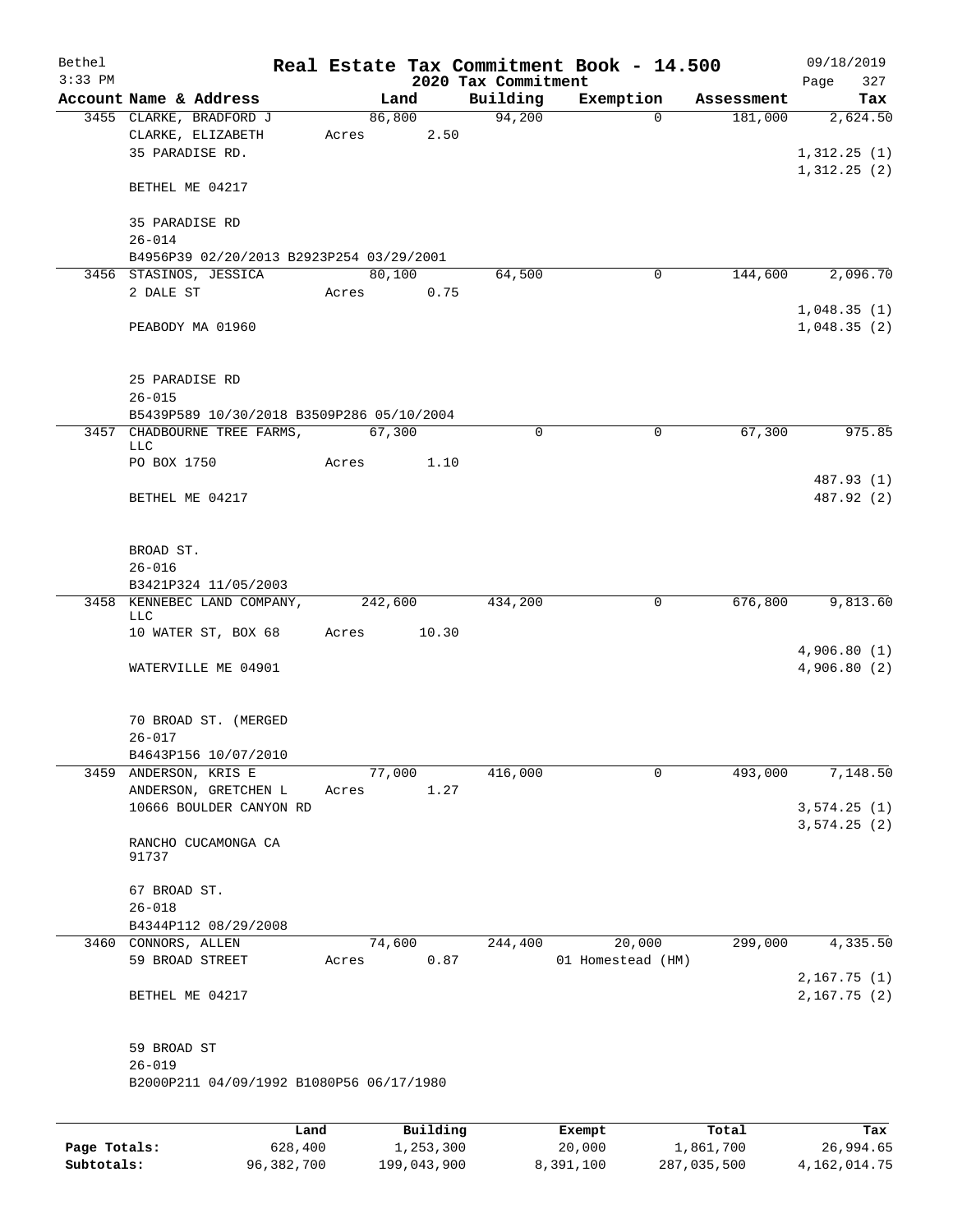| Bethel       |                                           |                 |       |        |             |                     | Real Estate Tax Commitment Book - 14.500 |                    | 09/18/2019       |
|--------------|-------------------------------------------|-----------------|-------|--------|-------------|---------------------|------------------------------------------|--------------------|------------------|
| $3:33$ PM    |                                           |                 |       |        |             | 2020 Tax Commitment |                                          |                    | Page<br>328      |
|              | Account Name & Address                    |                 |       | Land   |             | Building            | Exemption                                | Assessment         | Tax              |
|              | 3461 ADAMS, BRYAN                         |                 |       | 77,500 |             | 298,100             | $\Omega$                                 | 375,600            | 5,446.20         |
|              | ADAMS, CINDY                              |                 | Acres |        | 1.43        |                     |                                          |                    |                  |
|              | 11 SWIFT WATER TRAIL                      |                 |       |        |             |                     |                                          |                    | 2,723.10 (1)     |
|              |                                           |                 |       |        |             |                     |                                          |                    | 2,723.10(2)      |
|              | AUSTIN TX 78738                           |                 |       |        |             |                     |                                          |                    |                  |
|              |                                           |                 |       |        |             |                     |                                          |                    |                  |
|              | 53 BROAD ST                               |                 |       |        |             |                     |                                          |                    |                  |
|              | $26 - 020$                                |                 |       |        |             |                     |                                          |                    |                  |
|              | B1331P247 07/30/1985                      |                 |       |        |             |                     |                                          |                    |                  |
|              | 3462 MUFF, CLAUDE W                       |                 |       | 71,600 |             | 420,700             | 0                                        | 492,300            | 7, 138.35        |
|              | PO BOX 1003                               |                 | Acres |        | 0.66        |                     |                                          |                    |                  |
|              |                                           |                 |       |        |             |                     |                                          |                    | 3,569.18(1)      |
|              | BETHEL ME 04217                           |                 |       |        |             |                     |                                          |                    | 3,569.17(2)      |
|              |                                           |                 |       |        |             |                     |                                          |                    |                  |
|              |                                           |                 |       |        |             |                     |                                          |                    |                  |
|              | 45 BROAD ST                               |                 |       |        |             |                     |                                          |                    |                  |
|              | $26 - 021$                                |                 |       |        |             |                     |                                          |                    |                  |
|              | B4623P196 08/23/2010 B1993P218            |                 |       |        |             |                     |                                          |                    |                  |
|              | 3463 RAYMOND, CHARLES F                   |                 |       | 63,900 |             | 160,500             | 20,000                                   | 204,400            | 2,963.80         |
|              | RAYMOND, BETSY C                          |                 | Acres |        | 0.31        |                     | 01 Homestead (HM)                        |                    |                  |
|              | 14 BROAD ST BOX 743                       |                 |       |        |             |                     |                                          |                    | 1,481.90(1)      |
|              |                                           |                 |       |        |             |                     |                                          |                    | 1,481.90(2)      |
|              | BETHEL ME 04217                           |                 |       |        |             |                     |                                          |                    |                  |
|              |                                           |                 |       |        |             |                     |                                          |                    |                  |
|              | 41 BROAD ST                               |                 |       |        |             |                     |                                          |                    |                  |
|              | $26 - 022$                                |                 |       |        |             |                     |                                          |                    |                  |
|              | B1449P175 12/31/1986                      |                 |       |        |             |                     |                                          |                    |                  |
|              | 3464 FRONGILLO, WILLIAM &<br>GAIL         |                 |       | 70,700 |             | 313,900             | 0                                        | 384,600            | 5,576.70         |
|              | TRUSTEES FRONGILLO                        |                 | Acres |        | 0.61        |                     |                                          |                    |                  |
|              | REALTY TRUST                              |                 |       |        |             |                     |                                          |                    |                  |
|              | 23 MARY LANE                              |                 |       |        |             |                     |                                          |                    | 2,788.35(1)      |
|              |                                           |                 |       |        |             |                     |                                          |                    | 2,788.35(2)      |
|              | CUMBERLAND FORESIDE ME                    |                 |       |        |             |                     |                                          |                    |                  |
|              | 04110 1442                                |                 |       |        |             |                     |                                          |                    |                  |
|              |                                           |                 |       |        |             |                     |                                          |                    |                  |
|              | 28 BROAD ST.                              |                 |       |        |             |                     |                                          |                    |                  |
|              | $26 - 023$                                |                 |       |        |             |                     |                                          |                    |                  |
|              | B3353P283                                 |                 |       |        |             |                     |                                          |                    |                  |
|              | 3465 VOGT, F. DANIEL,                     |                 |       | 69,300 |             | 121,600             | 26,000                                   | 164,900            | 2,391.05         |
|              | TRUSTEE                                   |                 |       |        |             |                     |                                          |                    |                  |
|              | VOGT REVOCABLE TRUST                      |                 | Acres |        | 0.53        |                     | 01 Homestead (HM)                        |                    |                  |
|              | PO BOX 1208                               |                 |       |        |             |                     | 12 WW2 Vet Res                           |                    | 1, 195.53(1)     |
|              |                                           |                 |       |        |             |                     |                                          |                    | 1, 195.52(2)     |
|              | BETHEL ME 04217                           |                 |       |        |             |                     |                                          |                    |                  |
|              |                                           |                 |       |        |             |                     |                                          |                    |                  |
|              | 32 BROAD ST.                              |                 |       |        |             |                     |                                          |                    |                  |
|              | $26 - 024$                                |                 |       |        |             |                     |                                          |                    |                  |
|              | B5243P219 09/14/2015 B1219P119 08/15/1983 |                 |       |        |             |                     |                                          |                    |                  |
| 3466         | TARR, CHRISTOPHER S                       |                 |       | 69,300 |             | 340,600             | 0                                        | 409,900            | 5,943.55         |
|              | TARR, SUSAN M                             |                 | Acres |        | 0.53        |                     |                                          |                    |                  |
|              | 93 OVERBROOK DRIVE                        |                 |       |        |             |                     |                                          |                    | 2,971.78(1)      |
|              |                                           |                 |       |        |             |                     |                                          |                    | 2,971.77(2)      |
|              | PRINCETON NJ 08540                        |                 |       |        |             |                     |                                          |                    |                  |
|              |                                           |                 |       |        |             |                     |                                          |                    |                  |
|              | 36 BROAD ST                               |                 |       |        |             |                     |                                          |                    |                  |
|              | $26 - 025$                                |                 |       |        |             |                     |                                          |                    |                  |
|              | B4299P2 05/20/2008 B2460P265              |                 |       |        |             |                     |                                          |                    |                  |
|              |                                           |                 |       |        | Building    |                     |                                          |                    |                  |
| Page Totals: |                                           | Land<br>422,300 |       |        | 1,655,400   |                     | Exempt<br>46,000                         | Total<br>2,031,700 | Tax<br>29,459.65 |
| Subtotals:   |                                           | 96,805,000      |       |        | 200,699,300 |                     | 8,437,100                                | 289,067,200        | 4, 191, 474. 40  |
|              |                                           |                 |       |        |             |                     |                                          |                    |                  |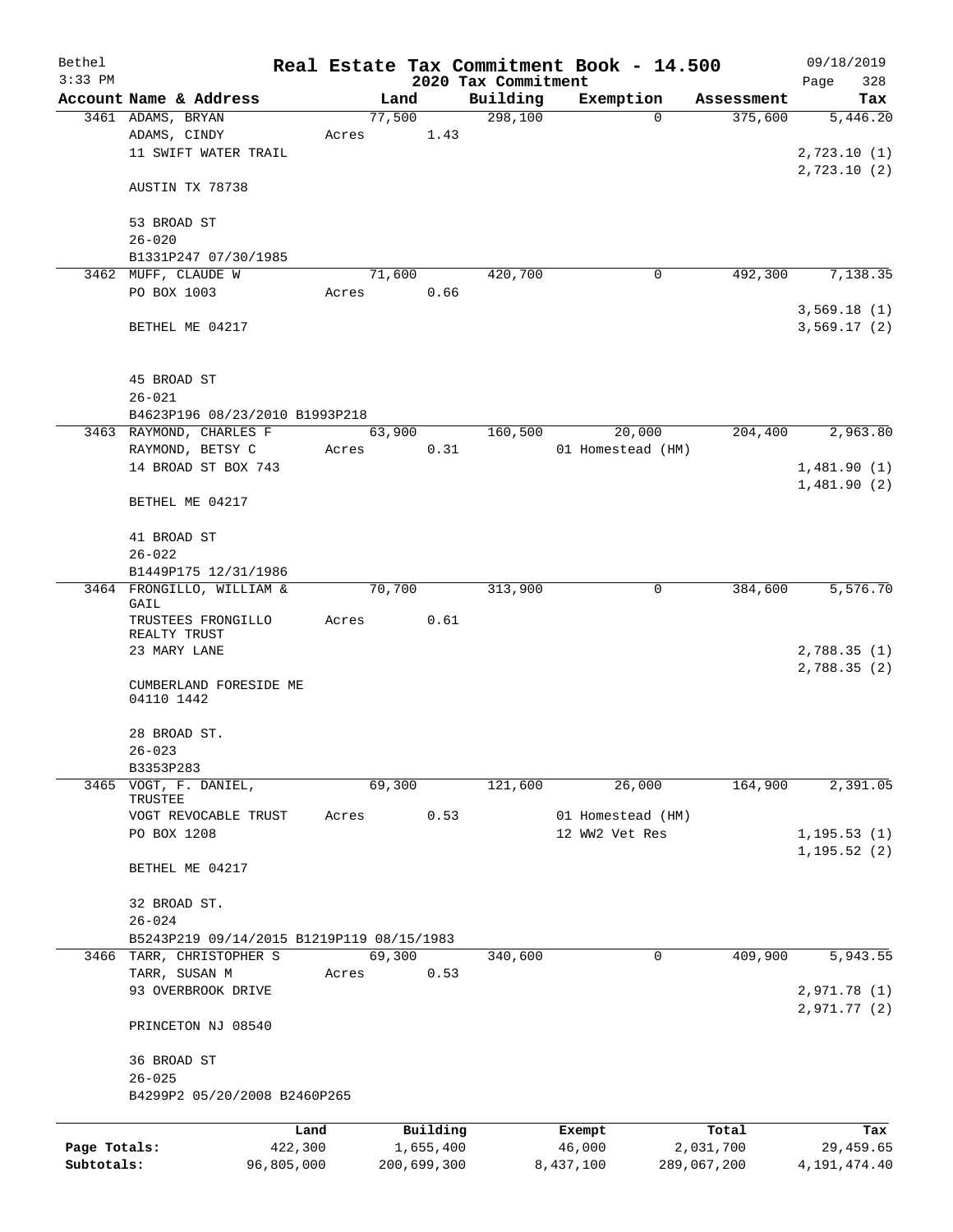| Bethel       |                                                                 |       |        |           |                                 | Real Estate Tax Commitment Book - 14.500 |            | 09/18/2019                 |
|--------------|-----------------------------------------------------------------|-------|--------|-----------|---------------------------------|------------------------------------------|------------|----------------------------|
| $3:33$ PM    | Account Name & Address                                          |       | Land   |           | 2020 Tax Commitment<br>Building | Exemption                                | Assessment | 329<br>Page<br>Tax         |
| 3467         | WEST PARISH CONGO                                               |       | 76,200 |           | 126,800                         | 0                                        | 203,000    | 2,943.50                   |
|              | CHURCH                                                          |       |        |           |                                 |                                          |            |                            |
|              | PO BOX 23                                                       | Acres |        | 1.01      |                                 |                                          |            |                            |
|              | BETHEL ME 04217                                                 |       |        |           |                                 |                                          |            | 1,471.75(1)<br>1,471.75(2) |
|              |                                                                 |       |        |           |                                 |                                          |            |                            |
|              | 40 BROAD ST.                                                    |       |        |           |                                 |                                          |            |                            |
|              | $26 - 026$                                                      |       |        |           |                                 |                                          |            |                            |
|              | 3468 TAYLOR, SALLY                                              |       | 91,800 |           | 275,200                         | 26,000                                   | 341,000    | 4,944.50                   |
|              | TAYLOR, RICHARD                                                 | Acres |        | 6.20      |                                 | 01 Homestead (HM)                        |            |                            |
|              | PO BOX 16                                                       |       |        |           |                                 | 12 WW2 Vet Res                           |            | 2,472.25(1)<br>2,472.25(2) |
|              | BETHEL ME 04217                                                 |       |        |           |                                 |                                          |            |                            |
|              | 46 BROAD ST                                                     |       |        |           |                                 |                                          |            |                            |
|              | $26 - 028$                                                      |       |        |           |                                 |                                          |            |                            |
|              | B1448P342                                                       |       |        |           |                                 |                                          |            |                            |
|              | 3469 RATOFF, JOHN<br>RATOFF, KELLY                              | Acres | 74,900 | 0.89      | 287,200                         | 0                                        | 362,100    | 5,250.45                   |
|              | 5 DWIGHT LANE                                                   |       |        |           |                                 |                                          |            | 2,625.23(1)                |
|              |                                                                 |       |        |           |                                 |                                          |            | 2,625.22(2)                |
|              | KENNEBUNK ME 04043                                              |       |        |           |                                 |                                          |            |                            |
|              | 54 BROAD ST.                                                    |       |        |           |                                 |                                          |            |                            |
|              | $26 - 029$                                                      |       |        |           |                                 |                                          |            |                            |
|              | B2442P74                                                        |       |        |           |                                 |                                          |            |                            |
| 3470         | SMITH, JAMES W JR                                               |       | 57,500 |           | 107,000                         | 0                                        | 164,500    | 2,385.25                   |
|              | SMITH, CHERYL A<br>52 LONG HIGHWAY                              | Acres |        | 0.36      |                                 |                                          |            | 1, 192.63(1)               |
|              |                                                                 |       |        |           |                                 |                                          |            | 1, 192.62(2)               |
|              | LITTLE COMPTON RI 02837                                         |       |        |           |                                 |                                          |            |                            |
|              | 8 PARADISE RD                                                   |       |        |           |                                 |                                          |            |                            |
|              | $26 - 030$                                                      |       |        |           |                                 |                                          |            |                            |
|              | B3998P158 B3260P81<br>3471 ABBOTT, LUCY K                       |       | 63,000 |           | 85,100                          | 0                                        | 148,100    | 2,147.45                   |
|              | 2118 INTERVALE ROAD                                             | Acres |        | 0.66      |                                 |                                          |            |                            |
|              |                                                                 |       |        |           |                                 |                                          |            | 1,073.73(1)                |
|              | BETHEL ME 04217 2030                                            |       |        |           |                                 |                                          |            | 1,073.72(2)                |
|              |                                                                 |       |        |           |                                 |                                          |            |                            |
|              | 12 PARADISE RD.                                                 |       |        |           |                                 |                                          |            |                            |
|              | $26 - 031$<br>B3986P140 08/09/2006                              |       |        |           |                                 |                                          |            |                            |
|              | 3472 BARRETT, RUTH F.                                           |       | 69,000 |           | 168,800                         | 0                                        | 237,800    | 3,448.10                   |
|              | TRUSTEE                                                         |       |        |           |                                 |                                          |            |                            |
|              | C/O BRUCE BARRETT                                               | Acres |        | 1.74      |                                 |                                          |            |                            |
|              | 294 HUTCHINSON POND<br>ROAD                                     |       |        |           |                                 |                                          |            | 1,724.05(1)                |
|              |                                                                 |       |        |           |                                 |                                          |            | 1,724.05(2)                |
|              | ALBANY TWP ME 04217                                             |       |        |           |                                 |                                          |            |                            |
|              | 20 PARADISE RD.                                                 |       |        |           |                                 |                                          |            |                            |
|              | $26 - 032$                                                      |       |        |           |                                 |                                          |            |                            |
|              | B3282P190 05/02/2003 B3282P189 05/02/2003 B2442P2<br>06/10/1997 |       |        |           |                                 |                                          |            |                            |
|              |                                                                 |       |        |           |                                 |                                          |            |                            |
|              | Land                                                            |       |        | Building  |                                 | Exempt                                   | Total      | Tax                        |
| Page Totals: | 432,400                                                         |       |        | 1,050,100 |                                 | 26,000                                   | 1,456,500  | 21, 119. 25                |

**Subtotals:** 97,237,400 201,749,400 8,463,100 290,523,700 4,212,593.65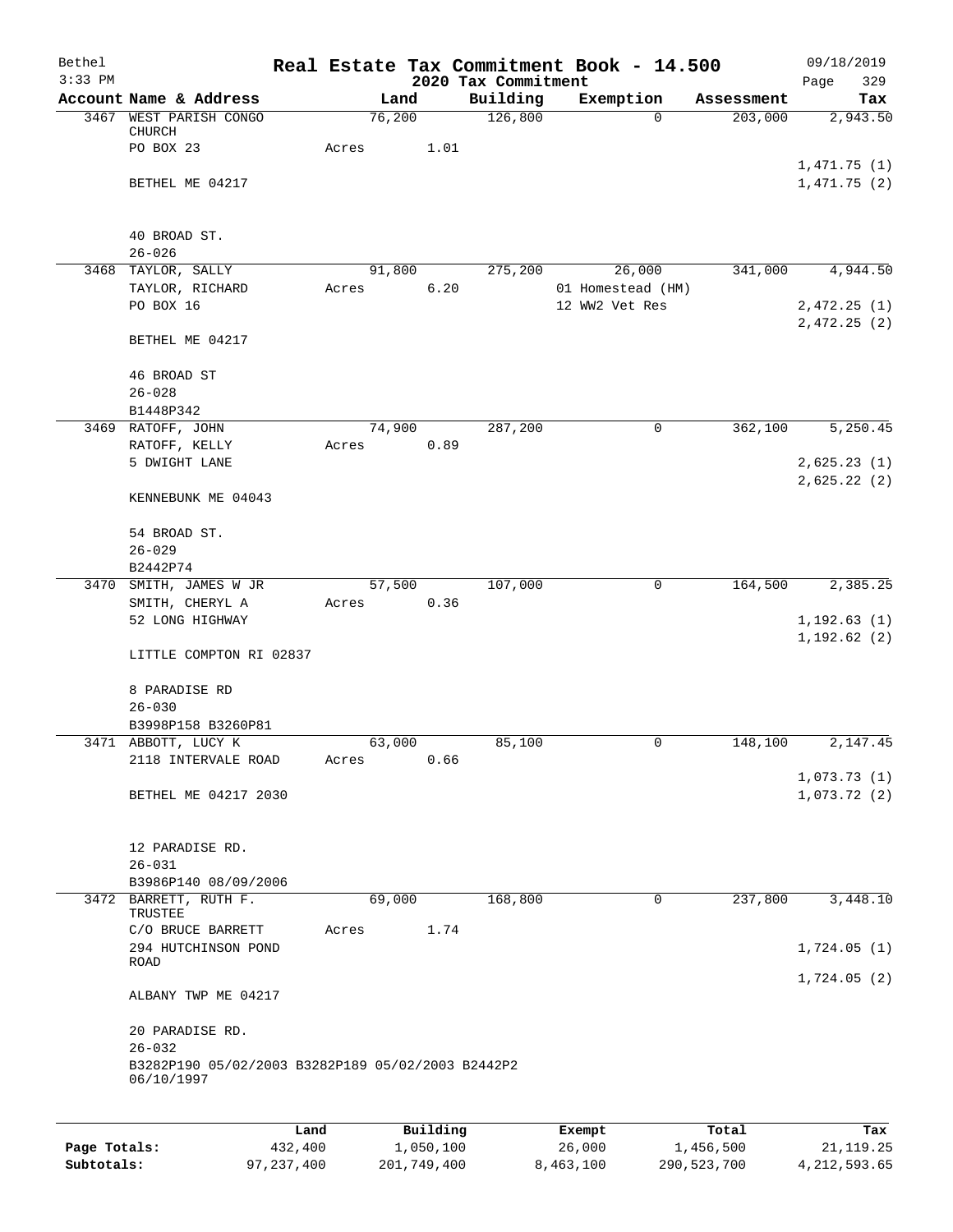| Bethel<br>$3:33$ PM |                                             |       |         |      |                                 | Real Estate Tax Commitment Book - 14.500 |            | 09/18/2019             |            |
|---------------------|---------------------------------------------|-------|---------|------|---------------------------------|------------------------------------------|------------|------------------------|------------|
|                     | Account Name & Address                      |       | Land    |      | 2020 Tax Commitment<br>Building | Exemption                                | Assessment | Page                   | 330<br>Tax |
|                     | 3473 KAVANAUGH, WADE P                      |       | 63,600  |      | 147,300                         | $\Omega$                                 | 210,900    |                        | 3,058.05   |
|                     | WEISBERGER, BETHANY M                       | Acres |         | 0.70 |                                 |                                          |            |                        |            |
|                     | 76 OLD WEST BETHEL RD                       |       |         |      |                                 |                                          |            | 1,529.03(1)            |            |
|                     |                                             |       |         |      |                                 |                                          |            | 1,529.02(2)            |            |
|                     | ALBANY TWP ME 04217                         |       |         |      |                                 |                                          |            |                        |            |
|                     |                                             |       |         |      |                                 |                                          |            |                        |            |
|                     | 24 PARADISE RD.                             |       |         |      |                                 |                                          |            |                        |            |
|                     | $26 - 033$                                  |       |         |      |                                 |                                          |            |                        |            |
|                     | B5369P560 09/27/2017 B2548P324 04/23/1998   |       |         |      |                                 |                                          |            |                        |            |
|                     | 3474 MOOREHEAD, ROBERT JOAN<br>S            |       | 134,100 |      | 980,700                         | 0                                        | 1,114,800  |                        | 16,164.60  |
|                     | PO BOX 24                                   | Acres |         | 2.00 |                                 |                                          |            |                        |            |
|                     |                                             |       |         |      |                                 |                                          |            | 8,082.30(1)            |            |
|                     | PARIS ME 04271 0024                         |       |         |      |                                 |                                          |            | 8,082.30(2)            |            |
|                     |                                             |       |         |      |                                 |                                          |            |                        |            |
|                     |                                             |       |         |      |                                 |                                          |            |                        |            |
|                     | 12 EVERGREEN RD.                            |       |         |      |                                 |                                          |            |                        |            |
|                     | $26 - 034$                                  |       |         |      |                                 |                                          |            |                        |            |
|                     | B4863P339 07/05/2012 B925P264 01/12/1977    |       |         |      |                                 |                                          |            |                        |            |
|                     | 3475 PILGRIM-LOPRESTI,<br>MALEZA ANTIONETTE |       | 62,900  |      | 110,300                         | 20,000                                   | 153,200    |                        | 2,221.40   |
|                     | 22 EVERGREEN RD.                            | Acres |         | 0.65 |                                 | 01 Homestead (HM)                        |            |                        |            |
|                     |                                             |       |         |      |                                 |                                          |            | 1,110.70(1)            |            |
|                     | BETHEL ME 04217                             |       |         |      |                                 |                                          |            | 1,110.70(2)            |            |
|                     |                                             |       |         |      |                                 |                                          |            |                        |            |
|                     |                                             |       |         |      |                                 |                                          |            |                        |            |
|                     | 22 EVERGREEN RD.                            |       |         |      |                                 |                                          |            |                        |            |
|                     | $26 - 035$                                  |       |         |      |                                 |                                          |            |                        |            |
|                     | B3207P231 12/04/2002                        |       |         |      |                                 |                                          |            |                        |            |
|                     | 3476 DAVIS, THEODORE<br>DAVIS, LINDA        | Acres | 64,200  | 0.75 | 120,600                         | 20,000<br>01 Homestead (HM)              | 164,800    |                        | 2,389.60   |
|                     | 24 EVERGREEN ROAD                           |       |         |      |                                 |                                          |            | 1, 194.80(1)           |            |
|                     |                                             |       |         |      |                                 |                                          |            | 1, 194.80(2)           |            |
|                     | BETHEL ME 04217                             |       |         |      |                                 |                                          |            |                        |            |
|                     |                                             |       |         |      |                                 |                                          |            |                        |            |
|                     | 24 EVERGREEN RD.                            |       |         |      |                                 |                                          |            |                        |            |
|                     | $26 - 036$                                  |       |         |      |                                 |                                          |            |                        |            |
|                     | B864P238 07/22/1975                         |       |         |      |                                 |                                          |            |                        |            |
|                     | 3477 CHASE, JASON A                         |       | 36,800  |      | 88,800                          | 0                                        | 125,600    |                        | 1,821.20   |
|                     | CHASE, DARCY L                              | Acres |         | 0.13 |                                 |                                          |            |                        |            |
|                     | PO BOX 186                                  |       |         |      |                                 |                                          |            | 910.60(1)<br>910.60(2) |            |
|                     | BETHEL ME 04217                             |       |         |      |                                 |                                          |            |                        |            |
|                     |                                             |       |         |      |                                 |                                          |            |                        |            |
|                     | 28 EVERGREEN RD.                            |       |         |      |                                 |                                          |            |                        |            |
|                     | $26 - 037$                                  |       |         |      |                                 |                                          |            |                        |            |
|                     | B3733P85 06/03/2005                         |       |         |      |                                 |                                          |            |                        |            |
|                     | 3478 DAVIS, MARGARET                        |       | 67,400  |      | 126,300                         | 26,000                                   | 167,700    |                        | 2,431.65   |
|                     | 50 EVERGREEN ROAD                           | Acres |         | 1.12 |                                 | 01 Homestead (HM)                        |            |                        |            |
|                     |                                             |       |         |      |                                 | 12 WW2 Vet Res                           |            | 1, 215.83(1)           |            |
|                     | BETHEL ME 04217                             |       |         |      |                                 |                                          |            | 1, 215.82(2)           |            |
|                     |                                             |       |         |      |                                 |                                          |            |                        |            |
|                     | 50 EVERGREEN RD.                            |       |         |      |                                 |                                          |            |                        |            |
|                     | $26 - 038$                                  |       |         |      |                                 |                                          |            |                        |            |
|                     | B642P531 02/14/1967 B518P587 03/11/1953     |       |         |      |                                 |                                          |            |                        |            |
|                     |                                             |       |         |      |                                 |                                          |            |                        |            |
|                     |                                             |       |         |      |                                 |                                          |            |                        |            |
|                     |                                             |       |         |      |                                 |                                          |            |                        |            |

|              | Land       | Building    | Exempt    | Total       | Tax          |
|--------------|------------|-------------|-----------|-------------|--------------|
| Page Totals: | 429,000    | 1,574,000   | 66,000    | 1,937,000   | 28,086.50    |
| Subtotals:   | 97,666,400 | 203,323,400 | 8,529,100 | 292,460,700 | 4,240,680.15 |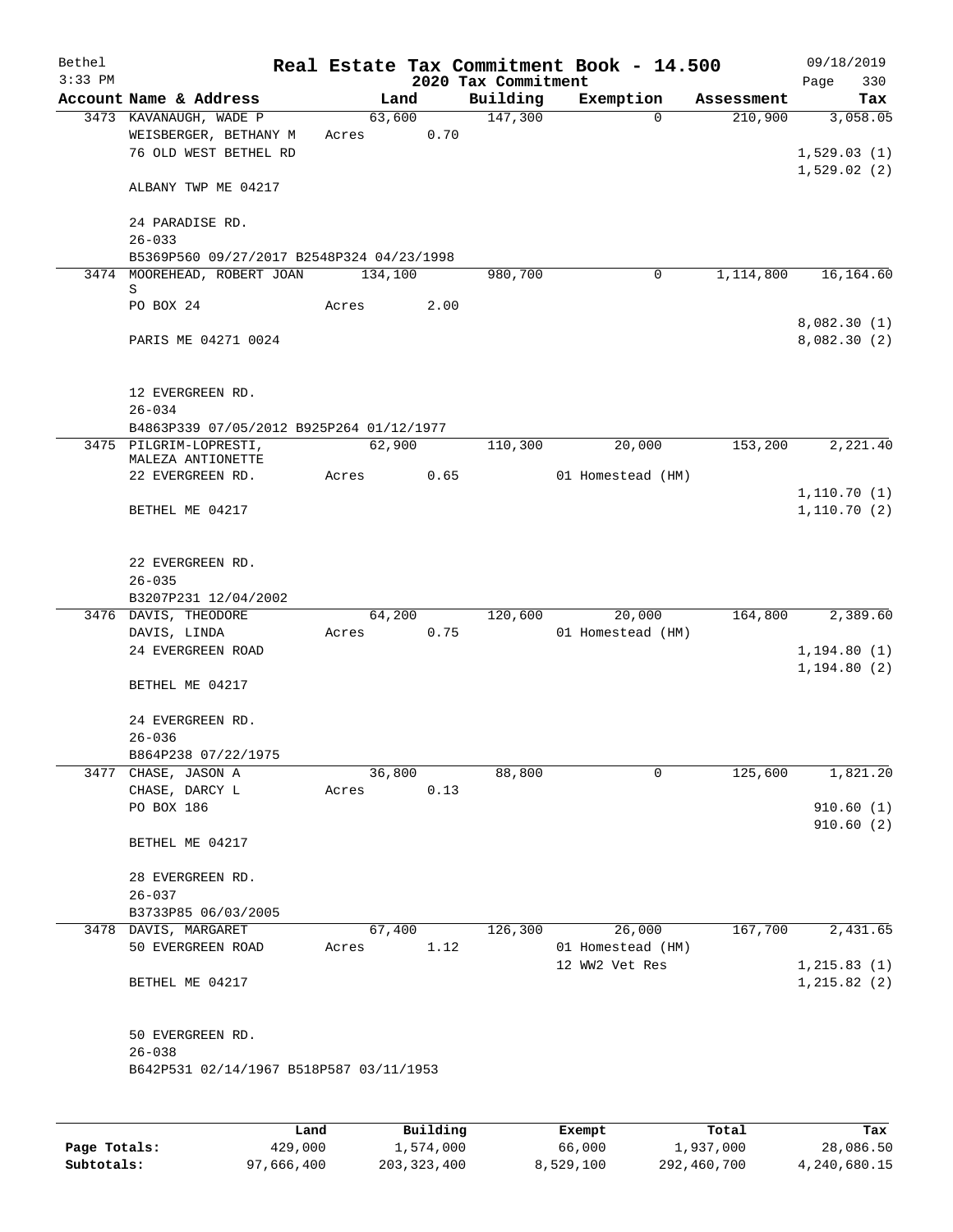| Bethel       |                                                                                        |            |       |             |      |                     | Real Estate Tax Commitment Book - 14.500 |             |               |                            | 09/18/2019               |  |
|--------------|----------------------------------------------------------------------------------------|------------|-------|-------------|------|---------------------|------------------------------------------|-------------|---------------|----------------------------|--------------------------|--|
| $3:33$ PM    |                                                                                        |            |       |             |      | 2020 Tax Commitment |                                          |             |               | Page                       | 331                      |  |
|              | Account Name & Address                                                                 |            |       | Land        |      | Building            | Exemption                                |             | Assessment    |                            | Tax                      |  |
|              | 3479 NICKERSON, LAURA K<br>WILLIAMS, GRAHAM CD                                         |            | Acres | 64,800      | 0.80 | 160,700             |                                          | $\Omega$    | 225,500       |                            | 3,269.75                 |  |
|              | <b>35 EVERGREEN RD</b>                                                                 |            |       |             |      |                     |                                          |             |               | 1,634.88(1)<br>1,634.87(2) |                          |  |
|              | BETHEL ME 04217 3634                                                                   |            |       |             |      |                     |                                          |             |               |                            |                          |  |
|              | 35 EVERGREEN RD.<br>$26 - 039$                                                         |            |       |             |      |                     |                                          |             |               |                            |                          |  |
|              | B5279P65 05/02/2016 B5256P183 12/01/2015 B2432P320                                     |            |       |             |      |                     |                                          |             |               |                            |                          |  |
|              | 3480 PRADA-DUNN, JESSICA                                                               |            |       | 60,400      |      | 70,100              | 20,000                                   |             | 110,500       |                            | 1,602.25                 |  |
|              | C/O PRADA, RAYMOND T. & Acres 0.50<br>ALITA M.                                         |            |       |             |      |                     | 01 Homestead (HM)                        |             |               |                            |                          |  |
|              | 25 EVERGREEN ROAD                                                                      |            |       |             |      |                     |                                          |             |               |                            | 801.13(1)<br>801.12(2)   |  |
|              | BETHEL ME 04217 3634                                                                   |            |       |             |      |                     |                                          |             |               |                            |                          |  |
|              | 25 EVERGREEN RD.<br>$26 - 040$                                                         |            |       |             |      |                     |                                          |             |               |                            |                          |  |
|              | B5068P88 12/02/2013 B3356P305 08/18/2003                                               |            |       |             |      |                     |                                          |             |               |                            |                          |  |
|              | 3481 HAMEL, WILLIAM J                                                                  |            |       | 56,800      |      | 23,800              |                                          | $\mathbf 0$ | 80,600        |                            | 1,168.70                 |  |
|              | HAMEL, CHRISTINA M                                                                     |            | Acres |             | 0.33 |                     |                                          |             |               |                            |                          |  |
|              | 175 LAUNDALE AVE.                                                                      |            |       |             |      |                     |                                          |             |               |                            | 584.35(1)                |  |
|              |                                                                                        |            |       |             |      |                     |                                          |             |               |                            | 584.35(2)                |  |
|              | FRANKLIN NH 03235                                                                      |            |       |             |      |                     |                                          |             |               |                            |                          |  |
|              | 15 EVERGREEN RD.<br>$26 - 041$                                                         |            |       |             |      |                     |                                          |             |               |                            |                          |  |
|              |                                                                                        |            |       |             |      |                     |                                          |             |               |                            |                          |  |
|              | B4965P258 03/18/2013 B4894P174 09/17/2012 B4788P107<br>11/08/2011 B2137P159 07/06/1994 |            |       |             |      |                     |                                          |             |               |                            |                          |  |
|              | 3482 NORTH, DAVID                                                                      |            |       | 56,000      |      | 165,900             |                                          | 0           | 221,900       |                            | 3,217.55                 |  |
|              | PO BOX 207                                                                             |            | Acres |             | 0.30 |                     |                                          |             |               |                            |                          |  |
|              | CENTER CONWAY NH 03813                                                                 |            |       |             |      |                     |                                          |             |               | 1,608.78(1)<br>1,608.77(2) |                          |  |
|              |                                                                                        |            |       |             |      |                     |                                          |             |               |                            |                          |  |
|              | 28 PARADISE RD.                                                                        |            |       |             |      |                     |                                          |             |               |                            |                          |  |
|              | $26 - 042$<br>B5380P512 11/29/2017 B4877P279 08/14/2012 B3672P129<br>02/08/2005        |            |       |             |      |                     |                                          |             |               |                            |                          |  |
|              | 3483 CADDIGAN, WILLIAM                                                                 |            |       | 64,200      |      | 99,300              | 20,000                                   |             | 143,500       |                            | 2,080.75                 |  |
|              | PO BOX 776                                                                             |            | Acres |             | 0.75 |                     | 01 Homestead (HM)                        |             |               |                            |                          |  |
|              |                                                                                        |            |       |             |      |                     |                                          |             |               | 1,040.38(1)                |                          |  |
|              | BETHEL ME 04217                                                                        |            |       |             |      |                     |                                          |             |               | 1,040.37(2)                |                          |  |
|              | 30 PARADISE RD.                                                                        |            |       |             |      |                     |                                          |             |               |                            |                          |  |
|              | $26 - 043$                                                                             |            |       |             |      |                     |                                          |             |               |                            |                          |  |
|              | B1329P50 07/15/1985                                                                    |            |       |             |      |                     |                                          |             |               |                            |                          |  |
|              | 3484 DELALLA, JOHN 0. 2016<br>REVOCABLE TRUST                                          |            |       | 63,600      |      | 57,800              |                                          | 0           | 121,400       |                            | 1,760.30                 |  |
|              | 50 NEWTOWN ROAD                                                                        |            | Acres |             | 0.70 |                     |                                          |             |               |                            |                          |  |
|              | ACTON MA 01720 3921                                                                    |            |       |             |      |                     |                                          |             |               |                            | 880.15 (1)<br>880.15 (2) |  |
|              |                                                                                        |            |       |             |      |                     |                                          |             |               |                            |                          |  |
|              | 32 PARADISE RD.<br>$26 - 044$                                                          |            |       |             |      |                     |                                          |             |               |                            |                          |  |
|              | B5305P77 09/15/2016 B1974P245 01/04/1993                                               |            |       |             |      |                     |                                          |             |               |                            |                          |  |
|              |                                                                                        | Land       |       | Building    |      |                     | Exempt                                   |             | Total         |                            | Tax                      |  |
| Page Totals: |                                                                                        | 365,800    |       | 577,600     |      |                     | 40,000                                   |             | 903,400       |                            | 13,099.30                |  |
| Subtotals:   |                                                                                        | 98,032,200 |       | 203,901,000 |      |                     | 8,569,100                                |             | 293, 364, 100 | 4, 253, 779. 45            |                          |  |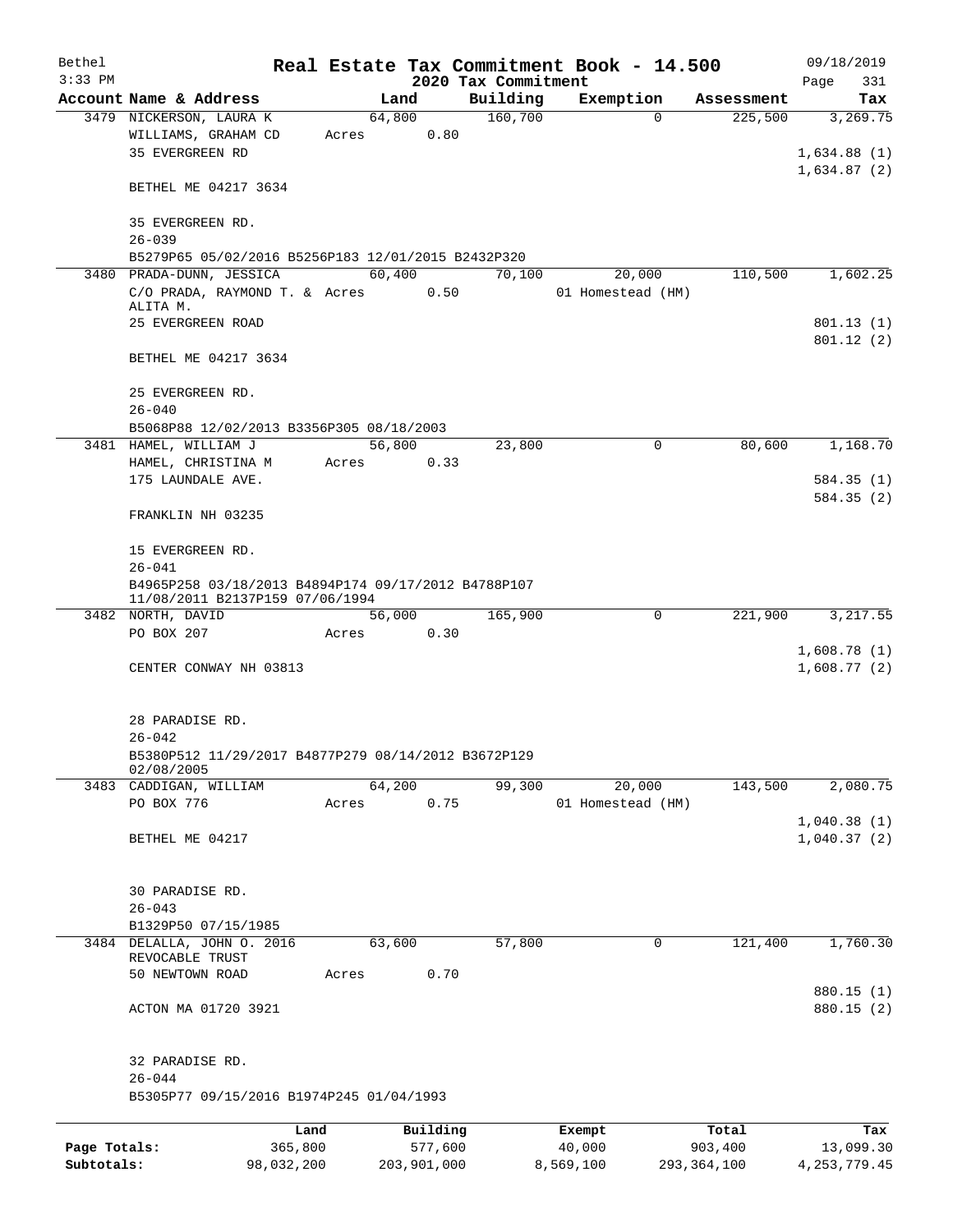| Bethel<br>$3:33$ PM |                                                       |         |                |                                 | Real Estate Tax Commitment Book - 14.500 |            | 09/18/2019               |
|---------------------|-------------------------------------------------------|---------|----------------|---------------------------------|------------------------------------------|------------|--------------------------|
|                     | Account Name & Address                                |         | Land           | 2020 Tax Commitment<br>Building | Exemption                                | Assessment | Page<br>332<br>Tax       |
|                     | 3485 BABCOCK WALKER FAMILY                            |         | 45,700         | 62,200                          | $\Omega$                                 | 107,900    | 1,564.55                 |
|                     | <b>LLC</b>                                            |         |                |                                 |                                          |            |                          |
|                     | 66 NORDIC KNOLL ROAD                                  | Acres   | 0.20           |                                 |                                          |            |                          |
|                     | NEWRY ME 04261                                        |         |                |                                 |                                          |            | 782.28 (1)<br>782.27(2)  |
|                     |                                                       |         |                |                                 |                                          |            |                          |
|                     |                                                       |         |                |                                 |                                          |            |                          |
|                     | 38 PARADISE RD.                                       |         |                |                                 |                                          |            |                          |
|                     | $26 - 045$                                            |         |                |                                 |                                          |            |                          |
|                     | B4642P87 10/05/2010                                   |         |                |                                 |                                          |            |                          |
|                     | 3486 NUTTING-BAILEY, WENDY L<br>44 PARADISE ROAD      | Acres   | 69,700<br>2.00 | 115,700                         | 20,000<br>01 Homestead (HM)              | 165,400    | 2,398.30                 |
|                     |                                                       |         |                |                                 |                                          |            | 1, 199.15(1)             |
|                     | BETHEL ME 04217                                       |         |                |                                 |                                          |            | 1, 199.15(2)             |
|                     |                                                       |         |                |                                 |                                          |            |                          |
|                     |                                                       |         |                |                                 |                                          |            |                          |
|                     | 44 PARADISE RD.                                       |         |                |                                 |                                          |            |                          |
|                     | $26 - 046$<br>B3910P194 03/29/2006                    |         |                |                                 |                                          |            |                          |
|                     | 3487 BEDDIE, STUART L                                 |         | 56,200         | 107,600                         | 20,000                                   | 143,800    | 2,085.10                 |
|                     | PO BOX 374                                            | Acres   | 0.31           |                                 | 01 Homestead (HM)                        |            |                          |
|                     |                                                       |         |                |                                 |                                          |            | 1,042.55(1)              |
|                     | BETHEL ME 04217                                       |         |                |                                 |                                          |            | 1,042.55(2)              |
|                     |                                                       |         |                |                                 |                                          |            |                          |
|                     |                                                       |         |                |                                 |                                          |            |                          |
|                     | 48 PARADISE RD.<br>$26 - 047$                         |         |                |                                 |                                          |            |                          |
|                     | B5321P451 12/14/2016 B3436P272 12/09/2003             |         |                |                                 |                                          |            |                          |
|                     | 3488 SAHLBERG, MARILYN                                |         | 62,100         | 97,800                          | 26,000                                   | 133,900    | 1,941.55                 |
|                     | TTEE THE SAHLBERG                                     | Acres   | 0.60           |                                 | 01 Homestead (HM)                        |            |                          |
|                     | REV. TRUST                                            |         |                |                                 |                                          |            |                          |
|                     | 64 PARADISE RD                                        |         |                |                                 | 14 WW2 Vet Non                           |            | 970.78 (1)<br>970.77 (2) |
|                     | BETHEL ME 04217                                       |         |                |                                 |                                          |            |                          |
|                     |                                                       |         |                |                                 |                                          |            |                          |
|                     | 64 PARADISE RD.                                       |         |                |                                 |                                          |            |                          |
|                     | $26 - 048$                                            |         |                |                                 |                                          |            |                          |
|                     | B4985P91 05/15/2013 B2455P233 B602P275 08/16/1961     |         |                |                                 |                                          |            |                          |
|                     | 3489 HALE, RICHARD A<br>HALE, JANINE D                | Acres   | 67,700<br>1.24 | 131,900                         | 26,000<br>01 Homestead (HM)              | 173,600    | 2,517.20                 |
|                     | 76 PARADISE ROAD                                      |         |                |                                 | 12 WW2 Vet Res                           |            | 1,258.60(1)              |
|                     |                                                       |         |                |                                 |                                          |            | 1,258.60(2)              |
|                     | BETHEL ME 04217                                       |         |                |                                 |                                          |            |                          |
|                     |                                                       |         |                |                                 |                                          |            |                          |
|                     | 76 PARADISE RD.                                       |         |                |                                 |                                          |            |                          |
|                     | $26 - 049$<br>B4359P32 10/02/2008 B3494P46 04/07/2004 |         |                |                                 |                                          |            |                          |
|                     | 3490 PETITE ABODE PROPERTIES                          |         | 59,500         | 165,600                         | $\mathbf 0$                              | 225,100    | 3, 263.95                |
|                     | PO BOX 1943                                           | Acres   | 0.45           |                                 |                                          |            |                          |
|                     |                                                       |         |                |                                 |                                          |            | 1,631.98(1)              |
|                     | BETHEL ME 04217                                       |         |                |                                 |                                          |            | 1,631.97(2)              |
|                     |                                                       |         |                |                                 |                                          |            |                          |
|                     | 14 EDEN LANE                                          |         |                |                                 |                                          |            |                          |
|                     | $26 - 050$                                            |         |                |                                 |                                          |            |                          |
|                     | B5445P17 12/10/2018 B5396P426 03/09/2018 B1225P284    |         |                |                                 |                                          |            |                          |
|                     | 09/19/1983                                            |         |                |                                 |                                          |            |                          |
|                     |                                                       |         |                |                                 |                                          |            |                          |
|                     |                                                       | Land    | Building       |                                 | Exempt                                   | Total      | Tax                      |
| Page Totals:        |                                                       | 360,900 | 680,800        |                                 | 92,000                                   | 949,700    | 13,770.65                |

**Subtotals:** 98,393,100 204,581,800 8,661,100 294,313,800 4,267,550.10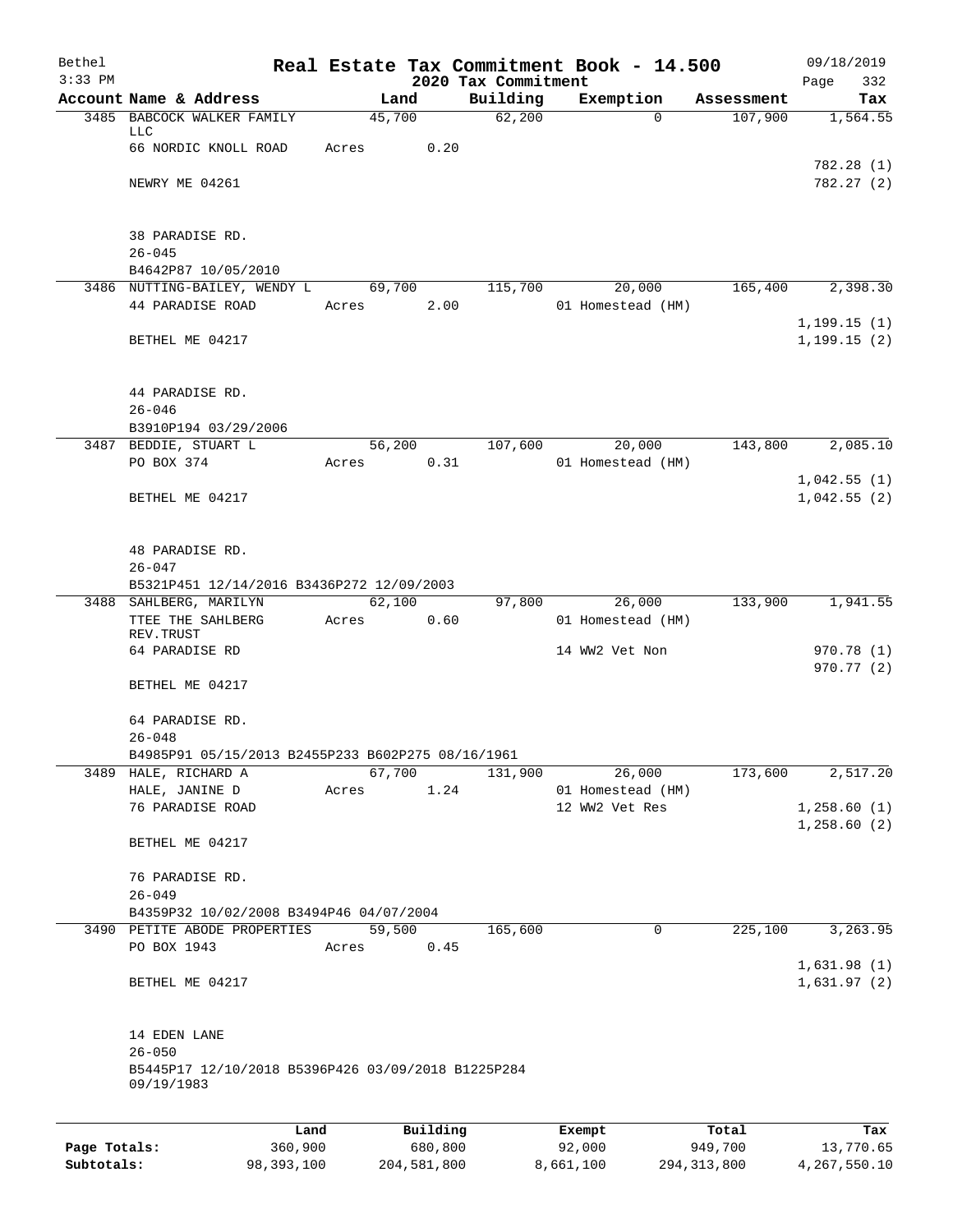| Bethel    |                                                     |       |        |      |                     | Real Estate Tax Commitment Book - 14.500 |            | 09/18/2019                 |          |
|-----------|-----------------------------------------------------|-------|--------|------|---------------------|------------------------------------------|------------|----------------------------|----------|
| $3:33$ PM |                                                     |       |        |      | 2020 Tax Commitment |                                          |            | Page                       | 333      |
|           | Account Name & Address                              |       | Land   |      | Building            | Exemption                                | Assessment |                            | Tax      |
|           | 3491 ANGEVINE, GEORGE A                             |       | 68,100 |      | 100,700             | $\Omega$                                 | 168,800    |                            | 2,447.60 |
|           | ANGEVINE, CHERYL C                                  | Acres |        | 1.40 |                     |                                          |            |                            |          |
|           | PO BOX 533                                          |       |        |      |                     |                                          |            | 1,223.80(1)                |          |
|           |                                                     |       |        |      |                     |                                          |            | 1, 223.80(2)               |          |
|           | BETHEL ME 04217                                     |       |        |      |                     |                                          |            |                            |          |
|           |                                                     |       |        |      |                     |                                          |            |                            |          |
|           | 24 EDEN LANE                                        |       |        |      |                     |                                          |            |                            |          |
|           | $26 - 051$                                          |       |        |      |                     |                                          |            |                            |          |
|           | B4808P229 01/23/2012 B3725P159 05/17/2005 B1406P223 |       |        |      |                     |                                          |            |                            |          |
|           | 04/14/1986                                          |       | 68,100 |      | 174,500             |                                          | 216,600    |                            | 3,140.70 |
|           | 3492 ANGEVINE, GEORGE<br>PO BOX 533                 | Acres |        | 1.40 |                     | 26,000<br>01 Homestead (HM)              |            |                            |          |
|           |                                                     |       |        |      |                     | 12 WW2 Vet Res                           |            |                            |          |
|           | BETHEL ME 04217                                     |       |        |      |                     |                                          |            | 1,570.35(1)<br>1,570.35(2) |          |
|           |                                                     |       |        |      |                     |                                          |            |                            |          |
|           |                                                     |       |        |      |                     |                                          |            |                            |          |
|           | 26 EDEN LANE                                        |       |        |      |                     |                                          |            |                            |          |
|           | $26 - 051 - 001$                                    |       |        |      |                     |                                          |            |                            |          |
|           | B1421P263 09/23/1986                                |       |        |      |                     |                                          |            |                            |          |
|           | 3493 HARRINGTON, FRANKLIN                           |       | 62,400 |      | 80,700              | $\mathbf 0$                              | 143,100    |                            | 2,074.95 |
|           | HARRINGTON, SUSIE                                   | Acres |        | 0.62 |                     |                                          |            |                            |          |
|           | 740 MAYVILLE ROAD                                   |       |        |      |                     |                                          |            | 1,037.48(1)                |          |
|           |                                                     |       |        |      |                     |                                          |            | 1,037.47(2)                |          |
|           | BETHEL ME 04217                                     |       |        |      |                     |                                          |            |                            |          |
|           |                                                     |       |        |      |                     |                                          |            |                            |          |
|           | 23 EDEN LANE                                        |       |        |      |                     |                                          |            |                            |          |
|           | $26 - 052$                                          |       |        |      |                     |                                          |            |                            |          |
|           | B675P448                                            |       |        |      |                     |                                          |            |                            |          |
|           | 3494 TORNBERG, ANDERS C                             |       | 67,800 |      | 110,400             | $\mathbf 0$                              | 178,200    |                            | 2,583.90 |
|           | TORNBERG, MELANIE A                                 | Acres |        | 1.30 |                     |                                          |            |                            |          |
|           | 19 EDEN LANE                                        |       |        |      |                     |                                          |            | 1,291.95(1)                |          |
|           |                                                     |       |        |      |                     |                                          |            | 1, 291.95(2)               |          |
|           | BETHEL ME 04217                                     |       |        |      |                     |                                          |            |                            |          |
|           |                                                     |       |        |      |                     |                                          |            |                            |          |
|           | 19 EDEN LANE                                        |       |        |      |                     |                                          |            |                            |          |
|           | $26 - 053$                                          |       |        |      |                     |                                          |            |                            |          |
|           | B5211P148 03/03/2015 B3213P80 12/16/2002            |       |        |      |                     |                                          |            |                            |          |
|           | 3495 CHASE, CHARLEEN                                |       | 68,100 |      | 202,300             | 20,000                                   | 250,400    |                            | 3,630.80 |
|           | CASEY, CASEY, CARLIE                                | Acres |        | 1.40 |                     | 01 Homestead (HM)                        |            |                            |          |
|           | PO BOX 197                                          |       |        |      |                     |                                          |            | 1,815.40(1)                |          |
|           |                                                     |       |        |      |                     |                                          |            | 1,815.40(2)                |          |
|           | BETHEL ME 04217                                     |       |        |      |                     |                                          |            |                            |          |
|           |                                                     |       |        |      |                     |                                          |            |                            |          |
|           | 17 EDEN LANE                                        |       |        |      |                     |                                          |            |                            |          |
|           | $26 - 054$                                          |       |        |      |                     |                                          |            |                            |          |
|           | B5084P97 01/22/2014 B3209P342 12/09/2002            |       |        |      |                     |                                          |            |                            |          |
|           | 3496 SNOW, JENNIFER A                               |       | 67,300 |      | 134,100             | 0                                        | 201,400    |                            | 2,920.30 |
|           | 15 EDEN LANE                                        | Acres |        | 1.10 |                     |                                          |            |                            |          |
|           |                                                     |       |        |      |                     |                                          |            | 1,460.15(1)                |          |
|           | BETHEL ME 04217                                     |       |        |      |                     |                                          |            | 1,460.15(2)                |          |
|           |                                                     |       |        |      |                     |                                          |            |                            |          |
|           |                                                     |       |        |      |                     |                                          |            |                            |          |
|           | 15 EDEN LANE                                        |       |        |      |                     |                                          |            |                            |          |
|           | $26 - 055$                                          |       |        |      |                     |                                          |            |                            |          |
|           | B5133P344 05/12/2014 B2399P38 12/23/1996            |       |        |      |                     |                                          |            |                            |          |
|           |                                                     |       |        |      |                     |                                          |            |                            |          |
|           |                                                     |       |        |      |                     |                                          |            |                            |          |
|           |                                                     |       |        |      |                     |                                          |            |                            |          |

|              | Land       | Building      | Exempt    | Total       | Tax             |
|--------------|------------|---------------|-----------|-------------|-----------------|
| Page Totals: | 401,800    | 802,700       | 46,000    | 1,158,500   | 16,798.25       |
| Subtotals:   | 98,794,900 | 205, 384, 500 | 8,707,100 | 295,472,300 | 4, 284, 348. 35 |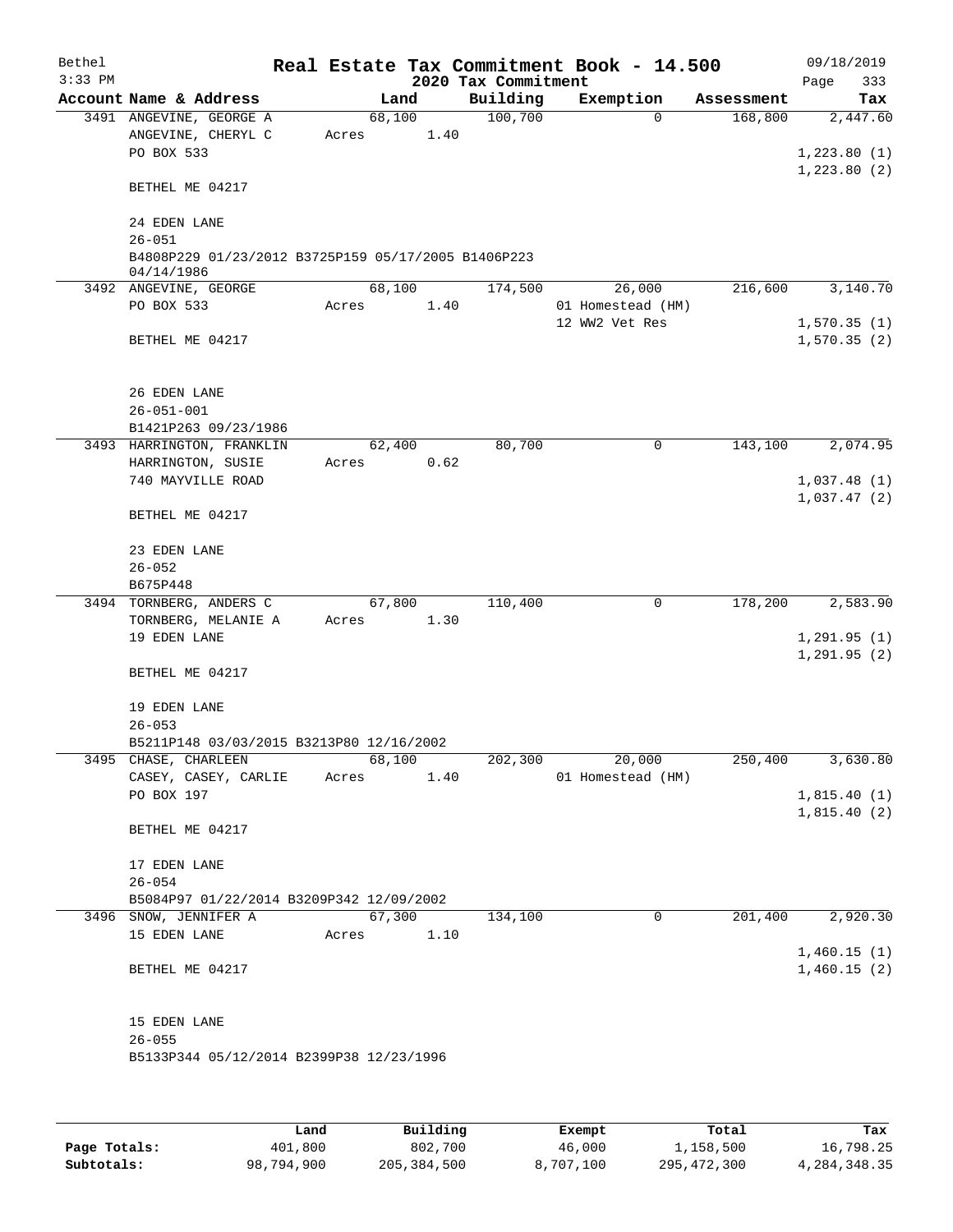| Bethel<br>$3:33$ PM |                                                                                                                    |         |       |        |          | 2020 Tax Commitment | Real Estate Tax Commitment Book - 14.500 |          |            | 09/18/2019<br>Page<br>334              |
|---------------------|--------------------------------------------------------------------------------------------------------------------|---------|-------|--------|----------|---------------------|------------------------------------------|----------|------------|----------------------------------------|
|                     | Account Name & Address                                                                                             |         |       | Land   |          | Building            | Exemption                                |          | Assessment | Tax                                    |
|                     | 3497 BERNSTEIN, ROBERT M. &<br>HAMMOND, DEBORAH, L.<br>30 MANTER ST                                                |         | Acres | 60,400 | 0.50     | 106,000             |                                          | $\Omega$ | 166,400    | 2,412.80<br>1,206.40(1)<br>1,206.40(2) |
|                     | CAPE ELIZABETH ME 04107                                                                                            |         |       |        |          |                     |                                          |          |            |                                        |
|                     | 11 EDEN LANE<br>$26 - 056$                                                                                         |         |       |        |          |                     |                                          |          |            |                                        |
|                     | B4844P92 05/09/2012 B4811P178 01/31/2012                                                                           |         |       |        |          |                     |                                          |          |            |                                        |
|                     | 3498 BERNSTEIN, ROBERT M. &<br>HAMMOND, DEBORAH, L.<br>30 MANTER ST                                                |         | Acres | 2,300  | 0.05     | $\Omega$            |                                          | 0        | 2,300      | 33.35<br>16.68(1)<br>16.67(2)          |
|                     | CAPE ELIZABETH ME 04107                                                                                            |         |       |        |          |                     |                                          |          |            |                                        |
|                     | EDEN LANE N/S<br>$26 - 057$                                                                                        |         |       |        |          |                     |                                          |          |            |                                        |
|                     | B4844P92 05/04/2012                                                                                                |         |       |        |          |                     |                                          |          |            |                                        |
|                     | 3499 HOEH, RICHARD C                                                                                               |         |       | 64,000 |          | 193,200             | 26,000<br>12 WW2 Vet Res                 |          | 231,200    | 3,352.40                               |
|                     | HOEH, DOLORES B<br>3 EDEN LANE                                                                                     |         | Acres |        | 0.73     |                     | 01 Homestead (HM)                        |          |            | 1,676.20(1)<br>1,676.20(2)             |
|                     | BETHEL ME 04217                                                                                                    |         |       |        |          |                     |                                          |          |            |                                        |
|                     | 3 EDEN LANE<br>$26 - 058$                                                                                          |         |       |        |          |                     |                                          |          |            |                                        |
|                     | B4564P279 03/02/2010 B4282P274 04/07/2008 B4173P319<br>08/06/2007 B3581P91 08/30/2004                              |         |       |        |          |                     |                                          |          |            |                                        |
|                     | 3500 BARIBEAU, ROBERT W                                                                                            |         |       | 67,000 |          | 16,600              |                                          | 0        | 83,600     | 1,212.20                               |
|                     | HEAD, LAUREN C                                                                                                     |         | Acres |        | 1.00     |                     |                                          |          |            |                                        |
|                     | PO BOX 690<br>BETHEL ME 04217                                                                                      |         |       |        |          |                     |                                          |          |            | 606.10(1)<br>606.10(2)                 |
|                     |                                                                                                                    |         |       |        |          |                     |                                          |          |            |                                        |
|                     | 90 PARADISE RD                                                                                                     |         |       |        |          |                     |                                          |          |            |                                        |
|                     | $26 - 060$                                                                                                         |         |       |        |          |                     |                                          |          |            |                                        |
|                     | B4357P152 09/29/2008                                                                                               |         |       |        |          |                     |                                          |          |            |                                        |
|                     | 3501 SCHWARZ, PETER H                                                                                              |         |       | 70,100 |          | 283,100             | 20,000                                   |          | 333,200    | 4,831.40                               |
|                     | SCHWARZ, KATHY D<br>15 RIDGE RD                                                                                    |         | Acres |        | 1.63     |                     | 01 Homestead (HM)                        |          |            | 2,415.70(1)                            |
|                     | BETHEL ME 04217                                                                                                    |         |       |        |          |                     |                                          |          |            | 2,415.70(2)                            |
|                     |                                                                                                                    |         |       |        |          |                     |                                          |          |            |                                        |
|                     | 15 RIDGE ROAD                                                                                                      |         |       |        |          |                     |                                          |          |            |                                        |
|                     | $26 - 060 - 001$                                                                                                   |         |       |        |          |                     |                                          |          |            |                                        |
|                     | B3121P121 06/12/2002<br>3502 FRASER, SCOTT M. KORAL                                                                |         |       | 82,900 |          | 234,400             | 20,000                                   |          | 297,300    | 4,310.85                               |
|                     | L.                                                                                                                 |         |       |        |          |                     |                                          |          |            |                                        |
|                     | PO BOX 1053                                                                                                        |         | Acres |        | 1.00     |                     | 01 Homestead (HM)                        |          |            | 2, 155.43(1)                           |
|                     | BETHEL ME 04217                                                                                                    |         |       |        |          |                     |                                          |          |            | 2, 155.42(2)                           |
|                     | 108 PARADISE RD.<br>$26 - 060 - 015$<br>B5315P482 11/14/2016 B4517P153 10/26/2009 B4493P214<br>09/04/2009 B2931P38 |         |       |        |          |                     |                                          |          |            |                                        |
|                     |                                                                                                                    |         |       |        |          |                     |                                          |          |            |                                        |
|                     |                                                                                                                    | Land    |       |        | Building |                     | Exempt                                   |          | Total      | Tax                                    |
| Page Totals:        |                                                                                                                    | 346,700 |       |        | 833,300  |                     | 66,000                                   |          | 1,114,000  | 16,153.00                              |

**Subtotals:** 99,141,600 206,217,800 8,773,100 296,586,300 4,300,501.35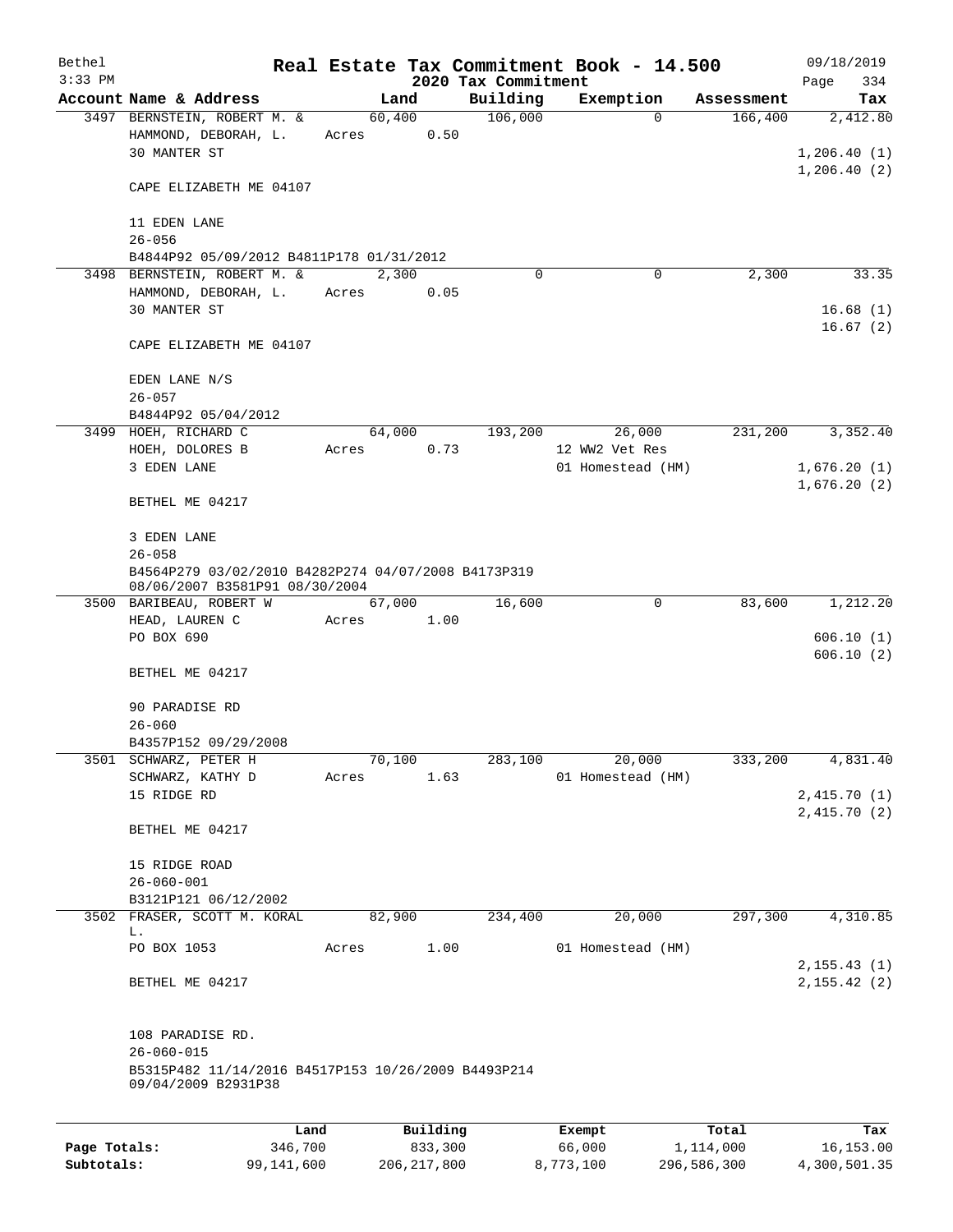| Bethel<br>$3:33$ PM |                                                                                                     |                 |        | 2020 Tax Commitment | Real Estate Tax Commitment Book - 14.500 |            | 09/18/2019<br>Page<br>335   |
|---------------------|-----------------------------------------------------------------------------------------------------|-----------------|--------|---------------------|------------------------------------------|------------|-----------------------------|
|                     | Account Name & Address                                                                              |                 | Land   | Building            | Exemption                                | Assessment | Tax                         |
|                     | 3503 LAMBERT, NICHOLAS B<br>LAMBERT, DARCY P<br>PO BOX 36                                           | 86,300<br>Acres | 2.30   | 291,000             | $\Omega$                                 | 377,300    | 5,470.85<br>2,735.43(1)     |
|                     | BETHEL ME 04217                                                                                     |                 |        |                     |                                          |            | 2,735.42 (2)                |
|                     | 114 PARADISE RD.<br>$26 - 061$                                                                      |                 |        |                     |                                          |            |                             |
|                     | B5048P34 10/08/2013 B3109P56 05/15/2007                                                             |                 |        |                     |                                          |            |                             |
|                     | 3504 PARKER, KEVIN                                                                                  | 89,100          |        | 257,400             | 20,000                                   | 326,500    | 4,734.25                    |
|                     | PARKER, SUSAN                                                                                       | Acres           | 3.34   |                     | 01 Homestead (HM)                        |            |                             |
|                     | P.O. BOX 1187                                                                                       |                 |        |                     |                                          |            | 2,367.13(1)<br>2,367.12(2)  |
|                     | BETHEL ME 04217                                                                                     |                 |        |                     |                                          |            |                             |
|                     | 116 PARADISE RD                                                                                     |                 |        |                     |                                          |            |                             |
|                     | $26 - 061 - 001$                                                                                    |                 |        |                     |                                          |            |                             |
|                     | B2487P133 12/20/1997<br>3505 FISHER, KURT W                                                         |                 | 79,100 | 151,300             | $\mathbf 0$                              | 230,400    | 3,340.80                    |
|                     | FISHER, CATHERINE J                                                                                 | Acres           | 0.68   |                     |                                          |            |                             |
|                     | 120 PARADISE RD                                                                                     |                 |        |                     |                                          |            | 1,670.40(1)                 |
|                     | BETHEL ME 04217                                                                                     |                 |        |                     |                                          |            | 1,670.40(2)                 |
|                     | 120 PARADISE RD.                                                                                    |                 |        |                     |                                          |            |                             |
|                     | $26 - 062$<br>B5207P204 02/09/2015 B4839P300 04/30/2012 B4708P310<br>04/08/2011 B614P117 02/23/1962 |                 |        |                     |                                          |            |                             |
|                     | 3506 WEAFER, DONALD                                                                                 |                 | 41,700 | 99,700              | $\mathbf 0$                              | 141,400    | 2,050.30                    |
|                     | WEAFER, SARAH                                                                                       | Acres           | 0.31   |                     |                                          |            |                             |
|                     | 211 PARADISE RD                                                                                     |                 |        |                     |                                          |            | 1,025.15(1)                 |
|                     | BETHEL ME 04217                                                                                     |                 |        |                     |                                          |            | 1,025.15(2)                 |
|                     | 126 PARADISE RD.<br>$26 - 063$                                                                      |                 |        |                     |                                          |            |                             |
|                     | B5439P90 10/26/2018 B3424P112 11/21/2003                                                            |                 |        |                     |                                          |            |                             |
|                     | 3507 ILES, ROBERT, D. &                                                                             | 57, 800         |        | 125, 200            | 26,000                                   | 157,000    | 2,276.50                    |
|                     | ALLIDAH, L.                                                                                         |                 |        |                     |                                          |            |                             |
|                     | 132 PARADISE RD.                                                                                    | Acres           | 0.70   |                     | 01 Homestead (HM)<br>12 WW2 Vet Res      |            | 1,138.25(1)                 |
|                     | BETHEL ME 04217                                                                                     |                 |        |                     |                                          |            | 1,138.25(2)                 |
|                     | 132 PARADISE RD.                                                                                    |                 |        |                     |                                          |            |                             |
|                     | $26 - 064$                                                                                          |                 |        |                     |                                          |            |                             |
|                     | B4294P89 05/03/2008 B574P303                                                                        |                 |        |                     |                                          |            |                             |
|                     | 3508 GIBBS, DANIEL                                                                                  |                 | 82,900 | 77,800              | 0                                        | 160,700    | 2,330.15                    |
|                     | GIBBS, ANITA                                                                                        | Acres           | 1.00   |                     |                                          |            |                             |
|                     | PO BOX 391                                                                                          |                 |        |                     |                                          |            | 1,165.08(1)<br>1, 165.07(2) |
|                     | BETHEL ME 04217                                                                                     |                 |        |                     |                                          |            |                             |
|                     | 138 PARADISE RD.<br>$26 - 065$                                                                      |                 |        |                     |                                          |            |                             |
|                     | B2570P327 06/11/1998 B2570P325 06/11/1998                                                           |                 |        |                     |                                          |            |                             |
|                     |                                                                                                     |                 |        |                     |                                          |            |                             |
|                     |                                                                                                     |                 |        |                     |                                          |            |                             |

|              | Land       | Building    | Exempt    | Total       | Tax          |
|--------------|------------|-------------|-----------|-------------|--------------|
| Page Totals: | 436,900    | 1,002,400   | 46,000    | 1,393,300   | 20,202.85    |
| Subtotals:   | 99,578,500 | 207,220,200 | 8,819,100 | 297,979,600 | 4,320,704.20 |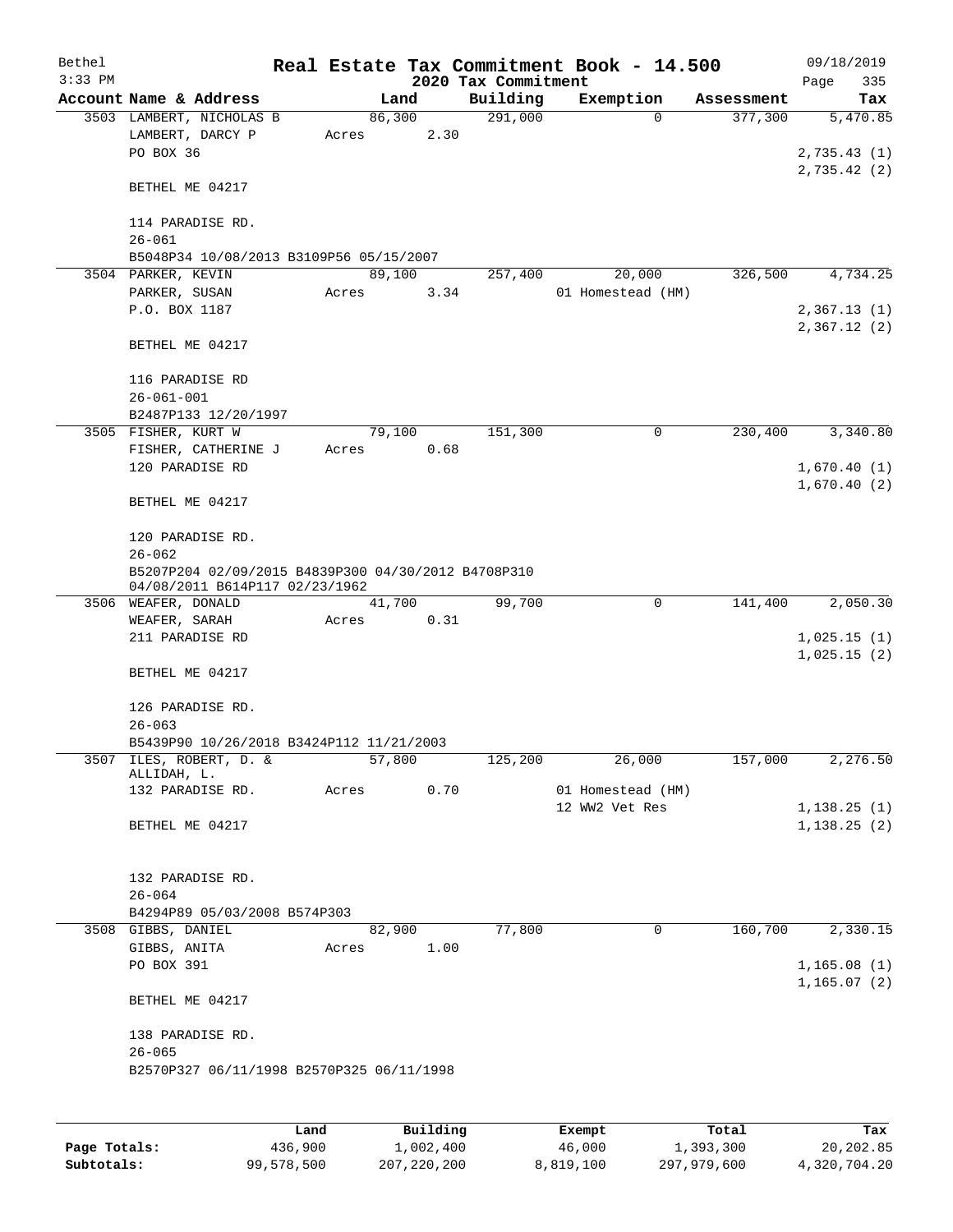| Bethel       |                                                                 |       |                     |                                 | Real Estate Tax Commitment Book - 14.500 |                    | 09/18/2019                 |
|--------------|-----------------------------------------------------------------|-------|---------------------|---------------------------------|------------------------------------------|--------------------|----------------------------|
| $3:33$ PM    | Account Name & Address                                          |       | Land                | 2020 Tax Commitment<br>Building | Exemption                                | Assessment         | Page<br>336<br>Tax         |
| 3509         | MEADOWS, ELIZABETH H                                            |       | 94,500              | 174,400                         | $\Omega$                                 | 268,900            | 3,899.05                   |
|              | AND                                                             |       |                     |                                 |                                          |                    |                            |
|              | EASTER, EDWARD R                                                | Acres | 5.40                |                                 |                                          |                    |                            |
|              | PO BOX 1114                                                     |       |                     |                                 |                                          |                    | 1,949.53(1)<br>1,949.52(2) |
|              | BETHEL ME 04217                                                 |       |                     |                                 |                                          |                    |                            |
|              | 146 PARADISE RD.                                                |       |                     |                                 |                                          |                    |                            |
|              | $26 - 066$                                                      |       |                     |                                 |                                          |                    |                            |
|              | B5369P134 B3835P42 11/03/2005                                   |       |                     |                                 |                                          |                    |                            |
|              | 3510 RIGBY, PAUL J                                              |       | 76,300<br>0.50      | 66,700                          | $\mathbf 0$                              | 143,000            | 2,073.50                   |
|              | RIGBY, KIMBALL L<br>5 ABELL AVE                                 | Acres |                     |                                 |                                          |                    | 1,036.75(1)                |
|              |                                                                 |       |                     |                                 |                                          |                    | 1,036.75(2)                |
|              | IPSWICH MA 01938                                                |       |                     |                                 |                                          |                    |                            |
|              | 160 PARADISE RD                                                 |       |                     |                                 |                                          |                    |                            |
|              | $26 - 066 - 001$                                                |       |                     |                                 |                                          |                    |                            |
|              | B5169P12 10/06/2014 B3261P254 03/14/2003                        |       |                     |                                 |                                          |                    |                            |
|              | 3511 GROSS, MURRAY &                                            |       | 86,900              | 381,700                         | $\mathbf 0$                              | 468,600            | 6,794.70                   |
|              | BARBARA, TRUSTEES<br>9 ELIOT LANE                               | Acres | 1.48                |                                 |                                          |                    |                            |
|              |                                                                 |       |                     |                                 |                                          |                    | 3,397.35(1)                |
|              | WESTON MA 02493                                                 |       |                     |                                 |                                          |                    | 3,397.35(2)                |
|              |                                                                 |       |                     |                                 |                                          |                    |                            |
|              | 164 PARADISE RD<br>$26 - 066 - 002$                             |       |                     |                                 |                                          |                    |                            |
|              | B4960P25 03/04/2013 B4952P271 02/12/2013 B2784P72<br>01/11/2000 |       |                     |                                 |                                          |                    |                            |
|              | 3514 LOWE, ALAN                                                 |       | 50,600              | 65,800                          | 20,000                                   | 96,400             | 1,397.80                   |
|              | LOWE, CHRISTINA                                                 | Acres | 11.50               |                                 | 01 Homestead (HM)                        |                    |                            |
|              | 257 VERNON STREET                                               |       |                     |                                 |                                          |                    | 698.90 (1)                 |
|              | BETHEL ME 04217                                                 |       |                     |                                 |                                          |                    | 698.90 (2)                 |
|              | 257 VERNON ST.                                                  |       |                     |                                 |                                          |                    |                            |
|              | $26 - 069$                                                      |       |                     |                                 |                                          |                    |                            |
|              | B1528P163 12/01/1987                                            |       |                     |                                 |                                          |                    |                            |
|              | 3515 FOSTER, LAWRENCE S                                         |       | 47,100              | 161,300                         | 0                                        | 208,400            | 3,021.80                   |
|              | 27 FAIRGREEN PLACE                                              | Acres | 3.02                |                                 |                                          |                    |                            |
|              | CHESTNUT HILL MA 02467                                          |       |                     |                                 |                                          |                    | 1,510.90(1)<br>1,510.90(2) |
|              |                                                                 |       |                     |                                 |                                          |                    |                            |
|              | 243 VERNON ST./VISTA                                            |       |                     |                                 |                                          |                    |                            |
|              | $26 - 070 - 001$                                                |       |                     |                                 |                                          |                    |                            |
|              | B3181P61 10/16/2002<br>3516 YOUNG, VICTOR A                     |       | 44,200              | 66,600                          | 0                                        | 110,800            | 1,606.60                   |
|              | YOUNG, MELISSA N                                                | Acres | 1.34                |                                 |                                          |                    |                            |
|              | 68 ALPINE SHORES RD.                                            |       |                     |                                 |                                          |                    | 803.30 (1)                 |
|              | BRYANT POND ME 04219                                            |       |                     |                                 |                                          |                    | 803.30 (2)                 |
|              |                                                                 |       |                     |                                 |                                          |                    |                            |
|              | 233 VERNON ST./VISTA<br>$26 - 070 - 002$                        |       |                     |                                 |                                          |                    |                            |
|              | B3166P304                                                       |       |                     |                                 |                                          |                    |                            |
|              |                                                                 |       |                     |                                 |                                          |                    |                            |
| Page Totals: | 399,600                                                         | Land  | Building<br>916,500 |                                 | Exempt<br>20,000                         | Total<br>1,296,100 | Tax<br>18,793.45           |
| Subtotals:   | 99,978,100                                                      |       | 208, 136, 700       |                                 | 8,839,100                                | 299, 275, 700      | 4,339,497.65               |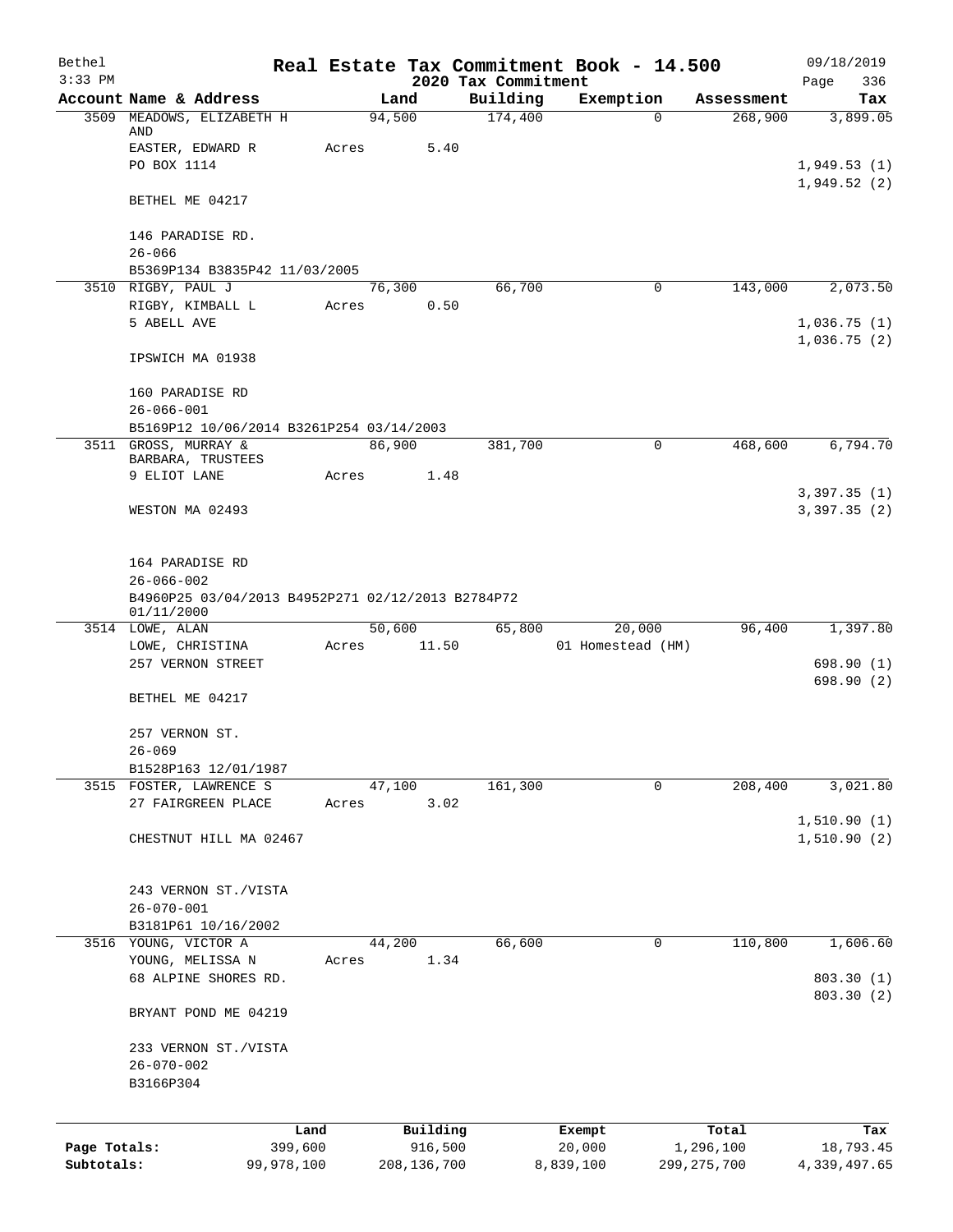| Bethel       |                                                                                        |                 |             |                                 | Real Estate Tax Commitment Book - 14.500 |               | 09/18/2019                   |
|--------------|----------------------------------------------------------------------------------------|-----------------|-------------|---------------------------------|------------------------------------------|---------------|------------------------------|
| $3:33$ PM    | Account Name & Address                                                                 | Land            |             | 2020 Tax Commitment<br>Building | Exemption                                | Assessment    | Page<br>337<br>Tax           |
| 3517         | SAVAGE LAND                                                                            | 44,200          |             | 165,400                         | $\Omega$                                 | 209,600       | 3,039.20                     |
|              | DEVELOPMENT, LLC                                                                       |                 |             |                                 |                                          |               |                              |
|              | PO BOX 358                                                                             | Acres           | 1.33        |                                 |                                          |               |                              |
|              |                                                                                        |                 |             |                                 |                                          |               | 1,519.60(1)                  |
|              | BETHEL ME 04217                                                                        |                 |             |                                 |                                          |               | 1,519.60(2)                  |
|              | 227 VERNON ST./VISTA                                                                   |                 |             |                                 |                                          |               |                              |
|              | $26 - 070 - 003$                                                                       |                 |             |                                 |                                          |               |                              |
|              | B3873P174 01/17/2006                                                                   |                 |             |                                 |                                          |               |                              |
|              | 3518 GALLANT, WAYNE                                                                    | 43,600          |             | 185,700                         | 26,000                                   | 203,300       | 2,947.85                     |
|              | 221 VERNON ST                                                                          | Acres           | 1.12        |                                 | 01 Homestead (HM)                        |               |                              |
|              | NEW AUCKLAND QLD                                                                       |                 |             |                                 | 12 WW2 Vet Res                           |               | 1,473.93(1)                  |
|              | BETHEL ME 04217                                                                        |                 |             |                                 |                                          |               | 1,473.92(2)                  |
|              | 221 VERNON ST.                                                                         |                 |             |                                 |                                          |               |                              |
|              | $26 - 070 - 004$                                                                       |                 |             |                                 |                                          |               |                              |
|              | B5342P93 04/26/2017 B4337P279 08/19/2008                                               |                 |             |                                 |                                          |               |                              |
|              | 3519 LUNNEY, MEAGAN A                                                                  | 42,900          |             | 96,800                          | $\mathbf 0$                              | 139,700       | 2,025.65                     |
|              | PO BOX 681                                                                             | Acres           | 0.98        |                                 |                                          |               |                              |
|              |                                                                                        |                 |             |                                 |                                          |               | 1,012.83(1)                  |
|              | BETHEL ME 04217                                                                        |                 |             |                                 |                                          |               | 1,012.82(2)                  |
|              |                                                                                        |                 |             |                                 |                                          |               |                              |
|              | 217 VERNON ST./VISTA                                                                   |                 |             |                                 |                                          |               |                              |
|              | $26 - 070 - 005$                                                                       |                 |             |                                 |                                          |               |                              |
|              | B5111P102 05/05/2014 B5106P176 04/17/2014 B4810P102<br>01/26/2012 B3496P336 04/22/2004 |                 |             |                                 |                                          |               |                              |
|              | 3520 PUGLIARES, DOMENIC                                                                | 43,300          |             | 132,800                         | 0                                        | 176,100       | 2,553.45                     |
|              | PUGLIARES, SERENA                                                                      | Acres           | 1.02        |                                 |                                          |               |                              |
|              | 140 GRANITE POINT ROAD                                                                 |                 |             |                                 |                                          |               | 1, 276.73(1)<br>1, 276.72(2) |
|              | BIDDEFORD ME 04005                                                                     |                 |             |                                 |                                          |               |                              |
|              | 211 VERNON ST/VISTA                                                                    |                 |             |                                 |                                          |               |                              |
|              | $26 - 070 - 006$                                                                       |                 |             |                                 |                                          |               |                              |
|              | B3247P119                                                                              |                 |             |                                 |                                          |               |                              |
| 3521         | DICROCE, WILLIAM                                                                       | 43,000          |             | 160,000                         | $\mathbf 0$                              | 203,000       | 2,943.50                     |
|              | DICROCE, KRISTIN                                                                       | Acres           | 0.99        |                                 |                                          |               |                              |
|              | 21 HOWE ROAD                                                                           |                 |             |                                 |                                          |               | 1,471.75(1)                  |
|              | COHASSET MA 02025                                                                      |                 |             |                                 |                                          |               | 1,471.75(2)                  |
|              |                                                                                        |                 |             |                                 |                                          |               |                              |
|              | 207 VERNON ST./VISTA                                                                   |                 |             |                                 |                                          |               |                              |
|              | $26 - 070 - 007$                                                                       |                 |             |                                 |                                          |               |                              |
|              | B3462P265 02/13/2004                                                                   |                 |             |                                 |                                          |               |                              |
|              | 3522 BOLINGER, JANE<br>25 CONWELL AVENUE                                               | 42,900<br>Acres | 0.98        | 162,600                         | 0                                        | 205,500       | 2,979.75                     |
|              |                                                                                        |                 |             |                                 |                                          |               | 1,489.88(1)                  |
|              | WEST SOMERVILLE MA                                                                     |                 |             |                                 |                                          |               | 1,489.87(2)                  |
|              | 02144                                                                                  |                 |             |                                 |                                          |               |                              |
|              | 203 VERNON ST./VISTA                                                                   |                 |             |                                 |                                          |               |                              |
|              | $26 - 070 - 008$                                                                       |                 |             |                                 |                                          |               |                              |
|              | B5228P70 06/22/2015                                                                    |                 |             |                                 |                                          |               |                              |
|              |                                                                                        |                 |             |                                 |                                          |               |                              |
|              |                                                                                        | Land            | Building    |                                 | Exempt                                   | Total         | Tax                          |
| Page Totals: | 259,900                                                                                |                 | 903,300     |                                 | 26,000                                   | 1,137,200     | 16,489.40                    |
| Subtotals:   | 100,238,000                                                                            |                 | 209,040,000 |                                 | 8,865,100                                | 300, 412, 900 | 4,355,987.05                 |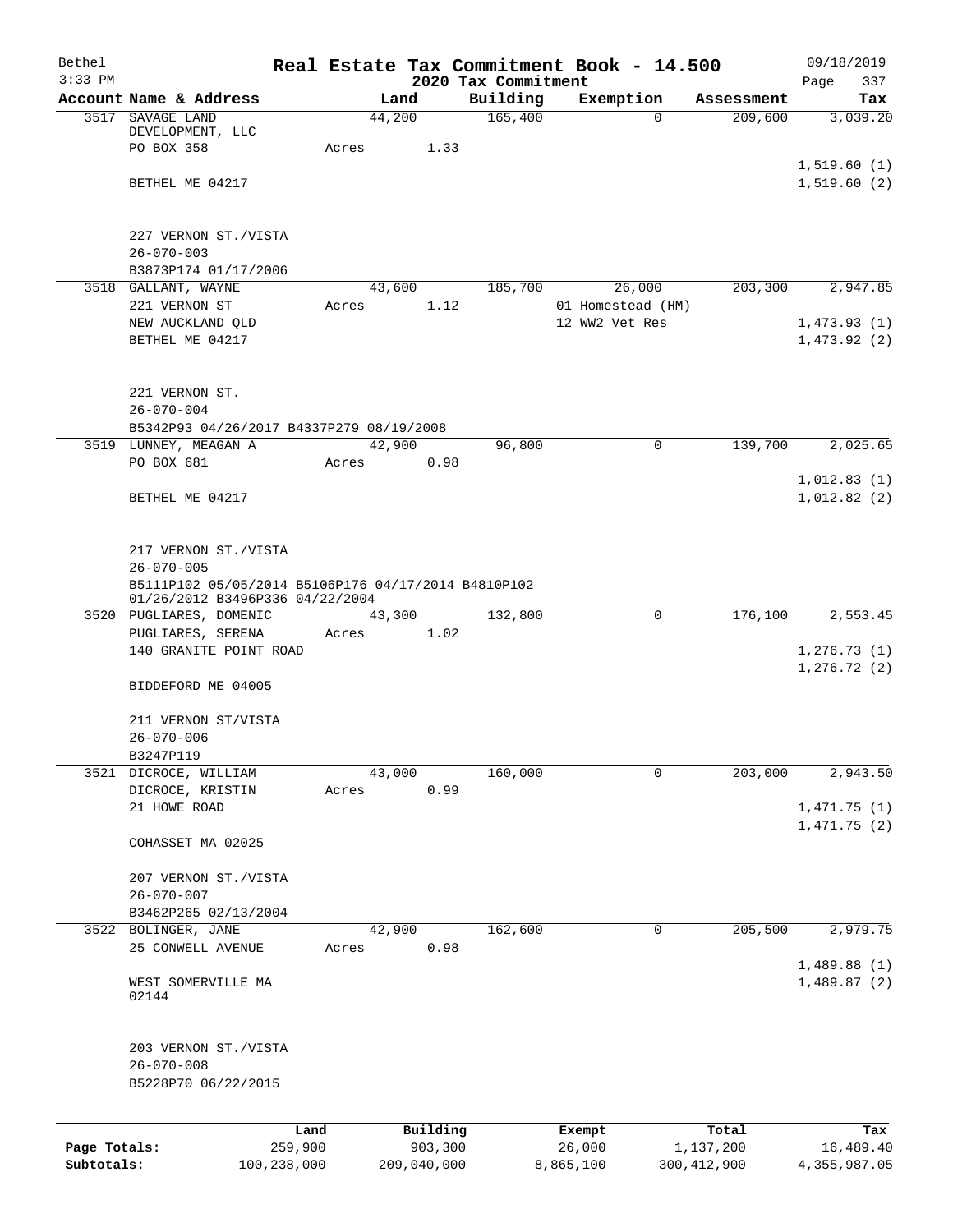| Bethel<br>$3:33$ PM |                                                                        |        |      | 2020 Tax Commitment | Real Estate Tax Commitment Book - 14.500 |            | 09/18/2019<br>338<br>Page |
|---------------------|------------------------------------------------------------------------|--------|------|---------------------|------------------------------------------|------------|---------------------------|
|                     | Account Name & Address                                                 |        | Land | Building            | Exemption                                | Assessment | Tax                       |
|                     | 3523 BAKER, INDIA ZALTANA                                              | 43,500 |      | 141,100             | $\Omega$                                 | 184,600    | 2,676.70                  |
|                     | 197 VERNON ST                                                          | Acres  | 1.10 |                     |                                          |            |                           |
|                     |                                                                        |        |      |                     |                                          |            | 1,338.35(1)               |
|                     | BETHEL ME 04217                                                        |        |      |                     |                                          |            | 1,338.35(2)               |
|                     |                                                                        |        |      |                     |                                          |            |                           |
|                     |                                                                        |        |      |                     |                                          |            |                           |
|                     | 197 VERNON ST./VISTA                                                   |        |      |                     |                                          |            |                           |
|                     | $26 - 070 - 009$                                                       |        |      |                     |                                          |            |                           |
|                     | B4831P142 03/30/2012 B3364P183 08/27/2003<br>3524 BAUMHOFF, PATRICIA K | 38,400 |      | 23,100              | 0                                        | 61,500     | 891.75                    |
|                     | 191 VERNON ST                                                          | Acres  | 1.00 |                     |                                          |            |                           |
|                     |                                                                        |        |      |                     |                                          |            | 445.88 (1)                |
|                     | BETHEL ME 04217                                                        |        |      |                     |                                          |            | 445.87 (2)                |
|                     |                                                                        |        |      |                     |                                          |            |                           |
|                     |                                                                        |        |      |                     |                                          |            |                           |
|                     | 191 VERNON ST.                                                         |        |      |                     |                                          |            |                           |
|                     | $26 - 071$                                                             |        |      |                     |                                          |            |                           |
|                     | B4461P350 06/26/2009                                                   |        |      |                     |                                          |            |                           |
|                     | 3525 CROSS, STEPHEN L                                                  | 31,200 |      | 90,000              | 20,000                                   | 101,200    | 1,467.40                  |
|                     | 183 VERNON STREET                                                      | Acres  | 0.56 |                     | 01 Homestead (HM)                        |            |                           |
|                     | BETHEL ME 04217                                                        |        |      |                     |                                          |            | 733.70 (1)<br>733.70 (2)  |
|                     |                                                                        |        |      |                     |                                          |            |                           |
|                     |                                                                        |        |      |                     |                                          |            |                           |
|                     | 183 VERNON ST.                                                         |        |      |                     |                                          |            |                           |
|                     | $26 - 072$                                                             |        |      |                     |                                          |            |                           |
|                     | B4207P181 10/03/2007 B757P71                                           |        |      |                     |                                          |            |                           |
|                     | 3526 GOULD, ROBERT C JR                                                | 28,800 |      | 98,400              | 20,000                                   | 107,200    | 1,554.40                  |
|                     | GOULD, JUDY A                                                          | Acres  | 1.00 |                     | 01 Homestead (HM)                        |            |                           |
|                     | 173 VERNON ST.                                                         |        |      |                     |                                          |            | 777.20(1)                 |
|                     | BETHEL ME 04217                                                        |        |      |                     |                                          |            | 777.20(2)                 |
|                     |                                                                        |        |      |                     |                                          |            |                           |
|                     | 173 VERNON ST.                                                         |        |      |                     |                                          |            |                           |
|                     | $26 - 073$                                                             |        |      |                     |                                          |            |                           |
|                     | B2542P64 11/12/1997                                                    |        |      |                     |                                          |            |                           |
|                     | 3527 CLOUGH, BONITA                                                    | 24,700 |      | 0                   | 0                                        | 24,700     | 358.15                    |
|                     | 161 VERNON STREET                                                      | Acres  | 3.85 |                     |                                          |            |                           |
|                     |                                                                        |        |      |                     |                                          |            | 179.08(1)                 |
|                     | BETHEL ME 04217                                                        |        |      |                     |                                          |            | 179.07(2)                 |
|                     |                                                                        |        |      |                     |                                          |            |                           |
|                     | VERNON ST W/S                                                          |        |      |                     |                                          |            |                           |
|                     | $26 - 074$                                                             |        |      |                     |                                          |            |                           |
|                     | B2542P63                                                               |        |      |                     |                                          |            |                           |
|                     | 3528 CLOUGH, MELISSA                                                   | 41,300 |      | 79,100              | 0                                        | 120,400    | 1,745.80                  |
|                     | 23 MASON ST APT 16                                                     | Acres  | 2.65 |                     |                                          |            |                           |
|                     |                                                                        |        |      |                     |                                          |            | 872.90 (1)                |
|                     | BETHEL ME 04217                                                        |        |      |                     |                                          |            | 872.90 (2)                |
|                     |                                                                        |        |      |                     |                                          |            |                           |
|                     |                                                                        |        |      |                     |                                          |            |                           |
|                     | 165 VERNON STREET<br>$26 - 074 - 001$                                  |        |      |                     |                                          |            |                           |
|                     | B3746P23 06/23/2005                                                    |        |      |                     |                                          |            |                           |
|                     |                                                                        |        |      |                     |                                          |            |                           |
|                     |                                                                        |        |      |                     |                                          |            |                           |

|              | Land        | Building      | Exempt    | Total       | Tax          |
|--------------|-------------|---------------|-----------|-------------|--------------|
| Page Totals: | 207,900     | 431,700       | 40,000    | 599,600     | 8,694.20     |
| Subtotals:   | 100,445,900 | 209, 471, 700 | 8,905,100 | 301,012,500 | 4,364,681.25 |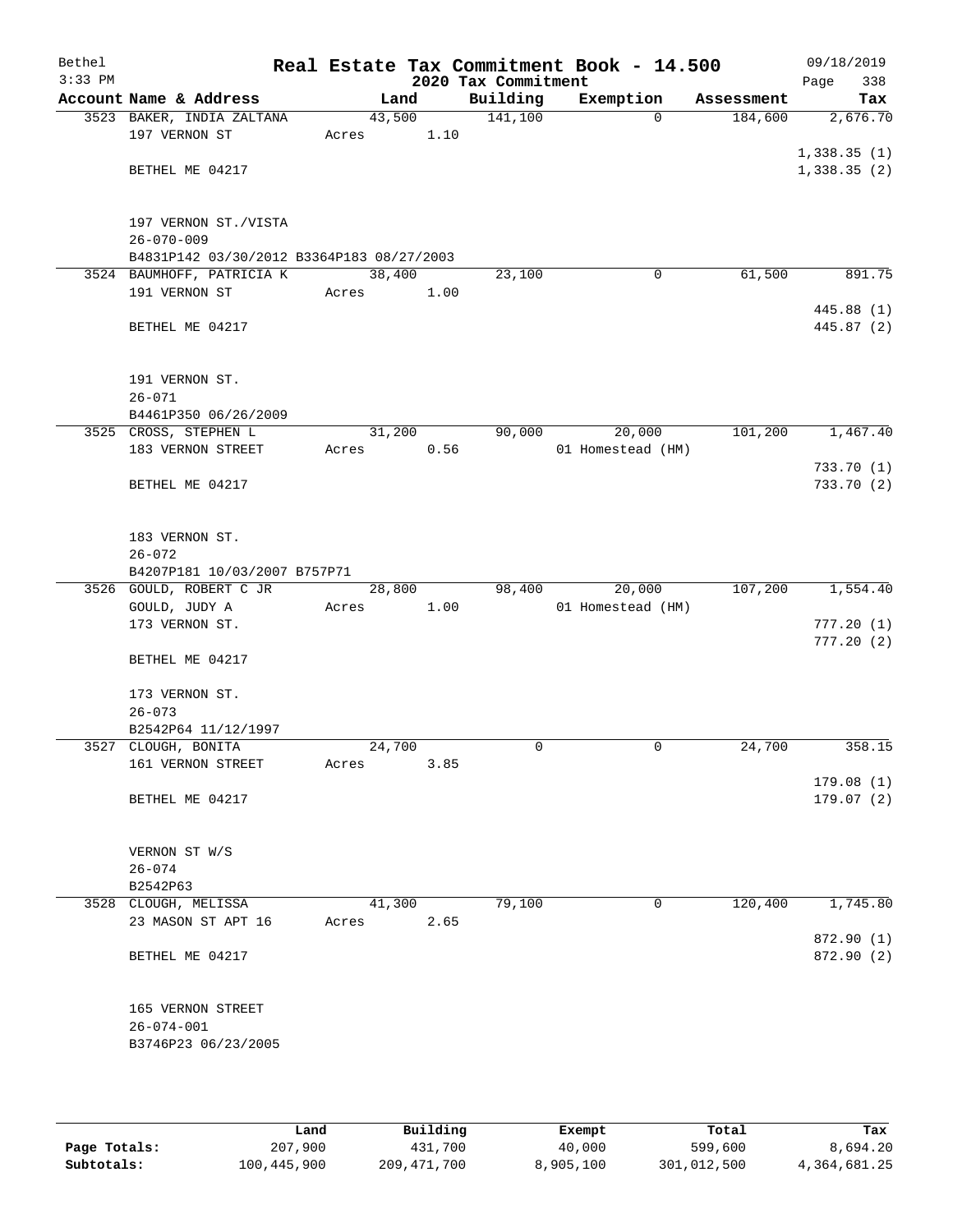| Bethel       |                                                                                       |         |       |        |          |                     | Real Estate Tax Commitment Book - 14.500 |            | 09/18/2019   |
|--------------|---------------------------------------------------------------------------------------|---------|-------|--------|----------|---------------------|------------------------------------------|------------|--------------|
| $3:33$ PM    |                                                                                       |         |       |        |          | 2020 Tax Commitment |                                          |            | Page<br>339  |
|              | Account Name & Address                                                                |         |       | Land   |          | Building            | Exemption                                | Assessment | Tax          |
|              | 3529 CLOUGH, BONITA                                                                   |         |       | 42,200 |          | 110,100             | 20,000                                   | 132,300    | 1,918.35     |
|              | 161 VERNON STREET                                                                     |         | Acres |        | 3.50     |                     | 01 Homestead (HM)                        |            | 959.18 (1)   |
|              | BETHEL ME 04217                                                                       |         |       |        |          |                     |                                          |            | 959.17(2)    |
|              |                                                                                       |         |       |        |          |                     |                                          |            |              |
|              | 161 VERNON ST.                                                                        |         |       |        |          |                     |                                          |            |              |
|              | $26 - 075$                                                                            |         |       |        |          |                     |                                          |            |              |
| 3530         | ANGEVINE, BRENT C                                                                     |         |       | 57,000 |          | 134,200             | 20,000                                   | 171,200    | 2,482.40     |
|              | ANGEVINE, LORI R                                                                      |         | Acres |        | 2.00     |                     | 01 Homestead (HM)                        |            |              |
|              | 49 EVERGREEN ROAD                                                                     |         |       |        |          |                     |                                          |            | 1,241.20(1)  |
|              | BETHEL ME 04217                                                                       |         |       |        |          |                     |                                          |            | 1, 241.20(2) |
|              | 49 EVERGREEN RD.                                                                      |         |       |        |          |                     |                                          |            |              |
|              | $26 - 076$                                                                            |         |       |        |          |                     |                                          |            |              |
|              | B3453P309 01/26/2004                                                                  |         |       |        |          |                     |                                          |            |              |
|              | 3531 BATE, DOUGLAS                                                                    |         |       | 33,600 |          | 102,000             | 0                                        | 135,600    | 1,966.20     |
|              | BATE, ANNE                                                                            |         |       |        |          |                     |                                          |            |              |
|              | 38 GILMAN LANE                                                                        |         |       |        |          |                     |                                          |            | 983.10 (1)   |
|              | NORTH ANDOVER MA 01845                                                                |         |       |        |          |                     |                                          |            | 983.10 (2)   |
|              |                                                                                       |         |       |        |          |                     |                                          |            |              |
|              | 135 VERNON ST.                                                                        |         |       |        |          |                     |                                          |            |              |
|              | $26 - 076 - 001 - 01A$<br>B4539P315 12/17/2009 B2543P197                              |         |       |        |          |                     |                                          |            |              |
|              | 3532 PARKER, DAVID C                                                                  |         |       | 33,600 |          | 96,000              | 0                                        | 129,600    | 1,879.20     |
|              | PARKER, BARBARA T                                                                     |         |       |        |          |                     |                                          |            |              |
|              | 135 VERNON ST. UNIT 1B                                                                |         |       |        |          |                     |                                          |            | 939.60(1)    |
|              |                                                                                       |         |       |        |          |                     |                                          |            | 939.60 (2)   |
|              | BETHEL ME 04217                                                                       |         |       |        |          |                     |                                          |            |              |
|              | 135 VERNON ST.                                                                        |         |       |        |          |                     |                                          |            |              |
|              | $26 - 076 - 001 - 01B$                                                                |         |       |        |          |                     |                                          |            |              |
|              | B5092P19 02/24/2014 B4734P197 07/07/2011 B4539P326<br>12/17/2009 B1756P226 09/12/1990 |         |       |        |          |                     |                                          |            |              |
|              | 3533 PIORO, THOMAS J. & MARA                                                          |         |       | 33,600 |          | 96,000              | 0                                        | 129,600    | 1,879.20     |
|              | J., TRUSTEES                                                                          |         |       |        |          |                     |                                          |            |              |
|              | 82 ACADEMY HILL RD #2                                                                 |         |       |        |          |                     |                                          |            |              |
|              |                                                                                       |         |       |        |          |                     |                                          |            | 939.60(1)    |
|              | BRIGHTON MA 02135                                                                     |         |       |        |          |                     |                                          |            | 939.60 (2)   |
|              | 135 VERNON ST.                                                                        |         |       |        |          |                     |                                          |            |              |
|              | $26 - 076 - 001 - 01C$                                                                |         |       |        |          |                     |                                          |            |              |
|              | B4597P156 06/16/2010 B4539P337 12/17/2009 B4485P94                                    |         |       |        |          |                     |                                          |            |              |
|              | 07/27/2009 B3199P296                                                                  |         |       |        |          |                     |                                          |            |              |
|              | 3534 FALL, ADAM                                                                       |         |       | 33,600 |          | 96,000              | 0                                        | 129,600    | 1,879.20     |
|              | FALL, TALBOT<br>25 WILLOW ROAD                                                        |         |       |        |          |                     |                                          |            | 939.60(1)    |
|              |                                                                                       |         |       |        |          |                     |                                          |            | 939.60(2)    |
|              | MARBLEHEAD MA 01945                                                                   |         |       |        |          |                     |                                          |            |              |
|              | 135 VERNON ST.                                                                        |         |       |        |          |                     |                                          |            |              |
|              | $26 - 076 - 001 - 01D$                                                                |         |       |        |          |                     |                                          |            |              |
|              | B5407P312 05/11/2018 B5277P305 04/19/2016 B4726P113                                   |         |       |        |          |                     |                                          |            |              |
|              | 06/10/2011 B4540P1 12/17/2009 B2892P335 12/08/2000                                    |         |       |        |          |                     |                                          |            |              |
|              |                                                                                       |         |       |        |          |                     |                                          |            |              |
|              |                                                                                       | Land    |       |        | Building |                     | Exempt                                   | Total      | Tax          |
| Page Totals: |                                                                                       | 233,600 |       |        | 634,300  |                     | 40,000                                   | 827,900    | 12,004.55    |

**Subtotals:** 100,679,500 210,106,000 8,945,100 301,840,400 4,376,685.80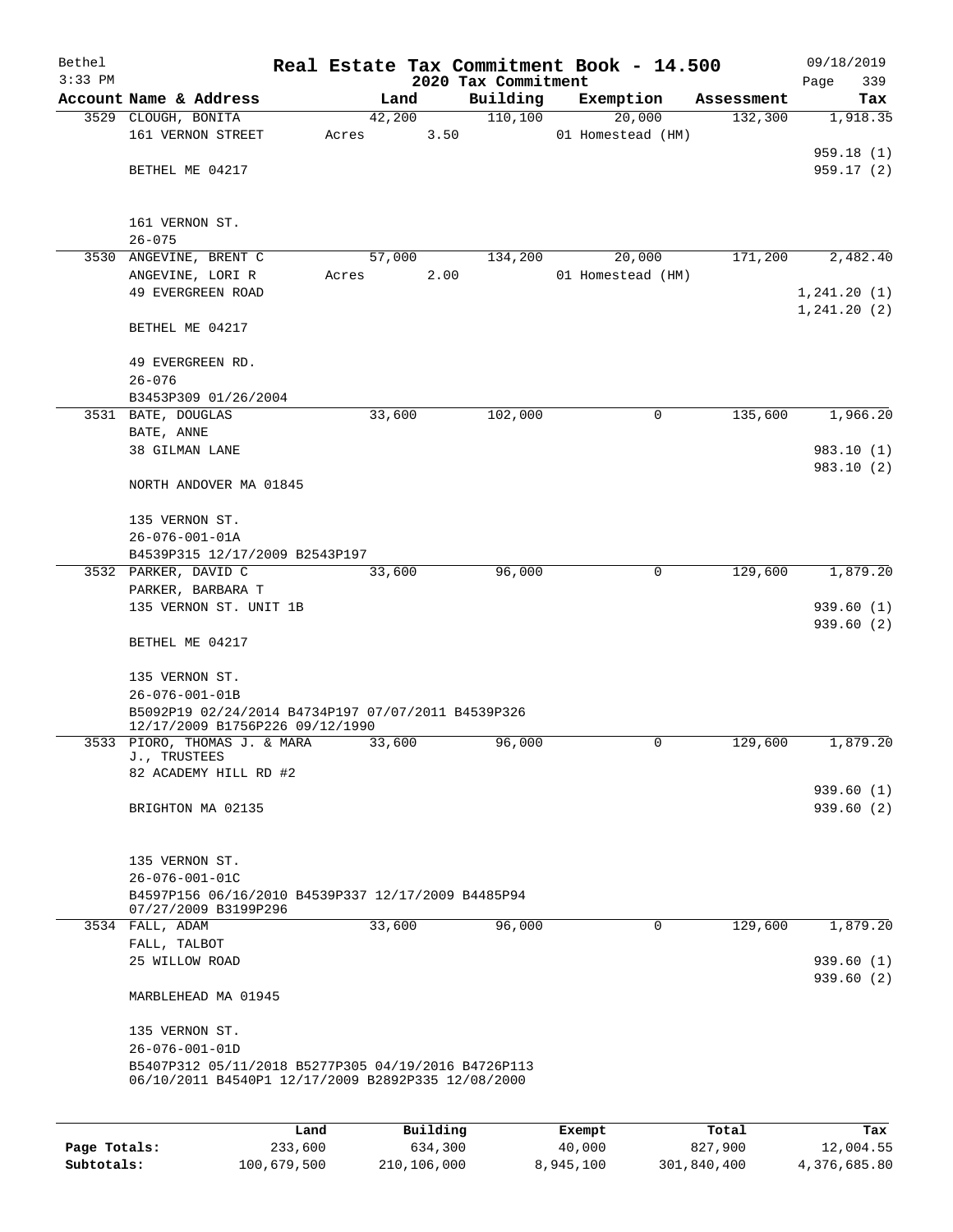| Bethel<br>$3:33$ PM |                                                                               |                     | Real Estate Tax Commitment Book - 14.500<br>2020 Tax Commitment |           |                  | 09/18/2019<br>340<br>Page |
|---------------------|-------------------------------------------------------------------------------|---------------------|-----------------------------------------------------------------|-----------|------------------|---------------------------|
|                     | Account Name & Address                                                        | Land                | Building                                                        | Exemption | Assessment       | Tax                       |
|                     | 3535 GAJDA, THOMAS J                                                          | 33,600              | 96,000                                                          | $\Omega$  | 129,600          | 1,879.20                  |
|                     | GAJDA, SARAH R                                                                |                     |                                                                 |           |                  |                           |
|                     | 10 RICKER CIRCLE                                                              |                     |                                                                 |           |                  | 939.60(1)                 |
|                     |                                                                               |                     |                                                                 |           |                  | 939.60(2)                 |
|                     | SOUTH HAMILTON MA 01982                                                       |                     |                                                                 |           |                  |                           |
|                     | 135 VERNON ST.                                                                |                     |                                                                 |           |                  |                           |
|                     | 26-076-001-01E                                                                |                     |                                                                 |           |                  |                           |
|                     | B4908P38 10/16/2012 B4540P12 12/17/2009 B3025P238                             |                     |                                                                 |           |                  |                           |
|                     | 11/06/2001<br>3536 LISTER, GEORGE                                             | 33,600              | 102,000                                                         | 0         | 135,600          | 1,966.20                  |
|                     | LISTER, VIRGINIA                                                              |                     |                                                                 |           |                  |                           |
|                     | 3560 MARIANNA PLACE                                                           |                     |                                                                 |           |                  | 983.10 (1)                |
|                     |                                                                               |                     |                                                                 |           |                  | 983.10 (2)                |
|                     | THE VILLAGES FL 32163                                                         |                     |                                                                 |           |                  |                           |
|                     |                                                                               |                     |                                                                 |           |                  |                           |
|                     | 135 VERNON ST.                                                                |                     |                                                                 |           |                  |                           |
|                     | 26-076-001-01F<br>B5437P203 10/18/2018 B3657P207 01/05/2005                   |                     |                                                                 |           |                  |                           |
|                     | 3537 CARTER, LINDA R                                                          | 33,600              | 88,800                                                          | 0         | 122,400          | 1,774.80                  |
|                     | RICHARD A, RICHARD A.,                                                        |                     |                                                                 |           |                  |                           |
|                     | JR.                                                                           |                     |                                                                 |           |                  |                           |
|                     | 98 BRIMSMEAD STREET                                                           |                     |                                                                 |           |                  | 887.40 (1)                |
|                     | MARLBOROUGH MA 01752                                                          |                     |                                                                 |           |                  | 887.40 (2)                |
|                     |                                                                               |                     |                                                                 |           |                  |                           |
|                     | 135 VERNON ST.                                                                |                     |                                                                 |           |                  |                           |
|                     | $26 - 076 - 001 - 02A$                                                        |                     |                                                                 |           |                  |                           |
|                     | B5250P443 10/26/2015 B1656P170 05/31/1989                                     |                     |                                                                 |           |                  |                           |
|                     | 3538 WOLBARSHT, LAWRENCE B                                                    | 33,600              | 83,600                                                          | 0         | 117,200          | 1,699.40                  |
|                     | 3 PONDVIEW LANE                                                               |                     |                                                                 |           |                  |                           |
|                     | MANCHESTER NH 03102                                                           |                     |                                                                 |           |                  | 849.70 (1)<br>849.70 (2)  |
|                     |                                                                               |                     |                                                                 |           |                  |                           |
|                     |                                                                               |                     |                                                                 |           |                  |                           |
|                     | 135 VERNON ST.                                                                |                     |                                                                 |           |                  |                           |
|                     | $26 - 076 - 001 - 02B$                                                        |                     |                                                                 |           |                  |                           |
|                     | B2348P41 07/16/1996                                                           |                     |                                                                 |           |                  |                           |
| 3539                | KING, DANIEL J                                                                | 33,600              | 83,600                                                          | 0         | 117,200          | 1,699.40                  |
|                     | 135 VERNON STREET, UNIT<br>2 <sub>C</sub>                                     |                     |                                                                 |           |                  |                           |
|                     |                                                                               |                     |                                                                 |           |                  | 849.70 (1)                |
|                     | BETHEL ME 04217                                                               |                     |                                                                 |           |                  | 849.70 (2)                |
|                     |                                                                               |                     |                                                                 |           |                  |                           |
|                     |                                                                               |                     |                                                                 |           |                  |                           |
|                     | 135 VERNON ST.                                                                |                     |                                                                 |           |                  |                           |
|                     | $26 - 076 - 001 - 02C$<br>B5366P106 09/07/2017 B4449P278 06/02/2009 B3752P307 |                     |                                                                 |           |                  |                           |
|                     | 06/27/2005                                                                    |                     |                                                                 |           |                  |                           |
| 3540                | HERTZ, GEORGE                                                                 | 33,600              | 83,600                                                          | 0         | 117,200          | 1,699.40                  |
|                     | HERTZ, CAMILLA                                                                |                     |                                                                 |           |                  |                           |
|                     | P.O. BOX 269                                                                  |                     |                                                                 |           |                  | 849.70 (1)                |
|                     |                                                                               |                     |                                                                 |           |                  | 849.70 (2)                |
|                     | WESTWOOD MA 02090                                                             |                     |                                                                 |           |                  |                           |
|                     | 135 VERNON ST.                                                                |                     |                                                                 |           |                  |                           |
|                     | $26 - 076 - 001 - 02D$                                                        |                     |                                                                 |           |                  |                           |
|                     | B2086P84 01/10/1994                                                           |                     |                                                                 |           |                  |                           |
|                     |                                                                               |                     |                                                                 |           |                  |                           |
| Page Totals:        | Land<br>201,600                                                               | Building<br>537,600 | Exempt<br>$\mathbf 0$                                           |           | Total<br>739,200 | Tax<br>10,718.40          |
| Subtotals:          | 100,881,100                                                                   | 210,643,600         | 8,945,100                                                       |           | 302,579,600      | 4,387,404.20              |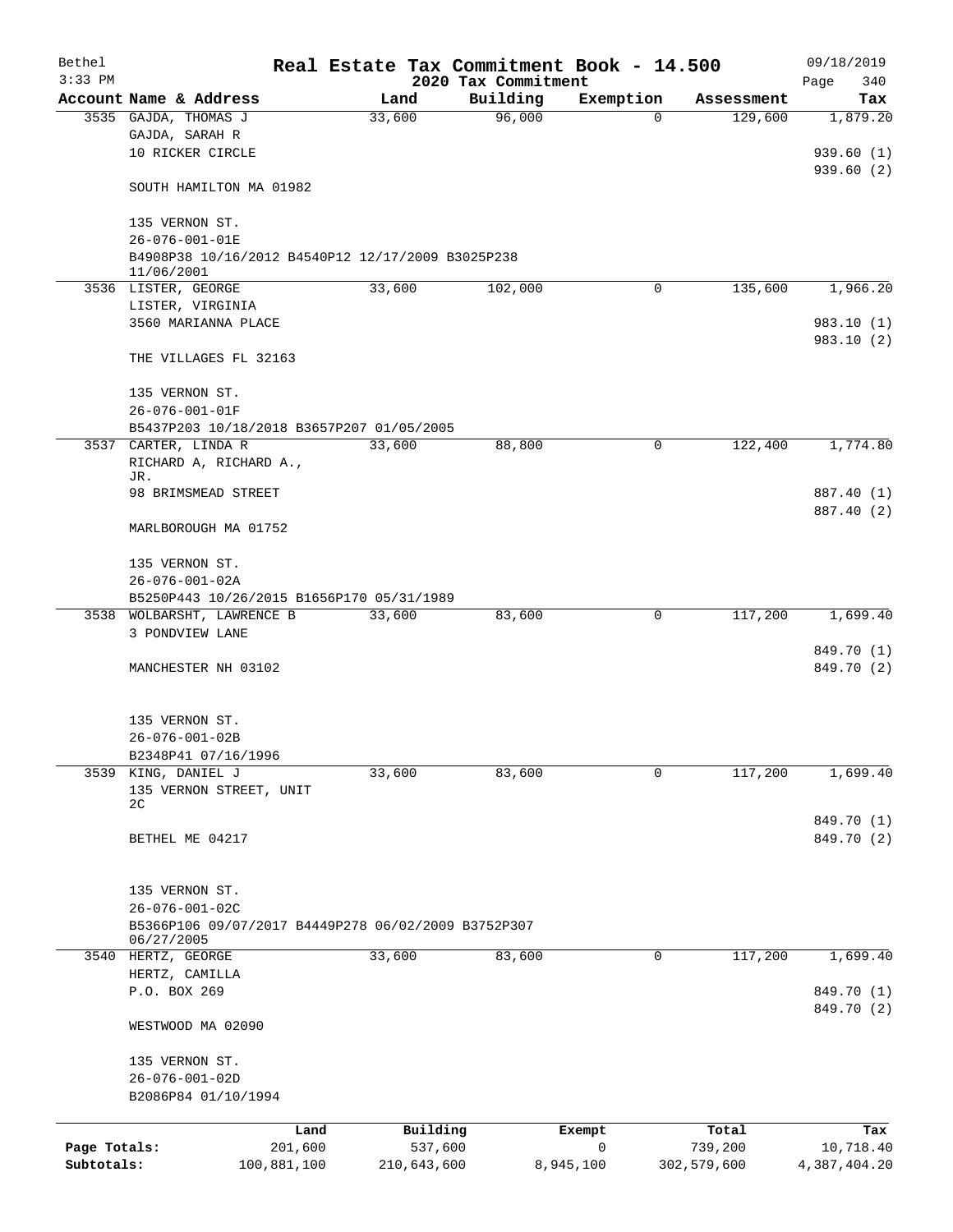| Bethel       |                                                                                                            | Real Estate Tax Commitment Book - 14.500 |                                 |                   |               | 09/18/2019         |
|--------------|------------------------------------------------------------------------------------------------------------|------------------------------------------|---------------------------------|-------------------|---------------|--------------------|
| $3:33$ PM    | Account Name & Address                                                                                     | Land                                     | 2020 Tax Commitment<br>Building | Exemption         | Assessment    | Page<br>341<br>Tax |
|              | 3541 GORDET, STEPHEN, ESTATE                                                                               | 33,600                                   | 83,600                          | $\Omega$          | 117,200       | 1,699.40           |
|              | OF                                                                                                         |                                          |                                 |                   |               |                    |
|              | c/o ELISSA GORDET<br>FRANCO                                                                                |                                          |                                 |                   |               |                    |
|              | 566 HIGH ST                                                                                                |                                          |                                 |                   |               | 849.70 (1)         |
|              |                                                                                                            |                                          |                                 |                   |               | 849.70 (2)         |
|              | WESTWOOD MA 02090                                                                                          |                                          |                                 |                   |               |                    |
|              | 135 VERNON ST.                                                                                             |                                          |                                 |                   |               |                    |
|              | $26 - 076 - 001 - 02E$                                                                                     |                                          |                                 |                   |               |                    |
|              | B1621P119 12/08/1988                                                                                       |                                          |                                 |                   |               |                    |
|              | 3542 PARTHE, DAVID S                                                                                       | 33,600                                   | 104,700                         | 0                 | 138,300       | 2,005.35           |
|              | CONRAD, KRISTEN, PARTHE                                                                                    |                                          |                                 |                   |               |                    |
|              | 2 SAGITTARIUS LANE                                                                                         |                                          |                                 |                   |               | 1,002.68(1)        |
|              |                                                                                                            |                                          |                                 |                   |               | 1,002.67(2)        |
|              | TOWNSEND MA 01469                                                                                          |                                          |                                 |                   |               |                    |
|              | 135 VERNON ST.                                                                                             |                                          |                                 |                   |               |                    |
|              | 26-076-001-02F                                                                                             |                                          |                                 |                   |               |                    |
|              | B4008P253 09/13/2006 B3629P301 11/17/2004                                                                  |                                          |                                 |                   |               |                    |
|              | 3543 DAY, THOMAS J                                                                                         | 33,600                                   | 104,700                         | 0                 | 138,300       | 2,005.35           |
|              | ROGERS, CAROL J                                                                                            |                                          |                                 |                   |               |                    |
|              | 245 BOXFORD STREET                                                                                         |                                          |                                 |                   |               | 1,002.68(1)        |
|              | NORTH ANDOVER MA 01845                                                                                     |                                          |                                 |                   |               | 1,002.67(2)        |
|              | 135 VERNON ST.                                                                                             |                                          |                                 |                   |               |                    |
|              | $26 - 076 - 001 - 03A$                                                                                     |                                          |                                 |                   |               |                    |
|              | B5390P184 01/25/2018 B5382P551 12/07/2017 B5328P463<br>01/26/2017 B5035P199 09/11/2013 B3753P11 07/06/2005 |                                          |                                 |                   |               |                    |
| 3544         | HALL, MARK                                                                                                 | 33,600                                   | 98,500                          | 0                 | 132,100       | 1,915.45           |
|              | ELG, LAUREN                                                                                                |                                          |                                 |                   |               |                    |
|              | PO BOX 1084                                                                                                |                                          |                                 |                   |               | 957.73 (1)         |
|              |                                                                                                            |                                          |                                 |                   |               | 957.72 (2)         |
|              | BETHEL ME 04217                                                                                            |                                          |                                 |                   |               |                    |
|              | 135 VERNON ST.                                                                                             |                                          |                                 |                   |               |                    |
|              | $26 - 076 - 001 - 03B$                                                                                     |                                          |                                 |                   |               |                    |
|              | B5446P801 12/21/2018 B5274P601 03/30/2016 B4916P71                                                         |                                          |                                 |                   |               |                    |
|              | 11/05/2012 B4215P256 10/29/2007 B3243P114<br>3545 AUSTIN, JILL, ET AL                                      | 33,600                                   | 98,500                          | $\mathbf 0$       | 132,100       | 1,915.45           |
|              | JILL AUSTIN, PR                                                                                            |                                          |                                 |                   |               |                    |
|              | 9756 CAMBERLY CIRCLE                                                                                       |                                          |                                 |                   |               | 957.73 (1)         |
|              | ORLANDO FL 32836                                                                                           |                                          |                                 |                   |               | 957.72 (2)         |
|              |                                                                                                            |                                          |                                 |                   |               |                    |
|              | 135 VERNON ST.                                                                                             |                                          |                                 |                   |               |                    |
|              | $26 - 076 - 001 - 03C$                                                                                     |                                          |                                 |                   |               |                    |
|              | B5411P512 06/05/2018 B5224P269 05/29/2015 B3615P195                                                        |                                          |                                 |                   |               |                    |
|              | 10/28/2004<br>3546 SEAVER, SANDRA                                                                          | 33,600                                   | 98,500                          | 20,000            | 112,100       | 1,625.45           |
|              | PO BOX 187                                                                                                 |                                          |                                 | 01 Homestead (HM) |               |                    |
|              |                                                                                                            |                                          |                                 |                   |               | 812.73(1)          |
|              | BETHEL ME 04217                                                                                            |                                          |                                 |                   |               | 812.72 (2)         |
|              | 135 VERNON ST.                                                                                             |                                          |                                 |                   |               |                    |
|              | $26 - 076 - 001 - 03D$                                                                                     |                                          |                                 |                   |               |                    |
|              | B2923P77 03/28/2001                                                                                        |                                          |                                 |                   |               |                    |
|              | Land                                                                                                       | Building                                 |                                 | Exempt            | Total         | Tax                |
| Page Totals: | 201,600                                                                                                    | 588,500                                  |                                 | 20,000            | 770,100       | 11,166.45          |
| Subtotals:   | 101,082,700                                                                                                | 211, 232, 100                            |                                 | 8,965,100         | 303, 349, 700 | 4,398,570.65       |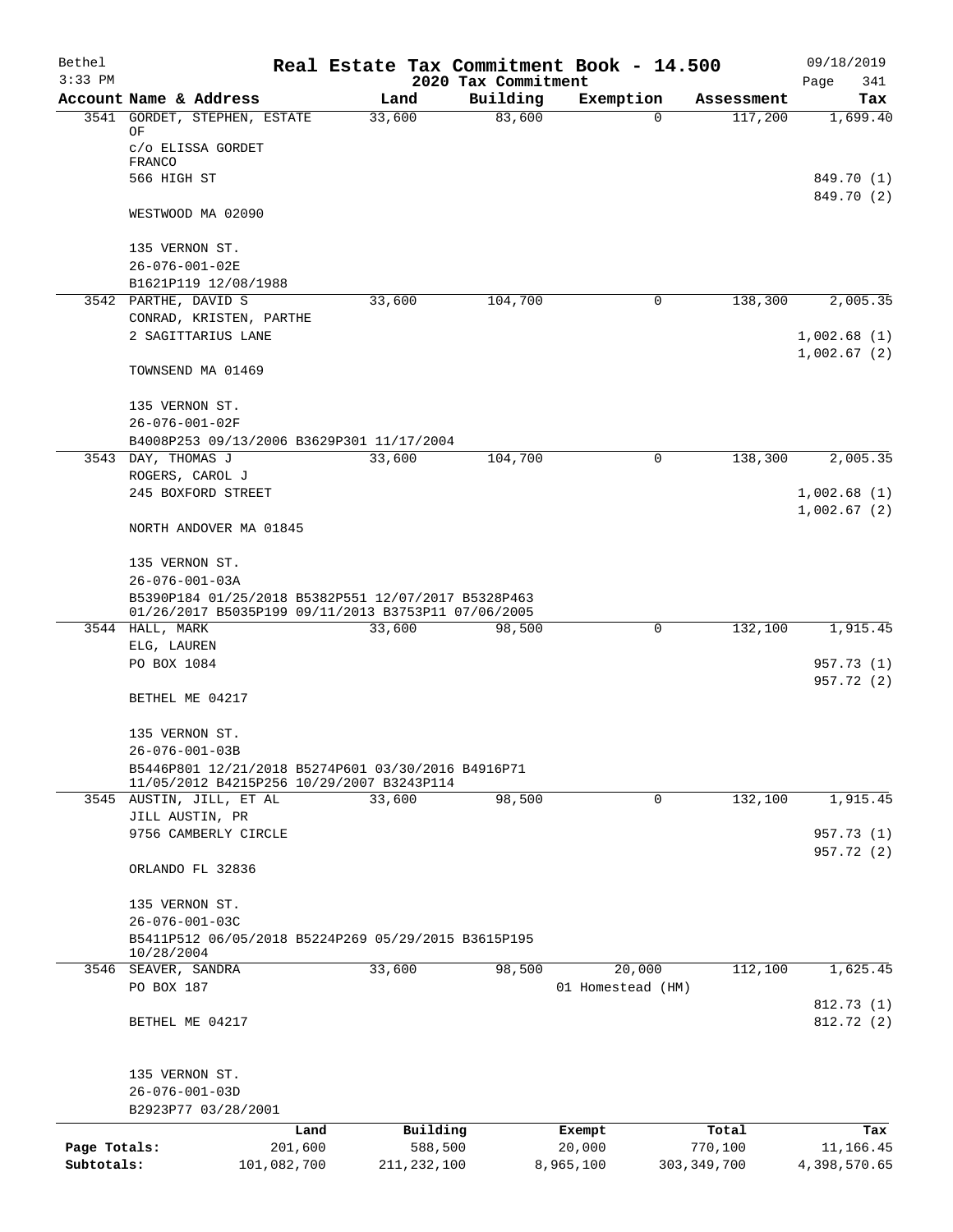| Bethel                     |                                                                                        |                        |        |                        | Real Estate Tax Commitment Book - 14.500 |                |             |                        | 09/18/2019                   |
|----------------------------|----------------------------------------------------------------------------------------|------------------------|--------|------------------------|------------------------------------------|----------------|-------------|------------------------|------------------------------|
| $3:33$ PM                  |                                                                                        |                        |        |                        | 2020 Tax Commitment                      |                |             |                        | Page<br>342                  |
|                            | Account Name & Address                                                                 |                        |        | Land                   | Building                                 |                | Exemption   | Assessment             | Tax                          |
|                            | 3547 HORTON, ANDREW L<br>HORTON, CATHERINE B                                           |                        | 33,600 |                        | 98,500                                   |                | $\Omega$    | 132,100                | 1,915.45<br>957.73 (1)       |
|                            | 51 ISLINGTON STREET,<br>UNIT 504                                                       |                        |        |                        |                                          |                |             |                        |                              |
|                            | PORTSMOUTH NH 03801                                                                    |                        |        |                        |                                          |                |             |                        | 957.72 (2)                   |
|                            | 135 VERNON ST.                                                                         |                        |        |                        |                                          |                |             |                        |                              |
|                            | 26-076-001-03E<br>B3871P40 12/29/2005                                                  |                        |        |                        |                                          |                |             |                        |                              |
| 3548                       | GORDON, ANDREW E                                                                       |                        | 33,600 |                        | 104,700                                  |                | 0           | 138,300                | 2,005.35                     |
|                            | LEDOUX, LEAH L                                                                         |                        |        |                        |                                          |                |             |                        |                              |
|                            | 43 N HOWELLS POINT RD.                                                                 |                        |        |                        |                                          |                |             |                        | 1,002.68(1)<br>1,002.67(2)   |
|                            | BELLPORT NY 11713                                                                      |                        |        |                        |                                          |                |             |                        |                              |
|                            | 135 VERNON ST.                                                                         |                        |        |                        |                                          |                |             |                        |                              |
|                            | 26-076-001-03F                                                                         |                        |        |                        |                                          |                |             |                        |                              |
|                            | B2875P54 10/24/2000                                                                    |                        |        |                        |                                          |                |             |                        |                              |
| 3549                       | NATTERSTAD, JERRY<br>673 BAYSIDE RD                                                    |                        | 33,600 |                        | 98,500                                   |                | 0           | 132,100                | 1,915.45                     |
|                            | ELLSWORTH ME 04605 3836                                                                |                        |        |                        |                                          |                |             |                        | 957.73 (1)<br>957.72 (2)     |
|                            |                                                                                        |                        |        |                        |                                          |                |             |                        |                              |
|                            | 135 VERNON ST.                                                                         |                        |        |                        |                                          |                |             |                        |                              |
|                            | $26 - 076 - 001 - 04A$                                                                 |                        |        |                        |                                          |                |             |                        |                              |
|                            | B2014P23 06/04/1993                                                                    |                        |        |                        |                                          |                |             |                        |                              |
| 3550                       | MILES FAMILY REV LIVING<br>TRUST                                                       |                        | 33,600 |                        | 98,500                                   |                | 0           | 132,100                | 1,915.45                     |
|                            | 34 TRYON AVENUE                                                                        |                        |        |                        |                                          |                |             |                        | 957.73 (1)                   |
|                            | EAST PROVIDENCE RI<br>02916                                                            |                        |        |                        |                                          |                |             |                        | 957.72 (2)                   |
|                            |                                                                                        |                        |        |                        |                                          |                |             |                        |                              |
|                            | 135 VERNON ST.<br>$26 - 076 - 001 - 04B$                                               |                        |        |                        |                                          |                |             |                        |                              |
|                            | B5289P430 06/29/2016 B4066P278 12/19/2006 B3253P256                                    |                        |        |                        |                                          |                |             |                        |                              |
|                            | 3551 KEITH, CELESTE N                                                                  |                        | 33,600 |                        | 98,500                                   |                | $\mathbf 0$ | 132,100                | 1,915.45                     |
|                            | PO BOX 832                                                                             |                        |        |                        |                                          |                |             |                        | 957.73 (1)                   |
|                            | BETHEL ME 04217                                                                        |                        |        |                        |                                          |                |             |                        | 957.72 (2)                   |
|                            | 135 VERNON ST.                                                                         |                        |        |                        |                                          |                |             |                        |                              |
|                            | $26 - 076 - 001 - 04C$                                                                 |                        |        |                        |                                          |                |             |                        |                              |
|                            | B5328P420 01/26/2017 B4985P274 05/15/2013 B4673P259<br>12/20/2010 B3796P245 09/06/2005 |                        |        |                        |                                          |                |             |                        |                              |
|                            | 3552 ORFFER, JOHANNES RETIEF                                                           |                        | 33,600 |                        | 98,500                                   |                | 0           | 132,100                | 1,915.45                     |
|                            | 135 VERNON ST., UNIT 4D                                                                |                        |        |                        |                                          |                |             |                        |                              |
|                            | BETHEL ME 04217                                                                        |                        |        |                        |                                          |                |             |                        | 957.73 (1)<br>957.72 (2)     |
|                            | 135 VERNON ST.                                                                         |                        |        |                        |                                          |                |             |                        |                              |
|                            | $26 - 076 - 001 - 04D$                                                                 |                        |        |                        |                                          |                |             |                        |                              |
|                            | B5312P642 10/26/2016 B5258P513 12/15/2015 B3442P142<br>12/22/2003                      |                        |        |                        |                                          |                |             |                        |                              |
|                            |                                                                                        | Land                   |        | Building               |                                          | Exempt         |             | Total                  | Tax                          |
| Page Totals:<br>Subtotals: |                                                                                        | 201,600<br>101,284,300 |        | 597,200<br>211,829,300 |                                          | 0<br>8,965,100 |             | 798,800<br>304,148,500 | 11,582.60<br>4, 410, 153. 25 |
|                            |                                                                                        |                        |        |                        |                                          |                |             |                        |                              |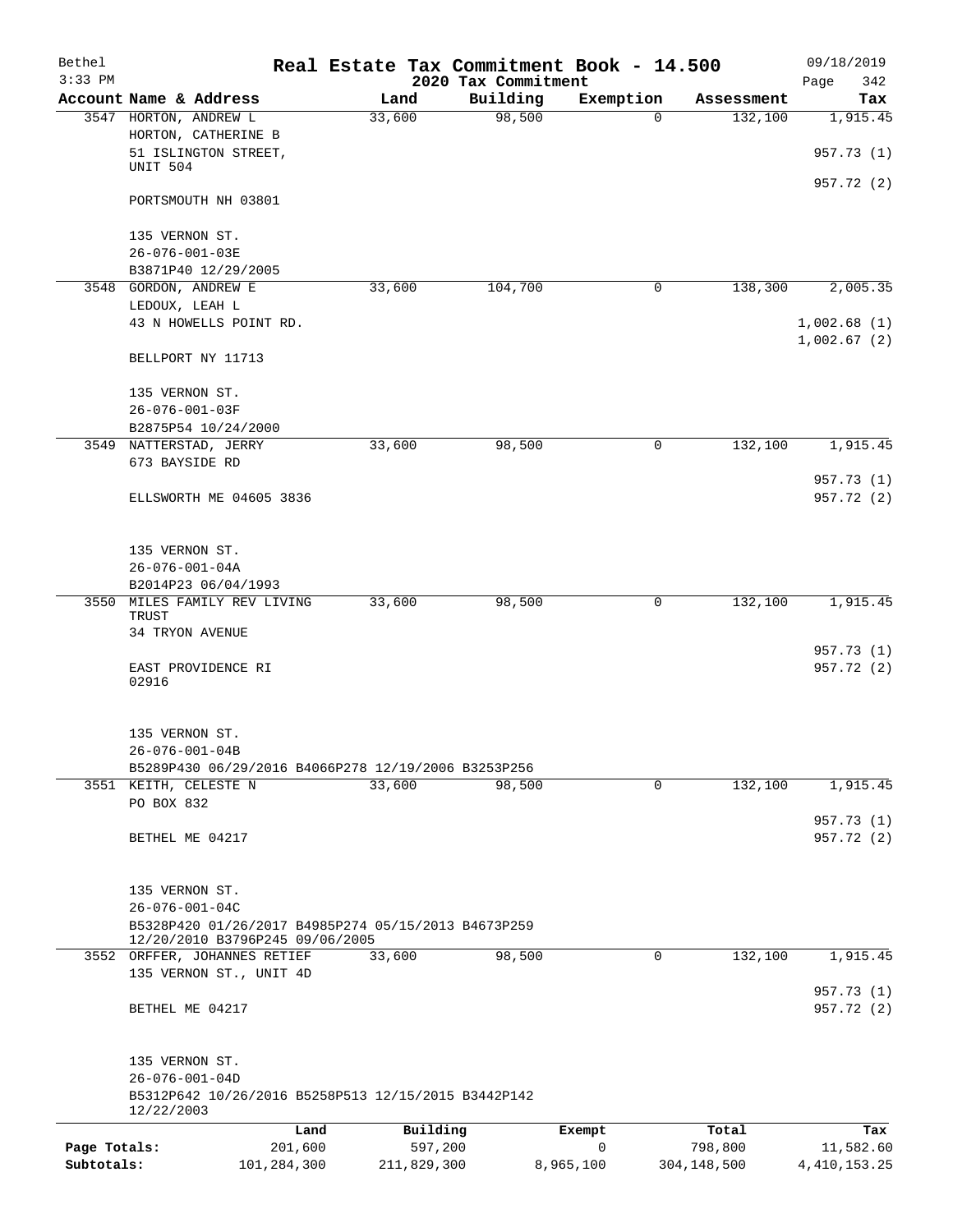| Bethel    |                                                           |        |      | Real Estate Tax Commitment Book - 14.500 |                       |                       | 09/18/2019               |
|-----------|-----------------------------------------------------------|--------|------|------------------------------------------|-----------------------|-----------------------|--------------------------|
| $3:33$ PM | Account Name & Address                                    |        | Land | 2020 Tax Commitment<br>Building          |                       |                       | Page<br>343              |
|           | 3553 SHERWOOD, GRAHAM D.                                  | 33,600 |      | 98,500                                   | Exemption<br>$\Omega$ | Assessment<br>132,100 | Tax<br>1,915.45          |
|           | 10 MAPLE AVENUE                                           |        |      |                                          |                       |                       |                          |
|           |                                                           |        |      |                                          |                       |                       | 957.73 (1)               |
|           | SCARBOROUGH ME 04074                                      |        |      |                                          |                       |                       | 957.72 (2)               |
|           |                                                           |        |      |                                          |                       |                       |                          |
|           |                                                           |        |      |                                          |                       |                       |                          |
|           | 135 VERNON ST.<br>26-076-001-04E                          |        |      |                                          |                       |                       |                          |
|           | B5428P98 08/31/2018 B5081P321 01/13/2014 B4044P296        |        |      |                                          |                       |                       |                          |
|           | 11/09/2006 B3459P74 01/22/2004                            |        |      |                                          |                       |                       |                          |
|           | 3554 BURKE, THOMAS                                        | 33,600 |      | 104,700                                  | $\mathbf 0$           | 138,300               | 2,005.35                 |
|           | BURKE, ELIZABETH<br>PO BOX 866                            |        |      |                                          |                       |                       | 1,002.68(1)              |
|           |                                                           |        |      |                                          |                       |                       | 1,002.67(2)              |
|           | EDGARTOWN MA 02539                                        |        |      |                                          |                       |                       |                          |
|           |                                                           |        |      |                                          |                       |                       |                          |
|           | 135 VERNON ST.                                            |        |      |                                          |                       |                       |                          |
|           | $26 - 076 - 001 - 04F$                                    |        |      |                                          |                       |                       |                          |
|           | B3090P32 04/02/2002<br>3555 REYNOLDS, RUSSELL T           | 33,600 |      | 98,500                                   | 0                     | 132,100               | 1,915.45                 |
|           | 9 GOSS RD                                                 |        |      |                                          |                       |                       |                          |
|           |                                                           |        |      |                                          |                       |                       | 957.73 (1)               |
|           | NORTH HAMPTON NH 03862                                    |        |      |                                          |                       |                       | 957.72 (2)               |
|           |                                                           |        |      |                                          |                       |                       |                          |
|           | 135 VERNON ST.                                            |        |      |                                          |                       |                       |                          |
|           | $26 - 076 - 001 - 04G$                                    |        |      |                                          |                       |                       |                          |
|           | B4300P92 05/21/2008 B3717P331 05/06/2005                  |        |      |                                          |                       |                       |                          |
|           | 3556 BOVE, LOUIS GREGORY                                  | 33,600 |      | 98,500                                   | 0                     | 132,100               | 1,915.45                 |
|           | SACRIS, ELBA ALDEA                                        |        |      |                                          |                       |                       |                          |
|           | PO BOX 441                                                |        |      |                                          |                       |                       | 957.73 (1)<br>957.72 (2) |
|           | BETHEL ME 04217                                           |        |      |                                          |                       |                       |                          |
|           |                                                           |        |      |                                          |                       |                       |                          |
|           | 135 VERNON ST.                                            |        |      |                                          |                       |                       |                          |
|           | $26 - 076 - 001 - 04H$                                    |        |      |                                          |                       |                       |                          |
|           | B4676P348 12/29/2010 B2536P235                            |        |      |                                          |                       |                       |                          |
|           | 3557 DICARLO, STEVEN V<br>SAVERIANO, JOSEPH S             | 33,600 |      | 104,700                                  | 0                     | 138,300               | 2,005.35                 |
|           | 67 LOWE ST                                                |        |      |                                          |                       |                       | 1,002.68(1)              |
|           |                                                           |        |      |                                          |                       |                       | 1,002.67(2)              |
|           | REVERE MA 02151                                           |        |      |                                          |                       |                       |                          |
|           |                                                           |        |      |                                          |                       |                       |                          |
|           | 135 VERNON ST.<br>$26 - 076 - 001 - 05A$                  |        |      |                                          |                       |                       |                          |
|           | B5204P120 01/22/2015 B4725P316 06/09/2011 B1637P207       |        |      |                                          |                       |                       |                          |
|           | 02/23/1989                                                |        |      |                                          |                       |                       |                          |
|           | 3558 CORKERY, TIMOTHY                                     | 33,600 |      | 98,500                                   | $\mathbf 0$           | 132,100               | 1,915.45                 |
|           | 199 FAIR OAKS PARK                                        |        |      |                                          |                       |                       | 957.73 (1)               |
|           | NEEDHAM MA 02492 3017                                     |        |      |                                          |                       |                       | 957.72 (2)               |
|           |                                                           |        |      |                                          |                       |                       |                          |
|           |                                                           |        |      |                                          |                       |                       |                          |
|           | 135 VERNON ST.                                            |        |      |                                          |                       |                       |                          |
|           | 26-076-001-05B<br>B4207P92 10/11/2007 B3561P15 07/12/2004 |        |      |                                          |                       |                       |                          |
|           |                                                           |        |      |                                          |                       |                       |                          |
|           |                                                           |        |      |                                          |                       |                       |                          |
|           |                                                           |        |      |                                          |                       |                       |                          |

|              | Land        | Building    | Exempt    | Total       | Tax          |
|--------------|-------------|-------------|-----------|-------------|--------------|
| Page Totals: | 201,600     | 603,400     |           | 805,000     | 11,672.50    |
| Subtotals:   | 101,485,900 | 212,432,700 | 8,965,100 | 304,953,500 | 4,421,825.75 |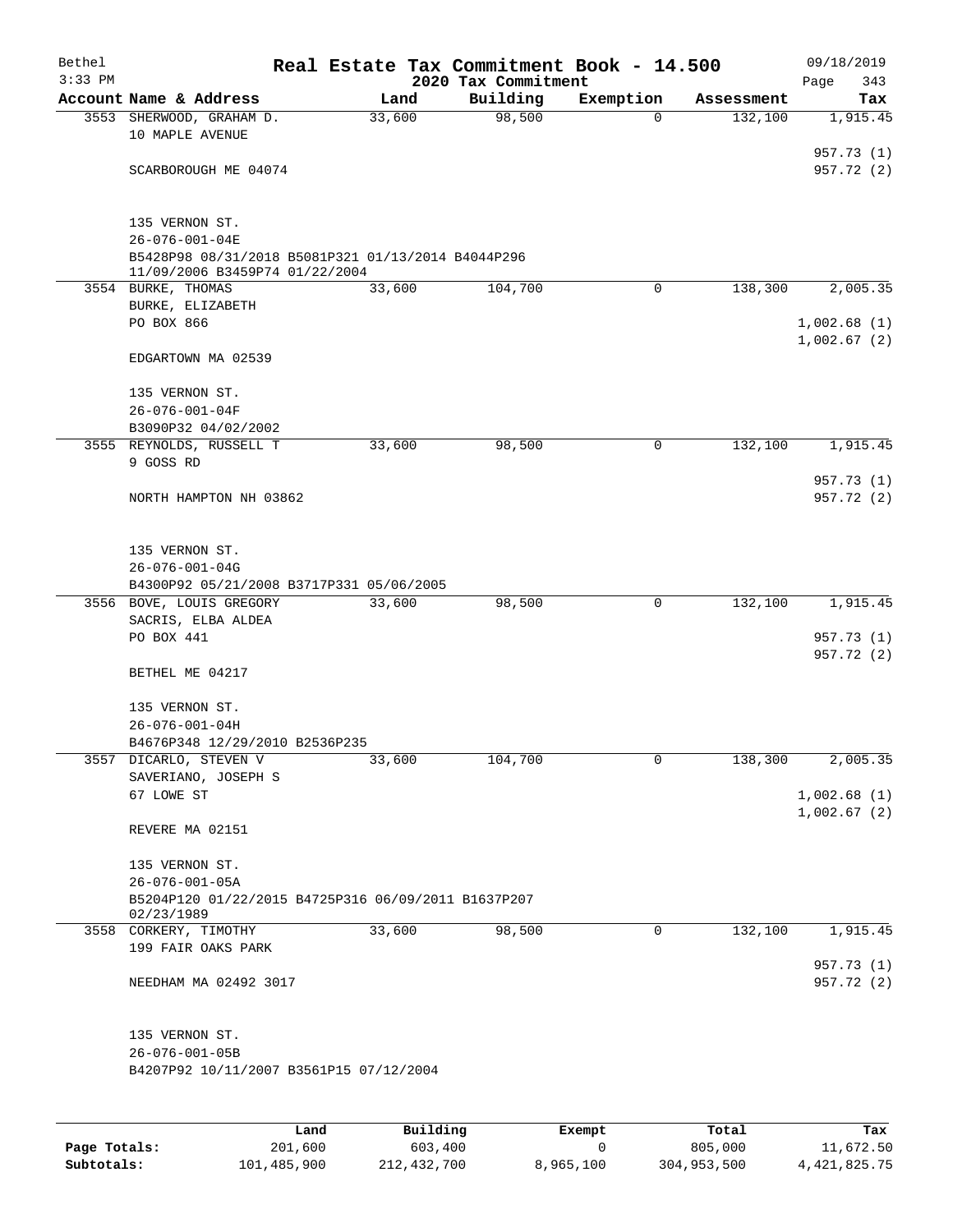| Bethel       |                                                    |                |                     | Real Estate Tax Commitment Book - 14.500 |                       | 09/18/2019               |
|--------------|----------------------------------------------------|----------------|---------------------|------------------------------------------|-----------------------|--------------------------|
| $3:33$ PM    |                                                    |                | 2020 Tax Commitment |                                          |                       | Page<br>344              |
|              | Account Name & Address<br>3559 YEAGER, SUSAN E     | Land<br>33,600 | Building<br>98,500  | Exemption<br>$\Omega$                    | Assessment<br>132,100 | Tax                      |
|              | 353 WINTER ST.                                     |                |                     |                                          |                       | 1,915.45                 |
|              |                                                    |                |                     |                                          |                       | 957.73 (1)               |
|              | HANSON MA 02341                                    |                |                     |                                          |                       | 957.72 (2)               |
|              |                                                    |                |                     |                                          |                       |                          |
|              |                                                    |                |                     |                                          |                       |                          |
|              | 135 VERNON ST.                                     |                |                     |                                          |                       |                          |
|              | $26 - 076 - 001 - 05C$                             |                |                     |                                          |                       |                          |
|              | B3160P76 09/06/2002<br>3560 SCHNEIDER, GREGORY G   | 33,600         | 98,500              | 0                                        | 132,100               | 1,915.45                 |
|              | SCHNEIDER, LAURA                                   |                |                     |                                          |                       |                          |
|              | 26 MAPLE STREET                                    |                |                     |                                          |                       | 957.73 (1)               |
|              |                                                    |                |                     |                                          |                       | 957.72 (2)               |
|              | PLYMPTON MA 02367                                  |                |                     |                                          |                       |                          |
|              |                                                    |                |                     |                                          |                       |                          |
|              | 135 VERNON ST.                                     |                |                     |                                          |                       |                          |
|              | $26 - 076 - 001 - 05D$                             |                |                     |                                          |                       |                          |
|              | B3755P67 07/06/2005                                |                |                     |                                          |                       |                          |
|              | 3561 GALLAGHER, STACY                              | 33,600         | 98,500              | 0                                        | 132,100               | 1,915.45                 |
|              | GALLAGHER, JAMES                                   |                |                     |                                          |                       |                          |
|              | 13 OAKLAND STREET                                  |                |                     |                                          |                       | 957.73 (1)<br>957.72 (2) |
|              | MATTAPOISETT MA 02739                              |                |                     |                                          |                       |                          |
|              |                                                    |                |                     |                                          |                       |                          |
|              | 135 VERNON ST.                                     |                |                     |                                          |                       |                          |
|              | 26-076-001-05E                                     |                |                     |                                          |                       |                          |
|              | B5379P638 11/27/2017 B4544P179 12/29/2009 B3701P75 |                |                     |                                          |                       |                          |
|              | 04/14/2005                                         |                |                     |                                          |                       |                          |
|              | 3562 ADAM, CHRISTOPHER J                           | 33,600         | 104,700             | 0                                        | 138,300               | 2,005.35                 |
|              | ADAM, LISA ROBIE<br>56 BEACH ST                    |                |                     |                                          |                       | 1,002.68(1)              |
|              |                                                    |                |                     |                                          |                       | 1,002.67(2)              |
|              | MARBLEHEAD MA 01945                                |                |                     |                                          |                       |                          |
|              |                                                    |                |                     |                                          |                       |                          |
|              | 135 VERNON ST.                                     |                |                     |                                          |                       |                          |
|              | 26-076-001-05F                                     |                |                     |                                          |                       |                          |
|              | B5268P302 02/16/2016 B4787P66 11/28/2011 B3932P284 |                |                     |                                          |                       |                          |
|              | 05/10/2006                                         |                |                     | 0                                        |                       |                          |
|              | 3563 KANDLE, JEFF<br>KANDLE, TERESA                | 33,600         | 104,700             |                                          | 138,300               | 2,005.35                 |
|              | 18 FELICITY TRACE PLACE                            |                |                     |                                          |                       | 1,002.68(1)              |
|              |                                                    |                |                     |                                          |                       | 1,002.67(2)              |
|              | THE WOODLANDS TX 77382                             |                |                     |                                          |                       |                          |
|              |                                                    |                |                     |                                          |                       |                          |
|              | 135 VERNON ST.                                     |                |                     |                                          |                       |                          |
|              | $26 - 076 - 001 - 06A$                             |                |                     |                                          |                       |                          |
|              | B3118P134 06/05/2002                               |                |                     |                                          |                       |                          |
|              | 3564 PARSONS, KENT                                 | 33,600         | 98,500              | $\mathbf 0$                              | 132,100               | 1,915.45                 |
|              | PARSONS, MARION                                    |                |                     |                                          |                       |                          |
|              | PO BOX 1954                                        |                |                     |                                          |                       | 957.73 (1)<br>957.72 (2) |
|              | BETHEL ME 04217                                    |                |                     |                                          |                       |                          |
|              |                                                    |                |                     |                                          |                       |                          |
|              | 135 VERNON ST.                                     |                |                     |                                          |                       |                          |
|              | $26 - 076 - 001 - 06B$                             |                |                     |                                          |                       |                          |
|              | B1667P91 07/18/1989                                |                |                     |                                          |                       |                          |
|              |                                                    |                |                     |                                          |                       |                          |
|              |                                                    |                |                     |                                          |                       |                          |
|              | Land                                               | Building       |                     | Exempt                                   | Total                 | Tax                      |
| Page Totals: | 201,600                                            | 603,400        |                     | 0                                        | 805,000               | 11,672.50                |

**Subtotals:** 101,687,500 213,036,100 8,965,100 305,758,500 4,433,498.25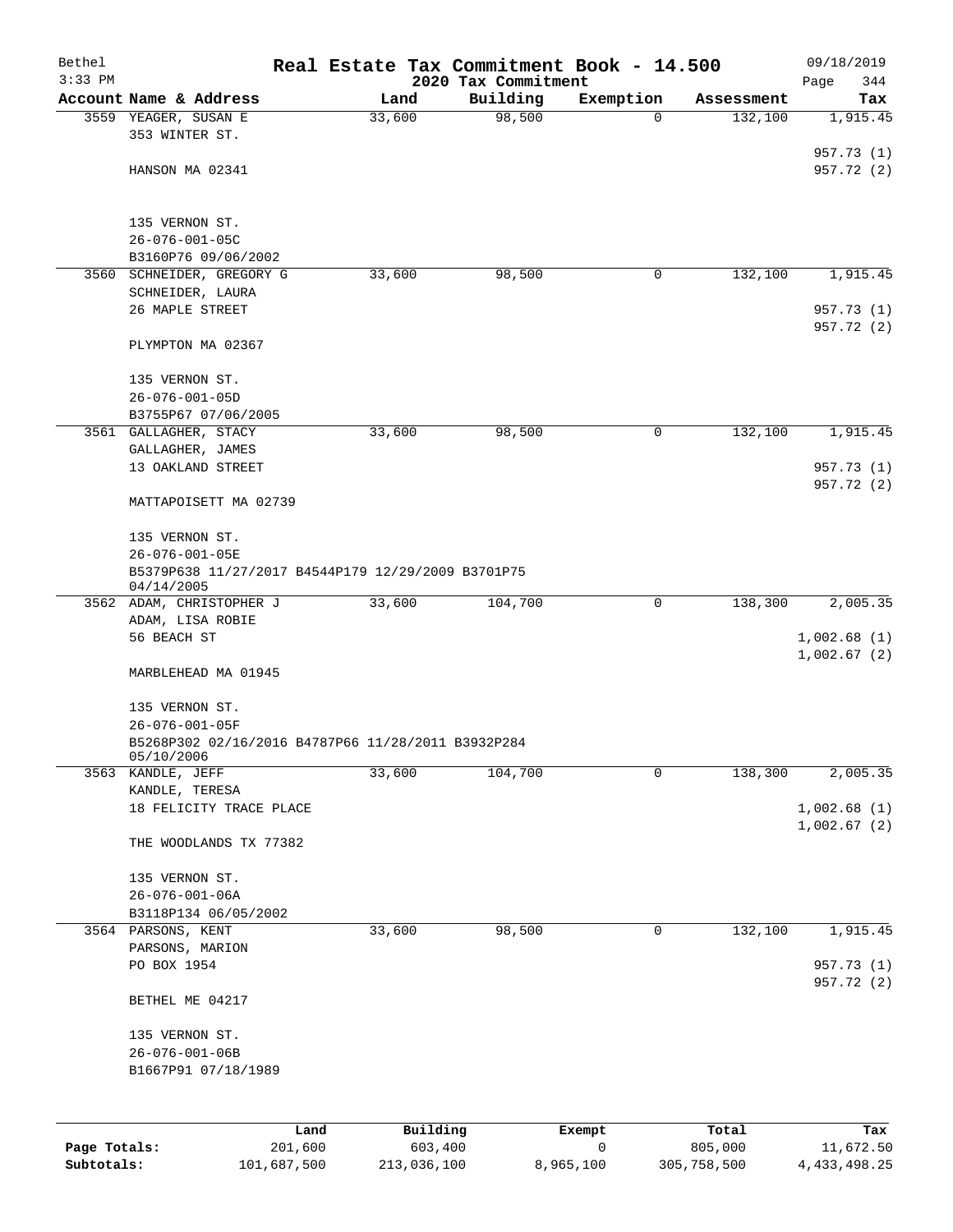| Bethel<br>$3:33$ PM |                                                                                             |         |        |          |                                 | Real Estate Tax Commitment Book - 14.500 |            | 09/18/2019                 |
|---------------------|---------------------------------------------------------------------------------------------|---------|--------|----------|---------------------------------|------------------------------------------|------------|----------------------------|
|                     | Account Name & Address                                                                      |         |        | Land     | 2020 Tax Commitment<br>Building | Exemption                                | Assessment | Page<br>345<br>Tax         |
|                     | 3565 MEISNER, VICTORIA A                                                                    |         | 33,600 |          | 98,500                          | 20,000                                   | 112,100    | 1,625.45                   |
|                     | 135 VERNON ST. UNIT 6C                                                                      |         |        |          |                                 | 01 Homestead (HM)                        |            |                            |
|                     |                                                                                             |         |        |          |                                 |                                          |            | 812.73 (1)                 |
|                     | BETHEL ME 04217                                                                             |         |        |          |                                 |                                          |            | 812.72(2)                  |
|                     | 135 VERNON ST.                                                                              |         |        |          |                                 |                                          |            |                            |
|                     | $26 - 076 - 001 - 06C$                                                                      |         |        |          |                                 |                                          |            |                            |
|                     | B4747P68 08/10/2011 B3178P148 10/08/2002                                                    |         |        |          |                                 |                                          |            |                            |
|                     | 3566 DILLON, PATRICK E                                                                      |         | 33,600 |          | 98,500                          | 0                                        | 132,100    | 1,915.45                   |
|                     | DILLON, SONYA L<br>21 OSPREY TERRACE                                                        |         |        |          |                                 |                                          |            |                            |
|                     |                                                                                             |         |        |          |                                 |                                          |            | 957.73 (1)<br>957.72 (2)   |
|                     | PORTLAND ME 04103                                                                           |         |        |          |                                 |                                          |            |                            |
|                     | 135 VERNON ST                                                                               |         |        |          |                                 |                                          |            |                            |
|                     | $26 - 076 - 001 - 06D$                                                                      |         |        |          |                                 |                                          |            |                            |
|                     | B5386P41 12/29/2017 B3585P133 08/24/2004<br>3567 STIFLER, LAWRENCE                          |         | 33,600 |          | 98,500                          | 0                                        | 132,100    | 1,915.45                   |
|                     | MCFADDEN, MCFADDEN,<br>MARY                                                                 |         |        |          |                                 |                                          |            |                            |
|                     | 100 CODMAN RD                                                                               |         |        |          |                                 |                                          |            | 957.73 (1)<br>957.72 (2)   |
|                     | BROOKLINE MA 02445                                                                          |         |        |          |                                 |                                          |            |                            |
|                     | 135 VERNON ST.                                                                              |         |        |          |                                 |                                          |            |                            |
|                     | 26-076-001-06E                                                                              |         |        |          |                                 |                                          |            |                            |
|                     | B4891P103 09/10/2012 B4773P256 10/19/2011 B4761P50<br>09/19/2011 B3893P89 02/27/2006        |         |        |          |                                 |                                          |            |                            |
|                     | 3568 MACLEAN, KEITH                                                                         |         |        | 33,600   | 98,500                          | 0                                        | 132,100    | 1,915.45                   |
|                     | MACLEAN, CANDACE                                                                            |         |        |          |                                 |                                          |            |                            |
|                     | 13 KENDRICKS COURT                                                                          |         |        |          |                                 |                                          |            | 957.73 (1)                 |
|                     |                                                                                             |         |        |          |                                 |                                          |            | 957.72 (2)                 |
|                     | AMESBURY MA 01913                                                                           |         |        |          |                                 |                                          |            |                            |
|                     | 135 VERNON ST.                                                                              |         |        |          |                                 |                                          |            |                            |
|                     | $26 - 076 - 001 - 06F$                                                                      |         |        |          |                                 |                                          |            |                            |
|                     | B4711P232 12/09/2010 B3243P9                                                                |         |        |          |                                 |                                          |            |                            |
| 3569                | MACPHERSON, DOUGLAS, P.                                                                     |         | 33,600 |          | 98,500                          | 0                                        | 132,100    | 1,915.45                   |
|                     | MACPHERSON, JOAN F                                                                          |         |        |          |                                 |                                          |            |                            |
|                     | 187 TILLINGHAST ROAD                                                                        |         |        |          |                                 |                                          |            | 957.73 (1)<br>957.72 (2)   |
|                     | EAST GREENWICH RI 02818                                                                     |         |        |          |                                 |                                          |            |                            |
|                     | 135 VERNON ST.                                                                              |         |        |          |                                 |                                          |            |                            |
|                     | $26 - 076 - 001 - 06G$                                                                      |         |        |          |                                 |                                          |            |                            |
|                     | B4049P307 11/20/2006                                                                        |         |        |          |                                 |                                          |            |                            |
|                     | 3570 CARTER, RICHARD<br>CARTER, LINDA                                                       |         | 33,600 |          | 104,700                         | 0                                        | 138,300    | 2,005.35                   |
|                     | 98 BRIMSMEAD RD                                                                             |         |        |          |                                 |                                          |            | 1,002.68(1)<br>1,002.67(2) |
|                     | MARLBOROUGH MA 01752                                                                        |         |        |          |                                 |                                          |            |                            |
|                     | 135 VERNON ST.                                                                              |         |        |          |                                 |                                          |            |                            |
|                     | $26 - 076 - 001 - 06H$<br>B4904P204 10/09/2012 B4774P139 10/21/2011 B3043P110<br>12/10/2001 |         |        |          |                                 |                                          |            |                            |
|                     |                                                                                             |         |        |          |                                 |                                          |            |                            |
|                     |                                                                                             | Land    |        | Building |                                 | Exempt                                   | Total      | Tax                        |
| Page Totals:        |                                                                                             | 201,600 |        | 597,200  |                                 | 20,000                                   | 778,800    | 11,292.60                  |

**Subtotals:** 101,889,100 213,633,300 8,985,100 306,537,300 4,444,790.85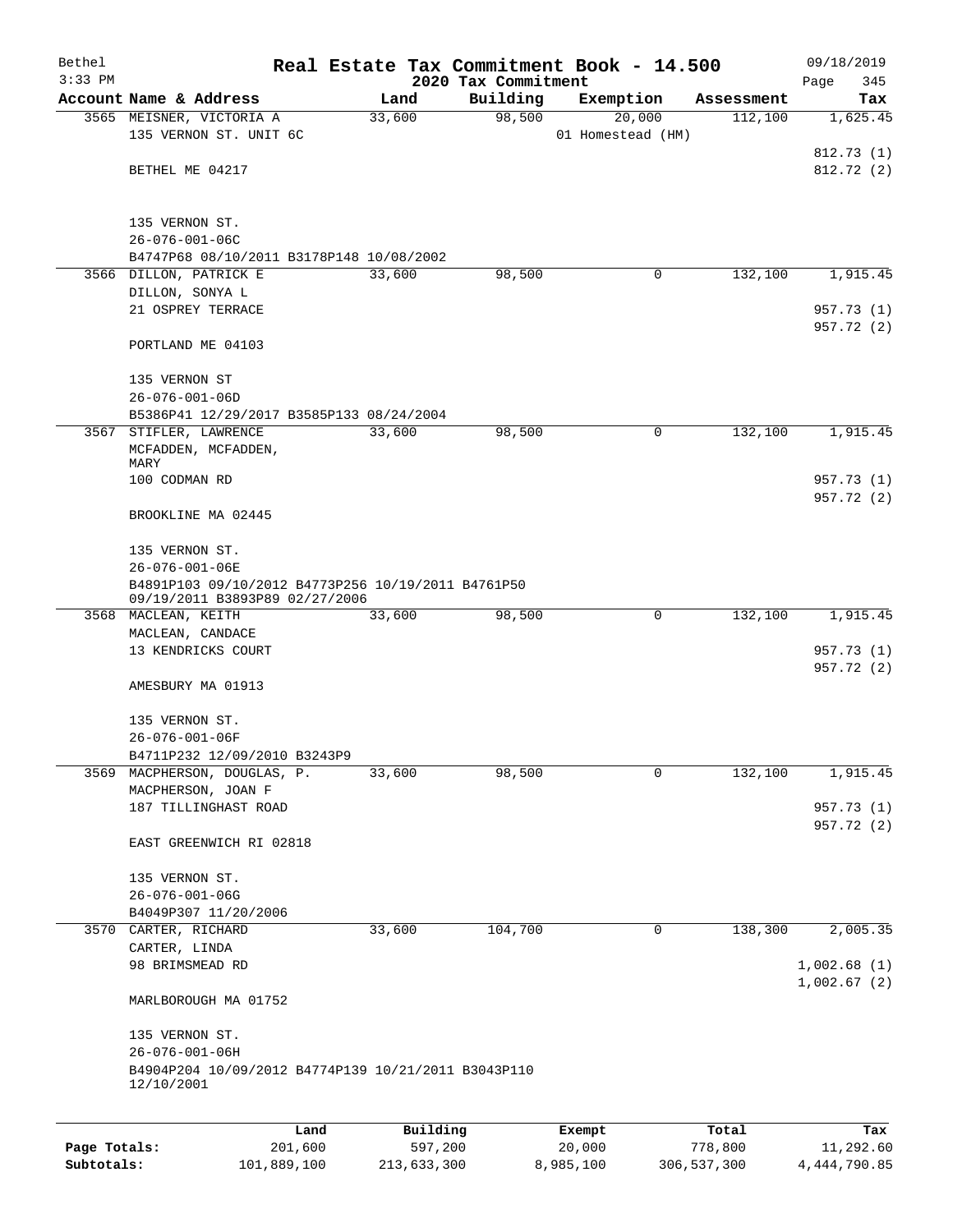| Bethel    |                                                                   |        |      |                     | Real Estate Tax Commitment Book - 14.500 |            |      | 09/18/2019                 |
|-----------|-------------------------------------------------------------------|--------|------|---------------------|------------------------------------------|------------|------|----------------------------|
| $3:33$ PM |                                                                   |        |      | 2020 Tax Commitment |                                          |            | Page | 346                        |
|           | Account Name & Address                                            | Land   |      | Building            | Exemption                                | Assessment |      | Tax                        |
|           | 3571 SMITH, JANET W.,<br>TRUSTEE                                  | 80,600 |      | 0                   | $\Omega$                                 | 80,600     |      | 1,168.70                   |
|           | SMITH FAMILY REVOCABLE<br>TRUST                                   |        |      |                     |                                          |            |      |                            |
|           | 1327 TURTLE DUNES CT                                              |        |      |                     |                                          |            |      | 584.35 (1)<br>584.35 (2)   |
|           | PONTE VEDRA FL 32082                                              |        |      |                     |                                          |            |      |                            |
|           | 135 VERNON ST                                                     |        |      |                     |                                          |            |      |                            |
|           | $26 - 076 - 1 - 7A - F$                                           |        |      |                     |                                          |            |      |                            |
|           | B3943P178 05/22/2006                                              |        |      |                     |                                          |            |      |                            |
|           | 3572 BURNS, MARGARET M                                            | 33,600 |      | 176,400             | 0                                        | 210,000    |      | 3,045.00                   |
|           | GODSMAN, JOHN P                                                   |        |      |                     |                                          |            |      |                            |
|           | 22 RAND ROAD                                                      |        |      |                     |                                          |            |      | 1,522.50(1)<br>1,522.50(2) |
|           | BOW NH 03304                                                      |        |      |                     |                                          |            |      |                            |
|           | 135 VERNON ST                                                     |        |      |                     |                                          |            |      |                            |
|           | $26 - 076 - 1 - 8A$                                               |        |      |                     |                                          |            |      |                            |
|           | B5341P458 04/24/2017 B5341P456 04/24/2017 B3942P178<br>05/30/2006 |        |      |                     |                                          |            |      |                            |
|           | 3573 JUTRAS, JENNA IVERSEN                                        | 50,800 |      | 74,200              | 0                                        | 125,000    |      | 1,812.50                   |
|           | JUTRAS, NORMAN JR                                                 | Acres  | 0.60 |                     |                                          |            |      |                            |
|           | 118 FRIEND ST                                                     |        |      |                     |                                          |            |      | 906.25(1)                  |
|           |                                                                   |        |      |                     |                                          |            |      | 906.25(2)                  |
|           | AMESBURY MA 01913 2731                                            |        |      |                     |                                          |            |      |                            |
|           | 133 VERNON ST.                                                    |        |      |                     |                                          |            |      |                            |
|           | $26 - 077 - 001$                                                  |        |      |                     |                                          |            |      |                            |
|           | B3470P1 02/27/2004                                                |        |      |                     |                                          |            |      |                            |
|           | 3574 MCDONOUGH, BRIAN S                                           | 55,400 |      | 72,700              | 0                                        | 128,100    |      | 1,857.45                   |
|           | MCDONOUGH, SUSAN Y                                                | Acres  | 1.24 |                     |                                          |            |      |                            |
|           | 8 ELDRIDGE ROAD                                                   |        |      |                     |                                          |            |      | 928.73 (1)                 |
|           |                                                                   |        |      |                     |                                          |            |      | 928.72 (2)                 |
|           | YORK ME 03909                                                     |        |      |                     |                                          |            |      |                            |
|           | 119 VERNON ST.                                                    |        |      |                     |                                          |            |      |                            |
|           | $26 - 078$                                                        |        |      |                     |                                          |            |      |                            |
|           | B5318P684 11/30/2016 B5063P121 11/15/2013 B3435P347<br>12/09/2003 |        |      |                     |                                          |            |      |                            |
|           | 3575 WEBSTER, DREW                                                | 55,300 |      | 86,700              | 20,000                                   | 122,000    |      | 1,769.00                   |
|           | WEBSTER, JUDITH                                                   | Acres  | 1.20 |                     | 01 Homestead (HM)                        |            |      |                            |
|           | PO BOX 131                                                        |        |      |                     |                                          |            |      | 884.50 (1)                 |
|           |                                                                   |        |      |                     |                                          |            |      | 884.50 (2)                 |
|           | BETHEL ME 04217                                                   |        |      |                     |                                          |            |      |                            |
|           | 111 VERNON ST.                                                    |        |      |                     |                                          |            |      |                            |
|           | $26 - 079$                                                        |        |      |                     |                                          |            |      |                            |
|           | B659P90 02/08/1967                                                |        |      |                     |                                          |            |      |                            |

|              | Land        | Building    | Exempt    | Total       | Tax          |
|--------------|-------------|-------------|-----------|-------------|--------------|
| Page Totals: | 275,700     | 410,000     | 20,000    | 665,700     | 9,652.65     |
| Subtotals:   | 102,164,800 | 214,043,300 | 9,005,100 | 307,203,000 | 4,454,443.50 |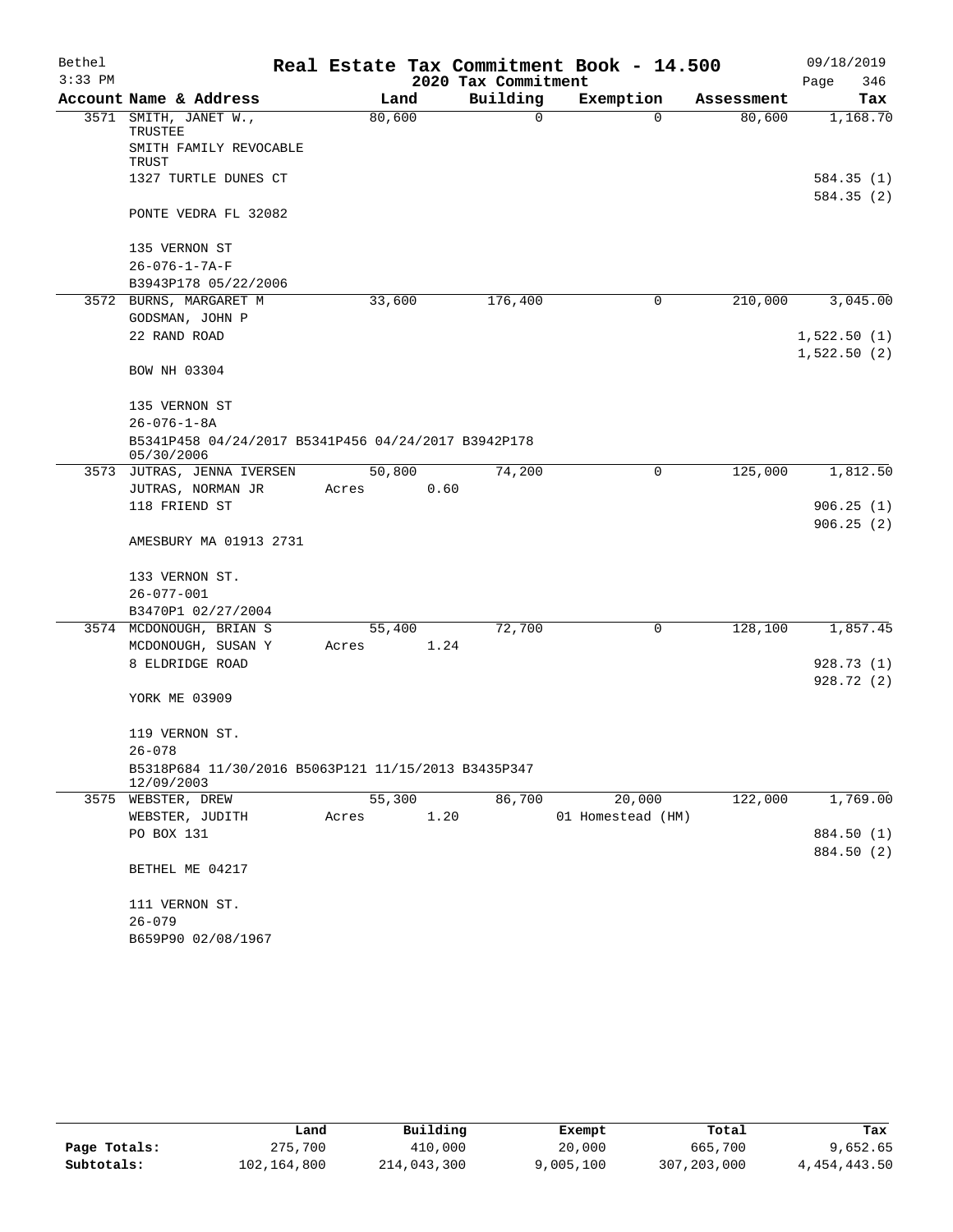| Bethel<br>$3:33$ PM |                                                                 |                 |       |             |                     | Real Estate Tax Commitment Book - 14.500 |                   |             |                  | 09/18/2019              |
|---------------------|-----------------------------------------------------------------|-----------------|-------|-------------|---------------------|------------------------------------------|-------------------|-------------|------------------|-------------------------|
|                     | Account Name & Address                                          |                 |       | Land        |                     | 2020 Tax Commitment<br>Building          | Exemption         |             | Assessment       | 347<br>Page<br>Tax      |
|                     | 3576 BROWN, NATHAN R. &                                         |                 |       | 54,400      |                     | 92,900                                   |                   | 20,000      | 127,300          | 1,845.85                |
|                     | BROWN, MELISSA<br>C/O BROWN, REGINALD                           |                 | Acres |             | 0.95                |                                          | 01 Homestead (HM) |             |                  |                         |
|                     | 107 VERNON ST                                                   |                 |       |             |                     |                                          |                   |             |                  | 922.93(1)               |
|                     | BETHEL ME 04217                                                 |                 |       |             |                     |                                          |                   |             |                  | 922.92(2)               |
|                     | 107 VERNON ST.                                                  |                 |       |             |                     |                                          |                   |             |                  |                         |
|                     | $26 - 080$<br>B5207P155 02/09/2015 B1480P346 06/02/1987 B819P67 |                 |       |             |                     |                                          |                   |             |                  |                         |
|                     | 04/30/1974<br>3577 MYERS, WILBUR                                |                 |       | 25,700      |                     | $\mathbf 0$                              |                   | 0           | 25,700           | 372.65                  |
|                     | MYERS, VICKY                                                    |                 | Acres |             | 14.00               |                                          |                   |             |                  |                         |
|                     | 64 BIRCH ST.                                                    |                 |       |             |                     |                                          |                   |             |                  | 186.33(1)<br>186.32(2)  |
|                     | BRYANT POND ME 04219                                            |                 |       |             |                     |                                          |                   |             |                  |                         |
|                     | VERNON ST W/S                                                   |                 |       |             |                     |                                          |                   |             |                  |                         |
|                     | $26 - 081$                                                      |                 |       |             |                     |                                          |                   |             |                  |                         |
|                     | B3077P29 03/05/2002                                             |                 |       | 700         |                     | $\Omega$                                 |                   | $\mathbf 0$ | 700              | 10.15                   |
|                     | 3579 MYERS LOGGING INC<br>64 BIRCH ST.                          |                 | Acres |             | 8.43                |                                          |                   |             |                  |                         |
|                     | BRYANT POND ME 04219                                            |                 |       |             |                     |                                          |                   |             |                  | 5.08(1)<br>5.07(2)      |
|                     | GREENWOOD E/S                                                   |                 |       |             |                     |                                          |                   |             |                  |                         |
|                     | $26 - 083$                                                      |                 |       |             |                     |                                          |                   |             |                  |                         |
|                     | B1590P38 08/08/1988<br>3580 BAILEY BODY WORKS                   |                 |       | 38,400      |                     | 49,800                                   |                   | 0           | 88,200           | 1,278.90                |
|                     | BAILEY, LESLIE                                                  |                 | Acres |             | 4.23                |                                          |                   |             |                  |                         |
|                     | 118 VERNON ST.                                                  |                 |       |             |                     |                                          |                   |             |                  | 639.45(1)<br>639.45 (2) |
|                     | BETHEL ME 04217                                                 |                 |       |             |                     |                                          |                   |             |                  |                         |
|                     | 118 VERNON ST.                                                  |                 |       |             |                     |                                          |                   |             |                  |                         |
|                     | $26 - 084$                                                      |                 |       |             |                     |                                          |                   |             |                  |                         |
|                     | B1492P234 07/17/1987                                            |                 |       |             |                     |                                          |                   |             |                  |                         |
|                     | 3581 BAILEY, LESLIE<br>118 VERNON ST.                           |                 | Acres | 800         | 8.80                | 0                                        |                   | 0           | 800              | 11.60                   |
|                     |                                                                 |                 |       |             |                     |                                          |                   |             |                  | 5.80(1)                 |
|                     | BETHEL ME 04217                                                 |                 |       |             |                     |                                          |                   |             |                  | 5.80(2)                 |
|                     | VERNON ST E/S                                                   |                 |       |             |                     |                                          |                   |             |                  |                         |
|                     | $26 - 085$                                                      |                 |       |             |                     |                                          |                   |             |                  |                         |
|                     | B2432P18                                                        |                 |       |             |                     |                                          |                   |             |                  |                         |
|                     | 3582 CHADBOURNE, ROBERT                                         |                 |       | 1,600       |                     | 0                                        |                   | 0           | 1,600            | 23.20                   |
|                     | P.O. BOX 1600                                                   |                 | Acres |             | 19.00               |                                          |                   |             |                  | 11.60(1)                |
|                     | BETHEL ME 04217                                                 |                 |       |             |                     |                                          |                   |             |                  | 11.60(2)                |
|                     | VERNON ST E/S                                                   |                 |       |             |                     |                                          |                   |             |                  |                         |
|                     | $26 - 086$                                                      |                 |       |             |                     |                                          |                   |             |                  |                         |
|                     | B1253P116                                                       |                 |       |             |                     |                                          |                   |             |                  |                         |
|                     |                                                                 |                 |       |             |                     |                                          |                   |             |                  |                         |
| Page Totals:        |                                                                 | Land<br>121,600 |       |             | Building<br>142,700 |                                          | Exempt<br>20,000  |             | Total<br>244,300 | Tax<br>3,542.35         |
| Subtotals:          |                                                                 | 102,286,400     |       | 214,186,000 |                     |                                          | 9,025,100         |             | 307, 447, 300    | 4, 457, 985.85          |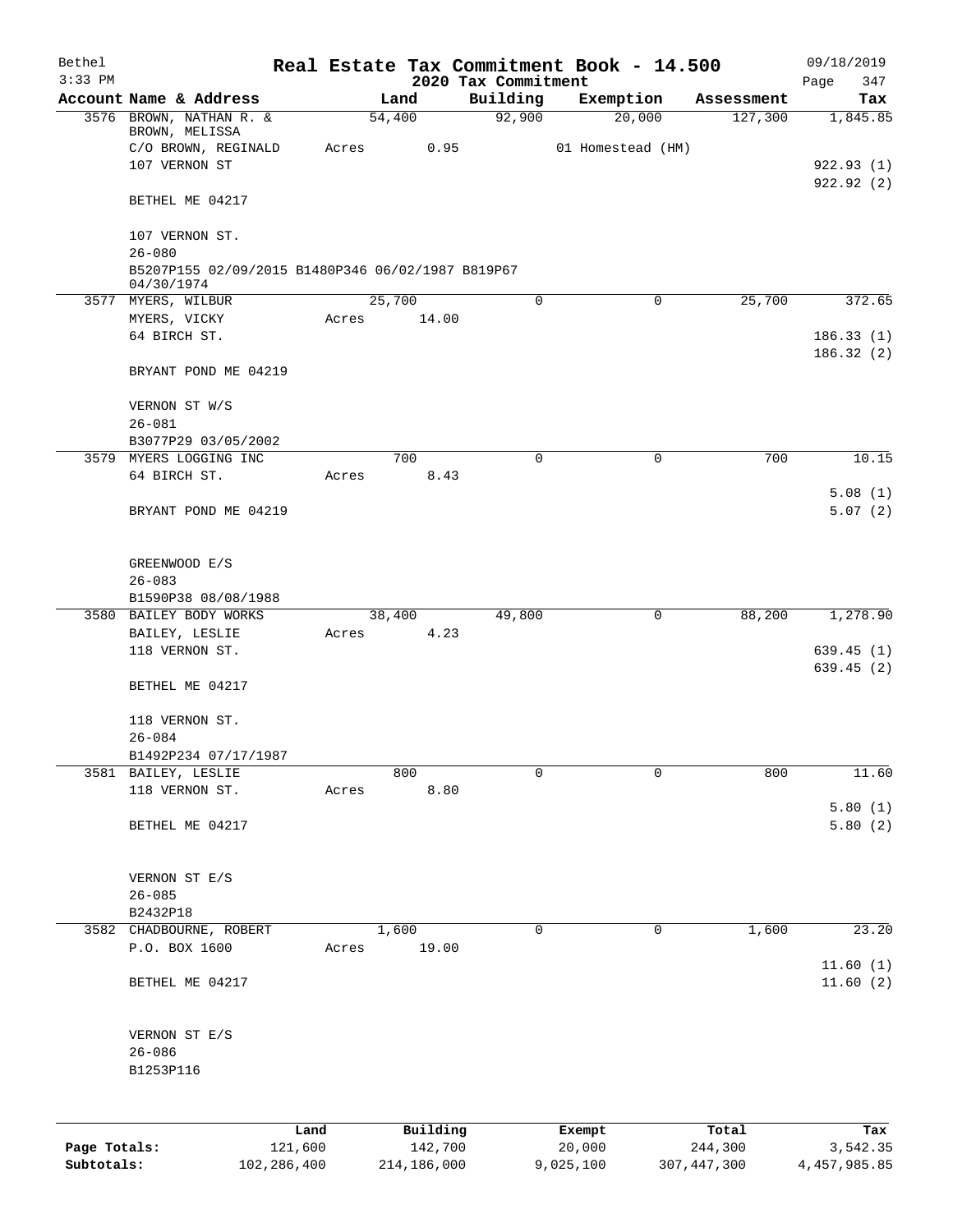| Bethel       |                                                                                        |         |        |             |                     | Real Estate Tax Commitment Book - 14.500 |                    | 09/18/2019                   |
|--------------|----------------------------------------------------------------------------------------|---------|--------|-------------|---------------------|------------------------------------------|--------------------|------------------------------|
| $3:33$ PM    |                                                                                        |         |        |             | 2020 Tax Commitment |                                          |                    | 348<br>Page                  |
|              | Account Name & Address                                                                 |         | Land   |             | Building            | Exemption                                | Assessment         | Tax                          |
|              | 3583 WILSON, DENNIS<br>RFD 1 BOX 566                                                   |         | 52,000 | 0.70        | $\mathbf 0$         |                                          | 52,000<br>$\Omega$ | 754.00                       |
|              |                                                                                        | Acres   |        |             |                     |                                          |                    | 377.00(1)                    |
|              | BETHEL ME 04217                                                                        |         |        |             |                     |                                          |                    | 377.00(2)                    |
|              |                                                                                        |         |        |             |                     |                                          |                    |                              |
|              | 152 VERNON ST.                                                                         |         |        |             |                     |                                          |                    |                              |
|              | $26 - 087$                                                                             |         |        |             |                     |                                          |                    |                              |
|              | B646P400                                                                               |         |        |             |                     |                                          |                    |                              |
|              | 3584 LECLERC, DAVID K                                                                  |         | 48,000 |             | 115,700             |                                          | 163,700<br>0       | 2,373.65                     |
|              | 172 VERNON ST                                                                          | Acres   |        | 8.99        |                     |                                          |                    |                              |
|              | BETHEL ME 04217                                                                        |         |        |             |                     |                                          |                    | 1, 186.83(1)<br>1, 186.82(2) |
|              | 172 VERNON ST.<br>$26 - 088$                                                           |         |        |             |                     |                                          |                    |                              |
|              | B4446P333 05/27/2009 B2810P326 03/31/2000                                              |         |        |             |                     |                                          |                    |                              |
|              | 3585 ROY, PATRICIA CLOUGH                                                              |         | 30,400 |             | 69,600              | 20,000                                   | 80,000             | 1,160.00                     |
|              | 162 VERNON ST.                                                                         | Acres   |        | 5.00        |                     | 01 Homestead (HM)                        |                    |                              |
|              |                                                                                        |         |        |             |                     |                                          |                    | 580.00(1)                    |
|              | BETHEL ME 04217                                                                        |         |        |             |                     |                                          |                    | 580.00(2)                    |
|              | 162 VERNON STREET                                                                      |         |        |             |                     |                                          |                    |                              |
|              | $26 - 088 - 001$                                                                       |         |        |             |                     |                                          |                    |                              |
|              | B3663P320 01/21/2005                                                                   |         |        |             |                     |                                          |                    |                              |
| 3587         | MASTROIANNI, STEPHANIE<br>S                                                            |         | 77,300 |             | 236,700             |                                          | 314,000<br>0       | 4,553.00                     |
|              | MASTROIANNI, ROBERT L                                                                  | Acres   |        | 5.20        |                     |                                          |                    |                              |
|              | 11 PETER GROVER RD.                                                                    |         |        |             |                     |                                          |                    | 2, 276.50 (1)                |
|              |                                                                                        |         |        |             |                     |                                          |                    | 2, 276.50 (2)                |
|              | BETHEL ME 04217                                                                        |         |        |             |                     |                                          |                    |                              |
|              | 11 PETER GROVER RD.                                                                    |         |        |             |                     |                                          |                    |                              |
|              | $27 - 001$                                                                             |         |        |             |                     |                                          |                    |                              |
|              | B5270P393 03/02/2016 B4018P177 09/29/2006 B2167P330<br>10/19/1994 B1409P112 07/29/1986 |         |        |             |                     |                                          |                    |                              |
| 3588         | GUERNSEY, BRUCE H.,<br>WOOLLEN-DANNER,                                                 |         | 71,300 |             | 103,900             |                                          | 175,200<br>0       | 2,540.40                     |
|              | VICTORIA                                                                               |         |        |             |                     |                                          |                    |                              |
|              | 5130 18TH STREET                                                                       | Acres   |        | 1.98        |                     |                                          |                    |                              |
|              | CHARLESTON IL 61920                                                                    |         |        |             |                     |                                          |                    | 1, 270.20(1)<br>1, 270.20(2) |
|              |                                                                                        |         |        |             |                     |                                          |                    |                              |
|              | 305 PARADISE RD.                                                                       |         |        |             |                     |                                          |                    |                              |
|              | $27 - 002$                                                                             |         |        |             |                     |                                          |                    |                              |
|              | B3503P169 04/28/2004                                                                   |         |        |             |                     |                                          |                    |                              |
|              | 3589 MASTROIANNI, ROBERT L                                                             |         | 62,900 |             | $\mathbf 0$         |                                          | 62,900<br>0        | 912.05                       |
|              | MASTROIANNI, STEPHANIE<br>S                                                            | Acres   |        | 2.40        |                     |                                          |                    |                              |
|              | 11 PETER GROVER RD                                                                     |         |        |             |                     |                                          |                    | 456.03 (1)                   |
|              |                                                                                        |         |        |             |                     |                                          |                    | 456.02(2)                    |
|              | BETHEL ME 04217                                                                        |         |        |             |                     |                                          |                    |                              |
|              | PARADISE RD                                                                            |         |        |             |                     |                                          |                    |                              |
|              | $27 - 002 - 001$                                                                       |         |        |             |                     |                                          |                    |                              |
|              | B5300P271 08/24/2016 B3762P137 07/20/2005                                              |         |        |             |                     |                                          |                    |                              |
|              |                                                                                        | Land    |        | Building    |                     | Exempt                                   | Total              | Tax                          |
| Page Totals: |                                                                                        | 341,900 |        | 525,900     |                     | 20,000                                   | 847,800            | 12,293.10                    |
| Subtotals:   | 102,628,300                                                                            |         |        | 214,711,900 |                     | 9,045,100                                | 308,295,100        | 4,470,278.95                 |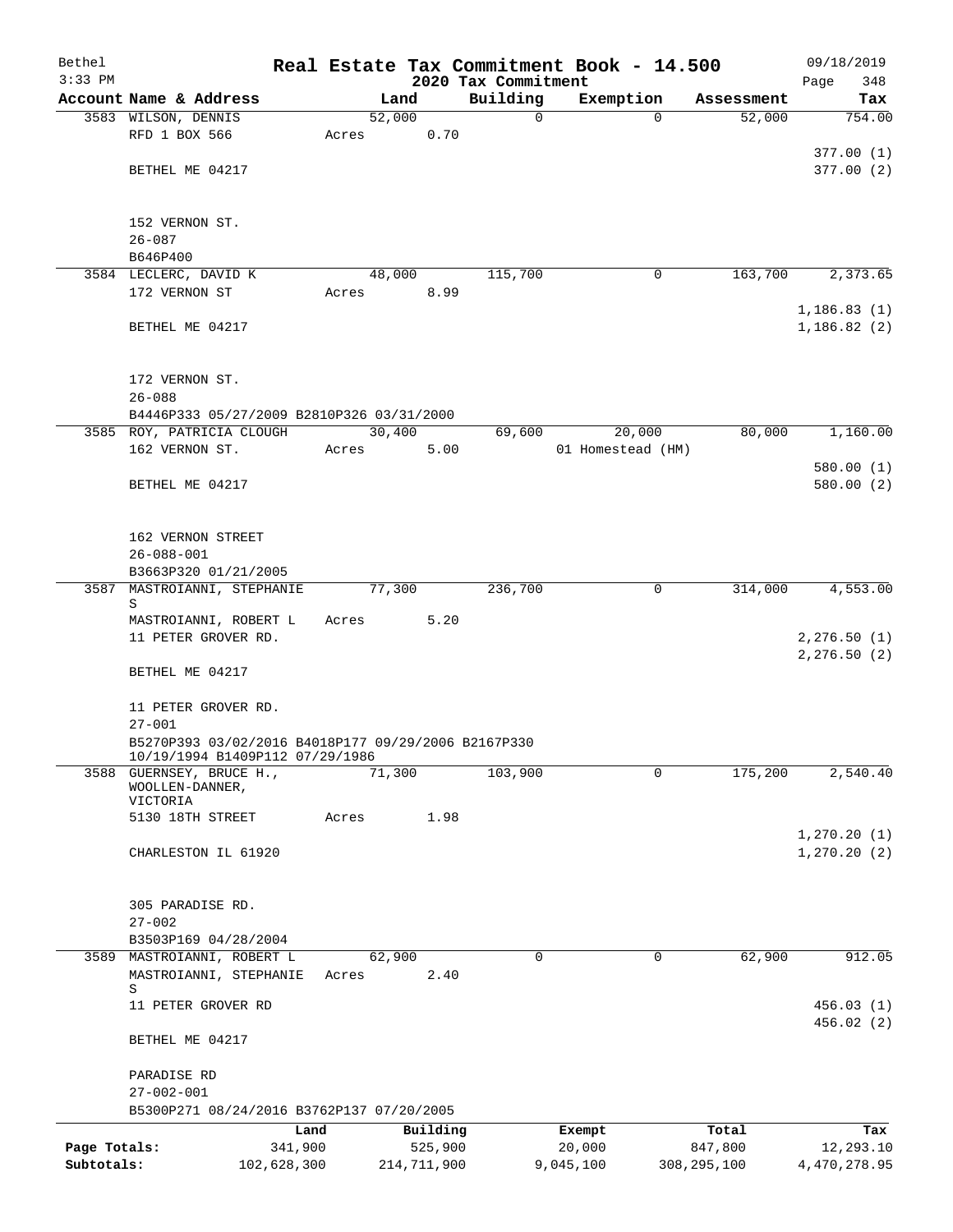| Bethel<br>$3:33$ PM |                                                                                                                              |         |       | 2020 Tax Commitment | Real Estate Tax Commitment Book - 14.500 |            | 09/18/2019<br>Page<br>349  |
|---------------------|------------------------------------------------------------------------------------------------------------------------------|---------|-------|---------------------|------------------------------------------|------------|----------------------------|
|                     | Account Name & Address                                                                                                       | Land    |       | Building            | Exemption                                | Assessment | Tax                        |
|                     | 3590 MASTROIANNI, ROBERT L                                                                                                   | 59,200  |       | 0                   | $\mathbf 0$                              | 59,200     | 858.40                     |
|                     | MASTROIANNI, STEPHANIE<br>S                                                                                                  | Acres   | 1.32  |                     |                                          |            |                            |
|                     | 11 PETER GROVER RD.                                                                                                          |         |       |                     |                                          |            | 429.20(1)<br>429.20(2)     |
|                     | BETHEL ME 04217                                                                                                              |         |       |                     |                                          |            |                            |
|                     | PARADISE RD.<br>$27 - 002 - 001 - 00A$                                                                                       |         |       |                     |                                          |            |                            |
|                     | B530P273 08/24/2016 B4018P175 09/29/2006 B3762P135<br>07/20/2005                                                             |         |       |                     |                                          |            |                            |
|                     | 3591 YOUNG, KATHRYN A. &                                                                                                     | 112,700 |       | 116,400             | 0                                        | 229,100    | 3,321.95                   |
|                     | MARZILLI, JOHN A.                                                                                                            |         |       |                     |                                          |            |                            |
|                     | C/O KATHRYN YOUNG                                                                                                            | Acres   | 3.62  |                     |                                          |            |                            |
|                     | 293 PARADISE ROAD                                                                                                            |         |       |                     |                                          |            | 1,660.98(1)<br>1,660.97(2) |
|                     | BETHEL ME 04217                                                                                                              |         |       |                     |                                          |            |                            |
|                     | 293 PARADISE RD.                                                                                                             |         |       |                     |                                          |            |                            |
|                     | $27 - 003$                                                                                                                   |         |       |                     |                                          |            |                            |
|                     | B5377P44 11/10/6201 B4730P140 06/24/2011 B915P149<br>09/20/1976 B915P146 09/18/1976 B716P92 07/29/1971<br>B716P91 07/29/1971 |         |       |                     |                                          |            |                            |
|                     | 3592 CHADBOURNE, ROBERT P                                                                                                    | 110,500 |       | $\Omega$            | 0                                        | 110,500    | 1,602.25                   |
|                     | CHADBOURNE, NANCY R                                                                                                          | Acres   | 10.00 |                     |                                          |            |                            |
|                     | P.O. BOX 1600                                                                                                                |         |       |                     |                                          |            | 801.13(1)                  |
|                     |                                                                                                                              |         |       |                     |                                          |            | 801.12 (2)                 |
|                     | BETHEL ME 04217                                                                                                              |         |       |                     |                                          |            |                            |
|                     |                                                                                                                              |         |       |                     |                                          |            |                            |
|                     | $27 - 004$                                                                                                                   |         |       |                     |                                          |            |                            |
|                     | B3672P74 01/26/2005                                                                                                          |         |       |                     |                                          |            |                            |
|                     | 3593 LINCOLN, MICHAEL B                                                                                                      | 100,800 |       | 361,700             | 0                                        | 462,500    | 6,706.25                   |
|                     | ROSEMARY, ROSEMARY, C.                                                                                                       | Acres   | 1.00  |                     |                                          |            |                            |
|                     | 106 THIRTEENTH STREET,<br>UNIT 327                                                                                           |         |       |                     |                                          |            | 3,353.13(1)                |
|                     |                                                                                                                              |         |       |                     |                                          |            | 3,353.12(2)                |
|                     | CHARLESTOWN MA 02129                                                                                                         |         |       |                     |                                          |            |                            |
|                     | 269 PARADISE RD.                                                                                                             |         |       |                     |                                          |            |                            |
|                     | $27 - 004 - 001$                                                                                                             |         |       |                     |                                          |            |                            |
|                     | B4907P145 10/15/2012 B1628P282 01/12/1989 B1056P269<br>10/29/1979                                                            |         |       |                     |                                          |            |                            |
|                     | 3594 BLAIR, IAN R                                                                                                            | 107,500 |       | 392,400             | 0                                        | 499,900    | 7,248.55                   |
|                     | BLAIR, LAURA MILLER                                                                                                          | Acres   | 2.11  |                     |                                          |            |                            |
|                     | PO BOX 128                                                                                                                   |         |       |                     |                                          |            | 3,624.28(1)                |
|                     |                                                                                                                              |         |       |                     |                                          |            | 3,624.27(2)                |
|                     | BETHEL ME 04217                                                                                                              |         |       |                     |                                          |            |                            |
|                     | 239 PARADISE RD.                                                                                                             |         |       |                     |                                          |            |                            |
|                     | $27 - 005$                                                                                                                   |         |       |                     |                                          |            |                            |
|                     | B4704P24 03/24/2011                                                                                                          |         |       |                     |                                          |            |                            |
|                     |                                                                                                                              |         |       |                     |                                          |            |                            |

|              | Land        | Building    | Exempt    | Total       | Tax          |
|--------------|-------------|-------------|-----------|-------------|--------------|
| Page Totals: | 490,700     | 870,500     |           | 1,361,200   | 19,737.40    |
| Subtotals:   | 103,119,000 | 215,582,400 | 9,045,100 | 309,656,300 | 4,490,016.35 |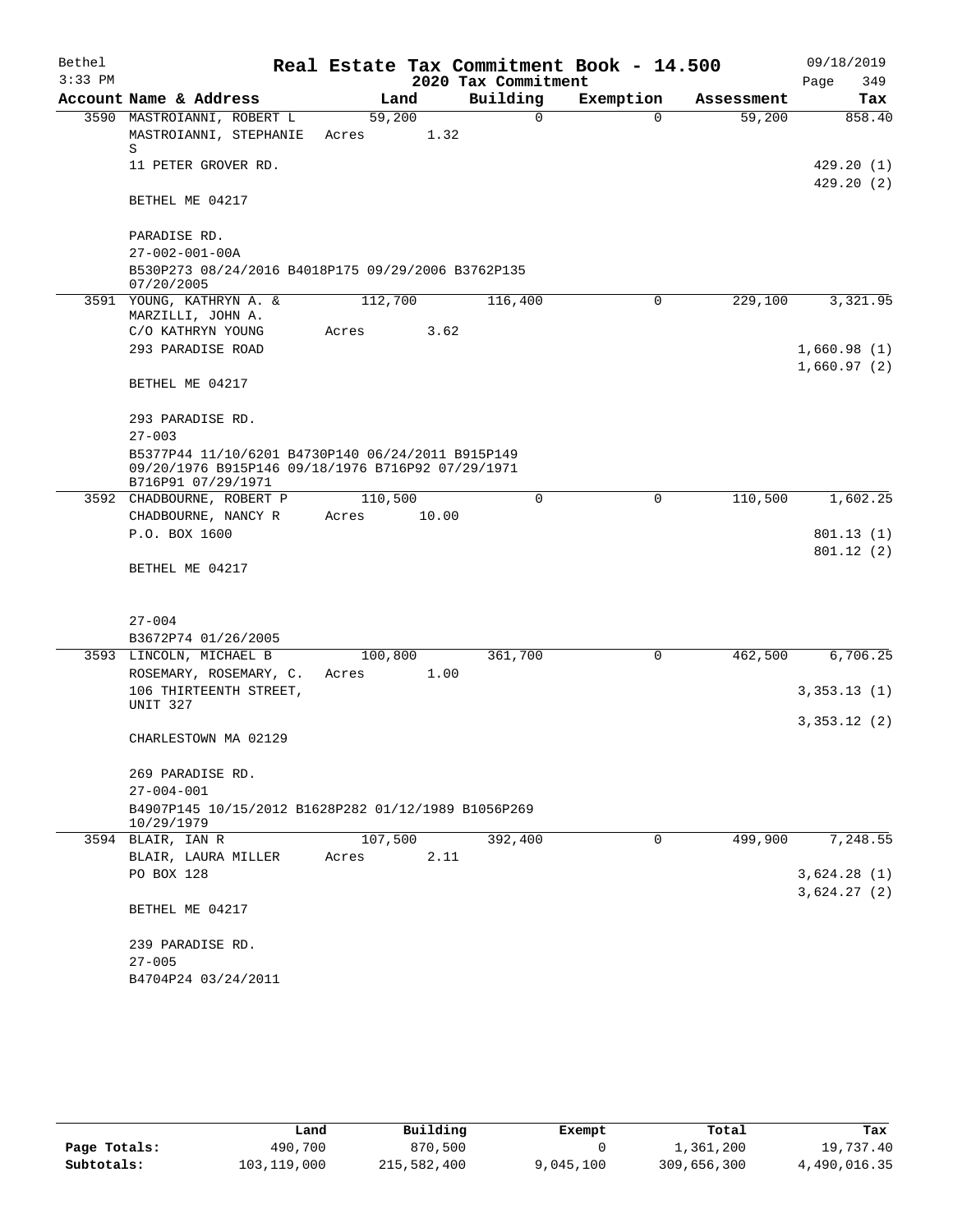| Bethel<br>$3:33$ PM |                                                         |         |      | 2020 Tax Commitment | Real Estate Tax Commitment Book - 14.500 |            | 09/18/2019<br>350<br>Page |
|---------------------|---------------------------------------------------------|---------|------|---------------------|------------------------------------------|------------|---------------------------|
|                     | Account Name & Address                                  | Land    |      | Building            | Exemption                                | Assessment | Tax                       |
|                     | 3595 KENDALL, MARGUERITE                                | 108,300 |      | 144,000             | 26,000                                   | 226, 300   | 3,281.35                  |
|                     | KENDALL, RONALD                                         | Acres   | 2.30 |                     | 01 Homestead (HM)                        |            |                           |
|                     | PO BOX 1                                                |         |      |                     | 12 WW2 Vet Res                           |            | 1,640.68(1)               |
|                     | BETHEL ME 04217                                         |         |      |                     |                                          |            | 1,640.67(2)               |
|                     |                                                         |         |      |                     |                                          |            |                           |
|                     | 221 PARADISE RD.                                        |         |      |                     |                                          |            |                           |
|                     | $27 - 006$<br>B5351P147 06/19/2017 B1494P198 07/24/1987 |         |      |                     |                                          |            |                           |
|                     | 3596 WEAFER, DONALD F III                               | 105,800 |      | 152,900             | 0                                        | 258,700    | 3,751.15                  |
|                     | WEAFER, SARAH E                                         | Acres   | 1.75 |                     |                                          |            |                           |
|                     | 211 PARADISE RD                                         |         |      |                     |                                          |            | 1,875.58(1)               |
|                     |                                                         |         |      |                     |                                          |            | 1,875.57(2)               |
|                     | BETHEL ME 04217                                         |         |      |                     |                                          |            |                           |
|                     | 211 PARADISE RD                                         |         |      |                     |                                          |            |                           |
|                     | $27 - 007 - A$                                          |         |      |                     |                                          |            |                           |
|                     | B4619P226 08/06/2010                                    |         |      |                     |                                          |            |                           |
|                     | 3597 PARYS, KRISTIN M                                   | 72,700  |      | 298,200             | 0                                        | 370,900    | 5,378.05                  |
|                     | PARYS, ADAM J                                           | Acres   | 2.50 |                     |                                          |            |                           |
|                     | 177 PARADISE RD                                         |         |      |                     |                                          |            | 2,689.03(1)               |
|                     | BETHEL ME 04217                                         |         |      |                     |                                          |            | 2,689.02(2)               |
|                     | 177 PARADISE RD                                         |         |      |                     |                                          |            |                           |
|                     | $27 - 008$                                              |         |      |                     |                                          |            |                           |
|                     | B5254P405 11/17/2015 B4591P126 05/26/2010 B875P13       |         |      |                     |                                          |            |                           |
|                     | 3598 MASON, FREDERICK IV                                | 61,100  |      | 115,900             | $\mathbf 0$                              | 177,000    | 2,566.50                  |
|                     | MASON, SARAH                                            | Acres   | 0.80 |                     |                                          |            |                           |
|                     | 74 FACULTY DRIVE                                        |         |      |                     |                                          |            | 1,283.25(1)               |
|                     | MIDDLETOWN RI 02842                                     |         |      |                     |                                          |            | 1, 283.25(2)              |
|                     | 184 PARADISE RD                                         |         |      |                     |                                          |            |                           |
|                     | $27 - 009$                                              |         |      |                     |                                          |            |                           |
|                     | B5422P185 08/01/2018 B2876P122 10/26/2000               |         |      |                     |                                          |            |                           |
|                     | 3599 ELIOT, JOHN F., JR &                               | 61,100  |      | 112,900             | 0                                        | 174,000    | 2,523.00                  |
|                     | TANIA J.                                                |         |      |                     |                                          |            |                           |
|                     | 188 PARADISE ROAD                                       | Acres   | 0.80 |                     |                                          |            |                           |
|                     |                                                         |         |      |                     |                                          |            | 1,261.50(1)               |
|                     | BETHEL MA 04217                                         |         |      |                     |                                          |            | 1,261.50(2)               |
|                     | 188 PARADISE RD.                                        |         |      |                     |                                          |            |                           |
|                     | $27 - 010$                                              |         |      |                     |                                          |            |                           |
|                     | B5358P363 07/28/2017 B2811P304 04/27/2000               |         |      |                     |                                          |            |                           |
|                     | 3600 BURNHAM, CHERYL                                    | 68,300  |      | 129,300             | 20,000                                   | 177,600    | 2,575.20                  |
|                     | PO BOX 129                                              | Acres   | 1.20 |                     | 01 Homestead (HM)                        |            |                           |
|                     |                                                         |         |      |                     |                                          |            | 1,287.60(1)               |
|                     | BETHEL ME 04217                                         |         |      |                     |                                          |            | 1,287.60(2)               |
|                     | 194 PARADISE RD.                                        |         |      |                     |                                          |            |                           |
|                     | $27 - 011$                                              |         |      |                     |                                          |            |                           |
|                     | B2643P251 12/09/1998                                    |         |      |                     |                                          |            |                           |
|                     |                                                         |         |      |                     |                                          |            |                           |
|                     |                                                         |         |      |                     |                                          |            |                           |

|              | Land        | Building    | Exempt    | Total       | Tax          |
|--------------|-------------|-------------|-----------|-------------|--------------|
| Page Totals: | 477,300     | 953,200     | 46,000    | 1,384,500   | 20,075.25    |
| Subtotals:   | 103,596,300 | 216,535,600 | 9,091,100 | 311,040,800 | 4,510,091.60 |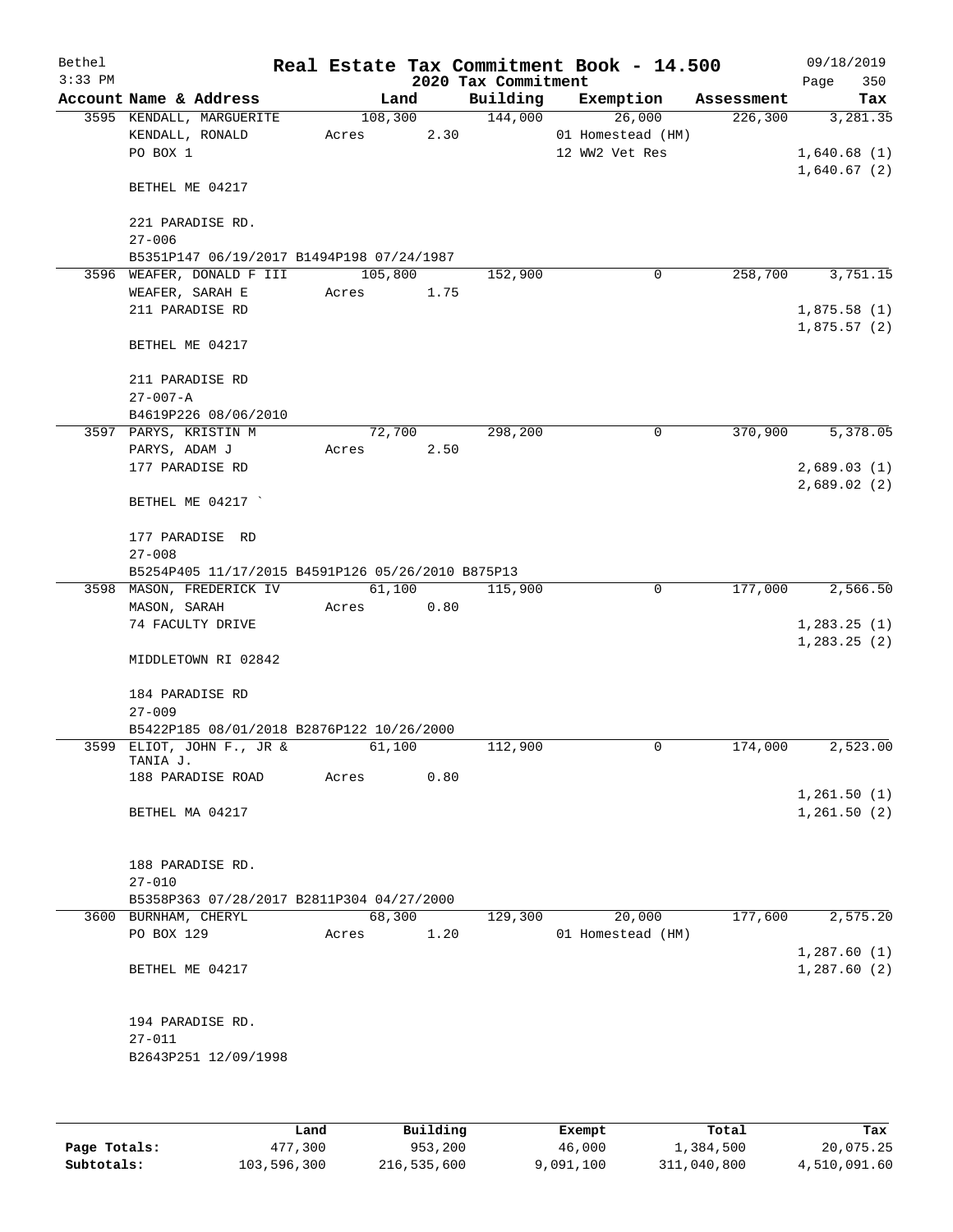| Bethel       |                                                                                       |         |                  |                     | Real Estate Tax Commitment Book - 14.500 |            | 09/18/2019              |
|--------------|---------------------------------------------------------------------------------------|---------|------------------|---------------------|------------------------------------------|------------|-------------------------|
| $3:33$ PM    |                                                                                       |         |                  | 2020 Tax Commitment |                                          |            | Page<br>351             |
|              | Account Name & Address                                                                |         | Land             | Building            | Exemption                                | Assessment | Tax                     |
|              | 3601 CHADBOURNE, ROBERT P<br>CHADBOURNE, NANCY R<br>P.O. BOX 1600                     | Acres   | 145,100<br>23.80 | 344,700             | 20,000<br>01 Homestead (HM)              | 469,800    | 6,812.10<br>3,406.05(1) |
|              | BETHEL ME 04217                                                                       |         |                  |                     |                                          |            | 3,406.05(2)             |
|              | 250 PARADISE RD.<br>$27 - 012$                                                        |         |                  |                     |                                          |            |                         |
|              | B3672P74 01/26/2005                                                                   |         |                  |                     |                                          |            |                         |
|              | 3602 MOGHTADER, PAUL F                                                                |         | 99,500           | 405,300             | 0                                        | 504,800    | 7,319.60                |
|              | MOGHTADER, SARAH                                                                      | Acres   | 0.97             |                     |                                          |            |                         |
|              | 16 CHILTON STREET                                                                     |         |                  |                     |                                          |            | 3,659.80(1)             |
|              |                                                                                       |         |                  |                     |                                          |            | 3,659.80(2)             |
|              | BROOKLINE MA 02446                                                                    |         |                  |                     |                                          |            |                         |
|              | 204 PARADISE RD.<br>$27 - 012 - 001$                                                  |         |                  |                     |                                          |            |                         |
|              | B5446P63 12/18/2018 B2567P27 06/02/1998                                               |         |                  |                     |                                          |            |                         |
|              | 3603 PETERSON, MICHAEL                                                                | 109,100 |                  | 276,600             | 20,000                                   | 365,700    | 5,302.65                |
|              | PETERSON, NORETTA                                                                     | Acres   | 2.50             |                     | 01 Homestead (HM)                        |            |                         |
|              | 278 PARADISE RD                                                                       |         |                  |                     |                                          |            | 2,651.33(1)             |
|              |                                                                                       |         |                  |                     |                                          |            | 2,651.32(2)             |
|              | BETHEL ME 04217                                                                       |         |                  |                     |                                          |            |                         |
|              | 278 PARADISE RD.                                                                      |         |                  |                     |                                          |            |                         |
|              | $27 - 013 - 001$                                                                      |         |                  |                     |                                          |            |                         |
|              | B5285P128 06/06/2016 B3745P284 06/24/2005 B2619P335                                   |         |                  |                     |                                          |            |                         |
|              | 3604 ISELIN, SARAH                                                                    | 109,100 |                  | 121,400             | 0                                        | 230,500    | 3,342.25                |
|              | 60 HULL STREET                                                                        | Acres   | 2.50             |                     |                                          |            |                         |
|              |                                                                                       |         |                  |                     |                                          |            | 1,671.13(1)             |
|              | NEWTON MA 02460                                                                       |         |                  |                     |                                          |            | 1,671.12(2)             |
|              | 280 PARADISE RD                                                                       |         |                  |                     |                                          |            |                         |
|              | $27 - 013 - 002$                                                                      |         |                  |                     |                                          |            |                         |
|              | B5405P477 05/01/2018 B5281P187 05/16/2016 B3302P106                                   |         |                  |                     |                                          |            |                         |
|              | 05/29/2003                                                                            |         |                  |                     |                                          |            |                         |
|              | 3605 LAPOINTE, THOMAS D                                                               | 109,500 |                  | 220,800             | $\mathbf 0$                              | 330,300    | 4,789.35                |
|              | LAPOINTE, CATHLEEN J                                                                  | Acres   | 2.60             |                     |                                          |            |                         |
|              | 282 PARADISE RD                                                                       |         |                  |                     |                                          |            | 2,394.68(1)             |
|              | BETHEL ME 04217                                                                       |         |                  |                     |                                          |            | 2,394.67(2)             |
|              | 282 PARADISE ROAD                                                                     |         |                  |                     |                                          |            |                         |
|              | $27 - 013 - 003$                                                                      |         |                  |                     |                                          |            |                         |
|              | B4817P183 02/24/2012 B4817P181 02/24/2012 B4817P179<br>02/24/2012 B2848P52 08/05/2000 |         |                  |                     |                                          |            |                         |
|              | 3606 FORTIN, BRYAN W                                                                  |         | 72,700           | 233,300             | $\mathbf 0$                              | 306,000    | 4,437.00                |
|              | FORTIN, LORI A                                                                        | Acres   | 2.50             |                     |                                          |            |                         |
|              | 76 BATTERYMARCH ST #3                                                                 |         |                  |                     |                                          |            | 2,218.50(1)             |
|              |                                                                                       |         |                  |                     |                                          |            | 2,218.50(2)             |
|              | BOSTON MA 02110                                                                       |         |                  |                     |                                          |            |                         |
|              | 302 PARADISE ROAD                                                                     |         |                  |                     |                                          |            |                         |
|              | $27 - 013 - 004$                                                                      |         |                  |                     |                                          |            |                         |
|              | B3603P245 10/08/2004                                                                  |         |                  |                     |                                          |            |                         |
|              |                                                                                       |         |                  |                     |                                          |            |                         |
|              | Land                                                                                  |         | Building         |                     | Exempt                                   | Total      | Tax                     |
| Page Totals: | 645,000                                                                               |         | 1,602,100        |                     | 40,000                                   | 2,207,100  | 32,002.95               |

**Subtotals:** 104,241,300 218,137,700 9,131,100 313,247,900 4,542,094.55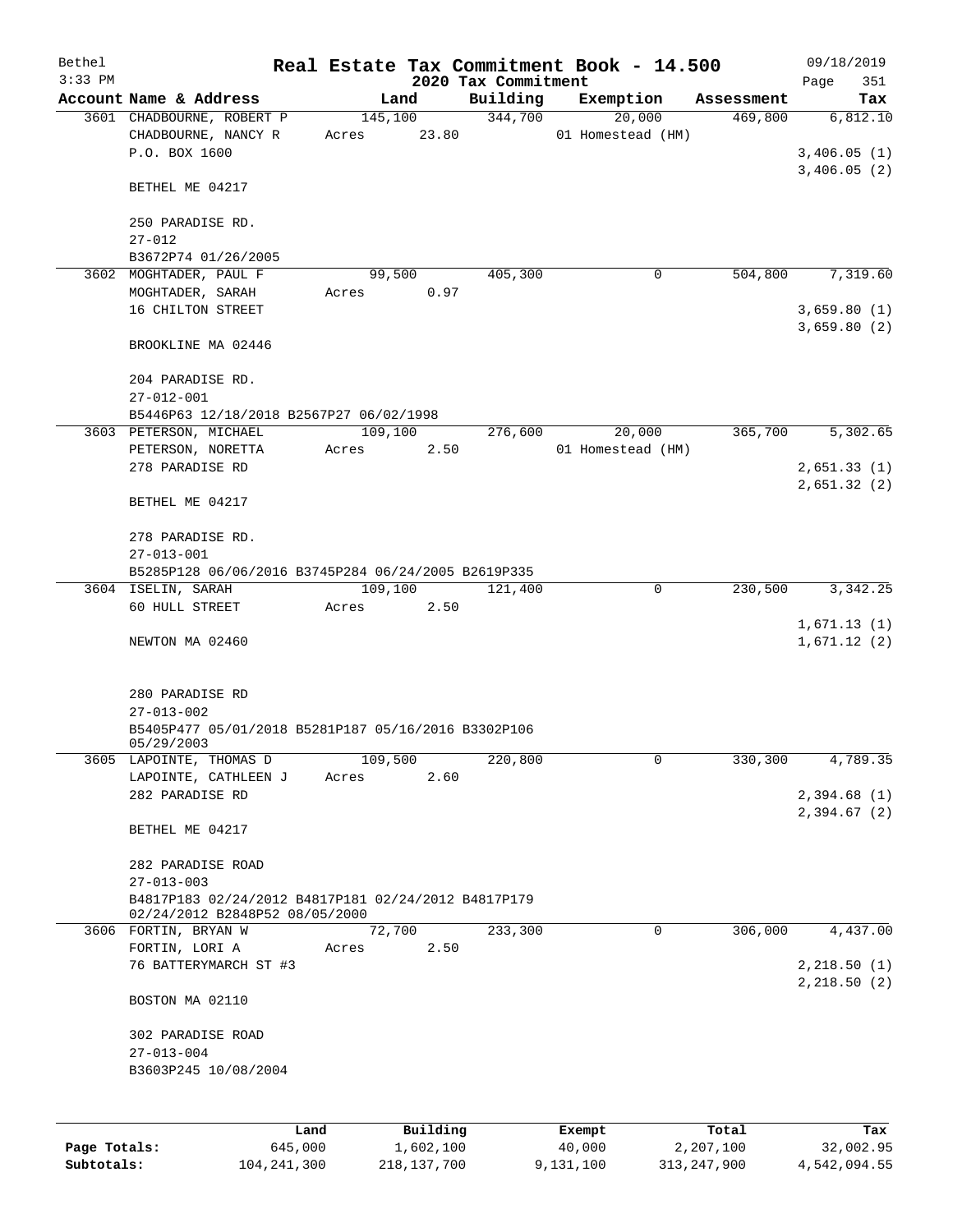| Bethel<br>$3:33$ PM |                                                                                                                                     |         |               | 2020 Tax Commitment | Real Estate Tax Commitment Book - 14.500 |             | 09/18/2019<br>352<br>Page   |
|---------------------|-------------------------------------------------------------------------------------------------------------------------------------|---------|---------------|---------------------|------------------------------------------|-------------|-----------------------------|
|                     | Account Name & Address                                                                                                              |         | Land          | Building            | Exemption                                | Assessment  | Tax                         |
|                     | 3607 OLIVER, JAMES W.                                                                                                               |         | 71,900        | 292,700             | 20,000                                   | 344,600     | 4,996.70                    |
|                     | DEBORAH DAY                                                                                                                         |         |               |                     |                                          |             |                             |
|                     | P.O. BOX 915                                                                                                                        | Acres   | 2.20          |                     | 01 Homestead (HM)                        |             |                             |
|                     |                                                                                                                                     |         |               |                     |                                          |             | 2,498.35(1)                 |
|                     | BETHEL ME 04217                                                                                                                     |         |               |                     |                                          |             | 2,498.35(2)                 |
|                     | <b>310 PARADISE ROAD</b>                                                                                                            |         |               |                     |                                          |             |                             |
|                     | $27 - 013 - 005$                                                                                                                    |         |               |                     |                                          |             |                             |
|                     | B5405P642 05/02/2018 B3612P117 10/15/2004                                                                                           |         |               |                     |                                          |             |                             |
|                     | 3608 JEROME, BRADLEY G                                                                                                              |         | 68,700        | 271,400             | 20,000                                   | 320,100     | 4,641.45                    |
|                     | JEROME, KAY E                                                                                                                       | Acres   | 1.30          |                     | 01 Homestead (HM)                        |             |                             |
|                     | PO BOX 1134                                                                                                                         |         |               |                     |                                          |             | 2,320.73(1)<br>2,320.72 (2) |
|                     | BETHEL ME 04217                                                                                                                     |         |               |                     |                                          |             |                             |
|                     | 320 PARADISE RD.                                                                                                                    |         |               |                     |                                          |             |                             |
|                     | $27 - 013 - 006$                                                                                                                    |         |               |                     |                                          |             |                             |
|                     | B5286P142 06/10/2016 B2790P94 02/08/2000 B2048P176<br>09/22/1993                                                                    |         |               |                     |                                          |             |                             |
|                     | 3609 MOURA TRUSTEES                                                                                                                 |         | 70,000        | 354,700             | 0                                        | 424,700     | 6,158.15                    |
|                     | DAVID MOURA SPOUSAL                                                                                                                 | Acres   | 1.60          |                     |                                          |             |                             |
|                     | ACCESS TRUST<br>1193 ASHLEY BLVD, REAR                                                                                              |         |               |                     |                                          |             | 3,079.08(1)                 |
|                     |                                                                                                                                     |         |               |                     |                                          |             | 3,079.07(2)                 |
|                     | NEW BEDFORD MA 02745                                                                                                                |         |               |                     |                                          |             |                             |
|                     | 326 PARADISE RD.                                                                                                                    |         |               |                     |                                          |             |                             |
|                     | $27 - 013 - 006 - 001$                                                                                                              |         |               |                     |                                          |             |                             |
|                     | B5330P375 02/09/2017 B5192P232 12/16/2014 B5158P126<br>09/10/2014 B4840P238 05/01/2012 B4044P275 11/10/2006<br>B3531P254 06/11/2004 |         |               |                     |                                          |             |                             |
|                     | 3610 OPIE, EILEEN                                                                                                                   |         | 54,600        | 122,700             | $\mathbf 0$                              | 177,300     | 2,570.85                    |
|                     | 356 PARADISE RD                                                                                                                     | Acres   | 0.61          |                     |                                          |             |                             |
|                     |                                                                                                                                     |         |               |                     |                                          |             | 1,285.43(1)                 |
|                     | BETHEL ME 04217                                                                                                                     |         |               |                     |                                          |             | 1,285.42(2)                 |
|                     |                                                                                                                                     |         |               |                     |                                          |             |                             |
|                     | 348 PARADISE RD                                                                                                                     |         |               |                     |                                          |             |                             |
|                     | $27 - 014$                                                                                                                          |         |               |                     |                                          |             |                             |
|                     | B1637P333<br>3611 DAMON, JON                                                                                                        |         | 28,800        | 0                   | 0                                        | 28,800      | 417.60                      |
|                     | DAMON, ANN                                                                                                                          | Acres   | 1.00          |                     |                                          |             |                             |
|                     | PO BOX 475                                                                                                                          |         |               |                     |                                          |             | 208.80(1)                   |
|                     |                                                                                                                                     |         |               |                     |                                          |             | 208.80(2)                   |
|                     | BETHEL ME 04217                                                                                                                     |         |               |                     |                                          |             |                             |
|                     | WILLARD RD.                                                                                                                         |         |               |                     |                                          |             |                             |
|                     | $27 - 015$                                                                                                                          |         |               |                     |                                          |             |                             |
|                     | B3320P212 06/27/2003                                                                                                                |         |               |                     |                                          |             |                             |
|                     | 3612 PATTEN, MAELYN                                                                                                                 |         | 39,300        | 174,300             | 0                                        | 213,600     | 3,097.20                    |
|                     | P.O. BOX 414                                                                                                                        | Acres   | 1.38          |                     |                                          |             |                             |
|                     | BETHEL ME 04217                                                                                                                     |         |               |                     |                                          |             | 1,548.60(1)<br>1,548.60(2)  |
|                     |                                                                                                                                     |         |               |                     |                                          |             |                             |
|                     | 26 WILLARD RD                                                                                                                       |         |               |                     |                                          |             |                             |
|                     | $27 - 016 - 017$<br>B4460P72 06/23/2009 B4266P211 02/29/2008                                                                        |         |               |                     |                                          |             |                             |
|                     |                                                                                                                                     | Land    | Building      |                     | Exempt                                   | Total       | Tax                         |
| Page Totals:        |                                                                                                                                     | 333,300 | 1,215,800     |                     | 40,000                                   | 1,509,100   | 21,881.95                   |
| Subtotals:          | 104,574,600                                                                                                                         |         | 219, 353, 500 |                     | 9,171,100                                | 314,757,000 | 4,563,976.50                |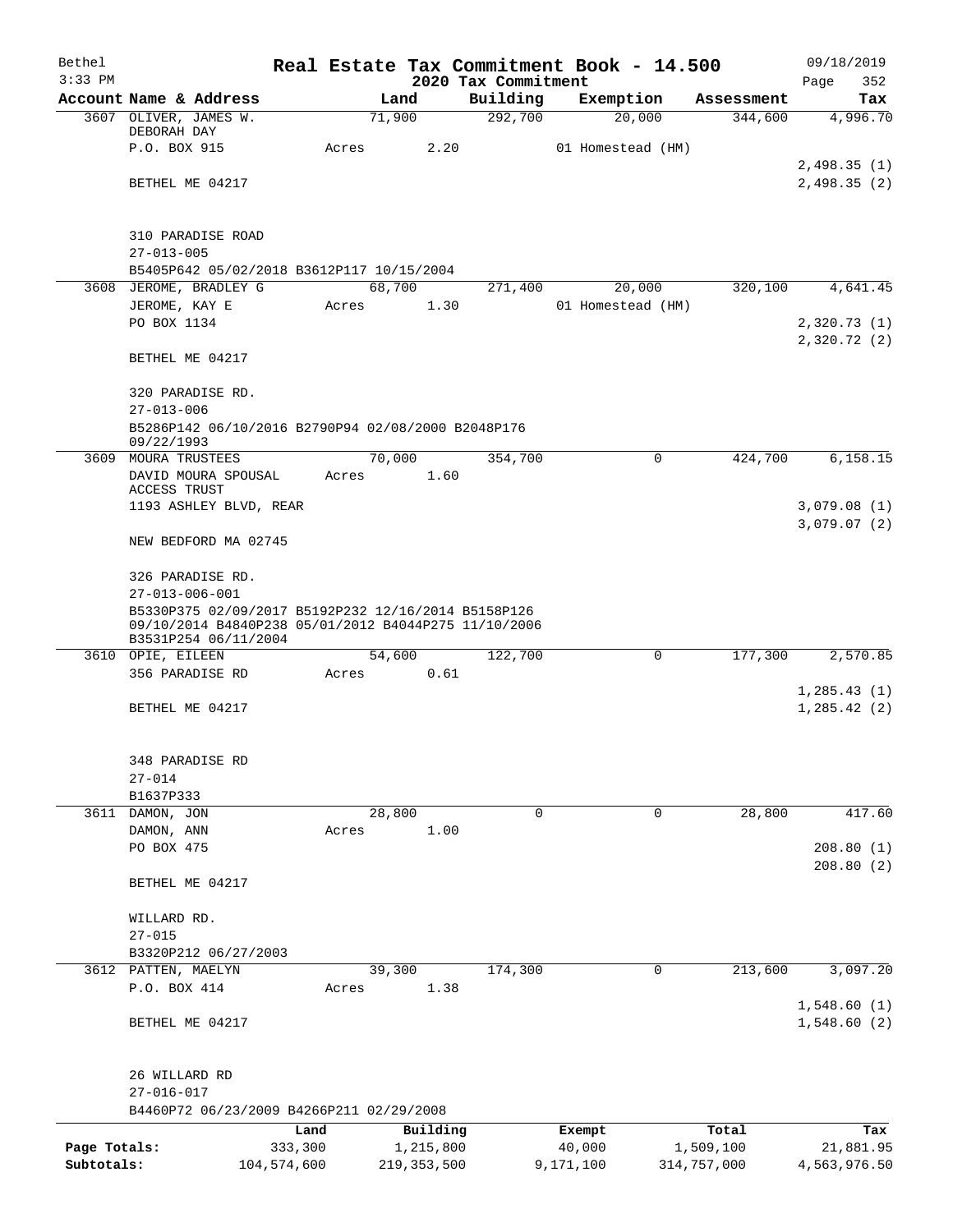| 2020 Tax Commitment<br>Page<br>Account Name & Address<br>Building<br>Exemption<br>Land<br>Assessment<br>39,400<br>243,400<br>20,000<br>262,800<br>3613 BROWN, LEVI W<br>3,810.60<br>1.40<br>01 Homestead (HM)<br>BROWN, DEIDRA L<br>Acres<br>PO BOX 632<br>1,905.30(2)<br>BETHEL ME 04217<br>40 WILLARD ROAD<br>$27 - 018$<br>B1360P278 12/10/1985<br>271,200<br>3614 ALEXAITIS, CARA M<br>37,100<br>234,100<br>0<br>PO BOX 177<br>0.91<br>Acres<br>1,966.20(1)<br>BETHEL ME 04217<br>6 DUMONT CIRCLE<br>$27 - 019$<br>B4761P143 09/20/2011<br>226,800<br>3615 SMITH, JOHNATHAN<br>37,400<br>189,400<br>0<br>0.93<br>MIKENAS-SMITH,<br>Acres<br>MIKENAS-SMITH,<br>ELIZABETH<br>PO BOX 73<br>BETHEL ME 04217<br>16 DUMONT CIRCLE<br>$27 - 020$<br>B2817P335<br>38,900<br>0<br>220,100<br>259,000<br>3616 CHASE, JASON<br>1.20<br>CHASE, DARCY<br>Acres<br>PO BOX 186<br>1,877.75(1)<br>BETHEL ME 04217<br>44 DUMONT CIRCLE<br>$27 - 021$<br>B5087P297 02/06/2014 B4693P226 02/22/2011 B2863P294<br>31,900<br>92,500<br>0<br>124,400<br>3617 PRENTICE, ROBIN A<br>5 COURT FARM LANE<br>0.60<br>Acres<br>901.90(1)<br>NEWBURYPORT MA 01950<br>50 DUMONT CIRCLE<br>$27 - 023$<br>B5359P336 08/03/2017 B4921P259 11/19/2012<br>3618 CORKUM, WAYNE<br>43,700<br>200,500<br>20,000<br>224,200<br>CORKUM, MARY<br>4.95<br>01 Homestead (HM)<br>Acres<br>P.O. BOX 6<br>BETHEL ME 04217<br>44 WILLARD ROAD<br>$27 - 024$<br>B1397P14 | Bethel    |      |  |          | Real Estate Tax Commitment Book - 14.500 |       | 09/18/2019                 |
|----------------------------------------------------------------------------------------------------------------------------------------------------------------------------------------------------------------------------------------------------------------------------------------------------------------------------------------------------------------------------------------------------------------------------------------------------------------------------------------------------------------------------------------------------------------------------------------------------------------------------------------------------------------------------------------------------------------------------------------------------------------------------------------------------------------------------------------------------------------------------------------------------------------------------------------------------------------------------------------------------------------------------------------------------------------------------------------------------------------------------------------------------------------------------------------------------------------------------------------------------------------------------------------------------------------------------------------------------------------------------------------------------------------------------|-----------|------|--|----------|------------------------------------------|-------|----------------------------|
|                                                                                                                                                                                                                                                                                                                                                                                                                                                                                                                                                                                                                                                                                                                                                                                                                                                                                                                                                                                                                                                                                                                                                                                                                                                                                                                                                                                                                            | $3:33$ PM |      |  |          |                                          |       | 353                        |
|                                                                                                                                                                                                                                                                                                                                                                                                                                                                                                                                                                                                                                                                                                                                                                                                                                                                                                                                                                                                                                                                                                                                                                                                                                                                                                                                                                                                                            |           |      |  |          |                                          |       | Tax                        |
|                                                                                                                                                                                                                                                                                                                                                                                                                                                                                                                                                                                                                                                                                                                                                                                                                                                                                                                                                                                                                                                                                                                                                                                                                                                                                                                                                                                                                            |           |      |  |          |                                          |       | 1,905.30(1)                |
|                                                                                                                                                                                                                                                                                                                                                                                                                                                                                                                                                                                                                                                                                                                                                                                                                                                                                                                                                                                                                                                                                                                                                                                                                                                                                                                                                                                                                            |           |      |  |          |                                          |       |                            |
|                                                                                                                                                                                                                                                                                                                                                                                                                                                                                                                                                                                                                                                                                                                                                                                                                                                                                                                                                                                                                                                                                                                                                                                                                                                                                                                                                                                                                            |           |      |  |          |                                          |       |                            |
|                                                                                                                                                                                                                                                                                                                                                                                                                                                                                                                                                                                                                                                                                                                                                                                                                                                                                                                                                                                                                                                                                                                                                                                                                                                                                                                                                                                                                            |           |      |  |          |                                          |       |                            |
|                                                                                                                                                                                                                                                                                                                                                                                                                                                                                                                                                                                                                                                                                                                                                                                                                                                                                                                                                                                                                                                                                                                                                                                                                                                                                                                                                                                                                            |           |      |  |          |                                          |       | 3,932.40                   |
|                                                                                                                                                                                                                                                                                                                                                                                                                                                                                                                                                                                                                                                                                                                                                                                                                                                                                                                                                                                                                                                                                                                                                                                                                                                                                                                                                                                                                            |           |      |  |          |                                          |       |                            |
|                                                                                                                                                                                                                                                                                                                                                                                                                                                                                                                                                                                                                                                                                                                                                                                                                                                                                                                                                                                                                                                                                                                                                                                                                                                                                                                                                                                                                            |           |      |  |          |                                          |       | 1,966.20(2)                |
|                                                                                                                                                                                                                                                                                                                                                                                                                                                                                                                                                                                                                                                                                                                                                                                                                                                                                                                                                                                                                                                                                                                                                                                                                                                                                                                                                                                                                            |           |      |  |          |                                          |       |                            |
|                                                                                                                                                                                                                                                                                                                                                                                                                                                                                                                                                                                                                                                                                                                                                                                                                                                                                                                                                                                                                                                                                                                                                                                                                                                                                                                                                                                                                            |           |      |  |          |                                          |       |                            |
|                                                                                                                                                                                                                                                                                                                                                                                                                                                                                                                                                                                                                                                                                                                                                                                                                                                                                                                                                                                                                                                                                                                                                                                                                                                                                                                                                                                                                            |           |      |  |          |                                          |       | 3,288.60                   |
|                                                                                                                                                                                                                                                                                                                                                                                                                                                                                                                                                                                                                                                                                                                                                                                                                                                                                                                                                                                                                                                                                                                                                                                                                                                                                                                                                                                                                            |           |      |  |          |                                          |       | 1,644.30(1)                |
|                                                                                                                                                                                                                                                                                                                                                                                                                                                                                                                                                                                                                                                                                                                                                                                                                                                                                                                                                                                                                                                                                                                                                                                                                                                                                                                                                                                                                            |           |      |  |          |                                          |       | 1,644.30(2)                |
|                                                                                                                                                                                                                                                                                                                                                                                                                                                                                                                                                                                                                                                                                                                                                                                                                                                                                                                                                                                                                                                                                                                                                                                                                                                                                                                                                                                                                            |           |      |  |          |                                          |       |                            |
|                                                                                                                                                                                                                                                                                                                                                                                                                                                                                                                                                                                                                                                                                                                                                                                                                                                                                                                                                                                                                                                                                                                                                                                                                                                                                                                                                                                                                            |           |      |  |          |                                          |       |                            |
|                                                                                                                                                                                                                                                                                                                                                                                                                                                                                                                                                                                                                                                                                                                                                                                                                                                                                                                                                                                                                                                                                                                                                                                                                                                                                                                                                                                                                            |           |      |  |          |                                          |       | 3,755.50                   |
|                                                                                                                                                                                                                                                                                                                                                                                                                                                                                                                                                                                                                                                                                                                                                                                                                                                                                                                                                                                                                                                                                                                                                                                                                                                                                                                                                                                                                            |           |      |  |          |                                          |       |                            |
|                                                                                                                                                                                                                                                                                                                                                                                                                                                                                                                                                                                                                                                                                                                                                                                                                                                                                                                                                                                                                                                                                                                                                                                                                                                                                                                                                                                                                            |           |      |  |          |                                          |       | 1,877.75(2)                |
|                                                                                                                                                                                                                                                                                                                                                                                                                                                                                                                                                                                                                                                                                                                                                                                                                                                                                                                                                                                                                                                                                                                                                                                                                                                                                                                                                                                                                            |           |      |  |          |                                          |       |                            |
|                                                                                                                                                                                                                                                                                                                                                                                                                                                                                                                                                                                                                                                                                                                                                                                                                                                                                                                                                                                                                                                                                                                                                                                                                                                                                                                                                                                                                            |           |      |  |          |                                          |       |                            |
|                                                                                                                                                                                                                                                                                                                                                                                                                                                                                                                                                                                                                                                                                                                                                                                                                                                                                                                                                                                                                                                                                                                                                                                                                                                                                                                                                                                                                            |           |      |  |          |                                          |       |                            |
|                                                                                                                                                                                                                                                                                                                                                                                                                                                                                                                                                                                                                                                                                                                                                                                                                                                                                                                                                                                                                                                                                                                                                                                                                                                                                                                                                                                                                            |           |      |  |          |                                          |       | 1,803.80                   |
|                                                                                                                                                                                                                                                                                                                                                                                                                                                                                                                                                                                                                                                                                                                                                                                                                                                                                                                                                                                                                                                                                                                                                                                                                                                                                                                                                                                                                            |           |      |  |          |                                          |       |                            |
|                                                                                                                                                                                                                                                                                                                                                                                                                                                                                                                                                                                                                                                                                                                                                                                                                                                                                                                                                                                                                                                                                                                                                                                                                                                                                                                                                                                                                            |           |      |  |          |                                          |       | 901.90(2)                  |
|                                                                                                                                                                                                                                                                                                                                                                                                                                                                                                                                                                                                                                                                                                                                                                                                                                                                                                                                                                                                                                                                                                                                                                                                                                                                                                                                                                                                                            |           |      |  |          |                                          |       |                            |
|                                                                                                                                                                                                                                                                                                                                                                                                                                                                                                                                                                                                                                                                                                                                                                                                                                                                                                                                                                                                                                                                                                                                                                                                                                                                                                                                                                                                                            |           |      |  |          |                                          |       |                            |
|                                                                                                                                                                                                                                                                                                                                                                                                                                                                                                                                                                                                                                                                                                                                                                                                                                                                                                                                                                                                                                                                                                                                                                                                                                                                                                                                                                                                                            |           |      |  |          |                                          |       | 3,250.90                   |
|                                                                                                                                                                                                                                                                                                                                                                                                                                                                                                                                                                                                                                                                                                                                                                                                                                                                                                                                                                                                                                                                                                                                                                                                                                                                                                                                                                                                                            |           |      |  |          |                                          |       |                            |
|                                                                                                                                                                                                                                                                                                                                                                                                                                                                                                                                                                                                                                                                                                                                                                                                                                                                                                                                                                                                                                                                                                                                                                                                                                                                                                                                                                                                                            |           |      |  |          |                                          |       | 1,625.45(1)<br>1,625.45(2) |
|                                                                                                                                                                                                                                                                                                                                                                                                                                                                                                                                                                                                                                                                                                                                                                                                                                                                                                                                                                                                                                                                                                                                                                                                                                                                                                                                                                                                                            |           |      |  |          |                                          |       |                            |
|                                                                                                                                                                                                                                                                                                                                                                                                                                                                                                                                                                                                                                                                                                                                                                                                                                                                                                                                                                                                                                                                                                                                                                                                                                                                                                                                                                                                                            |           |      |  |          |                                          |       |                            |
|                                                                                                                                                                                                                                                                                                                                                                                                                                                                                                                                                                                                                                                                                                                                                                                                                                                                                                                                                                                                                                                                                                                                                                                                                                                                                                                                                                                                                            |           |      |  |          |                                          |       |                            |
|                                                                                                                                                                                                                                                                                                                                                                                                                                                                                                                                                                                                                                                                                                                                                                                                                                                                                                                                                                                                                                                                                                                                                                                                                                                                                                                                                                                                                            |           |      |  |          |                                          |       |                            |
|                                                                                                                                                                                                                                                                                                                                                                                                                                                                                                                                                                                                                                                                                                                                                                                                                                                                                                                                                                                                                                                                                                                                                                                                                                                                                                                                                                                                                            |           | Land |  | Building | Exempt                                   | Total | Tax                        |

**Page Totals:** 228,400 1,180,000 40,000 1,368,400 19,841.80 **Subtotals:** 104,803,000 220,533,500 9,211,100 316,125,400 4,583,818.30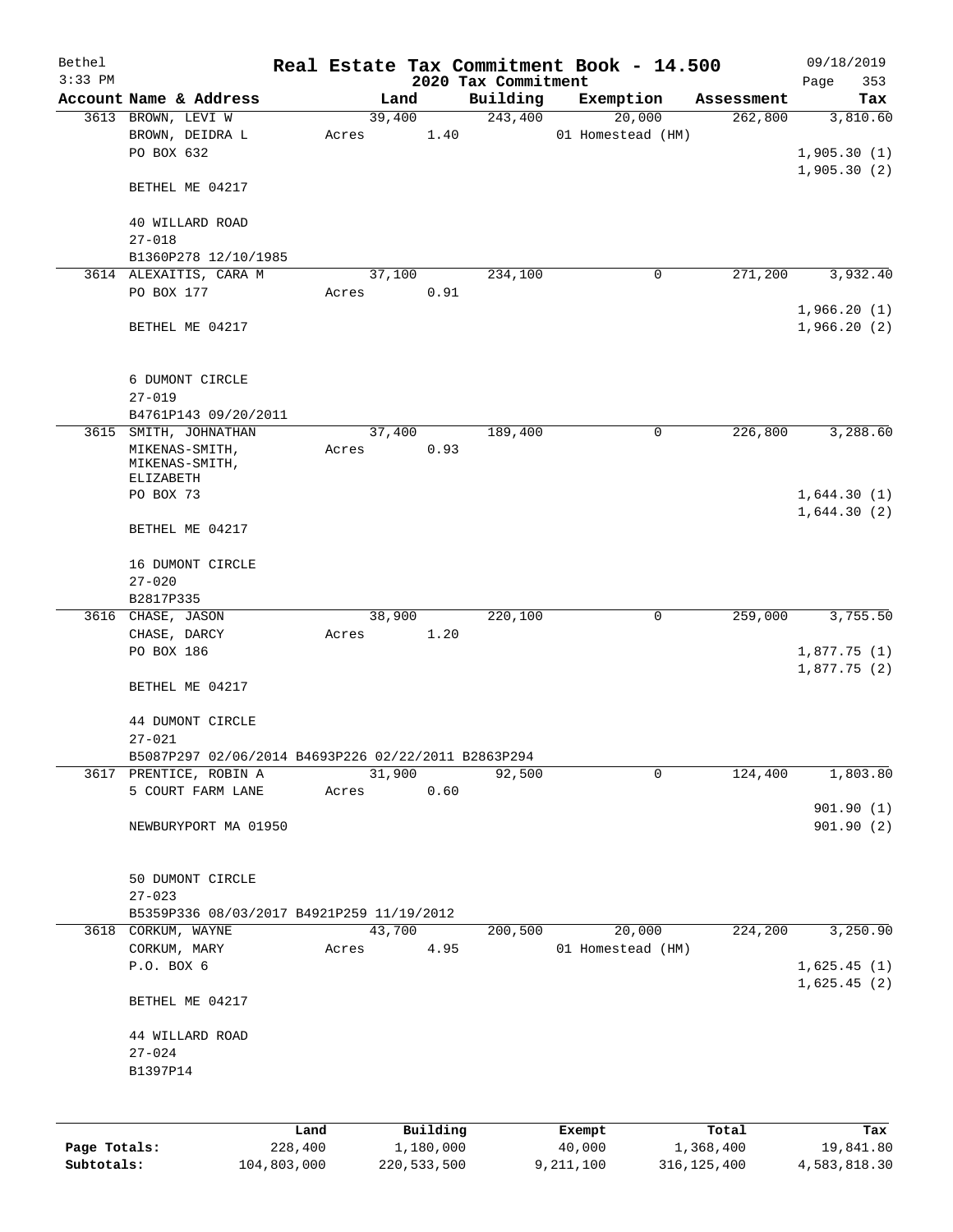| Bethel    |                                                                        |        |                |                     | Real Estate Tax Commitment Book - 14.500 |            | 09/18/2019  |
|-----------|------------------------------------------------------------------------|--------|----------------|---------------------|------------------------------------------|------------|-------------|
| $3:33$ PM |                                                                        |        |                | 2020 Tax Commitment |                                          |            | 354<br>Page |
|           | Account Name & Address                                                 |        | Land           | Building            | Exemption                                | Assessment | Tax         |
|           | 3619 CORKUM, MARY WD                                                   | 34,100 | 5.00           | $\mathbf 0$         | $\Omega$                                 | 34,100     | 494.45      |
|           | CORKUM, WAYNE<br>P.O. BOX 6                                            | Acres  |                |                     |                                          |            | 247.23(1)   |
|           |                                                                        |        |                |                     |                                          |            | 247.22(2)   |
|           | BETHEL ME 04217                                                        |        |                |                     |                                          |            |             |
|           |                                                                        |        |                |                     |                                          |            |             |
|           |                                                                        |        |                |                     |                                          |            |             |
|           | $27 - 025$                                                             |        |                |                     |                                          |            |             |
|           | B5284P360 06/01/2016 B1397P13 06/10/1986<br>3620 BENNETT, STEPHEN M SR | 34,500 |                | $\mathbf 0$         | 0                                        | 34,500     | 500.25      |
|           | BENNETT, ELIZABETH D                                                   | Acres  | 5.36           |                     |                                          |            |             |
|           | 35 FARM HILL ROAD                                                      |        |                |                     |                                          |            | 250.13(1)   |
|           |                                                                        |        |                |                     |                                          |            | 250.12(2)   |
|           | CAPE ELIZABETH ME 04107                                                |        |                |                     |                                          |            |             |
|           |                                                                        |        |                |                     |                                          |            |             |
|           |                                                                        |        |                |                     |                                          |            |             |
|           | $27 - 026$<br>B5362P444 08/18/2017 B5326P423 01/12/2017                |        |                |                     |                                          |            |             |
|           | 3621 CORCORAN, RAYMOND O                                               | 30,000 |                | $\Omega$            | 0                                        | 30,000     | 435.00      |
|           | CORCORAN, LESLIE M                                                     | Acres  | 1.49           |                     |                                          |            |             |
|           | 222 SWEET ALLEN FARM                                                   |        |                |                     |                                          |            | 217.50(1)   |
|           | RD, UNIT D3                                                            |        |                |                     |                                          |            |             |
|           | WAKEFIELD RI 02879                                                     |        |                |                     |                                          |            | 217.50(2)   |
|           |                                                                        |        |                |                     |                                          |            |             |
|           | PARADISE RD-8                                                          |        |                |                     |                                          |            |             |
|           | $27 - 027$                                                             |        |                |                     |                                          |            |             |
|           | B1625P252 12/28/1988                                                   |        |                |                     |                                          |            |             |
|           | 3623 WILLARD, RONALD D                                                 | 31,300 |                | $\mathbf 0$         | 0                                        | 31,300     | 453.85      |
|           | WILLARD, JOAN<br>A./REVOCABLE TRUST                                    | Acres  | 2.31           |                     |                                          |            |             |
|           | 7448 spring village dr.                                                |        |                |                     |                                          |            | 226.93(1)   |
|           | #426                                                                   |        |                |                     |                                          |            |             |
|           |                                                                        |        |                |                     |                                          |            | 226.92(2)   |
|           | SPRINGFIELD VA 22150<br>4469                                           |        |                |                     |                                          |            |             |
|           |                                                                        |        |                |                     |                                          |            |             |
|           | PARADISE EAST RD                                                       |        |                |                     |                                          |            |             |
|           | $27 - 029$                                                             |        |                |                     |                                          |            |             |
|           | 3624 GAGNON, LINDSAY B<br>GAGNON, RYAN E                               |        | 40,200<br>1.83 | 183,700             | 20,000<br>01 Homestead (HM)              | 203,900    | 2,956.55    |
|           | PO BOX 716                                                             | Acres  |                |                     |                                          |            | 1,478.28(1) |
|           |                                                                        |        |                |                     |                                          |            | 1,478.27(2) |
|           | BETHEL ME 04217                                                        |        |                |                     |                                          |            |             |
|           |                                                                        |        |                |                     |                                          |            |             |
|           | 21 DUMONT CIRCLE                                                       |        |                |                     |                                          |            |             |
|           | $27 - 030$                                                             |        |                |                     |                                          |            |             |
|           | B5297P385 08/09/2016 B2950P155 06/01/2001<br>3625 GAGNON, LINDSAY B    | 26,900 |                | $\mathbf 0$         | $\mathbf 0$                              | 26,900     | 390.05      |
|           | GAGNON, RYAN E                                                         | Acres  | 0.87           |                     |                                          |            |             |
|           | PO BOX 716                                                             |        |                |                     |                                          |            | 195.03(1)   |
|           |                                                                        |        |                |                     |                                          |            | 195.02(2)   |
|           | BETHEL ME 04217 1840                                                   |        |                |                     |                                          |            |             |
|           |                                                                        |        |                |                     |                                          |            |             |
|           |                                                                        |        |                |                     |                                          |            |             |
|           | $27 - 031$<br>B5362P621 08/21/2017 B2950P155 06/01/2001                |        |                |                     |                                          |            |             |
|           |                                                                        |        |                |                     |                                          |            |             |
|           |                                                                        |        |                |                     |                                          |            |             |

|              | Land        | Building    | Exempt    | Total       | Tax          |
|--------------|-------------|-------------|-----------|-------------|--------------|
| Page Totals: | 197,000     | 183,700     | 20,000    | 360,700     | 5,230.15     |
| Subtotals:   | 105,000,000 | 220,717,200 | 9,231,100 | 316,486,100 | 4,589,048.45 |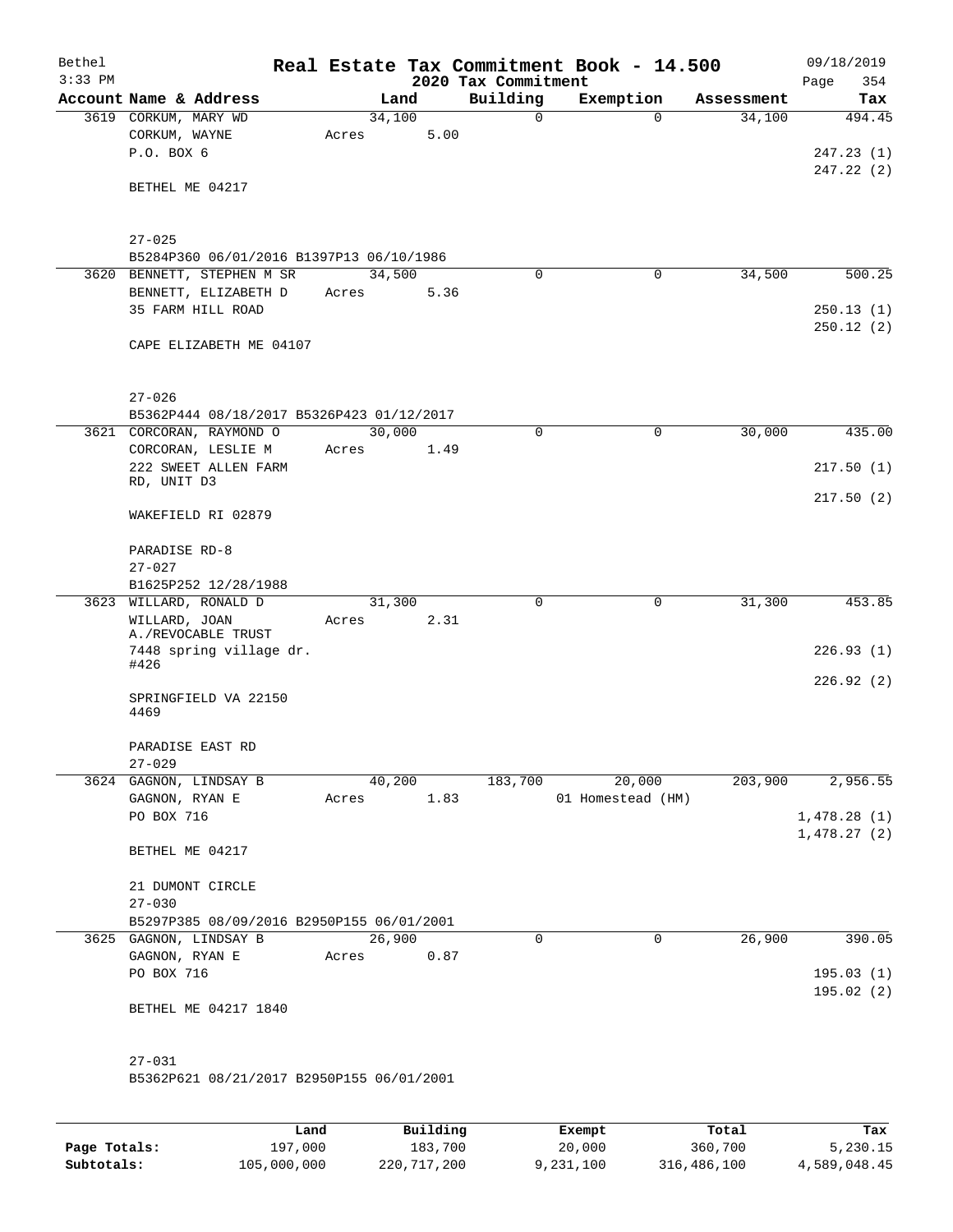| Bethel    |                                                                            |        |          |                     | Real Estate Tax Commitment Book - 14.500 |            | 09/18/2019   |
|-----------|----------------------------------------------------------------------------|--------|----------|---------------------|------------------------------------------|------------|--------------|
| $3:33$ PM |                                                                            |        |          | 2020 Tax Commitment |                                          |            | 355<br>Page  |
|           | Account Name & Address                                                     |        | Land     | Building            | Exemption                                | Assessment | Tax          |
|           | 3626 DESANTIS, DANIEL B                                                    | 36,500 |          | 196,800             | $\Omega$                                 | 233,300    | 3,382.85     |
|           | DESANTIS, JUNE M                                                           | Acres  | 0.87     |                     |                                          |            |              |
|           | 105 TIDEWATER FARM ROAD                                                    |        |          |                     |                                          |            | 1,691.43(1)  |
|           | STRATHAM NH 03885                                                          |        |          |                     |                                          |            | 1,691.42(2)  |
|           | 9 DUMONT CIRCLE                                                            |        |          |                     |                                          |            |              |
|           | $27 - 032$                                                                 |        |          |                     |                                          |            |              |
|           | B5229P554 06/30/2015 B4688P73 02/01/2011 B4240P291<br>12/20/2007 B2886P311 |        |          |                     |                                          |            |              |
|           | 3627 PAUL, WILLIAM & BARBARA                                               | 29,800 |          | $\Omega$            | $\Omega$                                 | 29,800     | 432.10       |
|           | TRUSTEES, HARDING ROAD                                                     | Acres  | 1.41     |                     |                                          |            |              |
|           | REALTY TRUST                                                               |        |          |                     |                                          |            |              |
|           | 302 WINTHROP TERRACE                                                       |        |          |                     |                                          |            | 216.05(1)    |
|           |                                                                            |        |          |                     |                                          |            | 216.05(2)    |
|           | BEDFORD MA 01730                                                           |        |          |                     |                                          |            |              |
|           |                                                                            |        |          |                     |                                          |            |              |
|           | $27 - 033$                                                                 |        |          |                     |                                          |            |              |
|           | B2870P318                                                                  |        |          |                     |                                          |            |              |
|           | 3628 PAUL, WILLIAM & BARBARA                                               | 40,800 |          | 143,800             | 0                                        | 184,600    | 2,676.70     |
|           | TRUSTEES-HARDING ROAD<br>REALTY TRUST                                      | Acres  | 2.20     |                     |                                          |            |              |
|           | 302 WINTHROP TERRACE                                                       |        |          |                     |                                          |            | 1,338.35(1)  |
|           |                                                                            |        |          |                     |                                          |            | 1,338.35(2)  |
|           | BEDFORD MA 01730                                                           |        |          |                     |                                          |            |              |
|           | 11 WILLARD ROAD                                                            |        |          |                     |                                          |            |              |
|           | $27 - 034$                                                                 |        |          |                     |                                          |            |              |
|           | 3629 STECHER, WINONA M                                                     | 71,900 |          | 106,200             | 26,000                                   | 152,100    | 2,205.45     |
|           | 370 PARADISE ROAD                                                          | Acres  | 2.20     |                     | 12 WW2 Vet Res                           |            |              |
|           |                                                                            |        |          |                     | 01 Homestead (HM)                        |            | 1,102.73(1)  |
|           | BETHEL ME 04217                                                            |        |          |                     |                                          |            | 1, 102.72(2) |
|           |                                                                            |        |          |                     |                                          |            |              |
|           | 370 PARADISE RD                                                            |        |          |                     |                                          |            |              |
|           | $27 - 035$                                                                 |        |          |                     |                                          |            |              |
|           | B3699P138 04/12/2005                                                       |        |          |                     |                                          |            |              |
|           | 3630 STECHER, WINONA M                                                     | 29,200 |          | 0                   | $\mathbf 0$                              | 29,200     | 423.40       |
|           | 370 PARADISE RD.                                                           | Acres  | 1.16     |                     |                                          |            |              |
|           |                                                                            |        |          |                     |                                          |            | 211.70(1)    |
|           | BETHEL ME 04217                                                            |        |          |                     |                                          |            | 211.70(2)    |
|           |                                                                            |        |          |                     |                                          |            |              |
|           |                                                                            |        |          |                     |                                          |            |              |
|           | $27 - 036 - 001 - 001$<br>B2983P79                                         |        |          |                     |                                          |            |              |
|           | 3631 BRALEY, GREGORY A                                                     | 38,400 |          | 134,700             | 20,000                                   | 153,100    | 2,219.95     |
|           | BRALEY, PENNY S                                                            | Acres  | 1.00     |                     | 01 Homestead (HM)                        |            |              |
|           | 373 VERNON ST.                                                             |        |          |                     |                                          |            | 1,109.98(1)  |
|           |                                                                            |        |          |                     |                                          |            | 1, 109.97(2) |
|           | BETHEL ME 04217                                                            |        |          |                     |                                          |            |              |
|           | 373 VERNON ST.                                                             |        |          |                     |                                          |            |              |
|           | $27 - 036 - 002 - 001$                                                     |        |          |                     |                                          |            |              |
|           | B3228P73 01/10/2003                                                        |        |          |                     |                                          |            |              |
|           |                                                                            |        |          |                     |                                          |            |              |
|           | Land                                                                       |        | Building |                     | Exempt                                   | Total      | Tax          |
|           |                                                                            |        |          |                     |                                          |            |              |

|              | -------     |             | -------   | ------      | ------       |
|--------------|-------------|-------------|-----------|-------------|--------------|
| Page Totals: | 246,600     | 581,500     | 46,000    | 782,100     | 11,340.45    |
| Subtotals:   | 105,246,600 | 221,298,700 | 9,277,100 | 317,268,200 | 4,600,388.90 |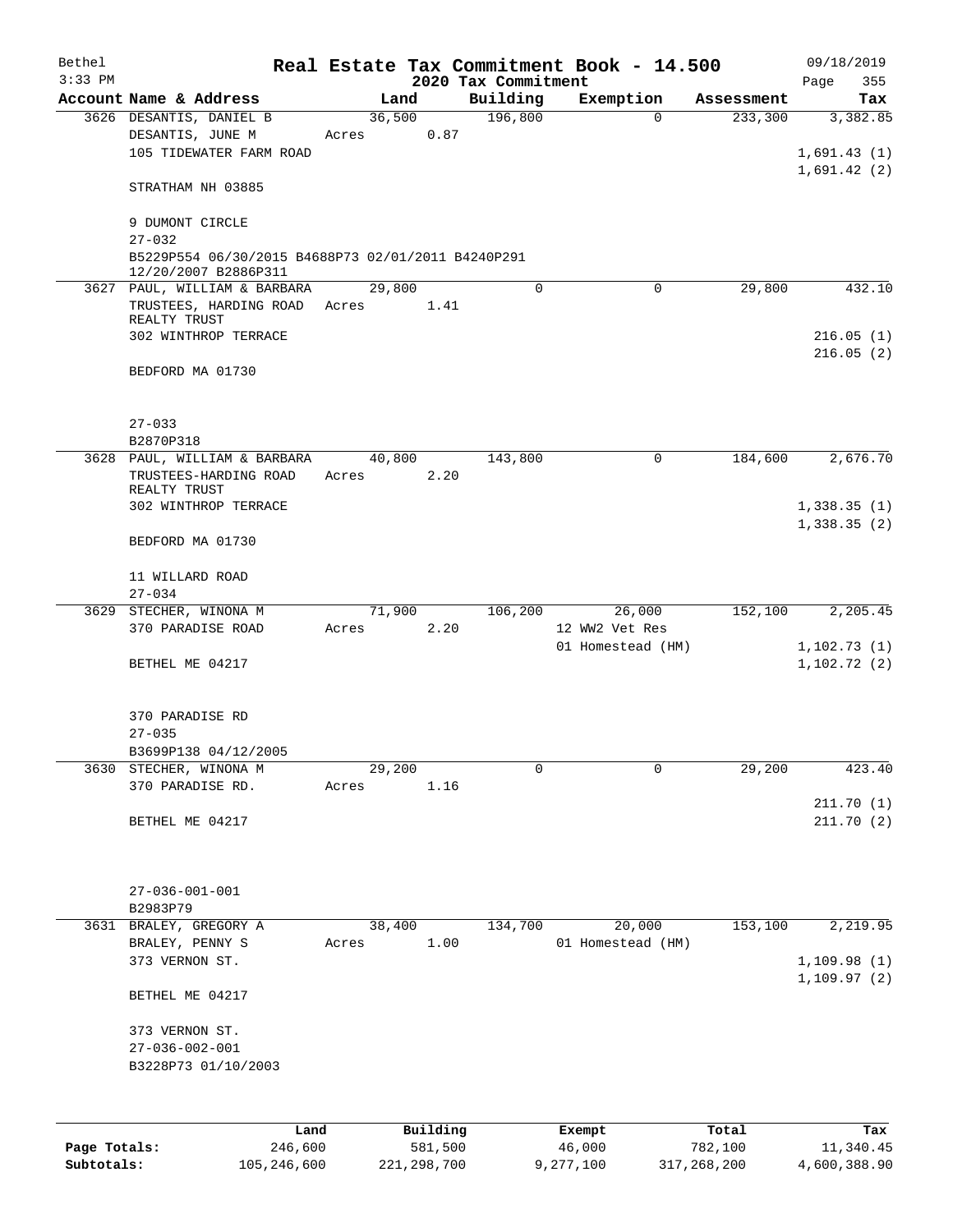| Bethel    |                                                                                             |       |                |                     | Real Estate Tax Commitment Book - 14.500 |                       | 09/18/2019              |
|-----------|---------------------------------------------------------------------------------------------|-------|----------------|---------------------|------------------------------------------|-----------------------|-------------------------|
| $3:33$ PM |                                                                                             |       |                | 2020 Tax Commitment |                                          |                       | Page<br>356             |
|           | Account Name & Address<br>3632 ROBERTS, DIANE L                                             |       | Land           | Building<br>167,900 | Exemption                                | Assessment<br>206,600 | Tax                     |
|           | KNIGHT, KNIGHT, STACY<br>5814A BENNETT COURT                                                | Acres | 38,700<br>1.10 |                     | 0                                        |                       | 2,995.70<br>1,497.85(1) |
|           | JB ANDREWS MD 20762                                                                         |       |                |                     |                                          |                       | 1,497.85(2)             |
|           | 4 BOB'S WAY                                                                                 |       |                |                     |                                          |                       |                         |
|           | $27 - 036 - 002 - 002$<br>B5415P678 07/02/2018 B5333P424 03/03/2017 B2901P325<br>01/19/2001 |       |                |                     |                                          |                       |                         |
|           | 3633 FREEMAN, PAMELA S                                                                      |       | 39,400         | 200,500             | 0                                        | 239,900               | 3,478.55                |
|           | FREEMAN, CLIFFORD M                                                                         | Acres | 1.41           |                     |                                          |                       |                         |
|           | 21 BORDER ROAD                                                                              |       |                |                     |                                          |                       | 1,739.28(1)             |
|           | NEEDHAM MA 02492                                                                            |       |                |                     |                                          |                       | 1,739.27(2)             |
|           | 6 HILLSIDE LANE                                                                             |       |                |                     |                                          |                       |                         |
|           | $27 - 036 - 005 - 001$                                                                      |       |                |                     |                                          |                       |                         |
|           | B3762P108 07/15/2005                                                                        |       |                |                     |                                          |                       |                         |
|           | 3634 DUCLOS, MICHAEL J                                                                      |       | 39,200         | 154,000             | $\mathbf 0$                              | 193,200               | 2,801.40                |
|           | DUCLOS, RACHEL M<br>PO BOX 773                                                              | Acres | 1.30           |                     |                                          |                       | 1,400.70(1)             |
|           |                                                                                             |       |                |                     |                                          |                       | 1,400.70(2)             |
|           | BETHEL ME 04217                                                                             |       |                |                     |                                          |                       |                         |
|           | 5 GREELY LN                                                                                 |       |                |                     |                                          |                       |                         |
|           | $27 - 036 - 005 - 010$                                                                      |       |                |                     |                                          |                       |                         |
|           | B5258P132 12/11/2015 B4379P177 11/24/2008 B3944P1<br>05/11/2006 B3482P262 03/25/2004        |       |                |                     |                                          |                       |                         |
|           | 3635 MENGES, JOEL                                                                           |       | 30,200         | 0                   | 0                                        | 30,200                | 437.90                  |
|           | SIGNORI, SIGNORI,<br>ANTOINETTE                                                             | Acres | 1.63           |                     |                                          |                       |                         |
|           | 6607 TUCKER AVENUE                                                                          |       |                |                     |                                          |                       | 218.95(1)               |
|           |                                                                                             |       |                |                     |                                          |                       | 218.95(2)               |
|           | MCLEAN VA 22101                                                                             |       |                |                     |                                          |                       |                         |
|           | $27 - 036 - 005 - 011$                                                                      |       |                |                     |                                          |                       |                         |
|           | B3512P189 05/13/2004                                                                        |       |                |                     |                                          |                       |                         |
|           | 3636 DELDUCA, FRANK                                                                         |       | 40,600         | 260, 200            | 20,000                                   | 280,800               | 4,071.60                |
|           | PO BOX 1131                                                                                 | Acres | 2.09           |                     | 01 Homestead (HM)                        |                       |                         |
|           |                                                                                             |       |                |                     |                                          |                       | 2,035.80(1)             |
|           | BETHEL ME 04217                                                                             |       |                |                     |                                          |                       | 2,035.80 (2)            |
|           | 17 GREELY LANE                                                                              |       |                |                     |                                          |                       |                         |
|           | $27 - 036 - 005 - 012$                                                                      |       |                |                     |                                          |                       |                         |
|           | B3491P48 04/07/2004                                                                         |       |                |                     |                                          |                       |                         |
|           | 3637 DELDUCA, FRANK J                                                                       |       | 30,200         | 0                   | 0                                        | 30,200                | 437.90                  |
|           | PO BOX 1131                                                                                 | Acres | 1.61           |                     |                                          |                       |                         |
|           | BETHEL ME 04217                                                                             |       |                |                     |                                          |                       | 218.95(1)<br>218.95(2)  |
|           |                                                                                             |       |                |                     |                                          |                       |                         |
|           | $27 - 036 - 005 - 013$                                                                      |       |                |                     |                                          |                       |                         |
|           | B3483P258 03/26/2004                                                                        |       |                |                     |                                          |                       |                         |
|           |                                                                                             |       |                |                     |                                          |                       |                         |
|           |                                                                                             | Land  | Building       |                     | Exempt                                   | Total                 | Tax                     |

|              | ∟and        | Building    | Exempt    | Total       | тах          |
|--------------|-------------|-------------|-----------|-------------|--------------|
| Page Totals: | 218,300     | 782,600     | 20,000    | 980,900     | 14,223.05    |
| Subtotals:   | 105,464,900 | 222,081,300 | 9,297,100 | 318,249,100 | 4,614,611.95 |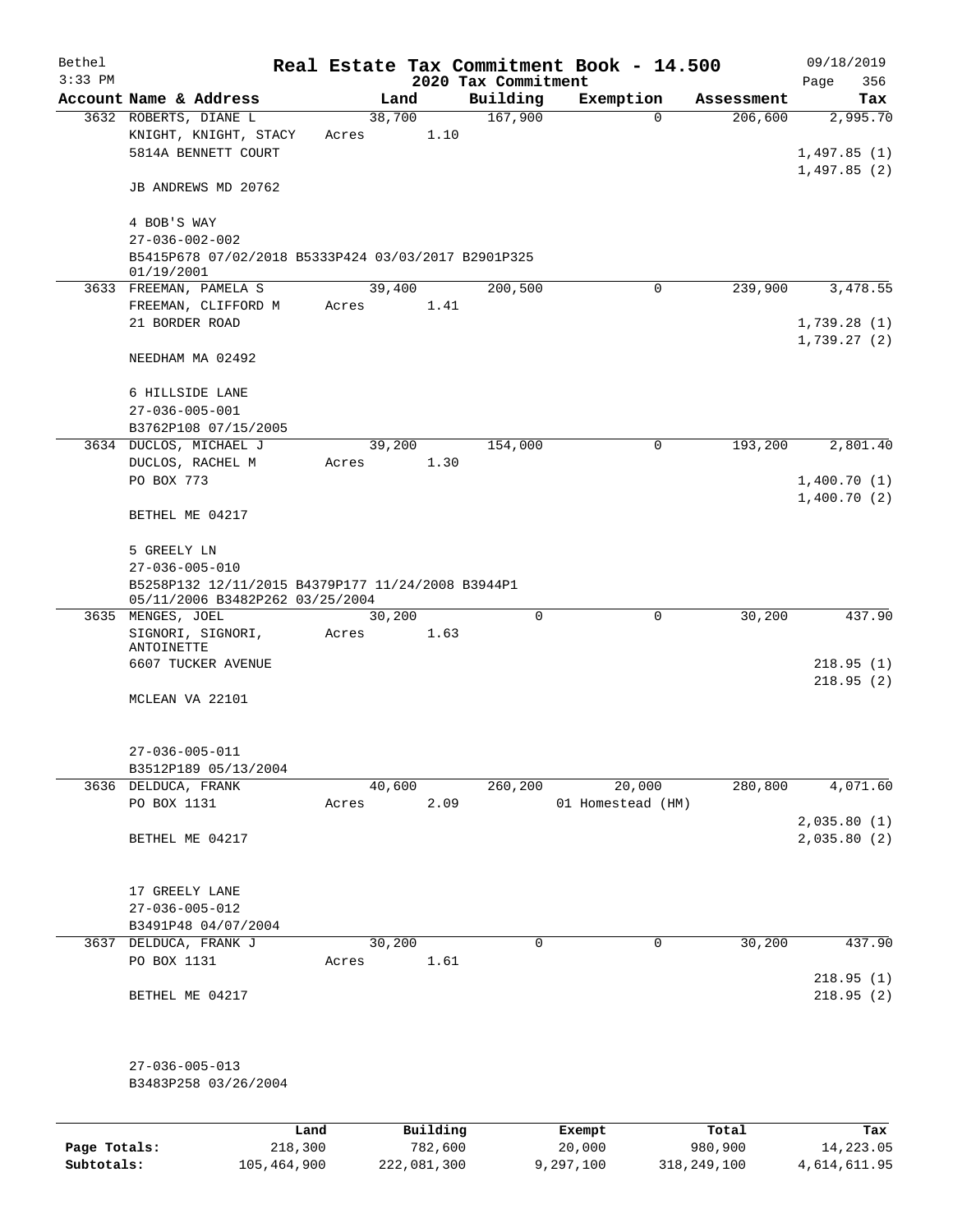| Bethel    |                                                                                        |       |                |      |                     | Real Estate Tax Commitment Book - 14.500 |                       | 09/18/2019              |
|-----------|----------------------------------------------------------------------------------------|-------|----------------|------|---------------------|------------------------------------------|-----------------------|-------------------------|
| $3:33$ PM |                                                                                        |       |                |      | 2020 Tax Commitment |                                          |                       | Page<br>357             |
|           | Account Name & Address<br>3638 GRANT, SHAWN P                                          |       | Land<br>39,900 |      | Building<br>193,100 | Exemption<br>$\Omega$                    | Assessment<br>233,000 | Tax<br>3,378.50         |
|           | GRANT, KEVIN J CALL<br>29 CRYSTAL LANE                                                 | Acres |                | 1.67 |                     |                                          |                       | 1,689.25(1)             |
|           | WINDHAM ME 04062                                                                       |       |                |      |                     |                                          |                       | 1,689.25(2)             |
|           | 7 HILLSIDE LANE<br>$27 - 036 - 005 - 002$                                              |       |                |      |                     |                                          |                       |                         |
|           | B3671P193 01/31/2005                                                                   |       |                |      |                     |                                          |                       |                         |
|           | 3639 VARGIU, QUINTO                                                                    |       | 31,600         |      | $\mathbf 0$         | 0                                        | 31,600                | 458.20                  |
|           | VARGIU, NANCY F                                                                        | Acres |                | 2.54 |                     |                                          |                       |                         |
|           | PO BOX 465                                                                             |       |                |      |                     |                                          |                       | 229.10(1)<br>229.10(2)  |
|           | BETHEL ME 04217                                                                        |       |                |      |                     |                                          |                       |                         |
|           | HILLSIDE PINES                                                                         |       |                |      |                     |                                          |                       |                         |
|           | $27 - 036 - 005 - 003$                                                                 |       |                |      |                     |                                          |                       |                         |
|           | B3489P348 04/06/2004                                                                   |       |                |      |                     |                                          |                       |                         |
|           | 3640 SHANGRI-LA REALTY TRUST                                                           |       | 30,600         |      | 0                   | 0                                        | 30,600                | 443.70                  |
|           | FREEMAN AND GRANT,<br>TRUSTEES                                                         | Acres |                | 1.82 |                     |                                          |                       |                         |
|           | 29 CRYSTAL LN                                                                          |       |                |      |                     |                                          |                       | 221.85(1)               |
|           |                                                                                        |       |                |      |                     |                                          |                       | 221.85(2)               |
|           | WINDHAM ME 04062                                                                       |       |                |      |                     |                                          |                       |                         |
|           | HILLSIDE PINES<br>$27 - 036 - 005 - 004$                                               |       |                |      |                     |                                          |                       |                         |
|           | B4147P148 06/13/2007 B3546P277 07/01/2004                                              |       |                |      |                     |                                          |                       |                         |
|           | 3641 STRUMSKI, JOSEPH F., JR                                                           |       | 38,900         |      | 145,300             | 0                                        | 184,200               | 2,670.90                |
|           | 79 CYPRESS POINT                                                                       | Acres |                | 1.17 |                     |                                          |                       |                         |
|           |                                                                                        |       |                |      |                     |                                          |                       | 1,335.45(1)             |
|           | YARMOUTHPORT MA 02675                                                                  |       |                |      |                     |                                          |                       | 1,335.45(2)             |
|           | 408 PARADISE RD                                                                        |       |                |      |                     |                                          |                       |                         |
|           | $27 - 036 - 005 - 005$                                                                 |       |                |      |                     |                                          |                       |                         |
|           | B4186P116 08/30/2007 B4147P142 06/13/2007 B4120P215<br>03/20/2007 B3625P254 11/04/2004 |       |                |      |                     |                                          |                       |                         |
|           | 3642 BONACORSI, GENISE B                                                               |       | 39,300         |      | 157,600             | 0                                        | 196,900               | 2,855.05                |
|           | BONACORSI, STEPHEN G                                                                   | Acres |                | 1.34 |                     |                                          |                       |                         |
|           | 53 TURKEY HILL RD.                                                                     |       |                |      |                     |                                          |                       | 1,427.53(1)             |
|           | NEWBURYPORT MA 01950                                                                   |       |                |      |                     |                                          |                       | 1,427.52(2)             |
|           | 406 PARADISE RD.                                                                       |       |                |      |                     |                                          |                       |                         |
|           | $27 - 036 - 005 - 006$                                                                 |       |                |      |                     |                                          |                       |                         |
|           | B5337P138 03/27/2017                                                                   |       |                |      |                     |                                          |                       |                         |
|           | 3643 MCGEE, KEVIN                                                                      |       | 39,600         |      | 92,700              | 0                                        | 132,300               | 1,918.35                |
|           | 390R MERRIMAC STREET                                                                   | Acres |                | 1.49 |                     |                                          |                       |                         |
|           | NEWBURYPORT MA 01950                                                                   |       |                |      |                     |                                          |                       | 959.18 (1)<br>959.17(2) |
|           |                                                                                        |       |                |      |                     |                                          |                       |                         |
|           | 400 PARADISE RD.                                                                       |       |                |      |                     |                                          |                       |                         |
|           | $27 - 036 - 005 - 007$                                                                 |       |                |      |                     |                                          |                       |                         |
|           | B5360P137 08/07/2017 B3495P46 04/15/2004                                               |       |                |      |                     |                                          |                       |                         |
|           |                                                                                        |       |                |      |                     |                                          |                       |                         |
|           |                                                                                        |       |                |      |                     |                                          |                       |                         |
|           |                                                                                        |       |                |      |                     |                                          |                       |                         |

|              | Land        | Building    | Exempt    | Total       | Tax          |
|--------------|-------------|-------------|-----------|-------------|--------------|
| Page Totals: | 219,900     | 588,700     |           | 808,600     | 11,724.70    |
| Subtotals:   | 105,684,800 | 222,670,000 | 9,297,100 | 319,057,700 | 4,626,336.65 |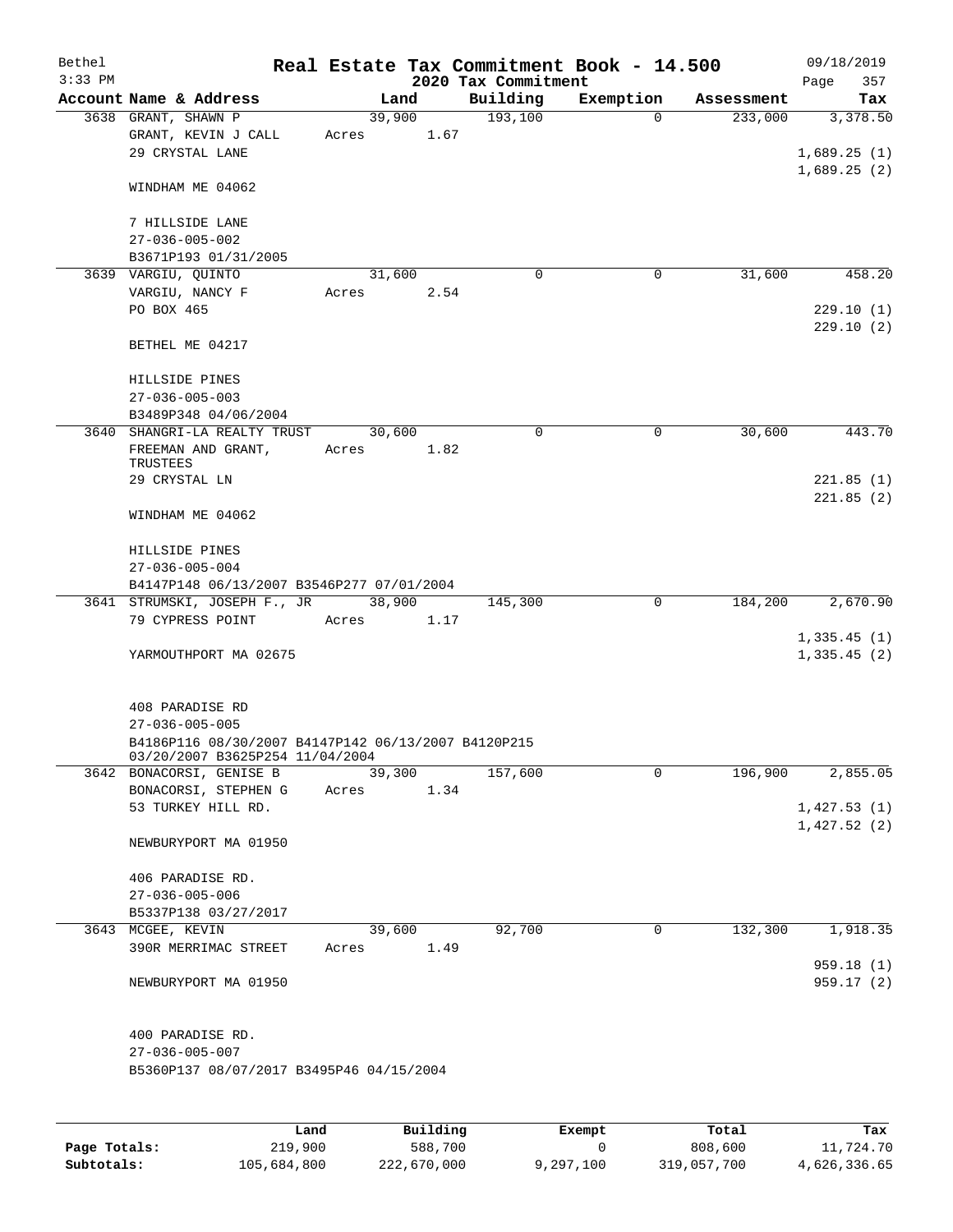| Bethel    |                                           |       |          |                     | Real Estate Tax Commitment Book - 14.500 |            | 09/18/2019  |
|-----------|-------------------------------------------|-------|----------|---------------------|------------------------------------------|------------|-------------|
| $3:33$ PM |                                           |       |          | 2020 Tax Commitment |                                          |            | 358<br>Page |
|           | Account Name & Address                    |       | Land     | Building            | Exemption                                | Assessment | Tax         |
|           | 3644 MCGEE, KEVIN                         |       | 31,500   | 0                   | $\Omega$                                 | 31,500     | 456.75      |
|           | 390R MERRIMAC STREET                      | Acres | 2.44     |                     |                                          |            | 228.38(1)   |
|           | NEWBURYPORT MA 01950                      |       |          |                     |                                          |            | 228.37(2)   |
|           |                                           |       |          |                     |                                          |            |             |
|           | HILLSIDE PINES                            |       |          |                     |                                          |            |             |
|           | $27 - 036 - 005 - 008$                    |       |          |                     |                                          |            |             |
|           | B5360P155 08/07/2017 B3538P320 06/28/2004 |       |          |                     |                                          |            |             |
|           | 3645 BRADY, CHRISTINA                     |       | 31,600   | $\Omega$            | $\mathbf 0$                              | 31,600     | 458.20      |
|           | BRADY, JOHN B                             | Acres | 2.55     |                     |                                          |            |             |
|           | 12380 WEBB LN                             |       |          |                     |                                          |            | 229.10(1)   |
|           | DUNKIRK MD 20754                          |       |          |                     |                                          |            | 229.10(2)   |
|           | PARADISE RD                               |       |          |                     |                                          |            |             |
|           | $27 - 036 - 005 - 009$                    |       |          |                     |                                          |            |             |
|           | B4366P122 10/20/2008                      |       |          |                     |                                          |            |             |
|           | 3646 CORDEIRO, CHRISTOPHER                |       | 38,400   | 68,400              | 0                                        | 106,800    | 1,548.60    |
|           | 401 VERNON STREET                         | Acres | 1.01     |                     |                                          |            |             |
|           |                                           |       |          |                     |                                          |            | 774.30(1)   |
|           | BETHEL ME 04217                           |       |          |                     |                                          |            | 774.30(2)   |
|           | 401 VERNON ST.                            |       |          |                     |                                          |            |             |
|           | $27 - 037$                                |       |          |                     |                                          |            |             |
|           | B4749P95 08/15/0211 B3093P346 04/04/2002  |       |          |                     |                                          |            |             |
|           | 3647 BINETTE, STEVEN J                    |       | 38,400   | 77,500              | 20,000                                   | 95,900     | 1,390.55    |
|           | CORRIVEAU, DONNA                          | Acres | 1.00     |                     | 01 Homestead (HM)                        |            |             |
|           | 355 VERNON ST.                            |       |          |                     |                                          |            | 695.28(1)   |
|           | BETHEL ME 04217                           |       |          |                     |                                          |            | 695.27(2)   |
|           | 355 VERNON ST.                            |       |          |                     |                                          |            |             |
|           | $27 - 039$                                |       |          |                     |                                          |            |             |
|           | B2781P259 01/03/2000                      |       |          |                     |                                          |            |             |
|           | 3648 WIDBERG, ARTHUR                      |       | 7,300    | 15,100              | 0                                        | 22,400     | 324.80      |
|           | WIDBERG, JUDITH<br>68 DUNBAR ST           | Acres | 0.26     |                     |                                          |            | 162.40(1)   |
|           |                                           |       |          |                     |                                          |            | 162.40(2)   |
|           | CANTON MA 02021                           |       |          |                     |                                          |            |             |
|           | 339 VERNON ST.                            |       |          |                     |                                          |            |             |
|           | $27 - 040$                                |       |          |                     |                                          |            |             |
| 3649      | B733P84<br>CHADBOURNE TREE FARMS,         |       | 56,200   | 0                   | $\mathbf 0$                              | 56,200     | 814.90      |
|           | LLC                                       |       |          |                     |                                          |            |             |
|           | PO BOX 1750                               | Acres | 34.20    |                     |                                          |            | 407.45(1)   |
|           | BETHEL ME 04217                           |       |          |                     |                                          |            | 407.45(2)   |
|           | VERNON ST                                 |       |          |                     |                                          |            |             |
|           | $27 - 041$                                |       |          |                     |                                          |            |             |
|           | B3652P43 12/29/2004                       |       |          |                     |                                          |            |             |
|           |                                           |       |          |                     |                                          |            |             |
|           | Land                                      |       | Building |                     | Exempt                                   | Total      | Tax         |

|              | nand.       | Building    | Exempt    | Total       | тах          |
|--------------|-------------|-------------|-----------|-------------|--------------|
| Page Totals: | 203,400     | 161,000     | 20,000    | 344,400     | 4,993.80     |
| Subtotals:   | 105,888,200 | 222,831,000 | 9,317,100 | 319,402,100 | 4,631,330.45 |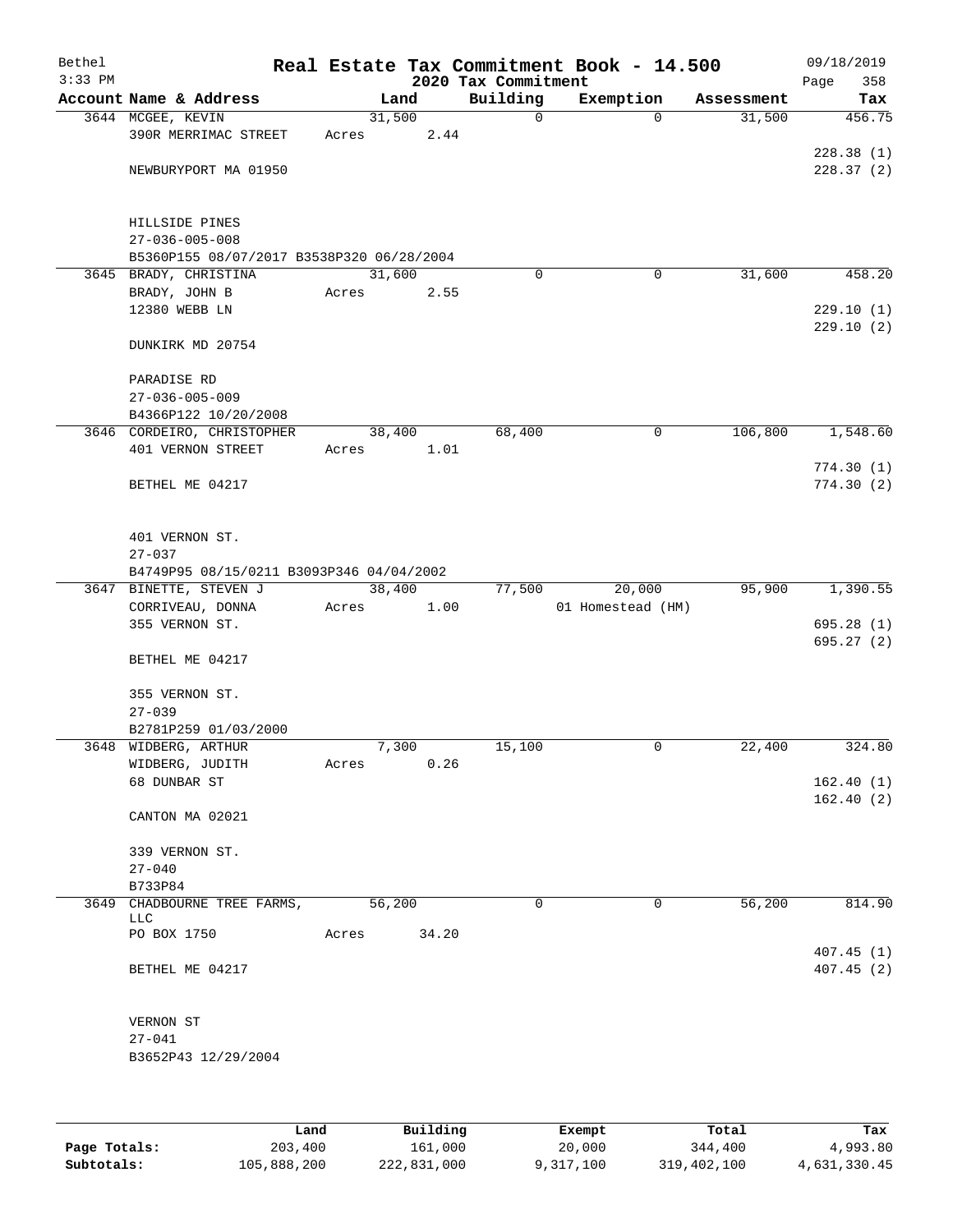| Bethel       |                                                    |       |                |                     | Real Estate Tax Commitment Book - 14.500 |                      | 09/18/2019      |
|--------------|----------------------------------------------------|-------|----------------|---------------------|------------------------------------------|----------------------|-----------------|
| $3:33$ PM    | Account Name & Address                             |       |                | 2020 Tax Commitment |                                          |                      | 359<br>Page     |
|              | 3650 GUNAPATI, BHARATH                             |       | Land<br>39,800 | Building<br>40,800  | Exemption<br>$\Omega$                    | Assessment<br>80,600 | Tax<br>1,168.70 |
|              | GUNAPATI, SHERYL                                   | Acres | 1.60           |                     |                                          |                      |                 |
|              | 159 RAMBLEWOOD DR                                  |       |                |                     |                                          |                      | 584.35(1)       |
|              |                                                    |       |                |                     |                                          |                      | 584.35(2)       |
|              | RAYNHAM MA 02767                                   |       |                |                     |                                          |                      |                 |
|              | 319 VERNON ST.                                     |       |                |                     |                                          |                      |                 |
|              | $27 - 042 - 001$                                   |       |                |                     |                                          |                      |                 |
|              | B5175P224 10/22/2014 B3416P164 11/07/2003          |       |                |                     |                                          |                      |                 |
|              | 3651 CROSS FAMILY<br>PARTNERSHIP                   |       | 49,000         | 74,100              | 26,000                                   | 97,100               | 1,407.95        |
|              | 309 VERNON STREET                                  | Acres | 10.00          |                     | 01 Homestead (HM)                        |                      |                 |
|              |                                                    |       |                |                     | 12 WW2 Vet Res                           |                      | 703.98(1)       |
|              | BETHEL ME 04217                                    |       |                |                     |                                          |                      | 703.97(2)       |
|              |                                                    |       |                |                     |                                          |                      |                 |
|              |                                                    |       |                |                     |                                          |                      |                 |
|              | 309 VERNON ST.                                     |       |                |                     |                                          |                      |                 |
|              | $27 - 043$                                         |       |                |                     |                                          |                      |                 |
|              | B2321P320 05/01/1996 B624P354 02/07/1964           |       |                |                     |                                          |                      |                 |
|              | 3652 JODREY, MICHAEL                               |       | 46,900         | 257,900             | 20,000                                   | 284,800              | 4,129.60        |
|              | 275 VERNON STREET                                  | Acres | 8.00           |                     | 01 Homestead (HM)                        |                      |                 |
|              | BETHEL ME 04217                                    |       |                |                     |                                          |                      | 2,064.80(1)     |
|              |                                                    |       |                |                     |                                          |                      | 2,064.80(2)     |
|              |                                                    |       |                |                     |                                          |                      |                 |
|              | 275 VERNON ST.                                     |       |                |                     |                                          |                      |                 |
|              | $27 - 044$                                         |       |                |                     |                                          |                      |                 |
|              | B1812P184 06/20/1991                               |       |                |                     |                                          |                      |                 |
|              | 3653 ZAWOJSKI, MICHAEL, JR &                       |       | 40,700         | 165,600             | 0                                        | 206,300              | 2,991.35        |
|              | JENNIFER R.                                        |       |                |                     |                                          |                      |                 |
|              | 26 BOB'S WAY                                       | Acres | 2.16           |                     |                                          |                      |                 |
|              |                                                    |       |                |                     |                                          |                      | 1,495.68(1)     |
|              | BETHEL ME 04217                                    |       |                |                     |                                          |                      | 1,495.67(2)     |
|              |                                                    |       |                |                     |                                          |                      |                 |
|              | 26 BOB'S WAY                                       |       |                |                     |                                          |                      |                 |
|              | $27 - 036 - 002$                                   |       |                |                     |                                          |                      |                 |
|              | B5345P331 05/17/2017 B4315P159 06/24/2008 B3854P53 |       |                |                     |                                          |                      |                 |
|              | 12/09/2005                                         |       |                |                     |                                          |                      |                 |
|              | 3655 BELLINGER, KEVIN J                            |       | 43,500         | 232,200             | 20,000                                   | 255,700              | 3,707.65        |
|              | BELLINGER, NANCY A                                 | Acres | 4.74           |                     | 01 Homestead (HM)                        |                      |                 |
|              | 425 VERNON STREET                                  |       |                |                     |                                          |                      | 1,853.83(1)     |
|              |                                                    |       |                |                     |                                          |                      | 1,853.82(2)     |
|              | BETHEL ME 04217                                    |       |                |                     |                                          |                      |                 |
|              | 425 VERNON STREET                                  |       |                |                     |                                          |                      |                 |
|              | $27 - 036 - 004$                                   |       |                |                     |                                          |                      |                 |
|              | B3744P86 06/22/2005                                |       |                |                     |                                          |                      |                 |
|              | 3657 684 WEST BETHEL RD.                           |       | 54,900         | 151,200             | 0                                        | 206,100              | 2,988.45        |
|              | PO BOX 158                                         | Acres | 5.00           |                     |                                          |                      |                 |
|              |                                                    |       |                |                     |                                          |                      | 1,494.23(1)     |
|              | BETHEL ME 04217                                    |       |                |                     |                                          |                      | 1,494.22(2)     |
|              |                                                    |       |                |                     |                                          |                      |                 |
|              | 684 WEST BETHEL RD.                                |       |                |                     |                                          |                      |                 |
|              | $28 - 001$                                         |       |                |                     |                                          |                      |                 |
|              | B5038P67 09/17/2013 B3451P95 01/13/2004 B3328P199  |       |                |                     |                                          |                      |                 |
|              | 05/15/2003 B2773P109                               |       |                |                     |                                          |                      |                 |
|              | Land                                               |       | Building       |                     | Exempt                                   | Total                | Tax             |
| Page Totals: | 274,800                                            |       | 921,800        |                     | 66,000                                   | 1,130,600            | 16,393.70       |
| Subtotals:   | 106,163,000                                        |       | 223,752,800    |                     | 9,383,100                                | 320,532,700          | 4,647,724.15    |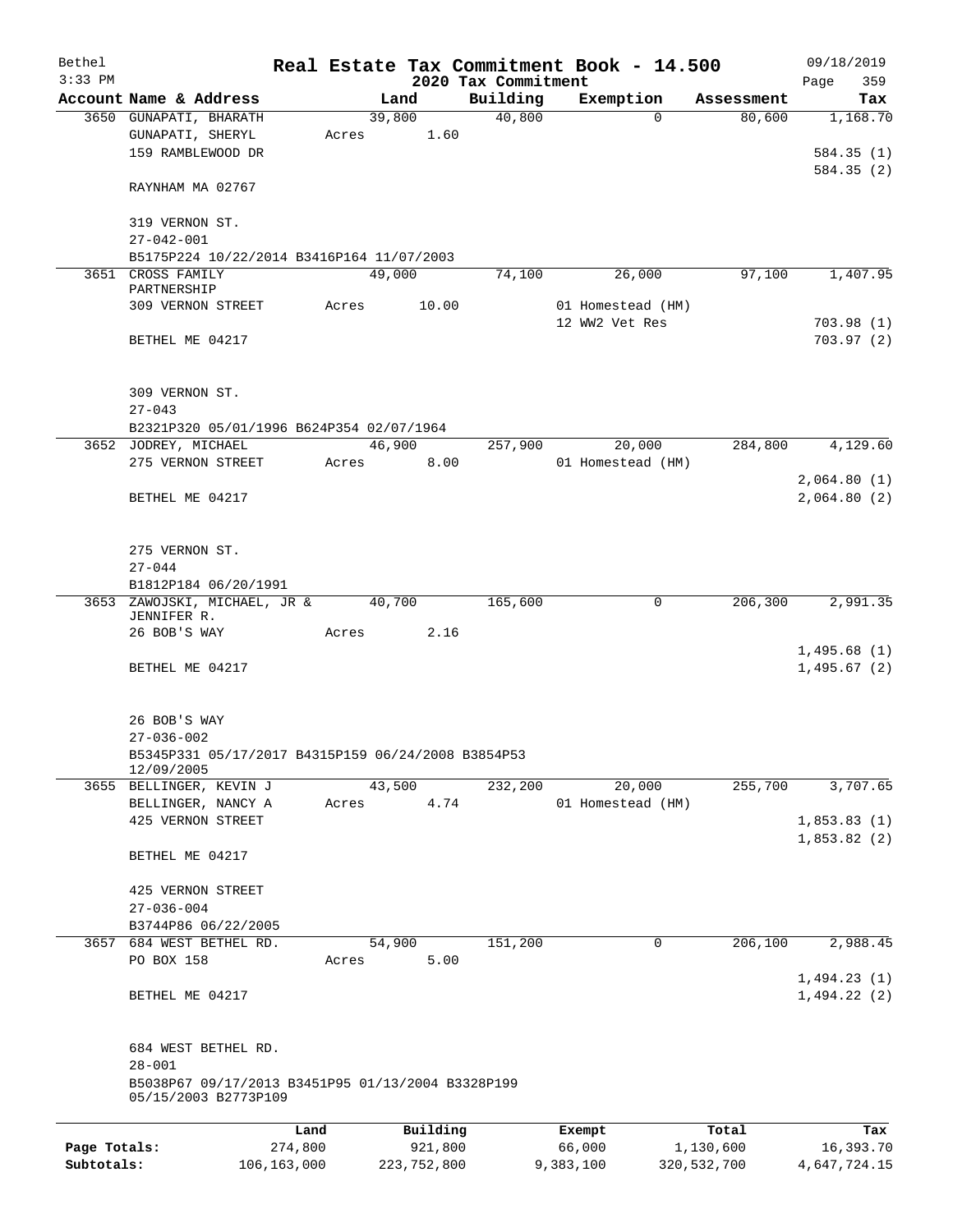| Bethel       |                                                                  |       |                |                     | Real Estate Tax Commitment Book - 14.500 |                       | 09/18/2019               |  |  |
|--------------|------------------------------------------------------------------|-------|----------------|---------------------|------------------------------------------|-----------------------|--------------------------|--|--|
| $3:33$ PM    |                                                                  |       |                | 2020 Tax Commitment |                                          |                       | 360<br>Page              |  |  |
|              | Account Name & Address<br>3658 MILLIGAN, LEONARD E.,             |       | Land<br>28,000 | Building<br>76,000  | Exemption<br>0                           | Assessment<br>104,000 | Tax<br>1,508.00          |  |  |
|              | III                                                              |       |                |                     |                                          |                       |                          |  |  |
|              | 694 WEST BETHEL RD                                               | Acres | 0.65           |                     |                                          |                       |                          |  |  |
|              |                                                                  |       |                |                     |                                          |                       | 754.00 (1)               |  |  |
|              | BETHEL ME 04217                                                  |       |                |                     |                                          |                       | 754.00(2)                |  |  |
|              | 694 WEST BETHEL RD.                                              |       |                |                     |                                          |                       |                          |  |  |
|              | $28 - 002$                                                       |       |                |                     |                                          |                       |                          |  |  |
|              | B5031P36 08/28/2013 B4988P337 05/24/2013 B3549P298<br>07/12/2004 |       |                |                     |                                          |                       |                          |  |  |
|              | 3659 MAHAR, JOHN P III                                           |       | 28,400         | 127,700             | 20,000                                   | 136,100               | 1,973.45                 |  |  |
|              | MAHAR, LORNA L                                                   | Acres | 0.68           |                     | 01 Homestead (HM)                        |                       |                          |  |  |
|              | PO BOX 116                                                       |       |                |                     |                                          |                       | 986.73 (1)               |  |  |
|              | WEST BETHEL ME 04286                                             |       |                |                     |                                          |                       | 986.72 (2)               |  |  |
|              | 704 WEST BETHEL RD.                                              |       |                |                     |                                          |                       |                          |  |  |
|              | $28 - 003$                                                       |       |                |                     |                                          |                       |                          |  |  |
|              | B2228P210 06/16/1995                                             |       |                |                     |                                          |                       |                          |  |  |
|              | 3660 YOUNG, GROVER                                               |       | 24,900         | $\Omega$            | 0                                        | 24,900                | 361.05                   |  |  |
|              | YOUNG, JUDITH                                                    | Acres | 0.75           |                     |                                          |                       |                          |  |  |
|              | PO BOX 604                                                       |       |                |                     |                                          |                       | 180.53(1)                |  |  |
|              | BETHEL ME 04217                                                  |       |                |                     |                                          |                       | 180.52(2)                |  |  |
|              |                                                                  |       |                |                     |                                          |                       |                          |  |  |
|              | MOUNTAIN VIEW CIRCLE<br>$28 - 004$                               |       |                |                     |                                          |                       |                          |  |  |
|              | B2766P244                                                        |       |                |                     |                                          |                       |                          |  |  |
|              | 3661 YOUNG, GROVER                                               |       | 35,700         |                     | 66,400<br>20,000                         | 82,100                | 1,190.45                 |  |  |
|              | YOUNG, JUDITH                                                    | Acres | 0.82           |                     | 01 Homestead (HM)                        |                       |                          |  |  |
|              | PO BOX 604                                                       |       |                |                     |                                          |                       | 595.23(1)                |  |  |
|              |                                                                  |       |                |                     |                                          |                       | 595.22(2)                |  |  |
|              | BETHEL ME 04217                                                  |       |                |                     |                                          |                       |                          |  |  |
|              | 30 MOUNTAIN VIEW CIRCLE                                          |       |                |                     |                                          |                       |                          |  |  |
|              | $28 - 005$                                                       |       |                |                     |                                          |                       |                          |  |  |
|              | B968P91 12/13/1977                                               |       |                |                     |                                          |                       |                          |  |  |
|              | 3662 GIBBS, THOMAS H<br>GIBBS, LINDA C                           | Acres | 60,100<br>0.77 | 80,400              | 20,000<br>01 Homestead (HM)              | 120,500               | 1,747.25                 |  |  |
|              | 40 MOUNTAIN VIEW CIRCLE                                          |       |                |                     |                                          |                       | 873.63(1)                |  |  |
|              |                                                                  |       |                |                     |                                          |                       | 873.62(2)                |  |  |
|              | BETHEL ME 04217                                                  |       |                |                     |                                          |                       |                          |  |  |
|              | 40 MOUNTAIN VIEW CIRCLE                                          |       |                |                     |                                          |                       |                          |  |  |
|              | $28 - 006$                                                       |       |                |                     |                                          |                       |                          |  |  |
|              | B1122P277                                                        |       |                |                     |                                          |                       |                          |  |  |
|              | 3663 DOOEN, LISA T                                               |       | 34,400         | 87,800              | $\mathbf 0$                              | 122,200               | 1,771.90                 |  |  |
|              | 101 BARKER RD                                                    | Acres | 0.74           |                     |                                          |                       |                          |  |  |
|              | BETHEL ME 04217                                                  |       |                |                     |                                          |                       | 885.95 (1)<br>885.95 (2) |  |  |
|              |                                                                  |       |                |                     |                                          |                       |                          |  |  |
|              | 44 MOUNTAIN VIEW CIRCLE                                          |       |                |                     |                                          |                       |                          |  |  |
|              | $28 - 007$<br>B5094P29 03/03/2014 B5049P59 10/10/2013 B3775P153  |       |                |                     |                                          |                       |                          |  |  |
|              | 08/05/2005                                                       |       |                |                     |                                          |                       |                          |  |  |
|              |                                                                  | Land  | Building       |                     | Exempt                                   | Total                 | Tax                      |  |  |
| Page Totals: | 211,500                                                          |       | 438,300        |                     | 60,000                                   | 589,800               | 8,552.10                 |  |  |

**Subtotals:** 106,374,500 224,191,100 9,443,100 321,122,500 4,656,276.25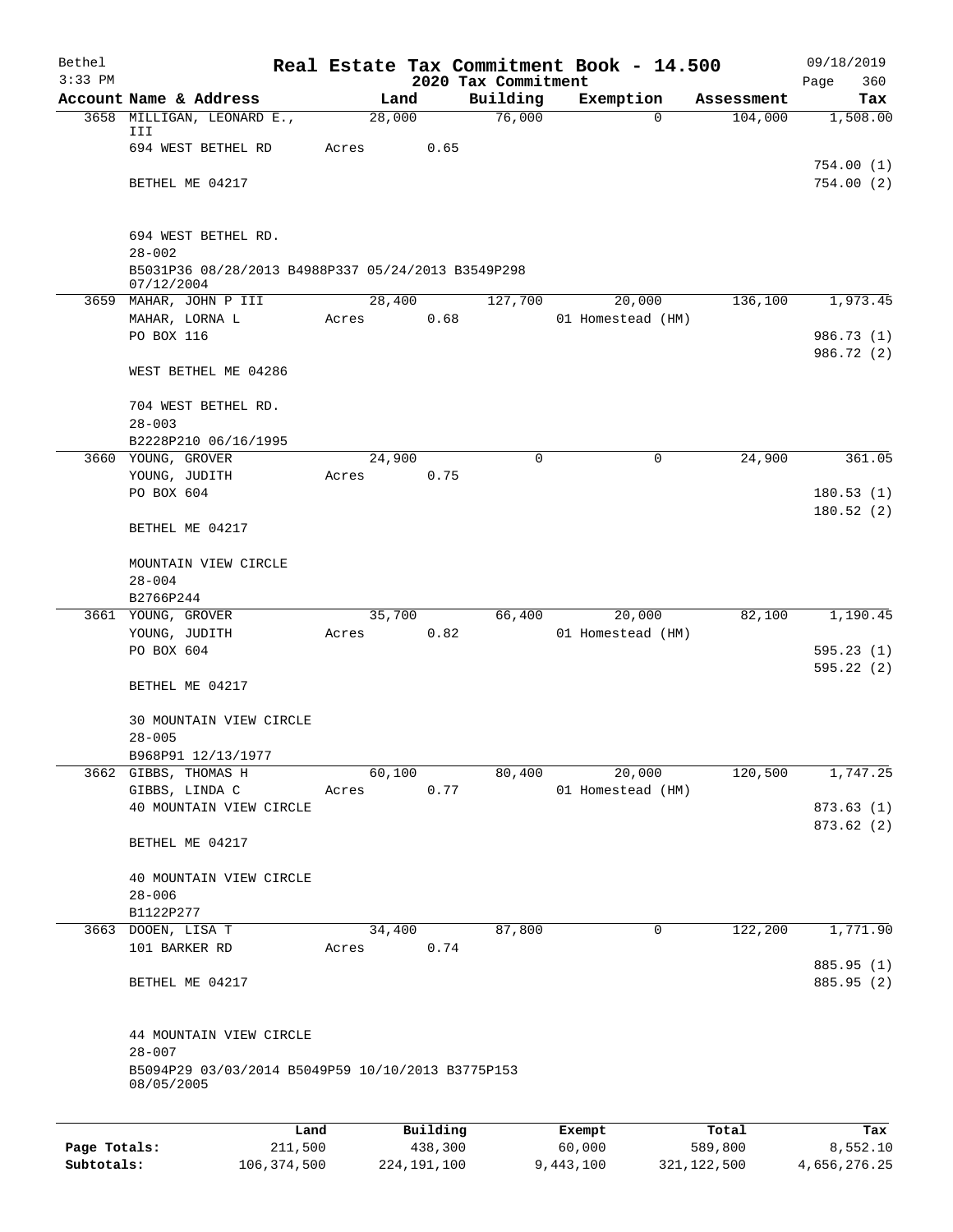| Bethel<br>$3:33$ PM |                                                         |        |      | 2020 Tax Commitment | Real Estate Tax Commitment Book - 14.500 |            | 09/18/2019<br>Page<br>361  |
|---------------------|---------------------------------------------------------|--------|------|---------------------|------------------------------------------|------------|----------------------------|
|                     | Account Name & Address                                  |        | Land | Building            | Exemption                                | Assessment | Tax                        |
|                     | 3664 LEVEILLE, RYAN<br>50 MOUNTAIN VIEW CIRCLE Acres    | 34,200 | 0.73 | 59,100              | 20,000<br>01 Homestead (HM)              | 73,300     | 1,062.85                   |
|                     |                                                         |        |      |                     |                                          |            | 531.43(1)                  |
|                     | BETHEL ME 04217                                         |        |      |                     |                                          |            | 531.42(2)                  |
|                     | 50 MOUNTAIN VIEW CIRCLE                                 |        |      |                     |                                          |            |                            |
|                     | $28 - 008$<br>B3057P323                                 |        |      |                     |                                          |            |                            |
| 3665                | SCOTT, GAIL A                                           | 33,700 |      | 135,800             | 26,000                                   | 143,500    | 2,080.75                   |
|                     | 56 MOUNTAIN VIEW CIR                                    | Acres  | 0.70 |                     | 01 Homestead (HM)                        |            |                            |
|                     | BETHEL ME 04217                                         |        |      |                     | 12 WW2 Vet Res                           |            | 1,040.38(1)<br>1,040.37(2) |
|                     | 56 MOUNTAIN VIEW CIRCLE                                 |        |      |                     |                                          |            |                            |
|                     | $28 - 009$<br>B3488P17 04/05/2004                       |        |      |                     |                                          |            |                            |
|                     | 3666 PLEASANT VALLEY BIBLE<br>CHURCH OF W               | 33,700 |      | 82,300              | 20,000                                   | 96,000     | 1,392.00                   |
|                     | 62 MOUNTAIN VIEW CIRCLE Acres                           |        | 0.70 |                     | 53 Parsonages                            |            |                            |
|                     | WEST BETHEL ME 04286                                    |        |      |                     |                                          |            | 696.00(1)<br>696.00 (2)    |
|                     | 62 MOUNTAIN VIEW CIRCLE                                 |        |      |                     |                                          |            |                            |
|                     | $28 - 010$<br>B1568P81 05/24/1988                       |        |      |                     |                                          |            |                            |
|                     | 3667 COLBY, KEVIN                                       | 34,400 |      | 99,300              | 20,000                                   | 113,700    | 1,648.65                   |
|                     | COLBY, TIFFANY                                          | Acres  | 0.74 |                     | 01 Homestead (HM)                        |            |                            |
|                     | 66 MOUNTAIN VIEW CIRCLE                                 |        |      |                     |                                          |            | 824.33 (1)                 |
|                     | BETHEL ME 04217                                         |        |      |                     |                                          |            | 824.32 (2)                 |
|                     | 66 MOUNTAIN VIEW CIRCLE<br>$28 - 011$                   |        |      |                     |                                          |            |                            |
|                     | B2554P338                                               |        |      |                     |                                          |            |                            |
|                     | 3668 LUXTON, DAVID                                      | 34,900 |      | 82,500              | 0                                        | 117,400    | 1,702.30                   |
|                     | LUXTON, DEBORAH                                         | Acres  | 0.77 |                     |                                          |            |                            |
|                     | P.O. BOX 274                                            |        |      |                     |                                          |            | 851.15 (1)<br>851.15(2)    |
|                     | BETHEL ME 04217                                         |        |      |                     |                                          |            |                            |
|                     | 63 MOUNTAIN VIEW CIRCLE                                 |        |      |                     |                                          |            |                            |
|                     | $28 - 012$<br>B1589P309                                 |        |      |                     |                                          |            |                            |
|                     | 3669 DOUGHERTY, BOBBIEJEAN                              | 34,900 |      | 96,400              | 0                                        | 131,300    | 1,903.85                   |
|                     | DOUGHERTY, CHRISTOPHER                                  | Acres  | 0.77 |                     |                                          |            |                            |
|                     | PO BOX 484                                              |        |      |                     |                                          |            | 951.93(1)<br>951.92 (2)    |
|                     | BETHEL ME 04217                                         |        |      |                     |                                          |            |                            |
|                     | 59 MOUNTAIN VIEW CIRCLE                                 |        |      |                     |                                          |            |                            |
|                     | $28 - 013$<br>B5422P323 08/02/2018 B4626P261 08/27/2010 |        |      |                     |                                          |            |                            |
|                     |                                                         |        |      |                     |                                          |            |                            |
|                     |                                                         |        |      |                     |                                          |            |                            |

|              | Land        | Building    | Exempt    | Total       | Tax          |
|--------------|-------------|-------------|-----------|-------------|--------------|
| Page Totals: | 205,800     | 555,400     | 86,000    | 675,200     | 9,790.40     |
| Subtotals:   | 106,580,300 | 224,746,500 | 9,529,100 | 321,797,700 | 4,666,066.65 |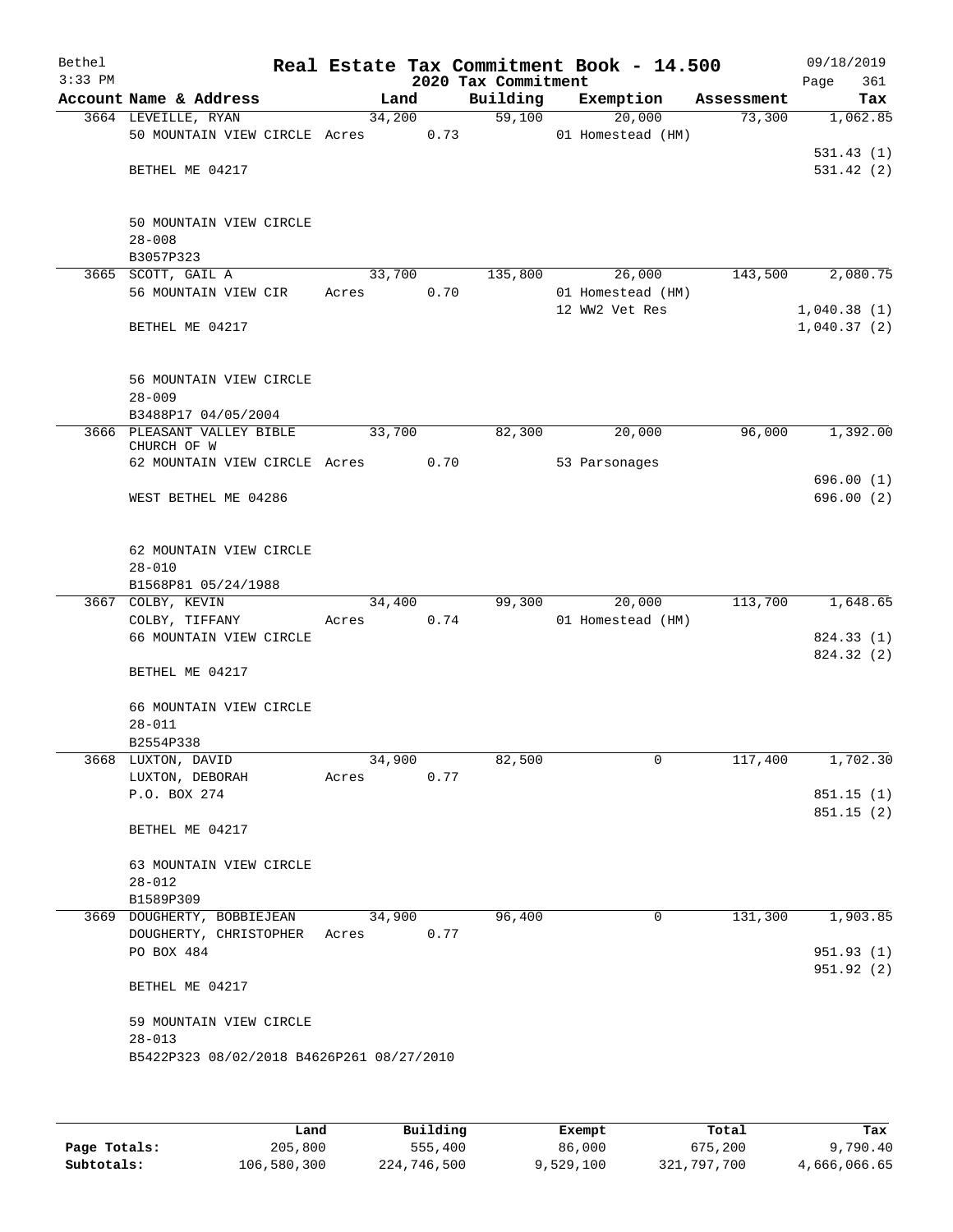| Bethel    |                                                    |       |        |          | Real Estate Tax Commitment Book - 14.500 |                   |             |            | 09/18/2019   |
|-----------|----------------------------------------------------|-------|--------|----------|------------------------------------------|-------------------|-------------|------------|--------------|
| $3:33$ PM |                                                    |       |        |          | 2020 Tax Commitment                      |                   |             |            | 362<br>Page  |
|           | Account Name & Address                             |       | Land   |          | Building                                 | Exemption         |             | Assessment | Tax          |
|           | 3670 MASON, PETER                                  |       | 34,900 |          | 111,100                                  |                   | 20,000      | 126,000    | 1,827.00     |
|           | MASON, CHRISTEN                                    | Acres |        | 0.77     |                                          | 01 Homestead (HM) |             |            |              |
|           | PO BOX 24                                          |       |        |          |                                          |                   |             |            | 913.50(1)    |
|           |                                                    |       |        |          |                                          |                   |             |            | 913.50(2)    |
|           | WEST BETHEL ME 04286                               |       |        |          |                                          |                   |             |            |              |
|           |                                                    |       |        |          |                                          |                   |             |            |              |
|           | 51 MOUNTAIN VIEW CIRCLE                            |       |        |          |                                          |                   |             |            |              |
|           | $28 - 014$                                         |       |        |          |                                          |                   |             |            |              |
|           | B3328P24 06/17/2003                                |       |        |          |                                          |                   |             |            |              |
|           | 3671 FOWLES, BRUCE W                               |       | 35,700 |          | 137,700                                  |                   | 20,000      | 153,400    | 2,224.30     |
|           | FOWLES, DEANNA L                                   | Acres |        | 0.82     |                                          | 01 Homestead (HM) |             |            |              |
|           | 4 LIBERTY LANE                                     |       |        |          |                                          |                   |             |            | 1, 112.15(1) |
|           |                                                    |       |        |          |                                          |                   |             |            | 1, 112.15(2) |
|           | BETHEL ME 04217                                    |       |        |          |                                          |                   |             |            |              |
|           |                                                    |       |        |          |                                          |                   |             |            |              |
|           | 4 LIBERTY LANE                                     |       |        |          |                                          |                   |             |            |              |
|           | $28 - 015$                                         |       |        |          |                                          |                   |             |            |              |
|           | B3768P320 07/29/2005                               |       |        |          |                                          |                   |             |            |              |
|           | 3672 PATNEAUDE, JAMIE L                            |       | 33,500 |          | 90,900                                   |                   | 0           | 124,400    | 1,803.80     |
|           | 5 LIBERTY LANE                                     | Acres |        | 0.69     |                                          |                   |             |            |              |
|           |                                                    |       |        |          |                                          |                   |             |            | 901.90(1)    |
|           | BETHEL ME 04217                                    |       |        |          |                                          |                   |             |            | 901.90(2)    |
|           |                                                    |       |        |          |                                          |                   |             |            |              |
|           |                                                    |       |        |          |                                          |                   |             |            |              |
|           | 5 LIBERTY LANE                                     |       |        |          |                                          |                   |             |            |              |
|           | $28 - 016$                                         |       |        |          |                                          |                   |             |            |              |
|           | B5301P140 08/29/2016 B3787P115 08/26/2005          |       |        |          |                                          |                   |             |            |              |
|           | 3673 FERLAND, PAUL J                               |       | 33,500 |          | 99,100                                   |                   | $\mathbf 0$ | 132,600    | 1,922.70     |
|           | P.O. BOX 6262                                      | Acres |        | 0.69     |                                          |                   |             |            |              |
|           |                                                    |       |        |          |                                          |                   |             |            | 961.35(1)    |
|           | FALL RIVER MA 02724                                |       |        |          |                                          |                   |             |            | 961.35(2)    |
|           |                                                    |       |        |          |                                          |                   |             |            |              |
|           |                                                    |       |        |          |                                          |                   |             |            |              |
|           | 29 MOUNTAIN VIEW CIRCLE                            |       |        |          |                                          |                   |             |            |              |
|           | $28 - 017$                                         |       |        |          |                                          |                   |             |            |              |
|           | B4455P88 06/12/2009 B4448P127 05/29/2009 B3966P237 |       |        |          |                                          |                   |             |            |              |
|           | 06/29/2006                                         |       |        |          | 0                                        |                   | 0           | 23,900     | 346.55       |
|           | 3674 JOHNSON, DAVID W<br>43 GEORGE AVE APT. A      |       | 23,900 | 0.69     |                                          |                   |             |            |              |
|           |                                                    | Acres |        |          |                                          |                   |             |            | 173.28(1)    |
|           |                                                    |       |        |          |                                          |                   |             |            | 173.27(2)    |
|           | GROTON CT 06340 4938                               |       |        |          |                                          |                   |             |            |              |
|           |                                                    |       |        |          |                                          |                   |             |            |              |
|           | MOUNTAIN VIEW CIRCLE                               |       |        |          |                                          |                   |             |            |              |
|           | $28 - 018$                                         |       |        |          |                                          |                   |             |            |              |
|           | B3021P131                                          |       |        |          |                                          |                   |             |            |              |
|           | 3675 KLATSKY, GREGG                                |       | 34,500 |          | 62,000                                   |                   | 20,000      | 76,500     | 1,109.25     |
|           | KLATSKY, SHEILA A                                  | Acres |        | 0.75     |                                          | 01 Homestead (HM) |             |            |              |
|           | KLATSKY                                            |       |        |          |                                          |                   |             |            |              |
|           | PO BOX 293                                         |       |        |          |                                          |                   |             |            | 554.63(1)    |
|           |                                                    |       |        |          |                                          |                   |             |            | 554.62(2)    |
|           | BETHEL ME 04217                                    |       |        |          |                                          |                   |             |            |              |
|           |                                                    |       |        |          |                                          |                   |             |            |              |
|           | 19 MOUNTAIN VIEW CIRCLE                            |       |        |          |                                          |                   |             |            |              |
|           | $28 - 019$                                         |       |        |          |                                          |                   |             |            |              |
|           | B3895P183 03/02/2006                               |       |        |          |                                          |                   |             |            |              |
|           |                                                    |       |        |          |                                          |                   |             |            |              |
|           |                                                    |       |        |          |                                          |                   |             |            |              |
|           |                                                    | Land  |        | Building |                                          | Exempt            |             | Total      | Tax          |
|           |                                                    |       |        |          |                                          |                   |             |            |              |

**Page Totals:** 196,000 500,800 60,000 636,800 9,233.60 **Subtotals:** 106,776,300 225,247,300 9,589,100 322,434,500 4,675,300.25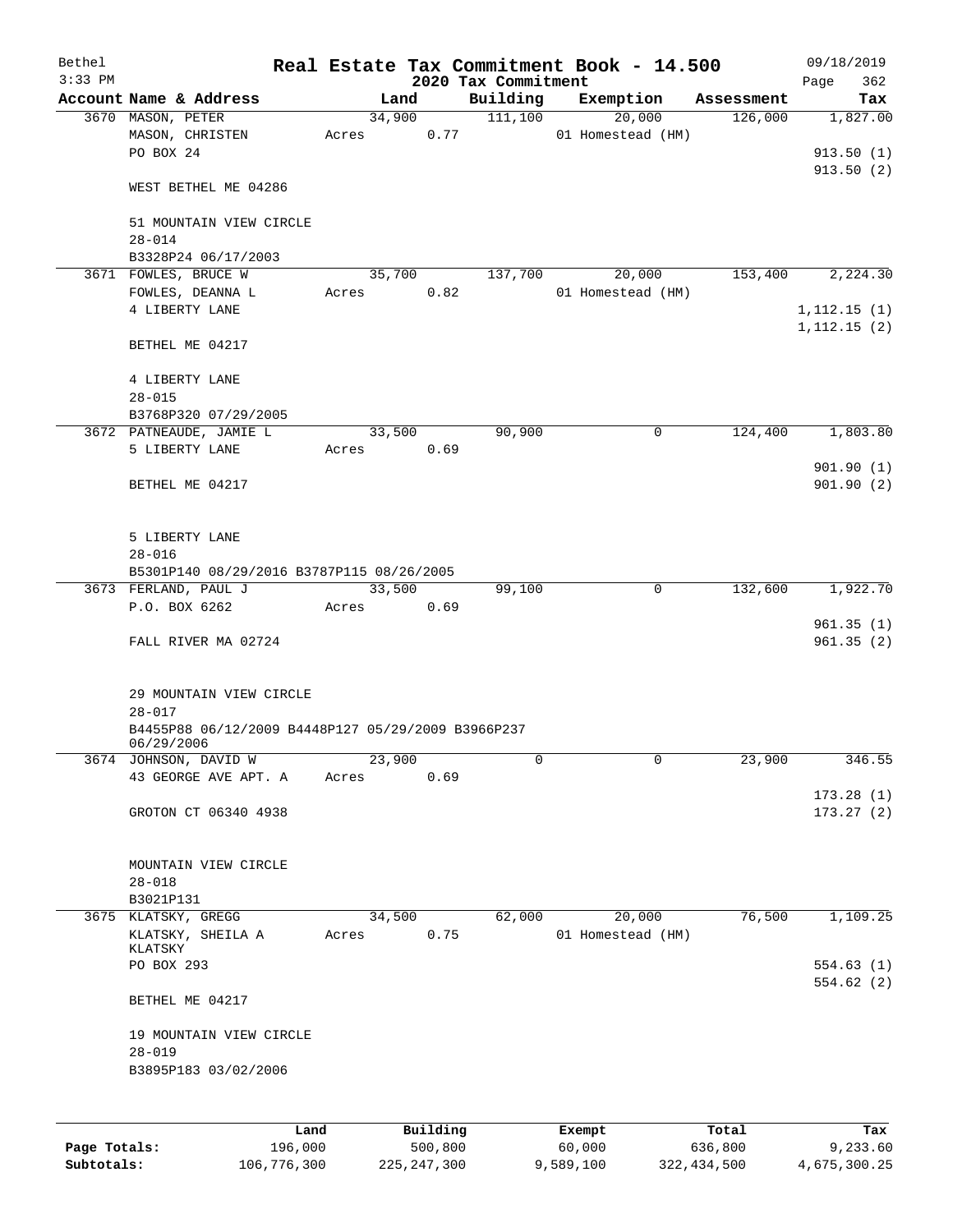| Bethel<br>$3:33$ PM |                                                                 |        |      | 2020 Tax Commitment | Real Estate Tax Commitment Book - 14.500 |   |            | 09/18/2019<br>Page<br>363 |
|---------------------|-----------------------------------------------------------------|--------|------|---------------------|------------------------------------------|---|------------|---------------------------|
|                     | Account Name & Address                                          |        | Land | Building            | Exemption                                |   | Assessment | Tax                       |
|                     | 3676 CROCKETT, RAY JOSEPH                                       | 34,000 |      | 16,000              |                                          | 0 | 50,000     | 725.00                    |
|                     | 8 BROWN RD                                                      | Acres  | 0.72 |                     |                                          |   |            |                           |
|                     |                                                                 |        |      |                     |                                          |   |            | 362.50(1)                 |
|                     | HANOVER ME 04237                                                |        |      |                     |                                          |   |            | 362.50(2)                 |
|                     |                                                                 |        |      |                     |                                          |   |            |                           |
|                     |                                                                 |        |      |                     |                                          |   |            |                           |
|                     | 11 MOUNTAIN VIEW CIRCLE<br>$28 - 020$                           |        |      |                     |                                          |   |            |                           |
|                     | B4913P192 10/30/2012 B4913P190 10/30/2012 B4834P46              |        |      |                     |                                          |   |            |                           |
|                     | 04/11/2012 B4375P193 11/10/2008 B3511P193 05/17/2004            |        |      |                     |                                          |   |            |                           |
|                     | 3678 FARREN, RICHARD L                                          | 30,000 |      | 83,000              | 26,000                                   |   | 87,000     | 1,261.50                  |
|                     | FARREN, KATHY JO                                                | Acres  | 0.79 |                     | 01 Homestead (HM)                        |   |            |                           |
|                     | PO BOX 13                                                       |        |      |                     | 12 WW2 Vet Res                           |   |            | 630.75(1)<br>630.75 (2)   |
|                     | W BETHEL ME 04286                                               |        |      |                     |                                          |   |            |                           |
|                     |                                                                 |        |      |                     |                                          |   |            |                           |
|                     | 728 WEST BETHEL RD.                                             |        |      |                     |                                          |   |            |                           |
|                     | $28 - 021$                                                      |        |      |                     |                                          |   |            |                           |
|                     | B1247P26 02/13/1984                                             |        |      |                     |                                          |   |            |                           |
|                     | 3679 HEAD, DAVID A                                              | 13,800 |      | 19,600              |                                          | 0 | 33,400     | 484.30                    |
|                     | HEAD, FRANCIS M                                                 | Acres  | 0.33 |                     |                                          |   |            |                           |
|                     | PO BOX 61                                                       |        |      |                     |                                          |   |            | 242.15(1)<br>242.15(2)    |
|                     | W BETHEL ME 04286                                               |        |      |                     |                                          |   |            |                           |
|                     |                                                                 |        |      |                     |                                          |   |            |                           |
|                     | 732 WEST BETHEL RD.                                             |        |      |                     |                                          |   |            |                           |
|                     | $28 - 022$                                                      |        |      |                     |                                          |   |            |                           |
|                     | B4953P101 02/13/2013 B677P405 02/24/1968                        |        |      |                     |                                          |   |            |                           |
|                     | 3680 PIERCE, FREDERICK A                                        | 36,600 |      | 61,900              | 20,000                                   |   | 78,500     | 1,138.25                  |
|                     | PO BOX 110                                                      | Acres  | 0.61 |                     | 01 Homestead (HM)                        |   |            |                           |
|                     | WEST BETHEL ME 04286                                            |        |      |                     |                                          |   |            | 569.13(1)<br>569.12(2)    |
|                     |                                                                 |        |      |                     |                                          |   |            |                           |
|                     |                                                                 |        |      |                     |                                          |   |            |                           |
|                     | 736 WEST BETHEL RD.                                             |        |      |                     |                                          |   |            |                           |
|                     | $28 - 023$                                                      |        |      |                     |                                          |   |            |                           |
|                     | B3756P309 07/07/2005                                            |        |      |                     |                                          |   |            |                           |
|                     | 3681 HANSCOM, DAVID                                             | 23,600 |      | 57,300              | 20,000                                   |   | 60,900     | 883.05                    |
|                     | HANSCOM, AMY<br>PO BOX 103                                      | Acres  | 0.39 |                     | 01 Homestead (HM)                        |   |            | 441.53(1)                 |
|                     |                                                                 |        |      |                     |                                          |   |            | 441.52 (2)                |
|                     | WEST BETHEL ME 04286                                            |        |      |                     |                                          |   |            |                           |
|                     |                                                                 |        |      |                     |                                          |   |            |                           |
|                     | 8 FLAT RD                                                       |        |      |                     |                                          |   |            |                           |
|                     | $28 - 024$                                                      |        |      |                     |                                          |   |            |                           |
|                     | B2469P9 09/28/1997 B1191P246 02/01/1983<br>3682 GAGNON, MALINDA | 26,100 |      | 103,000             |                                          | 0 | 129,100    | 1,871.95                  |
|                     | GAGNON, BRIAN                                                   | Acres  | 0.53 |                     |                                          |   |            |                           |
|                     | PO BOX 1407                                                     |        |      |                     |                                          |   |            | 935.98 (1)                |
|                     |                                                                 |        |      |                     |                                          |   |            | 935.97 (2)                |
|                     | BETHEL ME 04217                                                 |        |      |                     |                                          |   |            |                           |
|                     |                                                                 |        |      |                     |                                          |   |            |                           |
|                     | 12 FLAT RD                                                      |        |      |                     |                                          |   |            |                           |
|                     | $28 - 025$                                                      |        |      |                     |                                          |   |            |                           |
|                     | B4697P347 03/07/2011                                            |        |      |                     |                                          |   |            |                           |
|                     |                                                                 |        |      |                     |                                          |   |            |                           |
|                     |                                                                 |        |      |                     |                                          |   |            |                           |

|              | Land        | Building    | Exempt    | Total       | Tax          |
|--------------|-------------|-------------|-----------|-------------|--------------|
| Page Totals: | 164,100     | 340,800     | 66,000    | 438,900     | 6, 364.05    |
| Subtotals:   | 106,940,400 | 225,588,100 | 9,655,100 | 322,873,400 | 4,681,664.30 |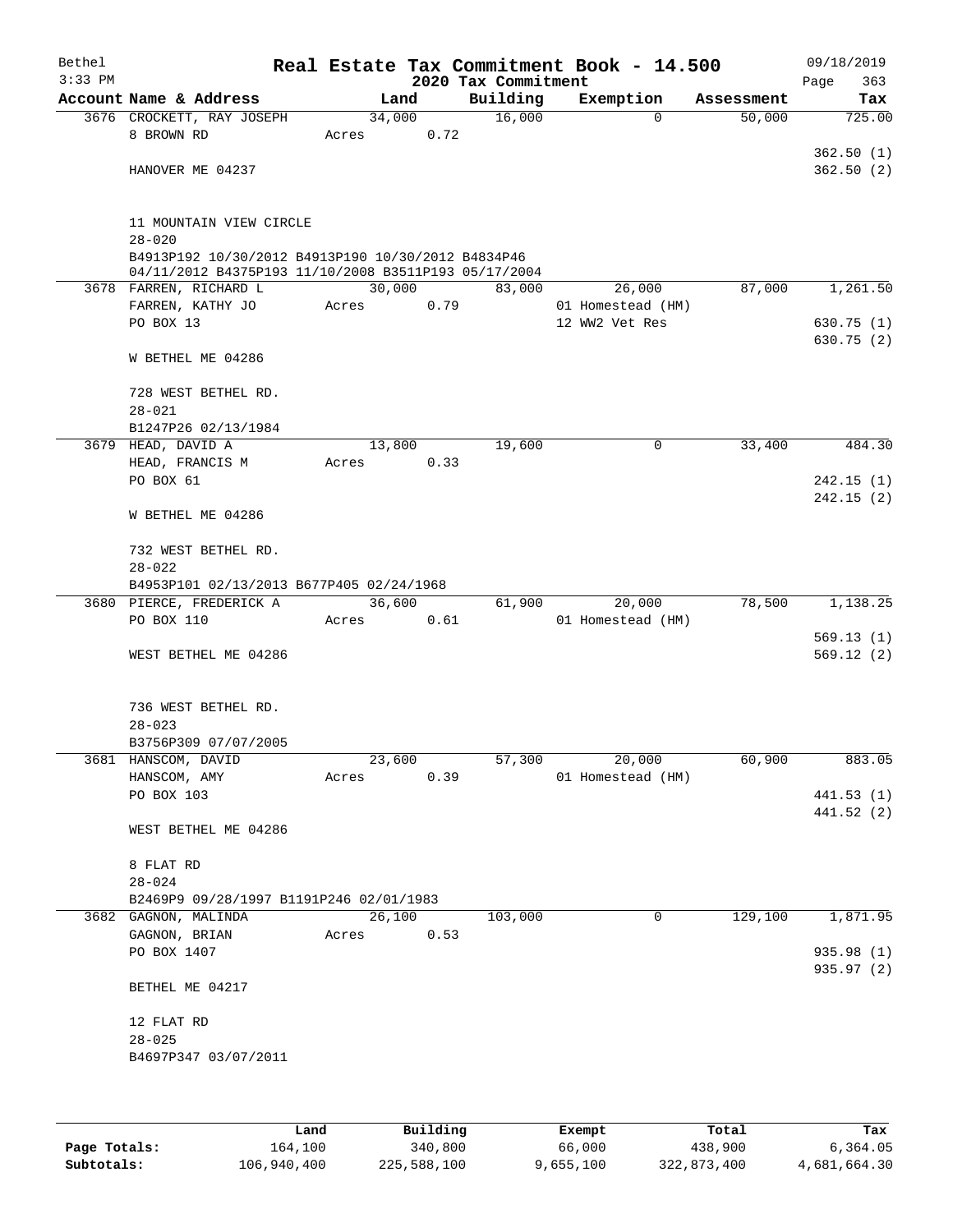| Bethel    |                                                     |       |        |                     | Real Estate Tax Commitment Book - 14.500 |            | 09/18/2019   |
|-----------|-----------------------------------------------------|-------|--------|---------------------|------------------------------------------|------------|--------------|
| $3:33$ PM |                                                     |       |        | 2020 Tax Commitment |                                          |            | 364<br>Page  |
|           | Account Name & Address                              |       | Land   | Building            | Exemption                                | Assessment | Tax          |
|           | 3683 ROLFE, PHILIPPE E                              |       | 37,300 | 55,200              | 20,000                                   | 72,500     | 1,051.25     |
|           | 18 FLAT ROAD                                        | Acres | 0.68   |                     | 01 Homestead (HM)                        |            |              |
|           |                                                     |       |        |                     |                                          |            | 525.63(1)    |
|           | BETHEL ME 04217                                     |       |        |                     |                                          |            | 525.62(2)    |
|           |                                                     |       |        |                     |                                          |            |              |
|           | 18 FLAT RD                                          |       |        |                     |                                          |            |              |
|           | $28 - 026$                                          |       |        |                     |                                          |            |              |
|           | B3742P259 05/25/2005                                |       |        |                     |                                          |            |              |
|           | 3684 EATON, NANCY L                                 |       | 34,500 | 81,600              | 0                                        | 116,100    | 1,683.45     |
|           | PO BOX 83                                           | Acres | 0.55   |                     |                                          |            |              |
|           |                                                     |       |        |                     |                                          |            | 841.73 (1)   |
|           | WEST BETHEL ME 04286                                |       |        |                     |                                          |            | 841.72 (2)   |
|           |                                                     |       |        |                     |                                          |            |              |
|           |                                                     |       |        |                     |                                          |            |              |
|           | 22 FLAT RD                                          |       |        |                     |                                          |            |              |
|           | $28 - 027$                                          |       |        |                     |                                          |            |              |
|           | B3202P293 11/26/2002<br>3685 GILBERT, REGINALD, LEE |       | 37,300 | 86,400              | 26,000                                   | 97,700     | 1,416.65     |
|           | ANN KENNIE, LINDA                                   |       |        |                     |                                          |            |              |
|           | BLAKE,                                              |       |        |                     |                                          |            |              |
|           | & MARILYN GILBERT LIFE                              | Acres | 0.68   |                     | 01 Homestead (HM)                        |            |              |
|           | <b>ESTATE</b><br>30 FLAT RD.                        |       |        |                     | 12 WW2 Vet Res                           |            | 708.33(1)    |
|           |                                                     |       |        |                     |                                          |            | 708.32(2)    |
|           | BETHEL ME 04217                                     |       |        |                     |                                          |            |              |
|           |                                                     |       |        |                     |                                          |            |              |
|           | 30 FLAT RD                                          |       |        |                     |                                          |            |              |
|           | $28 - 028$                                          |       |        |                     |                                          |            |              |
|           | B3825P12 10/20/2005 B1263P84 06/14/1984             |       |        |                     |                                          |            |              |
|           | 3686 ROBINSON, DANIEL G                             |       | 33,500 | 144,700             | $\mathbf 0$                              | 178,200    | 2,583.90     |
|           | ROBINSON, JESSICA                                   | Acres | 0.69   |                     |                                          |            |              |
|           | 6 LIBERTY LANE                                      |       |        |                     |                                          |            | 1, 291.95(1) |
|           |                                                     |       |        |                     |                                          |            | 1, 291.95(2) |
|           | BETHEL ME 04217                                     |       |        |                     |                                          |            |              |
|           | 6 LIBERTY LANE                                      |       |        |                     |                                          |            |              |
|           | $28 - 029$                                          |       |        |                     |                                          |            |              |
|           | B5446P693 12/21/2018 B5125P36 06/11/2014 B3537P220  |       |        |                     |                                          |            |              |
|           | 06/23/2004                                          |       |        |                     |                                          |            |              |
|           | 3687 TASHA, ARIELLE T                               |       | 37,500 | 41,200              | $\mathbf 0$                              | 78,700     | 1,141.15     |
|           | PO BOX 873                                          | Acres | 0.69   |                     |                                          |            |              |
|           |                                                     |       |        |                     |                                          |            | 570.58(1)    |
|           | TRURO MA 02666                                      |       |        |                     |                                          |            | 570.57(2)    |
|           |                                                     |       |        |                     |                                          |            |              |
|           | 44 FLAT RD.                                         |       |        |                     |                                          |            |              |
|           | $28 - 030$                                          |       |        |                     |                                          |            |              |
|           | B4803P176 01/02/2012 B3974P79 07/24/2006 B3810P281  |       |        |                     |                                          |            |              |
|           | 10/03/2005                                          |       |        |                     |                                          |            |              |

|              | Land        | Building    | Exempt    | Total       | Tax          |
|--------------|-------------|-------------|-----------|-------------|--------------|
| Page Totals: | 180,100     | 409,100     | 46,000    | 543,200     | 7,876.40     |
| Subtotals:   | 107,120,500 | 225,997,200 | 9,701,100 | 323,416,600 | 4,689,540.70 |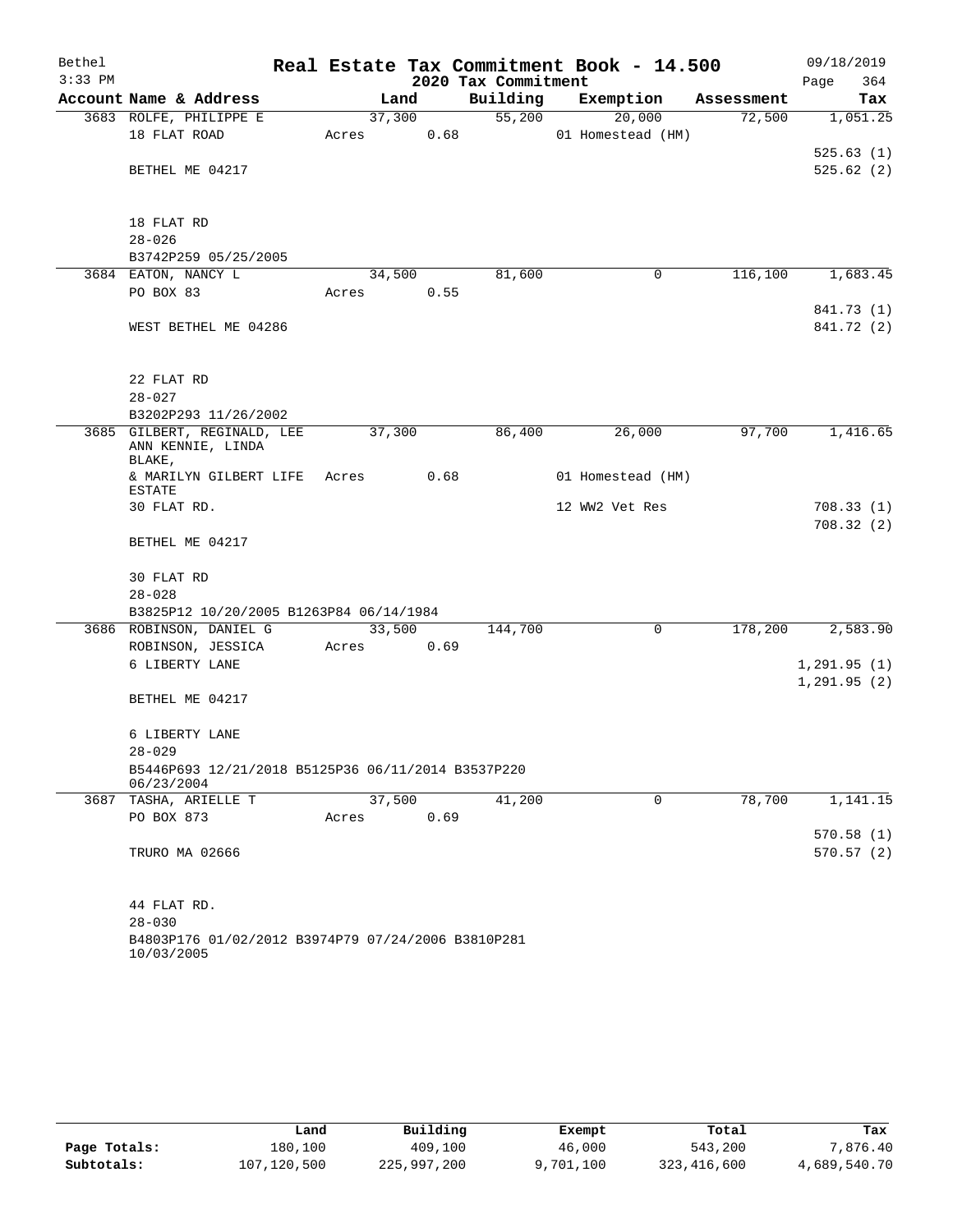| Bethel<br>$3:33$ PM |                                                                                                |                 |       | 2020 Tax Commitment | Real Estate Tax Commitment Book - 14.500 |            | 09/18/2019<br>Page<br>365          |
|---------------------|------------------------------------------------------------------------------------------------|-----------------|-------|---------------------|------------------------------------------|------------|------------------------------------|
|                     | Account Name & Address                                                                         | Land            |       | Building            | Exemption                                | Assessment | Tax                                |
|                     | 3688 WATERHOUSE, ERNEST<br>WATERHOUSE, ROLANDE<br>PO BOX 94                                    | 37,500<br>Acres | 0.69  | 51,600              | 20,000<br>01 Homestead (HM)              | 69,100     | 1,001.95<br>500.98(1)<br>500.97(2) |
|                     | WEST BETHEL ME 04286<br>0094                                                                   |                 |       |                     |                                          |            |                                    |
|                     | 52 FLAT RD.<br>$28 - 031$<br>B2330P333 05/29/1996                                              |                 |       |                     |                                          |            |                                    |
|                     | 3689 COSTA, SUSAN                                                                              | 27,900          |       | $\Omega$            | 0                                        | 27,900     | 404.55                             |
|                     | 77 BRADLEY AVE.                                                                                | Acres           | 0.69  |                     |                                          |            | 202.28(1)                          |
|                     | SOMERSET MA 02726                                                                              |                 |       |                     |                                          |            | 202.27(2)                          |
|                     | FLAT RD<br>$28 - 032$                                                                          |                 |       |                     |                                          |            |                                    |
|                     | 3690 HUTCHINSON, JUDITH                                                                        | 70,300          |       | 98,700              | 20,000                                   | 149,000    | 2,160.50                           |
|                     | 1103 LAKE MOXIE RD                                                                             | Acres           | 32.00 |                     | 01 Homestead (HM)                        |            |                                    |
|                     | WEST FORKS ME 04985                                                                            |                 |       |                     |                                          |            | 1,080.25(1)<br>1,080.25(2)         |
|                     | 62 FLAT RD                                                                                     |                 |       |                     |                                          |            |                                    |
|                     | $28 - 033$                                                                                     |                 |       |                     |                                          |            |                                    |
|                     | B4758P261 09/12/2011 B4512P17 10/16/2009 B2142P347<br>3691 WESTLEIGH, GEORGE                   | 38,900          |       | 154,200             | 20,000                                   | 173,100    | 2,509.95                           |
|                     | WESTLEIGH, LINDA                                                                               | Acres           | 0.76  |                     | 01 Homestead (HM)                        |            |                                    |
|                     | 82 FLAT RD.                                                                                    |                 |       |                     |                                          |            | 1, 254.98(1)<br>1, 254.97(2)       |
|                     | BETHEL ME 04217                                                                                |                 |       |                     |                                          |            |                                    |
|                     | 82 FLAT RD                                                                                     |                 |       |                     |                                          |            |                                    |
|                     | $28 - 034$<br>B682P304 07/03/1969                                                              |                 |       |                     |                                          |            |                                    |
|                     | 3692 WHITNEY, ANDREW R                                                                         | 45,600          |       | 85,300              | 20,000                                   | 110,900    | 1,608.05                           |
|                     | PO BOX 356                                                                                     | Acres           | 2.00  |                     | 01 Homestead (HM)                        |            |                                    |
|                     | BETHEL ME 04217                                                                                |                 |       |                     |                                          |            | 804.03(1)<br>804.02(2)             |
|                     | 71 FLAT RD.<br>$28 - 035$<br>B5208P648 02/18/2015 B5122P120 06/03/2014 B3465P308<br>02/24/2004 |                 |       |                     |                                          |            |                                    |
|                     | 3693 WHEELER, JOHN A                                                                           | 35,000          |       | 105,200             | 20,000                                   | 120,200    | 1,742.90                           |
|                     | PO BOX 173                                                                                     | Acres           | 2.10  |                     | 01 Homestead (HM)                        |            | 871.45(1)                          |
|                     | BETHEL ME 04217                                                                                |                 |       |                     |                                          |            | 871.45(2)                          |
|                     | 63 FLAT RD                                                                                     |                 |       |                     |                                          |            |                                    |
|                     | $28 - 036$<br>B3694P221 04/01/2005                                                             |                 |       |                     |                                          |            |                                    |
|                     |                                                                                                |                 |       |                     |                                          |            |                                    |

|              | Land        | Building    | Exempt    | Total       | Tax          |
|--------------|-------------|-------------|-----------|-------------|--------------|
| Page Totals: | 255,200     | 495,000     | 100,000   | 650,200     | 9,427.90     |
| Subtotals:   | 107,375,700 | 226,492,200 | 9,801,100 | 324,066,800 | 4,698,968.60 |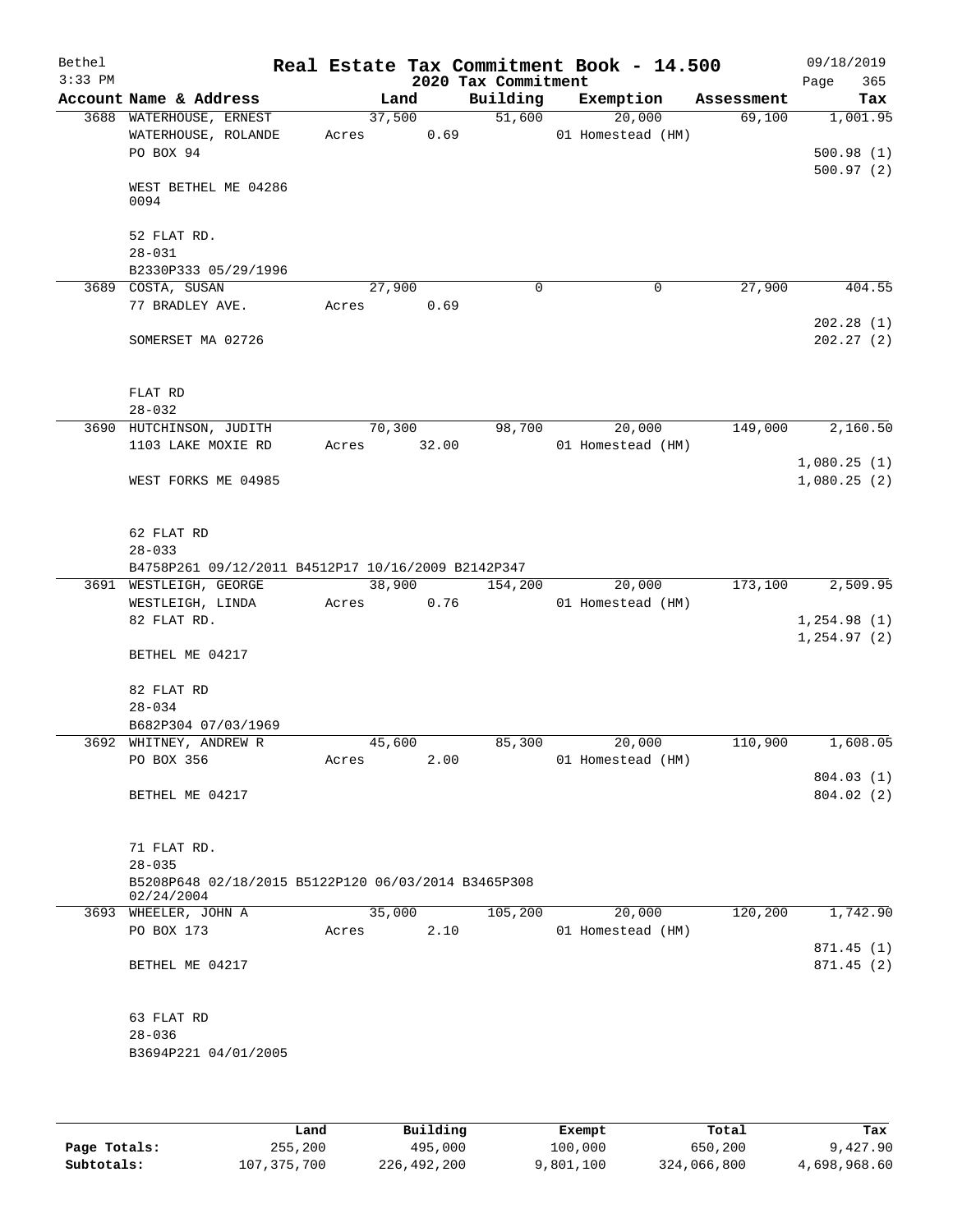| Bethel<br>$3:33$ PM |                               |       |        |      | 2020 Tax Commitment | Real Estate Tax Commitment Book - 14.500 |            | 09/18/2019<br>Page<br>366 |
|---------------------|-------------------------------|-------|--------|------|---------------------|------------------------------------------|------------|---------------------------|
|                     | Account Name & Address        |       | Land   |      | Building            | Exemption                                | Assessment | Tax                       |
|                     | 3694 PILGRIM, ROBERT SR       |       | 48,000 |      | 71,100              | 20,000                                   | 99,100     | 1,436.95                  |
|                     | PO BOX 47                     | Acres |        | 1.00 |                     | 01 Homestead (HM)                        |            |                           |
|                     |                               |       |        |      |                     |                                          |            | 718.48(1)                 |
|                     | W BETHEL ME 04286             |       |        |      |                     |                                          |            | 718.47(2)                 |
|                     |                               |       |        |      |                     |                                          |            |                           |
|                     |                               |       |        |      |                     |                                          |            |                           |
|                     | 59 FLAT RD.                   |       |        |      |                     |                                          |            |                           |
|                     | $28 - 037$                    |       |        |      |                     |                                          |            |                           |
|                     | B1208P137 06/03/1983          |       |        |      |                     |                                          |            |                           |
|                     | 3695 GOODRICH, BRIAN          |       | 0      |      | 7,500               | 0                                        | 7,500      | 108.75                    |
|                     | PO BOX 1674                   |       |        |      |                     |                                          |            |                           |
|                     |                               |       |        |      |                     |                                          |            | 54.38(1)                  |
|                     | BETHEL ME 04217               |       |        |      |                     |                                          |            | 54.37(2)                  |
|                     |                               |       |        |      |                     |                                          |            |                           |
|                     | 57 FLAT RD.                   |       |        |      |                     |                                          |            |                           |
|                     | $28 - 037.001$                |       |        |      |                     |                                          |            |                           |
|                     | 3696 DAVIS, LAWRENCE          |       | 51,300 |      | 65,000              | 20,000                                   | 96,300     | 1,396.35                  |
|                     | DAVIS, FREDA                  | Acres |        | 6.90 |                     | 01 Homestead (HM)                        |            |                           |
|                     | 35 FLAT ROAD                  |       |        |      |                     |                                          |            | 698.18(1)                 |
|                     |                               |       |        |      |                     |                                          |            | 698.17 (2)                |
|                     | BETHEL ME 04217               |       |        |      |                     |                                          |            |                           |
|                     |                               |       |        |      |                     |                                          |            |                           |
|                     | 35 FLAT RD.                   |       |        |      |                     |                                          |            |                           |
|                     | $28 - 038$                    |       |        |      |                     |                                          |            |                           |
|                     | B782P288 05/18/1973           |       |        |      |                     |                                          |            |                           |
|                     | 3698 BOIVIN, JESSICA          |       | 28,900 |      | 64,700              | $\mathbf 0$                              | 93,600     | 1,357.20                  |
|                     | 27 FLAT ROAD                  | Acres |        | 0.33 |                     |                                          |            |                           |
|                     |                               |       |        |      |                     |                                          |            | 678.60(1)                 |
|                     | BETHEL ME 04217               |       |        |      |                     |                                          |            | 678.60(2)                 |
|                     |                               |       |        |      |                     |                                          |            |                           |
|                     | 27 FLAT RD                    |       |        |      |                     |                                          |            |                           |
|                     | $28 - 040$                    |       |        |      |                     |                                          |            |                           |
|                     | B3096P274 04/17/2002          |       |        |      |                     |                                          |            |                           |
|                     | 3700 GROVER, EVANNA M         |       | 40,200 |      | 128,600             | 0                                        | 168,800    | 2,447.60                  |
|                     | PO BOX 38                     | Acres |        | 0.83 |                     |                                          |            |                           |
|                     |                               |       |        |      |                     |                                          |            | 1,223.80(1)               |
|                     | WEST BETHEL ME 04286          |       |        |      |                     |                                          |            | 1,223.80(2)               |
|                     |                               |       |        |      |                     |                                          |            |                           |
|                     |                               |       |        |      |                     |                                          |            |                           |
|                     | 17 FLAT RD                    |       |        |      |                     |                                          |            |                           |
|                     | $28 - 042$                    |       |        |      |                     |                                          |            |                           |
|                     | B3979P108 07/31/2006 B781P238 |       |        |      |                     |                                          |            |                           |
|                     | 3701 HOSTERMAN, JANE          |       | 34,100 |      | 89,200              | 6,000                                    | 117,300    | 1,700.85                  |
|                     | C/O SUE SMITH                 | Acres |        | 1.80 |                     |                                          |            |                           |
|                     | 52 OLD OAKEN BUCKET<br>ROAD   |       |        |      |                     | 12 WW2 Vet Res                           |            | 850.43 (1)                |
|                     |                               |       |        |      |                     |                                          |            | 850.42 (2)                |
|                     | SCITUATE MA 02066             |       |        |      |                     |                                          |            |                           |
|                     |                               |       |        |      |                     |                                          |            |                           |
|                     | 9 FLAT RD                     |       |        |      |                     |                                          |            |                           |
|                     | $28 - 043$                    |       |        |      |                     |                                          |            |                           |
|                     | B851P244 03/27/1975           |       |        |      |                     |                                          |            |                           |
|                     |                               |       |        |      |                     |                                          |            |                           |
|                     |                               |       |        |      |                     |                                          |            |                           |

|              | Land        | Building    | Exempt    | Total       | Tax          |
|--------------|-------------|-------------|-----------|-------------|--------------|
| Page Totals: | 202,500     | 426,100     | 46,000    | 582,600     | 8,447.70     |
| Subtotals:   | 107,578,200 | 226,918,300 | 9,847,100 | 324,649,400 | 4,707,416.30 |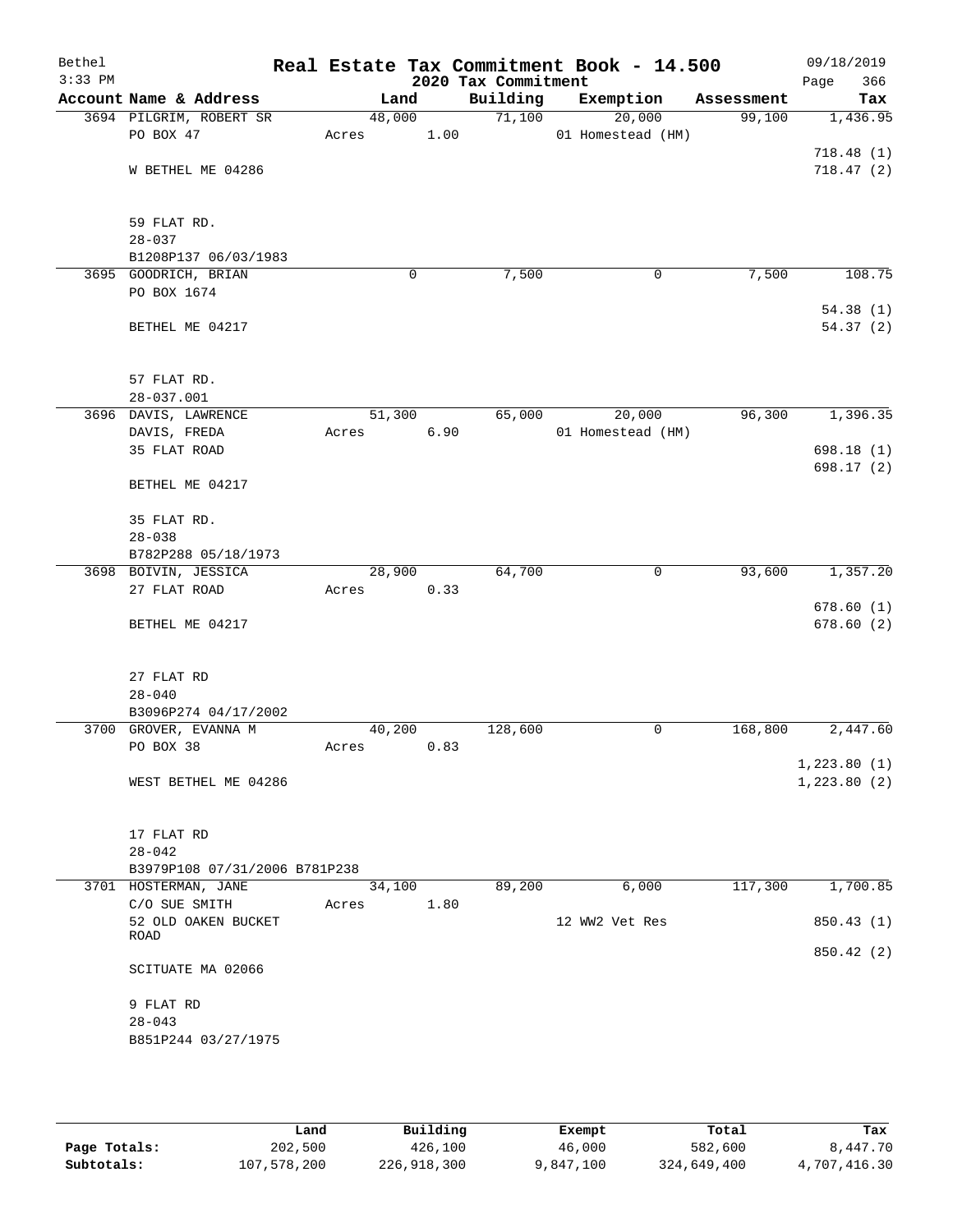| Bethel    |                                                                 |        |        |                     | Real Estate Tax Commitment Book - 14.500 |            | 09/18/2019             |
|-----------|-----------------------------------------------------------------|--------|--------|---------------------|------------------------------------------|------------|------------------------|
| $3:33$ PM |                                                                 |        |        | 2020 Tax Commitment |                                          |            | 367<br>Page            |
|           | Account Name & Address                                          |        | Land   | Building            | Exemption                                | Assessment | Tax                    |
|           | 3702 WEBSTER, DOUGLAS                                           |        | 25,600 | 121,800             | $\Omega$                                 | 147,400    | 2,137.30               |
|           | WEBSTER, DEBBIE                                                 | Acres  | 0.50   |                     |                                          |            |                        |
|           | 4 BEAR RIVER RD.                                                |        |        |                     |                                          |            | 1,068.65(1)            |
|           | NEWRY ME 04261 3828                                             |        |        |                     |                                          |            | 1,068.65(2)            |
|           | 3 FLAT RD                                                       |        |        |                     |                                          |            |                        |
|           | $28 - 044$                                                      |        |        |                     |                                          |            |                        |
|           | B2609P263 09/16/1998                                            |        |        |                     |                                          |            |                        |
|           | 3704 GUAY, RACHAEL                                              |        | 36,700 | 68,700              | 20,000                                   | 85,400     | 1,238.30               |
|           | 754 WEST BETHEL RD                                              | Acres  | 4.50   |                     | 01 Homestead (HM)                        |            |                        |
|           |                                                                 |        |        |                     |                                          |            | 619.15(1)              |
|           | BETHEL ME 04217                                                 |        |        |                     |                                          |            | 619.15(2)              |
|           | 754 WEST BETHEL RD.                                             |        |        |                     |                                          |            |                        |
|           | $28 - 046$                                                      |        |        |                     |                                          |            |                        |
|           | B5073P234 12/13/2013 B4964P93 03/12/2013 B647P373<br>05/02/1966 |        |        |                     |                                          |            |                        |
|           | 3705 GILBERT, TRAVIS M.,                                        |        | 33,300 | 52,500              | 0                                        | 85,800     | 1,244.10               |
|           | MARY JANE & BRENT<br>GILBERT                                    |        |        |                     |                                          |            |                        |
|           | PO BOX 74                                                       | Acres  | 1.30   |                     |                                          |            |                        |
|           |                                                                 |        |        |                     |                                          |            | 622.05(1)              |
|           | WEST BETHEL ME 04286                                            |        |        |                     |                                          |            | 622.05(2)              |
|           |                                                                 |        |        |                     |                                          |            |                        |
|           |                                                                 |        |        |                     |                                          |            |                        |
|           | 762 WEST BETHEL RD.                                             |        |        |                     |                                          |            |                        |
|           | $28 - 047$                                                      |        |        |                     |                                          |            |                        |
|           | B3764P1 06/28/2005                                              |        |        |                     |                                          |            |                        |
|           | 3706 HEAD, DAVID A                                              |        | 32,000 | 69,000              | 0                                        | 101,000    | 1,464.50               |
|           | HEAD, FRANCES M<br>PO BOX 61                                    | Acres  | 0.95   |                     |                                          |            |                        |
|           |                                                                 |        |        |                     |                                          |            | 732.25(1)<br>732.25(2) |
|           | WEST BETHEL ME 04286                                            |        |        |                     |                                          |            |                        |
|           |                                                                 |        |        |                     |                                          |            |                        |
|           | 761 WEST BETHEL RD.                                             |        |        |                     |                                          |            |                        |
|           | $28 - 048$                                                      |        |        |                     |                                          |            |                        |
|           | B5350P459 06/14/2017 B4855P160 06/15/2012                       |        |        |                     |                                          |            |                        |
|           | 3708 GILBERT, GLEN, NEIL,<br>SCOTT, BRENT                       | 53,200 |        | 49,400              | $\Omega$                                 | 102,600    | 1,487.70               |
|           | HALE, ARLYNN & RAMSEY,<br>CHERYL & CROCKETT,<br>CAROL           | Acres  | 0.75   |                     |                                          |            |                        |
|           | PO BOX 14                                                       |        |        |                     |                                          |            | 743.85(1)              |
|           |                                                                 |        |        |                     |                                          |            | 743.85(2)              |
|           | W BETHEL ME 04286                                               |        |        |                     |                                          |            |                        |
|           | 18 RANDY LANE                                                   |        |        |                     |                                          |            |                        |
|           | $28 - 050$                                                      |        |        |                     |                                          |            |                        |
|           | B3268P264 04/03/2003                                            |        |        |                     |                                          |            |                        |

|              | Land        | Building    | Exempt    | Total       | Tax          |
|--------------|-------------|-------------|-----------|-------------|--------------|
| Page Totals: | 180,800     | 361,400     | 20,000    | 522,200     | 7,571.90     |
| Subtotals:   | 107,759,000 | 227,279,700 | 9,867,100 | 325,171,600 | 4,714,988.20 |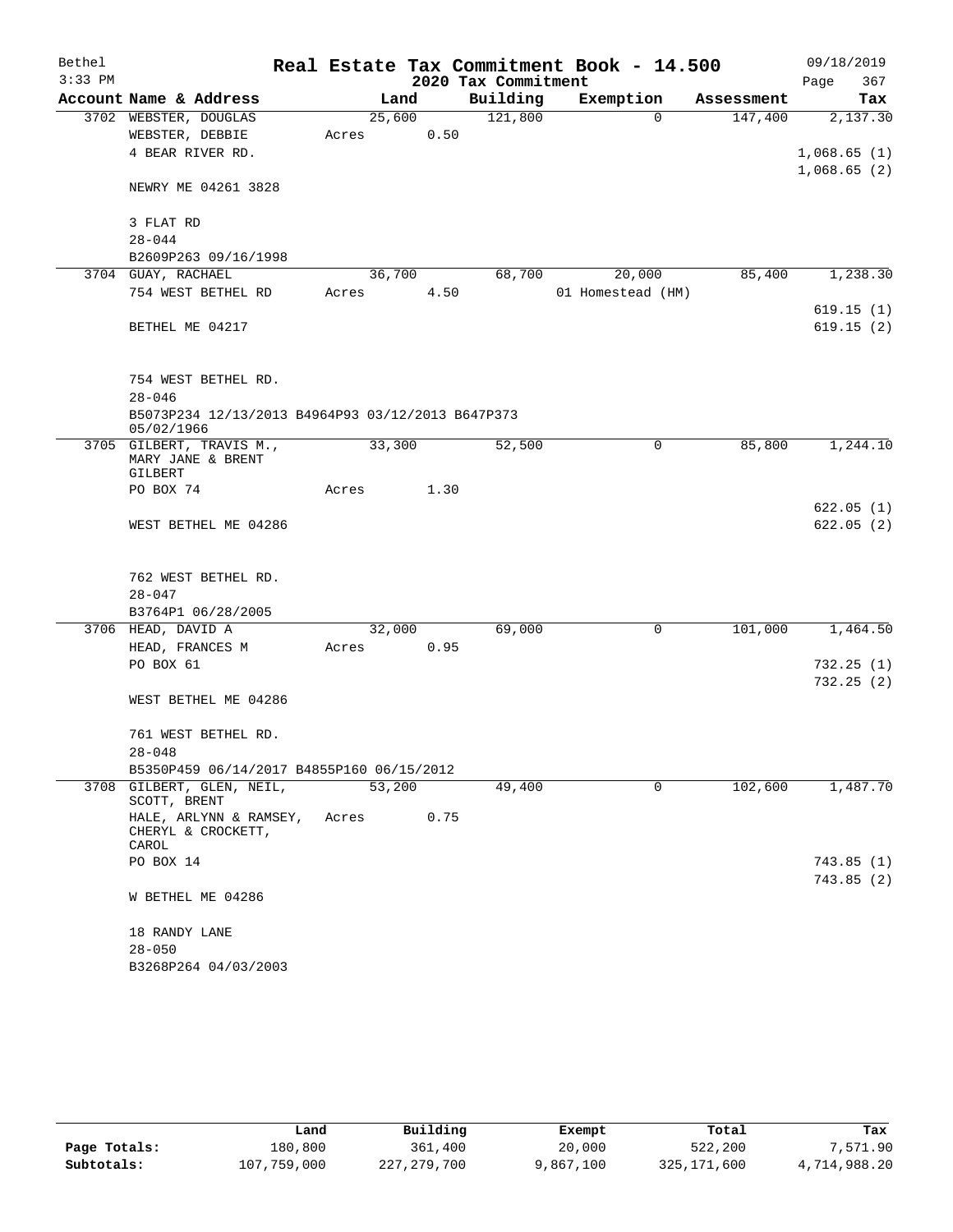| Bethel       |                                                    |       |             |                     | Real Estate Tax Commitment Book - 14.500 |             | 09/18/2019   |
|--------------|----------------------------------------------------|-------|-------------|---------------------|------------------------------------------|-------------|--------------|
| $3:33$ PM    |                                                    |       |             | 2020 Tax Commitment |                                          |             | 368<br>Page  |
|              | Account Name & Address                             |       | Land        | Building            | Exemption                                | Assessment  | Tax          |
|              | 3709 CORREIRA, MATTHEW J                           |       | 25,600      | 86,700              | $\Omega$                                 | 112,300     | 1,628.35     |
|              | CORREIRA, HOLLY M<br>29 EMMETT AVE.                | Acres | 0.50        |                     |                                          |             |              |
|              |                                                    |       |             |                     |                                          |             | 814.18 (1)   |
|              | DARTMOUTH MA 02747                                 |       |             |                     |                                          |             | 814.17 (2)   |
|              | 751 WEST BETHEL RD.<br>$28 - 051$                  |       |             |                     |                                          |             |              |
|              | B3605P284 10/08/2004                               |       |             |                     |                                          |             |              |
|              | 3710 KIMBALL, RODNEY                               |       | 24,200      | 91,100              | 20,000                                   | 95,300      | 1,381.85     |
|              | ATTN: KRISTEN CANNELL                              | Acres | 0.42        |                     | 01 Homestead (HM)                        |             |              |
|              | 172 PARSONS ROAD                                   |       |             |                     |                                          |             | 690.93(1)    |
|              |                                                    |       |             |                     |                                          |             | 690.92 (2)   |
|              | NORWAY ME 04268                                    |       |             |                     |                                          |             |              |
|              | 747 WEST BETHEL RD.                                |       |             |                     |                                          |             |              |
|              | $28 - 052$                                         |       |             |                     |                                          |             |              |
|              | B637P440 09/03/1964                                |       |             |                     |                                          |             |              |
|              | 3711 HEAD, JOHNATHAN                               |       | 26,600      | 71,300              | 20,000                                   | 77,900      | 1,129.55     |
|              | HEAD, JENNIFER                                     | Acres | 0.56        |                     | 01 Homestead (HM)                        |             |              |
|              | PO BOX 566                                         |       |             |                     |                                          |             | 564.78 (1)   |
|              |                                                    |       |             |                     |                                          |             | 564.77(2)    |
|              | BETHEL ME 04217                                    |       |             |                     |                                          |             |              |
|              | 743 WEST BETHEL RD.                                |       |             |                     |                                          |             |              |
|              | $28 - 053$                                         |       |             |                     |                                          |             |              |
|              | B2429P244                                          |       |             |                     |                                          |             |              |
|              | 3712 HEAD, FUMIKO                                  |       | 36,200      | 41,800              | 0                                        | 78,000      | 1,131.00     |
|              | PO BOX 7                                           | Acres | 0.48        |                     |                                          |             |              |
|              |                                                    |       |             |                     |                                          |             | 565.50(1)    |
|              | BETHEL ME 04217                                    |       |             |                     |                                          |             | 565.50(2)    |
|              |                                                    |       |             |                     |                                          |             |              |
|              | 737 WEST BETHEL RD.                                |       |             |                     |                                          |             |              |
|              | $28 - 054$                                         |       |             |                     |                                          |             |              |
|              | B857P166 05/27/1975                                |       |             |                     |                                          |             |              |
|              | 3713 TAYLOR, KAYLA                                 |       | 25,600      | 82,100              | 0                                        | 107,700     | 1,561.65     |
|              | PO BOX 371                                         | Acres | 0.50        |                     |                                          |             |              |
|              |                                                    |       |             |                     |                                          |             | 780.83 (1)   |
|              | BETHEL ME 04217                                    |       |             |                     |                                          |             | 780.82 (2)   |
|              |                                                    |       |             |                     |                                          |             |              |
|              | 731 WEST BETHEL ROAD                               |       |             |                     |                                          |             |              |
|              | $28 - 055$                                         |       |             |                     |                                          |             |              |
|              | B4874P272 08/07/2012 B4818P65 02/28/2012 B3469P168 |       |             |                     |                                          |             |              |
| 3714         | 02/27/2004<br>SHAW-DEGRUTTOLA, KATHY               |       | 27,800      | 67,400              | 20,000                                   | 75,200      | 1,090.40     |
|              | М                                                  |       |             |                     |                                          |             |              |
|              | SHAW-DEGRUTTOLA, DAVID                             | Acres | 0.64        |                     | 01 Homestead (HM)                        |             |              |
|              | DEGRUTTOLA<br>PO BOX 118                           |       |             |                     |                                          |             | 545.20(1)    |
|              |                                                    |       |             |                     |                                          |             | 545.20 (2)   |
|              | WEST BETHEL ME 04286                               |       |             |                     |                                          |             |              |
|              |                                                    |       |             |                     |                                          |             |              |
|              | 727 WEST BETHEL RD.                                |       |             |                     |                                          |             |              |
|              | $28 - 056$                                         |       |             |                     |                                          |             |              |
|              | B3683P342 02/24/2005                               |       |             |                     |                                          |             |              |
|              | Land                                               |       | Building    |                     | Exempt                                   | Total       | Tax          |
| Page Totals: | 166,000                                            |       | 440, 400    |                     | 60,000                                   | 546,400     | 7,922.80     |
| Subtotals:   | 107,925,000                                        |       | 227,720,100 |                     | 9,927,100                                | 325,718,000 | 4,722,911.00 |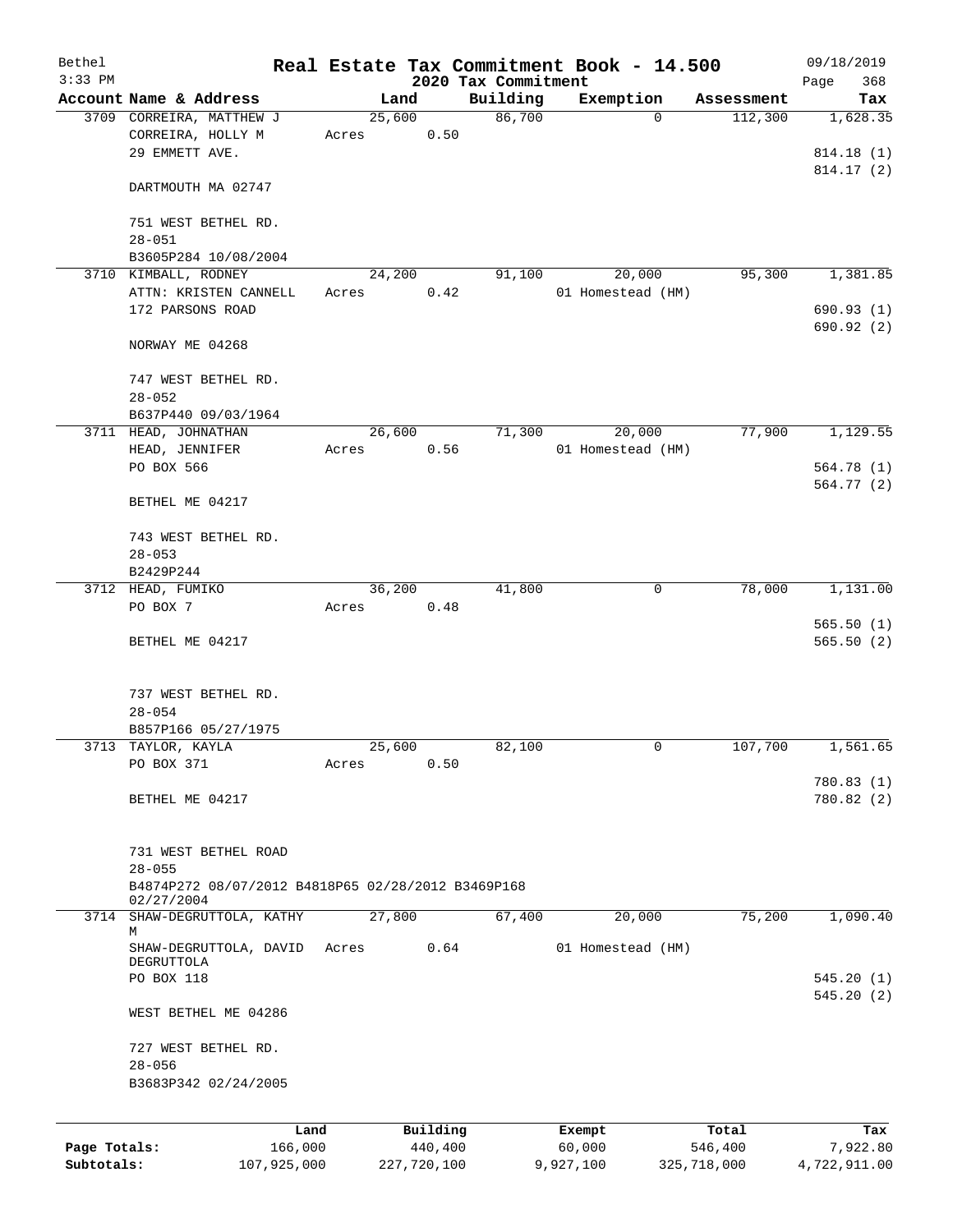| Bethel<br>$3:33$ PM |                                                    |       |            |      | 2020 Tax Commitment | Real Estate Tax Commitment Book - 14.500 |            | 09/18/2019<br>369<br>Page |
|---------------------|----------------------------------------------------|-------|------------|------|---------------------|------------------------------------------|------------|---------------------------|
|                     | Account Name & Address                             |       | Land       |      | Building            | Exemption                                | Assessment | Tax                       |
|                     | 3715 MARTHA HENRY LLC                              |       | 22,400     |      | 25,500              | $\Omega$                                 | 47,900     | 694.55                    |
|                     | 19 MENDUM AVENUE                                   | Acres |            | 0.21 |                     |                                          |            |                           |
|                     |                                                    |       |            |      |                     |                                          |            | 347.28(1)                 |
|                     | KITTERY ME 03904                                   |       |            |      |                     |                                          |            | 347.27(2)                 |
|                     |                                                    |       |            |      |                     |                                          |            |                           |
|                     | 721 WEST BETHEL RD.                                |       |            |      |                     |                                          |            |                           |
|                     | $28 - 057$                                         |       |            |      |                     |                                          |            |                           |
|                     | B5447P688 01/02/2019 B5349P155 06/07/2017 B224P468 |       |            |      |                     |                                          |            |                           |
|                     | 03/31/1891                                         |       |            |      |                     |                                          |            |                           |
|                     | 3716 JOSEY, BARRY                                  |       | 24,200     |      | 40,600              | 0                                        | 64,800     | 939.60                    |
|                     | JOSEY, JANIS                                       | Acres |            | 0.42 |                     |                                          |            |                           |
|                     | 403 Weaverly Rd                                    |       |            |      |                     |                                          |            | 469.80(1)                 |
|                     |                                                    |       |            |      |                     |                                          |            | 469.80(2)                 |
|                     | Dartmouth Canada B2X2E7<br>ΝS                      |       |            |      |                     |                                          |            |                           |
|                     | 719 WEST BETHEL RD.                                |       |            |      |                     |                                          |            |                           |
|                     | $28 - 058$                                         |       |            |      |                     |                                          |            |                           |
|                     | B5229P163 06/26/2015 B4287P177 04/22/2008          |       |            |      |                     |                                          |            |                           |
|                     | 3717 LUCARELLI, CAREN                              |       | 19,900     |      | 76,700              | 20,000                                   | 76,600     | 1,110.70                  |
|                     | 713 WEST BETHEL ROAD                               | Acres |            | 0.22 |                     | 01 Homestead (HM)                        |            |                           |
|                     |                                                    |       |            |      |                     |                                          |            | 555.35(1)                 |
|                     | BETHEL ME 04217                                    |       |            |      |                     |                                          |            | 555.35(2)                 |
|                     |                                                    |       |            |      |                     |                                          |            |                           |
|                     | 713 WEST BETHEL RD.                                |       |            |      |                     |                                          |            |                           |
|                     | $28 - 059$                                         |       |            |      |                     |                                          |            |                           |
|                     | B5401P62 04/04/2018 B1090P278 09/11/1980           |       |            |      |                     |                                          |            |                           |
|                     | 3718 LOVEJOY, ALANSON                              |       | 17,900     |      | 73,600              | 26,000                                   | 65,500     | 949.75                    |
|                     | PO BOX 5                                           | Acres |            | 0.15 |                     | 01 Homestead (HM)                        |            |                           |
|                     |                                                    |       |            |      |                     | 12 WW2 Vet Res                           |            | 474.88 (1)                |
|                     | W BETHEL ME 04286                                  |       |            |      |                     |                                          |            | 474.87(2)                 |
|                     |                                                    |       |            |      |                     |                                          |            |                           |
|                     | 709 WEST BETHEL RD.                                |       |            |      |                     |                                          |            |                           |
|                     | $28 - 060$<br>B885P42 02/09/1976                   |       |            |      |                     |                                          |            |                           |
|                     | 3719 OXFORD NETWORKS                               |       | 10,200     |      | 15,100              | $\mathbf 0$                              | 25,300     | 366.85                    |
|                     | 471 LISBON ST.                                     |       | Acres      | 0.07 |                     |                                          |            |                           |
|                     |                                                    |       |            |      |                     |                                          |            | 183.43(1)                 |
|                     | LEWISTON ME 04243                                  |       |            |      |                     |                                          |            | 183.42 (2)                |
|                     |                                                    |       |            |      |                     |                                          |            |                           |
|                     | 707 WEST BETHEL RD.                                |       |            |      |                     |                                          |            |                           |
|                     | $28 - 061$                                         |       |            |      |                     |                                          |            |                           |
|                     | 3720 WHEELER, JOHN A                               |       | 19,600     |      | 57,400              | $\mathbf 0$                              | 77,000     | 1,116.50                  |
|                     | PO BOX 173                                         |       | Acres 0.21 |      |                     |                                          |            |                           |
|                     |                                                    |       |            |      |                     |                                          |            | 558.25(1)                 |
|                     | BETHEL ME 04217                                    |       |            |      |                     |                                          |            | 558.25(2)                 |
|                     |                                                    |       |            |      |                     |                                          |            |                           |
|                     | 703 WEST BETHEL RD.                                |       |            |      |                     |                                          |            |                           |
|                     | $28 - 062$                                         |       |            |      |                     |                                          |            |                           |
|                     | B3983P144 08/07/2006 B779P40                       |       |            |      |                     |                                          |            |                           |
|                     |                                                    |       |            |      |                     |                                          |            |                           |
|                     |                                                    |       |            |      |                     |                                          |            |                           |

|              | Land        | Building    | Exempt    | Total       | Tax          |
|--------------|-------------|-------------|-----------|-------------|--------------|
| Page Totals: | 114,200     | 288,900     | 46,000    | 357,100     | 5,177.95     |
| Subtotals:   | 108,039,200 | 228,009,000 | 9,973,100 | 326,075,100 | 4,728,088.95 |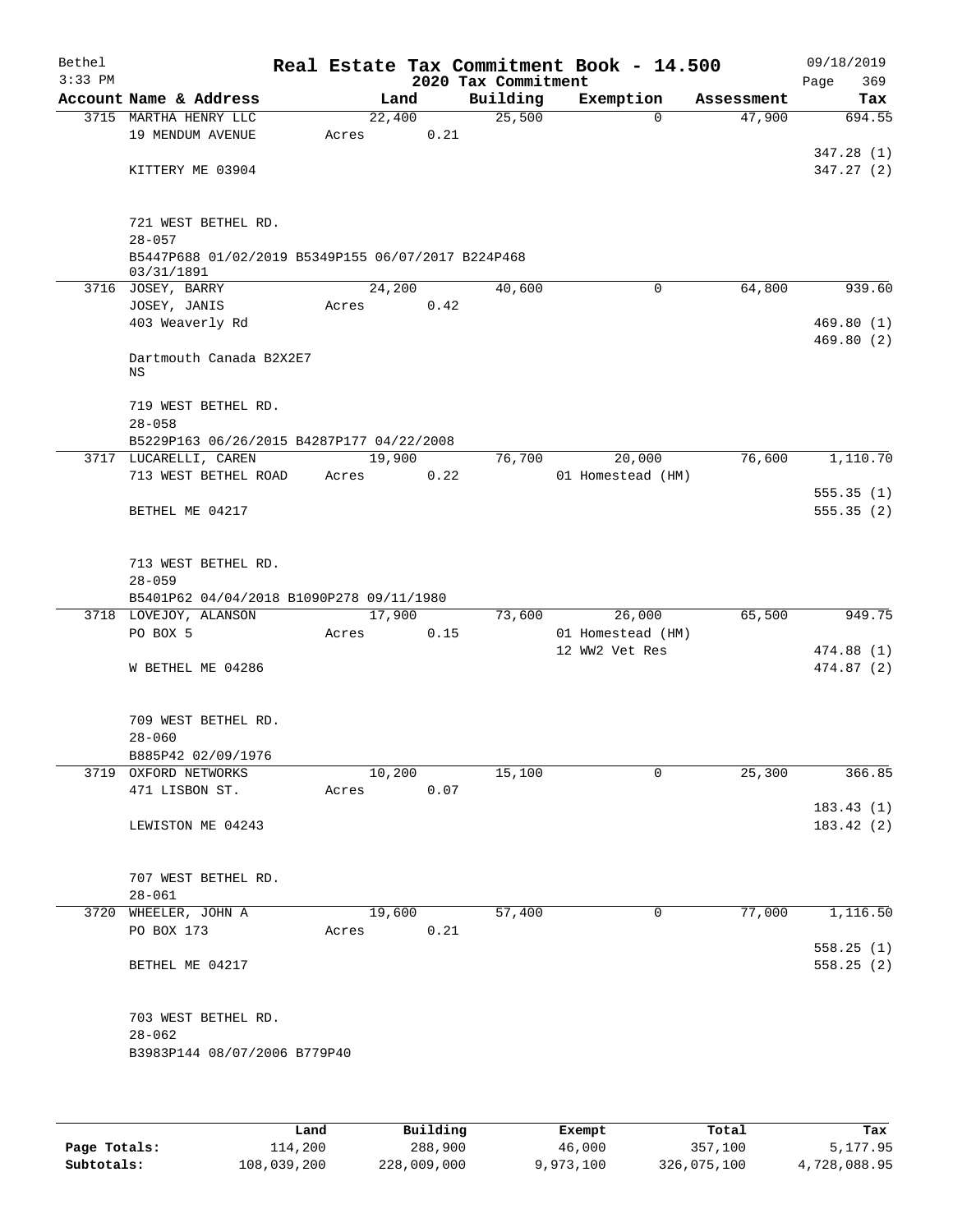| Bethel       |                                                                        |                 |                       |                                 | Real Estate Tax Commitment Book - 14.500 |                    | 09/18/2019         |
|--------------|------------------------------------------------------------------------|-----------------|-----------------------|---------------------------------|------------------------------------------|--------------------|--------------------|
| $3:33$ PM    | Account Name & Address                                                 |                 | Land                  | 2020 Tax Commitment<br>Building | Exemption                                | Assessment         | 370<br>Page<br>Tax |
|              | 3733 NEWKIRK, KELLY O.,                                                |                 | 29,300                | 131,500                         | $\Omega$                                 | 160,800            | 2,331.60           |
|              | C.P.A., P.C.                                                           |                 |                       |                                 |                                          |                    |                    |
|              | PO BOX 151                                                             | Acres           | 0.47                  |                                 |                                          |                    |                    |
|              |                                                                        |                 |                       |                                 |                                          |                    | 1,165.80(1)        |
|              | BETHEL ME 04217                                                        |                 |                       |                                 |                                          |                    | 1, 165.80(2)       |
|              |                                                                        |                 |                       |                                 |                                          |                    |                    |
|              | 918 WALKERS MILLS ROAD                                                 |                 |                       |                                 |                                          |                    |                    |
|              | $04 - 037 - 001$                                                       |                 |                       |                                 |                                          |                    |                    |
|              | B4775P326 10/26/2011 B3697P245 03/31/2005                              |                 |                       |                                 |                                          |                    |                    |
|              | 3734 GUNTHER, ANDREA MAE                                               |                 | 46,600                | 159,700                         | $\mathbf{0}$                             | 206,300            | 2,991.35           |
|              | 560 WALKERS MILL RD                                                    | Acres           | 2.60                  |                                 |                                          |                    | 1,495.68(1)        |
|              | BETHEL ME 04217                                                        |                 |                       |                                 |                                          |                    | 1,495.67(2)        |
|              |                                                                        |                 |                       |                                 |                                          |                    |                    |
|              |                                                                        |                 |                       |                                 |                                          |                    |                    |
|              | 24 MOZEE'S WAY                                                         |                 |                       |                                 |                                          |                    |                    |
|              | $06 - 015 - 1$                                                         |                 |                       |                                 |                                          |                    |                    |
|              | B5322P362 12/19/2016 B3923P229 04/24/2006 B3184P302<br>10/23/2002 B0P0 |                 |                       |                                 |                                          |                    |                    |
|              | 3735 MARTIN, RACHARD                                                   |                 | 41,200                | $\Omega$                        | $\Omega$                                 | 41,200             | 597.40             |
|              | MARTIN, TINA                                                           | Acres           | 2.00                  |                                 |                                          |                    |                    |
|              | ZANI-MARTIN                                                            |                 |                       |                                 |                                          |                    |                    |
|              | PO BOX 722                                                             |                 |                       |                                 |                                          |                    | 298.70 (1)         |
|              | RINDGE NH 03461                                                        |                 |                       |                                 |                                          |                    | 298.70 (2)         |
|              |                                                                        |                 |                       |                                 |                                          |                    |                    |
|              |                                                                        |                 |                       |                                 |                                          |                    |                    |
|              | $08 - 041 - 002 - B$                                                   |                 |                       |                                 |                                          |                    |                    |
|              | B3115P54                                                               |                 |                       |                                 |                                          |                    |                    |
|              | 3736 RUNDLE, JILL C                                                    |                 | 46,700                | $\mathbf 0$                     | 0                                        | 46,700             | 677.15             |
|              | 4553 OLD CARRIAGE TRAIL Acres                                          |                 | 6.23                  |                                 |                                          |                    | 338.58(1)          |
|              | OVIEDO FL 32765                                                        |                 |                       |                                 |                                          |                    | 338.57(2)          |
|              |                                                                        |                 |                       |                                 |                                          |                    |                    |
|              |                                                                        |                 |                       |                                 |                                          |                    |                    |
|              |                                                                        |                 |                       |                                 |                                          |                    |                    |
|              | $08 - 060 - 015$                                                       |                 |                       |                                 |                                          |                    |                    |
| 3739         | B3769P156 05/16/2005<br>ROSENBERG, VICTORIA                            |                 |                       |                                 |                                          |                    |                    |
|              | <b>BROOKE</b>                                                          |                 | 96,300                | 403,600                         | 20,000                                   | 479,900            | 6,958.55           |
|              | PO BOX 918                                                             | Acres           | 6.77                  |                                 | 01 Homestead (HM)                        |                    |                    |
|              |                                                                        |                 |                       |                                 |                                          |                    | 3,479.28(1)        |
|              | BETHEL ME 04217                                                        |                 |                       |                                 |                                          |                    | 3,479.27(2)        |
|              |                                                                        |                 |                       |                                 |                                          |                    |                    |
|              | 225 TAYLOR SMITH ROAD                                                  |                 |                       |                                 |                                          |                    |                    |
|              | $09 - 006 - 006 - 010$                                                 |                 |                       |                                 |                                          |                    |                    |
|              | B4783P213 11/30/2011 B4730P177 06/24/2011 B4031P189                    |                 |                       |                                 |                                          |                    |                    |
|              | 10/18/2006                                                             |                 |                       |                                 |                                          |                    |                    |
|              | 3740 CAMERON, CATHERINE M<br>CAMERON, IAN J                            | Acres           | 93,700<br>5.00        | 387,200                         | 0                                        | 480,900            | 6,973.05           |
|              | 105 LEEUWARDEN RD                                                      |                 |                       |                                 |                                          |                    | 3,486.53(1)        |
|              |                                                                        |                 |                       |                                 |                                          |                    | 3,486.52(2)        |
|              | DARIEN CT 06820                                                        |                 |                       |                                 |                                          |                    |                    |
|              |                                                                        |                 |                       |                                 |                                          |                    |                    |
|              | 208 TAYLOR SMITH ROAD                                                  |                 |                       |                                 |                                          |                    |                    |
|              | $09 - 006 - 001 - 001$                                                 |                 |                       |                                 |                                          |                    |                    |
|              | B4983P250 05/10/2013 B3605P216 10/01/2004                              |                 |                       |                                 |                                          |                    |                    |
| Page Totals: |                                                                        | Land<br>353,800 | Building<br>1,082,000 |                                 | Exempt<br>20,000                         | Total<br>1,415,800 | Tax<br>20,529.10   |
| Subtotals:   | 108,393,000                                                            |                 | 229,091,000           |                                 | 9,993,100                                | 327,490,900        | 4,748,618.05       |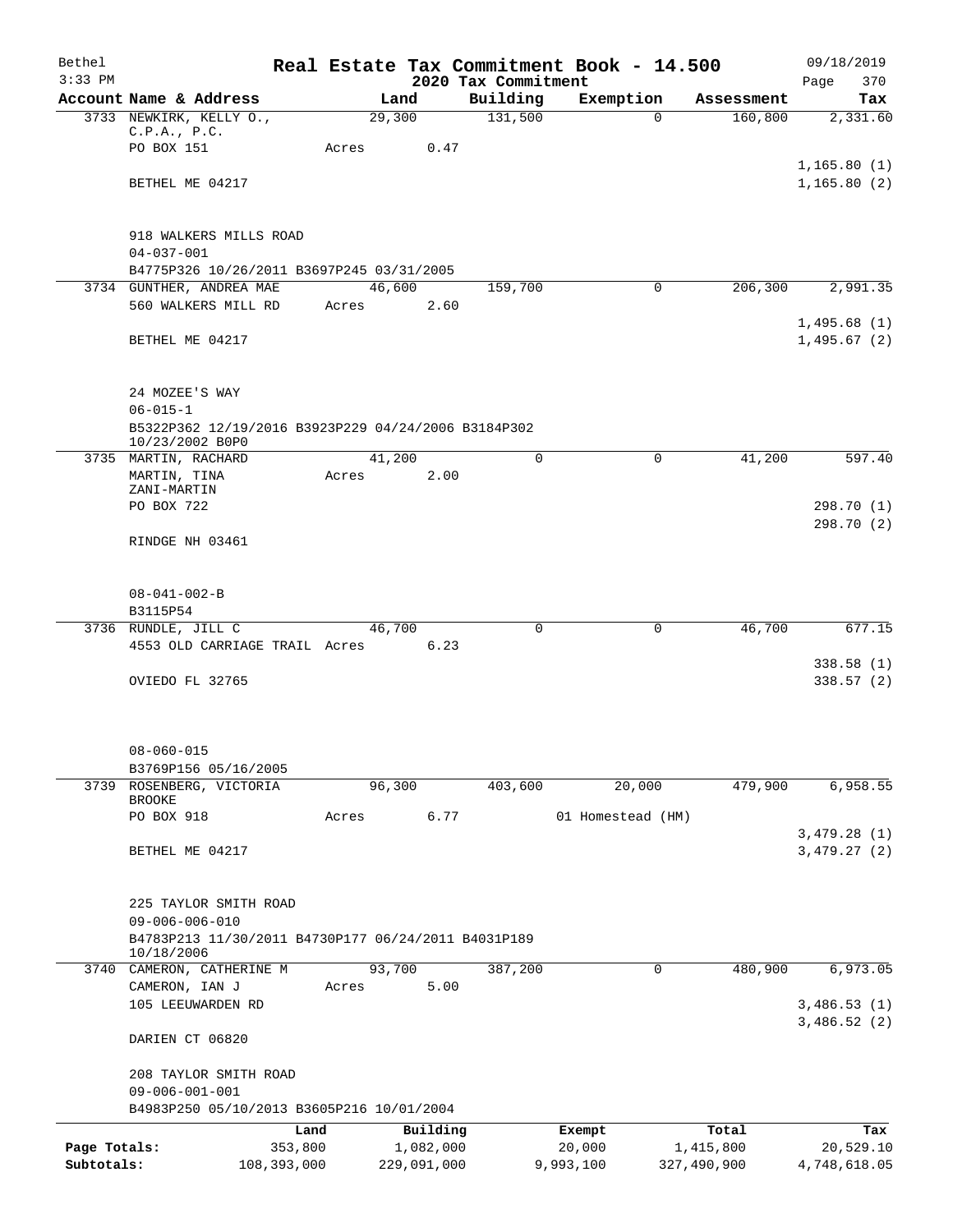| Bethel       |                                                   |                 |          |                                 | Real Estate Tax Commitment Book - 14.500 |                       | 09/18/2019             |
|--------------|---------------------------------------------------|-----------------|----------|---------------------------------|------------------------------------------|-----------------------|------------------------|
| $3:33$ PM    | Account Name & Address                            |                 |          | 2020 Tax Commitment<br>Building |                                          |                       | Page<br>371<br>Tax     |
|              | 3741 DIPLACIDO, RICHARD F                         | 115,600         | Land     | $\mathbf 0$                     | Exemption<br>$\Omega$                    | Assessment<br>115,600 | 1,676.20               |
|              | 25 SKYVIEW DR                                     | Acres           | 39.39    |                                 |                                          |                       |                        |
|              |                                                   |                 |          |                                 |                                          |                       | 838.10 (1)             |
|              | BETHEL ME 04217                                   |                 |          |                                 |                                          |                       | 838.10 (2)             |
|              |                                                   |                 |          |                                 |                                          |                       |                        |
|              |                                                   |                 |          |                                 |                                          |                       |                        |
|              | NEVEL ROAD<br>$09 - 006 - 002$                    |                 |          |                                 |                                          |                       |                        |
|              | B1344P287                                         |                 |          |                                 |                                          |                       |                        |
| 3742         | CROSS, JACK                                       | 109,200         |          | 335,000                         | 20,000                                   | 424,200               | 6,150.90               |
|              | CROSS, SUSAN                                      | Acres           | 65.29    |                                 | 01 Homestead (HM)                        |                       |                        |
|              | 250 TAYLOR SMITH RD                               |                 |          |                                 |                                          |                       | 3,075.45(1)            |
|              |                                                   |                 |          |                                 |                                          |                       | 3,075.45(2)            |
|              | BETHEL ME 04217                                   |                 |          |                                 |                                          |                       |                        |
|              |                                                   |                 |          |                                 |                                          |                       |                        |
|              | 250 TAYLOR SMITH ROAD<br>$09 - 006 - 002 - 001$   |                 |          |                                 |                                          |                       |                        |
|              | B4561P141 02/16/2010 B3245P65 07/03/2003 B3245P65 |                 |          |                                 |                                          |                       |                        |
|              | 07/03/2003                                        |                 |          |                                 |                                          |                       |                        |
|              | 3743 ANDREWS, BRUCE                               | 125,700         |          | 66,200                          | 0                                        | 191,900               | 2,782.55               |
|              | 37 BRUCE ROAD                                     | Acres           | 43.70    |                                 |                                          |                       |                        |
|              |                                                   |                 |          |                                 |                                          |                       | 1,391.28(1)            |
|              | BETHEL ME 04217                                   |                 |          |                                 |                                          |                       | 1,391.27(2)            |
|              |                                                   |                 |          |                                 |                                          |                       |                        |
|              | 37 BRUCE ROAD                                     |                 |          |                                 |                                          |                       |                        |
|              | $09 - 006 - 003$                                  |                 |          |                                 |                                          |                       |                        |
|              | B3281P283 04/28/2003                              |                 |          |                                 |                                          |                       |                        |
|              | 3744 DIPLACIDO, BARBARA A                         | 40,400          |          | $\mathbf 0$                     | $\mathbf 0$                              | 40,400                | 585.80                 |
|              | SKYVIEW DR                                        | Acres           | 41.00    |                                 |                                          |                       |                        |
|              | BETHEL ME 04217                                   |                 |          |                                 |                                          |                       | 292.90(1)<br>292.90(2) |
|              |                                                   |                 |          |                                 |                                          |                       |                        |
|              |                                                   |                 |          |                                 |                                          |                       |                        |
|              |                                                   |                 |          |                                 |                                          |                       |                        |
|              | $09 - 006 - 004$                                  |                 |          |                                 |                                          |                       |                        |
|              | B3267P268 04/03/2003                              |                 |          |                                 |                                          |                       |                        |
|              | 3745 ANDREWS, BRUCE                               | 52,300          |          | 0                               | 0                                        | 52,300                | 758.35                 |
|              | 37 BRUCE ROAD                                     | Acres           | 44.80    |                                 |                                          |                       | 379.18 (1)             |
|              | BETHEL ME 04217                                   |                 |          |                                 |                                          |                       | 379.17 (2)             |
|              |                                                   |                 |          |                                 |                                          |                       |                        |
|              |                                                   |                 |          |                                 |                                          |                       |                        |
|              |                                                   |                 |          |                                 |                                          |                       |                        |
|              | $09 - 006 - 005$                                  |                 |          |                                 |                                          |                       |                        |
|              | B3245P65                                          |                 |          | $\Omega$                        |                                          | 48,000                |                        |
|              | 3746 DIPLACIDO, RICHARD F<br>25 SKYVIEW DR        | 48,000<br>Acres | 74.93    |                                 | 0                                        |                       | 696.00                 |
|              |                                                   |                 |          |                                 |                                          |                       | 348.00(1)              |
|              | BETHEL ME 04217                                   |                 |          |                                 |                                          |                       | 348.00 (2)             |
|              |                                                   |                 |          |                                 |                                          |                       |                        |
|              |                                                   |                 |          |                                 |                                          |                       |                        |
|              | TAYLOR SMITH ROAD                                 |                 |          |                                 |                                          |                       |                        |
|              | $09 - 006 - 006$                                  |                 |          |                                 |                                          |                       |                        |
|              | B3469P117 03/02/2004                              |                 |          |                                 |                                          |                       |                        |
|              |                                                   |                 |          |                                 |                                          |                       |                        |
|              |                                                   |                 |          |                                 |                                          |                       |                        |
|              |                                                   | Land            | Building |                                 | Exempt                                   | Total                 | Tax                    |
| Page Totals: | 491,200                                           |                 | 401,200  |                                 | 20,000                                   | 872,400               | 12,649.80              |

**Subtotals:** 108,884,200 229,492,200 10,013,100 328,363,300 4,761,267.85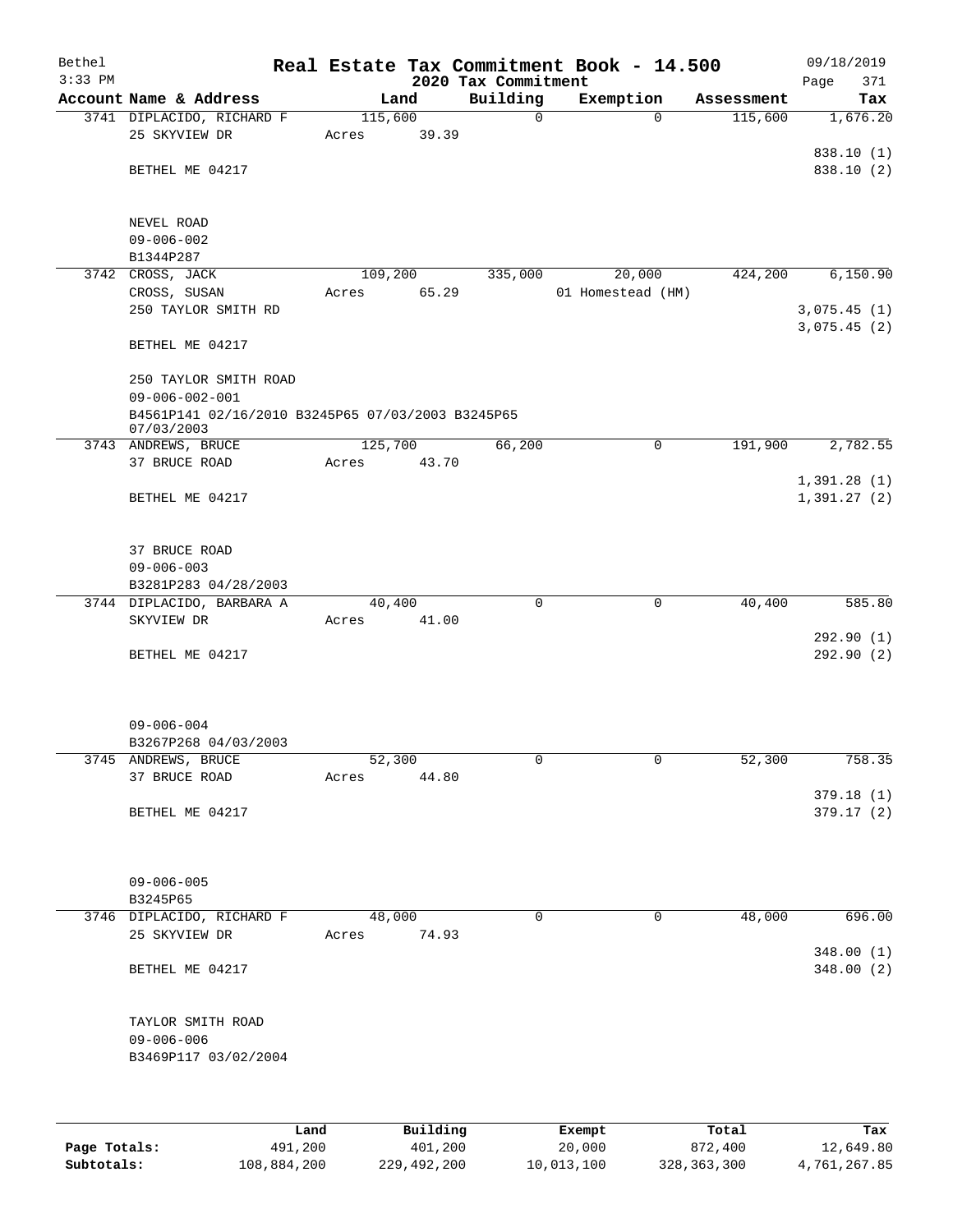| Bethel<br>$3:33$ PM |                                         |        |        | 2020 Tax Commitment | Real Estate Tax Commitment Book - 14.500 |            | 09/18/2019<br>372<br>Page   |
|---------------------|-----------------------------------------|--------|--------|---------------------|------------------------------------------|------------|-----------------------------|
|                     | Account Name & Address                  |        | Land   | Building            | Exemption                                | Assessment | Tax                         |
|                     | 3747 DIPLACIDO, RICHARD F               | 16,600 |        | $\mathbf 0$         | $\Omega$                                 | 16,600     | 240.70                      |
|                     | 25 SKYVIEW DR                           | Acres  | 74.80  |                     |                                          |            |                             |
|                     |                                         |        |        |                     |                                          |            | 120.35(1)                   |
|                     | BETHEL ME 04217                         |        |        |                     |                                          |            | 120.35(2)                   |
|                     | $09 - 006 - 007$                        |        |        |                     |                                          |            |                             |
|                     | B3469P117 02/26/2004 B3245P65           |        |        |                     |                                          |            |                             |
|                     | 3748 BURGESS, RICHARD E                 | 94,500 |        | 228,600             | 0                                        | 323,100    | 4,684.95                    |
|                     | BURGESS, BETH A                         | Acres  | 5.50   |                     |                                          |            |                             |
|                     | 130 OLD ESSEX RD                        |        |        |                     |                                          |            | 2,342.48(1)                 |
|                     | MANCHESTER MA 01944                     |        |        |                     |                                          |            | 2,342.47(2)                 |
|                     | 251 TAYLOR SMITH RD                     |        |        |                     |                                          |            |                             |
|                     | $09 - 006 - 008$                        |        |        |                     |                                          |            |                             |
|                     | B3245P65                                |        |        |                     |                                          |            |                             |
|                     | 3749 ALLEN, WILLIAM                     | 85,600 |        | 238,800             | $\mathsf{O}$                             | 324,400    | 4,703.80                    |
|                     | 1 HENLEY ST.                            | Acres  | 1.71   |                     |                                          |            |                             |
|                     | CHARLESTOWN MA 02129                    |        |        |                     |                                          |            | 2,351.90(1)<br>2,351.90 (2) |
|                     |                                         |        |        |                     |                                          |            |                             |
|                     | 227 TAYLOR SMITH RD                     |        |        |                     |                                          |            |                             |
|                     | $09 - 006 - 006 - 013$                  |        |        |                     |                                          |            |                             |
|                     | B4923P38 11/20/2012                     |        |        |                     |                                          |            |                             |
|                     | 3750 TYLER, QUENTIN                     | 80,600 |        | $\mathbf 0$         | $\mathbf 0$                              | 80,600     | 1,168.70                    |
|                     | 517 EAST BETHEL RD.                     | Acres  | 100.40 |                     |                                          |            |                             |
|                     | BETHEL ME 04217                         |        |        |                     |                                          |            | 584.35 (1)<br>584.35 (2)    |
|                     |                                         |        |        |                     |                                          |            |                             |
|                     | EAST BETHEL ROAD                        |        |        |                     |                                          |            |                             |
|                     | $09 - 041$                              |        |        |                     |                                          |            |                             |
|                     | B1338P62 08/27/1985                     |        |        |                     |                                          |            |                             |
|                     | 3751 GREENWELL, JERI B                  | 52,200 |        | 448,000             | 0                                        | 500, 200   | 7,252.90                    |
|                     | PO BOX 4                                | Acres  | 5.00   |                     |                                          |            | 3,626.45(1)                 |
|                     | BETHEL ME 04217                         |        |        |                     |                                          |            | 3,626.45(2)                 |
|                     |                                         |        |        |                     |                                          |            |                             |
|                     | 715 GROVER HILL RD.                     |        |        |                     |                                          |            |                             |
|                     | $01 - 039 - 001$                        |        |        |                     |                                          |            |                             |
|                     | B3634P215 12/01/2004                    |        |        |                     |                                          |            |                             |
|                     | 3754 CROOKER, NATHAN T                  | 68,600 |        | 75,600              | 0                                        | 144,200    | 2,090.90                    |
|                     | 20 ORCHARD ROAD                         | Acres  | 41.90  |                     |                                          |            |                             |
|                     | CUMBERLAND ME 04021                     |        |        |                     |                                          |            | 1,045.45(1)<br>1,045.45(2)  |
|                     |                                         |        |        |                     |                                          |            |                             |
|                     | 837 NORTH ROAD                          |        |        |                     |                                          |            |                             |
|                     | $16 - 023 - 001$                        |        |        |                     |                                          |            |                             |
|                     | B4796P87 12/19/2011 B3218P46 12/23/2002 |        |        |                     |                                          |            |                             |
|                     |                                         |        |        |                     |                                          |            |                             |

|              | Land        | Building    | Exempt     | Total       | Tax          |
|--------------|-------------|-------------|------------|-------------|--------------|
| Page Totals: | 398,100     | 991,000     |            | 1,389,100   | 20,141.95    |
| Subtotals:   | 109,282,300 | 230,483,200 | 10,013,100 | 329,752,400 | 4,781,409.80 |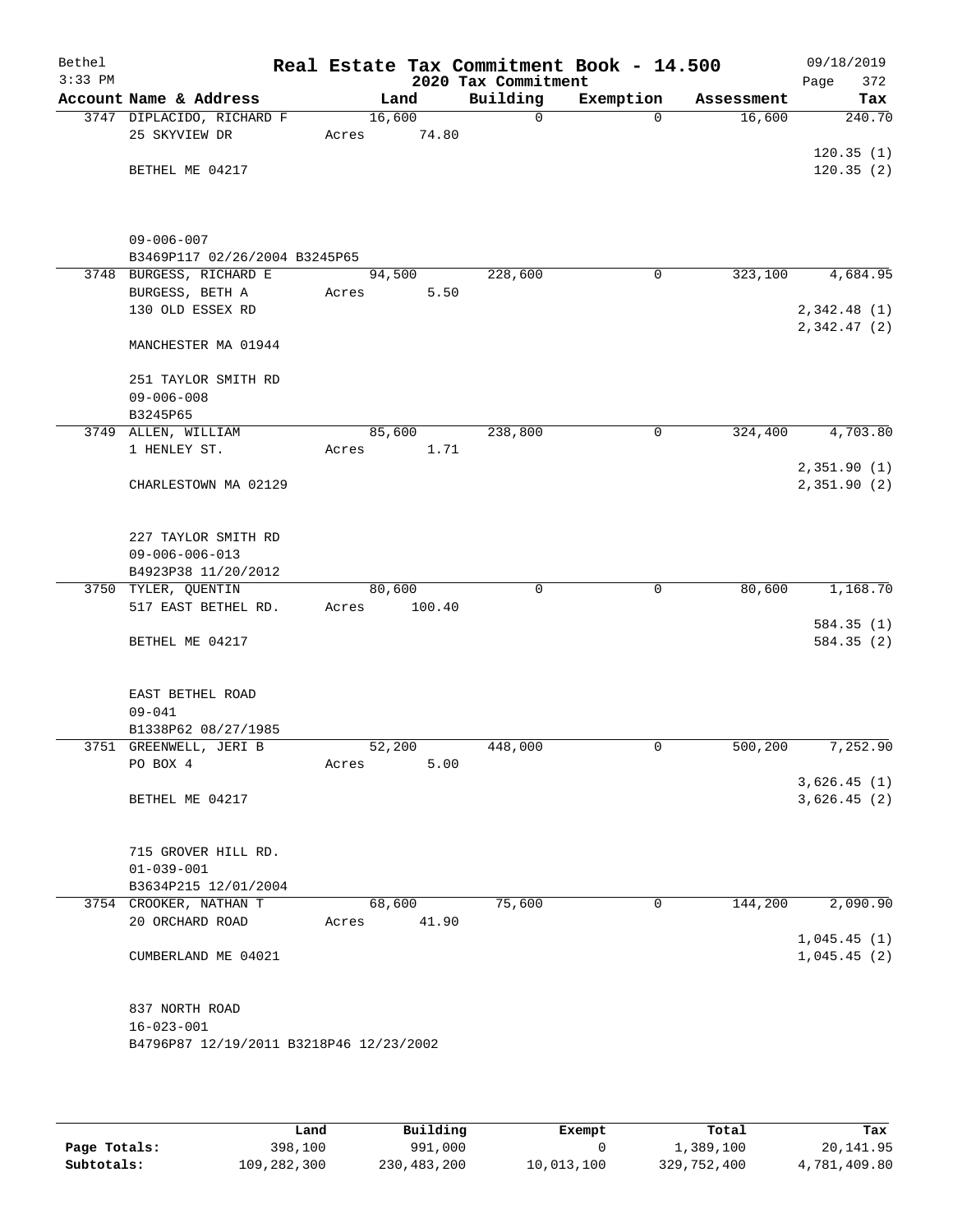| Bethel<br>$3:33$ PM |                                                                          |         |             | 2020 Tax Commitment | Real Estate Tax Commitment Book - 14.500 |               | 09/18/2019         |
|---------------------|--------------------------------------------------------------------------|---------|-------------|---------------------|------------------------------------------|---------------|--------------------|
|                     | Account Name & Address                                                   |         | Land        | Building            | Exemption                                | Assessment    | Page<br>373<br>Tax |
|                     | 3755 ELLIOTT, JOHN R                                                     |         | 35,200      | 194,000             | 20,000                                   | 209,200       | 3,033.40           |
|                     | MCDONOUGH, MORIAH L                                                      | Acres   | 0.79        |                     | 01 Homestead (HM)                        |               |                    |
|                     | 214 INTERVALE RD                                                         |         |             |                     |                                          |               | 1,516.70(1)        |
|                     |                                                                          |         |             |                     |                                          |               | 1,516.70(2)        |
|                     | BETHEL ME 04217                                                          |         |             |                     |                                          |               |                    |
|                     | 214 INTERVALE RD.                                                        |         |             |                     |                                          |               |                    |
|                     | $13 - 001 - 001$                                                         |         |             |                     |                                          |               |                    |
|                     | B4981P1 05/01/2013 B4430P14 04/16/2009 B3856P220                         |         |             |                     |                                          |               |                    |
|                     | 12/14/2005                                                               |         |             |                     |                                          |               |                    |
|                     | 3756 DIPLACIDO, RICHARD                                                  |         | 25,600      | $\Omega$            | $\mathbf 0$                              | 25,600        | 371.20             |
|                     | DIPLACIDO, BARBARA                                                       | Acres   | 0.79        |                     |                                          |               |                    |
|                     | 25 SKYVIEW DR                                                            |         |             |                     |                                          |               | 185.60(1)          |
|                     | BETHEL ME 04217                                                          |         |             |                     |                                          |               | 185.60(2)          |
|                     |                                                                          |         |             |                     |                                          |               |                    |
|                     | INTERVALE RD.                                                            |         |             |                     |                                          |               |                    |
|                     | $13 - 001 - 003$                                                         |         |             |                     |                                          |               |                    |
|                     | B3133P175                                                                |         |             |                     |                                          |               |                    |
|                     | 3758 FERRO, MICHAEL A                                                    |         | 60,200      | 114,600             | $\mathsf{O}$                             | 174,800       | 2,534.60           |
|                     | 101 WALLACE STREET #3                                                    | Acres   | 23.00       |                     |                                          |               |                    |
|                     |                                                                          |         |             |                     |                                          |               | 1, 267.30(1)       |
|                     | MALDEN MA 02148                                                          |         |             |                     |                                          |               | 1, 267.30(2)       |
|                     |                                                                          |         |             |                     |                                          |               |                    |
|                     |                                                                          |         |             |                     |                                          |               |                    |
|                     | 197 INTERVALE RD                                                         |         |             |                     |                                          |               |                    |
|                     | $13 - 015 - 001$                                                         |         |             |                     |                                          |               |                    |
|                     | B5258P419 12/14/2015 B3216P61                                            |         |             |                     |                                          |               |                    |
|                     | 3759 DAVIS, ROBERT S                                                     |         | 4,700       | $\Omega$            | $\mathbf 0$                              | 4,700         | 68.15              |
|                     | ALSHOUSE, ALSHOUSE,<br>JANET                                             | Acres   | 9.70        |                     |                                          |               |                    |
|                     | PO BOX 1255                                                              |         |             |                     |                                          |               | 34.08(1)           |
|                     |                                                                          |         |             |                     |                                          |               | 34.07(2)           |
|                     | BETHEL ME 04217                                                          |         |             |                     |                                          |               |                    |
|                     |                                                                          |         |             |                     |                                          |               |                    |
|                     | TARA WAY                                                                 |         |             |                     |                                          |               |                    |
|                     | 15-021-001-001                                                           |         |             |                     |                                          |               |                    |
|                     | B4825P150 03/16/2012 B3467P226 02/26/2004 B3234P30                       |         |             |                     |                                          |               |                    |
| 3760                | DAVIS, ROBERT S                                                          |         | 58,200      | 427,800             | $\mathbf 0$                              | 486,000       | 7,047.00           |
|                     | ALSHOUSE, ALSHOUSE,                                                      | Acres   | 53.70       |                     |                                          |               |                    |
|                     | JANET                                                                    |         |             |                     |                                          |               |                    |
|                     | 2900 NO. A1A                                                             |         |             |                     |                                          |               | 3,523.50(1)        |
|                     | #PHG-A                                                                   |         |             |                     |                                          |               | 3,523.50(2)        |
|                     | HUTCHINSON ISLAND FL<br>34949                                            |         |             |                     |                                          |               |                    |
|                     |                                                                          |         |             |                     |                                          |               |                    |
|                     | 133 TARA WAY                                                             |         |             |                     |                                          |               |                    |
|                     | $15 - 021 - 002$                                                         |         |             |                     |                                          |               |                    |
|                     | B4469P289 07/15/2009 B4416P113 03/17/2009 B3310P1<br>06/09/2003 B3234P30 |         |             |                     |                                          |               |                    |
|                     | 3761 MAIONE, ROBERT W                                                    |         | 33,700      | 431,600             | $\mathbf 0$                              | 465,300       | 6,746.85           |
|                     | MAIONE, LYNN M                                                           | Acres   | 52.00       |                     |                                          |               |                    |
|                     | 11 WOODSIA TRIAL                                                         |         |             |                     |                                          |               | 3,373.43(1)        |
|                     |                                                                          |         |             |                     |                                          |               | 3,373.42(2)        |
|                     | SOUTH KINGSTON RI 02879                                                  |         |             |                     |                                          |               |                    |
|                     |                                                                          |         |             |                     |                                          |               |                    |
|                     | 195 TARA'S WAY                                                           |         |             |                     |                                          |               |                    |
|                     | $15 - 021 - 003$                                                         |         |             |                     |                                          |               |                    |
|                     | B3235P1 01/27/2003                                                       |         |             |                     |                                          |               |                    |
|                     |                                                                          | Land    | Building    |                     | Exempt                                   | Total         | Tax                |
| Page Totals:        |                                                                          | 217,600 | 1,168,000   |                     | 20,000                                   | 1,365,600     | 19,801.20          |
| Subtotals:          | 109,499,900                                                              |         | 231,651,200 |                     | 10,033,100                               | 331, 118, 000 | 4,801,211.00       |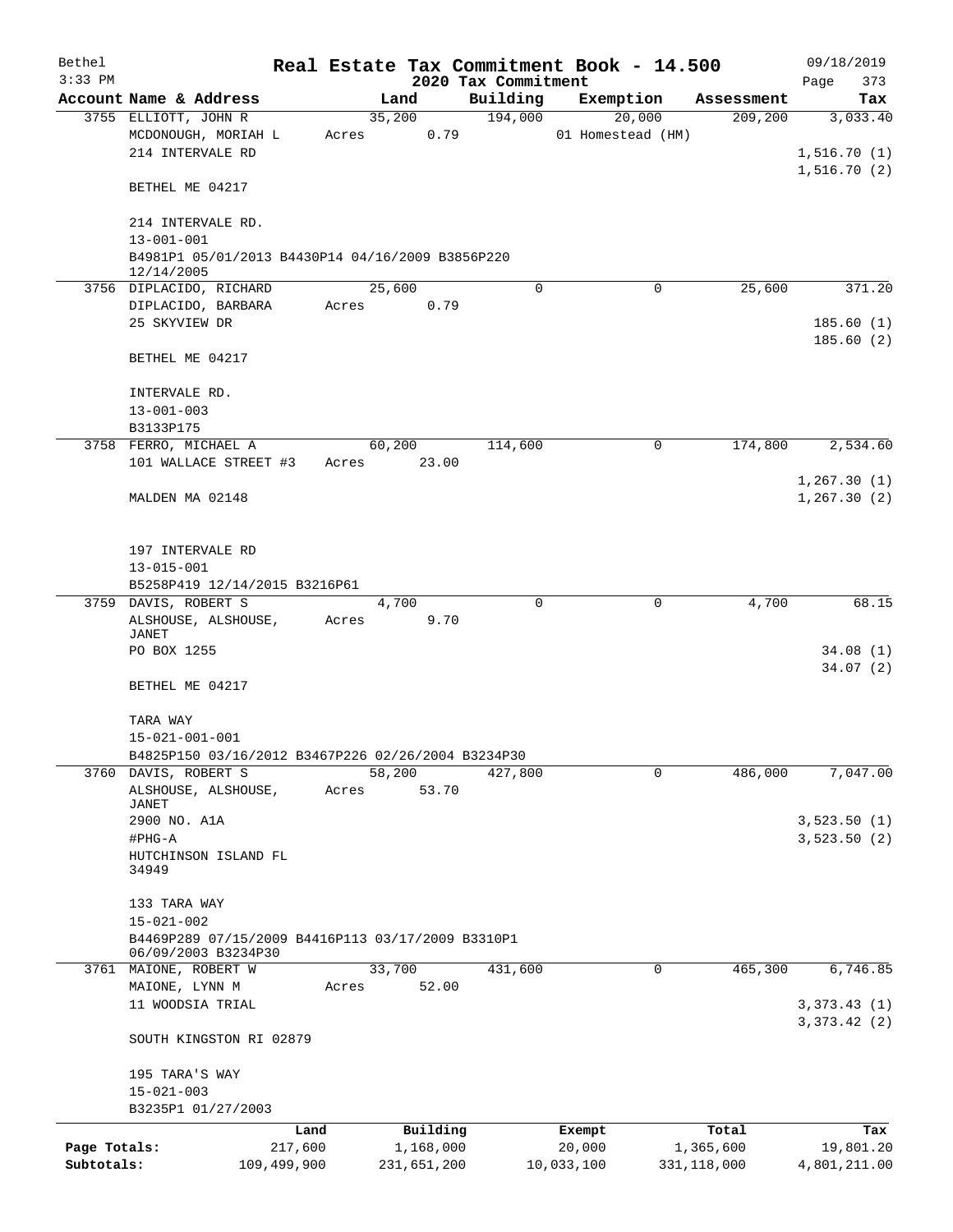| Bethel    |                                                     |         |                 |                                 | Real Estate Tax Commitment Book - 14.500 |            | 09/18/2019             |
|-----------|-----------------------------------------------------|---------|-----------------|---------------------------------|------------------------------------------|------------|------------------------|
| $3:33$ PM | Account Name & Address                              |         | Land            | 2020 Tax Commitment<br>Building | Exemption                                | Assessment | 374<br>Page            |
|           | 3763 ROCKETT, GRAEME A                              | 161,300 |                 | 611,000                         | $\Omega$                                 | 772,300    | Tax<br>11, 198.35      |
|           | 164 BRADLEE STREET                                  | Acres   | 177.10          |                                 |                                          |            |                        |
|           |                                                     |         |                 |                                 |                                          |            | 5,599.18(1)            |
|           | SWAMPSCOTT MA 01907                                 |         |                 |                                 |                                          |            | 5,599.17(2)            |
|           | 287 TARA WAY                                        |         |                 |                                 |                                          |            |                        |
|           | $15 - 021 - 004$                                    |         |                 |                                 |                                          |            |                        |
|           | B5213P620 03/20/2015 B3443P90 12/24/2003 B3234P30   |         |                 |                                 |                                          |            |                        |
|           | 3764 ATKINSON-HAVERTY, SUSAN<br>PAULA               | 18,900  |                 | $\Omega$                        | $\mathbf 0$                              | 18,900     | 274.05                 |
|           | 305 PINE HILL ROAD                                  | Acres   | 30.40           |                                 |                                          |            |                        |
|           |                                                     |         |                 |                                 |                                          |            | 137.03(1)              |
|           | ORANGE MA 01364                                     |         |                 |                                 |                                          |            | 137.02(2)              |
|           | TARA WAY                                            |         |                 |                                 |                                          |            |                        |
|           | $15 - 021 - 001$                                    |         |                 |                                 |                                          |            |                        |
|           | B5198P45 01/02/2015 B3234P30                        |         |                 |                                 |                                          |            |                        |
|           | 3765 WILSON, BENJAMIN                               |         | 23,600          | $\mathbf 0$                     | $\mathsf{O}$                             | 23,600     | 342.20                 |
|           | HOFF, JOANN<br>PO BOX 236                           | Acres   | 47.00           |                                 |                                          |            | 171.10(1)              |
|           |                                                     |         |                 |                                 |                                          |            | 171.10(2)              |
|           | TETON VILLAGE WY 83025                              |         |                 |                                 |                                          |            |                        |
|           | $15 - 021 - 007$                                    |         |                 |                                 |                                          |            |                        |
|           | B4249P18 01/07/2008 B3310P10 06/09/2003             |         |                 |                                 |                                          |            |                        |
|           | 3766 NICHOLLS, MATTHEW                              |         | 21,700          | $\mathbf 0$                     | $\mathbf 0$                              | 21,700     | 314.65                 |
|           | 77 GRIDLEY ST                                       | Acres   | 40.20           |                                 |                                          |            |                        |
|           | QUINCY MA 02169                                     |         |                 |                                 |                                          |            | 157.33(1)<br>157.32(2) |
|           |                                                     |         |                 |                                 |                                          |            |                        |
|           | $15 - 021 - 008$                                    |         |                 |                                 |                                          |            |                        |
|           | B4209P3 10/16/2007 B3560P30 07/30/2004              |         |                 |                                 |                                          |            |                        |
|           | 3767 MILLER, MICHAEL<br>MILLER, NINA                | Acres   | 24,600<br>50.30 | 0                               | 0                                        | 24,600     | 356.70                 |
|           | 6 CROSS ST.                                         |         |                 |                                 |                                          |            | 178.35(1)              |
|           |                                                     |         |                 |                                 |                                          |            | 178.35(2)              |
|           | WAYLAND MA 01778                                    |         |                 |                                 |                                          |            |                        |
|           | $15 - 021 - 009$                                    |         |                 |                                 |                                          |            |                        |
|           | B5312P576 10/03/2017 B4234P232 12/06/2007 B3245P171 |         |                 |                                 |                                          |            |                        |
|           | 3768 PUDDISTER, MARK S                              |         | 24,500          | 0                               | $\mathbf 0$                              | 24,500     | 355.25                 |
|           | PUDDISTER, SUSAN J<br>GARRITY                       | Acres   | 1.00            |                                 |                                          |            |                        |
|           | 113 EDGEWATER DRIVE                                 |         |                 |                                 |                                          |            | 177.63(1)<br>177.62(2) |
|           | PEMBROKE MA 02359                                   |         |                 |                                 |                                          |            |                        |
|           | $15 - 027 - 006 - 001$                              |         |                 |                                 |                                          |            |                        |
|           | B3875P257 01/19/2006                                |         |                 |                                 |                                          |            |                        |
|           |                                                     | Land    | Building        |                                 | Exempt                                   | Total      | Tax                    |

|              | ⊥ano        | Building    | Exempt     | тосат       | тах          |
|--------------|-------------|-------------|------------|-------------|--------------|
| Page Totals: | 274,600     | 611,000     |            | 885,600     | 12,841.20    |
| Subtotals:   | 109,774,500 | 232,262,200 | 10,033,100 | 332,003,600 | 4,814,052.20 |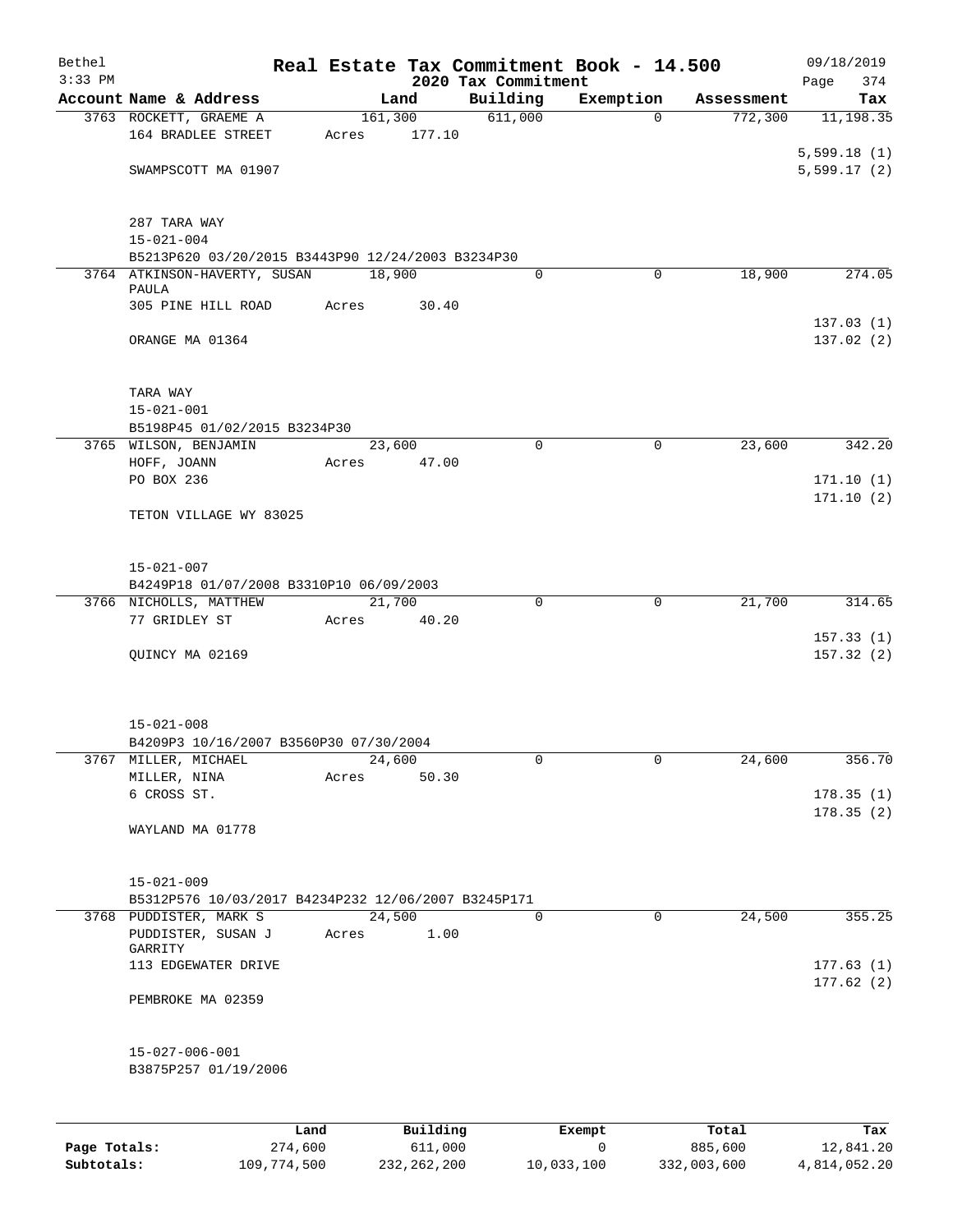| Bethel<br>$3:33$ PM |                                                  |         |             | Real Estate Tax Commitment Book - 14.500<br>2020 Tax Commitment |            |             | 09/18/2019         |
|---------------------|--------------------------------------------------|---------|-------------|-----------------------------------------------------------------|------------|-------------|--------------------|
|                     | Account Name & Address                           |         | Land        | Building                                                        | Exemption  | Assessment  | Page<br>375<br>Tax |
|                     | 3769 SENNEVILLE, JEFFREY S                       | 26, 200 |             | 0                                                               | $\Omega$   | 26,200      | 379.90             |
|                     | SENNEVILLE, WENDY T                              | Acres   | 2.00        |                                                                 |            |             |                    |
|                     | PO BOX 192                                       |         |             |                                                                 |            |             | 189.95(1)          |
|                     |                                                  |         |             |                                                                 |            |             | 189.95(2)          |
|                     | EBETHEL ME 04217                                 |         |             |                                                                 |            |             |                    |
|                     |                                                  |         |             |                                                                 |            |             |                    |
|                     |                                                  |         |             |                                                                 |            |             |                    |
|                     | $15 - 027 - 006 - 002$                           |         |             |                                                                 |            |             |                    |
|                     | B5220P145 05/04/2015 B3140P3 07/23/2002          |         |             |                                                                 |            |             |                    |
| 3770                | COX, BRIAN P                                     | 26,900  |             | 98,700                                                          | 0          | 125,600     | 1,821.20           |
|                     | 8 WHIPPORWILL DRIVE                              |         |             |                                                                 |            |             |                    |
|                     |                                                  |         |             |                                                                 |            |             | 910.60(1)          |
|                     | WESTWOOD MA 02090                                |         |             |                                                                 |            |             | 910.60(2)          |
|                     |                                                  |         |             |                                                                 |            |             |                    |
|                     |                                                  |         |             |                                                                 |            |             |                    |
|                     | 53 SUNDAY RIVER ROAD<br>$18 - 005 - 004$         |         |             |                                                                 |            |             |                    |
|                     | B3104P113                                        |         |             |                                                                 |            |             |                    |
|                     | 3771 COX, SPURGEON M.                            | 26,900  |             | 173,900                                                         | 0          | 200,800     | 2,911.60           |
|                     | JR., PAULA J. COX, BRIAN                         |         |             |                                                                 |            |             |                    |
|                     | COX                                              |         |             |                                                                 |            |             |                    |
|                     | 261 BURGESS AVE                                  |         |             |                                                                 |            |             |                    |
|                     |                                                  |         |             |                                                                 |            |             | 1,455.80(1)        |
|                     | WESTWOOD MA 02090                                |         |             |                                                                 |            |             | 1,455.80(2)        |
|                     |                                                  |         |             |                                                                 |            |             |                    |
|                     | 53 SUNDAY RIVER ROAD                             |         |             |                                                                 |            |             |                    |
|                     | $18 - 005 - 005$                                 |         |             |                                                                 |            |             |                    |
|                     | B3899P275 03/09/2006                             |         |             |                                                                 |            |             |                    |
|                     | 3772 COX, SPURGEON M. JR.,                       | 26,900  |             | 173,900                                                         | 0          | 200,800     | 2,911.60           |
|                     | PAULA J. COX, BRIAN COX                          |         |             |                                                                 |            |             |                    |
|                     | 261 BURGESS AVE                                  |         |             |                                                                 |            |             |                    |
|                     |                                                  |         |             |                                                                 |            |             | 1,455.80(1)        |
|                     | WESTWOOD MA 02090                                |         |             |                                                                 |            |             | 1,455.80(2)        |
|                     |                                                  |         |             |                                                                 |            |             |                    |
|                     |                                                  |         |             |                                                                 |            |             |                    |
|                     | 53 SUNDAY RIVER ROAD                             |         |             |                                                                 |            |             |                    |
|                     | $18 - 005 - 006$<br>B3899P275 03/09/2006         |         |             |                                                                 |            |             |                    |
|                     | 3773 COX, SPURGEON M. JR.,                       | 26,900  |             | 173,900                                                         | $\Omega$   | 200,800     | 2,911.60           |
|                     | PAULA J. COX, BRIAN COX                          |         |             |                                                                 |            |             |                    |
|                     | 261 BURGESS AVE                                  |         |             |                                                                 |            |             |                    |
|                     |                                                  |         |             |                                                                 |            |             | 1,455.80(1)        |
|                     | WESTWOOD MA 02090                                |         |             |                                                                 |            |             | 1,455.80(2)        |
|                     |                                                  |         |             |                                                                 |            |             |                    |
|                     |                                                  |         |             |                                                                 |            |             |                    |
|                     | 53 SUNDAY RIVER ROAD                             |         |             |                                                                 |            |             |                    |
|                     | $18 - 005 - 007$                                 |         |             |                                                                 |            |             |                    |
|                     | B3899P275 03/09/2006                             |         |             |                                                                 |            |             |                    |
| 3774                | COX, SPURGEON M. JR.,<br>PAULA J. COX, BRIAN COX | 26,900  |             | 173,900                                                         | 0          | 200,800     | 2,911.60           |
|                     | 261 BURGESS AVE                                  |         |             |                                                                 |            |             |                    |
|                     |                                                  |         |             |                                                                 |            |             | 1,455.80(1)        |
|                     | WESTWOOD MA 02090                                |         |             |                                                                 |            |             | 1,455.80(2)        |
|                     |                                                  |         |             |                                                                 |            |             |                    |
|                     |                                                  |         |             |                                                                 |            |             |                    |
|                     | 53 SUNDAY RIVER ROAD                             |         |             |                                                                 |            |             |                    |
|                     | $18 - 005 - 008$                                 |         |             |                                                                 |            |             |                    |
|                     | B3899P275 03/09/2006                             |         |             |                                                                 |            |             |                    |
|                     | Land                                             |         | Building    |                                                                 | Exempt     | Total       | Tax                |
| Page Totals:        | 160,700                                          |         | 794,300     |                                                                 | 0          | 955,000     | 13,847.50          |
| Subtotals:          | 109,935,200                                      |         | 233,056,500 |                                                                 | 10,033,100 | 332,958,600 | 4,827,899.70       |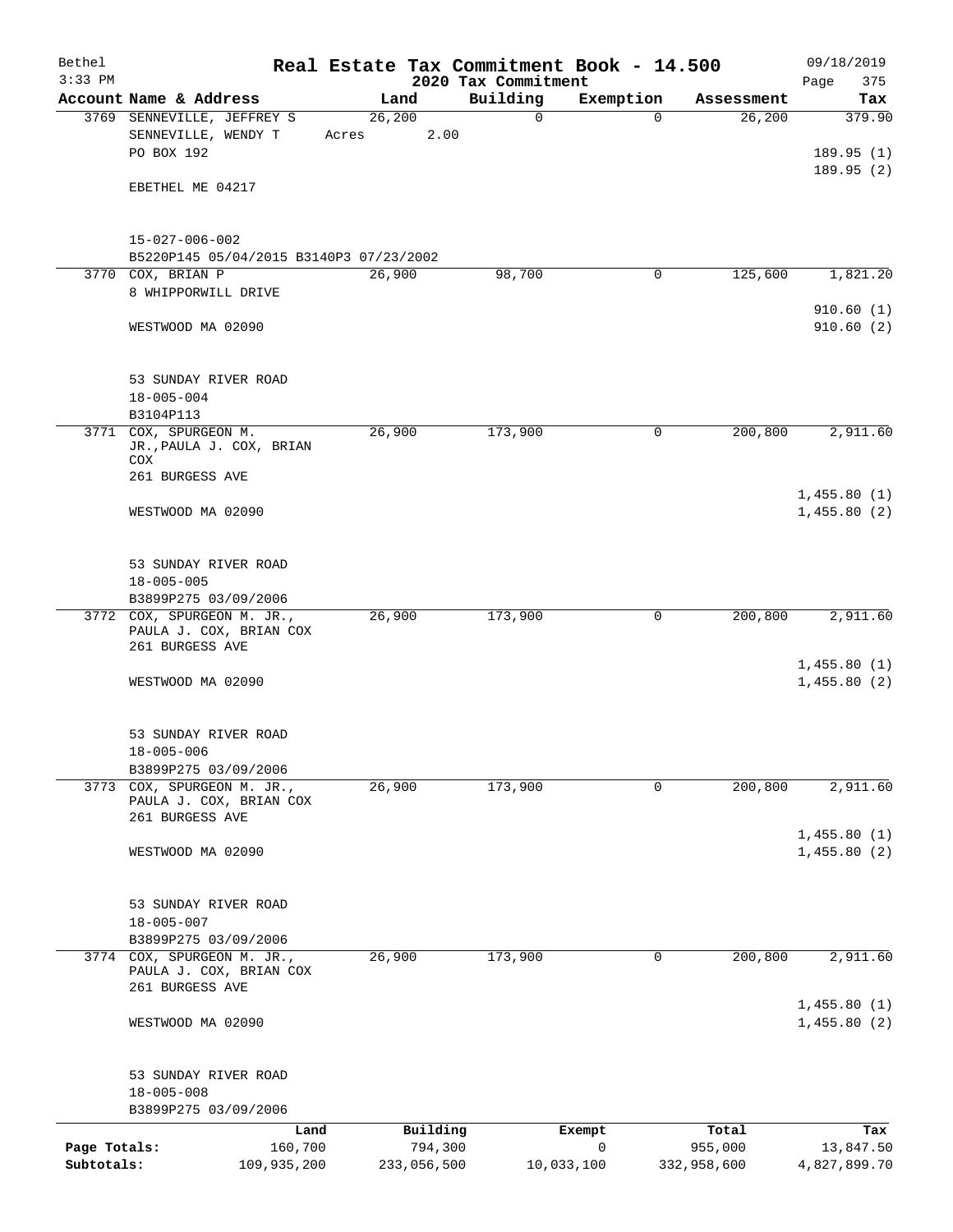| Bethel    |                                                   |       |        |          |                     | Real Estate Tax Commitment Book - 14.500 |                      | 09/18/2019                     |
|-----------|---------------------------------------------------|-------|--------|----------|---------------------|------------------------------------------|----------------------|--------------------------------|
| $3:33$ PM | Account Name & Address                            |       | Land   |          | 2020 Tax Commitment |                                          |                      | 376<br>Page                    |
|           | 3776 CARTER, TIMOTHY                              |       | 39,800 |          | Building<br>500     | Exemption<br>$\Omega$                    | Assessment<br>40,300 | Tax<br>584.35                  |
|           | 744 INTERVALE RD.                                 | Acres |        | 1.59     |                     |                                          |                      |                                |
|           |                                                   |       |        |          |                     |                                          |                      | 292.18(1)                      |
|           | BETHEL ME 04217                                   |       |        |          |                     |                                          |                      | 292.17(2)                      |
|           |                                                   |       |        |          |                     |                                          |                      |                                |
|           | 729 INTERVALE RD.                                 |       |        |          |                     |                                          |                      |                                |
|           | $18 - 045$                                        |       |        |          |                     |                                          |                      |                                |
|           | 3781 DREW, IAN J                                  |       | 38,400 |          | 163,300             | $\mathbf 0$                              | 201,700              | 2,924.65                       |
|           | DREW, KRISTEN L                                   | Acres |        | 1.00     |                     |                                          |                      |                                |
|           | 922 INTERVALE RD.                                 |       |        |          |                     |                                          |                      | 1,462.33(1)                    |
|           | BETHEL ME 04217                                   |       |        |          |                     |                                          |                      | 1,462.32(2)                    |
|           | 922 INTERVALE RD.                                 |       |        |          |                     |                                          |                      |                                |
|           | $22 - 026 - A$                                    |       |        |          |                     |                                          |                      |                                |
|           | B3195P116 11/08/2002                              |       |        |          |                     |                                          |                      |                                |
|           | 3782 RICHMOND, CHARLES F. &<br>FRANCES, TRUSTEES  |       | 33,500 |          | $\mathbf 0$         | 0                                        | 33,500               | 485.75                         |
|           | 99 PARADISE RD                                    | Acres |        | 1.00     |                     |                                          |                      |                                |
|           |                                                   |       |        |          |                     |                                          |                      | 242.88(1)                      |
|           | BETHEL ME 04217                                   |       |        |          |                     |                                          |                      | 242.87(2)                      |
|           |                                                   |       |        |          |                     |                                          |                      |                                |
|           |                                                   |       |        |          |                     |                                          |                      |                                |
|           | OFF PARADISE ROAD<br>$26 - 006 - 001$             |       |        |          |                     |                                          |                      |                                |
|           | B4963P189 03/12/2013 B3116P245 05/23/2002         |       |        |          |                     |                                          |                      |                                |
|           | 3784 JONES, DAVID ROBERT &                        |       | 69,400 |          | 172,800             | 20,000                                   | 222,200              | 3,221.90                       |
|           | CONNELLY, ANGELA JANE                             | Acres |        | 1.46     |                     | 01 Homestead (HM)                        |                      |                                |
|           | PO BOX 678                                        |       |        |          |                     |                                          |                      | 1,610.95(1)                    |
|           |                                                   |       |        |          |                     |                                          |                      | 1,610.95(2)                    |
|           | BETHEL ME 04217                                   |       |        |          |                     |                                          |                      |                                |
|           | 14 RIDGE ROAD                                     |       |        |          |                     |                                          |                      |                                |
|           | $26 - 060 - 002$                                  |       |        |          |                     |                                          |                      |                                |
|           | B4949P189 01/31/2013 B3139P274 07/23/2002         |       |        |          |                     |                                          |                      |                                |
|           | 3785 SMITH, ALI M                                 |       | 70,500 |          | 304,600             | 0                                        | 375,100              | 5,438.95                       |
|           | THOMAS, STEVEN D                                  | Acres |        | 1.75     |                     |                                          |                      |                                |
|           | PO BOX 768                                        |       |        |          |                     |                                          |                      | 2,719.48 (1)                   |
|           | BETHEL ME 04217                                   |       |        |          |                     |                                          |                      | 2,719.47(2)                    |
|           |                                                   |       |        |          |                     |                                          |                      |                                |
|           | 20 RIDGE ROAD                                     |       |        |          |                     |                                          |                      |                                |
|           | $26 - 060 - 003$                                  |       |        |          |                     |                                          |                      |                                |
|           | B3325P108 06/27/2003 B3139P278                    |       |        |          |                     |                                          |                      |                                |
|           | 3786 COE, DONNA M. REVOCABLE<br>TRUST             |       | 69,700 |          | 231,600             | 0                                        | 301,300              | 4,368.85                       |
|           | COE, DONNA & DONALD,                              | Acres |        | 1.53     |                     |                                          |                      |                                |
|           | TRUSTEES                                          |       |        |          |                     |                                          |                      |                                |
|           | 28 RIDGE RD.                                      |       |        |          |                     |                                          |                      | 2, 184.43(1)<br>2, 184. 42 (2) |
|           | BETHEL ME 04217                                   |       |        |          |                     |                                          |                      |                                |
|           | 28 RIDGE RD.                                      |       |        |          |                     |                                          |                      |                                |
|           | $26 - 060 - 004$                                  |       |        |          |                     |                                          |                      |                                |
|           | B5123P241 06/06/2014 B4934P52 12/20/2012 B3622P27 |       |        |          |                     |                                          |                      |                                |
|           | 11/05/2004                                        |       |        |          |                     |                                          |                      |                                |
|           |                                                   |       |        |          |                     |                                          |                      |                                |
|           |                                                   | Land  |        | Building |                     | Exempt                                   | Total                | Tax                            |

|              | ⊔ano        | Building    | Exempt     | тосат       | тах          |
|--------------|-------------|-------------|------------|-------------|--------------|
| Page Totals: | 321,300     | 872,800     | 20,000     | 1,174,100   | 17,024.45    |
| Subtotals:   | 110,256,500 | 233,929,300 | 10,053,100 | 334,132,700 | 4,844,924.15 |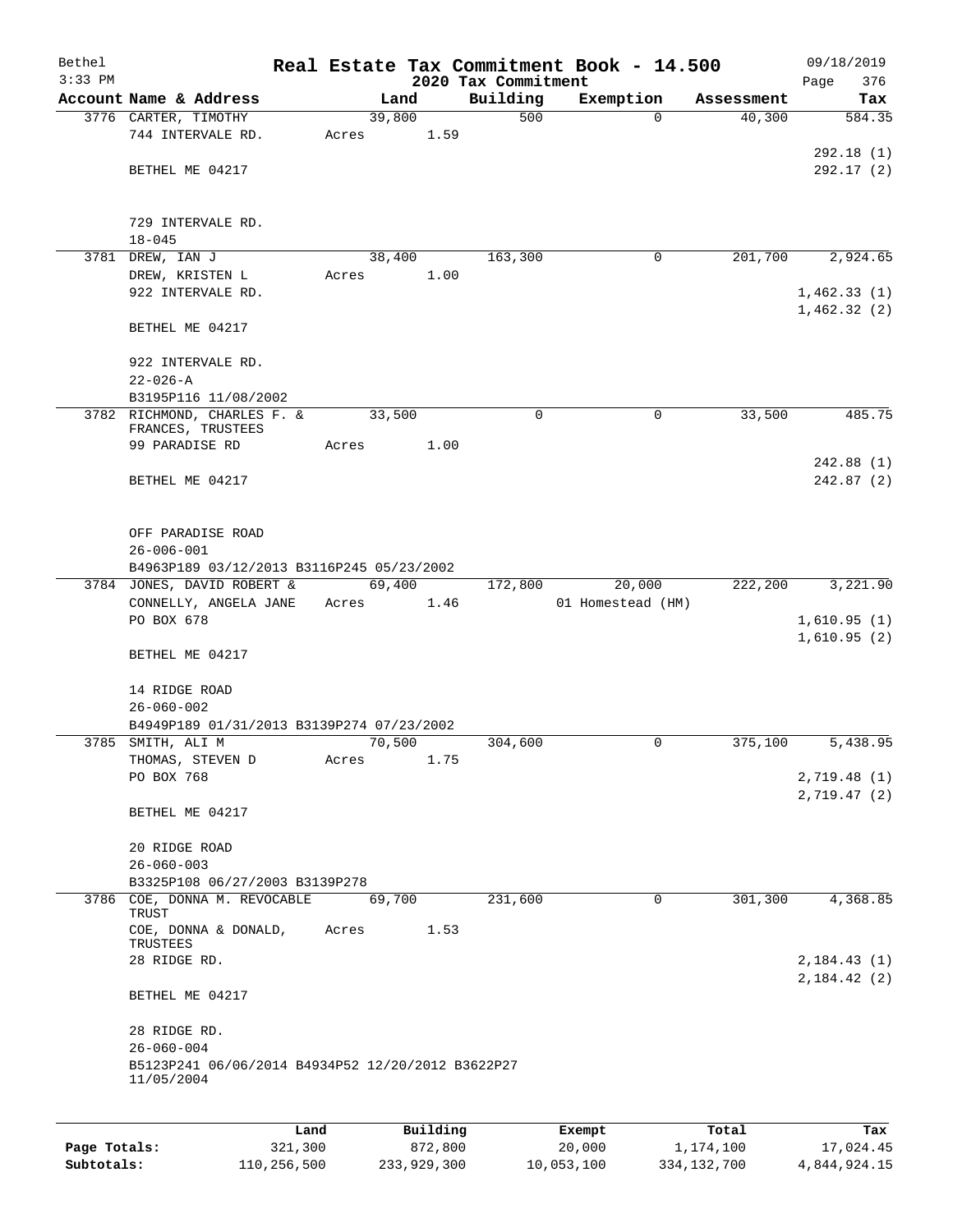| Bethel<br>$3:33$ PM |                                                                  |       |        |          | 2020 Tax Commitment | Real Estate Tax Commitment Book - 14.500 |            | 09/18/2019<br>377<br>Page  |
|---------------------|------------------------------------------------------------------|-------|--------|----------|---------------------|------------------------------------------|------------|----------------------------|
|                     | Account Name & Address                                           |       | Land   |          | Building            | Exemption                                | Assessment | Tax                        |
|                     | 3787 RIGBY, MORGAN                                               |       | 67,500 |          | 355,500             | 0                                        | 423,000    | 6,133.50                   |
|                     | 5 SELMAN ST                                                      | Acres |        | 1.06     |                     |                                          |            |                            |
|                     | MARBLEHEAD MA 01945<br>2836                                      |       |        |          |                     |                                          |            | 3,066.75(1)<br>3,066.75(2) |
|                     | 34 RIDGE ROAD                                                    |       |        |          |                     |                                          |            |                            |
|                     | $26 - 060 - 005$                                                 |       |        |          |                     |                                          |            |                            |
|                     | B4312P291 06/17/2008 B3708P83 04/29/2005<br>3788 PESA, MARTHA B. |       | 68,200 |          | 146,200             | $\mathbf 0$                              | 214,400    | 3,108.80                   |
|                     | PESA, JOHN F. JR.                                                | Acres |        | 1.18     |                     |                                          |            |                            |
|                     | 39 FREEMAN DRIVE                                                 |       |        |          |                     |                                          |            | 1,554.40(1)<br>1,554.40(2) |
|                     | PLYMOUTH MA 02360                                                |       |        |          |                     |                                          |            |                            |
|                     | 42 RIDGE ROAD                                                    |       |        |          |                     |                                          |            |                            |
|                     | $26 - 060 - 006$                                                 |       |        |          |                     |                                          |            |                            |
| 3789                | B5447P143 12/26/2018 B3378P215 09/15/2003<br>EKHOLM, BRUCE K     |       | 58,300 |          | $\mathbf 0$         | 0                                        | 58,300     | 845.35                     |
|                     | EKHOLM, MARGARET T                                               | Acres |        | 1.13     |                     |                                          |            |                            |
|                     | 15 EVANGELINE ROAD                                               |       |        |          |                     |                                          |            | 422.68(1)<br>422.67(2)     |
|                     | FALMOUTH MA 02540                                                |       |        |          |                     |                                          |            |                            |
|                     | RIDGE ROAD<br>$26 - 060 - 007$                                   |       |        |          |                     |                                          |            |                            |
|                     | B3391P228 10/03/2003                                             |       |        |          |                     |                                          |            |                            |
|                     | 3790 FUCHS, HAL                                                  |       | 61,300 |          | 0                   | 0                                        | 61,300     | 888.85                     |
|                     | FUCHS, JANE<br>PO BOX 28                                         | Acres |        | 1.87     |                     |                                          |            | 444.43 (1)                 |
|                     |                                                                  |       |        |          |                     |                                          |            | 444.42 (2)                 |
|                     | FARMINGDALE NY 11735                                             |       |        |          |                     |                                          |            |                            |
|                     | RIDGE ROAD                                                       |       |        |          |                     |                                          |            |                            |
|                     | $26 - 060 - 008$                                                 |       |        |          |                     |                                          |            |                            |
|                     | B3185P340 10/25/2002                                             |       |        |          |                     |                                          |            |                            |
|                     | 3791 LAFORTE, MICHAEL K<br>59 RIDGE RD                           |       | 68,500 |          | 166,100             | 0                                        | 234,600    | 3,401.70                   |
|                     |                                                                  | Acres |        | 1.24     |                     |                                          |            | 1,700.85(1)                |
|                     | BETHEL ME 04217                                                  |       |        |          |                     |                                          |            | 1,700.85(2)                |
|                     | 59 RIDGE ROAD                                                    |       |        |          |                     |                                          |            |                            |
|                     | $26 - 060 - 009$                                                 |       |        |          |                     |                                          |            |                            |
|                     | B4890P216 09/07/2012 B3396P261 10/10/2003                        |       |        |          |                     |                                          |            |                            |
|                     | 3792 MORIN, KATE B<br>PO BOX 767                                 |       | 67,900 |          | 219,300             | 0                                        | 287,200    | 4,164.40                   |
|                     |                                                                  | Acres |        | 1.12     |                     |                                          |            | 2,082.20 (1)               |
|                     | BETHEL ME 04217                                                  |       |        |          |                     |                                          |            | 2,082.20(2)                |
|                     | 62 RIDGE ROAD                                                    |       |        |          |                     |                                          |            |                            |
|                     | $26 - 060 - 010$                                                 |       |        |          |                     |                                          |            |                            |
|                     | B5228P440 06/23/2015 B4094P321 02/23/2007 B3295P53<br>05/05/2003 |       |        |          |                     |                                          |            |                            |
|                     |                                                                  |       |        |          |                     |                                          |            |                            |
|                     |                                                                  | Land  |        | Building |                     | Exempt                                   | Total      | Tax                        |

**Page Totals:** 391,700 887,100 0 1,278,800 18,542.60 **Subtotals:** 110,648,200 234,816,400 10,053,100 335,411,500 4,863,466.75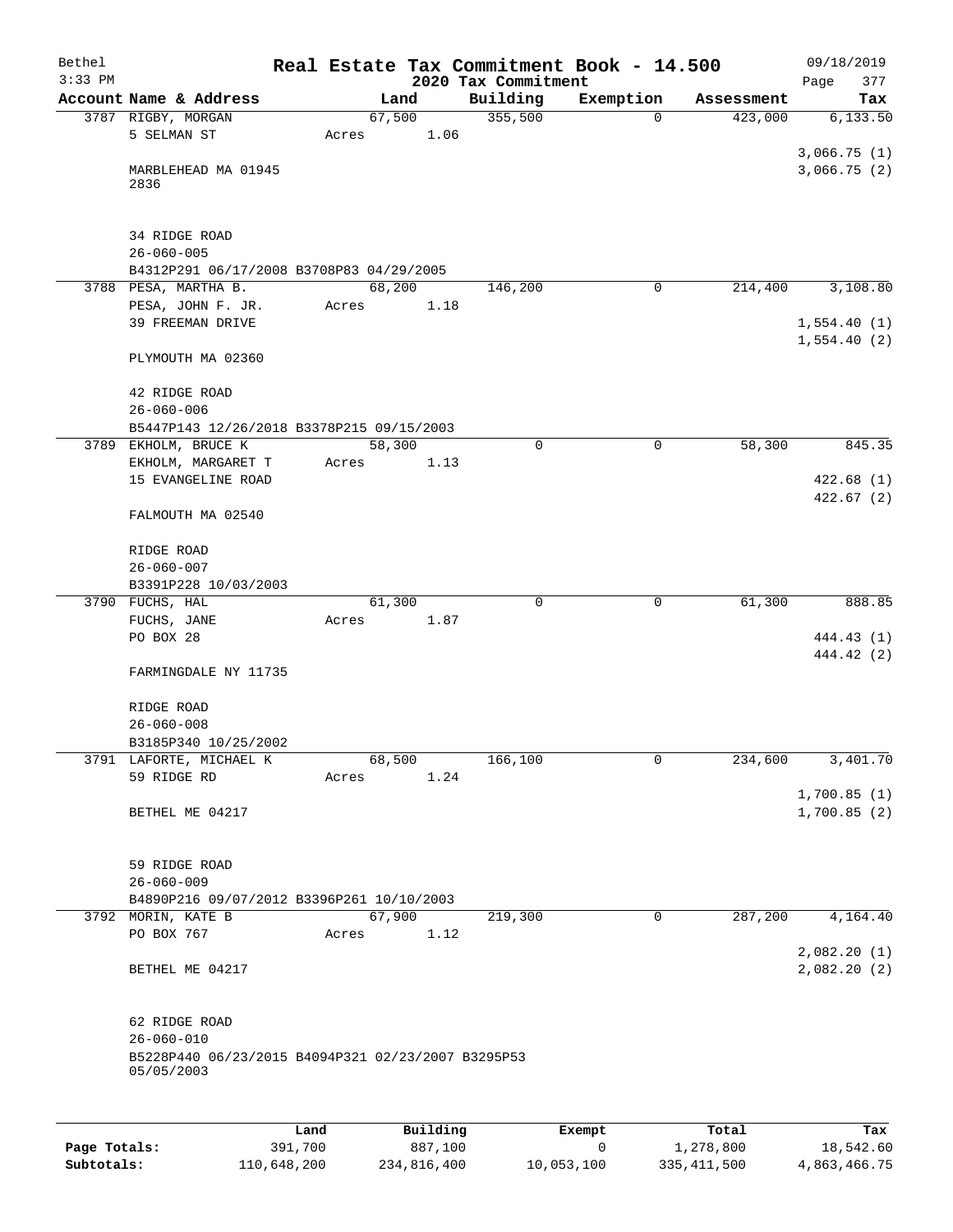| Bethel<br>$3:33$ PM |                                                     |       |        |      | 2020 Tax Commitment | Real Estate Tax Commitment Book - 14.500 |             |            | Page | 09/18/2019<br>378 |
|---------------------|-----------------------------------------------------|-------|--------|------|---------------------|------------------------------------------|-------------|------------|------|-------------------|
|                     | Account Name & Address                              |       | Land   |      | Building            | Exemption                                |             | Assessment |      | Tax               |
|                     | 3793 RIZZO, ANTHONY                                 |       | 61,600 |      | 0                   |                                          | $\Omega$    | 61,600     |      | 893.20            |
|                     | PO BOX 451                                          | Acres |        | 1.96 |                     |                                          |             |            |      |                   |
|                     |                                                     |       |        |      |                     |                                          |             |            |      | 446.60(1)         |
|                     | SEABROOK NH 03874                                   |       |        |      |                     |                                          |             |            |      | 446.60(2)         |
|                     |                                                     |       |        |      |                     |                                          |             |            |      |                   |
|                     | RIDGE ROAD                                          |       |        |      |                     |                                          |             |            |      |                   |
|                     | $26 - 060 - 011$                                    |       |        |      |                     |                                          |             |            |      |                   |
|                     | B3286P131 04/15/2003                                |       |        |      |                     |                                          |             |            |      |                   |
|                     | 3794 FAULDS, MICHELLE S                             |       | 57,800 |      | 174,100             |                                          | 0           | 231,900    |      | 3,362.55          |
|                     | 6 ROWE AVENUE                                       | Acres |        | 1.03 |                     |                                          |             |            |      |                   |
|                     |                                                     |       |        |      |                     |                                          |             |            |      | 1,681.28(1)       |
|                     | ROCKPORT ME 01966                                   |       |        |      |                     |                                          |             |            |      | 1,681.27(2)       |
|                     |                                                     |       |        |      |                     |                                          |             |            |      |                   |
|                     | 68 RIDGE ROAD                                       |       |        |      |                     |                                          |             |            |      |                   |
|                     | $26 - 060 - 012$                                    |       |        |      |                     |                                          |             |            |      |                   |
|                     | B5453P220 02/28/2019 B5270P320 03/01/2016 B3469P113 |       |        |      |                     |                                          |             |            |      |                   |
|                     | 02/24/2004                                          |       |        |      |                     |                                          |             |            |      |                   |
|                     | 3795 ROSE, GARY W                                   |       | 62,600 |      | 0                   |                                          | 0           | 62,600     |      | 907.70            |
|                     | ROSE, NANCY A                                       | Acres |        | 2.29 |                     |                                          |             |            |      |                   |
|                     | 8 RIDGEWAY ROAD                                     |       |        |      |                     |                                          |             |            |      | 453.85(1)         |
|                     | SCARBOROUGH ME 04074                                |       |        |      |                     |                                          |             |            |      | 453.85(2)         |
|                     |                                                     |       |        |      |                     |                                          |             |            |      |                   |
|                     | RIDGE ROAD                                          |       |        |      |                     |                                          |             |            |      |                   |
|                     | $26 - 060 - 013$                                    |       |        |      |                     |                                          |             |            |      |                   |
|                     | B4066P298 12/19/2006 B3317P128 06/24/2003           |       |        |      |                     |                                          |             |            |      |                   |
|                     | 3796 OTTEN, BENJAMIN J                              |       | 79,700 |      | 241,300             |                                          | $\mathbf 0$ | 321,000    |      | 4,654.50          |
|                     | OTTEN, KRISTIN B                                    | Acres |        | 0.72 |                     |                                          |             |            |      |                   |
|                     | 98 PARADISE RD                                      |       |        |      |                     |                                          |             |            |      | 2,327.25(1)       |
|                     | BETHEL ME 04217                                     |       |        |      |                     |                                          |             |            |      | 2,327.25(2)       |
|                     |                                                     |       |        |      |                     |                                          |             |            |      |                   |
|                     | 98 PARADISE RD                                      |       |        |      |                     |                                          |             |            |      |                   |
|                     | $26 - 060 - 014$                                    |       |        |      |                     |                                          |             |            |      |                   |
|                     | B4785P153 11/21/2011 B3836P301 11/09/2005           |       |        |      |                     |                                          |             |            |      |                   |
|                     | 3798 DAMON, JON                                     |       | 38,400 |      | 154,200             | 20,000                                   |             | 172,600    |      | 2,502.70          |
|                     | DAMON, ANN                                          | Acres |        | 1.00 |                     | 01 Homestead (HM)                        |             |            |      |                   |
|                     | PO BOX 475                                          |       |        |      |                     |                                          |             |            |      | 1,251.35(1)       |
|                     |                                                     |       |        |      |                     |                                          |             |            |      | 1, 251.35(2)      |
|                     | BETHEL ME 04217                                     |       |        |      |                     |                                          |             |            |      |                   |
|                     | 18 WILLARD ROAD                                     |       |        |      |                     |                                          |             |            |      |                   |
|                     | $27 - 015 - 001$                                    |       |        |      |                     |                                          |             |            |      |                   |
|                     | B3320P212 06/27/2003                                |       |        |      |                     |                                          |             |            |      |                   |
| 3799                | BRALEY, PENNY S                                     |       | 29,100 |      | 0                   |                                          | 0           | 29,100     |      | 421.95            |
|                     | BRALEY, GREGORY A                                   | Acres |        | 1.10 |                     |                                          |             |            |      |                   |
|                     | 373 VERNON ST.                                      |       |        |      |                     |                                          |             |            |      | 210.98(1)         |
|                     |                                                     |       |        |      |                     |                                          |             |            |      | 210.97(2)         |
|                     | BETHEL ME 04217                                     |       |        |      |                     |                                          |             |            |      |                   |
|                     |                                                     |       |        |      |                     |                                          |             |            |      |                   |
|                     | $27 - 039 - 001$                                    |       |        |      |                     |                                          |             |            |      |                   |
|                     | B3299P119 05/23/2003                                |       |        |      |                     |                                          |             |            |      |                   |
|                     |                                                     |       |        |      |                     |                                          |             |            |      |                   |
|                     |                                                     |       |        |      |                     |                                          |             |            |      |                   |
|                     |                                                     |       |        |      |                     |                                          |             |            |      |                   |

|              | Land        | Building    | Exempt     | Total       | Tax          |
|--------------|-------------|-------------|------------|-------------|--------------|
| Page Totals: | 329,200     | 569,600     | 20,000     | 878,800     | 12,742.60    |
| Subtotals:   | 110,977,400 | 235,386,000 | 10,073,100 | 336,290,300 | 4,876,209.35 |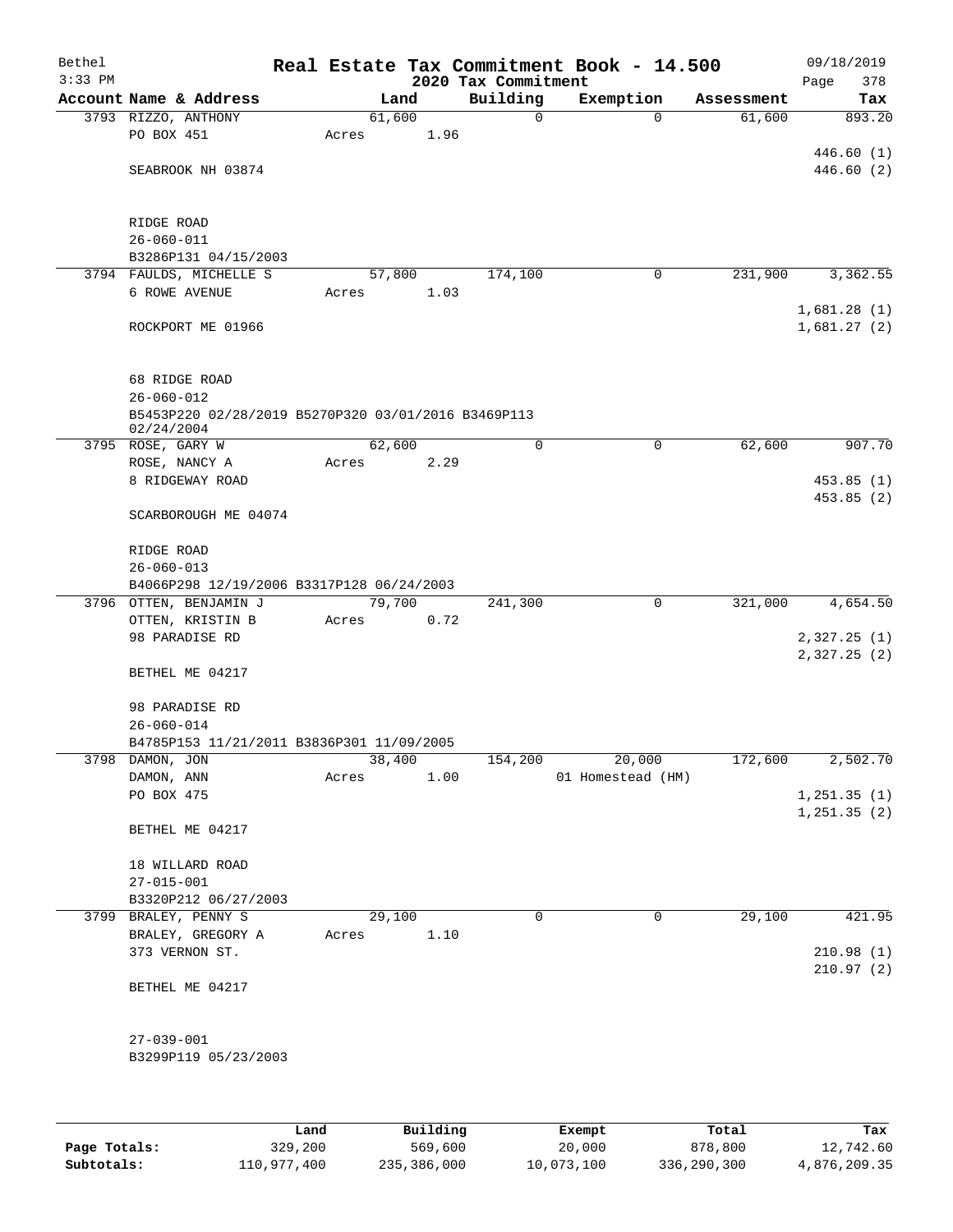| Bethel    |                                                                                       |      |       |               |                     |         | Real Estate Tax Commitment Book - 14.500 |            | 09/18/2019                 |
|-----------|---------------------------------------------------------------------------------------|------|-------|---------------|---------------------|---------|------------------------------------------|------------|----------------------------|
| $3:33$ PM |                                                                                       |      |       |               | 2020 Tax Commitment |         |                                          |            | 379<br>Page                |
|           | Account Name & Address                                                                |      |       | Land          | Building            |         | Exemption                                | Assessment | Tax                        |
|           | 4468 WILSON, DENNIS<br>RR 1 BOX 566                                                   |      | Acres | 3,100<br>6.60 |                     | 0       | $\Omega$                                 | 3,100      | 44.95                      |
|           |                                                                                       |      |       |               |                     |         |                                          |            | 22.48(1)                   |
|           | BETHEL ME 04217                                                                       |      |       |               |                     |         |                                          |            | 22.47(2)                   |
|           |                                                                                       |      |       |               |                     |         |                                          |            |                            |
|           | FLAT RD.                                                                              |      |       |               |                     |         |                                          |            |                            |
|           | $01 - 023$                                                                            |      |       |               |                     |         |                                          |            |                            |
|           | B3459P140 02/05/2004                                                                  |      |       |               |                     |         |                                          |            |                            |
|           | 4510 GOULD, D SCOTT                                                                   |      |       | 70,600        | 345,800             |         | 20,000                                   | 396,400    | 5,747.80                   |
|           | GOULD, CAROL A                                                                        |      | Acres | 0.60          |                     |         | 01 Homestead (HM)                        |            |                            |
|           | 66 BROAD STREET                                                                       |      |       |               |                     |         |                                          |            | 2,873.90(1)                |
|           | BETHEL ME 04217                                                                       |      |       |               |                     |         |                                          |            | 2,873.90(2)                |
|           | 66 BROAD STREET                                                                       |      |       |               |                     |         |                                          |            |                            |
|           | $26 - 016 - 001$                                                                      |      |       |               |                     |         |                                          |            |                            |
|           | B5186P166 11/24/2014 B3421P324 11/05/2003                                             |      |       |               |                     |         |                                          |            |                            |
|           | 4511 GILMAN, GREGORY L                                                                |      |       | 48,500        | 127,400             |         | 20,000                                   | 155,900    | 2,260.55                   |
|           | GILMAN, JAIME M                                                                       |      | Acres | 1.15          |                     |         | 01 Homestead (HM)                        |            |                            |
|           | PO BOX 352                                                                            |      |       |               |                     |         |                                          |            | 1, 130.28(1)               |
|           |                                                                                       |      |       |               |                     |         |                                          |            | 1,130.27(2)                |
|           | BETHEL ME 04217                                                                       |      |       |               |                     |         |                                          |            |                            |
|           | 51 CHAPMAN HILL ROAD                                                                  |      |       |               |                     |         |                                          |            |                            |
|           | $16 - 010 - 001$                                                                      |      |       |               |                     |         |                                          |            |                            |
|           | B5163P279 09/24/2014 B3331P51 07/11/2003                                              |      |       |               |                     |         |                                          |            |                            |
|           | 4512 KENYON, STEPHEN B                                                                |      |       | 52,800        | 227,900             |         | 0                                        | 280,700    | 4,070.15                   |
|           | KENYON, LAURA K                                                                       |      | Acres | 0.50          |                     |         |                                          |            |                            |
|           | 18 SOUTHWINDS DR.                                                                     |      |       |               |                     |         |                                          |            | 2,035.08(1)                |
|           |                                                                                       |      |       |               |                     |         |                                          |            | 2,035.07(2)                |
|           | WAKEFIELD RI 02879                                                                    |      |       |               |                     |         |                                          |            |                            |
|           | 70 RIVER VALLEY ACRES                                                                 |      |       |               |                     |         |                                          |            |                            |
|           | $17 - 030 - 001$                                                                      |      |       |               |                     |         |                                          |            |                            |
|           | B3482P260 03/26/2004                                                                  |      |       |               |                     |         |                                          |            |                            |
|           | 4513 SAENZ-OTERO, ALVAR                                                               |      |       | 53,700        | 227,400             |         | 0                                        | 281,100    | 4,075.95                   |
|           | 790 MAIN STREET                                                                       |      | Acres | 0.52          |                     |         |                                          |            |                            |
|           |                                                                                       |      |       |               |                     |         |                                          |            | 2,037.98(1)                |
|           | CAMBRIDGE MA 02139                                                                    |      |       |               |                     |         |                                          |            | 2,037.97(2)                |
|           |                                                                                       |      |       |               |                     |         |                                          |            |                            |
|           | 55 RIVER VALLEY ACRES                                                                 |      |       |               |                     |         |                                          |            |                            |
|           | $17 - 041 - 001$                                                                      |      |       |               |                     |         |                                          |            |                            |
|           | B4505P240 10/05/2009 B3548P231 07/08/2004 B3361P259<br>08/23/2003                     |      |       |               |                     |         |                                          |            |                            |
|           | 4514 FISHER WOLF, LLC                                                                 |      |       | 47,600        | 177,300             |         | $\mathbf 0$                              | 224,900    | 3,261.05                   |
|           | 177 BIRCH DRIVE                                                                       |      | Acres | 0.62          |                     |         |                                          |            |                            |
|           | POLAND SPRING ME 04274                                                                |      |       |               |                     |         |                                          |            | 1,630.53(1)<br>1,630.52(2) |
|           |                                                                                       |      |       |               |                     |         |                                          |            |                            |
|           | 47 RIVER VALLEY ACRES                                                                 |      |       |               |                     |         |                                          |            |                            |
|           | $17 - 041 - 002$                                                                      |      |       |               |                     |         |                                          |            |                            |
|           | B5370P678 10/02/2017 B4449P164 06/01/2009 B3922P74<br>04/19/2006 B3803P213 09/21/2005 |      |       |               |                     |         |                                          |            |                            |
|           |                                                                                       |      |       |               |                     |         |                                          |            |                            |
|           |                                                                                       | Land |       | Building      |                     | Exempt. |                                          | Total      | Tax                        |
|           |                                                                                       |      |       |               |                     |         |                                          |            |                            |

|              | Land        | Building    | Exempt     | Total       | Tax          |
|--------------|-------------|-------------|------------|-------------|--------------|
| Page Totals: | 276,300     | 1,105,800   | 40,000     | 1,342,100   | 19,460.45    |
| Subtotals:   | 111,253,700 | 236,491,800 | 10,113,100 | 337,632,400 | 4,895,669.80 |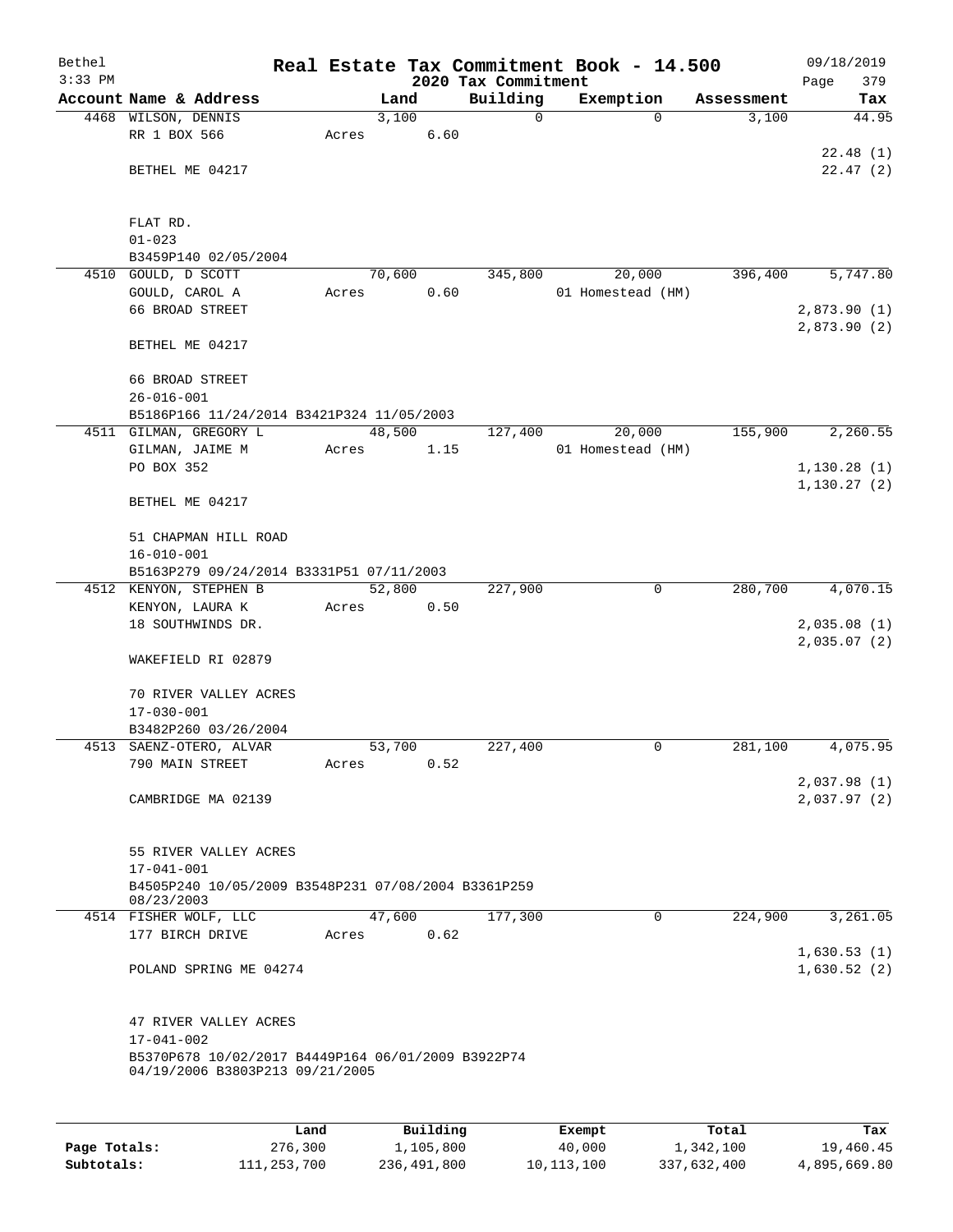| Bethel       |                                                                                        |         |       |                |                                 | Real Estate Tax Commitment Book - 14.500 |             |                       | 09/18/2019                   |
|--------------|----------------------------------------------------------------------------------------|---------|-------|----------------|---------------------------------|------------------------------------------|-------------|-----------------------|------------------------------|
| $3:33$ PM    | Account Name & Address                                                                 |         |       |                | 2020 Tax Commitment<br>Building |                                          |             |                       | Page<br>380                  |
|              | 4515 DUBIN, BLAKE                                                                      |         |       | Land<br>61,400 | 313,400                         | Exemption                                | $\Omega$    | Assessment<br>374,800 | Tax<br>5,434.60              |
|              | 336 MILLER AVENUE                                                                      |         | Acres | 0.72           |                                 |                                          |             |                       |                              |
|              |                                                                                        |         |       |                |                                 |                                          |             |                       | 2,717.30(1)                  |
|              | PORTSMOUTH NH 03807                                                                    |         |       |                |                                 |                                          |             |                       | 2,717.30(2)                  |
|              |                                                                                        |         |       |                |                                 |                                          |             |                       |                              |
|              |                                                                                        |         |       |                |                                 |                                          |             |                       |                              |
|              | 37 RIVER VALLEY ACRES<br>$17 - 041 - 003$                                              |         |       |                |                                 |                                          |             |                       |                              |
|              | B5076P48 12/20/2013 B5076P47 12/20/2013 B5068P104                                      |         |       |                |                                 |                                          |             |                       |                              |
|              | 12/02/2013 B3729P95 05/20/2005                                                         |         |       |                |                                 |                                          |             |                       |                              |
|              | 4516 MCELROY, KAREN                                                                    |         |       | 42,400         | 148,700                         | 20,000                                   |             | 171,100               | 2,480.95                     |
|              | UNDERHILL, JANICE                                                                      |         | Acres | 3.64           |                                 | 01 Homestead (HM)                        |             |                       |                              |
|              | PO BOX 1203                                                                            |         |       |                |                                 |                                          |             |                       | 1,240.48(1)<br>1, 240.47(2)  |
|              | BETHEL ME 04217                                                                        |         |       |                |                                 |                                          |             |                       |                              |
|              |                                                                                        |         |       |                |                                 |                                          |             |                       |                              |
|              | 426 INTERVALE RD.                                                                      |         |       |                |                                 |                                          |             |                       |                              |
|              | $18 - 022 - 001$                                                                       |         |       |                |                                 |                                          |             |                       |                              |
|              | B4197P132 09/20/2007 B3651P324 07/30/2004                                              |         |       |                |                                 |                                          |             |                       |                              |
| 4517         | STEVEN, MICHAEL T                                                                      |         |       | 43,500         | 199,000                         | 20,000                                   |             | 222,500               | 3,226.25                     |
|              | STEVEN, MARGARET B<br>30 PINE HAVEN LANE                                               |         | Acres | 1.10           |                                 | 01 Homestead (HM)                        |             |                       | 1,613.13(1)                  |
|              |                                                                                        |         |       |                |                                 |                                          |             |                       | 1,613.12(2)                  |
|              | BETHEL ME 04217                                                                        |         |       |                |                                 |                                          |             |                       |                              |
|              |                                                                                        |         |       |                |                                 |                                          |             |                       |                              |
|              | <b>30 PINE HAVEN LANE</b>                                                              |         |       |                |                                 |                                          |             |                       |                              |
|              | $18 - 054 - 005$                                                                       |         |       |                |                                 |                                          |             |                       |                              |
|              | B3492P221 04/14/2004<br>4518 BALES, TARA                                               |         |       | 45,400         | 271,200                         |                                          | 0           | 316,600               | 4,590.70                     |
|              | 36 PINE HAVEN LANE                                                                     |         | Acres | 1.89           |                                 |                                          |             |                       |                              |
|              |                                                                                        |         |       |                |                                 |                                          |             |                       | 2, 295.35(1)                 |
|              | BETHEL ME 04217                                                                        |         |       |                |                                 |                                          |             |                       | 2, 295.35(2)                 |
|              |                                                                                        |         |       |                |                                 |                                          |             |                       |                              |
|              |                                                                                        |         |       |                |                                 |                                          |             |                       |                              |
|              | 36 PINE HAVEN LANE<br>$18 - 054 - 006$                                                 |         |       |                |                                 |                                          |             |                       |                              |
|              | B5418P688 07/16/2018 B4104P196 03/16/2007 B4003P218                                    |         |       |                |                                 |                                          |             |                       |                              |
|              | 09/06/2006 B3374P202 09/11/2003                                                        |         |       |                |                                 |                                          |             |                       |                              |
| 4519         | STEVENS, GREGORY P                                                                     |         |       | 44,500         | 132,800                         |                                          | $\mathbf 0$ | 177,300               | 2,570.85                     |
|              | STEVENS, DAWN M                                                                        |         | Acres | 1.47           |                                 |                                          |             |                       |                              |
|              | 18 ADELINE DR.                                                                         |         |       |                |                                 |                                          |             |                       | 1, 285.43(1)<br>1, 285.42(2) |
|              | GORHAM ME 04038                                                                        |         |       |                |                                 |                                          |             |                       |                              |
|              |                                                                                        |         |       |                |                                 |                                          |             |                       |                              |
|              | 21 PINE HAVEN LANE                                                                     |         |       |                |                                 |                                          |             |                       |                              |
|              | $18 - 054 - 007$                                                                       |         |       |                |                                 |                                          |             |                       |                              |
|              | B5225P501 06/08/2015 B4983P325 05/13/2013 B4067P275<br>12/18/2006 B3801P276 09/20/2005 |         |       |                |                                 |                                          |             |                       |                              |
|              | 4520 MACPHIE, SARAH                                                                    |         |       | 44,400         | 248,100                         |                                          | 0           | 292,500               | 4,241.25                     |
|              | 19 PINE HAVEN LANE                                                                     |         | Acres | 1.41           |                                 |                                          |             |                       |                              |
|              |                                                                                        |         |       |                |                                 |                                          |             |                       | 2,120.63(1)                  |
|              | BETHEL ME 04217                                                                        |         |       |                |                                 |                                          |             |                       | 2,120.62(2)                  |
|              | 19 PINE HAVEN LANE                                                                     |         |       |                |                                 |                                          |             |                       |                              |
|              | $18 - 054 - 008$                                                                       |         |       |                |                                 |                                          |             |                       |                              |
|              | B5250P466 10/27/2015 B4181P246 08/22/2007 B3849P218<br>11/14/2005                      |         |       |                |                                 |                                          |             |                       |                              |
|              |                                                                                        | Land    |       | Building       |                                 | Exempt                                   |             | Total                 | Tax                          |
| Page Totals: |                                                                                        | 281,600 |       | 1,313,200      |                                 | 40,000                                   |             | 1,554,800             | 22,544.60                    |
|              |                                                                                        |         |       |                |                                 |                                          |             |                       |                              |

**Subtotals:** 111,535,300 237,805,000 10,153,100 339,187,200 4,918,214.40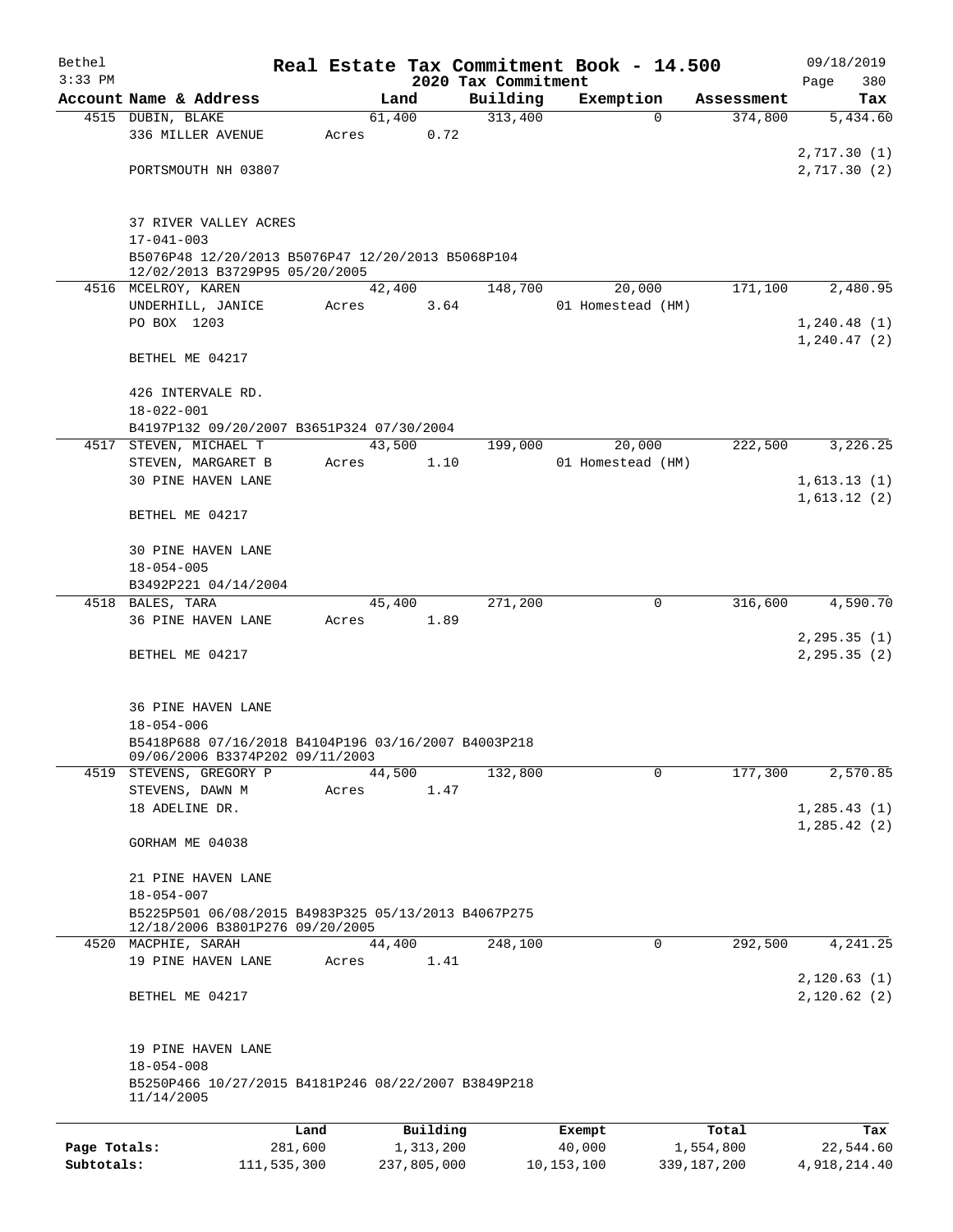| Bethel       |                                                                                        |       |                |                     | Real Estate Tax Commitment Book - 14.500 |                       | 09/18/2019                 |
|--------------|----------------------------------------------------------------------------------------|-------|----------------|---------------------|------------------------------------------|-----------------------|----------------------------|
| $3:33$ PM    |                                                                                        |       |                | 2020 Tax Commitment |                                          |                       | Page<br>381                |
|              | Account Name & Address<br>4521 MCCANNELL, NANCY C                                      |       | Land<br>44,400 | Building<br>157,400 | Exemption<br>20,000                      | Assessment<br>181,800 | Tax<br>2,636.10            |
|              | MCCANNELL, MARY MADDEN<br>5 PINE HAVEN LN.                                             | Acres | 1.41           |                     | 01 Homestead (HM)                        |                       | 1,318.05(1)                |
|              | BETHEL ME 04217                                                                        |       |                |                     |                                          |                       | 1,318.05(2)                |
|              | 5 PINE HAVEN LANE<br>$18 - 054 - 009$                                                  |       |                |                     |                                          |                       |                            |
|              | B3495P344 04/15/2004 B3374P204 09/11/2003                                              |       |                |                     |                                          |                       |                            |
|              | 4522 FORGET DEVELOPMENT                                                                |       | 3,000          | 0                   | $\Omega$                                 | 3,000                 | 43.50                      |
|              | 728 ORANGE AVENUE                                                                      | Acres | 2.83           |                     |                                          |                       |                            |
|              | LOS ALTOS CA 94022                                                                     |       |                |                     |                                          |                       | 21.75(1)<br>21.75(2)       |
|              | AIRPORT EASEMENT<br>$24 - 022 - 002$                                                   |       |                |                     |                                          |                       |                            |
|              | B5434P354 10/03/2018 B4335P3427 08/14/2008 B4335P326<br>08/14/2008 B1953P61 10/30/1992 |       |                |                     |                                          |                       |                            |
|              | 4523 SCHIAVI HOMES, LLC                                                                |       | 157,100        | 1,000               | $\mathbf 0$                              | 158,100               | 2,292.45                   |
|              | 754 MAIN STREET                                                                        | Acres | 3.85           |                     |                                          |                       |                            |
|              |                                                                                        |       |                |                     |                                          |                       | 1, 146.23(1)               |
|              | OXFORD ME 04270                                                                        |       |                |                     |                                          |                       | 1, 146.22(2)               |
|              | 163 MAYVILLE RD.                                                                       |       |                |                     |                                          |                       |                            |
|              | $24 - 032 - 001$                                                                       |       |                |                     |                                          |                       |                            |
|              | B3859P246 12/20/2005                                                                   |       |                |                     |                                          |                       |                            |
|              | 4524 CALANDRA, DOMINIC S                                                               |       | 65,400         | 0                   | 0                                        | 65,400                | 948.30                     |
|              | CALANDRA, LISA M                                                                       | Acres | 0.85           |                     |                                          |                       |                            |
|              | 53 DRAKES LANDING                                                                      |       |                |                     |                                          |                       | 474.15(1)<br>474.15(2)     |
|              | HAMPTON NH 03842                                                                       |       |                |                     |                                          |                       |                            |
|              | PARADISE RD                                                                            |       |                |                     |                                          |                       |                            |
|              | $26 - 005 - 001$                                                                       |       |                |                     |                                          |                       |                            |
|              | B5375P496 10/30/2017 B4545P215 12/30/2009 B3522P207<br>05/27/2004                      |       |                |                     |                                          |                       |                            |
|              | 4525 CARLSON, DAVID L                                                                  |       | 65,400         | 343,300             | 0                                        | 408,700               | 5,926.15                   |
|              | CARLSON, JOAN E                                                                        | Acres | 0.85           |                     |                                          |                       |                            |
|              | 121 PARADISE RD                                                                        |       |                |                     |                                          |                       | 2,963.08(1)<br>2,963.07(2) |
|              | BETHEL ME 04217                                                                        |       |                |                     |                                          |                       |                            |
|              | 121 PARADISE RD                                                                        |       |                |                     |                                          |                       |                            |
|              | $26 - 005 - 002$                                                                       |       |                |                     |                                          |                       |                            |
|              | B5347P584 05/31/2017 B5026P75 08/19/2013 B4181P154<br>08/21/2007 B3703P98 04/13/2005   |       |                |                     |                                          |                       |                            |
|              | 4526 BRALEY, GREGORY A                                                                 |       | 29,000         | 0                   | 0                                        | 29,000                | 420.50                     |
|              | BRALEY, PENNY S                                                                        | Acres | 1.07           |                     |                                          |                       |                            |
|              | 373 VERNON STREET                                                                      |       |                |                     |                                          |                       | 210.25(1)<br>210.25(2)     |
|              | BETHEL ME 04217                                                                        |       |                |                     |                                          |                       |                            |
|              | BOB'S WAY                                                                              |       |                |                     |                                          |                       |                            |
|              | $27 - 036 - 002 - 003$                                                                 |       |                |                     |                                          |                       |                            |
|              | B3436P244 12/15/2003                                                                   |       |                |                     |                                          |                       |                            |
|              | Land                                                                                   |       | Building       |                     | Exempt                                   | Total                 | Tax                        |
| Page Totals: | 364,300                                                                                |       | 501,700        |                     | 20,000                                   | 846,000               | 12,267.00                  |
| Subtotals:   | 111,899,600                                                                            |       | 238,306,700    |                     | 10, 173, 100                             | 340,033,200           | 4,930,481.40               |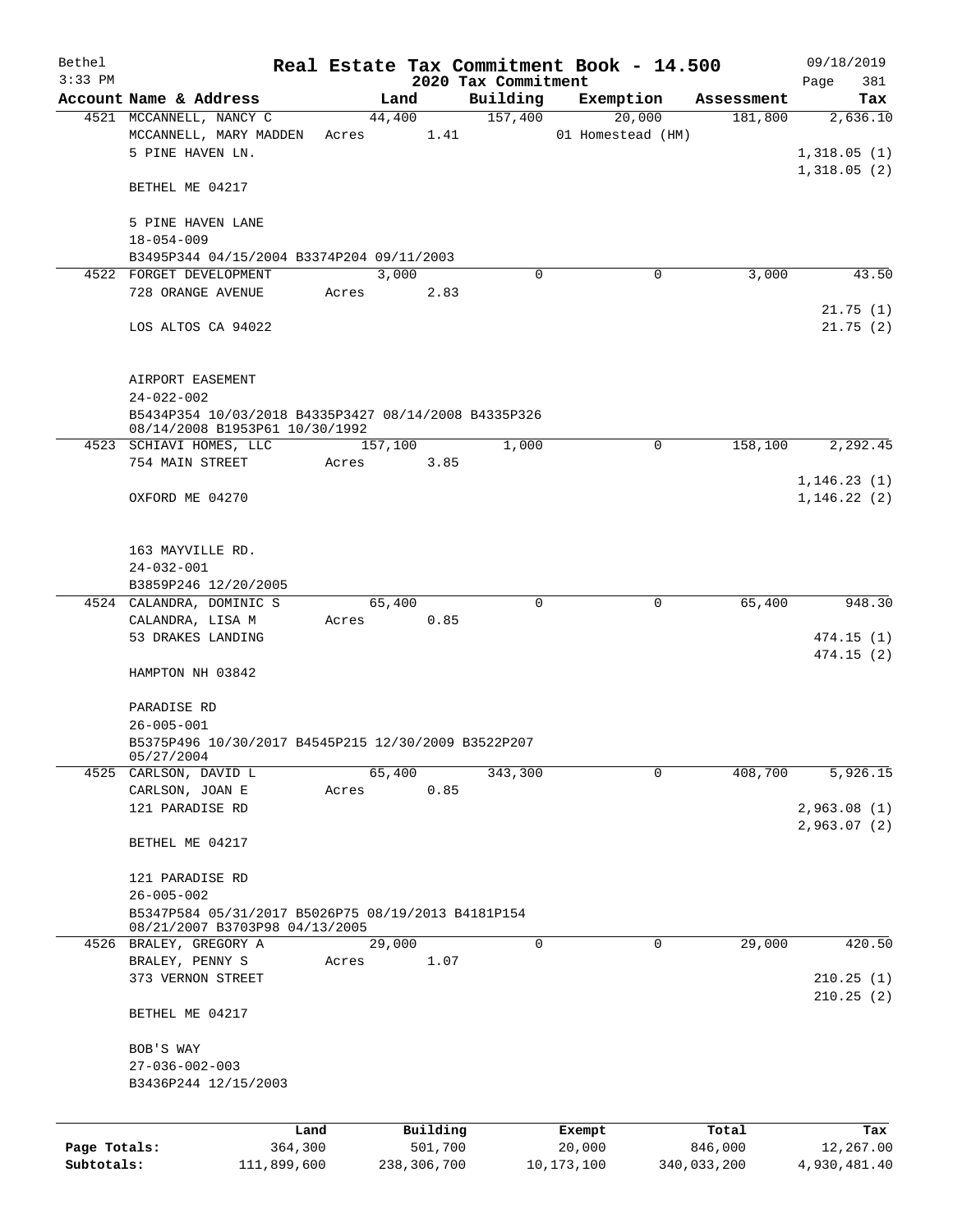| Bethel       |                                                                   |       |                |                                 | Real Estate Tax Commitment Book - 14.500 |            | 09/18/2019                  |
|--------------|-------------------------------------------------------------------|-------|----------------|---------------------------------|------------------------------------------|------------|-----------------------------|
| $3:33$ PM    | Account Name & Address                                            |       | Land           | 2020 Tax Commitment<br>Building | Exemption                                | Assessment | 382<br>Page<br>Tax          |
|              | 4527 CAYER, CHRISTOPHER R                                         |       | 38,600         | 107,500                         | $\Omega$                                 | 146,100    | 2,118.45                    |
|              | CAYER, STEPHANIE S<br>PO BOX 354                                  | Acres | 1.07           |                                 |                                          |            | 1,059.23(1)                 |
|              | BETHEL ME 04217                                                   |       |                |                                 |                                          |            | 1,059.22(2)                 |
|              | 12 BOB'S WAY<br>$27 - 036 - 002 - 004$                            |       |                |                                 |                                          |            |                             |
|              | B5414P151 06/20/2018 B5333P425 03/03/2017 B3452P261<br>01/12/2004 |       |                |                                 |                                          |            |                             |
|              | 4528 MARTIN, JEFFREY M<br>MARTIN, KATHLEEN F                      | Acres | 47,500<br>3.20 | 164,100                         | 26,000<br>01 Homestead (HM)              | 185,600    | 2,691.20                    |
|              | 111 SKILLINGS RD                                                  |       |                |                                 | 12 WW2 Vet Res                           |            | 1,345.60(1)<br>1,345.60(2)  |
|              | BETHEL ME 04217                                                   |       |                |                                 |                                          |            |                             |
|              | 111 SKILLINGS ROAD<br>$01 - 051 - 005 - 001$                      |       |                |                                 |                                          |            |                             |
|              | B3640P15 12/09/2004<br>4530 ZACE, LLC                             |       | 41,700         | 139,100                         | 0                                        | 180,800    | 2,621.60                    |
|              | 178 TEBBETTS ROAD                                                 | Acres | 3.00           |                                 |                                          |            |                             |
|              |                                                                   |       |                |                                 |                                          |            | 1,310.80(1)                 |
|              | ROCHESTER NH 03867                                                |       |                |                                 |                                          |            | 1,310.80(2)                 |
|              | 439 PARADISE RD<br>$02 - 026 - 003 - 001$                         |       |                |                                 |                                          |            |                             |
|              | B5265P27 01/25/2016 B4524P246 11/10/2009 B3800P8<br>09/13/2005    |       |                |                                 |                                          |            |                             |
|              | 4531 DERING, IRMGARD                                              |       | 35,900         | $\mathbf 0$                     | 0                                        | 35,900     | 520.55                      |
|              | PO BOX 903                                                        | Acres | 6.66           |                                 |                                          |            | 260.28(1)                   |
|              | BRUNSWICK ME 04011 0903                                           |       |                |                                 |                                          |            | 260.27(2)                   |
|              | GROVER HILL                                                       |       |                |                                 |                                          |            |                             |
|              | $07 - 001 - 001$<br>B3536P239 06/21/2004                          |       |                |                                 |                                          |            |                             |
|              | 4532 SHEPLEY, LORRAINE E TTE                                      |       | 44,400         | 0                               | 0                                        | 44,400     | 643.80                      |
|              | PO BOX 420                                                        | Acres | 4.26           |                                 |                                          |            |                             |
|              | W. HYANNISPORT MA 02672<br>0420                                   |       |                |                                 |                                          |            | 321.90(1)<br>321.90(2)      |
|              | SUNSET HILL SUB<br>$08 - 060 - 001$                               |       |                |                                 |                                          |            |                             |
|              | B5438P610 10/25/2018 B3820P218 10/10/2005                         |       |                |                                 |                                          |            |                             |
|              | 4533 IVANOV, MARK N                                               |       | 48,000         | 330,800                         | 0                                        | 378,800    | 5,492.60                    |
|              | VICENS-IVANOV, MARIA D                                            | Acres | 1.00           |                                 |                                          |            |                             |
|              | 31 RIVER RD.                                                      |       |                |                                 |                                          |            | 2,746.30 (1)<br>2,746.30(2) |
|              | IPSWICH MA 01938                                                  |       |                |                                 |                                          |            |                             |
|              | 11 Merriman Road<br>$08 - 060 - 002$                              |       |                |                                 |                                          |            |                             |
|              | B4499P103 09/21/2009 B4420P248 03/26/2009 B3535P254<br>06/04/2004 |       |                |                                 |                                          |            |                             |
|              |                                                                   | Land  | Building       |                                 | Exempt                                   | Total      | Tax                         |
| Page Totals: | 256,100                                                           |       | 741,500        |                                 | 26,000                                   | 971,600    | 14,088.20                   |

**Subtotals:** 112,155,700 239,048,200 10,199,100 341,004,800 4,944,569.60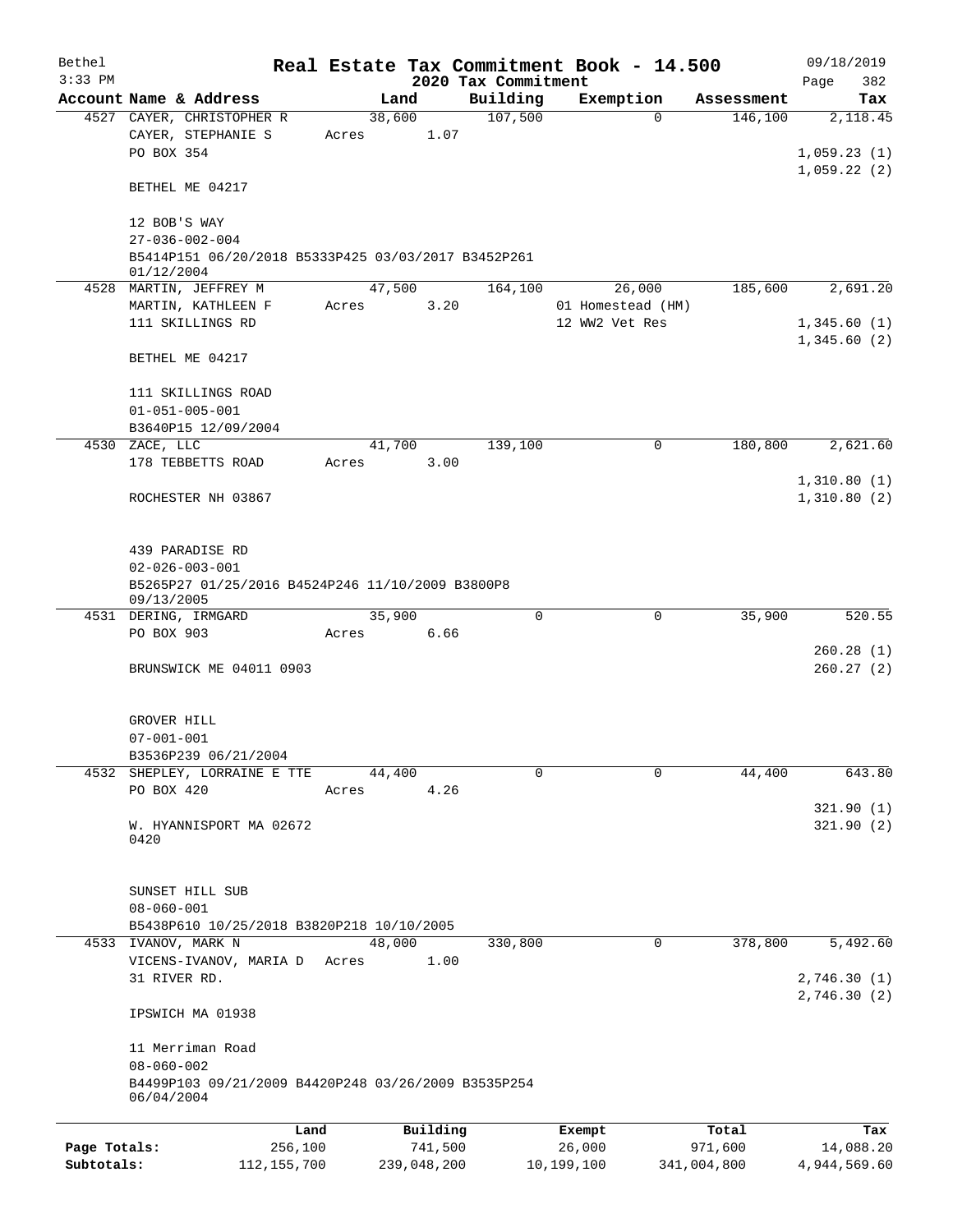| Bethel<br>$3:33$ PM |                                                                            |       |                | 2020 Tax Commitment | Real Estate Tax Commitment Book - 14.500 |            | 09/18/2019<br>383<br>Page |
|---------------------|----------------------------------------------------------------------------|-------|----------------|---------------------|------------------------------------------|------------|---------------------------|
|                     | Account Name & Address                                                     |       | Land           | Building            | Exemption                                | Assessment | Tax                       |
|                     | 4534 CASINELLI, PATRICIA M<br>CASINELLI, FREDERICK<br>54 R KINGFISHER LANE | Acres | 41,300<br>2.05 | $\mathsf{O}$        | $\Omega$                                 | 41,300     | 598.85<br>299.43(1)       |
|                     | PLYMOUTH ME 02360                                                          |       |                |                     |                                          |            | 299.42(2)                 |
|                     | SUNSET HILL SUB<br>$08 - 060 - 003$                                        |       |                |                     |                                          |            |                           |
|                     | B3460P339 02/06/2004                                                       |       |                |                     |                                          |            |                           |
|                     | 4535 DRISCOLL, CAROLINE M<br>29 NORTHSTONE RD APT 3                        | Acres | 39,300<br>1.26 | 0                   | 0                                        | 39,300     | 569.85                    |
|                     | SWAMPSCOTT MA 01907<br>1651                                                |       |                |                     |                                          |            | 284.93 (1)<br>284.92 (2)  |
|                     | SUNSET HILL SUB<br>$08 - 060 - 004$                                        |       |                |                     |                                          |            |                           |
|                     | B4737P24 07/15/2011 B3452P241 12/11/2003<br>4536 LANE, POK SUN             |       | 41,600         | $\mathbf 0$         | $\mathbf 0$                              | 41,600     | 603.20                    |
|                     | PO BOX 807                                                                 | Acres | 2.24           |                     |                                          |            |                           |
|                     | BETHEL ME 04217                                                            |       |                |                     |                                          |            | 301.60(1)<br>301.60(2)    |
|                     | SUNSET HILL SUB<br>$08 - 060 - 005$<br>B3705P187 04/19/2005                |       |                |                     |                                          |            |                           |
| 4537                | MCMANMON, JAMES P                                                          |       | 40,700         | $\mathbf 0$         | $\mathbf 0$                              | 40,700     | 590.15                    |
|                     | 755 METHUEN STREET                                                         | Acres | 1.78           |                     |                                          |            | 295.08(1)                 |
|                     | DRACUT MA 01826                                                            |       |                |                     |                                          |            | 295.07(2)                 |
|                     | SUNSET HILL SUB<br>$08 - 060 - 006$                                        |       |                |                     |                                          |            |                           |
|                     | B3702P193 04/13/2005                                                       |       |                |                     |                                          |            |                           |
|                     | 4538 WILSON, CHRISTOPHER M<br>TSAO, TSAO, JOANNE<br>127 COMMONWEALTH AVE   | Acres | 48,300<br>1.07 | 410,100             | $\mathsf{O}$                             | 458,400    | 6,646.80<br>3,323.40(1)   |
|                     | CHESTNUT HILL MA 02467<br>1004                                             |       |                |                     |                                          |            | 3,323.40(2)               |
|                     | 67 MERRIMAN ROAD<br>$08 - 060 - 007$                                       |       |                |                     |                                          |            |                           |
|                     | B4606P129 07/02/2010 B3795P202 09/01/2005                                  |       |                |                     |                                          |            |                           |
|                     | 4539 WILSON, CHRISTOPHER M                                                 |       | 38,400         | 0                   | $\mathbf 0$                              | 38,400     | 556.80                    |
|                     | TSAO, TSAO, JOANNE<br>170 EAST 87TH STREET                                 | Acres | 1.00           |                     |                                          |            | 278.40(1)<br>278.40(2)    |
|                     | NEW YORK NY 10128                                                          |       |                |                     |                                          |            |                           |
|                     | SUNSET HILL SUB<br>$08 - 060 - 008$                                        |       |                |                     |                                          |            |                           |
|                     | B4606P129 07/02/2010                                                       |       |                |                     |                                          |            |                           |
|                     | Land                                                                       |       | Building       |                     | Exempt                                   | Total      | Tax                       |
| Page Totals:        | 249,600                                                                    |       | 410,100        |                     | 0                                        | 659,700    | 9,565.65                  |

**Subtotals:** 112,405,300 239,458,300 10,199,100 341,664,500 4,954,135.25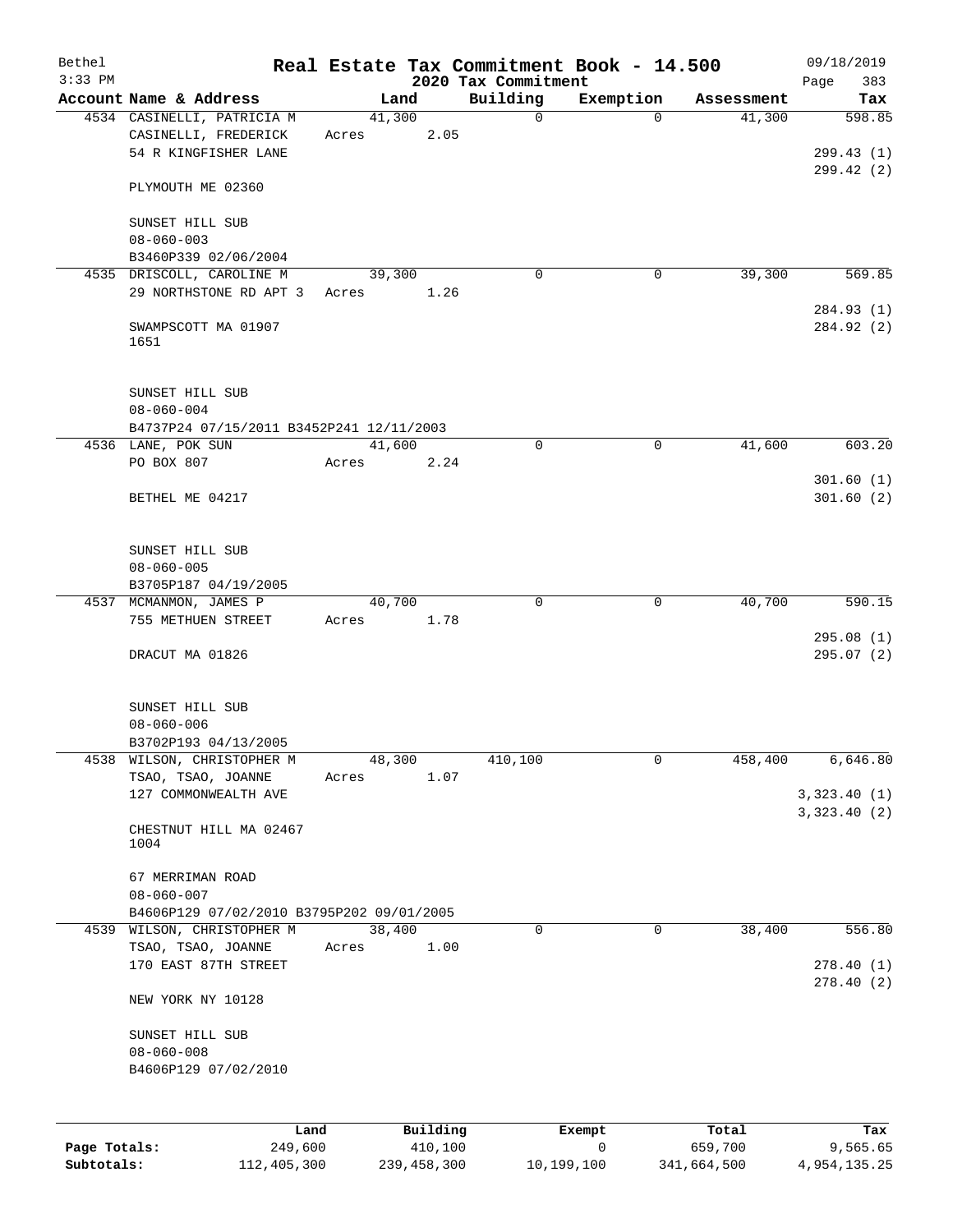| Bethel       |                                                                                                           |         |        |             |                     | Real Estate Tax Commitment Book - 14.500 |                        | 09/18/2019      |
|--------------|-----------------------------------------------------------------------------------------------------------|---------|--------|-------------|---------------------|------------------------------------------|------------------------|-----------------|
| $3:33$ PM    |                                                                                                           |         |        |             | 2020 Tax Commitment |                                          |                        | Page<br>384     |
|              | Account Name & Address                                                                                    |         | 51,400 | Land        | Building<br>198,800 | Exemption<br>$\Omega$                    | Assessment<br>250, 200 | Tax<br>3,627.90 |
|              | 4540 TERRA PINE, LLC<br>11 ISLAND POND ROAD                                                               |         | Acres  | 2.36        |                     |                                          |                        |                 |
|              |                                                                                                           |         |        |             |                     |                                          |                        | 1,813.95(1)     |
|              | CUMBERLAND FORESIDE ME                                                                                    |         |        |             |                     |                                          |                        | 1,813.95(2)     |
|              | 04110                                                                                                     |         |        |             |                     |                                          |                        |                 |
|              | 72 MERRIMAN ROAD                                                                                          |         |        |             |                     |                                          |                        |                 |
|              | $08 - 060 - 009$                                                                                          |         |        |             |                     |                                          |                        |                 |
|              | B5421P75 07/26/2018 B5380P242 11/28/2017 B4406P216<br>02/23/2009 B4191P125 09/07/2007 B3697P96 04/01/2005 |         |        |             |                     |                                          |                        |                 |
|              | 4541 SJM REAL ESTATE TRUST                                                                                |         | 42,100 |             | 0                   | $\mathbf 0$                              | 42,100                 | 610.45          |
|              | MORISSETTE, GARRY &<br>SARAH TTS                                                                          |         | Acres  | 2.49        |                     |                                          |                        |                 |
|              | 33 WESTWIND RD                                                                                            |         |        |             |                     |                                          |                        | 305.23(1)       |
|              | ANDOVER MA 01810                                                                                          |         |        |             |                     |                                          |                        | 305.22(2)       |
|              | SUNSET HILL SUB                                                                                           |         |        |             |                     |                                          |                        |                 |
|              | $08 - 060 - 010$                                                                                          |         |        |             |                     |                                          |                        |                 |
|              | B4181P156 12/07/1982 B3713P66 04/26/2005                                                                  |         |        |             |                     |                                          |                        |                 |
|              | 4542 WALSH, OLIVIA- TRUSTEE<br>OF OLIVIA WALSH TRUST                                                      |         | 40,600 |             | 0                   | 0                                        | 40,600                 | 588.70          |
|              | 105 BEECHNUT STREET                                                                                       |         | Acres  | 1.73        |                     |                                          |                        |                 |
|              |                                                                                                           |         |        |             |                     |                                          |                        | 294.35(1)       |
|              | WESTWOOD MA 02090                                                                                         |         |        |             |                     |                                          |                        | 294.35(2)       |
|              |                                                                                                           |         |        |             |                     |                                          |                        |                 |
|              | SUNSET HILL SUB                                                                                           |         |        |             |                     |                                          |                        |                 |
|              | $08 - 060 - 011$                                                                                          |         |        |             |                     |                                          |                        |                 |
|              | B3530P79 06/04/2004                                                                                       |         |        |             |                     |                                          |                        |                 |
|              | 4543 MARATHON, DEBORA                                                                                     |         | 39,700 |             | 0                   | 0                                        | 39,700                 | 575.65          |
|              | PO BOX 781                                                                                                |         | Acres  | 1.39        |                     |                                          |                        | 287.83(1)       |
|              | OGUNQUIT ME 03907                                                                                         |         |        |             |                     |                                          |                        | 287.82(2)       |
|              |                                                                                                           |         |        |             |                     |                                          |                        |                 |
|              | SUNSET HILL SUB                                                                                           |         |        |             |                     |                                          |                        |                 |
|              | $08 - 060 - 012$                                                                                          |         |        |             |                     |                                          |                        |                 |
|              | B4271P256 03/13/2008 B3452P243 12/19/2003                                                                 |         |        |             |                     |                                          |                        |                 |
|              | 4545 BISSON, JAMES R                                                                                      |         | 19,500 |             | 900                 | $\mathbf 0$                              | 20,400                 | 295.80          |
|              | 264 CROWLEY RD                                                                                            |         | Acres  | 0.66        |                     |                                          |                        |                 |
|              |                                                                                                           |         |        |             |                     |                                          |                        | 147.90(1)       |
|              | SABATTUS ME 04280 0193                                                                                    |         |        |             |                     |                                          |                        | 147.90(2)       |
|              |                                                                                                           |         |        |             |                     |                                          |                        |                 |
|              | ROUTE 232                                                                                                 |         |        |             |                     |                                          |                        |                 |
|              | $05 - 051 - 001$                                                                                          |         |        |             |                     |                                          |                        |                 |
|              | B3730P62 05/18/2005<br>4546 DAVIS, TODD T                                                                 |         | 40,500 |             | 196,800             | 20,000                                   | 217,300                | 3,150.85        |
|              | DAVIS, NIKKI L                                                                                            |         | Acres  | 2.02        |                     | 01 Homestead (HM)                        |                        |                 |
|              | 8 FARM HILL ROAD                                                                                          |         |        |             |                     |                                          |                        | 1, 575.43(1)    |
|              |                                                                                                           |         |        |             |                     |                                          |                        | 1, 575.42(2)    |
|              | BETHEL ME 04217                                                                                           |         |        |             |                     |                                          |                        |                 |
|              | 8 FARM HILL RD.                                                                                           |         |        |             |                     |                                          |                        |                 |
|              | $08 - 042 - 004$                                                                                          |         |        |             |                     |                                          |                        |                 |
|              | B3442P203 12/10/2003                                                                                      |         |        |             |                     |                                          |                        |                 |
|              |                                                                                                           | Land    |        | Building    |                     | Exempt                                   | Total                  | Tax             |
| Page Totals: |                                                                                                           | 233,800 |        | 396,500     |                     | 20,000                                   | 610,300                | 8,849.35        |
| Subtotals:   | 112,639,100                                                                                               |         |        | 239,854,800 |                     | 10,219,100                               | 342, 274, 800          | 4,962,984.60    |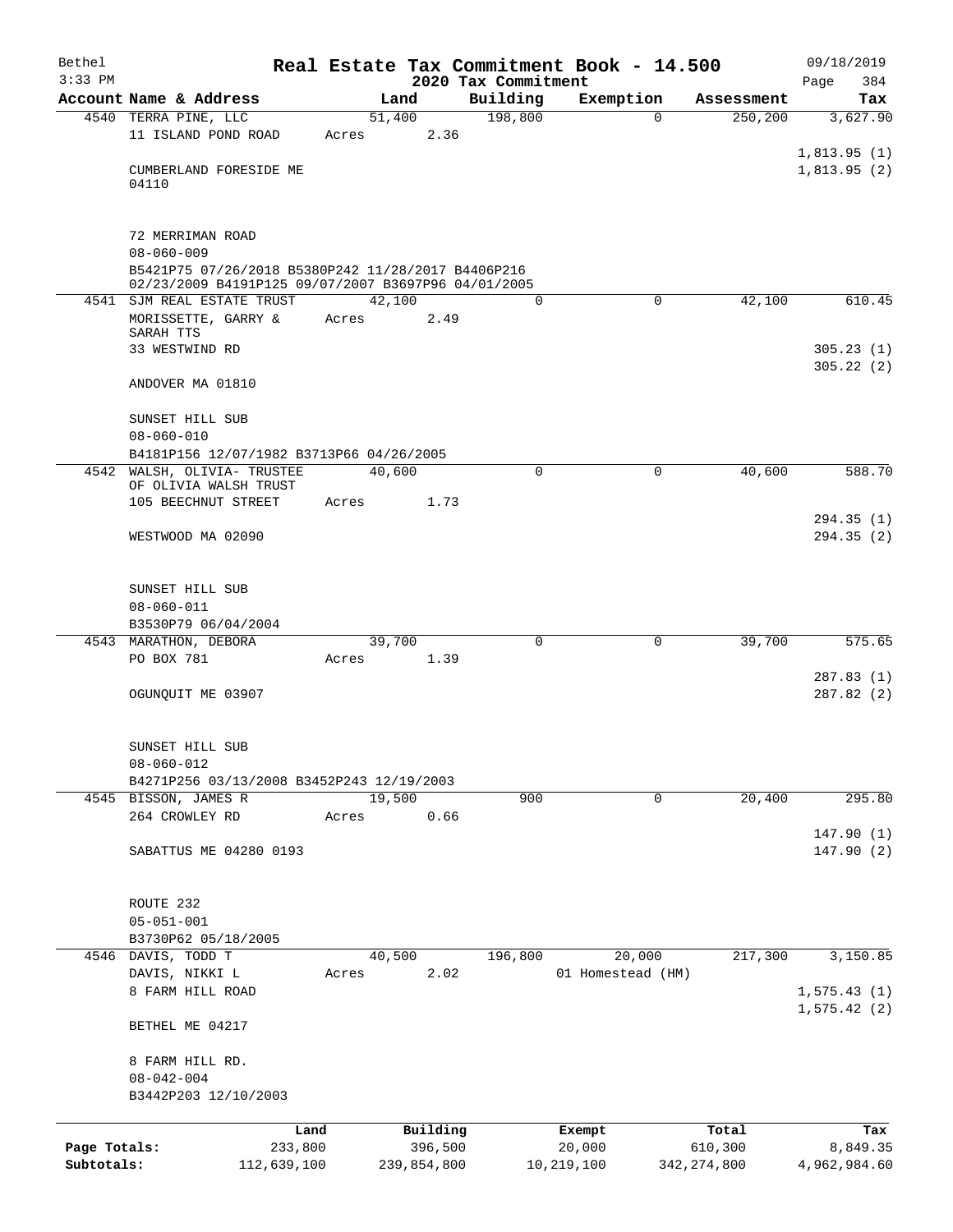|           |                                                                                                          |       |        |          |                     | Real Estate Tax Commitment Book - 14.500 |                       | 09/18/2019               |
|-----------|----------------------------------------------------------------------------------------------------------|-------|--------|----------|---------------------|------------------------------------------|-----------------------|--------------------------|
| $3:33$ PM |                                                                                                          |       |        |          | 2020 Tax Commitment |                                          |                       | 385<br>Page              |
|           | Account Name & Address                                                                                   |       | Land   |          | Building            | Exemption                                | Assessment            | Tax                      |
|           | 4547 GANDEE, KEVIN C<br>GANDEE, COURTNEY M<br>PO BOX 416                                                 | Acres | 52,100 | 2.79     | 174,100             |                                          | $\Omega$<br>226,200   | 3,279.90<br>1,639.95(1)  |
|           | BETHEL ME 04217                                                                                          |       |        |          |                     |                                          |                       | 1,639.95(2)              |
|           | 18 BLAKE RD<br>$08 - 062 - 003$                                                                          |       |        |          |                     |                                          |                       |                          |
|           | B5395P640 03/05/2018 B5229P555 B3294P22 05/16/2003                                                       |       |        |          |                     |                                          |                       |                          |
|           | 4548 ROSSI, MARK D                                                                                       |       | 39,000 |          | $\mathbf 0$         |                                          | 39,000<br>$\mathbf 0$ | 565.50                   |
|           | ROSSI, JEAN L                                                                                            | Acres |        | 1.16     |                     |                                          |                       |                          |
|           | 92 OLD LOWELL ROAD                                                                                       |       |        |          |                     |                                          |                       | 282.75 (1)<br>282.75 (2) |
|           | WESTFORD MA 01886                                                                                        |       |        |          |                     |                                          |                       |                          |
|           | NORTH RD<br>$11 - 070 - 003$                                                                             |       |        |          |                     |                                          |                       |                          |
|           | B5261P559 12/31/2015 B4549P143 01/12/2010 B3348P305<br>08/06/2003                                        |       |        |          |                     |                                          |                       |                          |
|           | 4549 FRENCH, KIMBALL                                                                                     |       | 34,800 |          | 57,500              |                                          | 92,300<br>0           | 1,338.35                 |
|           | 100 MAPLE ST                                                                                             | Acres |        | 2.33     |                     |                                          |                       |                          |
|           | METHUEN MA 01844                                                                                         |       |        |          |                     |                                          |                       | 669.18(1)<br>669.17(2)   |
|           | 288 WEST BETHEL ROAD                                                                                     |       |        |          |                     |                                          |                       |                          |
|           | $12 - 016 - 001$<br>B5272P58 03/14/2016 B5228P67 06/22/2015 B5225P292<br>06/05/2015 B3906P207 03/22/2006 |       |        |          |                     |                                          |                       |                          |
|           | 4550 WEBB, GREGORY C                                                                                     |       | 0      |          | 84,600              |                                          | $\mathbf 0$<br>84,600 | 1,226.70                 |
|           | 134 WASHINGTON STREET                                                                                    |       |        |          |                     |                                          |                       |                          |
|           |                                                                                                          |       |        |          |                     |                                          |                       | 613.35(1)                |
|           | NORWELL MA 02061                                                                                         |       |        |          |                     |                                          |                       | 613.35(2)                |
|           | AIRPORT HANGAR                                                                                           |       |        |          |                     |                                          |                       |                          |
|           | $12 - 068 - 004$<br>4551 BENNETT, DONALD G                                                               |       | 31,900 |          |                     |                                          | 31,900                | 462.55                   |
|           | BENNETT, CHERYL G                                                                                        | Acres |        | 8.50     | U                   |                                          | $\cup$                |                          |
|           | PO BOX 462                                                                                               |       |        |          |                     |                                          |                       | 231.28(1)                |
|           |                                                                                                          |       |        |          |                     |                                          |                       | 231.27(2)                |
|           | BETHEL ME 04217                                                                                          |       |        |          |                     |                                          |                       |                          |
|           | NORTH RD                                                                                                 |       |        |          |                     |                                          |                       |                          |
|           | $12 - 074 - 00A$                                                                                         |       |        |          |                     |                                          |                       |                          |
|           | B3277P128 04/18/2003                                                                                     |       |        |          |                     |                                          |                       |                          |
|           | 4553 CROCKETT, JASON D                                                                                   |       | 33,000 |          | 112,500             |                                          | 0<br>145,500          | 2,109.75                 |
|           | CROCKETT, ANDREA K<br>70 SEA VIEW AVENUE                                                                 | Acres |        | 1.17     |                     |                                          |                       | 1,054.88(1)              |
|           | OLD ORCHARD BEACH ME<br>04064                                                                            |       |        |          |                     |                                          |                       | 1,054.87(2)              |
|           | 890 EAST BETHEL ROAD                                                                                     |       |        |          |                     |                                          |                       |                          |
|           | $14 - 041 - 001$<br>B3395P302 10/09/2003                                                                 |       |        |          |                     |                                          |                       |                          |
|           |                                                                                                          |       |        |          |                     |                                          |                       |                          |
|           |                                                                                                          | Land  |        | Building |                     | Exempt                                   | Total                 | Tax                      |

| Page Totals: | 190,800     | 428,700     |            | 619,500     | 8,982.75     |
|--------------|-------------|-------------|------------|-------------|--------------|
| Subtotals:   | 112,829,900 | 240,283,500 | 10,219,100 | 342,894,300 | 4,971,967.35 |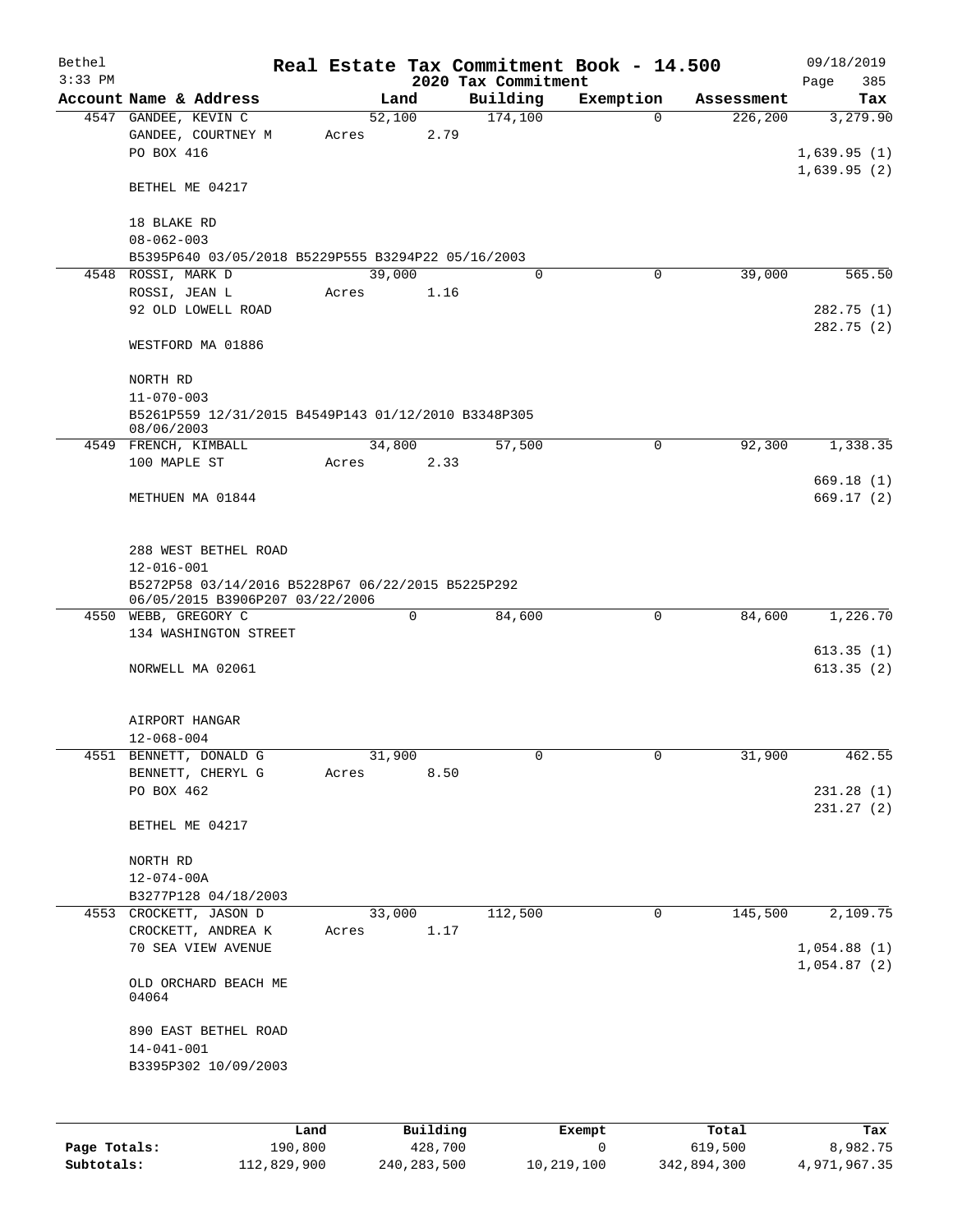| Bethel    |                                                                       |       |          |                     | Real Estate Tax Commitment Book - 14.500 |                       | 09/18/2019             |
|-----------|-----------------------------------------------------------------------|-------|----------|---------------------|------------------------------------------|-----------------------|------------------------|
| $3:33$ PM | Account Name & Address                                                |       | Land     | 2020 Tax Commitment |                                          |                       | 386<br>Page            |
|           | 4554 MORTON, THOMAS E                                                 |       | 25,200   | Building<br>149,400 | Exemption<br>0                           | Assessment<br>174,600 | Tax<br>2,531.70        |
|           | 1100 BELCHER ROAD                                                     |       |          |                     |                                          |                       |                        |
|           |                                                                       |       |          |                     |                                          |                       | 1, 265.85(1)           |
|           | LARGO FL 33771                                                        |       |          |                     |                                          |                       | 1, 265.85(2)           |
|           |                                                                       |       |          |                     |                                          |                       |                        |
|           | 45 MILL HILL                                                          |       |          |                     |                                          |                       |                        |
|           | $25 - 005 - 001$                                                      |       |          |                     |                                          |                       |                        |
|           | B5334P60 03/07/2017 B3401P60 10/17/2003                               |       |          |                     |                                          |                       |                        |
|           | 4555 CEGLIA, DAVID                                                    |       | 25,200   | 149,400             | 0                                        | 174,600               | 2,531.70               |
|           | LARKIN, LARKIN, DEIRDRE                                               |       |          |                     |                                          |                       |                        |
|           | 356 WASHINGTON RD.                                                    |       |          |                     |                                          |                       | 1, 265.85(1)           |
|           | RYE NH 03878                                                          |       |          |                     |                                          |                       | 1, 265.85(2)           |
|           |                                                                       |       |          |                     |                                          |                       |                        |
|           | 45 MILL HILL                                                          |       |          |                     |                                          |                       |                        |
|           | $25 - 005 - 002$                                                      |       |          |                     |                                          |                       |                        |
|           | B4167P263 07/24/2007 B3401P83 10/17/2003                              |       |          |                     |                                          |                       |                        |
|           | 4556 CAREY, MARIE<br>POWERS, POWERS, KEVIN                            |       | 25,200   | 144,400             | 0                                        | 169,600               | 2,459.20               |
|           | 29 SEASIDE RD.                                                        |       |          |                     |                                          |                       | 1,229.60(1)            |
|           |                                                                       |       |          |                     |                                          |                       | 1,229.60(2)            |
|           | SCITUATE MA 02066                                                     |       |          |                     |                                          |                       |                        |
|           |                                                                       |       |          |                     |                                          |                       |                        |
|           | 45 MILL HILL                                                          |       |          |                     |                                          |                       |                        |
|           | $25 - 005 - 003$<br>B4993P94 06/04/2013 B4732P214 06/30/2011 B4555P68 |       |          |                     |                                          |                       |                        |
|           | 02/01/2010 B3769P72 07/29/2005                                        |       |          |                     |                                          |                       |                        |
|           | 4558 MAHOOSUC PROPERTIES,<br>INC.                                     |       | 87,300   | 354,900             | 0                                        | 442,200               | 6,411.90               |
|           | PO BOX 508                                                            | Acres | 1.42     |                     |                                          |                       |                        |
|           |                                                                       |       |          |                     |                                          |                       | 3, 205.95 (1)          |
|           | BETHEL ME 04217                                                       |       |          |                     |                                          |                       | 3, 205.95 (2)          |
|           |                                                                       |       |          |                     |                                          |                       |                        |
|           | 16 PARKWAY                                                            |       |          |                     |                                          |                       |                        |
|           | $25 - 241 - 001 - 001$                                                |       |          |                     |                                          |                       |                        |
|           | B3434P122 12/10/2003                                                  |       |          |                     |                                          |                       |                        |
|           | 4560 EVANS, JOHN M                                                    |       | 21,600   | 0                   | $\Omega$                                 | 21,600                | 313.20                 |
|           | 640 WEST BETHEL RD                                                    | Acres | 40.00    |                     |                                          |                       |                        |
|           | BETHEL ME 04217                                                       |       |          |                     |                                          |                       | 156.60(1)<br>156.60(2) |
|           |                                                                       |       |          |                     |                                          |                       |                        |
|           |                                                                       |       |          |                     |                                          |                       |                        |
|           |                                                                       |       |          |                     |                                          |                       |                        |
|           | $11 - 005 - 00A$                                                      |       |          |                     |                                          |                       |                        |
|           | B3553P170 07/14/2004<br>4561 BURKE, VIRGINIA A                        |       | 34,400   | 120,800             | 20,000                                   | 135,200               | 1,960.40               |
|           | NELLIS, JEREMY                                                        | Acres | 2.00     |                     | 01 Homestead (HM)                        |                       |                        |
|           | 577 EAST BETHEL RD                                                    |       |          |                     |                                          |                       | 980.20 (1)             |
|           |                                                                       |       |          |                     |                                          |                       | 980.20 (2)             |
|           | BETHEL ME 04217                                                       |       |          |                     |                                          |                       |                        |
|           | 577 EAST BETHEL RD                                                    |       |          |                     |                                          |                       |                        |
|           | $09 - 035 - 001$                                                      |       |          |                     |                                          |                       |                        |
|           | B4001P158 09/01/2006 B3402P288 10/17/2003                             |       |          |                     |                                          |                       |                        |
|           |                                                                       |       |          |                     |                                          |                       |                        |
|           |                                                                       |       |          |                     |                                          |                       |                        |
|           |                                                                       | Land  | Building |                     | Exempt                                   | Total                 | Tax                    |

**Page Totals:** 218,900 918,900 20,000 1,117,800 16,208.10 **Subtotals:** 113,048,800 241,202,400 10,239,100 344,012,100 4,988,175.45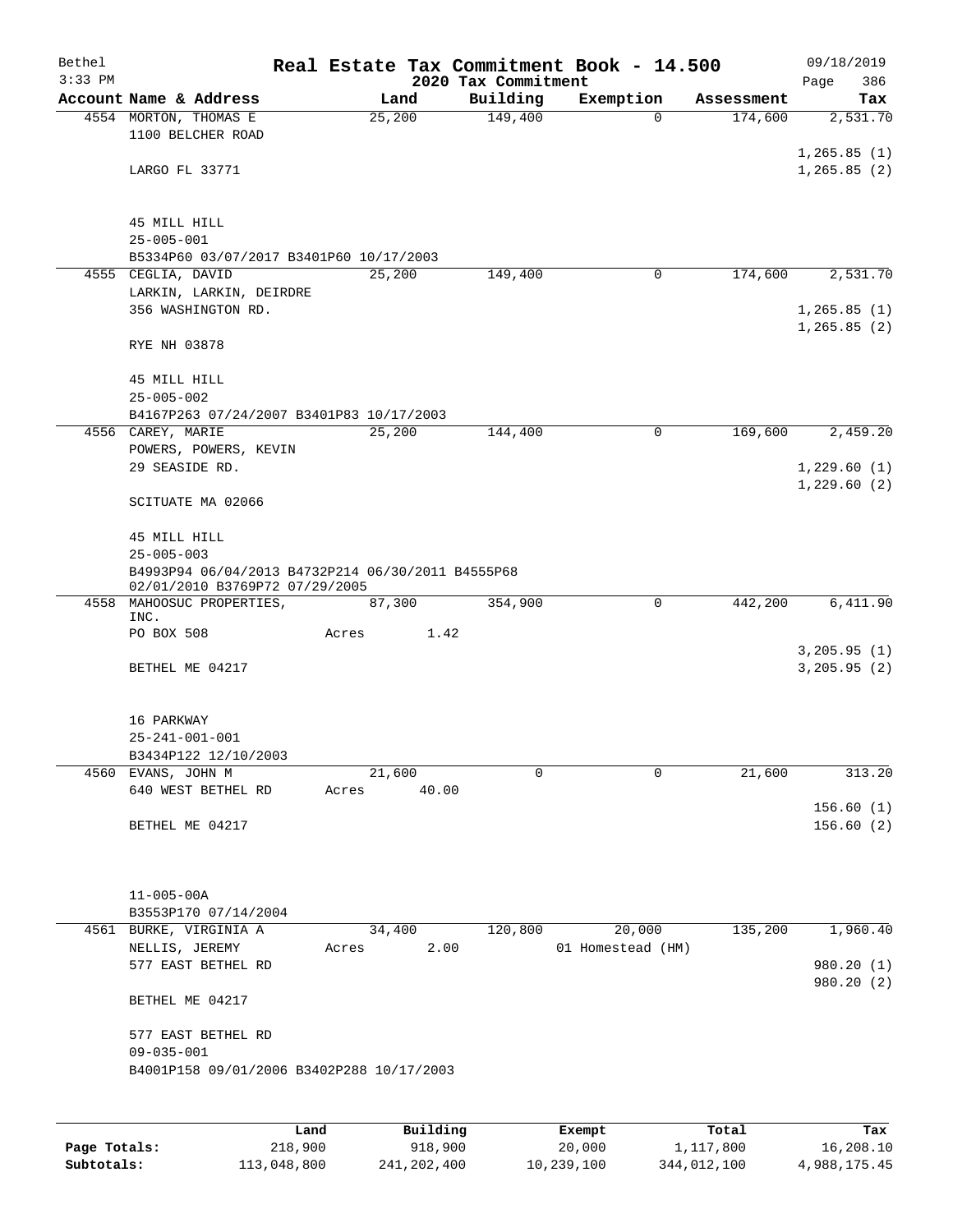| Bethel    |                                                            |        | Real Estate Tax Commitment Book - 14.500 |             |            | 09/18/2019             |
|-----------|------------------------------------------------------------|--------|------------------------------------------|-------------|------------|------------------------|
| $3:33$ PM |                                                            |        | 2020 Tax Commitment                      |             |            | Page<br>387            |
|           | Account Name & Address                                     | Land   | Building                                 | Exemption   | Assessment | Tax                    |
|           | 4562 GRAY, JANE D. TRUSTEE<br>RIVERVIEW TIMESHARE<br>TRUST | 19,200 | 53,100                                   | $\Omega$    | 72,300     | 1,048.35               |
|           | PO BOX 535                                                 |        |                                          |             |            | 524.18(1)<br>524.17(2) |
|           | HARRISON ME 04040                                          |        |                                          |             |            |                        |
|           | 357 MAYVILLE RD.                                           |        |                                          |             |            |                        |
|           | $12 - 080 - 105$                                           |        |                                          |             |            |                        |
|           | 4563 GRAY, JANE D. TRUSTEE<br>RIVERVIEW TIMESHARE<br>TRUST | 19,200 | 53,100                                   | 0           | 72,300     | 1,048.35               |
|           | PO BOX 535                                                 |        |                                          |             |            | 524.18(1)<br>524.17(2) |
|           | HARRISON ME 04040                                          |        |                                          |             |            |                        |
|           | 357 MAYVILLE RD.<br>$12 - 080 - 107$                       |        |                                          |             |            |                        |
|           | 4564 GRAY, JANE D. TRUSTEE<br>RIVERVIEW TIMESHARE<br>TRUST | 19,200 | 53,100                                   | 0           | 72,300     | 1,048.35               |
|           | PO BOX 535                                                 |        |                                          |             |            | 524.18(1)<br>524.17(2) |
|           | HARRISON ME 04040                                          |        |                                          |             |            |                        |
|           | 357 MAYVILLE RD.<br>$12 - 080 - 108$                       |        |                                          |             |            |                        |
|           | 4565 GRAY, JANE D. TRUSTEE<br>RIVERVIEW TIMESHARE<br>TRUST | 19,200 | 53,100                                   | 0           | 72,300     | 1,048.35               |
|           | PO BOX 535                                                 |        |                                          |             |            | 524.18(1)<br>524.17(2) |
|           | HARRISON ME 04040                                          |        |                                          |             |            |                        |
|           | 357 MAYVILLE RD.<br>$12 - 080 - 109$                       |        |                                          |             |            |                        |
|           | 4566 GRAY, JANE D. TRUSTEE<br>RIVERVIEW TIMESHARE<br>TRUST | 19,200 | 53,100                                   | 0           | 72,300     | 1,048.35               |
|           | PO BOX 535                                                 |        |                                          |             |            | 524.18(1)<br>524.17(2) |
|           | HARRISON ME 04040                                          |        |                                          |             |            |                        |
|           | 357 MAYVILLE RD.<br>$12 - 080 - 110$                       |        |                                          |             |            |                        |
|           | 4567 GRAY, JANE D. TRUSTEE<br>RIVERVIEW TIMESHARE<br>TRUST | 19,200 | 53,100                                   | $\mathbf 0$ | 72,300     | 1,048.35               |
|           | PO BOX 535                                                 |        |                                          |             |            | 524.18(1)<br>524.17(2) |
|           | HARRISON ME 04040                                          |        |                                          |             |            |                        |
|           | 357 MAYVILLE RD.<br>12-080-112                             |        |                                          |             |            |                        |
|           |                                                            |        |                                          |             |            |                        |

|              | Land        | Building    | Exempt     | Total       | Tax          |
|--------------|-------------|-------------|------------|-------------|--------------|
| Page Totals: | ⊥15,200     | 318,600     |            | 433,800     | 6, 290.10    |
| Subtotals:   | 113,164,000 | 241,521,000 | 10,239,100 | 344,445,900 | 4,994,465.55 |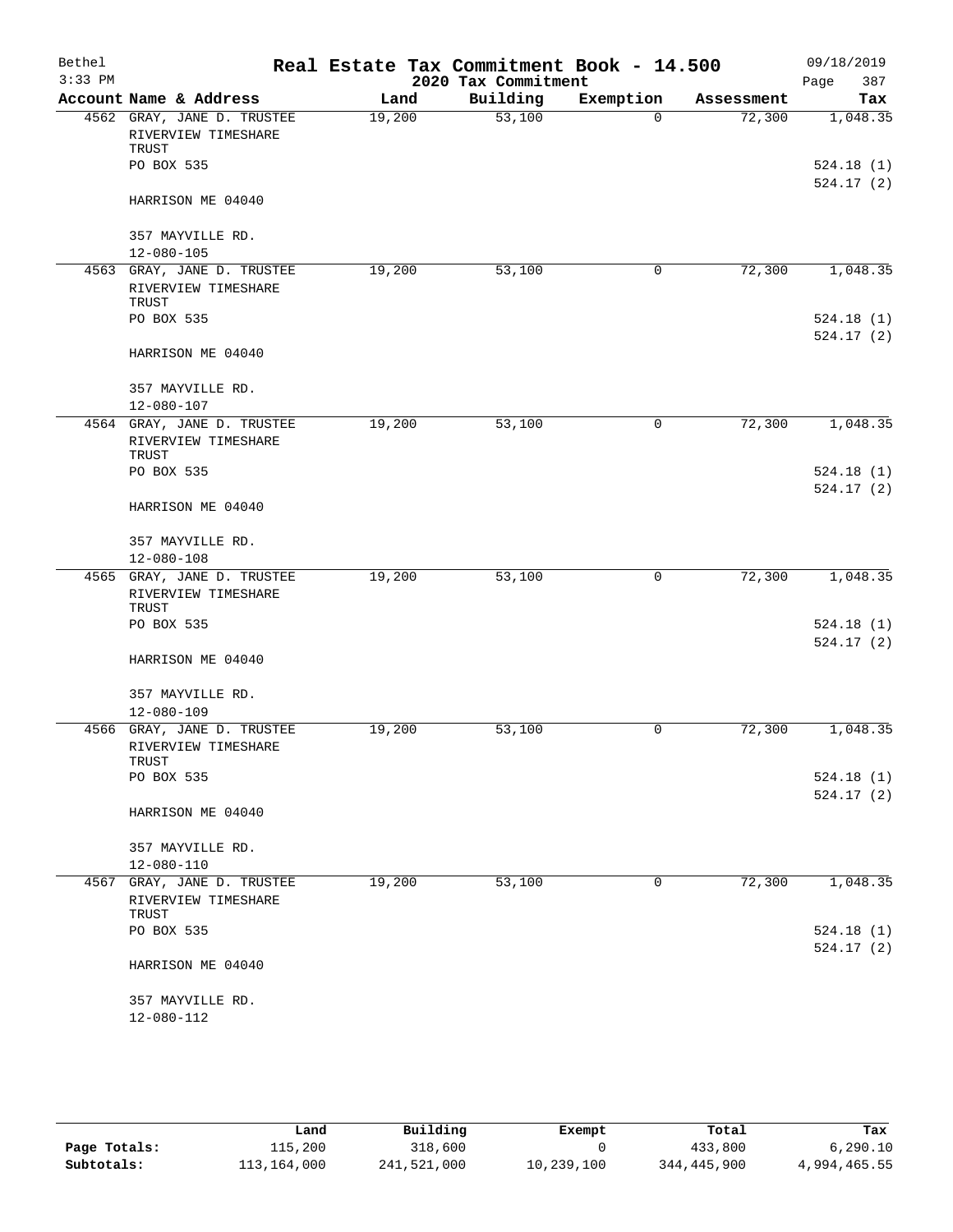| Bethel    |                                                            |                | Real Estate Tax Commitment Book - 14.500 |             |                      | 09/18/2019             |
|-----------|------------------------------------------------------------|----------------|------------------------------------------|-------------|----------------------|------------------------|
| $3:33$ PM | Account Name & Address                                     |                | 2020 Tax Commitment<br>Building          | Exemption   |                      | Page<br>388<br>Tax     |
|           | 4568 GRAY, JANE D. TRUSTEE                                 | Land<br>19,200 | 53,100                                   | $\Omega$    | Assessment<br>72,300 | 1,048.35               |
|           | RIVERVIEW TIMESHARE<br>TRUST                               |                |                                          |             |                      |                        |
|           | PO BOX 535                                                 |                |                                          |             |                      | 524.18(1)<br>524.17(2) |
|           | HARRISON ME 04040                                          |                |                                          |             |                      |                        |
|           | 357 MAYVILLE RD.                                           |                |                                          |             |                      |                        |
|           | $12 - 080 - 113$                                           |                |                                          |             |                      |                        |
|           | 4569 GRAY, JANE D. TRUSTEE<br>RIVERVIEW TIMESHARE<br>TRUST | 19,200         | 53,100                                   | 0           | 72,300               | 1,048.35               |
|           | PO BOX 535                                                 |                |                                          |             |                      | 524.18(1)<br>524.17(2) |
|           | HARRISON ME 04040                                          |                |                                          |             |                      |                        |
|           | 357 MAYVILLE RD.<br>$12 - 080 - 207$                       |                |                                          |             |                      |                        |
|           | 4570 GRAY, JANE D. TRUSTEE                                 | 19,200         | 53,100                                   | 0           | 72,300               | 1,048.35               |
|           | RIVERVIEW TIMESHARE<br>TRUST                               |                |                                          |             |                      |                        |
|           | PO BOX 535                                                 |                |                                          |             |                      | 524.18(1)<br>524.17(2) |
|           | HARRISON ME 04040                                          |                |                                          |             |                      |                        |
|           | 357 MAYVILLE RD.<br>$12 - 080 - 208$                       |                |                                          |             |                      |                        |
|           | 4571 GRAY, JANE D. TRUSTEE                                 | 19,200         | 53,100                                   | 0           | 72,300               | 1,048.35               |
|           | RIVERVIEW TIMESHARE<br>TRUST                               |                |                                          |             |                      |                        |
|           | PO BOX 535                                                 |                |                                          |             |                      | 524.18(1)<br>524.17(2) |
|           | HARRISON ME 04040                                          |                |                                          |             |                      |                        |
|           | 357 MAYVILLE RD.                                           |                |                                          |             |                      |                        |
|           | $12 - 080 - 210$                                           |                |                                          |             |                      |                        |
|           | 4572 GRAY, JANE D. TRUSTEE<br>RIVERVIEW TIMESHARE<br>TRUST | 19,200         | 53,100                                   | 0           | 72,300               | 1,048.35               |
|           | PO BOX 535                                                 |                |                                          |             |                      | 524.18(1)<br>524.17(2) |
|           | HARRISON ME 04040                                          |                |                                          |             |                      |                        |
|           | 357 MAYVILLE RD.<br>$12 - 080 - 211$                       |                |                                          |             |                      |                        |
|           | 4573 GRAY, JANE D. TRUSTEE                                 | 19,200         | 53,100                                   | $\mathbf 0$ | 72,300               | 1,048.35               |
|           | RIVERVIEW TIMESHARE<br>TRUST                               |                |                                          |             |                      |                        |
|           | PO BOX 535                                                 |                |                                          |             |                      | 524.18(1)              |
|           | HARRISON ME 04040                                          |                |                                          |             |                      | 524.17(2)              |
|           | 357 MAYVILLE RD.                                           |                |                                          |             |                      |                        |
|           | 12-080-212                                                 |                |                                          |             |                      |                        |

|              | Land        | Building    | Exempt     | Total       | Tax          |
|--------------|-------------|-------------|------------|-------------|--------------|
| Page Totals: | 115,200     | 318,600     |            | 433,800     | 6, 290.10    |
| Subtotals:   | 113,279,200 | 241,839,600 | 10,239,100 | 344,879,700 | 5,000,755.65 |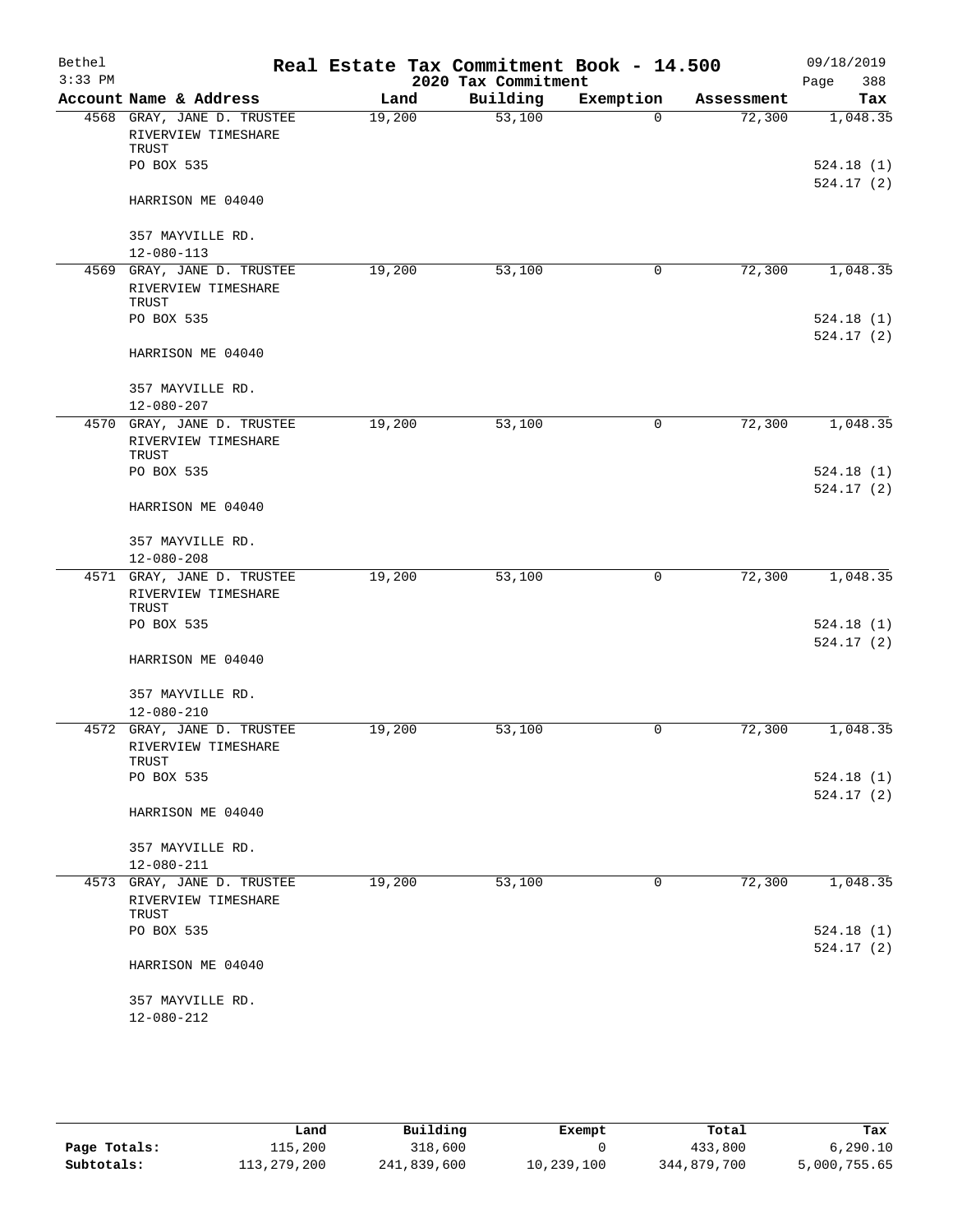| Bethel<br>$3:33$ PM |                                                            |             | Real Estate Tax Commitment Book - 14.500 | 2020 Tax Commitment |           |               | 09/18/2019<br>Page<br>389  |
|---------------------|------------------------------------------------------------|-------------|------------------------------------------|---------------------|-----------|---------------|----------------------------|
|                     | Account Name & Address                                     |             | Land                                     | Building            | Exemption | Assessment    | Tax                        |
|                     | 4574 GRAY, JANE D. TRUSTEE<br>RIVERVIEW TIMESHARE<br>TRUST |             | 19,200                                   | 53,100              | $\Omega$  | 72,300        | 1,048.35                   |
|                     | PO BOX 535                                                 |             |                                          |                     |           |               | 524.18(1)                  |
|                     | HARRISON ME 04040                                          |             |                                          |                     |           |               | 524.17(2)                  |
|                     | 357 MAYVILLE RD.<br>$12 - 080 - 213$                       |             |                                          |                     |           |               |                            |
|                     | 4575 BETHEL INN                                            |             | 56,400                                   | 159,400             | 0         | 215,800       | 3,129.10                   |
|                     | TIMESHARE UNIT                                             |             |                                          |                     |           |               |                            |
|                     | PO BOX 49                                                  |             |                                          |                     |           |               | 1,564.55(1)<br>1,564.55(2) |
|                     | BETHEL ME 04217                                            |             |                                          |                     |           |               |                            |
|                     | 114 FAIRWAY ROAD<br>$07 - 028 - 500$                       |             |                                          |                     |           |               |                            |
|                     | 4576 BETHEL INN                                            |             | 56,400                                   | 159,400             | 0         | 215,800       | 3,129.10                   |
|                     | TIMESHARE UNIT                                             |             |                                          |                     |           |               |                            |
|                     | PO BOX 49                                                  |             |                                          |                     |           |               | 1,564.55(1)                |
|                     | BETHEL ME 04217                                            |             |                                          |                     |           |               | 1,564.55(2)                |
|                     | 114 FAIRWAY ROAD<br>$07 - 028 - 504$                       |             |                                          |                     |           |               |                            |
|                     | 4577 BETHEL INN                                            |             | 56,400                                   | 159,400             | 0         | 215,800       | 3,129.10                   |
|                     | TIMESHARE UNIT                                             |             |                                          |                     |           |               |                            |
|                     | PO BOX 49                                                  |             |                                          |                     |           |               | 1,564.55(1)<br>1,564.55(2) |
|                     | BETHEL ME 04217                                            |             |                                          |                     |           |               |                            |
|                     | 114 FAIRWAY ROAD<br>$07 - 028 - 506$                       |             |                                          |                     |           |               |                            |
|                     | 4578 BETHEL INN                                            |             | 56,400                                   | 159,400             | 0         | 215,800       | 3,129.10                   |
|                     | TIMESHARE UNIT                                             |             |                                          |                     |           |               |                            |
|                     | PO BOX 49                                                  |             |                                          |                     |           |               | 1,564.55(1)<br>1,564.55(2) |
|                     | BETHEL ME 04217                                            |             |                                          |                     |           |               |                            |
|                     | 114 FAIRWAY ROAD                                           |             |                                          |                     |           |               |                            |
|                     | $07 - 028 - 508$                                           |             |                                          |                     |           |               |                            |
|                     | 4579 BETHEL INN                                            |             | 56,400                                   | 159,400             | 0         | 215,800       | 3,129.10                   |
|                     | TIMESHARE UNIT<br>PO BOX 49                                |             |                                          |                     |           |               | 1,564.55(1)                |
|                     | BETHEL ME 04217                                            |             |                                          |                     |           |               | 1,564.55(2)                |
|                     | 114 FAIRWAY ROAD                                           |             |                                          |                     |           |               |                            |
|                     | $07 - 028 - 512$                                           |             |                                          |                     |           |               |                            |
|                     | 4580 BETHEL INN<br>TIMESHARE UNIT                          |             | 56,400                                   | 159,400             | 0         | 215,800       | 3,129.10                   |
|                     | PO BOX 49                                                  |             |                                          |                     |           |               | 1,564.55(1)                |
|                     | BETHEL ME 04217                                            |             |                                          |                     |           |               | 1,564.55(2)                |
|                     | 114 FAIRWAY ROAD                                           |             |                                          |                     |           |               |                            |
|                     | $07 - 028 - 516$                                           |             |                                          |                     |           |               |                            |
|                     |                                                            | Land        | Building                                 |                     | Exempt    | Total         | Tax                        |
| Page Totals:        |                                                            | 357,600     | 1,009,500                                |                     | 0         | 1,367,100     | 19,822.95                  |
| Subtotals:          |                                                            | 113,636,800 | 242,849,100                              | 10,239,100          |           | 346, 246, 800 | 5,020,578.60               |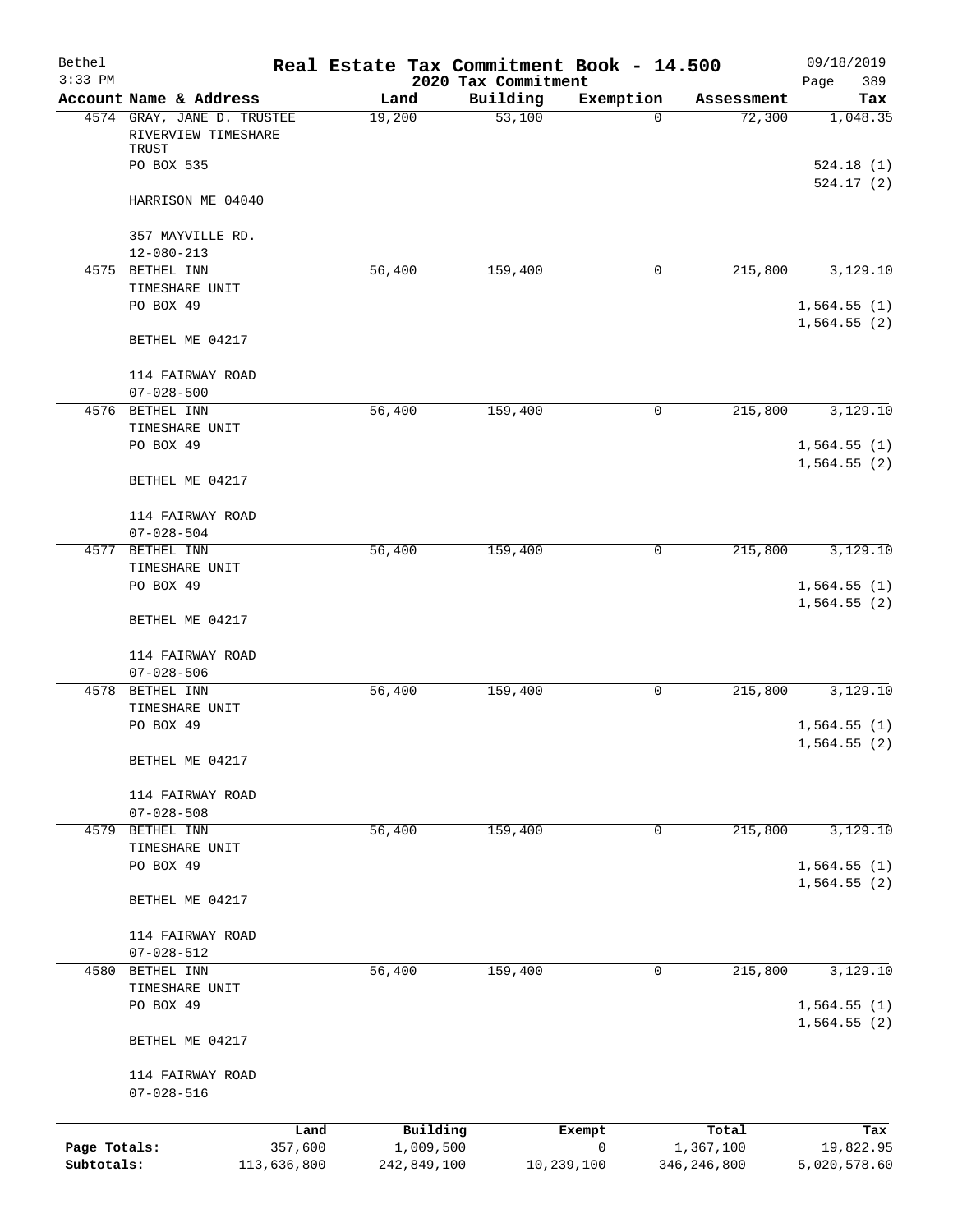| Bethel                     |                                |                        | Real Estate Tax Commitment Book - 14.500 |                                 |                           |                            | 09/18/2019                 |
|----------------------------|--------------------------------|------------------------|------------------------------------------|---------------------------------|---------------------------|----------------------------|----------------------------|
| $3:33$ PM                  | Account Name & Address         |                        | Land                                     | 2020 Tax Commitment<br>Building | Exemption                 | Assessment                 | 390<br>Page<br>Tax         |
| 4581                       | BETHEL INN                     |                        | 56,400                                   | 159,400                         | 0                         | 215,800                    | 3,129.10                   |
|                            | TIMESHARE UNIT                 |                        |                                          |                                 |                           |                            |                            |
|                            | PO BOX 49                      |                        |                                          |                                 |                           |                            | 1,564.55(1)                |
|                            |                                |                        |                                          |                                 |                           |                            | 1,564.55(2)                |
|                            | BETHEL ME 04217                |                        |                                          |                                 |                           |                            |                            |
|                            | 114 FAIRWAY ROAD               |                        |                                          |                                 |                           |                            |                            |
|                            | $07 - 028 - 518$               |                        |                                          |                                 |                           |                            |                            |
| 4582                       | BETHEL INN                     |                        | 56,400                                   | 159,400                         | 0                         | 215,800                    | 3,129.10                   |
|                            | TIMESHARE UNIT                 |                        |                                          |                                 |                           |                            |                            |
|                            | PO BOX 49                      |                        |                                          |                                 |                           |                            | 1,564.55(1)                |
|                            | BETHEL ME 04217                |                        |                                          |                                 |                           |                            | 1,564.55(2)                |
|                            | 100 FAIRWAY ROAD               |                        |                                          |                                 |                           |                            |                            |
|                            | $07 - 028 - 520$               |                        |                                          |                                 |                           |                            |                            |
| 4583                       | BETHEL INN                     |                        | 56,400                                   | 159,400                         | 0                         | 215,800                    | 3,129.10                   |
|                            | TIMESHARE UNIT                 |                        |                                          |                                 |                           |                            |                            |
|                            | PO BOX 49                      |                        |                                          |                                 |                           |                            | 1,564.55(1)                |
|                            |                                |                        |                                          |                                 |                           |                            | 1,564.55(2)                |
|                            | BETHEL ME 04217                |                        |                                          |                                 |                           |                            |                            |
|                            | 100 FAIRWAY ROAD               |                        |                                          |                                 |                           |                            |                            |
|                            | $07 - 028 - 526$               |                        |                                          |                                 |                           |                            |                            |
| 4584                       | BETHEL INN                     |                        | 56,400                                   | 159,400                         | 0                         | 215,800                    | 3,129.10                   |
|                            | TIMESHARE UNIT                 |                        |                                          |                                 |                           |                            |                            |
|                            | PO BOX 49                      |                        |                                          |                                 |                           |                            | 1,564.55(1)                |
|                            |                                |                        |                                          |                                 |                           |                            | 1,564.55(2)                |
|                            | BETHEL ME 04217                |                        |                                          |                                 |                           |                            |                            |
|                            | 100 FAIRWAY ROAD               |                        |                                          |                                 |                           |                            |                            |
|                            | $07 - 028 - 530$               |                        |                                          |                                 |                           |                            |                            |
| 4585                       | BETHEL INN                     |                        | 56,400                                   | 159,400                         | 0                         | 215,800                    | 3,129.10                   |
|                            | TIMESHARE UNIT                 |                        |                                          |                                 |                           |                            |                            |
|                            | PO BOX 49                      |                        |                                          |                                 |                           |                            | 1,564.55(1)                |
|                            | BETHEL ME 04217                |                        |                                          |                                 |                           |                            | 1,564.55(2)                |
|                            |                                |                        |                                          |                                 |                           |                            |                            |
|                            | 100 FAIRWAY ROAD               |                        |                                          |                                 |                           |                            |                            |
|                            | $07 - 028 - 538$               |                        |                                          |                                 |                           |                            |                            |
| 4586                       | BETHEL INN                     |                        | 56,400                                   | 159,400                         | $\mathsf{O}$              | 215,800                    | 3,129.10                   |
|                            | TIMESHARE UNIT                 |                        |                                          |                                 |                           |                            |                            |
|                            | PO BOX 49                      |                        |                                          |                                 |                           |                            | 1,564.55(1)<br>1,564.55(2) |
|                            | BETHEL ME 04217                |                        |                                          |                                 |                           |                            |                            |
|                            |                                |                        |                                          |                                 |                           |                            |                            |
|                            | 88 FAIRWAY ROAD                |                        |                                          |                                 |                           |                            |                            |
| 4587                       | $07 - 028 - 554$<br>BETHEL INN |                        | 56,400                                   | 159,400                         | 0                         | 215,800                    | 3,129.10                   |
|                            | TIMESHARE UNIT                 |                        |                                          |                                 |                           |                            |                            |
|                            | PO BOX 49                      |                        |                                          |                                 |                           |                            | 1,564.55(1)                |
|                            |                                |                        |                                          |                                 |                           |                            | 1,564.55(2)                |
|                            | BETHEL ME 04217                |                        |                                          |                                 |                           |                            |                            |
|                            | 88 FAIRWAY ROAD                |                        |                                          |                                 |                           |                            |                            |
|                            | $07 - 028 - 556$               |                        |                                          |                                 |                           |                            |                            |
|                            |                                |                        |                                          |                                 |                           |                            |                            |
|                            |                                | Land                   | Building                                 |                                 | Exempt                    | Total                      | Tax                        |
| Page Totals:<br>Subtotals: |                                | 394,800<br>114,031,600 | 1,115,800<br>243,964,900                 |                                 | $\mathbf 0$<br>10,239,100 | 1,510,600<br>347, 757, 400 | 21,903.70<br>5,042,482.30  |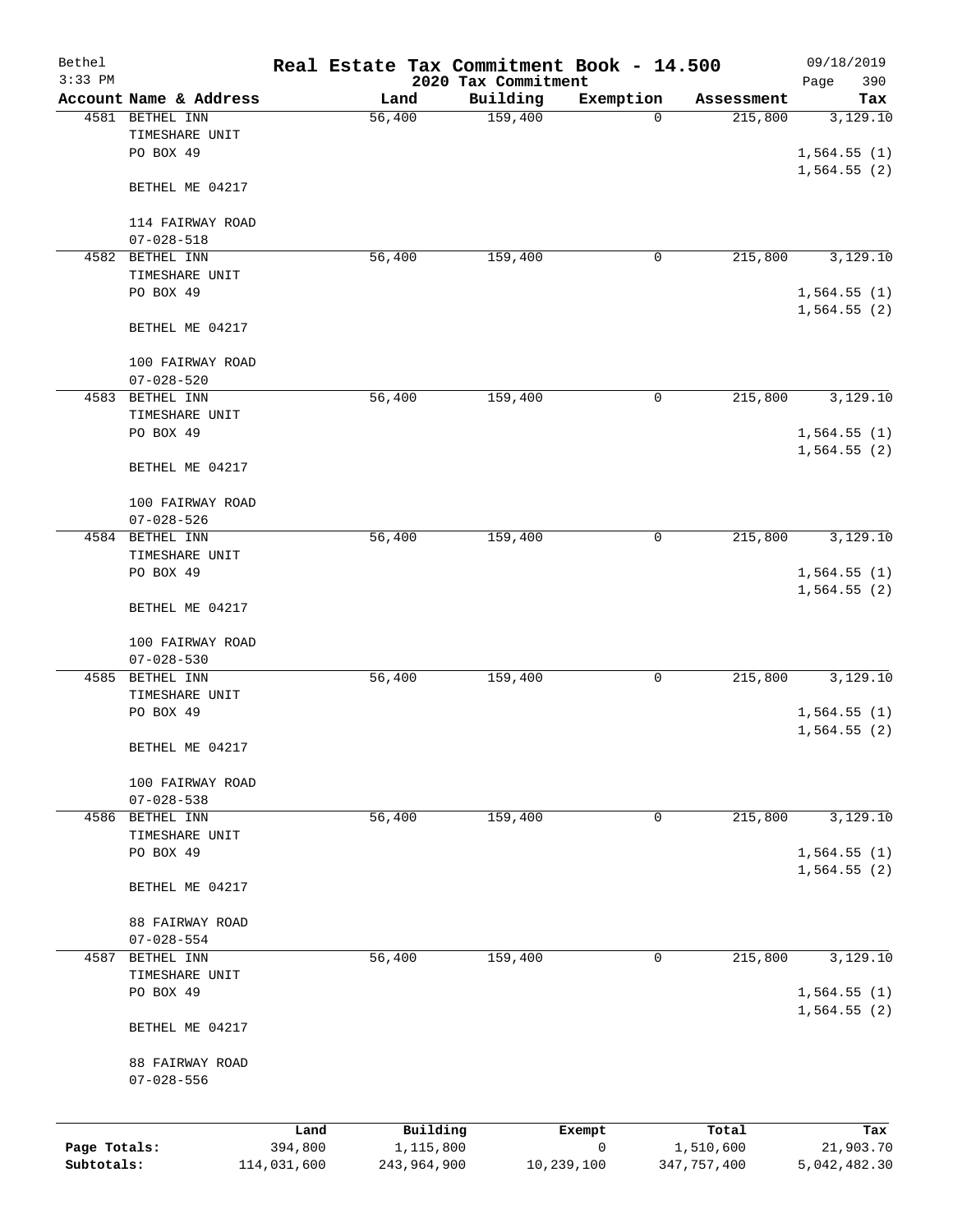| Bethel<br>$3:33$ PM |                                            |             | Real Estate Tax Commitment Book - 14.500 |                                 |            |             | 09/18/2019                  |
|---------------------|--------------------------------------------|-------------|------------------------------------------|---------------------------------|------------|-------------|-----------------------------|
|                     | Account Name & Address                     |             | Land                                     | 2020 Tax Commitment<br>Building | Exemption  | Assessment  | 391<br>Page<br>Tax          |
|                     | 4588 BETHEL INN                            |             | 56,400                                   | 159,400                         | 0          | 215,800     | 3,129.10                    |
|                     | TIMESHARE UNIT                             |             |                                          |                                 |            |             |                             |
|                     | PO BOX 49                                  |             |                                          |                                 |            |             | 1,564.55(1)                 |
|                     | BETHEL ME 04217                            |             |                                          |                                 |            |             | 1,564.55(2)                 |
|                     | 74 FAIRWAY ROAD                            |             |                                          |                                 |            |             |                             |
|                     | $07 - 028 - 574$                           |             |                                          |                                 |            |             |                             |
| 4589                | BETHEL INN                                 |             | 56,400                                   | 159,400                         | 0          | 215,800     | 3,129.10                    |
|                     | TIMESHARE UNIT                             |             |                                          |                                 |            |             |                             |
|                     | PO BOX 49                                  |             |                                          |                                 |            |             | 1,564.55(1)                 |
|                     | BETHEL ME 04217                            |             |                                          |                                 |            |             | 1,564.55(2)                 |
|                     | 74 FAIRWAY ROAD                            |             |                                          |                                 |            |             |                             |
|                     | $07 - 028 - 576$                           |             |                                          |                                 |            |             |                             |
|                     | 4590 BETHEL INN                            |             | 56,400                                   | 159,400                         | 0          | 215,800     | 3,129.10                    |
|                     | TIMESHARE UNIT                             |             |                                          |                                 |            |             |                             |
|                     | PO BOX 49                                  |             |                                          |                                 |            |             | 1,564.55(1)                 |
|                     | BETHEL ME 04217                            |             |                                          |                                 |            |             | 1,564.55(2)                 |
|                     | 74 FAIRWAY ROAD                            |             |                                          |                                 |            |             |                             |
|                     | $07 - 028 - 578$                           |             |                                          |                                 |            |             |                             |
| 4591                | BETHEL INN                                 |             | 50,400                                   | 188,400                         | 0          | 238,800     | 3,462.60                    |
|                     | MILLBROOK TIMESHARE                        |             |                                          |                                 |            |             |                             |
|                     | PO BOX 49                                  |             |                                          |                                 |            |             | 1,731.30(1)                 |
|                     | BETHEL ME 04217                            |             |                                          |                                 |            |             | 1,731.30(2)                 |
|                     | 38 MILL HILL RD.                           |             |                                          |                                 |            |             |                             |
|                     | $07 - 028 - 578 - 608$                     |             |                                          |                                 |            |             |                             |
| 4592                | BETHEL INN                                 |             | 50,400                                   | 188,400                         | 0          | 238,800     | 3,462.60                    |
|                     | MILLBROOK TIMESHARE                        |             |                                          |                                 |            |             |                             |
|                     | PO BOX 49                                  |             |                                          |                                 |            |             | 1,731.30(1)                 |
|                     | BETHEL ME 04217                            |             |                                          |                                 |            |             | 1,731.30(2)                 |
|                     | 38 MILL HILL RD.                           |             |                                          |                                 |            |             |                             |
|                     | $07 - 028 - 578 - 610$                     |             |                                          |                                 |            |             |                             |
|                     | 4593 BETHEL INN                            |             | 50,400                                   | 188,400                         | 0          | 238,800     | 3,462.60                    |
|                     | MILLBROOK TIMESHARE                        |             |                                          |                                 |            |             |                             |
|                     | PO BOX 49                                  |             |                                          |                                 |            |             | 1,731.30(1)<br>1,731.30 (2) |
|                     | BETHEL ME 04217                            |             |                                          |                                 |            |             |                             |
|                     | 38 MILL HILL RD.                           |             |                                          |                                 |            |             |                             |
|                     | $07 - 028 - 578 - 612$                     |             |                                          |                                 |            |             |                             |
|                     | 4594 BETHEL INN                            |             | 50,400                                   | 188,400                         | 0          | 238,800     | 3,462.60                    |
|                     | MILLBROOK TIMESHARE                        |             |                                          |                                 |            |             |                             |
|                     | PO BOX 49                                  |             |                                          |                                 |            |             | 1,731.30(1)<br>1,731.30 (2) |
|                     | BETHEL ME 04217                            |             |                                          |                                 |            |             |                             |
|                     | 38 MILL HILL RD.<br>$07 - 028 - 578 - 614$ |             |                                          |                                 |            |             |                             |
|                     |                                            | Land        | Building                                 |                                 | Exempt     | Total       | Tax                         |
| Page Totals:        |                                            | 370,800     | 1,231,800                                |                                 | 0          | 1,602,600   | 23, 237. 70                 |
| Subtotals:          |                                            | 114,402,400 | 245,196,700                              |                                 | 10,239,100 | 349,360,000 | 5,065,720.00                |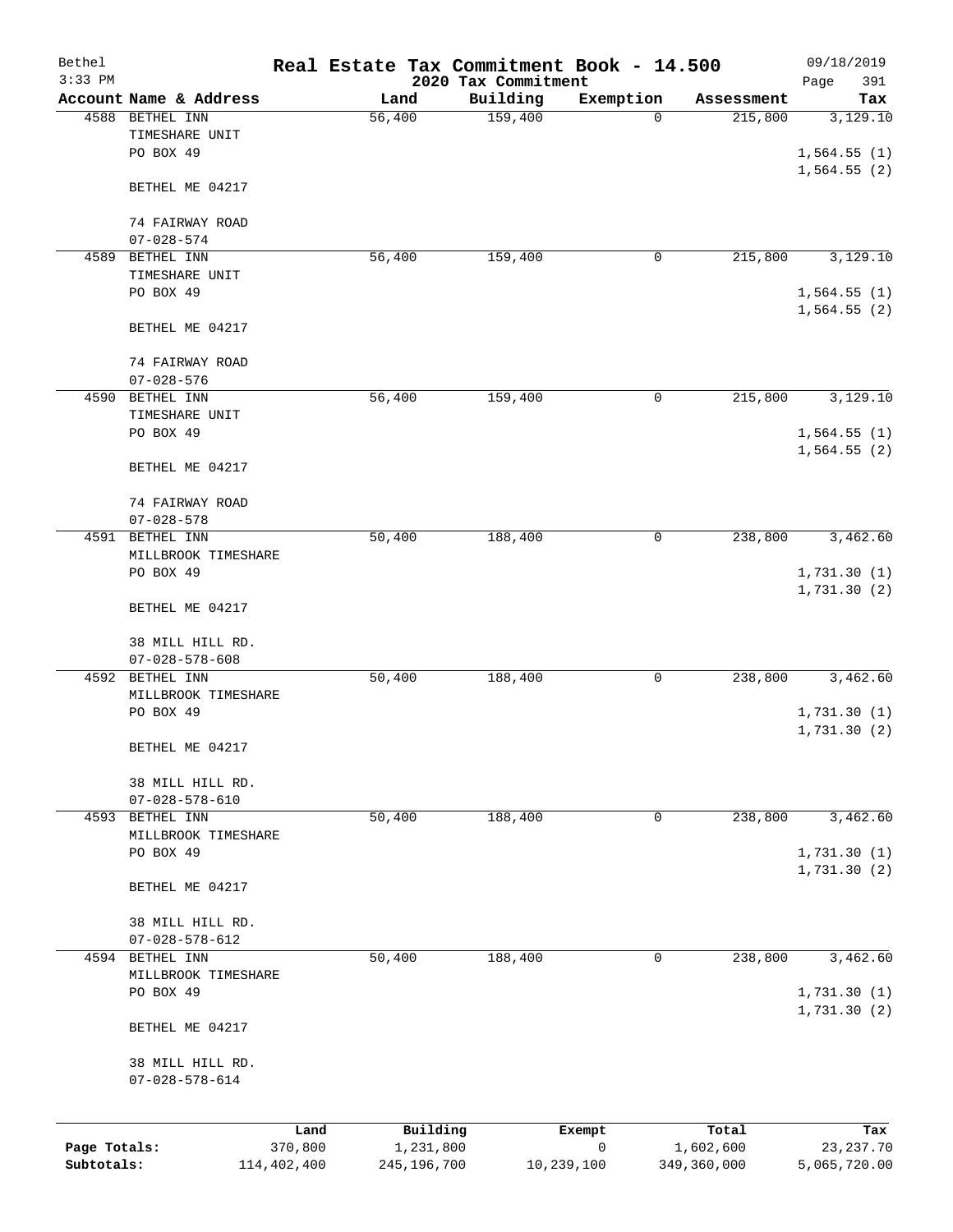| Bethel<br>$3:33$ PM |                                                                                       | Real Estate Tax Commitment Book - 14.500 | 2020 Tax Commitment |              |            | 09/18/2019<br>Page<br>392 |
|---------------------|---------------------------------------------------------------------------------------|------------------------------------------|---------------------|--------------|------------|---------------------------|
|                     | Account Name & Address                                                                | Land                                     | Building            | Exemption    | Assessment | Tax                       |
| 4595                | BETHEL INN<br>MILLBROOK TIMESHARE                                                     | 4,200                                    | 73,700              | $\Omega$     | 77,900     | 1,129.55                  |
|                     | LOCKOUT<br>PO BOX 49                                                                  |                                          |                     |              |            | 564.78(1)                 |
|                     | BETHEL ME 04217                                                                       |                                          |                     |              |            | 564.77(2)                 |
|                     | 38 MILL HILL RD.<br>$07 - 028 - 578 - 609$                                            |                                          |                     |              |            |                           |
|                     | 4596 BETHEL INN                                                                       | 4,200                                    | 73,700              | 0            | 77,900     | 1,129.55                  |
|                     | MILLBROOK TIMESHARE<br>LOCKOUT                                                        |                                          |                     |              |            |                           |
|                     | PO BOX 49                                                                             |                                          |                     |              |            | 564.78 (1)<br>564.77(2)   |
|                     | BETHEL ME 04217                                                                       |                                          |                     |              |            |                           |
|                     | 38 MILL HILL RD.                                                                      |                                          |                     |              |            |                           |
|                     | $07 - 028 - 578 - 611$                                                                |                                          |                     |              |            |                           |
| 4597                | BETHEL INN<br>MILLBROOK TIMESHARE<br>LOCKOUT                                          | 4,200                                    | 73,700              | $\mathsf{O}$ | 77,900     | 1,129.55                  |
|                     | PO BOX 49                                                                             |                                          |                     |              |            | 564.78 (1)                |
|                     | BETHEL ME 04217                                                                       |                                          |                     |              |            | 564.77(2)                 |
|                     | 38 MILL HILL RD.                                                                      |                                          |                     |              |            |                           |
|                     | $07 - 028 - 578 - 613$                                                                |                                          |                     |              |            |                           |
|                     | 4598 BETHEL INN<br>MILLBROOK TIMESHARE<br>LOCK OUT                                    | 4,200                                    | 73,700              | 0            | 77,900     | 1,129.55                  |
|                     | PO BOX 49                                                                             |                                          |                     |              |            | 564.78 (1)<br>564.77(2)   |
|                     | BETHEL ME 04217                                                                       |                                          |                     |              |            |                           |
|                     | 38 MILL HILL RD.                                                                      |                                          |                     |              |            |                           |
| 4602                | $07 - 028 - 578 - 615$<br>HULL, CATHERINE Z                                           | 29,400                                   | 62,100              | 0            | 91,500     | 1,326.75                  |
|                     | HULL, BARRY J                                                                         | 0.10<br>Acres                            |                     |              |            |                           |
|                     | 299 LUNT RD                                                                           |                                          |                     |              |            | 663.38 (1)<br>663.37(2)   |
|                     | BRUNSWICK ME 04011                                                                    |                                          |                     |              |            |                           |
|                     | 44 RAILROAD STREET                                                                    |                                          |                     |              |            |                           |
|                     | $25 - 072 - 001$<br>B5323P374 12/23/2016 B4485P205 08/20/2009 B3837P209<br>11/09/2005 |                                          |                     |              |            |                           |
|                     | 4604 BENTLEY, SHEILA A                                                                | 33,800                                   | 8,200               | 0            | 42,000     | 609.00                    |
|                     | BENTLEY, DARREN L                                                                     | 1.61<br>Acres                            |                     |              |            |                           |
|                     | PO BOX 194                                                                            |                                          |                     |              |            | 304.50(1)<br>304.50(2)    |
|                     | RUMFORD ME 04276                                                                      |                                          |                     |              |            |                           |
|                     | 340 WEST BETHEL ROAD                                                                  |                                          |                     |              |            |                           |
|                     | $12 - 019$                                                                            |                                          |                     |              |            |                           |
|                     | B3625P5 11/04/2004                                                                    |                                          |                     |              |            |                           |

|              | Land        | Building    | Exempt     | Total       | Tax          |
|--------------|-------------|-------------|------------|-------------|--------------|
| Page Totals: | 80,000      | 365,100     |            | 445,100     | 6,453.95     |
| Subtotals:   | 114,482,400 | 245,561,800 | 10,239,100 | 349,805,100 | 5,072,173.95 |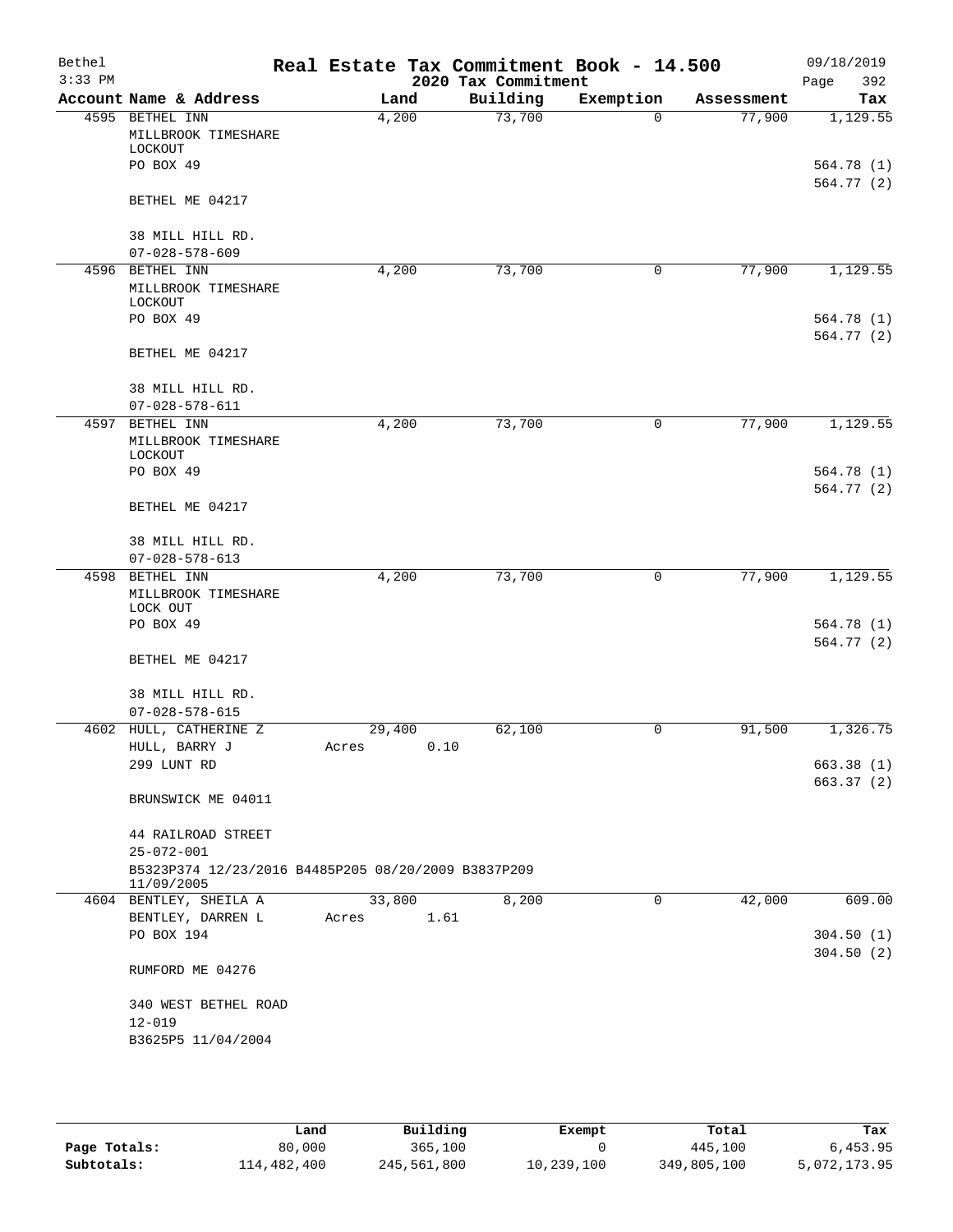| Bethel       |                                                     |         |        |          |                     |          | Real Estate Tax Commitment Book - 14.500 |            | 09/18/2019   |
|--------------|-----------------------------------------------------|---------|--------|----------|---------------------|----------|------------------------------------------|------------|--------------|
| $3:33$ PM    |                                                     |         |        |          | 2020 Tax Commitment |          |                                          |            | Page<br>393  |
|              | Account Name & Address                              |         | Land   |          | Building            |          | Exemption                                | Assessment | Tax          |
|              | 4609 REUTER, JAMES R                                |         | 40,500 |          | 144,000             |          | 20,000                                   | 164,500    | 2,385.25     |
|              | REUTER, JULIA B                                     | Acres   |        | 2.00     |                     |          | 01 Homestead (HM)                        |            |              |
|              | 822 GROVER HILL ROAD                                |         |        |          |                     |          |                                          |            | 1, 192.63(1) |
|              |                                                     |         |        |          |                     |          |                                          |            | 1, 192.62(2) |
|              | BETHEL ME 04217                                     |         |        |          |                     |          |                                          |            |              |
|              |                                                     |         |        |          |                     |          |                                          |            |              |
|              | 822 GROVER HILL RD                                  |         |        |          |                     |          |                                          |            |              |
|              | $01 - 046 - 001$                                    |         |        |          |                     |          |                                          |            |              |
|              | B1908P237 06/17/1992                                |         |        |          |                     |          |                                          |            |              |
|              | 4610 BERGERON, JOHN                                 |         | 53,100 |          |                     | $\Omega$ | 0                                        | 53,100     | 769.95       |
|              | PEARL, PEARL, KAREN                                 | Acres   |        | 0.27     |                     |          |                                          |            |              |
|              | 726 LOVEVILLE ROAD,                                 |         |        |          |                     |          |                                          |            | 384.98 (1)   |
|              | COTTAGE 95                                          |         |        |          |                     |          |                                          |            |              |
|              |                                                     |         |        |          |                     |          |                                          |            | 384.97 (2)   |
|              | HOCKESSIN DE 19707                                  |         |        |          |                     |          |                                          |            |              |
|              |                                                     |         |        |          |                     |          |                                          |            |              |
|              | PARADISE ROAD                                       |         |        |          |                     |          |                                          |            |              |
|              | $26 - 047 - 001$                                    |         |        |          |                     |          |                                          |            |              |
|              | B5417P544 07/11/2018 B4866P313 07/16/2012 B3686P237 |         |        |          |                     |          |                                          |            |              |
|              | 03/14/2005                                          |         |        |          |                     |          |                                          |            |              |
|              | 4612 SULLOWAY, STEWART E                            |         | 29,400 |          | 126,900             |          | 0                                        | 156,300    | 2,266.35     |
|              | SULLOWAY, MELISSA                                   | Acres   |        | 0.10     |                     |          |                                          |            |              |
|              | 520 UPPPER RIDGE RD                                 |         |        |          |                     |          |                                          |            | 1, 133.18(1) |
|              |                                                     |         |        |          |                     |          |                                          |            | 1, 133.17(2) |
|              | BRIDGTON ME 04009                                   |         |        |          |                     |          |                                          |            |              |
|              |                                                     |         |        |          |                     |          |                                          |            |              |
|              | 15 CLARK ST.                                        |         |        |          |                     |          |                                          |            |              |
|              | $25 - 214 - 001$                                    |         |        |          |                     |          |                                          |            |              |
|              | B3629P242 11/19/2004                                |         |        |          |                     |          |                                          |            |              |
|              | 4617 PRATT, SUSAN T                                 |         | 31,400 |          |                     | 0        | $\mathbf 0$                              | 31,400     | 455.30       |
|              | 377 PARADISE RD                                     | Acres   |        | 2.36     |                     |          |                                          |            |              |
|              |                                                     |         |        |          |                     |          |                                          |            | 227.65(1)    |
|              | BETHEL ME 04217                                     |         |        |          |                     |          |                                          |            | 227.65(2)    |
|              |                                                     |         |        |          |                     |          |                                          |            |              |
|              |                                                     |         |        |          |                     |          |                                          |            |              |
|              |                                                     |         |        |          |                     |          |                                          |            |              |
|              | PARADISE ROAD                                       |         |        |          |                     |          |                                          |            |              |
|              | $02 - 026 - 004$                                    |         |        |          |                     |          |                                          |            |              |
|              | B3587P139 08/24/2004                                |         |        |          |                     |          |                                          |            |              |
|              | 4618 UNRUH-KEMP, STACEY A                           |         | 5,300  |          |                     | 0        | $\Omega$                                 | 5,300      | 76.85        |
|              | MAILMAN, BILLY S.                                   | Acres   |        | 5.03     |                     |          |                                          |            |              |
|              | 393 PARADISE RD                                     |         |        |          |                     |          |                                          |            | 38.43(1)     |
|              |                                                     |         |        |          |                     |          |                                          |            | 38.42(2)     |
|              | BETHEL ME 04217                                     |         |        |          |                     |          |                                          |            |              |
|              |                                                     |         |        |          |                     |          |                                          |            |              |
|              | PARADISE ROAD                                       |         |        |          |                     |          |                                          |            |              |
|              | $02 - 026 - 005$                                    |         |        |          |                     |          |                                          |            |              |
|              | B5428P463 09/05/2018 B5286P572 06/15/2016 B3511P62  |         |        |          |                     |          |                                          |            |              |
|              | 05/14/2004                                          |         |        |          |                     |          |                                          |            |              |
|              | 4619 UNRUH-KEMP, STACEY A                           |         | 4,500  |          |                     | 0        | 0                                        | 4,500      | 65.25        |
|              | MAILMAN, BILLY S.                                   | Acres   |        | 4.25     |                     |          |                                          |            |              |
|              | 393 PARADISE RD                                     |         |        |          |                     |          |                                          |            | 32.63(1)     |
|              |                                                     |         |        |          |                     |          |                                          |            | 32.62(2)     |
|              | BETHEL ME 04217                                     |         |        |          |                     |          |                                          |            |              |
|              |                                                     |         |        |          |                     |          |                                          |            |              |
|              | PARADISE ROAD                                       |         |        |          |                     |          |                                          |            |              |
|              | $02 - 026 - 006$                                    |         |        |          |                     |          |                                          |            |              |
|              | B5428P463 09/05/2018 B5286P572 06/15/2016 B3511P62  |         |        |          |                     |          |                                          |            |              |
|              | 05/14/2004                                          |         |        |          |                     |          |                                          |            |              |
|              |                                                     |         |        |          |                     |          |                                          |            |              |
|              |                                                     | Land    |        | Building |                     |          | Exempt                                   | Total      | Tax          |
| Page Totals: |                                                     | 164,200 |        | 270,900  |                     |          | 20,000                                   | 415,100    | 6,018.95     |

**Subtotals:** 114,646,600 245,832,700 10,259,100 350,220,200 5,078,192.90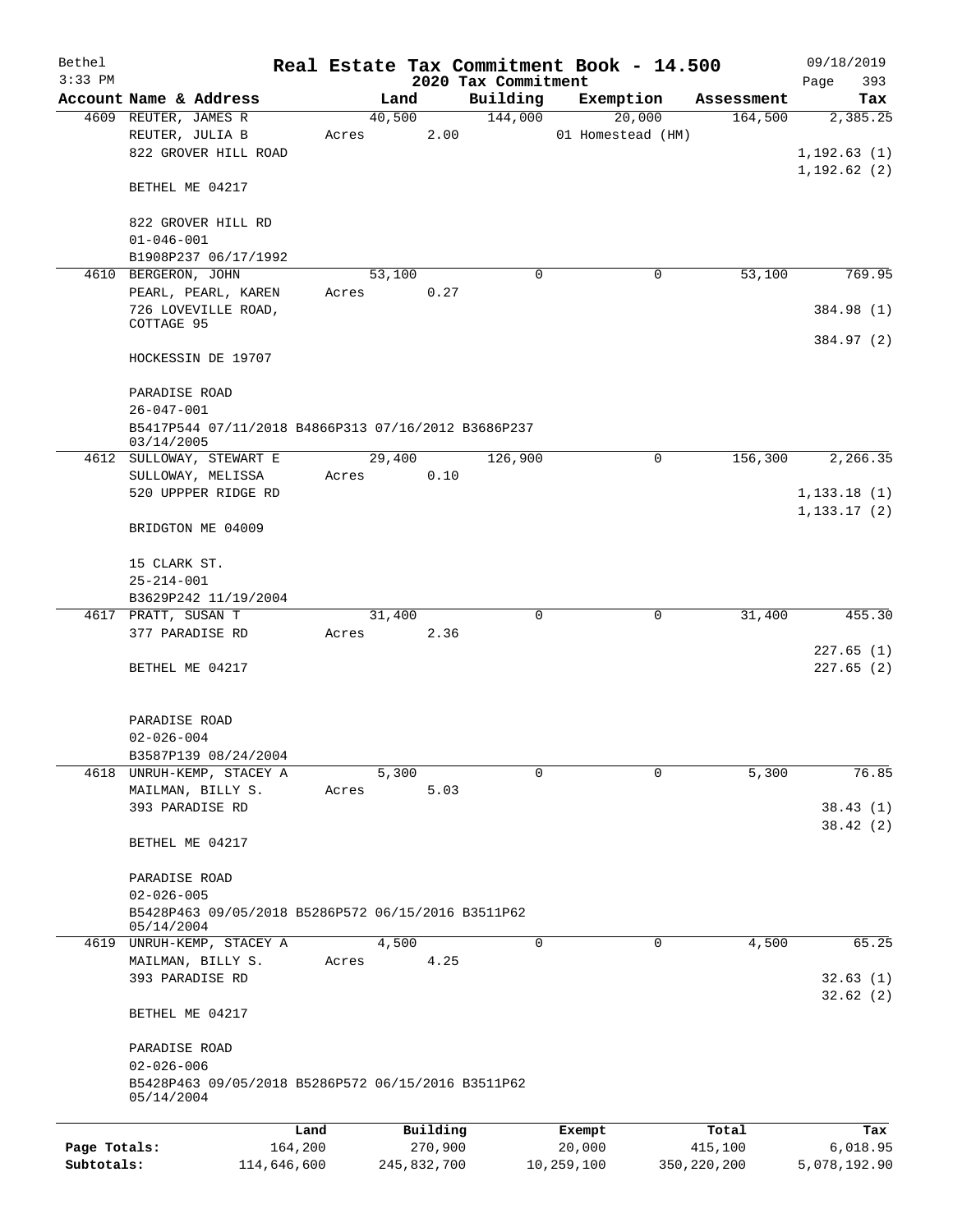| Bethel<br>$3:33$ PM |                                              |                 |        | 2020 Tax Commitment | Real Estate Tax Commitment Book - 14.500 |            | 09/18/2019<br>394<br>Page |
|---------------------|----------------------------------------------|-----------------|--------|---------------------|------------------------------------------|------------|---------------------------|
|                     | Account Name & Address                       |                 | Land   | Building            | Exemption                                | Assessment | Tax                       |
|                     | 4620 ALDER RIVER SELF                        | 24,400          |        | 72,500              | $\Omega$                                 | 96,900     | 1,405.05                  |
|                     | STORAGE, INC.                                |                 |        |                     |                                          |            |                           |
|                     | PELLETIER & MURCH<br>PO BOX 119              | Acres           | 1.18   |                     |                                          |            | 702.53(1)                 |
|                     |                                              |                 |        |                     |                                          |            | 702.52(2)                 |
|                     | WATERFORD ME 04088                           |                 |        |                     |                                          |            |                           |
|                     | WALKERS MILLS ROAD                           |                 |        |                     |                                          |            |                           |
|                     | $04 - 015 - 002$                             |                 |        |                     |                                          |            |                           |
|                     | B3596P25 09/24/2004                          |                 |        |                     |                                          |            |                           |
|                     | 4621 SAVAGE LAND<br>DEVELOPMENT, LLC         | 290,500         |        | $\Omega$            | 0                                        | 290,500    | 4,212.25                  |
|                     | PO BOX 358                                   | Acres           | 27.30  |                     |                                          |            |                           |
|                     |                                              |                 |        |                     |                                          |            | 2, 106.13(1)              |
|                     | BETHEL ME 04217                              |                 |        |                     |                                          |            | 2,106.12(2)               |
|                     |                                              |                 |        |                     |                                          |            |                           |
|                     | $07 - 028 - 001$                             |                 |        |                     |                                          |            |                           |
|                     | B3609P27 10/15/2004                          |                 |        |                     |                                          |            |                           |
|                     | 4622 KLAESIUS, WARREN A                      | 44,900          |        | 130,000             | 0                                        | 174,900    | 2,536.05                  |
|                     | LICITRA, LOUIS E<br>29162 BOUGAINVILLEA      | Acres           | 1.63   |                     |                                          |            | 1,268.03(1)               |
|                     | LANE                                         |                 |        |                     |                                          |            |                           |
|                     | BIG PINE KEY FL 33043                        |                 |        |                     |                                          |            | 1,268.02(2)               |
|                     | 10 COBBLESTONE FARM RD.                      |                 |        |                     |                                          |            |                           |
|                     | $07 - 040 - 003$                             |                 |        |                     |                                          |            |                           |
|                     | B5386P315 01/02/2018 B3531P18 06/14/2004     |                 |        |                     |                                          |            |                           |
|                     | 4623 KIMBALL, NANCY                          | 32,600          |        | 54,000              | 20,000                                   | 66,600     | 965.70                    |
|                     | 75 East Bethel Rd.                           | Acres           | 1.00   |                     | 01 Homestead (HM)                        |            | 482.85 (1)                |
|                     | Bethel ME 04217 5114                         |                 |        |                     |                                          |            | 482.85 (2)                |
|                     |                                              |                 |        |                     |                                          |            |                           |
|                     | 75 EAST BETHEL RD.                           |                 |        |                     |                                          |            |                           |
|                     | $04 - 057 - 001 - 001$                       |                 |        |                     |                                          |            |                           |
|                     | B3714P232 05/12/2005                         |                 |        |                     |                                          |            |                           |
|                     | 4624 GIBSON, THERESA<br>MILLS, MILLS, DUSTIN | 41,400<br>Acres | 11.89  | $\Omega$            | $\Omega$                                 | 41,400     | 600.30                    |
|                     | 197 GROVER HILL RD                           |                 |        |                     |                                          |            | 300.15(1)                 |
|                     |                                              |                 |        |                     |                                          |            | 300.15(2)                 |
|                     | BETHEL ME 04217                              |                 |        |                     |                                          |            |                           |
|                     | GROVER HILL                                  |                 |        |                     |                                          |            |                           |
|                     | $07 - 040 - 004$                             |                 |        |                     |                                          |            |                           |
|                     | B4962P166 03/11/2013 B3769P253 08/01/2005    |                 |        |                     |                                          |            |                           |
|                     | 4625 SIMPLY MAINE LAND, LLC                  | 67,100          |        | 0                   | 0                                        | 67,100     | 972.95                    |
|                     | 134 SOLITUDE ACRES RD.                       | Acres           | 127.00 |                     |                                          |            |                           |
|                     |                                              |                 |        |                     |                                          |            | 486.48 (1)                |
|                     | OXFORD ME 04270                              |                 |        |                     |                                          |            | 486.47 (2)                |
|                     |                                              |                 |        |                     |                                          |            |                           |
|                     | $08 - 039$                                   |                 |        |                     |                                          |            |                           |

B5445P861 12/17/2018 B5358P680 08/01/2017

|              | Land        | Building    | Exempt     | Total       | Tax          |
|--------------|-------------|-------------|------------|-------------|--------------|
| Page Totals: | 500,900     | 256,500     | 20,000     | 737,400     | 10,692.30    |
| Subtotals:   | 115,147,500 | 246,089,200 | 10,279,100 | 350,957,600 | 5,088,885.20 |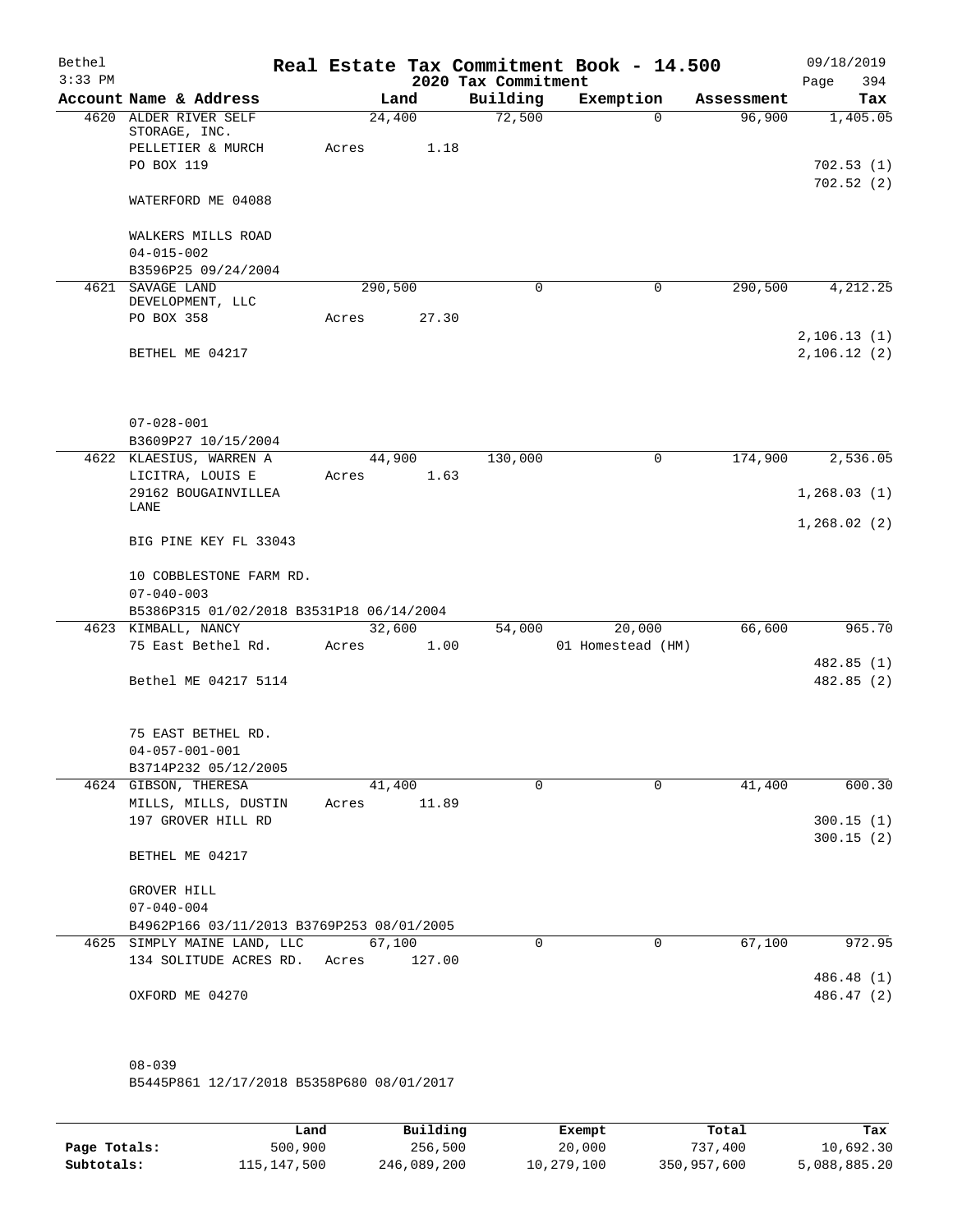| Bethel    |                                                                  |       |                |                     | Real Estate Tax Commitment Book - 14.500 |            | 09/18/2019                 |  |  |
|-----------|------------------------------------------------------------------|-------|----------------|---------------------|------------------------------------------|------------|----------------------------|--|--|
| $3:33$ PM |                                                                  |       |                | 2020 Tax Commitment |                                          |            | Page<br>395                |  |  |
|           | Account Name & Address                                           |       | Land           | Building            | Exemption                                | Assessment | Tax                        |  |  |
|           | 4626 DAVIS, KEITH W<br>PO BOX 95                                 | Acres | 40,900<br>2.32 | 116,600             | $\Omega$                                 | 157,500    | 2,283.75                   |  |  |
|           |                                                                  |       |                |                     |                                          |            | 1, 141.88(1)               |  |  |
|           | WEST BETHEL ME 04286                                             |       |                |                     |                                          |            | 1, 141.87(2)               |  |  |
|           |                                                                  |       |                |                     |                                          |            |                            |  |  |
|           |                                                                  |       |                |                     |                                          |            |                            |  |  |
|           | 111 BARKER ROAD                                                  |       |                |                     |                                          |            |                            |  |  |
|           | $11 - 061 - 001$<br>B4204P51 09/28/2007 B3509P331 05/11/2004     |       |                |                     |                                          |            |                            |  |  |
|           | 4627 39 TERRACE RD LLC                                           |       | 24,600         | $\Omega$            | 0                                        | 24,600     | 356.70                     |  |  |
|           | PO BOX 189                                                       | Acres | 0.73           |                     |                                          |            |                            |  |  |
|           |                                                                  |       |                |                     |                                          |            | 178.35(1)                  |  |  |
|           | NORTH FALMOUTH MA 02556                                          |       |                |                     |                                          |            | 178.35(2)                  |  |  |
|           |                                                                  |       |                |                     |                                          |            |                            |  |  |
|           |                                                                  |       |                |                     |                                          |            |                            |  |  |
|           | CHANDLER HILL                                                    |       |                |                     |                                          |            |                            |  |  |
|           | $14 - 006 - 001$                                                 |       |                |                     |                                          |            |                            |  |  |
|           | B4999P161 06/18/2013 B3633P53 11/24/2004                         |       |                |                     |                                          |            |                            |  |  |
|           | 4628 RILEY, CHRISTOPHER                                          |       | 39,500         | 74,700              | $\mathbf 0$                              | 114,200    | 1,655.90                   |  |  |
|           | RILEY, HYLAH                                                     | Acres | 1.46           |                     |                                          |            |                            |  |  |
|           | 35 SEA ROAD                                                      |       |                |                     |                                          |            | 827.95 (1)                 |  |  |
|           |                                                                  |       |                |                     |                                          |            | 827.95 (2)                 |  |  |
|           | KENNEBUNK ME 04043                                               |       |                |                     |                                          |            |                            |  |  |
|           |                                                                  |       |                |                     |                                          |            |                            |  |  |
|           | <b>39 TERRACE ROAD</b>                                           |       |                |                     |                                          |            |                            |  |  |
|           | $14 - 006 - 002$                                                 |       |                |                     |                                          |            |                            |  |  |
|           | B5394P166 02/21/2018 B4999P161 06/18/2013 B3633P55<br>11/24/2004 |       |                |                     |                                          |            |                            |  |  |
|           | 4629 MCNAMARA, BLAKE T                                           |       | 11,800         | $\Omega$            | 0                                        | 11,800     | 171.10                     |  |  |
|           | MCNAMARA, JAMES DELANEY Acres                                    |       | 10.20          |                     |                                          |            |                            |  |  |
|           | 70 MARC DRIVE                                                    |       |                |                     |                                          |            | 85.55(1)                   |  |  |
|           |                                                                  |       |                |                     |                                          |            | 85.55(2)                   |  |  |
|           | RIDGE NY 11961                                                   |       |                |                     |                                          |            |                            |  |  |
|           |                                                                  |       |                |                     |                                          |            |                            |  |  |
|           |                                                                  |       |                |                     |                                          |            |                            |  |  |
|           | $15 - 021 - 008 - 001$                                           |       |                |                     |                                          |            |                            |  |  |
|           | B5117P89 05/20/2014 B3491P59 04/09/2004                          |       |                |                     |                                          |            |                            |  |  |
|           | 4630 WIGHT, AMANDA & NATHAN 70,300                               |       |                | 196,400             | 20,000                                   | 246,700    | 3,577.15                   |  |  |
|           | C/O WIGHT, JOHN L. & J. Acres                                    |       | 4.07           |                     | 01 Homestead (HM)                        |            |                            |  |  |
|           | SUSAN O.                                                         |       |                |                     |                                          |            |                            |  |  |
|           | 1466 INTERVALE RD                                                |       |                |                     |                                          |            | 1,788.58(1)<br>1,788.57(2) |  |  |
|           | BETHEL ME 04217                                                  |       |                |                     |                                          |            |                            |  |  |
|           |                                                                  |       |                |                     |                                          |            |                            |  |  |
|           | 1466 INTERVALE RD.                                               |       |                |                     |                                          |            |                            |  |  |
|           | 19-018-002                                                       |       |                |                     |                                          |            |                            |  |  |
|           | B4402P258 02/11/2009 B3584P124 09/08/2004 B0P0                   |       |                |                     |                                          |            |                            |  |  |
|           | 4631 DUDICS, JERI LYNN, TTE                                      |       | 36,000         | 0                   | $\mathbf 0$                              | 36,000     | 522.00                     |  |  |
|           | THE HADLEY FAMILY TRUST Acres                                    |       | 2.02           |                     |                                          |            |                            |  |  |
|           | 70 DUDICS MOUNTAIN RD                                            |       |                |                     |                                          |            | 261.00(1)                  |  |  |
|           |                                                                  |       |                |                     |                                          |            | 261.00(2)                  |  |  |
|           | PORTER ME 04068                                                  |       |                |                     |                                          |            |                            |  |  |
|           |                                                                  |       |                |                     |                                          |            |                            |  |  |
|           | SWAN HILL AT INTERVALE                                           |       |                |                     |                                          |            |                            |  |  |
|           | $23 - 013 - 001 - 001$                                           |       |                |                     |                                          |            |                            |  |  |
|           | B4869P133 07/23/2012 B3660P233 01/14/2005                        |       |                |                     |                                          |            |                            |  |  |
|           |                                                                  |       |                |                     |                                          |            |                            |  |  |
|           |                                                                  |       |                |                     |                                          |            |                            |  |  |
|           |                                                                  | Land  | Building       |                     | Exempt                                   | Total      | Tax                        |  |  |

|              | Land        | Building    | Exempt     | Total       | Tax          |
|--------------|-------------|-------------|------------|-------------|--------------|
| Page Totals: | 223,100     | 387,700     | 20,000     | 590,800     | 8,566.60     |
| Subtotals:   | 115,370,600 | 246,476,900 | 10,299,100 | 351,548,400 | 5,097,451.80 |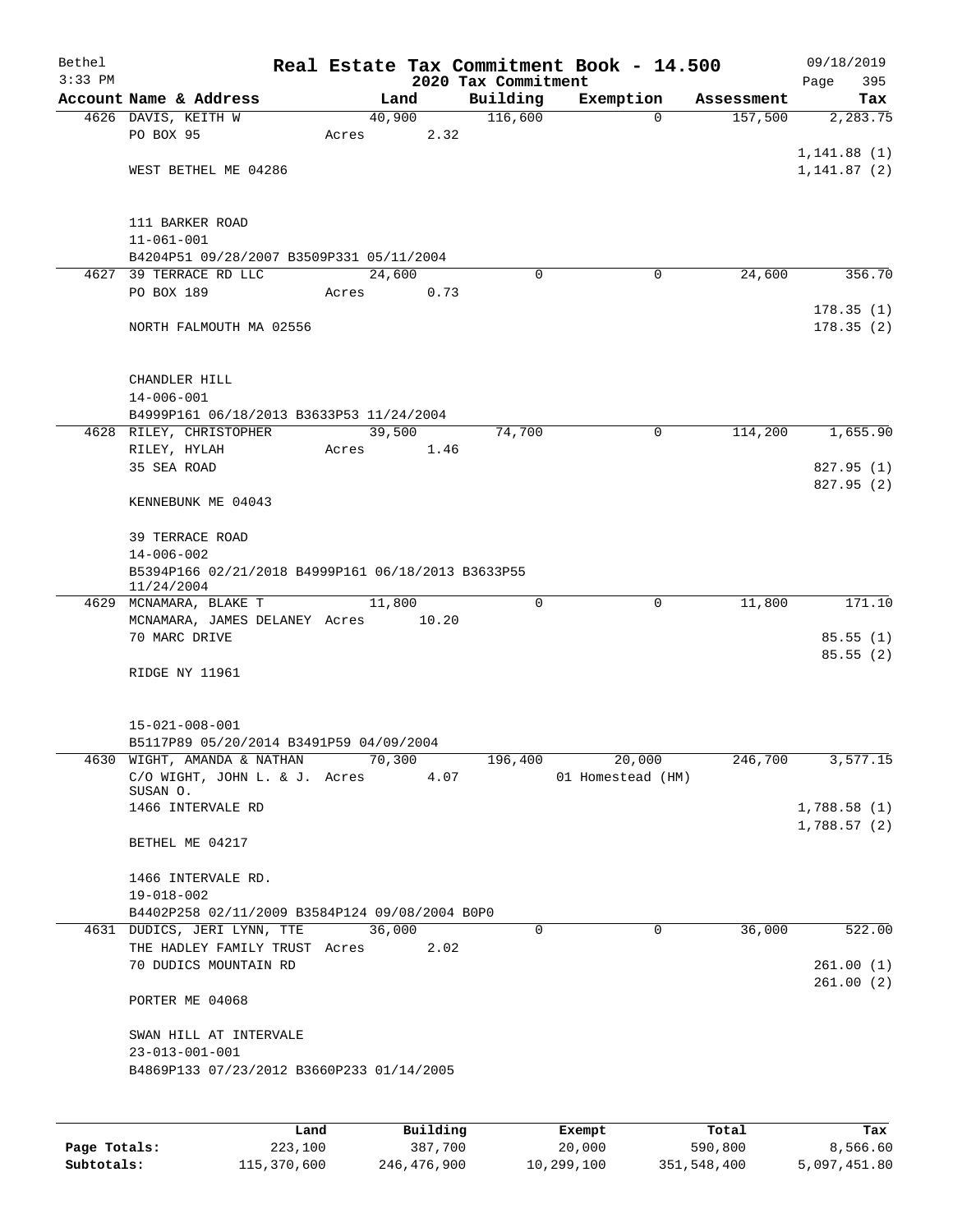| Bethel<br>$3:33$ PM |                                         |                                                   |        |      | 2020 Tax Commitment | Real Estate Tax Commitment Book - 14.500 |            | 09/18/2019<br>Page<br>396 |
|---------------------|-----------------------------------------|---------------------------------------------------|--------|------|---------------------|------------------------------------------|------------|---------------------------|
|                     | Account Name & Address                  |                                                   | Land   |      | Building            | Exemption                                | Assessment | Tax                       |
|                     | 4632 STRUNK, JUNE D                     |                                                   | 24,500 |      | 188,400             | $\Omega$                                 | 212,900    | 3,087.05                  |
|                     | STRUNK, ALAN W                          |                                                   | Acres  | 1.00 |                     |                                          |            |                           |
|                     | P.O. BOX 717                            |                                                   |        |      |                     |                                          |            | 1,543.53(1)               |
|                     | OLD MYSTIC CT 06372<br>0717             |                                                   |        |      |                     |                                          |            | 1,543.52(2)               |
|                     | 27 COUNTRYSIDE LANE<br>$15 - 004 - 008$ |                                                   |        |      |                     |                                          |            |                           |
|                     |                                         | B5145P20 08/04/2014 B3729P5 05/27/2005            |        |      |                     |                                          |            |                           |
|                     | 4633 DONOHUE, BARRY J                   |                                                   | 40,500 |      | $\Omega$            | 0                                        | 40,500     | 587.25                    |
|                     | DONOHUE, KATHLEEN M                     |                                                   | Acres  | 1.69 |                     |                                          |            |                           |
|                     | 154 BAILEY ROAD                         |                                                   |        |      |                     |                                          |            | 293.63(1)                 |
|                     | BETHEL ME 04217                         |                                                   |        |      |                     |                                          |            | 293.62(2)                 |
|                     | 154 BAILEY ROAD                         |                                                   |        |      |                     |                                          |            |                           |
|                     | $08 - 055 - 016$                        |                                                   |        |      |                     |                                          |            |                           |
|                     | B3645P13 12/17/2004                     |                                                   |        |      |                     |                                          |            |                           |
|                     | 4634 RILEY, CRAIG J                     |                                                   | 50,000 |      | 286,100             | $\mathsf{O}$                             | 336,100    | 4,873.45                  |
|                     | 447 BAY LANE                            |                                                   | Acres  | 1.65 |                     |                                          |            |                           |
|                     |                                         |                                                   |        |      |                     |                                          |            | 2,436.73(1)               |
|                     |                                         | CENTERVILLE MA 02632                              |        |      |                     |                                          |            | 2,436.72(2)               |
|                     | 159 BAILEY ROAD                         |                                                   |        |      |                     |                                          |            |                           |
|                     | $08 - 055 - 017$                        |                                                   |        |      |                     |                                          |            |                           |
|                     | 05/20/2005                              | B5327P3 01/17/2017 B4239P131 12/18/2007 B3724P145 |        |      |                     |                                          |            |                           |
|                     | 4636 NEVEU, MARK                        |                                                   | 54,700 |      | 345,900             | 0                                        | 400,600    | 5,808.70                  |
|                     | BLANCO, RICARDO DE                      |                                                   | Acres  | 4.90 |                     |                                          |            |                           |
|                     | JESUS                                   |                                                   |        |      |                     |                                          |            |                           |
|                     | APT 209                                 | 70 BEHARRELL STREET,                              |        |      |                     |                                          |            | 2,904.35(1)               |
|                     |                                         |                                                   |        |      |                     |                                          |            | 2,904.35(2)               |
|                     | CONCORD MA 01742                        |                                                   |        |      |                     |                                          |            |                           |
|                     | 44 MERRIMAN ROAD                        |                                                   |        |      |                     |                                          |            |                           |
|                     | $08 - 060 - 013$                        |                                                   |        |      |                     |                                          |            |                           |
|                     |                                         | B4426P278 04/08/2009 B3769P163 07/29/2005         |        |      |                     |                                          |            |                           |
|                     | 4637 GINGRAS FAMILY TRUST               |                                                   | 51,800 |      | 261,200             | $\mathbf 0$                              | 313,000    | 4,538.50                  |
|                     | 25 BLAKE RD                             |                                                   | Acres  | 2.57 |                     |                                          |            |                           |
|                     |                                         |                                                   |        |      |                     |                                          |            | 2, 269.25 (1)             |
|                     | BETHEL ME 04217                         |                                                   |        |      |                     |                                          |            | 2, 269.25 (2)             |
|                     | 25 BLAKE RD.                            |                                                   |        |      |                     |                                          |            |                           |
|                     | $08 - 062 - 004$                        |                                                   |        |      |                     |                                          |            |                           |
|                     |                                         | B5344P453 05/10/2017 B3612P13 10/22/2004          |        |      |                     |                                          |            |                           |
|                     | 4639 MCCRUM LAND, LLC                   |                                                   | 1,400  |      | 0                   | 0                                        | 1,400      | 20.30                     |
|                     | PO BOX 660                              |                                                   | Acres  | 1.15 |                     |                                          |            |                           |
|                     |                                         |                                                   |        |      |                     |                                          |            | 10.15(1)                  |
|                     | MARS HILL ME 04758                      |                                                   |        |      |                     |                                          |            | 10.15(2)                  |
|                     |                                         |                                                   |        |      |                     |                                          |            |                           |
|                     | $12 - 078 - 001$                        |                                                   |        |      |                     |                                          |            |                           |

B4932P273 12/19/2012 B3585P322 09/10/2004

|              | Land        | Building    | Exempt     | Total       | Tax          |
|--------------|-------------|-------------|------------|-------------|--------------|
| Page Totals: | 222,900     | 1,081,600   |            | 1,304,500   | 18,915.25    |
| Subtotals:   | 115,593,500 | 247,558,500 | 10,299,100 | 352,852,900 | 5,116,367.05 |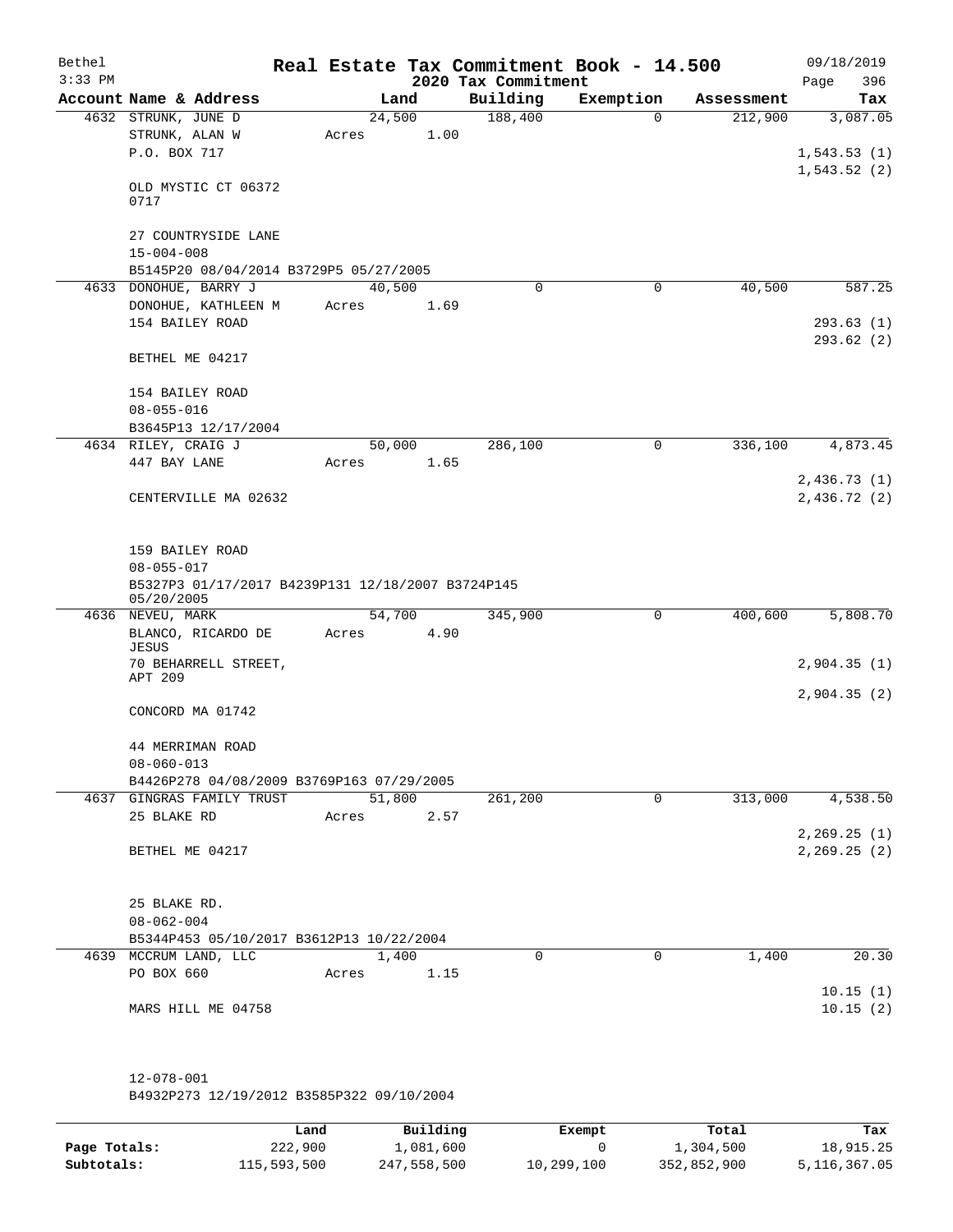| Bethel<br>$3:33$ PM |                                                    |         |       |          | 2020 Tax Commitment  | Real Estate Tax Commitment Book - 14.500 |            | 09/18/2019<br>397<br>Page |
|---------------------|----------------------------------------------------|---------|-------|----------|----------------------|------------------------------------------|------------|---------------------------|
|                     | Account Name & Address                             |         |       | Land     | Building             | Exemption                                | Assessment | Tax                       |
|                     | 4640 YORK, DAVID K                                 |         |       | 39,000   | 154,600              | 20,000                                   | 173,600    | 2,517.20                  |
|                     | YORK, BETSY F                                      |         | Acres | 7.00     |                      | 01 Homestead (HM)                        |            |                           |
|                     | PO BOX 598                                         |         |       |          |                      |                                          |            | 1,258.60(1)               |
|                     |                                                    |         |       |          |                      |                                          |            | 1,258.60(2)               |
|                     | BETHEL ME 04217                                    |         |       |          |                      |                                          |            |                           |
|                     | 63 DAISY BRYANT ROAD                               |         |       |          |                      |                                          |            |                           |
|                     | $17 - 003 - 001$                                   |         |       |          |                      |                                          |            |                           |
|                     | B3515P159 05/20/2004                               |         |       |          |                      |                                          |            |                           |
|                     | 4641 CASACCIO, LISA M                              |         |       | 65,800   | 305,900              | 0                                        | 371,700    | 5,389.65                  |
|                     | PO BOX 222                                         |         | Acres | 0.85     |                      |                                          |            |                           |
|                     |                                                    |         |       |          |                      |                                          |            | 2,694.83(1)               |
|                     | ALTON BAY NH 03810                                 |         |       |          |                      |                                          |            | 2,694.82(2)               |
|                     | 37 TUCKERS WAY                                     |         |       |          |                      |                                          |            |                           |
|                     | $17 - 018 - 002$                                   |         |       |          |                      |                                          |            |                           |
|                     | B3654P34 12/29/2004                                |         |       |          |                      |                                          |            |                           |
|                     | 4642 HASTINGS, JAY R                               |         |       | 33,600   | 0                    | 0                                        | 33,600     | 487.20                    |
|                     | 1738 INTERVALE RD                                  |         | Acres | 61.58    |                      |                                          |            |                           |
|                     |                                                    |         |       |          |                      |                                          |            | 243.60(1)                 |
|                     | BETHEL ME 04217                                    |         |       |          |                      |                                          |            | 243.60(2)                 |
|                     |                                                    |         |       |          |                      |                                          |            |                           |
|                     | INTERVALE RD.                                      |         |       |          |                      |                                          |            |                           |
|                     | $20 - 004 - 001$                                   |         |       |          |                      |                                          |            |                           |
|                     | B4093P89 06/23/2006 B3692P133 B3692P133            |         |       |          |                      |                                          |            |                           |
|                     | 4643 CAMDEN, MARGERY FINLEY                        |         |       | 64,300   | $1\overline{53,200}$ | 20,000                                   | 197,500    | 2,863.75                  |
|                     | 70 PARADISE ROAD                                   |         | Acres | 0.76     |                      | 01 Homestead (HM)                        |            |                           |
|                     |                                                    |         |       |          |                      |                                          |            | 1,431.88(1)               |
|                     | BETHEL ME 04217                                    |         |       |          |                      |                                          |            | 1,431.87(2)               |
|                     | 70 PARADISE ROAD                                   |         |       |          |                      |                                          |            |                           |
|                     | $26 - 049 - 001$                                   |         |       |          |                      |                                          |            |                           |
|                     | B5159P23 09/12/2014 B5150P339 08/21/2014 B3785P313 |         |       |          |                      |                                          |            |                           |
|                     | 08/19/2005                                         |         |       |          |                      |                                          |            |                           |
|                     | 4644 DUNIN-WILCZYNSKI,                             |         |       | 39,700   | 84,600               | 20,000                                   | 104,300    | 1,512.35                  |
|                     | RICHARD                                            |         |       |          |                      |                                          |            |                           |
|                     | 77 HOLT HILL ROAD                                  |         | Acres | 1.55     |                      | 01 Homestead (HM)                        |            |                           |
|                     |                                                    |         |       |          |                      |                                          |            | 756.18(1)                 |
|                     | BETHEL ME 04217                                    |         |       |          |                      |                                          |            | 756.17(2)                 |
|                     | 77 HOLT HILL RD                                    |         |       |          |                      |                                          |            |                           |
|                     | $23 - 011 - 001 - 001$                             |         |       |          |                      |                                          |            |                           |
|                     | B3792P185 08/26/2005                               |         |       |          |                      |                                          |            |                           |
|                     | 4645 NIVUS, DAVID                                  |         |       | 27,900   | 0                    | $\mathbf 0$                              | 27,900     | 404.55                    |
|                     | HALE-NIVUS, HALE-NIVUS, Acres                      |         |       | 0.60     |                      |                                          |            |                           |
|                     | HEATHER                                            |         |       |          |                      |                                          |            |                           |
|                     | PO BOX 467                                         |         |       |          |                      |                                          |            | 202.28(1)                 |
|                     | BETHEL ME 04217                                    |         |       |          |                      |                                          |            | 202.27(2)                 |
|                     | RT. 2                                              |         |       |          |                      |                                          |            |                           |
|                     | $24 - 028 - 001$                                   |         |       |          |                      |                                          |            |                           |
|                     | B3625P130 11/12/2004                               |         |       |          |                      |                                          |            |                           |
|                     |                                                    |         |       |          |                      |                                          |            |                           |
|                     |                                                    | Land    |       | Building |                      | Exempt                                   | Total      | Tax                       |
| Page Totals:        |                                                    | 270,300 |       | 698,300  |                      | 60,000                                   | 908,600    | 13, 174. 70               |

**Subtotals:** 115,863,800 248,256,800 10,359,100 353,761,500 5,129,541.75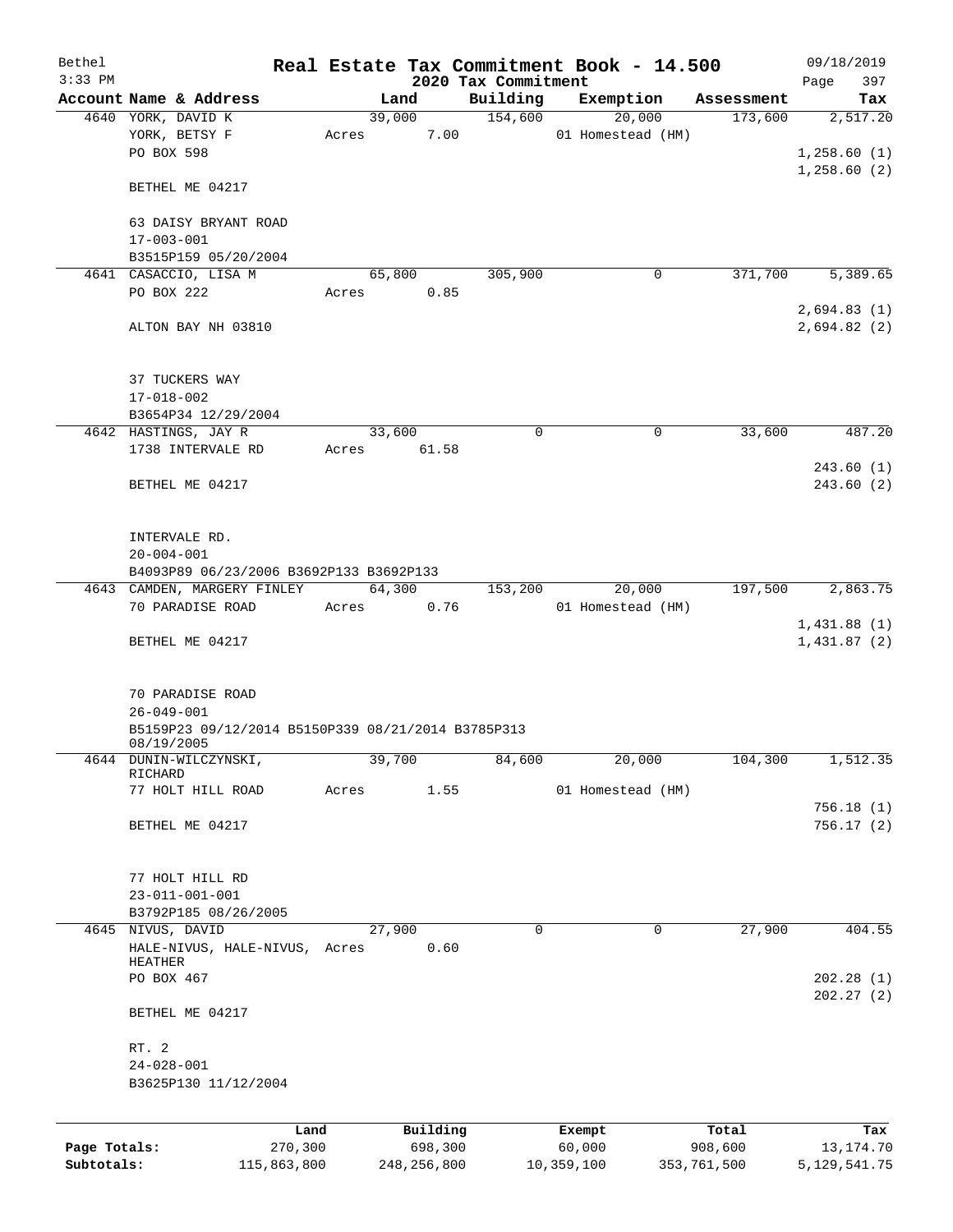| Bethel       |                                                                                                           |         |        |             |                     | Real Estate Tax Commitment Book - 14.500 |             | 09/18/2019                  |  |  |
|--------------|-----------------------------------------------------------------------------------------------------------|---------|--------|-------------|---------------------|------------------------------------------|-------------|-----------------------------|--|--|
| $3:33$ PM    |                                                                                                           |         |        |             | 2020 Tax Commitment |                                          |             | Page<br>398                 |  |  |
|              | Account Name & Address                                                                                    |         | Land   |             | Building            | Exemption                                | Assessment  | Tax                         |  |  |
|              | 4649 ADESSA, HELEN<br>LARGE, SCOTT M<br>351 PARADISE RD                                                   | Acres   | 67,200 | 1.00        | 122,400             | $\Omega$                                 | 189,600     | 2,749.20<br>1,374.60(1)     |  |  |
|              | BETHEL ME 04217                                                                                           |         |        |             |                     |                                          |             | 1,374.60(2)                 |  |  |
|              | 351 PARADISE ROAD<br>$02 - 025$                                                                           |         |        |             |                     |                                          |             |                             |  |  |
|              | B5367P555 09/14/2017 B4970P316 04/03/2013 B4970P314<br>04/03/2013 B3572P221 07/28/2004                    |         |        |             |                     |                                          |             |                             |  |  |
|              | 4650 JFS INVESTMENT TRUST                                                                                 |         | 36,400 |             | 185,300             | $\Omega$                                 | 221,700     | 3,214.65                    |  |  |
|              | PO BOX 149                                                                                                | Acres   |        | 1.13        |                     |                                          |             |                             |  |  |
|              | YARMOUTH PORT MA 02675                                                                                    |         |        |             |                     |                                          |             | 1,607.33(1)<br>1,607.32(2)  |  |  |
|              |                                                                                                           |         |        |             |                     |                                          |             |                             |  |  |
|              | 32 TILSON BURKE RD<br>$02 - 025 - 002$                                                                    |         |        |             |                     |                                          |             |                             |  |  |
|              | B5343P233 05/03/2017 B3803P46 09/20/2005                                                                  |         |        |             |                     |                                          |             |                             |  |  |
|              | 4651 PRATT, TYLER W                                                                                       |         | 36,000 |             | 157,000             | 0                                        | 193,000     | 2,798.50                    |  |  |
|              | BONSANT, NORMAND J                                                                                        | Acres   |        | 1.26        |                     |                                          |             |                             |  |  |
|              | 11 SOUTH STREET                                                                                           |         |        |             |                     |                                          |             | 1,399.25(1)<br>1,399.25(2)  |  |  |
|              | OQUNQUIT ME 03907                                                                                         |         |        |             |                     |                                          |             |                             |  |  |
|              | 50 TILSON BURKE ROAD<br>$02 - 025 - 003$                                                                  |         |        |             |                     |                                          |             |                             |  |  |
|              | B5085P321 01/30/2014 B3803P46 09/20/2005                                                                  |         |        |             |                     |                                          |             |                             |  |  |
|              | 4652 PYENSON, MARK I                                                                                      |         | 36,000 |             | 121,100             | 0                                        | 157,100     | 2,277.95                    |  |  |
|              | PYENSON, LENA L                                                                                           | Acres   |        | 1.24        |                     |                                          |             |                             |  |  |
|              | 24 TIMBERLINE ROAD                                                                                        |         |        |             |                     |                                          |             | 1,138.98(1)<br>1, 138.97(2) |  |  |
|              | MILLIS MA 02054                                                                                           |         |        |             |                     |                                          |             |                             |  |  |
|              | 72 TILSON BURKE ROAD<br>$02 - 025 - 004$                                                                  |         |        |             |                     |                                          |             |                             |  |  |
|              | B5294P106 07/22/2016 B4331P22 08/01/2008 B3803P46<br>09/20/2005                                           |         |        |             |                     |                                          |             |                             |  |  |
|              | 4653 COTTON, ANDREW                                                                                       |         | 36,000 |             | 157,700             | $\mathbf 0$                              | 193,700     | 2,808.65                    |  |  |
|              | 129 WARREN AVENUE                                                                                         | Acres   |        | 1.36        |                     |                                          |             |                             |  |  |
|              | PAWTUCKET RI 02860                                                                                        |         |        |             |                     |                                          |             | 1,404.33(1)<br>1,404.32(2)  |  |  |
|              |                                                                                                           |         |        |             |                     |                                          |             |                             |  |  |
|              | 74 TILSON BURKE ROAD                                                                                      |         |        |             |                     |                                          |             |                             |  |  |
|              | $02 - 025 - 005$<br>B5398P586 03/22/2018 B5381P582 12/04/2017 B5031P174<br>08/28/2013 B3803P46 09/20/2005 |         |        |             |                     |                                          |             |                             |  |  |
|              | 4654 MAHONEY, CAROLE JOY                                                                                  |         | 36,000 |             | 156,000             | 0                                        | 192,000     | 2,784.00                    |  |  |
|              | 73 TILSON BURKE RD.                                                                                       | Acres   |        | 1.32        |                     |                                          |             | 1,392.00(1)                 |  |  |
|              | BETHEL ME 04217                                                                                           |         |        |             |                     |                                          |             | 1,392.00(2)                 |  |  |
|              | 73 TILSON BURKE ROAD<br>$02 - 025 - 006$                                                                  |         |        |             |                     |                                          |             |                             |  |  |
|              | B5434P521 10/03/2018 B5288P314 06/23/2016 B5058P341<br>11/05/2013 B3803P46 09/20/2005                     |         |        |             |                     |                                          |             |                             |  |  |
|              |                                                                                                           | Land    |        | Building    |                     | Exempt                                   | Total       | Tax                         |  |  |
| Page Totals: |                                                                                                           | 247,600 |        | 899,500     |                     | $\mathbf 0$                              | 1,147,100   | 16,632.95                   |  |  |
| Subtotals:   | 116, 111, 400                                                                                             |         |        | 249,156,300 |                     | 10,359,100                               | 354,908,600 | 5, 146, 174. 70             |  |  |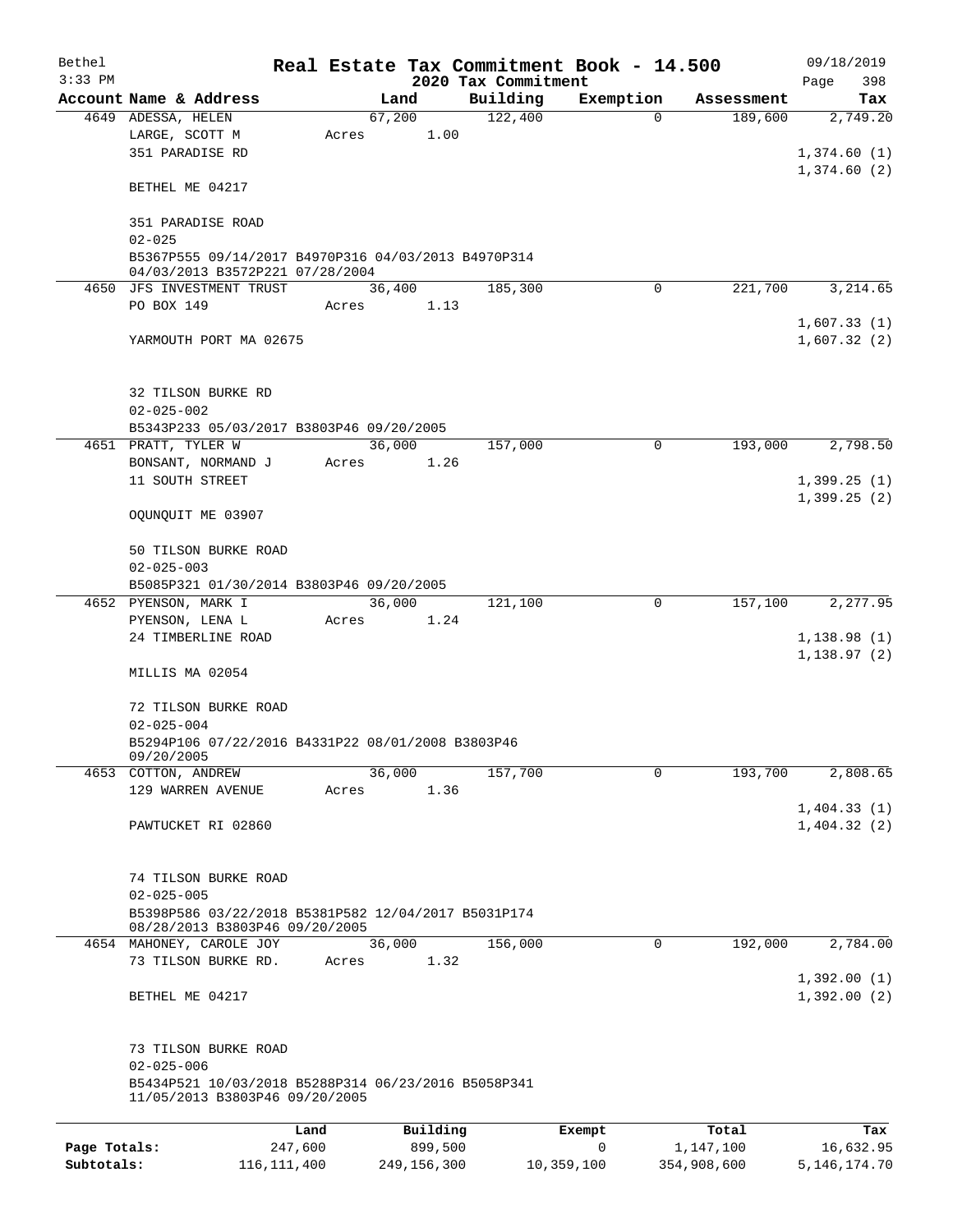| Bethel<br>$3:33$ PM |                                                                             |       |                | 2020 Tax Commitment | Real Estate Tax Commitment Book - 14.500 |            | 09/18/2019<br>Page<br>399 |
|---------------------|-----------------------------------------------------------------------------|-------|----------------|---------------------|------------------------------------------|------------|---------------------------|
|                     | Account Name & Address                                                      |       | Land           | Building            | Exemption                                | Assessment | Tax                       |
|                     | 4655 RAND, ALBERT B., JR. &                                                 |       | 36,000         | 190, 200            | $\Omega$                                 | 226, 200   | 3,279.90                  |
|                     | BRANDY D.                                                                   |       |                |                     |                                          |            |                           |
|                     | 55 REED ST                                                                  | Acres | 1.11           |                     |                                          |            | 1,639.95(1)               |
|                     | TIVERTON RI 02878                                                           |       |                |                     |                                          |            | 1,639.95(2)               |
|                     |                                                                             |       |                |                     |                                          |            |                           |
|                     |                                                                             |       |                |                     |                                          |            |                           |
|                     | 63 TILSON BURKE ROAD                                                        |       |                |                     |                                          |            |                           |
|                     | $02 - 025 - 007$<br>B5190P338 12/08/2014 B3803P46 09/20/2005                |       |                |                     |                                          |            |                           |
|                     | 4656 BUCKLEY, KEVIN F                                                       |       | 37,300         | 252,300             | $\mathbf 0$                              | 289,600    | 4,199.20                  |
|                     | BUCKLEY, ELISE A                                                            | Acres | 1.56           |                     |                                          |            |                           |
|                     | 8 BOURBEAU TERRACE                                                          |       |                |                     |                                          |            | 2,099.60(1)               |
|                     |                                                                             |       |                |                     |                                          |            | 2,099.60(2)               |
|                     | NEWBURYPORT MA 01950                                                        |       |                |                     |                                          |            |                           |
|                     | 23 TILSON BURKE RD                                                          |       |                |                     |                                          |            |                           |
|                     | $02 - 025 - 008$                                                            |       |                |                     |                                          |            |                           |
|                     | B5260P409 12/23/2015                                                        |       |                |                     |                                          |            |                           |
|                     | 4657 REPETTO, PHILIP III                                                    |       | 37,100         | 189,500             | 0                                        | 226,600    | 3,285.70                  |
|                     | REPETTO, ELIZABETH                                                          | Acres | 1.45           |                     |                                          |            |                           |
|                     | PO BOX 622                                                                  |       |                |                     |                                          |            | 1,642.85(1)               |
|                     | BETHEL ME 04217                                                             |       |                |                     |                                          |            | 1,642.85(2)               |
|                     |                                                                             |       |                |                     |                                          |            |                           |
|                     | 9 TILSON BURKE ROAD                                                         |       |                |                     |                                          |            |                           |
|                     | $02 - 025 - 009$                                                            |       |                |                     |                                          |            |                           |
|                     | B5425P205 08/17/2018 B4753P328 08/26/2011 B4702P143                         |       |                |                     |                                          |            |                           |
|                     | 03/18/2011 B4348P227 09/08/2008 B3803P46 09/20/2005<br>4659 DION, BARBARA F |       | 18,000         | 0                   | 0                                        | 18,000     | 261.00                    |
|                     | DION, ROBERT L                                                              | Acres | 1.00           |                     |                                          |            |                           |
|                     | 12 COUNTRYSIDE LANE                                                         |       |                |                     |                                          |            | 130.50(1)                 |
|                     |                                                                             |       |                |                     |                                          |            | 130.50(2)                 |
|                     | BETHEL ME 04217                                                             |       |                |                     |                                          |            |                           |
|                     | COUNTRYSIDE ACRES/LOT 5                                                     |       |                |                     |                                          |            |                           |
|                     | $15 - 004 - 005$                                                            |       |                |                     |                                          |            |                           |
|                     | B4979P314 04/29/2013 B3615P109 10/27/2004                                   |       |                |                     |                                          |            |                           |
| 4660                | DION, ROBERT L                                                              |       | 24,600         | 127,000             | 26,000                                   | 125,600    | 1,821.20                  |
|                     | DION, BARBARA F                                                             | Acres | 1.09           |                     | 01 Homestead (HM)                        |            |                           |
|                     | 12 COUNTRYSIDE LANE                                                         |       |                |                     | 12 WW2 Vet Res                           |            | 910.60(1)<br>910.60(2)    |
|                     | BETHEL ME 04217                                                             |       |                |                     |                                          |            |                           |
|                     |                                                                             |       |                |                     |                                          |            |                           |
|                     | 12 COUNTRYSIDE LANE                                                         |       |                |                     |                                          |            |                           |
|                     | $15 - 004 - 006$                                                            |       |                |                     |                                          |            |                           |
|                     | B4183P349 08/27/2007 B3615P107 10/27/2004                                   |       |                |                     |                                          |            |                           |
|                     | 4661 GILL, JEFFREY A<br>GILL, NANCY J                                       | Acres | 24,500<br>1.00 | 125,600             | 0                                        | 150,100    | 2,176.45                  |
|                     | PO BOX 424                                                                  |       |                |                     |                                          |            | 1,088.23(1)               |
|                     |                                                                             |       |                |                     |                                          |            | 1,088.22(2)               |
|                     | ELIOT ME 03903                                                              |       |                |                     |                                          |            |                           |
|                     |                                                                             |       |                |                     |                                          |            |                           |
|                     | 22 COUNTRYSIDE LANE<br>$15 - 004 - 007$                                     |       |                |                     |                                          |            |                           |
|                     | B3642P288 12/11/2004                                                        |       |                |                     |                                          |            |                           |
|                     |                                                                             |       |                |                     |                                          |            |                           |
|                     |                                                                             |       |                |                     |                                          |            |                           |
|                     |                                                                             | Land  | Building       |                     | Exempt                                   | Total      | Tax                       |
| Page Totals:        | 177,500                                                                     |       | 884,600        |                     | 26,000                                   | 1,036,100  | 15,023.45                 |

**Subtotals:** 116,288,900 250,040,900 10,385,100 355,944,700 5,161,198.15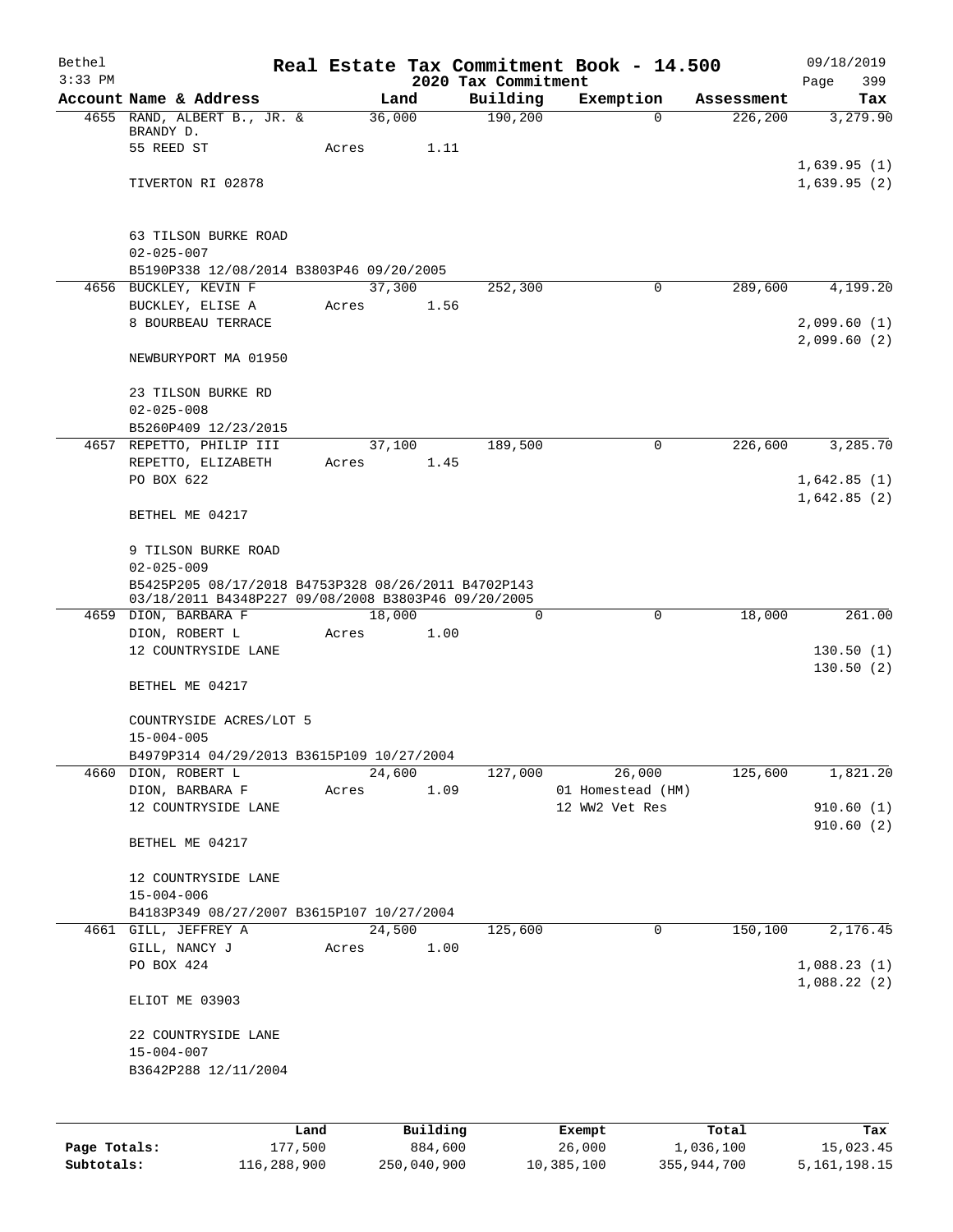| Bethel<br>$3:33$ PM |                                                                                       |       |             | Real Estate Tax Commitment Book - 14.500 |             |             | 09/18/2019         |
|---------------------|---------------------------------------------------------------------------------------|-------|-------------|------------------------------------------|-------------|-------------|--------------------|
|                     | Account Name & Address                                                                |       | Land        | 2020 Tax Commitment<br>Building          | Exemption   | Assessment  | Page<br>400<br>Tax |
|                     | 4662 WESSON, GREGORY W                                                                |       | 33,000      | 165,700                                  | 0           | 198,700     | 2,881.15           |
|                     | WESSON, LINDA L                                                                       | Acres | 1.14        |                                          |             |             |                    |
|                     | 15 LAKEWOOD RD                                                                        |       |             |                                          |             |             | 1,440.58(1)        |
|                     |                                                                                       |       |             |                                          |             |             | 1,440.57(2)        |
|                     | SAGAMORE BEACH MA 02562                                                               |       |             |                                          |             |             |                    |
|                     | 963 EAST BETHEL ROAD                                                                  |       |             |                                          |             |             |                    |
|                     | $15 - 004 - 009$                                                                      |       |             |                                          |             |             |                    |
|                     | B4926P222 12/03/2012 B4049P310 11/20/2006 B3825P187                                   |       |             |                                          |             |             |                    |
|                     | 10/21/2005<br>4663 SURPRENANT, LAURIE A,                                              |       | 25,200      | 143,500                                  | 0           | 168,700     | 2,446.15           |
|                     | TTEE                                                                                  |       |             |                                          |             |             |                    |
|                     | 145 DEXTER LANE                                                                       | Acres | 1.50        |                                          |             |             |                    |
|                     |                                                                                       |       |             |                                          |             |             | 1,223.08(1)        |
|                     | ROCHESTER MA 02770                                                                    |       |             |                                          |             |             | 1,223.07(2)        |
|                     |                                                                                       |       |             |                                          |             |             |                    |
|                     | 38 COUNTRYSIDE LANE                                                                   |       |             |                                          |             |             |                    |
|                     | $15 - 004 - 010$                                                                      |       |             |                                          |             |             |                    |
|                     | B5272P220 03/15/2016 B4463P302 06/30/2009 B4306P52<br>06/02/2008 B3822P345 10/17/2005 |       |             |                                          |             |             |                    |
|                     | 4664 DELUCIA, GAIL M                                                                  |       | 24,600      | 153,100                                  | $\mathbf 0$ | 177,700     | 2,576.65           |
|                     | DELUCIA, CHRISTOPHER J                                                                | Acres | 1.09        |                                          |             |             |                    |
|                     | SPANKS<br>2 SIMONE STREET, APT #2                                                     |       |             |                                          |             |             | 1,288.33(1)        |
|                     |                                                                                       |       |             |                                          |             |             | 1,288.32(2)        |
|                     | METHUEN MA 01844                                                                      |       |             |                                          |             |             |                    |
|                     | 37 COUNTRYSIDE LANE                                                                   |       |             |                                          |             |             |                    |
|                     | $15 - 004 - 011$                                                                      |       |             |                                          |             |             |                    |
|                     | B3859P144 12/13/2005                                                                  |       |             |                                          |             |             |                    |
|                     | 4665 MCENTEE, JOHN F                                                                  |       | 24,700      | 232,100                                  | 0           | 256,800     | 3,723.60           |
|                     | MCENTEE, CHARLENE                                                                     | Acres | 1.10        |                                          |             |             |                    |
|                     | 4 TANGLEWOOD DRIVE                                                                    |       |             |                                          |             |             | 1,861.80(1)        |
|                     | PLAINVILLE MA 02762                                                                   |       |             |                                          |             |             | 1,861.80(2)        |
|                     |                                                                                       |       |             |                                          |             |             |                    |
|                     | 47 COUNTRYSIDE LANE                                                                   |       |             |                                          |             |             |                    |
|                     | $15 - 004 - 012$                                                                      |       |             |                                          |             |             |                    |
|                     | B3920P184 04/14/2006 B3795P283 09/09/2005                                             |       |             |                                          |             |             |                    |
|                     | 4666 PELOQUIN, MARK R                                                                 |       | 18,600      | $\mathbf 0$                              | $\mathbf 0$ | 18,600      | 269.70             |
|                     | 18 CREST VIEW RD                                                                      | Acres | 1.40        |                                          |             |             |                    |
|                     |                                                                                       |       |             |                                          |             |             | 134.85(1)          |
|                     | W GREEWICH RI 02817<br>2012                                                           |       |             |                                          |             |             | 134.85(2)          |
|                     |                                                                                       |       |             |                                          |             |             |                    |
|                     |                                                                                       |       |             |                                          |             |             |                    |
|                     | COUNTRYSIDE ACRES/LOT                                                                 |       |             |                                          |             |             |                    |
|                     | $15 - 004 - 013$                                                                      |       |             |                                          |             |             |                    |
|                     | B3603P263 10/08/2004<br>4667 LEVESQUE, RICHARD A                                      |       | 18,200      | $\Omega$                                 | $\Omega$    | 18,200      | 263.90             |
|                     | 10 1/2 B RANGERS DRIVE                                                                | Acres | 1.09        |                                          |             |             |                    |
|                     |                                                                                       |       |             |                                          |             |             | 131.95(1)          |
|                     | HUDSON NH 03051                                                                       |       |             |                                          |             |             | 131.95(2)          |
|                     |                                                                                       |       |             |                                          |             |             |                    |
|                     | COUNTRYSIDE ACRES/LOT<br>$15 - 004 - 014$                                             |       |             |                                          |             |             |                    |
|                     | B3795P257 09/09/2005                                                                  |       |             |                                          |             |             |                    |
|                     |                                                                                       | Land  | Building    |                                          | Exempt      | Total       | Tax                |
| Page Totals:        | 144,300                                                                               |       | 694,400     |                                          | 0           | 838,700     | 12,161.15          |
| Subtotals:          | 116, 433, 200                                                                         |       | 250,735,300 |                                          | 10,385,100  | 356,783,400 | 5, 173, 359.30     |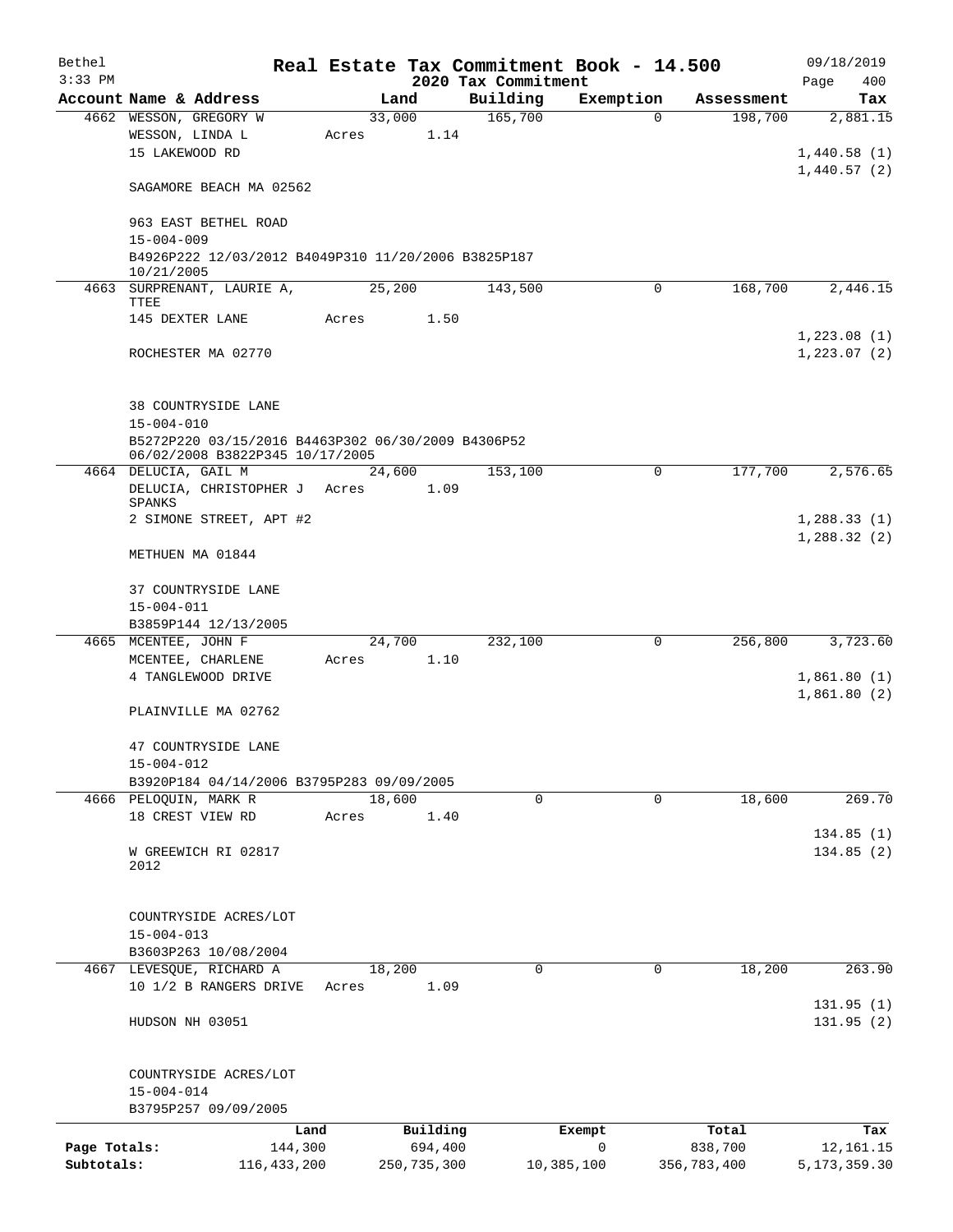| Bethel       |                                                                                        |       |                |                                 | Real Estate Tax Commitment Book - 14.500 |                      | 09/18/2019                 |  |  |  |
|--------------|----------------------------------------------------------------------------------------|-------|----------------|---------------------------------|------------------------------------------|----------------------|----------------------------|--|--|--|
| $3:33$ PM    | Account Name & Address                                                                 |       | Land           | 2020 Tax Commitment<br>Building |                                          |                      | Page<br>401<br>Tax         |  |  |  |
|              | 4668 PASSARETTI, LISA J                                                                |       | 18,200         | $\mathbf 0$                     | Exemption<br>$\Omega$                    | Assessment<br>18,200 | 263.90                     |  |  |  |
|              | 128 LINCOLN AVENUE                                                                     | Acres | 1.14           |                                 |                                          |                      |                            |  |  |  |
|              | LITTLE FALLS NJ 07424                                                                  |       |                |                                 |                                          |                      | 131.95(1)<br>131.95(2)     |  |  |  |
|              | COUNTRYSIDE ACRES                                                                      |       |                |                                 |                                          |                      |                            |  |  |  |
|              | $15 - 004 - 015$<br>B5395P477 03/02/2018 B3615P105 10/27/2004                          |       |                |                                 |                                          |                      |                            |  |  |  |
|              | 4669 SAMALIS, VIRGINIA M.                                                              |       | 26,600         | 193,600                         | 0                                        | 220,200              | 3,192.90                   |  |  |  |
|              | TRUSTEE<br>23 YALE AVE.                                                                | Acres | 3.12           |                                 |                                          |                      |                            |  |  |  |
|              |                                                                                        |       |                |                                 |                                          |                      | 1,596.45(1)                |  |  |  |
|              | WAKEFIELD MA 01880                                                                     |       |                |                                 |                                          |                      | 1,596.45(2)                |  |  |  |
|              | 65 COUNTRYSIDE LANE<br>$15 - 004 - 016$                                                |       |                |                                 |                                          |                      |                            |  |  |  |
|              | B4285P71 04/16/2008 B3590P325                                                          |       |                |                                 |                                          |                      |                            |  |  |  |
|              | 4670 PASSARETTI, LISA J                                                                |       | 18,800         | $\mathbf 0$                     | 0                                        | 18,800               | 272.60                     |  |  |  |
|              | 128 LINCOLN AVENUE                                                                     | Acres | 1.52           |                                 |                                          |                      |                            |  |  |  |
|              | LITTLE FALLS NJ 07424                                                                  |       |                |                                 |                                          |                      | 136.30(1)<br>136.30(2)     |  |  |  |
|              |                                                                                        |       |                |                                 |                                          |                      |                            |  |  |  |
|              | COUNTRYSIDE ACRES/LOT<br>$15 - 004 - 017$                                              |       |                |                                 |                                          |                      |                            |  |  |  |
|              | B5448P763 01/11/2019 B5442P528 11/19/2018 B5202P149<br>01/15/2015 B3615P103 10/27/2004 |       |                |                                 |                                          |                      |                            |  |  |  |
|              | 4672 RIES, PETER M.                                                                    |       | 46,600         | 145,700                         | 0                                        | 192,300              | 2,788.35                   |  |  |  |
|              | RIES, LAUREN M.<br>17 DEWEY STREET, APT. 2                                             | Acres | 0.93           |                                 |                                          |                      | 1,394.18(1)                |  |  |  |
|              |                                                                                        |       |                |                                 |                                          |                      | 1,394.17(2)                |  |  |  |
|              | WATERTOWN MA 02472                                                                     |       |                |                                 |                                          |                      |                            |  |  |  |
|              | 14 HIDE-A-WAY LANE                                                                     |       |                |                                 |                                          |                      |                            |  |  |  |
|              | $08 - 041 - 003 - 001$                                                                 |       |                |                                 |                                          |                      |                            |  |  |  |
|              | B5427P171 08/29/2018 B4906P336 10/15/2012 B4459P24<br>06/22/2009 B3928P23 04/28/2006   |       |                |                                 |                                          |                      |                            |  |  |  |
|              | 4673 BEAUREGARD, CRAIG R                                                               |       | 48,000         | 135,400                         | 0                                        | 183,400              | 2,659.30                   |  |  |  |
|              | BEAUREGARD, LORI A                                                                     | Acres | 1.00           |                                 |                                          |                      |                            |  |  |  |
|              | 36 WINDING BROOK LANE N                                                                |       |                |                                 |                                          |                      | 1,329.65(1)<br>1,329.65(2) |  |  |  |
|              | WELLS ME 04090                                                                         |       |                |                                 |                                          |                      |                            |  |  |  |
|              | 11 HIDE-A-WAY LANE                                                                     |       |                |                                 |                                          |                      |                            |  |  |  |
|              | $08 - 041 - 003 - 002$                                                                 |       |                |                                 |                                          |                      |                            |  |  |  |
|              | B4167P236 07/24/2007                                                                   |       |                | 169,500                         | 0                                        | 216,100              |                            |  |  |  |
|              | 4674 BARRAZA, MAURICIO<br>17 HILLSIDE AVENUE                                           | Acres | 46,600<br>0.93 |                                 |                                          |                      | 3, 133. 45                 |  |  |  |
|              |                                                                                        |       |                |                                 |                                          |                      | 1,566.73(1)                |  |  |  |
|              | MELROSE MA 02176                                                                       |       |                |                                 |                                          |                      | 1,566.72(2)                |  |  |  |
|              | 26 HIDE-A-WAY LANE                                                                     |       |                |                                 |                                          |                      |                            |  |  |  |
|              | $08 - 041 - 003 - 003$                                                                 |       |                |                                 |                                          |                      |                            |  |  |  |
|              | B4177P1 08/09/2007                                                                     |       |                |                                 |                                          |                      |                            |  |  |  |
|              | Land                                                                                   |       | Building       |                                 | Exempt                                   | Total                | Tax                        |  |  |  |
| Page Totals: | 204,800                                                                                |       | 644,200        |                                 | 0                                        | 849,000              | 12,310.50                  |  |  |  |
| Subtotals:   | 116,638,000                                                                            |       | 251,379,500    |                                 | 10,385,100                               | 357,632,400          | 5,185,669.80               |  |  |  |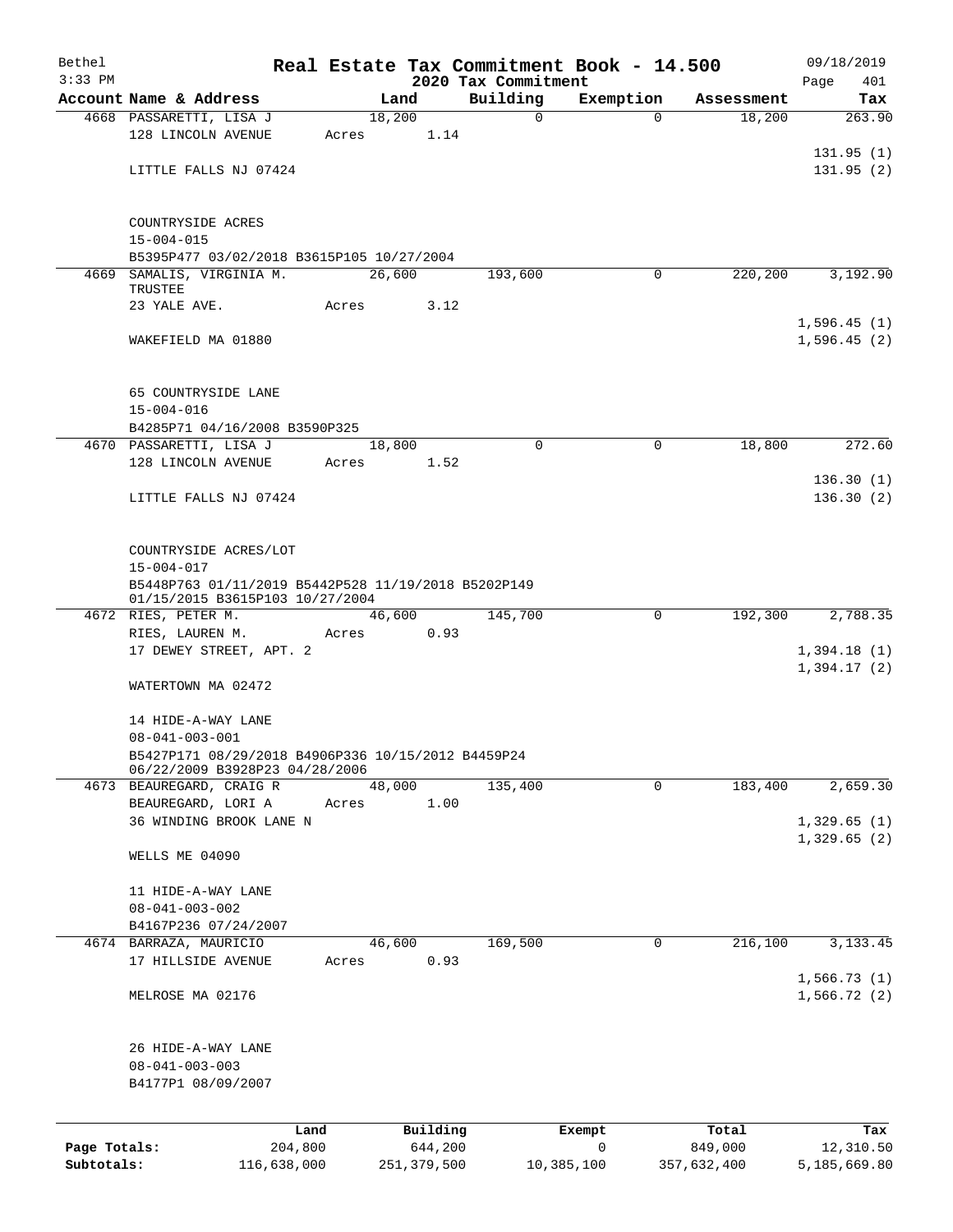| Bethel<br>$3:33$ PM |                                                                                                                       |        |      | 2020 Tax Commitment | Real Estate Tax Commitment Book - 14.500 |            | 09/18/2019<br>Page<br>402  |  |  |  |  |  |
|---------------------|-----------------------------------------------------------------------------------------------------------------------|--------|------|---------------------|------------------------------------------|------------|----------------------------|--|--|--|--|--|
|                     | Account Name & Address                                                                                                |        | Land | Building            | Exemption                                | Assessment | Tax                        |  |  |  |  |  |
|                     | 4675 OSMECKI, JACEK                                                                                                   | 39,800 |      | 0                   | $\Omega$                                 | 39,800     | 577.10                     |  |  |  |  |  |
|                     | 3 ANNIE TERRACE DRIVE                                                                                                 | Acres  | 1.43 |                     |                                          |            |                            |  |  |  |  |  |
|                     |                                                                                                                       |        |      |                     |                                          |            | 288.55(1)                  |  |  |  |  |  |
|                     | HUDSON MA 01749                                                                                                       |        |      |                     |                                          |            | 288.55(2)                  |  |  |  |  |  |
|                     | 19 HIDE-A-WAY LANE                                                                                                    |        |      |                     |                                          |            |                            |  |  |  |  |  |
|                     | $08 - 041 - 003 - 004$                                                                                                |        |      |                     |                                          |            |                            |  |  |  |  |  |
|                     | B5382P247 12/06/2017 B4581P343 04/29/2010 B4499P97<br>09/21/2009 B4477P116 07/30/2009                                 |        |      |                     |                                          |            |                            |  |  |  |  |  |
|                     | 4676 RIGG, DONNA M                                                                                                    | 46,600 |      | 211,400             | $\Omega$                                 | 258,000    | 3,741.00                   |  |  |  |  |  |
|                     | KOENIG, KOENIG, GERHARD Acres                                                                                         |        | 0.93 |                     |                                          |            |                            |  |  |  |  |  |
|                     | 1662 COMM. AVE                                                                                                        |        |      |                     |                                          |            | 1,870.50(1)<br>1,870.50(2) |  |  |  |  |  |
|                     | NEWTON MA 02465                                                                                                       |        |      |                     |                                          |            |                            |  |  |  |  |  |
|                     | 34 HIDE-A-WAY LANE                                                                                                    |        |      |                     |                                          |            |                            |  |  |  |  |  |
|                     | $08 - 041 - 003 - 005$                                                                                                |        |      |                     |                                          |            |                            |  |  |  |  |  |
|                     | B4555P91 02/01/2010 B4553P172 01/26/2010 B4499P105<br>09/21/2009 B4477P116 07/30/2009                                 |        |      |                     |                                          |            |                            |  |  |  |  |  |
|                     | 4677 TAYLOR, RICHARD AS                                                                                               | 49,200 |      | 144,100             | 0                                        | 193,300    | 2,802.85                   |  |  |  |  |  |
|                     | TAYLOR, JULIA M                                                                                                       | Acres  | 1.36 |                     |                                          |            |                            |  |  |  |  |  |
|                     | 25 HIDE A WAY LANE                                                                                                    |        |      |                     |                                          |            | 1,401.43(1)                |  |  |  |  |  |
|                     | BETHEL ME 04217                                                                                                       |        |      |                     |                                          |            | 1,401.42(2)                |  |  |  |  |  |
|                     | 25 HIDE-A-WAY LANE                                                                                                    |        |      |                     |                                          |            |                            |  |  |  |  |  |
|                     | $08 - 041 - 003 - 006$                                                                                                |        |      |                     |                                          |            |                            |  |  |  |  |  |
|                     | B4380P59 11/25/2008 B4378P271 11/21/2008                                                                              |        |      |                     |                                          |            |                            |  |  |  |  |  |
|                     | 4678 BUTLER, EDMUND J JR                                                                                              | 48,700 |      | 219,200             | 0                                        | 267,900    | 3,884.55                   |  |  |  |  |  |
|                     | BUTLER, BEVERLY A                                                                                                     | Acres  | 1.19 |                     |                                          |            |                            |  |  |  |  |  |
|                     | 2 FAIRWAY VIEW LANE                                                                                                   |        |      |                     |                                          |            | 1,942.28(1)                |  |  |  |  |  |
|                     |                                                                                                                       |        |      |                     |                                          |            | 1,942.27(2)                |  |  |  |  |  |
|                     | NORTON MA 02766                                                                                                       |        |      |                     |                                          |            |                            |  |  |  |  |  |
|                     | 35 HIDE-A-WAY LANE                                                                                                    |        |      |                     |                                          |            |                            |  |  |  |  |  |
|                     | $08 - 041 - 003 - 007$                                                                                                |        |      |                     |                                          |            |                            |  |  |  |  |  |
|                     | B4621P132 08/16/2010 B4573P285 04/05/2010 B4477P116<br>07/30/2009                                                     |        |      |                     |                                          |            |                            |  |  |  |  |  |
|                     | 4679 DORMAN, JENNIFER A                                                                                               | 42,900 |      | 142,200             | 0                                        | 185,100    | 2,683.95                   |  |  |  |  |  |
|                     | DORMAN, CARROLL L                                                                                                     | Acres  | 0.96 |                     |                                          |            |                            |  |  |  |  |  |
|                     | 248 MIDDLE ST                                                                                                         |        |      |                     |                                          |            | 1,341.98(1)<br>1,341.97(2) |  |  |  |  |  |
|                     | FARMINGTON ME 04938                                                                                                   |        |      |                     |                                          |            |                            |  |  |  |  |  |
|                     | 9 BROOK RD                                                                                                            |        |      |                     |                                          |            |                            |  |  |  |  |  |
|                     | $13 - 022 - 001$                                                                                                      |        |      |                     |                                          |            |                            |  |  |  |  |  |
|                     | B5203P106 01/20/2015 B4763P61 09/23/2011 B4345P1<br>09/02/2008 B4124P276 05/01/2007 B3917P286 04/07/2006<br>B3482P257 |        |      |                     |                                          |            |                            |  |  |  |  |  |

|              | Land        | Building    | Exempt     | Total       | Tax          |
|--------------|-------------|-------------|------------|-------------|--------------|
| Page Totals: | 227,200     | 716,900     |            | 944,100     | 13,689.45    |
| Subtotals:   | 116,865,200 | 252,096,400 | 10,385,100 | 358,576,500 | 5,199,359.25 |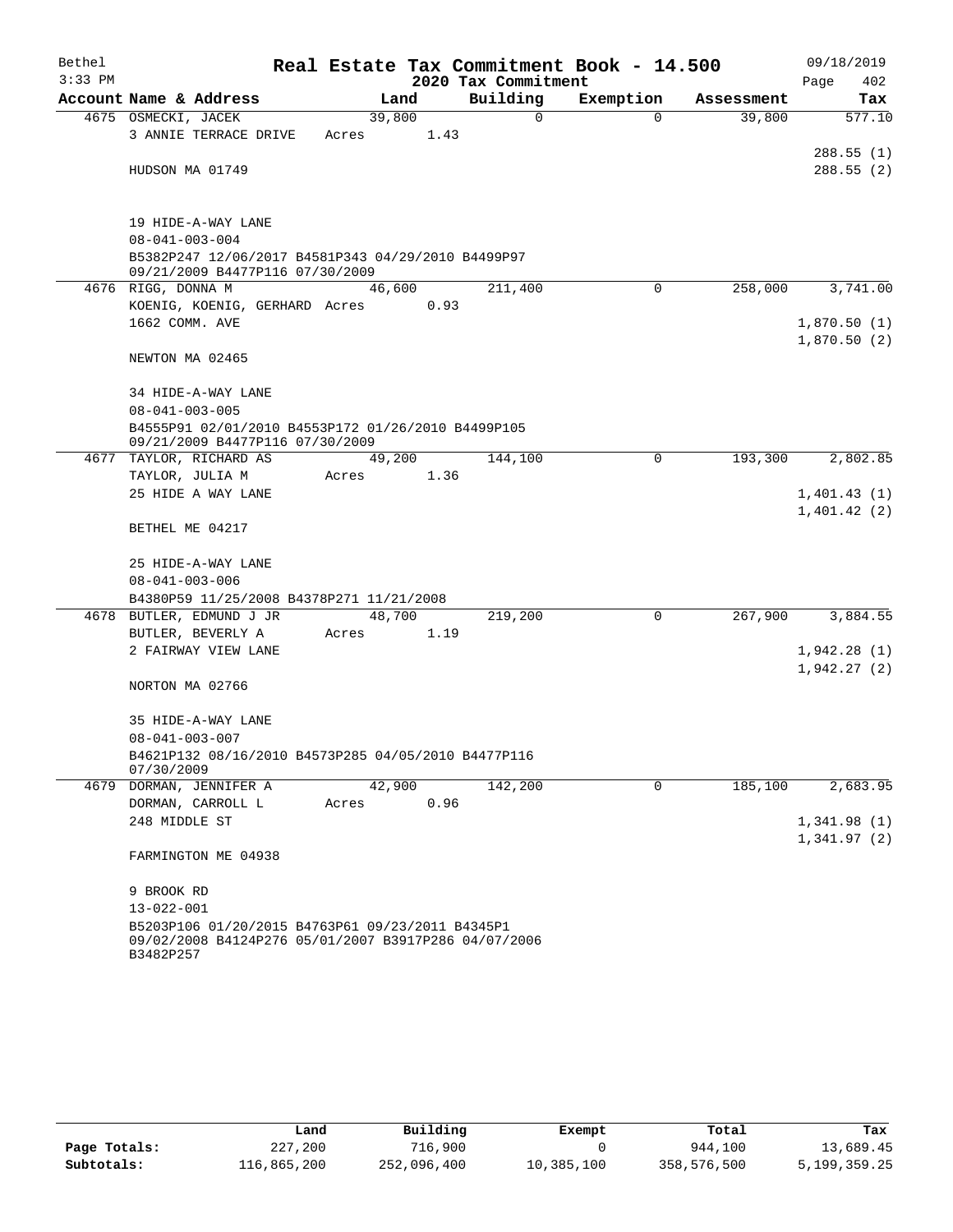| Bethel<br>$3:33$ PM |                                                                                   |        |        | 2020 Tax Commitment | Real Estate Tax Commitment Book - 14.500 |            | 09/18/2019<br>Page<br>403 |
|---------------------|-----------------------------------------------------------------------------------|--------|--------|---------------------|------------------------------------------|------------|---------------------------|
|                     | Account Name & Address                                                            | Land   |        | Building            | Exemption                                | Assessment | Tax                       |
|                     | 4680 ERWICH, MARK                                                                 | 42,900 |        | 234,800             | $\Omega$                                 | 277,700    | 4,026.65                  |
|                     | SOETRISNO,                                                                        | Acres  | 0.96   |                     |                                          |            |                           |
|                     | ROOSLINAJATIE                                                                     |        |        |                     |                                          |            |                           |
|                     | 501 SUMMER ST                                                                     |        |        |                     |                                          |            | 2,013.33(1)               |
|                     |                                                                                   |        |        |                     |                                          |            | 2,013.32(2)               |
|                     | LYNNFIELD MA 01940 2003                                                           |        |        |                     |                                          |            |                           |
|                     | 21 BROOK RD                                                                       |        |        |                     |                                          |            |                           |
|                     | $13 - 022 - 002$                                                                  |        |        |                     |                                          |            |                           |
|                     | B4075P139 01/05/2007 B3917P288 04/07/2006 B3482P257                               |        |        |                     |                                          |            |                           |
|                     | 4681 LESTE, MARIA L                                                               | 45,900 |        | 199,900             | $\Omega$                                 | 245,800    | 3,564.10                  |
|                     | 26 HARRIS AVE                                                                     | Acres  | 2.14   |                     |                                          |            |                           |
|                     |                                                                                   |        |        |                     |                                          |            | 1,782.05(1)               |
|                     | WARREN RI 02885                                                                   |        |        |                     |                                          |            | 1,782.05(2)               |
|                     |                                                                                   |        |        |                     |                                          |            |                           |
|                     |                                                                                   |        |        |                     |                                          |            |                           |
|                     | 43 BROOK RD                                                                       |        |        |                     |                                          |            |                           |
|                     | $13 - 022 - 003$                                                                  |        |        |                     |                                          |            |                           |
|                     | B3917P300 04/07/2006 B3917P290 04/07/2006 B3482P257<br>4682 MOULTON, MICHAEL D. & |        | 44,400 | 207,600             | 0                                        | 252,000    | 3,654.00                  |
|                     | SCANLON-MOULTON, DARCY Acres                                                      |        | 1.44   |                     |                                          |            |                           |
|                     | Α                                                                                 |        |        |                     |                                          |            |                           |
|                     | 13 ABBOTT LANE                                                                    |        |        |                     |                                          |            | 1,827.00(1)               |
|                     |                                                                                   |        |        |                     |                                          |            | 1,827.00(2)               |
|                     | IPSWICH MA 01938                                                                  |        |        |                     |                                          |            |                           |
|                     |                                                                                   |        |        |                     |                                          |            |                           |
|                     | 73 BROOK RD                                                                       |        |        |                     |                                          |            |                           |
|                     | $13 - 022 - 004$                                                                  |        |        |                     |                                          |            |                           |
|                     | B4806P131 01/17/2012 B4303P203 05/29/2008<br>4683 MICHAL, THOMAS J. JR. &         | 45,800 |        | 210,000             | $\mathbf 0$                              | 255,800    | 3,709.10                  |
|                     | MICHAL, MEGAN                                                                     |        |        |                     |                                          |            |                           |
|                     | FIVE BROOK RD NOMINEE                                                             | Acres  | 2.10   |                     |                                          |            |                           |
|                     | REALTY TRUST                                                                      |        |        |                     |                                          |            |                           |
|                     | 15 SAWMILL DRIVE                                                                  |        |        |                     |                                          |            | 1,854.55(1)               |
|                     | WESTFORD MA 01886                                                                 |        |        |                     |                                          |            | 1,854.55(2)               |
|                     |                                                                                   |        |        |                     |                                          |            |                           |
|                     | 95 BROOK RD                                                                       |        |        |                     |                                          |            |                           |
|                     | $13 - 022 - 005$                                                                  |        |        |                     |                                          |            |                           |
|                     | B4716P77 05/09/2011 B4285P107 04/16/2008 B4124P280                                |        |        |                     |                                          |            |                           |
|                     | 05/01/2007 B3917P292 04/07/2006 B3482P257                                         |        |        |                     |                                          |            |                           |
|                     | 4684 RYAN, PATRICK C                                                              | 45,300 |        | 232,700             | 0                                        | 278,000    | 4,031.00                  |
|                     | RYAN, COURTNEY A                                                                  | Acres  | 1.82   |                     |                                          |            |                           |
|                     | 257 NORTHAMPTON ST,<br>UNIT 207                                                   |        |        |                     |                                          |            | 2,015.50(1)               |
|                     |                                                                                   |        |        |                     |                                          |            | 2,015.50(2)               |
|                     | BOSTON MA 02118                                                                   |        |        |                     |                                          |            |                           |
|                     | 107 BROOK RD                                                                      |        |        |                     |                                          |            |                           |
|                     | $13 - 022 - 006$                                                                  |        |        |                     |                                          |            |                           |
|                     | B5403P388 04/20/2018 B4852P147 06/07/2012 B4852P143                               |        |        |                     |                                          |            |                           |
|                     | 06/07/2012 B4281P159 04/07/2008                                                   |        |        |                     |                                          |            |                           |

|              | Land        | Building    | Exempt     | Total       | Tax          |
|--------------|-------------|-------------|------------|-------------|--------------|
| Page Totals: | 224,300     | 1,085,000   |            | 1,309,300   | 18,984.85    |
| Subtotals:   | 117,089,500 | 253,181,400 | 10,385,100 | 359,885,800 | 5,218,344.10 |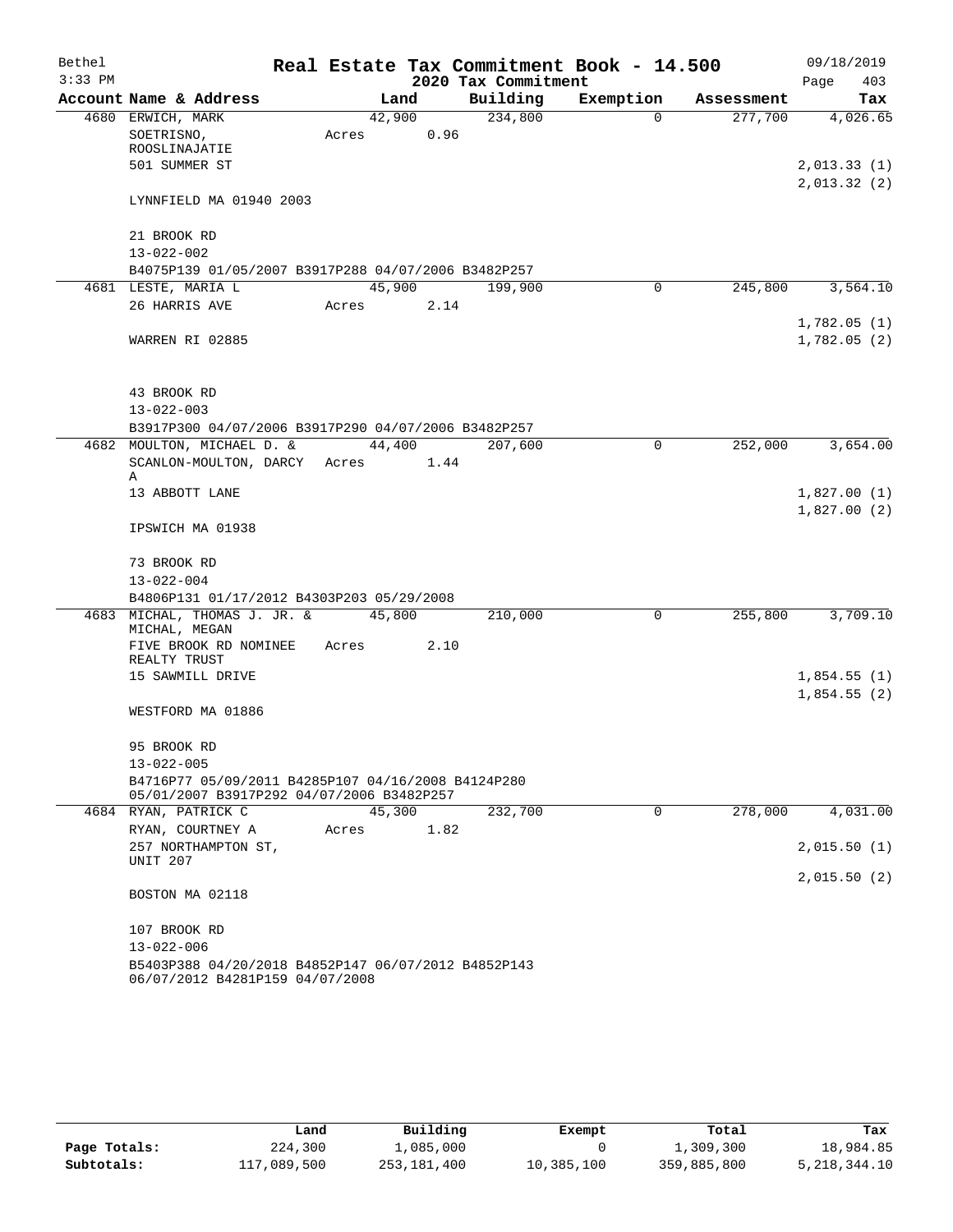| Bethel    |                                                                                                            |       |        |      |                     | Real Estate Tax Commitment Book - 14.500 |             |            |      | 09/18/2019                 |
|-----------|------------------------------------------------------------------------------------------------------------|-------|--------|------|---------------------|------------------------------------------|-------------|------------|------|----------------------------|
| $3:33$ PM |                                                                                                            |       |        |      | 2020 Tax Commitment |                                          |             |            | Page | 404                        |
|           | Account Name & Address                                                                                     |       | Land   |      | Building            | Exemption                                |             | Assessment |      | Tax                        |
|           | 4685 MOLLICA, RUSSELL                                                                                      |       | 45,900 |      | 180,900             |                                          | $\Omega$    | 226,800    |      | 3,288.60                   |
|           | MOLLICA, ELIZABETH                                                                                         | Acres |        | 2.17 |                     |                                          |             |            |      |                            |
|           | 4 RIVER OAK RD                                                                                             |       |        |      |                     |                                          |             |            |      | 1,644.30(1)<br>1,644.30(2) |
|           | BARRINGTON RI 02806                                                                                        |       |        |      |                     |                                          |             |            |      |                            |
|           | 104 BROOK RD                                                                                               |       |        |      |                     |                                          |             |            |      |                            |
|           | 13-022-007                                                                                                 |       |        |      |                     |                                          |             |            |      |                            |
|           | B4240P209 12/20/2007 B4124P281 05/01/2007 B3917P294<br>04/07/2006 B3482P257                                |       |        |      |                     |                                          |             |            |      |                            |
|           | 4686 CARNEY, RICHARD F                                                                                     |       | 47,700 |      | 221,500             |                                          | $\mathbf 0$ | 269,200    |      | 3,903.40                   |
|           | 214 ELM STREET                                                                                             | Acres |        | 3.51 |                     |                                          |             |            |      |                            |
|           |                                                                                                            |       |        |      |                     |                                          |             |            |      | 1,951.70(1)                |
|           | NORTH EASTON MA 02356                                                                                      |       |        |      |                     |                                          |             |            |      | 1,951.70(2)                |
|           | 106 BROOK RD                                                                                               |       |        |      |                     |                                          |             |            |      |                            |
|           | $13 - 022 - 008$                                                                                           |       |        |      |                     |                                          |             |            |      |                            |
|           | B5368P577 09/20/2017 B5352P418 06/26/2017 B4591P58<br>05/26/2010 B4583P146 05/03/2010 B4583P144 05/03/2010 |       |        |      |                     |                                          |             |            |      |                            |
|           | B4447P327 05/28/2009 B4428P194 04/13/2009 B3917P304<br>04/07/2006 B3482P257                                |       |        |      |                     |                                          |             |            |      |                            |
|           | 4687 MOTTS, PAUL H                                                                                         |       | 43,500 |      | 192,400             |                                          | 20,000      | 215,900    |      | 3,130.55                   |
|           | MOTTS, GRETCHEN                                                                                            | Acres |        | 1.10 |                     | 01 Homestead (HM)                        |             |            |      |                            |
|           | 88 BROOK RD.                                                                                               |       |        |      |                     |                                          |             |            |      | 1,565.28(1)                |
|           |                                                                                                            |       |        |      |                     |                                          |             |            |      | 1,565.27(2)                |
|           | BETHEL ME 04217                                                                                            |       |        |      |                     |                                          |             |            |      |                            |
|           | 88 BROOK RD                                                                                                |       |        |      |                     |                                          |             |            |      |                            |
|           | $13 - 022 - 009$                                                                                           |       |        |      |                     |                                          |             |            |      |                            |
|           | B5256P53 12/01/2015 B4380P110 11/25/2008 B3941P1<br>05/19/2006 B3482P257                                   |       |        |      |                     |                                          |             |            |      |                            |
|           | 4688 ROVALDI, CHRISTOPHER R                                                                                |       | 46,100 |      | 159,100             |                                          | 0           | 205,200    |      | 2,975.40                   |
|           | 24 ORCHARD RD.                                                                                             | Acres |        | 2.31 |                     |                                          |             |            |      |                            |
|           |                                                                                                            |       |        |      |                     |                                          |             |            |      | 1,487.70(1)                |
|           | SWAMPSCOTT MA 01907                                                                                        |       |        |      |                     |                                          |             |            |      | 1,487.70(2)                |
|           | 82 BROOK RD                                                                                                |       |        |      |                     |                                          |             |            |      |                            |
|           | $13 - 022 - 010$                                                                                           |       |        |      |                     |                                          |             |            |      |                            |
|           | B4225P261 11/19/2007 B4208P159 10/15/2007 B3917P309<br>04/07/2006 B3482P257                                |       |        |      |                     |                                          |             |            |      |                            |
|           | 4689 WESTERN MOUNTAIN<br>PROPERTIES                                                                        |       | 46,300 |      | 287,300             |                                          | 0           | 333,600    |      | 4,837.20                   |
|           | PO BOX 423                                                                                                 | Acres |        | 2.44 |                     |                                          |             |            |      |                            |
|           |                                                                                                            |       |        |      |                     |                                          |             |            |      | 2,418.60(1)                |
|           | DIXFIELD ME 04224                                                                                          |       |        |      |                     |                                          |             |            |      | 2,418.60(2)                |
|           | 22 BROOK RD.                                                                                               |       |        |      |                     |                                          |             |            |      |                            |
|           | 13-022-011                                                                                                 |       |        |      |                     |                                          |             |            |      |                            |
|           | B5400P137 03/29/2018 B5395P669 03/05/2018 B5083P323<br>01/21/2014 B4616P222 08/02/2010                     |       |        |      |                     |                                          |             |            |      |                            |

|              | Land        | Building      | Exempt     | Total       | Tax             |
|--------------|-------------|---------------|------------|-------------|-----------------|
| Page Totals: | 229,500     | 1,041,200     | 20,000     | 1,250,700   | 18, 135. 15     |
| Subtotals:   | 117,319,000 | 254, 222, 600 | 10,405,100 | 361,136,500 | 5, 236, 479. 25 |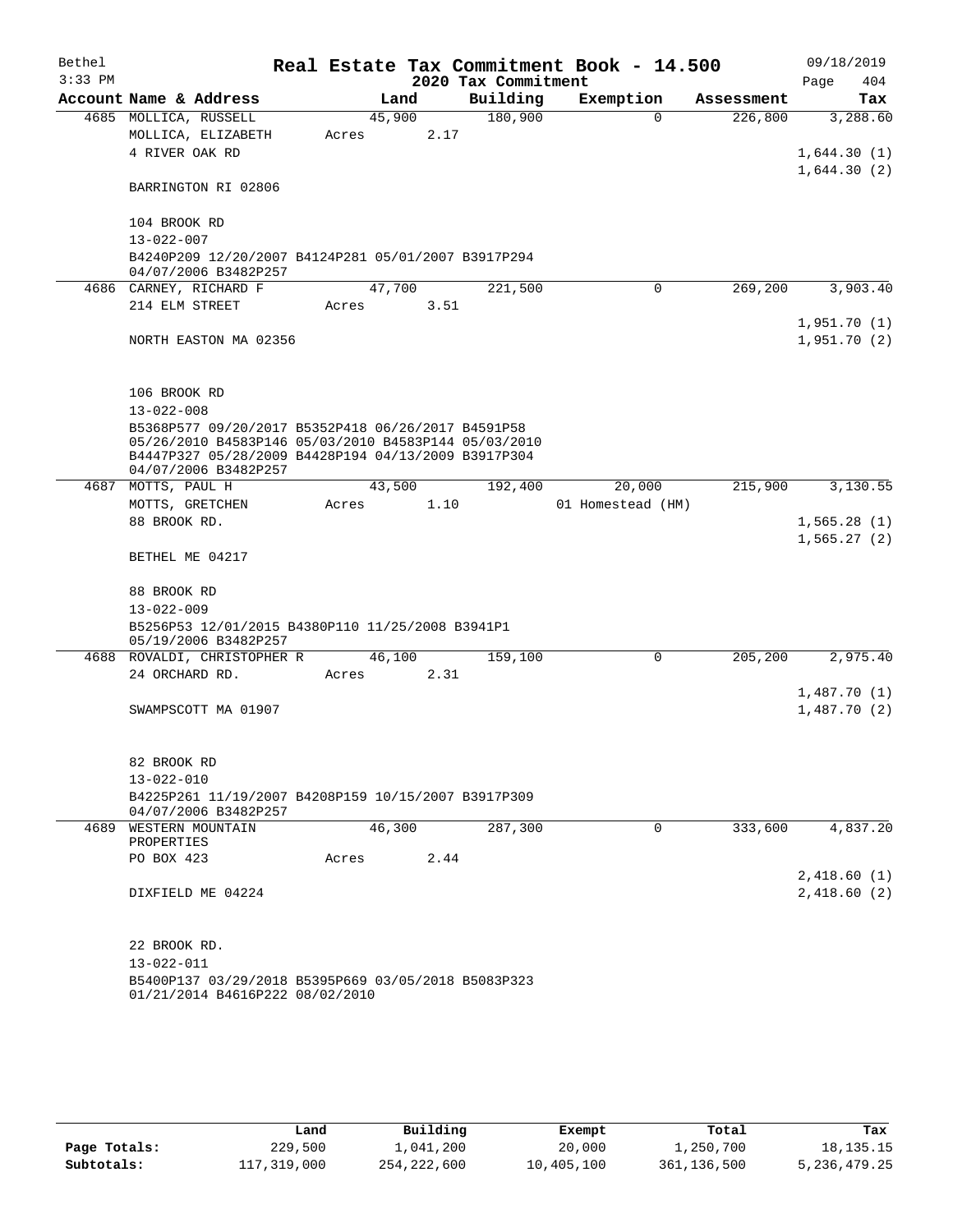| Bethel<br>$3:33$ PM |                                                     |        |      | Real Estate Tax Commitment Book - 14.500<br>2020 Tax Commitment |             |            | 09/18/2019<br>Page<br>405 |
|---------------------|-----------------------------------------------------|--------|------|-----------------------------------------------------------------|-------------|------------|---------------------------|
|                     | Account Name & Address                              |        | Land | Building                                                        | Exemption   | Assessment | Tax                       |
|                     | 4690 IRWIN, JEANNE, E.                              | 43,400 |      | 201,100                                                         | $\mathbf 0$ | 244,500    | 3,545.25                  |
|                     | 218 HARRIET ST.                                     | Acres  | 1.07 |                                                                 |             |            |                           |
|                     |                                                     |        |      |                                                                 |             |            | 1,772.63(1)               |
|                     | SOUTH PORTLAND ME 04106                             |        |      |                                                                 |             |            | 1,772.62 (2)              |
|                     |                                                     |        |      |                                                                 |             |            |                           |
|                     |                                                     |        |      |                                                                 |             |            |                           |
|                     | 16 BROOK RD                                         |        |      |                                                                 |             |            |                           |
|                     | $13 - 022 - 012$                                    |        |      |                                                                 |             |            |                           |
|                     | B4301P297 05/23/2008 B3917P313 04/07/2006 B3482P257 |        |      |                                                                 |             |            |                           |
|                     | 4691 BOUCHARD, BRIAN P<br>BOUCHARD, REBECCA L       | 81,000 |      | 188,200                                                         | 0           | 269,200    | 3,903.40                  |
|                     | 105 STRATHMORE ST.                                  | Acres  | 2.62 |                                                                 |             |            | 1,951.70(1)               |
|                     |                                                     |        |      |                                                                 |             |            | 1,951.70 (2)              |
|                     | NARRAGANSETT RI 02882                               |        |      |                                                                 |             |            |                           |
|                     |                                                     |        |      |                                                                 |             |            |                           |
|                     | 14 MOUNTAIN VALLEY ROAD                             |        |      |                                                                 |             |            |                           |
|                     | $09 - 005 - 001$                                    |        |      |                                                                 |             |            |                           |
|                     | B3862P141 12/21/2005                                |        |      |                                                                 |             |            |                           |
|                     | 4692 HOFFMAN, JOSHUA                                | 80,300 |      | 263,000                                                         | 0           | 343,300    | 4,977.85                  |
|                     | HOFFMAN, BRYAN                                      | Acres  | 2.38 |                                                                 |             |            |                           |
|                     | 28 MOUNTAIN VALLEY ROAD                             |        |      |                                                                 |             |            | 2,488.93(1)               |
|                     |                                                     |        |      |                                                                 |             |            | 2,488.92(2)               |
|                     | BETHEL ME 04217                                     |        |      |                                                                 |             |            |                           |
|                     | 28 MOUNTAIN VALLEY ROAD                             |        |      |                                                                 |             |            |                           |
|                     | $09 - 005 - 002$                                    |        |      |                                                                 |             |            |                           |
|                     | B5425P602 08/22/2018 B3735P181 06/03/2005           |        |      |                                                                 |             |            |                           |
|                     | 4693 BILL, MARCO                                    | 87,400 |      | 280,400                                                         | 0           | 367,800    | 5,333.10                  |
|                     | PETER BILL, PETER BILL, Acres                       |        | 2.17 |                                                                 |             |            |                           |
|                     | ERIKA                                               |        |      |                                                                 |             |            |                           |
|                     | 167 GRANT ST                                        |        |      |                                                                 |             |            | 2,666.55(1)               |
|                     | LEXINGTON MA 02420                                  |        |      |                                                                 |             |            | 2,666.55(2)               |
|                     |                                                     |        |      |                                                                 |             |            |                           |
|                     | 36 MOUNTAIN VALLEY ROAD                             |        |      |                                                                 |             |            |                           |
|                     | $09 - 005 - 003$                                    |        |      |                                                                 |             |            |                           |
|                     | B4842P9 05/03/2012                                  |        |      |                                                                 |             |            |                           |
|                     | 4694 DEWHURST, ERICA                                | 88,000 |      | 240,500                                                         | 0           | 328,500    | 4,763.25                  |
|                     | DEWHURST, JEFFREY S                                 | Acres  | 2.33 |                                                                 |             |            |                           |
|                     | 62 MOUNTAIN VALLEY ROAD                             |        |      |                                                                 |             |            | 2,381.63(1)               |
|                     |                                                     |        |      |                                                                 |             |            | 2,381.62(2)               |
|                     | BETHEL ME 04217                                     |        |      |                                                                 |             |            |                           |
|                     |                                                     |        |      |                                                                 |             |            |                           |
|                     | 62 MOUNTAIN VALLEY ROAD<br>$09 - 005 - 004$         |        |      |                                                                 |             |            |                           |
|                     | B5440P948 11/05/2018 B3735P181 06/03/2005           |        |      |                                                                 |             |            |                           |
|                     | 4695 NOONAN, JOHN F                                 | 87,900 |      | 281,000                                                         | $\Omega$    | 368,900    | 5,349.05                  |
|                     | NOONAN, LOIS A                                      | Acres  | 2.31 |                                                                 |             |            |                           |
|                     | 47 MILK ST.                                         |        |      |                                                                 |             |            | 2,674.53(1)               |
|                     |                                                     |        |      |                                                                 |             |            | 2,674.52(2)               |
|                     | NEWBURYPORT MA 01950                                |        |      |                                                                 |             |            |                           |
|                     |                                                     |        |      |                                                                 |             |            |                           |
|                     | 70 MOUNTAIN VALLEY ROAD                             |        |      |                                                                 |             |            |                           |
|                     | $09 - 005 - 005$                                    |        |      |                                                                 |             |            |                           |
|                     | B5281P162 05/13/2016 B4316P269 06/20/2008           |        |      |                                                                 |             |            |                           |
|                     |                                                     |        |      |                                                                 |             |            |                           |
|                     |                                                     |        |      |                                                                 |             |            |                           |

|              | Land        | Building    | Exempt     | Total       | Tax          |
|--------------|-------------|-------------|------------|-------------|--------------|
| Page Totals: | 468,000     | 1,454,200   |            | 1,922,200   | 27,871.90    |
| Subtotals:   | 117,787,000 | 255,676,800 | 10,405,100 | 363,058,700 | 5,264,351.15 |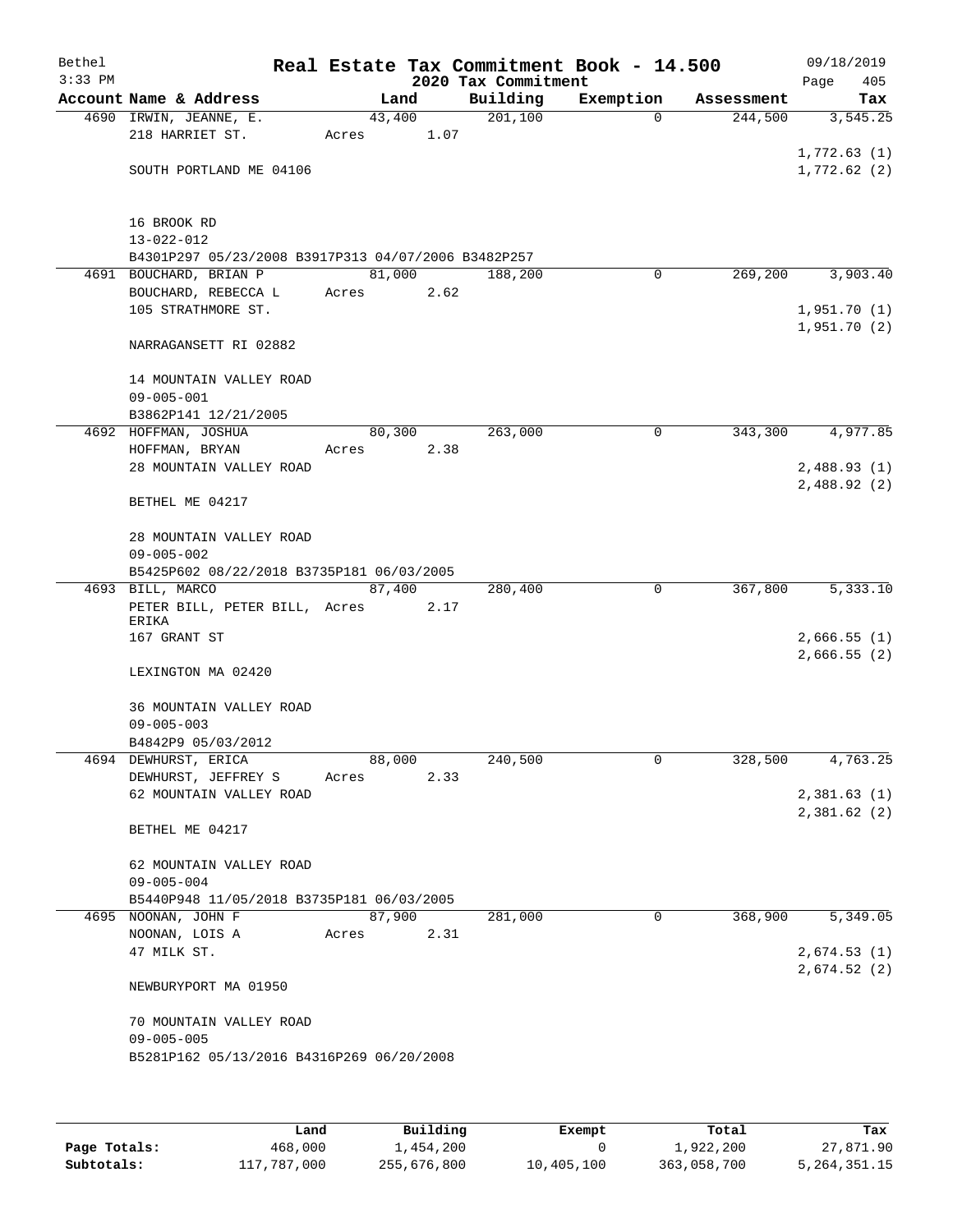| Bethel       |                                                       |        |             |                     | Real Estate Tax Commitment Book - 14.500 |                       | 09/18/2019                 |
|--------------|-------------------------------------------------------|--------|-------------|---------------------|------------------------------------------|-----------------------|----------------------------|
| $3:33$ PM    |                                                       |        |             | 2020 Tax Commitment |                                          |                       | Page<br>406                |
|              | Account Name & Address<br>4696 YERXA, PETER S         | 84,700 | Land        | Building<br>182,000 | Exemption<br>0                           | Assessment<br>266,700 | Tax<br>3,867.15            |
|              | YERXA, CAROL<br>SULIDIES-YERXA                        | Acres  | 1.52        |                     |                                          |                       |                            |
|              | 9 HOMER SANDS DRIVE                                   |        |             |                     |                                          |                       | 1,933.58(1)<br>1,933.57(2) |
|              | SCARBOROUGH ME 04074                                  |        |             |                     |                                          |                       |                            |
|              | 82 MOUNTAIN VALLEY ROAD<br>$09 - 005 - 006$           |        |             |                     |                                          |                       |                            |
|              | B3843P347 11/18/2005                                  |        |             |                     |                                          |                       |                            |
|              | 4697 YERXA, PETER S                                   | 73,700 |             | 0                   | 0                                        | 73,700                | 1,068.65                   |
|              | YERXA, CAROL<br>SULIDIES-YERXA<br>9 HOMER SANDS DRIVE | Acres  | 1.27        |                     |                                          |                       | 534.33(1)                  |
|              | SCARBOROUGH ME 04074                                  |        |             |                     |                                          |                       | 534.32 (2)                 |
|              | MOUNTAIN VALLEY<br>$09 - 005 - 007$                   |        |             |                     |                                          |                       |                            |
|              | B3843P347 11/18/2005                                  |        |             |                     |                                          |                       |                            |
|              | 4698 FENNELL, JOHN W                                  | 87,800 |             | 242,300             | 0                                        | 330,100               | 4,786.45                   |
|              | FENNELL, NANCY O'NEILL                                | Acres  | 2.29        |                     |                                          |                       |                            |
|              | FENNELL<br>54 GRAPE VINE RD                           |        |             |                     |                                          |                       | 2,393.23(1)                |
|              | BEDFORD NH 03110                                      |        |             |                     |                                          |                       | 2,393.22 (2)               |
|              | 103 MOUNTAIN VALLEY                                   |        |             |                     |                                          |                       |                            |
|              | $09 - 005 - 008$<br>B3881P46 01/31/2006               |        |             |                     |                                          |                       |                            |
|              | 4699 FOLEY, EDWARD J                                  | 72,600 |             | $\mathbf 0$         | $\mathbf 0$                              | 72,600                | 1,052.70                   |
|              | FOLEY, KAREN NADINA                                   | Acres  | 1.09        |                     |                                          |                       |                            |
|              | 35 LANCASHIRE DR                                      |        |             |                     |                                          |                       | 526.35(1)                  |
|              | MANSFIELD MA 02048 1766                               |        |             |                     |                                          |                       | 526.35(2)                  |
|              | MOUNTAIN VALLEY                                       |        |             |                     |                                          |                       |                            |
|              | $09 - 005 - 009$                                      |        |             |                     |                                          |                       |                            |
|              | B3820P215 10/13/2005<br>4700 HITCHINGS, MARK T        |        | 84,400      | 269,500             | 0                                        | 353,900               | 5,131.55                   |
|              | HITCHINGS, COLLEEN A                                  | Acres  | 1.47        |                     |                                          |                       |                            |
|              | 91 HOLLY HILLS LANE                                   |        |             |                     |                                          |                       | 2,565.78(1)                |
|              | SAUNDERSTOWN RI 02874                                 |        |             |                     |                                          |                       | 2,565.77(2)                |
|              | 83 MOUNTAIN VALLEY ROAD                               |        |             |                     |                                          |                       |                            |
|              | $09 - 005 - 010$                                      |        |             |                     |                                          |                       |                            |
|              | B4611P149 07/20/2010                                  |        |             |                     |                                          |                       |                            |
|              | 4701 KELLY, BRIAN                                     | 74,800 |             | 0                   | 0                                        | 74,800                | 1,084.60                   |
|              | KELLY, CYNTHIA J<br>241 MEADOWS END RD                | Acres  | 1.47        |                     |                                          |                       | 542.30(1)                  |
|              | MONROE CT 06468                                       |        |             |                     |                                          |                       | 542.30 (2)                 |
|              | MOUNTAIN VALLEY SUB/LOT                               |        |             |                     |                                          |                       |                            |
|              | $09 - 005 - 011$                                      |        |             |                     |                                          |                       |                            |
|              | B3823P107 10/19/2005                                  |        |             |                     |                                          |                       |                            |
|              | Land                                                  |        | Building    |                     | Exempt                                   | Total                 | Tax                        |
| Page Totals: | 478,000                                               |        | 693,800     |                     | 0                                        | 1,171,800             | 16,991.10                  |
| Subtotals:   | 118,265,000                                           |        | 256,370,600 |                     | 10,405,100                               | 364, 230, 500         | 5, 281, 342. 25            |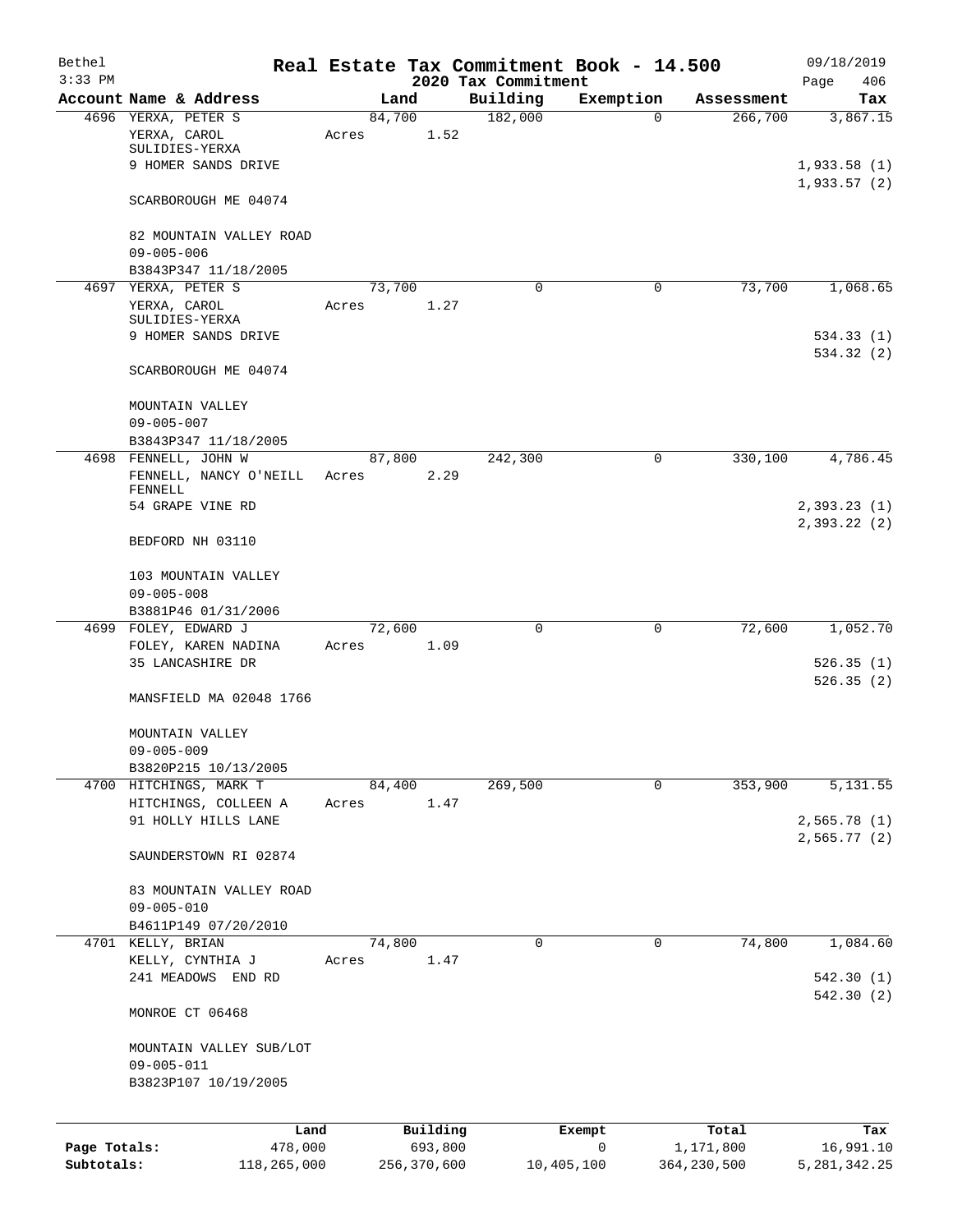| Bethel       |                                                                   |        |          |                     | Real Estate Tax Commitment Book - 14.500 |                       | 09/18/2019                   |
|--------------|-------------------------------------------------------------------|--------|----------|---------------------|------------------------------------------|-----------------------|------------------------------|
| $3:33$ PM    | Account Name & Address                                            |        |          | 2020 Tax Commitment |                                          |                       | Page<br>407                  |
|              | 4702 GRAF, OWEN D                                                 | 88,000 | Land     | Building<br>233,000 | Exemption<br>$\Omega$                    | Assessment<br>321,000 | Tax<br>4,654.50              |
|              | GRAF, EDITH B                                                     | Acres  | 2.34     |                     |                                          |                       |                              |
|              | 110 OLD BASS RIVER RD                                             |        |          |                     |                                          |                       | 2,327.25(1)                  |
|              |                                                                   |        |          |                     |                                          |                       | 2,327.25(2)                  |
|              | SOUTH DENNIS MA 02660                                             |        |          |                     |                                          |                       |                              |
|              | 51 MOUNTAIN VALLEY road                                           |        |          |                     |                                          |                       |                              |
|              | $09 - 005 - 012$                                                  |        |          |                     |                                          |                       |                              |
|              | B4852P107 06/07/2012 B4694P321 02/25/2011 B3879P329<br>01/30/2006 |        |          |                     |                                          |                       |                              |
|              | 4703 OBERY, CURTIS                                                |        | 91,400   | 299,200             | $\mathbf 0$                              | 390,600               | 5,663.70                     |
|              | OBERY, LISA                                                       | Acres  | 3.60     |                     |                                          |                       |                              |
|              | 88 ROCK RIDGE ROAD                                                |        |          |                     |                                          |                       | 2,831.85(1)                  |
|              |                                                                   |        |          |                     |                                          |                       | 2,831.85(2)                  |
|              | CUMBERLAND ME 04021                                               |        |          |                     |                                          |                       |                              |
|              | 43 MOUNTAIN VALLEY ROAD                                           |        |          |                     |                                          |                       |                              |
|              | $09 - 005 - 013$                                                  |        |          |                     |                                          |                       |                              |
|              | B3979P121 07/31/2006 B3868P62 01/04/2006                          |        |          |                     |                                          |                       |                              |
|              | 4704 HOTOPP, KENNETH P                                            | 78,700 |          | 215,600             | 0                                        | 294,300               | 4,267.35                     |
|              | HOTOPP, MARY R GORRELL                                            | Acres  | 1.90     |                     |                                          |                       |                              |
|              | PO BOX 1298                                                       |        |          |                     |                                          |                       | 2,133.68(1)<br>2, 133.67 (2) |
|              | BETHEL ME 04217                                                   |        |          |                     |                                          |                       |                              |
|              | 15 MOUNTAIN VALLEY ROAD                                           |        |          |                     |                                          |                       |                              |
|              | $09 - 005 - 014$                                                  |        |          |                     |                                          |                       |                              |
|              | B3887P246 02/14/2006                                              |        |          |                     |                                          |                       |                              |
|              | 4706 LAROCHE, PAUL                                                | 46,400 |          | 220,500             | $\mathbf 0$                              | 266,900               | 3,870.05                     |
|              | LAROCHE, MARIAN B                                                 | Acres  | 2.46     |                     |                                          |                       |                              |
|              | 26 SWAN HILL RD                                                   |        |          |                     |                                          |                       | 1,935.03(1)<br>1,935.02(2)   |
|              | BETHEL ME 04217                                                   |        |          |                     |                                          |                       |                              |
|              | 26 SWAN HILL ROAD                                                 |        |          |                     |                                          |                       |                              |
|              | $22 - 029 - 001$                                                  |        |          |                     |                                          |                       |                              |
|              | B3648P11 12/21/2004                                               |        |          |                     |                                          |                       |                              |
|              | 4707 MESSIER, HENRY                                               | 38,800 |          | 0                   | $\mathbf{0}$                             | 38,800                | 562.60                       |
|              | 65 BAILEY ROAD                                                    | Acres  | 4.18     |                     |                                          |                       |                              |
|              |                                                                   |        |          |                     |                                          |                       | 281.30(1)                    |
|              | BETHEL ME 04217                                                   |        |          |                     |                                          |                       | 281.30(2)                    |
|              | FARWELL MTN. ESTATES                                              |        |          |                     |                                          |                       |                              |
|              | $22 - 029 - 002$                                                  |        |          |                     |                                          |                       |                              |
|              | B3720P34 05/20/2005                                               |        |          |                     |                                          |                       |                              |
|              | 4708 MESSIER, HENRY E                                             | 38,300 |          | $\Omega$            | $\mathbf 0$                              | 38,300                | 555.35                       |
|              | 65 BAILEY RD                                                      | Acres  | 3.66     |                     |                                          |                       |                              |
|              |                                                                   |        |          |                     |                                          |                       | 277.68(1)                    |
|              | BETHEL ME 04217                                                   |        |          |                     |                                          |                       | 277.67(2)                    |
|              | FARWELL MTN. ESTATES                                              |        |          |                     |                                          |                       |                              |
|              | $22 - 029 - 003$                                                  |        |          |                     |                                          |                       |                              |
|              | B5317P182 11/22/2016 B5029P24 08/23/2013 B3739P125<br>06/01/2005  |        |          |                     |                                          |                       |                              |
|              |                                                                   |        |          |                     |                                          |                       |                              |
|              | Land                                                              |        | Building |                     | Exempt                                   | Total                 | Tax                          |
| Page Totals: | 381,600                                                           |        | 968,300  |                     | 0                                        | 1,349,900             | 19,573.55                    |

**Subtotals:** 118,646,600 257,338,900 10,405,100 365,580,400 5,300,915.80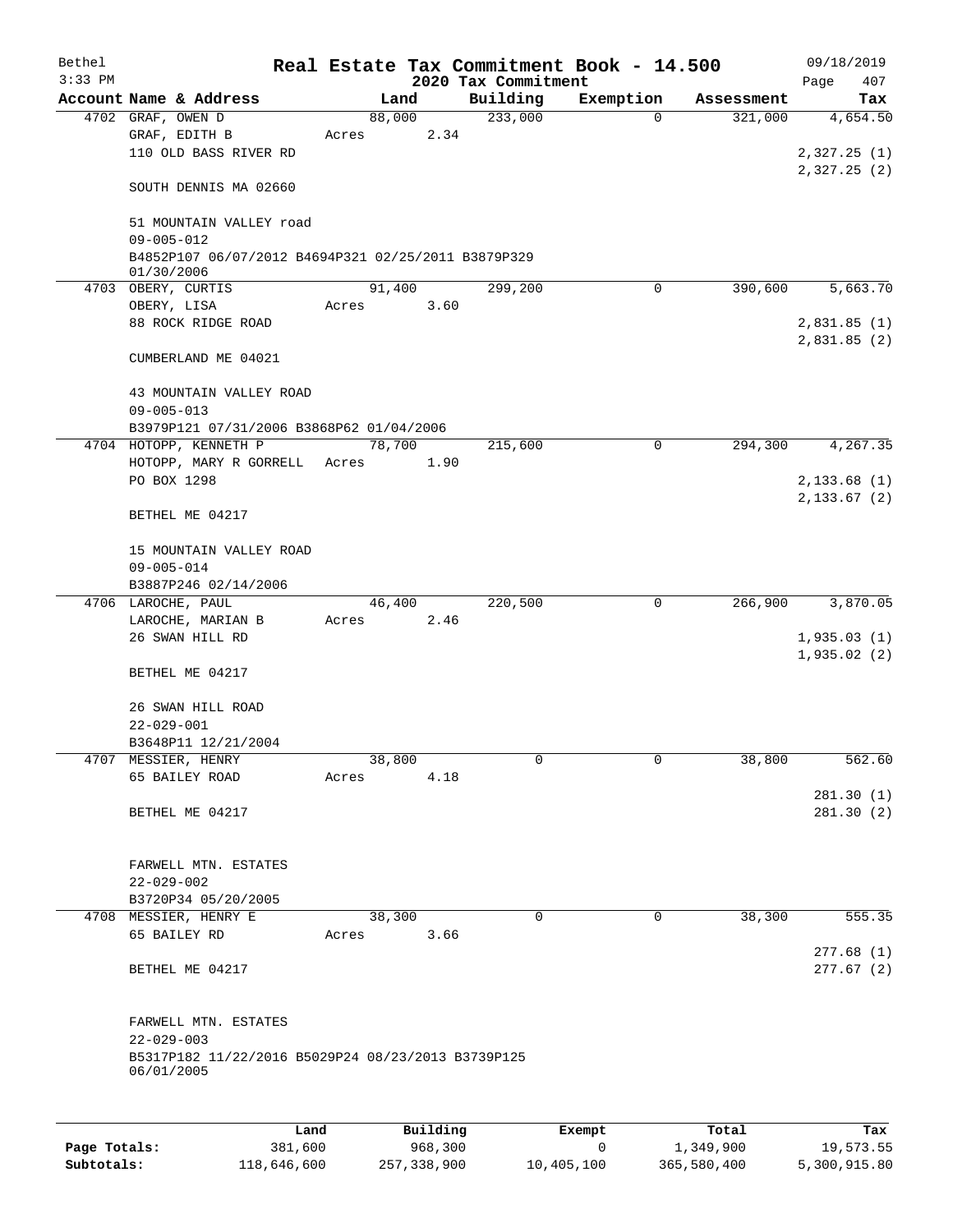| Bethel    |                                                                                      |       |        |      |                     | Real Estate Tax Commitment Book - 14.500 |            | 09/18/2019                  |
|-----------|--------------------------------------------------------------------------------------|-------|--------|------|---------------------|------------------------------------------|------------|-----------------------------|
| $3:33$ PM |                                                                                      |       |        |      | 2020 Tax Commitment |                                          |            | 408<br>Page                 |
|           | Account Name & Address                                                               |       | Land   |      | Building            | Exemption                                | Assessment | Tax                         |
|           | 4709 MCEWEN, KARIN E<br>MCEWEN, GREGORY A<br>4 FISKE POND ROAD                       | Acres | 46,000 | 2.20 | 247,800             | $\Omega$                                 | 293,800    | 4,260.10<br>2,130.05(1)     |
|           | HOLLISTON MA 01746                                                                   |       |        |      |                     |                                          |            | 2,130.05(2)                 |
|           | 24 FIRST STREET<br>$22 - 029 - 004$                                                  |       |        |      |                     |                                          |            |                             |
|           | B3938P244 05/19/2006 B3836P328 11/08/2005                                            |       |        |      |                     |                                          |            |                             |
|           | 4710 KUZMESKAS, MARK J                                                               |       | 46,000 |      | 202,200             | 0                                        | 248,200    | 3,598.90                    |
|           | KUZMESKAS, KIMBERLY M<br>399 HANCOCK STREET                                          | Acres |        | 2.25 |                     |                                          |            | 1,799.45(1)<br>1,799.45(2)  |
|           | WRENTHAM MA 02093                                                                    |       |        |      |                     |                                          |            |                             |
|           | 28 FIRST ST.<br>$22 - 029 - 005$                                                     |       |        |      |                     |                                          |            |                             |
|           | B3802P309 09/15/2005                                                                 |       |        |      |                     |                                          |            |                             |
|           | 4711 HOFFMAN, JANE S                                                                 |       | 36,300 |      | $\mathbf 0$         | $\mathbf 0$                              | 36,300     | 526.35                      |
|           | P.O. BOX 636                                                                         | Acres |        | 2.14 |                     |                                          |            |                             |
|           | SOUTH CHATHAM MA 02659                                                               |       |        |      |                     |                                          |            | 263.18(1)<br>263.17(2)      |
|           | FARWELL MTN. ESTATES<br>$22 - 029 - 006$                                             |       |        |      |                     |                                          |            |                             |
|           | B3938P243 05/19/2006 B3836P328 11/08/2005<br>4712 ELDRIDGE, BRENDAN L                |       | 36,100 |      | $\Omega$            | $\Omega$                                 |            | 523.45                      |
|           | ELDRIDGE, JULIE A                                                                    | Acres |        | 2.05 |                     |                                          | 36,100     |                             |
|           | 434 THE RIDGE                                                                        |       |        |      |                     |                                          |            | 261.73(1)                   |
|           | HASTINGS, EAST SUSSEX                                                                |       |        |      |                     |                                          |            | 261.72(2)                   |
|           | TN3Y2RY ENGLAND                                                                      |       |        |      |                     |                                          |            |                             |
|           | FARWELL MTN. ESTATES                                                                 |       |        |      |                     |                                          |            |                             |
|           | $22 - 029 - 007$                                                                     |       |        |      |                     |                                          |            |                             |
|           | B3735P330 06/01/2005                                                                 |       |        |      |                     |                                          |            |                             |
|           | 4713 LENNIG, FREDERICK III                                                           |       | 45,600 |      | 346,300             | 0                                        | 391,900    | 5,682.55                    |
|           | 7 MARION WAY, UNIT 7204 Acres                                                        |       |        | 1.98 |                     |                                          |            |                             |
|           | FALMOUTH ME 04105 1993                                                               |       |        |      |                     |                                          |            | 2,841.28 (1)<br>2,841.27(2) |
|           |                                                                                      |       |        |      |                     |                                          |            |                             |
|           | 41 FIRST STREET                                                                      |       |        |      |                     |                                          |            |                             |
|           | $22 - 029 - 008$                                                                     |       |        |      |                     |                                          |            |                             |
|           | B4061P167 12/08/2006 B3836P328 11/18/2005<br>4714 BITENCOURT, EVA NIRA<br>TTE        |       | 45,500 |      | 258,800             | 0                                        | 304,300    | 4, 412.35                   |
|           | 5 PITCAIRN WAY                                                                       | Acres |        | 1.95 |                     |                                          |            | 2,206.18(1)                 |
|           | IPSWICH MA 01938                                                                     |       |        |      |                     |                                          |            | 2, 206.17(2)                |
|           | 27 FIRST ST                                                                          |       |        |      |                     |                                          |            |                             |
|           | $22 - 029 - 009$<br>B5455P456 03/21/2019 B4542P307 12/23/2009 B4234P22<br>11/30/2007 |       |        |      |                     |                                          |            |                             |
|           |                                                                                      |       |        |      |                     |                                          |            |                             |
|           |                                                                                      |       |        |      |                     |                                          |            |                             |

|              | Land        | Building    | Exempt     | Total       | Tax          |
|--------------|-------------|-------------|------------|-------------|--------------|
| Page Totals: | 255,500     | 1,055,100   |            | 1,310,600   | 19,003.70    |
| Subtotals:   | 118,902,100 | 258,394,000 | 10,405,100 | 366,891,000 | 5,319,919.50 |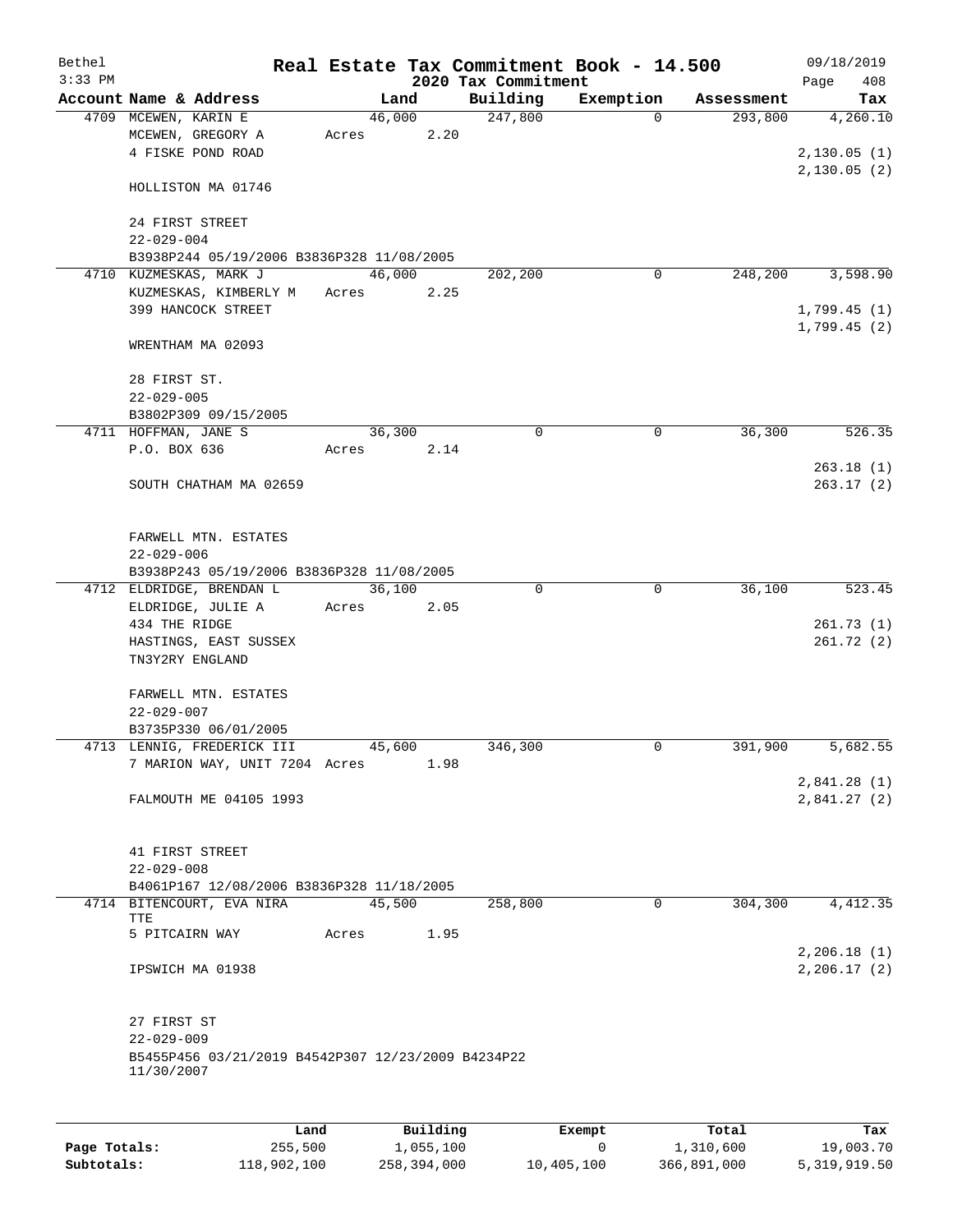| Bethel       |                                                                      |       |                     |                                 | Real Estate Tax Commitment Book - 14.500 |                    | 09/18/2019                  |
|--------------|----------------------------------------------------------------------|-------|---------------------|---------------------------------|------------------------------------------|--------------------|-----------------------------|
| $3:33$ PM    | Account Name & Address                                               |       | Land                | 2020 Tax Commitment<br>Building |                                          | Assessment         | Page<br>409                 |
|              | 4715 TEMPLETON, LAKE N                                               |       | 43,600              | 234,600                         | Exemption<br>$\Omega$                    | 278,200            | Tax<br>4,033.90             |
|              | PO BOX 1222                                                          | Acres | 1.14                |                                 |                                          |                    |                             |
|              |                                                                      |       |                     |                                 |                                          |                    | 2,016.95(1)                 |
|              | BETHEL ME 04217                                                      |       |                     |                                 |                                          |                    | 2,016.95(2)                 |
|              | 1 FIRST STREET                                                       |       |                     |                                 |                                          |                    |                             |
|              | $22 - 029 - 010$                                                     |       |                     |                                 |                                          |                    |                             |
|              | B5416P176 07/02/2018 B3764P246 07/26/2005                            |       |                     |                                 |                                          |                    |                             |
|              | 4716 ROBINSON, ANDREW A                                              |       | 45,600              | 233,300                         | 0                                        | 278,900            | 4,044.05                    |
|              | ROBINSON, LISA W                                                     | Acres | 1.97                |                                 |                                          |                    |                             |
|              | 6 TERRACE DRIVE                                                      |       |                     |                                 |                                          |                    | 2,022.03(1)                 |
|              | BARRINGTON RI 02806                                                  |       |                     |                                 |                                          |                    | 2,022.02(2)                 |
|              | 68 SWAN HILL ROAD                                                    |       |                     |                                 |                                          |                    |                             |
|              | $22 - 029 - 011$                                                     |       |                     |                                 |                                          |                    |                             |
|              | B4357P171 09/29/2008 B3836P328 11/08/2005                            |       |                     |                                 |                                          |                    |                             |
|              | 4717 JOHANNAH PROPERTIES,<br><b>LLC</b>                              |       | 45,300              | 178,300                         | $\mathbf 0$                              | 223,600            | 3,242.20                    |
|              | PO BOX 636                                                           | Acres | 1.84                |                                 |                                          |                    |                             |
|              |                                                                      |       |                     |                                 |                                          |                    | 1,621.10(1)                 |
|              | SOUTH CHATHAM MA 02659                                               |       |                     |                                 |                                          |                    | 1,621.10(2)                 |
|              | 54 SWAN HILL ROAD                                                    |       |                     |                                 |                                          |                    |                             |
|              | $22 - 029 - 012$                                                     |       |                     |                                 |                                          |                    |                             |
|              | B4565P29 03/03/2010 B4551P97 01/19/2010 B3836P328<br>11/08/2005      |       |                     |                                 |                                          |                    |                             |
|              | 4718 SANDEFUR, LINDA                                                 |       | 35,700              | $\mathbf 0$                     | 0                                        | 35,700             | 517.65                      |
|              | SANDEFUR, GLEN                                                       | Acres | 1.85                |                                 |                                          |                    |                             |
|              | 61 GREENLAND COVE RD                                                 |       |                     |                                 |                                          |                    | 258.83(1)<br>258.82(2)      |
|              | BREMEN ME 04551                                                      |       |                     |                                 |                                          |                    |                             |
|              | FARWELL MTN. ESTATES                                                 |       |                     |                                 |                                          |                    |                             |
|              | $22 - 029 - 013$                                                     |       |                     |                                 |                                          |                    |                             |
|              | B4326P93 07/18/2008 B3957P152 06/16/2006 B3836P328                   |       |                     |                                 |                                          |                    |                             |
|              | 11/08/2005<br>4719 CURRIER, ROBERT                                   |       | 56,600              | $\Omega$                        | $\mathbf 0$                              | 56,600             | 820.70                      |
|              | PO BOX 506                                                           | Acres | 2.00                |                                 |                                          |                    |                             |
|              |                                                                      |       |                     |                                 |                                          |                    | 410.35(1)                   |
|              | BETHEL ME 04217                                                      |       |                     |                                 |                                          |                    | 410.35(2)                   |
|              | BIRCH WOODS                                                          |       |                     |                                 |                                          |                    |                             |
|              | $12 - 073 - 002$                                                     |       |                     |                                 |                                          |                    |                             |
|              | B4357P150 08/29/2008 B3890P144 02/21/2006                            |       |                     |                                 |                                          |                    |                             |
|              | 4720 EQUITY TRUST COMPANY<br>CUST. IRA FBO                           |       | 66,200              | 253,900                         | 0                                        | 320,100            | 4,641.45                    |
|              | BENHARRIS, DAVID ROBERT Acres                                        |       | 2.01                |                                 |                                          |                    |                             |
|              | 324 SPRING STREET                                                    |       |                     |                                 |                                          |                    | 2,320.73(1)<br>2,320.72 (2) |
|              | WRENTHAM MA 02093                                                    |       |                     |                                 |                                          |                    |                             |
|              | 44 DEERVIEW ROAD                                                     |       |                     |                                 |                                          |                    |                             |
|              | $12 - 073 - 003$<br>B5240P210 08/27/2015 B5057P3 10/30/2013 B4582P31 |       |                     |                                 |                                          |                    |                             |
|              | 04/29/2010 B3903P333 03/16/2006                                      |       |                     |                                 |                                          |                    |                             |
| Page Totals: | Land<br>293,000                                                      |       | Building<br>900,100 |                                 | Exempt<br>$\mathbf 0$                    | Total<br>1,193,100 | Tax<br>17,299.95            |
| Subtotals:   | 119, 195, 100                                                        |       | 259, 294, 100       |                                 | 10,405,100                               | 368,084,100        | 5, 337, 219.45              |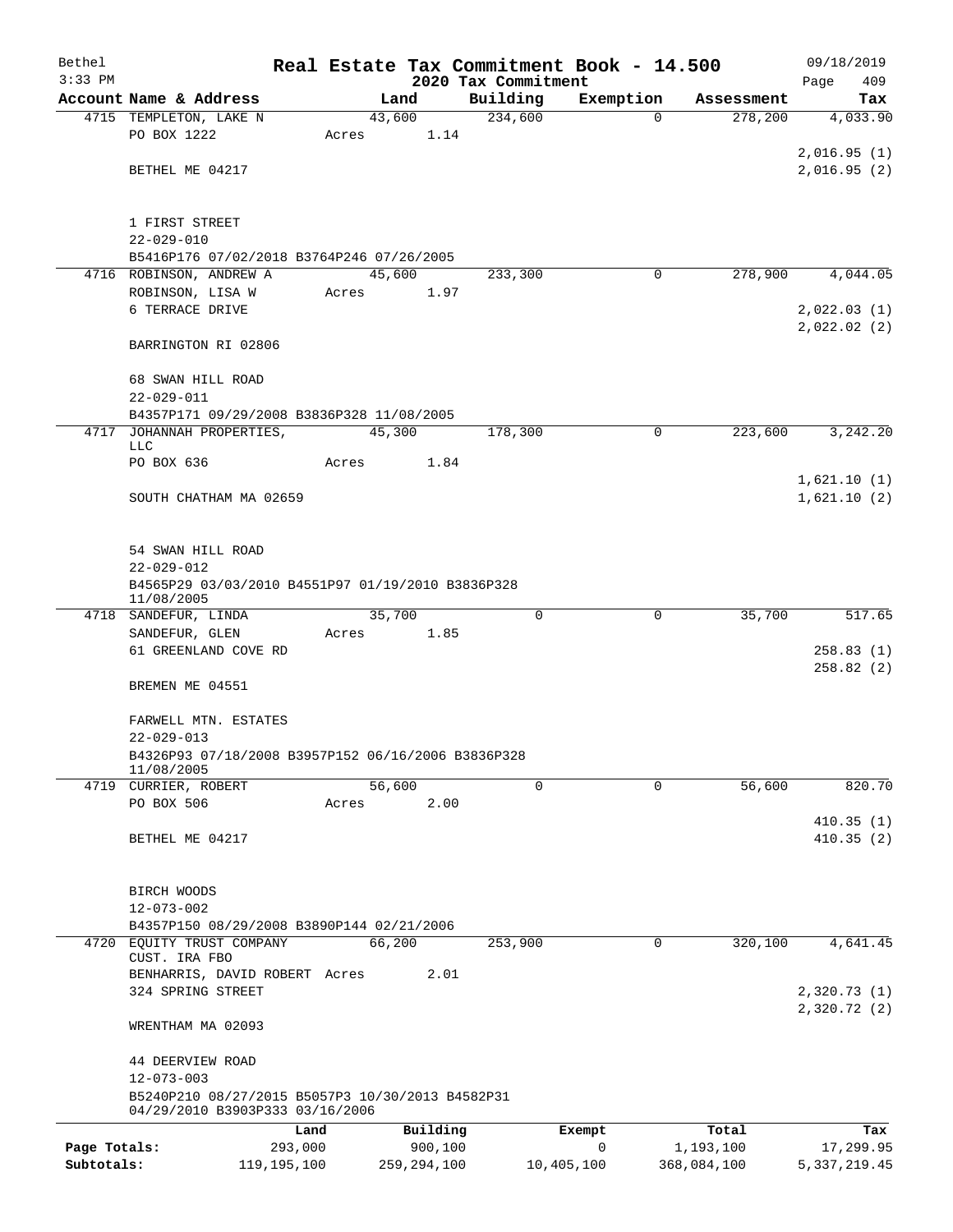| Bethel    |                                                                  |       |        |          |                                 | Real Estate Tax Commitment Book - 14.500 |            | 09/18/2019                 |
|-----------|------------------------------------------------------------------|-------|--------|----------|---------------------------------|------------------------------------------|------------|----------------------------|
| $3:33$ PM | Account Name & Address                                           |       | Land   |          | 2020 Tax Commitment<br>Building | Exemption                                | Assessment | Page<br>410                |
|           | 4721 WILLIAMS, MONICA A                                          |       | 56,600 |          | $\mathbf 0$                     | $\Omega$                                 | 56,600     | Tax<br>820.70              |
|           | 3263 COBBS DRIVE                                                 | Acres |        | 2.01     |                                 |                                          |            |                            |
|           |                                                                  |       |        |          |                                 |                                          |            | 410.35(1)                  |
|           | PALM HARBOR FL 34684                                             |       |        |          |                                 |                                          |            | 410.35(2)                  |
|           |                                                                  |       |        |          |                                 |                                          |            |                            |
|           | BIRCH WOODS                                                      |       |        |          |                                 |                                          |            |                            |
|           | $12 - 073 - 005$                                                 |       |        |          |                                 |                                          |            |                            |
|           | B4471P64 07/17/2009 B4232P129 12/03/2007 B3687P167<br>02/17/2005 |       |        |          |                                 |                                          |            |                            |
|           | 4722 ROBINSON, LEONARD B                                         |       | 66,300 |          | 214,500                         | $\mathbf 0$                              | 280,800    | 4,071.60                   |
|           | ROBINSON, KAREN H                                                | Acres |        | 2.04     |                                 |                                          |            |                            |
|           | 174 GRAY ST.                                                     |       |        |          |                                 |                                          |            | 2,035.80(1)                |
|           | NORTH ANDOVER MA 01845                                           |       |        |          |                                 |                                          |            | 2,035.80(2)                |
|           |                                                                  |       |        |          |                                 |                                          |            |                            |
|           | 50 DEER VIEW RD.                                                 |       |        |          |                                 |                                          |            |                            |
|           | $12 - 073 - 004$                                                 |       |        |          |                                 |                                          |            |                            |
|           | B5019P225 08/02/2013 B3890P144 02/21/2006                        |       |        |          |                                 |                                          |            |                            |
|           | 4723 BARTLETT, DAVID L                                           |       | 66,200 |          | 263,900                         | 0                                        | 330,100    | 4,786.45                   |
|           | BARTLETT, SALLY M<br>PO BOX 155                                  | Acres |        | 2.00     |                                 |                                          |            | 2,393.23(1)                |
|           |                                                                  |       |        |          |                                 |                                          |            | 2,393.22 (2)               |
|           | BETHEL ME 04217                                                  |       |        |          |                                 |                                          |            |                            |
|           | 70 DEER VIEW ROAD                                                |       |        |          |                                 |                                          |            |                            |
|           | $12 - 073 - 006$                                                 |       |        |          |                                 |                                          |            |                            |
|           | B4191P157 09/05/2007                                             |       |        |          |                                 |                                          |            |                            |
|           | 4724 HARITOS, NICHOLAS C                                         |       | 66,200 |          | 334,400                         | $\mathbf 0$                              | 400,600    | 5,808.70                   |
|           | 7 SPRING CREEK LANE                                              | Acres |        | 2.00     |                                 |                                          |            |                            |
|           | STRATHAM NH 03885 1567                                           |       |        |          |                                 |                                          |            | 2,904.35(1)<br>2,904.35(2) |
|           |                                                                  |       |        |          |                                 |                                          |            |                            |
|           | 82 DEER VIEW ROAD                                                |       |        |          |                                 |                                          |            |                            |
|           | $12 - 073 - 007$                                                 |       |        |          |                                 |                                          |            |                            |
|           | B3763P136 07/20/2005                                             |       |        |          |                                 |                                          |            |                            |
|           | 4725 OLIVER, MARK K                                              |       | 67,700 |          | 297,200                         | 0                                        | 364,900    | 5,291.05                   |
|           | OLIVER, GLENNA S                                                 | Acres |        | 2.62     |                                 |                                          |            |                            |
|           | PO BOX 1004                                                      |       |        |          |                                 |                                          |            | 2,645.53(1)<br>2,645.52(2) |
|           | BETHEL ME 04217                                                  |       |        |          |                                 |                                          |            |                            |
|           |                                                                  |       |        |          |                                 |                                          |            |                            |
|           | 94 DEER VIEW ROAD<br>$12 - 073 - 008$                            |       |        |          |                                 |                                          |            |                            |
|           | B4096P234 02/28/2007 B3763P138 07/20/2005                        |       |        |          |                                 |                                          |            |                            |
|           | 4726 MASS HAULING CORP.                                          |       | 58,600 |          | $\Omega$                        | $\mathbf 0$                              | 58,600     | 849.70                     |
|           | 200 LIBBEY INDUSTRIAL                                            | Acres |        | 2.85     |                                 |                                          |            |                            |
|           | PKWY                                                             |       |        |          |                                 |                                          |            |                            |
|           |                                                                  |       |        |          |                                 |                                          |            | 424.85(1)                  |
|           | EAST WEYMOUTH MA 02189                                           |       |        |          |                                 |                                          |            | 424.85(2)                  |
|           | BIRCH WOODS                                                      |       |        |          |                                 |                                          |            |                            |
|           | $12 - 073 - 009$                                                 |       |        |          |                                 |                                          |            |                            |
|           | B3808P143 09/28/2005                                             |       |        |          |                                 |                                          |            |                            |
|           |                                                                  |       |        |          |                                 |                                          |            |                            |
|           |                                                                  |       |        |          |                                 |                                          |            |                            |
|           | Land                                                             |       |        | Building |                                 | Exempt                                   | Total      | Tax                        |

|              | Land        | Building    | Exempt     | Total       | Tax          |
|--------------|-------------|-------------|------------|-------------|--------------|
| Page Totals: | 381,600     | 1,110,000   |            | 1,491,600   | 21,628.20    |
| Subtotals:   | 119,576,700 | 260,404,100 | 10,405,100 | 369,575,700 | 5,358,847.65 |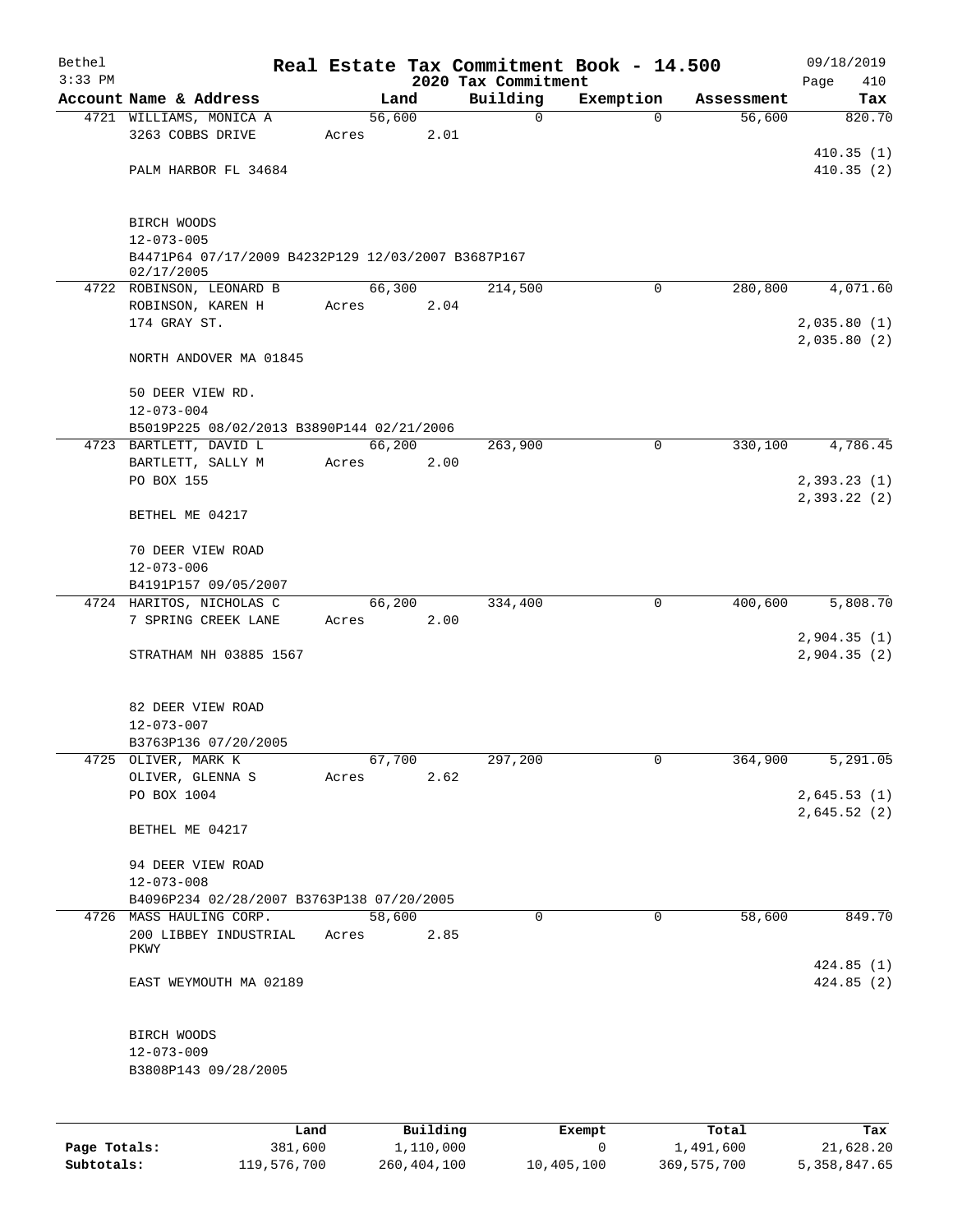| Bethel       |                                                                                               |       |        |             |                                 | Real Estate Tax Commitment Book - 14.500 |                      | 09/18/2019                   |
|--------------|-----------------------------------------------------------------------------------------------|-------|--------|-------------|---------------------------------|------------------------------------------|----------------------|------------------------------|
| $3:33$ PM    | Account Name & Address                                                                        |       | Land   |             | 2020 Tax Commitment<br>Building |                                          |                      | Page<br>411<br>Tax           |
|              | 4727 DELOUIS, PAUL                                                                            |       | 58,600 |             | 0                               | Exemption<br>$\Omega$                    | Assessment<br>58,600 | 849.70                       |
|              | DELOUIS, MARIJUNE<br>9 HILLSIDE AVENUE                                                        | Acres |        | 2.85        |                                 |                                          |                      | 424.85(1)                    |
|              | SOUTHBOROUGH MA 01772                                                                         |       |        |             |                                 |                                          |                      | 424.85(2)                    |
|              | BIRCH WOODS                                                                                   |       |        |             |                                 |                                          |                      |                              |
|              | $12 - 073 - 010$                                                                              |       |        |             |                                 |                                          |                      |                              |
|              | B3669P122 02/02/2005<br>4728 PHILLIPS, WILLIAM M                                              |       | 67,600 |             | 328,300                         | 0                                        | 395,900              | 5,740.55                     |
|              | PHILLIPS, PAULA S                                                                             | Acres |        | 2.55        |                                 |                                          |                      |                              |
|              | 134 FULTON ST. UNIT 3                                                                         |       |        |             |                                 |                                          |                      | 2,870.28 (1)<br>2,870.27(2)  |
|              | BOSTON MA 02109                                                                               |       |        |             |                                 |                                          |                      |                              |
|              | 112 DEER VIEW ROAD<br>$12 - 073 - 011$                                                        |       |        |             |                                 |                                          |                      |                              |
|              | B3724P148 05/20/2005                                                                          |       |        |             |                                 |                                          |                      |                              |
|              | 4729 SARANTEAS, KOSTAS,                                                                       |       | 58,100 |             | 0                               | $\mathbf 0$                              | 58,100               | 842.45                       |
|              | YIANNIS AVRAMIDIS,                                                                            |       |        |             |                                 |                                          |                      |                              |
|              | MAKRIS, IOANNIS<br>13 LEBLANC DRIVE                                                           | Acres |        | 2.60        |                                 |                                          |                      | 421.23(1)                    |
|              |                                                                                               |       |        |             |                                 |                                          |                      | 421.22(2)                    |
|              | PEABODY MA 01960                                                                              |       |        |             |                                 |                                          |                      |                              |
|              | BIRCH WOODS                                                                                   |       |        |             |                                 |                                          |                      |                              |
|              | $12 - 073 - 012$                                                                              |       |        |             |                                 |                                          |                      |                              |
|              | B3657P335 01/03/2005                                                                          |       |        |             |                                 |                                          |                      |                              |
|              | 4730 HAMNER, STACIE                                                                           |       | 67,900 |             | 226,600                         | 0                                        | 294,500              | 4,270.25                     |
|              | 60 COLLINS AVENUE                                                                             | Acres |        | 2.68        |                                 |                                          |                      |                              |
|              | AMESBURY MA 01913                                                                             |       |        |             |                                 |                                          |                      | 2, 135.13(1)<br>2, 135.12(2) |
|              | 130 DEER VIEW ROAD<br>$12 - 073 - 013$<br>B5388P283 01/16/2018 B3928P268 04/25/2006 B3866P217 |       |        |             |                                 |                                          |                      |                              |
| 4731         | 12/30/2005<br>FERGUSON, DANIEL                                                                |       | 69,200 |             | 257,000                         | 0                                        | 326,200              | 4,729.90                     |
|              | FERGUSON, JANET                                                                               | Acres |        | 3.34        |                                 |                                          |                      |                              |
|              | 140 DEER VIEW ROAD                                                                            |       |        |             |                                 |                                          |                      | 2,364.95(1)                  |
|              |                                                                                               |       |        |             |                                 |                                          |                      | 2,364.95(2)                  |
|              | BETHEL ME 04217                                                                               |       |        |             |                                 |                                          |                      |                              |
|              | 140 DEER VIEW ROAD                                                                            |       |        |             |                                 |                                          |                      |                              |
|              | $12 - 073 - 014$                                                                              |       |        |             |                                 |                                          |                      |                              |
|              | B5398P131 03/20/2018 B5039P22 09/19/2013 B4814P77<br>02/14/2012 B3675P266 02/22/2005          |       |        |             |                                 |                                          |                      |                              |
|              | 4732 CARROLL, RONALD R                                                                        |       | 68,900 |             | 306,100                         | 26,000                                   | 349,000              | 5,060.50                     |
|              | CARROLL, KATHLEEN A                                                                           | Acres |        | 3.20        |                                 | 01 Homestead (HM)                        |                      |                              |
|              | PO BOX 327                                                                                    |       |        |             |                                 | 12 WW2 Vet Res                           |                      | 2,530.25(1)                  |
|              | BETHEL ME 04217                                                                               |       |        |             |                                 |                                          |                      | 2,530.25(2)                  |
|              | 148 DEER VIEW ROAD                                                                            |       |        |             |                                 |                                          |                      |                              |
|              | $12 - 073 - 015$                                                                              |       |        |             |                                 |                                          |                      |                              |
|              | B3609P9 10/13/2004                                                                            |       |        |             |                                 |                                          |                      |                              |
|              |                                                                                               |       |        |             |                                 |                                          |                      |                              |
|              | Land                                                                                          |       |        | Building    |                                 | Exempt                                   | Total                | Tax                          |
| Page Totals: | 390,300                                                                                       |       |        | 1,118,000   |                                 | 26,000                                   | 1,482,300            | 21, 493.35                   |
| Subtotals:   | 119,967,000                                                                                   |       |        | 261,522,100 |                                 | 10,431,100                               | 371,058,000          | 5,380,341.00                 |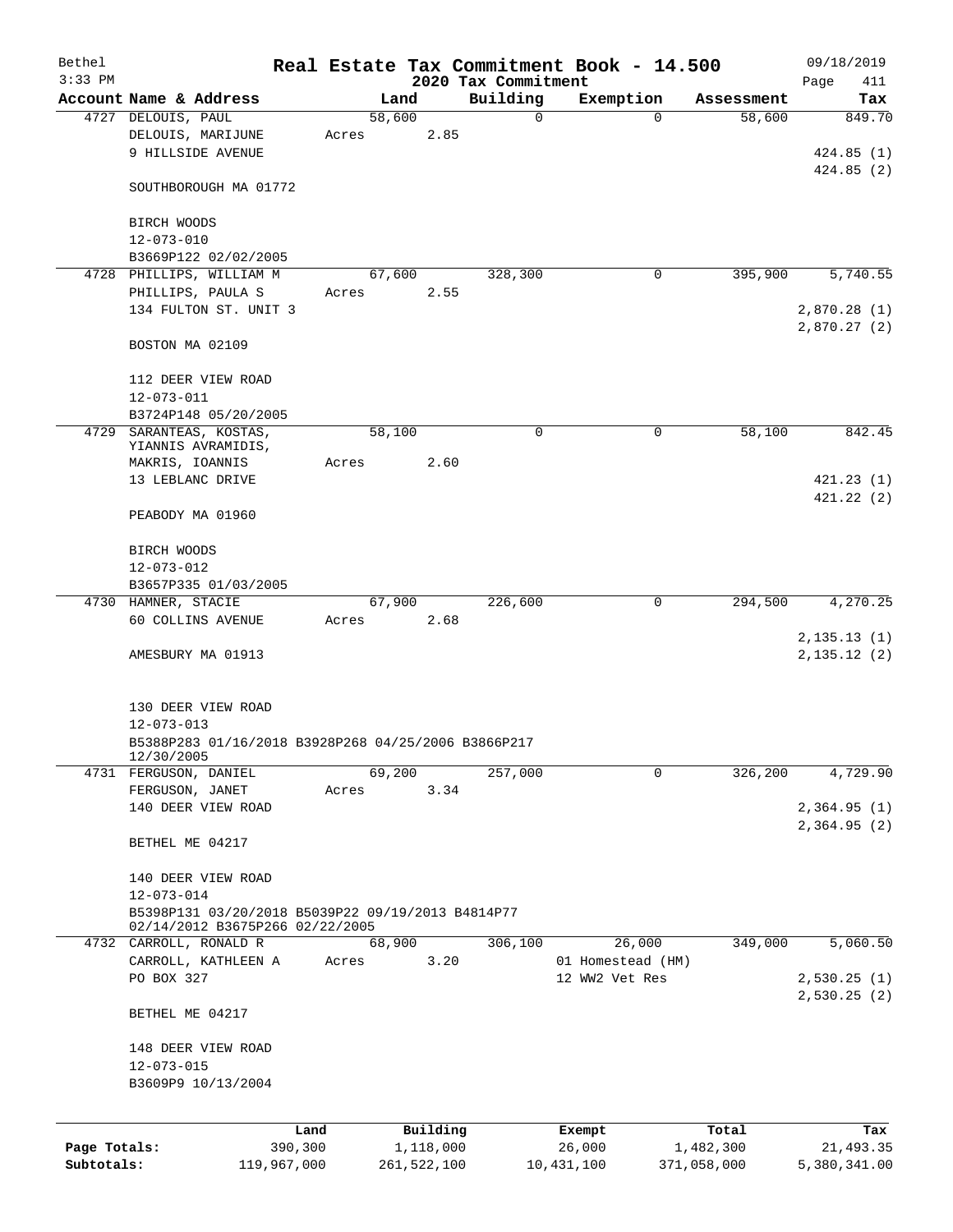| Bethel    |                                                                 |       |        |          |                     | Real Estate Tax Commitment Book - 14.500 |            | 09/18/2019    |
|-----------|-----------------------------------------------------------------|-------|--------|----------|---------------------|------------------------------------------|------------|---------------|
| $3:33$ PM |                                                                 |       |        |          | 2020 Tax Commitment |                                          |            | Page<br>412   |
|           | Account Name & Address                                          |       | Land   |          | Building            | Exemption                                | Assessment | Tax           |
|           | 4733 BRUNO, RODERICK J<br>BRUNO, JENNIFER L                     | Acres | 61,500 | 4.66     | 252,100             | $\Omega$                                 | 313,600    | 4,547.20      |
|           | 2 OAK LANE                                                      |       |        |          |                     |                                          |            | 2, 273.60(1)  |
|           |                                                                 |       |        |          |                     |                                          |            | 2, 273.60 (2) |
|           | STRATHAM NH 03885                                               |       |        |          |                     |                                          |            |               |
|           |                                                                 |       |        |          |                     |                                          |            |               |
|           | 8 BEECH LANE                                                    |       |        |          |                     |                                          |            |               |
|           | $12 - 073 - 016$<br>B4569P233 03/22/2010 B3693P328 03/30/2005   |       |        |          |                     |                                          |            |               |
|           | 4734 ERICKSON, MATTHEW C                                        |       | 69,300 |          | 369,600             | 0                                        | 438,900    | 6, 364.05     |
|           | ERICKSON, NICHOLETTE L Acres                                    |       |        | 3.41     |                     |                                          |            |               |
|           | PO BOX 390                                                      |       |        |          |                     |                                          |            | 3,182.03(1)   |
|           |                                                                 |       |        |          |                     |                                          |            | 3,182.02(2)   |
|           | BETHEL ME 04217                                                 |       |        |          |                     |                                          |            |               |
|           |                                                                 |       |        |          |                     |                                          |            |               |
|           | 16 BEECH LANE                                                   |       |        |          |                     |                                          |            |               |
|           | $12 - 073 - 017$                                                |       |        |          |                     |                                          |            |               |
|           | B3603P255 10/08/2004<br>4735 SALLER, GLENN H                    |       | 72,700 |          | 355,200             | 20,000                                   | 407,900    | 5,914.55      |
|           | SALLER, BRENDA L                                                | Acres |        | 5.93     |                     | 01 Homestead (HM)                        |            |               |
|           | PO BOX 1591                                                     |       |        |          |                     |                                          |            | 2,957.28 (1)  |
|           |                                                                 |       |        |          |                     |                                          |            | 2,957.27(2)   |
|           | BETHEL ME 04217                                                 |       |        |          |                     |                                          |            |               |
|           |                                                                 |       |        |          |                     |                                          |            |               |
|           | 26 BEECH LANE<br>$12 - 073 - 018$                               |       |        |          |                     |                                          |            |               |
|           | B5286P221 06/13/2016 B4575P292 04/09/2010 B3634P24              |       |        |          |                     |                                          |            |               |
|           | 11/23/2004                                                      |       |        |          |                     |                                          |            |               |
|           | 4736 CORMIER, BERNARD J                                         |       | 77,600 |          | 427,400             | $\mathbf 0$                              | 505,000    | 7,322.50      |
|           | CORMIER, PATRICIA P                                             | Acres |        | 9.92     |                     |                                          |            |               |
|           | 52 HICKORY LN                                                   |       |        |          |                     |                                          |            | 3,661.25(1)   |
|           |                                                                 |       |        |          |                     |                                          |            | 3,661.25(2)   |
|           | BOXFORD ME 01921                                                |       |        |          |                     |                                          |            |               |
|           | 32 BEECH LANE                                                   |       |        |          |                     |                                          |            |               |
|           | 12-073-019                                                      |       |        |          |                     |                                          |            |               |
|           | B5098P136 03/18/2014 B4593P1 05/28/2010 B4077P302               |       |        |          |                     |                                          |            |               |
|           | 01/09/2007 B3696P106 03/31/2005<br>4737 CURRIER, ROBERT A       |       | 74,900 |          | 303,900             | 20,000                                   | 358,800    | 5,202.60      |
|           | PO BOX 506                                                      | Acres |        | 15.10    |                     | 01 Homestead (HM)                        |            |               |
|           |                                                                 |       |        |          |                     |                                          |            | 2,601.30(1)   |
|           | BETHEL ME 04217                                                 |       |        |          |                     |                                          |            | 2,601.30(2)   |
|           |                                                                 |       |        |          |                     |                                          |            |               |
|           |                                                                 |       |        |          |                     |                                          |            |               |
|           | 42 BEECH LANE                                                   |       |        |          |                     |                                          |            |               |
|           | $12 - 073 - 020$                                                |       |        |          |                     |                                          |            |               |
|           | B4041P322 10/31/2006 B3605P194 10/13/2004<br>4738 GETMAN, DIANA |       | 58,500 |          | 363,300             | $\mathbf 0$                              | 421,800    | 6, 116.10     |
|           | 53 SPRING ROAD                                                  | Acres |        | 2.80     |                     |                                          |            |               |
|           |                                                                 |       |        |          |                     |                                          |            | 3,058.05(1)   |
|           | RYE NH 03870                                                    |       |        |          |                     |                                          |            | 3,058.05(2)   |
|           |                                                                 |       |        |          |                     |                                          |            |               |
|           |                                                                 |       |        |          |                     |                                          |            |               |
|           | 54 BEECH LANE                                                   |       |        |          |                     |                                          |            |               |
|           | $12 - 073 - 021$<br>B4027P94 10/06/2006 B3735P107 06/08/2005    |       |        |          |                     |                                          |            |               |
|           |                                                                 |       |        |          |                     |                                          |            |               |
|           |                                                                 |       |        |          |                     |                                          |            |               |
|           |                                                                 | Land. |        | Building |                     | $F$ vomnt                                | $T0+21$    | To-           |

|              | Land        | Building    | Exempt     | Total       | Tax          |
|--------------|-------------|-------------|------------|-------------|--------------|
| Page Totals: | 414,500     | 2,071,500   | 40,000     | 2,446,000   | 35,467.00    |
| Subtotals:   | 120,381,500 | 263,593,600 | 10,471,100 | 373,504,000 | 5,415,808.00 |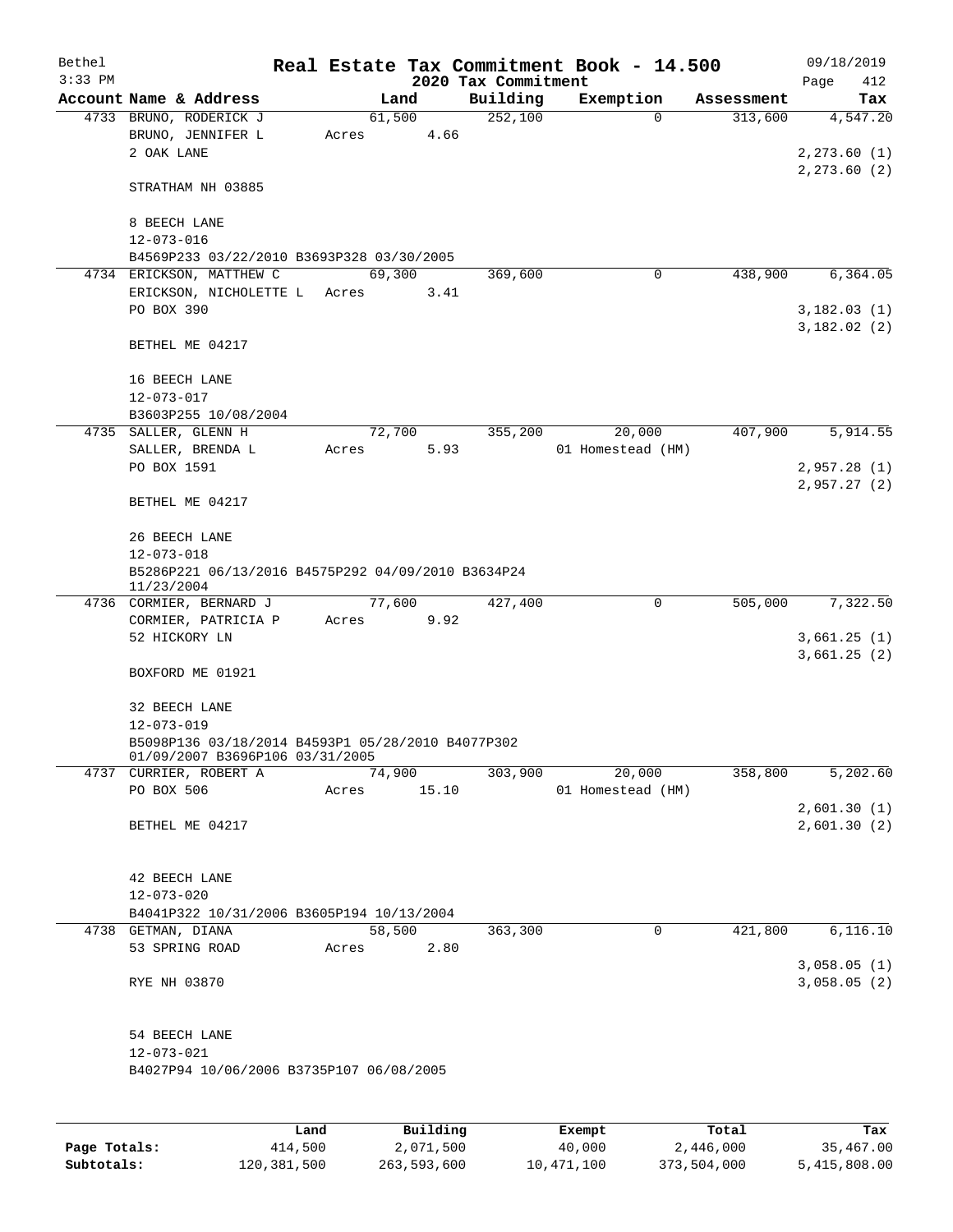| Bethel    |                                                                                                           |                 |      | Real Estate Tax Commitment Book - 14.500 |           |            | 09/18/2019                  |
|-----------|-----------------------------------------------------------------------------------------------------------|-----------------|------|------------------------------------------|-----------|------------|-----------------------------|
| $3:33$ PM |                                                                                                           |                 |      | 2020 Tax Commitment                      |           |            | Page<br>413                 |
|           | Account Name & Address                                                                                    |                 | Land | Building                                 | Exemption | Assessment | Tax                         |
|           | 4739 SUNDOUIST, IRENE M<br>SUNDQUIST, BRIAN K<br>PO BOX 515                                               | 66,500<br>Acres | 2.11 | 178,200                                  | $\Omega$  | 244,700    | 3,548.15<br>1,774.08(1)     |
|           | MONUMENT BEACH MA 02553                                                                                   |                 |      |                                          |           |            | 1,774.07(2)                 |
|           | 35 BEECH LANE                                                                                             |                 |      |                                          |           |            |                             |
|           | $12 - 073 - 022$                                                                                          |                 |      |                                          |           |            |                             |
|           | B5385P7 12/20/2017 B3645P7 12/16/2004<br>4740 SUMMERTON, GLEN B                                           | 56,900          |      | $\Omega$                                 | 0         | 56,900     | 825.05                      |
|           | SUMMERTON, RONNI A                                                                                        | Acres           | 2.11 |                                          |           |            |                             |
|           | 37 GOLDEN MEADOW ROAD                                                                                     |                 |      |                                          |           |            | 412.53(1)<br>412.52(2)      |
|           | HAMPSTEAD NH 03841                                                                                        |                 |      |                                          |           |            |                             |
|           | BIRCH WOODS                                                                                               |                 |      |                                          |           |            |                             |
|           | $12 - 073 - 023$                                                                                          |                 |      |                                          |           |            |                             |
|           | B5447P144 12/26/2018 B3603P260 10/08/2004<br>4741 KNIGHT, ROBERT                                          | 56,900          |      | 0                                        | 0         | 56,900     | 825.05                      |
|           | KNIGHT, NANCY                                                                                             | Acres           | 2.10 |                                          |           |            |                             |
|           | 24 SOUTHRIDGE DRIVE                                                                                       |                 |      |                                          |           |            | 412.53(1)                   |
|           | STANDISH ME 04084                                                                                         |                 |      |                                          |           |            | 412.52(2)                   |
|           | BIRCH WOODS                                                                                               |                 |      |                                          |           |            |                             |
|           | $12 - 073 - 024$<br>B3640P11 12/03/2004                                                                   |                 |      |                                          |           |            |                             |
|           | 4742 GUERIN, JOHN J TTE                                                                                   | 66,500          |      | 234,900                                  | 0         | 301,400    | 4,370.30                    |
|           | GUERIN, MARCIA D TTE                                                                                      | Acres           | 2.11 |                                          |           |            |                             |
|           | 136 CLIFWOOD LANE                                                                                         |                 |      |                                          |           |            | 2,185.15(1)                 |
|           |                                                                                                           |                 |      |                                          |           |            | 2,185.15(2)                 |
|           | FALMOUTH MA 02540                                                                                         |                 |      |                                          |           |            |                             |
|           | 43 DEER VIEW ROAD                                                                                         |                 |      |                                          |           |            |                             |
|           | $12 - 073 - 025$<br>B5436P102 10/12/2018 B4372P268 11/03/2008 B3872P178                                   |                 |      |                                          |           |            |                             |
|           | 01/11/2006                                                                                                |                 |      |                                          |           |            |                             |
|           | 4743 SCHAFFER, NINA B                                                                                     | 66,200          |      | 286,600                                  | 0         | 352,800    | 5,115.60                    |
|           | SCHAFFER, JOSEPH H                                                                                        | Acres           | 2.00 |                                          |           |            |                             |
|           | 23 EAST MARKET STREET                                                                                     |                 |      |                                          |           |            | 2,557.80(1)<br>2,557.80(2)  |
|           | BETHELHEM PA 18018                                                                                        |                 |      |                                          |           |            |                             |
|           | 169 DEER VIEW ROAD                                                                                        |                 |      |                                          |           |            |                             |
|           | $12 - 073 - 026$                                                                                          |                 |      |                                          |           |            |                             |
|           | B5224P373 06/01/2015 B3861P109 12/20/2005                                                                 |                 |      |                                          |           |            |                             |
|           | 4744 CASTNER, CHRISTOPHER                                                                                 | 66,200          |      | 229,200                                  | 0         | 295,400    | 4,283.30                    |
|           | CASTNER, PAMELA                                                                                           | Acres           | 2.00 |                                          |           |            |                             |
|           | 10 FOSTER STREET                                                                                          |                 |      |                                          |           |            | 2, 141.65(1)<br>2,141.65(2) |
|           | MARBLEHEAD MA 01945                                                                                       |                 |      |                                          |           |            |                             |
|           | 67 DEER VIEW ROAD                                                                                         |                 |      |                                          |           |            |                             |
|           | $12 - 073 - 027$                                                                                          |                 |      |                                          |           |            |                             |
|           | B5210P506 03/02/2015 B4867P63 07/16/2012 B4608P115<br>07/06/2010 B4582P15 04/29/2010 B3905P200 03/21/2006 |                 |      |                                          |           |            |                             |
|           |                                                                                                           |                 |      |                                          |           |            |                             |

|              | Land        | Building    | Exempt     | Total       | Tax          |
|--------------|-------------|-------------|------------|-------------|--------------|
| Page Totals: | 379,200     | 928,900     |            | 1,308,100   | 18,967.45    |
| Subtotals:   | 120,760,700 | 264,522,500 | 10,471,100 | 374,812,100 | 5,434,775.45 |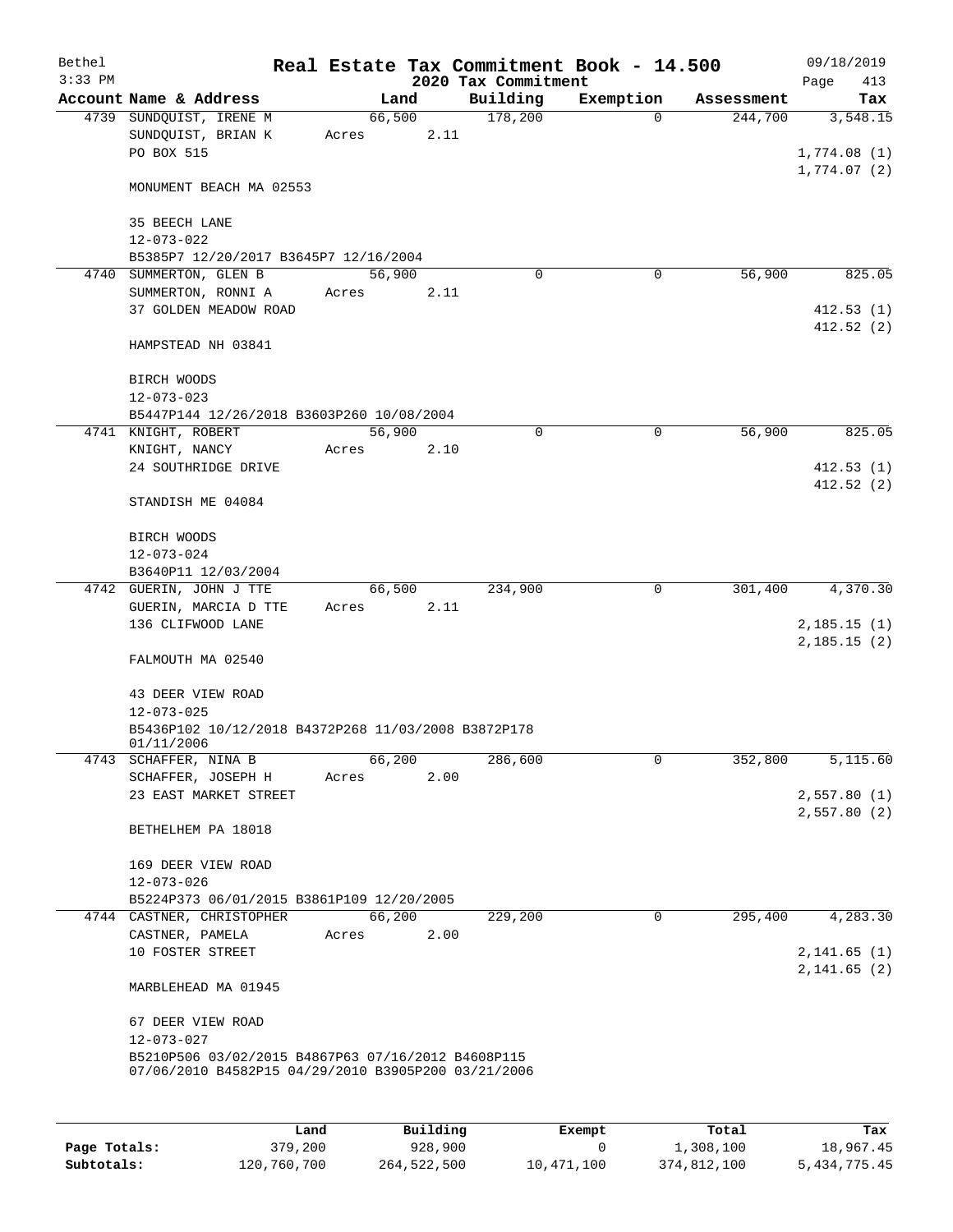| Bethel    |                                |                                                   |       |        |      | Real Estate Tax Commitment Book - 14.500 |           |             |            | 09/18/2019             |          |
|-----------|--------------------------------|---------------------------------------------------|-------|--------|------|------------------------------------------|-----------|-------------|------------|------------------------|----------|
| $3:33$ PM |                                |                                                   |       |        |      | 2020 Tax Commitment                      |           |             |            | Page                   | 414      |
|           |                                | Account Name & Address                            |       | Land   |      | Building                                 | Exemption |             | Assessment |                        | Tax      |
|           |                                | 4745 CASTNER, CHRISTOPHER                         |       | 56,600 |      | $\Omega$                                 |           | $\Omega$    | 56,600     |                        | 820.70   |
|           | CASTNER, PAMELA                |                                                   | Acres |        | 2.01 |                                          |           |             |            |                        |          |
|           |                                | 10 FOSTER STREET                                  |       |        |      |                                          |           |             |            | 410.35(1)              |          |
|           |                                | MARBLEHEAD MA 01945                               |       |        |      |                                          |           |             |            | 410.35(2)              |          |
|           | BIRCH WOODS                    |                                                   |       |        |      |                                          |           |             |            |                        |          |
|           | $12 - 073 - 028$<br>03/01/2006 | B5210P510 03/02/2015 B5210P508 03/02/2015 B3895P1 |       |        |      |                                          |           |             |            |                        |          |
|           |                                | 4746 SARANTEAS, KOSTAS,                           |       | 56,600 |      | $\Omega$                                 |           | $\Omega$    | 56,600     |                        | 820.70   |
|           |                                | YIANNIS AVRAMIDIS,<br>MAKRIS, IOANNIS             | Acres |        | 2.01 |                                          |           |             |            |                        |          |
|           |                                | 13 LEBLANC DRIVE                                  |       |        |      |                                          |           |             |            | 410.35(1)              |          |
|           |                                |                                                   |       |        |      |                                          |           |             |            | 410.35(2)              |          |
|           |                                | PEABODY MA 01960                                  |       |        |      |                                          |           |             |            |                        |          |
|           | BIRCH WOODS                    |                                                   |       |        |      |                                          |           |             |            |                        |          |
|           | $12 - 073 - 029$               |                                                   |       |        |      |                                          |           |             |            |                        |          |
|           |                                | B3657P338 01/03/2005<br>4747 LIBERTI, MICHAEL J   |       | 66,200 |      | 281,300                                  |           | $\mathbf 0$ | 347,500    |                        | 5,038.75 |
|           |                                | LIBERTI, CHRISTINE L                              | Acres |        | 2.00 |                                          |           |             |            |                        |          |
|           | 151 VISTA ROAD                 |                                                   |       |        |      |                                          |           |             |            | 2,519.38(1)            |          |
|           |                                |                                                   |       |        |      |                                          |           |             |            | 2,519.37(2)            |          |
|           | NEWRY ME 04261                 |                                                   |       |        |      |                                          |           |             |            |                        |          |
|           |                                | 139 DEER VIEW ROAD                                |       |        |      |                                          |           |             |            |                        |          |
|           | $12 - 073 - 030$               |                                                   |       |        |      |                                          |           |             |            |                        |          |
|           |                                | B5249P478 10/20/2015 B3688P121 03/17/2005         |       |        |      |                                          |           |             |            |                        |          |
|           | 4748 LEE, DAVID A              |                                                   |       | 66,200 |      | 341,900                                  |           | 0           | 408,100    |                        | 5,917.45 |
|           |                                | BRINGOLA, THOMAS J                                | Acres |        | 2.01 |                                          |           |             |            |                        |          |
|           | 33 WESTERN AVE                 |                                                   |       |        |      |                                          |           |             |            | 2,958.73(1)            |          |
|           |                                |                                                   |       |        |      |                                          |           |             |            | 2,958.72(2)            |          |
|           |                                | WAKEFIELD MA 01887                                |       |        |      |                                          |           |             |            |                        |          |
|           |                                | 151 DEER VIEW RD                                  |       |        |      |                                          |           |             |            |                        |          |
|           | 12-073-031                     |                                                   |       |        |      |                                          |           |             |            |                        |          |
|           |                                | B4791P195 12/07/2011 B3609P5 10/13/2004           |       |        |      |                                          |           |             |            |                        |          |
|           | 4751 HANSCOM, RODNEY           |                                                   |       |        | 0    | 9,100                                    |           | 0           | 9,100      |                        | 131.95   |
|           |                                | HANSCOM, KATHLEEN                                 |       |        |      |                                          |           |             |            |                        |          |
|           | PO BOX 644                     |                                                   |       |        |      |                                          |           |             |            | 65.98(1)               |          |
|           | BETHEL ME 04217                |                                                   |       |        |      |                                          |           |             |            | 65.97(2)               |          |
|           |                                |                                                   |       |        |      |                                          |           |             |            |                        |          |
|           |                                | CHANDLER HILL RD                                  |       |        |      |                                          |           |             |            |                        |          |
|           |                                | $08 - 041 - 005 - 001.01$                         |       |        |      |                                          |           |             |            |                        |          |
|           |                                | 4752 ROBERTS, HOLLY J                             |       | 30,000 |      | 60,200                                   |           | 0           | 90,200     |                        | 1,307.90 |
|           |                                | 2011 INTERVALE ROAD                               | Acres |        | 0.50 |                                          |           |             |            |                        |          |
|           | BETHEL ME 04217                |                                                   |       |        |      |                                          |           |             |            | 653.95(1)<br>653.95(2) |          |
|           |                                | 920 WALKERS MILLS RD                              |       |        |      |                                          |           |             |            |                        |          |
|           | $04 - 037 - 002$               | B4601P15 06/23/2010 B3736P186 06/10/2005          |       |        |      |                                          |           |             |            |                        |          |
|           |                                |                                                   |       |        |      |                                          |           |             |            |                        |          |

|              | Land        | Building      | Exempt     | Total       | Tax          |
|--------------|-------------|---------------|------------|-------------|--------------|
| Page Totals: | 275,600     | 692,500       |            | 968,100     | 14,037.45    |
| Subtotals:   | 121,036,300 | 265, 215, 000 | 10,471,100 | 375,780,200 | 5,448,812.90 |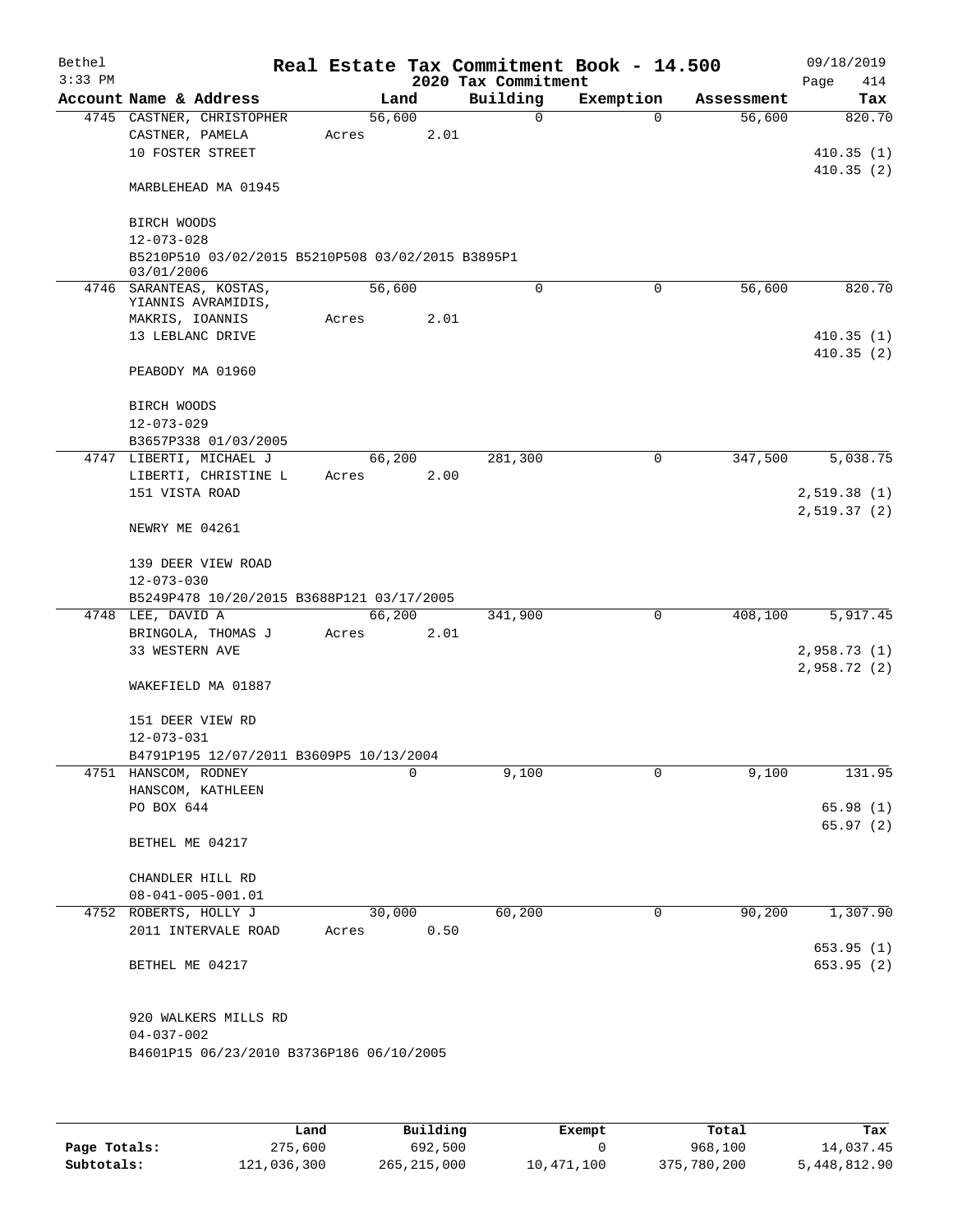| Bethel<br>$3:33$ PM |                                                             |        |        | 2020 Tax Commitment | Real Estate Tax Commitment Book - 14.500 |            | 09/18/2019<br>Page<br>415 |
|---------------------|-------------------------------------------------------------|--------|--------|---------------------|------------------------------------------|------------|---------------------------|
|                     | Account Name & Address                                      |        | Land   | Building            | Exemption                                | Assessment | Tax                       |
|                     | 4753 EVCO PROPERTIES, LLC                                   | 33,800 |        | $\mathbf 0$         | $\Omega$                                 | 33,800     | 490.10                    |
|                     | PO BOX 399                                                  | Acres  | 1.06   |                     |                                          |            |                           |
|                     |                                                             |        |        |                     |                                          |            | 245.05(1)                 |
|                     | SOUTH PARIS ME 04281                                        |        |        |                     |                                          |            | 245.05(2)                 |
|                     |                                                             |        |        |                     |                                          |            |                           |
|                     |                                                             |        |        |                     |                                          |            |                           |
|                     | TALL PINES                                                  |        |        |                     |                                          |            |                           |
|                     | $01 - 005 - 001$                                            |        |        |                     |                                          |            |                           |
|                     | B5237P220 08/12/2015 B3695P196<br>4754 EVCO PROPERTIES, LLC | 33,600 |        | $\mathbf 0$         | 0                                        | 33,600     | 487.20                    |
|                     | PO BOX 399                                                  | Acres  | 1.01   |                     |                                          |            |                           |
|                     |                                                             |        |        |                     |                                          |            | 243.60(1)                 |
|                     | SOUTH PARIS ME 04281                                        |        |        |                     |                                          |            | 243.60 (2)                |
|                     |                                                             |        |        |                     |                                          |            |                           |
|                     |                                                             |        |        |                     |                                          |            |                           |
|                     | TALL PINES                                                  |        |        |                     |                                          |            |                           |
|                     | $01 - 005 - 002$                                            |        |        |                     |                                          |            |                           |
|                     | B3695P196                                                   |        |        |                     |                                          |            |                           |
|                     | 4755 EVCO PROPERTIES, LLC                                   | 34,600 |        | 0                   | 0                                        | 34,600     | 501.70                    |
|                     | PO BOX 399                                                  | Acres  | 1.36   |                     |                                          |            |                           |
|                     |                                                             |        |        |                     |                                          |            | 250.85(1)                 |
|                     | SOUTH PARIS ME 04281                                        |        |        |                     |                                          |            | 250.85(2)                 |
|                     |                                                             |        |        |                     |                                          |            |                           |
|                     |                                                             |        |        |                     |                                          |            |                           |
|                     | TALL PINES                                                  |        |        |                     |                                          |            |                           |
|                     | $01 - 005 - 003$                                            |        |        |                     |                                          |            |                           |
|                     | B5237P220 08/12/2015 B3695P196<br>4756 EVCO PROPERTIES, LLC |        | 100    | $\Omega$            | $\mathbf 0$                              | 100        | 1.45                      |
|                     | PO BOX 399                                                  | Acres  | 0.78   |                     |                                          |            |                           |
|                     |                                                             |        |        |                     |                                          |            | 0.73(1)                   |
|                     | SOUTH PARIS ME 04281                                        |        |        |                     |                                          |            | 0.72(2)                   |
|                     |                                                             |        |        |                     |                                          |            |                           |
|                     |                                                             |        |        |                     |                                          |            |                           |
|                     | TALL PINES                                                  |        |        |                     |                                          |            |                           |
|                     | $01 - 005 - 004$                                            |        |        |                     |                                          |            |                           |
|                     | B5237P220 08/12/2015 B3695P196                              |        |        |                     |                                          |            |                           |
|                     | 4757 FRASER, MICHAEL                                        | 29,500 |        | 0                   | 0                                        | 29,500     | 427.75                    |
|                     | PO BOX 844                                                  | Acres  | 1.25   |                     |                                          |            |                           |
|                     |                                                             |        |        |                     |                                          |            | 213.88(1)                 |
|                     | BETHEL ME 04217                                             |        |        |                     |                                          |            | 213.87(2)                 |
|                     |                                                             |        |        |                     |                                          |            |                           |
|                     | INTERVALE RD                                                |        |        |                     |                                          |            |                           |
|                     | $13 - 009 - 003$                                            |        |        |                     |                                          |            |                           |
|                     | B3800P150 09/16/2005                                        |        |        |                     |                                          |            |                           |
|                     | 4758 BELARDO, MARY LOU                                      |        | 60,600 | 116,600             | 0                                        | 177,200    | 2,569.40                  |
|                     | BELARDO, AARON                                              | Acres  | 1.77   |                     |                                          |            |                           |
|                     | PO BOX 559                                                  |        |        |                     |                                          |            | 1,284.70(1)               |
|                     |                                                             |        |        |                     |                                          |            | 1,284.70(2)               |
|                     | ROCKY POINT NY 11778                                        |        |        |                     |                                          |            |                           |
|                     |                                                             |        |        |                     |                                          |            |                           |
|                     | 86 WILL VIEW ROAD                                           |        |        |                     |                                          |            |                           |
|                     | $17 - 035 - 025$                                            |        |        |                     |                                          |            |                           |
|                     | B4359P77 10/02/2008                                         |        |        |                     |                                          |            |                           |
|                     |                                                             |        |        |                     |                                          |            |                           |
|                     |                                                             |        |        |                     |                                          |            |                           |

|              | Land        | Building    | Exempt     | Total       | Tax          |
|--------------|-------------|-------------|------------|-------------|--------------|
| Page Totals: | 192,200     | 116,600     |            | 308,800     | 4,477.60     |
| Subtotals:   | 121,228,500 | 265,331,600 | 10,471,100 | 376,089,000 | 5,453,290.50 |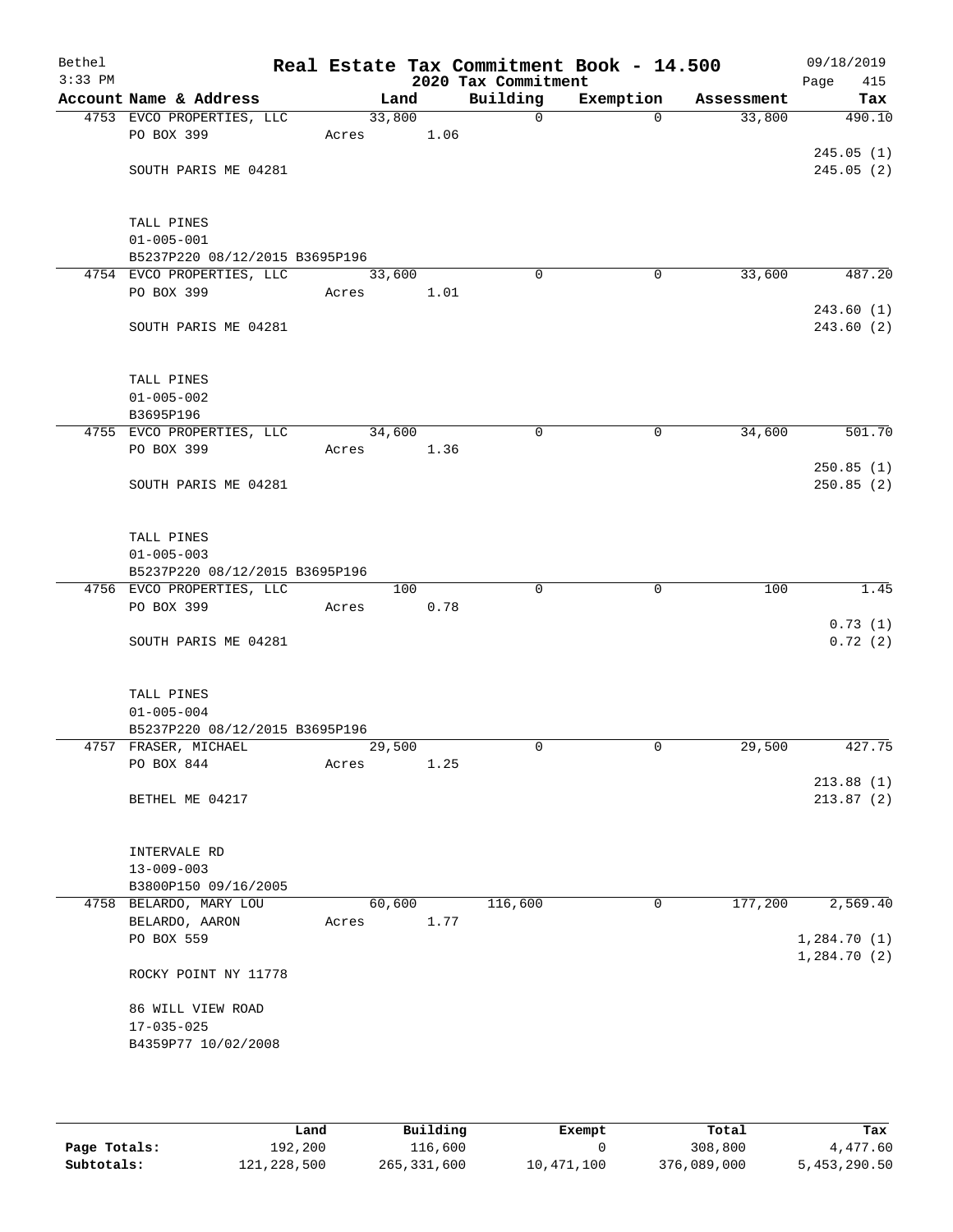| Bethel                     |                                                                 |                 |                            |                     | Real Estate Tax Commitment Book - 14.500 |                          | 09/18/2019                             |
|----------------------------|-----------------------------------------------------------------|-----------------|----------------------------|---------------------|------------------------------------------|--------------------------|----------------------------------------|
| $3:33$ PM                  |                                                                 |                 |                            | 2020 Tax Commitment |                                          |                          | Page<br>416                            |
|                            | Account Name & Address                                          |                 | Land                       | Building<br>167,400 | Exemption<br>$\Omega$                    | Assessment               | Tax                                    |
|                            | 4759 BOURASSA, MARC J<br>BOURASSA, SUZANNE B<br>6 CARL SMITH ST | 70,600<br>Acres | 1.40                       |                     |                                          | 238,000                  | 3,451.00<br>1,725.50(1)<br>1,725.50(2) |
|                            | OLD ORCHARD BEACH ME<br>04064                                   |                 |                            |                     |                                          |                          |                                        |
|                            | 100 WILL VIEW ROAD<br>$17 - 035 - 026$                          |                 |                            |                     |                                          |                          |                                        |
|                            | B4392P187 01/09/2009                                            |                 |                            |                     |                                          |                          |                                        |
|                            | 4760 BOURASSA, MARC J                                           | 63,400          |                            | $\Omega$            | $\mathbf 0$                              | 63,400                   | 919.30                                 |
|                            | BOURASSA, SUZANNE B<br>6 CARL SMITH STREET                      | Acres           | 1.59                       |                     |                                          |                          | 459.65(1)<br>459.65(2)                 |
|                            | OLD ORCHARD BEACH ME<br>04064                                   |                 |                            |                     |                                          |                          |                                        |
|                            | 4 Locke View Drive<br>$17 - 035 - 027$                          |                 |                            |                     |                                          |                          |                                        |
|                            | B4615P245 07/27/2010                                            |                 |                            |                     |                                          |                          |                                        |
|                            | 4761 MCGEE, KEVIN R                                             | 73,400          |                            | 267,700             | 0                                        | 341,100                  | 4,945.95                               |
|                            | 250 FIRST AVENUE UNIT<br>606                                    | Acres           | 1.59                       |                     |                                          |                          | 2,472.98(1)                            |
|                            | CHARLESTOWN MA 02129                                            |                 |                            |                     |                                          |                          | 2,472.97(2)                            |
|                            | 14 LOCKE VIEW DRIVE<br>$17 - 035 - 028$                         |                 |                            |                     |                                          |                          |                                        |
|                            | B4629P262 09/07/2010                                            |                 |                            |                     |                                          |                          |                                        |
|                            | 4762 FEINBERG, GEORGE                                           | 70,800          |                            | 224,300             | $\mathbf 0$                              | 295,100                  | 4,278.95                               |
|                            | 127 HARDY RD                                                    | Acres           | 1.04                       |                     |                                          |                          |                                        |
|                            | FALMOUTH ME 04105                                               |                 |                            |                     |                                          |                          | 2,139.48(1)<br>2,139.47(2)             |
|                            | 17 LOCKE VIEW DRIVE<br>$17 - 035 - 029$                         |                 |                            |                     |                                          |                          |                                        |
|                            | B4872P123 07/31/2012 B4387P339 12/24/2008                       |                 |                            |                     |                                          |                          |                                        |
|                            | 4763 CUNNINGHAM, COLIN M.,<br>JR.                               | 72,700          |                            | 243,300             | 0                                        | 316,000                  | 4,582.00                               |
|                            | 647 WOLFES NECK RD.                                             | Acres           | 1.41                       |                     |                                          |                          | 2, 291.00(1)                           |
|                            | FREEPORT ME 04032                                               |                 |                            |                     |                                          |                          | 2, 291.00(2)                           |
|                            | 15 LOCKE VIEW DRIVE<br>$17 - 035 - 030$                         |                 |                            |                     |                                          |                          |                                        |
|                            | B5248P40 10/06/2015 B4583P78 05/03/2010                         |                 |                            |                     |                                          |                          |                                        |
|                            | 4764 SALVO, KEVIN T                                             | 70,600          |                            | 260,000             | 0                                        | 330,600                  | 4,793.70                               |
|                            | 6 FOX HALL ROAD                                                 | Acres           | 1.01                       |                     |                                          |                          | 2,396.85(1)                            |
|                            | FALMOUTH ME 04105                                               |                 |                            |                     |                                          |                          | 2,396.85(2)                            |
|                            | 5 LOCKE VIEW DRIVE<br>$17 - 035 - 031$                          |                 |                            |                     |                                          |                          |                                        |
|                            | B4801P75 12/30/2011 B2796P48 11/29/1999                         |                 |                            |                     |                                          |                          |                                        |
|                            | Land                                                            |                 | Building                   |                     | Exempt                                   | Total                    | Tax                                    |
| Page Totals:<br>Subtotals: | 421,500<br>121,650,000                                          |                 | 1,162,700<br>266, 494, 300 |                     | 0<br>10,471,100                          | 1,584,200<br>377,673,200 | 22,970.90<br>5,476,261.40              |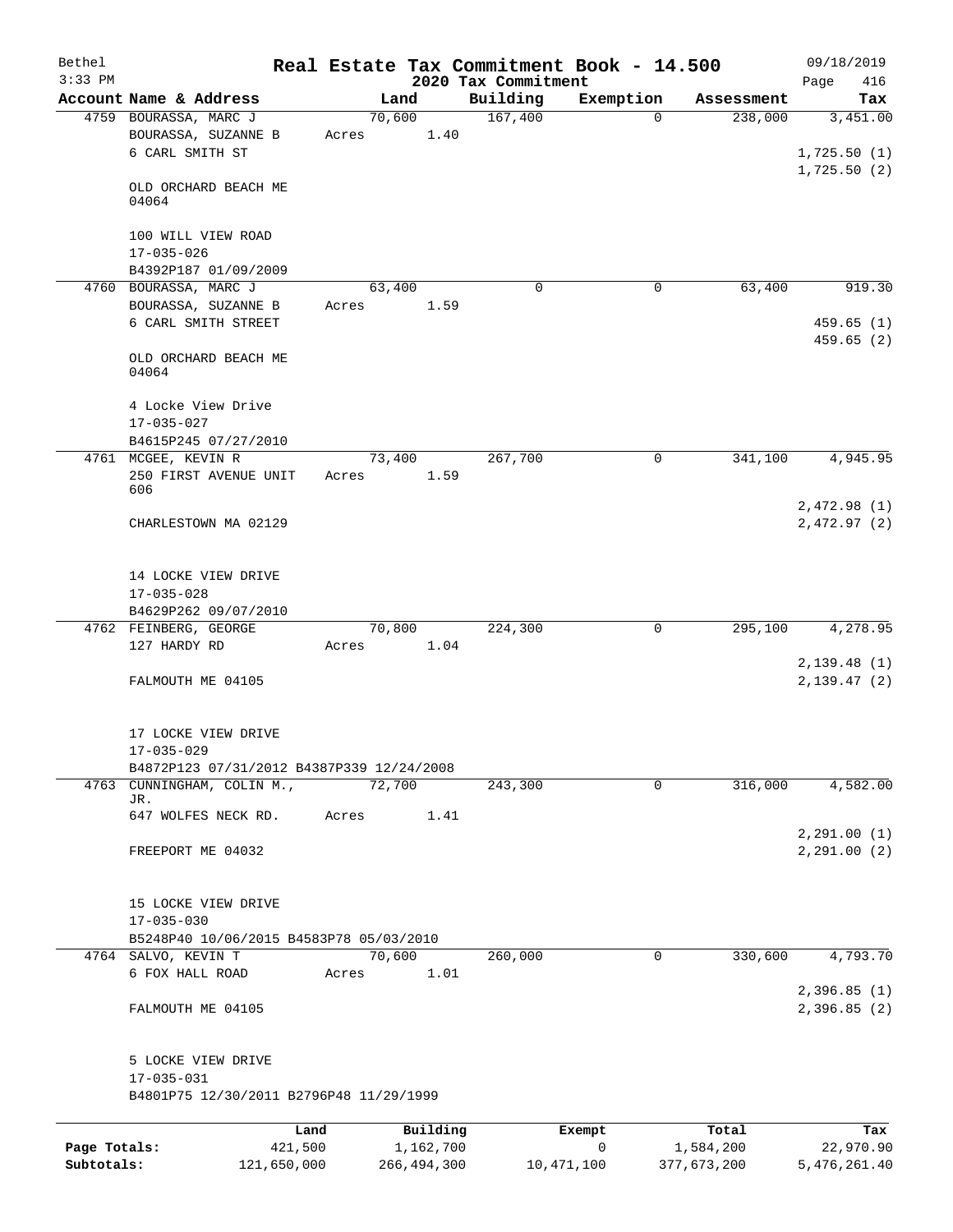| Bethel<br>$3:33$ PM |                                                                  |      |       |          | 2020 Tax Commitment | Real Estate Tax Commitment Book - 14.500 |            | 09/18/2019<br>Page<br>417 |
|---------------------|------------------------------------------------------------------|------|-------|----------|---------------------|------------------------------------------|------------|---------------------------|
|                     | Account Name & Address                                           |      |       | Land     | Building            | Exemption                                | Assessment | Tax                       |
|                     | 4765 LORD, KEVIN M                                               |      |       | 71,300   | 165,600             | $\mathbf 0$                              | 236,900    | 3,435.05                  |
|                     | LORD, KELLY M<br>PO BOX 1730                                     |      | Acres | 1.13     |                     |                                          |            | 1,717.53(1)               |
|                     | KENNEBUNKPORT ME 04046                                           |      |       |          |                     |                                          |            | 1,717.52(2)               |
|                     |                                                                  |      |       |          |                     |                                          |            |                           |
|                     | 103 WILL VIEW PHASE II<br>$17 - 035 - 032$                       |      |       |          |                     |                                          |            |                           |
|                     | B5322P574 12/20/2016 B4941P42 01/07/2013 B4445P247<br>05/22/2009 |      |       |          |                     |                                          |            |                           |
|                     | 4766 BURT, JOSEPH H                                              |      |       | 73,000   | 276,500             | 0                                        | 349,500    | 5,067.75                  |
|                     | BURT, CYNTHIA L                                                  |      | Acres | 1.49     |                     |                                          |            |                           |
|                     | 11 DIGHTON ST                                                    |      |       |          |                     |                                          |            | 2,533.88(1)               |
|                     | HULL MA 02045                                                    |      |       |          |                     |                                          |            | 2,533.87(2)               |
|                     | 113 WILL VIEW ROAD                                               |      |       |          |                     |                                          |            |                           |
|                     | $17 - 035 - 033$                                                 |      |       |          |                     |                                          |            |                           |
|                     | B4742P344 08/02/2011                                             |      |       |          |                     |                                          |            |                           |
|                     | 4767 HINAMAN, THEODORE W II                                      |      |       | 70,800   | 316,500             | 20,000                                   | 367,300    | 5,325.85                  |
|                     | 115 WILL VIEW RD                                                 |      | Acres | 1.04     |                     | 01 Homestead (HM)                        |            |                           |
|                     |                                                                  |      |       |          |                     |                                          |            | 2,662.93(1)               |
|                     | BETHEL ME 04217                                                  |      |       |          |                     |                                          |            | 2,662.92(2)               |
|                     | 115 WILL VIEW ROAD                                               |      |       |          |                     |                                          |            |                           |
|                     | $17 - 035 - 034$                                                 |      |       |          |                     |                                          |            |                           |
|                     | B4803P173 01/09/2012 B2796P48 11/29/1999                         |      |       |          |                     |                                          |            |                           |
|                     | 4768 LEAHY, KATHLEEN P                                           |      |       | 38,800   | 145,000             | 0                                        | 183,800    | 2,665.10                  |
|                     | 258 GRANIT STREET EXT                                            |      | Acres | 1.16     |                     |                                          |            |                           |
|                     |                                                                  |      |       |          |                     |                                          |            | 1,332.55(1)               |
|                     | BIDDEFORD ME 01006                                               |      |       |          |                     |                                          |            | 1,332.55(2)               |
|                     | 4 RIVER GLEN RD                                                  |      |       |          |                     |                                          |            |                           |
|                     | $18 - 033 - 001 - 001$                                           |      |       |          |                     |                                          |            |                           |
|                     | B4776P257 10/28/2011 B3801P114 09/20/2005                        |      |       |          |                     |                                          |            |                           |
|                     | 4769 JACKSON, WILLIAM E III                                      |      |       | 25,600   | 0                   | 0                                        | 25,600     | 371.20                    |
|                     | 47 SUGAR HILL CIRCLE                                             |      | Acres | 1.55     |                     |                                          |            |                           |
|                     |                                                                  |      |       |          |                     |                                          |            | 185.60(1)                 |
|                     | METHUEN MA 01844 1836                                            |      |       |          |                     |                                          |            | 185.60(2)                 |
|                     | RIVER GLEN SUB                                                   |      |       |          |                     |                                          |            |                           |
|                     | $18 - 033 - 001 - 002$                                           |      |       |          |                     |                                          |            |                           |
|                     | B3991P227 08/17/2006 B3801P114                                   |      |       |          |                     |                                          |            |                           |
|                     | 4770 RIVER GLEN DEVELOPMENT,                                     |      |       | 34,500   | 131,000             | 0                                        | 165,500    | 2,399.75                  |
|                     | <b>LLC</b><br>11 AUTUMN WAY                                      |      | Acres | 2.07     |                     |                                          |            |                           |
|                     |                                                                  |      |       |          |                     |                                          |            | 1, 199.88(1)              |
|                     | FALMOUTH ME 04105                                                |      |       |          |                     |                                          |            | 1,199.87(2)               |
|                     |                                                                  |      |       |          |                     |                                          |            |                           |
|                     | RIVER GLEN SUB<br>$18 - 033 - 001 - 003$                         |      |       |          |                     |                                          |            |                           |
|                     | B5228P342 06/23/2015 B3801P114                                   |      |       |          |                     |                                          |            |                           |
|                     |                                                                  |      |       |          |                     |                                          |            |                           |
|                     |                                                                  | Land |       | Building |                     | Exempt                                   | Total      | Tax                       |

|              | Land        | Building    | Exempt     | тосат       | rax.         |
|--------------|-------------|-------------|------------|-------------|--------------|
| Page Totals: | 314,000     | 1,034,600   | 20,000     | 1,328,600   | 19,264.70    |
| Subtotals:   | 121,964,000 | 267,528,900 | 10,491,100 | 379,001,800 | 5,495,526.10 |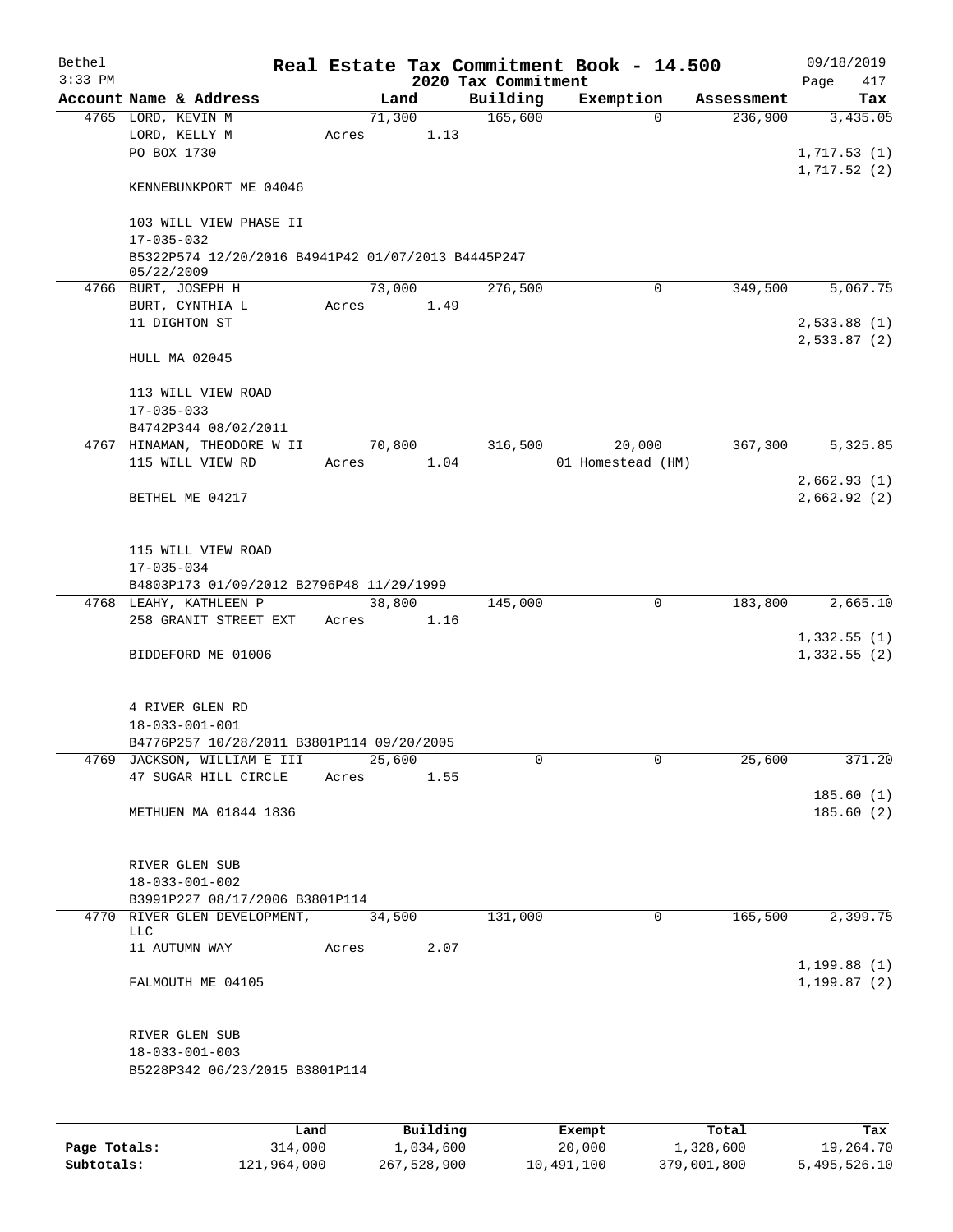| Bethel    |                                                                                                    |       |        |                     | Real Estate Tax Commitment Book - 14.500 |            | 09/18/2019              |
|-----------|----------------------------------------------------------------------------------------------------|-------|--------|---------------------|------------------------------------------|------------|-------------------------|
| $3:33$ PM |                                                                                                    |       |        | 2020 Tax Commitment |                                          |            | Page<br>418             |
|           | Account Name & Address                                                                             |       | Land   | Building            | Exemption                                | Assessment | Tax                     |
|           | 4771 RIVER GLEN DEVELOPMENT,<br>LLC                                                                |       | 34,700 | 132,200             | $\Omega$                                 | 166,900    | 2,420.05                |
|           | 11 AUTUMN WAY                                                                                      | Acres | 2.26   |                     |                                          |            | 1, 210.03(1)            |
|           | FALMOUTH ME 0415                                                                                   |       |        |                     |                                          |            | 1, 210.02(2)            |
|           | 27 RIVER GLEN SUB<br>$18 - 033 - 001 - 004$<br>B5228P342 06/23/2015 B4312P289 06/17/2008 B4140P340 |       |        |                     |                                          |            |                         |
|           | 05/29/2007 B3801P114<br>4772 RIVER GLEN DEVELOPMENT,<br>LLC                                        |       | 26,700 | $\mathbf 0$         | $\mathbf 0$                              | 26,700     | 387.15                  |
|           | 11 AUTUMN WAY                                                                                      | Acres | 2.41   |                     |                                          |            |                         |
|           | FALMOUTH ME 0415                                                                                   |       |        |                     |                                          |            | 193.58(1)<br>193.57(2)  |
|           | RIVER GLEN SUB<br>$18 - 033 - 001 - 005$                                                           |       |        |                     |                                          |            |                         |
|           | B5228P342 06/23/2015 B3801P114                                                                     |       |        |                     |                                          |            |                         |
|           | 4773 RIVER GLEN DEVELOPMENT,<br><b>LLC</b>                                                         |       | 27,200 | $\mathbf 0$         | $\mathbf 0$                              | 27,200     | 394.40                  |
|           | 11 AUTUMN WAY                                                                                      | Acres | 2.83   |                     |                                          |            |                         |
|           | FALMOUTH ME 0415                                                                                   |       |        |                     |                                          |            | 197.20(1)<br>197.20 (2) |
|           | RIVER GLEN SUB                                                                                     |       |        |                     |                                          |            |                         |
|           | $18 - 033 - 001 - 006$                                                                             |       |        |                     |                                          |            |                         |
|           | B5228P342 06/23/2015 B3801P114                                                                     |       |        |                     |                                          |            |                         |
|           | 4774 RIVER GLEN DEVELOPMENT,<br>LLC                                                                |       | 27,700 | $\Omega$            | $\Omega$                                 | 27,700     | 401.65                  |
|           | 11 AUTUMN WAY                                                                                      | Acres | 3.49   |                     |                                          |            | 200.83(1)               |
|           | FALMOUTH ME 0415                                                                                   |       |        |                     |                                          |            | 200.82(2)               |
|           | RIVER GLEN SUB                                                                                     |       |        |                     |                                          |            |                         |
|           | $18 - 033 - 001 - 007$                                                                             |       |        |                     |                                          |            |                         |
|           | B5228P342 06/23/2015 B3801P114                                                                     |       |        | 0                   | $\mathbf 0$                              | 27,400     | 397.30                  |
|           | 4775 RIVER GLEN DEVELOPMENT,<br>LLC                                                                |       | 27,400 |                     |                                          |            |                         |
|           | 11 AUTUMN WAY                                                                                      | Acres | 3.10   |                     |                                          |            |                         |
|           | FALMOUTH ME 0415                                                                                   |       |        |                     |                                          |            | 198.65(1)<br>198.65(2)  |
|           | RIVER GLEN SUB                                                                                     |       |        |                     |                                          |            |                         |
|           | $18 - 033 - 001 - 008$                                                                             |       |        |                     |                                          |            |                         |

B5228P342 06/23/2015 B3801P114

|              | Land        | Building    | Exempt     | Total         | Tax          |
|--------------|-------------|-------------|------------|---------------|--------------|
| Page Totals: | 143,700     | 132,200     |            | 275,900       | 4,000.55     |
| Subtotals:   | 122,107,700 | 267,661,100 | 10,491,100 | 379, 277, 700 | 5,499,526.65 |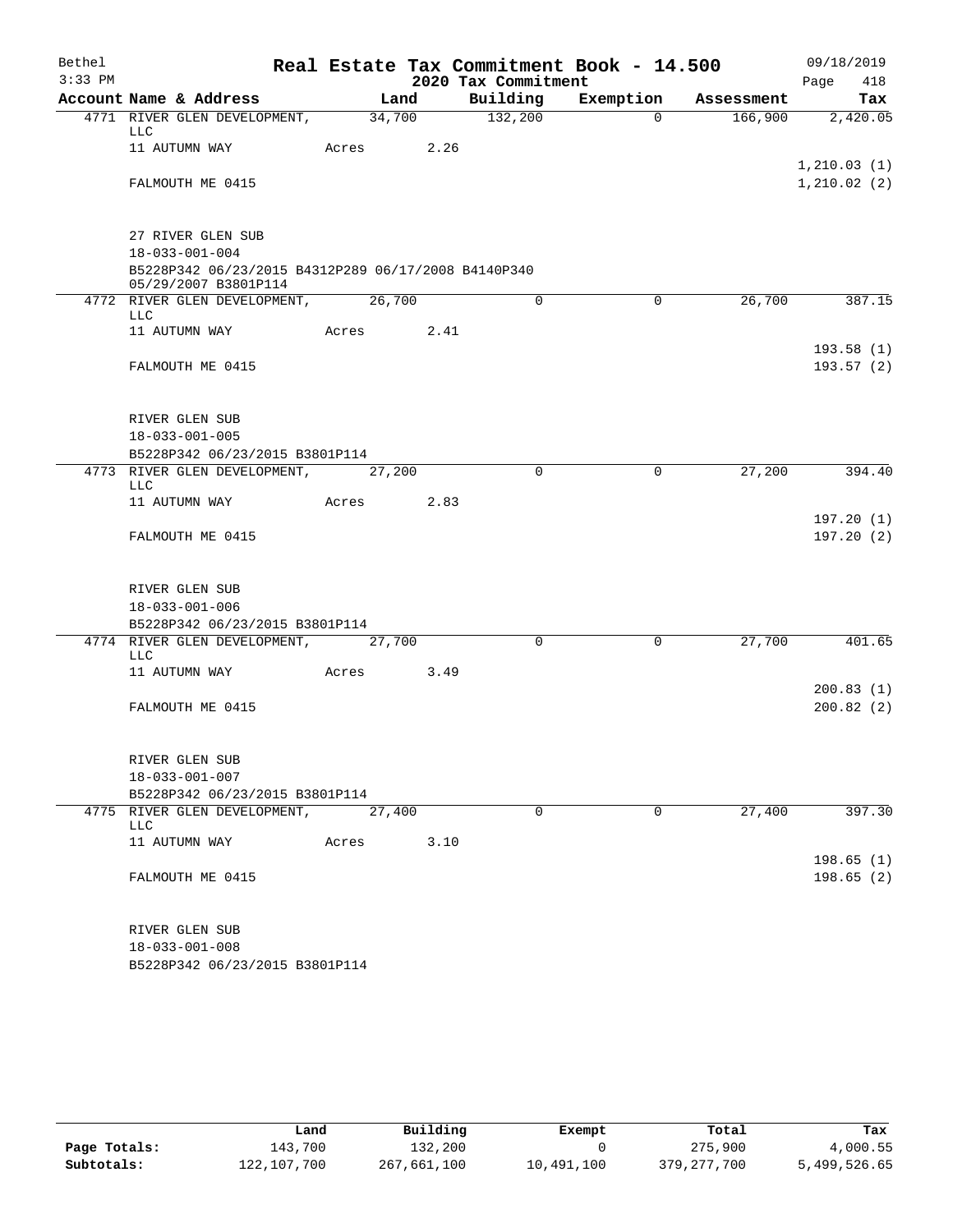| Bethel                     |                                                            |         |        |                        |                                 | Real Estate Tax Commitment Book - 14.500 |                        | 09/18/2019               |
|----------------------------|------------------------------------------------------------|---------|--------|------------------------|---------------------------------|------------------------------------------|------------------------|--------------------------|
| $3:33$ PM                  | Account Name & Address                                     |         | Land   |                        | 2020 Tax Commitment<br>Building | Exemption                                | Assessment             | Page<br>419<br>Tax       |
|                            | 4776 BOWER, JEFF                                           |         | 26,600 |                        | $\mathbf 0$                     | $\Omega$                                 | 26,600                 | 385.70                   |
|                            | 53 SUMMIT AVE                                              | Acres   |        | 2.28                   |                                 |                                          |                        |                          |
|                            |                                                            |         |        |                        |                                 |                                          |                        | 192.85(1)                |
|                            | PORTSMOUTH NH 03081                                        |         |        |                        |                                 |                                          |                        | 192.85(2)                |
|                            |                                                            |         |        |                        |                                 |                                          |                        |                          |
|                            | RIVER GLEN SUB                                             |         |        |                        |                                 |                                          |                        |                          |
|                            | $18 - 033 - 001 - 009$                                     |         |        |                        |                                 |                                          |                        |                          |
|                            | B5290P653 07/05/2016 B4315P155 06/24/2008 B3801P114        |         |        |                        |                                 |                                          |                        |                          |
|                            | 4777 RIVER GLEN DEVELOPMENT,<br>LLC                        |         | 62,500 |                        | $\Omega$                        | $\mathbf 0$                              | 62,500                 | 906.25                   |
|                            | 11 AUTUMN WAY                                              | Acres   |        | 5.50                   |                                 |                                          |                        |                          |
|                            |                                                            |         |        |                        |                                 |                                          |                        | 453.13(1)                |
|                            | FALMOUTH ME 04105                                          |         |        |                        |                                 |                                          |                        | 453.12(2)                |
|                            |                                                            |         |        |                        |                                 |                                          |                        |                          |
|                            |                                                            |         |        |                        |                                 |                                          |                        |                          |
|                            | RIVER GLEN SUB<br>$18 - 033 - 001 - 010$                   |         |        |                        |                                 |                                          |                        |                          |
|                            | B5228P340 06/23/2015 B4315P154 06/24/2008 B3801P114        |         |        |                        |                                 |                                          |                        |                          |
|                            | 4778 COUGHLIN, JAY P                                       |         | 69,300 |                        | 214,000                         | 26,000                                   | 257,300                | 3,730.85                 |
|                            | 97 RIVER GLEN RD                                           | Acres   |        | 3.40                   |                                 | 01 Homestead (HM)                        |                        |                          |
|                            |                                                            |         |        |                        |                                 | 12 WW2 Vet Res                           |                        | 1,865.43(1)              |
|                            | BETHEL ME 04217                                            |         |        |                        |                                 |                                          |                        | 1,865.42(2)              |
|                            |                                                            |         |        |                        |                                 |                                          |                        |                          |
|                            | 97 RIVER GLEN ROAD                                         |         |        |                        |                                 |                                          |                        |                          |
|                            | $18 - 033 - 001 - 011$                                     |         |        |                        |                                 |                                          |                        |                          |
|                            | B5143P311 08/01/2014 B3801P114                             |         |        |                        |                                 |                                          |                        |                          |
|                            | 4779 GILL, JEFFREY A                                       |         | 30,200 |                        | $\Omega$                        | 0                                        | 30,200                 | 437.90                   |
|                            | GILL, NANCY J                                              | Acres   |        | 1.63                   |                                 |                                          |                        |                          |
|                            | PO BOX 424                                                 |         |        |                        |                                 |                                          |                        | 218.95(1)                |
|                            |                                                            |         |        |                        |                                 |                                          |                        | 218.95(2)                |
|                            | ELIOT ME 03903                                             |         |        |                        |                                 |                                          |                        |                          |
|                            | RIVER GLEN SUB                                             |         |        |                        |                                 |                                          |                        |                          |
|                            | $18 - 033 - 001 - 012$                                     |         |        |                        |                                 |                                          |                        |                          |
|                            | B3970P137 07/17/2006 B3801P114                             |         |        |                        |                                 |                                          |                        |                          |
|                            | 4780 KEITH, NANCY                                          |         | 74,900 |                        | 40,700                          | 0                                        | 115,600                | 1,676.20                 |
|                            | LACER, JOHN                                                | Acres   |        | 16.34                  |                                 |                                          |                        |                          |
|                            | 300 FALMOUTH ROAD, UNIT<br>12D                             |         |        |                        |                                 |                                          |                        | 838.10 (1)               |
|                            |                                                            |         |        |                        |                                 |                                          |                        | 838.10 (2)               |
|                            | MASHPEE MA 02649                                           |         |        |                        |                                 |                                          |                        |                          |
|                            |                                                            |         |        |                        |                                 |                                          |                        |                          |
|                            | 636 INTERVALE RD                                           |         |        |                        |                                 |                                          |                        |                          |
|                            | $18 - 033 - 001 - 013 - A$<br>B3966P2 06/30/2006 B3801P114 |         |        |                        |                                 |                                          |                        |                          |
|                            | 4781 SAVAGE LAND                                           |         | 35,200 |                        | 0                               | 0                                        | 35,200                 | 510.40                   |
|                            | DEVELOPMENT, LLC                                           |         |        |                        |                                 |                                          |                        |                          |
|                            | PO BOX 358                                                 | Acres   |        | 1.60                   |                                 |                                          |                        |                          |
|                            | BETHEL ME 04217                                            |         |        |                        |                                 |                                          |                        | 255.20(1)<br>255.20(2)   |
|                            |                                                            |         |        |                        |                                 |                                          |                        |                          |
|                            |                                                            |         |        |                        |                                 |                                          |                        |                          |
|                            | PINE HAVEN-PHASE III                                       |         |        |                        |                                 |                                          |                        |                          |
|                            | $18 - 054 - 010$                                           |         |        |                        |                                 |                                          |                        |                          |
|                            | B3845P1 11/22/2005                                         |         |        |                        |                                 |                                          |                        |                          |
|                            |                                                            |         |        |                        |                                 |                                          |                        |                          |
|                            |                                                            | Land    |        | Building               |                                 | Exempt                                   | Total                  | Tax                      |
| Page Totals:<br>Subtotals: | 122,406,400                                                | 298,700 |        | 254,700<br>267,915,800 |                                 | 26,000<br>10,517,100                     | 527,400<br>379,805,100 | 7,647.30<br>5,507,173.95 |
|                            |                                                            |         |        |                        |                                 |                                          |                        |                          |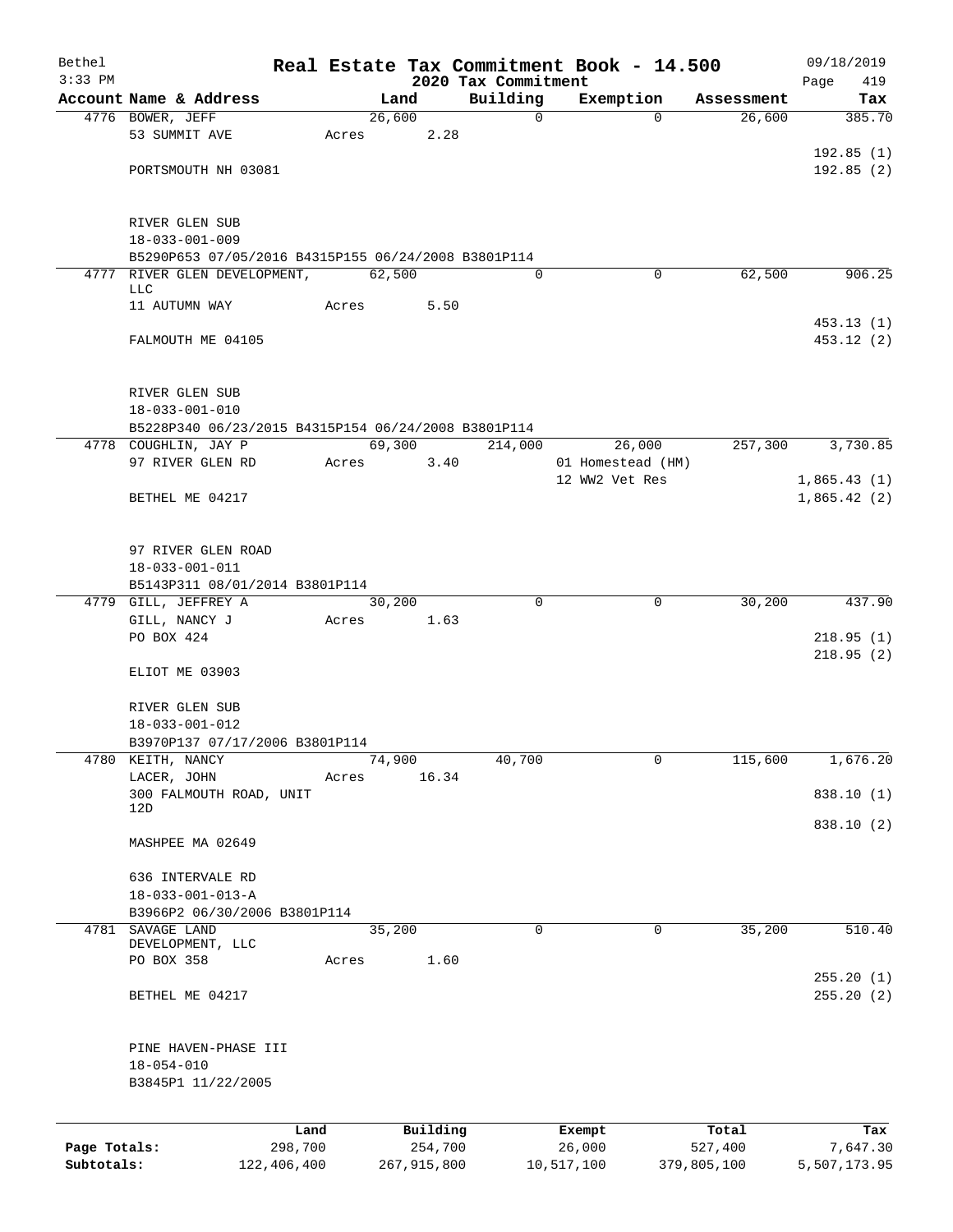| Bethel       |                                                                                                          |             |       |        |               |                     | Real Estate Tax Commitment Book - 14.500 |               |         | 09/18/2019                 |
|--------------|----------------------------------------------------------------------------------------------------------|-------------|-------|--------|---------------|---------------------|------------------------------------------|---------------|---------|----------------------------|
| $3:33$ PM    |                                                                                                          |             |       |        |               | 2020 Tax Commitment |                                          |               |         | Page<br>420                |
|              | Account Name & Address                                                                                   |             |       | Land   |               | Building            | Exemption                                | Assessment    |         | Tax                        |
|              | 4782 THOMAS, ZACKERY R<br>THOMAS, MEGAN                                                                  |             | Acres | 44,400 | 1.41          | 191,900             |                                          | 0             | 236,300 | 3,426.35                   |
|              | 9 MISTY WAY                                                                                              |             |       |        |               |                     |                                          |               |         | 1,713.18(1)                |
|              |                                                                                                          |             |       |        |               |                     |                                          |               |         | 1,713.17(2)                |
|              | FALMOUTH ME 04105                                                                                        |             |       |        |               |                     |                                          |               |         |                            |
|              | 10 HALEY LANE                                                                                            |             |       |        |               |                     |                                          |               |         |                            |
|              | $18 - 054 - 011$                                                                                         |             |       |        |               |                     |                                          |               |         |                            |
|              | B5438P513 10/24/2018 B5219P329 04/29/2015 B4221P334                                                      |             |       |        |               |                     |                                          |               |         |                            |
|              | 11/09/2007 B3845P4 11/22/2005                                                                            |             |       |        |               |                     |                                          |               |         |                            |
|              | 4783 DEAN, TROY B                                                                                        |             |       | 44,300 |               | 214,200             |                                          | $\Omega$      | 258,500 | 3,748.25                   |
|              | DEAN, KRISTINA F<br>50 FENGLER ROAD                                                                      |             | Acres |        | 1.37          |                     |                                          |               |         | 1,874.13(1)                |
|              |                                                                                                          |             |       |        |               |                     |                                          |               |         | 1,874.12(2)                |
|              | SCARBOROUGH ME 04074                                                                                     |             |       |        |               |                     |                                          |               |         |                            |
|              |                                                                                                          |             |       |        |               |                     |                                          |               |         |                            |
|              | 7 HALEY LANE<br>$18 - 054 - 012$                                                                         |             |       |        |               |                     |                                          |               |         |                            |
|              | B5335P80 03/15/2017 B4043P337 11/03/2006 B3845P4                                                         |             |       |        |               |                     |                                          |               |         |                            |
|              | 11/22/2005                                                                                               |             |       |        |               |                     |                                          |               |         |                            |
|              | 4784 LUCAS, JEFFREY H                                                                                    |             |       | 43,900 |               | 237,200             |                                          | 0             | 281,100 | 4,075.95                   |
|              | LUCAS, DEBORAH L                                                                                         |             | Acres |        | 1.22          |                     |                                          |               |         |                            |
|              | 100 BRATTLE ST.                                                                                          |             |       |        |               |                     |                                          |               |         | 2,037.98(1)                |
|              | ARLINGTON MA 02474                                                                                       |             |       |        |               |                     |                                          |               |         | 2,037.97(2)                |
|              |                                                                                                          |             |       |        |               |                     |                                          |               |         |                            |
|              | 17 HALEY LANE                                                                                            |             |       |        |               |                     |                                          |               |         |                            |
|              | $18 - 054 - 013$                                                                                         |             |       |        |               |                     |                                          |               |         |                            |
|              | B4903P238 10/05/2012 B4140P338 06/01/2007 B3845P4<br>11/22/2005                                          |             |       |        |               |                     |                                          |               |         |                            |
|              | 4785 5 BEAR LODGE, LLC                                                                                   |             |       | 44,500 |               | 213,200             |                                          | 0             | 257,700 | 3,736.65                   |
|              | 35 SPRUCE RD.                                                                                            |             | Acres |        | 1.45          |                     |                                          |               |         |                            |
|              |                                                                                                          |             |       |        |               |                     |                                          |               |         | 1,868.33(1)                |
|              | NORTH READING MA 01864                                                                                   |             |       |        |               |                     |                                          |               |         | 1,868.32(2)                |
|              |                                                                                                          |             |       |        |               |                     |                                          |               |         |                            |
|              | 14 HALEY LANE<br>$18 - 054 - 014$                                                                        |             |       |        |               |                     |                                          |               |         |                            |
|              | B4684P121 01/19/2011 B4331P302 08/04/2008 B4140P334                                                      |             |       |        |               |                     |                                          |               |         |                            |
|              | 05/31/2007 B3845P4 11/22/2005                                                                            |             |       |        |               |                     |                                          |               |         |                            |
|              | 4786 HASSAN, EDWARD                                                                                      |             |       | 44,300 |               | 248,200             |                                          | $\mathbf 0$   | 292,500 | 4,241.25                   |
|              | 3 HEATHER WAY                                                                                            |             | Acres |        | 1.38          |                     |                                          |               |         |                            |
|              | RAYNHAM MA 02767                                                                                         |             |       |        |               |                     |                                          |               |         | 2,120.63(1)<br>2,120.62(2) |
|              |                                                                                                          |             |       |        |               |                     |                                          |               |         |                            |
|              |                                                                                                          |             |       |        |               |                     |                                          |               |         |                            |
|              | 25 HALEY LANE                                                                                            |             |       |        |               |                     |                                          |               |         |                            |
|              | $18 - 054 - 015$                                                                                         |             |       |        |               |                     |                                          |               |         |                            |
|              | B4125P2 05/01/2007 B3845P1 11/22/2005                                                                    |             |       |        |               |                     |                                          | $\mathsf{O}$  | 246,500 |                            |
| 4787         | BROWN, VERNON J<br>BROWN, AMY P                                                                          |             | Acres | 45,200 | 1.80          | 201,300             |                                          |               |         | 3,574.25                   |
|              | 750 SHORE ROAD                                                                                           |             |       |        |               |                     |                                          |               |         | 1,787.13(1)                |
|              |                                                                                                          |             |       |        |               |                     |                                          |               |         | 1,787.12(2)                |
|              | CAPE NEDDICK ME 03902                                                                                    |             |       |        |               |                     |                                          |               |         |                            |
|              | 22 HALEY LANE                                                                                            |             |       |        |               |                     |                                          |               |         |                            |
|              | $18 - 054 - 016$                                                                                         |             |       |        |               |                     |                                          |               |         |                            |
|              | B5333P654 03/06/2017 B5042P326 09/27/2013 B4406P130<br>02/20/2009 B4397P65 01/26/2009 B3845P1 11/22/2005 |             |       |        |               |                     |                                          |               |         |                            |
|              |                                                                                                          | Land        |       |        | Building      |                     | Exempt                                   | Total         |         | Tax                        |
| Page Totals: |                                                                                                          | 266,600     |       |        | 1,306,000     |                     | 0                                        | 1,572,600     |         | 22,802.70                  |
| Subtotals:   |                                                                                                          | 122,673,000 |       |        | 269, 221, 800 |                     | 10,517,100                               | 381, 377, 700 |         | 5,529,976.65               |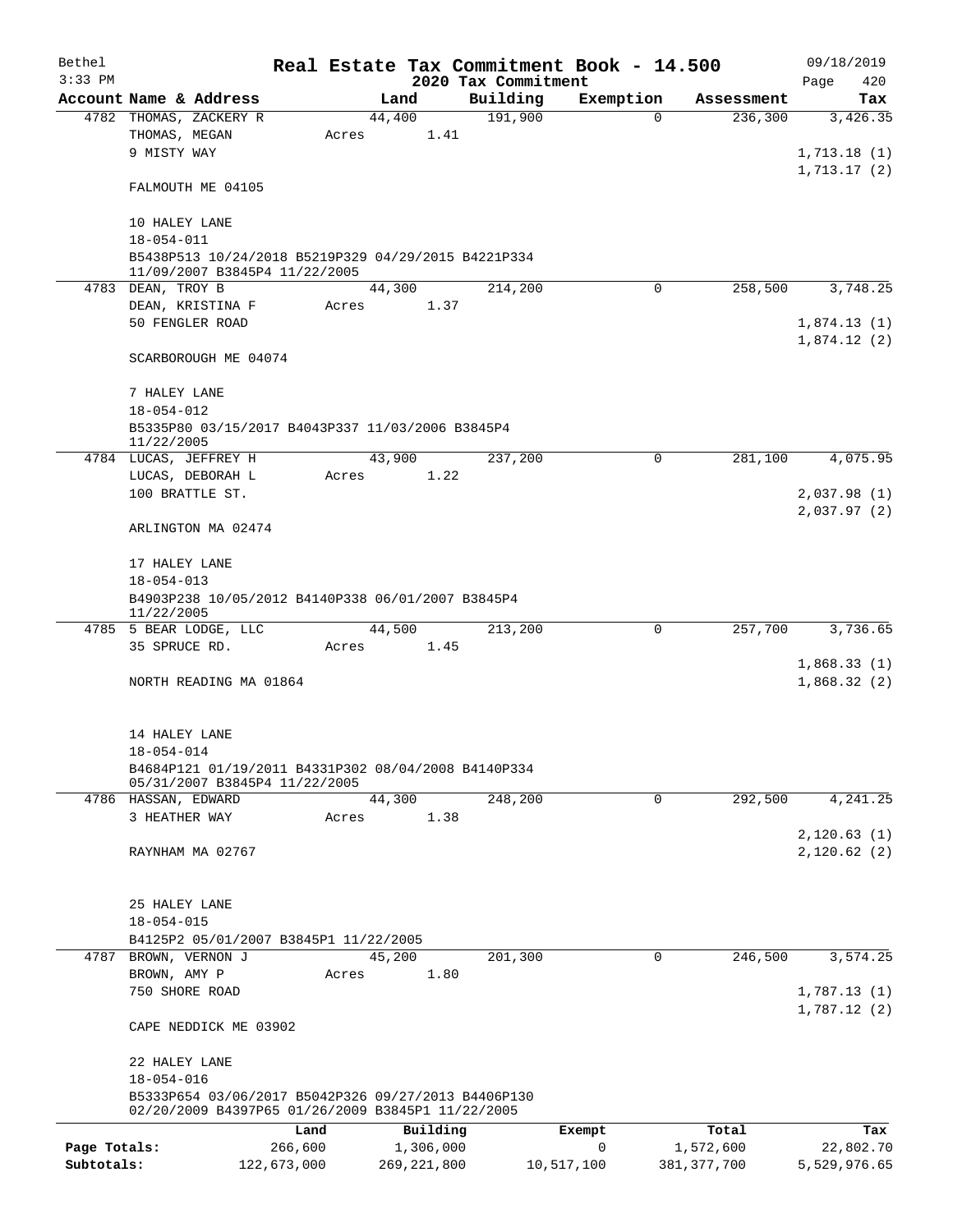| Bethel<br>$3:33$ PM |                                                                                                           |                 |                | Real Estate Tax Commitment Book - 14.500<br>2020 Tax Commitment |             |            | 09/18/2019<br>Page<br>421 |
|---------------------|-----------------------------------------------------------------------------------------------------------|-----------------|----------------|-----------------------------------------------------------------|-------------|------------|---------------------------|
|                     | Account Name & Address                                                                                    |                 | Land           | Building                                                        | Exemption   | Assessment | Tax                       |
|                     | 4788 ONEY, JASON<br>ONEY, LINDSEY<br>177 FORESIDE ROAD                                                    | Acres           | 44,300<br>1.38 | 160,900                                                         | $\Omega$    | 205, 200   | 2,975.40<br>1,487.70(1)   |
|                     | FALMOUTH ME 04105                                                                                         |                 |                |                                                                 |             |            | 1,487.70(2)               |
|                     | 31 & HALEY LANE<br>$18 - 054 - 017$                                                                       |                 |                |                                                                 |             |            |                           |
|                     | B4094P13 02/21/2007 B3845P1 11/22/2005                                                                    |                 |                |                                                                 |             |            |                           |
|                     | 4789 HASSETT, JAMES R. ET.<br>AL.                                                                         | 46,400          |                | 315,700                                                         | $\mathbf 0$ | 362,100    | 5,250.45                  |
|                     | 10 ARBOR ROAD                                                                                             | Acres           | 2.49           |                                                                 |             |            | 2,625.23(1)               |
|                     | FALMOUTH ME 04105                                                                                         |                 |                |                                                                 |             |            | 2,625.22(2)               |
|                     | 36 HALEY LANE                                                                                             |                 |                |                                                                 |             |            |                           |
|                     | $18 - 054 - 018$                                                                                          |                 |                |                                                                 |             |            |                           |
|                     | B5386P585 01/03/2018 B5118P289 05/23/2014 B4944P104<br>01/16/2013 B4012P271 09/19/2006 B3845P1 11/22/2005 |                 |                |                                                                 |             |            |                           |
|                     | 4790 CRONE, WILLIAM P<br>SAMPSON, JONATHAN S                                                              | 37,100<br>Acres | 2.66           | $\Omega$                                                        | $\Omega$    | 37,100     | 537.95                    |
|                     | PO BOX 303                                                                                                |                 |                |                                                                 |             |            | 268.98(1)                 |
|                     | 629 FERN AVE                                                                                              |                 |                |                                                                 |             |            | 268.97(2)                 |
|                     | LONG ISLAND ME 04050                                                                                      |                 |                |                                                                 |             |            |                           |
|                     | SWAN HILL AT INTERVALE                                                                                    |                 |                |                                                                 |             |            |                           |
|                     | $23 - 013 - 001 - 002$                                                                                    |                 |                |                                                                 |             |            |                           |
|                     | B4398P281 02/02/2009 B4044P47 11/10/2006                                                                  |                 |                |                                                                 |             |            |                           |
|                     | 4791 CRONE, WILLIAM P<br>SAMPSON, JONATHAN S                                                              | 37,400<br>Acres | 2.91           | $\mathbf 0$                                                     | $\mathbf 0$ | 37,400     | 542.30                    |
|                     | C/O JONATHAN SAMPSON                                                                                      |                 |                |                                                                 |             |            | 271.15(1)                 |
|                     | 73 MERRILL STREET                                                                                         |                 |                |                                                                 |             |            | 271.15(2)                 |
|                     | PORTLAND ME 04101                                                                                         |                 |                |                                                                 |             |            |                           |
|                     | SWAN HILL AT INTERVALE                                                                                    |                 |                |                                                                 |             |            |                           |
|                     | $23 - 013 - 001 - 003$                                                                                    |                 |                |                                                                 |             |            |                           |
|                     | B4398P281 02/02/2009 B4044P47 11/10/2006                                                                  |                 |                |                                                                 |             |            |                           |
|                     | 4792 LILLY, ROBERT<br>C/O LILLY                                                                           | 35,600<br>Acres | 1.76           | 0                                                               | $\mathbf 0$ | 35,600     | 516.20                    |
|                     | 25 COUNTRY CLUB DRIVE                                                                                     |                 |                |                                                                 |             |            | 258.10(1)                 |
|                     |                                                                                                           |                 |                |                                                                 |             |            | 258.10(2)                 |
|                     | SACO ME 04072                                                                                             |                 |                |                                                                 |             |            |                           |
|                     | SWAN HILL AT INTERVALE                                                                                    |                 |                |                                                                 |             |            |                           |
|                     | $23 - 013 - 001 - 004$                                                                                    |                 |                |                                                                 |             |            |                           |
|                     | B4233P187 12/04/2007 B4216P54 10/29/2007                                                                  |                 |                |                                                                 |             |            |                           |
|                     | 4793 LAROCHE, PAUL G<br>LAROCHE, MARION B                                                                 | 45,200          | 1.77           | 540,300                                                         | 0           | 585,500    | 8,489.75                  |
|                     | 26 SWAN HILL ROAD                                                                                         | Acres           |                |                                                                 |             |            | 4, 244.88(1)              |
|                     |                                                                                                           |                 |                |                                                                 |             |            | 4, 244.87 (2)             |
|                     | BETHEL ME 04217                                                                                           |                 |                |                                                                 |             |            |                           |
|                     | 7 HARMONY ROW                                                                                             |                 |                |                                                                 |             |            |                           |
|                     | $23 - 013 - 001 - 005$                                                                                    |                 |                |                                                                 |             |            |                           |
|                     | B5304P662 09/14/2016 B4216P55 10/29/2007                                                                  |                 |                |                                                                 |             |            |                           |
|                     |                                                                                                           |                 |                |                                                                 |             |            |                           |
|                     |                                                                                                           |                 |                |                                                                 |             |            |                           |

|              | Land        | Building    | Exempt     | Total       | Tax          |
|--------------|-------------|-------------|------------|-------------|--------------|
| Page Totals: | 246,000     | 1,016,900   |            | 1,262,900   | 18,312.05    |
| Subtotals:   | 122,919,000 | 270,238,700 | 10,517,100 | 382,640,600 | 5,548,288.70 |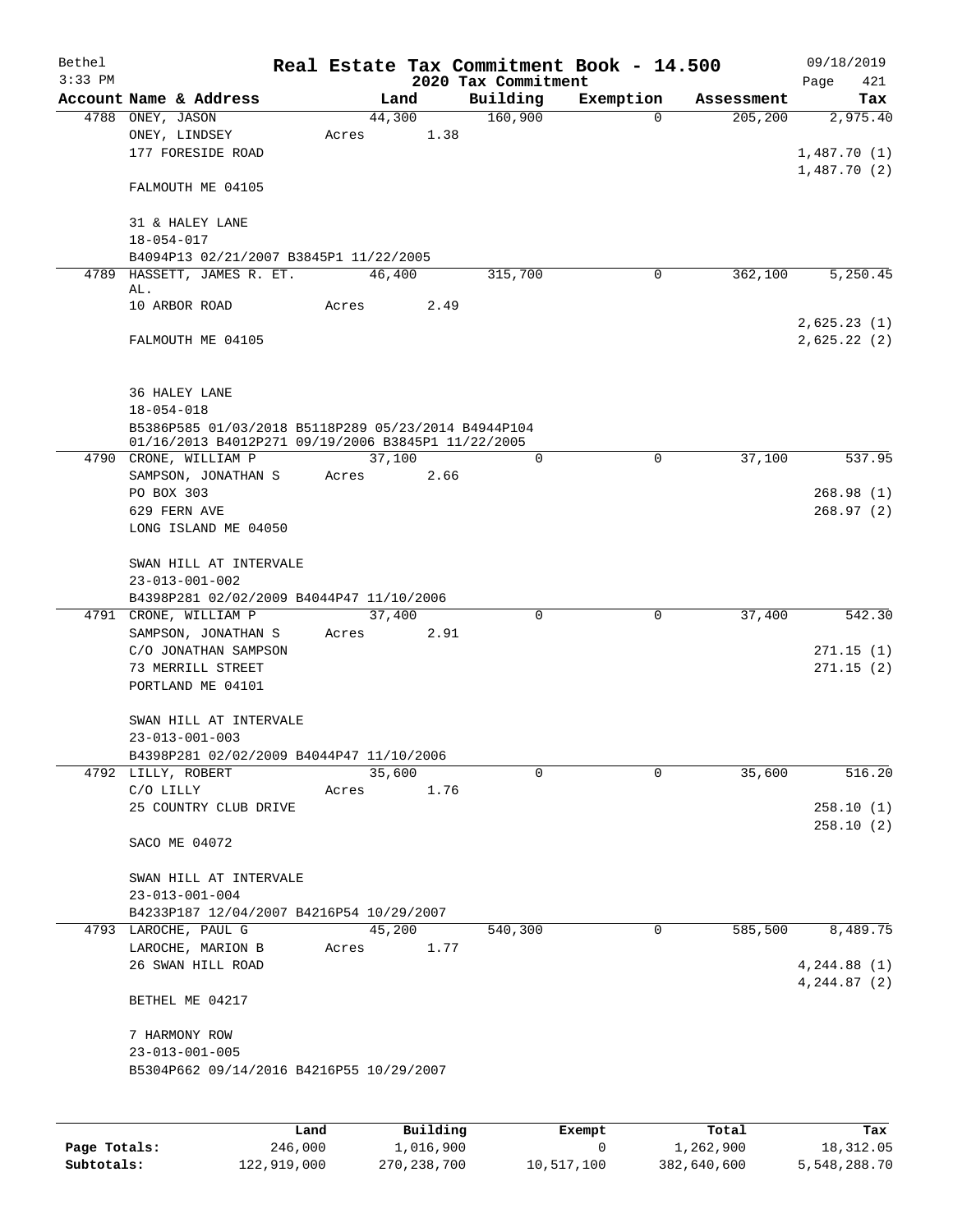| Bethel       |                                                    |       |             |                     | Real Estate Tax Commitment Book - 14.500 |             |                  | 09/18/2019       |
|--------------|----------------------------------------------------|-------|-------------|---------------------|------------------------------------------|-------------|------------------|------------------|
| $3:33$ PM    |                                                    |       |             |                     | 2020 Tax Commitment                      |             |                  | Page<br>422      |
|              | Account Name & Address                             |       | Land        |                     | Building                                 | Exemption   | Assessment       | Tax              |
|              | 4794 ORNDORFF, PATRICIA                            |       | 36,000      | 2.01                | $\mathbf 0$                              | $\Omega$    | 36,000           | 522.00           |
|              | HOYT, HOYT, SALLY<br>906 CHESTER RIVER DRIVE       | Acres |             |                     |                                          |             |                  | 261.00(1)        |
|              |                                                    |       |             |                     |                                          |             |                  | 261.00(2)        |
|              | GRASONVILLE MD 21638                               |       |             |                     |                                          |             |                  |                  |
|              | SWAN HILL AT INTERVALE                             |       |             |                     |                                          |             |                  |                  |
|              | $23 - 013 - 001 - 006$                             |       |             |                     |                                          |             |                  |                  |
|              | B4718P24 05/16/2011                                |       |             |                     |                                          |             |                  |                  |
| 4795         | MAXIM, MERRITT S. &<br>MICHAEL-MAXIM, LEFKI        |       | 44,700      |                     | 205,800                                  | 0           | 250,500          | 3,632.25         |
|              | MAXIM FAMILY REALTY                                | Acres |             | 1.53                |                                          |             |                  |                  |
|              | TRUST                                              |       |             |                     |                                          |             |                  |                  |
|              | PO BOX 351                                         |       |             |                     |                                          |             |                  | 1,816.13(1)      |
|              | BETHEL ME 04217                                    |       |             |                     |                                          |             |                  | 1,816.12(2)      |
|              | 21 HARMONY ROW                                     |       |             |                     |                                          |             |                  |                  |
|              | $23 - 013 - 001 - 007$                             |       |             |                     |                                          |             |                  |                  |
|              | B4846P69 05/16/2012 B4738P108 07/19/2011 B4627P296 |       |             |                     |                                          |             |                  |                  |
|              | 08/31/2010<br>4796 WELLE, LINDA D.                 |       | 36,900      |                     | $\mathbf 0$                              | $\mathbf 0$ | 36,900           | 535.05           |
|              | HOYT, HOYT, SALLY                                  | Acres |             | 2.52                |                                          |             |                  |                  |
|              | 28 HUNTER'S POINTE                                 |       |             |                     |                                          |             |                  | 267.53(1)        |
|              | DRIVE                                              |       |             |                     |                                          |             |                  |                  |
|              | MILLSBORO DE 19966                                 |       |             |                     |                                          |             |                  | 267.52(2)        |
|              |                                                    |       |             |                     |                                          |             |                  |                  |
|              | SWAN HILL AT INTERVALE<br>$23 - 013 - 001 - 008$   |       |             |                     |                                          |             |                  |                  |
|              | B4718P24 05/16/2011                                |       |             |                     |                                          |             |                  |                  |
| 4797         | MALENCHINI, PAUL                                   |       | 44,400      |                     | 209,500                                  | $\mathbf 0$ | 253,900          | 3,681.55         |
|              | MALENCHINI, MAUREEN                                | Acres |             | 1.41                |                                          |             |                  |                  |
|              | 9 BOUNDARY STONE RD                                |       |             |                     |                                          |             |                  | 1,840.78(1)      |
|              |                                                    |       |             |                     |                                          |             |                  | 1,840.77(2)      |
|              | SUTTON MA 01590                                    |       |             |                     |                                          |             |                  |                  |
|              | 29 HARMONY ROW                                     |       |             |                     |                                          |             |                  |                  |
|              | $23 - 013 - 001 - 009$                             |       |             |                     |                                          |             |                  |                  |
|              | B4949P310 02/01/2013 B4627P297 08/31/2010          |       |             |                     |                                          |             |                  |                  |
|              | 4798 LYON, JOHN C III                              |       | 44,900      |                     | 227,900                                  | $\mathbf 0$ | 272,800          | 3,955.60         |
|              | LYON, CHERYL P                                     | Acres |             | 1.65                |                                          |             |                  |                  |
|              | 14 YEARLING LANE                                   |       |             |                     |                                          |             |                  | 1,977.80(1)      |
|              | TOLAND CT 06084                                    |       |             |                     |                                          |             |                  | 1,977.80(2)      |
|              |                                                    |       |             |                     |                                          |             |                  |                  |
|              | 39 HARMONY ROW<br>$23 - 013 - 001 - 010$           |       |             |                     |                                          |             |                  |                  |
|              | B5282P570 05/24/2016                               |       |             |                     |                                          |             |                  |                  |
| 4799         | SWAN HILL CORPORATION                              |       | 36,400      |                     | 0                                        | 0           | 36,400           | 527.80           |
|              | 382 MORRELLS MILL ROAD                             | Acres |             | 2.22                |                                          |             |                  |                  |
|              |                                                    |       |             |                     |                                          |             |                  | 263.90(1)        |
|              | NORTH BERWICK ME 03906                             |       |             |                     |                                          |             |                  | 263.90(2)        |
|              |                                                    |       |             |                     |                                          |             |                  |                  |
|              | SWAN HILL AT INTERVALE<br>$23 - 013 - 001 - 011$   |       |             |                     |                                          |             |                  |                  |
|              |                                                    |       |             |                     |                                          |             |                  |                  |
| Page Totals: | Land<br>243,300                                    |       |             | Building<br>643,200 |                                          | Exempt<br>0 | Total<br>886,500 | Tax<br>12,854.25 |
| Subtotals:   | 123, 162, 300                                      |       | 270,881,900 |                     | 10,517,100                               |             | 383,527,100      | 5,561,142.95     |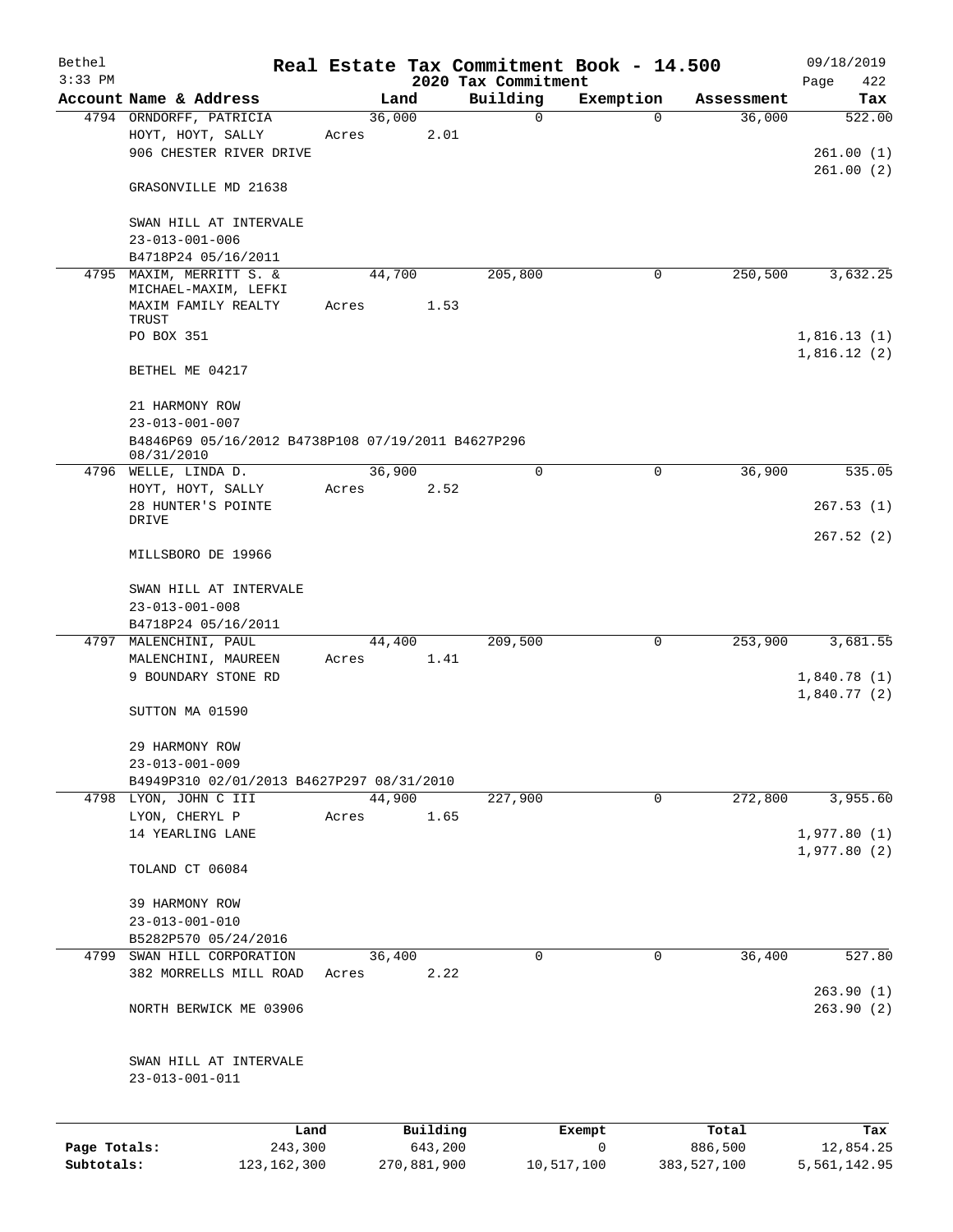| Bethel<br>$3:33$ PM |                                                                                                          |                 |                     | 2020 Tax Commitment | Real Estate Tax Commitment Book - 14.500 |                  | 09/18/2019<br>Page<br>423        |
|---------------------|----------------------------------------------------------------------------------------------------------|-----------------|---------------------|---------------------|------------------------------------------|------------------|----------------------------------|
|                     | Account Name & Address                                                                                   |                 | Land                | Building            | Exemption                                | Assessment       | Tax                              |
|                     | 4800 BAILEY, MARK W<br>BAILEY, SUSAN C<br>215 COUNTY RD                                                  | 44,800<br>Acres | 1.58                | 162,200             | 0                                        | 207,000          | 3,001.50<br>1,500.75(1)          |
|                     | IPSWICH MA 01938                                                                                         |                 |                     |                     |                                          |                  | 1,500.75(2)                      |
|                     | 13 BRIGHT WIND WAY<br>$23 - 013 - 001 - 012$                                                             |                 |                     |                     |                                          |                  |                                  |
|                     | B4635P327 09/21/2010                                                                                     |                 |                     |                     |                                          |                  |                                  |
|                     | 4801 COWPER, SCOTT M<br>COWPER, ROBIN L<br>41 JEFFERSON ROAD                                             | 36,800<br>Acres | 2.50                | $\Omega$            | 0                                        | 36,800           | 533.60<br>266.80(1)<br>266.80(2) |
|                     | FRANKLIN MA 02038                                                                                        |                 |                     |                     |                                          |                  |                                  |
|                     | SWAN HILL AT INTERVALE<br>$23 - 013 - 001 - 013$                                                         |                 |                     |                     |                                          |                  |                                  |
|                     | B3815P116 10/07/2005                                                                                     |                 |                     |                     |                                          |                  |                                  |
|                     | 4802 WHITE, MICHAEL P<br>WHITE, GALE A                                                                   | 37,000<br>Acres | 2.59                | $\mathbf 0$         | $\mathbf 0$                              | 37,000           | 536.50                           |
|                     | 217 JENNIE LANE                                                                                          |                 |                     |                     |                                          |                  | 268.25(1)<br>268.25(2)           |
|                     | ELIOT ME 03903                                                                                           |                 |                     |                     |                                          |                  |                                  |
|                     | SWAN HILL AT INTERVALE                                                                                   |                 |                     |                     |                                          |                  |                                  |
|                     | $23 - 013 - 001 - 014$                                                                                   |                 |                     |                     |                                          |                  |                                  |
|                     | B4687P39 01/28/2011                                                                                      |                 |                     |                     |                                          |                  |                                  |
|                     | 4803 KLAESIUS, WARREN A<br>LICITRA, LOUIS E                                                              | 35,000<br>Acres | 1.51                | 0                   | 0                                        | 35,000           | 507.50                           |
|                     | 29162 BOUGAINVILLEA<br>LANE                                                                              |                 |                     |                     |                                          |                  | 253.75(1)<br>253.75(2)           |
|                     | BIG PINE KEY FL 33043                                                                                    |                 |                     |                     |                                          |                  |                                  |
|                     | <b>COBBLESTONE FARM</b><br>$07 - 040 - 003 - 001$                                                        |                 |                     |                     |                                          |                  |                                  |
|                     | B5386P315 01/02/2018 B3531P18 06/15/2004                                                                 |                 |                     |                     |                                          |                  |                                  |
| 4804                | LOCKE SUMMIT ESTATES,<br><b>LLC</b>                                                                      | 34,400          |                     | 0                   | 0                                        | 34,400           | 498.80                           |
|                     | 29 INDUSTRIAL PARK ROAD Acres                                                                            |                 | 1.28                |                     |                                          |                  | 249.40(1)                        |
|                     | RUMFORD ME 04276                                                                                         |                 |                     |                     |                                          |                  | 249.40(2)                        |
|                     | COBBLESTONE FARM<br>$07 - 040 - 005$                                                                     |                 |                     |                     |                                          |                  |                                  |
|                     | B4734P331 07/07/2011 B3767P272 07/28/2005                                                                |                 |                     |                     |                                          |                  |                                  |
|                     | 4805 RAND REAL ESTATE, LLC<br>11 PRESIDENTIAL DRIVE                                                      | 34,500<br>Acres | 1.31                | $\mathbf 0$         | $\mathbf 0$                              | 34,500           | 500.25                           |
|                     | GRAY ME 04039                                                                                            |                 |                     |                     |                                          |                  | 250.13(1)<br>250.12(2)           |
|                     | COBBLESTONE FARM<br>$07 - 040 - 007$<br>B5411P425 06/05/2018 B4241P72 12/21/2007 B3755P197<br>07/06/2005 |                 |                     |                     |                                          |                  |                                  |
|                     |                                                                                                          |                 |                     |                     |                                          |                  |                                  |
| Page Totals:        | Land<br>222,500                                                                                          |                 | Building<br>162,200 |                     | Exempt<br>0                              | Total<br>384,700 | Tax<br>5,578.15                  |

**Subtotals:** 123,384,800 271,044,100 10,517,100 383,911,800 5,566,721.10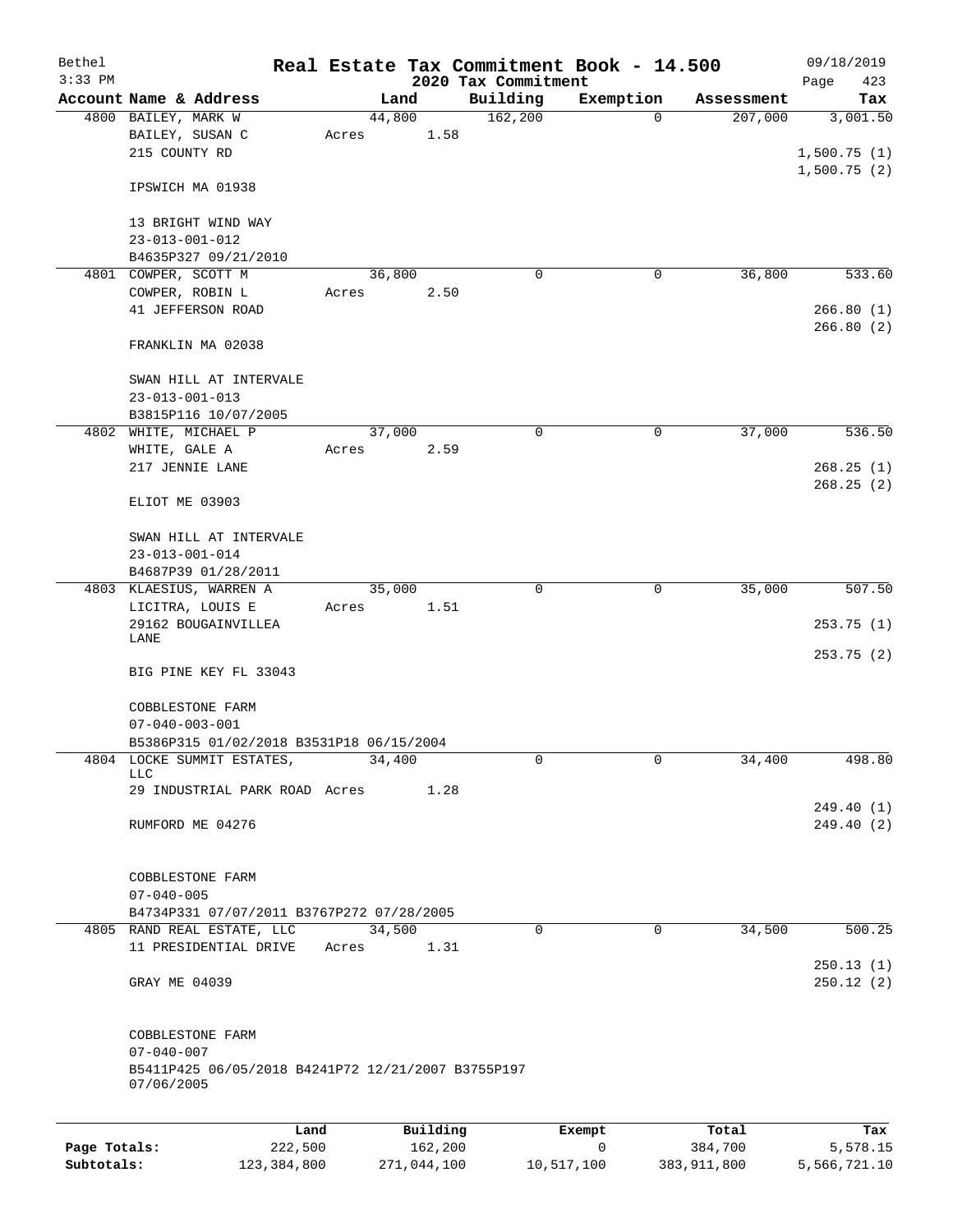| Bethel<br>$3:33$ PM |                                                                    |       |        |          | 2020 Tax Commitment | Real Estate Tax Commitment Book - 14.500 |            | 09/18/2019<br>424<br>Page |
|---------------------|--------------------------------------------------------------------|-------|--------|----------|---------------------|------------------------------------------|------------|---------------------------|
|                     | Account Name & Address                                             |       | Land   |          | Building            | Exemption                                | Assessment | Tax                       |
|                     | 4806 D'AMBOISE, PATRICK<br>D'AMBOISE, DENISE<br>169 TOWN FARM ROAD | Acres | 33,700 | 1.04     | $\mathbf 0$         | $\Omega$                                 | 33,700     | 488.65<br>244.33(1)       |
|                     | NEW GLOUCESTER ME 04260                                            |       |        |          |                     |                                          |            | 244.32 (2)                |
|                     | COBBLESTONE FARM<br>$07 - 040 - 008$                               |       |        |          |                     |                                          |            |                           |
|                     | B3754P174 07/06/2005                                               |       |        |          |                     |                                          |            |                           |
|                     | 4807 LOCKE SUMMIT ESTATES,<br>LLC                                  |       | 39,400 |          | 0                   | 0                                        | 39,400     | 571.30                    |
|                     | 29 INDUSTRIAL PARK                                                 | Acres |        | 4.78     |                     |                                          |            |                           |
|                     | RUMFORD ME 04276                                                   |       |        |          |                     |                                          |            | 285.65(1)<br>285.65(2)    |
|                     | COBBLESTONE FARM                                                   |       |        |          |                     |                                          |            |                           |
|                     | $07 - 040 - 009$<br>B3912P245 04/27/2006 B3595P277                 |       |        |          |                     |                                          |            |                           |
|                     | 4808 LOCKE SUMMIT ESTATES                                          |       | 33,800 |          | $\mathbf 0$         | $\mathbf 0$                              | 33,800     | 490.10                    |
|                     | 29 INDUSTRIAL PARK ROAD Acres                                      |       |        | 1.06     |                     |                                          |            |                           |
|                     | RUMFORD ME 04276                                                   |       |        |          |                     |                                          |            | 245.05(1)<br>245.05(2)    |
|                     | COBBLESTONE FARM LOT 4<br>$07 - 040 - 010$                         |       |        |          |                     |                                          |            |                           |
|                     | B4734P331 07/07/2011 B3767P270 07/28/2005                          |       |        |          |                     |                                          |            |                           |
|                     | 4809 HANSON, JOHN                                                  |       | 33,800 |          | 0                   | $\mathbf 0$                              | 33,800     | 490.10                    |
|                     | HANSON, NANCY<br>353 CARRIAGE SHOP RD                              | Acres |        | 1.05     |                     |                                          |            | 245.05(1)<br>245.05(2)    |
|                     | EAST FALMOUTH MA 02536                                             |       |        |          |                     |                                          |            |                           |
|                     | COBBLESTONE FARM LOT 3<br>$07 - 040 - 011$                         |       |        |          |                     |                                          |            |                           |
|                     | B4885P339 08/31/2012 B3843P257 11/15/2005                          |       |        |          |                     |                                          |            |                           |
|                     | 4810 SAVAGE LAND<br>DEVELOPMENT, LLC                               |       | 45,100 |          | 0                   | 0                                        | 45,100     | 653.95                    |
|                     | PO BOX 358                                                         | Acres |        | 4.80     |                     |                                          |            |                           |
|                     | BETHEL ME 04217                                                    |       |        |          |                     |                                          |            | 326.98(1)<br>326.97(2)    |
|                     | 12-074-00B-001                                                     |       |        |          |                     |                                          |            |                           |
|                     | B4053P335 10/10/2006                                               |       |        |          |                     |                                          |            |                           |
|                     | 4811 SAVAGE LAND<br>DEVELOPMENT, LLC                               |       | 1,400  |          | $\mathbf 0$         | $\mathbf 0$                              | 1,400      | 20.30                     |
|                     | PO BOX 358                                                         | Acres |        | 1.10     |                     |                                          |            | 10.15(1)                  |
|                     | BETHEL ME 04217                                                    |       |        |          |                     |                                          |            | 10.15(2)                  |
|                     | $12 - 074 - 00B - 002$                                             |       |        |          |                     |                                          |            |                           |
|                     | B3761P192 07/19/2005                                               |       |        |          |                     |                                          |            |                           |
|                     | Land                                                               |       |        | Building |                     | Exempt                                   | Total      | Tax                       |

**Page Totals:** 187,200 0 0 187,200 0 187,200 2,714.40<br>**Subtotals:** 123,572,000 271,044,100 10,517,100 384,099,000 5,569,435.50

**Subtotals:** 123,572,000 271,044,100 10,517,100 384,099,000 5,569,435.50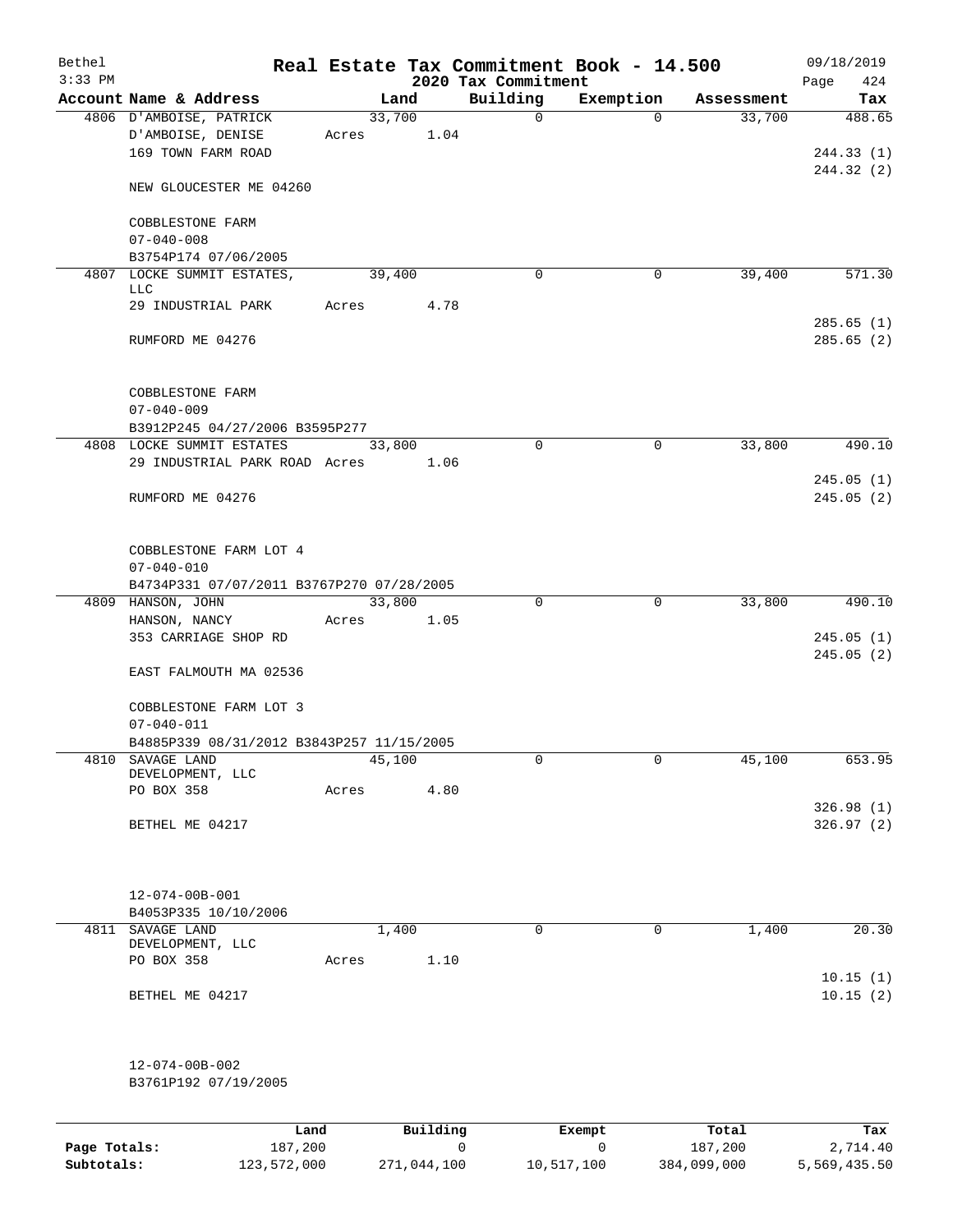| Bethel<br>$3:33$ PM |                                                                      |            |          | 2020 Tax Commitment | Real Estate Tax Commitment Book - 14.500 |            | 09/18/2019<br>Page<br>425 |
|---------------------|----------------------------------------------------------------------|------------|----------|---------------------|------------------------------------------|------------|---------------------------|
|                     | Account Name & Address                                               |            | Land     | Building            | Exemption                                | Assessment | Tax                       |
|                     | 4812 CROSS SAND & GRAVEL,                                            | 16,000     |          | $\mathsf{O}$        | $\Omega$                                 | 16,000     | 232.00                    |
|                     | LLC                                                                  |            |          |                     |                                          |            |                           |
|                     | PO BOX 158                                                           | Acres      | 14.63    |                     |                                          |            | 116.00(1)                 |
|                     | BETHEL ME 04217                                                      |            |          |                     |                                          |            | 116.00(2)                 |
|                     |                                                                      |            |          |                     |                                          |            |                           |
|                     |                                                                      |            |          |                     |                                          |            |                           |
|                     |                                                                      |            |          |                     |                                          |            |                           |
|                     | $12 - 074 - 002$<br>B4513P65 10/19/2009 B3485P330 03/30/2004         |            |          |                     |                                          |            |                           |
|                     | 4813 BORCHARDT, TIMOTHY J                                            |            | 38,500   | 181,200             | $\mathbf 0$                              | 219,700    | 3,185.65                  |
|                     | 411 VERNON ST.                                                       | Acres      | 1.04     |                     |                                          |            |                           |
|                     |                                                                      |            |          |                     |                                          |            | 1,592.83(1)               |
|                     | BETHEL ME 04217                                                      |            |          |                     |                                          |            | 1,592.82(2)               |
|                     |                                                                      |            |          |                     |                                          |            |                           |
|                     | 411 VERNON ST.                                                       |            |          |                     |                                          |            |                           |
|                     | $27 - 036 - 004 - 001 - A$                                           |            |          |                     |                                          |            |                           |
|                     | B3744P84 06/22/2005                                                  |            |          |                     |                                          |            |                           |
|                     | 4814 YASKO, EDWARD J JR                                              | 27,400     |          | $\mathbf 0$         | $\mathbf 0$                              | 27,400     | 397.30                    |
|                     | 184 BIRD HILL ROAD                                                   | Acres 3.70 |          |                     |                                          |            | 198.65(1)                 |
|                     | BETHEL ME 04217                                                      |            |          |                     |                                          |            | 198.65(2)                 |
|                     |                                                                      |            |          |                     |                                          |            |                           |
|                     |                                                                      |            |          |                     |                                          |            |                           |
|                     |                                                                      |            |          |                     |                                          |            |                           |
|                     | $04 - 057 - 005 - 001$                                               |            |          |                     |                                          |            |                           |
|                     | B3756P305 07/08/2005<br>4816 CROSS SAND & GRAVEL,                    | 15,600     |          | $\mathbf 0$         | $\mathbf 0$                              | 15,600     | 226.20                    |
|                     | <b>LLC</b>                                                           |            |          |                     |                                          |            |                           |
|                     | PO BOX 158                                                           | Acres      | 14.04    |                     |                                          |            |                           |
|                     | BETHEL ME 04217                                                      |            |          |                     |                                          |            | 113.10(1)<br>113.10(2)    |
|                     |                                                                      |            |          |                     |                                          |            |                           |
|                     |                                                                      |            |          |                     |                                          |            |                           |
|                     | NORTH RD.                                                            |            |          |                     |                                          |            |                           |
|                     | $12 - 074 - D$<br>B5219P293 04/29/2015 B4883P199 08/23/2012 B4513P65 |            |          |                     |                                          |            |                           |
|                     | 10/19/2009 B4040P261 11/02/2006                                      |            |          |                     |                                          |            |                           |
|                     | 4817 TEDESCHI, JOHN K                                                | 30,200     |          | $\Omega$            | $\Omega$                                 | 30,200     | 437.90                    |
|                     | PO BOX 361                                                           | Acres      | 1.60     |                     |                                          |            |                           |
|                     | SITUATE MA 02066                                                     |            |          |                     |                                          |            | 218.95(1)<br>218.95(2)    |
|                     |                                                                      |            |          |                     |                                          |            |                           |
|                     |                                                                      |            |          |                     |                                          |            |                           |
|                     | WEST VISTA/EAST BETHEL                                               |            |          |                     |                                          |            |                           |
|                     | $20 - 012 - 004$                                                     |            |          |                     |                                          |            |                           |
|                     | B4293P114 05/06/2008 B3740P334<br>4818 TEDESCHI, JOHN K              | 31,100     |          | $\mathbf 0$         | $\mathbf 0$                              | 31,100     | 450.95                    |
|                     | PO BOX 361                                                           | Acres      | 4.10     |                     |                                          |            |                           |
|                     |                                                                      |            |          |                     |                                          |            | 225.48(1)                 |
|                     | SITUATE MA 02066                                                     |            |          |                     |                                          |            | 225.47(2)                 |
|                     | WEST VISTA/EAST BETHEL                                               |            |          |                     |                                          |            |                           |
|                     | $20 - 012 - 002$                                                     |            |          |                     |                                          |            |                           |
|                     | B4293P108 05/06/2008 B3740P334                                       |            |          |                     |                                          |            |                           |
|                     |                                                                      |            |          |                     |                                          |            |                           |
|                     |                                                                      | Land       | Building |                     | Exempt                                   | Total      | Tax                       |
| Page Totals:        | 158,800                                                              |            | 181,200  |                     | 0                                        | 340,000    | 4,930.00                  |

**Subtotals:** 123,730,800 271,225,300 10,517,100 384,439,000 5,574,365.50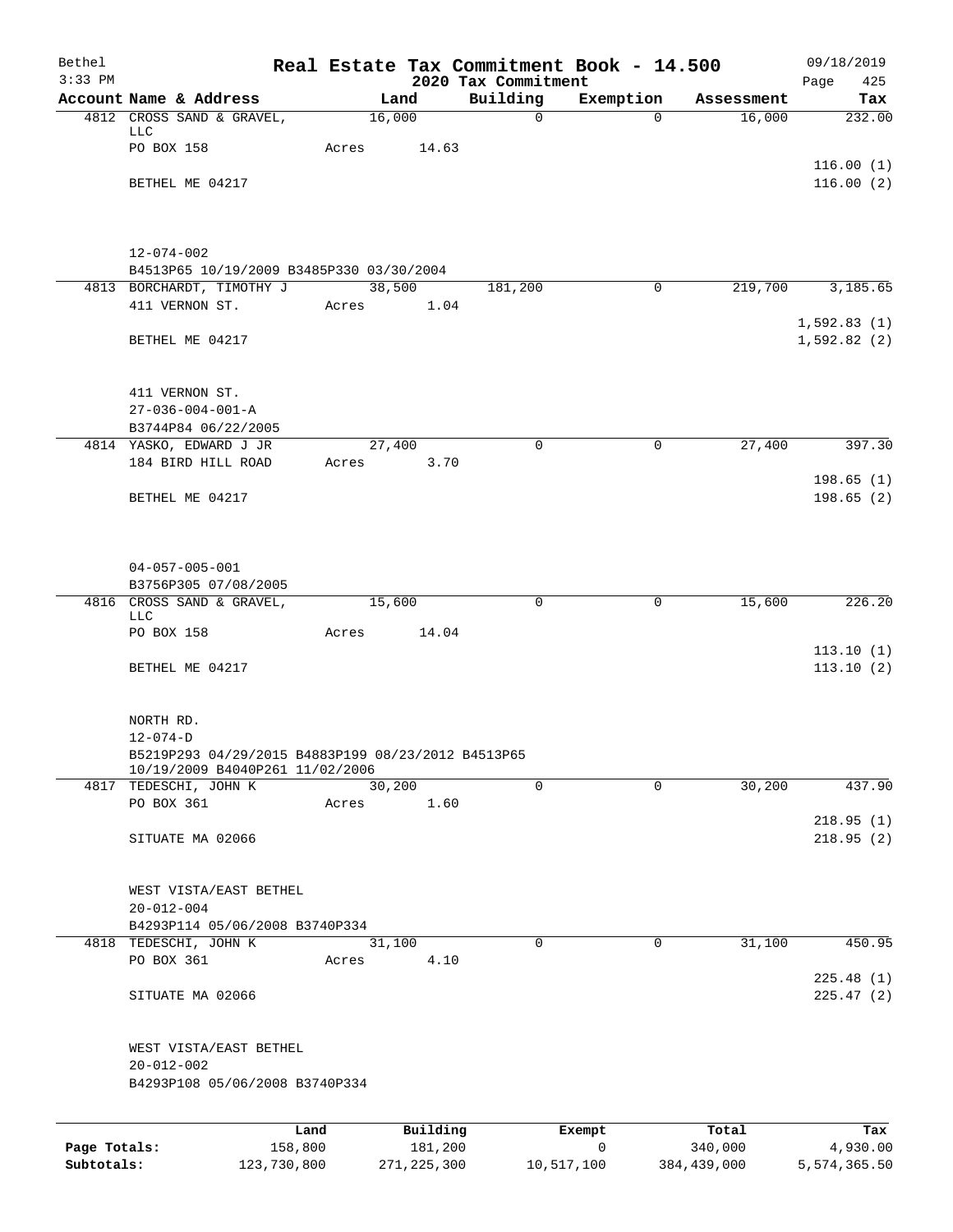| Bethel       |                                                                                       |             |                |             |                         | Real Estate Tax Commitment Book - 14.500 |                      | 09/18/2019                  |
|--------------|---------------------------------------------------------------------------------------|-------------|----------------|-------------|-------------------------|------------------------------------------|----------------------|-----------------------------|
| $3:33$ PM    | Account Name & Address                                                                |             |                |             | 2020 Tax Commitment     |                                          |                      | 426<br>Page                 |
|              | 4819 MULLER, JOSEPH                                                                   |             | Land<br>31,100 |             | Building<br>$\mathbf 0$ | Exemption<br>$\Omega$                    | Assessment<br>31,100 | Tax<br>450.95               |
|              | 24 WOODHULL LANE                                                                      | Acres       |                | 4.10        |                         |                                          |                      | 225.48(1)                   |
|              | SAYVILLE NY 11782                                                                     |             |                |             |                         |                                          |                      | 225.47(2)                   |
|              | WEST VISTA/EAST BETHEL<br>$20 - 012 - 003$                                            |             |                |             |                         |                                          |                      |                             |
|              | B4293P105 05/06/2008 B3740P334                                                        |             |                |             |                         |                                          |                      |                             |
|              | 4820 MCCORMICK, CHARLES R                                                             |             | 29,300         |             | $\Omega$                | 0                                        | 29,300               | 424.85                      |
|              | PO BOX 958                                                                            | Acres       |                | 1.20        |                         |                                          |                      | 212.43(1)                   |
|              | BETHEL ME 04217                                                                       |             |                |             |                         |                                          |                      | 212.42(2)                   |
|              | INTERVALE RD                                                                          |             |                |             |                         |                                          |                      |                             |
|              | $13 - 002 - 002$<br>B5273P366 03/22/2016 B3850P329 12/05/2005                         |             |                |             |                         |                                          |                      |                             |
|              | 4821 ADLEY FIVE, LLC                                                                  |             | 35,600         |             | 76,200                  | $\mathbf 0$                              | 111,800              | 1,621.10                    |
|              | 486 PROSPECT ST                                                                       | Acres       |                | 6.40        |                         |                                          |                      |                             |
|              | RUMFORD ME 04276                                                                      |             |                |             |                         |                                          |                      | 810.55(1)<br>810.55(2)      |
|              | 226 VERNON ST.                                                                        |             |                |             |                         |                                          |                      |                             |
|              | $03 - 004 - 001 - 001$                                                                |             |                |             |                         |                                          |                      |                             |
|              | B5272P429 03/17/2016 B5257P533 12/09/2015 B4514P14<br>10/21/2009 B3694P305 04/04/2005 |             |                |             |                         |                                          |                      |                             |
|              | 4822 MCCRUM LAND, LLC<br>PO BOX 660                                                   | Acres       | 65,100         | 69.18       | $\Omega$                | 0                                        | 65,100               | 943.95                      |
|              | INDUSTRIAL ST                                                                         |             |                |             |                         |                                          |                      | 471.98 (1)                  |
|              | MARS HILL ME 04758                                                                    |             |                |             |                         |                                          |                      | 471.97 (2)                  |
|              | JONATHAN CLARK LN<br>$07 - 082$                                                       |             |                |             |                         |                                          |                      |                             |
|              | B4932P273 12/19/2012 B4742P296 09/01/2011 B3708P128<br>05/02/2005                     |             |                |             |                         |                                          |                      |                             |
|              | 4823 DONOHUE, BARRY J                                                                 |             | 57,000         |             | 347,400                 | $\mathbf 0$                              | 404,400              | 5,863.80                    |
|              | DONOHUE, KATHLEEN M                                                                   | Acres       |                | 6.64        |                         |                                          |                      |                             |
|              | 154 BAILEY ROAD                                                                       |             |                |             |                         |                                          |                      | 2,931.90(1)<br>2,931.90 (2) |
|              | BETHEL ME 04217                                                                       |             |                |             |                         |                                          |                      |                             |
|              | BAILEY ROAD                                                                           |             |                |             |                         |                                          |                      |                             |
|              | $08 - 062 - 005$                                                                      |             |                |             |                         |                                          |                      |                             |
|              | B3775P146 08/11/2005                                                                  |             |                |             |                         |                                          |                      |                             |
|              | 4824 RIPPE, ROBERT & MARY<br>ALICE FAMILY TRUST                                       |             | 29,700         |             | 0                       | $\mathbf 0$                              | 29,700               | 430.65                      |
|              | 5305 MAPLE LANE                                                                       | Acres       |                | 6.24        |                         |                                          |                      |                             |
|              | COLLEYVILLE TX 76034                                                                  |             |                |             |                         |                                          |                      | 215.33(1)<br>215.32(2)      |
|              | EAST BETHEL RD                                                                        |             |                |             |                         |                                          |                      |                             |
|              | $09 - 011 - 002$<br>B5364P539 08/30/2017 B5182P85 11/04/2014 B3710P8<br>05/03/2005    |             |                |             |                         |                                          |                      |                             |
|              |                                                                                       | Land        |                | Building    |                         | Exempt                                   | Total                | Tax                         |
| Page Totals: |                                                                                       | 247,800     |                | 423,600     |                         | 0                                        | 671,400              | 9,735.30                    |
| Subtotals:   |                                                                                       | 123,978,600 |                | 271,648,900 |                         | 10,517,100                               | 385,110,400          | 5,584,100.80                |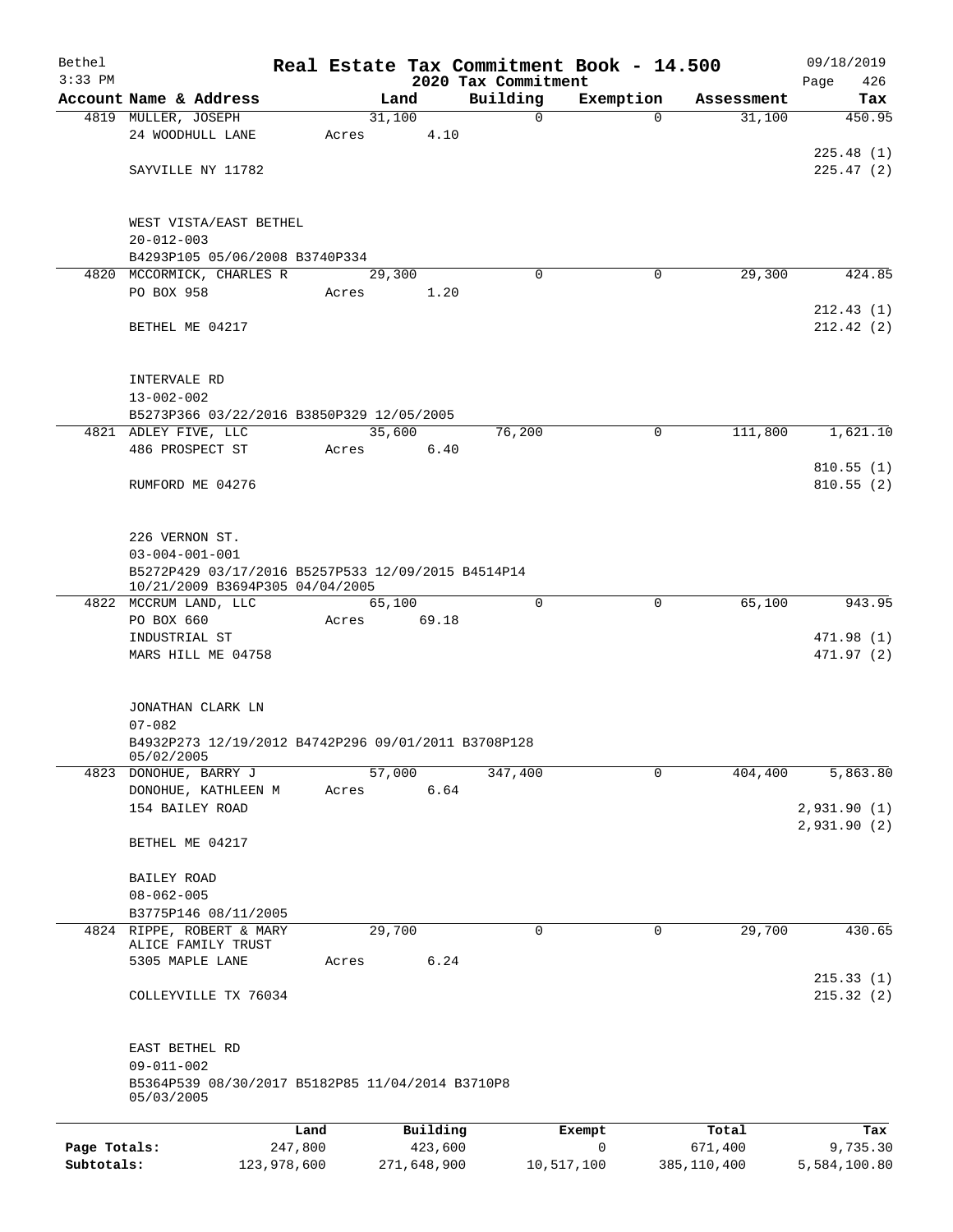| Bethel       |                                          |                                                                                                           |       |               |                                 | Real Estate Tax Commitment Book - 14.500 |                      | 09/18/2019                 |
|--------------|------------------------------------------|-----------------------------------------------------------------------------------------------------------|-------|---------------|---------------------------------|------------------------------------------|----------------------|----------------------------|
| $3:33$ PM    | Account Name & Address                   |                                                                                                           |       | Land          | 2020 Tax Commitment<br>Building |                                          |                      | Page<br>427<br>Tax         |
|              | 4825 BUNN, ROSEMARY STONE                |                                                                                                           |       | 56,000        | $\mathbf 0$                     | Exemption<br>$\Omega$                    | Assessment<br>56,000 | 812.00                     |
|              | PO BOX 15                                |                                                                                                           | Acres | 0.57          |                                 |                                          |                      |                            |
|              |                                          |                                                                                                           |       |               |                                 |                                          |                      | 406.00(1)                  |
|              | BETHEL ME 04217                          |                                                                                                           |       |               |                                 |                                          |                      | 406.00(2)                  |
|              |                                          |                                                                                                           |       |               |                                 |                                          |                      |                            |
|              | VERNON STREET                            |                                                                                                           |       |               |                                 |                                          |                      |                            |
|              | $25 - 208 - 002$                         |                                                                                                           |       |               |                                 |                                          |                      |                            |
|              | B5063P335 11/18/2013                     |                                                                                                           |       |               |                                 |                                          |                      |                            |
|              | 4827 WATERHOUSE, ROGER J                 |                                                                                                           |       | 20,600        | 9,900                           | 0                                        | 30,500               | 442.25                     |
|              | 964 ROUTE 232                            |                                                                                                           | Acres | 0.25          |                                 |                                          |                      |                            |
|              |                                          |                                                                                                           |       |               |                                 |                                          |                      | 221.13(1)                  |
|              | BRYANT POND ME 04219                     |                                                                                                           |       |               |                                 |                                          |                      | 221.12(2)                  |
|              |                                          |                                                                                                           |       |               |                                 |                                          |                      |                            |
|              | 964 RT. 232                              |                                                                                                           |       |               |                                 |                                          |                      |                            |
|              | $05 - 038$                               |                                                                                                           |       |               |                                 |                                          |                      |                            |
|              |                                          | B4228P233 11/27/2007 B3863P167 12/23/2005                                                                 |       |               |                                 |                                          |                      |                            |
|              | 4828 JOHNSTON, SCOTT, TTEE               |                                                                                                           |       | 65,900        | 202,900                         | $\mathbf 0$                              | 268,800              | 3,897.60                   |
|              | JOHNSTON, SCOTT TRUST<br>6110 PAUL DRIVE |                                                                                                           | Acres | 3.00          |                                 |                                          |                      | 1,948.80(1)                |
|              |                                          |                                                                                                           |       |               |                                 |                                          |                      | 1,948.80(2)                |
|              | CLINTON OH 44216                         |                                                                                                           |       |               |                                 |                                          |                      |                            |
|              |                                          |                                                                                                           |       |               |                                 |                                          |                      |                            |
|              | 36 LOST BROOK RD                         |                                                                                                           |       |               |                                 |                                          |                      |                            |
|              | $11 - 070 - 004$                         |                                                                                                           |       |               |                                 |                                          |                      |                            |
|              |                                          | B51980P272 01/07/2015 B5118P181 05/22/2014 B5118P179<br>05/22/2014 B3817P50 10/13/2005                    |       |               |                                 |                                          |                      |                            |
|              | 4829 TREADWELL, JAN N                    |                                                                                                           |       | 38,400        | 194,100                         | $\mathbf 0$                              | 232,500              | 3,371.25                   |
|              | TREADWELL, WILLIAM G                     |                                                                                                           | Acres | 1.00          |                                 |                                          |                      |                            |
|              | 17 TOASTIE WALK                          |                                                                                                           |       |               |                                 |                                          |                      | 1,685.63(1)                |
|              |                                          |                                                                                                           |       |               |                                 |                                          |                      | 1,685.62(2)                |
|              | BRUNSWICK ME 04011                       |                                                                                                           |       |               |                                 |                                          |                      |                            |
|              | 67 INTERVALE ROAD                        |                                                                                                           |       |               |                                 |                                          |                      |                            |
|              | $08 - 061 - 001$                         |                                                                                                           |       |               |                                 |                                          |                      |                            |
|              |                                          | B5042P327 09/27/2013 B5014P113 07/24/2013 B4558P327                                                       |       |               |                                 |                                          |                      |                            |
|              |                                          | 02/10/2010 B4551P100 01/19/2010 B4551P99 01/12/2010<br>B4549P201 01/12/2010 B4468P68 07/10/2009 B4265P162 |       |               |                                 |                                          |                      |                            |
|              |                                          | 02/26/2008 B4133P4 05/11/2007 B3864P326 12/28/2005                                                        |       |               |                                 |                                          |                      |                            |
|              | 4830 O'NEIL, BRIAN T                     |                                                                                                           |       | 84,700        | 135,900                         | $\mathbf 0$                              | 220,600              | 3,198.70                   |
|              | O'NEIL, KATHERINE L                      |                                                                                                           | Acres | 1.70          |                                 |                                          |                      |                            |
|              | 81 PARADISE ROAD                         |                                                                                                           |       |               |                                 |                                          |                      | 1,599.35(1)<br>1,599.35(2) |
|              | BETHEL ME 04217                          |                                                                                                           |       |               |                                 |                                          |                      |                            |
|              |                                          |                                                                                                           |       |               |                                 |                                          |                      |                            |
|              | 81 PARADISE ROAD                         |                                                                                                           |       |               |                                 |                                          |                      |                            |
|              | $26 - 009 - 001$                         |                                                                                                           |       |               |                                 |                                          |                      |                            |
|              |                                          | B5356P143 07/17/2017 B3715P205 05/12/2005                                                                 |       |               |                                 |                                          |                      |                            |
|              | 4831 SCHIFONE, WESTON                    |                                                                                                           |       | 62,100        | $\mathbf 0$                     | $\mathbf 0$                              | 62,100               | 900.45                     |
|              | 43 VILLAGE CIR                           |                                                                                                           | Acres | 5.20          |                                 |                                          |                      | 450.23(1)                  |
|              | MILFORD MA 01757 1379                    |                                                                                                           |       |               |                                 |                                          |                      | 450.22(2)                  |
|              |                                          |                                                                                                           |       |               |                                 |                                          |                      |                            |
|              |                                          |                                                                                                           |       |               |                                 |                                          |                      |                            |
|              | INTERVALE ROAD                           |                                                                                                           |       |               |                                 |                                          |                      |                            |
|              | $23 - 026 - 003$                         | B5369P537 09/26/2017 B4077P299 01/08/2007 B3892P335                                                       |       |               |                                 |                                          |                      |                            |
|              | 02/27/2006                               |                                                                                                           |       |               |                                 |                                          |                      |                            |
|              |                                          | Land                                                                                                      |       | Building      |                                 | Exempt                                   | Total                | Tax                        |
| Page Totals: |                                          | 327,700                                                                                                   |       | 542,800       |                                 | 0                                        | 870,500              | 12,622.25                  |
| Subtotals:   |                                          | 124,306,300                                                                                               |       | 272, 191, 700 |                                 | 10,517,100                               | 385,980,900          | 5,596,723.05               |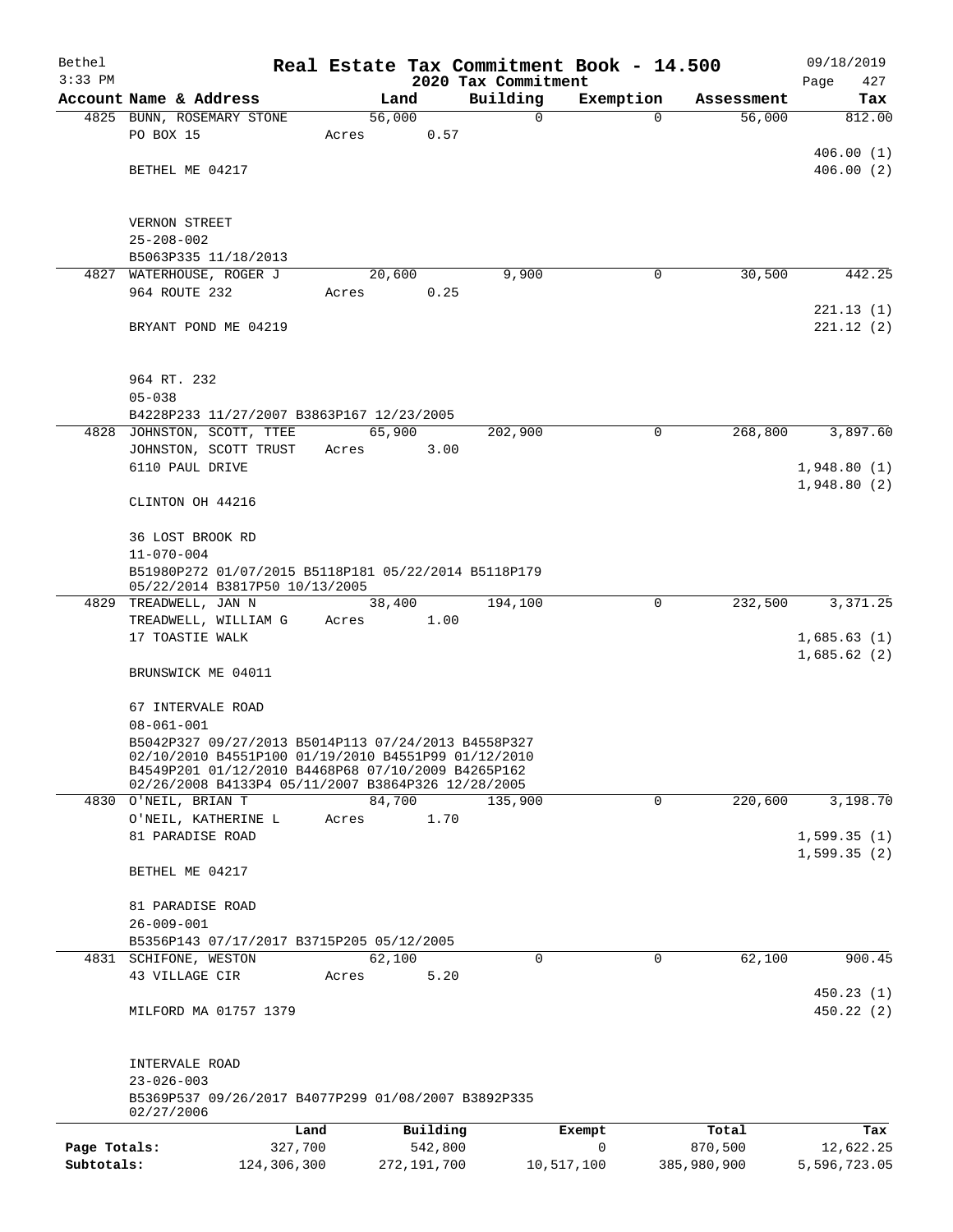| Bethel<br>$3:33$ PM |                                                                   |       |                     | 2020 Tax Commitment | Real Estate Tax Commitment Book - 14.500 |                  | 09/18/2019                 |
|---------------------|-------------------------------------------------------------------|-------|---------------------|---------------------|------------------------------------------|------------------|----------------------------|
|                     | Account Name & Address                                            |       | Land                | Building            | Exemption                                | Assessment       | Page<br>428<br>Tax         |
|                     | 4833 KIRSCHEMANN, IAN                                             |       | 45,500              | 68,500              | $\Omega$                                 | 114,000          | 1,653.00                   |
|                     | JONES, JONES, LESLIE<br>154 BIRKDALE DRIVE                        | Acres | 1.93                |                     |                                          |                  | 826.50(1)<br>826.50(2)     |
|                     | BLUE BELL PA 19422                                                |       |                     |                     |                                          |                  |                            |
|                     | 8 ELLINGWOOD MOUNTAIN<br>$16 - 019 - 001$                         |       |                     |                     |                                          |                  |                            |
|                     | B5184P97 11/18/2014 B4267P154 03/03/2008 B3900P185<br>03/10/2006  |       |                     |                     |                                          |                  |                            |
|                     | 4834 LILLY, JASON M                                               |       | 45,500              | 246,100             | 0                                        | 291,600          | 4,228.20                   |
|                     | LILLY, AMY J<br>750 NORTH RD.                                     | Acres | 1.93                |                     |                                          |                  | 2,114.10(1)                |
|                     | BETHEL ME 04217                                                   |       |                     |                     |                                          |                  | 2, 114.10(2)               |
|                     | 20 ELLINGWOOD MOUNTAIN                                            |       |                     |                     |                                          |                  |                            |
|                     | $16 - 019 - 002$                                                  |       |                     |                     |                                          |                  |                            |
|                     | B4522P229 11/05/2009 B4267P155 03/03/2008 B3900P185<br>03/10/2006 |       |                     |                     |                                          |                  |                            |
|                     | 4835 LILLY, BRUCE R                                               |       | 36,200              | 0                   | 0                                        | 36,200           | 524.90                     |
|                     | 750 NORTH RD.                                                     | Acres | 2.08                |                     |                                          |                  | 262.45(1)                  |
|                     | BETHEL ME 04217                                                   |       |                     |                     |                                          |                  | 262.45(2)                  |
|                     | ELLINGWOOD MOUNTAIN<br>$16 - 019 - 003$                           |       |                     |                     |                                          |                  |                            |
|                     | B4267P156 03/03/2008 B3900P185 03/10/2006                         |       |                     |                     |                                          |                  |                            |
|                     | 4836 BROOKS, JUSTINE C                                            |       | 44,800              | 330,500             | $\mathbf 0$                              | 375,300          | 5,441.85                   |
|                     | BROOKS, TRAVIS G<br>120 SUNDAY RIVER ROAD                         | Acres | 1.61                |                     |                                          |                  | 2,720.93(1)<br>2,720.92(2) |
|                     | BETHEL ME 04217                                                   |       |                     |                     |                                          |                  |                            |
|                     | ELLINGWOOD MOUNTAIN<br>$16 - 019 - 004$                           |       |                     |                     |                                          |                  |                            |
|                     | B5352P596 06/28/2017 B3900P185 03/10/2006                         |       |                     |                     |                                          |                  |                            |
|                     | 4837 MC DEVELOPMENT, LLC                                          |       | 35,600              | 0                   | $\Omega$                                 | 35,600           | 516.20                     |
|                     | 420 GROVER HILL ROAD                                              | Acres | 1.77                |                     |                                          |                  | 258.10(1)                  |
|                     | BETHEL ME 04217                                                   |       |                     |                     |                                          |                  | 258.10(2)                  |
|                     | ELLINGWOOD MOUNTAIN                                               |       |                     |                     |                                          |                  |                            |
|                     | $16 - 019 - 005$<br>B3900P185 03/10/2006                          |       |                     |                     |                                          |                  |                            |
| 4838                | CARVER'S WOODWORKING,                                             |       | 35,900              | $\mathbf 0$         | $\mathbf 0$                              | 35,900           | 520.55                     |
|                     | INC.<br>420 GROVER HILL ROAD                                      | Acres | 1.93                |                     |                                          |                  |                            |
|                     | BETHEL ME 04217                                                   |       |                     |                     |                                          |                  | 260.28(1)<br>260.27(2)     |
|                     | ELLINGWOOD MOUNTAIN<br>$16 - 019 - 006$                           |       |                     |                     |                                          |                  |                            |
|                     | B4553P179 01/21/2010 B3900P185 03/10/2006                         |       |                     |                     |                                          |                  |                            |
|                     |                                                                   |       |                     |                     |                                          |                  |                            |
| Page Totals:        | Land<br>243,500                                                   |       | Building<br>645,100 |                     | Exempt<br>0                              | Total<br>888,600 | Tax<br>12,884.70           |

**Subtotals:** 124,549,800 272,836,800 10,517,100 386,869,500 5,609,607.75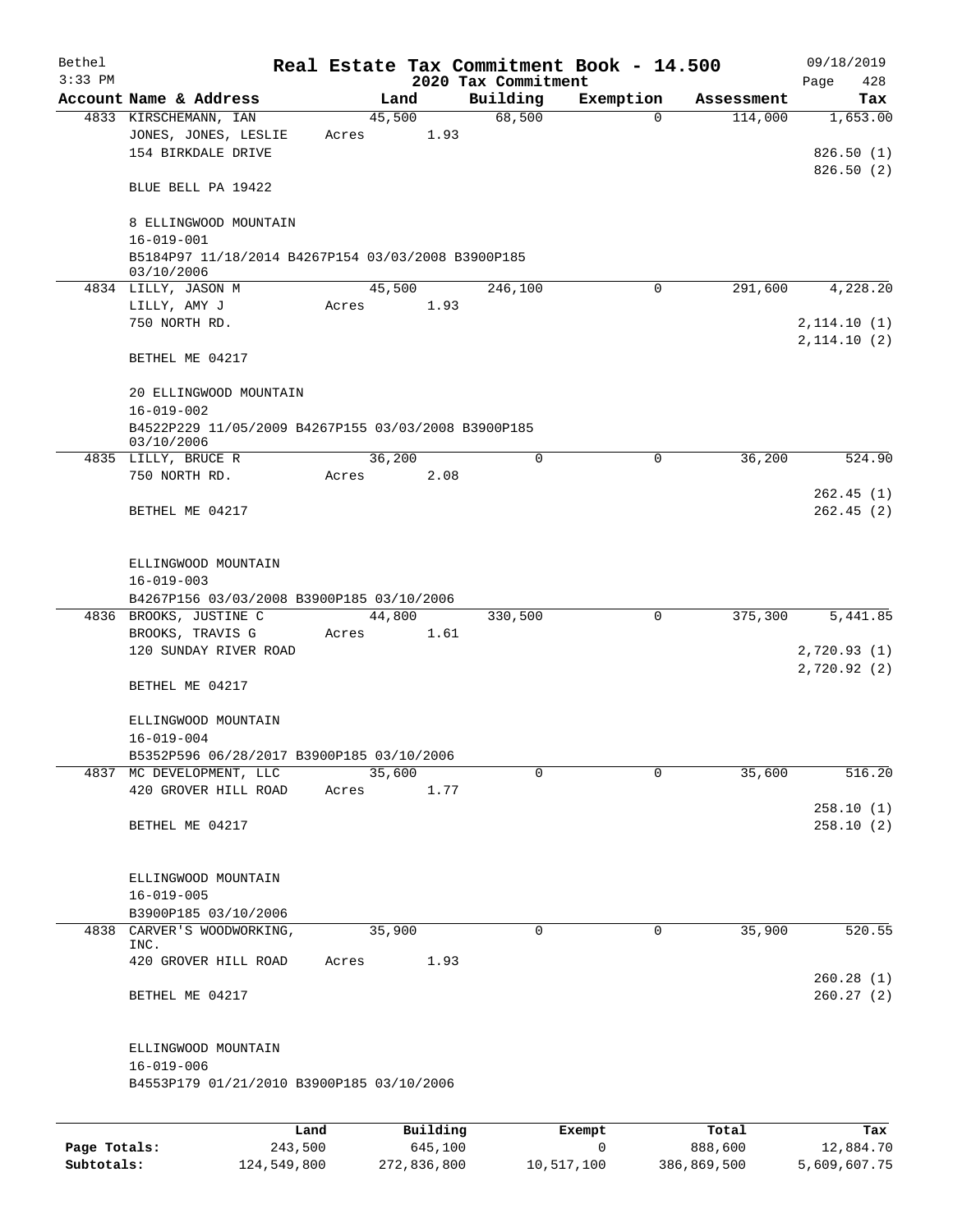| Bethel<br>$3:33$ PM |                                                  |        |      | 2020 Tax Commitment | Real Estate Tax Commitment Book - 14.500 |            | 09/18/2019<br>Page<br>429  |
|---------------------|--------------------------------------------------|--------|------|---------------------|------------------------------------------|------------|----------------------------|
|                     | Account Name & Address                           | Land   |      | Building            | Exemption                                | Assessment | Tax                        |
|                     | 4839 BELL, RICHARD W. &<br>LORRAINE J., TRUSTEES | 46,900 |      | 379,000             | 20,000                                   | 405,900    | 5,885.55                   |
|                     | R & L BELL FAMILY TRUST Acres<br>PO BOX 452      |        | 2.88 |                     | 01 Homestead (HM)                        |            | 2,942.78(1)                |
|                     | BETHEL ME 04217                                  |        |      |                     |                                          |            | 2,942.77 (2)               |
|                     | 59 ELLINGWOOD MOUNTAIN<br>$16 - 019 - 007$       |        |      |                     |                                          |            |                            |
|                     | B5208P477 02/17/2015 B3900P185 03/10/2006        |        |      |                     |                                          |            |                            |
|                     | 4840 COLLINS, STEPHEN R                          | 46,400 |      | 0                   | $\mathbf 0$                              | 46,400     | 672.80                     |
|                     | COLLINS, MARGARET A                              | Acres  | 5.80 |                     |                                          |            |                            |
|                     | 10 CHARLES STREET                                |        |      |                     |                                          |            | 336.40 (1)<br>336.40 (2)   |
|                     | BRIDGEWATER MA 02324                             |        |      |                     |                                          |            |                            |
|                     | NORTH ROAD                                       |        |      |                     |                                          |            |                            |
|                     | $12 - 048 - 001$                                 |        |      |                     |                                          |            |                            |
|                     | B3892P83 02/24/2006<br>4842 CONNELL, AMY MARIE   | 40,900 |      | 227,400             |                                          | 268,300    | 3,890.35                   |
|                     |                                                  |        |      |                     | 0                                        |            |                            |
|                     | CONNELL, ROGAN THOMAS<br>28 BOB'S WAY            | Acres  | 2.30 |                     |                                          |            | 1,945.18(1)                |
|                     |                                                  |        |      |                     |                                          |            | 1,945.17(2)                |
|                     | BETHEL ME 04217                                  |        |      |                     |                                          |            |                            |
|                     | 28 BOBS WAY<br>$27 - 036 - 002 - 00A$            |        |      |                     |                                          |            |                            |
|                     | B5316P685 11/21/2016 B3854P53 12/09/2005         |        |      |                     |                                          |            |                            |
|                     | 4843 MERRILL, RUSSELL E                          | 44,600 |      | 175,400             | 20,000                                   | 200,000    | 2,900.00                   |
|                     | 10 MERRILL DRIVE                                 | Acres  | 1.50 |                     | 01 Homestead (HM)                        |            |                            |
|                     |                                                  |        |      |                     |                                          |            | 1,450.00(1)                |
|                     | BETHEL ME 04217                                  |        |      |                     |                                          |            | 1,450.00(2)                |
|                     | 10 MERRILL DRIVE                                 |        |      |                     |                                          |            |                            |
|                     | $06 - 028 - 003$                                 |        |      |                     |                                          |            |                            |
|                     | B3897P103 03/06/2006                             |        |      |                     |                                          |            |                            |
|                     | 4844 GLOBAL TOWER, LLC                           |        | 0    | 140,400             | 0                                        | 140,400    | 2,035.80                   |
|                     | C/O PROPERTY TAX DEPT.                           |        |      |                     |                                          |            |                            |
|                     | PO BOX 723597                                    |        |      |                     |                                          |            | 1,017.90(1)<br>1,017.90(2) |
|                     | ATLANTA GA 31139                                 |        |      |                     |                                          |            |                            |
|                     | 206 ASH RD                                       |        |      |                     |                                          |            |                            |
|                     | $20 - 029 - 005 - 001$                           |        |      |                     |                                          |            |                            |
|                     | 4845 BETHEL INN CORP.                            | 50,400 |      | 207,500             | 0                                        | 257,900    | 3,739.55                   |
|                     | PO BOX 49                                        |        |      |                     |                                          |            |                            |
|                     | BETHEL ME 04217                                  |        |      |                     |                                          |            | 1,869.78(1)<br>1,869.77(2) |
|                     |                                                  |        |      |                     |                                          |            |                            |
|                     | MILL HILL CONDO 632<br>$07 - 028 - 632$          |        |      |                     |                                          |            |                            |

|              | Land        | Building    | Exempt     | Total       | Tax          |
|--------------|-------------|-------------|------------|-------------|--------------|
| Page Totals: | 229,200     | 1,129,700   | 40,000     | 1,318,900   | 19,124.05    |
| Subtotals:   | 124,779,000 | 273,966,500 | 10,557,100 | 388,188,400 | 5,628,731.80 |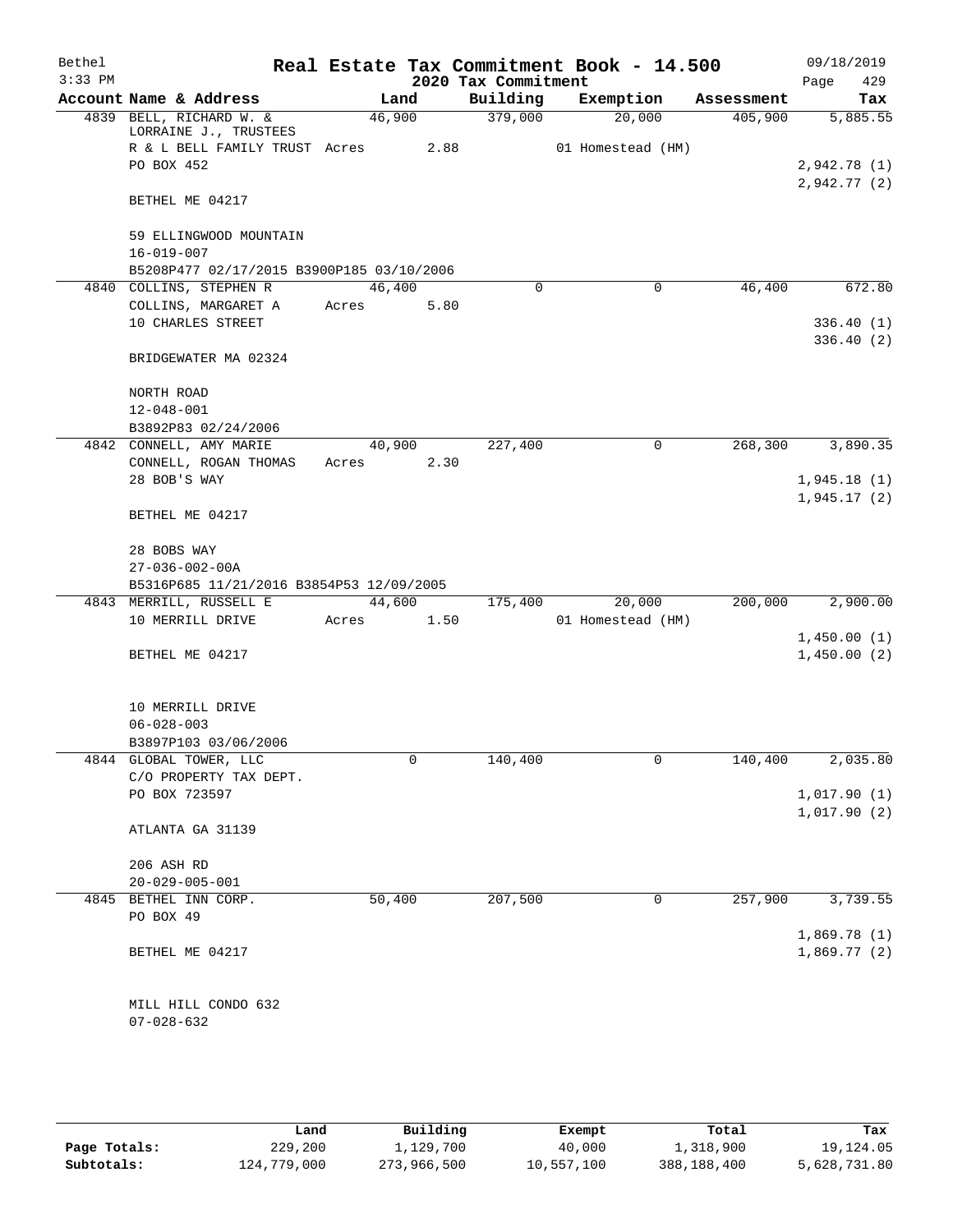| Bethel<br>$3:33$ PM |                                                                   |                 |        |                     | Real Estate Tax Commitment Book - 14.500<br>2020 Tax Commitment |                       |                    | 09/18/2019<br>Page<br>430 |
|---------------------|-------------------------------------------------------------------|-----------------|--------|---------------------|-----------------------------------------------------------------|-----------------------|--------------------|---------------------------|
|                     | Account Name & Address                                            |                 | Land   |                     | Building                                                        | Exemption             | Assessment         | Tax                       |
|                     | 4847 FOSSETT, BETH T                                              |                 | 33,600 |                     | 120,100                                                         | 0                     | 153,700            | 2,228.65                  |
|                     | FOSSETT, TIMOTHY A                                                |                 |        |                     |                                                                 |                       |                    |                           |
|                     | 3 LEDGEWATER DR.                                                  |                 |        |                     |                                                                 |                       |                    | 1, 114.33(1)              |
|                     | KENNEBUNK ME 04043                                                |                 |        |                     |                                                                 |                       |                    | 1, 114.32(2)              |
|                     |                                                                   |                 |        |                     |                                                                 |                       |                    |                           |
|                     | 26 CHERRY LANE                                                    |                 |        |                     |                                                                 |                       |                    |                           |
|                     | $22 - 002 - 001 - 049$                                            |                 |        |                     |                                                                 |                       |                    |                           |
|                     | B5222P159 05/15/2015 B3943P302 05/31/2006 B3901P144<br>03/10/2006 |                 |        |                     |                                                                 |                       |                    |                           |
|                     | 4848 DIROMA, BRYAN S. & DAWN                                      |                 | 33,600 |                     | 67,300                                                          | $\mathbf 0$           | 100,900            | 1,463.05                  |
|                     | Ι.                                                                |                 |        |                     |                                                                 |                       |                    |                           |
|                     | C/O RICHARD & HARRIET<br><b>BOWERS</b>                            |                 |        |                     |                                                                 |                       |                    |                           |
|                     | 9864 CORRYSTONE DRIVE                                             |                 |        |                     |                                                                 |                       |                    | 731.53(1)                 |
|                     |                                                                   |                 |        |                     |                                                                 |                       |                    | 731.52(2)                 |
|                     | CHARLOTTE NC 28277                                                |                 |        |                     |                                                                 |                       |                    |                           |
|                     | 26 CHERRY LANE                                                    |                 |        |                     |                                                                 |                       |                    |                           |
|                     | $22 - 002 - 001 - 045$                                            |                 |        |                     |                                                                 |                       |                    |                           |
|                     | B3943P298 05/31/2006                                              |                 |        |                     |                                                                 |                       |                    |                           |
|                     | 4849 DEMELLO, BETH G                                              |                 | 33,600 |                     | 120, 100                                                        | 0                     | 153,700            | 2,228.65                  |
|                     | DEMELLO, SHAWN                                                    |                 |        |                     |                                                                 |                       |                    |                           |
|                     | 1 SHERMAN DRIVE                                                   |                 |        |                     |                                                                 |                       |                    | 1, 114.33(1)              |
|                     |                                                                   |                 |        |                     |                                                                 |                       |                    | 1, 114.32(2)              |
|                     | SCITUATE MA 02066                                                 |                 |        |                     |                                                                 |                       |                    |                           |
|                     | 26 CHERRY LANE                                                    |                 |        |                     |                                                                 |                       |                    |                           |
|                     | $22 - 002 - 001 - 051$                                            |                 |        |                     |                                                                 |                       |                    |                           |
|                     | B5341P34 04/19/2017 B3901                                         |                 |        |                     |                                                                 |                       |                    |                           |
|                     | 03                                                                | P190 03/13/2006 |        |                     |                                                                 | $\mathbf 0$           |                    |                           |
| 4850                | GUTIN, BORIS<br>GUTIN, MARINA                                     |                 | 33,600 |                     | 67,300                                                          |                       | 100,900            | 1,463.05                  |
|                     | 31 ARNOLD TERRACE                                                 |                 |        |                     |                                                                 |                       |                    | 731.53 (1)                |
|                     |                                                                   |                 |        |                     |                                                                 |                       |                    | 731.52(2)                 |
|                     | MARBLEHEAD MA 01945                                               |                 |        |                     |                                                                 |                       |                    |                           |
|                     | 26 CHERRY LANE                                                    |                 |        |                     |                                                                 |                       |                    |                           |
|                     | $22 - 002 - 001 - 047$                                            |                 |        |                     |                                                                 |                       |                    |                           |
|                     | B3952P116 06/09/2006                                              |                 |        |                     |                                                                 |                       |                    |                           |
|                     | 4851 DEAN, KAREN                                                  |                 | 47,000 |                     | 293,100                                                         | 0                     | 340,100            | 4,931.45                  |
|                     | DEAN, DANIEL G                                                    |                 |        |                     |                                                                 |                       |                    |                           |
|                     | 2 BLUEBERRY PATH                                                  |                 |        |                     |                                                                 |                       |                    | 2,465.73(1)               |
|                     |                                                                   |                 |        |                     |                                                                 |                       |                    | 2,465.72(2)               |
|                     | ACTON MA 01720                                                    |                 |        |                     |                                                                 |                       |                    |                           |
|                     | MILL HILL 628, 629, 631                                           |                 |        |                     |                                                                 |                       |                    |                           |
|                     | $07 - 028 - C628$                                                 |                 |        |                     |                                                                 |                       |                    |                           |
|                     | B3979P286 07/24/2006                                              |                 |        |                     |                                                                 |                       |                    |                           |
|                     | 4852 BETHEL INN CORPORATION                                       |                 | 47,000 |                     | 293,100                                                         | 0                     | 340,100            | 4,931.45                  |
|                     | PO BOX 49                                                         |                 |        |                     |                                                                 |                       |                    |                           |
|                     |                                                                   |                 |        |                     |                                                                 |                       |                    | 2,465.73(1)               |
|                     | BETHEL ME 04217                                                   |                 |        |                     |                                                                 |                       |                    | 2,465.72 (2)              |
|                     |                                                                   |                 |        |                     |                                                                 |                       |                    |                           |
|                     | 46 MILL HILL RD#624,<br>$07 - 028 - 624$                          |                 |        |                     |                                                                 |                       |                    |                           |
|                     | B5077P269 12/27/2013 B4793P160 12/15/2011 B4011P36                |                 |        |                     |                                                                 |                       |                    |                           |
|                     | 09/18/2006                                                        |                 |        |                     |                                                                 |                       |                    |                           |
| Page Totals:        | 228,400                                                           | Land            |        | Building<br>961,000 |                                                                 | Exempt<br>$\mathbf 0$ | Total<br>1,189,400 | Tax<br>17,246.30          |
| Subtotals:          | 125,007,400                                                       |                 |        | 274,927,500         |                                                                 | 10,557,100            | 389, 377, 800      | 5,645,978.10              |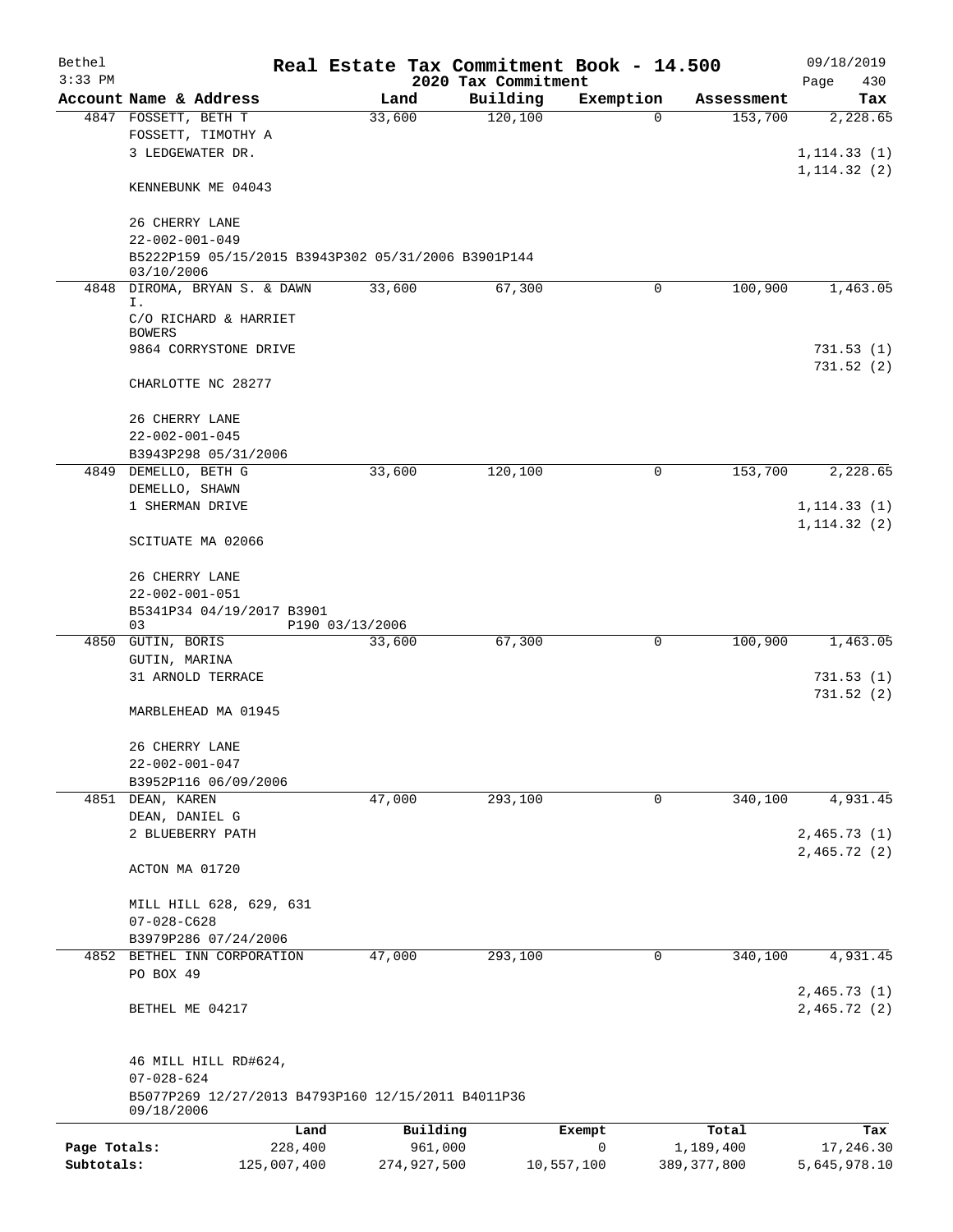| Bethel    |                                                                   | Real Estate Tax Commitment Book - 14.500 |                     |           |            | 09/18/2019              |
|-----------|-------------------------------------------------------------------|------------------------------------------|---------------------|-----------|------------|-------------------------|
| $3:33$ PM |                                                                   |                                          | 2020 Tax Commitment |           |            | Page<br>431             |
|           | Account Name & Address                                            | Land                                     | Building            | Exemption | Assessment | Tax                     |
|           | 4853 ROGACHEVSKY, YAKOV<br>ROGACHEVSKY, JULIA                     | 33,600                                   | 67,300              | $\Omega$  | 100,900    | 1,463.05                |
|           | 406 PARADISE RD. APT.<br>3N                                       |                                          |                     |           |            | 731.53(1)               |
|           | SWAMPSCOTT MA 01907<br>1367                                       |                                          |                     |           |            | 731.52 (2)              |
|           | 26 CHERRY LANE                                                    |                                          |                     |           |            |                         |
|           | $22 - 002 - 001 - 046$                                            |                                          |                     |           |            |                         |
|           | B3952P121 06/09/2006                                              |                                          |                     |           |            |                         |
| 4854      | HALL, WAYNE A., JR. REV<br>TRUST                                  | 33,600                                   | 67,300              | 0         | 100,900    | 1,463.05                |
|           | 47 NOTTINGHAM ROAD                                                |                                          |                     |           |            |                         |
|           | RAYMOND NH 03077                                                  |                                          |                     |           |            | 731.53(1)<br>731.52 (2) |
|           | 30 CHERRY LANE                                                    |                                          |                     |           |            |                         |
|           | $22 - 002 - 001 - 056$                                            |                                          |                     |           |            |                         |
|           | B5383P108 12/11/2017 B5304P321 08/12/2016 B3938P237<br>11/30/2005 |                                          |                     |           |            |                         |
|           | 4855 GUTIN, BORIS                                                 | 33,600                                   | 67,300              | 0         | 100,900    | 1,463.05                |
|           | GUTIN, MARINA                                                     |                                          |                     |           |            |                         |
|           | 31 ARNOLD TERRACE                                                 |                                          |                     |           |            | 731.53(1)               |
|           | MARBLEHEAD MA 01945                                               |                                          |                     |           |            | 731.52(2)               |
|           | 26 CHERRY LANE                                                    |                                          |                     |           |            |                         |
|           | $22 - 002 - 001 - 048$                                            |                                          |                     |           |            |                         |
|           | B3952P116 06/09/2006                                              |                                          |                     |           |            |                         |
|           | 4856 CARMODY FAMILY TRUST                                         | 33,600                                   | 67,300              | 0         | 100,900    | 1,463.05                |
|           | 148 BICKFORD ST                                                   |                                          |                     |           |            |                         |
|           | LYNN MA 01904                                                     |                                          |                     |           |            | 731.53(1)<br>731.52(2)  |
|           | 30 CHERRY LANE<br>$22 - 002 - 001 - 053$                          |                                          |                     |           |            |                         |
|           | B5292P210 07/12/2016 B5221P532 05/13/2015 B5216P657               |                                          |                     |           |            |                         |
|           | 04/09/2015 B4102P323 03/12/2007                                   |                                          |                     |           |            |                         |
|           | 4857 ETHERIDGE, STEVEN R<br>PO BOX 856                            | 33,600                                   | 67,300              | 0         | 100,900    | 1,463.05                |
|           | BETHEL ME 04217                                                   |                                          |                     |           |            | 731.53(1)<br>731.52(2)  |
|           | <b>30 CHERRY LANE</b>                                             |                                          |                     |           |            |                         |
|           | $22 - 002 - 001 - 054$<br>B3966P14 07/07/2006                     |                                          |                     |           |            |                         |
|           |                                                                   |                                          |                     |           |            |                         |

|              | Land          | Building    | Exempt     | Total       | Tax          |
|--------------|---------------|-------------|------------|-------------|--------------|
| Page Totals: | 168,000       | 336,500     |            | 504,500     | ,315.25      |
| Subtotals:   | 125, 175, 400 | 275,264,000 | 10,557,100 | 389,882,300 | 5,653,293.35 |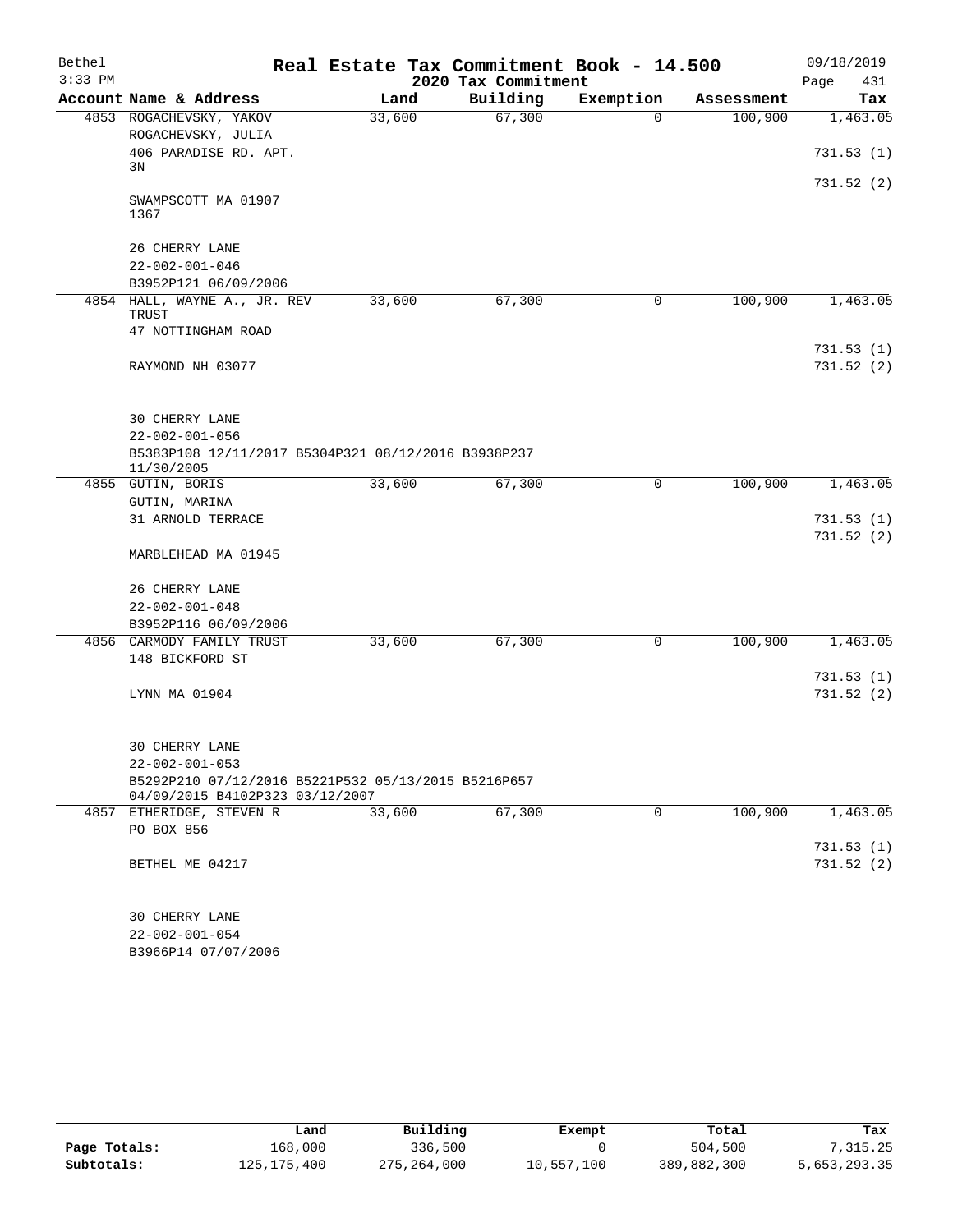| Bethel<br>$3:33$ PM        |                                                                                       |                        | Real Estate Tax Commitment Book - 14.500 |             |                          | 09/18/2019                   |
|----------------------------|---------------------------------------------------------------------------------------|------------------------|------------------------------------------|-------------|--------------------------|------------------------------|
|                            | Account Name & Address                                                                | Land                   | 2020 Tax Commitment<br>Building          | Exemption   | Assessment               | Page<br>432<br>Tax           |
| 4858                       | PATRICIA DAY AICHELE,<br>AS TRUSTEE OF THE<br>PATRICIA DAY AICHELE<br>REVOCABLE TRUST | 33,600                 | 67,300                                   | 0           | 100,900                  | 1,463.05                     |
|                            | 117 BLUE HERON DRIVE                                                                  |                        |                                          |             |                          | 731.53(1)<br>731.52(2)       |
|                            | PORTSMOUTH NH 03801<br>5179                                                           |                        |                                          |             |                          |                              |
|                            | <b>30 CHERRY LANE</b>                                                                 |                        |                                          |             |                          |                              |
|                            | $22 - 002 - 001 - 055$                                                                |                        |                                          |             |                          |                              |
| 4859                       | B3964P263 06/30/2006<br>KAVANAUGH, LISA C                                             | 33,600                 | 120,100                                  | 0           | 153,700                  | 2,228.65                     |
|                            | TRASK, NORMAN E                                                                       |                        |                                          |             |                          |                              |
|                            | 41 NORTH SHORE LANE                                                                   |                        |                                          |             |                          | 1, 114.33(1)<br>1, 114.32(2) |
|                            | WINTHROP ME 04364                                                                     |                        |                                          |             |                          |                              |
|                            | 30 CHERRY LN<br>$22 - 002 - 001 - 057$                                                |                        |                                          |             |                          |                              |
|                            | B3962P298 06/28/2006                                                                  |                        |                                          |             |                          |                              |
|                            | 4860 WADZINSKI, NATALIE                                                               | 33,600                 | 120,100                                  | 0           | 153,700                  | 2,228.65                     |
|                            | WADZINSKI, STEVEN                                                                     |                        |                                          |             |                          |                              |
|                            | 12 WAKEFIELD STREET                                                                   |                        |                                          |             |                          | 1, 114.33(1)<br>1, 114.32(2) |
|                            | READING MA 01867                                                                      |                        |                                          |             |                          |                              |
|                            | 30 CHERRY LANE                                                                        |                        |                                          |             |                          |                              |
|                            | $22 - 002 - 001 - 058$                                                                |                        |                                          |             |                          |                              |
|                            | B4597P5 06/15/2010                                                                    |                        |                                          |             |                          |                              |
|                            | 4861 LAM, PHILLIP, H.<br>LEE, CATHERINE, N.                                           | 33,600                 | 120,100                                  | 0           | 153,700                  | 2,228.65                     |
|                            | 510 E 85TH ST                                                                         |                        |                                          |             |                          | 1, 114.33(1)                 |
|                            | $#PH-C2$                                                                              |                        |                                          |             |                          | 1, 114.32(2)                 |
|                            | NEW YORK NY 10028                                                                     |                        |                                          |             |                          |                              |
|                            | 26 CHERRY LANE<br>$22 - 002 - 001 - 052$                                              |                        |                                          |             |                          |                              |
|                            | B3943P300 05/31/2006 B3933P346 05/08/2006                                             |                        |                                          |             |                          |                              |
|                            | 4862 LIKHTERMAN, VLADIMIR                                                             | 33,600                 | 120,100                                  | $\mathbf 0$ | 153,700                  | 2,228.65                     |
|                            | GUTMAN, IRINA                                                                         |                        |                                          |             |                          |                              |
|                            | 12 BALDWIN RD                                                                         |                        |                                          |             |                          | 1, 114.33(1)<br>1, 114.32(2) |
|                            | MARBLEHEAD MA 01945                                                                   |                        |                                          |             |                          |                              |
|                            | 26 CHERRY LANE                                                                        |                        |                                          |             |                          |                              |
|                            | $22 - 002 - 001 - 050$                                                                |                        |                                          |             |                          |                              |
|                            | B4905P247 10/11/2012 B1632P261 12/12/1988                                             |                        |                                          |             |                          |                              |
|                            | 4863 BLANCHARD, STACEY                                                                | 33,600                 | 120,100                                  | 0           | $1\overline{53,700}$     | 2,228.65                     |
|                            | PO BOX 507                                                                            |                        |                                          |             |                          | 1, 114.33(1)                 |
|                            | SANFORD ME 04073                                                                      |                        |                                          |             |                          | 1, 114.32(2)                 |
|                            | 30 CHERRY LANE UNIT #60                                                               |                        |                                          |             |                          |                              |
|                            | $22 - 002 - 001 - 060$                                                                |                        |                                          |             |                          |                              |
|                            | B3988P177 08/14/2006                                                                  |                        |                                          |             |                          |                              |
|                            | Land                                                                                  | Building               | Exempt                                   |             | Total                    | Tax                          |
| Page Totals:<br>Subtotals: | 201,600<br>125, 377, 000                                                              | 667,800<br>275,931,800 | 0<br>10,557,100                          |             | 869,400<br>390, 751, 700 | 12,606.30<br>5,665,899.65    |
|                            |                                                                                       |                        |                                          |             |                          |                              |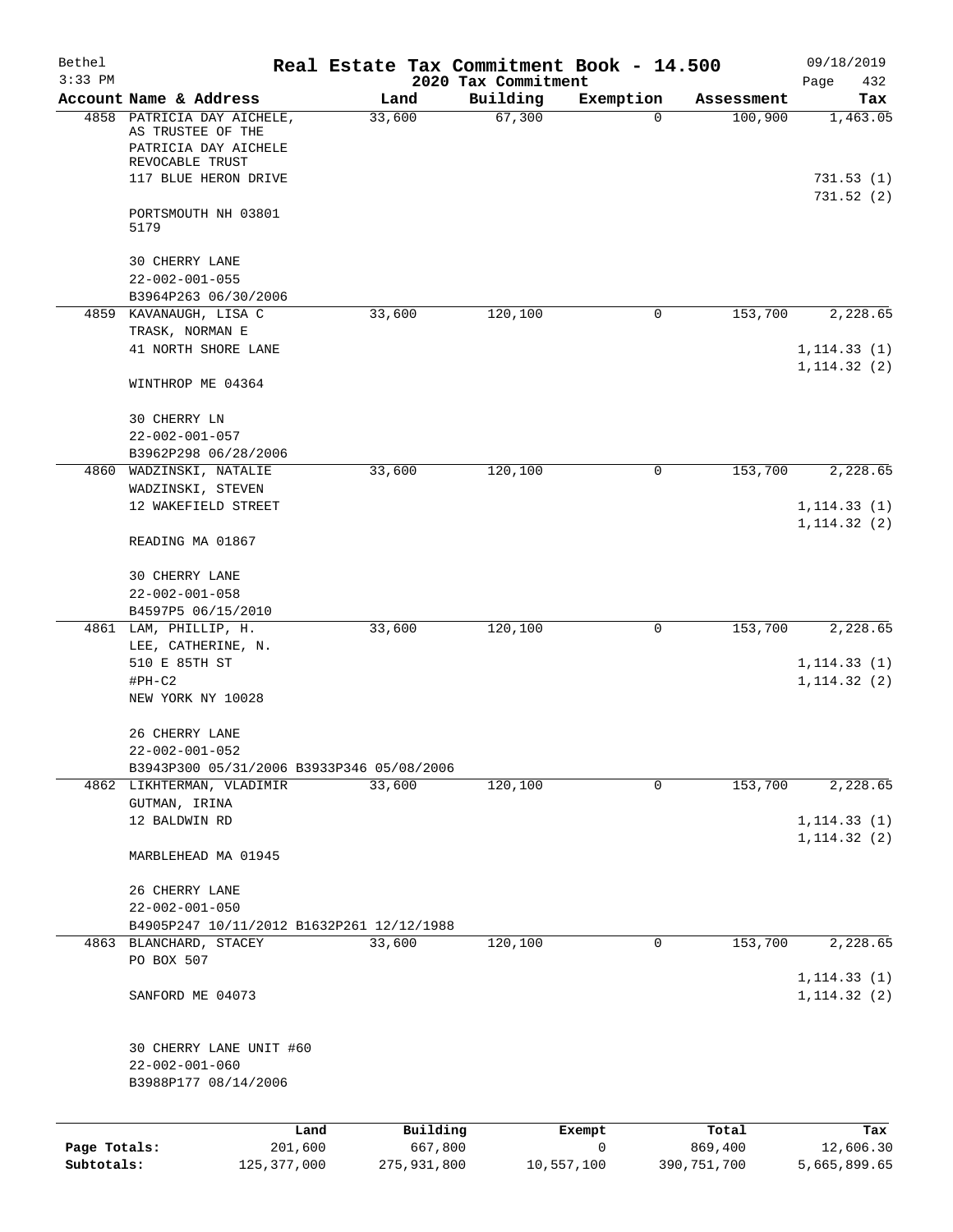| Bethel<br>$3:33$ PM |                                                                                       |             |        |             | 2020 Tax Commitment | Real Estate Tax Commitment Book - 14.500 |             |             | 09/18/2019<br>Page<br>433    |
|---------------------|---------------------------------------------------------------------------------------|-------------|--------|-------------|---------------------|------------------------------------------|-------------|-------------|------------------------------|
|                     | Account Name & Address                                                                |             | Land   |             | Building            | Exemption                                |             | Assessment  | Tax                          |
|                     | 4864 BOURASSA, MARC J<br>BOURASSA, SUZANNE,<br>BEAULIEU                               |             | 33,600 |             | 120,100             |                                          | $\Omega$    | 153,700     | 2,228.65                     |
|                     | 6 CARL SMITH                                                                          |             |        |             |                     |                                          |             |             | 1, 114.33(1)<br>1, 114.32(2) |
|                     | OLD ORCHARD BEACH ME<br>04064                                                         |             |        |             |                     |                                          |             |             |                              |
|                     | <b>30 CHERRY LANE</b><br>$22 - 002 - 001 - 059$                                       |             |        |             |                     |                                          |             |             |                              |
|                     | B4077P306 01/13/2007                                                                  |             |        |             |                     |                                          |             |             |                              |
|                     | 4865 WINCHESTER, SCOTT H<br>169 LORD ROAD                                             | Acres       | 40,200 | 1.85        | 49,000              |                                          | 0           | 89,200      | 1,293.40                     |
|                     | BUXTON ME 04093                                                                       |             |        |             |                     |                                          |             |             | 646.70 (1)<br>646.70 (2)     |
|                     | STEVENS RD                                                                            |             |        |             |                     |                                          |             |             |                              |
|                     | $18 - 048 - 001$                                                                      |             |        |             |                     |                                          |             |             |                              |
|                     | B4013P195 09/20/2006                                                                  |             |        |             |                     |                                          |             |             |                              |
|                     | 4868 LOWELL, PATRICIA M                                                               |             | 41,400 |             | 124,400             | 20,000                                   |             | 145,800     | 2,114.10                     |
|                     | 104 CHANDLER HILL RD                                                                  | Acres       |        | 2.73        |                     | 01 Homestead (HM)                        |             |             |                              |
|                     | BETHEL ME 04217                                                                       |             |        |             |                     |                                          |             |             | 1,057.05(1)<br>1,057.05(2)   |
|                     | 104 CHANDLER HILL                                                                     |             |        |             |                     |                                          |             |             |                              |
|                     | $08 - 041 - 008$                                                                      |             |        |             |                     |                                          |             |             |                              |
|                     | B4771P125 10/12/2011                                                                  |             |        |             |                     |                                          | $\mathbf 0$ |             |                              |
|                     | 4870 JORGENSEN, CLAUS<br>JORGENSEN, GAIL M.                                           | Acres       | 44,400 | 1.85        | 211,300             |                                          |             | 255,700     | 3,707.65                     |
|                     | 26 BELLIS ROAD                                                                        |             |        |             |                     |                                          |             |             | 1,853.83(1)                  |
|                     | MILFORD NJ 08848                                                                      |             |        |             |                     |                                          |             |             | 1,853.82(2)                  |
|                     | 14 THUNDER SNOW ROAD<br>$01 - 010 - 001$                                              |             |        |             |                     |                                          |             |             |                              |
|                     | B5447P659 12/31/2018 B4714P158 05/02/2011 B4433P83<br>04/27/2009 B3962P119 06/30/2006 |             |        |             |                     |                                          |             |             |                              |
|                     | 4872 BOTTOMLEY, SCOTT W                                                               |             | 33,900 |             | 151,500             | 20,000                                   |             | 165,400     | 2,398.30                     |
|                     | BOTTOMLEY, AMY M                                                                      | Acres       |        | 1.65        |                     | 01 Homestead (HM)                        |             |             |                              |
|                     | 14 ENGLISH WOODS DR.                                                                  |             |        |             |                     |                                          |             |             | 1, 199.15(1)                 |
|                     | BETHEL ME 04217                                                                       |             |        |             |                     |                                          |             |             | 1, 199.15(2)                 |
|                     | 14 ENGLISH WOODS DRIVE                                                                |             |        |             |                     |                                          |             |             |                              |
|                     | $15 - 008 - 002$                                                                      |             |        |             |                     |                                          |             |             |                              |
|                     | B4742P321 08/02/2011                                                                  |             |        |             |                     |                                          |             |             |                              |
|                     | 4873 JAMES, RICHARD G JR                                                              |             | 32,700 |             | 172,200             |                                          | 0           | 204,900     | 2,971.05                     |
|                     | JAMES, TAMMY L<br>15 ENGLISH WOODS RD.                                                | Acres       |        | 1.02        |                     |                                          |             |             | 1,485.53(1)                  |
|                     |                                                                                       |             |        |             |                     |                                          |             |             | 1,485.52(2)                  |
|                     | BETHEL ME 04217                                                                       |             |        |             |                     |                                          |             |             |                              |
|                     | 15 ENGLISH WOODS DRIVE                                                                |             |        |             |                     |                                          |             |             |                              |
|                     | $15 - 008 - 003$<br>B4358P82 10/01/2008                                               |             |        |             |                     |                                          |             |             |                              |
|                     |                                                                                       |             |        |             |                     |                                          |             |             |                              |
|                     |                                                                                       | Land        |        | Building    |                     | Exempt                                   |             | Total       | Tax                          |
| Page Totals:        |                                                                                       | 226,200     |        | 828,500     |                     | 40,000                                   |             | 1,014,700   | 14,713.15                    |
| Subtotals:          |                                                                                       | 125,603,200 |        | 276,760,300 |                     | 10,597,100                               |             | 391,766,400 | 5,680,612.80                 |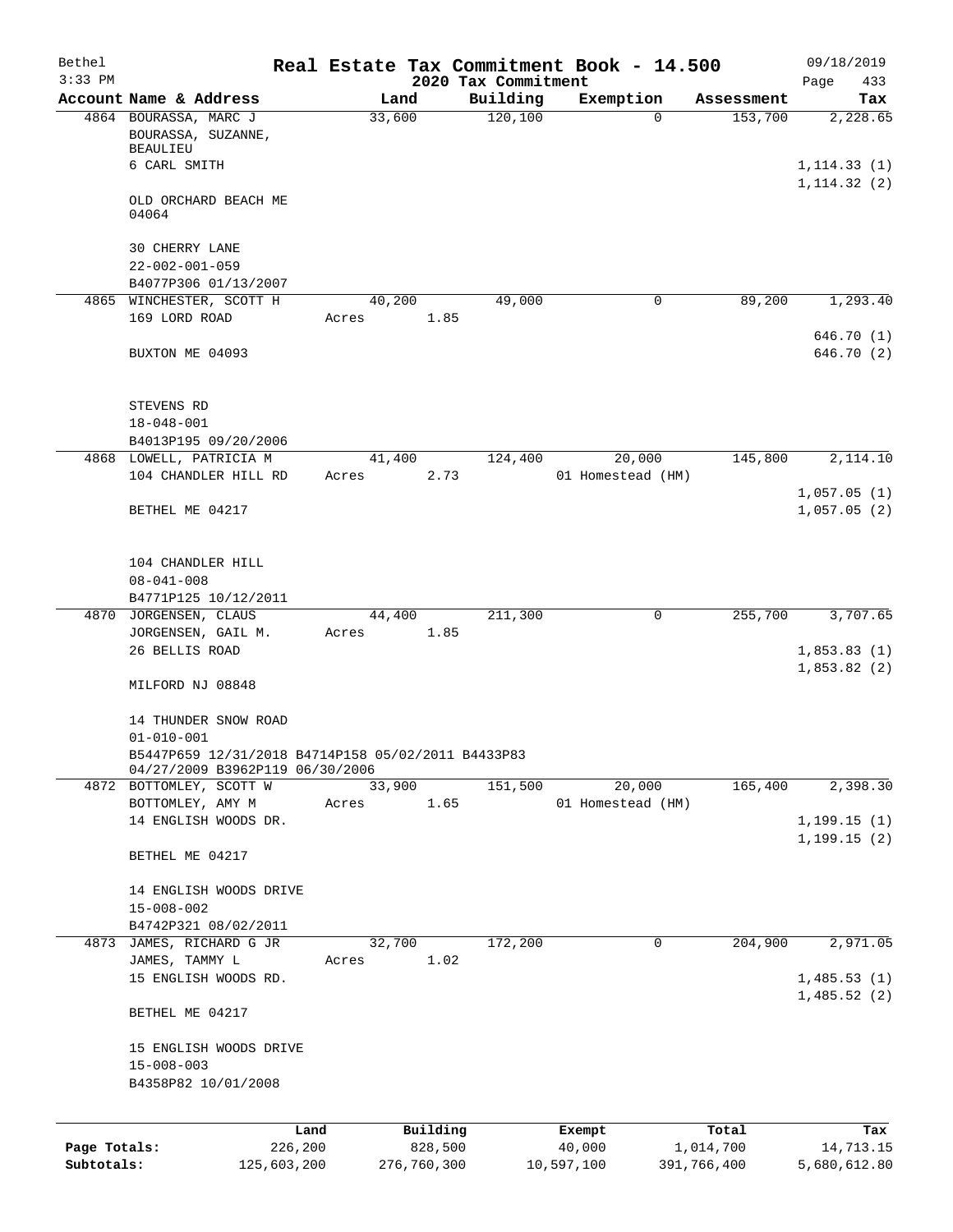| Bethel<br>$3:33$ PM |                                                                                                            |        |      | 2020 Tax Commitment | Real Estate Tax Commitment Book - 14.500 |            | 09/18/2019<br>Page<br>434  |
|---------------------|------------------------------------------------------------------------------------------------------------|--------|------|---------------------|------------------------------------------|------------|----------------------------|
|                     | Account Name & Address                                                                                     | Land   |      | Building            | Exemption                                | Assessment | Tax                        |
|                     | 4874 BERLINER, SHARON                                                                                      | 33,300 |      | 200, 100            | $\Omega$                                 | 233,400    | 3,384.30                   |
|                     | WIRTH, WIRTH,<br><b>CHRISTOPHER</b>                                                                        | Acres  | 1.31 |                     |                                          |            |                            |
|                     | 26 GARRISON OAKS DR.                                                                                       |        |      |                     |                                          |            | 1,692.15(1)<br>1,692.15(2) |
|                     | KENNEBUNK ME 04043                                                                                         |        |      |                     |                                          |            |                            |
|                     | 24 ENGLISH WOODS                                                                                           |        |      |                     |                                          |            |                            |
|                     | $15 - 008 - 004$                                                                                           |        |      |                     |                                          |            |                            |
|                     | B5020P246 08/06/2013                                                                                       |        |      |                     |                                          |            |                            |
|                     | 4875 SPEAKMAN, JOEL T                                                                                      | 33,300 |      | 178,600             | $\mathbf 0$                              | 211,900    | 3,072.55                   |
|                     | SPEAKMAN, HEATHER MARIE Acres                                                                              |        | 1.29 |                     |                                          |            |                            |
|                     | PO BOX 128                                                                                                 |        |      |                     |                                          |            | 1,536.28(1)<br>1,536.27(2) |
|                     | GREENWOOD ME 04255 0128                                                                                    |        |      |                     |                                          |            |                            |
|                     | 25 ENGLISH WOODS                                                                                           |        |      |                     |                                          |            |                            |
|                     | $15 - 008 - 005$                                                                                           |        |      |                     |                                          |            |                            |
|                     | B4271P44 03/11/2008 B4247P72 01/02/2008 B4030P75<br>10/18/2006 B3924P104                                   |        |      |                     |                                          |            |                            |
|                     | 4876 MORSE, DEBRA                                                                                          | 25,200 |      | $\Omega$            | 0                                        | 25,200     | 365.40                     |
|                     | GILBERT, KENNETH, JR                                                                                       | Acres  | 1.36 |                     |                                          |            |                            |
|                     | 5 EASEMENT RD                                                                                              |        |      |                     |                                          |            | 182.70 (1)<br>182.70(2)    |
|                     | TEWKSBURY MA 01876                                                                                         |        |      |                     |                                          |            |                            |
|                     | ENGLISH WOODS                                                                                              |        |      |                     |                                          |            |                            |
|                     | $15 - 008 - 006$                                                                                           |        |      |                     |                                          |            |                            |
|                     | B5032P336 09/03/2013 B4569P84 03/19/2010 B3924P104<br>04/18/2006                                           |        |      |                     |                                          |            |                            |
|                     | 4877 MOORE, JOHN                                                                                           | 33,100 |      | 128,000             | 0                                        | 161,100    | 2,335.95                   |
|                     | JOHNSON, JOHNSON,<br>HARRIET                                                                               | Acres  | 1.21 |                     |                                          |            |                            |
|                     | 1 DOGWOODS ROAD                                                                                            |        |      |                     |                                          |            | 1,167.98(1)                |
|                     | BOURNE MA 02532                                                                                            |        |      |                     |                                          |            | 1,167.97 (2)               |
|                     |                                                                                                            |        |      |                     |                                          |            |                            |
|                     | 37 ENGLISH WOODS DR<br>$15 - 008 - 007$                                                                    |        |      |                     |                                          |            |                            |
|                     | B4630P114 09/08/2010 B4406P241 02/23/2009 B4285P21<br>04/15/2008 B4268P345 03/06/2008 B3924P104 04/18/2006 |        |      |                     |                                          |            |                            |
|                     | 4878 PUSLYS, ADAM M                                                                                        | 33,400 |      | 144,000             | 0                                        | 177,400    | 2,572.30                   |
|                     | 181 COOKS LANE                                                                                             | Acres  | 1.36 |                     |                                          |            |                            |
|                     |                                                                                                            |        |      |                     |                                          |            | 1,286.15(1)                |
|                     | GUILFORD CT 06347                                                                                          |        |      |                     |                                          |            | 1,286.15(2)                |
|                     | 46 ENGLISH WOODS                                                                                           |        |      |                     |                                          |            |                            |
|                     | $15 - 008 - 008$                                                                                           |        |      |                     |                                          |            |                            |
|                     | B4932P46 12/18/2012 B4186P89 08/17/2007 B4013P9<br>09/19/2006 B3924P104                                    |        |      |                     |                                          |            |                            |

|              | Land        | Building    | Exempt     | Total       | Tax          |
|--------------|-------------|-------------|------------|-------------|--------------|
| Page Totals: | 158,300     | 650,700     |            | 809,000     | 11,730.50    |
| Subtotals:   | 125,761,500 | 277,411,000 | 10,597,100 | 392,575,400 | 5,692,343.30 |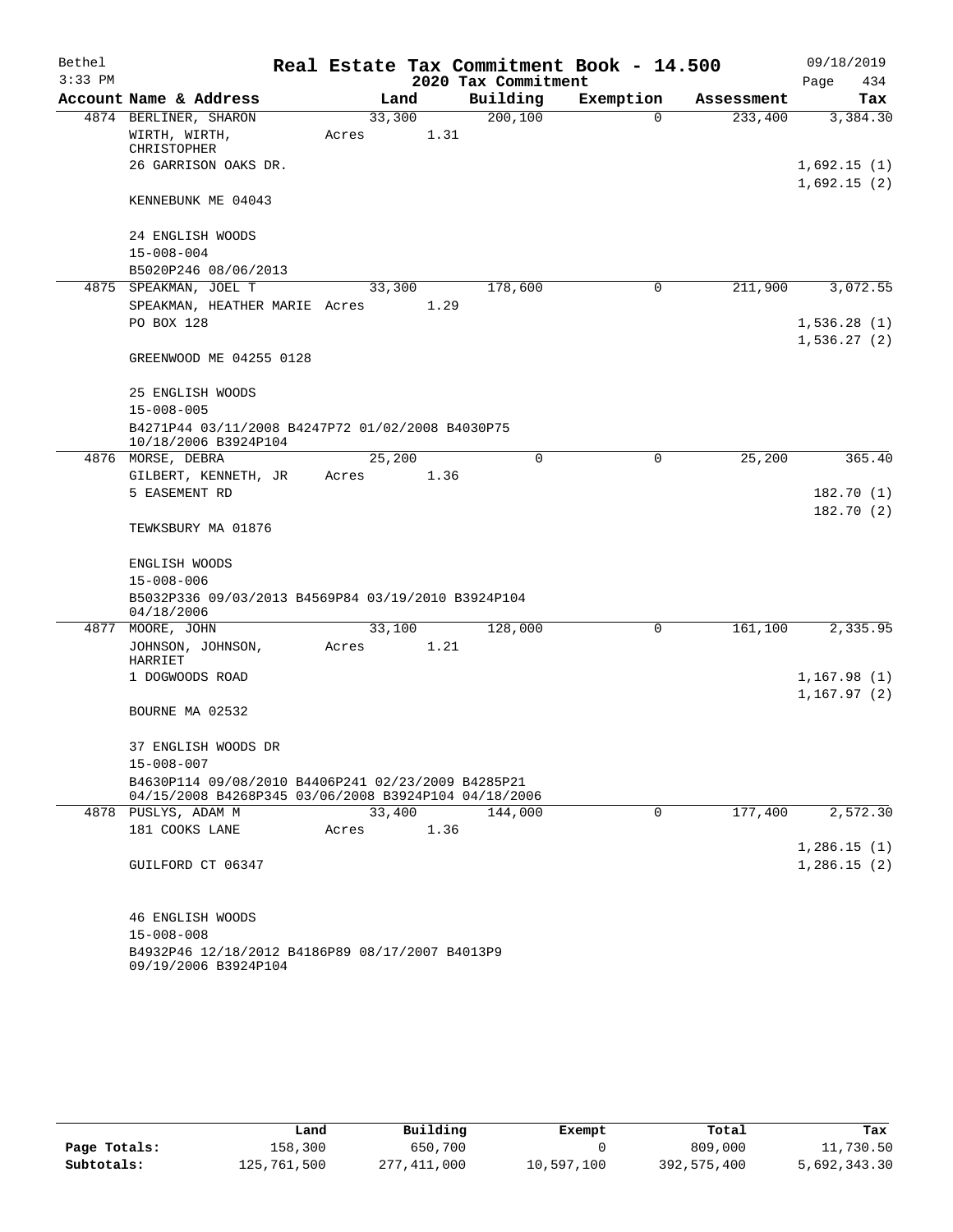| Bethel    |                                                                                                 |       |        |                     | Real Estate Tax Commitment Book - 14.500 |             |            |             | 09/18/2019   |
|-----------|-------------------------------------------------------------------------------------------------|-------|--------|---------------------|------------------------------------------|-------------|------------|-------------|--------------|
| $3:33$ PM |                                                                                                 |       |        | 2020 Tax Commitment |                                          |             |            | Page        | 435          |
|           | Account Name & Address                                                                          |       | Land   | Building            | Exemption                                |             | Assessment |             | Tax          |
|           | 4879 WILSON, WALTER S                                                                           |       | 33,000 | 177,200             |                                          | $\Omega$    | 210,200    |             | 3,047.90     |
|           | WILSON, DARLENE A                                                                               | Acres | 1.14   |                     |                                          |             |            |             |              |
|           | 9 TARGETT ROAD                                                                                  |       |        |                     |                                          |             |            | 1,523.95(2) | 1,523.95(1)  |
|           | NEW GLOUCESTER ME 04260                                                                         |       |        |                     |                                          |             |            |             |              |
|           | 49 ENGLISH WOODS DR                                                                             |       |        |                     |                                          |             |            |             |              |
|           | $15 - 008 - 009$                                                                                |       |        |                     |                                          |             |            |             |              |
|           | B5195P339 12/24/2014 B5108P170 04/25/2014 B4239P157<br>12/18/2007 B4013P13 09/19/2006 B3924P104 |       |        |                     |                                          |             |            |             |              |
|           | 4880 OLMSTED, DAVID G                                                                           |       | 33,600 | 202,500             |                                          | 0           | 236,100    |             | 3,423.45     |
|           | KARST, NATHANIEL J                                                                              | Acres | 1.46   |                     |                                          |             |            |             |              |
|           | 32 CHARNWOOD RD                                                                                 |       |        |                     |                                          |             |            |             | 1,711.73 (1) |
|           |                                                                                                 |       |        |                     |                                          |             |            | 1,711.72(2) |              |
|           | SOMERVILLE MA 02144                                                                             |       |        |                     |                                          |             |            |             |              |
|           | 56 ENGLISH WOODS DR                                                                             |       |        |                     |                                          |             |            |             |              |
|           | $15 - 008 - 010$                                                                                |       |        |                     |                                          |             |            |             |              |
|           | B5055P206 10/29/2013 B4404P209 02/17/2009 B3924P104<br>04/19/2006                               |       |        |                     |                                          |             |            |             |              |
| 4881      | WILSON, DARLENE                                                                                 |       | 25,500 |                     | $\Omega$                                 | 0           | 25,500     |             | 369.75       |
|           | WILSON, WALTER                                                                                  | Acres | 1.51   |                     |                                          |             |            |             |              |
|           | 9 TARGET ROAD                                                                                   |       |        |                     |                                          |             |            |             | 184.88(1)    |
|           | NEW GLOUCESTER ME 04260                                                                         |       |        |                     |                                          |             |            |             | 184.87 (2)   |
|           | ENGLISH WOODS                                                                                   |       |        |                     |                                          |             |            |             |              |
|           | $15 - 008 - 011$                                                                                |       |        |                     |                                          |             |            |             |              |
|           | B5395P373 02/28/2018 B4997P17 06/12/2013 B4898P206                                              |       |        |                     |                                          |             |            |             |              |
|           | 09/26/2012 B4376P261 11/14/2008 B3924P104                                                       |       |        |                     |                                          |             |            |             |              |
|           | 4882 LAWLESS, MICHAEL J                                                                         |       | 25,300 |                     | 0                                        | $\mathbf 0$ | 25,300     |             | 366.85       |
|           | PO BOX 437                                                                                      | Acres | 1.39   |                     |                                          |             |            |             |              |
|           |                                                                                                 |       |        |                     |                                          |             |            |             | 183.43(1)    |
|           | DUNSTABLE MA 01872                                                                              |       |        |                     |                                          |             |            |             | 183.42 (2)   |
|           |                                                                                                 |       |        |                     |                                          |             |            |             |              |
|           | ENGLISH WOODS                                                                                   |       |        |                     |                                          |             |            |             |              |
|           | $15 - 008 - 012$                                                                                |       |        |                     |                                          |             |            |             |              |
|           | B5042P23 09/25/2013 B4997P17 06/12/2013 B4898P206                                               |       |        |                     |                                          |             |            |             |              |
|           | 09/26/2012 B4060P112 12/08/2006 B4030P73 10/18/2006<br>B3924P104                                |       |        |                     |                                          |             |            |             |              |
|           | 4883 STRUNK, JUNE D                                                                             |       | 24,600 |                     | 0                                        | 0           | 24,600     |             | 356.70       |
|           | STRUNK, ALAN W                                                                                  | Acres | 1.07   |                     |                                          |             |            |             |              |
|           | P.O. BOX 717                                                                                    |       |        |                     |                                          |             |            |             | 178.35(1)    |
|           |                                                                                                 |       |        |                     |                                          |             |            |             | 178.35(2)    |
|           | OLD MYSTIC CT 06372<br>0717                                                                     |       |        |                     |                                          |             |            |             |              |
|           | ENGLISH WOODS                                                                                   |       |        |                     |                                          |             |            |             |              |
|           | $15 - 008 - 013$                                                                                |       |        |                     |                                          |             |            |             |              |
|           | B5145P18 08/04/2014 B4093P169 02/16/2007 B4051P221                                              |       |        |                     |                                          |             |            |             |              |
|           | B3924P104                                                                                       |       |        |                     |                                          |             |            |             |              |

|              | Land        | Building    | Exempt     | Total       | Tax          |
|--------------|-------------|-------------|------------|-------------|--------------|
| Page Totals: | 142,000     | 379,700     |            | 521,700     | 7,564.65     |
| Subtotals:   | 125,903,500 | 277,790,700 | 10,597,100 | 393,097,100 | 5,699,907.95 |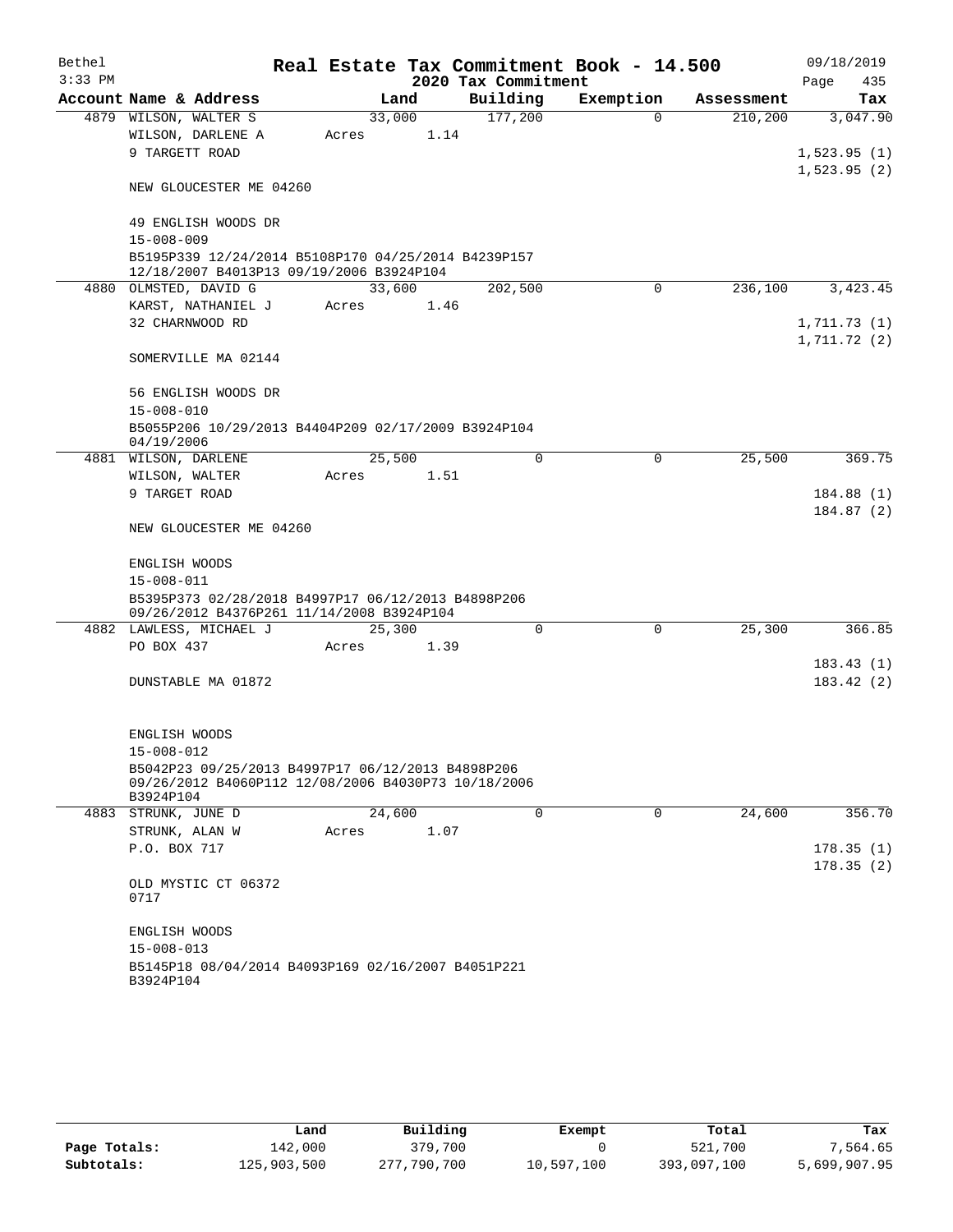| Bethel<br>$3:33$ PM |                                                                 | Real Estate Tax Commitment Book - 14.500 | 2020 Tax Commitment |           |            | 09/18/2019<br>Page<br>436 |
|---------------------|-----------------------------------------------------------------|------------------------------------------|---------------------|-----------|------------|---------------------------|
|                     | Account Name & Address                                          | Land                                     | Building            | Exemption | Assessment | Tax                       |
|                     | 4884 LAWLESS, MICHAEL J                                         | 33,200                                   | 187,500             | 0         | 220,700    | 3,200.15                  |
|                     | 48 ADAMS ST                                                     | 1.25<br>Acres                            |                     |           |            |                           |
|                     |                                                                 |                                          |                     |           |            | 1,600.08(1)               |
|                     | DUNSTABLE MA 01872                                              |                                          |                     |           |            | 1,600.07(2)               |
|                     |                                                                 |                                          |                     |           |            |                           |
|                     | 78 ENGLISH WOODS                                                |                                          |                     |           |            |                           |
|                     | $15 - 008 - 014$                                                |                                          |                     |           |            |                           |
|                     | B4511P232 10/15/2009 B4149P174 06/19/2007 B3924P104             |                                          |                     |           |            |                           |
|                     | 4885 STRUNK, JUNE                                               | 25,600                                   | $\Omega$            | 0         | 25,600     | 371.20                    |
|                     | STRUNK, ALAN                                                    | 1.59<br>Acres                            |                     |           |            |                           |
|                     | P.O. BOX 717                                                    |                                          |                     |           |            | 185.60(1)                 |
|                     |                                                                 |                                          |                     |           |            | 185.60(2)                 |
|                     | OLD MYSTIC CT 06372                                             |                                          |                     |           |            |                           |
|                     | 0717                                                            |                                          |                     |           |            |                           |
|                     |                                                                 |                                          |                     |           |            |                           |
|                     | ENGLISH WOODS                                                   |                                          |                     |           |            |                           |
|                     | $15 - 008 - 015$                                                |                                          |                     |           |            |                           |
|                     | B5027P53 08/21/2013 B4569P88 03/19/2010 B3924P104<br>04/18/2006 |                                          |                     |           |            |                           |
|                     | 4886 PROTO, RICHARD R                                           | 34,400                                   | 181,800             | 0         | 216,200    | 3,134.90                  |
|                     | PROTO, ANN R                                                    | 2.00<br>Acres                            |                     |           |            |                           |
|                     | 8 EIGHTEENTH DRIVE                                              |                                          |                     |           |            | 1,567.45(1)               |
|                     | FRANKLIN MA 02038                                               |                                          |                     |           |            | 1,567.45(2)               |
|                     | 84 ENGLISH WOODS DR                                             |                                          |                     |           |            |                           |
|                     | $15 - 008 - 016$                                                |                                          |                     |           |            |                           |
|                     | B4267P168 03/03/2008 B3924P104                                  |                                          |                     |           |            |                           |
|                     | 4894 SMITH, JANET W.,                                           | 33,600                                   | 166,100             | 0         | 199,700    | 2,895.65                  |
|                     | TRUSTEE                                                         |                                          |                     |           |            |                           |
|                     | SMITH FAMILY REVOCABLE<br>TRUST                                 |                                          |                     |           |            |                           |
|                     | 1327 TURTLE DUNES CT                                            |                                          |                     |           |            | 1,447.83(1)               |
|                     |                                                                 |                                          |                     |           |            | 1,447.82(2)               |
|                     | PONTE VEDRA FL 32082                                            |                                          |                     |           |            |                           |
|                     | 135 VERNON ST                                                   |                                          |                     |           |            |                           |
|                     | 26-076-1-8B                                                     |                                          |                     |           |            |                           |
|                     | B4189P37 09/05/2007 B3942P178                                   |                                          |                     |           |            |                           |
| 4895                | CHALK, CHRISTOPHER                                              | 33,600                                   | 166,100             | 0         | 199,700    | 2,895.65                  |
|                     | JAMES                                                           |                                          |                     |           |            |                           |
|                     | CHALK, KATE ELIZABETH                                           |                                          |                     |           |            |                           |
|                     | 2 WOODLANDS, CHURCHSTOW                                         |                                          |                     |           |            | 1,447.83(1)               |
|                     |                                                                 |                                          |                     |           |            | 1,447.82(2)               |
|                     | KINGSBRIDGE, DEVON UK<br>TQ7 1AJ                                |                                          |                     |           |            |                           |
|                     | 135 VERNON ST                                                   |                                          |                     |           |            |                           |
|                     | $26 - 076 - 1 - 8C$                                             |                                          |                     |           |            |                           |
|                     | B4300P124 05/21/2008 B3942P178                                  |                                          |                     |           |            |                           |

|              | Land        | Building    | Exempt     | Total       | Tax          |
|--------------|-------------|-------------|------------|-------------|--------------|
| Page Totals: | 160,400     | 701,500     |            | 861,900     | 12,497.55    |
| Subtotals:   | 126,063,900 | 278,492,200 | 10,597,100 | 393,959,000 | 5,712,405.50 |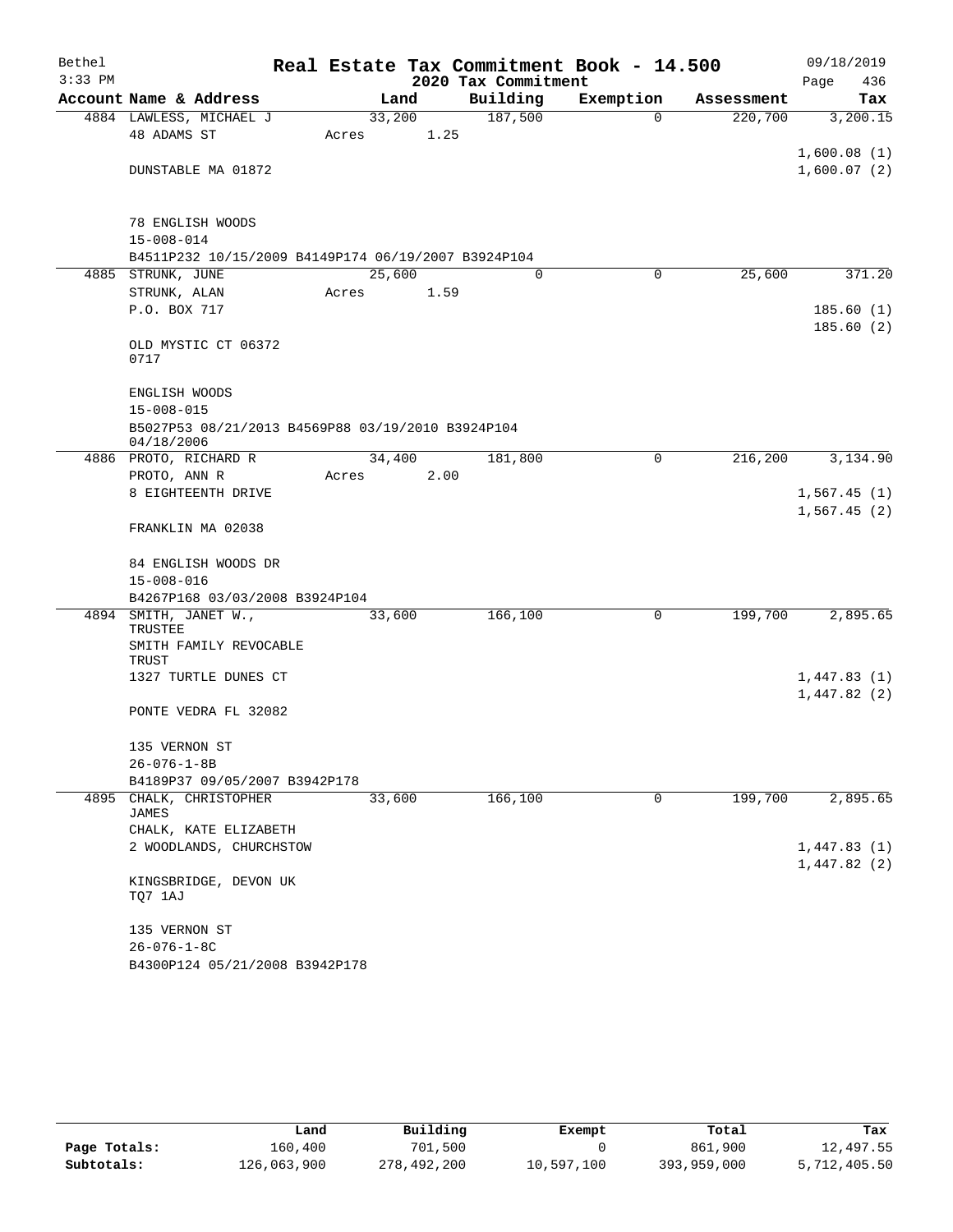| Bethel<br>$3:33$ PM |                                                                   |        | Real Estate Tax Commitment Book - 14.500<br>2020 Tax Commitment |             |            | 09/18/2019<br>Page<br>437  |
|---------------------|-------------------------------------------------------------------|--------|-----------------------------------------------------------------|-------------|------------|----------------------------|
|                     | Account Name & Address                                            | Land   | Building                                                        | Exemption   | Assessment | Tax                        |
| 4896                | SMITH, JANET W.,<br>TRUSTEE<br>SMITH FAMILY REVOCABLE             | 33,600 | 166, 100                                                        | $\mathbf 0$ | 199,700    | 2,895.65                   |
|                     | TRUST<br>1327 TURTLE DUNES CT                                     |        |                                                                 |             |            | 1,447.83(1)                |
|                     | PONTE VEDRA FL 32082                                              |        |                                                                 |             |            | 1,447.82(2)                |
|                     | 135 VERNON ST                                                     |        |                                                                 |             |            |                            |
|                     | $26 - 076 - 1 - 8D$                                               |        |                                                                 |             |            |                            |
|                     | B3942P178 05/30/2006                                              |        |                                                                 |             |            |                            |
|                     | 4897 LAMPMAN, TIMOTHY J TTE<br>LAMPMAN, SELVI TTE                 | 33,600 | 166,100                                                         | 0           | 199,700    | 2,895.65                   |
|                     | 14 HALE FARM ROAD                                                 |        |                                                                 |             |            | 1,447.83(1)<br>1,447.82(2) |
|                     | LEE NH 03861                                                      |        |                                                                 |             |            |                            |
|                     | 135 VERNON ST<br>$26 - 076 - 1 - 8E$                              |        |                                                                 |             |            |                            |
|                     | B5436P314 10/15/2018 B5280P510 05/11/2016 B4062P170<br>12/12/2006 |        |                                                                 |             |            |                            |
|                     | 4898 LEE, KAREN<br>106 THIRTEENTH ST UNIT<br>206                  | 33,600 | 176,400                                                         | 0           | 210,000    | 3,045.00                   |
|                     | CHARLESTOWN MA 02129                                              |        |                                                                 |             |            | 1,522.50(1)<br>1,522.50(2) |
|                     |                                                                   |        |                                                                 |             |            |                            |
|                     | 135 VERNON ST                                                     |        |                                                                 |             |            |                            |
|                     | $26 - 076 - 1 - 8F$                                               |        |                                                                 |             |            |                            |
|                     | B5115P144 05/16/2014                                              |        |                                                                 |             |            |                            |
|                     | 4899 BETHEL INN CORP.<br>PO BOX 49                                | 50,400 | 207,500                                                         | 0           | 257,900    | 3,739.55                   |
|                     | BETHEL ME 04217                                                   |        |                                                                 |             |            | 1,869.78(1)<br>1,869.77(2) |
|                     | MILL HILL CONDO 620<br>$07 - 028 - 620$                           |        |                                                                 |             |            |                            |
| 4900                | BETHEL INN CORP.                                                  | 50,400 | 207,500                                                         | $\mathbf 0$ | 257,900    | 3,739.55                   |
|                     | PO BOX 49                                                         |        |                                                                 |             |            |                            |
|                     | BETHEL ME 04217                                                   |        |                                                                 |             |            | 1,869.78(1)<br>1,869.77(2) |
|                     | MILL HILL CONDO 616                                               |        |                                                                 |             |            |                            |
|                     | $07 - 028 - 616$                                                  |        |                                                                 |             |            |                            |
|                     | 4901 BETHEL INN CORP.                                             | 4,200  | 71,000                                                          | 0           | 75,200     | 1,090.40                   |
|                     | PO BOX 49                                                         |        |                                                                 |             |            |                            |
|                     | BETHEL ME 04217                                                   |        |                                                                 |             |            | 545.20 (1)<br>545.20(2)    |
|                     | MILL HILL CONDO 635<br>$07 - 028 - 635$                           |        |                                                                 |             |            |                            |
|                     |                                                                   |        |                                                                 |             |            |                            |

|              | Land        | Building    | Exempt     | Total         | Tax          |
|--------------|-------------|-------------|------------|---------------|--------------|
| Page Totals: | 205,800     | 994,600     |            | 1,200,400     | 17,405.80    |
| Subtotals:   | 126,269,700 | 279,486,800 | 10,597,100 | 395, 159, 400 | 5,729,811.30 |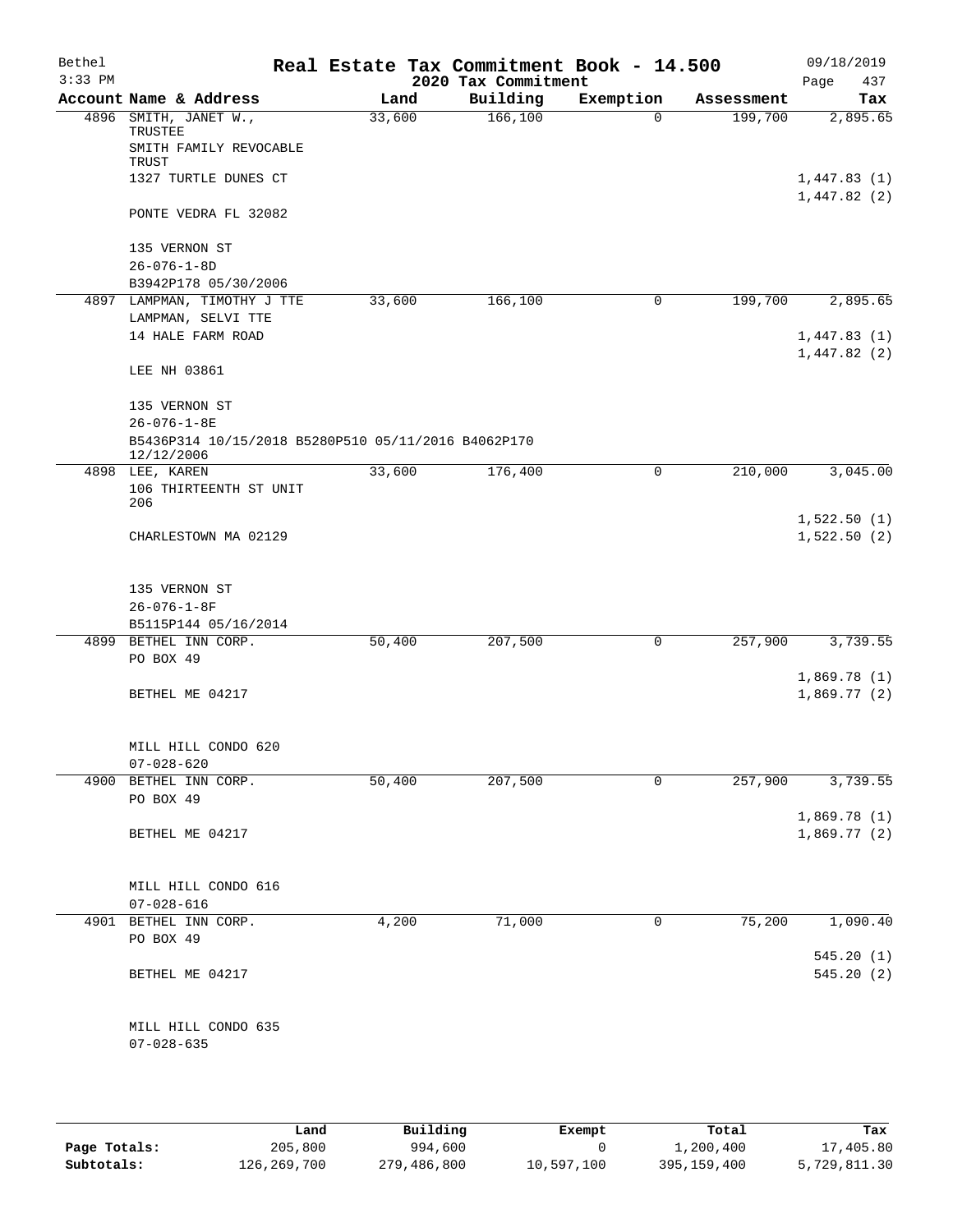| Bethel       |                                         |       |               | Real Estate Tax Commitment Book - 14.500 |             |             | 09/18/2019                 |
|--------------|-----------------------------------------|-------|---------------|------------------------------------------|-------------|-------------|----------------------------|
| $3:33$ PM    | Account Name & Address                  |       | Land          | 2020 Tax Commitment<br>Building          | Exemption   | Assessment  | Page<br>438<br>Tax         |
|              | 4902 BETHEL INN CORP.                   |       | 4,200         | 71,000                                   | $\Omega$    | 75,200      | 1,090.40                   |
|              | PO BOX 49                               |       |               |                                          |             |             |                            |
|              |                                         |       |               |                                          |             |             | 545.20(1)                  |
|              | BETHEL ME 04217                         |       |               |                                          |             |             | 545.20(2)                  |
|              | MILL HILL CONDO 633                     |       |               |                                          |             |             |                            |
|              | $07 - 028 - 633$                        |       |               |                                          |             |             |                            |
|              | 4903 BETHEL INN CORP.                   |       | 4,200         | 71,000                                   | 0           | 75,200      | 1,090.40                   |
|              | PO BOX 49                               |       |               |                                          |             |             |                            |
|              | BETHEL ME 04217                         |       |               |                                          |             |             | 545.20(1)<br>545.20 (2)    |
|              | MILL HILL CONDO 623                     |       |               |                                          |             |             |                            |
|              | $07 - 028 - 623$                        |       |               |                                          |             |             |                            |
|              | 4904 BETHEL INN CORP.                   |       | 4,200         | 71,000                                   | 0           | 75,200      | 1,090.40                   |
|              | PO BOX 49                               |       |               |                                          |             |             | 545.20(1)                  |
|              | BETHEL ME 04217                         |       |               |                                          |             |             | 545.20(2)                  |
|              |                                         |       |               |                                          |             |             |                            |
|              |                                         |       |               |                                          |             |             |                            |
|              | MILL HILL CONDO 621<br>$07 - 028 - 621$ |       |               |                                          |             |             |                            |
| 4905         | BETHEL INN CORP.                        |       | 4,200         | 71,000                                   | 0           | 75,200      | 1,090.40                   |
|              | PO BOX 49                               |       |               |                                          |             |             |                            |
|              |                                         |       |               |                                          |             |             | 545.20(1)                  |
|              | BETHEL ME 04217                         |       |               |                                          |             |             | 545.20 (2)                 |
|              | MILL HILL CONDO 619                     |       |               |                                          |             |             |                            |
|              | $07 - 028 - 619$                        |       |               |                                          |             |             |                            |
| 4907         | BETHEL INN CORP.                        |       | 4,200         | 71,000                                   | 0           | 75,200      | 1,090.40                   |
|              | PO BOX 49                               |       |               |                                          |             |             |                            |
|              | BETHEL ME 04217                         |       |               |                                          |             |             | 545.20(1)<br>545.20(2)     |
|              |                                         |       |               |                                          |             |             |                            |
|              | MILL HILL CONDO 617                     |       |               |                                          |             |             |                            |
|              | $07 - 028 - 617$                        |       |               |                                          |             |             |                            |
| 4910         | SIROONIAN, ANN-MARIE                    |       | 50,100        | 365,200                                  | $\mathbf 0$ | 415,300     | 6,021.85                   |
|              | P.O. BOX 157                            | Acres | 1.70          |                                          |             |             |                            |
|              | MONUMENT BEACH MA 02553                 |       |               |                                          |             |             | 3,010.93(1)<br>3,010.92(2) |
|              |                                         |       |               |                                          |             |             |                            |
|              |                                         |       |               |                                          |             |             |                            |
|              | 117 TAYLOR WOODS RD<br>$22 - 026 - 028$ |       |               |                                          |             |             |                            |
|              | B4098P32 03/02/2007                     |       |               |                                          |             |             |                            |
| 4911         | SKI TRACKS INC.                         |       | 43,000        | 0                                        | 0           | 43,000      | 623.50                     |
|              | 202 MAPLECREST DRIVE                    | Acres | 3.11          |                                          |             |             |                            |
|              | PAWTUCKET RI 02861                      |       |               |                                          |             |             | 311.75(1)<br>311.75(2)     |
|              |                                         |       |               |                                          |             |             |                            |
|              | TAYLOR WOODS RD                         |       |               |                                          |             |             |                            |
|              | $22 - 026 - 029$                        |       |               |                                          |             |             |                            |
|              |                                         | Land  | Building      |                                          | Exempt      | Total       | Tax                        |
| Page Totals: | 114,100                                 |       | 720,200       |                                          | 0           | 834,300     | 12,097.35                  |
| Subtotals:   | 126, 383, 800                           |       | 280, 207, 000 |                                          | 10,597,100  | 395,993,700 | 5,741,908.65               |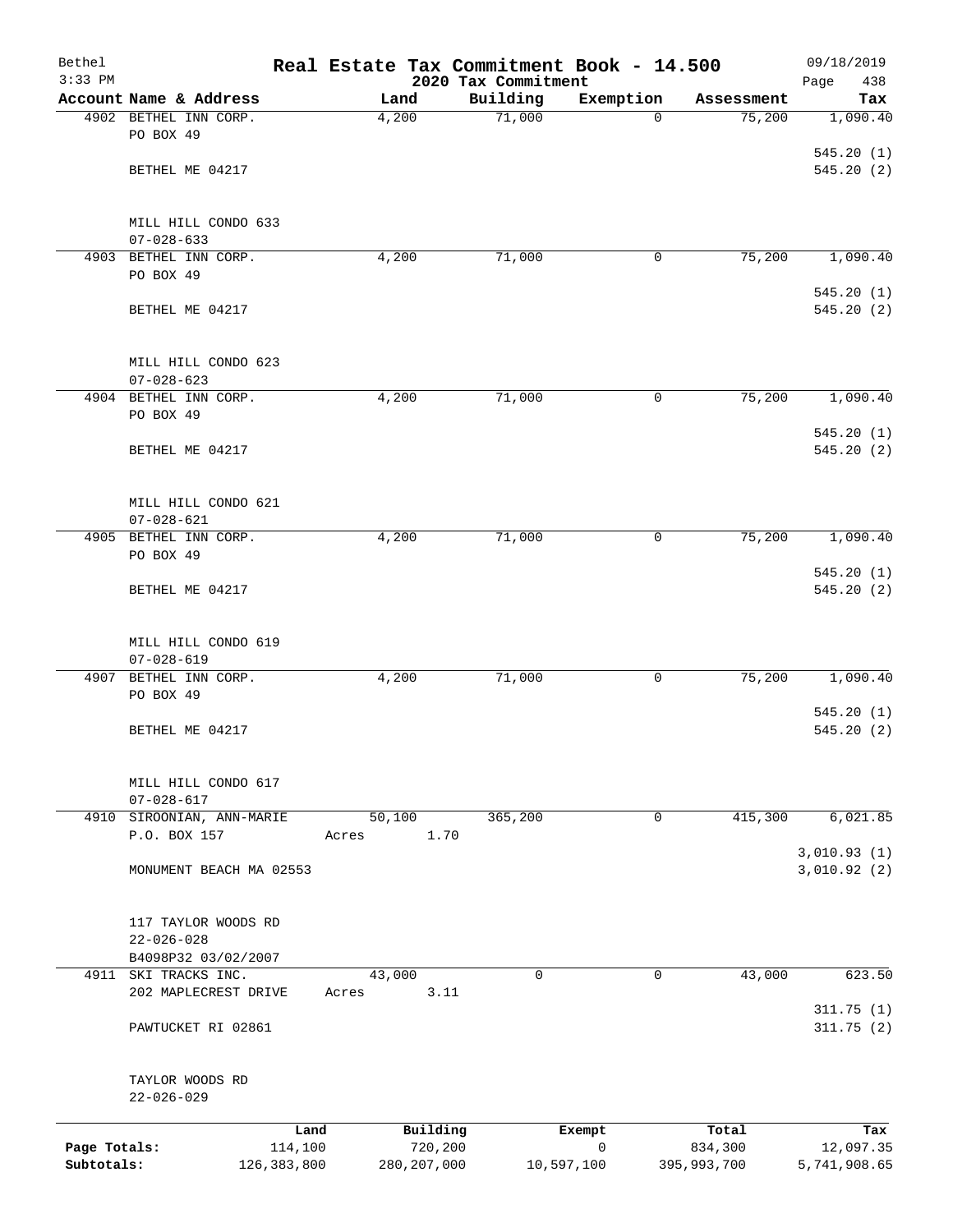| Bethel       |                                                     |        |               |                         | Real Estate Tax Commitment Book - 14.500 |                      | 09/18/2019             |
|--------------|-----------------------------------------------------|--------|---------------|-------------------------|------------------------------------------|----------------------|------------------------|
| $3:33$ PM    |                                                     |        | Land          | 2020 Tax Commitment     |                                          |                      | 439<br>Page            |
|              | Account Name & Address<br>4912 YOUNG JONES, DIANE L | 25,600 |               | Building<br>$\mathbf 0$ | Exemption<br>$\Omega$                    | Assessment<br>25,600 | Tax<br>371.20          |
|              | 112 BUFFAM RD                                       | Acres  | 3.20          |                         |                                          |                      |                        |
|              |                                                     |        |               |                         |                                          |                      | 185.60(1)              |
|              | PELHAM MA 01002                                     |        |               |                         |                                          |                      | 185.60(2)              |
|              |                                                     |        |               |                         |                                          |                      |                        |
|              |                                                     |        |               |                         |                                          |                      |                        |
|              | JORDAN WOODS, LOT 2                                 |        |               |                         |                                          |                      |                        |
|              | $11 - 088 - 002$<br>B4085P296 01/31/2007            |        |               |                         |                                          |                      |                        |
|              | 4913 SMEDBERG, PETER                                | 20,800 |               | $\Omega$                | 0                                        | 20,800               | 301.60                 |
|              | 33 INDEPENDENCE DRIVE                               | Acres  | 2.23          |                         |                                          |                      |                        |
|              |                                                     |        |               |                         |                                          |                      | 150.80(1)              |
|              | OXFORD ME 04270                                     |        |               |                         |                                          |                      | 150.80(2)              |
|              |                                                     |        |               |                         |                                          |                      |                        |
|              | JORDAN WOODS LOT 3                                  |        |               |                         |                                          |                      |                        |
|              | $11 - 088 - 003$                                    |        |               |                         |                                          |                      |                        |
|              | B5364P252 08/28/2017 B5311P48 10/17/2016 B5270P38   |        |               |                         |                                          |                      |                        |
|              | 02/29/2016 B3928P296                                |        |               |                         |                                          |                      |                        |
|              | 4914 STRAUB, H THEODORE                             | 25,200 |               | $\mathbf 0$             | 0                                        | 25,200               | 365.40                 |
|              | OWEN, HEIDI M                                       | Acres  | 2.70          |                         |                                          |                      |                        |
|              | 204 EVERETT STREET                                  |        |               |                         |                                          |                      | 182.70(1)<br>182.70(2) |
|              | MIDDLEBORO MA 02346                                 |        |               |                         |                                          |                      |                        |
|              |                                                     |        |               |                         |                                          |                      |                        |
|              | JORDAN WOODS LOT 4                                  |        |               |                         |                                          |                      |                        |
|              | $11 - 088 - 004$                                    |        |               |                         |                                          |                      |                        |
|              | B5324P586 01/03/2017 B5265P11 01/25/2016 B5255P534  |        |               |                         |                                          |                      |                        |
|              | 11/25/2015 B3928P296<br>4915 GRAIVER, WILLIAM       | 20,600 |               | 0                       | 0                                        | 20,600               | 298.70                 |
|              | 324 GRAY ROAD                                       | Acres  | 2.07          |                         |                                          |                      |                        |
|              |                                                     |        |               |                         |                                          |                      | 149.35(1)              |
|              | FALMOUTH ME 04105                                   |        |               |                         |                                          |                      | 149.35(2)              |
|              |                                                     |        |               |                         |                                          |                      |                        |
|              |                                                     |        |               |                         |                                          |                      |                        |
|              | JORDAN WOODS LOT 5<br>$11 - 088 - 005$              |        |               |                         |                                          |                      |                        |
|              | B5264P623 01/25/2016 B5255P534 11/25/2015 B3928P296 |        |               |                         |                                          |                      |                        |
|              | 4916 BOULAY, ROCCO M                                | 25,200 |               | $\Omega$                | $\Omega$                                 | 25,200               | 365.40                 |
|              | 81 GOFFE STREET                                     | Acres  | 2.70          |                         |                                          |                      |                        |
|              |                                                     |        |               |                         |                                          |                      | 182.70(1)              |
|              | MANCHESTER NH 03102                                 |        |               |                         |                                          |                      | 182.70 (2)             |
|              |                                                     |        |               |                         |                                          |                      |                        |
|              | JORDAN WOODS LOT 6                                  |        |               |                         |                                          |                      |                        |
|              | $11 - 088 - 006$                                    |        |               |                         |                                          |                      |                        |
|              | B5408P275 05/16/2018 B5271P680 03/14/2016 B5255P534 |        |               |                         |                                          |                      |                        |
|              | 11/25/2015 B3928P296                                |        |               |                         |                                          |                      |                        |
|              | 4917 B. KENNEY BUILDER/<br>CONTRACTOR, LLC          | 20,700 |               | 0                       | 0                                        | 20,700               | 300.15                 |
|              | 4 ROLLING MEADOW                                    | Acres  | 2.09          |                         |                                          |                      |                        |
|              | <b>ESTATES</b>                                      |        |               |                         |                                          |                      |                        |
|              |                                                     |        |               |                         |                                          |                      | 150.08(1)              |
|              | NORWAY ME 04268                                     |        |               |                         |                                          |                      | 150.07(2)              |
|              |                                                     |        |               |                         |                                          |                      |                        |
|              | JORDAN WOODS LOT 7                                  |        |               |                         |                                          |                      |                        |
|              | $11 - 088 - 007$                                    |        |               |                         |                                          |                      |                        |
|              | B5258P191 12/11/2015 B5255P534 11/25/2015 B3928P296 |        |               |                         |                                          |                      |                        |
|              | Land                                                |        | Building      |                         | Exempt                                   | Total                | Tax                    |
| Page Totals: | 138,100                                             |        |               | 0                       | 0                                        | 138,100              | 2,002.45               |
| Subtotals:   | 126,521,900                                         |        | 280, 207, 000 |                         | 10,597,100                               | 396,131,800          | 5,743,911.10           |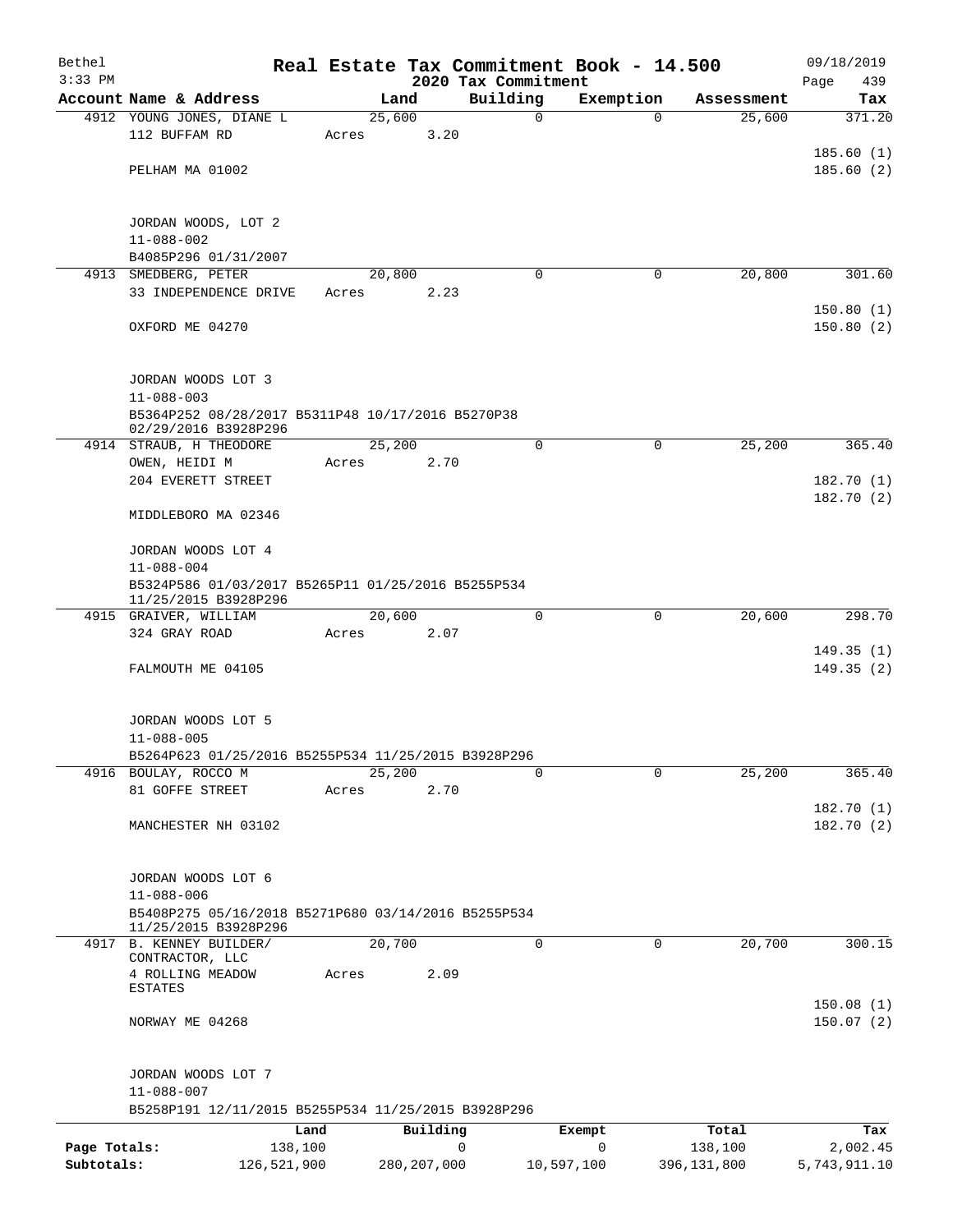| Bethel    |                                                                                                                      |       |                |          |                         | Real Estate Tax Commitment Book - 14.500 |                      | 09/18/2019              |
|-----------|----------------------------------------------------------------------------------------------------------------------|-------|----------------|----------|-------------------------|------------------------------------------|----------------------|-------------------------|
| $3:33$ PM |                                                                                                                      |       |                |          | 2020 Tax Commitment     |                                          |                      | 440<br>Page             |
|           | Account Name & Address<br>4918 GAY, ERIC                                                                             |       | Land<br>25,100 |          | Building<br>$\mathbf 0$ | Exemption<br>$\Omega$                    | Assessment<br>25,100 | Tax<br>363.95           |
|           | 24 HARDY RD                                                                                                          | Acres |                | 2.60     |                         |                                          |                      |                         |
|           |                                                                                                                      |       |                |          |                         |                                          |                      | 181.98 (1)              |
|           | FALMOUTH ME 04105                                                                                                    |       |                |          |                         |                                          |                      | 181.97(2)               |
|           |                                                                                                                      |       |                |          |                         |                                          |                      |                         |
|           | JORDAN WOODS LOT 8<br>$11 - 088 - 008$                                                                               |       |                |          |                         |                                          |                      |                         |
|           | B5258P179 12/11/2015 B5255P534 11/25/2015 B3928P296                                                                  |       |                |          |                         |                                          |                      |                         |
|           | 4919 BOULAY, ROCCO M                                                                                                 |       | 20,600         |          | $\Omega$                | 0                                        | 20,600               | 298.70                  |
|           | 81 GOFFE STREET                                                                                                      | Acres |                | 2.06     |                         |                                          |                      |                         |
|           | MANCHESTER NH 03102                                                                                                  |       |                |          |                         |                                          |                      | 149.35(1)<br>149.35(2)  |
|           | JORDAN WOODS LOT 9<br>$11 - 088 - 009$                                                                               |       |                |          |                         |                                          |                      |                         |
|           | B5432P567 09/25/2018 B5258P182 12/11/2015 B5255P534<br>11/25/2015 B3928P296                                          |       |                |          |                         |                                          |                      |                         |
|           | 4920 SMEDBERG, PETER                                                                                                 |       | 24,800         |          | $\mathbf 0$             | $\mathbf 0$                              | 24,800               | 359.60                  |
|           | 33 INDEPENDENCE DRIVE                                                                                                | Acres |                | 2.30     |                         |                                          |                      |                         |
|           | OXFORD ME 04270                                                                                                      |       |                |          |                         |                                          |                      | 179.80(1)<br>179.80 (2) |
|           | JORDAN WOODS LOT 10                                                                                                  |       |                |          |                         |                                          |                      |                         |
|           | $11 - 088 - 010$                                                                                                     |       |                |          |                         |                                          |                      |                         |
| 4921      | B5364P252 08/28/2017 B5258P188 12/11/2015 B3928P296<br>THE AMOS COGGIN RIVER                                         |       | 20,800         |          | $\Omega$                | $\mathbf 0$                              | 20,800               | 301.60                  |
|           | HOUSE<br>168 LANE ROAD                                                                                               | Acres |                | 2.24     |                         |                                          |                      |                         |
|           |                                                                                                                      |       |                |          |                         |                                          |                      | 150.80(1)               |
|           | CHESTER NH 03036                                                                                                     |       |                |          |                         |                                          |                      | 150.80(2)               |
|           | JORDAN WOODS LOT 11                                                                                                  |       |                |          |                         |                                          |                      |                         |
|           | $11 - 088 - 011$<br>B5454P687 03/14/2019 B5400P213 03/30/2018 B5258P185<br>12/11/2015 B5255P534 11/25/2015 B3928P296 |       |                |          |                         |                                          |                      |                         |
|           | 4922 VERIZON WIRELESS                                                                                                |       |                | $\Omega$ | 110,400                 | $\mathbf 0$                              | 110,400              | 1,600.80                |
|           | C/O VERIZON WIRELESS                                                                                                 |       |                |          |                         |                                          |                      |                         |
|           | PO BOX 2549                                                                                                          |       |                |          |                         |                                          |                      | 800.40(1)<br>800.40 (2) |
|           | ADDISON TX 75001                                                                                                     |       |                |          |                         |                                          |                      |                         |
|           | 17 HOWLING HOLE RD                                                                                                   |       |                |          |                         |                                          |                      |                         |
|           | 18-043.001                                                                                                           |       |                |          |                         |                                          |                      |                         |
|           | 4923 DOMINATOR HOLDINGS, LLC                                                                                         |       | 145,600        |          | 0                       | $\overline{0}$                           | 145,600              | 2,111.20                |
|           | 140 GRANITE POINT RD.                                                                                                | Acres |                | 2.63     |                         |                                          |                      | 1,055.60(1)             |
|           | BIDDEFORD ME 04005                                                                                                   |       |                |          |                         |                                          |                      | 1,055.60(2)             |
|           | MAYVILLE RD                                                                                                          |       |                |          |                         |                                          |                      |                         |
|           | $12 - 072 - 002$                                                                                                     |       |                |          |                         |                                          |                      |                         |
|           | B4022P25 10/03/2006                                                                                                  |       |                |          |                         |                                          |                      |                         |
|           |                                                                                                                      |       |                |          |                         |                                          |                      |                         |
|           |                                                                                                                      | Land  |                | Building |                         | Exempt                                   | Total                | Tax                     |

|              | nand.       | Building    | Exempt     | Total         | тах          |
|--------------|-------------|-------------|------------|---------------|--------------|
| Page Totals: | 236,900     | 110,400     |            | 347,300       | 5,035.85     |
| Subtotals:   | 126,758,800 | 280,317,400 | 10,597,100 | 396, 479, 100 | 5,748,946.95 |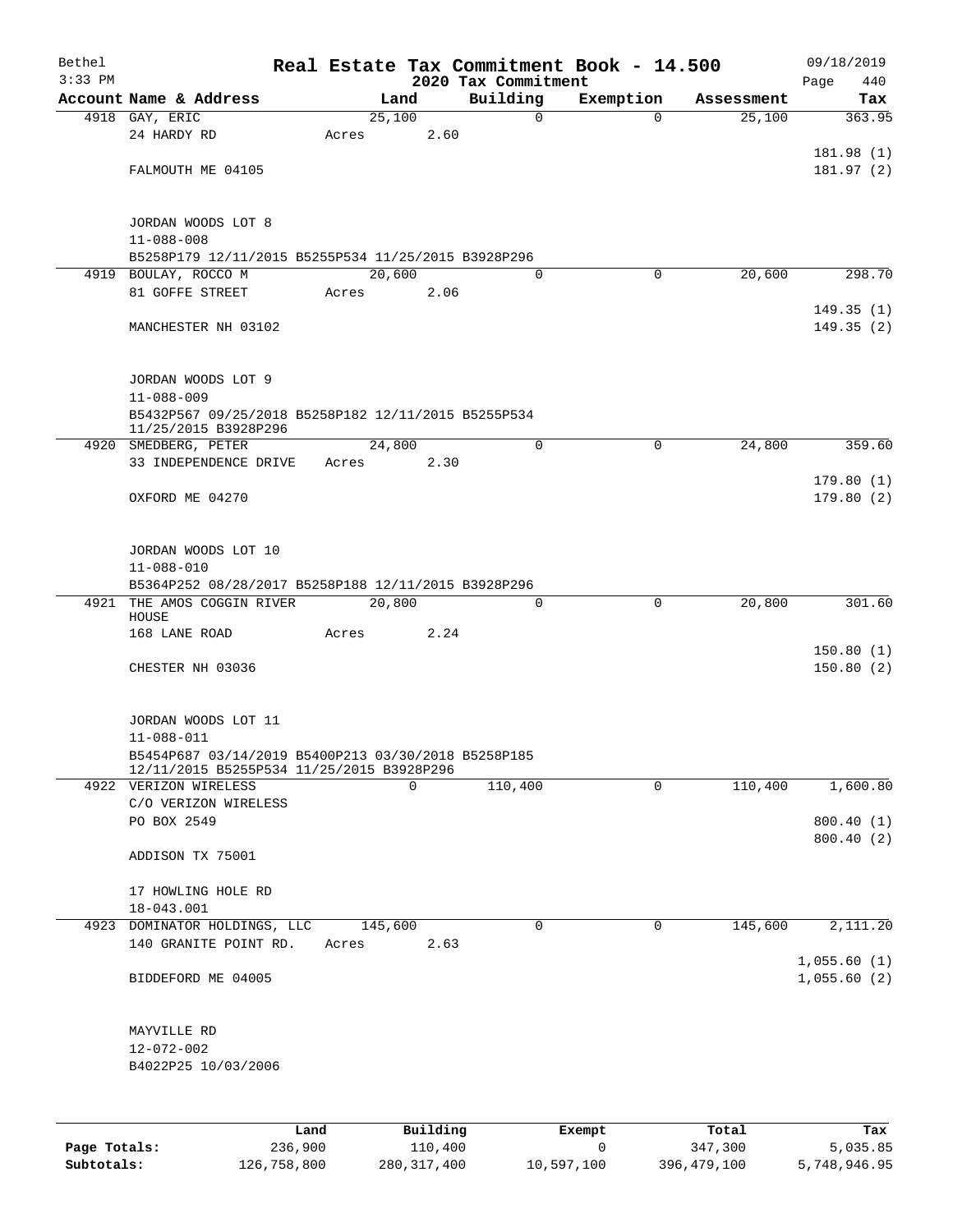| Bethel       |                                                                         |                 |             |                                 | Real Estate Tax Commitment Book - 14.500 |             | 09/18/2019                   |
|--------------|-------------------------------------------------------------------------|-----------------|-------------|---------------------------------|------------------------------------------|-------------|------------------------------|
| $3:33$ PM    | Account Name & Address                                                  |                 | Land        | 2020 Tax Commitment<br>Building | Exemption                                | Assessment  | Page<br>441<br>Tax           |
|              | 4924 PUGLIARES, DOMENIC                                                 | 145,600         |             | 284,800                         | $\Omega$                                 | 430,400     | 6,240.80                     |
|              | 140 GRANITE POINT RD.                                                   | Acres           | 2.63        |                                 |                                          |             |                              |
|              |                                                                         |                 |             |                                 |                                          |             | 3,120.40(1)                  |
|              | BIDDEFORD ME 04005                                                      |                 |             |                                 |                                          |             | 3,120.40(2)                  |
|              | 284 MAYVILLE RD                                                         |                 |             |                                 |                                          |             |                              |
|              | $12 - 072 - 001$                                                        |                 |             |                                 |                                          |             |                              |
|              | B3930P343 05/08/2006                                                    |                 |             |                                 |                                          |             |                              |
|              | 4925 ALLEN, GREGORY S                                                   | 33,900          |             | 131,500                         | 0                                        | 165,400     | 2,398.30                     |
|              | ALLEN, DAWN M                                                           | Acres           | 1.70        |                                 |                                          |             |                              |
|              | 17 WOODS RD                                                             |                 |             |                                 |                                          |             | 1, 199.15(1)<br>1, 199.15(2) |
|              | WEST BROOKFIELD MA<br>01585                                             |                 |             |                                 |                                          |             |                              |
|              | 759 ROUTE 232                                                           |                 |             |                                 |                                          |             |                              |
|              | $05 - 050 - 003$<br>B3994P189 08/18/2006                                |                 |             |                                 |                                          |             |                              |
|              | 4926 BUCK, ROGER C PR                                                   | 48,700          |             | 105,000                         | 0                                        | 153,700     | 2,228.65                     |
|              | BUCK, CATHERINE L                                                       | Acres           | 1.20        |                                 |                                          |             |                              |
|              | 150 GLENWOOD AVENUE                                                     |                 |             |                                 |                                          |             | 1, 114.33(1)                 |
|              | PORTLAND ME 04102                                                       |                 |             |                                 |                                          |             | 1, 114.32(2)                 |
|              | 787 INTERVALE RD.                                                       |                 |             |                                 |                                          |             |                              |
|              | $18 - 040 - 001$                                                        |                 |             |                                 |                                          |             |                              |
|              | B3989P135 08/04/2006                                                    |                 |             |                                 |                                          |             |                              |
|              | 4927 MALLOY, MICHAEL<br>MALLOY, BETH ANN                                | 43,500<br>Acres | 1.09        | 258,400                         | 0                                        | 301,900     | 4,377.55                     |
|              | 190 LUMBER STREET                                                       |                 |             |                                 |                                          |             | 2,188.78(1)<br>2,188.77(2)   |
|              | HOPKINGTON MA 01748                                                     |                 |             |                                 |                                          |             |                              |
|              | 11 LEDGE CIRCLE<br>$06 - 020 - 001$                                     |                 |             |                                 |                                          |             |                              |
|              | B5274P256 03/28/2016 B4229P64 11/28/2007 B4020P1<br>09/28/2006          |                 |             |                                 |                                          |             |                              |
| 4928         | BARTLETT, KEITH B                                                       | 4,300           |             | 0                               | 0                                        | 4,300       | 62.35                        |
|              | PO BOX 527                                                              | Acres           | 15.00       |                                 |                                          |             | 31.18(1)                     |
|              | CATAUMET MA 02534                                                       |                 |             |                                 |                                          |             | 31.17(2)                     |
|              |                                                                         |                 |             |                                 |                                          |             |                              |
|              | $15 - 001 - 001$<br>B5457P752 04/11/2019 B5371P409 10/04/2017 B4103P168 |                 |             |                                 |                                          |             |                              |
|              | 02/15/2007<br>4930 LAKEMONT BRIDGE, LLC                                 | 14,800          |             | 0                               | 0                                        | 14,800      | 214.60                       |
|              | PO BOX 590253                                                           | Acres           | 1.34        |                                 |                                          |             |                              |
|              |                                                                         |                 |             |                                 |                                          |             | 107.30(1)                    |
|              | NEWTON MQ 02459                                                         |                 |             |                                 |                                          |             | 107.30(2)                    |
|              | MONARCH CIRCLE LOT 2                                                    |                 |             |                                 |                                          |             |                              |
|              | $11 - 026 - 002$                                                        |                 |             |                                 |                                          |             |                              |
|              | B3889P248                                                               |                 |             |                                 |                                          |             |                              |
|              |                                                                         | Land            | Building    |                                 | Exempt                                   | Total       | Tax                          |
| Page Totals: |                                                                         | 290,800         | 779,700     |                                 | $\mathbf 0$                              | 1,070,500   | 15,522.25                    |
| Subtotals:   | 127,049,600                                                             |                 | 281,097,100 |                                 | 10,597,100                               | 397,549,600 | 5,764,469.20                 |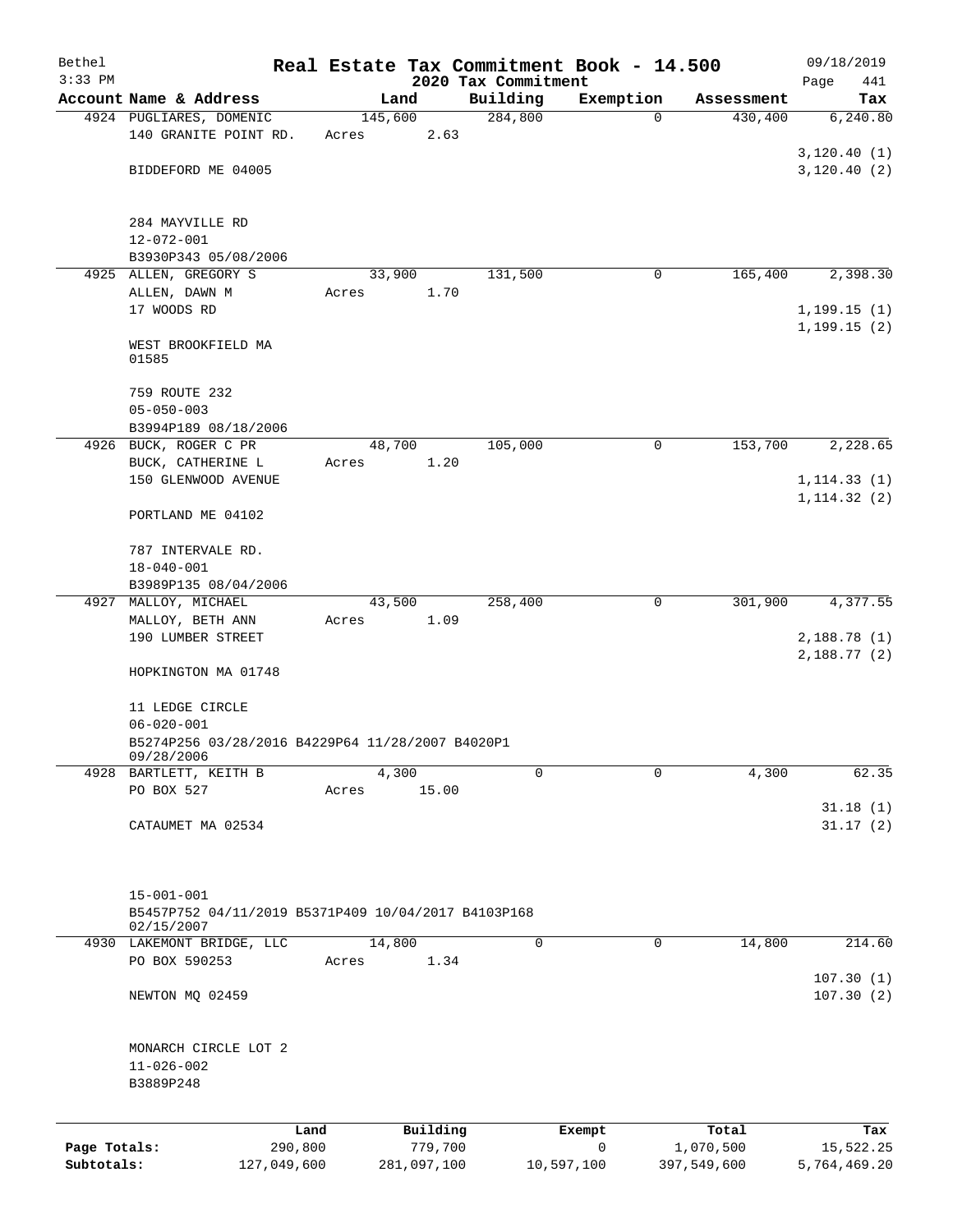| Bethel                     |                                               |               |        |             | Real Estate Tax Commitment Book - 14.500 |             |             | 09/18/2019             |
|----------------------------|-----------------------------------------------|---------------|--------|-------------|------------------------------------------|-------------|-------------|------------------------|
| $3:33$ PM                  | Account Name & Address                        |               |        | Land        | 2020 Tax Commitment<br>Building          | Exemption   | Assessment  | Page<br>442<br>Tax     |
|                            | 4931 LAKEMONT BRIDGE, LLC                     |               | 14,900 |             | $\mathbf 0$                              | $\Omega$    | 14,900      | 216.05                 |
|                            | PO BOX 590253                                 |               | Acres  | 1.39        |                                          |             |             |                        |
|                            |                                               |               |        |             |                                          |             |             | 108.03(1)              |
|                            | NEWTON MA 02459                               |               |        |             |                                          |             |             | 108.02(2)              |
|                            | MONARCH CIRCLE LOT 3<br>$11 - 026 - 003$      |               |        |             |                                          |             |             |                        |
|                            | 4932 LAKEMONT BRIDGE, LLC                     |               | 14,500 |             | $\mathbf 0$                              | 0           | 14,500      | 210.25                 |
|                            | PO BOX 590253                                 |               | Acres  | 1.10        |                                          |             |             |                        |
|                            | NEWTON MA 02459                               |               |        |             |                                          |             |             | 105.13(1)<br>105.12(2) |
|                            | MONARCH CIRCLE LOT 4                          |               |        |             |                                          |             |             |                        |
|                            | $11 - 026 - 004$<br>4933 LAKEMONT BRIDGE, LLC |               | 14,700 |             | $\mathbf 0$                              | 0           | 14,700      | 213.15                 |
|                            | PO BOX 590253                                 |               | Acres  | 1.23        |                                          |             |             |                        |
|                            |                                               |               |        |             |                                          |             |             | 106.58(1)              |
|                            | NEWTON MA 02459                               |               |        |             |                                          |             |             | 106.57(2)              |
|                            | MONARCH CIRCLE LOT 5<br>$11 - 026 - 005$      |               |        |             |                                          |             |             |                        |
|                            | 4934 LAKEMONT BRIDGE, LLC                     |               | 14,600 |             | $\mathbf 0$                              | $\mathbf 0$ | 14,600      | 211.70                 |
|                            | PO BOX 590253                                 |               | Acres  | 1.16        |                                          |             |             |                        |
|                            | NEWTON MA 02459                               |               |        |             |                                          |             |             | 105.85(1)<br>105.85(2) |
|                            | MONARCH CIRCLE LOT 6<br>$11 - 026 - 006$      |               |        |             |                                          |             |             |                        |
|                            | 4935 LAKEMONT BRIDGE, LLC<br>PO BOX 590253    |               | 15,200 |             | $\mathbf 0$                              | 0           | 15,200      | 220.40                 |
|                            |                                               |               | Acres  | 1.70        |                                          |             |             | 110.20(1)              |
|                            | NEWTON MA 02459                               |               |        |             |                                          |             |             | 110.20(2)              |
|                            | MONARCH CIRCLE LOT 7<br>$11 - 026 - 007$      |               |        |             |                                          |             |             |                        |
|                            | 4936 LAKEMONT BRIDGE, LLC                     |               | 16,500 |             | $\mathbf 0$                              | 0           | 16,500      | 239.25                 |
|                            | PO BOX 590253                                 |               | Acres  | 3.90        |                                          |             |             | 119.63(1)              |
|                            | NEWTON MA 02459                               |               |        |             |                                          |             |             | 119.62(2)              |
|                            | MONARCH CIRCLE LOT 8<br>$11 - 026 - 008$      |               |        |             |                                          |             |             |                        |
|                            | 4937 LAKEMONT BRIDGE, LLC                     |               | 14,800 |             | 0                                        | 0           | 14,800      | 214.60                 |
|                            | PO BOX 590253                                 |               | Acres  | 1.30        |                                          |             |             |                        |
|                            | NEWTON MA 02459                               |               |        |             |                                          |             |             | 107.30(1)<br>107.30(2) |
|                            | MONARCH CIRCLE LOT 9<br>$11 - 026 - 009$      |               |        |             |                                          |             |             |                        |
|                            |                                               | Land          |        | Building    |                                          | Exempt      | Total       | Tax                    |
| Page Totals:<br>Subtotals: |                                               | 105,200       |        |             | 0                                        | 0           | 105,200     | 1,525.40               |
|                            |                                               | 127, 154, 800 |        | 281,097,100 |                                          | 10,597,100  | 397,654,800 | 5,765,994.60           |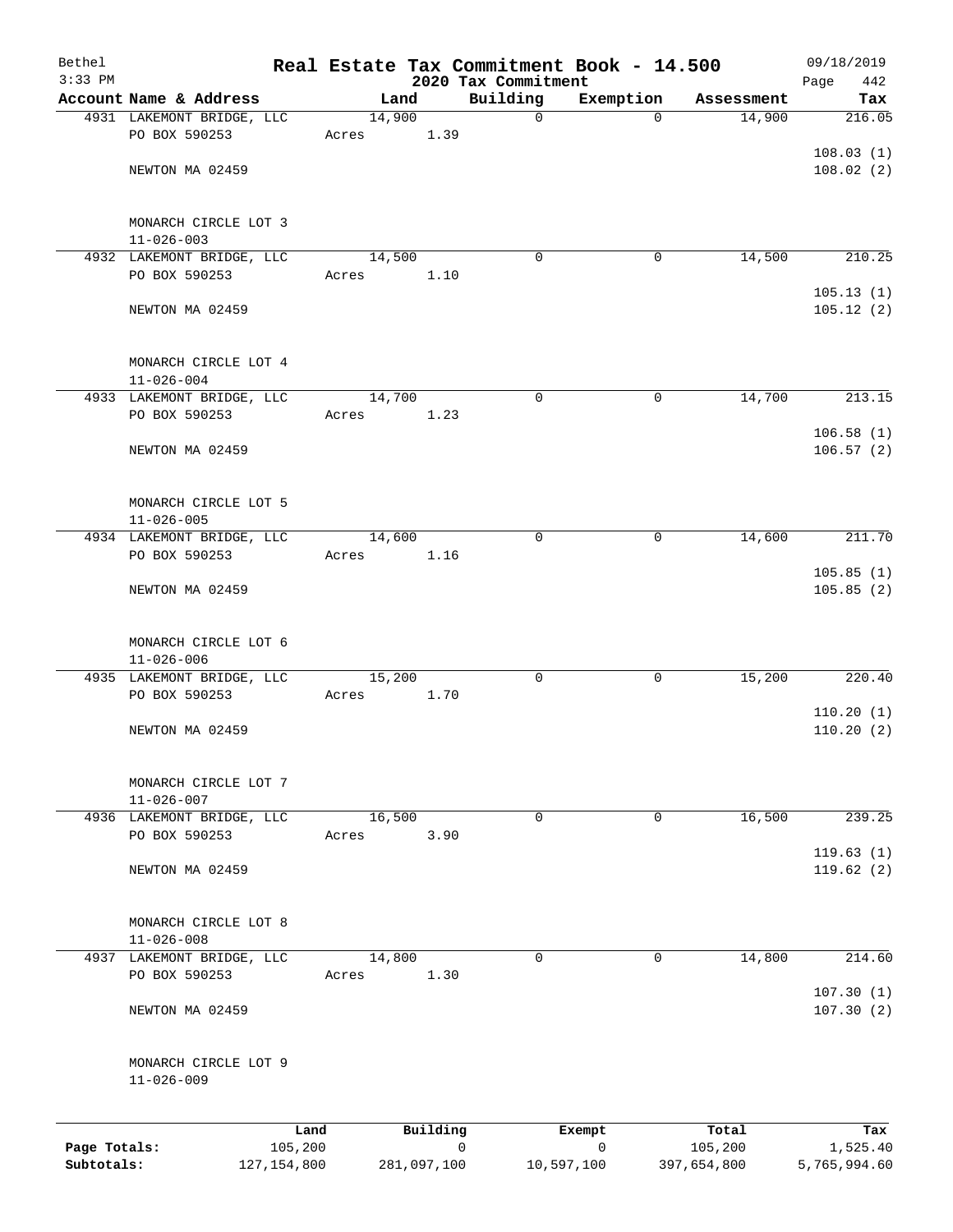| Bethel<br>$3:33$ PM |                                               |        |       | 2020 Tax Commitment | Real Estate Tax Commitment Book - 14.500 |            | 09/18/2019<br>Page<br>443 |
|---------------------|-----------------------------------------------|--------|-------|---------------------|------------------------------------------|------------|---------------------------|
|                     | Account Name & Address                        | Land   |       | Building            | Exemption                                | Assessment | Tax                       |
|                     | 4938 LAKEMONT BRIDGE, LLC                     | 14,600 |       | $\mathbf 0$         | $\Omega$                                 | 14,600     | 211.70                    |
|                     | PO BOX 590253                                 | Acres  | 1.16  |                     |                                          |            |                           |
|                     |                                               |        |       |                     |                                          |            | 105.85(1)                 |
|                     | NEWTON MA 02459                               |        |       |                     |                                          |            | 105.85(2)                 |
|                     |                                               |        |       |                     |                                          |            |                           |
|                     |                                               |        |       |                     |                                          |            |                           |
|                     | MONARCH CIRCLE LOT 10                         |        |       |                     |                                          |            |                           |
|                     | $11 - 026 - 010$<br>4939 LAKEMONT BRIDGE, LLC | 14,800 |       | $\mathbf 0$         | 0                                        | 14,800     | 214.60                    |
|                     | PO BOX 590253                                 | Acres  | 1.28  |                     |                                          |            |                           |
|                     |                                               |        |       |                     |                                          |            | 107.30(1)                 |
|                     | NEWTON MA 02459                               |        |       |                     |                                          |            | 107.30(2)                 |
|                     |                                               |        |       |                     |                                          |            |                           |
|                     |                                               |        |       |                     |                                          |            |                           |
|                     | MONARCH CIRCLE LOT 11                         |        |       |                     |                                          |            |                           |
|                     | $11 - 026 - 011$                              |        |       |                     |                                          |            |                           |
|                     | 4940 LAKEMONT BRIDGE, LLC                     | 14,700 |       | $\mathbf 0$         | 0                                        | 14,700     | 213.15                    |
|                     | PO BOX 590253                                 | Acres  | 1.27  |                     |                                          |            |                           |
|                     |                                               |        |       |                     |                                          |            | 106.58(1)                 |
|                     | NEWTON MA 02459                               |        |       |                     |                                          |            | 106.57(2)                 |
|                     |                                               |        |       |                     |                                          |            |                           |
|                     | MONARCH CIRCLE LOT 12                         |        |       |                     |                                          |            |                           |
|                     | $11 - 026 - 012$                              |        |       |                     |                                          |            |                           |
|                     | 4941 LAKEMONT BRIDGE, LLC                     | 14,500 |       | $\mathbf 0$         | $\mathbf 0$                              | 14,500     | 210.25                    |
|                     | PO BOX 590253                                 | Acres  | 1.10  |                     |                                          |            |                           |
|                     |                                               |        |       |                     |                                          |            | 105.13(1)                 |
|                     | NEWTON MA 02459                               |        |       |                     |                                          |            | 105.12(2)                 |
|                     |                                               |        |       |                     |                                          |            |                           |
|                     |                                               |        |       |                     |                                          |            |                           |
|                     | MONARCH CIRCLE LOT 13                         |        |       |                     |                                          |            |                           |
|                     | $11 - 026 - 013$<br>4942 LAKEMONT BRIDGE, LLC | 15,500 |       | $\mathbf 0$         | $\mathbf 0$                              | 15,500     | 224.75                    |
|                     | PO BOX 590253                                 | Acres  | 2.10  |                     |                                          |            |                           |
|                     |                                               |        |       |                     |                                          |            | 112.38(1)                 |
|                     | NEWTON MA 02459                               |        |       |                     |                                          |            | 112.37(2)                 |
|                     |                                               |        |       |                     |                                          |            |                           |
|                     |                                               |        |       |                     |                                          |            |                           |
|                     | MONARCH CIRCLE LOT 14                         |        |       |                     |                                          |            |                           |
|                     | $11 - 026 - 014$                              |        |       |                     |                                          |            |                           |
|                     | 4943 LAKEMONT BRIDGE, LLC                     | 18,200 |       | $\mathbf 0$         | 0                                        | 18,200     | 263.90                    |
|                     | PO BOX 590253                                 | Acres  | 5.60  |                     |                                          |            | 131.95(1)                 |
|                     | NEWTON MA 02459                               |        |       |                     |                                          |            | 131.95(2)                 |
|                     |                                               |        |       |                     |                                          |            |                           |
|                     |                                               |        |       |                     |                                          |            |                           |
|                     | MONARCH CIRCLE LOT 15                         |        |       |                     |                                          |            |                           |
|                     | $11 - 026 - 015$                              |        |       |                     |                                          |            |                           |
|                     | 4945 CHADBOURNE TREE FARMS,                   | 6,500  |       | $\Omega$            | 0                                        | 6,500      | 94.25                     |
|                     | LLC<br>PO BOX 1750                            | Acres  | 30.30 |                     |                                          |            |                           |
|                     |                                               |        |       |                     |                                          |            | 47.13(1)                  |
|                     | BETHEL ME 04217                               |        |       |                     |                                          |            | 47.12(2)                  |
|                     |                                               |        |       |                     |                                          |            |                           |
|                     |                                               |        |       |                     |                                          |            |                           |
|                     |                                               |        |       |                     |                                          |            |                           |
|                     | $12 - 081$                                    |        |       |                     |                                          |            |                           |
|                     | B2755P88                                      |        |       |                     |                                          |            |                           |

|              | Land          | Building    | Exempt     | Total       | Tax          |
|--------------|---------------|-------------|------------|-------------|--------------|
| Page Totals: | 98,800        |             |            | 98,800      | 1,432.60     |
| Subtotals:   | 127, 253, 600 | 281,097,100 | 10,597,100 | 397,753,600 | 5,767,427.20 |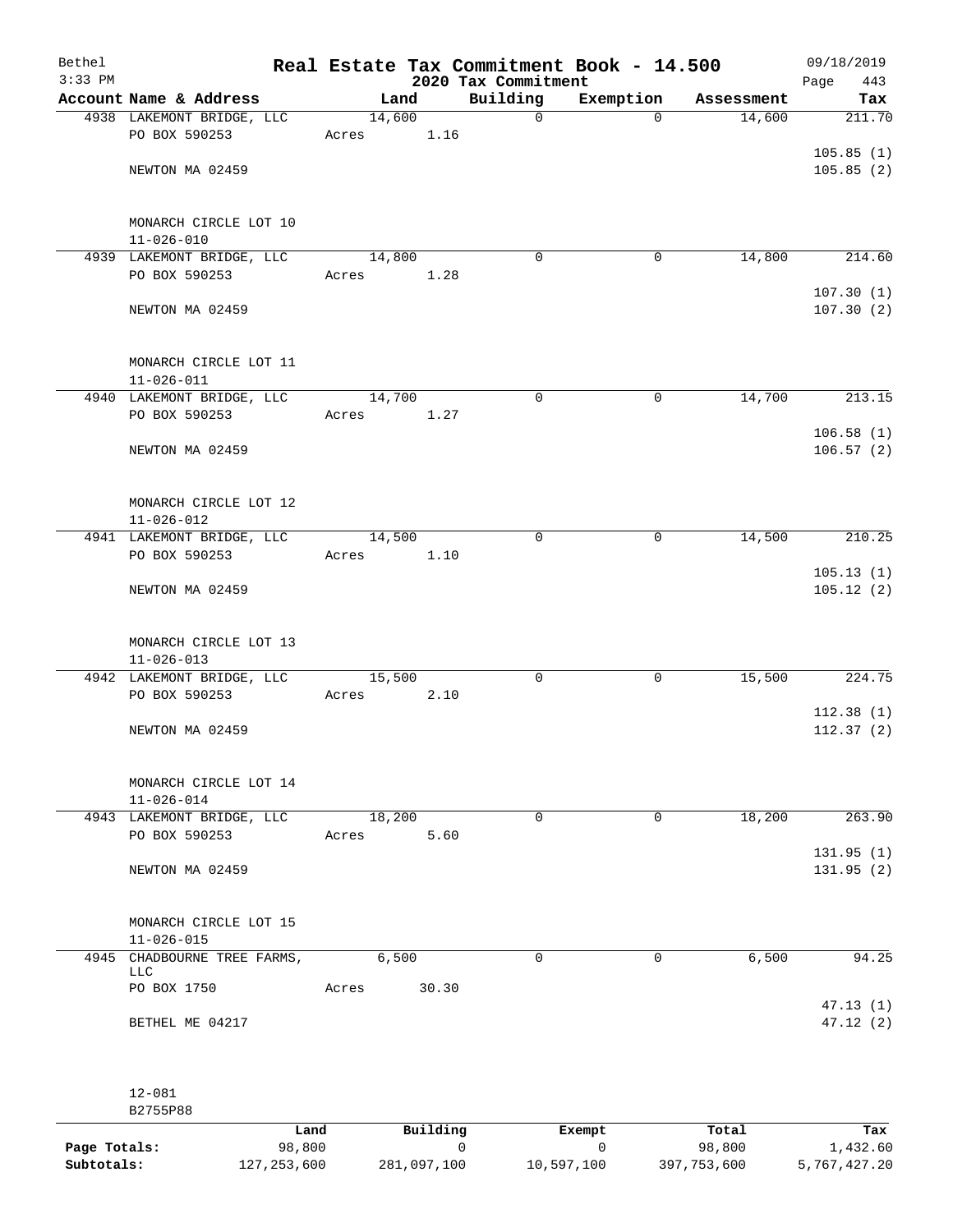| Bethel<br>$3:33$ PM |                                                                                                            |        |             | 2020 Tax Commitment | Real Estate Tax Commitment Book - 14.500 |            | 09/18/2019<br>Page<br>444 |
|---------------------|------------------------------------------------------------------------------------------------------------|--------|-------------|---------------------|------------------------------------------|------------|---------------------------|
|                     | Account Name & Address                                                                                     |        | Land        | Building            | Exemption                                | Assessment | Tax                       |
|                     | 4946 EVERETT, ROBERT PR                                                                                    |        | $\mathbf 0$ | 14,300              | $\Omega$                                 | 14,300     | 207.35                    |
|                     | 657 FLAT RD.                                                                                               |        |             |                     |                                          |            |                           |
|                     |                                                                                                            |        |             |                     |                                          |            | 103.68(1)                 |
|                     | BETHEL ME 04217                                                                                            |        |             |                     |                                          |            | 103.67(2)                 |
|                     |                                                                                                            |        |             |                     |                                          |            |                           |
|                     | 683 FLAT RD                                                                                                |        |             |                     |                                          |            |                           |
|                     | $01 - 004.001$                                                                                             |        |             |                     |                                          |            |                           |
| 4948                | <b>GOULD ACADEMY</b>                                                                                       |        | 0           | 541,200             | 0                                        | 541,200    | 7,847.40                  |
|                     | (HEADMASTER HOUSE)                                                                                         |        |             |                     |                                          |            |                           |
|                     | ATTN: BUSINESS OFFICE                                                                                      |        |             |                     |                                          |            |                           |
|                     | P.O. BOX 860                                                                                               |        |             |                     |                                          |            | 3,923.70(1)               |
|                     |                                                                                                            |        |             |                     |                                          |            | 3,923.70(2)               |
|                     | BETHEL ME 04217                                                                                            |        |             |                     |                                          |            |                           |
|                     |                                                                                                            |        |             |                     |                                          |            |                           |
|                     | CHURCH STREET<br>$25 - 029.001$                                                                            |        |             |                     |                                          |            |                           |
| 4949 HUD            |                                                                                                            | 23,400 |             | 90,900              | $\mathbf 0$                              | 114,300    | 1,657.35                  |
|                     | 2401 NW 23RD ST, SUITE                                                                                     | Acres  | 0.95        |                     |                                          |            |                           |
|                     | 1D                                                                                                         |        |             |                     |                                          |            |                           |
|                     |                                                                                                            |        |             |                     |                                          |            | 828.68 (1)                |
|                     | OKLAHOMA CITY OK 73107                                                                                     |        |             |                     |                                          |            | 828.67(2)                 |
|                     |                                                                                                            |        |             |                     |                                          |            |                           |
|                     |                                                                                                            |        |             |                     |                                          |            |                           |
|                     | 489 EAST BETHEL RD BACK                                                                                    |        |             |                     |                                          |            |                           |
|                     | $09 - 042 - 001$                                                                                           |        |             |                     |                                          |            |                           |
|                     | B5444P767 12/06/2018 B5444P759 12/06/2018 B4930P103<br>12/13/2012 B4818P36 02/28/2012 B3776P171 08/12/2005 |        |             |                     |                                          |            |                           |
|                     | 4950 ANNIS, AXEL                                                                                           | 28,300 |             | 0                   | $\mathbf 0$                              | 28,300     | 410.35                    |
|                     | 73 ROUTE 232                                                                                               | Acres  | 4.80        |                     |                                          |            |                           |
|                     |                                                                                                            |        |             |                     |                                          |            | 205.18(1)                 |
|                     | RUMFORD ME 04276                                                                                           |        |             |                     |                                          |            | 205.17(2)                 |
|                     |                                                                                                            |        |             |                     |                                          |            |                           |
|                     |                                                                                                            |        |             |                     |                                          |            |                           |
|                     |                                                                                                            |        |             |                     |                                          |            |                           |
|                     | $09 - 012 - 002$                                                                                           |        |             |                     |                                          |            |                           |
|                     | B3950P310 06/06/2006<br>4951 ALLISON, JEFFREY                                                              | 26,700 |             | 0                   | 0                                        | 26,700     | 387.15                    |
|                     | 14 EATON CT                                                                                                | Acres  | 0.86        |                     |                                          |            |                           |
|                     |                                                                                                            |        |             |                     |                                          |            | 193.58(1)                 |
|                     | WELLESLEY MA 02481                                                                                         |        |             |                     |                                          |            | 193.57(2)                 |
|                     |                                                                                                            |        |             |                     |                                          |            |                           |
|                     |                                                                                                            |        |             |                     |                                          |            |                           |
|                     | OFF SONGO POND RD                                                                                          |        |             |                     |                                          |            |                           |
|                     | $07 - 018 - 001$                                                                                           |        |             |                     |                                          |            |                           |
|                     | B3964P60 06/30/2006                                                                                        |        |             |                     |                                          |            |                           |
|                     | 4952 MONTEIRO, GUILHERME                                                                                   | 30,100 |             | 135,000             | 0                                        | 165, 100   | 2,393.95                  |
|                     | MONTEIRO, MARCIA                                                                                           | Acres  | 1.53        |                     |                                          |            |                           |
|                     | 15 BOLTON ST                                                                                               |        |             |                     |                                          |            | 1,196.98(1)               |
|                     | HUDSON MA 01749                                                                                            |        |             |                     |                                          |            | 1, 196.97(2)              |
|                     |                                                                                                            |        |             |                     |                                          |            |                           |
|                     | 444 VERNON ST.                                                                                             |        |             |                     |                                          |            |                           |
|                     | $03 - 014 - 001$                                                                                           |        |             |                     |                                          |            |                           |
|                     | B4127P241 05/04/2007                                                                                       |        |             |                     |                                          |            |                           |
|                     |                                                                                                            |        |             |                     |                                          |            |                           |
|                     |                                                                                                            |        |             |                     |                                          |            |                           |

|              | Land        | Building    | Exempt     | Total       | Tax          |
|--------------|-------------|-------------|------------|-------------|--------------|
| Page Totals: | 108,500     | 781,400     |            | 889,900     | 12,903.55    |
| Subtotals:   | 127,362,100 | 281,878,500 | 10,597,100 | 398,643,500 | 5,780,330.75 |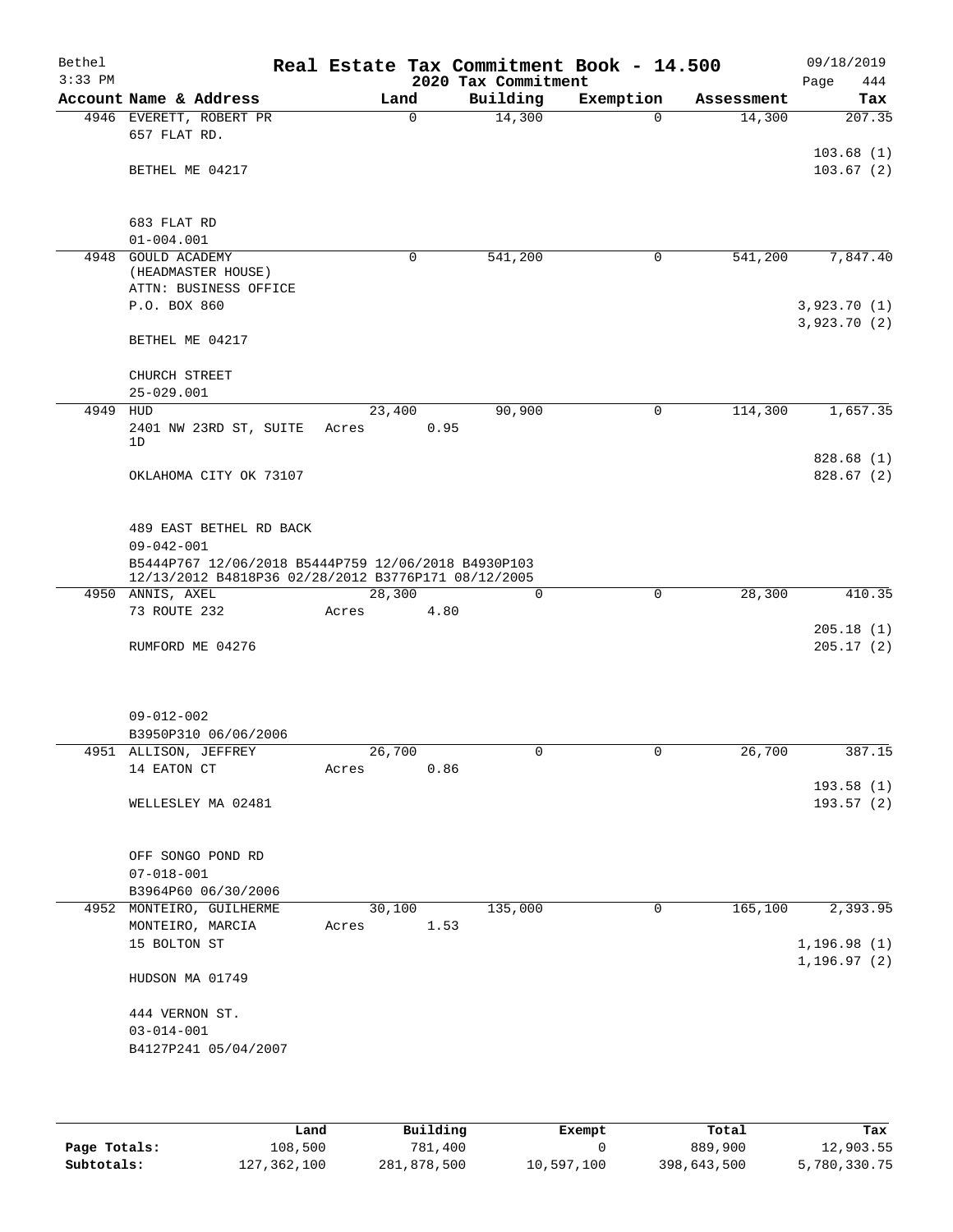| Bethel<br>$3:33$ PM |                                                                         |                 |       | 2020 Tax Commitment | Real Estate Tax Commitment Book - 14.500 |            | 09/18/2019<br>445<br>Page |
|---------------------|-------------------------------------------------------------------------|-----------------|-------|---------------------|------------------------------------------|------------|---------------------------|
|                     | Account Name & Address                                                  |                 | Land  | Building            | Exemption                                | Assessment | Tax                       |
|                     | 4955 TIBBETTS, RICHARD                                                  | 52,000          |       | $\mathbf 0$         | $\Omega$                                 | 52,000     | 754.00                    |
|                     | 73 LONGVIEW DR                                                          | Acres           | 41.00 |                     |                                          |            |                           |
|                     |                                                                         |                 |       |                     |                                          |            | 377.00(1)                 |
|                     | OXFORD ME 04270                                                         |                 |       |                     |                                          |            | 377.00(2)                 |
|                     |                                                                         |                 |       |                     |                                          |            |                           |
|                     |                                                                         |                 |       |                     |                                          |            |                           |
|                     | $05 - 027 - 001$                                                        |                 |       |                     |                                          |            |                           |
|                     | 4956 GAUMONT, TANYA                                                     |                 | 0     | 19,600              | 0                                        | 19,600     | 284.20                    |
|                     | 2247 INTERVALE RD                                                       |                 |       |                     |                                          |            |                           |
|                     |                                                                         |                 |       |                     |                                          |            | 142.10(1)                 |
|                     | Bethel ME 04217                                                         |                 |       |                     |                                          |            | 142.10(2)                 |
|                     |                                                                         |                 |       |                     |                                          |            |                           |
|                     | 2247 INTERVALE RD                                                       |                 |       |                     |                                          |            |                           |
|                     | $20 - 033 - ON$                                                         |                 |       |                     |                                          |            |                           |
|                     | 4963 SILVA, CHRISTOPHER                                                 | 35,700          |       | $\Omega$            | $\Omega$                                 | 35,700     | 517.65                    |
|                     | 131 LIVINGTONE AVE.                                                     | Acres           | 13.40 |                     |                                          |            |                           |
|                     |                                                                         |                 |       |                     |                                          |            | 258.83(1)                 |
|                     | BEVERLY MA 01915                                                        |                 |       |                     |                                          |            | 258.82(2)                 |
|                     |                                                                         |                 |       |                     |                                          |            |                           |
|                     |                                                                         |                 |       |                     |                                          |            |                           |
|                     | EAST BETHEL RD.<br>$04 - 057 - 005$                                     |                 |       |                     |                                          |            |                           |
|                     | B5430P450 09/13/2018 B4746P239 09/09/2011 B3867P345                     |                 |       |                     |                                          |            |                           |
|                     | 01/04/2006 B3810P266 09/27/2005                                         |                 |       |                     |                                          |            |                           |
|                     | 4970 DAVIS, J.W.                                                        | 25,800          |       | $\Omega$            | $\mathbf 0$                              | 25,800     | 374.10                    |
|                     | 2989 US HIGHWAY 2                                                       | Acres           | 29.80 |                     |                                          |            |                           |
|                     | HANOVER ME 04237                                                        |                 |       |                     |                                          |            | 187.05(1)<br>187.05(2)    |
|                     |                                                                         |                 |       |                     |                                          |            |                           |
|                     |                                                                         |                 |       |                     |                                          |            |                           |
|                     | NORTH RD. - AIRPORT LOT                                                 |                 |       |                     |                                          |            |                           |
|                     | $12 - 074$                                                              |                 |       |                     |                                          |            |                           |
|                     | B5032P120 08/29/2013 B5005P130 06/27/2013                               |                 |       |                     |                                          |            |                           |
|                     | 4971 TYLER, EARL<br>P.O. BOX 403                                        | 35,200<br>Acres | 2.75  | 89,100              | 0                                        | 124,300    | 1,802.35                  |
|                     |                                                                         |                 |       |                     |                                          |            | 901.18(1)                 |
|                     | BETHEL ME 04217                                                         |                 |       |                     |                                          |            | 901.17(2)                 |
|                     |                                                                         |                 |       |                     |                                          |            |                           |
|                     |                                                                         |                 |       |                     |                                          |            |                           |
|                     | 59 GRANDVIEW ROAD                                                       |                 |       |                     |                                          |            |                           |
|                     | $15 - 022 - 031$                                                        |                 |       |                     |                                          |            |                           |
|                     | B4651P60 10/26/2010 B4252P298 12/27/2007<br>4972 BRANDLEY, KIMBERLY A   | 51,000          |       | 329,400             | 0                                        | 380,400    | 5,515.80                  |
|                     | MCCOY, JOYCE S                                                          | Acres           | 2.14  |                     |                                          |            |                           |
|                     | 5 LAUREL TREE DRIVE                                                     |                 |       |                     |                                          |            | 2,757.90(1)               |
|                     |                                                                         |                 |       |                     |                                          |            | 2,757.90(2)               |
|                     | WESTAMPTON NJ 08060                                                     |                 |       |                     |                                          |            |                           |
|                     |                                                                         |                 |       |                     |                                          |            |                           |
|                     | 118 TAYLOR WOODS RD                                                     |                 |       |                     |                                          |            |                           |
|                     | $22 - 026 - 027$<br>B5273P185 03/21/2016 B5206P629 02/05/2015 B4359P226 |                 |       |                     |                                          |            |                           |
|                     | 10/03/2008                                                              |                 |       |                     |                                          |            |                           |
|                     |                                                                         |                 |       |                     |                                          |            |                           |
|                     |                                                                         |                 |       |                     |                                          |            |                           |

|              | Land        | Building    | Exempt     | Total       | Tax          |
|--------------|-------------|-------------|------------|-------------|--------------|
| Page Totals: | 199,700     | 438,100     |            | 637,800     | 9,248.10     |
| Subtotals:   | 127,561,800 | 282,316,600 | 10,597,100 | 399,281,300 | 5,789,578.85 |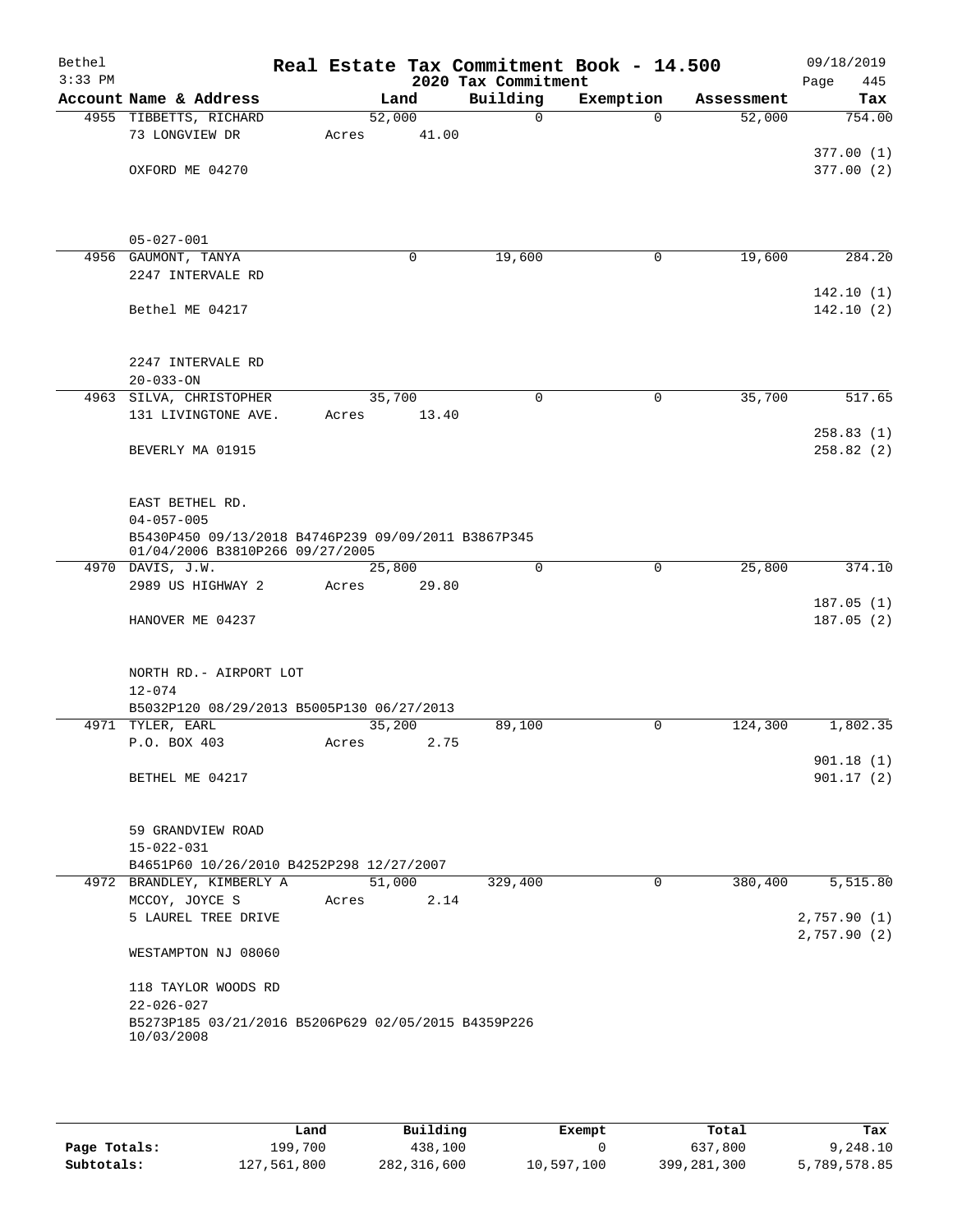| Bethel<br>$3:33$ PM |                                                     |        |      | 2020 Tax Commitment | Real Estate Tax Commitment Book - 14.500 |            | 09/18/2019<br>446 |
|---------------------|-----------------------------------------------------|--------|------|---------------------|------------------------------------------|------------|-------------------|
|                     | Account Name & Address                              | Land   |      | Building            | Exemption                                | Assessment | Page<br>Tax       |
|                     | 4973 BRANDLEY, KIMBERLY                             | 41,600 |      | $\Omega$            | $\Omega$                                 | 41,600     | 603.20            |
|                     | MCCOY, MCCOY, JOYCE                                 | Acres  | 2.22 |                     |                                          |            |                   |
|                     | 5 LAUREL TREE DRIVE                                 |        |      |                     |                                          |            | 301.60(1)         |
|                     |                                                     |        |      |                     |                                          |            | 301.60(2)         |
|                     | WESTAMPTON NJ 08060                                 |        |      |                     |                                          |            |                   |
|                     | TAYLOR WOODS RD                                     |        |      |                     |                                          |            |                   |
|                     | $22 - 026 - 030$                                    |        |      |                     |                                          |            |                   |
|                     | B5416P52 07/02/2018 B2565P330 05/29/1998            |        |      |                     |                                          |            |                   |
|                     | 4974 SIROONIAN, GREGORY                             | 40,800 |      | $\mathbf 0$         | 0                                        | 40,800     | 591.60            |
|                     | SIROONIAN, GABRIELLE                                | Acres  | 1.85 |                     |                                          |            |                   |
|                     | PO BOX 157                                          |        |      |                     |                                          |            | 295.80(1)         |
|                     |                                                     |        |      |                     |                                          |            | 295.80 (2)        |
|                     | MONUMENT BEACH MA 02553                             |        |      |                     |                                          |            |                   |
|                     | TAYLOR WOODS RD                                     |        |      |                     |                                          |            |                   |
|                     | $22 - 026 - 031$                                    |        |      |                     |                                          |            |                   |
|                     | B5409P182 05/21/2018 B2565P330 05/29/1998           |        |      |                     |                                          |            |                   |
|                     | 4975 SMITH, JEREMY J                                | 41,600 |      | $\Omega$            | 0                                        | 41,600     | 603.20            |
|                     | P.O. BOX 2111                                       | Acres  | 2.20 |                     |                                          |            |                   |
|                     |                                                     |        |      |                     |                                          |            | 301.60(1)         |
|                     | VINEYARD HAVEN MA 02568                             |        |      |                     |                                          |            | 301.60(2)         |
|                     |                                                     |        |      |                     |                                          |            |                   |
|                     |                                                     |        |      |                     |                                          |            |                   |
|                     | TAYLOR WOODS RD                                     |        |      |                     |                                          |            |                   |
|                     | $22 - 026 - 032$                                    |        |      |                     |                                          |            |                   |
|                     | B4566P43 03/05/2010 B2565P330 05/06/1998            |        |      |                     |                                          |            |                   |
|                     | 4977 SKI TRACKS INC.                                | 41,600 |      | $\Omega$            | $\mathbf 0$                              | 41,600     | 603.20            |
|                     | C/O DOREEN MARTIN                                   | Acres  | 2.20 |                     |                                          |            |                   |
|                     | 202 MAPLECREST DR                                   |        |      |                     |                                          |            | 301.60(1)         |
|                     |                                                     |        |      |                     |                                          |            | 301.60(2)         |
|                     | PAWTUCKET RI 02861                                  |        |      |                     |                                          |            |                   |
|                     | TAYLOR WOODS RD                                     |        |      |                     |                                          |            |                   |
|                     | $22 - 026 - 034$                                    |        |      |                     |                                          |            |                   |
|                     | 4978 SKI TRACKS INC.                                | 42,100 |      | 0                   | 0                                        | 42,100     | 610.45            |
|                     | C/O DOREEN MARTIN                                   | Acres  | 2.48 |                     |                                          |            |                   |
|                     | 202 MAPLECREST DR                                   |        |      |                     |                                          |            | 305.23(1)         |
|                     |                                                     |        |      |                     |                                          |            | 305.22(2)         |
|                     | PAWTUCKET RI 02861                                  |        |      |                     |                                          |            |                   |
|                     |                                                     |        |      |                     |                                          |            |                   |
|                     | TAYLOR WOODS RD                                     |        |      |                     |                                          |            |                   |
|                     | $22 - 026 - 033$                                    |        |      |                     |                                          |            |                   |
|                     | 4980 DWORTZ, DAVID R                                | 71,400 |      | 259,500             | 0                                        | 330,900    | 4,798.05          |
|                     | DWORTZ, EILEEN                                      | Acres  | 1.14 |                     |                                          |            |                   |
|                     | 4 OCEAN MEADOW LANE                                 |        |      |                     |                                          |            | 2,399.03(1)       |
|                     |                                                     |        |      |                     |                                          |            | 2,399.02(2)       |
|                     | MARBLEHEAD MA 01945                                 |        |      |                     |                                          |            |                   |
|                     | 65 RIVER VALLEY ACRES                               |        |      |                     |                                          |            |                   |
|                     | $17 - 040 - 001$                                    |        |      |                     |                                          |            |                   |
|                     | B4797P269 12/22/2011 B4745P111 09/05/2011 B1719P100 |        |      |                     |                                          |            |                   |
|                     | 03/08/1990                                          |        |      |                     |                                          |            |                   |
|                     |                                                     |        |      |                     |                                          |            |                   |

|              | Land        | Building    | Exempt     | Total       | Tax          |
|--------------|-------------|-------------|------------|-------------|--------------|
| Page Totals: | 279,100     | 259,500     |            | 538,600     | ,809.70      |
| Subtotals:   | 127,840,900 | 282,576,100 | 10,597,100 | 399,819,900 | 5,797,388.55 |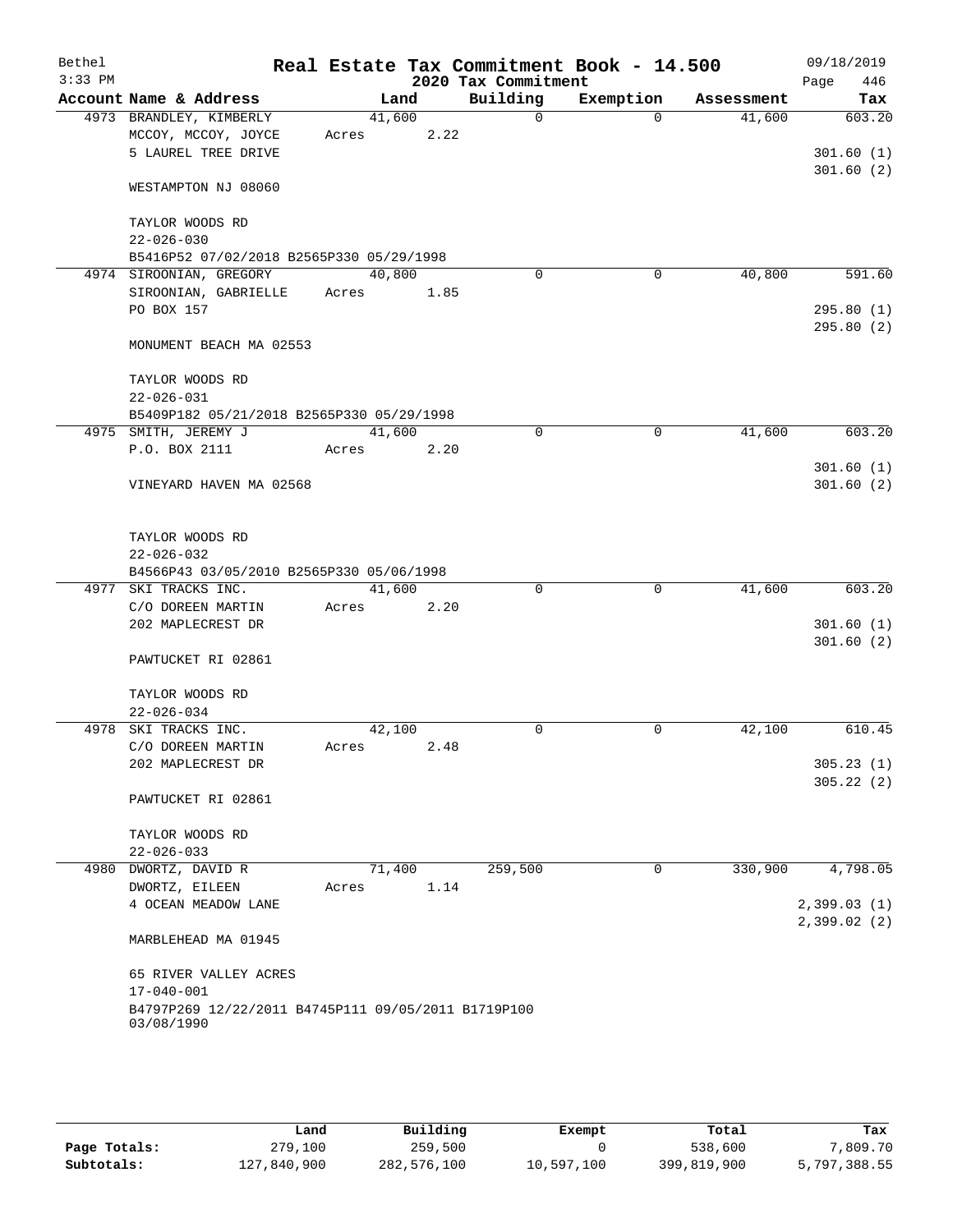| $3:33$ PM<br>Account Name & Address<br>4982 WORDEN, MARK<br>4985<br>HOUSE)<br>$25 - 030 - 005$<br>4986 HENSCHEL, ASHLEY N<br>4990 MANN, ELI<br>4991 HOPKINS, NANCY J<br>104 |                                                                                                          |       |        |                     | Real Estate Tax Commitment Book - 14.500 |                       |                  | 09/18/2019                  |
|-----------------------------------------------------------------------------------------------------------------------------------------------------------------------------|----------------------------------------------------------------------------------------------------------|-------|--------|---------------------|------------------------------------------|-----------------------|------------------|-----------------------------|
|                                                                                                                                                                             |                                                                                                          |       |        |                     | 2020 Tax Commitment                      |                       |                  | 447<br>Page                 |
|                                                                                                                                                                             |                                                                                                          |       | Land   |                     | Building<br>149,600                      | Exemption<br>$\Omega$ | Assessment       | Tax                         |
|                                                                                                                                                                             | WORDEN, DEBORAH<br>PO BOX 101                                                                            | Acres | 45,000 | 6.20                |                                          |                       | 194,600          | 2,821.70<br>1,410.85(1)     |
|                                                                                                                                                                             | HUMAROCK MA 02047                                                                                        |       |        |                     |                                          |                       |                  | 1,410.85(2)                 |
|                                                                                                                                                                             | 2379 INTERVALE ROAD<br>$20 - 022 - 001$                                                                  |       |        |                     |                                          |                       |                  |                             |
|                                                                                                                                                                             | B3917P316 04/12/2006                                                                                     |       |        |                     |                                          |                       |                  |                             |
|                                                                                                                                                                             | <b>GOULD ACADEMY (GARDEN</b>                                                                             |       | 11,000 |                     | 220,400                                  | 0                     | 231,400          | 3,355.30                    |
|                                                                                                                                                                             | ATTN: BUSINESS OFFICE<br>PO BOX 860                                                                      | Acres |        | 0.21                |                                          |                       |                  | 1,677.65(1)                 |
|                                                                                                                                                                             | BETHEL ME 04217                                                                                          |       |        |                     |                                          |                       |                  | 1,677.65(2)                 |
|                                                                                                                                                                             | 1 WINTER ST                                                                                              |       |        |                     |                                          |                       |                  |                             |
|                                                                                                                                                                             |                                                                                                          |       | 33,100 |                     | 127,700                                  | 0                     | 160,800          | 2,331.60                    |
|                                                                                                                                                                             | 165 OLD WATERFORD RD.                                                                                    | Acres |        | 1.20                |                                          |                       |                  |                             |
|                                                                                                                                                                             | LOVELL ME 04051                                                                                          |       |        |                     |                                          |                       |                  | 1,165.80(1)<br>1, 165.80(2) |
|                                                                                                                                                                             | 763 RTE 232                                                                                              |       |        |                     |                                          |                       |                  |                             |
|                                                                                                                                                                             | $05 - 050 - 002$<br>B5310P527 10/14/2016 B5211P265 03/05/2015 B5198P71<br>01/05/2015 B4773P67 10/18/2011 |       |        |                     |                                          |                       |                  |                             |
|                                                                                                                                                                             | 4989 CALDWELL, RENNY                                                                                     |       | 40,500 |                     | 97,000                                   | 0                     | 137,500          | 1,993.75                    |
|                                                                                                                                                                             | 58 HOLT HILL RD                                                                                          | Acres |        | 2.00                |                                          |                       |                  | 996.88 (1)                  |
|                                                                                                                                                                             | Bethel ME 04217                                                                                          |       |        |                     |                                          |                       |                  | 996.87 (2)                  |
|                                                                                                                                                                             | 58 HOLT HILL RD<br>$23 - 003 - 001 - 001$<br>B4127P246 05/07/2007                                        |       |        |                     |                                          |                       |                  |                             |
|                                                                                                                                                                             |                                                                                                          |       | 19,500 |                     | 24,500                                   | 0                     | 44,000           | 638.00                      |
|                                                                                                                                                                             | P.O. BOX 757                                                                                             | Acres |        | 0.46                |                                          |                       |                  |                             |
|                                                                                                                                                                             | Bethel ME 04217                                                                                          |       |        |                     |                                          |                       |                  | 319.00(1)<br>319.00(2)      |
|                                                                                                                                                                             | 73 INTERVALE RD<br>$24 - 058 - 001$                                                                      |       |        |                     |                                          |                       |                  |                             |
|                                                                                                                                                                             | B4133P10 05/17/2008                                                                                      |       |        |                     |                                          |                       |                  |                             |
|                                                                                                                                                                             | 58 HILLS RD                                                                                              | Acres | 24,400 | 0.72                | $\Omega$                                 | 0                     | 24,400           | 353.80                      |
|                                                                                                                                                                             | HARRISVILLE RI 02830                                                                                     |       |        |                     |                                          |                       |                  | 176.90(1)<br>176.90(2)      |
|                                                                                                                                                                             | INTERVALE RD<br>$20 - 003 - 001$<br>B4182P7 08/20/2007                                                   |       |        |                     |                                          |                       |                  |                             |
|                                                                                                                                                                             |                                                                                                          |       |        |                     |                                          |                       |                  |                             |
| Page Totals:                                                                                                                                                                | 173,500                                                                                                  | Land  |        | Building<br>619,200 |                                          | Exempt<br>0           | Total<br>792,700 | Tax<br>11,494.15            |

**Subtotals:** 128,014,400 283,195,300 10,597,100 400,612,600 5,808,882.70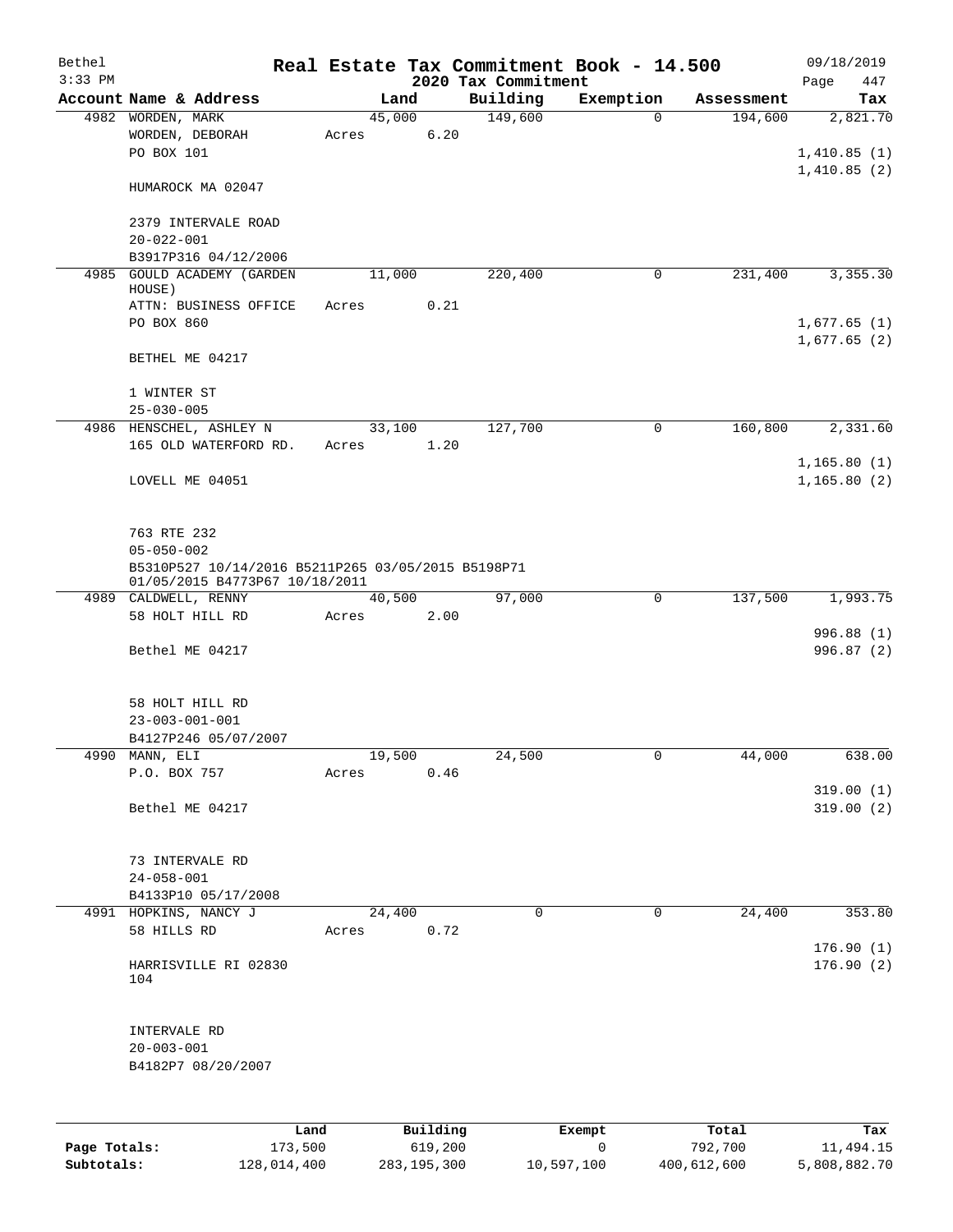| Bethel<br>$3:33$ PM |                                                                                        |       |        | 2020 Tax Commitment | Real Estate Tax Commitment Book - 14.500 |            | 09/18/2019<br>Page<br>448 |
|---------------------|----------------------------------------------------------------------------------------|-------|--------|---------------------|------------------------------------------|------------|---------------------------|
|                     | Account Name & Address                                                                 |       | Land   | Building            | Exemption                                | Assessment | Tax                       |
|                     | 4992 MCLAUGHLIN, JAMES E III                                                           |       | 43,200 | 164,700             | 20,000                                   | 187,900    | 2,724.55                  |
|                     | PO BOX 729                                                                             | Acres | 1.01   |                     | 01 Homestead (HM)                        |            |                           |
|                     |                                                                                        |       |        |                     |                                          |            | 1,362.28(1)               |
|                     | BETHEL ME 04217                                                                        |       |        |                     |                                          |            | 1,362.27(2)               |
|                     |                                                                                        |       |        |                     |                                          |            |                           |
|                     | 15 LEDGE CIRCLE                                                                        |       |        |                     |                                          |            |                           |
|                     | $06 - 020 - 003$                                                                       |       |        |                     |                                          |            |                           |
|                     | B4576P259 10/28/2009 B4259P65 02/04/2008                                               |       |        |                     |                                          |            |                           |
|                     | 4993 KIMBALL, RYAN                                                                     |       | 33,600 | $\Omega$            | 0                                        | 33,600     | 487.20                    |
|                     | KIMBALL, KARA                                                                          | Acres | 1.01   |                     |                                          |            |                           |
|                     | PO BOX 758                                                                             |       |        |                     |                                          |            | 243.60(1)                 |
|                     |                                                                                        |       |        |                     |                                          |            | 243.60(2)                 |
|                     | BETHEL ME 04217                                                                        |       |        |                     |                                          |            |                           |
|                     |                                                                                        |       |        |                     |                                          |            |                           |
|                     | 14 LEDGE CIRCLE                                                                        |       |        |                     |                                          |            |                           |
|                     | $06 - 020 - 002$                                                                       |       |        |                     |                                          |            |                           |
|                     | B5378P113 11/13/2017 B5279P216 05/03/2016 B5274P344<br>03/28/2016 B4235P216 12/10/2007 |       |        |                     |                                          |            |                           |
|                     | 4995 LAWRENCE, DONALD D                                                                |       | 33,800 | 8,900               | 0                                        | 42,700     | 619.15                    |
|                     | PO BOX 157                                                                             | Acres | 1.60   |                     |                                          |            |                           |
|                     |                                                                                        |       |        |                     |                                          |            | 309.58(1)                 |
|                     | BRYANT POND ME 04219                                                                   |       |        |                     |                                          |            | 309.57(2)                 |
|                     |                                                                                        |       |        |                     |                                          |            |                           |
|                     |                                                                                        |       |        |                     |                                          |            |                           |
|                     | 505 EAST BETHEL RD.                                                                    |       |        |                     |                                          |            |                           |
|                     | $09 - 041 - 001 - A$<br>B5108P345 04/29/2014 B4222P289 11/13/2007                      |       |        |                     |                                          |            |                           |
|                     | 4998 BRAGDON, ARTHUR P                                                                 |       | 24,900 | 28,300              | 0                                        | 53,200     | 771.40                    |
|                     | BRAGDON, STEPHANIE K                                                                   | Acres | 3.00   |                     |                                          |            |                           |
|                     | P.O. BOX 1051                                                                          |       |        |                     |                                          |            | 385.70 (1)                |
|                     |                                                                                        |       |        |                     |                                          |            | 385.70 (2)                |
|                     | Bethel ME 04217                                                                        |       |        |                     |                                          |            |                           |
|                     |                                                                                        |       |        |                     |                                          |            |                           |
|                     | 108 MCCRILLIS BROOK RD.                                                                |       |        |                     |                                          |            |                           |
|                     | $04 - 089 - 004$                                                                       |       |        |                     |                                          |            |                           |
|                     | B4146P311 06/12/2007                                                                   |       |        |                     | $\overline{0}$                           |            |                           |
|                     | 5000 BENNETT, COURTNEY J<br>BENNETT, MICHAEL R                                         |       | 33,600 | 105,500             |                                          | 139,100    | 2,016.95                  |
|                     | 1355 INTERVALE ROAD                                                                    |       |        |                     |                                          |            | 1,008.48(1)               |
|                     |                                                                                        |       |        |                     |                                          |            | 1,008.47(2)               |
|                     | BETHEL ME 04217                                                                        |       |        |                     |                                          |            |                           |
|                     |                                                                                        |       |        |                     |                                          |            |                           |
|                     | 32 PARKWAY CONDO UNIT 4                                                                |       |        |                     |                                          |            |                           |
|                     | $25 - 241 - 003 - 4$                                                                   |       |        |                     |                                          |            |                           |
|                     | B5275P275 04/04/2016 B4511P339 10/15/2009 B4481P249<br>08/10/2009                      |       |        |                     |                                          |            |                           |
|                     | 5001 PERROTT, GODFREY                                                                  |       | 33,600 | 144,300             | 0                                        | 177,900    | 2,579.55                  |
|                     | PERROTT, ANN                                                                           |       |        |                     |                                          |            |                           |
|                     | 122 NILES HILL ROAD                                                                    |       |        |                     |                                          |            | 1,289.78(1)               |
|                     |                                                                                        |       |        |                     |                                          |            | 1,289.77(2)               |
|                     | WATERFORD CT 06385                                                                     |       |        |                     |                                          |            |                           |
|                     |                                                                                        |       |        |                     |                                          |            |                           |
|                     | 32 PARKWAY CONDO UNIT 1                                                                |       |        |                     |                                          |            |                           |
|                     | $25 - 241 - 003 - 1$                                                                   |       |        |                     |                                          |            |                           |
|                     | B5424P1 08/10/2018 B4169P283 07/30/2007                                                |       |        |                     |                                          |            |                           |
|                     |                                                                                        |       |        |                     |                                          |            |                           |
|                     |                                                                                        |       |        |                     |                                          |            |                           |

|              | Land        | Building    | Exempt     | Total       | Tax          |
|--------------|-------------|-------------|------------|-------------|--------------|
| Page Totals: | 202,700     | 451,700     | 20,000     | 634,400     | 9,198.80     |
| Subtotals:   | 128,217,100 | 283,647,000 | 10,617,100 | 401,247,000 | 5,818,081.50 |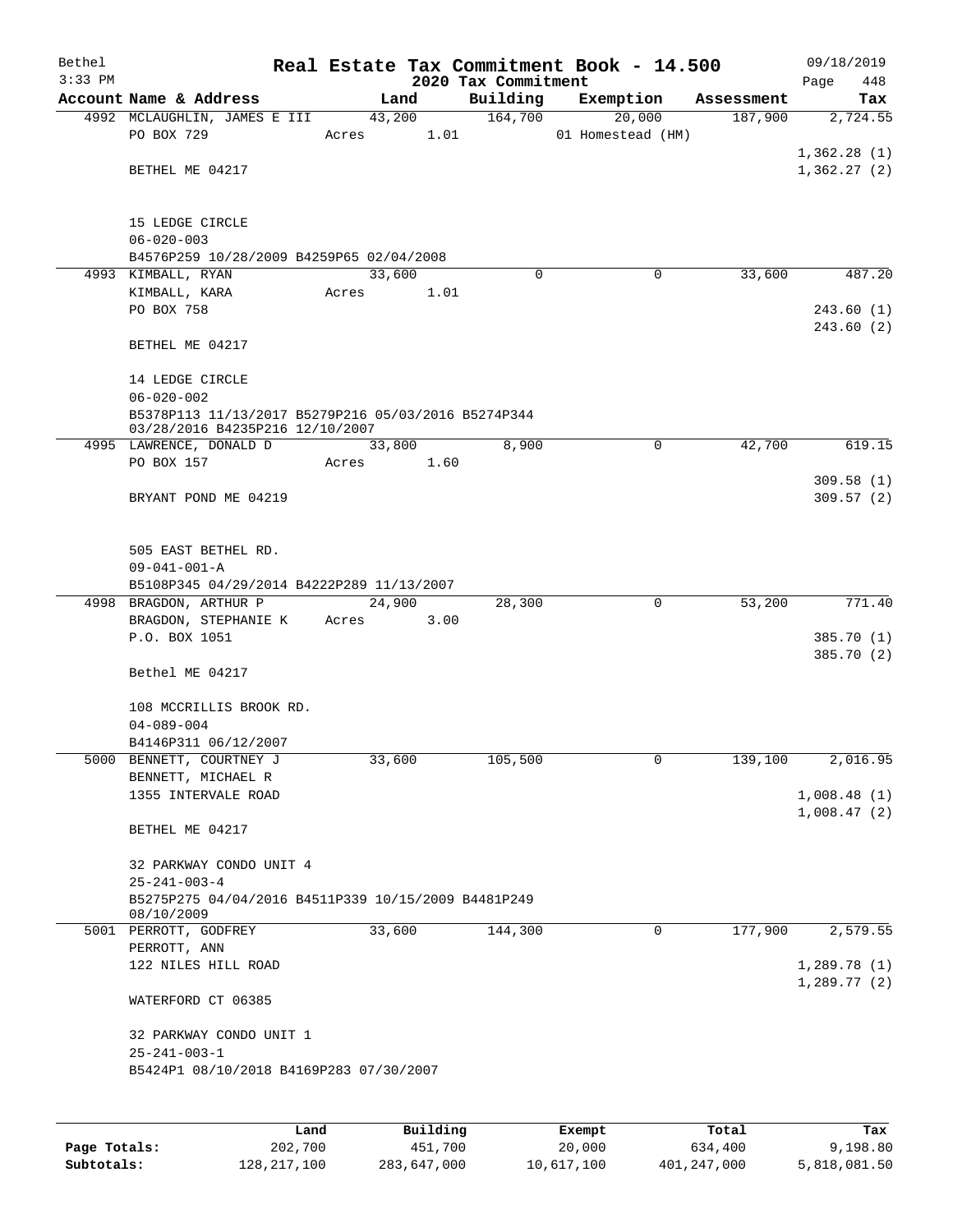| Bethel    |                                                              |       |                |                     | Real Estate Tax Commitment Book - 14.500 |                       | 09/18/2019                 |
|-----------|--------------------------------------------------------------|-------|----------------|---------------------|------------------------------------------|-----------------------|----------------------------|
| $3:33$ PM |                                                              |       |                | 2020 Tax Commitment |                                          |                       | 449<br>Page                |
|           | Account Name & Address<br>5002 PERROTT, HOLDINGS LLC         |       | Land<br>33,600 | Building<br>144,300 | Exemption<br>$\Omega$                    | Assessment<br>177,900 | Tax<br>2,579.55            |
|           | 122 NILES HILL RD                                            |       |                |                     |                                          |                       |                            |
|           |                                                              |       |                |                     |                                          |                       | 1,289.78(1)                |
|           | WATERFORD CT 06385                                           |       |                |                     |                                          |                       | 1,289.77(2)                |
|           | 32 PARKWAY CONDO UNIT 2<br>$25 - 241 - 003 - 2$              |       |                |                     |                                          |                       |                            |
|           | B5451P842 02/14/2019 B4233P184 11/28/2007                    |       |                |                     |                                          |                       |                            |
|           | 5003 PERROTT HOLDINGS, INC.                                  |       | 33,600         | 91,500              | 0                                        | 125,100               | 1,813.95                   |
|           | 122 NILES HILL ROAD                                          |       |                |                     |                                          |                       |                            |
|           | WATERFORD CT 06385                                           |       |                |                     |                                          |                       | 906.98(1)<br>906.97 (2)    |
|           | 32 PARKWAY CONDO UNIT 5<br>$25 - 241 - 003 - 5$              |       |                |                     |                                          |                       |                            |
|           | B4511P339 10/15/2009 B4481P249 08/10/2009                    |       |                |                     |                                          |                       |                            |
|           | 5004 PERROTT, HOLDINGS LLC                                   |       | 33,600         | 183,000             | 0                                        | 216,600               | 3,140.70                   |
|           | PERROTT, ANN M                                               |       |                |                     |                                          |                       |                            |
|           | 122 NILES HILL RD                                            |       |                |                     |                                          |                       | 1,570.35(1)<br>1,570.35(2) |
|           | WATERFORD CT 06385                                           |       |                |                     |                                          |                       |                            |
|           | 32 PARKWAY CONDO UNIT 6<br>$25 - 241 - 003 - 6$              |       |                |                     |                                          |                       |                            |
|           | B4284P189 04/14/2008                                         |       |                |                     |                                          |                       |                            |
|           | 5005 PERROTT HOLDINGS, INC.<br>122 NILES HILL RD             |       | 10,100         | 0                   | $\mathbf 0$                              | 10,100                | 146.45                     |
|           | WATERFORD CT 06385                                           |       |                |                     |                                          |                       | 73.23(1)<br>73.22(2)       |
|           | PARKWAY CONDOS UNDEV<br>$25 - 241 - 003 - 7 - 12$            |       |                |                     |                                          |                       |                            |
|           | B4511P339 10/15/2009 B4481P249 08/10/2009                    |       |                |                     |                                          |                       |                            |
|           | 5006 FIRST COMMERCIAL<br>LENDERS INC.                        |       | 60,500         | $\mathbf 0$         | $\mathbf 0$                              | 60,500                | 877.25                     |
|           | 216 THORNTON DRIVE                                           |       |                |                     |                                          |                       | 438.63(1)                  |
|           | HYANNIS MA 02601                                             |       |                |                     |                                          |                       | 438.62 (2)                 |
|           | CONDO SITES UNITS 5-18                                       |       |                |                     |                                          |                       |                            |
|           | $24 - 028 - C$                                               |       |                |                     |                                          |                       |                            |
|           | B4316P24 06/26/2008<br>5007 GREENWELL, JERI B                |       | 38,300         | $\Omega$            | $\Omega$                                 | 38,300                | 555.35                     |
|           | P.O. BOX 4                                                   | Acres | 1.00           |                     |                                          |                       | 277.68(1)                  |
|           | BETHEL ME 04217                                              |       |                |                     |                                          |                       | 277.67(2)                  |
|           | GROVER HILL RD                                               |       |                |                     |                                          |                       |                            |
|           | $01 - 044 - 001$<br>B4317P232 06/30/2008 B4125P81 05/02/2007 |       |                |                     |                                          |                       |                            |
|           |                                                              |       |                |                     |                                          |                       |                            |
|           |                                                              | Land  | Building       |                     | Exempt                                   | Total                 | Tax                        |

**Page Totals:** 209,700 418,800 0 628,500 9,113.25 **Subtotals:** 128,426,800 284,065,800 10,617,100 401,875,500 5,827,194.75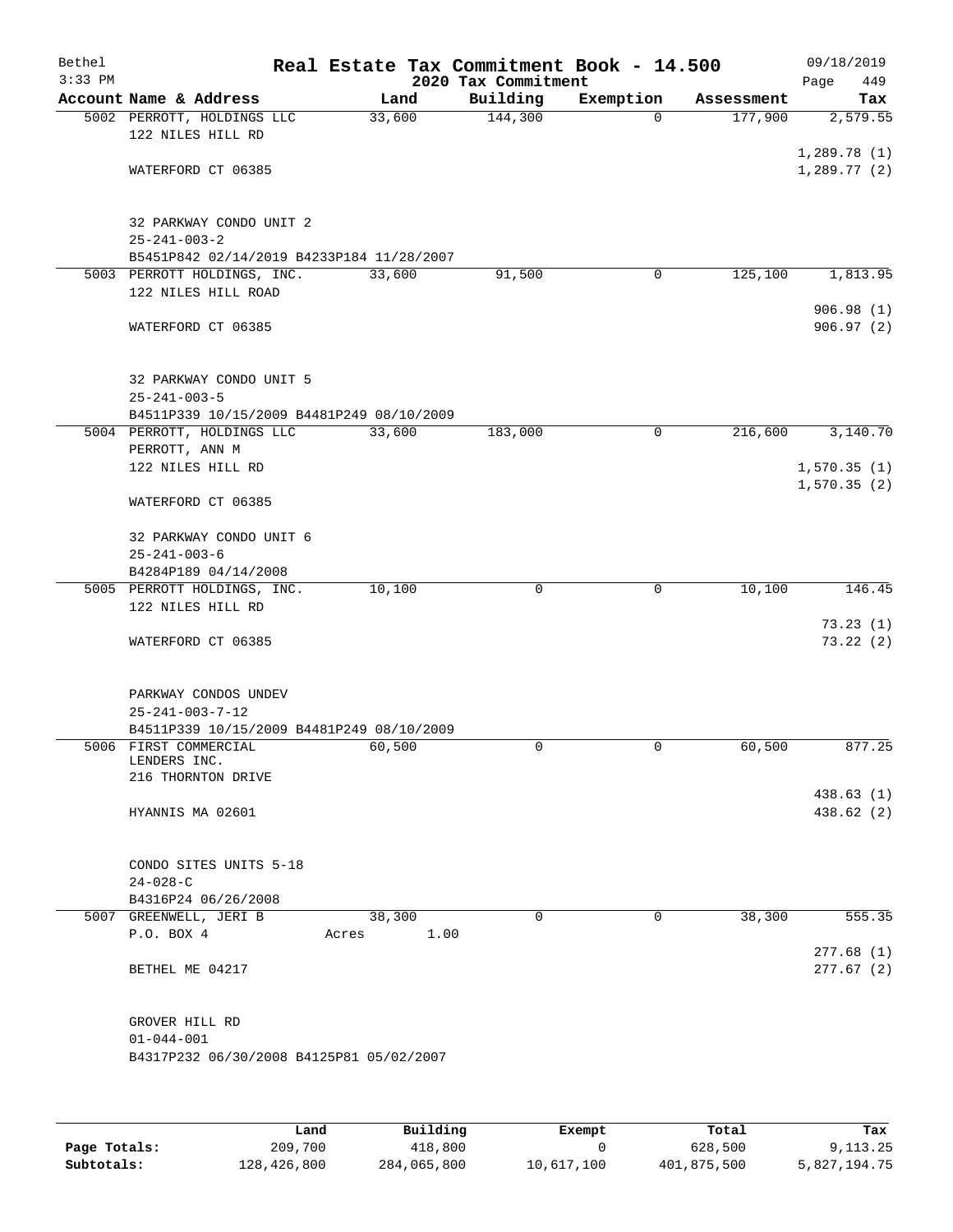| Bethel<br>$3:33$ PM |                                                                                        |       |               | 2020 Tax Commitment | Real Estate Tax Commitment Book - 14.500 |             | 09/18/2019<br>Page<br>450  |
|---------------------|----------------------------------------------------------------------------------------|-------|---------------|---------------------|------------------------------------------|-------------|----------------------------|
|                     | Account Name & Address                                                                 |       | Land          | Building            | Exemption                                | Assessment  | Tax                        |
|                     | 5008 HAWKE, KATIE J<br>GROTE, ELIZABETH A<br>7 NEWFIELD RD                             |       | 33,600        | 163,400             | $\Omega$                                 | 197,000     | 2,856.50<br>1,428.25(1)    |
|                     | FREEPORT ME 04032                                                                      |       |               |                     |                                          |             | 1,428.25(2)                |
|                     | 232 MAYVILLE RD., UNIT<br>$24 - 028 - C2$                                              |       |               |                     |                                          |             |                            |
|                     | B4403P247 02/13/2009 B4316P23 06/26/2008                                               |       |               |                     |                                          |             |                            |
|                     | 5009 MATOSIC, MATTHEW J<br>63 MELCHER STREET, APT<br>201                               |       | 33,600        | 163,400             | 0                                        | 197,000     | 2,856.50                   |
|                     | BOSTON MA 02210                                                                        |       |               |                     |                                          |             | 1,428.25(1)<br>1,428.25(2) |
|                     | 232 MAYVILLE RD., UNIT<br>$24 - 028 - C3$                                              |       |               |                     |                                          |             |                            |
|                     | B5356P425 07/17/2017 B4203P252 10/02/2007                                              |       |               |                     |                                          |             |                            |
|                     | 5010 BROOKS, BARBARA                                                                   |       | 33,600        | 192,200             | 0                                        | 225,800     | 3,274.10                   |
|                     | P.O. BOX 33<br>BETHEL ME 04217                                                         |       |               |                     |                                          |             | 1,637.05(1)<br>1,637.05(2) |
|                     | 232 MAYVILLE RD., UNIT<br>$24 - 028 - C4$<br>B4366P349 10/20/2008 B4159P284 07/05/2007 |       |               |                     |                                          |             |                            |
|                     | 5011 SIRACO, JANICE S.,                                                                |       | 41,700        | 94,400              | 0                                        | 136,100     | 1,973.45                   |
|                     | LAWRENCE P. &<br>WRIGHT, KATHLEEN E                                                    | Acres | 3.00          |                     |                                          |             |                            |
|                     | 438 FERRY ST, APT 2<br>EVERETT MA 02149                                                |       |               |                     |                                          |             | 986.73 (1)<br>986.72 (2)   |
|                     | 699 GROVER HILL ROAD                                                                   |       |               |                     |                                          |             |                            |
|                     | $01 - 039 - 002$                                                                       |       |               |                     |                                          |             |                            |
|                     | B5364P326 08/29/2017 B4287P141 04/16/2009                                              |       |               |                     |                                          |             |                            |
|                     | 5015 PARSONS, ANNA M<br>527 YAUGER WAY NW                                              | Acres | 9,300<br>5.00 | 0                   | 0                                        | 9,300       | 134.85<br>67.43(1)         |
|                     | OLYMPIA WA 98502                                                                       |       |               |                     |                                          |             | 67.42(2)                   |
|                     | OFF HOLT HILL RD<br>$23 - 012 - 002$                                                   |       |               |                     |                                          |             |                            |
|                     | B4168P347 06/26/2007                                                                   |       |               |                     |                                          |             |                            |
|                     | 5016 CARRAS, WESLEY R                                                                  |       | 9,300         | 0                   | $\mathbf 0$                              | 9,300       | 134.85                     |
|                     | CARRAS, LEILA M<br>5418 51ST AVE. NW                                                   | Acres | 5.00          |                     |                                          |             | 67.43(1)<br>67.42(2)       |
|                     | OLYMPIA WA 98502                                                                       |       |               |                     |                                          |             |                            |
|                     | OFF HOLT HILL RD<br>$23 - 012 - 003$<br>B4169P1 06/26/2007                             |       |               |                     |                                          |             |                            |
|                     |                                                                                        | Land  | Building      |                     | Exempt                                   | Total       | Tax                        |
| Page Totals:        | 161,100                                                                                |       | 613,400       |                     | 0                                        | 774,500     | 11,230.25                  |
| Subtotals:          | 128,587,900                                                                            |       | 284,679,200   |                     | 10,617,100                               | 402,650,000 | 5,838,425.00               |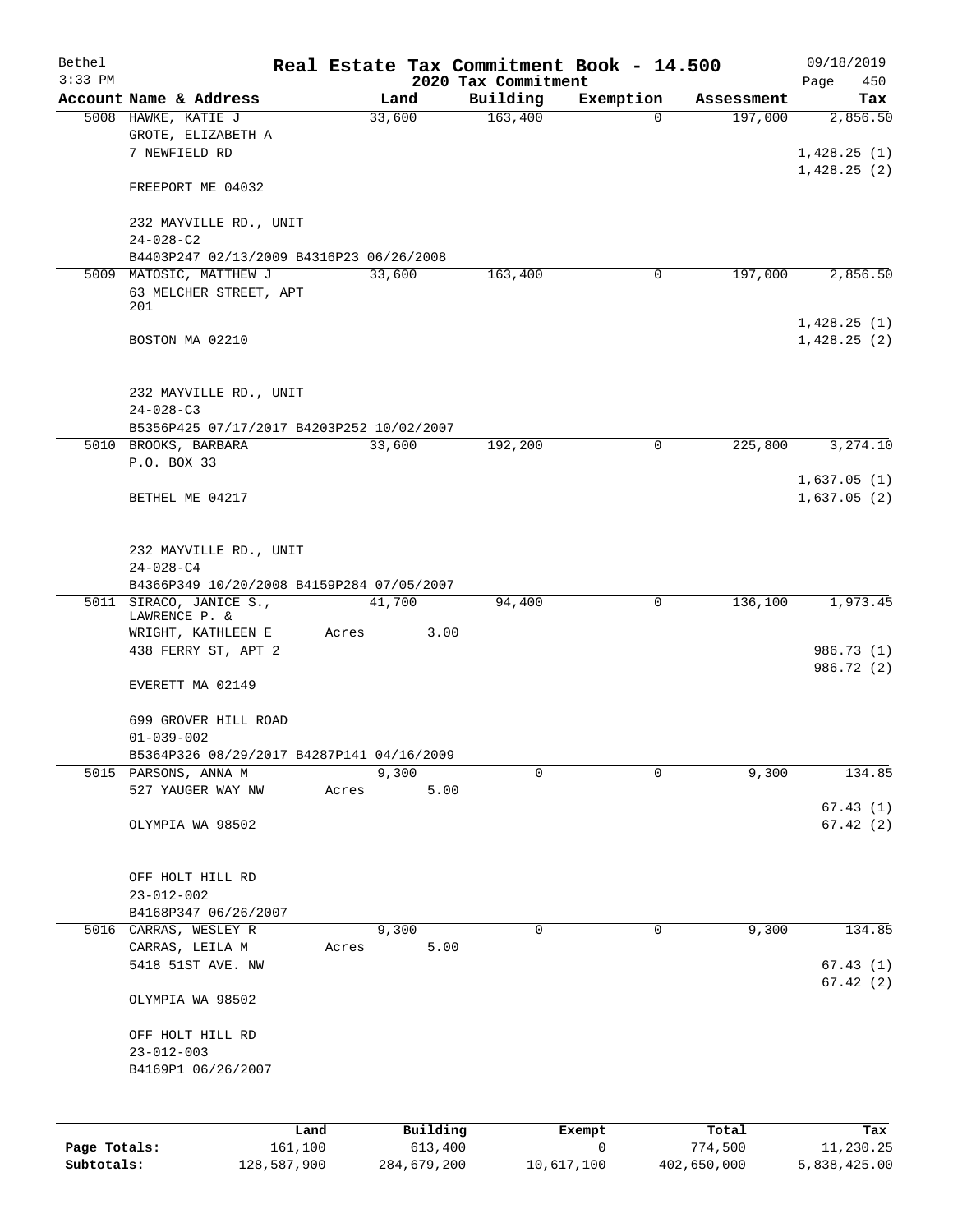| Bethel<br>$3:33$ PM |                                                     |        |       |      | 2020 Tax Commitment | Real Estate Tax Commitment Book - 14.500 |            | 09/18/2019<br>Page<br>451 |
|---------------------|-----------------------------------------------------|--------|-------|------|---------------------|------------------------------------------|------------|---------------------------|
|                     | Account Name & Address                              |        | Land  |      | Building            | Exemption                                | Assessment | Tax                       |
|                     | 5017 PARSONS, TABITHA R                             |        | 9,300 |      | $\Omega$            | $\Omega$                                 | 9,300      | 134.85                    |
|                     | PARSONS, ANNA M                                     | Acres  |       | 5.00 |                     |                                          |            |                           |
|                     | 527 YAUGER WAY NW                                   |        |       |      |                     |                                          |            | 67.43(1)                  |
|                     |                                                     |        |       |      |                     |                                          |            | 67.42(2)                  |
|                     | OLYMPIA WA 98502                                    |        |       |      |                     |                                          |            |                           |
|                     |                                                     |        |       |      |                     |                                          |            |                           |
|                     | OFF HOLT HILL RD                                    |        |       |      |                     |                                          |            |                           |
|                     | $23 - 012 - 004$                                    |        |       |      |                     |                                          |            |                           |
|                     | 5018 BEALS, TIMOTHY                                 | 35,400 |       |      | 171,900             | 0                                        | 207,300    | 3,005.85                  |
|                     | BEALS, SUE                                          | Acres  |       | 0.80 |                     |                                          |            |                           |
|                     | 258 BASSETT ROAD                                    |        |       |      |                     |                                          |            | 1,502.93(1)               |
|                     |                                                     |        |       |      |                     |                                          |            | 1,502.92(2)               |
|                     | WINSLOW ME 04901                                    |        |       |      |                     |                                          |            |                           |
|                     |                                                     |        |       |      |                     |                                          |            |                           |
|                     | 3 EAGLE RIDGE RD                                    |        |       |      |                     |                                          |            |                           |
|                     | $27 - 036 - 003 - 007$                              |        |       |      |                     |                                          |            |                           |
|                     | B5433P374 09/27/2018 B4580P142 04/26/2010 B4223P284 |        |       |      |                     |                                          |            |                           |
|                     | 11/14/2007 B4191P184 09/10/2007                     |        |       |      |                     |                                          |            | 4,642.90                  |
|                     | 5021 BELISLE, FAMILY LLC<br>PO BOX 161              | 55,700 |       |      | 264,500             | 0                                        | 320,200    |                           |
|                     |                                                     | Acres  |       | 1.91 |                     |                                          |            |                           |
|                     |                                                     |        |       |      |                     |                                          |            | 2,321.45(1)               |
|                     | LEBANON CT 06249                                    |        |       |      |                     |                                          |            | 2,321.45(2)               |
|                     |                                                     |        |       |      |                     |                                          |            |                           |
|                     | 1 WOODLAND WAY                                      |        |       |      |                     |                                          |            |                           |
|                     | $18 - 060 - 001$                                    |        |       |      |                     |                                          |            |                           |
|                     | B5291P184 07/06/2016 B3568P322 08/06/2004           |        |       |      |                     |                                          |            |                           |
|                     | 5022 FORGET DEVELOPMENT                             | 47,200 |       |      | $\Omega$            | $\Omega$                                 | 47,200     | 684.40                    |
|                     | 728 ORANGE AVENUE                                   | Acres  |       | 2.41 |                     |                                          |            |                           |
|                     |                                                     |        |       |      |                     |                                          |            | 342.20(1)                 |
|                     | LOS ALTOS CA 94022                                  |        |       |      |                     |                                          |            | 342.20(2)                 |
|                     |                                                     |        |       |      |                     |                                          |            |                           |
|                     |                                                     |        |       |      |                     |                                          |            |                           |
|                     |                                                     |        |       |      |                     |                                          |            |                           |
|                     | $18 - 060 - 002$                                    |        |       |      |                     |                                          |            |                           |
|                     | B5226P531 06/15/2015 B3568P322 08/06/2004           |        |       |      |                     |                                          |            |                           |
|                     | 5023 SLOAN, JEFFREY A                               | 54,800 |       |      | 211,700             | 0                                        | 266,500    | 3,864.25                  |
|                     | SLOAN, SARA M                                       | Acres  |       | 1.57 |                     |                                          |            |                           |
|                     | PO BOX 1043                                         |        |       |      |                     |                                          |            | 1,932.13(1)               |
|                     |                                                     |        |       |      |                     |                                          |            | 1,932.12(2)               |
|                     | BETHEL ME 04217                                     |        |       |      |                     |                                          |            |                           |
|                     |                                                     |        |       |      |                     |                                          |            |                           |
|                     | 9 WOODLAND WAY                                      |        |       |      |                     |                                          |            |                           |
|                     | $18 - 060 - 003$                                    |        |       |      |                     |                                          |            |                           |
|                     | B5352P61 06/22/2017 B5226P534 06/15/2015 B3568P322  |        |       |      |                     |                                          |            |                           |
|                     | 08/06/2004<br>5024 SAVAGE LAND                      |        |       |      | $\mathbf 0$         | $\mathbf 0$                              |            |                           |
|                     | DEVELOPMENT, LLC                                    | 41,100 |       |      |                     |                                          | 41,100     | 595.95                    |
|                     | PO BOX 358                                          | Acres  |       | 1.74 |                     |                                          |            |                           |
|                     |                                                     |        |       |      |                     |                                          |            | 297.98 (1)                |
|                     | BETHEL ME 04217                                     |        |       |      |                     |                                          |            | 297.97(2)                 |
|                     |                                                     |        |       |      |                     |                                          |            |                           |
|                     |                                                     |        |       |      |                     |                                          |            |                           |
|                     |                                                     |        |       |      |                     |                                          |            |                           |
|                     | $18 - 060 - 004$                                    |        |       |      |                     |                                          |            |                           |
|                     | B3568P322 08/06/2004                                |        |       |      |                     |                                          |            |                           |
|                     |                                                     |        |       |      |                     |                                          |            |                           |
|                     |                                                     |        |       |      |                     |                                          |            |                           |
|                     |                                                     |        |       |      |                     |                                          |            |                           |

|              | Land        | Building      | Exempt     | Total       | Tax          |
|--------------|-------------|---------------|------------|-------------|--------------|
| Page Totals: | 243,500     | 648,100       |            | 891,600     | 12,928.20    |
| Subtotals:   | 128,831,400 | 285, 327, 300 | 10,617,100 | 403,541,600 | 5,851,353.20 |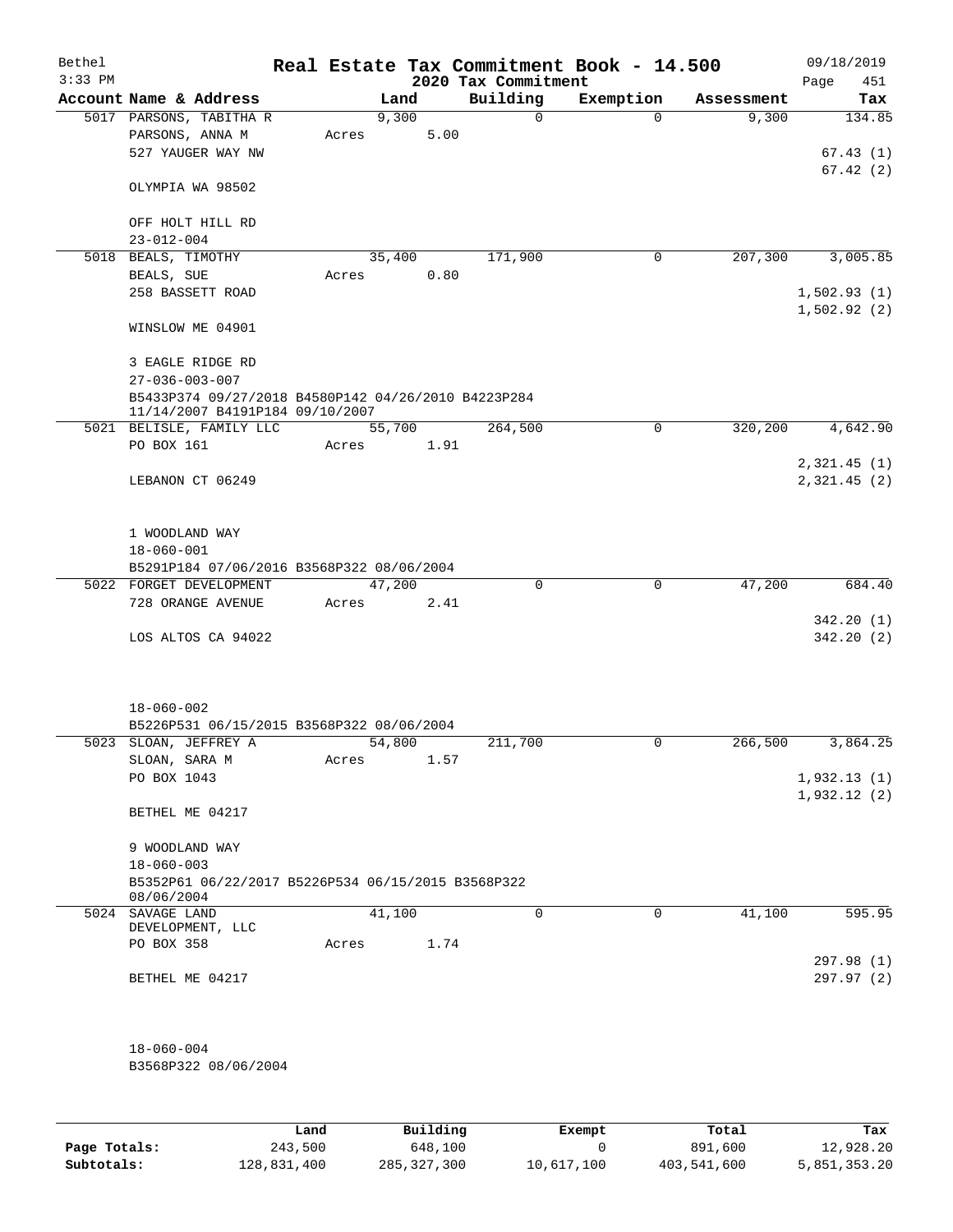| Bethel       |                                           |         |       |             |                                 |             | Real Estate Tax Commitment Book - 14.500 |                      | 09/18/2019                  |
|--------------|-------------------------------------------|---------|-------|-------------|---------------------------------|-------------|------------------------------------------|----------------------|-----------------------------|
| $3:33$ PM    | Account Name & Address                    |         |       | Land        | 2020 Tax Commitment<br>Building |             | Exemption                                |                      | Page<br>452<br>Tax          |
|              | 5025 SAVAGE LAND                          |         |       | 40,700      |                                 | 0           | $\Omega$                                 | Assessment<br>40,700 | 590.15                      |
|              | DEVELOPMENT, LLC                          |         |       |             |                                 |             |                                          |                      |                             |
|              | PO BOX 358                                |         | Acres | 1.59        |                                 |             |                                          |                      |                             |
|              |                                           |         |       |             |                                 |             |                                          |                      | 295.08(1)<br>295.07 (2)     |
|              | BETHEL ME 04217                           |         |       |             |                                 |             |                                          |                      |                             |
|              | $18 - 060 - 005$                          |         |       |             |                                 |             |                                          |                      |                             |
|              | B3568P322 08/06/2004                      |         |       |             |                                 |             |                                          |                      |                             |
|              | 5026 SAVAGE LAND                          |         |       | 41,200      |                                 | $\mathbf 0$ | $\mathbf 0$                              | 41,200               | 597.40                      |
|              | DEVELOPMENT, LLC                          |         |       |             |                                 |             |                                          |                      |                             |
|              | PO BOX 358                                |         | Acres | 1.77        |                                 |             |                                          |                      | 298.70 (1)                  |
|              | BETHEL ME 04217                           |         |       |             |                                 |             |                                          |                      | 298.70 (2)                  |
|              | $18 - 060 - 006$                          |         |       |             |                                 |             |                                          |                      |                             |
|              | B3568P322 08/06/2004                      |         |       |             |                                 |             |                                          |                      |                             |
|              | 5027 BAUBLIS, ANTHONY, J. &<br>BETHANY A. |         |       | 55,100      | 238,400                         |             | $\mathbf 0$                              | 293,500              | 4,255.75                    |
|              | 5 LONGFELLOW ROAD                         |         | Acres | 1.69        |                                 |             |                                          |                      | 2,127.88(1)                 |
|              | WESTBOROUGH MA 01581                      |         |       |             |                                 |             |                                          |                      | 2,127.87(2)                 |
|              |                                           |         |       |             |                                 |             |                                          |                      |                             |
|              | 105 OAK RIDGE ROAD<br>$18 - 060 - 044$    |         |       |             |                                 |             |                                          |                      |                             |
|              | B4647P56 10/15/2010                       |         |       |             |                                 |             |                                          |                      |                             |
|              | 5028 DRAPER, RUSSELL C                    |         |       | 55,900      | 301,700                         |             | $\mathbf 0$                              | 357,600              | 5,185.20                    |
|              | 6 OVERLOOK ROAD                           |         | Acres | 1.99        |                                 |             |                                          |                      |                             |
|              | HOPKINTON MA 01748                        |         |       |             |                                 |             |                                          |                      | 2,592.60(1)<br>2,592.60 (2) |
|              | 111 OAK RIDGE ROAD                        |         |       |             |                                 |             |                                          |                      |                             |
|              | $18 - 060 - 045$                          |         |       |             |                                 |             |                                          |                      |                             |
|              | B4959P55 03/01/2013 B3568P322 08/06/2004  |         |       |             |                                 |             |                                          |                      |                             |
|              | 5029 SAVAGE LAND                          |         |       | 43,400      |                                 | $\mathbf 0$ | $\mathbf 0$                              | 43,400               | 629.30                      |
|              | DEVELOPMENT, LLC                          |         |       |             |                                 |             |                                          |                      |                             |
|              | PO BOX 358                                |         | Acres | 3.03        |                                 |             |                                          |                      | 314.65(1)                   |
|              | BETHEL ME 04217                           |         |       |             |                                 |             |                                          |                      | 314.65(2)                   |
|              |                                           |         |       |             |                                 |             |                                          |                      |                             |
|              | $18 - 060 - 007$                          |         |       |             |                                 |             |                                          |                      |                             |
|              | B3568P322 08/06/2004<br>5030 SAVAGE LAND  |         |       | 43,400      |                                 | 0           | 0                                        | 43,400               | 629.30                      |
|              | DEVELOPMENT, LLC                          |         |       |             |                                 |             |                                          |                      |                             |
|              | PO BOX 358                                |         | Acres | 3.03        |                                 |             |                                          |                      |                             |
|              | BETHEL ME 04217                           |         |       |             |                                 |             |                                          |                      | 314.65(1)<br>314.65(2)      |
|              |                                           |         |       |             |                                 |             |                                          |                      |                             |
|              | $18 - 060 - 008$                          |         |       |             |                                 |             |                                          |                      |                             |
|              | B3568P322 08/06/2004                      |         |       |             |                                 |             |                                          |                      |                             |
|              |                                           | Land    |       | Building    |                                 |             | Exempt                                   | Total                | Tax                         |
| Page Totals: |                                           | 279,700 |       | 540,100     |                                 |             | $\mathbf 0$                              | 819,800              | 11,887.10                   |
| Subtotals:   | 129, 111, 100                             |         |       | 285,867,400 |                                 | 10,617,100  |                                          | 404, 361, 400        | 5,863,240.30                |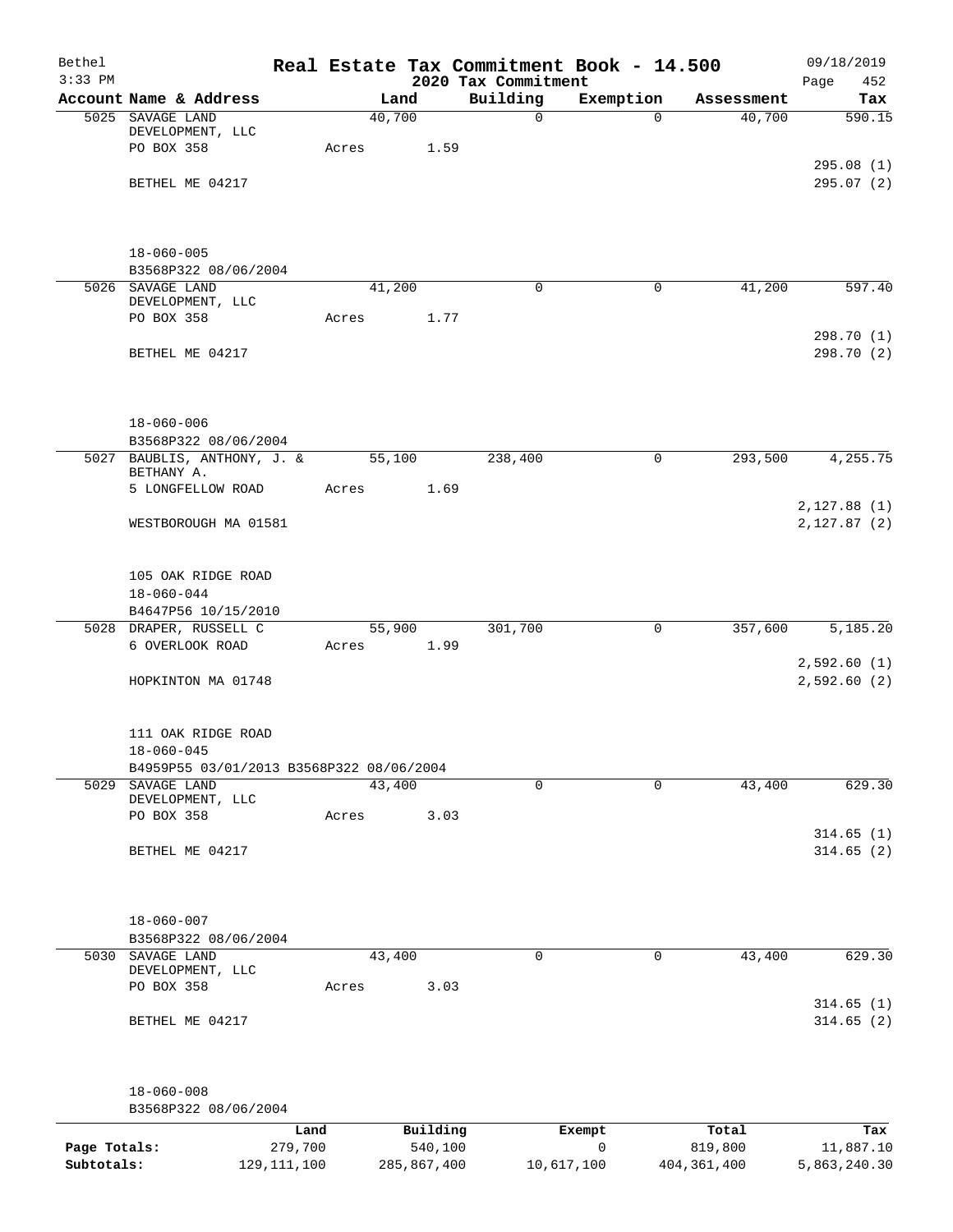| Bethel<br>$3:33$ PM |                                                         |       |                | 2020 Tax Commitment | Real Estate Tax Commitment Book - 14.500 |            | 09/18/2019<br>453<br>Page  |
|---------------------|---------------------------------------------------------|-------|----------------|---------------------|------------------------------------------|------------|----------------------------|
|                     | Account Name & Address                                  |       | Land           | Building            | Exemption                                | Assessment | Tax                        |
|                     | 5031 SAVAGE LAND<br>DEVELOPMENT, LLC<br>PO BOX 358      | Acres | 43,200<br>2.90 | $\mathsf{O}$        | $\Omega$                                 | 43,200     | 626.40                     |
|                     | BETHEL ME 04217                                         |       |                |                     |                                          |            | 313.20(1)<br>313.20(2)     |
|                     | $18 - 060 - 009$<br>B3568P322 08/06/2004                |       |                |                     |                                          |            |                            |
|                     | 5032 HIEBERT, LUCAS C                                   |       | 55,000         | 359,500             | 20,000                                   | 394,500    | 5,720.25                   |
|                     | HIEBERT, TRACY B<br>PO BOX 92                           | Acres | 1.65           |                     | 01 Homestead (HM)                        |            | 2,860.13(1)<br>2,860.12(2) |
|                     | BETHEL ME 04217                                         |       |                |                     |                                          |            |                            |
|                     | 8 WOODLAND WAY<br>$18 - 060 - 010$                      |       |                |                     |                                          |            |                            |
|                     | B4732P172 06/30/2011 B3568P322 08/06/2004               |       |                |                     |                                          |            |                            |
|                     | 5033 SHACKETT, ANDREW<br>SHACKETT, CHERYL               | Acres | 57,000<br>2.52 | 237,900             | 0                                        | 294,900    | 4,276.05                   |
|                     | 40 FISHER RIDGE CIRCLE                                  |       |                |                     |                                          |            | 2,138.03(1)                |
|                     | DUXBURY MA 02332                                        |       |                |                     |                                          |            | 2,138.02(2)                |
|                     | 43 TWIN BROOKS RD<br>$18 - 060 - 011$                   |       |                |                     |                                          |            |                            |
|                     | B5254P46 11/13/2015 B3568P322 08/06/2004                |       |                |                     |                                          |            |                            |
|                     | 5034 MCCLURE, CHRISINE                                  |       | 52,700         | 282,700             | 0                                        | 335,400    | 4,863.30                   |
|                     | 94 KRISTEN LANE                                         | Acres | 3.52           |                     |                                          |            |                            |
|                     | MAPLEVILLE RI 02839                                     |       |                |                     |                                          |            | 2,431.65(1)<br>2,431.65(2) |
|                     | 49 TWIN BROOKS ROAD<br>$18 - 060 - 012$                 |       |                |                     |                                          |            |                            |
|                     | B5159P315 09/15/2014 B3568P322 08/06/2004               |       |                |                     |                                          |            |                            |
|                     | 5035 SAVAGE LAND<br>DEVELOPMENT, LLC                    |       | 35,700         | 0                   | 0                                        | 35,700     | 517.65                     |
|                     | PO BOX 358                                              | Acres | 1.38           |                     |                                          |            |                            |
|                     |                                                         |       |                |                     |                                          |            | 258.83(1)                  |
|                     | BETHEL ME 04217                                         |       |                |                     |                                          |            | 258.82(2)                  |
|                     | $18 - 060 - 013$<br>B3568P322 08/06/2004                |       |                |                     |                                          |            |                            |
|                     | 5036 MCCLURE, CHRISTINE J                               |       | 39,600         | 0                   | $\mathbf 0$                              | 39,600     | 574.20                     |
|                     | 94 KRISTEN LANE                                         | Acres | 3.92           |                     |                                          |            |                            |
|                     |                                                         |       |                |                     |                                          |            | 287.10 (1)                 |
|                     | MAPLEVILLE RI 02839                                     |       |                |                     |                                          |            | 287.10(2)                  |
|                     | 18-060-014<br>B5408P577 05/18/2018 B3568P322 08/06/2004 |       |                |                     |                                          |            |                            |

|              | Land        | Building    | Exempt     | Total       | Tax          |
|--------------|-------------|-------------|------------|-------------|--------------|
| Page Totals: | 283,200     | 880,100     | 20,000     | 1,143,300   | 16,577.85    |
| Subtotals:   | 129,394,300 | 286,747,500 | 10,637,100 | 405,504,700 | 5,879,818.15 |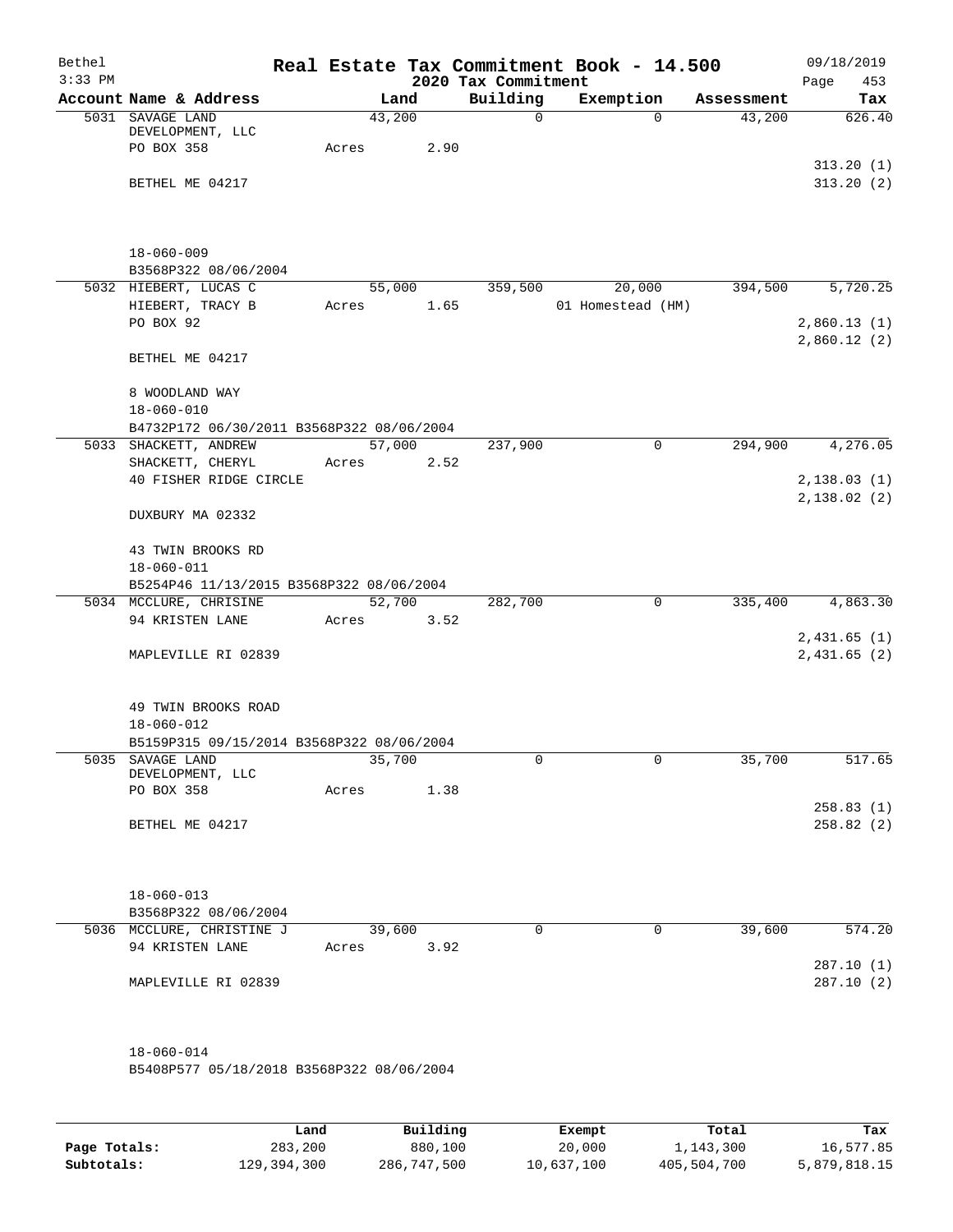| Bethel<br>$3:33$ PM |                                          |       |        |      | 2020 Tax Commitment | Real Estate Tax Commitment Book - 14.500 |            | 09/18/2019<br>454<br>Page |
|---------------------|------------------------------------------|-------|--------|------|---------------------|------------------------------------------|------------|---------------------------|
|                     | Account Name & Address                   |       | Land   |      | Building            | Exemption                                | Assessment | Tax                       |
|                     | 5037 FORGET DEVELOPMENT                  |       | 37,500 |      | 0                   | $\Omega$                                 | 37,500     | 543.75                    |
|                     | 728 ORANGE AVENUE                        | Acres |        | 2.28 |                     |                                          |            |                           |
|                     |                                          |       |        |      |                     |                                          |            | 271.88(1)                 |
|                     | LOS ALTOS CA 94022                       |       |        |      |                     |                                          |            | 271.87(2)                 |
|                     |                                          |       |        |      |                     |                                          |            |                           |
|                     |                                          |       |        |      |                     |                                          |            |                           |
|                     | $18 - 060 - 015$                         |       |        |      |                     |                                          |            |                           |
|                     | B5438P51 10/22/2018 B3568P322 08/06/2004 |       |        |      |                     |                                          |            |                           |
|                     | 5038 FORGET DEVELOPMENT                  |       | 36,900 |      | $\mathbf 0$         | 0                                        | 36,900     | 535.05                    |
|                     | 728 ORANGE AVENUE                        | Acres |        | 1.93 |                     |                                          |            |                           |
|                     |                                          |       |        |      |                     |                                          |            | 267.53(1)                 |
|                     | LOS ALTOS CA 94022                       |       |        |      |                     |                                          |            | 267.52(2)                 |
|                     |                                          |       |        |      |                     |                                          |            |                           |
|                     |                                          |       |        |      |                     |                                          |            |                           |
|                     | $18 - 060 - 016$                         |       |        |      |                     |                                          |            |                           |
|                     | B5438P51 10/22/2018 B3568P322 08/06/2004 |       |        |      |                     |                                          |            |                           |
|                     | 5039 BADGER INVESTMENT                   |       | 56,000 |      | 188,500             | 0                                        | 244,500    | 3,545.25                  |
|                     | PROPERTIES, LLC                          |       |        |      |                     |                                          |            |                           |
|                     | C/O LINDSEY SEAVER                       | Acres |        | 2.03 |                     |                                          |            |                           |
|                     | 1401 S JOYCE STREET,<br>APT 906          |       |        |      |                     |                                          |            | 1,772.63(1)               |
|                     |                                          |       |        |      |                     |                                          |            | 1,772.62(2)               |
|                     | ARLINGTON VA 22202                       |       |        |      |                     |                                          |            |                           |
|                     |                                          |       |        |      |                     |                                          |            |                           |
|                     | 59 OAK RIDGE ROAD                        |       |        |      |                     |                                          |            |                           |
|                     | $18 - 060 - 041$                         |       |        |      |                     |                                          |            |                           |
|                     | B5038P310 09/18/2013                     |       |        |      |                     |                                          |            |                           |
|                     | 5040 FORGET DEVELOPMENT                  |       | 35,500 |      | 0                   | 0                                        | 35,500     | 514.75                    |
|                     | 728 ORANGE AVENUE                        | Acres |        | 1.32 |                     |                                          |            |                           |
|                     |                                          |       |        |      |                     |                                          |            | 257.38(1)                 |
|                     | LOS ALTOS CA 94022                       |       |        |      |                     |                                          |            | 257.37(2)                 |
|                     |                                          |       |        |      |                     |                                          |            |                           |
|                     |                                          |       |        |      |                     |                                          |            |                           |
|                     | $18 - 060 - 017$                         |       |        |      |                     |                                          |            |                           |
|                     | B5438P51 10/22/2018 B3568P322 08/06/2004 |       |        |      |                     |                                          |            |                           |
|                     | 5041 COLVIN, RICHARD A                   |       | 54,500 |      | 254,400             | 0                                        | 308,900    | 4,479.05                  |
|                     | RAYNAM, HELEN A                          | Acres |        | 1.47 |                     |                                          |            |                           |
|                     | 16 NORWOOD ST                            |       |        |      |                     |                                          |            | 2, 239.53(1)              |
|                     |                                          |       |        |      |                     |                                          |            | 2, 239.52 (2)             |
|                     | WINCHESTER MA 01890                      |       |        |      |                     |                                          |            |                           |
|                     | 81 OAK RIDGE ROAD                        |       |        |      |                     |                                          |            |                           |
|                     | $18 - 060 - 042$                         |       |        |      |                     |                                          |            |                           |
|                     | B4717P30 05/12/2011 B3568P322 08/06/2004 |       |        |      |                     |                                          |            |                           |
|                     | 5042 SAVAGE LAND                         |       | 36,500 |      | $\mathbf 0$         | $\mathbf 0$                              | 36,500     | 529.25                    |
|                     | DEVELOPMENT, LLC                         |       |        |      |                     |                                          |            |                           |
|                     | PO BOX 358                               | Acres |        | 1.73 |                     |                                          |            |                           |
|                     |                                          |       |        |      |                     |                                          |            | 264.63(1)                 |
|                     | BETHEL ME 04217                          |       |        |      |                     |                                          |            | 264.62(2)                 |
|                     |                                          |       |        |      |                     |                                          |            |                           |
|                     |                                          |       |        |      |                     |                                          |            |                           |
|                     | $18 - 060 - 018$                         |       |        |      |                     |                                          |            |                           |
|                     | B3568P322 08/06/2004                     |       |        |      |                     |                                          |            |                           |
|                     |                                          |       |        |      |                     |                                          |            |                           |
|                     |                                          |       |        |      |                     |                                          |            |                           |

|              | Land        | Building    | Exempt     | Total       | Tax          |
|--------------|-------------|-------------|------------|-------------|--------------|
| Page Totals: | 256,900     | 442,900     |            | 699,800     | 10,147.10    |
| Subtotals:   | 129,651,200 | 287,190,400 | 10,637,100 | 406,204,500 | 5,889,965.25 |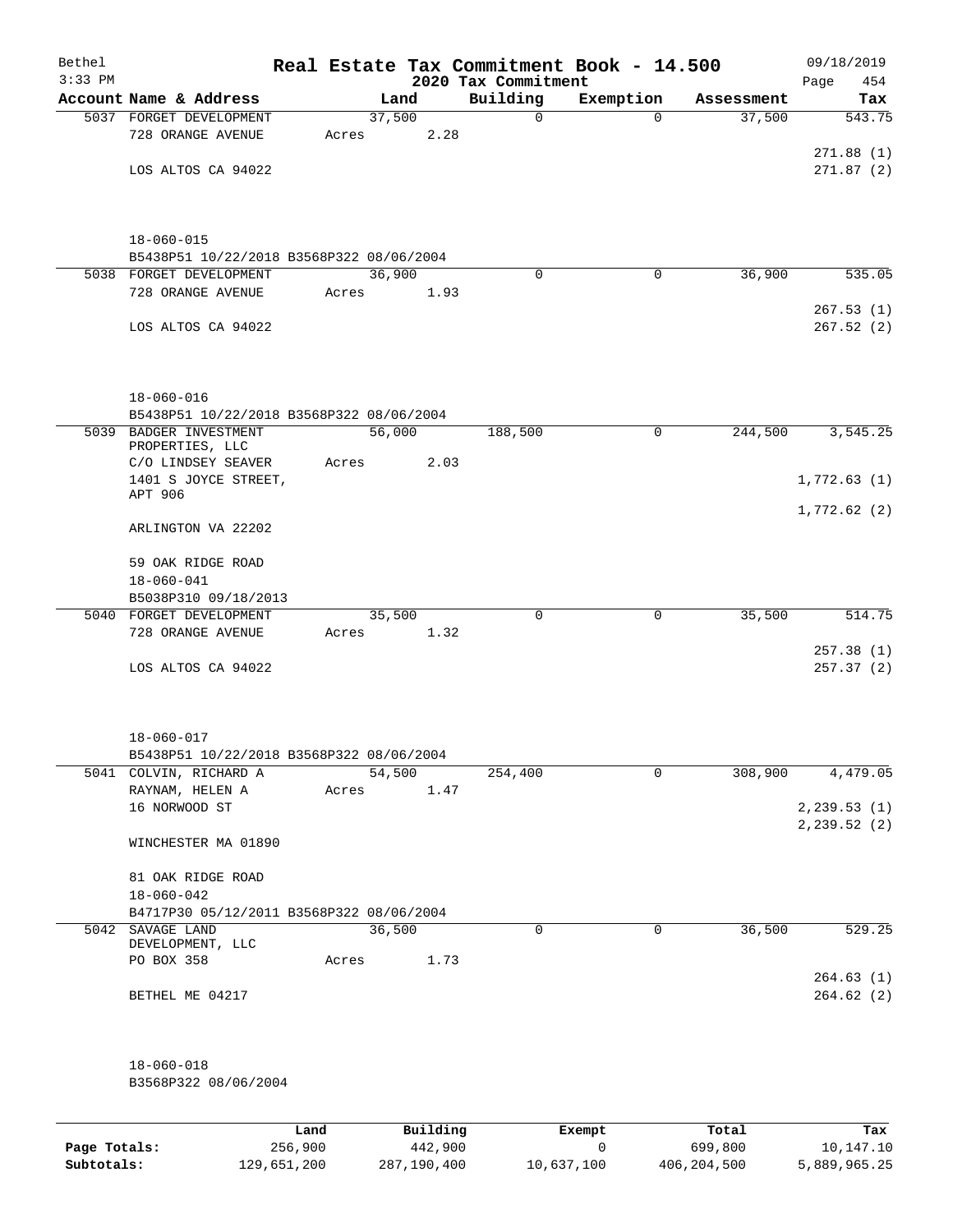| Bethel    |                                       |                                                                                     |       |        |      |                     | Real Estate Tax Commitment Book - 14.500 |            | 09/18/2019             |
|-----------|---------------------------------------|-------------------------------------------------------------------------------------|-------|--------|------|---------------------|------------------------------------------|------------|------------------------|
| $3:33$ PM |                                       |                                                                                     |       |        |      | 2020 Tax Commitment |                                          |            | 455<br>Page            |
|           | Account Name & Address                |                                                                                     |       | Land   |      | Building            | Exemption                                | Assessment | Tax                    |
|           | LLC                                   | 5043 FOREVER SUNDAY LODGE,                                                          |       | 36,000 |      | 0                   | $\Omega$                                 | 36,000     | 522.00                 |
|           | 168 LANE ROAD                         |                                                                                     | Acres |        | 1.49 |                     |                                          |            | 261.00(1)              |
|           | CHESTER NH 03036                      |                                                                                     |       |        |      |                     |                                          |            | 261.00(2)              |
|           |                                       |                                                                                     |       |        |      |                     |                                          |            |                        |
|           | $18 - 060 - 019$                      |                                                                                     |       |        |      |                     |                                          |            |                        |
|           |                                       | B5071P215 12/09/2013 B3568P322 08/06/2004                                           |       |        |      |                     |                                          |            |                        |
|           | 5044 SAVAGE LAND<br>DEVELOPMENT, LLC  |                                                                                     |       | 51,300 |      | $\Omega$            | $\Omega$                                 | 51,300     | 743.85                 |
|           | PO BOX 358                            |                                                                                     | Acres |        | 5.59 |                     |                                          |            | 371.93(1)              |
|           | BETHEL ME 04217                       |                                                                                     |       |        |      |                     |                                          |            | 371.92(2)              |
|           |                                       |                                                                                     |       |        |      |                     |                                          |            |                        |
|           | $18 - 060 - 021$                      |                                                                                     |       |        |      |                     |                                          |            |                        |
|           |                                       | B3568P322 08/06/2004                                                                |       |        |      |                     |                                          |            |                        |
|           | <b>LLC</b>                            | 5045 FOREVER SUNDAY LODGE,                                                          |       | 55,500 |      | 236,500             | $\mathbf 0$                              | 292,000    | 4,234.00               |
|           | 168 LANE ROAD                         |                                                                                     | Acres |        | 1.82 |                     |                                          |            | 2,117.00(1)            |
|           | CHESTER NH 03036                      |                                                                                     |       |        |      |                     |                                          |            | 2,117.00(2)            |
|           | 19 PLEASANT KNOLL<br>$18 - 060 - 020$ |                                                                                     |       |        |      |                     |                                          |            |                        |
|           | 08/06/2004                            | B4798P97 12/22/2011 B4659P318 11/15/2010 B3568P322                                  |       |        |      |                     |                                          |            |                        |
|           | 5046 ANDERSON, ADAM J                 |                                                                                     |       | 55,500 |      | 289,000             | 0                                        | 344,500    | 4,995.25               |
|           | ANDERSON, LISA O                      |                                                                                     | Acres |        | 1.83 |                     |                                          |            |                        |
|           |                                       | 15 EASTON HILL LANE                                                                 |       |        |      |                     |                                          |            | 2,497.63(1)            |
|           | STRATHAM NH 03885                     |                                                                                     |       |        |      |                     |                                          |            | 2,497.62(2)            |
|           | $18 - 060 - 022$                      | <b>30 PLEASANT KNOLL</b>                                                            |       |        |      |                     |                                          |            |                        |
|           | 08/06/2004                            | B5239P609 08/24/2015 B5226P537 06/15/2015 B3568P322                                 |       |        |      |                     |                                          |            |                        |
|           | 5047 CZUBIK, MICHAEL J                |                                                                                     |       | 40,900 |      | $\mathbf 0$         | $\mathbf 0$                              | 40,900     | 593.05                 |
|           | CZUBIK, KAREN J                       |                                                                                     | Acres |        | 1.66 |                     |                                          |            |                        |
|           | 7 MARTHAS WAY                         |                                                                                     |       |        |      |                     |                                          |            | 296.53(1)<br>296.52(2) |
|           |                                       | FRANKLIN MA 02038                                                                   |       |        |      |                     |                                          |            |                        |
|           | $18 - 060 - 023$                      |                                                                                     |       |        |      |                     |                                          |            |                        |
|           |                                       | B5265P6 01/25/2016 B5261P72 12/22/2015 B4896P116<br>09/19/2012 B3568P322 08/06/2004 |       |        |      |                     |                                          |            |                        |

|              | Land        | Building    | Exempt     | Total       | Tax          |
|--------------|-------------|-------------|------------|-------------|--------------|
| Page Totals: | 239,200     | 525,500     |            | 764,700     | 11,088.15    |
| Subtotals:   | 129,890,400 | 287,715,900 | 10,637,100 | 406,969,200 | 5,901,053.40 |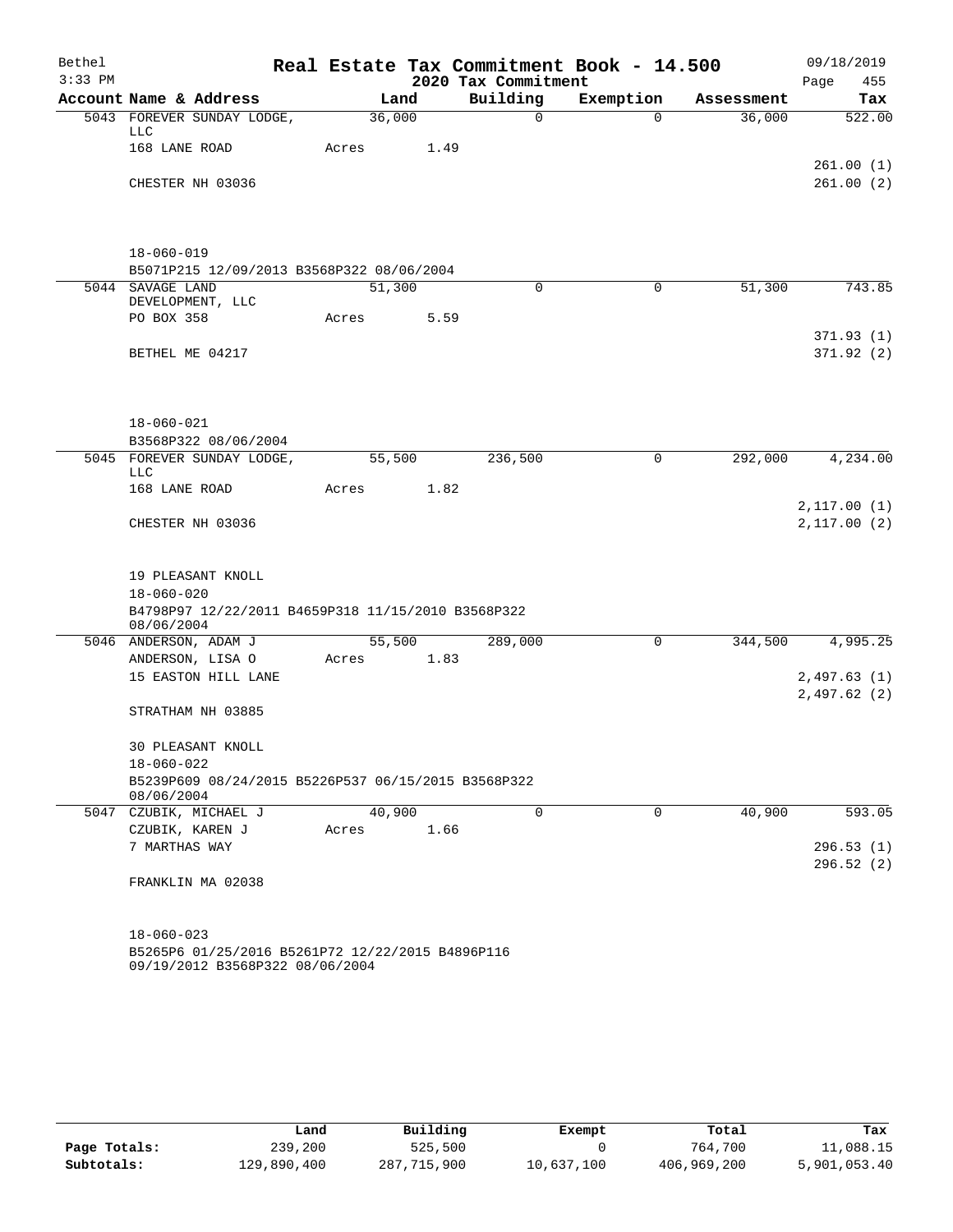| Bethel    |                                                                  |        |        |                     | Real Estate Tax Commitment Book - 14.500 |            | 09/18/2019                 |
|-----------|------------------------------------------------------------------|--------|--------|---------------------|------------------------------------------|------------|----------------------------|
| $3:33$ PM |                                                                  |        |        | 2020 Tax Commitment |                                          |            | Page<br>456                |
|           | Account Name & Address                                           |        | Land   | Building            | Exemption                                | Assessment | Tax                        |
|           | 5048 VAUGHN, RICHARD J, JR                                       |        | 42,300 | 247,600             | $\Omega$                                 | 289,900    | 4,203.55                   |
|           | 9 NORTH WAY                                                      | Acres  | 2.32   |                     |                                          |            |                            |
|           | MASHPEE MA 02649                                                 |        |        |                     |                                          |            | 2,101.78(1)<br>2,101.77(2) |
|           |                                                                  |        |        |                     |                                          |            |                            |
|           |                                                                  |        |        |                     |                                          |            |                            |
|           | 8 PLEASANT KNOLL                                                 |        |        |                     |                                          |            |                            |
|           | $18 - 060 - 024$                                                 |        |        |                     |                                          |            |                            |
|           | B5192P259 12/16/2014 B5095P170 03/06/2014 B3568P322              |        |        |                     |                                          |            |                            |
|           | 08/06/2004                                                       |        |        |                     |                                          |            |                            |
|           | 5049 FORTIER, DAVID                                              | 41,300 |        | $\Omega$            | $\Omega$                                 | 41,300     | 598.85                     |
|           | 67 STONEHENGE ROAD                                               | Acres  | 1.81   |                     |                                          |            |                            |
|           |                                                                  |        |        |                     |                                          |            | 299.43(1)                  |
|           | LONDONDERRY NH 03053                                             |        |        |                     |                                          |            | 299.42(2)                  |
|           |                                                                  |        |        |                     |                                          |            |                            |
|           |                                                                  |        |        |                     |                                          |            |                            |
|           | $18 - 060 - 025$                                                 |        |        |                     |                                          |            |                            |
|           | B5261P70 12/28/2015 B3568P322 08/06/2004                         |        |        |                     |                                          |            |                            |
|           | 5050 BULLOCK, MICHELLE M                                         | 56,500 |        | 255,500             | $\mathbf 0$                              | 312,000    | 4,524.00                   |
|           | BULLOCK, CHRISTOPHER J Acres                                     |        | 2.28   |                     |                                          |            |                            |
|           | 14 POND STREET                                                   |        |        |                     |                                          |            | 2, 262.00(1)               |
|           |                                                                  |        |        |                     |                                          |            | 2,262.00(2)                |
|           | HOPKINTON MA 01748                                               |        |        |                     |                                          |            |                            |
|           |                                                                  |        |        |                     |                                          |            |                            |
|           | 27 HOMESTEAD LANE                                                |        |        |                     |                                          |            |                            |
|           | $18 - 060 - 027$                                                 |        |        |                     |                                          |            |                            |
|           | B5383P29 12/11/2017 B4896P114 09/19/2012 B3568P322<br>08/06/2004 |        |        |                     |                                          |            |                            |
|           | 5051 MACEACHERN, STUART P                                        |        | 55,400 | 293,600             | $\mathsf{O}$                             | 349,000    | 5,060.50                   |
|           | LOCKNER, JULIE A                                                 | Acres  | 1.78   |                     |                                          |            |                            |
|           | 55 NORTH MILL STREET                                             |        |        |                     |                                          |            | 2,530.25(1)                |
|           |                                                                  |        |        |                     |                                          |            | 2,530.25(2)                |
|           | HOPKINTON MA 01748                                               |        |        |                     |                                          |            |                            |
|           |                                                                  |        |        |                     |                                          |            |                            |
|           | 13 HOMESTEAD LANE                                                |        |        |                     |                                          |            |                            |
|           | $18 - 060 - 026$                                                 |        |        |                     |                                          |            |                            |
|           | B5264P37 01/19/2016 B4724P242 06/03/2011 B3568P322<br>08/06/2004 |        |        |                     |                                          |            |                            |
|           | 5052 KOVALIK, JEFFREY &                                          | 54,700 |        | 310,700             | $\Omega$                                 | 365,400    | 5,298.30                   |
|           | MARCIA S.                                                        |        |        |                     |                                          |            |                            |
|           | CO-TRUSTEES OF THE                                               | Acres  | 1.54   |                     |                                          |            |                            |
|           | KOVALIK FAMILY TRUST<br>21 DEERTREES LN                          |        |        |                     |                                          |            | 2,649.15(1)                |
|           |                                                                  |        |        |                     |                                          |            | 2,649.15(2)                |
|           | NEWFIELDS NH 03856                                               |        |        |                     |                                          |            |                            |
|           |                                                                  |        |        |                     |                                          |            |                            |
|           | 33 HOMESTEAD LANE                                                |        |        |                     |                                          |            |                            |
|           | $18 - 060 - 028$                                                 |        |        |                     |                                          |            |                            |
|           | B5299P159 08/19/2016 B4906P311 10/15/2012 B3568P322              |        |        |                     |                                          |            |                            |
|           | 08/06/2004                                                       |        |        |                     |                                          |            |                            |

|              | Land        | Building    | Exempt     | Total       | Tax          |
|--------------|-------------|-------------|------------|-------------|--------------|
|              |             |             |            |             |              |
| Page Totals: | 250,200     | 1,107,400   |            | 1,357,600   | 19,685.20    |
| Subtotals:   | 130,140,600 | 288,823,300 | 10,637,100 | 408,326,800 | 5,920,738.60 |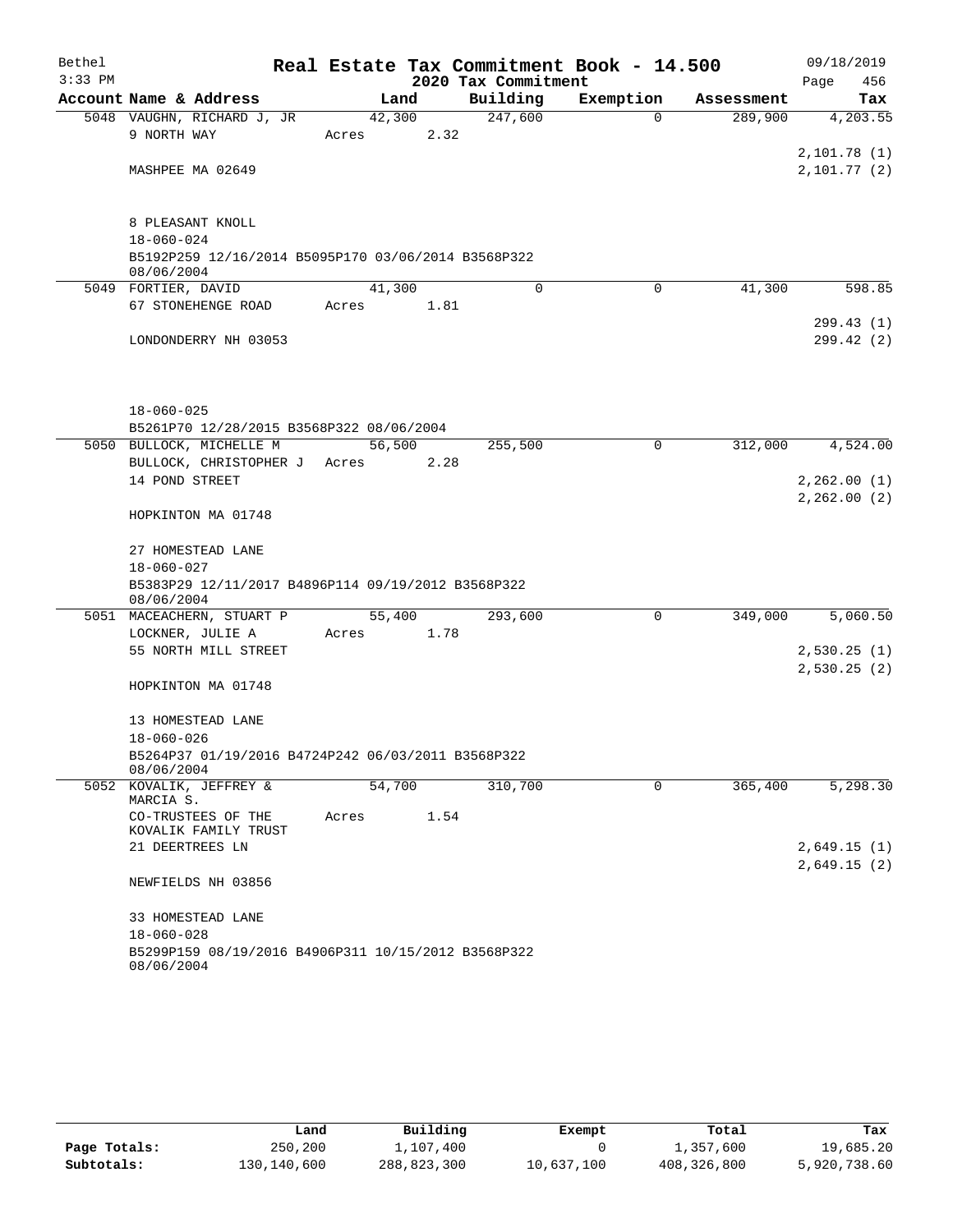| Bethel    |                                                                             |        |      |                     | Real Estate Tax Commitment Book - 14.500 |            | 09/18/2019   |           |
|-----------|-----------------------------------------------------------------------------|--------|------|---------------------|------------------------------------------|------------|--------------|-----------|
| $3:33$ PM |                                                                             |        |      | 2020 Tax Commitment |                                          |            | Page         | 457       |
|           | Account Name & Address                                                      | Land   |      | Building            | Exemption                                | Assessment |              | Tax       |
|           | 5053 FREDERICK, CHRISTINE                                                   | 55,100 |      | 277,500             | $\Omega$                                 | 332,600    |              | 4,822.70  |
|           | 366 CYPRESS ROAD                                                            | Acres  | 1.67 |                     |                                          |            |              |           |
|           |                                                                             |        |      |                     |                                          |            | 2,411.35(1)  |           |
|           | NEWINGTON CT 06111                                                          |        |      |                     |                                          |            | 2,411.35(2)  |           |
|           |                                                                             |        |      |                     |                                          |            |              |           |
|           | 30 HOMESTEAD LANE                                                           |        |      |                     |                                          |            |              |           |
|           | $18 - 060 - 029$                                                            |        |      |                     |                                          |            |              |           |
|           | B5319P190 12/02/2016 B4936P97 12/28/2012 B3568P322<br>08/06/2004            |        |      |                     |                                          |            |              |           |
|           | 5054 FLETCHER, SHARON H                                                     | 54,100 |      | 204,000             | $\Omega$                                 | 258,100    |              | 3,742.45  |
|           | FLETCHER, GORDON W                                                          | Acres  | 1.34 |                     |                                          |            |              |           |
|           | 252 WICKFORD POINT ROAD                                                     |        |      |                     |                                          |            | 1,871.23(1)  |           |
|           |                                                                             |        |      |                     |                                          |            | 1,871.22(2)  |           |
|           | NORTH KINGSTON RI 02852                                                     |        |      |                     |                                          |            |              |           |
|           | 26 HOMESTEAD LANE                                                           |        |      |                     |                                          |            |              |           |
|           | $18 - 060 - 030$                                                            |        |      |                     |                                          |            |              |           |
|           | B5081P323 01/13/2014 B4915P207 11/02/2012 B3568P322                         |        |      |                     |                                          |            |              |           |
|           | 08/06/2004                                                                  |        |      |                     |                                          |            |              |           |
|           | 5055 FORTIER, DAVID                                                         | 39,400 |      | $\Omega$            | $\mathbf 0$                              | 39,400     |              | 571.30    |
|           | 67 STONEHENGE ROAD                                                          | Acres  | 1.14 |                     |                                          |            |              | 285.65(1) |
|           | LONDONDERRY NH 03053                                                        |        |      |                     |                                          |            |              | 285.65(2) |
|           |                                                                             |        |      |                     |                                          |            |              |           |
|           |                                                                             |        |      |                     |                                          |            |              |           |
|           |                                                                             |        |      |                     |                                          |            |              |           |
|           | $18 - 060 - 032$<br>B5259P532 12/21/2015 B5083P321 01/21/2014 B3568P322     |        |      |                     |                                          |            |              |           |
|           | 08/06/2004                                                                  |        |      |                     |                                          |            |              |           |
|           | 5056 14 HOMESTEAD LANE, LLC                                                 | 54,600 |      | 292,900             | $\mathbf 0$                              | 347,500    |              | 5,038.75  |
|           | 51 DOUGLASS STREET                                                          | Acres  | 1.50 |                     |                                          |            |              |           |
|           |                                                                             |        |      |                     |                                          |            | 2,519.38(1)  |           |
|           | PORTLAND ME 04102                                                           |        |      |                     |                                          |            | 2,519.37 (2) |           |
|           |                                                                             |        |      |                     |                                          |            |              |           |
|           | 14 HOMESTEAD LANE                                                           |        |      |                     |                                          |            |              |           |
|           | 18-060-031                                                                  |        |      |                     |                                          |            |              |           |
|           | B5456P268 03/28/2019 B5430P33 09/10/2018 B5249P553                          |        |      |                     |                                          |            |              |           |
|           | 10/20/2015 B5217P240 04/14/2015 B4841P32 05/02/2012<br>B3568P322 08/06/2004 |        |      |                     |                                          |            |              |           |
|           | 5057 NOCE, MAURA A., TTEE                                                   | 49,000 |      | 211,800             | 0                                        | 260,800    |              | 3,781.60  |
|           | 99 APPLETON STREET                                                          | Acres  | 1.47 |                     |                                          |            |              |           |
|           | REALTY TRUST                                                                |        |      |                     |                                          |            |              |           |
|           | 20 WHARF LANE                                                               |        |      |                     |                                          |            | 1,890.80(1)  |           |
|           | HAVERHILL MA 01830                                                          |        |      |                     |                                          |            | 1,890.80(2)  |           |
|           |                                                                             |        |      |                     |                                          |            |              |           |
|           | 65 OSGOOD ROAD                                                              |        |      |                     |                                          |            |              |           |
|           | $18 - 060 - 033$                                                            |        |      |                     |                                          |            |              |           |
|           | B4516P276 10/23/2009 B3568P322 08/06/2004                                   |        |      |                     |                                          |            |              |           |

|              | Land        | Building    | Exempt     | Total       | Tax          |
|--------------|-------------|-------------|------------|-------------|--------------|
| Page Totals: | 252,200     | 986,200     |            | 1,238,400   | 17,956.80    |
| Subtotals:   | 130,392,800 | 289,809,500 | 10,637,100 | 409,565,200 | 5,938,695.40 |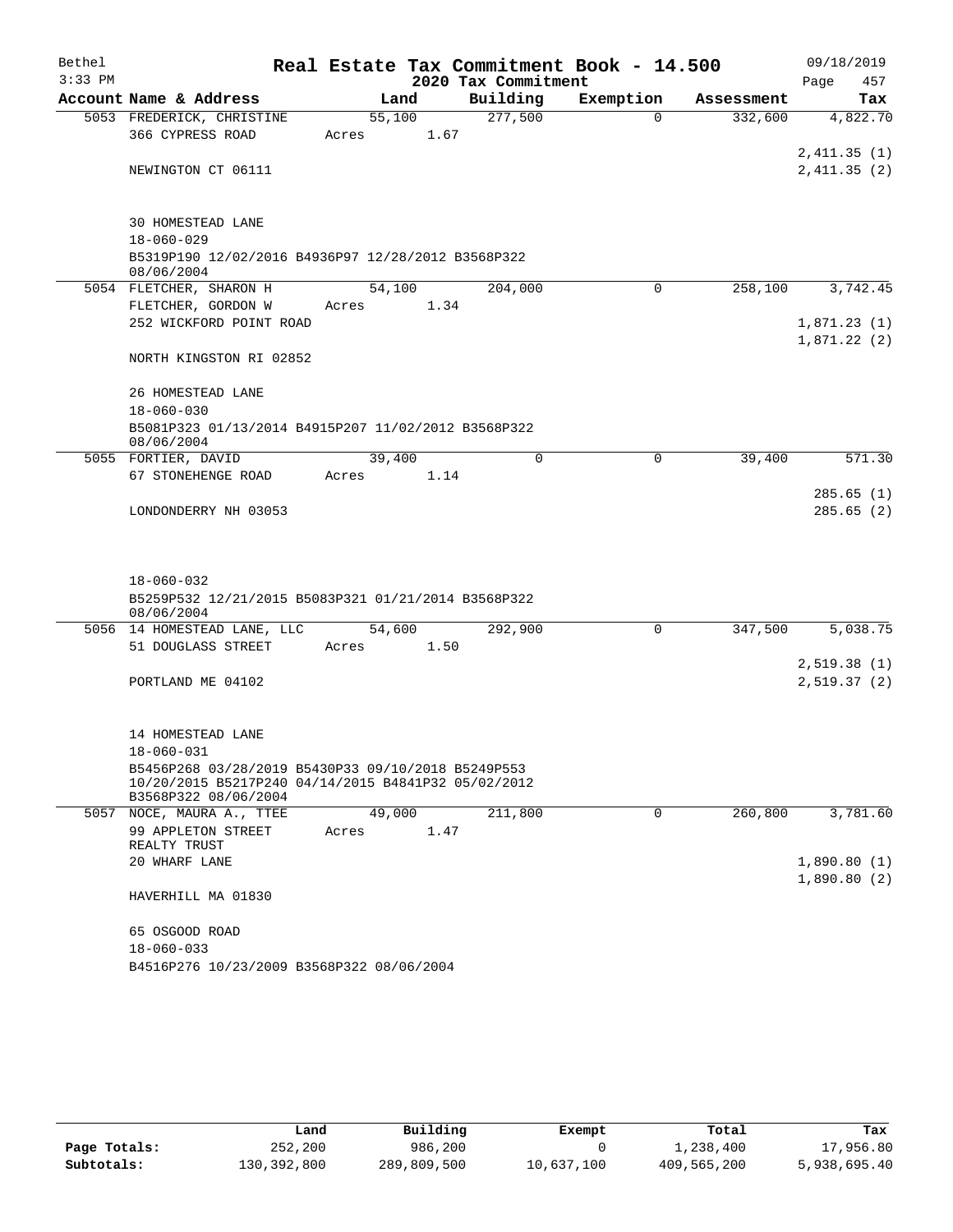| Bethel       |                                                                         |         |       |                |          |                          | Real Estate Tax Commitment Book - 14.500 |            | 09/18/2019   |
|--------------|-------------------------------------------------------------------------|---------|-------|----------------|----------|--------------------------|------------------------------------------|------------|--------------|
| $3:33$ PM    |                                                                         |         |       |                |          | 2020 Tax Commitment      |                                          |            | 458<br>Page  |
|              | Account Name & Address                                                  |         |       | Land<br>40,700 |          | Building<br>$\mathsf{O}$ | Exemption<br>$\Omega$                    | Assessment | Tax          |
|              | 5058 HIEBERT, MATTHEW<br>HIEBERT, SARAH                                 |         | Acres |                | 1.59     |                          |                                          | 40,700     | 590.15       |
|              | 238 WALKERS MILLS ROAD                                                  |         |       |                |          |                          |                                          |            | 295.08(1)    |
|              |                                                                         |         |       |                |          |                          |                                          |            | 295.07(2)    |
|              | BETHEL ME 04217                                                         |         |       |                |          |                          |                                          |            |              |
|              | TIMBER CREEK                                                            |         |       |                |          |                          |                                          |            |              |
|              | 18-060-034                                                              |         |       |                |          |                          |                                          |            |              |
|              | B5417P159 07/09/2018 B5083P319 01/21/2014 B3568P322                     |         |       |                |          |                          |                                          |            |              |
|              | 08/06/2004                                                              |         |       |                |          |                          |                                          |            |              |
|              | 5059 CANNON, GREGORY K                                                  |         |       | 55,500         |          | 238,400                  | $\Omega$                                 | 293,900    | 4,261.55     |
|              | CANNON, NANCY E                                                         |         | Acres |                | 1.83     |                          |                                          |            |              |
|              | 49 MEYER RD                                                             |         |       |                |          |                          |                                          |            | 2,130.78(1)  |
|              |                                                                         |         |       |                |          |                          |                                          |            | 2,130.77(2)  |
|              | HAMILTON MA 01982                                                       |         |       |                |          |                          |                                          |            |              |
|              |                                                                         |         |       |                |          |                          |                                          |            |              |
|              | 93 OAK RIDGE ROAD<br>$18 - 060 - 043$                                   |         |       |                |          |                          |                                          |            |              |
|              | B4704P337 03/29/2011 B3568P322 08/06/2004                               |         |       |                |          |                          |                                          |            |              |
|              | 5060 SAVAGE LAND                                                        |         |       | 41,700         |          | $\Omega$                 | $\mathbf 0$                              | 41,700     | 604.65       |
|              | DEVELOPMENT, LLC                                                        |         |       |                |          |                          |                                          |            |              |
|              | PO BOX 358                                                              |         | Acres |                | 2.01     |                          |                                          |            |              |
|              |                                                                         |         |       |                |          |                          |                                          |            | 302.33(1)    |
|              | BETHEL ME 04217                                                         |         |       |                |          |                          |                                          |            | 302.32(2)    |
|              |                                                                         |         |       |                |          |                          |                                          |            |              |
|              |                                                                         |         |       |                |          |                          |                                          |            |              |
|              |                                                                         |         |       |                |          |                          |                                          |            |              |
|              | $18 - 060 - 035$                                                        |         |       |                |          |                          |                                          |            |              |
|              | B3568P322 08/06/2004                                                    |         |       |                |          |                          |                                          |            |              |
|              | 5061 STEARNS, JEFFREY<br>39 SHEFFIELD RD                                |         |       | 43,700         | 1.13     | $\Omega$                 | $\mathbf 0$                              | 43,700     | 633.65       |
|              |                                                                         |         | Acres |                |          |                          |                                          |            | 316.83(1)    |
|              | BOXFORD MA 01921 1905                                                   |         |       |                |          |                          |                                          |            | 316.82(2)    |
|              |                                                                         |         |       |                |          |                          |                                          |            |              |
|              |                                                                         |         |       |                |          |                          |                                          |            |              |
|              | TIMBER CREEK                                                            |         |       |                |          |                          |                                          |            |              |
|              | $18 - 060 - 040$                                                        |         |       |                |          |                          |                                          |            |              |
|              | B4292P222 05/02/2008 B3568P322 08/06/2004                               |         |       |                |          |                          |                                          |            |              |
|              | 5062 DON, STEPHEN D                                                     |         |       | 49,600         |          | 269,000                  | 26,000                                   | 292,600    | 4,242.70     |
|              | DON, ANNE C                                                             |         | Acres |                | 1.68     |                          | 12 WW2 Vet Res                           |            |              |
|              | PO BOX 413                                                              |         |       |                |          |                          | 01 Homestead (HM)                        |            | 2, 121.35(1) |
|              |                                                                         |         |       |                |          |                          |                                          |            | 2, 121.35(2) |
|              | BETHEL ME 04217                                                         |         |       |                |          |                          |                                          |            |              |
|              |                                                                         |         |       |                |          |                          |                                          |            |              |
|              | 11 OAK RIDGE ROAD<br>$18 - 060 - 036$                                   |         |       |                |          |                          |                                          |            |              |
|              | B5288P15 06/21/2016 B5226P546 06/15/2015 B3568P322                      |         |       |                |          |                          |                                          |            |              |
|              | 08/06/2004                                                              |         |       |                |          |                          |                                          |            |              |
|              | 5063 COLBURN, JEFFERY W                                                 |         |       | 55,900         |          | 264,500                  | 0                                        | 320,400    | 4,645.80     |
|              | COLBURN, JANE                                                           |         | Acres |                | 2.00     |                          |                                          |            |              |
|              | 4527 SHULL LANE                                                         |         |       |                |          |                          |                                          |            | 2,322.90 (1) |
|              |                                                                         |         |       |                |          |                          |                                          |            | 2,322.90(2)  |
|              | CATLETT VA 20119                                                        |         |       |                |          |                          |                                          |            |              |
|              |                                                                         |         |       |                |          |                          |                                          |            |              |
|              | 19 OAK RIDGE ROAD                                                       |         |       |                |          |                          |                                          |            |              |
|              | $18 - 060 - 037$<br>B5397P273 03/15/2018 B4695P286 03/01/2011 B3568P322 |         |       |                |          |                          |                                          |            |              |
|              | 08/06/2004                                                              |         |       |                |          |                          |                                          |            |              |
|              |                                                                         |         |       |                |          |                          |                                          |            |              |
|              |                                                                         | Land    |       |                | Building |                          | Exempt                                   | Total      | Tax          |
| Page Totals: |                                                                         | 287,100 |       |                | 771,900  |                          | 26,000                                   | 1,033,000  | 14,978.50    |

**Subtotals:** 130,679,900 290,581,400 10,663,100 410,598,200 5,953,673.90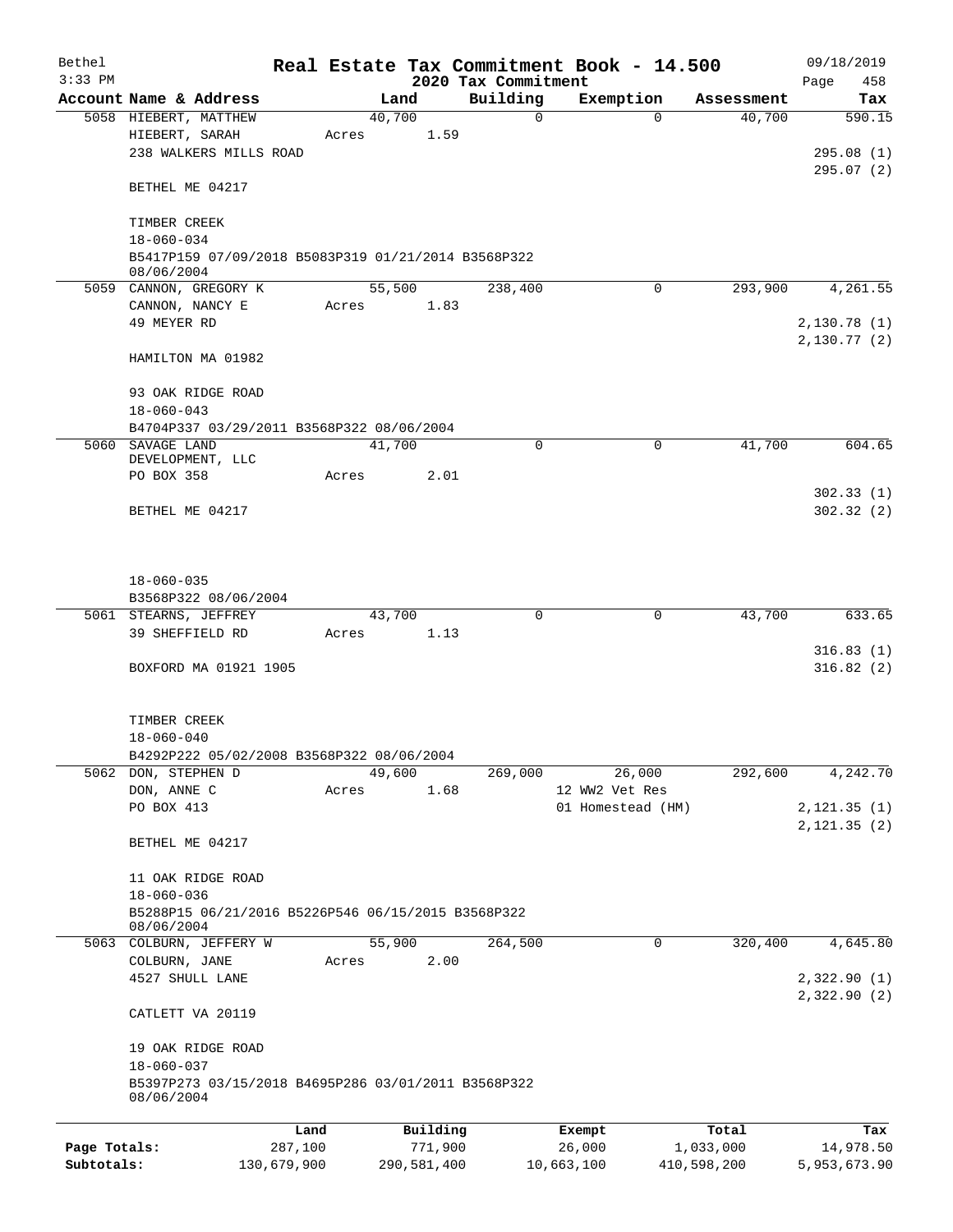| 2020 Tax Commitment<br>Account Name & Address<br>Building<br>Land<br>Exemption<br>Assessment<br>46,700<br>46,700<br>5064 CIMLER, CONSTANCE H<br>0<br>$\Omega$<br>75 ENGLISH RANGE ROAD<br>2.17<br>Acres<br>DERRY NH 03038<br>$18 - 060 - 038$<br>B5306P478 09/26/2016 B4681P56 01/10/2011 B3568P322<br>08/06/2004<br>55,300<br>5065 CIMLER, CONSTANCE H<br>272,100<br>$\Omega$<br>327,400<br>CIMLER, CONSTANCE H<br>1.75<br>Acres<br>75 ENGLISH RANGE ROAD<br>DERRY NH 03038<br>29 OAK RIDGE ROAD<br>$18 - 060 - 039$<br>B5442P128 11/15/2018 B4611P4 07/15/2010 B3568P322<br>08/06/2004<br>5066 CURRIE, RODNEY<br>58,000<br>365,800<br>$\Omega$<br>423,800<br>TURNER-CURRIE,<br>3.14<br>Acres<br>TURNER-CURRIE, ALESE<br>19 LAKE RD<br>BRENTWOOD NH 03833<br>116 OAK RIDGE ROAD<br>$18 - 060 - 046$<br>B4546P302 01/04/2010 B3568P322 08/06/2004<br>57,300<br>324,800<br>5067 SCULLY, THOMAS D<br>267,500<br>0<br>SCULLY, LAURA J<br>Acres<br>2.67<br>14 RICHDALE RD.<br>NEEDHAM MA 02194<br>104 OAK RIDGE ROAD<br>$18 - 060 - 047$<br>B4867P87 07/07/2012 B4863P66 07/03/2012 B4292P226<br>05/02/2008 B3568P322 08/06/2004<br>46,200<br>0<br>$\mathbf 0$<br>46,200<br>5068 FORGET DEVELOPMENT, LLC<br>728 ORANGE AVE<br>1.97<br>Acres<br>LOS ALTOS CA 94022<br>$18 - 060 - 048$<br>B5204P307 01/23/2015 B3568P322 08/06/2004<br>57,400<br>275,500<br>332,900<br>SLASON, DANIEL<br>5069<br>0 |                            | Real Estate Tax Commitment Book - 14.500 |      |       |  | Bethel    |
|-----------------------------------------------------------------------------------------------------------------------------------------------------------------------------------------------------------------------------------------------------------------------------------------------------------------------------------------------------------------------------------------------------------------------------------------------------------------------------------------------------------------------------------------------------------------------------------------------------------------------------------------------------------------------------------------------------------------------------------------------------------------------------------------------------------------------------------------------------------------------------------------------------------------------------------------------------------------------------------------------------------------------------------------------------------------------------------------------------------------------------------------------------------------------------------------------------------------------------------------------------------------------------------------------------------------------------------------------------------------------------------------------|----------------------------|------------------------------------------|------|-------|--|-----------|
|                                                                                                                                                                                                                                                                                                                                                                                                                                                                                                                                                                                                                                                                                                                                                                                                                                                                                                                                                                                                                                                                                                                                                                                                                                                                                                                                                                                               | 459<br>Page<br>Tax         |                                          |      |       |  | $3:33$ PM |
|                                                                                                                                                                                                                                                                                                                                                                                                                                                                                                                                                                                                                                                                                                                                                                                                                                                                                                                                                                                                                                                                                                                                                                                                                                                                                                                                                                                               | 677.15                     |                                          |      |       |  |           |
|                                                                                                                                                                                                                                                                                                                                                                                                                                                                                                                                                                                                                                                                                                                                                                                                                                                                                                                                                                                                                                                                                                                                                                                                                                                                                                                                                                                               |                            |                                          |      |       |  |           |
|                                                                                                                                                                                                                                                                                                                                                                                                                                                                                                                                                                                                                                                                                                                                                                                                                                                                                                                                                                                                                                                                                                                                                                                                                                                                                                                                                                                               | 338.58(1)                  |                                          |      |       |  |           |
|                                                                                                                                                                                                                                                                                                                                                                                                                                                                                                                                                                                                                                                                                                                                                                                                                                                                                                                                                                                                                                                                                                                                                                                                                                                                                                                                                                                               | 338.57(2)                  |                                          |      |       |  |           |
|                                                                                                                                                                                                                                                                                                                                                                                                                                                                                                                                                                                                                                                                                                                                                                                                                                                                                                                                                                                                                                                                                                                                                                                                                                                                                                                                                                                               |                            |                                          |      |       |  |           |
|                                                                                                                                                                                                                                                                                                                                                                                                                                                                                                                                                                                                                                                                                                                                                                                                                                                                                                                                                                                                                                                                                                                                                                                                                                                                                                                                                                                               |                            |                                          |      |       |  |           |
|                                                                                                                                                                                                                                                                                                                                                                                                                                                                                                                                                                                                                                                                                                                                                                                                                                                                                                                                                                                                                                                                                                                                                                                                                                                                                                                                                                                               | 4,747.30                   |                                          |      |       |  |           |
|                                                                                                                                                                                                                                                                                                                                                                                                                                                                                                                                                                                                                                                                                                                                                                                                                                                                                                                                                                                                                                                                                                                                                                                                                                                                                                                                                                                               |                            |                                          |      |       |  |           |
|                                                                                                                                                                                                                                                                                                                                                                                                                                                                                                                                                                                                                                                                                                                                                                                                                                                                                                                                                                                                                                                                                                                                                                                                                                                                                                                                                                                               | 2,373.65(1)<br>2,373.65(2) |                                          |      |       |  |           |
|                                                                                                                                                                                                                                                                                                                                                                                                                                                                                                                                                                                                                                                                                                                                                                                                                                                                                                                                                                                                                                                                                                                                                                                                                                                                                                                                                                                               |                            |                                          |      |       |  |           |
|                                                                                                                                                                                                                                                                                                                                                                                                                                                                                                                                                                                                                                                                                                                                                                                                                                                                                                                                                                                                                                                                                                                                                                                                                                                                                                                                                                                               |                            |                                          |      |       |  |           |
|                                                                                                                                                                                                                                                                                                                                                                                                                                                                                                                                                                                                                                                                                                                                                                                                                                                                                                                                                                                                                                                                                                                                                                                                                                                                                                                                                                                               |                            |                                          |      |       |  |           |
|                                                                                                                                                                                                                                                                                                                                                                                                                                                                                                                                                                                                                                                                                                                                                                                                                                                                                                                                                                                                                                                                                                                                                                                                                                                                                                                                                                                               | 6, 145.10                  |                                          |      |       |  |           |
|                                                                                                                                                                                                                                                                                                                                                                                                                                                                                                                                                                                                                                                                                                                                                                                                                                                                                                                                                                                                                                                                                                                                                                                                                                                                                                                                                                                               |                            |                                          |      |       |  |           |
|                                                                                                                                                                                                                                                                                                                                                                                                                                                                                                                                                                                                                                                                                                                                                                                                                                                                                                                                                                                                                                                                                                                                                                                                                                                                                                                                                                                               | 3,072.55(1)                |                                          |      |       |  |           |
|                                                                                                                                                                                                                                                                                                                                                                                                                                                                                                                                                                                                                                                                                                                                                                                                                                                                                                                                                                                                                                                                                                                                                                                                                                                                                                                                                                                               | 3,072.55(2)                |                                          |      |       |  |           |
|                                                                                                                                                                                                                                                                                                                                                                                                                                                                                                                                                                                                                                                                                                                                                                                                                                                                                                                                                                                                                                                                                                                                                                                                                                                                                                                                                                                               |                            |                                          |      |       |  |           |
|                                                                                                                                                                                                                                                                                                                                                                                                                                                                                                                                                                                                                                                                                                                                                                                                                                                                                                                                                                                                                                                                                                                                                                                                                                                                                                                                                                                               |                            |                                          |      |       |  |           |
|                                                                                                                                                                                                                                                                                                                                                                                                                                                                                                                                                                                                                                                                                                                                                                                                                                                                                                                                                                                                                                                                                                                                                                                                                                                                                                                                                                                               |                            |                                          |      |       |  |           |
|                                                                                                                                                                                                                                                                                                                                                                                                                                                                                                                                                                                                                                                                                                                                                                                                                                                                                                                                                                                                                                                                                                                                                                                                                                                                                                                                                                                               | 4,709.60                   |                                          |      |       |  |           |
|                                                                                                                                                                                                                                                                                                                                                                                                                                                                                                                                                                                                                                                                                                                                                                                                                                                                                                                                                                                                                                                                                                                                                                                                                                                                                                                                                                                               |                            |                                          |      |       |  |           |
|                                                                                                                                                                                                                                                                                                                                                                                                                                                                                                                                                                                                                                                                                                                                                                                                                                                                                                                                                                                                                                                                                                                                                                                                                                                                                                                                                                                               | 2,354.80(1)                |                                          |      |       |  |           |
|                                                                                                                                                                                                                                                                                                                                                                                                                                                                                                                                                                                                                                                                                                                                                                                                                                                                                                                                                                                                                                                                                                                                                                                                                                                                                                                                                                                               | 2,354.80(2)                |                                          |      |       |  |           |
|                                                                                                                                                                                                                                                                                                                                                                                                                                                                                                                                                                                                                                                                                                                                                                                                                                                                                                                                                                                                                                                                                                                                                                                                                                                                                                                                                                                               |                            |                                          |      |       |  |           |
|                                                                                                                                                                                                                                                                                                                                                                                                                                                                                                                                                                                                                                                                                                                                                                                                                                                                                                                                                                                                                                                                                                                                                                                                                                                                                                                                                                                               |                            |                                          |      |       |  |           |
|                                                                                                                                                                                                                                                                                                                                                                                                                                                                                                                                                                                                                                                                                                                                                                                                                                                                                                                                                                                                                                                                                                                                                                                                                                                                                                                                                                                               |                            |                                          |      |       |  |           |
|                                                                                                                                                                                                                                                                                                                                                                                                                                                                                                                                                                                                                                                                                                                                                                                                                                                                                                                                                                                                                                                                                                                                                                                                                                                                                                                                                                                               |                            |                                          |      |       |  |           |
|                                                                                                                                                                                                                                                                                                                                                                                                                                                                                                                                                                                                                                                                                                                                                                                                                                                                                                                                                                                                                                                                                                                                                                                                                                                                                                                                                                                               | 669.90                     |                                          |      |       |  |           |
|                                                                                                                                                                                                                                                                                                                                                                                                                                                                                                                                                                                                                                                                                                                                                                                                                                                                                                                                                                                                                                                                                                                                                                                                                                                                                                                                                                                               |                            |                                          |      |       |  |           |
|                                                                                                                                                                                                                                                                                                                                                                                                                                                                                                                                                                                                                                                                                                                                                                                                                                                                                                                                                                                                                                                                                                                                                                                                                                                                                                                                                                                               | 334.95 (1)                 |                                          |      |       |  |           |
|                                                                                                                                                                                                                                                                                                                                                                                                                                                                                                                                                                                                                                                                                                                                                                                                                                                                                                                                                                                                                                                                                                                                                                                                                                                                                                                                                                                               | 334.95 (2)                 |                                          |      |       |  |           |
|                                                                                                                                                                                                                                                                                                                                                                                                                                                                                                                                                                                                                                                                                                                                                                                                                                                                                                                                                                                                                                                                                                                                                                                                                                                                                                                                                                                               |                            |                                          |      |       |  |           |
|                                                                                                                                                                                                                                                                                                                                                                                                                                                                                                                                                                                                                                                                                                                                                                                                                                                                                                                                                                                                                                                                                                                                                                                                                                                                                                                                                                                               |                            |                                          |      |       |  |           |
|                                                                                                                                                                                                                                                                                                                                                                                                                                                                                                                                                                                                                                                                                                                                                                                                                                                                                                                                                                                                                                                                                                                                                                                                                                                                                                                                                                                               |                            |                                          |      |       |  |           |
|                                                                                                                                                                                                                                                                                                                                                                                                                                                                                                                                                                                                                                                                                                                                                                                                                                                                                                                                                                                                                                                                                                                                                                                                                                                                                                                                                                                               | 4,827.05                   |                                          | 2.76 | Acres |  |           |
| SLASON, LORRAINE<br>18 BLACK LOCH DR                                                                                                                                                                                                                                                                                                                                                                                                                                                                                                                                                                                                                                                                                                                                                                                                                                                                                                                                                                                                                                                                                                                                                                                                                                                                                                                                                          | 2,413.53(1)                |                                          |      |       |  |           |
|                                                                                                                                                                                                                                                                                                                                                                                                                                                                                                                                                                                                                                                                                                                                                                                                                                                                                                                                                                                                                                                                                                                                                                                                                                                                                                                                                                                               | 2,413.52(2)                |                                          |      |       |  |           |
| HARWICH MA 02645                                                                                                                                                                                                                                                                                                                                                                                                                                                                                                                                                                                                                                                                                                                                                                                                                                                                                                                                                                                                                                                                                                                                                                                                                                                                                                                                                                              |                            |                                          |      |       |  |           |
| 92 OAK RIDGE ROAD<br>$18 - 060 - 049$                                                                                                                                                                                                                                                                                                                                                                                                                                                                                                                                                                                                                                                                                                                                                                                                                                                                                                                                                                                                                                                                                                                                                                                                                                                                                                                                                         |                            |                                          |      |       |  |           |
| B4353P3 09/18/2008 B3568P322 08/06/2004                                                                                                                                                                                                                                                                                                                                                                                                                                                                                                                                                                                                                                                                                                                                                                                                                                                                                                                                                                                                                                                                                                                                                                                                                                                                                                                                                       |                            |                                          |      |       |  |           |
| Building<br>Total<br>Land<br>Exempt                                                                                                                                                                                                                                                                                                                                                                                                                                                                                                                                                                                                                                                                                                                                                                                                                                                                                                                                                                                                                                                                                                                                                                                                                                                                                                                                                           | Tax                        |                                          |      |       |  |           |
| $\mathbf 0$<br>Page Totals:<br>320,900<br>1,180,900<br>1,501,800<br>Subtotals:<br>131,000,800<br>291,762,300<br>412,100,000<br>10,663,100                                                                                                                                                                                                                                                                                                                                                                                                                                                                                                                                                                                                                                                                                                                                                                                                                                                                                                                                                                                                                                                                                                                                                                                                                                                     | 21,776.10<br>5,975,450.00  |                                          |      |       |  |           |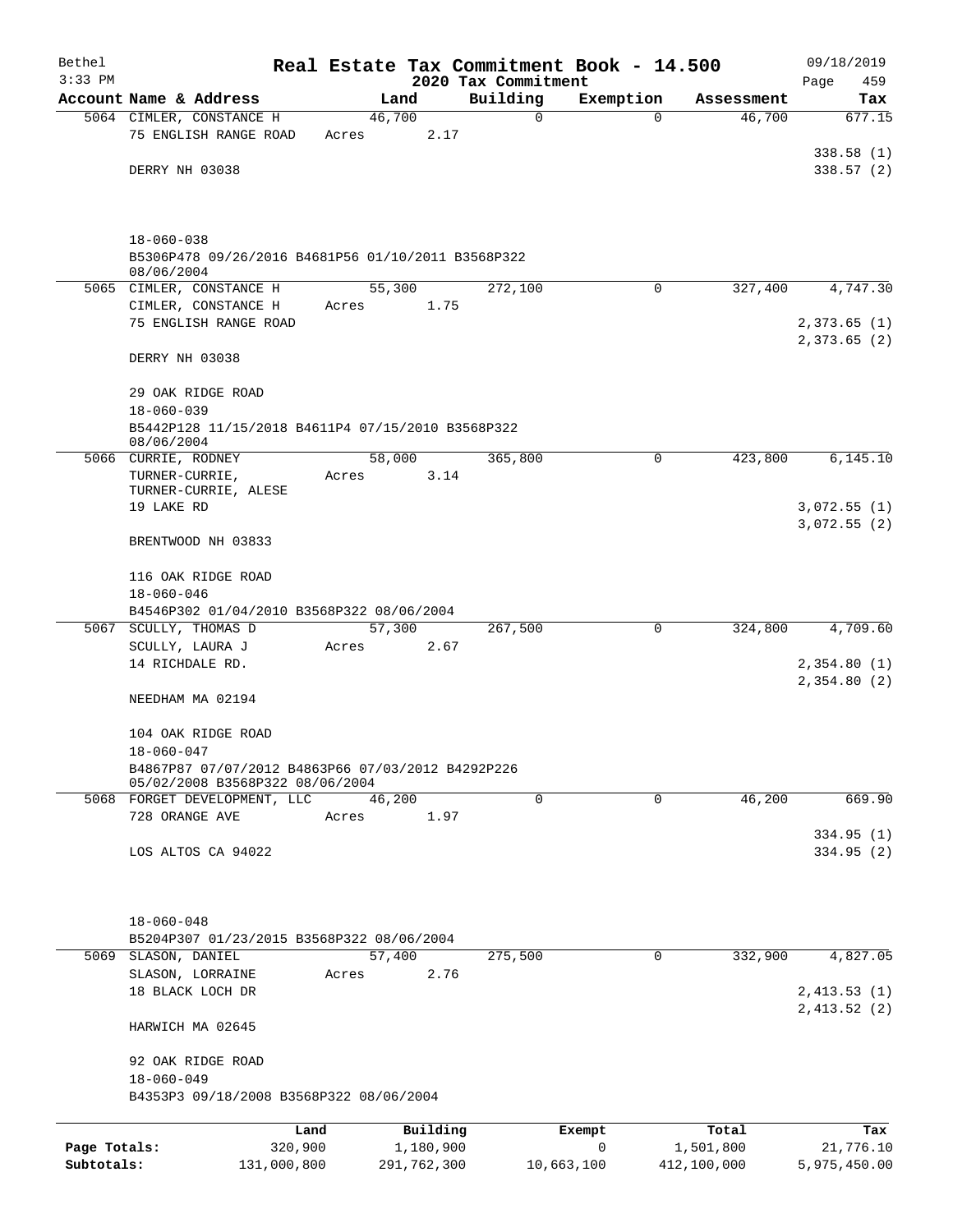| Bethel    |                              |                                                     |        |      |                     | Real Estate Tax Commitment Book - 14.500 |            | 09/18/2019                   |
|-----------|------------------------------|-----------------------------------------------------|--------|------|---------------------|------------------------------------------|------------|------------------------------|
| $3:33$ PM |                              |                                                     |        |      | 2020 Tax Commitment |                                          |            | 460<br>Page                  |
|           | Account Name & Address       |                                                     |        | Land | Building            | Exemption                                | Assessment | Tax                          |
|           |                              | 5070 PEELMAN, JESSICA H                             | 57,100 |      | 249,100             | $\Omega$                                 | 306,200    | 4,439.90                     |
|           | PEELMAN, AARON D             |                                                     | Acres  | 2.58 |                     |                                          |            |                              |
|           | 99 BROAD ST                  |                                                     |        |      |                     |                                          |            | 2, 219.95(1)<br>2, 219.95(2) |
|           |                              | PORTSMOUTH NH 03801                                 |        |      |                     |                                          |            |                              |
|           |                              | 84 OAK RIDGE ROAD                                   |        |      |                     |                                          |            |                              |
|           | $18 - 060 - 050$             |                                                     |        |      |                     |                                          |            |                              |
|           | 08/06/2004                   | B5226P266 06/11/2015 B5083P312 01/21/2014 B3568P322 |        |      |                     |                                          |            |                              |
|           | 5071 THOMPSON, IRIS          |                                                     | 58,200 |      | 220,900             | $\Omega$                                 | 279,100    | 4,046.95                     |
|           |                              | 132 CARDING MACHINE                                 | Acres  | 3.26 |                     |                                          |            |                              |
|           | ROAD                         |                                                     |        |      |                     |                                          |            |                              |
|           |                              |                                                     |        |      |                     |                                          |            | 2,023.48(1)                  |
|           |                              | BOWDOINHAM ME 04008                                 |        |      |                     |                                          |            | 2,023.47(2)                  |
|           |                              | 74 OAK RIDGE ROAD                                   |        |      |                     |                                          |            |                              |
|           | $18 - 060 - 051$             |                                                     |        |      |                     |                                          |            |                              |
|           |                              | B5426P682 08/27/2018 B5022P79 08/08/2013 B4283P39   |        |      |                     |                                          |            |                              |
|           | 04/09/2008                   |                                                     |        |      |                     |                                          |            |                              |
|           |                              | 5072 SCHAFFER, HANNA F                              | 58,400 |      | 219,000             | $\mathbf 0$                              | 277,400    | 4,022.30                     |
|           | REVOCABLE TRUST<br>15 ASH ST |                                                     | Acres  | 3.37 |                     |                                          |            |                              |
|           |                              |                                                     |        |      |                     |                                          |            | 2,011.15(1)                  |
|           | EXETER NH 03833              |                                                     |        |      |                     |                                          |            | 2,011.15(2)                  |
|           |                              |                                                     |        |      |                     |                                          |            |                              |
|           |                              | 68 OAK RIDGE ROAD                                   |        |      |                     |                                          |            |                              |
|           | $18 - 060 - 052$             |                                                     |        |      |                     |                                          |            |                              |
|           | 08/06/2004                   | B5128P150 06/23/2014 B5083P315 01/21/2014 B3568P322 |        |      |                     |                                          |            |                              |
|           | 5073 WOODS, SCOTT            |                                                     | 48,800 |      | $\mathbf 0$         | 0                                        | 48,800     | 707.60                       |
|           |                              | FLAHERTY, KATHLEEN J                                | Acres  | 3.41 |                     |                                          |            |                              |
|           |                              | 19 KITTIWAKE LANE                                   |        |      |                     |                                          |            | 353.80(1)                    |
|           |                              | NANTUCKET MA 02554                                  |        |      |                     |                                          |            | 353.80(2)                    |
|           |                              |                                                     |        |      |                     |                                          |            |                              |
|           | $18 - 060 - 053$             |                                                     |        |      |                     |                                          |            |                              |
|           | 08/06/2004                   | B4313P327 06/20/2008 B4292P230 05/02/2008 B3568P322 |        |      |                     |                                          |            |                              |
|           |                              | 5074 COLLINS, KRISTIN V                             | 55,500 |      | 253,700             | 0                                        | 309,200    | 4,483.40                     |
|           | 28 CROSS ST                  |                                                     | Acres  | 1.82 |                     |                                          |            |                              |
|           |                              |                                                     |        |      |                     |                                          |            | 2, 241.70(1)                 |
|           | NORWELL MA 02061             |                                                     |        |      |                     |                                          |            | 2, 241.70(2)                 |
|           |                              | 54 OAK RIDGE ROAD                                   |        |      |                     |                                          |            |                              |
|           | $18 - 060 - 054$             |                                                     |        |      |                     |                                          |            |                              |
|           |                              | B4930P219 12/13/2012 B4867P60 07/16/2012 B4292P226  |        |      |                     |                                          |            |                              |
|           |                              | 05/02/2008 B3568P322 08/06/2004                     |        |      |                     |                                          |            |                              |

|              | Land        | Building    | Exempt     | Total       | Tax          |
|--------------|-------------|-------------|------------|-------------|--------------|
| Page Totals: | 278,000     | 942,700     |            | 1,220,700   | 17,700.15    |
| Subtotals:   | 131,278,800 | 292,705,000 | 10,663,100 | 413,320,700 | 5,993,150.15 |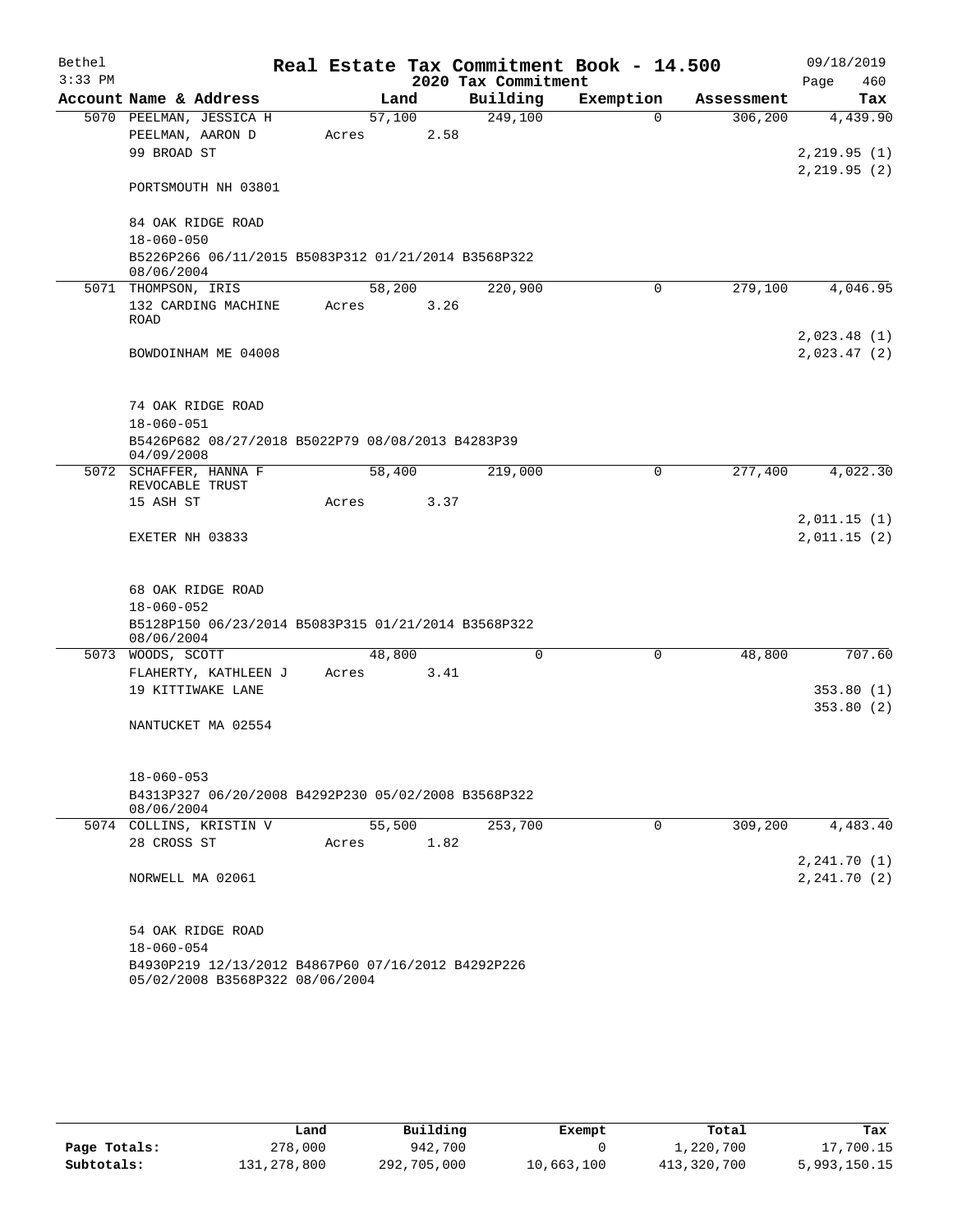| Bethel       |                                                                         |       |                     |                                 | Real Estate Tax Commitment Book - 14.500 |                  | 09/18/2019         |
|--------------|-------------------------------------------------------------------------|-------|---------------------|---------------------------------|------------------------------------------|------------------|--------------------|
| $3:33$ PM    | Account Name & Address                                                  |       | Land                | 2020 Tax Commitment<br>Building | Exemption                                | Assessment       | Page<br>461<br>Tax |
|              | 5075 STEARNS, JEFFREY                                                   |       | 45,900              | 0                               | $\Omega$                                 | 45,900           | 665.55             |
|              | 39 SHEFFIELD RD                                                         | Acres | 1.82                |                                 |                                          |                  |                    |
|              |                                                                         |       |                     |                                 |                                          |                  | 332.78(1)          |
|              | BOXFORD MA 1905                                                         |       |                     |                                 |                                          |                  | 332.77 (2)         |
|              |                                                                         |       |                     |                                 |                                          |                  |                    |
|              |                                                                         |       |                     |                                 |                                          |                  |                    |
|              | TIMBER CREEK<br>$18 - 060 - 055$                                        |       |                     |                                 |                                          |                  |                    |
|              | B4292P222 05/02/2008 B3568P322 08/06/2004                               |       |                     |                                 |                                          |                  |                    |
|              | 5076 WOODS, SCOTT                                                       |       | 47,500              | $\Omega$                        | 0                                        | 47,500           | 688.75             |
|              | FLAHERTY, KATHLEEN J                                                    | Acres | 2.56                |                                 |                                          |                  |                    |
|              | 19 KITTIWAKE LANE                                                       |       |                     |                                 |                                          |                  | 344.38 (1)         |
|              |                                                                         |       |                     |                                 |                                          |                  | 344.37 (2)         |
|              | NANTUCKET MA 02554                                                      |       |                     |                                 |                                          |                  |                    |
|              |                                                                         |       |                     |                                 |                                          |                  |                    |
|              | $18 - 060 - 056$                                                        |       |                     |                                 |                                          |                  |                    |
|              | B4313P230 06/20/2008 B4292P230 05/02/2008 B3568P322                     |       |                     |                                 |                                          |                  |                    |
|              | 08/06/2004<br>5077 SAVAGE LAND                                          |       | 48,300              | $\mathbf 0$                     | $\mathbf 0$                              | 48,300           | 700.35             |
|              | DEVELOPMENT, LLC                                                        |       |                     |                                 |                                          |                  |                    |
|              | PO BOX 358                                                              | Acres | 3.03                |                                 |                                          |                  |                    |
|              |                                                                         |       |                     |                                 |                                          |                  | 350.18(1)          |
|              | BETHEL ME 04217                                                         |       |                     |                                 |                                          |                  | 350.17(2)          |
|              |                                                                         |       |                     |                                 |                                          |                  |                    |
|              |                                                                         |       |                     |                                 |                                          |                  |                    |
|              | $18 - 060 - 057$                                                        |       |                     |                                 |                                          |                  |                    |
|              | B3568P322 08/06/2004                                                    |       |                     |                                 |                                          |                  |                    |
|              | 5078 DECAREAU, JAIME                                                    |       | 56,000              | 279,600                         | 0                                        | 335,600          | 4,866.20           |
|              | DECAREAU, MICHAEL JR.<br>4 OAK RIDGE ROAD                               | Acres | 2.05                |                                 |                                          |                  | 2,433.10(1)        |
|              |                                                                         |       |                     |                                 |                                          |                  | 2,433.10(2)        |
|              | BETHEL ME 04217                                                         |       |                     |                                 |                                          |                  |                    |
|              |                                                                         |       |                     |                                 |                                          |                  |                    |
|              | 4 OAK RIDGE ROAD                                                        |       |                     |                                 |                                          |                  |                    |
|              | $18 - 060 - 059$                                                        |       |                     |                                 |                                          |                  |                    |
|              | B5429P393 09/06/2018 B5226P543 06/15/2015 B3568P322<br>08/06/2004       |       |                     |                                 |                                          |                  |                    |
|              | 5079 FORGET DEVELOPMENT                                                 |       | 47,100              | $\Omega$                        | $\Omega$                                 | 47,100           | 682.95             |
|              | 728 ORANGE AVENUE                                                       | Acres | 2.36                |                                 |                                          |                  |                    |
|              |                                                                         |       |                     |                                 |                                          |                  | 341.48(1)          |
|              | LOS ALTOS CA 94022                                                      |       |                     |                                 |                                          |                  | 341.47(2)          |
|              |                                                                         |       |                     |                                 |                                          |                  |                    |
|              |                                                                         |       |                     |                                 |                                          |                  |                    |
|              | $18 - 060 - 058$                                                        |       |                     |                                 |                                          |                  |                    |
|              | B5226P540 06/15/2015 B3568P322 08/06/2004                               |       |                     |                                 |                                          |                  |                    |
|              | 5081 FRANKLIN, CHRISTOPHER<br>FRANKLIN, JULIE                           |       | 44,000<br>1.26      | 35,500                          | 0                                        | 79,500           | 1,152.75           |
|              | 271 MAIN STREET                                                         | Acres |                     |                                 |                                          |                  | 576.38(1)          |
|              |                                                                         |       |                     |                                 |                                          |                  | 576.37(2)          |
|              | CUMBERLAND ME 04021                                                     |       |                     |                                 |                                          |                  |                    |
|              |                                                                         |       |                     |                                 |                                          |                  |                    |
|              | 12 MT WILL FARM RD                                                      |       |                     |                                 |                                          |                  |                    |
|              | $22 - 019 - 001$<br>B5447P686 01/02/2019 B4833P192 04/10/2012 B3440P145 |       |                     |                                 |                                          |                  |                    |
|              | 12/17/2003                                                              |       |                     |                                 |                                          |                  |                    |
|              |                                                                         |       |                     |                                 |                                          |                  |                    |
| Page Totals: | Land<br>288,800                                                         |       | Building<br>315,100 |                                 | Exempt<br>0                              | Total<br>603,900 | Tax<br>8,756.55    |
| Subtotals:   | 131,567,600                                                             |       | 293,020,100         |                                 | 10,663,100                               | 413,924,600      | 6,001,906.70       |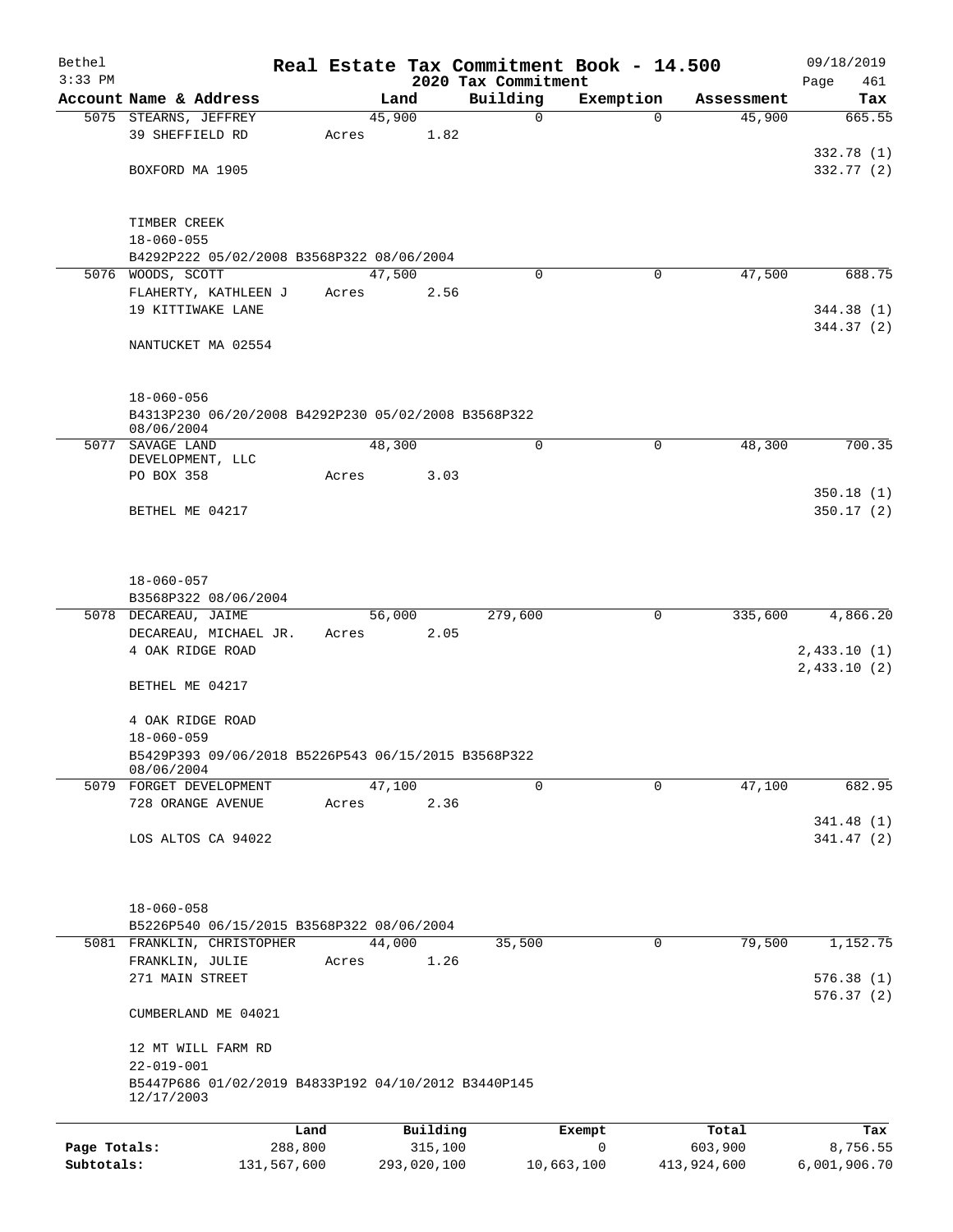| Bethel<br>$3:33$ PM |                                                                                                            |        |      | 2020 Tax Commitment | Real Estate Tax Commitment Book - 14.500 |            | 09/18/2019<br>Page<br>462  |
|---------------------|------------------------------------------------------------------------------------------------------------|--------|------|---------------------|------------------------------------------|------------|----------------------------|
|                     | Account Name & Address                                                                                     |        | Land | Building            | Exemption                                | Assessment | Tax                        |
|                     | 5082 TURGEON, EDMOND                                                                                       | 25,300 |      | $\mathbf 0$         | $\Omega$                                 | 25,300     | 366.85                     |
|                     | PO BOX 162                                                                                                 | Acres  | 1.70 |                     |                                          |            |                            |
|                     |                                                                                                            |        |      |                     |                                          |            | 183.43(1)                  |
|                     | HANOVER ME 04237                                                                                           |        |      |                     |                                          |            | 183.42(2)                  |
|                     |                                                                                                            |        |      |                     |                                          |            |                            |
|                     | $22 - 019 - 003$                                                                                           |        |      |                     |                                          |            |                            |
|                     | B4842P162 05/04/2012 B3440P145 12/17/2003                                                                  |        |      |                     |                                          |            |                            |
|                     | 5083 SOUTHCOAST                                                                                            | 34,900 |      | 188,700             | 0                                        | 223,600    | 3,242.20                   |
|                     | REDEVELOPMENT, LLC                                                                                         |        |      |                     |                                          |            |                            |
|                     | DAVID MOURA SPOUSAL<br>ACCESS TRUST                                                                        | Acres  | 2.42 |                     |                                          |            |                            |
|                     | 1193 ASHLEY BLVD, REAR                                                                                     |        |      |                     |                                          |            | 1,621.10(1)                |
|                     |                                                                                                            |        |      |                     |                                          |            | 1,621.10(2)                |
|                     | NEW BEDFORD MA 02745                                                                                       |        |      |                     |                                          |            |                            |
|                     | 54 MT WILL FARM RD                                                                                         |        |      |                     |                                          |            |                            |
|                     | $22 - 019 - 004$                                                                                           |        |      |                     |                                          |            |                            |
|                     | B5403P55 04/18/2018 B5330P378 02/09/2017 B5312P318<br>10/24/2016 B4842P162 05/04/2012 B3440P145 12/17/2003 |        |      |                     |                                          |            |                            |
|                     | 5084 SOUTHCOAST<br>REDEVELOPMENT, LLC                                                                      | 34,100 |      | 188,700             | 0                                        | 222,800    | 3,230.60                   |
|                     | DAVID MOURA SPOUSAL                                                                                        | Acres  | 1.79 |                     |                                          |            |                            |
|                     | ACCESS TRUST<br>1193 ASHLEY BLVD, REAR                                                                     |        |      |                     |                                          |            | 1,615.30(1)                |
|                     |                                                                                                            |        |      |                     |                                          |            | 1,615.30(2)                |
|                     | NEW BEDFORD MA 02745                                                                                       |        |      |                     |                                          |            |                            |
|                     | 59 MT WILL FARM RD                                                                                         |        |      |                     |                                          |            |                            |
|                     | $22 - 019 - 005$                                                                                           |        |      |                     |                                          |            |                            |
|                     | B5403P60 04/18/2018 B5330P381 02/09/2017 B5077P264                                                         |        |      |                     |                                          |            |                            |
|                     | 12/27/2013 B4842P162 05/04/2012 B3440P145 12/17/2003<br>5085 SITTING BULL REALTY,                          | 55,200 |      | 0                   | $\mathbf 0$                              | 55,200     | 800.40                     |
|                     | LLC                                                                                                        |        |      |                     |                                          |            |                            |
|                     | PO BOX 32                                                                                                  | Acres  | 2.50 |                     |                                          |            |                            |
|                     |                                                                                                            |        |      |                     |                                          |            | 400.20(1)                  |
|                     | EXETER NH 03833                                                                                            |        |      |                     |                                          |            | 400.20(2)                  |
|                     | 8 SPUR RD                                                                                                  |        |      |                     |                                          |            |                            |
|                     | $22 - 019 - 006$                                                                                           |        |      |                     |                                          |            |                            |
|                     | B5111P59 05/05/2014 B4842P162 05/04/2012 B3440P145<br>12/17/2003                                           |        |      |                     |                                          |            |                            |
|                     | 5086 SITTING BULL REALTY,                                                                                  | 62,400 |      | 179,600             | 0                                        | 242,000    | 3,509.00                   |
|                     | LLC                                                                                                        |        |      |                     |                                          |            |                            |
|                     | PO BOX 32                                                                                                  | Acres  | 1.60 |                     |                                          |            |                            |
|                     | EXETER NH 03833                                                                                            |        |      |                     |                                          |            | 1,754.50(1)<br>1,754.50(2) |
|                     |                                                                                                            |        |      |                     |                                          |            |                            |
|                     | 9 SPUR ROAD                                                                                                |        |      |                     |                                          |            |                            |
|                     | $22 - 019 - 007$                                                                                           |        |      |                     |                                          |            |                            |
|                     | B5111P59 05/05/2014 B4842P162 05/04/2012 B3440P145<br>12/17/2003                                           |        |      |                     |                                          |            |                            |
|                     |                                                                                                            |        |      |                     |                                          |            |                            |

|              | Land        | Building    | Exempt     | Total       | Tax          |
|--------------|-------------|-------------|------------|-------------|--------------|
| Page Totals: | 211,900     | 557,000     |            | 768,900     | 11,149.05    |
| Subtotals:   | 131,779,500 | 293,577,100 | 10,663,100 | 414,693,500 | 6,013,055.75 |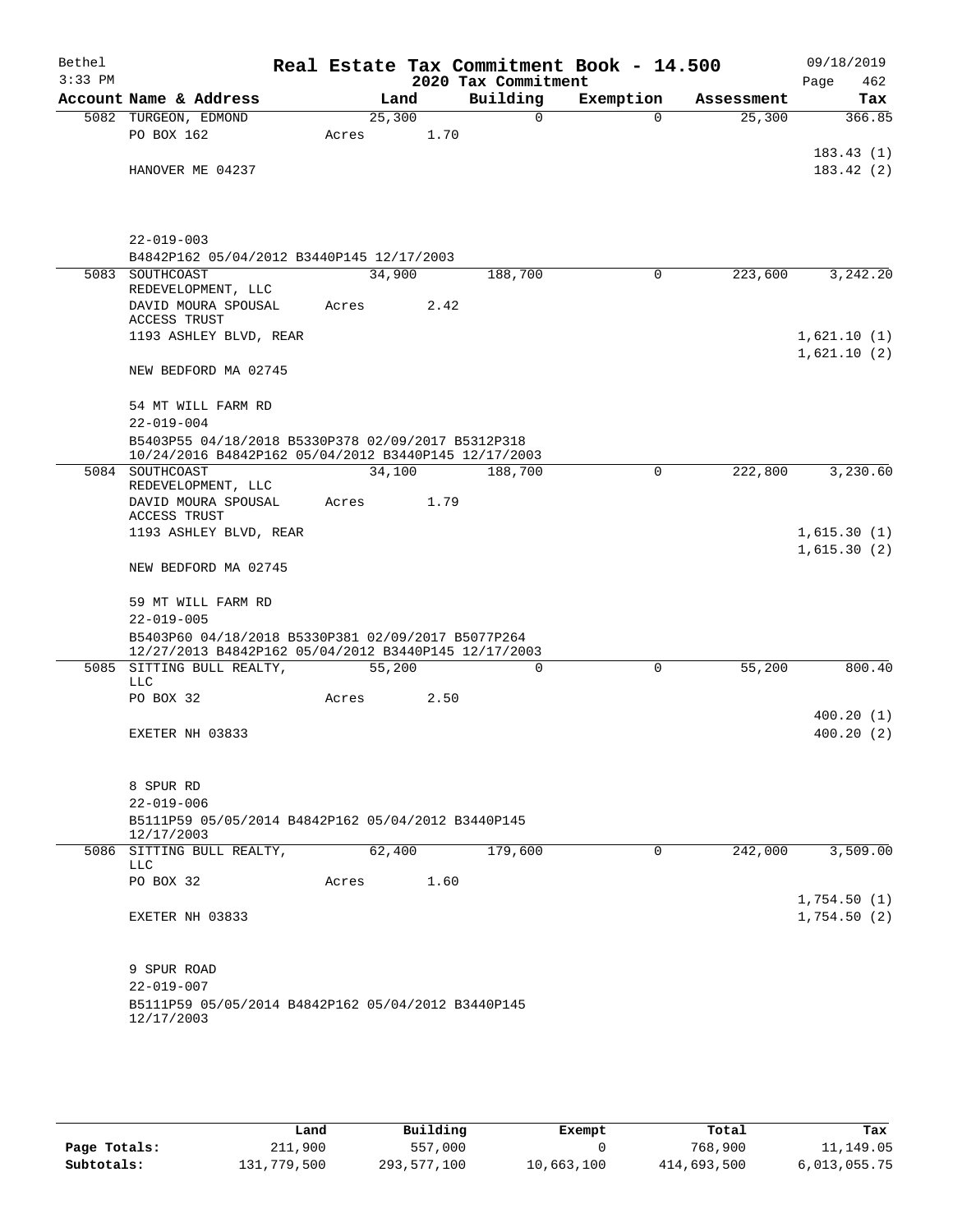| Bethel       |                                                                                        |             |                 |             |                     | Real Estate Tax Commitment Book - 14.500 |             | 09/18/2019                 |
|--------------|----------------------------------------------------------------------------------------|-------------|-----------------|-------------|---------------------|------------------------------------------|-------------|----------------------------|
| $3:33$ PM    |                                                                                        |             |                 |             | 2020 Tax Commitment |                                          |             | 463<br>Page                |
|              | Account Name & Address                                                                 |             |                 | Land        | Building            | Exemption                                | Assessment  | Tax                        |
|              | 5087 BLANDFORD, JANE<br>8 CEDAR ROAD                                                   |             | 62,700<br>Acres | 1.70        | 186,000             | $\Omega$                                 | 248,700     | 3,606.15                   |
|              |                                                                                        |             |                 |             |                     |                                          |             | 1,803.08(1)                |
|              | BROOKFIELD CT 06804                                                                    |             |                 |             |                     |                                          |             | 1,803.07(2)                |
|              |                                                                                        |             |                 |             |                     |                                          |             |                            |
|              | 2 ELEANOR - WILLIAMS                                                                   |             |                 |             |                     |                                          |             |                            |
|              | $22 - 019 - 008$                                                                       |             |                 |             |                     |                                          |             |                            |
|              | B5224P399 06/01/2015 B5074P232 12/18/2013 B4842P162<br>05/04/2012 B3440P145 12/17/2003 |             |                 |             |                     |                                          |             |                            |
|              | 5088 KELLEHER, JOHN W                                                                  |             | 63,900          |             | 224,400             | $\Omega$                                 | 288,300     | 4,180.35                   |
|              | KELLEHER, THERESE A                                                                    |             | Acres           | 2.10        |                     |                                          |             |                            |
|              | 38 BROOKHOUSE DRIVE                                                                    |             |                 |             |                     |                                          |             | 2,090.18(1)                |
|              |                                                                                        |             |                 |             |                     |                                          |             | 2,090.17(2)                |
|              | MARBLEHEAD MA 01945                                                                    |             |                 |             |                     |                                          |             |                            |
|              | 6 ELEANOR - WILLIAMS                                                                   |             |                 |             |                     |                                          |             |                            |
|              | $22 - 019 - 009$                                                                       |             |                 |             |                     |                                          |             |                            |
|              | B5222P302 05/15/2015 B4842P162 05/04/2012 B3440P145<br>05/04/2012                      |             |                 |             |                     |                                          |             |                            |
|              | 5089 MERHIGE FAMILY TRUST                                                              |             | 66, 600         |             | 321,700             | $\Omega$                                 | 388,300     | 5,630.35                   |
|              | 51 FOX RUN RD                                                                          |             | Acres           | 3.40        |                     |                                          |             |                            |
|              | SUDBURY MA 01776                                                                       |             |                 |             |                     |                                          |             | 2,815.18(1)<br>2,815.17(2) |
|              |                                                                                        |             |                 |             |                     |                                          |             |                            |
|              |                                                                                        |             |                 |             |                     |                                          |             |                            |
|              | 15 MT WILL FARM RD                                                                     |             |                 |             |                     |                                          |             |                            |
|              | $22 - 019 - 010$                                                                       |             |                 |             |                     |                                          |             |                            |
|              | B5322P332 12/19/2016 B5219P244 04/29/2015 B4842P162<br>05/04/2012 B3440P145 12/17/2003 |             |                 |             |                     |                                          |             |                            |
|              | 5090 MORGAN, MARTIN L                                                                  |             | 58,500          |             | $\Omega$            | $\mathbf 0$                              | 58,500      | 848.25                     |
|              | MORGAN, PAMELA L                                                                       |             | Acres           | 4.50        |                     |                                          |             |                            |
|              | 58 LIGHTHOUSE LANE                                                                     |             |                 |             |                     |                                          |             | 424.13(1)                  |
|              |                                                                                        |             |                 |             |                     |                                          |             | 424.12 (2)                 |
|              | RUMFORD ME 04276                                                                       |             |                 |             |                     |                                          |             |                            |
|              |                                                                                        |             |                 |             |                     |                                          |             |                            |
|              | $22 - 019 - 011$                                                                       |             |                 |             |                     |                                          |             |                            |
|              | B4590P103 05/24/2010                                                                   |             |                 |             |                     |                                          |             |                            |
|              | 5091 TURGEON, EDMOND                                                                   |             | 26, 200         |             | $\Omega$            | $\mathbf 0$                              | 26,200      | 379.90                     |
|              | PO BOX 162                                                                             |             | Acres           | 2.42        |                     |                                          |             |                            |
|              | HANOVER ME 04237                                                                       |             |                 |             |                     |                                          |             | 189.95(1)<br>189.95 (2)    |
|              |                                                                                        |             |                 |             |                     |                                          |             |                            |
|              |                                                                                        |             |                 |             |                     |                                          |             |                            |
|              |                                                                                        |             |                 |             |                     |                                          |             |                            |
|              | $22 - 019 - 012$                                                                       |             |                 |             |                     |                                          |             |                            |
|              | B4842P162 05/04/2012 B3440P145 12/17/2003                                              |             |                 |             |                     |                                          |             |                            |
|              | 5092 STAG PROPERTIES, LLC<br>537 HIGH ST.                                              |             | 24,500<br>Acres | 1.24        | 0                   | 0                                        | 24,500      | 355.25                     |
|              |                                                                                        |             |                 |             |                     |                                          |             | 177.63(1)                  |
|              | W GARDINER ME 04345                                                                    |             |                 |             |                     |                                          |             | 177.62(2)                  |
|              |                                                                                        |             |                 |             |                     |                                          |             |                            |
|              |                                                                                        |             |                 |             |                     |                                          |             |                            |
|              | HEMLOCK RIDGE<br>$12 - 045 - 001$                                                      |             |                 |             |                     |                                          |             |                            |
|              | B3835P114 11/07/2005                                                                   |             |                 |             |                     |                                          |             |                            |
|              |                                                                                        |             |                 |             |                     |                                          |             |                            |
|              |                                                                                        | Land        |                 | Building    |                     | Exempt                                   | Total       | Tax                        |
| Page Totals: |                                                                                        | 302,400     |                 | 732,100     |                     | $\mathbf 0$                              | 1,034,500   | 15,000.25                  |
| Subtotals:   |                                                                                        | 132,081,900 |                 | 294,309,200 |                     | 10,663,100                               | 415,728,000 | 6,028,056.00               |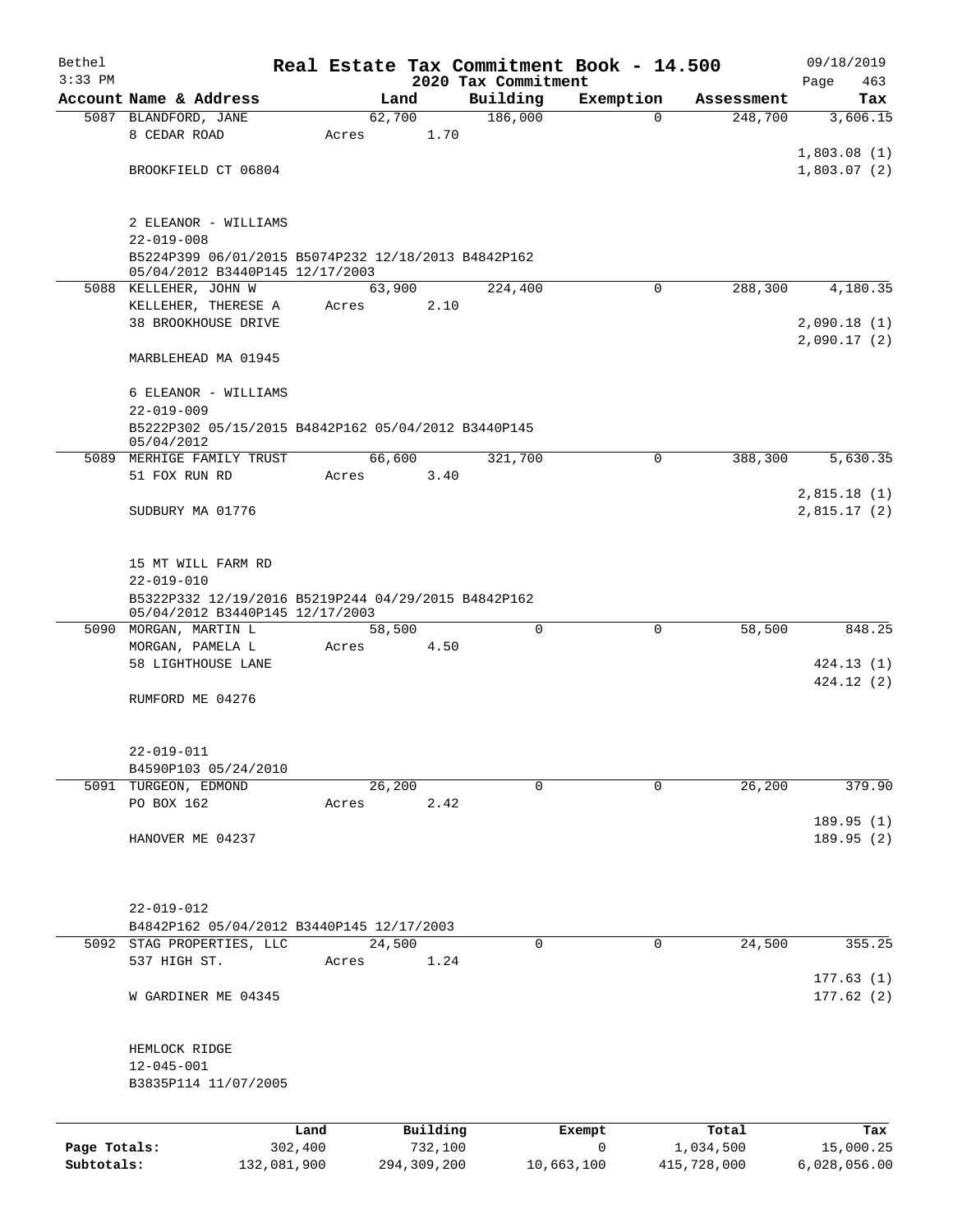| $3:33$ PM |                                                     |       |        |          | Real Estate Tax Commitment Book - 14.500<br>2020 Tax Commitment |                   |            | 464<br>Page            |
|-----------|-----------------------------------------------------|-------|--------|----------|-----------------------------------------------------------------|-------------------|------------|------------------------|
|           | Account Name & Address                              |       | Land   |          | Building                                                        | Exemption         | Assessment | Tax                    |
|           | 5093 STAG PROPERTIES, LLC                           |       | 25,200 |          | $\mathbf 0$                                                     | $\Omega$          | 25,200     | 365.40                 |
|           | 537 HIGH ST.                                        | Acres |        | 1.65     |                                                                 |                   |            |                        |
|           | W GARDINER ME 04345                                 |       |        |          |                                                                 |                   |            | 182.70(1)<br>182.70(2) |
|           |                                                     |       |        |          |                                                                 |                   |            |                        |
|           | HEMLOCK RIDGE                                       |       |        |          |                                                                 |                   |            |                        |
|           | $12 - 045 - 002$                                    |       |        |          |                                                                 |                   |            |                        |
|           | B3835P114 11/07/2005                                |       |        |          |                                                                 |                   |            |                        |
|           | 5094 STAG PROPERTIES, LLC                           |       | 25,800 |          | $\Omega$                                                        | 0                 | 25,800     | 374.10                 |
|           | 537 HIGH ST.                                        | Acres |        | 2.04     |                                                                 |                   |            |                        |
|           |                                                     |       |        |          |                                                                 |                   |            | 187.05(1)              |
|           | W GARDINER ME 04345                                 |       |        |          |                                                                 |                   |            | 187.05(2)              |
|           | HEMLOCK RIDGE                                       |       |        |          |                                                                 |                   |            |                        |
|           | $12 - 045 - 003$                                    |       |        |          |                                                                 |                   |            |                        |
|           | B3835P114 11/07/2005                                |       |        |          |                                                                 |                   |            |                        |
|           | 5095 TOUT, WILLIAM A                                |       | 35,100 |          | 105,300                                                         | $\mathbf 0$       | 140,400    | 2,035.80               |
|           | 10700 RAVENNA WAY #101                              | Acres |        | 2.69     |                                                                 |                   |            |                        |
|           |                                                     |       |        |          |                                                                 |                   |            | 1,017.90(1)            |
|           | FORT MYERS ME 04218 7                               |       |        |          |                                                                 |                   |            | 1,017.90(2)            |
|           | 38 HEMLOCK RIDGE DRIVE                              |       |        |          |                                                                 |                   |            |                        |
|           | $12 - 045 - 004$                                    |       |        |          |                                                                 |                   |            |                        |
|           | B4879P37 08/16/2012 B3835P114 11/03/2005            |       |        |          |                                                                 |                   |            |                        |
|           | 5096 MICHAELS, ROSS I.                              |       | 28,800 |          | $\Omega$                                                        | $\Omega$          | 28,800     | 417.60                 |
|           | LIVING TRUST                                        |       |        |          |                                                                 |                   |            |                        |
|           | PO BOX 1974                                         | Acres |        | 5.32     |                                                                 |                   |            |                        |
|           | BETHEL ME 04217                                     |       |        |          |                                                                 |                   |            | 208.80(1)<br>208.80(2) |
|           |                                                     |       |        |          |                                                                 |                   |            |                        |
|           | HEMLOCK RIDGE                                       |       |        |          |                                                                 |                   |            |                        |
|           | $12 - 045 - 005$                                    |       |        |          |                                                                 |                   |            |                        |
|           | B5146P179 08/08/2014 B3835P114 11/07/2005           |       |        |          |                                                                 |                   |            |                        |
|           | 5097 MICHAELS, ROSS I. &<br>LINDA M., TRUSTEES      |       | 35,900 |          | 320,000                                                         | 20,000            | 335,900    | 4,870.55               |
|           | PO BOX 1974                                         | Acres |        | 3.55     |                                                                 | 01 Homestead (HM) |            |                        |
|           |                                                     |       |        |          |                                                                 |                   |            | 2,435.28(1)            |
|           | BETHEL ME 04217                                     |       |        |          |                                                                 |                   |            | 2,435.27(2)            |
|           | 57 HEMLOCK RIDGE DRIVE                              |       |        |          |                                                                 |                   |            |                        |
|           | $12 - 045 - 006$                                    |       |        |          |                                                                 |                   |            |                        |
|           | B4979P101 04/26/2013 B4872P320 08/01/2012 B3835P114 |       |        |          |                                                                 |                   |            |                        |
|           | 11/03/2005<br>5098 CHARRON, MICHAEL W               |       | 35,900 |          | 347,200                                                         | 26,000            | 357,100    | 5,177.95               |
|           | CHARRON, FREIDA                                     | Acres |        | 3.57     |                                                                 | 01 Homestead (HM) |            |                        |
|           | PO BOX 1446                                         |       |        |          |                                                                 | 12 WW2 Vet Res    |            | 2,588.98(1)            |
|           |                                                     |       |        |          |                                                                 |                   |            | 2,588.97(2)            |
|           | BETHEL ME 04217                                     |       |        |          |                                                                 |                   |            |                        |
|           | 55 HEMLOCK RIDGE DRIVE                              |       |        |          |                                                                 |                   |            |                        |
|           | $12 - 045 - 007$                                    |       |        |          |                                                                 |                   |            |                        |
|           | B4953P67 02/13/2013 B3835P114 11/07/2005            |       |        |          |                                                                 |                   |            |                        |
|           |                                                     |       |        |          |                                                                 |                   |            |                        |
|           | Land                                                |       |        | Building |                                                                 | Exempt            | Total      | Tax                    |

|              | -----       | --------    | -------    | -----       | .            |
|--------------|-------------|-------------|------------|-------------|--------------|
| Page Totals: | 186,700     | 772,500     | 46,000     | 913,200     | 13, 241, 40  |
| Subtotals:   | 132,268,600 | 295,081,700 | 10,709,100 | 416,641,200 | 6,041,297.40 |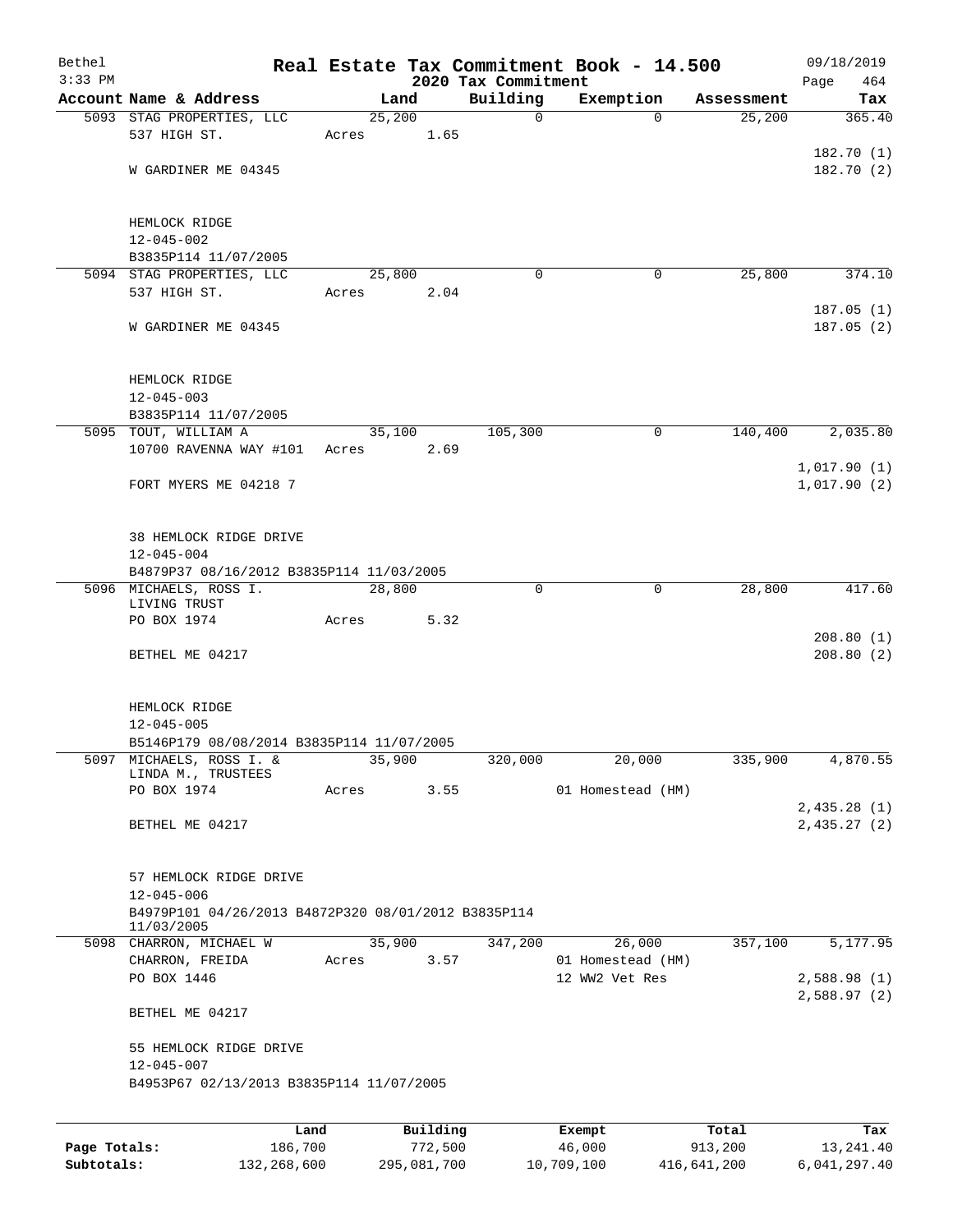| Bethel<br>$3:33$ PM |                                                                   |             |       |             | 2020 Tax Commitment | Real Estate Tax Commitment Book - 14.500 |             | 09/18/2019<br>Page<br>465 |
|---------------------|-------------------------------------------------------------------|-------------|-------|-------------|---------------------|------------------------------------------|-------------|---------------------------|
|                     | Account Name & Address                                            |             |       | Land        | Building            | Exemption                                | Assessment  | Tax                       |
|                     | 5099 OLIVER, DEBRA A., LLC                                        |             |       | 35,000      | 195,700             | $\Omega$                                 | 230,700     | 3,345.15                  |
|                     | 13 DENNETT ROAD                                                   |             | Acres | 2.56        |                     |                                          |             |                           |
|                     |                                                                   |             |       |             |                     |                                          |             | 1,672.58(1)               |
|                     | KITTERY ME 03904                                                  |             |       |             |                     |                                          |             | 1,672.57(2)               |
|                     |                                                                   |             |       |             |                     |                                          |             |                           |
|                     |                                                                   |             |       |             |                     |                                          |             |                           |
|                     | 51 HEMLOCK RIDGE DRIVE                                            |             |       |             |                     |                                          |             |                           |
|                     | $12 - 045 - 008$                                                  |             |       |             |                     |                                          |             |                           |
|                     | B3835P114 11/07/2005<br>5100 JERBECK CONSTRUCTION,                |             |       | 25,000      | $\Omega$            | $\mathbf 0$                              | 25,000      | 362.50                    |
|                     | INC.                                                              |             |       |             |                     |                                          |             |                           |
|                     | PO BOX 1015                                                       |             | Acres | 1.50        |                     |                                          |             |                           |
|                     |                                                                   |             |       |             |                     |                                          |             | 181.25(1)                 |
|                     | BETHEL ME 04217                                                   |             |       |             |                     |                                          |             | 181.25(2)                 |
|                     |                                                                   |             |       |             |                     |                                          |             |                           |
|                     |                                                                   |             |       |             |                     |                                          |             |                           |
|                     | HEMLOCK RIDGE                                                     |             |       |             |                     |                                          |             |                           |
|                     | $12 - 045 - 009$<br>B5292P692 07/18/2016 B3835P114 11/07/2005     |             |       |             |                     |                                          |             |                           |
|                     | 5101 JERBECK CONSTRUCTION,                                        |             |       | 24,600      | $\mathbf 0$         | $\mathbf 0$                              | 24,600      | 356.70                    |
|                     | INC.                                                              |             |       |             |                     |                                          |             |                           |
|                     | PO BOX 1015                                                       |             | Acres | 1.27        |                     |                                          |             |                           |
|                     |                                                                   |             |       |             |                     |                                          |             | 178.35(1)                 |
|                     | BETHEL ME 04217                                                   |             |       |             |                     |                                          |             | 178.35(2)                 |
|                     |                                                                   |             |       |             |                     |                                          |             |                           |
|                     |                                                                   |             |       |             |                     |                                          |             |                           |
|                     | HEMLOCK RIDGE                                                     |             |       |             |                     |                                          |             |                           |
|                     | $12 - 045 - 010$<br>B5292P692 07/18/2016 B3835P114 11/07/2005     |             |       |             |                     |                                          |             |                           |
|                     | 5102 ROLLER, CRAIG                                                |             |       | 34,500      | 363,500             | 0                                        | 398,000     | 5,771.00                  |
|                     | ROLLER, KELLY                                                     |             | Acres | 2.13        |                     |                                          |             |                           |
|                     | 9 BITTERSWEET LANE                                                |             |       |             |                     |                                          |             | 2,885.50(1)               |
|                     |                                                                   |             |       |             |                     |                                          |             | 2,885.50(2)               |
|                     | SOUTH HAMILTON MA 01982                                           |             |       |             |                     |                                          |             |                           |
|                     |                                                                   |             |       |             |                     |                                          |             |                           |
|                     | 33 HEMLOCK RIDGE DRIVE                                            |             |       |             |                     |                                          |             |                           |
|                     | $12 - 045 - 011$                                                  |             |       |             |                     |                                          |             |                           |
|                     | B5439P187 10/26/2018 B5292P692 07/18/2016 B3835P114<br>11/07/2005 |             |       |             |                     |                                          |             |                           |
|                     | 5103 JERBECK CONSTRUCTION,                                        |             |       | 34,400      | 229,800             | 0                                        | 264,200     | 3,830.90                  |
|                     | INC.                                                              |             |       |             |                     |                                          |             |                           |
|                     | PO BOX 1015                                                       |             | Acres | 2.06        |                     |                                          |             |                           |
|                     |                                                                   |             |       |             |                     |                                          |             | 1,915.45(1)               |
|                     | BETHEL ME 04217                                                   |             |       |             |                     |                                          |             | 1,915.45(2)               |
|                     |                                                                   |             |       |             |                     |                                          |             |                           |
|                     | 23 HEMLOCK RIDGE DRIVE                                            |             |       |             |                     |                                          |             |                           |
|                     | $12 - 045 - 012$                                                  |             |       |             |                     |                                          |             |                           |
|                     | B5292P692 07/18/2016 B3835P114 11/07/2005                         |             |       |             |                     |                                          |             |                           |
|                     | 5104 DUGGAN, BRENDA M                                             |             |       | 36,100      | 142,300             | $\mathbf 0$                              | 178,400     | 2,586.80                  |
|                     | 41 KEENE STREET                                                   |             | Acres | 3.87        |                     |                                          |             |                           |
|                     |                                                                   |             |       |             |                     |                                          |             | 1, 293.40(1)              |
|                     | DUXBURY MA 02332                                                  |             |       |             |                     |                                          |             | 1, 293.40(2)              |
|                     |                                                                   |             |       |             |                     |                                          |             |                           |
|                     |                                                                   |             |       |             |                     |                                          |             |                           |
|                     | 13 HEMLOCK RIDGE DRIVE<br>$12 - 045 - 013$                        |             |       |             |                     |                                          |             |                           |
|                     | B5234P525 07/29/2015 B4912P83 10/26/2012 B3835P114                |             |       |             |                     |                                          |             |                           |
|                     | 11/07/2005                                                        |             |       |             |                     |                                          |             |                           |
|                     |                                                                   | Land        |       | Building    |                     | Exempt                                   | Total       | Tax                       |
| Page Totals:        |                                                                   | 189,600     |       | 931,300     |                     | $\mathbf 0$                              | 1,120,900   | 16,253.05                 |
| Subtotals:          |                                                                   | 132,458,200 |       | 296,013,000 |                     | 10,709,100                               | 417,762,100 | 6,057,550.45              |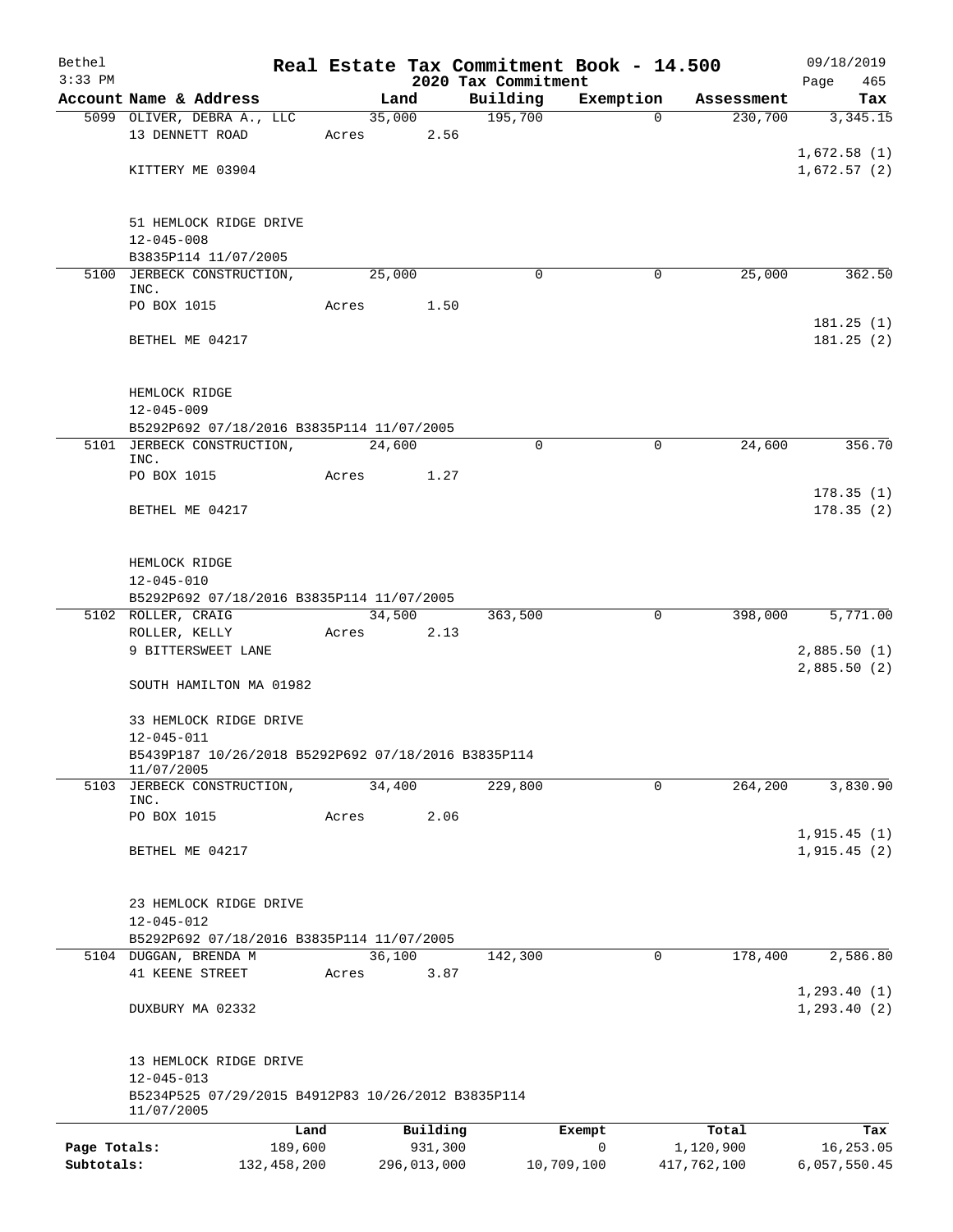| Bethel<br>$3:33$ PM |                                |        |      | 2020 Tax Commitment | Real Estate Tax Commitment Book - 14.500 |            | 09/18/2019<br>466<br>Page |
|---------------------|--------------------------------|--------|------|---------------------|------------------------------------------|------------|---------------------------|
|                     | Account Name & Address         | Land   |      | Building            | Exemption                                | Assessment | Tax                       |
|                     | 5105 BALLENTINE, SHARI L       | 50,000 |      | 335,400             | $\Omega$                                 | 385,400    | 5,588.30                  |
|                     | BAKEN, JOHN L                  | Acres  | 1.85 |                     |                                          |            |                           |
|                     | PO BOX 1274                    |        |      |                     |                                          |            | 2,794.15(1)               |
|                     | BETHEL ME 04217                |        |      |                     |                                          |            | 2,794.15(2)               |
|                     | 40 GENTLE BEN LANE             |        |      |                     |                                          |            |                           |
|                     | $01 - 010 - 010$               |        |      |                     |                                          |            |                           |
|                     | B4344P19 08/28/2008            |        |      |                     |                                          |            |                           |
|                     | 5106 MAINE SKI HOLDINGS LLC    | 41,000 |      | 0                   | 0                                        | 41,000     | 594.50                    |
|                     | PO BOX 508                     | Acres  | 1.72 |                     |                                          |            |                           |
|                     | BETHEL ME 04217                |        |      |                     |                                          |            | 297.25(1)<br>297.25(2)    |
|                     | $01 - 010 - 003$               |        |      |                     |                                          |            |                           |
|                     | B5452P553 02/22/2019 B3962P119 |        |      |                     |                                          |            |                           |
|                     | 5107 MAINE SKI HOLDINGS LLC    | 42,100 |      | $\mathbf 0$         | $\mathbf 0$                              | 42,100     | 610.45                    |
|                     | PO BOX 508                     | Acres  | 2.23 |                     |                                          |            |                           |
|                     |                                |        |      |                     |                                          |            | 305.23(1)                 |
|                     | BETHEL ME 04217                |        |      |                     |                                          |            | 305.22(2)                 |
|                     | WINTERPARK                     |        |      |                     |                                          |            |                           |
|                     | $01 - 010 - 004$               |        |      |                     |                                          |            |                           |
|                     | B5452P553 02/22/2019 B3962P119 |        |      |                     |                                          |            |                           |
|                     | 5108 MAINE SKI HOLDINGS LLC    | 41,600 |      | $\Omega$            | $\mathbf 0$                              | 41,600     | 603.20                    |
|                     | PO BOX 508                     | Acres  | 1.95 |                     |                                          |            |                           |
|                     | BETHEL ME 04217                |        |      |                     |                                          |            | 301.60(1)<br>301.60(2)    |
|                     | WINTERPARK                     |        |      |                     |                                          |            |                           |
|                     | $01 - 010 - 005$               |        |      |                     |                                          |            |                           |
|                     | B5452P553 02/22/2019 B3962P119 |        |      |                     |                                          |            |                           |
|                     | 5109 MAINE SKI HOLDINGS LLC    | 40,800 |      | 0                   | 0                                        | 40,800     | 591.60                    |
|                     | PO BOX 508                     | Acres  | 1.60 |                     |                                          |            |                           |
|                     |                                |        |      |                     |                                          |            | 295.80(1)                 |
|                     | BETHEL ME 04217                |        |      |                     |                                          |            | 295.80(2)                 |
|                     | WINTERPARK                     |        |      |                     |                                          |            |                           |
|                     | $01 - 010 - 006$               |        |      |                     |                                          |            |                           |
|                     | B5452P553 02/22/2019 B3962P119 |        |      | $\Omega$            | $\Omega$                                 |            |                           |
|                     | 5110 MAINE SKI HOLDINGS LLC    | 39,800 |      |                     |                                          | 39,800     | 577.10                    |
|                     | PO BOX 508                     | Acres  | 1.27 |                     |                                          |            | 288.55(1)                 |
|                     | BETHEL ME 04217                |        |      |                     |                                          |            | 288.55(2)                 |
|                     |                                |        |      |                     |                                          |            |                           |
|                     | WINTERPARK                     |        |      |                     |                                          |            |                           |
|                     | $01 - 010 - 007$               |        |      |                     |                                          |            |                           |
|                     | B5452P553 02/22/2019 B3962P119 |        |      |                     |                                          |            |                           |
|                     |                                |        |      |                     |                                          |            |                           |

|              | Land        | Building    | Exempt     | Total       | Tax          |
|--------------|-------------|-------------|------------|-------------|--------------|
| Page Totals: | 255,300     | 335,400     |            | 590,700     | 8,565.15     |
| Subtotals:   | 132,713,500 | 296,348,400 | 10,709,100 | 418,352,800 | 6,066,115.60 |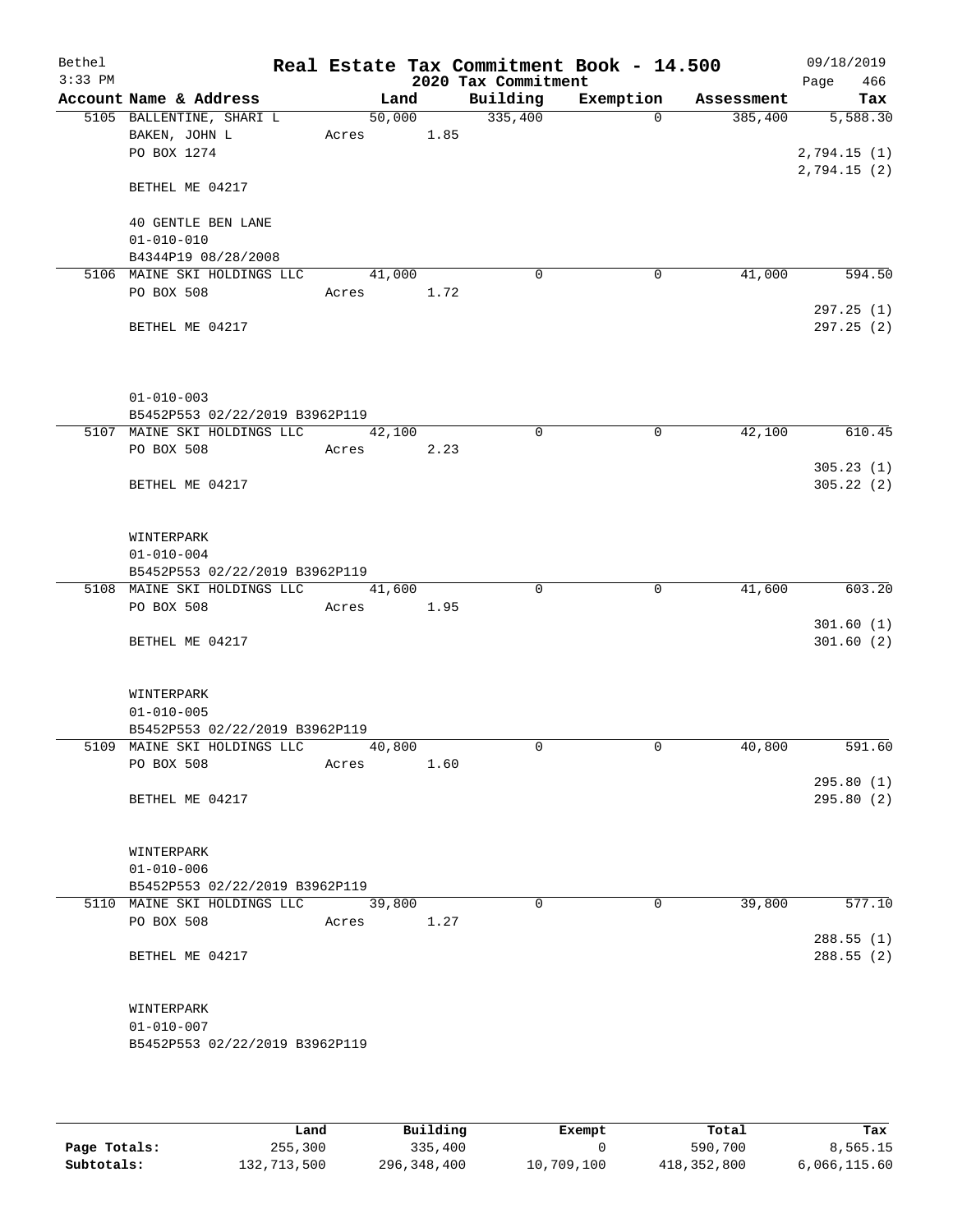| Bethel<br>$3:33$ PM |                                                     |            |                    | 2020 Tax Commitment | Real Estate Tax Commitment Book - 14.500 |            | 09/18/2019<br>467<br>Page  |
|---------------------|-----------------------------------------------------|------------|--------------------|---------------------|------------------------------------------|------------|----------------------------|
|                     | Account Name & Address                              |            | Land               | Building            | Exemption                                | Assessment | Tax                        |
|                     | 5111 PATTERSON, MICHAEL R<br>PATTERSON, LATRA L     | Acres 1.17 | $\frac{1}{53,500}$ | 235,200             | 26,000<br>01 Homestead (HM)              | 262,700    | 3,809.15                   |
|                     | PO BOX 148<br>BETHEL ME 04217                       |            |                    |                     | 12 WW2 Vet Res                           |            | 1,904.58(1)<br>1,904.57(2) |
|                     | 24 GENTLE BEN LANE                                  |            |                    |                     |                                          |            |                            |
|                     | $01 - 010 - 008$                                    |            |                    |                     |                                          |            |                            |
|                     | B4524P107 11/09/2009 B4376P61 11/13/2008 B3962P119  |            |                    |                     |                                          |            |                            |
|                     | 5112 MAINE SKI HOLDINGS LLC<br>PO BOX 508           | Acres      | 47,500<br>2.56     | 0                   | 0                                        | 47,500     | 688.75                     |
|                     |                                                     |            |                    |                     |                                          |            | 344.38 (1)                 |
|                     | BETHEL ME 04217                                     |            |                    |                     |                                          |            | 344.37 (2)                 |
|                     | WINTERPARK<br>$01 - 010 - 009$                      |            |                    |                     |                                          |            |                            |
|                     | B5452P553 02/22/2019 B3962P119                      |            |                    |                     |                                          |            |                            |
|                     | 5113 MAINE SKI HOLDINGS LLC                         |            | 47,300             | 0                   | $\mathbf 0$                              | 47,300     | 685.85                     |
|                     | PO BOX 508                                          | Acres      | 2.47               |                     |                                          |            |                            |
|                     |                                                     |            |                    |                     |                                          |            | 342.93(1)                  |
|                     | BETHEL ME 04217                                     |            |                    |                     |                                          |            | 342.92 (2)                 |
|                     |                                                     |            |                    |                     |                                          |            |                            |
|                     | $01 - 010 - 002$                                    |            |                    |                     |                                          |            |                            |
|                     | B5452P553 02/22/2019 B3962P119                      |            |                    |                     |                                          |            |                            |
|                     | 5114 BROWN, PENNY L                                 |            | 39,300             | $\Omega$            | $\mathbf 0$                              | 39,300     | 569.85                     |
|                     | P.O. BOX 192                                        | Acres      | 1.12               |                     |                                          |            | 284.93 (1)                 |
|                     | LIVERMORE FALLS ME<br>04254                         |            |                    |                     |                                          |            | 284.92 (2)                 |
|                     | THUNDER SNOW ROAD<br>$01 - 010 - 011$               |            |                    |                     |                                          |            |                            |
|                     | B5383P466 12/31/2017 B4459P214 06/23/2009 B3962P119 |            |                    |                     |                                          |            |                            |
|                     | 5115 MAINE SKI HOLDINGS LLC<br>PO BOX 508           | Acres      | 39,300<br>1.12     | 0                   | 0                                        | 39,300     | 569.85                     |
|                     |                                                     |            |                    |                     |                                          |            | 284.93 (1)                 |
|                     | BETHEL ME 04217                                     |            |                    |                     |                                          |            | 284.92 (2)                 |
|                     | WINTERPARK<br>$01 - 010 - 012$                      |            |                    |                     |                                          |            |                            |
|                     | B5452P553 02/22/2019 B3962P119                      |            |                    |                     |                                          |            |                            |
|                     | 5116 MAINE SKI HOLDINGS LLC                         |            | 40,500             | $\Omega$            | $\Omega$                                 | 40,500     | 587.25                     |
|                     | PO BOX 508                                          | Acres      | 1.50               |                     |                                          |            |                            |
|                     | BETHEL ME 04217                                     |            |                    |                     |                                          |            | 293.63(1)<br>293.62(2)     |
|                     | WINTERPARK                                          |            |                    |                     |                                          |            |                            |
|                     | $01 - 010 - 013$                                    |            |                    |                     |                                          |            |                            |
|                     | B5452P553 02/22/2019 B3962P119                      |            |                    |                     |                                          |            |                            |
|                     |                                                     |            |                    |                     |                                          |            |                            |

|              | Land        | Building    | Exempt     | Total       | Tax          |
|--------------|-------------|-------------|------------|-------------|--------------|
| Page Totals: | 267,400     | 235,200     | 26,000     | 476,600     | 6,910.70     |
| Subtotals:   | 132,980,900 | 296,583,600 | 10,735,100 | 418,829,400 | 6,073,026.30 |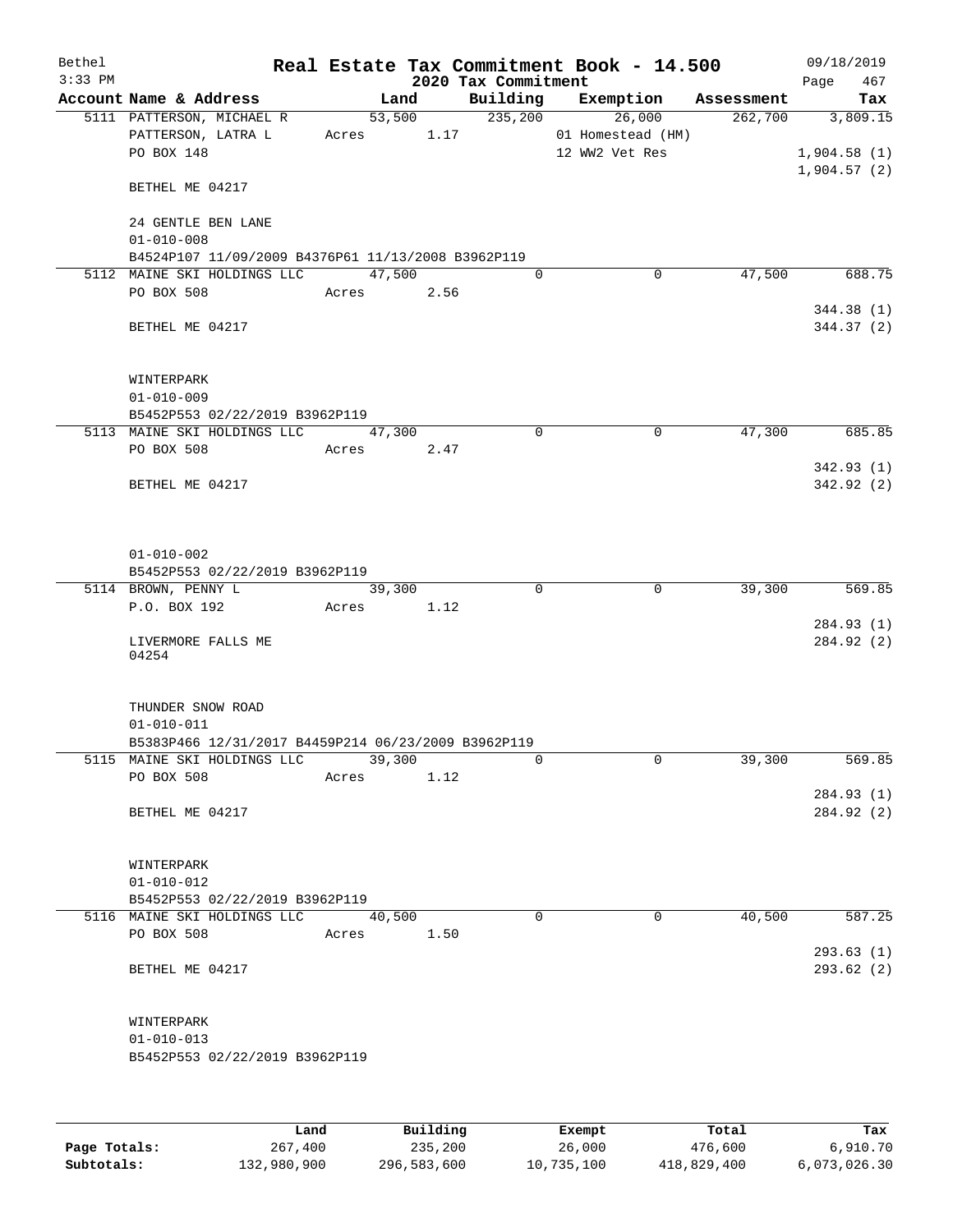| Bethel<br>$3:33$ PM |                                                                          |        |      | 2020 Tax Commitment | Real Estate Tax Commitment Book - 14.500 |            | 09/18/2019<br>Page<br>468 |
|---------------------|--------------------------------------------------------------------------|--------|------|---------------------|------------------------------------------|------------|---------------------------|
|                     | Account Name & Address                                                   | Land   |      | Building            | Exemption                                | Assessment | Tax                       |
|                     | 5117 MAINE SKI HOLDINGS LLC                                              | 42,300 |      | $\mathbf 0$         | $\Omega$                                 | 42,300     | 613.35                    |
|                     | PO BOX 508                                                               | Acres  | 2.35 |                     |                                          |            |                           |
|                     |                                                                          |        |      |                     |                                          |            | 306.68(1)                 |
|                     | BETHEL ME 04217                                                          |        |      |                     |                                          |            | 306.67(2)                 |
|                     |                                                                          |        |      |                     |                                          |            |                           |
|                     |                                                                          |        |      |                     |                                          |            |                           |
|                     | WINTERPARK<br>$01 - 010 - 014$                                           |        |      |                     |                                          |            |                           |
|                     | B5452P553 02/22/2019 B3962P119                                           |        |      |                     |                                          |            |                           |
|                     | 5118 MURLEY, RUSSELL D                                                   | 50,400 |      | 198,400             | 0                                        | 248,800    | 3,607.60                  |
|                     | PO BOX 1                                                                 | Acres  | 2.06 |                     |                                          |            |                           |
|                     |                                                                          |        |      |                     |                                          |            | 1,803.80(1)               |
|                     | WEST BETHEL ME 04286                                                     |        |      |                     |                                          |            | 1,803.80(2)               |
|                     |                                                                          |        |      |                     |                                          |            |                           |
|                     |                                                                          |        |      |                     |                                          |            |                           |
|                     | 42 GENTLE BEN LANE                                                       |        |      |                     |                                          |            |                           |
|                     | $01 - 010 - 015$                                                         |        |      |                     |                                          |            |                           |
|                     | B5267P275 02/08/2016 B4597P173 06/16/2010<br>5119 MAINE SKI HOLDINGS LLC | 42,300 |      | $\mathbf 0$         | $\mathbf 0$                              | 42,300     | 613.35                    |
|                     | PO BOX 508                                                               | Acres  | 2.31 |                     |                                          |            |                           |
|                     |                                                                          |        |      |                     |                                          |            | 306.68(1)                 |
|                     | BETHEL ME 04217                                                          |        |      |                     |                                          |            | 306.67(2)                 |
|                     |                                                                          |        |      |                     |                                          |            |                           |
|                     |                                                                          |        |      |                     |                                          |            |                           |
|                     | WINTERPARK                                                               |        |      |                     |                                          |            |                           |
|                     | $01 - 010 - 016$                                                         |        |      |                     |                                          |            |                           |
|                     | B5452P553 02/22/2019 B3962P119                                           |        |      |                     |                                          |            |                           |
|                     | 5120 MAINE SKI HOLDINGS LLC                                              | 41,500 |      | $\Omega$            | 0                                        | 41,500     | 601.75                    |
|                     | PO BOX 508                                                               | Acres  | 1.90 |                     |                                          |            | 300.88(1)                 |
|                     | BETHEL ME 04217                                                          |        |      |                     |                                          |            | 300.87(2)                 |
|                     |                                                                          |        |      |                     |                                          |            |                           |
|                     |                                                                          |        |      |                     |                                          |            |                           |
|                     | WINTERPARK                                                               |        |      |                     |                                          |            |                           |
|                     | $01 - 010 - 017$                                                         |        |      |                     |                                          |            |                           |
|                     | B5452P553 02/22/2019 B3962P119                                           |        |      |                     |                                          |            |                           |
|                     | 5121 MAINE SKI HOLDINGS LLC                                              | 41,700 |      | $\Omega$            | 0                                        | 41,700     | 604.65                    |
|                     | PO BOX 508                                                               | Acres  | 2.03 |                     |                                          |            |                           |
|                     | BETHEL ME 04217                                                          |        |      |                     |                                          |            | 302.33(1)<br>302.32(2)    |
|                     |                                                                          |        |      |                     |                                          |            |                           |
|                     |                                                                          |        |      |                     |                                          |            |                           |
|                     | WINTERPARK                                                               |        |      |                     |                                          |            |                           |
|                     | $01 - 010 - 018$                                                         |        |      |                     |                                          |            |                           |
|                     | B5452P553 02/22/2019 B3962P119                                           |        |      |                     |                                          |            |                           |
|                     | 5122 FLAT ROAD, LLC                                                      | 38,800 |      | 0                   | $\mathbf 0$                              | 38,800     | 562.60                    |
|                     | 101 EAST INDUSTRIAL<br>PARK DRIVE                                        | Acres  | 3.22 |                     |                                          |            |                           |
|                     |                                                                          |        |      |                     |                                          |            | 281.30(1)                 |
|                     | MANCHESTER NH 03109                                                      |        |      |                     |                                          |            | 281.30 (2)                |
|                     |                                                                          |        |      |                     |                                          |            |                           |
|                     |                                                                          |        |      |                     |                                          |            |                           |
|                     | WINTERPARK                                                               |        |      |                     |                                          |            |                           |
|                     | $01 - 010 - 020$                                                         |        |      |                     |                                          |            |                           |
|                     | B3962P119                                                                |        |      |                     |                                          |            |                           |
|                     |                                                                          |        |      |                     |                                          |            |                           |
|                     |                                                                          |        |      |                     |                                          |            |                           |

|              | Land        | Building    | Exempt     | Total       | Tax          |
|--------------|-------------|-------------|------------|-------------|--------------|
| Page Totals: | 257,000     | 198,400     |            | 455,400     | 6.603.30     |
| Subtotals:   | 133,237,900 | 296,782,000 | 10,735,100 | 419,284,800 | 6,079,629.60 |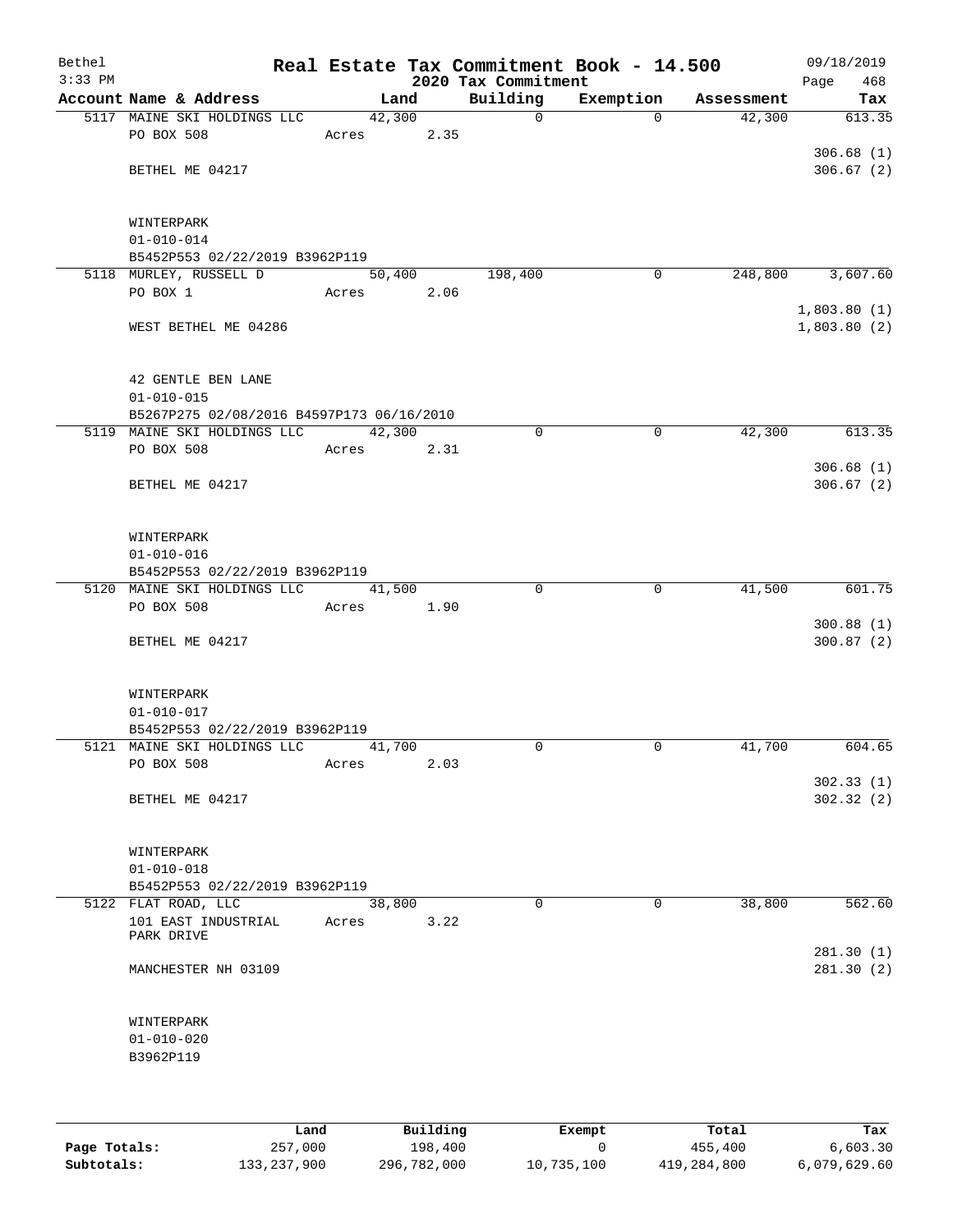| $3:33$ PM |                                                                             |                 |      | 2020 Tax Commitment | Real Estate Tax Commitment Book - 14.500 |            | 09/18/2019<br>Page<br>469 |
|-----------|-----------------------------------------------------------------------------|-----------------|------|---------------------|------------------------------------------|------------|---------------------------|
|           | Account Name & Address                                                      | Land            |      | Building            | Exemption                                | Assessment | Tax                       |
|           | 5123 SANBORN, CHARLES R<br>46 RANDALL FARM RD                               | 42,100<br>Acres | 2.24 | $\mathsf{O}$        | $\Omega$                                 | 42,100     | 610.45                    |
|           | NORTH CONWAY NH 03109                                                       |                 |      |                     |                                          |            | 305.23(1)<br>305.22(2)    |
|           |                                                                             |                 |      |                     |                                          |            |                           |
|           | WINTERPARK<br>$01 - 010 - 019$                                              |                 |      |                     |                                          |            |                           |
|           | B5339P329 04/10/2017 B4816P79 02/21/2012 B3962P119                          |                 |      |                     |                                          |            |                           |
|           | 5124 MAINE SKI HOLDINGS LLC                                                 | 36,400          |      | $\Omega$            | 0                                        | 36,400     | 527.80                    |
|           | PO BOX 508                                                                  | Acres           | 1.69 |                     |                                          |            |                           |
|           |                                                                             |                 |      |                     |                                          |            | 263.90(1)                 |
|           | BETHEL ME 04217                                                             |                 |      |                     |                                          |            | 263.90(2)                 |
|           | WINTERPARK                                                                  |                 |      |                     |                                          |            |                           |
|           | $01 - 010 - 021$                                                            |                 |      |                     |                                          |            |                           |
|           | B5452P553 02/22/2019 B3962P119                                              |                 |      |                     |                                          |            |                           |
|           | 5125 MAINE SKI HOLDINGS LLC                                                 | 38,200          |      | $\mathbf 0$         | $\mathbf 0$                              | 38,200     | 553.90                    |
|           | PO BOX 508                                                                  | Acres           | 2.70 |                     |                                          |            |                           |
|           |                                                                             |                 |      |                     |                                          |            | 276.95(1)                 |
|           | BETHEL ME 04217                                                             |                 |      |                     |                                          |            | 276.95(2)                 |
|           | WINTERPARK                                                                  |                 |      |                     |                                          |            |                           |
|           | $01 - 010 - 022$                                                            |                 |      |                     |                                          |            |                           |
|           | B5452P553 02/22/2019 B3962P119                                              |                 |      |                     |                                          |            |                           |
|           | 5126 PHIPPS, WILLIAM                                                        | 45,700          |      | 264,900             | $\mathbf 0$                              |            | 310,600 4,503.70          |
|           | PHIPPS, GABRIELLE                                                           | Acres           | 2.59 |                     |                                          |            |                           |
|           | 15 DOTY AVENUE                                                              |                 |      |                     |                                          |            | 2, 251.85 (1)             |
|           | DANVERS MA 01923                                                            |                 |      |                     |                                          |            | 2, 251.85 (2)             |
|           | 87 THUNDER SNOW RD                                                          |                 |      |                     |                                          |            |                           |
|           | $01 - 010 - 023$                                                            |                 |      |                     |                                          |            |                           |
|           | B5398P396 03/21/2018 B3962P119 06/30/2006                                   |                 |      |                     |                                          |            |                           |
|           | 5127 MAINE SKI HOLDINGS LLC                                                 | 38,100          |      | $\Omega$            | 0                                        | 38,100     | 552.45                    |
|           | PO BOX 508                                                                  | Acres           | 2.64 |                     |                                          |            |                           |
|           |                                                                             |                 |      |                     |                                          |            | 276.23(1)                 |
|           | BETHEL ME 04217                                                             |                 |      |                     |                                          |            | 276.22(2)                 |
|           | WINTERPARK                                                                  |                 |      |                     |                                          |            |                           |
|           | $01 - 010 - 024$                                                            |                 |      |                     |                                          |            |                           |
|           | B5452P553 02/22/2019 B4727P285 06/16/2011 B4466P330<br>07/07/2009 B3962P119 |                 |      |                     |                                          |            |                           |
|           | 5128 MAINE SKI HOLDINGS LLC                                                 | 37,800          |      | $\Omega$            | $\mathbf 0$                              | 37,800     | 548.10                    |
|           | PO BOX 508                                                                  | Acres           | 2.46 |                     |                                          |            | 274.05(1)                 |
|           | BETHEL ME 04217                                                             |                 |      |                     |                                          |            | 274.05(2)                 |
|           |                                                                             |                 |      |                     |                                          |            |                           |
|           | WINTERPARK                                                                  |                 |      |                     |                                          |            |                           |
|           | $01 - 010 - 025$<br>B5452P553 02/22/2019 B3962P119                          |                 |      |                     |                                          |            |                           |
|           |                                                                             |                 |      |                     |                                          |            |                           |
|           |                                                                             |                 |      |                     |                                          |            |                           |

|              | Land        | Building    | Exempt     | Total       | Tax          |
|--------------|-------------|-------------|------------|-------------|--------------|
| Page Totals: | 238,300     | 264,900     |            | 503,200     | 7,296.40     |
| Subtotals:   | 133,476,200 | 297,046,900 | 10,735,100 | 419,788,000 | 6,086,926.00 |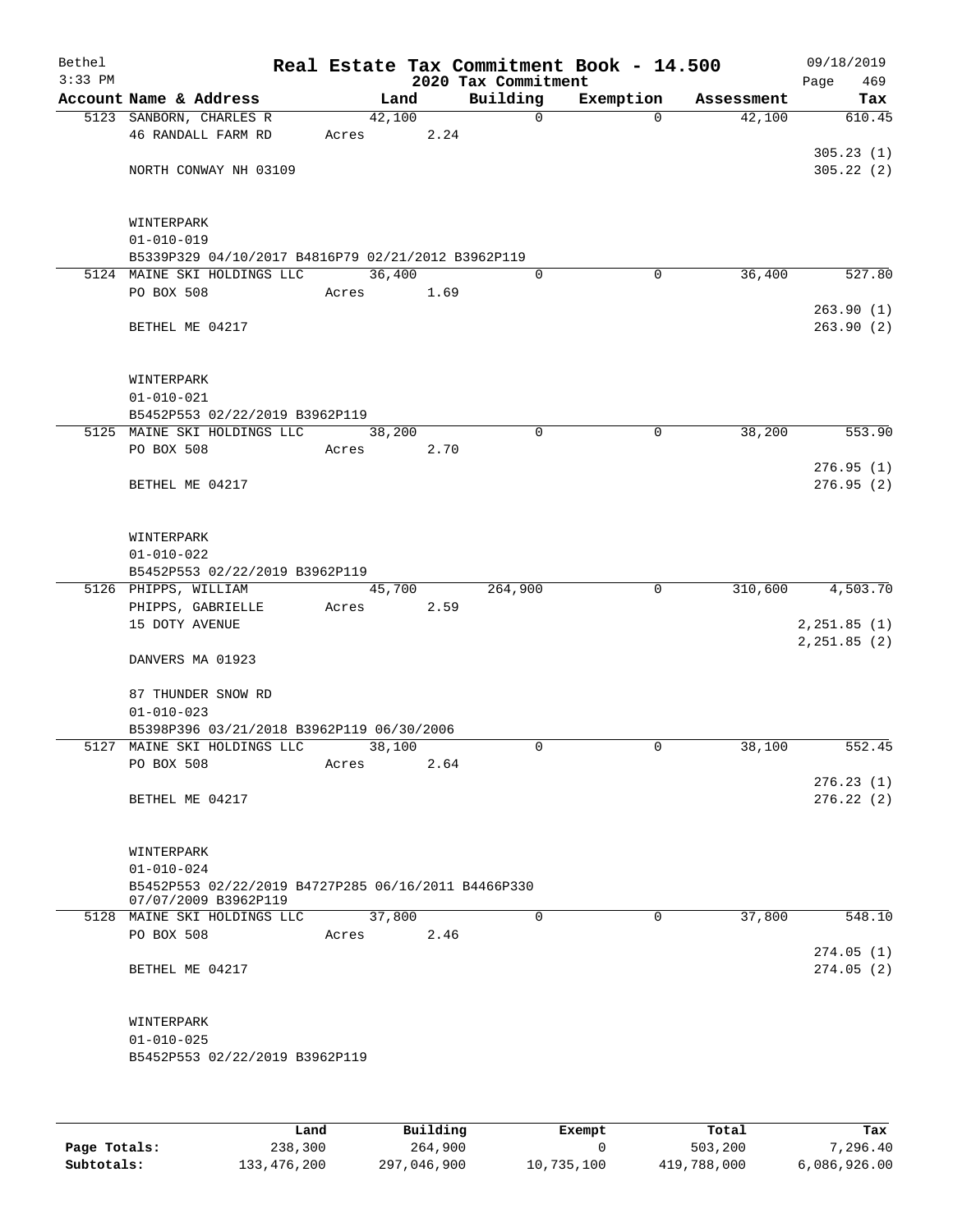| Bethel                     |                                                                         |       |                        |      | Real Estate Tax Commitment Book - 14.500 |             |                        | 09/18/2019                   |
|----------------------------|-------------------------------------------------------------------------|-------|------------------------|------|------------------------------------------|-------------|------------------------|------------------------------|
| $3:33$ PM                  | Account Name & Address                                                  |       | Land                   |      | 2020 Tax Commitment<br>Building          | Exemption   | Assessment             | 470<br>Page<br>Tax           |
|                            | 5129 MAINE SKI HOLDINGS LLC                                             |       | 38,100                 |      | 0                                        | $\Omega$    | 38,100                 | 552.45                       |
|                            | PO BOX 508                                                              | Acres |                        | 2.66 |                                          |             |                        |                              |
|                            |                                                                         |       |                        |      |                                          |             |                        | 276.23(1)                    |
|                            | BETHEL ME 04217                                                         |       |                        |      |                                          |             |                        | 276.22(2)                    |
|                            |                                                                         |       |                        |      |                                          |             |                        |                              |
|                            | WINTERPARK                                                              |       |                        |      |                                          |             |                        |                              |
|                            | $01 - 010 - 026$                                                        |       |                        |      |                                          |             |                        |                              |
|                            | B5452P553 02/22/2019 B3962P119                                          |       |                        |      |                                          |             |                        |                              |
|                            | 5130 HARMON, GREGORY W                                                  |       | 69,700                 |      | $\Omega$                                 | 0           | 69,700                 | 1,010.65                     |
|                            | HARMON, ANNETTE M<br>211 WHITE OAK HILL ROAD                            | Acres |                        | 2.58 |                                          |             |                        | 505.33(1)                    |
|                            |                                                                         |       |                        |      |                                          |             |                        | 505.32(2)                    |
|                            | POLAND ME 04274                                                         |       |                        |      |                                          |             |                        |                              |
|                            |                                                                         |       |                        |      |                                          |             |                        |                              |
|                            | LOCKE SUMMIT MT                                                         |       |                        |      |                                          |             |                        |                              |
|                            | $21 - 002 - 003$<br>B4734P328 07/07/2011                                |       |                        |      |                                          |             |                        |                              |
|                            | 5131 BROWN, ANN MARIE                                                   |       | 80,700                 |      | 236,000                                  | $\mathbf 0$ | 316,700                | 4,592.15                     |
|                            | BROWN, DANIEL C                                                         | Acres |                        | 2.75 |                                          |             |                        |                              |
|                            | 37 PRESCOTT STREET,                                                     |       |                        |      |                                          |             |                        | 2, 296.08(1)                 |
|                            | UNIT <sub>2</sub>                                                       |       |                        |      |                                          |             |                        | 2, 296.07(2)                 |
|                            | MEDFORD MA 02155                                                        |       |                        |      |                                          |             |                        |                              |
|                            |                                                                         |       |                        |      |                                          |             |                        |                              |
|                            | 17 LOOK AMOOSE DR                                                       |       |                        |      |                                          |             |                        |                              |
|                            | $21 - 002 - 004$<br>B5262P488 01/06/2016 B5085P311 01/30/2014 B3679P183 |       |                        |      |                                          |             |                        |                              |
|                            | 02/28/2005                                                              |       |                        |      |                                          |             |                        |                              |
|                            | 5132 MUNRO, SCOTT W., TTE                                               |       | 85,100                 |      | 230,800                                  | 0           | 315,900                | 4,580.55                     |
|                            | 3216 RIVERSIDE AVE.                                                     | Acres |                        | 5.31 |                                          |             |                        |                              |
|                            | SOMERSET MA 02726                                                       |       |                        |      |                                          |             |                        | 2, 290.28(1)<br>2, 290.27(2) |
|                            |                                                                         |       |                        |      |                                          |             |                        |                              |
|                            |                                                                         |       |                        |      |                                          |             |                        |                              |
|                            | 21 LOOK AMOOSE DR                                                       |       |                        |      |                                          |             |                        |                              |
|                            | $21 - 002 - 005$<br>B5085P314 01/30/2014 B3679P183                      |       |                        |      |                                          |             |                        |                              |
|                            | 5134 LOCKE SUMMIT ESTATES,                                              |       | 49,600                 |      | 0                                        | $\mathbf 0$ | 49,600                 | 719.20                       |
|                            | <b>LLC</b>                                                              |       |                        |      |                                          |             |                        |                              |
|                            | 29 INDUSTRIAL PARK                                                      | Acres |                        | 8.39 |                                          |             |                        | 359.60(1)                    |
|                            | RUMFORD ME 04276                                                        |       |                        |      |                                          |             |                        | 359.60(2)                    |
|                            |                                                                         |       |                        |      |                                          |             |                        |                              |
|                            |                                                                         |       |                        |      |                                          |             |                        |                              |
|                            | LOCKE SUMMIT MT<br>$21 - 002 - 007$                                     |       |                        |      |                                          |             |                        |                              |
|                            | B3679P183                                                               |       |                        |      |                                          |             |                        |                              |
|                            | 5135 LOCKE SUMMIT ESTATES,                                              |       | 49,400                 |      | 0                                        | 0           | 49,400                 | 716.30                       |
|                            | <b>LLC</b><br>29 INDUSTRIAL PARK                                        | Acres |                        | 8.21 |                                          |             |                        |                              |
|                            |                                                                         |       |                        |      |                                          |             |                        | 358.15(1)                    |
|                            | RUMFORD ME 04276                                                        |       |                        |      |                                          |             |                        | 358.15(2)                    |
|                            |                                                                         |       |                        |      |                                          |             |                        |                              |
|                            |                                                                         |       |                        |      |                                          |             |                        |                              |
|                            | LOCKE SUMMIT MT<br>$21 - 002 - 008$                                     |       |                        |      |                                          |             |                        |                              |
|                            | B3679P183                                                               |       |                        |      |                                          |             |                        |                              |
|                            |                                                                         |       |                        |      |                                          |             |                        |                              |
|                            | Land                                                                    |       | Building               |      |                                          | Exempt      | Total                  | Tax                          |
| Page Totals:<br>Subtotals: | 372,600<br>133,848,800                                                  |       | 466,800<br>297,513,700 |      | 10,735,100                               | 0           | 839,400<br>420,627,400 | 12, 171.30<br>6,099,097.30   |
|                            |                                                                         |       |                        |      |                                          |             |                        |                              |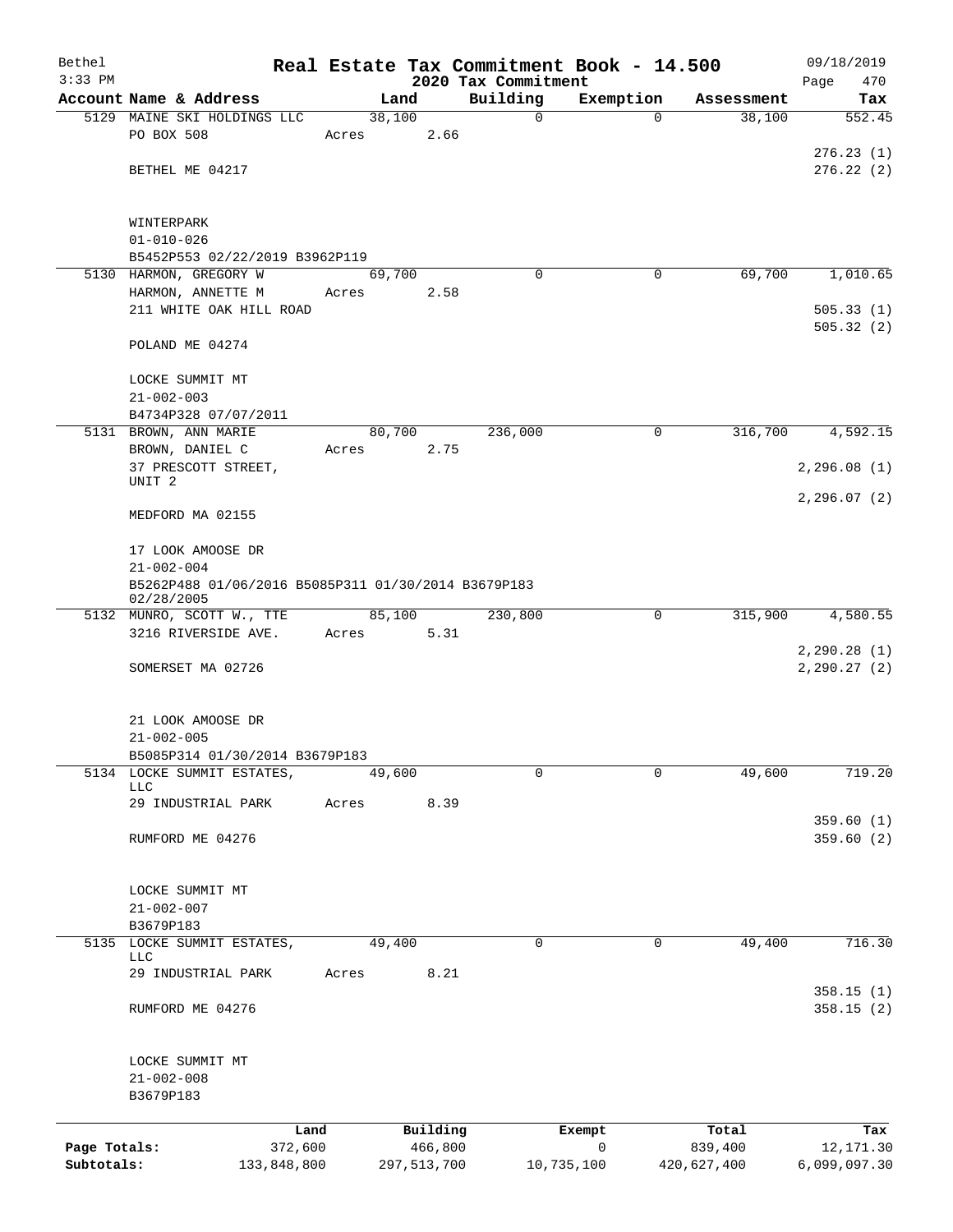| Bethel<br>$3:33$ PM |                                                                |       |          |      | Real Estate Tax Commitment Book - 14.500<br>2020 Tax Commitment |             |            | 09/18/2019<br>Page<br>471 |
|---------------------|----------------------------------------------------------------|-------|----------|------|-----------------------------------------------------------------|-------------|------------|---------------------------|
|                     | Account Name & Address                                         |       | Land     |      | Building                                                        | Exemption   | Assessment | Tax                       |
|                     | 5136 LOCKE SUMMIT ESTATES,<br><b>LLC</b>                       |       | 41,200   |      | $\mathsf{O}$                                                    | $\Omega$    | 41,200     | 597.40                    |
|                     | 29 INDUSTRIAL PARK                                             | Acres |          | 2.02 |                                                                 |             |            | 298.70 (1)                |
|                     | RUMFORD ME 04276                                               |       |          |      |                                                                 |             |            | 298.70 (2)                |
|                     | LOCKE SUMMIT MT<br>$21 - 002 - 009$                            |       |          |      |                                                                 |             |            |                           |
|                     | B3679P183                                                      |       |          |      |                                                                 |             |            |                           |
|                     | 5137 LOCKE SUMMIT ESTATES,                                     |       | 41,200   |      | $\Omega$                                                        | 0           | 41,200     | 597.40                    |
|                     | LLC<br>29 INDUSTRIAL PARK                                      | Acres |          | 2.00 |                                                                 |             |            | 298.70 (1)                |
|                     | RUMFORD ME 04276                                               |       |          |      |                                                                 |             |            | 298.70 (2)                |
|                     | LOCKE SUMMIT MT<br>$21 - 002 - 010$                            |       |          |      |                                                                 |             |            |                           |
|                     | 5138 O'CONNER, MAURICE                                         |       | 41,700   |      | $\Omega$                                                        | $\mathbf 0$ | 41,700     | 604.65                    |
|                     | 7615 PALMER CT                                                 | Acres |          | 2.26 |                                                                 |             |            | 302.33(1)                 |
|                     | NAPLES FL 34113                                                |       |          |      |                                                                 |             |            | 302.32(2)                 |
|                     | LOCKE SUMMIT ESTATES<br>$21 - 002 - 011$                       |       |          |      |                                                                 |             |            |                           |
|                     | B4849P319 05/30/2012 B3679P183 02/28/2005                      |       |          |      |                                                                 |             |            |                           |
|                     | 5139 LOCKE SUMMIT ESTATES,<br><b>LLC</b><br>29 INDUSTRIAL PARK | Acres | 41,900   | 2.42 | 0                                                               | 0           | 41,900     | 607.55                    |
|                     | RUMFORD ME 04276                                               |       |          |      |                                                                 |             |            | 303.78(1)<br>303.77 (2)   |
|                     |                                                                |       |          |      |                                                                 |             |            |                           |
|                     | LOCKE SUMMIT MT<br>$21 - 002 - 012$                            |       |          |      |                                                                 |             |            |                           |
|                     | B3679P183                                                      |       |          |      |                                                                 |             |            |                           |
|                     | 5140 LOCKE SUMMIT ESTATES,<br>LLC                              |       | 41,800   |      | 0                                                               | 0           | 41,800     | 606.10                    |
|                     | 29 INDUSTRIAL PARK                                             | Acres |          | 2.31 |                                                                 |             |            | 303.05(1)                 |
|                     | RUMFORD ME 04276                                               |       |          |      |                                                                 |             |            | 303.05(2)                 |
|                     | LOCKE SUMMIT MT                                                |       |          |      |                                                                 |             |            |                           |
|                     | $21 - 002 - 013$                                               |       |          |      |                                                                 |             |            |                           |
|                     | B3679P183<br>5141 PLANTE, DALE R                               |       | 41,200   |      | $\mathbf 0$                                                     | 0           | 41,200     | 597.40                    |
|                     | 49 CAL VISTA DRIVE                                             | Acres |          | 2.02 |                                                                 |             |            |                           |
|                     | DAYTON ME 04005                                                |       |          |      |                                                                 |             |            | 298.70 (1)<br>298.70 (2)  |
|                     | LOCKE SUMMIT MT                                                |       |          |      |                                                                 |             |            |                           |
|                     | $21 - 002 - 014$                                               |       |          |      |                                                                 |             |            |                           |
|                     | B5302P607 09/06/2016 B3679P183 03/02/2005                      |       |          |      |                                                                 |             |            |                           |
|                     |                                                                |       |          |      |                                                                 |             |            |                           |
|                     |                                                                | Land  | Building |      |                                                                 | Exempt      | Total      | Tax                       |

|              | Land.       | Building    | Exempt     | тосат       | rax.         |
|--------------|-------------|-------------|------------|-------------|--------------|
| Page Totals: | 249,000     |             |            | 249,000     | 3,610.50     |
| Subtotals:   | 134,097,800 | 297,513,700 | 10,735,100 | 420,876,400 | 6,102,707.80 |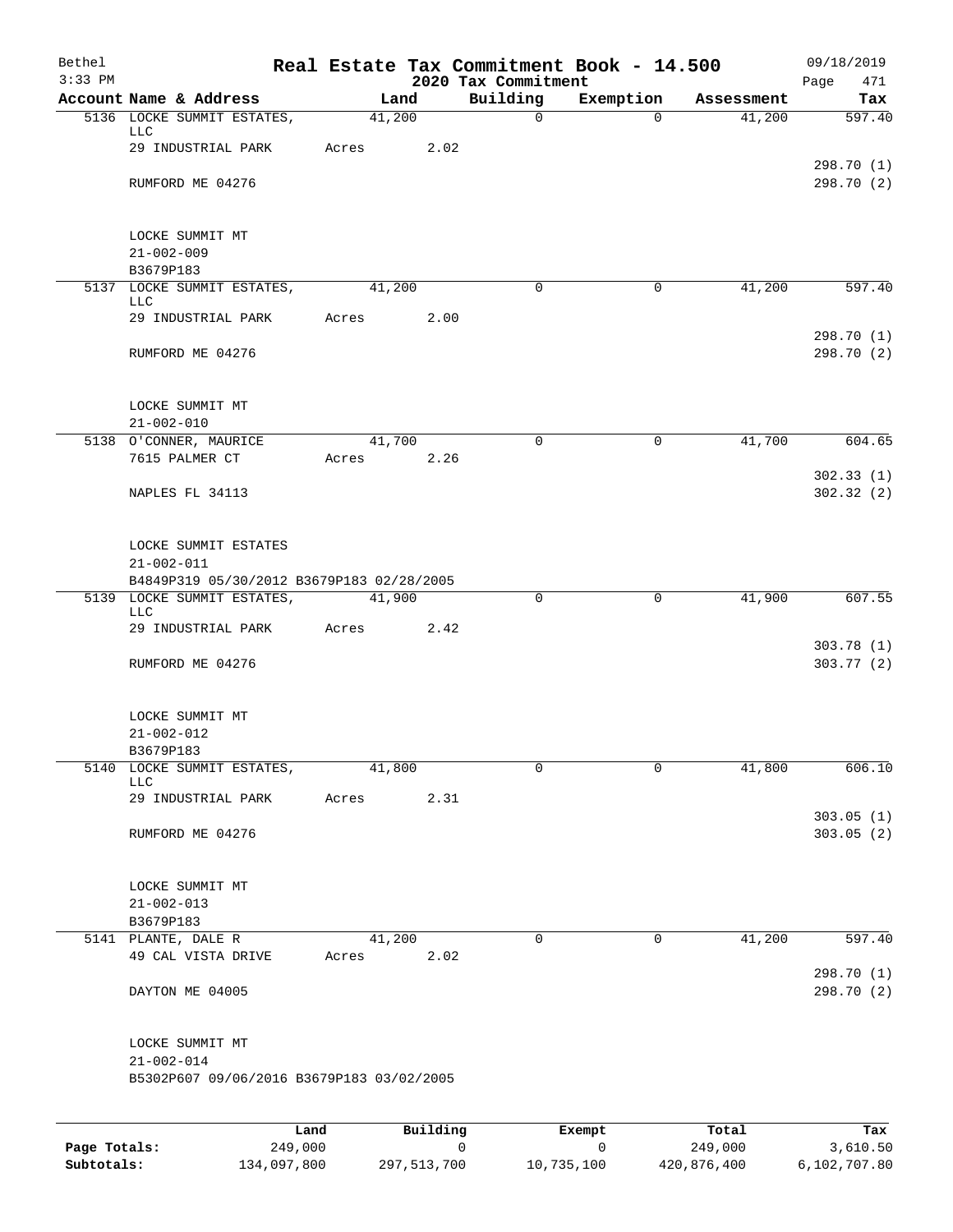| Bethel<br>$3:33$ PM |                                                              |       |             | 2020 Tax Commitment | Real Estate Tax Commitment Book - 14.500 |               | 09/18/2019<br>Page<br>472 |
|---------------------|--------------------------------------------------------------|-------|-------------|---------------------|------------------------------------------|---------------|---------------------------|
|                     | Account Name & Address                                       |       | Land        | Building            | Exemption                                | Assessment    | Tax                       |
|                     | 5142 LOCKE SUMMIT ESTATES,<br>LLC                            |       | 41,300      | $\mathbf 0$         | $\Omega$                                 | 41,300        | 598.85                    |
|                     | 29 INDUSTRIAL PARK                                           | Acres | 2.05        |                     |                                          |               |                           |
|                     | RUMFORD ME 04276                                             |       |             |                     |                                          |               | 299.43(1)<br>299.42 (2)   |
|                     | LOCKE SUMMIT MT                                              |       |             |                     |                                          |               |                           |
|                     | $21 - 002 - 015$                                             |       |             |                     |                                          |               |                           |
|                     | B3679P183                                                    |       |             |                     |                                          |               |                           |
|                     | 5143 LOCKE SUMMIT ESTATES,<br>LLC                            |       | 41,800      | $\mathbf 0$         | $\mathbf 0$                              | 41,800        | 606.10                    |
|                     | 29 INDUSTRIAL PARK                                           | Acres | 2.35        |                     |                                          |               | 303.05(1)                 |
|                     | RUMFORD ME 04276                                             |       |             |                     |                                          |               | 303.05(2)                 |
|                     | LOCKE SUMMIT MT                                              |       |             |                     |                                          |               |                           |
|                     | $21 - 002 - 016$                                             |       |             |                     |                                          |               |                           |
|                     | 5144 LOCKE SUMMIT ESTATES,<br>LLC                            |       | 42,500      | $\mathbf 0$         | $\mathbf 0$                              | 42,500        | 616.25                    |
|                     | 29 INDUSTRIAL PARK                                           | Acres | 2.74        |                     |                                          |               |                           |
|                     | RUMFORD ME 04276                                             |       |             |                     |                                          |               | 308.13(1)<br>308.12(2)    |
|                     | LOCKE SUMMIT MT                                              |       |             |                     |                                          |               |                           |
|                     | $21 - 002 - 017$                                             |       |             |                     |                                          |               |                           |
|                     | B3679P183                                                    |       |             |                     |                                          |               |                           |
|                     | 5145 LOCKE SUMMIT ESTATES,<br><b>LLC</b>                     |       | 43,400      | 0                   | 0                                        | 43,400        | 629.30                    |
|                     | 29 INDUSTRIAL PARK                                           | Acres | 3.40        |                     |                                          |               | 314.65(1)                 |
|                     | RUMFORD ME 04276                                             |       |             |                     |                                          |               | 314.65(2)                 |
|                     | LOCKE SUMMIT MT                                              |       |             |                     |                                          |               |                           |
|                     | $21 - 002 - 018$                                             |       |             |                     |                                          |               |                           |
| 5146                | B3679P183<br>LOCKE SUMMIT ESTATES,                           |       | 40,000      | $\mathbf 0$         | $\mathbf 0$                              | 40,000        | 580.00                    |
|                     | <b>LLC</b><br>29 INDUSTRIAL PARK                             | Acres | 1.52        |                     |                                          |               |                           |
|                     |                                                              |       |             |                     |                                          |               | 290.00(1)                 |
|                     | RUMFORD ME 04276                                             |       |             |                     |                                          |               | 290.00 (2)                |
|                     | LOCKE SUMMIT MT                                              |       |             |                     |                                          |               |                           |
|                     | $21 - 002 - 019$                                             |       |             |                     |                                          |               |                           |
|                     | B3679P183<br>5147 BIXBY, STEPHEN                             |       | 50,800      | 56,500              | $\mathbf 0$                              | 107,300       | 1,555.85                  |
|                     | BIXBY, KRISTEN                                               | Acres | 2.00        |                     |                                          |               |                           |
|                     | 21 TURTLE BACK ROAD                                          |       |             |                     |                                          |               | 777.93(1)<br>777.92(2)    |
|                     | ESSEX MA 01929                                               |       |             |                     |                                          |               |                           |
|                     | LOCKE SUMMIT MT                                              |       |             |                     |                                          |               |                           |
|                     | $21 - 002 - 020$<br>B5399P24 03/26/2018 B3679P183 03/02/2005 |       |             |                     |                                          |               |                           |
|                     | Land                                                         |       | Building    |                     | Exempt                                   | Total         | Tax                       |
| Page Totals:        | 259,800                                                      |       | 56,500      |                     | 0                                        | 316,300       | 4,586.35                  |
| Subtotals:          | 134, 357, 600                                                |       | 297,570,200 |                     | 10,735,100                               | 421, 192, 700 | 6,107,294.15              |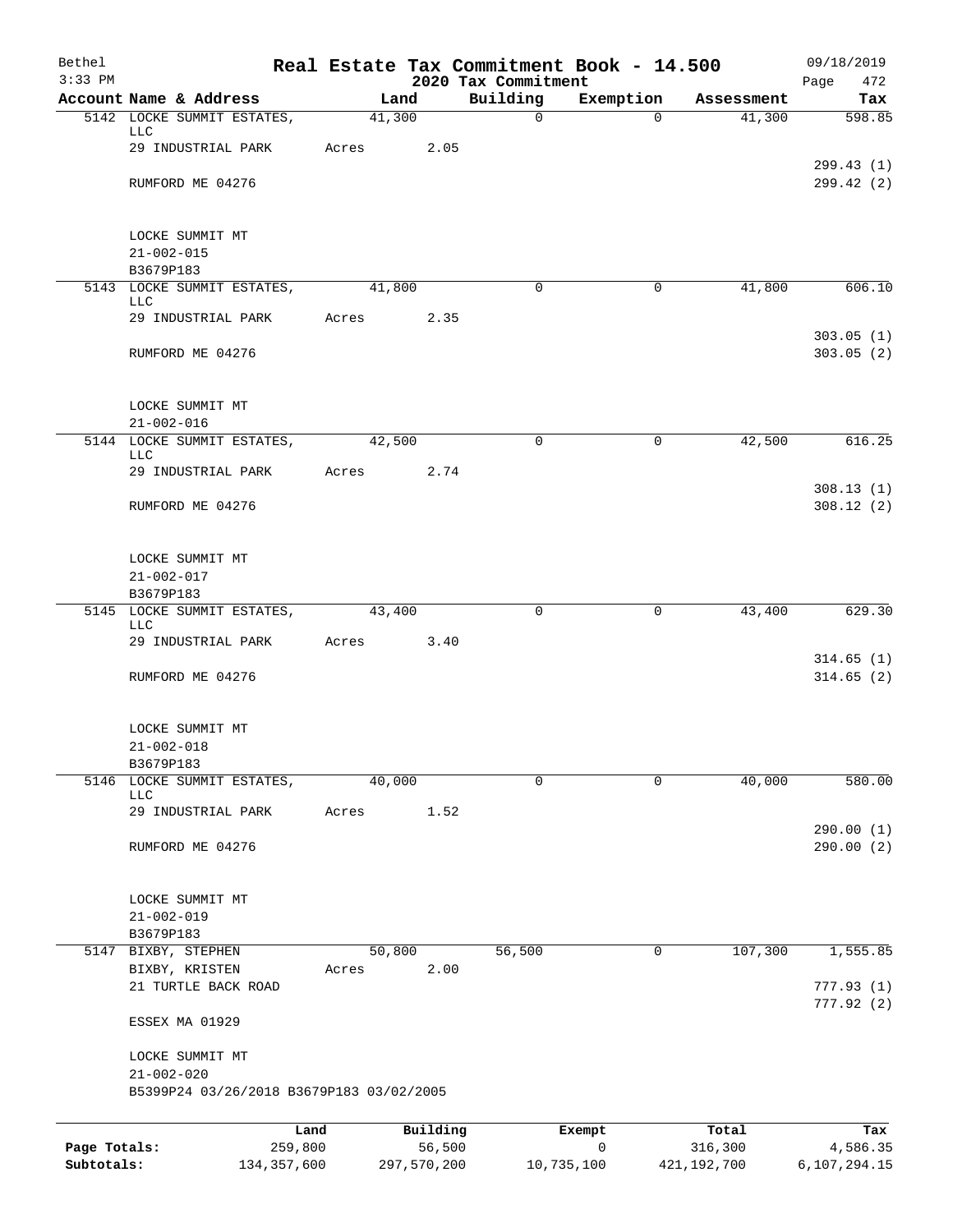| Bethel<br>$3:33$ PM |                                                     |       |        |             | Real Estate Tax Commitment Book - 14.500<br>2020 Tax Commitment |             |               | 09/18/2019<br>473<br>Page |
|---------------------|-----------------------------------------------------|-------|--------|-------------|-----------------------------------------------------------------|-------------|---------------|---------------------------|
|                     | Account Name & Address                              |       | Land   |             | Building                                                        | Exemption   | Assessment    | Tax                       |
|                     | 5148 SHEPHERD, THOMAS A                             |       | 43,600 |             | $\mathbf 0$                                                     | $\Omega$    | 43,600        | 632.20                    |
|                     | SHEPHERD, ELIZABETH A                               | Acres |        | 3.54        |                                                                 |             |               |                           |
|                     | 1 GARDEN SONG DRIVE                                 |       |        |             |                                                                 |             |               | 316.10(1)                 |
|                     |                                                     |       |        |             |                                                                 |             |               | 316.10(2)                 |
|                     | HOOKSETT NH 03106                                   |       |        |             |                                                                 |             |               |                           |
|                     |                                                     |       |        |             |                                                                 |             |               |                           |
|                     | LOCKE SUMMIT MT                                     |       |        |             |                                                                 |             |               |                           |
|                     | $21 - 002 - 021$                                    |       |        |             |                                                                 |             |               |                           |
|                     | B5323P270 12/23/2016 B3679P183 03/02/2005           |       | 43,000 |             | $\Omega$                                                        | 0           | 43,000        | 623.50                    |
|                     | 5149 LOCKE SUMMIT ESTATES,<br><b>LLC</b>            |       |        |             |                                                                 |             |               |                           |
|                     | 29 INDUSTRIAL PARK                                  | Acres |        | 3.12        |                                                                 |             |               |                           |
|                     |                                                     |       |        |             |                                                                 |             |               | 311.75(1)                 |
|                     | RUMFORD ME 04276                                    |       |        |             |                                                                 |             |               | 311.75(2)                 |
|                     |                                                     |       |        |             |                                                                 |             |               |                           |
|                     |                                                     |       |        |             |                                                                 |             |               |                           |
|                     | LOCKE SUMMIT MT                                     |       |        |             |                                                                 |             |               |                           |
|                     | $21 - 002 - 022$                                    |       |        |             |                                                                 |             |               |                           |
|                     | B3679P183                                           |       |        |             |                                                                 |             |               |                           |
|                     | 5150 LOCKE SUMMIT ESTATES,<br><b>LLC</b>            |       | 42,900 |             | $\mathbf 0$                                                     | $\mathbf 0$ | 42,900        | 622.05                    |
|                     | 29 INDUSTRIAL PARK                                  | Acres |        | 3.03        |                                                                 |             |               |                           |
|                     |                                                     |       |        |             |                                                                 |             |               | 311.03(1)                 |
|                     | RUMFORD ME 04276                                    |       |        |             |                                                                 |             |               | 311.02(2)                 |
|                     |                                                     |       |        |             |                                                                 |             |               |                           |
|                     |                                                     |       |        |             |                                                                 |             |               |                           |
|                     | LOCKE SUMMIT MT                                     |       |        |             |                                                                 |             |               |                           |
|                     | $21 - 002 - 023$                                    |       |        |             |                                                                 |             |               |                           |
|                     | B3679P183                                           |       |        |             |                                                                 |             |               |                           |
|                     | 5151 LOCKE SUMMIT ESTATES,<br><b>LLC</b>            |       | 44,700 |             | 0                                                               | 0           | 44,700        | 648.15                    |
|                     | 29 INDUSTRIAL PARK                                  | Acres |        | 4.51        |                                                                 |             |               |                           |
|                     |                                                     |       |        |             |                                                                 |             |               | 324.08(1)                 |
|                     | RUMFORD ME 04276                                    |       |        |             |                                                                 |             |               | 324.07(2)                 |
|                     |                                                     |       |        |             |                                                                 |             |               |                           |
|                     |                                                     |       |        |             |                                                                 |             |               |                           |
|                     | LOCKE SUMMIT MT                                     |       |        |             |                                                                 |             |               |                           |
|                     | $21 - 002 - 024$                                    |       |        |             |                                                                 |             |               |                           |
|                     | B3679P183                                           |       |        |             |                                                                 |             |               |                           |
|                     | 5152 FONTAINE, RANDY A<br>FONTAINE, HEATHER A       | Acres | 78,500 | 2.00        | 306,800                                                         | 0           | 385,300       | 5,586.85                  |
|                     | 50 TRUE RD                                          |       |        |             |                                                                 |             |               | 2,793.43(1)               |
|                     |                                                     |       |        |             |                                                                 |             |               | 2,793.42(2)               |
|                     | SALISBURY MA 01952 1426                             |       |        |             |                                                                 |             |               |                           |
|                     |                                                     |       |        |             |                                                                 |             |               |                           |
|                     | 12 PICNIC ROCK ROAD                                 |       |        |             |                                                                 |             |               |                           |
|                     | $21 - 002 - 025$                                    |       |        |             |                                                                 |             |               |                           |
|                     | B4703P154 03/23/2011 B3679P183 02/28/2005           |       |        |             |                                                                 |             |               |                           |
|                     | 5153 MOLASKEY, JOHN M                               |       | 79,000 |             | 294,300                                                         | 0           | 373,300       | 5,412.85                  |
|                     | MOLASKEY, ELAINE M                                  | Acres |        | 2.17        |                                                                 |             |               |                           |
|                     | 17 SILVER HILL ROAD                                 |       |        |             |                                                                 |             |               | 2,706.43(1)               |
|                     |                                                     |       |        |             |                                                                 |             |               | 2,706.42(2)               |
|                     | ACTON MA 01720                                      |       |        |             |                                                                 |             |               |                           |
|                     | 76 LOCKE SUMMIT ROAD                                |       |        |             |                                                                 |             |               |                           |
|                     | $21 - 002 - 026$                                    |       |        |             |                                                                 |             |               |                           |
|                     | B5083P292 01/21/2014 B5006P241 07/03/2013 B3679P183 |       |        |             |                                                                 |             |               |                           |
|                     | 03/02/2005                                          |       |        |             |                                                                 |             |               |                           |
|                     |                                                     |       |        |             |                                                                 |             |               |                           |
|                     | Land                                                |       |        | Building    |                                                                 | Exempt      | Total         | Tax                       |
| Page Totals:        | 331,700                                             |       |        | 601,100     |                                                                 | 0           | 932,800       | 13,525.60                 |
| Subtotals:          | 134,689,300                                         |       |        | 298,171,300 | 10,735,100                                                      |             | 422, 125, 500 | 6,120,819.75              |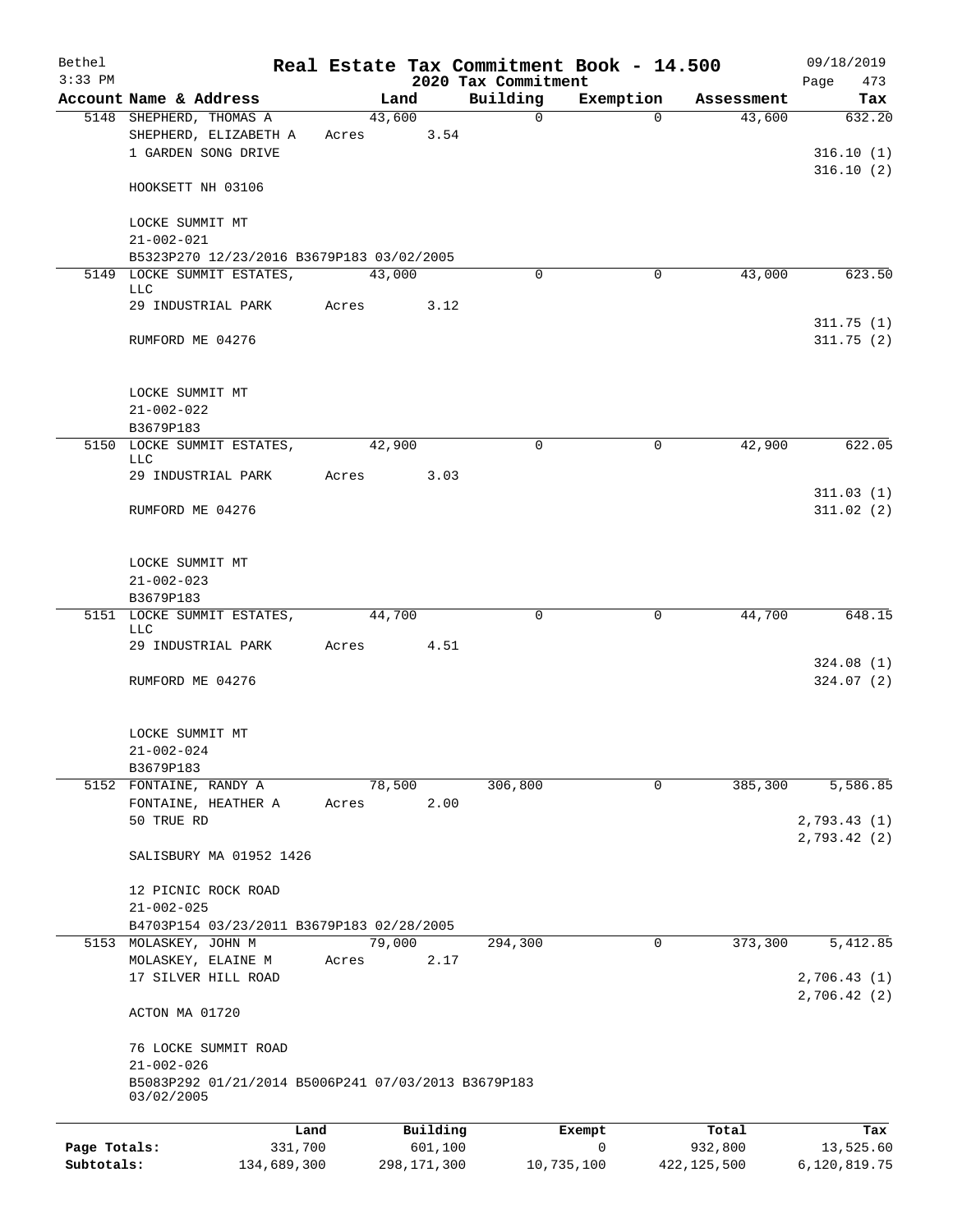| Bethel       |                                                                          |       |        |          |                                 | Real Estate Tax Commitment Book - 14.500 |                       | 09/18/2019             |
|--------------|--------------------------------------------------------------------------|-------|--------|----------|---------------------------------|------------------------------------------|-----------------------|------------------------|
| $3:33$ PM    | Account Name & Address                                                   |       | Land   |          | 2020 Tax Commitment<br>Building | Exemption                                |                       | 474<br>Page            |
|              | 5155 BOOTH, JOHN S                                                       |       | 71,400 |          | 258,400                         | $\Omega$                                 | Assessment<br>329,800 | Tax<br>4,782.10        |
|              | BOOTH, LYNN H                                                            | Acres |        | 3.29     |                                 |                                          |                       |                        |
|              | 19 HEBRON LANDING ROAD                                                   |       |        |          |                                 |                                          |                       | 2,391.05(1)            |
|              |                                                                          |       |        |          |                                 |                                          |                       | 2,391.05(2)            |
|              | HEBRON CT 06248                                                          |       |        |          |                                 |                                          |                       |                        |
|              | 60 LOCKE SUMMIT ROAD<br>$21 - 002 - 027$                                 |       |        |          |                                 |                                          |                       |                        |
|              | B5183P268 11/17/2014 B5061P204 11/13/2013 B3679P183                      |       |        |          |                                 |                                          |                       |                        |
|              | 5156 LOCKE SUMMIT ESTATES,                                               |       | 71,600 |          | $\Omega$                        | 0                                        | 71,600                | 1,038.20               |
|              | LLC                                                                      |       |        |          |                                 |                                          |                       |                        |
|              | 29 INDUSTRIAL PARK                                                       | Acres |        | 3.41     |                                 |                                          |                       |                        |
|              | RUMFORD ME 04276                                                         |       |        |          |                                 |                                          |                       | 519.10(1)<br>519.10(2) |
|              |                                                                          |       |        |          |                                 |                                          |                       |                        |
|              | LOCKE SUMMIT MT                                                          |       |        |          |                                 |                                          |                       |                        |
|              | $21 - 002 - 028$                                                         |       |        |          |                                 |                                          |                       |                        |
|              | B3679P183                                                                |       |        |          |                                 |                                          |                       |                        |
|              | 5157 ALGOZZINO, MICHAEL                                                  |       | 34,200 |          | $\mathbf 0$                     | $\mathsf{O}$                             | 34,200                | 495.90                 |
|              | ALGOZZINO, SUSETTE                                                       | Acres |        | 1.21     |                                 |                                          |                       |                        |
|              | 122 SPINNEY RD                                                           |       |        |          |                                 |                                          |                       | 247.95(1)              |
|              | EAST QUOGUE NY 11942                                                     |       |        |          |                                 |                                          |                       | 247.95 (2)             |
|              | MOOSE LANE                                                               |       |        |          |                                 |                                          |                       |                        |
|              | $02 - 010 - 001$                                                         |       |        |          |                                 |                                          |                       |                        |
|              | B4700P251 03/14/2011                                                     |       |        |          |                                 |                                          |                       |                        |
|              | 5158 ALGOZZINO, MICHAEL                                                  |       | 44,600 |          | 229,700                         | 0                                        | 274,300               | 3,977.35               |
|              | ALGOZZINO, SUSETTE                                                       | Acres |        | 1.49     |                                 |                                          |                       |                        |
|              | 122 SPINNEY RD.                                                          |       |        |          |                                 |                                          |                       | 1,988.68(1)            |
|              | QUOGUE NY 11942                                                          |       |        |          |                                 |                                          |                       | 1,988.67(2)            |
|              | 17 MOOSE LANE                                                            |       |        |          |                                 |                                          |                       |                        |
|              | $02 - 010 - 002$                                                         |       |        |          |                                 |                                          |                       |                        |
|              | B4523P304 11/09/2009                                                     |       |        |          |                                 |                                          |                       |                        |
|              | 5159 BARSHEVSKY, TANYA &                                                 |       | 43,300 |          | 169,500                         | 0                                        | 212,800               | 3,085.60               |
|              | KRASKO FAMILY                                                            | Acres |        | 1.03     |                                 |                                          |                       |                        |
|              | IRREVOCABLE TRUST<br>39 PEASLEE CIRCLE                                   |       |        |          |                                 |                                          |                       | 1,542.80(1)            |
|              |                                                                          |       |        |          |                                 |                                          |                       | 1,542.80(2)            |
|              | MIDDLETON MA 01949 -250                                                  |       |        |          |                                 |                                          |                       |                        |
|              | 21 MOOSE LANE                                                            |       |        |          |                                 |                                          |                       |                        |
|              | $02 - 010 - 003$                                                         |       |        |          |                                 |                                          |                       |                        |
|              | B5124P323 06/10/2014 B4529P332 11/24/2009                                |       |        |          |                                 |                                          |                       |                        |
|              | 5160 FORGET DEVELOPMENT, LLC<br>728 ORANGE AVE                           |       | 34,500 |          | $\mathbf 0$                     | $\mathbf 0$                              | 34,500                | 500.25                 |
|              |                                                                          | Acres |        | 1.30     |                                 |                                          |                       | 250.13(1)              |
|              | LOS ALTOS CA 94002 3948                                                  |       |        |          |                                 |                                          |                       | 250.12(2)              |
|              |                                                                          |       |        |          |                                 |                                          |                       |                        |
|              | MOOSE LANE                                                               |       |        |          |                                 |                                          |                       |                        |
|              | $02 - 010 - 004$                                                         |       |        |          |                                 |                                          |                       |                        |
|              | B4867P62 07/16/2012 B4629P35 09/02/2010 B4522P239<br>11/05/2009 B3815P42 |       |        |          |                                 |                                          |                       |                        |
|              |                                                                          |       |        |          |                                 |                                          |                       |                        |
|              |                                                                          | Land  |        | Building |                                 | Exempt                                   | Total                 | Tax                    |
| Page Totals: | 299,600                                                                  |       |        | 657,600  |                                 | 0                                        | 957,200               | 13,879.40              |

**Subtotals:** 134,988,900 298,828,900 10,735,100 423,082,700 6,134,699.15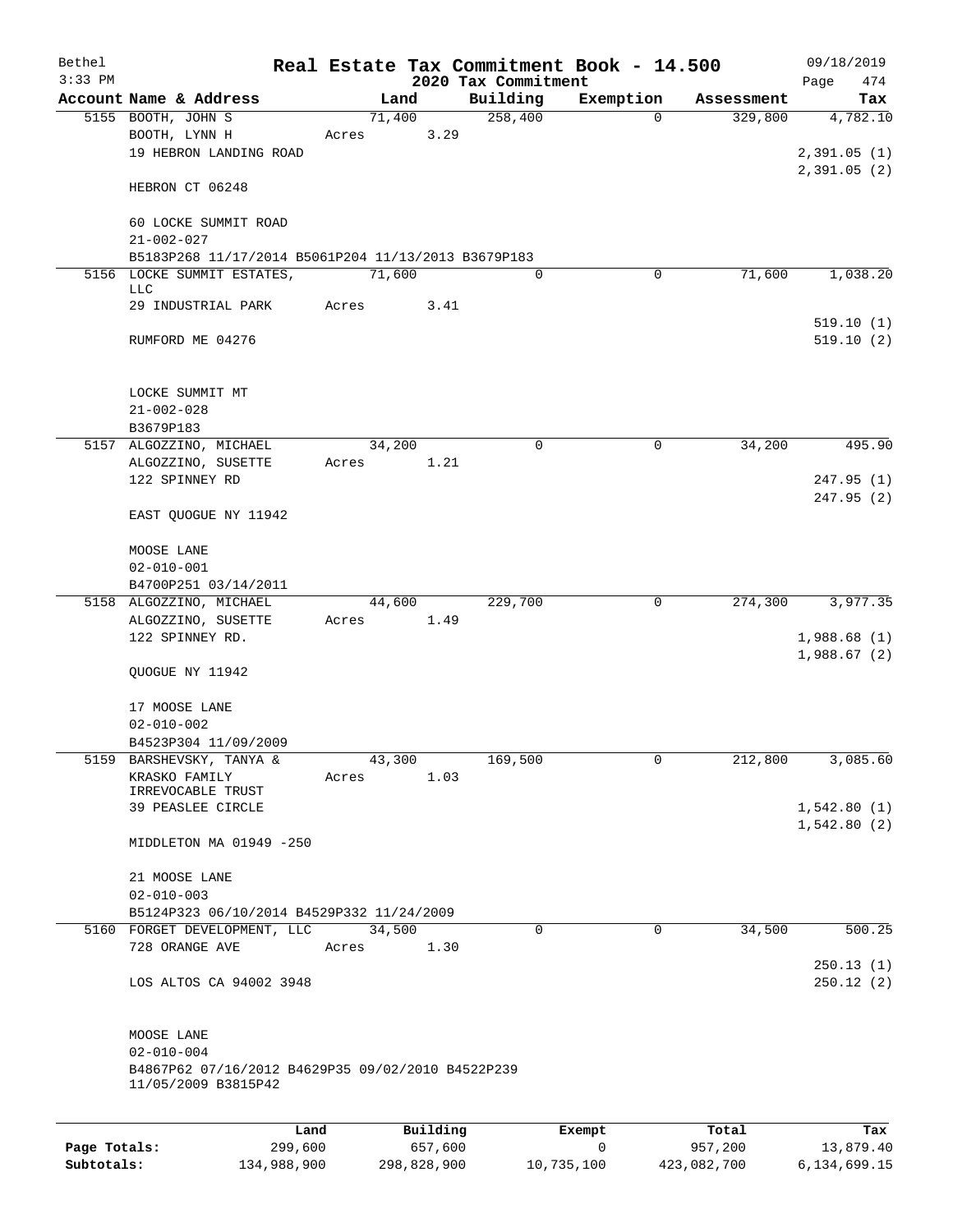| Bethel    |                                                                                      |       |        |                     | Real Estate Tax Commitment Book - 14.500 |            | 09/18/2019  |
|-----------|--------------------------------------------------------------------------------------|-------|--------|---------------------|------------------------------------------|------------|-------------|
| $3:33$ PM |                                                                                      |       |        | 2020 Tax Commitment |                                          |            | 475<br>Page |
|           | Account Name & Address                                                               |       | Land   | Building            | Exemption                                | Assessment | Tax         |
|           | 5161 WHITE, MICHAEL P                                                                |       | 45,500 | 219,400             | $\Omega$                                 | 264,900    | 3,841.05    |
|           | WHITE, GALE A                                                                        | Acres | 1.96   |                     |                                          |            |             |
|           | 217 JENNIE LANE                                                                      |       |        |                     |                                          |            | 1,920.53(1) |
|           | ELIOT ME 03903                                                                       |       |        |                     |                                          |            | 1,920.52(2) |
|           | 419 SONGO POND RD                                                                    |       |        |                     |                                          |            |             |
|           | $02 - 010 - 005$                                                                     |       |        |                     |                                          |            |             |
|           | B5260P208 12/23/2015 B4522P239 11/05/2009                                            |       |        |                     |                                          |            |             |
|           | 5162 7 MOOSE LANE REALTY                                                             |       | 41,500 | 202,300             | $\mathbf 0$                              | 243,800    | 3,535.10    |
|           | TRUST                                                                                |       |        |                     |                                          |            |             |
|           | 240 CENTRAL ST                                                                       | Acres | 0.90   |                     |                                          |            |             |
|           |                                                                                      |       |        |                     |                                          |            | 1,767.55(1) |
|           | HINGHAM MA 02043                                                                     |       |        |                     |                                          |            | 1,767.55(2) |
|           | 7 MOOSE LANE                                                                         |       |        |                     |                                          |            |             |
|           | $02 - 010 - 007$                                                                     |       |        |                     |                                          |            |             |
|           | B5119P133 05/27/2014 B4742P88 08/01/2011 B4629P35<br>09/02/2010 B4522P239 11/05/2009 |       |        |                     |                                          |            |             |
|           | 5163 SAVAGE LAND                                                                     |       | 31,200 | $\Omega$            | 0                                        | 31,200     | 452.40      |
|           | DEVELOPMENT, LLC<br>PO BOX 358                                                       | Acres | 0.86   |                     |                                          |            |             |
|           |                                                                                      |       |        |                     |                                          |            | 226.20(1)   |
|           | BETHEL ME 04217                                                                      |       |        |                     |                                          |            | 226.20(2)   |
|           |                                                                                      |       |        |                     |                                          |            |             |
|           | MOOSE LANE                                                                           |       |        |                     |                                          |            |             |
|           | $02 - 010 - 008$                                                                     |       |        |                     |                                          |            |             |
|           | B4522P239 11/05/2009                                                                 |       |        |                     |                                          |            |             |
|           | 5165 CHADBOURNE TREE FARMS,                                                          |       | 300    | $\mathbf 0$         | $\mathbf 0$                              | 300        | 4.35        |
|           | LLC<br>PO BOX 1750                                                                   |       | 3.00   |                     |                                          |            |             |
|           |                                                                                      | Acres |        |                     |                                          |            | 2.18(1)     |
|           | BETHEL ME 04217                                                                      |       |        |                     |                                          |            | 2.17(2)     |
|           |                                                                                      |       |        |                     |                                          |            |             |
|           |                                                                                      |       |        |                     |                                          |            |             |
|           | OFF VERNON ST.                                                                       |       |        |                     |                                          |            |             |
|           | $03 - 025$                                                                           |       |        |                     |                                          |            |             |
|           | B4372P56 10/31/2008 B1658P62 06/05/1989                                              |       |        |                     |                                          |            |             |
|           | 5173 BELLING, WENDY fka<br>MARCOLINI                                                 |       | 35,600 | $\mathbf 0$         | $\mathbf 0$                              | 35,600     | 516.20      |
|           | 530 MODIGLIANI DR.                                                                   | Acres | 12.40  |                     |                                          |            |             |
|           |                                                                                      |       |        |                     |                                          |            | 258.10(1)   |
|           | NOKOMIS FL 34275 4229                                                                |       |        |                     |                                          |            | 258.10(2)   |
|           |                                                                                      |       |        |                     |                                          |            |             |
|           | BIRD HILL RD                                                                         |       |        |                     |                                          |            |             |
|           | $04 - 067 - 001$                                                                     |       |        |                     |                                          |            |             |
|           | B1418P276 09/06/1986                                                                 |       |        |                     |                                          |            |             |

|              | Land        | Building    | Exempt     | Total       | Tax          |
|--------------|-------------|-------------|------------|-------------|--------------|
| Page Totals: | 154,100     | 421,700     |            | 575,800     | 8,349.10     |
| Subtotals:   | 135,143,000 | 299,250,600 | 10,735,100 | 423,658,500 | 6,143,048.25 |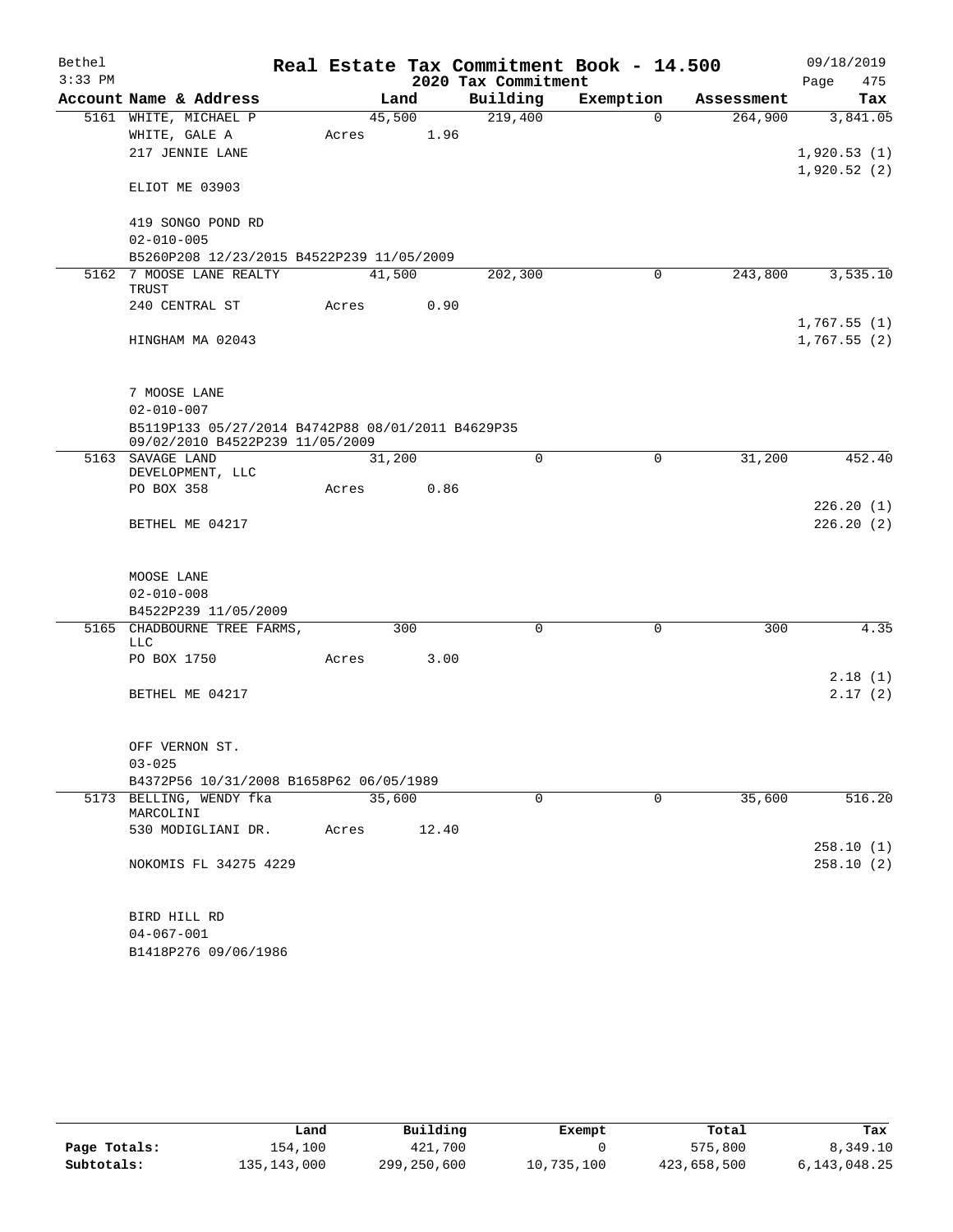| Bethel    |                                                                          |        |        |                     | Real Estate Tax Commitment Book - 14.500 |            | 09/18/2019                   |
|-----------|--------------------------------------------------------------------------|--------|--------|---------------------|------------------------------------------|------------|------------------------------|
| $3:33$ PM |                                                                          |        |        | 2020 Tax Commitment |                                          |            | 476<br>Page                  |
|           | Account Name & Address                                                   |        | Land   | Building            | Exemption                                | Assessment | Tax                          |
|           | 5177 STOPPINI, MARY ANN,<br>TRUSTEE OF THE PROSTOP<br>TRUST              |        | 35,400 | 14,500              | 0                                        | 49,900     | 723.55                       |
|           | 100 ELIZABETH ST                                                         | Acres  | 3.00   |                     |                                          |            |                              |
|           | ELMHURST TOWNSHIP PA<br>18444                                            |        |        |                     |                                          |            | 361.78(1)<br>361.77(2)       |
|           | EAST BETHEL ROAD<br>$09 - 038 - 005$                                     |        |        |                     |                                          |            |                              |
|           | B5109P252 05/01/2014 B4326P210 06/21/2008<br>5179 SANDERS, ROBERT C. JR. | 28,000 |        | $\mathbf 0$         | $\mathbf 0$                              | 28,000     | 406.00                       |
|           | PACE-SANDERS, DENISE                                                     | Acres  | 94.90  |                     |                                          |            |                              |
|           | 72 DECKER ROAD                                                           |        |        |                     |                                          |            | 203.00(1)                    |
|           | FLEMINGTON NJ 08822                                                      |        |        |                     |                                          |            | 203.00(2)                    |
|           | GROVER HILL ROAD                                                         |        |        |                     |                                          |            |                              |
|           | $06 - 035$                                                               |        |        |                     |                                          |            |                              |
|           | B5454P227 03/11/2019 B5449P780 01/22/2019 B4362P205<br>10/08/2008        |        |        |                     |                                          |            |                              |
|           | 5181 LIEBLEIN, KELLY S                                                   |        | 42,300 | 112,600             | 0                                        | 154,900    | 2, 246.05                    |
|           | 2341 FOREST HILLS DRIVE Acres                                            |        | 3.58   |                     |                                          |            |                              |
|           | HARRISBURG PA 17112                                                      |        |        |                     |                                          |            | 1, 123.03(1)<br>1, 123.02(2) |
|           | 405 VERNON ST.                                                           |        |        |                     |                                          |            |                              |
|           | $27 - 036 - 004 - 001$                                                   |        |        |                     |                                          |            |                              |
|           | B5198P207 01/06/2015 B4379P86 11/24/2008 B3744P84<br>06/22/2005          |        |        |                     |                                          |            |                              |
| 5182      | CHADBOURNE TREE FARMS,<br><b>LLC</b>                                     |        | 100    | 0                   | 0                                        | 100        | 1.45                         |
|           | PO BOX 1750                                                              | Acres  | 0.28   |                     |                                          |            |                              |
|           | BETHEL ME 04217                                                          |        |        |                     |                                          |            | 0.73(1)<br>0.72(2)           |
|           |                                                                          |        |        |                     |                                          |            |                              |
|           | RT 2                                                                     |        |        |                     |                                          |            |                              |
|           | $12 - 020$                                                               |        |        |                     |                                          |            |                              |
|           | B4085P281 01/11/2007                                                     |        |        |                     |                                          |            |                              |
|           | 5183 MAHAR, JOHN, P. &<br>LORNA, L                                       |        | 54,700 | 13,800              | 0                                        | 68,500     | 993.25                       |
|           | PO BOX 116                                                               | Acres  | 7.50   |                     |                                          |            | 496.63(1)                    |
|           | WEST BETHEL ME 04217                                                     |        |        |                     |                                          |            | 496.62 (2)                   |
|           | 171 BARKER RD                                                            |        |        |                     |                                          |            |                              |
|           | $11 - 052 - 00A$                                                         |        |        |                     |                                          |            |                              |
|           | B4392P272 01/12/2009                                                     |        |        |                     |                                          |            |                              |

|              | Land        | Building    | Exempt     | Total       | Tax          |
|--------------|-------------|-------------|------------|-------------|--------------|
| Page Totals: | 160,500     | 140,900     |            | 301,400     | 4,370.30     |
| Subtotals:   | 135,303,500 | 299,391,500 | 10,735,100 | 423,959,900 | 6,147,418.55 |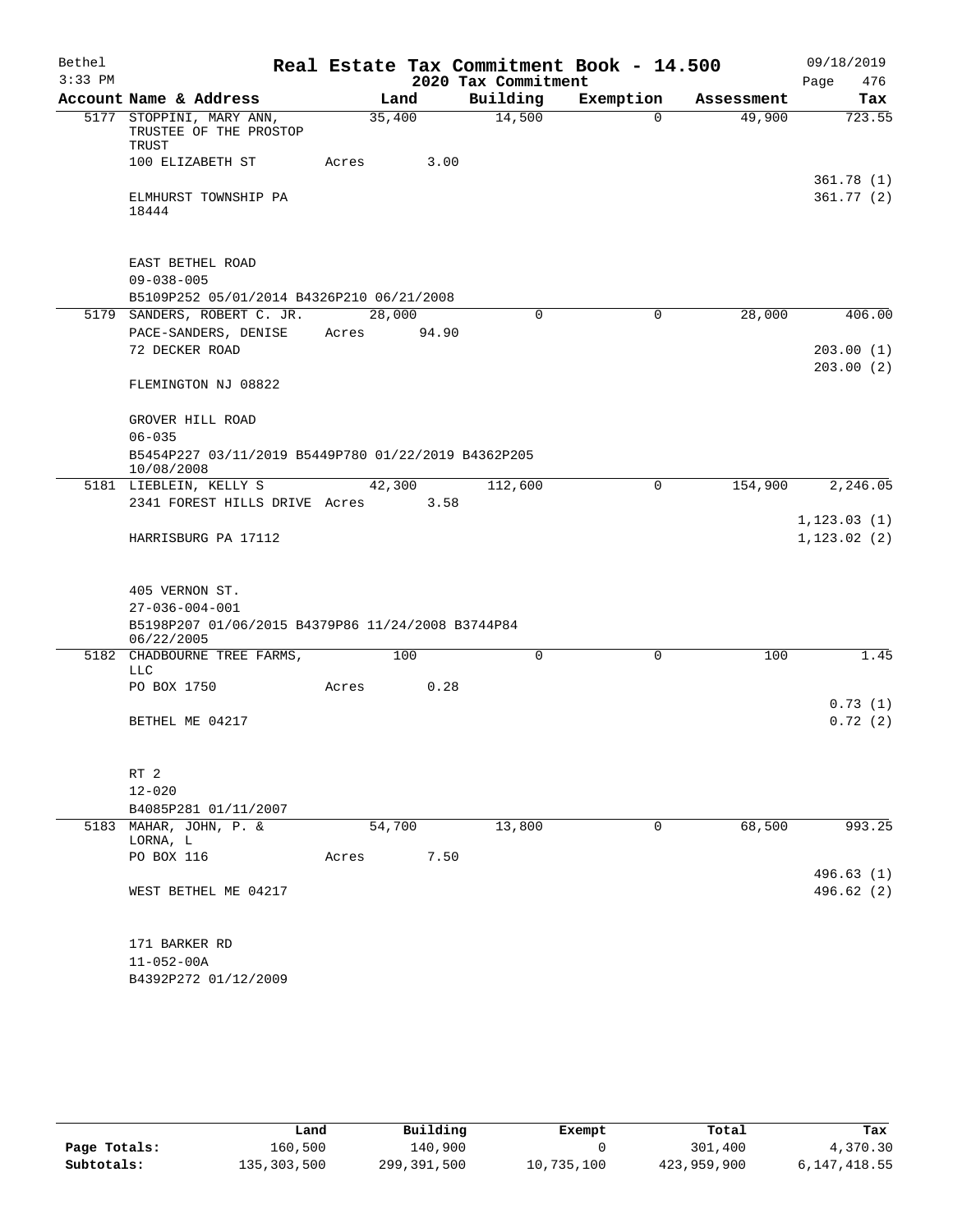| Bethel    |                                                                                       |        |       | Real Estate Tax Commitment Book - 14.500 |           |            | 09/18/2019                 |
|-----------|---------------------------------------------------------------------------------------|--------|-------|------------------------------------------|-----------|------------|----------------------------|
| $3:33$ PM |                                                                                       |        |       | 2020 Tax Commitment                      |           |            | Page<br>477                |
|           | Account Name & Address                                                                | Land   |       | Building                                 | Exemption | Assessment | Tax                        |
|           | 5185 HUNT, THOMAS M                                                                   | 10,700 |       | $\Omega$                                 | $\Omega$  | 10,700     | 155.15                     |
|           | HUNT, PATRICK                                                                         | Acres  | 37.00 |                                          |           |            |                            |
|           | 1815 BLAKELEY RD                                                                      |        |       |                                          |           |            | 77.58(1)                   |
|           | EAST AURORA NY 14052                                                                  |        |       |                                          |           |            | 77.57(2)                   |
|           | GROVER HILL RD                                                                        |        |       |                                          |           |            |                            |
|           | $01 - 039 - 003$                                                                      |        |       |                                          |           |            |                            |
|           | B5407P160 05/10/2018 B5375P453 10/30/2017 B4287P141<br>04/16/2009                     |        |       |                                          |           |            |                            |
|           | 5187 TURNBULL, DREW A                                                                 | 24,100 |       | 185,500                                  | 0         | 209,600    | 3,039.20                   |
|           | 144 FISKE AVE.                                                                        | Acres  | 0.70  |                                          |           |            |                            |
|           |                                                                                       |        |       |                                          |           |            | 1,519.60(1)                |
|           | CUMBERLAND RI 02864                                                                   |        |       |                                          |           |            | 1,519.60(2)                |
|           | 20 EAGLE RIDGE RD                                                                     |        |       |                                          |           |            |                            |
|           | $27 - 036 - 003 - 002$                                                                |        |       |                                          |           |            |                            |
|           | B4483P26 08/13/2009 B4475P152 07/27/2009 B4461P344<br>06/25/2009 B4223P288 11/14/2007 |        |       |                                          |           |            |                            |
| 5188      | FROMENT, DAVID & JILL,                                                                | 33,700 |       | 183,000                                  | 0         | 216,700    | 3, 142. 15                 |
|           | TRUSTEES<br>TWENTY-SIX EAGLE RIDGE                                                    | Acres  | 0.70  |                                          |           |            |                            |
|           | ROAD NRT                                                                              |        |       |                                          |           |            |                            |
|           | 45 ROUNSEVELL RD                                                                      |        |       |                                          |           |            | 1,571.08(1)<br>1,571.07(2) |
|           | TEWKSBURY MA 01876 2212                                                               |        |       |                                          |           |            |                            |
|           | 26 EAGLE RIDGE RD<br>$27 - 036 - 003 - 003$                                           |        |       |                                          |           |            |                            |
|           | B5235P478 08/03/2015 B4583P66 05/03/2010 B4475P154                                    |        |       |                                          |           |            |                            |
|           | 07/27/2009 B4461P344 06/25/2009 B4233P288 09/14/2007<br>5189 DOAR, JAMES G            | 39,200 |       | 172,300                                  | 0         | 211,500    | 3,066.75                   |
|           |                                                                                       | Acres  | 1.30  |                                          |           |            |                            |
|           | DOAR, MELISSA L<br>754 FLANDERS CREEK AVE                                             |        |       |                                          |           |            | 1,533.38(1)                |
|           |                                                                                       |        |       |                                          |           |            | 1,533.37(2)                |
|           | BOZEMAN MY 59718 6369                                                                 |        |       |                                          |           |            |                            |
|           | 28 EAGLE RIDGE RD                                                                     |        |       |                                          |           |            |                            |
|           | $27 - 036 - 003 - 004$                                                                |        |       |                                          |           |            |                            |
|           | B4484P206 08/18/2009                                                                  |        |       |                                          |           |            |                            |
|           | 5190 BERNARD, MARK                                                                    | 39,400 |       | 174,500                                  | 0         | 213,900    | 3,101.55                   |
|           | BERNARD, JOHANNA                                                                      | Acres  | 1.40  |                                          |           |            |                            |
|           | 11 OGDEN LN.                                                                          |        |       |                                          |           |            | 1,550.78(1)                |
|           | MIDDLETOWN MA 01949                                                                   |        |       |                                          |           |            | 1,550.77(2)                |
|           | 27 EAGLE RIDGE RD                                                                     |        |       |                                          |           |            |                            |
|           | $27 - 036 - 003 - 005$                                                                |        |       |                                          |           |            |                            |
|           | B4472P173 07/20/2009 B4223P288 11/14/2007                                             |        |       |                                          |           |            |                            |

|              | Land        | Building    | Exempt     | Total       | Tax          |
|--------------|-------------|-------------|------------|-------------|--------------|
| Page Totals: | 147,100     | 715,300     |            | 862,400     | 12,504.80    |
| Subtotals:   | 135,450,600 | 300,106,800 | 10,735,100 | 424,822,300 | 6,159,923.35 |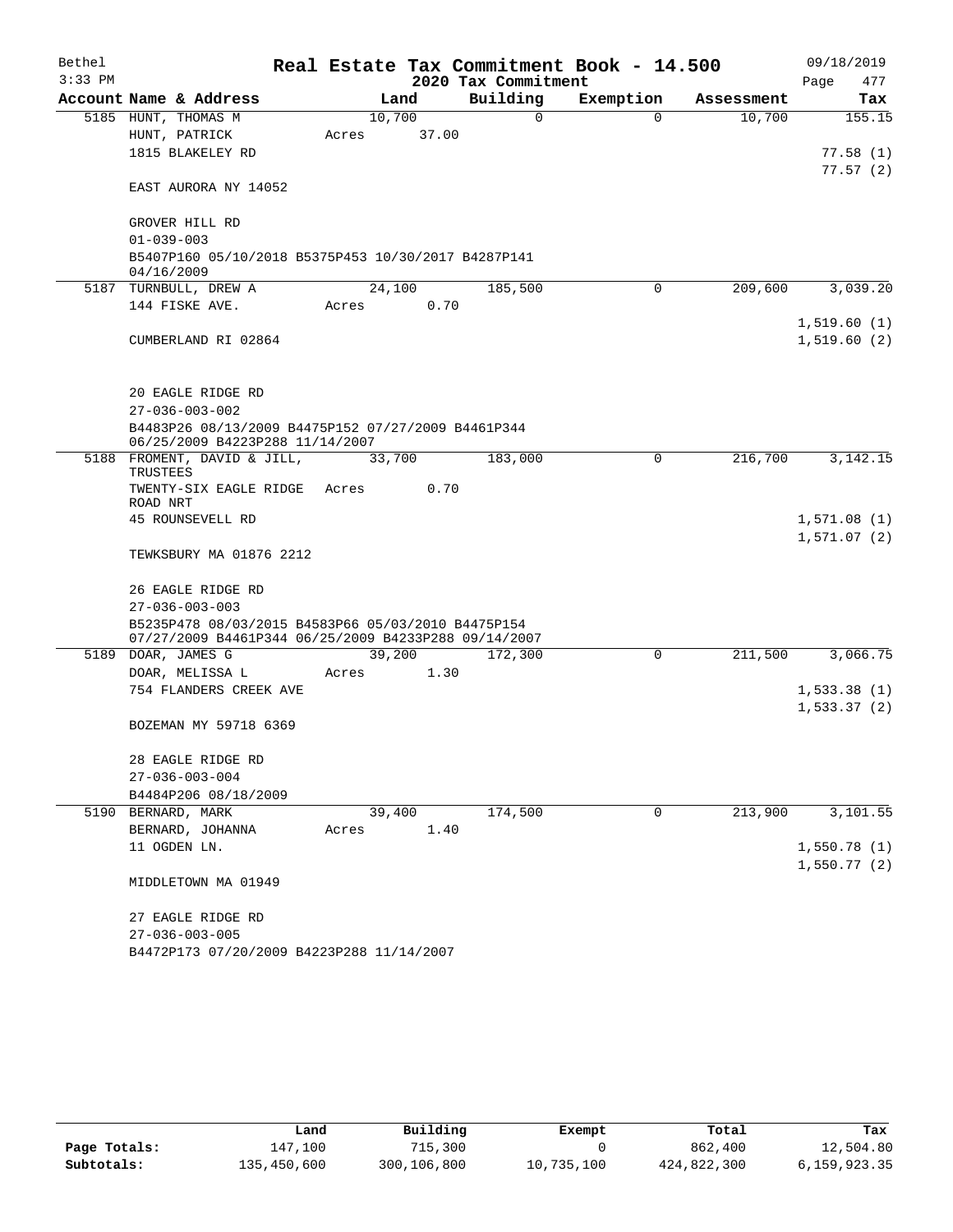| Bethel    |                        |                                                                                                           |        |      |                     | Real Estate Tax Commitment Book - 14.500 |             |            |                            | 09/18/2019             |
|-----------|------------------------|-----------------------------------------------------------------------------------------------------------|--------|------|---------------------|------------------------------------------|-------------|------------|----------------------------|------------------------|
| $3:33$ PM |                        |                                                                                                           |        |      | 2020 Tax Commitment |                                          |             |            | Page                       | 478                    |
|           |                        | Account Name & Address                                                                                    |        | Land | Building            |                                          | Exemption   | Assessment |                            | Tax                    |
|           |                        | 5191 GOLDMAN, RICHARD A                                                                                   | 39,400 |      | 180,000             |                                          | $\Omega$    | 219,400    |                            | 3,181.30               |
|           |                        | GOLDMAN, HOLLY H                                                                                          | Acres  | 1.40 |                     |                                          |             |            |                            |                        |
|           | 180 MILL ROAD          |                                                                                                           |        |      |                     |                                          |             |            | 1,590.65(1)                |                        |
|           |                        | NORTH ANDOVER MA 01845                                                                                    |        |      |                     |                                          |             |            | 1,590.65(2)                |                        |
|           |                        | 19 EAGLE RIDGE RD                                                                                         |        |      |                     |                                          |             |            |                            |                        |
|           | $27 - 036 - 003 - 006$ |                                                                                                           |        |      |                     |                                          |             |            |                            |                        |
|           |                        | B4614P208 07/27/2010 B4475P156 07/27/2009 B4461P344<br>06/25/2009 B4223P288 11/14/2009                    |        |      |                     |                                          |             |            |                            |                        |
|           | 5193 PIM, ALISTAIR     |                                                                                                           | 33,700 |      | 170,100             |                                          | $\Omega$    | 203,800    |                            | 2,955.10               |
|           |                        | 34 UPTON ST, APT 1                                                                                        | Acres  | 0.70 |                     |                                          |             |            |                            |                        |
|           | BOSTON MA 02118        |                                                                                                           |        |      |                     |                                          |             |            | 1,477.55(1)<br>1,477.55(2) |                        |
|           |                        | 14 EAGLE RIDGE RD                                                                                         |        |      |                     |                                          |             |            |                            |                        |
|           | $27 - 036 - 003 - 001$ |                                                                                                           |        |      |                     |                                          |             |            |                            |                        |
|           | 11/14/2007             | B5206P38 01/30/2015 B4476P194 07/29/2009 B4223P288                                                        |        |      |                     |                                          |             |            |                            |                        |
|           |                        | 5194 PROVENCHER, RONALD                                                                                   | 25,500 |      |                     | $\Omega$                                 | $\mathbf 0$ | 25,500     |                            | 369.75                 |
|           |                        | 928 CANTON POINT RD                                                                                       | Acres  | 1.50 |                     |                                          |             |            |                            |                        |
|           |                        | DIXFIELD ME 04224                                                                                         |        |      |                     |                                          |             |            |                            | 184.88(1)<br>184.87(2) |
|           | GRAND VIEW PH 2        |                                                                                                           |        |      |                     |                                          |             |            |                            |                        |
|           | $15 - 022 - 016$       |                                                                                                           |        |      |                     |                                          |             |            |                            |                        |
|           |                        | B4897P30 09/21/2012 B4755P109 08/17/2011 B4734P318<br>07/07/2011 B4651P60 10/26/2010 B4292P298 12/27/2007 |        |      |                     |                                          |             |            |                            |                        |
|           | 5195 A & E, LLC        |                                                                                                           | 25,200 |      |                     | $\Omega$                                 | $\Omega$    | 25,200     |                            | 365.40                 |
|           | 16 WINWARD DR.         |                                                                                                           | Acres  | 1.36 |                     |                                          |             |            |                            |                        |
|           |                        |                                                                                                           |        |      |                     |                                          |             |            |                            | 182.70(1)              |
|           |                        | NEWBURYPORT MA 01950                                                                                      |        |      |                     |                                          |             |            |                            | 182.70(2)              |
|           | GRAND VIEW PH2         |                                                                                                           |        |      |                     |                                          |             |            |                            |                        |
|           | $15 - 022 - 017$       |                                                                                                           |        |      |                     |                                          |             |            |                            |                        |
|           |                        | B4755P109 09/01/2011 B4734P318 07/07/0201 B4651P60<br>10/26/2010 B4252P298 12/27/2007                     |        |      |                     |                                          |             |            |                            |                        |
|           | 5196 A & E, LLC        |                                                                                                           | 25,700 |      |                     | $\Omega$                                 | $\Omega$    | 25,700     |                            | 372.65                 |
|           |                        | C/O STEPHEN COULOMBE                                                                                      | Acres  | 1.60 |                     |                                          |             |            |                            |                        |
|           |                        | 15 FRIEDENFELS STREET                                                                                     |        |      |                     |                                          |             |            |                            | 186.33(1)              |
|           |                        | SALISBURY MA 01952                                                                                        |        |      |                     |                                          |             |            |                            | 186.32(2)              |
|           | GRAND VIEW PH2         |                                                                                                           |        |      |                     |                                          |             |            |                            |                        |
|           | $15 - 022 - 018$       |                                                                                                           |        |      |                     |                                          |             |            |                            |                        |
|           |                        | B4755P109 09/01/2011 B4734P318 07/07/2011 B4651P60                                                        |        |      |                     |                                          |             |            |                            |                        |
|           |                        | 10/26/2010 B4252P298 12/27/2007                                                                           |        |      |                     |                                          |             |            |                            |                        |

|              | Land        | Building    | Exempt     | Total       | Tax          |
|--------------|-------------|-------------|------------|-------------|--------------|
| Page Totals: | 149,500     | 350,100     |            | 499,600     | ,244.20      |
| Subtotals:   | 135,600,100 | 300,456,900 | 10,735,100 | 425,321,900 | 6,167,167.55 |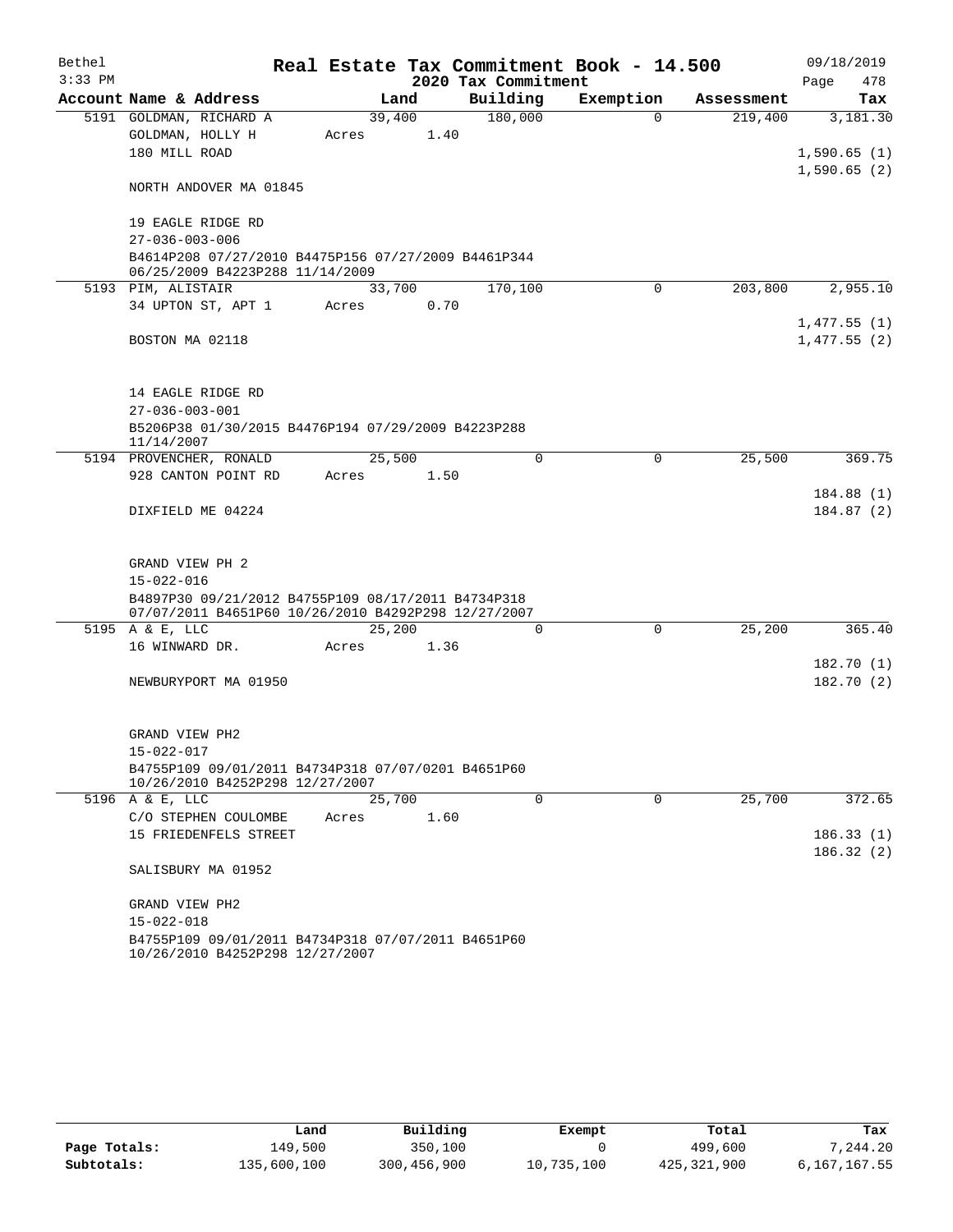| Bethel       |                                                                                                                                |       |                | Real Estate Tax Commitment Book - 14.500 |             |             | 09/18/2019                       |
|--------------|--------------------------------------------------------------------------------------------------------------------------------|-------|----------------|------------------------------------------|-------------|-------------|----------------------------------|
| $3:33$ PM    |                                                                                                                                |       |                | 2020 Tax Commitment                      |             |             | 479<br>Page                      |
|              | Account Name & Address                                                                                                         |       | Land           | Building                                 | Exemption   | Assessment  | Tax                              |
|              | 5197 A & E, LLC<br>C/O STEPHEN COULOMBE<br>15 FRIEDENFELS STREET                                                               | Acres | 25,600<br>1.57 | $\mathbf 0$                              | $\Omega$    | 25,600      | 371.20<br>185.60(1)<br>185.60(2) |
|              | SALISBURY MA 01952                                                                                                             |       |                |                                          |             |             |                                  |
|              | GRANDVIEW PH2                                                                                                                  |       |                |                                          |             |             |                                  |
|              | $15 - 022 - 019$<br>B4755P109 09/01/2011 B4734P318 07/07/2011 B4651P60<br>10/26/2010 B4252P298 12/27/2007                      |       |                |                                          |             |             |                                  |
|              | 5198 FREEMAN, VICKY                                                                                                            |       | 33,100         | 343,400                                  | $\Omega$    | 376,500     | 5,459.25                         |
|              | FREEMAN, J. TIMOTHY                                                                                                            | Acres | 1.22           |                                          |             |             |                                  |
|              | PO BOX 671                                                                                                                     |       |                |                                          |             |             | 2,729.63 (1)<br>2,729.62(2)      |
|              | BETHEL ME 04217                                                                                                                |       |                |                                          |             |             |                                  |
|              | 46 KATIE VIEW ROAD<br>$15 - 022 - 020$                                                                                         |       |                |                                          |             |             |                                  |
|              | B5438P54 10/22/2018 B4755P109 B4734P318 07/07/2011                                                                             |       |                |                                          |             |             |                                  |
|              | 5199 A & E, LLC                                                                                                                |       | 24,600         | $\Omega$                                 | $\mathbf 0$ | 24,600      | 356.70                           |
|              | C/O STEPHEN COULOMBE                                                                                                           | Acres | 1.06           |                                          |             |             |                                  |
|              | 15 FRIEDENFELS STREET                                                                                                          |       |                |                                          |             |             | 178.35(1)                        |
|              |                                                                                                                                |       |                |                                          |             |             | 178.35(2)                        |
|              | SALISBURY MA 01952                                                                                                             |       |                |                                          |             |             |                                  |
|              | GRANDVIEW PH2                                                                                                                  |       |                |                                          |             |             |                                  |
|              | $15 - 022 - 021$                                                                                                               |       |                |                                          |             |             |                                  |
|              | B4755P109 09/01/2011 B4734P318 07/07/2011 B4651P60<br>10/26/2010 B4252P298 12/27/2007                                          |       |                |                                          |             |             |                                  |
|              | 5200 A & E, LLC                                                                                                                |       | 24,600         | $\mathbf 0$                              | 0           | 24,600      | 356.70                           |
|              | C/O STEPHEN COULOMBE                                                                                                           | Acres | 1.07           |                                          |             |             |                                  |
|              | 15 FRIEDENFELS STREET                                                                                                          |       |                |                                          |             |             | 178.35(1)<br>178.35(2)           |
|              | SALISBURY MA 01952                                                                                                             |       |                |                                          |             |             |                                  |
|              | GRANDVIEW PH2                                                                                                                  |       |                |                                          |             |             |                                  |
|              | $15 - 022 - 022$                                                                                                               |       |                |                                          |             |             |                                  |
|              | B4755P109 09/01/2011 B4734P318 07/07/2011 B4651P60<br>10/26/2010 B4252P298 12/27/2007                                          |       |                |                                          |             |             |                                  |
|              | 5201 A & E, LLC                                                                                                                |       | 33,800         | 343,400                                  | $\mathbf 0$ | 377,200     | 5,469.40                         |
|              | C/O STEPHEN COULOMBE                                                                                                           | Acres | 1.60           |                                          |             |             |                                  |
|              | 15 FRIEDENFELS STREET                                                                                                          |       |                |                                          |             |             | 2,734.70(1)                      |
|              | SALISBURY MA 01952                                                                                                             |       |                |                                          |             |             | 2,734.70(2)                      |
|              | 39 KATIE VIEW ROAD                                                                                                             |       |                |                                          |             |             |                                  |
|              | $15 - 022 - 023$                                                                                                               |       |                |                                          |             |             |                                  |
|              | B4755P109 09/01/2011 B4734P318 07/07/2011 B4651P60<br>10/26/2010 B4252P298 12/27/2007                                          |       |                |                                          |             |             |                                  |
|              | 5202 FOULSHAM, JOHN A                                                                                                          |       | 24,500         | $\Omega$                                 | $\mathbf 0$ | 24,500      | 355.25                           |
|              | HEALY, COLLEEN B.                                                                                                              | Acres | 1.00           |                                          |             |             |                                  |
|              | 115 GRIDLEY STREET                                                                                                             |       |                |                                          |             |             | 177.63(1)<br>177.62(2)           |
|              | QUINCY MA 02169                                                                                                                |       |                |                                          |             |             |                                  |
|              | GRANDVIEW PH2                                                                                                                  |       |                |                                          |             |             |                                  |
|              | $15 - 022 - 024$<br>B5438P151 10/23/2018 B4755P109 09/01/2011 B4734P318<br>07/07/2011 B4651P60 10/26/2010 B4252P298 12/27/2007 |       |                |                                          |             |             |                                  |
|              |                                                                                                                                | Land  | Building       |                                          | Exempt      | Total       | Tax                              |
| Page Totals: | 166,200                                                                                                                        |       | 686,800        |                                          | $\mathbf 0$ | 853,000     | 12,368.50                        |
| Subtotals:   | 135,766,300                                                                                                                    |       | 301, 143, 700  |                                          | 10,735,100  | 426,174,900 | 6,179,536.05                     |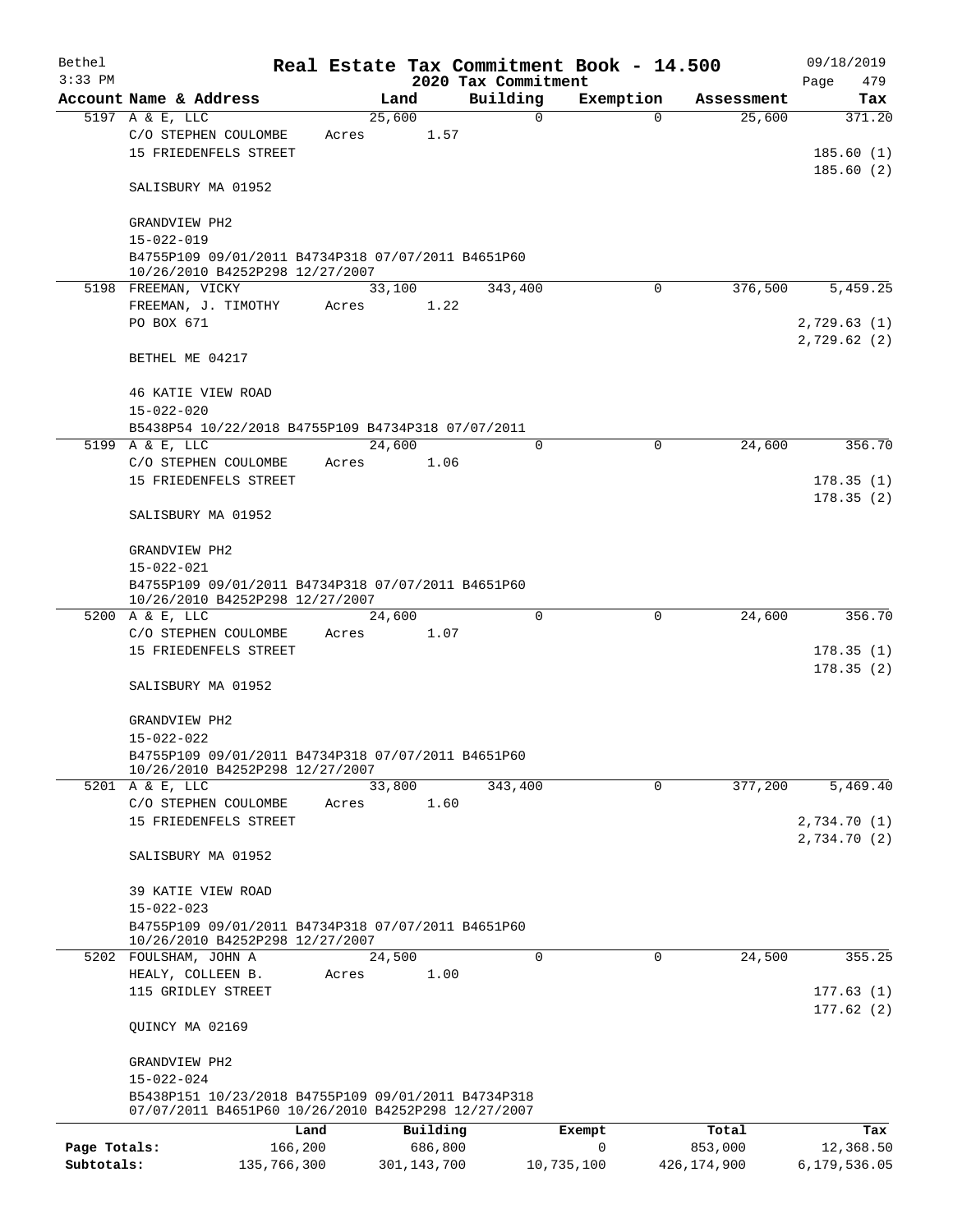| Bethel<br>$3:33$ PM |                                                                                                            |                 |                     | 2020 Tax Commitment | Real Estate Tax Commitment Book - 14.500 |                  | 09/18/2019<br>Page<br>480 |
|---------------------|------------------------------------------------------------------------------------------------------------|-----------------|---------------------|---------------------|------------------------------------------|------------------|---------------------------|
|                     | Account Name & Address                                                                                     |                 | Land                | Building            | Exemption                                | Assessment       | Tax                       |
|                     | 5203 FOULSHAM, JOHN A                                                                                      |                 | 24,500              | 0                   | $\Omega$                                 | 24,500           | 355.25                    |
|                     | HEALY, COLLEEN B.                                                                                          | Acres           | 1.02                |                     |                                          |                  |                           |
|                     | 115 GRIDLEY STREET                                                                                         |                 |                     |                     |                                          |                  | 177.63(1)                 |
|                     | QUINCY MA 02169                                                                                            |                 |                     |                     |                                          |                  | 177.62(2)                 |
|                     | GRANDVIEW PH2                                                                                              |                 |                     |                     |                                          |                  |                           |
|                     | $15 - 022 - 025$                                                                                           |                 |                     |                     |                                          |                  |                           |
|                     | B5438P151 10/23/2018 B4755P109 09/01/2011 B4734P318                                                        |                 |                     |                     |                                          |                  |                           |
|                     | 07/07/2011 B4651P60 10/26/2010 B4252P298 12/27/2007<br>5204 FOULSHAM, JOHN A                               |                 | 24,800              | $\Omega$            | $\Omega$                                 | 24,800           | 359.60                    |
|                     | 115 GRIDLEY STREET                                                                                         | Acres           | 1.13                |                     |                                          |                  |                           |
|                     |                                                                                                            |                 |                     |                     |                                          |                  | 179.80(1)                 |
|                     | QUINCY MA 02169                                                                                            |                 |                     |                     |                                          |                  | 179.80(2)                 |
|                     | GRANDVIEW PH2                                                                                              |                 |                     |                     |                                          |                  |                           |
|                     | $15 - 022 - 026$                                                                                           |                 |                     |                     |                                          |                  |                           |
|                     | B5438P151 10/23/2018 B4755P109 09/01/2011 B4734P318<br>07/07/2011 B4651P60 10/26/2010 B4252P298 12/27/2007 |                 |                     |                     |                                          |                  |                           |
|                     | 5205 FOULSHAM, JOHN A                                                                                      |                 | 25,000              | $\Omega$            | 0                                        | 25,000           | 362.50                    |
|                     | 115 GRIDLEY STREET                                                                                         | Acres           | 1.21                |                     |                                          |                  |                           |
|                     | QUINCY MA 02169                                                                                            |                 |                     |                     |                                          |                  | 181.25(1)<br>181.25(2)    |
|                     | GRANDVIEW PH2                                                                                              |                 |                     |                     |                                          |                  |                           |
|                     | $15 - 022 - 027$                                                                                           |                 |                     |                     |                                          |                  |                           |
|                     | B5074P140 12/16/2013 B4755P109 09/01/2011 B4734P318<br>07/07/2011 B4651P60 10/26/2010 B4252P298 12/27/2007 |                 |                     |                     |                                          |                  |                           |
|                     | 5206 FOULSHAM, JOHN W                                                                                      |                 | 24,900              | $\Omega$            | $\Omega$                                 | 24,900           | 361.05                    |
|                     | FOULSHAM, BARBARA A<br>272 ATLANTIC ST                                                                     | Acres           | 1.20                |                     |                                          |                  |                           |
|                     |                                                                                                            |                 |                     |                     |                                          |                  | 180.53(1)<br>180.52(2)    |
|                     | QUINCY MA 02171                                                                                            |                 |                     |                     |                                          |                  |                           |
|                     | GRANDVIEW PH2                                                                                              |                 |                     |                     |                                          |                  |                           |
|                     | $15 - 022 - 028$                                                                                           |                 |                     |                     |                                          |                  |                           |
|                     | B5074P142 12/16/2013 B4755P109 09/01/2011 B4734P318<br>07/07/2011 B4651P60 10/26/2010 B4252P298 12/27/2009 |                 |                     |                     |                                          |                  |                           |
|                     | 5207 NORTH, DAVID G                                                                                        |                 | 63,500              | 17,100              | 0                                        | 80,600           | 1,168.70                  |
|                     | PO BOX 207                                                                                                 | Acres           | 2.18                |                     |                                          |                  |                           |
|                     | CENTER CONWAY NH 03813                                                                                     |                 |                     |                     |                                          |                  | 584.35(1)<br>584.35 (2)   |
|                     |                                                                                                            |                 |                     |                     |                                          |                  |                           |
|                     | 97 WILL VIEW RD.                                                                                           |                 |                     |                     |                                          |                  |                           |
|                     | $17 - 035 - 023 - A$                                                                                       |                 |                     |                     |                                          |                  |                           |
|                     | B2796P48 03/11/2000 B12P4474                                                                               |                 |                     |                     |                                          |                  |                           |
| 5208                | NORTH, DAVID G                                                                                             |                 | 82,300              | 271,200             | 0                                        | 353,500          | 5,125.75                  |
|                     | PO BOX 207                                                                                                 | Acres           | 8.53                |                     |                                          |                  |                           |
|                     |                                                                                                            |                 |                     |                     |                                          |                  | 2,562.88 (1)              |
|                     | CENTER CONWAY NH 03813                                                                                     |                 |                     |                     |                                          |                  | 2,562.87 (2)              |
|                     | 95 WILL VIEW RD.                                                                                           |                 |                     |                     |                                          |                  |                           |
|                     | $17 - 035 - 023 - B$<br>B2796P48 03/01/2000                                                                |                 |                     |                     |                                          |                  |                           |
|                     |                                                                                                            |                 |                     |                     |                                          |                  |                           |
| Page Totals:        |                                                                                                            | Land<br>245,000 | Building<br>288,300 |                     | Exempt<br>$\mathbf 0$                    | Total<br>533,300 | Tax<br>7,732.85           |
| Subtotals:          | 136,011,300                                                                                                |                 | 301,432,000         |                     | 10,735,100                               | 426,708,200      | 6,187,268.90              |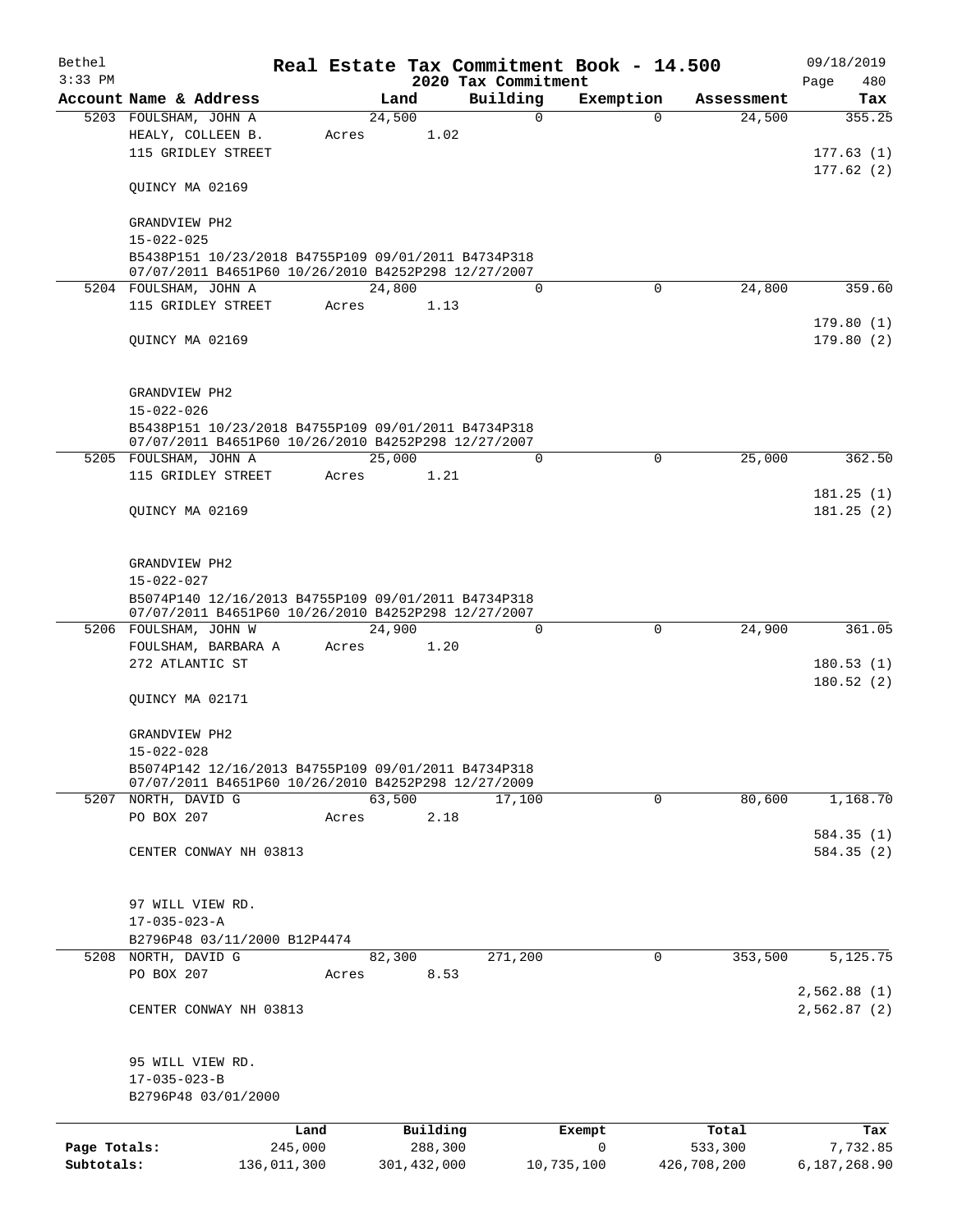| Bethel                     |                                                                   |       |                          |                                 | Real Estate Tax Commitment Book - 14.500 |                          | 09/18/2019                |
|----------------------------|-------------------------------------------------------------------|-------|--------------------------|---------------------------------|------------------------------------------|--------------------------|---------------------------|
| $3:33$ PM                  | Account Name & Address                                            |       | Land                     | 2020 Tax Commitment<br>Building | Exemption                                | Assessment               | Page<br>481<br>Tax        |
|                            | 5209 KRAMER, PATRICIA C                                           |       | 73,900                   | 252,000                         | $\Omega$                                 | 325,900                  | 4,725.55                  |
|                            | KRAMER, ANDREW M                                                  | Acres | 1.72                     |                                 |                                          |                          |                           |
|                            | 7 CLIFTON AVE                                                     |       |                          |                                 |                                          |                          | 2,362.78(1)               |
|                            |                                                                   |       |                          |                                 |                                          |                          | 2,362.77(2)               |
|                            | MARBLEHEAD MA 01945                                               |       |                          |                                 |                                          |                          |                           |
|                            | 93 RIVER VALLEY ACRES                                             |       |                          |                                 |                                          |                          |                           |
|                            | $17 - 035 - 023 - C$                                              |       |                          |                                 |                                          |                          |                           |
|                            | B4848P108 05/23/2012 B2796P48 03/11/2000 B12P4474                 |       |                          |                                 |                                          |                          |                           |
|                            | 5211 EVANS, STEPHEN G                                             |       | 75,200                   | 222,900                         | $\mathbf 0$                              | 298,100                  | 4,322.45                  |
|                            | EVANS, KELLY ANNE                                                 | Acres | 0.83                     |                                 |                                          |                          |                           |
|                            | 5 MCTEE DRIVE                                                     |       |                          |                                 |                                          |                          | 2,161.23(1)               |
|                            | NORTON MA 02776                                                   |       |                          |                                 |                                          |                          | 2,161.22(2)               |
|                            |                                                                   |       |                          |                                 |                                          |                          |                           |
|                            | 13 NEVEL RD                                                       |       |                          |                                 |                                          |                          |                           |
|                            | $09 - 006 - 002 - A$<br>B4557P276 02/05/2010 B4502P227 09/29/2009 |       |                          |                                 |                                          |                          |                           |
|                            | 5212 TONRA, JAMES E                                               |       | 32,600                   | 219,500                         | $\mathbf 0$                              | 252,100                  | 3,655.45                  |
|                            | TONRA, ELIZABETH A                                                | Acres | 1.00                     |                                 |                                          |                          |                           |
|                            | 13 PRESDINTIAL DRIVE                                              |       |                          |                                 |                                          |                          | 1,827.73(1)               |
|                            |                                                                   |       |                          |                                 |                                          |                          | 1,827.72(2)               |
|                            | WILMINGTON MA 01887                                               |       |                          |                                 |                                          |                          |                           |
|                            | 9565                                                              |       |                          |                                 |                                          |                          |                           |
|                            | 257 TAYLOR SMITH RD                                               |       |                          |                                 |                                          |                          |                           |
|                            | $09 - 006 - 002 - B$                                              |       |                          |                                 |                                          |                          |                           |
|                            | B5288P194 06/22/2016 B4510P293 10/13/2009 B4473P122               |       |                          |                                 |                                          |                          |                           |
|                            | 07/21/2009                                                        |       |                          |                                 |                                          |                          |                           |
| 5213                       | GROVER HILL HOLDINGS<br>LLC                                       |       | 31,000                   | $\mathbf 0$                     | 0                                        | 31,000                   | 449.50                    |
|                            | 294 VALLEY ROAD                                                   | Acres | 102.00                   |                                 |                                          |                          |                           |
|                            |                                                                   |       |                          |                                 |                                          |                          | 224.75 (1)                |
|                            | MIDDLETOWN RI 02842                                               |       |                          |                                 |                                          |                          | 224.75(2)                 |
|                            |                                                                   |       |                          |                                 |                                          |                          |                           |
|                            | GROVER HILL RD                                                    |       |                          |                                 |                                          |                          |                           |
|                            | $01 - 041 - A - 012$                                              |       |                          |                                 |                                          |                          |                           |
|                            | B4696P226 03/03/2011                                              |       |                          |                                 |                                          |                          |                           |
|                            | 5214 BEARHAVEN CROSSING, LLC                                      |       | 138,300                  | 357,200                         | $\mathbf 0$                              | 495,500                  | 7,184.75                  |
|                            | 58 DOUGLASS RD                                                    | Acres | 2.03                     |                                 |                                          |                          |                           |
|                            |                                                                   |       |                          |                                 |                                          |                          | 3,592.38(1)               |
|                            | NEWRY ME 04261                                                    |       |                          |                                 |                                          |                          | 3,592.37(2)               |
|                            |                                                                   |       |                          |                                 |                                          |                          |                           |
|                            | 312 THRU 322 MAYVILLE                                             |       |                          |                                 |                                          |                          |                           |
|                            | $12 - 072 - 003$                                                  |       |                          |                                 |                                          |                          |                           |
|                            | B4461P258 06/25/2009                                              |       |                          |                                 |                                          |                          |                           |
|                            | 5217 MORRISSEY, ELIZABETH                                         |       | 32,900                   | 0                               | 0                                        | 32,900                   | 477.05                    |
|                            | 225 PROSPECT ST.                                                  | Acres | 3.80                     |                                 |                                          |                          |                           |
|                            |                                                                   |       |                          |                                 |                                          |                          | 238.53(1)                 |
|                            | PORTLAND ME 04103 3038                                            |       |                          |                                 |                                          |                          | 238.52(2)                 |
|                            |                                                                   |       |                          |                                 |                                          |                          |                           |
|                            | HOLT HILL RD                                                      |       |                          |                                 |                                          |                          |                           |
|                            | $23 - 003 - 003 - A$                                              |       |                          |                                 |                                          |                          |                           |
|                            | B4456P170 06/16/2009                                              |       |                          |                                 |                                          |                          |                           |
|                            |                                                                   |       |                          |                                 |                                          |                          |                           |
|                            |                                                                   | Land  | Building                 |                                 | Exempt                                   | Total                    | Tax                       |
| Page Totals:<br>Subtotals: | 383,900<br>136, 395, 200                                          |       | 1,051,600<br>302,483,600 |                                 | 0<br>10,735,100                          | 1,435,500<br>428,143,700 | 20,814.75<br>6,208,083.65 |
|                            |                                                                   |       |                          |                                 |                                          |                          |                           |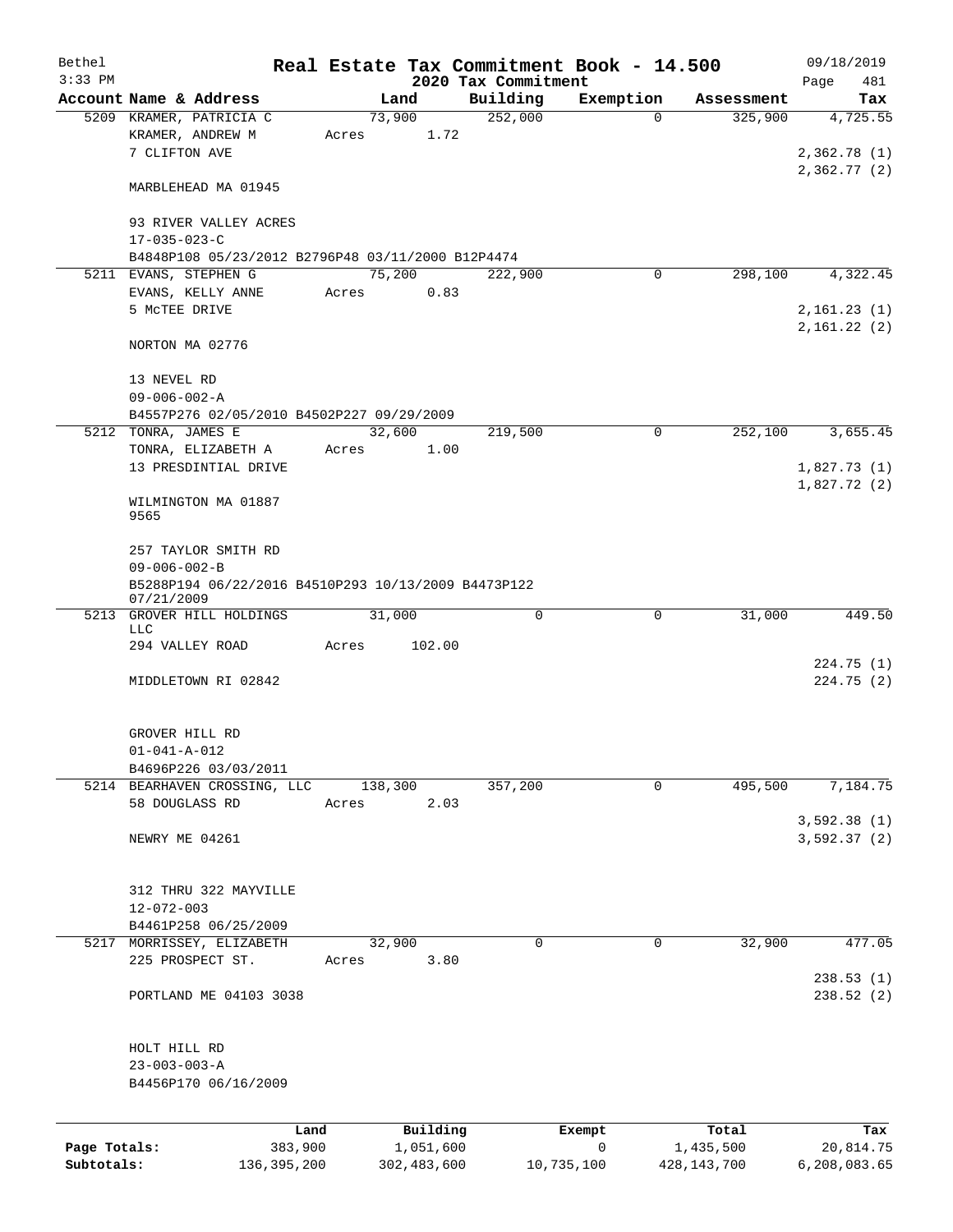| Bethel    |                                                                                      |       |                |                     | Real Estate Tax Commitment Book - 14.500 |                      | 09/18/2019    |
|-----------|--------------------------------------------------------------------------------------|-------|----------------|---------------------|------------------------------------------|----------------------|---------------|
| $3:33$ PM |                                                                                      |       |                | 2020 Tax Commitment |                                          |                      | 482<br>Page   |
|           | Account Name & Address                                                               |       | Land<br>35,900 | Building<br>10,200  | Exemption<br>0                           | Assessment<br>46,100 | Tax<br>668.45 |
|           | 5218 HOWE, JONATHAN C<br>2037 NORTH ROAD                                             | Acres | 0.47           |                     |                                          |                      |               |
|           |                                                                                      |       |                |                     |                                          |                      | 334.23(1)     |
|           | GILEAD ME 04217                                                                      |       |                |                     |                                          |                      | 334.22(2)     |
|           |                                                                                      |       |                |                     |                                          |                      |               |
|           | 819 NORTH RD                                                                         |       |                |                     |                                          |                      |               |
|           | $16 - 022 - A$                                                                       |       |                |                     |                                          |                      |               |
|           | B4468P96 07/10/2009                                                                  |       |                |                     |                                          |                      |               |
|           | 5221 REUTS CORPORATION                                                               |       | 29,900         | 0                   | 0                                        | 29,900               | 433.55        |
|           | P.O. BOX 311                                                                         | Acres | 1.46           |                     |                                          |                      |               |
|           |                                                                                      |       |                |                     |                                          |                      | 216.78(1)     |
|           | NORWAY ME 04268                                                                      |       |                |                     |                                          |                      | 216.77(2)     |
|           | WALKERS MILLS RD<br>$08 - 006 - 009 - A$                                             |       |                |                     |                                          |                      |               |
|           | B4534P180 12/04/2009 B4480P315 08/10/2009                                            |       |                |                     |                                          |                      |               |
|           | 5222 ZETTS, MATTHEW                                                                  |       | 31,400         | 158,400             | 20,000                                   | 169,800              | 2,462.10      |
|           | PO BOX 1035                                                                          | Acres | 0.90           |                     | 01 Homestead (HM)                        |                      |               |
|           |                                                                                      |       |                |                     |                                          |                      | 1, 231.05(1)  |
|           | BETHEL ME 04217                                                                      |       |                |                     |                                          |                      | 1, 231.05(2)  |
|           |                                                                                      |       |                |                     |                                          |                      |               |
|           | 869 EAST BETHEL RD                                                                   |       |                |                     |                                          |                      |               |
|           | $14 - 057 - A$                                                                       |       |                |                     |                                          |                      |               |
|           | B4913P261 10/30/2012 B4694P319 02/25/2011 B4482P109<br>08/11/2009                    |       |                |                     |                                          |                      |               |
|           | 5223 BEAN, DONALD                                                                    |       | 10,200         | $\mathbf 0$         | $\mathbf 0$                              | 10,200               | 147.90        |
|           | BEAN, KAREN                                                                          | Acres | 13.30          |                     |                                          |                      |               |
|           | 489 NORTH ROAD                                                                       |       |                |                     |                                          |                      | 73.95(1)      |
|           |                                                                                      |       |                |                     |                                          |                      | 73.95(2)      |
|           | BETHEL ME 04217                                                                      |       |                |                     |                                          |                      |               |
|           | DAISY BRYANT RD                                                                      |       |                |                     |                                          |                      |               |
|           | $17 - 003 - 002$                                                                     |       |                |                     |                                          |                      |               |
|           | B4494P293 09/09/2009                                                                 |       |                |                     |                                          |                      |               |
|           | 5224 SWEATT, MARY L                                                                  |       | 22,200         | 19,100              | 26,000                                   | 15,300               | 221.85        |
|           | 755 WEST BETHEL RD.                                                                  | Acres | 0.32           |                     | 01 Homestead (HM)                        |                      |               |
|           |                                                                                      |       |                |                     | 22 WW2 Widow Res.                        |                      | 110.93(1)     |
|           | BETHEL ME 04217                                                                      |       |                |                     |                                          |                      | 110.92(2)     |
|           | 755 WEST BETHEL RD                                                                   |       |                |                     |                                          |                      |               |
|           | $28 - 048 - A$                                                                       |       |                |                     |                                          |                      |               |
|           | B4760P48 09/15/2011 B4650P129 10/22/2010 B4596P303<br>06/14/2010 B4535P78 12/07/2009 |       |                |                     |                                          |                      |               |
|           | 5225 COOLIDGE, TINA L                                                                |       | 37,200         | 85,800              | 0                                        | 123,000              | 1,783.50      |
|           | 8 TAMERACK WAY                                                                       | Acres | 0.92           |                     |                                          |                      |               |
|           |                                                                                      |       |                |                     |                                          |                      | 891.75 (1)    |
|           | POLAND ME 04274                                                                      |       |                |                     |                                          |                      | 891.75 (2)    |
|           | 1857 INTERVALE RD                                                                    |       |                |                     |                                          |                      |               |
|           | $14 - 036 - 002$                                                                     |       |                |                     |                                          |                      |               |
|           | B4515P301 10/23/2009                                                                 |       |                |                     |                                          |                      |               |
|           |                                                                                      |       |                |                     |                                          |                      |               |
|           |                                                                                      | Land  | Building       |                     | Exempt                                   | Total                | Tax           |

**Page Totals:** 166,800 273,500 46,000 394,300 5,717.35 **Subtotals:** 136,562,000 302,757,100 10,781,100 428,538,000 6,213,801.00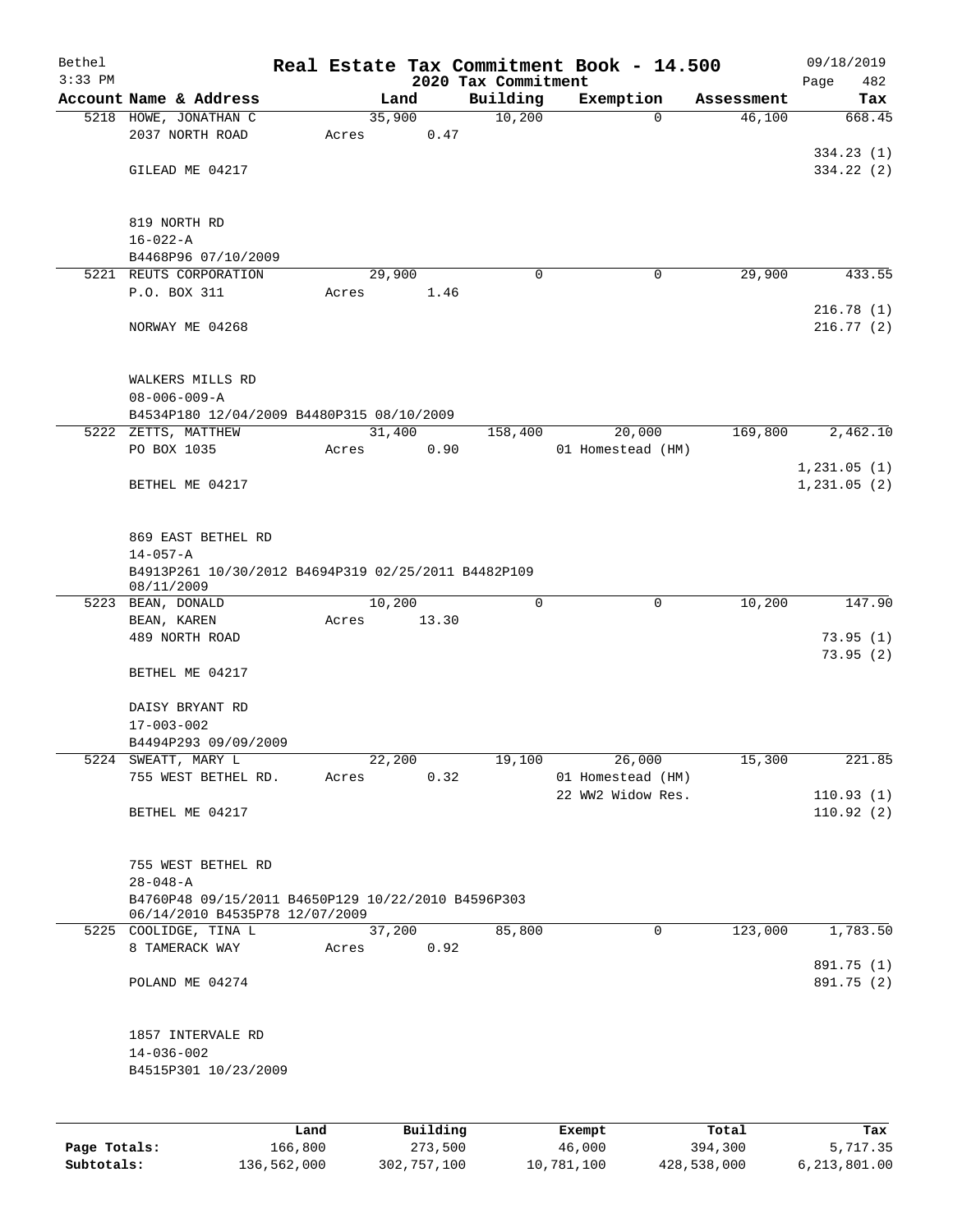| Bethel<br>$3:33$ PM |                                                                   |       |                 | 2020 Tax Commitment | Real Estate Tax Commitment Book - 14.500 |            | 09/18/2019<br>Page<br>483 |
|---------------------|-------------------------------------------------------------------|-------|-----------------|---------------------|------------------------------------------|------------|---------------------------|
|                     | Account Name & Address                                            |       | Land            | Building            | Exemption                                | Assessment | Tax                       |
|                     | 5226 WILSON, LUCILLE B<br>1757 BROWN AVE                          | Acres | 31,300<br>11.70 | $\mathbf 0$         | $\Omega$                                 | 31,300     | 453.85                    |
|                     | MANCHESTER NH 03103<br>6726                                       |       |                 |                     |                                          |            | 226.93(1)<br>226.92(2)    |
|                     | OFF GORE RD<br>$05 - 018$                                         |       |                 |                     |                                          |            |                           |
|                     | B1810P1 06/12/1991 B968P88 12/13/1977                             |       |                 |                     |                                          |            |                           |
|                     | 5229 MAINE SKI HOLDINGS LLC<br>PO BOX 508                         | Acres | 36,600<br>1.76  | $\Omega$            | 0                                        | 36,600     | 530.70<br>265.35(1)       |
|                     | BETHEL ME 04217                                                   |       |                 |                     |                                          |            | 265.35(2)                 |
|                     | WINTERPARK<br>$01 - 010 - 027$                                    |       |                 |                     |                                          |            |                           |
|                     | B5452P553 02/22/2019 B12P4567 10/29/2009                          |       |                 |                     |                                          |            |                           |
|                     | 5230 MAINE SKI HOLDINGS LLC                                       |       | 35,000          | $\mathbf 0$         | $\mathbf 0$                              | 35,000     | 507.50                    |
|                     | PO BOX 508                                                        | Acres | 1.15            |                     |                                          |            |                           |
|                     | BETHEL ME 04217                                                   |       |                 |                     |                                          |            | 253.75(1)<br>253.75 (2)   |
|                     | WINTERPARK<br>$01 - 010 - 028$                                    |       |                 |                     |                                          |            |                           |
|                     | B5452P553 02/22/2019 B12P4567 10/29/2009                          |       |                 |                     |                                          |            |                           |
|                     | 5233 HEALY, KATHERINE SWAIN                                       |       | 46,700          | $\mathbf 0$         | $\mathbf 0$                              | 46,700     | 677.15                    |
|                     | 12 NOYES STREET                                                   | Acres | 16.90           |                     |                                          |            |                           |
|                     | CONCORD NH 03301                                                  |       |                 |                     |                                          |            | 338.58(1)<br>338.57(2)    |
|                     | ANNIS<br>$12 - 002 - A$                                           |       |                 |                     |                                          |            |                           |
|                     | B4604P72 06/30/2010 B4558P288 02/10/2010                          |       |                 |                     |                                          |            |                           |
|                     | 5234 SAVAGE, TIMOTHY J                                            |       | 39,800          | 148,200             | 20,000                                   | 168,000    | 2,436.00                  |
|                     | PO BOX 358                                                        | Acres | 1.60            |                     | 01 Homestead (HM)                        |            |                           |
|                     |                                                                   |       |                 |                     |                                          |            | 1,218.00(1)               |
|                     | BETHEL ME 04217                                                   |       |                 |                     |                                          |            | 1,218.00(2)               |
|                     | 4 SAVAGE MOUNTAIN RD<br>$19 - 015 - 003 - A$                      |       |                 |                     |                                          |            |                           |
|                     | B4338P113 08/20/2010                                              |       |                 |                     |                                          |            |                           |
|                     | 5235 KELLY, MICHAEL T                                             |       | 29,600          | 2,500               | $\mathbf 0$                              | 32,100     | 465.45                    |
|                     | 11 SKILLINGS ROAD                                                 | Acres | 1.32            |                     |                                          |            |                           |
|                     | Bethel ME 04217                                                   |       |                 |                     |                                          |            | 232.73(1)<br>232.72 (2)   |
|                     | SKILLINGS & SONGO POND<br>$02 - 011 - 002$<br>B4570P69 03/23/2010 |       |                 |                     |                                          |            |                           |
|                     |                                                                   |       |                 |                     |                                          |            |                           |

|              | Land        | Building    | Exempt     | Total       | Tax          |
|--------------|-------------|-------------|------------|-------------|--------------|
| Page Totals: | 219,000     | 150,700     | 20,000     | 349,700     | 5,070.65     |
| Subtotals:   | 136,781,000 | 302,907,800 | 10,801,100 | 428,887,700 | 6,218,871.65 |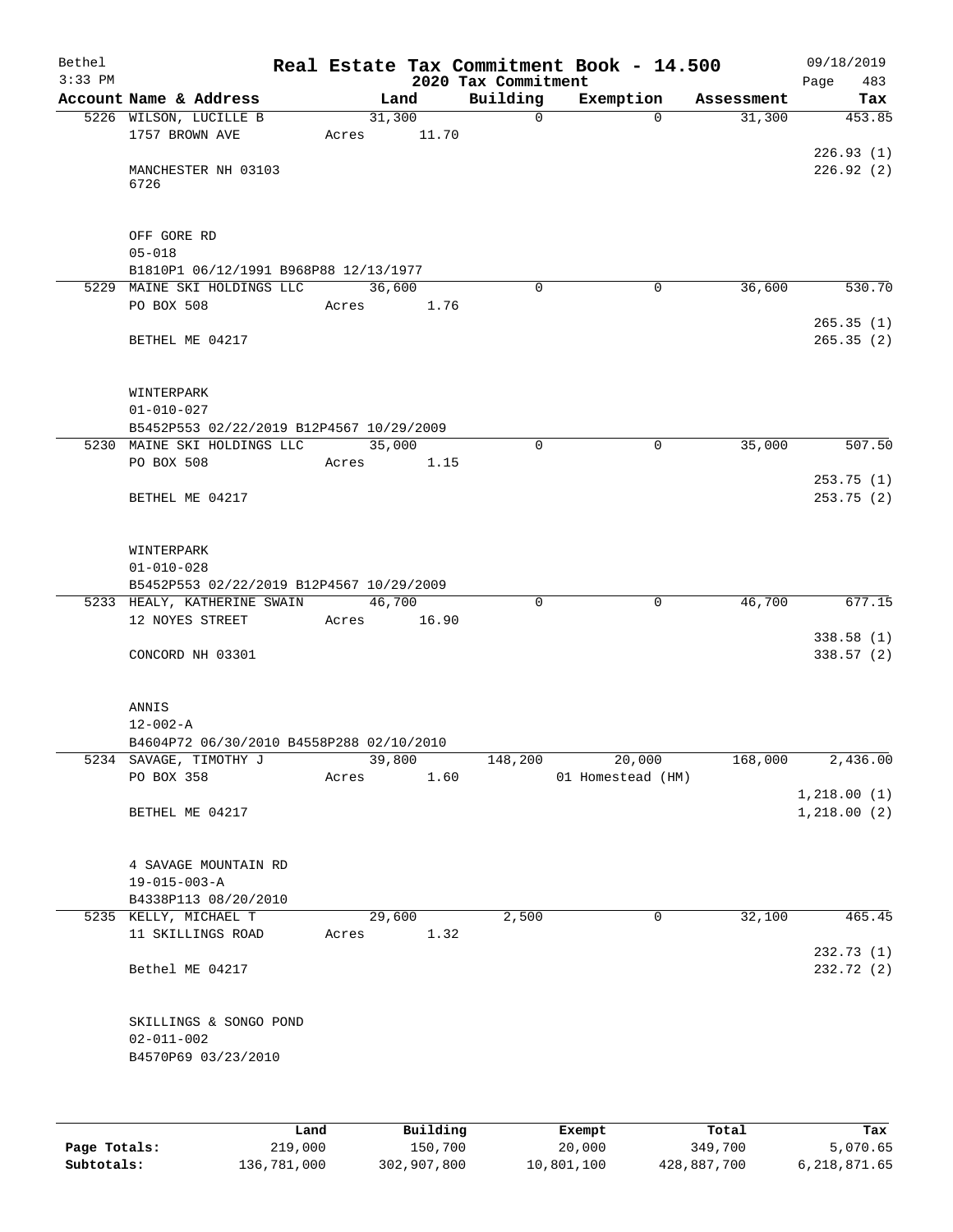| Bethel    |                                                                                      |       |        |      |                     | Real Estate Tax Commitment Book - 14.500 |            | 09/18/2019                 |
|-----------|--------------------------------------------------------------------------------------|-------|--------|------|---------------------|------------------------------------------|------------|----------------------------|
| $3:33$ PM |                                                                                      |       |        |      | 2020 Tax Commitment |                                          |            | Page<br>484                |
|           | Account Name & Address                                                               |       | Land   |      | Building            | Exemption                                | Assessment | Tax                        |
|           | 5236 YOUNG, JULIA L                                                                  |       | 57,300 |      | 193,200             | 20,000                                   | 230,500    | 3,342.25                   |
|           | PO BOX 603                                                                           | Acres |        | 0.35 |                     | 01 Homestead (HM)                        |            |                            |
|           | BETHEL ME 04217                                                                      |       |        |      |                     |                                          |            | 1,671.13(1)<br>1,671.12(2) |
|           |                                                                                      |       |        |      |                     |                                          |            |                            |
|           | 6 EDEN LN                                                                            |       |        |      |                     |                                          |            |                            |
|           | $26 - 059$                                                                           |       |        |      |                     |                                          |            |                            |
|           | B4896P110 09/12/2012 B4885P283 08/31/2012 B4571P338<br>03/31/2010                    |       |        |      |                     |                                          |            |                            |
|           | 5237 CROCKETT, GORDON D                                                              |       | 28,300 |      | 0                   | $\mathbf 0$                              | 28,300     | 410.35                     |
|           | CROCKETT, CROCKETT<br>JARROD S. JT                                                   | Acres |        | 4.78 |                     |                                          |            |                            |
|           | 439 EAST BETHEL ROAD                                                                 |       |        |      |                     |                                          |            | 205.18(1)                  |
|           |                                                                                      |       |        |      |                     |                                          |            | 205.17(2)                  |
|           | BETHEL ME 04217                                                                      |       |        |      |                     |                                          |            |                            |
|           | EAST BETHEL ROAD                                                                     |       |        |      |                     |                                          |            |                            |
|           | $09 - 041 - 002$                                                                     |       |        |      |                     |                                          |            |                            |
|           | B5337P622 03/30/2017 B5316P673 11/10/2016 B4774P24<br>09/08/2011 B4573P62 03/19/2010 |       |        |      |                     |                                          |            |                            |
|           | 5238 SWANDEROSA                                                                      |       | 10,500 |      | $\mathbf 0$         | 0                                        | 10,500     | 152.25                     |
|           | C/O JAMES SWAN                                                                       | Acres |        | 2.50 |                     |                                          |            |                            |
|           | 74 SUNDAY RIVER RD                                                                   |       |        |      |                     |                                          |            | 76.13(1)                   |
|           | BETHEL ME 04217                                                                      |       |        |      |                     |                                          |            | 76.12(2)                   |
|           | SUNDAY RIVER ROAD                                                                    |       |        |      |                     |                                          |            |                            |
|           | $21 - 001$                                                                           |       |        |      |                     |                                          |            |                            |
|           | B2392P147                                                                            |       |        |      |                     |                                          |            |                            |
|           | 5239 COBB, JAMES P                                                                   |       | 8,100  |      | $\Omega$            | $\mathbf 0$                              | 8,100      | 117.45                     |
|           | COBB, MARY A                                                                         | Acres |        | 2.11 |                     |                                          |            |                            |
|           | 192 GORE RD.                                                                         |       |        |      |                     |                                          |            | 58.73(1)                   |
|           |                                                                                      |       |        |      |                     |                                          |            | 58.72 (2)                  |
|           | WOODSTOCK ME 04291                                                                   |       |        |      |                     |                                          |            |                            |
|           | BONANZA RD                                                                           |       |        |      |                     |                                          |            |                            |
|           | $05 - 007 - 001$                                                                     |       |        |      |                     |                                          |            |                            |
|           | B658P292                                                                             |       |        |      |                     |                                          |            |                            |
|           | 5240 BROWN, MARY M                                                                   |       | 100    |      | $\Omega$            | 0                                        | 100        | 1.45                       |
|           | C/O BETSY BROWN, NANCY<br>COFFIN, MALINDA SEAMES                                     | Acres |        | 0.15 |                     |                                          |            |                            |
|           | 5 MEADOWLARK RD.                                                                     |       |        |      |                     |                                          |            | 0.73(1)                    |
|           |                                                                                      |       |        |      |                     |                                          |            | 0.72(2)                    |
|           | BRYANT POND ME 04219                                                                 |       |        |      |                     |                                          |            |                            |
|           | 5 MEADOWLARK RD.                                                                     |       |        |      |                     |                                          |            |                            |
|           | $05 - 009 - B$                                                                       |       |        |      |                     |                                          |            |                            |
|           | B5222P66 05/14/2015                                                                  |       |        |      |                     |                                          |            |                            |

|              | Land        | Building    | Exempt     | Total       | Tax          |
|--------------|-------------|-------------|------------|-------------|--------------|
| Page Totals: | 104,300     | 193,200     | 20,000     | 277,500     | 4,023.75     |
| Subtotals:   | 136,885,300 | 303,101,000 | 10,821,100 | 429,165,200 | 6,222,895.40 |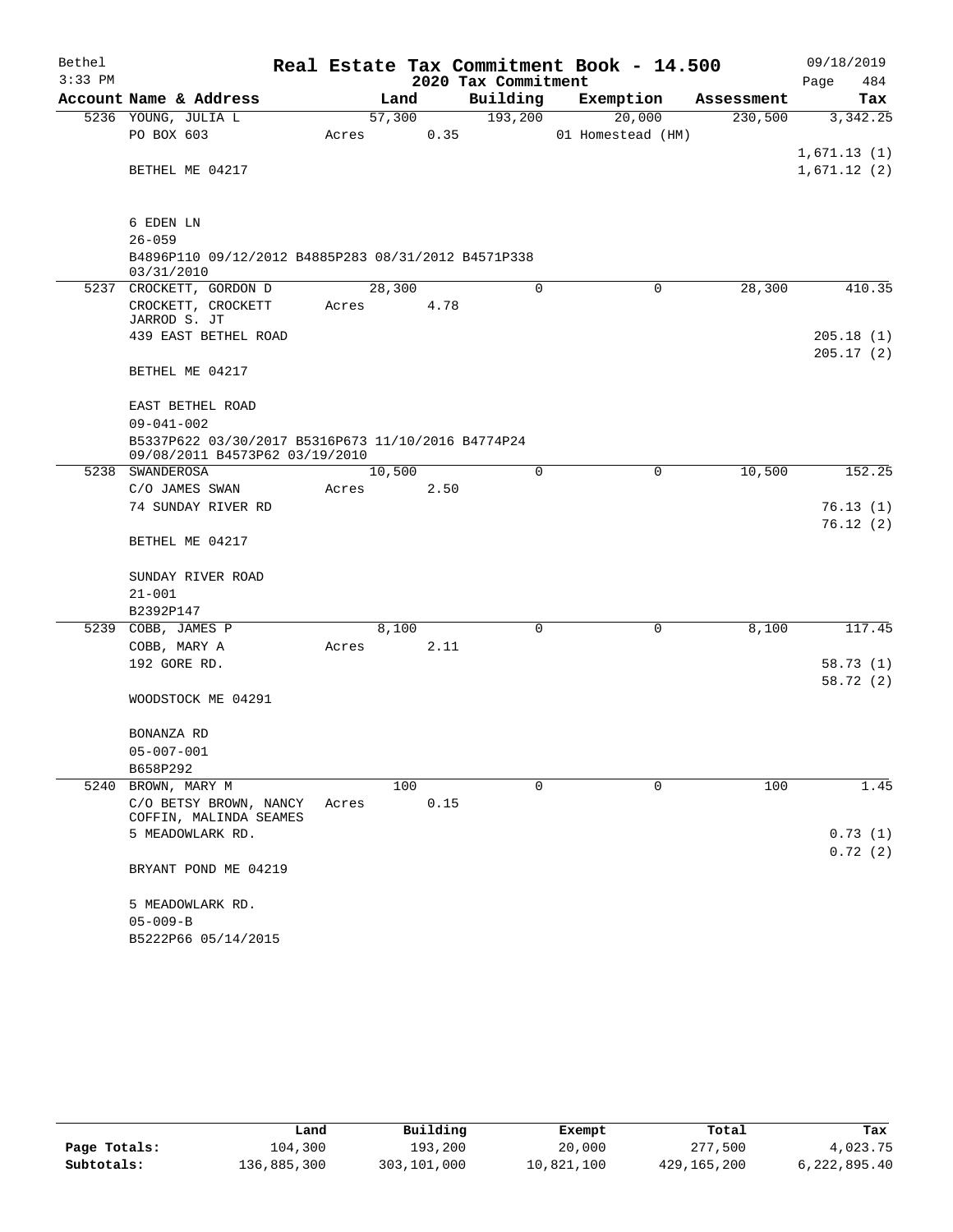| Bethel    |                                                                  |       |        |      |                     | Real Estate Tax Commitment Book - 14.500 |            | 09/18/2019   |
|-----------|------------------------------------------------------------------|-------|--------|------|---------------------|------------------------------------------|------------|--------------|
| $3:33$ PM |                                                                  |       |        |      | 2020 Tax Commitment |                                          |            | 485<br>Page  |
|           | Account Name & Address                                           |       | Land   |      | Building            | Exemption                                | Assessment | Tax          |
|           | 5241 MARTIN, DEAN M                                              |       | 100    |      | $\Omega$            | $\Omega$                                 | 100        | 1.45         |
|           | ANDERSON, KAREN L                                                | Acres |        | 0.77 |                     |                                          |            |              |
|           | 21 HIGH STREET                                                   |       |        |      |                     |                                          |            | 0.73(1)      |
|           | <b>EXTENSION</b>                                                 |       |        |      |                     |                                          |            |              |
|           | LANCASTER MA 01523                                               |       |        |      |                     |                                          |            | 0.72(2)      |
|           | GORE RD                                                          |       |        |      |                     |                                          |            |              |
|           | $05 - 057$                                                       |       |        |      |                     |                                          |            |              |
|           | B4640P276 10/01/2010 B4601P148 06/24/2010 B4078P91<br>01/17/2007 |       |        |      |                     |                                          |            |              |
|           | 5242 RICHARDS, MICHAEL                                           |       | 400    |      | 0                   | 0                                        | 400        | 5.80         |
|           | RICHARDS, SUZANNE                                                | Acres |        | 0.46 |                     |                                          |            |              |
|           | 4 MEADOWLARK RD                                                  |       |        |      |                     |                                          |            | 2.90(1)      |
|           | BRYANT POND ME 04219                                             |       |        |      |                     |                                          |            | 2.90(2)      |
|           | 4 MEADOWLARK RD                                                  |       |        |      |                     |                                          |            |              |
|           | $05 - 009 - A$                                                   |       |        |      |                     |                                          |            |              |
|           | B3279P256 04/28/2003                                             |       |        |      |                     |                                          |            |              |
|           | 5243 ST. HILAIRE, JOHN                                           |       | 23,200 |      | $\Omega$            | 0                                        | 23,200     | 336.40       |
|           | ST. HILAIRE, JEANNINE I Acres                                    |       |        | 2.00 |                     |                                          |            |              |
|           | 252 GENERAL TURNER HILL                                          |       |        |      |                     |                                          |            | 168.20(1)    |
|           | RD                                                               |       |        |      |                     |                                          |            |              |
|           | TURNER ME 04282                                                  |       |        |      |                     |                                          |            | 168.20(2)    |
|           | OFF WALKERS MILLS RD                                             |       |        |      |                     |                                          |            |              |
|           | $04 - 025 - A$                                                   |       |        |      |                     |                                          |            |              |
|           | B4454P128 06/10/2009 B3951P36 06/07/2006                         |       |        |      |                     |                                          |            |              |
|           | 5244 HUTCHINSON, MAJORIE A                                       |       | 83,200 |      | 274,400             | 20,000                                   | 337,600    | 4,895.20     |
|           | HUTCHINSON, DALE W                                               | Acres |        | 1.25 |                     | 01 Homestead (HM)                        |            |              |
|           | 18 QUAIL RUN                                                     |       |        |      |                     |                                          |            | 2,447.60(1)  |
|           |                                                                  |       |        |      |                     |                                          |            | 2,447.60(2)  |
|           | BETHEL ME 04217                                                  |       |        |      |                     |                                          |            |              |
|           | 18 QUAIL RUN                                                     |       |        |      |                     |                                          |            |              |
|           | $09 - 006 - 006 - 001$                                           |       |        |      |                     |                                          |            |              |
|           | B5255P66 11/19/2015 B4640P344 10/01/2010 B12P4549<br>08/14/2009  |       |        |      |                     |                                          |            |              |
|           | 5245 RODRIGUES, GERRICK J                                        |       | 81,600 |      | 309,200             | $\Omega$                                 | 390,800    | 5,666.60     |
|           | RODRIGUES, LAURIE-SUE                                            | Acres |        | 1.00 |                     |                                          |            |              |
|           | 18 STACEY STREET                                                 |       |        |      |                     |                                          |            | 2,833.30(1)  |
|           | MARBLEHEAD MA 01945                                              |       |        |      |                     |                                          |            | 2,833.30 (2) |
|           | 26 OUAIL RUN                                                     |       |        |      |                     |                                          |            |              |
|           | $09 - 006 - 006 - 002$                                           |       |        |      |                     |                                          |            |              |
|           | B5312P528 10/26/2016 B4705P62 03/29/2011 B12P4549                |       |        |      |                     |                                          |            |              |
|           | 08/14/2009                                                       |       |        |      |                     |                                          |            |              |

|              | Land        | Building    | Exempt     | Total       | Tax          |
|--------------|-------------|-------------|------------|-------------|--------------|
| Page Totals: | 188,500     | 583,600     | 20,000     | 752,100     | 10,905.45    |
| Subtotals:   | 137,073,800 | 303,684,600 | 10,841,100 | 429,917,300 | 6,233,800.85 |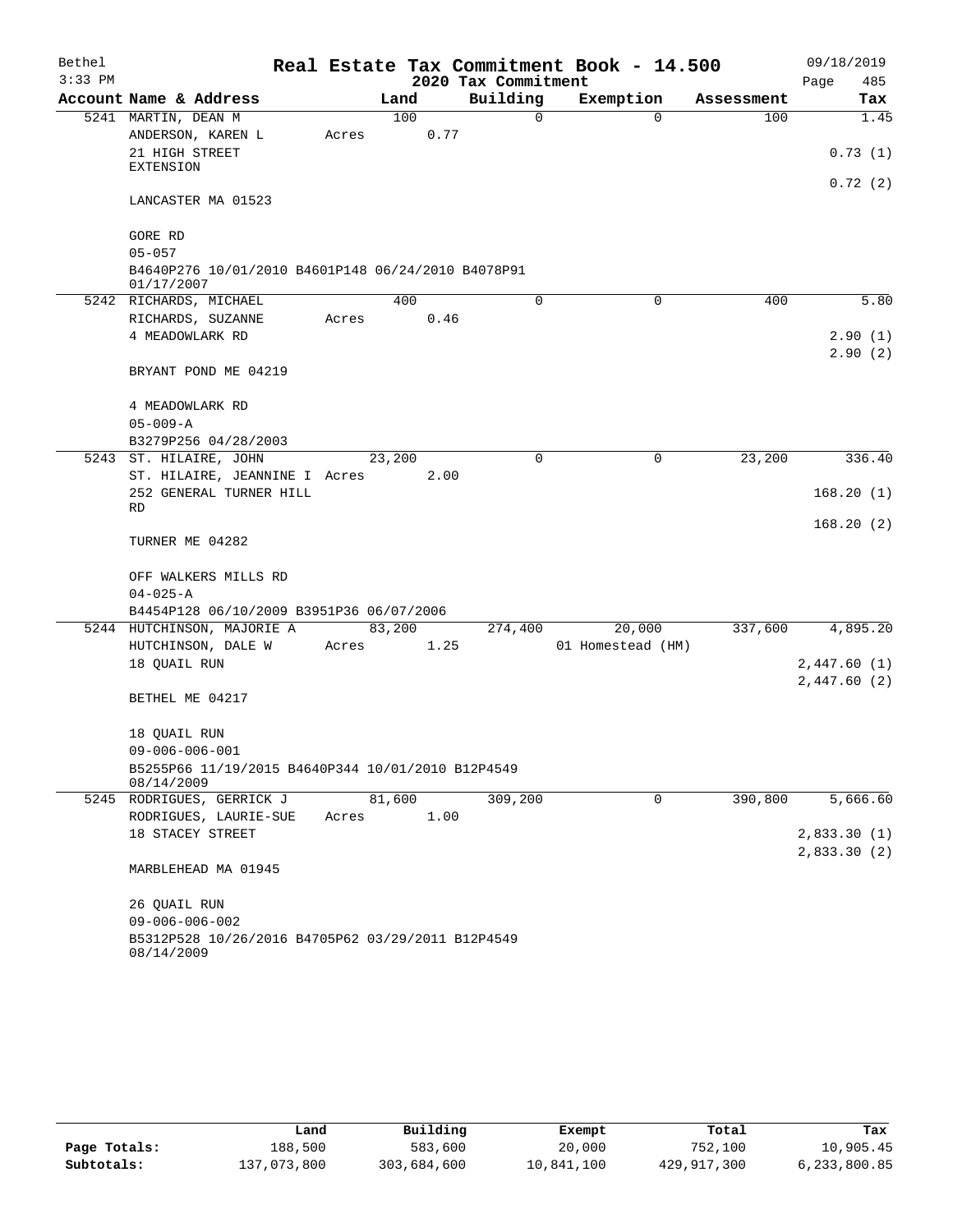| Bethel    |                                                    |       |        |      | Real Estate Tax Commitment Book - 14.500 |              |            | 09/18/2019  |
|-----------|----------------------------------------------------|-------|--------|------|------------------------------------------|--------------|------------|-------------|
| $3:33$ PM |                                                    |       |        |      | 2020 Tax Commitment                      |              |            | 486<br>Page |
|           | Account Name & Address                             |       | Land   |      | Building                                 | Exemption    | Assessment | Tax         |
|           | 5246 PYLE, DAVID ALLEN                             |       | 81,600 |      | 296,000                                  | $\mathbf{0}$ | 377,600    | 5,475.20    |
|           | PYLE, STEPHANIE A                                  | Acres |        | 1.00 |                                          |              |            |             |
|           | 26 VAN DYKE ROAD                                   |       |        |      |                                          |              |            | 2,737.60(1) |
|           |                                                    |       |        |      |                                          |              |            | 2,737.60(2) |
|           | HOLLIS NH 03049                                    |       |        |      |                                          |              |            |             |
|           | 28 QUAIL RUN                                       |       |        |      |                                          |              |            |             |
|           | $09 - 006 - 006 - 003$                             |       |        |      |                                          |              |            |             |
|           | B5412P470 06/12/2018 B5221P200 05/11/2015 B12P4549 |       |        |      |                                          |              |            |             |
|           | 08/14/2009                                         |       |        |      |                                          |              |            |             |
|           | 5247 WILSON, DANIEL R                              |       | 81,800 |      | 261,100                                  | 0            | 342,900    | 4,972.05    |
|           | WILSON, LORIE A                                    | Acres |        | 1.03 |                                          |              |            |             |
|           | 14 BURNHAM RD                                      |       |        |      |                                          |              |            | 2,486.03(1) |
|           |                                                    |       |        |      |                                          |              |            | 2,486.02(2) |
|           | LOWELL MA 01852                                    |       |        |      |                                          |              |            |             |
|           |                                                    |       |        |      |                                          |              |            |             |
|           | 34 QUAIL RUN                                       |       |        |      |                                          |              |            |             |
|           | $09 - 006 - 006 - 004$                             |       |        |      |                                          |              |            |             |
|           | B5108P310 04/28/2014 B12P4549 08/14/2009           |       |        |      |                                          |              |            |             |
|           | 5248 GOULDING, STEVEN P                            |       | 82,200 |      | 249,600                                  | 0            | 331,800    | 4,811.10    |
|           | GOULDING, CLAIRE M                                 | Acres |        | 1.09 |                                          |              |            |             |
|           | 18 ACORN PATH                                      |       |        |      |                                          |              |            | 2,405.55(1) |
|           |                                                    |       |        |      |                                          |              |            | 2,405.55(2) |
|           | GROTON MA 01450                                    |       |        |      |                                          |              |            |             |
|           |                                                    |       |        |      |                                          |              |            |             |
|           | 36 QUAIL RUN                                       |       |        |      |                                          |              |            |             |
|           | $09 - 006 - 006 - 005$                             |       |        |      |                                          |              |            |             |
|           | B4660P45 11/16/2010 B12P4549 08/14/2009            |       |        |      |                                          |              |            |             |
|           | 5249 DIPLACIDO, RICHARD F                          |       | 76,300 |      | $\mathbf 0$                              | 0            | 76,300     | 1,106.35    |
|           | 25 SKYVIEW DR                                      |       |        |      |                                          |              |            |             |
|           |                                                    | Acres |        | 1.79 |                                          |              |            |             |
|           |                                                    |       |        |      |                                          |              |            | 553.18(1)   |
|           | BETHEL ME 04217                                    |       |        |      |                                          |              |            | 553.17(2)   |
|           |                                                    |       |        |      |                                          |              |            |             |
|           |                                                    |       |        |      |                                          |              |            |             |
|           | QUAIL RUN                                          |       |        |      |                                          |              |            |             |
|           | $09 - 006 - 006 - 006$                             |       |        |      |                                          |              |            |             |
|           | B12P4549 08/14/2009<br>5250 MITCHELL, JOSEPH F     |       | 90,700 |      |                                          | 0            |            |             |
|           |                                                    |       |        |      | 215,900                                  |              | 306,600    | 4,445.70    |
|           | DIAS-MITCHELL, LAURIE A Acres                      |       |        | 3.29 |                                          |              |            |             |
|           | 1612 C DRIFT ROAD                                  |       |        |      |                                          |              |            | 2,222.85(1) |
|           |                                                    |       |        |      |                                          |              |            | 2,222.85(2) |
|           | WESTPORT MA 02790                                  |       |        |      |                                          |              |            |             |
|           |                                                    |       |        |      |                                          |              |            |             |
|           | 25 QUAIL RUN                                       |       |        |      |                                          |              |            |             |
|           | $09 - 006 - 006 - 007$                             |       |        |      |                                          |              |            |             |
|           | B4676P138 12/28/2010 B12P4549 08/14/2009           |       |        |      | $\Omega$                                 | $\mathbf 0$  | 73,600     | 1,067.20    |
|           | 5251 DIPLACIDO, RICHARD F                          |       | 73,600 |      |                                          |              |            |             |
|           | 25 SKYVIEW DR                                      | Acres |        | 1.25 |                                          |              |            |             |
|           |                                                    |       |        |      |                                          |              |            | 533.60(1)   |
|           | BETHEL ME 04217                                    |       |        |      |                                          |              |            | 533.60(2)   |
|           |                                                    |       |        |      |                                          |              |            |             |
|           |                                                    |       |        |      |                                          |              |            |             |
|           | TAYLOR SMITH RD                                    |       |        |      |                                          |              |            |             |
|           | $09 - 006 - 006 - 008$                             |       |        |      |                                          |              |            |             |
|           | B12P4549 08/14/2009                                |       |        |      |                                          |              |            |             |
|           |                                                    |       |        |      |                                          |              |            |             |
|           |                                                    |       |        |      |                                          |              |            |             |
|           |                                                    |       |        |      |                                          |              |            |             |

|              | Land        | Building    | Exempt     | Total       | Tax          |
|--------------|-------------|-------------|------------|-------------|--------------|
| Page Totals: | 486,200     | 1,022,600   |            | 1,508,800   | 21,877.60    |
| Subtotals:   | 137,560,000 | 304,707,200 | 10,841,100 | 431,426,100 | 6,255,678.45 |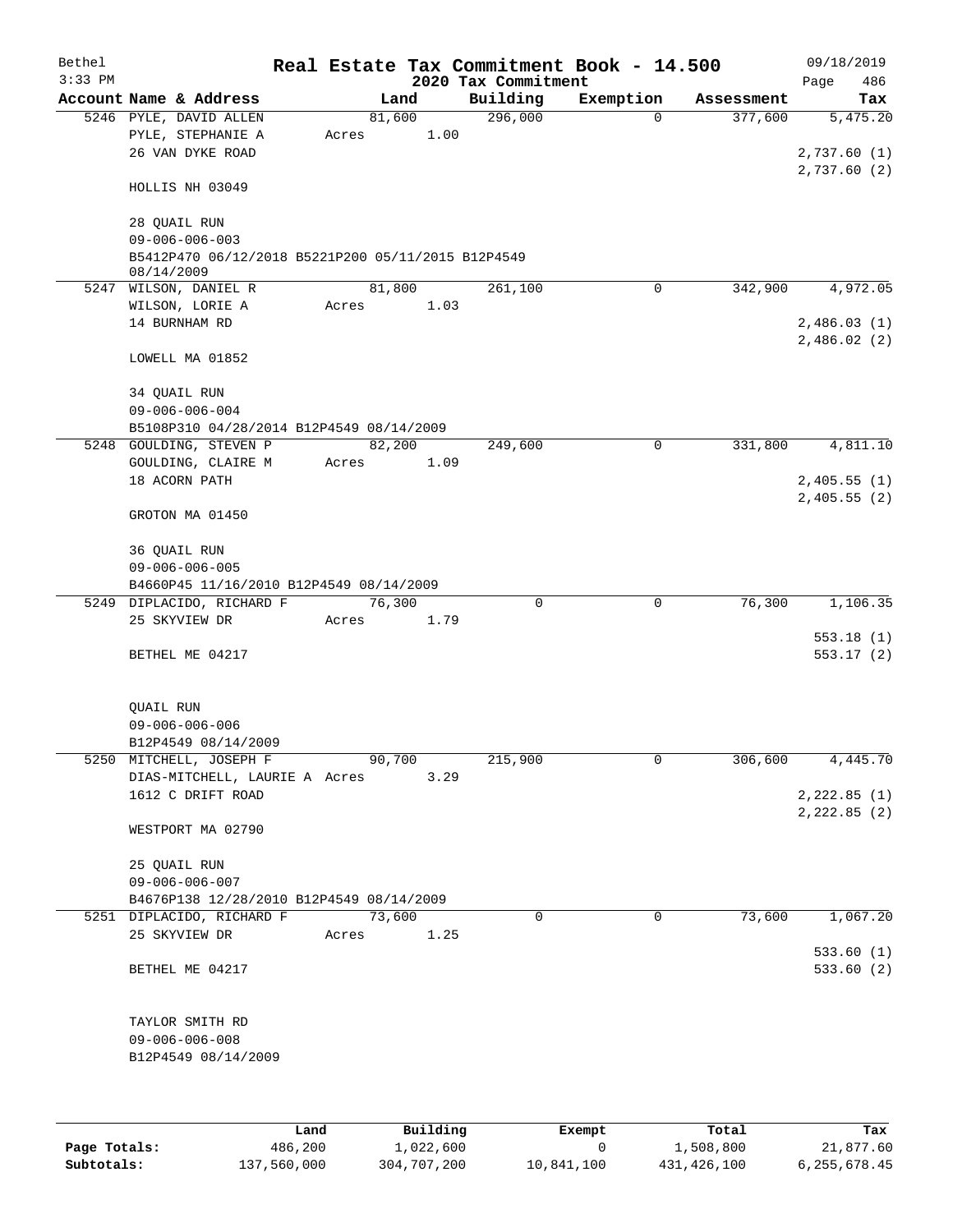| Bethel<br>$3:33$ PM |                                                     |        |      | 2020 Tax Commitment | Real Estate Tax Commitment Book - 14.500 |            | 09/18/2019<br>Page<br>487 |
|---------------------|-----------------------------------------------------|--------|------|---------------------|------------------------------------------|------------|---------------------------|
|                     | Account Name & Address                              | Land   |      | Building            | Exemption                                | Assessment | Tax                       |
|                     | 5252 DIPLACIDO, RICHARD F                           | 73,600 |      | $\mathsf{O}$        | $\Omega$                                 | 73,600     | 1,067.20                  |
|                     | 25 SKYVIEW DR                                       | Acres  | 1.24 |                     |                                          |            |                           |
|                     |                                                     |        |      |                     |                                          |            | 533.60(1)                 |
|                     | BETHEL ME 04217                                     |        |      |                     |                                          |            | 533.60(2)                 |
|                     |                                                     |        |      |                     |                                          |            |                           |
|                     |                                                     |        |      |                     |                                          |            |                           |
|                     | TAYLOR SMITH RD                                     |        |      |                     |                                          |            |                           |
|                     | $09 - 006 - 006 - 009$<br>B12P4549 08/14/2009       |        |      |                     |                                          |            |                           |
|                     | 5253 DIPLACIDO, RICHARD F                           | 91,300 |      | 422,500             | 0                                        | 513,800    | 7,450.10                  |
|                     | DIPLACIDO, BARBARA                                  | Acres  | 3.54 |                     |                                          |            |                           |
|                     | 25 SKYVIEW DR                                       |        |      |                     |                                          |            | 3,725.05(1)               |
|                     |                                                     |        |      |                     |                                          |            | 3,725.05 (2)              |
|                     | BETHEL ME 04217                                     |        |      |                     |                                          |            |                           |
|                     |                                                     |        |      |                     |                                          |            |                           |
|                     | SKY VIEW DR                                         |        |      |                     |                                          |            |                           |
|                     | $09 - 006 - 006 - 011$                              |        |      |                     |                                          |            |                           |
|                     | B5250P458 10/27/2015                                |        |      |                     |                                          |            |                           |
|                     | 5254 DIPLACIDO, RICHARD F                           | 18,600 |      | 0                   | 0                                        | 18,600     | 269.70                    |
|                     | 25 SKYVIEW DR                                       | Acres  | 1.37 |                     |                                          |            | 134.85 (1)                |
|                     | BETHEL ME 04217                                     |        |      |                     |                                          |            | 134.85(2)                 |
|                     |                                                     |        |      |                     |                                          |            |                           |
|                     |                                                     |        |      |                     |                                          |            |                           |
|                     | SKYVIEW DR                                          |        |      |                     |                                          |            |                           |
|                     | $09 - 006 - 006 - 012$                              |        |      |                     |                                          |            |                           |
|                     | B12P4549 08/14/2009                                 |        |      |                     |                                          |            |                           |
|                     | 5255 MAINE SKI HOLDINGS LLC                         | 35,800 |      | $\Omega$            | $\mathbf 0$                              | 35,800     | 519.10                    |
|                     | PO BOX 508                                          | Acres  | 1.43 |                     |                                          |            |                           |
|                     |                                                     |        |      |                     |                                          |            | 259.55(1)                 |
|                     | BETHEL ME 04217                                     |        |      |                     |                                          |            | 259.55 (2)                |
|                     |                                                     |        |      |                     |                                          |            |                           |
|                     | WINTERPARK                                          |        |      |                     |                                          |            |                           |
|                     | $01 - 010 - 030$                                    |        |      |                     |                                          |            |                           |
|                     | B5452P553 02/22/2019                                |        |      |                     |                                          |            |                           |
|                     | 5256 MAINE SKI HOLDINGS LLC                         | 33,500 |      | 0                   | 0                                        | 33,500     | 485.75                    |
|                     | PO BOX 508                                          | Acres  | 0.94 |                     |                                          |            |                           |
|                     |                                                     |        |      |                     |                                          |            | 242.88 (1)                |
|                     | BETHEL ME 04217                                     |        |      |                     |                                          |            | 242.87(2)                 |
|                     |                                                     |        |      |                     |                                          |            |                           |
|                     | WINTERPARK                                          |        |      |                     |                                          |            |                           |
|                     | $01 - 010 - 031$                                    |        |      |                     |                                          |            |                           |
|                     | B5452P553 02/22/2019                                |        |      |                     |                                          |            |                           |
|                     | 5258 CASKIE, WALTER A                               | 33,200 |      | 171,400             | 0                                        | 204,600    | 2,966.70                  |
|                     | CASKIE, ELLEN M                                     | Acres  | 1.27 |                     |                                          |            |                           |
|                     | 101 OAKWOOD DRIVE                                   |        |      |                     |                                          |            | 1,483.35(1)               |
|                     |                                                     |        |      |                     |                                          |            | 1,483.35(2)               |
|                     | WADING RIVER NY 11792                               |        |      |                     |                                          |            |                           |
|                     | 12 OTTER BROOK                                      |        |      |                     |                                          |            |                           |
|                     | $09 - 018 - 001$                                    |        |      |                     |                                          |            |                           |
|                     | B5388P389 01/16/2018 B4891P349 09/12/2012 B4427P212 |        |      |                     |                                          |            |                           |
|                     | 04/08/2009                                          |        |      |                     |                                          |            |                           |
|                     |                                                     |        |      |                     |                                          |            |                           |
|                     |                                                     |        |      |                     |                                          |            |                           |

|              | Land        | Building    | Exempt     | Total       | Tax          |
|--------------|-------------|-------------|------------|-------------|--------------|
| Page Totals: | 286,000     | 593,900     |            | 879,900     | 12,758.55    |
| Subtotals:   | 137,846,000 | 305,301,100 | 10,841,100 | 432,306,000 | 6,268,437.00 |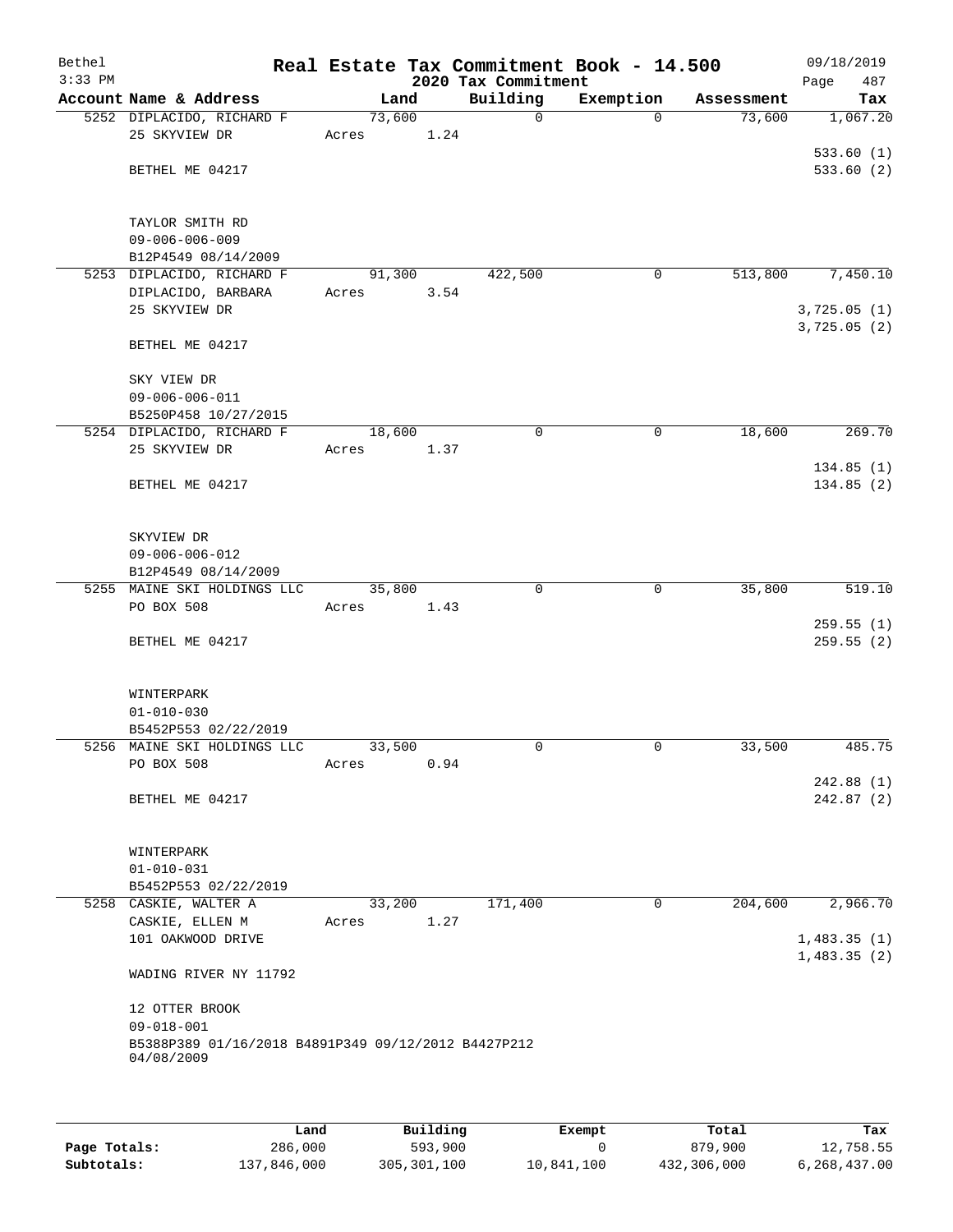| Bethel    |                                                                   |        |       |                 | Real Estate Tax Commitment Book - 14.500 |                          |            | 09/18/2019  |
|-----------|-------------------------------------------------------------------|--------|-------|-----------------|------------------------------------------|--------------------------|------------|-------------|
| $3:33$ PM |                                                                   |        |       |                 | 2020 Tax Commitment                      |                          |            | Page<br>488 |
|           | Account Name & Address                                            |        |       | Land            | Building                                 | Exemption<br>$\mathbf 0$ | Assessment | Tax         |
|           | 5259 NORTH, DAVID G<br>PO BOX 207                                 |        | Acres | 34,500<br>2.12  | 149,100                                  |                          | 183,600    | 2,662.20    |
|           |                                                                   |        |       |                 |                                          |                          |            | 1,331.10(1) |
|           | CENTER CONWAY NH 03109                                            |        |       |                 |                                          |                          |            | 1,331.10(2) |
|           |                                                                   |        |       |                 |                                          |                          |            |             |
|           |                                                                   |        |       |                 |                                          |                          |            |             |
|           | 7 OTTER BROOK<br>$09 - 018 - 002$                                 |        |       |                 |                                          |                          |            |             |
|           | B4891P349 09/12/2012 B4427P212 04/08/2009                         |        |       |                 |                                          |                          |            |             |
|           | 5260 MAIKATH, KYLE K                                              |        |       | 34,700          | 148,000                                  | 0                        | 182,700    | 2,649.15    |
|           | FISHER, ANNIE P                                                   |        | Acres | 2.24            |                                          |                          |            |             |
|           | 22 BRIMMER ST.                                                    |        |       |                 |                                          |                          |            | 1,324.58(1) |
|           |                                                                   |        |       |                 |                                          |                          |            | 1,324.57(2) |
|           | WATERTOWN MA 02472                                                |        |       |                 |                                          |                          |            |             |
|           | 650 EAST BETHEL ROAD                                              |        |       |                 |                                          |                          |            |             |
|           | $09 - 018 - 003$                                                  |        |       |                 |                                          |                          |            |             |
|           | B5280P332 05/09/2016 B4891P349 09/12/2012 B4427P212               |        |       |                 |                                          |                          |            |             |
|           | 04/08/2009                                                        |        |       |                 |                                          |                          |            |             |
|           | 5261 MAIKATH, KYLE K                                              |        |       | 26,000          | $\mathbf 0$                              | 0                        | 26,000     | 377.00      |
|           | FISHER, ANNIE P<br>54 LANGDON AVE                                 |        | Acres | 2.48            |                                          |                          |            | 188.50(1)   |
|           |                                                                   |        |       |                 |                                          |                          |            | 188.50(2)   |
|           | WATERTOWN MA 02472                                                |        |       |                 |                                          |                          |            |             |
|           |                                                                   |        |       |                 |                                          |                          |            |             |
|           | OTTER BROOK                                                       |        |       |                 |                                          |                          |            |             |
|           | $09 - 018 - 004$                                                  |        |       |                 |                                          |                          |            |             |
|           | B5280P332 05/09/2016 B4891P349 09/12/2012 B4427P212<br>04/08/2009 |        |       |                 |                                          |                          |            |             |
|           | 5262 NORTH, DAVID G                                               |        |       | 33,100          | 18,300                                   | 0                        | 51,400     | 745.30      |
|           | PO BOX 207                                                        |        | Acres | 13.36           |                                          |                          |            |             |
|           |                                                                   |        |       |                 |                                          |                          |            | 372.65(1)   |
|           | CENTER CONWAY NH 03109                                            |        |       |                 |                                          |                          |            | 372.65(2)   |
|           |                                                                   |        |       |                 |                                          |                          |            |             |
|           | OTTER BROOK                                                       |        |       |                 |                                          |                          |            |             |
|           | $09 - 018 - 005$                                                  |        |       |                 |                                          |                          |            |             |
|           | B4891P349 09/12/2012 B4427P212 04/08/2009                         |        |       |                 |                                          |                          |            |             |
|           | 5263 NORTH, DAVID G                                               |        |       | 24,300          | 0                                        | 0                        | 24,300     | 352.35      |
|           | PO BOX 207                                                        |        | Acres | 1.80            |                                          |                          |            |             |
|           |                                                                   |        |       |                 |                                          |                          |            | 176.18(1)   |
|           | CENTER CONWAY NH 03109                                            |        |       |                 |                                          |                          |            | 176.17(2)   |
|           |                                                                   |        |       |                 |                                          |                          |            |             |
|           | OTTER BROOK                                                       |        |       |                 |                                          |                          |            |             |
|           | $09 - 018 - 006$                                                  |        |       |                 |                                          |                          |            |             |
|           | B4891P349 09/12/2012 B4427P212 04/08/2009                         |        |       |                 |                                          |                          |            |             |
|           | 5264 NORTH, DAVID G                                               |        |       | 25,800          | 0                                        | $\mathbf 0$              | 25,800     | 374.10      |
|           | PO BOX 207                                                        |        | Acres | 2.42            |                                          |                          |            | 187.05(1)   |
|           | CENTER CONWAY NH 03109                                            |        |       |                 |                                          |                          |            | 187.05(2)   |
|           |                                                                   |        |       |                 |                                          |                          |            |             |
|           |                                                                   |        |       |                 |                                          |                          |            |             |
|           | OTTER BROOK                                                       |        |       |                 |                                          |                          |            |             |
|           | $09 - 018 - 007$                                                  |        |       |                 |                                          |                          |            |             |
|           | B4891P349 09/12/2012 B4427P212 04/08/2009                         |        |       |                 |                                          |                          |            |             |
|           |                                                                   |        |       |                 |                                          |                          |            |             |
|           |                                                                   |        |       |                 |                                          |                          |            |             |
|           |                                                                   | المصدر |       | $D_{11}$ ilding |                                          | $P$ -- $\sim$ mm $+$     | $T - 1$    | ш.,         |

|              | Land        | Building    | Exempt     | Total       | Tax          |
|--------------|-------------|-------------|------------|-------------|--------------|
| Page Totals: | 178,400     | 315,400     |            | 493,800     | 7,160.10     |
| Subtotals:   | 138,024,400 | 305,616,500 | 10,841,100 | 432,799,800 | 6,275,597.10 |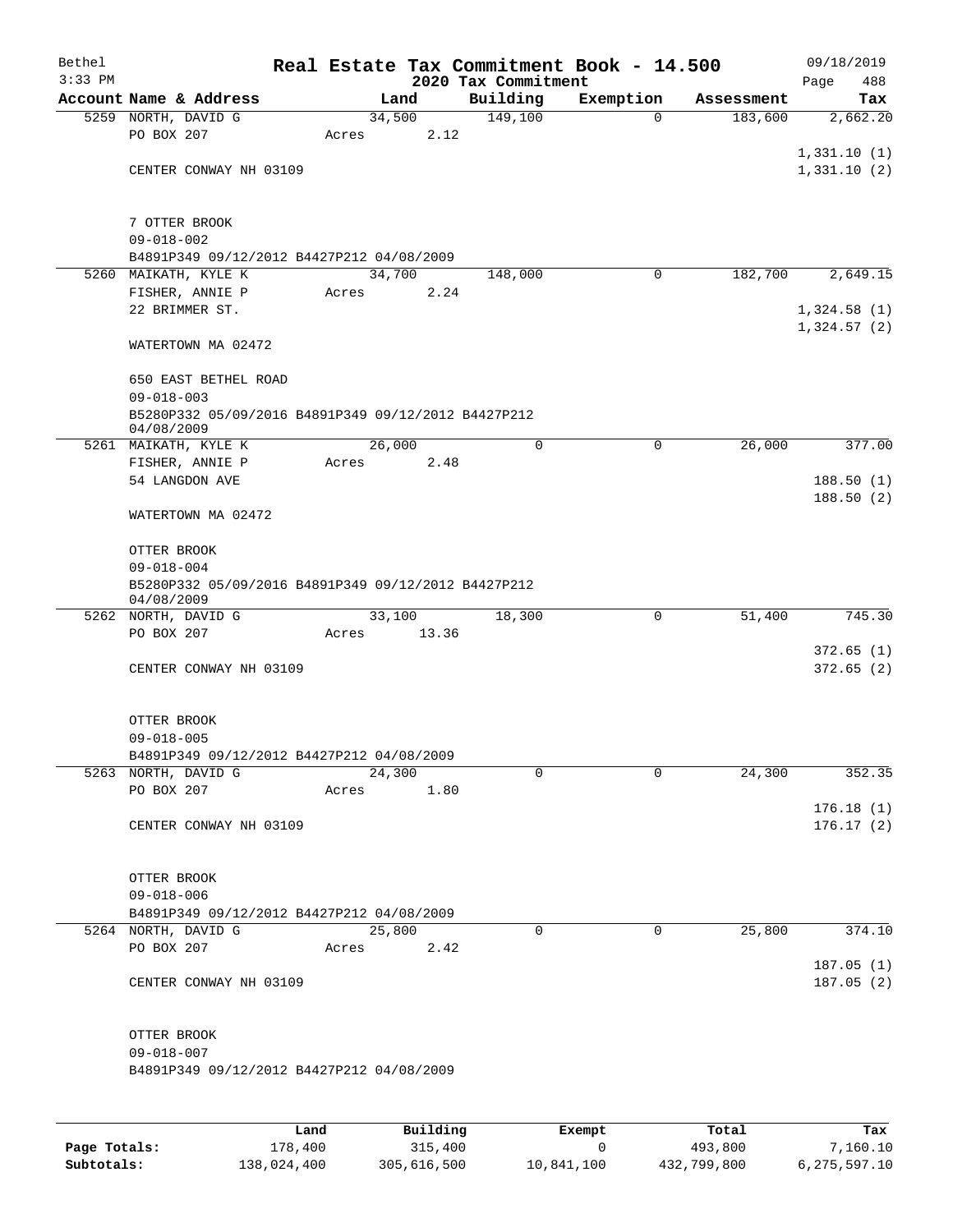| Bethel<br>$3:33$ PM |                                                                  |                 |      | 2020 Tax Commitment | Real Estate Tax Commitment Book - 14.500 |            | 09/18/2019<br>Page<br>489 |
|---------------------|------------------------------------------------------------------|-----------------|------|---------------------|------------------------------------------|------------|---------------------------|
|                     | Account Name & Address                                           | Land            |      | Building            | Exemption                                | Assessment | Tax                       |
|                     | 5265 NORTH, DAVID G                                              | 26,300          |      | $\mathsf{O}$        | $\Omega$                                 | 26,300     | 381.35                    |
|                     | PO BOX 207                                                       | Acres           | 3.29 |                     |                                          |            |                           |
|                     |                                                                  |                 |      |                     |                                          |            | 190.68 (1)                |
|                     | CENTER CONWAY NH 03109                                           |                 |      |                     |                                          |            | 190.67(2)                 |
|                     |                                                                  |                 |      |                     |                                          |            |                           |
|                     | OTTER BROOK<br>$09 - 018 - 008$                                  |                 |      |                     |                                          |            |                           |
|                     | B4891P349 09/12/2012 B4427P212 04/08/2009                        |                 |      |                     |                                          |            |                           |
|                     | 5266 NORTH, DAVID G                                              | 28,300          |      | $\mathbf 0$         | $\mathbf 0$                              | 28,300     | 410.35                    |
|                     | PO BOX 207                                                       | Acres           | 4.94 |                     |                                          |            |                           |
|                     |                                                                  |                 |      |                     |                                          |            | 205.18(1)                 |
|                     | CENTER CONWAY NH 03109                                           |                 |      |                     |                                          |            | 205.17(2)                 |
|                     | OTTER BROOK                                                      |                 |      |                     |                                          |            |                           |
|                     | $09 - 018 - 009$                                                 |                 |      |                     |                                          |            |                           |
|                     | B4891P349 09/12/2012 B4427P212 04/08/2009                        |                 |      |                     |                                          |            |                           |
|                     | 5267 NORTH, DAVID G                                              | 26,900          |      | 0                   | 0                                        | 26,900     | 390.05                    |
|                     | PO BOX 207                                                       | Acres           | 3.83 |                     |                                          |            |                           |
|                     |                                                                  |                 |      |                     |                                          |            | 195.03(1)                 |
|                     | CENTER CONWAY NH 03109                                           |                 |      |                     |                                          |            | 195.02(2)                 |
|                     | OTTER BROOK                                                      |                 |      |                     |                                          |            |                           |
|                     | $09 - 018 - 010$                                                 |                 |      |                     |                                          |            |                           |
|                     | B4891P349 09/12/2012 B4427P212 04/08/2009                        |                 |      |                     |                                          |            |                           |
|                     | 5268 NORTH, DAVID G<br>PO BOX 207                                | 25,200<br>Acres | 3.27 | 0                   | $\mathbf 0$                              | 25,200     | 365.40                    |
|                     |                                                                  |                 |      |                     |                                          |            | 182.70 (1)                |
|                     | CENTER CONWAY NH 03109                                           |                 |      |                     |                                          |            | 182.70(2)                 |
|                     | OTTER BROOK                                                      |                 |      |                     |                                          |            |                           |
|                     | $09 - 018 - 011$                                                 |                 |      |                     |                                          |            |                           |
|                     | B4891P349 09/12/2012 B4427P212 04/08/2009                        |                 |      |                     |                                          |            |                           |
|                     | 5269 NORTH, DAVID G                                              | 27,000          |      | 0                   | 0                                        | 27,000     | 391.50                    |
|                     | PO BOX 207                                                       | Acres           | 6.05 |                     |                                          |            |                           |
|                     |                                                                  |                 |      |                     |                                          |            | 195.75 (1)                |
|                     | CENTER CONWAY NH 03109                                           |                 |      |                     |                                          |            | 195.75 (2)                |
|                     | OTTER BROOK                                                      |                 |      |                     |                                          |            |                           |
|                     | $09 - 018 - 012$                                                 |                 |      |                     |                                          |            |                           |
|                     | B4891P349 09/12/2012 B4427P212 04/08/2009<br>5270 NORTH, DAVID G | 28,000          |      | $\Omega$            | 0                                        | 28,000     | 406.00                    |
|                     | PO BOX 207                                                       | Acres           | 4.38 |                     |                                          |            |                           |
|                     |                                                                  |                 |      |                     |                                          |            | 203.00(1)                 |
|                     | CENTER CONWAY NH 03109                                           |                 |      |                     |                                          |            | 203.00(2)                 |
|                     | OTTER BROOK                                                      |                 |      |                     |                                          |            |                           |
|                     | $09 - 018 - 013$                                                 |                 |      |                     |                                          |            |                           |
|                     | B4891P349 09/12/2012 B4427P212 04/08/2009                        |                 |      |                     |                                          |            |                           |
|                     |                                                                  |                 |      |                     |                                          |            |                           |

|              | Land        | Building    | Exempt     | Total       | Tax             |
|--------------|-------------|-------------|------------|-------------|-----------------|
| Page Totals: | 161.700     |             |            | 161,700     | 2,344.65        |
| Subtotals:   | 138,186,100 | 305,616,500 | 10,841,100 | 432,961,500 | 6, 277, 941. 75 |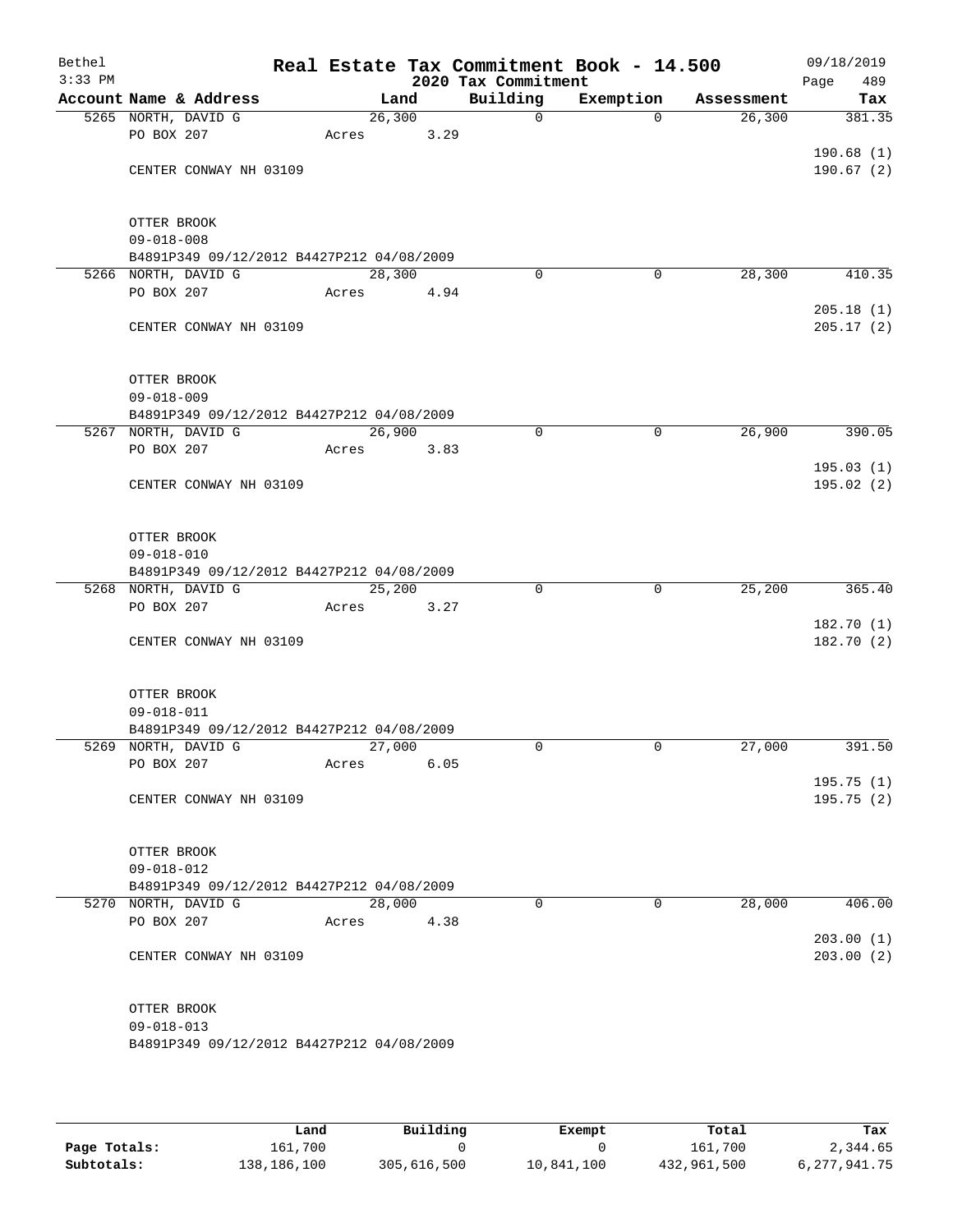| Bethel    |                                           |       |        |      |                     | Real Estate Tax Commitment Book - 14.500 |            | 09/18/2019  |
|-----------|-------------------------------------------|-------|--------|------|---------------------|------------------------------------------|------------|-------------|
| $3:33$ PM |                                           |       |        |      | 2020 Tax Commitment |                                          |            | 490<br>Page |
|           | Account Name & Address                    |       | Land   |      | Building            | Exemption                                | Assessment | Tax         |
|           | 5271 BEHAN, MARGARET A                    |       | 38,400 |      | 124,000             | 26,000                                   | 136,400    | 1,977.80    |
|           | PO BOX 153                                | Acres |        | 1.00 |                     | 01 Homestead (HM)                        |            |             |
|           |                                           |       |        |      |                     | 12 WW2 Vet Res                           |            | 988.90 (1)  |
|           | BETHEL ME 04217                           |       |        |      |                     |                                          |            | 988.90 (2)  |
|           |                                           |       |        |      |                     |                                          |            |             |
|           |                                           |       |        |      |                     |                                          |            |             |
|           | 60 HOLT HILL RD                           |       |        |      |                     |                                          |            |             |
|           | $23 - 003 - 002 - 001$                    |       |        |      |                     |                                          |            |             |
|           | B4431P173 04/21/2009                      |       |        |      |                     |                                          |            |             |
|           | 5272 SAVAGE LAND<br>DEVELOPMENT, LLC      |       | 1,700  |      | $\mathbf 0$         | $\mathbf 0$                              | 1,700      | 24.65       |
|           | PO BOX 358                                | Acres |        | 1.60 |                     |                                          |            |             |
|           |                                           |       |        |      |                     |                                          |            | 12.33(1)    |
|           | BETHEL ME 04217                           |       |        |      |                     |                                          |            | 12.32(2)    |
|           |                                           |       |        |      |                     |                                          |            |             |
|           |                                           |       |        |      |                     |                                          |            |             |
|           |                                           |       |        |      |                     |                                          |            |             |
|           | $12 - 074 - 00B - 003$                    |       |        |      |                     |                                          |            |             |
|           | B4053P335                                 |       |        |      |                     |                                          |            |             |
|           | 5273 CHADBOURNE TREE FARMS                |       | 300    |      | 0                   | $\mathbf 0$                              | 300        | 4.35        |
|           | PO BOX 1750                               | Acres |        | 4.80 |                     |                                          |            |             |
|           |                                           |       |        |      |                     |                                          |            | 2.18(1)     |
|           | BETHEL ME 04217                           |       |        |      |                     |                                          |            | 2.17(2)     |
|           |                                           |       |        |      |                     |                                          |            |             |
|           |                                           |       |        |      |                     |                                          |            |             |
|           | ANDROSCOGGIN ISLAND                       |       |        |      |                     |                                          |            |             |
|           | $11 - 067$                                |       |        |      |                     |                                          |            |             |
|           | B529P478 06/06/1953                       |       |        |      |                     |                                          |            |             |
|           | 5274 MARTIN, LUCAS H                      |       | 44,600 |      | 0                   | $\mathbf 0$                              | 44,600     | 646.70      |
|           | MARTIN, MICHAEL J                         | Acres |        | 0.23 |                     |                                          |            |             |
|           | 2241 HOPKINTON RD                         |       |        |      |                     |                                          |            | 323.35(1)   |
|           |                                           |       |        |      |                     |                                          |            | 323.35(2)   |
|           | HOPKINTON NH 03229                        |       |        |      |                     |                                          |            |             |
|           |                                           |       |        |      |                     |                                          |            |             |
|           | CRESCENT LANE                             |       |        |      |                     |                                          |            |             |
|           | $25 - 181 - A$                            |       |        |      |                     |                                          |            |             |
|           | B5277P425 04/20/2016 B4595P297 06/09/2010 |       |        |      |                     |                                          |            |             |
|           | 5275 HARRINGTON, RANDY S                  |       | 44,400 |      | 191,500             | 0                                        | 235,900    | 3,420.55    |
|           | 6 EMERY ROAD                              | Acres |        | 1.40 |                     |                                          |            |             |
|           |                                           |       |        |      |                     |                                          |            | 1,710.28(1) |
|           | BETHEL ME 04217                           |       |        |      |                     |                                          |            | 1,710.27(2) |
|           |                                           |       |        |      |                     |                                          |            |             |
|           | 742 MAYVILLE RD.                          |       |        |      |                     |                                          |            |             |
|           | $18 - 016 - A$                            |       |        |      |                     |                                          |            |             |
|           | B4597P337 06/17/2010                      |       |        |      |                     |                                          |            |             |
|           | 5276 SAUNDERS, ALFRED                     |       | 15,400 |      | $\Omega$            | 0                                        | 15,400     | 223.30      |
|           | PO BOX 65                                 | Acres |        | 2.00 |                     |                                          |            |             |
|           |                                           |       |        |      |                     |                                          |            | 111.65(1)   |
|           | SOLON ME 04979                            |       |        |      |                     |                                          |            | 111.65(2)   |
|           |                                           |       |        |      |                     |                                          |            |             |
|           |                                           |       |        |      |                     |                                          |            |             |
|           | OFF MCRILLIS BROOK ROAD                   |       |        |      |                     |                                          |            |             |
|           | $04 - 091$                                |       |        |      |                     |                                          |            |             |
|           | B1387P87 04/25/1986                       |       |        |      |                     |                                          |            |             |
|           |                                           |       |        |      |                     |                                          |            |             |
|           |                                           |       |        |      |                     |                                          |            |             |
|           |                                           |       |        |      |                     |                                          |            |             |

|              | Land        | Building    | Exempt     | Total       | Tax          |
|--------------|-------------|-------------|------------|-------------|--------------|
| Page Totals: | 144,800     | 315,500     | 26,000     | 434,300     | 6,297.35     |
| Subtotals:   | 138,330,900 | 305,932,000 | 10,867,100 | 433,395,800 | 6,284,239.10 |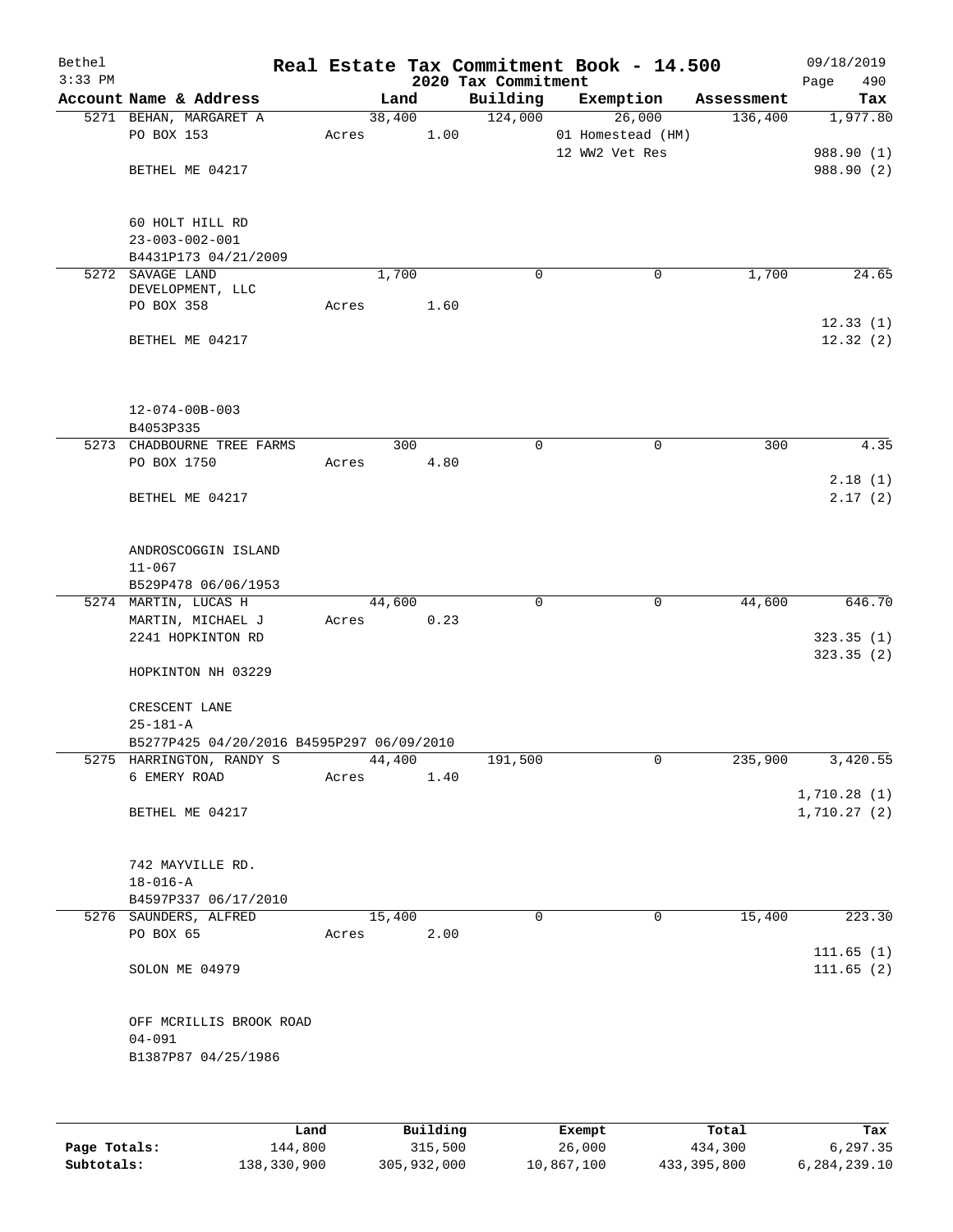| Bethel    |                                                                                       |        |       |                     | Real Estate Tax Commitment Book - 14.500 |            | 09/18/2019                  |
|-----------|---------------------------------------------------------------------------------------|--------|-------|---------------------|------------------------------------------|------------|-----------------------------|
| $3:33$ PM |                                                                                       |        |       | 2020 Tax Commitment |                                          |            | Page<br>491                 |
|           | Account Name & Address                                                                |        | Land  | Building            | Exemption                                | Assessment | Tax                         |
| 5277      | THE VON SACKEN FAMILY<br>REV TRUST                                                    | 25,800 |       | 140,800             | $\Omega$                                 | 166,600    | 2,415.70                    |
|           | VON SACKEN, PAUL,<br>TRUSTEE                                                          | Acres  | 2.10  |                     |                                          |            |                             |
|           | 15 HUNT POND RD                                                                       |        |       |                     |                                          |            | 1,207.85(1)<br>1, 207.85(2) |
|           | SANDOWN NH 03873                                                                      |        |       |                     |                                          |            |                             |
|           | 33 OTTER BROOK RD.                                                                    |        |       |                     |                                          |            |                             |
|           | $09 - 018 - 014$<br>B5378P385 11/15/2017 B4891P349 09/12/2012 B4427P212<br>04/08/2009 |        |       |                     |                                          |            |                             |
|           | 5279 DOOEN, SHERI                                                                     | 31,300 |       | 102,900             | $\mathbf 0$                              | 134,200    | 1,945.90                    |
|           | PO BOX 176                                                                            | Acres  | 0.57  |                     |                                          |            |                             |
|           |                                                                                       |        |       |                     |                                          |            | 972.95(1)                   |
|           | BETHEL ME 04217                                                                       |        |       |                     |                                          |            | 972.95(2)                   |
|           | 22 ANNIS ROAD                                                                         |        |       |                     |                                          |            |                             |
|           | $07 - 052$                                                                            |        |       |                     |                                          |            |                             |
|           | B4629P105 09/03/2010                                                                  |        |       |                     |                                          |            |                             |
|           | 5280 A & E, LLC                                                                       | 25,900 |       | 0                   | 0                                        | 25,900     | 375.55                      |
|           | C/O STEPHEN COULOMBE                                                                  | Acres  | 1.73  |                     |                                          |            |                             |
|           | 15 FRIEDENFELS STREET                                                                 |        |       |                     |                                          |            | 187.78(1)                   |
|           | SALISBURY MA 01952                                                                    |        |       |                     |                                          |            | 187.77(2)                   |
|           | GRAND VIEW PH 2                                                                       |        |       |                     |                                          |            |                             |
|           | $15 - 022 - 029$<br>B4755P109 09/01/2011 B4734P318 07/07/2012 B4651P60                |        |       |                     |                                          |            |                             |
|           | 10/26/2010<br>5281 ZUROMSKI, DAVID                                                    |        | 7,700 | $\Omega$            | 0                                        | 7,700      | 111.65                      |
|           | 58 EAST GLEN DRIVE                                                                    | Acres  | 35.00 |                     |                                          |            |                             |
|           |                                                                                       |        |       |                     |                                          |            | 55.83(1)                    |
|           | TAUNTON MA 02780                                                                      |        |       |                     |                                          |            | 55.82(2)                    |
|           | MCCRILLIS BROOK ROAD                                                                  |        |       |                     |                                          |            |                             |
|           | $04 - 092$                                                                            |        |       |                     |                                          |            |                             |
|           | B5211P35 03/03/2015 B4685P107 01/21/2011 B1044P5<br>07/20/1979                        |        |       |                     |                                          |            |                             |
|           | 5283 HEATH, AIMEE E                                                                   | 28,100 |       | $\mathbf 0$         | 0                                        | 28,100     | 407.45                      |
|           | 413 SAWIN HILL ROAD                                                                   | Acres  | 1.58  |                     |                                          |            |                             |
|           |                                                                                       |        |       |                     |                                          |            | 203.73 (1)                  |
|           | ALBANY TWP ME 04217                                                                   |        |       |                     |                                          |            | 203.72(2)                   |
|           | SECOND ST                                                                             |        |       |                     |                                          |            |                             |
|           | $22 - 029 - 001 - A$                                                                  |        |       |                     |                                          |            |                             |
|           | B5369P550 09/27/2017 B5368P479 09/20/2017 B5361P510<br>08/14/2017 B13P4653 06/23/2010 |        |       |                     |                                          |            |                             |

|              | Land        | Building      | Exempt     | Total       | Tax          |
|--------------|-------------|---------------|------------|-------------|--------------|
| Page Totals: | 118,800     | 243,700       |            | 362,500     | 5,256.25     |
| Subtotals:   | 138,449,700 | 306, 175, 700 | 10,867,100 | 433,758,300 | 6,289,495.35 |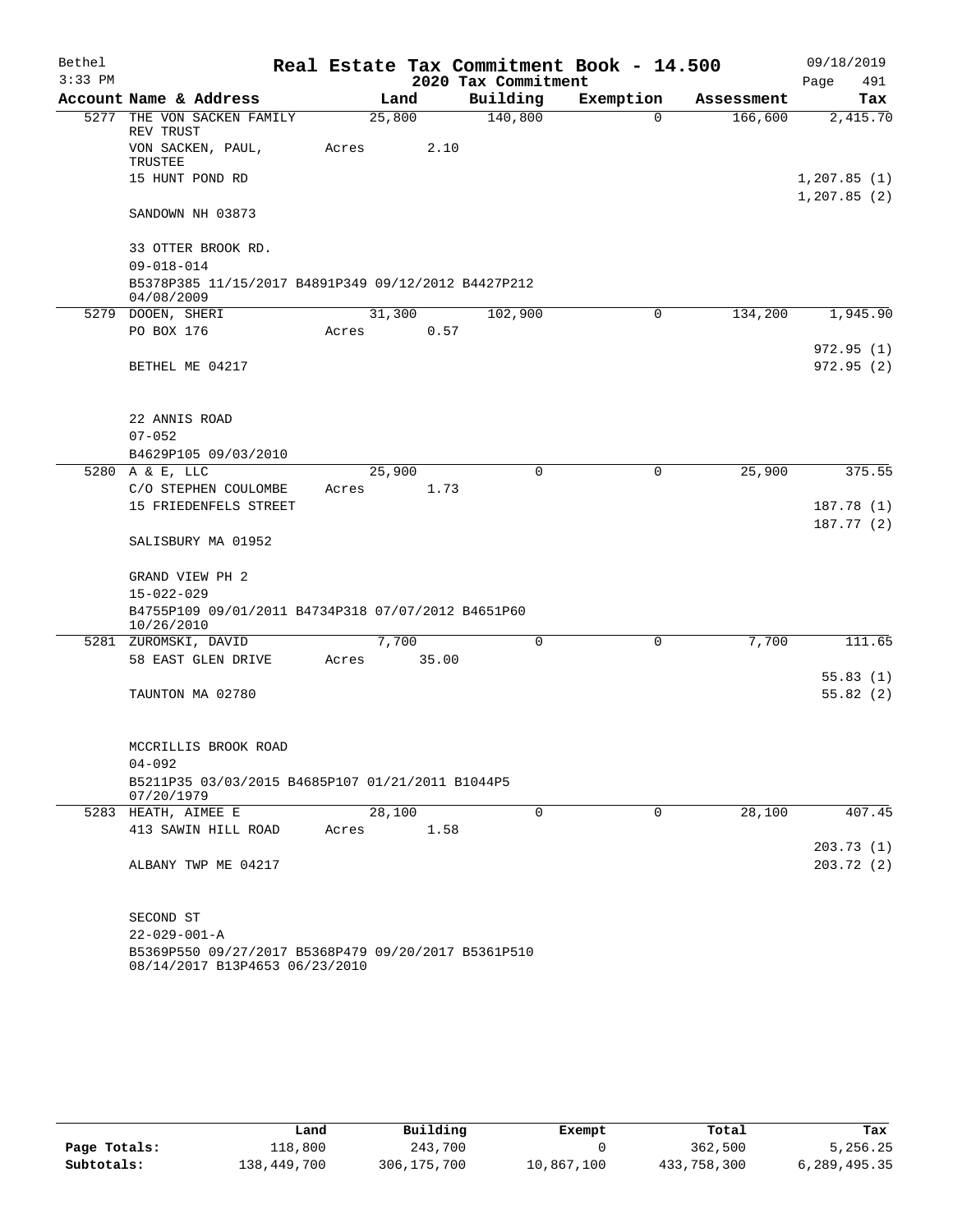| Bethel<br>$3:33$ PM |                                                                                       |        |      | 2020 Tax Commitment | Real Estate Tax Commitment Book - 14.500 |            | 09/18/2019<br>492<br>Page    |
|---------------------|---------------------------------------------------------------------------------------|--------|------|---------------------|------------------------------------------|------------|------------------------------|
|                     | Account Name & Address                                                                |        | Land | Building            | Exemption                                | Assessment | Tax                          |
|                     | 5284 HEATH, AIMEE E                                                                   | 28,500 |      | 0                   | $\Omega$                                 | 28,500     | 413.25                       |
|                     | 413 SAWIN HILL ROAD                                                                   | Acres  | 1.80 |                     |                                          |            |                              |
|                     |                                                                                       |        |      |                     |                                          |            | 206.63(1)                    |
|                     | ALBANY TWP ME 04217                                                                   |        |      |                     |                                          |            | 206.62(2)                    |
|                     | SECOND ST                                                                             |        |      |                     |                                          |            |                              |
|                     | $22 - 029 - 002 - A$                                                                  |        |      |                     |                                          |            |                              |
|                     | B5369P550 09/27/2017 B5368P479 09/20/2017 B5361P510<br>08/14/2017 B13P4653 06/23/2010 |        |      |                     |                                          |            |                              |
|                     | 5285 HEAD, DAVID A                                                                    | 28,400 |      | $\Omega$            | $\Omega$                                 | 28,400     | 411.80                       |
|                     | HEAD, FRANCES M                                                                       | Acres  | 1.71 |                     |                                          |            |                              |
|                     | P.O. BOX 61                                                                           |        |      |                     |                                          |            | 205.90(1)<br>205.90(2)       |
|                     | WEST BETHEL ME 04286                                                                  |        |      |                     |                                          |            |                              |
|                     | SECOND ST                                                                             |        |      |                     |                                          |            |                              |
|                     | $22 - 029 - 003 - A$                                                                  |        |      |                     |                                          |            |                              |
|                     | B5361P510 08/14/2017 B13P4653 06/23/2010<br>5286 SMITH, MARIE                         | 35,900 |      | 142,600             | 0                                        | 178,500    | 2,588.25                     |
|                     | 2 MORTON HILL AVENUE                                                                  | Acres  | 1.64 |                     |                                          |            |                              |
|                     | SWAMPSCOTT MA 01907                                                                   |        |      |                     |                                          |            | 1, 294.13(1)<br>1, 294.12(2) |
|                     |                                                                                       |        |      |                     |                                          |            |                              |
|                     | 27 SECOND ST                                                                          |        |      |                     |                                          |            |                              |
|                     | $22 - 029 - 004 - A$                                                                  |        |      |                     |                                          |            |                              |
|                     | B5419P282 07/17/2018 B5369P487 09/26/2017 B5366P453                                   |        |      |                     |                                          |            |                              |
|                     | 09/11/2017 B5361P510 08/14/2017 B13P4653 06/23/2010<br>5287 MAM, SANGTY               | 28,900 |      | 0                   | 0                                        | 28,900     | 419.05                       |
|                     | 16 SAINT ANDREWS                                                                      | Acres  | 2.03 |                     |                                          |            |                              |
|                     | CROSSOVER                                                                             |        |      |                     |                                          |            |                              |
|                     |                                                                                       |        |      |                     |                                          |            | 209.53(1)                    |
|                     | SEVERNA PARK MD 21146                                                                 |        |      |                     |                                          |            | 209.52(2)                    |
|                     | SECOND ST                                                                             |        |      |                     |                                          |            |                              |
|                     | $22 - 029 - 005 - A$                                                                  |        |      |                     |                                          |            |                              |
|                     | B5388P387 01/16/2018 B5366P453 09/11/2017 B5361P510<br>08/14/2017 B13P4653 06/23/2010 |        |      |                     |                                          |            |                              |
|                     | 5288 MAM, SANGTY                                                                      | 28,200 |      | 0                   | 0                                        | 28,200     | 408.90                       |
|                     | 16 SAINT ANDREWS<br>CROSSOVER                                                         | Acres  | 1.60 |                     |                                          |            |                              |
|                     |                                                                                       |        |      |                     |                                          |            | 204.45(1)                    |
|                     | SEVERNA PARK MD 21146                                                                 |        |      |                     |                                          |            | 204.45(2)                    |
|                     | SECOND ST                                                                             |        |      |                     |                                          |            |                              |
|                     | $22 - 029 - 006 - A$                                                                  |        |      |                     |                                          |            |                              |
|                     | B5392P156 02/05/2018 B5366P453 09/11/2017 B5361P510<br>08/14/2017 B13P4653 06/23/2010 |        |      |                     |                                          |            |                              |

|              | Land        | Building      | Exempt     | Total       | Tax          |
|--------------|-------------|---------------|------------|-------------|--------------|
| Page Totals: | 149,900     | 142,600       |            | 292,500     | 4,241.25     |
| Subtotals:   | 138,599,600 | 306, 318, 300 | 10,867,100 | 434,050,800 | 6,293,736.60 |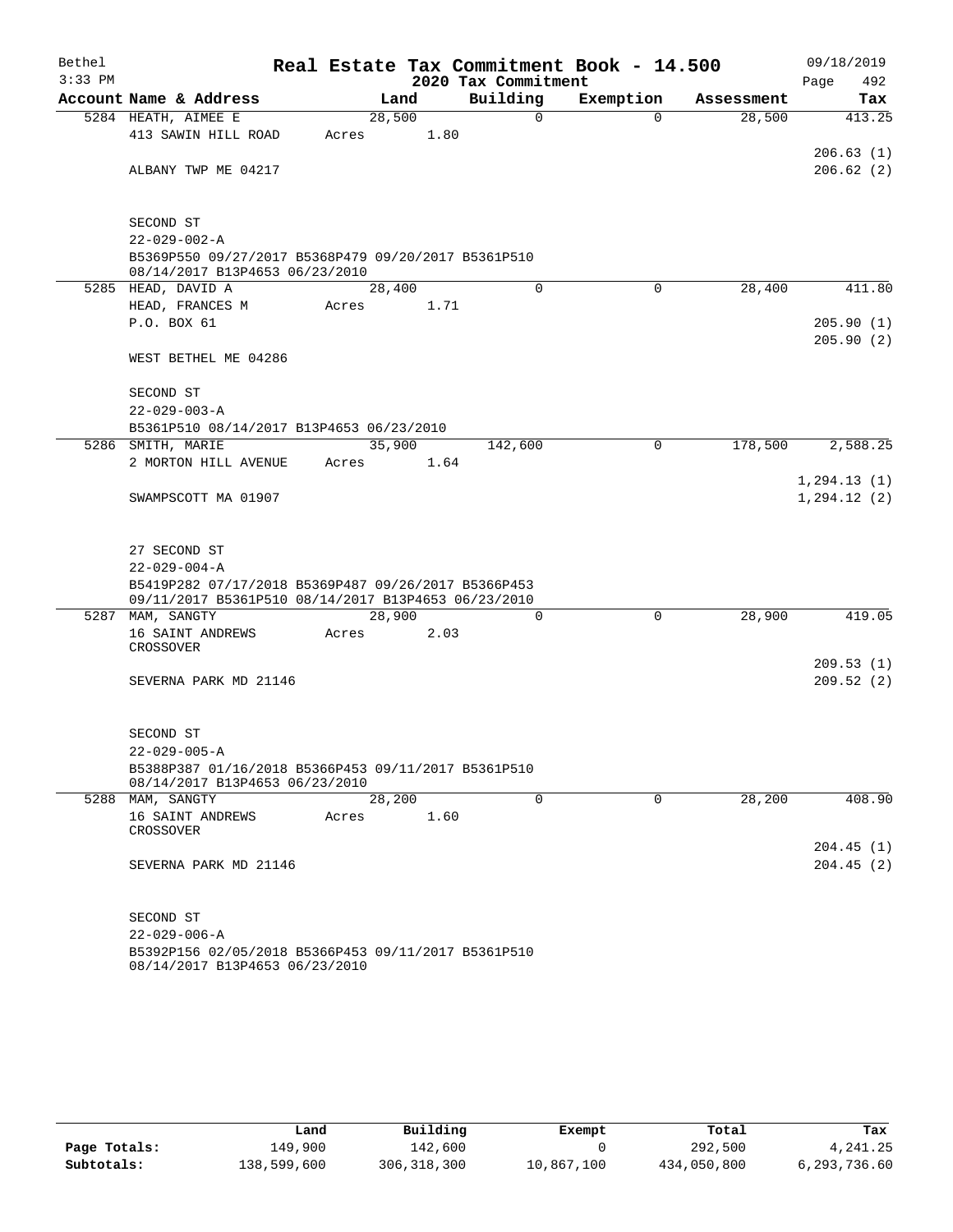|                            |                                                                  |                        |       |                |         |                     | Real Estate Tax Commitment Book - 14.500 |                          | 09/18/2019               |
|----------------------------|------------------------------------------------------------------|------------------------|-------|----------------|---------|---------------------|------------------------------------------|--------------------------|--------------------------|
| $3:33$ PM                  |                                                                  |                        |       |                |         | 2020 Tax Commitment |                                          |                          | Page<br>493              |
|                            | Account Name & Address<br>5289 HEAD, DAVID A                     |                        |       | Land<br>28,500 |         | Building<br>0       | Exemption<br>$\Omega$                    | Assessment<br>28,500     | Tax<br>413.25            |
|                            | HEAD, FRANCES M                                                  |                        | Acres |                | 1.79    |                     |                                          |                          |                          |
|                            | P.O. BOX 61                                                      |                        |       |                |         |                     |                                          |                          | 206.63(1)                |
|                            |                                                                  |                        |       |                |         |                     |                                          |                          | 206.62(2)                |
|                            | WEST BETHEL ME 04286                                             |                        |       |                |         |                     |                                          |                          |                          |
|                            | SECOND ST                                                        |                        |       |                |         |                     |                                          |                          |                          |
|                            | $22 - 029 - 007 - A$                                             |                        |       |                |         |                     |                                          |                          |                          |
|                            | B5361P510 08/14/2017 B13P4653 06/23/2010                         |                        |       |                |         |                     |                                          |                          |                          |
|                            | 5290 NUNES, JOHN S                                               |                        |       | 36,300         |         | 124,700             | 0                                        | 161,000                  | 2,334.50                 |
|                            | NUNES, MARCELLE M                                                |                        |       |                |         |                     |                                          |                          |                          |
|                            |                                                                  |                        | Acres |                | 1.89    |                     |                                          |                          |                          |
|                            | 15 REED ST.                                                      |                        |       |                |         |                     |                                          |                          | 1,167.25(1)              |
|                            | TIVERTON RI 02878                                                |                        |       |                |         |                     |                                          |                          | 1,167.25(2)              |
|                            |                                                                  |                        |       |                |         |                     |                                          |                          |                          |
|                            | 61 SECOND ST<br>$22 - 029 - 008 - A$                             |                        |       |                |         |                     |                                          |                          |                          |
|                            | B5056P1 10/29/2013 B13P4653 06/23/2010                           |                        |       |                |         |                     |                                          |                          |                          |
|                            | 5291 ROSE, MILLARD A                                             |                        |       | 30,700         |         | 0                   | $\mathbf 0$                              | 30,700                   | 445.15                   |
|                            | LACEY, ELIZABETH A                                               |                        | Acres |                | 3.77    |                     |                                          |                          |                          |
|                            | 159 SILVER LEAF WAY                                              |                        |       |                |         |                     |                                          |                          | 222.58(1)                |
|                            | APT.# 31                                                         |                        |       |                |         |                     |                                          |                          |                          |
|                            | MARLBOROUGH MA 01752                                             |                        |       |                |         |                     |                                          |                          | 222.57(2)                |
|                            | SECOND ST                                                        |                        |       |                |         |                     |                                          |                          |                          |
|                            | $22 - 029 - 009 - A$                                             |                        |       |                |         |                     |                                          |                          |                          |
|                            | B4781P231 11/08/2011                                             |                        |       |                |         |                     |                                          |                          |                          |
|                            | 5292 HIEGER, BROCK M                                             |                        |       | 30,900         |         | 0                   | 0                                        | 30,900                   | 448.05                   |
|                            | HIEGER, TARA K                                                   |                        | Acres |                | 3.97    |                     |                                          |                          |                          |
|                            | 6 KIMBERLY DRIVE                                                 |                        |       |                |         |                     |                                          |                          | 224.03(1)                |
|                            |                                                                  |                        |       |                |         |                     |                                          |                          | 224.02(2)                |
|                            | SACO ME 04072                                                    |                        |       |                |         |                     |                                          |                          |                          |
|                            | SECOND ST                                                        |                        |       |                |         |                     |                                          |                          |                          |
|                            | $22 - 029 - 010 - A$                                             |                        |       |                |         |                     |                                          |                          |                          |
|                            | B4739P133 07/22/2011 B3509P327 05/12/2004                        |                        |       |                |         |                     |                                          |                          |                          |
|                            | 5293 PENLEY, COLIN M.                                            |                        |       | 30,800         |         | 0                   | $\mathbf{0}$                             | 30,800                   | 446.60                   |
|                            | PO BOX 34                                                        |                        | Acres |                | 3.92    |                     |                                          |                          |                          |
|                            |                                                                  |                        |       |                |         |                     |                                          |                          | 223.30(1)                |
|                            | PARIS ME 04271                                                   |                        |       |                |         |                     |                                          |                          | 223.30(2)                |
|                            |                                                                  |                        |       |                |         |                     |                                          |                          |                          |
|                            | SECOND ST                                                        |                        |       |                |         |                     |                                          |                          |                          |
|                            | $22 - 029 - 011 - A$                                             |                        |       |                |         |                     |                                          |                          |                          |
|                            | B5452P624 02/22/2019 B5361P510 08/14/2017 B13P4653               |                        |       |                |         |                     |                                          |                          |                          |
|                            | 06/23/2010<br>5294 PENLEY, COLIN M                               |                        |       | 30,400         |         | $\mathbf 0$         | 0                                        | 30,400                   | 440.80                   |
|                            | PO BOX 34                                                        |                        | Acres |                | 3.37    |                     |                                          |                          |                          |
|                            |                                                                  |                        |       |                |         |                     |                                          |                          | 220.40(1)                |
|                            | PARIS ME 04271                                                   |                        |       |                |         |                     |                                          |                          | 220.40(2)                |
|                            |                                                                  |                        |       |                |         |                     |                                          |                          |                          |
|                            | SECOND ST<br>$22 - 029 - 012 - A$                                |                        |       |                |         |                     |                                          |                          |                          |
|                            | B5452P624 02/22/2019 B5361P510 08/14/2017 B13P4653<br>06/23/2010 |                        |       |                |         |                     |                                          |                          |                          |
|                            |                                                                  |                        |       |                |         |                     |                                          |                          |                          |
|                            |                                                                  | Land                   |       | Building       |         |                     | Exempt<br>0                              | Total                    | Tax                      |
| Page Totals:<br>Subtotals: |                                                                  | 187,600<br>138,787,200 |       | 306, 443, 000  | 124,700 |                     | 10,867,100                               | 312,300<br>434, 363, 100 | 4,528.35<br>6,298,264.95 |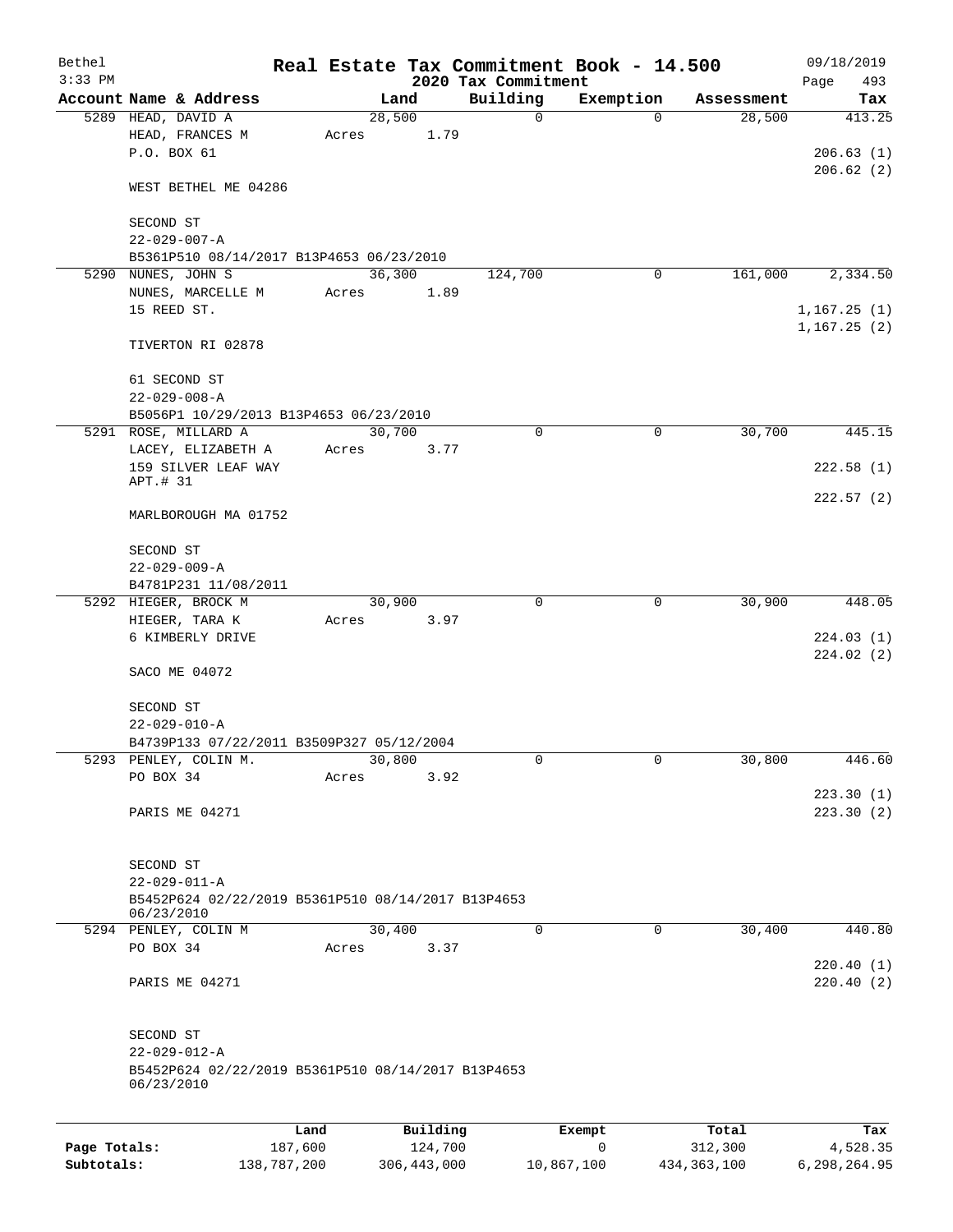| Bethel    |                                                                                                            |       |        |                     | Real Estate Tax Commitment Book - 14.500 |            | 09/18/2019  |
|-----------|------------------------------------------------------------------------------------------------------------|-------|--------|---------------------|------------------------------------------|------------|-------------|
| $3:33$ PM |                                                                                                            |       |        | 2020 Tax Commitment |                                          |            | 494<br>Page |
|           | Account Name & Address                                                                                     |       | Land   | Building            | Exemption                                | Assessment | Tax         |
|           | 5295 HENSON, JEFFREY                                                                                       |       | 29,900 | 0                   | $\mathbf 0$                              | 29,900     | 433.55      |
|           | P O BOX 9263                                                                                               | Acres | 2.89   |                     |                                          |            |             |
|           |                                                                                                            |       |        |                     |                                          |            | 216.78(1)   |
|           | FALL RIVER MA 02720                                                                                        |       |        |                     |                                          |            | 216.77(2)   |
|           |                                                                                                            |       |        |                     |                                          |            |             |
|           | SECOND ST                                                                                                  |       |        |                     |                                          |            |             |
|           | $22 - 029 - 013 - A$                                                                                       |       |        |                     |                                          |            |             |
|           | B5052P269 10/21/2013 B13P4653 06/23/2010                                                                   |       |        |                     |                                          |            |             |
|           | 5296 MCCONNELL, DIANNA                                                                                     |       | 30,400 | $\Omega$            | 0                                        | 30,400     | 440.80      |
|           | 49 LOGAN AVENUE                                                                                            | Acres | 3.45   |                     |                                          |            |             |
|           |                                                                                                            |       |        |                     |                                          |            | 220.40(1)   |
|           | SWANSEA MA 02777                                                                                           |       |        |                     |                                          |            | 220.40(2)   |
|           |                                                                                                            |       |        |                     |                                          |            |             |
|           |                                                                                                            |       |        |                     |                                          |            |             |
|           | SECOND ST                                                                                                  |       |        |                     |                                          |            |             |
|           | $22 - 029 - 014$                                                                                           |       |        |                     |                                          |            |             |
|           | B5076P231 12/23/2013 B3509P327 05/12/2004<br>5297 HORTON, KYLE F.                                          |       | 35,200 | 253,800             | $\mathbf 0$                              | 289,000    | 4,190.50    |
|           | HORTON, DANIELLE T.                                                                                        | Acres | 1.27   |                     |                                          |            |             |
|           | 15 OCCIDENT CIRCLE                                                                                         |       |        |                     |                                          |            | 2,095.25(1) |
|           |                                                                                                            |       |        |                     |                                          |            | 2,095.25(2) |
|           | WALPOLE MA 02081                                                                                           |       |        |                     |                                          |            |             |
|           |                                                                                                            |       |        |                     |                                          |            |             |
|           | 28 SECOND ST                                                                                               |       |        |                     |                                          |            |             |
|           | $22 - 029 - 015$                                                                                           |       |        |                     |                                          |            |             |
|           | B5451P563 02/11/2019 B5371P98 10/02/2017 B5369P550<br>09/27/2017 B5368P479 09/20/2017 B5361P510 08/14/2017 |       |        |                     |                                          |            |             |
|           | B13P4653 06/23/2010                                                                                        |       |        |                     |                                          |            |             |
|           | 5298 HEAD, DAVID A                                                                                         |       | 27,800 | $\mathbf 0$         | 0                                        | 27,800     | 403.10      |
|           | HEAD, FRANCES M                                                                                            | Acres | 1.39   |                     |                                          |            |             |
|           | P.O. BOX 61                                                                                                |       |        |                     |                                          |            | 201.55(1)   |
|           |                                                                                                            |       |        |                     |                                          |            | 201.55(2)   |
|           | WEST BETHEL ME 04286                                                                                       |       |        |                     |                                          |            |             |
|           |                                                                                                            |       |        |                     |                                          |            |             |
|           | SECOND ST                                                                                                  |       |        |                     |                                          |            |             |
|           | $22 - 029 - 016$<br>B5361P510 08/14/2017 B13P4653 06/23/2010                                               |       |        |                     |                                          |            |             |
|           | 5299 CHAPMAN, DAVID W                                                                                      |       | 29,200 | $\Omega$            | $\Omega$                                 | 29,200     | 423.40      |
|           | KALEDAITE, KALEDAITE,                                                                                      | Acres | 2.32   |                     |                                          |            |             |
|           | JURGA                                                                                                      |       |        |                     |                                          |            |             |
|           | 1549 US ROUTE 1                                                                                            |       |        |                     |                                          |            | 211.70(1)   |
|           |                                                                                                            |       |        |                     |                                          |            | 211.70(2)   |
|           | CAPE NEDDICK ME 03902                                                                                      |       |        |                     |                                          |            |             |
|           | SECOND ST                                                                                                  |       |        |                     |                                          |            |             |
|           | $22 - 029 - 017$                                                                                           |       |        |                     |                                          |            |             |
|           | B5259P394 12/21/2015 B5055P54 10/28/2013 B3509P327                                                         |       |        |                     |                                          |            |             |
|           | 05/13/2004                                                                                                 |       |        |                     |                                          |            |             |

|              | Land        | Building    | Exempt     | Total       | Tax          |
|--------------|-------------|-------------|------------|-------------|--------------|
| Page Totals: | 152,500     | 253,800     |            | 406,300     | 5,891.35     |
| Subtotals:   | 138,939,700 | 306,696,800 | 10,867,100 | 434,769,400 | 6,304,156.30 |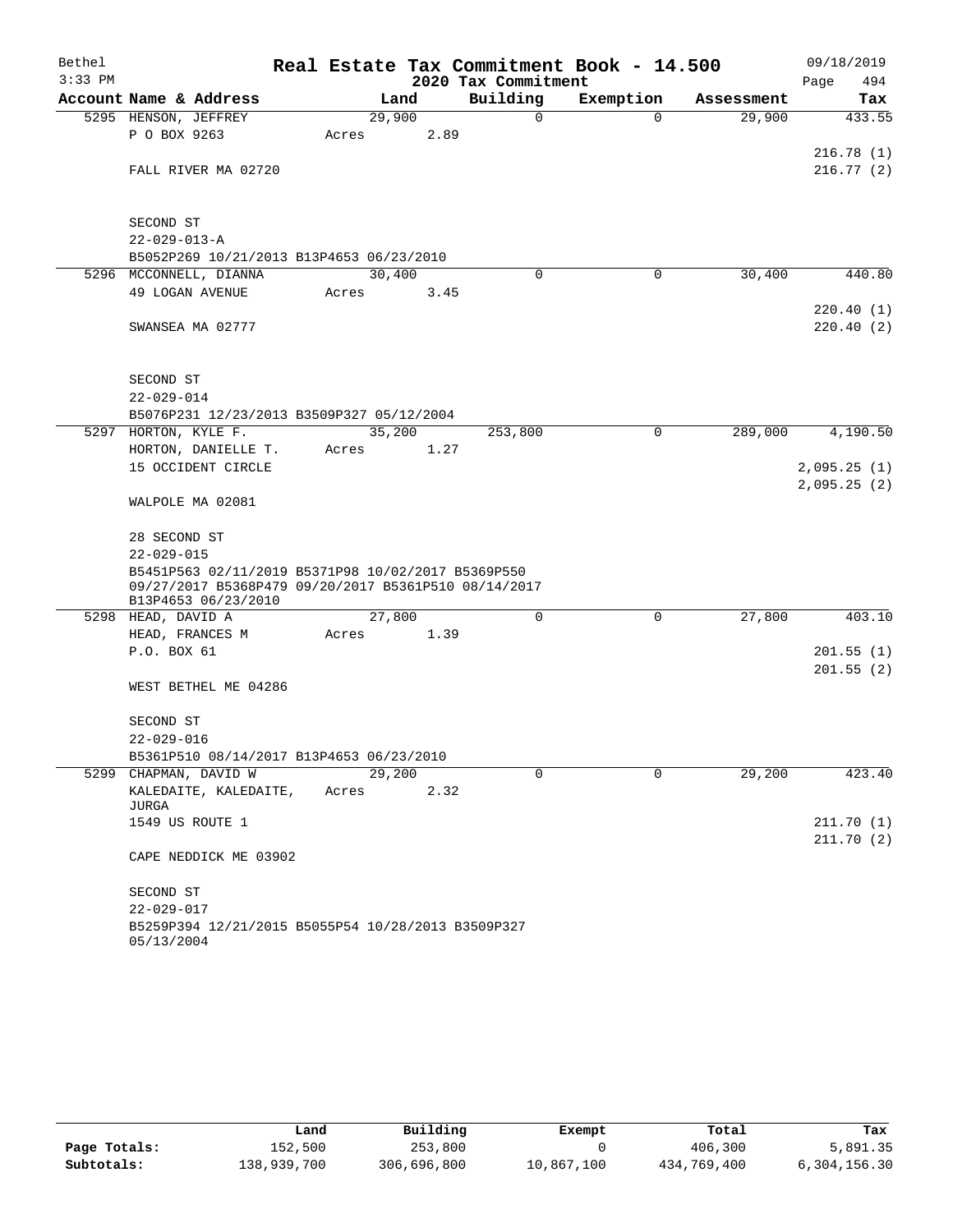| Bethel       |                                                                  |                 |             |                                 | Real Estate Tax Commitment Book - 14.500 |             | 09/18/2019             |
|--------------|------------------------------------------------------------------|-----------------|-------------|---------------------------------|------------------------------------------|-------------|------------------------|
| $3:33$ PM    | Account Name & Address                                           | Land            |             | 2020 Tax Commitment<br>Building | Exemption                                | Assessment  | 495<br>Page            |
|              | 5300 CHAPMAN, DAVID W                                            | 27,900          |             | $\mathbf 0$                     | $\Omega$                                 | 27,900      | Tax<br>404.55          |
|              | KALEDAITE, KALEDAITE,<br>JURGA                                   | Acres           | 1.44        |                                 |                                          |             |                        |
|              | 1549 US ROUTE 1                                                  |                 |             |                                 |                                          |             | 202.28(1)<br>202.27(2) |
|              | CAPE NEDDICK ME 03902                                            |                 |             |                                 |                                          |             |                        |
|              | SECOND ST<br>$22 - 029 - 018$                                    |                 |             |                                 |                                          |             |                        |
|              | B5259P395 12/21/2015 B5066P142 11/25/2013 B13P4653<br>06/23/2010 |                 |             |                                 |                                          |             |                        |
|              | 5301 BAST, MICHAEL S                                             | 30,800          |             | 0                               | $\mathbf 0$                              | 30,800      | 446.60                 |
|              | BAST, AMY E                                                      | Acres           | 3.84        |                                 |                                          |             |                        |
|              | 1920 21st STREET, NW                                             |                 |             |                                 |                                          |             | 223.30(1)<br>223.30(2) |
|              | MINOT ND 58703                                                   |                 |             |                                 |                                          |             |                        |
|              | FARWELL MOUNTAIN                                                 |                 |             |                                 |                                          |             |                        |
|              | $22 - 029 - 019$                                                 |                 |             |                                 |                                          |             |                        |
|              | B4726P284 06/14/2011<br>5302 SWAN HILL CORPORATION               |                 | 36,400      | 170,500                         | $\mathbf 0$                              | 206,900     | 3,000.05               |
|              | 382 MORRELLS MILL ROAD                                           | Acres           | 1.97        |                                 |                                          |             |                        |
|              |                                                                  |                 |             |                                 |                                          |             | 1,500.03(1)            |
|              | NORTH BERWICK ME 03906                                           |                 |             |                                 |                                          |             | 1,500.02(2)            |
|              | 51 FIRST ST                                                      |                 |             |                                 |                                          |             |                        |
|              | $22 - 029 - 020$                                                 |                 |             |                                 |                                          |             |                        |
|              | B5298P67 08/11/2016                                              |                 |             |                                 |                                          |             |                        |
|              | 5303 MCCONNELL, DIANNA                                           | 28,500          |             | 0                               | 0                                        | 28,500      | 413.25                 |
|              | 49 LOGAN AVENUE                                                  | Acres           | 1.80        |                                 |                                          |             |                        |
|              | SWANSEA MA 02777                                                 |                 |             |                                 |                                          |             | 206.63(1)<br>206.62(2) |
|              |                                                                  |                 |             |                                 |                                          |             |                        |
|              | FIRST ST                                                         |                 |             |                                 |                                          |             |                        |
|              | $22 - 029 - 021$                                                 |                 |             |                                 |                                          |             |                        |
|              | B5076P231 12/23/2014 B3509P327 05/12/2004                        |                 |             |                                 |                                          |             |                        |
|              | 5304 HEAD, DAVID A<br>HEAD, FRANCES M                            | 28,600<br>Acres | 1.88        | 0                               | $\Omega$                                 | 28,600      | 414.70                 |
|              | P.O. BOX 61                                                      |                 |             |                                 |                                          |             | 207.35(1)              |
|              |                                                                  |                 |             |                                 |                                          |             | 207.35(2)              |
|              | WEST BETHEL ME 04286                                             |                 |             |                                 |                                          |             |                        |
|              | FIRST ST                                                         |                 |             |                                 |                                          |             |                        |
|              | $22 - 029 - 022$                                                 |                 |             |                                 |                                          |             |                        |
|              | B5361P510 08/14/2017 B13P4653 06/23/2010                         |                 |             |                                 |                                          |             |                        |
| 5305         | DUMONT ENTERPRISES,<br>INC.                                      | 13,800          |             | 0                               | $\mathbf 0$                              | 13,800      | 200.10                 |
|              | 2795 N. BEACH RD                                                 | Acres           | 2.47        |                                 |                                          |             |                        |
|              |                                                                  |                 |             |                                 |                                          |             | 100.05(1)              |
|              | ENGLEWOOD FL 34223                                               |                 |             |                                 |                                          |             | 100.05(2)              |
|              | MOUNTAIN VALLEY RD EXT                                           |                 |             |                                 |                                          |             |                        |
|              | $09 - 006 - 001 - 015$                                           |                 |             |                                 |                                          |             |                        |
|              | B13P4643 05/21/2010                                              |                 |             |                                 |                                          |             |                        |
|              | Land                                                             |                 | Building    |                                 | Exempt                                   | Total       | Tax                    |
| Page Totals: | 166,000                                                          |                 | 170,500     |                                 | $\mathbf 0$                              | 336,500     | 4,879.25               |
| Subtotals:   | 139, 105, 700                                                    |                 | 306,867,300 |                                 | 10,867,100                               | 435,105,900 | 6,309,035.55           |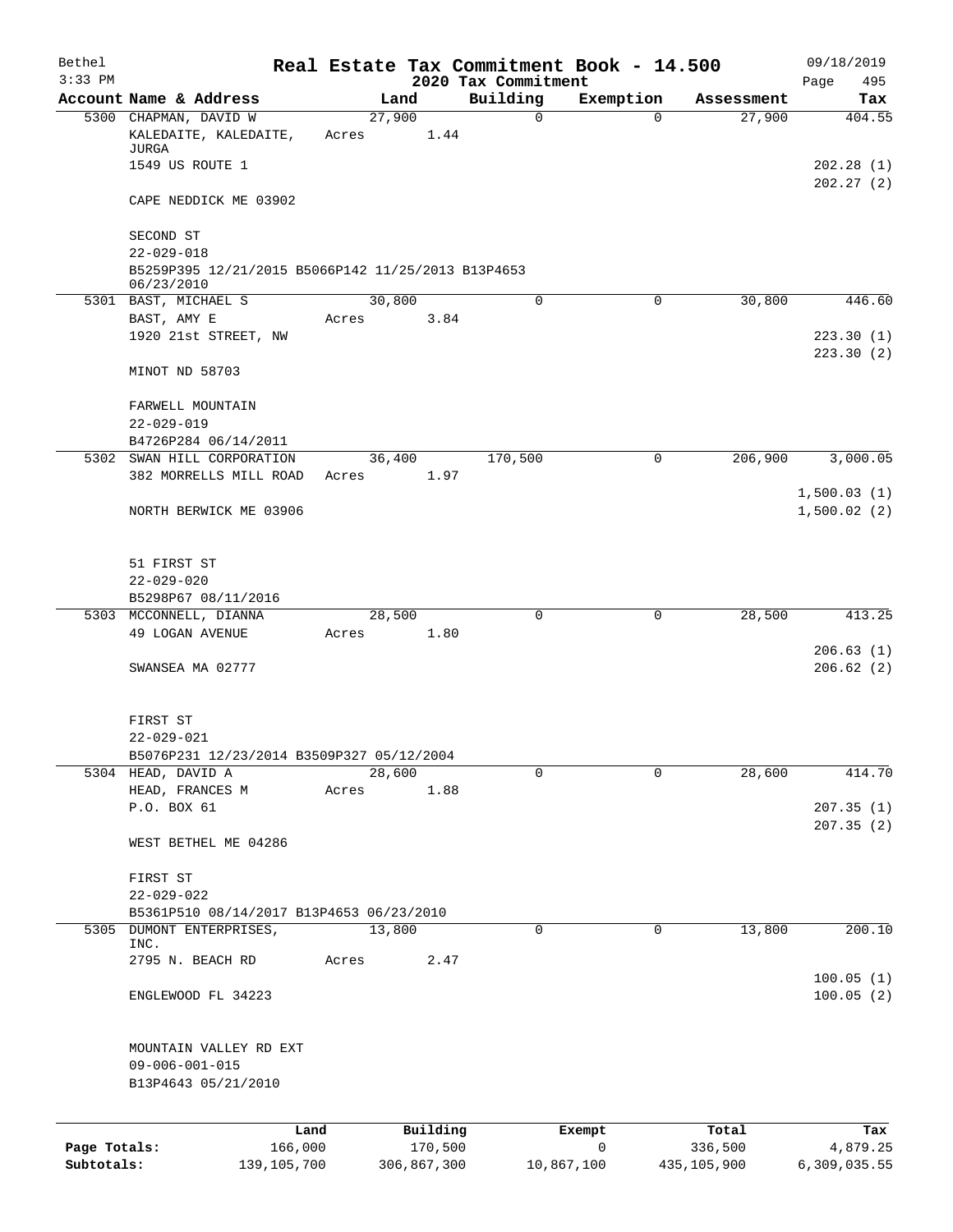| Bethel    |                                               |        |      |                     | Real Estate Tax Commitment Book - 14.500 |            | 09/18/2019             |
|-----------|-----------------------------------------------|--------|------|---------------------|------------------------------------------|------------|------------------------|
| $3:33$ PM |                                               |        |      | 2020 Tax Commitment |                                          |            | Page<br>496            |
|           | Account Name & Address                        | Land   |      | Building            | Exemption                                | Assessment | Tax                    |
|           | 5306 DUMONT ENTERPRISES,<br>INC.              | 13,500 |      | $\mathsf{O}$        | $\mathbf 0$                              | 13,500     | 195.75                 |
|           | 2795 N. BEACH RD                              | Acres  | 1.93 |                     |                                          |            | 97.88(1)               |
|           | ENGLEWOOD FL 34223                            |        |      |                     |                                          |            | 97.87(2)               |
|           | MOUNTAIN VALLEY RD EXT                        |        |      |                     |                                          |            |                        |
|           | $09 - 006 - 001 - 016$<br>B13P4643 05/21/2010 |        |      |                     |                                          |            |                        |
|           | 5307 DUMONT ENTERPRISES,<br>INC.              | 13,900 |      | $\Omega$            | 0                                        | 13,900     | 201.55                 |
|           | 2795 N. BEACH RD                              | Acres  | 2.73 |                     |                                          |            |                        |
|           | ENGLEWOOD FL 34223                            |        |      |                     |                                          |            | 100.78(1)<br>100.77(2) |
|           | MOUNTAIN VALLEY RD EXT                        |        |      |                     |                                          |            |                        |
|           | $09 - 006 - 001 - 017$                        |        |      |                     |                                          |            |                        |
|           | B13P4643 05/21/2010                           | 12,500 |      | 0                   | 0                                        | 12,500     | 181.25                 |
|           | 5308 DUMONT ENTERPRISES,<br>INC.              |        |      |                     |                                          |            |                        |
|           | 2795 N. BEACH RD.                             | Acres  | 0.99 |                     |                                          |            |                        |
|           | ENGLEWOOD FL 34223                            |        |      |                     |                                          |            | 90.63(1)<br>90.62(2)   |
|           | MOUINTAIN VALLEY RD EXT                       |        |      |                     |                                          |            |                        |
|           | $09 - 006 - 001 - 019$                        |        |      |                     |                                          |            |                        |
|           | B13P4643 05/21/2010                           |        |      |                     |                                          |            |                        |
|           | 5309 DUMONT ENTERPRISES,<br>INC.              | 13,000 |      | $\mathbf 0$         | 0                                        | 13,000     | 188.50                 |
|           | 2795 N. BEACH RD                              | Acres  | 1.38 |                     |                                          |            |                        |
|           |                                               |        |      |                     |                                          |            | 94.25(1)               |
|           | ENGLEWOOD FL 34223                            |        |      |                     |                                          |            | 94.25(2)               |
|           | MOUNTAIN VALLEY RD EXT                        |        |      |                     |                                          |            |                        |
|           | $09 - 006 - 001 - 018$                        |        |      |                     |                                          |            |                        |
|           | B13P4643 05/21/2010                           |        |      |                     |                                          |            |                        |
| 5310      | DUMONT ENTERPRISES,<br>INC.                   | 12,800 |      | 0                   | $\mathbf 0$                              | 12,800     | 185.60                 |
|           | 2795 N. BEACH RD                              | Acres  | 1.13 |                     |                                          |            |                        |
|           | ENGLEWOOD FL 34223                            |        |      |                     |                                          |            | 92.80(1)<br>92.80(2)   |
|           | MOUNTAIN VALLEY RD EXT                        |        |      |                     |                                          |            |                        |
|           | $09 - 006 - 001 - 020$                        |        |      |                     |                                          |            |                        |
|           | B13P4643 05/21/2010                           |        |      |                     |                                          |            |                        |

|              | Land          | Building    | Exempt     | Total       | Tax          |
|--------------|---------------|-------------|------------|-------------|--------------|
| Page Totals: | 65,700        |             |            | 65,700      | 952.65       |
| Subtotals:   | 139, 171, 400 | 306,867,300 | 10,867,100 | 435,171,600 | 6,309,988.20 |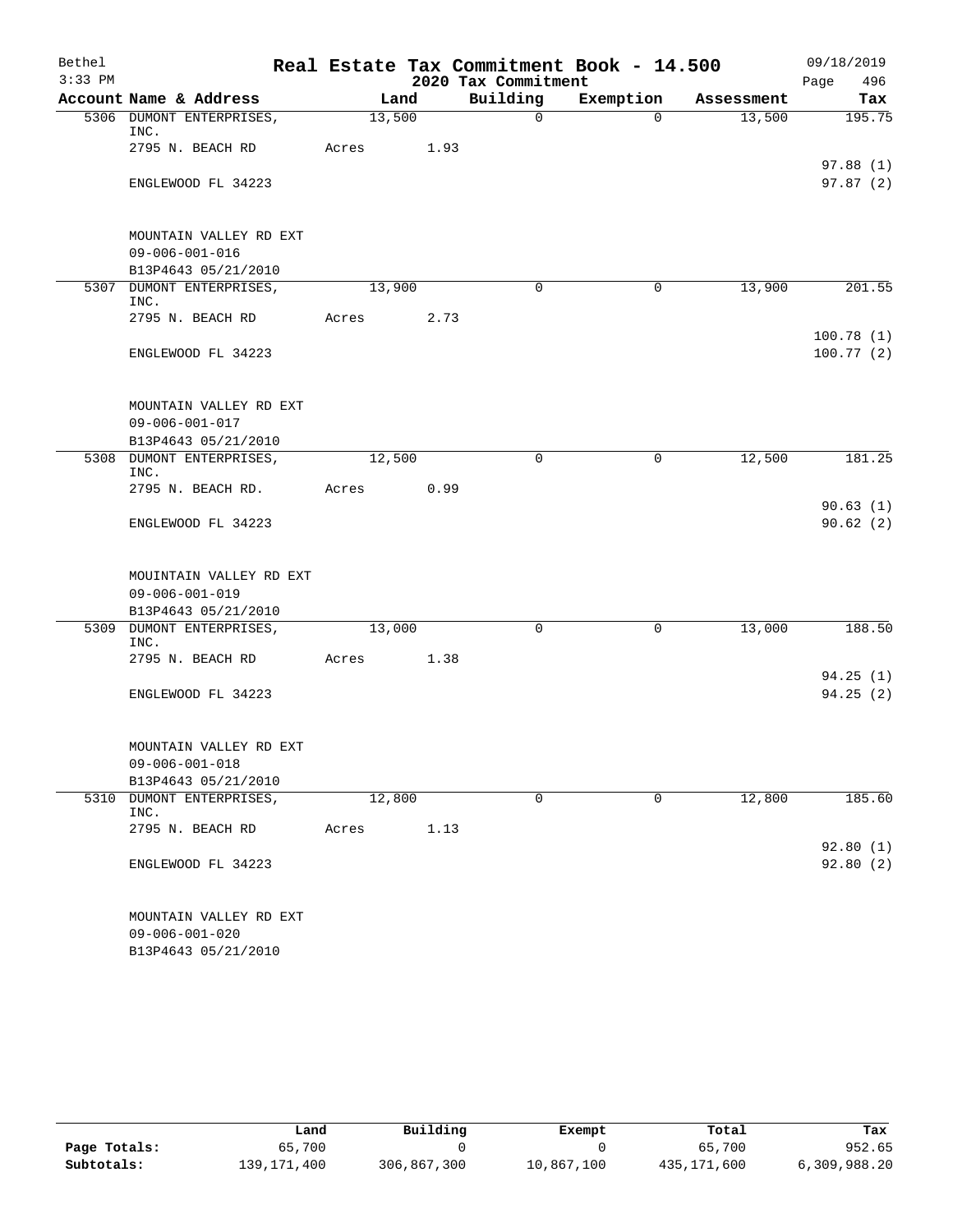| Bethel    |                                               |        |             |              | Real Estate Tax Commitment Book - 14.500 |            | 09/18/2019             |
|-----------|-----------------------------------------------|--------|-------------|--------------|------------------------------------------|------------|------------------------|
| $3:33$ PM |                                               |        | Page<br>497 |              |                                          |            |                        |
|           | Account Name & Address                        | Land   |             | Building     | Exemption                                | Assessment | Tax                    |
|           | 5311 DUMONT ENTERPRISES,<br>INC.              | 13,200 |             | $\mathsf{O}$ | $\Omega$                                 | 13,200     | 191.40                 |
|           | 2795 N. BEACH RD                              | Acres  | 1.58        |              |                                          |            | 95.70(1)               |
|           | ENGLEWOOD FL 34223                            |        |             |              |                                          |            | 95.70(2)               |
|           | MOUNTAIN VALLEY RD EXT                        |        |             |              |                                          |            |                        |
|           | $09 - 006 - 001 - 021$<br>B13P4643 05/21/2010 |        |             |              |                                          |            |                        |
|           | 5312 DUMONT ENTERPRISES,<br>INC.              | 13,900 |             | $\Omega$     | 0                                        | 13,900     | 201.55                 |
|           | 2795 N. BEACH RD                              | Acres  | 2.72        |              |                                          |            |                        |
|           | ENGLEWOOD FL 34223                            |        |             |              |                                          |            | 100.78(1)<br>100.77(2) |
|           | MOUNTAIN VALLEY RD EXT                        |        |             |              |                                          |            |                        |
|           | $09 - 006 - 001 - 022$                        |        |             |              |                                          |            |                        |
|           | B13P4643 05/21/2010                           |        |             |              |                                          |            |                        |
|           | 5313 DUMONT ENTERPRISES,<br>INC.              | 14,300 |             | 0            | $\mathbf 0$                              | 14,300     | 207.35                 |
|           | 2795 N. BEACH RD                              | Acres  | 3.64        |              |                                          |            | 103.68(1)              |
|           | ENGLEWOOD FL 34223                            |        |             |              |                                          |            | 103.67(2)              |
|           | MOUNTAIN VALLEY RD EXT                        |        |             |              |                                          |            |                        |
|           | $09 - 006 - 001 - 023$                        |        |             |              |                                          |            |                        |
|           | B13P4643 05/21/2010                           |        |             |              |                                          |            |                        |
|           | 5314 DUMONT ENTERPRISES,<br>INC.              | 14,300 |             | $\Omega$     | $\mathbf 0$                              | 14,300     | 207.35                 |
|           | 2795 N. BEACH RD                              | Acres  | 3.58        |              |                                          |            | 103.68(1)              |
|           | ENGLEWOOD FL 34223                            |        |             |              |                                          |            | 103.67(2)              |
|           | MOUNTAIN VALLEY RD EXT                        |        |             |              |                                          |            |                        |
|           | $09 - 006 - 001 - 024$                        |        |             |              |                                          |            |                        |
|           | B13P4643 05/21/2010                           |        |             |              |                                          |            |                        |
|           | 5315 DUMONT ENTERPRISES,<br>INC.              | 14,100 |             | $\mathbf 0$  | $\mathbf 0$                              | 14,100     | 204.45                 |
|           | 2795 N. BEACH RD.                             | Acres  | 2.99        |              |                                          |            | 102.23(1)              |
|           | ENGLEWOOD FL 34223                            |        |             |              |                                          |            | 102.22(2)              |
|           | MOUNTAIN VALLEY RD EXT                        |        |             |              |                                          |            |                        |
|           | $09 - 006 - 001 - 025$<br>B13P4643 05/21/2010 |        |             |              |                                          |            |                        |
|           |                                               |        |             |              |                                          |            |                        |

|              | Land        | Building    | Exempt     | Total       | Tax          |
|--------------|-------------|-------------|------------|-------------|--------------|
| Page Totals: | 69,800      |             |            | 69,800      | l,012.10     |
| Subtotals:   | 139,241,200 | 306,867,300 | 10,867,100 | 435,241,400 | 6,311,000.30 |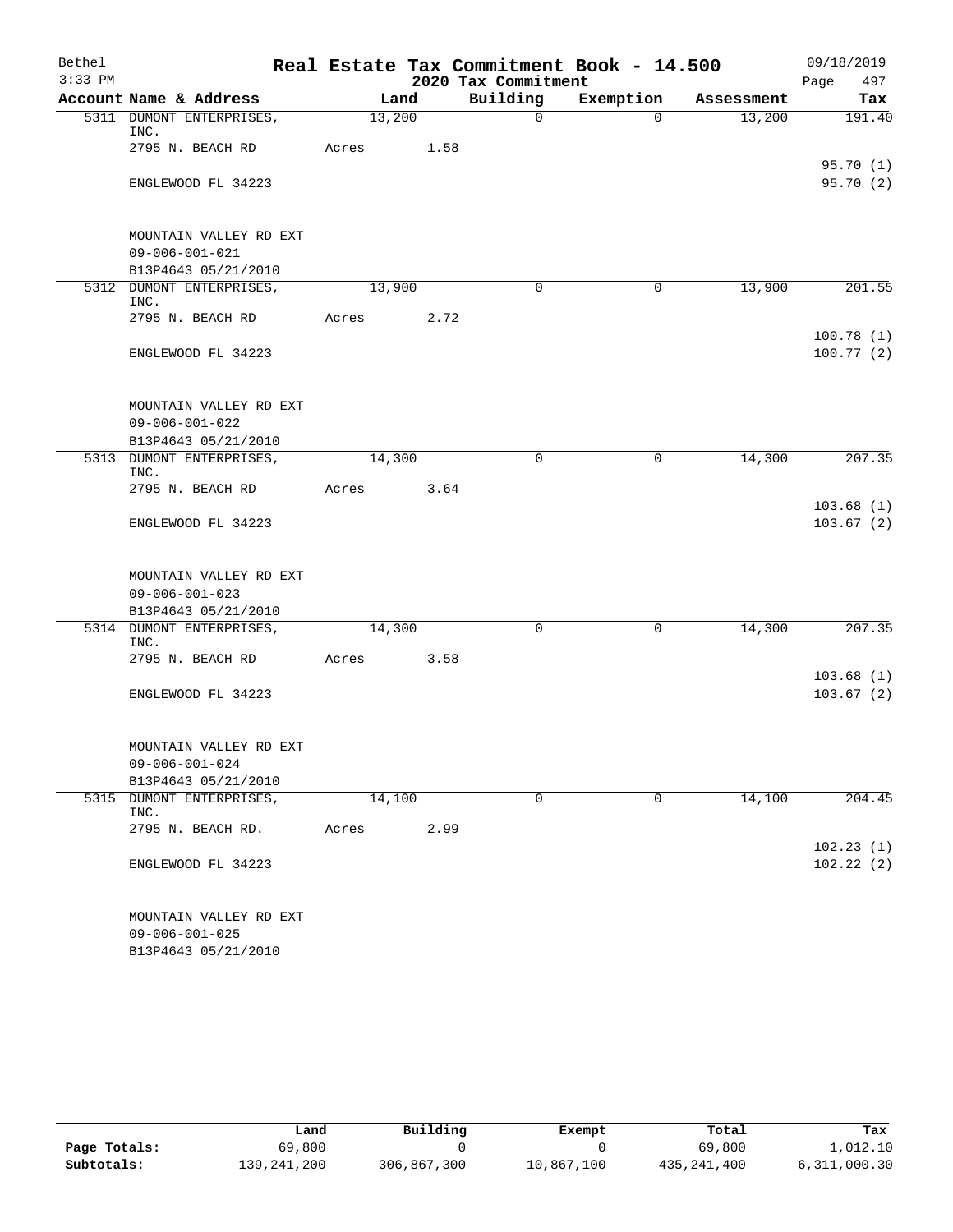| Bethel<br>$3:33$ PM |                                                                                     |                 |          | Real Estate Tax Commitment Book - 14.500<br>2020 Tax Commitment |             |            | 09/18/2019<br>Page<br>498 |
|---------------------|-------------------------------------------------------------------------------------|-----------------|----------|-----------------------------------------------------------------|-------------|------------|---------------------------|
|                     | Account Name & Address                                                              |                 | Land     | Building                                                        | Exemption   | Assessment | Tax                       |
|                     | 5316 DUMONT ENTERPRISES,<br>INC.                                                    | 14,100          |          | $\mathsf{O}$                                                    | $\Omega$    | 14,100     | 204.45                    |
|                     | 2795 N. BEACH RD                                                                    | Acres           | 3.18     |                                                                 |             |            |                           |
|                     | ENGLEWOOD FL 34223                                                                  |                 |          |                                                                 |             |            | 102.23(1)<br>102.22(2)    |
|                     | MOUNTAIN VALLEY RD EXT<br>$09 - 006 - 001 - 026$<br>B13P4643 05/21/2010             |                 |          |                                                                 |             |            |                           |
|                     | 5317 DUMONT ENTERPRISES,<br>INC.                                                    | 13,100          |          | $\Omega$                                                        | $\mathbf 0$ | 13,100     | 189.95                    |
|                     | 2795 N. BEACH RD                                                                    | Acres           | 1.42     |                                                                 |             |            |                           |
|                     | ENGLEWOOD FL 34223                                                                  |                 |          |                                                                 |             |            | 94.98 (1)<br>94.97 (2)    |
|                     | MOUNTAIN VALLEY RD EXT<br>$09 - 006 - 001 - 027$<br>B13P4643 05/21/2010             |                 |          |                                                                 |             |            |                           |
|                     | 5318 DUMONT ENTERPRISES,                                                            | 13,800          |          | $\Omega$                                                        | $\mathbf 0$ | 13,800     | 200.10                    |
|                     | INC.<br>2795 N. BEACH RD                                                            | Acres           | 2.43     |                                                                 |             |            |                           |
|                     | ENGLEWOOD FL 34223                                                                  |                 |          |                                                                 |             |            | 100.05(1)<br>100.05(2)    |
|                     | MOUNTAIN VALLEY RD EXT<br>$09 - 006 - 001 - 028$<br>B13P4643 05/21/2010             |                 |          |                                                                 |             |            |                           |
|                     | 5320 ALI, BRUCE R                                                                   | 34,800          |          | $\Omega$                                                        | $\mathbf 0$ | 34,800     | 504.60                    |
|                     | ALI, LISA G<br>878 HOPEVILLE RD                                                     | Acres           | 11.52    |                                                                 |             |            | 252.30(1)                 |
|                     | JEWETT CITY CT 06351                                                                |                 |          |                                                                 |             |            | 252.30(2)                 |
|                     | NORDY HILL<br>$09 - 034 - 001$<br>B5110P269 05/02/2014                              |                 |          |                                                                 |             |            |                           |
|                     | 5322 SINDELIR, ANTHINY                                                              | 24,700          |          | $\Omega$                                                        | $\mathbf 0$ | 24,700     | 358.15                    |
|                     | SINDELIR, JENNIFER L<br>42 UPPER SHORE ROAD                                         | Acres           | 3.81     |                                                                 |             |            | 179.08(1)                 |
|                     | CASCO ME 04015                                                                      |                 |          |                                                                 |             |            | 179.07(2)                 |
|                     | NORDY HILL<br>$09 - 034 - 004$<br>B5387P85 01/05/2018 B5319P480 12/05/2016 B13P4636 |                 |          |                                                                 |             |            |                           |
|                     | 04/27/2010                                                                          |                 |          |                                                                 |             |            |                           |
|                     | 5323 FOSTER, JOHN<br>PO BOX 15                                                      | 39,500<br>Acres | 17.50    | $\Omega$                                                        | 0           | 39,500     | 572.75                    |
|                     | ANDOVER ME 04216                                                                    |                 |          |                                                                 |             |            | 286.38 (1)<br>286.37(2)   |
|                     | NORDY HILL                                                                          |                 |          |                                                                 |             |            |                           |
|                     | $09 - 034 - 006$<br>B5319P480 12/05/2016 B13P4636 04/27/2010                        |                 |          |                                                                 |             |            |                           |
|                     | Land                                                                                |                 | Building |                                                                 | Exempt      | Total      | Tax                       |
| Page Totals:        | 140,000                                                                             |                 |          | 0                                                               | 0           | 140,000    | 2,030.00                  |

**Subtotals:** 139,381,200 306,867,300 10,867,100 435,381,400 6,313,030.30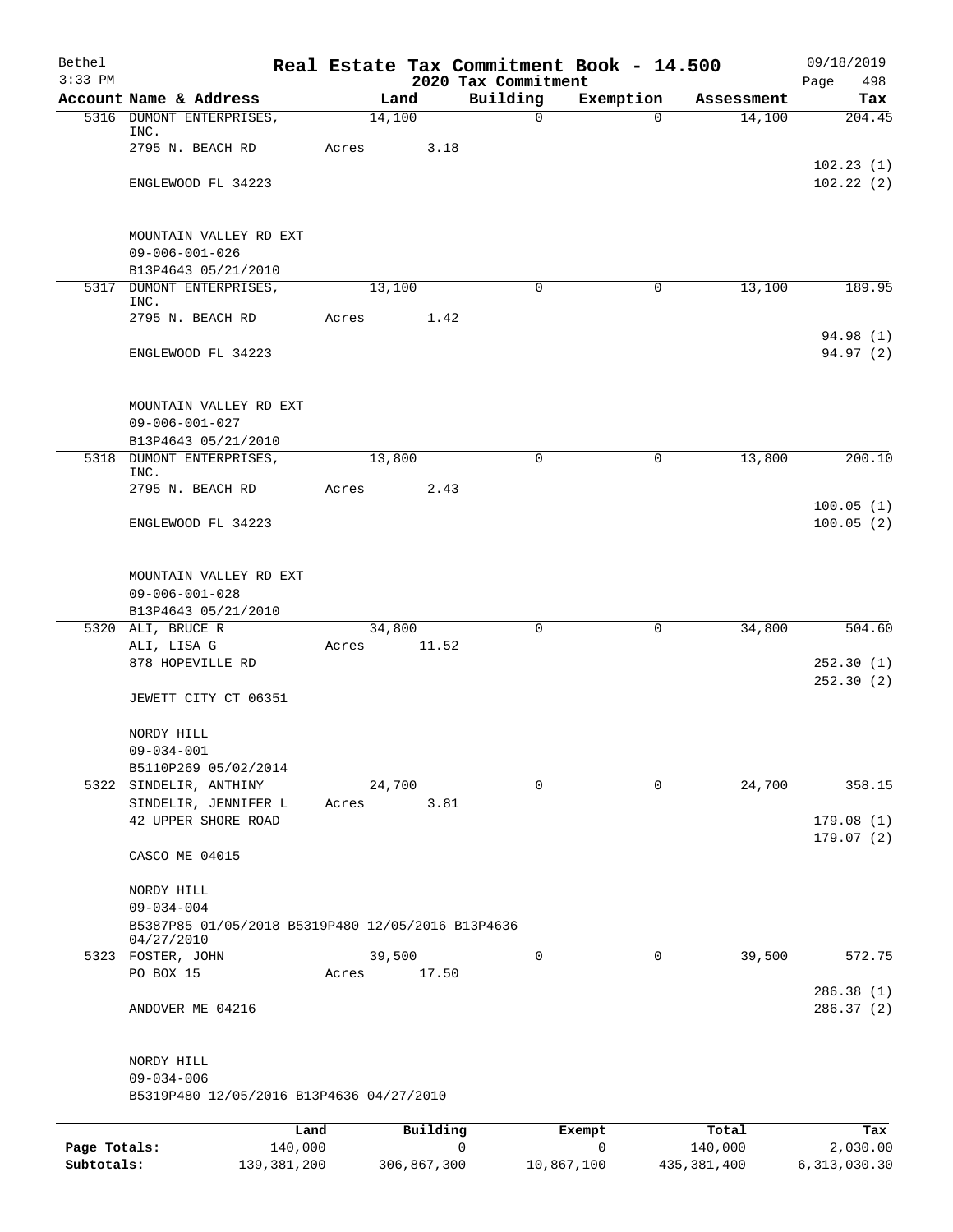| Bethel    |                                                                                                                                                        |       |                 |                     | Real Estate Tax Commitment Book - 14.500 |            | 09/18/2019             |
|-----------|--------------------------------------------------------------------------------------------------------------------------------------------------------|-------|-----------------|---------------------|------------------------------------------|------------|------------------------|
| $3:33$ PM |                                                                                                                                                        |       |                 | 2020 Tax Commitment |                                          |            | 499<br>Page            |
|           | Account Name & Address                                                                                                                                 |       | Land            | Building            | Exemption                                | Assessment | Tax                    |
|           | 5332 SINDELIR, ANTHONY C<br>SINDELIR, JENNIFER L                                                                                                       | Acres | 22,600<br>47.15 | 0                   | $\Omega$                                 | 22,600     | 327.70                 |
|           | 42 UPPER SHORE DRIVE                                                                                                                                   |       |                 |                     |                                          |            | 163.85(1)              |
|           |                                                                                                                                                        |       |                 |                     |                                          |            | 163.85(2)              |
|           | CASCO ME 04015                                                                                                                                         |       |                 |                     |                                          |            |                        |
|           | NORDY HILL                                                                                                                                             |       |                 |                     |                                          |            |                        |
|           | $09 - 034 - 015$                                                                                                                                       |       |                 |                     |                                          |            |                        |
|           | B5298P662 08/17/2016 B5298P659 08/17/2016 B5235P154<br>07/31/2015 B4876P230 08/10/2012 B3546P194 06/29/2004                                            |       |                 |                     |                                          |            |                        |
|           | 5334 CARVER, HAROLD                                                                                                                                    |       | 1,600           | $\Omega$            | 0                                        | 1,600      | 23.20                  |
|           | 14 CARVER RD.                                                                                                                                          | Acres | 3.35            |                     |                                          |            |                        |
|           |                                                                                                                                                        |       |                 |                     |                                          |            | 11.60(1)               |
|           | BETHEL ME 04217                                                                                                                                        |       |                 |                     |                                          |            | 11.60(2)               |
|           | WEST BETHEL ROAD                                                                                                                                       |       |                 |                     |                                          |            |                        |
|           | $12 - 051$                                                                                                                                             |       |                 |                     |                                          |            |                        |
|           | B1019P283 01/04/1979 B642P428 09/19/1966                                                                                                               |       |                 |                     |                                          |            |                        |
|           | 5335 BARKER, JUDITH J                                                                                                                                  |       | 27,600          | 0                   | 0                                        | 27,600     | 400.20                 |
|           | P.O. BOX 31                                                                                                                                            | Acres | 15.76           |                     |                                          |            |                        |
|           | BETHEL ME 04217                                                                                                                                        |       |                 |                     |                                          |            | 200.10(1)<br>200.10(2) |
|           |                                                                                                                                                        |       |                 |                     |                                          |            |                        |
|           | MAYVILLE ROAD                                                                                                                                          |       |                 |                     |                                          |            |                        |
|           | $24 - 004$                                                                                                                                             |       |                 |                     |                                          |            |                        |
|           | B5038P111 09/18/2013 B5009P253 07/11/2013 B4942P170<br>01/10/2013 B2815P109 05/01/2000 B1782P315 01/29/1991<br>B1484P245 06/16/1987 B624P27 06/28/1963 |       |                 |                     |                                          |            |                        |
|           | 5336 CARTER, EDWARD M                                                                                                                                  |       | 2,400           | 0                   | $\mathbf 0$                              | 2,400      | 34.80                  |
|           | CARTER, PATRICIA                                                                                                                                       | Acres | 0.85            |                     |                                          |            |                        |
|           | 825 INTERVALE ROAD                                                                                                                                     |       |                 |                     |                                          |            | 17.40(1)               |
|           |                                                                                                                                                        |       |                 |                     |                                          |            | 17.40(2)               |
|           | Bethel ME 04217                                                                                                                                        |       |                 |                     |                                          |            |                        |
|           | 825 INTERVALE ROAD                                                                                                                                     |       |                 |                     |                                          |            |                        |
|           | $22 - 031 - A$                                                                                                                                         |       |                 |                     |                                          |            |                        |
|           | B4702P128 03/18/2011 B4702P122 03/18/2011                                                                                                              |       |                 |                     |                                          |            |                        |
|           | 5339 PIERCE, JANET                                                                                                                                     |       | 0               | 9,200               | 0                                        | 9,200      | 133.40                 |
|           | 160 MAYNESBORO ST                                                                                                                                      |       |                 |                     |                                          |            | 66.70 (1)              |
|           | BERLIN NH 03570                                                                                                                                        |       |                 |                     |                                          |            | 66.70 (2)              |
|           |                                                                                                                                                        |       |                 |                     |                                          |            |                        |
|           | 7 BLUE COURT                                                                                                                                           |       |                 |                     |                                          |            |                        |
|           | $07 - 082 - B - ON$                                                                                                                                    |       |                 |                     |                                          |            |                        |
|           | 5340 INDERMUEHLE, JOSHUA                                                                                                                               |       | 0               | 8,200               | 0                                        | 8,200      | 118.90                 |
|           | 23 AIRPORT ROAD                                                                                                                                        |       |                 |                     |                                          |            |                        |
|           |                                                                                                                                                        |       |                 |                     |                                          |            | 59.45(1)               |
|           | ANDOVER ME 04216                                                                                                                                       |       |                 |                     |                                          |            | 59.45(2)               |
|           | 1 WHITE COURT                                                                                                                                          |       |                 |                     |                                          |            |                        |
|           | $07 - 082 - B - ON$                                                                                                                                    |       |                 |                     |                                          |            |                        |
|           |                                                                                                                                                        |       |                 |                     |                                          |            |                        |
|           |                                                                                                                                                        |       |                 |                     |                                          |            |                        |

|              | Land        | Building    | Exempt     | Total         | Tax          |
|--------------|-------------|-------------|------------|---------------|--------------|
| Page Totals: | 54,200      | 17,400      |            | 71,600        | 1,038.20     |
| Subtotals:   | 139,435,400 | 306,884,700 | 10,867,100 | 435, 453, 000 | 6,314,068.50 |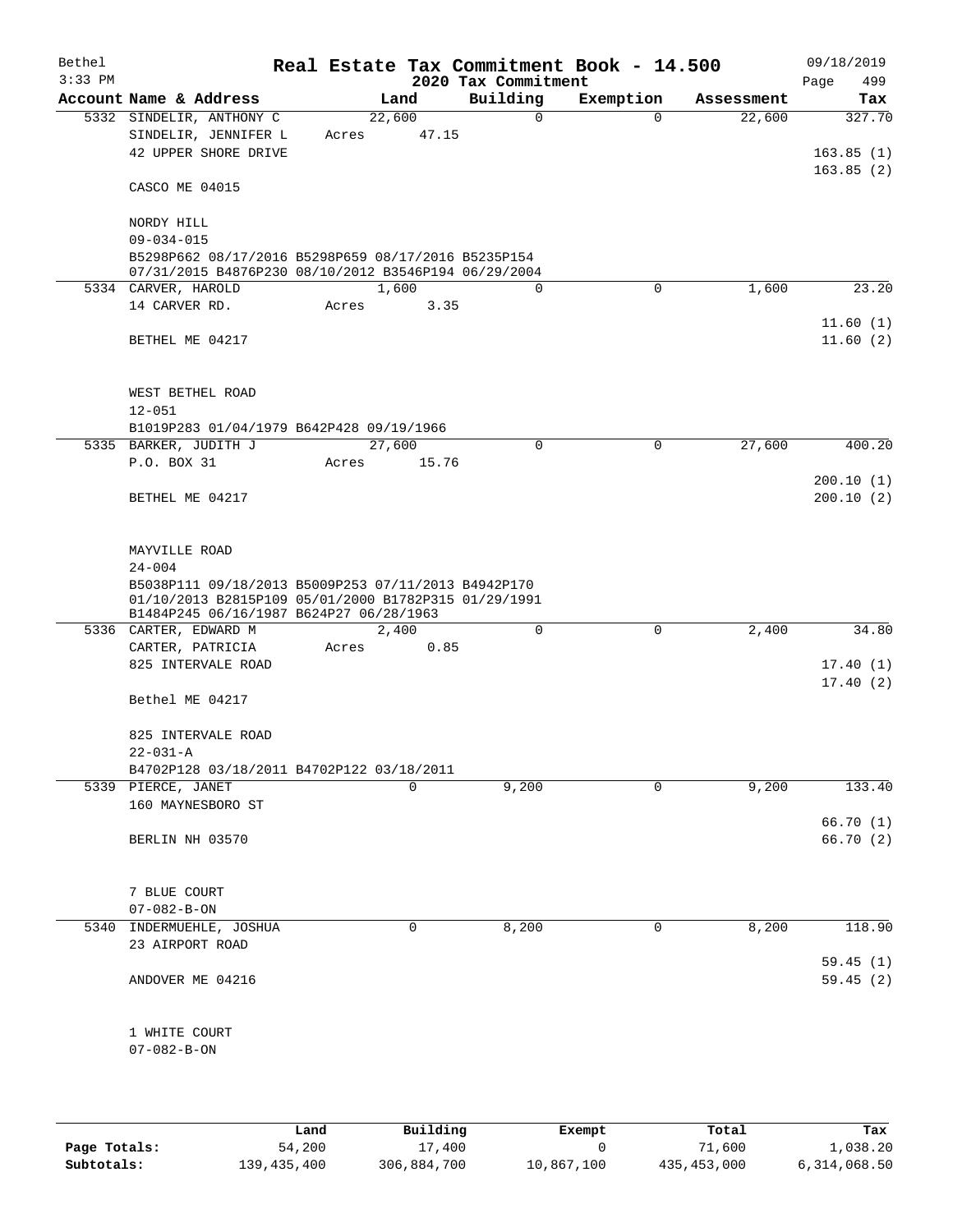| Bethel<br>$3:33$ PM |                                              |       |        |      | Real Estate Tax Commitment Book - 14.500<br>2020 Tax Commitment |             |            | 09/18/2019<br>500<br>Page |
|---------------------|----------------------------------------------|-------|--------|------|-----------------------------------------------------------------|-------------|------------|---------------------------|
|                     | Account Name & Address                       |       | Land   |      | Building                                                        | Exemption   | Assessment | Tax                       |
|                     | 5344 SWEATT, MARY L                          |       | 20,400 |      | $\mathbf 0$                                                     | $\Omega$    | 20,400     | 295.80                    |
|                     | 755 WEST BETHEL RD.                          | Acres |        | 0.50 |                                                                 |             |            |                           |
|                     |                                              |       |        |      |                                                                 |             |            | 147.90(1)                 |
|                     | Bethel ME 04217                              |       |        |      |                                                                 |             |            | 147.90(2)                 |
|                     |                                              |       |        |      |                                                                 |             |            |                           |
|                     | <b>LOVERS LANE</b>                           |       |        |      |                                                                 |             |            |                           |
|                     | $07 - 030 - 001$                             |       |        |      |                                                                 |             |            |                           |
|                     | B4714P288 05/03/2011 B3929P17 05/03/2006     |       |        |      |                                                                 |             |            |                           |
|                     | 5345 GROVER HILL HOLDINGS                    |       | 46,100 |      | 0                                                               | 0           | 46,100     | 668.45                    |
|                     | <b>LLC</b>                                   |       |        |      |                                                                 |             |            |                           |
|                     | 294 VALLEY ROAD                              | Acres |        | 5.69 |                                                                 |             |            |                           |
|                     | MIDDLETOWN RI 02842                          |       |        |      |                                                                 |             |            | 334.23(1)<br>334.22 (2)   |
|                     |                                              |       |        |      |                                                                 |             |            |                           |
|                     | GROVER HILL ROAD                             |       |        |      |                                                                 |             |            |                           |
|                     | $01 - 041 - A - 001$                         |       |        |      |                                                                 |             |            |                           |
|                     | B4696P226                                    |       |        |      |                                                                 |             |            |                           |
|                     | 5346 LUKE, ROBERT                            |       | 43,400 |      | $\mathbf 0$                                                     | $\mathbf 0$ | 43,400     | 629.30                    |
|                     | LUKE, BARBARA                                | Acres |        | 3.37 |                                                                 |             |            |                           |
|                     | 45 KIRKWOOD ROAD                             |       |        |      |                                                                 |             |            | 314.65(1)                 |
|                     | SCARBORO ME 04074                            |       |        |      |                                                                 |             |            | 314.65(2)                 |
|                     |                                              |       |        |      |                                                                 |             |            |                           |
|                     | GROVER HILL ROAD                             |       |        |      |                                                                 |             |            |                           |
|                     | $01 - 041 - A - 002$                         |       |        |      |                                                                 |             |            |                           |
|                     | B4763P111 09/15/2011 B4696P226               |       |        |      | $\Omega$                                                        |             |            |                           |
|                     | 5347 BRIDGES, REX<br>BRIDGES, CLAUDIA        | Acres | 43,200 | 3.23 |                                                                 | $\mathbf 0$ | 43,200     | 626.40                    |
|                     | 26 BEAGLE DRIVE                              |       |        |      |                                                                 |             |            | 313.20(1)                 |
|                     |                                              |       |        |      |                                                                 |             |            | 313.20(2)                 |
|                     | MIDDLETOWN RI 02842                          |       |        |      |                                                                 |             |            |                           |
|                     | GROVER HILL RD                               |       |        |      |                                                                 |             |            |                           |
|                     | $01 - 041 - A - 003$                         |       |        |      |                                                                 |             |            |                           |
|                     | B4740P251                                    |       |        |      |                                                                 |             |            |                           |
|                     | 5348 BRIDGES, REX S II                       |       | 52,200 |      | 236,900                                                         | 0           | 289,100    | 4,191.95                  |
|                     | BRIDGES, CLAUDIA                             | Acres |        | 2.81 |                                                                 |             |            |                           |
|                     | 26 BEAGLE DR.                                |       |        |      |                                                                 |             |            | 2,095.98(1)               |
|                     | MIDDLETOWN RI 02842                          |       |        |      |                                                                 |             |            | 2,095.97(2)               |
|                     |                                              |       |        |      |                                                                 |             |            |                           |
|                     | 8 WILL'S WAY                                 |       |        |      |                                                                 |             |            |                           |
|                     | $01 - 041 - A - 004$                         |       |        |      |                                                                 |             |            |                           |
|                     | B4765P58 09/19/2011                          |       |        |      | $\Omega$                                                        | $\mathbf 0$ | 42,200     | 611.90                    |
|                     | 5349 HODGES FAMILY TRUST<br>106 ATLANTIC AVE | Acres | 42,200 | 2.55 |                                                                 |             |            |                           |
|                     |                                              |       |        |      |                                                                 |             |            | 305.95(1)                 |
|                     | NORTH HAMPTON NH 03862                       |       |        |      |                                                                 |             |            | 305.95(2)                 |
|                     |                                              |       |        |      |                                                                 |             |            |                           |
|                     | WILL'S WAY                                   |       |        |      |                                                                 |             |            |                           |
|                     | $01 - 041 - A - 005$                         |       |        |      |                                                                 |             |            |                           |
|                     | B5375P486 10/30/2017 B4696P226 03/03/2011    |       |        |      |                                                                 |             |            |                           |
|                     |                                              |       |        |      |                                                                 |             |            |                           |
|                     |                                              |       |        |      |                                                                 |             |            |                           |

|              | Land        | Building    | Exempt     | Total       | Tax          |
|--------------|-------------|-------------|------------|-------------|--------------|
| Page Totals: | 247,500     | 236,900     |            | 484,400     | 7,023.80     |
| Subtotals:   | 139,682,900 | 307,121,600 | 10,867,100 | 435,937,400 | 6,321,092.30 |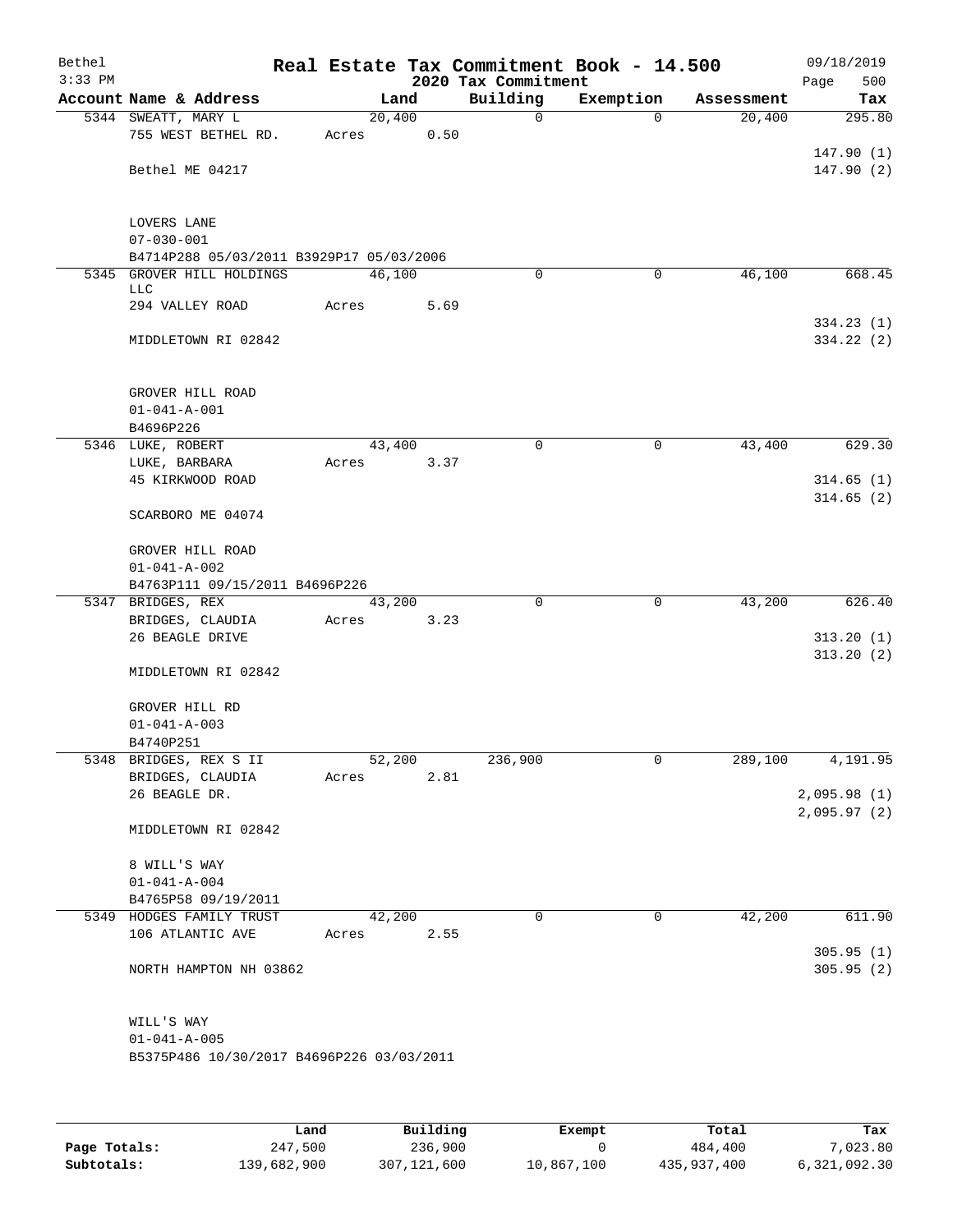| Bethel<br>$3:33$ PM |                                                                             |       |            |          | 2020 Tax Commitment | Real Estate Tax Commitment Book - 14.500 |            | 09/18/2019<br>501<br>Page  |
|---------------------|-----------------------------------------------------------------------------|-------|------------|----------|---------------------|------------------------------------------|------------|----------------------------|
|                     | Account Name & Address                                                      |       | Land       |          | Building            | Exemption                                | Assessment | Tax                        |
|                     | 5350 BARNES, CHRISTOPHER S                                                  |       | 51,300     |          | 247,800             | 20,000                                   | 279,100    | 4,046.95                   |
|                     | BARNES, KERRY L<br>PO BOX 1061                                              |       |            |          | Acres 2.26          | 01 Homestead (HM)                        |            | 2,023.48(1)                |
|                     | BETHEL ME 04217                                                             |       |            |          |                     |                                          |            | 2,023.47(2)                |
|                     | 22 WILL'S WAY<br>$01 - 041 - A - 006$                                       |       |            |          |                     |                                          |            |                            |
|                     | B4921P263 11/19/2012                                                        |       |            |          |                     |                                          |            |                            |
|                     | 5351 GROVER HILL HOLDINGS<br>LLC                                            |       | 40,900     |          | $\Omega$            | 0                                        | 40,900     | 593.05                     |
|                     | 294 VALLEY ROAD                                                             |       | Acres 1.90 |          |                     |                                          |            |                            |
|                     | MIDDLETOWN RI 02842                                                         |       |            |          |                     |                                          |            | 296.53(1)<br>296.52(2)     |
|                     | WILL'S WAY<br>$01 - 041 - A - 007$                                          |       |            |          |                     |                                          |            |                            |
|                     | B4696P226                                                                   |       |            |          |                     |                                          |            |                            |
|                     | 5352 GROVER HILL HOLDINGS<br>LLC                                            |       | 42,600     |          | $\mathbf 0$         | $\mathbf 0$                              | 42,600     | 617.70                     |
|                     | 294 VALLEY ROAD                                                             |       | Acres 2.82 |          |                     |                                          |            | 308.85(1)                  |
|                     | MIDDLETOWN RI 02842                                                         |       |            |          |                     |                                          |            | 308.85(2)                  |
|                     | WILL'S WAY                                                                  |       |            |          |                     |                                          |            |                            |
|                     | $01 - 041 - A - 008$                                                        |       |            |          |                     |                                          |            |                            |
|                     | B4626P226<br>5353 HADFIELD, ANDREA                                          |       | 39,600     |          | $\Omega$            | 0                                        | 39,600     | 574.20                     |
|                     | 9 RANGE ROAD                                                                |       | Acres 1.35 |          |                     |                                          |            |                            |
|                     | DORCHESTER MA 02124                                                         |       |            |          |                     |                                          |            | 287.10(1)<br>287.10(2)     |
|                     | WILL'S WAY                                                                  |       |            |          |                     |                                          |            |                            |
|                     | $01 - 041 - A - 009$<br>B5174P265 10/20/2014 B4771P137 10/04/2011 B4626P226 |       |            |          |                     |                                          |            |                            |
|                     | 5354 HADFIELD, MATTHEW                                                      |       | 49,300     |          | 288,000             | 0                                        | 337,300    | 4,890.85                   |
|                     | 294 VALLEY ROAD                                                             | Acres |            | 1.41     |                     |                                          |            |                            |
|                     | MIDDLETOWN RI 02842                                                         |       |            |          |                     |                                          |            | 2,445.43(1)<br>2,445.42(2) |
|                     | 19 WILL'S WAY<br>$01 - 041 - A - 010$                                       |       |            |          |                     |                                          |            |                            |
|                     | B4770P340 10/07/2011 B4326P226                                              |       |            |          |                     |                                          |            |                            |
|                     | 5355 PETERSON, ERIC A                                                       |       | 49,100     |          | 228,700             | $\mathbf 0$                              | 277,800    | 4,028.10                   |
|                     | PETERSON, ANN G<br>29 DEERING RIDGE ROAD                                    | Acres |            | 1.33     |                     |                                          |            | 2,014.05(1)<br>2,014.05(2) |
|                     | HOLLIS CENTER ME 04042                                                      |       |            |          |                     |                                          |            |                            |
|                     | WILL'S WAY<br>$01 - 041 - A - 011$<br>B4772P216 10/14/2011                  |       |            |          |                     |                                          |            |                            |
|                     |                                                                             |       |            |          |                     |                                          |            |                            |
|                     | Land                                                                        |       |            | Building |                     | Exempt                                   | Total      | Tax                        |
| Page Totals:        | 272,800                                                                     |       |            | 764,500  |                     | 20,000                                   | 1,017,300  | 14,750.85                  |

**Subtotals:** 139,955,700 307,886,100 10,887,100 436,954,700 6,335,843.15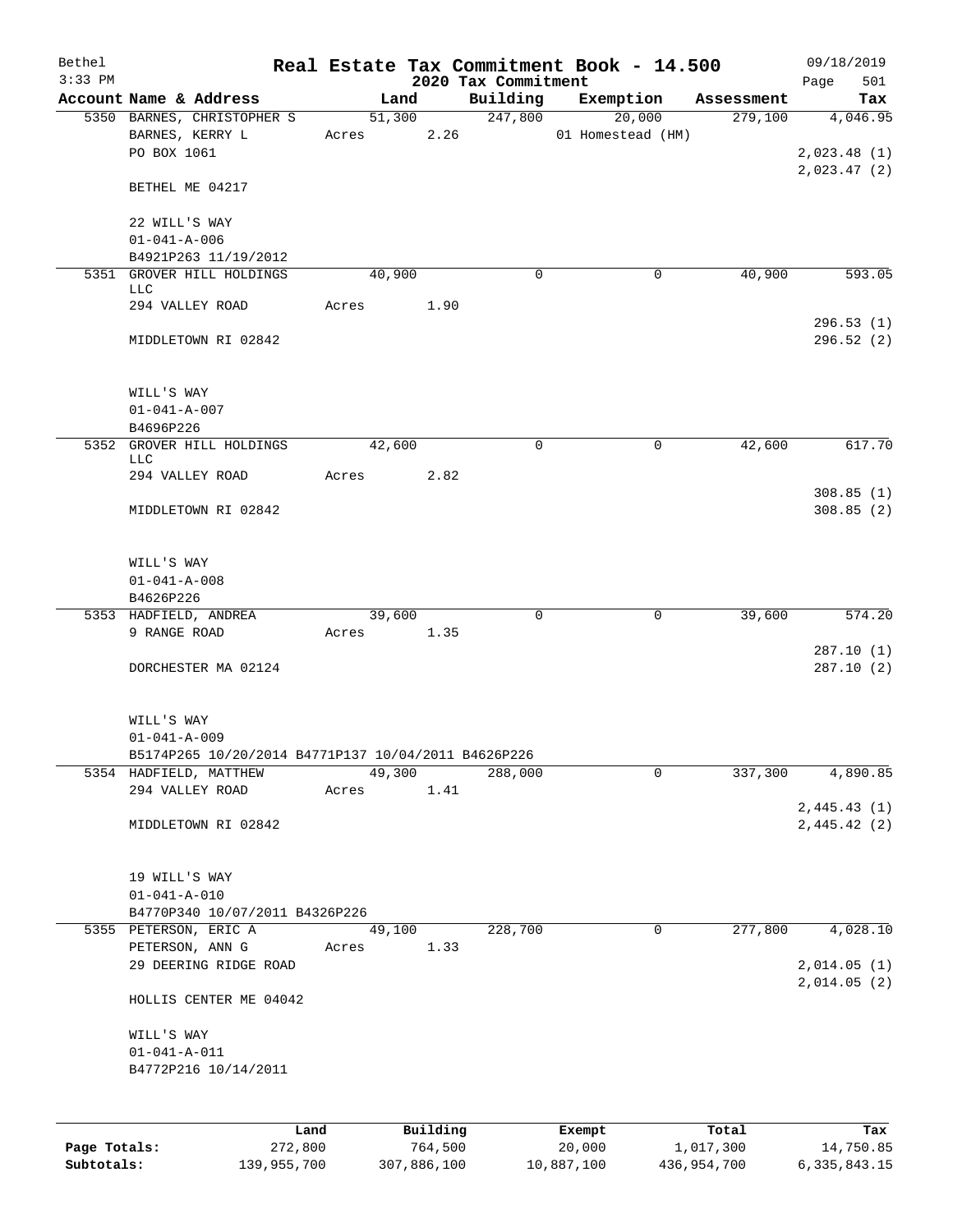| Bethel<br>$3:33$ PM |                                                                        |         |          | 2020 Tax Commitment | Real Estate Tax Commitment Book - 14.500 |            | 09/18/2019<br>Page<br>502 |
|---------------------|------------------------------------------------------------------------|---------|----------|---------------------|------------------------------------------|------------|---------------------------|
|                     | Account Name & Address                                                 | Land    |          | Building            | Exemption                                | Assessment | Tax                       |
|                     | 5356 BENSON, BRADLEY M.,<br>ESTATE OF                                  | 146,800 |          | $\mathbf 0$         | $\Omega$                                 | 146,800    | 2,128.60                  |
|                     | C/O ANDREW BENSON, PR                                                  | Acres   | 184.00   |                     |                                          |            |                           |
|                     | 25 DORE HILL ROAD                                                      |         |          |                     |                                          |            | 1,064.30(1)               |
|                     | ATHENS ME 04912                                                        |         |          |                     |                                          |            | 1,064.30(2)               |
|                     | NORTH ROAD                                                             |         |          |                     |                                          |            |                           |
|                     | $16 - 018$                                                             |         |          |                     |                                          |            |                           |
|                     | B4674P106 12/21/2010                                                   |         |          | $\mathbf 0$         | $\mathbf 0$                              |            | 1,035.30                  |
|                     | 5357 LAWRENCE, DONALD D<br>LAWRENCE, JOHANNA                           | 71,400  | 4.40     |                     |                                          | 71,400     |                           |
|                     | PO BOX 157                                                             | Acres   |          |                     |                                          |            | 517.65(1)<br>517.65(2)    |
|                     | BRYANT POND ME 04219                                                   |         |          |                     |                                          |            |                           |
|                     | 30 JONATHON CLARK LN<br>$07 - 082 - B$                                 |         |          |                     |                                          |            |                           |
|                     | B4756P117 09/06/2011                                                   |         |          |                     |                                          |            |                           |
|                     | 5358 GAUDET, LISA                                                      | 27,600  |          | $\mathbf 0$         | $\mathsf{O}$                             | 27,600     | 400.20                    |
|                     | 47 PLEASANT HILL RD                                                    | Acres   | 4.00     |                     |                                          |            |                           |
|                     |                                                                        |         |          |                     |                                          |            | 200.10(1)                 |
|                     | FREEPORT ME 04032 6441                                                 |         |          |                     |                                          |            | 200.10(2)                 |
|                     | BIRD HILL RD                                                           |         |          |                     |                                          |            |                           |
|                     | $04 - 082 - 001$                                                       |         |          |                     |                                          |            |                           |
|                     | B4748P19 08/08/2011                                                    |         |          |                     |                                          |            |                           |
|                     | 5359 GAUDET, LISA M                                                    | 28,700  |          | $\mathbf 0$         | $\mathbf 0$                              | 28,700     | 416.15                    |
|                     | 47 PLEASANT HILL RD                                                    | Acres   | 5.18     |                     |                                          |            |                           |
|                     | FREEPORT ME 04032 6441                                                 |         |          |                     |                                          |            | 208.08(1)<br>208.07(2)    |
|                     |                                                                        |         |          |                     |                                          |            |                           |
|                     | BIRD HILL ROAD                                                         |         |          |                     |                                          |            |                           |
|                     | $04 - 082 - 002$                                                       |         |          |                     |                                          |            |                           |
|                     | B5249P261 10/16/2015 B4751P60 08/09/2011                               |         |          |                     |                                          |            |                           |
|                     | 5360 HASTINGS, JAY R                                                   | 10,900  |          | 0                   | 0                                        | 10,900     | 158.05                    |
|                     | 1738 INTERVALE ROAD                                                    | Acres   | 17.20    |                     |                                          |            | 79.03(1)                  |
|                     | BETHEL ME 04217                                                        |         |          |                     |                                          |            | 79.02(2)                  |
|                     |                                                                        |         |          |                     |                                          |            |                           |
|                     | OFF INTERVALE ROAD                                                     |         |          |                     |                                          |            |                           |
|                     | 19-022-002<br>B4751P168 08/23/2011                                     |         |          |                     |                                          |            |                           |
|                     | 5361 SUMMERSON, DAVID                                                  | 52,800  |          | 248,000             | 0                                        | 300,800    | 4,361.60                  |
|                     | SUMMERSON, SANDRA                                                      | Acres   | 0.50     |                     |                                          |            |                           |
|                     | 15 BARRELLS GROVE                                                      |         |          |                     |                                          |            | 2,180.80(1)               |
|                     | YORK ME 03909                                                          |         |          |                     |                                          |            | 2,180.80(2)               |
|                     | 52 RIVER VALLEY ACRES                                                  |         |          |                     |                                          |            |                           |
|                     | $17 - 029 - 001$<br>B5412P365 06/12/2018 B5016P233 07/30/2013 B4787P73 |         |          |                     |                                          |            |                           |
|                     | 11/21/2011                                                             |         |          |                     |                                          |            |                           |
|                     |                                                                        |         |          |                     |                                          |            |                           |
|                     | Land                                                                   |         | Building |                     | <b>Exempt</b>                            | Total      | Tax                       |

|              | Land        | Building    | Exempt     | Total       | Tax          |
|--------------|-------------|-------------|------------|-------------|--------------|
| Page Totals: | 338,200     | 248,000     |            | 586,200     | 8,499.90     |
| Subtotals:   | 140,293,900 | 308,134,100 | 10,887,100 | 437,540,900 | 6,344,343.05 |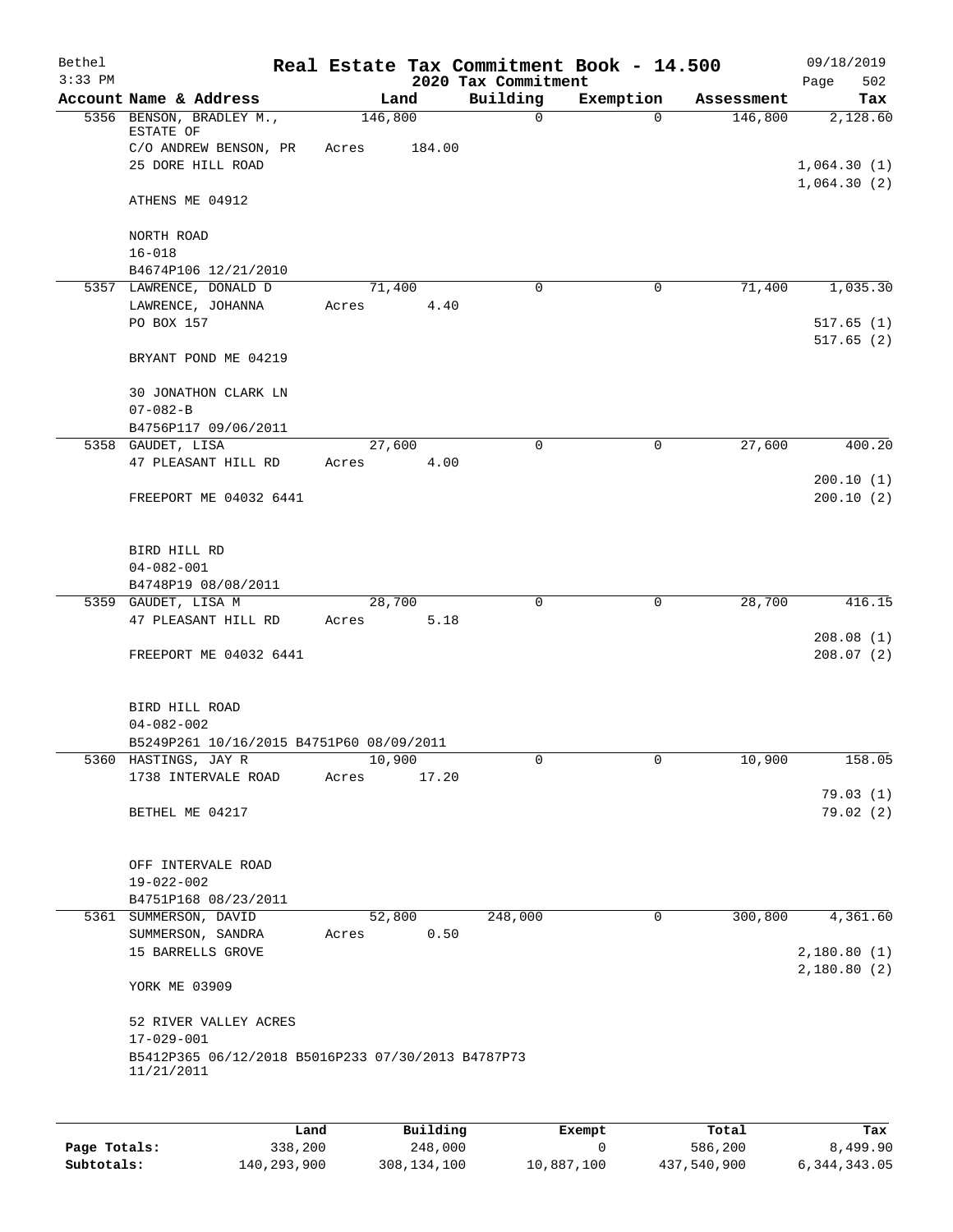| Bethel<br>$3:33$ PM |                                                                   |       |             | 2020 Tax Commitment | Real Estate Tax Commitment Book - 14.500 |               | 09/18/2019<br>Page<br>503  |
|---------------------|-------------------------------------------------------------------|-------|-------------|---------------------|------------------------------------------|---------------|----------------------------|
|                     | Account Name & Address                                            |       | Land        | Building            | Exemption                                | Assessment    | Tax                        |
|                     | 5362 MACINNIS, MERRILL REAL<br>ESTATE TRUST                       |       | 83,100      | 301,400             | $\Omega$                                 | 384,500       | 5, 575.25                  |
|                     | CATERINE, SANDRA Y.<br>REAL ESTATE TRUST                          | Acres | 18.04       |                     |                                          |               |                            |
|                     | P.O. BOX 708                                                      |       |             |                     |                                          |               | 2,787.63(1)<br>2,787.62(2) |
|                     | BETHEL ME 04217                                                   |       |             |                     |                                          |               |                            |
|                     | 59 BARKER ROAD<br>$11 - 065 - 001$                                |       |             |                     |                                          |               |                            |
|                     | B4775P185 10/25/2011                                              |       |             |                     |                                          |               |                            |
|                     | 5363 HESSINGER, ERIC                                              |       | 40,100      | 160,900             | $\mathsf{O}$                             | 201,000       | 2,914.50                   |
|                     | HESSINGER, DEBORAH<br>201 HUCH FARM LANE                          | Acres | 0.23        |                     |                                          |               | 1,457.25(1)<br>1,457.25(2) |
|                     | MARS PA 16046                                                     |       |             |                     |                                          |               |                            |
|                     | 6 HIGH ST                                                         |       |             |                     |                                          |               |                            |
|                     | $25 - 059 - 001$                                                  |       |             |                     |                                          |               |                            |
|                     | B5422P204 08/01/2018 B4968P273 03/27/2013 B3957P136<br>06/02/2006 |       |             |                     |                                          |               |                            |
| 5365                | IRVING OIL LIMITED                                                |       | 0           | 15,200              | $\mathbf 0$                              | 15,200        | 220.40                     |
|                     | ATTN: CORPORATE REAL                                              |       |             |                     |                                          |               |                            |
|                     | <b>ESTATE</b>                                                     |       |             |                     |                                          |               |                            |
|                     | PO BOX 868                                                        |       |             |                     |                                          |               | 110.20(1)                  |
|                     | CALAIS ME 04619                                                   |       |             |                     |                                          |               | 110.20(2)                  |
|                     | MAYVILLE ROAD - CANOPY<br>24-030 ON                               |       |             |                     |                                          |               |                            |
|                     | 5366 A & E, LLC                                                   |       | 22,500      | $\Omega$            | 0                                        | 22,500        | 326.25                     |
|                     | C/O STEPHEN COULOMBE                                              | Acres | 9.13        |                     |                                          |               |                            |
|                     | 15 FRIEDENFELS STREET                                             |       |             |                     |                                          |               | 163.13(1)                  |
|                     | SALISBURY MA 01952                                                |       |             |                     |                                          |               | 163.12(2)                  |
|                     | GRANDVIEW ROAD                                                    |       |             |                     |                                          |               |                            |
|                     | $15 - 022 - 030$                                                  |       |             |                     |                                          |               |                            |
|                     | B4755P109 08/17/2011                                              |       |             |                     |                                          |               |                            |
|                     | 5367 KIMBALL, PAUL                                                |       | 50,000      | 84,300              | 20,000                                   | 114,300       | 1,657.35                   |
|                     | KIMBALL, CHARLOTTE<br>PO BOX 1                                    | Acres | 20.19       |                     | 01 Homestead (HM)                        |               | 828.68 (1)                 |
|                     |                                                                   |       |             |                     |                                          |               | 828.67 (2)                 |
|                     | GREENWOOD ME 04255                                                |       |             |                     |                                          |               |                            |
|                     | 91 EAST BETHEL RD.<br>$04 - 056$                                  |       |             |                     |                                          |               |                            |
|                     | B3644P202 12/20/2004 B2820P199 05/23/2000 B1223P57<br>09/01/1983  |       |             |                     |                                          |               |                            |
|                     | 5369 SUNRISE MOUNTAIN                                             |       | 8,600       | $\mathbf 0$         | $\mathbf 0$                              | 8,600         | 124.70                     |
|                     | PROPERTIES, LLC                                                   |       |             |                     |                                          |               |                            |
|                     | 7 CHASE AVENUE                                                    | Acres | 33.60       |                     |                                          |               |                            |
|                     | MEXICO ME 04257                                                   |       |             |                     |                                          |               | 62.35(1)<br>62.35(2)       |
|                     | GRAND VIEW DRIVE<br>$15 - 022$                                    |       |             |                     |                                          |               |                            |
|                     | B4651P60 10/26/2010 B4252P298 01/17/2008                          |       |             |                     |                                          |               |                            |
|                     | Land                                                              |       | Building    |                     | Exempt                                   | Total         | Tax                        |
| Page Totals:        | 204,300                                                           |       | 561,800     |                     | 20,000                                   | 746,100       | 10,818.45                  |
| Subtotals:          | 140,498,200                                                       |       | 308,695,900 |                     | 10,907,100                               | 438, 287, 000 | 6, 355, 161.50             |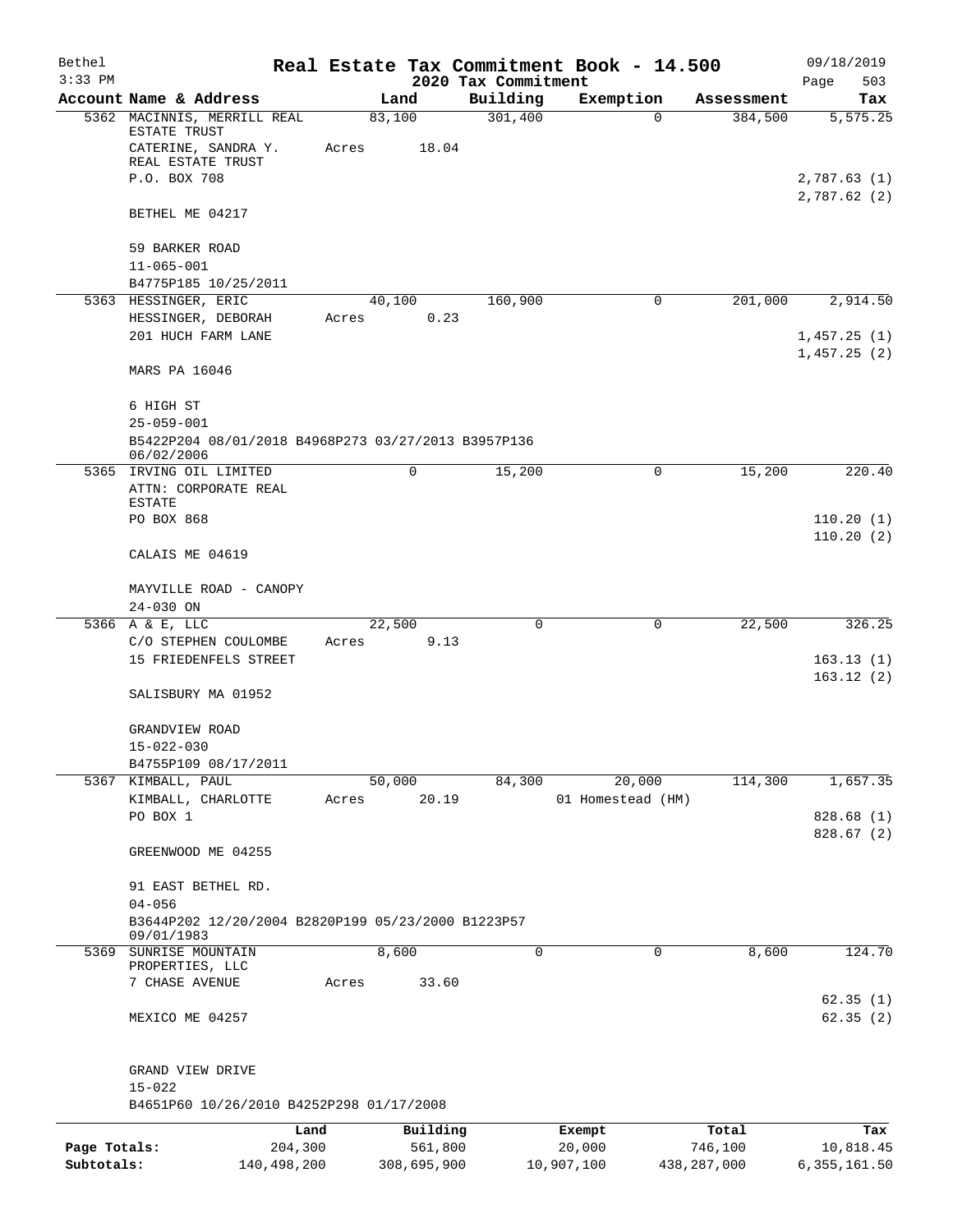| Bethel<br>$3:33$ PM |                                           |       |        |       | 2020 Tax Commitment | Real Estate Tax Commitment Book - 14.500 |            | 09/18/2019<br>504 |
|---------------------|-------------------------------------------|-------|--------|-------|---------------------|------------------------------------------|------------|-------------------|
|                     | Account Name & Address                    |       | Land   |       | Building            | Exemption                                | Assessment | Page<br>Tax       |
|                     | 5370 STEPHENSON, ERIC R                   |       | 35,900 |       | 150,600             | 20,000                                   | 166,500    | 2,414.25          |
|                     | STEPHENSON, JANET M                       |       | Acres  | 0.88  |                     | 01 Homestead (HM)                        |            |                   |
|                     | 13 PHILBROOK ST                           |       |        |       |                     |                                          |            | 1,207.13(1)       |
|                     |                                           |       |        |       |                     |                                          |            | 1, 207.12(2)      |
|                     | BETHEL ME 04217                           |       |        |       |                     |                                          |            |                   |
|                     | 13 PHILBROOK ST.                          |       |        |       |                     |                                          |            |                   |
|                     | $25 - 145 - 001$                          |       |        |       |                     |                                          |            |                   |
|                     | B4852P181 06/08/2012 B4843P79 05/08/2012  |       |        |       |                     |                                          |            |                   |
|                     | 5372 SUN VALLEY SELF                      |       | 84,900 |       | 143,900             | 0                                        | 228,800    | 3,317.60          |
|                     | STORAGE, LLC                              |       |        |       |                     |                                          |            |                   |
|                     | P.O. BOX 44                               |       | Acres  | 0.50  |                     |                                          |            |                   |
|                     |                                           |       |        |       |                     |                                          |            | 1,658.80(1)       |
|                     | NEWRY ME 04261                            |       |        |       |                     |                                          |            | 1,658.80(2)       |
|                     |                                           |       |        |       |                     |                                          |            |                   |
|                     | 129 SUNDAY RIVER RD                       |       |        |       |                     |                                          |            |                   |
|                     | $18 - 001 - 003$                          |       |        |       |                     |                                          |            |                   |
|                     | B5277P179 04/13/2016 B2265P120 10/17/1995 |       |        |       |                     |                                          |            |                   |
|                     | 5373 FREDA, LISA P                        |       | 38,300 |       | 111,300             | 20,000                                   | 129,600    | 1,879.20          |
|                     | 131 SUNDAY RIVER RD.                      |       | Acres  | 0.56  |                     | 01 Homestead (HM)                        |            |                   |
|                     |                                           |       |        |       |                     |                                          |            | 939.60(1)         |
|                     | BETHEL ME 04217                           |       |        |       |                     |                                          |            | 939.60(2)         |
|                     | 131 SUNDAY RIVER RD                       |       |        |       |                     |                                          |            |                   |
|                     | $18 - 001 - 002$                          |       |        |       |                     |                                          |            |                   |
|                     | B2265P120 10/17/1995                      |       |        |       |                     |                                          |            |                   |
|                     | 5374 TOOLEY, JENNIFER ELAINE              |       | 33,500 |       | 156,600             | $\mathbf 0$                              | 190,100    | 2,756.45          |
|                     | 5 SIMONTON ROAD                           |       | Acres  | 1.42  |                     |                                          |            |                   |
|                     |                                           |       |        |       |                     |                                          |            | 1,378.23(1)       |
|                     | CAMDEN ME 04843                           |       |        |       |                     |                                          |            | 1,378.22(2)       |
|                     |                                           |       |        |       |                     |                                          |            |                   |
|                     | 514 EAST BETHEL RD.                       |       |        |       |                     |                                          |            |                   |
|                     | $09 - 015 - 001$                          |       |        |       |                     |                                          |            |                   |
|                     | B5370P93 09/28/2017 B5114P70 05/12/2014   |       |        |       |                     |                                          |            |                   |
|                     | 5375 DURKIN, HELEN A                      |       | 66,600 |       | 494,400             | 0                                        | 561,000    | 8,134.50          |
|                     | 7 OAKLAND STREET                          | Acres |        | 11.00 |                     |                                          |            |                   |
|                     |                                           |       |        |       |                     |                                          |            | 4,067.25(1)       |
|                     | MEDWAY MA 02053                           |       |        |       |                     |                                          |            | 4,067.25(2)       |
|                     | 292 INTERVALE ROAD                        |       |        |       |                     |                                          |            |                   |
|                     | $13 - 002 - 004$                          |       |        |       |                     |                                          |            |                   |
|                     | B6220P168 05/01/2015                      |       |        |       |                     |                                          |            |                   |
|                     | 5376 DUNN, JOHN C                         |       | 44,800 |       | 393,700             | 0                                        | 438,500    | 6,358.25          |
|                     | DUNN, CAROLYN S                           | Acres |        | 6.00  |                     |                                          |            |                   |
|                     | 318 INTERVALE RD                          |       |        |       |                     |                                          |            |                   |
|                     |                                           |       |        |       |                     |                                          |            | 3, 179.13(1)      |
|                     | BETHEL ME 04217                           |       |        |       |                     |                                          |            | 3, 179.12(2)      |
|                     | 318 INTERVALE RD                          |       |        |       |                     |                                          |            |                   |
|                     | $13 - 002 - 005$                          |       |        |       |                     |                                          |            |                   |
|                     | B5259P661 12/22/2015                      |       |        |       |                     |                                          |            |                   |
|                     |                                           |       |        |       |                     |                                          |            |                   |
|                     |                                           |       |        |       |                     |                                          |            |                   |
|                     |                                           |       |        |       |                     |                                          |            |                   |

|              | Land        | Building    | Exempt     | Total       | Tax          |
|--------------|-------------|-------------|------------|-------------|--------------|
| Page Totals: | 304,000     | 1,450,500   | 40,000     | 1,714,500   | 24,860.25    |
| Subtotals:   | 140,802,200 | 310,146,400 | 10,947,100 | 440,001,500 | 6,380,021.75 |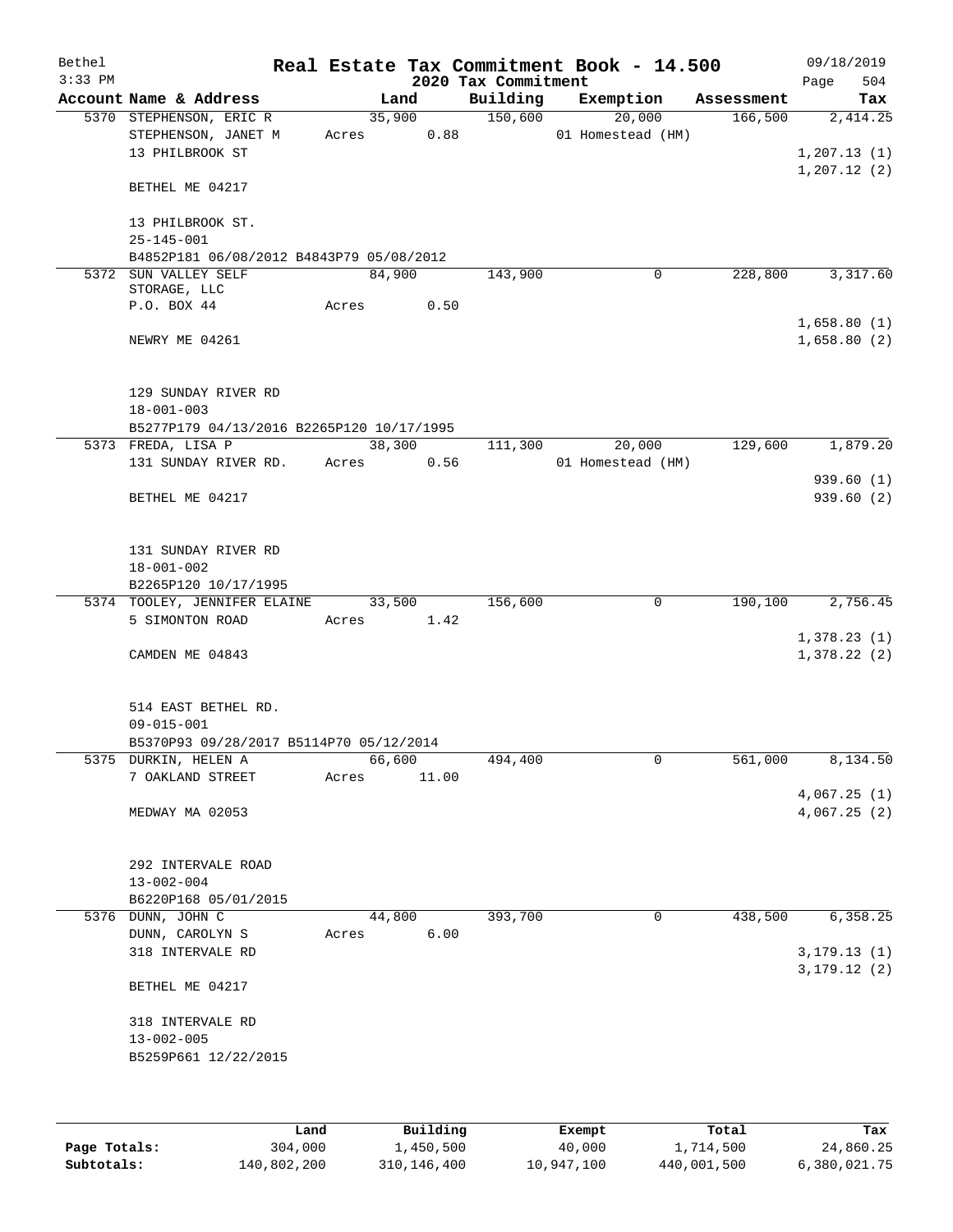| Bethel<br>$3:33$ PM |                                                                   |       |        | 2020 Tax Commitment | Real Estate Tax Commitment Book - 14.500 |            | 09/18/2019<br>505 |
|---------------------|-------------------------------------------------------------------|-------|--------|---------------------|------------------------------------------|------------|-------------------|
|                     | Account Name & Address                                            |       | Land   | Building            | Exemption                                | Assessment | Page<br>Tax       |
|                     | 5377 RIPATRAZONE, ROBERT S.                                       |       | 28,600 | $\mathbf 0$         | $\Omega$                                 | 28,600     | 414.70            |
|                     | RIPATRAZONE, JOANNE M.                                            | Acres | 6.00   |                     |                                          |            |                   |
|                     | PO BOX 1217                                                       |       |        |                     |                                          |            | 207.35(1)         |
|                     |                                                                   |       |        |                     |                                          |            | 207.35(2)         |
|                     | PEMBROKE MA 02359                                                 |       |        |                     |                                          |            |                   |
|                     |                                                                   |       |        |                     |                                          |            |                   |
|                     | 320 INTERVALE RD                                                  |       |        |                     |                                          |            |                   |
|                     | $13 - 002 - 006$                                                  |       |        |                     |                                          |            |                   |
|                     | B5455P711 03/25/2019 B5351P265 06/19/2017                         |       |        |                     |                                          |            |                   |
|                     | 5380 SAVAGE LAND DEVELOPMENT                                      |       | 42,000 | 0                   | 0                                        | 42,000     | 609.00            |
|                     | PO BOX 358                                                        | Acres | 9.93   |                     |                                          |            | 304.50(1)         |
|                     | BETHEL ME 04217                                                   |       |        |                     |                                          |            | 304.50(2)         |
|                     |                                                                   |       |        |                     |                                          |            |                   |
|                     |                                                                   |       |        |                     |                                          |            |                   |
|                     | MAYVILLE ROAD                                                     |       |        |                     |                                          |            |                   |
|                     | $18 - 007$                                                        |       |        |                     |                                          |            |                   |
|                     | B5297P554 08/10/2016 B4640P47 09/30/2010 B2384P249                |       |        |                     |                                          |            |                   |
|                     | 5381 NORTHEAST WIRELESS                                           |       | 0      | 90,000              | 0                                        | 90,000     | 1,305.00          |
|                     | NETWORKS, LLC                                                     |       |        |                     |                                          |            |                   |
|                     | 243 MOUNT AUBURN AVE,<br>SUITE C                                  |       |        |                     |                                          |            |                   |
|                     |                                                                   |       |        |                     |                                          |            | 652.50(1)         |
|                     | AUBURN ME 04210                                                   |       |        |                     |                                          |            | 652.50(2)         |
|                     |                                                                   |       |        |                     |                                          |            |                   |
|                     |                                                                   |       |        |                     |                                          |            |                   |
|                     | FAIRWAY RD                                                        |       |        |                     |                                          |            |                   |
|                     | $07 - 028 - ON$                                                   |       |        |                     |                                          |            |                   |
|                     | 5383 LEPICH, JAMES                                                |       | 60,000 | 178,800             | 20,000                                   | 218,800    | 3,172.60          |
|                     | LEPICH, SHARON                                                    | Acres | 1.00   |                     | 01 Homestead (HM)                        |            |                   |
|                     | 10 BRUCE ROAD                                                     |       |        |                     |                                          |            | 1,586.30(1)       |
|                     | BETHEL ME 04217                                                   |       |        |                     |                                          |            | 1,586.30(2)       |
|                     |                                                                   |       |        |                     |                                          |            |                   |
|                     | 10 BRUCE ROAD                                                     |       |        |                     |                                          |            |                   |
|                     | $09 - 006 - 003 - 001$                                            |       |        |                     |                                          |            |                   |
|                     | B5232P420 07/15/2015                                              |       |        |                     |                                          |            |                   |
|                     | 5384 GRIBBON, CELINE L. &                                         |       | 55,100 | 270,100             | $\cup$                                   | 325, 200   | 4,715.40          |
|                     | CLARK, WILLIAM R                                                  | Acres | 5.10   |                     |                                          |            |                   |
|                     | 3 DRUMMER LANE                                                    |       |        |                     |                                          |            | 2,357.70(1)       |
|                     |                                                                   |       |        |                     |                                          |            | 2,357.70(2)       |
|                     | CHELMFSORD MA 01824                                               |       |        |                     |                                          |            |                   |
|                     |                                                                   |       |        |                     |                                          |            |                   |
|                     | 115 BAILEY RD                                                     |       |        |                     |                                          |            |                   |
|                     | $08 - 055 - 00B - 001$                                            |       |        |                     |                                          |            |                   |
|                     | B5385P237 12/20/2017 B5274P654 03/28/2016<br>5385 TUCKER, SARAH S |       | 8,700  | $\Omega$            | $\Omega$                                 | 8,700      | 126.15            |
|                     | 129 BAILEY RD                                                     | Acres | 22.90  |                     |                                          |            |                   |
|                     |                                                                   |       |        |                     |                                          |            | 63.08(1)          |
|                     | BETHEL ME 04217                                                   |       |        |                     |                                          |            | 63.07(2)          |
|                     |                                                                   |       |        |                     |                                          |            |                   |
|                     |                                                                   |       |        |                     |                                          |            |                   |
|                     | BAILEY RD                                                         |       |        |                     |                                          |            |                   |
|                     | $08 - 055 - 00A$                                                  |       |        |                     |                                          |            |                   |
|                     | B5259P230 12/18/2016 B5264P255 01/20/2016                         |       |        |                     |                                          |            |                   |
|                     |                                                                   |       |        |                     |                                          |            |                   |
|                     |                                                                   |       |        |                     |                                          |            |                   |
|                     |                                                                   |       |        |                     |                                          |            |                   |

|              | Land        | Building    | Exempt     | Total       | Tax          |
|--------------|-------------|-------------|------------|-------------|--------------|
| Page Totals: | 194,400     | 538,900     | 20,000     | 713,300     | 10,342.85    |
| Subtotals:   | 140,996,600 | 310,685,300 | 10,967,100 | 440,714,800 | 6,390,364.60 |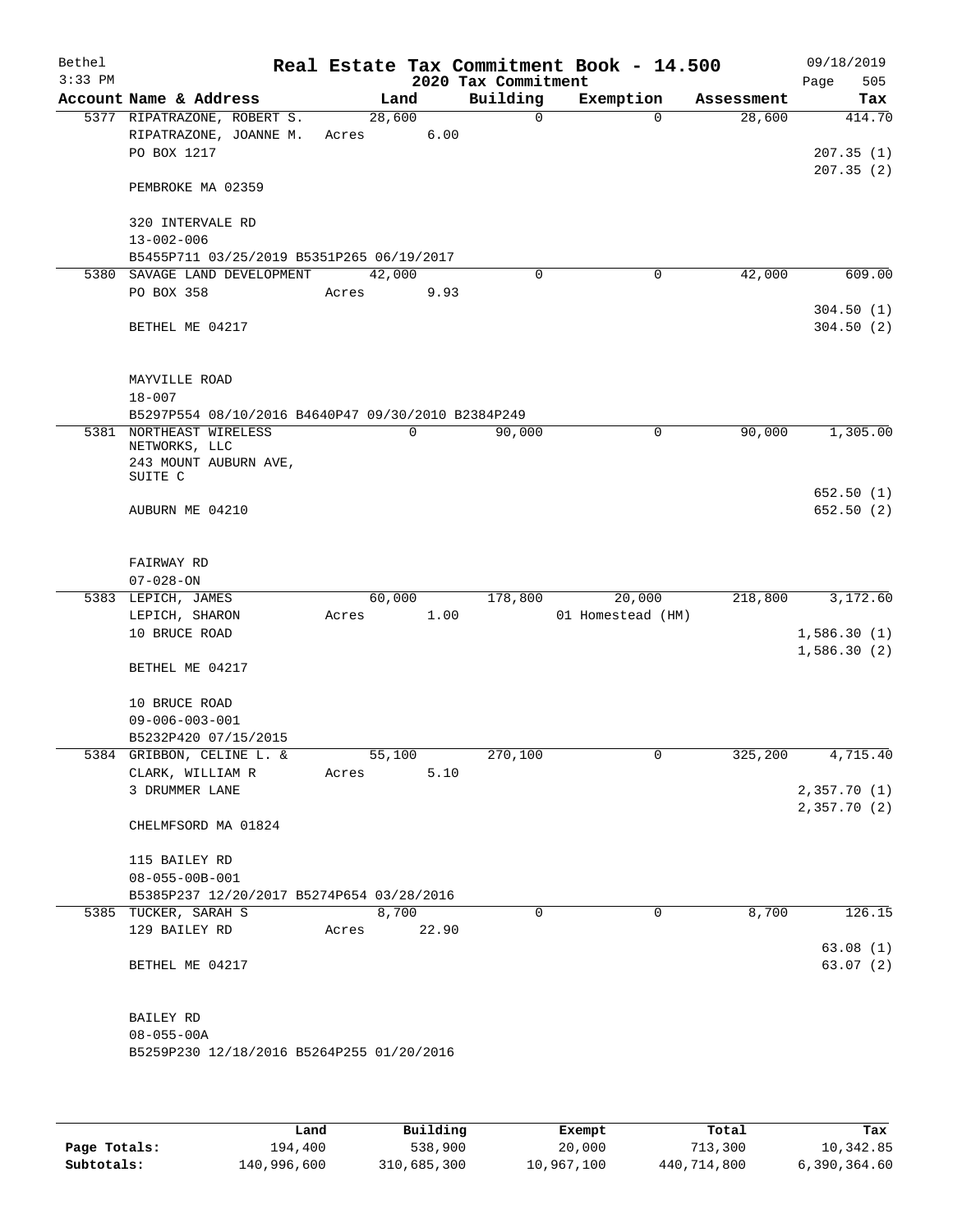| Bethel    |                                                                 |         |      |                     | Real Estate Tax Commitment Book - 14.500 |            | 09/18/2019               |
|-----------|-----------------------------------------------------------------|---------|------|---------------------|------------------------------------------|------------|--------------------------|
| $3:33$ PM |                                                                 |         |      | 2020 Tax Commitment |                                          |            | 506<br>Page              |
|           | Account Name & Address                                          | Land    |      | Building            | Exemption                                | Assessment | Tax                      |
|           | 5386 STARKWEATHER FAMILY<br>ENTERPRISES, LLC                    | 121,500 |      | $\mathbf 0$         | $\Omega$                                 | 121,500    | 1,761.75                 |
|           | 37 ST. MATHEWS DRIVE                                            | Acres   | 4.95 |                     |                                          |            |                          |
|           | BARRINGTON NY 03825                                             |         |      |                     |                                          |            | 880.88 (1)<br>880.87 (2) |
|           |                                                                 |         |      |                     |                                          |            |                          |
|           | MAYVILLE ROAD                                                   |         |      |                     |                                          |            |                          |
|           | $12 - 070$<br>B5147P41 08/12/2014                               |         |      |                     |                                          |            |                          |
|           | 5387 HASTINGS, ROBERT W                                         | 37,400  |      | $\Omega$            | $\mathbf 0$                              | 37,400     | 542.30                   |
|           | HASTINGS, BETTYANNE E                                           | Acres   | 9.00 |                     |                                          |            |                          |
|           | 1751 INTERVALE ROAD                                             |         |      |                     |                                          |            | 271.15(1)                |
|           | Bethel ME 04217                                                 |         |      |                     |                                          |            | 271.15(2)                |
|           | INTERVALE RD                                                    |         |      |                     |                                          |            |                          |
|           | $14 - 031$                                                      |         |      |                     |                                          |            |                          |
|           | 5388 WHEELER, ROGER A                                           | 31,000  |      | 0                   | $\mathbf 0$                              | 31,000     | 449.50                   |
|           | P.O. BOX 478                                                    | Acres   | 2.10 |                     |                                          |            |                          |
|           | BETHEL ME 04217                                                 |         |      |                     |                                          |            | 224.75(1)<br>224.75(2)   |
|           |                                                                 |         |      |                     |                                          |            |                          |
|           | 437 GROVER HILL RD                                              |         |      |                     |                                          |            |                          |
|           | $06 - 035 - 002$                                                |         |      |                     |                                          |            |                          |
|           | B5253P11 10/29/2015                                             |         |      |                     |                                          |            |                          |
|           | 5389 DUNPHY, ARTHUR                                             | 8,000   |      | $\Omega$            | $\Omega$                                 | 8,000      | 116.00                   |
|           | 510 RANDOLPH AVE                                                | Acres   | 6.40 |                     |                                          |            |                          |
|           | MILTON MA 02186                                                 |         |      |                     |                                          |            | 58.00(1)<br>58.00(2)     |
|           |                                                                 |         |      |                     |                                          |            |                          |
|           | NEAR AIRPORT                                                    |         |      |                     |                                          |            |                          |
|           | $12 - 074 - 00D - 001$                                          |         |      |                     |                                          |            |                          |
|           | 5390 BOULDER CONSTRUCTION,                                      | 69,100  |      | $\mathbf 0$         | $\mathbf 0$                              | 69,100     | 1,001.95                 |
|           | LLC<br>P.O. BOX 44                                              | Acres   | 6.36 |                     |                                          |            |                          |
|           |                                                                 |         |      |                     |                                          |            | 500.98(1)                |
|           | NEWRY ME 04261                                                  |         |      |                     |                                          |            | 500.97(2)                |
|           |                                                                 |         |      |                     |                                          |            |                          |
|           | PARADISE RD                                                     |         |      |                     |                                          |            |                          |
|           | $27 - 007$                                                      |         |      |                     |                                          |            |                          |
|           | B5277P559 04/21/2016 B5250P481 10/27/2015<br>5391 LEWIS, GLORIA | 21,800  |      | 61,300              | 20,000                                   | 63,100     | 914.95                   |
|           | 596 WEST BETHEL RD                                              | Acres   | 0.30 |                     | 01 Homestead (HM)                        |            |                          |
|           |                                                                 |         |      |                     |                                          |            | 457.48 (1)               |
|           | BETHEL ME 04217                                                 |         |      |                     |                                          |            | 457.47 (2)               |
|           |                                                                 |         |      |                     |                                          |            |                          |
|           | 596 WEST BETHEL RD.                                             |         |      |                     |                                          |            |                          |
|           | $11 - 008 - 002 - A$                                            |         |      |                     |                                          |            |                          |
|           | B5269P43 02/23/2016                                             |         |      |                     |                                          |            |                          |
|           |                                                                 |         |      |                     |                                          |            |                          |

|              | Land        | Building    | Exempt     | Total       | Tax          |
|--------------|-------------|-------------|------------|-------------|--------------|
| Page Totals: | 288,800     | 61,300      | 20,000     | 330,100     | 4,786.45     |
| Subtotals:   | 141,285,400 | 310,746,600 | 10,987,100 | 441,044,900 | 6,395,151.05 |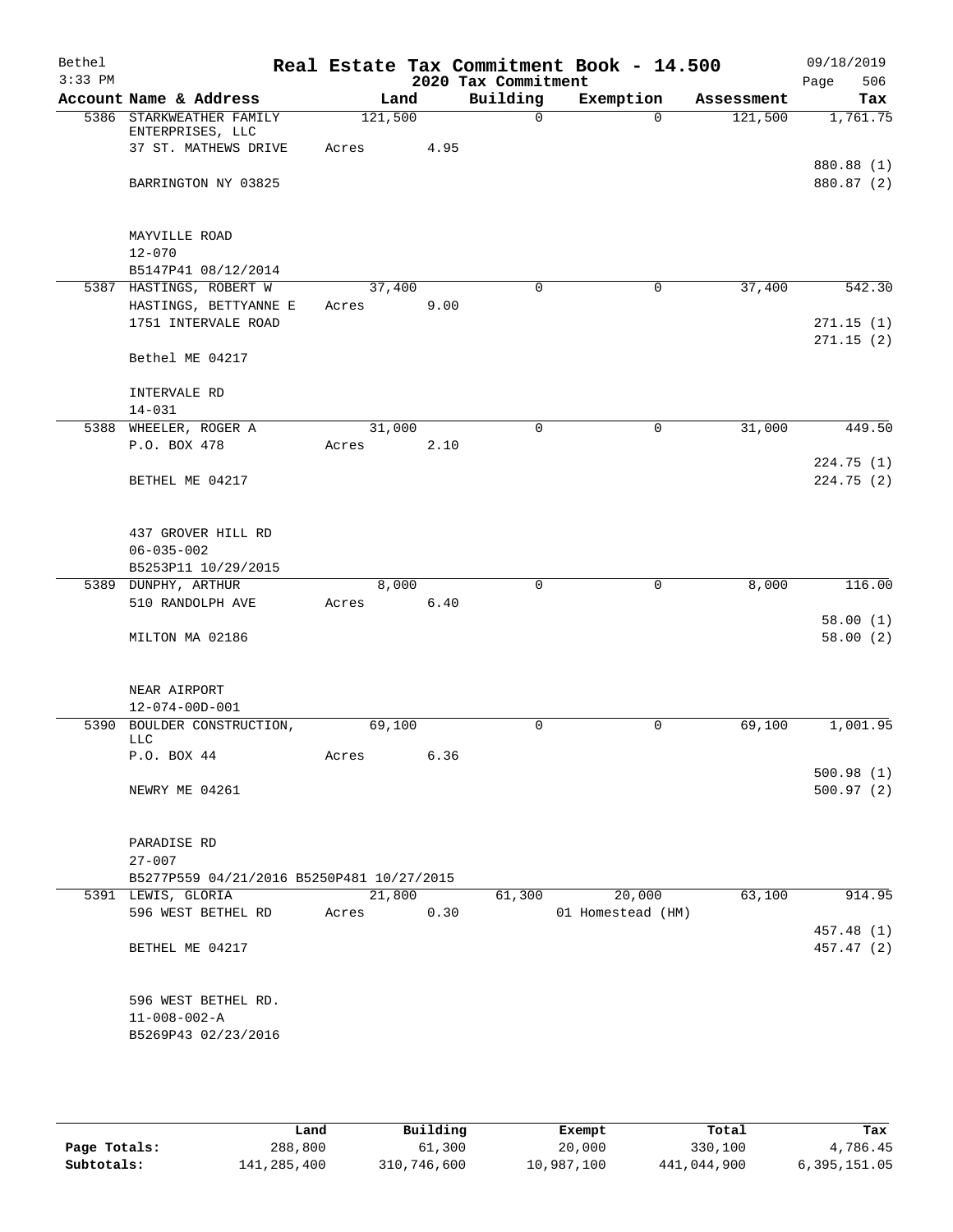| Bethel       |                                                     |         |                     |                                 | Real Estate Tax Commitment Book - 14.500 |                  | 09/18/2019               |
|--------------|-----------------------------------------------------|---------|---------------------|---------------------------------|------------------------------------------|------------------|--------------------------|
| $3:33$ PM    | Account Name & Address                              |         | Land                | 2020 Tax Commitment<br>Building | Exemption                                | Assessment       | 507<br>Page<br>Tax       |
|              | 5392 WILLIAMS, HUGH F., JR.                         |         | 20, 300             | $\mathbf 0$                     | $\Omega$                                 | 20,300           | 294.35                   |
|              | &                                                   |         |                     |                                 |                                          |                  |                          |
|              | BEHAN, MARGARET A<br>PO BOX 153                     | Acres   | 37.80               |                                 |                                          |                  |                          |
|              |                                                     |         |                     |                                 |                                          |                  | 147.18(1)<br>147.17(2)   |
|              | Bethel ME 04217                                     |         |                     |                                 |                                          |                  |                          |
|              | OFF HOLT HILL                                       |         |                     |                                 |                                          |                  |                          |
|              | $23 - 003 - 001 - 002$                              |         |                     |                                 |                                          |                  |                          |
|              | B5240P412 08/25/2015                                |         |                     |                                 |                                          |                  |                          |
|              | 5395 GREAT COMANOE, LLC                             |         | 60,400              | $\mathbf 0$                     | $\mathbf 0$                              | 60,400           | 875.80                   |
|              | 39 SHEFFIELD RD                                     | Acres   | 0.50                |                                 |                                          |                  |                          |
|              | BOXFORD MA 04217                                    |         |                     |                                 |                                          |                  | 437.90 (1)<br>437.90 (2) |
|              |                                                     |         |                     |                                 |                                          |                  |                          |
|              | PARADISE RD<br>$26 - 010 - 003$                     |         |                     |                                 |                                          |                  |                          |
|              | B5294P322 07/25/2016 B730P122 12/16/1971            |         |                     |                                 |                                          |                  |                          |
|              | 5396 MCCONATHY, STEVE A                             |         | 61,600              | 235,500                         | 6,000                                    | 291,100          | 4,220.95                 |
|              | PO BOX 1295                                         | Acres   | 0.57                |                                 | 12 WW2 Vet Res                           |                  |                          |
|              |                                                     |         |                     |                                 |                                          |                  | 2,110.48(1)              |
|              | BETHEL ME 04217                                     |         |                     |                                 |                                          |                  | 2,110.47(2)              |
|              |                                                     |         |                     |                                 |                                          |                  |                          |
|              | 71 PARADISE RD<br>$26 - 010 - 001$                  |         |                     |                                 |                                          |                  |                          |
|              | B5430P299 09/12/2018 B5340P581 04/18/2017 B5294P331 |         |                     |                                 |                                          |                  |                          |
|              | 07/19/2016 B668P452 11/08/1967                      |         |                     |                                 |                                          |                  |                          |
|              | 5397 GREAT COMANOE, LLC                             |         | 4,500               | $\mathbf 0$                     | $\mathbf 0$                              | 4,500            | 65.25                    |
|              | 39 SHEFFIELD RD                                     | Acres   | 6.11                |                                 |                                          |                  |                          |
|              | BOXFORD MA 04217                                    |         |                     |                                 |                                          |                  | 32.63(1)<br>32.62(2)     |
|              |                                                     |         |                     |                                 |                                          |                  |                          |
|              | PARADISE RD                                         |         |                     |                                 |                                          |                  |                          |
|              | $26 - 010$                                          |         |                     |                                 |                                          |                  |                          |
|              | B5294P331 07/19/2016                                |         |                     |                                 |                                          |                  |                          |
| 5399         | B&B PROPERTY<br>MANAGEMENT, LLC                     | 129,600 |                     | 0                               | $\mathbf 0$                              | 129,600          | 1,879.20                 |
|              | 78 CARTER RD                                        | Acres   | 1.47                |                                 |                                          |                  |                          |
|              |                                                     |         |                     |                                 |                                          |                  | 939.60 (1)               |
|              | DIXFIELD ME 04224                                   |         |                     |                                 |                                          |                  | 939.60 (2)               |
|              |                                                     |         |                     |                                 |                                          |                  |                          |
|              | 288 MAYVILLE RD.<br>$12 - 072 - 004$                |         |                     |                                 |                                          |                  |                          |
|              | B5275P689 04/04/2016                                |         |                     |                                 |                                          |                  |                          |
|              | 5402 RUSSELL, JAMIE L                               |         | 29,600              | 39,700                          | 0                                        | 69,300           | 1,004.85                 |
|              | HOWARD, ANTHONY R                                   | Acres   | 0.93                |                                 |                                          |                  |                          |
|              | 147 EAST BETHEL RD                                  |         |                     |                                 |                                          |                  | 502.43(1)                |
|              | BETHEL ME 04217                                     |         |                     |                                 |                                          |                  | 502.42(2)                |
|              | 147 EAST BETHEL RD.                                 |         |                     |                                 |                                          |                  |                          |
|              | $04 - 051 - 001$                                    |         |                     |                                 |                                          |                  |                          |
|              | B5295P92 07/28/2016                                 |         |                     |                                 |                                          |                  |                          |
|              |                                                     |         |                     |                                 |                                          |                  |                          |
| Page Totals: | 306,000                                             | Land    | Building<br>275,200 |                                 | Exempt<br>6,000                          | Total<br>575,200 | Tax<br>8,340.40          |
| Subtotals:   | 141,591,400                                         |         | 311,021,800         |                                 | 10,993,100                               | 441,620,100      | 6,403,491.45             |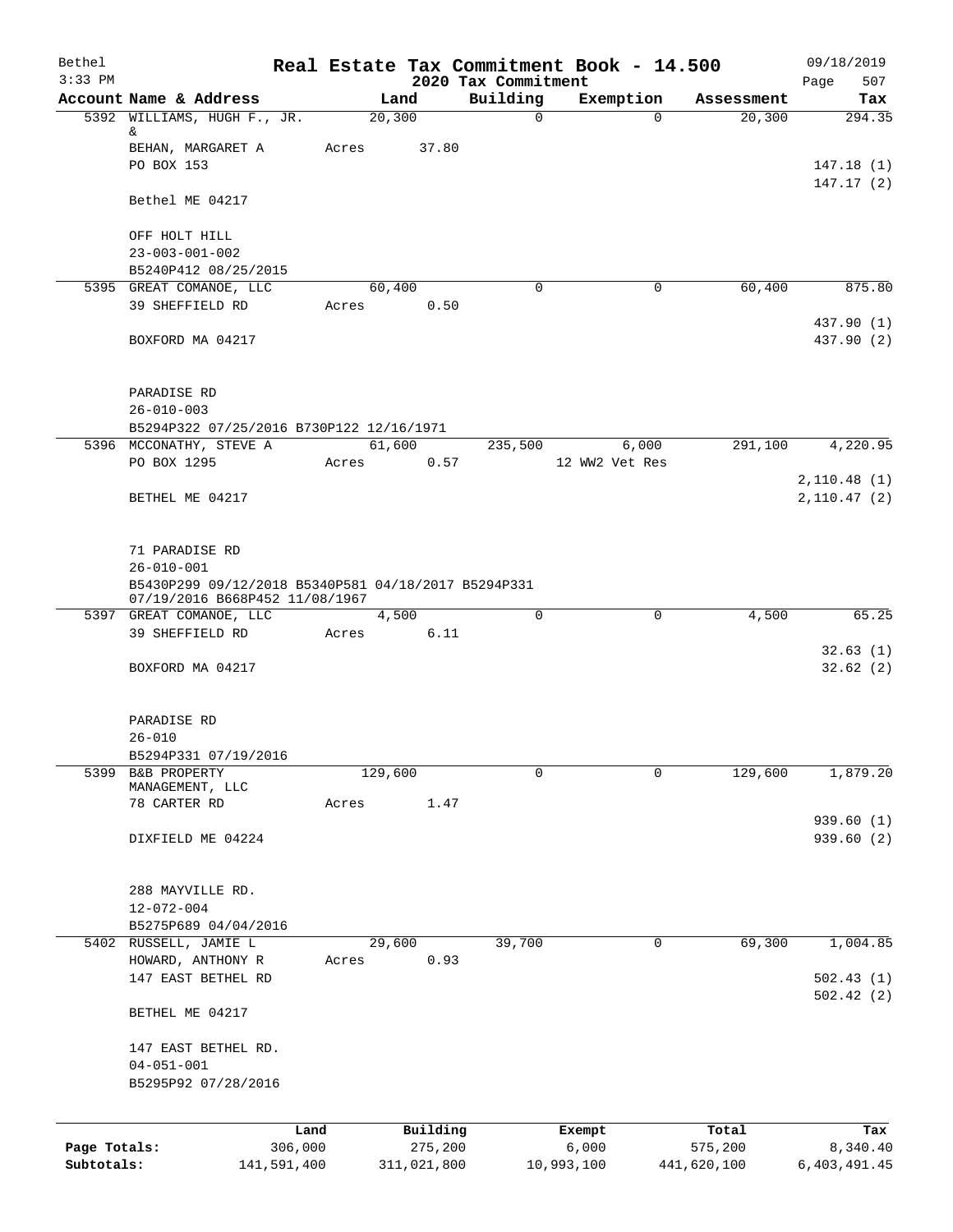| Bethel       |                                                                                                             |                  |                 |                     | Real Estate Tax Commitment Book - 14.500 |             | 09/18/2019               |
|--------------|-------------------------------------------------------------------------------------------------------------|------------------|-----------------|---------------------|------------------------------------------|-------------|--------------------------|
| $3:33$ PM    |                                                                                                             |                  |                 | 2020 Tax Commitment |                                          |             | 508<br>Page              |
|              | Account Name & Address                                                                                      |                  | Land            | Building            | Exemption                                | Assessment  | Tax                      |
|              | 5404 FOLSOM STREET, LLC<br>PO BOX 505                                                                       | 177,700<br>Acres | 7.40            | 286, 800            | $\Omega$                                 | 464,500     | 6,735.25                 |
|              |                                                                                                             |                  |                 |                     |                                          |             | 3,367.63(1)              |
|              | BETHEL ME 04217                                                                                             |                  |                 |                     |                                          |             | 3,367.62(2)              |
|              |                                                                                                             |                  |                 |                     |                                          |             |                          |
|              | 303 MAYVILLE ROAD                                                                                           |                  |                 |                     |                                          |             |                          |
|              | $12 - 076 - 001$                                                                                            |                  |                 |                     |                                          |             |                          |
|              | B5409P184 05/17/2018 B5289P84 06/23/2016                                                                    |                  |                 |                     |                                          |             |                          |
|              | 5405 9 SONGO POND ROAD, LLC                                                                                 | 14,400           |                 | 62,900              | 0                                        | 77,300      | 1,120.85                 |
|              | C/O CHRIS CASTALDO                                                                                          |                  |                 |                     |                                          |             |                          |
|              | 51 SACO STREET                                                                                              |                  |                 |                     |                                          |             | 560.43(1)<br>560.42(2)   |
|              | SCARBOROUGH ME 04074                                                                                        |                  |                 |                     |                                          |             |                          |
|              | 9 SONGO POND RD, UNIT 2                                                                                     |                  |                 |                     |                                          |             |                          |
|              | $07 - 018 - U2$                                                                                             |                  |                 |                     |                                          |             |                          |
|              | B5177P347 10/29/2014 B3964P60 06/30/2006 B1500P49<br>08/14/1987                                             |                  |                 |                     |                                          |             |                          |
|              | 5406 9 SONGO POND ROAD, LLC                                                                                 | 14,400           |                 | 49,900              | 0                                        | 64,300      | 932.35                   |
|              | C/O CHRIS CASTALDO                                                                                          |                  |                 |                     |                                          |             |                          |
|              | 51 SACO STREET                                                                                              |                  |                 |                     |                                          |             | 466.18(1)                |
|              | SCARBOROUGH ME 04074                                                                                        |                  |                 |                     |                                          |             | 466.17(2)                |
|              | 9 SONGO POND RD, UNIT 3                                                                                     |                  |                 |                     |                                          |             |                          |
|              | $07 - 018 - U3$                                                                                             |                  |                 |                     |                                          |             |                          |
|              | B5318P344 11/21/2016                                                                                        |                  |                 |                     |                                          |             |                          |
|              | 5407 DOUGLAS, GINA L                                                                                        |                  | 41,200          | 0                   | 0                                        | 41,200      | 597.40                   |
|              | DOUGLAS, BRIAN R                                                                                            | Acres            | 2.00            |                     |                                          |             |                          |
|              | 340 NORTH ROAD                                                                                              |                  |                 |                     |                                          |             | 298.70 (1)<br>298.70 (2) |
|              | BETHEL ME 04217                                                                                             |                  |                 |                     |                                          |             |                          |
|              | NORTH RD                                                                                                    |                  |                 |                     |                                          |             |                          |
|              | $12 - 061 - 001$                                                                                            |                  |                 |                     |                                          |             |                          |
|              | B5323P615 12/23/2016                                                                                        |                  |                 |                     |                                          |             |                          |
|              | 5408 WARNER, COLLEEN M<br>684 GROVER HILL ROAD                                                              | Acres            | 54,700<br>24.10 | 0                   | $\mathbf{0}$                             | 54,700      | 793.15                   |
|              |                                                                                                             |                  |                 |                     |                                          |             | 396.58(1)                |
|              | BETHEL ME 04217                                                                                             |                  |                 |                     |                                          |             | 396.57(2)                |
|              |                                                                                                             |                  |                 |                     |                                          |             |                          |
|              | GROVER HILL RD.                                                                                             |                  |                 |                     |                                          |             |                          |
|              | $01 - 044$                                                                                                  |                  |                 |                     |                                          |             |                          |
|              | B5343P197 05/03/2017 B5179P329 11/04/2014 B4956P320                                                         |                  |                 |                     |                                          |             |                          |
|              | 02/21/2013 B4317P242 06/30/2008 B4317P240 06/30/2008<br>B4317P238 06/26/2008 B4317P232 06/30/2008 B3576P236 |                  |                 |                     |                                          |             |                          |
|              | 08/25/2004                                                                                                  |                  |                 |                     |                                          |             |                          |
|              | 5409 A & B EQUIPMENT                                                                                        |                  | 68,900          | 0                   | 0                                        | 68,900      | 999.05                   |
|              | 6 MARTIN ROAD                                                                                               | Acres            | 32.00           |                     |                                          |             |                          |
|              |                                                                                                             |                  |                 |                     |                                          |             | 499.53 (1)               |
|              | RUMFORD ME 04276                                                                                            |                  |                 |                     |                                          |             | 499.52 (2)               |
|              | PARIS RD.                                                                                                   |                  |                 |                     |                                          |             |                          |
|              | $04 - 035 - 003$                                                                                            |                  |                 |                     |                                          |             |                          |
|              | B5285P147 06/06/2016                                                                                        |                  |                 |                     |                                          |             |                          |
|              | Land                                                                                                        |                  | Building        |                     | Exempt                                   | Total       | Tax                      |
| Page Totals: | 371,300                                                                                                     |                  | 399,600         |                     | 0                                        | 770,900     | 11,178.05                |
| Subtotals:   | 141,962,700                                                                                                 |                  | 311, 421, 400   |                     | 10,993,100                               | 442,391,000 | 6,414,669.50             |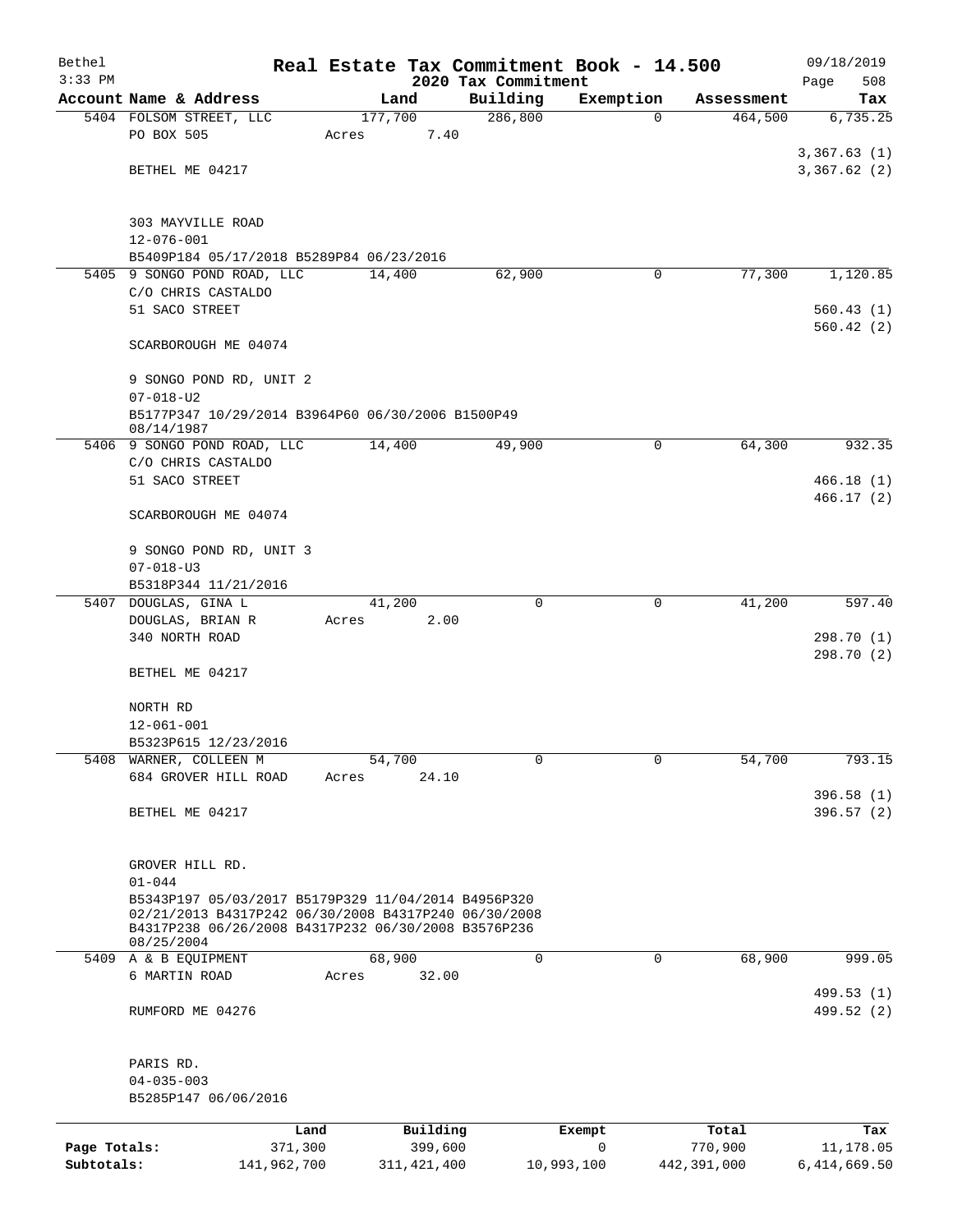| Bethel       |                                                                  |               |                |                                 | Real Estate Tax Commitment Book - 14.500 |             | 09/18/2019                 |
|--------------|------------------------------------------------------------------|---------------|----------------|---------------------------------|------------------------------------------|-------------|----------------------------|
| $3:33$ PM    | Account Name & Address                                           |               | Land           | 2020 Tax Commitment<br>Building | Exemption                                | Assessment  | Page<br>509<br>Tax         |
|              | 5410 HAPPY TRAIL LLC                                             |               | $\mathbf 0$    | 84,600                          | $\Omega$                                 | 84,600      | 1,226.70                   |
|              | P.O. BOX 1064                                                    |               |                |                                 |                                          |             |                            |
|              | BOYLSTON MA 02061                                                |               |                |                                 |                                          |             | 613.35(1)<br>613.35(2)     |
|              |                                                                  |               |                |                                 |                                          |             |                            |
|              | AIRPORT HANGAR                                                   |               |                |                                 |                                          |             |                            |
|              | 12-068.003                                                       |               |                |                                 |                                          |             |                            |
|              | 5411 BOULDER CONSTRUCTION,<br>LLC                                |               | 60,800         | $\mathbf 0$                     | 0                                        | 60,800      | 881.60                     |
|              | P.O. BOX 44                                                      | Acres         | 1.71           |                                 |                                          |             |                            |
|              | NEWRY ME 04261                                                   |               |                |                                 |                                          |             | 440.80 (1)<br>440.80 (2)   |
|              | PARADISE RD                                                      |               |                |                                 |                                          |             |                            |
|              | $27 - 007 - 001$                                                 |               |                |                                 |                                          |             |                            |
|              | B5277P559 04/21/2016 B5250P481 10/27/2015                        |               |                |                                 |                                          |             |                            |
|              | 5412 WELCH, PAUL MICHAEL<br>WELCH, GLORIA CONE                   | Acres         | 70,000<br>1.61 | 423,400                         | 0                                        | 493,400     | 7,154.30                   |
|              | 2a WORONZOW ROAD                                                 |               |                |                                 |                                          |             | 3,577.15(1)                |
|              | LONDON NW86QE                                                    |               |                |                                 |                                          |             | 3,577.15(2)                |
|              | 15 CARIBOU MOUNTAIN<br>$27 - 007 - 002$                          |               |                |                                 |                                          |             |                            |
|              | B5447P78 12/24/2018 B5277P559 04/21/2016 B5250P481<br>10/27/2015 |               |                |                                 |                                          |             |                            |
|              | 5413 BOULDER CONSTRUCTION,<br>LLC                                |               | 59,700         | 0                               | 0                                        | 59,700      | 865.65                     |
|              | P.O. BOX 44                                                      | Acres         | 1.42           |                                 |                                          |             |                            |
|              | NEWRY ME 04261                                                   |               |                |                                 |                                          |             | 432.83 (1)<br>432.82 (2)   |
|              |                                                                  |               |                |                                 |                                          |             |                            |
|              | PARADISE RD                                                      |               |                |                                 |                                          |             |                            |
|              | $27 - 007 - 003$<br>B5277P559 04/21/2016 B5250P481 10/27/2015    |               |                |                                 |                                          |             |                            |
|              | 5414 BOULDER CONSTRUCTION,                                       |               | 59,600         | $\mathbf 0$                     | 0                                        | 59,600      | 864.20                     |
|              | <b>LLC</b>                                                       |               |                |                                 |                                          |             |                            |
|              | P.O. BOX 44                                                      | Acres         | 1.41           |                                 |                                          |             | 432.10 (1)                 |
|              | NEWRY ME 04261                                                   |               |                |                                 |                                          |             | 432.10 (2)                 |
|              | PARADISE RD                                                      |               |                |                                 |                                          |             |                            |
|              | $27 - 007 - 004$<br>B5277P559 04/21/2016 B5250P481 10/27/2015    |               |                |                                 |                                          |             |                            |
|              | 5415 BOULDER CONSTRUCTION,<br><b>LLC</b>                         |               | 70,800         | 398,500                         | 0                                        | 469,300     | 6,804.85                   |
|              | P.O. BOX 44                                                      | Acres         | 1.83           |                                 |                                          |             |                            |
|              | NEWRY ME 04261                                                   |               |                |                                 |                                          |             | 3,402.43(1)<br>3,402.42(2) |
|              | 41 CARIBOU MOUNTAIN                                              |               |                |                                 |                                          |             |                            |
|              | $27 - 007 - 005$                                                 |               |                |                                 |                                          |             |                            |
|              | B5277P559 04/21/2016 B5250P481 10/27/2015                        |               |                |                                 |                                          |             |                            |
|              |                                                                  | Land          | Building       |                                 | Exempt                                   | Total       | Tax                        |
| Page Totals: |                                                                  | 320,900       | 906,500        |                                 | 0                                        | 1,227,400   | 17,797.30                  |
| Subtotals:   |                                                                  | 142, 283, 600 | 312, 327, 900  | 10,993,100                      |                                          | 443,618,400 | 6,432,466.80               |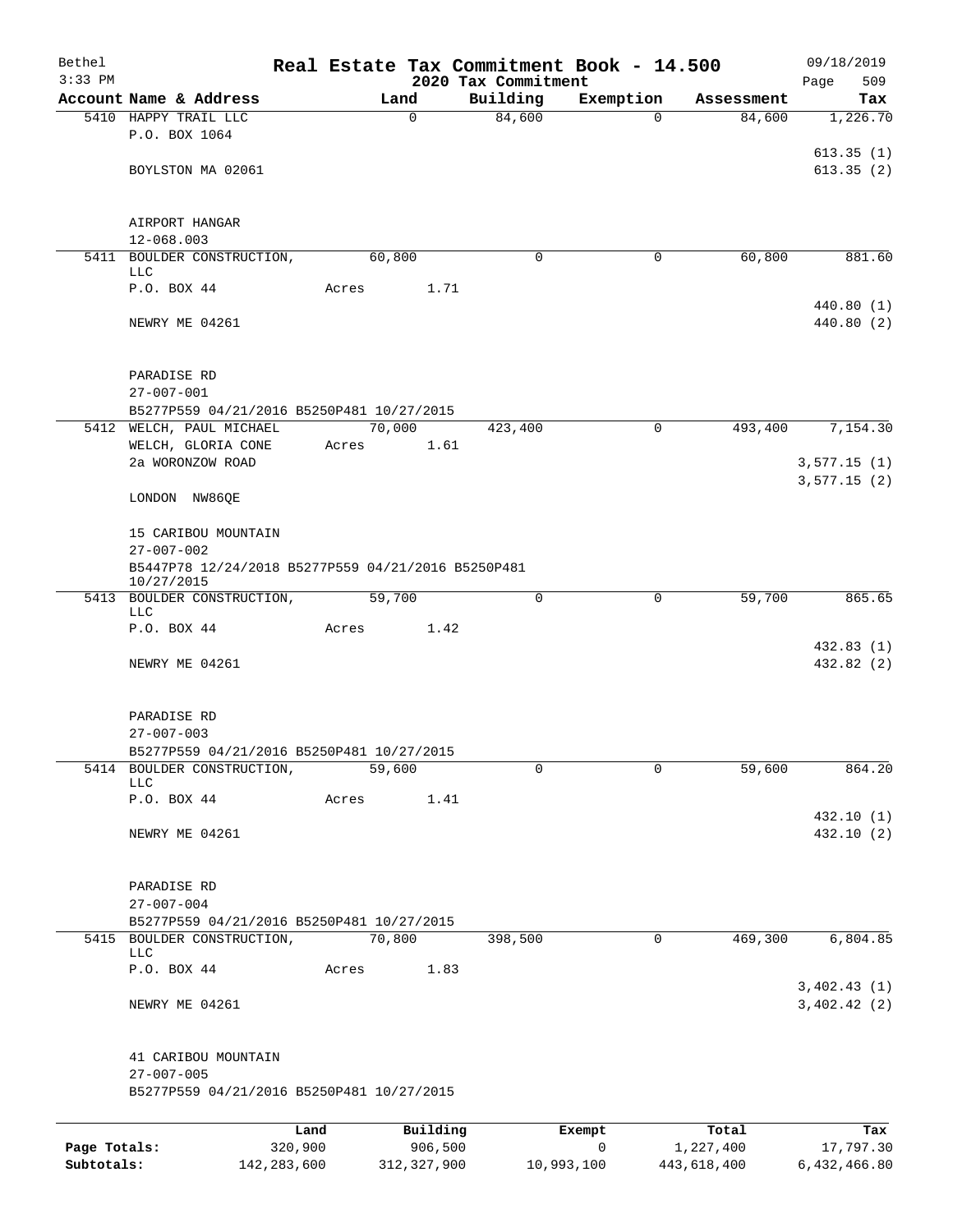| Bethel    |                                                                   |       |            |      |                     | Real Estate Tax Commitment Book - 14.500 |            | 09/18/2019                 |
|-----------|-------------------------------------------------------------------|-------|------------|------|---------------------|------------------------------------------|------------|----------------------------|
| $3:33$ PM |                                                                   |       |            |      | 2020 Tax Commitment |                                          |            | Page<br>510                |
|           | Account Name & Address                                            |       | Land       |      | Building            | Exemption                                | Assessment | Tax                        |
|           | 5416 BOULDER CONSTRUCTION,<br><b>LLC</b>                          |       | 61,500     |      | $\Omega$            | $\Omega$                                 | 61,500     | 891.75                     |
|           | P.O. BOX 44                                                       |       | Acres 1.92 |      |                     |                                          |            | 445.88 (1)                 |
|           | NEWRY ME 04261                                                    |       |            |      |                     |                                          |            | 445.87 (2)                 |
|           | 57 CARIBOU MOUNTAIN                                               |       |            |      |                     |                                          |            |                            |
|           | $27 - 007 - 006$                                                  |       |            |      |                     |                                          |            |                            |
|           | B5277P559 04/21/2016 B5250P481 10/27/2015                         |       |            |      |                     |                                          |            |                            |
|           | 5417 BOULDER CONSTRUCTION,<br>LLC                                 |       | 62,600     |      | $\Omega$            | $\Omega$                                 | 62,600     | 907.70                     |
|           | P.O. BOX 44                                                       | Acres |            | 2.30 |                     |                                          |            | 453.85(1)                  |
|           | NEWRY ME 04261                                                    |       |            |      |                     |                                          |            | 453.85 (2)                 |
|           | 50 CARIBOU MOUNTAIN                                               |       |            |      |                     |                                          |            |                            |
|           | $27 - 007 - 007$                                                  |       |            |      |                     |                                          |            |                            |
|           | B5277P559 04/21/2016 B5250P481 10/27/2015                         |       |            |      |                     |                                          |            |                            |
|           | 5418 BOULDER CONSTRUCTION,<br><b>LLC</b>                          |       | 62,900     |      | $\Omega$            | $\mathbf 0$                              | 62,900     | 912.05                     |
|           | P.O. BOX 44                                                       | Acres |            | 2.41 |                     |                                          |            |                            |
|           | NEWRY ME 04261                                                    |       |            |      |                     |                                          |            | 456.03(1)<br>456.02(2)     |
|           | PARADISE RD                                                       |       |            |      |                     |                                          |            |                            |
|           | $27 - 007 - 008$                                                  |       |            |      |                     |                                          |            |                            |
|           | B5277P559 04/21/2016 B5250P481 10/27/2015                         |       |            |      |                     |                                          |            |                            |
|           | 5419 BOULDER CONSTRUCTION,<br><b>LLC</b>                          |       | 63,900     |      | $\Omega$            | $\mathbf 0$                              | 63,900     | 926.55                     |
|           | P.O. BOX 44                                                       | Acres |            | 2.82 |                     |                                          |            |                            |
|           |                                                                   |       |            |      |                     |                                          |            | 463.28(1)                  |
|           | NEWRY ME 04261                                                    |       |            |      |                     |                                          |            | 463.27(2)                  |
|           | PARADISE RD                                                       |       |            |      |                     |                                          |            |                            |
|           | $27 - 007 - 009$                                                  |       |            |      |                     |                                          |            |                            |
|           | B5277P559 04/21/2016 B5250P481 10/27/2015                         |       |            |      |                     |                                          |            |                            |
|           | 5420 SHEPHERD, THOMAS                                             |       | 73,400     |      | 358,600             | $\mathbf 0$                              | 432,000    | 6, 264.00                  |
|           | SHEPHERD, ELIZABETH                                               | Acres |            | 2.78 |                     |                                          |            |                            |
|           | PO BOX 185                                                        |       |            |      |                     |                                          |            | 3,132.00(1)<br>3,132.00(2) |
|           | BETHEL ME 04217                                                   |       |            |      |                     |                                          |            |                            |
|           | 32 CARIBOU MTN RD                                                 |       |            |      |                     |                                          |            |                            |
|           | $27 - 007 - 010$                                                  |       |            |      |                     |                                          |            |                            |
|           | B5421P336 07/27/2018 B5277P559 04/21/2016 B5250P481<br>10/27/2015 |       |            |      |                     |                                          |            |                            |

|              | Land        | Building    | Exempt     | Total       | Tax          |
|--------------|-------------|-------------|------------|-------------|--------------|
| Page Totals: | 324,300     | 358,600     |            | 682,900     | 9,902.05     |
| Subtotals:   | 142,607,900 | 312,686,500 | 10,993,100 | 444,301,300 | 6,442,368.85 |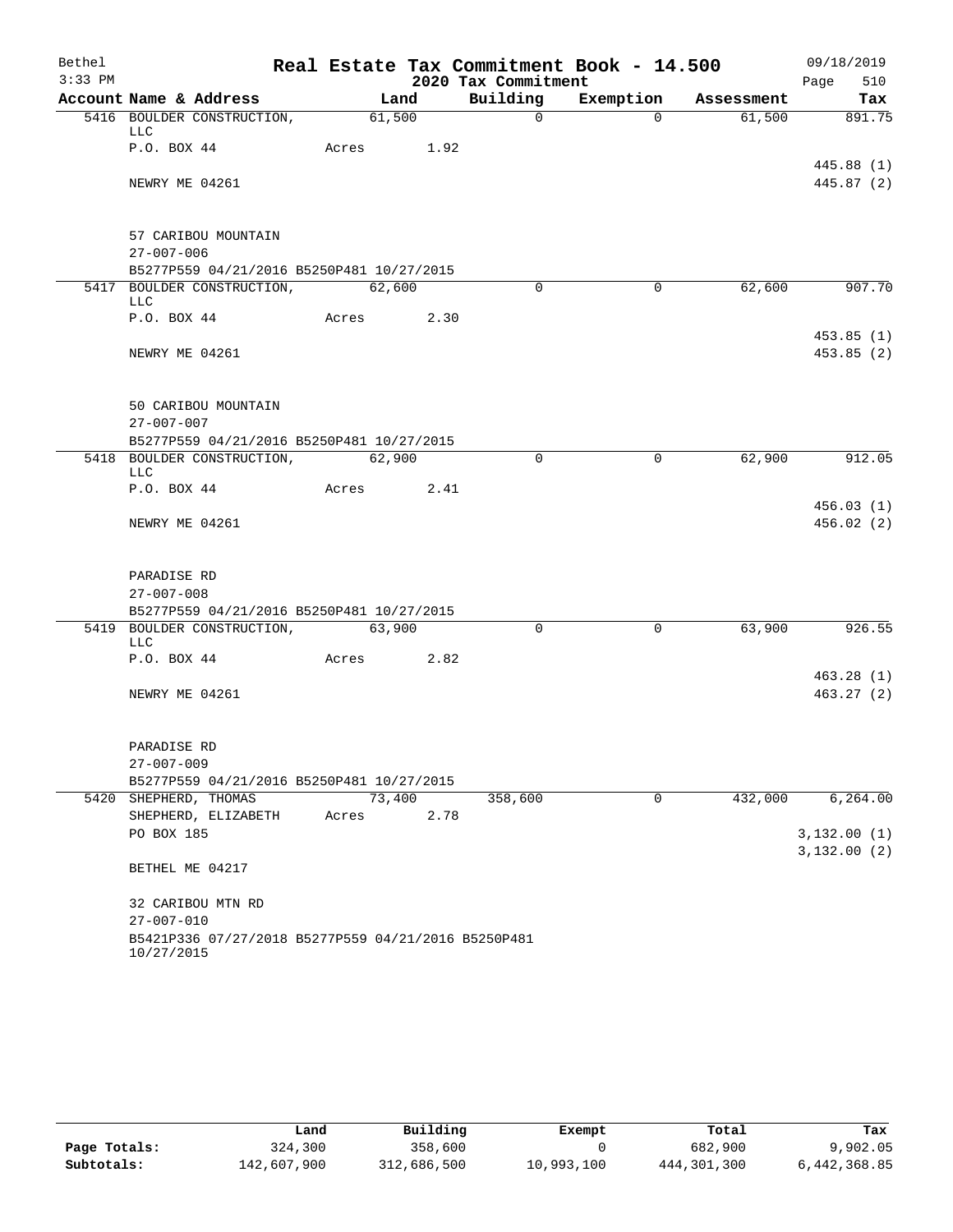| Bethel<br>$3:33$ PM |                      |                                                                                                             |       |                |      | Real Estate Tax Commitment Book - 14.500 |           |             |            |      | 09/18/2019    |
|---------------------|----------------------|-------------------------------------------------------------------------------------------------------------|-------|----------------|------|------------------------------------------|-----------|-------------|------------|------|---------------|
|                     |                      | Account Name & Address                                                                                      |       |                |      | 2020 Tax Commitment<br>Building          |           |             | Assessment | Page | 511           |
|                     |                      | 5421 BOULDER CONSTRUCTION,                                                                                  |       | Land<br>61,500 |      | $\Omega$                                 | Exemption | $\Omega$    | 61,500     |      | Tax<br>891.75 |
|                     | LLC                  |                                                                                                             |       |                |      |                                          |           |             |            |      |               |
|                     | P.O. BOX 44          |                                                                                                             | Acres |                | 1.93 |                                          |           |             |            |      |               |
|                     |                      |                                                                                                             |       |                |      |                                          |           |             |            |      | 445.88 (1)    |
|                     | NEWRY ME 04261       |                                                                                                             |       |                |      |                                          |           |             |            |      | 445.87 (2)    |
|                     |                      |                                                                                                             |       |                |      |                                          |           |             |            |      |               |
|                     | PARADISE RD          |                                                                                                             |       |                |      |                                          |           |             |            |      |               |
|                     | $27 - 007 - 011$     |                                                                                                             |       |                |      |                                          |           |             |            |      |               |
|                     |                      | B5277P559 04/21/2016 B5250P481 10/27/2015                                                                   |       |                |      |                                          |           |             |            |      |               |
|                     |                      | 5422 BOULDER CONSTRUCTION,                                                                                  |       | 60,800         |      | $\Omega$                                 |           | 0           | 60,800     |      | 881.60        |
|                     | LLC                  |                                                                                                             |       |                |      |                                          |           |             |            |      |               |
|                     | P.O. BOX 44          |                                                                                                             | Acres |                | 1.71 |                                          |           |             |            |      |               |
|                     |                      |                                                                                                             |       |                |      |                                          |           |             |            |      | 440.80 (1)    |
|                     | NEWRY ME 04261       |                                                                                                             |       |                |      |                                          |           |             |            |      | 440.80 (2)    |
|                     |                      |                                                                                                             |       |                |      |                                          |           |             |            |      |               |
|                     | PARADISE RD          |                                                                                                             |       |                |      |                                          |           |             |            |      |               |
|                     | $27 - 007 - 012$     |                                                                                                             |       |                |      |                                          |           |             |            |      |               |
|                     |                      | B5277P559 04/21/2016 B5250P481 10/27/2015                                                                   |       |                |      |                                          |           |             |            |      |               |
|                     | 5425 CONANT, DONALD  |                                                                                                             |       | 28,800         |      | $\Omega$                                 |           | 0           | 28,800     |      | 417.60        |
|                     |                      | 433 MARLIN CIR                                                                                              | Acres |                | 5.30 |                                          |           |             |            |      |               |
|                     |                      |                                                                                                             |       |                |      |                                          |           |             |            |      | 208.80(1)     |
|                     | 2401                 | BAREFOOT BAY FL 32976                                                                                       |       |                |      |                                          |           |             |            |      | 208.80(2)     |
|                     |                      |                                                                                                             |       |                |      |                                          |           |             |            |      |               |
|                     |                      |                                                                                                             |       |                |      |                                          |           |             |            |      |               |
|                     |                      | 146 WESTWOODS RD.                                                                                           |       |                |      |                                          |           |             |            |      |               |
|                     | $11 - 012 - 011 - B$ |                                                                                                             |       |                |      |                                          |           |             |            |      |               |
|                     |                      | B5389P495 01/22/2018 B4293P89 05/06/2008                                                                    |       |                |      |                                          |           |             |            |      |               |
|                     | 5426 JOHN MAROTTA    | CONSTRUCTION CORP                                                                                           |       | 29,200         |      | $\mathbf 0$                              |           | $\mathbf 0$ | 29,200     |      | 423.40        |
|                     | PO BOX 44            |                                                                                                             | Acres |                | 1.14 |                                          |           |             |            |      |               |
|                     |                      |                                                                                                             |       |                |      |                                          |           |             |            |      | 211.70(1)     |
|                     | NEWRY ME 04261       |                                                                                                             |       |                |      |                                          |           |             |            |      | 211.70(2)     |
|                     |                      |                                                                                                             |       |                |      |                                          |           |             |            |      |               |
|                     |                      |                                                                                                             |       |                |      |                                          |           |             |            |      |               |
|                     | GROVER HILL RD.      |                                                                                                             |       |                |      |                                          |           |             |            |      |               |
|                     | $07 - 011 - 002$     | B5347P221 05/26/2017 B5342P470 04/28/2017 B2987P199                                                         |       |                |      |                                          |           |             |            |      |               |
|                     |                      | 08/24/2001 B2164P118 10/03/1994                                                                             |       |                |      |                                          |           |             |            |      |               |
|                     |                      | 5427 S & M REAL ESTATE                                                                                      |       | 30,000         |      | $\mathbf 0$                              |           | 0           | 30,000     |      | 435.00        |
|                     | HOLDINGS LLC         | 3216 RIVERSIDE AVE.                                                                                         | Acres |                | 1.50 |                                          |           |             |            |      |               |
|                     |                      |                                                                                                             |       |                |      |                                          |           |             |            |      | 217.50(1)     |
|                     |                      | SOMERSET MA 02726                                                                                           |       |                |      |                                          |           |             |            |      | 217.50(2)     |
|                     |                      |                                                                                                             |       |                |      |                                          |           |             |            |      |               |
|                     |                      |                                                                                                             |       |                |      |                                          |           |             |            |      |               |
|                     | GROVER HILL RD.      |                                                                                                             |       |                |      |                                          |           |             |            |      |               |
|                     | $07 - 011 - 003$     |                                                                                                             |       |                |      |                                          |           |             |            |      |               |
|                     |                      | B5449P785 01/22/2019 B5347P221 05/26/2017 B5342P470<br>04/28/2017 B2987P199 08/24/2001 B2164P118 10/03/1994 |       |                |      |                                          |           |             |            |      |               |

|              | Land        | Building    | Exempt     | Total       | Tax          |
|--------------|-------------|-------------|------------|-------------|--------------|
| Page Totals: | 210,300     |             |            | 210,300     | 3,049.35     |
| Subtotals:   | 142,818,200 | 312,686,500 | 10,993,100 | 444,511,600 | 6,445,418.20 |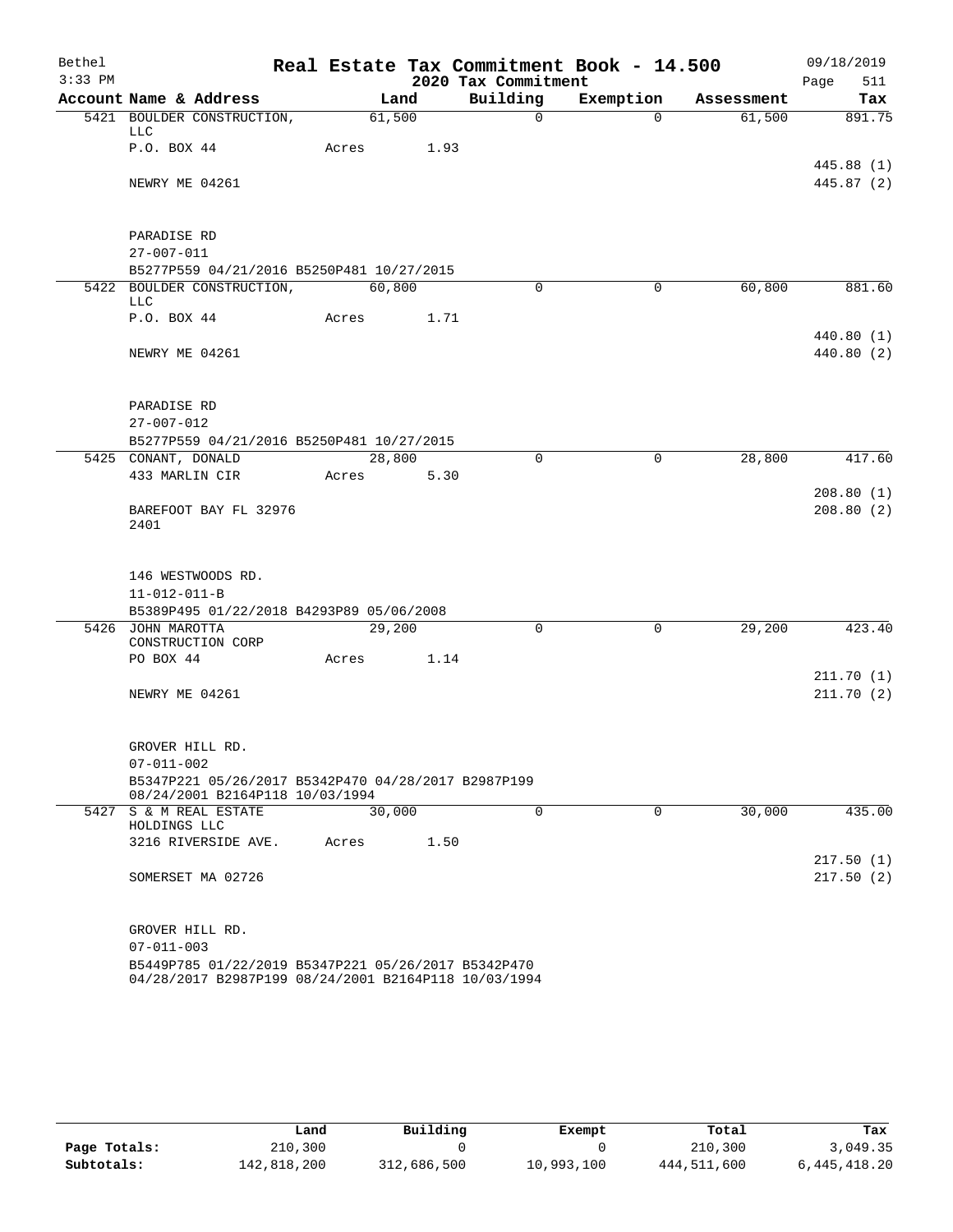| Bethel    |                                                                                                             |       |        |       | Real Estate Tax Commitment Book - 14.500 |           |             |            | 09/18/2019                 |           |
|-----------|-------------------------------------------------------------------------------------------------------------|-------|--------|-------|------------------------------------------|-----------|-------------|------------|----------------------------|-----------|
| $3:33$ PM |                                                                                                             |       |        |       | 2020 Tax Commitment                      |           |             |            | Page                       | 512       |
|           | Account Name & Address                                                                                      |       | Land   |       | Building                                 | Exemption |             | Assessment |                            | Tax       |
|           | 5428 LACEY, PETER                                                                                           |       | 39,300 |       | 199,800                                  |           | $\mathbf 0$ | 239,100    |                            | 3,466.95  |
|           | 7 POND STREET                                                                                               | Acres |        | 1.36  |                                          |           |             |            |                            |           |
|           | NEWBURYPORT MA 01950                                                                                        |       |        |       |                                          |           |             |            | 1,733.48(1)<br>1,733.47(2) |           |
|           |                                                                                                             |       |        |       |                                          |           |             |            |                            |           |
|           | 74 GROVER HILL RD.                                                                                          |       |        |       |                                          |           |             |            |                            |           |
|           | $07 - 011 - 004$                                                                                            |       |        |       |                                          |           |             |            |                            |           |
|           | B5436P364 10/15/2018 B5347P221 05/26/2017 B5342P470<br>04/28/2017 B2987P199 08/24/2001 B2164P118 10/03/1994 |       |        |       |                                          |           |             |            |                            |           |
|           | 5429 JOHN MAROTTA                                                                                           |       | 29,700 |       | $\Omega$                                 |           | $\Omega$    | 29,700     |                            | 430.65    |
|           | CONSTRUCTION CORP<br>PO BOX 44                                                                              | Acres |        | 1.36  |                                          |           |             |            |                            |           |
|           |                                                                                                             |       |        |       |                                          |           |             |            |                            | 215.33(1) |
|           | NEWRY ME 04261                                                                                              |       |        |       |                                          |           |             |            |                            | 215.32(2) |
|           |                                                                                                             |       |        |       |                                          |           |             |            |                            |           |
|           | GROVER HILL RD.                                                                                             |       |        |       |                                          |           |             |            |                            |           |
|           | $07 - 011 - 005$                                                                                            |       |        |       |                                          |           |             |            |                            |           |
|           | B5347P221 05/26/2017 B5342P470 04/28/2017 B2987P199<br>08/24/2001 B2164P118 10/03/1994                      |       |        |       |                                          |           |             |            |                            |           |
|           | 5430 MAROTTA, JAKE                                                                                          |       | 40,200 |       | 167,000                                  |           | $\mathbf 0$ | 207,200    |                            | 3,004.40  |
|           | 78 TIMBERLINE DRIVE                                                                                         | Acres |        | 2.79  |                                          |           |             |            |                            |           |
|           | NEWRY ME 04261                                                                                              |       |        |       |                                          |           |             |            | 1,502.20(1)<br>1,502.20(2) |           |
|           |                                                                                                             |       |        |       |                                          |           |             |            |                            |           |
|           | 66 GROVER HILL RD.                                                                                          |       |        |       |                                          |           |             |            |                            |           |
|           | $07 - 011 - 006$                                                                                            |       |        |       |                                          |           |             |            |                            |           |
|           | B5395P161 02/27/2018 B5347P221 05/26/2017 B5342P470<br>04/28/2017 B2987P199 08/24/2001 B2164P118 10/03/1994 |       |        |       |                                          |           |             |            |                            |           |
|           | 5431 DENMAN, JOHN E                                                                                         |       | 44,500 |       | $\Omega$                                 |           | $\Omega$    | 44,500     |                            | 645.25    |
|           | DENMAN, DARYL A                                                                                             | Acres |        | 17.70 |                                          |           |             |            |                            |           |
|           | 11 FOREST DRIVE                                                                                             |       |        |       |                                          |           |             |            |                            | 322.63(1) |
|           | EAST KINGSTON NH 03827                                                                                      |       |        |       |                                          |           |             |            |                            | 322.62(2) |
|           | SKILLINGS RD.                                                                                               |       |        |       |                                          |           |             |            |                            |           |
|           | $01 - 049 - 1$                                                                                              |       |        |       |                                          |           |             |            |                            |           |
|           | B5361P619 08/15/2017                                                                                        |       |        |       |                                          |           |             |            |                            |           |
|           | 5432 HUNT, THOMAS M                                                                                         |       | 2,900  |       | $\mathbf 0$                              |           | $\mathbf 0$ | 2,900      |                            | 42.05     |
|           | HUNT, PATRICK                                                                                               | Acres |        | 10.00 |                                          |           |             |            |                            |           |
|           | 1815 BLAKELEY RD                                                                                            |       |        |       |                                          |           |             |            |                            | 21.03(1)  |
|           | EAST AURORA NY 14052                                                                                        |       |        |       |                                          |           |             |            |                            | 21.02(2)  |
|           | 699 GROVER HILL ROAD                                                                                        |       |        |       |                                          |           |             |            |                            |           |
|           | $01 - 039 - 004$                                                                                            |       |        |       |                                          |           |             |            |                            |           |
|           | B5375P453 10/30/2017 B4287P141 04/16/2009                                                                   |       |        |       |                                          |           |             |            |                            |           |

|              | Land        | Building    | Exempt     | Total       | Tax          |
|--------------|-------------|-------------|------------|-------------|--------------|
| Page Totals: | 156.600     | 366,800     |            | 523,400     | 7,589.30     |
| Subtotals:   | 142,974,800 | 313,053,300 | 10,993,100 | 445,035,000 | 6,453,007.50 |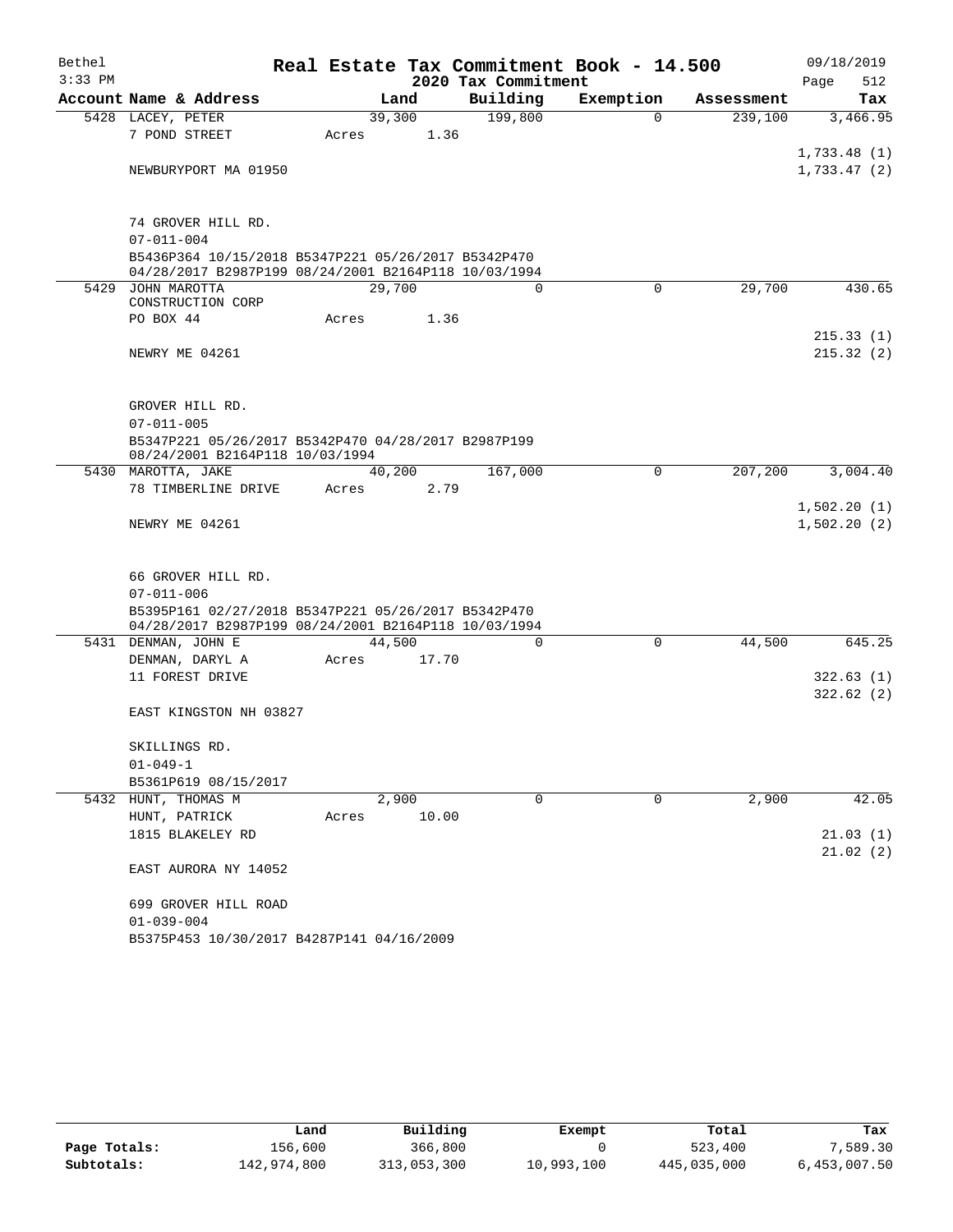| Bethel<br>$3:33$ PM |                                                                                                       |       |        |                   | 2020 Tax Commitment | Real Estate Tax Commitment Book - 14.500 |                  | 09/18/2019<br>513<br>Page |
|---------------------|-------------------------------------------------------------------------------------------------------|-------|--------|-------------------|---------------------|------------------------------------------|------------------|---------------------------|
|                     | Account Name & Address                                                                                |       | Land   |                   | Building            | Exemption                                | Assessment       | Tax                       |
|                     | 5433 OBRIEN, CAROLYN C &<br>ROBERT E, TRUSTEES<br>OF THE CAROLYN OBRIEN<br>LIVING TRUST<br>PO BOX 567 | Acres | 73,300 | 1.82              | $\mathsf{O}$        | $\Omega$                                 | 73,300           | 1,062.85<br>531.43(1)     |
|                     | BETHEL ME 04217                                                                                       |       |        |                   |                     |                                          |                  | 531.42(2)                 |
|                     | 146 PARADISE RD.<br>$26 - 066 - 003$<br>B5369P134 B3835P42 11/03/2005                                 |       |        |                   |                     |                                          |                  |                           |
|                     | 5435 SZELIGA, MARK H                                                                                  |       | 9,600  |                   | $\mathbf 0$         | $\mathbf 0$                              | 9,600            | 139.20                    |
|                     | SZELIGA, CASSANDRA M<br>273 MAYVILLE RD                                                               | Acres |        | 1.00              |                     |                                          |                  | 69.60(1)<br>69.60(2)      |
|                     | BETHEL ME 04217                                                                                       |       |        |                   |                     |                                          |                  |                           |
|                     | NORTH RD<br>$16 - 026 - 001$                                                                          |       |        |                   |                     |                                          |                  |                           |
|                     | B5351P168 06/15/2017 B5288P37 06/21/2016                                                              |       |        |                   |                     |                                          |                  |                           |
|                     | 5436 RILEY, JOHN J III                                                                                |       | 9,400  |                   | $\Omega$            | $\Omega$                                 | 9,400            | 136.30                    |
|                     | PO BOX 501                                                                                            | Acres |        | 1.11              |                     |                                          |                  |                           |
|                     | BETHEL ME 04217                                                                                       |       |        |                   |                     |                                          |                  | 68.15(1)<br>68.15(2)      |
|                     | 17 TYLER ST.<br>$25 - 189 - 001$                                                                      |       |        |                   |                     |                                          |                  |                           |
|                     | B4382P185 12/05/2008 B3433P23 12/04/2003                                                              |       |        |                   |                     |                                          |                  |                           |
|                     | 5437 ANDACKY, BRIAN K                                                                                 |       | 17,100 |                   | 0                   | $\mathbf 0$                              | 17,100           | 247.95                    |
|                     | 600 FRANKLIN ST, #7313 Acres 65.80<br>GARDEN CITY NY 11530                                            |       |        |                   |                     |                                          |                  | 123.98(1)<br>123.97(2)    |
|                     | DAISY BRYANT RD<br>$17 - 045 - 001$                                                                   |       |        |                   |                     |                                          |                  |                           |
|                     | B5341P632 04/21/2017                                                                                  |       |        |                   |                     |                                          |                  |                           |
|                     | 5438 FORGET DEVELOPMENT, LLC<br>728 ORANGE AVE                                                        | Acres | 49,100 | 18.60             | 0                   | $\mathbf 0$                              | 49,100           | 711.95                    |
|                     | LOS ALTOS CA 94022                                                                                    |       |        |                   |                     |                                          |                  | 355.98 (1)<br>355.97(2)   |
|                     | BAILEY RD<br>$08 - 055 - 00B$<br>B5274P654 03/28/2016                                                 |       |        |                   |                     |                                          |                  |                           |
|                     | 5439 KIMBALL, AMOS A                                                                                  |       | 400    |                   | 1,000               | 0                                        | 1,400            | 20.30                     |
|                     | 1727 INTERVALE RD                                                                                     | Acres |        | 0.90              |                     |                                          |                  | 10.15(1)                  |
|                     | Bethel ME 04217                                                                                       |       |        |                   |                     |                                          |                  | 10.15(2)                  |
|                     | INTERVALE RD W/S<br>$14 - 024 - 001$<br>B5381P606 12/01/2017                                          |       |        |                   |                     |                                          |                  |                           |
|                     |                                                                                                       |       |        |                   |                     |                                          |                  |                           |
| Page Totals:        | Land<br>158,900                                                                                       |       |        | Building<br>1,000 |                     | Exempt<br>0                              | Total<br>159,900 | Tax<br>2,318.55           |

**Subtotals:** 143,133,700 313,054,300 10,993,100 445,194,900 6,455,326.05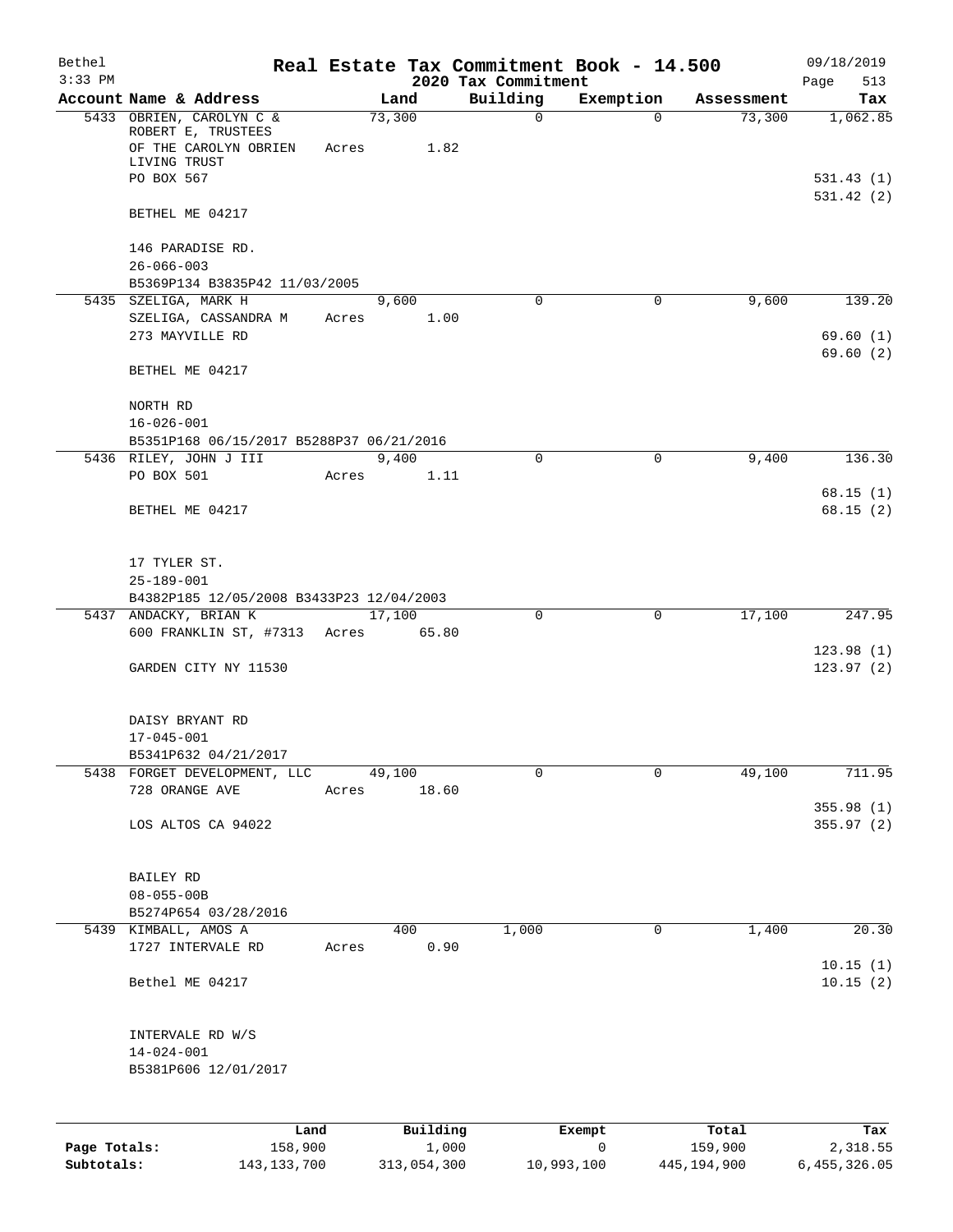| Bethel       |                                                                        |       |                |                     | Real Estate Tax Commitment Book - 14.500 |                      | 09/18/2019   |
|--------------|------------------------------------------------------------------------|-------|----------------|---------------------|------------------------------------------|----------------------|--------------|
| $3:33$ PM    |                                                                        |       |                | 2020 Tax Commitment |                                          |                      | 514<br>Page  |
|              | Account Name & Address                                                 |       | Land<br>61,800 | Building<br>10,800  | Exemption<br>$\Omega$                    | Assessment<br>72,600 | Tax          |
|              | 5440 WASHO, MICHAEL<br>WASHO, MOLLY                                    | Acres | 8.96           |                     |                                          |                      | 1,052.70     |
|              | 120 DELWIN DR                                                          |       |                |                     |                                          |                      | 526.35(1)    |
|              |                                                                        |       |                |                     |                                          |                      | 526.35(2)    |
|              | NORTH YARMOUTH ME 04097                                                |       |                |                     |                                          |                      |              |
|              |                                                                        |       |                |                     |                                          |                      |              |
|              | NORTH RD.                                                              |       |                |                     |                                          |                      |              |
|              | $11 - 073 - 001$                                                       |       |                |                     |                                          |                      |              |
|              | B5392P184 02/05/2018 B4762P203 09/23/2011 B4762P201                    |       |                |                     |                                          |                      |              |
|              | 09/23/2011 B4674P106 12/21/2010 B2777P59<br>5441 DAVISON, BRIAN DENNIS |       | 25,100         | $\mathbf 0$         | $\Omega$                                 | 25,100               | 363.95       |
|              | 5 JUNIPER LN                                                           | Acres | 1.55           |                     |                                          |                      |              |
|              |                                                                        |       |                |                     |                                          |                      | 181.98 (1)   |
|              | FRAMINGHAM MA 01701                                                    |       |                |                     |                                          |                      | 181.97 (2)   |
|              |                                                                        |       |                |                     |                                          |                      |              |
|              |                                                                        |       |                |                     |                                          |                      |              |
|              | FLAT RD                                                                |       |                |                     |                                          |                      |              |
|              | $01 - 014$                                                             |       |                |                     |                                          |                      |              |
|              | B4864P284 07/09/2012 B4708P75 03/29/2011                               |       |                |                     |                                          |                      |              |
|              | 5442 WHEELER, ROGER A                                                  |       | 17,100         | $\mathbf 0$         | 0                                        | 17,100               | 247.95       |
|              | PO BOX 478                                                             | Acres | 1.20           |                     |                                          |                      |              |
|              |                                                                        |       |                |                     |                                          |                      | 123.98(1)    |
|              | BETHEL ME 04217                                                        |       |                |                     |                                          |                      | 123.97(2)    |
|              |                                                                        |       |                |                     |                                          |                      |              |
|              | EAST BETHEL RD.                                                        |       |                |                     |                                          |                      |              |
|              | $04 - 058 - 001$                                                       |       |                |                     |                                          |                      |              |
|              | B4822P67 03/07/2012 B4544P139 12/29/2009 B2965P35                      |       |                |                     |                                          |                      |              |
|              | 06/29/2001                                                             |       |                |                     |                                          |                      |              |
|              | 5443 LILLY, SHEILA MARIE                                               |       | 53,700         | 334,900             | 0                                        | 388,600              | 5,634.70     |
|              | LILLY, BRUCE                                                           | Acres | 4.00           |                     |                                          |                      |              |
|              | 750 NORTH RD.                                                          |       |                |                     |                                          |                      | 2,817.35(1)  |
|              |                                                                        |       |                |                     |                                          |                      | 2,817.35(2)  |
|              | BETHEL ME 04217                                                        |       |                |                     |                                          |                      |              |
|              |                                                                        |       |                |                     |                                          |                      |              |
|              | 750 NORTH ROAD<br>$11 - 075 - 002$                                     |       |                |                     |                                          |                      |              |
|              | B3664P83 01/19/2005                                                    |       |                |                     |                                          |                      |              |
|              | 5444 HAINES, JAMES L                                                   |       | 97,400         | $\mathbf 0$         | $\mathbf 0$                              | 97,400               | 1,412.30     |
|              | 1968 INTERVALE RD                                                      | Acres | 190.00         |                     |                                          |                      |              |
|              |                                                                        |       |                |                     |                                          |                      | 706.15(1)    |
|              | BETHEL ME 04217                                                        |       |                |                     |                                          |                      | 706.15(2)    |
|              |                                                                        |       |                |                     |                                          |                      |              |
|              |                                                                        |       |                |                     |                                          |                      |              |
|              | 168 KIMBALL HILL RD.                                                   |       |                |                     |                                          |                      |              |
|              | $10 - 003 - 001$                                                       |       |                |                     |                                          |                      |              |
|              | B5400P262 03/30/2018 B5359P459 08/03/2017 B763P32                      |       |                |                     |                                          |                      |              |
|              | 10/16/1972<br>5445 SKI TRACKS INC.                                     |       | 30,500         | 23,200              | 0                                        | 53,700               | 778.65       |
|              | C/O DOREEN MARTIN                                                      | Acres | 5.96           |                     |                                          |                      |              |
|              | 202 MAPLECREST DR                                                      |       |                |                     |                                          |                      | 389.33 (1)   |
|              |                                                                        |       |                |                     |                                          |                      | 389.32 (2)   |
|              | PAWTUCKET RI 02861                                                     |       |                |                     |                                          |                      |              |
|              |                                                                        |       |                |                     |                                          |                      |              |
|              | 86 MCCRILLIS BROOK RD.                                                 |       |                |                     |                                          |                      |              |
|              | $04 - 089 - 005$                                                       |       |                |                     |                                          |                      |              |
|              | B2317P31 04/12/1996                                                    |       |                |                     |                                          |                      |              |
|              |                                                                        |       |                |                     |                                          |                      |              |
|              | Land                                                                   |       | Building       |                     | Exempt                                   | Total                | Tax          |
| Page Totals: | 285,600                                                                |       | 368,900        |                     | $\mathbf 0$                              | 654,500              | 9,490.25     |
| Subtotals:   | 143, 419, 300                                                          |       | 313, 423, 200  |                     | 10,993,100                               | 445,849,400          | 6,464,816.30 |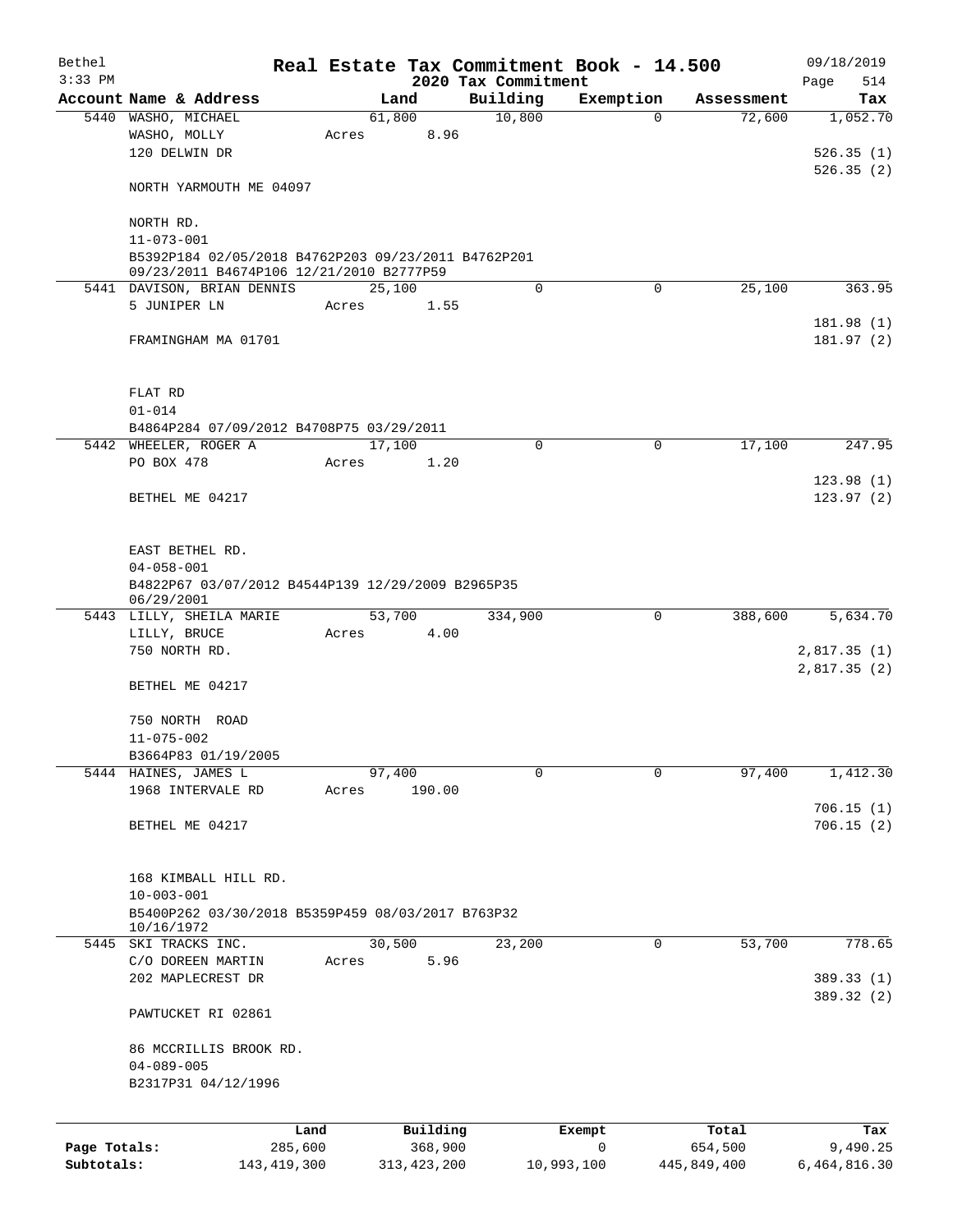| Bethel<br>$3:33$ PM |                                                            |                 |          | 2020 Tax Commitment | Real Estate Tax Commitment Book - 14.500 |            | 09/18/2019<br>Page<br>515  |
|---------------------|------------------------------------------------------------|-----------------|----------|---------------------|------------------------------------------|------------|----------------------------|
|                     | Account Name & Address                                     | Land            |          | Building            | Exemption                                | Assessment | Tax                        |
|                     | 5447 LAWRENCE, DONALD D<br>LAWRENCE, JOHANNA<br>PO BOX 157 |                 | $\Omega$ | 15,000              | $\Omega$                                 | 15,000     | 217.50<br>108.75(1)        |
|                     | BRYANT POND ME 04219                                       |                 |          |                     |                                          |            | 108.75(2)                  |
|                     | 4 RED COURT                                                |                 |          |                     |                                          |            |                            |
|                     | $07 - 082 - B - ON$                                        |                 |          |                     |                                          |            |                            |
|                     | 5448 KELLY, MATTHEW                                        |                 | 0        | 12,000              | 0                                        | 12,000     | 174.00                     |
|                     | 4 WHITE COURT                                              |                 |          |                     |                                          |            | 87.00 (1)                  |
|                     | BETHEL ME 04217                                            |                 |          |                     |                                          |            | 87.00 (2)                  |
|                     | 4 WHITE COURT                                              |                 |          |                     |                                          |            |                            |
|                     | $07 - 082 - B - ON$                                        |                 |          |                     |                                          |            |                            |
|                     | 5449 HOWE, SUE JEAN                                        | 26,900          |          | $\mathbf 0$         | $\mathbf 0$                              | 26,900     | 390.05                     |
|                     | P.O. BOX 472                                               | Acres           | 0.87     |                     |                                          |            | 195.03(1)                  |
|                     | BETHEL ME 04217                                            |                 |          |                     |                                          |            | 195.02(2)                  |
|                     | INTERVALE RD<br>$13 - 009 - 004$                           |                 |          |                     |                                          |            |                            |
|                     | B5388P340 01/09/2018                                       |                 |          |                     |                                          |            |                            |
| 5450                | CHADBOURNE TREE FARMS,<br><b>LLC</b><br>P.O. BOC 1750      | 5,400<br>Acres  | 8.10     | $\mathbf 0$         | 0                                        | 5,400      | 78.30                      |
|                     |                                                            |                 |          |                     |                                          |            | 39.15(1)                   |
|                     | BETHEL ME 04217                                            |                 |          |                     |                                          |            | 39.15(2)                   |
|                     | RTE 2 N/S<br>$22 - 007$                                    |                 |          |                     |                                          |            |                            |
|                     | B5271P655 02/10/2016                                       |                 |          |                     |                                          |            |                            |
|                     | 5451 CALMAR REAL ESTATE LLD<br>360 CENTER ST               | 86,800<br>Acres | 1.22     | 413,100             | 0                                        | 499,900    | 7,248.55                   |
|                     | AUBURN ME 04221 0                                          |                 |          |                     |                                          |            | 3,624.28(1)<br>3,624.27(2) |
|                     | 6 LINCOLN ST                                               |                 |          |                     |                                          |            |                            |
|                     | $25 - 245$<br>B5410P184 05/21/2019                         |                 |          |                     |                                          |            |                            |
|                     | 5456 YORK, PENELOPE L. &                                   | 30,900          |          | 0                   | $\mathbf 0$                              | 30,900     | 448.05                     |
|                     | MATTHEW I.<br>36 GIBSON ROAD                               | Acres           | 2.00     |                     |                                          |            |                            |
|                     |                                                            |                 |          |                     |                                          |            | 224.03(1)                  |
|                     | BETHEL ME 04217                                            |                 |          |                     |                                          |            | 224.02(2)                  |
|                     | INTERVALE RD<br>$18 - 055$                                 |                 |          |                     |                                          |            |                            |

|              | Land        | Building    | Exempt     | Total       | Tax             |
|--------------|-------------|-------------|------------|-------------|-----------------|
| Page Totals: | 150,000     | 440,100     |            | 590,100     | 8,556.45        |
| Subtotals:   | 143,569,300 | 313,863,300 | 10,993,100 | 446,439,500 | 6, 473, 372. 75 |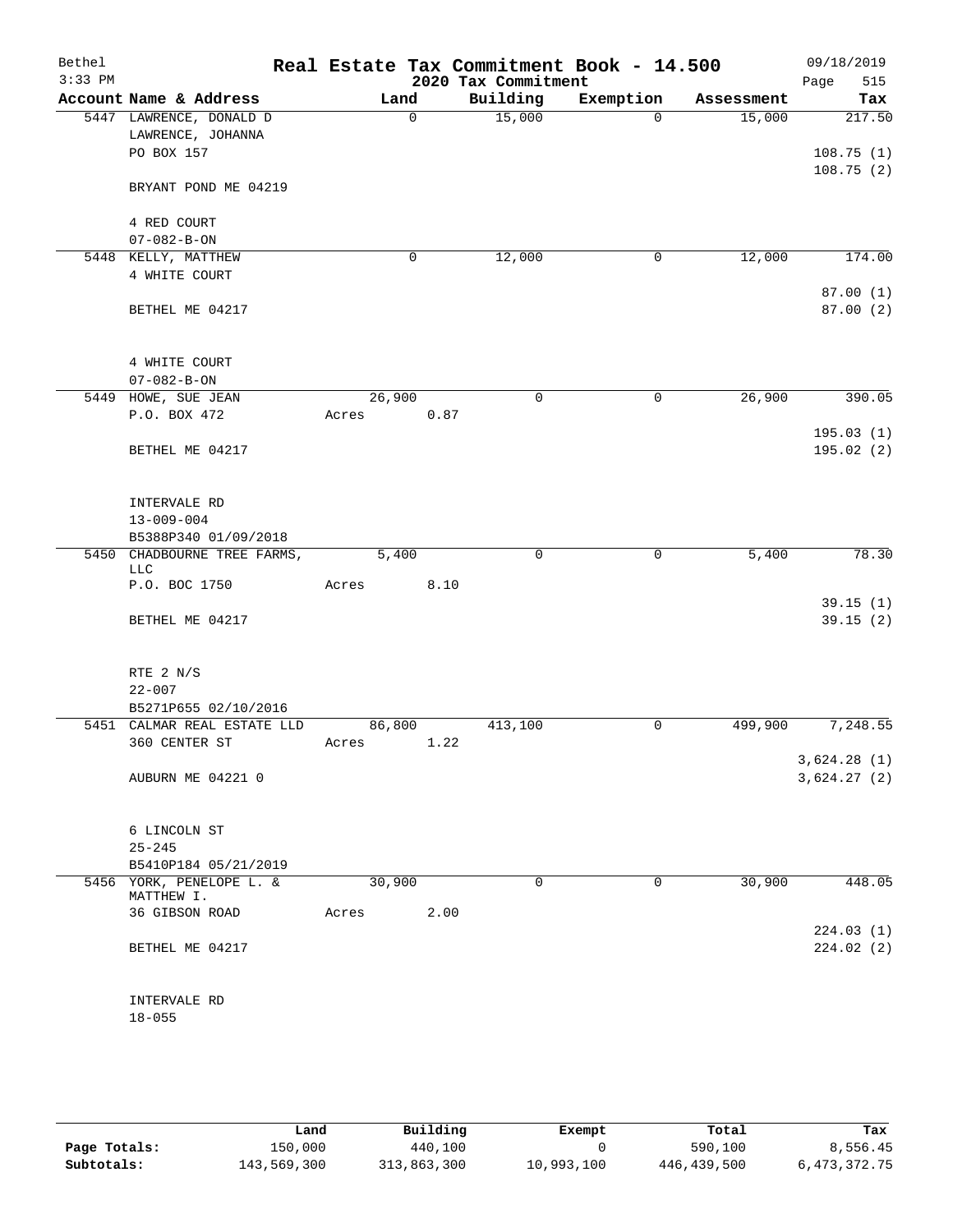| Bethel<br>$3:33$ PM |                                                                  |                 |      | 2020 Tax Commitment | Real Estate Tax Commitment Book - 14.500 |            | 09/18/2019<br>516<br>Page |
|---------------------|------------------------------------------------------------------|-----------------|------|---------------------|------------------------------------------|------------|---------------------------|
|                     | Account Name & Address                                           | Land            |      | Building            | Exemption                                | Assessment | Tax                       |
|                     | 5457 MCGINLEY, CLAUDE E<br>ARGUIN, AUDREY A                      | 37,700<br>Acres | 3.14 | $\Omega$            | $\Omega$                                 | 37,700     | 546.65                    |
|                     | 465 SCHOOL STREET                                                |                 |      |                     |                                          |            | 273.33(1)<br>273.32(2)    |
|                     | SANFORD ME 04073                                                 |                 |      |                     |                                          |            |                           |
|                     | MOZEE'S WAY<br>$06 - 015 - 2$                                    |                 |      |                     |                                          |            |                           |
|                     | 5458 A & B FORESTRY, INC                                         | 26,700          |      | $\mathbf 0$         | $\mathbf 0$                              | 26,700     | 387.15                    |
|                     | 6 JED MARTIN RD                                                  | Acres           | 2.90 |                     |                                          |            | 193.58(1)                 |
|                     | RUMFORD ME 04276                                                 |                 |      |                     |                                          |            | 193.57 (2)                |
|                     | EAST BETHEL RD                                                   |                 |      |                     |                                          |            |                           |
|                     | $04 - 041 - 002$                                                 |                 |      |                     |                                          |            |                           |
|                     | B5445P679 12/12/2018                                             |                 |      |                     |                                          | 44,800     |                           |
|                     | 5459 WHITNEY, ANDREW<br>PO BOX 356                               | 44,800<br>Acres | 4.60 | $\mathbf 0$         | $\mathbf 0$                              |            | 649.60                    |
|                     |                                                                  |                 |      |                     |                                          |            | 324.80(1)                 |
|                     | BETHEL ME 04217                                                  |                 |      |                     |                                          |            | 324.80(2)                 |
|                     | $08 - 060 - 015 - 001$<br>B5447P535 12/18/2018                   |                 |      |                     |                                          |            |                           |
|                     | 5460 BEAN, DONALD A                                              | 32,000          |      | $\mathbf 0$         | 0                                        | 32,000     | 464.00                    |
|                     | BEAN, KAREN                                                      | Acres           | 8.40 |                     |                                          |            |                           |
|                     | 489 NORTH RD                                                     |                 |      |                     |                                          |            | 232.00(1)<br>232.00(2)    |
|                     | BETHEL ME 04217                                                  |                 |      |                     |                                          |            |                           |
|                     | OFF NORTH RD                                                     |                 |      |                     |                                          |            |                           |
|                     | $16 - 002 - 001$                                                 |                 |      |                     |                                          |            |                           |
|                     | B1268P044<br>5461 ANGEVINE, RICHARD                              |                 |      | $\mathbf 0$         | 0                                        |            | 733.70                    |
|                     | ANGEVINE, SUSAN                                                  | 50,600<br>Acres | 9.19 |                     |                                          | 50,600     |                           |
|                     | 400 NORTH ROAD                                                   |                 |      |                     |                                          |            | 366.85(1)                 |
|                     | BETHEL ME 04217                                                  |                 |      |                     |                                          |            | 366.85(2)                 |
|                     | $12 - 060$                                                       |                 |      |                     |                                          |            |                           |
|                     | 5463 Frascaria, John R                                           | 33,100          |      | 0                   | 0                                        | 33,100     | 479.95                    |
|                     | 437 Grover Hill Rd                                               | Acres           | 4.00 |                     |                                          |            |                           |
|                     | Bethel ME 04217                                                  |                 |      |                     |                                          |            | 239.98(1)<br>239.97(2)    |
|                     | GROVER HILL RD<br>$06 - 035 - 002 - 001$<br>B5415P618 06/29/2018 |                 |      |                     |                                          |            |                           |

|              | Land        | Building    | Exempt     | Total       | Tax          |
|--------------|-------------|-------------|------------|-------------|--------------|
| Page Totals: | 224,900     |             |            | 224,900     | 3,261.05     |
| Subtotals:   | 143,794,200 | 313,863,300 | 10,993,100 | 446,664,400 | 6,476,633.80 |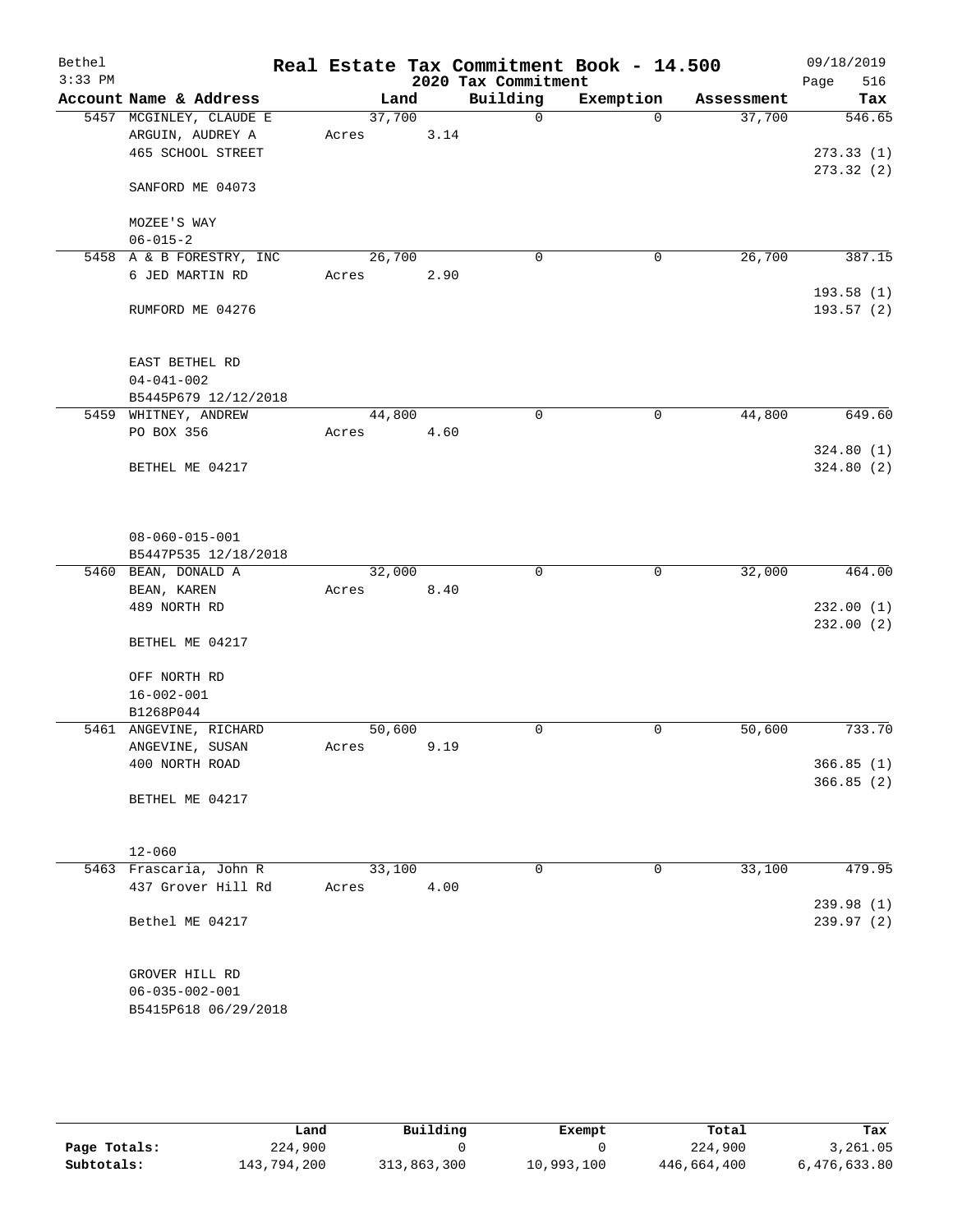| Bethel<br>$3:33$ PM |                                                             |        |       | Real Estate Tax Commitment Book - 14.500<br>2020 Tax Commitment |             |            | 09/18/2019<br>517<br>Page |
|---------------------|-------------------------------------------------------------|--------|-------|-----------------------------------------------------------------|-------------|------------|---------------------------|
|                     | Account Name & Address                                      | Land   |       | Building                                                        | Exemption   | Assessment | Tax                       |
|                     | 5465 MAINE MINERAL & GEM                                    | 55,800 |       | 28,100                                                          | $\Omega$    | 83,900     | 1,216.55                  |
|                     | MUSEUM<br>PO BOX 500                                        | Acres  | 0.20  |                                                                 |             |            |                           |
|                     |                                                             |        |       |                                                                 |             |            | 608.28(1)                 |
|                     | BETHEL ME 04217                                             |        |       |                                                                 |             |            | 608.27(2)                 |
|                     |                                                             |        |       |                                                                 |             |            |                           |
|                     |                                                             |        |       |                                                                 |             |            |                           |
|                     | 12 PHILBROOK ST<br>$25 - 142 - 1$                           |        |       |                                                                 |             |            |                           |
|                     | B5446P889 12/14/2018                                        |        |       |                                                                 |             |            |                           |
|                     | 5466 MURRAY W. THURSTON                                     | 73,500 |       | 0                                                               | 0           | 73,500     | 1,065.75                  |
|                     | FAMILY TRUST                                                |        |       |                                                                 |             |            |                           |
|                     | DAVID P. THURSTON,<br>TRUSTEE                               | Acres  | 58.65 |                                                                 |             |            |                           |
|                     | P.O. BOX                                                    |        |       |                                                                 |             |            | 532.88(1)                 |
|                     | OLD LYME CT 06371                                           |        |       |                                                                 |             |            | 532.87(2)                 |
|                     |                                                             |        |       |                                                                 |             |            |                           |
|                     | MAYVILLE RD                                                 |        |       |                                                                 |             |            |                           |
|                     | $17 - 015 - 001$                                            |        |       |                                                                 |             |            |                           |
|                     | 5467 SIMPLY MAINE LAND, LLC                                 | 18,700 |       | 0                                                               | $\mathbf 0$ | 18,700     | 271.15                    |
|                     | 134 SOLITUDE ACRES RD.                                      | Acres  | 2.90  |                                                                 |             |            |                           |
|                     |                                                             |        |       |                                                                 |             |            | 135.58(1)                 |
|                     | OXFORD ME 04270                                             |        |       |                                                                 |             |            | 135.57(2)                 |
|                     |                                                             |        |       |                                                                 |             |            |                           |
|                     | DEER RUN LOT 1                                              |        |       |                                                                 |             |            |                           |
|                     | $08 - 039 - 1$                                              |        |       |                                                                 |             |            |                           |
|                     | B5445P861 12/17/2018 B5358P680 08/01/2017                   |        |       |                                                                 |             |            |                           |
|                     | 5468 SIMPLY MAINE LAND, LLC                                 | 17,600 |       | $\mathbf 0$                                                     | $\mathbf 0$ | 17,600     | 255.20                    |
|                     | 134 SOLITUDE ACRES RD.                                      | Acres  | 1.60  |                                                                 |             |            | 127.60(1)                 |
|                     | OXFORD ME 04270                                             |        |       |                                                                 |             |            | 127.60(2)                 |
|                     |                                                             |        |       |                                                                 |             |            |                           |
|                     |                                                             |        |       |                                                                 |             |            |                           |
|                     | DEER RUN LOT 2                                              |        |       |                                                                 |             |            |                           |
|                     | $08 - 039 - 2$<br>B5445P861 12/17/2018 B5358P680 08/01/2017 |        |       |                                                                 |             |            |                           |
|                     | 5469 SIMPLY MAINE LAND, LLC                                 | 20,000 |       | 0                                                               | 0           | 20,000     | 290.00                    |
|                     | 134 SOLITUDE ACRES RD.                                      | Acres  | 5.00  |                                                                 |             |            |                           |
|                     |                                                             |        |       |                                                                 |             |            | 145.00(1)                 |
|                     | OXFORD ME 04270                                             |        |       |                                                                 |             |            | 145.00(2)                 |
|                     |                                                             |        |       |                                                                 |             |            |                           |
|                     | DEER RUN LOT 3                                              |        |       |                                                                 |             |            |                           |
|                     | $08 - 039 - 3$                                              |        |       |                                                                 |             |            |                           |
|                     | B5445P861 12/17/2018 B5358P680 08/01/2017                   |        |       |                                                                 |             |            |                           |
|                     | 5470 SIMPLY MAINE LAND, LLC                                 | 20,600 |       | 0                                                               | 0           | 20,600     | 298.70                    |
|                     | 134 SOLITUDE ACRES RD.                                      | Acres  | 5.90  |                                                                 |             |            | 149.35(1)                 |
|                     | OXFORD ME 04270                                             |        |       |                                                                 |             |            | 149.35 (2)                |
|                     |                                                             |        |       |                                                                 |             |            |                           |
|                     |                                                             |        |       |                                                                 |             |            |                           |
|                     | DEER RUN LOT 4                                              |        |       |                                                                 |             |            |                           |
|                     | $08 - 039 - 4$<br>B5445P861 12/17/2018 B5358P680 08/01/2017 |        |       |                                                                 |             |            |                           |
|                     |                                                             |        |       |                                                                 |             |            |                           |
|                     |                                                             |        |       |                                                                 |             |            |                           |
|                     |                                                             |        |       |                                                                 |             |            |                           |

|               | Land        | Building    | Exempt     | Total       | Tax          |
|---------------|-------------|-------------|------------|-------------|--------------|
| Page Totals:  | 206,200     | 28,100      |            | 234,300     | 3,397.35     |
| Final Totals: | 144,000,400 | 313,891,400 | 10,993,100 | 446,898,700 | 6,480,031.15 |